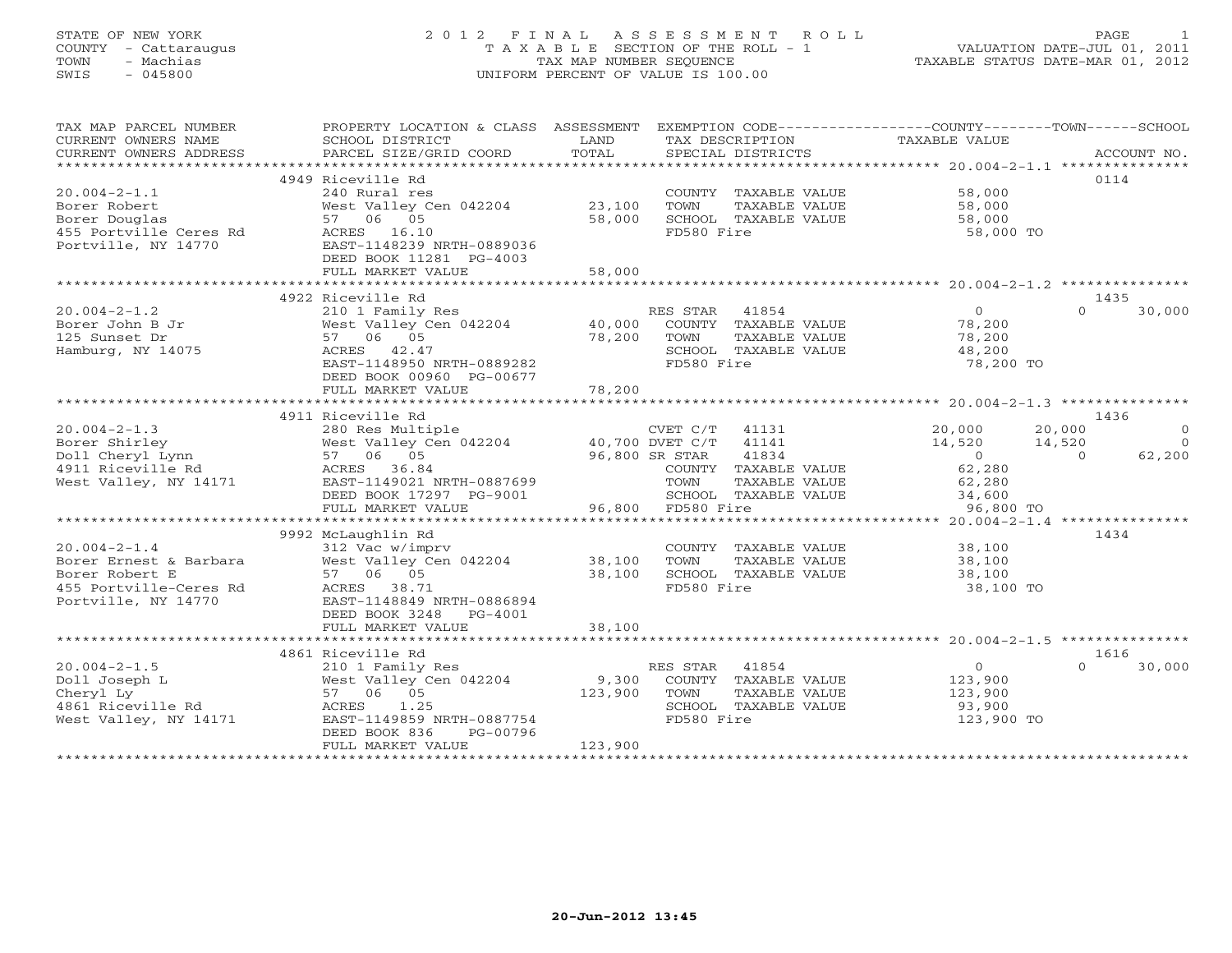# STATE OF NEW YORK 2 0 1 2 F I N A L A S S E S S M E N T R O L L PAGE 2 COUNTY - Cattaraugus T A X A B L E SECTION OF THE ROLL - 1 VALUATION DATE-JUL 01, 2011 TOWN - Machias TAX MAP NUMBER SEQUENCE TAXABLE STATUS DATE-MAR 01, 2012 SWIS - 045800 UNIFORM PERCENT OF VALUE IS 100.00

| TAX MAP PARCEL NUMBER<br>CURRENT OWNERS NAME<br>CURRENT OWNERS ADDRESS                              | SCHOOL DISTRICT<br>PARCEL SIZE/GRID COORD                                                                                                                                                        | LAND<br>TOTAL                               | TAX DESCRIPTION TAXABLE VALUE<br>SPECIAL DISTRICTS                                                           | PROPERTY LOCATION & CLASS ASSESSMENT EXEMPTION CODE---------------COUNTY-------TOWN------SCHOOL<br>ACCOUNT NO. |        |
|-----------------------------------------------------------------------------------------------------|--------------------------------------------------------------------------------------------------------------------------------------------------------------------------------------------------|---------------------------------------------|--------------------------------------------------------------------------------------------------------------|----------------------------------------------------------------------------------------------------------------|--------|
| $20.004 - 2 - 1.6$<br>Borer John Jr<br>455 Portville Ceres Rd<br>Portville, NY 14770                | Riceville Rd<br>314 Rural vac<10<br>West Valley Cen 042204<br>57 06 05<br>9.90<br>ACRES<br>EAST-1148364 NRTH-0890274<br>DEED BOOK 11281 PG-4001<br>FULL MARKET VALUE                             | 18,400<br>18,400<br>18,400                  | COUNTY TAXABLE VALUE<br>TOWN<br>TAXABLE VALUE<br>SCHOOL TAXABLE VALUE<br>FD580 Fire                          | 2045<br>18,400<br>18,400<br>18,400<br>18,400 TO                                                                |        |
| $20.004 - 2 - 1.7$<br>Borer John Jr<br>125 Sunset Dr<br>Hamburg, NY 14075                           | Riceville Rd<br>314 Rural vac<10<br>West Valley Cen 042204 16,500<br>57 06 05<br>7.35<br>ACRES<br>EAST-1149761 NRTH-0888987<br>DEED BOOK 11281 PG-4001<br>FULL MARKET VALUE                      | 16,500<br>16,500                            | COUNTY TAXABLE VALUE<br>TAXABLE VALUE<br>TOWN<br>SCHOOL TAXABLE VALUE<br>FD580 Fire                          | 2046<br>16,500<br>16,500<br>16,500<br>16,500 TO                                                                |        |
| $20.004 - 2 - 1.8$<br>Doll Cheryl Borer<br>Borer Mark<br>4861 Riceville Rd<br>West Valley, NY 14171 | Riceville Rd<br>322 Rural vac>10<br>West Valley Cen 042204<br>57 06 05<br>ACRES 16.15<br>EAST-1149754 NRTH-0889881<br>DEED BOOK 11281 PG-4002<br>FULL MARKET VALUE<br>************************** | 23,100<br>23,100<br>23,100<br>************* | COUNTY TAXABLE VALUE 23,100<br>TOWN<br>TAXABLE VALUE<br>SCHOOL TAXABLE VALUE<br>FD580 Fire                   | 2047<br>23,100<br>23,100<br>23,100<br>23,100 TO                                                                |        |
| $20.004 - 2 - 2$<br>Czerwinski James W<br>Czerwinski Terr<br>4821 Town Line Rd<br>Delevan, NY 14042 | 4821 Town Line Rd<br>240 Rural res<br>West Valley Cen 042204<br>67 06 05<br>ACRES 49.45<br>EAST-1150598 NRTH-0889440<br>DEED BOOK 815<br>PG-00980<br>FULL MARKET VALUE                           | 116,600<br>116,600                          | RES STAR 41854<br>43,500 COUNTY TAXABLE VALUE<br>TOWN<br>TAXABLE VALUE<br>SCHOOL TAXABLE VALUE<br>FD580 Fire | 0652<br>$\circ$<br>$\Omega$<br>116,600<br>116,600<br>86,600<br>116,600 TO                                      | 30,000 |
| $20.004 - 2 - 3$<br>Harris Rodney H<br>Harris Deahann<br>4767 Town Line Rd<br>Delevan, NY 14042     | 4767 Town Line Rd<br>210 1 Family Res<br>West Valley Cen 042204<br>57 06 05<br>ACRES 11.57<br>EAST-1151710 NRTH-0890205<br>PG-00734<br>DEED BOOK 793<br>FULL MARKET VALUE                        | 19,700<br>90,000<br>90,000                  | SR STAR<br>41834<br>COUNTY TAXABLE VALUE<br>TOWN<br>TAXABLE VALUE<br>SCHOOL TAXABLE VALUE<br>FD580 Fire      | 0448<br>$\overline{0}$<br>$\Omega$<br>90,000<br>90,000<br>27,800<br>90,000 TO                                  | 62,200 |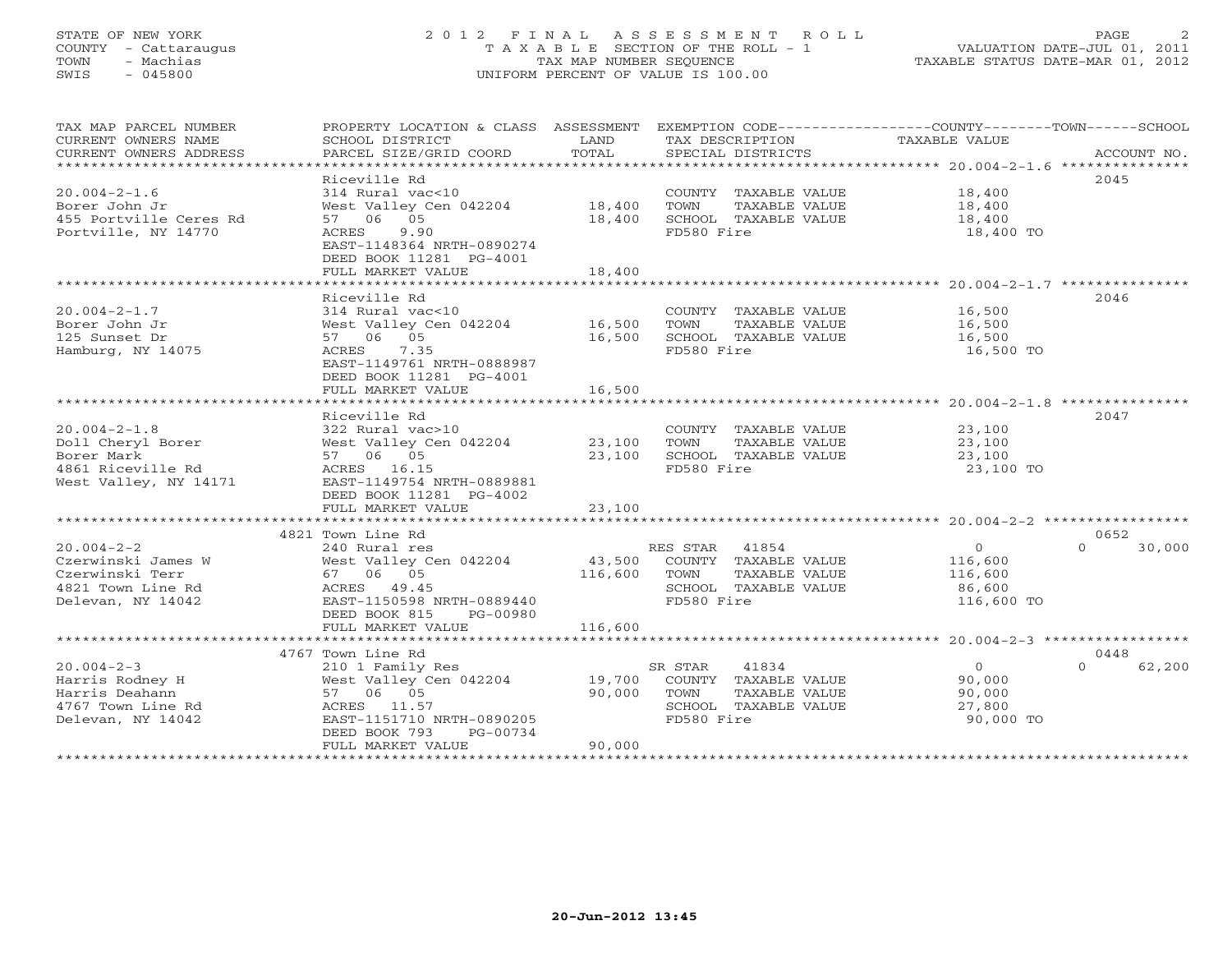# STATE OF NEW YORK 2 0 1 2 F I N A L A S S E S S M E N T R O L L PAGE 3 COUNTY - Cattaraugus T A X A B L E SECTION OF THE ROLL - 1 VALUATION DATE-JUL 01, 2011 TOWN - Machias TAX MAP NUMBER SEQUENCE TAXABLE STATUS DATE-MAR 01, 2012 SWIS - 045800 UNIFORM PERCENT OF VALUE IS 100.00

| TAX MAP PARCEL NUMBER<br>CURRENT OWNERS NAME<br>CURRENT OWNERS ADDRESS                                   | PROPERTY LOCATION & CLASS ASSESSMENT<br>SCHOOL DISTRICT<br>PARCEL SIZE/GRID COORD                                                                                           | LAND<br>TOTAL                 | TAX DESCRIPTION<br>SPECIAL DISTRICTS                                                | EXEMPTION CODE-----------------COUNTY-------TOWN------SCHOOL<br>TAXABLE VALUE<br>ACCOUNT NO. |
|----------------------------------------------------------------------------------------------------------|-----------------------------------------------------------------------------------------------------------------------------------------------------------------------------|-------------------------------|-------------------------------------------------------------------------------------|----------------------------------------------------------------------------------------------|
| $20.004 - 2 - 4$<br>Den-San Enterprises Inc<br>Attn: Earl D Pollinger<br>PO Box 165<br>Machias, NY 14101 | 10020 McLaughlin Rd<br>312 Vac w/imprv<br>West Valley Cen 042204<br>64 05 05<br>ACRES 195.32<br>EAST-1149307 NRTH-0884809<br>DEED BOOK 676<br>PG-00364<br>FULL MARKET VALUE | 112,800<br>112,800<br>112,800 | COUNTY TAXABLE VALUE<br>TOWN<br>TAXABLE VALUE<br>SCHOOL TAXABLE VALUE<br>FD580 Fire | 0282<br>112,800<br>112,800<br>112,800<br>112,800 TO                                          |
| $20.004 - 2 - 5$                                                                                         | 4718 Felton Hill Rd<br>260 Seasonal res                                                                                                                                     |                               | COUNTY TAXABLE VALUE                                                                | 1019<br>68,600                                                                               |
| Sommers Robert A<br>PO Box 261<br>West Valley, NY 14171                                                  | West Valley Cen 042204<br>55 05 05<br>ACRES 75.96<br>EAST-1152243 NRTH-0881888<br>DEED BOOK 00998 PG-00321                                                                  | 31,900<br>68,600              | TOWN<br>TAXABLE VALUE<br>SCHOOL TAXABLE VALUE<br>FD580 Fire                         | 68,600<br>68,600<br>68,600 TO                                                                |
|                                                                                                          | FULL MARKET VALUE                                                                                                                                                           | 68,600                        |                                                                                     |                                                                                              |
|                                                                                                          | 4748 Felton Hill Rd                                                                                                                                                         |                               |                                                                                     | 0402                                                                                         |
| $20.004 - 2 - 6$                                                                                         | 270 Mfg housing                                                                                                                                                             |                               | COUNTY TAXABLE VALUE                                                                | 45,200                                                                                       |
| Gibson Robert B                                                                                          | West Valley Cen 042204                                                                                                                                                      | 42,300                        | TOWN<br>TAXABLE VALUE                                                               | 45,200                                                                                       |
| Gibson Gweneth<br>751 Sweet Home Rd<br>Buffalo, NY 14226                                                 | 63 05 05<br>ACRES 47.01<br>EAST-1151198 NRTH-0881910<br>DEED BOOK 688<br>PG-00578                                                                                           | 45,200                        | SCHOOL TAXABLE VALUE<br>FD580 Fire                                                  | 45,200<br>45,200 TO                                                                          |
|                                                                                                          | FULL MARKET VALUE                                                                                                                                                           | 45,200                        |                                                                                     |                                                                                              |
|                                                                                                          | Felton Hill Rd                                                                                                                                                              |                               |                                                                                     | 0767                                                                                         |
| $20.004 - 2 - 7$                                                                                         | 322 Rural vac>10                                                                                                                                                            |                               | COUNTY TAXABLE VALUE                                                                | 47,400                                                                                       |
| Myers Frank A                                                                                            | West Valley Cen 042204                                                                                                                                                      | 47,400                        | TOWN<br>TAXABLE VALUE                                                               | 47,400                                                                                       |
| 7116 Connie Dr                                                                                           | 63 05 05                                                                                                                                                                    | 47,400                        | SCHOOL TAXABLE VALUE                                                                | 47,400                                                                                       |
| Mentor, OH 44144                                                                                         | ACRES 60.50<br>EAST-1150247 NRTH-0881954                                                                                                                                    |                               | FD580 Fire                                                                          | 47,400 TO                                                                                    |
| MAY BE SUBJECT TO PAYMENT<br>UNDER AGDIST LAW TIL 2015                                                   | DEED BOOK 00960 PG-00081<br>FULL MARKET VALUE                                                                                                                               | 47,400                        |                                                                                     |                                                                                              |
|                                                                                                          |                                                                                                                                                                             |                               |                                                                                     | 0822                                                                                         |
| $20.004 - 2 - 8$                                                                                         | 4836 Felton Hill Rd<br>280 Res Multiple                                                                                                                                     |                               | COUNTY TAXABLE VALUE                                                                | 65,000                                                                                       |
| Fleischman James A                                                                                       | West Valley Cen 042204                                                                                                                                                      | 7,500                         | TOWN<br>TAXABLE VALUE                                                               | 65,000                                                                                       |
| Isaac Christopher                                                                                        | 63 05 05                                                                                                                                                                    | 65,000                        | SCHOOL TAXABLE VALUE                                                                | 65,000                                                                                       |
| 4836 Felton Hill Rd                                                                                      | 1.01<br>ACRES                                                                                                                                                               |                               | FD580 Fire                                                                          | 65,000 TO                                                                                    |
| West Valley, NY 14171                                                                                    | EAST-1150138 NRTH-0880744                                                                                                                                                   |                               |                                                                                     |                                                                                              |
|                                                                                                          | DEED BOOK 00940 PG-01101                                                                                                                                                    |                               |                                                                                     |                                                                                              |
|                                                                                                          | FULL MARKET VALUE                                                                                                                                                           | 65,000                        |                                                                                     |                                                                                              |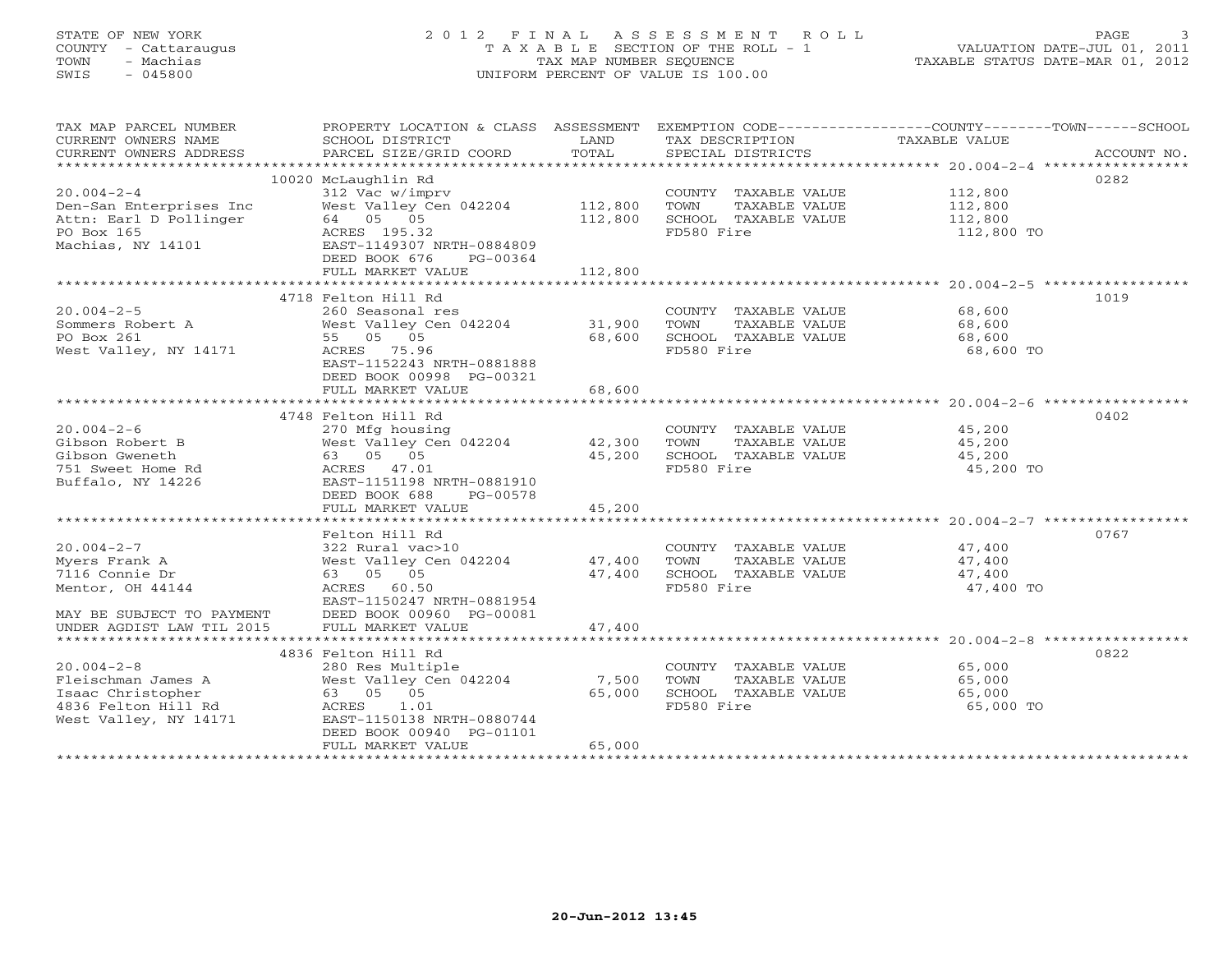STATE OF NEW YORK 2 0 1 2 F I N A L A S S E S S M E N T R O L L PAGE 4 COUNTY - Cattaraugus T A X A B L E SECTION OF THE ROLL - 1 VALUATION DATE-JUL 01, 2011 TOWN - Machias TAX MAP NUMBER SEQUENCE TAXABLE STATUS DATE-MAR 01, 2012 SWIS - 045800 UNIFORM PERCENT OF VALUE IS 100.00

| TAX MAP PARCEL NUMBER<br>CURRENT OWNERS NAME<br>CURRENT OWNERS ADDRESS                                                     | PROPERTY LOCATION & CLASS ASSESSMENT EXEMPTION CODE---------------COUNTY-------TOWN------SCHOOL<br>SCHOOL DISTRICT<br>PARCEL SIZE/GRID COORD                                                                               | LAND<br>TOTAL                |                                      | TAX DESCRIPTION<br>SPECIAL DISTRICTS                          | TAXABLE VALUE                                                 |                    | ACCOUNT NO.                |
|----------------------------------------------------------------------------------------------------------------------------|----------------------------------------------------------------------------------------------------------------------------------------------------------------------------------------------------------------------------|------------------------------|--------------------------------------|---------------------------------------------------------------|---------------------------------------------------------------|--------------------|----------------------------|
|                                                                                                                            |                                                                                                                                                                                                                            |                              |                                      |                                                               |                                                               |                    |                            |
| $20.004 - 2 - 9$<br>Zell Floyd<br>Zell Gisela<br>5019 Felton Hill Rd<br>West Valley, NY 14171<br>MAY BE SUBJECT TO PAYMENT | 4898 Felton Hill Rd<br>120 Field crops<br>West Valley Cen 042204 51,700 COUNTY TAXABLE VALUE<br>54/63 05 05<br>ACRES 91.45<br>EAST-1148855 NRTH-0882033<br>DEED BOOK 710<br>PG-00083<br>FULL MARKET VALUE                  | 54,200<br>54,200             | AG DIST<br>TOWN<br>FD580 Fire        | 41720<br>TAXABLE VALUE<br>SCHOOL TAXABLE VALUE                | 13,803<br>40,397<br>40,397<br>40,397<br>54,200 TO             | 13,803             | 1247<br>13,803             |
| UNDER AGDIST LAW TIL 2016                                                                                                  |                                                                                                                                                                                                                            |                              |                                      |                                                               |                                                               |                    |                            |
|                                                                                                                            |                                                                                                                                                                                                                            |                              |                                      |                                                               |                                                               |                    |                            |
| $20.004 - 2 - 10$<br>Frank Wayne<br>Frank Caren<br>4932 Felton Hill Rd<br>West Valley, NY 14171                            | 4932 Felton Hill Rd<br>210 1 Family Res<br>West Valley Cen 042204 12,600 SR STAR 41834<br>West Valley Cen 042204 89,700 COUNTY TAXABLE VALUE<br>EAST-1148508 NRTH-0881190<br>DEED BOOK 00740 PG-01017<br>FULL MARKET VALUE | 89,700                       | FD580 Fire                           | SCHOOL TAXABLE VALUE                                          | 12,000<br>$\Omega$<br>77,700<br>77,700<br>27,500<br>89,700 TO | 12,000<br>$\Omega$ | 0364<br>$\Omega$<br>62,200 |
|                                                                                                                            |                                                                                                                                                                                                                            |                              |                                      |                                                               |                                                               |                    |                            |
| $20.004 - 2 - 11.2$<br>Dzubella Donald<br>Dzubella Margare<br>2880 Belknap Rd<br>Eden, NY 14057                            | Riceville Rd<br>323 Vacant rural<br>West Valley Cen 042204 19,400<br>06/57 05 05<br>ACRES 11.20<br>EAST-1151281 NRTH-0886664<br>DEED BOOK 810<br>PG-00521                                                                  | 19,400                       | TOWN<br>FD580 Fire                   | COUNTY TAXABLE VALUE<br>TAXABLE VALUE<br>SCHOOL TAXABLE VALUE | 19,400<br>19,400<br>19,400<br>19,400 TO                       |                    | 1580                       |
|                                                                                                                            | FULL MARKET VALUE<br>*****************************                                                                                                                                                                         | 19,400<br>*************      |                                      |                                                               |                                                               |                    |                            |
| $20.004 - 2 - 11.3$<br>Anderson Scott L<br>4961 Steward Rd<br>Hinsdale, NY 14743                                           | 4739 Riceville Rd<br>260 Seasonal res<br>West Valley Cen 042204 31,300<br>06/64 05 05<br>ACRES 58.45<br>EAST-1151405 NRTH-0884040<br>DEED BOOK 9159 PG-8004<br>FULL MARKET VALUE                                           | 40,100<br>40,100             | TOWN<br>FD580 Fire                   | COUNTY TAXABLE VALUE<br>TAXABLE VALUE<br>SCHOOL TAXABLE VALUE | 40,100<br>40,100<br>40,100<br>40,100 TO                       |                    | 1581                       |
|                                                                                                                            | 4695 Riceville Rd                                                                                                                                                                                                          |                              |                                      |                                                               |                                                               |                    | 1582                       |
| $20.004 - 2 - 11.4$<br>Blackwell Harold<br>Blackwell Jody<br>4695 Riceville Rd<br>West Valley, NY 14171                    | 210 1 Family Res<br>West Valley Cen 042204<br>57/64 05 05<br>ACRES<br>3.70<br>EAST-1152082 NRTH-0887104<br>DEED BOOK 00997 PG-01123<br>FULL MARKET VALUE                                                                   | 12,500<br>129,500<br>129,500 | RES STAR 41854<br>TOWN<br>FD580 Fire | COUNTY TAXABLE VALUE<br>TAXABLE VALUE<br>SCHOOL TAXABLE VALUE | $\overline{0}$<br>129,500<br>129,500<br>99,500<br>129,500 TO  | $\Omega$           | 30,000                     |
|                                                                                                                            |                                                                                                                                                                                                                            |                              |                                      |                                                               |                                                               |                    |                            |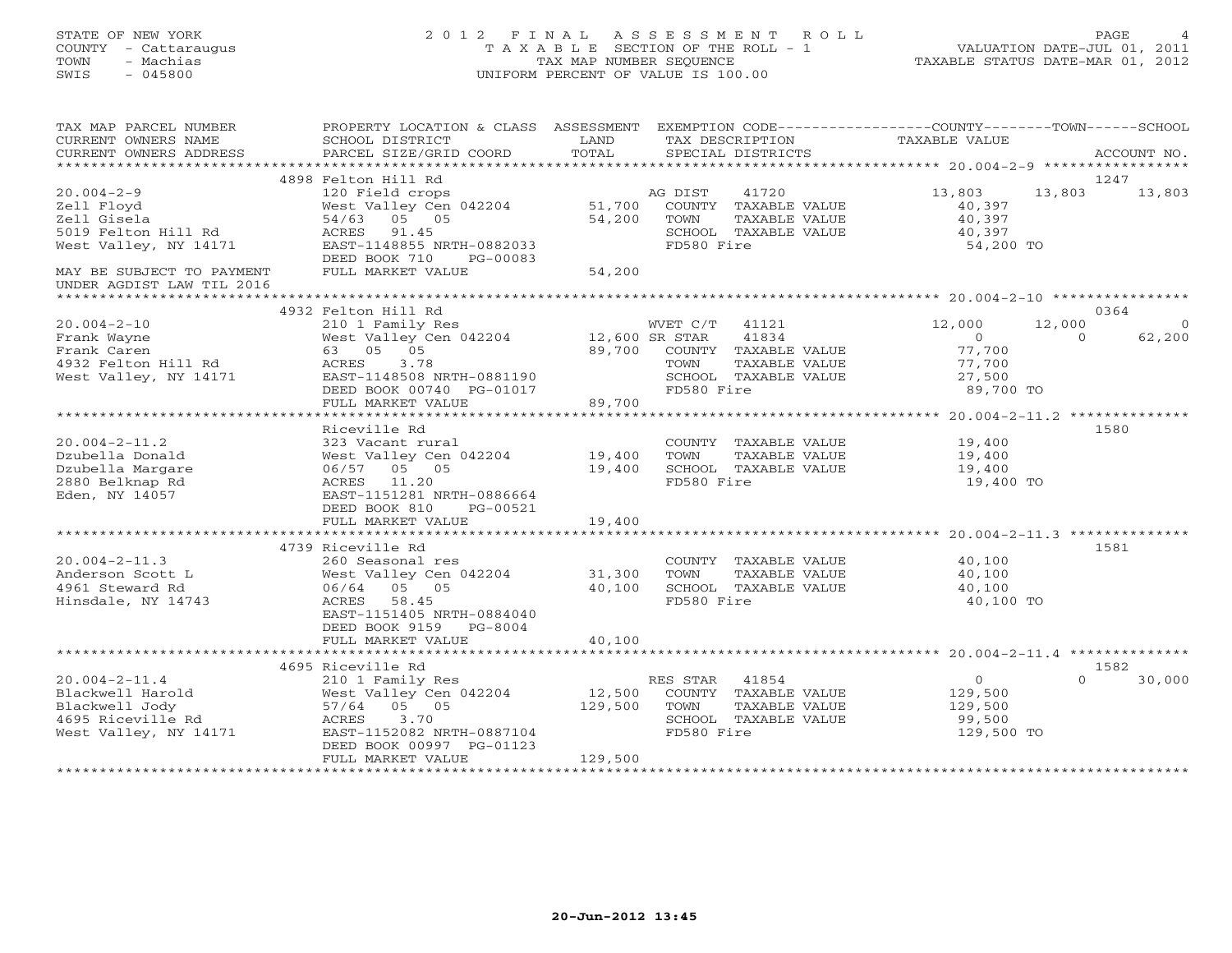# STATE OF NEW YORK 2 0 1 2 F I N A L A S S E S S M E N T R O L L PAGE 5 COUNTY - Cattaraugus T A X A B L E SECTION OF THE ROLL - 1 VALUATION DATE-JUL 01, 2011 TOWN - Machias TAX MAP NUMBER SEQUENCE TAXABLE STATUS DATE-MAR 01, 2012 SWIS - 045800 UNIFORM PERCENT OF VALUE IS 100.00

| SCHOOL DISTRICT<br>PARCEL SIZE/GRID COORD                                                                                                 | LAND<br>TOTAL                                                                                                                 | TAX DESCRIPTION<br>SPECIAL DISTRICTS                                                                                   | TAXABLE VALUE<br>ACCOUNT NO.                                                                    |
|-------------------------------------------------------------------------------------------------------------------------------------------|-------------------------------------------------------------------------------------------------------------------------------|------------------------------------------------------------------------------------------------------------------------|-------------------------------------------------------------------------------------------------|
| Riceville Rd<br>270 Mfg housing<br>64 05 05<br>ACRES 17.50<br>EAST-1151092 NRTH-0886083<br>DEED BOOK 812<br>PG-00292<br>FULL MARKET VALUE | 39,300<br>39,300                                                                                                              | COUNTY TAXABLE VALUE<br>TOWN<br>TAXABLE VALUE<br>SCHOOL TAXABLE VALUE<br>FD580 Fire                                    | 1583<br>39,300<br>39,300<br>39,300<br>39,300 TO                                                 |
|                                                                                                                                           |                                                                                                                               |                                                                                                                        | 1584                                                                                            |
| 260 Seasonal res<br>64 05 05<br>ACRES 17.50<br>EAST-1151025 NRTH-0885268<br>DEED BOOK 812<br>PG-00285                                     | 67,800                                                                                                                        | COUNTY TAXABLE VALUE<br>TOWN<br>TAXABLE VALUE<br>SCHOOL TAXABLE VALUE<br>FD580 Fire                                    | 67,800<br>67,800<br>67,800<br>67,800 TO                                                         |
|                                                                                                                                           |                                                                                                                               |                                                                                                                        |                                                                                                 |
| 4751 Riceville Rd                                                                                                                         |                                                                                                                               |                                                                                                                        | 1602                                                                                            |
| 260 Seasonal res<br>West Valley Cen 042204<br>57 65 05<br>4.90<br>ACRES<br>EAST-1151719 NRTH-0887200                                      | 14,100<br>50,000                                                                                                              | COUNTY TAXABLE VALUE<br>TOWN<br>TAXABLE VALUE<br>SCHOOL TAXABLE VALUE<br>FD580 Fire                                    | 50,000<br>50,000<br>50,000<br>50,000 TO                                                         |
| FULL MARKET VALUE                                                                                                                         | 50,000                                                                                                                        |                                                                                                                        |                                                                                                 |
|                                                                                                                                           |                                                                                                                               |                                                                                                                        |                                                                                                 |
| 312 Vac w/imprv<br>West Valley Cen 042204<br>57 05/06 05<br>9.80<br>ACRES<br>EAST-1151138 NRTH-0887072<br>DEED BOOK 894<br>PG-00517       | 44,100                                                                                                                        | COUNTY TAXABLE VALUE<br>TAXABLE VALUE<br>TOWN<br>SCHOOL TAXABLE VALUE<br>FD580 Fire                                    | 1631<br>44,100<br>44,100<br>44,100<br>44,100 TO                                                 |
|                                                                                                                                           |                                                                                                                               |                                                                                                                        |                                                                                                 |
| Riceville Rd<br>314 Rural vac<10<br>57 06 05<br>ACRES 1.65<br>EAST-1150683 NRTH-0887506<br>DEED BOOK 5405<br>PG-4002<br>FULL MARKET VALUE | 2,100<br>2,100<br>2,100                                                                                                       | COUNTY TAXABLE VALUE<br>TOWN<br>TAXABLE VALUE<br>SCHOOL TAXABLE VALUE<br>FD580 Fire                                    | 1635<br>2,100<br>2,100<br>2,100<br>2,100 TO                                                     |
|                                                                                                                                           | Riceville Rd<br>FULL MARKET VALUE<br>DEED BOOK 13533 PG-7001<br>Riceville Rd<br>FULL MARKET VALUE<br>************************ | West Valley Cen 042204 24,100<br>West Valley Cen 042204 24,100<br>67,800<br>18,400<br>44,100<br>West Valley Cen 042204 | PROPERTY LOCATION & CLASS ASSESSMENT EXEMPTION CODE---------------COUNTY-------TOWN------SCHOOL |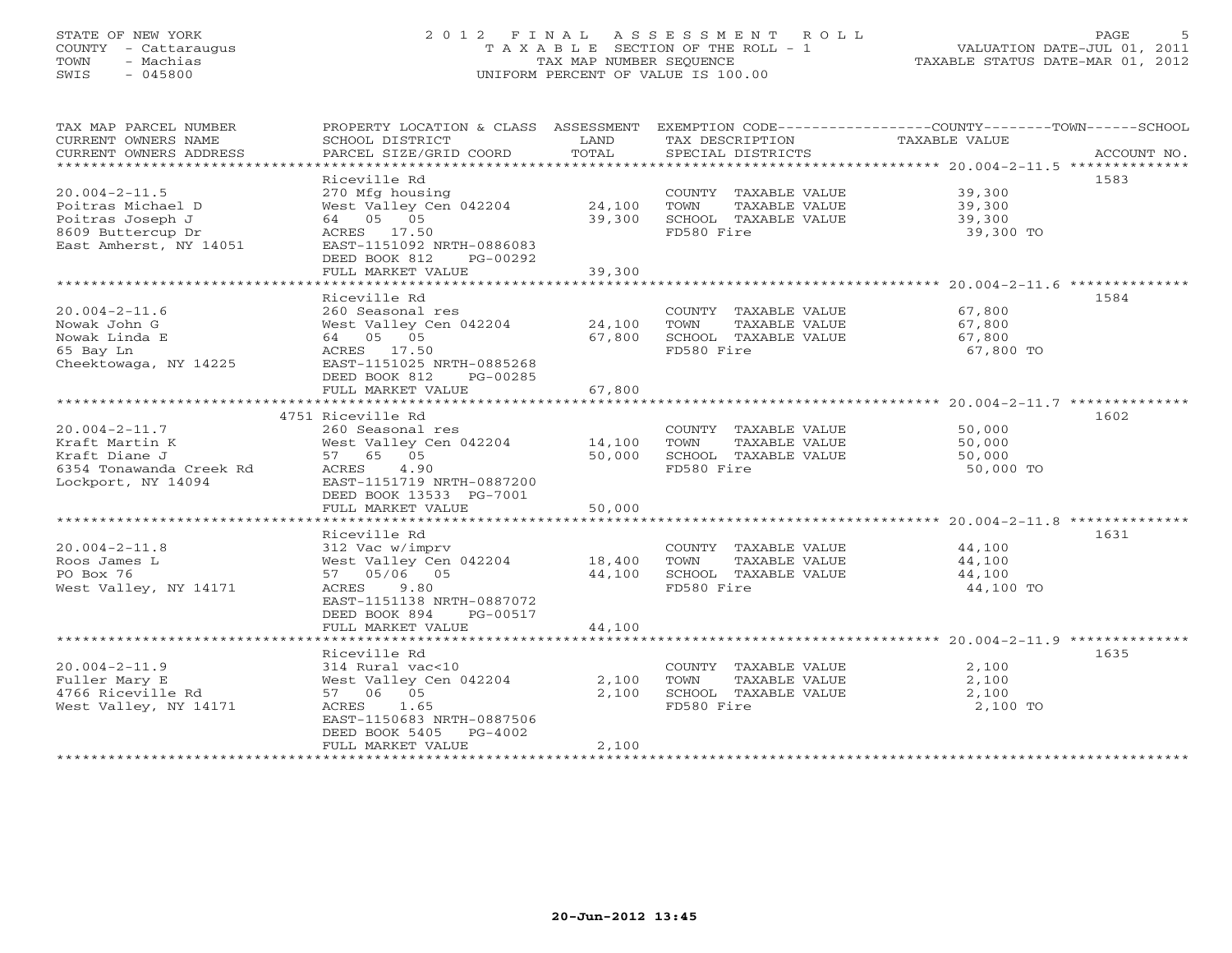# STATE OF NEW YORK 2 0 1 2 F I N A L A S S E S S M E N T R O L L PAGE 6 COUNTY - Cattaraugus T A X A B L E SECTION OF THE ROLL - 1 VALUATION DATE-JUL 01, 2011 TOWN - Machias TAX MAP NUMBER SEQUENCE TAXABLE STATUS DATE-MAR 01, 2012 SWIS - 045800 UNIFORM PERCENT OF VALUE IS 100.00

| TAX MAP PARCEL NUMBER<br>CURRENT OWNERS NAME<br>CURRENT OWNERS ADDRESS | PROPERTY LOCATION & CLASS ASSESSMENT<br>SCHOOL DISTRICT<br>PARCEL SIZE/GRID COORD | LAND<br>TOTAL   | TAX DESCRIPTION<br>SPECIAL DISTRICTS          | EXEMPTION CODE-----------------COUNTY-------TOWN------SCHOOL<br>TAXABLE VALUE |           | ACCOUNT NO.    |
|------------------------------------------------------------------------|-----------------------------------------------------------------------------------|-----------------|-----------------------------------------------|-------------------------------------------------------------------------------|-----------|----------------|
| *************************                                              |                                                                                   |                 |                                               |                                                                               |           |                |
|                                                                        | 4888 Riceville Rd                                                                 |                 |                                               |                                                                               | 1660      |                |
| $20.004 - 2 - 11.10$                                                   | 210 1 Family Res                                                                  |                 | CVET C/T<br>41131                             | 20,000                                                                        | 20,000    | $\Omega$       |
| Hofmann John                                                           | West Valley Cen 042204                                                            | 14,300 DVET C/T | 41141                                         | 40,000                                                                        | 40,000    | $\overline{0}$ |
| 4888 Riceville Rd                                                      | 57 06 05                                                                          |                 | 110,000 RES STAR<br>41854                     | $\Omega$                                                                      | $\bigcap$ | 30,000         |
| West Valley, NY 14171                                                  | ACRES<br>5.10                                                                     |                 | COUNTY TAXABLE VALUE                          | 50,000                                                                        |           |                |
|                                                                        | EAST-1149502 NRTH-0888362                                                         |                 | TOWN<br>TAXABLE VALUE                         | 50,000                                                                        |           |                |
|                                                                        | DEED BOOK 6424<br>PG-5001                                                         |                 | SCHOOL TAXABLE VALUE                          | 80,000                                                                        |           |                |
|                                                                        | FULL MARKET VALUE                                                                 |                 | 110,000 FD580 Fire                            | 110,000 TO                                                                    |           |                |
|                                                                        |                                                                                   |                 |                                               |                                                                               |           |                |
|                                                                        | 4874 Riceville Rd                                                                 |                 |                                               |                                                                               | 1661      |                |
| $20.004 - 2 - 11.11$                                                   | 270 Mfg housing                                                                   |                 | 41854<br>RES STAR                             | $\overline{0}$                                                                | $\Omega$  | 30,000         |
| Mack Rickey A                                                          | West Valley Cen 042204                                                            | 9,100           | COUNTY TAXABLE VALUE                          | 33,700                                                                        |           |                |
| Mack Diana L                                                           | 57 06 05                                                                          | 33,700          | TAXABLE VALUE<br>TOWN                         | 33,700                                                                        |           |                |
| 4874 Riceville Rd                                                      | ACRES<br>1.05                                                                     |                 | SCHOOL TAXABLE VALUE                          | 3,700                                                                         |           |                |
| West Valley, NY 14171                                                  | EAST-1149733 NRTH-0888102                                                         |                 | FD580 Fire                                    | 33,700 TO                                                                     |           |                |
|                                                                        | DEED BOOK 9360<br>PG-2002                                                         |                 |                                               |                                                                               |           |                |
|                                                                        | FULL MARKET VALUE                                                                 | 33,700          |                                               |                                                                               |           |                |
|                                                                        | 4838 Riceville Rd                                                                 |                 |                                               |                                                                               | 1767      |                |
| $20.004 - 2 - 11.12$                                                   |                                                                                   |                 | RES STAR<br>41854                             | $\overline{0}$                                                                | $\Omega$  | 30,000         |
|                                                                        | 210 1 Family Res                                                                  |                 |                                               |                                                                               |           |                |
| Andrus John M<br>4838 Riceville Rd                                     | West Valley Cen 042204<br>57 06 05                                                | 9,000<br>45,200 | COUNTY TAXABLE VALUE<br>TOWN<br>TAXABLE VALUE | 45,200<br>45,200                                                              |           |                |
|                                                                        | ACRES<br>005                                                                      |                 | SCHOOL TAXABLE VALUE                          |                                                                               |           |                |
| West Valley, NY 14171                                                  | $1.00$ BANK<br>EAST-1150055 NRTH-0887948                                          |                 | FD580 Fire                                    | 15,200<br>45,200 TO                                                           |           |                |
|                                                                        | DEED BOOK 6466 PG-6002                                                            |                 |                                               |                                                                               |           |                |
|                                                                        | FULL MARKET VALUE                                                                 | 45,200          |                                               |                                                                               |           |                |
|                                                                        |                                                                                   |                 |                                               |                                                                               |           |                |
|                                                                        | 4837 Riceville Rd                                                                 |                 |                                               |                                                                               | 1792      |                |
| $20.004 - 2 - 11.13$                                                   | 270 Mfg housing                                                                   |                 | COUNTY TAXABLE VALUE                          | 62,700                                                                        |           |                |
| Snider George H Sr                                                     | West Valley Cen 042204                                                            | 16,100          | TAXABLE VALUE<br>TOWN                         | 62,700                                                                        |           |                |
| 4837 Riceville Rd                                                      | 57 06 05                                                                          | 62,700          | SCHOOL TAXABLE VALUE                          | 62,700                                                                        |           |                |
| West Valley, NY 14171-9767                                             | ACRES<br>6.75                                                                     |                 | FD580 Fire                                    | 62,700 TO                                                                     |           |                |
|                                                                        | EAST-1150140 NRTH-0887369                                                         |                 |                                               |                                                                               |           |                |
|                                                                        | DEED BOOK 00949 PG-00832                                                          |                 |                                               |                                                                               |           |                |
|                                                                        | FULL MARKET VALUE                                                                 | 62,700          |                                               |                                                                               |           |                |
|                                                                        |                                                                                   |                 |                                               |                                                                               |           |                |
|                                                                        | 4820 Riceville Rd                                                                 |                 |                                               |                                                                               | 1811      |                |
| $20.004 - 2 - 11.14$                                                   | 270 Mfg housing                                                                   |                 | RES STAR<br>41854                             | $\overline{0}$                                                                | $\cap$    | 30,000         |
| Wheeler James F Jr                                                     | West Valley Cen 042204                                                            | 12,700          | COUNTY TAXABLE VALUE                          | 58,000                                                                        |           |                |
| 4820 Riceville Rd                                                      | 57 06 05                                                                          | 58,000          | TOWN<br>TAXABLE VALUE                         | 58,000                                                                        |           |                |
| West Valley, NY 14171                                                  | ACRES<br>3.85 BANK<br>017                                                         |                 | SCHOOL TAXABLE VALUE                          | 28,000                                                                        |           |                |
|                                                                        | EAST-1150464 NRTH-0888110                                                         |                 | FD580 Fire                                    | 58,000 TO                                                                     |           |                |
|                                                                        | DEED BOOK 5709<br>PG-8001                                                         |                 |                                               |                                                                               |           |                |
|                                                                        | FULL MARKET VALUE                                                                 | 58,000          |                                               |                                                                               |           |                |
|                                                                        |                                                                                   |                 |                                               |                                                                               |           |                |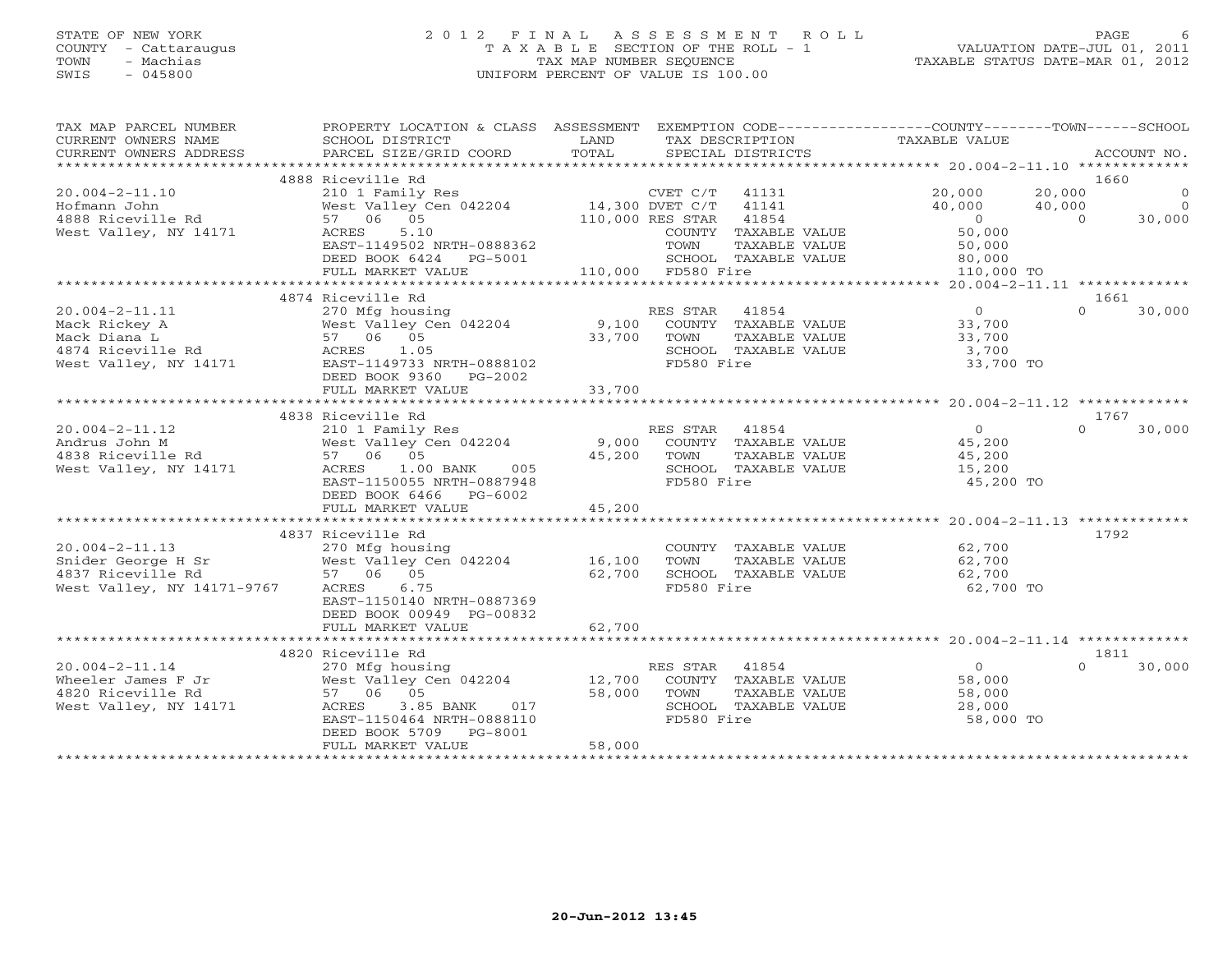# STATE OF NEW YORK 2 0 1 2 F I N A L A S S E S S M E N T R O L L PAGE 7 COUNTY - Cattaraugus T A X A B L E SECTION OF THE ROLL - 1 VALUATION DATE-JUL 01, 2011 TOWN - Machias TAX MAP NUMBER SEQUENCE TAXABLE STATUS DATE-MAR 01, 2012 SWIS - 045800 UNIFORM PERCENT OF VALUE IS 100.00

| TAX MAP PARCEL NUMBER<br>CURRENT OWNERS NAME<br>CURRENT OWNERS ADDRESS | PROPERTY LOCATION & CLASS ASSESSMENT EXEMPTION CODE---------------COUNTY-------TOWN------SCHOOL<br>SCHOOL DISTRICT<br>PARCEL SIZE/GRID COORD | LAND<br>TOTAL | TAX DESCRIPTION TAXABLE VALUE<br>SPECIAL DISTRICTS<br>SPECIAL DISTRICTS |                  | ACCOUNT NO.                |
|------------------------------------------------------------------------|----------------------------------------------------------------------------------------------------------------------------------------------|---------------|-------------------------------------------------------------------------|------------------|----------------------------|
|                                                                        |                                                                                                                                              |               |                                                                         |                  |                            |
| $20.004 - 2 - 11.15$                                                   | 4787 Riceville Rd<br>270 Mfg housing                                                                                                         |               | RES STAR 41854                                                          | $\overline{0}$   | 1836<br>$\Omega$<br>30,000 |
| King Christine M<br>4787 Riceville Rd                                  | West Valley Cen 042204 15,500<br>57 06 05                                                                                                    | 62,700        | COUNTY TAXABLE VALUE<br>TOWN<br>TAXABLE VALUE                           | 62,700<br>62,700 |                            |
| West Valley, NY 14171                                                  | ACRES<br>6.04                                                                                                                                |               | SCHOOL TAXABLE VALUE                                                    | 32,700           |                            |
|                                                                        | EAST-1150869 NRTH-0887223<br>DEED BOOK 1024 PG-844                                                                                           |               | FD580 Fire                                                              | 62,700 TO        |                            |
|                                                                        | FULL MARKET VALUE                                                                                                                            | 62,700        |                                                                         |                  |                            |
|                                                                        |                                                                                                                                              |               |                                                                         |                  |                            |
| $20.004 - 2 - 11.16$                                                   | 4807 Riceville Rd                                                                                                                            |               | RES STAR 41854                                                          | $\overline{0}$   | 1843<br>$\Omega$<br>30,000 |
| Stevens Joseph                                                         | 270 Mfg housing<br>West Valley Cen 042204 18,400                                                                                             |               | COUNTY TAXABLE VALUE                                                    | 64,200           |                            |
| Stevens Sandra M                                                       | 57 06 05                                                                                                                                     | 64,200        | TOWN<br>TAXABLE VALUE                                                   | 64,200           |                            |
| 4807 Riceville Rd                                                      | ACRES<br>9.80                                                                                                                                |               | SCHOOL TAXABLE VALUE                                                    | 34,200           |                            |
| West Valley, NY 14171                                                  | EAST-1150350 NRTH-0886976                                                                                                                    |               | FD580 Fire                                                              | 64,200 TO        |                            |
|                                                                        | DEED BOOK 2313 PG-5001                                                                                                                       |               |                                                                         |                  |                            |
|                                                                        | FULL MARKET VALUE                                                                                                                            | 64,200        |                                                                         |                  |                            |
|                                                                        |                                                                                                                                              |               |                                                                         |                  |                            |
|                                                                        | 4744 Riceville Rd                                                                                                                            |               |                                                                         |                  | 1846                       |
| $20.004 - 2 - 11.17$                                                   | 270 Mfg housing                                                                                                                              |               | COUNTY TAXABLE VALUE                                                    | 36,900           |                            |
| Landes Forrest Jr                                                      | West Valley Cen 042204 23,200                                                                                                                |               | TOWN<br>TAXABLE VALUE                                                   | 36,900           |                            |
| Landes Deborah                                                         | 57 06 05                                                                                                                                     | 36,900        | SCHOOL TAXABLE VALUE                                                    | 36,900           |                            |
| 334 Delaware Rd                                                        | ACRES 16.30                                                                                                                                  |               | FD580 Fire                                                              | 36,900 TO        |                            |
| Kenmore, NY 14217                                                      | EAST-1152033 NRTH-0888367                                                                                                                    |               |                                                                         |                  |                            |
|                                                                        | DEED BOOK 00953 PG-00473                                                                                                                     |               |                                                                         |                  |                            |
|                                                                        | FULL MARKET VALUE                                                                                                                            | 36,900        |                                                                         |                  |                            |
|                                                                        | Riceville Rd                                                                                                                                 |               |                                                                         |                  | 1847                       |
| $20.004 - 2 - 11.18$                                                   | 311 Res vac land                                                                                                                             |               | COUNTY TAXABLE VALUE                                                    | 100              |                            |
| Fuller Mary E                                                          | West Valley Cen 042204                                                                                                                       | 100           | TAXABLE VALUE<br>TOWN                                                   | 100              |                            |
| 4766 Riceville Rd                                                      | 57 06 05                                                                                                                                     | 100           | SCHOOL TAXABLE VALUE                                                    | 100              |                            |
| West Valley, NY 14171                                                  | FRNT 50.00 DPTH 50.00                                                                                                                        |               | FD580 Fire                                                              | 100 TO           |                            |
|                                                                        | EAST-1152208 NRTH-0888148                                                                                                                    |               |                                                                         |                  |                            |
|                                                                        | DEED BOOK 5405 PG-4002                                                                                                                       |               |                                                                         |                  |                            |
|                                                                        | FULL MARKET VALUE                                                                                                                            | 100           |                                                                         |                  |                            |
|                                                                        |                                                                                                                                              |               |                                                                         |                  |                            |
|                                                                        | Riceville Rd                                                                                                                                 |               |                                                                         |                  | 1879                       |
| $20.004 - 2 - 11.19$                                                   | 311 Res vac land                                                                                                                             |               | COUNTY TAXABLE VALUE                                                    | 11,300           |                            |
| Ribblett Leonard                                                       | West Valley Cen 042204                                                                                                                       | 11,300        | TOWN<br>TAXABLE VALUE                                                   | 11,300           |                            |
| 13156 Mortons Corners Rd                                               | 57 06 05                                                                                                                                     | 11,300        | SCHOOL TAXABLE VALUE                                                    | 11,300           |                            |
| Springville, NY 14141                                                  | 2.77<br>ACRES                                                                                                                                |               | FD580 Fire                                                              | 11,300 TO        |                            |
|                                                                        | EAST-1152002 NRTH-0886613                                                                                                                    |               |                                                                         |                  |                            |
|                                                                        | DEED BOOK 14707 PG-4001<br>FULL MARKET VALUE                                                                                                 | 11,300        |                                                                         |                  |                            |
|                                                                        | ************************                                                                                                                     |               |                                                                         |                  |                            |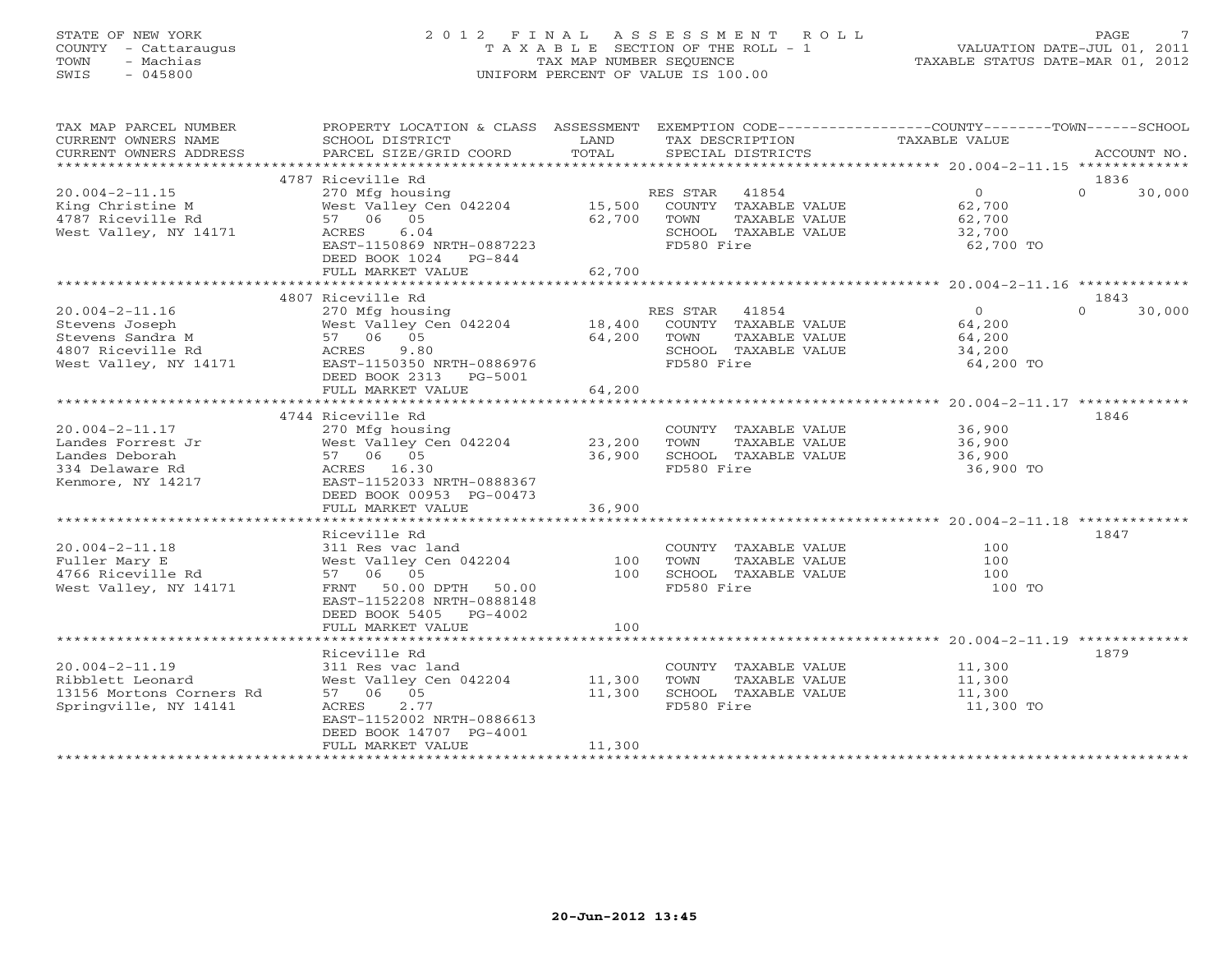# STATE OF NEW YORK 2 0 1 2 F I N A L A S S E S S M E N T R O L L PAGE 8 COUNTY - Cattaraugus T A X A B L E SECTION OF THE ROLL - 1 VALUATION DATE-JUL 01, 2011 TOWN - Machias TAX MAP NUMBER SEQUENCE TAXABLE STATUS DATE-MAR 01, 2012 SWIS - 045800 UNIFORM PERCENT OF VALUE IS 100.00

| TAX MAP PARCEL NUMBER<br>CURRENT OWNERS NAME<br>CURRENT OWNERS ADDRESS | PROPERTY LOCATION & CLASS ASSESSMENT<br>SCHOOL DISTRICT<br>PARCEL SIZE/GRID COORD   | LAND<br>TOTAL | TAX DESCRIPTION<br>SPECIAL DISTRICTS          | EXEMPTION CODE-----------------COUNTY-------TOWN------SCHOOL<br><b>TAXABLE VALUE</b><br>ACCOUNT NO. |
|------------------------------------------------------------------------|-------------------------------------------------------------------------------------|---------------|-----------------------------------------------|-----------------------------------------------------------------------------------------------------|
| $20.004 - 2 - 11.20$<br>Roger Abell Inc                                | Riceville Rd<br>311 Res vac land<br>West Valley Cen 042204                          | 14,200        | COUNTY TAXABLE VALUE<br>TAXABLE VALUE<br>TOWN | 1880<br>14,200<br>14,200                                                                            |
| 5225 Brookfield Ln<br>Clarence, NY 14031                               | 64 05 05<br>5.00<br>ACRES<br>EAST-1151866 NRTH-0886208<br>DEED BOOK 901<br>$PG-461$ | 14,200        | SCHOOL TAXABLE VALUE<br>FD580 Fire            | 14,200<br>14,200 TO                                                                                 |
|                                                                        | FULL MARKET VALUE                                                                   | 14,200        |                                               |                                                                                                     |
|                                                                        | Riceville Rd                                                                        |               |                                               | 1881                                                                                                |
| $20.004 - 2 - 11.21$                                                   | 311 Res vac land                                                                    |               | COUNTY TAXABLE VALUE                          | 15,200                                                                                              |
| Kruszka Diane M                                                        | West Valley Cen 042204                                                              | 15,200        | TOWN<br>TAXABLE VALUE                         | 15,200                                                                                              |
| 69 S Whispering                                                        | 64 5 5                                                                              | 15,200        | SCHOOL TAXABLE VALUE                          | 15,200                                                                                              |
| Hamburg, NY 14075                                                      | ACRES<br>5.75<br>EAST-1151870 NRTH-0885727<br>DEED BOOK 15686 PG-8001               |               | FD580 Fire                                    | 15,200 TO                                                                                           |
|                                                                        | FULL MARKET VALUE                                                                   | 15,200        |                                               |                                                                                                     |
|                                                                        |                                                                                     |               |                                               |                                                                                                     |
| $20.004 - 2 - 11.22$                                                   | Riceville Rd                                                                        |               | COUNTY TAXABLE VALUE                          | 1882<br>16,500                                                                                      |
| Tojek Anthony W                                                        | 311 Res vac land<br>West Valley Cen 042204                                          | 16,500        | TOWN<br>TAXABLE VALUE                         | 16,500                                                                                              |
| Tojek Sharon L                                                         | 64 5 5                                                                              | 16,500        | SCHOOL TAXABLE VALUE                          | 16,500                                                                                              |
| 1084 Abbott Rd                                                         | 7.29<br>ACRES                                                                       |               | FD580 Fire                                    | 16,500 TO                                                                                           |
| Buffalo, NY 14220                                                      | EAST-1151839 NRTH-0885190                                                           |               |                                               |                                                                                                     |
|                                                                        | DEED BOOK 14785 PG-7001                                                             |               |                                               |                                                                                                     |
|                                                                        | FULL MARKET VALUE                                                                   | 16,500        |                                               |                                                                                                     |
|                                                                        |                                                                                     |               |                                               |                                                                                                     |
|                                                                        | Riceville Rd                                                                        |               |                                               | 2015                                                                                                |
| $20.004 - 2 - 11.24$                                                   | 314 Rural vac<10                                                                    |               | COUNTY TAXABLE VALUE                          | 14,100                                                                                              |
| Wheeler James F Jr                                                     | West Valley Cen 042204                                                              | 14,100        | TOWN<br>TAXABLE VALUE                         | 14,100                                                                                              |
| 4820 Riceville Rd                                                      | 57 06 05                                                                            | 14,100        | SCHOOL TAXABLE VALUE                          | 14,100                                                                                              |
| West Valley, NY 14171                                                  | ACRES 4.95<br>EAST-1149823 NRTH-0888376<br>DEED BOOK 5709 PG-8001                   |               | FD580 Fire                                    | 14,100 TO                                                                                           |
|                                                                        | FULL MARKET VALUE                                                                   | 14,100        |                                               |                                                                                                     |
|                                                                        |                                                                                     |               |                                               |                                                                                                     |
|                                                                        | Riceville Rd                                                                        |               |                                               | 2016                                                                                                |
| $20.004 - 2 - 11.25$                                                   | 314 Rural vac<10                                                                    |               | COUNTY TAXABLE VALUE                          | 12,600                                                                                              |
| Wheeler James F Jr                                                     | West Valley Cen 042204                                                              | 12,600        | TOWN<br>TAXABLE VALUE                         | 12,600                                                                                              |
| 4820 Riceville Rd                                                      | 57 06 05                                                                            | 12,600        | SCHOOL TAXABLE VALUE                          | 12,600                                                                                              |
| West Valley, NY 14171                                                  | 3.80<br>ACRES                                                                       |               | FD580 Fire                                    | 12,600 TO                                                                                           |
|                                                                        | EAST-1150162 NRTH-0888184                                                           |               |                                               |                                                                                                     |
|                                                                        | DEED BOOK 5709<br>PG-8001                                                           |               |                                               |                                                                                                     |
| ***********************                                                | FULL MARKET VALUE                                                                   | 12,600        |                                               |                                                                                                     |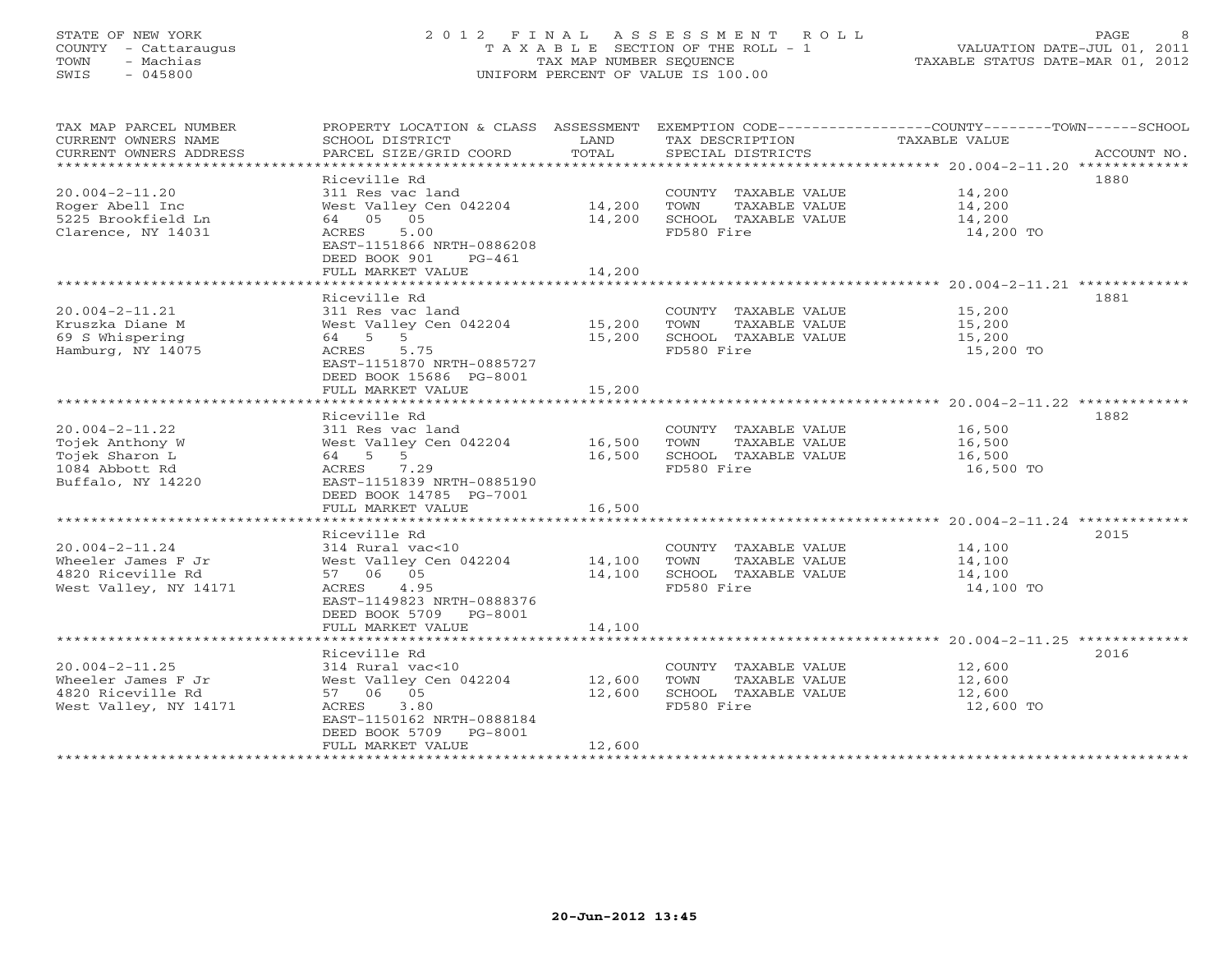# STATE OF NEW YORK 2 0 1 2 F I N A L A S S E S S M E N T R O L L PAGE 9 COUNTY - Cattaraugus T A X A B L E SECTION OF THE ROLL - 1 VALUATION DATE-JUL 01, 2011 TOWN - Machias TAX MAP NUMBER SEQUENCE TAXABLE STATUS DATE-MAR 01, 2012 SWIS - 045800 UNIFORM PERCENT OF VALUE IS 100.00

| TAX MAP PARCEL NUMBER<br>CURRENT OWNERS NAME<br>CURRENT OWNERS ADDRESS                              | PROPERTY LOCATION & CLASS ASSESSMENT<br>SCHOOL DISTRICT<br>PARCEL SIZE/GRID COORD                                                                                                                    | LAND<br>TOTAL                        | TAX DESCRIPTION<br>SPECIAL DISTRICTS                                                                  | EXEMPTION CODE-----------------COUNTY-------TOWN-----SCHOOL<br><b>TAXABLE VALUE</b>            | ACCOUNT NO.                |
|-----------------------------------------------------------------------------------------------------|------------------------------------------------------------------------------------------------------------------------------------------------------------------------------------------------------|--------------------------------------|-------------------------------------------------------------------------------------------------------|------------------------------------------------------------------------------------------------|----------------------------|
| ***********************                                                                             |                                                                                                                                                                                                      |                                      |                                                                                                       |                                                                                                |                            |
| $20.004 - 2 - 11.26$<br>Fuller Mary E<br>4766 Riceville Rd<br>West Valley, NY 14171                 | 4766 Riceville Rd<br>240 Rural res<br>West Valley Cen 042204<br>57<br>06<br>04<br>ACRES<br>63.45 BANK<br>017<br>EAST-1151505 NRTH-0888739<br>DEED BOOK 10759 PG-4001                                 | 50,200<br>125,000                    | RES STAR 41854<br>COUNTY TAXABLE VALUE<br>TOWN<br>TAXABLE VALUE<br>SCHOOL TAXABLE VALUE<br>FD580 Fire | $\overline{O}$<br>125,000<br>125,000<br>95,000<br>125,000 TO                                   | 2041<br>$\Omega$<br>30,000 |
|                                                                                                     | FULL MARKET VALUE                                                                                                                                                                                    | 125,000                              |                                                                                                       |                                                                                                |                            |
| $21.003 - 1 - 1$<br>Parzymieso Ann A<br>Cusimano Sharon A<br>99B Foxberry Dr<br>Getzville, NY 14068 | ****************************<br>4707 Town Line Rd<br>260 Seasonal res<br>West Valley Cen 042204<br>49 06 05<br>80% Complete<br>ACRES 23.04<br>EAST-1153011 NRTH-0890125<br>DEED BOOK 3276<br>PG-5001 | ****************<br>28,300<br>87,400 | COUNTY TAXABLE VALUE<br>TAXABLE VALUE<br>TOWN<br>SCHOOL TAXABLE VALUE<br>FD580 Fire                   | ********************* 21.003-1-1 ******************<br>87,400<br>87,400<br>87,400<br>87,400 TO | 0823                       |
|                                                                                                     | FULL MARKET VALUE                                                                                                                                                                                    | 87,400                               |                                                                                                       |                                                                                                |                            |
| $21.003 - 1 - 2.1$<br>King Dennis<br>194 N Vaugh St<br>Springville, NY 14141                        | 4529 Town Line Rd<br>312 Vac w/imprv<br>West Valley Cen 042204<br>49 06 05<br>ACRES 59.91<br>EAST-1155248 NRTH-0889765<br>DEED BOOK 830<br>PG-00764<br>FULL MARKET VALUE                             | 48,500<br>56,300<br>56,300           | COUNTY TAXABLE VALUE<br>TAXABLE VALUE<br>TOWN<br>SCHOOL TAXABLE VALUE<br>FD580 Fire                   | 56,300<br>56,300<br>56,300<br>56,300 TO                                                        | 0294                       |
|                                                                                                     |                                                                                                                                                                                                      |                                      |                                                                                                       |                                                                                                |                            |
| $21.003 - 1 - 2.2$<br>Baldwin John A<br>Baldwin Janet<br>128 East Ave<br>Springville, NY 14141      | Town Line Rd<br>323 Vacant rural<br>West Valley Cen 042204<br>49 06 05<br>ACRES 10.98<br>EAST-1153905 NRTH-0889762<br>DEED BOOK 821<br>PG-00275                                                      | 19,200<br>19,200                     | COUNTY TAXABLE VALUE<br>TOWN<br>TAXABLE VALUE<br>SCHOOL TAXABLE VALUE<br>FD580 Fire                   | 19,200<br>19,200<br>19,200<br>19,200 TO                                                        | 1502                       |
|                                                                                                     | FULL MARKET VALUE                                                                                                                                                                                    | 19,200                               |                                                                                                       |                                                                                                |                            |
|                                                                                                     | *************************<br>2110 Town Line Rd                                                                                                                                                       |                                      |                                                                                                       |                                                                                                | 1279                       |
| $21.003 - 1 - 2.3$<br>Myers Raymond P<br>5071 Parker Rd<br>Hamburg, NY 14075                        | 312 Vac w/imprv<br>West Valley Cen 042204<br>06<br>05<br>49<br>FRNT 100.00 DPTH 100.00<br>EAST-1154140 NRTH-0890433<br>DEED BOOK 12462 PG-8014<br>FULL MARKET VALUE                                  | 4,800<br>5,400<br>5,400              | COUNTY TAXABLE VALUE<br>TAXABLE VALUE<br>TOWN<br>SCHOOL TAXABLE VALUE<br>FD580 Fire                   | 5,400<br>5,400<br>5,400<br>5,400 TO                                                            |                            |
|                                                                                                     | ***********************                                                                                                                                                                              |                                      |                                                                                                       |                                                                                                |                            |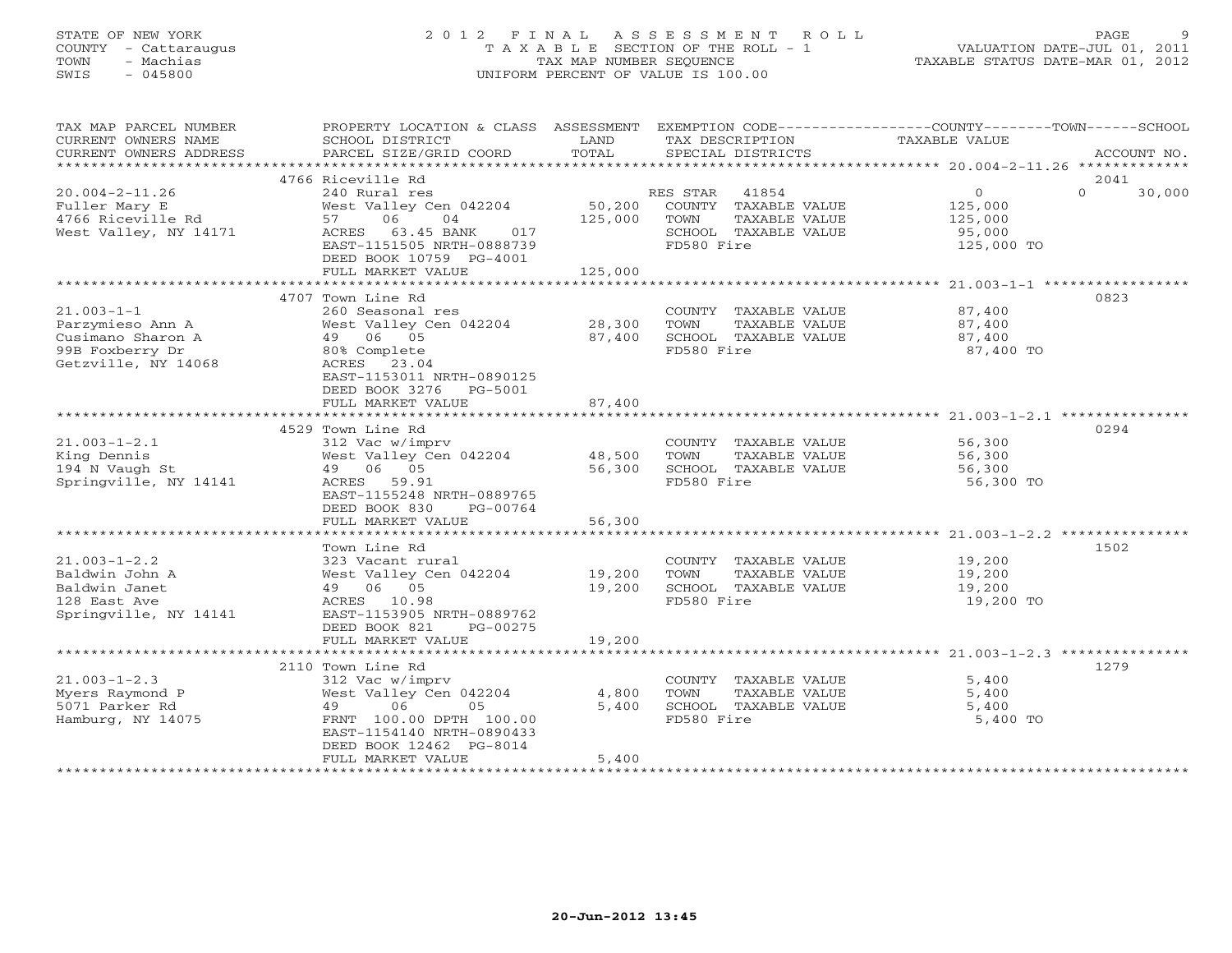### STATE OF NEW YORK 2 0 1 2 F I N A L A S S E S S M E N T R O L L PAGE 10 COUNTY - Cattaraugus T A X A B L E SECTION OF THE ROLL - 1 VALUATION DATE-JUL 01, 2011 TOWN - Machias TAX MAP NUMBER SEQUENCE TAXABLE STATUS DATE-MAR 01, 2012 SWIS - 045800 UNIFORM PERCENT OF VALUE IS 100.00UNIFORM PERCENT OF VALUE IS 100.00

| TAX MAP PARCEL NUMBER<br>CURRENT OWNERS NAME<br>CURRENT OWNERS ADDRESS           | PROPERTY LOCATION & CLASS ASSESSMENT<br>SCHOOL DISTRICT<br>PARCEL SIZE/GRID COORD                                         | LAND<br>TOTAL           | TAX DESCRIPTION<br>SPECIAL DISTRICTS                                                | EXEMPTION CODE-----------------COUNTY-------TOWN------SCHOOL<br>TAXABLE VALUE | ACCOUNT NO. |
|----------------------------------------------------------------------------------|---------------------------------------------------------------------------------------------------------------------------|-------------------------|-------------------------------------------------------------------------------------|-------------------------------------------------------------------------------|-------------|
|                                                                                  |                                                                                                                           |                         |                                                                                     |                                                                               |             |
| $21.003 - 1 - 2.4$<br>Kessler Thomas G<br>56 Myrtle Ave<br>Springville, NY 14141 | 4659 Town Line Rd<br>314 Rural vac<10<br>West Valley Cen 042204<br>49 06 05<br>9.89<br>ACRES<br>EAST-1154218 NRTH-0889732 | 18,400<br>18,400        | COUNTY TAXABLE VALUE<br>TOWN<br>TAXABLE VALUE<br>SCHOOL TAXABLE VALUE<br>FD580 Fire | 18,400<br>18,400<br>18,400<br>18,400 TO                                       | 1514        |
|                                                                                  | DEED BOOK 00796 PG-00039                                                                                                  |                         |                                                                                     |                                                                               |             |
|                                                                                  | FULL MARKET VALUE                                                                                                         | 18,400                  |                                                                                     |                                                                               |             |
|                                                                                  |                                                                                                                           |                         |                                                                                     |                                                                               |             |
|                                                                                  | 4684 Riceville Rd                                                                                                         |                         |                                                                                     |                                                                               | 0371        |
| $21.003 - 1 - 3.1$                                                               | 270 Mfg housing                                                                                                           |                         | COUNTY TAXABLE VALUE                                                                | 73,600                                                                        |             |
| Winter Kenneth E                                                                 | West Valley Cen 042204                                                                                                    | 45,700                  | TOWN<br>TAXABLE VALUE                                                               | 73,600<br>73,600                                                              |             |
| Winter Bonnie                                                                    | 49 06 05                                                                                                                  | 73,600                  | SCHOOL TAXABLE VALUE                                                                |                                                                               |             |
| 6 Maple Ave<br>Franklinville, NY 14737                                           | ACRES 54.05<br>EAST-1152625 NRTH-0888596<br>DEED BOOK 01005 PG-00658                                                      |                         | FD580 Fire                                                                          | 73,600 TO                                                                     |             |
|                                                                                  | FULL MARKET VALUE<br>****************************                                                                         | 73,600<br>************* |                                                                                     |                                                                               |             |
|                                                                                  |                                                                                                                           |                         |                                                                                     |                                                                               |             |
|                                                                                  | 4687 Riceville Rd                                                                                                         |                         |                                                                                     |                                                                               | 1512        |
| $21.003 - 1 - 3.2$                                                               | 210 1 Family Res                                                                                                          |                         | WVET C/T 41121                                                                      | 12,000<br>12,000                                                              | $\Omega$    |
| Hebner Dennis                                                                    | West Valley Cen 042204                                                                                                    | 21,700 SR STAR          | 41834                                                                               | $\Omega$<br>$\Omega$                                                          | 62,200      |
| Hebner Paula                                                                     | 49 06 05                                                                                                                  |                         | 145,000 COUNTY TAXABLE VALUE                                                        | 133,000                                                                       |             |
| 4687 Riceville Rd                                                                | ACRES 14.25                                                                                                               |                         | TOWN<br>TAXABLE VALUE                                                               | 133,000                                                                       |             |
| West Valley, NY 14171                                                            | EAST-1152559 NRTH-0886906                                                                                                 |                         | SCHOOL TAXABLE VALUE                                                                | 82,800                                                                        |             |
|                                                                                  | DEED BOOK 00921 PG-00349                                                                                                  |                         | FD580 Fire                                                                          | 145,000 TO                                                                    |             |
|                                                                                  | FULL MARKET VALUE                                                                                                         | 145,000                 |                                                                                     |                                                                               |             |
|                                                                                  |                                                                                                                           |                         |                                                                                     |                                                                               |             |
|                                                                                  | 4629 Riceville Rd                                                                                                         |                         |                                                                                     |                                                                               | 1545        |
| $21.003 - 1 - 3.3$                                                               | 240 Rural res                                                                                                             |                         | SR STAR<br>41834                                                                    | $\circ$<br>$\Omega$                                                           | 62,200      |
| Stamborsk/Smiszeki Donna M/Bon West Valley Cen 042204                            |                                                                                                                           | 23,100                  | COUNTY TAXABLE VALUE                                                                | 122,500                                                                       |             |
| Woods Kenneth Jr/Earl L                                                          | 49 06 05                                                                                                                  | 122,500                 | TAXABLE VALUE<br>TOWN                                                               | 122,500                                                                       |             |
| 4629 Riceville Rd                                                                | ACRES 16.10                                                                                                               |                         | SCHOOL TAXABLE VALUE                                                                | 60,300                                                                        |             |
| West Valley, NY 14171                                                            | EAST-1153370 NRTH-0886889                                                                                                 |                         | FD580 Fire                                                                          | 122,500 TO                                                                    |             |
|                                                                                  | DEED BOOK 13969 PG-2001                                                                                                   |                         |                                                                                     |                                                                               |             |
|                                                                                  | FULL MARKET VALUE                                                                                                         | 122,500                 |                                                                                     |                                                                               |             |
|                                                                                  |                                                                                                                           |                         |                                                                                     |                                                                               |             |
|                                                                                  | Riceville Rd                                                                                                              |                         |                                                                                     |                                                                               | 1553        |
| $21.003 - 1 - 3.4$                                                               | 322 Rural vac>10                                                                                                          |                         | COUNTY TAXABLE VALUE                                                                | 34,600                                                                        |             |
| Abate Thomas S                                                                   | West Valley Cen 042204                                                                                                    | 34,600                  | TOWN<br>TAXABLE VALUE                                                               | 34,600                                                                        |             |
| 3472 Stevenson Ct                                                                | 49/57/64 05 05                                                                                                            | 34,600                  | SCHOOL TAXABLE VALUE                                                                | 34,600                                                                        |             |
| N Tonawanda, NY 14120                                                            | ACRES 31.60                                                                                                               |                         | FD580 Fire                                                                          | 34,600 TO                                                                     |             |
|                                                                                  | EAST-1153465 NRTH-0888653                                                                                                 |                         |                                                                                     |                                                                               |             |
|                                                                                  | DEED BOOK 8137 PG-6001                                                                                                    |                         |                                                                                     |                                                                               |             |
|                                                                                  | FULL MARKET VALUE                                                                                                         | 34,600                  |                                                                                     |                                                                               |             |
|                                                                                  |                                                                                                                           |                         |                                                                                     |                                                                               |             |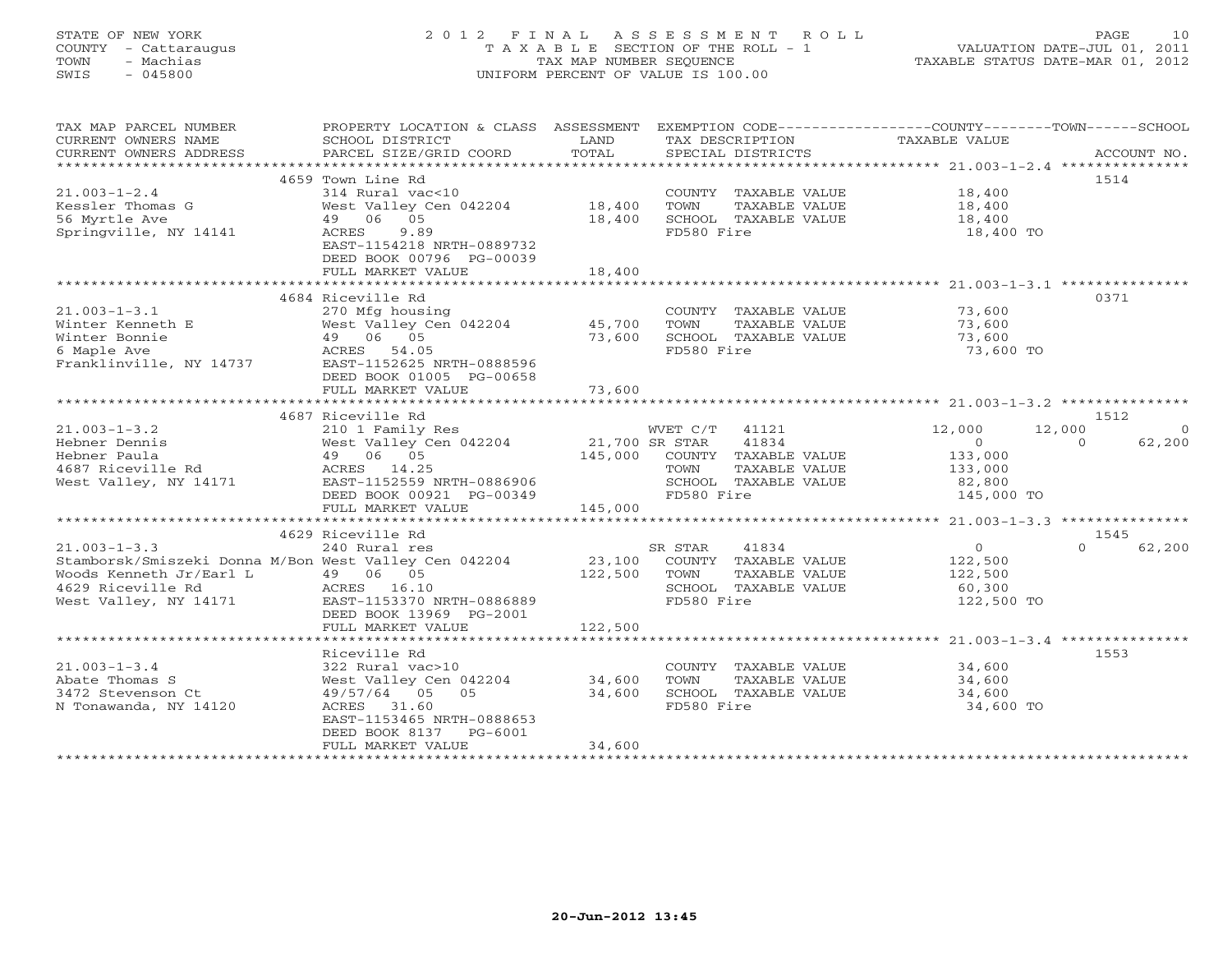## STATE OF NEW YORK 2 0 1 2 F I N A L A S S E S S M E N T R O L L PAGE 11 COUNTY - Cattaraugus T A X A B L E SECTION OF THE ROLL - 1 VALUATION DATE-JUL 01, 2011 TOWN - Machias TAX MAP NUMBER SEQUENCE TAXABLE STATUS DATE-MAR 01, 2012 SWIS - 045800 UNIFORM PERCENT OF VALUE IS 100.00UNIFORM PERCENT OF VALUE IS 100.00

| TAX MAP PARCEL NUMBER<br>CURRENT OWNERS NAME<br>CURRENT OWNERS ADDRESS | PROPERTY LOCATION & CLASS ASSESSMENT<br>SCHOOL DISTRICT<br>PARCEL SIZE/GRID COORD | LAND<br>TOTAL | EXEMPTION CODE-----------------COUNTY-------TOWN------SCHOOL<br>TAX DESCRIPTION<br>SPECIAL DISTRICTS | TAXABLE VALUE    | ACCOUNT NO.                |
|------------------------------------------------------------------------|-----------------------------------------------------------------------------------|---------------|------------------------------------------------------------------------------------------------------|------------------|----------------------------|
| *************************                                              |                                                                                   |               |                                                                                                      |                  |                            |
|                                                                        | 4624 Riceville Rd                                                                 |               |                                                                                                      |                  | 1554                       |
| $21.003 - 1 - 3.5$                                                     | 260 Seasonal res                                                                  |               | COUNTY TAXABLE VALUE                                                                                 | 93,800           |                            |
| Abate Thomas S                                                         | West Valley Cen 042204                                                            | 48,100        | TOWN<br>TAXABLE VALUE                                                                                | 93,800           |                            |
| 3472 Stevenson St                                                      | 49/57/64 05<br>05                                                                 | 93,800        | SCHOOL TAXABLE VALUE                                                                                 | 93,800           |                            |
| N Tonawanda, NY 14120                                                  | ACRES<br>59.20                                                                    |               | FD580 Fire                                                                                           | 93,800 TO        |                            |
|                                                                        | EAST-1154937 NRTH-0888395<br>DEED BOOK 808<br>PG-00650                            |               |                                                                                                      |                  |                            |
|                                                                        | FULL MARKET VALUE                                                                 | 93,800        |                                                                                                      |                  |                            |
|                                                                        |                                                                                   |               |                                                                                                      |                  |                            |
|                                                                        | 4640 Riceville Rd                                                                 |               |                                                                                                      |                  | 2051                       |
| $21.003 - 1 - 3.7$                                                     | 210 1 Family Res                                                                  |               | RES STAR<br>41854                                                                                    | $\overline{0}$   | 30,000<br>$\Omega$         |
| Winter Kenneth E                                                       | West Valley Cen 042204                                                            | 9,400         | COUNTY TAXABLE VALUE                                                                                 | 95,100           |                            |
| Winter Bonnie J                                                        | 49 06 05                                                                          | 95,100        | TAXABLE VALUE<br>TOWN                                                                                | 95,100           |                            |
| 5 Maple Ave                                                            | ACRES<br>1.05                                                                     |               | SCHOOL TAXABLE VALUE                                                                                 | 65,100           |                            |
| Franklinville, NY 14737                                                | EAST-1153407 NRTH-0887457                                                         |               | FD580 Fire                                                                                           | 95,100 TO        |                            |
|                                                                        | DEED BOOK 12136 PG-6001                                                           |               |                                                                                                      |                  |                            |
|                                                                        | FULL MARKET VALUE                                                                 | 95,100        |                                                                                                      |                  |                            |
|                                                                        |                                                                                   |               |                                                                                                      |                  |                            |
|                                                                        | 4600 Riceville Rd                                                                 |               |                                                                                                      |                  | 0610                       |
| $21.003 - 1 - 4.1$                                                     | 280 Res Multiple                                                                  |               | RES STAR<br>41854                                                                                    | $\mathbf{O}$     | $\Omega$<br>30,000         |
| Krepps Donald James                                                    | Yorkshire/pione 048401                                                            | 32,300        | COUNTY TAXABLE VALUE                                                                                 | 109,000          |                            |
| 4600 Riceville Rd                                                      | 49 06 05                                                                          | 109,000       | TOWN<br>TAXABLE VALUE                                                                                | 109,000          |                            |
| West Valley, NY 14171                                                  | ACRES 17.45                                                                       |               | SCHOOL TAXABLE VALUE                                                                                 | 79,000           |                            |
|                                                                        | EAST-1154428 NRTH-0887564                                                         |               | FD580 Fire                                                                                           | 109,000 TO       |                            |
|                                                                        | DEED BOOK 00992 PG-00545                                                          |               |                                                                                                      |                  |                            |
|                                                                        | FULL MARKET VALUE                                                                 | 109,000       |                                                                                                      |                  |                            |
|                                                                        |                                                                                   |               |                                                                                                      |                  |                            |
|                                                                        | 4570 Riceville Rd                                                                 |               |                                                                                                      |                  | 0171                       |
| $21.003 - 1 - 5$                                                       | 270 Mfg housing                                                                   |               | RES STAR 41854                                                                                       | $\circ$          | $\Omega$<br>30,000         |
| Procyshyn Edward L                                                     | Yorkshire/pione 048401                                                            | 8,800         | COUNTY TAXABLE VALUE                                                                                 | 31,100           |                            |
| Procyshyn Shirley                                                      | 49 06 05                                                                          | 31,100        | TOWN<br>TAXABLE VALUE                                                                                | 31,100           |                            |
| 4570 Riceville Rd                                                      | FRNT 150.00 DPTH 260.00                                                           |               | SCHOOL TAXABLE VALUE                                                                                 | 1,100            |                            |
| West Valley, NY 14171                                                  | EAST-1154624 NRTH-0887262                                                         |               | FD580 Fire                                                                                           | 31,100 TO        |                            |
|                                                                        | DEED BOOK 866<br>PG-00030                                                         |               |                                                                                                      |                  |                            |
|                                                                        | FULL MARKET VALUE                                                                 | 31,100        |                                                                                                      |                  |                            |
|                                                                        |                                                                                   |               |                                                                                                      |                  |                            |
| $21.003 - 1 - 6.1$                                                     | 4540 A Riceville Rd                                                               |               | RES STAR<br>41854                                                                                    | $\circ$          | 0612<br>30,000<br>$\Omega$ |
| Smith-Bigos Erica L                                                    | 210 1 Family Res<br>Yorkshire/pione 048401                                        | 22,700        | COUNTY TAXABLE VALUE                                                                                 |                  |                            |
| 4540 Riceville Rd                                                      | 49 06 05                                                                          | 72,100        | TOWN<br>TAXABLE VALUE                                                                                | 72,100<br>72,100 |                            |
| West Valley, NY 14171                                                  | ACRES 15.60 BANK<br>017                                                           |               | SCHOOL TAXABLE VALUE                                                                                 | 42,100           |                            |
|                                                                        | EAST-1155365 NRTH-0887296                                                         |               | FD580 Fire                                                                                           | 72,100 TO        |                            |
|                                                                        | DEED BOOK 7455<br>PG-9001                                                         |               |                                                                                                      |                  |                            |
|                                                                        | FULL MARKET VALUE                                                                 | 72,100        |                                                                                                      |                  |                            |
|                                                                        | ********************                                                              |               |                                                                                                      |                  |                            |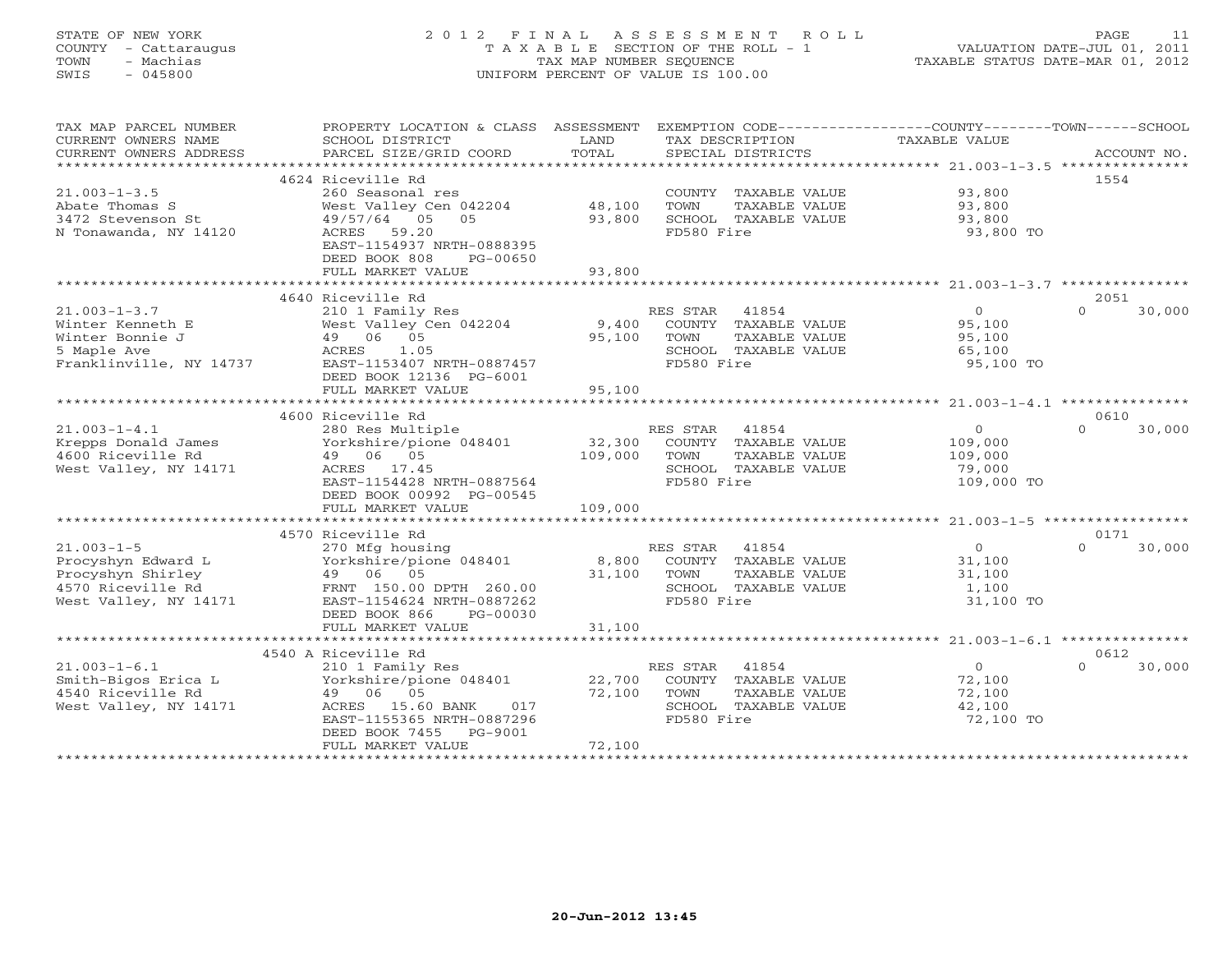### STATE OF NEW YORK 2 0 1 2 F I N A L A S S E S S M E N T R O L L PAGE 12 COUNTY - Cattaraugus T A X A B L E SECTION OF THE ROLL - 1 VALUATION DATE-JUL 01, 2011 TOWN - Machias TAX MAP NUMBER SEQUENCE TAXABLE STATUS DATE-MAR 01, 2012 SWIS - 045800 UNIFORM PERCENT OF VALUE IS 100.00UNIFORM PERCENT OF VALUE IS 100.00

| TAX MAP PARCEL NUMBER<br>CURRENT OWNERS NAME<br>CURRENT OWNERS ADDRESS                        | PROPERTY LOCATION & CLASS ASSESSMENT<br>SCHOOL DISTRICT<br>PARCEL SIZE/GRID COORD                                                                      | LAND<br>TOTAL             | EXEMPTION CODE-----------------COUNTY-------TOWN------SCHOOL<br>TAX DESCRIPTION<br>SPECIAL DISTRICTS     | TAXABLE VALUE                                             | ACCOUNT NO.        |
|-----------------------------------------------------------------------------------------------|--------------------------------------------------------------------------------------------------------------------------------------------------------|---------------------------|----------------------------------------------------------------------------------------------------------|-----------------------------------------------------------|--------------------|
|                                                                                               | Riceville Rd                                                                                                                                           |                           |                                                                                                          |                                                           | 1864               |
| $21.003 - 1 - 6.2$<br>Slomba Nancy<br>25 Francine Ln<br>Cheektowaga, NY 14227                 | 322 Rural vac>10<br>Yorkshire/pione 048401<br>49 06 05<br>ACRES 19.45<br>EAST-1154484 NRTH-0886777<br>DEED BOOK 16569 PG-2001                          | 25,600<br>25,600          | COUNTY TAXABLE VALUE<br>TOWN<br>TAXABLE VALUE<br>SCHOOL TAXABLE VALUE<br>FD580 Fire                      | 25,600<br>25,600<br>25,600<br>25,600 TO                   |                    |
|                                                                                               | FULL MARKET VALUE                                                                                                                                      | 25,600                    |                                                                                                          |                                                           |                    |
|                                                                                               | 4540 B Riceville Rd                                                                                                                                    |                           |                                                                                                          |                                                           | 2077               |
| $21.003 - 1 - 6.3$<br>Bigos Kelly A<br>4540 B Riceville Rd<br>West Valley, NY 14171           | 210 1 Family Res<br>Yorkshire/pione 048401<br>49 06 05<br>ACRES<br>1.60<br>EAST-1154821 NRTH-0887219<br>DEED BOOK 15803 PG-2001<br>FULL MARKET VALUE   | 9,800<br>70,000<br>70,000 | RES STAR<br>41854<br>COUNTY TAXABLE VALUE<br>TAXABLE VALUE<br>TOWN<br>SCHOOL TAXABLE VALUE<br>FD580 Fire | $\overline{0}$<br>70,000<br>70,000<br>40,000<br>70,000 TO | $\Omega$<br>30,000 |
|                                                                                               | 4508 Riceville Rd                                                                                                                                      |                           |                                                                                                          |                                                           | 0486               |
| $21.003 - 1 - 7$<br>Krepps Jason<br>Sibley Vresida<br>4508 Riceville Rd<br>Machias, NY 14101  | 210 1 Family Res<br>Yorkshire/pione 048401<br>05<br>49 06<br>2.32 BANK<br>ACRES<br>065<br>EAST-1155730 NRTH-0886725<br>DEED BOOK 8263<br>PG-2002       | 10,700<br>106,600         | RES STAR<br>41854<br>COUNTY TAXABLE VALUE<br>TAXABLE VALUE<br>TOWN<br>SCHOOL TAXABLE VALUE<br>FD580 Fire | $\circ$<br>106,600<br>106,600<br>76,600<br>106,600 TO     | $\Omega$<br>30,000 |
|                                                                                               | FULL MARKET VALUE                                                                                                                                      | 106,600                   |                                                                                                          |                                                           |                    |
|                                                                                               | 4484 Riceville Rd                                                                                                                                      |                           |                                                                                                          |                                                           | 0433               |
| $21.003 - 1 - 8$<br>Bird Leonard A<br>Bird Elizabet<br>4484 Riceville Rd<br>Machias, NY 14101 | 240 Rural res<br>Yorkshire/pione 048401<br>49 06 05<br>11.16<br>ACRES<br>EAST-1155885 NRTH-0887294<br>DEED BOOK 00776 PG-00737                         | 19,400<br>105,100         | SR STAR<br>41834<br>COUNTY TAXABLE VALUE<br>TOWN<br>TAXABLE VALUE<br>SCHOOL TAXABLE VALUE<br>FD580 Fire  | $\circ$<br>105,100<br>105,100<br>42,900<br>105,100 TO     | $\Omega$<br>62,200 |
|                                                                                               | FULL MARKET VALUE                                                                                                                                      | 105,100                   |                                                                                                          |                                                           |                    |
| $21.003 - 1 - 9.1$<br>Galeza Casimer F<br>190 South Ln<br>Grand Island, NY 14072              | 4472 Riceville Rd<br>312 Vac w/imprv<br>Yorkshire/pione 048401<br>41 06 05<br>ACRES<br>24.82<br>EAST-1156380 NRTH-0887618<br>DEED BOOK 774<br>PG-00486 | 29,600<br>34,100          | COUNTY<br>TAXABLE VALUE<br>TOWN<br>TAXABLE VALUE<br>SCHOOL TAXABLE VALUE<br>FD580 Fire                   | 34,100<br>34,100<br>34,100<br>34,100 TO                   | 0373               |
|                                                                                               | FULL MARKET VALUE                                                                                                                                      | 34,100                    |                                                                                                          |                                                           |                    |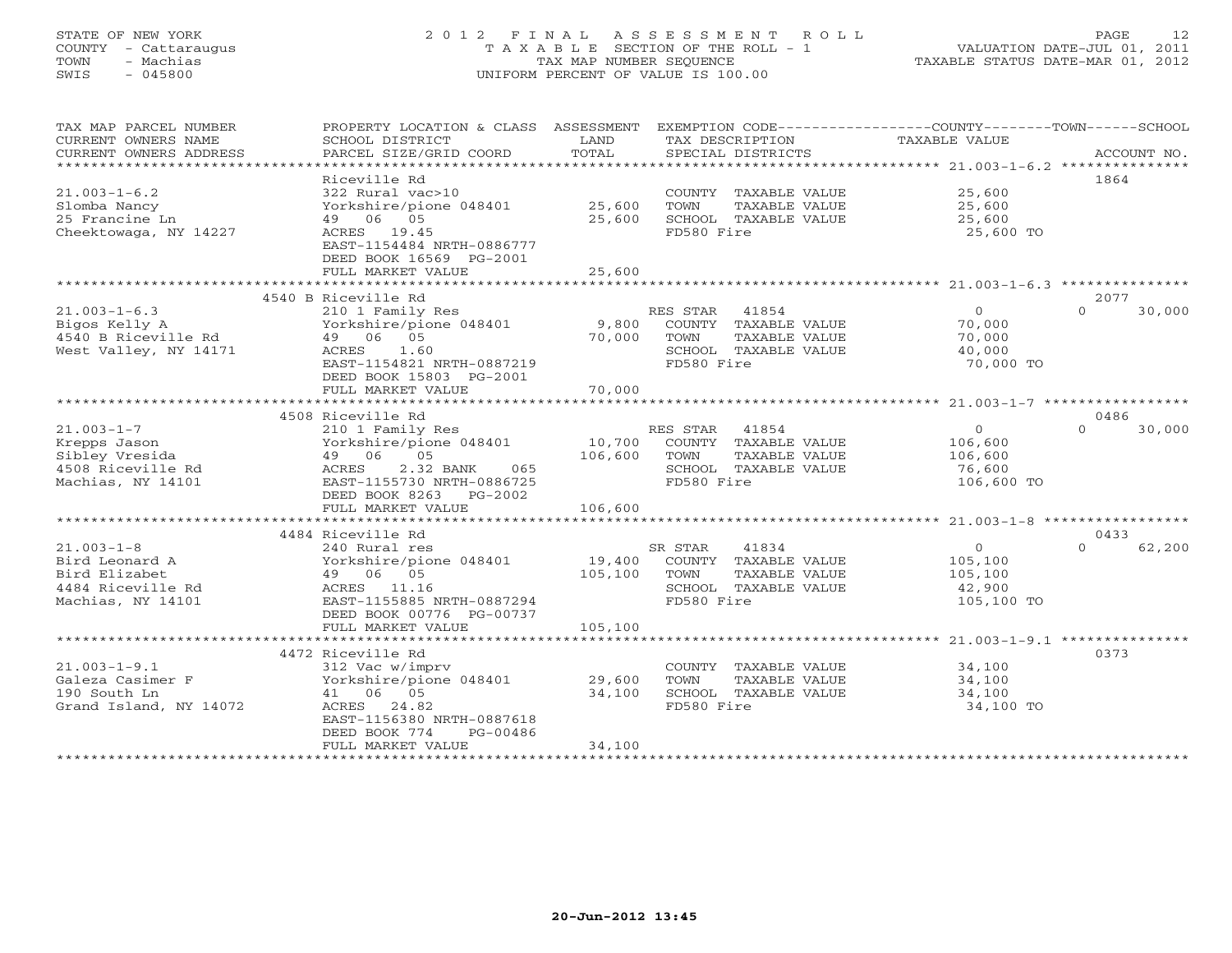### STATE OF NEW YORK 2 0 1 2 F I N A L A S S E S S M E N T R O L L PAGE 13 COUNTY - Cattaraugus T A X A B L E SECTION OF THE ROLL - 1 VALUATION DATE-JUL 01, 2011 TOWN - Machias TAX MAP NUMBER SEQUENCE TAXABLE STATUS DATE-MAR 01, 2012 SWIS - 045800 UNIFORM PERCENT OF VALUE IS 100.00UNIFORM PERCENT OF VALUE IS 100.00

| TAX MAP PARCEL NUMBER     | PROPERTY LOCATION & CLASS ASSESSMENT                                                                           |                   |                                             |               | EXEMPTION CODE----------------COUNTY-------TOWN------SCHOOL |                |                |
|---------------------------|----------------------------------------------------------------------------------------------------------------|-------------------|---------------------------------------------|---------------|-------------------------------------------------------------|----------------|----------------|
| CURRENT OWNERS NAME       | SCHOOL DISTRICT                                                                                                | LAND              | TAX DESCRIPTION                             |               | TAXABLE VALUE                                               |                |                |
| CURRENT OWNERS ADDRESS    | PARCEL SIZE/GRID COORD                                                                                         | TOTAL             | SPECIAL DISTRICTS                           |               |                                                             |                | ACCOUNT NO.    |
|                           |                                                                                                                |                   |                                             |               |                                                             |                |                |
|                           | 4430 Riceville Rd                                                                                              |                   |                                             |               |                                                             |                | 1368           |
| $21.003 - 1 - 9.2$        | 210 1 Family Res                                                                                               |                   | RES STAR<br>41854                           |               | $\overline{0}$                                              | $\Omega$       | 30,000         |
| Hancock Jacqueline        | Yorkshire/pione 048401                                                                                         | 13,900            | COUNTY TAXABLE VALUE                        |               | 63,300                                                      |                |                |
| Hancock Richard           | 41 06 05                                                                                                       | 63,300            | TOWN                                        | TAXABLE VALUE | 63,300<br>33,300                                            |                |                |
| 6742 Strawberry Dr        | 4.77<br>ACRES                                                                                                  |                   | SCHOOL TAXABLE VALUE                        |               |                                                             |                |                |
| New Port Richey, FL 34653 | EAST-1156942 NRTH-0886851                                                                                      |                   | FD580 Fire                                  |               | 63,300 TO                                                   |                |                |
|                           | DEED BOOK 01009 PG-00649                                                                                       |                   |                                             |               |                                                             |                |                |
|                           | FULL MARKET VALUE                                                                                              | 63,300            |                                             |               |                                                             |                |                |
|                           |                                                                                                                |                   |                                             |               |                                                             |                |                |
|                           | 4442 Riceville Rd                                                                                              |                   |                                             |               |                                                             |                | 1585           |
| $21.003 - 1 - 9.3$        | 210 1 Family Res                                                                                               |                   | COUNTY TAXABLE VALUE                        |               | 77,400                                                      |                |                |
| Schrader Robert C         | Yorkshire/pione 048401                                                                                         | 11,300            | TOWN                                        | TAXABLE VALUE | 77,400                                                      |                |                |
| 4442 Riceville Rd         | 41 06 05                                                                                                       | 77,400            | SCHOOL TAXABLE VALUE                        |               | 77,400                                                      |                |                |
| Machias, NY 14101         | 2.80 BANK<br>ACRES<br>082                                                                                      |                   | FD580 Fire                                  |               | 77,400 TO                                                   |                |                |
|                           | EAST-1156702 NRTH-0887050                                                                                      |                   |                                             |               |                                                             |                |                |
|                           | DEED BOOK 16560 PG-6001                                                                                        |                   |                                             |               |                                                             |                |                |
|                           | FULL MARKET VALUE                                                                                              | 77,400            |                                             |               |                                                             |                |                |
|                           |                                                                                                                |                   |                                             |               |                                                             |                |                |
|                           | Riceville Rd                                                                                                   |                   |                                             |               |                                                             |                | 1762           |
| $21.003 - 1 - 9.4$        | 323 Vacant rural                                                                                               |                   | COUNTY TAXABLE VALUE                        |               | 6,000                                                       |                |                |
| Bull Kathleen M           | Yorkshire/pione 048401                                                                                         | 6,000             | TOWN                                        | TAXABLE VALUE | 6,000                                                       |                |                |
| 4060 Riceville Rd         | 41 06 05                                                                                                       | 6,000             | SCHOOL TAXABLE VALUE                        |               | 6,000                                                       |                |                |
| Machias, NY 14101         | Landlocked<br>ACRES 17.15                                                                                      |                   | FD580 Fire                                  |               | 6,000 TO                                                    |                |                |
|                           | EAST-1156890 NRTH-0887955                                                                                      |                   |                                             |               |                                                             |                |                |
|                           | DEED BOOK 01017 PG-00211                                                                                       |                   |                                             |               |                                                             |                |                |
|                           | FULL MARKET VALUE                                                                                              | 6,000             |                                             |               |                                                             |                |                |
|                           |                                                                                                                |                   |                                             |               |                                                             |                |                |
|                           | 4410 Riceville Rd                                                                                              |                   |                                             |               |                                                             |                | 0228           |
| $21.003 - 1 - 10$         | 240 Rural res                                                                                                  |                   | CVET C/T<br>41131                           |               | 20,000                                                      | 20,000         | $\overline{0}$ |
| Close Alberta R           | Yorkshire/pione 048401                                                                                         |                   | 41801                                       |               | 57,150                                                      | 57,150         | $\overline{0}$ |
| Close Timothy A           | 41 06 05                                                                                                       | $24,500$ AGED C/T | 134,300 AGED S<br>41804                     |               | $\overline{0}$                                              | $\overline{0}$ | 47,005         |
| 4410 Riceville Rd         | ACRES 18.00                                                                                                    |                   | 41834<br>SR STAR                            |               | $\overline{0}$                                              | $\Omega$       | 62,200         |
| Machias, NY 14101         | EAST-1157301 NRTH-0887645                                                                                      |                   | COUNTY TAXABLE VALUE                        |               | 57,150                                                      |                |                |
|                           | DEED BOOK 8407 PG-9001                                                                                         |                   | TOWN                                        | TAXABLE VALUE | 57,150                                                      |                |                |
|                           | FULL MARKET VALUE                                                                                              |                   | 134,300 SCHOOL TAXABLE VALUE                |               | 25,095                                                      |                |                |
|                           |                                                                                                                |                   | FD580 Fire                                  |               | 134,300 TO                                                  |                |                |
|                           |                                                                                                                |                   |                                             |               |                                                             |                |                |
|                           | 4386 Riceville Rd                                                                                              |                   | 74 PCT OF VALUE USED FOR EXEMPTION PURPOSES |               |                                                             |                | 0572           |
| $21.003 - 1 - 11.2$       |                                                                                                                |                   |                                             |               | 12,000                                                      | 12,000         | $\Omega$       |
| Goias Albert J            | 240 Rural res<br>Yorkshire/pione 048401 WVET C/T 41121<br>41 06 05 128,200 COUNTY TAXABLE VALUE<br>ACPES 26 70 |                   |                                             |               | $\overline{0}$                                              | $\Omega$       | 30,000         |
| Goias Mary B              |                                                                                                                |                   |                                             |               | 116,200                                                     |                |                |
| 4386 Riceville Rd         | ACRES 26.70                                                                                                    |                   | TOWN                                        | TAXABLE VALUE | 116,200                                                     |                |                |
| Machias, NY 14101         | EAST-1157758 NRTH-0887663                                                                                      |                   | SCHOOL TAXABLE VALUE                        |               | 98,200                                                      |                |                |
|                           | DEED BOOK 00981 PG-00830                                                                                       |                   | FD580 Fire                                  |               | 128,200 TO                                                  |                |                |
|                           | FULL MARKET VALUE                                                                                              | 128,200           |                                             |               |                                                             |                |                |
|                           |                                                                                                                |                   |                                             |               |                                                             |                |                |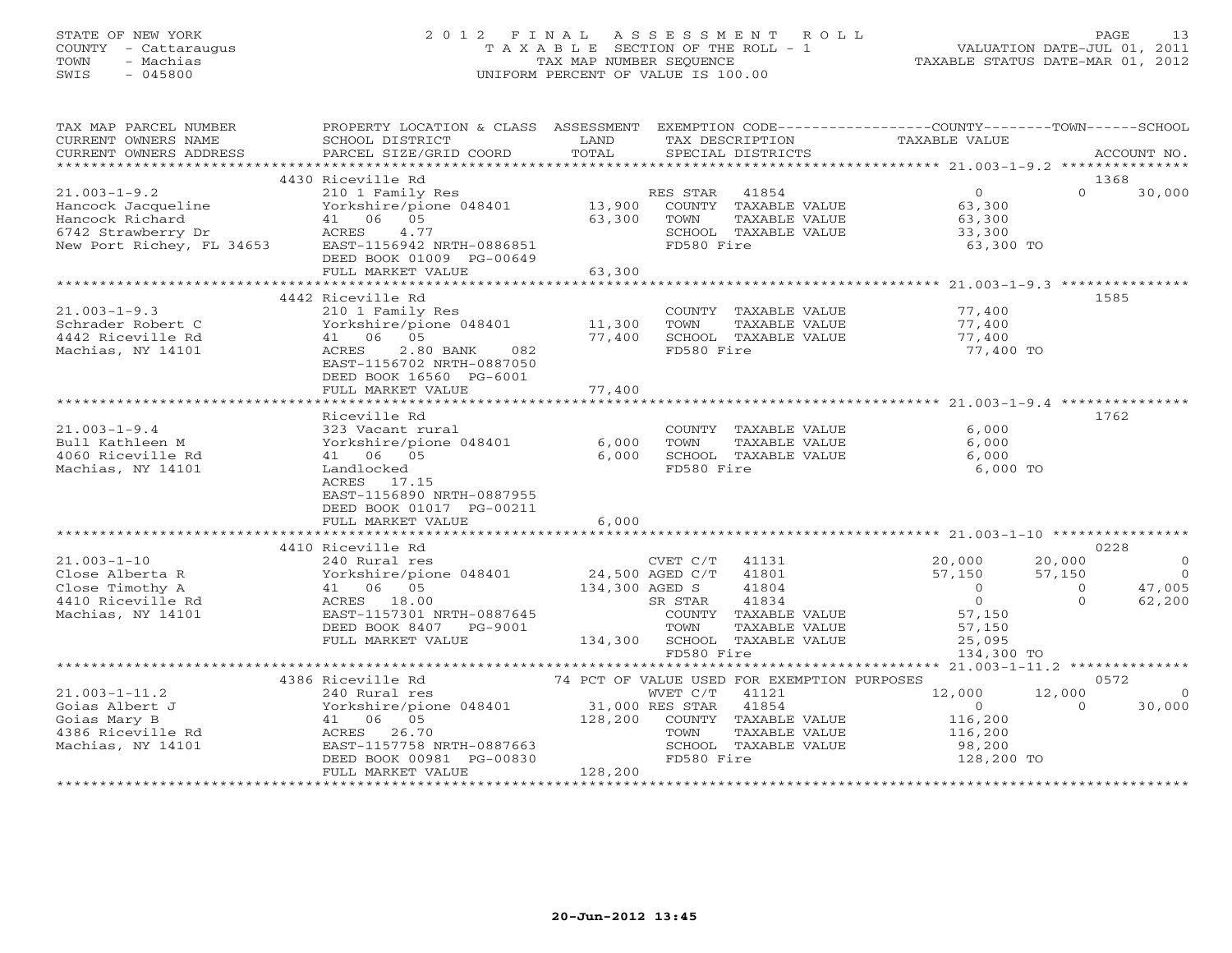# STATE OF NEW YORK 2 0 1 2 F I N A L A S S E S S M E N T R O L L PAGE 14 COUNTY - Cattaraugus T A X A B L E SECTION OF THE ROLL - 1 VALUATION DATE-JUL 01, 2011 TOWN - Machias TAX MAP NUMBER SEQUENCE TAXABLE STATUS DATE-MAR 01, 2012 SWIS - 045800 UNIFORM PERCENT OF VALUE IS 100.00

| TAX MAP PARCEL NUMBER<br>CURRENT OWNERS NAME<br>CURRENT OWNERS ADDRESS | PROPERTY LOCATION & CLASS ASSESSMENT<br>SCHOOL DISTRICT<br>PARCEL SIZE/GRID COORD | LAND<br>TOTAL           | EXEMPTION CODE-----------------COUNTY-------TOWN------SCHOOL<br>TAX DESCRIPTION<br>SPECIAL DISTRICTS | TAXABLE VALUE                                      | ACCOUNT NO.                |
|------------------------------------------------------------------------|-----------------------------------------------------------------------------------|-------------------------|------------------------------------------------------------------------------------------------------|----------------------------------------------------|----------------------------|
|                                                                        |                                                                                   |                         |                                                                                                      |                                                    |                            |
|                                                                        | 4298 Riceville Rd                                                                 |                         |                                                                                                      |                                                    | 0336                       |
| $21.003 - 1 - 12$                                                      | 240 Rural res                                                                     |                         | AG DIST<br>41720                                                                                     | 8,065                                              | 8,065<br>8,065             |
| Wiedemann Larry W                                                      | Yorkshire/pione 048401 37,900 RES STAR                                            |                         | 41854                                                                                                | $\overline{0}$                                     | $\Omega$<br>30,000         |
| 4298 Riceville Rd                                                      | 41 06 05                                                                          |                         | 132,400 COUNTY TAXABLE VALUE                                                                         | 124,335                                            |                            |
| Machias, NY 14101                                                      | ACRES 52.00                                                                       |                         | TOWN<br>TAXABLE VALUE                                                                                | 124,335                                            |                            |
|                                                                        | EAST-1158565 NRTH-0887718                                                         |                         | SCHOOL TAXABLE VALUE                                                                                 | 94,335                                             |                            |
| MAY BE SUBJECT TO PAYMENT                                              | DEED BOOK 00979 PG-00639                                                          |                         | FD580 Fire                                                                                           | 132,400 TO                                         |                            |
| UNDER AGDIST LAW TIL 2016                                              | FULL MARKET VALUE                                                                 | 132,400<br>************ |                                                                                                      | ********************* 21.003-1-13 **************** |                            |
|                                                                        |                                                                                   |                         |                                                                                                      |                                                    |                            |
|                                                                        | 4254 Riceville Rd                                                                 |                         |                                                                                                      |                                                    | 0328                       |
| $21.003 - 1 - 13$                                                      | 270 Mfg housing                                                                   |                         | COUNTY TAXABLE VALUE                                                                                 | 32,500                                             |                            |
| Empl John R                                                            | Yorkshire/pione 048401                                                            | 10,800                  | TOWN<br>TAXABLE VALUE                                                                                | 32,500                                             |                            |
| Empl Roswitha                                                          | 44 06 05                                                                          | 32,500                  | SCHOOL TAXABLE VALUE                                                                                 | 32,500                                             |                            |
| 93 Homeworth Pkwy                                                      | 2.34<br>ACRES                                                                     |                         | FD580 Fire                                                                                           | 32,500 TO                                          |                            |
| Cheektowaga, NY 14225                                                  | EAST-1158959 NRTH-0886758                                                         |                         |                                                                                                      |                                                    |                            |
|                                                                        | DEED BOOK 00715 PG-00889                                                          |                         |                                                                                                      |                                                    |                            |
|                                                                        | FULL MARKET VALUE<br>*************************                                    | 32,500                  |                                                                                                      |                                                    |                            |
|                                                                        |                                                                                   |                         |                                                                                                      |                                                    |                            |
|                                                                        | 4469 Town Line Rd                                                                 |                         |                                                                                                      |                                                    | 1662                       |
| $21.003 - 1 - 14.2$                                                    | 833 Radio                                                                         |                         | COUNTY TAXABLE VALUE                                                                                 | 124,500                                            |                            |
| Machias Buffalo Investors                                              | Yorkshire/pione 048401                                                            | 18,100                  | TOWN<br>TAXABLE VALUE                                                                                | 124,500                                            |                            |
| Attn: John Thomas Jr                                                   | 41 06 05                                                                          | 124,500                 | SCHOOL TAXABLE VALUE                                                                                 | 124,500                                            |                            |
| Box 52<br>Chaffee, NY 14030                                            | ACRES<br>9.45                                                                     |                         | FD580 Fire                                                                                           | 124,500 TO                                         |                            |
|                                                                        | EAST-1156432 NRTH-0890147                                                         |                         |                                                                                                      |                                                    |                            |
|                                                                        | DEED BOOK 869<br>PG-00289                                                         |                         |                                                                                                      |                                                    |                            |
|                                                                        | FULL MARKET VALUE                                                                 | 124,500                 |                                                                                                      |                                                    |                            |
|                                                                        |                                                                                   |                         |                                                                                                      |                                                    |                            |
| $21.003 - 1 - 14.3$                                                    | 4325 Town Line Rd                                                                 |                         | RES STAR<br>41854                                                                                    | $\overline{0}$                                     | 1713<br>$\Omega$<br>30,000 |
| Thomas Daniel P                                                        | 210 1 Family Res<br>Yorkshire/pione 048401                                        |                         |                                                                                                      |                                                    |                            |
|                                                                        |                                                                                   | 8,900<br>70,700         | COUNTY TAXABLE VALUE<br>TOWN                                                                         | 70,700                                             |                            |
| 4325 Town Line Rd                                                      | 41 06 05<br>FRNT 275.00 DPTH 150.00                                               |                         | TAXABLE VALUE                                                                                        | 70,700                                             |                            |
| Delevan, NY 14042                                                      | BANK<br>017                                                                       |                         | SCHOOL TAXABLE VALUE<br>FD580 Fire                                                                   | 40,700<br>70,700 TO                                |                            |
|                                                                        |                                                                                   |                         |                                                                                                      |                                                    |                            |
|                                                                        | EAST-1157425 NRTH-0890489<br>PG-00377                                             |                         |                                                                                                      |                                                    |                            |
|                                                                        | DEED BOOK 886                                                                     |                         |                                                                                                      |                                                    |                            |
|                                                                        | FULL MARKET VALUE                                                                 | 70,700                  |                                                                                                      |                                                    |                            |
|                                                                        |                                                                                   |                         |                                                                                                      |                                                    | 1883                       |
|                                                                        | Pleasant Valley Rd                                                                |                         |                                                                                                      | 6,700                                              |                            |
| $21.003 - 1 - 14.4$                                                    | 105 Vac farmland                                                                  | 6,700                   | COUNTY TAXABLE VALUE                                                                                 | 6,700                                              |                            |
| Bull Jarett Lee<br>PO Box 592                                          | Yorkshire/pione 048401<br>06 05                                                   | 6,700                   | TOWN<br>TAXABLE VALUE<br>SCHOOL TAXABLE VALUE                                                        | 6,700                                              |                            |
| Delevan, NY 14042                                                      | 41<br>ACRES 12.15                                                                 |                         | FD580 Fire                                                                                           | 6,700 TO                                           |                            |
|                                                                        | EAST-1156411 NRTH-0889215                                                         |                         |                                                                                                      |                                                    |                            |
|                                                                        | DEED BOOK 9417 PG-9001                                                            |                         |                                                                                                      |                                                    |                            |
|                                                                        | FULL MARKET VALUE                                                                 | 6,700                   |                                                                                                      |                                                    |                            |
|                                                                        |                                                                                   |                         |                                                                                                      |                                                    |                            |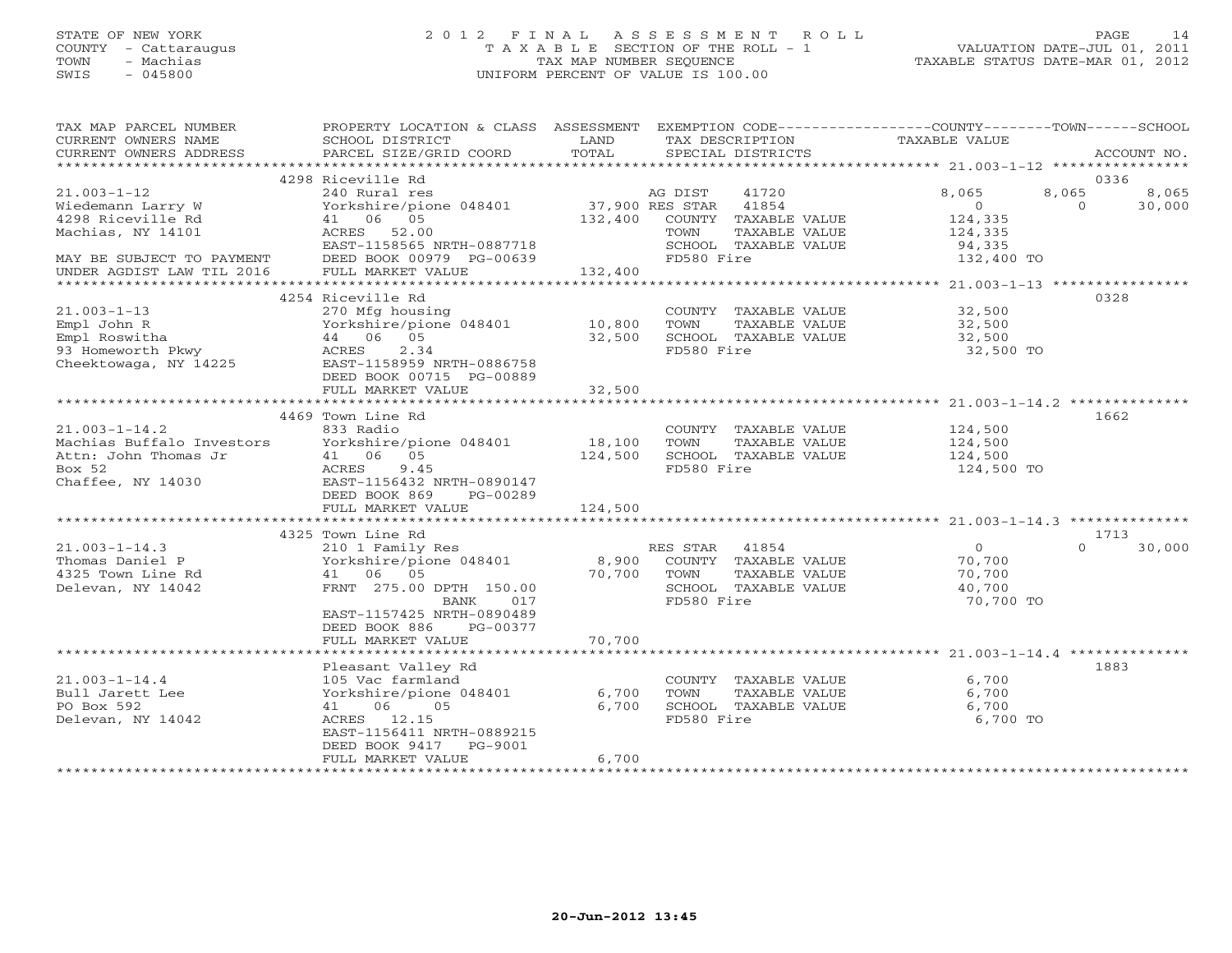### STATE OF NEW YORK 2 0 1 2 F I N A L A S S E S S M E N T R O L L PAGE 15 COUNTY - Cattaraugus T A X A B L E SECTION OF THE ROLL - 1 VALUATION DATE-JUL 01, 2011 TOWN - Machias TAX MAP NUMBER SEQUENCE TAXABLE STATUS DATE-MAR 01, 2012 SWIS - 045800 UNIFORM PERCENT OF VALUE IS 100.00UNIFORM PERCENT OF VALUE IS 100.00

| TAX MAP PARCEL NUMBER                         | PROPERTY LOCATION & CLASS ASSESSMENT           |               | EXEMPTION CODE----------------COUNTY-------TOWN------SCHOOL |                          |                   |                |
|-----------------------------------------------|------------------------------------------------|---------------|-------------------------------------------------------------|--------------------------|-------------------|----------------|
| CURRENT OWNERS NAME<br>CURRENT OWNERS ADDRESS | SCHOOL DISTRICT<br>PARCEL SIZE/GRID COORD      | LAND<br>TOTAL | TAX DESCRIPTION<br>SPECIAL DISTRICTS                        | TAXABLE VALUE            |                   | ACCOUNT NO.    |
|                                               |                                                |               |                                                             |                          |                   |                |
|                                               | 4197 Town Line Rd                              |               |                                                             |                          | 1146              |                |
| $21.003 - 1 - 16$                             | 210 1 Family Res                               |               | SR STAR<br>41834                                            | $\overline{O}$           | $\Omega$          | 62,200         |
| Watson Dale                                   | Yorkshire/pione 048401                         | 16,800        | COUNTY TAXABLE VALUE                                        | 121,800                  |                   |                |
| Watson Diane                                  | 41 06 05                                       | 121,800       | TAXABLE VALUE<br>TOWN                                       | 121,800                  |                   |                |
| 4197 Town Line Rd                             | 7.71<br>ACRES                                  |               | SCHOOL TAXABLE VALUE                                        | 59,600                   |                   |                |
| Delevan, NY 14042                             | EAST-1159258 NRTH-0890332                      |               | FD580 Fire                                                  | 121,800 TO               |                   |                |
|                                               | DEED BOOK 718<br>PG-00279<br>FULL MARKET VALUE | 121,800       |                                                             |                          |                   |                |
|                                               | *********************************              |               |                                                             |                          |                   |                |
|                                               | 4190 Town Line Rd                              |               |                                                             |                          | 0339              |                |
| $21.003 - 1 - 17$                             | 260 Seasonal res                               |               | COUNTY TAXABLE VALUE                                        | 34,100                   |                   |                |
| Fagullar Steven                               | Yorkshire/pione 048401                         | 9,400         | TOWN<br>TAXABLE VALUE                                       | 34,100                   |                   |                |
| Attn: Ray Fagullar                            | 41 06 05                                       | 34,100        | SCHOOL TAXABLE VALUE                                        | 34,100                   |                   |                |
| 366 Iroquois                                  | ACRES<br>1.31                                  |               | FD580 Fire                                                  | 34,100 TO                |                   |                |
| Lancaster, NY 14086                           | EAST-1159222 NRTH-0890596                      |               |                                                             |                          |                   |                |
|                                               | DEED BOOK 592<br>PG-00387                      |               |                                                             |                          |                   |                |
|                                               | FULL MARKET VALUE                              | 34,100        |                                                             |                          |                   |                |
|                                               |                                                |               |                                                             |                          |                   |                |
|                                               | 4163 Town Line Rd                              |               |                                                             |                          | 0974              |                |
| $21.003 - 1 - 18$                             | 210 1 Family Res                               |               | COUNTY TAXABLE VALUE                                        | 78,800                   |                   |                |
| Perkins James A                               | Yorkshire/pione 048401                         | 7,700         | TOWN<br>TAXABLE VALUE                                       | 78,800                   |                   |                |
| Perkins Joan M                                | 41 06 05                                       | 78,800        | SCHOOL TAXABLE VALUE                                        | 78,800                   |                   |                |
| 4163 Town Line Rd                             | FRNT 160.00 DPTH 150.00                        |               | FD580 Fire                                                  | 78,800 TO                |                   |                |
| Delevan, NY 14042                             | EAST-1160062 NRTH-0890564                      |               |                                                             |                          |                   |                |
|                                               | DEED BOOK 16042 PG-6001                        |               |                                                             |                          |                   |                |
|                                               | FULL MARKET VALUE                              | 78,800        |                                                             |                          |                   |                |
|                                               |                                                |               |                                                             |                          |                   |                |
|                                               | 10141 Pleasant Valley Rd                       |               |                                                             |                          | 0160              | $\circ$        |
| $21.003 - 1 - 19.1$                           | 210 1 Family Res<br>Yorkshire/pione 048401     |               | CW_15_VET/ 41161<br>73,400 AGED C/T<br>41801                | 12,000                   | 12,000            | $\overline{0}$ |
| Bull Sandra M<br>Bull Matthew S               | 33/41 06<br>05                                 |               | 192,900 AGED S<br>41804                                     | 90,450<br>$\overline{0}$ | 90,450<br>$\circ$ | 38,580         |
| 10141 Pleasant Valley Rd                      | ACRES 142.74                                   |               | 41834<br>SR STAR                                            | $\overline{0}$           | $\Omega$          | 62,200         |
| Machias, NY 14101                             | EAST-1158366 NRTH-0889696                      |               | COUNTY TAXABLE VALUE                                        | 90,450                   |                   |                |
|                                               | DEED BOOK 15773 PG-7001                        |               | TOWN<br>TAXABLE VALUE                                       | 90,450                   |                   |                |
| MAY BE SUBJECT TO PAYMENT                     | FULL MARKET VALUE                              |               | 192,900 SCHOOL TAXABLE VALUE                                | 92,120                   |                   |                |
| UNDER AGDIST LAW TIL 2015                     |                                                |               | FD580 Fire                                                  | 192,900 TO               |                   |                |
|                                               |                                                |               |                                                             |                          |                   |                |
|                                               | Town Line Rd                                   |               |                                                             |                          | 2062              |                |
| $21.003 - 1 - 19.2$                           | 311 Res vac land                               |               | COUNTY TAXABLE VALUE                                        | 500                      |                   |                |
| Thomas Daniel                                 | Yorkshire/pione 048401                         | 500           | TOWN<br>TAXABLE VALUE                                       | 500                      |                   |                |
| 4325 Town Line Rd                             | 06<br>33/41<br>05                              | 500           | SCHOOL TAXABLE VALUE                                        | 500                      |                   |                |
| Delevan, NY 14042                             | FRNT<br>90.00 DPTH 190.00                      |               | FD580 Fire                                                  | 500 TO                   |                   |                |
|                                               | EAST-1157619 NRTH-0890456                      |               |                                                             |                          |                   |                |
|                                               | DEED BOOK 13265 PG-7001                        |               |                                                             |                          |                   |                |
|                                               | FULL MARKET VALUE                              | 500           |                                                             |                          |                   |                |
|                                               |                                                |               |                                                             |                          |                   |                |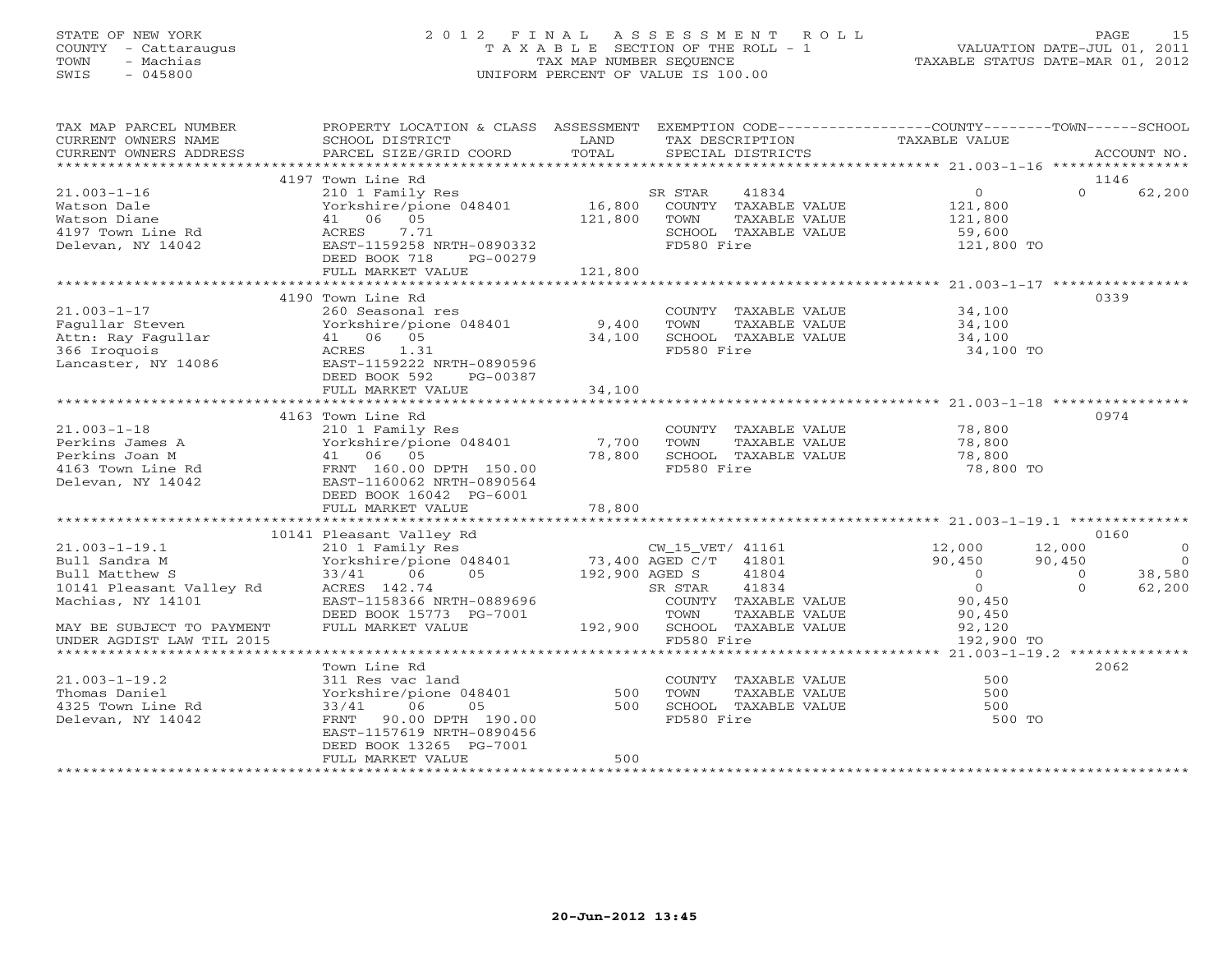## STATE OF NEW YORK 2 0 1 2 F I N A L A S S E S S M E N T R O L L PAGE 16 COUNTY - Cattaraugus T A X A B L E SECTION OF THE ROLL - 1 VALUATION DATE-JUL 01, 2011 TOWN - Machias TAX MAP NUMBER SEQUENCE TAXABLE STATUS DATE-MAR 01, 2012 SWIS - 045800 UNIFORM PERCENT OF VALUE IS 100.00UNIFORM PERCENT OF VALUE IS 100.00

| ACCOUNT NO.<br>******************************<br>2071<br>Town Line Rd<br>200<br>$21.003 - 1 - 19.3$<br>314 Rural vac<10<br>COUNTY TAXABLE VALUE<br>Yorkshire/pione 048401<br>200<br>TOWN<br>TAXABLE VALUE<br>200<br>Watson Dale L<br>06<br>200<br>Watson Diane C<br>05<br>200<br>SCHOOL TAXABLE VALUE<br>33/41<br>57.30 DPTH 145.70<br>FD580 Fire<br>4197 Town Line Rd<br>FRNT<br>200 TO<br>Delevan, NY 14042<br>EAST-1159114 NRTH-0890076<br>DEED BOOK 14697 PG-9001<br>FULL MARKET VALUE<br>200<br>MAY BE SUBJECT TO PAYMENT<br>UNDER AGDIST LAW TIL 2015<br>Pleasant Valley Rd<br>2076<br>$21.003 - 1 - 19.4$<br>314 Rural vac<10<br>COUNTY TAXABLE VALUE<br>10,200<br>Bull Mark E<br>Yorkshire/pione 048401<br>10,200<br>TOWN<br>TAXABLE VALUE<br>10,200<br>10,200<br>SCHOOL TAXABLE VALUE<br>33/41<br>06<br>05<br>10,200<br>Bull Lynn M<br>1.91<br>FD580 Fire<br>67 Delevan Ave<br>ACRES<br>10,200 TO<br>Delevan, NY 14042<br>EAST-1159357 NRTH-0888867<br>DEED BOOK 15773 PG-7003<br>FULL MARKET VALUE<br>10,200<br>MAY BE SUBJECT TO PAYMENT<br>UNDER AGDIST LAW TIL 2015<br>4041 Town Line Rd<br>1326<br>$21.003 - 1 - 20$<br>RES STAR 41854<br>$\circ$<br>$\Omega$<br>30,000<br>210 1 Family Res<br>12,900<br>Perkins James A<br>Yorkshire/pione 048401<br>COUNTY TAXABLE VALUE<br>103,500<br>Perkins Joan M<br>33 06 05<br>103,500<br>TOWN<br>TAXABLE VALUE<br>103,500<br>4041 Town Line Rd<br>ACRES<br>6.10<br>SCHOOL TAXABLE VALUE<br>73,500<br>Machias, NY 14101<br>FD580 Fire<br>EAST-1160790 NRTH-0890413<br>103,500 TO<br>DEED BOOK 864<br>PG-00117<br>103,500<br>FULL MARKET VALUE<br>10116 Pleasant Valley Rd<br>0867<br>$21.003 - 1 - 21$<br>210 1 Family Res<br>RES STAR<br>41854<br>$\overline{O}$<br>$\Omega$<br>30,000<br>Yorkshire/pione 048401<br>Pitonack Daniel J<br>8,100<br>COUNTY TAXABLE VALUE<br>49,200<br>10116 Pleasant Valley Rd<br>40 05 05<br>49,200<br>TOWN<br>TAXABLE VALUE<br>49,200<br>Machias, NY 14101<br>FRNT 300.00 DPTH 93.00<br>SCHOOL TAXABLE VALUE<br>19,200<br>FD580 Fire<br>EAST-1160214 NRTH-0888628<br>49,200 TO<br>DEED BOOK 828<br>PG-6001<br>49,200<br>FULL MARKET VALUE<br>1685<br>10198 Pleasant Valley Rd<br>$21.003 - 1 - 22.2$<br>210 1 Family Res<br>COUNTY TAXABLE VALUE<br>102,700<br>Yorkshire/pione 048401<br>12,300<br>TOWN<br>102,700<br>Belscher Scott<br>TAXABLE VALUE<br>10198 Pleasant Valley Rd<br>33 05 05<br>102,700<br>SCHOOL TAXABLE VALUE<br>102,700<br>FD580 Fire<br>Machias, NY 14101<br>ACRES<br>3.50 BANK<br>017<br>102,700 TO<br>EAST-1160356 NRTH-0890407<br>DEED BOOK 00990 PG-01077<br>FULL MARKET VALUE<br>102,700 | TAX MAP PARCEL NUMBER<br>CURRENT OWNERS NAME | PROPERTY LOCATION & CLASS ASSESSMENT<br>SCHOOL DISTRICT | LAND  | TAX DESCRIPTION   | EXEMPTION CODE-----------------COUNTY-------TOWN------SCHOOL<br>TAXABLE VALUE |
|-----------------------------------------------------------------------------------------------------------------------------------------------------------------------------------------------------------------------------------------------------------------------------------------------------------------------------------------------------------------------------------------------------------------------------------------------------------------------------------------------------------------------------------------------------------------------------------------------------------------------------------------------------------------------------------------------------------------------------------------------------------------------------------------------------------------------------------------------------------------------------------------------------------------------------------------------------------------------------------------------------------------------------------------------------------------------------------------------------------------------------------------------------------------------------------------------------------------------------------------------------------------------------------------------------------------------------------------------------------------------------------------------------------------------------------------------------------------------------------------------------------------------------------------------------------------------------------------------------------------------------------------------------------------------------------------------------------------------------------------------------------------------------------------------------------------------------------------------------------------------------------------------------------------------------------------------------------------------------------------------------------------------------------------------------------------------------------------------------------------------------------------------------------------------------------------------------------------------------------------------------------------------------------------------------------------------------------------------------------------------------------------------------------------------------------------------------------------------------------------------------------------------------------------------------------------------------------------------------------|----------------------------------------------|---------------------------------------------------------|-------|-------------------|-------------------------------------------------------------------------------|
|                                                                                                                                                                                                                                                                                                                                                                                                                                                                                                                                                                                                                                                                                                                                                                                                                                                                                                                                                                                                                                                                                                                                                                                                                                                                                                                                                                                                                                                                                                                                                                                                                                                                                                                                                                                                                                                                                                                                                                                                                                                                                                                                                                                                                                                                                                                                                                                                                                                                                                                                                                                                           | CURRENT OWNERS ADDRESS                       | PARCEL SIZE/GRID COORD                                  | TOTAL | SPECIAL DISTRICTS |                                                                               |
|                                                                                                                                                                                                                                                                                                                                                                                                                                                                                                                                                                                                                                                                                                                                                                                                                                                                                                                                                                                                                                                                                                                                                                                                                                                                                                                                                                                                                                                                                                                                                                                                                                                                                                                                                                                                                                                                                                                                                                                                                                                                                                                                                                                                                                                                                                                                                                                                                                                                                                                                                                                                           |                                              |                                                         |       |                   |                                                                               |
|                                                                                                                                                                                                                                                                                                                                                                                                                                                                                                                                                                                                                                                                                                                                                                                                                                                                                                                                                                                                                                                                                                                                                                                                                                                                                                                                                                                                                                                                                                                                                                                                                                                                                                                                                                                                                                                                                                                                                                                                                                                                                                                                                                                                                                                                                                                                                                                                                                                                                                                                                                                                           |                                              |                                                         |       |                   |                                                                               |
|                                                                                                                                                                                                                                                                                                                                                                                                                                                                                                                                                                                                                                                                                                                                                                                                                                                                                                                                                                                                                                                                                                                                                                                                                                                                                                                                                                                                                                                                                                                                                                                                                                                                                                                                                                                                                                                                                                                                                                                                                                                                                                                                                                                                                                                                                                                                                                                                                                                                                                                                                                                                           |                                              |                                                         |       |                   |                                                                               |
|                                                                                                                                                                                                                                                                                                                                                                                                                                                                                                                                                                                                                                                                                                                                                                                                                                                                                                                                                                                                                                                                                                                                                                                                                                                                                                                                                                                                                                                                                                                                                                                                                                                                                                                                                                                                                                                                                                                                                                                                                                                                                                                                                                                                                                                                                                                                                                                                                                                                                                                                                                                                           |                                              |                                                         |       |                   |                                                                               |
|                                                                                                                                                                                                                                                                                                                                                                                                                                                                                                                                                                                                                                                                                                                                                                                                                                                                                                                                                                                                                                                                                                                                                                                                                                                                                                                                                                                                                                                                                                                                                                                                                                                                                                                                                                                                                                                                                                                                                                                                                                                                                                                                                                                                                                                                                                                                                                                                                                                                                                                                                                                                           |                                              |                                                         |       |                   |                                                                               |
|                                                                                                                                                                                                                                                                                                                                                                                                                                                                                                                                                                                                                                                                                                                                                                                                                                                                                                                                                                                                                                                                                                                                                                                                                                                                                                                                                                                                                                                                                                                                                                                                                                                                                                                                                                                                                                                                                                                                                                                                                                                                                                                                                                                                                                                                                                                                                                                                                                                                                                                                                                                                           |                                              |                                                         |       |                   |                                                                               |
|                                                                                                                                                                                                                                                                                                                                                                                                                                                                                                                                                                                                                                                                                                                                                                                                                                                                                                                                                                                                                                                                                                                                                                                                                                                                                                                                                                                                                                                                                                                                                                                                                                                                                                                                                                                                                                                                                                                                                                                                                                                                                                                                                                                                                                                                                                                                                                                                                                                                                                                                                                                                           |                                              |                                                         |       |                   |                                                                               |
|                                                                                                                                                                                                                                                                                                                                                                                                                                                                                                                                                                                                                                                                                                                                                                                                                                                                                                                                                                                                                                                                                                                                                                                                                                                                                                                                                                                                                                                                                                                                                                                                                                                                                                                                                                                                                                                                                                                                                                                                                                                                                                                                                                                                                                                                                                                                                                                                                                                                                                                                                                                                           |                                              |                                                         |       |                   |                                                                               |
|                                                                                                                                                                                                                                                                                                                                                                                                                                                                                                                                                                                                                                                                                                                                                                                                                                                                                                                                                                                                                                                                                                                                                                                                                                                                                                                                                                                                                                                                                                                                                                                                                                                                                                                                                                                                                                                                                                                                                                                                                                                                                                                                                                                                                                                                                                                                                                                                                                                                                                                                                                                                           |                                              |                                                         |       |                   |                                                                               |
|                                                                                                                                                                                                                                                                                                                                                                                                                                                                                                                                                                                                                                                                                                                                                                                                                                                                                                                                                                                                                                                                                                                                                                                                                                                                                                                                                                                                                                                                                                                                                                                                                                                                                                                                                                                                                                                                                                                                                                                                                                                                                                                                                                                                                                                                                                                                                                                                                                                                                                                                                                                                           |                                              |                                                         |       |                   |                                                                               |
|                                                                                                                                                                                                                                                                                                                                                                                                                                                                                                                                                                                                                                                                                                                                                                                                                                                                                                                                                                                                                                                                                                                                                                                                                                                                                                                                                                                                                                                                                                                                                                                                                                                                                                                                                                                                                                                                                                                                                                                                                                                                                                                                                                                                                                                                                                                                                                                                                                                                                                                                                                                                           |                                              |                                                         |       |                   |                                                                               |
|                                                                                                                                                                                                                                                                                                                                                                                                                                                                                                                                                                                                                                                                                                                                                                                                                                                                                                                                                                                                                                                                                                                                                                                                                                                                                                                                                                                                                                                                                                                                                                                                                                                                                                                                                                                                                                                                                                                                                                                                                                                                                                                                                                                                                                                                                                                                                                                                                                                                                                                                                                                                           |                                              |                                                         |       |                   |                                                                               |
|                                                                                                                                                                                                                                                                                                                                                                                                                                                                                                                                                                                                                                                                                                                                                                                                                                                                                                                                                                                                                                                                                                                                                                                                                                                                                                                                                                                                                                                                                                                                                                                                                                                                                                                                                                                                                                                                                                                                                                                                                                                                                                                                                                                                                                                                                                                                                                                                                                                                                                                                                                                                           |                                              |                                                         |       |                   |                                                                               |
|                                                                                                                                                                                                                                                                                                                                                                                                                                                                                                                                                                                                                                                                                                                                                                                                                                                                                                                                                                                                                                                                                                                                                                                                                                                                                                                                                                                                                                                                                                                                                                                                                                                                                                                                                                                                                                                                                                                                                                                                                                                                                                                                                                                                                                                                                                                                                                                                                                                                                                                                                                                                           |                                              |                                                         |       |                   |                                                                               |
|                                                                                                                                                                                                                                                                                                                                                                                                                                                                                                                                                                                                                                                                                                                                                                                                                                                                                                                                                                                                                                                                                                                                                                                                                                                                                                                                                                                                                                                                                                                                                                                                                                                                                                                                                                                                                                                                                                                                                                                                                                                                                                                                                                                                                                                                                                                                                                                                                                                                                                                                                                                                           |                                              |                                                         |       |                   |                                                                               |
|                                                                                                                                                                                                                                                                                                                                                                                                                                                                                                                                                                                                                                                                                                                                                                                                                                                                                                                                                                                                                                                                                                                                                                                                                                                                                                                                                                                                                                                                                                                                                                                                                                                                                                                                                                                                                                                                                                                                                                                                                                                                                                                                                                                                                                                                                                                                                                                                                                                                                                                                                                                                           |                                              |                                                         |       |                   |                                                                               |
|                                                                                                                                                                                                                                                                                                                                                                                                                                                                                                                                                                                                                                                                                                                                                                                                                                                                                                                                                                                                                                                                                                                                                                                                                                                                                                                                                                                                                                                                                                                                                                                                                                                                                                                                                                                                                                                                                                                                                                                                                                                                                                                                                                                                                                                                                                                                                                                                                                                                                                                                                                                                           |                                              |                                                         |       |                   |                                                                               |
|                                                                                                                                                                                                                                                                                                                                                                                                                                                                                                                                                                                                                                                                                                                                                                                                                                                                                                                                                                                                                                                                                                                                                                                                                                                                                                                                                                                                                                                                                                                                                                                                                                                                                                                                                                                                                                                                                                                                                                                                                                                                                                                                                                                                                                                                                                                                                                                                                                                                                                                                                                                                           |                                              |                                                         |       |                   |                                                                               |
|                                                                                                                                                                                                                                                                                                                                                                                                                                                                                                                                                                                                                                                                                                                                                                                                                                                                                                                                                                                                                                                                                                                                                                                                                                                                                                                                                                                                                                                                                                                                                                                                                                                                                                                                                                                                                                                                                                                                                                                                                                                                                                                                                                                                                                                                                                                                                                                                                                                                                                                                                                                                           |                                              |                                                         |       |                   |                                                                               |
|                                                                                                                                                                                                                                                                                                                                                                                                                                                                                                                                                                                                                                                                                                                                                                                                                                                                                                                                                                                                                                                                                                                                                                                                                                                                                                                                                                                                                                                                                                                                                                                                                                                                                                                                                                                                                                                                                                                                                                                                                                                                                                                                                                                                                                                                                                                                                                                                                                                                                                                                                                                                           |                                              |                                                         |       |                   |                                                                               |
|                                                                                                                                                                                                                                                                                                                                                                                                                                                                                                                                                                                                                                                                                                                                                                                                                                                                                                                                                                                                                                                                                                                                                                                                                                                                                                                                                                                                                                                                                                                                                                                                                                                                                                                                                                                                                                                                                                                                                                                                                                                                                                                                                                                                                                                                                                                                                                                                                                                                                                                                                                                                           |                                              |                                                         |       |                   |                                                                               |
|                                                                                                                                                                                                                                                                                                                                                                                                                                                                                                                                                                                                                                                                                                                                                                                                                                                                                                                                                                                                                                                                                                                                                                                                                                                                                                                                                                                                                                                                                                                                                                                                                                                                                                                                                                                                                                                                                                                                                                                                                                                                                                                                                                                                                                                                                                                                                                                                                                                                                                                                                                                                           |                                              |                                                         |       |                   |                                                                               |
|                                                                                                                                                                                                                                                                                                                                                                                                                                                                                                                                                                                                                                                                                                                                                                                                                                                                                                                                                                                                                                                                                                                                                                                                                                                                                                                                                                                                                                                                                                                                                                                                                                                                                                                                                                                                                                                                                                                                                                                                                                                                                                                                                                                                                                                                                                                                                                                                                                                                                                                                                                                                           |                                              |                                                         |       |                   |                                                                               |
|                                                                                                                                                                                                                                                                                                                                                                                                                                                                                                                                                                                                                                                                                                                                                                                                                                                                                                                                                                                                                                                                                                                                                                                                                                                                                                                                                                                                                                                                                                                                                                                                                                                                                                                                                                                                                                                                                                                                                                                                                                                                                                                                                                                                                                                                                                                                                                                                                                                                                                                                                                                                           |                                              |                                                         |       |                   |                                                                               |
|                                                                                                                                                                                                                                                                                                                                                                                                                                                                                                                                                                                                                                                                                                                                                                                                                                                                                                                                                                                                                                                                                                                                                                                                                                                                                                                                                                                                                                                                                                                                                                                                                                                                                                                                                                                                                                                                                                                                                                                                                                                                                                                                                                                                                                                                                                                                                                                                                                                                                                                                                                                                           |                                              |                                                         |       |                   |                                                                               |
|                                                                                                                                                                                                                                                                                                                                                                                                                                                                                                                                                                                                                                                                                                                                                                                                                                                                                                                                                                                                                                                                                                                                                                                                                                                                                                                                                                                                                                                                                                                                                                                                                                                                                                                                                                                                                                                                                                                                                                                                                                                                                                                                                                                                                                                                                                                                                                                                                                                                                                                                                                                                           |                                              |                                                         |       |                   |                                                                               |
|                                                                                                                                                                                                                                                                                                                                                                                                                                                                                                                                                                                                                                                                                                                                                                                                                                                                                                                                                                                                                                                                                                                                                                                                                                                                                                                                                                                                                                                                                                                                                                                                                                                                                                                                                                                                                                                                                                                                                                                                                                                                                                                                                                                                                                                                                                                                                                                                                                                                                                                                                                                                           |                                              |                                                         |       |                   |                                                                               |
|                                                                                                                                                                                                                                                                                                                                                                                                                                                                                                                                                                                                                                                                                                                                                                                                                                                                                                                                                                                                                                                                                                                                                                                                                                                                                                                                                                                                                                                                                                                                                                                                                                                                                                                                                                                                                                                                                                                                                                                                                                                                                                                                                                                                                                                                                                                                                                                                                                                                                                                                                                                                           |                                              |                                                         |       |                   |                                                                               |
|                                                                                                                                                                                                                                                                                                                                                                                                                                                                                                                                                                                                                                                                                                                                                                                                                                                                                                                                                                                                                                                                                                                                                                                                                                                                                                                                                                                                                                                                                                                                                                                                                                                                                                                                                                                                                                                                                                                                                                                                                                                                                                                                                                                                                                                                                                                                                                                                                                                                                                                                                                                                           |                                              |                                                         |       |                   |                                                                               |
|                                                                                                                                                                                                                                                                                                                                                                                                                                                                                                                                                                                                                                                                                                                                                                                                                                                                                                                                                                                                                                                                                                                                                                                                                                                                                                                                                                                                                                                                                                                                                                                                                                                                                                                                                                                                                                                                                                                                                                                                                                                                                                                                                                                                                                                                                                                                                                                                                                                                                                                                                                                                           |                                              |                                                         |       |                   |                                                                               |
|                                                                                                                                                                                                                                                                                                                                                                                                                                                                                                                                                                                                                                                                                                                                                                                                                                                                                                                                                                                                                                                                                                                                                                                                                                                                                                                                                                                                                                                                                                                                                                                                                                                                                                                                                                                                                                                                                                                                                                                                                                                                                                                                                                                                                                                                                                                                                                                                                                                                                                                                                                                                           |                                              |                                                         |       |                   |                                                                               |
|                                                                                                                                                                                                                                                                                                                                                                                                                                                                                                                                                                                                                                                                                                                                                                                                                                                                                                                                                                                                                                                                                                                                                                                                                                                                                                                                                                                                                                                                                                                                                                                                                                                                                                                                                                                                                                                                                                                                                                                                                                                                                                                                                                                                                                                                                                                                                                                                                                                                                                                                                                                                           |                                              |                                                         |       |                   |                                                                               |
|                                                                                                                                                                                                                                                                                                                                                                                                                                                                                                                                                                                                                                                                                                                                                                                                                                                                                                                                                                                                                                                                                                                                                                                                                                                                                                                                                                                                                                                                                                                                                                                                                                                                                                                                                                                                                                                                                                                                                                                                                                                                                                                                                                                                                                                                                                                                                                                                                                                                                                                                                                                                           |                                              |                                                         |       |                   |                                                                               |
|                                                                                                                                                                                                                                                                                                                                                                                                                                                                                                                                                                                                                                                                                                                                                                                                                                                                                                                                                                                                                                                                                                                                                                                                                                                                                                                                                                                                                                                                                                                                                                                                                                                                                                                                                                                                                                                                                                                                                                                                                                                                                                                                                                                                                                                                                                                                                                                                                                                                                                                                                                                                           |                                              |                                                         |       |                   |                                                                               |
|                                                                                                                                                                                                                                                                                                                                                                                                                                                                                                                                                                                                                                                                                                                                                                                                                                                                                                                                                                                                                                                                                                                                                                                                                                                                                                                                                                                                                                                                                                                                                                                                                                                                                                                                                                                                                                                                                                                                                                                                                                                                                                                                                                                                                                                                                                                                                                                                                                                                                                                                                                                                           |                                              |                                                         |       |                   |                                                                               |
|                                                                                                                                                                                                                                                                                                                                                                                                                                                                                                                                                                                                                                                                                                                                                                                                                                                                                                                                                                                                                                                                                                                                                                                                                                                                                                                                                                                                                                                                                                                                                                                                                                                                                                                                                                                                                                                                                                                                                                                                                                                                                                                                                                                                                                                                                                                                                                                                                                                                                                                                                                                                           |                                              |                                                         |       |                   |                                                                               |
|                                                                                                                                                                                                                                                                                                                                                                                                                                                                                                                                                                                                                                                                                                                                                                                                                                                                                                                                                                                                                                                                                                                                                                                                                                                                                                                                                                                                                                                                                                                                                                                                                                                                                                                                                                                                                                                                                                                                                                                                                                                                                                                                                                                                                                                                                                                                                                                                                                                                                                                                                                                                           |                                              |                                                         |       |                   |                                                                               |
|                                                                                                                                                                                                                                                                                                                                                                                                                                                                                                                                                                                                                                                                                                                                                                                                                                                                                                                                                                                                                                                                                                                                                                                                                                                                                                                                                                                                                                                                                                                                                                                                                                                                                                                                                                                                                                                                                                                                                                                                                                                                                                                                                                                                                                                                                                                                                                                                                                                                                                                                                                                                           |                                              |                                                         |       |                   |                                                                               |
|                                                                                                                                                                                                                                                                                                                                                                                                                                                                                                                                                                                                                                                                                                                                                                                                                                                                                                                                                                                                                                                                                                                                                                                                                                                                                                                                                                                                                                                                                                                                                                                                                                                                                                                                                                                                                                                                                                                                                                                                                                                                                                                                                                                                                                                                                                                                                                                                                                                                                                                                                                                                           |                                              |                                                         |       |                   |                                                                               |
|                                                                                                                                                                                                                                                                                                                                                                                                                                                                                                                                                                                                                                                                                                                                                                                                                                                                                                                                                                                                                                                                                                                                                                                                                                                                                                                                                                                                                                                                                                                                                                                                                                                                                                                                                                                                                                                                                                                                                                                                                                                                                                                                                                                                                                                                                                                                                                                                                                                                                                                                                                                                           |                                              |                                                         |       |                   |                                                                               |
|                                                                                                                                                                                                                                                                                                                                                                                                                                                                                                                                                                                                                                                                                                                                                                                                                                                                                                                                                                                                                                                                                                                                                                                                                                                                                                                                                                                                                                                                                                                                                                                                                                                                                                                                                                                                                                                                                                                                                                                                                                                                                                                                                                                                                                                                                                                                                                                                                                                                                                                                                                                                           |                                              |                                                         |       |                   |                                                                               |
|                                                                                                                                                                                                                                                                                                                                                                                                                                                                                                                                                                                                                                                                                                                                                                                                                                                                                                                                                                                                                                                                                                                                                                                                                                                                                                                                                                                                                                                                                                                                                                                                                                                                                                                                                                                                                                                                                                                                                                                                                                                                                                                                                                                                                                                                                                                                                                                                                                                                                                                                                                                                           |                                              |                                                         |       |                   |                                                                               |
|                                                                                                                                                                                                                                                                                                                                                                                                                                                                                                                                                                                                                                                                                                                                                                                                                                                                                                                                                                                                                                                                                                                                                                                                                                                                                                                                                                                                                                                                                                                                                                                                                                                                                                                                                                                                                                                                                                                                                                                                                                                                                                                                                                                                                                                                                                                                                                                                                                                                                                                                                                                                           |                                              |                                                         |       |                   |                                                                               |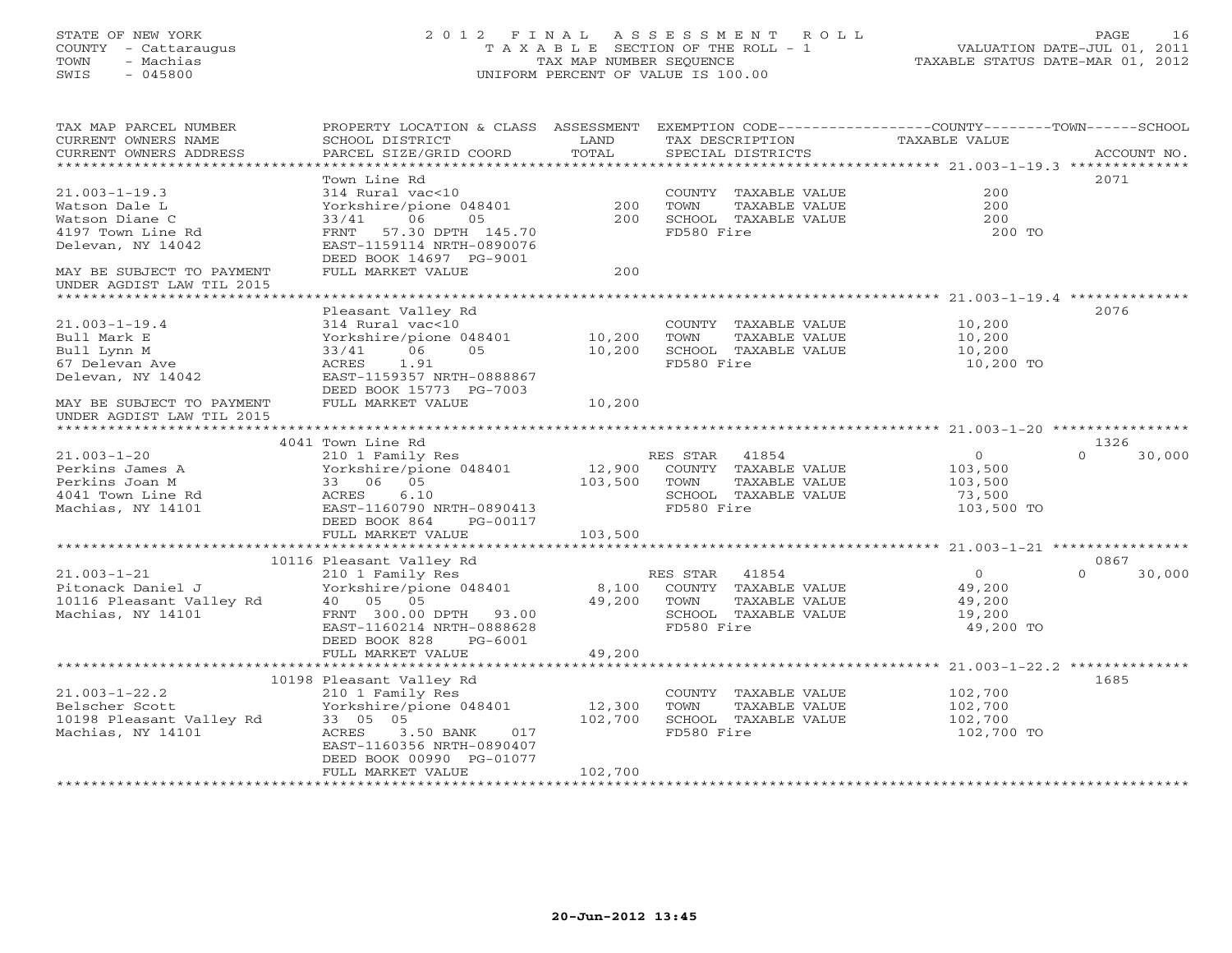## STATE OF NEW YORK 2 0 1 2 F I N A L A S S E S S M E N T R O L L PAGE 17 COUNTY - Cattaraugus T A X A B L E SECTION OF THE ROLL - 1 VALUATION DATE-JUL 01, 2011 TOWN - Machias TAX MAP NUMBER SEQUENCE TAXABLE STATUS DATE-MAR 01, 2012 SWIS - 045800 UNIFORM PERCENT OF VALUE IS 100.00UNIFORM PERCENT OF VALUE IS 100.00

| TAX MAP PARCEL NUMBER<br>CURRENT OWNERS NAME<br>CURRENT OWNERS ADDRESS | PROPERTY LOCATION & CLASS ASSESSMENT<br>SCHOOL DISTRICT<br>PARCEL SIZE/GRID COORD | LAND<br>TOTAL   | TAX DESCRIPTION<br>SPECIAL DISTRICTS | EXEMPTION CODE-----------------COUNTY-------TOWN------SCHOOL<br><b>TAXABLE VALUE</b> | ACCOUNT NO. |
|------------------------------------------------------------------------|-----------------------------------------------------------------------------------|-----------------|--------------------------------------|--------------------------------------------------------------------------------------|-------------|
| ********************                                                   |                                                                                   |                 |                                      |                                                                                      |             |
|                                                                        | 10123 Pleasant Valley Rd                                                          |                 |                                      |                                                                                      | 1989        |
| $21.003 - 1 - 22.9$                                                    | 240 Rural res                                                                     |                 | COUNTY TAXABLE VALUE                 | 119,500                                                                              |             |
| Bull Mark E                                                            | Yorkshire/pione 048401                                                            | 13,400          | TOWN<br>TAXABLE VALUE                | 119,500                                                                              |             |
| Bull Lynn M                                                            | 06<br>05<br>41                                                                    | 119,500         | SCHOOL TAXABLE VALUE                 | 119,500                                                                              |             |
| 67 Delevan Ave                                                         | ACRES 35.25                                                                       |                 | FD580 Fire                           | 119,500 TO                                                                           |             |
| Delevan, NY 14042                                                      | EAST-1159624 NRTH-0888074                                                         |                 |                                      |                                                                                      |             |
|                                                                        | DEED BOOK 15773 PG-7004                                                           |                 |                                      |                                                                                      |             |
| MAY BE SUBJECT TO PAYMENT                                              | FULL MARKET VALUE                                                                 | 119,500         |                                      |                                                                                      |             |
| UNDER AGDIST LAW TIL 2014                                              |                                                                                   |                 |                                      |                                                                                      |             |
|                                                                        |                                                                                   |                 |                                      |                                                                                      |             |
|                                                                        | 4122 Riceville Rd                                                                 |                 |                                      |                                                                                      | 1333        |
| $21.003 - 1 - 23$                                                      | 210 1 Family Res                                                                  |                 | RES STAR<br>41854                    | $\circ$<br>$\Omega$                                                                  | 30,000      |
| Bull Matthew S                                                         | Yorkshire/pione 048401                                                            | 7,900           | COUNTY TAXABLE VALUE                 | 88,800                                                                               |             |
| 4122 Riceville Rd                                                      | 33 06 05                                                                          | 88,800          | TOWN<br>TAXABLE VALUE                | 88,800                                                                               |             |
| Machias, NY 14101                                                      | FRNT 150.00 DPTH 175.00                                                           |                 | SCHOOL TAXABLE VALUE                 | 58,800                                                                               |             |
|                                                                        | BANK<br>017                                                                       |                 | FD580 Fire                           | 88,800 TO                                                                            |             |
|                                                                        | EAST-1160233 NRTH-0887636                                                         |                 |                                      |                                                                                      |             |
|                                                                        | DEED BOOK 2695<br>$PG-6002$                                                       |                 |                                      |                                                                                      |             |
|                                                                        | FULL MARKET VALUE                                                                 | 88,800          |                                      |                                                                                      |             |
|                                                                        |                                                                                   |                 |                                      |                                                                                      |             |
|                                                                        | 4060 Riceville Rd                                                                 |                 |                                      |                                                                                      | 0571        |
| $21.003 - 1 - 25$                                                      | 240 Rural res                                                                     |                 | CW_15_VET/ 41161                     | 12,000<br>12,000                                                                     | $\Omega$    |
| Bull Kathleen M                                                        | Yorkshire/pione 048401                                                            | 93,100 RES STAR | 41854                                | $\overline{0}$<br>$\Omega$                                                           | 30,000      |
| 4060 Riceville Rd                                                      | 06<br>05<br>33,40,41                                                              | 261,800         | COUNTY TAXABLE VALUE                 | 249,800                                                                              |             |
| Machias, NY 14101                                                      | ACRES 191.02                                                                      |                 | TOWN<br>TAXABLE VALUE                | 249,800                                                                              |             |
|                                                                        | EAST-1160896 NRTH-0887826                                                         |                 | SCHOOL TAXABLE VALUE                 | 231,800                                                                              |             |
| MAY BE SUBJECT TO PAYMENT                                              | DEED BOOK 1033<br>PG-369                                                          |                 | FD580 Fire                           | 261,800 TO                                                                           |             |
| UNDER AGDIST LAW TIL 2014                                              | FULL MARKET VALUE                                                                 | 261,800         |                                      |                                                                                      |             |
|                                                                        |                                                                                   |                 |                                      |                                                                                      |             |
|                                                                        | Town Line Rd                                                                      |                 |                                      |                                                                                      | 1546        |
| $21.003 - 1 - 27.2$                                                    | 323 Vacant rural                                                                  |                 | COUNTY TAXABLE VALUE                 | 43,800                                                                               |             |
| Belle Starr Estates Lp                                                 | Yorkshire/pione 048401                                                            | 43,800          | TAXABLE VALUE<br>TOWN                | 43,800                                                                               |             |
| Attn: David Colligan                                                   | 33 06 05                                                                          | 43,800          | SCHOOL TAXABLE VALUE                 | 43,800                                                                               |             |
| 173 Woodbridge Ave<br>Buffalo, NY 14214                                | ACRES 50.05<br>EAST-1162517 NRTH-0889518                                          |                 | FD580 Fire                           | 43,800 TO                                                                            |             |
|                                                                        |                                                                                   |                 |                                      |                                                                                      |             |
|                                                                        | DEED BOOK 00987 PG-00054<br>FULL MARKET VALUE                                     | 43,800          |                                      |                                                                                      |             |
|                                                                        |                                                                                   | **********      |                                      |                                                                                      |             |
|                                                                        | 3962 Riceville Rd                                                                 |                 |                                      |                                                                                      | 1793        |
| $21.003 - 1 - 27.3$                                                    | 314 Rural vac<10                                                                  |                 | COUNTY TAXABLE VALUE                 | 11,200                                                                               |             |
| Elinski Christopher W                                                  | Yorkshire/pione 048401                                                            | 11,200          | TOWN<br>TAXABLE VALUE                | 11,200                                                                               |             |
| 1400 Doebler Dr                                                        | 33 06 05                                                                          | 11,200          | SCHOOL TAXABLE VALUE                 | 11,200                                                                               |             |
| North Tonawanda, NY 14120                                              | 2.70<br>ACRES                                                                     |                 | FD580 Fire                           | 11,200 TO                                                                            |             |
|                                                                        | EAST-1162866 NRTH-0887052                                                         |                 |                                      |                                                                                      |             |
|                                                                        | DEED BOOK 00933 PG-00613                                                          |                 |                                      |                                                                                      |             |
|                                                                        | FULL MARKET VALUE                                                                 | 11,200          |                                      |                                                                                      |             |
|                                                                        |                                                                                   |                 |                                      |                                                                                      |             |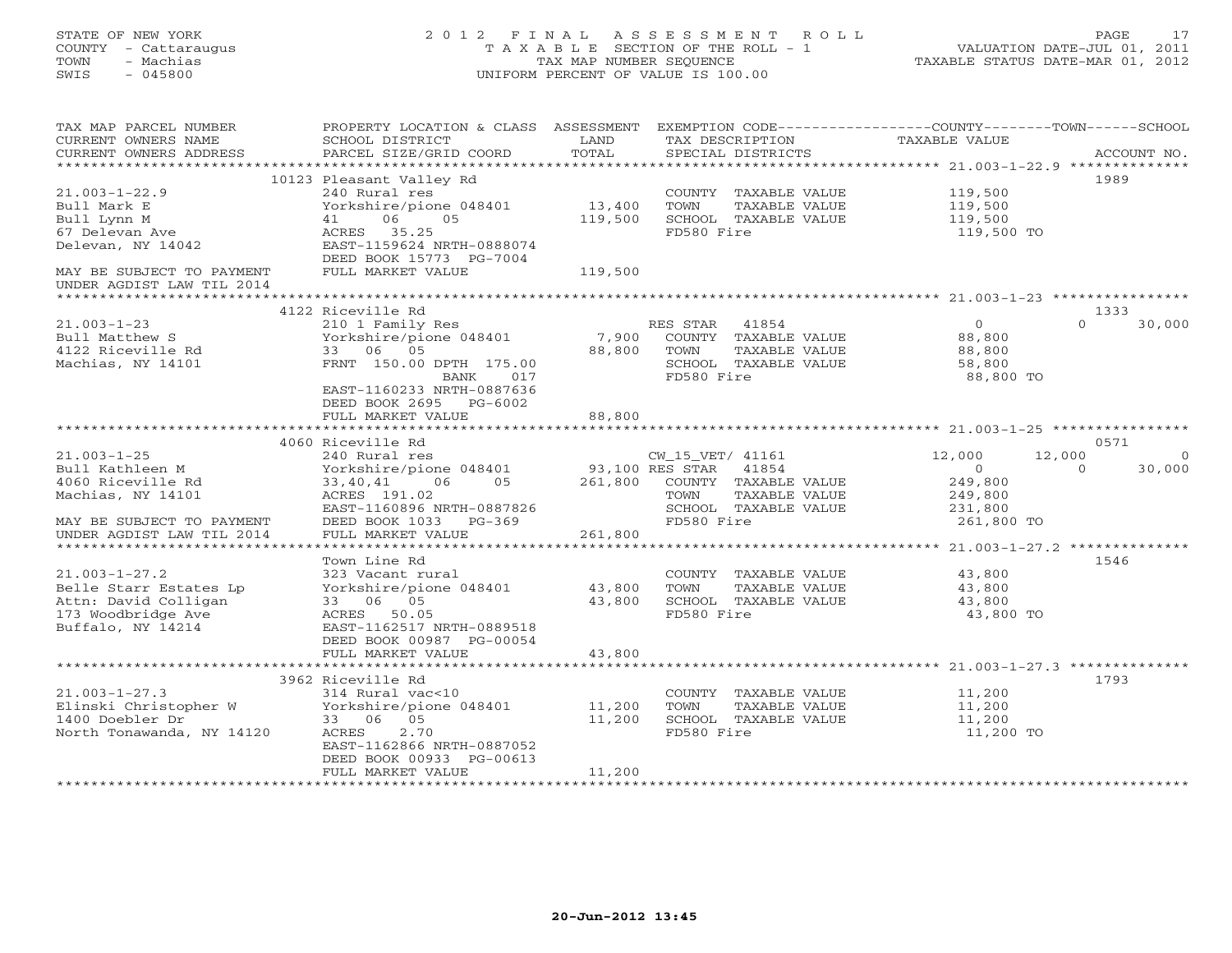### STATE OF NEW YORK 2 0 1 2 F I N A L A S S E S S M E N T R O L L PAGE 18 COUNTY - Cattaraugus T A X A B L E SECTION OF THE ROLL - 1 VALUATION DATE-JUL 01, 2011 TOWN - Machias TAX MAP NUMBER SEQUENCE TAXABLE STATUS DATE-MAR 01, 2012 SWIS - 045800 UNIFORM PERCENT OF VALUE IS 100.00UNIFORM PERCENT OF VALUE IS 100.00

| TAX MAP PARCEL NUMBER<br>CURRENT OWNERS NAME<br>CURRENT OWNERS ADDRESS | PROPERTY LOCATION & CLASS ASSESSMENT EXEMPTION CODE---------------COUNTY-------TOWN------SCHOOL<br>SCHOOL DISTRICT<br>PARCEL SIZE/GRID COORD | LAND<br>TOTAL   |                    | TAX DESCRIPTION<br>SPECIAL DISTRICTS | TAXABLE VALUE  |          | ACCOUNT NO.    |
|------------------------------------------------------------------------|----------------------------------------------------------------------------------------------------------------------------------------------|-----------------|--------------------|--------------------------------------|----------------|----------|----------------|
|                                                                        |                                                                                                                                              |                 |                    |                                      |                |          |                |
|                                                                        | 3980 Riceville Rd                                                                                                                            |                 |                    |                                      |                | 1819     |                |
| $21.003 - 1 - 27.4$                                                    | 240 Rural res                                                                                                                                |                 | AGED C/T           | 41801                                | 54,550         | 54,550   | $\overline{0}$ |
| Bars Roger J                                                           | Yorkshire/pione 048401                                                                                                                       | 36,200 AGED S   |                    | 41804                                | $\overline{0}$ | $\Omega$ | 49,095         |
| 3980 Riceville Rd                                                      | 33 06 05                                                                                                                                     | 109,100 SR STAR |                    | 41834                                | $\overline{0}$ | $\Omega$ | 60,005         |
| Machias, NY 14101                                                      | ACRES 34.84                                                                                                                                  |                 |                    | COUNTY TAXABLE VALUE                 | 54,550         |          |                |
|                                                                        | EAST-1162228 NRTH-0887712                                                                                                                    |                 | TOWN               | TAXABLE VALUE                        | 54,550         |          |                |
|                                                                        | DEED BOOK 00931 PG-01026                                                                                                                     |                 |                    | SCHOOL TAXABLE VALUE                 | $\circ$        |          |                |
|                                                                        | FULL MARKET VALUE                                                                                                                            |                 | 109,100 FD580 Fire |                                      | 109,100 TO     |          |                |
|                                                                        |                                                                                                                                              |                 |                    |                                      |                |          |                |
|                                                                        | Town Line Rd                                                                                                                                 |                 |                    |                                      |                | 1909     |                |
| $21.003 - 1 - 27.5$                                                    | 311 Res vac land                                                                                                                             |                 |                    | COUNTY TAXABLE VALUE                 | 12,700         |          |                |
| Wrazen Mark C                                                          | Yorkshire/pione 048401                                                                                                                       | 12,700          | TOWN               | TAXABLE VALUE                        | 12,700         |          |                |
| Wrazen Karen R                                                         | 06 05<br>33                                                                                                                                  | 12,700          |                    | SCHOOL TAXABLE VALUE                 | 12,700         |          |                |
| PO Box 142                                                             | 3.84<br>ACRES                                                                                                                                |                 | FD580 Fire         |                                      | 12,700 TO      |          |                |
| Yorkshire, NY 14173                                                    | EAST-1162024 NRTH-0890354                                                                                                                    |                 |                    |                                      |                |          |                |
|                                                                        | DEED BOOK 00993 PG-01097                                                                                                                     |                 |                    |                                      |                |          |                |
|                                                                        | FULL MARKET VALUE                                                                                                                            | 12,700          |                    |                                      |                |          |                |
|                                                                        |                                                                                                                                              |                 |                    |                                      |                |          |                |
|                                                                        | Riceville Rd                                                                                                                                 |                 |                    |                                      |                | 2072     |                |
| $21.003 - 1 - 27.6$                                                    | 314 Rural vac<10                                                                                                                             |                 |                    | COUNTY TAXABLE VALUE                 | 16,400         |          |                |
| Bars Roger J                                                           | Yorkshire/pione 048401                                                                                                                       | 16,400          | TOWN               | TAXABLE VALUE                        | 16,400         |          |                |
| 3980 Riceville Rd                                                      | 33 06 05                                                                                                                                     | 16,400          |                    | SCHOOL TAXABLE VALUE                 | 16,400         |          |                |
| Machias, NY 14101                                                      | 7.15<br>ACRES                                                                                                                                |                 | FD580 Fire         |                                      | 16,400 TO      |          |                |
|                                                                        | EAST-1162775 NRTH-0887491                                                                                                                    |                 |                    |                                      |                |          |                |
|                                                                        | DEED BOOK 15157 PG-9001                                                                                                                      |                 |                    |                                      |                |          |                |
|                                                                        | FULL MARKET VALUE                                                                                                                            | 16,400          |                    |                                      |                |          |                |
|                                                                        |                                                                                                                                              |                 |                    |                                      |                |          |                |
|                                                                        |                                                                                                                                              |                 |                    |                                      |                |          |                |
|                                                                        | 3956 Riceville Rd                                                                                                                            |                 |                    |                                      |                | 1075     |                |
| $21.003 - 1 - 28.1$                                                    | 312 Vac w/imprv                                                                                                                              |                 |                    | COUNTY TAXABLE VALUE                 | 38,100         |          |                |
| Norwich David M                                                        | Yorkshire/pione 048401                                                                                                                       | 29,500          | TOWN               | TAXABLE VALUE                        | 38,100         |          |                |
| Norwich Muriel E                                                       | 33/40 05/06<br>05                                                                                                                            | 38,100          |                    | SCHOOL TAXABLE VALUE                 | 38,100         |          |                |
| 2724 Moore Rd                                                          | 24.60<br>ACRES                                                                                                                               |                 | FD580 Fire         |                                      | 38,100 TO      |          |                |
| Ransomville, NY 14131                                                  | EAST-1163207 NRTH-0887694                                                                                                                    |                 |                    |                                      |                |          |                |
|                                                                        | DEED BOOK 15257 PG-8004                                                                                                                      |                 |                    |                                      |                |          |                |
|                                                                        | FULL MARKET VALUE                                                                                                                            | 38,100          |                    |                                      |                |          |                |
|                                                                        |                                                                                                                                              |                 |                    |                                      |                |          |                |
|                                                                        | Riceville Rd                                                                                                                                 |                 |                    |                                      |                | 1772     |                |
| $21.003 - 1 - 28.2$                                                    | 322 Rural vac>10                                                                                                                             |                 | AG DIST            | 41720                                | 15,632         | 15,632   | 15,632         |
| Tingue Michael                                                         | Yorkshire/pione 048401                                                                                                                       | 42,900          |                    | COUNTY TAXABLE VALUE                 | 27,268         |          |                |
| 11644 Worden Rd                                                        | 40  05  05                                                                                                                                   | 42,900          | TOWN               | TAXABLE VALUE                        | 27,268         |          |                |
| Delevan, NY 14042                                                      | ACRES<br>72.75                                                                                                                               |                 |                    | SCHOOL TAXABLE VALUE                 | 27,268         |          |                |
|                                                                        | EAST-1163683 NRTH-0885070                                                                                                                    |                 | FD580 Fire         |                                      | 42,900 TO      |          |                |
| MAY BE SUBJECT TO PAYMENT                                              | DEED BOOK 8424<br>PG-5001                                                                                                                    |                 |                    |                                      |                |          |                |
| UNDER AGDIST LAW TIL 2016                                              | FULL MARKET VALUE                                                                                                                            | 42,900          |                    |                                      |                |          |                |
|                                                                        |                                                                                                                                              |                 |                    |                                      |                |          |                |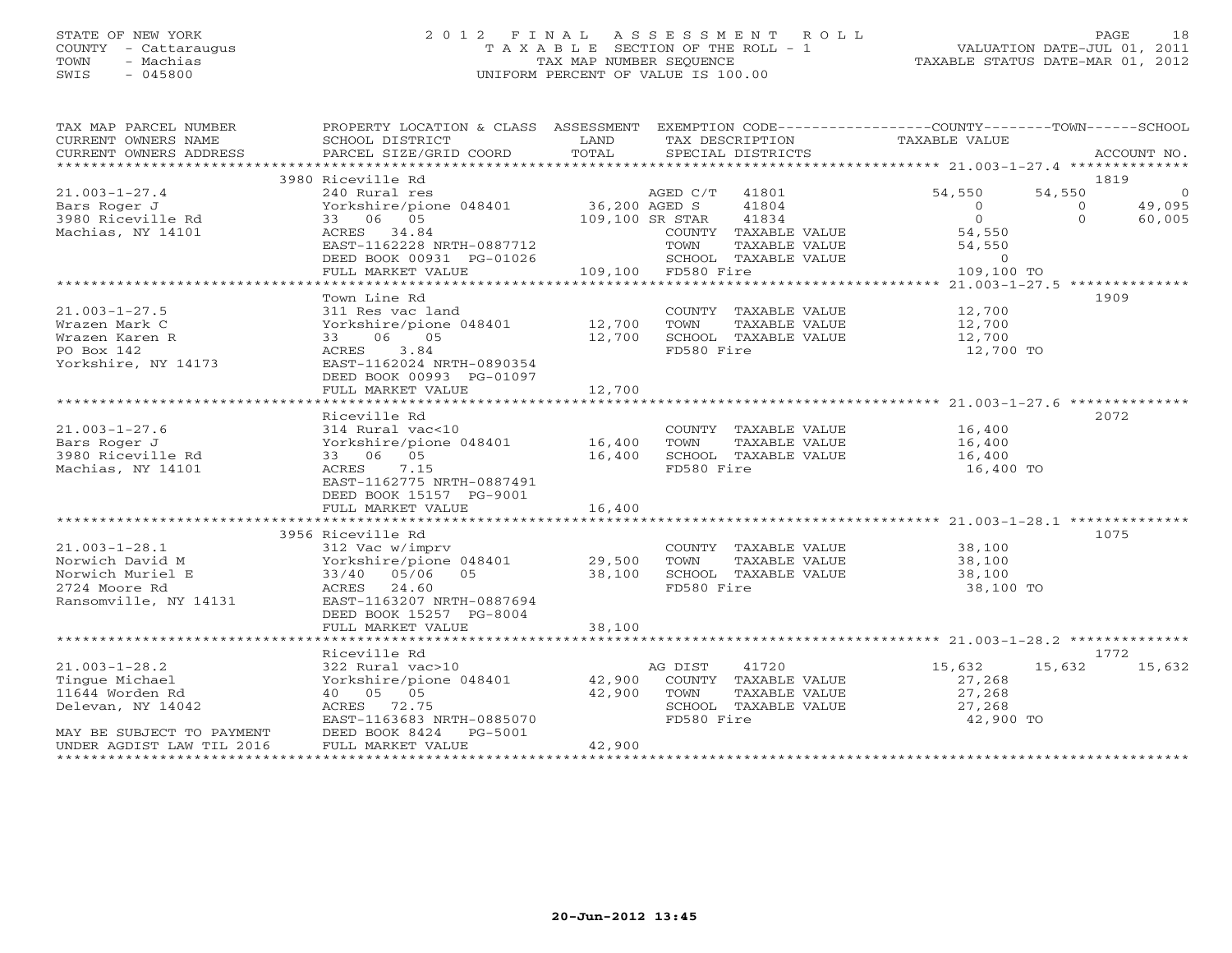### STATE OF NEW YORK 2 0 1 2 F I N A L A S S E S S M E N T R O L L PAGE 19 COUNTY - Cattaraugus T A X A B L E SECTION OF THE ROLL - 1 VALUATION DATE-JUL 01, 2011 TOWN - Machias TAX MAP NUMBER SEQUENCE TAXABLE STATUS DATE-MAR 01, 2012 SWIS - 045800 UNIFORM PERCENT OF VALUE IS 100.00UNIFORM PERCENT OF VALUE IS 100.00

| TAX MAP PARCEL NUMBER |                                                                                                                                                                                                                                                                                                                                                                                                                                                                                                                        |         |                                                                                                           | PROPERTY LOCATION & CLASS ASSESSMENT EXEMPTION CODE---------------COUNTY-------TOWN------SCHOOL |                    |
|-----------------------|------------------------------------------------------------------------------------------------------------------------------------------------------------------------------------------------------------------------------------------------------------------------------------------------------------------------------------------------------------------------------------------------------------------------------------------------------------------------------------------------------------------------|---------|-----------------------------------------------------------------------------------------------------------|-------------------------------------------------------------------------------------------------|--------------------|
| CURRENT OWNERS NAME   | SCHOOL DISTRICT                                                                                                                                                                                                                                                                                                                                                                                                                                                                                                        | LAND    | TAX DESCRIPTION                                                                                           | TAXABLE VALUE                                                                                   |                    |
|                       | $\begin{minipage}{.45\textwidth} \begin{minipage}{.45\textwidth} \begin{minipage}{.45\textwidth} \begin{minipage}{.45\textwidth} \begin{minipage}{.45\textwidth} \begin{minipage}{.45\textwidth} \begin{minipage}{.45\textwidth} \begin{minipage}{.45\textwidth} \begin{minipage}{.45\textwidth} \begin{minipage}{.45\textwidth} \begin{minipage}{.45\textwidth} \begin{minipage}{.45\textwidth} \begin{minipage}{.45\textwidth} \begin{minipage}{.45\textwidth} \begin{minipage}{.45\textwidth} \begin{minipage}{.45$ |         |                                                                                                           |                                                                                                 |                    |
|                       |                                                                                                                                                                                                                                                                                                                                                                                                                                                                                                                        |         |                                                                                                           |                                                                                                 |                    |
|                       | 3910 Riceville Rd                                                                                                                                                                                                                                                                                                                                                                                                                                                                                                      |         |                                                                                                           |                                                                                                 | 1798               |
| $21.003 - 1 - 28.3$   | 210 1 Family Res                                                                                                                                                                                                                                                                                                                                                                                                                                                                                                       |         | COUNTY TAXABLE VALUE                                                                                      | 135,000                                                                                         |                    |
|                       | Yorkshire/pione 048401 29,500                                                                                                                                                                                                                                                                                                                                                                                                                                                                                          |         | TOWN<br>TAXABLE VALUE                                                                                     | 135,000                                                                                         |                    |
|                       |                                                                                                                                                                                                                                                                                                                                                                                                                                                                                                                        | 135,000 | SCHOOL TAXABLE VALUE                                                                                      | 135,000                                                                                         |                    |
|                       |                                                                                                                                                                                                                                                                                                                                                                                                                                                                                                                        |         | FD580 Fire                                                                                                | 135,000 TO                                                                                      |                    |
|                       |                                                                                                                                                                                                                                                                                                                                                                                                                                                                                                                        |         |                                                                                                           |                                                                                                 |                    |
|                       | DEED BOOK 00917 PG-01080                                                                                                                                                                                                                                                                                                                                                                                                                                                                                               |         |                                                                                                           |                                                                                                 |                    |
|                       | FULL MARKET VALUE                                                                                                                                                                                                                                                                                                                                                                                                                                                                                                      | 135,000 |                                                                                                           |                                                                                                 |                    |
|                       |                                                                                                                                                                                                                                                                                                                                                                                                                                                                                                                        |         |                                                                                                           |                                                                                                 |                    |
|                       | 3903 Riceville Rd                                                                                                                                                                                                                                                                                                                                                                                                                                                                                                      |         |                                                                                                           |                                                                                                 | 2040               |
| $21.003 - 1 - 28.4$   | 240 Rural res                                                                                                                                                                                                                                                                                                                                                                                                                                                                                                          |         | RES STAR 41854                                                                                            | $\overline{0}$<br>$\Omega$                                                                      | 30,000             |
| Kosowski Daniel       | Yorkshire/pione 048401 9,800 COUNTY TAXABLE VALUE<br>40 05 05 62,900 TOWN TAXABLE VALUE<br>ACRES 1.60 SCHOOL TAXABLE VALUE                                                                                                                                                                                                                                                                                                                                                                                             |         |                                                                                                           | 62,900                                                                                          |                    |
| Leary Janet           |                                                                                                                                                                                                                                                                                                                                                                                                                                                                                                                        |         |                                                                                                           | 62,900                                                                                          |                    |
|                       |                                                                                                                                                                                                                                                                                                                                                                                                                                                                                                                        |         |                                                                                                           | 32,900                                                                                          |                    |
|                       | Beary Cancel<br>3903 Riceville Rd Machias, NY 14101 CHE MACRES MACRES COMENTER AND EAST-1165548 NRTH-0885106                                                                                                                                                                                                                                                                                                                                                                                                           |         | FD580 Fire                                                                                                | 62,900 TO                                                                                       |                    |
|                       | DEED BOOK 10284 PG-9001                                                                                                                                                                                                                                                                                                                                                                                                                                                                                                |         |                                                                                                           |                                                                                                 |                    |
|                       | FULL MARKET VALUE                                                                                                                                                                                                                                                                                                                                                                                                                                                                                                      | 62,900  |                                                                                                           |                                                                                                 |                    |
|                       |                                                                                                                                                                                                                                                                                                                                                                                                                                                                                                                        |         |                                                                                                           |                                                                                                 |                    |
|                       | 3965 Riceville Rd                                                                                                                                                                                                                                                                                                                                                                                                                                                                                                      |         |                                                                                                           |                                                                                                 | 1219               |
|                       |                                                                                                                                                                                                                                                                                                                                                                                                                                                                                                                        |         |                                                                                                           |                                                                                                 | $\overline{0}$     |
|                       |                                                                                                                                                                                                                                                                                                                                                                                                                                                                                                                        |         |                                                                                                           |                                                                                                 | $\bigcirc$         |
|                       |                                                                                                                                                                                                                                                                                                                                                                                                                                                                                                                        |         |                                                                                                           | $20,000$<br>$39,960$<br>$0$<br>$39,940$<br>$39,940$                                             | 30,000             |
|                       |                                                                                                                                                                                                                                                                                                                                                                                                                                                                                                                        |         | COUNTY TAXABLE VALUE                                                                                      |                                                                                                 |                    |
|                       |                                                                                                                                                                                                                                                                                                                                                                                                                                                                                                                        |         | TAXABLE VALUE                                                                                             | 39,940                                                                                          |                    |
|                       | DEED BOOK 00921 PG-00710                                                                                                                                                                                                                                                                                                                                                                                                                                                                                               |         |                                                                                                           |                                                                                                 |                    |
|                       | FULL MARKET VALUE                                                                                                                                                                                                                                                                                                                                                                                                                                                                                                      |         | 6171 TOWN TAX<br>0710 SCHOOL TAX<br>99,900 FD580 Fire<br>SCHOOL TAXABLE VALUE 69,900<br>FD580 Fire 99,900 | 99,900 TO                                                                                       |                    |
|                       |                                                                                                                                                                                                                                                                                                                                                                                                                                                                                                                        |         |                                                                                                           |                                                                                                 |                    |
|                       | Riceville Rd                                                                                                                                                                                                                                                                                                                                                                                                                                                                                                           |         |                                                                                                           |                                                                                                 | 1802               |
| $21.003 - 1 - 29.2$   | 322 Rural vac>10                                                                                                                                                                                                                                                                                                                                                                                                                                                                                                       |         | COUNTY TAXABLE VALUE                                                                                      | 45,100                                                                                          |                    |
| Wonch Douglas C       |                                                                                                                                                                                                                                                                                                                                                                                                                                                                                                                        |         | TAXABLE VALUE                                                                                             | 45,100                                                                                          |                    |
| 47 Klink Pl           | 40 05 05                                                                                                                                                                                                                                                                                                                                                                                                                                                                                                               | 45,100  | SCHOOL TAXABLE VALUE                                                                                      | 45,100                                                                                          |                    |
| West Seneca, NY 14224 | ACRES 52.80                                                                                                                                                                                                                                                                                                                                                                                                                                                                                                            |         | FD580 Fire                                                                                                | 45,100 TO                                                                                       |                    |
|                       | EAST-1162807 NRTH-0884694                                                                                                                                                                                                                                                                                                                                                                                                                                                                                              |         |                                                                                                           |                                                                                                 |                    |
|                       | DEED BOOK 2864 PG-3001                                                                                                                                                                                                                                                                                                                                                                                                                                                                                                 |         |                                                                                                           |                                                                                                 |                    |
|                       | FULL MARKET VALUE                                                                                                                                                                                                                                                                                                                                                                                                                                                                                                      | 45,100  |                                                                                                           |                                                                                                 |                    |
|                       |                                                                                                                                                                                                                                                                                                                                                                                                                                                                                                                        |         |                                                                                                           |                                                                                                 |                    |
|                       | 3985 Riceville Rd                                                                                                                                                                                                                                                                                                                                                                                                                                                                                                      |         |                                                                                                           |                                                                                                 | 0700               |
| $21.003 - 1 - 30$     | 210 1 Family Res                                                                                                                                                                                                                                                                                                                                                                                                                                                                                                       |         | RES STAR 41854                                                                                            | $\overline{0}$                                                                                  | $\Omega$<br>30,000 |
| Eich Robert           | Yorkshire/pione 048401 13,900                                                                                                                                                                                                                                                                                                                                                                                                                                                                                          |         | COUNTY TAXABLE VALUE                                                                                      | 83,200                                                                                          |                    |
| Eich Sharon           | 40 05 05                                                                                                                                                                                                                                                                                                                                                                                                                                                                                                               | 83,200  | TOWN<br>TAXABLE VALUE                                                                                     | 83,200                                                                                          |                    |
|                       | 017                                                                                                                                                                                                                                                                                                                                                                                                                                                                                                                    |         | SCHOOL TAXABLE VALUE                                                                                      | 53,200                                                                                          |                    |
|                       | EAST-1162450 NRTH-0886166                                                                                                                                                                                                                                                                                                                                                                                                                                                                                              |         | FD580 Fire                                                                                                | 83,200 TO                                                                                       |                    |
|                       | DEED BOOK 00970 PG-00285                                                                                                                                                                                                                                                                                                                                                                                                                                                                                               |         |                                                                                                           |                                                                                                 |                    |
|                       | FULL MARKET VALUE                                                                                                                                                                                                                                                                                                                                                                                                                                                                                                      | 83,200  |                                                                                                           |                                                                                                 |                    |
|                       |                                                                                                                                                                                                                                                                                                                                                                                                                                                                                                                        |         |                                                                                                           |                                                                                                 |                    |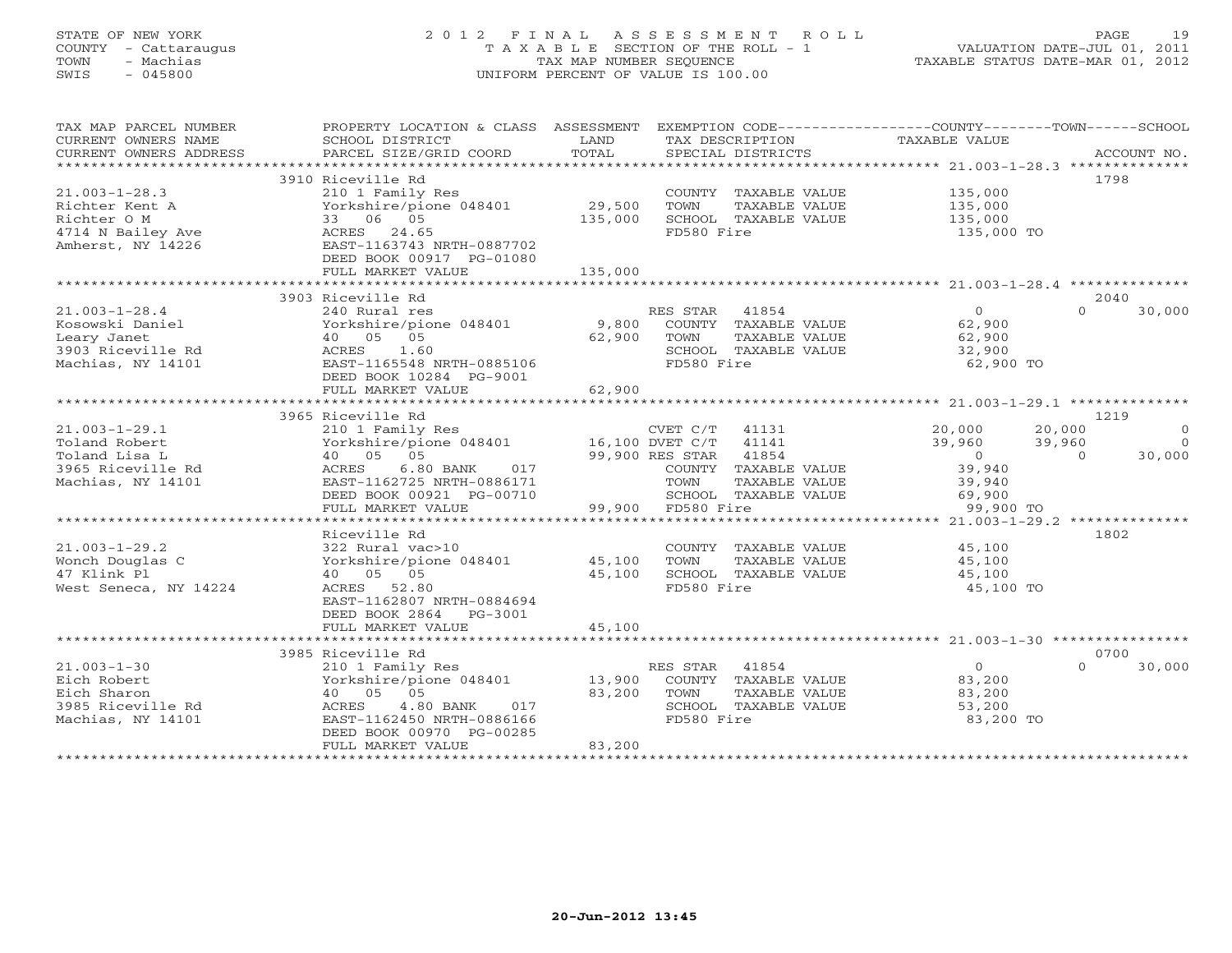## STATE OF NEW YORK 2 0 1 2 F I N A L A S S E S S M E N T R O L L PAGE 20 COUNTY - Cattaraugus T A X A B L E SECTION OF THE ROLL - 1 VALUATION DATE-JUL 01, 2011 TOWN - Machias TAX MAP NUMBER SEQUENCE TAXABLE STATUS DATE-MAR 01, 2012 SWIS - 045800 UNIFORM PERCENT OF VALUE IS 100.00UNIFORM PERCENT OF VALUE IS 100.00

| TAX MAP PARCEL NUMBER<br>CURRENT OWNERS NAME<br>CURRENT OWNERS ADDRESS                                               | PROPERTY LOCATION & CLASS ASSESSMENT<br>SCHOOL DISTRICT<br>PARCEL SIZE/GRID COORD                                                                                                                         | LAND<br>TOTAL                                | EXEMPTION CODE-----------------COUNTY-------TOWN------SCHOOL<br>TAX DESCRIPTION<br>SPECIAL DISTRICTS                                 | TAXABLE VALUE                                                     | ACCOUNT NO.                                            |
|----------------------------------------------------------------------------------------------------------------------|-----------------------------------------------------------------------------------------------------------------------------------------------------------------------------------------------------------|----------------------------------------------|--------------------------------------------------------------------------------------------------------------------------------------|-------------------------------------------------------------------|--------------------------------------------------------|
| *******************                                                                                                  |                                                                                                                                                                                                           |                                              |                                                                                                                                      |                                                                   |                                                        |
| $21.003 - 1 - 31$<br>Zepp Stanley P Jr<br>Zepp Barba<br>4009 Riceville Rd<br>Machias, NY 14101                       | 4009 Riceville Rd<br>210 1 Family Res<br>Yorkshire/pione 048401<br>40 05 05<br>29.38<br>ACRES<br>EAST-1162060 NRTH-0885468<br>DEED BOOK 762<br>PG-00021                                                   | 130,500                                      | WVET C/T<br>41121<br>33,000 RES STAR<br>41854<br>COUNTY TAXABLE VALUE<br>TAXABLE VALUE<br>TOWN<br>SCHOOL TAXABLE VALUE<br>FD580 Fire | 12,000<br>$\Omega$<br>118,500<br>118,500<br>100,500<br>130,500 TO | 0460<br>12,000<br>$\overline{0}$<br>30,000<br>$\Omega$ |
|                                                                                                                      | FULL MARKET VALUE                                                                                                                                                                                         | 130,500                                      |                                                                                                                                      |                                                                   |                                                        |
| $21.003 - 1 - 32.1$<br>Pollinger Earl D<br>Pollinger Denise<br>3904 Roszyk Hill Rd<br>Machias, NY 14101              | 3904 Roszyk Hill Rd<br>210 1 Family Res<br>Yorkshire/pione 048401<br>39 05 05<br>ACRES 67.00<br>EAST-1163745 NRTH-0881660<br>DEED BOOK 00976 PG-00609<br>FULL MARKET VALUE<br>*************************** | 51,900<br>104,600<br>104,600<br>************ | RES STAR<br>41854<br>COUNTY TAXABLE VALUE<br>TOWN<br>TAXABLE VALUE<br>SCHOOL TAXABLE VALUE<br>FD580 Fire                             | $\circ$<br>104,600<br>104,600<br>74,600<br>104,600 TO             | 0099<br>30,000<br>$\Omega$                             |
|                                                                                                                      | 3948 Roszyk Hill Rd                                                                                                                                                                                       |                                              |                                                                                                                                      |                                                                   | 0214                                                   |
| $21.003 - 1 - 33$<br>Bothe Dieter A<br>Bothe Ursula L<br>3948 Roszyk Hill Rd<br>PO Box 553<br>Machias, NY 14101-0553 | 210 1 Family Res<br>Yorkshire/pione 048401<br>39 05 05<br>ACRES<br>1.54<br>EAST-1163220 NRTH-0880329<br>DEED BOOK 814<br>PG-00888                                                                         | 9,700<br>73,500                              | SR STAR<br>41834<br>COUNTY TAXABLE VALUE<br>TOWN<br>TAXABLE VALUE<br>SCHOOL TAXABLE VALUE<br>FD580 Fire                              | $\circ$<br>73,500<br>73,500<br>11,300<br>73,500 TO                | $\Omega$<br>62,200                                     |
|                                                                                                                      | FULL MARKET VALUE                                                                                                                                                                                         | 73,500                                       |                                                                                                                                      |                                                                   |                                                        |
|                                                                                                                      |                                                                                                                                                                                                           |                                              |                                                                                                                                      |                                                                   | 0213                                                   |
| $21.003 - 1 - 34$<br>Prouty Kenneth<br>3950 Roszyk Hill Rd<br>Machias, NY 14101                                      | 3950 Roszyk Hill Rd<br>210 1 Family Res<br>Yorkshire/pione 048401<br>39 05 05<br><b>ACRES</b><br>1.17 BANK<br>017<br>EAST-1163101 NRTH-0880337<br>DEED BOOK 00966 PG-00998                                | 9,200<br>83,900                              | RES STAR<br>41854<br>COUNTY TAXABLE VALUE<br>TOWN<br>TAXABLE VALUE<br>SCHOOL TAXABLE VALUE<br>FD580 Fire                             | $\circ$<br>83,900<br>83,900<br>53,900<br>83,900 TO                | $\Omega$<br>30,000                                     |
|                                                                                                                      | FULL MARKET VALUE                                                                                                                                                                                         | 83,900                                       |                                                                                                                                      |                                                                   |                                                        |
| $21.003 - 1 - 35$<br>Mills Richard<br>Mills Donna<br>3960 Roszyk Hill Rd<br>Machias, NY 14101                        | 3960 Roszyk Hill Rd<br>210 1 Family Res<br>Yorkshire/pione 048401<br>39 05 05<br>ACRES<br>59.03 BANK<br>017<br>EAST-1162841 NRTH-0881803<br>DEED BOOK 4102<br>PG-9002<br>FULL MARKET VALUE                | 48,100<br>94,200<br>94,200                   | 41834<br>SR STAR<br>COUNTY TAXABLE VALUE<br>TOWN<br>TAXABLE VALUE<br>SCHOOL TAXABLE VALUE<br>FD580 Fire                              | $\circ$<br>94,200<br>94,200<br>32,000<br>94,200 TO                | 1229<br>$\Omega$<br>62,200                             |
|                                                                                                                      |                                                                                                                                                                                                           |                                              |                                                                                                                                      |                                                                   |                                                        |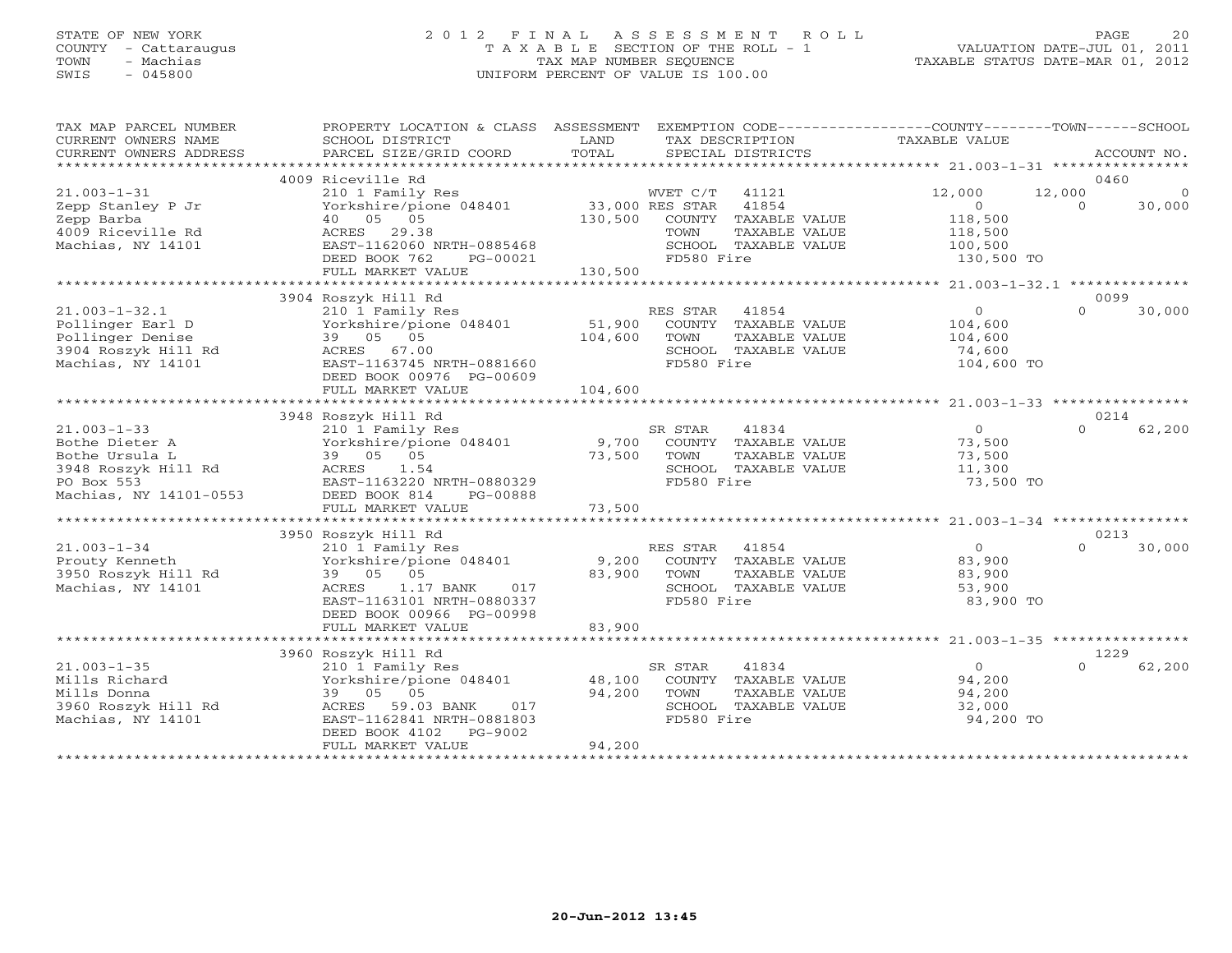### STATE OF NEW YORK 2 0 1 2 F I N A L A S S E S S M E N T R O L L PAGE 21 COUNTY - Cattaraugus T A X A B L E SECTION OF THE ROLL - 1 VALUATION DATE-JUL 01, 2011 TOWN - Machias TAX MAP NUMBER SEQUENCE TAXABLE STATUS DATE-MAR 01, 2012 SWIS - 045800 UNIFORM PERCENT OF VALUE IS 100.00UNIFORM PERCENT OF VALUE IS 100.00

| TAX MAP PARCEL NUMBER  | PROPERTY LOCATION & CLASS ASSESSMENT EXEMPTION CODE---------------COUNTY-------TOWN------SCHOOL |                     |                       |                  |                    |
|------------------------|-------------------------------------------------------------------------------------------------|---------------------|-----------------------|------------------|--------------------|
| CURRENT OWNERS NAME    | SCHOOL DISTRICT                                                                                 | LAND                | TAX DESCRIPTION       | TAXABLE VALUE    |                    |
|                        |                                                                                                 |                     |                       |                  |                    |
|                        |                                                                                                 |                     |                       |                  |                    |
|                        | 4124 Roszyk Hill Rd                                                                             |                     |                       |                  | 0866               |
| $21.003 - 1 - 37$      | 210 1 Family Res                                                                                |                     | COUNTY TAXABLE VALUE  | 53,600           |                    |
| Piotrowski Edward      | Yorkshire/pione 048401 12,400                                                                   |                     | TAXABLE VALUE<br>TOWN | 53,600<br>53,600 |                    |
| Piotrowski Monig       | 38 05 05                                                                                        | 53,600              | SCHOOL TAXABLE VALUE  |                  |                    |
| 260 Franklin St        | 3.60<br>ACRES                                                                                   |                     | FD580 Fire            | 53,600 TO        |                    |
| Lackawanna, NY 14218   | EAST-1160455 NRTH-0880821                                                                       |                     |                       |                  |                    |
|                        | DEED BOOK 00944 PG-00406                                                                        |                     |                       |                  |                    |
|                        | FULL MARKET VALUE                                                                               | 53,600              |                       |                  |                    |
|                        |                                                                                                 |                     |                       |                  |                    |
|                        | 4049 Riceville Rd                                                                               |                     |                       |                  | 1169               |
| $21.003 - 1 - 38.1$    | 312 Vac w/imprv                                                                                 |                     | COUNTY TAXABLE VALUE  | 92,500           |                    |
| Grimmelt Anthony L     | Yorkshire/pione 048401 62,900                                                                   |                     | TOWN<br>TAXABLE VALUE | 92,500           |                    |
| Grimmelt Rebe          | 40 05 05                                                                                        | 92,500              | SCHOOL TAXABLE VALUE  | 92,500           |                    |
| 2769 Fix Rd            | ACRES 90.30                                                                                     |                     | FD580 Fire            | 92,500 TO        |                    |
| Grand Island, NY 14072 | EAST-1161080 NRTH-0884474                                                                       |                     |                       |                  |                    |
|                        | DEED BOOK 985<br>$PG-88$                                                                        |                     |                       |                  |                    |
|                        | FULL MARKET VALUE                                                                               | 92,500              |                       |                  |                    |
|                        |                                                                                                 |                     |                       |                  |                    |
|                        | 4027 Riceville Rd                                                                               |                     |                       |                  | 1869               |
| $21.003 - 1 - 38.2$    | 210 1 Family Res                                                                                |                     | RES STAR 41854        | $\overline{O}$   | $\Omega$<br>30,000 |
| Spalti David L         | Yorkshire/pione 048401 12,700                                                                   |                     | COUNTY TAXABLE VALUE  | 80,500           |                    |
| 4027 Riceville Rd      | 40 05 05                                                                                        | 80,500              | TOWN<br>TAXABLE VALUE | 80,500           |                    |
| Machias, NY 14101      | ACRES<br>3.84 BANK 012                                                                          |                     | SCHOOL TAXABLE VALUE  | 50,500           |                    |
|                        | EAST-1161561 NRTH-0886427                                                                       |                     | FD580 Fire            | 80,500 TO        |                    |
|                        | DEED BOOK 00965 PG-00967                                                                        |                     |                       |                  |                    |
|                        | FULL MARKET VALUE                                                                               | 80,500              |                       |                  |                    |
|                        |                                                                                                 |                     |                       |                  |                    |
|                        | 3999 Town Line Rd                                                                               |                     |                       |                  | 1521               |
| $21.003 - 1 - 39.1$    | 210 1 Family Res                                                                                |                     | RES STAR 41854        | $\overline{0}$   | $\Omega$<br>30,000 |
| Raiber Susan A         | Yorkshire/pione 048401 18,100                                                                   |                     | COUNTY TAXABLE VALUE  | 127,800          |                    |
| Matuskiewicz Frank C   | 33 06 05                                                                                        | 127,800             | TOWN<br>TAXABLE VALUE | 127,800          |                    |
| 4023 Woodard Rd        | ACRES 24.70 BANK<br>017                                                                         |                     | SCHOOL TAXABLE VALUE  | 97,800           |                    |
| Delevan, NY 14042      | EAST-1163238 NRTH-0889683                                                                       |                     | FD580 Fire            | 127,800 TO       |                    |
|                        | DEED BOOK 2288 PG-5001                                                                          |                     |                       |                  |                    |
|                        | FULL MARKET VALUE                                                                               | 127,800             |                       |                  |                    |
|                        | 4036 Roszyk Hill Rd                                                                             |                     |                       |                  | 2006               |
| $21.003 - 1 - 40$      | 270 Mfg housing                                                                                 |                     | RES STAR 41854        | $\overline{0}$   | $\Omega$<br>28,100 |
| Randall Gary E         | Yorkshire/pione 048401                                                                          |                     | COUNTY TAXABLE VALUE  | 28,100           |                    |
| Randall Sandra J       | 38 / 39 05<br>05                                                                                | $\frac{12,600}{28}$ | TOWN<br>TAXABLE VALUE | 28,100           |                    |
| 4036 Roszyk Hill Rd    | 3.80<br>ACRES                                                                                   |                     | SCHOOL TAXABLE VALUE  | $\Omega$         |                    |
| Machias, NY            | EAST-1162077 NRTH-0880825                                                                       |                     | FD580 Fire            | 28,100 TO        |                    |
|                        | DEED BOOK 3842<br>PG-4001                                                                       |                     |                       |                  |                    |
|                        | FULL MARKET VALUE                                                                               | 28,100              |                       |                  |                    |
|                        |                                                                                                 |                     |                       |                  |                    |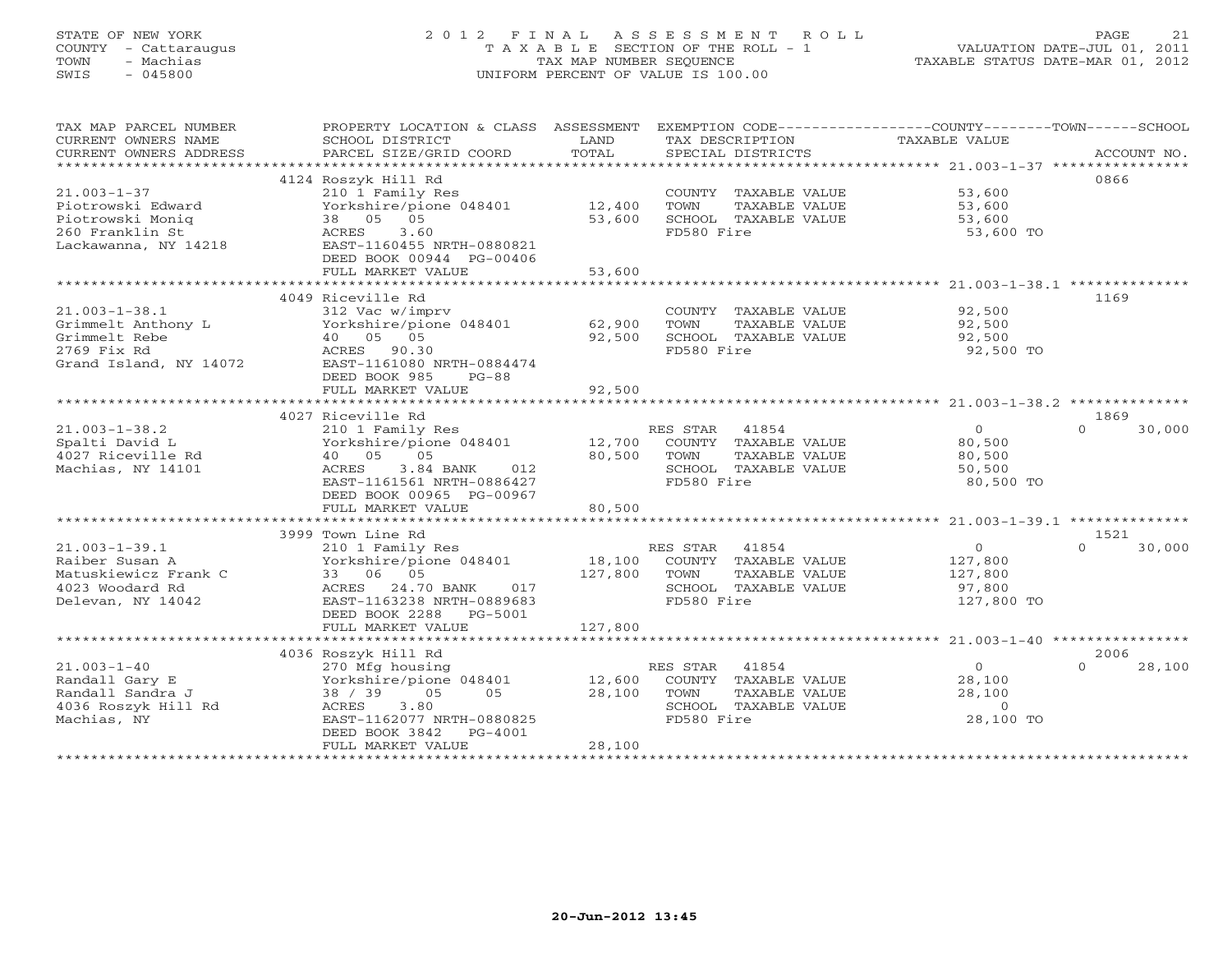## STATE OF NEW YORK 2 0 1 2 F I N A L A S S E S S M E N T R O L L PAGE 22 COUNTY - Cattaraugus T A X A B L E SECTION OF THE ROLL - 1 VALUATION DATE-JUL 01, 2011 TOWN - Machias TAX MAP NUMBER SEQUENCE TAXABLE STATUS DATE-MAR 01, 2012 SWIS - 045800 UNIFORM PERCENT OF VALUE IS 100.00UNIFORM PERCENT OF VALUE IS 100.00

| TAX MAP PARCEL NUMBER<br>CURRENT OWNERS NAME<br>CURRENT OWNERS ADDRESS                                      | PROPERTY LOCATION & CLASS ASSESSMENT<br>SCHOOL DISTRICT<br>PARCEL SIZE/GRID COORD                                                                                                                   | LAND<br>TOTAL                 | TAX DESCRIPTION TAXABLE VALUE<br>SPECIAL DISTRICTS                                                                                              | EXEMPTION CODE----------------COUNTY-------TOWN------SCHOOL                | ACCOUNT NO.                                            |
|-------------------------------------------------------------------------------------------------------------|-----------------------------------------------------------------------------------------------------------------------------------------------------------------------------------------------------|-------------------------------|-------------------------------------------------------------------------------------------------------------------------------------------------|----------------------------------------------------------------------------|--------------------------------------------------------|
| $21.003 - 2 - 1$<br>Nelsen Gene<br>Nelsen Ellen<br>35 Jewett Pkwy<br>Buffalo, NY 14214                      | 9947 Krepps Rd<br>240 Rural res<br>Yorkshire/pione 048401<br>56 05 05<br>ACRES 201.61<br>EAST-1154113 NRTH-0885367<br>DEED BOOK 00938 PG-00133<br>FULL MARKET VALUE                                 | 115,800<br>156,600<br>156,600 | COUNTY TAXABLE VALUE<br>TOWN<br>TAXABLE VALUE<br>SCHOOL TAXABLE VALUE<br>FD580 Fire                                                             | 156,600<br>156,600<br>156,600<br>156,600 TO                                | 0375                                                   |
| $21.003 - 2 - 2.1$<br>Hereth John F<br>Kalstek John                                                         | 4285 Riceville Rd<br>260 Seasonal res<br>Yorkshire/pione 048401 26,000                                                                                                                              |                               | COUNTY TAXABLE VALUE 83,100<br>TOWN<br>TAXABLE VALUE                                                                                            | 83,100                                                                     | 0661                                                   |
| De Anthony Dean Hereth Don R ACRES 20.00<br>96 Sky Hi Dr<br>West Seneca, NY 14224                           | 48 05 05<br>EAST-1158335 NRTH-0885909<br>DEED BOOK 00915 PG-00070<br>FULL MARKET VALUE                                                                                                              | 83,100<br>83,100              | SCHOOL TAXABLE VALUE<br>FD580 Fire                                                                                                              | 83,100<br>83,100 TO                                                        |                                                        |
|                                                                                                             |                                                                                                                                                                                                     |                               |                                                                                                                                                 |                                                                            |                                                        |
| $21.003 - 2 - 2.2$<br>Hise Richard A<br>Hise Karen D<br>PO Box 327<br>Machias, NY 14101                     | 4253 Riceville Rd<br>240 Rural res<br>Yorkshire/pione 048401 (1790 PC/T<br>40,600 DVET C/T<br>48 05 05 130,000 RES STAR<br>ACRES 66.67<br>ACRES 66.67<br>EAST-1159457 NRTH-0885557<br>DEED BOOK 887 |                               | 78 PCT OF VALUE USED FOR EXEMPTION PURPOSES<br>41131<br>41141<br>41854<br>COUNTY TAXABLE VALUE<br>TOWN<br>TAXABLE VALUE<br>SCHOOL TAXABLE VALUE | 20,000<br>20,000<br>40,000<br>40,000<br>$\overline{0}$<br>70,000<br>70,000 | 1715<br>$\overline{0}$<br>$\Omega$<br>30,000<br>$\cap$ |
|                                                                                                             | PG-00421<br>FULL MARKET VALUE                                                                                                                                                                       |                               | 130,000 FD580 Fire                                                                                                                              | 100,000<br>130,000 TO                                                      |                                                        |
|                                                                                                             |                                                                                                                                                                                                     |                               |                                                                                                                                                 |                                                                            |                                                        |
| $21.003 - 2 - 2.3$<br>Makarewicz Michael J<br>Makarewicz Carol A<br>242 Golden Pond Ests<br>Akron, NY 14001 | 4421 Riceville Rd<br>270 Mfg housing<br>Yorkshire/pione 048401 25,700<br>48 05 05<br>ACRES 19.54<br>EAST-1156940 NRTH-0885974<br>DEED BOOK 2965 PG-2001                                             | 31,700                        | COUNTY TAXABLE VALUE<br>TOWN<br>TAXABLE VALUE<br>SCHOOL TAXABLE VALUE<br>FD580 Fire                                                             | 31,700<br>31,700<br>31,700<br>31,700 TO                                    | 1717                                                   |
|                                                                                                             | FULL MARKET VALUE                                                                                                                                                                                   | 31,700                        |                                                                                                                                                 |                                                                            |                                                        |
| $21.003 - 2 - 2.4$<br>Gambacorta Joseph<br>Gambacorta Diane M<br>67 Daven Dr<br>Getzville, NY 14068         | 9944 Krepps Rd<br>260 Seasonal res<br>Yorkshire/pione 048401<br>48 05 05<br>7.25<br>ACRES<br>EAST-1156512 NRTH-0885462<br>DEED BOOK 10591 PG-3001                                                   | 16,400<br>107,900             | COUNTY TAXABLE VALUE<br>TOWN<br>TAXABLE VALUE<br>SCHOOL TAXABLE VALUE<br>FD580 Fire                                                             | 107,900<br>107,900<br>107,900<br>107,900 TO                                | 1718                                                   |
|                                                                                                             | FULL MARKET VALUE                                                                                                                                                                                   | 107,900                       |                                                                                                                                                 |                                                                            |                                                        |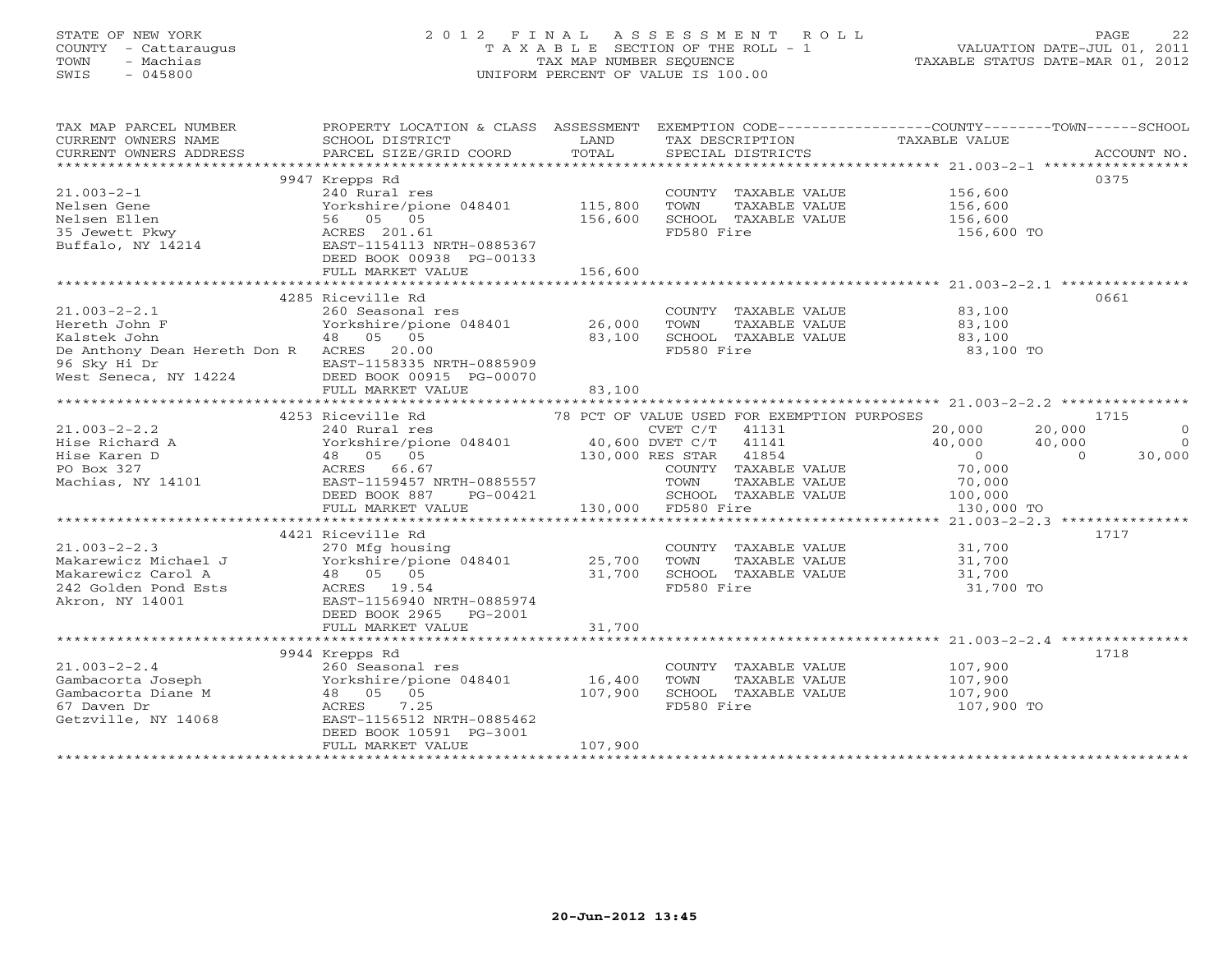## STATE OF NEW YORK 2 0 1 2 F I N A L A S S E S S M E N T R O L L PAGE 23 COUNTY - Cattaraugus T A X A B L E SECTION OF THE ROLL - 1 VALUATION DATE-JUL 01, 2011 TOWN - Machias TAX MAP NUMBER SEQUENCE TAXABLE STATUS DATE-MAR 01, 2012 SWIS - 045800 UNIFORM PERCENT OF VALUE IS 100.00UNIFORM PERCENT OF VALUE IS 100.00

| TAX MAP PARCEL NUMBER<br>CURRENT OWNERS NAME | PROPERTY LOCATION & CLASS ASSESSMENT<br>SCHOOL DISTRICT | LAND             | EXEMPTION CODE-----------------COUNTY-------TOWN------SCHOOL<br>TAX DESCRIPTION | TAXABLE VALUE    |                    |
|----------------------------------------------|---------------------------------------------------------|------------------|---------------------------------------------------------------------------------|------------------|--------------------|
| CURRENT OWNERS ADDRESS                       | PARCEL SIZE/GRID COORD                                  | TOTAL            | SPECIAL DISTRICTS                                                               |                  | ACCOUNT NO.        |
|                                              |                                                         |                  |                                                                                 |                  |                    |
|                                              | 9960 Krepps Rd                                          |                  |                                                                                 |                  | 1719               |
| $21.003 - 2 - 2.5$                           | 260 Seasonal res                                        |                  | COUNTY TAXABLE VALUE                                                            | 52,800           |                    |
| Krepps Donald                                | Yorkshire/pione 048401                                  | 12,600           | TOWN<br>TAXABLE VALUE                                                           | 52,800           |                    |
| 4600 Riceville Rd                            | 48 05 05                                                | 52,800           | SCHOOL TAXABLE VALUE                                                            | 52,800           |                    |
| West Valley, NY 14171                        | 3.75<br>ACRES                                           |                  | FD580 Fire                                                                      | 52,800 TO        |                    |
|                                              | EAST-1156305 NRTH-0885886                               |                  |                                                                                 |                  |                    |
|                                              | DEED BOOK 892<br>PG-01093                               |                  |                                                                                 |                  |                    |
|                                              | FULL MARKET VALUE                                       | 52,800           |                                                                                 |                  |                    |
|                                              |                                                         | ************     | ***********************************21.003-2-2.6 ****************                |                  |                    |
|                                              | 4469 Riceville Rd                                       |                  |                                                                                 |                  | 1724               |
| $21.003 - 2 - 2.6$                           | 270 Mfg housing                                         |                  | RES STAR<br>41854                                                               | $\overline{O}$   | $\Omega$<br>22,100 |
| Abbinanti Joseph<br>LaShomb Jacquline        | Yorkshire/pione 048401<br>48 05 05                      | 12,300<br>22,100 | COUNTY TAXABLE VALUE                                                            | 22,100<br>22,100 |                    |
| 4469 Riceville Rd                            | 3.53                                                    |                  | TOWN<br>TAXABLE VALUE<br>SCHOOL TAXABLE VALUE                                   | $\overline{0}$   |                    |
| Machias, NY 14101                            | ACRES<br>EAST-1156296 NRTH-0886305                      |                  | FD580 Fire                                                                      | 22,100 TO        |                    |
|                                              | DEED BOOK 14615 PG-5001                                 |                  |                                                                                 |                  |                    |
|                                              | FULL MARKET VALUE                                       | 22,100           |                                                                                 |                  |                    |
|                                              |                                                         |                  |                                                                                 |                  |                    |
|                                              | 4385 Riceville Rd                                       |                  |                                                                                 |                  | 1726               |
| $21.003 - 2 - 2.7$                           | 240 Rural res                                           |                  | 41854<br>RES STAR                                                               | $\overline{0}$   | 30,000<br>$\Omega$ |
| Fuller Eric R                                | Yorkshire/pione 048401                                  | 25,700           | COUNTY TAXABLE VALUE                                                            | 159,000          |                    |
| Fuller Krystal J                             | 48 05 05                                                | 159,000          | TOWN<br>TAXABLE VALUE                                                           | 159,000          |                    |
| 4385 Riceville Rd                            | ACRES 19.60 BANK<br>032                                 |                  | SCHOOL TAXABLE VALUE                                                            | 129,000          |                    |
| Machias, NY 14101                            | EAST-1157639 NRTH-0885908                               |                  | FD580 Fire                                                                      | 159,000 TO       |                    |
|                                              | DEED BOOK 12985 PG-3002                                 |                  |                                                                                 |                  |                    |
|                                              | FULL MARKET VALUE                                       | 159,000          |                                                                                 |                  |                    |
|                                              |                                                         |                  |                                                                                 |                  |                    |
|                                              | 9912 Krepps Rd                                          |                  |                                                                                 |                  | 0254               |
| $21.003 - 2 - 3$                             | 240 Rural res                                           |                  | COUNTY TAXABLE VALUE                                                            | 53,800           |                    |
| Leising Roy L                                | Yorkshire/pione 048401                                  | 43,700           | TOWN<br>TAXABLE VALUE                                                           | 53,800           |                    |
| Leising Gloria                               | 48 05 05                                                | 53,800           | SCHOOL TAXABLE VALUE                                                            | 53,800           |                    |
| 4590 Towanda Creek Rd                        | ACRES 49.95                                             |                  | FD580 Fire                                                                      | 53,800 TO        |                    |
| East Amherst, NY 14051                       | EAST-1156937 NRTH-0884624                               |                  |                                                                                 |                  |                    |
|                                              | DEED BOOK 16498 PG-5002<br>FULL MARKET VALUE            | 53,800           |                                                                                 |                  |                    |
|                                              |                                                         |                  |                                                                                 |                  |                    |
|                                              | Krepps Rd                                               |                  |                                                                                 |                  | 0439               |
| $21.003 - 2 - 4$                             | 323 Vacant rural                                        |                  | COUNTY TAXABLE VALUE                                                            | 35,800           |                    |
| Palmateer Sanford                            | Yorkshire/pione 048401                                  | 35,800           | TOWN<br>TAXABLE VALUE                                                           | 35,800           |                    |
| Palmateer Janet                              | 48 05 05                                                | 35,800           | SCHOOL TAXABLE VALUE                                                            | 35,800           |                    |
| 33 Vermont St                                | ACRES 34.19                                             |                  | FD580 Fire                                                                      | 35,800 TO        |                    |
| Holland, NY 14080                            | EAST-1158379 NRTH-0884627                               |                  |                                                                                 |                  |                    |
|                                              | DEED BOOK 770<br>PG-01010                               |                  |                                                                                 |                  |                    |
|                                              | FULL MARKET VALUE                                       | 35,800           |                                                                                 |                  |                    |
|                                              |                                                         |                  |                                                                                 |                  |                    |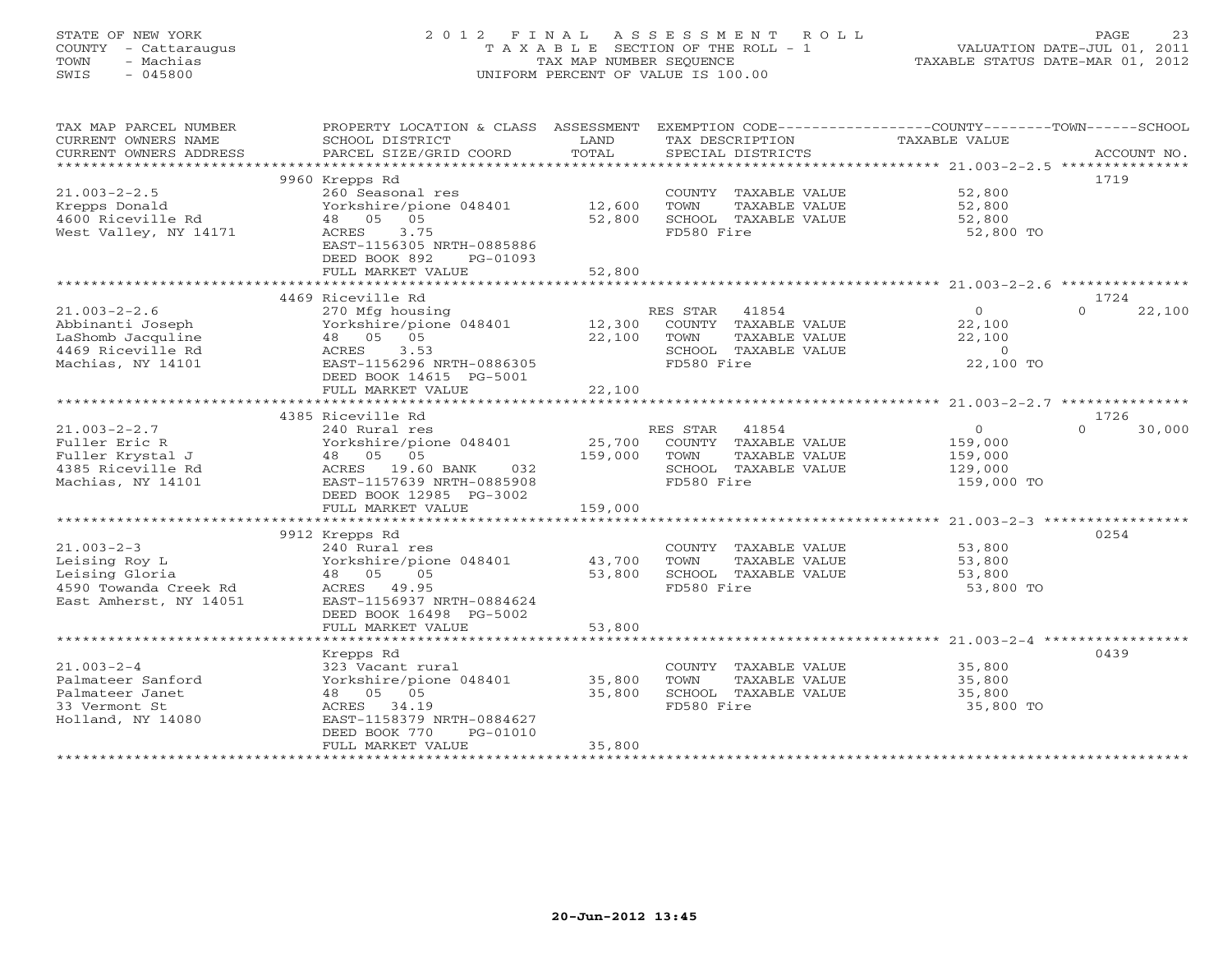### STATE OF NEW YORK 2 0 1 2 F I N A L A S S E S S M E N T R O L L PAGE 24 COUNTY - Cattaraugus T A X A B L E SECTION OF THE ROLL - 1 VALUATION DATE-JUL 01, 2011 TOWN - Machias TAX MAP NUMBER SEQUENCE TAXABLE STATUS DATE-MAR 01, 2012 SWIS - 045800 UNIFORM PERCENT OF VALUE IS 100.00UNIFORM PERCENT OF VALUE IS 100.00

| TAX MAP PARCEL NUMBER<br>CURRENT OWNERS NAME<br>CURRENT OWNERS ADDRESS                                            | PROPERTY LOCATION & CLASS ASSESSMENT EXEMPTION CODE----------------COUNTY-------TOWN------SCHOOL<br>SCHOOL DISTRICT<br>PARCEL SIZE/GRID COORD                                                 | LAND<br>TOTAL                      | TAX DESCRIPTION<br>SPECIAL DISTRICTS                                                                              | TAXABLE VALUE                                                     |                    | ACCOUNT NO.              |
|-------------------------------------------------------------------------------------------------------------------|-----------------------------------------------------------------------------------------------------------------------------------------------------------------------------------------------|------------------------------------|-------------------------------------------------------------------------------------------------------------------|-------------------------------------------------------------------|--------------------|--------------------------|
|                                                                                                                   |                                                                                                                                                                                               |                                    |                                                                                                                   |                                                                   |                    | 1236                     |
| $21.003 - 2 - 6$<br>Gombos Thomas J<br>Gombos Sylvia J<br>4223 Roszyk Hill Rd<br>Machias, NY 14101                | 4223 Roszyk Hill Rd<br>240 Rural res<br>Yorkshire/pione 048401<br>05<br>05<br>47 / 48<br>ACRES 133.75 BANK<br>073<br>EAST-1159509 NRTH-0881183<br>DEED BOOK 8683 PG-4003<br>FULL MARKET VALUE | 83,600<br>134,300<br>134,300       | RES STAR 41854<br>COUNTY TAXABLE VALUE<br>TOWN<br>TAXABLE VALUE<br>SCHOOL TAXABLE VALUE<br>FD580 Fire             | $\circ$<br>134,300<br>134,300<br>104,300<br>134,300 TO            | $\Omega$           | 30,000                   |
|                                                                                                                   |                                                                                                                                                                                               |                                    |                                                                                                                   |                                                                   |                    |                          |
| $21.003 - 2 - 7.1$<br>Lingenfelter Ronald J<br>Lingenfelter Barbara M<br>4300 Roszyk Hill Rd<br>Machias, NY 14101 | 4300 Roszyk Hill Rd<br>47/48 05 05<br>ACRES 84.40<br>EAST-1158543 NRTH-0882290<br>DEED BOOK 00967 PG-00352                                                                                    | 134,300                            | COUNTY TAXABLE VALUE<br>TOWN<br>TAXABLE VALUE<br>SCHOOL TAXABLE VALUE<br>FD580 Fire                               | $\mathbf{0}$<br>67,150<br>67,150<br>67,150<br>4,950<br>134,300 TO | $\Omega$<br>67,150 | 0654<br>62,200<br>67,150 |
| MAY BE SUBJECT TO PAYMENT                                                                                         | FULL MARKET VALUE                                                                                                                                                                             | 134,300                            |                                                                                                                   |                                                                   |                    |                          |
| UNDER AGDIST LAW TIL 2015                                                                                         |                                                                                                                                                                                               |                                    |                                                                                                                   |                                                                   |                    |                          |
|                                                                                                                   |                                                                                                                                                                                               |                                    |                                                                                                                   |                                                                   |                    | 1976                     |
| $21.003 - 2 - 7.2$<br>Herman Chad M<br>3460 NYS Rte 242<br>Machias, NY 14101                                      | 4362 Roszyk Hill Rd<br>210 1 Family Res<br>Yorkshire/pione 048401<br>47/48<br>05<br>0.5<br>ACRES 10.75<br>EAST-1157896 NRTH-0880968<br>DEED BOOK 1031 PG-527<br>FULL MARKET VALUE             | 16,900<br>103,700<br>103,700       | RES STAR<br>41854<br>COUNTY TAXABLE VALUE<br>TOWN<br>TAXABLE VALUE<br>SCHOOL TAXABLE VALUE<br>FD580 Fire          | $\overline{0}$<br>103,700<br>103,700<br>73,700<br>103,700 TO      | $\Omega$           | 30,000                   |
|                                                                                                                   |                                                                                                                                                                                               |                                    |                                                                                                                   |                                                                   |                    |                          |
| $21.003 - 2 - 7.3$<br>Herman Chad M<br>3460 NYS Rte 242<br>Machias, NY 14101<br>MAY BE SUBJECT TO PAYMENT         | Roszyk Hill Rd<br>322 Rural vac>10<br>Yorkshire/pione 048401<br>47 05 05<br>ACRES 11.00<br>EAST-1157915 NRTH-0882040<br>DEED BOOK 10334 PG-3001                                               | 11,000<br>11,000                   | COUNTY TAXABLE VALUE<br>TOWN<br>TAXABLE VALUE<br>SCHOOL TAXABLE VALUE<br>FD580 Fire                               | 11,000<br>11,000<br>11,000<br>11,000 TO                           |                    | 2038                     |
| UNDER AGDIST LAW TIL 2013                                                                                         | FULL MARKET VALUE                                                                                                                                                                             | 11,000                             |                                                                                                                   |                                                                   |                    |                          |
|                                                                                                                   |                                                                                                                                                                                               |                                    |                                                                                                                   |                                                                   |                    | 0594                     |
| $21.003 - 2 - 10$<br>Dubiel James<br>Dubiel Victoria<br>9866 Krepps Rd<br>Machias, NY 14101                       | 9866 Krepps Rd<br>210 1 Family Res<br>Yorkshire/pione 048401<br>48 05 05<br>1.54 BANK<br>032<br>ACRES<br>EAST-1156281 NRTH-0883593<br>DEED BOOK 911<br>PG-00675<br>FULL MARKET VALUE          | 9,700 RES STAR<br>77,200<br>77,200 | CVET C/T<br>41131<br>41854<br>COUNTY TAXABLE VALUE<br>TOWN<br>TAXABLE VALUE<br>SCHOOL TAXABLE VALUE<br>FD580 Fire | 19,300<br>$\circ$<br>57,900<br>57,900<br>47,200<br>77,200 TO      | 19,300<br>$\Omega$ | $\overline{0}$<br>30,000 |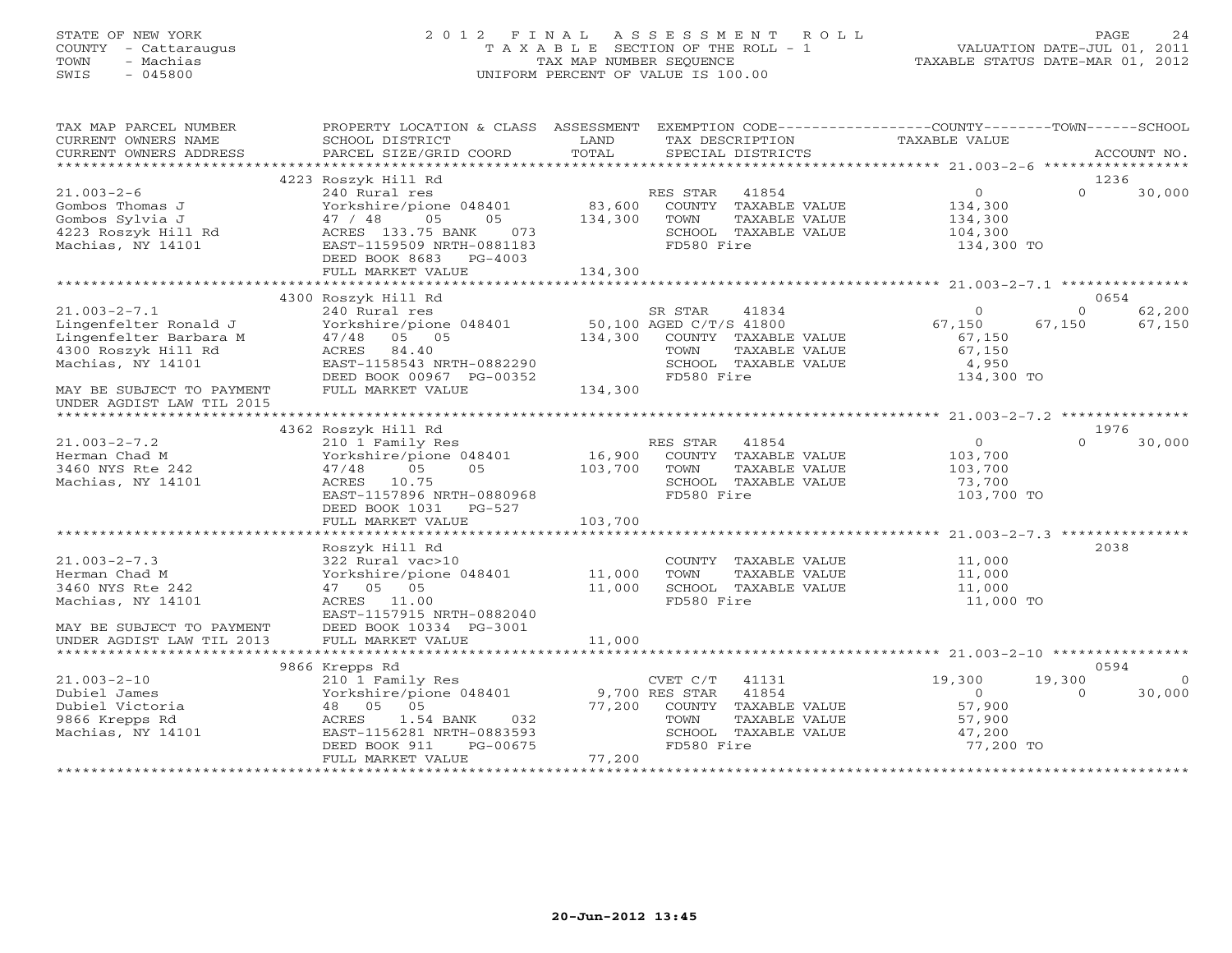#### STATE OF NEW YORK 2 0 1 2 F I N A L A S S E S S M E N T R O L L PAGE 25COUNTY - Cattaraugus T A X A B L E SECTION OF THE ROLL - 1 VALUATION DATE-JUL 01, 2011 TOWN - Machias TAX MAP NUMBER SEQUENCE TAX AND TAXABLE STATUS DATE-MAR 01, 2012<br>TRIS - 045800 SWIS - 045800 UNIFORM PERCENT OF VALUE IS 100.00

TAX MAP PARCEL NUMBER PROPERTY LOCATION & CLASS ASSESSMENT EXEMPTION CODE----------------COUNTY-------TOWN------SCHOOL

| CURRENT OWNERS NAME    | SCHOOL DISTRICT           | LAND         | TAX DESCRIPTION             | TAXABLE VALUE  |                    |
|------------------------|---------------------------|--------------|-----------------------------|----------------|--------------------|
| CURRENT OWNERS ADDRESS | PARCEL SIZE/GRID COORD    | TOTAL        | SPECIAL DISTRICTS           |                | ACCOUNT NO.        |
|                        |                           |              |                             |                |                    |
|                        | 9836 Krepps Rd            |              |                             |                | 0185               |
| $21.003 - 2 - 11$      | 210 1 Family Res          |              | COUNTY TAXABLE VALUE        | 82,800         |                    |
| Cartwright Stephen W   | Yorkshire/pione 048401    | 11,900       | TOWN<br>TAXABLE VALUE       | 82,800         |                    |
| Cartwright ETAL        | 47/48 05 05               | 82,800       | SCHOOL TAXABLE VALUE        | 82,800         |                    |
| Robert Cartwright      | ACRES 3.26                |              | FD580 Fire                  | 82,800 TO      |                    |
| 2 Newmann Pkwy         | EAST-1156353 NRTH-0883274 |              |                             |                |                    |
| Tonawanda, NY 14223    | DEED BOOK 00956 PG-01041  |              |                             |                |                    |
|                        | FULL MARKET VALUE         | 82,800       |                             |                |                    |
|                        |                           |              |                             |                |                    |
|                        | 9826 Krepps Rd            |              |                             |                | 1341               |
| $21.003 - 2 - 12$      | 210 1 Family Res          |              | WVET C/T<br>41121           | 12,000         | 12,000             |
| Morgan Ronald J        | Yorkshire/pione 048401    |              | 12,600 RES STAR 41854       | $\overline{0}$ | 30,000<br>$\Omega$ |
| 9826 Krepps Rd         | 05<br>47 05               | 102,400      | COUNTY TAXABLE VALUE        | 90,400         |                    |
| Machias, NY 14101      | ACRES<br>3.80             |              | TAXABLE VALUE<br>TOWN       | 90,400         |                    |
|                        | EAST-1156486 NRTH-0882955 |              | SCHOOL TAXABLE VALUE        | 72,400         |                    |
|                        | DEED BOOK 832<br>PG-00791 |              | FD580 Fire                  | 102,400 TO     |                    |
|                        | FULL MARKET VALUE         | 102,400      |                             |                |                    |
|                        |                           |              |                             |                |                    |
|                        | 4475 Roszyk Hill Rd       |              |                             |                | 0313               |
| $21.003 - 2 - 13$      | 240 Rural res             |              | COUNTY TAXABLE VALUE        | 128,200        |                    |
| Dunlap Robert D        | Yorkshire/pione 048401    | 83,100       | TOWN<br>TAXABLE VALUE       | 128,200        |                    |
| May Sandra S           | 47 05 05                  | 128,200      | SCHOOL TAXABLE VALUE        | 128,200        |                    |
| 4576 Roszyk Hill Rd    | Quentin Dunlap deceased # |              | FD580 Fire                  | 128,200 TO     |                    |
| Machias, NY 14101      | ACRES 130.00              |              |                             |                |                    |
|                        | EAST-1156988 NRTH-0881823 |              |                             |                |                    |
|                        | DEED BOOK 685<br>PG-00493 |              |                             |                |                    |
|                        | FULL MARKET VALUE         | 128,200      |                             |                |                    |
|                        |                           |              |                             |                |                    |
|                        | 9708 Krepps Rd            |              |                             |                | 0315               |
| $21.003 - 2 - 14$      | 270 Mfg housing           |              | COUNTY TAXABLE VALUE        | 25,800         |                    |
| Dusterhus Joshua       | Yorkshire/pione 048401    | 7,300        | TOWN<br>TAXABLE VALUE       | 25,800         |                    |
| 4490 Felton Hill Rd    | 47 05 05                  | 25,800       | SCHOOL TAXABLE VALUE        | 25,800         |                    |
| West Valley, NY 14171  | FRNT 88.50 DPTH 233.00    |              | FD580 Fire                  | 25,800 TO      |                    |
|                        | EAST-1156313 NRTH-0880575 |              |                             |                |                    |
|                        | DEED BOOK 1031 PG-5006    |              |                             |                |                    |
|                        | FULL MARKET VALUE         | 25,800       |                             |                |                    |
|                        |                           |              |                             |                |                    |
|                        | 9745 Krepps Rd            |              |                             |                | 1340               |
| $21.003 - 2 - 15$      | 210 1 Family Res          |              | RES STAR<br>41854           | $\overline{0}$ | 30,000<br>$\cap$   |
| Foster Mark P          | West Valley Cen 042204    |              | 19,400 COUNTY TAXABLE VALUE | 120,200        |                    |
| 9745 Krepps Rd         | 55 05 05                  | 120,200 TOWN | TAXABLE VALUE               | 120,200        |                    |
| West Valley, NY 14171  | ACRES 11.18 BANK 017      |              | SCHOOL TAXABLE VALUE        | 90,200         |                    |
|                        | EAST-1155642 NRTH-0881352 |              | FD580 Fire                  | 120,200 TO     |                    |
|                        | DEED BOOK 1025 PG-128     |              |                             |                |                    |
|                        | FULL MARKET VALUE         | 120,200      |                             |                |                    |
|                        |                           |              |                             |                |                    |
|                        |                           |              |                             |                |                    |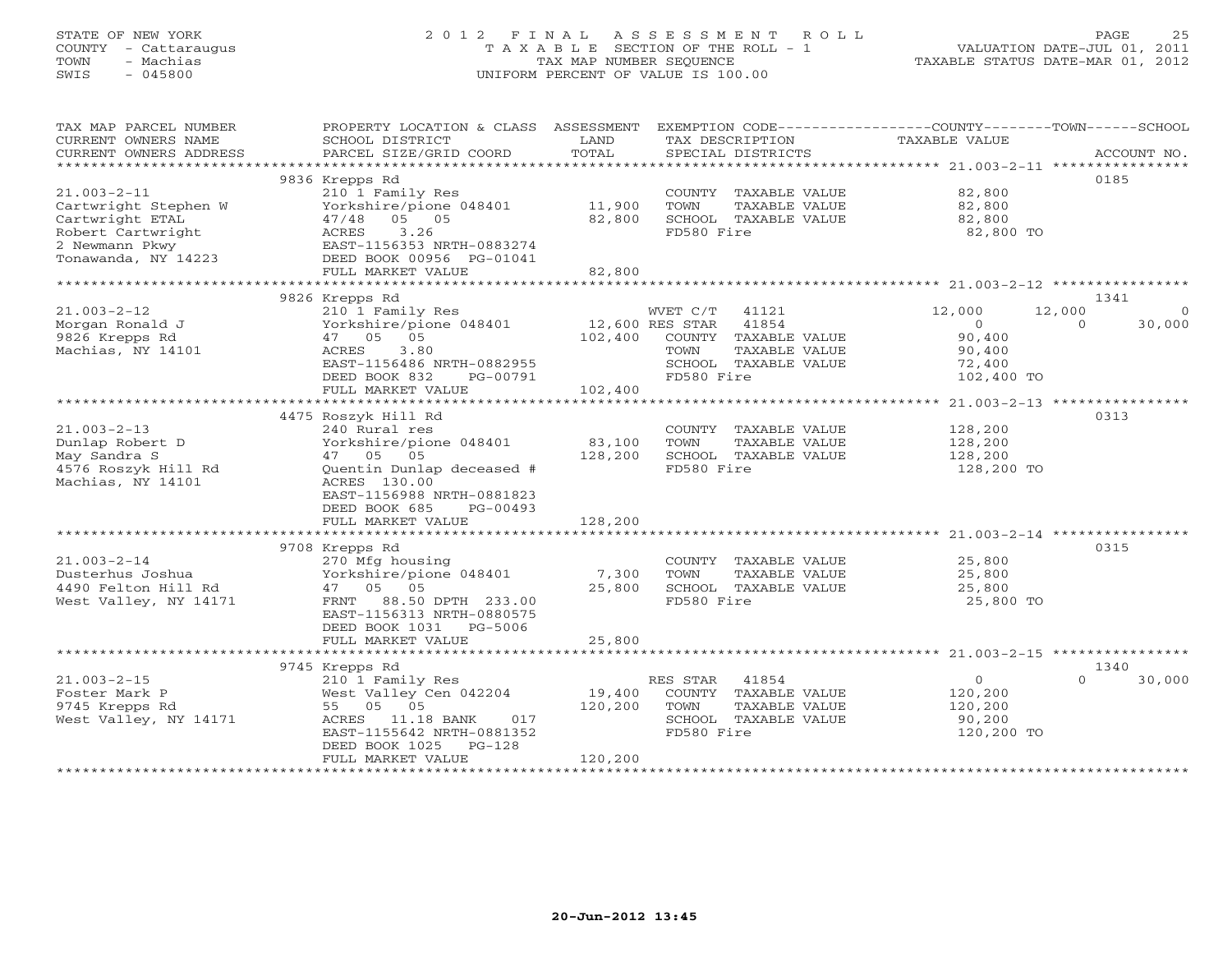### STATE OF NEW YORK 2 0 1 2 F I N A L A S S E S S M E N T R O L L PAGE 26 COUNTY - Cattaraugus T A X A B L E SECTION OF THE ROLL - 1 VALUATION DATE-JUL 01, 2011 TOWN - Machias TAX MAP NUMBER SEQUENCE TAXABLE STATUS DATE-MAR 01, 2012 SWIS - 045800 UNIFORM PERCENT OF VALUE IS 100.00UNIFORM PERCENT OF VALUE IS 100.00

| TAX MAP PARCEL NUMBER     | PROPERTY LOCATION & CLASS ASSESSMENT EXEMPTION CODE---------------COUNTY-------TOWN------SCHOOL |         |            |                      |                |          |             |
|---------------------------|-------------------------------------------------------------------------------------------------|---------|------------|----------------------|----------------|----------|-------------|
| CURRENT OWNERS NAME       | SCHOOL DISTRICT                                                                                 | LAND    |            | TAX DESCRIPTION      | TAXABLE VALUE  |          |             |
| CURRENT OWNERS ADDRESS    | PARCEL SIZE/GRID COORD                                                                          | TOTAL   |            | SPECIAL DISTRICTS    |                |          | ACCOUNT NO. |
|                           |                                                                                                 |         |            |                      |                |          |             |
|                           | 9825 Krepps Rd                                                                                  |         |            |                      |                | 1816     |             |
| $21.003 - 2 - 16.2$       | 210 1 Family Res                                                                                |         | RES STAR   | 41854                | $\overline{0}$ | $\Omega$ | 30,000      |
| Heim Kathleen S           | West Valley Cen 042204                                                                          | 22,700  |            | COUNTY TAXABLE VALUE | 127,400        |          |             |
| 9825 Krepps Rd            | 54 05 05                                                                                        | 127,400 | TOWN       | TAXABLE VALUE        | 127,400        |          |             |
| Machias, NY 14101         | ACRES 15.60 BANK<br>017                                                                         |         |            | SCHOOL TAXABLE VALUE | 97,400         |          |             |
|                           | EAST-1155599 NRTH-0882608                                                                       |         | FD580 Fire |                      | 127,400 TO     |          |             |
|                           | DEED BOOK 00930 PG-00205                                                                        | 127,400 |            |                      |                |          |             |
|                           | FULL MARKET VALUE                                                                               |         |            |                      |                |          |             |
|                           | Krepps Rd                                                                                       |         |            |                      |                | 1817     |             |
| $21.003 - 2 - 16.3$       | 105 Vac farmland                                                                                |         |            | COUNTY TAXABLE VALUE | 12,500         |          |             |
| Cartwright Robert J       | West Valley Cen 042204                                                                          | 12,500  | TOWN       | TAXABLE VALUE        | 12,500         |          |             |
| 2 Neumann Pkwy            | 54 05 05                                                                                        | 12,500  |            | SCHOOL TAXABLE VALUE | 12,500         |          |             |
| Buffalo, NY 14223         | ACRES 19.70                                                                                     |         | FD580 Fire |                      | 12,500 TO      |          |             |
|                           | EAST-1155617 NRTH-0881978                                                                       |         |            |                      |                |          |             |
|                           | DEED BOOK 00999 PG-00980                                                                        |         |            |                      |                |          |             |
|                           | FULL MARKET VALUE                                                                               | 12,500  |            |                      |                |          |             |
|                           |                                                                                                 |         |            |                      |                |          |             |
|                           | 9827 Krepps Rd                                                                                  |         |            |                      |                | 1592     |             |
| $21.003 - 2 - 16.4$       | 210 1 Family Res                                                                                |         | RES STAR   | 41854                | $\circ$        | $\Omega$ | 30,000      |
| Wade Rebecca Jean         | West Valley Cen 042204                                                                          | 12,900  |            | COUNTY TAXABLE VALUE | 116,400        |          |             |
| 9827 Krepps Rd            | 55 5 5                                                                                          | 116,400 | TOWN       | TAXABLE VALUE        | 116,400        |          |             |
| Machias, NY 14101         | ACRES<br>4.00 BANK<br>017                                                                       |         |            | SCHOOL TAXABLE VALUE | 86,400         |          |             |
|                           | EAST-1155584 NRTH-0883002                                                                       |         |            |                      |                |          |             |
|                           | DEED BOOK 01014 PG-01115                                                                        |         |            |                      |                |          |             |
|                           | FULL MARKET VALUE                                                                               | 116,400 |            |                      |                |          |             |
|                           |                                                                                                 |         |            |                      |                |          |             |
|                           | 4578 Felton Hill Rd                                                                             |         |            |                      |                | 0569     |             |
| $21.003 - 2 - 17.1$       | 240 Rural res                                                                                   |         | AG BLDG    | 41700                | 36,400         | 36,400   | 36,400      |
| Horschel Bernard          | West Valley Cen 042204                                                                          | 83,000  |            | COUNTY TAXABLE VALUE | 145,500        |          |             |
| Horschel Dorothy L        | 55 05 05                                                                                        | 181,900 | TOWN       | TAXABLE VALUE        | 145,500        |          |             |
| 8547 Knapp Rd             | ACRES 132.50                                                                                    |         |            | SCHOOL TAXABLE VALUE | 145,500        |          |             |
| West Falls, NY 14170      | EAST-1153977 NRTH-0881870                                                                       |         | FD580 Fire |                      | 181,900 TO     |          |             |
|                           | DEED BOOK 4527 PG-8003                                                                          |         |            |                      |                |          |             |
| MAY BE SUBJECT TO PAYMENT | FULL MARKET VALUE                                                                               | 181,900 |            |                      |                |          |             |
| UNDER RPTL483 UNTIL 2017  |                                                                                                 |         |            |                      |                |          |             |
|                           | 4604 Felton Hill Rd                                                                             |         |            |                      |                | 1826     |             |
| $21.003 - 2 - 17.2$       | 210 1 Family Res                                                                                |         | RES STAR   | 41854                | $\overline{0}$ | $\Omega$ | 30,000      |
| Smith Scott               | West Valley Cen 042204                                                                          | 16,000  |            | COUNTY TAXABLE VALUE | 120,800        |          |             |
| 4604 Felton Hill Rd       | 55 05 05                                                                                        | 120,800 | TOWN       | TAXABLE VALUE        | 120,800        |          |             |
| West Valley, NY 14171     | ACRES<br>6.60                                                                                   |         |            | SCHOOL TAXABLE VALUE | 90,800         |          |             |
|                           | EAST-1154146 NRTH-0880640                                                                       |         | FD580 Fire |                      | 120,800 TO     |          |             |
|                           | DEED BOOK 00944 PG-00999                                                                        |         |            |                      |                |          |             |
|                           | FULL MARKET VALUE                                                                               | 120,800 |            |                      |                |          |             |
|                           |                                                                                                 |         |            |                      |                |          |             |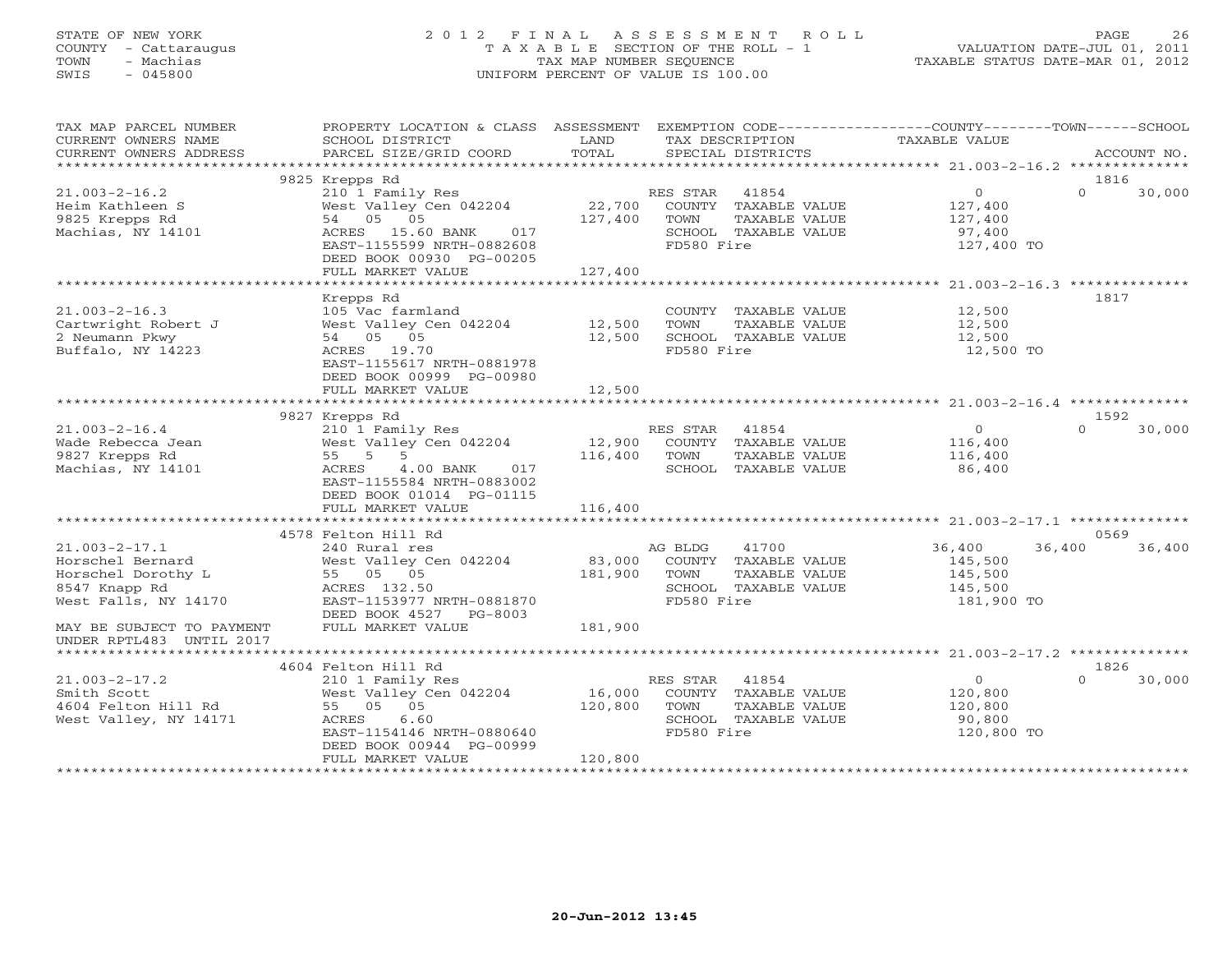## STATE OF NEW YORK 2 0 1 2 F I N A L A S S E S S M E N T R O L L PAGE 27 COUNTY - Cattaraugus T A X A B L E SECTION OF THE ROLL - 1 VALUATION DATE-JUL 01, 2011 TOWN - Machias TAX MAP NUMBER SEQUENCE TAXABLE STATUS DATE-MAR 01, 2012 SWIS - 045800 UNIFORM PERCENT OF VALUE IS 100.00UNIFORM PERCENT OF VALUE IS 100.00

| TAX MAP PARCEL NUMBER<br>CURRENT OWNERS NAME<br>CURRENT OWNERS ADDRESS                                            | PROPERTY LOCATION & CLASS ASSESSMENT<br>SCHOOL DISTRICT<br>PARCEL SIZE/GRID COORD                                                                     | LAND<br>TOTAL     | EXEMPTION CODE-----------------COUNTY-------TOWN------SCHOOL<br>TAX DESCRIPTION<br>SERCIAL DISTRICTS<br>SPECIAL DISTRICTS |                                                              | ACCOUNT NO.        |  |  |
|-------------------------------------------------------------------------------------------------------------------|-------------------------------------------------------------------------------------------------------------------------------------------------------|-------------------|---------------------------------------------------------------------------------------------------------------------------|--------------------------------------------------------------|--------------------|--|--|
|                                                                                                                   |                                                                                                                                                       |                   |                                                                                                                           |                                                              | 0115               |  |  |
| $21.003 - 2 - 18$<br>Judge Bernadette<br>3417 Clinton St<br>W. Seneca, NY 14224                                   | 9847 Krepps Rd<br>270 Mfg housing<br>Yorkshire/pione 048401<br>56 05 05<br>ACRES 98.29                                                                | 66,700<br>77,100  | COUNTY TAXABLE VALUE<br>TOWN<br>TAXABLE VALUE<br>SCHOOL TAXABLE VALUE<br>FD580 Fire                                       | 77,100<br>77,100<br>77,100<br>77,100 TO                      |                    |  |  |
|                                                                                                                   | EAST-1154135 NRTH-0883712<br>DEED BOOK 15990 PG-8001<br>FULL MARKET VALUE                                                                             | 77,100            |                                                                                                                           |                                                              |                    |  |  |
|                                                                                                                   |                                                                                                                                                       |                   |                                                                                                                           |                                                              |                    |  |  |
| $21.003 - 2 - 19.1$<br>Potter Robert<br>Potter Audrey M<br>5368 Felton Hill Rd<br>West Valley, NY 14171           | 4506 Felton Hill Rd<br>312 Vac w/imprv<br>West Valley Cen 042204<br>55 05 05<br>ACRES 12.25<br>EAST-1155524 NRTH-0880832<br>DEED BOOK 740<br>PG-00623 | 20,200<br>32,000  | COUNTY TAXABLE VALUE<br>TOWN<br>TAXABLE VALUE<br>SCHOOL TAXABLE VALUE<br>FD580 Fire                                       | 32,000<br>32,000<br>32,000<br>32,000 TO                      | 0887               |  |  |
|                                                                                                                   | FULL MARKET VALUE                                                                                                                                     | 32,000            |                                                                                                                           |                                                              |                    |  |  |
|                                                                                                                   |                                                                                                                                                       |                   |                                                                                                                           |                                                              |                    |  |  |
|                                                                                                                   | 4490 Felton Hill Rd                                                                                                                                   |                   |                                                                                                                           |                                                              | 1690               |  |  |
| $21.003 - 2 - 19.2$<br>Dusterhus Joshua M<br>Dusterhus Jennifer J<br>4490 Felton Hill Rd<br>West Valley, NY 14171 | 210 1 Family Res<br>West Valley Cen 042204<br>55 05 05<br>ACRES<br>4.34<br>EAST-1156018 NRTH-0880725<br>DEED BOOK 01012 PG-00258                      | 13,300<br>109,600 | RES STAR 41854<br>COUNTY TAXABLE VALUE<br>TOWN<br>TAXABLE VALUE<br>SCHOOL TAXABLE VALUE<br>FD580 Fire                     | $\circ$<br>109,600<br>109,600<br>79,600<br>109,600 TO        | $\Omega$<br>30,000 |  |  |
|                                                                                                                   |                                                                                                                                                       |                   |                                                                                                                           |                                                              |                    |  |  |
|                                                                                                                   | 10027 McKinstry Rd                                                                                                                                    |                   |                                                                                                                           |                                                              | 0757               |  |  |
| $21.004 - 1 - 1$                                                                                                  | 240 Rural res                                                                                                                                         |                   | 41720<br>AG DIST                                                                                                          | 1,920                                                        | 1,920<br>1,920     |  |  |
| Lee Louise D<br>Morgan Robert L/U<br>10027 McKinstry Rd<br>Machias, NY 14101                                      | Yorkshire/pione 048401<br>25 05 05<br>ACRES 123.42<br>EAST-1166079 NRTH-0887383<br>DEED BOOK 4302 PG-9002                                             | 69,200 SR STAR    | 41834<br>124,500 COUNTY TAXABLE VALUE<br>TOWN<br>TAXABLE VALUE<br>SCHOOL TAXABLE VALUE<br>FD580 Fire                      | $\overline{0}$<br>122,580<br>122,580<br>60,380<br>124,500 TO | 62,200<br>$\Omega$ |  |  |
| MAY BE SUBJECT TO PAYMENT                                                                                         | FULL MARKET VALUE                                                                                                                                     | 124,500           |                                                                                                                           |                                                              |                    |  |  |
| UNDER AGDIST LAW TIL 2016                                                                                         |                                                                                                                                                       |                   |                                                                                                                           |                                                              |                    |  |  |
|                                                                                                                   |                                                                                                                                                       |                   |                                                                                                                           |                                                              |                    |  |  |
|                                                                                                                   | 10083 McKinstry Rd                                                                                                                                    |                   |                                                                                                                           |                                                              | 0238               |  |  |
| $21.004 - 1 - 2.1$<br>Andrews Susan A<br>10083 McKinstry Rd<br>Machias, NY 14101                                  | 210 1 Family Res<br>Yorkshire/pione 048401<br>25/33 06 05<br>1.84<br>ACRES<br>EAST-1167850 NRTH-0888473<br>DEED BOOK 826<br>PG-00363                  | 10,100<br>111,800 | RES STAR<br>41854<br>COUNTY TAXABLE VALUE<br>TAXABLE VALUE<br>TOWN<br>SCHOOL TAXABLE VALUE<br>FD580 Fire                  | $\overline{0}$<br>111,800<br>111,800<br>81,800<br>111,800 TO | $\Omega$<br>30,000 |  |  |
|                                                                                                                   | FULL MARKET VALUE                                                                                                                                     | 111,800           |                                                                                                                           |                                                              |                    |  |  |
|                                                                                                                   |                                                                                                                                                       |                   |                                                                                                                           |                                                              |                    |  |  |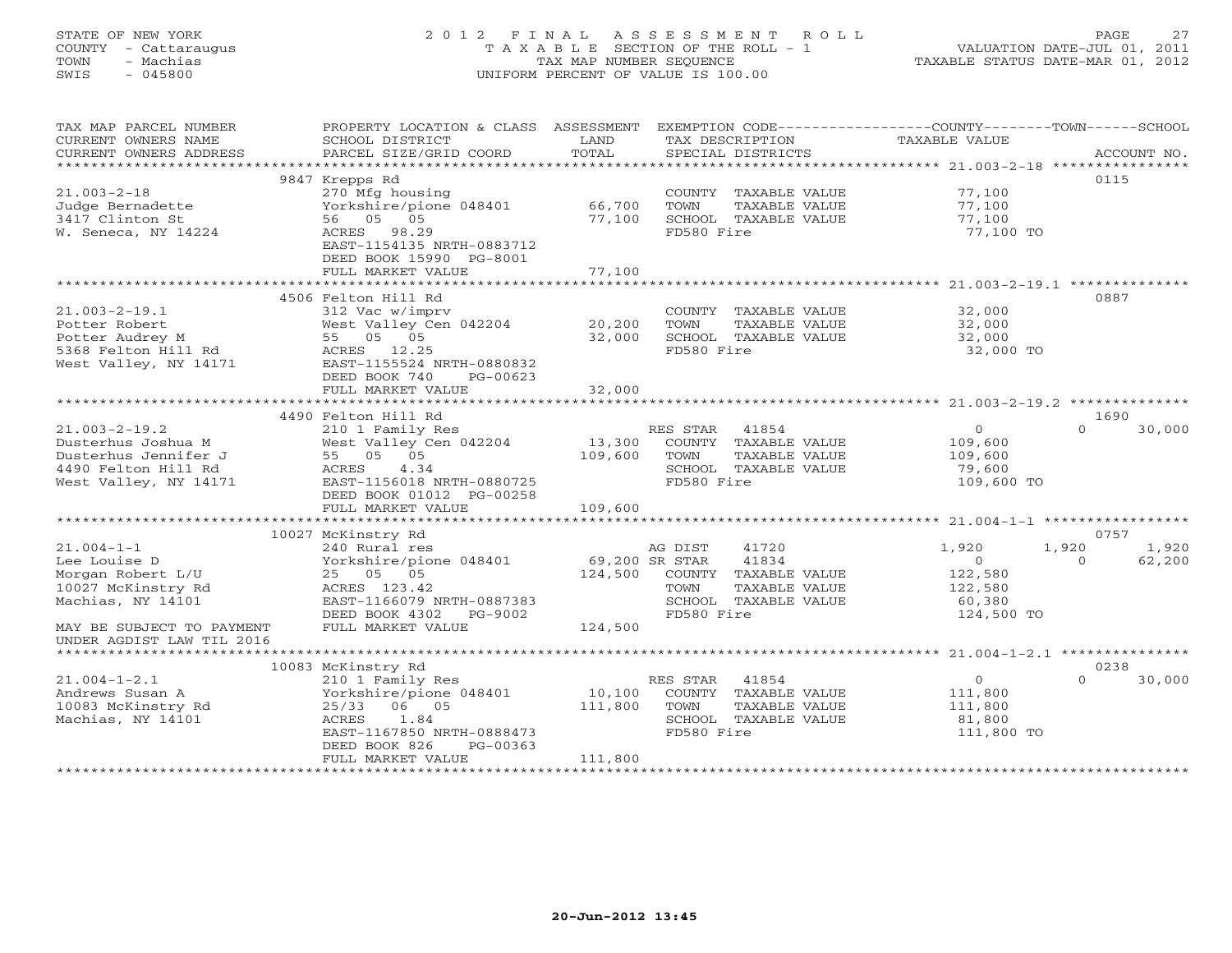### STATE OF NEW YORK 2 0 1 2 F I N A L A S S E S S M E N T R O L L PAGE 28 COUNTY - Cattaraugus T A X A B L E SECTION OF THE ROLL - 1 VALUATION DATE-JUL 01, 2011 TOWN - Machias TAX MAP NUMBER SEQUENCE TAXABLE STATUS DATE-MAR 01, 2012 SWIS - 045800 UNIFORM PERCENT OF VALUE IS 100.00UNIFORM PERCENT OF VALUE IS 100.00

| TAX DESCRIPTION<br>TOTAL<br>CURRENT OWNERS ADDRESS<br>SPECIAL DISTRICTS<br>PARCEL SIZE/GRID COORD<br>ACCOUNT NO.<br>10095 McKinstry Rd<br>1522<br>9,643<br>$21.004 - 1 - 2.2$<br>120 Field crops<br>AG DIST<br>41720<br>9,643<br>9,643<br>Yorkshire/pione 048401 48,900<br>Andrews Brian T<br>COUNTY TAXABLE VALUE<br>50,957<br>25 06 05<br>10095 McKinstry Rd<br>60,600<br>TOWN<br>TAXABLE VALUE<br>50,957<br>SCHOOL TAXABLE VALUE<br>Machias, NY 14101<br>ACRES 53.27<br>50,957<br>FD580 Fire<br>EAST-1166853 NRTH-0888606<br>60,600 TO<br>DEED BOOK 800<br>MAY BE SUBJECT TO PAYMENT<br>PG-00260<br>60,600<br>UNDER AGDIST LAW TIL 2016<br>FULL MARKET VALUE<br>1523<br>Town Line Rd<br>$21.004 - 1 - 2.3$<br>321 Abandoned ag<br>COUNTY TAXABLE VALUE 38,700<br>Yorkshire/pione 048401<br>38,700<br>Andrews Susan A<br>TOWN<br>TAXABLE VALUE<br>38,700<br>38,700<br>25/33 06 05<br>10083 Mckinstry Rd<br>38,700<br>SCHOOL TAXABLE VALUE<br>FD580 Fire<br>Machias, NY 14101<br>ACRES 72.86<br>38,700 TO<br>EAST-1164492 NRTH-0888993<br>DEED BOOK 896<br>PG-00659<br>FULL MARKET VALUE<br>38,700<br>**************<br>0017<br>10137 McKinstry Rd<br>$21.004 - 1 - 3$<br>240 Rural res<br>AG DIST<br>41720<br>8,489<br>8,489<br>8,489<br>Yorkshire/pione 048401 85,200 COUNTY TAXABLE VALUE<br>Andrews Brian T<br>190,911<br>10083 McKinstry Rd<br>25 06 05<br>199,400<br>190,911<br>TOWN<br>TAXABLE VALUE<br>ACRES 150.49<br>SCHOOL TAXABLE VALUE<br>190,911<br>Machias, NY 14101<br>MAY BE SUBJECT TO PAYMENT<br>UNDER AGDIST LAW TIL 2016<br>EAST-1166030 NRTH-0889969<br>FD580 Fire<br>199,400 TO<br>DEED BOOK 9503 PG-9002<br>FULL MARKET VALUE<br>199,400<br>0623<br>10156 McKinstry Rd<br>$21.004 - 1 - 4$<br>26,200<br>270 Mfg housing<br>COUNTY TAXABLE VALUE<br>Bergholtz Margaret 0 Yorkshire/pione 048401<br>8,700<br>26,200<br>TOWN<br>TAXABLE VALUE<br>PO Box 221<br>17 06 05<br>26,200<br>SCHOOL TAXABLE VALUE<br>26,200<br>Delevan, NY 14042-0221<br>FRNT 150.00 DPTH 240.00<br>FD580 Fire<br>26,200 TO<br>EAST-1168145 NRTH-0890103<br>DEED BOOK 00932 PG-01182<br>FULL MARKET VALUE<br>26,200<br>0529<br>10074 McKinstry Rd<br>$21.004 - 1 - 5.1$<br>$\Omega$<br>$\Omega$<br>240 Rural res<br>RES STAR 41854<br>30,000<br>23,700<br>Jansen Randy C<br>Yorkshire/pione 048401<br>COUNTY TAXABLE VALUE<br>126,000<br>Jansen Nemer<br>10074 McKinstry Rd<br>17 06 05<br>126,000<br>TOWN<br>TAXABLE VALUE<br>126,000<br>Machias, NY 14101<br>ACRES 16.90<br>SCHOOL TAXABLE VALUE<br>96,000<br>EAST-1168523 NRTH-0888218<br>FD580 Fire<br>126,000 TO | TAX MAP PARCEL NUMBER<br>CURRENT OWNERS NAME | PROPERTY LOCATION & CLASS ASSESSMENT EXEMPTION CODE---------------COUNTY-------TOWN------SCHOOL<br>SCHOOL DISTRICT | LAND |  |  | TAXABLE VALUE |  |  |
|---------------------------------------------------------------------------------------------------------------------------------------------------------------------------------------------------------------------------------------------------------------------------------------------------------------------------------------------------------------------------------------------------------------------------------------------------------------------------------------------------------------------------------------------------------------------------------------------------------------------------------------------------------------------------------------------------------------------------------------------------------------------------------------------------------------------------------------------------------------------------------------------------------------------------------------------------------------------------------------------------------------------------------------------------------------------------------------------------------------------------------------------------------------------------------------------------------------------------------------------------------------------------------------------------------------------------------------------------------------------------------------------------------------------------------------------------------------------------------------------------------------------------------------------------------------------------------------------------------------------------------------------------------------------------------------------------------------------------------------------------------------------------------------------------------------------------------------------------------------------------------------------------------------------------------------------------------------------------------------------------------------------------------------------------------------------------------------------------------------------------------------------------------------------------------------------------------------------------------------------------------------------------------------------------------------------------------------------------------------------------------------------------------------------------------------------------------------------------------------------------------------------------------------------------------------------|----------------------------------------------|--------------------------------------------------------------------------------------------------------------------|------|--|--|---------------|--|--|
|                                                                                                                                                                                                                                                                                                                                                                                                                                                                                                                                                                                                                                                                                                                                                                                                                                                                                                                                                                                                                                                                                                                                                                                                                                                                                                                                                                                                                                                                                                                                                                                                                                                                                                                                                                                                                                                                                                                                                                                                                                                                                                                                                                                                                                                                                                                                                                                                                                                                                                                                                                     |                                              |                                                                                                                    |      |  |  |               |  |  |
|                                                                                                                                                                                                                                                                                                                                                                                                                                                                                                                                                                                                                                                                                                                                                                                                                                                                                                                                                                                                                                                                                                                                                                                                                                                                                                                                                                                                                                                                                                                                                                                                                                                                                                                                                                                                                                                                                                                                                                                                                                                                                                                                                                                                                                                                                                                                                                                                                                                                                                                                                                     |                                              |                                                                                                                    |      |  |  |               |  |  |
|                                                                                                                                                                                                                                                                                                                                                                                                                                                                                                                                                                                                                                                                                                                                                                                                                                                                                                                                                                                                                                                                                                                                                                                                                                                                                                                                                                                                                                                                                                                                                                                                                                                                                                                                                                                                                                                                                                                                                                                                                                                                                                                                                                                                                                                                                                                                                                                                                                                                                                                                                                     |                                              |                                                                                                                    |      |  |  |               |  |  |
|                                                                                                                                                                                                                                                                                                                                                                                                                                                                                                                                                                                                                                                                                                                                                                                                                                                                                                                                                                                                                                                                                                                                                                                                                                                                                                                                                                                                                                                                                                                                                                                                                                                                                                                                                                                                                                                                                                                                                                                                                                                                                                                                                                                                                                                                                                                                                                                                                                                                                                                                                                     |                                              |                                                                                                                    |      |  |  |               |  |  |
|                                                                                                                                                                                                                                                                                                                                                                                                                                                                                                                                                                                                                                                                                                                                                                                                                                                                                                                                                                                                                                                                                                                                                                                                                                                                                                                                                                                                                                                                                                                                                                                                                                                                                                                                                                                                                                                                                                                                                                                                                                                                                                                                                                                                                                                                                                                                                                                                                                                                                                                                                                     |                                              |                                                                                                                    |      |  |  |               |  |  |
|                                                                                                                                                                                                                                                                                                                                                                                                                                                                                                                                                                                                                                                                                                                                                                                                                                                                                                                                                                                                                                                                                                                                                                                                                                                                                                                                                                                                                                                                                                                                                                                                                                                                                                                                                                                                                                                                                                                                                                                                                                                                                                                                                                                                                                                                                                                                                                                                                                                                                                                                                                     |                                              |                                                                                                                    |      |  |  |               |  |  |
|                                                                                                                                                                                                                                                                                                                                                                                                                                                                                                                                                                                                                                                                                                                                                                                                                                                                                                                                                                                                                                                                                                                                                                                                                                                                                                                                                                                                                                                                                                                                                                                                                                                                                                                                                                                                                                                                                                                                                                                                                                                                                                                                                                                                                                                                                                                                                                                                                                                                                                                                                                     |                                              |                                                                                                                    |      |  |  |               |  |  |
|                                                                                                                                                                                                                                                                                                                                                                                                                                                                                                                                                                                                                                                                                                                                                                                                                                                                                                                                                                                                                                                                                                                                                                                                                                                                                                                                                                                                                                                                                                                                                                                                                                                                                                                                                                                                                                                                                                                                                                                                                                                                                                                                                                                                                                                                                                                                                                                                                                                                                                                                                                     |                                              |                                                                                                                    |      |  |  |               |  |  |
|                                                                                                                                                                                                                                                                                                                                                                                                                                                                                                                                                                                                                                                                                                                                                                                                                                                                                                                                                                                                                                                                                                                                                                                                                                                                                                                                                                                                                                                                                                                                                                                                                                                                                                                                                                                                                                                                                                                                                                                                                                                                                                                                                                                                                                                                                                                                                                                                                                                                                                                                                                     |                                              |                                                                                                                    |      |  |  |               |  |  |
|                                                                                                                                                                                                                                                                                                                                                                                                                                                                                                                                                                                                                                                                                                                                                                                                                                                                                                                                                                                                                                                                                                                                                                                                                                                                                                                                                                                                                                                                                                                                                                                                                                                                                                                                                                                                                                                                                                                                                                                                                                                                                                                                                                                                                                                                                                                                                                                                                                                                                                                                                                     |                                              |                                                                                                                    |      |  |  |               |  |  |
|                                                                                                                                                                                                                                                                                                                                                                                                                                                                                                                                                                                                                                                                                                                                                                                                                                                                                                                                                                                                                                                                                                                                                                                                                                                                                                                                                                                                                                                                                                                                                                                                                                                                                                                                                                                                                                                                                                                                                                                                                                                                                                                                                                                                                                                                                                                                                                                                                                                                                                                                                                     |                                              |                                                                                                                    |      |  |  |               |  |  |
|                                                                                                                                                                                                                                                                                                                                                                                                                                                                                                                                                                                                                                                                                                                                                                                                                                                                                                                                                                                                                                                                                                                                                                                                                                                                                                                                                                                                                                                                                                                                                                                                                                                                                                                                                                                                                                                                                                                                                                                                                                                                                                                                                                                                                                                                                                                                                                                                                                                                                                                                                                     |                                              |                                                                                                                    |      |  |  |               |  |  |
|                                                                                                                                                                                                                                                                                                                                                                                                                                                                                                                                                                                                                                                                                                                                                                                                                                                                                                                                                                                                                                                                                                                                                                                                                                                                                                                                                                                                                                                                                                                                                                                                                                                                                                                                                                                                                                                                                                                                                                                                                                                                                                                                                                                                                                                                                                                                                                                                                                                                                                                                                                     |                                              |                                                                                                                    |      |  |  |               |  |  |
|                                                                                                                                                                                                                                                                                                                                                                                                                                                                                                                                                                                                                                                                                                                                                                                                                                                                                                                                                                                                                                                                                                                                                                                                                                                                                                                                                                                                                                                                                                                                                                                                                                                                                                                                                                                                                                                                                                                                                                                                                                                                                                                                                                                                                                                                                                                                                                                                                                                                                                                                                                     |                                              |                                                                                                                    |      |  |  |               |  |  |
|                                                                                                                                                                                                                                                                                                                                                                                                                                                                                                                                                                                                                                                                                                                                                                                                                                                                                                                                                                                                                                                                                                                                                                                                                                                                                                                                                                                                                                                                                                                                                                                                                                                                                                                                                                                                                                                                                                                                                                                                                                                                                                                                                                                                                                                                                                                                                                                                                                                                                                                                                                     |                                              |                                                                                                                    |      |  |  |               |  |  |
|                                                                                                                                                                                                                                                                                                                                                                                                                                                                                                                                                                                                                                                                                                                                                                                                                                                                                                                                                                                                                                                                                                                                                                                                                                                                                                                                                                                                                                                                                                                                                                                                                                                                                                                                                                                                                                                                                                                                                                                                                                                                                                                                                                                                                                                                                                                                                                                                                                                                                                                                                                     |                                              |                                                                                                                    |      |  |  |               |  |  |
|                                                                                                                                                                                                                                                                                                                                                                                                                                                                                                                                                                                                                                                                                                                                                                                                                                                                                                                                                                                                                                                                                                                                                                                                                                                                                                                                                                                                                                                                                                                                                                                                                                                                                                                                                                                                                                                                                                                                                                                                                                                                                                                                                                                                                                                                                                                                                                                                                                                                                                                                                                     |                                              |                                                                                                                    |      |  |  |               |  |  |
|                                                                                                                                                                                                                                                                                                                                                                                                                                                                                                                                                                                                                                                                                                                                                                                                                                                                                                                                                                                                                                                                                                                                                                                                                                                                                                                                                                                                                                                                                                                                                                                                                                                                                                                                                                                                                                                                                                                                                                                                                                                                                                                                                                                                                                                                                                                                                                                                                                                                                                                                                                     |                                              |                                                                                                                    |      |  |  |               |  |  |
|                                                                                                                                                                                                                                                                                                                                                                                                                                                                                                                                                                                                                                                                                                                                                                                                                                                                                                                                                                                                                                                                                                                                                                                                                                                                                                                                                                                                                                                                                                                                                                                                                                                                                                                                                                                                                                                                                                                                                                                                                                                                                                                                                                                                                                                                                                                                                                                                                                                                                                                                                                     |                                              |                                                                                                                    |      |  |  |               |  |  |
|                                                                                                                                                                                                                                                                                                                                                                                                                                                                                                                                                                                                                                                                                                                                                                                                                                                                                                                                                                                                                                                                                                                                                                                                                                                                                                                                                                                                                                                                                                                                                                                                                                                                                                                                                                                                                                                                                                                                                                                                                                                                                                                                                                                                                                                                                                                                                                                                                                                                                                                                                                     |                                              |                                                                                                                    |      |  |  |               |  |  |
|                                                                                                                                                                                                                                                                                                                                                                                                                                                                                                                                                                                                                                                                                                                                                                                                                                                                                                                                                                                                                                                                                                                                                                                                                                                                                                                                                                                                                                                                                                                                                                                                                                                                                                                                                                                                                                                                                                                                                                                                                                                                                                                                                                                                                                                                                                                                                                                                                                                                                                                                                                     |                                              |                                                                                                                    |      |  |  |               |  |  |
|                                                                                                                                                                                                                                                                                                                                                                                                                                                                                                                                                                                                                                                                                                                                                                                                                                                                                                                                                                                                                                                                                                                                                                                                                                                                                                                                                                                                                                                                                                                                                                                                                                                                                                                                                                                                                                                                                                                                                                                                                                                                                                                                                                                                                                                                                                                                                                                                                                                                                                                                                                     |                                              |                                                                                                                    |      |  |  |               |  |  |
|                                                                                                                                                                                                                                                                                                                                                                                                                                                                                                                                                                                                                                                                                                                                                                                                                                                                                                                                                                                                                                                                                                                                                                                                                                                                                                                                                                                                                                                                                                                                                                                                                                                                                                                                                                                                                                                                                                                                                                                                                                                                                                                                                                                                                                                                                                                                                                                                                                                                                                                                                                     |                                              |                                                                                                                    |      |  |  |               |  |  |
|                                                                                                                                                                                                                                                                                                                                                                                                                                                                                                                                                                                                                                                                                                                                                                                                                                                                                                                                                                                                                                                                                                                                                                                                                                                                                                                                                                                                                                                                                                                                                                                                                                                                                                                                                                                                                                                                                                                                                                                                                                                                                                                                                                                                                                                                                                                                                                                                                                                                                                                                                                     |                                              |                                                                                                                    |      |  |  |               |  |  |
|                                                                                                                                                                                                                                                                                                                                                                                                                                                                                                                                                                                                                                                                                                                                                                                                                                                                                                                                                                                                                                                                                                                                                                                                                                                                                                                                                                                                                                                                                                                                                                                                                                                                                                                                                                                                                                                                                                                                                                                                                                                                                                                                                                                                                                                                                                                                                                                                                                                                                                                                                                     |                                              |                                                                                                                    |      |  |  |               |  |  |
|                                                                                                                                                                                                                                                                                                                                                                                                                                                                                                                                                                                                                                                                                                                                                                                                                                                                                                                                                                                                                                                                                                                                                                                                                                                                                                                                                                                                                                                                                                                                                                                                                                                                                                                                                                                                                                                                                                                                                                                                                                                                                                                                                                                                                                                                                                                                                                                                                                                                                                                                                                     |                                              |                                                                                                                    |      |  |  |               |  |  |
|                                                                                                                                                                                                                                                                                                                                                                                                                                                                                                                                                                                                                                                                                                                                                                                                                                                                                                                                                                                                                                                                                                                                                                                                                                                                                                                                                                                                                                                                                                                                                                                                                                                                                                                                                                                                                                                                                                                                                                                                                                                                                                                                                                                                                                                                                                                                                                                                                                                                                                                                                                     |                                              |                                                                                                                    |      |  |  |               |  |  |
|                                                                                                                                                                                                                                                                                                                                                                                                                                                                                                                                                                                                                                                                                                                                                                                                                                                                                                                                                                                                                                                                                                                                                                                                                                                                                                                                                                                                                                                                                                                                                                                                                                                                                                                                                                                                                                                                                                                                                                                                                                                                                                                                                                                                                                                                                                                                                                                                                                                                                                                                                                     |                                              |                                                                                                                    |      |  |  |               |  |  |
|                                                                                                                                                                                                                                                                                                                                                                                                                                                                                                                                                                                                                                                                                                                                                                                                                                                                                                                                                                                                                                                                                                                                                                                                                                                                                                                                                                                                                                                                                                                                                                                                                                                                                                                                                                                                                                                                                                                                                                                                                                                                                                                                                                                                                                                                                                                                                                                                                                                                                                                                                                     |                                              |                                                                                                                    |      |  |  |               |  |  |
|                                                                                                                                                                                                                                                                                                                                                                                                                                                                                                                                                                                                                                                                                                                                                                                                                                                                                                                                                                                                                                                                                                                                                                                                                                                                                                                                                                                                                                                                                                                                                                                                                                                                                                                                                                                                                                                                                                                                                                                                                                                                                                                                                                                                                                                                                                                                                                                                                                                                                                                                                                     |                                              |                                                                                                                    |      |  |  |               |  |  |
|                                                                                                                                                                                                                                                                                                                                                                                                                                                                                                                                                                                                                                                                                                                                                                                                                                                                                                                                                                                                                                                                                                                                                                                                                                                                                                                                                                                                                                                                                                                                                                                                                                                                                                                                                                                                                                                                                                                                                                                                                                                                                                                                                                                                                                                                                                                                                                                                                                                                                                                                                                     |                                              |                                                                                                                    |      |  |  |               |  |  |
|                                                                                                                                                                                                                                                                                                                                                                                                                                                                                                                                                                                                                                                                                                                                                                                                                                                                                                                                                                                                                                                                                                                                                                                                                                                                                                                                                                                                                                                                                                                                                                                                                                                                                                                                                                                                                                                                                                                                                                                                                                                                                                                                                                                                                                                                                                                                                                                                                                                                                                                                                                     |                                              |                                                                                                                    |      |  |  |               |  |  |
|                                                                                                                                                                                                                                                                                                                                                                                                                                                                                                                                                                                                                                                                                                                                                                                                                                                                                                                                                                                                                                                                                                                                                                                                                                                                                                                                                                                                                                                                                                                                                                                                                                                                                                                                                                                                                                                                                                                                                                                                                                                                                                                                                                                                                                                                                                                                                                                                                                                                                                                                                                     |                                              |                                                                                                                    |      |  |  |               |  |  |
|                                                                                                                                                                                                                                                                                                                                                                                                                                                                                                                                                                                                                                                                                                                                                                                                                                                                                                                                                                                                                                                                                                                                                                                                                                                                                                                                                                                                                                                                                                                                                                                                                                                                                                                                                                                                                                                                                                                                                                                                                                                                                                                                                                                                                                                                                                                                                                                                                                                                                                                                                                     |                                              |                                                                                                                    |      |  |  |               |  |  |
|                                                                                                                                                                                                                                                                                                                                                                                                                                                                                                                                                                                                                                                                                                                                                                                                                                                                                                                                                                                                                                                                                                                                                                                                                                                                                                                                                                                                                                                                                                                                                                                                                                                                                                                                                                                                                                                                                                                                                                                                                                                                                                                                                                                                                                                                                                                                                                                                                                                                                                                                                                     |                                              |                                                                                                                    |      |  |  |               |  |  |
|                                                                                                                                                                                                                                                                                                                                                                                                                                                                                                                                                                                                                                                                                                                                                                                                                                                                                                                                                                                                                                                                                                                                                                                                                                                                                                                                                                                                                                                                                                                                                                                                                                                                                                                                                                                                                                                                                                                                                                                                                                                                                                                                                                                                                                                                                                                                                                                                                                                                                                                                                                     |                                              |                                                                                                                    |      |  |  |               |  |  |
|                                                                                                                                                                                                                                                                                                                                                                                                                                                                                                                                                                                                                                                                                                                                                                                                                                                                                                                                                                                                                                                                                                                                                                                                                                                                                                                                                                                                                                                                                                                                                                                                                                                                                                                                                                                                                                                                                                                                                                                                                                                                                                                                                                                                                                                                                                                                                                                                                                                                                                                                                                     |                                              |                                                                                                                    |      |  |  |               |  |  |
|                                                                                                                                                                                                                                                                                                                                                                                                                                                                                                                                                                                                                                                                                                                                                                                                                                                                                                                                                                                                                                                                                                                                                                                                                                                                                                                                                                                                                                                                                                                                                                                                                                                                                                                                                                                                                                                                                                                                                                                                                                                                                                                                                                                                                                                                                                                                                                                                                                                                                                                                                                     |                                              |                                                                                                                    |      |  |  |               |  |  |
|                                                                                                                                                                                                                                                                                                                                                                                                                                                                                                                                                                                                                                                                                                                                                                                                                                                                                                                                                                                                                                                                                                                                                                                                                                                                                                                                                                                                                                                                                                                                                                                                                                                                                                                                                                                                                                                                                                                                                                                                                                                                                                                                                                                                                                                                                                                                                                                                                                                                                                                                                                     |                                              |                                                                                                                    |      |  |  |               |  |  |
|                                                                                                                                                                                                                                                                                                                                                                                                                                                                                                                                                                                                                                                                                                                                                                                                                                                                                                                                                                                                                                                                                                                                                                                                                                                                                                                                                                                                                                                                                                                                                                                                                                                                                                                                                                                                                                                                                                                                                                                                                                                                                                                                                                                                                                                                                                                                                                                                                                                                                                                                                                     |                                              |                                                                                                                    |      |  |  |               |  |  |
|                                                                                                                                                                                                                                                                                                                                                                                                                                                                                                                                                                                                                                                                                                                                                                                                                                                                                                                                                                                                                                                                                                                                                                                                                                                                                                                                                                                                                                                                                                                                                                                                                                                                                                                                                                                                                                                                                                                                                                                                                                                                                                                                                                                                                                                                                                                                                                                                                                                                                                                                                                     |                                              |                                                                                                                    |      |  |  |               |  |  |
|                                                                                                                                                                                                                                                                                                                                                                                                                                                                                                                                                                                                                                                                                                                                                                                                                                                                                                                                                                                                                                                                                                                                                                                                                                                                                                                                                                                                                                                                                                                                                                                                                                                                                                                                                                                                                                                                                                                                                                                                                                                                                                                                                                                                                                                                                                                                                                                                                                                                                                                                                                     |                                              | DEED BOOK 00970 PG-00671                                                                                           |      |  |  |               |  |  |
| FULL MARKET VALUE<br>126,000                                                                                                                                                                                                                                                                                                                                                                                                                                                                                                                                                                                                                                                                                                                                                                                                                                                                                                                                                                                                                                                                                                                                                                                                                                                                                                                                                                                                                                                                                                                                                                                                                                                                                                                                                                                                                                                                                                                                                                                                                                                                                                                                                                                                                                                                                                                                                                                                                                                                                                                                        |                                              |                                                                                                                    |      |  |  |               |  |  |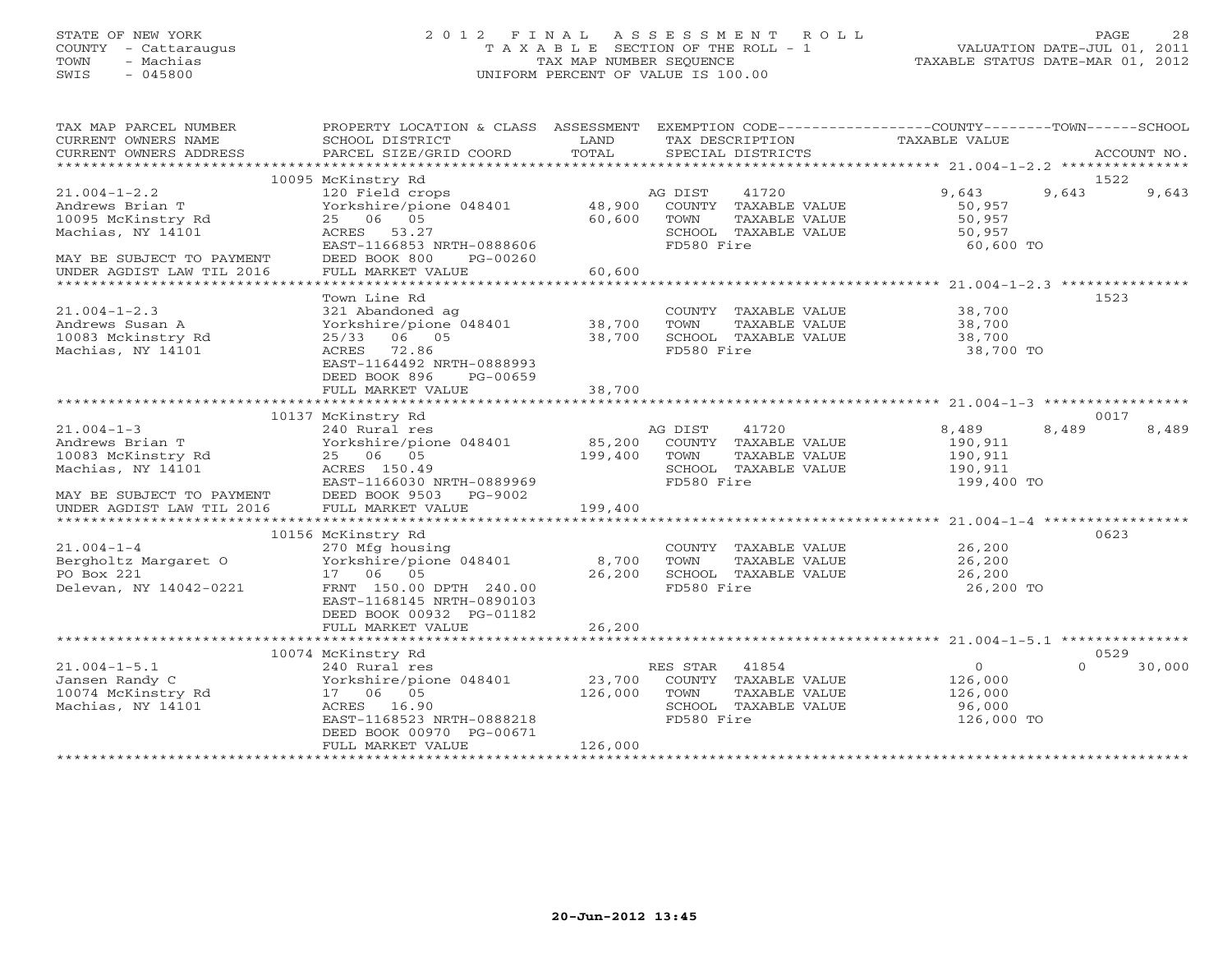# STATE OF NEW YORK 2 0 1 2 F I N A L A S S E S S M E N T R O L L PAGE 29 COUNTY - Cattaraugus T A X A B L E SECTION OF THE ROLL - 1 VALUATION DATE-JUL 01, 2011 TOWN - Machias TAX MAP NUMBER SEQUENCE TAXABLE STATUS DATE-MAR 01, 2012 SWIS - 045800 UNIFORM PERCENT OF VALUE IS 100.00

| TAX MAP PARCEL NUMBER              | PROPERTY LOCATION & CLASS ASSESSMENT                    |                   |                |                            | EXEMPTION CODE-----------------COUNTY-------TOWN------SCHOOL |                   |                       |
|------------------------------------|---------------------------------------------------------|-------------------|----------------|----------------------------|--------------------------------------------------------------|-------------------|-----------------------|
| CURRENT OWNERS NAME                | SCHOOL DISTRICT                                         | LAND<br>TOTAL     |                | TAX DESCRIPTION            | TAXABLE VALUE                                                |                   |                       |
| CURRENT OWNERS ADDRESS             | PARCEL SIZE/GRID COORD                                  |                   |                | SPECIAL DISTRICTS          |                                                              |                   | ACCOUNT NO.           |
|                                    | 10198 McKinstry Rd                                      |                   |                |                            |                                                              |                   | 1547                  |
| $21.004 - 1 - 5.3$                 | 210 1 Family Res                                        |                   | RES STAR 41854 |                            | $\overline{0}$                                               | $\Omega$          | 30,000                |
| Kelley Donald L Jr                 | Yorkshire/pione 048401                                  |                   |                | 9,100 COUNTY TAXABLE VALUE | 77,000                                                       |                   |                       |
| Kelley Cindy                       | 17 06 05                                                | 77,000            | TOWN           | TAXABLE VALUE              | 77,000                                                       |                   |                       |
| 10198 McKinstry Rd                 | 1.10<br>ACRES                                           |                   |                | SCHOOL TAXABLE VALUE       | 47,000                                                       |                   |                       |
| Delevan, NY 14042                  | EAST-1168172 NRTH-0890756                               |                   | FD580 Fire     |                            | 77,000 TO                                                    |                   |                       |
|                                    | DEED BOOK 00970 PG-00151<br>FULL MARKET VALUE           | 77,000            |                |                            |                                                              |                   |                       |
|                                    |                                                         |                   |                |                            |                                                              |                   |                       |
|                                    | 3664 Martin Rd                                          |                   |                |                            |                                                              |                   | 1691                  |
| $21.004 - 1 - 5.4$                 | 210 1 Family Res                                        |                   | AGED C/T 41801 |                            | 43,150                                                       | 43,150            | $\overline{0}$        |
| Jansen Charles J                   | Yorkshire/pione 048401                                  | 9,300 AGED S      |                | 41804                      | $\Omega$                                                     | $\overline{0}$    | 17,260                |
| Jansen Rosalie                     | 17 06 05                                                |                   | 86,300 SR STAR | 41834                      | $\overline{0}$                                               | $\overline{0}$    | 62,200                |
| 3664 Martin Rd                     | 1.20<br>ACRES                                           |                   |                | COUNTY TAXABLE VALUE       | 43,150                                                       |                   |                       |
| Machias, NY 14101                  | EAST-1168618 NRTH-0890167                               |                   | TOWN           | TAXABLE VALUE              | 43,150                                                       |                   |                       |
|                                    | DEED BOOK 875<br>PG-00753                               |                   |                | SCHOOL TAXABLE VALUE       | 6,840                                                        |                   |                       |
|                                    | FULL MARKET VALUE                                       | 86,300 FD580 Fire |                |                            | 86,300 TO                                                    |                   |                       |
|                                    | 3549 Martin Rd                                          |                   |                |                            |                                                              |                   | 1818                  |
| $21.004 - 1 - 5.5$                 | 210 1 Family Res                                        |                   | RES STAR       | 41854                      | $\overline{0}$                                               | $\Omega$          | 30,000                |
| Jansen Jesse                       | Yorkshire/pione 048401                                  | 8,700             |                | COUNTY TAXABLE VALUE       | 78,000                                                       |                   |                       |
| 3549 Martin Rd                     | 17 06 05                                                | 78,000            | TOWN           | TAXABLE VALUE              | 78,000                                                       |                   |                       |
| Machias, NY 14101                  | FRNT 200.00 DPTH 180.00                                 |                   |                | SCHOOL TAXABLE VALUE       | 48,000                                                       |                   |                       |
|                                    | EAST-1170337 NRTH-0888982                               |                   | FD580 Fire     |                            | 78,000 TO                                                    |                   |                       |
|                                    | DEED BOOK 00986 PG-00326                                |                   |                |                            |                                                              |                   |                       |
|                                    | FULL MARKET VALUE                                       | 78,000            |                |                            |                                                              |                   |                       |
|                                    |                                                         |                   |                |                            |                                                              |                   |                       |
| $21.004 - 1 - 5.6$                 | McKinstry Rd<br>720 Mine/quarry                         |                   | AG DIST        | 41720                      | 16,795                                                       |                   | 2013<br>16,795 16,795 |
| D & H Materials, Inc.              | Yorkshire/pione 048401                                  | 105,200           |                | COUNTY TAXABLE VALUE       | 88,405                                                       |                   |                       |
| 11930 S NYS Rte 98                 | 17 06 05                                                | 105,200           | TOWN           | TAXABLE VALUE              | 88,405                                                       |                   |                       |
| Arcade, NY 14009                   | ACRES 136.10                                            |                   |                | SCHOOL TAXABLE VALUE       | 88,405                                                       |                   |                       |
|                                    | EAST-1169565 NRTH-0888728                               |                   | FD580 Fire     |                            | 105,200 TO                                                   |                   |                       |
| MAY BE SUBJECT TO PAYMENT          | DEED BOOK 5313<br>PG-8002                               |                   |                |                            |                                                              |                   |                       |
| UNDER AGDIST LAW TIL 2016          | FULL MARKET VALUE                                       | 105,200           |                |                            |                                                              |                   |                       |
|                                    |                                                         |                   |                |                            |                                                              |                   |                       |
|                                    | 10024 McKinstry Rd                                      |                   |                |                            |                                                              |                   | 0758                  |
| $21.004 - 1 - 6$<br>Morgan Syrus A | 240 Rural res<br>Yorkshire/pione 048401 40,400 RES STAR |                   | AG DIST        | 41720<br>41854             | 7,632<br>$\overline{0}$                                      | 7,632<br>$\Omega$ | 7,632<br>30,000       |
| Morgan Sandra L                    | 17 06 05                                                | 85,200            |                | COUNTY TAXABLE VALUE       | 77,568                                                       |                   |                       |
| 10024 McKinstry Rd                 | ACRES 45.45                                             |                   | TOWN           | TAXABLE VALUE              | 77,568                                                       |                   |                       |
| Machias, NY 14101                  | EAST-1169043 NRTH-0887359                               |                   |                | SCHOOL TAXABLE VALUE       | 47,568                                                       |                   |                       |
|                                    | DEED BOOK 4302<br>PG-9001                               |                   | FD580 Fire     |                            | 85,200 TO                                                    |                   |                       |
| MAY BE SUBJECT TO PAYMENT          | FULL MARKET VALUE                                       | 85,200            |                |                            |                                                              |                   |                       |
| UNDER AGDIST LAW TIL 2016          |                                                         |                   |                |                            |                                                              |                   |                       |
|                                    |                                                         |                   |                |                            |                                                              |                   |                       |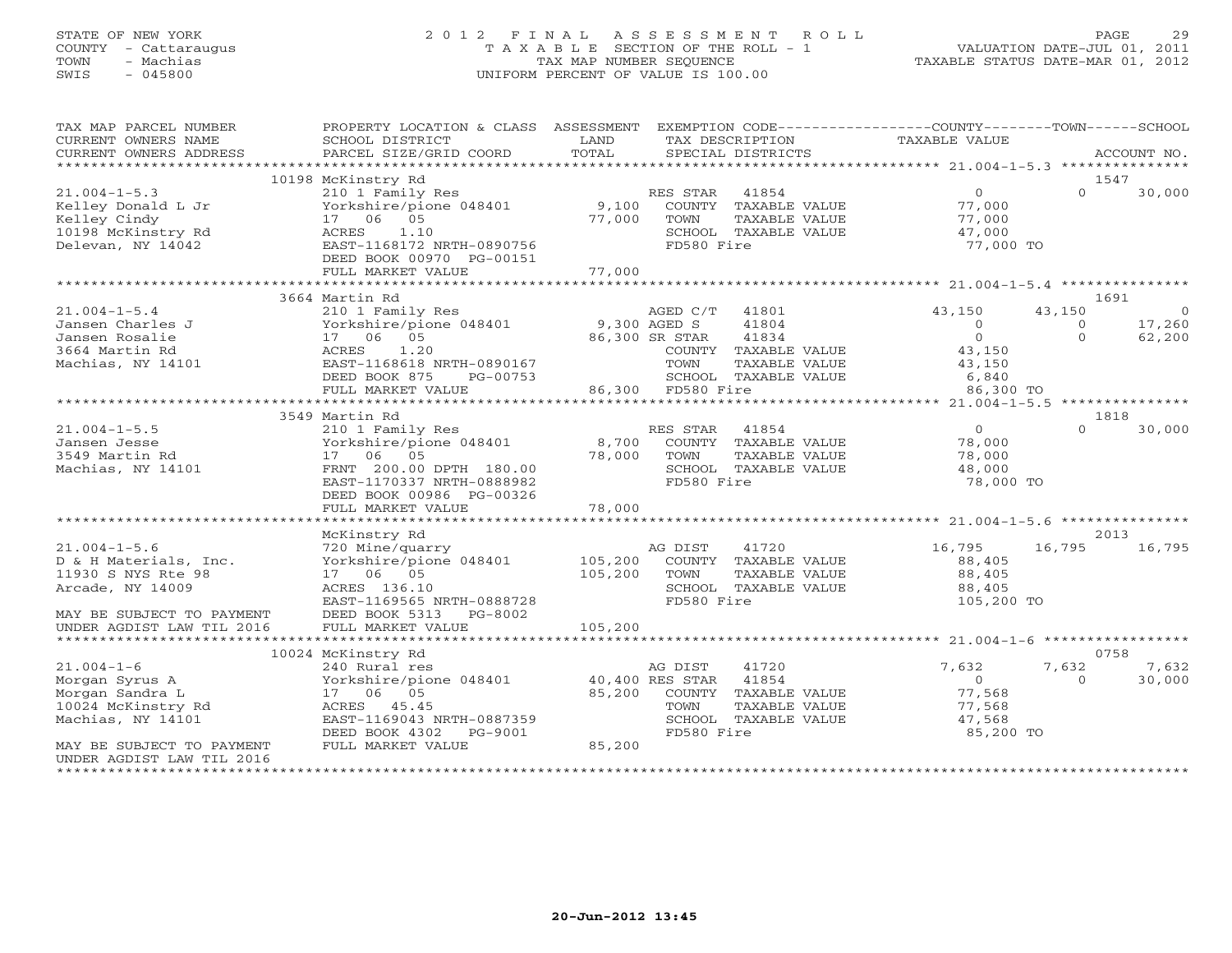## STATE OF NEW YORK 2 0 1 2 F I N A L A S S E S S M E N T R O L L PAGE 30 COUNTY - Cattaraugus T A X A B L E SECTION OF THE ROLL - 1 VALUATION DATE-JUL 01, 2011 TOWN - Machias TAX MAP NUMBER SEQUENCE TAXABLE STATUS DATE-MAR 01, 2012 SWIS - 045800 UNIFORM PERCENT OF VALUE IS 100.00UNIFORM PERCENT OF VALUE IS 100.00

| TAX MAP PARCEL NUMBER                                                       | PROPERTY LOCATION & CLASS ASSESSMENT EXEMPTION CODE---------------COUNTY-------TOWN------SCHOOL                                                                                                                                                           |             |                |                                       |                                   |          |                 |  |
|-----------------------------------------------------------------------------|-----------------------------------------------------------------------------------------------------------------------------------------------------------------------------------------------------------------------------------------------------------|-------------|----------------|---------------------------------------|-----------------------------------|----------|-----------------|--|
| CURRENT OWNERS NAME                                                         | SCHOOL DISTRICT                                                                                                                                                                                                                                           | <b>LAND</b> |                | TAX DESCRIPTION                       | TAXABLE VALUE                     |          |                 |  |
| CURRENT OWNERS ADDRESS                                                      |                                                                                                                                                                                                                                                           |             |                |                                       |                                   |          |                 |  |
|                                                                             | 3582 Zoulko Rd                                                                                                                                                                                                                                            |             |                |                                       |                                   |          | 1147            |  |
| $21.004 - 1 - 7$                                                            | 210 1 Family Res                                                                                                                                                                                                                                          |             | RES STAR 41854 |                                       | $\overline{0}$                    | $\Omega$ | 30,000          |  |
|                                                                             | $\frac{1}{20,700}$ COUNTY TAXABLE VALUE                                                                                                                                                                                                                   |             |                |                                       | 214,400                           |          |                 |  |
|                                                                             |                                                                                                                                                                                                                                                           | 214,400     | TOWN           | TAXABLE VALUE                         | 214,400                           |          |                 |  |
|                                                                             | 012                                                                                                                                                                                                                                                       |             |                | SCHOOL TAXABLE VALUE                  | 184,400                           |          |                 |  |
|                                                                             |                                                                                                                                                                                                                                                           |             | FD580 Fire     |                                       | 214,400 TO                        |          |                 |  |
|                                                                             | Example 15 Michael J<br>McDaniels Kat (17 05 05<br>3582 Zoulko Rd<br>PO Box 512<br>Machias, NY 14101<br>Machias, NY 14101<br>PO Box 612<br>Machias, NY 14101<br>PO BOX 01019<br>PO PO 261<br>PO PO PO 261<br>PO PO 261<br>PO PO 261<br>PO PO 261<br>PO PO |             |                |                                       |                                   |          |                 |  |
|                                                                             | FULL MARKET VALUE                                                                                                                                                                                                                                         | 214,400     |                |                                       |                                   |          |                 |  |
|                                                                             |                                                                                                                                                                                                                                                           |             |                |                                       |                                   |          |                 |  |
|                                                                             | 3456 Martin Rd                                                                                                                                                                                                                                            |             |                |                                       |                                   |          | 1148            |  |
| $21.004 - 1 - 8.1$                                                          | 312 Vac w/imprv<br>Yorkshire/pione 048401 and 047300<br>104,300 COUNTY TAXABLE VALUE<br>17 05 05 104,300 TOWN TAXABLE VALUE<br>ACRES 93.50 SCHOOL TAXABLE VALUE                                                                                           |             |                |                                       | 15,764                            | 15,764   | 15,764          |  |
|                                                                             |                                                                                                                                                                                                                                                           |             |                |                                       | 88,536                            |          |                 |  |
|                                                                             |                                                                                                                                                                                                                                                           |             |                |                                       | 88,536                            |          |                 |  |
|                                                                             |                                                                                                                                                                                                                                                           |             |                |                                       |                                   |          |                 |  |
|                                                                             |                                                                                                                                                                                                                                                           |             |                |                                       |                                   |          |                 |  |
|                                                                             |                                                                                                                                                                                                                                                           |             |                |                                       |                                   |          |                 |  |
|                                                                             |                                                                                                                                                                                                                                                           |             |                |                                       |                                   |          |                 |  |
|                                                                             | Amherst, NY 14226<br>MAY BE SUBJECT TO PAYMENT DEED BOOK 896 PG-00772<br>UNDER AGDIST LAW TIL 2016 FULL MARKET VALUE 104,300<br>WAY BE SUBJECT TO PAYMENT DEED BOOK 896 PG-00772<br>UNDER AGDIST LAW TIL 2016 FULL MARKET VALUE 104,30                    |             |                |                                       |                                   |          |                 |  |
|                                                                             | 3585 Martin Rd                                                                                                                                                                                                                                            |             |                |                                       |                                   |          | 1692            |  |
| <sup>*****</sup> ***<br>21.004-1-8.2<br>Brzezicki Michael R<br>III Heath Rd | 210 1 Family Res<br>Yorkshire/pione 048401 10,800 COUNTY TAXABLE VALUE                                                                                                                                                                                    |             |                |                                       | $\begin{matrix}0\\72\end{matrix}$ | $\Omega$ | 30,000          |  |
|                                                                             |                                                                                                                                                                                                                                                           |             |                |                                       | 72,900                            |          |                 |  |
|                                                                             | 05 72,900 TOWN<br>2.40 BANK 017 72,900 SCHOO<br>17  05  05                                                                                                                                                                                                |             |                | TAXABLE VALUE                         | 72,900                            |          |                 |  |
| Colden, NY 14033                                                            | ACRES                                                                                                                                                                                                                                                     |             |                | SCHOOL TAXABLE VALUE                  | 42,900                            |          |                 |  |
|                                                                             | EAST-1169794 NRTH-0889181                                                                                                                                                                                                                                 |             | FD580 Fire     |                                       | 72,900 TO                         |          |                 |  |
|                                                                             | DEED BOOK 01006 PG-01003                                                                                                                                                                                                                                  |             |                |                                       |                                   |          |                 |  |
|                                                                             | FULL MARKET VALUE                                                                                                                                                                                                                                         | 72,900      |                |                                       |                                   |          |                 |  |
|                                                                             |                                                                                                                                                                                                                                                           |             |                |                                       |                                   |          | 1814            |  |
|                                                                             | 3603 Martin Rd                                                                                                                                                                                                                                            |             |                |                                       | 8,500                             |          |                 |  |
|                                                                             |                                                                                                                                                                                                                                                           |             |                | COUNTY TAXABLE VALUE<br>TAXABLE VALUE | 8,500                             |          |                 |  |
| 8709 Heath Rd                                                               | 17 06 05                                                                                                                                                                                                                                                  | 8,500       |                | SCHOOL TAXABLE VALUE                  | 8,500                             |          |                 |  |
| Colden, NY 14033                                                            | ACRES 1.10                                                                                                                                                                                                                                                |             | FD580 Fire     |                                       | 8,500 TO                          |          |                 |  |
|                                                                             | EAST-1169520 NRTH-0889265                                                                                                                                                                                                                                 |             |                |                                       |                                   |          |                 |  |
|                                                                             | DEED BOOK 01006 PG-01008                                                                                                                                                                                                                                  |             |                |                                       |                                   |          |                 |  |
|                                                                             | FULL MARKET VALUE                                                                                                                                                                                                                                         | 8,500       |                |                                       |                                   |          |                 |  |
|                                                                             |                                                                                                                                                                                                                                                           |             |                |                                       |                                   |          |                 |  |
|                                                                             | 3414 Zoulko Rd                                                                                                                                                                                                                                            |             |                |                                       |                                   |          | 1260            |  |
|                                                                             |                                                                                                                                                                                                                                                           |             | AG DIST        | 41720                                 | 32,177                            |          | 32, 177 32, 177 |  |
|                                                                             | $21.004-1-9$<br>$Z40$ Kural res<br>$Z00$ Ro Boy 94<br>$09/17$ $05$ $05$<br>$05$<br>$05$<br>$04$<br>$09/17$ $05$<br>$05$<br>$05$<br>$04$<br>$05$<br>$000$<br>$000$<br>$000$<br>$000$<br>$000$<br>$000$                                                     |             |                | 41834                                 | $\sim$ 0                          | $\Omega$ | 62,200          |  |
|                                                                             |                                                                                                                                                                                                                                                           |             |                | 234,900 COUNTY TAXABLE VALUE          | 202,723                           |          |                 |  |
|                                                                             |                                                                                                                                                                                                                                                           |             | TOWN           | TAXABLE VALUE                         | 202,723                           |          |                 |  |
|                                                                             | EAST-1172686 NRTH-0888715                                                                                                                                                                                                                                 |             |                | SCHOOL TAXABLE VALUE                  | 140,523                           |          |                 |  |
|                                                                             | Machias, NY 14101<br>Machias, NY 14101<br>MAY BE SUBJECT TO PAYMENT<br>MAY BE SUBJECT TO PAYMENT<br>DEED BOOK 00756 PG-00866<br>UNDER AGDIST LAW TIL 2016<br>FULL MARKET VALUE                                                                            |             | FD580 Fire     |                                       | 234,900 TO                        |          |                 |  |
|                                                                             |                                                                                                                                                                                                                                                           | 234,900     |                |                                       |                                   |          |                 |  |
|                                                                             |                                                                                                                                                                                                                                                           |             |                |                                       |                                   |          |                 |  |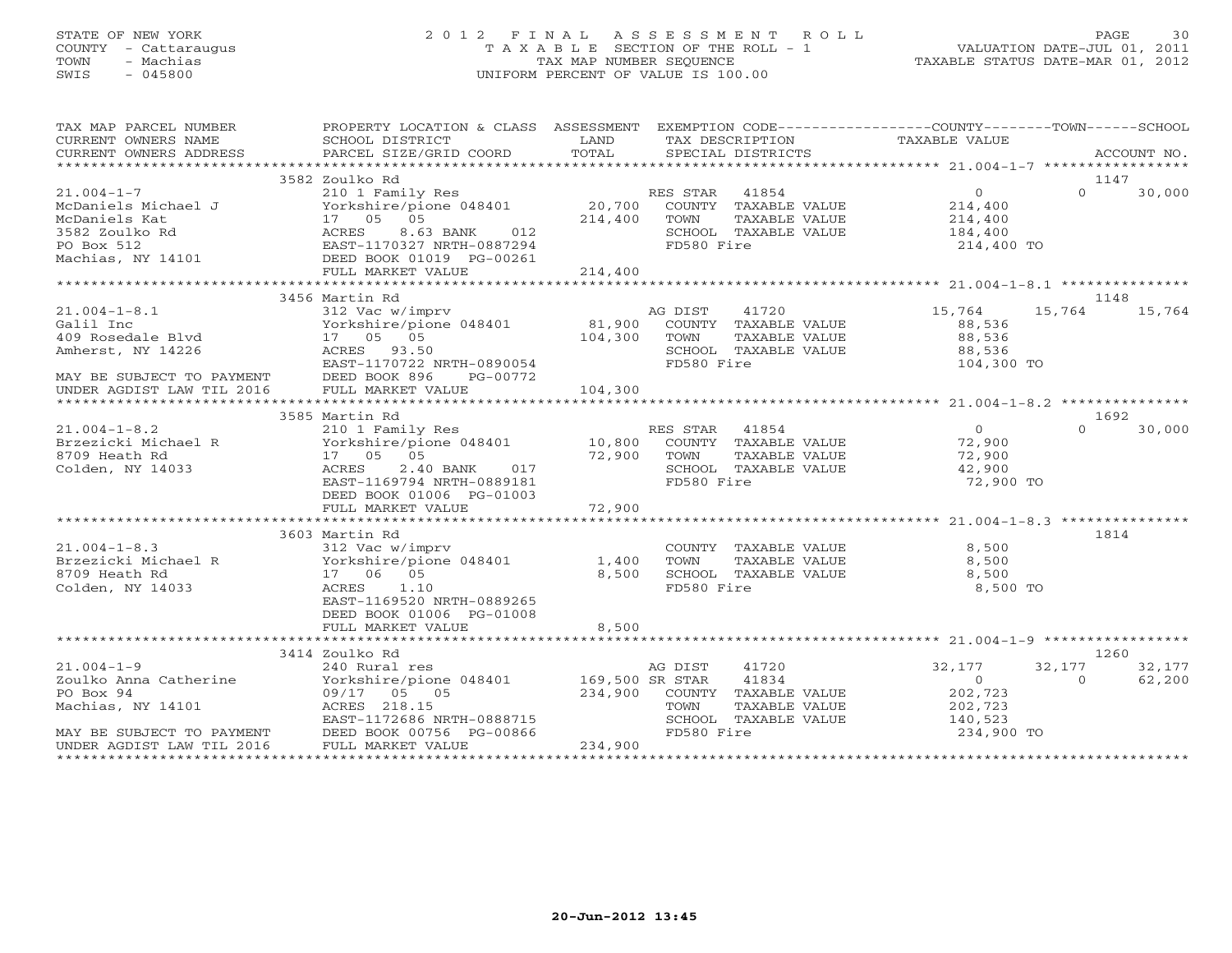### STATE OF NEW YORK 2 0 1 2 F I N A L A S S E S S M E N T R O L L PAGE 31 COUNTY - Cattaraugus T A X A B L E SECTION OF THE ROLL - 1 VALUATION DATE-JUL 01, 2011 TOWN - Machias TAX MAP NUMBER SEQUENCE TAXABLE STATUS DATE-MAR 01, 2012 SWIS - 045800 UNIFORM PERCENT OF VALUE IS 100.00UNIFORM PERCENT OF VALUE IS 100.00

| TAX MAP PARCEL NUMBER<br>CURRENT OWNERS NAME<br>CURRENT OWNERS ADDRESS | PROPERTY LOCATION & CLASS ASSESSMENT EXEMPTION CODE---------------COUNTY-------TOWN------SCHOOL<br>SCHOOL DISTRICT<br>PARCEL SIZE/GRID COORD | LAND<br>TOTAL     | TAX DESCRIPTION TAXABLE VALUE<br>SPECIAL DISTRICTS |                                      |              | ACCOUNT NO.     |
|------------------------------------------------------------------------|----------------------------------------------------------------------------------------------------------------------------------------------|-------------------|----------------------------------------------------|--------------------------------------|--------------|-----------------|
|                                                                        |                                                                                                                                              |                   |                                                    |                                      |              |                 |
| $21.004 - 1 - 10$                                                      | 3310 Martin Rd<br>210 1 Family Res                                                                                                           |                   | CVET C/T 41131                                     | 20,000                               | 20,000       | 1064<br>$\circ$ |
| King Paul L                                                            | Yorkshire/pione 048401 33,100 SR STAR                                                                                                        |                   | 41834                                              | $\Omega$                             | $\Omega$     | 62,200          |
| King Donna M                                                           | 09 06 05                                                                                                                                     | 105,500           | COUNTY TAXABLE VALUE                               | 85,500                               |              |                 |
| 3310 Martin Rd                                                         | 00942-00998                                                                                                                                  |                   | TAXABLE VALUE<br>TOWN                              | 85,500                               |              |                 |
| Delevan, NY 14042                                                      | ACRES 29.45                                                                                                                                  |                   | SCHOOL TAXABLE VALUE                               | 43,300                               |              |                 |
|                                                                        | EAST-1174112 NRTH-0890038<br>DEED BOOK 00826 PG-00304                                                                                        |                   | FD580 Fire                                         | 105,500 TO                           |              |                 |
|                                                                        | FULL MARKET VALUE                                                                                                                            | 105,500           |                                                    |                                      |              |                 |
|                                                                        | *******************************                                                                                                              |                   |                                                    |                                      |              |                 |
|                                                                        | NYS Rte 16                                                                                                                                   |                   |                                                    |                                      |              | 0259            |
| $21.004 - 1 - 11.1$                                                    | 322 Rural vac>10                                                                                                                             |                   | COUNTY TAXABLE VALUE                               | 24,900                               |              |                 |
| Fisher Esther                                                          | Yorkshire/pione 048401                                                                                                                       | 24,900            | TOWN<br>TAXABLE VALUE                              | 24,900                               |              |                 |
| Martin Rd                                                              | 09 06 05                                                                                                                                     | 24,900            | SCHOOL TAXABLE VALUE                               | 24,900                               |              |                 |
| Delevan, NY 14042                                                      | ACRES 18.55                                                                                                                                  |                   | FD580 Fire                                         | 24,900 TO                            |              |                 |
|                                                                        | EAST-1175163 NRTH-0890738                                                                                                                    |                   |                                                    |                                      |              |                 |
|                                                                        | DEED BOOK 00953 PG-00464                                                                                                                     |                   |                                                    |                                      |              |                 |
|                                                                        | FULL MARKET VALUE                                                                                                                            | 24,900            |                                                    |                                      |              |                 |
|                                                                        |                                                                                                                                              |                   |                                                    |                                      |              |                 |
|                                                                        | 10125 NYS Rte 16                                                                                                                             |                   |                                                    |                                      |              | 1379            |
| $21.004 - 1 - 11.2$                                                    | 416 Mfg hsing pk                                                                                                                             |                   | 41101<br>VET C/T                                   | 5,000                                | 5,000        | $\circ$         |
| Country Club Homes LLC                                                 | Yorkshire/pione 048401 596,500 SR STAR                                                                                                       |                   | 41834                                              | $\Omega$                             | $\mathbf{0}$ | 160,694         |
| Ronald Wainwright                                                      | 09 06 05                                                                                                                                     | 1175,000 RES STAR | 41854                                              | $\overline{0}$                       | $\Omega$     | 826,509         |
| 44 Pineview Dr                                                         | ACRES 43.65                                                                                                                                  |                   | COUNTY TAXABLE VALUE                               | 1170,000                             |              |                 |
| Delevan, NY 14042                                                      | EAST-1175172 NRTH-0889722                                                                                                                    |                   | TOWN<br>TAXABLE VALUE                              | 1170,000                             |              |                 |
|                                                                        | DEED BOOK 00949 PG-00156                                                                                                                     |                   | SCHOOL TAXABLE VALUE                               | 187,797                              |              |                 |
|                                                                        | FULL MARKET VALUE                                                                                                                            |                   | 1175,000 FD580 Fire                                | 1175,000 TO                          |              |                 |
|                                                                        |                                                                                                                                              |                   |                                                    |                                      |              |                 |
|                                                                        | 3238 Martin Rd                                                                                                                               |                   |                                                    |                                      |              | 0399            |
| $21.004 - 1 - 12$                                                      | 210 1 Family Res                                                                                                                             |                   | RES STAR<br>41854                                  | $\overline{0}$                       | $\Omega$     | 30,000          |
| George Richard F                                                       | Yorkshire/pione 048401                                                                                                                       | 9,100             | COUNTY TAXABLE VALUE                               | 107,300                              |              |                 |
| George Linda                                                           | 09 06 05                                                                                                                                     | 107,300           | TOWN<br>TAXABLE VALUE                              | 107,300                              |              |                 |
| 3238 Martin Rd                                                         | 1.07<br>ACRES                                                                                                                                |                   | SCHOOL TAXABLE VALUE                               | 77,300                               |              |                 |
| Delevan, NY 14042                                                      | EAST-1175790 NRTH-0889107                                                                                                                    |                   | FD580 Fire                                         | 107,300 TO                           |              |                 |
|                                                                        | DEED BOOK 871<br>PG-00624                                                                                                                    |                   |                                                    |                                      |              |                 |
|                                                                        | FULL MARKET VALUE                                                                                                                            | 107,300           |                                                    |                                      |              |                 |
|                                                                        |                                                                                                                                              |                   |                                                    |                                      |              |                 |
|                                                                        | 3324 Zoulko Rd                                                                                                                               |                   |                                                    |                                      |              | 0859            |
| $21.004 - 1 - 13$                                                      | 210 1 Family Res AGED C/T<br>Yorkshire/pione 048401 18,400 SR STAR                                                                           |                   | AGED C/T/S 41800                                   | 41,750                               | 41,750       | 41,750          |
| Steffen B. Patricia                                                    |                                                                                                                                              |                   | 41834                                              | $\overline{0}$                       | $\Omega$     | 41,750          |
| Steffen Carlton F                                                      | 09 06 05                                                                                                                                     | 83,500            | COUNTY TAXABLE VALUE                               | 41,750                               |              |                 |
| 3324 Zoulko Rd                                                         | 9.81<br>ACRES<br>EAST-1174365 NRTH-0887358                                                                                                   |                   | TAXABLE VALUE<br>TOWN<br>SCHOOL TAXABLE VALUE      | 41,750<br>$\Omega$                   |              |                 |
| Delevan, NY 14042                                                      |                                                                                                                                              |                   |                                                    | 83,500 TO                            |              |                 |
|                                                                        | DEED BOOK 5987 PG-5002                                                                                                                       | 83,500            | FD580 Fire                                         |                                      |              |                 |
|                                                                        | FULL MARKET VALUE                                                                                                                            |                   |                                                    | ************************************ |              |                 |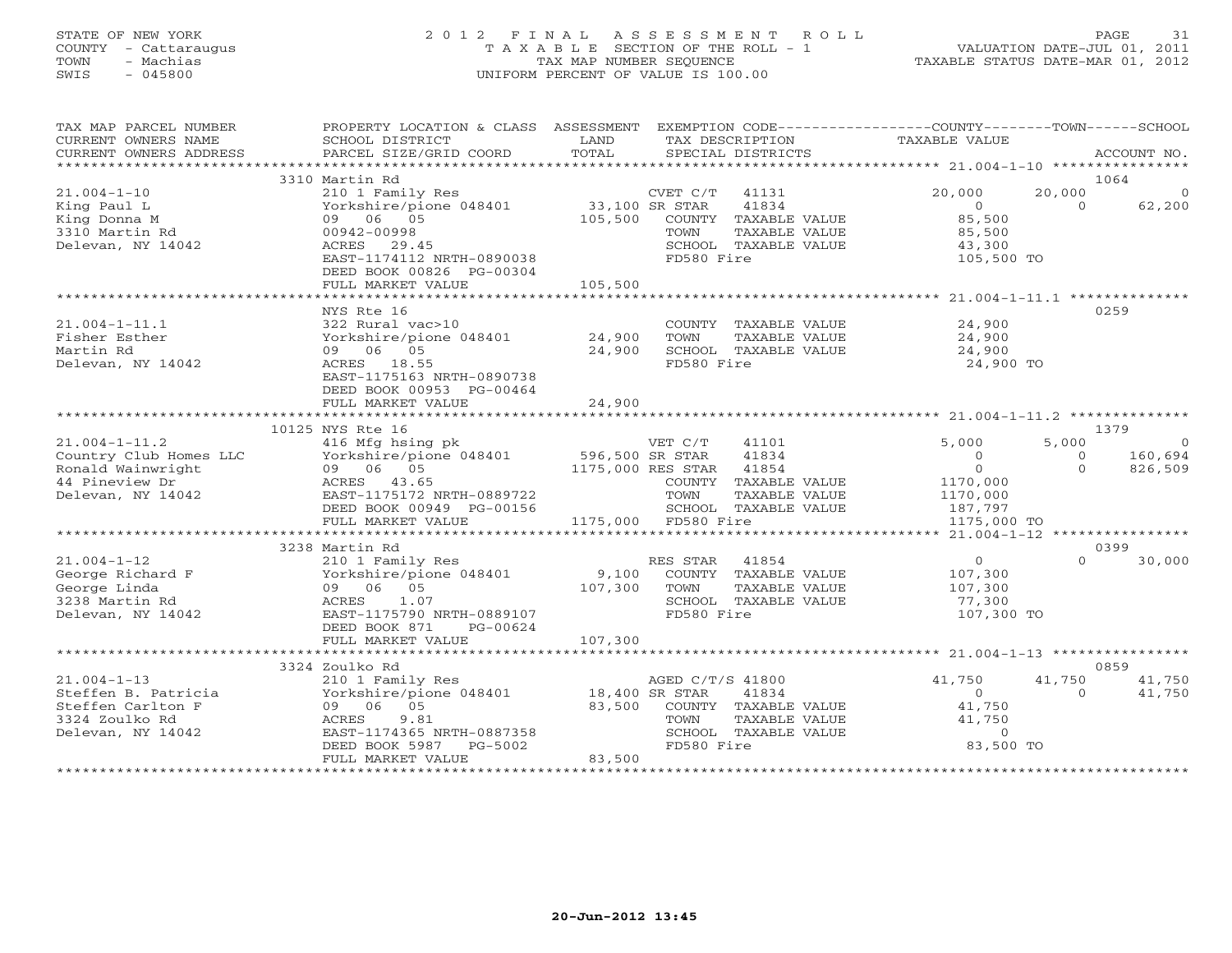### STATE OF NEW YORK 2 0 1 2 F I N A L A S S E S S M E N T R O L L PAGE 32 COUNTY - Cattaraugus T A X A B L E SECTION OF THE ROLL - 1 VALUATION DATE-JUL 01, 2011 TOWN - Machias TAX MAP NUMBER SEQUENCE TAXABLE STATUS DATE-MAR 01, 2012 SWIS - 045800 UNIFORM PERCENT OF VALUE IS 100.00UNIFORM PERCENT OF VALUE IS 100.00

| 3279 Zoulko Rd<br>1115<br>$21.004 - 1 - 14$<br>COUNTY TAXABLE VALUE<br>220 2 Family Res<br>84,500<br>16,100<br>Yorkshire/pione 048401<br>TOWN<br>TAXABLE VALUE<br>84,500<br>Herbert James A<br>84,500<br>1396 Eagle St<br>16 06 05<br>84,500<br>SCHOOL TAXABLE VALUE<br>FD580 Fire<br>Sandusky, NY 14133<br>84,500 TO<br>Survey<br>LD580 Light<br>84,500 TO<br>ACRES<br>6.85 BANK 017<br>EAST-1175330 NRTH-0886755<br>DEED BOOK 00987 PG-00300<br>FULL MARKET VALUE<br>84,500<br>************************<br>9913 NYS Rte 16<br>0298<br>$21.004 - 1 - 15.1$<br>240 Rural res<br>41801<br>35,400<br>35,400<br>AGED C/T<br>$\circ$<br>14,100 SR STAR<br>41834<br>Krajnik Dorothy L/U<br>Yorkshire/pione 048401<br>$\overline{0}$<br>62,200<br>$\Omega$<br>118,000<br>Krajnik Jeffrey J<br>16 6<br>5<br>COUNTY TAXABLE VALUE<br>82,600<br>9913 NYS Rte 16<br>ACRES<br>4.90<br>TOWN<br>TAXABLE VALUE<br>82,600<br>Delevan, NY 14042<br>EAST-1175161 NRTH-0885812<br>SCHOOL TAXABLE VALUE<br>55,800<br>DEED BOOK 01015 PG-01174<br>FD580 Fire<br>118,000 TO<br>FULL MARKET VALUE<br>118,000 LD580 Light<br>118,000 TO<br>1773<br>NYS Rte 16<br>$21.004 - 1 - 15.2$<br>15,700<br>314 Rural vac<10<br>COUNTY TAXABLE VALUE<br>Bly Virgil<br>15,700<br>TOWN<br>TAXABLE VALUE<br>15,700<br>Yorkshire/pione 048401<br>9945 NYS Rte 16<br>16 06 05<br>15,700<br>SCHOOL TAXABLE VALUE<br>15,700<br>Delevan, NY 14042<br>FD580 Fire<br>Survey<br>15,700 TO<br>ACRES<br>6.23<br>LD580 Light<br>15,700 TO<br>EAST-1175264 NRTH-0886339<br>DEED BOOK 00916 PG-00854<br>15,700<br>FULL MARKET VALUE<br>NYS Rte 16<br>1149<br>$21.004 - 1 - 16.1$<br>AG DIST<br>41720<br>24,013<br>24,013<br>312 Vac w/imprv<br>24,013<br>Andrews Brian T<br>Yorkshire/pione 048401<br>103,600<br>COUNTY TAXABLE VALUE<br>87,887<br>111,900<br>10083 McKinstry Rd<br>16/24 05 05<br>TOWN<br>TAXABLE VALUE<br>87,887<br>ACRES 103.35<br>SCHOOL TAXABLE VALUE<br>Machias, NY 14101<br>87,887<br>FD580 Fire<br>EAST-0525227 NRTH-0886241<br>111,900 TO<br>LD580 Light<br>MAY BE SUBJECT TO PAYMENT<br>DEED BOOK 12869 PG-6001<br>111,900 TO<br>FULL MARKET VALUE<br>111,900<br>UNDER AGDIST LAW TIL 2016<br>******************* 21.004-1-16.3 ***************<br>1625<br>9901 NYS Rte 16<br>$21.004 - 1 - 16.3$<br>COUNTY TAXABLE VALUE<br>105,000<br>220 2 Family Res<br>9,200<br>Kammerer John W<br>Yorkshire/pione 048401<br>TOWN<br>TAXABLE VALUE<br>105,000<br>16 05 05<br>105,000<br>SCHOOL TAXABLE VALUE<br>4958 Hunters Creek Rd<br>105,000<br>FD580 Fire<br>East Aurora, NY 14052<br>ACRES 1.15<br>105,000 TO<br>EAST-1174894 NRTH-0885556<br>LD580 Light<br>105,000 TO<br>DEED BOOK 699<br>PG-9001<br>105,000<br>FULL MARKET VALUE<br>************************* | TAX MAP PARCEL NUMBER<br>CURRENT OWNERS NAME<br>CURRENT OWNERS ADDRESS | PROPERTY LOCATION & CLASS ASSESSMENT<br>SCHOOL DISTRICT<br>PARCEL SIZE/GRID COORD | LAND<br>TOTAL | TAX DESCRIPTION<br>SPECIAL DISTRICTS | EXEMPTION CODE-----------------COUNTY-------TOWN------SCHOOL<br>TAXABLE VALUE | ACCOUNT NO. |
|--------------------------------------------------------------------------------------------------------------------------------------------------------------------------------------------------------------------------------------------------------------------------------------------------------------------------------------------------------------------------------------------------------------------------------------------------------------------------------------------------------------------------------------------------------------------------------------------------------------------------------------------------------------------------------------------------------------------------------------------------------------------------------------------------------------------------------------------------------------------------------------------------------------------------------------------------------------------------------------------------------------------------------------------------------------------------------------------------------------------------------------------------------------------------------------------------------------------------------------------------------------------------------------------------------------------------------------------------------------------------------------------------------------------------------------------------------------------------------------------------------------------------------------------------------------------------------------------------------------------------------------------------------------------------------------------------------------------------------------------------------------------------------------------------------------------------------------------------------------------------------------------------------------------------------------------------------------------------------------------------------------------------------------------------------------------------------------------------------------------------------------------------------------------------------------------------------------------------------------------------------------------------------------------------------------------------------------------------------------------------------------------------------------------------------------------------------------------------------------------------------------------------------------------------------------------------------------------------------------------------------------------------------------------------------------------------------------------------------------|------------------------------------------------------------------------|-----------------------------------------------------------------------------------|---------------|--------------------------------------|-------------------------------------------------------------------------------|-------------|
|                                                                                                                                                                                                                                                                                                                                                                                                                                                                                                                                                                                                                                                                                                                                                                                                                                                                                                                                                                                                                                                                                                                                                                                                                                                                                                                                                                                                                                                                                                                                                                                                                                                                                                                                                                                                                                                                                                                                                                                                                                                                                                                                                                                                                                                                                                                                                                                                                                                                                                                                                                                                                                                                                                                                      |                                                                        |                                                                                   |               |                                      |                                                                               |             |
|                                                                                                                                                                                                                                                                                                                                                                                                                                                                                                                                                                                                                                                                                                                                                                                                                                                                                                                                                                                                                                                                                                                                                                                                                                                                                                                                                                                                                                                                                                                                                                                                                                                                                                                                                                                                                                                                                                                                                                                                                                                                                                                                                                                                                                                                                                                                                                                                                                                                                                                                                                                                                                                                                                                                      |                                                                        |                                                                                   |               |                                      |                                                                               |             |
|                                                                                                                                                                                                                                                                                                                                                                                                                                                                                                                                                                                                                                                                                                                                                                                                                                                                                                                                                                                                                                                                                                                                                                                                                                                                                                                                                                                                                                                                                                                                                                                                                                                                                                                                                                                                                                                                                                                                                                                                                                                                                                                                                                                                                                                                                                                                                                                                                                                                                                                                                                                                                                                                                                                                      |                                                                        |                                                                                   |               |                                      |                                                                               |             |
|                                                                                                                                                                                                                                                                                                                                                                                                                                                                                                                                                                                                                                                                                                                                                                                                                                                                                                                                                                                                                                                                                                                                                                                                                                                                                                                                                                                                                                                                                                                                                                                                                                                                                                                                                                                                                                                                                                                                                                                                                                                                                                                                                                                                                                                                                                                                                                                                                                                                                                                                                                                                                                                                                                                                      |                                                                        |                                                                                   |               |                                      |                                                                               |             |
|                                                                                                                                                                                                                                                                                                                                                                                                                                                                                                                                                                                                                                                                                                                                                                                                                                                                                                                                                                                                                                                                                                                                                                                                                                                                                                                                                                                                                                                                                                                                                                                                                                                                                                                                                                                                                                                                                                                                                                                                                                                                                                                                                                                                                                                                                                                                                                                                                                                                                                                                                                                                                                                                                                                                      |                                                                        |                                                                                   |               |                                      |                                                                               |             |
|                                                                                                                                                                                                                                                                                                                                                                                                                                                                                                                                                                                                                                                                                                                                                                                                                                                                                                                                                                                                                                                                                                                                                                                                                                                                                                                                                                                                                                                                                                                                                                                                                                                                                                                                                                                                                                                                                                                                                                                                                                                                                                                                                                                                                                                                                                                                                                                                                                                                                                                                                                                                                                                                                                                                      |                                                                        |                                                                                   |               |                                      |                                                                               |             |
|                                                                                                                                                                                                                                                                                                                                                                                                                                                                                                                                                                                                                                                                                                                                                                                                                                                                                                                                                                                                                                                                                                                                                                                                                                                                                                                                                                                                                                                                                                                                                                                                                                                                                                                                                                                                                                                                                                                                                                                                                                                                                                                                                                                                                                                                                                                                                                                                                                                                                                                                                                                                                                                                                                                                      |                                                                        |                                                                                   |               |                                      |                                                                               |             |
|                                                                                                                                                                                                                                                                                                                                                                                                                                                                                                                                                                                                                                                                                                                                                                                                                                                                                                                                                                                                                                                                                                                                                                                                                                                                                                                                                                                                                                                                                                                                                                                                                                                                                                                                                                                                                                                                                                                                                                                                                                                                                                                                                                                                                                                                                                                                                                                                                                                                                                                                                                                                                                                                                                                                      |                                                                        |                                                                                   |               |                                      |                                                                               |             |
|                                                                                                                                                                                                                                                                                                                                                                                                                                                                                                                                                                                                                                                                                                                                                                                                                                                                                                                                                                                                                                                                                                                                                                                                                                                                                                                                                                                                                                                                                                                                                                                                                                                                                                                                                                                                                                                                                                                                                                                                                                                                                                                                                                                                                                                                                                                                                                                                                                                                                                                                                                                                                                                                                                                                      |                                                                        |                                                                                   |               |                                      |                                                                               |             |
|                                                                                                                                                                                                                                                                                                                                                                                                                                                                                                                                                                                                                                                                                                                                                                                                                                                                                                                                                                                                                                                                                                                                                                                                                                                                                                                                                                                                                                                                                                                                                                                                                                                                                                                                                                                                                                                                                                                                                                                                                                                                                                                                                                                                                                                                                                                                                                                                                                                                                                                                                                                                                                                                                                                                      |                                                                        |                                                                                   |               |                                      |                                                                               |             |
|                                                                                                                                                                                                                                                                                                                                                                                                                                                                                                                                                                                                                                                                                                                                                                                                                                                                                                                                                                                                                                                                                                                                                                                                                                                                                                                                                                                                                                                                                                                                                                                                                                                                                                                                                                                                                                                                                                                                                                                                                                                                                                                                                                                                                                                                                                                                                                                                                                                                                                                                                                                                                                                                                                                                      |                                                                        |                                                                                   |               |                                      |                                                                               |             |
|                                                                                                                                                                                                                                                                                                                                                                                                                                                                                                                                                                                                                                                                                                                                                                                                                                                                                                                                                                                                                                                                                                                                                                                                                                                                                                                                                                                                                                                                                                                                                                                                                                                                                                                                                                                                                                                                                                                                                                                                                                                                                                                                                                                                                                                                                                                                                                                                                                                                                                                                                                                                                                                                                                                                      |                                                                        |                                                                                   |               |                                      |                                                                               |             |
|                                                                                                                                                                                                                                                                                                                                                                                                                                                                                                                                                                                                                                                                                                                                                                                                                                                                                                                                                                                                                                                                                                                                                                                                                                                                                                                                                                                                                                                                                                                                                                                                                                                                                                                                                                                                                                                                                                                                                                                                                                                                                                                                                                                                                                                                                                                                                                                                                                                                                                                                                                                                                                                                                                                                      |                                                                        |                                                                                   |               |                                      |                                                                               |             |
|                                                                                                                                                                                                                                                                                                                                                                                                                                                                                                                                                                                                                                                                                                                                                                                                                                                                                                                                                                                                                                                                                                                                                                                                                                                                                                                                                                                                                                                                                                                                                                                                                                                                                                                                                                                                                                                                                                                                                                                                                                                                                                                                                                                                                                                                                                                                                                                                                                                                                                                                                                                                                                                                                                                                      |                                                                        |                                                                                   |               |                                      |                                                                               |             |
|                                                                                                                                                                                                                                                                                                                                                                                                                                                                                                                                                                                                                                                                                                                                                                                                                                                                                                                                                                                                                                                                                                                                                                                                                                                                                                                                                                                                                                                                                                                                                                                                                                                                                                                                                                                                                                                                                                                                                                                                                                                                                                                                                                                                                                                                                                                                                                                                                                                                                                                                                                                                                                                                                                                                      |                                                                        |                                                                                   |               |                                      |                                                                               |             |
|                                                                                                                                                                                                                                                                                                                                                                                                                                                                                                                                                                                                                                                                                                                                                                                                                                                                                                                                                                                                                                                                                                                                                                                                                                                                                                                                                                                                                                                                                                                                                                                                                                                                                                                                                                                                                                                                                                                                                                                                                                                                                                                                                                                                                                                                                                                                                                                                                                                                                                                                                                                                                                                                                                                                      |                                                                        |                                                                                   |               |                                      |                                                                               |             |
|                                                                                                                                                                                                                                                                                                                                                                                                                                                                                                                                                                                                                                                                                                                                                                                                                                                                                                                                                                                                                                                                                                                                                                                                                                                                                                                                                                                                                                                                                                                                                                                                                                                                                                                                                                                                                                                                                                                                                                                                                                                                                                                                                                                                                                                                                                                                                                                                                                                                                                                                                                                                                                                                                                                                      |                                                                        |                                                                                   |               |                                      |                                                                               |             |
|                                                                                                                                                                                                                                                                                                                                                                                                                                                                                                                                                                                                                                                                                                                                                                                                                                                                                                                                                                                                                                                                                                                                                                                                                                                                                                                                                                                                                                                                                                                                                                                                                                                                                                                                                                                                                                                                                                                                                                                                                                                                                                                                                                                                                                                                                                                                                                                                                                                                                                                                                                                                                                                                                                                                      |                                                                        |                                                                                   |               |                                      |                                                                               |             |
|                                                                                                                                                                                                                                                                                                                                                                                                                                                                                                                                                                                                                                                                                                                                                                                                                                                                                                                                                                                                                                                                                                                                                                                                                                                                                                                                                                                                                                                                                                                                                                                                                                                                                                                                                                                                                                                                                                                                                                                                                                                                                                                                                                                                                                                                                                                                                                                                                                                                                                                                                                                                                                                                                                                                      |                                                                        |                                                                                   |               |                                      |                                                                               |             |
|                                                                                                                                                                                                                                                                                                                                                                                                                                                                                                                                                                                                                                                                                                                                                                                                                                                                                                                                                                                                                                                                                                                                                                                                                                                                                                                                                                                                                                                                                                                                                                                                                                                                                                                                                                                                                                                                                                                                                                                                                                                                                                                                                                                                                                                                                                                                                                                                                                                                                                                                                                                                                                                                                                                                      |                                                                        |                                                                                   |               |                                      |                                                                               |             |
|                                                                                                                                                                                                                                                                                                                                                                                                                                                                                                                                                                                                                                                                                                                                                                                                                                                                                                                                                                                                                                                                                                                                                                                                                                                                                                                                                                                                                                                                                                                                                                                                                                                                                                                                                                                                                                                                                                                                                                                                                                                                                                                                                                                                                                                                                                                                                                                                                                                                                                                                                                                                                                                                                                                                      |                                                                        |                                                                                   |               |                                      |                                                                               |             |
|                                                                                                                                                                                                                                                                                                                                                                                                                                                                                                                                                                                                                                                                                                                                                                                                                                                                                                                                                                                                                                                                                                                                                                                                                                                                                                                                                                                                                                                                                                                                                                                                                                                                                                                                                                                                                                                                                                                                                                                                                                                                                                                                                                                                                                                                                                                                                                                                                                                                                                                                                                                                                                                                                                                                      |                                                                        |                                                                                   |               |                                      |                                                                               |             |
|                                                                                                                                                                                                                                                                                                                                                                                                                                                                                                                                                                                                                                                                                                                                                                                                                                                                                                                                                                                                                                                                                                                                                                                                                                                                                                                                                                                                                                                                                                                                                                                                                                                                                                                                                                                                                                                                                                                                                                                                                                                                                                                                                                                                                                                                                                                                                                                                                                                                                                                                                                                                                                                                                                                                      |                                                                        |                                                                                   |               |                                      |                                                                               |             |
|                                                                                                                                                                                                                                                                                                                                                                                                                                                                                                                                                                                                                                                                                                                                                                                                                                                                                                                                                                                                                                                                                                                                                                                                                                                                                                                                                                                                                                                                                                                                                                                                                                                                                                                                                                                                                                                                                                                                                                                                                                                                                                                                                                                                                                                                                                                                                                                                                                                                                                                                                                                                                                                                                                                                      |                                                                        |                                                                                   |               |                                      |                                                                               |             |
|                                                                                                                                                                                                                                                                                                                                                                                                                                                                                                                                                                                                                                                                                                                                                                                                                                                                                                                                                                                                                                                                                                                                                                                                                                                                                                                                                                                                                                                                                                                                                                                                                                                                                                                                                                                                                                                                                                                                                                                                                                                                                                                                                                                                                                                                                                                                                                                                                                                                                                                                                                                                                                                                                                                                      |                                                                        |                                                                                   |               |                                      |                                                                               |             |
|                                                                                                                                                                                                                                                                                                                                                                                                                                                                                                                                                                                                                                                                                                                                                                                                                                                                                                                                                                                                                                                                                                                                                                                                                                                                                                                                                                                                                                                                                                                                                                                                                                                                                                                                                                                                                                                                                                                                                                                                                                                                                                                                                                                                                                                                                                                                                                                                                                                                                                                                                                                                                                                                                                                                      |                                                                        |                                                                                   |               |                                      |                                                                               |             |
|                                                                                                                                                                                                                                                                                                                                                                                                                                                                                                                                                                                                                                                                                                                                                                                                                                                                                                                                                                                                                                                                                                                                                                                                                                                                                                                                                                                                                                                                                                                                                                                                                                                                                                                                                                                                                                                                                                                                                                                                                                                                                                                                                                                                                                                                                                                                                                                                                                                                                                                                                                                                                                                                                                                                      |                                                                        |                                                                                   |               |                                      |                                                                               |             |
|                                                                                                                                                                                                                                                                                                                                                                                                                                                                                                                                                                                                                                                                                                                                                                                                                                                                                                                                                                                                                                                                                                                                                                                                                                                                                                                                                                                                                                                                                                                                                                                                                                                                                                                                                                                                                                                                                                                                                                                                                                                                                                                                                                                                                                                                                                                                                                                                                                                                                                                                                                                                                                                                                                                                      |                                                                        |                                                                                   |               |                                      |                                                                               |             |
|                                                                                                                                                                                                                                                                                                                                                                                                                                                                                                                                                                                                                                                                                                                                                                                                                                                                                                                                                                                                                                                                                                                                                                                                                                                                                                                                                                                                                                                                                                                                                                                                                                                                                                                                                                                                                                                                                                                                                                                                                                                                                                                                                                                                                                                                                                                                                                                                                                                                                                                                                                                                                                                                                                                                      |                                                                        |                                                                                   |               |                                      |                                                                               |             |
|                                                                                                                                                                                                                                                                                                                                                                                                                                                                                                                                                                                                                                                                                                                                                                                                                                                                                                                                                                                                                                                                                                                                                                                                                                                                                                                                                                                                                                                                                                                                                                                                                                                                                                                                                                                                                                                                                                                                                                                                                                                                                                                                                                                                                                                                                                                                                                                                                                                                                                                                                                                                                                                                                                                                      |                                                                        |                                                                                   |               |                                      |                                                                               |             |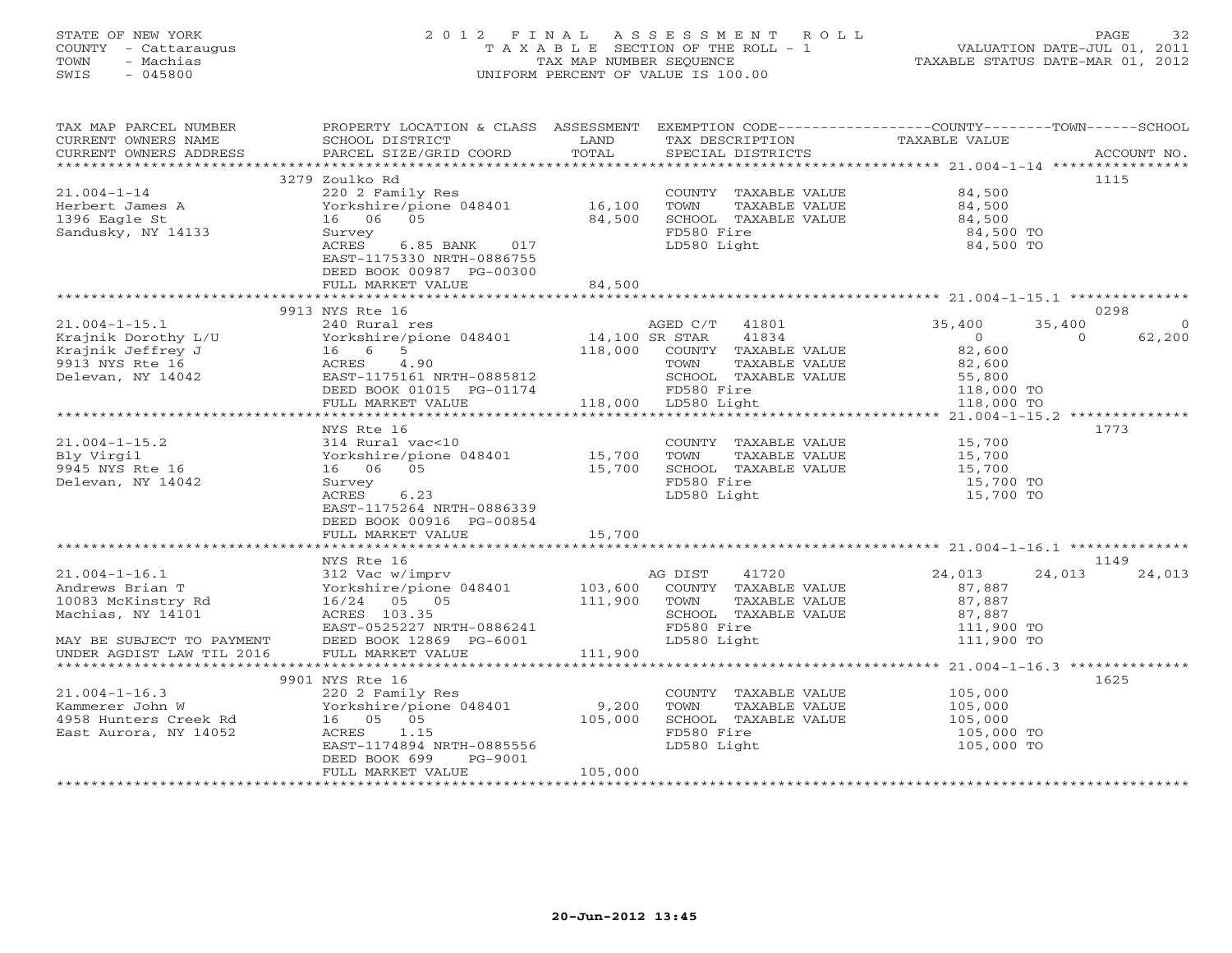### STATE OF NEW YORK 2 0 1 2 F I N A L A S S E S S M E N T R O L L PAGE 33 COUNTY - Cattaraugus T A X A B L E SECTION OF THE ROLL - 1 VALUATION DATE-JUL 01, 2011 TOWN - Machias TAX MAP NUMBER SEQUENCE TAXABLE STATUS DATE-MAR 01, 2012 SWIS - 045800 UNIFORM PERCENT OF VALUE IS 100.00UNIFORM PERCENT OF VALUE IS 100.00

| TAX MAP PARCEL NUMBER<br>CURRENT OWNERS NAME | PROPERTY LOCATION & CLASS ASSESSMENT EXEMPTION CODE---------------COUNTY-------TOWN------SCHOOL<br>SCHOOL DISTRICT | LAND        | TAX DESCRIPTION                      | TAXABLE VALUE            |                          |
|----------------------------------------------|--------------------------------------------------------------------------------------------------------------------|-------------|--------------------------------------|--------------------------|--------------------------|
|                                              |                                                                                                                    |             |                                      |                          |                          |
|                                              | 9885 NYS Rte 16                                                                                                    |             |                                      | $\overline{0}$           | 1360<br>$\cap$<br>30,000 |
| $21.004 - 1 - 16.5$<br>Watson Richard D      | 210 1 Family Res<br>Yorkshire/pione 048401 13,700 COUNTY TAXABLE VALUE                                             |             | RES STAR 41854                       | 91,000                   |                          |
| Watson Stephanie J                           | 16 05 05                                                                                                           | 91,000      | TOWN<br>TAXABLE VALUE                | 91,000                   |                          |
| 9885 NYS Rte 16                              | ACRES<br>4.64 BANK<br>017                                                                                          |             | SCHOOL TAXABLE VALUE                 |                          |                          |
| Machias, NY 14101                            | EAST-1174489 NRTH-0885348                                                                                          |             | FD580 Fire                           | 61,000<br>91,000 TO      |                          |
|                                              | DEED BOOK 1011 PG-502                                                                                              |             | LD580 Light                          | 91,000 TO                |                          |
|                                              | FULL MARKET VALUE                                                                                                  | 91,000      |                                      |                          |                          |
|                                              |                                                                                                                    |             |                                      |                          |                          |
|                                              | 9889 NYS Rte 16                                                                                                    |             |                                      |                          | 1599                     |
| $21.004 - 1 - 16.6$                          | 210 1 Family Res<br>Yorkshire/pione 048401 10,700 SR STAR                                                          |             | CVET C/T 41131                       | 19,800                   | 19,800<br>$\Omega$       |
| Mulroy Irven L<br>Mulroy Barbara             | 16/24 05<br>05                                                                                                     |             | 41834<br>79,200 COUNTY TAXABLE VALUE | $\overline{0}$<br>59,400 | $\Omega$<br>62,200       |
| 9889 NYS Rte 16                              | FRNT 250.00 DPTH 214.70                                                                                            |             | TOWN<br>TAXABLE VALUE                | 59,400                   |                          |
| Machias, NY 14101                            |                                                                                                                    |             | SCHOOL TAXABLE VALUE                 | 17,000                   |                          |
|                                              | BANK 017<br>EAST-1174743 NRTH-0885315                                                                              |             | FD580 Fire                           | 79,200 TO                |                          |
|                                              |                                                                                                                    |             |                                      |                          |                          |
|                                              |                                                                                                                    |             |                                      |                          |                          |
|                                              |                                                                                                                    |             |                                      |                          |                          |
|                                              | 9781 NYS Rte 16                                                                                                    |             |                                      |                          | 0279                     |
| $21.004 - 1 - 17.1$                          | 210 1 Family Res                                                                                                   |             | RES STAR<br>41854                    | $\overline{0}$           | $\Omega$<br>30,000       |
| Thomas Joe E                                 | Yorkshire/pione 048401 9,800                                                                                       |             | COUNTY TAXABLE VALUE                 | 98,900                   |                          |
| 9785 NYS Rte 16                              | 16  05  05<br>ACRES 1.10                                                                                           | 98,900 TOWN | TAXABLE VALUE                        | 98,900                   |                          |
| Machias, NY 14101                            | EAST-1173276 NRTH-0883235                                                                                          |             | SCHOOL TAXABLE VALUE<br>FD580 Fire   | 68,900<br>98,900 TO      |                          |
|                                              | DEED BOOK 870<br>PG-00979                                                                                          |             | LD580 Light                          | 98,900 TO                |                          |
|                                              | FULL MARKET VALUE                                                                                                  | 98,900      |                                      |                          |                          |
|                                              |                                                                                                                    |             |                                      |                          |                          |
|                                              | 9829 NYS Rte 16                                                                                                    |             |                                      |                          | 1471                     |
| $21.004 - 1 - 17.2$                          | 720 Mine/quarry                                                                                                    |             | COUNTY TAXABLE VALUE 218,600         |                          |                          |
| Boehmer Laurice                              | Yorkshire/pione 048401 130,700                                                                                     |             | TOWN<br>TAXABLE VALUE                | 218,600                  |                          |
| PO Box 308                                   | 15 05 05                                                                                                           | 218,600     | SCHOOL TAXABLE VALUE                 | 218,600                  |                          |
| Machias, NY 14101                            | ACRES 97.35                                                                                                        |             | FD580 Fire                           | 218,600 TO               |                          |
|                                              | EAST-1172807 NRTH-0884285<br>DEED BOOK 785<br>PG-00199                                                             |             | LD580 Light                          | 218,600 TO               |                          |
|                                              | FULL MARKET VALUE                                                                                                  | 218,600     |                                      |                          |                          |
|                                              |                                                                                                                    |             |                                      |                          |                          |
|                                              | 9807 NYS Rte 16                                                                                                    |             |                                      |                          | 1548                     |
| $21.004 - 1 - 17.5$                          | 210 1 Family Res<br>Yorkshire/pione 048401 9,800 SR STAR                                                           |             | CVET C/T<br>41131                    | 20,000                   | 20,000<br>$\Omega$       |
| Vega Pedro                                   |                                                                                                                    |             | 41834                                | $\overline{0}$           | 62,200<br>$\Omega$       |
| Vega Katherine M                             | 15/16 05 05                                                                                                        |             | 99,200 COUNTY TAXABLE VALUE          | 79,200                   |                          |
| 9807 NYS Rte 16                              | ACRES<br>1.60                                                                                                      |             | TOWN<br>TAXABLE VALUE                | 79,200                   |                          |
| PO Box 494<br>Machias, NY 14101              | EAST-1173412 NRTH-0883509                                                                                          |             | SCHOOL TAXABLE VALUE<br>FD580 Fire   | 37,000<br>99,200 TO      |                          |
|                                              | DEED BOOK 00927 PG-00827<br>FULL MARKET VALUE                                                                      |             | 99,200 LD580 Light                   | 99,200 TO                |                          |
|                                              |                                                                                                                    |             |                                      |                          |                          |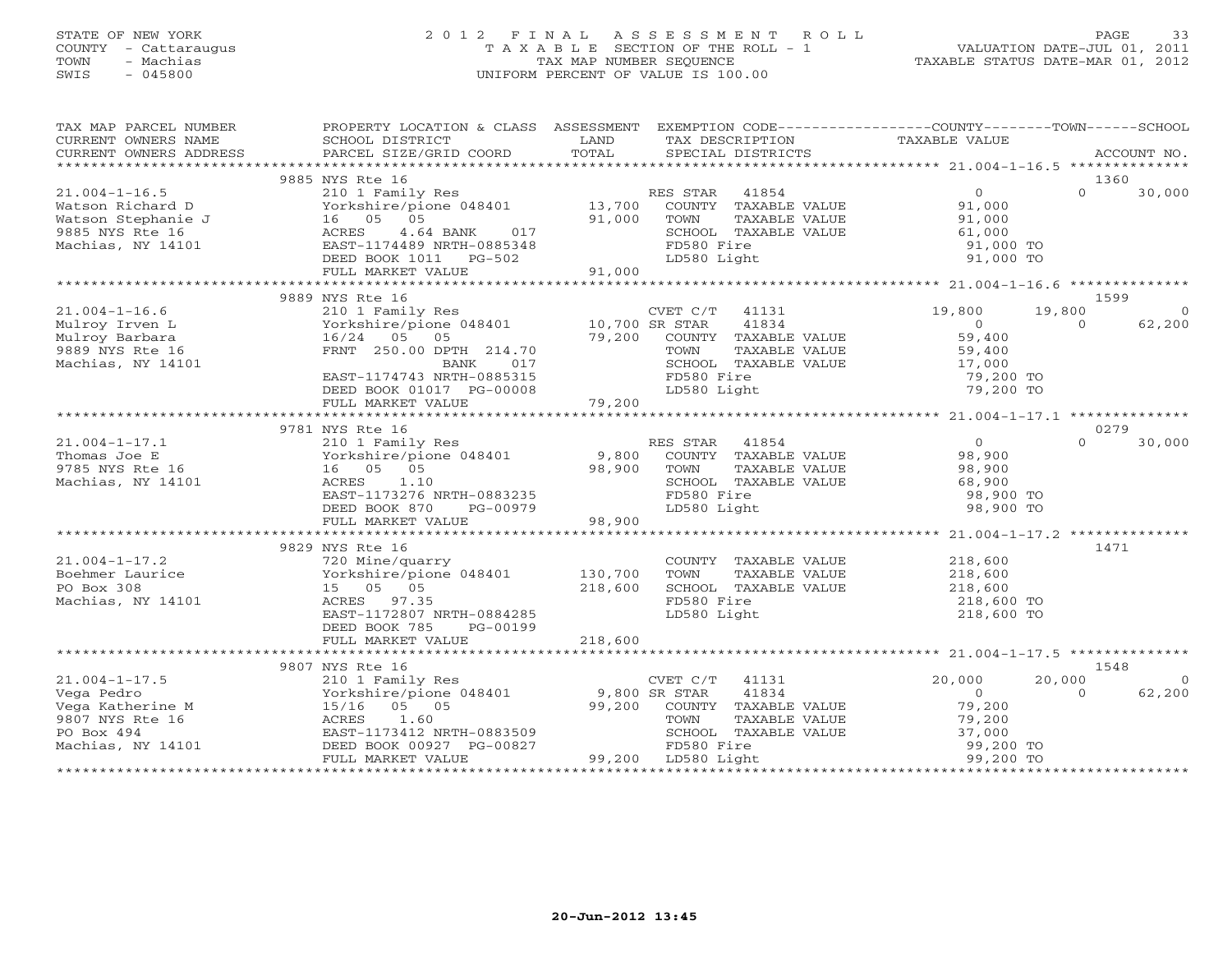# STATE OF NEW YORK 2 0 1 2 F I N A L A S S E S S M E N T R O L L PAGE 34 COUNTY - Cattaraugus T A X A B L E SECTION OF THE ROLL - 1 VALUATION DATE-JUL 01, 2011 TOWN - Machias TAX MAP NUMBER SEQUENCE TAXABLE STATUS DATE-MAR 01, 2012 SWIS - 045800 UNIFORM PERCENT OF VALUE IS 100.00

| TAX MAP PARCEL NUMBER<br>CURRENT OWNERS NAME<br>CURRENT OWNERS ADDRESS<br>***********************         | PROPERTY LOCATION & CLASS ASSESSMENT<br>SCHOOL DISTRICT<br>PARCEL SIZE/GRID COORD                                                                                    | LAND<br>TOTAL                    | EXEMPTION CODE-----------------COUNTY-------TOWN------SCHOOL<br>TAX DESCRIPTION<br>SPECIAL DISTRICTS     | TAXABLE VALUE                                                 | ACCOUNT NO.                                                   |
|-----------------------------------------------------------------------------------------------------------|----------------------------------------------------------------------------------------------------------------------------------------------------------------------|----------------------------------|----------------------------------------------------------------------------------------------------------|---------------------------------------------------------------|---------------------------------------------------------------|
|                                                                                                           |                                                                                                                                                                      |                                  |                                                                                                          |                                                               |                                                               |
| $21.004 - 1 - 17.6$<br>Gambino James                                                                      | 9827 NYS Rte 16<br>210 1 Family Res<br>Yorkshire/pione 048401                                                                                                        | 6,100 AGED S                     | AGED C/T<br>41801<br>41804                                                                               | 35,150<br>$\circ$                                             | 1693<br>35,150<br>$\overline{0}$<br>17,575<br>$\Omega$        |
| 187 Liberty St<br>Arcade, NY 14009                                                                        | 15/16 05 05<br>Gambino, Elizabeth L/U<br>FRNT 118.00 DPTH 132.00<br>EAST-1173563 NRTH-0883669                                                                        |                                  | 70,300 SR STAR<br>41834<br>COUNTY TAXABLE VALUE<br>TOWN<br>TAXABLE VALUE<br>SCHOOL TAXABLE VALUE         | $\Omega$<br>35,150<br>35,150<br>$\Omega$                      | $\Omega$<br>52,725                                            |
|                                                                                                           | DEED BOOK 01003 PG-01058<br>FULL MARKET VALUE                                                                                                                        |                                  | FD580 Fire<br>70,300 LD580 Light                                                                         | 70,300 TO<br>70,300 TO                                        |                                                               |
|                                                                                                           | *********************************                                                                                                                                    |                                  |                                                                                                          |                                                               |                                                               |
| $21.004 - 1 - 17.7$<br>Thomas Joe E<br>Thomas Linda M<br>9785 NYS Rte 16<br>Machias, NY 14101             | 9785 NYS Rte 16<br>455 Dealer-prod.<br>Yorkshire/pione 048401<br>15 05 05<br>FRNT 186.00 DPTH 156.50<br>EAST-1173147 NRTH-0883030<br>DEED BOOK 00950 PG-00399        | 8,200<br>53,900                  | COUNTY TAXABLE VALUE<br>TOWN<br>TAXABLE VALUE<br>SCHOOL TAXABLE VALUE<br>FD580 Fire<br>LD580 Light       | 53,900<br>53,900<br>53,900<br>53,900 TO<br>53,900 TO          | 1840                                                          |
|                                                                                                           | FULL MARKET VALUE                                                                                                                                                    | 53,900                           |                                                                                                          |                                                               |                                                               |
|                                                                                                           | ********************************                                                                                                                                     |                                  |                                                                                                          |                                                               |                                                               |
|                                                                                                           | 9895 McKinstry Rd                                                                                                                                                    |                                  |                                                                                                          |                                                               | 1145                                                          |
| $21.004 - 1 - 18$<br>Watson Milton<br>9895 McKinstry Rd<br>Machias, NY 14101                              | 240 Rural res<br>Yorkshire/pione 048401<br>24 05 05<br>ACRES 14.30<br>EAST-1169807 NRTH-0884833                                                                      | 21,700 AGED S<br>150,500 SR STAR | AGED C/T<br>41801<br>41804<br>41834<br>COUNTY TAXABLE VALUE<br>TOWN<br>TAXABLE VALUE                     | 67,725<br>$\Omega$<br>$\Omega$<br>82,775<br>82,775            | 67,725<br>$\Omega$<br>30,100<br>$\circ$<br>$\Omega$<br>62,200 |
|                                                                                                           | DEED BOOK 599<br>PG-00406                                                                                                                                            |                                  | SCHOOL TAXABLE VALUE<br>150,500 FD580 Fire                                                               | 58,200                                                        |                                                               |
|                                                                                                           | FULL MARKET VALUE                                                                                                                                                    |                                  |                                                                                                          | 150,500 TO<br>*********** 21.004-1-19 *****************       |                                                               |
|                                                                                                           | 9849 McKinstry Rd                                                                                                                                                    |                                  |                                                                                                          |                                                               | 0233                                                          |
| $21.004 - 1 - 19$<br>Perry Bernard Nicholas<br>9849 McKinstry Rd<br>Machias, NY 14101                     | 112 Dairy farm<br>Yorkshire/pione 048401<br>24 05 05<br>ACRES 82.90<br>EAST-1170048 NRTH-0884019<br>DEED BOOK 841<br>PG-00919                                        | 76,300<br>168,000                | RES STAR<br>41854<br>COUNTY TAXABLE VALUE<br>TOWN<br>TAXABLE VALUE<br>SCHOOL TAXABLE VALUE<br>FD580 Fire | $\overline{0}$<br>168,000<br>168,000<br>138,000<br>168,000 TO | $\Omega$<br>30,000                                            |
|                                                                                                           | FULL MARKET VALUE                                                                                                                                                    | 168,000                          |                                                                                                          |                                                               |                                                               |
|                                                                                                           | 9802 McKinstry Rd                                                                                                                                                    |                                  |                                                                                                          |                                                               | 0531                                                          |
| $21.004 - 1 - 20$<br>Etcheverry James P II<br>Etcheverry Sara J<br>9802 McKinstry Rd<br>Machias, NY 14101 | 210 1 Family Res<br>Yorkshire/pione 048401<br>23 05 05<br>ACRES<br>1.35 BANK<br>017<br>EAST-1171528 NRTH-0883499<br>$PG-6003$<br>DEED BOOK 3230<br>FULL MARKET VALUE | 11,500<br>70,200<br>70,200       | RES STAR<br>41854<br>COUNTY TAXABLE VALUE<br>TOWN<br>TAXABLE VALUE<br>SCHOOL TAXABLE VALUE<br>FD580 Fire | $\overline{0}$<br>70,200<br>70,200<br>40,200<br>70,200 TO     | 30,000<br>$\Omega$                                            |
|                                                                                                           |                                                                                                                                                                      |                                  |                                                                                                          |                                                               |                                                               |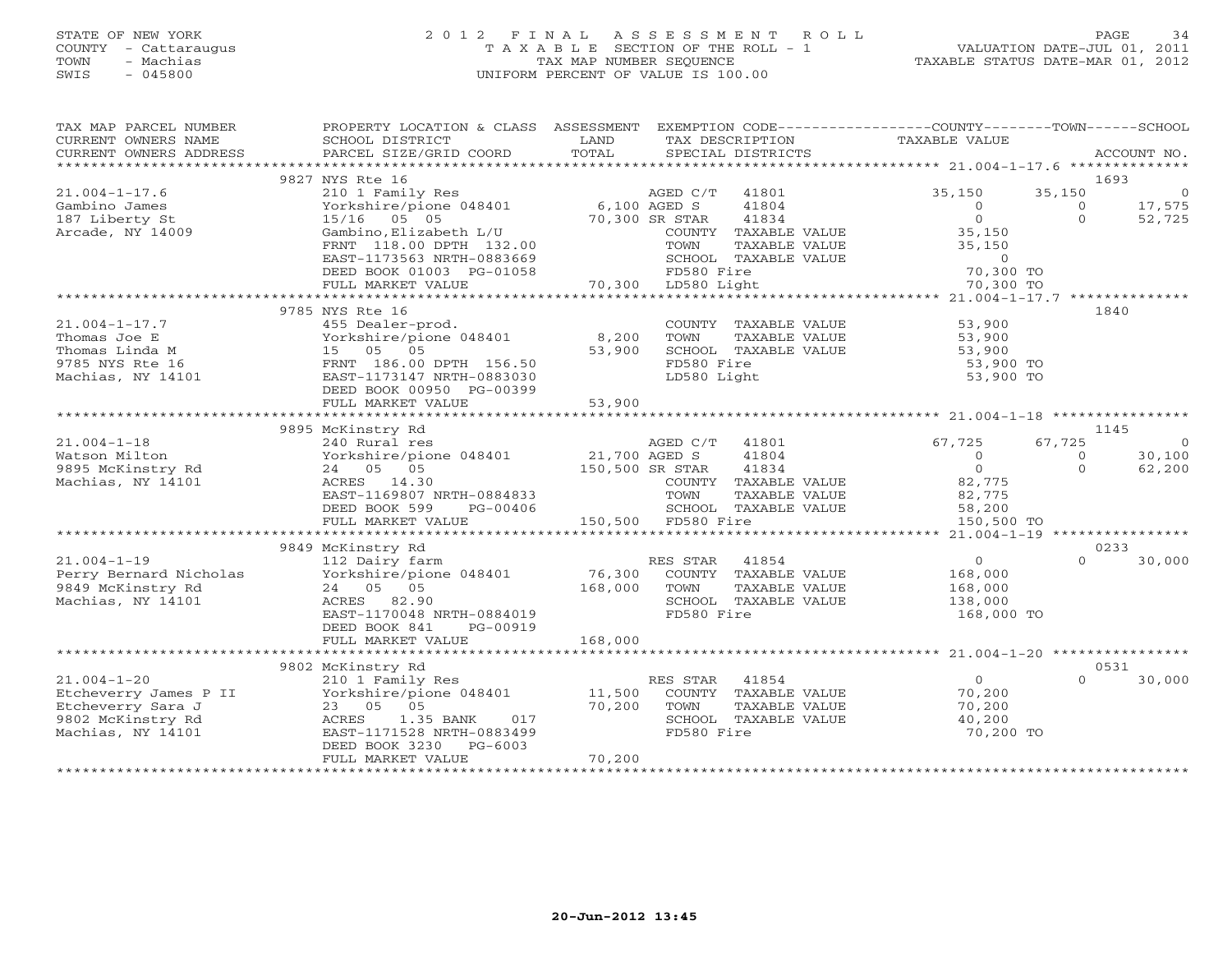### STATE OF NEW YORK 2 0 1 2 F I N A L A S S E S S M E N T R O L L PAGE 35 COUNTY - Cattaraugus T A X A B L E SECTION OF THE ROLL - 1 VALUATION DATE-JUL 01, 2011 TOWN - Machias TAX MAP NUMBER SEQUENCE TAXABLE STATUS DATE-MAR 01, 2012 SWIS - 045800 UNIFORM PERCENT OF VALUE IS 100.00UNIFORM PERCENT OF VALUE IS 100.00

| TAX MAP PARCEL NUMBER<br>CURRENT OWNERS NAME<br>CURRENT OWNERS ADDRESS | PROPERTY LOCATION & CLASS ASSESSMENT<br>SCHOOL DISTRICT<br>PARCEL SIZE/GRID COORD | LAND<br>TOTAL                                    | EXEMPTION CODE----------------COUNTY-------TOWN------SCHOOL<br>TAX DESCRIPTION TAXABLE VALUE<br>SPECIAL DISTRICTS<br>SPECIAL DISTRICTS |                          | ACCOUNT NO.                |
|------------------------------------------------------------------------|-----------------------------------------------------------------------------------|--------------------------------------------------|----------------------------------------------------------------------------------------------------------------------------------------|--------------------------|----------------------------|
|                                                                        |                                                                                   |                                                  |                                                                                                                                        |                          |                            |
|                                                                        | 9761 NYS Rte 16                                                                   |                                                  |                                                                                                                                        |                          | 1629                       |
| $21.004 - 1 - 21.1$                                                    | 662 Police/fire                                                                   | 25,900                                           | COUNTY TAXABLE VALUE 146,300                                                                                                           |                          |                            |
| Boehmer Laurice<br>PO Box 308                                          | Yorkshire/pione 048401<br>16 05 05                                                | 146,300                                          | TOWN<br>TAXABLE VALUE<br>SCHOOL TAXABLE VALUE                                                                                          | 146,300<br>146,300       |                            |
| Machias, NY 14101                                                      | ACRES 19.89                                                                       |                                                  | FD580 Fire                                                                                                                             |                          |                            |
|                                                                        | EAST-1172202 NRTH-0882837                                                         |                                                  | LD580 Light                                                                                                                            | 146,300 TO<br>146,300 TO |                            |
|                                                                        | DEED BOOK 855<br>PG-00492                                                         |                                                  |                                                                                                                                        |                          |                            |
|                                                                        | FULL MARKET VALUE                                                                 | 146,300                                          |                                                                                                                                        |                          |                            |
|                                                                        |                                                                                   |                                                  |                                                                                                                                        |                          |                            |
|                                                                        | 9740 McKinstry Rd                                                                 |                                                  |                                                                                                                                        |                          | 1694                       |
| $21.004 - 1 - 21.2$                                                    | 210 1 Family Res                                                                  |                                                  | COUNTY TAXABLE VALUE                                                                                                                   | 60,200                   |                            |
| Perkins Myrtle                                                         | Yorkshire/pione 048401                                                            | 6,200                                            | TOWN<br>TAXABLE VALUE                                                                                                                  | 60,200                   |                            |
| 9081 Maple Valley Rd                                                   | 16  05  05                                                                        | 60,200                                           | SCHOOL TAXABLE VALUE                                                                                                                   | 60,200                   |                            |
| Machias, NY 14101                                                      | FRNT 106.00 DPTH 100.00                                                           |                                                  | FD580 Fire                                                                                                                             | 60,200 TO                |                            |
|                                                                        | EAST-1172088 NRTH-0882282                                                         |                                                  | LD580 Light                                                                                                                            | 60,200 TO                |                            |
|                                                                        | DEED BOOK 3190 PG-7001                                                            |                                                  |                                                                                                                                        |                          |                            |
|                                                                        | FULL MARKET VALUE                                                                 | 60,200                                           |                                                                                                                                        |                          |                            |
|                                                                        |                                                                                   |                                                  |                                                                                                                                        |                          |                            |
|                                                                        | 9791 McKinstry Rd                                                                 |                                                  |                                                                                                                                        |                          | 0441                       |
| $21.004 - 1 - 22$                                                      | 210 1 Family Res                                                                  |                                                  | RES STAR 41854                                                                                                                         | $\Omega$                 | $\Omega$<br>30,000         |
| McDonald Ryan W                                                        | Yorkshire/pione 048401                                                            | 10,900                                           | COUNTY TAXABLE VALUE                                                                                                                   | 76,600                   |                            |
| 9791 McKinstry Rd<br>Machias NY 14101                                  | 23 05 05                                                                          | 76,600                                           | TAXABLE VALUE<br>TOWN                                                                                                                  | 76,600                   |                            |
| Machias, NY 14101                                                      | FRNT 132.00 DPTH 310.00                                                           |                                                  | SCHOOL TAXABLE VALUE                                                                                                                   | 46,600                   |                            |
|                                                                        | BANK<br>065                                                                       |                                                  | FD580 Fire                                                                                                                             | 76,600 TO                |                            |
|                                                                        | EAST-1171397 NRTH-0883103                                                         |                                                  | LD580 Light                                                                                                                            | 76,600 TO                |                            |
|                                                                        | DEED BOOK 10984 PG-6001                                                           |                                                  |                                                                                                                                        |                          |                            |
|                                                                        | FULL MARKET VALUE                                                                 | 76,600                                           |                                                                                                                                        |                          |                            |
|                                                                        |                                                                                   |                                                  |                                                                                                                                        |                          |                            |
|                                                                        | McKinstry Rd                                                                      |                                                  |                                                                                                                                        |                          | 0172                       |
| $21.004 - 1 - 23.1$                                                    | 105 Vac farmland                                                                  |                                                  | AG DIST<br>41720                                                                                                                       | 22,727                   | 22,727<br>22,727           |
| Burmester Beverly J                                                    | Yorkshire/pione 048401                                                            | 83,900                                           | COUNTY TAXABLE VALUE                                                                                                                   | 61,173                   |                            |
| Burmester James                                                        | 23 05 05                                                                          | 83,900                                           | TOWN<br>TAXABLE VALUE                                                                                                                  | 61,173                   |                            |
| 9653 McKinstry Rd                                                      | ACRES 96.25                                                                       |                                                  | SCHOOL TAXABLE VALUE                                                                                                                   | 61,173                   |                            |
| Machias, NY 14101                                                      | EAST-1170356 NRTH-0882595                                                         |                                                  | FD580 Fire                                                                                                                             | 83,900 TO                |                            |
|                                                                        | DEED BOOK 00946 PG-01013                                                          |                                                  |                                                                                                                                        |                          |                            |
| MAY BE SUBJECT TO PAYMENT                                              | FULL MARKET VALUE                                                                 | 83,900                                           |                                                                                                                                        |                          |                            |
| UNDER AGDIST LAW TIL 2016                                              |                                                                                   |                                                  |                                                                                                                                        |                          |                            |
|                                                                        |                                                                                   |                                                  |                                                                                                                                        |                          |                            |
|                                                                        | 9769 McKinstry Rd                                                                 |                                                  |                                                                                                                                        |                          | 1587<br>30,000<br>$\Omega$ |
| $21.004 - 1 - 23.2$<br>Burmester James                                 | 210 1 Family Res                                                                  | $\begin{array}{c} 10,800 \\ 110,800 \end{array}$ | RES STAR<br>41854                                                                                                                      | $\overline{0}$           |                            |
| Burmester Joanne                                                       | Yorkshire/pione 048401<br>23 05 05                                                | 113,100                                          | COUNTY TAXABLE VALUE<br>TOWN<br>TAXABLE VALUE                                                                                          | 113,100<br>113,100       |                            |
| 9769 McKinstry Rd                                                      | FRNT 135.00 DPTH 288.00                                                           |                                                  | SCHOOL TAXABLE VALUE                                                                                                                   | 83,100                   |                            |
| Machias, NY 14101                                                      | EAST-1171661 NRTH-0882763                                                         |                                                  | FD580 Fire                                                                                                                             | 113,100 TO               |                            |
|                                                                        | DEED BOOK 894<br>PG-00453                                                         |                                                  |                                                                                                                                        |                          |                            |
|                                                                        | FULL MARKET VALUE                                                                 | 113,100                                          |                                                                                                                                        |                          |                            |
|                                                                        |                                                                                   |                                                  |                                                                                                                                        |                          |                            |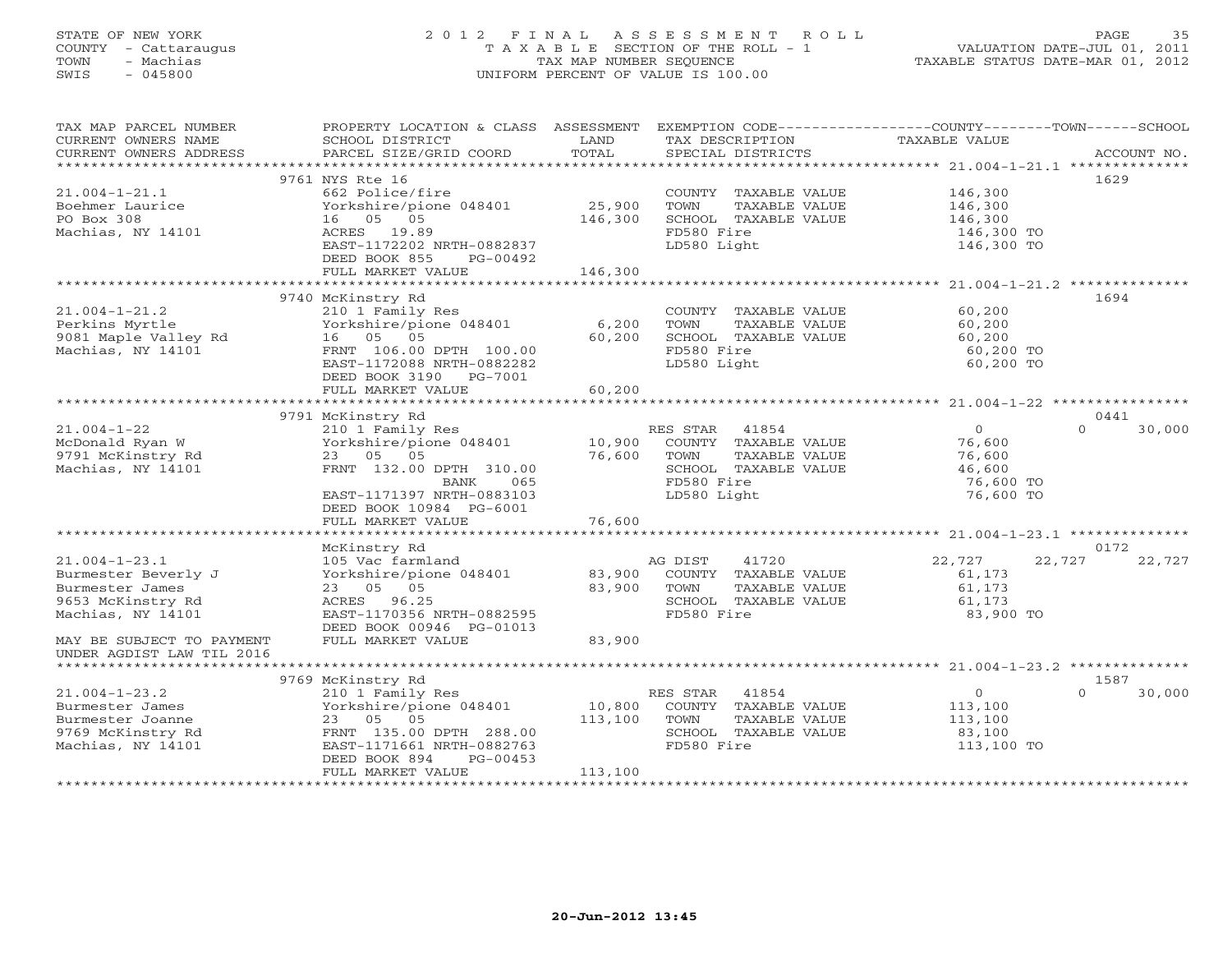### STATE OF NEW YORK 2 0 1 2 F I N A L A S S E S S M E N T R O L L PAGE 36 COUNTY - Cattaraugus T A X A B L E SECTION OF THE ROLL - 1 VALUATION DATE-JUL 01, 2011 TOWN - Machias TAX MAP NUMBER SEQUENCE TAXABLE STATUS DATE-MAR 01, 2012 SWIS - 045800 UNIFORM PERCENT OF VALUE IS 100.00UNIFORM PERCENT OF VALUE IS 100.00

| TAX MAP PARCEL NUMBER<br>CURRENT OWNERS NAME                                                     | PROPERTY LOCATION & CLASS ASSESSMENT<br>SCHOOL DISTRICT                                                                                                                                    | LAND                         | EXEMPTION CODE-----------------COUNTY-------TOWN------SCHOOL<br>TAX DESCRIPTION                                         | TAXABLE VALUE                                                          |                            |
|--------------------------------------------------------------------------------------------------|--------------------------------------------------------------------------------------------------------------------------------------------------------------------------------------------|------------------------------|-------------------------------------------------------------------------------------------------------------------------|------------------------------------------------------------------------|----------------------------|
| CURRENT OWNERS ADDRESS<br>***********************                                                | PARCEL SIZE/GRID COORD                                                                                                                                                                     | TOTAL                        | SPECIAL DISTRICTS                                                                                                       |                                                                        | ACCOUNT NO.                |
|                                                                                                  | 9743 McKinstry Rd                                                                                                                                                                          |                              |                                                                                                                         |                                                                        | 1606                       |
| $21.004 - 1 - 23.3$<br>Dahlke Teresa<br>West Centerville Rd<br>Houghton, NY 14744                | 210 1 Family Res<br>Yorkshire/pione 048401<br>15/23 05 05<br>FRNT 100.00 DPTH 175.00<br>EAST-1171923 NRTH-0882188<br>DEED BOOK 01016 PG-01083                                              | 8,100<br>61,300              | RES STAR<br>41854<br>COUNTY TAXABLE VALUE<br>TOWN<br>TAXABLE VALUE<br>SCHOOL TAXABLE VALUE<br>FD580 Fire<br>LD580 Light | $\overline{0}$<br>61,300<br>61,300<br>31,300<br>61,300 TO<br>61,300 TO | $\Omega$<br>30,000         |
|                                                                                                  | FULL MARKET VALUE                                                                                                                                                                          | 61,300                       |                                                                                                                         |                                                                        |                            |
|                                                                                                  | 3560 Roszyk Hill Rd                                                                                                                                                                        |                              |                                                                                                                         |                                                                        | 1921                       |
| $21.004 - 1 - 23.4$<br>Burlingame Lori<br>3560 Roszyk Hill Rd<br>Machias, NY 14042               | 210 1 Family Res<br>Yorkshire/pione 048401<br>23 05 05<br>L 1020 P 1021<br>FRNT 120.00 DPTH 300.00<br>EAST-1170505 NRTH-0881514<br>DEED BOOK 00985 PG-00278<br>FULL MARKET VALUE           | 10,700<br>77,300<br>77,300   | RES STAR<br>41854<br>COUNTY TAXABLE VALUE<br>TOWN<br>TAXABLE VALUE<br>SCHOOL TAXABLE VALUE<br>FD580 Fire<br>LD580 Light | $\Omega$<br>77,300<br>77,300<br>47,300<br>77,300 TO<br>77,300 TO       | $\Omega$<br>30,000         |
|                                                                                                  |                                                                                                                                                                                            | ************                 |                                                                                                                         | ******************* 21.004-1-23.5 ***************                      |                            |
| $21.004 - 1 - 23.5$<br>Klink Ralph<br>Klink Barbara<br>9749 McKinstry Rd<br>Machias, NY 14101    | 9749 McKinstry Rd<br>210 1 Family Res<br>Yorkshire/pione 048401<br>15/23 05<br>05<br>FRNT 210.00 DPTH 215.00<br>EAST-1171866 NRTH-0882317<br>DEED BOOK 00986 PG-01049<br>FULL MARKET VALUE | 11,300<br>107,400<br>107,400 | COUNTY TAXABLE VALUE<br>TOWN<br>TAXABLE VALUE<br>SCHOOL TAXABLE VALUE<br>FD580 Fire<br>LD580 Light                      | 107,400<br>107,400<br>107,400<br>107,400 TO<br>107,400 TO              | 1922                       |
|                                                                                                  |                                                                                                                                                                                            |                              |                                                                                                                         |                                                                        |                            |
| $21.004 - 1 - 23.6$<br>Brace Linda<br>9805 McKinstry Rd<br>Machias, NY 14101                     | 9805 McKinstry Rd<br>210 1 Family Res<br>Yorkshire/pione 048401<br>23<br>05<br>05<br>FRNT 180.00 DPTH 310.00<br>BANK<br>032<br>EAST-1171156 NRTH-0883498<br>DEED BOOK 00993 PG-00213       | 11,100<br>72,200             | RES STAR<br>41854<br>COUNTY TAXABLE VALUE<br>TOWN<br>TAXABLE VALUE<br>SCHOOL TAXABLE VALUE<br>FD580 Fire                | $\overline{0}$<br>72,200<br>72,200<br>42,200<br>72,200 TO              | 1952<br>$\Omega$<br>30,000 |
|                                                                                                  | FULL MARKET VALUE                                                                                                                                                                          | 72,200                       |                                                                                                                         |                                                                        |                            |
|                                                                                                  | 9803 McKinstry Rd                                                                                                                                                                          |                              |                                                                                                                         |                                                                        | 1559                       |
| $21.004 - 1 - 23.7$<br>Laird Donald<br>Laird Mary<br>2014 Cheeseman Hill Rd<br>Delevan, NY 14042 | 312 Vac w/imprv<br>Yorkshire/pione 048401<br>05<br>05<br>23<br>1.85<br>ACRES<br>EAST-1171249 NRTH-0883294<br>DEED BOOK 01013 PG-00026                                                      | 12,100<br>96,300             | COUNTY TAXABLE VALUE<br>TOWN<br>TAXABLE VALUE<br>SCHOOL TAXABLE VALUE                                                   | 96,300<br>96,300<br>96,300                                             |                            |
|                                                                                                  | FULL MARKET VALUE                                                                                                                                                                          | 96,300                       |                                                                                                                         |                                                                        |                            |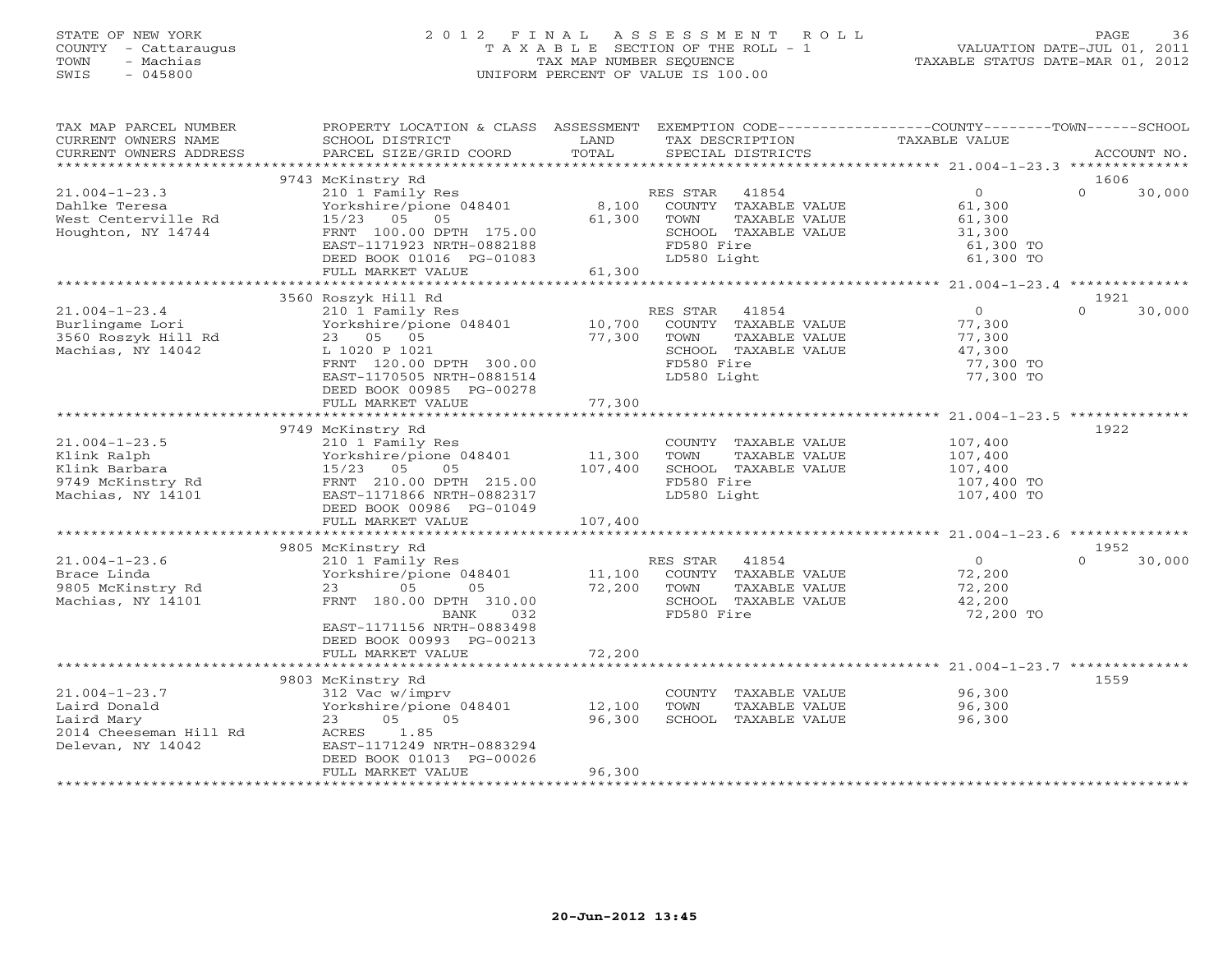# STATE OF NEW YORK 2 0 1 2 F I N A L A S S E S S M E N T R O L L PAGE 37 COUNTY - Cattaraugus T A X A B L E SECTION OF THE ROLL - 1 VALUATION DATE-JUL 01, 2011 TOWN - Machias TAX MAP NUMBER SEQUENCE TAXABLE STATUS DATE-MAR 01, 2012 SWIS - 045800 UNIFORM PERCENT OF VALUE IS 100.00UNIFORM PERCENT OF VALUE IS 100.00

| TAX MAP PARCEL NUMBER<br>CURRENT OWNERS NAME<br>CURRENT OWNERS ADDRESS<br>***********************               | PROPERTY LOCATION & CLASS ASSESSMENT<br>SCHOOL DISTRICT<br>PARCEL SIZE/GRID COORD                                                                      | LAND<br>TOTAL              | EXEMPTION CODE-----------------COUNTY-------TOWN-----SCHOOL<br>TAX DESCRIPTION<br>SPECIAL DISTRICTS                  | TAXABLE VALUE                                                    | ACCOUNT NO.                                                |
|-----------------------------------------------------------------------------------------------------------------|--------------------------------------------------------------------------------------------------------------------------------------------------------|----------------------------|----------------------------------------------------------------------------------------------------------------------|------------------------------------------------------------------|------------------------------------------------------------|
| $21.004 - 1 - 23.8$<br>Burmester James<br>Burmester Joanne<br>9769 McKinstry Rd<br>Machias, NY 14101            | McKinstry Rd<br>312 Vac w/imprv<br>Yorkshire/pione 048401<br>23 05 05<br>ACRES<br>1.85<br>EAST-1171678 NRTH-0882574<br>DEED BOOK 9764<br>PG-5001       | 12,100<br>71,600           | COUNTY TAXABLE VALUE<br>TOWN<br>TAXABLE VALUE<br>SCHOOL TAXABLE VALUE<br>FD580 Fire                                  | 71,600<br>71,600<br>71,600<br>71,600 TO                          | 2036                                                       |
| MAY BE SUBJECT TO PAYMENT<br>UNDER AGDIST LAW TIL 2013                                                          | FULL MARKET VALUE                                                                                                                                      | 71,600                     |                                                                                                                      |                                                                  |                                                            |
|                                                                                                                 | 9753 McKinstry Rd                                                                                                                                      |                            |                                                                                                                      |                                                                  | 2035                                                       |
| $21.004 - 1 - 23.9$<br>Burmester Beverly J<br>Burmester James<br>9653 McKinstry Rd<br>Machias, NY 14101         | 210 1 Family Res<br>Yorkshire/pione 048401<br>23 05 05<br>FRNT 150.70 DPTH 137.00<br>EAST-1171825 NRTH-0882513                                         | 9,000 AGED S               | 41801<br>AGED C/T<br>41804<br>94,800 SR STAR<br>41834<br>COUNTY TAXABLE VALUE<br>TOWN<br>TAXABLE VALUE               | 47,400<br>47,400<br>$\Omega$<br>$\Omega$<br>47,400<br>47,400     | $\overline{0}$<br>42,660<br>$\Omega$<br>$\Omega$<br>52,140 |
| MAY BE SUBJECT TO PAYMENT<br>UNDER AGDIST LAW TIL 2013                                                          | DEED BOOK 00946 PG-01013<br>FULL MARKET VALUE                                                                                                          |                            | SCHOOL TAXABLE VALUE<br>94,800 FD580 Fire                                                                            | $\circ$<br>94,800 TO                                             |                                                            |
|                                                                                                                 |                                                                                                                                                        |                            |                                                                                                                      |                                                                  |                                                            |
|                                                                                                                 | 3564 Roszyk Hill Rd                                                                                                                                    |                            |                                                                                                                      |                                                                  | 0143                                                       |
| $21.004 - 1 - 24$<br>Brown William<br>Brown Arvona<br>PO Box 187<br>Machias, NY 14101                           | 210 1 Family Res<br>Yorkshire/pione 048401<br>23 05 05<br>ACRES<br>1.23<br>EAST-1170338 NRTH-0881509                                                   | 11,300<br>94,300           | SR STAR<br>41834<br>COUNTY TAXABLE VALUE<br>TOWN<br>TAXABLE VALUE<br>SCHOOL TAXABLE VALUE<br>FD580 Fire              | $\circ$<br>94,300<br>94,300<br>32,100<br>94,300 TO               | $\cap$<br>62,200                                           |
|                                                                                                                 | DEED BOOK 698<br>PG-00594                                                                                                                              |                            | LD580 Light                                                                                                          | 94,300 TO                                                        |                                                            |
|                                                                                                                 | FULL MARKET VALUE                                                                                                                                      | 94,300                     |                                                                                                                      |                                                                  |                                                            |
|                                                                                                                 | 3570 Roszyk Hill Rd                                                                                                                                    |                            |                                                                                                                      |                                                                  | 0281                                                       |
| $21.004 - 1 - 25$<br>Cochran Wilton R<br>Cochran Susan E<br>3570 Roszyk Hill Rd<br>Machias, NY 14101            | 210 1 Family Res<br>Yorkshire/pione 048401<br>23 05 05<br>ACRES<br>1.10<br>EAST-1170171 NRTH-0881503<br>DEED BOOK 1027<br>PG-587<br>FULL MARKET VALUE  | 11,100<br>84,800<br>84,800 | RES STAR 41854<br>COUNTY TAXABLE VALUE<br>TOWN<br>TAXABLE VALUE<br>SCHOOL TAXABLE VALUE<br>FD580 Fire<br>LD580 Light | $\Omega$<br>84,800<br>84,800<br>54,800<br>84,800 TO<br>84,800 TO | $\Omega$<br>30,000                                         |
|                                                                                                                 |                                                                                                                                                        |                            |                                                                                                                      |                                                                  |                                                            |
| $21.004 - 1 - 26$<br>Boitschenko Nicholas G<br>Boitschenko Brandi A<br>11081 Galen Hill Rd<br>Freedom, NY 14065 | 3588 Roszyk Hill Rd<br>210 1 Family Res<br>Yorkshire/pione 048401<br>23 05 05<br>1.10<br>ACRES<br>EAST-1170014 NRTH-0881498<br>DEED BOOK 11962 PG-9002 | 11,100<br>54,000           | COUNTY TAXABLE VALUE<br>TOWN<br>TAXABLE VALUE<br>SCHOOL TAXABLE VALUE<br>FD580 Fire<br>LD580 Light                   | 54,000<br>54,000<br>54,000<br>54,000 TO<br>54,000 TO             | 0471                                                       |
|                                                                                                                 | FULL MARKET VALUE                                                                                                                                      | 54,000                     |                                                                                                                      |                                                                  |                                                            |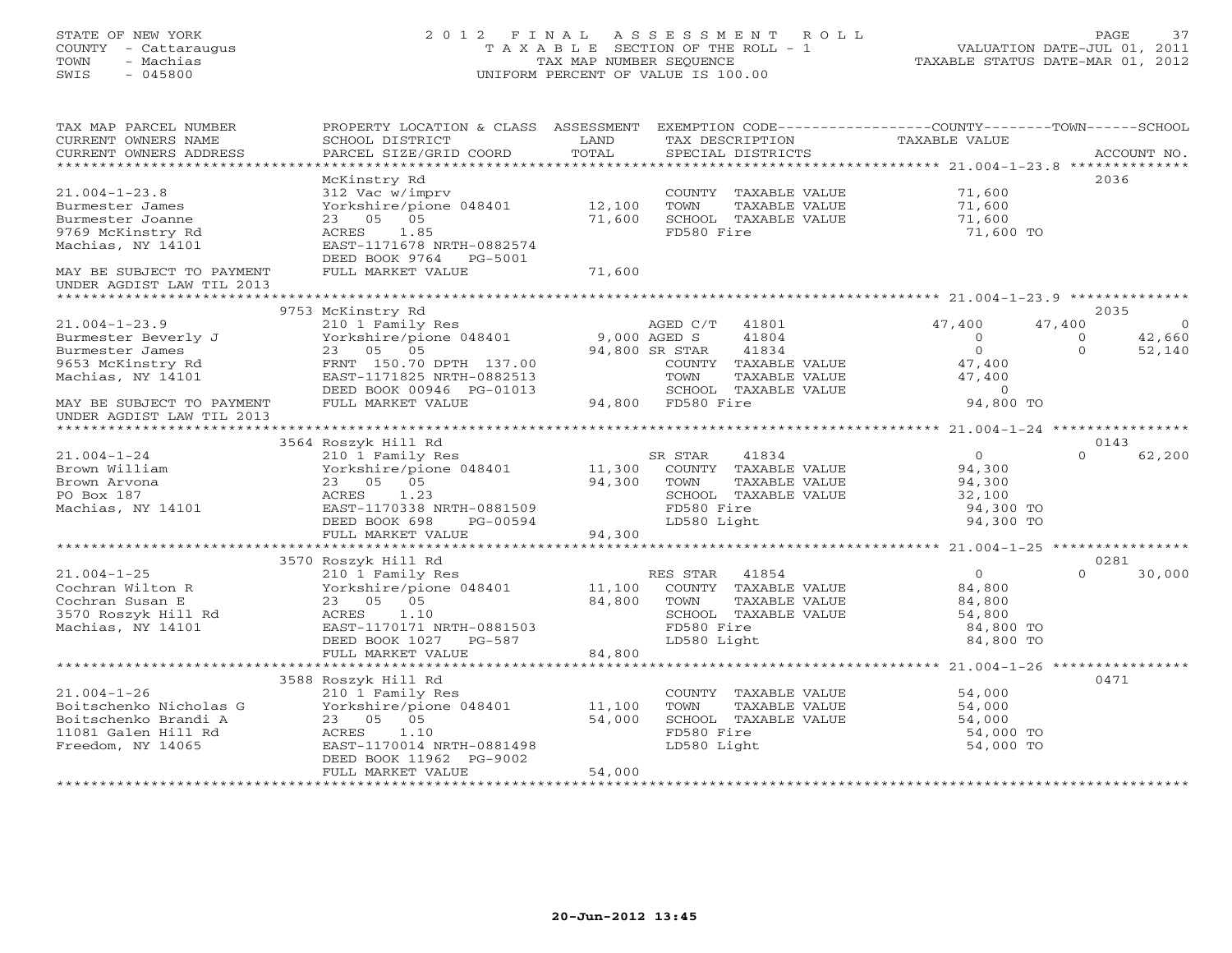### STATE OF NEW YORK 2 0 1 2 F I N A L A S S E S S M E N T R O L L PAGE 38 COUNTY - Cattaraugus T A X A B L E SECTION OF THE ROLL - 1 VALUATION DATE-JUL 01, 2011 TOWN - Machias TAX MAP NUMBER SEQUENCE TAXABLE STATUS DATE-MAR 01, 2012 SWIS - 045800 UNIFORM PERCENT OF VALUE IS 100.00UNIFORM PERCENT OF VALUE IS 100.00

| TAX MAP PARCEL NUMBER                   | PROPERTY LOCATION & CLASS ASSESSMENT EXEMPTION CODE----------------COUNTY-------TOWN------SCHOOL |              |                                               |                                     |                     |                |
|-----------------------------------------|--------------------------------------------------------------------------------------------------|--------------|-----------------------------------------------|-------------------------------------|---------------------|----------------|
| CURRENT OWNERS NAME                     | SCHOOL DISTRICT                                                                                  | LAND         | TAX DESCRIPTION                               | TAXABLE VALUE                       |                     |                |
| CURRENT OWNERS ADDRESS                  | PARCEL SIZE/GRID COORD                                                                           | TOTAL        | SPECIAL DISTRICTS                             |                                     |                     | ACCOUNT NO.    |
|                                         |                                                                                                  |              |                                               |                                     |                     |                |
|                                         | 3596 Roszyk Hill Rd                                                                              |              |                                               |                                     | 0939                |                |
| $21.004 - 1 - 27$                       | 210 1 Family Res                                                                                 |              | 41834<br>SR STAR                              | $\overline{0}$                      | $\Omega$            | 62,200         |
| Rinko Steve                             | Yorkshire/pione 048401                                                                           | 10,800       | COUNTY TAXABLE VALUE                          | 80,000                              |                     |                |
| 3596 Roszyk Hill Rd                     | 23 05 05                                                                                         | 80,000       | TOWN<br>TAXABLE VALUE                         | 80,000                              |                     |                |
| Machias, NY 14101                       | FRNT 125.00 DPTH 310.00                                                                          |              | SCHOOL TAXABLE VALUE                          | 17,800                              |                     |                |
|                                         | EAST-1169870 NRTH-0881494                                                                        |              | FD580 Fire                                    | 80,000 TO                           |                     |                |
|                                         | DEED BOOK 668<br>PG-00438                                                                        |              | LD580 Light                                   | 80,000 TO                           |                     |                |
|                                         | FULL MARKET VALUE                                                                                | 80,000       |                                               |                                     |                     |                |
|                                         |                                                                                                  |              |                                               |                                     |                     |                |
|                                         | 3600 Roszyk Hill Rd                                                                              |              |                                               |                                     | 0959                |                |
| $21.004 - 1 - 28$                       | 210 1 Family Res                                                                                 |              | AGED C/T 41801                                | 43,950                              | 43,950              | $\overline{0}$ |
| Herman Sandra L                         | Yorkshire/pione 048401                                                                           | 8,600 AGED S | 41804                                         | $\overline{0}$<br>$0 \qquad \qquad$ | $\circ$<br>$\Omega$ | 26,370         |
| Herman Robert F                         | 23 05 05                                                                                         |              | 87,900 SR STAR<br>41834                       |                                     |                     | 61,530         |
| 3600 Roszyk Hill Rd                     | FRNT 123.00 DPTH 310.00                                                                          |              | COUNTY TAXABLE VALUE                          | 43,950                              |                     |                |
| Machias, NY 14101                       | BANK<br>017<br>EAST-1169746 NRTH-0881489                                                         |              | TOWN<br>TAXABLE VALUE<br>SCHOOL TAXABLE VALUE | 43,950<br>$\overline{0}$            |                     |                |
|                                         | DEED BOOK 7176 PG-8001                                                                           |              | FD580 Fire                                    | 87,900 TO                           |                     |                |
|                                         | FULL MARKET VALUE                                                                                |              | 87,900 LD580 Light                            | 87,900 TO                           |                     |                |
|                                         |                                                                                                  |              |                                               |                                     |                     |                |
|                                         | 3604 Roszyk Hill Rd                                                                              |              |                                               |                                     | 0477                |                |
| $21.004 - 1 - 29$                       | 210 1 Family Res                                                                                 |              | RES STAR<br>41854                             | $\overline{0}$                      | $\Omega$            | 30,000         |
| Schenk Erich W                          | Yorkshire/pione 048401                                                                           | 10,700       | COUNTY TAXABLE VALUE                          | 64,000                              |                     |                |
| 3604 Roszyk Hill Rd                     | 23 05 05                                                                                         | 64,000       | TAXABLE VALUE<br>TOWN                         | 64,000                              |                     |                |
| Machias, NY 14101                       | FRNT 122.00 DPTH 310.00                                                                          |              | SCHOOL TAXABLE VALUE                          | 34,000                              |                     |                |
|                                         | EAST-1169629 NRTH-0881485                                                                        |              | FD580 Fire                                    | 64,000 TO                           |                     |                |
|                                         | DEED BOOK 11910 PG-6001                                                                          |              | LD580 Light                                   | 64,000 TO                           |                     |                |
|                                         | FULL MARKET VALUE                                                                                | 64,000       |                                               |                                     |                     |                |
|                                         |                                                                                                  |              |                                               |                                     |                     |                |
|                                         | 3610 Roszyk Hill Rd                                                                              |              |                                               |                                     | 0614                |                |
| $21.004 - 1 - 30$                       | 270 Mfg housing                                                                                  |              | RES STAR<br>41854                             | $\overline{0}$                      | $\Omega$            | 30,000         |
| Beals Beverly                           | Yorkshire/pione 048401 11,200                                                                    |              | COUNTY TAXABLE VALUE                          | 63,100                              |                     |                |
| 9 Sunset Dr                             | 23 05 05                                                                                         | 63,100       | TOWN<br>TAXABLE VALUE                         | 63,100                              |                     |                |
| Delevan, NY 14042                       | ACRES<br>1.12                                                                                    |              | SCHOOL TAXABLE VALUE                          | 33,100                              |                     |                |
|                                         | EAST-1169492 NRTH-0881480                                                                        |              | FD580 Fire                                    | 63,100 TO                           |                     |                |
|                                         | DEED BOOK 2313<br>PG-2003                                                                        |              | LD580 Light                                   | 63,100 TO                           |                     |                |
|                                         | FULL MARKET VALUE                                                                                | 63,100       |                                               |                                     |                     |                |
|                                         |                                                                                                  |              |                                               |                                     |                     |                |
|                                         | 3620 Roszyk Hill Rd                                                                              |              |                                               |                                     | 1151                |                |
| $21.004 - 1 - 31$                       | 270 Mfg housing                                                                                  |              | COUNTY TAXABLE VALUE                          | 16,200                              |                     |                |
| Ford Teri                               | Yorkshire/pione 048401                                                                           | 11,200       | TOWN<br>TAXABLE VALUE                         | 16,200                              |                     |                |
| 9828 Huyck Rd                           | 23 05 05                                                                                         | 16,200       | SCHOOL TAXABLE VALUE                          | 16, 200                             |                     |                |
| Farmersville Station, NY 14060 Life Use |                                                                                                  |              | FD580 Fire                                    | 16,200 TO                           |                     |                |
|                                         | ACRES<br>1.17                                                                                    |              | LD580 Light                                   | 16,200 TO                           |                     |                |
|                                         | EAST-1169331 NRTH-0881476                                                                        |              |                                               |                                     |                     |                |
|                                         | DEED BOOK 00985 PG-00955<br>FULL MARKET VALUE                                                    | 16,200       |                                               |                                     |                     |                |
|                                         |                                                                                                  |              |                                               |                                     |                     |                |
|                                         |                                                                                                  |              |                                               |                                     |                     |                |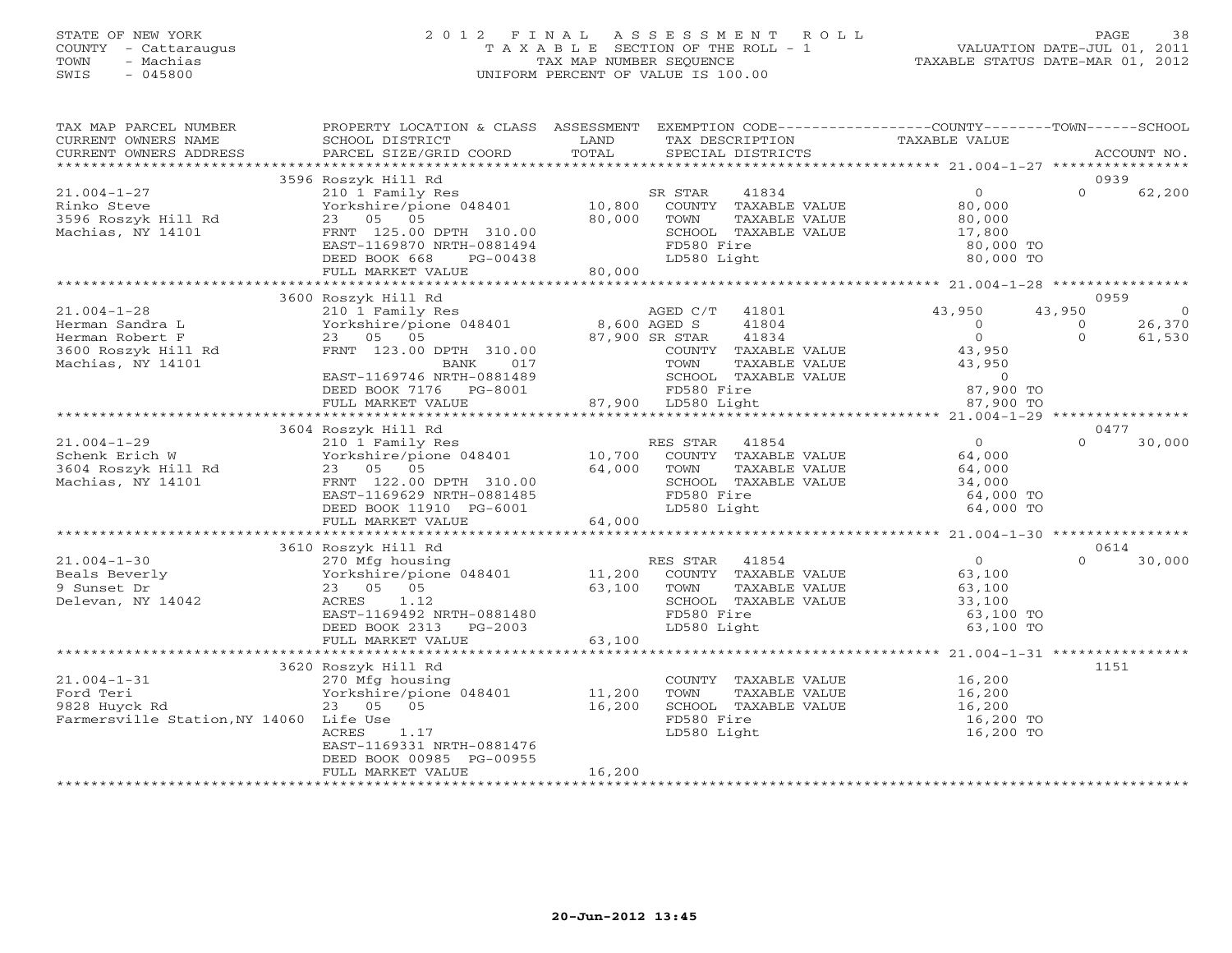# STATE OF NEW YORK 2 0 1 2 F I N A L A S S E S S M E N T R O L L PAGE 39 COUNTY - Cattaraugus T A X A B L E SECTION OF THE ROLL - 1 VALUATION DATE-JUL 01, 2011 TOWN - Machias TAX MAP NUMBER SEQUENCE TAXABLE STATUS DATE-MAR 01, 2012 SWIS - 045800 UNIFORM PERCENT OF VALUE IS 100.00UNIFORM PERCENT OF VALUE IS 100.00

| TAX MAP PARCEL NUMBER<br>CURRENT OWNERS NAME<br>CURRENT OWNERS ADDRESS | PROPERTY LOCATION & CLASS ASSESSMENT<br>SCHOOL DISTRICT<br>PARCEL SIZE/GRID COORD | LAND<br>TOTAL  | TAX DESCRIPTION<br>SPECIAL DISTRICTS | EXEMPTION CODE-----------------COUNTY-------TOWN------SCHOOL<br>TAXABLE VALUE | ACCOUNT NO.        |
|------------------------------------------------------------------------|-----------------------------------------------------------------------------------|----------------|--------------------------------------|-------------------------------------------------------------------------------|--------------------|
|                                                                        |                                                                                   |                |                                      |                                                                               |                    |
|                                                                        | 3632 Roszyk Hill Rd                                                               |                |                                      |                                                                               | 0382               |
| $21.004 - 1 - 32$                                                      | 210 1 Family Res                                                                  |                | CVET C/T<br>41131                    | 20,000                                                                        | 20,000<br>$\Omega$ |
| Phillippi William Sr                                                   | Yorkshire/pione 048401                                                            | 10,800 SR STAR | 41834                                | $\overline{0}$                                                                | 62,200<br>$\cap$   |
| Phillippi Frederick                                                    | 23 05 05                                                                          |                | 98,600 COUNTY TAXABLE VALUE          | 78,600                                                                        |                    |
| 3632 Roszyk Hill Rd                                                    | FRNT 125.00 DPTH 310.00                                                           |                | TAXABLE VALUE<br>TOWN                | 78,600                                                                        |                    |
| Machias, NY 14101                                                      | EAST-1169187 NRTH-0881472                                                         |                | SCHOOL TAXABLE VALUE                 | 36,400                                                                        |                    |
|                                                                        | DEED BOOK 373<br>PG-5001                                                          |                | FD580 Fire                           | 98,600 TO                                                                     |                    |
|                                                                        | FULL MARKET VALUE                                                                 |                | 98,600 LD580 Light                   | 98,600 TO                                                                     |                    |
|                                                                        |                                                                                   |                |                                      |                                                                               |                    |
|                                                                        | 3634 Roszyk Hill Rd                                                               |                |                                      |                                                                               | 0653               |
| $21.004 - 1 - 33$                                                      | 210 1 Family Res                                                                  |                | 41854<br>RES STAR                    | $\overline{0}$                                                                | $\Omega$<br>30,000 |
| Oyler Dawn                                                             | Yorkshire/pione 048401                                                            | 10,800         | COUNTY TAXABLE VALUE                 | 91,700                                                                        |                    |
| 3634 Roszyk Hill Rd                                                    | 23 05 05                                                                          | 91,700         | TOWN<br>TAXABLE VALUE                | 91,700                                                                        |                    |
| Machias, NY 14101                                                      | FRNT 125.00 DPTH 310.00                                                           |                | SCHOOL TAXABLE VALUE                 | 61,700                                                                        |                    |
|                                                                        | EAST-1169059 NRTH-0881466                                                         |                | FD580 Fire                           | 91,700 TO                                                                     |                    |
|                                                                        | DEED BOOK 00990 PG-01074                                                          |                | LD580 Light                          | 91,700 TO                                                                     |                    |
|                                                                        | FULL MARKET VALUE                                                                 | 91,700         |                                      |                                                                               |                    |
|                                                                        |                                                                                   |                |                                      |                                                                               |                    |
|                                                                        | 3648 Roszyk Hill Rd                                                               |                |                                      |                                                                               | 1334               |
| $21.004 - 1 - 35$                                                      | 240 Rural res                                                                     |                | 41854<br>RES STAR                    | $\overline{O}$                                                                | 30,000<br>$\Omega$ |
|                                                                        |                                                                                   |                |                                      |                                                                               |                    |
| Cornwall Helen M                                                       | Yorkshire/pione 048401                                                            | 31,100         | COUNTY TAXABLE VALUE                 | 127,900                                                                       |                    |
| 3648 Roszyk Hill Rd                                                    | 23 05 05                                                                          | 127,900        | TOWN<br>TAXABLE VALUE                | 127,900                                                                       |                    |
| Machias, NY 14101                                                      | ACRES 24.10                                                                       |                | SCHOOL TAXABLE VALUE                 | 97,900                                                                        |                    |
|                                                                        | EAST-1168730 NRTH-0882376                                                         |                | FD580 Fire                           | 127,900 TO                                                                    |                    |
|                                                                        | DEED BOOK 00924 PG-01090                                                          |                | LD580 Light                          | 127,900 TO                                                                    |                    |
|                                                                        | FULL MARKET VALUE                                                                 | 127,900        |                                      |                                                                               |                    |
|                                                                        |                                                                                   |                |                                      |                                                                               |                    |
|                                                                        | 3676 Roszyk Hill Rd                                                               |                |                                      |                                                                               | 0474               |
| $21.004 - 1 - 36$                                                      | 210 1 Family Res                                                                  |                | RES STAR<br>41854                    | $\overline{0}$                                                                | 30,000<br>$\Omega$ |
| Bragg Kenneth D                                                        | Yorkshire/pione 048401                                                            | 15,200         | COUNTY TAXABLE VALUE                 | 61,700                                                                        |                    |
| Bragg Elizabe                                                          | 22 05 05                                                                          | 61,700         | TOWN<br>TAXABLE VALUE                | 61,700                                                                        |                    |
| 3676 Roszyk Hill Rd                                                    | ACRES<br>4.20                                                                     |                | SCHOOL TAXABLE VALUE                 | 31,700                                                                        |                    |
| Machias, NY 14101                                                      | EAST-1168320 NRTH-0881540                                                         |                | FD580 Fire                           | 61,700 TO                                                                     |                    |
|                                                                        | DEED BOOK 892<br>PG-00785                                                         |                | LD580 Light                          | 61,700 TO                                                                     |                    |
|                                                                        | FULL MARKET VALUE                                                                 | 61,700         |                                      |                                                                               |                    |
|                                                                        |                                                                                   |                |                                      |                                                                               |                    |
|                                                                        | 3738 Roszyk Hill Rd                                                               |                |                                      |                                                                               | 0218               |
| $21.004 - 1 - 37.4$                                                    | 240 Rural res                                                                     |                | COUNTY TAXABLE VALUE                 | 112,600                                                                       |                    |
| Pead Ernest                                                            | Yorkshire/pione 048401                                                            | 30,000         | TOWN<br>TAXABLE VALUE                | 112,600                                                                       |                    |
| Pead Deborah                                                           | 31 05 05                                                                          | 112,600        | SCHOOL TAXABLE VALUE                 | 112,600                                                                       |                    |
| 3738 Roszyk Hill Rd                                                    | 25.30 BANK<br>ACRES<br>017                                                        |                | FD580 Fire                           | 112,600 TO                                                                    |                    |
| Machias, NY 14101                                                      | EAST-1167115 NRTH-0882125                                                         |                |                                      |                                                                               |                    |
|                                                                        | DEED BOOK 1577<br>$PG-4003$                                                       |                |                                      |                                                                               |                    |
|                                                                        | FULL MARKET VALUE                                                                 | 112,600        |                                      |                                                                               |                    |
|                                                                        |                                                                                   |                |                                      |                                                                               |                    |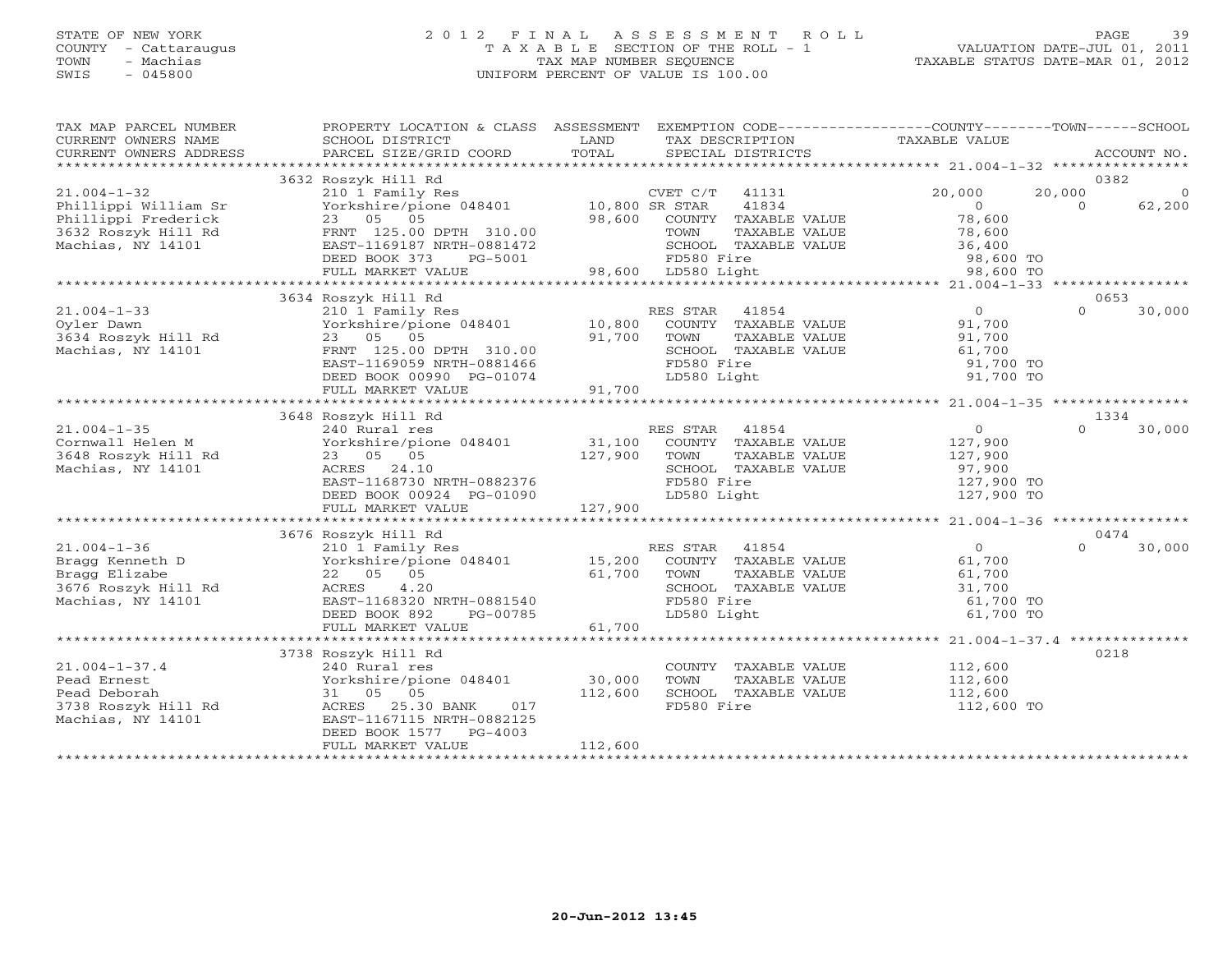# STATE OF NEW YORK 2 0 1 2 F I N A L A S S E S S M E N T R O L L PAGE 40 COUNTY - Cattaraugus T A X A B L E SECTION OF THE ROLL - 1 VALUATION DATE-JUL 01, 2011 TOWN - Machias TAX MAP NUMBER SEQUENCE TAXABLE STATUS DATE-MAR 01, 2012 SWIS - 045800 UNIFORM PERCENT OF VALUE IS 100.00

| TAX MAP PARCEL NUMBER<br>TA PIE TANDER NOTIFIES ACCOUNT NO.<br>CURRENT OWNERS NAME SCHOOL DISTRICT TRIN THE TAX DESCRIPTION TAXABLE VALUE<br>CURRENT OWNERS ADDRESS PARCEL SIZE/GRID COORD IN SPECIAL DISTRICTS ACCOUNT NO.<br>******************************                                                                                                      | PROPERTY LOCATION & CLASS ASSESSMENT EXEMPTION CODE---------------COUNTY-------TOWN------SCHOOL                                                                                         |        |                                                                                                                                        |                    |
|--------------------------------------------------------------------------------------------------------------------------------------------------------------------------------------------------------------------------------------------------------------------------------------------------------------------------------------------------------------------|-----------------------------------------------------------------------------------------------------------------------------------------------------------------------------------------|--------|----------------------------------------------------------------------------------------------------------------------------------------|--------------------|
|                                                                                                                                                                                                                                                                                                                                                                    |                                                                                                                                                                                         |        |                                                                                                                                        |                    |
|                                                                                                                                                                                                                                                                                                                                                                    | 3744 Roszyk Hill Rd <sup>81</sup> PCT OF VALUE USED FOR EXEMPTION PURPOSES 60002                                                                                                        |        |                                                                                                                                        |                    |
| $\begin{array}{cccccccc} 21.004-1-39 & 3/44 & 851 FCT & 0F & 0000 FCT & 0.0000 FCT & 0.0000 FCT & 0.0000 FCT & 0.0000 FCT & 0.0000 FCT & 0.0000 FCT & 0.0000 FCT & 0.0000 FCT & 0.0000 FCT & 0.0000 FCT & 0.0000 FCT & 0.0000 FCT & 0.0000 FCT & 0.0000 FCT & 0.0000 FCT & 0.0000 FCT & 0.0000 FCT & 0.0$                                                          |                                                                                                                                                                                         |        |                                                                                                                                        | 20,000 0<br>62,200 |
|                                                                                                                                                                                                                                                                                                                                                                    | 3810 Roszyk Hill Rd                                                                                                                                                                     |        |                                                                                                                                        | 0435               |
| $\begin{tabular}{lllllllllllllllllllllll} \hline & 3810~\text{RSLYK H11 Rd} & 3810~\text{RMS2YK H11 Rd} & 3810~\text{RMS2YK H11 Rd} & 3810~\text{RMS1YRd} & 3810~\text{RMS1YRd} & 3810~\text{RMS1YRd} & 3810~\text{RMS1YRd} & 3810~\text{RMS1YRd} & 3810~\text{RMS1YRd} & 3810~\text{RMS1YRd} & 3810~\text{RMS1YRd} &$                                             |                                                                                                                                                                                         |        |                                                                                                                                        | $\overline{0}$     |
|                                                                                                                                                                                                                                                                                                                                                                    |                                                                                                                                                                                         |        |                                                                                                                                        |                    |
|                                                                                                                                                                                                                                                                                                                                                                    | 3802 Roszyk Hill Rd                                                                                                                                                                     |        |                                                                                                                                        | 1027               |
| $\begin{tabular}{lllllllllllll} \textbf{21.004--1-41.1} & & & 3802\text{ Roszyk Hill Rd} & & & & & 102\text{ }\text{10.1} & & & 37,035 & 37,035 & 0 \\ & & 210\text{ I} & & 210\text{ I} & & 210\text{ I} & & 37,035 & 37,035 & 0 \\ \textbf{Spittler Elenor} & & 31 & 05 & 05 & 82,300\text{ SR STRAR} & 41804 & 0 & 0 & 12,345 \\ \textbf{Spittler Elenor} & & $ |                                                                                                                                                                                         |        |                                                                                                                                        |                    |
|                                                                                                                                                                                                                                                                                                                                                                    |                                                                                                                                                                                         |        |                                                                                                                                        | 1775               |
| $21.004 - 1 - 41.4$<br>Cole Michael J<br>7278 McDonald Dr<br>Lima, NY 14485<br>Lima, NY 14485                                                                                                                                                                                                                                                                      | Roszyk Hill Rd<br>322 Rural vac>10 COUNT<br>Yorkshire/pione 048401 24,100 TOWN<br>31 05 05<br>ACRES 58.55<br>EAST-1165768 NRTH-0882102<br>DEED BOOK 990<br>PG-5001<br>FULL MARKET VALUE | 24,100 | COUNTY TAXABLE VALUE 24,100<br>e 048401 24,100 TOWN TAXABLE VALUE 24,100<br>24,100 SCHOOL TAXABLE VALUE 24,100<br>FD580 Fire 24,100 TO |                    |
|                                                                                                                                                                                                                                                                                                                                                                    |                                                                                                                                                                                         |        |                                                                                                                                        |                    |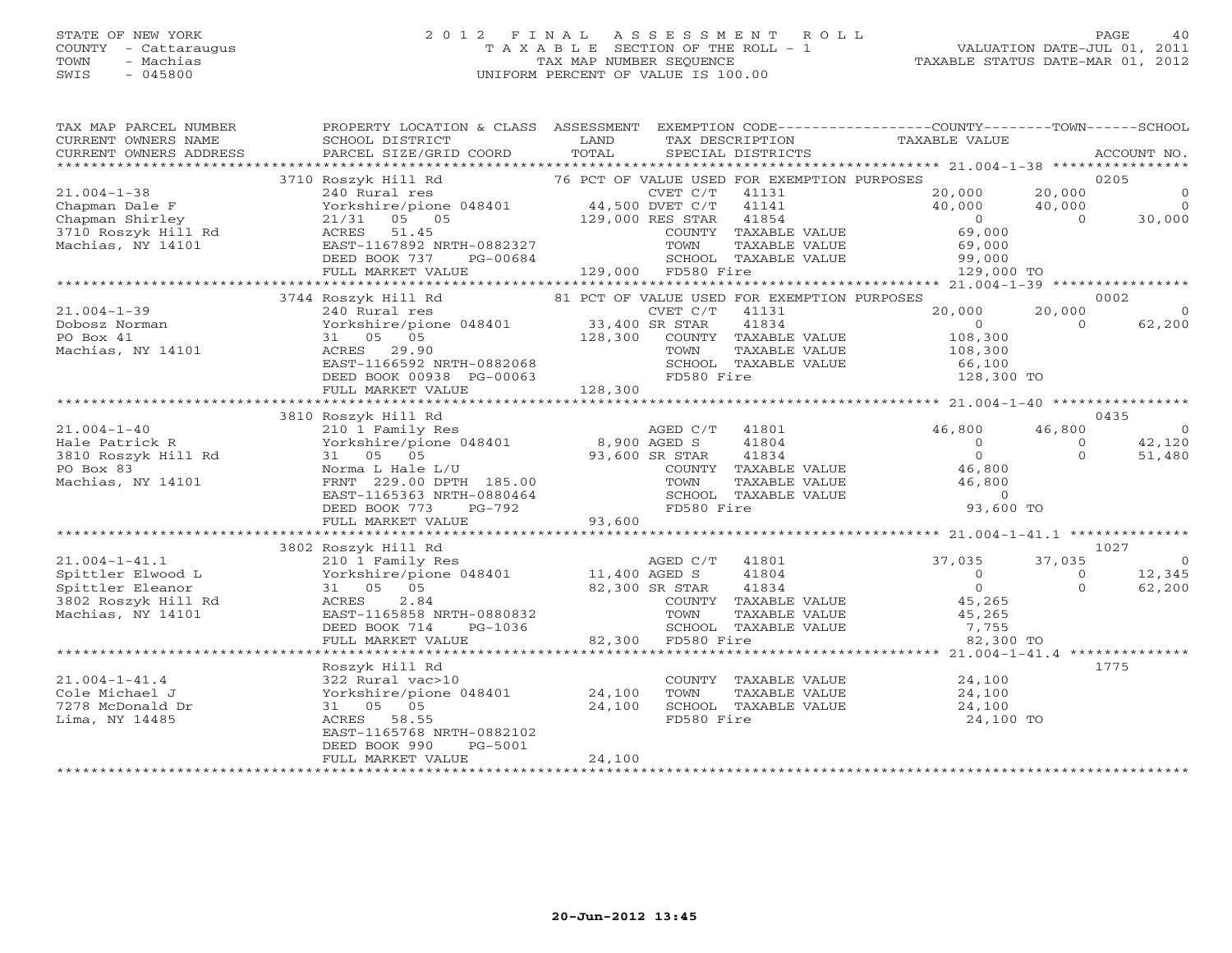# STATE OF NEW YORK 2 0 1 2 F I N A L A S S E S S M E N T R O L L PAGE 41 COUNTY - Cattaraugus T A X A B L E SECTION OF THE ROLL - 1 VALUATION DATE-JUL 01, 2011 TOWN - Machias TAX MAP NUMBER SEQUENCE TAXABLE STATUS DATE-MAR 01, 2012 SWIS - 045800 UNIFORM PERCENT OF VALUE IS 100.00UNIFORM PERCENT OF VALUE IS 100.00

| TAX MAP PARCEL NUMBER                        | PROPERTY LOCATION & CLASS                  | ASSESSMENT          | EXEMPTION CODE----- |                      | -------------COUNTY--------TOWN------SCHOOL       |          |                |
|----------------------------------------------|--------------------------------------------|---------------------|---------------------|----------------------|---------------------------------------------------|----------|----------------|
| CURRENT OWNERS NAME                          | SCHOOL DISTRICT                            | LAND                | TAX DESCRIPTION     |                      | TAXABLE VALUE                                     |          |                |
| CURRENT OWNERS ADDRESS                       | PARCEL SIZE/GRID COORD                     | TOTAL               | SPECIAL DISTRICTS   |                      |                                                   |          | ACCOUNT NO.    |
|                                              | * * * * * * * * * * * * * * * * * * *      | **********          |                     |                      | ******************** 21.004-1-41.5 ************** |          |                |
|                                              | Roszyk Hill Rd                             |                     |                     |                      |                                                   | 1794     |                |
| $21.004 - 1 - 41.5$                          | 322 Rural vac>10                           |                     |                     | COUNTY TAXABLE VALUE | 30,800                                            |          |                |
| Sherwood Patricia                            | Yorkshire/pione 048401                     | 30,800              | TOWN                | TAXABLE VALUE        | 30,800                                            |          |                |
| 66 Mill St                                   | 31 05<br>05                                | 30,800              |                     | SCHOOL TAXABLE VALUE | 30,800                                            |          |                |
| Delevan, NY 14042                            | ACRES 61.15                                |                     | FD580 Fire          |                      | 30,800 TO                                         |          |                |
|                                              | EAST-1164713 NRTH-0882041                  |                     |                     |                      |                                                   |          |                |
|                                              | DEED BOOK 990<br>PG-3001                   |                     |                     |                      |                                                   |          |                |
|                                              | FULL MARKET VALUE                          | 30,800              |                     |                      |                                                   |          |                |
|                                              |                                            |                     |                     |                      |                                                   |          |                |
|                                              | 3816 Roszyk Hill Rd                        |                     |                     |                      |                                                   | 1900     |                |
| $21.004 - 1 - 41.6$                          | 210 1 Family Res                           |                     | RES STAR            | 41854                | $\circ$                                           | $\Omega$ | 30,000         |
| Bressette Bobbi Sue                          | Yorkshire/pione 048401                     | 9,800               |                     | COUNTY TAXABLE VALUE | 79,500                                            |          |                |
| 201 North St                                 | 05<br>31 05                                | 79,500              | TOWN                | TAXABLE VALUE        | 79,500                                            |          |                |
| Arcade, NY 14009                             | ACRES<br>$1.60$ BANK<br>017                |                     |                     | SCHOOL TAXABLE VALUE | 49,500                                            |          |                |
|                                              | EAST-1165186 NRTH-0880538                  |                     | FD580 Fire          |                      | 79,500 TO                                         |          |                |
|                                              | DEED BOOK 6019<br>PG-9003                  |                     |                     |                      |                                                   |          |                |
|                                              | FULL MARKET VALUE                          | 79,500              |                     |                      |                                                   |          |                |
|                                              | * * * * * * * * * * * * * * * * * * * *    | ******************* |                     |                      |                                                   |          |                |
|                                              | 3896 Roszyk Hill Rd                        |                     |                     |                      |                                                   | 1901     |                |
| $21.004 - 1 - 41.7$                          | 210 1 Family Res                           |                     | RES STAR            | 41854                | $\overline{O}$                                    | $\Omega$ | 30,000         |
| Tittel Anne M                                | Yorkshire/pione 048401                     | 16,800              |                     | COUNTY TAXABLE VALUE | 90,200                                            |          |                |
| PO Box 23                                    | 31 05 05                                   | 90,200              | TOWN                | TAXABLE VALUE        | 90,200                                            |          |                |
| Arcade, NY 14009                             | 7.75<br>ACRES                              |                     |                     | SCHOOL TAXABLE VALUE | 60,200                                            |          |                |
|                                              | EAST-1164586 NRTH-0880475                  |                     | FD580 Fire          |                      | 90,200 TO                                         |          |                |
|                                              | DEED BOOK 00989 PG-00671                   |                     |                     |                      |                                                   |          |                |
|                                              | FULL MARKET VALUE<br>*****************     | 90,200              |                     |                      |                                                   |          |                |
|                                              |                                            |                     |                     |                      |                                                   |          |                |
|                                              | 3794 Roszyk Hill Rd                        |                     |                     |                      |                                                   | 1910     |                |
| $21.004 - 1 - 41.8$                          | 210 1 Family Res                           |                     | CW_15_VET/ 41161    |                      | 9,690                                             | 9,690    | $\overline{0}$ |
| McMahon William                              | Yorkshire/pione 048401                     | 18,000 RES STAR     |                     | 41854                | $\circ$                                           | $\Omega$ | 30,000         |
| McMahon Tammy                                | 31 05 05                                   | 64,600              |                     | COUNTY TAXABLE VALUE | 54,910                                            |          |                |
| Duane Tinque                                 | Land Contract                              |                     | TOWN                | TAXABLE VALUE        | 54,910                                            |          |                |
| 4092 NYS Rte 242                             | ACRES<br>2.20                              |                     |                     | SCHOOL TAXABLE VALUE | 34,600                                            |          |                |
| Machias, NY 14101                            | EAST-1166047 NRTH-0881027                  |                     | FD580 Fire          |                      | 64,600 TO                                         |          |                |
|                                              | DEED BOOK 12541 PG-2003                    |                     |                     |                      |                                                   |          |                |
|                                              | FULL MARKET VALUE                          | 64,600              |                     |                      |                                                   |          |                |
|                                              |                                            |                     |                     |                      |                                                   | 1646     |                |
|                                              | 3808 Roszyk Hill Rd                        |                     |                     | COUNTY TAXABLE VALUE |                                                   |          |                |
| $21.004 - 1 - 41.10$<br>Wainwright Raymond R | 210 1 Family Res<br>Yorkshire/pione 048401 | 10,600              | TOWN                | TAXABLE VALUE        | 87,100<br>87,100                                  |          |                |
|                                              |                                            |                     |                     |                      |                                                   |          |                |
| 3808 Roszyk Hill Rd<br>Machias, NY 14101     | 31 05 05<br>2.25<br>ACRES                  | 87,100              | FD580 Fire          | SCHOOL TAXABLE VALUE | 87,100<br>87,100 TO                               |          |                |
|                                              | EAST-1165378 NRTH-0880714                  |                     |                     |                      |                                                   |          |                |
|                                              | DEED BOOK 01021 PG-00587                   |                     |                     |                      |                                                   |          |                |
|                                              | FULL MARKET VALUE                          | 87,100              |                     |                      |                                                   |          |                |
|                                              |                                            |                     |                     |                      |                                                   |          |                |
|                                              |                                            |                     |                     |                      |                                                   |          |                |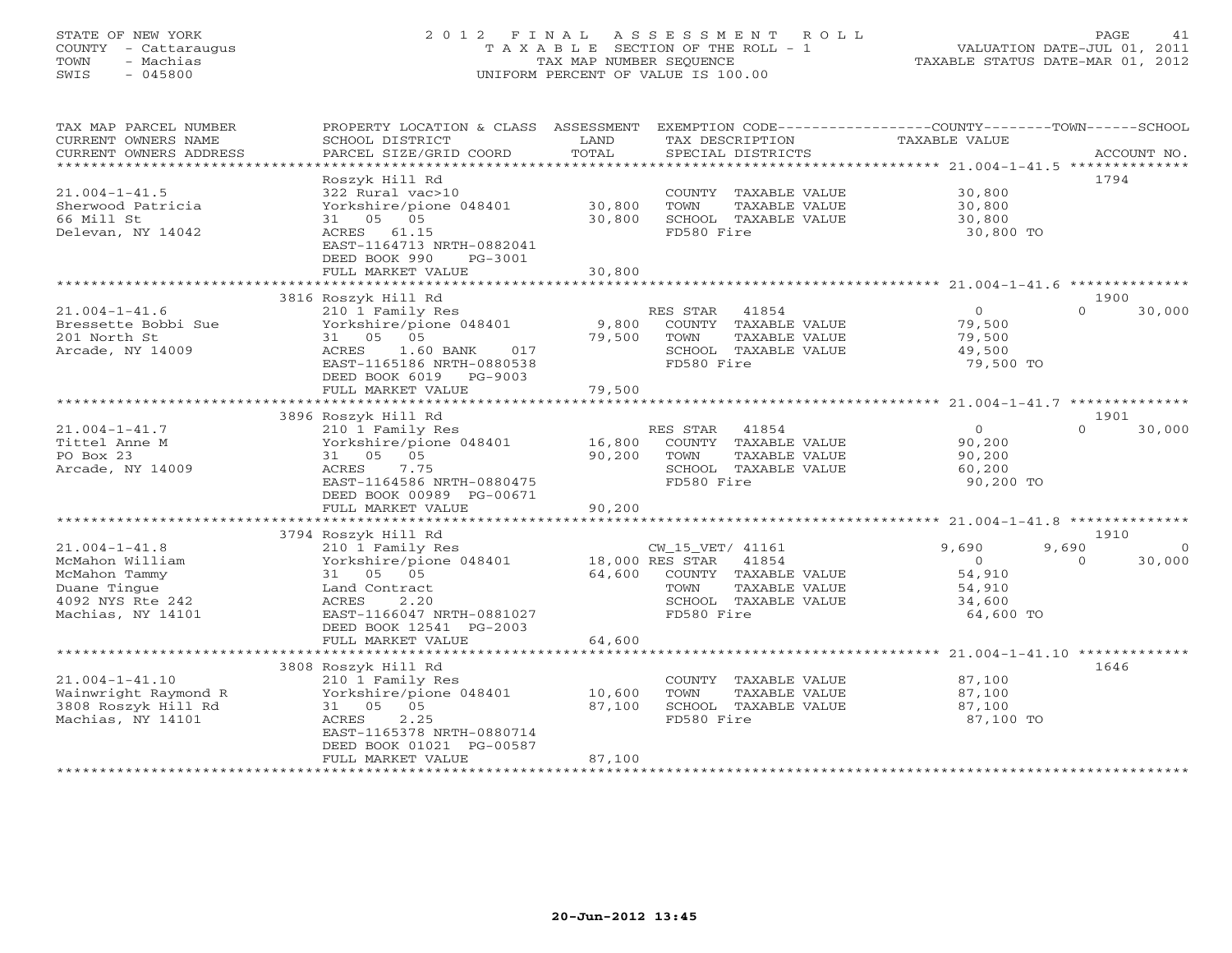# STATE OF NEW YORK 2 0 1 2 F I N A L A S S E S S M E N T R O L L PAGE 42 COUNTY - Cattaraugus T A X A B L E SECTION OF THE ROLL - 1 VALUATION DATE-JUL 01, 2011 TOWN - Machias TAX MAP NUMBER SEQUENCE TAXABLE STATUS DATE-MAR 01, 2012 SWIS - 045800 UNIFORM PERCENT OF VALUE IS 100.00

| TAX MAP PARCEL NUMBER     | PROPERTY LOCATION & CLASS ASSESSMENT EXEMPTION CODE---------------COUNTY-------TOWN------SCHOOL |                 |                       |                |                         |
|---------------------------|-------------------------------------------------------------------------------------------------|-----------------|-----------------------|----------------|-------------------------|
| CURRENT OWNERS NAME       | SCHOOL DISTRICT                                                                                 | LAND            | TAX DESCRIPTION       | TAXABLE VALUE  |                         |
| CURRENT OWNERS ADDRESS    | PARCEL SIZE/GRID COORD                                                                          | TOTAL           | SPECIAL DISTRICTS     |                | ACCOUNT NO.             |
|                           |                                                                                                 |                 |                       |                |                         |
|                           | 3790 Roszyk Hill Rd                                                                             |                 |                       |                | 2057                    |
| $21.004 - 1 - 41.11$      | 210 1 Family Res                                                                                |                 | RES STAR 41854        | $\Omega$       | $\Omega$<br>30,000      |
| Brown Eric                | Yorkshire/pione 048401                                                                          | 9,000           | COUNTY TAXABLE VALUE  | 76,400         |                         |
| Brown Tanya               | 31 05 05                                                                                        | 76,400          | TOWN<br>TAXABLE VALUE | 76,400         |                         |
| 3790 Roszyk Hill Rd       | Land Contract                                                                                   |                 | SCHOOL TAXABLE VALUE  | 46,400         |                         |
| Machias, NY 14101         | FRNT 134.00 DPTH 318.00                                                                         |                 | FD580 Fire            | 76,400 TO      |                         |
|                           | EAST-1166184 NRTH-0880776                                                                       |                 |                       |                |                         |
|                           | DEED BOOK 12541 PG-2001                                                                         |                 |                       |                |                         |
|                           | FULL MARKET VALUE                                                                               | 76,400          |                       |                |                         |
|                           |                                                                                                 |                 |                       |                |                         |
|                           | 3796 Roszyk Hill Rd                                                                             |                 |                       |                | 2056                    |
| $21.004 - 1 - 41.12$      | 210 1 Family Res                                                                                |                 | $CVET C/T$ 41131      | 20,000         | 20,000<br>$\Omega$      |
| Davis Ernest              | Yorkshire/pione 048401                                                                          |                 | 8,300 DVET C/T 41141  | 8,440          | $\overline{0}$<br>8,440 |
| Snyder Melissa            | 31 05 05                                                                                        |                 | 84,400 RES STAR 41854 | $\overline{0}$ | 30,000<br>$\Omega$      |
| 3796 Roszyk Hill Rd       | Land Contract                                                                                   |                 | COUNTY TAXABLE VALUE  | 55,960         |                         |
| Machias, NY 14101         | FRNT 134.00 DPTH 228.00                                                                         |                 | TOWN<br>TAXABLE VALUE | 55,960         |                         |
|                           | EAST-1166072 NRTH-0880700                                                                       |                 | SCHOOL TAXABLE VALUE  | 54,400         |                         |
|                           | DEED BOOK 12541 PG-2002                                                                         |                 | FD580 Fire            | 84,400 TO      |                         |
|                           | FULL MARKET VALUE                                                                               | 84,400          |                       |                |                         |
|                           |                                                                                                 |                 |                       |                |                         |
|                           | McKinstry Rd                                                                                    |                 |                       |                | 1144                    |
| $21.004 - 1 - 43.1$       | 322 Rural vac>10                                                                                |                 | COUNTY TAXABLE VALUE  | 64,500         |                         |
| Boehmer Laurice           | Yorkshire/pione 048401                                                                          | 64,500          | TOWN<br>TAXABLE VALUE | 64,500         |                         |
| PO Box 308                | 24 05 05                                                                                        | 64,500          | SCHOOL TAXABLE VALUE  | 64,500         |                         |
| Machias, NY 14101         | ACRES 93.65                                                                                     |                 | FD580 Fire            | 64,500 TO      |                         |
|                           | EAST-1170610 NRTH-0885768                                                                       |                 |                       |                |                         |
|                           | DEED BOOK 871<br>PG-01196                                                                       |                 |                       |                |                         |
|                           | FULL MARKET VALUE                                                                               | 64,500          |                       |                |                         |
|                           |                                                                                                 |                 |                       |                |                         |
|                           | 3693 Riceville Rd                                                                               |                 |                       |                | 1696                    |
| $21.004 - 1 - 43.2$       | 270 Mfg housing                                                                                 |                 | RES STAR 41854        | $\overline{0}$ | $\cap$<br>27,300        |
| Dusterhus Michael D       | Yorkshire/pione 048401                                                                          | 10,100          | COUNTY TAXABLE VALUE  | 27,300         |                         |
| 151 Pinewood Trl          | 24 05 05                                                                                        | 27,300          | TAXABLE VALUE<br>TOWN | 27,300         |                         |
| East Aurora, NY 14052     | ACRES 1.85                                                                                      |                 | SCHOOL TAXABLE VALUE  | $\Omega$       |                         |
|                           | EAST-1168236 NRTH-0886690                                                                       |                 | FD580 Fire            | 27,300 TO      |                         |
|                           | DEED BOOK 10092 PG-4001                                                                         |                 |                       |                |                         |
|                           | FULL MARKET VALUE                                                                               | 27,300          |                       |                |                         |
|                           |                                                                                                 |                 |                       |                |                         |
|                           | 9962 McKinstry Rd                                                                               |                 |                       |                | 1697                    |
| $21.004 - 1 - 43.3$       | 112 Dairy farm                                                                                  |                 | 41700<br>AG BLDG      | 24,000         | 24,000 24,000           |
| C J Dairy Farms Inc       | Yorkshire/pione 048401                                                                          | 107,200 AG DIST | 41720                 | 21,576         | 21,576<br>21,576        |
| 2679 Hooper Rd            | 24/32 05 05                                                                                     | 265,800         | COUNTY TAXABLE VALUE  | 220,224        |                         |
| Delevan, NY 14042         | ACRES 159.00                                                                                    |                 | TOWN<br>TAXABLE VALUE | 220,224        |                         |
|                           | EAST-1167939 NRTH-0885147                                                                       |                 | SCHOOL TAXABLE VALUE  | 220,224        |                         |
| MAY BE SUBJECT TO PAYMENT | PG-00684                                                                                        |                 | FD580 Fire            | 265,800 TO     |                         |
| UNDER AGDIST LAW TIL 2017 | DEED BOOK 873<br>FULL MARKET V<br>FULL MARKET VALUE                                             | 265,800         |                       |                |                         |
|                           |                                                                                                 |                 |                       |                |                         |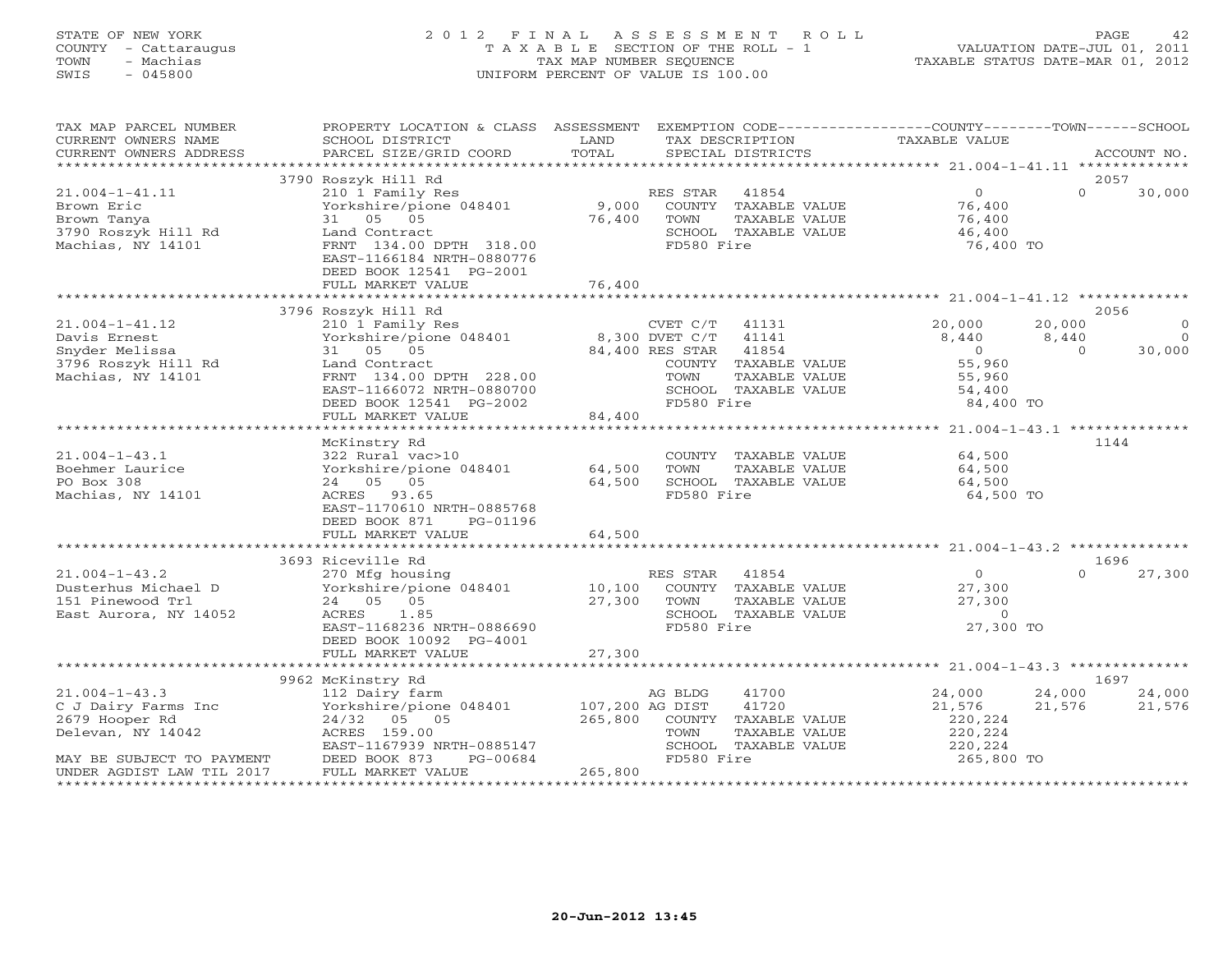# STATE OF NEW YORK 2 0 1 2 F I N A L A S S E S S M E N T R O L L PAGE 43 COUNTY - Cattaraugus T A X A B L E SECTION OF THE ROLL - 1 VALUATION DATE-JUL 01, 2011 TOWN - Machias TAX MAP NUMBER SEQUENCE TAXABLE STATUS DATE-MAR 01, 2012 SWIS - 045800 UNIFORM PERCENT OF VALUE IS 100.00

| TAX MAP PARCEL NUMBER<br>CURRENT OWNERS NAME<br>CURRENT OWNERS ADDRESS<br>*********************** | PROPERTY LOCATION & CLASS ASSESSMENT<br>SCHOOL DISTRICT<br>PARCEL SIZE/GRID COORD                                                                                | LAND<br>TOTAL                | EXEMPTION CODE----------------COUNTY-------TOWN------SCHOOL<br>TAX DESCRIPTION<br>SPECIAL DISTRICTS                    | TAXABLE VALUE                                                | ACCOUNT NO.                          |
|---------------------------------------------------------------------------------------------------|------------------------------------------------------------------------------------------------------------------------------------------------------------------|------------------------------|------------------------------------------------------------------------------------------------------------------------|--------------------------------------------------------------|--------------------------------------|
| $21.004 - 1 - 44$<br>James Cynthia S<br>7541 Behm Rd<br>West Falls, NY 14170                      | 3717 Riceville Rd<br>210 1 Family Res<br>Yorkshire/pione 048401<br>32 05 05<br>ACRES<br>4.30<br>EAST-1167698 NRTH-0886568<br>DEED BOOK 13780 PG-7002             | 13,300<br>109,700            | COUNTY TAXABLE VALUE<br>TOWN<br>TAXABLE VALUE<br>SCHOOL TAXABLE VALUE<br>FD580 Fire                                    | 109,700<br>109,700<br>109,700<br>109,700 TO                  | 0806                                 |
|                                                                                                   | FULL MARKET VALUE                                                                                                                                                | 109,700                      |                                                                                                                        |                                                              |                                      |
|                                                                                                   | 3783 Riceville Rd                                                                                                                                                |                              |                                                                                                                        |                                                              | 0210                                 |
| $21.004 - 1 - 45$<br>Chase Timothy J<br>Chase Sylvia<br>3783 Riceville Rd<br>Machias, NY 14101    | 210 1 Family Res<br>Yorkshire/pione 048401<br>32 05 05<br>FRNT 208.00 DPTH 190.00<br>EAST-1166480 NRTH-0886630<br>DEED BOOK 671<br>PG-00110<br>FULL MARKET VALUE | 8,800 SR STAR<br>97,500      | CLERGY<br>41400<br>41834<br>97,500 COUNTY TAXABLE VALUE<br>TAXABLE VALUE<br>TOWN<br>SCHOOL TAXABLE VALUE<br>FD580 Fire | 1,500<br>$\Omega$<br>96,000<br>96,000<br>33,800<br>97,500 TO | 1,500<br>1,500<br>$\Omega$<br>62,200 |
|                                                                                                   | Riceville Rd                                                                                                                                                     |                              |                                                                                                                        |                                                              | 0040                                 |
| $21.004 - 1 - 46$<br>Willett Chase Sylvia Anne<br>3783 Riceville Rd<br>Machias, NY 14101          | 314 Rural vac<10<br>Yorkshire/pione 048401<br>32 05 05<br>FRNT 208.00 DPTH 190.00<br>EAST-1166268 NRTH-0886626<br>DEED BOOK 2022 PG-8001                         | 8,800<br>8,800               | COUNTY TAXABLE VALUE<br>TOWN<br>TAXABLE VALUE<br>SCHOOL TAXABLE VALUE<br>FD580 Fire                                    | 8,800<br>8,800<br>8,800<br>8,800 TO                          |                                      |
|                                                                                                   | FULL MARKET VALUE                                                                                                                                                | 8,800                        |                                                                                                                        |                                                              |                                      |
|                                                                                                   | 3817 Riceville Rd                                                                                                                                                |                              |                                                                                                                        |                                                              | 1172                                 |
| $21.004 - 1 - 47.1$<br>Naughton Charles<br>3817 Riceville Rd<br>PO Box 402<br>Machias, NY 14101   | 271 Mfg housings<br>Yorkshire/pione 048401<br>32 05 05<br>FRNT 110.00 DPTH 375.00<br>EAST-1166107 NRTH-0886532<br>DEED BOOK 582<br>PG-5001                       | 8,900<br>34,500              | RES STAR 41854<br>COUNTY TAXABLE VALUE<br>TOWN<br>TAXABLE VALUE<br>SCHOOL TAXABLE VALUE<br>FD580 Fire                  | $\overline{O}$<br>34,500<br>34,500<br>4,500<br>34,500 TO     | $\cap$<br>30,000                     |
|                                                                                                   | FULL MARKET VALUE                                                                                                                                                | 34,500                       |                                                                                                                        |                                                              |                                      |
|                                                                                                   | 3819 Riceville Rd                                                                                                                                                |                              |                                                                                                                        |                                                              | 1815                                 |
| $21.004 - 1 - 47.2$<br>Dryja William A<br>Dryja Linda J<br>3819 Riceville Rd<br>Machias, NY 14101 | 240 Rural res<br>Yorkshire/pione 048401<br>32 05 05<br>ACRES 50.40<br>EAST-1165937 NRTH-0885511<br>DEED BOOK 00929 PG-00600<br>FULL MARKET VALUE                 | 44,000<br>136,800<br>136,800 | RES STAR 41854<br>COUNTY TAXABLE VALUE<br>TOWN<br>TAXABLE VALUE<br>SCHOOL TAXABLE VALUE<br>FD580 Fire                  | $\circ$<br>136,800<br>136,800<br>106,800<br>136,800 TO       | $\cap$<br>30,000                     |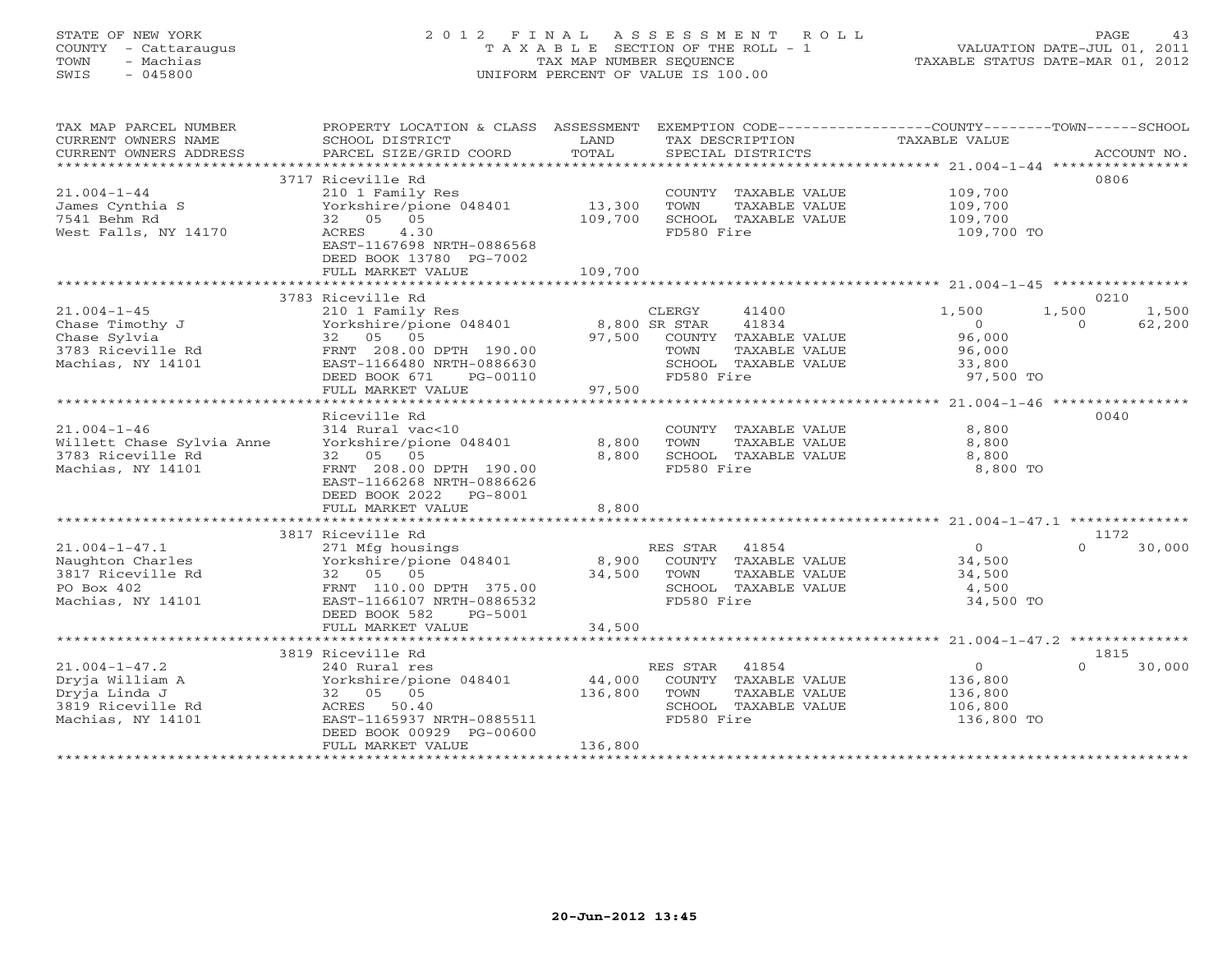# STATE OF NEW YORK 2 0 1 2 F I N A L A S S E S S M E N T R O L L PAGE 44 COUNTY - Cattaraugus T A X A B L E SECTION OF THE ROLL - 1 VALUATION DATE-JUL 01, 2011 TOWN - Machias TAX MAP NUMBER SEQUENCE TAXABLE STATUS DATE-MAR 01, 2012 SWIS - 045800 UNIFORM PERCENT OF VALUE IS 100.00UNIFORM PERCENT OF VALUE IS 100.00

| 3823 Riceville Rd<br>1173<br>$21.004 - 1 - 48$<br>270 Mfg housing<br>COUNTY TAXABLE VALUE<br>49,200<br>Yorkshire/pione 048401<br>Dryja William<br>10,200<br>TOWN<br>TAXABLE VALUE<br>49,200<br>32 05 05<br>49,200<br>49,200<br>Dryja Linda<br>SCHOOL TAXABLE VALUE<br>3819 Riceville Rd<br>FD580 Fire<br>ACRES<br>1.90<br>49,200 TO<br>EAST-1165378 NRTH-0886506<br>Machias, NY 14101<br>DEED BOOK 1186<br>PG-6001<br>49,200<br>FULL MARKET VALUE<br>0070<br>3851 Riceville Rd<br>$21.004 - 1 - 49$<br>$\Omega$<br>210 1 Family Res<br>SR STAR<br>41834<br>$\circ$<br>62,200<br>Belscher Thomas R<br>Yorkshire/pione 048401<br>14,100<br>COUNTY TAXABLE VALUE<br>92,100<br>32 05 05<br>92,100<br>Belscher Janet<br>TOWN<br>TAXABLE VALUE<br>92,100<br>4.90<br>3851 Riceville Rd<br>ACRES<br>SCHOOL TAXABLE VALUE<br>29,900<br>Machias, NY 14101<br>EAST-1165038 NRTH-0886443<br>FD580 Fire<br>92,100 TO<br>DEED BOOK 679<br>PG-00384<br>FULL MARKET VALUE<br>92,100<br>Riceville Rd<br>0293<br>$21.004 - 1 - 50$<br>322 Rural vac>10<br>57,700<br>COUNTY TAXABLE VALUE<br>Belscher Thomas R<br>Yorkshire/pione 048401<br>57,700<br>TOWN<br>TAXABLE VALUE<br>57,700<br>Belscher Janet<br>32 05 05<br>57,700<br>SCHOOL TAXABLE VALUE<br>57,700<br>3851 Riceville Rd<br>ACRES 79.40<br>FD580 Fire<br>57,700 TO<br>Machias, NY 14101<br>EAST-1164704 NRTH-0884900<br>DEED BOOK 786<br>PG-00436<br>57,700<br>FULL MARKET VALUE<br>3900 Roszyk Hill Rd<br>1163<br>$21.004 - 1 - 52$<br>41854<br>$\circ$<br>$\Omega$<br>210 1 Family Res<br>RES STAR<br>30,000<br>Phillippi Krystal L<br>Yorkshire/pione 048401<br>8,800<br>COUNTY TAXABLE VALUE<br>78,800<br>3900 Roszyk Hill Rd<br>31 05 05<br>78,800<br>TAXABLE VALUE<br>TOWN<br>78,800<br>Machias, NY 14101<br>FRNT 235.00 DPTH 165.00<br>SCHOOL TAXABLE VALUE<br>48,800<br>FD580 Fire<br>78,800 TO<br>BANK<br>017<br>EAST-1164325 NRTH-0880214<br>DEED BOOK 1021<br>PG-761<br>78,800<br>FULL MARKET VALUE<br>1643<br>Riceville Rd<br>$21.004 - 1 - 53$<br>12,900<br>312 Vac w/imprv<br>COUNTY TAXABLE VALUE<br>Chase Timothy J<br>Yorkshire/pione 048401<br>9,000<br>TOWN<br>TAXABLE VALUE<br>12,900<br>32 05 05<br>Chase Sylvia<br>12,900<br>SCHOOL TAXABLE VALUE<br>12,900<br>3783 Riceville Rd<br>8.35<br>FD580 Fire<br>12,900 TO<br>ACRES<br>Machias, NY 14101<br>EAST-1167062 NRTH-0886519<br>DEED BOOK 858<br>PG-00280<br>FULL MARKET VALUE<br>12,900 | TAX MAP PARCEL NUMBER<br>CURRENT OWNERS NAME<br>CURRENT OWNERS ADDRESS | PROPERTY LOCATION & CLASS ASSESSMENT<br>SCHOOL DISTRICT<br>PARCEL SIZE/GRID COORD | LAND<br>TOTAL | EXEMPTION CODE----------------COUNTY-------TOWN------SCHOOL<br>TAX DESCRIPTION<br>SPECIAL DISTRICTS | TAXABLE VALUE | ACCOUNT NO. |
|-----------------------------------------------------------------------------------------------------------------------------------------------------------------------------------------------------------------------------------------------------------------------------------------------------------------------------------------------------------------------------------------------------------------------------------------------------------------------------------------------------------------------------------------------------------------------------------------------------------------------------------------------------------------------------------------------------------------------------------------------------------------------------------------------------------------------------------------------------------------------------------------------------------------------------------------------------------------------------------------------------------------------------------------------------------------------------------------------------------------------------------------------------------------------------------------------------------------------------------------------------------------------------------------------------------------------------------------------------------------------------------------------------------------------------------------------------------------------------------------------------------------------------------------------------------------------------------------------------------------------------------------------------------------------------------------------------------------------------------------------------------------------------------------------------------------------------------------------------------------------------------------------------------------------------------------------------------------------------------------------------------------------------------------------------------------------------------------------------------------------------------------------------------------------------------------------------------------------------------------------------------------------------------------------------------------------------------------------------------------------------------------------------------|------------------------------------------------------------------------|-----------------------------------------------------------------------------------|---------------|-----------------------------------------------------------------------------------------------------|---------------|-------------|
|                                                                                                                                                                                                                                                                                                                                                                                                                                                                                                                                                                                                                                                                                                                                                                                                                                                                                                                                                                                                                                                                                                                                                                                                                                                                                                                                                                                                                                                                                                                                                                                                                                                                                                                                                                                                                                                                                                                                                                                                                                                                                                                                                                                                                                                                                                                                                                                                           | *************************                                              |                                                                                   |               |                                                                                                     |               |             |
|                                                                                                                                                                                                                                                                                                                                                                                                                                                                                                                                                                                                                                                                                                                                                                                                                                                                                                                                                                                                                                                                                                                                                                                                                                                                                                                                                                                                                                                                                                                                                                                                                                                                                                                                                                                                                                                                                                                                                                                                                                                                                                                                                                                                                                                                                                                                                                                                           |                                                                        |                                                                                   |               |                                                                                                     |               |             |
|                                                                                                                                                                                                                                                                                                                                                                                                                                                                                                                                                                                                                                                                                                                                                                                                                                                                                                                                                                                                                                                                                                                                                                                                                                                                                                                                                                                                                                                                                                                                                                                                                                                                                                                                                                                                                                                                                                                                                                                                                                                                                                                                                                                                                                                                                                                                                                                                           |                                                                        |                                                                                   |               |                                                                                                     |               |             |
|                                                                                                                                                                                                                                                                                                                                                                                                                                                                                                                                                                                                                                                                                                                                                                                                                                                                                                                                                                                                                                                                                                                                                                                                                                                                                                                                                                                                                                                                                                                                                                                                                                                                                                                                                                                                                                                                                                                                                                                                                                                                                                                                                                                                                                                                                                                                                                                                           |                                                                        |                                                                                   |               |                                                                                                     |               |             |
|                                                                                                                                                                                                                                                                                                                                                                                                                                                                                                                                                                                                                                                                                                                                                                                                                                                                                                                                                                                                                                                                                                                                                                                                                                                                                                                                                                                                                                                                                                                                                                                                                                                                                                                                                                                                                                                                                                                                                                                                                                                                                                                                                                                                                                                                                                                                                                                                           |                                                                        |                                                                                   |               |                                                                                                     |               |             |
|                                                                                                                                                                                                                                                                                                                                                                                                                                                                                                                                                                                                                                                                                                                                                                                                                                                                                                                                                                                                                                                                                                                                                                                                                                                                                                                                                                                                                                                                                                                                                                                                                                                                                                                                                                                                                                                                                                                                                                                                                                                                                                                                                                                                                                                                                                                                                                                                           |                                                                        |                                                                                   |               |                                                                                                     |               |             |
|                                                                                                                                                                                                                                                                                                                                                                                                                                                                                                                                                                                                                                                                                                                                                                                                                                                                                                                                                                                                                                                                                                                                                                                                                                                                                                                                                                                                                                                                                                                                                                                                                                                                                                                                                                                                                                                                                                                                                                                                                                                                                                                                                                                                                                                                                                                                                                                                           |                                                                        |                                                                                   |               |                                                                                                     |               |             |
|                                                                                                                                                                                                                                                                                                                                                                                                                                                                                                                                                                                                                                                                                                                                                                                                                                                                                                                                                                                                                                                                                                                                                                                                                                                                                                                                                                                                                                                                                                                                                                                                                                                                                                                                                                                                                                                                                                                                                                                                                                                                                                                                                                                                                                                                                                                                                                                                           |                                                                        |                                                                                   |               |                                                                                                     |               |             |
|                                                                                                                                                                                                                                                                                                                                                                                                                                                                                                                                                                                                                                                                                                                                                                                                                                                                                                                                                                                                                                                                                                                                                                                                                                                                                                                                                                                                                                                                                                                                                                                                                                                                                                                                                                                                                                                                                                                                                                                                                                                                                                                                                                                                                                                                                                                                                                                                           |                                                                        |                                                                                   |               |                                                                                                     |               |             |
|                                                                                                                                                                                                                                                                                                                                                                                                                                                                                                                                                                                                                                                                                                                                                                                                                                                                                                                                                                                                                                                                                                                                                                                                                                                                                                                                                                                                                                                                                                                                                                                                                                                                                                                                                                                                                                                                                                                                                                                                                                                                                                                                                                                                                                                                                                                                                                                                           |                                                                        |                                                                                   |               |                                                                                                     |               |             |
|                                                                                                                                                                                                                                                                                                                                                                                                                                                                                                                                                                                                                                                                                                                                                                                                                                                                                                                                                                                                                                                                                                                                                                                                                                                                                                                                                                                                                                                                                                                                                                                                                                                                                                                                                                                                                                                                                                                                                                                                                                                                                                                                                                                                                                                                                                                                                                                                           |                                                                        |                                                                                   |               |                                                                                                     |               |             |
|                                                                                                                                                                                                                                                                                                                                                                                                                                                                                                                                                                                                                                                                                                                                                                                                                                                                                                                                                                                                                                                                                                                                                                                                                                                                                                                                                                                                                                                                                                                                                                                                                                                                                                                                                                                                                                                                                                                                                                                                                                                                                                                                                                                                                                                                                                                                                                                                           |                                                                        |                                                                                   |               |                                                                                                     |               |             |
|                                                                                                                                                                                                                                                                                                                                                                                                                                                                                                                                                                                                                                                                                                                                                                                                                                                                                                                                                                                                                                                                                                                                                                                                                                                                                                                                                                                                                                                                                                                                                                                                                                                                                                                                                                                                                                                                                                                                                                                                                                                                                                                                                                                                                                                                                                                                                                                                           |                                                                        |                                                                                   |               |                                                                                                     |               |             |
|                                                                                                                                                                                                                                                                                                                                                                                                                                                                                                                                                                                                                                                                                                                                                                                                                                                                                                                                                                                                                                                                                                                                                                                                                                                                                                                                                                                                                                                                                                                                                                                                                                                                                                                                                                                                                                                                                                                                                                                                                                                                                                                                                                                                                                                                                                                                                                                                           |                                                                        |                                                                                   |               |                                                                                                     |               |             |
|                                                                                                                                                                                                                                                                                                                                                                                                                                                                                                                                                                                                                                                                                                                                                                                                                                                                                                                                                                                                                                                                                                                                                                                                                                                                                                                                                                                                                                                                                                                                                                                                                                                                                                                                                                                                                                                                                                                                                                                                                                                                                                                                                                                                                                                                                                                                                                                                           |                                                                        |                                                                                   |               |                                                                                                     |               |             |
|                                                                                                                                                                                                                                                                                                                                                                                                                                                                                                                                                                                                                                                                                                                                                                                                                                                                                                                                                                                                                                                                                                                                                                                                                                                                                                                                                                                                                                                                                                                                                                                                                                                                                                                                                                                                                                                                                                                                                                                                                                                                                                                                                                                                                                                                                                                                                                                                           |                                                                        |                                                                                   |               |                                                                                                     |               |             |
|                                                                                                                                                                                                                                                                                                                                                                                                                                                                                                                                                                                                                                                                                                                                                                                                                                                                                                                                                                                                                                                                                                                                                                                                                                                                                                                                                                                                                                                                                                                                                                                                                                                                                                                                                                                                                                                                                                                                                                                                                                                                                                                                                                                                                                                                                                                                                                                                           |                                                                        |                                                                                   |               |                                                                                                     |               |             |
|                                                                                                                                                                                                                                                                                                                                                                                                                                                                                                                                                                                                                                                                                                                                                                                                                                                                                                                                                                                                                                                                                                                                                                                                                                                                                                                                                                                                                                                                                                                                                                                                                                                                                                                                                                                                                                                                                                                                                                                                                                                                                                                                                                                                                                                                                                                                                                                                           |                                                                        |                                                                                   |               |                                                                                                     |               |             |
|                                                                                                                                                                                                                                                                                                                                                                                                                                                                                                                                                                                                                                                                                                                                                                                                                                                                                                                                                                                                                                                                                                                                                                                                                                                                                                                                                                                                                                                                                                                                                                                                                                                                                                                                                                                                                                                                                                                                                                                                                                                                                                                                                                                                                                                                                                                                                                                                           |                                                                        |                                                                                   |               |                                                                                                     |               |             |
|                                                                                                                                                                                                                                                                                                                                                                                                                                                                                                                                                                                                                                                                                                                                                                                                                                                                                                                                                                                                                                                                                                                                                                                                                                                                                                                                                                                                                                                                                                                                                                                                                                                                                                                                                                                                                                                                                                                                                                                                                                                                                                                                                                                                                                                                                                                                                                                                           |                                                                        |                                                                                   |               |                                                                                                     |               |             |
|                                                                                                                                                                                                                                                                                                                                                                                                                                                                                                                                                                                                                                                                                                                                                                                                                                                                                                                                                                                                                                                                                                                                                                                                                                                                                                                                                                                                                                                                                                                                                                                                                                                                                                                                                                                                                                                                                                                                                                                                                                                                                                                                                                                                                                                                                                                                                                                                           |                                                                        |                                                                                   |               |                                                                                                     |               |             |
|                                                                                                                                                                                                                                                                                                                                                                                                                                                                                                                                                                                                                                                                                                                                                                                                                                                                                                                                                                                                                                                                                                                                                                                                                                                                                                                                                                                                                                                                                                                                                                                                                                                                                                                                                                                                                                                                                                                                                                                                                                                                                                                                                                                                                                                                                                                                                                                                           |                                                                        |                                                                                   |               |                                                                                                     |               |             |
|                                                                                                                                                                                                                                                                                                                                                                                                                                                                                                                                                                                                                                                                                                                                                                                                                                                                                                                                                                                                                                                                                                                                                                                                                                                                                                                                                                                                                                                                                                                                                                                                                                                                                                                                                                                                                                                                                                                                                                                                                                                                                                                                                                                                                                                                                                                                                                                                           |                                                                        |                                                                                   |               |                                                                                                     |               |             |
|                                                                                                                                                                                                                                                                                                                                                                                                                                                                                                                                                                                                                                                                                                                                                                                                                                                                                                                                                                                                                                                                                                                                                                                                                                                                                                                                                                                                                                                                                                                                                                                                                                                                                                                                                                                                                                                                                                                                                                                                                                                                                                                                                                                                                                                                                                                                                                                                           |                                                                        |                                                                                   |               |                                                                                                     |               |             |
|                                                                                                                                                                                                                                                                                                                                                                                                                                                                                                                                                                                                                                                                                                                                                                                                                                                                                                                                                                                                                                                                                                                                                                                                                                                                                                                                                                                                                                                                                                                                                                                                                                                                                                                                                                                                                                                                                                                                                                                                                                                                                                                                                                                                                                                                                                                                                                                                           |                                                                        |                                                                                   |               |                                                                                                     |               |             |
|                                                                                                                                                                                                                                                                                                                                                                                                                                                                                                                                                                                                                                                                                                                                                                                                                                                                                                                                                                                                                                                                                                                                                                                                                                                                                                                                                                                                                                                                                                                                                                                                                                                                                                                                                                                                                                                                                                                                                                                                                                                                                                                                                                                                                                                                                                                                                                                                           |                                                                        |                                                                                   |               |                                                                                                     |               |             |
|                                                                                                                                                                                                                                                                                                                                                                                                                                                                                                                                                                                                                                                                                                                                                                                                                                                                                                                                                                                                                                                                                                                                                                                                                                                                                                                                                                                                                                                                                                                                                                                                                                                                                                                                                                                                                                                                                                                                                                                                                                                                                                                                                                                                                                                                                                                                                                                                           |                                                                        |                                                                                   |               |                                                                                                     |               |             |
|                                                                                                                                                                                                                                                                                                                                                                                                                                                                                                                                                                                                                                                                                                                                                                                                                                                                                                                                                                                                                                                                                                                                                                                                                                                                                                                                                                                                                                                                                                                                                                                                                                                                                                                                                                                                                                                                                                                                                                                                                                                                                                                                                                                                                                                                                                                                                                                                           |                                                                        |                                                                                   |               |                                                                                                     |               |             |
|                                                                                                                                                                                                                                                                                                                                                                                                                                                                                                                                                                                                                                                                                                                                                                                                                                                                                                                                                                                                                                                                                                                                                                                                                                                                                                                                                                                                                                                                                                                                                                                                                                                                                                                                                                                                                                                                                                                                                                                                                                                                                                                                                                                                                                                                                                                                                                                                           |                                                                        |                                                                                   |               |                                                                                                     |               |             |
|                                                                                                                                                                                                                                                                                                                                                                                                                                                                                                                                                                                                                                                                                                                                                                                                                                                                                                                                                                                                                                                                                                                                                                                                                                                                                                                                                                                                                                                                                                                                                                                                                                                                                                                                                                                                                                                                                                                                                                                                                                                                                                                                                                                                                                                                                                                                                                                                           |                                                                        |                                                                                   |               |                                                                                                     |               |             |
|                                                                                                                                                                                                                                                                                                                                                                                                                                                                                                                                                                                                                                                                                                                                                                                                                                                                                                                                                                                                                                                                                                                                                                                                                                                                                                                                                                                                                                                                                                                                                                                                                                                                                                                                                                                                                                                                                                                                                                                                                                                                                                                                                                                                                                                                                                                                                                                                           |                                                                        |                                                                                   |               |                                                                                                     |               |             |
|                                                                                                                                                                                                                                                                                                                                                                                                                                                                                                                                                                                                                                                                                                                                                                                                                                                                                                                                                                                                                                                                                                                                                                                                                                                                                                                                                                                                                                                                                                                                                                                                                                                                                                                                                                                                                                                                                                                                                                                                                                                                                                                                                                                                                                                                                                                                                                                                           |                                                                        |                                                                                   |               |                                                                                                     |               |             |
|                                                                                                                                                                                                                                                                                                                                                                                                                                                                                                                                                                                                                                                                                                                                                                                                                                                                                                                                                                                                                                                                                                                                                                                                                                                                                                                                                                                                                                                                                                                                                                                                                                                                                                                                                                                                                                                                                                                                                                                                                                                                                                                                                                                                                                                                                                                                                                                                           |                                                                        |                                                                                   |               |                                                                                                     |               |             |
|                                                                                                                                                                                                                                                                                                                                                                                                                                                                                                                                                                                                                                                                                                                                                                                                                                                                                                                                                                                                                                                                                                                                                                                                                                                                                                                                                                                                                                                                                                                                                                                                                                                                                                                                                                                                                                                                                                                                                                                                                                                                                                                                                                                                                                                                                                                                                                                                           |                                                                        |                                                                                   |               |                                                                                                     |               |             |
|                                                                                                                                                                                                                                                                                                                                                                                                                                                                                                                                                                                                                                                                                                                                                                                                                                                                                                                                                                                                                                                                                                                                                                                                                                                                                                                                                                                                                                                                                                                                                                                                                                                                                                                                                                                                                                                                                                                                                                                                                                                                                                                                                                                                                                                                                                                                                                                                           |                                                                        |                                                                                   |               |                                                                                                     |               |             |
|                                                                                                                                                                                                                                                                                                                                                                                                                                                                                                                                                                                                                                                                                                                                                                                                                                                                                                                                                                                                                                                                                                                                                                                                                                                                                                                                                                                                                                                                                                                                                                                                                                                                                                                                                                                                                                                                                                                                                                                                                                                                                                                                                                                                                                                                                                                                                                                                           |                                                                        |                                                                                   |               |                                                                                                     |               |             |
|                                                                                                                                                                                                                                                                                                                                                                                                                                                                                                                                                                                                                                                                                                                                                                                                                                                                                                                                                                                                                                                                                                                                                                                                                                                                                                                                                                                                                                                                                                                                                                                                                                                                                                                                                                                                                                                                                                                                                                                                                                                                                                                                                                                                                                                                                                                                                                                                           |                                                                        |                                                                                   |               |                                                                                                     |               |             |
|                                                                                                                                                                                                                                                                                                                                                                                                                                                                                                                                                                                                                                                                                                                                                                                                                                                                                                                                                                                                                                                                                                                                                                                                                                                                                                                                                                                                                                                                                                                                                                                                                                                                                                                                                                                                                                                                                                                                                                                                                                                                                                                                                                                                                                                                                                                                                                                                           |                                                                        |                                                                                   |               |                                                                                                     |               |             |
|                                                                                                                                                                                                                                                                                                                                                                                                                                                                                                                                                                                                                                                                                                                                                                                                                                                                                                                                                                                                                                                                                                                                                                                                                                                                                                                                                                                                                                                                                                                                                                                                                                                                                                                                                                                                                                                                                                                                                                                                                                                                                                                                                                                                                                                                                                                                                                                                           |                                                                        |                                                                                   |               |                                                                                                     |               |             |
|                                                                                                                                                                                                                                                                                                                                                                                                                                                                                                                                                                                                                                                                                                                                                                                                                                                                                                                                                                                                                                                                                                                                                                                                                                                                                                                                                                                                                                                                                                                                                                                                                                                                                                                                                                                                                                                                                                                                                                                                                                                                                                                                                                                                                                                                                                                                                                                                           |                                                                        |                                                                                   |               |                                                                                                     |               |             |
|                                                                                                                                                                                                                                                                                                                                                                                                                                                                                                                                                                                                                                                                                                                                                                                                                                                                                                                                                                                                                                                                                                                                                                                                                                                                                                                                                                                                                                                                                                                                                                                                                                                                                                                                                                                                                                                                                                                                                                                                                                                                                                                                                                                                                                                                                                                                                                                                           |                                                                        |                                                                                   |               |                                                                                                     |               |             |
|                                                                                                                                                                                                                                                                                                                                                                                                                                                                                                                                                                                                                                                                                                                                                                                                                                                                                                                                                                                                                                                                                                                                                                                                                                                                                                                                                                                                                                                                                                                                                                                                                                                                                                                                                                                                                                                                                                                                                                                                                                                                                                                                                                                                                                                                                                                                                                                                           |                                                                        |                                                                                   |               |                                                                                                     |               |             |
|                                                                                                                                                                                                                                                                                                                                                                                                                                                                                                                                                                                                                                                                                                                                                                                                                                                                                                                                                                                                                                                                                                                                                                                                                                                                                                                                                                                                                                                                                                                                                                                                                                                                                                                                                                                                                                                                                                                                                                                                                                                                                                                                                                                                                                                                                                                                                                                                           |                                                                        |                                                                                   |               |                                                                                                     |               |             |
|                                                                                                                                                                                                                                                                                                                                                                                                                                                                                                                                                                                                                                                                                                                                                                                                                                                                                                                                                                                                                                                                                                                                                                                                                                                                                                                                                                                                                                                                                                                                                                                                                                                                                                                                                                                                                                                                                                                                                                                                                                                                                                                                                                                                                                                                                                                                                                                                           |                                                                        |                                                                                   |               |                                                                                                     |               |             |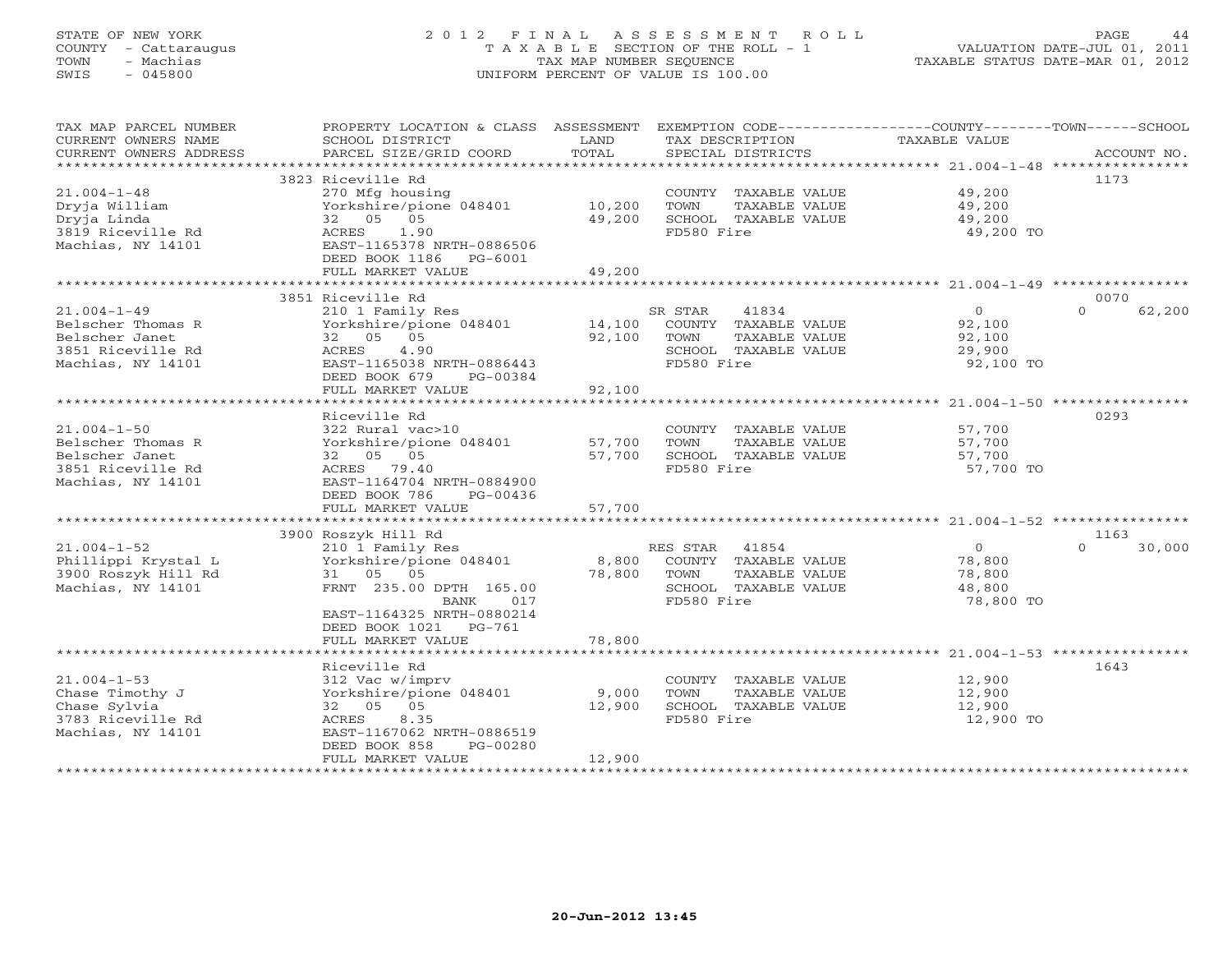# STATE OF NEW YORK 2 0 1 2 F I N A L A S S E S S M E N T R O L L PAGE 45 COUNTY - Cattaraugus T A X A B L E SECTION OF THE ROLL - 1 VALUATION DATE-JUL 01, 2011 TOWN - Machias TAX MAP NUMBER SEQUENCE TAXABLE STATUS DATE-MAR 01, 2012 SWIS - 045800 UNIFORM PERCENT OF VALUE IS 100.00UNIFORM PERCENT OF VALUE IS 100.00

| TAX MAP PARCEL NUMBER<br>CURRENT OWNERS NAME<br>CURRENT OWNERS ADDRESS                                              | PROPERTY LOCATION & CLASS ASSESSMENT EXEMPTION CODE---------------COUNTY-------TOWN------SCHOOL<br>SCHOOL DISTRICT<br>PARCEL SIZE/GRID COORD                                                                   | LAND<br>TOTAL | TAX DESCRIPTION<br>SPECIAL DISTRICTS                                                                                    | TAXABLE VALUE                                                                    | ACCOUNT NO.                |
|---------------------------------------------------------------------------------------------------------------------|----------------------------------------------------------------------------------------------------------------------------------------------------------------------------------------------------------------|---------------|-------------------------------------------------------------------------------------------------------------------------|----------------------------------------------------------------------------------|----------------------------|
|                                                                                                                     |                                                                                                                                                                                                                |               |                                                                                                                         |                                                                                  |                            |
| $21.020 - 1 - 1$                                                                                                    | 3546 Roszyk Hill Rd<br>210 1 Family Res                                                                                                                                                                        |               | RES STAR 41854                                                                                                          | $\overline{0}$                                                                   | 0453<br>$\Omega$<br>30,000 |
| Lisenby Shari L<br>$3546$ Roszyk Hill Rd<br>Machine Nur 1111<br>Machias, NY 14101                                   | Yorkshire/pione 048401<br>23 05 05<br>FRNT 132.00 DPTH 144.00                                                                                                                                                  | 55,900        | 8,500 COUNTY TAXABLE VALUE<br>TAXABLE VALUE<br>TOWN<br>SCHOOL TAXABLE VALUE                                             |                                                                                  |                            |
|                                                                                                                     | BANK<br>032<br>EAST-1170900 NRTH-0881451<br>DEED BOOK 1033 PG-48<br>FULL MARKET VALUE                                                                                                                          | 55,900        | FD580 Fire<br>LD580 Light                                                                                               | 55,900 TO<br>55,900 TO                                                           |                            |
|                                                                                                                     |                                                                                                                                                                                                                |               |                                                                                                                         |                                                                                  |                            |
|                                                                                                                     | 3534 Roszyk Hill Rd                                                                                                                                                                                            |               |                                                                                                                         |                                                                                  | 0440                       |
| $21.020 - 1 - 2.1$<br>222<br>Cornwall Christopher J<br>Cornwall Katie L<br>3534 Roszyk Hill Rd<br>Machias, NY 14101 | 280 Res Multiple<br>280 Res Multiple 21,700 COUNTY TAXABLE VALUE<br>21,700 COUNTY TAXABLE VALUE<br>23 05 05<br>82,000<br>ACRES 7.30<br>EAST-1171032 NRTH-0881971<br>DEED BOOK 16543 PG-8002                    |               | TOWN<br>TAXABLE VALUE<br>SCHOOL TAXABLE VALUE<br>FD580 Fire<br>LD580 Light                                              | $\overline{0}$<br>82,000<br>82,000<br>82,000<br>52,000<br>82,000 TO<br>82,000 TO | $\Omega$<br>30,000         |
|                                                                                                                     | FULL MARKET VALUE                                                                                                                                                                                              | 82,000        |                                                                                                                         |                                                                                  |                            |
|                                                                                                                     | Roszyk Hill Rd                                                                                                                                                                                                 |               |                                                                                                                         |                                                                                  | 1736                       |
| $21.020 - 1 - 2.2$<br>Norasam LLC<br>PO Box 1966<br>Buffalo, NY 14240                                               | 312 Vac w/imprv<br>Yorkshire/pione 048401 10,900<br>23 05 05<br>FRNT 132.00 DPTH 318.78<br>EAST-1170902 NRTH-0881670<br>DEED BOOK 4137 PG-4001                                                                 | 27,100        | COUNTY TAXABLE VALUE<br>TOWN<br>TAXABLE VALUE<br>SCHOOL TAXABLE VALUE<br>FD580 Fire<br>LD580 Light                      | 27,100<br>$27,100$<br>$27,100$<br>27,100 TO<br>27,100 TO                         |                            |
|                                                                                                                     |                                                                                                                                                                                                                |               |                                                                                                                         |                                                                                  |                            |
|                                                                                                                     | 3528 Roszyk Hill Rd                                                                                                                                                                                            |               |                                                                                                                         |                                                                                  | 0411                       |
| $21.020 - 1 - 3$<br>Pixley Jeffrey A<br>3528 Roszyk Hill Rd<br>Machias, NY 14101                                    | 270 Mfg housing<br>Prockshire/pione 048401 10,800<br>23 05 05 05 37,000<br>FRNT 132.00 DPTH 305.00<br>017<br>BANK<br>EAST-1171208 NRTH-0881546<br>DEED BOOK 00952 PG-00506                                     |               | RES STAR 41854<br>COUNTY TAXABLE VALUE<br>TOWN<br>TAXABLE VALUE<br>SCHOOL TAXABLE VALUE<br>FD580 Fire<br>LD580 Light    | $\overline{0}$<br>37,000<br>37,000<br>7,000<br>37,000 TO<br>37,000 TO            | $\cap$<br>30,000           |
|                                                                                                                     | FULL MARKET VALUE                                                                                                                                                                                              | 37,000        |                                                                                                                         |                                                                                  |                            |
|                                                                                                                     | 3520 Roszyk Hill Rd                                                                                                                                                                                            |               |                                                                                                                         |                                                                                  | 0013                       |
| $21.020 - 1 - 4$<br>Pixley Jeffrey A<br>3528 Roszyk Hill Rd<br>Machias, NY 14101                                    | Roszyk Hill Rd<br>416 Mfg hsing pk<br>Yorkshire/pione 048401 38,500<br>And the Contract of Terms of the 101,200<br>3.18<br>ACRES<br>EAST-1171390 NRTH-0881742<br>DEED BOOK 00952 PG-00506<br>FULL MARKET VALUE | 101,200       | RES STAR<br>41854<br>COUNTY TAXABLE VALUE<br>TOWN<br>TAXABLE VALUE<br>SCHOOL TAXABLE VALUE<br>FD580 Fire<br>LD580 Light | $\overline{O}$<br>101,200<br>101,200<br>60,700<br>101,200 TO<br>101,200 TO       | 40,500<br>$\cap$           |
|                                                                                                                     |                                                                                                                                                                                                                |               |                                                                                                                         |                                                                                  |                            |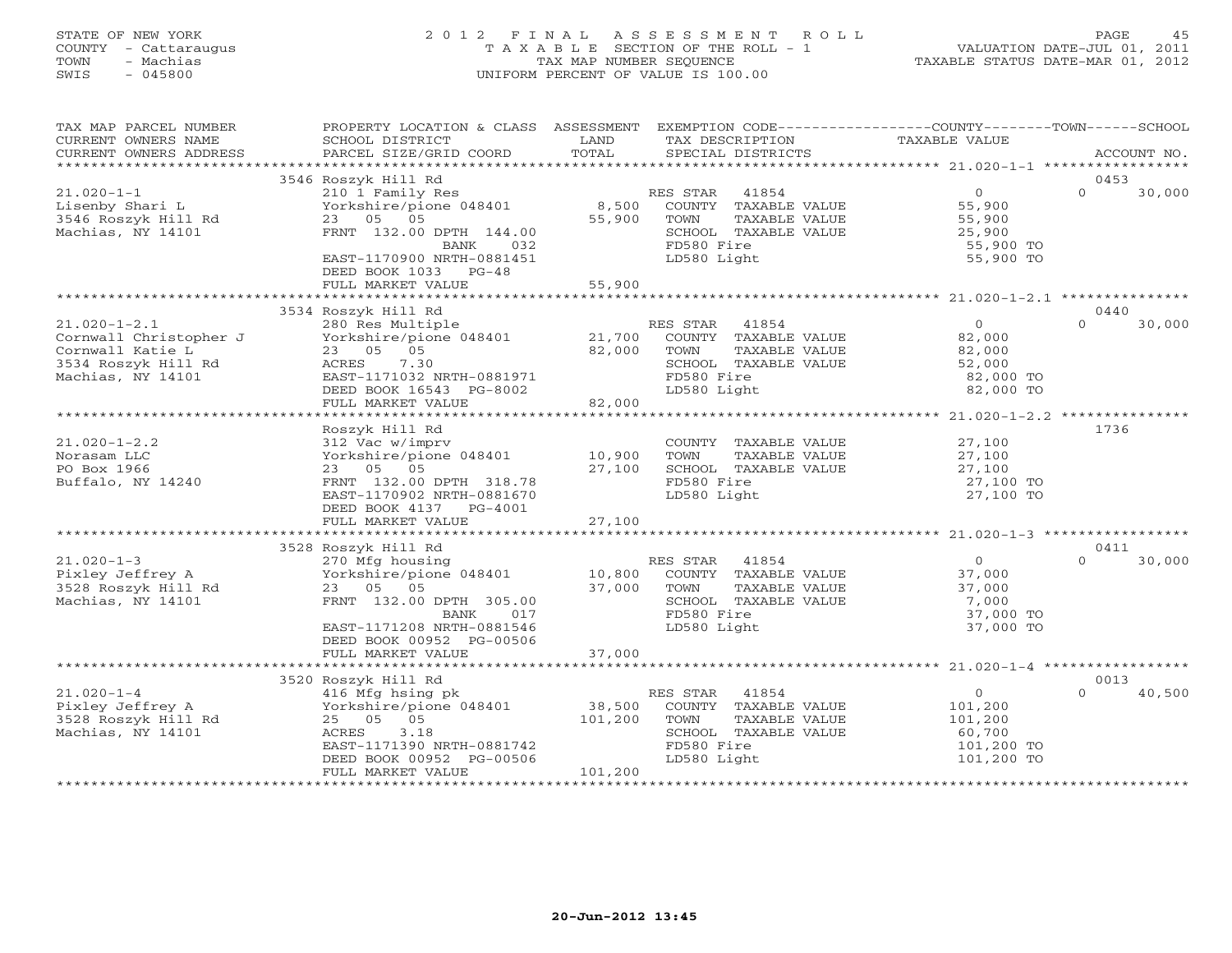# STATE OF NEW YORK 2 0 1 2 F I N A L A S S E S S M E N T R O L L PAGE 46 COUNTY - Cattaraugus T A X A B L E SECTION OF THE ROLL - 1 VALUATION DATE-JUL 01, 2011 TOWN - Machias TAX MAP NUMBER SEQUENCE TAXABLE STATUS DATE-MAR 01, 2012 SWIS - 045800 UNIFORM PERCENT OF VALUE IS 100.00UNIFORM PERCENT OF VALUE IS 100.00

| TAX MAP PARCEL NUMBER<br>CURRENT OWNERS NAME<br>CURRENT OWNERS ADDRESS                 | PROPERTY LOCATION & CLASS ASSESSMENT<br>SCHOOL DISTRICT<br>PARCEL SIZE/GRID COORD                                                                                                     | LAND<br>TOTAL                | EXEMPTION CODE-----------------COUNTY-------TOWN------SCHOOL<br>TAX DESCRIPTION<br>SPECIAL DISTRICTS                                                                   | TAXABLE VALUE                                                                  | ACCOUNT NO.                                                    |
|----------------------------------------------------------------------------------------|---------------------------------------------------------------------------------------------------------------------------------------------------------------------------------------|------------------------------|------------------------------------------------------------------------------------------------------------------------------------------------------------------------|--------------------------------------------------------------------------------|----------------------------------------------------------------|
|                                                                                        |                                                                                                                                                                                       |                              |                                                                                                                                                                        |                                                                                |                                                                |
| $21.020 - 1 - 5$<br>Ives Diane M<br>PO Box 279<br>Machias, NY 14101                    | 3516 Roszyk Hill Rd<br>210 1 Family Res<br>Yorkshire/pione 048401<br>25 05 05<br>FRNT 184.00 DPTH 211.73<br>017<br>BANK<br>EAST-1171501 NRTH-0881509<br>DEED BOOK 00917 PG-00162      | 10,800<br>76,100             | RES STAR<br>41854<br>COUNTY TAXABLE VALUE<br>TOWN<br>TAXABLE VALUE<br>SCHOOL TAXABLE VALUE<br>FD580 Fire<br>LD580 Light                                                | $\overline{0}$<br>76,100<br>76,100<br>46,100<br>76,100 TO<br>76,100 TO         | 1168<br>$\Omega$<br>30,000                                     |
|                                                                                        | FULL MARKET VALUE                                                                                                                                                                     | 76,100                       |                                                                                                                                                                        |                                                                                |                                                                |
| $21.020 - 1 - 6$<br>Wiede Harold S<br>Wiede Violet R<br>PO Box 88<br>Machias, NY 14101 | 3506 Roszyk Hill Rd<br>312 Vac w/imprv<br>Yorkshire/pione 048401<br>23 05 05<br>FRNT 85.08 DPTH 305.00<br>EAST-1171635 NRTH-0881562<br>DEED BOOK 905<br>PG-01117<br>FULL MARKET VALUE | 9,800<br>19,700<br>19,700    | COUNTY TAXABLE VALUE<br>TOWN<br>TAXABLE VALUE<br>SCHOOL TAXABLE VALUE<br>FD580 Fire<br>LD580 Light                                                                     | 19,700<br>19,700<br>19,700<br>19,700 TO<br>19,700 TO                           | 1167                                                           |
|                                                                                        | 3500 Roszyk Hill Rd                                                                                                                                                                   |                              |                                                                                                                                                                        |                                                                                | 1166                                                           |
| $21.020 - 1 - 7$<br>Wiede Harold S<br>Wiede Violet R<br>PO Box 88<br>Machias, NY 14101 | 210 1 Family Res<br>Yorkshire/pione 048401<br>23 05 05<br>FRNT 132.00 DPTH 305.00<br>EAST-1171745 NRTH-0881569<br>DEED BOOK 772<br>PG-00925<br>FULL MARKET VALUE                      | 10,800<br>104,300<br>104,300 | SR STAR<br>41834<br>COUNTY TAXABLE VALUE<br>TOWN<br>TAXABLE VALUE<br>SCHOOL TAXABLE VALUE<br>FD580 Fire<br>LD580 Light                                                 | $\circ$<br>104,300<br>104,300<br>42,100<br>104,300 TO<br>104,300 TO            | $\cap$<br>62,200                                               |
|                                                                                        |                                                                                                                                                                                       |                              |                                                                                                                                                                        |                                                                                |                                                                |
| $21.020 - 1 - 8$<br>McClean Jacqueline<br>3494 Roszyk Hill Rd<br>Machias, NY 14101     | 3494 Roszyk Hill Rd<br>210 1 Family Res<br>Yorkshire/pione 048401<br>23 05 05<br>FRNT 105.93 DPTH 241.00<br>BANK<br>017<br>EAST-1171872 NRTH-0881533<br>DEED BOOK 00985 PG-00394      | 9,700<br>67,500              | RES STAR<br>41854<br>COUNTY TAXABLE VALUE<br>TOWN<br>TAXABLE VALUE<br>SCHOOL TAXABLE VALUE<br>FD580 Fire<br>LD580 Light                                                | $\Omega$<br>67,500<br>67,500<br>37,500<br>67,500 TO<br>67,500 TO               | 0299<br>$\Omega$<br>30,000                                     |
|                                                                                        | FULL MARKET VALUE                                                                                                                                                                     | 67,500                       |                                                                                                                                                                        |                                                                                |                                                                |
|                                                                                        | 3492 Roszyk Hill Rd                                                                                                                                                                   |                              |                                                                                                                                                                        |                                                                                | 0350                                                           |
| $21.020 - 1 - 9.1$<br>Felton Vincent J<br>3492 Roszyk Hill Rd<br>Machias, NY 14101     | 220 2 Family Res<br>Yorkshire/pione 048401<br>23 05 05<br>FRNT 105.93 DPTH 262.40<br>EAST-1171978 NRTH-0881541<br>DEED BOOK 00990 PG-00857<br>FULL MARKET VALUE                       |                              | CVET C/T<br>41131<br>41141<br>10,000 DVET C/T<br>59,900 SR STAR<br>41834<br>COUNTY TAXABLE VALUE<br>TAXABLE VALUE<br>TOWN<br>SCHOOL TAXABLE VALUE<br>59,900 FD580 Fire | 14,975<br>10,483<br>$\overline{0}$<br>34,442<br>34,442<br>$\circ$<br>59,900 TO | 14,975<br>$\Omega$<br>10,483<br>$\Omega$<br>59,900<br>$\Omega$ |
|                                                                                        |                                                                                                                                                                                       |                              | LD580 Light                                                                                                                                                            | 59,900 TO                                                                      |                                                                |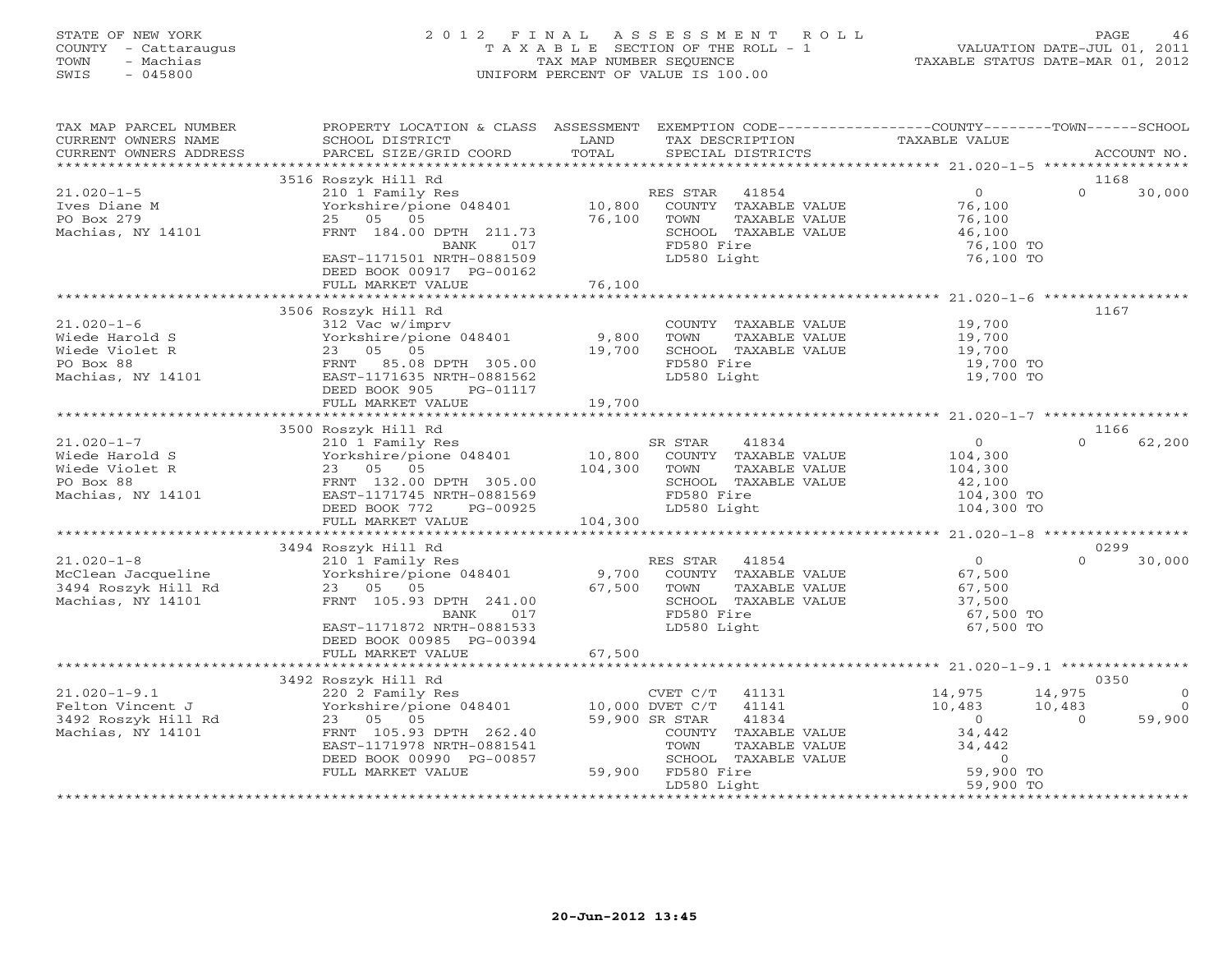# STATE OF NEW YORK 2 0 1 2 F I N A L A S S E S S M E N T R O L L PAGE 47 COUNTY - Cattaraugus T A X A B L E SECTION OF THE ROLL - 1 VALUATION DATE-JUL 01, 2011 TOWN - Machias TAX MAP NUMBER SEQUENCE TAXABLE STATUS DATE-MAR 01, 2012 SWIS - 045800 UNIFORM PERCENT OF VALUE IS 100.00UNIFORM PERCENT OF VALUE IS 100.00

| TAX MAP PARCEL NUMBER<br>CURRENT OWNERS NAME                                                     | PROPERTY LOCATION & CLASS ASSESSMENT<br>SCHOOL DISTRICT                                                                                                                                | LAND                      | TAX DESCRIPTION                                                                                    | EXEMPTION CODE-----------------COUNTY-------TOWN------SCHOOL<br>TAXABLE VALUE |
|--------------------------------------------------------------------------------------------------|----------------------------------------------------------------------------------------------------------------------------------------------------------------------------------------|---------------------------|----------------------------------------------------------------------------------------------------|-------------------------------------------------------------------------------|
| CURRENT OWNERS ADDRESS                                                                           | PARCEL SIZE/GRID COORD                                                                                                                                                                 | TOTAL                     | SPECIAL DISTRICTS                                                                                  | ACCOUNT NO.                                                                   |
|                                                                                                  | McKinstry Rd                                                                                                                                                                           |                           |                                                                                                    | 1439                                                                          |
| $21.020 - 1 - 9.2$<br>Holts Loren R<br>Holts Dorothy E<br>PO Box 3<br>Machias, NY 14101          | 311 Res vac land<br>Yorkshire/pione 048401<br>23 05 05<br>FRNT 215.82 DPTH 92.80<br>EAST-1171917 NRTH-0881695                                                                          | 1,500<br>1,500            | COUNTY TAXABLE VALUE<br>TOWN<br>TAXABLE VALUE<br>SCHOOL TAXABLE VALUE<br>FD580 Fire<br>LD580 Light | 1,500<br>1,500<br>1,500<br>1,500 TO<br>1,500 TO                               |
|                                                                                                  | DEED BOOK 00777 PG-00661                                                                                                                                                               |                           |                                                                                                    |                                                                               |
|                                                                                                  | FULL MARKET VALUE                                                                                                                                                                      | 1,500                     |                                                                                                    |                                                                               |
|                                                                                                  | 3486 Roszyk Hill Rd                                                                                                                                                                    |                           |                                                                                                    | 0086                                                                          |
| $21.020 - 1 - 10$<br>Tackentien Tara<br>3486 Roszyk Hill Rd<br>Machias, NY 14101                 | 210 1 Family Res<br>Yorkshire/pione 048401<br>15 05 05<br>FRNT 115.00 DPTH 149.00<br>BANK<br>017<br>EAST-1172077 NRTH-0881490<br>DEED BOOK 9313<br>PG-9001                             | 8,000<br>84,400           | COUNTY TAXABLE VALUE<br>TOWN<br>TAXABLE VALUE<br>SCHOOL TAXABLE VALUE<br>FD580 Fire<br>LD580 Light | 84,400<br>84,400<br>84,400<br>84,400 TO<br>84,400 TO                          |
|                                                                                                  | FULL MARKET VALUE                                                                                                                                                                      | 84,400                    |                                                                                                    |                                                                               |
|                                                                                                  |                                                                                                                                                                                        |                           |                                                                                                    |                                                                               |
| $21.020 - 1 - 11$<br>Card William M<br>Machias Surplus<br>PO Box 312<br>Machias, NY 14101        | 9703 McKinstry Rd<br>481 Att row bldg<br>Yorkshire/pione 048401<br>15 05 05<br>FRNT<br>90.00 DPTH 75.00<br>EAST-1172179 NRTH-0881474<br>DEED BOOK 866<br>PG-00104<br>FULL MARKET VALUE | 5,100<br>77,600<br>77,600 | COUNTY TAXABLE VALUE<br>TOWN<br>TAXABLE VALUE<br>SCHOOL TAXABLE VALUE<br>FD580 Fire<br>LD580 Light | 0182<br>77,600<br>77,600<br>77,600<br>77,600 TO<br>77,600 TO                  |
|                                                                                                  |                                                                                                                                                                                        |                           |                                                                                                    |                                                                               |
| $21.020 - 1 - 12$<br>Card William M<br>Machias Surplus<br>PO Box 312<br>Machias, NY 14101        | 9705 McKinstry Rd<br>481 Att row bldg<br>Yorkshire/pione 048401<br>15 05 05<br>FRNT 63.00 DPTH 117.25<br>EAST-1172172 NRTH-0881536<br>DEED BOOK 893<br>PG-00291                        | 5,300<br>49,300           | COUNTY TAXABLE VALUE<br>TAXABLE VALUE<br>TOWN<br>SCHOOL TAXABLE VALUE<br>FD580 Fire<br>LD580 Light | 0693<br>49,300<br>49,300<br>49,300<br>49,300 TO<br>49,300 TO                  |
|                                                                                                  | FULL MARKET VALUE                                                                                                                                                                      | 49,300                    |                                                                                                    |                                                                               |
|                                                                                                  | 9709 McKinstry Rd                                                                                                                                                                      |                           |                                                                                                    | **********<br>0660                                                            |
| $21.020 - 1 - 13$<br>Crawford William E<br>Crawford Pamela J<br>PO Box 163<br>Sardinia, NY 14134 | 220 2 Family Res<br>Yorkshire/pione 048401<br>15 05 05<br>FRNT<br>69.96 DPTH 185.00<br>017<br>BANK<br>EAST-1172123 NRTH-0881594<br>DEED BOOK 1026<br>$PG-627$                          | 6,900<br>70,000<br>70,000 | COUNTY TAXABLE VALUE<br>TOWN<br>TAXABLE VALUE<br>SCHOOL TAXABLE VALUE<br>FD580 Fire<br>LD580 Light | 70,000<br>70,000<br>70,000<br>70,000 TO<br>70,000 TO                          |
|                                                                                                  | FULL MARKET VALUE                                                                                                                                                                      |                           |                                                                                                    |                                                                               |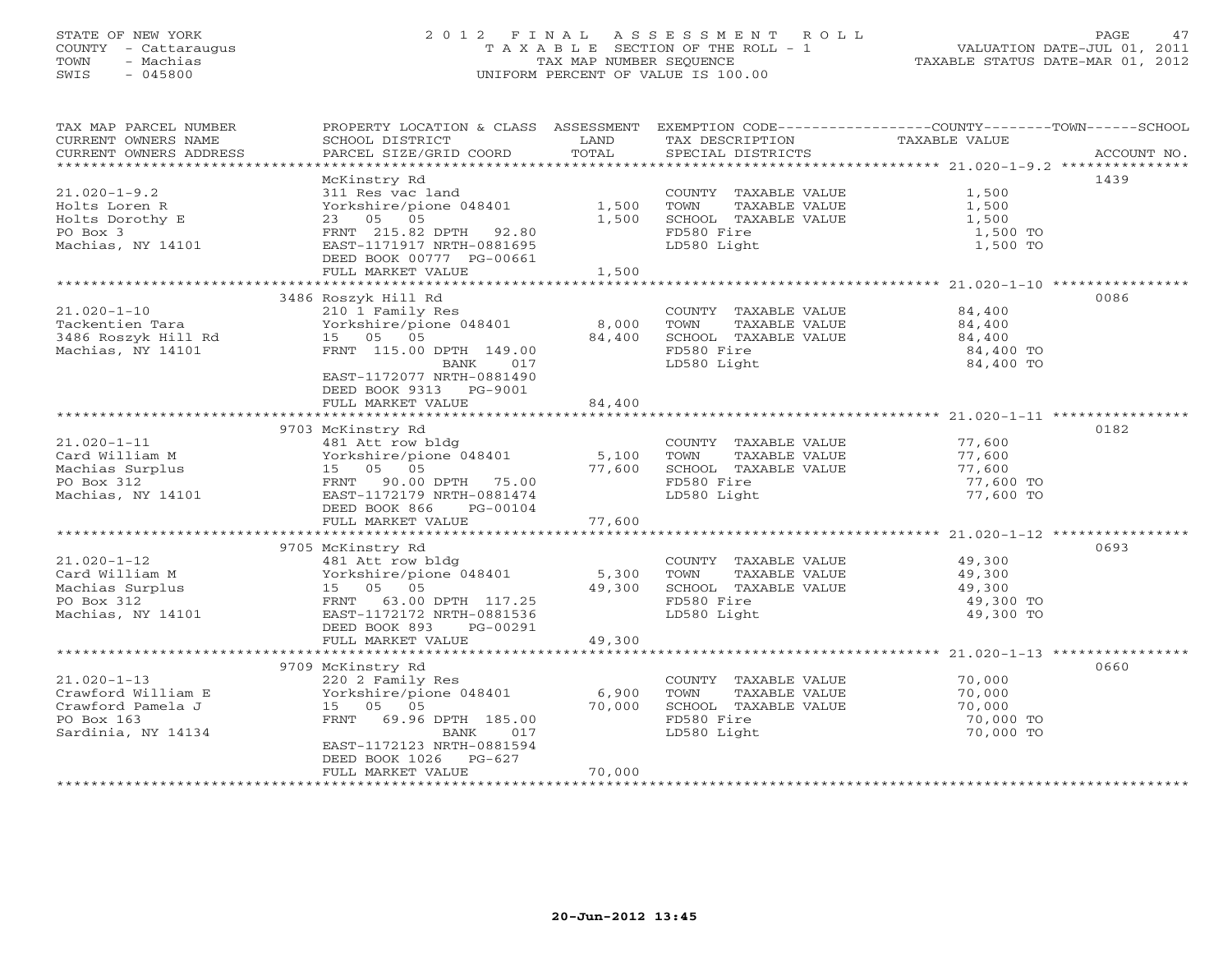# STATE OF NEW YORK 2 0 1 2 F I N A L A S S E S S M E N T R O L L PAGE 48 COUNTY - Cattaraugus T A X A B L E SECTION OF THE ROLL - 1 VALUATION DATE-JUL 01, 2011 TOWN - Machias TAX MAP NUMBER SEQUENCE TAXABLE STATUS DATE-MAR 01, 2012 SWIS - 045800 UNIFORM PERCENT OF VALUE IS 100.00

| TAX MAP PARCEL NUMBER              | PROPERTY LOCATION & CLASS ASSESSMENT EXEMPTION CODE----------------COUNTY-------TOWN------SCHOOL |                 |                                               |                        |                    |
|------------------------------------|--------------------------------------------------------------------------------------------------|-----------------|-----------------------------------------------|------------------------|--------------------|
| CURRENT OWNERS NAME                | SCHOOL DISTRICT                                                                                  | LAND            | TAX DESCRIPTION                               | TAXABLE VALUE          |                    |
| CURRENT OWNERS ADDRESS             | PARCEL SIZE/GRID COORD                                                                           | TOTAL           | SPECIAL DISTRICTS                             |                        | ACCOUNT NO.        |
|                                    |                                                                                                  |                 |                                               |                        |                    |
|                                    | 9713 McKinstry Rd                                                                                |                 |                                               |                        | 0546               |
| $21.020 - 1 - 14$                  | 210 1 Family Res<br>Yorkshire/pione 048401                                                       | 7,500           | COUNTY TAXABLE VALUE<br>TOWN<br>TAXABLE VALUE | 50,400                 |                    |
| Goerss Ronald F Jr<br>Goerss Laura | 15 05 05                                                                                         | 50,400          | SCHOOL TAXABLE VALUE                          | 50,400<br>50,400       |                    |
| 9528 Warner Gulf Rd                | FRNT<br>82.50 DPTH 185.00                                                                        |                 | FD580 Fire                                    | 50,400 TO              |                    |
| Holland, NY 14080                  | EAST-1172103 NRTH-0881665                                                                        |                 | LD580 Light                                   | 50,400 TO              |                    |
|                                    | DEED BOOK 01008 PG-00612                                                                         |                 |                                               |                        |                    |
|                                    | FULL MARKET VALUE                                                                                | 50,400          |                                               |                        |                    |
|                                    |                                                                                                  |                 |                                               |                        |                    |
|                                    | 9717 McKinstry Rd                                                                                |                 |                                               |                        | 0505               |
| $21.020 - 1 - 15$                  | 210 1 Family Res                                                                                 |                 | WVET C/T 41121                                | 10,500                 | 10,500<br>$\Omega$ |
| Holts Loren R                      | Yorkshire/pione 048401                                                                           | 6,100 SR STAR   | 41834                                         | $\Omega$               | $\Omega$<br>62,200 |
| Holts Dorothy E                    | 15 05 05                                                                                         | 70,000          | COUNTY TAXABLE VALUE                          | 59,500                 |                    |
| PO Box 3                           | 66.00 DPTH 155.00<br>FRNT                                                                        |                 | TOWN<br>TAXABLE VALUE                         | 59,500                 |                    |
| Machias, NY 14101                  | EAST-1172091 NRTH-0881741                                                                        |                 | SCHOOL TAXABLE VALUE                          | 7,800                  |                    |
|                                    | DEED BOOK 00662 PG-00097                                                                         |                 | FD580 Fire                                    | 70,000 TO              |                    |
|                                    | FULL MARKET VALUE                                                                                |                 | 70,000 LD580 Light                            | 70,000 TO              |                    |
|                                    |                                                                                                  |                 |                                               |                        |                    |
|                                    | 9721 McKinstry Rd                                                                                |                 |                                               |                        | 1143               |
| $21.020 - 1 - 16$                  | 210 1 Family Res                                                                                 |                 | WVET C/T 41121                                | 10,380                 | 10,380<br>$\Omega$ |
| Watkins William G                  | Yorkshire/pione 048401                                                                           | 10,300 DVET C/T | 41141                                         | 10,380                 | 10,380<br>$\Omega$ |
| Watkins Gail                       | 23 05 05                                                                                         |                 | 41834<br>69,200 SR STAR                       | $\Omega$               | 62,200<br>$\Omega$ |
| PO Box 163                         | FRNT 113.00 DPTH 275.55                                                                          |                 | COUNTY TAXABLE VALUE                          | 48,440                 |                    |
| Machias, NY 14101                  | EAST-1171972 NRTH-0881819                                                                        |                 | TOWN<br>TAXABLE VALUE                         | 48,440                 |                    |
|                                    | DEED BOOK 591<br>PG-00290<br>FULL MARKET VALUE                                                   |                 | SCHOOL TAXABLE VALUE<br>69,200 FD580 Fire     | 7,000<br>69,200 TO     |                    |
|                                    |                                                                                                  |                 | LD580 Light                                   | 69,200 TO              |                    |
|                                    |                                                                                                  |                 |                                               |                        |                    |
|                                    | 9727 McKinstry Rd                                                                                |                 |                                               |                        | 0231               |
| $21.020 - 1 - 17$                  | 210 1 Family Res                                                                                 |                 | 41854<br>RES STAR                             | $\overline{0}$         | 30,000<br>$\Omega$ |
| Lounsbury Francene E               | Yorkshire/pione 048401                                                                           | 10,200          | COUNTY TAXABLE VALUE                          | 81,600                 |                    |
| 296 Southview Dr                   | 23 05 05                                                                                         | 81,600          | TOWN<br>TAXABLE VALUE                         | 81,600                 |                    |
| Arcade, NY 14009                   | FRNT 105.00 DPTH 281.00                                                                          |                 | SCHOOL TAXABLE VALUE                          | 51,600                 |                    |
|                                    | EAST-1171966 NRTH-0881936                                                                        |                 | FD580 Fire                                    | 81,600 TO              |                    |
|                                    | DEED BOOK 00941 PG-00109                                                                         |                 | LD580 Light                                   | 81,600 TO              |                    |
|                                    | FULL MARKET VALUE                                                                                | 81,600          |                                               |                        |                    |
|                                    |                                                                                                  |                 |                                               |                        |                    |
|                                    | 9731 McKinstry Rd                                                                                |                 |                                               |                        | 1549               |
| $21.020 - 1 - 18$                  | 210 1 Family Res                                                                                 |                 | 41854<br>RES STAR                             | $\overline{0}$         | 30,000<br>$\Omega$ |
| Ward Jerald W                      | Yorkshire/pione 048401                                                                           | 10,800          | COUNTY TAXABLE VALUE                          | 99,400                 |                    |
| Ward Staci A                       | 23 05 05                                                                                         | 99,400          | TAXABLE VALUE<br>TOWN                         | 99,400                 |                    |
| 9731 McKinstry Rd                  | FRNT 163.68 DPTH 241.64                                                                          |                 | SCHOOL TAXABLE VALUE                          | 69,400                 |                    |
| Machias, NY 14101                  | EAST-1171934 NRTH-0882061<br>DEED BOOK 00965 PG-01025                                            |                 | FD580 Fire<br>LD580 Light                     | 99,400 TO<br>99,400 TO |                    |
|                                    | FULL MARKET VALUE                                                                                | 99,400          |                                               |                        |                    |
|                                    |                                                                                                  |                 |                                               |                        |                    |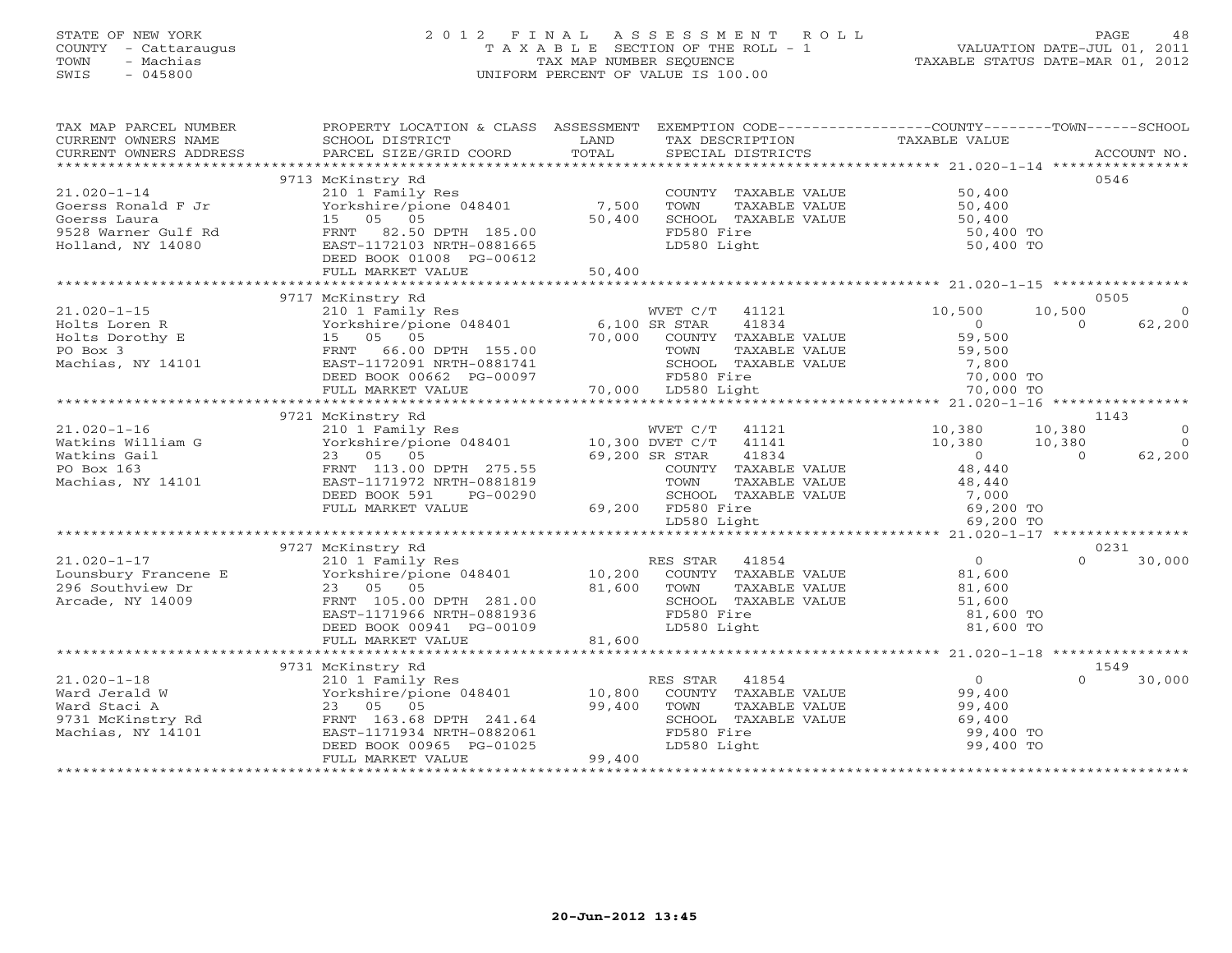# STATE OF NEW YORK 2 0 1 2 F I N A L A S S E S S M E N T R O L L PAGE 49 COUNTY - Cattaraugus T A X A B L E SECTION OF THE ROLL - 1 VALUATION DATE-JUL 01, 2011 TOWN - Machias TAX MAP NUMBER SEQUENCE TAXABLE STATUS DATE-MAR 01, 2012 SWIS - 045800 UNIFORM PERCENT OF VALUE IS 100.00

| TAX MAP PARCEL NUMBER<br>CURRENT OWNERS NAME<br>CURRENT OWNERS ADDRESS                                | PROPERTY LOCATION & CLASS ASSESSMENT<br>SCHOOL DISTRICT<br>PARCEL SIZE/GRID COORD                                                                                                                       | LAND<br>TOTAL                                    | TAX DESCRIPTION<br>SPECIAL DISTRICTS          |                                                                        | EXEMPTION CODE-----------------COUNTY-------TOWN------SCHOOL<br>TAXABLE VALUE |                  | ACCOUNT NO. |
|-------------------------------------------------------------------------------------------------------|---------------------------------------------------------------------------------------------------------------------------------------------------------------------------------------------------------|--------------------------------------------------|-----------------------------------------------|------------------------------------------------------------------------|-------------------------------------------------------------------------------|------------------|-------------|
|                                                                                                       |                                                                                                                                                                                                         |                                                  |                                               |                                                                        |                                                                               |                  |             |
| $21.020 - 1 - 20$<br>Cleveland Leigh A<br>Cleveland Amy<br>9736 McKinstry Rd<br>Machias, NY 14101     | 9736 McKinstry Rd<br>210 1 Family Res<br>Yorkshire/pione 048401<br>05 05<br>1.5<br>FRNT 146.62 DPTH 207.90<br>BANK<br>017<br>EAST-1172168 NRTH-0882182<br>DEED BOOK 00955 PG-00551<br>FULL MARKET VALUE | 10,200<br>63,100<br>63,100                       | RES STAR<br>TOWN<br>FD580 Fire<br>LD580 Light | 41854<br>COUNTY TAXABLE VALUE<br>TAXABLE VALUE<br>SCHOOL TAXABLE VALUE | $\overline{O}$<br>63,100<br>63,100<br>33,100<br>63,100 TO<br>63,100 TO        | 1184<br>$\Omega$ | 30,000      |
|                                                                                                       |                                                                                                                                                                                                         |                                                  |                                               |                                                                        |                                                                               |                  |             |
|                                                                                                       | 9730 McKinstry Rd                                                                                                                                                                                       |                                                  |                                               |                                                                        |                                                                               | 0585             |             |
| $21.020 - 1 - 21$<br>Beres Gary A<br>Beres Sandra J<br>9730 McKinstry Rd<br>Machias, NY 14101         | 210 1 Family Res<br>Yorkshire/pione 048401<br>05 05<br>15<br>FRNT 100.00 DPTH 167.00<br>017<br>BANK<br>EAST-1172207 NRTH-0882061<br>DEED BOOK 884<br>PG-00768                                           | 7,900<br>60,900                                  | RES STAR<br>TOWN<br>FD580 Fire<br>LD580 Light | 41854<br>COUNTY TAXABLE VALUE<br>TAXABLE VALUE<br>SCHOOL TAXABLE VALUE | $\Omega$<br>60,900<br>60,900<br>30,900<br>60,900 TO<br>60,900 TO              | $\Omega$         | 30,000      |
|                                                                                                       | FULL MARKET VALUE                                                                                                                                                                                       | 60,900                                           |                                               |                                                                        |                                                                               |                  |             |
|                                                                                                       |                                                                                                                                                                                                         |                                                  |                                               |                                                                        |                                                                               |                  |             |
| $21.020 - 1 - 23$<br>Lipka Edward J<br>Lipka Linda J<br>9732 McKinstry Rd<br>Machias, NY 14101        | 9732 McKinstry Rd<br>270 Mfg housing<br>Yorkshire/pione 048401<br>15 05 05<br>97.50 DPTH 225.00<br>FRNT<br>EAST-1172364 NRTH-0882188<br>DEED BOOK 00935 PG-00657                                        | 9,300<br>46,300                                  | RES STAR<br>TOWN<br>FD580 Fire<br>LD580 Light | 41854<br>COUNTY TAXABLE VALUE<br>TAXABLE VALUE<br>SCHOOL TAXABLE VALUE | $\Omega$<br>46,300<br>46,300<br>16,300<br>46,300 TO<br>46,300 TO              | 1185<br>$\Omega$ | 30,000      |
|                                                                                                       | FULL MARKET VALUE                                                                                                                                                                                       | 46,300                                           |                                               |                                                                        |                                                                               |                  |             |
| $21.020 - 1 - 24$<br>Phetteplace Charles A<br>Phetteplace Candie L<br>PO Box 484<br>Machias, NY 14101 | 9747 Main St<br>210 1 Family Res<br>Yorkshire/pione 048401<br>05 05<br>15<br>FRNT<br>70.00 DPTH<br>ACRES<br>1.35<br>EAST-1172543 NRTH-0882322<br>DEED BOOK 893<br>PG-00038<br>FULL MARKET VALUE         | 11,500<br>76,300<br>76,300                       | RES STAR<br>TOWN<br>FD580 Fire<br>LD580 Light | 41854<br>COUNTY TAXABLE VALUE<br>TAXABLE VALUE<br>SCHOOL TAXABLE VALUE | $\circ$<br>76,300<br>76,300<br>46,300<br>76,300 TO<br>76,300 TO               | 0849<br>$\Omega$ | 30,000      |
|                                                                                                       |                                                                                                                                                                                                         |                                                  |                                               |                                                                        |                                                                               |                  |             |
|                                                                                                       | 9755 Main St                                                                                                                                                                                            |                                                  |                                               |                                                                        |                                                                               | 0385             |             |
| $21.020 - 1 - 25$<br>Hofner Michael<br>Hofner Kathleen<br>9755 Main St<br>Machias, NY 14101           | 210 1 Family Res<br>Yorkshire/pione 048401<br>15<br>05<br>05<br>FRNT 100.00 DPTH 147.00<br>EAST-1172759 NRTH-0882444<br>DEED BOOK 2155<br>PG-5001<br>FULL MARKET VALUE                                  | 7,400<br>68,800<br>68,800<br>******************* | RES STAR<br>TOWN<br>FD580 Fire<br>LD580 Light | 41854<br>COUNTY TAXABLE VALUE<br>TAXABLE VALUE<br>SCHOOL TAXABLE VALUE | $\circ$<br>68,800<br>68,800<br>38,800<br>68,800 TO<br>68,800 TO               | $\Omega$         | 30,000      |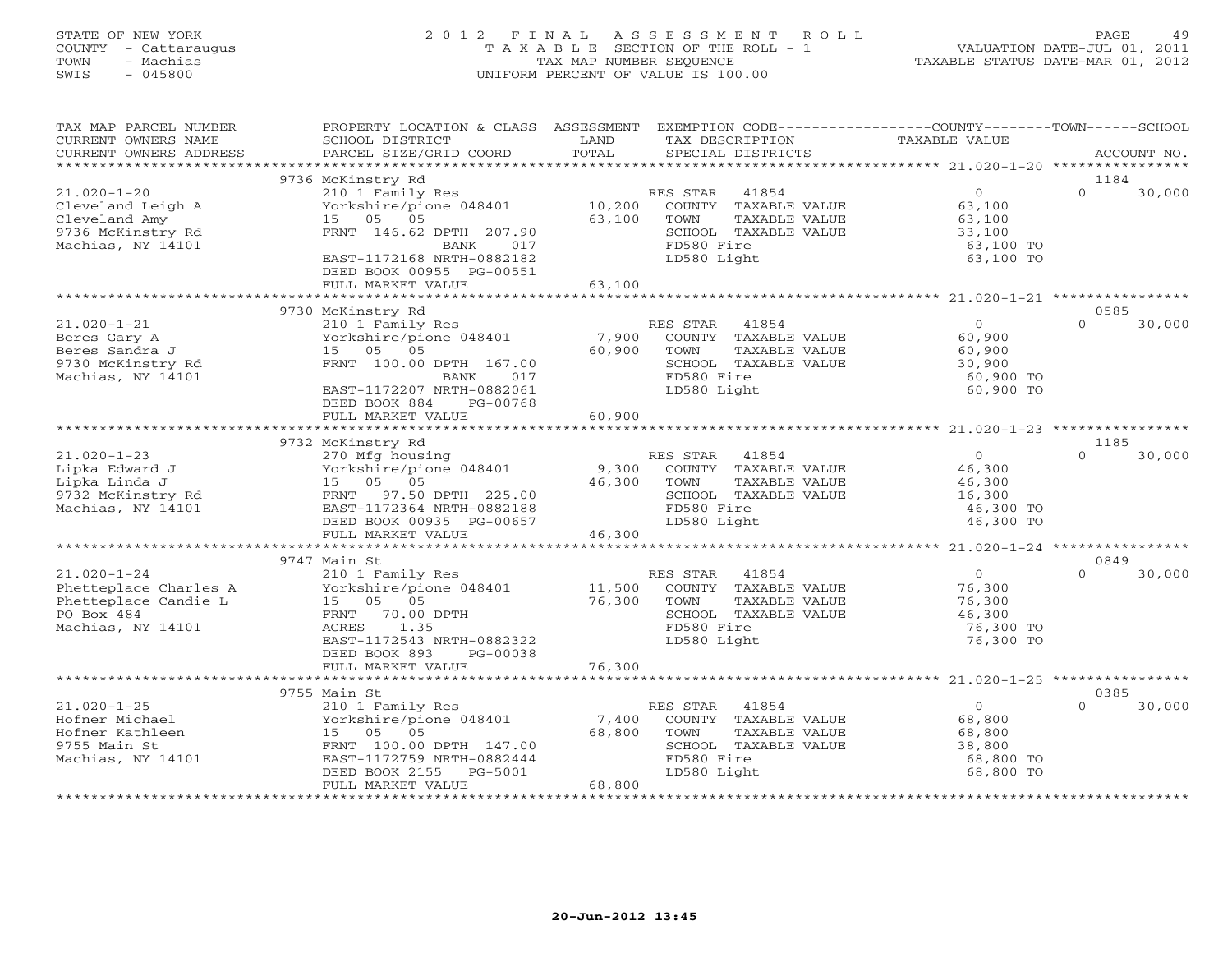# STATE OF NEW YORK 2 0 1 2 F I N A L A S S E S S M E N T R O L L PAGE 50 COUNTY - Cattaraugus T A X A B L E SECTION OF THE ROLL - 1 VALUATION DATE-JUL 01, 2011 TOWN - Machias TAX MAP NUMBER SEQUENCE TAXABLE STATUS DATE-MAR 01, 2012 SWIS - 045800 UNIFORM PERCENT OF VALUE IS 100.00UNIFORM PERCENT OF VALUE IS 100.00

| TAX MAP PARCEL NUMBER                                                                                                                                                                                                                                 | PROPERTY LOCATION & CLASS ASSESSMENT EXEMPTION CODE---------------COUNTY-------TOWN------SCHOOL |        |                                                                                                                                |                                     |                    |
|-------------------------------------------------------------------------------------------------------------------------------------------------------------------------------------------------------------------------------------------------------|-------------------------------------------------------------------------------------------------|--------|--------------------------------------------------------------------------------------------------------------------------------|-------------------------------------|--------------------|
|                                                                                                                                                                                                                                                       |                                                                                                 |        |                                                                                                                                |                                     |                    |
|                                                                                                                                                                                                                                                       |                                                                                                 |        |                                                                                                                                |                                     |                    |
|                                                                                                                                                                                                                                                       | 9751 Main St                                                                                    |        |                                                                                                                                |                                     | 1045               |
| 21.020-1-27<br>Phetteplace Sharon L<br>270 Mfg housing<br>29,300 COUNTY TAXABLE VALUE<br>29,300 TOWN TAXABLE VALUE<br>29,300 TOWN TAXABLE VALUE<br>29,300 TOWN TAXABLE VALUE<br>29,300 TOWN TAXABLE VALUE<br>29,300 TOWN TAXABLE VALUE                |                                                                                                 |        |                                                                                                                                | $\overline{0}$                      | $\Omega$<br>29,300 |
|                                                                                                                                                                                                                                                       |                                                                                                 |        |                                                                                                                                | 29,300                              |                    |
|                                                                                                                                                                                                                                                       |                                                                                                 |        |                                                                                                                                | 29,300                              |                    |
|                                                                                                                                                                                                                                                       |                                                                                                 |        |                                                                                                                                | $\overline{0}$                      |                    |
|                                                                                                                                                                                                                                                       |                                                                                                 |        | FD580 Fire                                                                                                                     | 29,300 TO                           |                    |
|                                                                                                                                                                                                                                                       | EAST-11/2682 NRTH-0882332<br>DEED BOOK 11291 PG-4001                                            |        | LD580 Light                                                                                                                    | 29,300 TO                           |                    |
|                                                                                                                                                                                                                                                       | FULL MARKET VALUE                                                                               | 29,300 |                                                                                                                                |                                     |                    |
|                                                                                                                                                                                                                                                       |                                                                                                 |        |                                                                                                                                |                                     |                    |
|                                                                                                                                                                                                                                                       | 9741 Main St                                                                                    |        |                                                                                                                                |                                     | 2055               |
|                                                                                                                                                                                                                                                       |                                                                                                 |        |                                                                                                                                |                                     |                    |
|                                                                                                                                                                                                                                                       |                                                                                                 |        |                                                                                                                                |                                     |                    |
| 21.020-1-28./1<br>Methodist Church Parsonage Vorkshire/pione 048401 9,800<br>PO Box 303 15 05 05 87,400<br>Machias, NY 14101 FRNT 115.00 DPTH 230.00<br>EAST-1172539 NRTH-0882112 97.400                                                              |                                                                                                 |        | COUNTY TAXABLE VALUE $87,400$<br>TOWN TAXABLE VALUE $87,400$<br>SCHOOL TAXABLE VALUE $87,400$<br>STROOL TAXABLE VALUE $87,400$ |                                     |                    |
|                                                                                                                                                                                                                                                       |                                                                                                 |        | FD580 Fire                                                                                                                     | 87,400 TO<br>87,400 TO<br>87,400 TO |                    |
|                                                                                                                                                                                                                                                       |                                                                                                 |        | LD580 Light                                                                                                                    |                                     |                    |
|                                                                                                                                                                                                                                                       | FULL MARKET VALUE                                                                               | 87,400 |                                                                                                                                |                                     |                    |
|                                                                                                                                                                                                                                                       |                                                                                                 |        |                                                                                                                                |                                     |                    |
|                                                                                                                                                                                                                                                       | 9729 Main St                                                                                    |        |                                                                                                                                |                                     | 0243               |
| $21.020 - 1 - 29$                                                                                                                                                                                                                                     | 220 2 Family Res                                                                                |        | COUNTY TAXABLE VALUE                                                                                                           | 60,000                              |                    |
|                                                                                                                                                                                                                                                       |                                                                                                 |        | TOWN<br>TAXABLE VALUE                                                                                                          | 60,000                              |                    |
|                                                                                                                                                                                                                                                       |                                                                                                 |        | TOWN 11MAD---<br>SCHOOL TAXABLE VALUE                                                                                          | 60,000                              |                    |
| Delevan, NY 14042                                                                                                                                                                                                                                     | FRNT 98.34 DPTH 168.96                                                                          |        | FD580 Fire                                                                                                                     | 60,000 TO                           |                    |
|                                                                                                                                                                                                                                                       | EAST-1172453 NRTH-0882009                                                                       |        | LD580 Light                                                                                                                    | 60,000 TO                           |                    |
|                                                                                                                                                                                                                                                       | DEED BOOK 889<br>PG-00108                                                                       |        |                                                                                                                                |                                     |                    |
|                                                                                                                                                                                                                                                       |                                                                                                 |        |                                                                                                                                |                                     |                    |
|                                                                                                                                                                                                                                                       |                                                                                                 |        |                                                                                                                                |                                     |                    |
| 21.020-1-30<br>Murphy Patti Jo<br>Wardhaugh Aron P Sr<br>PO Box 101<br>Wardhaugh Aron P Sr<br>PO Box 101<br>Wardhaugh Aron P Sr<br>PO Box 101<br>Wardhaugh Aron P Sr<br>PO Box 101<br>Wardhaugh Aron P Sr<br>TRNT 33.00 DPTH 168.90<br>EAST-1172417 N |                                                                                                 |        |                                                                                                                                |                                     | 0818               |
|                                                                                                                                                                                                                                                       | 210 1 Family Res<br>Yorkshire/pione 048401 1800 COUNTY TAXABLE VALUE 47,300                     |        |                                                                                                                                |                                     | $\Omega$<br>30,000 |
|                                                                                                                                                                                                                                                       |                                                                                                 |        |                                                                                                                                |                                     |                    |
|                                                                                                                                                                                                                                                       |                                                                                                 |        | TOWN                                                                                                                           |                                     |                    |
|                                                                                                                                                                                                                                                       |                                                                                                 |        | TOWN TAXABLE VALUE 47,300<br>SCHOOL TAXABLE VALUE 17,300                                                                       |                                     |                    |
|                                                                                                                                                                                                                                                       |                                                                                                 |        | FD580 Fire                                                                                                                     | 47,300 TO                           |                    |
|                                                                                                                                                                                                                                                       |                                                                                                 |        | LD580 Light                                                                                                                    | 47,300 TO                           |                    |
|                                                                                                                                                                                                                                                       | FULL MARKET VALUE                                                                               | 47,300 |                                                                                                                                |                                     |                    |
|                                                                                                                                                                                                                                                       | 9721 Main St                                                                                    |        |                                                                                                                                |                                     | 1232               |
|                                                                                                                                                                                                                                                       | 312 Vac w/imprv                                                                                 |        | COUNTY TAXABLE VALUE 35,900                                                                                                    |                                     |                    |
| 21.020-1-31<br>Wurst Roland A (Yorkshire/pic<br>Attn: Gail Watkins (15 05 05<br>PO BOX 163 FRNT 66.40<br>TRNT 66.40<br>TRNT 1172397                                                                                                                   | Yorkshire/pione 048401 6,200                                                                    |        | TOWN                                                                                                                           | TAXABLE VALUE 35,900                |                    |
|                                                                                                                                                                                                                                                       |                                                                                                 | 35,900 |                                                                                                                                |                                     |                    |
|                                                                                                                                                                                                                                                       | 66.40 DPTH 158.30                                                                               |        | SCHOOL TAXABLE VALUE<br>FD580 Fire                                                                                             | 35,900<br>35,900 TO                 |                    |
| Machias, NY 14101                                                                                                                                                                                                                                     | EAST-1172397 NRTH-0881902                                                                       |        | LD580 Light                                                                                                                    | 35,900 TO                           |                    |
|                                                                                                                                                                                                                                                       | DEED BOOK 876<br>PG-00934                                                                       |        |                                                                                                                                |                                     |                    |
|                                                                                                                                                                                                                                                       | FULL MARKET VALUE                                                                               | 35,900 |                                                                                                                                |                                     |                    |
|                                                                                                                                                                                                                                                       |                                                                                                 |        |                                                                                                                                |                                     |                    |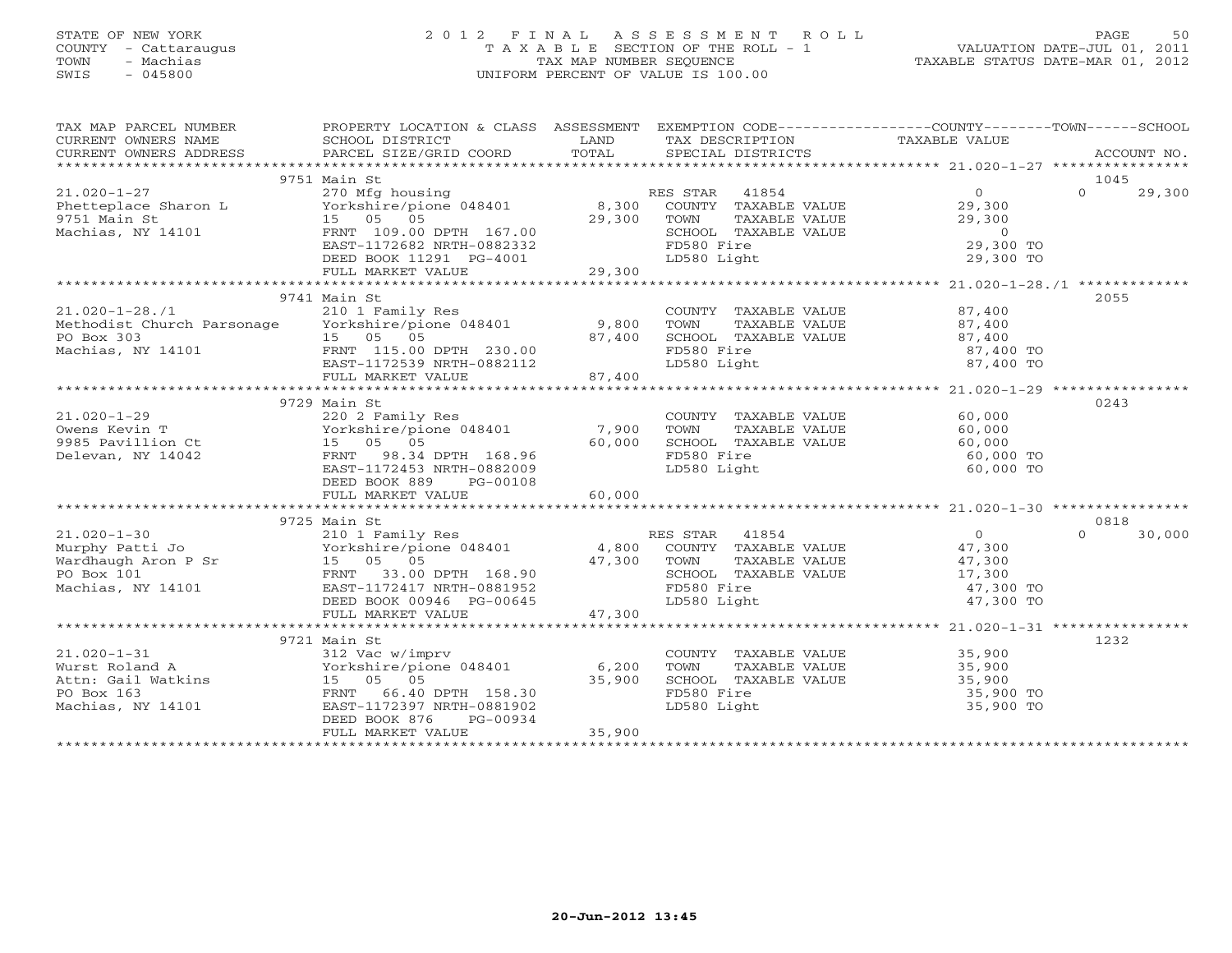# STATE OF NEW YORK 2 0 1 2 F I N A L A S S E S S M E N T R O L L PAGE 51 COUNTY - Cattaraugus T A X A B L E SECTION OF THE ROLL - 1 VALUATION DATE-JUL 01, 2011 TOWN - Machias TAX MAP NUMBER SEQUENCE TAXABLE STATUS DATE-MAR 01, 2012 SWIS - 045800 UNIFORM PERCENT OF VALUE IS 100.00UNIFORM PERCENT OF VALUE IS 100.00

| TAX MAP PARCEL NUMBER | PROPERTY LOCATION & CLASS ASSESSMENT EXEMPTION CODE----------------COUNTY-------TOWN------SCHOOL                |               |                                                                                                             |                            |                          |
|-----------------------|-----------------------------------------------------------------------------------------------------------------|---------------|-------------------------------------------------------------------------------------------------------------|----------------------------|--------------------------|
| CURRENT OWNERS NAME   | SCHOOL DISTRICT                                                                                                 | LAND          | TAX DESCRIPTION                                                                                             | TAXABLE VALUE              |                          |
|                       | .CURRENT OWNERS ADDRESS PARCEL SIZE/GRID COORD TOTAL SPECIAL DISTRICTS ACCOUNT NO ACCOUNT NO ACCOUNT NO ACCOUNT |               |                                                                                                             |                            |                          |
|                       |                                                                                                                 |               |                                                                                                             |                            |                          |
|                       | 9719 Main St                                                                                                    |               |                                                                                                             |                            | 0898                     |
| $21.020 - 1 - 32$     | 210 1 Family Res<br>X<br>Yorkshire/pione 048401 4,300                                                           |               | RES STAR<br>ES STAR 41854<br>COUNTY TAXABLE VALUE                                                           | $\Omega$                   | $\Omega$<br>30,000       |
| Bainbridge Timothy J  |                                                                                                                 |               |                                                                                                             | 49,900                     |                          |
| 9719 Main St          | 15 05 05                                                                                                        | 49,900        | TAXABLE VALUE<br>TOWN                                                                                       | 49,900<br>49,900<br>19,900 |                          |
| Machias, NY 14101     | FRNT 33.00 DPTH 126.77<br>EAST-1172376 NRTH-0881855                                                             |               | SCHOOL TAXABLE VALUE<br>FD580 Fire                                                                          | 49,900 TO                  |                          |
|                       | DEED BOOK 4906    PG-4001                                                                                       |               | LD580 Light                                                                                                 | 49,900 TO                  |                          |
|                       | FULL MARKET VALUE                                                                                               | 49,900        |                                                                                                             |                            |                          |
|                       |                                                                                                                 |               |                                                                                                             |                            |                          |
|                       | 9715 Main St                                                                                                    |               |                                                                                                             |                            | 0008                     |
| $21.020 - 1 - 33$     | 481 Att row bldg                                                                                                |               | COUNTY TAXABLE VALUE                                                                                        | 41,200                     |                          |
| Bainbridge Timothy J  | Yorkshire/pione 048401 6,200                                                                                    |               |                                                                                                             | 41,200                     |                          |
| 9719 Main St          | 15 05 05                                                                                                        | 41,200        | TOWN       TAXABLE  VALUE<br>SCHOOL    TAXABLE  VALUE                                                       | 41,200                     |                          |
| Machias, NY 14101     | FRNT 90.00 DPTH 118.80                                                                                          |               | FD580 Fire                                                                                                  | 41,200 TO                  |                          |
|                       | EAST-1172355 NRTH-0881796                                                                                       |               | LD580 Light                                                                                                 | 41,200 TO                  |                          |
|                       | DEED BOOK 4906 PG-4001                                                                                          |               |                                                                                                             |                            |                          |
|                       | FULL MARKET VALUE                                                                                               | 41,200        |                                                                                                             |                            |                          |
|                       |                                                                                                                 |               |                                                                                                             |                            |                          |
|                       | 9703 Main St                                                                                                    |               |                                                                                                             |                            | 1017                     |
| $21.020 - 1 - 35$     | 210 1 Family Res                                                                                                |               | AGED C/T 41801                                                                                              | 21,510                     | 21,510<br>$\overline{0}$ |
| Snayczuk Peter P      | Yorkshire/pione 048401                                                                                          | 7,200 SR STAR | 41834                                                                                                       | $\overline{0}$             | 62,200<br>$\Omega$       |
| Snayczuk Diane        | 15 05 05                                                                                                        |               | 71,700 COUNTY TAXABLE VALUE                                                                                 | 50,190                     |                          |
| PO Box 52             | FRNT 170.00 DPTH 83.20                                                                                          |               | TOWN<br>TAXABLE VALUE                                                                                       | 50,190                     |                          |
| Machias, NY 14101     | EAST-1172289 NRTH-0881700                                                                                       |               |                                                                                                             | 9,500                      |                          |
|                       | DEED BOOK 00709 PG-00689                                                                                        |               | TOWN TAXABLE VALUE<br>SCHOOL TAXABLE VALUE<br>FD580 Fire<br>LD580 Light                                     | 71,700 TO                  |                          |
|                       | FULL MARKET VALUE                                                                                               |               | 71,700 LD580 Light                                                                                          | 71,700 TO                  |                          |
|                       |                                                                                                                 |               |                                                                                                             |                            |                          |
|                       | 9716 McKinstry Rd                                                                                               |               |                                                                                                             |                            | 1018                     |
| $21.020 - 1 - 36$     | 210 1 Family Res                                                                                                |               | AGED C/T/S 41800                                                                                            | 24,200                     | 24,200<br>24,200         |
| Snayczuk Margaret     | Yorkshire/pione 048401 5,600 SR STAR                                                                            |               | 41834                                                                                                       | $\overline{0}$             | $\Omega$<br>24,200       |
| PO Box 154            | 15 05 05                                                                                                        |               | 48,400 COUNTY TAXABLE VALUE                                                                                 | 24,200                     |                          |
| Machias, NY 14101     | FRNT 60.00 DPTH 128.00                                                                                          |               | TOWN<br>TAXABLE VALUE                                                                                       | 24,200                     |                          |
|                       | EAST-1172263 NRTH-0881807                                                                                       |               |                                                                                                             |                            |                          |
|                       | FULL MARKET VALUE                                                                                               |               | SCHOOL TAXABLE VALUE 0<br>FD580 Fire 18,400 TO<br>LD580 Light 18,400 TO<br>48,400 FD580 Fire<br>LD580 Light | 48,400 TO                  |                          |
|                       |                                                                                                                 |               |                                                                                                             |                            |                          |
|                       | 9718 McKinstry Rd                                                                                               |               |                                                                                                             |                            | 0361                     |
| $21.020 - 1 - 37$     | 210 1 Family Res                                                                                                |               | RES STAR<br>41854                                                                                           | $\overline{0}$             | $\Omega$<br>30,000       |
| Fothergill Richard    | Yorkshire/pione 048401                                                                                          |               | 11,000 COUNTY TAXABLE VALUE                                                                                 | 68,600                     |                          |
| Fothergill Nora       | 15 05 05                                                                                                        | 68,600 TOWN   | TAXABLE VALUE                                                                                               |                            |                          |
| 9718 McKinstry Rd     | Inc 21.020-1-22                                                                                                 |               | SCHOOL TAXABLE VALUE                                                                                        | 68,600<br>38,600           |                          |
| Machias, NY 14101     | Life Use                                                                                                        |               | FD580 Fire                                                                                                  | 68,600 TO                  |                          |
|                       | FRNT 195.00 DPTH 219.00                                                                                         |               | LD580 Light                                                                                                 | 68,600 TO                  |                          |
|                       | EAST-1172253 NRTH-0881940                                                                                       |               |                                                                                                             |                            |                          |
|                       | DEED BOOK 00994 PG-00639                                                                                        |               |                                                                                                             |                            |                          |
|                       | FULL MARKET VALUE                                                                                               | 68,600        |                                                                                                             |                            |                          |
|                       |                                                                                                                 |               |                                                                                                             |                            |                          |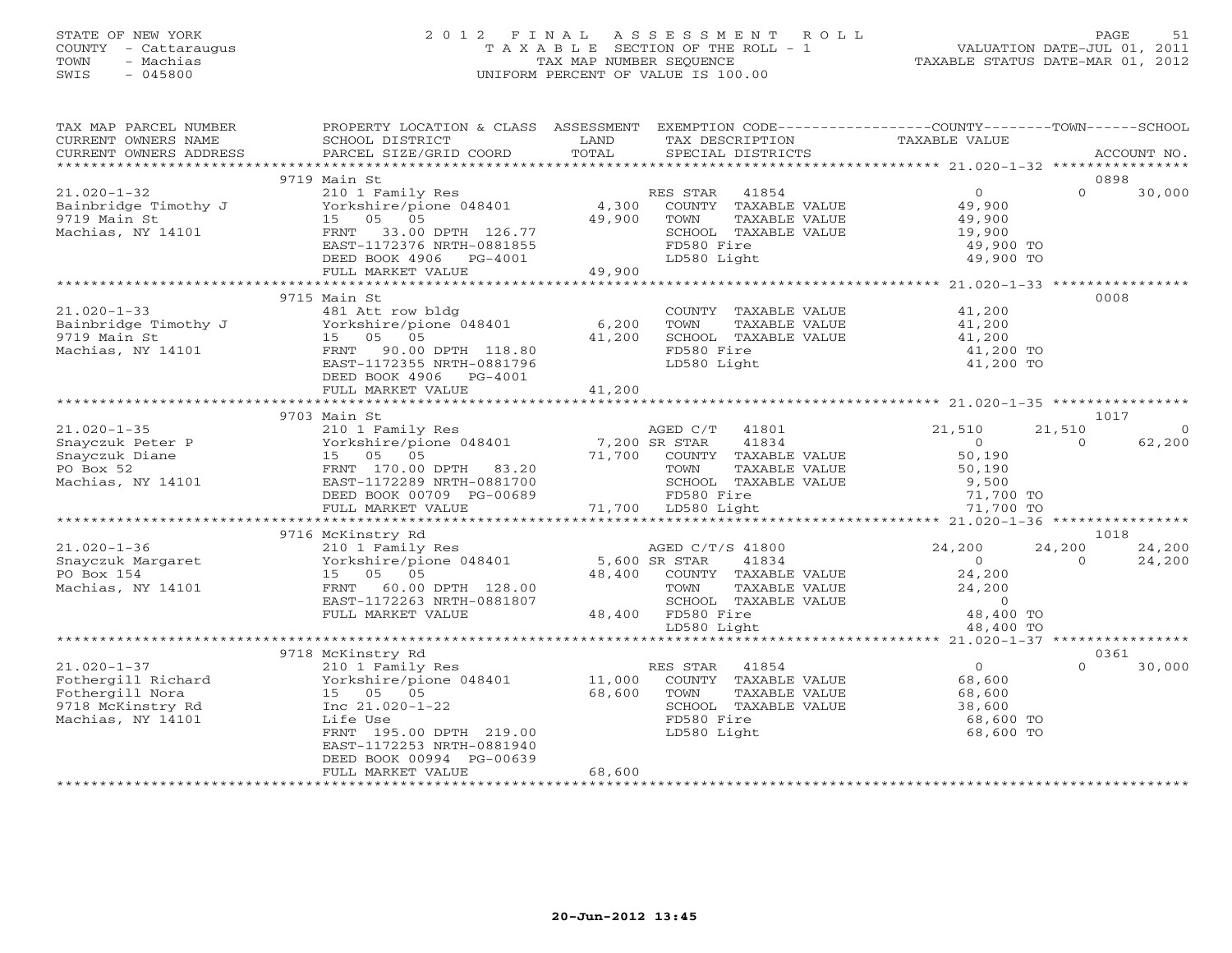# STATE OF NEW YORK 2 0 1 2 F I N A L A S S E S S M E N T R O L L PAGE 52 COUNTY - Cattaraugus T A X A B L E SECTION OF THE ROLL - 1 VALUATION DATE-JUL 01, 2011 TOWN - Machias TAX MAP NUMBER SEQUENCE TAXABLE STATUS DATE-MAR 01, 2012 SWIS - 045800 UNIFORM PERCENT OF VALUE IS 100.00UNIFORM PERCENT OF VALUE IS 100.00

| TAX MAP PARCEL NUMBER<br>CURRENT OWNERS NAME<br>CURRENT OWNERS ADDRESS                            | PROPERTY LOCATION & CLASS ASSESSMENT<br>SCHOOL DISTRICT<br>PARCEL SIZE/GRID COORD                                                                              | LAND<br>TAX DESCRIPTION<br>TOTAL<br>SPECIAL DISTRICTS                                                                                                                                  | EXEMPTION CODE-----------------COUNTY-------TOWN------SCHOOL<br>TAXABLE VALUE<br>ACCOUNT NO.                           |
|---------------------------------------------------------------------------------------------------|----------------------------------------------------------------------------------------------------------------------------------------------------------------|----------------------------------------------------------------------------------------------------------------------------------------------------------------------------------------|------------------------------------------------------------------------------------------------------------------------|
|                                                                                                   |                                                                                                                                                                |                                                                                                                                                                                        |                                                                                                                        |
|                                                                                                   | NYS Rte 16                                                                                                                                                     |                                                                                                                                                                                        | 0636                                                                                                                   |
| $21.020 - 2 - 2.1$<br>C J Dairy Farms Inc<br>2679 Hooper Rd<br>Delevan, NY 14042                  | 105 Vac farmland<br>Yorkshire/pione 048401<br>15 05 05<br>ACRES 25.20                                                                                          | AG DIST<br>41720<br>25,200<br>COUNTY TAXABLE VALUE<br>25,200<br>TOWN<br>TAXABLE VALUE<br>SCHOOL TAXABLE VALUE                                                                          | 7,132<br>7,132<br>7,132<br>18,068<br>18,068<br>18,068                                                                  |
|                                                                                                   | EAST-1173905 NRTH-0882680                                                                                                                                      | FD580 Fire                                                                                                                                                                             | 25,200 TO                                                                                                              |
| MAY BE SUBJECT TO PAYMENT<br>UNDER AGDIST LAW TIL 2016                                            | DEED BOOK 847<br>PG-00761<br>FULL MARKET VALUE                                                                                                                 | LD580 Light<br>25,200                                                                                                                                                                  | 25,200 TO                                                                                                              |
|                                                                                                   | 9750 Main St                                                                                                                                                   |                                                                                                                                                                                        | 1605                                                                                                                   |
| $21.020 - 2 - 2.2$<br>Fox Jeffery C<br>PO Box 59<br>Machias, NY 14101                             | 210 1 Family Res<br>Yorkshire/pione 048401<br>15 05 05<br>FRNT 132.00 DPTH 187.70<br>017<br>BANK<br>EAST-1172925 NRTH-0882246<br>DEED BOOK 9371 PG-5001        | RES STAR<br>41854<br>9,600<br>COUNTY TAXABLE VALUE<br>89,300<br>TOWN<br>TAXABLE VALUE<br>SCHOOL TAXABLE VALUE<br>FD580 Fire<br>LD580 Light                                             | $\circ$<br>30,000<br>$\Omega$<br>89,300<br>89,300<br>59,300<br>89,300 TO<br>89,300 TO                                  |
|                                                                                                   | FULL MARKET VALUE                                                                                                                                              | 89,300                                                                                                                                                                                 |                                                                                                                        |
|                                                                                                   |                                                                                                                                                                |                                                                                                                                                                                        |                                                                                                                        |
|                                                                                                   | 9762 Main St                                                                                                                                                   |                                                                                                                                                                                        | 1707                                                                                                                   |
| $21.020 - 2 - 2.3$<br>Tingue Loretta M<br>Tingue Debra M<br>4092 NYS Rte 242<br>Machias, NY 14101 | 270 Mfg housing<br>270 Mrg nousing<br>Yorkshire/pione 048401<br>15 05<br>05<br>FRNT 158.00 DPTH 130.00<br>EAST-1172957 NRTH-0882388<br>DEED BOOK 16862 PG-6002 | RES ST MH 41864<br>9,000<br>COUNTY TAXABLE VALUE<br>25,300<br>TOWN<br>TAXABLE VALUE<br>SCHOOL TAXABLE VALUE<br>FD580 Fire<br>LD580 Light                                               | 0<br>16,300<br>$\Omega$<br>25,300<br>25,300<br>9,000<br>25,300 TO<br>25,300 TO                                         |
|                                                                                                   | FULL MARKET VALUE                                                                                                                                              | 25,300                                                                                                                                                                                 |                                                                                                                        |
|                                                                                                   |                                                                                                                                                                |                                                                                                                                                                                        |                                                                                                                        |
| $21.020 - 2 - 3$                                                                                  | 9748 Main St<br>210 1 Family Res                                                                                                                               | RES STAR 41854                                                                                                                                                                         | 0206<br>$\Omega$<br>$\Omega$<br>30,000                                                                                 |
| Krieger Wayne I<br>Krieger Carol K<br>11194 Worden Rd<br>Delevan, NY 14042                        | Yorkshire/pione 048401<br>15 05 05<br>FRNT<br>39.60 DPTH 187.70<br>EAST-1172848 NRTH-0882152<br>DEED BOOK 14407 PG-9001<br>FULL MARKET VALUE                   | 5,300<br>COUNTY TAXABLE VALUE<br>66,400<br>TOWN<br>TAXABLE VALUE<br>SCHOOL TAXABLE VALUE<br>FD580 Fire<br>LD580 Light<br>66,400                                                        | 66,400<br>66,400<br>36,400<br>66,400 TO<br>66,400 TO                                                                   |
|                                                                                                   |                                                                                                                                                                |                                                                                                                                                                                        |                                                                                                                        |
|                                                                                                   | 9744 Main St                                                                                                                                                   |                                                                                                                                                                                        | 1152                                                                                                                   |
| $21.020 - 2 - 4$<br>Richards William B<br>Richards Deni<br>9744 Main St<br>Machias, NY 14101      | 15 05 05<br>FRNT 79.20 DPTH 187.70<br>EAST-1172817 NRTH-0882103<br>DEED BOOK 01001 PG-00957<br>FULL MARKET VALUE                                               | 210 1 Family Res<br>Yorkshire/pione 048401 7,400 RES STAR 41854<br>86,900<br>COUNTY TAXABLE VALUE<br>TOWN<br>TAXABLE VALUE<br>SCHOOL TAXABLE VALUE<br>FD580 Fire<br>86,900 LD580 Light | 12,000<br>12,000<br>$\Omega$<br>$\Omega$<br>30,000<br>$\Omega$<br>74,900<br>74,900<br>56,900<br>86,900 TO<br>86,900 TO |
|                                                                                                   |                                                                                                                                                                |                                                                                                                                                                                        |                                                                                                                        |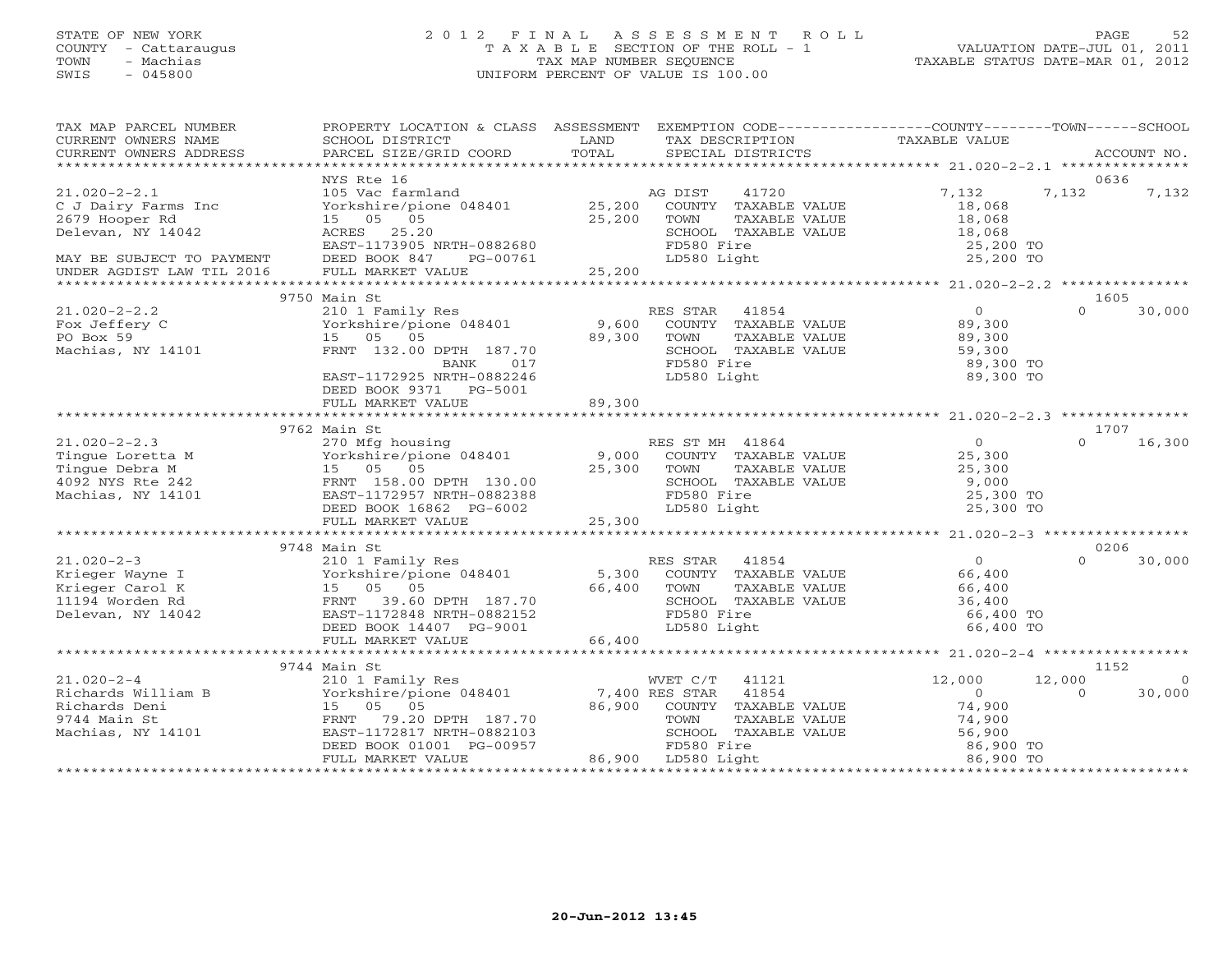# STATE OF NEW YORK 2 0 1 2 F I N A L A S S E S S M E N T R O L L PAGE 53 COUNTY - Cattaraugus T A X A B L E SECTION OF THE ROLL - 1 VALUATION DATE-JUL 01, 2011 TOWN - Machias TAX MAP NUMBER SEQUENCE TAXABLE STATUS DATE-MAR 01, 2012 SWIS - 045800 UNIFORM PERCENT OF VALUE IS 100.00UNIFORM PERCENT OF VALUE IS 100.00

| TAX MAP PARCEL NUMBER<br>CURRENT OWNERS NAME<br>CURRENT OWNERS ADDRESS                                        | PROPERTY LOCATION & CLASS ASSESSMENT<br>SCHOOL DISTRICT<br>PARCEL SIZE/GRID COORD                                                                                                    | LAND<br>TOTAL              | EXEMPTION CODE-----------------COUNTY-------TOWN------SCHOOL<br>TAX DESCRIPTION<br>SPECIAL DISTRICTS                                                            | TAXABLE VALUE                                                                                 |                                      | ACCOUNT NO.                                |
|---------------------------------------------------------------------------------------------------------------|--------------------------------------------------------------------------------------------------------------------------------------------------------------------------------------|----------------------------|-----------------------------------------------------------------------------------------------------------------------------------------------------------------|-----------------------------------------------------------------------------------------------|--------------------------------------|--------------------------------------------|
|                                                                                                               |                                                                                                                                                                                      |                            |                                                                                                                                                                 |                                                                                               |                                      |                                            |
| $21.020 - 2 - 5$<br>Magdovitz Agency Inc<br>222 Issaquenz<br>PO Box 627<br>Clarksdale, MS 38614               | 9742 Main St<br>484 1 use sm bld<br>Yorkshire/pione 048401<br>15 05 05<br>67.00 DPTH 190.80<br>FRNT<br>EAST-1172771 NRTH-0882048<br>DEED BOOK 00950 PG-00363<br>FULL MARKET VALUE    | 6,800<br>58,800<br>58,800  | COUNTY TAXABLE VALUE<br>TOWN<br>TAXABLE VALUE<br>SCHOOL TAXABLE VALUE<br>FD580 Fire<br>LD580 Light                                                              | 58,800<br>58,800<br>58,800<br>58,800 TO<br>58,800 TO                                          |                                      | 0050                                       |
|                                                                                                               |                                                                                                                                                                                      |                            |                                                                                                                                                                 |                                                                                               |                                      |                                            |
|                                                                                                               | 3354 Hazelmere Ave                                                                                                                                                                   |                            |                                                                                                                                                                 |                                                                                               |                                      | 0985                                       |
| $21.020 - 2 - 6$<br>Pixley Matthew<br>McClory Lisa<br>3354 Hazelmere Ave<br>Machias, NY 14101                 | 210 1 Family Res<br>Yorkshire/pione 048401<br>15 05 05<br>FRNT 243.00 DPTH 332.00<br>BANK<br>017<br>EAST-1173016 NRTH-0882107<br>DEED BOOK 8972 PG-2002                              | 17,400 RES STAR<br>88,000  | WVET C/T<br>41121<br>41854<br>COUNTY TAXABLE VALUE<br>TOWN<br>TAXABLE VALUE<br>SCHOOL TAXABLE VALUE<br>FD580 Fire<br>LD580 Light                                | 12,000<br>$\overline{0}$<br>76,000<br>76,000<br>58,000<br>88,000 TO<br>88,000 TO              | 12,000<br>$\Omega$                   | $\Omega$<br>30,000                         |
|                                                                                                               | FULL MARKET VALUE                                                                                                                                                                    | 88,000                     |                                                                                                                                                                 |                                                                                               |                                      |                                            |
|                                                                                                               | 3344 Hazelmere Ave                                                                                                                                                                   |                            |                                                                                                                                                                 |                                                                                               |                                      | 0786                                       |
| $21.020 - 2 - 7$<br>Whitehead Laurence<br>Whitehead Judith<br>3344 Hazelmere Ave<br>Machias, NY 14101         | 210 1 Family Res<br>Yorkshire/pione 048401<br>15 05 05<br>FRNT 104.06 DPTH 320.00<br>EAST-1173152 NRTH-0882157<br>DEED BOOK 3463 PG-6001<br>FULL MARKET VALUE                        | 10,500<br>93,900<br>93,900 | SR STAR<br>41834<br>COUNTY TAXABLE VALUE<br>TOWN<br>TAXABLE VALUE<br>SCHOOL TAXABLE VALUE<br>FD580 Fire<br>LD580 Light                                          | $\overline{0}$<br>93,900<br>93,900<br>31,700<br>93,900 TO<br>93,900 TO                        | $\Omega$                             | 62,200                                     |
|                                                                                                               |                                                                                                                                                                                      |                            |                                                                                                                                                                 |                                                                                               |                                      |                                            |
| $21.020 - 2 - 8$<br>Milliken Estate Bernice<br>John Milliken<br>5421 Gibsonville Rd<br>Leicester, NY 14481    | 3336 Hazelmere Ave<br>210 1 Family Res<br>Yorkshire/pione 048401<br>15 05 05<br>FRNT 148.06 DPTH 320.00<br>EAST-1173277 NRTH-0882163<br>DEED BOOK 10237 PG-3005<br>FULL MARKET VALUE | 11,700 AGED S              | AGED C/T 41801<br>41804<br>57,200 SR STAR<br>41834<br>COUNTY TAXABLE VALUE<br>TOWN<br>TAXABLE VALUE<br>SCHOOL TAXABLE VALUE<br>57,200 FD580 Fire<br>LD580 Light | 28,600<br>$\overline{0}$<br>$\Omega$<br>28,600<br>28,600<br>$\circ$<br>57,200 TO<br>57,200 TO | 28,600<br>$\overline{0}$<br>$\Omega$ | 0744<br>$\overline{0}$<br>22,880<br>34,320 |
|                                                                                                               | ************************************                                                                                                                                                 |                            |                                                                                                                                                                 | ******************** 21.020-2-9 ***************                                               |                                      |                                            |
| $21.020 - 2 - 9$<br>Accurso Gerald<br>Gilbert Grace<br>Dutko Harry<br>3328 Hazelmere Ave<br>Machias, NY 14101 | 3328 Hazelmere Ave<br>210 1 Family Res<br>Yorkshire/pione 048401<br>15 05 05<br>FRNT 126.06 DPTH 320.00<br>EAST-1173412 NRTH-0882170<br>DEED BOOK 888<br>PG-00238                    | 10,900 AGED S              | 41801<br>AGED C/T<br>41804<br>52,000 SR STAR<br>41834<br>COUNTY TAXABLE VALUE<br>TOWN<br>TAXABLE VALUE<br>SCHOOL TAXABLE VALUE                                  | 26,000<br>$\Omega$<br>$\overline{0}$<br>26,000<br>26,000<br>$\Omega$                          | 26,000<br>$\Omega$<br>$\Omega$       | 0319<br>$\Omega$<br>15,600<br>36,400       |
|                                                                                                               | FULL MARKET VALUE                                                                                                                                                                    |                            | 52,000 FD580 Fire<br>LD580 Light                                                                                                                                | 52,000 TO<br>52,000 TO                                                                        |                                      |                                            |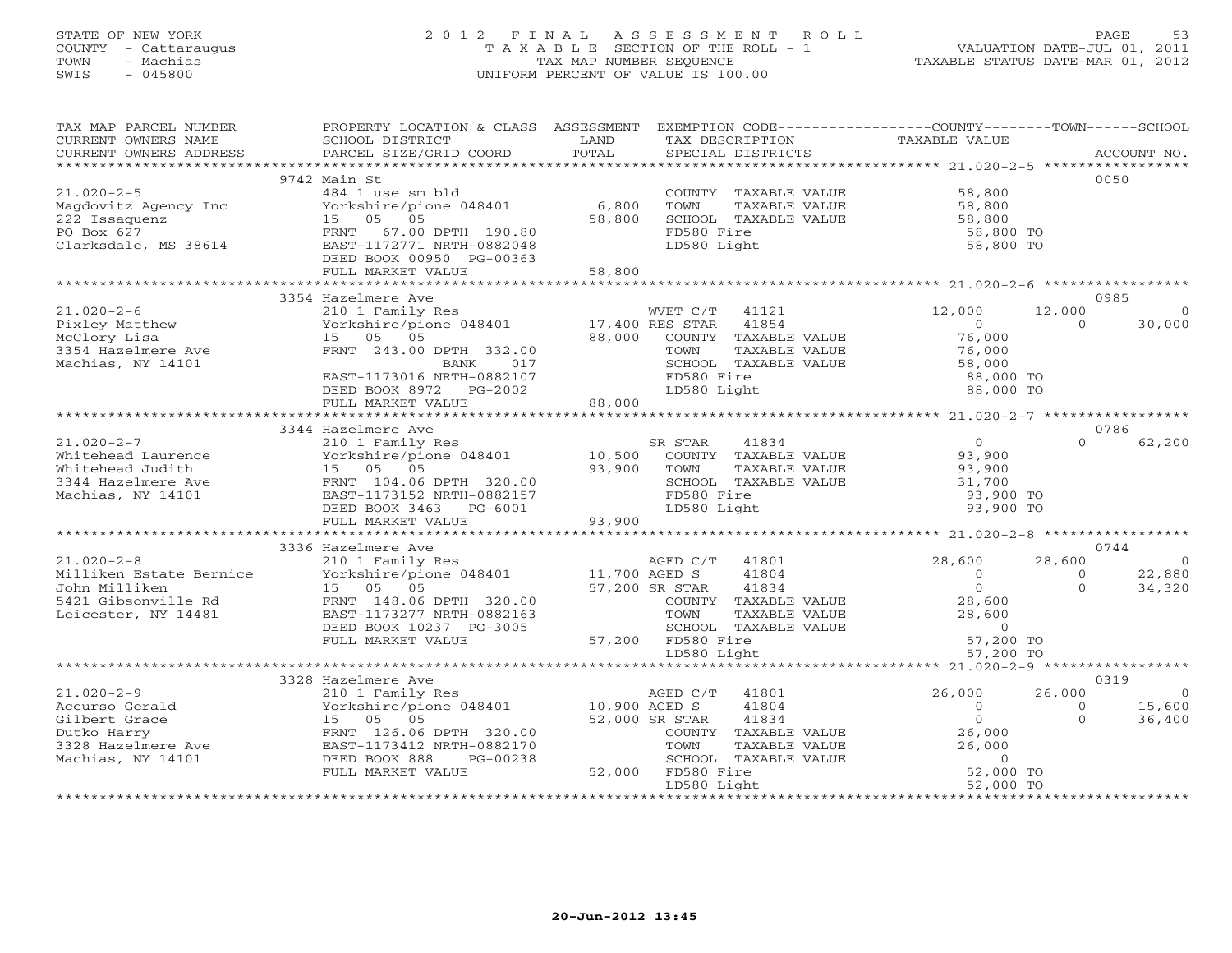# STATE OF NEW YORK 2 0 1 2 F I N A L A S S E S S M E N T R O L L PAGE 54 COUNTY - Cattaraugus T A X A B L E SECTION OF THE ROLL - 1 VALUATION DATE-JUL 01, 2011 TOWN - Machias TAX MAP NUMBER SEQUENCE TAXABLE STATUS DATE-MAR 01, 2012 SWIS - 045800 UNIFORM PERCENT OF VALUE IS 100.00

| TAX MAP PARCEL NUMBER<br>CURRENT OWNERS NAME<br>CURRENT OWNERS ADDRESS | PROPERTY LOCATION & CLASS ASSESSMENT<br>SCHOOL DISTRICT<br>PARCEL SIZE/GRID COORD | LAND<br>TOTAL           | EXEMPTION CODE-----------------COUNTY-------TOWN------SCHOOL<br>TAX DESCRIPTION<br>SPECIAL DISTRICTS | TAXABLE VALUE                                   |          | ACCOUNT NO.    |
|------------------------------------------------------------------------|-----------------------------------------------------------------------------------|-------------------------|------------------------------------------------------------------------------------------------------|-------------------------------------------------|----------|----------------|
| **********************                                                 |                                                                                   |                         |                                                                                                      |                                                 |          |                |
|                                                                        | 3316 Hazelmere Ave                                                                |                         |                                                                                                      |                                                 |          | 0982           |
| $21.020 - 2 - 10$                                                      | 210 1 Family Res                                                                  |                         | RES STAR<br>41854                                                                                    | $\circ$                                         | $\Omega$ | 30,000         |
| Schurr Dwight L                                                        | Yorkshire/pione 048401                                                            | 10,900                  | COUNTY TAXABLE VALUE                                                                                 | 65,500                                          |          |                |
| 3316 Hazelmere Ave                                                     | 15<br>05 05                                                                       | 65,500                  | TOWN<br>TAXABLE VALUE                                                                                | 65,500                                          |          |                |
| Machias, NY 14101                                                      | FRNT 126.06 DPTH 320.00<br>EAST-1173539 NRTH-0882177                              |                         | SCHOOL TAXABLE VALUE<br>FD580 Fire                                                                   | 35,500<br>65,500 TO                             |          |                |
|                                                                        | DEED BOOK 17087 PG-5001                                                           |                         | LD580 Light                                                                                          | 65,500 TO                                       |          |                |
|                                                                        | FULL MARKET VALUE                                                                 | 65,500                  |                                                                                                      |                                                 |          |                |
|                                                                        |                                                                                   | * * * * * * * * * * * * |                                                                                                      | ******************* 21.020-2-11 *************** |          |                |
|                                                                        | 3310 Hazelmere Ave                                                                |                         |                                                                                                      |                                                 |          | 0101           |
| $21.020 - 2 - 11$                                                      | 210 1 Family Res                                                                  |                         | WVET C/T<br>41121                                                                                    | 9,540                                           | 9,540    |                |
| Bocharski Nicholas                                                     | Yorkshire/pione 048401                                                            | 10,900 RES STAR         | 41854                                                                                                | $\Omega$                                        | $\Omega$ | 30,000         |
| Bocharski Maureen                                                      | 15 05 05                                                                          | 63,600                  | COUNTY TAXABLE VALUE                                                                                 | 54,060                                          |          |                |
| 3310 Hazelmere Ave                                                     | FRNT 126.06 DPTH 320.00                                                           |                         | TOWN<br>TAXABLE VALUE                                                                                | 54,060                                          |          |                |
| Machias, NY 14101                                                      | EAST-1173667 NRTH-0882184                                                         |                         | SCHOOL TAXABLE VALUE                                                                                 | 33,600                                          |          |                |
|                                                                        | DEED BOOK 728<br>PG-00823                                                         |                         | FD580 Fire                                                                                           | 63,600 TO                                       |          |                |
|                                                                        | FULL MARKET VALUE<br>**********************************                           |                         | 63,600 LD580 Light                                                                                   | 63,600 TO                                       |          |                |
|                                                                        | 3302 Hazelmere Ave                                                                |                         |                                                                                                      |                                                 |          | 0735           |
| $21.020 - 2 - 12$                                                      | 210 1 Family Res                                                                  |                         | AGED C/T<br>41801                                                                                    | 32,625                                          | 32,625   | $\overline{0}$ |
| Dille Richard E                                                        | Yorkshire/pione 048401                                                            | 10,700 AGED S           | 41804                                                                                                | $\circ$                                         | $\circ$  | 10,875         |
| Dille Anna M                                                           | 15 05 05                                                                          |                         | 72,500 SR STAR<br>41834                                                                              | $\Omega$                                        | $\Omega$ | 61,625         |
| 3302 Hazelmere Ave                                                     | FRNT 119.21 DPTH 320.00                                                           |                         | COUNTY TAXABLE VALUE                                                                                 | 39,875                                          |          |                |
| Machias, NY 14101                                                      | EAST-1173789 NRTH-0882190                                                         |                         | TOWN<br>TAXABLE VALUE                                                                                | 39,875                                          |          |                |
|                                                                        | DEED BOOK 14298 PG-9003                                                           |                         | SCHOOL TAXABLE VALUE                                                                                 | $\circ$                                         |          |                |
|                                                                        | FULL MARKET VALUE                                                                 |                         | 72,500 FD580 Fire                                                                                    | 72,500 TO                                       |          |                |
|                                                                        |                                                                                   |                         | LD580 Light                                                                                          | 72,500 TO                                       |          |                |
|                                                                        |                                                                                   |                         | *******************************                                                                      | ********** 21.020-2-13.1 **************         |          |                |
|                                                                        | 3276 Hazelmere Ave                                                                |                         |                                                                                                      |                                                 |          | 0633           |
| $21.020 - 2 - 13.1$                                                    | 270 Mfg housing                                                                   |                         | RES STAR 41854                                                                                       | $\overline{0}$                                  | $\Omega$ | 30,000         |
| Felton Gary M                                                          | Yorkshire/pione 048401                                                            | 11,400                  | COUNTY TAXABLE VALUE                                                                                 | 55,100                                          |          |                |
| Felton Bonnie K                                                        | 15 05 05                                                                          | 55,100                  | TOWN<br>TAXABLE VALUE                                                                                | 55,100                                          |          |                |
| 3276 Hazelmere Ave                                                     | 1.28<br>ACRES                                                                     |                         | SCHOOL TAXABLE VALUE                                                                                 | 25,100                                          |          |                |
| Machias, NY 14101                                                      | EAST-1174175 NRTH-0882211                                                         |                         | FD580 Fire                                                                                           | 55,100 TO                                       |          |                |
|                                                                        | DEED BOOK 845<br>PG-01038<br>FULL MARKET VALUE                                    | 55,100                  | LD580 Light                                                                                          | 55,100 TO                                       |          |                |
|                                                                        |                                                                                   |                         |                                                                                                      |                                                 |          |                |
|                                                                        | 3286 Hazelmere Ave                                                                |                         |                                                                                                      |                                                 |          | 1427           |
| $21.020 - 2 - 13.2$                                                    | 210 1 Family Res                                                                  |                         | COUNTY TAXABLE VALUE                                                                                 | 55,300                                          |          |                |
| McKune Morris A                                                        | Yorkshire/pione 048401                                                            | 11,100                  | TOWN<br>TAXABLE VALUE                                                                                | 55,300                                          |          |                |
| McKune Gloria                                                          | 15 05 05                                                                          | 55,300                  | SCHOOL TAXABLE VALUE                                                                                 | 55,300                                          |          |                |
| 3286 Hazelmere Ave                                                     | 1.10<br>ACRES                                                                     |                         | FD580 Fire                                                                                           | 55,300 TO                                       |          |                |
| Machias, NY 14101                                                      | EAST-1174017 NRTH-0882202                                                         |                         | LD580 Light                                                                                          | 55,300 TO                                       |          |                |
|                                                                        | DEED BOOK 00977 PG-00516                                                          |                         |                                                                                                      |                                                 |          |                |
|                                                                        | FULL MARKET VALUE                                                                 | 55,300                  |                                                                                                      |                                                 |          |                |
|                                                                        |                                                                                   |                         |                                                                                                      |                                                 |          |                |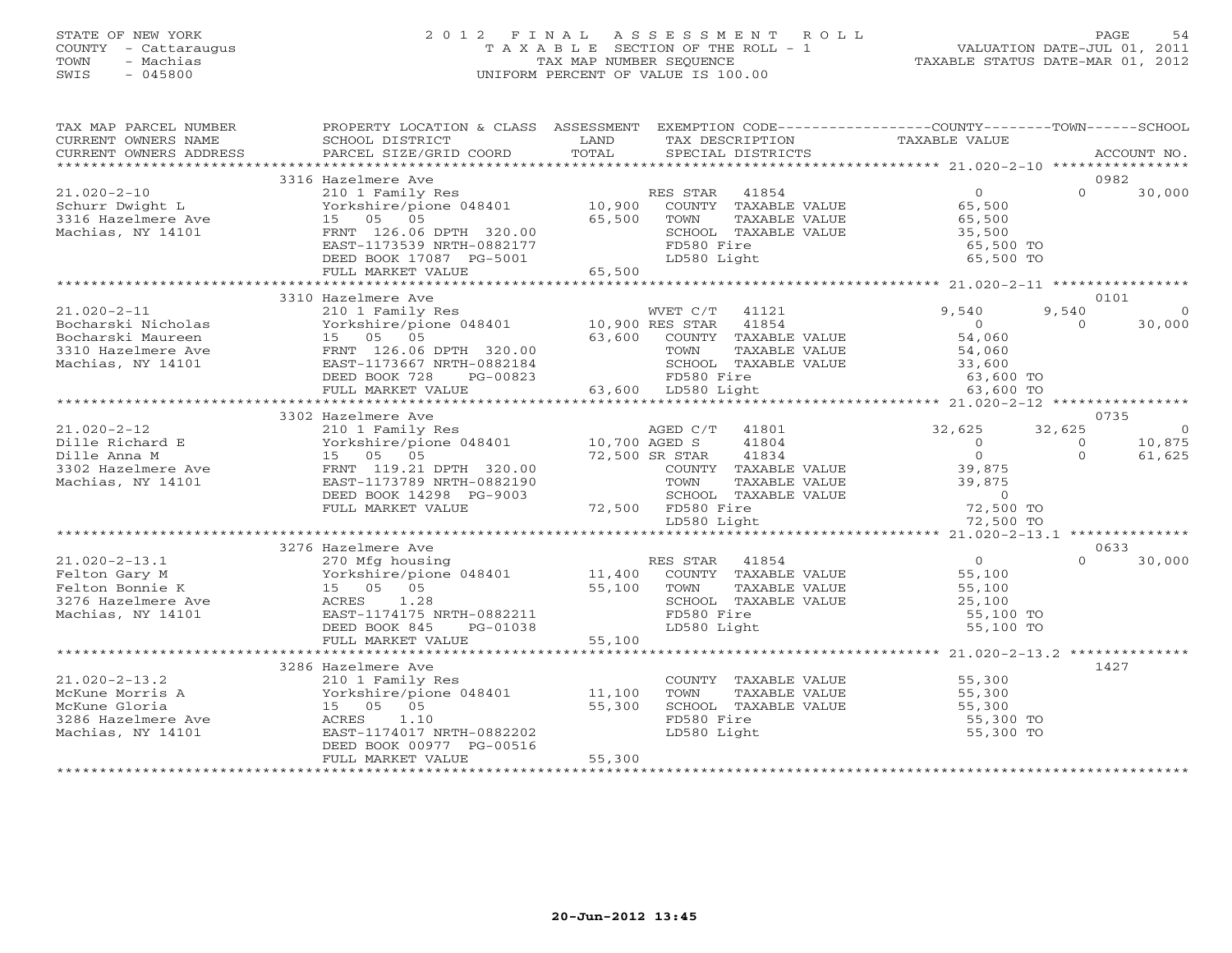### STATE OF NEW YORK 2 0 1 2 F I N A L A S S E S S M E N T R O L L PAGE 55 COUNTY - Cattaraugus T A X A B L E SECTION OF THE ROLL - 1 VALUATION DATE-JUL 01, 2011 TOWN - Machias TAX MAP NUMBER SEQUENCE TAXABLE STATUS DATE-MAR 01, 2012 SWIS - 045800 UNIFORM PERCENT OF VALUE IS 100.00UNIFORM PERCENT OF VALUE IS 100.00

| TAX MAP PARCEL NUMBER<br>CURRENT OWNERS NAME                   | PROPERTY LOCATION & CLASS ASSESSMENT EXEMPTION CODE----------------COUNTY-------TOWN------SCHOOL<br>SCHOOL DISTRICT | LAND              | TAX DESCRIPTION                                      | TAXABLE VALUE                          |                            |
|----------------------------------------------------------------|---------------------------------------------------------------------------------------------------------------------|-------------------|------------------------------------------------------|----------------------------------------|----------------------------|
|                                                                |                                                                                                                     |                   |                                                      |                                        |                            |
|                                                                | 3294 Hazelmere Ave                                                                                                  |                   |                                                      |                                        | 1428                       |
| $21.020 - 2 - 13.3$                                            | 210 1 Family Res                                                                                                    |                   | RES STAR 41854                                       | $\overline{0}$                         | $\Omega$<br>30,000         |
| Meyers William F                                               | Yorkshire/pione 048401 9,900                                                                                        |                   | COUNTY TAXABLE VALUE<br>TOWN TAXABLE VALUE           | 75,200                                 |                            |
| Meyers Betty                                                   | 15 05 05                                                                                                            | 75,200            | TOWN<br>TAXABLE VALUE                                | 75,200                                 |                            |
| no, and alleged and the same are made in the Machias, NY 14101 | FRNT 85.00 DPTH 320.00                                                                                              |                   | SCHOOL TAXABLE VALUE                                 | 45,200                                 |                            |
| Machias, NY 14101                                              | EAST-1173894 NRTH-0882196                                                                                           |                   | FD580 Fire                                           | 75,200 TO                              |                            |
|                                                                | DEED BOOK 776<br>PG-00265                                                                                           |                   | LD580 Light                                          | 75,200 TO                              |                            |
|                                                                | FULL MARKET VALUE                                                                                                   | 75,200            |                                                      |                                        |                            |
|                                                                |                                                                                                                     |                   |                                                      |                                        |                            |
|                                                                | 3264 Hazelmere Ave                                                                                                  |                   |                                                      |                                        | 1222                       |
| $21.020 - 2 - 14$                                              | 210 1 Family Res                                                                                                    |                   | RES STAR 41854                                       | $\overline{0}$                         | 30,000<br>$\Omega$         |
| Byroads Timothy                                                | Yorkshire/pione 048401                                                                                              | 11,200            | COUNTY TAXABLE VALUE<br>TOWN     TAXABLE VALUE       | 117,200<br>117,200                     |                            |
| Byroads Ronda<br>Byroads Roman<br>3264 Hazelmere Ave           | 15 05 05                                                                                                            | 117,200           |                                                      |                                        |                            |
|                                                                | FRNT 140.00 DPTH 320.00                                                                                             |                   | SCHOOL TAXABLE VALUE 87,200<br>FD580 Fire 117,200 TO |                                        |                            |
| Machias, NY 14101                                              | EAST-1174328 NRTH-0882219                                                                                           |                   |                                                      |                                        |                            |
|                                                                | DEED BOOK 00985 PG-00816                                                                                            |                   | LD580 Light                                          | 117,200 TO                             |                            |
|                                                                | FULL MARKET VALUE                                                                                                   | 117,200           |                                                      |                                        |                            |
|                                                                |                                                                                                                     |                   |                                                      |                                        |                            |
|                                                                | 3256 Hazelmere Ave                                                                                                  |                   |                                                      | $\begin{array}{c} 0 \\ 82 \end{array}$ | 0967                       |
| $21.020 - 2 - 15$                                              |                                                                                                                     |                   |                                                      |                                        | 30,000<br>$\cap$           |
| Staufenberger Carl<br>3256 Hazelmere Ave                       |                                                                                                                     |                   |                                                      | 82,400                                 |                            |
|                                                                | 15 05 05                                                                                                            | 82,400            | TOWN<br>TAXABLE VALUE                                | 82,400                                 |                            |
| Machias, NY 14101                                              | FRNT 75.00 DPTH 320.00                                                                                              |                   | SCHOOL TAXABLE VALUE                                 | 52,400                                 |                            |
|                                                                | EAST-1174435 NRTH-0882224                                                                                           |                   | FD580 Fire                                           | 82,400 TO                              |                            |
|                                                                | DEED BOOK 4830 PG-4002                                                                                              |                   | LD580 Light                                          | 82,400 TO                              |                            |
|                                                                | FULL MARKET VALUE                                                                                                   | 82,400            |                                                      |                                        |                            |
|                                                                |                                                                                                                     |                   |                                                      |                                        |                            |
| $21.020 - 2 - 16$                                              | 3248 Hazelmere Ave                                                                                                  |                   | RES STAR                                             | $\overline{0}$                         | 0449<br>$\Omega$<br>30,000 |
|                                                                | 210 1 Family Res<br>Yorkshire/pione 048401 10,700                                                                   |                   | ES STAR 41854<br>COUNTY TAXABLE VALUE                | 112,000                                |                            |
|                                                                |                                                                                                                     | 112,000           |                                                      |                                        |                            |
|                                                                |                                                                                                                     |                   | TOWN<br>TAXABLE VALUE                                | 112,000                                |                            |
|                                                                |                                                                                                                     |                   | SCHOOL TAXABLE VALUE                                 | 82,000                                 |                            |
|                                                                |                                                                                                                     |                   | FD580 Fire                                           | 112,000 TO                             |                            |
|                                                                | DEED BOOK 3218 PG-8001                                                                                              |                   | LD580 Light                                          | 112,000 TO                             |                            |
|                                                                | FULL MARKET VALUE                                                                                                   | 112,000           |                                                      |                                        |                            |
|                                                                | 152 Odosagih Dr                                                                                                     |                   |                                                      |                                        | 0789                       |
| $21.020 - 2 - 17.71$                                           | 260 Seasonal res                                                                                                    |                   |                                                      | 29,000                                 |                            |
|                                                                |                                                                                                                     |                   | COUNTY TAXABLE VALUE                                 |                                        |                            |
| Uhlman Ronald<br>25 Victory Ave                                | Yorkshire/pione 048401<br>15 05 05                                                                                  | $\circ$<br>29,000 | TAXABLE VALUE<br>TOWN<br>SCHOOL TAXABLE VALUE        | 29,000                                 |                            |
| Hamburg, NY 14075                                              |                                                                                                                     |                   | FD580 Fire                                           | 29,000<br>29,000 TO                    |                            |
|                                                                | Odosageh Bc Land<br>ACRES<br>0.01                                                                                   |                   | LD580 Light                                          | 29,000 TO                              |                            |
|                                                                |                                                                                                                     |                   | SD580 Lime Lake Sewer Dist 29,000 TO                 |                                        |                            |
|                                                                | EAST-1175330 NRTH-0882137<br>FULL MARKET VALUE                                                                      | 29,000            |                                                      |                                        |                            |
|                                                                |                                                                                                                     |                   |                                                      |                                        |                            |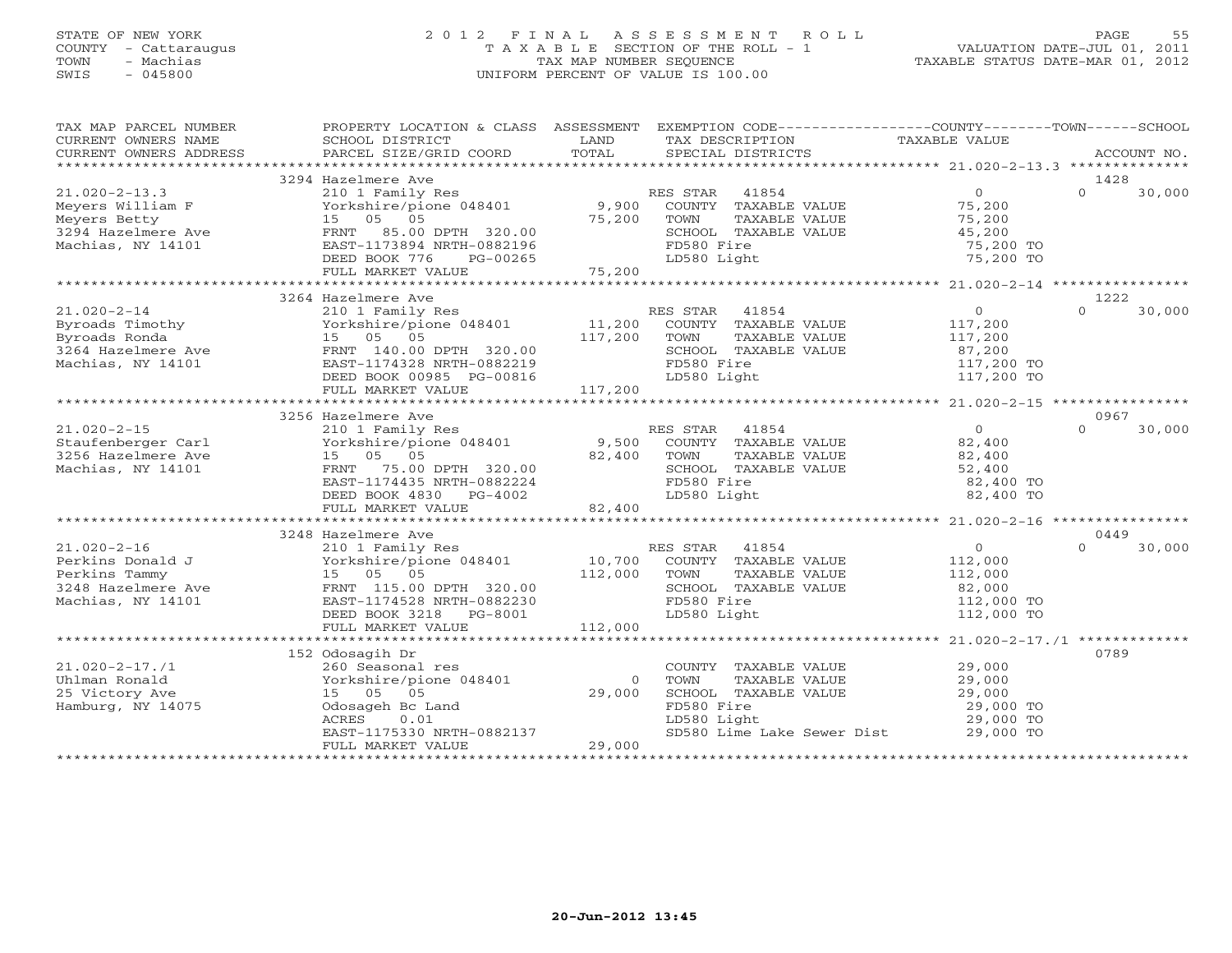# STATE OF NEW YORK 2 0 1 2 F I N A L A S S E S S M E N T R O L L PAGE 56 COUNTY - Cattaraugus T A X A B L E SECTION OF THE ROLL - 1 VALUATION DATE-JUL 01, 2011 TOWN - Machias TAX MAP NUMBER SEQUENCE TAXABLE STATUS DATE-MAR 01, 2012 SWIS - 045800 UNIFORM PERCENT OF VALUE IS 100.00UNIFORM PERCENT OF VALUE IS 100.00

| TAX MAP PARCEL NUMBER                                                                                                                                                                                                                            | PROPERTY LOCATIO<br>SCHOOL DISTRICT             |                                                                                                                                                                        | PROPERTY LOCATION & CLASS ASSESSMENT EXEMPTION CODE---------------COUNTY-------TOWN------SCHOOL                                                                                                                                                                                                                                  |  |
|--------------------------------------------------------------------------------------------------------------------------------------------------------------------------------------------------------------------------------------------------|-------------------------------------------------|------------------------------------------------------------------------------------------------------------------------------------------------------------------------|----------------------------------------------------------------------------------------------------------------------------------------------------------------------------------------------------------------------------------------------------------------------------------------------------------------------------------|--|
|                                                                                                                                                                                                                                                  |                                                 |                                                                                                                                                                        |                                                                                                                                                                                                                                                                                                                                  |  |
|                                                                                                                                                                                                                                                  |                                                 |                                                                                                                                                                        |                                                                                                                                                                                                                                                                                                                                  |  |
|                                                                                                                                                                                                                                                  | 150 Odosagih Dr                                 |                                                                                                                                                                        | 0069                                                                                                                                                                                                                                                                                                                             |  |
|                                                                                                                                                                                                                                                  |                                                 |                                                                                                                                                                        |                                                                                                                                                                                                                                                                                                                                  |  |
|                                                                                                                                                                                                                                                  |                                                 |                                                                                                                                                                        |                                                                                                                                                                                                                                                                                                                                  |  |
|                                                                                                                                                                                                                                                  |                                                 |                                                                                                                                                                        |                                                                                                                                                                                                                                                                                                                                  |  |
|                                                                                                                                                                                                                                                  |                                                 |                                                                                                                                                                        |                                                                                                                                                                                                                                                                                                                                  |  |
|                                                                                                                                                                                                                                                  |                                                 |                                                                                                                                                                        |                                                                                                                                                                                                                                                                                                                                  |  |
|                                                                                                                                                                                                                                                  |                                                 |                                                                                                                                                                        |                                                                                                                                                                                                                                                                                                                                  |  |
|                                                                                                                                                                                                                                                  |                                                 |                                                                                                                                                                        |                                                                                                                                                                                                                                                                                                                                  |  |
|                                                                                                                                                                                                                                                  | 144 Odosagih Dr                                 |                                                                                                                                                                        | 0229                                                                                                                                                                                                                                                                                                                             |  |
| $21.020-2-17.74$<br>$260$ Seasonal res<br>$260$ Seasonal res<br>$23,600$ Seasonal res<br>$23,600$ SCHOO<br>Marion, NY 14505-0103<br>$23,600$ SCHOO<br>$23,600$ SCHOO<br>$23,600$ SCHOO<br>$23,600$ SCHOO                                         |                                                 | COUNTY TAXABLE VALUE<br>TOWN TAXABLE VALUE 23,600                                                                                                                      |                                                                                                                                                                                                                                                                                                                                  |  |
|                                                                                                                                                                                                                                                  |                                                 |                                                                                                                                                                        |                                                                                                                                                                                                                                                                                                                                  |  |
|                                                                                                                                                                                                                                                  |                                                 | SCHOOL TAXABLE VALUE 23,600                                                                                                                                            |                                                                                                                                                                                                                                                                                                                                  |  |
|                                                                                                                                                                                                                                                  |                                                 |                                                                                                                                                                        |                                                                                                                                                                                                                                                                                                                                  |  |
| Marion, NY 14505-0103                                                                                                                                                                                                                            |                                                 |                                                                                                                                                                        |                                                                                                                                                                                                                                                                                                                                  |  |
|                                                                                                                                                                                                                                                  |                                                 |                                                                                                                                                                        |                                                                                                                                                                                                                                                                                                                                  |  |
|                                                                                                                                                                                                                                                  |                                                 |                                                                                                                                                                        |                                                                                                                                                                                                                                                                                                                                  |  |
|                                                                                                                                                                                                                                                  | 153 Odosagih Dr                                 |                                                                                                                                                                        | 0335                                                                                                                                                                                                                                                                                                                             |  |
|                                                                                                                                                                                                                                                  |                                                 |                                                                                                                                                                        |                                                                                                                                                                                                                                                                                                                                  |  |
|                                                                                                                                                                                                                                                  |                                                 |                                                                                                                                                                        |                                                                                                                                                                                                                                                                                                                                  |  |
|                                                                                                                                                                                                                                                  |                                                 |                                                                                                                                                                        |                                                                                                                                                                                                                                                                                                                                  |  |
|                                                                                                                                                                                                                                                  |                                                 |                                                                                                                                                                        |                                                                                                                                                                                                                                                                                                                                  |  |
|                                                                                                                                                                                                                                                  |                                                 |                                                                                                                                                                        |                                                                                                                                                                                                                                                                                                                                  |  |
|                                                                                                                                                                                                                                                  |                                                 |                                                                                                                                                                        |                                                                                                                                                                                                                                                                                                                                  |  |
|                                                                                                                                                                                                                                                  |                                                 |                                                                                                                                                                        | $\begin{tabular}{lllllllllllllllllllll} \hline 21.020-2-17./5 & 153 Odosagih Dr & 2008230 & 153 Odosagih Dr & 2008230 & 153 Odosagih Dr & 2008230 & 153 O dosagih Dr & 2008230 & 153 Oscas & 24500 & 153 Oscas & 24500 & 153 Oscas & 24500 & 153 Oscas & 24500 & 153 Oscas & 24500 & 153 Oscas & 24500 & 153 Oscas & 24500 & 15$ |  |
|                                                                                                                                                                                                                                                  | 143 Odosagih Dr                                 |                                                                                                                                                                        | 0465                                                                                                                                                                                                                                                                                                                             |  |
|                                                                                                                                                                                                                                                  |                                                 |                                                                                                                                                                        | 22,700<br>$\Omega$                                                                                                                                                                                                                                                                                                               |  |
|                                                                                                                                                                                                                                                  |                                                 |                                                                                                                                                                        |                                                                                                                                                                                                                                                                                                                                  |  |
|                                                                                                                                                                                                                                                  |                                                 |                                                                                                                                                                        |                                                                                                                                                                                                                                                                                                                                  |  |
| 21.020-2-17./7<br>Piechnik Wanda<br>Piechnik Matthew 15 05 05<br>Machias, NY 14101-0123<br>Machias, NY 14101-0123<br>Machias, NY 14101-0123<br>Piechnik Matthew 15 05 05<br>Machias, NY 14101-0123<br>Piechnik Matthew 15 05 05<br>Machias, NY 1 |                                                 |                                                                                                                                                                        |                                                                                                                                                                                                                                                                                                                                  |  |
|                                                                                                                                                                                                                                                  |                                                 |                                                                                                                                                                        |                                                                                                                                                                                                                                                                                                                                  |  |
|                                                                                                                                                                                                                                                  |                                                 |                                                                                                                                                                        |                                                                                                                                                                                                                                                                                                                                  |  |
|                                                                                                                                                                                                                                                  |                                                 |                                                                                                                                                                        |                                                                                                                                                                                                                                                                                                                                  |  |
|                                                                                                                                                                                                                                                  |                                                 |                                                                                                                                                                        |                                                                                                                                                                                                                                                                                                                                  |  |
|                                                                                                                                                                                                                                                  | 145 Odosagih Dr                                 |                                                                                                                                                                        | 1681                                                                                                                                                                                                                                                                                                                             |  |
| $21.020 - 2 - 17.78$                                                                                                                                                                                                                             | $260$ Seasonal res                              | COUNTY TAXABLE VALUE 25,100                                                                                                                                            |                                                                                                                                                                                                                                                                                                                                  |  |
|                                                                                                                                                                                                                                                  |                                                 | TOWN                                                                                                                                                                   | TAXABLE VALUE 25,100                                                                                                                                                                                                                                                                                                             |  |
| Eiffle Glenn M<br>Riffle Glenn M<br>Riffle Virginia M<br>15 05 05 25,100<br>1249 E Peabody Dr<br>Jacksonville, FL 32221 ACRES 0.01<br>NACRES 0.01<br>NACRES 0.01                                                                                 |                                                 |                                                                                                                                                                        |                                                                                                                                                                                                                                                                                                                                  |  |
|                                                                                                                                                                                                                                                  |                                                 |                                                                                                                                                                        |                                                                                                                                                                                                                                                                                                                                  |  |
|                                                                                                                                                                                                                                                  |                                                 |                                                                                                                                                                        |                                                                                                                                                                                                                                                                                                                                  |  |
|                                                                                                                                                                                                                                                  |                                                 | SCHOOL TAXABLE VALUE $25,100$<br>FD580 Fire $25,100$ TO<br>LD580 Light $25,100$ TO<br>SD580 Lime Lake Sewer Dist $25,100$ TO<br>SD580 Lime Lake Sewer Dist $25,100$ TO |                                                                                                                                                                                                                                                                                                                                  |  |
|                                                                                                                                                                                                                                                  | EAST-1175330 NRTH-0882137<br>FULL MARKET WALKED |                                                                                                                                                                        |                                                                                                                                                                                                                                                                                                                                  |  |
|                                                                                                                                                                                                                                                  |                                                 |                                                                                                                                                                        |                                                                                                                                                                                                                                                                                                                                  |  |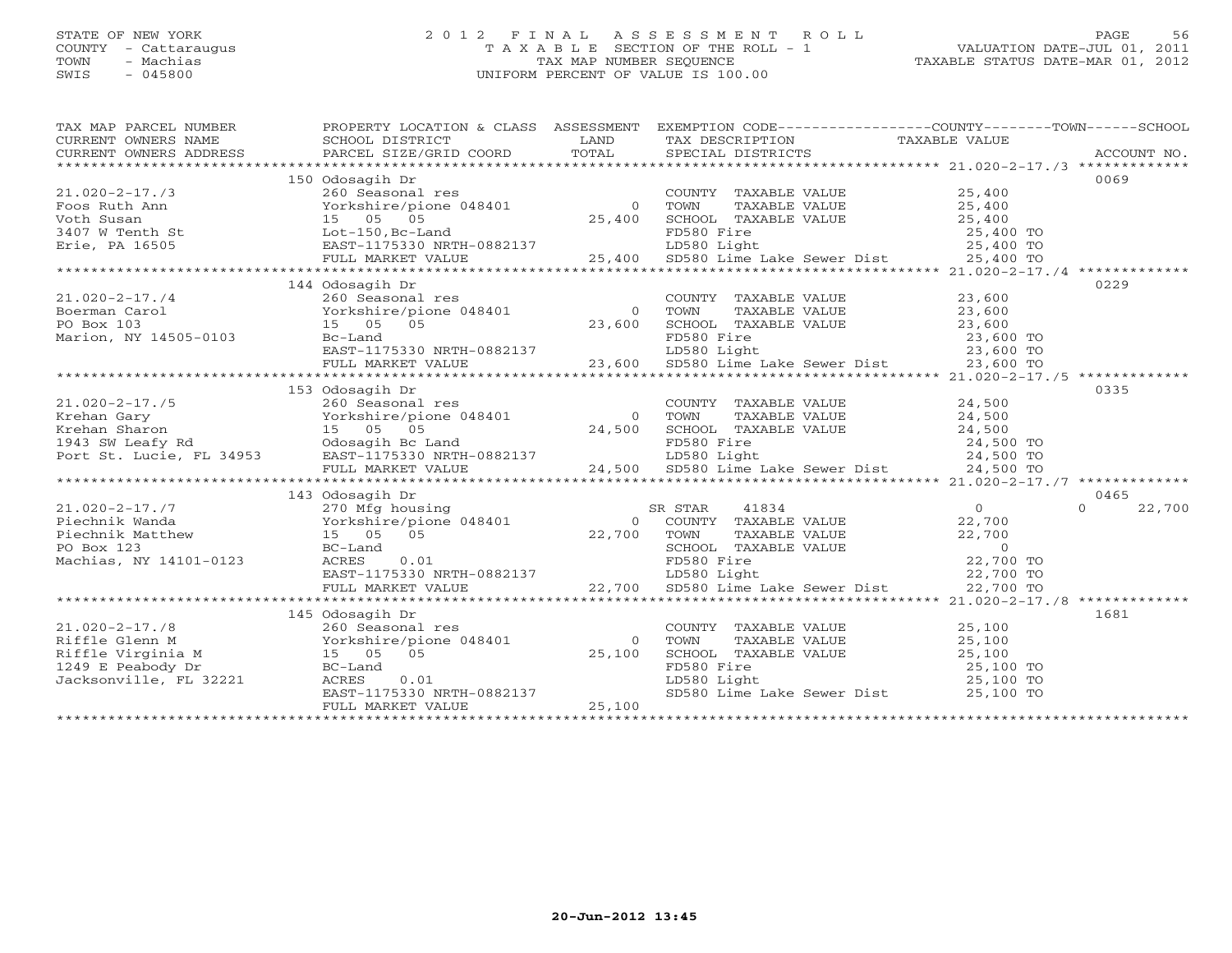### STATE OF NEW YORK 2 0 1 2 F I N A L A S S E S S M E N T R O L L PAGE 57 COUNTY - Cattaraugus T A X A B L E SECTION OF THE ROLL - 1 VALUATION DATE-JUL 01, 2011 TOWN - Machias TAX MAP NUMBER SEQUENCE TAXABLE STATUS DATE-MAR 01, 2012 SWIS - 045800 UNIFORM PERCENT OF VALUE IS 100.00UNIFORM PERCENT OF VALUE IS 100.00

| TAX MAP PARCEL NUMBER                                                                                                                                                                                                                                                                                                                            | PROPERTY LOCATION & CLASS ASSESSMENT EXEMPTION CODE----------------COUNTY-------TOWN------SCHOOL                                                                                                                                                  |                                    |                                                                                                                                                                                           |                          |                    |
|--------------------------------------------------------------------------------------------------------------------------------------------------------------------------------------------------------------------------------------------------------------------------------------------------------------------------------------------------|---------------------------------------------------------------------------------------------------------------------------------------------------------------------------------------------------------------------------------------------------|------------------------------------|-------------------------------------------------------------------------------------------------------------------------------------------------------------------------------------------|--------------------------|--------------------|
| CURRENT OWNERS NAME                                                                                                                                                                                                                                                                                                                              | SCHOOL DISTRICT                                                                                                                                                                                                                                   | <b>EXAMPLE STATE SERVICE STATE</b> | TAX DESCRIPTION                                                                                                                                                                           | TAXABLE VALUE            |                    |
| CURRENT OWNERS ADDRESS                                                                                                                                                                                                                                                                                                                           |                                                                                                                                                                                                                                                   |                                    |                                                                                                                                                                                           |                          |                    |
|                                                                                                                                                                                                                                                                                                                                                  |                                                                                                                                                                                                                                                   |                                    |                                                                                                                                                                                           |                          |                    |
|                                                                                                                                                                                                                                                                                                                                                  | 151 Odosagih Dr<br>CONSECT OF SERIE AND SERIES AND THE MANUE OF THE MANUE OF SERIE VALUE POSTAL CONSIDER SERIES AND MANUE OF THE MANUE CHOOSE OF THE SERIES AND SCHOOL TO THE MANUE OF THE SERIES And SCHOOL TO THE MANUE OF THE SERIES AND SERIE |                                    |                                                                                                                                                                                           |                          | 0761               |
| $21.020 - 2 - 17.79$                                                                                                                                                                                                                                                                                                                             |                                                                                                                                                                                                                                                   |                                    |                                                                                                                                                                                           |                          | $\Omega$<br>62,200 |
| Byer David                                                                                                                                                                                                                                                                                                                                       |                                                                                                                                                                                                                                                   |                                    |                                                                                                                                                                                           |                          |                    |
|                                                                                                                                                                                                                                                                                                                                                  |                                                                                                                                                                                                                                                   |                                    |                                                                                                                                                                                           | 71,500<br>9,300          |                    |
| Forkshire/pior<br>Yorkshire/pior<br>15 05 05<br>ACRES 0.01                                                                                                                                                                                                                                                                                       |                                                                                                                                                                                                                                                   |                                    |                                                                                                                                                                                           |                          |                    |
|                                                                                                                                                                                                                                                                                                                                                  |                                                                                                                                                                                                                                                   |                                    |                                                                                                                                                                                           |                          |                    |
|                                                                                                                                                                                                                                                                                                                                                  |                                                                                                                                                                                                                                                   |                                    |                                                                                                                                                                                           |                          |                    |
|                                                                                                                                                                                                                                                                                                                                                  |                                                                                                                                                                                                                                                   |                                    | TOWN TAXABLE VALUE 71,500<br>SCHOOL TAXABLE VALUE 71,500<br>FD580 Fire 71,500 TO<br>LD580 Light 71,500 TO<br>SD580 Lime Lake Sewer Dist 71,500 TO<br>SD580 Lime Lake Sewer Dist 71,500 TO |                          |                    |
|                                                                                                                                                                                                                                                                                                                                                  |                                                                                                                                                                                                                                                   |                                    |                                                                                                                                                                                           |                          |                    |
|                                                                                                                                                                                                                                                                                                                                                  | 138 Odosagih Dr                                                                                                                                                                                                                                   |                                    |                                                                                                                                                                                           |                          | 1057               |
|                                                                                                                                                                                                                                                                                                                                                  |                                                                                                                                                                                                                                                   |                                    |                                                                                                                                                                                           |                          |                    |
|                                                                                                                                                                                                                                                                                                                                                  |                                                                                                                                                                                                                                                   |                                    |                                                                                                                                                                                           |                          |                    |
|                                                                                                                                                                                                                                                                                                                                                  |                                                                                                                                                                                                                                                   |                                    | COUNTY TAXABLE VALUE 28,000<br>TOWN TAXABLE VALUE 28,000<br>SCHOOL TAXABLE VALUE 28,000<br>TEERO TAXABLE VALUE 28,000                                                                     |                          |                    |
|                                                                                                                                                                                                                                                                                                                                                  |                                                                                                                                                                                                                                                   |                                    |                                                                                                                                                                                           |                          |                    |
|                                                                                                                                                                                                                                                                                                                                                  |                                                                                                                                                                                                                                                   |                                    |                                                                                                                                                                                           |                          |                    |
|                                                                                                                                                                                                                                                                                                                                                  |                                                                                                                                                                                                                                                   |                                    |                                                                                                                                                                                           |                          |                    |
|                                                                                                                                                                                                                                                                                                                                                  |                                                                                                                                                                                                                                                   |                                    |                                                                                                                                                                                           |                          |                    |
|                                                                                                                                                                                                                                                                                                                                                  | 149 Odosagih Dr                                                                                                                                                                                                                                   |                                    |                                                                                                                                                                                           |                          | 1170               |
| 21.020-2-17./12<br>H. Allan Kidd Living Trust 260 Seasonal res count<br>984 Bells Run Rd 15 05 05 05 39,700 SCHOO<br>984 Bells Run Rd 15 05 05 39,700 SCHOO<br>984 Bells Run Rd 15 05 05 39,700 SCHOO<br>EAST-1175330 NRTH-0882137 LD58                                                                                                          |                                                                                                                                                                                                                                                   |                                    | COUNTY TAXABLE VALUE 39,700<br>TOWN TAXABLE VALUE 39,700                                                                                                                                  |                          |                    |
|                                                                                                                                                                                                                                                                                                                                                  |                                                                                                                                                                                                                                                   |                                    |                                                                                                                                                                                           |                          |                    |
|                                                                                                                                                                                                                                                                                                                                                  |                                                                                                                                                                                                                                                   |                                    |                                                                                                                                                                                           |                          |                    |
|                                                                                                                                                                                                                                                                                                                                                  |                                                                                                                                                                                                                                                   |                                    |                                                                                                                                                                                           |                          |                    |
|                                                                                                                                                                                                                                                                                                                                                  |                                                                                                                                                                                                                                                   |                                    |                                                                                                                                                                                           |                          |                    |
|                                                                                                                                                                                                                                                                                                                                                  |                                                                                                                                                                                                                                                   |                                    |                                                                                                                                                                                           |                          |                    |
|                                                                                                                                                                                                                                                                                                                                                  |                                                                                                                                                                                                                                                   |                                    |                                                                                                                                                                                           |                          |                    |
|                                                                                                                                                                                                                                                                                                                                                  | 140 Odosagih Dr                                                                                                                                                                                                                                   |                                    |                                                                                                                                                                                           |                          | 1716               |
| $21.020 - 2 - 17.713$                                                                                                                                                                                                                                                                                                                            | 260 Seasonal res                                                                                                                                                                                                                                  |                                    | COUNTY TAXABLE VALUE 27,400                                                                                                                                                               |                          |                    |
|                                                                                                                                                                                                                                                                                                                                                  |                                                                                                                                                                                                                                                   |                                    |                                                                                                                                                                                           |                          |                    |
|                                                                                                                                                                                                                                                                                                                                                  |                                                                                                                                                                                                                                                   |                                    |                                                                                                                                                                                           |                          |                    |
|                                                                                                                                                                                                                                                                                                                                                  |                                                                                                                                                                                                                                                   |                                    |                                                                                                                                                                                           |                          |                    |
|                                                                                                                                                                                                                                                                                                                                                  |                                                                                                                                                                                                                                                   |                                    |                                                                                                                                                                                           |                          |                    |
|                                                                                                                                                                                                                                                                                                                                                  |                                                                                                                                                                                                                                                   |                                    |                                                                                                                                                                                           |                          |                    |
|                                                                                                                                                                                                                                                                                                                                                  |                                                                                                                                                                                                                                                   |                                    |                                                                                                                                                                                           |                          |                    |
|                                                                                                                                                                                                                                                                                                                                                  | 124 Hazelmere Ave                                                                                                                                                                                                                                 |                                    |                                                                                                                                                                                           |                          | 1020               |
|                                                                                                                                                                                                                                                                                                                                                  |                                                                                                                                                                                                                                                   |                                    |                                                                                                                                                                                           | $\overline{0}$           | $\Omega$<br>30,000 |
|                                                                                                                                                                                                                                                                                                                                                  |                                                                                                                                                                                                                                                   |                                    |                                                                                                                                                                                           |                          |                    |
| $\begin{array}{ccccccccc}\n 21.020-2-18 & & & 210 & 1 & \text{Family Res} & & & \text{RES STAR} & 41854 \\  \text{Fisher Janice A} & & & & \text{Yorkshire/pione} & 048401 & & & 6,700 & \text{COUNTY} & \text{TAXABLE VALUE} \\  \text{PO Box } 285 & & & & 15 & 05 & 05 & & & & 139,800 & \text{TONIN} & \text{TAXABLE VALUE} \\  \end{array}$ |                                                                                                                                                                                                                                                   |                                    |                                                                                                                                                                                           | 139,800<br>139,800       |                    |
| Machias, NY 14101                                                                                                                                                                                                                                                                                                                                |                                                                                                                                                                                                                                                   |                                    | SCHOOL TAXABLE VALUE                                                                                                                                                                      | 109,800                  |                    |
|                                                                                                                                                                                                                                                                                                                                                  |                                                                                                                                                                                                                                                   |                                    | FD580 Fire                                                                                                                                                                                |                          |                    |
|                                                                                                                                                                                                                                                                                                                                                  |                                                                                                                                                                                                                                                   |                                    | LD580 Light                                                                                                                                                                               | 139,800 TO<br>139,800 TO |                    |
|                                                                                                                                                                                                                                                                                                                                                  |                                                                                                                                                                                                                                                   |                                    | SD580 Lime Lake Sewer Dist 139,800 TO                                                                                                                                                     |                          |                    |
|                                                                                                                                                                                                                                                                                                                                                  | FRNT 90.00 DPTH 205.00<br>BANK 017<br>EAST-1175525 NRTH-0881920<br>DEED BOOK 11959 PG-4001<br>DEED MANUE 139,800                                                                                                                                  |                                    |                                                                                                                                                                                           |                          |                    |
|                                                                                                                                                                                                                                                                                                                                                  |                                                                                                                                                                                                                                                   |                                    |                                                                                                                                                                                           |                          |                    |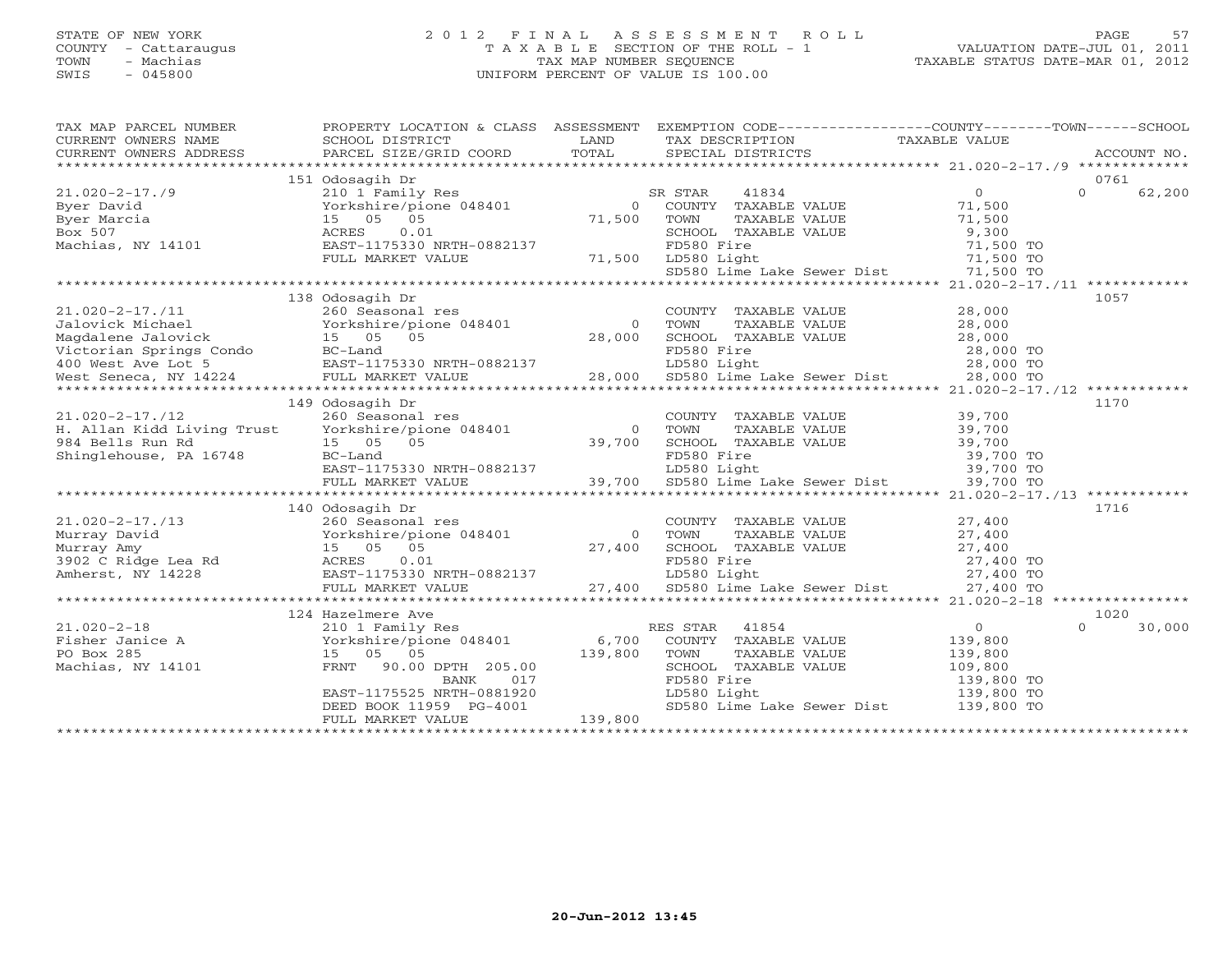# STATE OF NEW YORK 2 0 1 2 F I N A L A S S E S S M E N T R O L L PAGE 58 COUNTY - Cattaraugus T A X A B L E SECTION OF THE ROLL - 1 VALUATION DATE-JUL 01, 2011 TOWN - Machias TAX MAP NUMBER SEQUENCE TAXABLE STATUS DATE-MAR 01, 2012 SWIS - 045800 UNIFORM PERCENT OF VALUE IS 100.00UNIFORM PERCENT OF VALUE IS 100.00

| TAX MAP PARCEL NUMBER                                                                                                                                                                                                                                  | PROPERTY LOCATION & CLASS ASSESSMENT EXEMPTION CODE---------------COUNTY-------TOWN------SCHOOL                                                                                                       |                   |                              |               |                                                                                                 |          |             |
|--------------------------------------------------------------------------------------------------------------------------------------------------------------------------------------------------------------------------------------------------------|-------------------------------------------------------------------------------------------------------------------------------------------------------------------------------------------------------|-------------------|------------------------------|---------------|-------------------------------------------------------------------------------------------------|----------|-------------|
| CURRENT OWNERS NAME                                                                                                                                                                                                                                    | SCHOOL DISTRICT                                                                                                                                                                                       | LAND              | TAX DESCRIPTION              |               | TAXABLE VALUE                                                                                   |          |             |
|                                                                                                                                                                                                                                                        |                                                                                                                                                                                                       |                   |                              |               |                                                                                                 |          | ACCOUNT NO. |
|                                                                                                                                                                                                                                                        | 119 Hazelmere Ave                                                                                                                                                                                     |                   |                              |               |                                                                                                 |          | 0257        |
|                                                                                                                                                                                                                                                        |                                                                                                                                                                                                       |                   |                              |               |                                                                                                 | 6,240    | $\Omega$    |
| $21.020 - 2 - 19$                                                                                                                                                                                                                                      | 210 1 Family Res<br>Yorkshire/pione 048401 8,500 SR STAR 41834<br>15 05 05 41,600 COUNTY TAXABLE                                                                                                      |                   | WVET C/T 41121               |               | 6,240                                                                                           | $\Omega$ |             |
|                                                                                                                                                                                                                                                        |                                                                                                                                                                                                       |                   |                              |               |                                                                                                 |          | 41,600      |
|                                                                                                                                                                                                                                                        |                                                                                                                                                                                                       |                   |                              |               |                                                                                                 |          |             |
|                                                                                                                                                                                                                                                        |                                                                                                                                                                                                       |                   |                              | TAXABLE VALUE | $35,360$<br>$35,360$<br>$0$                                                                     |          |             |
|                                                                                                                                                                                                                                                        |                                                                                                                                                                                                       |                   |                              |               |                                                                                                 |          |             |
|                                                                                                                                                                                                                                                        |                                                                                                                                                                                                       |                   |                              |               |                                                                                                 |          |             |
|                                                                                                                                                                                                                                                        |                                                                                                                                                                                                       |                   |                              |               | BLE VALUE 0<br>41,600 TO<br>41,600 TO<br>ake Sever Dist<br>SD580 Lime Lake Sewer Dist 41,600 TO |          |             |
|                                                                                                                                                                                                                                                        |                                                                                                                                                                                                       |                   |                              |               |                                                                                                 |          |             |
|                                                                                                                                                                                                                                                        | 118 Hazelmere Ave                                                                                                                                                                                     |                   |                              |               |                                                                                                 |          | 0011        |
|                                                                                                                                                                                                                                                        |                                                                                                                                                                                                       |                   |                              |               |                                                                                                 | $\Omega$ |             |
| 21.020-2-20<br>Gretzler Jeffrey S<br>The Country Res RES STAR 41854<br>The Victor of Passing (10 1 Family Res RES STAR 41854<br>The Victor of COUNTY TAXABLE VALUE 40,000<br>TOWN TAXABLE VALUE 40,000<br>Machias, NY 14101 Po Box 306, Ma             |                                                                                                                                                                                                       |                   |                              |               |                                                                                                 |          | 30,000      |
|                                                                                                                                                                                                                                                        |                                                                                                                                                                                                       |                   |                              |               |                                                                                                 |          |             |
|                                                                                                                                                                                                                                                        |                                                                                                                                                                                                       |                   |                              |               |                                                                                                 |          |             |
|                                                                                                                                                                                                                                                        |                                                                                                                                                                                                       |                   |                              |               | 40,000 TO                                                                                       |          |             |
|                                                                                                                                                                                                                                                        |                                                                                                                                                                                                       |                   | LD580 Light                  |               |                                                                                                 |          |             |
|                                                                                                                                                                                                                                                        | EAST-1175766 NRTH-0881872<br>DEED BOOK 01013 PG-00798                                                                                                                                                 |                   |                              |               | LD580 Light 40,000 TO<br>SD580 Lime Lake Sewer Dist 40,000 TO                                   |          |             |
|                                                                                                                                                                                                                                                        |                                                                                                                                                                                                       | 40,000            |                              |               |                                                                                                 |          |             |
|                                                                                                                                                                                                                                                        | FULL MARKET VALUE                                                                                                                                                                                     |                   |                              |               |                                                                                                 |          |             |
|                                                                                                                                                                                                                                                        |                                                                                                                                                                                                       |                   |                              |               |                                                                                                 |          | 0839        |
|                                                                                                                                                                                                                                                        | 116 Hazelmere Ave                                                                                                                                                                                     |                   |                              |               |                                                                                                 |          |             |
|                                                                                                                                                                                                                                                        |                                                                                                                                                                                                       |                   |                              |               | COUNTY TAXABLE VALUE 58,700<br>TOWN TAXABLE VALUE 58,700                                        |          |             |
|                                                                                                                                                                                                                                                        |                                                                                                                                                                                                       |                   | SCHOOL TAXABLE VALUE         |               | 58,700<br>58,700 TO<br>58,700 TO                                                                |          |             |
|                                                                                                                                                                                                                                                        |                                                                                                                                                                                                       |                   | FD580 Fire                   |               |                                                                                                 |          |             |
|                                                                                                                                                                                                                                                        |                                                                                                                                                                                                       |                   |                              |               |                                                                                                 |          |             |
|                                                                                                                                                                                                                                                        |                                                                                                                                                                                                       |                   | LD580 Light                  |               | SD580 Lime Lake Sewer Dist 58,700 TO                                                            |          |             |
|                                                                                                                                                                                                                                                        |                                                                                                                                                                                                       |                   |                              |               |                                                                                                 |          |             |
| 21.020-2-21<br>Christ Linda<br>260 Seasonal res<br>260 Seasonal res<br>260 Seasonal res<br>260 Seasonal res<br>260 Seasonal res<br>260 Seasonal res<br>260 Seasonal res<br>260 Seasonal res<br>260 Seasonal res<br>260 Seasonal res<br>260 Seasonal r  |                                                                                                                                                                                                       |                   |                              |               |                                                                                                 |          |             |
|                                                                                                                                                                                                                                                        |                                                                                                                                                                                                       |                   |                              |               |                                                                                                 |          | 0049        |
|                                                                                                                                                                                                                                                        | 114 Hazelmere Ave                                                                                                                                                                                     |                   |                              |               |                                                                                                 |          |             |
| $21.020 - 2 - 22$<br>Kim Cynthia                                                                                                                                                                                                                       | 270 Mfg housing                                                                                                                                                                                       |                   | COUNTY TAXABLE VALUE<br>TOWN | TAXABLE VALUE |                                                                                                 |          |             |
| Baum Kevin E                                                                                                                                                                                                                                           |                                                                                                                                                                                                       |                   |                              |               | 19,200<br>19,200<br>19,200                                                                      |          |             |
| Kohler Judith                                                                                                                                                                                                                                          |                                                                                                                                                                                                       |                   |                              |               |                                                                                                 |          |             |
| 206 Lou Ann Dr                                                                                                                                                                                                                                         |                                                                                                                                                                                                       |                   |                              |               | SCHOOL TAXABLE VALUE $19,200$<br>FD580 Fire $19,200$ TO<br>LD580 Light $19,200$ TO              |          |             |
| Depew, NY 14043                                                                                                                                                                                                                                        |                                                                                                                                                                                                       |                   |                              |               | SD580 Lime Lake Sewer Dist 19,200 TO                                                            |          |             |
|                                                                                                                                                                                                                                                        | 270 Mfg housing<br>Yorkshire/pione 048401 5,700<br>19,200<br>19,200<br>PENT 90.00 DPTH 157.00<br>PENT 90.00 DPTH 157.00<br>EAST-1175893 NRTH-0881853<br>DEED BOOK 00973 PG-00017<br>FULL MARKET VALUE |                   |                              |               |                                                                                                 |          |             |
|                                                                                                                                                                                                                                                        |                                                                                                                                                                                                       |                   |                              |               |                                                                                                 |          |             |
|                                                                                                                                                                                                                                                        |                                                                                                                                                                                                       |                   |                              |               |                                                                                                 |          | 0919        |
|                                                                                                                                                                                                                                                        |                                                                                                                                                                                                       |                   |                              |               | COUNTY TAXABLE VALUE 105,000                                                                    |          |             |
|                                                                                                                                                                                                                                                        |                                                                                                                                                                                                       |                   | TOWN                         | TAXABLE VALUE |                                                                                                 |          |             |
| Aless Mark<br>Elevan, NY 14042<br>Elevan, NY 14042<br>Elevan, NY 14042<br>Elevan, NY 14042<br>Elevan, NY 14042<br>Elevan, NY 14042<br>Elevan, NY 14042<br>Elevan, NY 14042<br>Elevan, NY 14042<br>Elevan, NY 14042<br>Elevan, NY 14042<br>Elevan, NY 1 |                                                                                                                                                                                                       | 34,800<br>105,000 | SCHOOL TAXABLE VALUE         |               | $105,000$<br>$105,000$                                                                          |          |             |
|                                                                                                                                                                                                                                                        |                                                                                                                                                                                                       |                   |                              |               |                                                                                                 |          |             |
|                                                                                                                                                                                                                                                        |                                                                                                                                                                                                       |                   |                              |               | FD580 Fire 105,000 TO<br>LD580 Light 105,000 TO<br>SD580 Lime Lake Sewer Dist 105,000 TO        |          |             |
|                                                                                                                                                                                                                                                        | FRNT 100.00 DPTH 225.00                                                                                                                                                                               |                   |                              |               |                                                                                                 |          |             |
|                                                                                                                                                                                                                                                        | EAST-1175978 NRTH-0881807                                                                                                                                                                             |                   |                              |               |                                                                                                 |          |             |
|                                                                                                                                                                                                                                                        | DEED BOOK 15055 PG-4002                                                                                                                                                                               |                   |                              |               |                                                                                                 |          |             |
|                                                                                                                                                                                                                                                        | FULL MARKET VALUE                                                                                                                                                                                     | 105,000           |                              |               |                                                                                                 |          |             |
|                                                                                                                                                                                                                                                        |                                                                                                                                                                                                       |                   |                              |               |                                                                                                 |          |             |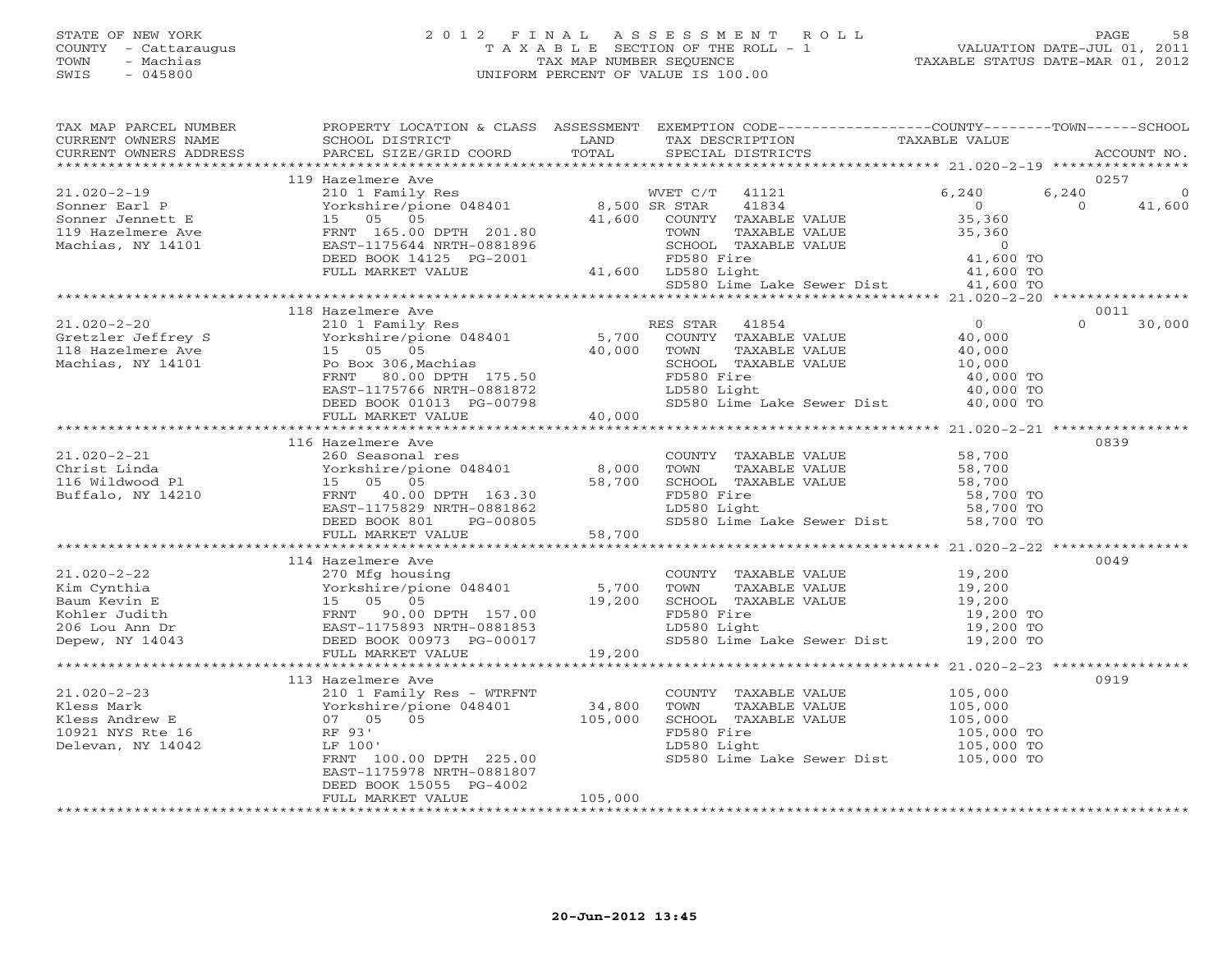| COUNTY<br>- Cattaraugus<br>TOWN<br>- Machias<br>$-045800$<br>SWIS                                                                                                                                                    |                                                                                                                                                                                                                                                                                                                                                                                                                                         | TAX MAP NUMBER SEQUENCE                                      | TAXABLE SECTION OF THE ROLL - 1<br>UNIFORM PERCENT OF VALUE IS 100.00                                                                                                                                                                                                | TAXABLE STATUS DATE-MAR 01, 2012                                                                                                       | VALUATION DATE-JUL 01, 2011 |
|----------------------------------------------------------------------------------------------------------------------------------------------------------------------------------------------------------------------|-----------------------------------------------------------------------------------------------------------------------------------------------------------------------------------------------------------------------------------------------------------------------------------------------------------------------------------------------------------------------------------------------------------------------------------------|--------------------------------------------------------------|----------------------------------------------------------------------------------------------------------------------------------------------------------------------------------------------------------------------------------------------------------------------|----------------------------------------------------------------------------------------------------------------------------------------|-----------------------------|
| TAX MAP PARCEL NUMBER<br>CURRENT OWNERS NAME                                                                                                                                                                         | PROPERTY LOCATION & CLASS ASSESSMENT<br>SCHOOL DISTRICT                                                                                                                                                                                                                                                                                                                                                                                 | LAND                                                         | EXEMPTION CODE-----------------COUNTY-------TOWN------SCHOOL<br>TAX DESCRIPTION                                                                                                                                                                                      | TAXABLE VALUE                                                                                                                          |                             |
| CURRENT OWNERS ADDRESS                                                                                                                                                                                               | PARCEL SIZE/GRID COORD                                                                                                                                                                                                                                                                                                                                                                                                                  | TOTAL                                                        | SPECIAL DISTRICTS                                                                                                                                                                                                                                                    |                                                                                                                                        | ACCOUNT NO.                 |
|                                                                                                                                                                                                                      | 112 Hazelmere Ave                                                                                                                                                                                                                                                                                                                                                                                                                       |                                                              |                                                                                                                                                                                                                                                                      |                                                                                                                                        | 0212                        |
| $21.020 - 2 - 24$                                                                                                                                                                                                    | 210 1 Family Res - WTRFNT                                                                                                                                                                                                                                                                                                                                                                                                               |                                                              | RES STAR<br>41854                                                                                                                                                                                                                                                    | $\Omega$                                                                                                                               | $\Omega$<br>30,000          |
| Mariotti Lynda R<br>112 Hazelmere Ave<br>Machias, NY 14101                                                                                                                                                           | Yorkshire/pione 048401<br>07 05 05<br>RF 55'<br>LF 55'                                                                                                                                                                                                                                                                                                                                                                                  | 27,400<br>87,400                                             | COUNTY TAXABLE VALUE<br>TOWN<br>TAXABLE VALUE<br>SCHOOL TAXABLE VALUE<br>FD580 Fire                                                                                                                                                                                  | 87,400<br>87,400<br>57,400<br>87,400 TO                                                                                                |                             |
|                                                                                                                                                                                                                      | FRNT<br>55.00 DPTH 272.00<br>017<br>BANK<br>EAST-1176042 NRTH-0881786<br>DEED BOOK 01021 PG-00263<br>FULL MARKET VALUE                                                                                                                                                                                                                                                                                                                  | 87,400                                                       | LD580 Light<br>SD580 Lime Lake Sewer Dist 87,400 TO                                                                                                                                                                                                                  | 87,400 TO                                                                                                                              |                             |
|                                                                                                                                                                                                                      |                                                                                                                                                                                                                                                                                                                                                                                                                                         |                                                              |                                                                                                                                                                                                                                                                      |                                                                                                                                        |                             |
| $21.020 - 2 - 25$<br>Roberts John H Jr<br>Roberts Kathleen M<br>208 Tim Tam Terr<br>W. Seneca, NY 14224<br>$21.020 - 2 - 26.1$<br>Christopher Daniel P<br>Lo Galbo Mary Lou<br>33 Mayfield Dr<br>Tonawanda, NY 14150 | 111 Hazelmere Ave<br>210 1 Family Res - WTRFNT<br>Yorkshire/pione 048401<br>07 05 05<br>RF 46'<br>LF 46'<br>46.00 DPTH 255.00<br>FRNT<br>EAST-1176092 NRTH-0881770<br>DEED BOOK 11697 PG-2002<br>FULL MARKET VALUE<br>* * * * * * * * * * * * * * * * * * * *<br>109 Hazelmere Ave<br>311 Res vac land - WTRFNT<br>Yorkshire/pione 048401<br>07 05 05<br>RF 32.5'<br>LF 32.5'<br>FRNT<br>32.50 DPTH 245.00<br>EAST-1176179 NRTH-0881757 | 24,900<br>77,600<br>77,600<br>**********<br>21,100<br>21,100 | COUNTY TAXABLE VALUE<br>TAXABLE VALUE<br>TOWN<br>SCHOOL TAXABLE VALUE<br>FD580 Fire<br>LD580 Light<br>SD580 Lime Lake Sewer Dist<br>COUNTY TAXABLE VALUE<br>TOWN<br>TAXABLE VALUE<br>SCHOOL TAXABLE VALUE<br>FD580 Fire<br>LD580 Light<br>SD580 Lime Lake Sewer Dist | 77,600<br>77,600<br>77,600<br>77,600 TO<br>77,600 TO<br>77,600 TO<br>21,100<br>21,100<br>21,100<br>21,100 TO<br>21,100 TO<br>21,100 TO | 0495<br>0354                |
|                                                                                                                                                                                                                      | DEED BOOK 884<br>PG-7001<br>FULL MARKET VALUE<br>************************                                                                                                                                                                                                                                                                                                                                                               | 21,100                                                       |                                                                                                                                                                                                                                                                      |                                                                                                                                        |                             |
|                                                                                                                                                                                                                      | 110 Hazelmere Ave                                                                                                                                                                                                                                                                                                                                                                                                                       |                                                              |                                                                                                                                                                                                                                                                      |                                                                                                                                        | 1617                        |
| $21.020 - 2 - 26.2$<br>Sahr Ronald<br>Sahr Mary<br>110 Hazelmere Ave<br>Machias, NY 14101                                                                                                                            | 270 Mfg housing - WTRFNT<br>Yorkshire/pione 048401<br>05<br>07 05<br>RF 32.5'<br>LF 32.5'<br>FRNT<br>32.50 DPTH 257.00<br>EAST-1176137 NRTH-0881760<br>DEED BOOK 00956 PG-00495<br>FULL MARKET VALUE                                                                                                                                                                                                                                    | 21,200<br>63,000<br>63,000                                   | RES STAR<br>41854<br>COUNTY TAXABLE VALUE<br>TOWN<br>TAXABLE VALUE<br>SCHOOL TAXABLE VALUE<br>FD580 Fire<br>LD580 Light<br>SD580 Lime Lake Sewer Dist                                                                                                                | $\overline{0}$<br>63,000<br>63,000<br>33,000<br>63,000 TO<br>63,000 TO<br>63,000 TO                                                    | $\Omega$<br>30,000          |

STATE OF NEW YORK 2 0 1 2 F I N A L A S S E S S M E N T R O L L PAGE 59

\*\*\*\*\*\*\*\*\*\*\*\*\*\*\*\*\*\*\*\*\*\*\*\*\*\*\*\*\*\*\*\*\*\*\*\*\*\*\*\*\*\*\*\*\*\*\*\*\*\*\*\*\*\*\*\*\*\*\*\*\*\*\*\*\*\*\*\*\*\*\*\*\*\*\*\*\*\*\*\*\*\*\*\*\*\*\*\*\*\*\*\*\*\*\*\*\*\*\*\*\*\*\*\*\*\*\*\*\*\*\*\*\*\*\*\*\*\*\*\*\*\*\*\*\*\*\*\*\*\*\*\*

FULL MARKET VALUE 63,000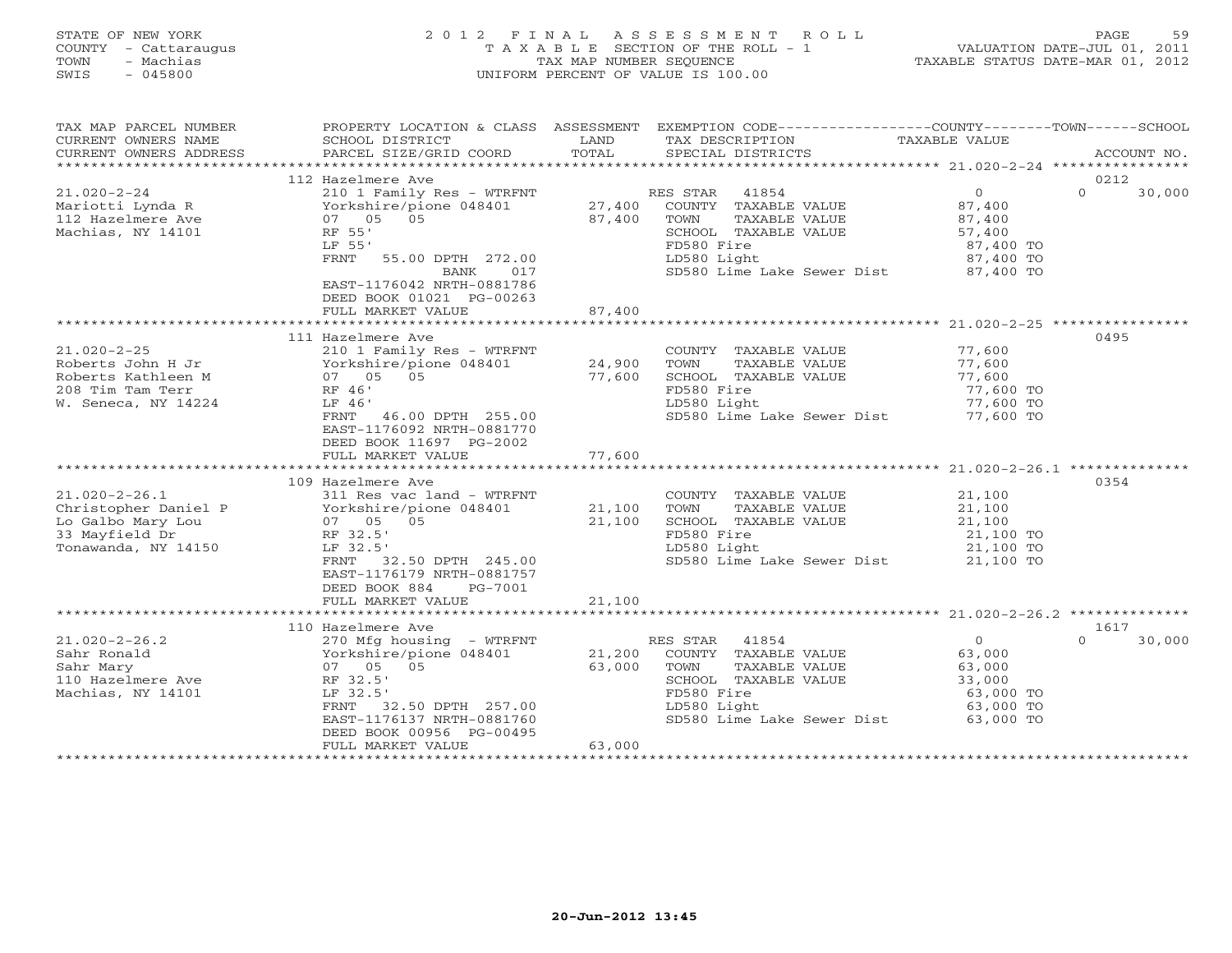| STATE OF NEW YORK<br>COUNTY - Cattaraugus<br>TOWN<br>- Machias<br>SWIS<br>$-045800$             | 2012 FINAL                                                                                                                                                                              | TAX MAP NUMBER SEQUENCE   | ASSESSMENT ROLL<br>T A X A B L E SECTION OF THE ROLL - 1<br>UNIFORM PERCENT OF VALUE IS 100.00                                                                                                   |                                                                                                          | PAGE 60<br>VALUATION DATE-JUL 01, 2011<br>TAXABLE STATUS DATE 115 (1)<br>TAXABLE STATUS DATE-MAR 01, 2012 |
|-------------------------------------------------------------------------------------------------|-----------------------------------------------------------------------------------------------------------------------------------------------------------------------------------------|---------------------------|--------------------------------------------------------------------------------------------------------------------------------------------------------------------------------------------------|----------------------------------------------------------------------------------------------------------|-----------------------------------------------------------------------------------------------------------|
| TAX MAP PARCEL NUMBER<br>CURRENT OWNERS NAME<br>CURRENT OWNERS ADDRESS                          | PROPERTY LOCATION & CLASS ASSESSMENT EXEMPTION CODE---------------COUNTY-------TOWN------SCHOOL<br>SCHOOL DISTRICT<br>PARCEL SIZE/GRID COORD                                            | LAND<br>TOTAL             | TAX DESCRIPTION<br>SPECIAL DISTRICTS                                                                                                                                                             | TAXABLE VALUE                                                                                            | ACCOUNT NO.                                                                                               |
|                                                                                                 |                                                                                                                                                                                         |                           |                                                                                                                                                                                                  |                                                                                                          |                                                                                                           |
|                                                                                                 | 3206 Franklin St                                                                                                                                                                        |                           |                                                                                                                                                                                                  |                                                                                                          | 0841<br>$\Omega$                                                                                          |
| $21.020 - 2 - 27$<br>Kless Mark A<br>Kless Jennifer L<br>108 Hazelmere Ave<br>Machias, NY 14101 | 210 1 Family Res - WTRFNT<br>Yorkshire/pione 048401<br>07 05<br>05<br>RF 110'<br>LF 132'<br>ACRES<br>2.20 BANK<br>023<br>EAST-1176114 NRTH-0881596                                      | 34,900<br>168,100         | RES STAR<br>41854<br>COUNTY TAXABLE VALUE<br>TAXABLE VALUE<br>TOWN<br>SCHOOL TAXABLE VALUE<br>FD580 Fire<br>LD580 Light                                                                          | $\overline{0}$<br>168,100<br>168,100<br>138,100<br>168,100 TO<br>168,100 TO                              | 30,000                                                                                                    |
|                                                                                                 | DEED BOOK 10190 PG-3001<br>FULL MARKET VALUE                                                                                                                                            | 168,100                   |                                                                                                                                                                                                  |                                                                                                          |                                                                                                           |
|                                                                                                 |                                                                                                                                                                                         |                           |                                                                                                                                                                                                  |                                                                                                          |                                                                                                           |
|                                                                                                 | 3212 Franklin St                                                                                                                                                                        |                           |                                                                                                                                                                                                  |                                                                                                          | 0372                                                                                                      |
| $21.020 - 2 - 28$<br>Fuller Virginia A<br>3212 Franklin St<br>Machias, NY 14101                 | 210 1 Family Res<br>ZIO I Family Res<br>Yorkshire/pione 048401<br>07 05<br>05<br>FRNT 130.00 DPTH 175.00<br>EAST-1176222 NRTH-0881549<br>DEED BOOK 545<br>PG-00070<br>FULL MARKET VALUE | 63,400                    | CVET C/T<br>41131<br>41801<br>9,400 AGED C/T<br>63,400 AGED S<br>41804<br>41834<br>SR STAR<br>COUNTY TAXABLE VALUE<br>TOWN<br>TAXABLE VALUE<br>SCHOOL TAXABLE VALUE<br>FD580 Fire<br>LD580 Light | 15,850<br>23,775<br>$\overline{O}$<br>$\Omega$<br>23,775<br>23,775<br>$\Omega$<br>63,400 TO<br>63,400 TO | 15,850<br>$\circ$<br>23,775<br>$\overline{0}$<br>15,850<br>$\overline{0}$<br>$\Omega$<br>47,550           |
|                                                                                                 |                                                                                                                                                                                         |                           | SD580 Lime Lake Sewer Dist                                                                                                                                                                       | 63,400 TO                                                                                                |                                                                                                           |
|                                                                                                 |                                                                                                                                                                                         |                           |                                                                                                                                                                                                  |                                                                                                          |                                                                                                           |
| $21.020 - 2 - 29$<br>Mathews James<br>3220 Franklin St<br>Machias, NY 14101                     | 3220 Franklin St<br>210 1 Family Res<br>Yorkshire/pione 048401<br>07 05 05<br>FRNT 87.80 DPTH 175.00<br>EAST-1176218 NRTH-0881447<br>DEED BOOK 1024 PG-645<br>FULL MARKET VALUE         | 7,500<br>45,200<br>45,200 | COUNTY TAXABLE VALUE<br>TOWN<br>TAXABLE VALUE<br>SCHOOL TAXABLE VALUE<br>FD580 Fire<br>LD580 Light<br>SD580 Lime Lake Sewer Dist                                                                 | 45,200<br>45,200<br>45,200<br>45,200 TO<br>45,200 TO<br>45,200 TO                                        | 0840                                                                                                      |
|                                                                                                 |                                                                                                                                                                                         |                           |                                                                                                                                                                                                  |                                                                                                          |                                                                                                           |
| $21.020 - 2 - 30$<br>Walker Tim<br>Walker Mary<br>9733 Royal Vista Ave<br>Clermont, FL 34711    | Franklin St<br>311 Res vac land<br>Yorkshire/pione 048401<br>07 05 05<br>FRNT 102.00 DPTH 75.00<br>EAST-1176389 NRTH-0881639<br>DEED BOOK 00989 PG-00563<br>FULL MARKET VALUE           | 5,400<br>5,400<br>5,400   | COUNTY TAXABLE VALUE<br>TOWN<br>TAXABLE VALUE<br>SCHOOL TAXABLE VALUE<br>FD580 Fire<br>LD580 Light                                                                                               | 5,400<br>5,400<br>5,400<br>5,400 TO<br>5,400 TO<br>SD580 Lime Lake Sewer Dist 5,400 TO                   | 1135                                                                                                      |
|                                                                                                 |                                                                                                                                                                                         | *******************       |                                                                                                                                                                                                  |                                                                                                          |                                                                                                           |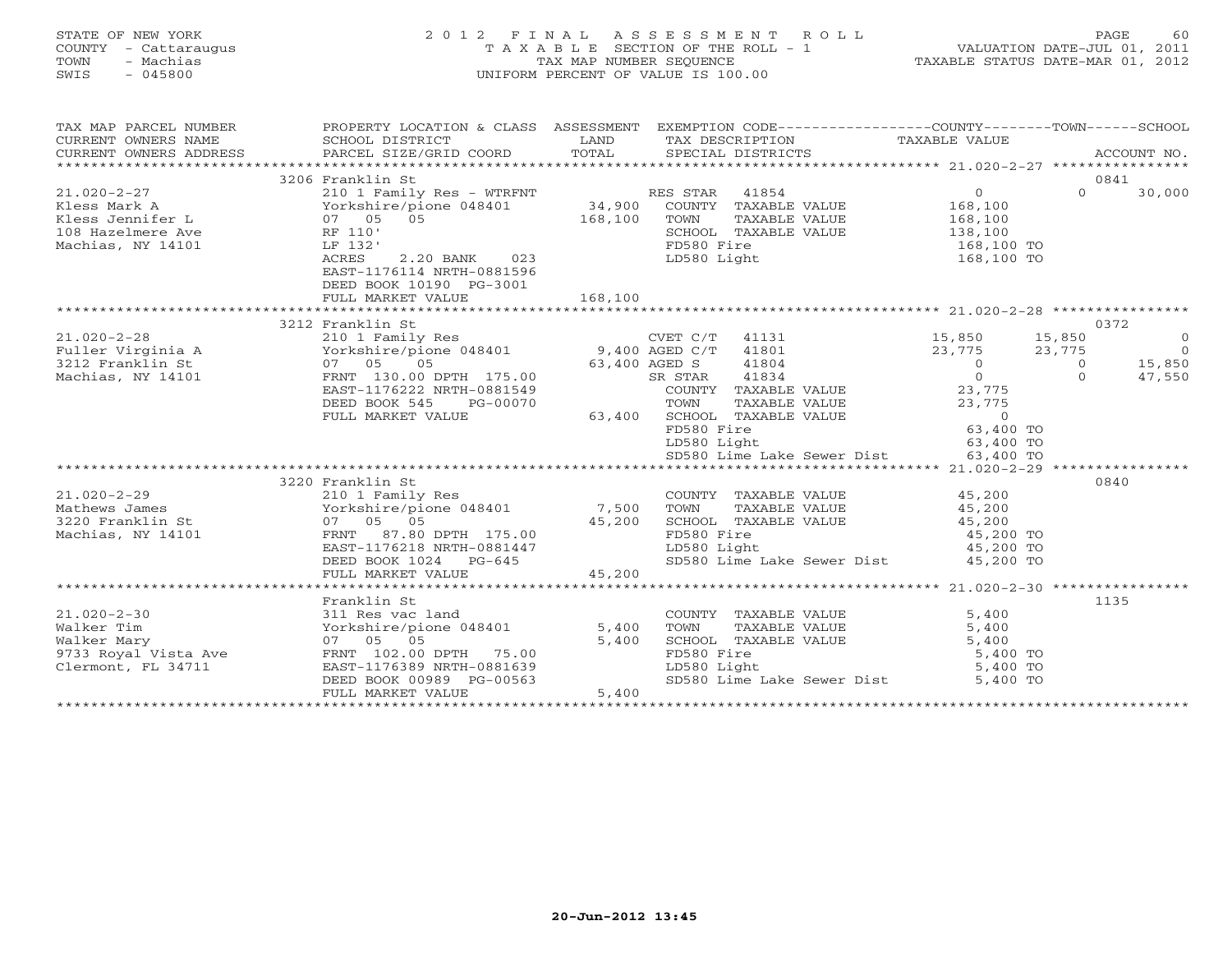# STATE OF NEW YORK 2 0 1 2 F I N A L A S S E S S M E N T R O L L PAGE 61 COUNTY - Cattaraugus T A X A B L E SECTION OF THE ROLL - 1 VALUATION DATE-JUL 01, 2011 TOWN - Machias TAX MAP NUMBER SEQUENCE TAXABLE STATUS DATE-MAR 01, 2012 SWIS - 045800 UNIFORM PERCENT OF VALUE IS 100.00UNIFORM PERCENT OF VALUE IS 100.00

| TAX MAP PARCEL NUMBER                                                                                                                                                                                                                                                                                                                                                                   |                  |  | PROPERTY LOCATION & CLASS ASSESSMENT EXEMPTION CODE----------------COUNTY-------TOWN------SCHOOL                                                                                                                                                                                                                                                                                                |               |
|-----------------------------------------------------------------------------------------------------------------------------------------------------------------------------------------------------------------------------------------------------------------------------------------------------------------------------------------------------------------------------------------|------------------|--|-------------------------------------------------------------------------------------------------------------------------------------------------------------------------------------------------------------------------------------------------------------------------------------------------------------------------------------------------------------------------------------------------|---------------|
|                                                                                                                                                                                                                                                                                                                                                                                         |                  |  |                                                                                                                                                                                                                                                                                                                                                                                                 |               |
|                                                                                                                                                                                                                                                                                                                                                                                         |                  |  |                                                                                                                                                                                                                                                                                                                                                                                                 |               |
|                                                                                                                                                                                                                                                                                                                                                                                         |                  |  |                                                                                                                                                                                                                                                                                                                                                                                                 |               |
|                                                                                                                                                                                                                                                                                                                                                                                         | Franklin St      |  | 1069                                                                                                                                                                                                                                                                                                                                                                                            |               |
|                                                                                                                                                                                                                                                                                                                                                                                         |                  |  |                                                                                                                                                                                                                                                                                                                                                                                                 |               |
|                                                                                                                                                                                                                                                                                                                                                                                         |                  |  |                                                                                                                                                                                                                                                                                                                                                                                                 |               |
|                                                                                                                                                                                                                                                                                                                                                                                         |                  |  |                                                                                                                                                                                                                                                                                                                                                                                                 |               |
|                                                                                                                                                                                                                                                                                                                                                                                         |                  |  |                                                                                                                                                                                                                                                                                                                                                                                                 |               |
|                                                                                                                                                                                                                                                                                                                                                                                         |                  |  |                                                                                                                                                                                                                                                                                                                                                                                                 |               |
|                                                                                                                                                                                                                                                                                                                                                                                         |                  |  |                                                                                                                                                                                                                                                                                                                                                                                                 |               |
|                                                                                                                                                                                                                                                                                                                                                                                         |                  |  |                                                                                                                                                                                                                                                                                                                                                                                                 |               |
|                                                                                                                                                                                                                                                                                                                                                                                         | 3217 Franklin St |  | 2081                                                                                                                                                                                                                                                                                                                                                                                            |               |
|                                                                                                                                                                                                                                                                                                                                                                                         |                  |  |                                                                                                                                                                                                                                                                                                                                                                                                 |               |
|                                                                                                                                                                                                                                                                                                                                                                                         |                  |  |                                                                                                                                                                                                                                                                                                                                                                                                 |               |
|                                                                                                                                                                                                                                                                                                                                                                                         |                  |  |                                                                                                                                                                                                                                                                                                                                                                                                 |               |
|                                                                                                                                                                                                                                                                                                                                                                                         |                  |  |                                                                                                                                                                                                                                                                                                                                                                                                 |               |
|                                                                                                                                                                                                                                                                                                                                                                                         |                  |  |                                                                                                                                                                                                                                                                                                                                                                                                 |               |
|                                                                                                                                                                                                                                                                                                                                                                                         |                  |  |                                                                                                                                                                                                                                                                                                                                                                                                 |               |
|                                                                                                                                                                                                                                                                                                                                                                                         |                  |  |                                                                                                                                                                                                                                                                                                                                                                                                 |               |
|                                                                                                                                                                                                                                                                                                                                                                                         |                  |  |                                                                                                                                                                                                                                                                                                                                                                                                 |               |
|                                                                                                                                                                                                                                                                                                                                                                                         | 3219 Franklin St |  | 1070                                                                                                                                                                                                                                                                                                                                                                                            |               |
|                                                                                                                                                                                                                                                                                                                                                                                         |                  |  |                                                                                                                                                                                                                                                                                                                                                                                                 |               |
|                                                                                                                                                                                                                                                                                                                                                                                         |                  |  |                                                                                                                                                                                                                                                                                                                                                                                                 |               |
|                                                                                                                                                                                                                                                                                                                                                                                         |                  |  |                                                                                                                                                                                                                                                                                                                                                                                                 |               |
|                                                                                                                                                                                                                                                                                                                                                                                         |                  |  |                                                                                                                                                                                                                                                                                                                                                                                                 |               |
|                                                                                                                                                                                                                                                                                                                                                                                         |                  |  |                                                                                                                                                                                                                                                                                                                                                                                                 |               |
|                                                                                                                                                                                                                                                                                                                                                                                         |                  |  |                                                                                                                                                                                                                                                                                                                                                                                                 |               |
|                                                                                                                                                                                                                                                                                                                                                                                         |                  |  |                                                                                                                                                                                                                                                                                                                                                                                                 |               |
|                                                                                                                                                                                                                                                                                                                                                                                         |                  |  |                                                                                                                                                                                                                                                                                                                                                                                                 |               |
|                                                                                                                                                                                                                                                                                                                                                                                         | 3223 Franklin St |  | 0597                                                                                                                                                                                                                                                                                                                                                                                            |               |
|                                                                                                                                                                                                                                                                                                                                                                                         |                  |  |                                                                                                                                                                                                                                                                                                                                                                                                 |               |
|                                                                                                                                                                                                                                                                                                                                                                                         |                  |  |                                                                                                                                                                                                                                                                                                                                                                                                 |               |
|                                                                                                                                                                                                                                                                                                                                                                                         |                  |  |                                                                                                                                                                                                                                                                                                                                                                                                 |               |
|                                                                                                                                                                                                                                                                                                                                                                                         |                  |  |                                                                                                                                                                                                                                                                                                                                                                                                 |               |
|                                                                                                                                                                                                                                                                                                                                                                                         |                  |  |                                                                                                                                                                                                                                                                                                                                                                                                 |               |
|                                                                                                                                                                                                                                                                                                                                                                                         |                  |  |                                                                                                                                                                                                                                                                                                                                                                                                 |               |
|                                                                                                                                                                                                                                                                                                                                                                                         |                  |  | $\begin{array}{cccccccc} 21.020-2-33 & 3223 & \text{Franklin St.} & 5,900 & 0.997 \\ \text{Steen Richard R} & 312 \text{ Vac w/imprv} & 5,800 & \text{TOWTY TAXABLE VALUE} & 5,900 & 5,900 \\ 2725 \text{ Line Lake Elton Rd} & 07 \text{ OS} & 05 & 0.90 & \text{FINR} & 5,900 \\ \text{Delevan, NY 14042} & 07 \text{ OS} & 0.997 & 0.997 & \text{MXABLE VALUE} & 5,900 \\ \text{Delevan, NY$ |               |
|                                                                                                                                                                                                                                                                                                                                                                                         |                  |  |                                                                                                                                                                                                                                                                                                                                                                                                 |               |
|                                                                                                                                                                                                                                                                                                                                                                                         | 3229 Franklin St |  | 1023                                                                                                                                                                                                                                                                                                                                                                                            |               |
|                                                                                                                                                                                                                                                                                                                                                                                         |                  |  |                                                                                                                                                                                                                                                                                                                                                                                                 | $0 \t 30,000$ |
|                                                                                                                                                                                                                                                                                                                                                                                         |                  |  |                                                                                                                                                                                                                                                                                                                                                                                                 |               |
|                                                                                                                                                                                                                                                                                                                                                                                         |                  |  |                                                                                                                                                                                                                                                                                                                                                                                                 |               |
|                                                                                                                                                                                                                                                                                                                                                                                         |                  |  |                                                                                                                                                                                                                                                                                                                                                                                                 |               |
|                                                                                                                                                                                                                                                                                                                                                                                         |                  |  |                                                                                                                                                                                                                                                                                                                                                                                                 |               |
| $\begin{tabular}{lllllllllllll} 21.020-2-34 & 3229\ \hline 10.020-2-34 & 270\ \hline \end{tabular} \begin{tabular}{lllllllll} 21.020-2-34 & 270\ \hline \end{tabular} \begin{tabular}{lllllllll} 21.020-2-34 & 270\ \hline \end{tabular} \begin{tabular}{lllllllll} 21.020-2-34 & 270\ \hline \end{tabular} \begin{tabular}{lllllllll} 21.020-2-34 & 0 \\ \hline \end{tabular} \begin{$ |                  |  |                                                                                                                                                                                                                                                                                                                                                                                                 |               |
|                                                                                                                                                                                                                                                                                                                                                                                         |                  |  |                                                                                                                                                                                                                                                                                                                                                                                                 |               |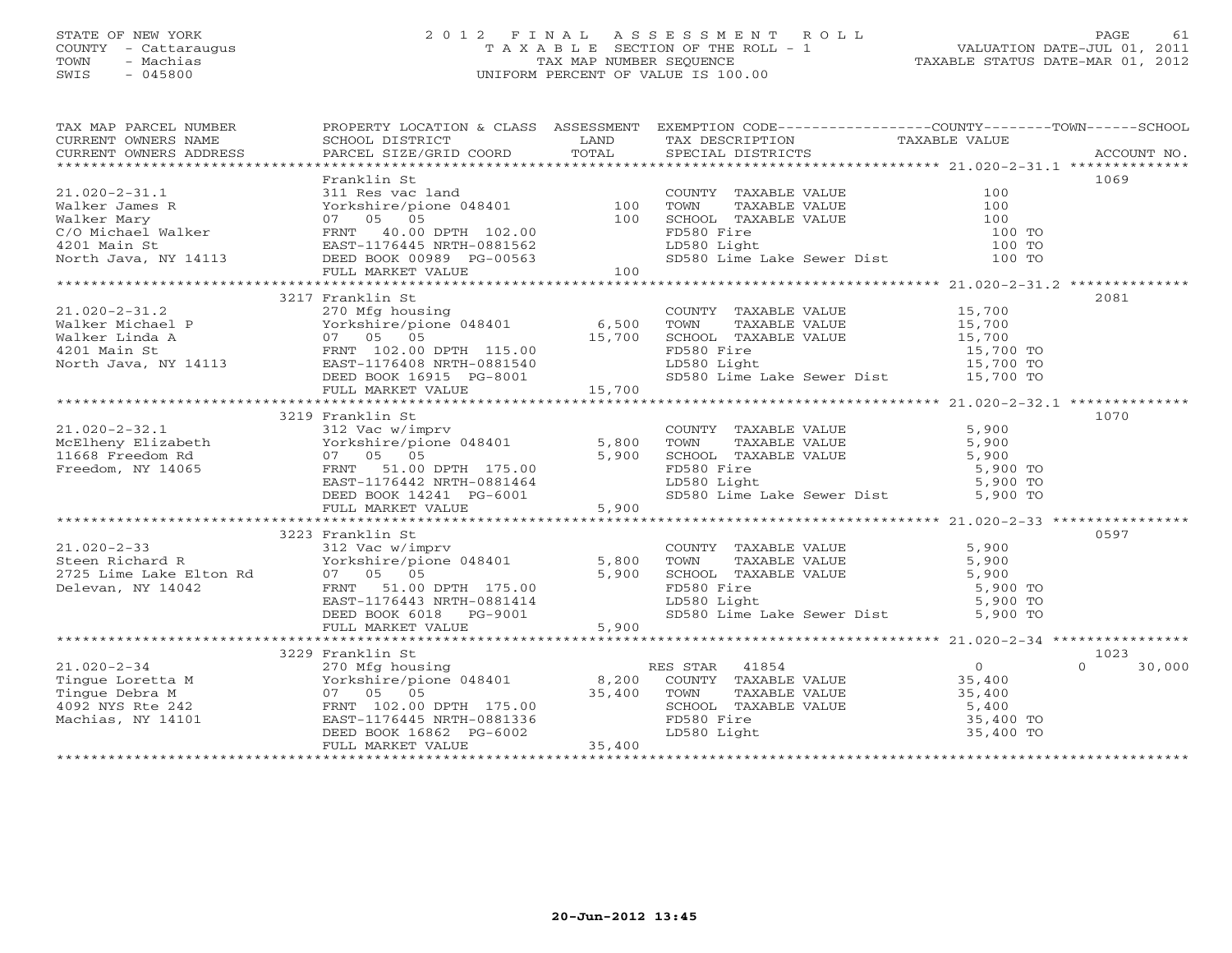### STATE OF NEW YORK 2 0 1 2 F I N A L A S S E S S M E N T R O L L PAGE 62 COUNTY - Cattaraugus T A X A B L E SECTION OF THE ROLL - 1 VALUATION DATE-JUL 01, 2011 TOWN - Machias TAX MAP NUMBER SEQUENCE TAXABLE STATUS DATE-MAR 01, 2012 SWIS - 045800 UNIFORM PERCENT OF VALUE IS 100.00UNIFORM PERCENT OF VALUE IS 100.00

| TAX MAP PARCEL NUMBER<br>TAXABLE NOWERS NOW TAXABLE NOW TAXABLE ON THE CONFIDENT OF THE CONFERNT OF THE CONFERNT OF THE CONFERNT OF THE CONFERNT OF THE CONFERNT OF THE CONFERNT OF THE CONFERNT OF THE CONFERNT OF THE CONFERNT OF THE CONFERNT OF THE<br>CURRENT OWNERS ADDRESS | PROPERTY LOCATION & CLASS ASSESSMENT EXEMPTION CODE----------------COUNTY-------TOWN------SCHOOL                                                                                                                                                                                                                                              |       |                                                                                                                                                                                                                                                                                                                                                                                                                                                                                 |       |               |
|-----------------------------------------------------------------------------------------------------------------------------------------------------------------------------------------------------------------------------------------------------------------------------------|-----------------------------------------------------------------------------------------------------------------------------------------------------------------------------------------------------------------------------------------------------------------------------------------------------------------------------------------------|-------|---------------------------------------------------------------------------------------------------------------------------------------------------------------------------------------------------------------------------------------------------------------------------------------------------------------------------------------------------------------------------------------------------------------------------------------------------------------------------------|-------|---------------|
|                                                                                                                                                                                                                                                                                   |                                                                                                                                                                                                                                                                                                                                               |       |                                                                                                                                                                                                                                                                                                                                                                                                                                                                                 |       |               |
|                                                                                                                                                                                                                                                                                   | 95 Hazelmere Ave                                                                                                                                                                                                                                                                                                                              |       |                                                                                                                                                                                                                                                                                                                                                                                                                                                                                 |       | 0811          |
|                                                                                                                                                                                                                                                                                   |                                                                                                                                                                                                                                                                                                                                               |       |                                                                                                                                                                                                                                                                                                                                                                                                                                                                                 |       | $0 \t 30,000$ |
|                                                                                                                                                                                                                                                                                   |                                                                                                                                                                                                                                                                                                                                               |       |                                                                                                                                                                                                                                                                                                                                                                                                                                                                                 |       |               |
|                                                                                                                                                                                                                                                                                   |                                                                                                                                                                                                                                                                                                                                               |       |                                                                                                                                                                                                                                                                                                                                                                                                                                                                                 |       |               |
|                                                                                                                                                                                                                                                                                   |                                                                                                                                                                                                                                                                                                                                               |       |                                                                                                                                                                                                                                                                                                                                                                                                                                                                                 |       |               |
|                                                                                                                                                                                                                                                                                   |                                                                                                                                                                                                                                                                                                                                               |       |                                                                                                                                                                                                                                                                                                                                                                                                                                                                                 |       |               |
|                                                                                                                                                                                                                                                                                   |                                                                                                                                                                                                                                                                                                                                               |       |                                                                                                                                                                                                                                                                                                                                                                                                                                                                                 |       |               |
|                                                                                                                                                                                                                                                                                   |                                                                                                                                                                                                                                                                                                                                               |       |                                                                                                                                                                                                                                                                                                                                                                                                                                                                                 |       |               |
|                                                                                                                                                                                                                                                                                   |                                                                                                                                                                                                                                                                                                                                               |       |                                                                                                                                                                                                                                                                                                                                                                                                                                                                                 |       |               |
|                                                                                                                                                                                                                                                                                   | Hazelmere Ave                                                                                                                                                                                                                                                                                                                                 |       |                                                                                                                                                                                                                                                                                                                                                                                                                                                                                 |       | 1467          |
| $21.020 - 2 - 36.3$                                                                                                                                                                                                                                                               |                                                                                                                                                                                                                                                                                                                                               |       |                                                                                                                                                                                                                                                                                                                                                                                                                                                                                 |       |               |
| Sallander Dennis                                                                                                                                                                                                                                                                  |                                                                                                                                                                                                                                                                                                                                               |       |                                                                                                                                                                                                                                                                                                                                                                                                                                                                                 |       |               |
| Sallander Deborah                                                                                                                                                                                                                                                                 |                                                                                                                                                                                                                                                                                                                                               |       |                                                                                                                                                                                                                                                                                                                                                                                                                                                                                 |       |               |
| 95 Hazelmere Ave                                                                                                                                                                                                                                                                  |                                                                                                                                                                                                                                                                                                                                               |       |                                                                                                                                                                                                                                                                                                                                                                                                                                                                                 |       |               |
| Machias, NY 14101                                                                                                                                                                                                                                                                 |                                                                                                                                                                                                                                                                                                                                               |       |                                                                                                                                                                                                                                                                                                                                                                                                                                                                                 |       |               |
|                                                                                                                                                                                                                                                                                   | ALLE WALLE AND HARABLE VALUE<br>3.000 TOWN TAXABLE VALUE<br>11 Res vac land 3,000 TOWN TAXABLE VALUE<br>3,000 TOWN TAXABLE VALUE<br>3,000 SCHOOL TAXABLE VALUE<br>3,000 TO<br>ACRES 2.30 FD580 Fire 3,000 TO<br>DEED BOOK 3D580 Light<br>DEED<br>ACRES 2.30<br>EAST-1176598 NRTH-0881500<br>DEED BOOK 3946 PG-8001<br>FULL MARKET VALUE 3,000 |       |                                                                                                                                                                                                                                                                                                                                                                                                                                                                                 |       |               |
|                                                                                                                                                                                                                                                                                   |                                                                                                                                                                                                                                                                                                                                               |       |                                                                                                                                                                                                                                                                                                                                                                                                                                                                                 |       |               |
|                                                                                                                                                                                                                                                                                   |                                                                                                                                                                                                                                                                                                                                               |       |                                                                                                                                                                                                                                                                                                                                                                                                                                                                                 |       |               |
| $21.020 - 2 - 37.2$                                                                                                                                                                                                                                                               | Hazelmere Ave                                                                                                                                                                                                                                                                                                                                 |       |                                                                                                                                                                                                                                                                                                                                                                                                                                                                                 |       | 1996          |
|                                                                                                                                                                                                                                                                                   |                                                                                                                                                                                                                                                                                                                                               |       | COUNTY TAXABLE VALUE                                                                                                                                                                                                                                                                                                                                                                                                                                                            | 8,000 |               |
|                                                                                                                                                                                                                                                                                   |                                                                                                                                                                                                                                                                                                                                               |       |                                                                                                                                                                                                                                                                                                                                                                                                                                                                                 |       |               |
| Example 1991 and the state of the state of the state of the state of the state of the state of the state of the state of the state of the state of the state of the state of the state of the state of the state of the state                                                     |                                                                                                                                                                                                                                                                                                                                               |       | <b>TOWN TAXABLE VALUE</b><br>TOWN TAXABLE VALUE<br>SCHOOL TAXABLE VALUE<br>B,000<br>FD580 Light<br>LD580 Light<br>8,000 TO<br>LD580 Light<br>8,000 TO                                                                                                                                                                                                                                                                                                                           |       |               |
| Machias, NY 14101                                                                                                                                                                                                                                                                 |                                                                                                                                                                                                                                                                                                                                               |       |                                                                                                                                                                                                                                                                                                                                                                                                                                                                                 |       |               |
|                                                                                                                                                                                                                                                                                   |                                                                                                                                                                                                                                                                                                                                               |       | SD580 Lime Lake Sewer Dist 8,000 TO                                                                                                                                                                                                                                                                                                                                                                                                                                             |       |               |
|                                                                                                                                                                                                                                                                                   | 07 05 05<br>FRNT 40.00 DPTH 82.00<br>EAST-1176816 NRTH-0881841<br>DEED BOOK 00922 PG-00050<br>FULL MARKET VALUE 8,000                                                                                                                                                                                                                         |       |                                                                                                                                                                                                                                                                                                                                                                                                                                                                                 |       |               |
|                                                                                                                                                                                                                                                                                   |                                                                                                                                                                                                                                                                                                                                               |       |                                                                                                                                                                                                                                                                                                                                                                                                                                                                                 |       |               |
|                                                                                                                                                                                                                                                                                   | Hazelmere Ave                                                                                                                                                                                                                                                                                                                                 |       |                                                                                                                                                                                                                                                                                                                                                                                                                                                                                 |       | 0631          |
|                                                                                                                                                                                                                                                                                   |                                                                                                                                                                                                                                                                                                                                               |       |                                                                                                                                                                                                                                                                                                                                                                                                                                                                                 |       |               |
|                                                                                                                                                                                                                                                                                   |                                                                                                                                                                                                                                                                                                                                               |       |                                                                                                                                                                                                                                                                                                                                                                                                                                                                                 |       |               |
| 21.020-2-38.1<br>Thompson Sean<br>Thompson Wendy<br>244 McNaughton Ave                                                                                                                                                                                                            |                                                                                                                                                                                                                                                                                                                                               |       |                                                                                                                                                                                                                                                                                                                                                                                                                                                                                 |       |               |
|                                                                                                                                                                                                                                                                                   |                                                                                                                                                                                                                                                                                                                                               |       |                                                                                                                                                                                                                                                                                                                                                                                                                                                                                 |       |               |
| Cheektowaga, NY 14225                                                                                                                                                                                                                                                             |                                                                                                                                                                                                                                                                                                                                               |       |                                                                                                                                                                                                                                                                                                                                                                                                                                                                                 |       |               |
|                                                                                                                                                                                                                                                                                   | Hazelmere Ave<br>311 Res vac land<br>Yorkshire/pione 048401 2,400<br>07 05 05 2,400<br>FRNT 29.00 DPTH 80.00<br>BANK 014<br>EAST-1176852 NRTH-0881822<br>FRNT 10081822                                                                                                                                                                        |       | $\begin{tabular}{lllllllllllll} \multicolumn{2}{c}{\text{\small\bf\color{blue}COMNY}} & \texttt{TAXABLE VALUE} & & \texttt{2,400} \\ \multicolumn{2}{c}{\text{\small\bf\color{blue}70WN}} & \texttt{TAXABLE VALUE} & & \texttt{2,400} \\ \multicolumn{2}{c}{\text{\small\bf 2,400}} & \texttt{SCHOOL} & \texttt{TAXABLE VALUE} & & \texttt{2,400} \\ \multicolumn{2}{c}{\text{\small\bf 2,400}} & \texttt{TO} & & \texttt{D580 Fire} & & \texttt{2,400 TO} \\ \multicolumn{2}{$ |       |               |
|                                                                                                                                                                                                                                                                                   | DEED BOOK 2533 PG-6001                                                                                                                                                                                                                                                                                                                        |       |                                                                                                                                                                                                                                                                                                                                                                                                                                                                                 |       |               |
|                                                                                                                                                                                                                                                                                   | FULL MARKET VALUE                                                                                                                                                                                                                                                                                                                             | 2,400 |                                                                                                                                                                                                                                                                                                                                                                                                                                                                                 |       |               |
|                                                                                                                                                                                                                                                                                   |                                                                                                                                                                                                                                                                                                                                               |       |                                                                                                                                                                                                                                                                                                                                                                                                                                                                                 |       |               |
|                                                                                                                                                                                                                                                                                   | Hazelmere Ave                                                                                                                                                                                                                                                                                                                                 |       |                                                                                                                                                                                                                                                                                                                                                                                                                                                                                 |       | 1997          |
|                                                                                                                                                                                                                                                                                   |                                                                                                                                                                                                                                                                                                                                               |       |                                                                                                                                                                                                                                                                                                                                                                                                                                                                                 |       |               |
|                                                                                                                                                                                                                                                                                   |                                                                                                                                                                                                                                                                                                                                               |       |                                                                                                                                                                                                                                                                                                                                                                                                                                                                                 |       |               |
|                                                                                                                                                                                                                                                                                   |                                                                                                                                                                                                                                                                                                                                               |       |                                                                                                                                                                                                                                                                                                                                                                                                                                                                                 |       |               |
|                                                                                                                                                                                                                                                                                   |                                                                                                                                                                                                                                                                                                                                               |       |                                                                                                                                                                                                                                                                                                                                                                                                                                                                                 |       |               |
|                                                                                                                                                                                                                                                                                   |                                                                                                                                                                                                                                                                                                                                               |       |                                                                                                                                                                                                                                                                                                                                                                                                                                                                                 |       |               |
|                                                                                                                                                                                                                                                                                   |                                                                                                                                                                                                                                                                                                                                               |       |                                                                                                                                                                                                                                                                                                                                                                                                                                                                                 |       |               |
|                                                                                                                                                                                                                                                                                   |                                                                                                                                                                                                                                                                                                                                               |       |                                                                                                                                                                                                                                                                                                                                                                                                                                                                                 |       |               |
|                                                                                                                                                                                                                                                                                   |                                                                                                                                                                                                                                                                                                                                               |       |                                                                                                                                                                                                                                                                                                                                                                                                                                                                                 |       |               |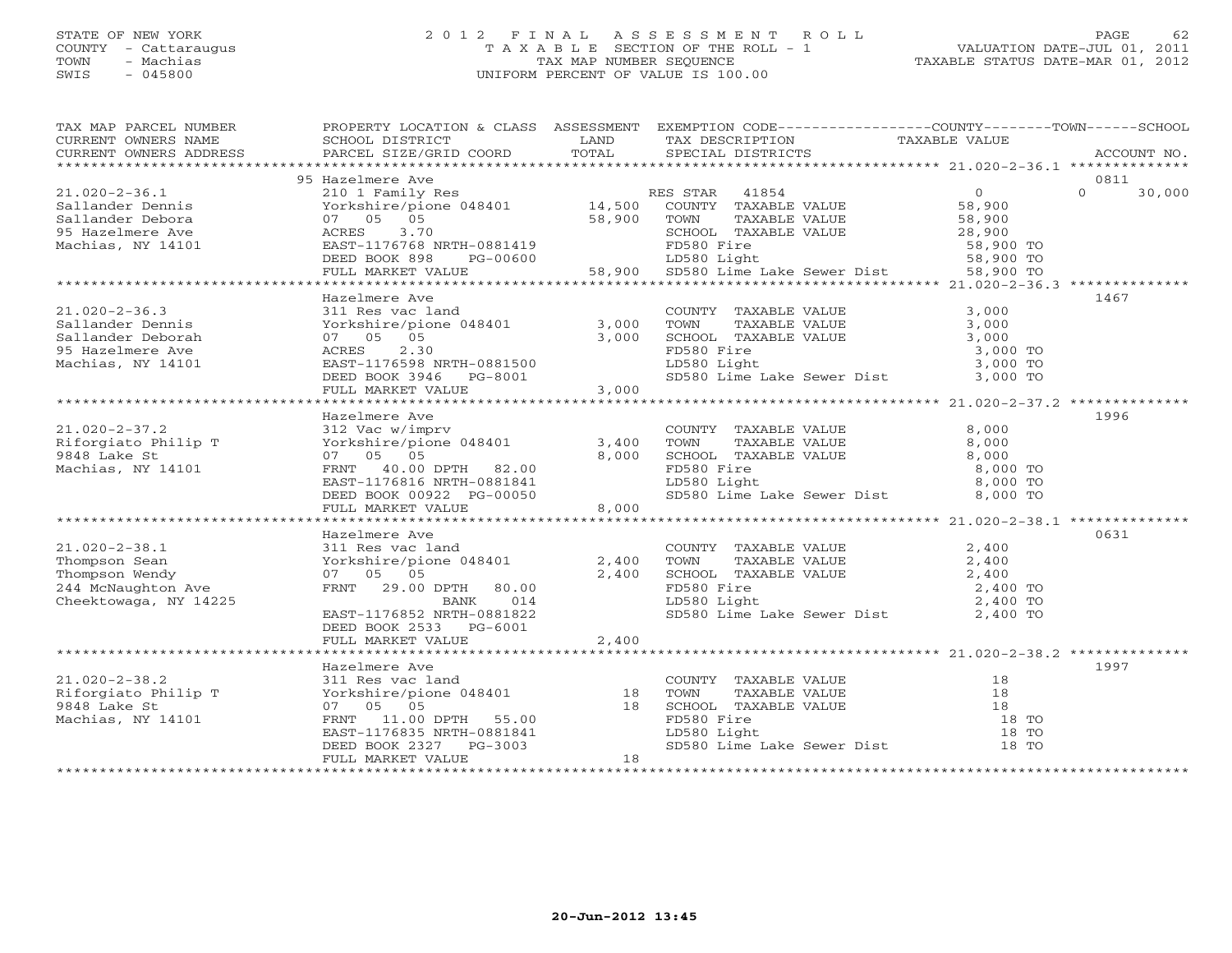# STATE OF NEW YORK 2 0 1 2 F I N A L A S S E S S M E N T R O L L PAGE 63 COUNTY - Cattaraugus T A X A B L E SECTION OF THE ROLL - 1 VALUATION DATE-JUL 01, 2011 TOWN - Machias TAX MAP NUMBER SEQUENCE TAXABLE STATUS DATE-MAR 01, 2012 SWIS - 045800 UNIFORM PERCENT OF VALUE IS 100.00

| TAX MAP PARCEL NUMBER<br>CURRENT OWNERS NAME<br>COKRENT OWNERS NAMEN SOLUTE BARCEL SIZE/GRID COORD FORMET SECTAL DISTRICTS FORMET OWNERS ADDRESS BARCEL SIZE/GRID COORD TOTAL SECTAL DISTRICTS FORMENT ON ACCOUNT NO. | PROPERTY LOCATION & CLASS ASSESSMENT EXEMPTION CODE---------------COUNTY-------TOWN-----SCHOOL<br><b>EXAMPLE SERVICE SERVICE SERVICE SERVICE SERVICE SERVICE SERVICE SERVICE SERVICE SERVICE SERVICE SERVICE SERVICE</b><br>SCHOOL DISTRICT |                                       | TAX DESCRIPTION                                                                                                         | TAXABLE VALUE                                            |                    |
|-----------------------------------------------------------------------------------------------------------------------------------------------------------------------------------------------------------------------|---------------------------------------------------------------------------------------------------------------------------------------------------------------------------------------------------------------------------------------------|---------------------------------------|-------------------------------------------------------------------------------------------------------------------------|----------------------------------------------------------|--------------------|
|                                                                                                                                                                                                                       |                                                                                                                                                                                                                                             |                                       |                                                                                                                         |                                                          |                    |
|                                                                                                                                                                                                                       | 87 Hazelmere Ave                                                                                                                                                                                                                            |                                       |                                                                                                                         |                                                          | 0863               |
| $21.020 - 2 - 39$<br>Norris Donald O<br>87 Hazelmere Ave<br>Machias, NY 14101                                                                                                                                         | 260 Seasonal res<br>Yorkshire/pione 048401 6,600 COUNTY TAXABLE VALUE<br>07 05 05<br>FRNT 69.00 DPTH 175.00<br>EAST-1176904 NRTH-0881796                                                                                                    | 36,500 TOWN<br>H 175.00 36,500 SCHOOI | RES STAR 41854<br>TAXABLE VALUE<br>SCHOOL TAXABLE VALUE<br>FD580 Fire                                                   | $\overline{0}$<br>36,500<br>36,500<br>6,500<br>36,500 TO | $\Omega$<br>30,000 |
|                                                                                                                                                                                                                       | DEED BOOK $1942$ PG-7001                                                                                                                                                                                                                    |                                       | LD580 Light                                                                                                             | 36,500 то<br>36,500 то                                   |                    |
|                                                                                                                                                                                                                       | FULL MARKET VALUE                                                                                                                                                                                                                           |                                       | 36,500 SD580 Lime Lake Sewer Dist                                                                                       | 36,500 TO                                                |                    |
|                                                                                                                                                                                                                       |                                                                                                                                                                                                                                             |                                       |                                                                                                                         |                                                          |                    |
|                                                                                                                                                                                                                       | Hazelmere Ave                                                                                                                                                                                                                               |                                       |                                                                                                                         |                                                          | 0583               |
| $21.020 - 2 - 40$                                                                                                                                                                                                     | Hazeimere Ave<br>312 Vac w/imprv<br>Yorkshire/pione 048401 400 TOWN                                                                                                                                                                         |                                       | COUNTY TAXABLE VALUE 18,500                                                                                             |                                                          |                    |
|                                                                                                                                                                                                                       |                                                                                                                                                                                                                                             |                                       |                                                                                                                         |                                                          |                    |
|                                                                                                                                                                                                                       |                                                                                                                                                                                                                                             | 18,500                                |                                                                                                                         |                                                          |                    |
| Tribovich Nicholas D Jr<br>Tribovich Pamela J 07 05 05<br>28 W Tanglewood Dr FRNT 75.00 DPTH 175.00<br>Orchard Park, NY 14127 EAST-1176961 NRTH-0881751<br>DEED BOOK 4161 PG-7001                                     |                                                                                                                                                                                                                                             |                                       | TOWN TAXABLE VALUE 18,500<br>SCHOOL TAXABLE VALUE 18,500<br>FD580 Fire 18,500<br>LD580 Light 18,500<br>18,500<br>18,500 | 18,500 TO<br>18,500 TO                                   |                    |
|                                                                                                                                                                                                                       |                                                                                                                                                                                                                                             |                                       | LD580 Light                                                                                                             |                                                          |                    |
|                                                                                                                                                                                                                       | DEED BOOK 4161 PG-7001                                                                                                                                                                                                                      | $-7001$ 18,500                        |                                                                                                                         | SD580 Lime Lake Sewer Dist 18,500 TO                     |                    |
|                                                                                                                                                                                                                       | FULL MARKET VALUE                                                                                                                                                                                                                           |                                       |                                                                                                                         |                                                          |                    |
|                                                                                                                                                                                                                       |                                                                                                                                                                                                                                             |                                       |                                                                                                                         |                                                          |                    |
|                                                                                                                                                                                                                       | 88 Hazelmere Ave                                                                                                                                                                                                                            |                                       |                                                                                                                         |                                                          | 0805               |
|                                                                                                                                                                                                                       |                                                                                                                                                                                                                                             |                                       |                                                                                                                         | $\overline{0}$                                           | 62,200<br>$\Omega$ |
|                                                                                                                                                                                                                       |                                                                                                                                                                                                                                             |                                       | TAXABLE VALUE                                                                                                           | 70,300<br>70,300                                         |                    |
|                                                                                                                                                                                                                       |                                                                                                                                                                                                                                             |                                       |                                                                                                                         |                                                          |                    |
|                                                                                                                                                                                                                       |                                                                                                                                                                                                                                             |                                       |                                                                                                                         | SCHOOL TAXABLE VALUE 8,100<br>FD580 Fire 70,300 TO       |                    |
|                                                                                                                                                                                                                       | DEED BOOK 9940 PG-5001                                                                                                                                                                                                                      |                                       | 1744 FD580 Fire 70,300 TO<br>001 LD580 Light 70,300 TO 70,300 SD580 Lime Lake Sewer Dist 70,300 TO                      |                                                          |                    |
|                                                                                                                                                                                                                       | FULL MARKET VALUE                                                                                                                                                                                                                           |                                       |                                                                                                                         |                                                          |                    |
|                                                                                                                                                                                                                       |                                                                                                                                                                                                                                             |                                       |                                                                                                                         |                                                          |                    |
|                                                                                                                                                                                                                       | Hazelmere Ave                                                                                                                                                                                                                               |                                       |                                                                                                                         |                                                          | 2021               |
| $21.020 - 2 - 41.2$                                                                                                                                                                                                   |                                                                                                                                                                                                                                             |                                       |                                                                                                                         | 1,000                                                    |                    |
| Trbovich Nicholas D                                                                                                                                                                                                   |                                                                                                                                                                                                                                             |                                       | COUNTY TAXABLE VALUE<br>TOWN<br>TAXABLE VALUE                                                                           | 1,000                                                    |                    |
| 28 Tanglewood Dr                                                                                                                                                                                                      | 311 Res vac land<br>D Yorkshire/pione 048401 1,000<br>57 04 08 1,000                                                                                                                                                                        |                                       | SCHOOL TAXABLE VALUE                                                                                                    | 1,000                                                    |                    |
| Orchard Park, NY 14127                                                                                                                                                                                                | ACRES 4.10                                                                                                                                                                                                                                  |                                       | FD580 Fire                                                                                                              | 1,000 TO                                                 |                    |
|                                                                                                                                                                                                                       |                                                                                                                                                                                                                                             |                                       | LD580 Light                                                                                                             | 1,000 TO                                                 |                    |
|                                                                                                                                                                                                                       | EAST-1177037 NRTH-0881468<br>DEED BOOK 7371 PG-2001<br>DEED BOOK 7371 PG-2001                                                                                                                                                               |                                       |                                                                                                                         | SD580 Lime Lake Sewer Dist 1,000 TO                      |                    |
|                                                                                                                                                                                                                       | FULL MARKET VALUE                                                                                                                                                                                                                           | 1,000                                 |                                                                                                                         |                                                          |                    |
|                                                                                                                                                                                                                       |                                                                                                                                                                                                                                             |                                       |                                                                                                                         |                                                          |                    |
|                                                                                                                                                                                                                       | 3235 Franklin St                                                                                                                                                                                                                            |                                       |                                                                                                                         |                                                          | 0007               |
|                                                                                                                                                                                                                       |                                                                                                                                                                                                                                             |                                       | ES STAR 41854<br>COUNTY TAXABLE VALUE<br>RES STAR 41854                                                                 | $\overline{0}$                                           | $\Omega$<br>30,000 |
|                                                                                                                                                                                                                       |                                                                                                                                                                                                                                             |                                       |                                                                                                                         | 43,700                                                   |                    |
|                                                                                                                                                                                                                       |                                                                                                                                                                                                                                             | 43,700 TOWN                           | TAXABLE VALUE                                                                                                           | 43,700                                                   |                    |
|                                                                                                                                                                                                                       |                                                                                                                                                                                                                                             |                                       |                                                                                                                         | 43,700<br>13,700                                         |                    |
|                                                                                                                                                                                                                       |                                                                                                                                                                                                                                             |                                       |                                                                                                                         | 43,700 TO                                                |                    |
|                                                                                                                                                                                                                       |                                                                                                                                                                                                                                             |                                       |                                                                                                                         | 43,700 TO                                                |                    |
|                                                                                                                                                                                                                       | ACRES 1.10 BANK 017<br>EAST-1176542 NRTH-0881117 FD580 Fire<br>DEED BOOK 5118 PG-3002 LD580 Light<br>FULL MARKET VALUE 43,700 SD580 Light<br>43,700 SD580 Light<br>ACRES 2010 LD581 LD581 Lime Lake Sewer Dist                              |                                       |                                                                                                                         | 43,700 TO                                                |                    |
|                                                                                                                                                                                                                       |                                                                                                                                                                                                                                             |                                       |                                                                                                                         |                                                          |                    |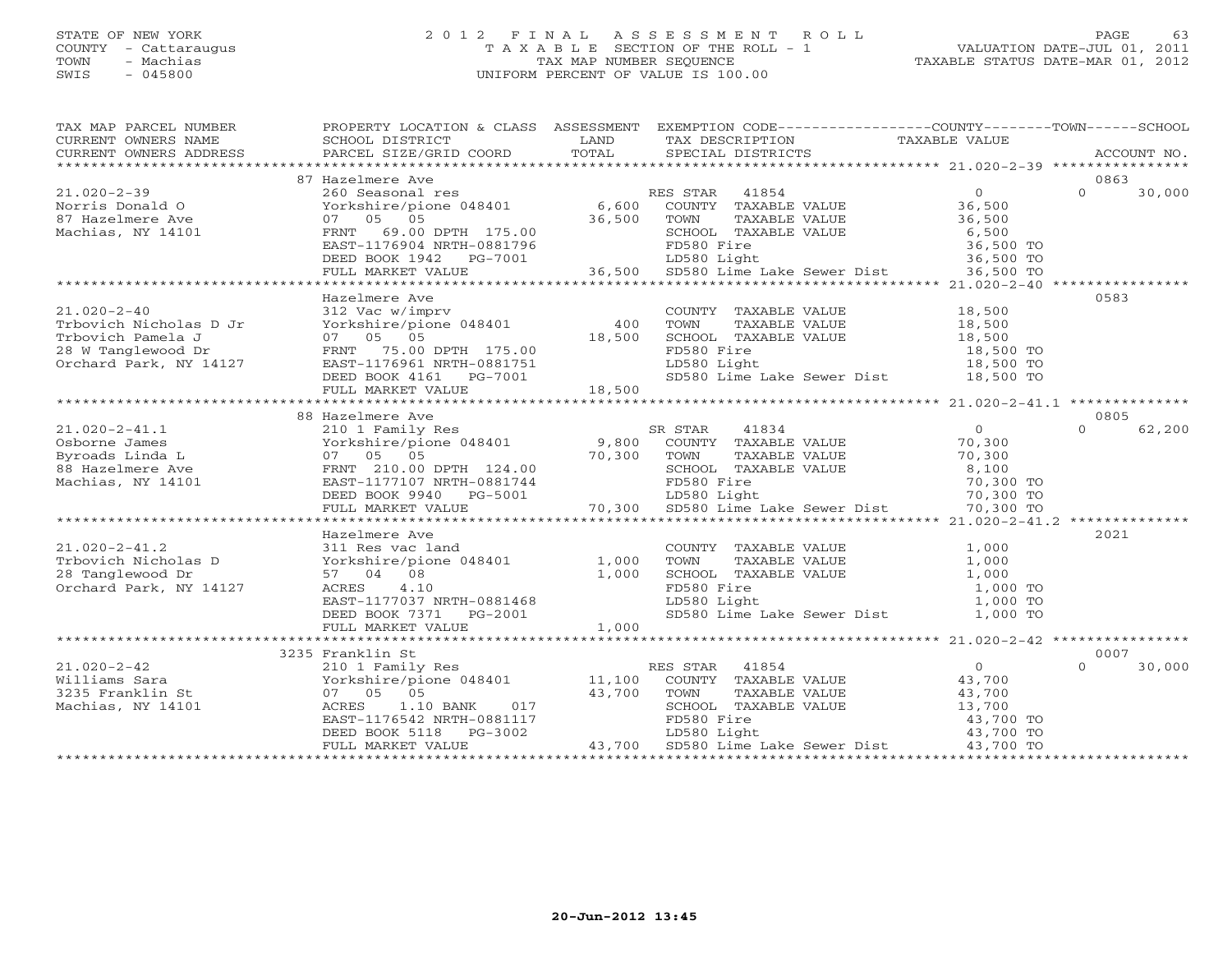# STATE OF NEW YORK 2 0 1 2 F I N A L A S S E S S M E N T R O L L PAGE 64 COUNTY - Cattaraugus T A X A B L E SECTION OF THE ROLL - 1 VALUATION DATE-JUL 01, 2011 TOWN - Machias TAX MAP NUMBER SEQUENCE TAXABLE STATUS DATE-MAR 01, 2012 SWIS - 045800 UNIFORM PERCENT OF VALUE IS 100.00

| 3245 Franklin St<br>0234<br>$21.020 - 2 - 43$<br>COUNTY TAXABLE VALUE 48,400<br>260 Seasonal res<br>Yorkshire/pione 048401 16,100<br>Jamietes Doris G<br>TOWN<br>TAXABLE VALUE<br>48,400<br>48,400<br>338 Morgan St<br>07 05<br>05<br>48,400<br>SCHOOL TAXABLE VALUE<br>Tonawanda, NY 14150<br>4.92<br>FD580 Fire<br>ACRES<br>48,400 TO<br>LD580 Light<br>48,400 TO<br>EAST-1176596 NRTH-0880763<br>DEED BOOK 796<br>PG-00710<br>FULL MARKET VALUE<br>48,400<br>Franklin St<br>0211<br>$21.020 - 2 - 44.2$<br>312 Vac w/imprv<br>COUNTY TAXABLE VALUE<br>85,000<br>Yorkshire/pione 048401 12,700<br>Kless Mark<br>TOWN<br>TAXABLE VALUE<br>85,000<br>07 05 05<br>85,000<br>Kless Mathew<br>SCHOOL TAXABLE VALUE<br>85,000<br>2.29<br>ACRES<br>FD580 Fire<br>Kless Andrew<br>85,000 TO<br>85,000 TO<br>10921 NYS Rte 16<br>EAST-1176115 NRTH-0881058<br>LD580 Light<br>DEED BOOK 01018 PG-00601<br>Delevan, NY 14042<br>85,000<br>FULL MARKET VALUE<br>3228 Franklin St<br>1588<br>$\overline{0}$<br>$\Omega$<br>$21.020 - 2 - 44.3$<br>RES STAR 41854<br>30,000<br>270 Mfg housing<br>Vorkshire/pione 048401 10,900 COUNT<br>07 05 05 50,300 TOWN<br>COUNTY TAXABLE VALUE<br>50,300<br>Depue Richard G<br>PO Box 25<br>TAXABLE VALUE<br>50,300<br>Machias, NY 14101<br>SCHOOL TAXABLE VALUE<br>L/p 932-70<br>20,300<br>FRNT 107.42 DPTH 390.90<br>FD580 Fire<br>50,300 TO<br>EAST-1176132 NRTH-0881291<br>LD580 Light<br>LD580 Light 50,300 TO<br>SD580 Lime Lake Sewer Dist 50,300 TO<br>PG-00081<br>DEED BOOK 820<br>50,300<br>FULL MARKET VALUE<br>3246 Franklin St<br>1892<br>$21.020 - 2 - 44.5$<br>210 1 Family Res<br>RES STAR 41854<br>$\overline{0}$<br>$\Omega$<br>30,000<br>13,900 COUNTY TAXABLE VALUE<br>85,000 TOWN TAXABLE VALUE<br>Farrington Michael J<br>el J<br>Yorkshire/pione 048401<br>07 05 05<br>ACRES 3.25<br>EAST-1176144 NRTH-0880702<br>DEED BOOK 01017 PG-00817<br>85,000<br>Farrington Dawn<br>85,000<br>SCHOOL TAXABLE VALUE<br>3246 Franklin St<br>55,000<br>FD580 Fire<br>PO Box 131<br>85,000 TO<br>LD580 Light<br>85,000 TO<br>Machias, NY 14101<br>FULL MARKET VALUE<br>85,000<br>3232 Franklin St<br>1593<br>rrankiin st<br>210 1 Family Res<br>Yorkshire/pione 048401<br>$21.020 - 2 - 44.6$<br>$\overline{0}$<br>$\Omega$<br>RES STAR 41854<br>30,000<br>$\frac{7}{5}$ , 800<br>COUNTY TAXABLE VALUE<br>59,200<br>Neamon Margaret<br>3232 Franklin St<br>7 5 5<br>59,200<br>TOWN<br>TAXABLE VALUE<br>59,200<br>Machias, NY 14101<br>FRNT 150.00 DPTH 110.00<br>SCHOOL TAXABLE VALUE<br>29,200<br>FD580 Fire<br>017<br>59,200 TO<br>BANK<br>EAST-1176253 NRTH-0881160<br>LD580 Light<br>59,200 TO<br>59,200 TO<br>DEED BOOK 01016 PG-00159<br>SD580 Lime Lake Sewer Dist<br>59,200<br>FULL MARKET VALUE | TAX MAP PARCEL NUMBER<br>CURRENT OWNERS NAME<br>CURRENT OWNERS ADDRESS | PROPERTY LOCATION & CLASS ASSESSMENT<br>SCHOOL DISTRICT<br>PARCEL SIZE/GRID COORD | LAND<br>TOTAL | EXEMPTION CODE----------------COUNTY-------TOWN------SCHOOL<br>TAX DESCRIPTION<br>SPECIAL DISTRICTS | TAXABLE VALUE | ACCOUNT NO. |
|-----------------------------------------------------------------------------------------------------------------------------------------------------------------------------------------------------------------------------------------------------------------------------------------------------------------------------------------------------------------------------------------------------------------------------------------------------------------------------------------------------------------------------------------------------------------------------------------------------------------------------------------------------------------------------------------------------------------------------------------------------------------------------------------------------------------------------------------------------------------------------------------------------------------------------------------------------------------------------------------------------------------------------------------------------------------------------------------------------------------------------------------------------------------------------------------------------------------------------------------------------------------------------------------------------------------------------------------------------------------------------------------------------------------------------------------------------------------------------------------------------------------------------------------------------------------------------------------------------------------------------------------------------------------------------------------------------------------------------------------------------------------------------------------------------------------------------------------------------------------------------------------------------------------------------------------------------------------------------------------------------------------------------------------------------------------------------------------------------------------------------------------------------------------------------------------------------------------------------------------------------------------------------------------------------------------------------------------------------------------------------------------------------------------------------------------------------------------------------------------------------------------------------------------------------------------------------------------------------------------------------------------------------------------------------------------------------------------------------------------------|------------------------------------------------------------------------|-----------------------------------------------------------------------------------|---------------|-----------------------------------------------------------------------------------------------------|---------------|-------------|
|                                                                                                                                                                                                                                                                                                                                                                                                                                                                                                                                                                                                                                                                                                                                                                                                                                                                                                                                                                                                                                                                                                                                                                                                                                                                                                                                                                                                                                                                                                                                                                                                                                                                                                                                                                                                                                                                                                                                                                                                                                                                                                                                                                                                                                                                                                                                                                                                                                                                                                                                                                                                                                                                                                                                               |                                                                        |                                                                                   |               |                                                                                                     |               |             |
|                                                                                                                                                                                                                                                                                                                                                                                                                                                                                                                                                                                                                                                                                                                                                                                                                                                                                                                                                                                                                                                                                                                                                                                                                                                                                                                                                                                                                                                                                                                                                                                                                                                                                                                                                                                                                                                                                                                                                                                                                                                                                                                                                                                                                                                                                                                                                                                                                                                                                                                                                                                                                                                                                                                                               |                                                                        |                                                                                   |               |                                                                                                     |               |             |
|                                                                                                                                                                                                                                                                                                                                                                                                                                                                                                                                                                                                                                                                                                                                                                                                                                                                                                                                                                                                                                                                                                                                                                                                                                                                                                                                                                                                                                                                                                                                                                                                                                                                                                                                                                                                                                                                                                                                                                                                                                                                                                                                                                                                                                                                                                                                                                                                                                                                                                                                                                                                                                                                                                                                               |                                                                        |                                                                                   |               |                                                                                                     |               |             |
|                                                                                                                                                                                                                                                                                                                                                                                                                                                                                                                                                                                                                                                                                                                                                                                                                                                                                                                                                                                                                                                                                                                                                                                                                                                                                                                                                                                                                                                                                                                                                                                                                                                                                                                                                                                                                                                                                                                                                                                                                                                                                                                                                                                                                                                                                                                                                                                                                                                                                                                                                                                                                                                                                                                                               |                                                                        |                                                                                   |               |                                                                                                     |               |             |
|                                                                                                                                                                                                                                                                                                                                                                                                                                                                                                                                                                                                                                                                                                                                                                                                                                                                                                                                                                                                                                                                                                                                                                                                                                                                                                                                                                                                                                                                                                                                                                                                                                                                                                                                                                                                                                                                                                                                                                                                                                                                                                                                                                                                                                                                                                                                                                                                                                                                                                                                                                                                                                                                                                                                               |                                                                        |                                                                                   |               |                                                                                                     |               |             |
|                                                                                                                                                                                                                                                                                                                                                                                                                                                                                                                                                                                                                                                                                                                                                                                                                                                                                                                                                                                                                                                                                                                                                                                                                                                                                                                                                                                                                                                                                                                                                                                                                                                                                                                                                                                                                                                                                                                                                                                                                                                                                                                                                                                                                                                                                                                                                                                                                                                                                                                                                                                                                                                                                                                                               |                                                                        |                                                                                   |               |                                                                                                     |               |             |
|                                                                                                                                                                                                                                                                                                                                                                                                                                                                                                                                                                                                                                                                                                                                                                                                                                                                                                                                                                                                                                                                                                                                                                                                                                                                                                                                                                                                                                                                                                                                                                                                                                                                                                                                                                                                                                                                                                                                                                                                                                                                                                                                                                                                                                                                                                                                                                                                                                                                                                                                                                                                                                                                                                                                               |                                                                        |                                                                                   |               |                                                                                                     |               |             |
|                                                                                                                                                                                                                                                                                                                                                                                                                                                                                                                                                                                                                                                                                                                                                                                                                                                                                                                                                                                                                                                                                                                                                                                                                                                                                                                                                                                                                                                                                                                                                                                                                                                                                                                                                                                                                                                                                                                                                                                                                                                                                                                                                                                                                                                                                                                                                                                                                                                                                                                                                                                                                                                                                                                                               |                                                                        |                                                                                   |               |                                                                                                     |               |             |
|                                                                                                                                                                                                                                                                                                                                                                                                                                                                                                                                                                                                                                                                                                                                                                                                                                                                                                                                                                                                                                                                                                                                                                                                                                                                                                                                                                                                                                                                                                                                                                                                                                                                                                                                                                                                                                                                                                                                                                                                                                                                                                                                                                                                                                                                                                                                                                                                                                                                                                                                                                                                                                                                                                                                               |                                                                        |                                                                                   |               |                                                                                                     |               |             |
|                                                                                                                                                                                                                                                                                                                                                                                                                                                                                                                                                                                                                                                                                                                                                                                                                                                                                                                                                                                                                                                                                                                                                                                                                                                                                                                                                                                                                                                                                                                                                                                                                                                                                                                                                                                                                                                                                                                                                                                                                                                                                                                                                                                                                                                                                                                                                                                                                                                                                                                                                                                                                                                                                                                                               |                                                                        |                                                                                   |               |                                                                                                     |               |             |
|                                                                                                                                                                                                                                                                                                                                                                                                                                                                                                                                                                                                                                                                                                                                                                                                                                                                                                                                                                                                                                                                                                                                                                                                                                                                                                                                                                                                                                                                                                                                                                                                                                                                                                                                                                                                                                                                                                                                                                                                                                                                                                                                                                                                                                                                                                                                                                                                                                                                                                                                                                                                                                                                                                                                               |                                                                        |                                                                                   |               |                                                                                                     |               |             |
|                                                                                                                                                                                                                                                                                                                                                                                                                                                                                                                                                                                                                                                                                                                                                                                                                                                                                                                                                                                                                                                                                                                                                                                                                                                                                                                                                                                                                                                                                                                                                                                                                                                                                                                                                                                                                                                                                                                                                                                                                                                                                                                                                                                                                                                                                                                                                                                                                                                                                                                                                                                                                                                                                                                                               |                                                                        |                                                                                   |               |                                                                                                     |               |             |
|                                                                                                                                                                                                                                                                                                                                                                                                                                                                                                                                                                                                                                                                                                                                                                                                                                                                                                                                                                                                                                                                                                                                                                                                                                                                                                                                                                                                                                                                                                                                                                                                                                                                                                                                                                                                                                                                                                                                                                                                                                                                                                                                                                                                                                                                                                                                                                                                                                                                                                                                                                                                                                                                                                                                               |                                                                        |                                                                                   |               |                                                                                                     |               |             |
|                                                                                                                                                                                                                                                                                                                                                                                                                                                                                                                                                                                                                                                                                                                                                                                                                                                                                                                                                                                                                                                                                                                                                                                                                                                                                                                                                                                                                                                                                                                                                                                                                                                                                                                                                                                                                                                                                                                                                                                                                                                                                                                                                                                                                                                                                                                                                                                                                                                                                                                                                                                                                                                                                                                                               |                                                                        |                                                                                   |               |                                                                                                     |               |             |
|                                                                                                                                                                                                                                                                                                                                                                                                                                                                                                                                                                                                                                                                                                                                                                                                                                                                                                                                                                                                                                                                                                                                                                                                                                                                                                                                                                                                                                                                                                                                                                                                                                                                                                                                                                                                                                                                                                                                                                                                                                                                                                                                                                                                                                                                                                                                                                                                                                                                                                                                                                                                                                                                                                                                               |                                                                        |                                                                                   |               |                                                                                                     |               |             |
|                                                                                                                                                                                                                                                                                                                                                                                                                                                                                                                                                                                                                                                                                                                                                                                                                                                                                                                                                                                                                                                                                                                                                                                                                                                                                                                                                                                                                                                                                                                                                                                                                                                                                                                                                                                                                                                                                                                                                                                                                                                                                                                                                                                                                                                                                                                                                                                                                                                                                                                                                                                                                                                                                                                                               |                                                                        |                                                                                   |               |                                                                                                     |               |             |
|                                                                                                                                                                                                                                                                                                                                                                                                                                                                                                                                                                                                                                                                                                                                                                                                                                                                                                                                                                                                                                                                                                                                                                                                                                                                                                                                                                                                                                                                                                                                                                                                                                                                                                                                                                                                                                                                                                                                                                                                                                                                                                                                                                                                                                                                                                                                                                                                                                                                                                                                                                                                                                                                                                                                               |                                                                        |                                                                                   |               |                                                                                                     |               |             |
|                                                                                                                                                                                                                                                                                                                                                                                                                                                                                                                                                                                                                                                                                                                                                                                                                                                                                                                                                                                                                                                                                                                                                                                                                                                                                                                                                                                                                                                                                                                                                                                                                                                                                                                                                                                                                                                                                                                                                                                                                                                                                                                                                                                                                                                                                                                                                                                                                                                                                                                                                                                                                                                                                                                                               |                                                                        |                                                                                   |               |                                                                                                     |               |             |
|                                                                                                                                                                                                                                                                                                                                                                                                                                                                                                                                                                                                                                                                                                                                                                                                                                                                                                                                                                                                                                                                                                                                                                                                                                                                                                                                                                                                                                                                                                                                                                                                                                                                                                                                                                                                                                                                                                                                                                                                                                                                                                                                                                                                                                                                                                                                                                                                                                                                                                                                                                                                                                                                                                                                               |                                                                        |                                                                                   |               |                                                                                                     |               |             |
|                                                                                                                                                                                                                                                                                                                                                                                                                                                                                                                                                                                                                                                                                                                                                                                                                                                                                                                                                                                                                                                                                                                                                                                                                                                                                                                                                                                                                                                                                                                                                                                                                                                                                                                                                                                                                                                                                                                                                                                                                                                                                                                                                                                                                                                                                                                                                                                                                                                                                                                                                                                                                                                                                                                                               |                                                                        |                                                                                   |               |                                                                                                     |               |             |
|                                                                                                                                                                                                                                                                                                                                                                                                                                                                                                                                                                                                                                                                                                                                                                                                                                                                                                                                                                                                                                                                                                                                                                                                                                                                                                                                                                                                                                                                                                                                                                                                                                                                                                                                                                                                                                                                                                                                                                                                                                                                                                                                                                                                                                                                                                                                                                                                                                                                                                                                                                                                                                                                                                                                               |                                                                        |                                                                                   |               |                                                                                                     |               |             |
|                                                                                                                                                                                                                                                                                                                                                                                                                                                                                                                                                                                                                                                                                                                                                                                                                                                                                                                                                                                                                                                                                                                                                                                                                                                                                                                                                                                                                                                                                                                                                                                                                                                                                                                                                                                                                                                                                                                                                                                                                                                                                                                                                                                                                                                                                                                                                                                                                                                                                                                                                                                                                                                                                                                                               |                                                                        |                                                                                   |               |                                                                                                     |               |             |
|                                                                                                                                                                                                                                                                                                                                                                                                                                                                                                                                                                                                                                                                                                                                                                                                                                                                                                                                                                                                                                                                                                                                                                                                                                                                                                                                                                                                                                                                                                                                                                                                                                                                                                                                                                                                                                                                                                                                                                                                                                                                                                                                                                                                                                                                                                                                                                                                                                                                                                                                                                                                                                                                                                                                               |                                                                        |                                                                                   |               |                                                                                                     |               |             |
|                                                                                                                                                                                                                                                                                                                                                                                                                                                                                                                                                                                                                                                                                                                                                                                                                                                                                                                                                                                                                                                                                                                                                                                                                                                                                                                                                                                                                                                                                                                                                                                                                                                                                                                                                                                                                                                                                                                                                                                                                                                                                                                                                                                                                                                                                                                                                                                                                                                                                                                                                                                                                                                                                                                                               |                                                                        |                                                                                   |               |                                                                                                     |               |             |
|                                                                                                                                                                                                                                                                                                                                                                                                                                                                                                                                                                                                                                                                                                                                                                                                                                                                                                                                                                                                                                                                                                                                                                                                                                                                                                                                                                                                                                                                                                                                                                                                                                                                                                                                                                                                                                                                                                                                                                                                                                                                                                                                                                                                                                                                                                                                                                                                                                                                                                                                                                                                                                                                                                                                               |                                                                        |                                                                                   |               |                                                                                                     |               |             |
|                                                                                                                                                                                                                                                                                                                                                                                                                                                                                                                                                                                                                                                                                                                                                                                                                                                                                                                                                                                                                                                                                                                                                                                                                                                                                                                                                                                                                                                                                                                                                                                                                                                                                                                                                                                                                                                                                                                                                                                                                                                                                                                                                                                                                                                                                                                                                                                                                                                                                                                                                                                                                                                                                                                                               |                                                                        |                                                                                   |               |                                                                                                     |               |             |
|                                                                                                                                                                                                                                                                                                                                                                                                                                                                                                                                                                                                                                                                                                                                                                                                                                                                                                                                                                                                                                                                                                                                                                                                                                                                                                                                                                                                                                                                                                                                                                                                                                                                                                                                                                                                                                                                                                                                                                                                                                                                                                                                                                                                                                                                                                                                                                                                                                                                                                                                                                                                                                                                                                                                               |                                                                        |                                                                                   |               |                                                                                                     |               |             |
|                                                                                                                                                                                                                                                                                                                                                                                                                                                                                                                                                                                                                                                                                                                                                                                                                                                                                                                                                                                                                                                                                                                                                                                                                                                                                                                                                                                                                                                                                                                                                                                                                                                                                                                                                                                                                                                                                                                                                                                                                                                                                                                                                                                                                                                                                                                                                                                                                                                                                                                                                                                                                                                                                                                                               |                                                                        |                                                                                   |               |                                                                                                     |               |             |
|                                                                                                                                                                                                                                                                                                                                                                                                                                                                                                                                                                                                                                                                                                                                                                                                                                                                                                                                                                                                                                                                                                                                                                                                                                                                                                                                                                                                                                                                                                                                                                                                                                                                                                                                                                                                                                                                                                                                                                                                                                                                                                                                                                                                                                                                                                                                                                                                                                                                                                                                                                                                                                                                                                                                               |                                                                        |                                                                                   |               |                                                                                                     |               |             |
|                                                                                                                                                                                                                                                                                                                                                                                                                                                                                                                                                                                                                                                                                                                                                                                                                                                                                                                                                                                                                                                                                                                                                                                                                                                                                                                                                                                                                                                                                                                                                                                                                                                                                                                                                                                                                                                                                                                                                                                                                                                                                                                                                                                                                                                                                                                                                                                                                                                                                                                                                                                                                                                                                                                                               |                                                                        |                                                                                   |               |                                                                                                     |               |             |
|                                                                                                                                                                                                                                                                                                                                                                                                                                                                                                                                                                                                                                                                                                                                                                                                                                                                                                                                                                                                                                                                                                                                                                                                                                                                                                                                                                                                                                                                                                                                                                                                                                                                                                                                                                                                                                                                                                                                                                                                                                                                                                                                                                                                                                                                                                                                                                                                                                                                                                                                                                                                                                                                                                                                               |                                                                        |                                                                                   |               |                                                                                                     |               |             |
|                                                                                                                                                                                                                                                                                                                                                                                                                                                                                                                                                                                                                                                                                                                                                                                                                                                                                                                                                                                                                                                                                                                                                                                                                                                                                                                                                                                                                                                                                                                                                                                                                                                                                                                                                                                                                                                                                                                                                                                                                                                                                                                                                                                                                                                                                                                                                                                                                                                                                                                                                                                                                                                                                                                                               |                                                                        |                                                                                   |               |                                                                                                     |               |             |
|                                                                                                                                                                                                                                                                                                                                                                                                                                                                                                                                                                                                                                                                                                                                                                                                                                                                                                                                                                                                                                                                                                                                                                                                                                                                                                                                                                                                                                                                                                                                                                                                                                                                                                                                                                                                                                                                                                                                                                                                                                                                                                                                                                                                                                                                                                                                                                                                                                                                                                                                                                                                                                                                                                                                               |                                                                        |                                                                                   |               |                                                                                                     |               |             |
|                                                                                                                                                                                                                                                                                                                                                                                                                                                                                                                                                                                                                                                                                                                                                                                                                                                                                                                                                                                                                                                                                                                                                                                                                                                                                                                                                                                                                                                                                                                                                                                                                                                                                                                                                                                                                                                                                                                                                                                                                                                                                                                                                                                                                                                                                                                                                                                                                                                                                                                                                                                                                                                                                                                                               |                                                                        |                                                                                   |               |                                                                                                     |               |             |
|                                                                                                                                                                                                                                                                                                                                                                                                                                                                                                                                                                                                                                                                                                                                                                                                                                                                                                                                                                                                                                                                                                                                                                                                                                                                                                                                                                                                                                                                                                                                                                                                                                                                                                                                                                                                                                                                                                                                                                                                                                                                                                                                                                                                                                                                                                                                                                                                                                                                                                                                                                                                                                                                                                                                               |                                                                        |                                                                                   |               |                                                                                                     |               |             |
|                                                                                                                                                                                                                                                                                                                                                                                                                                                                                                                                                                                                                                                                                                                                                                                                                                                                                                                                                                                                                                                                                                                                                                                                                                                                                                                                                                                                                                                                                                                                                                                                                                                                                                                                                                                                                                                                                                                                                                                                                                                                                                                                                                                                                                                                                                                                                                                                                                                                                                                                                                                                                                                                                                                                               |                                                                        |                                                                                   |               |                                                                                                     |               |             |
|                                                                                                                                                                                                                                                                                                                                                                                                                                                                                                                                                                                                                                                                                                                                                                                                                                                                                                                                                                                                                                                                                                                                                                                                                                                                                                                                                                                                                                                                                                                                                                                                                                                                                                                                                                                                                                                                                                                                                                                                                                                                                                                                                                                                                                                                                                                                                                                                                                                                                                                                                                                                                                                                                                                                               |                                                                        |                                                                                   |               |                                                                                                     |               |             |
|                                                                                                                                                                                                                                                                                                                                                                                                                                                                                                                                                                                                                                                                                                                                                                                                                                                                                                                                                                                                                                                                                                                                                                                                                                                                                                                                                                                                                                                                                                                                                                                                                                                                                                                                                                                                                                                                                                                                                                                                                                                                                                                                                                                                                                                                                                                                                                                                                                                                                                                                                                                                                                                                                                                                               |                                                                        |                                                                                   |               |                                                                                                     |               |             |
|                                                                                                                                                                                                                                                                                                                                                                                                                                                                                                                                                                                                                                                                                                                                                                                                                                                                                                                                                                                                                                                                                                                                                                                                                                                                                                                                                                                                                                                                                                                                                                                                                                                                                                                                                                                                                                                                                                                                                                                                                                                                                                                                                                                                                                                                                                                                                                                                                                                                                                                                                                                                                                                                                                                                               |                                                                        |                                                                                   |               |                                                                                                     |               |             |
|                                                                                                                                                                                                                                                                                                                                                                                                                                                                                                                                                                                                                                                                                                                                                                                                                                                                                                                                                                                                                                                                                                                                                                                                                                                                                                                                                                                                                                                                                                                                                                                                                                                                                                                                                                                                                                                                                                                                                                                                                                                                                                                                                                                                                                                                                                                                                                                                                                                                                                                                                                                                                                                                                                                                               |                                                                        |                                                                                   |               |                                                                                                     |               |             |
|                                                                                                                                                                                                                                                                                                                                                                                                                                                                                                                                                                                                                                                                                                                                                                                                                                                                                                                                                                                                                                                                                                                                                                                                                                                                                                                                                                                                                                                                                                                                                                                                                                                                                                                                                                                                                                                                                                                                                                                                                                                                                                                                                                                                                                                                                                                                                                                                                                                                                                                                                                                                                                                                                                                                               |                                                                        |                                                                                   |               |                                                                                                     |               |             |
|                                                                                                                                                                                                                                                                                                                                                                                                                                                                                                                                                                                                                                                                                                                                                                                                                                                                                                                                                                                                                                                                                                                                                                                                                                                                                                                                                                                                                                                                                                                                                                                                                                                                                                                                                                                                                                                                                                                                                                                                                                                                                                                                                                                                                                                                                                                                                                                                                                                                                                                                                                                                                                                                                                                                               |                                                                        |                                                                                   |               |                                                                                                     |               |             |
|                                                                                                                                                                                                                                                                                                                                                                                                                                                                                                                                                                                                                                                                                                                                                                                                                                                                                                                                                                                                                                                                                                                                                                                                                                                                                                                                                                                                                                                                                                                                                                                                                                                                                                                                                                                                                                                                                                                                                                                                                                                                                                                                                                                                                                                                                                                                                                                                                                                                                                                                                                                                                                                                                                                                               |                                                                        |                                                                                   |               |                                                                                                     |               |             |
|                                                                                                                                                                                                                                                                                                                                                                                                                                                                                                                                                                                                                                                                                                                                                                                                                                                                                                                                                                                                                                                                                                                                                                                                                                                                                                                                                                                                                                                                                                                                                                                                                                                                                                                                                                                                                                                                                                                                                                                                                                                                                                                                                                                                                                                                                                                                                                                                                                                                                                                                                                                                                                                                                                                                               |                                                                        |                                                                                   |               |                                                                                                     |               |             |
|                                                                                                                                                                                                                                                                                                                                                                                                                                                                                                                                                                                                                                                                                                                                                                                                                                                                                                                                                                                                                                                                                                                                                                                                                                                                                                                                                                                                                                                                                                                                                                                                                                                                                                                                                                                                                                                                                                                                                                                                                                                                                                                                                                                                                                                                                                                                                                                                                                                                                                                                                                                                                                                                                                                                               |                                                                        |                                                                                   |               |                                                                                                     |               |             |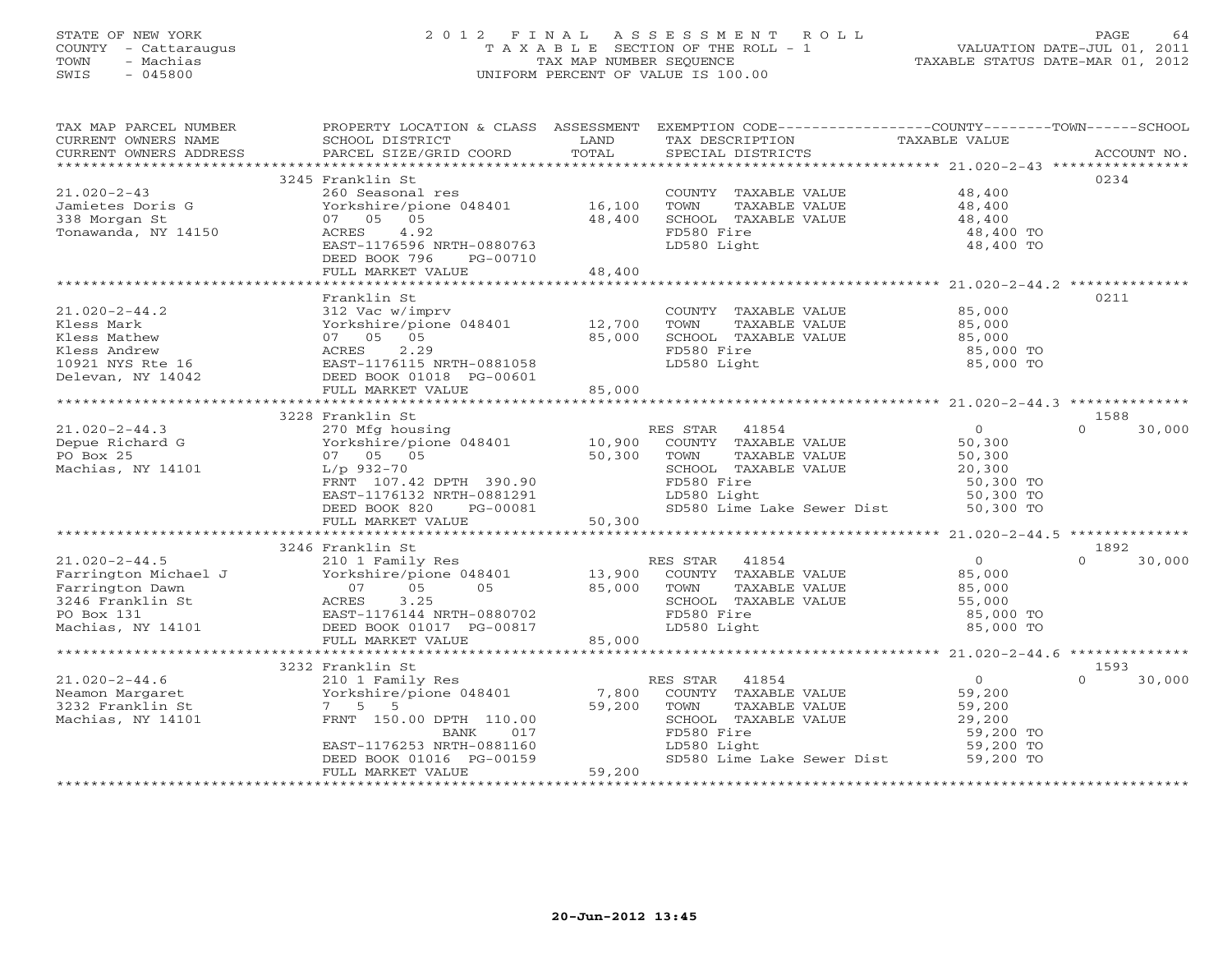#### STATE OF NEW YORK 2 0 1 2 F I N A L A S S E S S M E N T R O L L PAGE 65COUNTY - Cattaraugus T A X A B L E SECTION OF THE ROLL - 1 VALUATION DATE-JUL 01, 2011 TOWN - Machias TAX MAP NUMBER SEQUENCE TAX AND TAXABLE STATUS DATE-MAR 01, 2012<br>TRIS - 045800 SWIS - 045800 UNIFORM PERCENT OF VALUE IS 100.00

| TAX MAP PARCEL NUMBER                                                                                                  | PROPERTY LOCATION & CLASS ASSESSMENT EXEMPTION CODE----------------COUNTY-------TOWN------SCHOOL |                      |                                    |               |                                                    |          |             |
|------------------------------------------------------------------------------------------------------------------------|--------------------------------------------------------------------------------------------------|----------------------|------------------------------------|---------------|----------------------------------------------------|----------|-------------|
| CURRENT OWNERS NAME                                                                                                    | SCHOOL DISTRICT                                                                                  | LAND                 | TAX DESCRIPTION                    |               | TAXABLE VALUE                                      |          |             |
| CURRENT OWNERS ADDRESS                                                                                                 | PARCEL SIZE/GRID COORD                                                                           | TOTAL                | SPECIAL DISTRICTS                  |               |                                                    |          | ACCOUNT NO. |
| *************************                                                                                              |                                                                                                  |                      |                                    |               |                                                    |          |             |
|                                                                                                                        | Franklin St                                                                                      |                      |                                    |               |                                                    | 2037     |             |
| $21.020 - 2 - 46$                                                                                                      | 311 Res vac land                                                                                 |                      | COUNTY TAXABLE VALUE               |               | 1,500                                              |          |             |
| Unknown Owner                                                                                                          | Yorkshire/pione 048401                                                                           | 1,500                | TOWN                               | TAXABLE VALUE | 1,500                                              |          |             |
|                                                                                                                        | 07 05 05                                                                                         | 1,500                | SCHOOL TAXABLE VALUE               |               | 1,500                                              |          |             |
|                                                                                                                        | FRNT 37.50 DPTH 390.00                                                                           |                      | FD580 Fire                         |               | 1,500 TO                                           |          |             |
|                                                                                                                        | EAST-1176134 NRTH-0881378                                                                        |                      | LD580 Light                        |               | 1,500 TO                                           |          |             |
|                                                                                                                        | DEED BOOK 820<br>PG-00081                                                                        |                      |                                    |               | SD580 Lime Lake Sewer Dist 1,500 TO                |          |             |
|                                                                                                                        | FULL MARKET VALUE                                                                                | 1,500                |                                    |               |                                                    |          |             |
|                                                                                                                        |                                                                                                  |                      |                                    |               |                                                    | 0723     |             |
| $21.020 - 3 - 1$                                                                                                       | 9736 Main St<br>210 1 Family Res                                                                 |                      | 41834<br>SR STAR                   |               | $\overline{0}$                                     | $\Omega$ | 42,200      |
|                                                                                                                        |                                                                                                  |                      |                                    |               | 42,200                                             |          |             |
| Fletcher John K Jr<br>9/36 Main St<br>PO Box 71 FRNT 110.00 DPTH 110.00<br>Machias, NY 14101 EAST-1172663 NRTH-0881945 | Yorkshire/pione 048401 6,600                                                                     | 42,200               | COUNTY TAXABLE VALUE<br>TOWN       |               |                                                    |          |             |
|                                                                                                                        |                                                                                                  |                      |                                    | TAXABLE VALUE | 42,200<br>$\overline{0}$                           |          |             |
|                                                                                                                        | EAST-1172663 NRTH-0881945                                                                        |                      | SCHOOL TAXABLE VALUE<br>FD580 Fire |               | 42,200 TO                                          |          |             |
|                                                                                                                        |                                                                                                  |                      | LD580 Light                        |               | 42,200 TO                                          |          |             |
|                                                                                                                        | DEED BOOK 16094 PG-3001<br>FULL MARKET VALUE 42,200                                              |                      |                                    |               |                                                    |          |             |
|                                                                                                                        |                                                                                                  |                      |                                    |               |                                                    |          |             |
|                                                                                                                        | 9730 Main St                                                                                     |                      |                                    |               |                                                    | 0637     |             |
| $21.020 - 3 - 2$                                                                                                       | 220 2 Family Res                                                                                 |                      | COUNTY TAXABLE VALUE               |               | 85,800                                             |          |             |
| Pollock Michael G                                                                                                      | Yorkshire/pione 048401                                                                           | 6,800                | TOWN                               | TAXABLE VALUE | 85,800                                             |          |             |
| 9512 S Main St                                                                                                         | Yorkshire/pion<br>15 05 05                                                                       | 85,800               | SCHOOL TAXABLE VALUE               |               | 85,800                                             |          |             |
| Machias, NY 14101                                                                                                      | FRNT 70.00 DPTH 181.00                                                                           |                      | FD580 Fire                         |               | 85,800 TO                                          |          |             |
|                                                                                                                        | EAST-1172646 NRTH-0881853                                                                        |                      | LD580 Light                        |               | 85,800 TO                                          |          |             |
|                                                                                                                        | DEED BOOK 15462 PG-5002                                                                          |                      |                                    |               |                                                    |          |             |
|                                                                                                                        | FULL MARKET VALUE                                                                                | 85,800               |                                    |               |                                                    |          |             |
|                                                                                                                        |                                                                                                  |                      |                                    |               |                                                    |          |             |
|                                                                                                                        | 3365 Hazelmere Ave                                                                               |                      |                                    |               |                                                    | 0009     |             |
| $21.020 - 3 - 3$                                                                                                       | 270 Mfg housing                                                                                  |                      | RES STAR 41854                     |               | $\Omega$                                           | $\Omega$ | 29,600      |
| King Paul M                                                                                                            | E Morkshire/pione 048401 6,100<br>R 15 05 05 29,600                                              |                      | COUNTY TAXABLE VALUE               |               | 29,600                                             |          |             |
| King Michelle R                                                                                                        |                                                                                                  |                      | TOWN                               | TAXABLE VALUE | 29,600                                             |          |             |
| 3707 Roszyk Hill Rd FRNT 78.50 DPTH 128.00                                                                             |                                                                                                  |                      | SCHOOL TAXABLE VALUE               |               | $\overline{0}$                                     |          |             |
| Machias, NY 14101                                                                                                      | EAST-1172747 NRTH-0881906                                                                        |                      | FD580 Fire                         |               | 29,600 TO                                          |          |             |
|                                                                                                                        | DEED BOOK 7891 PG-5001                                                                           |                      | LD580 Light                        |               | 29,600 TO                                          |          |             |
|                                                                                                                        | FULL MARKET VALUE                                                                                | 29,600               |                                    |               |                                                    |          |             |
|                                                                                                                        | *****************************                                                                    | ******************** |                                    |               | ******************** 21.020-3-4 ****************** |          |             |
|                                                                                                                        | 3357 Hazelmere Ave                                                                               |                      |                                    |               |                                                    | 1175     |             |
| $21.020 - 3 - 4$                                                                                                       | 270 Mfg housing CVET C/T<br>Yorkshire/pione 048401 9,000 AGED C/T                                |                      | 41131                              |               | 4,925                                              | 4,925    | $\circ$     |
| Williams Alice I                                                                                                       |                                                                                                  |                      | 41801                              |               | 7,388                                              | 7,388    | $\Omega$    |
| Jordan Harry M Jr                                                                                                      | Yorkshire/pioners<br>15 05 05<br>EDNE 135 00                                                     | 19,700 SR STAR       | 41834                              |               | $\begin{array}{c} 0 \\ 7,387 \end{array}$          | $\Omega$ | 19,700      |
| PO Box 18                                                                                                              | FRNT 125.00 DPTH 166.00                                                                          |                      | COUNTY TAXABLE VALUE               |               |                                                    |          |             |
| Machias, NY 14101                                                                                                      | EAST-1172862 NRTH-0881857                                                                        |                      | TOWN                               | TAXABLE VALUE | 7,387                                              |          |             |
|                                                                                                                        | DEED BOOK 12293 PG-8001                                                                          |                      | SCHOOL TAXABLE VALUE               |               | $\circ$                                            |          |             |
|                                                                                                                        | FULL MARKET VALUE                                                                                |                      | 19,700 FD580 Fire                  |               | 19,700 TO                                          |          |             |
|                                                                                                                        |                                                                                                  |                      | LD580 Light                        |               | 19,700 TO                                          |          |             |
|                                                                                                                        |                                                                                                  |                      |                                    |               |                                                    |          |             |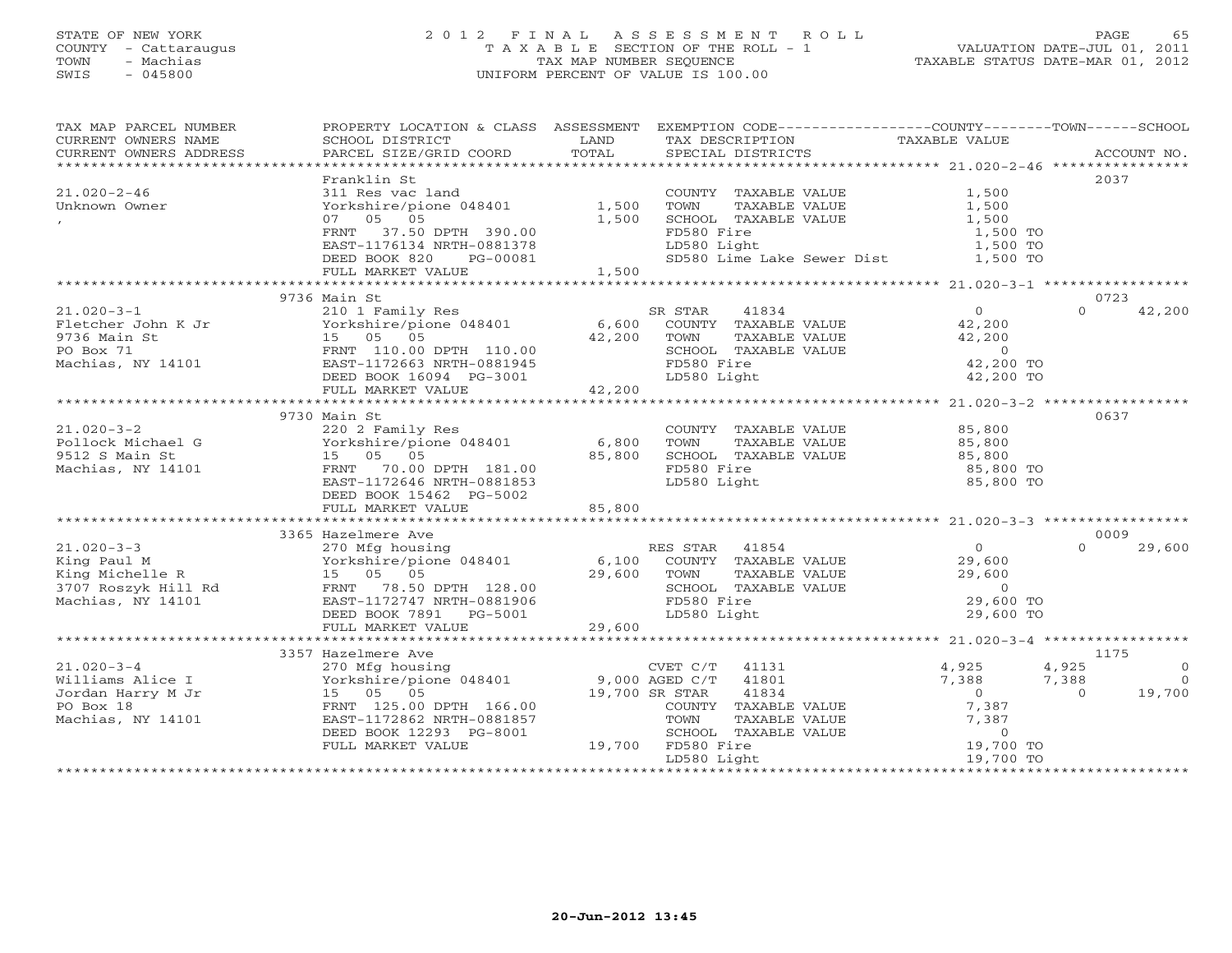# STATE OF NEW YORK 2 0 1 2 F I N A L A S S E S S M E N T R O L L PAGE 66 COUNTY - Cattaraugus T A X A B L E SECTION OF THE ROLL - 1 VALUATION DATE-JUL 01, 2011 TOWN - Machias TAX MAP NUMBER SEQUENCE TAXABLE STATUS DATE-MAR 01, 2012 SWIS - 045800 UNIFORM PERCENT OF VALUE IS 100.00

| TAX MAP PARCEL NUMBER<br>CURRENT OWNERS NAME<br>CURRENT OWNERS ADDRESS | PROPERTY LOCATION & CLASS ASSESSMENT<br>SCHOOL DISTRICT<br>PARCEL SIZE/GRID COORD | LAND<br>TOTAL          | EXEMPTION CODE-----------------COUNTY-------TOWN------SCHOOL<br>TAX DESCRIPTION<br>SPECIAL DISTRICTS | TAXABLE VALUE  |          | ACCOUNT NO. |
|------------------------------------------------------------------------|-----------------------------------------------------------------------------------|------------------------|------------------------------------------------------------------------------------------------------|----------------|----------|-------------|
|                                                                        |                                                                                   |                        |                                                                                                      |                |          |             |
|                                                                        | 3353 Hazelmere Ave                                                                |                        |                                                                                                      |                |          | 0759        |
| $21.020 - 3 - 5$                                                       | 210 1 Family Res                                                                  |                        | $CVET C/T$ 41131                                                                                     | 12,400         | 12,400   | $\Omega$    |
| Phillips John A                                                        | Yorkshire/pione 048401                                                            | 9,500 SR STAR          | 41834                                                                                                | $\Omega$       | $\Omega$ | 49,600      |
| PO Box 164                                                             | 15 05 05                                                                          | 49,600                 | COUNTY TAXABLE VALUE                                                                                 | 37,200         |          |             |
| Machias, NY 14101                                                      | FRNT 76.23 DPTH 308.00                                                            |                        | TOWN<br>TAXABLE VALUE                                                                                | 37,200         |          |             |
|                                                                        | EAST-1173010 NRTH-0881790                                                         |                        | SCHOOL TAXABLE VALUE                                                                                 | $\circ$        |          |             |
|                                                                        | DEED BOOK 907<br>PG-00306                                                         |                        | FD580 Fire                                                                                           | 49,600 TO      |          |             |
|                                                                        | FULL MARKET VALUE                                                                 |                        | 49,600 LD580 Light                                                                                   | 49,600 TO      |          |             |
|                                                                        | 3349 Hazelmere Ave                                                                |                        |                                                                                                      |                |          | 0351        |
| $21.020 - 3 - 6$                                                       | 210 1 Family Res                                                                  |                        | RES STAR<br>41854                                                                                    | $\overline{0}$ | $\Omega$ | 30,000      |
| Nazzaro Joseph D                                                       | Yorkshire/pione 048401                                                            | 9,500                  | COUNTY TAXABLE VALUE                                                                                 | 75,000         |          |             |
| Nazzaro Barbara                                                        | 15 05<br>05                                                                       | 75,000                 | TOWN<br>TAXABLE VALUE                                                                                | 75,000         |          |             |
| 3349 Hazelmere Ave                                                     | FRNT 76.23 DPTH 308.00                                                            |                        | SCHOOL TAXABLE VALUE                                                                                 | 45,000         |          |             |
| Machias, NY 14101                                                      | BANK<br>017                                                                       |                        | FD580 Fire                                                                                           | 75,000 TO      |          |             |
|                                                                        | EAST-1173089 NRTH-0881791                                                         |                        | LD580 Light                                                                                          | 75,000 TO      |          |             |
|                                                                        | DEED BOOK 1032 PG-789                                                             |                        |                                                                                                      |                |          |             |
|                                                                        | FULL MARKET VALUE                                                                 | 75,000                 |                                                                                                      |                |          |             |
|                                                                        |                                                                                   |                        |                                                                                                      |                |          |             |
|                                                                        | 3343 Hazelmere Ave                                                                |                        |                                                                                                      |                |          | 0690        |
| $21.020 - 3 - 7$                                                       | 210 1 Family Res                                                                  |                        | COUNTY TAXABLE VALUE                                                                                 | 95,400         |          |             |
| McCooey Sharon                                                         | Yorkshire/pione 048401                                                            | 9,600                  | TOWN<br>TAXABLE VALUE                                                                                | 95,400         |          |             |
| 3343 Hazelmere Ave                                                     | 15 05 05                                                                          | 95,400                 | SCHOOL TAXABLE VALUE                                                                                 | 95,400         |          |             |
| Machias, NY 14101                                                      | FRNT 80.00 DPTH 308.00                                                            |                        | FD580 Fire                                                                                           | 95,400 TO      |          |             |
|                                                                        | BANK<br>017                                                                       |                        | LD580 Light                                                                                          | 95,400 TO      |          |             |
|                                                                        | EAST-1173159 NRTH-0881802                                                         |                        |                                                                                                      |                |          |             |
|                                                                        | DEED BOOK 2641 PG-2001                                                            |                        |                                                                                                      |                |          |             |
|                                                                        | FULL MARKET VALUE<br>**************************                                   | 95,400<br>************ |                                                                                                      |                |          |             |
|                                                                        | 3339 Hazelmere Ave                                                                |                        |                                                                                                      |                |          | 0658        |
| $21.020 - 3 - 8$                                                       | 210 1 Family Res                                                                  |                        | RES STAR<br>41854                                                                                    | $\Omega$       | $\Omega$ | 30,000      |
| Haynes Karen D                                                         | Yorkshire/pione 048401                                                            | 10,800                 | COUNTY TAXABLE VALUE                                                                                 | 65,000         |          |             |
| PO Box 258                                                             | 15 05 05                                                                          | 65,000                 | TOWN<br>TAXABLE VALUE                                                                                | 65,000         |          |             |
| Yorkshire, NY 14173                                                    | FRNT 130.00 DPTH 305.00                                                           |                        | SCHOOL TAXABLE VALUE                                                                                 | 35,000         |          |             |
|                                                                        | BANK<br>017                                                                       |                        | FD580 Fire                                                                                           | 65,000 TO      |          |             |
|                                                                        | EAST-1173247 NRTH-0881811                                                         |                        | LD580 Light                                                                                          | 65,000 TO      |          |             |
|                                                                        | DEED BOOK 1032 PG-251                                                             |                        |                                                                                                      |                |          |             |
|                                                                        | FULL MARKET VALUE                                                                 | 65,000                 |                                                                                                      |                |          |             |
|                                                                        |                                                                                   |                        |                                                                                                      |                |          |             |
|                                                                        | 3329 Hazelmere Ave                                                                |                        |                                                                                                      |                |          | 0096        |
| $21.020 - 3 - 9$                                                       | 210 1 Family Res                                                                  |                        | 41834<br>SR STAR                                                                                     | $\Omega$       | $\Omega$ | 61,700      |
| Morrissey James C                                                      | Yorkshire/pione 048401                                                            | 12,200                 | COUNTY TAXABLE VALUE                                                                                 | 61,700         |          |             |
| Morrissey Shirley                                                      | 05<br>15 05                                                                       | 61,700                 | TAXABLE VALUE<br>TOWN                                                                                | 61,700         |          |             |
| PO Box 121                                                             | 1.96 BANK<br>ACRES<br>032                                                         |                        | SCHOOL TAXABLE VALUE                                                                                 | $\overline{0}$ |          |             |
| Machias, NY 14101                                                      | EAST-1173426 NRTH-0881643                                                         |                        | FD580 Fire                                                                                           | 61,700 TO      |          |             |
|                                                                        | DEED BOOK 00957 PG-00542                                                          |                        | LD580 Light                                                                                          | 61,700 TO      |          |             |
|                                                                        | FULL MARKET VALUE                                                                 | 61,700                 |                                                                                                      |                |          |             |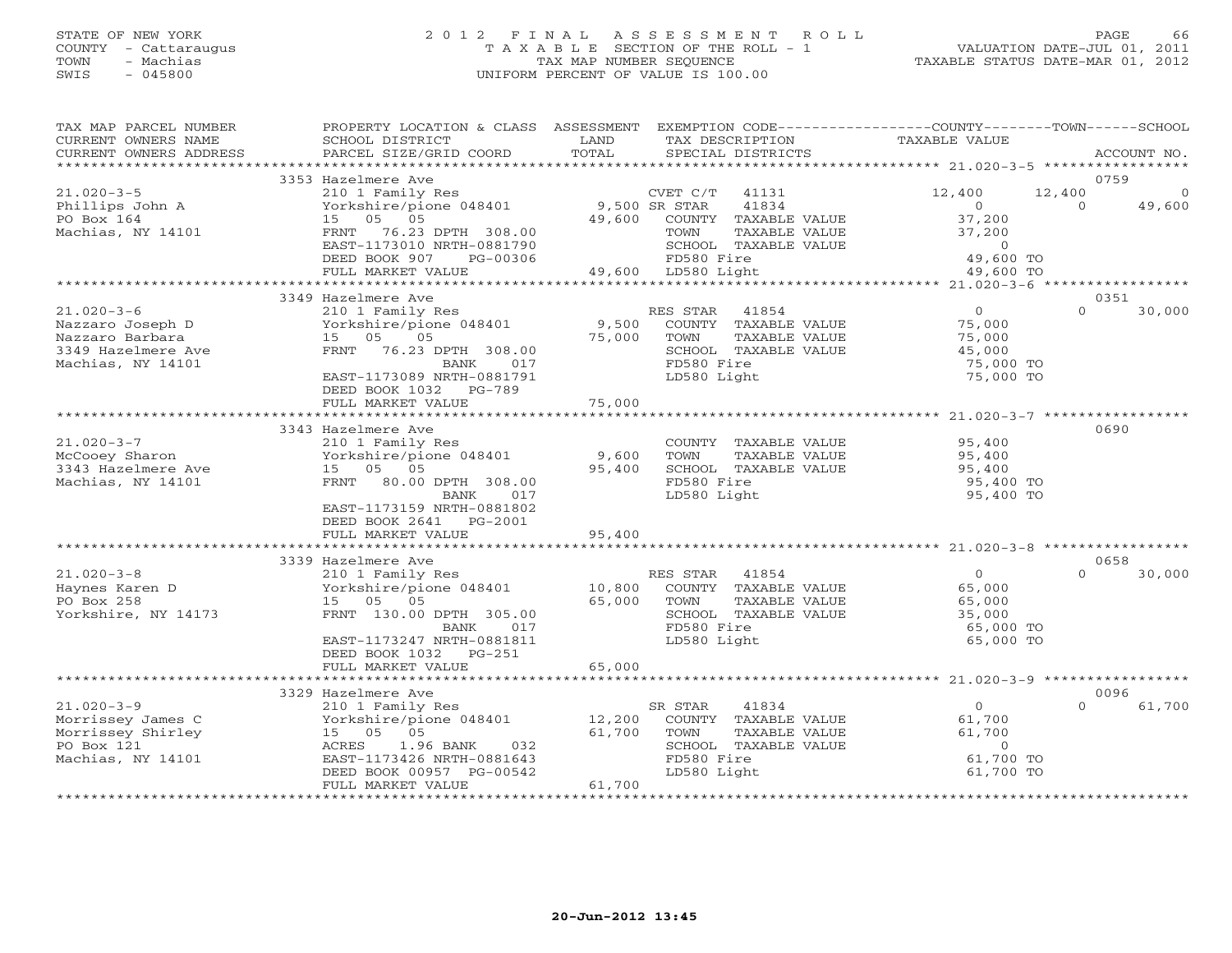# STATE OF NEW YORK 2 0 1 2 F I N A L A S S E S S M E N T R O L L PAGE 67 COUNTY - Cattaraugus T A X A B L E SECTION OF THE ROLL - 1 VALUATION DATE-JUL 01, 2011 TOWN - Machias TAX MAP NUMBER SEQUENCE TAXABLE STATUS DATE-MAR 01, 2012 SWIS - 045800 UNIFORM PERCENT OF VALUE IS 100.00UNIFORM PERCENT OF VALUE IS 100.00

| TAX MAP PARCEL NUMBER<br>CURRENT OWNERS NAME<br>CURRENT OWNERS ADDRESS | PROPERTY LOCATION & CLASS ASSESSMENT<br>SCHOOL DISTRICT<br>PARCEL SIZE/GRID COORD | LAND<br>TOTAL  | SPECIAL DISTRICTS                             | EXEMPTION CODE-----------------COUNTY-------TOWN------SCHOOL<br>TAX DESCRIPTION TAXABLE VALUE |          | ACCOUNT NO. |
|------------------------------------------------------------------------|-----------------------------------------------------------------------------------|----------------|-----------------------------------------------|-----------------------------------------------------------------------------------------------|----------|-------------|
|                                                                        |                                                                                   |                |                                               |                                                                                               |          |             |
|                                                                        | 3317 Hazelmere Ave                                                                |                | 80 PCT OF VALUE USED FOR EXEMPTION PURPOSES   |                                                                                               |          | 0288        |
| $21.020 - 3 - 10$                                                      | 210 1 Family Res                                                                  |                | CVET C/T<br>41131                             | 20,000                                                                                        | 20,000   | $\circ$     |
| Dotson Family Irevocable Trust Yorkshire/pione 048401                  |                                                                                   | 8,800 RES STAR | 41854                                         | $\overline{0}$                                                                                | $\Omega$ | 30,000      |
| 365 Pine Ridge Rd                                                      | 15 05 05                                                                          | 133,900        | COUNTY TAXABLE VALUE                          | 113,900                                                                                       |          |             |
| Cheektowaga, NY 14225 FRNT                                             | 66.00 DPTH 305.00                                                                 |                | TAXABLE VALUE<br>TOWN                         | 113,900                                                                                       |          |             |
|                                                                        | EAST-1173516 NRTH-0881813                                                         |                | SCHOOL TAXABLE VALUE                          | 103,900                                                                                       |          |             |
|                                                                        | DEED BOOK 12207 PG-6003                                                           |                | FD580 Fire                                    | $133,900$ TO                                                                                  |          |             |
|                                                                        | FULL MARKET VALUE                                                                 |                | 133,900 LD580 Light                           |                                                                                               |          |             |
|                                                                        | 3315 Hazelmere Ave                                                                |                |                                               |                                                                                               |          | 0965        |
| $21.020 - 3 - 11$                                                      | 210 1 Family Res                                                                  |                | CVET C/T<br>41131                             | 16,800                                                                                        | 16,800   | $\circ$     |
| Sank Laverne R                                                         | Yorkshire/pione 048401 8,800 SR STAR                                              |                | 41834                                         | $\circ$                                                                                       | $\Omega$ | 62,200      |
|                                                                        | 15 05 05                                                                          | 67,200         | COUNTY TAXABLE VALUE                          | 50,400                                                                                        |          |             |
|                                                                        | FRNT<br>66.00 DPTH 305.00                                                         |                | TOWN<br>TAXABLE VALUE                         | 50,400                                                                                        |          |             |
|                                                                        | EAST-1173582 NRTH-0881816                                                         |                | SCHOOL TAXABLE VALUE                          | 5,000                                                                                         |          |             |
| Sank Julia M<br>PO Box 26<br>Machias, NY 14101                         | DEED BOOK 739<br>PG-00542                                                         |                | FD580 Fire                                    | 67,200 TO                                                                                     |          |             |
|                                                                        | FULL MARKET VALUE                                                                 |                | 67,200 LD580 Light                            | 67,200 TO                                                                                     |          |             |
|                                                                        |                                                                                   |                |                                               |                                                                                               |          |             |
|                                                                        | 3309 Hazelmere Ave                                                                |                |                                               |                                                                                               |          | 0454        |
| $21.020 - 3 - 12$                                                      | 210 1 Family Res                                                                  |                | CVET C/T<br>41131                             | 20,000                                                                                        | 20,000   | $\Omega$    |
| Hollenbeck Richard M                                                   | Yorkshire/pione 048401                                                            |                | 8,800 RES STAR<br>41854                       | $\Omega$                                                                                      | $\Omega$ | 30,000      |
| Seabury Sandra K                                                       | 15 05 05                                                                          | 85,000         | COUNTY TAXABLE VALUE                          | 65,000                                                                                        |          |             |
| 3309 Hazelmere Ave<br>Machias, NY 14101                                | FRNT 66.00 DPTH 305.00<br>BANK<br>032                                             |                | TAXABLE VALUE<br>TOWN<br>SCHOOL TAXABLE VALUE | 65,000<br>55,000                                                                              |          |             |
|                                                                        | EAST-1173649 NRTH-0881820                                                         |                | FD580 Fire                                    | 85,000 TO                                                                                     |          |             |
|                                                                        | DEED BOOK 17040 PG-2001                                                           |                | LD580 Light                                   | 85,000 TO                                                                                     |          |             |
|                                                                        | FULL MARKET VALUE                                                                 | 85,000         |                                               |                                                                                               |          |             |
|                                                                        |                                                                                   |                |                                               |                                                                                               |          |             |
|                                                                        | 3305 Hazelmere Ave                                                                |                |                                               |                                                                                               |          | 0403        |
| $21.020 - 3 - 13$                                                      | 210 1 Family Res                                                                  |                | COUNTY TAXABLE VALUE                          | 104,500                                                                                       |          |             |
| Byroads Randy A                                                        | Yorkshire/pione 048401                                                            | 10,400         | TOWN<br>TAXABLE VALUE                         | 104,500                                                                                       |          |             |
| Byroads Schavon M                                                      | 15 05 05                                                                          | 104,500        | SCHOOL TAXABLE VALUE                          | 104,500                                                                                       |          |             |
| 3305 Hazelmere Ave                                                     | FRNT 104.00 DPTH 305.00                                                           |                | FD580 Fire                                    | 104,500 TO                                                                                    |          |             |
| Machias, NY 14101                                                      | BANK<br>065                                                                       |                | LD580 Light                                   | 104,500 TO                                                                                    |          |             |
|                                                                        | EAST-1173731 NRTH-0881825                                                         |                |                                               |                                                                                               |          |             |
|                                                                        | DEED BOOK 9310 PG-7001<br>FULL MARKET VALUE                                       | 104,500        |                                               |                                                                                               |          |             |
|                                                                        |                                                                                   |                |                                               |                                                                                               |          |             |
|                                                                        | 3303 Hazelmere Ave                                                                |                |                                               |                                                                                               |          | 0404        |
| $21.020 - 3 - 14$                                                      | 270 Mfg housing                                                                   |                | COUNTY TAXABLE VALUE                          | 23,000                                                                                        |          |             |
| Byroads Randy A                                                        | Yorkshire/pione 048401 10,400                                                     |                | TOWN<br>TAXABLE VALUE                         | 23,000                                                                                        |          |             |
| Byroads Schavon Morgan                                                 | 15 05 05                                                                          | 23,000         | SCHOOL TAXABLE VALUE                          | 23,000                                                                                        |          |             |
| 3305 Hazelmere Ave                                                     | FRNT 103.00 DPTH 305.00                                                           |                | FD580 Fire                                    | 23,000 TO                                                                                     |          |             |
| Machias, NY 14101                                                      | EAST-1173834 NRTH-0881830                                                         |                | LD580 Light                                   | 23,000 TO                                                                                     |          |             |
|                                                                        | DEED BOOK 13724 PG-9001                                                           |                |                                               |                                                                                               |          |             |
|                                                                        | FULL MARKET VALUE                                                                 | 23,000         |                                               |                                                                                               |          |             |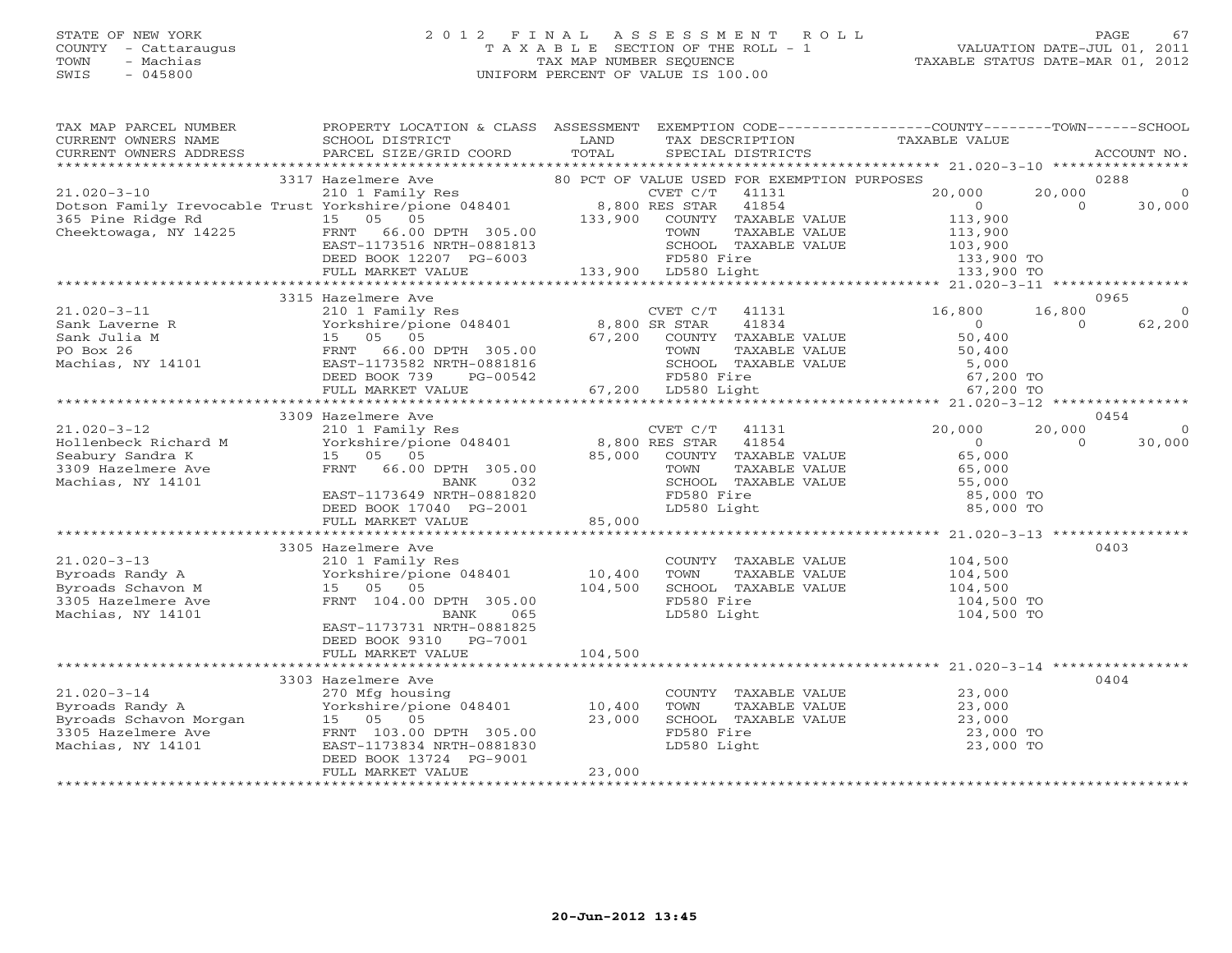### STATE OF NEW YORK 2 0 1 2 F I N A L A S S E S S M E N T R O L L PAGE 68 COUNTY - Cattaraugus T A X A B L E SECTION OF THE ROLL - 1 VALUATION DATE-JUL 01, 2011 TOWN - Machias TAX MAP NUMBER SEQUENCE TAXABLE STATUS DATE-MAR 01, 2012 SWIS - 045800 UNIFORM PERCENT OF VALUE IS 100.00UNIFORM PERCENT OF VALUE IS 100.00

| TAX MAP PARCEL NUMBER | PROPERTY LOCATION & CLASS ASSESSMENT EXEMPTION CODE---------------COUNTY-------TOWN------SCHOOL                                                                                                                                                                                                                                                                                                                                                                                                                        |         |                             |                      |          |          |
|-----------------------|------------------------------------------------------------------------------------------------------------------------------------------------------------------------------------------------------------------------------------------------------------------------------------------------------------------------------------------------------------------------------------------------------------------------------------------------------------------------------------------------------------------------|---------|-----------------------------|----------------------|----------|----------|
| CURRENT OWNERS NAME   | SCHOOL DISTRICT                                                                                                                                                                                                                                                                                                                                                                                                                                                                                                        | LAND    | TAX DESCRIPTION             | <b>TAXABLE VALUE</b> |          |          |
|                       | $\begin{minipage}{.45\textwidth} \begin{minipage}{.45\textwidth} \begin{minipage}{.45\textwidth} \begin{minipage}{.45\textwidth} \begin{minipage}{.45\textwidth} \begin{minipage}{.45\textwidth} \begin{minipage}{.45\textwidth} \begin{minipage}{.45\textwidth} \begin{minipage}{.45\textwidth} \begin{minipage}{.45\textwidth} \begin{minipage}{.45\textwidth} \begin{minipage}{.45\textwidth} \begin{minipage}{.45\textwidth} \begin{minipage}{.45\textwidth} \begin{minipage}{.45\textwidth} \begin{minipage}{.45$ | TOTAL   |                             |                      |          |          |
|                       |                                                                                                                                                                                                                                                                                                                                                                                                                                                                                                                        |         |                             |                      |          |          |
|                       | 3291 Hazelmere Ave                                                                                                                                                                                                                                                                                                                                                                                                                                                                                                     |         |                             |                      | 1182     |          |
| $21.020 - 3 - 15$     | 210 1 Family Res                                                                                                                                                                                                                                                                                                                                                                                                                                                                                                       |         | RES STAR<br>41854           | $\overline{O}$       | $\Omega$ | 30,000   |
| Hofmann Anne F        | Yorkshire/pione 048401 13,200 COUNTY TAXABLE VALUE                                                                                                                                                                                                                                                                                                                                                                                                                                                                     |         |                             | 93,800               |          |          |
| PO Box 52             | 15 05 05                                                                                                                                                                                                                                                                                                                                                                                                                                                                                                               | 93,800  | TOWN<br>TAXABLE VALUE       | 93,800               |          |          |
| Delevan, NY 14042     | 2.69<br>ACRES                                                                                                                                                                                                                                                                                                                                                                                                                                                                                                          |         | SCHOOL TAXABLE VALUE        | 63,800               |          |          |
|                       | EAST-1173985 NRTH-0881529                                                                                                                                                                                                                                                                                                                                                                                                                                                                                              |         | FD580 Fire                  | 93,800 TO            |          |          |
|                       | DEED BOOK 11698 PG-2001                                                                                                                                                                                                                                                                                                                                                                                                                                                                                                |         | LD580 Light                 | 93,800 TO            |          |          |
|                       | FULL MARKET VALUE                                                                                                                                                                                                                                                                                                                                                                                                                                                                                                      | 93,800  |                             |                      |          |          |
|                       |                                                                                                                                                                                                                                                                                                                                                                                                                                                                                                                        |         |                             |                      |          |          |
|                       | 3285 Hazelmere Ave                                                                                                                                                                                                                                                                                                                                                                                                                                                                                                     |         |                             |                      | 0833     |          |
| $21.020 - 3 - 16$     | 210 1 Family Res                                                                                                                                                                                                                                                                                                                                                                                                                                                                                                       |         | RES STAR 41854              | $\overline{0}$       | $\Omega$ | 30,000   |
| Ford Mark W           | Yorkshire/pione 048401                                                                                                                                                                                                                                                                                                                                                                                                                                                                                                 | 8,000   | COUNTY TAXABLE VALUE        | 61,100               |          |          |
| Ford Kristine M       | 15 05 05                                                                                                                                                                                                                                                                                                                                                                                                                                                                                                               | 61,100  | TOWN<br>TAXABLE VALUE       | 61,100               |          |          |
| 3285 Hazelmere Ave    | FRNT 98.00 DPTH 175.00                                                                                                                                                                                                                                                                                                                                                                                                                                                                                                 |         | SCHOOL TAXABLE VALUE        | 31,100               |          |          |
| Machias, NY 14101     | BANK<br>017                                                                                                                                                                                                                                                                                                                                                                                                                                                                                                            |         | FD580 Fire                  | 61,100 TO            |          |          |
|                       | EAST-1173999 NRTH-0881903                                                                                                                                                                                                                                                                                                                                                                                                                                                                                              |         | LD580 Light                 | 61,100 TO            |          |          |
|                       | DEED BOOK 00951 PG-00794                                                                                                                                                                                                                                                                                                                                                                                                                                                                                               |         |                             |                      |          |          |
|                       | FULL MARKET VALUE                                                                                                                                                                                                                                                                                                                                                                                                                                                                                                      | 61,100  |                             |                      |          |          |
|                       |                                                                                                                                                                                                                                                                                                                                                                                                                                                                                                                        |         |                             |                      | 1086     |          |
| $21.020 - 3 - 17.1$   | 3277 Hazelmere Ave                                                                                                                                                                                                                                                                                                                                                                                                                                                                                                     |         | RES STAR<br>41854           | $\Omega$             | $\Omega$ |          |
| Tillow Rickie P       | 270 Mfg housing<br>Yorkshire/pione 048401 13,000                                                                                                                                                                                                                                                                                                                                                                                                                                                                       |         | COUNTY TAXABLE VALUE        | 46,500               |          | 30,000   |
| 3277 Hazelmere Ave    | 15 05 05                                                                                                                                                                                                                                                                                                                                                                                                                                                                                                               | 46,500  | TOWN<br>TAXABLE VALUE       | 46,500               |          |          |
| PO Box 23             | ACRES<br>4.98                                                                                                                                                                                                                                                                                                                                                                                                                                                                                                          |         | SCHOOL TAXABLE VALUE        | $40,300$<br>$16,500$ |          |          |
| Machias, NY 14101     | EAST-1174271 NRTH-0881614                                                                                                                                                                                                                                                                                                                                                                                                                                                                                              |         | FD580 Fire                  | 46,500 TO            |          |          |
|                       | DEED BOOK 10478 PG-3002                                                                                                                                                                                                                                                                                                                                                                                                                                                                                                |         | LD580 Light                 | 46,500 TO            |          |          |
|                       | FULL MARKET VALUE                                                                                                                                                                                                                                                                                                                                                                                                                                                                                                      | 46,500  |                             |                      |          |          |
|                       |                                                                                                                                                                                                                                                                                                                                                                                                                                                                                                                        |         |                             |                      |          |          |
|                       | 3267 Hazelmere Ave                                                                                                                                                                                                                                                                                                                                                                                                                                                                                                     |         |                             |                      | 1508     |          |
| $21.020 - 3 - 17.2$   | 210 1 Family Res                                                                                                                                                                                                                                                                                                                                                                                                                                                                                                       |         | RES STAR 41854              | $\overline{0}$       | $\Omega$ | 30,000   |
| Morris Bernard J      | Yorkshire/pione 048401                                                                                                                                                                                                                                                                                                                                                                                                                                                                                                 |         | 10,200 COUNTY TAXABLE VALUE | 106,100              |          |          |
| Morris Kathle         | 15 05 05                                                                                                                                                                                                                                                                                                                                                                                                                                                                                                               | 106,100 | TOWN<br>TAXABLE VALUE       | 106,100              |          |          |
| 3267 Hazelmere Ave    | FRNT 150.91 DPTH 200.22                                                                                                                                                                                                                                                                                                                                                                                                                                                                                                |         | SCHOOL TAXABLE VALUE        | 76,100               |          |          |
| Machias, NY 14101     | EAST-1174225 NRTH-0881903                                                                                                                                                                                                                                                                                                                                                                                                                                                                                              |         | FD580 Fire                  | 106,100 TO           |          |          |
|                       | DEED BOOK 00791 PG-01021                                                                                                                                                                                                                                                                                                                                                                                                                                                                                               |         | LD580 Light                 | 106,100 TO           |          |          |
|                       | FULL MARKET VALUE                                                                                                                                                                                                                                                                                                                                                                                                                                                                                                      | 106,100 |                             |                      |          |          |
|                       | *******************************                                                                                                                                                                                                                                                                                                                                                                                                                                                                                        |         |                             |                      |          |          |
|                       | 3263 Hazelmere Ave                                                                                                                                                                                                                                                                                                                                                                                                                                                                                                     |         |                             |                      | 0730     |          |
| $21.020 - 3 - 18$     |                                                                                                                                                                                                                                                                                                                                                                                                                                                                                                                        |         |                             | 10,740               | 10,740   | $\Omega$ |
| King Richard G        |                                                                                                                                                                                                                                                                                                                                                                                                                                                                                                                        |         |                             | $\circ$              | $\Omega$ | 30,000   |
| King Jane D           | 15 05 05                                                                                                                                                                                                                                                                                                                                                                                                                                                                                                               |         | 71,600 COUNTY TAXABLE VALUE | 60,860               |          |          |
| 3263 Hazelmere Ave    | FRNT 132.00 DPTH 305.00                                                                                                                                                                                                                                                                                                                                                                                                                                                                                                |         | TOWN<br>TAXABLE VALUE       | 60,860               |          |          |
| PO Box 72             | EAST-1174368 NRTH-0881860                                                                                                                                                                                                                                                                                                                                                                                                                                                                                              |         | SCHOOL TAXABLE VALUE        | 41,600               |          |          |
| Machias, NY 14101     | DEED BOOK 814<br>PG-00037                                                                                                                                                                                                                                                                                                                                                                                                                                                                                              |         | FD580 Fire                  | 71,600 TO            |          |          |
|                       | FULL MARKET VALUE                                                                                                                                                                                                                                                                                                                                                                                                                                                                                                      |         | 71,600 LD580 Light          | 71,600 TO            |          |          |
|                       |                                                                                                                                                                                                                                                                                                                                                                                                                                                                                                                        |         |                             |                      |          |          |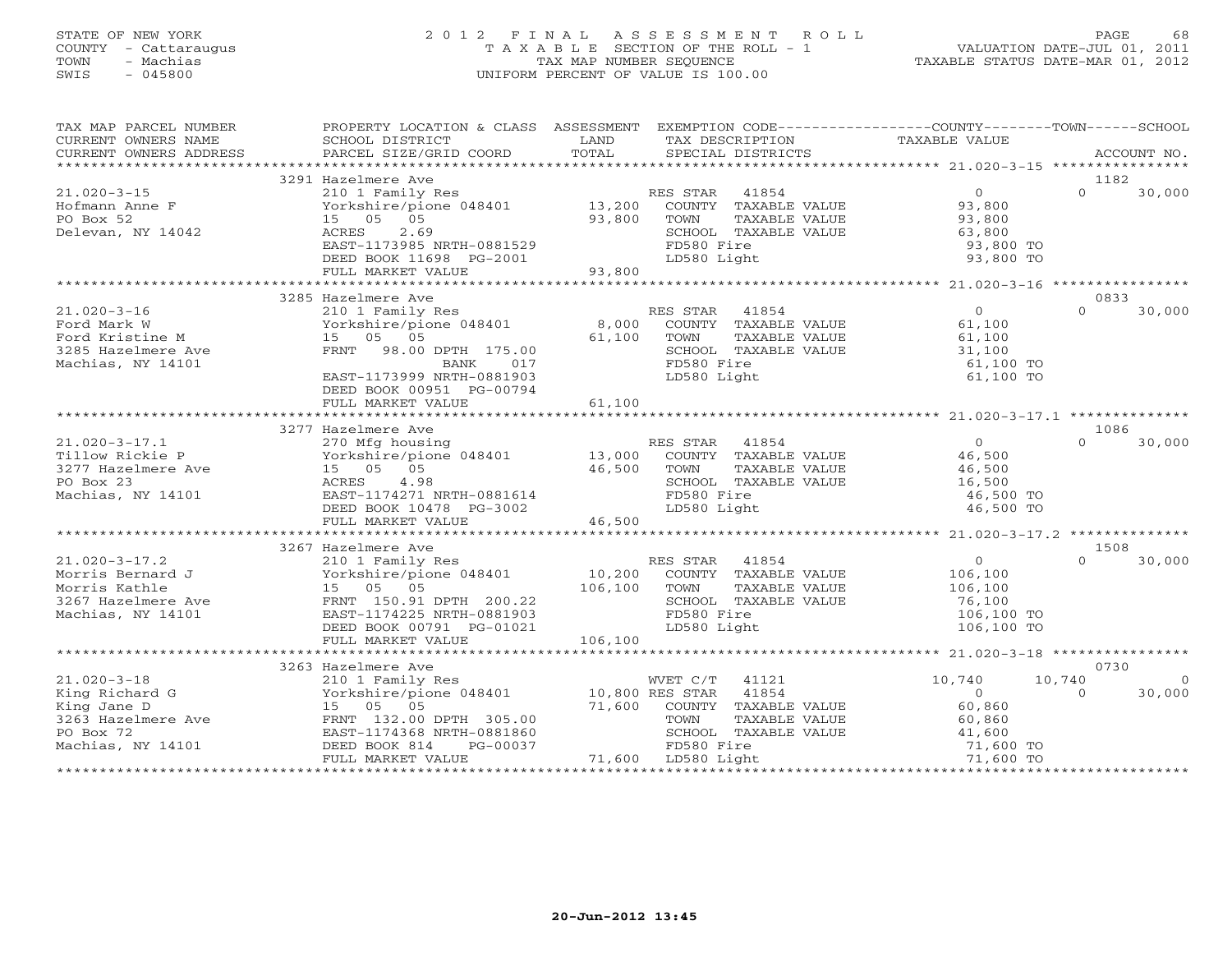# STATE OF NEW YORK 2 0 1 2 F I N A L A S S E S S M E N T R O L L PAGE 69 COUNTY - Cattaraugus T A X A B L E SECTION OF THE ROLL - 1 VALUATION DATE-JUL 01, 2011 TOWN - Machias TAX MAP NUMBER SEQUENCE TAXABLE STATUS DATE-MAR 01, 2012 SWIS - 045800 UNIFORM PERCENT OF VALUE IS 100.00UNIFORM PERCENT OF VALUE IS 100.00

| TAX MAP PARCEL NUMBER<br>CURRENT OWNERS NAME<br>CURRENT OWNERS ADDRESS<br>**********************  | PROPERTY LOCATION & CLASS<br>SCHOOL DISTRICT<br>PARCEL SIZE/GRID COORD<br>***************************                                                                                    | ASSESSMENT<br>LAND<br>TOTAL | EXEMPTION CODE-----------------COUNTY-------TOWN------SCHOOL<br>TAX DESCRIPTION<br>SPECIAL DISTRICTS                    | TAXABLE VALUE                                                          |                  | ACCOUNT NO. |
|---------------------------------------------------------------------------------------------------|------------------------------------------------------------------------------------------------------------------------------------------------------------------------------------------|-----------------------------|-------------------------------------------------------------------------------------------------------------------------|------------------------------------------------------------------------|------------------|-------------|
|                                                                                                   |                                                                                                                                                                                          |                             |                                                                                                                         |                                                                        |                  |             |
| $21.020 - 3 - 19$<br>Dulanski Roger A<br>3255 Hazelmere Ave<br>Machias, NY 14101                  | 3255 Hazelmere Ave<br>210 1 Family Res<br>Yorkshire/pione 048401<br>05 05<br>15<br>80% Completion<br>FRNT 132.00 DPTH 305.00<br>EAST-1174500 NRTH-0881867<br>DEED BOOK 4986<br>PG-9004   | 10,800<br>63,500            | RES STAR<br>41854<br>COUNTY TAXABLE VALUE<br>TOWN<br>TAXABLE VALUE<br>SCHOOL TAXABLE VALUE<br>FD580 Fire<br>LD580 Light | $\circ$<br>63,500<br>63,500<br>33,500<br>63,500 TO<br>63,500 TO        | 1176<br>$\Omega$ | 30,000      |
|                                                                                                   | FULL MARKET VALUE                                                                                                                                                                        | 63,500                      |                                                                                                                         |                                                                        |                  |             |
|                                                                                                   |                                                                                                                                                                                          |                             |                                                                                                                         |                                                                        |                  |             |
| $21.020 - 3 - 20$<br>Kessler Tanya S<br>3247 Hazelmere Ave<br>Machias, NY 14101                   | 3247 Hazelmere Ave<br>210 1 Family Res<br>Yorkshire/pione 048401<br>05<br>05<br>15<br>95.00 DPTH 305.00<br>FRNT<br>BANK<br>017<br>EAST-1174611 NRTH-0881872<br>DEED BOOK 1419<br>PG-8001 | 9,900<br>52,000             | RES STAR<br>41854<br>COUNTY TAXABLE VALUE<br>TAXABLE VALUE<br>TOWN<br>SCHOOL TAXABLE VALUE<br>FD580 Fire<br>LD580 Light | $\overline{0}$<br>52,000<br>52,000<br>22,000<br>52,000 TO<br>52,000 TO | 0138<br>$\Omega$ | 30,000      |
|                                                                                                   | FULL MARKET VALUE                                                                                                                                                                        | 52,000                      |                                                                                                                         |                                                                        |                  |             |
|                                                                                                   |                                                                                                                                                                                          |                             |                                                                                                                         | ********************* 21.020-3-21 ************                         |                  |             |
|                                                                                                   | 3241 Hazelmere Ave                                                                                                                                                                       |                             |                                                                                                                         |                                                                        | 1316             |             |
| $21.020 - 3 - 21$<br>Boberg Paul<br>Mary Ann<br>PO Box 211<br>Machias, NY 14101                   | 210 1 Family Res<br>Yorkshire/pione 048401<br>05 05<br>15<br>74.00 DPTH 305.00<br>FRNT<br>EAST-1174694 NRTH-0881876<br>DEED BOOK 801<br>PG-00568<br>FULL MARKET VALUE                    | 9,400<br>85,200<br>85,200   | 41854<br>RES STAR<br>COUNTY TAXABLE VALUE<br>TAXABLE VALUE<br>TOWN<br>SCHOOL TAXABLE VALUE<br>FD580 Fire<br>LD580 Light | $\overline{0}$<br>85,200<br>85,200<br>55,200<br>85,200 TO<br>85,200 TO | $\Omega$         | 30,000      |
|                                                                                                   |                                                                                                                                                                                          |                             |                                                                                                                         |                                                                        |                  |             |
|                                                                                                   | 3233 Hazelmere Ave                                                                                                                                                                       |                             |                                                                                                                         |                                                                        | 0260             |             |
| $21.020 - 3 - 22$<br>Stewart James H<br>Stewart Dawn M<br>3233 Hazelmere Ave<br>Machias, NY 14101 | 210 1 Family Res<br>Yorkshire/pione 048401<br>15 05<br>05<br>FRNT 100.00 DPTH 305.00<br>BANK<br>017<br>EAST-1174781 NRTH-0881880<br>DEED BOOK 942<br>PG-8001                             | 10,300<br>66,100            | RES STAR<br>41854<br>COUNTY TAXABLE VALUE<br>TOWN<br>TAXABLE VALUE<br>SCHOOL TAXABLE VALUE<br>FD580 Fire<br>LD580 Light | $\circ$<br>66,100<br>66,100<br>36,100<br>66,100 TO<br>66,100 TO        | $\Omega$         | 30,000      |
|                                                                                                   | FULL MARKET VALUE                                                                                                                                                                        | 66,100                      |                                                                                                                         |                                                                        |                  |             |
|                                                                                                   |                                                                                                                                                                                          |                             | ******************************* 21.020-3-23 ****************                                                            |                                                                        |                  |             |
|                                                                                                   | 3225 Hazelmere Ave                                                                                                                                                                       |                             |                                                                                                                         |                                                                        | 0422             |             |
| $21.020 - 3 - 23$<br>Buziak John J<br>Buziak Patrice M<br>3225 Hazelmere Ave<br>Machias, NY 14101 | 210 1 Family Res<br>Yorkshire/pione 048401<br>15 05<br>05<br>FRNT 100.00 DPTH 305.00<br>017<br>BANK<br>EAST-1174881 NRTH-0881884<br>DEED BOOK 2200<br>$PG-4001$                          | 10,300<br>79,700            | RES STAR<br>41854<br>COUNTY TAXABLE VALUE<br>TOWN<br>TAXABLE VALUE<br>SCHOOL TAXABLE VALUE<br>FD580 Fire<br>LD580 Light | $\Omega$<br>79,700<br>79,700<br>49,700<br>79,700 TO<br>79,700 TO       | $\Omega$         | 30,000      |
|                                                                                                   | FULL MARKET VALUE                                                                                                                                                                        | 79,700                      |                                                                                                                         |                                                                        |                  |             |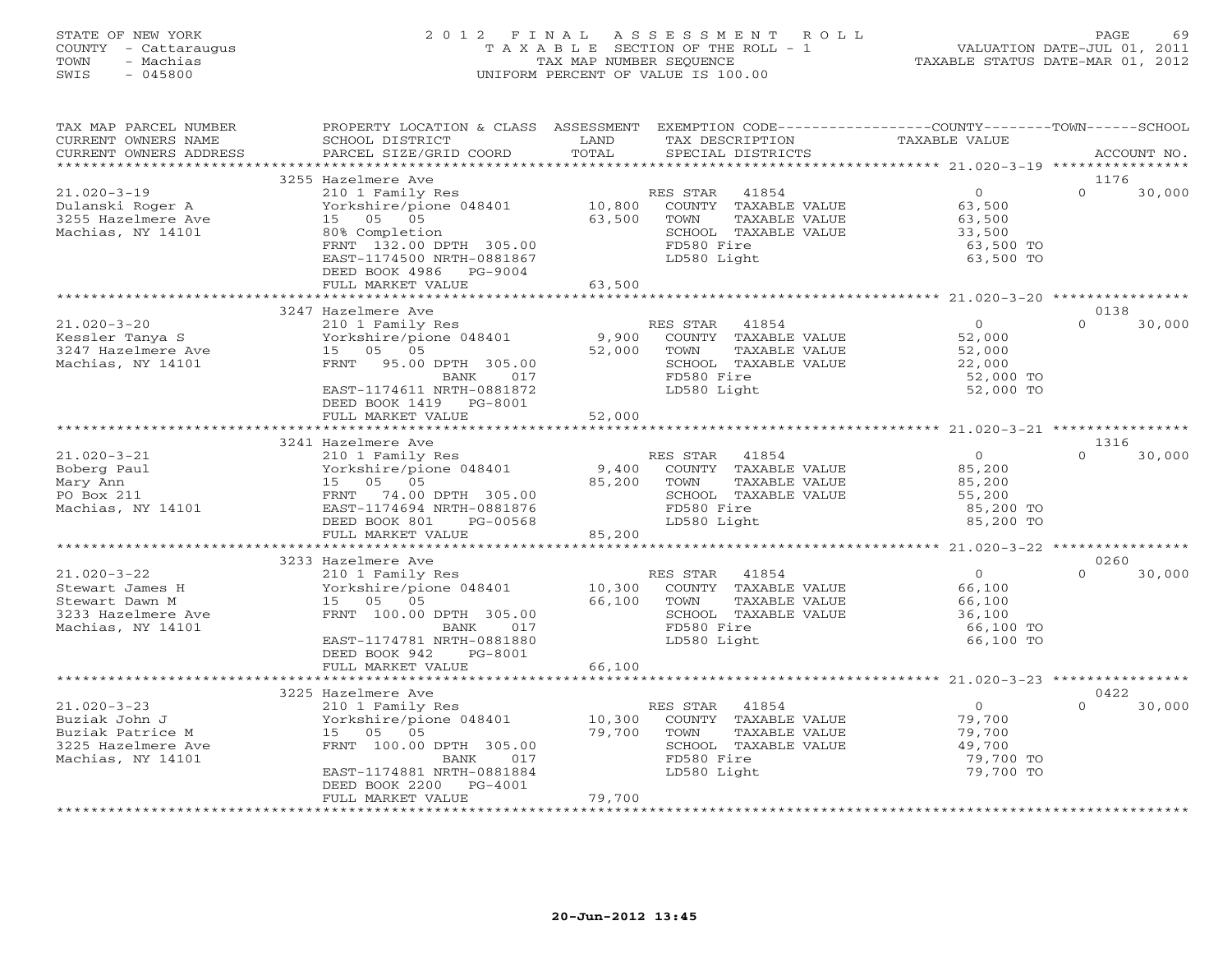# STATE OF NEW YORK 2 0 1 2 F I N A L A S S E S S M E N T R O L L PAGE 70 COUNTY - Cattaraugus T A X A B L E SECTION OF THE ROLL - 1 VALUATION DATE-JUL 01, 2011 TOWN - Machias TAX MAP NUMBER SEQUENCE TAXABLE STATUS DATE-MAR 01, 2012 SWIS - 045800 UNIFORM PERCENT OF VALUE IS 100.00

| TAX MAP PARCEL NUMBER<br>CURRENT OWNERS NAME<br>CURRENT OWNERS ADDRESS | PROPERTY LOCATION & CLASS ASSESSMENT EXEMPTION CODE----------------COUNTY-------TOWN------SCHOOL<br>SCHOOL DISTRICT<br>PARCEL SIZE/GRID COORD | LAND<br>TOTAL | TAX DESCRIPTION TAXABLE VALUE<br>SPECIAL DISTRICTS |                   | ACCOUNT NO.            |
|------------------------------------------------------------------------|-----------------------------------------------------------------------------------------------------------------------------------------------|---------------|----------------------------------------------------|-------------------|------------------------|
|                                                                        |                                                                                                                                               |               |                                                    |                   |                        |
| $21.020 - 3 - 24$                                                      | 3219 Hazelmere Ave<br>210 1 Family Res                                                                                                        |               | CLERGY<br>41400                                    | 1,500             | 1235<br>1,500<br>1,500 |
| Wessel Donald A                                                        | Yorkshire/pione 048401 11,200 SR STAR                                                                                                         |               | 41834                                              | $\overline{0}$    | $\Omega$<br>62,200     |
| Wessel Anne V                                                          | 15 05 05                                                                                                                                      |               | 125,400 COUNTY TAXABLE VALUE                       | 123,900           |                        |
| 3219 Hazelmere Ave                                                     | ACRES 1.17                                                                                                                                    |               | TOWN                                               |                   |                        |
| Machias, NY 14101                                                      | EAST-1175015 NRTH-0881890                                                                                                                     |               | TAXABLE VALUE<br>SCHOOL TAXABLE VALUE              | 123,900<br>61,700 |                        |
|                                                                        | DEED BOOK 01005 PG-01116                                                                                                                      |               | FD580 Fire                                         | 125,400 TO        |                        |
|                                                                        |                                                                                                                                               |               | 125,400 LD580 Light                                |                   |                        |
|                                                                        | FULL MARKET VALUE                                                                                                                             |               |                                                    | 125,400 TO        |                        |
|                                                                        | Franklin St                                                                                                                                   |               |                                                    |                   | 0396                   |
| $21.020 - 3 - 25$                                                      | 105 Vac farmland                                                                                                                              |               | COUNTY TAXABLE VALUE 7,100                         |                   |                        |
| Three Lakes, LLC                                                       | Yorkshire/pione 048401                                                                                                                        | 7,100         | TAXABLE VALUE<br>TOWN                              | 7,100             |                        |
| 3556 Lakeshore Rd                                                      | 15 05 05                                                                                                                                      | 7,100         | SCHOOL TAXABLE VALUE                               | 7,100             |                        |
| Buffalo, NY 14219                                                      | ACRES<br>9.35                                                                                                                                 |               | FD580 Fire                                         | 7,100 TO          |                        |
|                                                                        | EAST-1174830 NRTH-0881305                                                                                                                     |               | LD580 Light                                        | 7,100 TO          |                        |
|                                                                        | DEED BOOK 16776 PG-8001                                                                                                                       |               |                                                    |                   |                        |
|                                                                        | FULL MARKET VALUE                                                                                                                             | 7,100         |                                                    |                   |                        |
|                                                                        |                                                                                                                                               |               |                                                    |                   |                        |
|                                                                        | Franklin St                                                                                                                                   |               |                                                    |                   | 0393                   |
|                                                                        |                                                                                                                                               |               |                                                    |                   |                        |
| $21.020 - 3 - 26$                                                      | 105 Vac farmland                                                                                                                              |               | COUNTY TAXABLE VALUE                               | 7,300             |                        |
| Three Lakes, LLC                                                       | Yorkshire/pione 048401                                                                                                                        | 7,300         | TOWN TAXABLE VALUE                                 | 7,300             |                        |
| 3556 Lakeshore Rd                                                      | 15 05 05                                                                                                                                      | 7,300         | SCHOOL TAXABLE VALUE                               | 7,300             |                        |
| Buffalo, NY 14219                                                      | ACRES<br>7.31                                                                                                                                 |               | FD580 Fire                                         | 7,300 TO          |                        |
|                                                                        | EAST-1174347 NRTH-0881055                                                                                                                     |               | LD580 Light                                        | 7,300 TO          |                        |
|                                                                        | DEED BOOK 16776 PG-8001                                                                                                                       |               |                                                    |                   |                        |
|                                                                        | FULL MARKET VALUE                                                                                                                             | 7,300         |                                                    |                   |                        |
|                                                                        |                                                                                                                                               |               |                                                    |                   |                        |
|                                                                        | Franklin St                                                                                                                                   |               |                                                    |                   | 0390                   |
| $21.020 - 3 - 27$                                                      | 105 Vac farmland                                                                                                                              |               | COUNTY TAXABLE VALUE                               | 9,500             |                        |
| Three Lakes, LLC                                                       | Yorkshire/pione 048401                                                                                                                        | 9,500         | TOWN TAXABLE VALUE                                 | 9,500             |                        |
| 3556 Lakeshore Rd                                                      | 15 05 05                                                                                                                                      | 9,500         | SCHOOL TAXABLE VALUE                               | 9,500             |                        |
| Buffalo, NY 14219                                                      | ACRES 9.52                                                                                                                                    |               | FD580 Fire                                         | 9,500 TO          |                        |
|                                                                        | EAST-1174345 NRTH-0880588                                                                                                                     |               | LD580 Light                                        | 9,500 TO          |                        |
|                                                                        | DEED BOOK 16776 PG-8001                                                                                                                       |               |                                                    |                   |                        |
|                                                                        | FULL MARKET VALUE                                                                                                                             | 9,500         |                                                    |                   |                        |
|                                                                        |                                                                                                                                               |               |                                                    |                   |                        |
|                                                                        | Franklin St                                                                                                                                   |               |                                                    |                   | 1059                   |
| $21.020 - 3 - 28.1$                                                    | 311 Res vac land                                                                                                                              |               | COUNTY TAXABLE VALUE                               | 12,400<br>12,400  |                        |
| Potter Sheila M                                                        | Yorkshire/pione 048401 12,400                                                                                                                 |               | TOWN<br>TAXABLE VALUE                              |                   |                        |
| 1509 Genesee Rd                                                        | 15 05 05                                                                                                                                      | 12,400        | SCHOOL TAXABLE VALUE                               | 12,400            |                        |
| Arcade, NY 14009                                                       | 2.05<br>ACRES                                                                                                                                 |               | FD580 Fire                                         | 12,400 TO         |                        |
|                                                                        | EAST-1173530 NRTH-0880554                                                                                                                     |               | LD580 Light                                        | 12,400 TO         |                        |
|                                                                        | DEED BOOK 00468 PG-00238                                                                                                                      |               |                                                    |                   |                        |
|                                                                        | FULL MARKET VALUE                                                                                                                             | 12,400        |                                                    |                   |                        |
|                                                                        |                                                                                                                                               |               |                                                    |                   |                        |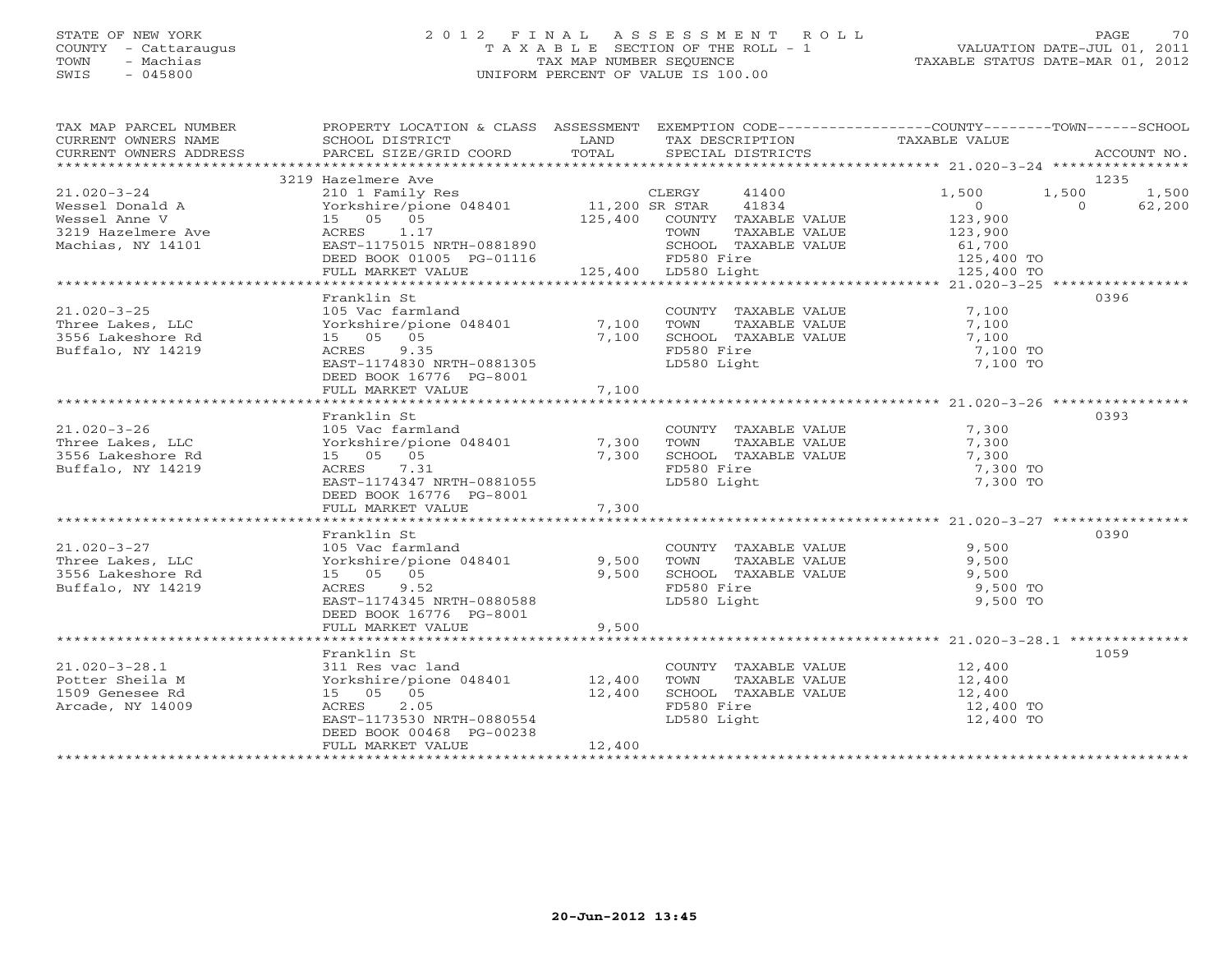# STATE OF NEW YORK 2 0 1 2 F I N A L A S S E S S M E N T R O L L PAGE 71 COUNTY - Cattaraugus T A X A B L E SECTION OF THE ROLL - 1 VALUATION DATE-JUL 01, 2011 TOWN - Machias TAX MAP NUMBER SEQUENCE TAXABLE STATUS DATE-MAR 01, 2012 SWIS - 045800 UNIFORM PERCENT OF VALUE IS 100.00UNIFORM PERCENT OF VALUE IS 100.00

| TAX MAP PARCEL NUMBER<br>CURRENT OWNERS NAME<br>CURRENT OWNERS ADDRESS   | PROPERTY LOCATION & CLASS ASSESSMENT EXEMPTION CODE----------------COUNTY-------TOWN------SCHOOL<br>SCHOOL DISTRICT<br>PARCEL SIZE/GRID COORD | LAND<br>TOTAL  | TAX DESCRIPTION<br>SPECIAL DISTRICTS | TAXABLE VALUE                                  |          | ACCOUNT NO. |
|--------------------------------------------------------------------------|-----------------------------------------------------------------------------------------------------------------------------------------------|----------------|--------------------------------------|------------------------------------------------|----------|-------------|
| ***********************                                                  |                                                                                                                                               |                |                                      |                                                |          |             |
|                                                                          | 3418 Franklin St                                                                                                                              |                |                                      |                                                |          | 1985        |
| $21.020 - 3 - 28.2$                                                      | 210 1 Family Res                                                                                                                              |                | RES STAR 41854                       | $\overline{0}$                                 | $\Omega$ | 30,000      |
| Bieber Joseph R                                                          | Yorkshire/pione 048401                                                                                                                        | 10,300         | COUNTY TAXABLE VALUE                 | 77,500                                         |          |             |
| Bieber Kimberly                                                          | 15 05 05                                                                                                                                      | 77,500         | TOWN<br>TAXABLE VALUE                | 77,500                                         |          |             |
| 3418 Franklin St                                                         | FRNT 100.00 DPTH 305.00                                                                                                                       |                | SCHOOL TAXABLE VALUE                 | 47,500                                         |          |             |
| Machias, NY 14101                                                        | BANK<br>017                                                                                                                                   |                | FD580 Fire                           | 77,500 TO                                      |          |             |
|                                                                          | EAST-1173331 NRTH-0880529                                                                                                                     |                | LD580 Light                          | 77,500 TO                                      |          |             |
|                                                                          | DEED BOOK 1466 PG-9002                                                                                                                        |                |                                      |                                                |          |             |
|                                                                          |                                                                                                                                               |                |                                      |                                                |          |             |
|                                                                          |                                                                                                                                               |                |                                      |                                                |          |             |
|                                                                          | 3424 Franklin St                                                                                                                              |                |                                      |                                                |          | 0307        |
| $21.020 - 3 - 29$                                                        | 210 1 Family Res                                                                                                                              |                | AGED C/T<br>41801                    | 38,680                                         | 38,680   | $\Omega$    |
| Duncan Keith R                                                           | Yorkshire/pione 048401                                                                                                                        | 12,000 AGED S  | 41804                                | $\circ$                                        | $\circ$  | 9,670       |
| Duncan Ronald D II                                                       | 15 05 05                                                                                                                                      | 96,700 SR STAR | 41834                                | $\Omega$                                       | $\Omega$ | 62,200      |
| 3424 Franklin St                                                         | Arlene Duncan-L/U                                                                                                                             |                | COUNTY TAXABLE VALUE                 | 58,020                                         |          |             |
| Machias, NY 14101                                                        | ACRES<br>1.78                                                                                                                                 |                | TOWN<br>TAXABLE VALUE                | 58,020                                         |          |             |
|                                                                          | EAST-1173156 NRTH-0880547                                                                                                                     |                | SCHOOL TAXABLE VALUE                 | 58,020<br>24,830                               |          |             |
|                                                                          | DEED BOOK 00998 PG-00460                                                                                                                      |                | FD580 Fire                           | 96,700 TO                                      |          |             |
|                                                                          | FULL MARKET VALUE                                                                                                                             |                | 96,700 LD580 Light                   | 96,700 TO                                      |          |             |
|                                                                          |                                                                                                                                               |                |                                      |                                                |          |             |
|                                                                          | 3454 Franklin St                                                                                                                              |                |                                      |                                                |          | 0001        |
| 21.020-3-30<br>Bainbridge Gregory H<br>Bainbridge Sandra<br>131 Pearl St | 220 2 Family Res                                                                                                                              |                | RES STAR 41854                       | $\overline{0}$                                 | $\Omega$ | 30,000      |
|                                                                          | Yorkshire/pione 048401                                                                                                                        | 11,000         | COUNTY TAXABLE VALUE                 | 79,100                                         |          |             |
|                                                                          | 15 05 05                                                                                                                                      | 79,100         | TOWN<br>TAXABLE VALUE                | 79,100                                         |          |             |
|                                                                          | 1.00<br>ACRES                                                                                                                                 |                | SCHOOL TAXABLE VALUE                 | 49,100                                         |          |             |
| Holland, NY 14080                                                        | EAST-1172957 NRTH-0880548                                                                                                                     |                | FD580 Fire                           | 79,100 TO                                      |          |             |
|                                                                          | DEED BOOK 00925 PG-00166                                                                                                                      |                | LD580 Light                          | 79,100 TO                                      |          |             |
|                                                                          | FULL MARKET VALUE                                                                                                                             | 79,100         |                                      |                                                |          |             |
|                                                                          | ************************                                                                                                                      |                |                                      |                                                |          |             |
|                                                                          | 9604 Main St                                                                                                                                  |                |                                      |                                                |          | 0444        |
| $21.020 - 3 - 31$                                                        | 210 1 Family Res                                                                                                                              |                | WVET C/T<br>41121                    | 11,595                                         | 11,595   | $\Omega$    |
| Gardner Charles E                                                        | Yorkshire/pione 048401                                                                                                                        | 9,300 SR STAR  | 41834                                | $\Omega$                                       | $\cap$   | 62,200      |
| Gardner Sharon                                                           | 15 05 05                                                                                                                                      |                | 77,300 COUNTY TAXABLE VALUE          | 65,705                                         |          |             |
| 9604 Main St                                                             | FRNT 74.00 DPTH 297.00                                                                                                                        |                | TOWN<br>TAXABLE VALUE                | 65,705                                         |          |             |
| Machias, NY 14101                                                        | EAST-1172769 NRTH-0880417                                                                                                                     |                | SCHOOL TAXABLE VALUE                 | 15,100                                         |          |             |
|                                                                          | DEED BOOK 776<br>PG-01187                                                                                                                     |                | FD580 Fire                           | 77,300 TO                                      |          |             |
|                                                                          | FULL MARKET VALUE<br>****************************                                                                                             |                | 77,300 LD580 Light                   | 77,300 TO                                      |          |             |
|                                                                          |                                                                                                                                               |                |                                      | ***************** 21.020-3-32 **************** |          |             |
|                                                                          | 9614 Main St                                                                                                                                  |                |                                      |                                                |          | 0935        |
| $21.020 - 3 - 32$                                                        | 210 1 Family Res                                                                                                                              |                | RES STAR<br>41854                    | $\overline{0}$                                 | $\Omega$ | 30,000      |
| Schoepflin Larry A                                                       | Yorkshire/pione 048401                                                                                                                        | 11,200         | COUNTY TAXABLE VALUE                 | 57,000                                         |          |             |
| 9614 Main St                                                             | 15 05 05                                                                                                                                      | 57,000         | TOWN<br>TAXABLE VALUE                | 57,000                                         |          |             |
| Machias, NY 14101                                                        | 1.13<br>ACRES                                                                                                                                 |                | SCHOOL TAXABLE VALUE                 | 27,000                                         |          |             |
|                                                                          | EAST-1172740 NRTH-0880538                                                                                                                     |                | FD580 Fire                           | 57,000 TO                                      |          |             |
|                                                                          | DEED BOOK 893<br>PG-01124                                                                                                                     |                | LD580 Light                          | 57,000 TO                                      |          |             |
|                                                                          | FULL MARKET VALUE                                                                                                                             | 57,000         |                                      |                                                |          |             |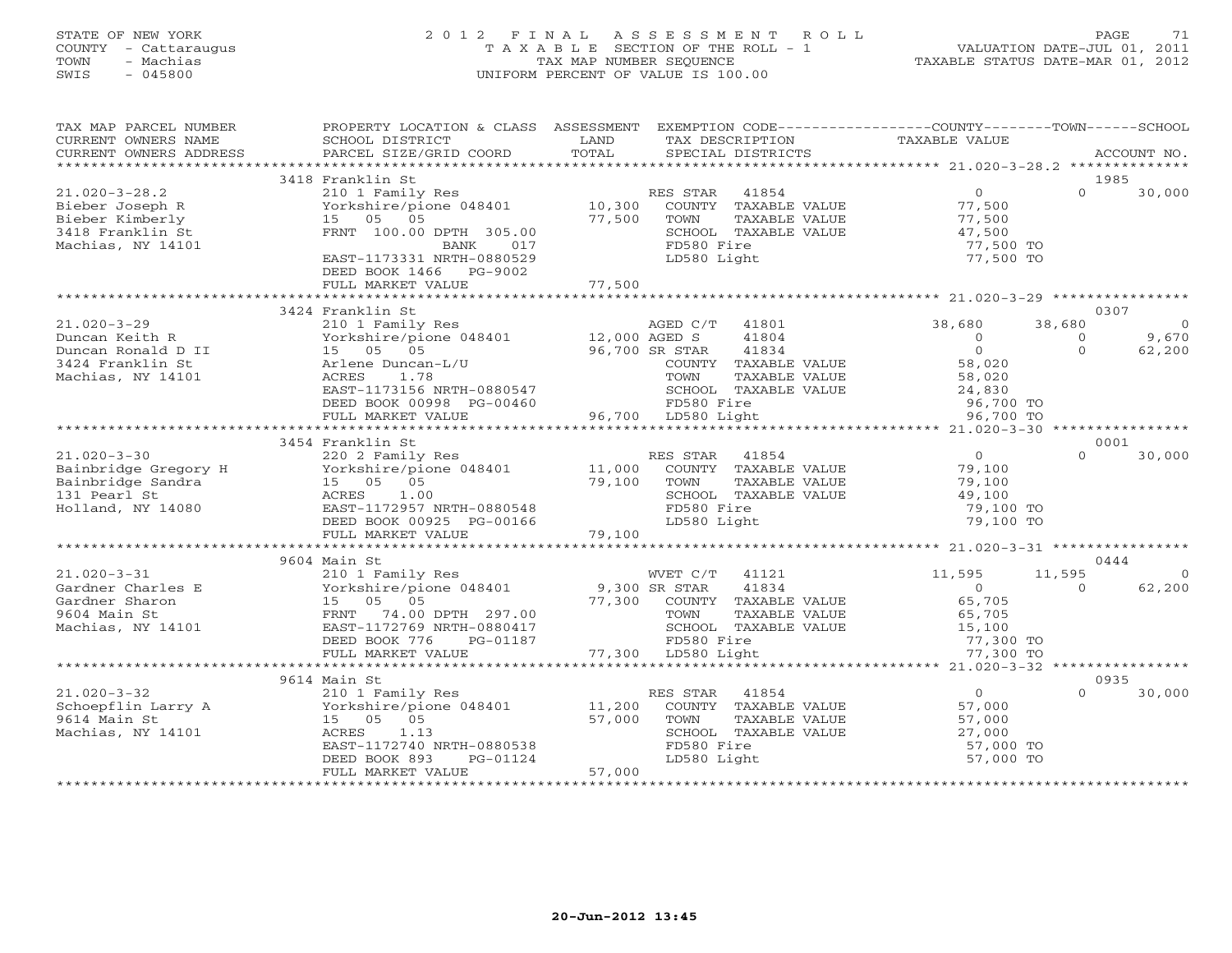# STATE OF NEW YORK 2 0 1 2 F I N A L A S S E S S M E N T R O L L PAGE 72 COUNTY - Cattaraugus T A X A B L E SECTION OF THE ROLL - 1 VALUATION DATE-JUL 01, 2011 TOWN - Machias TAX MAP NUMBER SEQUENCE TAXABLE STATUS DATE-MAR 01, 2012 SWIS - 045800 UNIFORM PERCENT OF VALUE IS 100.00

| TAX MAP PARCEL NUMBER                                                                                                                                                                                                                                                                                                                                                                                                                                                                | PROPERTY LOCATION & CLASS ASSESSMENT EXEMPTION CODE----------------COUNTY-------TOWN------SCHOOL |                  |                                                                                                                                                                           |                                                                                |                                      |
|--------------------------------------------------------------------------------------------------------------------------------------------------------------------------------------------------------------------------------------------------------------------------------------------------------------------------------------------------------------------------------------------------------------------------------------------------------------------------------------|--------------------------------------------------------------------------------------------------|------------------|---------------------------------------------------------------------------------------------------------------------------------------------------------------------------|--------------------------------------------------------------------------------|--------------------------------------|
| $\begin{tabular}{lllllll} \multicolumn{2}{c}{\textbf{CURRENT}} & \multicolumn{2}{c}{\textbf{WWERS}} & \multicolumn{2}{c}{\textbf{NAME}} & \multicolumn{2}{c}{\textbf{SCH1D}} & \multicolumn{2}{c}{\textbf{LAND}} & \multicolumn{2}{c}{\textbf{TAX} \textbf{DESCRIPTION}} & \multicolumn{2}{c}{\textbf{TAXABLE} \textbf{ VALUE}} & \multicolumn{2}{c}{\textbf{ACCOUNT NO}} \\ & \multicolumn{2}{c}{\textbf{CURRENT}} & \multicolumn{2}{c}{\textbf{WMERS}} & \multicolumn{2}{c}{\text$ |                                                                                                  |                  |                                                                                                                                                                           |                                                                                |                                      |
|                                                                                                                                                                                                                                                                                                                                                                                                                                                                                      |                                                                                                  |                  |                                                                                                                                                                           |                                                                                | ACCOUNT NO.                          |
|                                                                                                                                                                                                                                                                                                                                                                                                                                                                                      |                                                                                                  |                  |                                                                                                                                                                           |                                                                                |                                      |
|                                                                                                                                                                                                                                                                                                                                                                                                                                                                                      | 9624 Main St                                                                                     |                  |                                                                                                                                                                           |                                                                                | 0508                                 |
|                                                                                                                                                                                                                                                                                                                                                                                                                                                                                      |                                                                                                  |                  | RES STAR 41854<br>ES STAR - 41854<br>COUNTY - TAXABLE VALUE                                                                                                               | $\overline{0}$                                                                 | $\Omega$<br>30,000                   |
|                                                                                                                                                                                                                                                                                                                                                                                                                                                                                      |                                                                                                  |                  |                                                                                                                                                                           | $\begin{array}{c} 0 \\ 67,600 \end{array}$                                     |                                      |
|                                                                                                                                                                                                                                                                                                                                                                                                                                                                                      |                                                                                                  |                  | TOWN                                                                                                                                                                      | TAXABLE VALUE 67,600                                                           |                                      |
|                                                                                                                                                                                                                                                                                                                                                                                                                                                                                      |                                                                                                  |                  |                                                                                                                                                                           | 37,600                                                                         |                                      |
|                                                                                                                                                                                                                                                                                                                                                                                                                                                                                      |                                                                                                  |                  |                                                                                                                                                                           | 67,600 TO                                                                      |                                      |
|                                                                                                                                                                                                                                                                                                                                                                                                                                                                                      |                                                                                                  |                  | SCHOOL TAXABLE VALUE<br>FD580 Fire<br>LD580 Light                                                                                                                         | 67,600 TO                                                                      |                                      |
| 21.020-3-33 210 1 Family Res<br>Bainbridge Gregory H Yorkshire/pione 048401 8,700<br>Bainbridge Sandra 15 05 05 67,600<br>131 Pearl St FRNT 66.00 DPTH 297.00<br>Holland, NY 14080 EAST-1172708 NRTH-0880651<br>DEED BOOK 839 PG-00379<br>                                                                                                                                                                                                                                           |                                                                                                  |                  |                                                                                                                                                                           |                                                                                |                                      |
|                                                                                                                                                                                                                                                                                                                                                                                                                                                                                      |                                                                                                  |                  |                                                                                                                                                                           |                                                                                |                                      |
|                                                                                                                                                                                                                                                                                                                                                                                                                                                                                      | 9634 Main St                                                                                     |                  |                                                                                                                                                                           |                                                                                | 0766                                 |
|                                                                                                                                                                                                                                                                                                                                                                                                                                                                                      |                                                                                                  |                  | COUNTY TAXABLE VALUE 17,200                                                                                                                                               |                                                                                |                                      |
|                                                                                                                                                                                                                                                                                                                                                                                                                                                                                      | Yorkshire/pione 048401 9,800                                                                     |                  | TOWN                                                                                                                                                                      | TAXABLE VALUE<br>TAXABLE VALUE 17,200<br>TAXABLE VALUE 17,200<br>ire 17,200 TO |                                      |
|                                                                                                                                                                                                                                                                                                                                                                                                                                                                                      |                                                                                                  | 17,200           | SCHOOL TAXABLE VALUE                                                                                                                                                      |                                                                                |                                      |
|                                                                                                                                                                                                                                                                                                                                                                                                                                                                                      |                                                                                                  |                  | FD580 Fire                                                                                                                                                                |                                                                                |                                      |
|                                                                                                                                                                                                                                                                                                                                                                                                                                                                                      |                                                                                                  |                  | LD580 Light                                                                                                                                                               | 17,200 TO                                                                      |                                      |
|                                                                                                                                                                                                                                                                                                                                                                                                                                                                                      |                                                                                                  |                  |                                                                                                                                                                           |                                                                                |                                      |
|                                                                                                                                                                                                                                                                                                                                                                                                                                                                                      |                                                                                                  |                  |                                                                                                                                                                           |                                                                                |                                      |
|                                                                                                                                                                                                                                                                                                                                                                                                                                                                                      |                                                                                                  |                  |                                                                                                                                                                           |                                                                                |                                      |
|                                                                                                                                                                                                                                                                                                                                                                                                                                                                                      | 9636 Main St                                                                                     |                  |                                                                                                                                                                           |                                                                                | 0768                                 |
| $21.020 - 3 - 35$                                                                                                                                                                                                                                                                                                                                                                                                                                                                    | 230 3 Family Res                                                                                 |                  | COUNTY TAXABLE VALUE 112,300                                                                                                                                              |                                                                                |                                      |
| 21.020-3-35 230 3 Family Res<br>Horschel Bernard Vorkshire/pione 048401<br>Horschel Dorothy L 15 05 05<br>8547 Knapp Rd FRNT 75.00 DPTH 297.00<br>West Falls, NY 14170 EAST-1172668 NRTH-0880808                                                                                                                                                                                                                                                                                     |                                                                                                  | 9,400<br>112,300 | TAXABLE VALUE<br>TOWN                                                                                                                                                     | 112,300<br>112,300                                                             |                                      |
|                                                                                                                                                                                                                                                                                                                                                                                                                                                                                      |                                                                                                  |                  | SCHOOL TAXABLE VALUE                                                                                                                                                      |                                                                                |                                      |
|                                                                                                                                                                                                                                                                                                                                                                                                                                                                                      |                                                                                                  |                  | FD580 Fire                                                                                                                                                                | 112,300 TO                                                                     |                                      |
|                                                                                                                                                                                                                                                                                                                                                                                                                                                                                      |                                                                                                  |                  | LD580 Light                                                                                                                                                               | $112,300$ TO                                                                   |                                      |
|                                                                                                                                                                                                                                                                                                                                                                                                                                                                                      | DEED BOOK 4527 PG-8001                                                                           |                  |                                                                                                                                                                           |                                                                                |                                      |
|                                                                                                                                                                                                                                                                                                                                                                                                                                                                                      |                                                                                                  |                  |                                                                                                                                                                           |                                                                                |                                      |
|                                                                                                                                                                                                                                                                                                                                                                                                                                                                                      |                                                                                                  |                  |                                                                                                                                                                           |                                                                                |                                      |
| $\begin{array}{cccccc} 21.020-3-36 & 9644 \text{ Main St} & \text{RES STAR} & 41854 & 0 \\ 220 2 \text{ Family Res} & 7,700 & \text{COUNTY} & \text{TXABLE VALUE} & 97,600 \\ \text{Tatar John W} & \text{Yorkshire/pione 048401} & 7,700 & \text{COUNTY} & \text{TXABLE VALUE} & 97,600 \\ \text{Tatar Patricia} & 15 & 05 & 05 & 97,600 & \text{TOWN} & \text{TXABLE VALUE} & 97,600 \\ \text{Machias, NY 14101} & \text{E$                                                        |                                                                                                  |                  |                                                                                                                                                                           |                                                                                | 1010                                 |
|                                                                                                                                                                                                                                                                                                                                                                                                                                                                                      |                                                                                                  |                  |                                                                                                                                                                           |                                                                                | $\Omega$<br>30,000                   |
|                                                                                                                                                                                                                                                                                                                                                                                                                                                                                      |                                                                                                  |                  |                                                                                                                                                                           |                                                                                |                                      |
|                                                                                                                                                                                                                                                                                                                                                                                                                                                                                      |                                                                                                  |                  |                                                                                                                                                                           |                                                                                |                                      |
|                                                                                                                                                                                                                                                                                                                                                                                                                                                                                      |                                                                                                  |                  |                                                                                                                                                                           |                                                                                |                                      |
|                                                                                                                                                                                                                                                                                                                                                                                                                                                                                      |                                                                                                  |                  |                                                                                                                                                                           | 97,600 TO                                                                      |                                      |
|                                                                                                                                                                                                                                                                                                                                                                                                                                                                                      |                                                                                                  |                  |                                                                                                                                                                           | 97,600 TO                                                                      |                                      |
|                                                                                                                                                                                                                                                                                                                                                                                                                                                                                      | FULL MARKET VALUE 97,600                                                                         |                  |                                                                                                                                                                           |                                                                                |                                      |
|                                                                                                                                                                                                                                                                                                                                                                                                                                                                                      |                                                                                                  |                  |                                                                                                                                                                           |                                                                                |                                      |
|                                                                                                                                                                                                                                                                                                                                                                                                                                                                                      | 9666 Main St                                                                                     |                  | AGED C/T 41801                                                                                                                                                            |                                                                                | 0517                                 |
| $21.020 - 3 - 39$                                                                                                                                                                                                                                                                                                                                                                                                                                                                    | 210 1 Family Res                                                                                 |                  |                                                                                                                                                                           | 29,150                                                                         | 29,150<br>$\overline{0}$             |
| Hughes Dolores R                                                                                                                                                                                                                                                                                                                                                                                                                                                                     | Yorkshire/pione 048401                                                                           | 6,100 AGED S     | 41804                                                                                                                                                                     | $\begin{matrix} 0 \\ 0 \end{matrix}$                                           | 17,490<br>$\overline{0}$<br>$\Omega$ |
| PO Box 213                                                                                                                                                                                                                                                                                                                                                                                                                                                                           | 15 05 05                                                                                         | 58,300 SR STAR   | 41834<br>R STAR 41034<br>COUNTY TAXABLE VALUE 29,150<br>TOWN TAXABLE VALUE 29,150<br>SCHOOL TAXABLE VALUE 0<br>FD580 Fire 58,300 TO<br>Th580 Light 58,300 TO<br>58,300 TO |                                                                                | 40,810                               |
| Machias, NY 14101                                                                                                                                                                                                                                                                                                                                                                                                                                                                    | 56.58 DPTH 180.00<br>FRNT<br>EAST-1172507 NRTH-0881174                                           |                  |                                                                                                                                                                           |                                                                                |                                      |
|                                                                                                                                                                                                                                                                                                                                                                                                                                                                                      |                                                                                                  |                  |                                                                                                                                                                           |                                                                                |                                      |
|                                                                                                                                                                                                                                                                                                                                                                                                                                                                                      | DEED BOOK 854<br>PG-00362<br>FULL MARKET VALUE                                                   |                  | 58,300 FD580 Fire                                                                                                                                                         |                                                                                |                                      |
|                                                                                                                                                                                                                                                                                                                                                                                                                                                                                      |                                                                                                  |                  |                                                                                                                                                                           |                                                                                |                                      |
|                                                                                                                                                                                                                                                                                                                                                                                                                                                                                      |                                                                                                  |                  |                                                                                                                                                                           |                                                                                |                                      |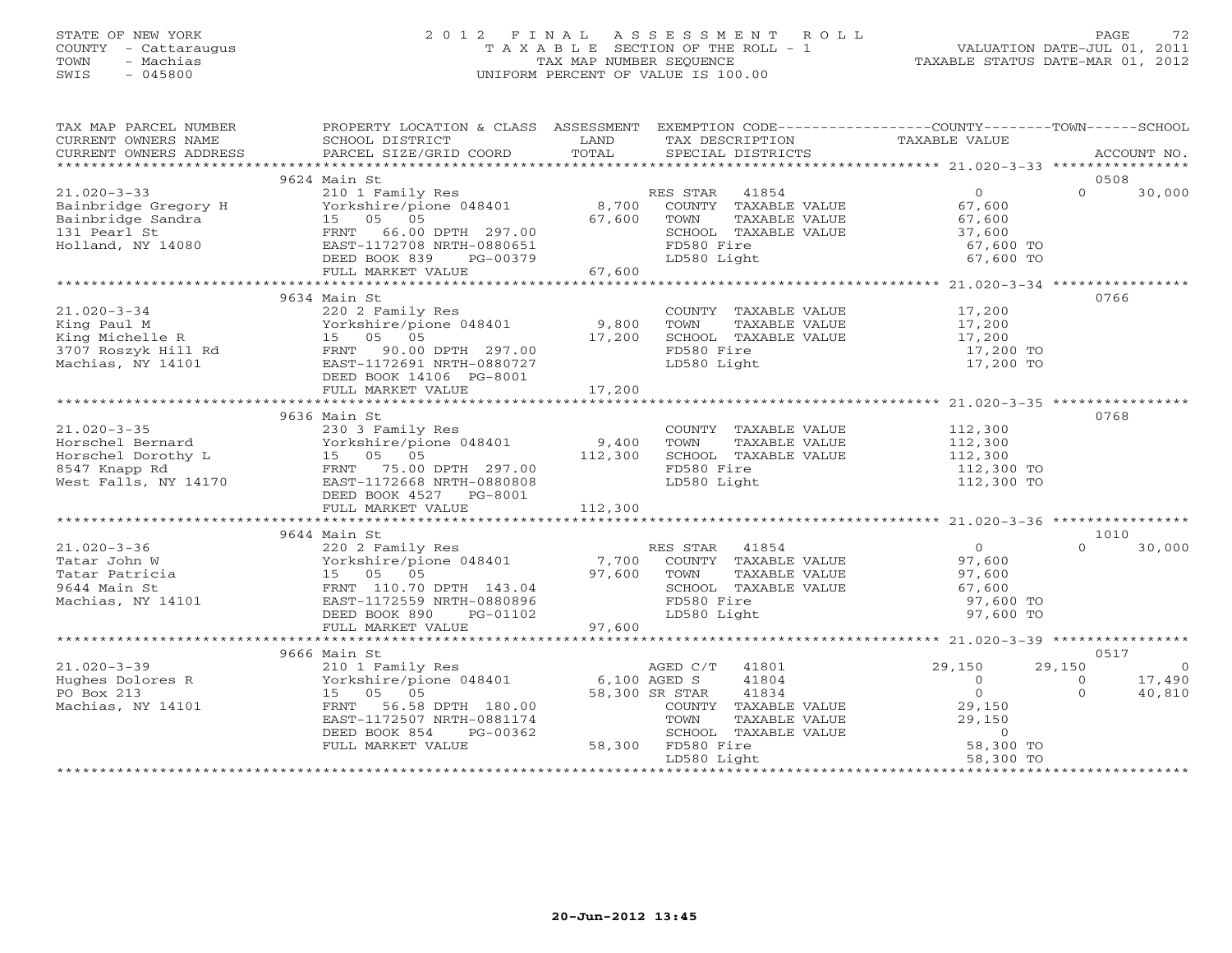## STATE OF NEW YORK 2 0 1 2 F I N A L A S S E S S M E N T R O L L PAGE 73 COUNTY - Cattaraugus T A X A B L E SECTION OF THE ROLL - 1 VALUATION DATE-JUL 01, 2011 TOWN - Machias TAX MAP NUMBER SEQUENCE TAXABLE STATUS DATE-MAR 01, 2012 SWIS - 045800 UNIFORM PERCENT OF VALUE IS 100.00

| 9672 Main St<br>1006<br>210 1 Family Res AGED C/T<br>Yorkshire/pione 048401 9,000 AGED S<br>$\overline{0}$<br>$21.020 - 3 - 40$<br>AGED C/T 41801<br>36,240<br>36,240<br>Kogo Donald J<br>9672 Main St<br>Machias, NY 14101<br>41804<br>$\overline{0}$<br>9,060<br>$\Omega$<br>90,600 SR STAR<br>COUNTY TOWN T<br>TOWN T<br>$\overline{0}$<br>15 05 05<br>41834<br>$\Omega$<br>62,200<br>COUNTY TAXABLE VALUE<br>54,360<br>FRNT 115.00 DPTH 181.40<br>54,360<br>19,340<br>BANK<br>024<br>TAXABLE VALUE<br>EAST-1172484 NRTH-0881257<br>SCHOOL TAXABLE VALUE<br>FD580 Fire<br>FD580 Fire<br>90,600 LD580 Light<br>DEED BOOK 3599 PG-8002<br>90,600 TO<br>90,600 TO<br>FULL MARKET VALUE<br>0611<br>9682 Main St<br>485 >1use sm bld<br>Yorkshire/pione 048401 9,000<br>15 05 05 page 126,000<br>Paym 122 26 page 126 126,000<br>$21.020 - 3 - 41$<br>COUNTY TAXABLE VALUE 126,000<br>Raab Micheal A (15 - 168401)<br>Raab Bernice 15 - 15 - 168.76<br>7853 W Fancy Tract Rd (168.76 - 1722.66 DPTH 168.76 Machias, NY 14101 - 168.77 - 168.74 - 168.74 - 169.74 - 1<br>TOWN TAXABLE VALUE<br>126,000<br>SCHOOL TAXABLE VALUE 126,000<br>FD580 Fire<br>126,000 TO<br>126,000 TO<br>LD580 Light<br>DEED BOOK 910 PG-00024<br>FULL MARKET VALUE<br>126,000<br>Franklin St<br>0395<br>105 Vac farmland<br>Yorkshire/pione 048401 21,200<br>$21.020 - 3 - 42$<br>COUNTY TAXABLE VALUE<br>TOWN      TAXABLE VALUE<br>21,200<br>21,200<br>Three Lakes, LLC<br>3556 Lakeshore Rd<br>15 05 05<br>21,200<br>ACRES 24.84<br>EAST-1173322 NRTH-0881108<br>LD580 Light<br>21,200 TO<br>DEED BOOK 16776 PG-8001<br>9712 Main St<br>0903<br>COUNTY TAXABLE VALUE<br>$21.020 - 3 - 46$<br>20,200<br>312 Vac w/imprv<br>Yorkshire/pione 048401 9,400<br>zı.020-3-46<br>Ferguson Ann Marie<br>6699 Meadowbrook Dr<br>Boston, NY 14025<br>TAXABLE VALUE 20,200<br>TOWN<br>15 05 05<br>20,200<br>SCHOOL TAXABLE VALUE<br>FD580 Fire<br>20,200<br>20,200 TO<br>FRNT 125.00 DPTH 185.00<br>20,200 TO<br>EAST-1172457 NRTH-0881609<br>LD580 Light<br>DEED BOOK 15150 PG-2001<br>20,200<br>FULL MARKET VALUE<br>1053<br>Main St<br>$21.020 - 3 - 47$<br>2,700<br>311 Res vac land<br>COUNTY TAXABLE VALUE<br>TOWN TAXABLE VALUE<br>SCHOOL TAXABLE VALUE<br>FD580 Fire<br>LD580 Light<br>Yorkshire/pione 048401<br>2,700<br>2,700<br>Stoll Krafton G<br>Stoll Elaine<br>15 05 05<br>2,700<br>2,700<br>2,700 TO<br>FRNT 34.00 DPTH 77.00<br>9665 Maple Ave<br>2,700 TO<br>Machias, NY 14101<br>EAST-1172475 NRTH-0881684<br>2,700<br>FULL MARKET VALUE | TAX MAP PARCEL NUMBER<br>CURRENT OWNERS NAME<br>CURRENT OWNERS ADDRESS | PROPERTY LOCATION & CLASS ASSESSMENT<br>SCHOOL DISTRICT<br><b>Example 12</b> LAND<br>PARCEL SIZE/GRID COORD | TOTAL | EXEMPTION CODE-----------------COUNTY-------TOWN------SCHOOL<br>TAX DESCRIPTION TAXABLE VALUE<br>SPECIAL DISTRICTS | ACCOUNT NO. |
|-----------------------------------------------------------------------------------------------------------------------------------------------------------------------------------------------------------------------------------------------------------------------------------------------------------------------------------------------------------------------------------------------------------------------------------------------------------------------------------------------------------------------------------------------------------------------------------------------------------------------------------------------------------------------------------------------------------------------------------------------------------------------------------------------------------------------------------------------------------------------------------------------------------------------------------------------------------------------------------------------------------------------------------------------------------------------------------------------------------------------------------------------------------------------------------------------------------------------------------------------------------------------------------------------------------------------------------------------------------------------------------------------------------------------------------------------------------------------------------------------------------------------------------------------------------------------------------------------------------------------------------------------------------------------------------------------------------------------------------------------------------------------------------------------------------------------------------------------------------------------------------------------------------------------------------------------------------------------------------------------------------------------------------------------------------------------------------------------------------------------------------------------------------------------------------------------------------------------------------------------------------------------------------------------------------------------------------------------------------------------------------------------------------------------------------------------------------------------------------------------------------------------------|------------------------------------------------------------------------|-------------------------------------------------------------------------------------------------------------|-------|--------------------------------------------------------------------------------------------------------------------|-------------|
|                                                                                                                                                                                                                                                                                                                                                                                                                                                                                                                                                                                                                                                                                                                                                                                                                                                                                                                                                                                                                                                                                                                                                                                                                                                                                                                                                                                                                                                                                                                                                                                                                                                                                                                                                                                                                                                                                                                                                                                                                                                                                                                                                                                                                                                                                                                                                                                                                                                                                                                             |                                                                        |                                                                                                             |       |                                                                                                                    |             |
|                                                                                                                                                                                                                                                                                                                                                                                                                                                                                                                                                                                                                                                                                                                                                                                                                                                                                                                                                                                                                                                                                                                                                                                                                                                                                                                                                                                                                                                                                                                                                                                                                                                                                                                                                                                                                                                                                                                                                                                                                                                                                                                                                                                                                                                                                                                                                                                                                                                                                                                             |                                                                        |                                                                                                             |       |                                                                                                                    |             |
|                                                                                                                                                                                                                                                                                                                                                                                                                                                                                                                                                                                                                                                                                                                                                                                                                                                                                                                                                                                                                                                                                                                                                                                                                                                                                                                                                                                                                                                                                                                                                                                                                                                                                                                                                                                                                                                                                                                                                                                                                                                                                                                                                                                                                                                                                                                                                                                                                                                                                                                             |                                                                        |                                                                                                             |       |                                                                                                                    |             |
|                                                                                                                                                                                                                                                                                                                                                                                                                                                                                                                                                                                                                                                                                                                                                                                                                                                                                                                                                                                                                                                                                                                                                                                                                                                                                                                                                                                                                                                                                                                                                                                                                                                                                                                                                                                                                                                                                                                                                                                                                                                                                                                                                                                                                                                                                                                                                                                                                                                                                                                             |                                                                        |                                                                                                             |       |                                                                                                                    |             |
|                                                                                                                                                                                                                                                                                                                                                                                                                                                                                                                                                                                                                                                                                                                                                                                                                                                                                                                                                                                                                                                                                                                                                                                                                                                                                                                                                                                                                                                                                                                                                                                                                                                                                                                                                                                                                                                                                                                                                                                                                                                                                                                                                                                                                                                                                                                                                                                                                                                                                                                             |                                                                        |                                                                                                             |       |                                                                                                                    |             |
|                                                                                                                                                                                                                                                                                                                                                                                                                                                                                                                                                                                                                                                                                                                                                                                                                                                                                                                                                                                                                                                                                                                                                                                                                                                                                                                                                                                                                                                                                                                                                                                                                                                                                                                                                                                                                                                                                                                                                                                                                                                                                                                                                                                                                                                                                                                                                                                                                                                                                                                             |                                                                        |                                                                                                             |       |                                                                                                                    |             |
|                                                                                                                                                                                                                                                                                                                                                                                                                                                                                                                                                                                                                                                                                                                                                                                                                                                                                                                                                                                                                                                                                                                                                                                                                                                                                                                                                                                                                                                                                                                                                                                                                                                                                                                                                                                                                                                                                                                                                                                                                                                                                                                                                                                                                                                                                                                                                                                                                                                                                                                             |                                                                        |                                                                                                             |       |                                                                                                                    |             |
|                                                                                                                                                                                                                                                                                                                                                                                                                                                                                                                                                                                                                                                                                                                                                                                                                                                                                                                                                                                                                                                                                                                                                                                                                                                                                                                                                                                                                                                                                                                                                                                                                                                                                                                                                                                                                                                                                                                                                                                                                                                                                                                                                                                                                                                                                                                                                                                                                                                                                                                             |                                                                        |                                                                                                             |       |                                                                                                                    |             |
|                                                                                                                                                                                                                                                                                                                                                                                                                                                                                                                                                                                                                                                                                                                                                                                                                                                                                                                                                                                                                                                                                                                                                                                                                                                                                                                                                                                                                                                                                                                                                                                                                                                                                                                                                                                                                                                                                                                                                                                                                                                                                                                                                                                                                                                                                                                                                                                                                                                                                                                             |                                                                        |                                                                                                             |       |                                                                                                                    |             |
|                                                                                                                                                                                                                                                                                                                                                                                                                                                                                                                                                                                                                                                                                                                                                                                                                                                                                                                                                                                                                                                                                                                                                                                                                                                                                                                                                                                                                                                                                                                                                                                                                                                                                                                                                                                                                                                                                                                                                                                                                                                                                                                                                                                                                                                                                                                                                                                                                                                                                                                             |                                                                        |                                                                                                             |       |                                                                                                                    |             |
|                                                                                                                                                                                                                                                                                                                                                                                                                                                                                                                                                                                                                                                                                                                                                                                                                                                                                                                                                                                                                                                                                                                                                                                                                                                                                                                                                                                                                                                                                                                                                                                                                                                                                                                                                                                                                                                                                                                                                                                                                                                                                                                                                                                                                                                                                                                                                                                                                                                                                                                             |                                                                        |                                                                                                             |       |                                                                                                                    |             |
|                                                                                                                                                                                                                                                                                                                                                                                                                                                                                                                                                                                                                                                                                                                                                                                                                                                                                                                                                                                                                                                                                                                                                                                                                                                                                                                                                                                                                                                                                                                                                                                                                                                                                                                                                                                                                                                                                                                                                                                                                                                                                                                                                                                                                                                                                                                                                                                                                                                                                                                             |                                                                        |                                                                                                             |       |                                                                                                                    |             |
|                                                                                                                                                                                                                                                                                                                                                                                                                                                                                                                                                                                                                                                                                                                                                                                                                                                                                                                                                                                                                                                                                                                                                                                                                                                                                                                                                                                                                                                                                                                                                                                                                                                                                                                                                                                                                                                                                                                                                                                                                                                                                                                                                                                                                                                                                                                                                                                                                                                                                                                             |                                                                        |                                                                                                             |       |                                                                                                                    |             |
|                                                                                                                                                                                                                                                                                                                                                                                                                                                                                                                                                                                                                                                                                                                                                                                                                                                                                                                                                                                                                                                                                                                                                                                                                                                                                                                                                                                                                                                                                                                                                                                                                                                                                                                                                                                                                                                                                                                                                                                                                                                                                                                                                                                                                                                                                                                                                                                                                                                                                                                             |                                                                        |                                                                                                             |       |                                                                                                                    |             |
|                                                                                                                                                                                                                                                                                                                                                                                                                                                                                                                                                                                                                                                                                                                                                                                                                                                                                                                                                                                                                                                                                                                                                                                                                                                                                                                                                                                                                                                                                                                                                                                                                                                                                                                                                                                                                                                                                                                                                                                                                                                                                                                                                                                                                                                                                                                                                                                                                                                                                                                             |                                                                        |                                                                                                             |       |                                                                                                                    |             |
|                                                                                                                                                                                                                                                                                                                                                                                                                                                                                                                                                                                                                                                                                                                                                                                                                                                                                                                                                                                                                                                                                                                                                                                                                                                                                                                                                                                                                                                                                                                                                                                                                                                                                                                                                                                                                                                                                                                                                                                                                                                                                                                                                                                                                                                                                                                                                                                                                                                                                                                             |                                                                        |                                                                                                             |       |                                                                                                                    |             |
|                                                                                                                                                                                                                                                                                                                                                                                                                                                                                                                                                                                                                                                                                                                                                                                                                                                                                                                                                                                                                                                                                                                                                                                                                                                                                                                                                                                                                                                                                                                                                                                                                                                                                                                                                                                                                                                                                                                                                                                                                                                                                                                                                                                                                                                                                                                                                                                                                                                                                                                             |                                                                        |                                                                                                             |       |                                                                                                                    |             |
|                                                                                                                                                                                                                                                                                                                                                                                                                                                                                                                                                                                                                                                                                                                                                                                                                                                                                                                                                                                                                                                                                                                                                                                                                                                                                                                                                                                                                                                                                                                                                                                                                                                                                                                                                                                                                                                                                                                                                                                                                                                                                                                                                                                                                                                                                                                                                                                                                                                                                                                             |                                                                        |                                                                                                             |       |                                                                                                                    |             |
|                                                                                                                                                                                                                                                                                                                                                                                                                                                                                                                                                                                                                                                                                                                                                                                                                                                                                                                                                                                                                                                                                                                                                                                                                                                                                                                                                                                                                                                                                                                                                                                                                                                                                                                                                                                                                                                                                                                                                                                                                                                                                                                                                                                                                                                                                                                                                                                                                                                                                                                             |                                                                        |                                                                                                             |       |                                                                                                                    |             |
|                                                                                                                                                                                                                                                                                                                                                                                                                                                                                                                                                                                                                                                                                                                                                                                                                                                                                                                                                                                                                                                                                                                                                                                                                                                                                                                                                                                                                                                                                                                                                                                                                                                                                                                                                                                                                                                                                                                                                                                                                                                                                                                                                                                                                                                                                                                                                                                                                                                                                                                             |                                                                        |                                                                                                             |       |                                                                                                                    |             |
|                                                                                                                                                                                                                                                                                                                                                                                                                                                                                                                                                                                                                                                                                                                                                                                                                                                                                                                                                                                                                                                                                                                                                                                                                                                                                                                                                                                                                                                                                                                                                                                                                                                                                                                                                                                                                                                                                                                                                                                                                                                                                                                                                                                                                                                                                                                                                                                                                                                                                                                             |                                                                        |                                                                                                             |       |                                                                                                                    |             |
|                                                                                                                                                                                                                                                                                                                                                                                                                                                                                                                                                                                                                                                                                                                                                                                                                                                                                                                                                                                                                                                                                                                                                                                                                                                                                                                                                                                                                                                                                                                                                                                                                                                                                                                                                                                                                                                                                                                                                                                                                                                                                                                                                                                                                                                                                                                                                                                                                                                                                                                             |                                                                        |                                                                                                             |       |                                                                                                                    |             |
|                                                                                                                                                                                                                                                                                                                                                                                                                                                                                                                                                                                                                                                                                                                                                                                                                                                                                                                                                                                                                                                                                                                                                                                                                                                                                                                                                                                                                                                                                                                                                                                                                                                                                                                                                                                                                                                                                                                                                                                                                                                                                                                                                                                                                                                                                                                                                                                                                                                                                                                             |                                                                        |                                                                                                             |       |                                                                                                                    |             |
|                                                                                                                                                                                                                                                                                                                                                                                                                                                                                                                                                                                                                                                                                                                                                                                                                                                                                                                                                                                                                                                                                                                                                                                                                                                                                                                                                                                                                                                                                                                                                                                                                                                                                                                                                                                                                                                                                                                                                                                                                                                                                                                                                                                                                                                                                                                                                                                                                                                                                                                             |                                                                        |                                                                                                             |       |                                                                                                                    |             |
|                                                                                                                                                                                                                                                                                                                                                                                                                                                                                                                                                                                                                                                                                                                                                                                                                                                                                                                                                                                                                                                                                                                                                                                                                                                                                                                                                                                                                                                                                                                                                                                                                                                                                                                                                                                                                                                                                                                                                                                                                                                                                                                                                                                                                                                                                                                                                                                                                                                                                                                             |                                                                        |                                                                                                             |       |                                                                                                                    |             |
|                                                                                                                                                                                                                                                                                                                                                                                                                                                                                                                                                                                                                                                                                                                                                                                                                                                                                                                                                                                                                                                                                                                                                                                                                                                                                                                                                                                                                                                                                                                                                                                                                                                                                                                                                                                                                                                                                                                                                                                                                                                                                                                                                                                                                                                                                                                                                                                                                                                                                                                             | Buffalo, NY 14219                                                      |                                                                                                             |       |                                                                                                                    |             |
|                                                                                                                                                                                                                                                                                                                                                                                                                                                                                                                                                                                                                                                                                                                                                                                                                                                                                                                                                                                                                                                                                                                                                                                                                                                                                                                                                                                                                                                                                                                                                                                                                                                                                                                                                                                                                                                                                                                                                                                                                                                                                                                                                                                                                                                                                                                                                                                                                                                                                                                             |                                                                        |                                                                                                             |       |                                                                                                                    |             |
|                                                                                                                                                                                                                                                                                                                                                                                                                                                                                                                                                                                                                                                                                                                                                                                                                                                                                                                                                                                                                                                                                                                                                                                                                                                                                                                                                                                                                                                                                                                                                                                                                                                                                                                                                                                                                                                                                                                                                                                                                                                                                                                                                                                                                                                                                                                                                                                                                                                                                                                             |                                                                        |                                                                                                             |       |                                                                                                                    |             |
|                                                                                                                                                                                                                                                                                                                                                                                                                                                                                                                                                                                                                                                                                                                                                                                                                                                                                                                                                                                                                                                                                                                                                                                                                                                                                                                                                                                                                                                                                                                                                                                                                                                                                                                                                                                                                                                                                                                                                                                                                                                                                                                                                                                                                                                                                                                                                                                                                                                                                                                             |                                                                        |                                                                                                             |       |                                                                                                                    |             |
|                                                                                                                                                                                                                                                                                                                                                                                                                                                                                                                                                                                                                                                                                                                                                                                                                                                                                                                                                                                                                                                                                                                                                                                                                                                                                                                                                                                                                                                                                                                                                                                                                                                                                                                                                                                                                                                                                                                                                                                                                                                                                                                                                                                                                                                                                                                                                                                                                                                                                                                             |                                                                        |                                                                                                             |       |                                                                                                                    |             |
|                                                                                                                                                                                                                                                                                                                                                                                                                                                                                                                                                                                                                                                                                                                                                                                                                                                                                                                                                                                                                                                                                                                                                                                                                                                                                                                                                                                                                                                                                                                                                                                                                                                                                                                                                                                                                                                                                                                                                                                                                                                                                                                                                                                                                                                                                                                                                                                                                                                                                                                             |                                                                        |                                                                                                             |       |                                                                                                                    |             |
|                                                                                                                                                                                                                                                                                                                                                                                                                                                                                                                                                                                                                                                                                                                                                                                                                                                                                                                                                                                                                                                                                                                                                                                                                                                                                                                                                                                                                                                                                                                                                                                                                                                                                                                                                                                                                                                                                                                                                                                                                                                                                                                                                                                                                                                                                                                                                                                                                                                                                                                             |                                                                        |                                                                                                             |       |                                                                                                                    |             |
|                                                                                                                                                                                                                                                                                                                                                                                                                                                                                                                                                                                                                                                                                                                                                                                                                                                                                                                                                                                                                                                                                                                                                                                                                                                                                                                                                                                                                                                                                                                                                                                                                                                                                                                                                                                                                                                                                                                                                                                                                                                                                                                                                                                                                                                                                                                                                                                                                                                                                                                             |                                                                        |                                                                                                             |       |                                                                                                                    |             |
|                                                                                                                                                                                                                                                                                                                                                                                                                                                                                                                                                                                                                                                                                                                                                                                                                                                                                                                                                                                                                                                                                                                                                                                                                                                                                                                                                                                                                                                                                                                                                                                                                                                                                                                                                                                                                                                                                                                                                                                                                                                                                                                                                                                                                                                                                                                                                                                                                                                                                                                             |                                                                        |                                                                                                             |       |                                                                                                                    |             |
|                                                                                                                                                                                                                                                                                                                                                                                                                                                                                                                                                                                                                                                                                                                                                                                                                                                                                                                                                                                                                                                                                                                                                                                                                                                                                                                                                                                                                                                                                                                                                                                                                                                                                                                                                                                                                                                                                                                                                                                                                                                                                                                                                                                                                                                                                                                                                                                                                                                                                                                             |                                                                        |                                                                                                             |       |                                                                                                                    |             |
|                                                                                                                                                                                                                                                                                                                                                                                                                                                                                                                                                                                                                                                                                                                                                                                                                                                                                                                                                                                                                                                                                                                                                                                                                                                                                                                                                                                                                                                                                                                                                                                                                                                                                                                                                                                                                                                                                                                                                                                                                                                                                                                                                                                                                                                                                                                                                                                                                                                                                                                             |                                                                        |                                                                                                             |       |                                                                                                                    |             |
|                                                                                                                                                                                                                                                                                                                                                                                                                                                                                                                                                                                                                                                                                                                                                                                                                                                                                                                                                                                                                                                                                                                                                                                                                                                                                                                                                                                                                                                                                                                                                                                                                                                                                                                                                                                                                                                                                                                                                                                                                                                                                                                                                                                                                                                                                                                                                                                                                                                                                                                             |                                                                        |                                                                                                             |       |                                                                                                                    |             |
|                                                                                                                                                                                                                                                                                                                                                                                                                                                                                                                                                                                                                                                                                                                                                                                                                                                                                                                                                                                                                                                                                                                                                                                                                                                                                                                                                                                                                                                                                                                                                                                                                                                                                                                                                                                                                                                                                                                                                                                                                                                                                                                                                                                                                                                                                                                                                                                                                                                                                                                             |                                                                        |                                                                                                             |       |                                                                                                                    |             |
|                                                                                                                                                                                                                                                                                                                                                                                                                                                                                                                                                                                                                                                                                                                                                                                                                                                                                                                                                                                                                                                                                                                                                                                                                                                                                                                                                                                                                                                                                                                                                                                                                                                                                                                                                                                                                                                                                                                                                                                                                                                                                                                                                                                                                                                                                                                                                                                                                                                                                                                             |                                                                        |                                                                                                             |       |                                                                                                                    |             |
|                                                                                                                                                                                                                                                                                                                                                                                                                                                                                                                                                                                                                                                                                                                                                                                                                                                                                                                                                                                                                                                                                                                                                                                                                                                                                                                                                                                                                                                                                                                                                                                                                                                                                                                                                                                                                                                                                                                                                                                                                                                                                                                                                                                                                                                                                                                                                                                                                                                                                                                             |                                                                        |                                                                                                             |       |                                                                                                                    |             |
|                                                                                                                                                                                                                                                                                                                                                                                                                                                                                                                                                                                                                                                                                                                                                                                                                                                                                                                                                                                                                                                                                                                                                                                                                                                                                                                                                                                                                                                                                                                                                                                                                                                                                                                                                                                                                                                                                                                                                                                                                                                                                                                                                                                                                                                                                                                                                                                                                                                                                                                             |                                                                        |                                                                                                             |       |                                                                                                                    |             |
|                                                                                                                                                                                                                                                                                                                                                                                                                                                                                                                                                                                                                                                                                                                                                                                                                                                                                                                                                                                                                                                                                                                                                                                                                                                                                                                                                                                                                                                                                                                                                                                                                                                                                                                                                                                                                                                                                                                                                                                                                                                                                                                                                                                                                                                                                                                                                                                                                                                                                                                             |                                                                        |                                                                                                             |       |                                                                                                                    |             |
|                                                                                                                                                                                                                                                                                                                                                                                                                                                                                                                                                                                                                                                                                                                                                                                                                                                                                                                                                                                                                                                                                                                                                                                                                                                                                                                                                                                                                                                                                                                                                                                                                                                                                                                                                                                                                                                                                                                                                                                                                                                                                                                                                                                                                                                                                                                                                                                                                                                                                                                             |                                                                        |                                                                                                             |       |                                                                                                                    |             |
|                                                                                                                                                                                                                                                                                                                                                                                                                                                                                                                                                                                                                                                                                                                                                                                                                                                                                                                                                                                                                                                                                                                                                                                                                                                                                                                                                                                                                                                                                                                                                                                                                                                                                                                                                                                                                                                                                                                                                                                                                                                                                                                                                                                                                                                                                                                                                                                                                                                                                                                             |                                                                        |                                                                                                             |       |                                                                                                                    |             |
|                                                                                                                                                                                                                                                                                                                                                                                                                                                                                                                                                                                                                                                                                                                                                                                                                                                                                                                                                                                                                                                                                                                                                                                                                                                                                                                                                                                                                                                                                                                                                                                                                                                                                                                                                                                                                                                                                                                                                                                                                                                                                                                                                                                                                                                                                                                                                                                                                                                                                                                             |                                                                        |                                                                                                             |       |                                                                                                                    |             |
|                                                                                                                                                                                                                                                                                                                                                                                                                                                                                                                                                                                                                                                                                                                                                                                                                                                                                                                                                                                                                                                                                                                                                                                                                                                                                                                                                                                                                                                                                                                                                                                                                                                                                                                                                                                                                                                                                                                                                                                                                                                                                                                                                                                                                                                                                                                                                                                                                                                                                                                             |                                                                        |                                                                                                             |       |                                                                                                                    |             |
|                                                                                                                                                                                                                                                                                                                                                                                                                                                                                                                                                                                                                                                                                                                                                                                                                                                                                                                                                                                                                                                                                                                                                                                                                                                                                                                                                                                                                                                                                                                                                                                                                                                                                                                                                                                                                                                                                                                                                                                                                                                                                                                                                                                                                                                                                                                                                                                                                                                                                                                             |                                                                        |                                                                                                             |       |                                                                                                                    |             |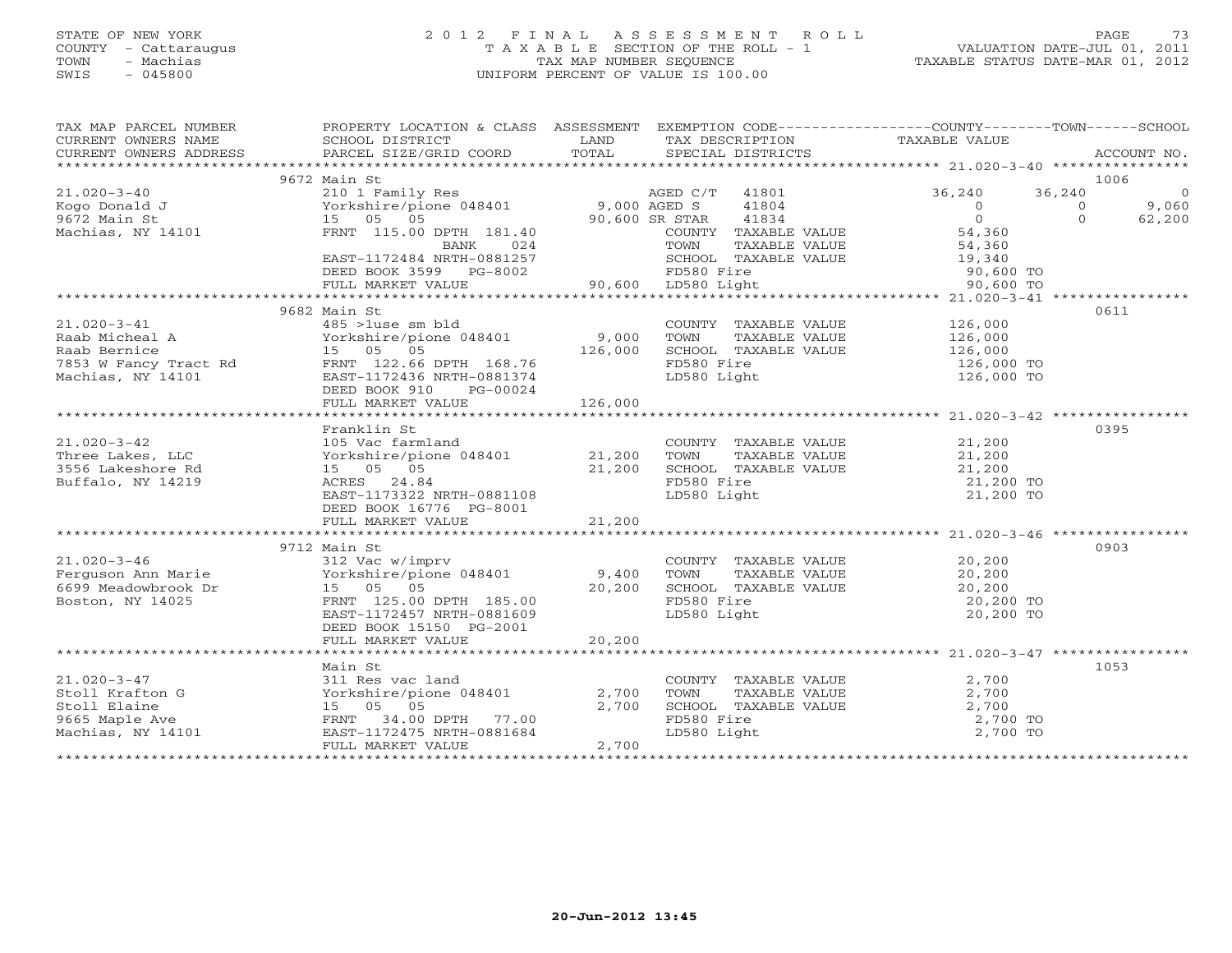#### STATE OF NEW YORK 2 0 1 2 F I N A L A S S E S S M E N T R O L L PAGE 74COUNTY - Cattaraugus T A X A B L E SECTION OF THE ROLL - 1 VALUATION DATE-JUL 01, 2011 TOWN - Machias TAX MAP NUMBER SEQUENCE TAX AND TAXABLE STATUS DATE-MAR 01, 2012<br>TRIS - 045800 SWIS - 045800 UNIFORM PERCENT OF VALUE IS 100.00

| TAX MAP PARCEL NUMBER<br>CURRENT OWNERS NAME<br>CURRENT OWNERS ADDRESS                                                        | SCHOOL DISTRICT<br><b>EXAMPLE SERVICE SERVICE SERVICE SERVICE SERVICE SERVICE SERVICE SERVICE SERVICE SERVICE SERVICE SERVICE SERVICE</b><br>PARCEL SIZE/GRID COORD                 | TOTAL                   | TAX DESCRIPTION TAXABLE VALUE<br>SPECIAL DISTRICTS<br>SPECIAL DISTRICTS                                   | PROPERTY LOCATION & CLASS ASSESSMENT EXEMPTION CODE----------------COUNTY-------TOWN------SCHOOL<br>ACCOUNT NO. |
|-------------------------------------------------------------------------------------------------------------------------------|-------------------------------------------------------------------------------------------------------------------------------------------------------------------------------------|-------------------------|-----------------------------------------------------------------------------------------------------------|-----------------------------------------------------------------------------------------------------------------|
| $21.020 - 3 - 48$<br>Saxon Robert A Jr                                                                                        | 9718 Main St<br>486 Mini-mart<br>Yorkshire/pione 048401 7,300<br>DEED BOOK 826<br>PG-00887<br>FULL MARKET VALUE                                                                     | 112,200<br>112,200      | COUNTY TAXABLE VALUE<br>TAXABLE VALUE<br>TOWN<br>SCHOOL TAXABLE VALUE<br>FD580 Fire<br>LD580 Light        | 0187<br>112,200<br>112,200<br>112,200<br>112,200 TO<br>112,200 TO                                               |
| $21.020 - 3 - 49$<br>zi<br>Bainbridge Timothy J<br>Gloss Kimberly A<br>9719 Main St<br>Machias. NY 14101<br>Machias, NY 14101 | 9724 Main St<br>220 2 Family Res<br>Yorkshire/pione 048401 12,500<br>15 05 05<br>ACRES<br>2.17 BANK 017<br>EAST-1172773 NRTH-0881687<br>DEED BOOK 8866 PG-5003<br>FULL MARKET VALUE | 68,300<br>68,300        | COUNTY TAXABLE VALUE 68,300<br>TOWN<br>TAXABLE VALUE<br>SCHOOL TAXABLE VALUE<br>FD580 Fire<br>LD580 Light | 0188<br>68,300<br>68,300<br>68,300 TO<br>68,300 TO                                                              |
| $21.020 - 3 - 50$<br>Phillips John A<br>PO Box 164<br>Machias, NY 14101                                                       | Hazelmere Ave<br>311 Res vac land<br>Yorkshire/pione 048401<br>15 05 05<br>2.84<br>ACRES<br>EAST-1173173 NRTH-0881487<br>DEED BOOK 907 PG-00308<br>FULL MARKET VALUE                | 3,700<br>3,700<br>3,700 | COUNTY TAXABLE VALUE<br>TOWN<br>TAXABLE VALUE<br>SCHOOL TAXABLE VALUE<br>FD580 Fire<br>LD580 Light        | 0689<br>3,700<br>3,700<br>3,700<br>3,700 TO<br>3,700 TO                                                         |
| $21.020 - 4 - 1$<br>Morgan Alfred D<br>Box 359<br>Machias, NY 14101                                                           | 9693 Main St<br>432 Gas station<br>Yorkshire/pione 048401 5,100<br>15 05 05<br>FRNT 100.00 DPTH 65.00<br>EAST-1172256 NRTH-0881409<br>DEED BOOK 859 PG-01155<br>FULL MARKET VALUE   | 63,900<br>63,900        | COUNTY TAXABLE VALUE<br>TAXABLE VALUE<br>TOWN<br>SCHOOL TAXABLE VALUE<br>FD580 Fire<br>LD580 Light        | 0645<br>63,900<br>63,900<br>63,900<br>63,900 TO<br>63,900 TO                                                    |
| $21.020 - 4 - 2$<br>Morgan Alfred D<br>Box 359<br>Machias, NY 14101                                                           | Main St<br>311 Res vac land<br>Yorkshire/pione 048401<br>15 05 05<br>FRNT 32.50 DPTH 92.00<br>EAST-1172247 NRTH-0881364<br>DEED BOOK 873<br>PG-00337<br>FULL MARKET VALUE           | 400<br>400<br>400       | COUNTY TAXABLE VALUE<br>TOWN<br>TAXABLE VALUE<br>SCHOOL TAXABLE VALUE<br>FD580 Fire<br>LD580 Light        | 0705<br>400<br>400<br>400<br>400 TO<br>400 TO                                                                   |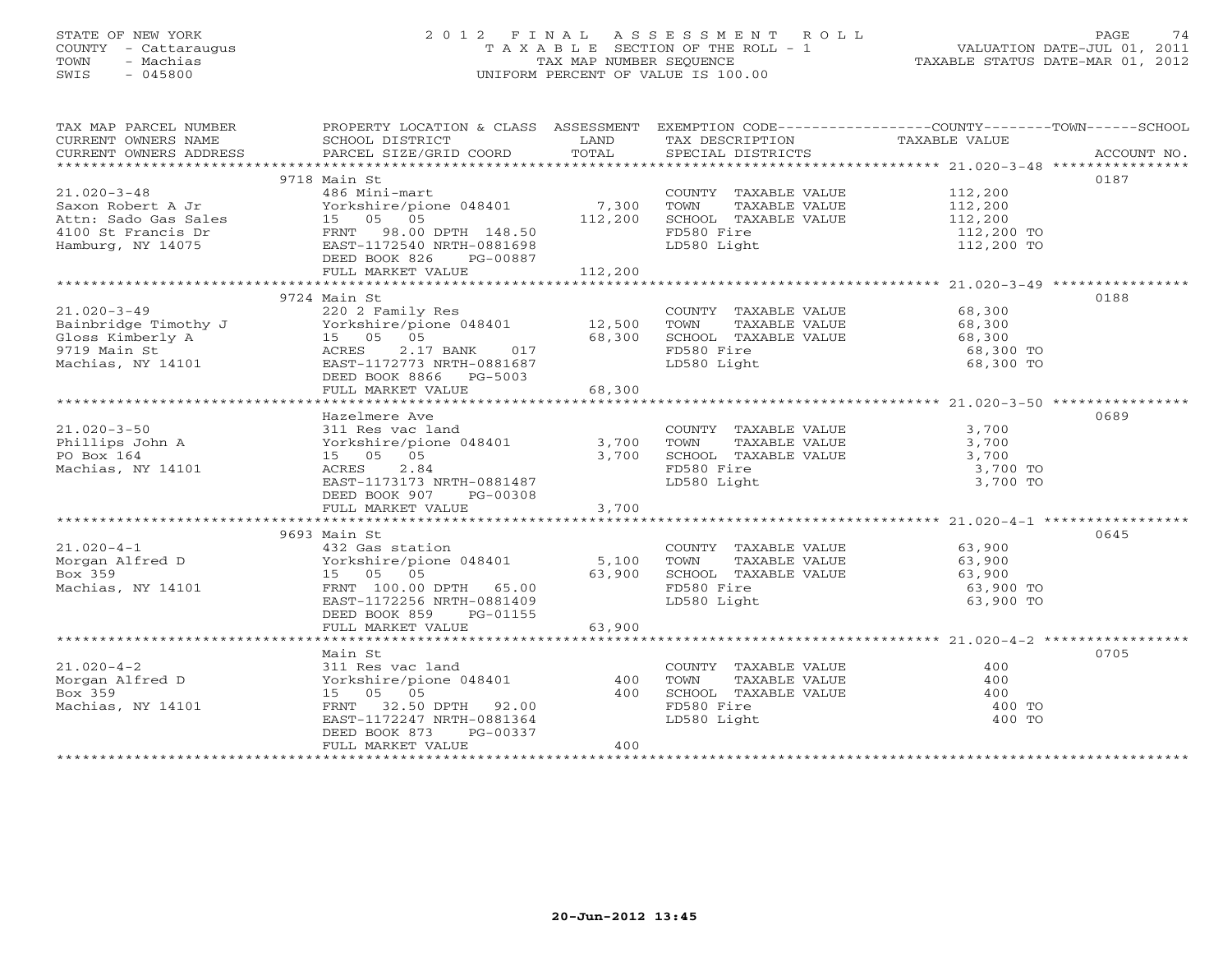## STATE OF NEW YORK 2 0 1 2 F I N A L A S S E S S M E N T R O L L PAGE 75 COUNTY - Cattaraugus T A X A B L E SECTION OF THE ROLL - 1 VALUATION DATE-JUL 01, 2011 TOWN - Machias TAX MAP NUMBER SEQUENCE TAXABLE STATUS DATE-MAR 01, 2012 SWIS - 045800 UNIFORM PERCENT OF VALUE IS 100.00UNIFORM PERCENT OF VALUE IS 100.00

| TAX MAP PARCEL NUMBER                                                                                                                                                                                                                                                                                       | PROPERTY LOCATION & CLASS ASSESSMENT EXEMPTION CODE----------------COUNTY-------TOWN------SCHOOL                                                                                                                                                           |      |                                                                              |                        |                    |
|-------------------------------------------------------------------------------------------------------------------------------------------------------------------------------------------------------------------------------------------------------------------------------------------------------------|------------------------------------------------------------------------------------------------------------------------------------------------------------------------------------------------------------------------------------------------------------|------|------------------------------------------------------------------------------|------------------------|--------------------|
| CURRENT OWNERS NAME                                                                                                                                                                                                                                                                                         | SCHOOL DISTRICT                                                                                                                                                                                                                                            | LAND | TAX DESCRIPTION                                                              | TAXABLE VALUE          |                    |
|                                                                                                                                                                                                                                                                                                             |                                                                                                                                                                                                                                                            |      |                                                                              |                        |                    |
|                                                                                                                                                                                                                                                                                                             |                                                                                                                                                                                                                                                            |      |                                                                              |                        |                    |
|                                                                                                                                                                                                                                                                                                             | 9687 Main St                                                                                                                                                                                                                                               |      |                                                                              |                        | 0296               |
| $21.020 - 4 - 3$                                                                                                                                                                                                                                                                                            | 411 Apartment                                                                                                                                                                                                                                              |      |                                                                              | 61,900                 |                    |
| 21.020-4-3<br>Scurr Betsy A<br>9252 N 98 Rte<br>Franklinville, NY 14737<br>Franklinville, NY 14737<br>$\begin{array}{ccc}\n & 411 \text{ Apartment} \\  \text{Yorkshire/pione} & 048401 \\  & 15 & 05 & 05 \\  \text{Franklinville, NY} & 14737 \\  & 26.00 \text{ DPTH} & 72.00 \\  & 22.00\n \end{array}$ |                                                                                                                                                                                                                                                            |      | COUNTY TAXABLE VALUE 61,900<br>TOWN TAXABLE VALUE 61,900                     |                        |                    |
|                                                                                                                                                                                                                                                                                                             |                                                                                                                                                                                                                                                            |      |                                                                              |                        |                    |
|                                                                                                                                                                                                                                                                                                             |                                                                                                                                                                                                                                                            |      | SCHOOL TAXABLE VALUE 61,900<br>FD580 Fire 61,900 TO<br>LD580 Light 61,900 TO |                        |                    |
|                                                                                                                                                                                                                                                                                                             |                                                                                                                                                                                                                                                            |      |                                                                              |                        |                    |
|                                                                                                                                                                                                                                                                                                             | EAST-1172263 NRTH-0881337                                                                                                                                                                                                                                  |      | LD580 Light                                                                  |                        |                    |
|                                                                                                                                                                                                                                                                                                             | DEED BOOK 16676 PG-8002                                                                                                                                                                                                                                    |      |                                                                              |                        |                    |
|                                                                                                                                                                                                                                                                                                             |                                                                                                                                                                                                                                                            |      |                                                                              |                        |                    |
|                                                                                                                                                                                                                                                                                                             |                                                                                                                                                                                                                                                            |      |                                                                              |                        |                    |
|                                                                                                                                                                                                                                                                                                             |                                                                                                                                                                                                                                                            |      |                                                                              |                        | 0341               |
|                                                                                                                                                                                                                                                                                                             |                                                                                                                                                                                                                                                            |      |                                                                              |                        |                    |
|                                                                                                                                                                                                                                                                                                             |                                                                                                                                                                                                                                                            |      |                                                                              |                        |                    |
|                                                                                                                                                                                                                                                                                                             |                                                                                                                                                                                                                                                            |      |                                                                              |                        |                    |
|                                                                                                                                                                                                                                                                                                             |                                                                                                                                                                                                                                                            |      |                                                                              |                        |                    |
|                                                                                                                                                                                                                                                                                                             |                                                                                                                                                                                                                                                            |      |                                                                              |                        |                    |
|                                                                                                                                                                                                                                                                                                             |                                                                                                                                                                                                                                                            |      |                                                                              |                        |                    |
|                                                                                                                                                                                                                                                                                                             |                                                                                                                                                                                                                                                            |      |                                                                              |                        |                    |
|                                                                                                                                                                                                                                                                                                             |                                                                                                                                                                                                                                                            |      |                                                                              |                        |                    |
|                                                                                                                                                                                                                                                                                                             | 9677 Main St                                                                                                                                                                                                                                               |      |                                                                              |                        | 0488               |
| $21.020 - 4 - 5$                                                                                                                                                                                                                                                                                            |                                                                                                                                                                                                                                                            |      |                                                                              |                        |                    |
| Chapman Jim                                                                                                                                                                                                                                                                                                 |                                                                                                                                                                                                                                                            |      |                                                                              |                        |                    |
| 9677 Main St                                                                                                                                                                                                                                                                                                | 210 1 Family Res<br>Yorkshire/pione 048401 6,800 TOWN TAXABLE VALUE 49,600<br>15 05 05 49,600 SCHOOL TAXABLE VALUE 49,600<br>49,600 SCHOOL TAXABLE VALUE 49,600 TOWN FD580 Fire 49,600 TO                                                                  |      |                                                                              |                        |                    |
| Machias, NY 14101                                                                                                                                                                                                                                                                                           |                                                                                                                                                                                                                                                            |      |                                                                              |                        |                    |
|                                                                                                                                                                                                                                                                                                             | FRNT 94.86 DPTH 131.60                                                                                                                                                                                                                                     |      | FD580 Fire<br>LD580 Light                                                    | 49,600 TO              |                    |
|                                                                                                                                                                                                                                                                                                             |                                                                                                                                                                                                                                                            |      |                                                                              |                        |                    |
|                                                                                                                                                                                                                                                                                                             | EAST-1172257 NRTH-0881243                                                                                                                                                                                                                                  |      |                                                                              |                        |                    |
|                                                                                                                                                                                                                                                                                                             | DEED BOOK 9500 PG-5003<br>FULL MARKET VALUE 49,600                                                                                                                                                                                                         |      |                                                                              |                        |                    |
|                                                                                                                                                                                                                                                                                                             |                                                                                                                                                                                                                                                            |      |                                                                              |                        |                    |
|                                                                                                                                                                                                                                                                                                             |                                                                                                                                                                                                                                                            |      |                                                                              |                        |                    |
|                                                                                                                                                                                                                                                                                                             |                                                                                                                                                                                                                                                            |      |                                                                              |                        | 0405               |
|                                                                                                                                                                                                                                                                                                             |                                                                                                                                                                                                                                                            |      |                                                                              |                        |                    |
|                                                                                                                                                                                                                                                                                                             |                                                                                                                                                                                                                                                            |      |                                                                              |                        |                    |
|                                                                                                                                                                                                                                                                                                             |                                                                                                                                                                                                                                                            |      |                                                                              |                        |                    |
|                                                                                                                                                                                                                                                                                                             |                                                                                                                                                                                                                                                            |      |                                                                              | 53,300 TO              |                    |
|                                                                                                                                                                                                                                                                                                             |                                                                                                                                                                                                                                                            |      |                                                                              | 53,300 TO              |                    |
|                                                                                                                                                                                                                                                                                                             |                                                                                                                                                                                                                                                            |      |                                                                              |                        |                    |
|                                                                                                                                                                                                                                                                                                             |                                                                                                                                                                                                                                                            |      |                                                                              |                        |                    |
|                                                                                                                                                                                                                                                                                                             |                                                                                                                                                                                                                                                            |      |                                                                              |                        |                    |
|                                                                                                                                                                                                                                                                                                             | 9665 Main St                                                                                                                                                                                                                                               |      |                                                                              |                        | 0215               |
| $21.020 - 4 - 7$                                                                                                                                                                                                                                                                                            |                                                                                                                                                                                                                                                            |      |                                                                              |                        | $\Omega$<br>30,000 |
| Callahan Daniel                                                                                                                                                                                                                                                                                             |                                                                                                                                                                                                                                                            |      |                                                                              |                        |                    |
| Callahan Rachel                                                                                                                                                                                                                                                                                             | 9000 Main Strainly Res<br>210 1 Family Res<br>210 1 Family Res<br>210 1 Family Res<br>215 05 05 56,100<br>26,100<br>FRNT 57.60 DPTH 151.00<br>BANK 017 57580 Fire<br>26,100<br>EAST-1172295 NRTH-0881123<br>26,100<br>26,100<br>26,100<br>26,100<br>26,100 |      |                                                                              |                        |                    |
| 9665 Main St                                                                                                                                                                                                                                                                                                |                                                                                                                                                                                                                                                            |      |                                                                              |                        |                    |
| Machias, NY 14101                                                                                                                                                                                                                                                                                           |                                                                                                                                                                                                                                                            |      |                                                                              |                        |                    |
|                                                                                                                                                                                                                                                                                                             |                                                                                                                                                                                                                                                            |      |                                                                              | 56,100 TO<br>56,100 TO |                    |
|                                                                                                                                                                                                                                                                                                             | DEED BOOK 3188 PG-5002                                                                                                                                                                                                                                     |      |                                                                              |                        |                    |
|                                                                                                                                                                                                                                                                                                             | FULL MARKET VALUE                                                                                                                                                                                                                                          |      |                                                                              |                        |                    |
|                                                                                                                                                                                                                                                                                                             |                                                                                                                                                                                                                                                            |      |                                                                              |                        |                    |
|                                                                                                                                                                                                                                                                                                             |                                                                                                                                                                                                                                                            |      |                                                                              |                        |                    |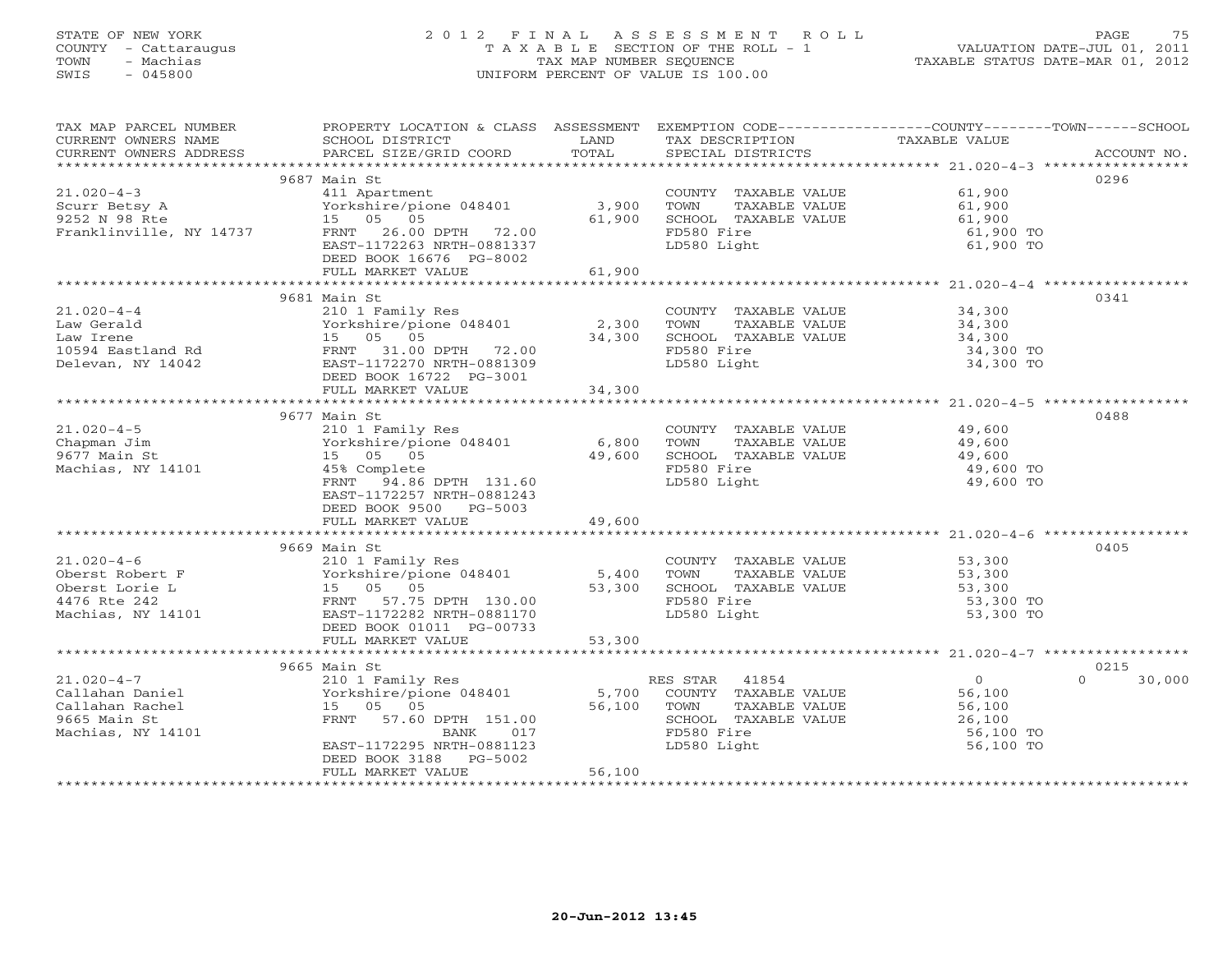## STATE OF NEW YORK 2 0 1 2 F I N A L A S S E S S M E N T R O L L PAGE 76 COUNTY - Cattaraugus T A X A B L E SECTION OF THE ROLL - 1 VALUATION DATE-JUL 01, 2011 TOWN - Machias TAX MAP NUMBER SEQUENCE TAXABLE STATUS DATE-MAR 01, 2012 SWIS - 045800 UNIFORM PERCENT OF VALUE IS 100.00UNIFORM PERCENT OF VALUE IS 100.00

| TAXABLE VALUE<br>CURRENT OWNERS NAME<br>SCHOOL DISTRICT<br>LAND<br>TAX DESCRIPTION<br>TOTAL<br>CURRENT OWNERS ADDRESS<br>PARCEL SIZE/GRID COORD<br>SPECIAL DISTRICTS<br>ACCOUNT NO.<br>9657 Main St<br>0019<br>$21.020 - 4 - 8$<br>$\overline{0}$<br>$\Omega$<br>30,000<br>210 1 Family Res<br>RES STAR 41854<br>Yorkshire/pione 048401 10,300 COUNTY TAXABLE VALUE<br>15 05 05 05 64,900 TOWN TAXABLE VALUE<br>64,900<br>Maul Wayne R<br>15 05 05<br>64,900<br>Maul Dora A<br>TOWN<br>TAXABLE VALUE<br>64,900<br>9657 Main St<br>Machias, NY 14101<br>FRNT 83.10 DPTH 331.97<br>SCHOOL TAXABLE VALUE<br>34,900<br>EAST-1172215 NRTH-0881025<br>FD580 Fire<br>64,900 TO<br>LD580 Light<br>DEED BOOK 767<br>PG-00726<br>64,900 TO<br>64,900<br>FULL MARKET VALUE<br>9651 Main St<br>0622<br>$21.020 - 4 - 9$<br>210 1 Family Res<br>$\overline{0}$<br>$\Omega$<br>30,000<br>RES STAR 41854<br>ES STAR 41854<br>COUNTY TAXABLE VALUE<br>210 1 Family Res<br>Yorkshire/pione 048401 12,300<br>56,200<br>Raymore Tammy<br>9651 Main St<br>15 05 05<br>56,200<br>TAXABLE VALUE<br>TOWN<br>56,200<br>56,200<br>26,200<br>Machias, NY 14101<br>ACRES<br>1.97<br>SCHOOL TAXABLE VALUE<br>FD580 Fire<br>EAST-1172202 NRTH-0880834<br>56,200 TO<br>DEED BOOK 1574 $PG-3002$<br>LD580 Light<br>56,200 TO<br>56,200<br>FULL MARKET VALUE<br>9647 Main St<br>0021<br>$21.020 - 4 - 10$<br>COUNTY TAXABLE VALUE<br>210 1 Family Res<br>66,000<br>Yorkshire/pione 048401<br>5,700<br>TAXABLE VALUE<br>Kaiser Raymond C<br>TOWN<br>66,000<br>66,000<br>15 05 05<br>66,000<br>Kaiser Judith<br>SCHOOL TAXABLE VALUE<br>FRNT 75.00 DPTH 115.50<br>FD580 Fire<br>103 Main St<br>66,000 TO<br>LD580 Light<br>66,000 TO<br>017<br>Delevan, NY 14042<br>BANK<br>EAST-1172344 NRTH-0880873<br>DEED BOOK 00975 PG-00847<br>66,000<br>FULL MARKET VALUE<br>9643 Main St<br>0244<br>45,000<br>$21.020 - 4 - 11$<br>45,000<br>230 3 Family Res<br>AGED C/T/S 41800<br>45,000<br>Yorkshire/pione 048401<br>Riethmiller Vivian L<br>$0$<br>45.000<br>45,000<br>6,400 SR STAR<br>41834<br>$\overline{0}$<br>PO Box 414<br>15 05 05<br>90,000 COUNTY TAXABLE VALUE<br>45,000<br>Machias, NY 14101<br>98.25 DPTH 115.50<br>TAXABLE VALUE<br>45,000<br>FRNT<br>TOWN<br>SCHOOL TAXABLE VALUE<br>$\overline{0}$<br>EAST-1172386 NRTH-0880820<br>FD580 Fire<br>90,000 LD580 Light<br>DEED BOOK 889<br>PG-00231<br>90,000 TO<br>90,000 TO<br>FULL MARKET VALUE<br>**********************************<br>0537<br>9635 Main St<br>210 1 Family Res<br>Yorkshire/pione 048401<br>$21.020 - 4 - 12$<br>41834<br>$\overline{0}$<br>62,200<br>SR STAR<br>$\Omega$<br>Johns Philp<br>5,700 COUNTY TAXABLE VALUE<br>91,100<br>Johns Linda<br>15 03 03<br>91,100<br>TAXABLE VALUE<br>TOWN<br>91,100<br>28,900<br>PO Box 174<br>58.00 DPTH 148.50<br>SCHOOL TAXABLE VALUE<br>FRNT<br>Machias, NY 14101<br>EAST-1172388 NRTH-0880741<br>FD580 Fire<br>91,100 TO<br>DEED BOOK 705<br>PG-00341<br>LD580 Light<br>91,100 TO<br>FULL MARKET VALUE<br>91,100 | TAX MAP PARCEL NUMBER | PROPERTY LOCATION & CLASS ASSESSMENT EXEMPTION CODE---------------COUNTY-------TOWN------SCHOOL |  |  |  |
|---------------------------------------------------------------------------------------------------------------------------------------------------------------------------------------------------------------------------------------------------------------------------------------------------------------------------------------------------------------------------------------------------------------------------------------------------------------------------------------------------------------------------------------------------------------------------------------------------------------------------------------------------------------------------------------------------------------------------------------------------------------------------------------------------------------------------------------------------------------------------------------------------------------------------------------------------------------------------------------------------------------------------------------------------------------------------------------------------------------------------------------------------------------------------------------------------------------------------------------------------------------------------------------------------------------------------------------------------------------------------------------------------------------------------------------------------------------------------------------------------------------------------------------------------------------------------------------------------------------------------------------------------------------------------------------------------------------------------------------------------------------------------------------------------------------------------------------------------------------------------------------------------------------------------------------------------------------------------------------------------------------------------------------------------------------------------------------------------------------------------------------------------------------------------------------------------------------------------------------------------------------------------------------------------------------------------------------------------------------------------------------------------------------------------------------------------------------------------------------------------------------------------------------------------------------------------------------------------------------------------------------------------------------------------------------------------------------------------------------------------------------------------------------------------------------------------------------------------------------------------------------------------------------------------------------------------------------------------------------------------------|-----------------------|-------------------------------------------------------------------------------------------------|--|--|--|
|                                                                                                                                                                                                                                                                                                                                                                                                                                                                                                                                                                                                                                                                                                                                                                                                                                                                                                                                                                                                                                                                                                                                                                                                                                                                                                                                                                                                                                                                                                                                                                                                                                                                                                                                                                                                                                                                                                                                                                                                                                                                                                                                                                                                                                                                                                                                                                                                                                                                                                                                                                                                                                                                                                                                                                                                                                                                                                                                                                                                         |                       |                                                                                                 |  |  |  |
|                                                                                                                                                                                                                                                                                                                                                                                                                                                                                                                                                                                                                                                                                                                                                                                                                                                                                                                                                                                                                                                                                                                                                                                                                                                                                                                                                                                                                                                                                                                                                                                                                                                                                                                                                                                                                                                                                                                                                                                                                                                                                                                                                                                                                                                                                                                                                                                                                                                                                                                                                                                                                                                                                                                                                                                                                                                                                                                                                                                                         |                       |                                                                                                 |  |  |  |
|                                                                                                                                                                                                                                                                                                                                                                                                                                                                                                                                                                                                                                                                                                                                                                                                                                                                                                                                                                                                                                                                                                                                                                                                                                                                                                                                                                                                                                                                                                                                                                                                                                                                                                                                                                                                                                                                                                                                                                                                                                                                                                                                                                                                                                                                                                                                                                                                                                                                                                                                                                                                                                                                                                                                                                                                                                                                                                                                                                                                         |                       |                                                                                                 |  |  |  |
|                                                                                                                                                                                                                                                                                                                                                                                                                                                                                                                                                                                                                                                                                                                                                                                                                                                                                                                                                                                                                                                                                                                                                                                                                                                                                                                                                                                                                                                                                                                                                                                                                                                                                                                                                                                                                                                                                                                                                                                                                                                                                                                                                                                                                                                                                                                                                                                                                                                                                                                                                                                                                                                                                                                                                                                                                                                                                                                                                                                                         |                       |                                                                                                 |  |  |  |
|                                                                                                                                                                                                                                                                                                                                                                                                                                                                                                                                                                                                                                                                                                                                                                                                                                                                                                                                                                                                                                                                                                                                                                                                                                                                                                                                                                                                                                                                                                                                                                                                                                                                                                                                                                                                                                                                                                                                                                                                                                                                                                                                                                                                                                                                                                                                                                                                                                                                                                                                                                                                                                                                                                                                                                                                                                                                                                                                                                                                         |                       |                                                                                                 |  |  |  |
|                                                                                                                                                                                                                                                                                                                                                                                                                                                                                                                                                                                                                                                                                                                                                                                                                                                                                                                                                                                                                                                                                                                                                                                                                                                                                                                                                                                                                                                                                                                                                                                                                                                                                                                                                                                                                                                                                                                                                                                                                                                                                                                                                                                                                                                                                                                                                                                                                                                                                                                                                                                                                                                                                                                                                                                                                                                                                                                                                                                                         |                       |                                                                                                 |  |  |  |
|                                                                                                                                                                                                                                                                                                                                                                                                                                                                                                                                                                                                                                                                                                                                                                                                                                                                                                                                                                                                                                                                                                                                                                                                                                                                                                                                                                                                                                                                                                                                                                                                                                                                                                                                                                                                                                                                                                                                                                                                                                                                                                                                                                                                                                                                                                                                                                                                                                                                                                                                                                                                                                                                                                                                                                                                                                                                                                                                                                                                         |                       |                                                                                                 |  |  |  |
|                                                                                                                                                                                                                                                                                                                                                                                                                                                                                                                                                                                                                                                                                                                                                                                                                                                                                                                                                                                                                                                                                                                                                                                                                                                                                                                                                                                                                                                                                                                                                                                                                                                                                                                                                                                                                                                                                                                                                                                                                                                                                                                                                                                                                                                                                                                                                                                                                                                                                                                                                                                                                                                                                                                                                                                                                                                                                                                                                                                                         |                       |                                                                                                 |  |  |  |
|                                                                                                                                                                                                                                                                                                                                                                                                                                                                                                                                                                                                                                                                                                                                                                                                                                                                                                                                                                                                                                                                                                                                                                                                                                                                                                                                                                                                                                                                                                                                                                                                                                                                                                                                                                                                                                                                                                                                                                                                                                                                                                                                                                                                                                                                                                                                                                                                                                                                                                                                                                                                                                                                                                                                                                                                                                                                                                                                                                                                         |                       |                                                                                                 |  |  |  |
|                                                                                                                                                                                                                                                                                                                                                                                                                                                                                                                                                                                                                                                                                                                                                                                                                                                                                                                                                                                                                                                                                                                                                                                                                                                                                                                                                                                                                                                                                                                                                                                                                                                                                                                                                                                                                                                                                                                                                                                                                                                                                                                                                                                                                                                                                                                                                                                                                                                                                                                                                                                                                                                                                                                                                                                                                                                                                                                                                                                                         |                       |                                                                                                 |  |  |  |
|                                                                                                                                                                                                                                                                                                                                                                                                                                                                                                                                                                                                                                                                                                                                                                                                                                                                                                                                                                                                                                                                                                                                                                                                                                                                                                                                                                                                                                                                                                                                                                                                                                                                                                                                                                                                                                                                                                                                                                                                                                                                                                                                                                                                                                                                                                                                                                                                                                                                                                                                                                                                                                                                                                                                                                                                                                                                                                                                                                                                         |                       |                                                                                                 |  |  |  |
|                                                                                                                                                                                                                                                                                                                                                                                                                                                                                                                                                                                                                                                                                                                                                                                                                                                                                                                                                                                                                                                                                                                                                                                                                                                                                                                                                                                                                                                                                                                                                                                                                                                                                                                                                                                                                                                                                                                                                                                                                                                                                                                                                                                                                                                                                                                                                                                                                                                                                                                                                                                                                                                                                                                                                                                                                                                                                                                                                                                                         |                       |                                                                                                 |  |  |  |
|                                                                                                                                                                                                                                                                                                                                                                                                                                                                                                                                                                                                                                                                                                                                                                                                                                                                                                                                                                                                                                                                                                                                                                                                                                                                                                                                                                                                                                                                                                                                                                                                                                                                                                                                                                                                                                                                                                                                                                                                                                                                                                                                                                                                                                                                                                                                                                                                                                                                                                                                                                                                                                                                                                                                                                                                                                                                                                                                                                                                         |                       |                                                                                                 |  |  |  |
|                                                                                                                                                                                                                                                                                                                                                                                                                                                                                                                                                                                                                                                                                                                                                                                                                                                                                                                                                                                                                                                                                                                                                                                                                                                                                                                                                                                                                                                                                                                                                                                                                                                                                                                                                                                                                                                                                                                                                                                                                                                                                                                                                                                                                                                                                                                                                                                                                                                                                                                                                                                                                                                                                                                                                                                                                                                                                                                                                                                                         |                       |                                                                                                 |  |  |  |
|                                                                                                                                                                                                                                                                                                                                                                                                                                                                                                                                                                                                                                                                                                                                                                                                                                                                                                                                                                                                                                                                                                                                                                                                                                                                                                                                                                                                                                                                                                                                                                                                                                                                                                                                                                                                                                                                                                                                                                                                                                                                                                                                                                                                                                                                                                                                                                                                                                                                                                                                                                                                                                                                                                                                                                                                                                                                                                                                                                                                         |                       |                                                                                                 |  |  |  |
|                                                                                                                                                                                                                                                                                                                                                                                                                                                                                                                                                                                                                                                                                                                                                                                                                                                                                                                                                                                                                                                                                                                                                                                                                                                                                                                                                                                                                                                                                                                                                                                                                                                                                                                                                                                                                                                                                                                                                                                                                                                                                                                                                                                                                                                                                                                                                                                                                                                                                                                                                                                                                                                                                                                                                                                                                                                                                                                                                                                                         |                       |                                                                                                 |  |  |  |
|                                                                                                                                                                                                                                                                                                                                                                                                                                                                                                                                                                                                                                                                                                                                                                                                                                                                                                                                                                                                                                                                                                                                                                                                                                                                                                                                                                                                                                                                                                                                                                                                                                                                                                                                                                                                                                                                                                                                                                                                                                                                                                                                                                                                                                                                                                                                                                                                                                                                                                                                                                                                                                                                                                                                                                                                                                                                                                                                                                                                         |                       |                                                                                                 |  |  |  |
|                                                                                                                                                                                                                                                                                                                                                                                                                                                                                                                                                                                                                                                                                                                                                                                                                                                                                                                                                                                                                                                                                                                                                                                                                                                                                                                                                                                                                                                                                                                                                                                                                                                                                                                                                                                                                                                                                                                                                                                                                                                                                                                                                                                                                                                                                                                                                                                                                                                                                                                                                                                                                                                                                                                                                                                                                                                                                                                                                                                                         |                       |                                                                                                 |  |  |  |
|                                                                                                                                                                                                                                                                                                                                                                                                                                                                                                                                                                                                                                                                                                                                                                                                                                                                                                                                                                                                                                                                                                                                                                                                                                                                                                                                                                                                                                                                                                                                                                                                                                                                                                                                                                                                                                                                                                                                                                                                                                                                                                                                                                                                                                                                                                                                                                                                                                                                                                                                                                                                                                                                                                                                                                                                                                                                                                                                                                                                         |                       |                                                                                                 |  |  |  |
|                                                                                                                                                                                                                                                                                                                                                                                                                                                                                                                                                                                                                                                                                                                                                                                                                                                                                                                                                                                                                                                                                                                                                                                                                                                                                                                                                                                                                                                                                                                                                                                                                                                                                                                                                                                                                                                                                                                                                                                                                                                                                                                                                                                                                                                                                                                                                                                                                                                                                                                                                                                                                                                                                                                                                                                                                                                                                                                                                                                                         |                       |                                                                                                 |  |  |  |
|                                                                                                                                                                                                                                                                                                                                                                                                                                                                                                                                                                                                                                                                                                                                                                                                                                                                                                                                                                                                                                                                                                                                                                                                                                                                                                                                                                                                                                                                                                                                                                                                                                                                                                                                                                                                                                                                                                                                                                                                                                                                                                                                                                                                                                                                                                                                                                                                                                                                                                                                                                                                                                                                                                                                                                                                                                                                                                                                                                                                         |                       |                                                                                                 |  |  |  |
|                                                                                                                                                                                                                                                                                                                                                                                                                                                                                                                                                                                                                                                                                                                                                                                                                                                                                                                                                                                                                                                                                                                                                                                                                                                                                                                                                                                                                                                                                                                                                                                                                                                                                                                                                                                                                                                                                                                                                                                                                                                                                                                                                                                                                                                                                                                                                                                                                                                                                                                                                                                                                                                                                                                                                                                                                                                                                                                                                                                                         |                       |                                                                                                 |  |  |  |
|                                                                                                                                                                                                                                                                                                                                                                                                                                                                                                                                                                                                                                                                                                                                                                                                                                                                                                                                                                                                                                                                                                                                                                                                                                                                                                                                                                                                                                                                                                                                                                                                                                                                                                                                                                                                                                                                                                                                                                                                                                                                                                                                                                                                                                                                                                                                                                                                                                                                                                                                                                                                                                                                                                                                                                                                                                                                                                                                                                                                         |                       |                                                                                                 |  |  |  |
|                                                                                                                                                                                                                                                                                                                                                                                                                                                                                                                                                                                                                                                                                                                                                                                                                                                                                                                                                                                                                                                                                                                                                                                                                                                                                                                                                                                                                                                                                                                                                                                                                                                                                                                                                                                                                                                                                                                                                                                                                                                                                                                                                                                                                                                                                                                                                                                                                                                                                                                                                                                                                                                                                                                                                                                                                                                                                                                                                                                                         |                       |                                                                                                 |  |  |  |
|                                                                                                                                                                                                                                                                                                                                                                                                                                                                                                                                                                                                                                                                                                                                                                                                                                                                                                                                                                                                                                                                                                                                                                                                                                                                                                                                                                                                                                                                                                                                                                                                                                                                                                                                                                                                                                                                                                                                                                                                                                                                                                                                                                                                                                                                                                                                                                                                                                                                                                                                                                                                                                                                                                                                                                                                                                                                                                                                                                                                         |                       |                                                                                                 |  |  |  |
|                                                                                                                                                                                                                                                                                                                                                                                                                                                                                                                                                                                                                                                                                                                                                                                                                                                                                                                                                                                                                                                                                                                                                                                                                                                                                                                                                                                                                                                                                                                                                                                                                                                                                                                                                                                                                                                                                                                                                                                                                                                                                                                                                                                                                                                                                                                                                                                                                                                                                                                                                                                                                                                                                                                                                                                                                                                                                                                                                                                                         |                       |                                                                                                 |  |  |  |
|                                                                                                                                                                                                                                                                                                                                                                                                                                                                                                                                                                                                                                                                                                                                                                                                                                                                                                                                                                                                                                                                                                                                                                                                                                                                                                                                                                                                                                                                                                                                                                                                                                                                                                                                                                                                                                                                                                                                                                                                                                                                                                                                                                                                                                                                                                                                                                                                                                                                                                                                                                                                                                                                                                                                                                                                                                                                                                                                                                                                         |                       |                                                                                                 |  |  |  |
|                                                                                                                                                                                                                                                                                                                                                                                                                                                                                                                                                                                                                                                                                                                                                                                                                                                                                                                                                                                                                                                                                                                                                                                                                                                                                                                                                                                                                                                                                                                                                                                                                                                                                                                                                                                                                                                                                                                                                                                                                                                                                                                                                                                                                                                                                                                                                                                                                                                                                                                                                                                                                                                                                                                                                                                                                                                                                                                                                                                                         |                       |                                                                                                 |  |  |  |
|                                                                                                                                                                                                                                                                                                                                                                                                                                                                                                                                                                                                                                                                                                                                                                                                                                                                                                                                                                                                                                                                                                                                                                                                                                                                                                                                                                                                                                                                                                                                                                                                                                                                                                                                                                                                                                                                                                                                                                                                                                                                                                                                                                                                                                                                                                                                                                                                                                                                                                                                                                                                                                                                                                                                                                                                                                                                                                                                                                                                         |                       |                                                                                                 |  |  |  |
|                                                                                                                                                                                                                                                                                                                                                                                                                                                                                                                                                                                                                                                                                                                                                                                                                                                                                                                                                                                                                                                                                                                                                                                                                                                                                                                                                                                                                                                                                                                                                                                                                                                                                                                                                                                                                                                                                                                                                                                                                                                                                                                                                                                                                                                                                                                                                                                                                                                                                                                                                                                                                                                                                                                                                                                                                                                                                                                                                                                                         |                       |                                                                                                 |  |  |  |
|                                                                                                                                                                                                                                                                                                                                                                                                                                                                                                                                                                                                                                                                                                                                                                                                                                                                                                                                                                                                                                                                                                                                                                                                                                                                                                                                                                                                                                                                                                                                                                                                                                                                                                                                                                                                                                                                                                                                                                                                                                                                                                                                                                                                                                                                                                                                                                                                                                                                                                                                                                                                                                                                                                                                                                                                                                                                                                                                                                                                         |                       |                                                                                                 |  |  |  |
|                                                                                                                                                                                                                                                                                                                                                                                                                                                                                                                                                                                                                                                                                                                                                                                                                                                                                                                                                                                                                                                                                                                                                                                                                                                                                                                                                                                                                                                                                                                                                                                                                                                                                                                                                                                                                                                                                                                                                                                                                                                                                                                                                                                                                                                                                                                                                                                                                                                                                                                                                                                                                                                                                                                                                                                                                                                                                                                                                                                                         |                       |                                                                                                 |  |  |  |
|                                                                                                                                                                                                                                                                                                                                                                                                                                                                                                                                                                                                                                                                                                                                                                                                                                                                                                                                                                                                                                                                                                                                                                                                                                                                                                                                                                                                                                                                                                                                                                                                                                                                                                                                                                                                                                                                                                                                                                                                                                                                                                                                                                                                                                                                                                                                                                                                                                                                                                                                                                                                                                                                                                                                                                                                                                                                                                                                                                                                         |                       |                                                                                                 |  |  |  |
|                                                                                                                                                                                                                                                                                                                                                                                                                                                                                                                                                                                                                                                                                                                                                                                                                                                                                                                                                                                                                                                                                                                                                                                                                                                                                                                                                                                                                                                                                                                                                                                                                                                                                                                                                                                                                                                                                                                                                                                                                                                                                                                                                                                                                                                                                                                                                                                                                                                                                                                                                                                                                                                                                                                                                                                                                                                                                                                                                                                                         |                       |                                                                                                 |  |  |  |
|                                                                                                                                                                                                                                                                                                                                                                                                                                                                                                                                                                                                                                                                                                                                                                                                                                                                                                                                                                                                                                                                                                                                                                                                                                                                                                                                                                                                                                                                                                                                                                                                                                                                                                                                                                                                                                                                                                                                                                                                                                                                                                                                                                                                                                                                                                                                                                                                                                                                                                                                                                                                                                                                                                                                                                                                                                                                                                                                                                                                         |                       |                                                                                                 |  |  |  |
|                                                                                                                                                                                                                                                                                                                                                                                                                                                                                                                                                                                                                                                                                                                                                                                                                                                                                                                                                                                                                                                                                                                                                                                                                                                                                                                                                                                                                                                                                                                                                                                                                                                                                                                                                                                                                                                                                                                                                                                                                                                                                                                                                                                                                                                                                                                                                                                                                                                                                                                                                                                                                                                                                                                                                                                                                                                                                                                                                                                                         |                       |                                                                                                 |  |  |  |
|                                                                                                                                                                                                                                                                                                                                                                                                                                                                                                                                                                                                                                                                                                                                                                                                                                                                                                                                                                                                                                                                                                                                                                                                                                                                                                                                                                                                                                                                                                                                                                                                                                                                                                                                                                                                                                                                                                                                                                                                                                                                                                                                                                                                                                                                                                                                                                                                                                                                                                                                                                                                                                                                                                                                                                                                                                                                                                                                                                                                         |                       |                                                                                                 |  |  |  |
|                                                                                                                                                                                                                                                                                                                                                                                                                                                                                                                                                                                                                                                                                                                                                                                                                                                                                                                                                                                                                                                                                                                                                                                                                                                                                                                                                                                                                                                                                                                                                                                                                                                                                                                                                                                                                                                                                                                                                                                                                                                                                                                                                                                                                                                                                                                                                                                                                                                                                                                                                                                                                                                                                                                                                                                                                                                                                                                                                                                                         |                       |                                                                                                 |  |  |  |
|                                                                                                                                                                                                                                                                                                                                                                                                                                                                                                                                                                                                                                                                                                                                                                                                                                                                                                                                                                                                                                                                                                                                                                                                                                                                                                                                                                                                                                                                                                                                                                                                                                                                                                                                                                                                                                                                                                                                                                                                                                                                                                                                                                                                                                                                                                                                                                                                                                                                                                                                                                                                                                                                                                                                                                                                                                                                                                                                                                                                         |                       |                                                                                                 |  |  |  |
|                                                                                                                                                                                                                                                                                                                                                                                                                                                                                                                                                                                                                                                                                                                                                                                                                                                                                                                                                                                                                                                                                                                                                                                                                                                                                                                                                                                                                                                                                                                                                                                                                                                                                                                                                                                                                                                                                                                                                                                                                                                                                                                                                                                                                                                                                                                                                                                                                                                                                                                                                                                                                                                                                                                                                                                                                                                                                                                                                                                                         |                       |                                                                                                 |  |  |  |
|                                                                                                                                                                                                                                                                                                                                                                                                                                                                                                                                                                                                                                                                                                                                                                                                                                                                                                                                                                                                                                                                                                                                                                                                                                                                                                                                                                                                                                                                                                                                                                                                                                                                                                                                                                                                                                                                                                                                                                                                                                                                                                                                                                                                                                                                                                                                                                                                                                                                                                                                                                                                                                                                                                                                                                                                                                                                                                                                                                                                         |                       |                                                                                                 |  |  |  |
|                                                                                                                                                                                                                                                                                                                                                                                                                                                                                                                                                                                                                                                                                                                                                                                                                                                                                                                                                                                                                                                                                                                                                                                                                                                                                                                                                                                                                                                                                                                                                                                                                                                                                                                                                                                                                                                                                                                                                                                                                                                                                                                                                                                                                                                                                                                                                                                                                                                                                                                                                                                                                                                                                                                                                                                                                                                                                                                                                                                                         |                       |                                                                                                 |  |  |  |
|                                                                                                                                                                                                                                                                                                                                                                                                                                                                                                                                                                                                                                                                                                                                                                                                                                                                                                                                                                                                                                                                                                                                                                                                                                                                                                                                                                                                                                                                                                                                                                                                                                                                                                                                                                                                                                                                                                                                                                                                                                                                                                                                                                                                                                                                                                                                                                                                                                                                                                                                                                                                                                                                                                                                                                                                                                                                                                                                                                                                         |                       |                                                                                                 |  |  |  |
|                                                                                                                                                                                                                                                                                                                                                                                                                                                                                                                                                                                                                                                                                                                                                                                                                                                                                                                                                                                                                                                                                                                                                                                                                                                                                                                                                                                                                                                                                                                                                                                                                                                                                                                                                                                                                                                                                                                                                                                                                                                                                                                                                                                                                                                                                                                                                                                                                                                                                                                                                                                                                                                                                                                                                                                                                                                                                                                                                                                                         |                       |                                                                                                 |  |  |  |
|                                                                                                                                                                                                                                                                                                                                                                                                                                                                                                                                                                                                                                                                                                                                                                                                                                                                                                                                                                                                                                                                                                                                                                                                                                                                                                                                                                                                                                                                                                                                                                                                                                                                                                                                                                                                                                                                                                                                                                                                                                                                                                                                                                                                                                                                                                                                                                                                                                                                                                                                                                                                                                                                                                                                                                                                                                                                                                                                                                                                         |                       |                                                                                                 |  |  |  |
|                                                                                                                                                                                                                                                                                                                                                                                                                                                                                                                                                                                                                                                                                                                                                                                                                                                                                                                                                                                                                                                                                                                                                                                                                                                                                                                                                                                                                                                                                                                                                                                                                                                                                                                                                                                                                                                                                                                                                                                                                                                                                                                                                                                                                                                                                                                                                                                                                                                                                                                                                                                                                                                                                                                                                                                                                                                                                                                                                                                                         |                       |                                                                                                 |  |  |  |
|                                                                                                                                                                                                                                                                                                                                                                                                                                                                                                                                                                                                                                                                                                                                                                                                                                                                                                                                                                                                                                                                                                                                                                                                                                                                                                                                                                                                                                                                                                                                                                                                                                                                                                                                                                                                                                                                                                                                                                                                                                                                                                                                                                                                                                                                                                                                                                                                                                                                                                                                                                                                                                                                                                                                                                                                                                                                                                                                                                                                         |                       |                                                                                                 |  |  |  |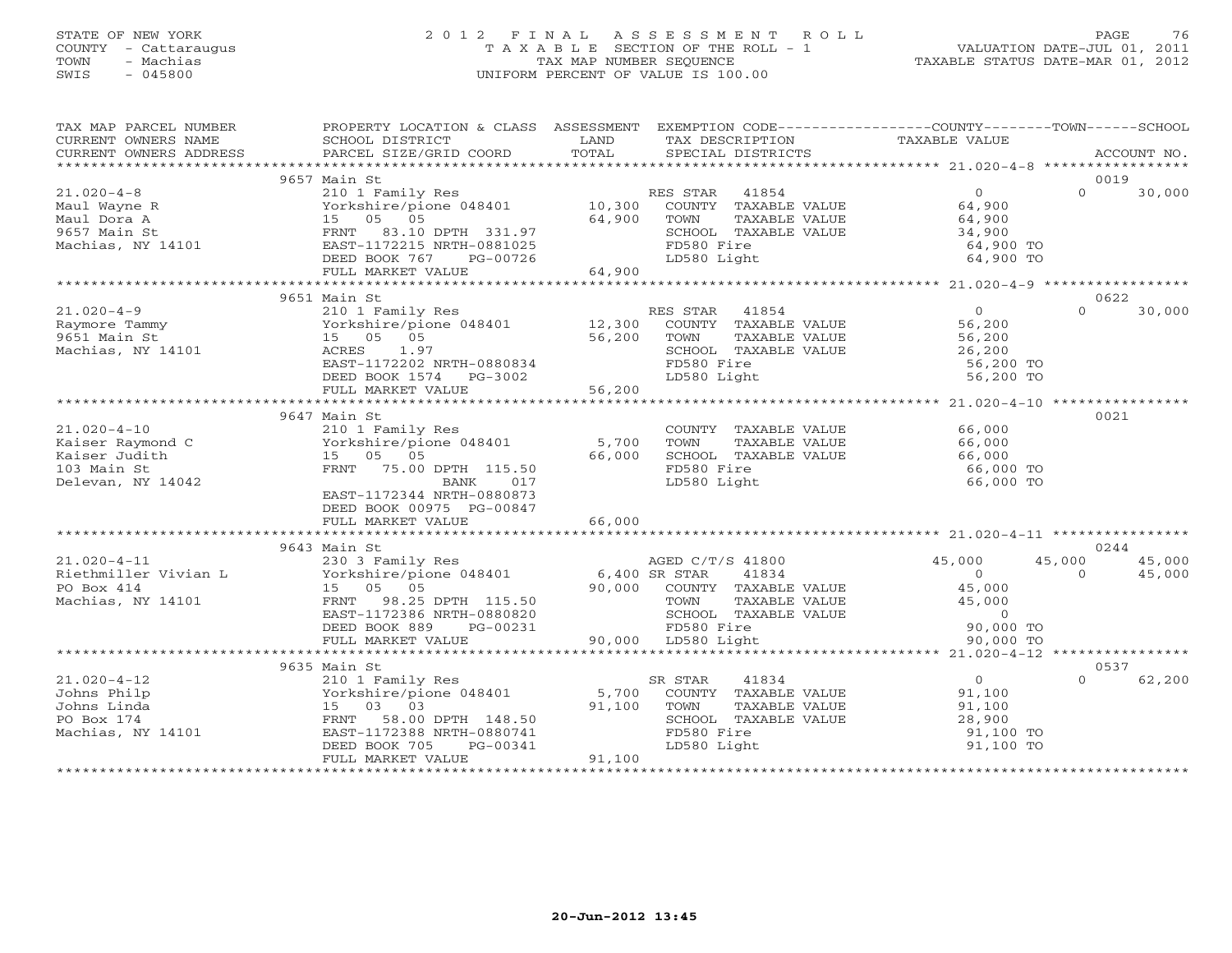## STATE OF NEW YORK 2 0 1 2 F I N A L A S S E S S M E N T R O L L PAGE 77 COUNTY - Cattaraugus T A X A B L E SECTION OF THE ROLL - 1 VALUATION DATE-JUL 01, 2011 TOWN - Machias TAX MAP NUMBER SEQUENCE TAXABLE STATUS DATE-MAR 01, 2012 SWIS - 045800 UNIFORM PERCENT OF VALUE IS 100.00UNIFORM PERCENT OF VALUE IS 100.00

| TAX MAP PARCEL NUMBER<br>CURRENT OWNERS NAME<br>CURRENT OWNERS ADDRESS                                                                                                                                              | PROPERTY LOCATION & CLASS ASSESSMENT<br>SCHOOL DISTRICT<br>PARCEL SIZE/GRID COORD                                | LAND<br>TOTAL   | EXEMPTION CODE-----------------COUNTY-------TOWN------SCHOOL<br>TAX DESCRIPTION<br>SPECIAL DISTRICTS  | TAXABLE VALUE                                                       | ACCOUNT NO.                |
|---------------------------------------------------------------------------------------------------------------------------------------------------------------------------------------------------------------------|------------------------------------------------------------------------------------------------------------------|-----------------|-------------------------------------------------------------------------------------------------------|---------------------------------------------------------------------|----------------------------|
|                                                                                                                                                                                                                     |                                                                                                                  |                 |                                                                                                       |                                                                     |                            |
|                                                                                                                                                                                                                     | 9629 Main St                                                                                                     |                 |                                                                                                       |                                                                     | 0352                       |
| $21.020 - 4 - 13$<br>Burch Dale N<br>Burch Joy R<br>PO Box 492<br>Machias, NY 14101                                                                                                                                 | 210 1 Family Res<br>Yorkshire/pione 048401<br>15 05 05<br>FRNT<br>63.50 DPTH 156.75<br>EAST-1172404 NRTH-0880687 | 6,000<br>97,200 | RES STAR 41854<br>COUNTY TAXABLE VALUE<br>TOWN<br>TAXABLE VALUE<br>SCHOOL TAXABLE VALUE<br>FD580 Fire | $\overline{0}$<br>97,200<br>97.200<br>97,200<br>67,200<br>97,200 TO | $\Omega$<br>30,000         |
|                                                                                                                                                                                                                     | DEED BOOK 884<br>PG-00616                                                                                        |                 | LD580 Light                                                                                           | 97,200 TO                                                           |                            |
|                                                                                                                                                                                                                     | FULL MARKET VALUE                                                                                                | 97,200          |                                                                                                       |                                                                     |                            |
|                                                                                                                                                                                                                     | 9623 Main St                                                                                                     |                 |                                                                                                       |                                                                     | 0467                       |
| $21.020 - 4 - 14$                                                                                                                                                                                                   | 210 1 Family Res                                                                                                 |                 | RES STAR<br>41854                                                                                     | $\overline{0}$                                                      | $\Omega$<br>30,000         |
| Wesley Anthony R                                                                                                                                                                                                    | ZIO I Family Res<br>Yorkshire/pione 048401                                                                       | 9,100           | COUNTY TAXABLE VALUE                                                                                  | 100,500                                                             |                            |
| Wesley Cherilyn S                                                                                                                                                                                                   | 15 05 05                                                                                                         | 100,500         | TOWN<br>TAXABLE VALUE                                                                                 | 100,500                                                             |                            |
| 9623 Main St                                                                                                                                                                                                        | FRNT 71.50 DPTH 297.00                                                                                           |                 | SCHOOL TAXABLE VALUE                                                                                  | 70,500                                                              |                            |
| Machias, NY 14101                                                                                                                                                                                                   | BANK 017                                                                                                         |                 | FD580 Fire                                                                                            | 100,500 TO                                                          |                            |
|                                                                                                                                                                                                                     | EAST-1172330 NRTH-0880607                                                                                        |                 | LD580 Light                                                                                           | 100,500 TO                                                          |                            |
|                                                                                                                                                                                                                     | DEED BOOK 8198 PG-6001                                                                                           |                 |                                                                                                       |                                                                     |                            |
|                                                                                                                                                                                                                     | FULL MARKET VALUE                                                                                                | 100,500         |                                                                                                       |                                                                     |                            |
|                                                                                                                                                                                                                     |                                                                                                                  |                 |                                                                                                       |                                                                     |                            |
| $21.020 - 4 - 15$                                                                                                                                                                                                   | 9617 Main St                                                                                                     |                 | SR STAR<br>41834                                                                                      | $\Omega$                                                            | 0022<br>62,200<br>$\Omega$ |
|                                                                                                                                                                                                                     | 210 1 Family Res<br>Yorkshire/pione 048401 10,200                                                                |                 | COUNTY TAXABLE VALUE                                                                                  | 69,300                                                              |                            |
|                                                                                                                                                                                                                     |                                                                                                                  | 69,300 TOWN     | TAXABLE VALUE                                                                                         | 69,300                                                              |                            |
|                                                                                                                                                                                                                     |                                                                                                                  |                 | SCHOOL TAXABLE VALUE                                                                                  | 7,100                                                               |                            |
|                                                                                                                                                                                                                     |                                                                                                                  |                 | FD580 Fire                                                                                            | 69,300 TO                                                           |                            |
| Cordier David A<br>Cordier Judy<br>Cordier Judy<br>9617 South Main St<br>PO Box 134<br>Machias, NY 14101<br>PO Box 134<br>PO Box 134<br>BAST-1172376 NRTH-0880509<br>Machias, NY 14101<br>DEED BOOK 855<br>PG-00457 |                                                                                                                  |                 | LD580 Light                                                                                           | 69,300 TO                                                           |                            |
|                                                                                                                                                                                                                     | FULL MARKET VALUE                                                                                                | 69,300          |                                                                                                       |                                                                     |                            |
|                                                                                                                                                                                                                     |                                                                                                                  |                 |                                                                                                       |                                                                     |                            |
|                                                                                                                                                                                                                     | 9611 Main St                                                                                                     |                 |                                                                                                       |                                                                     | 0240                       |
| $21.020 - 4 - 16$                                                                                                                                                                                                   | 312 Vac w/imprv                                                                                                  |                 | COUNTY TAXABLE VALUE 15,500                                                                           |                                                                     |                            |
| Cordier David A                                                                                                                                                                                                     | Yorkshire/pione 048401<br>Yorkshire/pic<br>3t 15 05 05<br>EPNT 66.00                                             | 8,700           | TOWN<br>TAXABLE VALUE<br>SCHOOL TAXABLE VALUE                                                         | 15,500<br>15,500                                                    |                            |
| 9617 South Main St<br>PO Box 134                                                                                                                                                                                    | FRNT 66.00 DPTH 297.00                                                                                           | 15,500          | FD580 Fire                                                                                            | 15,500 TO                                                           |                            |
| Machias, NY 14101                                                                                                                                                                                                   | EAST-1172395 NRTH-0880429                                                                                        |                 | LD580 Light                                                                                           | 15,500 TO                                                           |                            |
|                                                                                                                                                                                                                     | DEED BOOK 812<br>PG-00779                                                                                        |                 |                                                                                                       |                                                                     |                            |
|                                                                                                                                                                                                                     | FULL MARKET VALUE                                                                                                | 15,500          |                                                                                                       |                                                                     |                            |
|                                                                                                                                                                                                                     |                                                                                                                  |                 |                                                                                                       |                                                                     |                            |
|                                                                                                                                                                                                                     | 3472 Union St                                                                                                    |                 |                                                                                                       |                                                                     | 0201                       |
| $21.020 - 4 - 17$                                                                                                                                                                                                   | 312 Vac w/imprv<br>Yorkshire/pione 048401                                                                        |                 | COUNTY TAXABLE VALUE                                                                                  | 12,400<br>12,400                                                    |                            |
| Boehmer Laurice                                                                                                                                                                                                     |                                                                                                                  | 300             | TOWN<br>TAXABLE VALUE                                                                                 |                                                                     |                            |
| PO Box 308                                                                                                                                                                                                          | 15 05 05                                                                                                         | 12,400          | SCHOOL TAXABLE VALUE                                                                                  | 12,400<br>12,400 TO                                                 |                            |
| Machias, NY 14101                                                                                                                                                                                                   | FRNT 124.00 DPTH 83.00<br>EAST-1172331 NRTH-0880339                                                              |                 | FD580 Fire<br>LD580 Light                                                                             | 12,400 TO                                                           |                            |
|                                                                                                                                                                                                                     | DEED BOOK 00983 PG-00160                                                                                         |                 |                                                                                                       |                                                                     |                            |
|                                                                                                                                                                                                                     | FULL MARKET VALUE                                                                                                | 12,400          |                                                                                                       |                                                                     |                            |
|                                                                                                                                                                                                                     |                                                                                                                  |                 |                                                                                                       |                                                                     |                            |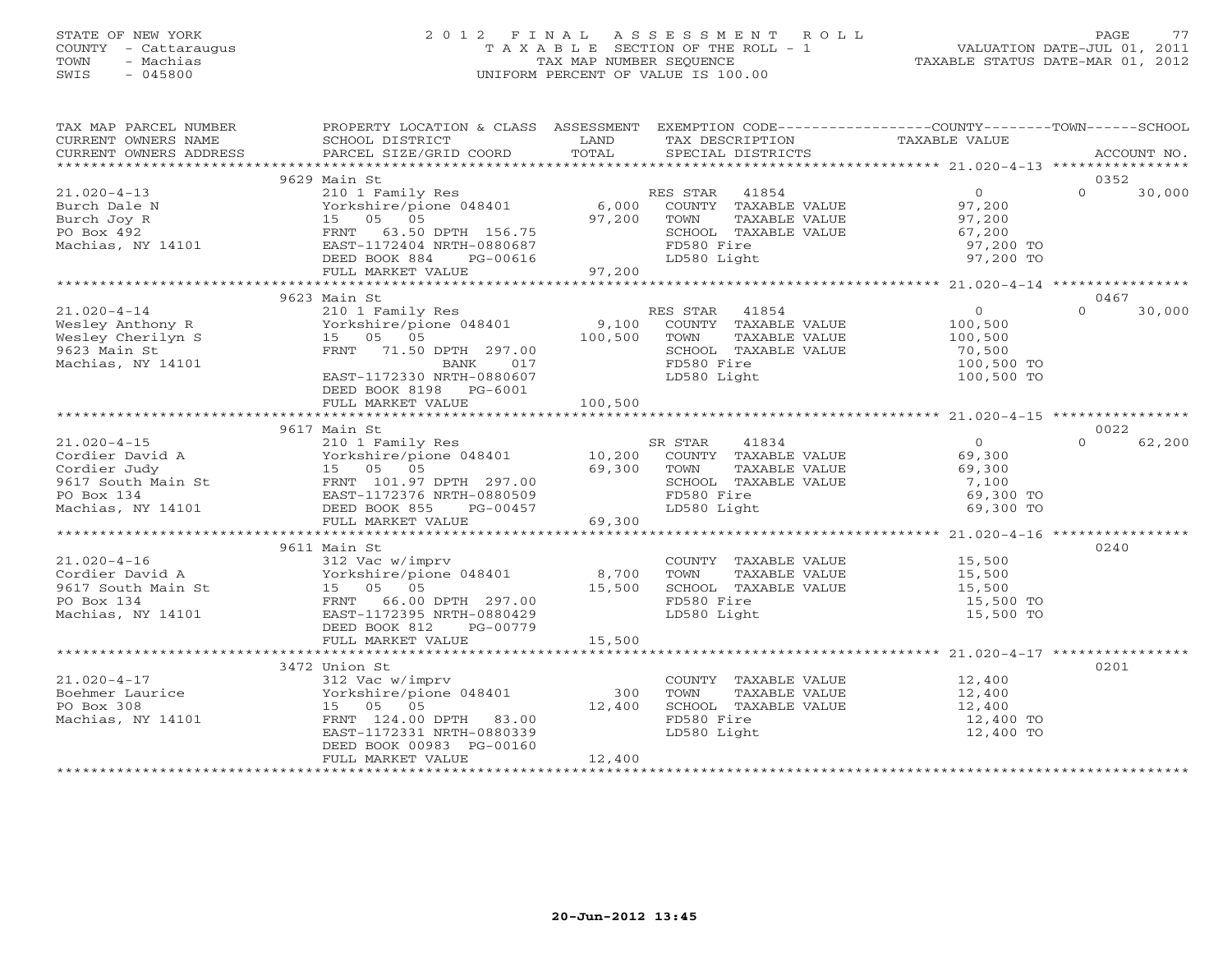# STATE OF NEW YORK 2 0 1 2 F I N A L A S S E S S M E N T R O L L PAGE 78 COUNTY - Cattaraugus T A X A B L E SECTION OF THE ROLL - 1 VALUATION DATE-JUL 01, 2011 TOWN - Machias TAX MAP NUMBER SEQUENCE TAXABLE STATUS DATE-MAR 01, 2012 SWIS - 045800 UNIFORM PERCENT OF VALUE IS 100.00

| TAX MAP PARCEL NUMBER<br>CURRENT OWNERS NAME | PROPERTY LOCATION & CLASS ASSESSMENT<br>SCHOOL DISTRICT        | LAND<br>TOTAL | TAX DESCRIPTION                               | EXEMPTION CODE-----------------COUNTY-------TOWN------SCHOOL<br>TAXABLE VALUE |                                         |
|----------------------------------------------|----------------------------------------------------------------|---------------|-----------------------------------------------|-------------------------------------------------------------------------------|-----------------------------------------|
| CURRENT OWNERS ADDRESS                       | PARCEL SIZE/GRID COORD                                         |               | SPECIAL DISTRICTS                             |                                                                               | ACCOUNT NO.                             |
|                                              | 9603 Main St                                                   |               |                                               |                                                                               | 0432                                    |
| $21.020 - 4 - 18$                            | 210 1 Family Res                                               |               | AGED C/T/S 41800                              | 29,850                                                                        | 29,850<br>29,850                        |
| Hagen Doris M                                | Yorkshire/pione 048401 7,300 SR STAR<br>15 05 05 59.700 COUNTY |               | 41834                                         | $\overline{0}$                                                                | $\Omega$<br>29,850                      |
| 9603 Main St                                 |                                                                | 59,700        | COUNTY TAXABLE VALUE                          | 29,850                                                                        |                                         |
| Machias, NY 14101                            | FRNT 82.50 DPTH 173.00                                         |               | TOWN<br>TAXABLE VALUE                         | 29,850                                                                        |                                         |
|                                              | EAST-1172476 NRTH-0880379                                      |               | SCHOOL TAXABLE VALUE                          | $\overline{0}$                                                                |                                         |
|                                              | DEED BOOK 732<br>PG-00276                                      |               |                                               | 59,700 TO                                                                     |                                         |
|                                              | FULL MARKET VALUE                                              |               |                                               | 59,700 TO                                                                     |                                         |
|                                              |                                                                |               |                                               |                                                                               |                                         |
|                                              | 9579 Main St                                                   |               |                                               |                                                                               | 0639                                    |
| $21.020 - 4 - 19$                            | 280 Res Multiple                                               |               | WVET C/T 41121<br>WVET C/T<br>10,900 SR ST MH | 12,000                                                                        | 12,000<br>$\overline{0}$                |
| Andrews Peter J<br>Attn: Andrews H Peter     | Yorkshire/pione 048401<br>15 05 05                             |               | 41844<br>121,700 RES STAR 41854               | $\circ$<br>$\overline{0}$                                                     | 42,400<br>$\circ$<br>$\Omega$<br>30,000 |
| 3465 Union St                                | Life Use                                                       |               | COUNTY TAXABLE VALUE                          | 109,700                                                                       |                                         |
| Machias, NY 14101                            | FRNT<br>66.00 DPTH 297.00                                      |               | TOWN<br>TAXABLE VALUE                         | 109,700                                                                       |                                         |
|                                              | EAST-1172446 NRTH-0880246                                      |               | SCHOOL TAXABLE VALUE                          | 49,300                                                                        |                                         |
|                                              | DEED BOOK 00988 PG-00602                                       |               | FD580 Fire                                    | $121,700$ TO                                                                  |                                         |
|                                              | FULL MARKET VALUE                                              |               | 121,700 LD580 Light                           | 121,700 TO                                                                    |                                         |
|                                              |                                                                |               |                                               |                                                                               |                                         |
|                                              | 3459 Franklin St                                               |               |                                               |                                                                               | 5013                                    |
| $21.020 - 4 - 20.2$                          |                                                                |               | COUNTY TAXABLE VALUE                          | 52,600                                                                        |                                         |
| Kless Richard E                              | 449 Other Storag<br>Yorkshire/pione 048401 5,600               |               | TOWN<br>TAXABLE VALUE                         | 52,600                                                                        |                                         |
| Kless Donna M                                | 15 05 05                                                       | 52,600        | SCHOOL TAXABLE VALUE                          | 52,600                                                                        |                                         |
| 1019 Eagle St                                | Fire Hall                                                      |               | FD580 Fire                                    | 52,600 TO                                                                     |                                         |
| Arcade, NY 14009                             | FRNT 107.00 DPTH 78.00                                         |               | LD580 Light                                   | 52,600 TO                                                                     |                                         |
|                                              | EAST-1172881 NRTH-0880300                                      |               |                                               |                                                                               |                                         |
|                                              | DEED BOOK 1381 PG-9001                                         |               |                                               |                                                                               |                                         |
|                                              |                                                                |               |                                               |                                                                               |                                         |
|                                              |                                                                |               |                                               |                                                                               |                                         |
|                                              | 9570 Main St                                                   |               |                                               |                                                                               | 0032                                    |
| $21.020 - 4 - 21.1$                          | 210 1 Family Res                                               |               | RES STAR 41854                                | 0                                                                             | 30,000<br>$\Omega$                      |
| Meyers Carol L                               | Yorkshire/pione 048401 11,000                                  |               | COUNTY TAXABLE VALUE                          | 87,400                                                                        |                                         |
| PO Box 422                                   | 15 05 05                                                       |               | 87,400 TOWN<br>TAXABLE VALUE                  | 87,400<br>57,400                                                              |                                         |
| Machias, NY 14101                            | ACRES<br>1.00<br>EAST-1172916 NRTH-0880060                     |               | SCHOOL TAXABLE VALUE<br>FD580 Fire            |                                                                               |                                         |
|                                              | DEED BOOK 6856 PG-9002                                         |               | LD580 Light                                   | 87,400 TO<br>87,400 TO                                                        |                                         |
|                                              | FULL MARKET VALUE                                              | 87,400        |                                               |                                                                               |                                         |
|                                              |                                                                |               |                                               |                                                                               |                                         |
|                                              | 9572 Main St                                                   |               |                                               |                                                                               | 1708                                    |
| $21.020 - 4 - 21.2$                          |                                                                |               | RES STAR<br>41854                             | $\overline{0}$                                                                | 30,000<br>$\Omega$                      |
| Kessler Hollie L                             | 210 1 Family Res<br>Yorkshire/pione 048401 11,100              |               | COUNTY TAXABLE VALUE                          | 75,000                                                                        |                                         |
| 9572 Main St                                 | 15 05 05                                                       | 75,000        | TOWN<br>TAXABLE VALUE                         | 75,000                                                                        |                                         |
| Machias, NY 14101                            | ACRES<br>1.05 BANK<br>017                                      |               | SCHOOL TAXABLE VALUE                          | 45,000                                                                        |                                         |
|                                              | EAST-1172871 NRTH-0880180                                      |               | FD580 Fire                                    | 75,000 TO                                                                     |                                         |
|                                              | DEED BOOK 12583 PG-4001                                        |               | LD580 Light                                   | 75,000 TO                                                                     |                                         |
|                                              | FULL MARKET VALUE                                              | 75,000        |                                               |                                                                               |                                         |
|                                              |                                                                |               |                                               |                                                                               |                                         |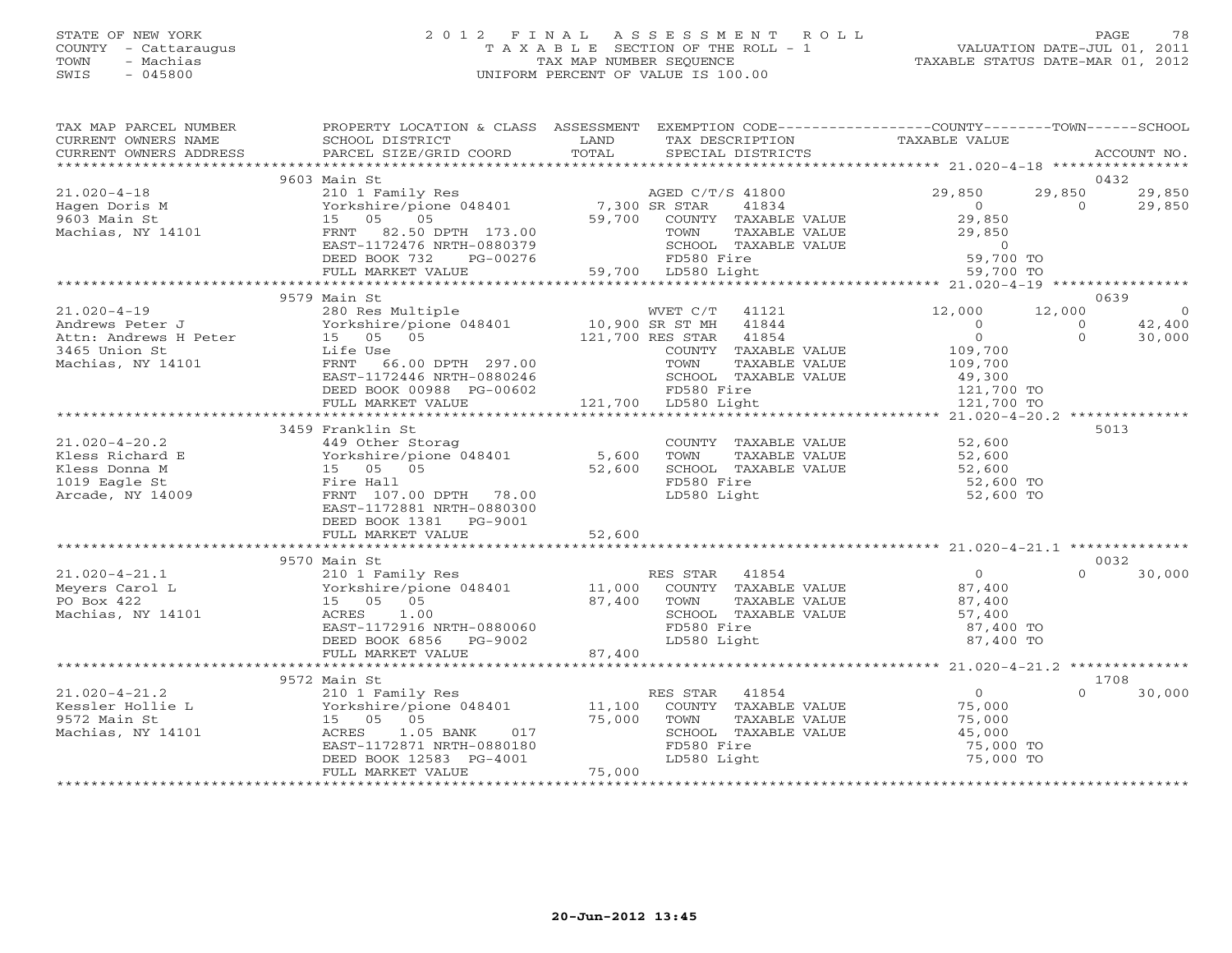## STATE OF NEW YORK 2 0 1 2 F I N A L A S S E S S M E N T R O L L PAGE 79 COUNTY - Cattaraugus T A X A B L E SECTION OF THE ROLL - 1 VALUATION DATE-JUL 01, 2011 TOWN - Machias TAX MAP NUMBER SEQUENCE TAXABLE STATUS DATE-MAR 01, 2012 SWIS - 045800 UNIFORM PERCENT OF VALUE IS 100.00UNIFORM PERCENT OF VALUE IS 100.00

| TAX MAP PARCEL NUMBER<br>CURRENT OWNERS NAME<br>CURRENT OWNERS ADDRESS                                                                                                                                                                                                                                                                                                                         | PROPERTY LOCATION & CLASS ASSESSMENT EXEMPTION CODE---------------COUNTY-------TOWN------SCHOOL<br>SCHOOL DISTRICT<br><b>EXAMPLE DESCRIPTION OF STREET AND STREET AND STREET AND STREET AND STREET AND STREET AND STREET AND STREET AND</b><br>PARCEL SIZE/GRID COORD | TOTAL  | TAX DESCRIPTION<br>SPECIAL DISTRICTS | TAXABLE VALUE                                                                                                                                       | ACCOUNT NO.        |
|------------------------------------------------------------------------------------------------------------------------------------------------------------------------------------------------------------------------------------------------------------------------------------------------------------------------------------------------------------------------------------------------|-----------------------------------------------------------------------------------------------------------------------------------------------------------------------------------------------------------------------------------------------------------------------|--------|--------------------------------------|-----------------------------------------------------------------------------------------------------------------------------------------------------|--------------------|
|                                                                                                                                                                                                                                                                                                                                                                                                |                                                                                                                                                                                                                                                                       |        |                                      |                                                                                                                                                     |                    |
| $\begin{array}{cccccccc} 21.020-4-22 & 3455 \text{ Franklin St} & \text{11/4} & 11.200 \text{ A} & \text{BLDG} & 41700 & 35,300 & 35,300 & 35,300 & 35,300 & 35,300 & 35,300 & 35,300 & 35,300 & 35,300 & 35,300 & 35,300 & 35,300 & 35,300 & 35,300 & 35,300 & 35,300 & 35,300 & 35,300 & 35,30$                                                                                              | 3455 Franklin St                                                                                                                                                                                                                                                      |        |                                      |                                                                                                                                                     | 1174               |
|                                                                                                                                                                                                                                                                                                                                                                                                |                                                                                                                                                                                                                                                                       |        |                                      |                                                                                                                                                     |                    |
|                                                                                                                                                                                                                                                                                                                                                                                                |                                                                                                                                                                                                                                                                       |        |                                      |                                                                                                                                                     |                    |
|                                                                                                                                                                                                                                                                                                                                                                                                |                                                                                                                                                                                                                                                                       |        |                                      |                                                                                                                                                     |                    |
|                                                                                                                                                                                                                                                                                                                                                                                                |                                                                                                                                                                                                                                                                       |        |                                      |                                                                                                                                                     |                    |
|                                                                                                                                                                                                                                                                                                                                                                                                |                                                                                                                                                                                                                                                                       |        |                                      |                                                                                                                                                     |                    |
|                                                                                                                                                                                                                                                                                                                                                                                                |                                                                                                                                                                                                                                                                       |        |                                      |                                                                                                                                                     |                    |
|                                                                                                                                                                                                                                                                                                                                                                                                |                                                                                                                                                                                                                                                                       |        |                                      |                                                                                                                                                     |                    |
|                                                                                                                                                                                                                                                                                                                                                                                                |                                                                                                                                                                                                                                                                       |        |                                      |                                                                                                                                                     |                    |
| $[1.020-4-23$ 21.020-4-23<br>Lingle Herbert C Jr 270 Mfg housing<br>3427 Franklin St 15 05 05<br>Machias, NY 14101 FRNT 90.00 DPTH 78.00<br>EED BOOK 00972 PG-00355<br>FULL MARKET VALUE<br>23,800<br>FULL MARKET VALUE<br>23,800<br>FULL MARKE                                                                                                                                                | 3427 Franklin St                                                                                                                                                                                                                                                      |        |                                      |                                                                                                                                                     | 0100               |
|                                                                                                                                                                                                                                                                                                                                                                                                |                                                                                                                                                                                                                                                                       |        |                                      |                                                                                                                                                     | $\Omega$<br>30,000 |
|                                                                                                                                                                                                                                                                                                                                                                                                |                                                                                                                                                                                                                                                                       |        |                                      |                                                                                                                                                     |                    |
|                                                                                                                                                                                                                                                                                                                                                                                                |                                                                                                                                                                                                                                                                       |        |                                      |                                                                                                                                                     |                    |
|                                                                                                                                                                                                                                                                                                                                                                                                |                                                                                                                                                                                                                                                                       |        |                                      |                                                                                                                                                     |                    |
|                                                                                                                                                                                                                                                                                                                                                                                                |                                                                                                                                                                                                                                                                       |        |                                      | 33,800 TO<br>33,800 TO<br>33,800 TO                                                                                                                 |                    |
|                                                                                                                                                                                                                                                                                                                                                                                                |                                                                                                                                                                                                                                                                       |        |                                      |                                                                                                                                                     |                    |
|                                                                                                                                                                                                                                                                                                                                                                                                |                                                                                                                                                                                                                                                                       |        |                                      |                                                                                                                                                     |                    |
|                                                                                                                                                                                                                                                                                                                                                                                                | 3421 Franklin St                                                                                                                                                                                                                                                      |        |                                      |                                                                                                                                                     | 0502               |
|                                                                                                                                                                                                                                                                                                                                                                                                |                                                                                                                                                                                                                                                                       |        |                                      |                                                                                                                                                     | $\Omega$<br>30,000 |
|                                                                                                                                                                                                                                                                                                                                                                                                |                                                                                                                                                                                                                                                                       |        |                                      |                                                                                                                                                     |                    |
|                                                                                                                                                                                                                                                                                                                                                                                                |                                                                                                                                                                                                                                                                       |        |                                      |                                                                                                                                                     |                    |
|                                                                                                                                                                                                                                                                                                                                                                                                |                                                                                                                                                                                                                                                                       |        |                                      |                                                                                                                                                     |                    |
|                                                                                                                                                                                                                                                                                                                                                                                                |                                                                                                                                                                                                                                                                       |        |                                      | COMMITTAXABLE VALUE<br>TOWN TAXABLE VALUE 58,900<br>SCHOOL TAXABLE VALUE 28,900<br>FD580 Fire 58,900 TO<br>LD580 Light 58,900 TO                    |                    |
| $\begin{array}{cccccc} 21.020-4-24.1 & & & & 3421\text{ Franklin St} & & & & & & 210\text{ I Family Res} & & & & & & & & 10,900\text{ COUNTY} &\text{TAXABLE VALUE} & & & & & & 58,900\text{ 58,900} & & & & & & & & 10,900\text{ COUNTY} &\text{TAXABLE VALUE} & & & & & & 58,900\text{ 58,900} & & & & & & & 10,900\text{ NUNTY} &\text{TAXABLE VALUE} & & & & & & 58,900\text{ 58,900} & &$ |                                                                                                                                                                                                                                                                       |        |                                      |                                                                                                                                                     |                    |
|                                                                                                                                                                                                                                                                                                                                                                                                | DEED BOOK 623 PG-4001                                                                                                                                                                                                                                                 |        |                                      |                                                                                                                                                     |                    |
|                                                                                                                                                                                                                                                                                                                                                                                                |                                                                                                                                                                                                                                                                       |        |                                      |                                                                                                                                                     |                    |
|                                                                                                                                                                                                                                                                                                                                                                                                |                                                                                                                                                                                                                                                                       |        |                                      |                                                                                                                                                     | 1422               |
|                                                                                                                                                                                                                                                                                                                                                                                                |                                                                                                                                                                                                                                                                       |        |                                      |                                                                                                                                                     |                    |
|                                                                                                                                                                                                                                                                                                                                                                                                |                                                                                                                                                                                                                                                                       |        |                                      |                                                                                                                                                     |                    |
|                                                                                                                                                                                                                                                                                                                                                                                                |                                                                                                                                                                                                                                                                       |        |                                      |                                                                                                                                                     |                    |
| 21.020-4-24.2<br>Three Lakes, LLC and the Storag country TAXABLE VALUE<br>Three Lakes, LLC Sockshire/pione 048401<br>3556 Lakeshore Rd 15 05 05 63,600 SCHOOL TAXABLE VALUE<br>Buffalo, NY 14219 FRAT 122.60 PPTH 335.00 FRAT 122.00                                                                                                                                                           |                                                                                                                                                                                                                                                                       |        |                                      | COUNTY TAXABLE VALUE 63,600<br>TOWN TAXABLE VALUE 63,600<br>SCHOOL TAXABLE VALUE 63,600<br>FD580 Fire 63,600<br>T.D580 Fight 63,600<br>T.D580 Fight |                    |
|                                                                                                                                                                                                                                                                                                                                                                                                | EAST-1173374 NRTH-0880191                                                                                                                                                                                                                                             |        | LD580 Light                          | 63,600 TO                                                                                                                                           |                    |
|                                                                                                                                                                                                                                                                                                                                                                                                | DEED BOOK 16776 PG-8001                                                                                                                                                                                                                                               |        |                                      |                                                                                                                                                     |                    |
|                                                                                                                                                                                                                                                                                                                                                                                                |                                                                                                                                                                                                                                                                       |        |                                      |                                                                                                                                                     |                    |
|                                                                                                                                                                                                                                                                                                                                                                                                |                                                                                                                                                                                                                                                                       |        |                                      |                                                                                                                                                     |                    |
|                                                                                                                                                                                                                                                                                                                                                                                                | 3409 Franklin St                                                                                                                                                                                                                                                      |        |                                      |                                                                                                                                                     | 0504               |
|                                                                                                                                                                                                                                                                                                                                                                                                |                                                                                                                                                                                                                                                                       |        |                                      |                                                                                                                                                     |                    |
|                                                                                                                                                                                                                                                                                                                                                                                                |                                                                                                                                                                                                                                                                       |        |                                      | COUNTY TAXABLE VALUE $86,500$<br>TOWN TAXABLE VALUE $86,500$<br>SCHOOL TAXABLE VALUE $86,500$<br>FD580 Fire $86,500$ TO                             |                    |
|                                                                                                                                                                                                                                                                                                                                                                                                |                                                                                                                                                                                                                                                                       |        |                                      |                                                                                                                                                     |                    |
| 21.020-4-25<br>Three Lakes, LLC<br>3556 Lakeshore Rd<br>Buffalo, NY 14219<br>Buffalo, NY 14219<br>Buffalo, NY 14219<br>CREAGE THEOS0194<br>REAGE THEOS0194<br>REAGE THEOS0194<br>REAGE THEOS0194<br>REAGE THEOS0194<br>REAGE THEOS0194<br>REAGE THEOS0                                                                                                                                         |                                                                                                                                                                                                                                                                       |        | LD580 Light                          | 86,500 TO                                                                                                                                           |                    |
|                                                                                                                                                                                                                                                                                                                                                                                                | DEED BOOK 16776 PG-8001                                                                                                                                                                                                                                               |        |                                      |                                                                                                                                                     |                    |
|                                                                                                                                                                                                                                                                                                                                                                                                | FULL MARKET VALUE                                                                                                                                                                                                                                                     | 86,500 |                                      |                                                                                                                                                     |                    |
|                                                                                                                                                                                                                                                                                                                                                                                                |                                                                                                                                                                                                                                                                       |        |                                      |                                                                                                                                                     |                    |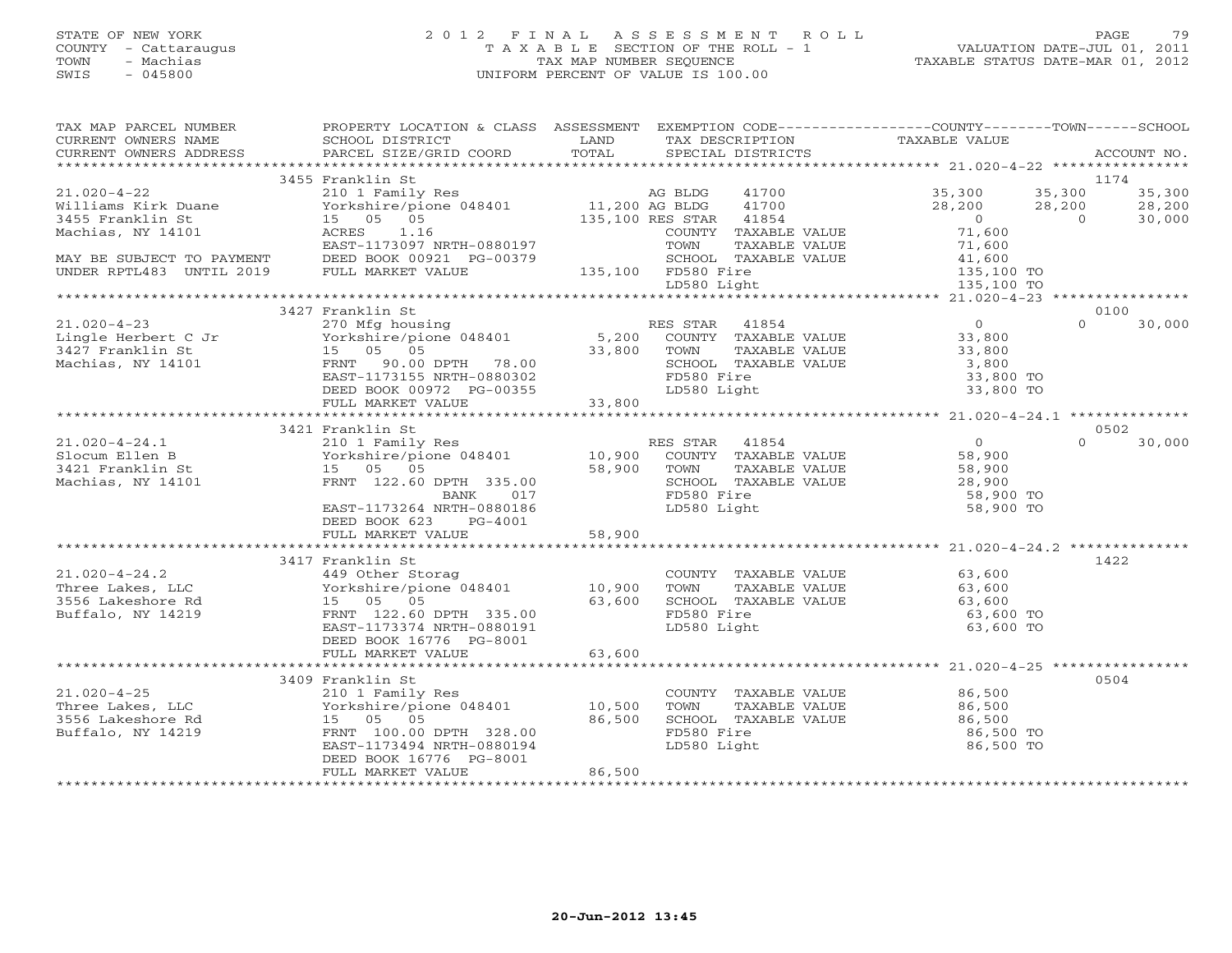### STATE OF NEW YORK 2 0 1 2 F I N A L A S S E S S M E N T R O L L PAGE 80 COUNTY - Cattaraugus T A X A B L E SECTION OF THE ROLL - 1 VALUATION DATE-JUL 01, 2011 TOWN - Machias TAX MAP NUMBER SEQUENCE TAXABLE STATUS DATE-MAR 01, 2012 SWIS - 045800 UNIFORM PERCENT OF VALUE IS 100.00UNIFORM PERCENT OF VALUE IS 100.00

| TAX MAP PARCEL NUMBER<br>CURRENT OWNERS NAME | PROPERTY LOCATION & CLASS ASSESSMENT<br>SCHOOL DISTRICT | LAND    | EXEMPTION CODE-----------------COUNTY-------TOWN------SCHOOL<br>TAX DESCRIPTION | TAXABLE VALUE          |                    |
|----------------------------------------------|---------------------------------------------------------|---------|---------------------------------------------------------------------------------|------------------------|--------------------|
| CURRENT OWNERS ADDRESS                       | PARCEL SIZE/GRID COORD                                  | TOTAL   | SPECIAL DISTRICTS                                                               |                        | ACCOUNT NO.        |
|                                              | 9552 Main St                                            |         |                                                                                 |                        | 0807               |
| $21.020 - 4 - 26.1$                          | 210 1 Family Res                                        |         | CVET C/T<br>41131                                                               | 20,000<br>20,000       | $\overline{0}$     |
| Davies Jack H                                | Yorkshire/pione 048401 11,100 RES STAR                  |         | 41854                                                                           | $\circ$                | $\Omega$<br>30,000 |
| Davies Laura A                               | 15 05 05                                                | 84,600  | COUNTY TAXABLE VALUE                                                            | 64,600                 |                    |
| 9552 Main St                                 | 1.10<br>ACRES                                           |         | TOWN<br>TAXABLE VALUE                                                           | 64,600                 |                    |
| Machias, NY 14101                            | EAST-1172956 NRTH-0879792                               |         | SCHOOL TAXABLE VALUE                                                            | 54,600                 |                    |
|                                              | DEED BOOK 00923 PG-00342                                |         | FD580 Fire                                                                      | 84,600 TO              |                    |
|                                              | FULL MARKET VALUE                                       |         | 84,600 LD580 Light                                                              | 84,600 TO              |                    |
|                                              |                                                         |         |                                                                                 |                        |                    |
|                                              | 9562 Main St                                            |         |                                                                                 |                        | 1803               |
| $21.020 - 4 - 26.2$                          | 210 1 Family Res                                        |         | RES STAR 41854                                                                  | $\overline{O}$         | $\Omega$<br>30,000 |
| Walden William F                             | Yorkshire/pione 048401 10,900                           |         | COUNTY TAXABLE VALUE                                                            | 67,700                 |                    |
| 9562 Main St                                 | 15 05 05                                                | 67,700  | TOWN<br>TAXABLE VALUE                                                           | 67,700                 |                    |
| Machias, NY 14101                            | FRNT 134.00 DPTH 301.00                                 |         | SCHOOL TAXABLE VALUE                                                            | 37,700                 |                    |
|                                              | BANK<br>017                                             |         | FD580 Fire                                                                      | 67,700 TO              |                    |
|                                              | EAST-1172915 NRTH-0879937<br>DEED BOOK 2343 PG-5001     |         | LD580 Light                                                                     | 67,700 TO              |                    |
|                                              | FULL MARKET VALUE                                       | 67,700  |                                                                                 |                        |                    |
|                                              |                                                         |         |                                                                                 |                        |                    |
|                                              | 9543 Main St                                            |         |                                                                                 |                        | 0472               |
| $21.020 - 4 - 27$                            | 210 1 Family Res<br>Yorkshire/pione 048401 10,300       |         | RES STAR<br>41854                                                               | $\overline{0}$         | 30,000<br>$\Omega$ |
| Herman Peter                                 |                                                         |         | COUNTY TAXABLE VALUE                                                            | 65,000                 |                    |
| Herman Brenda<br>9543 Main St                | 14 05 05                                                | 65,000  | TAXABLE VALUE<br>TOWN                                                           | 65,000<br>35,000       |                    |
|                                              | FRNT 132.00 DPTH 231.60<br>EAST-1172684 NRTH-0879559    |         | SCHOOL TAXABLE VALUE<br>FD580 Fire                                              |                        |                    |
| Machias, NY 14101                            | DEED BOOK 819<br>PG-00375                               |         | LD580 Light                                                                     | 65,000 TO<br>65,000 TO |                    |
|                                              | FULL MARKET VALUE                                       | 65,000  |                                                                                 |                        |                    |
|                                              |                                                         |         |                                                                                 |                        |                    |
|                                              | 9547 Main St                                            |         |                                                                                 |                        | 0473               |
| $21.020 - 4 - 28.1$                          | 220 2 Family Res                                        |         | COUNTY TAXABLE VALUE                                                            | 27,300                 |                    |
| Krueger Kathy Jo                             | Yorkshire/pione 048401                                  | 7,400   | TAXABLE VALUE<br>TOWN                                                           | 27,300                 |                    |
| Krueger James J                              | 15 05 05                                                | 27,300  | SCHOOL TAXABLE VALUE                                                            | 27,300<br>27,300       |                    |
| 6812 Curriers Rd                             | FRNT 63.86 DPTH 231.60                                  |         | FD580 Fire                                                                      | 27,300 TO              |                    |
| Arcade, NY 14009                             | EAST-1172657 NRTH-0879653                               |         | LD580 Light                                                                     | 27,300 TO              |                    |
|                                              | DEED BOOK 13955 PG-6001                                 |         |                                                                                 |                        |                    |
|                                              | FULL MARKET VALUE                                       | 27,300  |                                                                                 |                        |                    |
|                                              |                                                         |         |                                                                                 |                        |                    |
|                                              | 9553 Main St                                            |         |                                                                                 |                        | 0946               |
| $21.020 - 4 - 29.1$                          | 210 1 Family Res                                        |         | SR STAR<br>41834                                                                | $\circ$                | $\cap$<br>62,200   |
| Knight Cynthia                               | Yorkshire/pione 048401                                  | 11,000  | COUNTY TAXABLE VALUE                                                            | 103,600                |                    |
| PO Box 51                                    | 15 05 05                                                | 103,600 | TOWN<br>TAXABLE VALUE                                                           | 103,600                |                    |
| Machias, NY 14101                            | Bernice Rogers L/U                                      |         | SCHOOL TAXABLE VALUE                                                            | 41,400                 |                    |
|                                              | 1.00<br>ACRES                                           |         | FD580 Fire                                                                      | 103,600 TO             |                    |
|                                              | EAST-1172500 NRTH-0879748                               |         | LD580 Light                                                                     | 103,600 TO             |                    |
|                                              | DEED BOOK 00953 PG-00454                                |         |                                                                                 |                        |                    |
|                                              | FULL MARKET VALUE                                       | 103,600 |                                                                                 |                        |                    |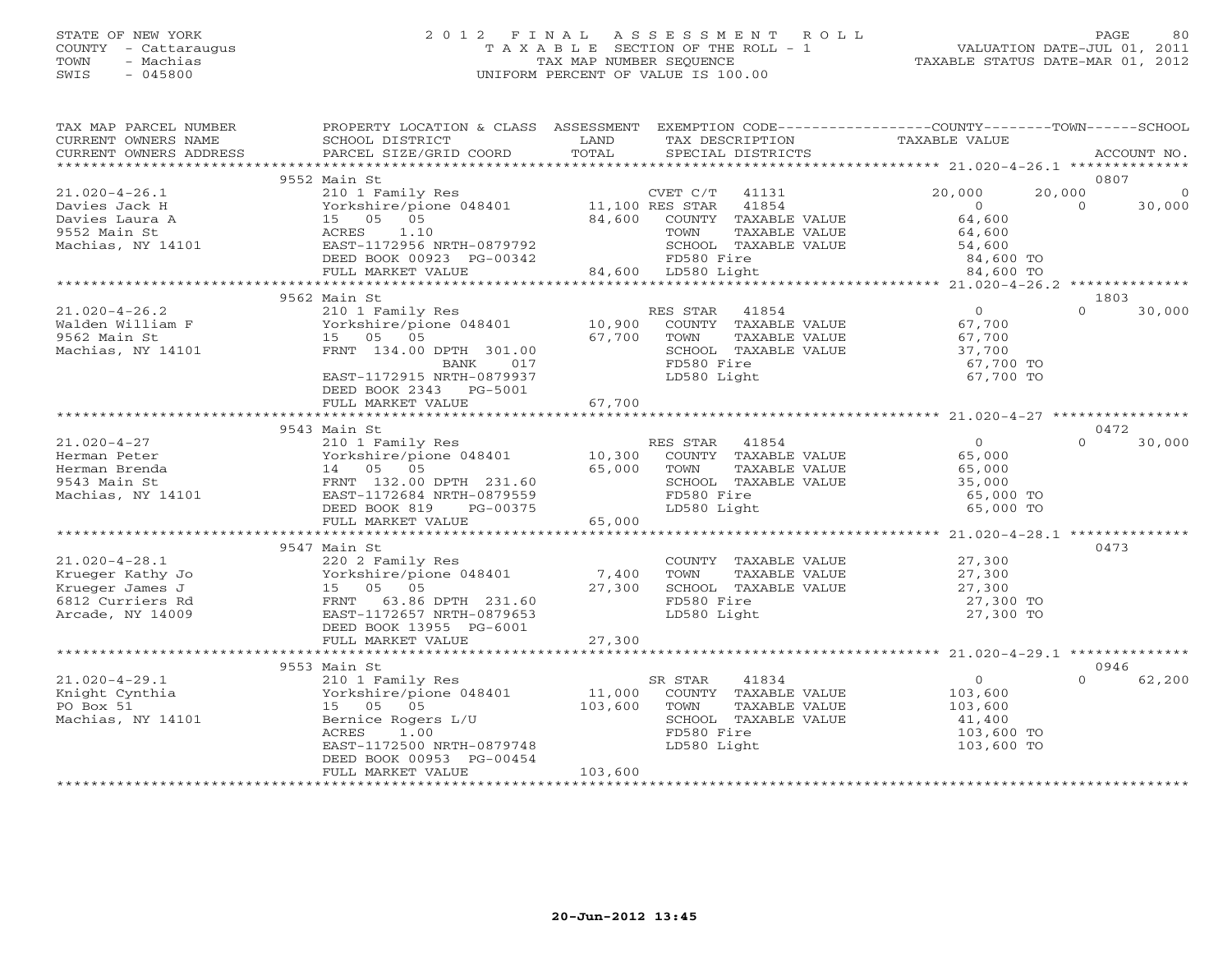## STATE OF NEW YORK 2 0 1 2 F I N A L A S S E S S M E N T R O L L PAGE 81 COUNTY - Cattaraugus T A X A B L E SECTION OF THE ROLL - 1 VALUATION DATE-JUL 01, 2011 TOWN - Machias TAX MAP NUMBER SEQUENCE TAXABLE STATUS DATE-MAR 01, 2012 SWIS - 045800 UNIFORM PERCENT OF VALUE IS 100.00UNIFORM PERCENT OF VALUE IS 100.00

| TAX MAP PARCEL NUMBER                                                                         | PROPERTY LOCATION & CLASS ASSESSMENT                                                                                                                                                                                                                                                                                                                                                   |                   |                                                                                                                         | EXEMPTION CODE-----------------COUNTY-------TOWN------SCHOOL     |                            |
|-----------------------------------------------------------------------------------------------|----------------------------------------------------------------------------------------------------------------------------------------------------------------------------------------------------------------------------------------------------------------------------------------------------------------------------------------------------------------------------------------|-------------------|-------------------------------------------------------------------------------------------------------------------------|------------------------------------------------------------------|----------------------------|
|                                                                                               |                                                                                                                                                                                                                                                                                                                                                                                        |                   |                                                                                                                         |                                                                  |                            |
|                                                                                               | 9555 Main St                                                                                                                                                                                                                                                                                                                                                                           |                   |                                                                                                                         |                                                                  | 1664                       |
| $21.020 - 4 - 29.2$<br>Bixby Mack W<br>Bixby Gwendolyn H<br>9555 Main St<br>Machias, NY 14101 | 210 1 Family Res<br>Yorkshire/pione 048401<br>15 05 05<br>FRNT 113.73 DPTH 265.69<br>BANK 017                                                                                                                                                                                                                                                                                          | 10,200<br>113,400 | RES STAR 41854<br>COUNTY TAXABLE VALUE<br>TOWN<br>TAXABLE VALUE<br>SCHOOL TAXABLE VALUE<br>FD580 Fire                   | $\overline{O}$<br>113,400<br>113,400<br>83,400<br>113,400 TO     | $\Omega$<br>30,000         |
|                                                                                               | EAST-1172593 NRTH-0879815<br>DEED BOOK 2395 PG-4002<br>FULL MARKET VALUE                                                                                                                                                                                                                                                                                                               | 113,400           | LD580 Light                                                                                                             | 113,400 TO                                                       |                            |
|                                                                                               |                                                                                                                                                                                                                                                                                                                                                                                        |                   |                                                                                                                         |                                                                  |                            |
|                                                                                               | 9561 Main St                                                                                                                                                                                                                                                                                                                                                                           |                   |                                                                                                                         |                                                                  | 0934                       |
| $21.020-4-30$<br>Snayczuk Jeffrey A<br>Truk Catherine L<br>Machias, NY 14101                  | 210 1 Family Res<br>$Y \sim 1.5$ $\mu$ $\mu$ $\sim 0.5$ $\mu$ $\sim 0.5$ $\mu$ $\sim 0.5$ $\mu$ $\sim 0.5$ $\mu$ $\sim 0.5$ $\mu$ $\sim 0.5$ $\mu$ $\sim 0.5$ $\mu$ $\sim 0.5$ $\mu$ $\sim 0.5$ $\mu$ $\sim 0.5$ $\mu$ $\sim 0.5$ $\mu$ $\sim 0.5$ $\mu$ $\sim 0.5$ $\mu$ $\sim 0.5$ $\mu$ $\sim 0$<br>15 05 05<br>ACRES 1.62<br>EAST-1172501 NRTH-0879958<br>DEED BOOK 00997 PG-00101 | 86,900            | RES STAR<br>41854<br>COUNTY TAXABLE VALUE<br>TAXABLE VALUE<br>TOWN<br>SCHOOL TAXABLE VALUE<br>FD580 Fire<br>LD580 Light | $\Omega$<br>86,900<br>86,900<br>56,900<br>86,900 TO<br>86,900 TO | $\Omega$<br>30,000         |
|                                                                                               | FULL MARKET VALUE                                                                                                                                                                                                                                                                                                                                                                      | 86,900            |                                                                                                                         |                                                                  |                            |
|                                                                                               |                                                                                                                                                                                                                                                                                                                                                                                        |                   |                                                                                                                         |                                                                  |                            |
|                                                                                               | 9569 Main St                                                                                                                                                                                                                                                                                                                                                                           |                   |                                                                                                                         |                                                                  | 0425                       |
| $21.020 - 4 - 31$                                                                             | 230 3 Family Res                                                                                                                                                                                                                                                                                                                                                                       |                   | COUNTY TAXABLE VALUE                                                                                                    | 59,000                                                           |                            |
| Gerwitz Christopher C<br>Gerwitz Colleen L<br>5452 Dole Ave<br>West Valley, NY 14171          | Yorkshire/pione 048401                                                                                                                                                                                                                                                                                                                                                                 | 4,900             | TOWN<br>TAXABLE VALUE                                                                                                   | 59,000<br>59,000                                                 |                            |
|                                                                                               | 15 05 05                                                                                                                                                                                                                                                                                                                                                                               | 59,000            | SCHOOL TAXABLE VALUE                                                                                                    |                                                                  |                            |
|                                                                                               | FRNT 50.00 DPTH 117.00                                                                                                                                                                                                                                                                                                                                                                 |                   | FD580 Fire                                                                                                              | 59,000 TO                                                        |                            |
|                                                                                               | EAST-1172590 NRTH-0880085                                                                                                                                                                                                                                                                                                                                                              |                   | LD580 Light                                                                                                             | 59,000 TO                                                        |                            |
|                                                                                               | DEED BOOK 00930 PG-00341                                                                                                                                                                                                                                                                                                                                                               |                   |                                                                                                                         |                                                                  |                            |
|                                                                                               | FULL MARKET VALUE                                                                                                                                                                                                                                                                                                                                                                      | 59,000            |                                                                                                                         |                                                                  |                            |
|                                                                                               |                                                                                                                                                                                                                                                                                                                                                                                        |                   |                                                                                                                         |                                                                  |                            |
| $21.020 - 4 - 32$                                                                             | 9573 Main St                                                                                                                                                                                                                                                                                                                                                                           |                   | CVET C/T 41131                                                                                                          | 16,150                                                           | 0697<br>16,150<br>$\Omega$ |
|                                                                                               | 210 1 Family Res<br>Yorkshire/pione 048401 10,800 DVET C/T 41141                                                                                                                                                                                                                                                                                                                       |                   |                                                                                                                         | 12,920                                                           | $\Omega$<br>12,920         |
| Maul John<br>Maul Christine<br>Christin St.                                                   | 15 05 05                                                                                                                                                                                                                                                                                                                                                                               |                   | 64,600 RES STAR 41854                                                                                                   | $\overline{0}$                                                   | $\Omega$<br>30,000         |
|                                                                                               | FRNT 132.00 DPTH 297.00                                                                                                                                                                                                                                                                                                                                                                |                   | COUNTY TAXABLE VALUE                                                                                                    | 35,530                                                           |                            |
| Machias, NY 14101                                                                             | EAST-1172478 NRTH-0880151                                                                                                                                                                                                                                                                                                                                                              |                   | TOWN<br>TAXABLE VALUE                                                                                                   | 35,530                                                           |                            |
|                                                                                               | DEED BOOK 742<br>PG-00538                                                                                                                                                                                                                                                                                                                                                              |                   | SCHOOL TAXABLE VALUE                                                                                                    |                                                                  |                            |
|                                                                                               | FULL MARKET VALUE                                                                                                                                                                                                                                                                                                                                                                      |                   | 64,600 FD580 Fire                                                                                                       | 34,600<br>64,600 TO                                              |                            |
|                                                                                               |                                                                                                                                                                                                                                                                                                                                                                                        |                   | LD580 Light                                                                                                             | 64,600 TO                                                        |                            |
|                                                                                               |                                                                                                                                                                                                                                                                                                                                                                                        |                   |                                                                                                                         |                                                                  |                            |
|                                                                                               | 9570 Maple Ave                                                                                                                                                                                                                                                                                                                                                                         |                   |                                                                                                                         |                                                                  | 0870                       |
| $21.020 - 4 - 34$                                                                             | 210 1 Family Res                                                                                                                                                                                                                                                                                                                                                                       |                   | RES STAR<br>41854                                                                                                       | $\overline{0}$                                                   | 30,000<br>$\Omega$         |
| Morgan Alfred D                                                                               | Yorkshire/pione 048401 11,500                                                                                                                                                                                                                                                                                                                                                          |                   | COUNTY TAXABLE VALUE                                                                                                    | 64,700                                                           |                            |
| 9570 Maple Ave                                                                                | 23 05 05                                                                                                                                                                                                                                                                                                                                                                               | 64,700            | TOWN<br>TAXABLE VALUE                                                                                                   | 64,700                                                           |                            |
| Machias, NY 14101                                                                             | 1.38<br>ACRES                                                                                                                                                                                                                                                                                                                                                                          |                   | SCHOOL TAXABLE VALUE                                                                                                    | 34,700                                                           |                            |
|                                                                                               | EAST-1171304 NRTH-0879695                                                                                                                                                                                                                                                                                                                                                              |                   | FD580 Fire                                                                                                              | 64,700 TO                                                        |                            |
|                                                                                               | PG-00187<br>DEED BOOK 883                                                                                                                                                                                                                                                                                                                                                              |                   | LD580 Light                                                                                                             | 64,700 TO                                                        |                            |
|                                                                                               | FULL MARKET VALUE                                                                                                                                                                                                                                                                                                                                                                      | 64,700            |                                                                                                                         |                                                                  |                            |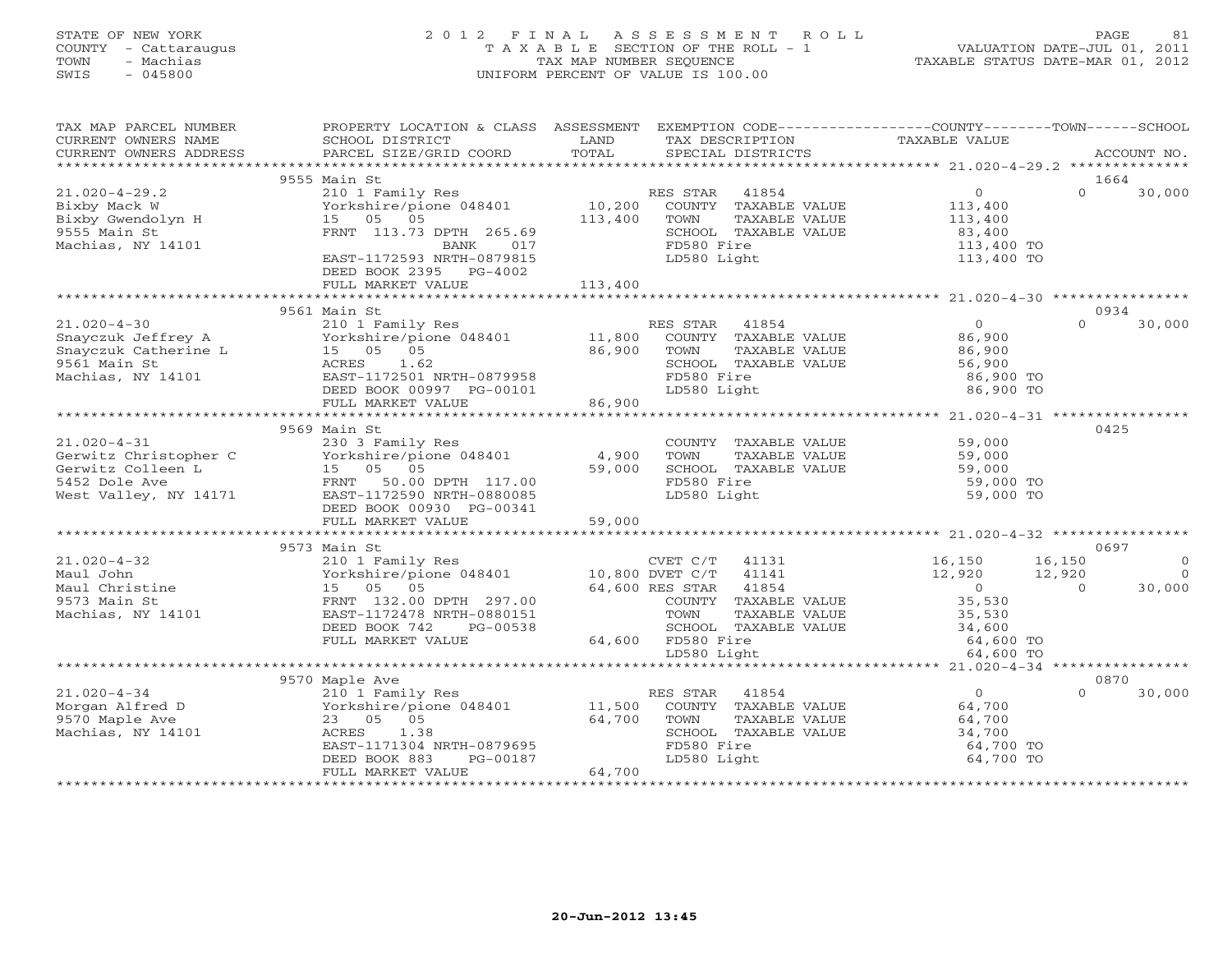## STATE OF NEW YORK 2 0 1 2 F I N A L A S S E S S M E N T R O L L PAGE 82 COUNTY - Cattaraugus T A X A B L E SECTION OF THE ROLL - 1 VALUATION DATE-JUL 01, 2011 TOWN - Machias TAX MAP NUMBER SEQUENCE TAXABLE STATUS DATE-MAR 01, 2012 SWIS - 045800 UNIFORM PERCENT OF VALUE IS 100.00UNIFORM PERCENT OF VALUE IS 100.00

| TAX MAP PARCEL NUMBER                                                                                                                                                                                                              | PROPERTY LOCATION & CLASS ASSESSMENT EXEMPTION CODE----------------COUNTY-------TOWN------SCHOOL                                                                                                                                                                                                 |                                      |                |                                                                           |                                                                                                        |                |                |
|------------------------------------------------------------------------------------------------------------------------------------------------------------------------------------------------------------------------------------|--------------------------------------------------------------------------------------------------------------------------------------------------------------------------------------------------------------------------------------------------------------------------------------------------|--------------------------------------|----------------|---------------------------------------------------------------------------|--------------------------------------------------------------------------------------------------------|----------------|----------------|
| CURRENT OWNERS NAME                                                                                                                                                                                                                | SCHOOL DISTRICT                                                                                                                                                                                                                                                                                  | LAND                                 |                |                                                                           | TAX DESCRIPTION TAXABLE VALUE                                                                          |                |                |
|                                                                                                                                                                                                                                    | SCHOOL DISTRICT<br>PARCEL SIZE/GRID COORD                                                                                                                                                                                                                                                        |                                      |                |                                                                           |                                                                                                        |                |                |
|                                                                                                                                                                                                                                    |                                                                                                                                                                                                                                                                                                  |                                      |                |                                                                           |                                                                                                        |                |                |
|                                                                                                                                                                                                                                    | 9578 Maple Ave                                                                                                                                                                                                                                                                                   |                                      |                |                                                                           |                                                                                                        |                | 0641           |
| $21.020 - 4 - 35.1$                                                                                                                                                                                                                | 210 1 Family Res                                                                                                                                                                                                                                                                                 |                                      |                | COUNTY TAXABLE VALUE                                                      | 72,200<br>72,200                                                                                       |                |                |
| Fish Michael A                                                                                                                                                                                                                     | 210 1 Family Res<br>Yorkshire/pione 048401 11,000                                                                                                                                                                                                                                                |                                      | TOWN           | TAXABLE VALUE                                                             |                                                                                                        |                |                |
| Fish Brian M                                                                                                                                                                                                                       | 23 05 05                                                                                                                                                                                                                                                                                         | 72,200                               |                | SCHOOL TAXABLE VALUE                                                      | 72,200                                                                                                 |                |                |
| 9578 Maple Ave                                                                                                                                                                                                                     | 1.00 BANK 017<br>ACRES                                                                                                                                                                                                                                                                           |                                      | FD580 Fire     |                                                                           | 72,200 TO                                                                                              |                |                |
| Machias, NY 14101                                                                                                                                                                                                                  | EAST-1171468 NRTH-0879614                                                                                                                                                                                                                                                                        |                                      | LD580 Light    |                                                                           | 72,200 TO                                                                                              |                |                |
|                                                                                                                                                                                                                                    | DEED BOOK 5102 PG-7001                                                                                                                                                                                                                                                                           |                                      |                |                                                                           |                                                                                                        |                |                |
|                                                                                                                                                                                                                                    | FULL MARKET VALUE                                                                                                                                                                                                                                                                                | 72,200                               |                |                                                                           |                                                                                                        |                |                |
|                                                                                                                                                                                                                                    |                                                                                                                                                                                                                                                                                                  |                                      |                |                                                                           |                                                                                                        |                |                |
|                                                                                                                                                                                                                                    | 9574 Maple Ave                                                                                                                                                                                                                                                                                   |                                      |                |                                                                           |                                                                                                        |                | 1366           |
| $21.020 - 4 - 35.2$                                                                                                                                                                                                                | 270 Mfg housing                                                                                                                                                                                                                                                                                  |                                      | RES STAR 41854 |                                                                           | $\overline{0}$                                                                                         | $\Omega$       | 30,000         |
| Schunk Barbara A                                                                                                                                                                                                                   | Yorkshire/pione 048401 10,400                                                                                                                                                                                                                                                                    |                                      |                |                                                                           |                                                                                                        |                |                |
| 9574 Maple Ave                                                                                                                                                                                                                     | 23 05 05                                                                                                                                                                                                                                                                                         | 49,700                               |                |                                                                           | COUNTY TAXABLE VALUE 49,700<br>TOWN TAXABLE VALUE 49,700                                               |                |                |
| Machias, NY 14101                                                                                                                                                                                                                  | FRNT 75.00 DPTH 420.00                                                                                                                                                                                                                                                                           |                                      |                | SCHOOL TAXABLE VALUE                                                      | 19,700                                                                                                 |                |                |
|                                                                                                                                                                                                                                    | EAST-1171416 NRTH-0879787                                                                                                                                                                                                                                                                        |                                      | FD580 Fire     |                                                                           | 49,700 TO                                                                                              |                |                |
|                                                                                                                                                                                                                                    | DEED BOOK 11787 PG-8003                                                                                                                                                                                                                                                                          |                                      | LD580 Light    |                                                                           | $49,700$ TO                                                                                            |                |                |
|                                                                                                                                                                                                                                    | FULL MARKET VALUE                                                                                                                                                                                                                                                                                | $3-8003$<br>49,700                   |                |                                                                           |                                                                                                        |                |                |
|                                                                                                                                                                                                                                    |                                                                                                                                                                                                                                                                                                  |                                      |                |                                                                           |                                                                                                        |                |                |
|                                                                                                                                                                                                                                    | Maple Ave                                                                                                                                                                                                                                                                                        |                                      |                |                                                                           |                                                                                                        |                | 1889           |
| $21.020 - 4 - 35.4$                                                                                                                                                                                                                | 311 Res vac land                                                                                                                                                                                                                                                                                 |                                      |                | COUNTY TAXABLE VALUE                                                      | 400                                                                                                    |                |                |
| Morgan Alfred D                                                                                                                                                                                                                    | Yorkshire/pione 048401                                                                                                                                                                                                                                                                           | 400                                  | TOWN           | TAXABLE VALUE                                                             | 400                                                                                                    |                |                |
|                                                                                                                                                                                                                                    |                                                                                                                                                                                                                                                                                                  | 400                                  |                | SCHOOL TAXABLE VALUE                                                      | 400                                                                                                    |                |                |
| 9570 Maple Ave                                                                                                                                                                                                                     | 23 05 05<br>Landlocked                                                                                                                                                                                                                                                                           |                                      | FD580 Fire     |                                                                           | 400 TO                                                                                                 |                |                |
| Machias, NY 14101                                                                                                                                                                                                                  |                                                                                                                                                                                                                                                                                                  |                                      |                |                                                                           |                                                                                                        |                |                |
|                                                                                                                                                                                                                                    | ACRES<br>1.54                                                                                                                                                                                                                                                                                    |                                      | LD580 Light    |                                                                           | 400 TO                                                                                                 |                |                |
|                                                                                                                                                                                                                                    | EAST-1171517 NRTH-0879555                                                                                                                                                                                                                                                                        |                                      |                |                                                                           |                                                                                                        |                |                |
|                                                                                                                                                                                                                                    | DEED BOOK 00983 PG-00307                                                                                                                                                                                                                                                                         |                                      |                |                                                                           |                                                                                                        |                |                |
|                                                                                                                                                                                                                                    | FULL MARKET VALUE                                                                                                                                                                                                                                                                                | 400                                  |                |                                                                           |                                                                                                        |                |                |
|                                                                                                                                                                                                                                    |                                                                                                                                                                                                                                                                                                  |                                      |                |                                                                           |                                                                                                        |                |                |
|                                                                                                                                                                                                                                    | 9584 Maple Ave<br>AGED C/T/S 41800<br>Yorkshire/pione 048401<br>28,050<br>28,050<br>28,050<br>28,050<br>28,050<br>28,050<br>28,050<br>28,050<br>28,050<br>28,050<br>28,050<br>28,050<br>28,050<br>28,050<br>28,050<br>28,050<br>28,050<br>28,050<br>28,050<br>28,050<br>28,050<br>28,050<br>28,0 |                                      |                |                                                                           |                                                                                                        |                | 0349           |
| $21.020 - 4 - 36$                                                                                                                                                                                                                  |                                                                                                                                                                                                                                                                                                  |                                      |                |                                                                           | 28,050                                                                                                 | 28,050         | 28,050         |
| Felton Bruce A                                                                                                                                                                                                                     |                                                                                                                                                                                                                                                                                                  |                                      |                |                                                                           |                                                                                                        | $\overline{0}$ | 28,050         |
| 9584 Maple Ave                                                                                                                                                                                                                     |                                                                                                                                                                                                                                                                                                  |                                      |                |                                                                           |                                                                                                        |                |                |
| Machias, NY 14101                                                                                                                                                                                                                  |                                                                                                                                                                                                                                                                                                  |                                      |                |                                                                           |                                                                                                        |                |                |
|                                                                                                                                                                                                                                    |                                                                                                                                                                                                                                                                                                  |                                      |                |                                                                           |                                                                                                        |                |                |
|                                                                                                                                                                                                                                    |                                                                                                                                                                                                                                                                                                  |                                      |                |                                                                           |                                                                                                        |                |                |
|                                                                                                                                                                                                                                    | FULL MARKET VALUE                                                                                                                                                                                                                                                                                | 56,100 LD580 Light                   |                |                                                                           | TOWN TAXABLE VALUE $28,050$<br>SCHOOL TAXABLE VALUE 0<br>FD580 Fire 56,100 TO<br>LD580 Light 56,100 TO |                |                |
|                                                                                                                                                                                                                                    |                                                                                                                                                                                                                                                                                                  |                                      |                |                                                                           |                                                                                                        |                |                |
|                                                                                                                                                                                                                                    | 9588 Maple Ave                                                                                                                                                                                                                                                                                   |                                      |                |                                                                           |                                                                                                        |                | 0667           |
| $21.020 - 4 - 37$                                                                                                                                                                                                                  | 210 1 Family Res                                                                                                                                                                                                                                                                                 |                                      | WVET C/T 41121 |                                                                           | 9,720                                                                                                  | 9,720          | $\overline{0}$ |
|                                                                                                                                                                                                                                    | Yorkshire/pione 048401 10,000 SR STAR                                                                                                                                                                                                                                                            |                                      |                | 41834                                                                     |                                                                                                        | $\Omega$       | 62,200         |
|                                                                                                                                                                                                                                    |                                                                                                                                                                                                                                                                                                  |                                      |                | 64,800 COUNTY TAXABLE VALUE<br>TOWN TAXABLE VALUE<br>SCHOOL TAXABLE VALUE | $0$ 55,080                                                                                             |                |                |
|                                                                                                                                                                                                                                    |                                                                                                                                                                                                                                                                                                  |                                      |                |                                                                           | 55,080                                                                                                 |                |                |
|                                                                                                                                                                                                                                    |                                                                                                                                                                                                                                                                                                  |                                      |                |                                                                           |                                                                                                        |                |                |
|                                                                                                                                                                                                                                    |                                                                                                                                                                                                                                                                                                  |                                      |                |                                                                           |                                                                                                        |                |                |
| Exercise of the Machine (1990)<br>Lounsbury Francis<br>Lounsbury Malin 23 05 05<br>9588 Maple Ave FRNT 137.75 DPTH 205.00<br>PO Box 324 EAST-1171504 NRTH-0880040<br>Machias, NY 14101 DEED BOOK 715 PG-00135<br>FULL MARKET VALUE |                                                                                                                                                                                                                                                                                                  | 135 FD580 Fire<br>64,800 LD580 Light |                |                                                                           | SCHOOL TAXABLE VALUE $2,600$<br>FD580 Fire 64,800 TO<br>LD580 Light 64,800 TO                          |                |                |
|                                                                                                                                                                                                                                    |                                                                                                                                                                                                                                                                                                  |                                      |                |                                                                           |                                                                                                        |                |                |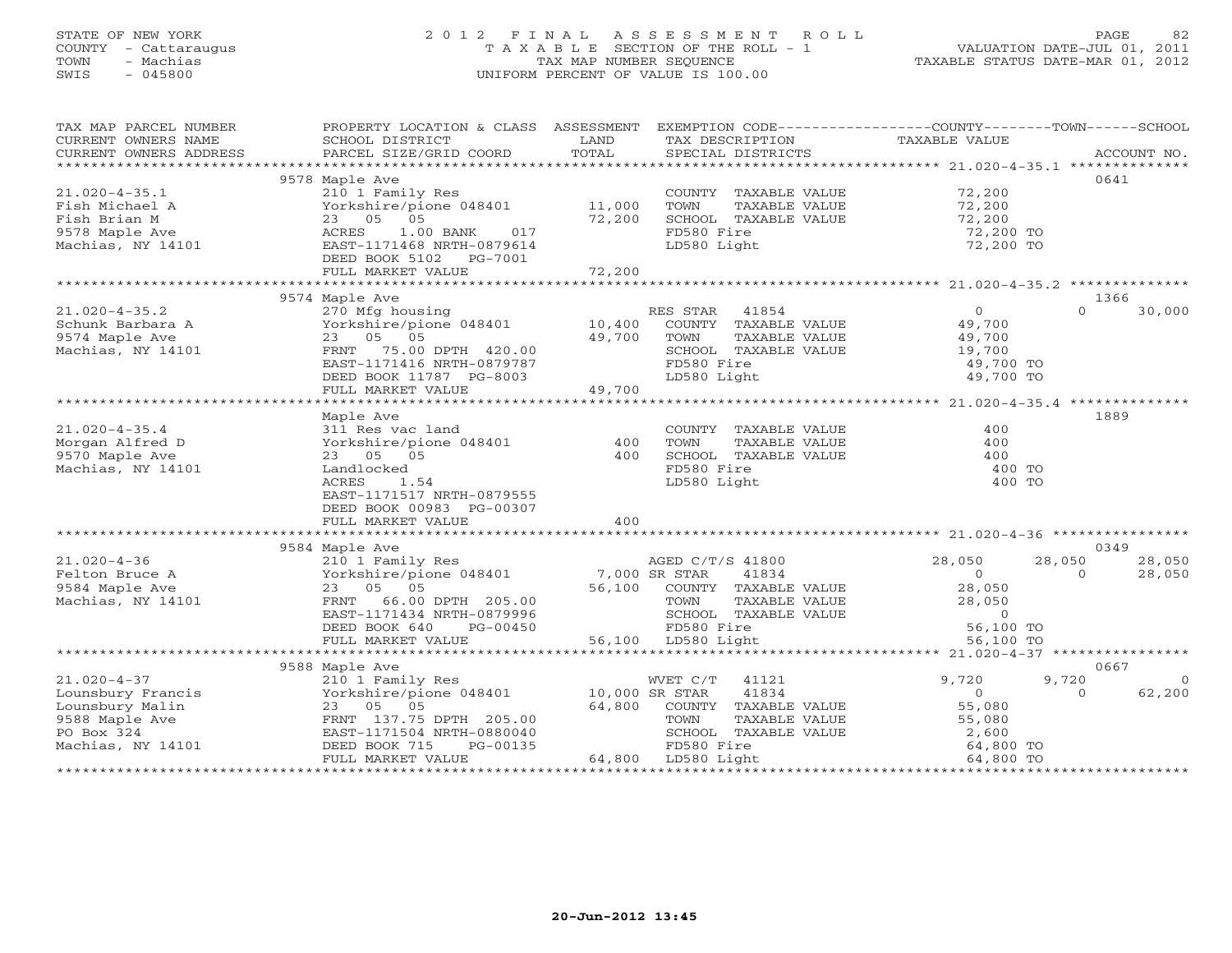### STATE OF NEW YORK 2 0 1 2 F I N A L A S S E S S M E N T R O L L PAGE 83 COUNTY - Cattaraugus T A X A B L E SECTION OF THE ROLL - 1 VALUATION DATE-JUL 01, 2011 TOWN - Machias TAX MAP NUMBER SEQUENCE TAXABLE STATUS DATE-MAR 01, 2012 SWIS - 045800 UNIFORM PERCENT OF VALUE IS 100.00UNIFORM PERCENT OF VALUE IS 100.00

| $\begin{minipage}{.45\textwidth} \begin{minipage}{.45\textwidth} \begin{minipage}{.45\textwidth} \begin{minipage}{.45\textwidth} \begin{minipage}{.45\textwidth} \begin{minipage}{.45\textwidth} \begin{minipage}{.45\textwidth} \begin{minipage}{.45\textwidth} \begin{minipage}{.45\textwidth} \begin{minipage}{.45\textwidth} \begin{minipage}{.45\textwidth} \begin{minipage}{.45\textwidth} \begin{minipage}{.45\textwidth} \begin{minipage}{.45\textwidth} \begin{minipage}{.45\textwidth} \begin{minipage}{.45$<br>9590 Maple Ave<br>0998<br>mappi not be a set of the set of the set of the set of the set of the set of the set of the set of the set of t<br>Yorkshire/pione 048401 6,200 COUNTY TAXABLE VALUE<br>23 05 05 05 90,300 TOWN TAXABLE VALUE<br>$21.020 - 4 - 38$<br>$\frac{0}{90}$<br>$\Omega$<br>30,000<br>-sulan Mary<br>9590 Maple Ave<br>Machias, NY 14101<br>Machias, NY 14101<br>$90, 300$<br>60,300<br>23 05 05<br>90,300 TOWN<br>TAXABLE VALUE<br>23 05 05<br>FRNT 37.50 DPTH 278.95<br>EAST-1171575 NRTH-0880100<br>DEED BOOK 724 PG-00324<br>FULL MARKET VALUE 90,300<br>SCHOOL TAXABLE VALUE<br>FD580 Fire<br>90,300 TO<br>LD580 Light<br>90,300 TO<br>3510 Union St<br>0105<br>COUNTY TAXABLE VALUE 813,100<br>$21.020 - 4 - 39$<br>449 Other Storag<br>Vorkshire/pione 048401 39,900<br>23 05 05 813,100<br>Boehmer Laurice<br>TOWN      TAXABLE VALUE<br>SCHOOL   TAXABLE VALUE<br>813,100<br>813,100<br>PO Box 308<br>23 05 05<br>813,100<br>Machias, NY 14101<br>8.50<br>FD580 Fire<br>ACRES<br>813,100 TO<br>813,100 TO<br>EAST-1171750 NRTH-0879978<br>LD580 Light<br>DEED BOOK 00752 PG-00313<br>813,100<br>FULL MARKET VALUE<br>0756<br>9626 Maple Ave<br>napic nic<br>210 1 Family Res<br>Yorkshire/pione 048401 10,800<br>COUNTY TAXABLE VALUE 81,600<br>$21.020 - 4 - 43$<br>$81,600$<br>$81,600$<br>Boehmer Laurice<br>PO Box 308<br>TOWN<br>TAXABLE VALUE<br>81,600<br>23 05 05<br>SCHOOL TAXABLE VALUE<br>Machias, NY 14101<br>FD580 Fire<br>FRNT 132.00 DPTH 305.00<br>81,600 TO<br>EAST-1171857 NRTH-0880559<br>LD580 Light<br>81,600 TO<br>DEED BOOK 01015 PG-00883<br>0953<br>210 1 Family Res RES STAR 41854<br>Klink William D Yorkshire/pione 048401 7,800 COUNTY TAXABLE VALUE<br>PO Box 362 23 05 05 57,900 TOWN TAXABLE VALUE<br>Machias, NY 14101 FRNT 53.40 DETRIT 305<br>$\overline{0}$<br>30,000<br>$\Omega$<br>57,900<br>Yorkshire/pione $046401$<br>23 05 05<br>FRNT 53.40 DPTH 305.00<br>57,900 SCHOC<br>57,900 SCHOC<br>57,900 SCHOC<br>57,900<br>27,900<br>FD580 Fire<br>LD580 Light<br>57,900 TO<br>EAST-1171922 NRTH-0880656<br>LD580 Light<br>57,900 TO<br>DEED BOOK 7870 PG-9002<br>0587<br>9,585<br>9,585<br>$\overline{0}$<br>27,158 31,950<br>27,158<br>31,950<br>$\overline{0}$<br>$\Omega$<br>27,157<br>EAST-1171957 NRTH-0880733<br>TOWN<br>$\begin{tabular}{lllllllllll} TAXABLE & \ensuremath{\mathsf{VALUE}} & & & & & & \\ \text{TAXABLE VALUE} & & & & & & \\ \text{TAXABLE VALUE} & & & & & 0 \\ \text{TAXABLE VALUE} & & & & & 0 \\ \end{tabular}$<br>SCHOOL TAX<br>SCHOOL TAX<br>63,900 FD580 Fire<br>DEED BOOK 846<br>PG-01191<br>SCHOOL TAXABLE VALUE<br>FULL MARKET VALUE<br>LD580 Light<br>63,900 TO | TAX MAP PARCEL NUMBER<br>CURRENT OWNERS NAME | PROPERTY LOCATION & CLASS ASSESSMENT EXEMPTION CODE---------------COUNTY-------TOWN------SCHOOL<br><b>Example 12 The LAND</b><br>SCHOOL DISTRICT | TAX DESCRIPTION | TAXABLE VALUE |  |
|-----------------------------------------------------------------------------------------------------------------------------------------------------------------------------------------------------------------------------------------------------------------------------------------------------------------------------------------------------------------------------------------------------------------------------------------------------------------------------------------------------------------------------------------------------------------------------------------------------------------------------------------------------------------------------------------------------------------------------------------------------------------------------------------------------------------------------------------------------------------------------------------------------------------------------------------------------------------------------------------------------------------------------------------------------------------------------------------------------------------------------------------------------------------------------------------------------------------------------------------------------------------------------------------------------------------------------------------------------------------------------------------------------------------------------------------------------------------------------------------------------------------------------------------------------------------------------------------------------------------------------------------------------------------------------------------------------------------------------------------------------------------------------------------------------------------------------------------------------------------------------------------------------------------------------------------------------------------------------------------------------------------------------------------------------------------------------------------------------------------------------------------------------------------------------------------------------------------------------------------------------------------------------------------------------------------------------------------------------------------------------------------------------------------------------------------------------------------------------------------------------------------------------------------------------------------------------------------------------------------------------------------------------------------------------------------------------------------------------------------------------------------------------------------------------------------------------------------------------------------------------------------------------------------------------------------------------------------------------------------------------------------------------------------------------------------------------------------------------------------------------------------------------------------------------------------------|----------------------------------------------|--------------------------------------------------------------------------------------------------------------------------------------------------|-----------------|---------------|--|
|                                                                                                                                                                                                                                                                                                                                                                                                                                                                                                                                                                                                                                                                                                                                                                                                                                                                                                                                                                                                                                                                                                                                                                                                                                                                                                                                                                                                                                                                                                                                                                                                                                                                                                                                                                                                                                                                                                                                                                                                                                                                                                                                                                                                                                                                                                                                                                                                                                                                                                                                                                                                                                                                                                                                                                                                                                                                                                                                                                                                                                                                                                                                                                                               |                                              |                                                                                                                                                  |                 |               |  |
|                                                                                                                                                                                                                                                                                                                                                                                                                                                                                                                                                                                                                                                                                                                                                                                                                                                                                                                                                                                                                                                                                                                                                                                                                                                                                                                                                                                                                                                                                                                                                                                                                                                                                                                                                                                                                                                                                                                                                                                                                                                                                                                                                                                                                                                                                                                                                                                                                                                                                                                                                                                                                                                                                                                                                                                                                                                                                                                                                                                                                                                                                                                                                                                               |                                              |                                                                                                                                                  |                 |               |  |
|                                                                                                                                                                                                                                                                                                                                                                                                                                                                                                                                                                                                                                                                                                                                                                                                                                                                                                                                                                                                                                                                                                                                                                                                                                                                                                                                                                                                                                                                                                                                                                                                                                                                                                                                                                                                                                                                                                                                                                                                                                                                                                                                                                                                                                                                                                                                                                                                                                                                                                                                                                                                                                                                                                                                                                                                                                                                                                                                                                                                                                                                                                                                                                                               |                                              |                                                                                                                                                  |                 |               |  |
|                                                                                                                                                                                                                                                                                                                                                                                                                                                                                                                                                                                                                                                                                                                                                                                                                                                                                                                                                                                                                                                                                                                                                                                                                                                                                                                                                                                                                                                                                                                                                                                                                                                                                                                                                                                                                                                                                                                                                                                                                                                                                                                                                                                                                                                                                                                                                                                                                                                                                                                                                                                                                                                                                                                                                                                                                                                                                                                                                                                                                                                                                                                                                                                               |                                              |                                                                                                                                                  |                 |               |  |
|                                                                                                                                                                                                                                                                                                                                                                                                                                                                                                                                                                                                                                                                                                                                                                                                                                                                                                                                                                                                                                                                                                                                                                                                                                                                                                                                                                                                                                                                                                                                                                                                                                                                                                                                                                                                                                                                                                                                                                                                                                                                                                                                                                                                                                                                                                                                                                                                                                                                                                                                                                                                                                                                                                                                                                                                                                                                                                                                                                                                                                                                                                                                                                                               |                                              |                                                                                                                                                  |                 |               |  |
|                                                                                                                                                                                                                                                                                                                                                                                                                                                                                                                                                                                                                                                                                                                                                                                                                                                                                                                                                                                                                                                                                                                                                                                                                                                                                                                                                                                                                                                                                                                                                                                                                                                                                                                                                                                                                                                                                                                                                                                                                                                                                                                                                                                                                                                                                                                                                                                                                                                                                                                                                                                                                                                                                                                                                                                                                                                                                                                                                                                                                                                                                                                                                                                               |                                              |                                                                                                                                                  |                 |               |  |
|                                                                                                                                                                                                                                                                                                                                                                                                                                                                                                                                                                                                                                                                                                                                                                                                                                                                                                                                                                                                                                                                                                                                                                                                                                                                                                                                                                                                                                                                                                                                                                                                                                                                                                                                                                                                                                                                                                                                                                                                                                                                                                                                                                                                                                                                                                                                                                                                                                                                                                                                                                                                                                                                                                                                                                                                                                                                                                                                                                                                                                                                                                                                                                                               |                                              |                                                                                                                                                  |                 |               |  |
|                                                                                                                                                                                                                                                                                                                                                                                                                                                                                                                                                                                                                                                                                                                                                                                                                                                                                                                                                                                                                                                                                                                                                                                                                                                                                                                                                                                                                                                                                                                                                                                                                                                                                                                                                                                                                                                                                                                                                                                                                                                                                                                                                                                                                                                                                                                                                                                                                                                                                                                                                                                                                                                                                                                                                                                                                                                                                                                                                                                                                                                                                                                                                                                               |                                              |                                                                                                                                                  |                 |               |  |
|                                                                                                                                                                                                                                                                                                                                                                                                                                                                                                                                                                                                                                                                                                                                                                                                                                                                                                                                                                                                                                                                                                                                                                                                                                                                                                                                                                                                                                                                                                                                                                                                                                                                                                                                                                                                                                                                                                                                                                                                                                                                                                                                                                                                                                                                                                                                                                                                                                                                                                                                                                                                                                                                                                                                                                                                                                                                                                                                                                                                                                                                                                                                                                                               |                                              |                                                                                                                                                  |                 |               |  |
|                                                                                                                                                                                                                                                                                                                                                                                                                                                                                                                                                                                                                                                                                                                                                                                                                                                                                                                                                                                                                                                                                                                                                                                                                                                                                                                                                                                                                                                                                                                                                                                                                                                                                                                                                                                                                                                                                                                                                                                                                                                                                                                                                                                                                                                                                                                                                                                                                                                                                                                                                                                                                                                                                                                                                                                                                                                                                                                                                                                                                                                                                                                                                                                               |                                              |                                                                                                                                                  |                 |               |  |
|                                                                                                                                                                                                                                                                                                                                                                                                                                                                                                                                                                                                                                                                                                                                                                                                                                                                                                                                                                                                                                                                                                                                                                                                                                                                                                                                                                                                                                                                                                                                                                                                                                                                                                                                                                                                                                                                                                                                                                                                                                                                                                                                                                                                                                                                                                                                                                                                                                                                                                                                                                                                                                                                                                                                                                                                                                                                                                                                                                                                                                                                                                                                                                                               |                                              |                                                                                                                                                  |                 |               |  |
|                                                                                                                                                                                                                                                                                                                                                                                                                                                                                                                                                                                                                                                                                                                                                                                                                                                                                                                                                                                                                                                                                                                                                                                                                                                                                                                                                                                                                                                                                                                                                                                                                                                                                                                                                                                                                                                                                                                                                                                                                                                                                                                                                                                                                                                                                                                                                                                                                                                                                                                                                                                                                                                                                                                                                                                                                                                                                                                                                                                                                                                                                                                                                                                               |                                              |                                                                                                                                                  |                 |               |  |
|                                                                                                                                                                                                                                                                                                                                                                                                                                                                                                                                                                                                                                                                                                                                                                                                                                                                                                                                                                                                                                                                                                                                                                                                                                                                                                                                                                                                                                                                                                                                                                                                                                                                                                                                                                                                                                                                                                                                                                                                                                                                                                                                                                                                                                                                                                                                                                                                                                                                                                                                                                                                                                                                                                                                                                                                                                                                                                                                                                                                                                                                                                                                                                                               |                                              |                                                                                                                                                  |                 |               |  |
|                                                                                                                                                                                                                                                                                                                                                                                                                                                                                                                                                                                                                                                                                                                                                                                                                                                                                                                                                                                                                                                                                                                                                                                                                                                                                                                                                                                                                                                                                                                                                                                                                                                                                                                                                                                                                                                                                                                                                                                                                                                                                                                                                                                                                                                                                                                                                                                                                                                                                                                                                                                                                                                                                                                                                                                                                                                                                                                                                                                                                                                                                                                                                                                               |                                              |                                                                                                                                                  |                 |               |  |
|                                                                                                                                                                                                                                                                                                                                                                                                                                                                                                                                                                                                                                                                                                                                                                                                                                                                                                                                                                                                                                                                                                                                                                                                                                                                                                                                                                                                                                                                                                                                                                                                                                                                                                                                                                                                                                                                                                                                                                                                                                                                                                                                                                                                                                                                                                                                                                                                                                                                                                                                                                                                                                                                                                                                                                                                                                                                                                                                                                                                                                                                                                                                                                                               |                                              |                                                                                                                                                  |                 |               |  |
|                                                                                                                                                                                                                                                                                                                                                                                                                                                                                                                                                                                                                                                                                                                                                                                                                                                                                                                                                                                                                                                                                                                                                                                                                                                                                                                                                                                                                                                                                                                                                                                                                                                                                                                                                                                                                                                                                                                                                                                                                                                                                                                                                                                                                                                                                                                                                                                                                                                                                                                                                                                                                                                                                                                                                                                                                                                                                                                                                                                                                                                                                                                                                                                               |                                              |                                                                                                                                                  |                 |               |  |
|                                                                                                                                                                                                                                                                                                                                                                                                                                                                                                                                                                                                                                                                                                                                                                                                                                                                                                                                                                                                                                                                                                                                                                                                                                                                                                                                                                                                                                                                                                                                                                                                                                                                                                                                                                                                                                                                                                                                                                                                                                                                                                                                                                                                                                                                                                                                                                                                                                                                                                                                                                                                                                                                                                                                                                                                                                                                                                                                                                                                                                                                                                                                                                                               |                                              |                                                                                                                                                  |                 |               |  |
|                                                                                                                                                                                                                                                                                                                                                                                                                                                                                                                                                                                                                                                                                                                                                                                                                                                                                                                                                                                                                                                                                                                                                                                                                                                                                                                                                                                                                                                                                                                                                                                                                                                                                                                                                                                                                                                                                                                                                                                                                                                                                                                                                                                                                                                                                                                                                                                                                                                                                                                                                                                                                                                                                                                                                                                                                                                                                                                                                                                                                                                                                                                                                                                               |                                              |                                                                                                                                                  |                 |               |  |
|                                                                                                                                                                                                                                                                                                                                                                                                                                                                                                                                                                                                                                                                                                                                                                                                                                                                                                                                                                                                                                                                                                                                                                                                                                                                                                                                                                                                                                                                                                                                                                                                                                                                                                                                                                                                                                                                                                                                                                                                                                                                                                                                                                                                                                                                                                                                                                                                                                                                                                                                                                                                                                                                                                                                                                                                                                                                                                                                                                                                                                                                                                                                                                                               |                                              |                                                                                                                                                  |                 |               |  |
|                                                                                                                                                                                                                                                                                                                                                                                                                                                                                                                                                                                                                                                                                                                                                                                                                                                                                                                                                                                                                                                                                                                                                                                                                                                                                                                                                                                                                                                                                                                                                                                                                                                                                                                                                                                                                                                                                                                                                                                                                                                                                                                                                                                                                                                                                                                                                                                                                                                                                                                                                                                                                                                                                                                                                                                                                                                                                                                                                                                                                                                                                                                                                                                               |                                              |                                                                                                                                                  |                 |               |  |
|                                                                                                                                                                                                                                                                                                                                                                                                                                                                                                                                                                                                                                                                                                                                                                                                                                                                                                                                                                                                                                                                                                                                                                                                                                                                                                                                                                                                                                                                                                                                                                                                                                                                                                                                                                                                                                                                                                                                                                                                                                                                                                                                                                                                                                                                                                                                                                                                                                                                                                                                                                                                                                                                                                                                                                                                                                                                                                                                                                                                                                                                                                                                                                                               |                                              |                                                                                                                                                  |                 |               |  |
|                                                                                                                                                                                                                                                                                                                                                                                                                                                                                                                                                                                                                                                                                                                                                                                                                                                                                                                                                                                                                                                                                                                                                                                                                                                                                                                                                                                                                                                                                                                                                                                                                                                                                                                                                                                                                                                                                                                                                                                                                                                                                                                                                                                                                                                                                                                                                                                                                                                                                                                                                                                                                                                                                                                                                                                                                                                                                                                                                                                                                                                                                                                                                                                               |                                              |                                                                                                                                                  |                 |               |  |
|                                                                                                                                                                                                                                                                                                                                                                                                                                                                                                                                                                                                                                                                                                                                                                                                                                                                                                                                                                                                                                                                                                                                                                                                                                                                                                                                                                                                                                                                                                                                                                                                                                                                                                                                                                                                                                                                                                                                                                                                                                                                                                                                                                                                                                                                                                                                                                                                                                                                                                                                                                                                                                                                                                                                                                                                                                                                                                                                                                                                                                                                                                                                                                                               |                                              |                                                                                                                                                  |                 |               |  |
|                                                                                                                                                                                                                                                                                                                                                                                                                                                                                                                                                                                                                                                                                                                                                                                                                                                                                                                                                                                                                                                                                                                                                                                                                                                                                                                                                                                                                                                                                                                                                                                                                                                                                                                                                                                                                                                                                                                                                                                                                                                                                                                                                                                                                                                                                                                                                                                                                                                                                                                                                                                                                                                                                                                                                                                                                                                                                                                                                                                                                                                                                                                                                                                               |                                              |                                                                                                                                                  |                 |               |  |
|                                                                                                                                                                                                                                                                                                                                                                                                                                                                                                                                                                                                                                                                                                                                                                                                                                                                                                                                                                                                                                                                                                                                                                                                                                                                                                                                                                                                                                                                                                                                                                                                                                                                                                                                                                                                                                                                                                                                                                                                                                                                                                                                                                                                                                                                                                                                                                                                                                                                                                                                                                                                                                                                                                                                                                                                                                                                                                                                                                                                                                                                                                                                                                                               |                                              |                                                                                                                                                  |                 |               |  |
|                                                                                                                                                                                                                                                                                                                                                                                                                                                                                                                                                                                                                                                                                                                                                                                                                                                                                                                                                                                                                                                                                                                                                                                                                                                                                                                                                                                                                                                                                                                                                                                                                                                                                                                                                                                                                                                                                                                                                                                                                                                                                                                                                                                                                                                                                                                                                                                                                                                                                                                                                                                                                                                                                                                                                                                                                                                                                                                                                                                                                                                                                                                                                                                               |                                              |                                                                                                                                                  |                 |               |  |
|                                                                                                                                                                                                                                                                                                                                                                                                                                                                                                                                                                                                                                                                                                                                                                                                                                                                                                                                                                                                                                                                                                                                                                                                                                                                                                                                                                                                                                                                                                                                                                                                                                                                                                                                                                                                                                                                                                                                                                                                                                                                                                                                                                                                                                                                                                                                                                                                                                                                                                                                                                                                                                                                                                                                                                                                                                                                                                                                                                                                                                                                                                                                                                                               |                                              |                                                                                                                                                  |                 |               |  |
|                                                                                                                                                                                                                                                                                                                                                                                                                                                                                                                                                                                                                                                                                                                                                                                                                                                                                                                                                                                                                                                                                                                                                                                                                                                                                                                                                                                                                                                                                                                                                                                                                                                                                                                                                                                                                                                                                                                                                                                                                                                                                                                                                                                                                                                                                                                                                                                                                                                                                                                                                                                                                                                                                                                                                                                                                                                                                                                                                                                                                                                                                                                                                                                               |                                              |                                                                                                                                                  |                 |               |  |
|                                                                                                                                                                                                                                                                                                                                                                                                                                                                                                                                                                                                                                                                                                                                                                                                                                                                                                                                                                                                                                                                                                                                                                                                                                                                                                                                                                                                                                                                                                                                                                                                                                                                                                                                                                                                                                                                                                                                                                                                                                                                                                                                                                                                                                                                                                                                                                                                                                                                                                                                                                                                                                                                                                                                                                                                                                                                                                                                                                                                                                                                                                                                                                                               |                                              |                                                                                                                                                  |                 |               |  |
|                                                                                                                                                                                                                                                                                                                                                                                                                                                                                                                                                                                                                                                                                                                                                                                                                                                                                                                                                                                                                                                                                                                                                                                                                                                                                                                                                                                                                                                                                                                                                                                                                                                                                                                                                                                                                                                                                                                                                                                                                                                                                                                                                                                                                                                                                                                                                                                                                                                                                                                                                                                                                                                                                                                                                                                                                                                                                                                                                                                                                                                                                                                                                                                               |                                              |                                                                                                                                                  |                 |               |  |
|                                                                                                                                                                                                                                                                                                                                                                                                                                                                                                                                                                                                                                                                                                                                                                                                                                                                                                                                                                                                                                                                                                                                                                                                                                                                                                                                                                                                                                                                                                                                                                                                                                                                                                                                                                                                                                                                                                                                                                                                                                                                                                                                                                                                                                                                                                                                                                                                                                                                                                                                                                                                                                                                                                                                                                                                                                                                                                                                                                                                                                                                                                                                                                                               |                                              |                                                                                                                                                  |                 |               |  |
|                                                                                                                                                                                                                                                                                                                                                                                                                                                                                                                                                                                                                                                                                                                                                                                                                                                                                                                                                                                                                                                                                                                                                                                                                                                                                                                                                                                                                                                                                                                                                                                                                                                                                                                                                                                                                                                                                                                                                                                                                                                                                                                                                                                                                                                                                                                                                                                                                                                                                                                                                                                                                                                                                                                                                                                                                                                                                                                                                                                                                                                                                                                                                                                               |                                              |                                                                                                                                                  |                 |               |  |
|                                                                                                                                                                                                                                                                                                                                                                                                                                                                                                                                                                                                                                                                                                                                                                                                                                                                                                                                                                                                                                                                                                                                                                                                                                                                                                                                                                                                                                                                                                                                                                                                                                                                                                                                                                                                                                                                                                                                                                                                                                                                                                                                                                                                                                                                                                                                                                                                                                                                                                                                                                                                                                                                                                                                                                                                                                                                                                                                                                                                                                                                                                                                                                                               |                                              |                                                                                                                                                  |                 |               |  |
|                                                                                                                                                                                                                                                                                                                                                                                                                                                                                                                                                                                                                                                                                                                                                                                                                                                                                                                                                                                                                                                                                                                                                                                                                                                                                                                                                                                                                                                                                                                                                                                                                                                                                                                                                                                                                                                                                                                                                                                                                                                                                                                                                                                                                                                                                                                                                                                                                                                                                                                                                                                                                                                                                                                                                                                                                                                                                                                                                                                                                                                                                                                                                                                               |                                              |                                                                                                                                                  |                 |               |  |
|                                                                                                                                                                                                                                                                                                                                                                                                                                                                                                                                                                                                                                                                                                                                                                                                                                                                                                                                                                                                                                                                                                                                                                                                                                                                                                                                                                                                                                                                                                                                                                                                                                                                                                                                                                                                                                                                                                                                                                                                                                                                                                                                                                                                                                                                                                                                                                                                                                                                                                                                                                                                                                                                                                                                                                                                                                                                                                                                                                                                                                                                                                                                                                                               |                                              |                                                                                                                                                  |                 |               |  |
|                                                                                                                                                                                                                                                                                                                                                                                                                                                                                                                                                                                                                                                                                                                                                                                                                                                                                                                                                                                                                                                                                                                                                                                                                                                                                                                                                                                                                                                                                                                                                                                                                                                                                                                                                                                                                                                                                                                                                                                                                                                                                                                                                                                                                                                                                                                                                                                                                                                                                                                                                                                                                                                                                                                                                                                                                                                                                                                                                                                                                                                                                                                                                                                               |                                              |                                                                                                                                                  |                 |               |  |
|                                                                                                                                                                                                                                                                                                                                                                                                                                                                                                                                                                                                                                                                                                                                                                                                                                                                                                                                                                                                                                                                                                                                                                                                                                                                                                                                                                                                                                                                                                                                                                                                                                                                                                                                                                                                                                                                                                                                                                                                                                                                                                                                                                                                                                                                                                                                                                                                                                                                                                                                                                                                                                                                                                                                                                                                                                                                                                                                                                                                                                                                                                                                                                                               |                                              |                                                                                                                                                  |                 |               |  |
|                                                                                                                                                                                                                                                                                                                                                                                                                                                                                                                                                                                                                                                                                                                                                                                                                                                                                                                                                                                                                                                                                                                                                                                                                                                                                                                                                                                                                                                                                                                                                                                                                                                                                                                                                                                                                                                                                                                                                                                                                                                                                                                                                                                                                                                                                                                                                                                                                                                                                                                                                                                                                                                                                                                                                                                                                                                                                                                                                                                                                                                                                                                                                                                               |                                              |                                                                                                                                                  |                 |               |  |
|                                                                                                                                                                                                                                                                                                                                                                                                                                                                                                                                                                                                                                                                                                                                                                                                                                                                                                                                                                                                                                                                                                                                                                                                                                                                                                                                                                                                                                                                                                                                                                                                                                                                                                                                                                                                                                                                                                                                                                                                                                                                                                                                                                                                                                                                                                                                                                                                                                                                                                                                                                                                                                                                                                                                                                                                                                                                                                                                                                                                                                                                                                                                                                                               |                                              |                                                                                                                                                  |                 |               |  |
|                                                                                                                                                                                                                                                                                                                                                                                                                                                                                                                                                                                                                                                                                                                                                                                                                                                                                                                                                                                                                                                                                                                                                                                                                                                                                                                                                                                                                                                                                                                                                                                                                                                                                                                                                                                                                                                                                                                                                                                                                                                                                                                                                                                                                                                                                                                                                                                                                                                                                                                                                                                                                                                                                                                                                                                                                                                                                                                                                                                                                                                                                                                                                                                               |                                              |                                                                                                                                                  |                 |               |  |
|                                                                                                                                                                                                                                                                                                                                                                                                                                                                                                                                                                                                                                                                                                                                                                                                                                                                                                                                                                                                                                                                                                                                                                                                                                                                                                                                                                                                                                                                                                                                                                                                                                                                                                                                                                                                                                                                                                                                                                                                                                                                                                                                                                                                                                                                                                                                                                                                                                                                                                                                                                                                                                                                                                                                                                                                                                                                                                                                                                                                                                                                                                                                                                                               |                                              |                                                                                                                                                  |                 |               |  |
|                                                                                                                                                                                                                                                                                                                                                                                                                                                                                                                                                                                                                                                                                                                                                                                                                                                                                                                                                                                                                                                                                                                                                                                                                                                                                                                                                                                                                                                                                                                                                                                                                                                                                                                                                                                                                                                                                                                                                                                                                                                                                                                                                                                                                                                                                                                                                                                                                                                                                                                                                                                                                                                                                                                                                                                                                                                                                                                                                                                                                                                                                                                                                                                               |                                              |                                                                                                                                                  |                 |               |  |
|                                                                                                                                                                                                                                                                                                                                                                                                                                                                                                                                                                                                                                                                                                                                                                                                                                                                                                                                                                                                                                                                                                                                                                                                                                                                                                                                                                                                                                                                                                                                                                                                                                                                                                                                                                                                                                                                                                                                                                                                                                                                                                                                                                                                                                                                                                                                                                                                                                                                                                                                                                                                                                                                                                                                                                                                                                                                                                                                                                                                                                                                                                                                                                                               |                                              |                                                                                                                                                  |                 |               |  |
|                                                                                                                                                                                                                                                                                                                                                                                                                                                                                                                                                                                                                                                                                                                                                                                                                                                                                                                                                                                                                                                                                                                                                                                                                                                                                                                                                                                                                                                                                                                                                                                                                                                                                                                                                                                                                                                                                                                                                                                                                                                                                                                                                                                                                                                                                                                                                                                                                                                                                                                                                                                                                                                                                                                                                                                                                                                                                                                                                                                                                                                                                                                                                                                               |                                              |                                                                                                                                                  |                 |               |  |
|                                                                                                                                                                                                                                                                                                                                                                                                                                                                                                                                                                                                                                                                                                                                                                                                                                                                                                                                                                                                                                                                                                                                                                                                                                                                                                                                                                                                                                                                                                                                                                                                                                                                                                                                                                                                                                                                                                                                                                                                                                                                                                                                                                                                                                                                                                                                                                                                                                                                                                                                                                                                                                                                                                                                                                                                                                                                                                                                                                                                                                                                                                                                                                                               |                                              |                                                                                                                                                  |                 |               |  |
|                                                                                                                                                                                                                                                                                                                                                                                                                                                                                                                                                                                                                                                                                                                                                                                                                                                                                                                                                                                                                                                                                                                                                                                                                                                                                                                                                                                                                                                                                                                                                                                                                                                                                                                                                                                                                                                                                                                                                                                                                                                                                                                                                                                                                                                                                                                                                                                                                                                                                                                                                                                                                                                                                                                                                                                                                                                                                                                                                                                                                                                                                                                                                                                               |                                              |                                                                                                                                                  |                 |               |  |
|                                                                                                                                                                                                                                                                                                                                                                                                                                                                                                                                                                                                                                                                                                                                                                                                                                                                                                                                                                                                                                                                                                                                                                                                                                                                                                                                                                                                                                                                                                                                                                                                                                                                                                                                                                                                                                                                                                                                                                                                                                                                                                                                                                                                                                                                                                                                                                                                                                                                                                                                                                                                                                                                                                                                                                                                                                                                                                                                                                                                                                                                                                                                                                                               |                                              |                                                                                                                                                  |                 |               |  |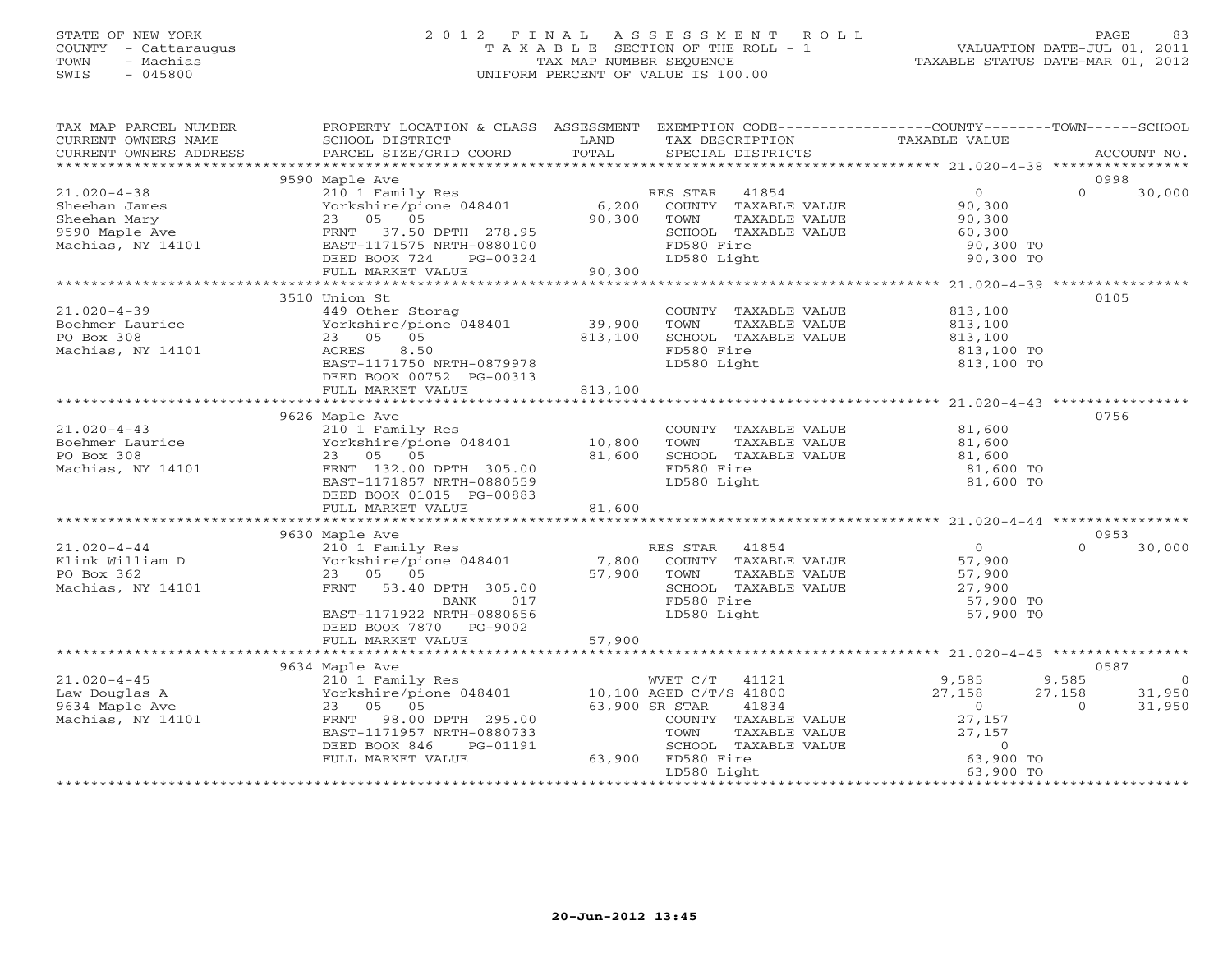# STATE OF NEW YORK 2 0 1 2 F I N A L A S S E S S M E N T R O L L PAGE 84 COUNTY - Cattaraugus T A X A B L E SECTION OF THE ROLL - 1 VALUATION DATE-JUL 01, 2011 TOWN - Machias TAX MAP NUMBER SEQUENCE TAXABLE STATUS DATE-MAR 01, 2012 SWIS - 045800 UNIFORM PERCENT OF VALUE IS 100.00

| 9646 Maple Ave<br>0796<br>30,000<br>$21.020 - 4 - 47$<br>210 1 Family Res<br>RES STAR<br>41854<br>$\circ$<br>$\Omega$<br>7,500<br>68,800<br>White Charles C<br>Yorkshire/pione 048401<br>COUNTY TAXABLE VALUE<br>9646 Maple Ave<br>23<br>05 05<br>68,800<br>TOWN<br>TAXABLE VALUE<br>68,800<br>Machias, NY 14101<br>SCHOOL TAXABLE VALUE<br>FRNT 220.00 DPTH<br>38,800<br>70.00<br>FD580 Fire<br>017<br>68,800 TO<br>BANK<br>EAST-1171987 NRTH-0880885<br>LD580 Light<br>68,800 TO<br>DEED BOOK 01015 PG-00652<br>FULL MARKET VALUE<br>68,800<br>****************************** 21.020-4-49.1<br>* * * * * * * * * * * * * * * * * * *<br>0861<br>Maple Ave<br>$21.020 - 4 - 49.1$<br>311 Res vac land<br>6,800<br>COUNTY TAXABLE VALUE<br>Casey Winnifred E<br>Yorkshire/pione 048401<br>6,800<br>TAXABLE VALUE<br>6,800<br>TOWN<br>William Jackson<br>23 05 05<br>6,800<br>SCHOOL TAXABLE VALUE<br>6,800<br>FD580 Fire<br>6528 S Norde Dr<br>FRNT 125.00 DPTH 103.11<br>6,800 TO<br>EAST-1172156 NRTH-0881150<br>LD580 Light<br>Jacksonville, FL 32244<br>6,800 TO<br>DEED BOOK 760<br>PG-00325<br>FULL MARKET VALUE<br>6,800<br>*******************************<br>9656 Maple Ave<br>1611<br>$21.020 - 4 - 49.2$<br>41854<br>$\overline{0}$<br>30,000<br>210 1 Family Res<br>RES STAR<br>$\cap$<br>7,700<br>COUNTY TAXABLE VALUE<br>51,900<br>Repetowski Marie<br>Yorkshire/pione 048401<br>Repetowski Ronald<br>$15 - 05 - 05$<br>51,900<br>TOWN<br>TAXABLE VALUE<br>51,900<br>9656 Maple Ave<br>FRNT 155.00 DPTH 103.10<br>SCHOOL TAXABLE VALUE<br>21,900<br>FD580 Fire<br>Machias, NY 14101<br>51,900 TO<br>BANK<br>065<br>EAST-1172071 NRTH-0881068<br>LD580 Light<br>51,900 TO<br>DEED BOOK 8388 PG-6001<br>51,900<br>FULL MARKET VALUE<br>9672-9674 9676-9678 Maple Ave<br>0189<br>$21.020 - 4 - 50$<br>220 2 Family Res<br>COUNTY TAXABLE VALUE<br>70,400<br>Tinque Michael J<br>Yorkshire/pione 048401<br>TAXABLE VALUE<br>4,800<br>TOWN<br>70,400<br>15 05 05<br>70,400<br>SCHOOL TAXABLE VALUE<br>11644 Worden Rd<br>70,400<br>FD580 Fire<br>FRNT 120.00 DPTH<br>70,400 TO<br>Delevan, NY 14042<br>50.00<br>EAST-1172169 NRTH-0881261<br>LD580 Light<br>70,400 TO<br>DEED BOOK 16393 PG-8003<br>70,400<br>FULL MARKET VALUE<br>0719<br>3531 Roszyk Hill Rd<br>$21.020 - 5 - 2$<br>$\circ$<br>210 1 Family Res<br>RES STAR<br>41854<br>30,000<br>$\Omega$<br>6,800<br>COUNTY TAXABLE VALUE<br>Dulanski Ronald<br>Yorkshire/pione 048401<br>58,700<br>58,700<br>3531 Roszyk Hill Rd<br>23 05 05<br>TOWN<br>TAXABLE VALUE<br>58,700<br>Machias, NY 14101<br>90.00 DPTH 140.00<br>SCHOOL TAXABLE VALUE<br>28,700<br>FRNT<br>FD580 Fire<br>EAST-1171135 NRTH-0881270<br>58,700 TO<br>LD580 Light<br>58,700 TO<br>DEED BOOK 4937<br>PG-8001<br>58,700<br>FULL MARKET VALUE | TAX MAP PARCEL NUMBER<br>CURRENT OWNERS NAME<br>CURRENT OWNERS ADDRESS | PROPERTY LOCATION & CLASS ASSESSMENT<br>SCHOOL DISTRICT<br>PARCEL SIZE/GRID COORD | LAND<br>TOTAL | EXEMPTION CODE-----------------COUNTY-------TOWN------SCHOOL<br>TAX DESCRIPTION<br>SPECIAL DISTRICTS | TAXABLE VALUE | ACCOUNT NO. |
|-----------------------------------------------------------------------------------------------------------------------------------------------------------------------------------------------------------------------------------------------------------------------------------------------------------------------------------------------------------------------------------------------------------------------------------------------------------------------------------------------------------------------------------------------------------------------------------------------------------------------------------------------------------------------------------------------------------------------------------------------------------------------------------------------------------------------------------------------------------------------------------------------------------------------------------------------------------------------------------------------------------------------------------------------------------------------------------------------------------------------------------------------------------------------------------------------------------------------------------------------------------------------------------------------------------------------------------------------------------------------------------------------------------------------------------------------------------------------------------------------------------------------------------------------------------------------------------------------------------------------------------------------------------------------------------------------------------------------------------------------------------------------------------------------------------------------------------------------------------------------------------------------------------------------------------------------------------------------------------------------------------------------------------------------------------------------------------------------------------------------------------------------------------------------------------------------------------------------------------------------------------------------------------------------------------------------------------------------------------------------------------------------------------------------------------------------------------------------------------------------------------------------------------------------------------------------------------------------------------------------------------------------------------------------------------------------------------------------------------------------------------------------------------|------------------------------------------------------------------------|-----------------------------------------------------------------------------------|---------------|------------------------------------------------------------------------------------------------------|---------------|-------------|
|                                                                                                                                                                                                                                                                                                                                                                                                                                                                                                                                                                                                                                                                                                                                                                                                                                                                                                                                                                                                                                                                                                                                                                                                                                                                                                                                                                                                                                                                                                                                                                                                                                                                                                                                                                                                                                                                                                                                                                                                                                                                                                                                                                                                                                                                                                                                                                                                                                                                                                                                                                                                                                                                                                                                                                                   | *************************                                              |                                                                                   |               |                                                                                                      |               |             |
|                                                                                                                                                                                                                                                                                                                                                                                                                                                                                                                                                                                                                                                                                                                                                                                                                                                                                                                                                                                                                                                                                                                                                                                                                                                                                                                                                                                                                                                                                                                                                                                                                                                                                                                                                                                                                                                                                                                                                                                                                                                                                                                                                                                                                                                                                                                                                                                                                                                                                                                                                                                                                                                                                                                                                                                   |                                                                        |                                                                                   |               |                                                                                                      |               |             |
|                                                                                                                                                                                                                                                                                                                                                                                                                                                                                                                                                                                                                                                                                                                                                                                                                                                                                                                                                                                                                                                                                                                                                                                                                                                                                                                                                                                                                                                                                                                                                                                                                                                                                                                                                                                                                                                                                                                                                                                                                                                                                                                                                                                                                                                                                                                                                                                                                                                                                                                                                                                                                                                                                                                                                                                   |                                                                        |                                                                                   |               |                                                                                                      |               |             |
|                                                                                                                                                                                                                                                                                                                                                                                                                                                                                                                                                                                                                                                                                                                                                                                                                                                                                                                                                                                                                                                                                                                                                                                                                                                                                                                                                                                                                                                                                                                                                                                                                                                                                                                                                                                                                                                                                                                                                                                                                                                                                                                                                                                                                                                                                                                                                                                                                                                                                                                                                                                                                                                                                                                                                                                   |                                                                        |                                                                                   |               |                                                                                                      |               |             |
|                                                                                                                                                                                                                                                                                                                                                                                                                                                                                                                                                                                                                                                                                                                                                                                                                                                                                                                                                                                                                                                                                                                                                                                                                                                                                                                                                                                                                                                                                                                                                                                                                                                                                                                                                                                                                                                                                                                                                                                                                                                                                                                                                                                                                                                                                                                                                                                                                                                                                                                                                                                                                                                                                                                                                                                   |                                                                        |                                                                                   |               |                                                                                                      |               |             |
|                                                                                                                                                                                                                                                                                                                                                                                                                                                                                                                                                                                                                                                                                                                                                                                                                                                                                                                                                                                                                                                                                                                                                                                                                                                                                                                                                                                                                                                                                                                                                                                                                                                                                                                                                                                                                                                                                                                                                                                                                                                                                                                                                                                                                                                                                                                                                                                                                                                                                                                                                                                                                                                                                                                                                                                   |                                                                        |                                                                                   |               |                                                                                                      |               |             |
|                                                                                                                                                                                                                                                                                                                                                                                                                                                                                                                                                                                                                                                                                                                                                                                                                                                                                                                                                                                                                                                                                                                                                                                                                                                                                                                                                                                                                                                                                                                                                                                                                                                                                                                                                                                                                                                                                                                                                                                                                                                                                                                                                                                                                                                                                                                                                                                                                                                                                                                                                                                                                                                                                                                                                                                   |                                                                        |                                                                                   |               |                                                                                                      |               |             |
|                                                                                                                                                                                                                                                                                                                                                                                                                                                                                                                                                                                                                                                                                                                                                                                                                                                                                                                                                                                                                                                                                                                                                                                                                                                                                                                                                                                                                                                                                                                                                                                                                                                                                                                                                                                                                                                                                                                                                                                                                                                                                                                                                                                                                                                                                                                                                                                                                                                                                                                                                                                                                                                                                                                                                                                   |                                                                        |                                                                                   |               |                                                                                                      |               |             |
|                                                                                                                                                                                                                                                                                                                                                                                                                                                                                                                                                                                                                                                                                                                                                                                                                                                                                                                                                                                                                                                                                                                                                                                                                                                                                                                                                                                                                                                                                                                                                                                                                                                                                                                                                                                                                                                                                                                                                                                                                                                                                                                                                                                                                                                                                                                                                                                                                                                                                                                                                                                                                                                                                                                                                                                   |                                                                        |                                                                                   |               |                                                                                                      |               |             |
|                                                                                                                                                                                                                                                                                                                                                                                                                                                                                                                                                                                                                                                                                                                                                                                                                                                                                                                                                                                                                                                                                                                                                                                                                                                                                                                                                                                                                                                                                                                                                                                                                                                                                                                                                                                                                                                                                                                                                                                                                                                                                                                                                                                                                                                                                                                                                                                                                                                                                                                                                                                                                                                                                                                                                                                   |                                                                        |                                                                                   |               |                                                                                                      |               |             |
|                                                                                                                                                                                                                                                                                                                                                                                                                                                                                                                                                                                                                                                                                                                                                                                                                                                                                                                                                                                                                                                                                                                                                                                                                                                                                                                                                                                                                                                                                                                                                                                                                                                                                                                                                                                                                                                                                                                                                                                                                                                                                                                                                                                                                                                                                                                                                                                                                                                                                                                                                                                                                                                                                                                                                                                   |                                                                        |                                                                                   |               |                                                                                                      |               |             |
|                                                                                                                                                                                                                                                                                                                                                                                                                                                                                                                                                                                                                                                                                                                                                                                                                                                                                                                                                                                                                                                                                                                                                                                                                                                                                                                                                                                                                                                                                                                                                                                                                                                                                                                                                                                                                                                                                                                                                                                                                                                                                                                                                                                                                                                                                                                                                                                                                                                                                                                                                                                                                                                                                                                                                                                   |                                                                        |                                                                                   |               |                                                                                                      |               |             |
|                                                                                                                                                                                                                                                                                                                                                                                                                                                                                                                                                                                                                                                                                                                                                                                                                                                                                                                                                                                                                                                                                                                                                                                                                                                                                                                                                                                                                                                                                                                                                                                                                                                                                                                                                                                                                                                                                                                                                                                                                                                                                                                                                                                                                                                                                                                                                                                                                                                                                                                                                                                                                                                                                                                                                                                   |                                                                        |                                                                                   |               |                                                                                                      |               |             |
|                                                                                                                                                                                                                                                                                                                                                                                                                                                                                                                                                                                                                                                                                                                                                                                                                                                                                                                                                                                                                                                                                                                                                                                                                                                                                                                                                                                                                                                                                                                                                                                                                                                                                                                                                                                                                                                                                                                                                                                                                                                                                                                                                                                                                                                                                                                                                                                                                                                                                                                                                                                                                                                                                                                                                                                   |                                                                        |                                                                                   |               |                                                                                                      |               |             |
|                                                                                                                                                                                                                                                                                                                                                                                                                                                                                                                                                                                                                                                                                                                                                                                                                                                                                                                                                                                                                                                                                                                                                                                                                                                                                                                                                                                                                                                                                                                                                                                                                                                                                                                                                                                                                                                                                                                                                                                                                                                                                                                                                                                                                                                                                                                                                                                                                                                                                                                                                                                                                                                                                                                                                                                   |                                                                        |                                                                                   |               |                                                                                                      |               |             |
|                                                                                                                                                                                                                                                                                                                                                                                                                                                                                                                                                                                                                                                                                                                                                                                                                                                                                                                                                                                                                                                                                                                                                                                                                                                                                                                                                                                                                                                                                                                                                                                                                                                                                                                                                                                                                                                                                                                                                                                                                                                                                                                                                                                                                                                                                                                                                                                                                                                                                                                                                                                                                                                                                                                                                                                   |                                                                        |                                                                                   |               |                                                                                                      |               |             |
|                                                                                                                                                                                                                                                                                                                                                                                                                                                                                                                                                                                                                                                                                                                                                                                                                                                                                                                                                                                                                                                                                                                                                                                                                                                                                                                                                                                                                                                                                                                                                                                                                                                                                                                                                                                                                                                                                                                                                                                                                                                                                                                                                                                                                                                                                                                                                                                                                                                                                                                                                                                                                                                                                                                                                                                   |                                                                        |                                                                                   |               |                                                                                                      |               |             |
|                                                                                                                                                                                                                                                                                                                                                                                                                                                                                                                                                                                                                                                                                                                                                                                                                                                                                                                                                                                                                                                                                                                                                                                                                                                                                                                                                                                                                                                                                                                                                                                                                                                                                                                                                                                                                                                                                                                                                                                                                                                                                                                                                                                                                                                                                                                                                                                                                                                                                                                                                                                                                                                                                                                                                                                   |                                                                        |                                                                                   |               |                                                                                                      |               |             |
|                                                                                                                                                                                                                                                                                                                                                                                                                                                                                                                                                                                                                                                                                                                                                                                                                                                                                                                                                                                                                                                                                                                                                                                                                                                                                                                                                                                                                                                                                                                                                                                                                                                                                                                                                                                                                                                                                                                                                                                                                                                                                                                                                                                                                                                                                                                                                                                                                                                                                                                                                                                                                                                                                                                                                                                   |                                                                        |                                                                                   |               |                                                                                                      |               |             |
|                                                                                                                                                                                                                                                                                                                                                                                                                                                                                                                                                                                                                                                                                                                                                                                                                                                                                                                                                                                                                                                                                                                                                                                                                                                                                                                                                                                                                                                                                                                                                                                                                                                                                                                                                                                                                                                                                                                                                                                                                                                                                                                                                                                                                                                                                                                                                                                                                                                                                                                                                                                                                                                                                                                                                                                   |                                                                        |                                                                                   |               |                                                                                                      |               |             |
|                                                                                                                                                                                                                                                                                                                                                                                                                                                                                                                                                                                                                                                                                                                                                                                                                                                                                                                                                                                                                                                                                                                                                                                                                                                                                                                                                                                                                                                                                                                                                                                                                                                                                                                                                                                                                                                                                                                                                                                                                                                                                                                                                                                                                                                                                                                                                                                                                                                                                                                                                                                                                                                                                                                                                                                   |                                                                        |                                                                                   |               |                                                                                                      |               |             |
|                                                                                                                                                                                                                                                                                                                                                                                                                                                                                                                                                                                                                                                                                                                                                                                                                                                                                                                                                                                                                                                                                                                                                                                                                                                                                                                                                                                                                                                                                                                                                                                                                                                                                                                                                                                                                                                                                                                                                                                                                                                                                                                                                                                                                                                                                                                                                                                                                                                                                                                                                                                                                                                                                                                                                                                   |                                                                        |                                                                                   |               |                                                                                                      |               |             |
|                                                                                                                                                                                                                                                                                                                                                                                                                                                                                                                                                                                                                                                                                                                                                                                                                                                                                                                                                                                                                                                                                                                                                                                                                                                                                                                                                                                                                                                                                                                                                                                                                                                                                                                                                                                                                                                                                                                                                                                                                                                                                                                                                                                                                                                                                                                                                                                                                                                                                                                                                                                                                                                                                                                                                                                   |                                                                        |                                                                                   |               |                                                                                                      |               |             |
|                                                                                                                                                                                                                                                                                                                                                                                                                                                                                                                                                                                                                                                                                                                                                                                                                                                                                                                                                                                                                                                                                                                                                                                                                                                                                                                                                                                                                                                                                                                                                                                                                                                                                                                                                                                                                                                                                                                                                                                                                                                                                                                                                                                                                                                                                                                                                                                                                                                                                                                                                                                                                                                                                                                                                                                   |                                                                        |                                                                                   |               |                                                                                                      |               |             |
|                                                                                                                                                                                                                                                                                                                                                                                                                                                                                                                                                                                                                                                                                                                                                                                                                                                                                                                                                                                                                                                                                                                                                                                                                                                                                                                                                                                                                                                                                                                                                                                                                                                                                                                                                                                                                                                                                                                                                                                                                                                                                                                                                                                                                                                                                                                                                                                                                                                                                                                                                                                                                                                                                                                                                                                   |                                                                        |                                                                                   |               |                                                                                                      |               |             |
|                                                                                                                                                                                                                                                                                                                                                                                                                                                                                                                                                                                                                                                                                                                                                                                                                                                                                                                                                                                                                                                                                                                                                                                                                                                                                                                                                                                                                                                                                                                                                                                                                                                                                                                                                                                                                                                                                                                                                                                                                                                                                                                                                                                                                                                                                                                                                                                                                                                                                                                                                                                                                                                                                                                                                                                   |                                                                        |                                                                                   |               |                                                                                                      |               |             |
|                                                                                                                                                                                                                                                                                                                                                                                                                                                                                                                                                                                                                                                                                                                                                                                                                                                                                                                                                                                                                                                                                                                                                                                                                                                                                                                                                                                                                                                                                                                                                                                                                                                                                                                                                                                                                                                                                                                                                                                                                                                                                                                                                                                                                                                                                                                                                                                                                                                                                                                                                                                                                                                                                                                                                                                   |                                                                        |                                                                                   |               |                                                                                                      |               |             |
|                                                                                                                                                                                                                                                                                                                                                                                                                                                                                                                                                                                                                                                                                                                                                                                                                                                                                                                                                                                                                                                                                                                                                                                                                                                                                                                                                                                                                                                                                                                                                                                                                                                                                                                                                                                                                                                                                                                                                                                                                                                                                                                                                                                                                                                                                                                                                                                                                                                                                                                                                                                                                                                                                                                                                                                   |                                                                        |                                                                                   |               |                                                                                                      |               |             |
|                                                                                                                                                                                                                                                                                                                                                                                                                                                                                                                                                                                                                                                                                                                                                                                                                                                                                                                                                                                                                                                                                                                                                                                                                                                                                                                                                                                                                                                                                                                                                                                                                                                                                                                                                                                                                                                                                                                                                                                                                                                                                                                                                                                                                                                                                                                                                                                                                                                                                                                                                                                                                                                                                                                                                                                   |                                                                        |                                                                                   |               |                                                                                                      |               |             |
|                                                                                                                                                                                                                                                                                                                                                                                                                                                                                                                                                                                                                                                                                                                                                                                                                                                                                                                                                                                                                                                                                                                                                                                                                                                                                                                                                                                                                                                                                                                                                                                                                                                                                                                                                                                                                                                                                                                                                                                                                                                                                                                                                                                                                                                                                                                                                                                                                                                                                                                                                                                                                                                                                                                                                                                   |                                                                        |                                                                                   |               |                                                                                                      |               |             |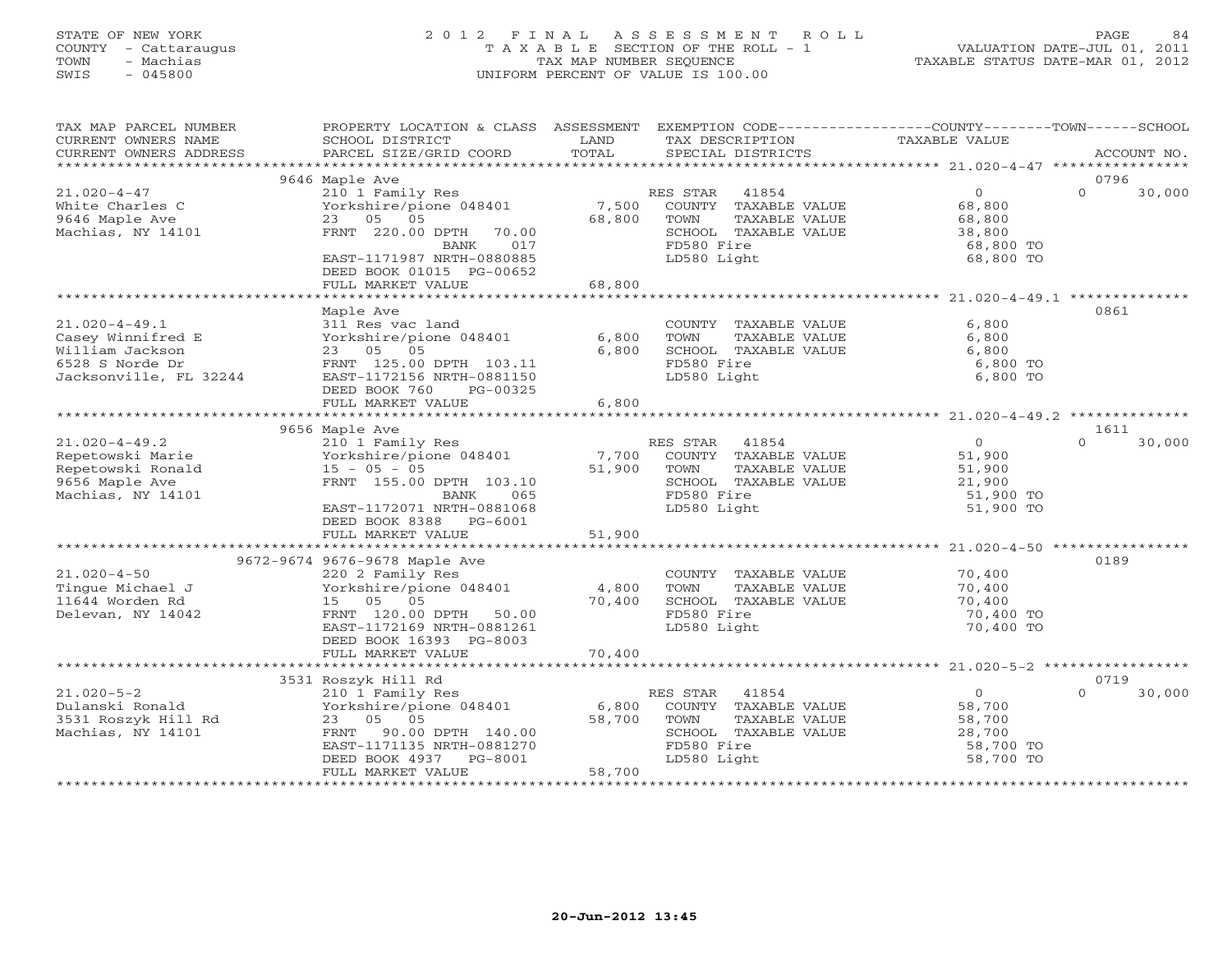#### STATE OF NEW YORK 2 0 1 2 F I N A L A S S E S S M E N T R O L L PAGE 85COUNTY - Cattaraugus T A X A B L E SECTION OF THE ROLL - 1 VALUATION DATE-JUL 01, 2011 TOWN - Machias TAX MAP NUMBER SEQUENCE TAX AND TAXABLE STATUS DATE-MAR 01, 2012<br>TRIS - 045800 SWIS - 045800 UNIFORM PERCENT OF VALUE IS 100.00

| TAX MAP PARCEL NUMBER                                         | PROPERTY LOCATION & CLASS ASSESSMENT                                                                            |             | EXEMPTION CODE-----------------COUNTY-------TOWN------SCHOOL                                         |                       |                    |
|---------------------------------------------------------------|-----------------------------------------------------------------------------------------------------------------|-------------|------------------------------------------------------------------------------------------------------|-----------------------|--------------------|
| CURRENT OWNERS NAME                                           | SCHOOL DISTRICT                                                                                                 | LAND        | TAX DESCRIPTION                                                                                      | TAXABLE VALUE         |                    |
| CURRENT OWNERS ADDRESS                                        |                                                                                                                 |             |                                                                                                      |                       |                    |
|                                                               |                                                                                                                 |             |                                                                                                      |                       |                    |
|                                                               | 3525 Roszyk Hill Rd                                                                                             |             |                                                                                                      |                       | 0595               |
| $21.020 - 5 - 3$                                              | 220 2 Family Res                                                                                                |             | COUNTY TAXABLE VALUE                                                                                 | 106,100               |                    |
| Davis Peggy A                                                 | Yorkshire/pione 048401 8,400                                                                                    |             | TOWN<br>TAXABLE VALUE                                                                                | 106,100               |                    |
| Davis Carren H                                                | 23 05 05                                                                                                        | 106,100     | SCHOOL TAXABLE VALUE                                                                                 | 106,100               |                    |
| 9599 North Junction Rd                                        | FRNT 130.63 DPTH 140.00                                                                                         |             | FD580 Fire                                                                                           | 106,100 TO            |                    |
| Machias, NY 14101                                             | EAST-1171245 NRTH-0881273                                                                                       |             | LD580 Light                                                                                          | 106,100 TO            |                    |
|                                                               | DEED BOOK 00938 PG-00891                                                                                        |             |                                                                                                      |                       |                    |
|                                                               |                                                                                                                 |             |                                                                                                      |                       |                    |
|                                                               |                                                                                                                 |             |                                                                                                      |                       |                    |
|                                                               | 3515 Roszyk Hill Rd                                                                                             |             |                                                                                                      |                       | 0181               |
| $21.020 - 5 - 5$                                              | 449 Other Storag                                                                                                |             | RES STAR 41854                                                                                       | $\Omega$              | 23,392<br>$\cap$   |
| Thompson Kris                                                 | Yorkshire/pione 048401 17,600                                                                                   |             | COUNTY TAXABLE VALUE                                                                                 | 68,800                |                    |
| 3515 Roszyk Hill Rd                                           | 23 05 05                                                                                                        | 68,800      | TOWN<br>TAXABLE VALUE                                                                                | 68,800                |                    |
| Machias, NY 14101                                             |                                                                                                                 |             | SCHOOL TAXABLE VALUE                                                                                 | 45,408                |                    |
|                                                               | Life Use - Margaret<br>ACRES<br>3.02                                                                            |             | FD580 Fire                                                                                           | 68,800 TO             |                    |
|                                                               | EAST-1171471 NRTH-0881091                                                                                       |             | LD580 Light                                                                                          | 68,800 TO             |                    |
|                                                               | DEED BOOK 01010 PG-00157                                                                                        |             |                                                                                                      |                       |                    |
|                                                               | FULL MARKET VALUE                                                                                               | 68,800      |                                                                                                      |                       |                    |
|                                                               |                                                                                                                 |             |                                                                                                      |                       |                    |
|                                                               | 3501 Roszyk Hill Rd                                                                                             |             |                                                                                                      |                       | 1165               |
| $21.020 - 5 - 7.1$                                            |                                                                                                                 |             |                                                                                                      | $\overline{0}$        | $\Omega$<br>30,000 |
| Houck Craig W                                                 | 210 1 Family Res<br>Yorkshire/pione 048401 19,700 COUNTY TAXABLE VALUE<br>23 05 05 05 73,700 TOWN TAXABLE VALUE |             |                                                                                                      | 73,700                |                    |
| Houck Deanna                                                  |                                                                                                                 |             | TAXABLE VALUE                                                                                        | 73,700                |                    |
|                                                               |                                                                                                                 |             | SCHOOL TAXABLE VALUE                                                                                 | 43,700                |                    |
| 3501 Roszyk Hill Rd<br>Machias. NY 14101<br>Machias, NY 14101 |                                                                                                                 |             | FD580 Fire                                                                                           | 73,700 TO             |                    |
|                                                               | DEED BOOK 01021 PG-00668                                                                                        |             | LD580 Light                                                                                          | 73,700 TO             |                    |
|                                                               | FULL MARKET VALUE                                                                                               | 73,700      |                                                                                                      |                       |                    |
|                                                               |                                                                                                                 |             |                                                                                                      |                       |                    |
|                                                               | 3497 Roszyk Hill Rd                                                                                             |             |                                                                                                      |                       | 1860               |
|                                                               |                                                                                                                 |             |                                                                                                      |                       |                    |
| $21.020 - 5 - 7.3$                                            | 210 1 Family Res<br>Yorkshire/pione 048401 11,000                                                               |             | COUNTY TAXABLE VALUE<br>TAXABLE VALUE<br>TOWN                                                        | 78,500<br>78,500      |                    |
| Mucha Christopher II<br>3497 Roszyk Hill Rd                   |                                                                                                                 | 78,500      |                                                                                                      | 78,500                |                    |
|                                                               | 23 05 05                                                                                                        |             | IOWIN 11991-11991-11991-11991-11992-11992-11992-11992-11992-11992-11992-11992-11992-11992-11992-1199 |                       |                    |
| Machias, NY 14101                                             | ACRES<br>1.00                                                                                                   |             | FD580 Fire                                                                                           | 78,500 TO             |                    |
|                                                               | EAST-1171762 NRTH-0881179                                                                                       |             | LD580 Light                                                                                          | 78,500 TO             |                    |
|                                                               | DEED BOOK 17246 PG-4001                                                                                         |             |                                                                                                      |                       |                    |
|                                                               |                                                                                                                 |             |                                                                                                      |                       |                    |
|                                                               |                                                                                                                 |             |                                                                                                      |                       |                    |
|                                                               | 9665 Maple Ave                                                                                                  |             |                                                                                                      | $\overline{O}$        | 1052<br>$\Omega$   |
| 21.020-5-9                                                    | 220 2 Family Res<br>Vorkshire/pione 048401 9,400 COUNTY TAXABLE VALUE                                           |             | 41834<br>SR STAR                                                                                     | 81,300                | 62,200             |
| Stoll Elaine M                                                |                                                                                                                 |             |                                                                                                      |                       |                    |
| Stoll Paul H                                                  | 23 05 05                                                                                                        | 81,300 TOWN | TAXABLE VALUE                                                                                        | $81, 20$<br>$19, 100$ |                    |
| 9665 Maple Ave                                                | FRNT 132.00 DPTH 175.00                                                                                         |             | SCHOOL TAXABLE VALUE                                                                                 |                       |                    |
| Machias, NY 14101                                             | EAST-1171990 NRTH-0881253                                                                                       |             | FD580 Fire                                                                                           | 81,300 TO             |                    |
|                                                               | DEED BOOK 9908 PG-9003                                                                                          |             | LD580 Light                                                                                          | 81,300 TO             |                    |
|                                                               | FULL MARKET VALUE                                                                                               | 81,300      |                                                                                                      |                       |                    |
|                                                               |                                                                                                                 |             |                                                                                                      |                       |                    |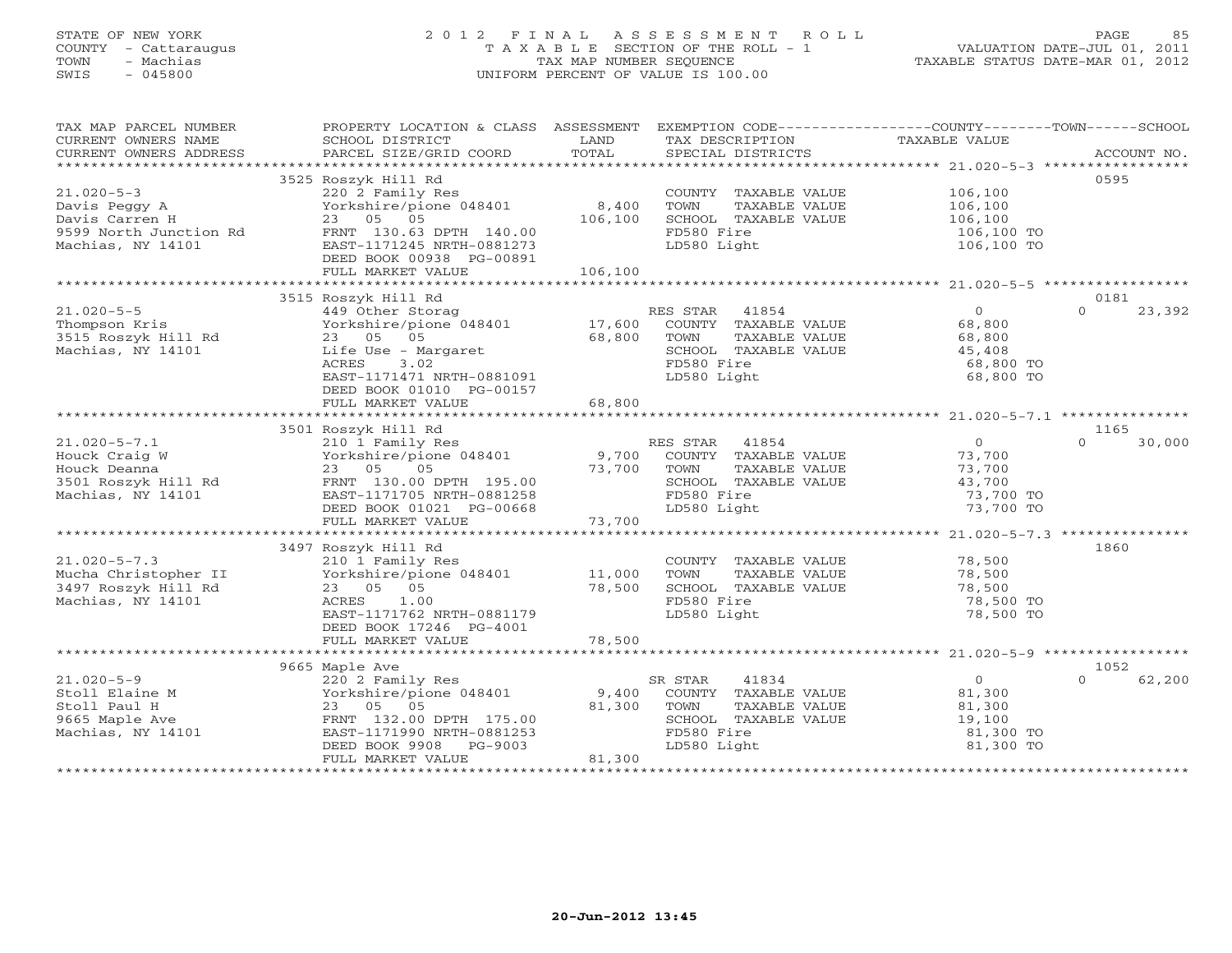#### STATE OF NEW YORK 2 0 1 2 F I N A L A S S E S S M E N T R O L L PAGE 86 COUNTY - Cattaraugus T A X A B L E SECTION OF THE ROLL - 1 VALUATION DATE-JUL 01, 2011 TOWN - Machias TAX MAP NUMBER SEQUENCE TAXABLE STATUS DATE-MAR 01, 2012 SWIS - 045800 UNIFORM PERCENT OF VALUE IS 100.00UNIFORM PERCENT OF VALUE IS 100.00

| TAX MAP PARCEL NUMBER  | PROPERTY LOCATION & CLASS ASSESSMENT EXEMPTION CODE----------------COUNTY-------TOWN------SCHOOL |        |                              |                      |          |                |
|------------------------|--------------------------------------------------------------------------------------------------|--------|------------------------------|----------------------|----------|----------------|
| CURRENT OWNERS NAME    | SCHOOL DISTRICT                                                                                  | LAND   | TAX DESCRIPTION              | TAXABLE VALUE        |          |                |
| CURRENT OWNERS ADDRESS | PARCEL SIZE/GRID COORD                                                                           | TOTAL  | SPECIAL DISTRICTS            |                      |          | ACCOUNT NO.    |
|                        |                                                                                                  |        |                              |                      |          |                |
|                        | 9659 Maple Ave                                                                                   |        |                              |                      | 0503     |                |
| $21.020 - 5 - 10$      | 210 1 Family Res                                                                                 |        | 41854<br>RES STAR            | $\overline{0}$       | $\Omega$ | 30,000         |
| Hoffman Jody L         | Yorkshire/pione 048401                                                                           | 7,600  | COUNTY TAXABLE VALUE         | 64,300               |          |                |
| 9659 Maple Ave         | 23 05 05                                                                                         | 64,300 | TOWN<br>TAXABLE VALUE        | 64,300               |          |                |
| Machias, NY 14101      | FRNT 99.00 DPTH 156.50                                                                           |        | SCHOOL TAXABLE VALUE         | 34,300               |          |                |
|                        | EAST-1171921 NRTH-0881166                                                                        |        | FD580 Fire                   | 64,300 TO            |          |                |
|                        | DEED BOOK 1855 PG-8001                                                                           |        | LD580 Light                  | 64,300 TO            |          |                |
|                        | FULL MARKET VALUE                                                                                | 64,300 |                              |                      |          |                |
|                        |                                                                                                  |        |                              |                      |          |                |
|                        | 9651 Maple Ave                                                                                   |        |                              |                      | 0322     |                |
| $21.020 - 5 - 11$      | 411 Apartment                                                                                    |        | COUNTY TAXABLE VALUE         | 85,000               |          |                |
| Vancuran John W        | Yorkshire/pione 048401 9,700                                                                     |        | TOWN<br>TAXABLE VALUE        | 85,000               |          |                |
| Vancuran Linda M       | 23 05 05                                                                                         | 85,000 | SCHOOL TAXABLE VALUE         | 85,000               |          |                |
| 12143 Springville Rd   | FRNT 161.00 DPTH 156.50                                                                          |        | FD580 Fire                   | 85,000 TO            |          |                |
| Sardinia, NY 14134     | BANK<br>017                                                                                      |        | LD580 Light                  | 85,000 TO            |          |                |
|                        | EAST-1171848 NRTH-0881056                                                                        |        |                              |                      |          |                |
|                        | DEED BOOK 895<br>PG-01149                                                                        |        |                              |                      |          |                |
|                        | FULL MARKET VALUE                                                                                | 85,000 |                              |                      |          |                |
|                        |                                                                                                  |        |                              |                      |          |                |
|                        | 9643 Maple Ave                                                                                   |        |                              |                      | 1243     |                |
| $21.020 - 5 - 12$      | 210 1 Family Res                                                                                 |        | RES STAR 41854               | $\Omega$             | $\Omega$ | 30,000         |
| Jandrew Harriet A      | Forthcommunity 1992<br>Yorkshire/pione 048401 5,800                                              |        | COUNTY TAXABLE VALUE         | 64,300               |          |                |
| PO Box 113             | 23 05 05                                                                                         | 64,300 | TOWN<br>TAXABLE VALUE        | 64,300               |          |                |
| Chaffee, NY 14030      | FRNT 57.00 DPTH 159.00                                                                           |        | SCHOOL TAXABLE VALUE         | 34,300               |          |                |
|                        | EAST-1171793 NRTH-0880962                                                                        |        | FD580 Fire                   | 64,300 TO            |          |                |
|                        | DEED BOOK 00935 PG-00173                                                                         |        | LD580 Light                  | 64,300 TO            |          |                |
|                        | FULL MARKET VALUE                                                                                | 64,300 |                              |                      |          |                |
|                        |                                                                                                  |        |                              |                      |          |                |
|                        | 9639 Maple Ave                                                                                   |        |                              |                      | 0743     |                |
| $21.020 - 5 - 13$      | 210 1 Family Res                                                                                 |        | RES STAR 41854               | $\overline{0}$       | $\Omega$ | 30,000         |
| Tingue Rickey L        | Yorkshire/pione 048401                                                                           |        | 10,600 COUNTY TAXABLE VALUE  |                      |          |                |
| Tinque Debra M         | 23 05 05                                                                                         | 73,100 | TAXABLE VALUE<br>TOWN        | 73,100<br>73,100     |          |                |
| 9639 Maple Ave         | FRNT 132.00 DPTH 272.00                                                                          |        | SCHOOL TAXABLE VALUE         | 43,100               |          |                |
| Machias, NY 14101      | EAST-1171691 NRTH-0880917                                                                        |        | FD580 Fire                   | 73,100 TO            |          |                |
|                        | DEED BOOK 00963 PG-00400                                                                         |        | LD580 Light                  | 73,100 TO            |          |                |
|                        | FULL MARKET VALUE                                                                                | 73,100 |                              |                      |          |                |
|                        |                                                                                                  |        |                              |                      |          |                |
|                        | 9627 Maple Ave                                                                                   |        |                              |                      | 0304     |                |
| $21.020 - 5 - 14$      | 210 1 Family Res                                                                                 |        | $CVET C/T$ 41131             | 20,000               | 20,000   | $\overline{0}$ |
| Wright David           | Yorkshire/pione 048401 9,900 RES STAR 41854                                                      |        |                              | $\overline{0}$       | $\Omega$ | 30,000         |
| 9627 Maple Ave         | 23 05 05                                                                                         |        | 124,100 COUNTY TAXABLE VALUE |                      |          |                |
| Machias, NY 14101      | FRNT 100.00 DPTH 272.00                                                                          |        | TOWN<br>TAXABLE VALUE        | 104,100<br>104,100   |          |                |
|                        | EAST-1171628 NRTH-0880817                                                                        |        | SCHOOL TAXABLE VALUE         |                      |          |                |
|                        | DEED BOOK 00992 PG-01069                                                                         |        | FD580 Fire                   | 94,100<br>124,100 TO |          |                |
|                        | FULL MARKET VALUE                                                                                |        | 124,100 LD580 Light          | 124,100 TO           |          |                |
|                        |                                                                                                  |        |                              |                      |          |                |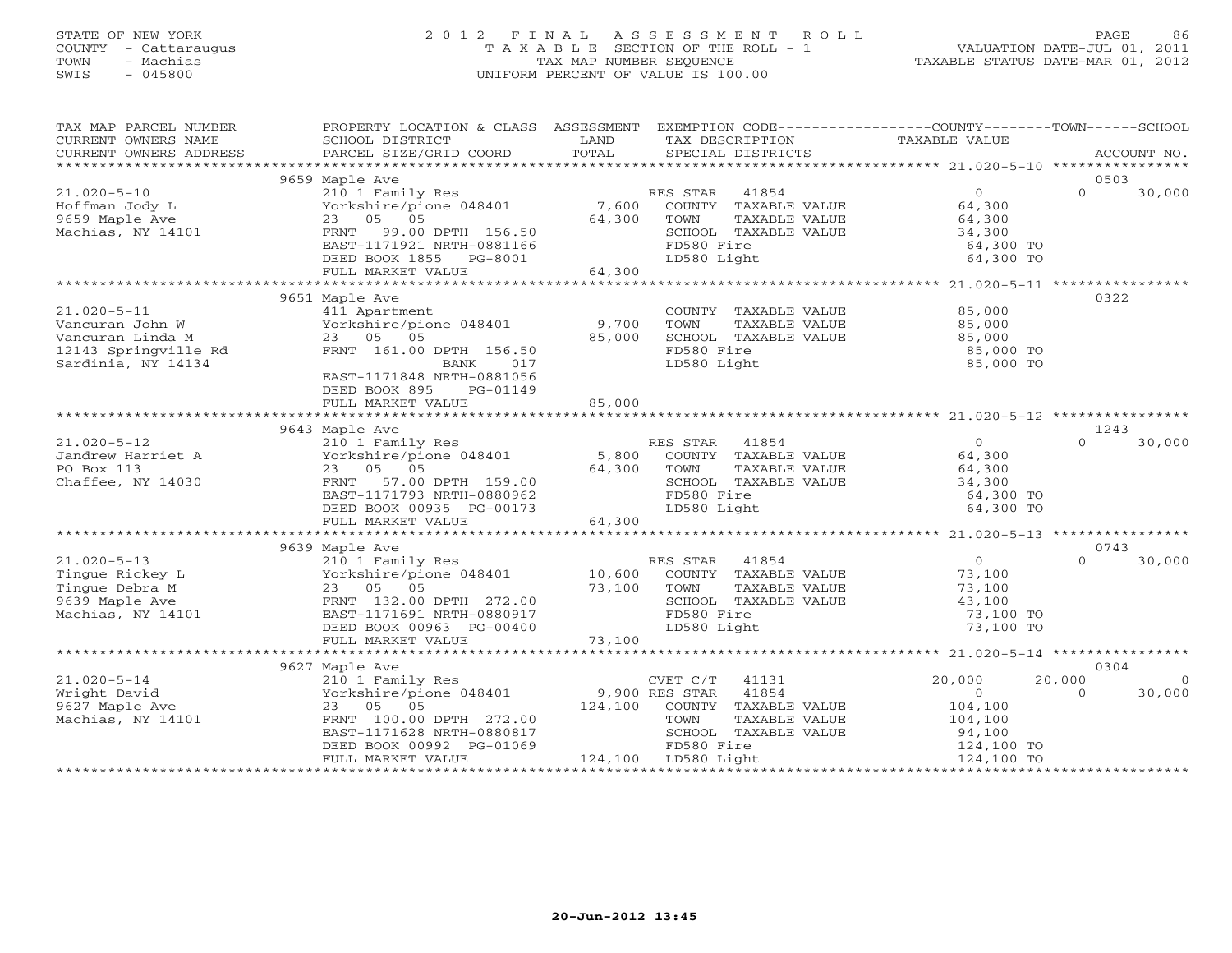#### STATE OF NEW YORK 2 0 1 2 F I N A L A S S E S S M E N T R O L L PAGE 87COUNTY - Cattaraugus T A X A B L E SECTION OF THE ROLL - 1 VALUATION DATE-JUL 01, 2011 TOWN - Machias TAX MAP NUMBER SEQUENCE TAX AND TAXABLE STATUS DATE-MAR 01, 2012<br>TRIS - 045800 SWIS - 045800 UNIFORM PERCENT OF VALUE IS 100.00

| TAX MAP PARCEL NUMBER                         | PROPERTY LOCATION & CLASS ASSESSMENT      |                | EXEMPTION CODE-----------------COUNTY-------TOWN------SCHOOL |                        |                    |
|-----------------------------------------------|-------------------------------------------|----------------|--------------------------------------------------------------|------------------------|--------------------|
| CURRENT OWNERS NAME<br>CURRENT OWNERS ADDRESS | SCHOOL DISTRICT<br>PARCEL SIZE/GRID COORD | LAND<br>TOTAL  | TAX DESCRIPTION<br>SPECIAL DISTRICTS                         | TAXABLE VALUE          | ACCOUNT NO.        |
|                                               |                                           |                |                                                              |                        |                    |
|                                               | Maple Ave                                 |                |                                                              |                        | 0558               |
| $21.020 - 5 - 15.1$                           | 311 Res vac land                          |                | COUNTY TAXABLE VALUE                                         | 18,700                 |                    |
| Kear Dougal L                                 | Yorkshire/pione 048401                    | 18,700         | TOWN<br>TAXABLE VALUE                                        |                        |                    |
| Kear Shirley M                                | 23 05 05                                  | 18,700         | SCHOOL TAXABLE VALUE                                         | $10, 700$<br>$18, 700$ |                    |
| 9609 Maple Ave                                | ACRES<br>7.65                             |                | FD580 Fire                                                   | 18,700 TO              |                    |
| Machias, NY 14101                             | EAST-1170999 NRTH-0880733                 |                | LD580 Light                                                  | 18,700 TO              |                    |
|                                               |                                           |                |                                                              |                        |                    |
|                                               | DEED BOOK 13149 PG-9004                   | 18,700         |                                                              |                        |                    |
|                                               | FULL MARKET VALUE                         |                |                                                              |                        |                    |
|                                               | 9621 Maple Ave                            |                |                                                              |                        | 2060               |
|                                               |                                           |                |                                                              | 34,700                 |                    |
| $21.020 - 5 - 15.2$                           | 220 2 Family Res                          |                | COUNTY TAXABLE VALUE                                         |                        |                    |
| Wright David F                                | Yorkshire/pione 048401                    | 10,000         | TOWN<br>TAXABLE VALUE                                        | 34,700                 |                    |
| Wright Catherine M                            | 23 05 05                                  | 34,700         | SCHOOL TAXABLE VALUE                                         | 34,700                 |                    |
| 9627 Maple Ave                                | FRNT 102.00 DPTH 272.00                   |                | FD580 Fire                                                   | 34,700 TO              |                    |
| Machias, NY 14101                             | EAST-1171575 NRTH-0880733                 |                | LD580 Light                                                  | 34,700 TO              |                    |
|                                               | DEED BOOK 13149 PG-9004                   |                |                                                              |                        |                    |
|                                               | FULL MARKET VALUE                         | 34,700         |                                                              |                        |                    |
|                                               |                                           |                |                                                              |                        |                    |
|                                               | Maple Ave                                 |                |                                                              |                        | 0487               |
| $21.020 - 5 - 16$                             | 311 Res vac land                          |                | COUNTY TAXABLE VALUE                                         | 7,500                  |                    |
| Kear Dougal L                                 | Yorkshire/pione 048401                    | 7,500          | TOWN<br>TAXABLE VALUE                                        | 7,500                  |                    |
| Kear Shirley M                                | 23 05 05                                  | 7,500          | SCHOOL TAXABLE VALUE                                         | 7,500                  |                    |
| 9609 Maple Ave                                | FRNT 95.00 DPTH 160.25                    |                | FD580 Fire                                                   | 7,500 TO               |                    |
| Machias, NY 14101                             | EAST-1171567 NRTH-0880613                 |                | LD580 Light                                                  | 7,500 TO               |                    |
|                                               | DEED BOOK 1021    PG-847                  |                |                                                              |                        |                    |
|                                               | FULL MARKET VALUE                         | 7,500          |                                                              |                        |                    |
|                                               |                                           |                |                                                              |                        |                    |
|                                               | 9609 Maple Ave                            |                |                                                              |                        | 0108               |
| $21.020 - 5 - 17$                             | 210 1 Family Res                          |                | WVET C/T 41121                                               | 12,000<br>12,000       | $\Omega$           |
| Kear Dougal                                   | Yorkshire/pione 048401                    | 10,200 SR STAR | 41834                                                        | $\overline{0}$         | 62,200<br>$\Omega$ |
| Kear Shirley                                  | 23 05 05                                  | 99,500         | COUNTY TAXABLE VALUE                                         | 87,500                 |                    |
| 9609 Maple Ave                                | FRNT 109.00 DPTH 272.00                   |                | TOWN<br>TAXABLE VALUE                                        | 87,500                 |                    |
| Machias, NY 14101                             | EAST-1171463 NRTH-0880561                 |                | SCHOOL TAXABLE VALUE                                         | 37,300                 |                    |
|                                               | DEED BOOK 00997 PG-01079                  |                | FD580 Fire                                                   | 99,500 TO              |                    |
|                                               | FULL MARKET VALUE                         |                | 99,500 LD580 Light                                           | 99,500 TO              |                    |
|                                               |                                           |                |                                                              |                        |                    |
|                                               | 9601 Maple Ave                            |                |                                                              |                        | 1033               |
| $21.020 - 5 - 18$                             | 210 1 Family Res                          |                | RES STAR<br>41854                                            | $\overline{0}$         | 30,000<br>$\Omega$ |
| Boehmer Donald L                              | Yorkshire/pione 048401                    | 10,200         | COUNTY TAXABLE VALUE                                         | 147,500                |                    |
| PO Box 96                                     | 23 05 05                                  | 147,500        | TOWN<br>TAXABLE VALUE                                        | 147,500                |                    |
| Machias, NY 14101                             | FRNT 109.00 DPTH 272.00                   |                | SCHOOL TAXABLE VALUE                                         | 117,500                |                    |
|                                               | EAST-1171404 NRTH-0880469                 |                | FD580 Fire                                                   | 147,500 TO             |                    |
|                                               | DEED BOOK 883<br>PG-00047                 |                | LD580 Light                                                  | 147,500 TO             |                    |
|                                               | FULL MARKET VALUE                         | 147,500        |                                                              |                        |                    |
|                                               |                                           |                |                                                              |                        |                    |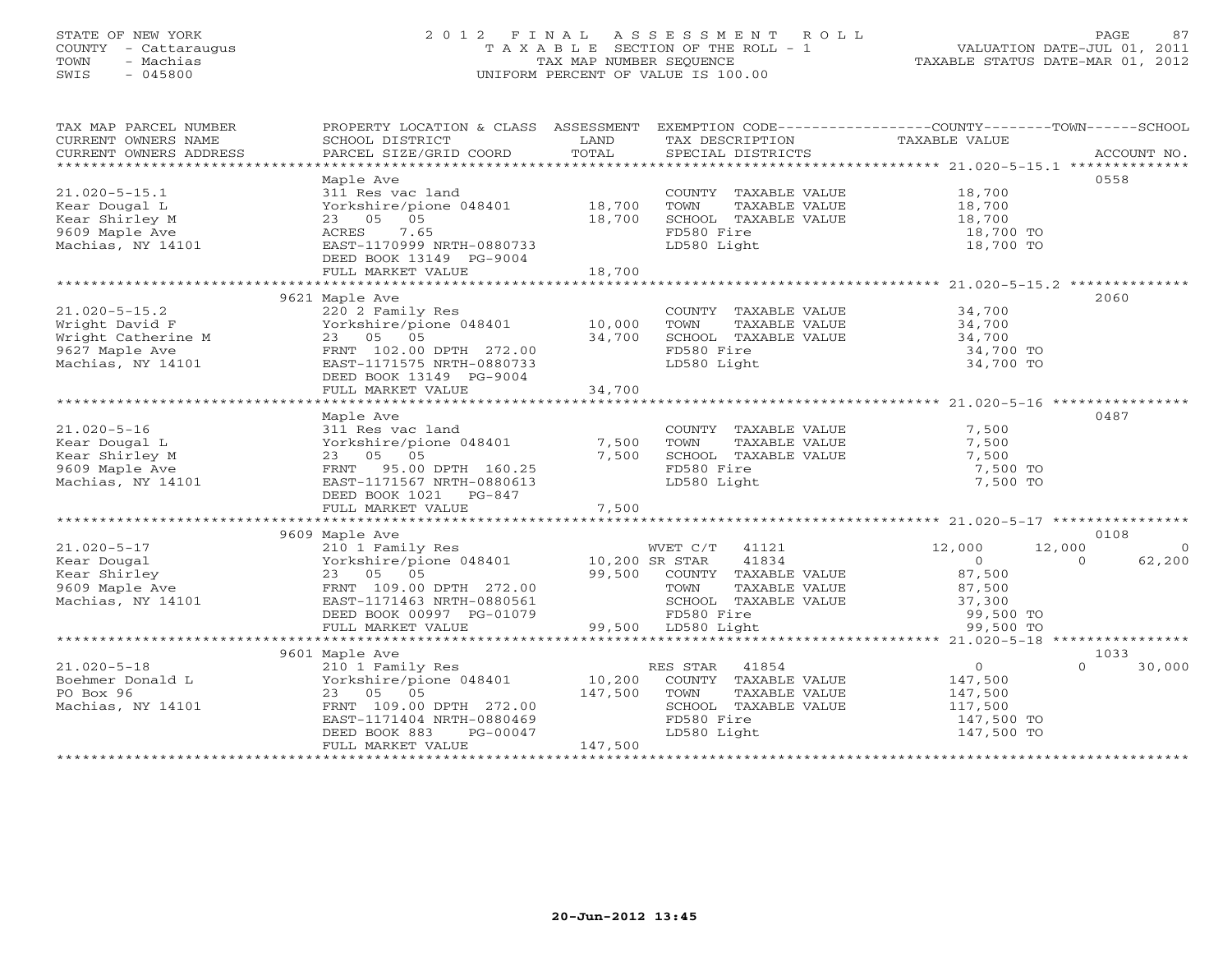## STATE OF NEW YORK 2 0 1 2 F I N A L A S S E S S M E N T R O L L PAGE 88 COUNTY - Cattaraugus T A X A B L E SECTION OF THE ROLL - 1 VALUATION DATE-JUL 01, 2011 TOWN - Machias TAX MAP NUMBER SEQUENCE TAXABLE STATUS DATE-MAR 01, 2012 SWIS - 045800 UNIFORM PERCENT OF VALUE IS 100.00UNIFORM PERCENT OF VALUE IS 100.00

| TAX MAP PARCEL NUMBER<br>CURRENT OWNERS NAME<br>CURRENT OWNERS ADDRESS | PROPERTY LOCATION & CLASS ASSESSMENT<br>SCHOOL DISTRICT<br>PARCEL SIZE/GRID COORD | LAND<br>TOTAL | TAX DESCRIPTION<br>SPECIAL DISTRICTS | EXEMPTION CODE-----------------COUNTY-------TOWN------SCHOOL<br>TAXABLE VALUE | ACCOUNT NO.        |
|------------------------------------------------------------------------|-----------------------------------------------------------------------------------|---------------|--------------------------------------|-------------------------------------------------------------------------------|--------------------|
|                                                                        |                                                                                   |               |                                      |                                                                               |                    |
|                                                                        | 9595 Maple Ave                                                                    |               |                                      |                                                                               | 0911               |
| $21.020 - 5 - 19.1$                                                    | 220 2 Family Res                                                                  |               | COUNTY TAXABLE VALUE 57,400          |                                                                               |                    |
| Hopkins Gregory                                                        | Yorkshire/pione 048401                                                            | 9,000         | TOWN<br>TAXABLE VALUE                | 57,400<br>57,400                                                              |                    |
| 12125 Gales Ct                                                         | 23 05 05                                                                          | 57,400        | SCHOOL TAXABLE VALUE                 |                                                                               |                    |
| Chaffee, NY 14030                                                      | FRNT 74.82 DPTH 276.00                                                            |               | FD580 Fire                           | 57,400 TO                                                                     |                    |
|                                                                        | EAST-1171351 NRTH-0880393                                                         |               | LD580 Light                          | 57,400 TO                                                                     |                    |
|                                                                        | DEED BOOK 6316 PG-9001<br>FULL MARKET VALUE                                       | 57,400        |                                      |                                                                               |                    |
|                                                                        |                                                                                   |               |                                      |                                                                               |                    |
|                                                                        | 9591 Maple Ave                                                                    |               |                                      |                                                                               | 1756               |
| $21.020 - 5 - 19.2$                                                    | 220 2 Family Res                                                                  |               | COUNTY TAXABLE VALUE                 | 56,100                                                                        |                    |
| Cutler John P                                                          | Yorkshire/pione 048401                                                            | 8,800         | TOWN<br>TAXABLE VALUE                | 56,100                                                                        |                    |
| 9591 Maple Ave                                                         | 23 05 05                                                                          | 56,100        | SCHOOL TAXABLE VALUE                 | 56,100                                                                        |                    |
| Machias, NY 14101                                                      | FRNT 71.66 DPTH 276.00                                                            |               | FD580 Fire                           | 56,100 TO                                                                     |                    |
|                                                                        | BANK 017                                                                          |               | LD580 Light                          | 56,100 TO                                                                     |                    |
|                                                                        | EAST-1171314 NRTH-0880329                                                         |               |                                      |                                                                               |                    |
|                                                                        | DEED BOOK 10712 PG-8001                                                           |               |                                      |                                                                               |                    |
|                                                                        | FULL MARKET VALUE                                                                 | 56,100        |                                      |                                                                               |                    |
|                                                                        | 9589 Maple Ave                                                                    |               |                                      |                                                                               | 0083               |
| $21.020 - 5 - 20$                                                      | 210 1 Family Res                                                                  |               | 41834<br>SR STAR                     | $\Omega$                                                                      | $\Omega$<br>62,200 |
| Bigham Raymond                                                         | Yorkshire/pione 048401 12,400 COUNTY TAXABLE VALUE                                |               |                                      | 72,500                                                                        |                    |
| 9589 Maple Ave                                                         | 23 05 05                                                                          | 72,500 TOWN   | TAXABLE VALUE                        | 72,500                                                                        |                    |
| Machias, NY 14101                                                      | 2.09<br>ACRES                                                                     |               | SCHOOL TAXABLE VALUE                 | 10,300                                                                        |                    |
|                                                                        | EAST-1171088 NRTH-0880353                                                         |               | FD580 Fire                           | 72,500 TO                                                                     |                    |
|                                                                        | DEED BOOK 794<br>PG-00674                                                         |               | LD580 Light                          | 72,500 TO                                                                     |                    |
|                                                                        | FULL MARKET VALUE                                                                 | 72,500        |                                      |                                                                               |                    |
|                                                                        |                                                                                   |               |                                      |                                                                               |                    |
|                                                                        | Maple Ave                                                                         |               |                                      |                                                                               | 1007               |
| $21.020 - 5 - 21.1$                                                    | 311 Res vac land                                                                  |               | COUNTY TAXABLE VALUE                 | 2,100                                                                         |                    |
| Pierrot Susan Fish M<br>9573 Maple Ave                                 | Yorkshire/pione 048401<br>23 05 05                                                | 2,100         | TOWN<br>TAXABLE VALUE                | 2,100                                                                         |                    |
| Machias, NY 14101                                                      | ACRES<br>3.85                                                                     | 2,100         | SCHOOL TAXABLE VALUE<br>FD580 Fire   | 2,100<br>2,100 TO                                                             |                    |
|                                                                        | EAST-1170945 NRTH-0880184                                                         |               | LD580 Light                          | 2,100 TO                                                                      |                    |
|                                                                        | DEED BOOK 8359 PG-6001                                                            |               |                                      |                                                                               |                    |
|                                                                        | FULL MARKET VALUE                                                                 | 2,100         |                                      |                                                                               |                    |
|                                                                        |                                                                                   |               |                                      |                                                                               |                    |
|                                                                        | 9573 Maple Ave                                                                    |               |                                      |                                                                               | 1850               |
| $21.020 - 5 - 21.2$                                                    | 210 1 Family Res                                                                  |               | RES STAR<br>41854                    | $\Omega$                                                                      | $\cap$<br>30,000   |
| Fish Susan M                                                           | Yorkshire/pione 048401 10,900                                                     |               | COUNTY TAXABLE VALUE                 | 97,900                                                                        |                    |
| 9573 Maple Ave                                                         | 23 05 05                                                                          | 97,900        | TOWN<br>TAXABLE VALUE                | 97,900                                                                        |                    |
| Machias, NY 14101                                                      | FRNT 120.00 DPTH 340.00                                                           |               | SCHOOL TAXABLE VALUE                 | 67,900                                                                        |                    |
|                                                                        | EAST-1171056 NRTH-0879993                                                         |               | FD580 Fire                           | 97,900 TO                                                                     |                    |
|                                                                        | DEED BOOK 00953 PG-00972<br>FULL MARKET VALUE                                     | 97,900        | LD580 Light                          | 97,900 TO                                                                     |                    |
|                                                                        |                                                                                   |               |                                      |                                                                               |                    |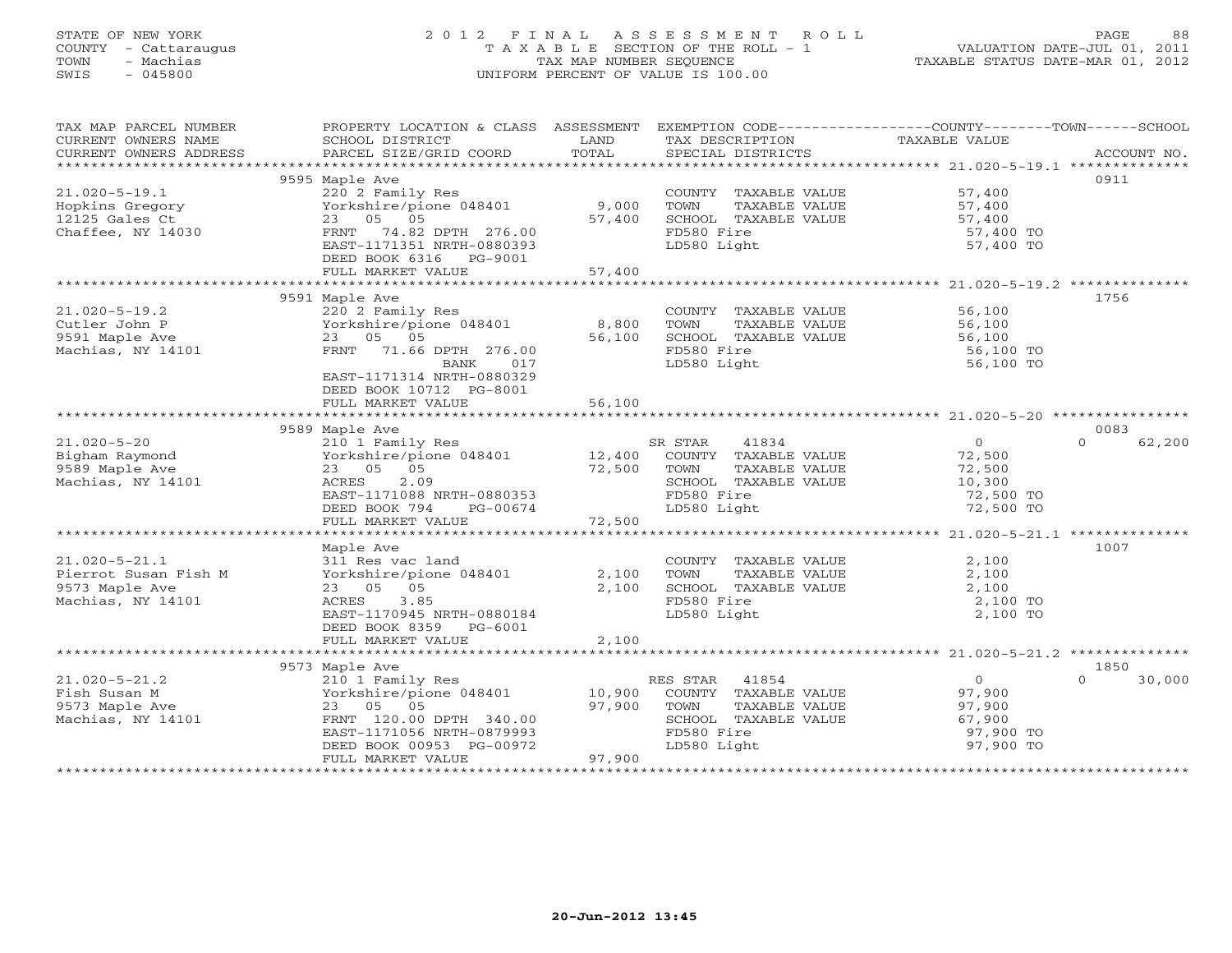## STATE OF NEW YORK 2 0 1 2 F I N A L A S S E S S M E N T R O L L PAGE 89 COUNTY - Cattaraugus T A X A B L E SECTION OF THE ROLL - 1 VALUATION DATE-JUL 01, 2011 TOWN - Machias TAX MAP NUMBER SEQUENCE TAXABLE STATUS DATE-MAR 01, 2012 SWIS - 045800 UNIFORM PERCENT OF VALUE IS 100.00UNIFORM PERCENT OF VALUE IS 100.00

| TAX MAP PARCEL NUMBER<br>CURRENT OWNERS NAME<br>CURRENT OWNERS ADDRESS | PROPERTY LOCATION & CLASS ASSESSMENT EXEMPTION CODE---------------COUNTY-------TOWN------SCHOOL<br>SCHOOL DISTRICT<br>PARCEL SIZE/GRID COORD | LAND<br>TOTAL  |                   | SPECIAL DISTRICTS    | TAX DESCRIPTION TAXABLE VALUE |          | ACCOUNT NO.    |
|------------------------------------------------------------------------|----------------------------------------------------------------------------------------------------------------------------------------------|----------------|-------------------|----------------------|-------------------------------|----------|----------------|
|                                                                        |                                                                                                                                              |                |                   |                      |                               |          |                |
|                                                                        | 3300 Zoulko Rd                                                                                                                               |                |                   |                      |                               |          | 0506           |
| $21.060 - 1 - 1$                                                       | 210 1 Family Res                                                                                                                             |                | AGED C/T          | 41801                | 49,650                        | 49,650   | $\overline{0}$ |
| Schifano Rosario                                                       | Yorkshire/pione 048401 17,200 AGED S                                                                                                         |                |                   | 41804                | $\circ$                       | $\Omega$ | 34,755         |
| Schifano Linda                                                         | 09 06 05                                                                                                                                     | 99,300 SR STAR |                   | 41834                | $\overline{0}$                | $\Omega$ | 62,200         |
| 3300 Zoulko Rd                                                         | 8.30<br>ACRES                                                                                                                                |                |                   | COUNTY TAXABLE VALUE | 49,650                        |          |                |
| Delevan, NY 14042                                                      | EAST-1174932 NRTH-0887437                                                                                                                    |                | TOWN              | TAXABLE VALUE        | 49,650                        |          |                |
|                                                                        | DEED BOOK 00962 PG-00246                                                                                                                     |                |                   | SCHOOL TAXABLE VALUE | 2,345                         |          |                |
|                                                                        | FULL MARKET VALUE                                                                                                                            |                | 99,300 FD580 Fire |                      | 99,300 TO                     |          |                |
|                                                                        |                                                                                                                                              |                |                   |                      |                               |          |                |
|                                                                        | 3286 Zoulko Rd                                                                                                                               |                |                   |                      |                               |          | 1437           |
| $21.060 - 1 - 2.2$                                                     | 210 1 Family Res                                                                                                                             |                | RES STAR 41854    |                      | $\overline{0}$                | $\Omega$ | 30,000         |
| C.J. Dairy Farms, Inc.                                                 | Yorkshire/pione 048401 12,600                                                                                                                |                |                   | COUNTY TAXABLE VALUE | 52,000                        |          |                |
| 2679 Hooper Rd                                                         | 09 06 05                                                                                                                                     | 52,000         | TOWN              | TAXABLE VALUE        | 52,000                        |          |                |
| Delevan, NY 14042                                                      | FRNT 230.00 DPTH 280.00                                                                                                                      |                |                   | SCHOOL TAXABLE VALUE | 22,000                        |          |                |
|                                                                        | EAST-1175038 NRTH-0887120                                                                                                                    |                | FD580 Fire        |                      | 52,000 TO                     |          |                |
|                                                                        | DEED BOOK 11304 PG-7001                                                                                                                      |                | LD580 Light       |                      | 52,000 TO                     |          |                |
|                                                                        | FULL MARKET VALUE                                                                                                                            | 52,000         |                   |                      |                               |          |                |
|                                                                        |                                                                                                                                              |                |                   |                      |                               |          |                |
|                                                                        | 50 Sunset Dr                                                                                                                                 |                |                   |                      |                               | 0732     |                |
| $21.060 - 1 - 3$                                                       | 210 1 Family Res                                                                                                                             |                |                   | COUNTY TAXABLE VALUE | 75,000                        |          |                |
| Becker Dennis L                                                        | Yorkshire/pione 048401                                                                                                                       | 8,700          | TOWN              | TAXABLE VALUE        | 75,000                        |          |                |
| Becker Janis E                                                         | 09 06 05                                                                                                                                     | 75,000         |                   | SCHOOL TAXABLE VALUE | 75,000                        |          |                |
| 6322 East Hill Rd<br>Caneadea. NY 14717                                | FRNT 180.00 DPTH 200.00                                                                                                                      |                | FD580 Fire        |                      | 75,000 TO                     |          |                |
|                                                                        | EAST-1175216 NRTH-0887123                                                                                                                    |                | LD580 Light       |                      | 75,000 TO                     |          |                |
|                                                                        | DEED BOOK 00974 PG-00527                                                                                                                     |                |                   |                      |                               |          |                |
|                                                                        | FULL MARKET VALUE                                                                                                                            | 75,000         |                   |                      |                               |          |                |
|                                                                        |                                                                                                                                              |                |                   |                      |                               |          |                |
|                                                                        | 46 Sunset Dr                                                                                                                                 |                |                   |                      |                               |          | 1099           |
| $21.060 - 1 - 4$                                                       |                                                                                                                                              |                |                   |                      | $\overline{0}$                |          | 30,000         |
| Little Catherine A                                                     | 271 Mfg housings                                 RES STAR     41854<br>Yorkshire/pione 048401             11,300   COUNTY   TAXABLE VALUE    |                |                   |                      | 45,500                        |          |                |
| 46 Sunset Dr                                                           | 09 06 05                                                                                                                                     | 45,500         | TOWN              | TAXABLE VALUE        | 45,500                        |          |                |
| Delevan, NY 14042                                                      | FRNT 285.00 DPTH 200.00                                                                                                                      |                |                   | SCHOOL TAXABLE VALUE | 15,500                        |          |                |
|                                                                        | EAST-1175233 NRTH-0887316                                                                                                                    |                | FD580 Fire        |                      | 45,500 TO                     |          |                |
|                                                                        | DEED BOOK 6301 PG-6001                                                                                                                       |                | LD580 Light       |                      | 45,500 TO                     |          |                |
|                                                                        | FULL MARKET VALUE                                                                                                                            | 45,500         |                   |                      |                               |          |                |
|                                                                        |                                                                                                                                              |                |                   |                      |                               |          |                |
|                                                                        | 34 Sunset Dr                                                                                                                                 |                |                   |                      |                               | 1409     |                |
| $21.060 - 1 - 5$                                                       |                                                                                                                                              |                | SR STAR           | 41834                | $\overline{0}$                | $\Omega$ | 33,700         |
| Cosentino Joseph F                                                     | % 271 Mfg housings<br>Yorkshire/pione 048401 7,700                                                                                           |                |                   | COUNTY TAXABLE VALUE | 33,700                        |          |                |
| Cosentino Rose                                                         | 09 06 05                                                                                                                                     | 33,700         | TOWN              | TAXABLE VALUE        | 33,700                        |          |                |
| 34 Sunset Dr                                                           | FRNT 150.00 DPTH 157.00                                                                                                                      |                |                   | SCHOOL TAXABLE VALUE | $\overline{O}$                |          |                |
| Delevan, NY 14042                                                      | EAST-1175405 NRTH-0887691                                                                                                                    |                | FD580 Fire        |                      | 33,700 TO                     |          |                |
|                                                                        | DEED BOOK 00954 PG-01084                                                                                                                     |                | LD580 Light       |                      | 33,700 TO                     |          |                |
|                                                                        | FULL MARKET VALUE                                                                                                                            | 33,700         |                   |                      |                               |          |                |
|                                                                        |                                                                                                                                              |                |                   |                      |                               |          |                |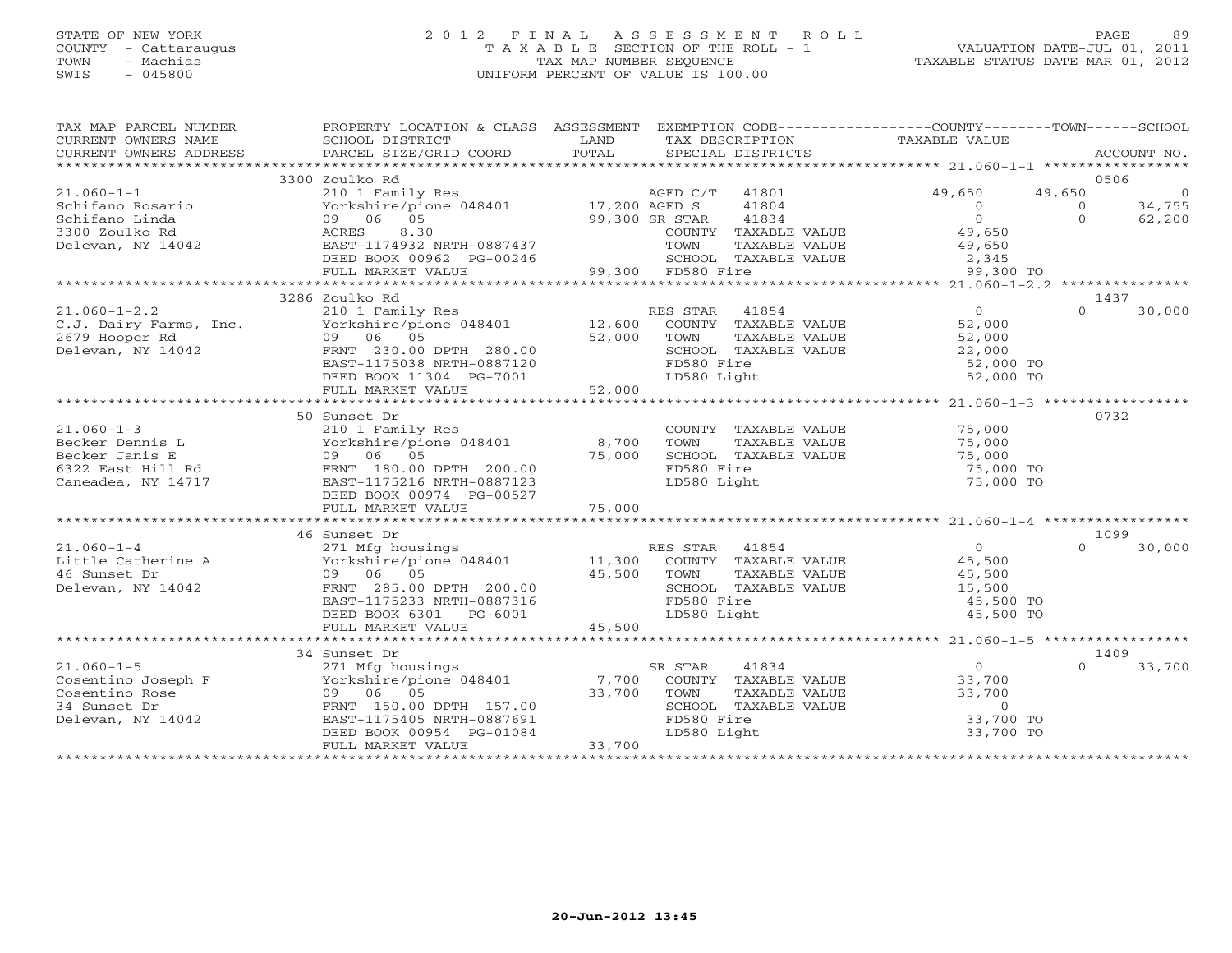## STATE OF NEW YORK 2 0 1 2 F I N A L A S S E S S M E N T R O L L PAGE 90 COUNTY - Cattaraugus T A X A B L E SECTION OF THE ROLL - 1 VALUATION DATE-JUL 01, 2011 TOWN - Machias TAX MAP NUMBER SEQUENCE TAXABLE STATUS DATE-MAR 01, 2012 SWIS - 045800 UNIFORM PERCENT OF VALUE IS 100.00UNIFORM PERCENT OF VALUE IS 100.00

| TAX MAP PARCEL NUMBER<br>CURRENT OWNERS NAME<br>CURRENT OWNERS ADDRESS                       | PROPERTY LOCATION & CLASS ASSESSMENT<br>SCHOOL DISTRICT<br>PARCEL SIZE/GRID COORD                                                                                                      | LAND<br>TOTAL             | EXEMPTION CODE----------------COUNTY-------TOWN------SCHOOL<br>TAX DESCRIPTION<br>SPECIAL DISTRICTS                  | TAXABLE VALUE                                                                  | ACCOUNT NO.                |
|----------------------------------------------------------------------------------------------|----------------------------------------------------------------------------------------------------------------------------------------------------------------------------------------|---------------------------|----------------------------------------------------------------------------------------------------------------------|--------------------------------------------------------------------------------|----------------------------|
|                                                                                              |                                                                                                                                                                                        |                           |                                                                                                                      |                                                                                |                            |
| $21.060 - 1 - 6$<br>Sanfilippo Richard R<br>28 Sunset Dr<br>Delevan, NY 14042                | 28 Sunset Dr<br>270 Mfg housing<br>Yorkshire/pione 048401 7,800<br>09 06 05<br>FRNT 149.80 DPTH 170.00<br>EAST-1175540 NRTH-0887694<br>DEED BOOK 00962 PG-00805<br>FULL MARKET VALUE   | 43,400<br>43,400          | RES STAR 41854<br>COUNTY TAXABLE VALUE<br>TOWN<br>TAXABLE VALUE<br>SCHOOL TAXABLE VALUE<br>FD580 Fire<br>LD580 Light | $\overline{0}$<br>43,400<br>43,400<br>13,400<br>43,400 TO<br>43,400 TO         | 1087<br>$\Omega$<br>30,000 |
|                                                                                              |                                                                                                                                                                                        |                           |                                                                                                                      |                                                                                |                            |
| $21.060 - 1 - 7$<br>Baker Charles R<br>Winkowski Barbara<br>7 Sunset Dr<br>Delevan, NY 14042 | 7 Sunset Dr<br>270 Mfg housing<br>Yorkshire/pione 048401<br>09 06 05<br>FRNT 271.01 DPTH 100.00<br>EAST-1175424 NRTH-0887489<br>DEED BOOK 14209 PG-4003<br>FULL MARKET VALUE           | 8,000<br>32,700<br>32,700 | COUNTY TAXABLE VALUE 32,700<br>TOWN<br>TAXABLE VALUE<br>SCHOOL TAXABLE VALUE<br>FD580 Fire<br>LD580 Light            | 32,700<br>32,700<br>32,700 TO<br>32,700 TO                                     | 0729                       |
|                                                                                              | *******************************                                                                                                                                                        | ******************        |                                                                                                                      |                                                                                |                            |
|                                                                                              | 45 Sunset Dr                                                                                                                                                                           |                           |                                                                                                                      |                                                                                | 0407                       |
| $21.060 - 1 - 8$<br>Neamon Michael<br>Newhand Christina<br>45 Sunset Dr<br>Delevan, NY 14042 | 271 Mfg housings Ri<br>Yorkshire/pione 048401 6,400<br>09 06 05<br>FRNT 169.00 DPTH 100.00<br>EAST-1175420 NRTH-0887306<br>DEED BOOK 00994 PG-00957                                    | 40,600                    | RES STAR 41854<br>COUNTY TAXABLE VALUE<br>TOWN<br>TAXABLE VALUE<br>SCHOOL TAXABLE VALUE<br>FD580 Fire<br>LD580 Light | $\overline{0}$<br>40,600<br>40,600<br>10,600<br>40,600 TO<br>40,600 TO         | 30,000<br>$\Omega$         |
|                                                                                              | FULL MARKET VALUE                                                                                                                                                                      | 40,600                    |                                                                                                                      |                                                                                |                            |
|                                                                                              |                                                                                                                                                                                        |                           |                                                                                                                      |                                                                                |                            |
| $21.060 - 1 - 9$<br>Sanfilippo Ronald R<br>49 Sunset Dr<br>Delevan, NY 14042                 | 49 Sunset Dr<br>270 Mfg housing<br>09 06 05<br>FRNT 200.00 DPTH 180.00<br>EAST-1175472 NRTH-0887132<br>DEED BOOK 5893 PG-2001                                                          | 25,100                    | RES STAR 41854<br>COUNTY TAXABLE VALUE<br>TOWN<br>TAXABLE VALUE<br>SCHOOL TAXABLE VALUE<br>FD580 Fire<br>LD580 Light | $\overline{0}$<br>25,100<br>25,100<br>$\overline{0}$<br>25,100 TO<br>25,100 TO | 0514<br>$\Omega$<br>25,100 |
|                                                                                              | FULL MARKET VALUE                                                                                                                                                                      | 25,100                    |                                                                                                                      |                                                                                |                            |
| $21.060 - 1 - 10$<br>Beals Beverly A<br>9 Sunset Dr<br>Delevan, NY 14042                     | 9 Sunset Dr<br>270 Mfg housing<br>Yorkshire/pione 048401 5,500<br>09 06 05<br>FRNT 130.00 DPTH 100.00<br>EAST-1175521 NRTH-0887289<br>DEED BOOK 2933<br>$PG-4002$<br>FULL MARKET VALUE | 24,900<br>24,900          | COUNTY TAXABLE VALUE<br>TOWN<br>TAXABLE VALUE<br>SCHOOL TAXABLE VALUE<br>FD580 Fire<br>LD580 Light                   | 24,900<br>24,900<br>24,900<br>24,900 TO<br>24,900 TO                           | 0549                       |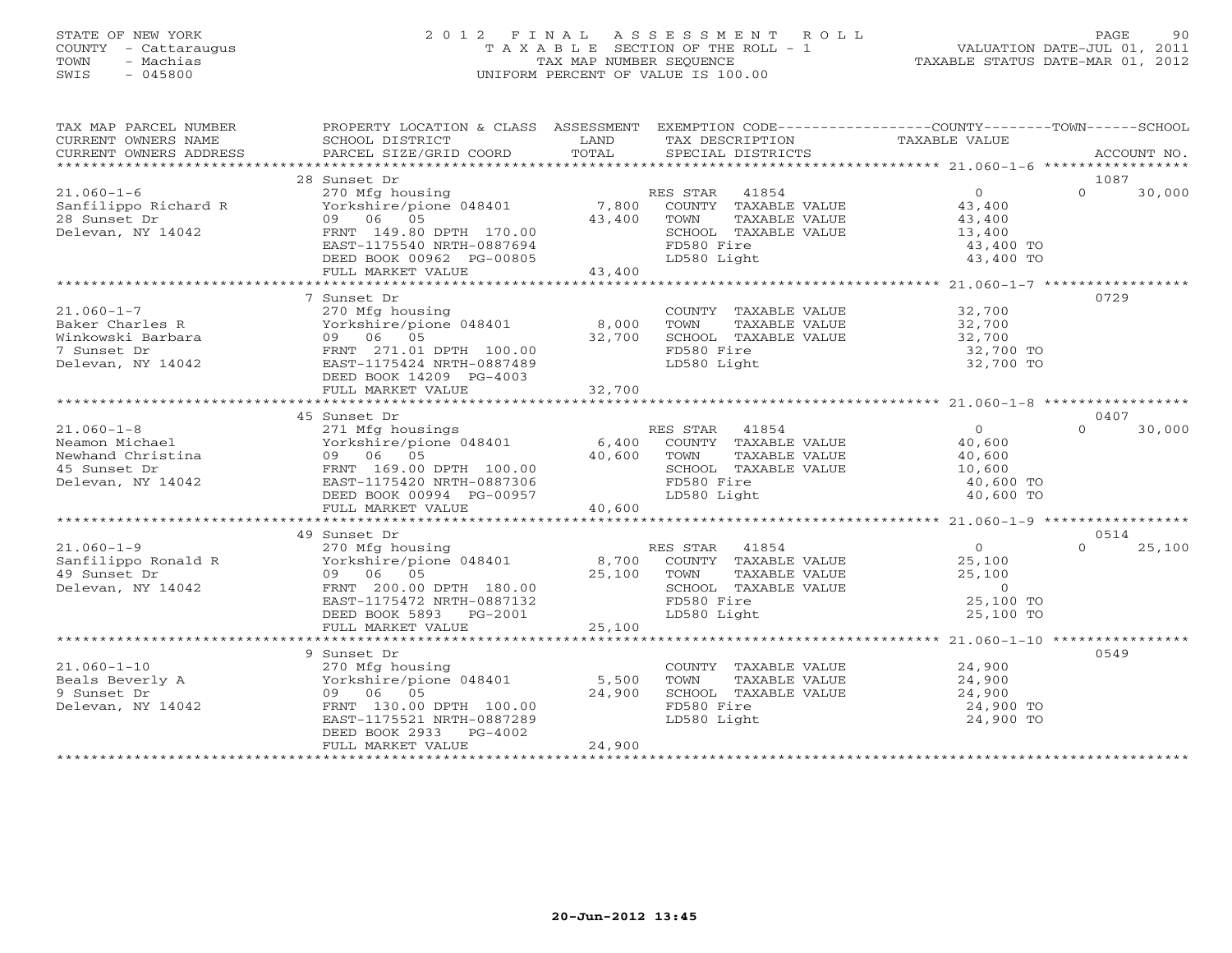#### STATE OF NEW YORK 2 0 1 2 F I N A L A S S E S S M E N T R O L L PAGE 91 COUNTY - Cattaraugus T A X A B L E SECTION OF THE ROLL - 1 VALUATION DATE-JUL 01, 2011 TOWN - Machias TAX MAP NUMBER SEQUENCE TAXABLE STATUS DATE-MAR 01, 2012 SWIS - 045800 UNIFORM PERCENT OF VALUE IS 100.00UNIFORM PERCENT OF VALUE IS 100.00

| TAX MAP PARCEL NUMBER<br>CURRENT OWNERS NAME<br>CURRENT OWNERS ADDRESS | PROPERTY LOCATION & CLASS ASSESSMENT<br>SCHOOL DISTRICT | LAND                  | EXEMPTION CODE----------------COUNTY-------TOWN------SCHOOL<br>TAX DESCRIPTION | TAXABLE VALUE                                      |                    |
|------------------------------------------------------------------------|---------------------------------------------------------|-----------------------|--------------------------------------------------------------------------------|----------------------------------------------------|--------------------|
| ************************                                               |                                                         |                       |                                                                                |                                                    |                    |
|                                                                        | 15 Sunset Dr                                            |                       |                                                                                |                                                    | 0731               |
| $21.060 - 1 - 11$                                                      | 271 Mfg housings                                        |                       | 41834<br>SR STAR                                                               | $\overline{0}$                                     | $\Omega$<br>36,000 |
| Hart John<br>Hart Darlene D                                            | Yorkshire/pione 048401<br>09 06 05                      | 5,900<br>36,000       | COUNTY TAXABLE VALUE<br>TOWN<br>TAXABLE VALUE                                  | 36,000<br>36,000                                   |                    |
| 15 Sunset Dr                                                           | FRNT 146.50 DPTH 100.00                                 |                       | SCHOOL TAXABLE VALUE                                                           | $\circ$                                            |                    |
| Delevan, NY 14042                                                      | EAST-1175519 NRTH-0887469                               |                       | FD580 Fire                                                                     | 36,000 TO                                          |                    |
|                                                                        | DEED BOOK 8777 PG-9002                                  |                       | LD580 Light                                                                    | 36,000 TO                                          |                    |
|                                                                        | FULL MARKET VALUE                                       | 36,000                |                                                                                |                                                    |                    |
|                                                                        | ****************************                            | ********************* |                                                                                | ********************* 21.060-1-12 **************** |                    |
|                                                                        | 24 Sunset Dr                                            |                       |                                                                                |                                                    | 0909               |
| $21.060 - 1 - 12$                                                      | 210 1 Family Res                                        |                       | RES STAR<br>41854                                                              | $\overline{0}$                                     | $\Omega$<br>30,000 |
| Westfall Thomas                                                        | Yorkshire/pione 048401                                  | 7,600<br>89,700       | COUNTY TAXABLE VALUE                                                           | 89,700                                             |                    |
| Wright Nicole<br>24 Sunset Dr                                          | 09 06 05<br>FRNT 135.00 DPTH 170.00                     |                       | TOWN<br>TAXABLE VALUE<br>SCHOOL TAXABLE VALUE                                  | 89,700<br>59,700                                   |                    |
| Delevan, NY 14042                                                      | 017<br>BANK                                             |                       | FD580 Fire                                                                     | 89,700 TO                                          |                    |
|                                                                        | EAST-1175662 NRTH-0887626                               |                       | LD580 Light                                                                    | 89,700 TO                                          |                    |
|                                                                        | DEED BOOK 2933 PG-7001                                  |                       |                                                                                |                                                    |                    |
|                                                                        | FULL MARKET VALUE                                       | 89,700                |                                                                                |                                                    |                    |
|                                                                        |                                                         |                       |                                                                                |                                                    |                    |
|                                                                        | 18 Sunset Dr                                            |                       |                                                                                |                                                    | 0142               |
| $21.060 - 1 - 13$                                                      | 270 Mfg housing                                         |                       | COUNTY TAXABLE VALUE                                                           | 30,100                                             |                    |
| Beals Beverly                                                          | Yorkshire/pione 048401                                  | 4,800                 | TOWN<br>TAXABLE VALUE                                                          | 30,100                                             |                    |
| 9 Sunset Dr<br>Delevan, NY 14042                                       | 09 06 05<br>FRNT 100.00 DPTH 100.00                     | 30,100                | SCHOOL TAXABLE VALUE<br>FD580 Fire                                             | 30,100<br>30,100 TO                                |                    |
|                                                                        | EAST-1175675 NRTH-0887432                               |                       | LD580 Light                                                                    | 30,100 TO                                          |                    |
|                                                                        | DEED BOOK 00968 PG-00028                                |                       |                                                                                |                                                    |                    |
|                                                                        | FULL MARKET VALUE                                       | 30,100                |                                                                                |                                                    |                    |
|                                                                        |                                                         |                       |                                                                                |                                                    |                    |
|                                                                        | 10 Sunset Dr                                            |                       |                                                                                |                                                    | 0082               |
| $21.060 - 1 - 14$                                                      | 270 Mfg housing                                         |                       | RES STAR 41854                                                                 | $\Omega$                                           | $\Omega$<br>22,000 |
| Hughes Richard J                                                       | Yorkshire/pione 048401                                  | 6,500                 | COUNTY TAXABLE VALUE                                                           | 22,000                                             |                    |
| Hughes Laura<br>10452 Mink Hollow Rd                                   | 09 06 05<br>FRNT 175.00 DPTH 100.00                     | 22,000                | TOWN<br>TAXABLE VALUE<br>SCHOOL TAXABLE VALUE                                  | 22,000<br>$\overline{0}$                           |                    |
| Farmersville Sta., NY 14060                                            | EAST-1175675 NRTH-0887292                               |                       | FD580 Fire                                                                     | 22,000 TO                                          |                    |
|                                                                        | DEED BOOK 00920 PG-01173                                |                       | LD580 Light                                                                    | 22,000 TO                                          |                    |
|                                                                        | FULL MARKET VALUE                                       | 22,000                |                                                                                |                                                    |                    |
|                                                                        |                                                         |                       |                                                                                |                                                    |                    |
|                                                                        | 2-4 Sunset Dr                                           |                       |                                                                                |                                                    | 0559               |
| $21.060 - 1 - 15$                                                      | 270 Mfg housing                                         |                       | COUNTY TAXABLE VALUE                                                           | 37,600<br>37,600                                   |                    |
| Tingue Duane Sr                                                        | Yorkshire/pione 048401                                  | 5,900                 | TOWN<br>TAXABLE VALUE                                                          |                                                    |                    |
| 4092 NYS Rte 242<br>Machias, NY 14101                                  | 09 06 05<br>FRNT 100.00 DPTH 150.00                     | 37,600                | SCHOOL TAXABLE VALUE<br>FD580 Fire                                             | 37,600<br>37,600 TO                                |                    |
|                                                                        | EAST-1175676 NRTH-0887127                               |                       | LD580 Light                                                                    | 37,600 TO                                          |                    |
|                                                                        | DEED BOOK 16443 PG-9001                                 |                       |                                                                                |                                                    |                    |
|                                                                        | FULL MARKET VALUE                                       | 37,600                |                                                                                |                                                    |                    |
|                                                                        |                                                         |                       |                                                                                |                                                    |                    |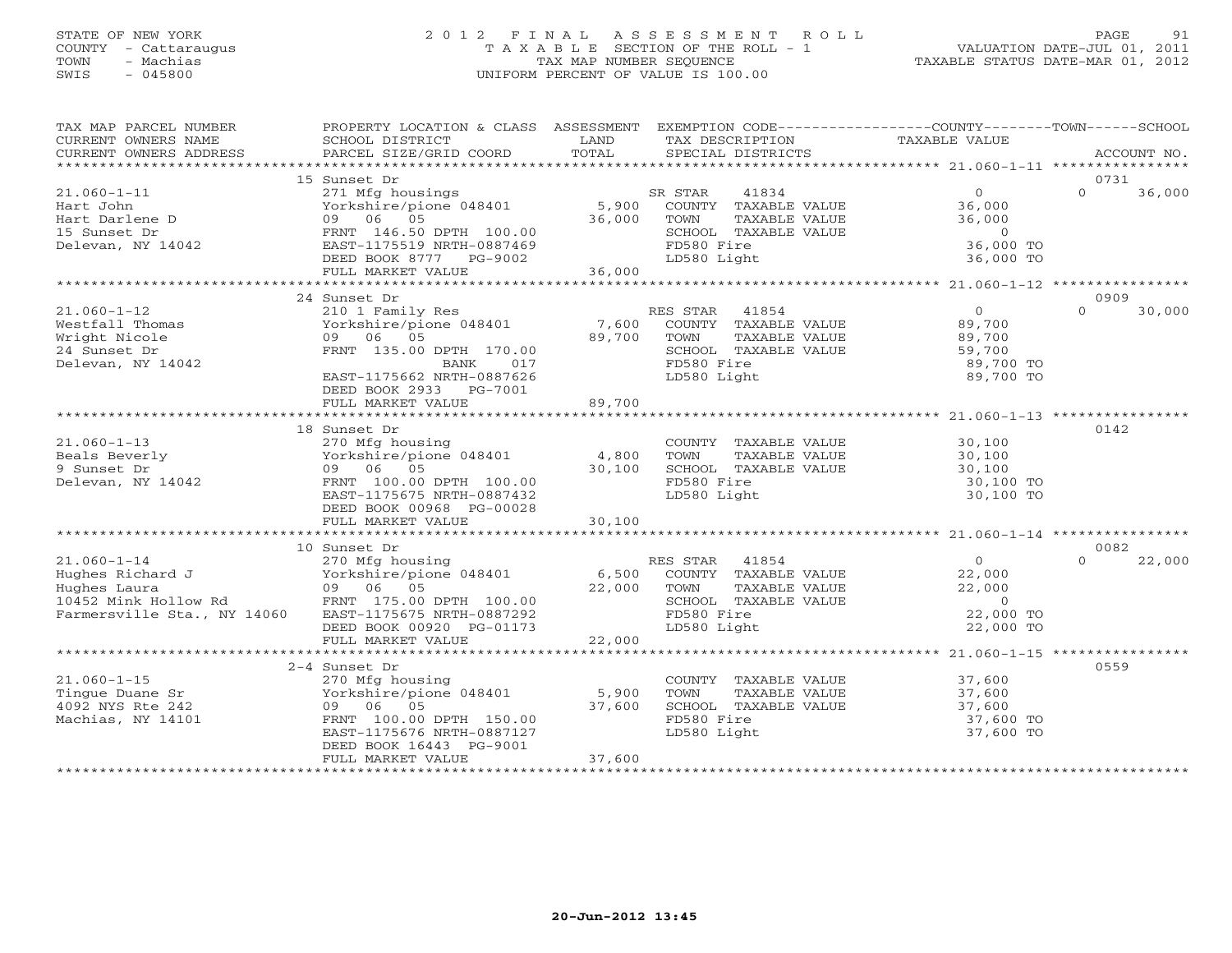## STATE OF NEW YORK 2 0 1 2 F I N A L A S S E S S M E N T R O L L PAGE 92 COUNTY - Cattaraugus T A X A B L E SECTION OF THE ROLL - 1 VALUATION DATE-JUL 01, 2011 TOWN - Machias TAX MAP NUMBER SEQUENCE TAXABLE STATUS DATE-MAR 01, 2012 SWIS - 045800 UNIFORM PERCENT OF VALUE IS 100.00UNIFORM PERCENT OF VALUE IS 100.00

| TAX MAP PARCEL NUMBER<br>CURRENT OWNERS NAME<br>CURRENT OWNERS ADDRESS                                                                                                                                 | SCHOOL DISTRICT<br>PARCEL SIZE/GRID COORD             | LAND<br>TAX DESCRIPTION<br>TOTAL<br>SPECIAL DISTRICTS                                                                                                                                                                                                                     | PROPERTY LOCATION & CLASS ASSESSMENT EXEMPTION CODE----------------COUNTY-------TOWN------SCHOOL<br>TAXABLE VALUE<br>ACCOUNT NO. |
|--------------------------------------------------------------------------------------------------------------------------------------------------------------------------------------------------------|-------------------------------------------------------|---------------------------------------------------------------------------------------------------------------------------------------------------------------------------------------------------------------------------------------------------------------------------|----------------------------------------------------------------------------------------------------------------------------------|
|                                                                                                                                                                                                        |                                                       |                                                                                                                                                                                                                                                                           |                                                                                                                                  |
|                                                                                                                                                                                                        | 3246 Zoulko Rd                                        |                                                                                                                                                                                                                                                                           | 0306                                                                                                                             |
| $21.060 - 1 - 16$                                                                                                                                                                                      |                                                       | 270 Mfg housing<br>Yorkshire/pione 048401 9,700 AGED C/T/S 41800<br>09 06 05 05 06 05                                                                                                                                                                                     | $4,890$ 0<br>4,890<br>$\begin{array}{ccc} 4,636 \\ 13,855 \\ 0 \end{array}$ 16,300                                               |
| Duncan Richard A<br>Duncan Beverly                                                                                                                                                                     | 09 06 05                                              | 41834<br>32,600 SR STAR                                                                                                                                                                                                                                                   | 13,855<br>$\overline{0}$                                                                                                         |
| 3246 Zoulko Rd                                                                                                                                                                                         | 1.57<br>ACRES                                         | COUNTY TAXABLE VALUE                                                                                                                                                                                                                                                      |                                                                                                                                  |
| Delevan, NY 14042                                                                                                                                                                                      | EAST-1175775 NRTH-0887407                             |                                                                                                                                                                                                                                                                           | 13,855<br>13,855                                                                                                                 |
|                                                                                                                                                                                                        | DEED BOOK 564<br>PG-00489                             |                                                                                                                                                                                                                                                                           |                                                                                                                                  |
|                                                                                                                                                                                                        | FULL MARKET VALUE                                     | SCHOOL TAX<br>32,600 FD580 Fire                                                                                                                                                                                                                                           |                                                                                                                                  |
|                                                                                                                                                                                                        |                                                       | TOWN TAXABLE VALUE 13,855<br>SCHOOL TAXABLE VALUE 0<br>FD580 Fire 32,600 TO<br>LD580 Light 32,600 TO<br>LD580 Light                                                                                                                                                       |                                                                                                                                  |
|                                                                                                                                                                                                        |                                                       |                                                                                                                                                                                                                                                                           |                                                                                                                                  |
|                                                                                                                                                                                                        | 10047 NYS Rte 16                                      |                                                                                                                                                                                                                                                                           | 0134                                                                                                                             |
|                                                                                                                                                                                                        |                                                       | 21.060-1-17<br>21.060-1-17<br>21.060-1-17<br>21.060-1-17<br>21.060-1-17<br>21.060-1-17<br>21.060-1-17<br>21.060-1-17<br>23.500<br>23.500<br>23.500<br>23.500<br>23.500<br>23.500<br>23.500<br>23.500<br>23.500<br>23.500<br>23.500<br>23.500<br>23.500<br>23.500<br>23.50 | $\Omega$<br>30,000                                                                                                               |
|                                                                                                                                                                                                        |                                                       |                                                                                                                                                                                                                                                                           |                                                                                                                                  |
|                                                                                                                                                                                                        |                                                       |                                                                                                                                                                                                                                                                           |                                                                                                                                  |
|                                                                                                                                                                                                        |                                                       |                                                                                                                                                                                                                                                                           |                                                                                                                                  |
|                                                                                                                                                                                                        |                                                       |                                                                                                                                                                                                                                                                           | 53,500 TO<br>53,500 TO                                                                                                           |
|                                                                                                                                                                                                        | DEED BOOK 5302 PG-9001                                | $PG-9001$ 53,500<br>LD580 Light                                                                                                                                                                                                                                           |                                                                                                                                  |
|                                                                                                                                                                                                        | FULL MARKET VALUE                                     |                                                                                                                                                                                                                                                                           |                                                                                                                                  |
|                                                                                                                                                                                                        |                                                       |                                                                                                                                                                                                                                                                           |                                                                                                                                  |
|                                                                                                                                                                                                        | 10037 NYS Rte 16                                      |                                                                                                                                                                                                                                                                           | 0994                                                                                                                             |
| $21.060 - 1 - 18$                                                                                                                                                                                      | 210 1 Family Res                                      | COUNTY TAXABLE VALUE<br>TOWN      TAXABLE VALUE                                                                                                                                                                                                                           | 74,500<br>74,500                                                                                                                 |
| 21.060-1-18 210 1 Family Res<br>Lukehart Shane Yorkshire/pione 048401 9,700<br>Lukehart Tiffany 01 06 05 74,500<br>10037 NYS Rte 16 ACRES 1.51 BANK 017<br>Machias, NY 14101 EAST-1176216 NRTH-0887877 |                                                       |                                                                                                                                                                                                                                                                           |                                                                                                                                  |
|                                                                                                                                                                                                        |                                                       | SCHOOL TAXABLE VALUE                                                                                                                                                                                                                                                      | 74,500                                                                                                                           |
|                                                                                                                                                                                                        |                                                       | FD580 Fire                                                                                                                                                                                                                                                                | 74,500 TO                                                                                                                        |
|                                                                                                                                                                                                        |                                                       | LD580 Light                                                                                                                                                                                                                                                               | 74,500 TO                                                                                                                        |
|                                                                                                                                                                                                        | DEED BOOK 8661 PG-5002                                |                                                                                                                                                                                                                                                                           |                                                                                                                                  |
|                                                                                                                                                                                                        |                                                       |                                                                                                                                                                                                                                                                           |                                                                                                                                  |
|                                                                                                                                                                                                        | 10025 NYS Rte 16                                      |                                                                                                                                                                                                                                                                           | 1083                                                                                                                             |
|                                                                                                                                                                                                        | 210 1 Family Res                                      | RES STAR 41854                                                                                                                                                                                                                                                            | $\overline{0}$<br>$\cap$<br>30,000                                                                                               |
|                                                                                                                                                                                                        |                                                       |                                                                                                                                                                                                                                                                           |                                                                                                                                  |
|                                                                                                                                                                                                        | 01 06 05                                              |                                                                                                                                                                                                                                                                           | $72,700$<br>$72,700$<br>72,700                                                                                                   |
| 21.060-1-19.1<br>Tinch Bryan L<br>Tinch Anna S<br>10025 NYS Route 16<br>- 3.155 NYS Route 16                                                                                                           | ACRES 1.35                                            | $210$ $1$ $1$ $210$ $1$ $1$ $210$ $1$ $1$ $210$ $1$ $1$ $210$ $1$ $1$ $210$ $1$ $1$ $210$ $1$ $1$ $210$ $1$ $1$ $210$ $1$ $1$ $210$ $1$ $1$ $210$ $1$ $1$ $210$ $1$ $210$ $1$ $210$ $1$ $210$ $1$ $210$ $210$ $210$ $210$ $21$<br>SCHOOL TAXABLE VALUE                    |                                                                                                                                  |
|                                                                                                                                                                                                        | EAST-1176270 NRTH-0887625                             | FD580 Fire                                                                                                                                                                                                                                                                | 42,700<br>72,700 TO                                                                                                              |
|                                                                                                                                                                                                        | DEED BOOK 8591 PG-8001                                | $\overline{a}$<br>LD580 Light                                                                                                                                                                                                                                             | 72,700 TO                                                                                                                        |
|                                                                                                                                                                                                        | FULL MARKET VALUE                                     | 72,700                                                                                                                                                                                                                                                                    |                                                                                                                                  |
|                                                                                                                                                                                                        |                                                       |                                                                                                                                                                                                                                                                           |                                                                                                                                  |
|                                                                                                                                                                                                        | 10027 NYS Rte 16                                      |                                                                                                                                                                                                                                                                           | 1704                                                                                                                             |
| $21.060 - 1 - 19.2$                                                                                                                                                                                    | 210 1 Family Res<br>Yorkshire/pione 048401            | ES STAR - 41854<br>COUNTY - TAXABLE VALUE<br>RES STAR 41854                                                                                                                                                                                                               | $\overline{0}$<br>30,000                                                                                                         |
|                                                                                                                                                                                                        |                                                       | 400                                                                                                                                                                                                                                                                       | 56,100                                                                                                                           |
| Tinch Peggy A<br>10027 NYS Rte 16                                                                                                                                                                      | 01 06 05                                              | 56,100<br>TAXABLE VALUE<br>TOWN                                                                                                                                                                                                                                           | 56,100<br>26,100                                                                                                                 |
| Delevan, NY 14042                                                                                                                                                                                      | 1.34<br>ACRES                                         | SCHOOL TAXABLE VALUE                                                                                                                                                                                                                                                      |                                                                                                                                  |
|                                                                                                                                                                                                        | EAST-1176026 NRTH-0887697<br>DEED BOOK 00880 PG-01168 |                                                                                                                                                                                                                                                                           | 56,100 TO                                                                                                                        |
|                                                                                                                                                                                                        |                                                       | FD580 Fire<br>LD580 Light                                                                                                                                                                                                                                                 | 56,100 TO                                                                                                                        |
|                                                                                                                                                                                                        | FULL MARKET VALUE                                     | 56,100                                                                                                                                                                                                                                                                    |                                                                                                                                  |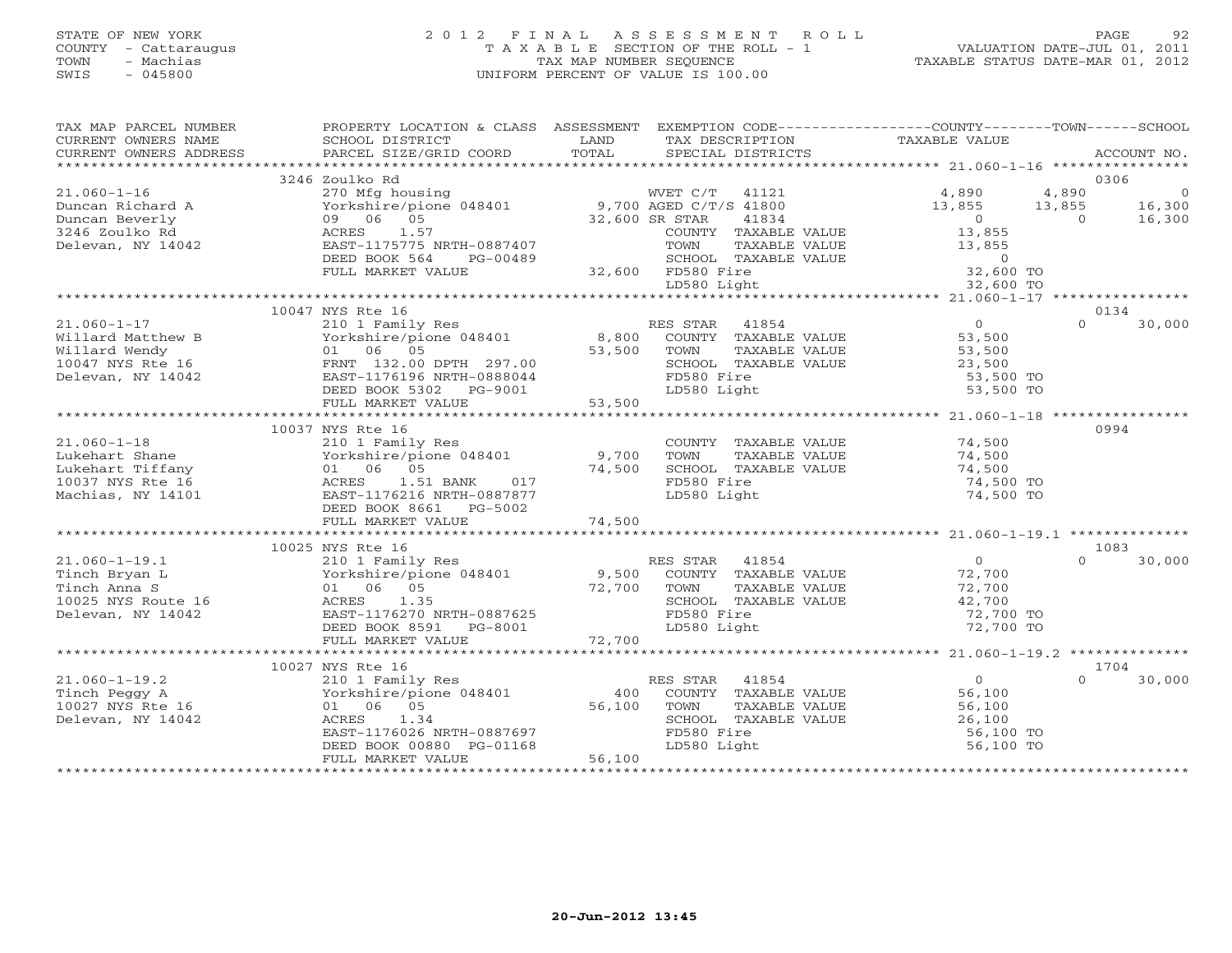## STATE OF NEW YORK 2 0 1 2 F I N A L A S S E S S M E N T R O L L PAGE 93COUNTY - Cattaraugus T A X A B L E SECTION OF THE ROLL - 1<br>
TOWN - Machias TAX MAP NUMBER SEQUENCE<br>
SWIS - 045800 SWIS - 045800 UNIFORM PERCENT OF VALUE IS 100.00

| TAX MAP PARCEL NUMBER<br>CURRENT OWNERS NAME<br>CURRENT OWNERS ADDRESS | PROPERTY LOCATION & CLASS ASSESSMENT<br>SCHOOL DISTRICT<br>PARCEL SIZE/GRID COORD | LAND<br>TOTAL | EXEMPTION CODE-----------------COUNTY-------TOWN------SCHOOL<br>TAX DESCRIPTION TAXABLE VALUE<br>SPECIAL DISTRICTS<br>SPECIAL DISTRICTS |                                                            | ACCOUNT NO.        |
|------------------------------------------------------------------------|-----------------------------------------------------------------------------------|---------------|-----------------------------------------------------------------------------------------------------------------------------------------|------------------------------------------------------------|--------------------|
|                                                                        |                                                                                   |               |                                                                                                                                         |                                                            |                    |
|                                                                        | 10025 NYS Rte 16                                                                  |               |                                                                                                                                         |                                                            | 1939               |
| $21.060 - 1 - 19.3$                                                    | 210 1 Family Res<br>Yorkshire/pione 048401 4,300                                  |               | COUNTY TAXABLE VALUE 74,700                                                                                                             |                                                            |                    |
| Tinch Bryan L<br>10025 NYS Rte 16<br>Delevan, NY 14042                 |                                                                                   |               | TOWN<br>TAXABLE VALUE                                                                                                                   | 74,700                                                     |                    |
|                                                                        | FRNT 127.60 DPTH 290.70 74,700                                                    |               | SCHOOL TAXABLE VALUE                                                                                                                    | 74,700                                                     |                    |
|                                                                        | EAST-1175969 NRTH-0887561                                                         |               | FD580 Fire                                                                                                                              | 74,700 TO                                                  |                    |
|                                                                        | DEED BOOK 3448 PG-6001                                                            |               | LD580 Light                                                                                                                             | 74,700 TO                                                  |                    |
|                                                                        | FULL MARKET VALUE                                                                 | 74,700        |                                                                                                                                         |                                                            |                    |
|                                                                        |                                                                                   |               |                                                                                                                                         |                                                            |                    |
|                                                                        | 10011 NYS Rte 16                                                                  |               |                                                                                                                                         |                                                            | 0338               |
| $21.060 - 1 - 20$                                                      | 210 1 Family Res<br>Yorkshire/pione 048401 12,300                                 |               | COUNTY TAXABLE VALUE<br>TOWN     TAXABLE VALUE                                                                                          | 72,400<br>72,400                                           |                    |
| Spencer David                                                          |                                                                                   |               |                                                                                                                                         |                                                            |                    |
| Spencer Marcia                                                         | 01 06 05                                                                          | 72,400        | SCHOOL TAXABLE VALUE                                                                                                                    | 72,400                                                     |                    |
| 17 Prospect St                                                         | ACRES 3.55                                                                        |               | FD580 Fire                                                                                                                              | 72,400 TO                                                  |                    |
| Delevan, NY 14042                                                      | EAST-1176095 NRTH-0887356                                                         |               | LD580 Light                                                                                                                             | 72,400 TO                                                  |                    |
|                                                                        | DEED BOOK 3085 PG-3003                                                            |               |                                                                                                                                         |                                                            |                    |
|                                                                        | FULL MARKET VALUE                                                                 | 72,400        |                                                                                                                                         |                                                            |                    |
|                                                                        |                                                                                   |               |                                                                                                                                         |                                                            |                    |
|                                                                        | 3234 Zoulko Rd                                                                    |               |                                                                                                                                         |                                                            | 0854               |
| $21.060 - 1 - 22$                                                      | 210 1 Family Res                                                                  |               | COUNTY TAXABLE VALUE 43,500                                                                                                             |                                                            |                    |
| Archer Thomas R                                                        | Yorkshire/pione 048401 5,300                                                      |               | TOWN<br>TAXABLE VALUE                                                                                                                   | 43,500                                                     |                    |
| Washburn Terry L                                                       | 09 06 05                                                                          | 43,500        | SCHOOL TAXABLE VALUE                                                                                                                    | 43,500                                                     |                    |
| PO Box 193                                                             | FRNT 87.00 DPTH 141.25                                                            |               | FD580 Fire                                                                                                                              | 43,500 TO                                                  |                    |
| Arcade, NY 14009                                                       | EAST-1176045 NRTH-0887134                                                         |               | LD580 Light                                                                                                                             | 43,500 TO                                                  |                    |
|                                                                        | DEED BOOK 00988 PG-01039                                                          |               |                                                                                                                                         |                                                            |                    |
|                                                                        | FULL MARKET VALUE                                                                 | 43,500        |                                                                                                                                         |                                                            |                    |
|                                                                        |                                                                                   |               |                                                                                                                                         |                                                            |                    |
|                                                                        | 3238 Zoulko Rd                                                                    |               |                                                                                                                                         |                                                            | 0895               |
| $21.060 - 1 - 23$                                                      | 210 1 Family Res                                                                  |               | RES STAR 41854                                                                                                                          | $\overline{0}$                                             | $\Omega$<br>30,000 |
| Archer Kathleen S                                                      | Yorkshire/pione 048401                                                            |               | 4,500 COUNTY TAXABLE VALUE                                                                                                              |                                                            |                    |
| 3238 Zoulko Rd                                                         | 01 06 05                                                                          | 46,000        | TOWN<br>TAXABLE VALUE                                                                                                                   |                                                            |                    |
| Delevan, NY 14042                                                      | FRNT 62.00 DPTH 140.25                                                            |               | SCHOOL TAXABLE VALUE                                                                                                                    | $46, 00$<br>$46, 000$<br>$25, 000$<br>$16,000$<br>$16,000$ |                    |
|                                                                        | BANK<br>012                                                                       |               | FD580 Fire                                                                                                                              | 46,000 TO                                                  |                    |
|                                                                        | EAST-1175971 NRTH-0887132                                                         |               | LD580 Light                                                                                                                             | 46,000 TO                                                  |                    |
|                                                                        | DEED BOOK 00895 PG-00389                                                          |               |                                                                                                                                         |                                                            |                    |
|                                                                        | FULL MARKET VALUE                                                                 | 46,000        |                                                                                                                                         |                                                            |                    |
|                                                                        |                                                                                   |               |                                                                                                                                         |                                                            |                    |
|                                                                        | 3242 Zoulko Rd                                                                    |               |                                                                                                                                         |                                                            | 0896               |
| $21.060 - 1 - 24$                                                      | 210 1 Family Res<br>Yorkshire/pione 048401 6,200                                  |               | 41834<br>SR STAR                                                                                                                        | $\overline{0}$                                             | $\Omega$<br>45,000 |
| Pratt Charles Jr                                                       |                                                                                   |               | COUNTY TAXABLE VALUE                                                                                                                    | 45,000                                                     |                    |
| Pratt Floris                                                           | 09 06 05                                                                          | 45,000        | TAXABLE VALUE<br>TOWN                                                                                                                   | 45,000                                                     |                    |
| 3242 Zoulko Rd                                                         | FRNT 115.00 DPTH 140.25                                                           |               | SCHOOL TAXABLE VALUE                                                                                                                    | $\overline{0}$                                             |                    |
| Delevan, NY 14042                                                      | EAST-1175885 NRTH-0887128                                                         |               |                                                                                                                                         | 45,000 TO                                                  |                    |
|                                                                        | DEED BOOK 00639 PG-00174                                                          |               | FD580 Fire<br>LD580 Light                                                                                                               | 45,000 TO                                                  |                    |
|                                                                        | FULL MARKET VALUE                                                                 | 45,000        |                                                                                                                                         |                                                            |                    |
|                                                                        |                                                                                   |               |                                                                                                                                         |                                                            |                    |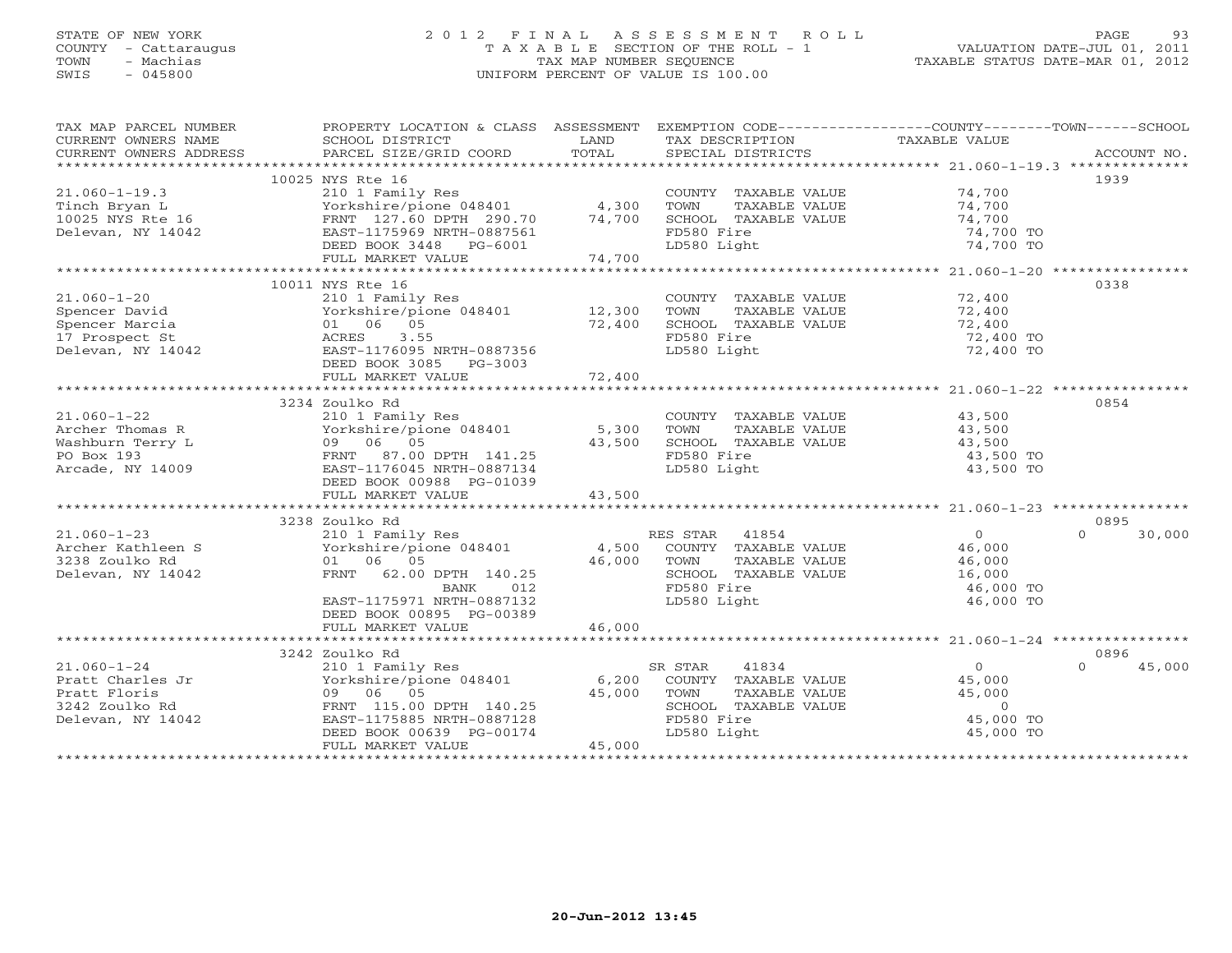## STATE OF NEW YORK 2 0 1 2 F I N A L A S S E S S M E N T R O L L PAGE 94 COUNTY - Cattaraugus T A X A B L E SECTION OF THE ROLL - 1 VALUATION DATE-JUL 01, 2011 TOWN - Machias TAX MAP NUMBER SEQUENCE TAXABLE STATUS DATE-MAR 01, 2012 SWIS - 045800 UNIFORM PERCENT OF VALUE IS 100.00

| TAX MAP PARCEL NUMBER<br>CURRENT OWNERS NAME                                                                                                                                                                                          | PROPERTY LOCATION & CLASS ASSESSMENT EXEMPTION CODE---------------COUNTY-------TOWN------SCHOOL<br>SCHOOL DISTRICT LAND                                                                                                                                    |        | TAX DESCRIPTION TAXABLE VALUE                                                                                                                                                                                                                                                                                                                                                                                                                                                           |                                         |                    |
|---------------------------------------------------------------------------------------------------------------------------------------------------------------------------------------------------------------------------------------|------------------------------------------------------------------------------------------------------------------------------------------------------------------------------------------------------------------------------------------------------------|--------|-----------------------------------------------------------------------------------------------------------------------------------------------------------------------------------------------------------------------------------------------------------------------------------------------------------------------------------------------------------------------------------------------------------------------------------------------------------------------------------------|-----------------------------------------|--------------------|
| . CURRENT OWNERS ADDRESS PARCEL SIZE/GRID COORD TOTAL SPECIAL DISTRICTS ACCOUNT NO ACCOUNT NO ACCOUNT NO ARCEL SERVERS PARCEL SIZE/GRID COORD TOTAL SPECIAL DISTRICTS                                                                 |                                                                                                                                                                                                                                                            |        |                                                                                                                                                                                                                                                                                                                                                                                                                                                                                         |                                         |                    |
|                                                                                                                                                                                                                                       |                                                                                                                                                                                                                                                            |        |                                                                                                                                                                                                                                                                                                                                                                                                                                                                                         |                                         |                    |
|                                                                                                                                                                                                                                       | 3247 Zoulko Rd                                                                                                                                                                                                                                             |        |                                                                                                                                                                                                                                                                                                                                                                                                                                                                                         |                                         | 1114               |
| 21.060-1-25<br>Miller William M 3247 Zoulko Rd<br>Miller Susan 16 05 05 92,700 2000 2000 2000 2000 2000 3247 Zoulko Rd<br>Miller Susan 16 05 92,700 5<br>Delevan, NY 14042 EAST-1175742 NRTH-0886735 Delevan, NY 14042 Delevan, NY 14 |                                                                                                                                                                                                                                                            |        |                                                                                                                                                                                                                                                                                                                                                                                                                                                                                         |                                         | $\Omega$<br>30,000 |
|                                                                                                                                                                                                                                       |                                                                                                                                                                                                                                                            |        |                                                                                                                                                                                                                                                                                                                                                                                                                                                                                         |                                         |                    |
|                                                                                                                                                                                                                                       |                                                                                                                                                                                                                                                            |        |                                                                                                                                                                                                                                                                                                                                                                                                                                                                                         |                                         |                    |
|                                                                                                                                                                                                                                       |                                                                                                                                                                                                                                                            |        |                                                                                                                                                                                                                                                                                                                                                                                                                                                                                         |                                         |                    |
|                                                                                                                                                                                                                                       |                                                                                                                                                                                                                                                            |        | SCHOOL TAXABLE VALUE 62,700<br>FD580 Fire 92,700 TO<br>LD580 Light 92,700 TO                                                                                                                                                                                                                                                                                                                                                                                                            |                                         |                    |
|                                                                                                                                                                                                                                       |                                                                                                                                                                                                                                                            |        |                                                                                                                                                                                                                                                                                                                                                                                                                                                                                         |                                         |                    |
|                                                                                                                                                                                                                                       |                                                                                                                                                                                                                                                            |        |                                                                                                                                                                                                                                                                                                                                                                                                                                                                                         |                                         |                    |
|                                                                                                                                                                                                                                       |                                                                                                                                                                                                                                                            |        |                                                                                                                                                                                                                                                                                                                                                                                                                                                                                         |                                         |                    |
|                                                                                                                                                                                                                                       | 3231 Zoulko Rd                                                                                                                                                                                                                                             |        |                                                                                                                                                                                                                                                                                                                                                                                                                                                                                         |                                         | 1109<br>$\Omega$   |
| $21.060 - 1 - 26$                                                                                                                                                                                                                     |                                                                                                                                                                                                                                                            |        |                                                                                                                                                                                                                                                                                                                                                                                                                                                                                         |                                         | 30,000             |
|                                                                                                                                                                                                                                       |                                                                                                                                                                                                                                                            |        |                                                                                                                                                                                                                                                                                                                                                                                                                                                                                         |                                         |                    |
| Anderson Marian J<br>Anderson Eric (1990)<br>2331 Zoulko Rd (1990)<br>279.00<br>Delevan, NY 14042                                                                                                                                     |                                                                                                                                                                                                                                                            |        |                                                                                                                                                                                                                                                                                                                                                                                                                                                                                         |                                         |                    |
|                                                                                                                                                                                                                                       |                                                                                                                                                                                                                                                            |        |                                                                                                                                                                                                                                                                                                                                                                                                                                                                                         |                                         |                    |
|                                                                                                                                                                                                                                       |                                                                                                                                                                                                                                                            |        |                                                                                                                                                                                                                                                                                                                                                                                                                                                                                         | 56,300 TO                               |                    |
|                                                                                                                                                                                                                                       | EAST-1176003 NRTH-0886964                                                                                                                                                                                                                                  |        | LD580 Light                                                                                                                                                                                                                                                                                                                                                                                                                                                                             | 56,300 TO                               |                    |
|                                                                                                                                                                                                                                       | DEED BOOK 00981 PG-01179                                                                                                                                                                                                                                   |        |                                                                                                                                                                                                                                                                                                                                                                                                                                                                                         |                                         |                    |
|                                                                                                                                                                                                                                       | FULL MARKET VALUE                                                                                                                                                                                                                                          | 56,300 |                                                                                                                                                                                                                                                                                                                                                                                                                                                                                         |                                         |                    |
|                                                                                                                                                                                                                                       |                                                                                                                                                                                                                                                            |        |                                                                                                                                                                                                                                                                                                                                                                                                                                                                                         |                                         | 0004               |
| $21.060 - 1 - 27$                                                                                                                                                                                                                     | 3229 Zoulko Rd                                                                                                                                                                                                                                             |        |                                                                                                                                                                                                                                                                                                                                                                                                                                                                                         |                                         | $\Omega$           |
| Hamilton Wade<br>3229 Zoulko Rd<br>Delevan, NY 14042                                                                                                                                                                                  | 210 1 Family Res<br>Yorkshire/pione 048401 5,100 COUNTY TAXABLE VALUE 56,200<br>09 06 05 56,200 TOWN TAXABLE VALUE 56,200<br>FRNT 81.00 DPTH 107.00 56,200 SCHOOL TAXABLE VALUE 56,200<br>BANK 017 FD580 Light 56,200 56,200<br>EAST-117                   |        |                                                                                                                                                                                                                                                                                                                                                                                                                                                                                         |                                         | 30,000             |
|                                                                                                                                                                                                                                       |                                                                                                                                                                                                                                                            |        |                                                                                                                                                                                                                                                                                                                                                                                                                                                                                         |                                         |                    |
|                                                                                                                                                                                                                                       |                                                                                                                                                                                                                                                            |        |                                                                                                                                                                                                                                                                                                                                                                                                                                                                                         |                                         |                    |
|                                                                                                                                                                                                                                       |                                                                                                                                                                                                                                                            |        |                                                                                                                                                                                                                                                                                                                                                                                                                                                                                         |                                         |                    |
|                                                                                                                                                                                                                                       |                                                                                                                                                                                                                                                            |        |                                                                                                                                                                                                                                                                                                                                                                                                                                                                                         |                                         |                    |
|                                                                                                                                                                                                                                       |                                                                                                                                                                                                                                                            |        | SD580 Lime Lake Sewer Dist 56,200 TO                                                                                                                                                                                                                                                                                                                                                                                                                                                    |                                         |                    |
|                                                                                                                                                                                                                                       |                                                                                                                                                                                                                                                            |        |                                                                                                                                                                                                                                                                                                                                                                                                                                                                                         |                                         |                    |
|                                                                                                                                                                                                                                       |                                                                                                                                                                                                                                                            |        |                                                                                                                                                                                                                                                                                                                                                                                                                                                                                         |                                         |                    |
|                                                                                                                                                                                                                                       | 9982 NYS Rte 16<br>NYS Rte 16<br>421 Restaurant RES STAR 41854<br>Yorkshire/pione 048401 8,100 COUNTY TAXABLE VALUE 158,000<br>08/09 05 05 158,000 158,000 SCHOOL TAXABLE VALUE 128,000<br>158,000 SCHOOL TAXABLE VALUE 128,000<br>158,000 128,000 128,000 |        |                                                                                                                                                                                                                                                                                                                                                                                                                                                                                         |                                         | 0305               |
| $21.060 - 1 - 28$                                                                                                                                                                                                                     |                                                                                                                                                                                                                                                            |        |                                                                                                                                                                                                                                                                                                                                                                                                                                                                                         |                                         | $0 \t 30,000$      |
| X1.060-1-28<br>Xing Thomas<br>Xing Joan (16 108/09 05 05<br>2982 NYS Rte 16 108/09 05 05<br>2982 NYS Rte 16 108/09 05 108/09 05<br>2010 28 2011 176351 NRTH-0886979<br>2010 28 221 25-01028                                           |                                                                                                                                                                                                                                                            |        |                                                                                                                                                                                                                                                                                                                                                                                                                                                                                         |                                         |                    |
|                                                                                                                                                                                                                                       |                                                                                                                                                                                                                                                            |        |                                                                                                                                                                                                                                                                                                                                                                                                                                                                                         |                                         |                    |
|                                                                                                                                                                                                                                       |                                                                                                                                                                                                                                                            |        | TOWN TAXABLE VALUE<br>SCHOOL TAXABLE VALUE 128,000<br>TESS Eiro Eiro 158,000 TO                                                                                                                                                                                                                                                                                                                                                                                                         |                                         |                    |
|                                                                                                                                                                                                                                       |                                                                                                                                                                                                                                                            |        |                                                                                                                                                                                                                                                                                                                                                                                                                                                                                         |                                         |                    |
|                                                                                                                                                                                                                                       |                                                                                                                                                                                                                                                            |        | 886979 FD580 Fire 158,000 TO<br>01028 LD580 Light 158,000 TO 158,000 TO 158,000 SD580 Lime Lake Sewer Dist 158,000 TO                                                                                                                                                                                                                                                                                                                                                                   |                                         |                    |
|                                                                                                                                                                                                                                       | FULL MARKET VALUE                                                                                                                                                                                                                                          |        |                                                                                                                                                                                                                                                                                                                                                                                                                                                                                         |                                         |                    |
|                                                                                                                                                                                                                                       |                                                                                                                                                                                                                                                            |        |                                                                                                                                                                                                                                                                                                                                                                                                                                                                                         |                                         |                    |
|                                                                                                                                                                                                                                       |                                                                                                                                                                                                                                                            |        |                                                                                                                                                                                                                                                                                                                                                                                                                                                                                         |                                         | 0883               |
| $21.060 - 1 - 29$                                                                                                                                                                                                                     |                                                                                                                                                                                                                                                            |        |                                                                                                                                                                                                                                                                                                                                                                                                                                                                                         |                                         |                    |
| Haley Timothy                                                                                                                                                                                                                         |                                                                                                                                                                                                                                                            |        | $\begin{tabular}{llllll} \multicolumn{2}{l}{{\small\texttt{COUNTY}}} & \multicolumn{2}{l}{\small\texttt{TAXABLE VALUE}} & & & 31,000\\ \multicolumn{2}{l}{\small\texttt{TOWN}} & \multicolumn{2}{l}{\small\texttt{TAXABLE VALUE}} & & 31,000\\ \multicolumn{2}{l}{\small\texttt{TOWN}} & \multicolumn{2}{l}{\small\texttt{TAXABLE VALUE}} & & & 31,000\\ \multicolumn{2}{l}{\small\texttt{TOWN}} & \multicolumn{2}{l}{\small\texttt{TAXABLE VALUE}} & & & 31,000\\ \multicolumn{2}{l}{$ |                                         |                    |
| 9980 NYS Rte 16                                                                                                                                                                                                                       |                                                                                                                                                                                                                                                            |        | SCHOOL TAXABLE VALUE                                                                                                                                                                                                                                                                                                                                                                                                                                                                    |                                         |                    |
| Machias, NY 14101                                                                                                                                                                                                                     |                                                                                                                                                                                                                                                            |        | FD580 Fire                                                                                                                                                                                                                                                                                                                                                                                                                                                                              |                                         |                    |
|                                                                                                                                                                                                                                       |                                                                                                                                                                                                                                                            |        | LD580 Light                                                                                                                                                                                                                                                                                                                                                                                                                                                                             | $\frac{31,000}{31,000}$ TO<br>31,000 TO |                    |
|                                                                                                                                                                                                                                       | 9980 NYS Rte 16<br>260 Seasonal res<br>Yorkshire/pione 048401 3,000<br>08 05 05 31,000<br>ERNT 51.90 DPTH 74.90<br>EAST-1176320 NRTH-0886908<br>DEED BOOK 1595 PG-9002<br>FIII. MARKET VALUE<br>21,000                                                     |        | SD580 Lime Lake Sewer Dist 31,000 TO                                                                                                                                                                                                                                                                                                                                                                                                                                                    |                                         |                    |
|                                                                                                                                                                                                                                       |                                                                                                                                                                                                                                                            |        |                                                                                                                                                                                                                                                                                                                                                                                                                                                                                         |                                         |                    |
|                                                                                                                                                                                                                                       |                                                                                                                                                                                                                                                            |        |                                                                                                                                                                                                                                                                                                                                                                                                                                                                                         |                                         |                    |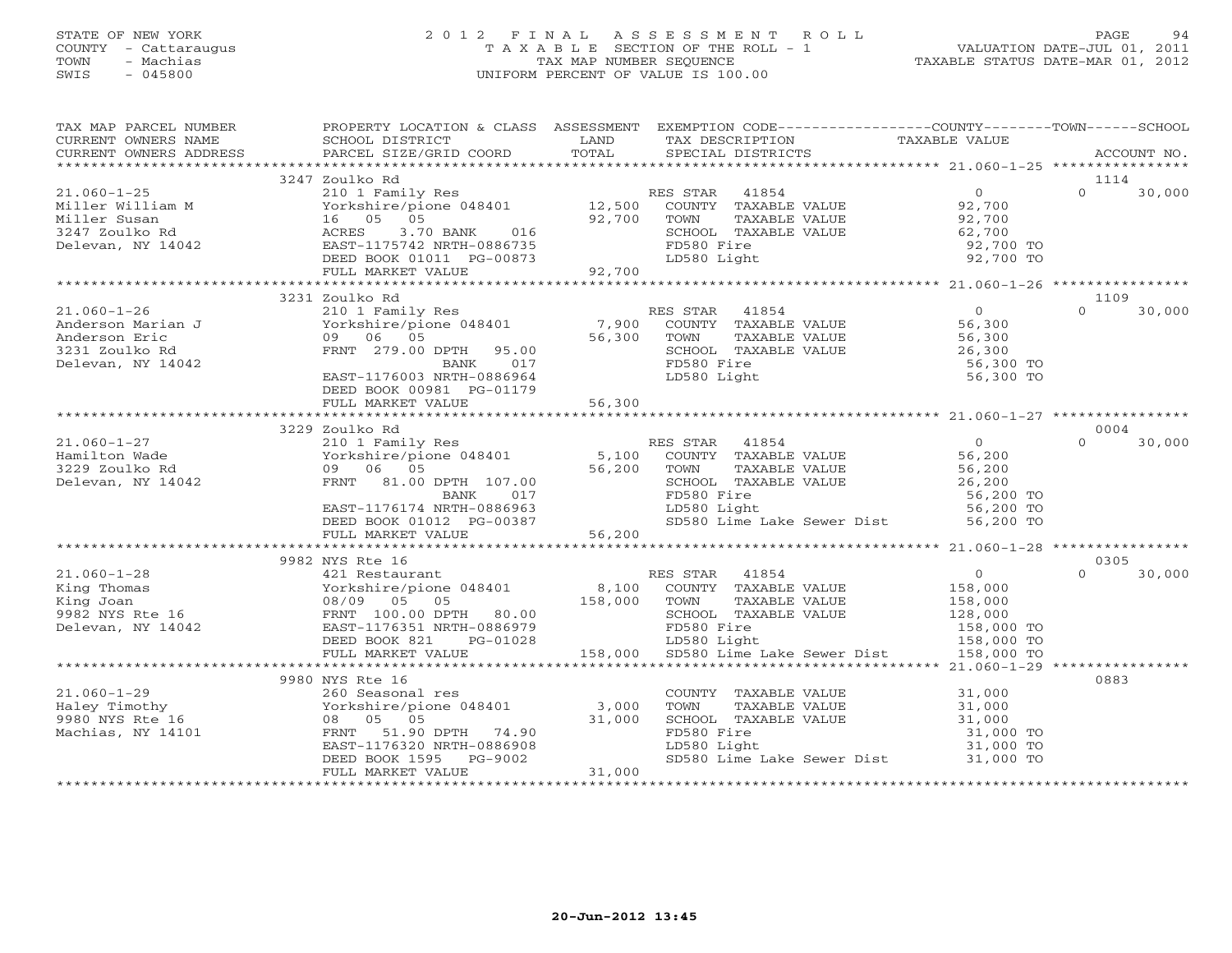### STATE OF NEW YORK 2 0 1 2 F I N A L A S S E S S M E N T R O L L PAGE 95 COUNTY - Cattaraugus T A X A B L E SECTION OF THE ROLL - 1 VALUATION DATE-JUL 01, 2011 TOWN - Machias TAX MAP NUMBER SEQUENCE TAXABLE STATUS DATE-MAR 01, 2012 SWIS - 045800 UNIFORM PERCENT OF VALUE IS 100.00UNIFORM PERCENT OF VALUE IS 100.00

| TAX MAP PARCEL NUMBER                                                                                                                                                                                                                                                                                                                                                | PROPERTY LOCATION & CLASS ASSESSMENT EXEMPTION CODE----------------COUNTY-------TOWN------SCHOOL |                                       |                          |                |
|----------------------------------------------------------------------------------------------------------------------------------------------------------------------------------------------------------------------------------------------------------------------------------------------------------------------------------------------------------------------|--------------------------------------------------------------------------------------------------|---------------------------------------|--------------------------|----------------|
| CURRENT OWNERS NAME SCHOOL DISTRICT A CLIENT LIBRORIZE TAX DESCRIPTION TAXABLE VALUE CURRENT OWNERS ADDRESS PARCEL SIZE/GRID COORD TOTAL SPECIAL DISTRICTS TAXABLE VALUE                                                                                                                                                                                             |                                                                                                  |                                       |                          |                |
|                                                                                                                                                                                                                                                                                                                                                                      |                                                                                                  |                                       |                          |                |
|                                                                                                                                                                                                                                                                                                                                                                      | NYS Rte 16                                                                                       |                                       |                          | 1410           |
|                                                                                                                                                                                                                                                                                                                                                                      |                                                                                                  |                                       |                          |                |
|                                                                                                                                                                                                                                                                                                                                                                      |                                                                                                  |                                       |                          |                |
|                                                                                                                                                                                                                                                                                                                                                                      |                                                                                                  |                                       |                          |                |
|                                                                                                                                                                                                                                                                                                                                                                      |                                                                                                  |                                       |                          |                |
|                                                                                                                                                                                                                                                                                                                                                                      |                                                                                                  |                                       |                          |                |
|                                                                                                                                                                                                                                                                                                                                                                      |                                                                                                  |                                       |                          |                |
|                                                                                                                                                                                                                                                                                                                                                                      |                                                                                                  |                                       |                          |                |
|                                                                                                                                                                                                                                                                                                                                                                      |                                                                                                  |                                       |                          |                |
|                                                                                                                                                                                                                                                                                                                                                                      | 9966 NYS Rte 16                                                                                  |                                       |                          | 0943           |
|                                                                                                                                                                                                                                                                                                                                                                      |                                                                                                  |                                       |                          |                |
|                                                                                                                                                                                                                                                                                                                                                                      |                                                                                                  |                                       |                          |                |
|                                                                                                                                                                                                                                                                                                                                                                      |                                                                                                  |                                       |                          |                |
|                                                                                                                                                                                                                                                                                                                                                                      |                                                                                                  |                                       |                          |                |
|                                                                                                                                                                                                                                                                                                                                                                      |                                                                                                  |                                       |                          |                |
|                                                                                                                                                                                                                                                                                                                                                                      |                                                                                                  |                                       |                          |                |
|                                                                                                                                                                                                                                                                                                                                                                      |                                                                                                  |                                       |                          |                |
|                                                                                                                                                                                                                                                                                                                                                                      |                                                                                                  |                                       |                          |                |
|                                                                                                                                                                                                                                                                                                                                                                      | 9956 NYS Rte 16                                                                                  |                                       |                          | 0476           |
|                                                                                                                                                                                                                                                                                                                                                                      |                                                                                                  |                                       |                          |                |
|                                                                                                                                                                                                                                                                                                                                                                      |                                                                                                  |                                       |                          |                |
|                                                                                                                                                                                                                                                                                                                                                                      |                                                                                                  |                                       |                          |                |
|                                                                                                                                                                                                                                                                                                                                                                      |                                                                                                  |                                       | 673,300 TO<br>673,300 TO |                |
|                                                                                                                                                                                                                                                                                                                                                                      |                                                                                                  |                                       |                          |                |
|                                                                                                                                                                                                                                                                                                                                                                      |                                                                                                  | SD580 Lime Lake Sewer Dist 673,300 TO |                          |                |
| $\begin{tabular}{lllllllllllllllllll} \hline 21.060-1-33 & 9956 NYS Rte 16 & 570 Marina & 570 Marina & 570 Marina & 570 Marina & 570 Marina & 570 Marina & 570 Marina & 570 Marina & 570 Marina & 570 Marina & 570 Marina & 571,300\nLaird Mary Lee & 08 05 05 & 5 & 673,300 SCHOOL TAXABLE VALUE & 673,300\nNYS Rte 16 & 08 CRES & 1.40 & 50580 Fire & 673,300\nPO$ |                                                                                                  |                                       |                          |                |
|                                                                                                                                                                                                                                                                                                                                                                      |                                                                                                  |                                       |                          |                |
|                                                                                                                                                                                                                                                                                                                                                                      | Lakeview Blvd                                                                                    |                                       |                          | 0702           |
|                                                                                                                                                                                                                                                                                                                                                                      |                                                                                                  |                                       |                          |                |
|                                                                                                                                                                                                                                                                                                                                                                      |                                                                                                  |                                       |                          |                |
|                                                                                                                                                                                                                                                                                                                                                                      |                                                                                                  |                                       |                          |                |
|                                                                                                                                                                                                                                                                                                                                                                      |                                                                                                  |                                       |                          |                |
|                                                                                                                                                                                                                                                                                                                                                                      |                                                                                                  |                                       |                          |                |
|                                                                                                                                                                                                                                                                                                                                                                      |                                                                                                  |                                       |                          |                |
|                                                                                                                                                                                                                                                                                                                                                                      |                                                                                                  |                                       |                          |                |
|                                                                                                                                                                                                                                                                                                                                                                      |                                                                                                  |                                       |                          |                |
|                                                                                                                                                                                                                                                                                                                                                                      | 462 Lakeview Blvd                                                                                |                                       |                          | 0615<br>$\cap$ |
|                                                                                                                                                                                                                                                                                                                                                                      |                                                                                                  |                                       |                          | 30,000         |
|                                                                                                                                                                                                                                                                                                                                                                      |                                                                                                  |                                       |                          |                |
|                                                                                                                                                                                                                                                                                                                                                                      |                                                                                                  |                                       |                          |                |
|                                                                                                                                                                                                                                                                                                                                                                      |                                                                                                  |                                       |                          |                |
|                                                                                                                                                                                                                                                                                                                                                                      |                                                                                                  |                                       |                          |                |
|                                                                                                                                                                                                                                                                                                                                                                      |                                                                                                  |                                       |                          |                |
|                                                                                                                                                                                                                                                                                                                                                                      |                                                                                                  |                                       |                          |                |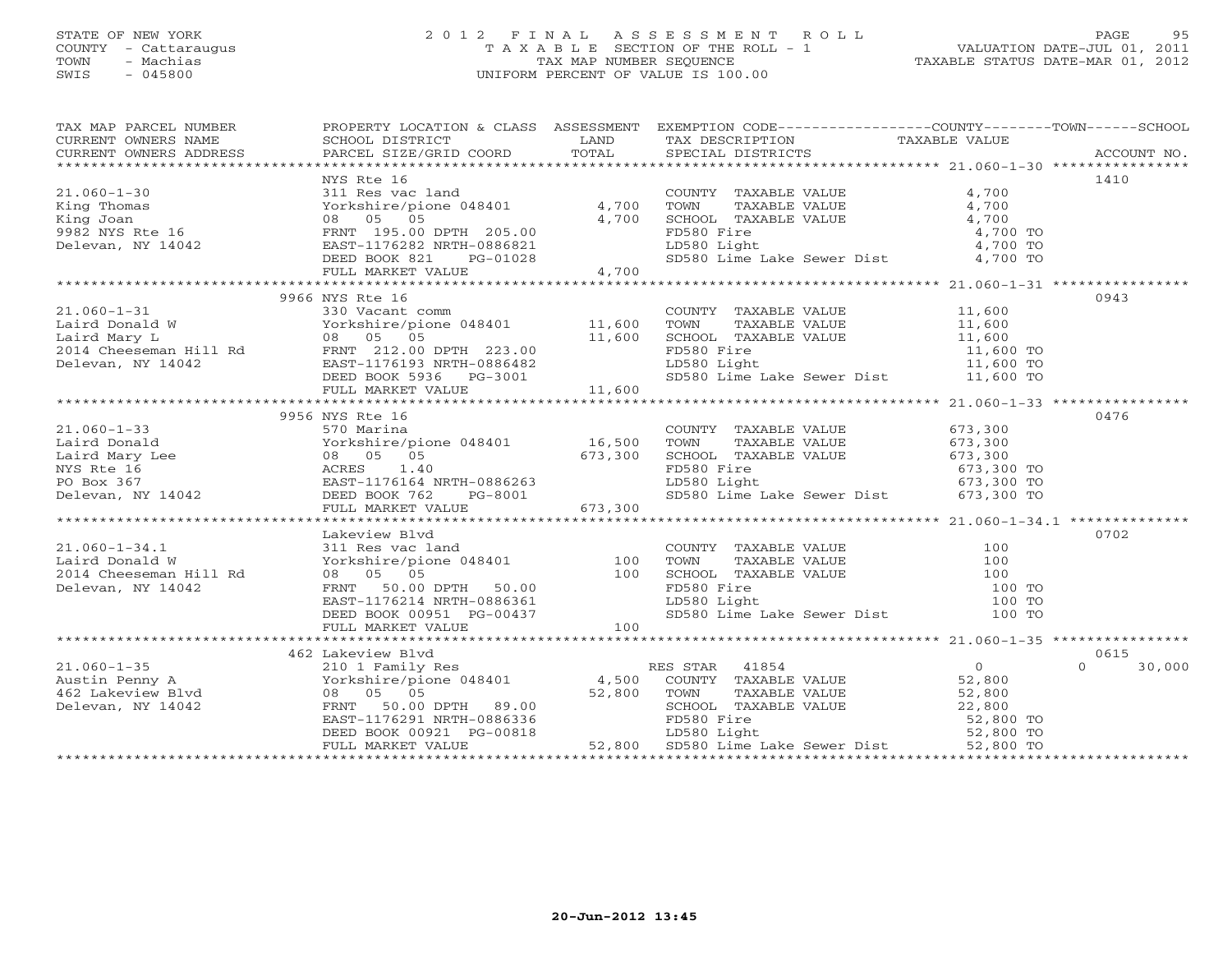## STATE OF NEW YORK 2 0 1 2 F I N A L A S S E S S M E N T R O L L PAGE 96 COUNTY - Cattaraugus T A X A B L E SECTION OF THE ROLL - 1 VALUATION DATE-JUL 01, 2011 TOWN - Machias TAX MAP NUMBER SEQUENCE TAXABLE STATUS DATE-MAR 01, 2012 SWIS - 045800 UNIFORM PERCENT OF VALUE IS 100.00UNIFORM PERCENT OF VALUE IS 100.00

| TAX MAP PARCEL NUMBER | PROPERTY LOCATION & CLASS ASSESSMENT EXEMPTION CODE----------------COUNTY-------TOWN------SCHOOL                                                                                                                                                      |                        |                                                                                                                                                                            |                      |                    |
|-----------------------|-------------------------------------------------------------------------------------------------------------------------------------------------------------------------------------------------------------------------------------------------------|------------------------|----------------------------------------------------------------------------------------------------------------------------------------------------------------------------|----------------------|--------------------|
|                       |                                                                                                                                                                                                                                                       |                        |                                                                                                                                                                            |                      |                    |
|                       |                                                                                                                                                                                                                                                       |                        |                                                                                                                                                                            |                      |                    |
|                       |                                                                                                                                                                                                                                                       |                        |                                                                                                                                                                            |                      |                    |
|                       | 463 Lakeview Blvd                                                                                                                                                                                                                                     |                        |                                                                                                                                                                            |                      | 1221               |
|                       |                                                                                                                                                                                                                                                       |                        |                                                                                                                                                                            | 5,685                | 5,685<br>$\Omega$  |
|                       |                                                                                                                                                                                                                                                       |                        |                                                                                                                                                                            | $\overline{0}$       | $\Omega$<br>30,000 |
|                       |                                                                                                                                                                                                                                                       |                        |                                                                                                                                                                            |                      |                    |
|                       |                                                                                                                                                                                                                                                       |                        |                                                                                                                                                                            | $32,215$<br>$32,215$ |                    |
|                       |                                                                                                                                                                                                                                                       |                        |                                                                                                                                                                            |                      |                    |
|                       |                                                                                                                                                                                                                                                       |                        |                                                                                                                                                                            |                      |                    |
|                       |                                                                                                                                                                                                                                                       |                        |                                                                                                                                                                            |                      |                    |
|                       |                                                                                                                                                                                                                                                       |                        | SCHOOL TAXABLE VALUE<br>FD580 Fire 37,900 TO<br>LD580 Light 37,900 TO<br>SD580 Lime Lake Sewer Dist 37,900 TO<br>SD580 Lime Lake Sewer Dist 37,900 TO                      |                      |                    |
|                       | EAST-1176318 NRTH-0886293 SCHOOL TAXABLE VALUE (1990 TO<br>DEED BOOK 00968 PG-01052 FD580 Fire 37,900 TO<br>FULL MARKET VALUE 37,900 LD580 Light 37,900 TO<br>SD580 Lime Lake Sewer Dist 37,900 TO<br>SD580 Lime Lake Sewer Dist 37,900 TO            |                        |                                                                                                                                                                            |                      |                    |
|                       |                                                                                                                                                                                                                                                       |                        |                                                                                                                                                                            |                      |                    |
|                       | 464 Lakeview Blvd<br>A A A A A A RES STAR 41854<br>210 1 Family Res RES STAR 41854 (210 1 Family Res RES STAR 41854 (210 1 Family Res RES STAR 41854 (210 1 Family Res RES STAR 41854 (210 1 Family Res Res Res STAR 41854 (200 1 A A A A A A A A A A |                        |                                                                                                                                                                            |                      | 0183               |
| $21.060 - 1 - 37$     |                                                                                                                                                                                                                                                       |                        |                                                                                                                                                                            |                      | $\Omega$<br>30,000 |
|                       |                                                                                                                                                                                                                                                       |                        |                                                                                                                                                                            |                      |                    |
|                       |                                                                                                                                                                                                                                                       |                        |                                                                                                                                                                            |                      |                    |
|                       |                                                                                                                                                                                                                                                       |                        |                                                                                                                                                                            |                      |                    |
|                       |                                                                                                                                                                                                                                                       |                        |                                                                                                                                                                            |                      |                    |
|                       |                                                                                                                                                                                                                                                       |                        |                                                                                                                                                                            |                      |                    |
|                       |                                                                                                                                                                                                                                                       |                        |                                                                                                                                                                            |                      |                    |
|                       |                                                                                                                                                                                                                                                       |                        |                                                                                                                                                                            |                      |                    |
|                       | 465 Lakeview Blvd                                                                                                                                                                                                                                     |                        |                                                                                                                                                                            |                      | 0291               |
|                       | COUNT Countryman William Gerald (100 Vorkshire/pione 048401 100 TOWN)<br>Attn: Countryman Beverly 08 05 05 4,900 SCHOO.<br>362 Lakeview Blvd Life Use FD580 FRNT 54.40 DPTH 90 60 2010                                                                |                        |                                                                                                                                                                            | 4,900                |                    |
|                       |                                                                                                                                                                                                                                                       |                        | COUNTY TAXABLE VALUE<br>TOWN TAXABLE VALUE                                                                                                                                 | 4,900                |                    |
|                       |                                                                                                                                                                                                                                                       |                        |                                                                                                                                                                            |                      |                    |
|                       |                                                                                                                                                                                                                                                       |                        | SCHOOL TAXABLE VALUE 4,900<br>FD580 Fire 4,900 TO                                                                                                                          |                      |                    |
|                       |                                                                                                                                                                                                                                                       |                        | LD580 Light                                                                                                                                                                | 4,900 TO             |                    |
|                       | LILE USE<br>FRNT 54.40 DPTH 90.60<br>EAST-1176329 NRTH-0886194                                                                                                                                                                                        |                        | SD580 Lime Lake Sewer Dist 4,900 TO                                                                                                                                        |                      |                    |
|                       |                                                                                                                                                                                                                                                       |                        |                                                                                                                                                                            |                      |                    |
|                       | DEED BOOK 00997 PG-00925                                                                                                                                                                                                                              | 4,900                  |                                                                                                                                                                            |                      |                    |
|                       | FULL MARKET VALUE                                                                                                                                                                                                                                     |                        |                                                                                                                                                                            |                      |                    |
|                       |                                                                                                                                                                                                                                                       |                        |                                                                                                                                                                            |                      |                    |
|                       | 9952 NYS Rte 16                                                                                                                                                                                                                                       |                        |                                                                                                                                                                            |                      | 0523               |
| $21.060 - 1 - 40$     | 330 Vacant comm                                                                                                                                                                                                                                       |                        | COUNTY TAXABLE VALUE 17,200                                                                                                                                                |                      |                    |
|                       |                                                                                                                                                                                                                                                       |                        |                                                                                                                                                                            |                      |                    |
|                       | R & A Laird, Inc<br>PO Box 367<br>Delevan. NY 14042<br>Delevan. NY 14042<br>ACRES<br>$C = 1.90$<br>Relevan. NY 14042<br>Relevan. NY 14042                                                                                                             |                        |                                                                                                                                                                            |                      |                    |
| Delevan, NY 14042     | ACRES<br>1.90                                                                                                                                                                                                                                         |                        |                                                                                                                                                                            |                      |                    |
|                       |                                                                                                                                                                                                                                                       |                        | TOWN TAXABLE VALUE 17,200<br>SCHOOL TAXABLE VALUE 17,200<br>FD580 Fire 17,200 TO 17,200<br>LD580 Light 17,200 TO 17,200 TO                                                 |                      |                    |
|                       |                                                                                                                                                                                                                                                       |                        | SD580 Lime Lake Sewer Dist 17,200 TO                                                                                                                                       |                      |                    |
|                       | ACRES 1.90<br>EAST-1175945 NRTH-0886074<br>DEED BOOK 1025 PG-346<br>FULL MARKET VALUE 17,200                                                                                                                                                          |                        |                                                                                                                                                                            |                      |                    |
|                       |                                                                                                                                                                                                                                                       |                        |                                                                                                                                                                            |                      |                    |
|                       | 471 Lakeview Blyd                                                                                                                                                                                                                                     |                        |                                                                                                                                                                            |                      | 1181               |
|                       |                                                                                                                                                                                                                                                       |                        |                                                                                                                                                                            |                      |                    |
|                       |                                                                                                                                                                                                                                                       |                        |                                                                                                                                                                            |                      |                    |
|                       |                                                                                                                                                                                                                                                       |                        |                                                                                                                                                                            |                      |                    |
|                       | 21.060-1-41<br>Griffey Harriet 312 Vac w/imprv<br>354 Lakeview Blvd 08 05 05 26,500<br>Delevan, NY 14042-9427 FRNT 150.00 DPTH 110.00<br>EAST-11664 NRTH-08866003<br>REST-1176064 NRTH-08866003                                                       |                        | COUNTY TAXABLE VALUE<br>TOWN TAXABLE VALUE<br>SCHOOL TAXABLE VALUE<br>SCHOOL TAXABLE VALUE<br>TD580 Fire<br>LD580 Light<br>LD580 Light<br>TRES0 Light<br>COLORED 26,500 TO |                      |                    |
|                       |                                                                                                                                                                                                                                                       |                        |                                                                                                                                                                            |                      |                    |
|                       | DEED BOOK 865                                                                                                                                                                                                                                         |                        | SD580 Lime Lake Sewer Dist 26,500 TO                                                                                                                                       |                      |                    |
|                       | FULL MARKET VALUE                                                                                                                                                                                                                                     | $PG-01075$<br>E 26,500 |                                                                                                                                                                            |                      |                    |
|                       |                                                                                                                                                                                                                                                       |                        |                                                                                                                                                                            |                      |                    |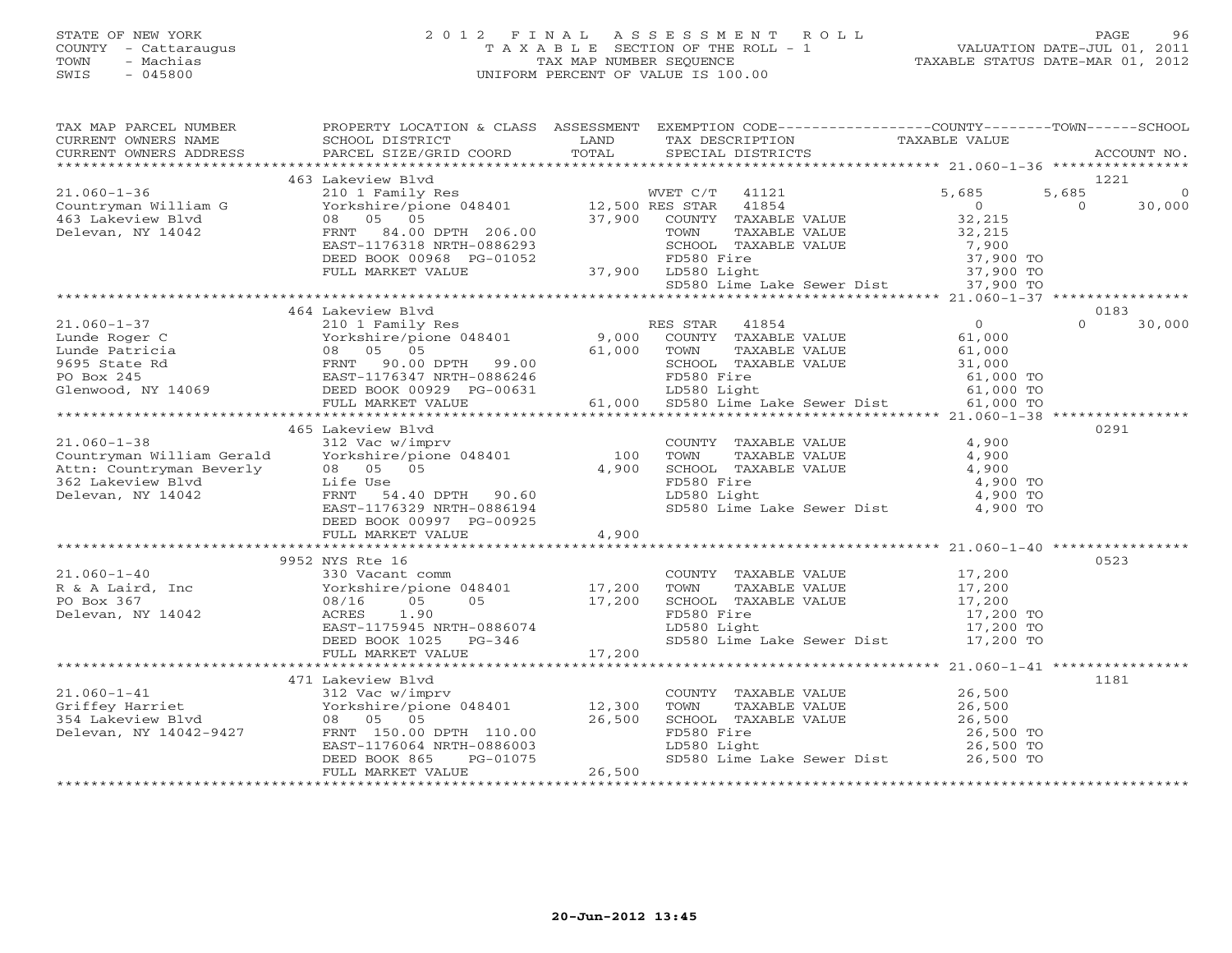#### STATE OF NEW YORK 2 0 1 2 F I N A L A S S E S S M E N T R O L L PAGE 97 COUNTY - Cattaraugus T A X A B L E SECTION OF THE ROLL - 1 VALUATION DATE-JUL 01, 2011 TOWN - Machias TAX MAP NUMBER SEQUENCE TAXABLE STATUS DATE-MAR 01, 2012 SWIS - 045800 UNIFORM PERCENT OF VALUE IS 100.00UNIFORM PERCENT OF VALUE IS 100.00

| TAX MAP PARCEL NUMBER                                                                                                                                                                                                                                 | PROPERTY LOCATION & CLASS ASSESSMENT EXEMPTION CODE----------------COUNTY-------TOWN------SCHOOL |  |                    |
|-------------------------------------------------------------------------------------------------------------------------------------------------------------------------------------------------------------------------------------------------------|--------------------------------------------------------------------------------------------------|--|--------------------|
|                                                                                                                                                                                                                                                       |                                                                                                  |  |                    |
|                                                                                                                                                                                                                                                       |                                                                                                  |  |                    |
|                                                                                                                                                                                                                                                       |                                                                                                  |  |                    |
|                                                                                                                                                                                                                                                       | 9931 NYS Rte 16                                                                                  |  | 0827               |
|                                                                                                                                                                                                                                                       |                                                                                                  |  | 22,900             |
|                                                                                                                                                                                                                                                       |                                                                                                  |  |                    |
|                                                                                                                                                                                                                                                       |                                                                                                  |  |                    |
|                                                                                                                                                                                                                                                       |                                                                                                  |  |                    |
|                                                                                                                                                                                                                                                       |                                                                                                  |  |                    |
|                                                                                                                                                                                                                                                       |                                                                                                  |  |                    |
| 31.060-1-44<br>270 Mfg housing<br>Potter Victoria L 270 Mfg housing<br>270 Mfg housing<br>270 Mfg housing<br>270 Mfg housing<br>270 Mfg housing<br>270 Mfg housing<br>270 Mfg housing<br>276 Mfg housing<br>276 Mfg housing<br>276 Mfg housing<br>276 |                                                                                                  |  |                    |
|                                                                                                                                                                                                                                                       | NYS Rte 16                                                                                       |  | 1183               |
|                                                                                                                                                                                                                                                       |                                                                                                  |  |                    |
|                                                                                                                                                                                                                                                       |                                                                                                  |  |                    |
|                                                                                                                                                                                                                                                       |                                                                                                  |  |                    |
|                                                                                                                                                                                                                                                       |                                                                                                  |  |                    |
|                                                                                                                                                                                                                                                       |                                                                                                  |  |                    |
|                                                                                                                                                                                                                                                       |                                                                                                  |  |                    |
|                                                                                                                                                                                                                                                       |                                                                                                  |  |                    |
|                                                                                                                                                                                                                                                       |                                                                                                  |  |                    |
|                                                                                                                                                                                                                                                       | 9935 NYS Rte 16                                                                                  |  | 2017               |
|                                                                                                                                                                                                                                                       |                                                                                                  |  |                    |
|                                                                                                                                                                                                                                                       |                                                                                                  |  |                    |
|                                                                                                                                                                                                                                                       |                                                                                                  |  |                    |
|                                                                                                                                                                                                                                                       |                                                                                                  |  |                    |
|                                                                                                                                                                                                                                                       |                                                                                                  |  |                    |
|                                                                                                                                                                                                                                                       |                                                                                                  |  |                    |
| 21.060-1-45.2<br>Milks Bryan R 32,100<br>Milks Bryan R 70XABLE VALUE<br>210 1 Family Res COUNTY TAXABLE VALUE<br>210 1 Family Res 5,700 TOWN TAXABLE VALUE<br>5,700 TOWN TAXABLE VALUE<br>5,700 TOWN TAXABLE VALUE<br>22,100<br>22,100<br>22,10       |                                                                                                  |  |                    |
|                                                                                                                                                                                                                                                       |                                                                                                  |  |                    |
|                                                                                                                                                                                                                                                       | 9941 NYS Rte 16                                                                                  |  | 0578               |
|                                                                                                                                                                                                                                                       |                                                                                                  |  | $\Omega$<br>30,000 |
|                                                                                                                                                                                                                                                       |                                                                                                  |  |                    |
|                                                                                                                                                                                                                                                       |                                                                                                  |  |                    |
|                                                                                                                                                                                                                                                       |                                                                                                  |  |                    |
|                                                                                                                                                                                                                                                       |                                                                                                  |  |                    |
|                                                                                                                                                                                                                                                       |                                                                                                  |  |                    |
|                                                                                                                                                                                                                                                       | EAST-1175574 NRTH-0886036<br>DEED BOOK 1031 PG-94 43,900<br>FULL MARKET VALUE 43,900             |  |                    |
|                                                                                                                                                                                                                                                       |                                                                                                  |  |                    |
|                                                                                                                                                                                                                                                       | 9943 NYS Rte 16                                                                                  |  | 0067               |
|                                                                                                                                                                                                                                                       |                                                                                                  |  |                    |
|                                                                                                                                                                                                                                                       |                                                                                                  |  |                    |
|                                                                                                                                                                                                                                                       |                                                                                                  |  |                    |
|                                                                                                                                                                                                                                                       |                                                                                                  |  |                    |
|                                                                                                                                                                                                                                                       |                                                                                                  |  |                    |
|                                                                                                                                                                                                                                                       |                                                                                                  |  |                    |
|                                                                                                                                                                                                                                                       |                                                                                                  |  |                    |
|                                                                                                                                                                                                                                                       |                                                                                                  |  |                    |
|                                                                                                                                                                                                                                                       |                                                                                                  |  |                    |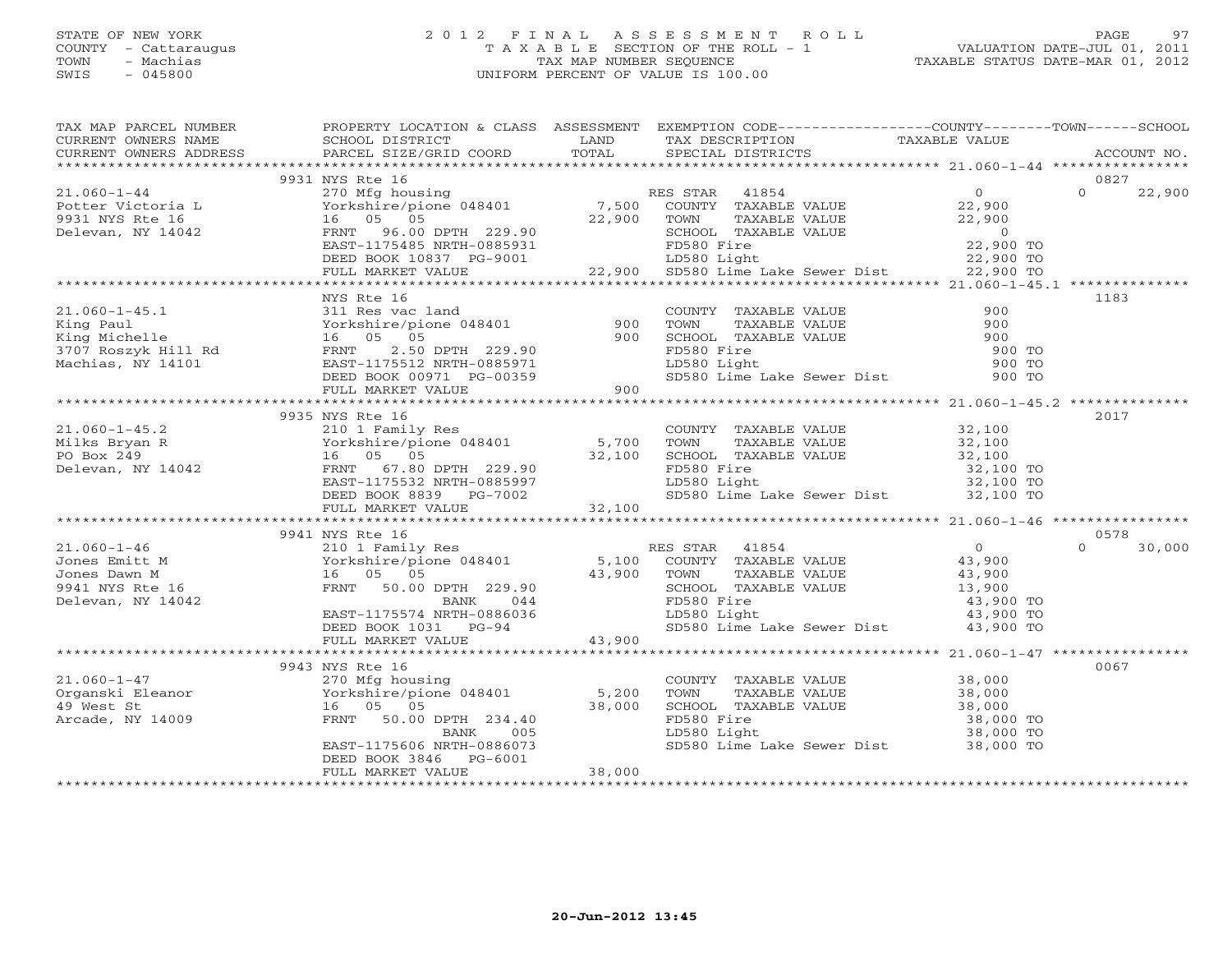## STATE OF NEW YORK 2 0 1 2 F I N A L A S S E S S M E N T R O L L PAGE 98 COUNTY - Cattaraugus T A X A B L E SECTION OF THE ROLL - 1 VALUATION DATE-JUL 01, 2011 TOWN - Machias TAX MAP NUMBER SEQUENCE TAXABLE STATUS DATE-MAR 01, 2012 SWIS - 045800 UNIFORM PERCENT OF VALUE IS 100.00UNIFORM PERCENT OF VALUE IS 100.00

| TAX MAP PARCEL NUMBER                                                                                                                                                                                                                                                                                                                                                                 | PROPERTY LOCATION & CLASS ASSESSMENT EXEMPTION CODE----------------COUNTY-------TOWN------SCHOOL |                                                             |          |      |  |
|---------------------------------------------------------------------------------------------------------------------------------------------------------------------------------------------------------------------------------------------------------------------------------------------------------------------------------------------------------------------------------------|--------------------------------------------------------------------------------------------------|-------------------------------------------------------------|----------|------|--|
| TAX MAP PARCEL NOTICES TO PROBLEM TO THE THE CONDUCTER THE CONDUCTER THE CONDUCTER CONDUCTER THE CONDUCTER THAN THE CONDUCTER THAT THE CONDUCTER THAT THE CONDUCTER THAT THE CONDUCTER THAT THE CONDUCTER THAN THE CONDUCTER T                                                                                                                                                        |                                                                                                  |                                                             |          |      |  |
|                                                                                                                                                                                                                                                                                                                                                                                       |                                                                                                  |                                                             |          |      |  |
|                                                                                                                                                                                                                                                                                                                                                                                       |                                                                                                  |                                                             |          | 0309 |  |
|                                                                                                                                                                                                                                                                                                                                                                                       | 9945 NYS Rte 16                                                                                  |                                                             |          |      |  |
|                                                                                                                                                                                                                                                                                                                                                                                       |                                                                                                  |                                                             |          |      |  |
|                                                                                                                                                                                                                                                                                                                                                                                       |                                                                                                  |                                                             |          |      |  |
|                                                                                                                                                                                                                                                                                                                                                                                       |                                                                                                  |                                                             |          |      |  |
|                                                                                                                                                                                                                                                                                                                                                                                       |                                                                                                  |                                                             |          |      |  |
|                                                                                                                                                                                                                                                                                                                                                                                       |                                                                                                  |                                                             |          |      |  |
|                                                                                                                                                                                                                                                                                                                                                                                       |                                                                                                  |                                                             |          |      |  |
|                                                                                                                                                                                                                                                                                                                                                                                       |                                                                                                  |                                                             |          |      |  |
|                                                                                                                                                                                                                                                                                                                                                                                       |                                                                                                  |                                                             |          |      |  |
|                                                                                                                                                                                                                                                                                                                                                                                       |                                                                                                  |                                                             |          |      |  |
|                                                                                                                                                                                                                                                                                                                                                                                       |                                                                                                  | SD580 Lime Lake Sewer Dist 72,700 TO                        |          |      |  |
|                                                                                                                                                                                                                                                                                                                                                                                       |                                                                                                  |                                                             |          |      |  |
|                                                                                                                                                                                                                                                                                                                                                                                       | 9947 NYS Rte 16                                                                                  |                                                             |          | 0561 |  |
|                                                                                                                                                                                                                                                                                                                                                                                       |                                                                                                  |                                                             |          |      |  |
|                                                                                                                                                                                                                                                                                                                                                                                       |                                                                                                  |                                                             |          |      |  |
|                                                                                                                                                                                                                                                                                                                                                                                       |                                                                                                  |                                                             |          |      |  |
|                                                                                                                                                                                                                                                                                                                                                                                       |                                                                                                  |                                                             |          |      |  |
|                                                                                                                                                                                                                                                                                                                                                                                       |                                                                                                  |                                                             |          |      |  |
|                                                                                                                                                                                                                                                                                                                                                                                       |                                                                                                  |                                                             |          |      |  |
|                                                                                                                                                                                                                                                                                                                                                                                       |                                                                                                  |                                                             |          |      |  |
|                                                                                                                                                                                                                                                                                                                                                                                       | 9955 NYS Rte 16                                                                                  |                                                             |          | 0560 |  |
|                                                                                                                                                                                                                                                                                                                                                                                       |                                                                                                  |                                                             |          |      |  |
|                                                                                                                                                                                                                                                                                                                                                                                       |                                                                                                  |                                                             |          |      |  |
|                                                                                                                                                                                                                                                                                                                                                                                       |                                                                                                  |                                                             |          |      |  |
|                                                                                                                                                                                                                                                                                                                                                                                       |                                                                                                  |                                                             |          |      |  |
|                                                                                                                                                                                                                                                                                                                                                                                       |                                                                                                  |                                                             |          |      |  |
|                                                                                                                                                                                                                                                                                                                                                                                       |                                                                                                  |                                                             |          |      |  |
|                                                                                                                                                                                                                                                                                                                                                                                       |                                                                                                  |                                                             |          |      |  |
|                                                                                                                                                                                                                                                                                                                                                                                       |                                                                                                  |                                                             |          |      |  |
|                                                                                                                                                                                                                                                                                                                                                                                       | NYS Rte 16                                                                                       |                                                             |          | 1257 |  |
|                                                                                                                                                                                                                                                                                                                                                                                       |                                                                                                  |                                                             |          |      |  |
|                                                                                                                                                                                                                                                                                                                                                                                       |                                                                                                  |                                                             |          |      |  |
|                                                                                                                                                                                                                                                                                                                                                                                       |                                                                                                  |                                                             |          |      |  |
|                                                                                                                                                                                                                                                                                                                                                                                       |                                                                                                  |                                                             | 1,200 TO |      |  |
|                                                                                                                                                                                                                                                                                                                                                                                       |                                                                                                  |                                                             |          |      |  |
|                                                                                                                                                                                                                                                                                                                                                                                       |                                                                                                  | LD580 Light 1,200 TO<br>SD580 Lime Lake Sewer Dist 1,200 TO |          |      |  |
|                                                                                                                                                                                                                                                                                                                                                                                       |                                                                                                  |                                                             |          |      |  |
|                                                                                                                                                                                                                                                                                                                                                                                       |                                                                                                  |                                                             |          |      |  |
|                                                                                                                                                                                                                                                                                                                                                                                       | 9971 NYS Rte 16                                                                                  |                                                             |          | 0383 |  |
|                                                                                                                                                                                                                                                                                                                                                                                       |                                                                                                  |                                                             |          |      |  |
| $[10,300] \begin{tabular}{lcccccc} 21.060-1-52 & 9971 NYS Rte 16 & 200 NTYY TAXABLE VALUE & 126,300 \\ \hline \text{Hawley Development Corp} & \text{Yorkshire/pione 048401} & 10,300 & TOMN & TAXABLE VALUE & 126,300 \\ \text{Paul A Quebral} & 09 06 & 5 & 126,300 & 126,300 \\ \text{PO Box 987} & \text{ACRES} & 2.02 & 126,300 \\ \text{DCKport, NY 14095} & \text{EAST-117604$ |                                                                                                  |                                                             |          |      |  |
|                                                                                                                                                                                                                                                                                                                                                                                       |                                                                                                  |                                                             |          |      |  |
|                                                                                                                                                                                                                                                                                                                                                                                       |                                                                                                  |                                                             |          |      |  |
|                                                                                                                                                                                                                                                                                                                                                                                       |                                                                                                  |                                                             |          |      |  |
|                                                                                                                                                                                                                                                                                                                                                                                       |                                                                                                  |                                                             |          |      |  |
|                                                                                                                                                                                                                                                                                                                                                                                       |                                                                                                  |                                                             |          |      |  |
|                                                                                                                                                                                                                                                                                                                                                                                       |                                                                                                  |                                                             |          |      |  |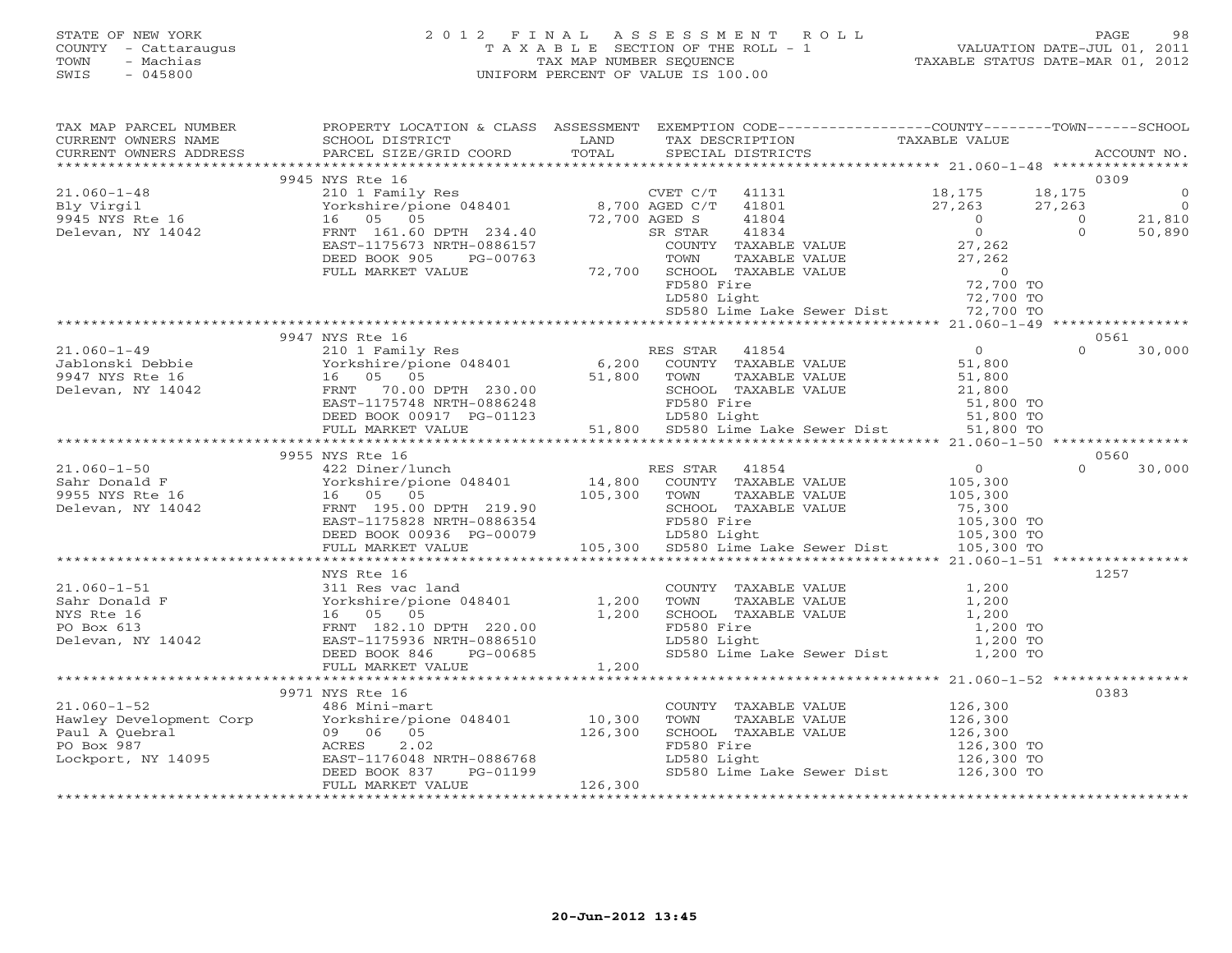#### STATE OF NEW YORK 2 0 1 2 F I N A L A S S E S S M E N T R O L L PAGE 99 COUNTY - Cattaraugus T A X A B L E SECTION OF THE ROLL - 1 VALUATION DATE-JUL 01, 2011 TOWN - Machias TAX MAP NUMBER SEQUENCE TAXABLE STATUS DATE-MAR 01, 2012 SWIS - 045800 UNIFORM PERCENT OF VALUE IS 100.00UNIFORM PERCENT OF VALUE IS 100.00

| TAX MAP PARCEL NUMBER<br>TAX PARCES NOTICELL AND TRANSPORTED TRANSPORTED TRANSPORT TRANSPORT TRANSPORT OWNERS NAME SCHOOL DISTRICT TRANSPORT TRANSPORT TRANSPORT TRANSPORT TRANSPORT TRANSPORT TRANSPORT TRANSPORT TRANSPORT TRANSPORT TRANSPORT TRANSP           | PROPERTY LOCATION & CLASS ASSESSMENT EXEMPTION CODE---------------COUNTY-------TOWN------SCHOOL |        |  |                                                                             |                |                |
|-------------------------------------------------------------------------------------------------------------------------------------------------------------------------------------------------------------------------------------------------------------------|-------------------------------------------------------------------------------------------------|--------|--|-----------------------------------------------------------------------------|----------------|----------------|
|                                                                                                                                                                                                                                                                   |                                                                                                 |        |  |                                                                             |                |                |
|                                                                                                                                                                                                                                                                   | 9929 NYS Rte 16                                                                                 |        |  |                                                                             |                | 0126           |
| 21.068-1-1<br>21.068-1-1<br>Davis Donald<br>Davis Peggy A<br>Sil Res vac land<br>21.068-1-1<br>21.068-1-1<br>21.068-1-1<br>21.068-1-1<br>21.068-1-1<br>21.068-1-1<br>21.068-1-1<br>21.069<br>21.068-1-1<br>21.069<br>21.068-1-1<br>21.069<br>21.068-1-2<br>21.069 |                                                                                                 |        |  |                                                                             |                |                |
|                                                                                                                                                                                                                                                                   |                                                                                                 |        |  |                                                                             |                |                |
|                                                                                                                                                                                                                                                                   |                                                                                                 |        |  |                                                                             |                |                |
|                                                                                                                                                                                                                                                                   |                                                                                                 |        |  |                                                                             |                |                |
|                                                                                                                                                                                                                                                                   |                                                                                                 |        |  |                                                                             |                |                |
|                                                                                                                                                                                                                                                                   |                                                                                                 |        |  |                                                                             |                |                |
|                                                                                                                                                                                                                                                                   |                                                                                                 |        |  |                                                                             |                |                |
|                                                                                                                                                                                                                                                                   |                                                                                                 |        |  |                                                                             |                |                |
|                                                                                                                                                                                                                                                                   | 9923 NYS Rte 16                                                                                 |        |  |                                                                             |                | 1220           |
| $[21.068-1-3$ $[21.068-1-3$ $[21.068-1-3$ $[21.068-1-3$ $[21.068-1-3$ $[21.068-1-3$ $[21.068-1-3$ $[21.068-1-3$ $[21.068-1-3$ $[21.068-1-3$ $[21.068-1-3$ $[21.068-1-3$ $[21.068-1-3$ $[21.068-1-3$ $[21.068-1-3$ $[21.068-1-$                                    |                                                                                                 |        |  |                                                                             |                | $\overline{0}$ |
|                                                                                                                                                                                                                                                                   |                                                                                                 |        |  |                                                                             |                | 30,000         |
|                                                                                                                                                                                                                                                                   |                                                                                                 |        |  |                                                                             |                |                |
|                                                                                                                                                                                                                                                                   |                                                                                                 |        |  |                                                                             |                |                |
|                                                                                                                                                                                                                                                                   |                                                                                                 |        |  |                                                                             |                |                |
|                                                                                                                                                                                                                                                                   |                                                                                                 |        |  |                                                                             |                |                |
|                                                                                                                                                                                                                                                                   |                                                                                                 |        |  | FD580 Fire<br>LD580 Light 67,400 TO<br>SD580 Lime Lake Sewer Dist 67,400 TO |                |                |
|                                                                                                                                                                                                                                                                   |                                                                                                 |        |  |                                                                             |                |                |
|                                                                                                                                                                                                                                                                   | Lakeview Blyd                                                                                   |        |  |                                                                             |                | 1150           |
|                                                                                                                                                                                                                                                                   |                                                                                                 |        |  |                                                                             |                |                |
|                                                                                                                                                                                                                                                                   |                                                                                                 |        |  |                                                                             |                |                |
|                                                                                                                                                                                                                                                                   |                                                                                                 |        |  |                                                                             |                |                |
|                                                                                                                                                                                                                                                                   |                                                                                                 |        |  |                                                                             |                |                |
|                                                                                                                                                                                                                                                                   |                                                                                                 |        |  |                                                                             |                |                |
|                                                                                                                                                                                                                                                                   |                                                                                                 |        |  |                                                                             |                |                |
|                                                                                                                                                                                                                                                                   |                                                                                                 |        |  |                                                                             |                |                |
|                                                                                                                                                                                                                                                                   |                                                                                                 |        |  |                                                                             |                |                |
|                                                                                                                                                                                                                                                                   |                                                                                                 |        |  |                                                                             |                | 0659           |
|                                                                                                                                                                                                                                                                   |                                                                                                 |        |  |                                                                             | 20,000         | $\overline{0}$ |
|                                                                                                                                                                                                                                                                   |                                                                                                 |        |  |                                                                             | $\overline{0}$ | 30,000         |
|                                                                                                                                                                                                                                                                   |                                                                                                 |        |  |                                                                             |                |                |
|                                                                                                                                                                                                                                                                   |                                                                                                 |        |  |                                                                             |                |                |
|                                                                                                                                                                                                                                                                   |                                                                                                 |        |  |                                                                             |                |                |
|                                                                                                                                                                                                                                                                   |                                                                                                 |        |  |                                                                             |                |                |
|                                                                                                                                                                                                                                                                   |                                                                                                 |        |  |                                                                             |                |                |
|                                                                                                                                                                                                                                                                   |                                                                                                 |        |  |                                                                             |                |                |
|                                                                                                                                                                                                                                                                   |                                                                                                 |        |  |                                                                             |                |                |
|                                                                                                                                                                                                                                                                   |                                                                                                 |        |  |                                                                             |                | 1256           |
|                                                                                                                                                                                                                                                                   |                                                                                                 |        |  |                                                                             |                |                |
| 21.068-1-7<br>Green David S<br>Green David S<br>The vestfalls, NY 14170<br>Westfalls, NY 14170<br>COUNTY TAXABLE VALUE<br>COUNTY TAXABLE VALUE<br>COUNTY TAXABLE VALUE<br>COUNTY TAXABLE VALUE<br>COUNTY TAXABLE VALUE<br>COUNTY TAXABLE VALUE<br>C               |                                                                                                 |        |  |                                                                             |                |                |
|                                                                                                                                                                                                                                                                   |                                                                                                 |        |  |                                                                             |                |                |
|                                                                                                                                                                                                                                                                   |                                                                                                 |        |  |                                                                             |                |                |
|                                                                                                                                                                                                                                                                   |                                                                                                 |        |  |                                                                             |                |                |
|                                                                                                                                                                                                                                                                   | FULL MARKET VALUE                                                                               | 11,600 |  |                                                                             |                |                |
|                                                                                                                                                                                                                                                                   |                                                                                                 |        |  |                                                                             |                |                |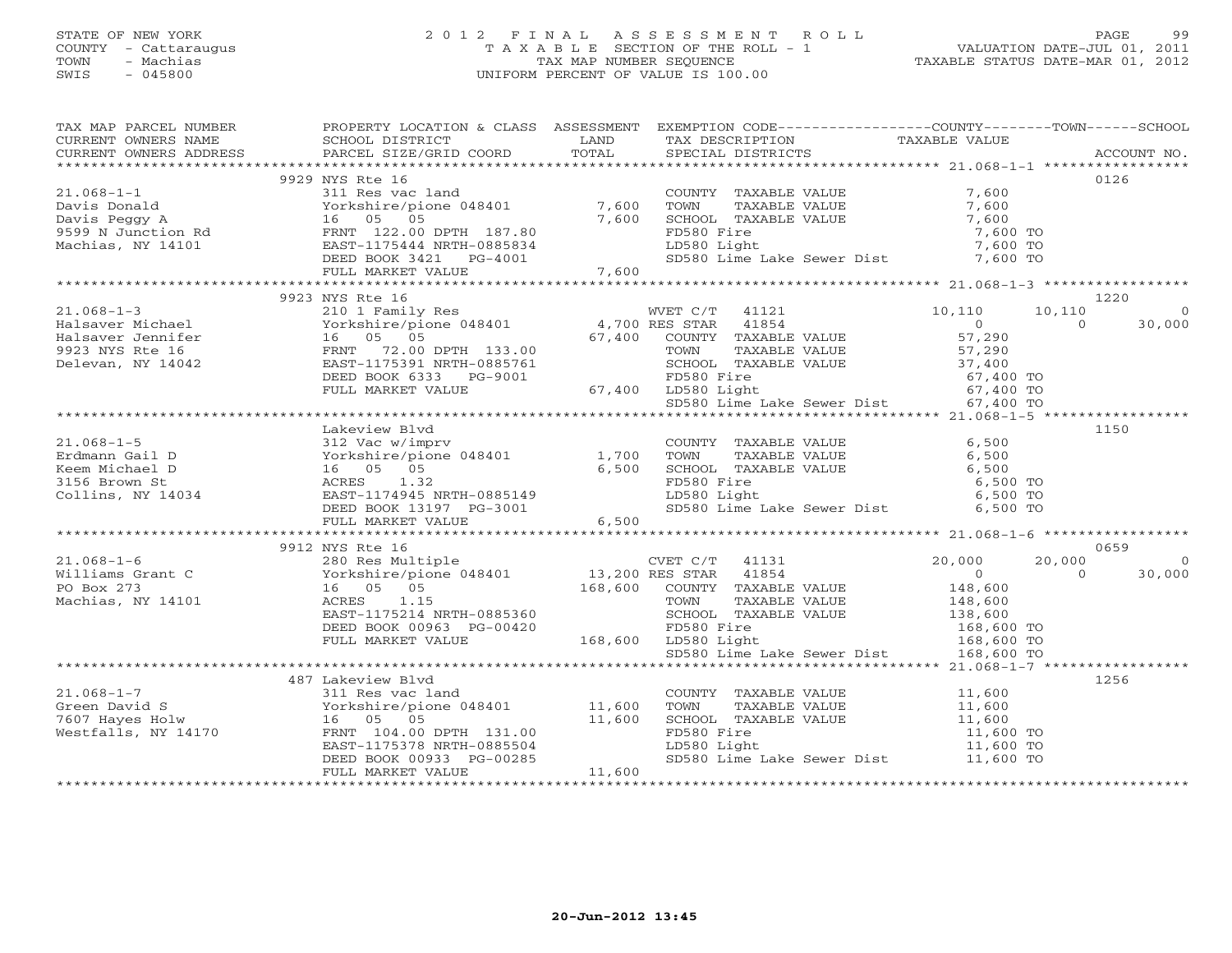#### STATE OF NEW YORK 2 0 1 2 F I N A L A S S E S S M E N T R O L L PAGE 100 COUNTY - Cattaraugus T A X A B L E SECTION OF THE ROLL - 1 VALUATION DATE-JUL 01, 2011 TOWN - Machias TAX MAP NUMBER SEQUENCE TAXABLE STATUS DATE-MAR 01, 2012 SWIS - 045800 UNIFORM PERCENT OF VALUE IS 100.00UNIFORM PERCENT OF VALUE IS 100.00

| TAX MAP PARCEL NUMBER<br>CURRENT OWNERS ADDRESS                                                                                                                                                                                                                                                                                                                                                                          | PROPERTY LOCATION & CLASS ASSESSMENT EXEMPTION CODE---------------COUNTY-------TOWN------SCHOOL                                                                                                                                      |                                                                                                                                                                                                                                        |       |      |
|--------------------------------------------------------------------------------------------------------------------------------------------------------------------------------------------------------------------------------------------------------------------------------------------------------------------------------------------------------------------------------------------------------------------------|--------------------------------------------------------------------------------------------------------------------------------------------------------------------------------------------------------------------------------------|----------------------------------------------------------------------------------------------------------------------------------------------------------------------------------------------------------------------------------------|-------|------|
|                                                                                                                                                                                                                                                                                                                                                                                                                          |                                                                                                                                                                                                                                      |                                                                                                                                                                                                                                        |       |      |
|                                                                                                                                                                                                                                                                                                                                                                                                                          | Lakeview Blvd                                                                                                                                                                                                                        |                                                                                                                                                                                                                                        |       | 0844 |
| $\begin{tabular}{lllllllllll} 21.068-1-8 & \multicolumn{3}{l}{{\small\bf{Lakeview\; Blvd}\;{\small\bf{Vdc}}} & \multicolumn{3}{l}{{\small\bf{Lakeview\; Blvd}\;{\small\bf{Vdc}}} & \multicolumn{3}{l}{{\small\bf{C}\rm{}\rm{}\rm{}\rm{}\rm{}\rm{}\rm{}}}}{\small\bf{21.068-1-8} & \multicolumn{3}{l}{{\small\bf{C}\rm{}\rm{}\rm{}\rm{}\rm{}\rm{}}}} & \multicolumn{3}{l}{{\small\bf{C}\rm{}\rm{}\rm{}\rm{}\rm{}\rm{}}}}$ |                                                                                                                                                                                                                                      | COUNTY TAXABLE VALUE $17,700$<br>TOWN TAXABLE VALUE $17,700$<br>SCHOOL TAXABLE VALUE $17,700$<br>FD580 Fire $17,700$ TO<br>LD580 Light $17,700$ TO<br>SD580 Lime Lake Sewer Dist $17,700$ TO<br>SD580 Lime Lake Sewer Dist $17,700$ TO |       |      |
|                                                                                                                                                                                                                                                                                                                                                                                                                          |                                                                                                                                                                                                                                      |                                                                                                                                                                                                                                        |       |      |
|                                                                                                                                                                                                                                                                                                                                                                                                                          |                                                                                                                                                                                                                                      |                                                                                                                                                                                                                                        |       |      |
|                                                                                                                                                                                                                                                                                                                                                                                                                          |                                                                                                                                                                                                                                      |                                                                                                                                                                                                                                        |       |      |
|                                                                                                                                                                                                                                                                                                                                                                                                                          |                                                                                                                                                                                                                                      |                                                                                                                                                                                                                                        |       |      |
|                                                                                                                                                                                                                                                                                                                                                                                                                          |                                                                                                                                                                                                                                      |                                                                                                                                                                                                                                        |       |      |
|                                                                                                                                                                                                                                                                                                                                                                                                                          |                                                                                                                                                                                                                                      |                                                                                                                                                                                                                                        |       |      |
|                                                                                                                                                                                                                                                                                                                                                                                                                          |                                                                                                                                                                                                                                      |                                                                                                                                                                                                                                        |       |      |
|                                                                                                                                                                                                                                                                                                                                                                                                                          |                                                                                                                                                                                                                                      |                                                                                                                                                                                                                                        |       | 0121 |
|                                                                                                                                                                                                                                                                                                                                                                                                                          |                                                                                                                                                                                                                                      | COUNTY TAXABLE VALUE                                                                                                                                                                                                                   | 4,700 |      |
|                                                                                                                                                                                                                                                                                                                                                                                                                          |                                                                                                                                                                                                                                      |                                                                                                                                                                                                                                        |       |      |
|                                                                                                                                                                                                                                                                                                                                                                                                                          |                                                                                                                                                                                                                                      |                                                                                                                                                                                                                                        |       |      |
|                                                                                                                                                                                                                                                                                                                                                                                                                          |                                                                                                                                                                                                                                      |                                                                                                                                                                                                                                        |       |      |
|                                                                                                                                                                                                                                                                                                                                                                                                                          |                                                                                                                                                                                                                                      |                                                                                                                                                                                                                                        |       |      |
|                                                                                                                                                                                                                                                                                                                                                                                                                          |                                                                                                                                                                                                                                      | COUNTY TAXABLE VALUE<br>TOWN TAXABLE VALUE 4,700<br>CHOOL TAXABLE VALUE 4,700<br>FD580 Fire 4,700<br>LD580 Light 4,700 TO<br>SD580 Lime Lake Sewer Dist 4,700 TO<br>SD580 Lime Lake Sewer Dist 4,700 TO                                |       |      |
|                                                                                                                                                                                                                                                                                                                                                                                                                          |                                                                                                                                                                                                                                      |                                                                                                                                                                                                                                        |       |      |
|                                                                                                                                                                                                                                                                                                                                                                                                                          |                                                                                                                                                                                                                                      |                                                                                                                                                                                                                                        |       |      |
|                                                                                                                                                                                                                                                                                                                                                                                                                          |                                                                                                                                                                                                                                      |                                                                                                                                                                                                                                        |       |      |
|                                                                                                                                                                                                                                                                                                                                                                                                                          | NYS Rte 16                                                                                                                                                                                                                           |                                                                                                                                                                                                                                        |       | 0010 |
|                                                                                                                                                                                                                                                                                                                                                                                                                          |                                                                                                                                                                                                                                      |                                                                                                                                                                                                                                        |       |      |
|                                                                                                                                                                                                                                                                                                                                                                                                                          |                                                                                                                                                                                                                                      |                                                                                                                                                                                                                                        |       |      |
|                                                                                                                                                                                                                                                                                                                                                                                                                          |                                                                                                                                                                                                                                      |                                                                                                                                                                                                                                        |       |      |
|                                                                                                                                                                                                                                                                                                                                                                                                                          |                                                                                                                                                                                                                                      |                                                                                                                                                                                                                                        |       |      |
|                                                                                                                                                                                                                                                                                                                                                                                                                          |                                                                                                                                                                                                                                      |                                                                                                                                                                                                                                        |       |      |
|                                                                                                                                                                                                                                                                                                                                                                                                                          |                                                                                                                                                                                                                                      |                                                                                                                                                                                                                                        |       |      |
|                                                                                                                                                                                                                                                                                                                                                                                                                          |                                                                                                                                                                                                                                      |                                                                                                                                                                                                                                        |       |      |
|                                                                                                                                                                                                                                                                                                                                                                                                                          |                                                                                                                                                                                                                                      |                                                                                                                                                                                                                                        |       |      |
|                                                                                                                                                                                                                                                                                                                                                                                                                          | Lakeview Blvd                                                                                                                                                                                                                        |                                                                                                                                                                                                                                        |       | 0722 |
|                                                                                                                                                                                                                                                                                                                                                                                                                          |                                                                                                                                                                                                                                      |                                                                                                                                                                                                                                        |       |      |
| 21.068-1-11.1<br>Kreutzer Kathleen<br>481 Lakeview Blvd                                                                                                                                                                                                                                                                                                                                                                  |                                                                                                                                                                                                                                      |                                                                                                                                                                                                                                        |       |      |
|                                                                                                                                                                                                                                                                                                                                                                                                                          |                                                                                                                                                                                                                                      |                                                                                                                                                                                                                                        |       |      |
| Delevan, NY 14042                                                                                                                                                                                                                                                                                                                                                                                                        |                                                                                                                                                                                                                                      |                                                                                                                                                                                                                                        |       |      |
|                                                                                                                                                                                                                                                                                                                                                                                                                          | Lakeview Blvd<br>312 Vac w/imprv<br>Yorkshire/pione 048401 300 TOWN<br>16 05 05 15,500 SCHOOL<br>FRNT 100.00 DPTH 95.00 15,500 FD580 F:<br>EAST-1175583 NRTH-0885703 LD580 L:<br>DEED BOOK 1031 PG-490 5D580 L:<br>FULL MARKET VALUE | COUNTY TAXABLE VALUE 15,500<br>TOWN TAXABLE VALUE 15,500<br>SCHOOL TAXABLE VALUE 15,500<br>FD580 Fire 15,500 TO<br>LD580 Light 15,500 TO<br>15,500 TO<br>15,500 TO<br>15,500 TO                                                        |       |      |
|                                                                                                                                                                                                                                                                                                                                                                                                                          |                                                                                                                                                                                                                                      | SD580 Lime Lake Sewer Dist 15,500 TO                                                                                                                                                                                                   |       |      |
|                                                                                                                                                                                                                                                                                                                                                                                                                          |                                                                                                                                                                                                                                      |                                                                                                                                                                                                                                        |       |      |
|                                                                                                                                                                                                                                                                                                                                                                                                                          |                                                                                                                                                                                                                                      |                                                                                                                                                                                                                                        |       |      |
|                                                                                                                                                                                                                                                                                                                                                                                                                          | 9930 NYS Rte 16                                                                                                                                                                                                                      |                                                                                                                                                                                                                                        |       | 0479 |
|                                                                                                                                                                                                                                                                                                                                                                                                                          |                                                                                                                                                                                                                                      |                                                                                                                                                                                                                                        |       |      |
|                                                                                                                                                                                                                                                                                                                                                                                                                          |                                                                                                                                                                                                                                      |                                                                                                                                                                                                                                        |       |      |
| 21.068-1-12<br>Slazyk Eleanor (18930 NYS Rte 16<br>201.068-1-12<br>Slazyk Eleanor (1894 1 use sm bld<br>202.16 (5 05 05 36,700<br>202.16 05 05 36,700<br>ERST-1175632 NRTH-0885754<br>DEED BOOK 16244 PG-4003<br>202.1175632 NRTH-0885754<br>DE                                                                                                                                                                          |                                                                                                                                                                                                                                      | COUNTY TAXABLE VALUE 36,700<br>TOWN TAXABLE VALUE 36,700<br>SCHOOL TAXABLE VALUE 36,700<br>FD580 Fire 36,700<br>LD580 Light 36,700 TO<br>SD580 Lime Lake Sewer Dist 36,700 TO<br>SD580 Lime Lake Sewer Dist 36,700 TO                  |       |      |
|                                                                                                                                                                                                                                                                                                                                                                                                                          |                                                                                                                                                                                                                                      |                                                                                                                                                                                                                                        |       |      |
|                                                                                                                                                                                                                                                                                                                                                                                                                          |                                                                                                                                                                                                                                      |                                                                                                                                                                                                                                        |       |      |
|                                                                                                                                                                                                                                                                                                                                                                                                                          |                                                                                                                                                                                                                                      |                                                                                                                                                                                                                                        |       |      |
|                                                                                                                                                                                                                                                                                                                                                                                                                          |                                                                                                                                                                                                                                      |                                                                                                                                                                                                                                        |       |      |
|                                                                                                                                                                                                                                                                                                                                                                                                                          |                                                                                                                                                                                                                                      |                                                                                                                                                                                                                                        |       |      |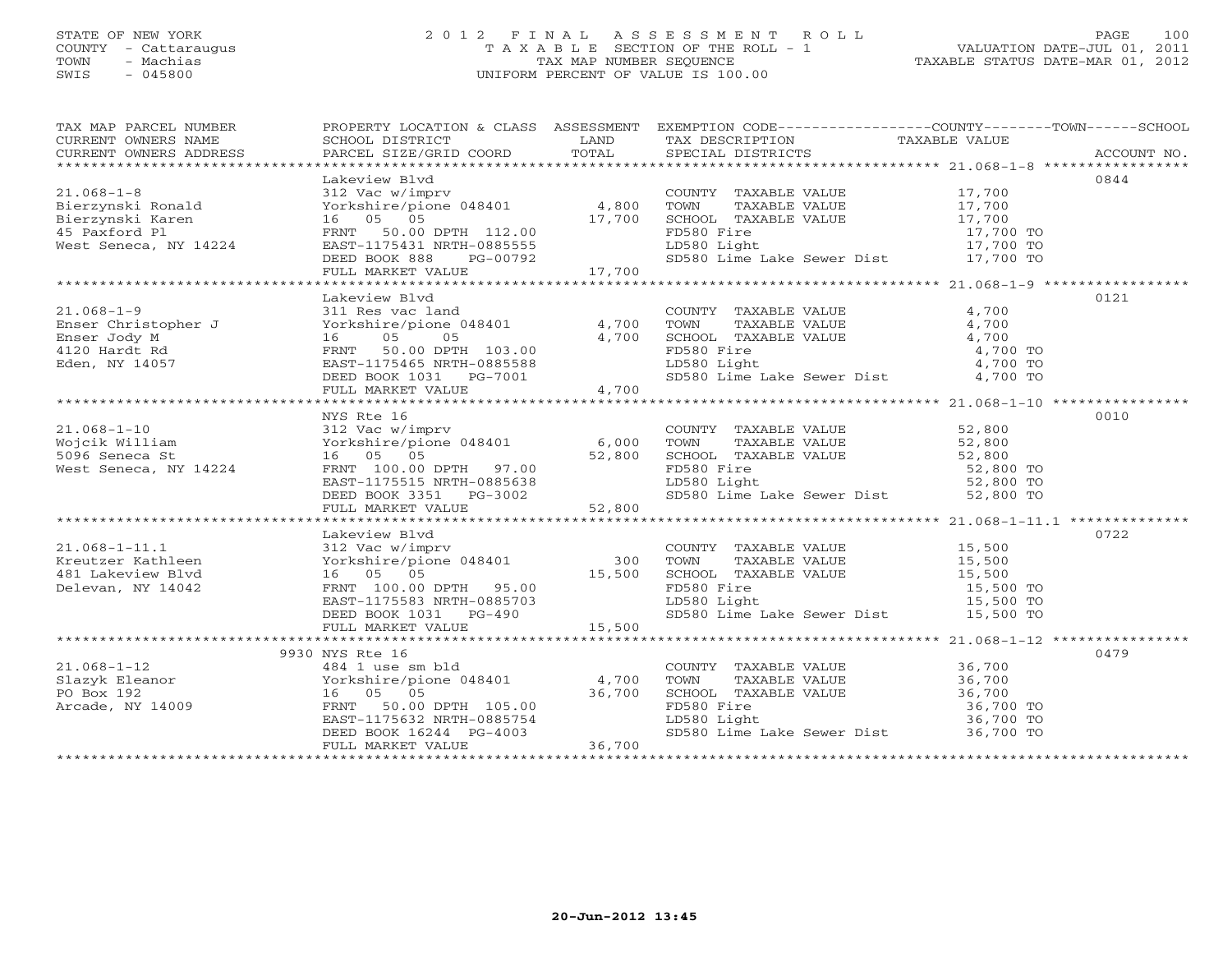#### STATE OF NEW YORK 2 0 1 2 F I N A L A S S E S S M E N T R O L L PAGE 101 COUNTY - Cattaraugus T A X A B L E SECTION OF THE ROLL - 1 VALUATION DATE-JUL 01, 2011 TOWN - Machias TAX MAP NUMBER SEQUENCE TAXABLE STATUS DATE-MAR 01, 2012 SWIS - 045800 UNIFORM PERCENT OF VALUE IS 100.00UNIFORM PERCENT OF VALUE IS 100.00

| TAX MAP PARCEL NUMBER                                                                                                                                                                                                                                                                                                      | PROPERTY LOCATION & CLASS ASSESSMENT EXEMPTION CODE---------------COUNTY-------TOWN------SCHOOL                                                                                                                                                    |        |                                                                                                                                           |                                      |                    |
|----------------------------------------------------------------------------------------------------------------------------------------------------------------------------------------------------------------------------------------------------------------------------------------------------------------------------|----------------------------------------------------------------------------------------------------------------------------------------------------------------------------------------------------------------------------------------------------|--------|-------------------------------------------------------------------------------------------------------------------------------------------|--------------------------------------|--------------------|
| CURRENT OWNERS NAME                                                                                                                                                                                                                                                                                                        |                                                                                                                                                                                                                                                    |        | TAX DESCRIPTION TAXABLE VALUE<br>SPECIAL DISTRICTS                                                                                        |                                      |                    |
| CURRENT OWNERS ADDRESS                                                                                                                                                                                                                                                                                                     |                                                                                                                                                                                                                                                    |        | SPECIAL DISTRICTS                                                                                                                         |                                      | ACCOUNT NO.        |
|                                                                                                                                                                                                                                                                                                                            | 481 Lakeview Blvd                                                                                                                                                                                                                                  |        |                                                                                                                                           |                                      | 0711               |
| $21.068 - 1 - 13$                                                                                                                                                                                                                                                                                                          | 481 Lakeview Blvd<br>270 Mfg housing<br>P 32,500<br>16 05 05 32,500<br>EAST-1175666 NRTH-0885786<br>DEED BOOK 00931 PG-01065<br>PEED BOOK 00931 PG-01065<br>PEED BOOK 00931 PG-01065<br>PEED BOOK 00931 PG-01065<br>PEED BOOK 00931 PG-01065<br>PE |        |                                                                                                                                           |                                      | $\Omega$<br>30,000 |
| Kreutzer Kathleen P                                                                                                                                                                                                                                                                                                        |                                                                                                                                                                                                                                                    |        |                                                                                                                                           |                                      |                    |
| 481 Lakeview Blvd                                                                                                                                                                                                                                                                                                          |                                                                                                                                                                                                                                                    |        |                                                                                                                                           |                                      |                    |
| Delevan, NY 14042                                                                                                                                                                                                                                                                                                          |                                                                                                                                                                                                                                                    |        |                                                                                                                                           |                                      |                    |
|                                                                                                                                                                                                                                                                                                                            |                                                                                                                                                                                                                                                    |        |                                                                                                                                           |                                      |                    |
|                                                                                                                                                                                                                                                                                                                            |                                                                                                                                                                                                                                                    |        |                                                                                                                                           |                                      |                    |
|                                                                                                                                                                                                                                                                                                                            |                                                                                                                                                                                                                                                    |        |                                                                                                                                           |                                      |                    |
|                                                                                                                                                                                                                                                                                                                            |                                                                                                                                                                                                                                                    |        |                                                                                                                                           |                                      |                    |
|                                                                                                                                                                                                                                                                                                                            | 480 Lakeview Blvd                                                                                                                                                                                                                                  |        |                                                                                                                                           |                                      | 0629               |
|                                                                                                                                                                                                                                                                                                                            |                                                                                                                                                                                                                                                    |        |                                                                                                                                           |                                      |                    |
|                                                                                                                                                                                                                                                                                                                            |                                                                                                                                                                                                                                                    |        |                                                                                                                                           |                                      |                    |
|                                                                                                                                                                                                                                                                                                                            |                                                                                                                                                                                                                                                    |        |                                                                                                                                           |                                      |                    |
|                                                                                                                                                                                                                                                                                                                            |                                                                                                                                                                                                                                                    |        |                                                                                                                                           |                                      |                    |
|                                                                                                                                                                                                                                                                                                                            |                                                                                                                                                                                                                                                    |        |                                                                                                                                           |                                      |                    |
|                                                                                                                                                                                                                                                                                                                            |                                                                                                                                                                                                                                                    |        | FD580 Fire 61,200 TO<br>LD580 Light 61,200 TO<br>SD580 Lime Lake Sewer Dist 61,200 TO                                                     |                                      |                    |
|                                                                                                                                                                                                                                                                                                                            |                                                                                                                                                                                                                                                    |        |                                                                                                                                           |                                      |                    |
|                                                                                                                                                                                                                                                                                                                            |                                                                                                                                                                                                                                                    |        |                                                                                                                                           |                                      |                    |
| $\begin{tabular}{c c c c c} \multicolumn{1}{c c c} {\bf 21.068-1-17}& {\bf 4/6 & \bf 2101 & \bf 2101 & \bf 2101 & \bf 2101 & \bf 2101 & \bf 2101 & \bf 2101 & \bf 2101 & \bf 2101 & \bf 2101 & \bf 2101 & \bf 2101 & \bf 2101 & \bf 2101 & \bf 2101 & \bf 2101 & \bf 2101 & \bf 2101 & \bf 2101 & \bf 2101 & \bf 2101 & \$ | 476 Lakeview Blvd                                                                                                                                                                                                                                  |        |                                                                                                                                           |                                      | 0106               |
|                                                                                                                                                                                                                                                                                                                            |                                                                                                                                                                                                                                                    |        |                                                                                                                                           |                                      | $\Omega$<br>30,000 |
|                                                                                                                                                                                                                                                                                                                            |                                                                                                                                                                                                                                                    |        |                                                                                                                                           |                                      |                    |
|                                                                                                                                                                                                                                                                                                                            |                                                                                                                                                                                                                                                    |        |                                                                                                                                           |                                      |                    |
|                                                                                                                                                                                                                                                                                                                            |                                                                                                                                                                                                                                                    |        |                                                                                                                                           |                                      |                    |
|                                                                                                                                                                                                                                                                                                                            |                                                                                                                                                                                                                                                    |        |                                                                                                                                           |                                      |                    |
|                                                                                                                                                                                                                                                                                                                            |                                                                                                                                                                                                                                                    |        |                                                                                                                                           |                                      |                    |
|                                                                                                                                                                                                                                                                                                                            |                                                                                                                                                                                                                                                    |        |                                                                                                                                           |                                      |                    |
|                                                                                                                                                                                                                                                                                                                            | 356 Lakeview Blvd                                                                                                                                                                                                                                  |        |                                                                                                                                           |                                      | 0621               |
|                                                                                                                                                                                                                                                                                                                            |                                                                                                                                                                                                                                                    |        | COUNTY TAXABLE VALUE<br>TOWN TAXABLE VALUE<br>SCHOOL TAXABLE VALUE<br>FD580 Fire 97,800<br>FD580 Light 97,800 TO<br>LD580 Light 97,800 TO |                                      |                    |
|                                                                                                                                                                                                                                                                                                                            |                                                                                                                                                                                                                                                    |        |                                                                                                                                           |                                      |                    |
|                                                                                                                                                                                                                                                                                                                            |                                                                                                                                                                                                                                                    |        |                                                                                                                                           |                                      |                    |
|                                                                                                                                                                                                                                                                                                                            |                                                                                                                                                                                                                                                    |        |                                                                                                                                           |                                      |                    |
| Delevan, NY 14042                                                                                                                                                                                                                                                                                                          | LF 50'                                                                                                                                                                                                                                             |        |                                                                                                                                           |                                      |                    |
|                                                                                                                                                                                                                                                                                                                            | RF 50'<br>LF 50'<br>FRNT 50.00 DPTH 130.00                                                                                                                                                                                                         |        |                                                                                                                                           | SD580 Lime Lake Sewer Dist 97,800 TO |                    |
|                                                                                                                                                                                                                                                                                                                            | EAST-1176248 NRTH-0885918                                                                                                                                                                                                                          |        |                                                                                                                                           |                                      |                    |
|                                                                                                                                                                                                                                                                                                                            | DEED BOOK 15270 PG-6001                                                                                                                                                                                                                            |        |                                                                                                                                           |                                      |                    |
|                                                                                                                                                                                                                                                                                                                            | FULL MARKET VALUE                                                                                                                                                                                                                                  | 97,800 |                                                                                                                                           |                                      |                    |
|                                                                                                                                                                                                                                                                                                                            |                                                                                                                                                                                                                                                    |        |                                                                                                                                           |                                      |                    |
|                                                                                                                                                                                                                                                                                                                            | 355 Lakeview Blvd                                                                                                                                                                                                                                  |        |                                                                                                                                           |                                      | 0369<br>$\Omega$   |
| $21.068 - 1 - 22$                                                                                                                                                                                                                                                                                                          |                                                                                                                                                                                                                                                    |        |                                                                                                                                           |                                      | 62,200             |
| Rhoads David R                                                                                                                                                                                                                                                                                                             |                                                                                                                                                                                                                                                    |        |                                                                                                                                           |                                      |                    |
| Rhoads Marilyn<br>355 Lakeview Dr                                                                                                                                                                                                                                                                                          | 300 Seasonal res - WTRFNT<br>260 Seasonal res - WTRFNT<br>Yorkshire/pione 048401<br>08 05 05 05 95,300 TOWN TAXABLE VALUE<br>RF 50' 95,300 SCHOOL TAXABLE VALUE<br>RF 50' SCHOOL TAXABLE VALUE<br>ELD SO OPTH 135.00<br>ELD SO OPTH 135.00<br>     |        |                                                                                                                                           |                                      |                    |
| Delevan, NY 14042                                                                                                                                                                                                                                                                                                          |                                                                                                                                                                                                                                                    |        |                                                                                                                                           |                                      |                    |
|                                                                                                                                                                                                                                                                                                                            |                                                                                                                                                                                                                                                    |        |                                                                                                                                           |                                      |                    |
|                                                                                                                                                                                                                                                                                                                            |                                                                                                                                                                                                                                                    |        |                                                                                                                                           |                                      |                    |
|                                                                                                                                                                                                                                                                                                                            | DEED BOOK 814<br>PG-00081                                                                                                                                                                                                                          |        |                                                                                                                                           |                                      |                    |
|                                                                                                                                                                                                                                                                                                                            | FULL MARKET VALUE                                                                                                                                                                                                                                  | 95,300 |                                                                                                                                           |                                      |                    |
|                                                                                                                                                                                                                                                                                                                            | *************************                                                                                                                                                                                                                          |        |                                                                                                                                           |                                      |                    |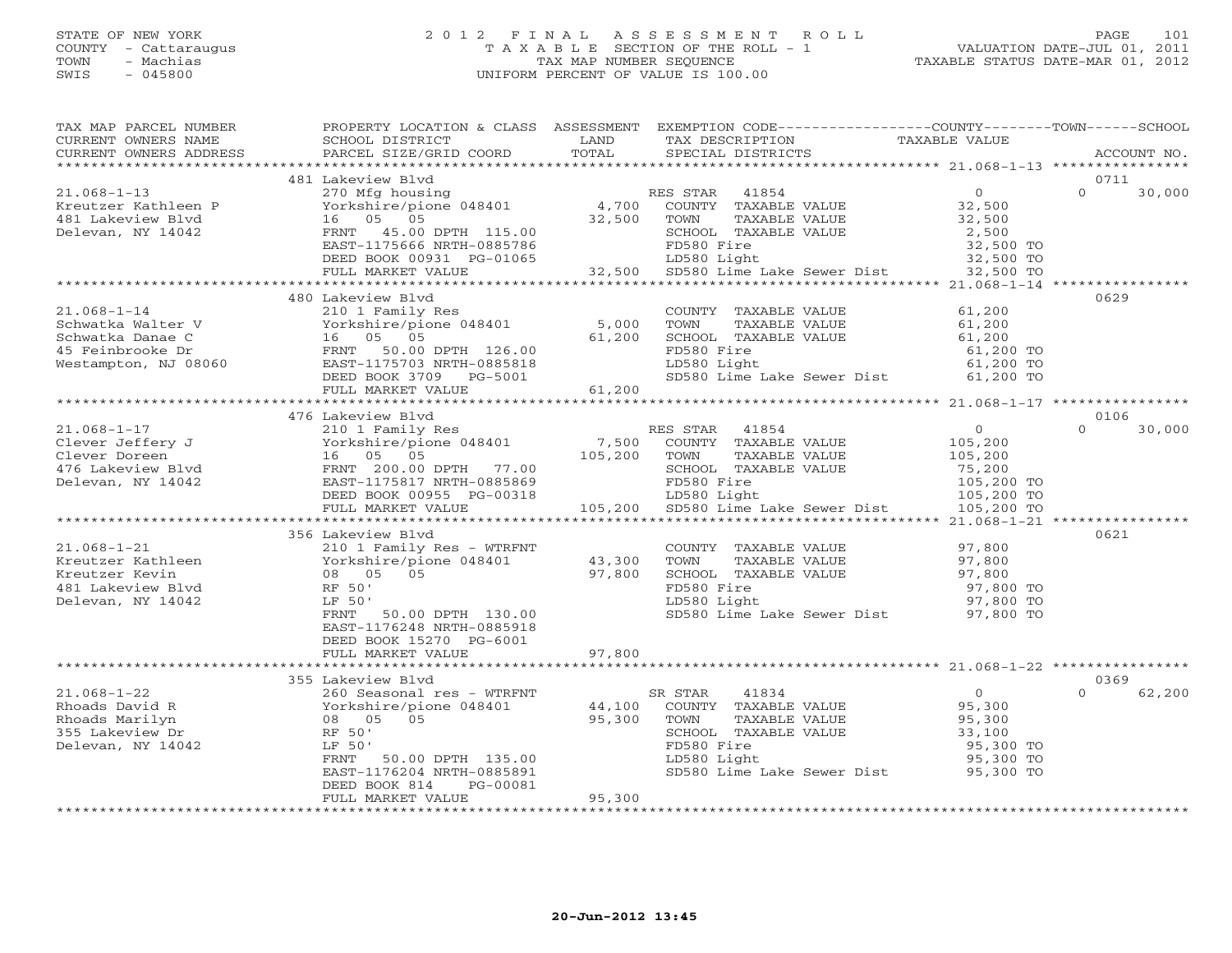#### STATE OF NEW YORK 2 0 1 2 F I N A L A S S E S S M E N T R O L L PAGE 102 COUNTY - Cattaraugus T A X A B L E SECTION OF THE ROLL - 1 VALUATION DATE-JUL 01, 2011 TOWN - Machias TAX MAP NUMBER SEQUENCE TAXABLE STATUS DATE-MAR 01, 2012 SWIS - 045800 UNIFORM PERCENT OF VALUE IS 100.00UNIFORM PERCENT OF VALUE IS 100.00

| TAX MAP PARCEL NUMBER<br>CURRENT OWNERS NAME<br>CURRENT OWNERS ADDRESS | SCHOOL DISTRICT<br>PARCEL SIZE/GRID COORD | LAND<br>TOTAL              | PROPERTY LOCATION & CLASS ASSESSMENT EXEMPTION CODE---------------COUNTY-------TOWN------SCHOOL<br>TAX DESCRIPTION TAXABLE VALUE<br>SPECIAL DISTRICTS |                                                    | ACCOUNT NO.        |
|------------------------------------------------------------------------|-------------------------------------------|----------------------------|-------------------------------------------------------------------------------------------------------------------------------------------------------|----------------------------------------------------|--------------------|
|                                                                        |                                           |                            |                                                                                                                                                       |                                                    |                    |
|                                                                        | 354 Lakeview Blvd                         |                            |                                                                                                                                                       |                                                    | 0716               |
| $21.068 - 1 - 23$                                                      | 210 1 Family Res - WTRFNT                 |                            | CVET C/T<br>41131                                                                                                                                     | 20,000                                             | 20,000<br>$\Omega$ |
| Griffey Harriet                                                        | Yorkshire/pione 048401                    | CVET C/1<br>44,800 SR STAR | 41834                                                                                                                                                 | $\Omega$                                           | $\Omega$<br>62,200 |
| 354 Lakeview Blvd                                                      | 08 05<br>0.5                              | 172,300                    | COUNTY TAXABLE VALUE                                                                                                                                  | 152,300                                            |                    |
| Delevan, NY 14042-9427                                                 | RF 50'                                    |                            | TOWN<br>TAXABLE VALUE                                                                                                                                 | 152,300                                            |                    |
|                                                                        | LF 50'                                    |                            | SCHOOL TAXABLE VALUE                                                                                                                                  | 110,100                                            |                    |
|                                                                        |                                           |                            |                                                                                                                                                       |                                                    |                    |
|                                                                        | 50.00 DPTH 138.00<br>FRNT                 |                            | FD580 Fire                                                                                                                                            | 172,300 TO                                         |                    |
|                                                                        | EAST-1176160 NRTH-0885865                 |                            | LD580 Light                                                                                                                                           | 172,300 TO                                         |                    |
|                                                                        | DEED BOOK 810<br>PG-00085                 |                            | SD580 Lime Lake Sewer Dist 172,300 TO                                                                                                                 |                                                    |                    |
|                                                                        | FULL MARKET VALUE                         | 172,300                    |                                                                                                                                                       |                                                    |                    |
|                                                                        |                                           |                            | ************************                                                                                                                              | ********************* 21.068-1-24 **************** |                    |
|                                                                        | 353 Lakeview Blvd                         |                            |                                                                                                                                                       |                                                    | 0409               |
| $21.068 - 1 - 24$                                                      | 210 1 Family Res - WTRFNT                 |                            | SR STAR<br>41834                                                                                                                                      | $\circ$                                            | $\Omega$<br>62,200 |
| Sonner Joseph J Jr                                                     | Yorkshire/pione 048401                    | 45,200                     | COUNTY TAXABLE VALUE                                                                                                                                  | 130,400                                            |                    |
| Sonner Gaynel A                                                        | 08 05<br>05                               | 130,400                    | TAXABLE VALUE<br>TOWN                                                                                                                                 | 130,400                                            |                    |
| 353 Lakeview Blvd                                                      | RF 50'                                    |                            | SCHOOL TAXABLE VALUE                                                                                                                                  | 68,200                                             |                    |
| Delevan, NY 14042                                                      | LF 50'                                    |                            | FD580 Fire                                                                                                                                            | 130,400 TO                                         |                    |
|                                                                        | 50.00 DPTH 139.00<br>FRNT                 |                            | LD580 Light                                                                                                                                           | 130,400 TO                                         |                    |
|                                                                        | EAST-1176116 NRTH-0885841                 |                            | SD580 Lime Lake Sewer Dist                                                                                                                            | 130,400 TO<br>130,400 TO                           |                    |
|                                                                        | DEED BOOK 10281 PG-4002                   |                            |                                                                                                                                                       |                                                    |                    |
|                                                                        | FULL MARKET VALUE                         | 130,400                    |                                                                                                                                                       |                                                    |                    |
|                                                                        |                                           |                            |                                                                                                                                                       |                                                    |                    |
|                                                                        | 352 Lakeview Blvd                         |                            |                                                                                                                                                       |                                                    | 1112               |
| $21.068 - 1 - 25$                                                      | 210 1 Family Res - WTRFNT                 |                            | COUNTY TAXABLE VALUE                                                                                                                                  | 161,500                                            |                    |
| Bromley Alan E                                                         | Yorkshire/pione 048401                    | 45,200                     | TAXABLE VALUE<br>TOWN                                                                                                                                 | 161,500                                            |                    |
| Bromley Judith E                                                       | 08 05 05                                  | 161,500                    | SCHOOL TAXABLE VALUE                                                                                                                                  | 161,500                                            |                    |
| 2565 Bowen Rd                                                          | RF 50'                                    |                            | FD580 Fire                                                                                                                                            | 161,500 TO                                         |                    |
| Elma, NY 14059                                                         | LF 50'                                    |                            | LD580 Light                                                                                                                                           | 161,500 TO                                         |                    |
|                                                                        | 50.00 DPTH 139.00<br>FRNT                 |                            | SD580 Lime Lake Sewer Dist                                                                                                                            | 161,500 TO                                         |                    |
|                                                                        | EAST-1176071 NRTH-0885820                 |                            |                                                                                                                                                       |                                                    |                    |
|                                                                        |                                           |                            |                                                                                                                                                       |                                                    |                    |
|                                                                        | DEED BOOK 6766 PG-8002                    |                            |                                                                                                                                                       |                                                    |                    |
|                                                                        | FULL MARKET VALUE                         | 161,500                    |                                                                                                                                                       |                                                    |                    |
|                                                                        |                                           |                            |                                                                                                                                                       |                                                    |                    |
|                                                                        | 351 Lakeview Blvd                         |                            |                                                                                                                                                       |                                                    | 1252               |
| $21.068 - 1 - 26$                                                      | 260 Seasonal res - WTRFNT                 |                            | COUNTY TAXABLE VALUE                                                                                                                                  | 69,100                                             |                    |
| Wittlinger Arlan R                                                     | Yorkshire/pione 048401                    | 40,100                     | TOWN<br>TAXABLE VALUE                                                                                                                                 | 69,100                                             |                    |
| Wittlinger Janice A                                                    | 05<br>05<br>08 / 15                       | 69,100                     | SCHOOL TAXABLE VALUE                                                                                                                                  | 69,100                                             |                    |
| 4550 Gunnville Rd                                                      | RF 40'                                    |                            | FD580 Fire                                                                                                                                            | 69,100 TO                                          |                    |
| Clarence, NY 14031                                                     | LF 40'                                    |                            | LD580 Light                                                                                                                                           | 69,100 TO                                          |                    |
|                                                                        | FRNT<br>40.00 DPTH 138.00                 |                            | SD580 Lime Lake Sewer Dist 69,100 TO                                                                                                                  |                                                    |                    |
|                                                                        | EAST-1176032 NRTH-0885803                 |                            |                                                                                                                                                       |                                                    |                    |
|                                                                        | DEED BOOK 8833<br>PG-8001                 |                            |                                                                                                                                                       |                                                    |                    |
|                                                                        | FULL MARKET VALUE                         | 69,100                     |                                                                                                                                                       |                                                    |                    |
|                                                                        |                                           |                            |                                                                                                                                                       |                                                    |                    |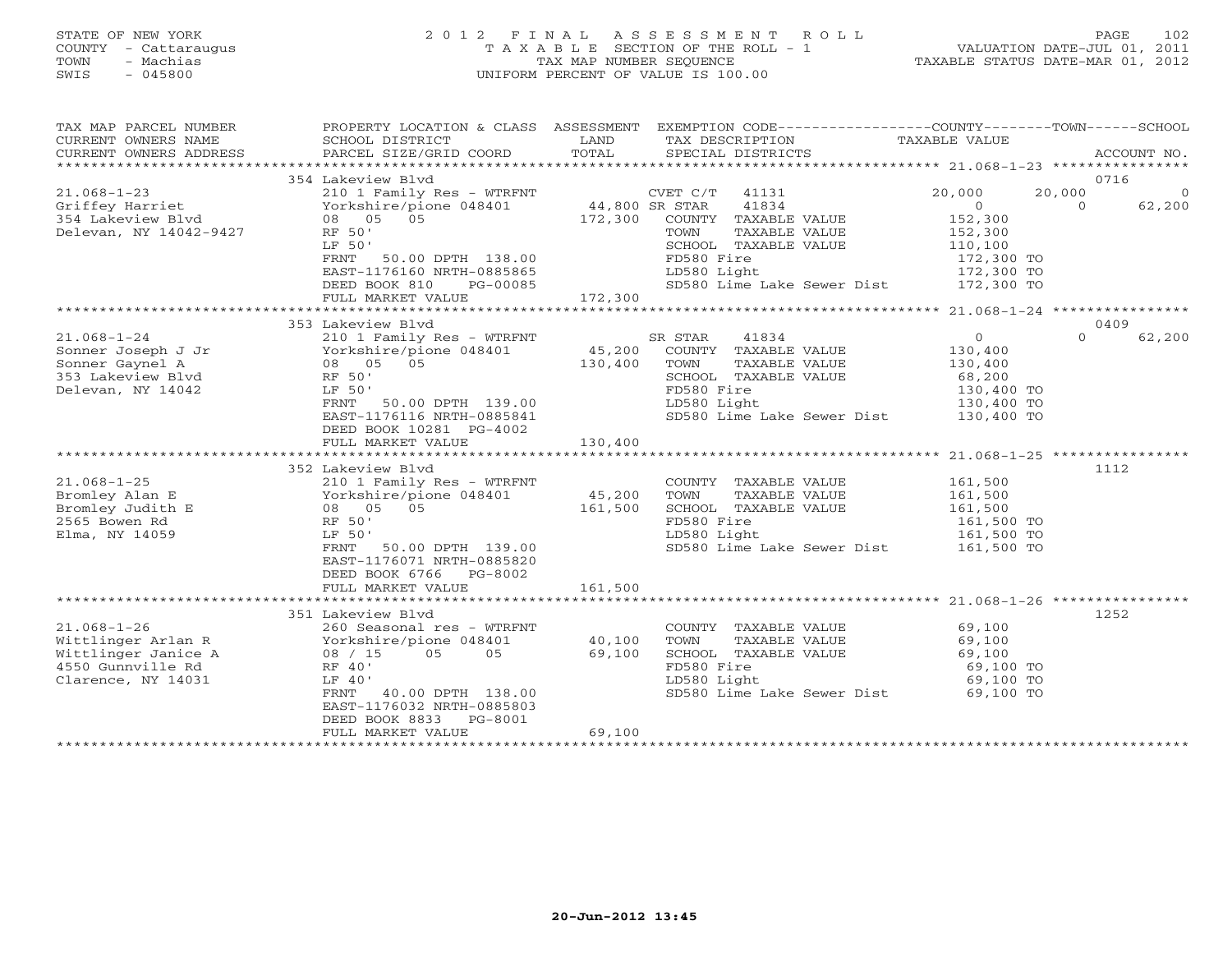#### STATE OF NEW YORK 2 0 1 2 F I N A L A S S E S S M E N T R O L L PAGE 103 COUNTY - Cattaraugus T A X A B L E SECTION OF THE ROLL - 1 VALUATION DATE-JUL 01, 2011 TOWN - Machias TAX MAP NUMBER SEQUENCE TAXABLE STATUS DATE-MAR 01, 2012 SWIS - 045800 UNIFORM PERCENT OF VALUE IS 100.00UNIFORM PERCENT OF VALUE IS 100.00

| TAX MAP PARCEL NUMBER                                                                                                            |                                                                                |                  | PROPERTY LOCATION & CLASS ASSESSMENT EXEMPTION CODE---------------COUNTY-------TOWN------SCHOOL |                                       |                    |
|----------------------------------------------------------------------------------------------------------------------------------|--------------------------------------------------------------------------------|------------------|-------------------------------------------------------------------------------------------------|---------------------------------------|--------------------|
|                                                                                                                                  |                                                                                |                  |                                                                                                 |                                       | 1238               |
|                                                                                                                                  |                                                                                |                  |                                                                                                 | $\overline{0}$                        | $\Omega$<br>30,000 |
|                                                                                                                                  |                                                                                |                  |                                                                                                 | 109,200                               |                    |
|                                                                                                                                  |                                                                                |                  |                                                                                                 | 109,200                               |                    |
|                                                                                                                                  |                                                                                |                  |                                                                                                 | 79,200                                |                    |
| Delevan, NY 14042                                                                                                                | LF 40'                                                                         |                  | FD580 Fire                                                                                      |                                       |                    |
|                                                                                                                                  | FRNT 40.00 DPTH 210.00                                                         |                  | LD580 Light                                                                                     | 109,200 TO<br>109,200 TO              |                    |
|                                                                                                                                  | EAST-1175975 NRTH-0885834                                                      |                  | SD580 Lime Lake Sewer Dist 109,200 TO                                                           |                                       |                    |
|                                                                                                                                  | DEED BOOK 00783 PG-00292                                                       |                  |                                                                                                 |                                       |                    |
|                                                                                                                                  |                                                                                |                  |                                                                                                 |                                       |                    |
|                                                                                                                                  | FULL MARKET VALUE                                                              | 109,200          |                                                                                                 |                                       |                    |
|                                                                                                                                  |                                                                                |                  |                                                                                                 |                                       |                    |
|                                                                                                                                  | 349 Lakeview Blyd                                                              |                  |                                                                                                 |                                       | 0936               |
| Jennings Matthew 260 Seasonal res - WTRFNT<br>Jennings Matthew Yorkshire/pione 048401 39,400<br>3537 Baker Pd 16 05 05 05 64.000 |                                                                                |                  | COUNTY TAXABLE VALUE                                                                            | 64,000                                |                    |
|                                                                                                                                  |                                                                                |                  | TOWN<br>TAXABLE VALUE                                                                           | 64,000                                |                    |
|                                                                                                                                  |                                                                                |                  | SCHOOL TAXABLE VALUE                                                                            | 64,000                                |                    |
| 3537 Baker Rd                                                                                                                    | RF 40'                                                                         |                  | FD580 Fire                                                                                      | 64,000 TO                             |                    |
| Orchard Park, NY 14127                                                                                                           | LF 40'                                                                         |                  | LD580 Light                                                                                     | 64,000 TO                             |                    |
|                                                                                                                                  | FRNT 40.00 DPTH 135.00                                                         |                  | SD580 Lime Lake Sewer Dist 64,000 TO                                                            |                                       |                    |
|                                                                                                                                  | EAST-1175960 NRTH-0885768                                                      |                  |                                                                                                 |                                       |                    |
|                                                                                                                                  | DEED BOOK 12538 PG-3002                                                        |                  |                                                                                                 |                                       |                    |
|                                                                                                                                  | FULL MARKET VALUE                                                              | 64,000           |                                                                                                 |                                       |                    |
|                                                                                                                                  |                                                                                |                  |                                                                                                 |                                       |                    |
|                                                                                                                                  | 348 Lakeview Blvd                                                              |                  |                                                                                                 |                                       | 0725               |
| $21.068 - 1 - 29$                                                                                                                | 260 Seasonal res - WTRFNT                                                      |                  | COUNTY TAXABLE VALUE 82,000                                                                     |                                       |                    |
|                                                                                                                                  | Yorkshire/pione 048401                                                         | 39,100<br>82.000 | TAXABLE VALUE<br>TAXABLE VALUE<br>TILE<br>TOWN                                                  | 82,000                                |                    |
|                                                                                                                                  |                                                                                | 82,000           | SCHOOL TAXABLE VALUE                                                                            | 82,000<br>82,000                      |                    |
| 2796 Centerwood Ct                                                                                                               | RF 40'                                                                         |                  | FD580 Fire                                                                                      | 82,000 TO<br>82,000 TO                |                    |
| Hamburg, NY 14075                                                                                                                | LF 40'                                                                         |                  | LD580 Light                                                                                     |                                       |                    |
|                                                                                                                                  | FRNT 40.00 DPTH 133.00                                                         |                  | SD580 Lime Lake Sewer Dist 82,000 TO                                                            |                                       |                    |
|                                                                                                                                  | EAST-1175926 NRTH-0885749                                                      |                  |                                                                                                 |                                       |                    |
|                                                                                                                                  | DEED BOOK 980<br>$PG-394$                                                      |                  |                                                                                                 |                                       |                    |
|                                                                                                                                  | FULL MARKET VALUE                                                              | 82,000           |                                                                                                 |                                       |                    |
|                                                                                                                                  |                                                                                |                  |                                                                                                 |                                       |                    |
|                                                                                                                                  | 347 Lakeview Blvd                                                              |                  |                                                                                                 |                                       | 0224               |
| $21.068 - 1 - 30$                                                                                                                | 210 1 Family Res - WTRFNT AGED C/T/S 41800                                     |                  |                                                                                                 | 48,600                                | 48,600<br>48,600   |
| Clever Arlien J                                                                                                                  | vorkshire/pic<br>Yorkshire/pic<br>16 05 05<br>RF 40'<br>Yorkshire/pione 048401 | 40,500 SR STAR   | 41834                                                                                           | $\begin{array}{c} 0 \\ 0 \end{array}$ | $\Omega$<br>48,600 |
| Clever Jeffrey J                                                                                                                 |                                                                                |                  | 97,200 COUNTY TAXABLE VALUE                                                                     | 48,600                                |                    |
| 476 Lakeview Blvd                                                                                                                |                                                                                |                  | TOWN<br>TAXABLE VALUE                                                                           | 48,600                                |                    |
| Delevan, NY 14042                                                                                                                | LF 40'                                                                         |                  | SCHOOL TAXABLE VALUE                                                                            | $\overline{0}$                        |                    |
|                                                                                                                                  | FRNT 40.00 DPTH 139.00                                                         |                  | $\frac{1}{2}$<br>FD580 Fire                                                                     | 97,200 TO                             |                    |
|                                                                                                                                  |                                                                                |                  | LD580 Light                                                                                     | 97,200 TO                             |                    |
|                                                                                                                                  | EAST-1175892 NRTH-0885728<br>DEED BOOK 10680 PG-9001                           |                  | SD580 Lime Lake Sewer Dist                                                                      | 97,200 TO                             |                    |
|                                                                                                                                  | FULL MARKET VALUE                                                              | 97,200           |                                                                                                 |                                       |                    |
|                                                                                                                                  |                                                                                |                  |                                                                                                 |                                       |                    |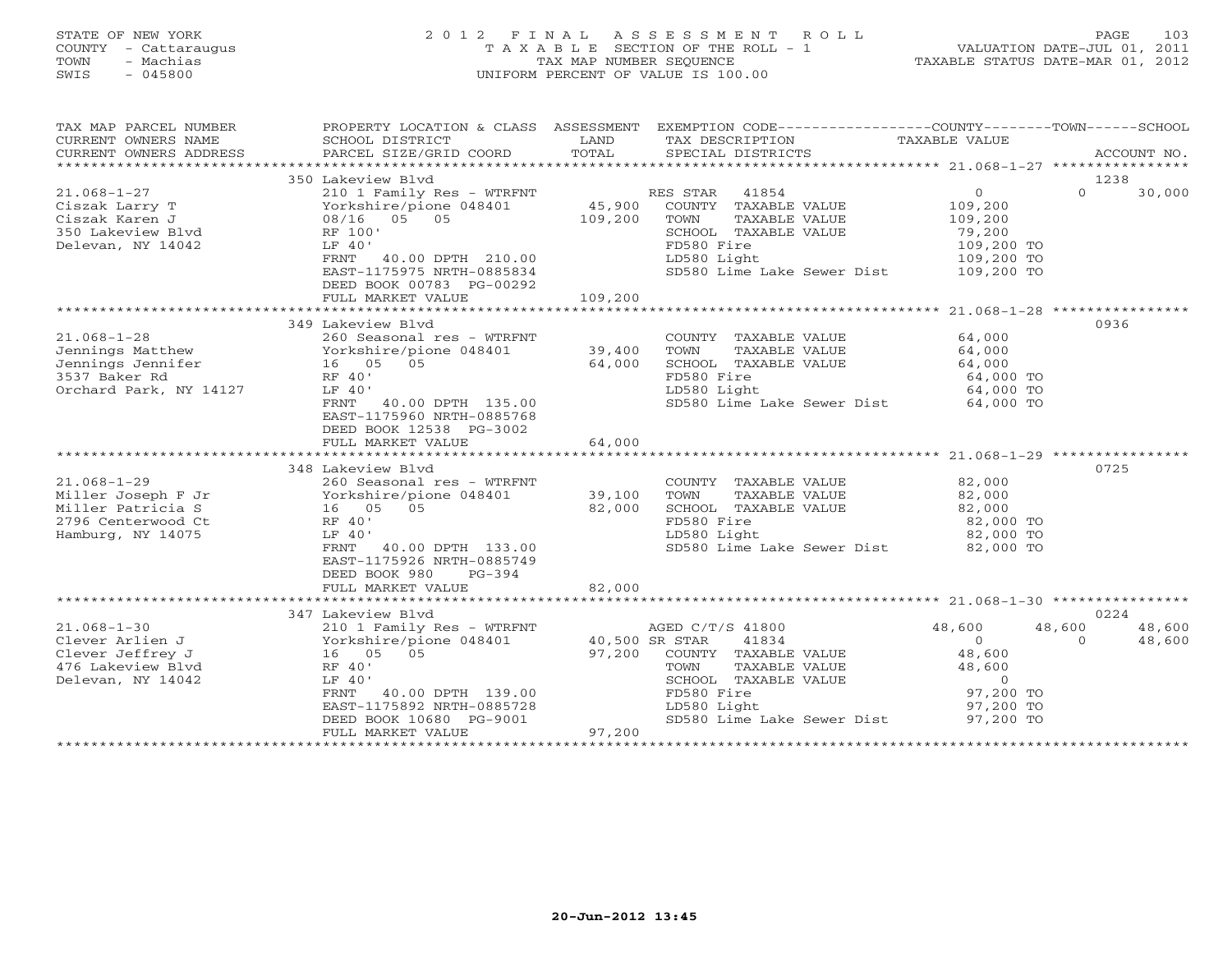#### STATE OF NEW YORK 2 0 1 2 F I N A L A S S E S S M E N T R O L L PAGE 104 COUNTY - Cattaraugus T A X A B L E SECTION OF THE ROLL - 1 VALUATION DATE-JUL 01, 2011 TOWN - Machias TAX MAP NUMBER SEQUENCE TAXABLE STATUS DATE-MAR 01, 2012 SWIS - 045800 UNIFORM PERCENT OF VALUE IS 100.00UNIFORM PERCENT OF VALUE IS 100.00

| TAX MAP PARCEL NUMBER<br>CURRENT OWNERS NAME                                                         | PROPERTY LOCATION & CLASS ASSESSMENT<br>SCHOOL DISTRICT                                                                                                                                                            | LAND                       | EXEMPTION CODE-----------------COUNTY-------TOWN------SCHOOL<br>TAX DESCRIPTION                                                                                     | TAXABLE VALUE                                                           |                            |
|------------------------------------------------------------------------------------------------------|--------------------------------------------------------------------------------------------------------------------------------------------------------------------------------------------------------------------|----------------------------|---------------------------------------------------------------------------------------------------------------------------------------------------------------------|-------------------------------------------------------------------------|----------------------------|
| CURRENT OWNERS ADDRESS                                                                               | PARCEL SIZE/GRID COORD                                                                                                                                                                                             | TOTAL                      | SPECIAL DISTRICTS                                                                                                                                                   |                                                                         | ACCOUNT NO.                |
|                                                                                                      |                                                                                                                                                                                                                    |                            |                                                                                                                                                                     |                                                                         |                            |
| $21.068 - 1 - 31$<br>Afifi Fatma<br>7953 Walnut Pl<br>Liverpool, NY 13090                            | 346 Lakeview Blyd<br>260 Seasonal res - WTRFNT<br>Yorkshire/pione 048401<br>16 05 05<br>RF 41'<br>LF 40'<br>FRNT<br>40.00 DPTH 144.00<br>EAST-1175857 NRTH-0885707<br>DEED BOOK 15401 PG-6001<br>FULL MARKET VALUE | 40,800<br>97,700<br>97,700 | COUNTY TAXABLE VALUE 97,700<br>TOWN<br>TAXABLE VALUE<br>SCHOOL TAXABLE VALUE<br>FD580 Fire<br>LD580 Light<br>SD580 Lime Lake Sewer Dist 97,700 TO                   | 97,700<br>97,700<br>97,700 TO<br>97,700 TO                              | 0325                       |
|                                                                                                      |                                                                                                                                                                                                                    |                            |                                                                                                                                                                     |                                                                         |                            |
| $21.068 - 1 - 32$<br>King Herbert Thomas<br>King Sally Ann<br>345 Lakeview Blvd<br>Delevan, NY 14042 | 345 Lakeview Blvd<br>260 Seasonal res - WTRFNT<br>Yorkshire/pione 048401<br>16 05 05<br>RF 41'<br>LF 40'<br>FRNT 40.00 DPTH 147.00<br>BANK<br>017<br>EAST-1175825 NRTH-0885684<br>DEED BOOK 00948 PG-00573         | 79,800                     | RES STAR 41854<br>41,100 COUNTY TAXABLE VALUE<br>TOWN<br>TAXABLE VALUE<br>SCHOOL TAXABLE VALUE<br>FD580 Fire<br>LD580 Light<br>SD580 Lime Lake Sewer Dist 79,800 TO | $\overline{0}$<br>79,800<br>79,800<br>49,800<br>79,800 TO<br>79,800 TO  | 0581<br>$\Omega$<br>30,000 |
|                                                                                                      | FULL MARKET VALUE                                                                                                                                                                                                  | 79,800                     |                                                                                                                                                                     |                                                                         |                            |
| $21.068 - 1 - 33$<br>Ritter Peter G<br>Ritter Arlene E<br>4223 Salem Dr<br>Blasdell, NY 14219        | 343 Lakeview Blyd<br>260 Seasonal res - WTRFNT<br>Yorkshire/pione 048401<br>16 05 05<br>RF 90'<br>LF 86'<br>FRNT<br>86.00 DPTH 175.00<br>EAST-1175777 NRTH-0885645<br>DEED BOOK 913<br>PG-00651                    | 62,600<br>116,100          | COUNTY TAXABLE VALUE<br>TOWN<br>TAXABLE VALUE<br>SCHOOL TAXABLE VALUE<br>FD580 Fire<br>LD580 Light<br>SD580 Lime Lake Sewer Dist                                    | 116,100<br>116,100<br>116,100<br>116,100 TO<br>116,100 TO<br>116,100 TO | 0942                       |
|                                                                                                      | FULL MARKET VALUE                                                                                                                                                                                                  | 116,100                    |                                                                                                                                                                     |                                                                         |                            |
| $21.068 - 1 - 34$<br>Powers Marcia D<br>5955 Goodrich Rd<br>Clarence Center, NY 14032                | 342 Lakeview Blvd<br>260 Seasonal res - WTRFNT<br>Yorkshire/pione 048401<br>16 05 05<br>RF 45'<br>LF 41'<br>FRNT 41.00 DPTH 185.00<br>EAST-1175735 NRTH-0885596<br>DEED BOOK 9045 PG-7002<br>FULL MARKET VALUE     | 45,100<br>91,600<br>91,600 | COUNTY TAXABLE VALUE<br>TOWN<br>TAXABLE VALUE<br>SCHOOL TAXABLE VALUE<br>FD580 Fire<br>LD580 Light<br>SD580 Lime Lake Sewer Dist 91,600 TO                          | 91,600<br>91,600<br>91,600<br>91,600 TO<br>91,600 TO                    | 0890                       |
|                                                                                                      |                                                                                                                                                                                                                    |                            |                                                                                                                                                                     |                                                                         |                            |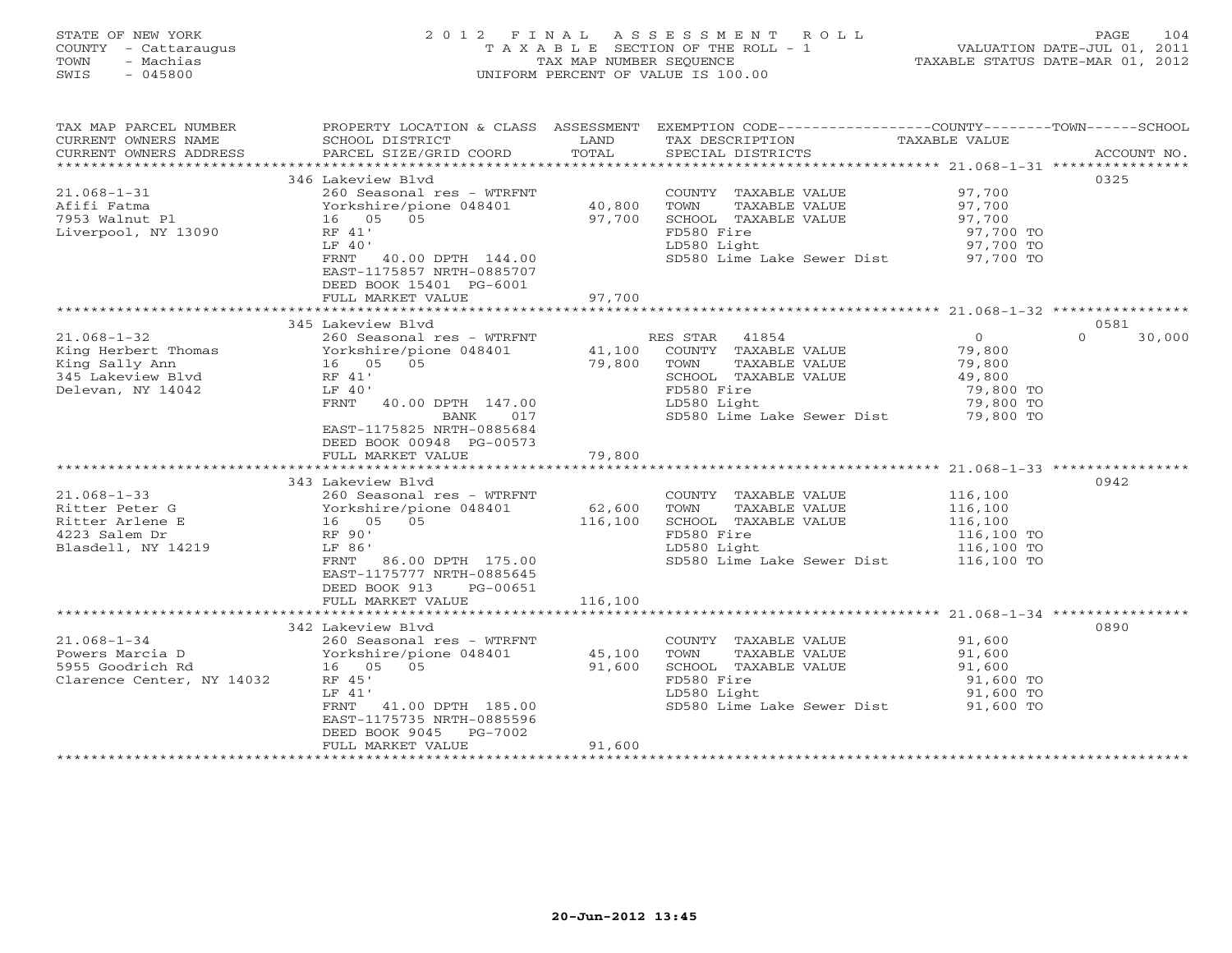### STATE OF NEW YORK 2 0 1 2 F I N A L A S S E S S M E N T R O L L PAGE 105 COUNTY - Cattaraugus T A X A B L E SECTION OF THE ROLL - 1 VALUATION DATE-JUL 01, 2011 TOWN - Machias TAX MAP NUMBER SEQUENCE TAXABLE STATUS DATE-MAR 01, 2012 SWIS - 045800 UNIFORM PERCENT OF VALUE IS 100.00UNIFORM PERCENT OF VALUE IS 100.00

| TAX MAP PARCEL NUMBER                         | PROPERTY LOCATION & CLASS ASSESSMENT EXEMPTION CODE---------------COUNTY-------TOWN------SCHOOL |                   |                                               |                          |                    |
|-----------------------------------------------|-------------------------------------------------------------------------------------------------|-------------------|-----------------------------------------------|--------------------------|--------------------|
| CURRENT OWNERS NAME<br>CURRENT OWNERS ADDRESS | SCHOOL DISTRICT<br>PARCEL SIZE/GRID COORD                                                       | LAND<br>TOTAL     | TAX DESCRIPTION<br>SPECIAL DISTRICTS          | TAXABLE VALUE            | ACCOUNT NO.        |
|                                               |                                                                                                 |                   |                                               |                          |                    |
|                                               | 341 Lakeview Blyd                                                                               |                   |                                               |                          | 0721               |
| $21.068 - 1 - 35$                             | 260 Seasonal res - WTRFNT                                                                       |                   | COUNTY TAXABLE VALUE 77,200                   |                          |                    |
| Heatherly Robert W                            | Yorkshire/pione 048401<br>16 05 05                                                              | 44,500<br>77,200  | TOWN<br>TAXABLE VALUE                         | 77,200<br>77,200         |                    |
| Heatherly Lisa<br>134 East Felton Rd          | RF 40'                                                                                          |                   | SCHOOL TAXABLE VALUE<br>FD580 Fire            |                          |                    |
| North Tonawanda, NY 14120                     | LF 40'                                                                                          |                   | LD580 Light                                   | $77,200$ TO<br>77,200 TO |                    |
|                                               | FRNT<br>40.00 DPTH 185.00                                                                       |                   | SD580 Lime Lake Sewer Dist 77,200 TO          |                          |                    |
|                                               | EAST-1175706 NRTH-0885567                                                                       |                   |                                               |                          |                    |
|                                               | DEED BOOK 00997 PG-00483                                                                        |                   |                                               |                          |                    |
|                                               | FULL MARKET VALUE                                                                               | 77,200            |                                               |                          |                    |
|                                               |                                                                                                 |                   |                                               |                          |                    |
|                                               | 340 Lakeview Blvd                                                                               |                   |                                               |                          | 0889               |
| $21.068 - 1 - 36$                             | 260 Seasonal res - WTRFNT                                                                       |                   | COUNTY TAXABLE VALUE                          | 115,000                  |                    |
| Schebell Trust Michael L                      | Yorkshire/pione 048401<br>Yorksnire <sub>/P+</sub>                                              | 44,200            | TAXABLE VALUE<br>TOWN                         | 115,000                  |                    |
| Schebell Trust Nancy J<br>7432 Melogold Cir   | RF 32'                                                                                          | 115,000           | SCHOOL TAXABLE VALUE<br>FD580 Fire            | 115,000                  |                    |
| Land O Lakes, FL 34637                        | LF 40'                                                                                          |                   | LD580 Light                                   | 115,000 TO<br>115,000 TO |                    |
|                                               | FRNT 40.00 DPTH 180.00                                                                          |                   | SD580 Lime Lake Sewer Dist 115,000 TO         |                          |                    |
|                                               | EAST-1175678 NRTH-0885541                                                                       |                   |                                               |                          |                    |
|                                               | DEED BOOK 12728 PG-8002                                                                         |                   |                                               |                          |                    |
|                                               | FULL MARKET VALUE                                                                               | 115,000           |                                               |                          |                    |
|                                               |                                                                                                 |                   |                                               |                          |                    |
|                                               | 339 Lakeview Blyd                                                                               |                   |                                               |                          | 0555               |
| $21.068 - 1 - 37$                             | 210 1 Family Res - WTRFNT RES STAR 41854<br>Yorkshire/pione 048401 44,200 COUNTY TAXABLE VALUE  |                   |                                               | $\circ$                  | $\Omega$<br>30,000 |
| Kamman Cheryl L                               |                                                                                                 |                   |                                               | 145,000                  |                    |
| Kamman Daniel F<br>339 Lakeview Blvd          | 16  05  05<br>RF 35'                                                                            | 145,000           | TOWN<br>TAXABLE VALUE<br>SCHOOL TAXABLE VALUE | 145,000<br>115,000       |                    |
| Delevan, NY 14042                             | LF 40'                                                                                          |                   | FD580 Fire                                    | 145,000 TO               |                    |
|                                               | 40.00 DPTH 180.00<br>FRNT                                                                       |                   | LD580 Light                                   | 145,000 TO               |                    |
|                                               | BANK<br>017                                                                                     |                   | SD580 Lime Lake Sewer Dist                    | 145,000 TO               |                    |
|                                               | EAST-1175649 NRTH-0885522                                                                       |                   |                                               |                          |                    |
|                                               | DEED BOOK 13189 PG-2001                                                                         |                   |                                               |                          |                    |
|                                               | FULL MARKET VALUE                                                                               | 145,000           |                                               |                          |                    |
|                                               |                                                                                                 |                   |                                               |                          |                    |
|                                               | 337 Lakeview Blvd                                                                               |                   |                                               |                          | 0989               |
| $21.068 - 1 - 38$                             | 210 1 Family Res - WTRFNT                                                                       |                   | COUNTY TAXABLE VALUE                          | 158,800                  |                    |
| Apgar Ralph W                                 | Yorkshire/pione 048401<br>16 05 05                                                              | 58,300<br>158,800 | TOWN<br>TAXABLE VALUE                         | 158,800<br>158,800       |                    |
| Apgar Irene<br>257 Prospect Ave               | RF 75'                                                                                          |                   | SCHOOL TAXABLE VALUE<br>FD580 Fire            | 158,800 TO               |                    |
| East Aurora, NY 14052                         | LF 80'                                                                                          |                   | LD580 Light                                   | 158,800 TO               |                    |
|                                               | 80.00 DPTH 155.00<br>FRNT                                                                       |                   | SD580 Lime Lake Sewer Dist 158,800 TO         |                          |                    |
|                                               | EAST-1175603 NRTH-0885495                                                                       |                   |                                               |                          |                    |
|                                               | DEED BOOK 968<br>PG-00645                                                                       |                   |                                               |                          |                    |
|                                               | FULL MARKET VALUE                                                                               | 158,800           |                                               |                          |                    |
|                                               |                                                                                                 |                   |                                               |                          |                    |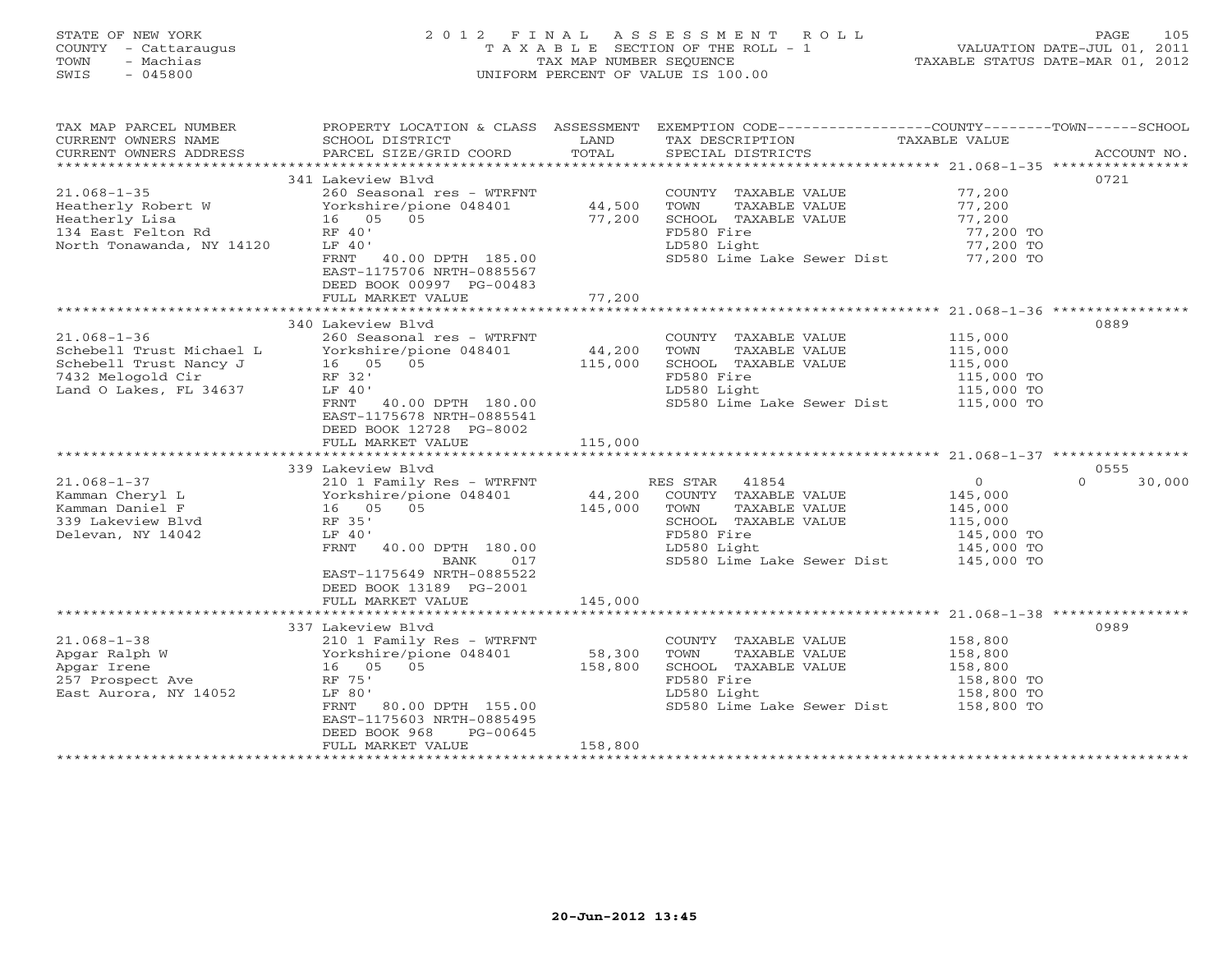#### STATE OF NEW YORK 2 0 1 2 F I N A L A S S E S S M E N T R O L L PAGE 106COUNTY - Cattaraugus T A X A B L E SECTION OF THE ROLL - 1 VALUATION DATE-JUL 01, 2011 TOWN - Machias TAX MAP NUMBER SEQUENCE TAX AND TAXABLE STATUS DATE-MAR 01, 2012<br>TRIS - 045800 SWIS - 045800 UNIFORM PERCENT OF VALUE IS 100.00

TAX MAP PARCEL NUMBER PROPERTY LOCATION & CLASS ASSESSMENT EXEMPTION CODE----------------COUNTY-------TOWN------SCHOOL

| CURRENT OWNERS NAME<br>CURRENT OWNERS ADDRESS | SCHOOL DISTRICT<br>PARCEL SIZE/GRID COORD                                                             | LAND<br>TOTAL | TAX DESCRIPTION<br>SPECIAL DISTRICTS                            | TAXABLE VALUE | ACCOUNT NO. |
|-----------------------------------------------|-------------------------------------------------------------------------------------------------------|---------------|-----------------------------------------------------------------|---------------|-------------|
|                                               |                                                                                                       |               |                                                                 |               |             |
|                                               | 336 Lakeview Blvd                                                                                     |               |                                                                 |               | 0120        |
| 21.068-1-39                                   | 260 Seasonal res - WTRFNT                                                                             |               | COUNTY TAXABLE VALUE                                            | 89,200        |             |
|                                               |                                                                                                       | 38,400        | TOWN<br>TAXABLE VALUE                                           | 89,200        |             |
|                                               |                                                                                                       | 89,200        | SCHOOL TAXABLE VALUE                                            | 89,200        |             |
|                                               |                                                                                                       |               | FD580 Fire                                                      | 89,200 TO     |             |
| Eden, NY 14057                                | LF 40'                                                                                                |               | LD580 Light                                                     | 89,200 TO     |             |
|                                               | FRNT 40.00 DPTH 115.40<br>EAST-1175551 NRTH-0885463<br>DEED BOOK 1031    PG-7001<br>FULL MARKET VALUE | 89,200        | SD580 Lime Lake Sewer Dist 89,200 TO                            |               |             |
|                                               |                                                                                                       |               |                                                                 |               |             |
|                                               | 335 Lakeview Blyd                                                                                     |               |                                                                 |               | 0845        |
| 21.068-1-40                                   | 210 1 Family Res - WTRFNT                                                                             |               | COUNTY TAXABLE VALUE                                            | 141,100       |             |
| Bierzynski Ronald                             | Yorkshire/pione 048401                                                                                | 45,400        | TOWN<br>TAXABLE VALUE                                           | 141,100       |             |
| Bierzynski Karen                              | 16 05 05                                                                                              | 141,100       | SCHOOL TAXABLE VALUE                                            | 141,100       |             |
| 45 Paxford Pl                                 | RF 59.5'                                                                                              |               | FD580 Fire                                                      | 141,100 TO    |             |
| West Seneca, NY 14224                         | LF 59.54'                                                                                             |               | LD580 Light                                                     | 141,100 TO    |             |
|                                               | FRNT 59.54 DPTH 115.40                                                                                |               | SD580 Lime Lake Sewer Dist 141,100 TO                           |               |             |
|                                               | EAST-1175510 NRTH-0885425<br>DEED BOOK 888<br>PG-00792                                                |               |                                                                 |               |             |
|                                               | FULL MARKET VALUE                                                                                     | 141,100       |                                                                 |               |             |
|                                               |                                                                                                       |               |                                                                 |               |             |
|                                               | 333 Lakeview Blvd                                                                                     |               |                                                                 |               | 1432        |
| 21.068–1–41.1                                 | 210 1 Family Res - WTRFNT                                                                             |               | COUNTY TAXABLE VALUE                                            | 160,000       |             |
| Kersch Aaron                                  | Yorkshire/pione 048401<br>16 05 05<br>RF 64.5'                                                        | 40,300        | TOWN<br>TAXABLE VALUE                                           | 160,000       |             |
| Kersch Darlene<br>5914 Java Lake Rd           |                                                                                                       | 160,000       | SCHOOL TAXABLE VALUE                                            | 160,000       |             |
|                                               |                                                                                                       |               | FD580 Fire                                                      | 160,000 TO    |             |
| Arcade, NY 14009                              | LF 60'                                                                                                |               | LD580 Light 160,000 TO<br>SD580 Lime Lake Sewer Dist 160,000 TO |               |             |
|                                               | FRNT 60.00 DPTH 90.00                                                                                 |               |                                                                 |               |             |
|                                               | EAST-1175465 NRTH-0885383<br>DEED BOOK 1988 PG-5001                                                   |               |                                                                 |               |             |
|                                               | FULL MARKET VALUE                                                                                     | 160,000       |                                                                 |               |             |
|                                               |                                                                                                       |               |                                                                 |               |             |
|                                               | 332 Lakeview Blvd                                                                                     |               |                                                                 |               | 0161        |
| 21.068-1-42                                   | 312 Vac w/imprv - WTRFNT                                                                              |               | COUNTY TAXABLE VALUE                                            | 34,000        |             |
| Kless Richard E                               | 312 vac w/inpix<br>Yorkshire/pione 048401<br>16 05 05<br>RF 40'                                       | 32,600        | TOWN<br>TAXABLE VALUE                                           | 34,000        |             |
| Kless Donna M                                 |                                                                                                       | 34,000        | SCHOOL TAXABLE VALUE                                            | 34,000        |             |
| 1019 Eagle St                                 |                                                                                                       |               | FD580 Fire                                                      | 34,000 TO     |             |
| Arcade, NY 14009                              | LF 40'                                                                                                |               | LD580 Light                                                     | 34,000 TO     |             |
|                                               | FRNT 40.00 DPTH 90.00                                                                                 |               | SD580 Lime Lake Sewer Dist 34,000 TO                            |               |             |
|                                               | EAST-1175432 NRTH-0885345                                                                             |               |                                                                 |               |             |
|                                               | DEED BOOK 879<br>PG-00547                                                                             |               |                                                                 |               |             |
|                                               | FULL MARKET VALUE                                                                                     | 34,000        |                                                                 |               |             |
|                                               | ***************************                                                                           |               |                                                                 |               |             |
|                                               |                                                                                                       |               |                                                                 |               |             |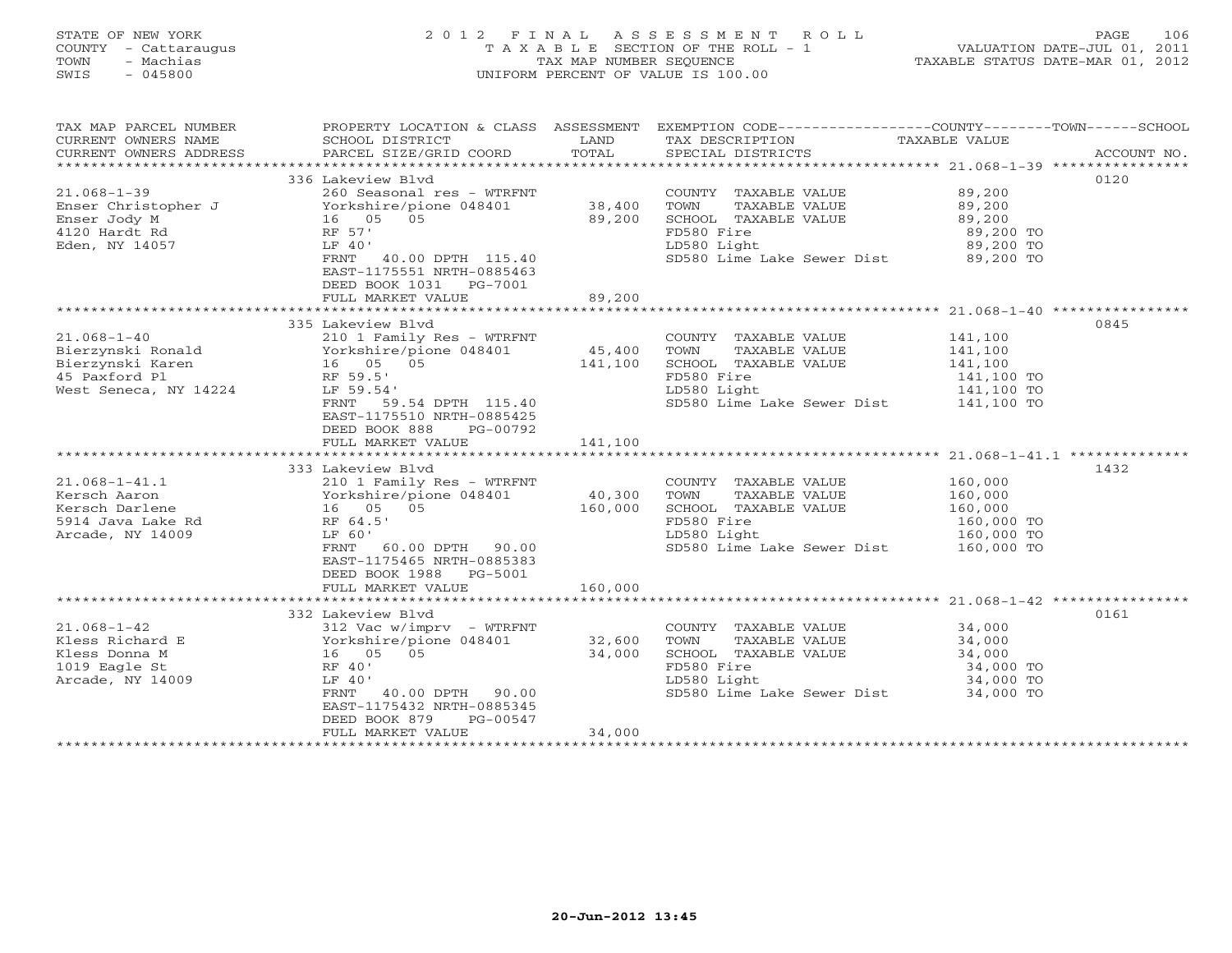### STATE OF NEW YORK 2 0 1 2 F I N A L A S S E S S M E N T R O L L PAGE 107 COUNTY - Cattaraugus T A X A B L E SECTION OF THE ROLL - 1 VALUATION DATE-JUL 01, 2011 TOWN - Machias TAX MAP NUMBER SEQUENCE TAXABLE STATUS DATE-MAR 01, 2012 SWIS - 045800 UNIFORM PERCENT OF VALUE IS 100.00UNIFORM PERCENT OF VALUE IS 100.00

| TAX MAP PARCEL NUMBER<br>CURRENT OWNERS NAME<br>CURRENT OWNERS ADDRESS | PROPERTY LOCATION & CLASS ASSESSMENT EXEMPTION CODE---------------COUNTY-------TOWN------SCHOOL<br>SCHOOL DISTRICT<br>PARCEL SIZE/GRID COORD | LAND<br>TOTAL    | TAX DESCRIPTION<br>SPECIAL DISTRICTS  | TAXABLE VALUE          | ACCOUNT NO. |
|------------------------------------------------------------------------|----------------------------------------------------------------------------------------------------------------------------------------------|------------------|---------------------------------------|------------------------|-------------|
|                                                                        |                                                                                                                                              |                  |                                       |                        |             |
|                                                                        | 331 Lakeview Blvd                                                                                                                            |                  |                                       |                        | 0497        |
| $21.068 - 1 - 43$                                                      | 210 1 Family Res - WTRFNT                                                                                                                    |                  | COUNTY TAXABLE VALUE 90,100           |                        |             |
| Kless Richard E                                                        | Yorkshire/pione 048401                                                                                                                       | 37,200           | TOWN<br>TAXABLE VALUE                 | 90,100<br>90,100       |             |
| Kless Donna M                                                          | 16 05 05                                                                                                                                     | 90,100           | SCHOOL TAXABLE VALUE                  |                        |             |
| 1019 Eagle St                                                          | RF 45'                                                                                                                                       |                  | FD580 Fire                            | 90,100 TO<br>90,100 TO |             |
| Arcade, NY 14009                                                       | LF 48'                                                                                                                                       |                  | LD580 Light                           |                        |             |
|                                                                        | FRNT 48.00 DPTH 100.00<br>EAST-1175409 NRTH-0885307                                                                                          |                  | SD580 Lime Lake Sewer Dist 90,100 TO  |                        |             |
|                                                                        | DEED BOOK 873<br>PG-00894                                                                                                                    |                  |                                       |                        |             |
|                                                                        | FULL MARKET VALUE                                                                                                                            | 90,100           |                                       |                        |             |
|                                                                        |                                                                                                                                              |                  |                                       |                        |             |
|                                                                        | 330 Lakeview Blvd                                                                                                                            |                  |                                       |                        | 0097        |
| $21.068 - 1 - 44$                                                      | 210 1 Family Res - WTRFNT                                                                                                                    |                  | COUNTY TAXABLE VALUE                  | 147,100<br>147,100     |             |
| Goodemote Duane                                                        | Yorkshire/pione 048401<br>16 05 05                                                                                                           | 55,900           | TAXABLE VALUE<br>TOWN                 |                        |             |
| Goodemote Beverly<br>3148 Riverside Dr                                 |                                                                                                                                              | 147,100          | SCHOOL TAXABLE VALUE                  | 147,100                |             |
|                                                                        | RF 70'                                                                                                                                       |                  | FD580 Fire                            | 147,100 TO             |             |
| Wellsville, NY 14895                                                   | LF 80'                                                                                                                                       |                  | LD580 Light                           | 147,100 TO             |             |
|                                                                        | FRNT 80.00 DPTH 140.00                                                                                                                       |                  | SD580 Lime Lake Sewer Dist 147,100 TO |                        |             |
|                                                                        | EAST-1175378 NRTH-0885254                                                                                                                    |                  |                                       |                        |             |
|                                                                        | DEED BOOK 00992 PG-00126                                                                                                                     |                  |                                       |                        |             |
|                                                                        | FULL MARKET VALUE                                                                                                                            | 147,100          |                                       |                        |             |
|                                                                        |                                                                                                                                              |                  |                                       |                        |             |
|                                                                        | 329 Lakeview Blyd                                                                                                                            |                  |                                       |                        | 0576        |
| $21.068 - 1 - 45$                                                      | 260 Seasonal res - WTRFNT                                                                                                                    |                  | COUNTY TAXABLE VALUE                  | 58,100                 |             |
| Hill Jeffrey P                                                         | Yorkshire/pione 048401                                                                                                                       | 29,800<br>58,100 | TOWN<br>TAXABLE VALUE                 | 58,100                 |             |
| Hill Renee                                                             | 16 05 05                                                                                                                                     | 58,100           | SCHOOL TAXABLE VALUE                  | 58,100<br>58,100       |             |
| 2214 Mengs Rd                                                          | RF 15'                                                                                                                                       |                  | FD580 Fire                            | 58,100 TO<br>58,100 TO |             |
| Attica, NY 14011                                                       | LF 25'                                                                                                                                       |                  | LD580 Light                           |                        |             |
|                                                                        | FRNT<br>25.00 DPTH 140.00<br>BANK<br>017                                                                                                     |                  | SD580 Lime Lake Sewer Dist 58,100 TO  |                        |             |
|                                                                        | EAST-1175356 NRTH-0885212                                                                                                                    |                  |                                       |                        |             |
|                                                                        | DEED BOOK 01006 PG-00767                                                                                                                     |                  |                                       |                        |             |
|                                                                        | FULL MARKET VALUE                                                                                                                            | 58,100           |                                       |                        |             |
|                                                                        |                                                                                                                                              |                  |                                       |                        |             |
|                                                                        | 328 Lakeview Blvd                                                                                                                            |                  |                                       |                        | 1066        |
| $21.068 - 1 - 46$                                                      | 260 Seasonal res - WTRFNT                                                                                                                    |                  | COUNTY TAXABLE VALUE 76,000           |                        |             |
| Johnson Peter A                                                        | Yorkshire/pione 048401                                                                                                                       | 29,000           | TAXABLE VALUE<br>TOWN                 | 76,000                 |             |
| Johnson Cynthia                                                        | 16 05 05                                                                                                                                     | 76,000           | SCHOOL TAXABLE VALUE                  | 76,000                 |             |
| 34 Woodward Dr                                                         | RF 15'                                                                                                                                       |                  | FD580 Fire                            | 76,000 TO              |             |
| West Seneca, NY 14224                                                  | LF 25'                                                                                                                                       |                  | LD580 Light                           | 76,000 TO              |             |
|                                                                        | 25.00 DPTH 135.00<br>FRNT<br>BANK<br>017                                                                                                     |                  | SD580 Lime Lake Sewer Dist 76,000 TO  |                        |             |
|                                                                        | EAST-1175338 NRTH-0885206                                                                                                                    |                  |                                       |                        |             |
|                                                                        | DEED BOOK 01018 PG-00837                                                                                                                     |                  |                                       |                        |             |
|                                                                        | FULL MARKET VALUE                                                                                                                            | 76,000           |                                       |                        |             |
|                                                                        |                                                                                                                                              |                  |                                       |                        |             |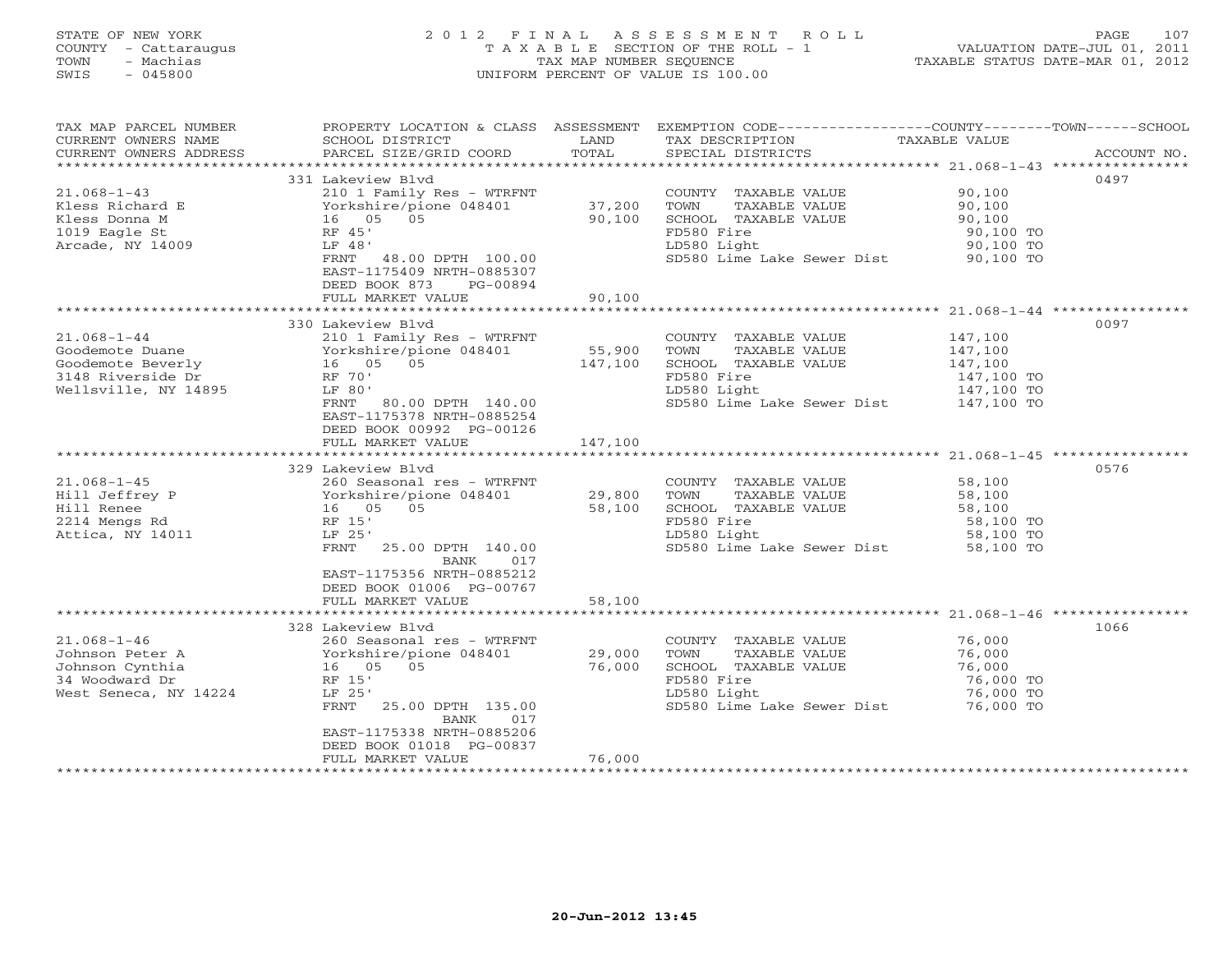#### STATE OF NEW YORK 2 0 1 2 F I N A L A S S E S S M E N T R O L L PAGE 108 COUNTY - Cattaraugus T A X A B L E SECTION OF THE ROLL - 1 VALUATION DATE-JUL 01, 2011 TOWN - Machias TAX MAP NUMBER SEQUENCE TAXABLE STATUS DATE-MAR 01, 2012 SWIS - 045800 UNIFORM PERCENT OF VALUE IS 100.00UNIFORM PERCENT OF VALUE IS 100.00

| TAX MAP PARCEL NUMBER              |                                                    |                   | PROPERTY LOCATION & CLASS ASSESSMENT EXEMPTION CODE---------------COUNTY-------TOWN------SCHOOL |                          |                    |
|------------------------------------|----------------------------------------------------|-------------------|-------------------------------------------------------------------------------------------------|--------------------------|--------------------|
| CURRENT OWNERS NAME                | SCHOOL DISTRICT                                    | LAND              | TAX DESCRIPTION                                                                                 | TAXABLE VALUE            |                    |
| CURRENT OWNERS ADDRESS             | PARCEL SIZE/GRID COORD                             | TOTAL             | SPECIAL DISTRICTS                                                                               |                          | ACCOUNT NO.        |
|                                    |                                                    |                   |                                                                                                 |                          |                    |
|                                    | 327 Lakeview Blvd                                  |                   |                                                                                                 |                          | 1110               |
| $21.068 - 1 - 47$                  | 260 Seasonal res - WTRFNT                          |                   | COUNTY TAXABLE VALUE 56,300                                                                     |                          |                    |
| Winter Jack A                      | Yorkshire/pione 048401                             | 35,200<br>56,300  | TOWN<br>TAXABLE VALUE                                                                           | 56,300                   |                    |
| Winter Elisabeth                   | $16$ 05 05                                         |                   | SCHOOL TAXABLE VALUE                                                                            | 56,300                   |                    |
| 481 Linden Ave                     | RF 30'                                             |                   | FD580 Fire                                                                                      | 56,300 TO<br>56,300 TO   |                    |
| East Aurora, NY 14052              | LF 35'                                             |                   | LD580 Light                                                                                     |                          |                    |
|                                    | FRNT 35.00 DPTH 120.00                             |                   | SD580 Lime Lake Sewer Dist 56,300 TO                                                            |                          |                    |
|                                    | EAST-1175313 NRTH-0885198                          |                   |                                                                                                 |                          |                    |
|                                    | DEED BOOK 5964 PG-7003                             |                   |                                                                                                 |                          |                    |
|                                    | FULL MARKET VALUE                                  | 56,300            |                                                                                                 |                          |                    |
|                                    |                                                    |                   |                                                                                                 |                          |                    |
|                                    | 326 Lakeview Blvd                                  |                   |                                                                                                 |                          | 0362               |
| $21.068 - 1 - 48$                  |                                                    |                   |                                                                                                 | $\overline{0}$           | $\Omega$<br>62,200 |
| Schwartz Robert E<br>Tite Mary Ann |                                                    |                   |                                                                                                 | 103,000                  |                    |
|                                    | 16 05 05                                           |                   |                                                                                                 | 103,000                  |                    |
| PO Box 511<br>Machias, NY 14101    | RF 46.35'                                          |                   | SCHOOL TAXABLE VALUE<br>FD580 Fire                                                              | 40,800<br>103,000 TO     |                    |
|                                    | LF 35'<br>FRNT 35.00 DPTH 73.01                    |                   | LD580 Light                                                                                     | 103,000 TO               |                    |
|                                    | EAST-1175282 NRTH-0885184                          |                   | SD580 Lime Lake Sewer Dist 103,000 TO                                                           |                          |                    |
|                                    | DEED BOOK 00996 PG-00618                           |                   |                                                                                                 |                          |                    |
|                                    | FULL MARKET VALUE                                  | 103,000           |                                                                                                 |                          |                    |
|                                    |                                                    |                   |                                                                                                 |                          |                    |
|                                    | 324 Lakeview Blvd                                  |                   |                                                                                                 |                          | 0222               |
| $21.068 - 1 - 49$                  | 210 1 Family Res - WTRFNT                          |                   | COUNTY TAXABLE VALUE                                                                            |                          |                    |
| Brown Thomas G                     | Yorkshire/pione 048401 60,200                      |                   | TOWN<br>TAXABLE VALUE                                                                           | 175,600<br>175,600       |                    |
| Brown Maryann J                    | YOLA.<br>16 05<br>RF 111.55'<br>F 128'<br>16 05 05 | 175,600           | SCHOOL TAXABLE VALUE                                                                            | 175,600                  |                    |
| 324 Lakeview Blvd                  |                                                    |                   | FD580 Fire                                                                                      | 175,600 TO               |                    |
| Delevan, NY 14042                  |                                                    |                   |                                                                                                 |                          |                    |
|                                    | FRNT 128.00 DPTH 122.00                            |                   | LD580 Light 175,600 TO<br>SD580 Lime Lake Sewer Dist 175,600 TO                                 |                          |                    |
|                                    | BANK<br>017                                        |                   |                                                                                                 |                          |                    |
|                                    | EAST-1175223 NRTH-0885127                          |                   |                                                                                                 |                          |                    |
|                                    | DEED BOOK 15493 PG-6002                            |                   |                                                                                                 |                          |                    |
|                                    | FULL MARKET VALUE                                  | 175,600           |                                                                                                 |                          |                    |
|                                    |                                                    |                   |                                                                                                 |                          |                    |
|                                    | 322 Lakeview Blvd                                  |                   |                                                                                                 |                          | 0644               |
| $21.068 - 1 - 50$                  | 260 Seasonal res - WTRFNT                          |                   | COUNTY TAXABLE VALUE 126,700                                                                    |                          |                    |
| Seebald Cathleen A                 | Yorkshire/pione 048401                             | 42,500<br>126,700 | TAXABLE VALUE<br>TOWN                                                                           | 126,700<br>126,700       |                    |
| 84 Sunset Creek Rd                 | 16  05  05                                         |                   | SCHOOL TAXABLE VALUE                                                                            |                          |                    |
| West Seneca, NY 14224              | RF 31'                                             |                   | FD580 Fire                                                                                      | 126,700 TO<br>126,700 TO |                    |
|                                    | LF 45'                                             |                   | LD580 Light                                                                                     |                          |                    |
|                                    | FRNT 45.00 DPTH 137.00                             |                   | SD580 Lime Lake Sewer Dist 126,700 TO                                                           |                          |                    |
|                                    | EAST-1175174 NRTH-0885072                          |                   |                                                                                                 |                          |                    |
|                                    | DEED BOOK 00919 PG-01090                           |                   |                                                                                                 |                          |                    |
|                                    | FULL MARKET VALUE                                  | 126,700           |                                                                                                 |                          |                    |
|                                    |                                                    |                   |                                                                                                 |                          |                    |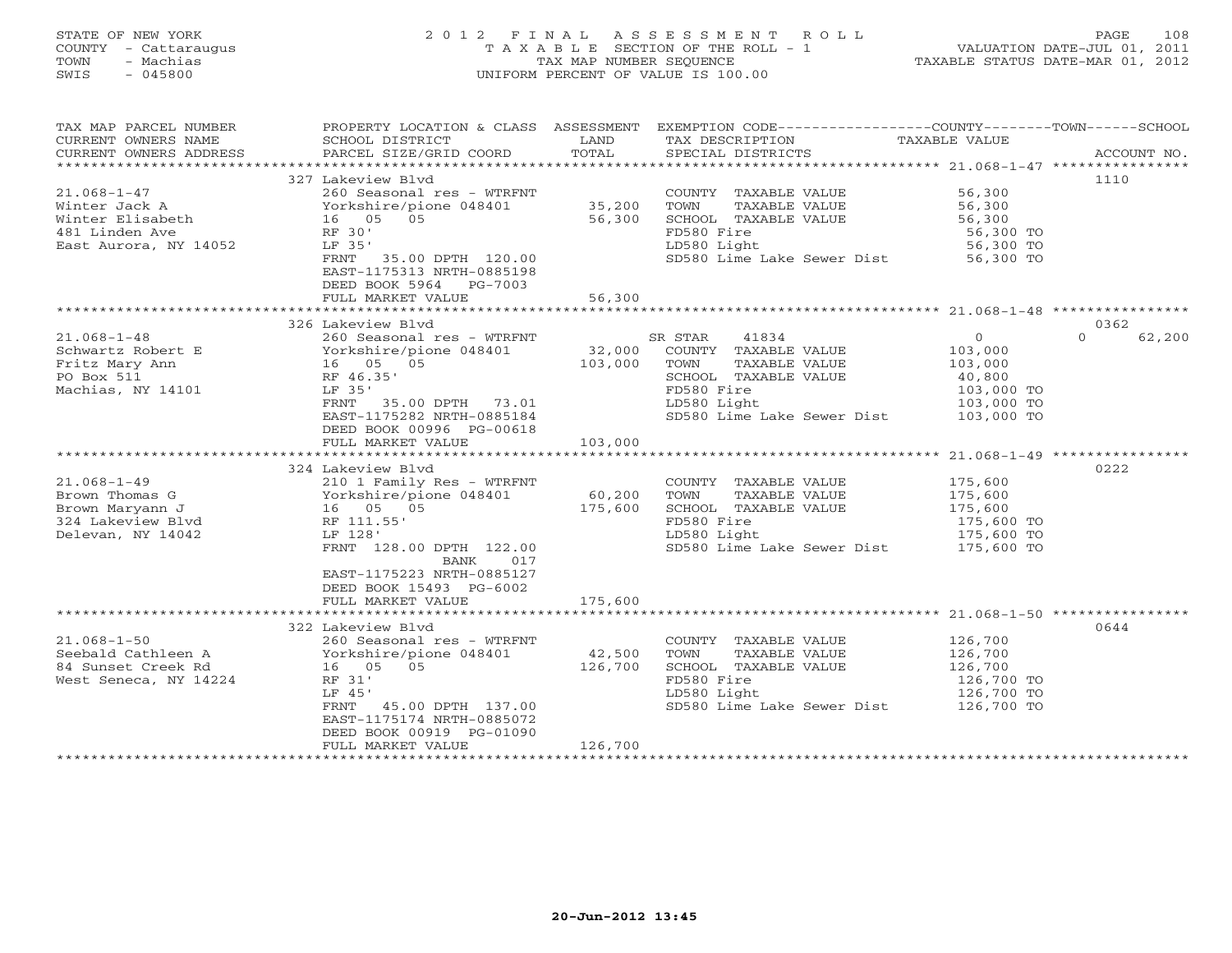# STATE OF NEW YORK 2 0 1 2 F I N A L A S S E S S M E N T R O L L PAGE 109 COUNTY - Cattaraugus T A X A B L E SECTION OF THE ROLL - 1 VALUATION DATE-JUL 01, 2011 TOWN - Machias TAX MAP NUMBER SEQUENCE TAXABLE STATUS DATE-MAR 01, 2012 SWIS - 045800 UNIFORM PERCENT OF VALUE IS 100.00UNIFORM PERCENT OF VALUE IS 100.00

| TAX MAP PARCEL NUMBER<br>CURRENT OWNERS NAME<br>CURRENT OWNERS ADDRESS                                                                                                                                                                                                                                                                                                                                                                               | PROPERTY LOCATION & CLASS ASSESSMENT<br>SCHOOL DISTRICT<br><b>Example 12 TEAND</b><br>PARCEL SIZE/GRID COORD                                                                                                                                                                                                                                                                       | TOTAL            | EXEMPTION CODE-----------------COUNTY-------TOWN------SCHOOL<br>TAX DESCRIPTION<br>SPECIAL DISTRICTS                                                                                                                             | TAXABLE VALUE                          | ACCOUNT NO. |
|------------------------------------------------------------------------------------------------------------------------------------------------------------------------------------------------------------------------------------------------------------------------------------------------------------------------------------------------------------------------------------------------------------------------------------------------------|------------------------------------------------------------------------------------------------------------------------------------------------------------------------------------------------------------------------------------------------------------------------------------------------------------------------------------------------------------------------------------|------------------|----------------------------------------------------------------------------------------------------------------------------------------------------------------------------------------------------------------------------------|----------------------------------------|-------------|
| $21.068 - 1 - 51$<br>Lancaster, NY 14086                                                                                                                                                                                                                                                                                                                                                                                                             | 321 Lakeview Blyd<br>260 Seasonal res - WTRFNT<br>LF 45'<br>FRNT 45.00 DPTH 140.00<br>EAST-1175145 NRTH-0885048<br>DEED BOOK 00996 PG-00594<br>FULL MARKET VALUE                                                                                                                                                                                                                   | 94,200           | COUNTY TAXABLE VALUE 94,200<br>TOWN TAXABLE VALUE 94,200<br>SCHOOL TAXABLE VALUE<br>SCHOOL TAXABLE VALUE 54,200<br>FD580 Fire 94,200 TO<br>FD580 Fire 94,200 TO<br>LD580 Light 94,200 TO<br>SD580 Lime Lake Sewer Dist 94,200 TO |                                        | 0855        |
| $\begin{array}{cccc} \texttt{21.068-1-52} & \texttt{260 Seasonal res - WTRENT} & \texttt{COUNTY TAXABLE VALUE} & \texttt{116,000} \\ \texttt{broderick Raymond} & \texttt{Yorkshire/pione 048401} & \texttt{45,000} & \texttt{TOWN} & \texttt{TAXABLE VALUE} & \texttt{116,000} \\ \texttt{Broderick Margaret} & \texttt{16,000} & \texttt{16} & \texttt{05} & \texttt{05} & \texttt{116,000} \\ \texttt{52 Meadowdale} & \texttt{RF 30'} & \texttt$ | 320 Lakeview Blvd<br>$FRNT$ 48.00 DPTH 145.00<br>EAST-1175114 NRTH-0885025<br>DEED BOOK 7768 PG-3001<br>FULL MARKET VALUE 116,000                                                                                                                                                                                                                                                  |                  | FD580 Fire 116,000 TO<br>LD580 Light 116,000 TO<br>SD580 Lime Lake Sewer Dist 116,000 TO                                                                                                                                         |                                        | 1098        |
| West Seneca, NY 14224                                                                                                                                                                                                                                                                                                                                                                                                                                | 319 Lakeview Blvd<br>LF 40'<br>$FRTT = 40.00 DPTH = 145.00$<br>EAST-1175081 NRTH-0885008<br>DEED BOOK 2623 PG-6001<br>FULL MARKET VALUE                                                                                                                                                                                                                                            | 114,600          | LD580 Light<br>SD580 Lime Lake Sewer Dist 114,600 TO                                                                                                                                                                             | 114,600 TO<br>114,600 TO<br>114,600 TO | 0297        |
| West Seneca, NY 14224                                                                                                                                                                                                                                                                                                                                                                                                                                | 318 Lakeview Blvd<br>21.068-1-54 21.068-1-54 21.068-1-54 221.068-1-54 221.068-1-54 221.068-1-54 221.068-1-54 221.068-1-54 221.068-1<br>2000 Schoehardt Diane Yorkshire/pione 048401 43,200 TOWN TAXABLE VALUE 27,500<br>39 East Ave 16 05 05 27.500 8CH<br>RF 30'<br>LF 45'<br>FRNT 45.00 DPTH 142.00<br>EAST-1175048 NRTH-0884994<br>DEED BOOK 16005 PG-5001<br>FULL MARKET VALUE | 87,500<br>87,500 | FD580 Fire<br>LD580 Light<br>SD580 Lime Lake Sewer Dist 87,500 TO                                                                                                                                                                | 87,500 TO<br>87,500 TO                 | 1246        |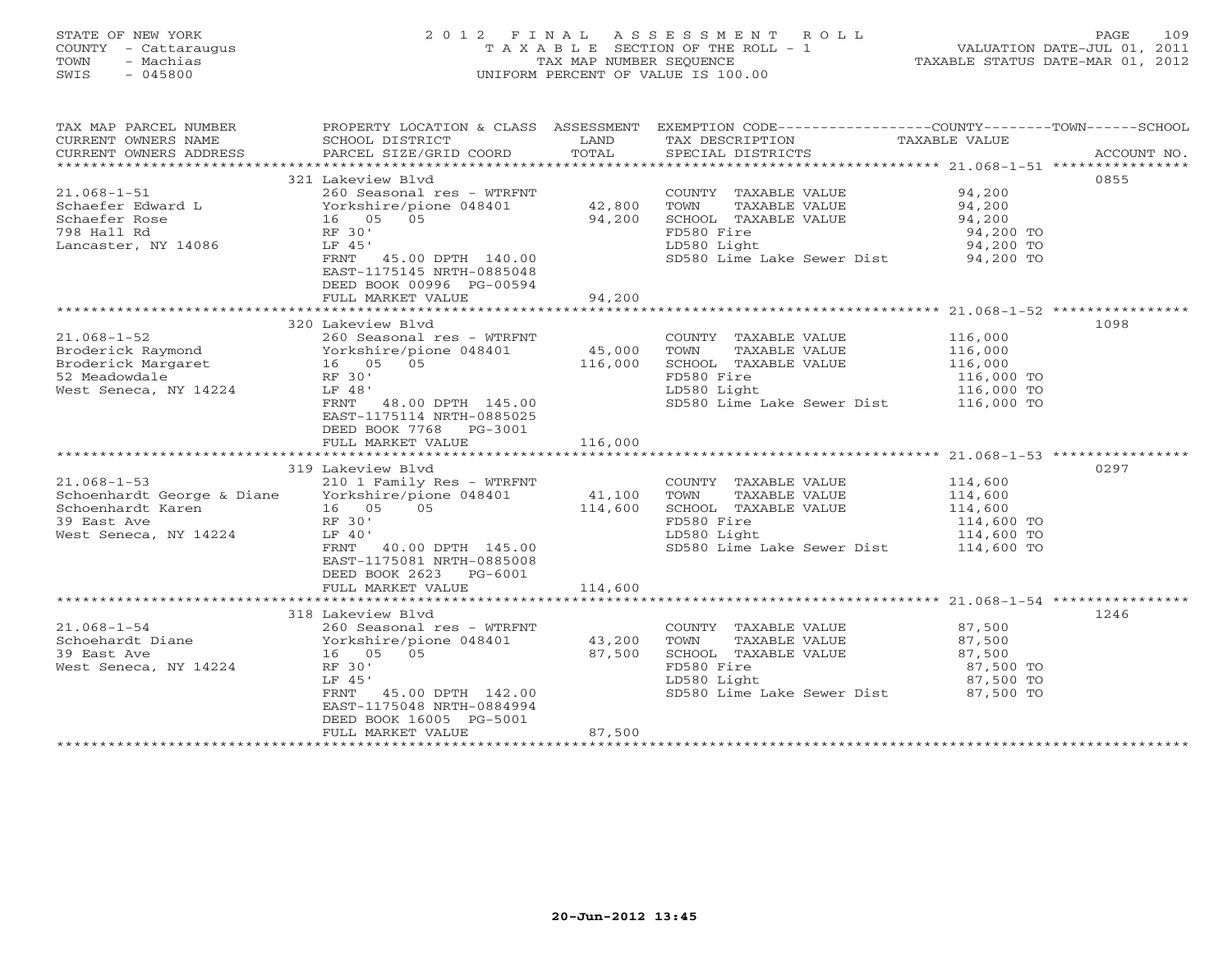#### STATE OF NEW YORK 2 0 1 2 F I N A L A S S E S S M E N T R O L L PAGE 110COUNTY - Cattaraugus T A X A B L E SECTION OF THE ROLL - 1 VALUATION DATE-JUL 01, 2011 TOWN - Machias TAX MAP NUMBER SEQUENCE TAX AND TAXABLE STATUS DATE-MAR 01, 2012<br>TRIS - 045800 SWIS - 045800 UNIFORM PERCENT OF VALUE IS 100.00

| TAX MAP PARCEL NUMBER<br>CURRENT OWNERS NAME<br>CURRENT OWNERS ADDRESS                        | SCHOOL DISTRICT<br>PARCEL SIZE/GRID COORD                                                                                                                                                                                                                                                                         | LAND<br>TOTAL                | PROPERTY LOCATION & CLASS ASSESSMENT EXEMPTION CODE----------------COUNTY-------TOWN------SCHOOL<br>TAX DESCRIPTION<br>SPECIAL DISTRICTS    | TAXABLE VALUE                                             | ACCOUNT NO. |
|-----------------------------------------------------------------------------------------------|-------------------------------------------------------------------------------------------------------------------------------------------------------------------------------------------------------------------------------------------------------------------------------------------------------------------|------------------------------|---------------------------------------------------------------------------------------------------------------------------------------------|-----------------------------------------------------------|-------------|
|                                                                                               | 316 Lakeview Blvd<br>260 Seasonal res - WTRFNT<br>FRNT 130.00 DPTH 118.00<br>EAST-1174975 NRTH-0885001<br>DEED BOOK 381<br>PG-00555<br>FULL MARKET VALUE                                                                                                                                                          | 59,400<br>126,300<br>126,300 | COUNTY TAXABLE VALUE<br>TOWN<br>TAXABLE VALUE<br>SCHOOL TAXABLE VALUE<br>FD580 Fire<br>LD580 Light<br>SD580 Lime Lake Sewer Dist 126,300 TO | 126,300<br>126,300<br>126,300<br>126,300 TO<br>126,300 TO | 0958        |
|                                                                                               |                                                                                                                                                                                                                                                                                                                   |                              |                                                                                                                                             |                                                           |             |
| $21.068 - 1 - 56$<br>Erdmann Gail D<br>Masterson Gary C<br>3156 Brown St<br>Collins, NY 14034 | 314 Lakeview Blvd<br>210 1 Family Res - WTRFNT<br>LF 45'<br>FRNT 45.00 DPTH 115.00<br>EAST-1174898 NRTH-0885013<br>DEED BOOK 12754 PG-4001<br>FULL MARKET VALUE                                                                                                                                                   | 153,700                      | COUNTY TAXABLE VALUE<br>TOWN<br>TAXABLE VALUE<br>SCHOOL TAXABLE VALUE<br>FD580 Fire<br>LD580 Light<br>SD580 Lime Lake Sewer Dist 153,700 TO | 153,700<br>153,700<br>153,700<br>153,700 TO<br>153,700 TO | 0694        |
|                                                                                               |                                                                                                                                                                                                                                                                                                                   |                              |                                                                                                                                             |                                                           |             |
| $21.068 - 1 - 57$<br>Keem Michael D<br>22 S Shore Dr<br>Elma, NY 14059                        | 313 Lakeview Blvd<br>210 1 Family Res - WTRFNT<br>210 1 Family Res - WTRF<br>Yorkshire/pione 048401<br>16 05 05<br>RF 30'<br>LF 45'<br>FRNT 45.00 DPTH 115.00<br>EAST-1174861 NRTH-0885020<br>DEED BOOK 11928 PG-7001<br>FULL MARKET VALUE                                                                        | 38,900<br>163,400<br>163,400 | COUNTY TAXABLE VALUE<br>TOWN<br>TAXABLE VALUE<br>SCHOOL TAXABLE VALUE<br>FD580 Fire<br>LD580 Light<br>SD580 Lime Lake Sewer Dist 163,400 TO | 163,400<br>163,400<br>163,400<br>163,400 TO<br>163,400 TO | 0567        |
|                                                                                               |                                                                                                                                                                                                                                                                                                                   |                              |                                                                                                                                             |                                                           |             |
| Strykersville, NY 14145                                                                       | 312 Lakeview Blvd<br>21.068-1-58<br>Almeter Mary Jane<br>260 Seasonal res - WTRFNT<br>260 Seasonal res - WTRFNT<br>260 Seasonal res - WTRFNT<br>27,700<br>27,700<br>27,400<br>27,400<br>RF 30'<br>LF 43'<br>FRNT 43.00 DPTH 101.25<br>EAST-1174835 NRTH-0885040<br>DEED BOOK 905<br>PG-00441<br>FULL MARKET VALUE | 71,400                       | COUNTY TAXABLE VALUE<br>TOWN<br>TAXABLE VALUE<br>SCHOOL TAXABLE VALUE<br>FD580 Fire<br>LD580 Light<br>SD580 Lime Lake Sewer Dist 71,400 TO  | 71,400<br>71,400<br>71,400<br>71,400 TO<br>71,400 TO      | 0695        |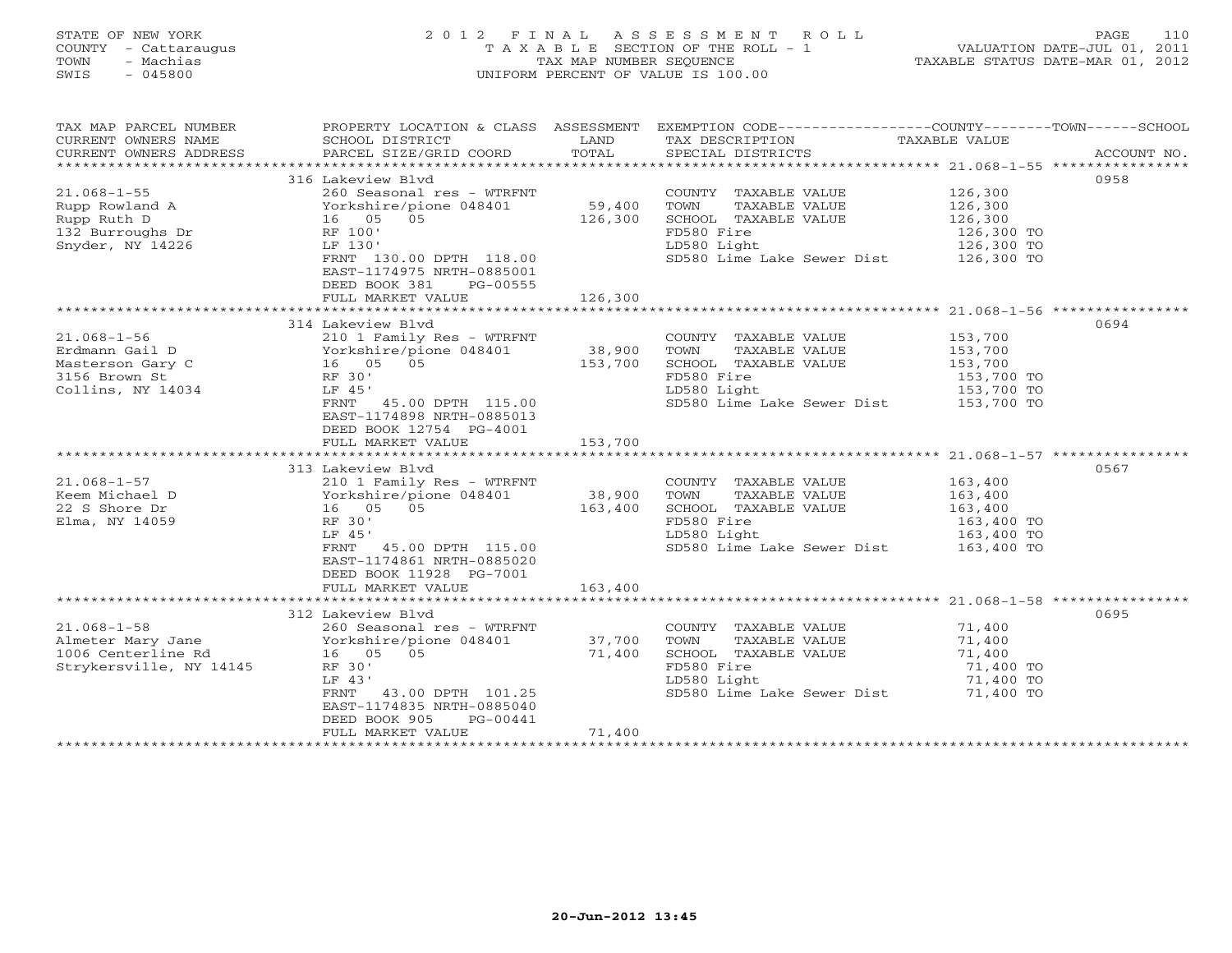# STATE OF NEW YORK 2 0 1 2 F I N A L A S S E S S M E N T R O L L PAGE 111 COUNTY - Cattaraugus T A X A B L E SECTION OF THE ROLL - 1 VALUATION DATE-JUL 01, 2011 TOWN - Machias TAX MAP NUMBER SEQUENCE TAXABLE STATUS DATE-MAR 01, 2012 SWIS - 045800 UNIFORM PERCENT OF VALUE IS 100.00UNIFORM PERCENT OF VALUE IS 100.00

| TAX MAP PARCEL NUMBER<br>CURRENT OWNERS NAME<br>CURRENT OWNERS ADDRESS                                                                                                                      | PROPERTY LOCATION & CLASS ASSESSMENT EXEMPTION CODE---------------COUNTY-------TOWN-----SCHOOL<br>SCHOOL DISTRICT<br>PARCEL SIZE/GRID COORD                                                                                                                                                                  | LAND<br>TOTAL                                    | TAX DESCRIPTION<br>SPECIAL DISTRICTS                                                                                                                                                                                                                                                      | TAXABLE VALUE                                                                                                     | ACCOUNT NO. |
|---------------------------------------------------------------------------------------------------------------------------------------------------------------------------------------------|--------------------------------------------------------------------------------------------------------------------------------------------------------------------------------------------------------------------------------------------------------------------------------------------------------------|--------------------------------------------------|-------------------------------------------------------------------------------------------------------------------------------------------------------------------------------------------------------------------------------------------------------------------------------------------|-------------------------------------------------------------------------------------------------------------------|-------------|
|                                                                                                                                                                                             |                                                                                                                                                                                                                                                                                                              |                                                  |                                                                                                                                                                                                                                                                                           |                                                                                                                   |             |
| $21.068 - 1 - 61$<br>Poole Amy<br>236 Bernhardt Dr<br>Snyder, NY 14226                                                                                                                      | 308 Lakeview Blvd<br>210 1 Family Res - WTRFNT<br>Yorkshire/pione 048401<br>16 05 05<br>RF 125'                                                                                                                                                                                                              | 54,500<br>81,500                                 | COUNTY TAXABLE VALUE<br>TOWN<br>TAXABLE VALUE<br>SCHOOL TAXABLE VALUE<br>FD580 Fire                                                                                                                                                                                                       | 81,500<br>81,500<br>81,500<br>81,500 TO                                                                           | 0494        |
|                                                                                                                                                                                             | LF 100'<br>FRNT 100.00 DPTH 42.00<br>032<br>BANK<br>EAST-1174721 NRTH-0885044<br>DEED BOOK 14842 PG-9001<br>FULL MARKET VALUE                                                                                                                                                                                | 81,500                                           | LD580 Light<br>$SD580$ Lime Lake Sewer Dist $81,500$ TO                                                                                                                                                                                                                                   | 81,500 TO                                                                                                         |             |
|                                                                                                                                                                                             |                                                                                                                                                                                                                                                                                                              |                                                  |                                                                                                                                                                                                                                                                                           |                                                                                                                   |             |
|                                                                                                                                                                                             | 307 Lakeview Blvd                                                                                                                                                                                                                                                                                            |                                                  |                                                                                                                                                                                                                                                                                           |                                                                                                                   | 0300        |
| $21.068 - 1 - 62$<br>Rector Daniel<br>16 05 05<br>RF 220<br>Rector Leslie<br>1 Peregrine Way<br>Webster, NY 14580<br>$21.068 - 2 - 1$<br>Lime Lake Co Assoc<br>Box 481<br>Machias, NY 14101 | 210 1 Family Res - WTRFNT<br>Yorkshire/pione 048401<br>LF 223'<br>FRNT 223.00 DPTH 42.00<br>EAST-1174588 NRTH-0884934<br>DEED BOOK 12307 PG-2001<br>FULL MARKET VALUE<br>Broad Bay Cir<br>311 Res vac land - WTRFNT<br>311 Res vac land – WTRFNT<br>Yorkshire/pione 048401<br>16 05 05<br>Rf 195'<br>Lf 184' | 43,000<br>129,000<br>129,000<br>42,900<br>42,900 | COUNTY TAXABLE VALUE<br>TOWN<br>TAXABLE VALUE<br>SCHOOL TAXABLE VALUE<br>FD580 Fire<br>LD580 Light<br>SD580 Lime Lake Sewer Dist 129,000 TO<br>COUNTY TAXABLE VALUE<br>TOWN<br>TAXABLE VALUE<br>SCHOOL TAXABLE VALUE<br>FD580 Fire<br>LD580 Light<br>SD580 Lime Lake Sewer Dist 42,900 TO | 129,000<br>129,000<br>129,000<br>129,000 TO<br>129,000 TO<br>42,900<br>42,900<br>42,900<br>42,900 TO<br>42,900 TO | 1207        |
|                                                                                                                                                                                             | FRNT 184.00 DPTH 50.00<br>EAST-1174369 NRTH-0884469<br>DEED BOOK 785<br>PG-01088<br>FULL MARKET VALUE                                                                                                                                                                                                        | 42,900                                           |                                                                                                                                                                                                                                                                                           |                                                                                                                   |             |
|                                                                                                                                                                                             |                                                                                                                                                                                                                                                                                                              |                                                  |                                                                                                                                                                                                                                                                                           |                                                                                                                   |             |
| $21.068 - 2 - 2.1$<br>Laird Donald W<br>2014 Cheeseman Hill Rd<br>Delevan, NY 14042                                                                                                         | Broad Bay Cir<br>311 Res vac land - WTRFNT<br>Yorkshire/pione 048401<br>16 05 05<br>RF 34'<br>LF 50'<br>50.00 DPTH 75.00<br>FRNT<br>EAST-1174488 NRTH-0884450<br>DEED BOOK 9013 PG-2001                                                                                                                      | 13,200<br>13,200                                 | COUNTY TAXABLE VALUE<br>TOWN<br>TAXABLE VALUE<br>SCHOOL TAXABLE VALUE<br>FD580 Fire<br>LD580 Light<br>SD580 Lime Lake Sewer Dist 13,200 TO                                                                                                                                                | 13,200<br>13,200<br>13,200<br>$13,200$ TO<br>13,200 TO                                                            | 0308        |
|                                                                                                                                                                                             | FULL MARKET VALUE                                                                                                                                                                                                                                                                                            | 13,200                                           |                                                                                                                                                                                                                                                                                           |                                                                                                                   |             |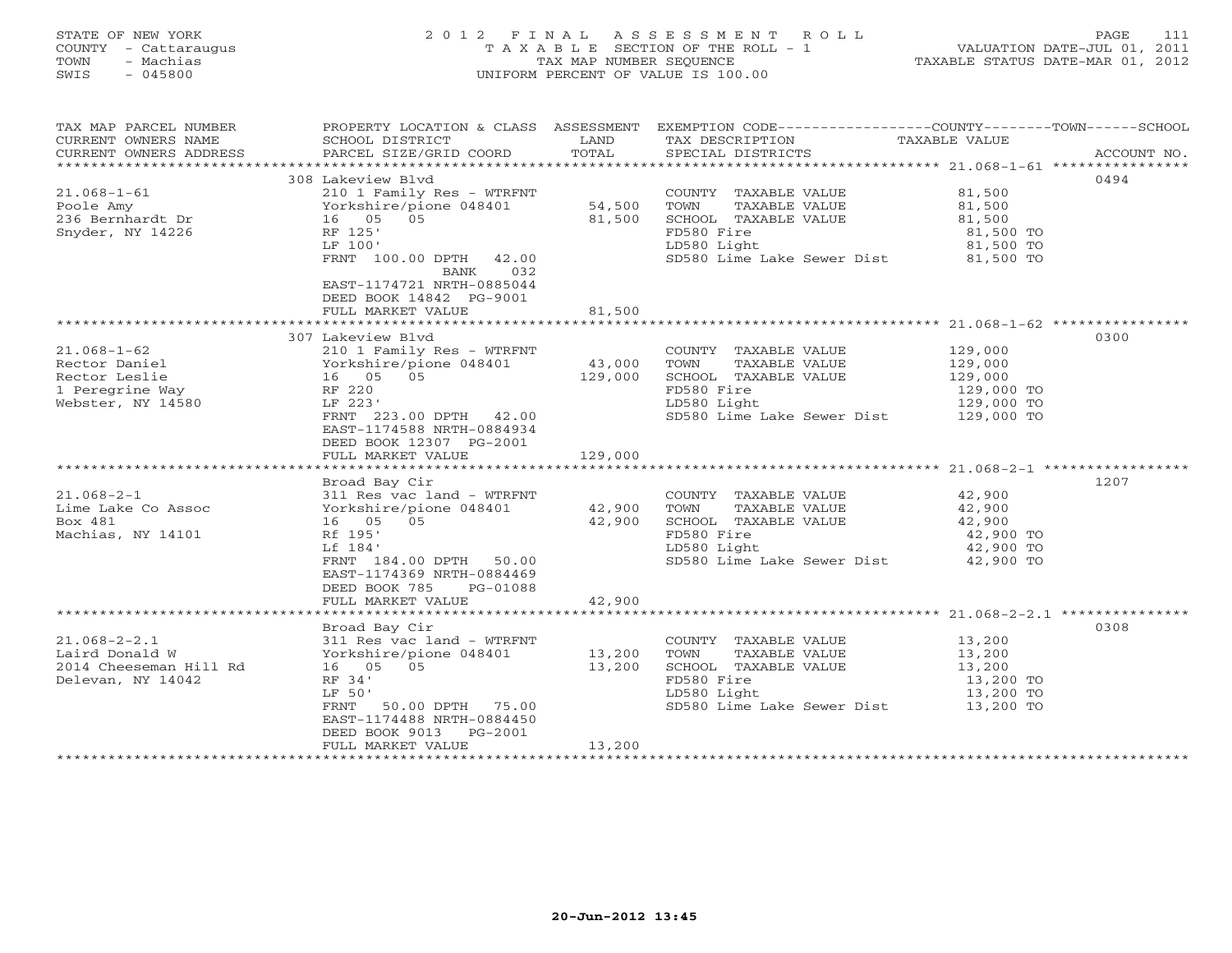STATE OF NEW YORK 2 0 1 2 F I N A L A S S E S S M E N T R O L L PAGE 112 COUNTY - Cattaraugus T A X A B L E SECTION OF THE ROLL - 1 VALUATION DATE-JUL 01, 2011 TOWN - Machias TAX MAP NUMBER SEQUENCE TAXABLE STATUS DATE-MAR 01, 2012 SWIS - 045800 UNIFORM PERCENT OF VALUE IS 100.00UNIFORM PERCENT OF VALUE IS 100.00

| TAX MAP PARCEL NUMBER<br>CURRENT OWNERS NAME<br>CURRENT OWNERS ADDRESS | PROPERTY LOCATION & CLASS ASSESSMENT<br>SCHOOL DISTRICT<br>PARCEL SIZE/GRID COORD | LAND<br>TOTAL     | EXEMPTION CODE----------------COUNTY-------TOWN------SCHOOL<br>TAX DESCRIPTION<br>SPECIAL DISTRICTS | TAXABLE VALUE                      | ACCOUNT NO. |
|------------------------------------------------------------------------|-----------------------------------------------------------------------------------|-------------------|-----------------------------------------------------------------------------------------------------|------------------------------------|-------------|
|                                                                        |                                                                                   |                   |                                                                                                     |                                    |             |
|                                                                        | 285 Broad Bay Cir                                                                 |                   |                                                                                                     | 1998                               |             |
| $21.068 - 2 - 2.2$                                                     | 210 1 Family Res - WTRFNT                                                         |                   | COUNTY TAXABLE VALUE                                                                                | 180,000                            |             |
| Rupp Anthony R                                                         | Yorkshire/pione 048401                                                            | 37,000            | TOWN<br>TAXABLE VALUE                                                                               | 180,000                            |             |
| Rupp Linda M                                                           | 16 05 05                                                                          | 180,000           | SCHOOL TAXABLE VALUE                                                                                | 180,000                            |             |
| 127 Kandahar Dr                                                        | RF 100'                                                                           |                   | FD580 Fire                                                                                          | 180,000 TO                         |             |
| East Aurora, NY 14052                                                  | LF 60'                                                                            |                   | LD580 Light                                                                                         | 180,000 TO                         |             |
|                                                                        | FRNT 60.33 DPTH 75.60<br>EAST-1174562 NRTH-0884467                                |                   | SD580 Lime Lake Sewer Dist 180,000 TO                                                               |                                    |             |
|                                                                        | DEED BOOK 16399 PG-3001                                                           |                   |                                                                                                     |                                    |             |
|                                                                        | FULL MARKET VALUE                                                                 | 180,000           |                                                                                                     |                                    |             |
|                                                                        |                                                                                   |                   |                                                                                                     |                                    |             |
| $21.068 - 2 - 3$                                                       | 283 Broad Bay Cir                                                                 |                   | RES STAR 41854                                                                                      | 1177<br>$\overline{0}$<br>$\Omega$ | 30,000      |
| Dorgan Joseph F                                                        | 210 1 Family Res - WTRFNT<br>Yorkshire/pione 048401                               |                   | COUNTY TAXABLE VALUE                                                                                |                                    |             |
| Dorgan Debra A                                                         | 16 05 05                                                                          | 78,600<br>177,000 | TAXABLE VALUE<br>TOWN                                                                               | 177,000<br>177,000                 |             |
| 283 Broad Bay Cir                                                      | RF 125'                                                                           |                   | SCHOOL TAXABLE VALUE                                                                                | 147,000                            |             |
| Machias, NY 14101                                                      | LF 160'                                                                           |                   | FD580 Fire                                                                                          | 177,000 TO                         |             |
|                                                                        | FRNT 160.00 DPTH 210.00                                                           |                   | LD580 Light                                                                                         |                                    |             |
|                                                                        | BANK<br>017                                                                       |                   | LD580 Light 177,000 TO<br>SD580 Lime Lake Sewer Dist 177,000 TO                                     |                                    |             |
|                                                                        | EAST-1174639 NRTH-0884518                                                         |                   |                                                                                                     |                                    |             |
|                                                                        | DEED BOOK 00997 PG-00564                                                          |                   |                                                                                                     |                                    |             |
|                                                                        | FULL MARKET VALUE                                                                 | 177,000           |                                                                                                     |                                    |             |
|                                                                        |                                                                                   |                   |                                                                                                     |                                    |             |
|                                                                        | 281 Broad Bay Cir                                                                 |                   |                                                                                                     | 0237                               |             |
| $21.068 - 2 - 4$                                                       | 210 1 Family Res - WTRFNT                                                         | 56,700            | COUNTY TAXABLE VALUE                                                                                | 160,700                            |             |
| Minich Edward E<br>Minich Lucille                                      | Yorkshire/pione 048401<br>33 05 05                                                | 160,700           | TOWN<br>TAXABLE VALUE<br>SCHOOL TAXABLE VALUE                                                       | 160,700                            |             |
| 82 Villa Maria Rd                                                      | RF 30'                                                                            |                   | FD580 Fire                                                                                          | 160,700<br>160,700 TO              |             |
| West Seneca, NY 14224                                                  | LF 60'                                                                            |                   | LD580 Light                                                                                         | 160,700 TO                         |             |
|                                                                        | FRNT 60.00 DPTH 210.00                                                            |                   | SD580 Lime Lake Sewer Dist 160,700 TO                                                               |                                    |             |
|                                                                        | EAST-1174710 NRTH-0884542                                                         |                   |                                                                                                     |                                    |             |
|                                                                        | DEED BOOK 00929 PG-00823                                                          |                   |                                                                                                     |                                    |             |
|                                                                        | FULL MARKET VALUE                                                                 | 160,700           |                                                                                                     |                                    |             |
|                                                                        |                                                                                   |                   |                                                                                                     |                                    |             |
|                                                                        | 280 Broad Bay Cir                                                                 |                   |                                                                                                     | 1125                               |             |
| $21.068 - 2 - 5$                                                       | 260 Seasonal res - WTRFNT                                                         |                   | COUNTY TAXABLE VALUE                                                                                | 176,200                            |             |
| Vollmer Eugene R                                                       | Yorkshire/pione 048401                                                            | 55,600<br>176,200 | TOWN<br>TAXABLE VALUE                                                                               | 176,200<br>176,200                 |             |
| Vollmer Wendy W                                                        | 16 05 05                                                                          |                   | SCHOOL TAXABLE VALUE<br>FD580 Fire<br>LD580 Light                                                   |                                    |             |
| 450 Willow Green Dr                                                    | Life Use<br>RF 18' LF 58'                                                         |                   |                                                                                                     | 176,200 TO                         |             |
| Amherst, NY 14228                                                      | 58.00 DPTH 210.00<br>FRNT                                                         |                   | LD580 Light<br>SD580 Lime Lake Sewer Dist 176,200 TO                                                | 176,200 TO                         |             |
|                                                                        | EAST-1174748 NRTH-0884534                                                         |                   |                                                                                                     |                                    |             |
|                                                                        | DEED BOOK 274<br>PG-3001                                                          |                   |                                                                                                     |                                    |             |
|                                                                        | FULL MARKET VALUE                                                                 | 176,200           |                                                                                                     |                                    |             |
|                                                                        |                                                                                   |                   |                                                                                                     |                                    |             |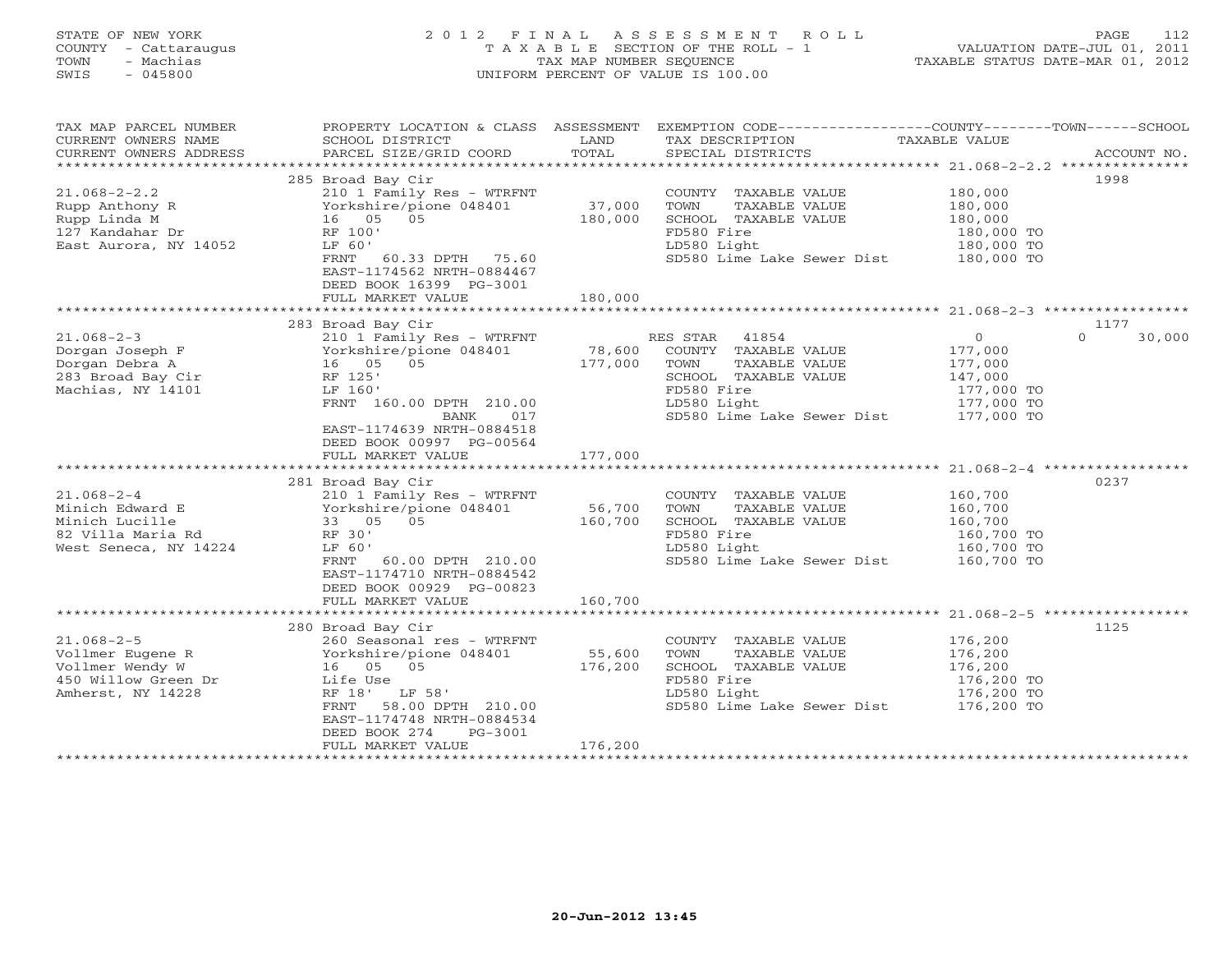# STATE OF NEW YORK 2 0 1 2 F I N A L A S S E S S M E N T R O L L PAGE 113 COUNTY - Cattaraugus T A X A B L E SECTION OF THE ROLL - 1 VALUATION DATE-JUL 01, 2011 TOWN - Machias TAX MAP NUMBER SEQUENCE TAXABLE STATUS DATE-MAR 01, 2012 SWIS - 045800 UNIFORM PERCENT OF VALUE IS 100.00UNIFORM PERCENT OF VALUE IS 100.00

| TAX MAP PARCEL NUMBER<br>CURRENT OWNERS NAME<br>CURRENT OWNERS ADDRESS | PROPERTY LOCATION & CLASS ASSESSMENT<br>SCHOOL DISTRICT<br>PARCEL SIZE/GRID COORD | LAND<br>TOTAL | EXEMPTION CODE-----------------COUNTY-------TOWN------SCHOOL<br>TAX DESCRIPTION<br>SPECIAL DISTRICTS | TAXABLE VALUE | ACCOUNT NO.        |
|------------------------------------------------------------------------|-----------------------------------------------------------------------------------|---------------|------------------------------------------------------------------------------------------------------|---------------|--------------------|
|                                                                        |                                                                                   |               |                                                                                                      |               |                    |
|                                                                        | 279 Broad Bay Cir                                                                 |               |                                                                                                      |               | 0566               |
| $21.068 - 2 - 6$                                                       | 260 Seasonal res - WTRFNT                                                         |               | COUNTY TAXABLE VALUE                                                                                 | 92,000        |                    |
| Deci Jeffery A                                                         | Yorkshire/pione 048401                                                            | 47,500        | TAXABLE VALUE<br>TOWN                                                                                | 92,000        |                    |
| 3895 Sowles Rd                                                         | 16 05 05                                                                          | 92,000        | SCHOOL TAXABLE VALUE                                                                                 | 92,000        |                    |
| Hamburg, NY 14075                                                      | RF 38'                                                                            |               | FD580 Fire                                                                                           | 92,000 TO     |                    |
|                                                                        | LF 45'                                                                            |               | LD580 Light                                                                                          | 92,000 TO     |                    |
|                                                                        | FRNT 45.00 DPTH 184.00                                                            |               | SD580 Lime Lake Sewer Dist 92,000 TO                                                                 |               |                    |
|                                                                        | EAST-1174782 NRTH-0884507                                                         |               |                                                                                                      |               |                    |
|                                                                        |                                                                                   |               |                                                                                                      |               |                    |
|                                                                        | DEED BOOK 00968 PG-00043                                                          |               |                                                                                                      |               |                    |
|                                                                        | FULL MARKET VALUE                                                                 | 92,000        |                                                                                                      |               |                    |
|                                                                        |                                                                                   |               |                                                                                                      |               |                    |
|                                                                        | 277 Broad Bay Cir                                                                 |               |                                                                                                      |               | 0954               |
| $21.068 - 2 - 7$                                                       | 210 1 Family Res - WTRFNT                                                         |               | COUNTY TAXABLE VALUE                                                                                 | 202,700       |                    |
| Wirth Paul B                                                           | Yorkshire/pione 048401                                                            | 60,500        | TOWN<br>TAXABLE VALUE                                                                                | 202,700       |                    |
| Wirth Anna C                                                           | 16 05 05                                                                          | 202,700       | SCHOOL TAXABLE VALUE                                                                                 | 202,700       |                    |
| 80 Buffalo Creek Rd                                                    | RF 125'                                                                           |               | FD580 Fire                                                                                           | 202,700 TO    |                    |
| Elma, NY 14057                                                         | LF 84.90                                                                          |               | LD580 Light                                                                                          | 202,700 TO    |                    |
|                                                                        | FRNT 84.90 DPTH 164.00                                                            |               | SD580 Lime Lake Sewer Dist 202,700 TO                                                                |               |                    |
|                                                                        | EAST-1174850 NRTH-0884487                                                         |               |                                                                                                      |               |                    |
|                                                                        | DEED BOOK 4469 PG-9001                                                            |               |                                                                                                      |               |                    |
|                                                                        | FULL MARKET VALUE                                                                 | 202,700       |                                                                                                      |               |                    |
|                                                                        |                                                                                   |               |                                                                                                      |               |                    |
|                                                                        | 276 Broad Bay Cir                                                                 |               |                                                                                                      |               | 0937               |
| $21.068 - 2 - 8$                                                       | 260 Seasonal res - WTRFNT                                                         |               | COUNTY TAXABLE VALUE                                                                                 | 88,400        |                    |
| Christie Andrew                                                        | Yorkshire/pione 048401                                                            | 47,200        | TAXABLE VALUE<br>TOWN                                                                                | 88,400        |                    |
|                                                                        |                                                                                   | 88,400        |                                                                                                      |               |                    |
| Christie Elizabe                                                       | 16  05  05                                                                        |               | SCHOOL TAXABLE VALUE                                                                                 | 88,400        |                    |
| 105 Hillview Terrace West                                              | RF 75.2                                                                           |               | FD580 Fire                                                                                           | 88,400 TO     |                    |
| Seneca, NY 14224                                                       | LF 48'                                                                            |               | LD580 Light                                                                                          | 88,400 TO     |                    |
|                                                                        | FRNT 48.00 DPTH 170.00                                                            |               | SD580 Lime Lake Sewer Dist 88,400 TO                                                                 |               |                    |
|                                                                        | EAST-1174933 NRTH-0884491                                                         |               |                                                                                                      |               |                    |
|                                                                        | DEED BOOK 00974 PG-01077                                                          |               |                                                                                                      |               |                    |
|                                                                        | FULL MARKET VALUE                                                                 | 88,400        |                                                                                                      |               |                    |
|                                                                        |                                                                                   |               |                                                                                                      |               |                    |
|                                                                        | 275 Broad Bay Cir                                                                 |               |                                                                                                      |               | 0582               |
| $21.068 - 2 - 9$                                                       | 210 1 Family Res - WTRFNT                                                         |               | RES STAR<br>41854                                                                                    | $\circ$       | 30,000<br>$\Omega$ |
| Freese Edward L                                                        | Yorkshire/pione 048401                                                            | 45,900        | COUNTY TAXABLE VALUE                                                                                 | 151,000       |                    |
| Freese Barbara                                                         | 16 05<br>05                                                                       | 151,000       | TAXABLE VALUE<br>TOWN                                                                                | 151,000       |                    |
| 275 Broad Bay Cir                                                      | RF 85.6                                                                           |               | SCHOOL TAXABLE VALUE                                                                                 | 121,000       |                    |
| Machias, NY 14101                                                      | LF 44'                                                                            |               | FD580 Fire                                                                                           | 151,000 TO    |                    |
|                                                                        | FRNT<br>44.00 DPTH 175.00                                                         |               | LD580 Light                                                                                          | 151,000 TO    |                    |
|                                                                        | EAST-1174992 NRTH-0884510                                                         |               | SD580 Lime Lake Sewer Dist                                                                           | 151,000 TO    |                    |
|                                                                        | DEED BOOK 01006 PG-01001                                                          |               |                                                                                                      |               |                    |
|                                                                        | FULL MARKET VALUE                                                                 | 151,000       |                                                                                                      |               |                    |
|                                                                        |                                                                                   |               |                                                                                                      |               |                    |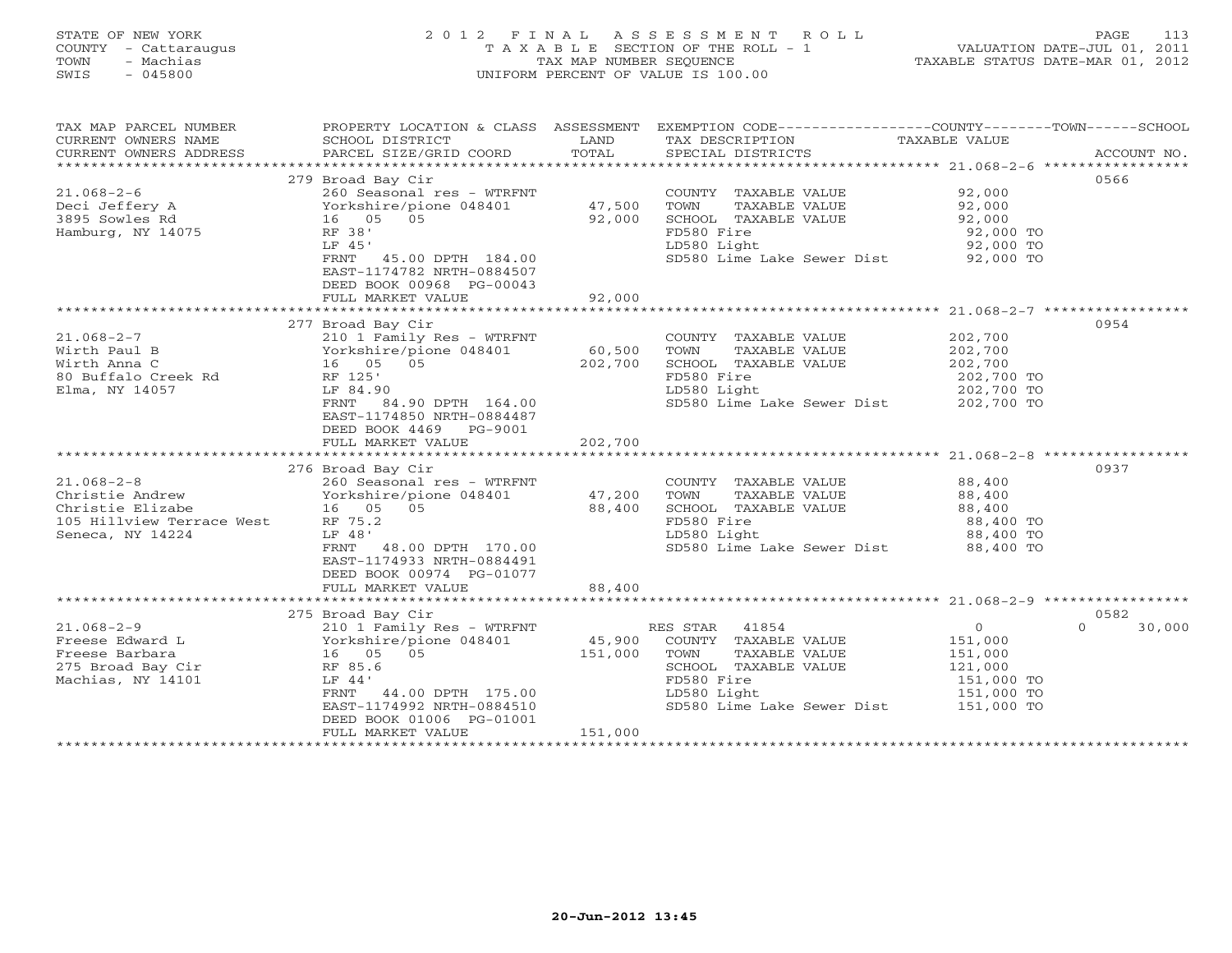# STATE OF NEW YORK 2 0 1 2 F I N A L A S S E S S M E N T R O L L PAGE 114 COUNTY - Cattaraugus T A X A B L E SECTION OF THE ROLL - 1 VALUATION DATE-JUL 01, 2011 TOWN - Machias TAX MAP NUMBER SEQUENCE TAXABLE STATUS DATE-MAR 01, 2012 SWIS - 045800 UNIFORM PERCENT OF VALUE IS 100.00UNIFORM PERCENT OF VALUE IS 100.00

| TAX MAP PARCEL NUMBER<br>CURRENT OWNERS NAME<br>CURRENT OWNERS ADDRESS                                                                                                                                               | PROPERTY LOCATION & CLASS ASSESSMENT<br>SCHOOL DISTRICT<br>PARCEL SIZE/GRID COORD                                                                                                                                                                                                                                                                                                                                  | LAND<br>TOTAL                           | EXEMPTION CODE-----------------COUNTY-------TOWN------SCHOOL<br>TAX DESCRIPTION<br>SPECIAL DISTRICTS                                                                                                                                                                                                                              | TAXABLE VALUE                                                                                                                                                            | ACCOUNT NO.                                             |
|----------------------------------------------------------------------------------------------------------------------------------------------------------------------------------------------------------------------|--------------------------------------------------------------------------------------------------------------------------------------------------------------------------------------------------------------------------------------------------------------------------------------------------------------------------------------------------------------------------------------------------------------------|-----------------------------------------|-----------------------------------------------------------------------------------------------------------------------------------------------------------------------------------------------------------------------------------------------------------------------------------------------------------------------------------|--------------------------------------------------------------------------------------------------------------------------------------------------------------------------|---------------------------------------------------------|
| $21.068 - 2 - 10$<br>Henderson Adam E<br>131 Kemp Dr<br>Macedon, NY 14502                                                                                                                                            | 274 Broad Bay Cir<br>260 Seasonal res - WTRFNT<br>Yorkshire/pione 048401<br>16 05 05<br>RF 45'<br>LF 45'<br>FRNT 45.00 DPTH 175.00                                                                                                                                                                                                                                                                                 | 46,400<br>65,000                        | COUNTY TAXABLE VALUE<br>TAXABLE VALUE<br>TOWN<br>SCHOOL TAXABLE VALUE<br>FD580 Fire<br>LD580 Light<br>SD580 Lime Lake Sewer Dist 65,000 TO                                                                                                                                                                                        | 65,000<br>65,000<br>65,000<br>65,000 TO<br>65,000 TO                                                                                                                     | 0401                                                    |
|                                                                                                                                                                                                                      | EAST-1175038 NRTH-0884539<br>DEED BOOK 7086 PG-2002<br>FULL MARKET VALUE                                                                                                                                                                                                                                                                                                                                           | 65,000                                  |                                                                                                                                                                                                                                                                                                                                   |                                                                                                                                                                          |                                                         |
|                                                                                                                                                                                                                      |                                                                                                                                                                                                                                                                                                                                                                                                                    |                                         |                                                                                                                                                                                                                                                                                                                                   |                                                                                                                                                                          |                                                         |
| $21.068 - 2 - 11$<br>Girdlestone Marvin<br>Girdlestone Hild<br>273 Broad Bay Cir<br>Machias, NY 14101<br>$21.068 - 2 - 12$<br>Boltz Christopher G<br>Flattery-Boltz Jean<br>129 Suburban Ct<br>West Seneca, NY 14224 | 273 Broad Bay Cir<br>210 1 Family Res - WTRFNT<br>Yorkshire/pione 048401<br>16 05 05<br>RF 45'<br>LF 45'<br>FRNT 45.00 DPTH 170.00<br>EAST-1175078 NRTH-0884560<br>DEED BOOK 00988 PG-01193<br>FULL MARKET VALUE<br>272 Broad Bay Cir<br>210 1 Family Res - WTRFNT<br>Yorkshire/pione 048401<br>16 05 05<br>RF 45'<br>LF 45'<br>FRNT<br>45.00 DPTH 165.00<br>EAST-1175119 NRTH-0884578<br>DEED BOOK 00946 PG-00772 | 175,800<br>175,800<br>45,400<br>196,000 | CVET C/T 41131<br>45,700 RES STAR 41854<br>CVET C/T 41131<br>COUNTY TAXABLE VALUE<br>TAXABLE VALUE<br>TOWN<br>SCHOOL TAXABLE VALUE<br>FD580 Fire<br>LD580 Light<br>SD580 Lime Lake Sewer Dist<br>COUNTY TAXABLE VALUE<br>TAXABLE VALUE<br>TOWN<br>SCHOOL TAXABLE VALUE<br>FD580 Fire<br>LD580 Light<br>SD580 Lime Lake Sewer Dist | 20,000<br>$\Omega$<br>155,800<br>155,800<br>145,800<br>175,800 TO<br>175,800 TO<br>175,800 TO<br>196,000<br>196,000<br>196,000<br>196,000 TO<br>196,000 TO<br>196,000 TO | 0283<br>20,000<br>$\circ$<br>$\Omega$<br>30,000<br>1021 |
|                                                                                                                                                                                                                      | FULL MARKET VALUE                                                                                                                                                                                                                                                                                                                                                                                                  | 196,000                                 |                                                                                                                                                                                                                                                                                                                                   |                                                                                                                                                                          |                                                         |
|                                                                                                                                                                                                                      |                                                                                                                                                                                                                                                                                                                                                                                                                    |                                         |                                                                                                                                                                                                                                                                                                                                   |                                                                                                                                                                          |                                                         |
| $21.068 - 2 - 13$<br>Christie Elizabeth J<br>Christie Jeffery A<br>638 Cindy Ln<br>West Seneca, NY 14224                                                                                                             | 271 Broad Bay Cir<br>210 1 Family Res - WTRFNT<br>Yorkshire/pione 048401<br>16 05 05<br>RF 45'<br>LF 45'<br>45.00 DPTH 164.00<br>FRNT<br>EAST-1175158 NRTH-0884601<br>DEED BOOK 13932 PG-8003<br>FULL MARKET VALUE                                                                                                                                                                                                 | 45,400 SR STAR<br>167,700<br>167,700    | AGED C/T/S 41800<br>41834<br>COUNTY TAXABLE VALUE<br>TOWN<br>TAXABLE VALUE<br>SCHOOL TAXABLE VALUE<br>FD580 Fire<br>LD580 Light<br>SD580 Lime Lake Sewer Dist                                                                                                                                                                     | 83,850<br>$\Omega$<br>83,850<br>83,850<br>21,650<br>167,700 TO<br>167,700 TO<br>167,700 TO                                                                               | 0216<br>83,850<br>83,850<br>62,200<br>$\Omega$          |
|                                                                                                                                                                                                                      |                                                                                                                                                                                                                                                                                                                                                                                                                    |                                         |                                                                                                                                                                                                                                                                                                                                   |                                                                                                                                                                          |                                                         |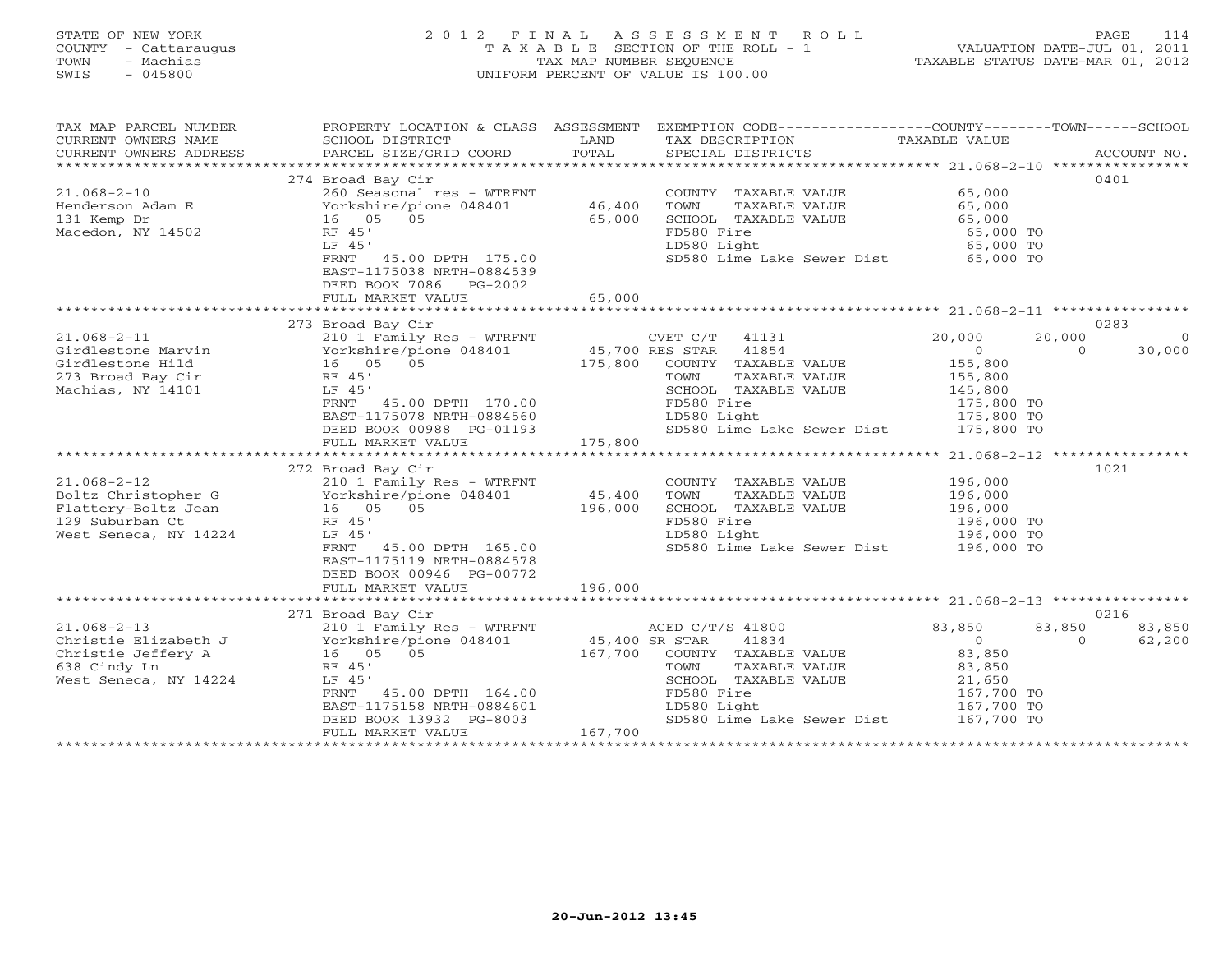# STATE OF NEW YORK 2 0 1 2 F I N A L A S S E S S M E N T R O L L PAGE 115 COUNTY - Cattaraugus T A X A B L E SECTION OF THE ROLL - 1 VALUATION DATE-JUL 01, 2011 TOWN - Machias TAX MAP NUMBER SEQUENCE TAXABLE STATUS DATE-MAR 01, 2012 SWIS - 045800 UNIFORM PERCENT OF VALUE IS 100.00UNIFORM PERCENT OF VALUE IS 100.00

| TAX MAP PARCEL NUMBER<br>CURRENT OWNERS NAME<br>CURRENT OWNERS ADDRESS                                           | SCHOOL DISTRICT<br>PARCEL SIZE/GRID COORD                                                                                                                                                                                                                                                                                                                                                                              | LAND<br>TOTAL                                | PROPERTY LOCATION & CLASS ASSESSMENT EXEMPTION CODE---------------COUNTY-------TOWN------SCHOOL<br>TAX DESCRIPTION TAXABLE VALUE SPECIAL DISTRICTS            |                                                                                                      | ACCOUNT NO.                                      |
|------------------------------------------------------------------------------------------------------------------|------------------------------------------------------------------------------------------------------------------------------------------------------------------------------------------------------------------------------------------------------------------------------------------------------------------------------------------------------------------------------------------------------------------------|----------------------------------------------|---------------------------------------------------------------------------------------------------------------------------------------------------------------|------------------------------------------------------------------------------------------------------|--------------------------------------------------|
| $21.068 - 2 - 14$<br>Machias, NY 14101                                                                           | 270 Broad Bay Cir<br>210 1 Family Res - WTRFNT<br>Downs Morgan W<br>Downs Doris M<br>270 Broad Bay Cir<br>270 Broad Bay Cir<br>270 Broad Bay Cir<br>270 Broad Bay Cir<br>270 Broad Bay Cir<br>270 Broad Bay Cir<br>271 Broad Bay Cir<br>271 Broad Bay Cir<br>272 Broad Bay Cir<br>273 Broad Bay Cir<br>LF 27'<br>FRNT 27.00 DPTH 162.00<br>EAST-1175219 NRTH-0884620<br>DEED BOOK 907<br>PG-01188<br>FULL MARKET VALUE | 35,100<br>124,300<br>124,300                 | COUNTY TAXABLE VALUE<br>TOWN<br>TAXABLE VALUE<br>SCHOOL TAXABLE VALUE<br>FD580 Fire<br>LD580 Light<br>SD580 Lime Lake Sewer Dist 124,300 TO                   | 124,300<br>124,300<br>124,300<br>124,300 TO<br>124,300 TO                                            | 0292                                             |
|                                                                                                                  |                                                                                                                                                                                                                                                                                                                                                                                                                        |                                              |                                                                                                                                                               |                                                                                                      |                                                  |
| 41 Woodhaven Dr<br>Springville, NY 14141                                                                         | 269 Broad Bay Cir<br>$x_1.008 - Z - 15$<br>Kreitzbender Wayne C<br>Kreitzbender Karen Lynn (16 05 05 59,000<br>41 Woodhaven Dr (16 05 05 59,000<br>RF 95'<br>LF 34'<br>FRNT 34.00 DPTH 180.00<br>EAST-1175264 NRTH-0884703<br>DEED BOOK 1026 PG-1091<br>FULL MARKET VALUE                                                                                                                                              | 59,000                                       | COUNTY TAXABLE VALUE<br>TOWN<br>TAXABLE VALUE<br>SCHOOL TAXABLE VALUE<br>FD580 Fire<br>LD580 Light<br>SD580 Lime Lake Sewer Dist 59,000 TO                    | 59,000<br>59,000<br>59,000<br>59,000 TO<br>59,000 TO                                                 | 0603                                             |
|                                                                                                                  |                                                                                                                                                                                                                                                                                                                                                                                                                        |                                              |                                                                                                                                                               |                                                                                                      | 0609                                             |
| $21.068 - 2 - 16$<br>Kreitzbender Wayne C<br>Kreitzbender Karen Lynn<br>41 Woodhaven Dr<br>Springville, NY 14141 | Broad Bay Cir<br>311 Res vac land - WTRFNT<br>Yorkshire/pione 048401<br>16 05 05<br>RF 56'<br>LF 50'<br>FRNT 50.00 DPTH 140.00<br>EAST-1175275 NRTH-0884731<br>DEED BOOK 1026 PG-1091                                                                                                                                                                                                                                  | 30,300<br>30,300                             | COUNTY TAXABLE VALUE<br>TOWN<br>TAXABLE VALUE<br>SCHOOL TAXABLE VALUE<br>FD580 Fire<br>LD580 Light<br>SD580 Lime Lake Sewer Dist 30,300 TO                    | 30,300<br>30,300<br>30,300<br>30,300 TO<br>30,300 TO                                                 |                                                  |
|                                                                                                                  | FULL MARKET VALUE                                                                                                                                                                                                                                                                                                                                                                                                      | 30,300                                       |                                                                                                                                                               |                                                                                                      |                                                  |
| $21.068 - 2 - 17$<br>Thomson James R<br>Thomson Amelia<br>267 Broad Bay Cir<br>Machias, NY 14101                 | 267 Broad Bay Cir<br>210 1 Family Res - WTRFNT<br>Yorkshire/pione 048401<br>16 05 05<br>RF 50'<br>LF 50'<br>FRNT<br>50.00 DPTH 158.00<br>EAST-1175279 NRTH-0884784<br>DEED BOOK 837<br>PG-01019<br>FULL MARKET VALUE                                                                                                                                                                                                   | 47,100 RES STAR<br>185,300 COUNTY<br>185,300 | $CVET C/T$ 41131<br>41854<br>COUNTY TAXABLE VALUE<br>TAXABLE VALUE<br>TOWN<br>SCHOOL TAXABLE VALUE<br>FD580 Fire<br>LD580 Light<br>SD580 Lime Lake Sewer Dist | 20,000<br>$\overline{0}$<br>165,300<br>165,300<br>155, 300<br>185,300 TO<br>185,300 TO<br>185,300 TO | 0677<br>20,000<br>$\Omega$<br>30,000<br>$\Omega$ |
|                                                                                                                  |                                                                                                                                                                                                                                                                                                                                                                                                                        |                                              |                                                                                                                                                               | ******************************                                                                       |                                                  |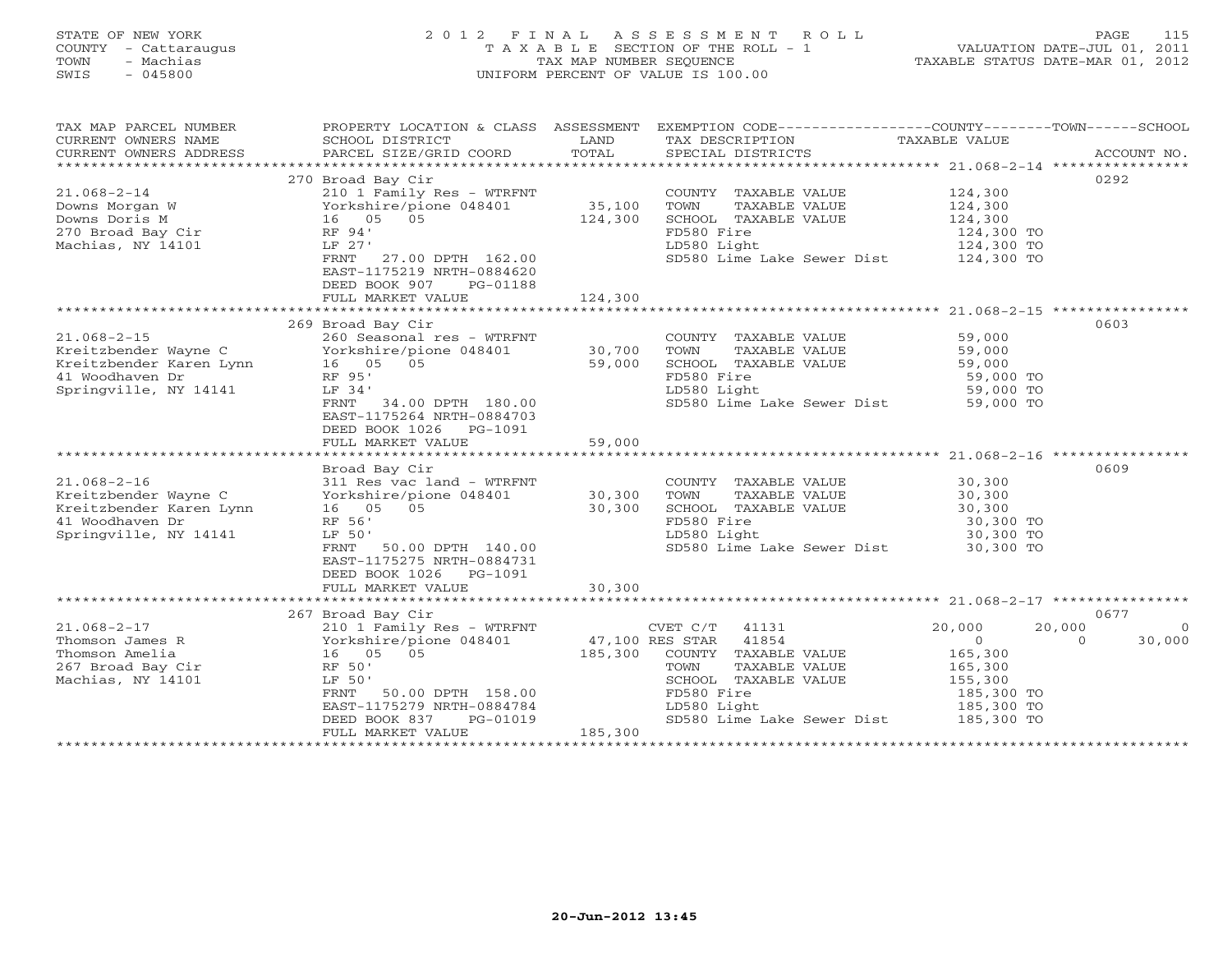# STATE OF NEW YORK 2 0 1 2 F I N A L A S S E S S M E N T R O L L PAGE 116 COUNTY - Cattaraugus T A X A B L E SECTION OF THE ROLL - 1 VALUATION DATE-JUL 01, 2011 TOWN - Machias TAX MAP NUMBER SEQUENCE TAXABLE STATUS DATE-MAR 01, 2012 SWIS - 045800 UNIFORM PERCENT OF VALUE IS 100.00UNIFORM PERCENT OF VALUE IS 100.00

| TAX MAP PARCEL NUMBER<br>CURRENT OWNERS NAME<br>CURRENT OWNERS ADDRESS                                                                                             | SCHOOL DISTRICT<br>PARCEL SIZE/GRID COORD                                                                                                                                                                                         | LAND<br>TOTAL                | TAX DESCRIPTION<br>SPECIAL DISTRICTS                                                                                                                           | PROPERTY LOCATION & CLASS ASSESSMENT EXEMPTION CODE---------------COUNTY-------TOWN------SCHOOL<br>TAXABLE VALUE<br>ACCOUNT NO.          |
|--------------------------------------------------------------------------------------------------------------------------------------------------------------------|-----------------------------------------------------------------------------------------------------------------------------------------------------------------------------------------------------------------------------------|------------------------------|----------------------------------------------------------------------------------------------------------------------------------------------------------------|------------------------------------------------------------------------------------------------------------------------------------------|
| $21.068 - 2 - 18$<br>Hart Jeffrey F<br>Hart Kathy A<br>3416 E Blood Rd 16 Norkshire/pione 048401<br>3416 E Blood Rd 16 RF 52.5<br>Cowlesville, NY 14037 LF 101.90' | 265 Broad Bay Cir<br>210 1 Family Res - WTRFNT<br>FRNT 101.90 DPTH 165.00                                                                                                                                                         | 63,100<br>145,000            | COUNTY TAXABLE VALUE<br>TOWN<br>TAXABLE VALUE<br>SCHOOL TAXABLE VALUE<br>FD580 Fire<br>LD580 Light<br>SD580 Lime Lake Sewer Dist 145,000 TO                    | 1073<br>145,000<br>145,000<br>145,000<br>145,000 TO<br>145,000 TO                                                                        |
|                                                                                                                                                                    | EAST-1175274 NRTH-0884843<br>DEED BOOK 9591 PG-5001<br>FULL MARKET VALUE                                                                                                                                                          | 145,000                      |                                                                                                                                                                |                                                                                                                                          |
| $21.068 - 2 - 19$<br>Ponton Russell J<br>Ponton Robert J<br>264 Broad Bay Cir<br>Machias, NY 14101                                                                 | -- Ludd Bay Cir<br>210 1 Family Res - WTRFNT<br>Yorkshire/pione 048401 60,700 SR STAR<br>16 05 05 146,500 COUNTY<br>LE 90'<br>FRNT 92.00 DPTH 139.00<br>EAST-1175314 NRTH-0884902<br>DEED BOOK 12992 PG-7001<br>FULL MARKET VALUE | -0884902<br>PG-7001 146,500  | WVET C/T 41121<br>41834<br>COUNTY TAXABLE VALUE<br>TAXABLE VALUE<br>SCHOOL TAXABLE VALUE<br>FD580 Fire<br>LD580 Light<br>SD580 Lime Lake Sewer Dist 146,500 TO | 0882<br>12,000<br>12,000<br>$\Omega$<br>$\overline{0}$<br>$\Omega$<br>62,200<br>134,500<br>134,500<br>84,300<br>146,500 TO<br>146,500 TO |
| $21.068 - 2 - 21$<br>Grant Terrance E<br>Grant Donna<br>112 N Second St<br>Olean, NY 14760                                                                         | 261-263 Broad Bay Cir<br>260 Seasonal res - WTRFNT<br>Yorkshire/pione 048401<br>16 05 05<br>Life Use<br>RF 75' LF 265'<br>FRNT 265.00 DPTH 163.00<br>EAST-1175372 NRTH-0885019<br>DEED BOOK 00986 PG-00678<br>FULL MARKET VALUE   | 58,500<br>173,500<br>173,500 | COUNTY TAXABLE VALUE<br>TOWN<br>TAXABLE VALUE<br>SCHOOL TAXABLE VALUE<br>FD580 Fire<br>LD580 Light<br>SD580 Lime Lake Sewer Dist 173,500 TO                    | 1065<br>173,500<br>173,500<br>173,500<br>173,500 TO<br>173,500 TO                                                                        |
| $21.068 - 2 - 22$<br>Shields Patrick K<br>Thields Pather 16 (15) 05<br>Thields Heather 16 (16) 05<br>11 Wisteria Ct<br>Madison, NJ 07940                           | 259 Broad Bay Cir<br>210 1 Family Res - WTRFNT<br>Yorkshire/pione 048401<br>RF 30.8'<br>LF 40'<br>40.00 DPTH 139.50<br>FRNT<br>EAST-1175441 NRTH-0885030<br>DEED BOOK 00993 PG-00753<br>FULL MARKET VALUE                         | 40,500<br>175,000<br>175,000 | COUNTY TAXABLE VALUE<br>TOWN<br>TAXABLE VALUE<br>SCHOOL TAXABLE VALUE<br>FD580 Fire<br>LD580 Light<br>SD580 Lime Lake Sewer Dist 175,000 TO                    | 0575<br>175,000<br>175,000<br>175,000<br>175,000 TO<br>175,000 TO                                                                        |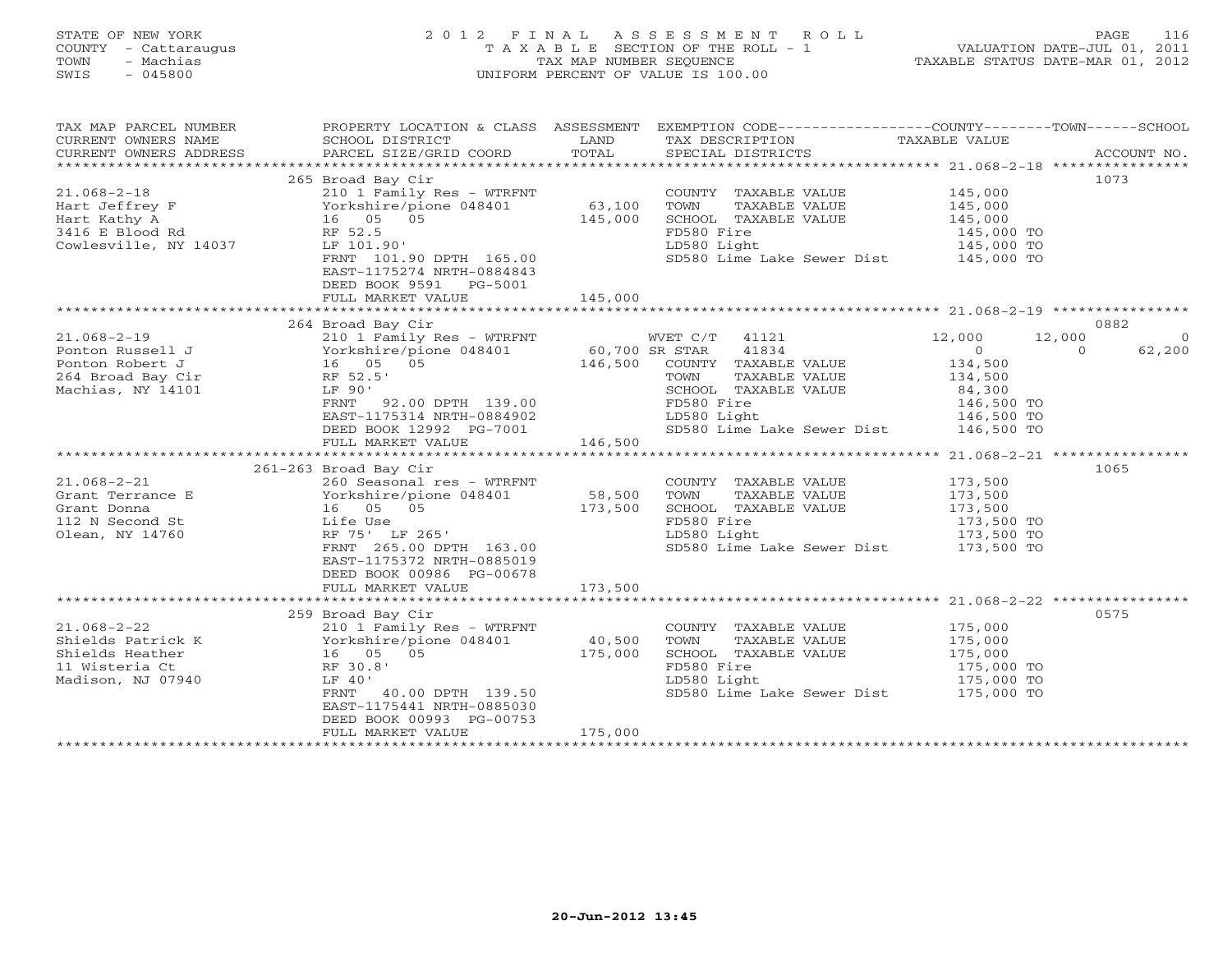| STATE OF NEW YORK<br>COUNTY<br>- Cattaraugus<br>- Machias<br>TOWN<br>$-045800$<br>SWIS |                                      | TAX MAP NUMBER SEQUENCE | 2012 FINAL ASSESSMENT ROLL<br>UNIFORM PERCENT OF VALUE IS 100.00 | 117<br>PAGE<br>T A X A B L E SECTION OF THE ROLL - 1 VALUATION DATE-JUL 01, 2011<br>TAXABLE STATUS DATE-MAR 01, 2012 |
|----------------------------------------------------------------------------------------|--------------------------------------|-------------------------|------------------------------------------------------------------|----------------------------------------------------------------------------------------------------------------------|
| TAX MAP PARCEL NUMBER                                                                  | PROPERTY LOCATION & CLASS ASSESSMENT |                         |                                                                  | EXEMPTION CODE-----------------COUNTY-------TOWN------SCHOOL                                                         |
| CURRENT OWNERS NAME                                                                    | SCHOOL DISTRICT                      | LAND                    | TAX DESCRIPTION                                                  | TAXABLE VALUE                                                                                                        |
| CURRENT OWNERS ADDRESS                                                                 | PARCEL SIZE/GRID COORD TOTAL         |                         | SPECIAL DISTRICTS                                                | ACCOUNT NO.                                                                                                          |
|                                                                                        |                                      |                         |                                                                  |                                                                                                                      |
|                                                                                        | 258 Broad Bay Cir                    |                         |                                                                  | 0314                                                                                                                 |
| $21.068 - 2 - 23$                                                                      | 260 Seasonal res - WTRFNT            |                         | COUNTY<br>TAXABLE VALUE                                          | 176,300                                                                                                              |
| Eliah Richard                                                                          | Yorkshire/pione 048401 42,800        |                         | TOWN<br>TAXABLE VALUE                                            | 176,300                                                                                                              |
| Ziegler Susan                                                                          | $16$ 05 05                           | 176,300                 | SCHOOL TAXABLE VALUE                                             | 176,300                                                                                                              |
| 30 Carlton Dr                                                                          | RF 33.8'                             |                         | FD580 Fire                                                       | 176,300 TO                                                                                                           |
| Orchard Park, NY 14127                                                                 | LF 45'                               |                         | LD580 Light                                                      | 176,300 TO                                                                                                           |
|                                                                                        | FRNT<br>45.00 DPTH 139.50            |                         | SD580 Lime Lake Sewer Dist                                       | 176,300 TO                                                                                                           |
|                                                                                        | EAST-1175480 NRTH-0885020            |                         |                                                                  |                                                                                                                      |
|                                                                                        | DEED BOOK 16953 PG-6003              |                         |                                                                  |                                                                                                                      |
|                                                                                        | FULL MARKET VALUE                    | 176,300                 |                                                                  |                                                                                                                      |
|                                                                                        |                                      |                         |                                                                  |                                                                                                                      |
|                                                                                        | 257 Broad Bay Cir                    |                         |                                                                  | 0842                                                                                                                 |

\*\*\*\*\*\*\*\*\*\*\*\*\*\*\*\*\*\*\*\*\*\*\*\*\*\*\*\*\*\*\*\*\*\*\*\*\*\*\*\*\*\*\*\*\*\*\*\*\*\*\*\*\*\*\*\*\*\*\*\*\*\*\*\*\*\*\*\*\*\*\*\*\*\*\*\*\*\*\*\*\*\*\*\*\*\*\*\*\*\*\*\*\*\*\*\*\*\*\*\*\*\*\* 21.068-2-25 \*\*\*\*\*\*\*\*\*\*\*\*\*\*\*\*

21.068-2-24 260 Seasonal res - WTRFNT COUNTY TAXABLE VALUE 140,600 Skorupa Mary T Yorkshire/pione 048401 34,500 TOWN TAXABLE VALUE 140,600 57 Byron Ave 16 05 05 140,600 SCHOOL TAXABLE VALUE 140,600 Buffalo, NY 14223 RF 45.8' FD580 Fire 140,600 TO LF 30' LD580 Light 140,600 TO FRNT 30.00 DPTH 131.00 SD580 Lime Lake Sewer Dist 140,600 TO BANK 017

21.068-2-25 260 Seasonal res - WTRFNT COUNTY TAXABLE VALUE 105,400 Will John P Yorkshire/pione 048401 31,900 TOWN TAXABLE VALUE 105,400 824 Rockbasket Ln 16 05 05 105,400 SCHOOL TAXABLE VALUE 105,400 Chester, VA 23836 LF 43.10' FD580 Fire 105,400 TO LF 31' LD580 Light 105,400 TO FRNT 31.00 DPTH 110.00 SD580 Lime Lake Sewer Dist 105,400 TO

21.068-2-26 260 Seasonal res - WTRFNT COUNTY TAXABLE VALUE 81,900 Bernhoft Douglas F Yorkshire/pione 048401 31,500 TOWN TAXABLE VALUE 81,900 Bernhoft Kare Cheryl M 16 05 05 81,900 SCHOOL TAXABLE VALUE 81,900 9553 Rte 240 RF 55.0 FD580 Fire 81,900 TO West Valley, NY 14171 LF 37.40' LD580 Light 81,900 TO FRNT 37.40 DPTH 90.00 SD580 Lime Lake Sewer Dist 81,900 TO

EAST-1175549 NRTH-0884995

EAST-1175588 NRTH-0884989

256 Broad Bay Cir 0533

\*\*\*\*\*\*\*\*\*\*\*\*\*\*\*\*\*\*\*\*\*\*\*\*\*\*\*\*\*\*\*\*\*\*\*\*\*\*\*\*\*\*\*\*\*\*\*\*\*\*\*\*\*\*\*\*\*\*\*\*\*\*\*\*\*\*\*\*\*\*\*\*\*\*\*\*\*\*\*\*\*\*\*\*\*\*\*\*\*\*\*\*\*\*\*\*\*\*\*\*\*\*\* 21.068-2-26 \*\*\*\*\*\*\*\*\*\*\*\*\*\*\*\*255 Broad Bay Cir 0981

\*\*\*\*\*\*\*\*\*\*\*\*\*\*\*\*\*\*\*\*\*\*\*\*\*\*\*\*\*\*\*\*\*\*\*\*\*\*\*\*\*\*\*\*\*\*\*\*\*\*\*\*\*\*\*\*\*\*\*\*\*\*\*\*\*\*\*\*\*\*\*\*\*\*\*\*\*\*\*\*\*\*\*\*\*\*\*\*\*\*\*\*\*\*\*\*\*\*\*\*\*\*\*\*\*\*\*\*\*\*\*\*\*\*\*\*\*\*\*\*\*\*\*\*\*\*\*\*\*\*\*\*

 EAST-1175512 NRTH-0885002 DEED BOOK 3995 PG-3004

DEED BOOK 01018 PG-00732

FULL MARKET VALUE 140,600

DEED BOOK 8961 PG-6002 FULL MARKET VALUE 105,400

FULL MARKET VALUE 81,900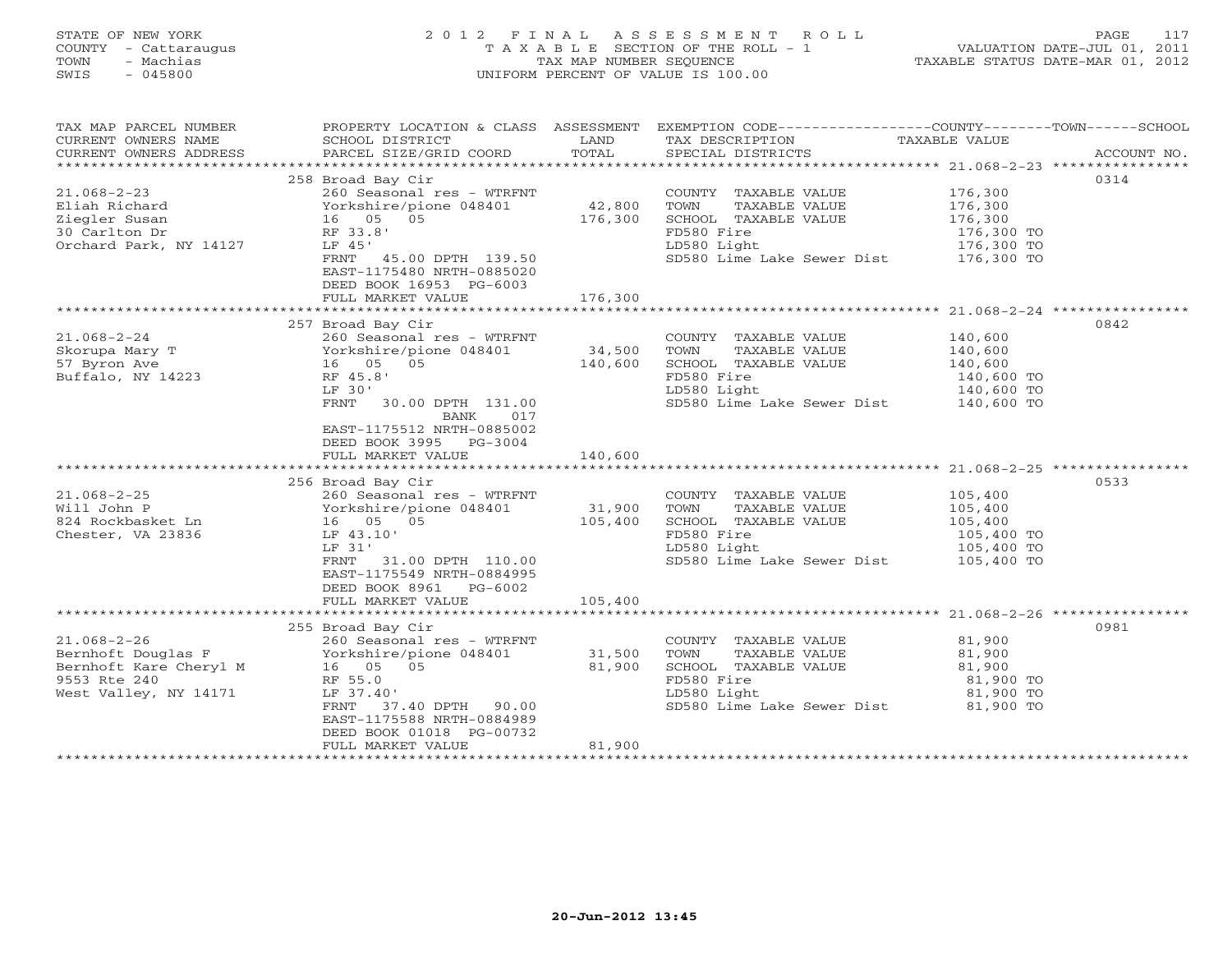# STATE OF NEW YORK 2 0 1 2 F I N A L A S S E S S M E N T R O L L PAGE 118 COUNTY - Cattaraugus T A X A B L E SECTION OF THE ROLL - 1 VALUATION DATE-JUL 01, 2011 TOWN - Machias TAX MAP NUMBER SEQUENCE TAXABLE STATUS DATE-MAR 01, 2012 SWIS - 045800 UNIFORM PERCENT OF VALUE IS 100.00UNIFORM PERCENT OF VALUE IS 100.00

| TAX MAP PARCEL NUMBER<br>CURRENT OWNERS NAME<br>CURRENT OWNERS ADDRESS                                                                                                                                                                                | PROPERTY LOCATION & CLASS ASSESSMENT<br>SCHOOL DISTRICT                                                                                                                                                                                                                        | LAND                    | EXEMPTION CODE-----------------COUNTY-------TOWN------SCHOOL<br>TAX DESCRIPTION                                                                                                                                                                                                                                        | TAXABLE VALUE                                                   |                                  |
|-------------------------------------------------------------------------------------------------------------------------------------------------------------------------------------------------------------------------------------------------------|--------------------------------------------------------------------------------------------------------------------------------------------------------------------------------------------------------------------------------------------------------------------------------|-------------------------|------------------------------------------------------------------------------------------------------------------------------------------------------------------------------------------------------------------------------------------------------------------------------------------------------------------------|-----------------------------------------------------------------|----------------------------------|
|                                                                                                                                                                                                                                                       |                                                                                                                                                                                                                                                                                |                         |                                                                                                                                                                                                                                                                                                                        |                                                                 |                                  |
| $21.068 - 2 - 27$<br>McNamara Robert J<br>254 Broad Bay Cir<br>Machias, NY 14101                                                                                                                                                                      | 254 Broad Bay Cir<br>260 Seasonal res - WTRFNT SR STAR<br>16 05 05<br>RF 52<br>LF 38.40'<br>FRNT 38.40 DPTH 82.00<br>EAST-1175634 NRTH-0884991<br>DEED BOOK 821 DO 01151<br>DEED BOOK 821<br>PG-01151<br>FULL MARKET VALUE                                                     | 146,100 TOWN<br>146,100 | 41834<br>Yorkshire/pione 048401 30,900 COUNTY TAXABLE VALUE 146,100<br>TOWN      TAXABLE VALUE<br>SCHOOL   TAXABLE VALUE<br>FD580 Fire<br>LD580 Light<br>SD580 Lime Lake Sewer Dist 146,100 TO                                                                                                                         | $\overline{0}$<br>146,100<br>83,900<br>146,100 TO<br>146,100 TO | 0717<br>$\Omega$<br>62,200       |
|                                                                                                                                                                                                                                                       |                                                                                                                                                                                                                                                                                |                         |                                                                                                                                                                                                                                                                                                                        |                                                                 |                                  |
| $21.068 - 2 - 28$<br>Martin Daniel C<br>Martin Richard<br>2291 Bullis Rd<br>Elma, NY 14059                                                                                                                                                            | 253 Broad Bay Cir<br>260 Seasonal res - WTRFNT<br>200 Seasonal IES - WIRENT<br>Yorkshire/pione 048401 32,400<br>16 05 05 132,500<br>RF 48'<br>LF 36'<br>FRNT 36.00 DPTH 100.00<br>LF 36'<br>EAST-1175679 NRTH-0884996<br>DEED BOOK 00999 PG-00671<br>FULL MARKET VALUE 132,500 |                         | COUNTY TAXABLE VALUE 132,500<br>TOWN TAXABLE VALUE 132,500<br>TOWN<br>LD580 Light<br>SD580 Lime Lake Sewer Dist 132,500 TO                                                                                                                                                                                             | 132, 500 TO<br>132, 500 TO<br>122, 500 TO                       | 0420                             |
|                                                                                                                                                                                                                                                       |                                                                                                                                                                                                                                                                                |                         |                                                                                                                                                                                                                                                                                                                        |                                                                 |                                  |
| $21.068 - 2 - 29$<br>Port Allegany, PA 16743                                                                                                                                                                                                          | 252 Broad Bay Cir<br>260 Seasonal res - WTRFNT<br>LF 42'<br>FRNT 42.00 DPTH 115.00<br>EAST-1175720 NRTH-0885004<br>DEED BOOK 00926 PG-01105                                                                                                                                    |                         | COUNTY TAXABLE VALUE 113,900<br>TOWN TAXABLE VALUE 113,900<br>SCHOOL TAXABLE VALUE<br>FD580 Fire<br>LD580 Light<br>SD580 Lime Lake Sewer Dist 113,900 TO                                                                                                                                                               | 113,900<br>113,900 TO<br>113,900 TO                             | 0235                             |
|                                                                                                                                                                                                                                                       | FULL MARKET VALUE                                                                                                                                                                                                                                                              | 113,900                 |                                                                                                                                                                                                                                                                                                                        |                                                                 |                                  |
| $21.068 - 2 - 30$                                                                                                                                                                                                                                     | 251 Broad Bay Cir                                                                                                                                                                                                                                                              |                         | WVET C/T 41121 12,000                                                                                                                                                                                                                                                                                                  |                                                                 | 0331<br>12,000<br>$\overline{0}$ |
| Bingham Dennis F<br>Bingham Gretch<br>251 Broad Bay Cir<br>251 Broad Bay Cir<br>251 Broad Bay Cir<br>251 Broad Bay Cir<br>251 Broad Bay Cir<br>26 Broad Bay Cir<br>26 Broad Bay Cir<br>26 Broad Bay Cir<br>26 Broad Bay Cir<br>26 Broad Bay Cir<br>26 | FRNT 41.00 DPTH 130.00<br>EAST-1175761 NRTH-0885012<br>DEED BOOK 890                                                                                                                                                                                                           | PG-00599                | 210 1 Family Res - WTRFNT WVET C/T 41121<br>Yorkshire/pione 048401 39,200 SR STAR 41834<br>16 05 05 118,700 COUNTY TAXABLE VALUE<br>TOWN TAXABLE VALUE 106,700<br>SCHOOL TAXABLE VALUE 56,500<br>FD580 Fire 118,700 TO<br>LD580 Light 118,700 TO<br>118,700 TO<br>LD580 Light<br>SD580 Lime Lake Sewer Dist 118,700 TO | $\overline{0}$<br>106,700                                       | 62,200<br>$\Omega$               |
|                                                                                                                                                                                                                                                       | FULL MARKET VALUE                                                                                                                                                                                                                                                              | 118,700                 |                                                                                                                                                                                                                                                                                                                        |                                                                 |                                  |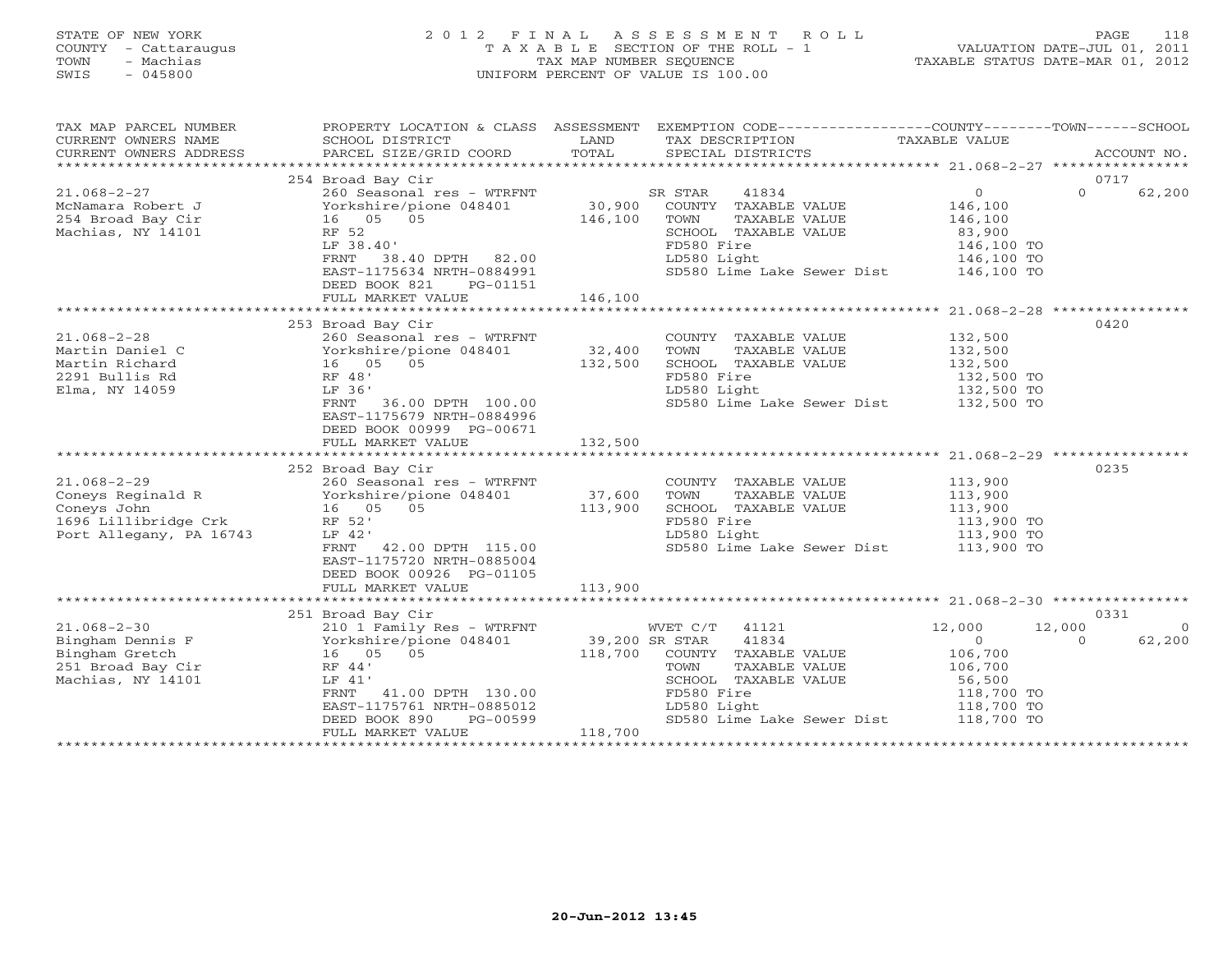# STATE OF NEW YORK 2 0 1 2 F I N A L A S S E S S M E N T R O L L PAGE 119 COUNTY - Cattaraugus T A X A B L E SECTION OF THE ROLL - 1 VALUATION DATE-JUL 01, 2011 TOWN - Machias TAX MAP NUMBER SEQUENCE TAXABLE STATUS DATE-MAR 01, 2012 SWIS - 045800 UNIFORM PERCENT OF VALUE IS 100.00UNIFORM PERCENT OF VALUE IS 100.00

| TAX MAP PARCEL NUMBER<br>CURRENT OWNERS NAME<br>CURRENT OWNERS ADDRESS                                      | SCHOOL DISTRICT<br>PARCEL SIZE/GRID COORD                                                                                                                                                                    | LAND<br>TOTAL     | PROPERTY LOCATION & CLASS ASSESSMENT EXEMPTION CODE----------------COUNTY-------TOWN------SCHOOL<br>TAX DESCRIPTION TAXABLE VALUE SPECIAL DISTRICTS |                                                           | ACCOUNT NO.                |
|-------------------------------------------------------------------------------------------------------------|--------------------------------------------------------------------------------------------------------------------------------------------------------------------------------------------------------------|-------------------|-----------------------------------------------------------------------------------------------------------------------------------------------------|-----------------------------------------------------------|----------------------------|
| $21.068 - 2 - 31$<br>Welch Timothy M<br>Welch Janice<br>2309 Emery Rd<br>South Wales, NY 14139              | 250 Broad Bay Cir<br>210 1 Family Res - WTRFNT<br>Yorkshire/pione 048401 41,000<br>16 05 05<br>RF 25'<br>LF 45'<br>FRNT 45.00 DPTH 130.00<br>EAST-1175799 NRTH-0885026<br>DEED BOOK 00927 PG-00385           | 124,900           | COUNTY TAXABLE VALUE<br>TOWN<br>TAXABLE VALUE<br>SCHOOL TAXABLE VALUE<br>FD580 Fire<br>LD580 Light<br>SD580 Lime Lake Sewer Dist 124,900 TO         | 124,900<br>124,900<br>124,900<br>124,900 TO<br>124,900 TO | 0762                       |
|                                                                                                             | FULL MARKET VALUE                                                                                                                                                                                            | 124,900           |                                                                                                                                                     |                                                           |                            |
| $21.068 - 2 - 32$<br>Reed Gary                                                                              | 249 Broad Bay Cir<br>210 1 Family Res - WTRFNT<br>Yorkshire/pione 048401<br>16  05  05                                                                                                                       | 49,800<br>143,200 | SR STAR<br>41834<br>COUNTY TAXABLE VALUE<br>TOWN<br>TAXABLE VALUE                                                                                   | $\overline{0}$<br>143,200<br>143,200                      | 0923<br>$\Omega$<br>62,200 |
| Reed Gary<br>Reed Janice 16 05<br>249 Broad Bay Cir 16 05<br>Machias, NY 14101 11 LF 73.40                  | LF 73.40'<br>73.40 DPTH 120.00<br>FRNT<br>EAST-1175833 NRTH-0885073<br>DEED BOOK 909<br>PG-01186                                                                                                             |                   | SCHOOL TAXABLE VALUE<br>FD580 Fire<br>LD580 Light<br>SD580 Lime Lake Sewer Dist 143,200 TO                                                          | 81,000<br>143,200 TO<br>143,200 TO                        |                            |
|                                                                                                             | FULL MARKET VALUE 143,200                                                                                                                                                                                    |                   |                                                                                                                                                     |                                                           |                            |
| $21.068 - 2 - 33$<br>O'Brien Kenneth L III<br>O'Brien Jane M<br>29 Lakeside Crescent<br>Lancaster, NY 14086 | 247 Broad Bay Cir<br>260 Seasonal res - WTRFNT<br>Yorkshire/pione 048401<br>16  05  05<br>RF 48'<br>LF 240'<br>FRNT 240.00 DPTH 72.00<br>017<br>BANK<br>EAST-1175910 NRTH-0885120                            | 58,100<br>120,900 | COUNTY TAXABLE VALUE<br>TOWN<br>TAXABLE VALUE<br>SCHOOL TAXABLE VALUE<br>FD580 Fire<br>LD580 Light<br>SD580 Lime Lake Sewer Dist 120,900 TO         | 120,900<br>120,900<br>120,900<br>120,900 TO<br>120,900 TO | 0973                       |
|                                                                                                             | DEED BOOK 6827 PG-2001<br>FULL MARKET VALUE                                                                                                                                                                  | 120,900           |                                                                                                                                                     |                                                           |                            |
|                                                                                                             |                                                                                                                                                                                                              |                   |                                                                                                                                                     |                                                           |                            |
| $21.068 - 2 - 34$<br>Hurren Ross H<br>Hurren Maria C<br>5236 Oakwood Dr<br>N. Tonawanda, NY 14120           | 245 Broad Bay Cir<br>260 Seasonal res - WTRFNT<br>Yorkshire/pione 048401<br>16 05 05<br>RF 47.5'<br>LF 40'<br>40.00 DPTH 82.00<br>FRNT<br>017<br>BANK<br>EAST-1175893 NRTH-0885041<br>DEED BOOK 6977 PG-6001 | 30,900<br>120,600 | COUNTY TAXABLE VALUE<br>TOWN<br>TAXABLE VALUE<br>SCHOOL TAXABLE VALUE<br>FD580 Fire<br>LD580 Light<br>sp580 Lime Lake Sewer Dist 120,600 TO         | 120,600<br>120,600<br>120,600<br>120,600 TO<br>120,600 TO | 0865                       |
|                                                                                                             | FULL MARKET VALUE                                                                                                                                                                                            | 120,600           |                                                                                                                                                     |                                                           |                            |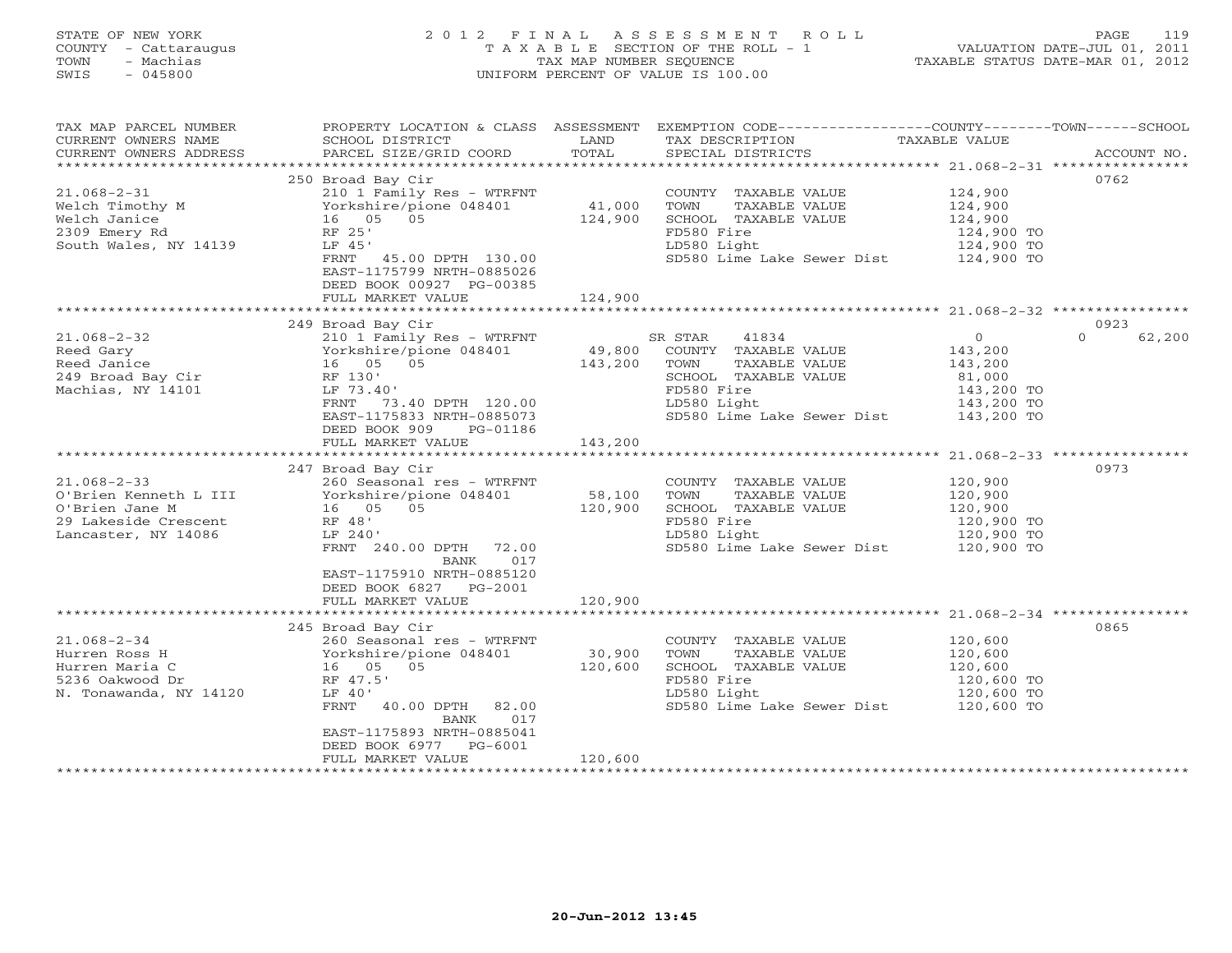# STATE OF NEW YORK 2 0 1 2 F I N A L A S S E S S M E N T R O L L PAGE 120 COUNTY - Cattaraugus T A X A B L E SECTION OF THE ROLL - 1 VALUATION DATE-JUL 01, 2011 TOWN - Machias TAX MAP NUMBER SEQUENCE TAXABLE STATUS DATE-MAR 01, 2012 SWIS - 045800 UNIFORM PERCENT OF VALUE IS 100.00UNIFORM PERCENT OF VALUE IS 100.00

| 0125<br>244 Broad Bay Cir<br>COUNTY TAXABLE VALUE 145,000<br>TOWN TAXABLE VALUE 145,000<br>SCHOOL TAXABLE VALUE 145,000<br>TALO 145,000<br>260 Seasonal res - WTRFNT<br>$21.068 - 2 - 35$<br>21.068-2-35<br>Reardon Dean<br>Reardon Jean<br>200 Seasonal Tes - WIKENI<br>200 Seasonal Tes - WIKENI<br>200 Seasonal Tes - WIKENI<br>200 Seasonal Tes - WIKENI<br>25,100 TOWN<br>35,100 TOWN<br>35,100 TOWN<br>35,100 TOWN<br>25,000 SCHOO<br>21 Crom<br>FD580 Fire<br>145,000 TO<br>LD580 Light<br>SD580 Lime Lake Sewer Dist 145,000 TO<br>SD580 Lime Lake Sewer Dist 145,000 TO<br>LD580 Light<br>FRNT 40.10 DPTH 107.00<br>EAST-1175885 NRTH-0884993<br>DEED BOOK 1027 PG-257<br>145,000<br>FULL MARKET VALUE<br>1082<br>243 Broad Bay Cir<br>127,000<br>127,000<br>COUNTY TAXABLE VALUE<br>CHOOL TAXABLE VALUE 127,000<br>FD580 Fire 127,000 TD580 Light 127,000 TO<br>LD580 Light 127,000 TO<br>Chaffee, NY 14030<br>RF 63'<br>LF 30'<br>SD580 Lime Lake Sewer Dist 127,000 TO<br>FRNT 30.00 DPTH 82.00<br>EAST-1175891 NRTH-0884950<br>DEED BOOK 822<br>PG-00822<br>FULL MARKET VALUE 127,000<br>0367<br>242 Broad Bay Cir<br>COUNTY TAXABLE VALUE 109,300<br>TOWN TAXABLE VALUE 109,300<br>SCHOOL TAXABLE VALUE 109,300<br>Lancaster, NY 14086<br>RF 44.8'<br>FD580 Fire<br>109,300 TO<br>109,300 TO<br>LF 40'<br>LD580 Light<br>FRNT 40.00 DPTH 88.00<br>SD580 Lime Lake Sewer Dist 109,300 TO<br>EAST-1175918 NRTH-0884915<br>DEED BOOK 1031 PG-447<br>109,300<br>FULL MARKET VALUE<br>0534<br>241 Broad Bay Cir<br>COUNTY TAXABLE VALUE 120,000<br>$21.068 - 2 - 38$<br>260 Seasonal res - WTRFNT<br>34,000<br>120,000<br>Jewell Revocable Trust Johanna Yorkshire/pione 048401<br>TOWN TAXABLE VALUE<br>120,000<br>120,000<br>16 05 05<br>Jewell Lewis<br>SCHOOL TAXABLE VALUE<br>RF 40'<br>388 Broad St<br>FD580 Fire<br>120,000 TO<br>120,000 TO<br>Salamanca, NY 14779<br>LF 40'<br>LD580 Light<br>SD580 Lime Lake Sewer Dist 120,000 TO<br>FRNT 40.00 DPTH 100.00<br>EAST-1175943 NRTH-0884881<br>DEED BOOK 11336 PG-2002<br>120,000<br>FULL MARKET VALUE | TAX MAP PARCEL NUMBER |  | PROPERTY LOCATION & CLASS ASSESSMENT EXEMPTION CODE---------------COUNTY-------TOWN------SCHOOL |  |
|-------------------------------------------------------------------------------------------------------------------------------------------------------------------------------------------------------------------------------------------------------------------------------------------------------------------------------------------------------------------------------------------------------------------------------------------------------------------------------------------------------------------------------------------------------------------------------------------------------------------------------------------------------------------------------------------------------------------------------------------------------------------------------------------------------------------------------------------------------------------------------------------------------------------------------------------------------------------------------------------------------------------------------------------------------------------------------------------------------------------------------------------------------------------------------------------------------------------------------------------------------------------------------------------------------------------------------------------------------------------------------------------------------------------------------------------------------------------------------------------------------------------------------------------------------------------------------------------------------------------------------------------------------------------------------------------------------------------------------------------------------------------------------------------------------------------------------------------------------------------------------------------------------------------------------------------------------------------------------------------------------------------------------------------------------------------------|-----------------------|--|-------------------------------------------------------------------------------------------------|--|
|                                                                                                                                                                                                                                                                                                                                                                                                                                                                                                                                                                                                                                                                                                                                                                                                                                                                                                                                                                                                                                                                                                                                                                                                                                                                                                                                                                                                                                                                                                                                                                                                                                                                                                                                                                                                                                                                                                                                                                                                                                                                         |                       |  |                                                                                                 |  |
|                                                                                                                                                                                                                                                                                                                                                                                                                                                                                                                                                                                                                                                                                                                                                                                                                                                                                                                                                                                                                                                                                                                                                                                                                                                                                                                                                                                                                                                                                                                                                                                                                                                                                                                                                                                                                                                                                                                                                                                                                                                                         |                       |  |                                                                                                 |  |
|                                                                                                                                                                                                                                                                                                                                                                                                                                                                                                                                                                                                                                                                                                                                                                                                                                                                                                                                                                                                                                                                                                                                                                                                                                                                                                                                                                                                                                                                                                                                                                                                                                                                                                                                                                                                                                                                                                                                                                                                                                                                         |                       |  |                                                                                                 |  |
|                                                                                                                                                                                                                                                                                                                                                                                                                                                                                                                                                                                                                                                                                                                                                                                                                                                                                                                                                                                                                                                                                                                                                                                                                                                                                                                                                                                                                                                                                                                                                                                                                                                                                                                                                                                                                                                                                                                                                                                                                                                                         |                       |  |                                                                                                 |  |
|                                                                                                                                                                                                                                                                                                                                                                                                                                                                                                                                                                                                                                                                                                                                                                                                                                                                                                                                                                                                                                                                                                                                                                                                                                                                                                                                                                                                                                                                                                                                                                                                                                                                                                                                                                                                                                                                                                                                                                                                                                                                         |                       |  |                                                                                                 |  |
|                                                                                                                                                                                                                                                                                                                                                                                                                                                                                                                                                                                                                                                                                                                                                                                                                                                                                                                                                                                                                                                                                                                                                                                                                                                                                                                                                                                                                                                                                                                                                                                                                                                                                                                                                                                                                                                                                                                                                                                                                                                                         |                       |  |                                                                                                 |  |
|                                                                                                                                                                                                                                                                                                                                                                                                                                                                                                                                                                                                                                                                                                                                                                                                                                                                                                                                                                                                                                                                                                                                                                                                                                                                                                                                                                                                                                                                                                                                                                                                                                                                                                                                                                                                                                                                                                                                                                                                                                                                         |                       |  |                                                                                                 |  |
|                                                                                                                                                                                                                                                                                                                                                                                                                                                                                                                                                                                                                                                                                                                                                                                                                                                                                                                                                                                                                                                                                                                                                                                                                                                                                                                                                                                                                                                                                                                                                                                                                                                                                                                                                                                                                                                                                                                                                                                                                                                                         |                       |  |                                                                                                 |  |
|                                                                                                                                                                                                                                                                                                                                                                                                                                                                                                                                                                                                                                                                                                                                                                                                                                                                                                                                                                                                                                                                                                                                                                                                                                                                                                                                                                                                                                                                                                                                                                                                                                                                                                                                                                                                                                                                                                                                                                                                                                                                         |                       |  |                                                                                                 |  |
|                                                                                                                                                                                                                                                                                                                                                                                                                                                                                                                                                                                                                                                                                                                                                                                                                                                                                                                                                                                                                                                                                                                                                                                                                                                                                                                                                                                                                                                                                                                                                                                                                                                                                                                                                                                                                                                                                                                                                                                                                                                                         |                       |  |                                                                                                 |  |
|                                                                                                                                                                                                                                                                                                                                                                                                                                                                                                                                                                                                                                                                                                                                                                                                                                                                                                                                                                                                                                                                                                                                                                                                                                                                                                                                                                                                                                                                                                                                                                                                                                                                                                                                                                                                                                                                                                                                                                                                                                                                         |                       |  |                                                                                                 |  |
|                                                                                                                                                                                                                                                                                                                                                                                                                                                                                                                                                                                                                                                                                                                                                                                                                                                                                                                                                                                                                                                                                                                                                                                                                                                                                                                                                                                                                                                                                                                                                                                                                                                                                                                                                                                                                                                                                                                                                                                                                                                                         |                       |  |                                                                                                 |  |
|                                                                                                                                                                                                                                                                                                                                                                                                                                                                                                                                                                                                                                                                                                                                                                                                                                                                                                                                                                                                                                                                                                                                                                                                                                                                                                                                                                                                                                                                                                                                                                                                                                                                                                                                                                                                                                                                                                                                                                                                                                                                         |                       |  |                                                                                                 |  |
|                                                                                                                                                                                                                                                                                                                                                                                                                                                                                                                                                                                                                                                                                                                                                                                                                                                                                                                                                                                                                                                                                                                                                                                                                                                                                                                                                                                                                                                                                                                                                                                                                                                                                                                                                                                                                                                                                                                                                                                                                                                                         |                       |  |                                                                                                 |  |
|                                                                                                                                                                                                                                                                                                                                                                                                                                                                                                                                                                                                                                                                                                                                                                                                                                                                                                                                                                                                                                                                                                                                                                                                                                                                                                                                                                                                                                                                                                                                                                                                                                                                                                                                                                                                                                                                                                                                                                                                                                                                         |                       |  |                                                                                                 |  |
|                                                                                                                                                                                                                                                                                                                                                                                                                                                                                                                                                                                                                                                                                                                                                                                                                                                                                                                                                                                                                                                                                                                                                                                                                                                                                                                                                                                                                                                                                                                                                                                                                                                                                                                                                                                                                                                                                                                                                                                                                                                                         |                       |  |                                                                                                 |  |
|                                                                                                                                                                                                                                                                                                                                                                                                                                                                                                                                                                                                                                                                                                                                                                                                                                                                                                                                                                                                                                                                                                                                                                                                                                                                                                                                                                                                                                                                                                                                                                                                                                                                                                                                                                                                                                                                                                                                                                                                                                                                         |                       |  |                                                                                                 |  |
|                                                                                                                                                                                                                                                                                                                                                                                                                                                                                                                                                                                                                                                                                                                                                                                                                                                                                                                                                                                                                                                                                                                                                                                                                                                                                                                                                                                                                                                                                                                                                                                                                                                                                                                                                                                                                                                                                                                                                                                                                                                                         |                       |  |                                                                                                 |  |
|                                                                                                                                                                                                                                                                                                                                                                                                                                                                                                                                                                                                                                                                                                                                                                                                                                                                                                                                                                                                                                                                                                                                                                                                                                                                                                                                                                                                                                                                                                                                                                                                                                                                                                                                                                                                                                                                                                                                                                                                                                                                         |                       |  |                                                                                                 |  |
|                                                                                                                                                                                                                                                                                                                                                                                                                                                                                                                                                                                                                                                                                                                                                                                                                                                                                                                                                                                                                                                                                                                                                                                                                                                                                                                                                                                                                                                                                                                                                                                                                                                                                                                                                                                                                                                                                                                                                                                                                                                                         |                       |  |                                                                                                 |  |
|                                                                                                                                                                                                                                                                                                                                                                                                                                                                                                                                                                                                                                                                                                                                                                                                                                                                                                                                                                                                                                                                                                                                                                                                                                                                                                                                                                                                                                                                                                                                                                                                                                                                                                                                                                                                                                                                                                                                                                                                                                                                         |                       |  |                                                                                                 |  |
|                                                                                                                                                                                                                                                                                                                                                                                                                                                                                                                                                                                                                                                                                                                                                                                                                                                                                                                                                                                                                                                                                                                                                                                                                                                                                                                                                                                                                                                                                                                                                                                                                                                                                                                                                                                                                                                                                                                                                                                                                                                                         |                       |  |                                                                                                 |  |
|                                                                                                                                                                                                                                                                                                                                                                                                                                                                                                                                                                                                                                                                                                                                                                                                                                                                                                                                                                                                                                                                                                                                                                                                                                                                                                                                                                                                                                                                                                                                                                                                                                                                                                                                                                                                                                                                                                                                                                                                                                                                         |                       |  |                                                                                                 |  |
|                                                                                                                                                                                                                                                                                                                                                                                                                                                                                                                                                                                                                                                                                                                                                                                                                                                                                                                                                                                                                                                                                                                                                                                                                                                                                                                                                                                                                                                                                                                                                                                                                                                                                                                                                                                                                                                                                                                                                                                                                                                                         |                       |  |                                                                                                 |  |
|                                                                                                                                                                                                                                                                                                                                                                                                                                                                                                                                                                                                                                                                                                                                                                                                                                                                                                                                                                                                                                                                                                                                                                                                                                                                                                                                                                                                                                                                                                                                                                                                                                                                                                                                                                                                                                                                                                                                                                                                                                                                         |                       |  |                                                                                                 |  |
|                                                                                                                                                                                                                                                                                                                                                                                                                                                                                                                                                                                                                                                                                                                                                                                                                                                                                                                                                                                                                                                                                                                                                                                                                                                                                                                                                                                                                                                                                                                                                                                                                                                                                                                                                                                                                                                                                                                                                                                                                                                                         |                       |  |                                                                                                 |  |
|                                                                                                                                                                                                                                                                                                                                                                                                                                                                                                                                                                                                                                                                                                                                                                                                                                                                                                                                                                                                                                                                                                                                                                                                                                                                                                                                                                                                                                                                                                                                                                                                                                                                                                                                                                                                                                                                                                                                                                                                                                                                         |                       |  |                                                                                                 |  |
|                                                                                                                                                                                                                                                                                                                                                                                                                                                                                                                                                                                                                                                                                                                                                                                                                                                                                                                                                                                                                                                                                                                                                                                                                                                                                                                                                                                                                                                                                                                                                                                                                                                                                                                                                                                                                                                                                                                                                                                                                                                                         |                       |  |                                                                                                 |  |
|                                                                                                                                                                                                                                                                                                                                                                                                                                                                                                                                                                                                                                                                                                                                                                                                                                                                                                                                                                                                                                                                                                                                                                                                                                                                                                                                                                                                                                                                                                                                                                                                                                                                                                                                                                                                                                                                                                                                                                                                                                                                         |                       |  |                                                                                                 |  |
|                                                                                                                                                                                                                                                                                                                                                                                                                                                                                                                                                                                                                                                                                                                                                                                                                                                                                                                                                                                                                                                                                                                                                                                                                                                                                                                                                                                                                                                                                                                                                                                                                                                                                                                                                                                                                                                                                                                                                                                                                                                                         |                       |  |                                                                                                 |  |
|                                                                                                                                                                                                                                                                                                                                                                                                                                                                                                                                                                                                                                                                                                                                                                                                                                                                                                                                                                                                                                                                                                                                                                                                                                                                                                                                                                                                                                                                                                                                                                                                                                                                                                                                                                                                                                                                                                                                                                                                                                                                         |                       |  |                                                                                                 |  |
|                                                                                                                                                                                                                                                                                                                                                                                                                                                                                                                                                                                                                                                                                                                                                                                                                                                                                                                                                                                                                                                                                                                                                                                                                                                                                                                                                                                                                                                                                                                                                                                                                                                                                                                                                                                                                                                                                                                                                                                                                                                                         |                       |  |                                                                                                 |  |
|                                                                                                                                                                                                                                                                                                                                                                                                                                                                                                                                                                                                                                                                                                                                                                                                                                                                                                                                                                                                                                                                                                                                                                                                                                                                                                                                                                                                                                                                                                                                                                                                                                                                                                                                                                                                                                                                                                                                                                                                                                                                         |                       |  |                                                                                                 |  |
|                                                                                                                                                                                                                                                                                                                                                                                                                                                                                                                                                                                                                                                                                                                                                                                                                                                                                                                                                                                                                                                                                                                                                                                                                                                                                                                                                                                                                                                                                                                                                                                                                                                                                                                                                                                                                                                                                                                                                                                                                                                                         |                       |  |                                                                                                 |  |
|                                                                                                                                                                                                                                                                                                                                                                                                                                                                                                                                                                                                                                                                                                                                                                                                                                                                                                                                                                                                                                                                                                                                                                                                                                                                                                                                                                                                                                                                                                                                                                                                                                                                                                                                                                                                                                                                                                                                                                                                                                                                         |                       |  |                                                                                                 |  |
|                                                                                                                                                                                                                                                                                                                                                                                                                                                                                                                                                                                                                                                                                                                                                                                                                                                                                                                                                                                                                                                                                                                                                                                                                                                                                                                                                                                                                                                                                                                                                                                                                                                                                                                                                                                                                                                                                                                                                                                                                                                                         |                       |  |                                                                                                 |  |
|                                                                                                                                                                                                                                                                                                                                                                                                                                                                                                                                                                                                                                                                                                                                                                                                                                                                                                                                                                                                                                                                                                                                                                                                                                                                                                                                                                                                                                                                                                                                                                                                                                                                                                                                                                                                                                                                                                                                                                                                                                                                         |                       |  |                                                                                                 |  |
|                                                                                                                                                                                                                                                                                                                                                                                                                                                                                                                                                                                                                                                                                                                                                                                                                                                                                                                                                                                                                                                                                                                                                                                                                                                                                                                                                                                                                                                                                                                                                                                                                                                                                                                                                                                                                                                                                                                                                                                                                                                                         |                       |  |                                                                                                 |  |
|                                                                                                                                                                                                                                                                                                                                                                                                                                                                                                                                                                                                                                                                                                                                                                                                                                                                                                                                                                                                                                                                                                                                                                                                                                                                                                                                                                                                                                                                                                                                                                                                                                                                                                                                                                                                                                                                                                                                                                                                                                                                         |                       |  |                                                                                                 |  |
|                                                                                                                                                                                                                                                                                                                                                                                                                                                                                                                                                                                                                                                                                                                                                                                                                                                                                                                                                                                                                                                                                                                                                                                                                                                                                                                                                                                                                                                                                                                                                                                                                                                                                                                                                                                                                                                                                                                                                                                                                                                                         |                       |  |                                                                                                 |  |
|                                                                                                                                                                                                                                                                                                                                                                                                                                                                                                                                                                                                                                                                                                                                                                                                                                                                                                                                                                                                                                                                                                                                                                                                                                                                                                                                                                                                                                                                                                                                                                                                                                                                                                                                                                                                                                                                                                                                                                                                                                                                         |                       |  |                                                                                                 |  |
|                                                                                                                                                                                                                                                                                                                                                                                                                                                                                                                                                                                                                                                                                                                                                                                                                                                                                                                                                                                                                                                                                                                                                                                                                                                                                                                                                                                                                                                                                                                                                                                                                                                                                                                                                                                                                                                                                                                                                                                                                                                                         |                       |  |                                                                                                 |  |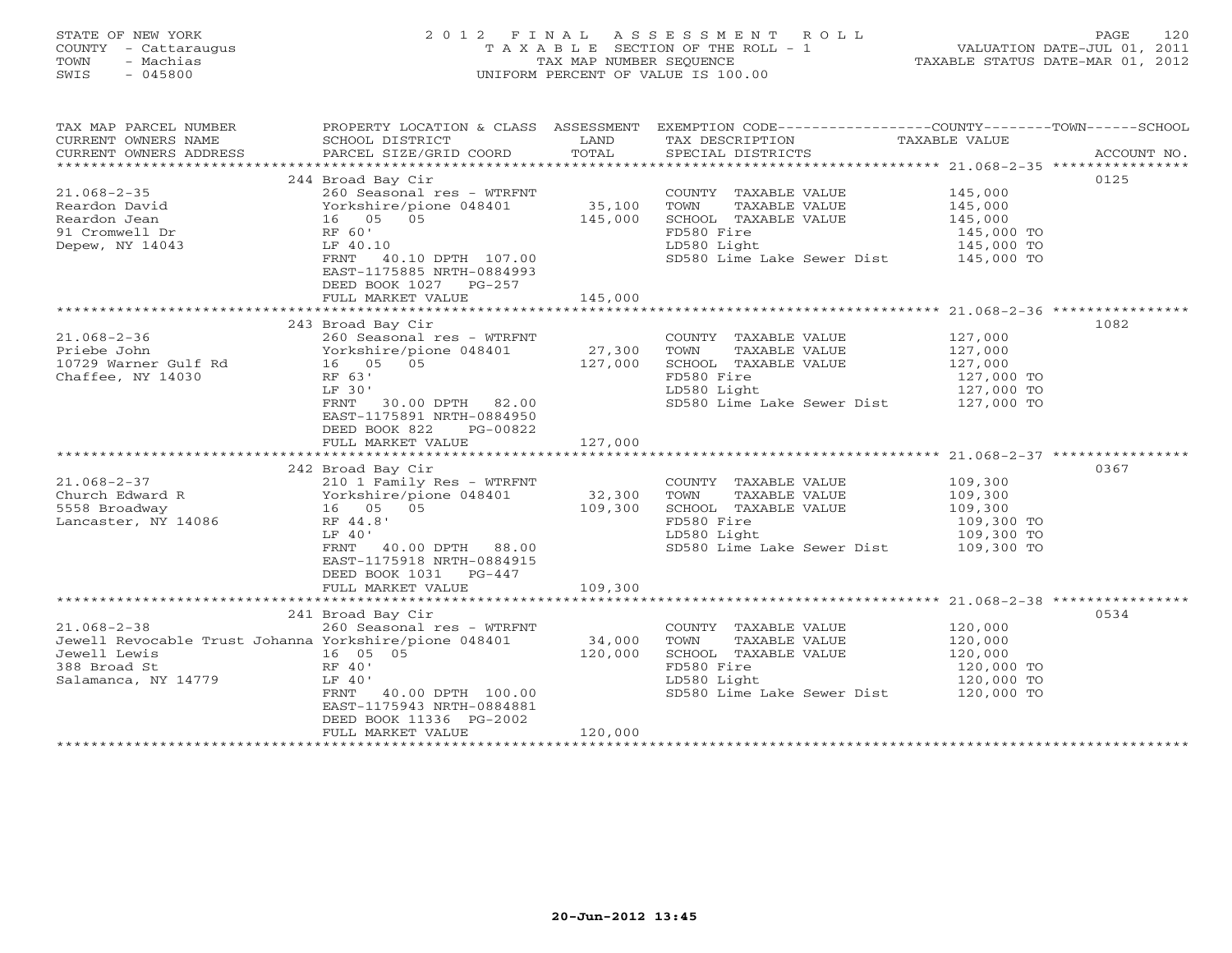# STATE OF NEW YORK 2 0 1 2 F I N A L A S S E S S M E N T R O L L PAGE 121 COUNTY - Cattaraugus T A X A B L E SECTION OF THE ROLL - 1 VALUATION DATE-JUL 01, 2011 TOWN - Machias TAX MAP NUMBER SEQUENCE TAXABLE STATUS DATE-MAR 01, 2012 SWIS - 045800 UNIFORM PERCENT OF VALUE IS 100.00UNIFORM PERCENT OF VALUE IS 100.00

| TAX MAP PARCEL NUMBER<br>CURRENT OWNERS NAME<br>CURRENT OWNERS ADDRESS                                  | PROPERTY LOCATION & CLASS ASSESSMENT EXEMPTION CODE----------------COUNTY-------TOWN------SCHOOL<br>SCHOOL DISTRICT<br>PARCEL SIZE/GRID COORD                                                                  | LAND<br>TOTAL                | TAX DESCRIPTION<br>SPECIAL DISTRICTS                                                                                                                          | TAXABLE VALUE                                                              | ACCOUNT NO.       |
|---------------------------------------------------------------------------------------------------------|----------------------------------------------------------------------------------------------------------------------------------------------------------------------------------------------------------------|------------------------------|---------------------------------------------------------------------------------------------------------------------------------------------------------------|----------------------------------------------------------------------------|-------------------|
|                                                                                                         |                                                                                                                                                                                                                |                              |                                                                                                                                                               |                                                                            |                   |
|                                                                                                         | 240 Broad Bay Cir                                                                                                                                                                                              |                              |                                                                                                                                                               |                                                                            | 0029              |
| $21.068 - 2 - 39$<br>Kless Andrew E<br>Kless Dawn R<br>240 Broad Bay Cir<br>Machias, NY 14101           | 210 1 Family Res - WTRFNT<br>Yorkshire/pione 048401<br>16 05 05<br>RF 39.00<br>LF 40'<br>FRNT 40.00 DPTH 112.00<br>EAST-1175969 NRTH-0884851<br>DEED BOOK 00977 PG-00832<br>FULL MARKET VALUE                  | 36,400<br>123,000<br>123,000 | RES STAR 41854<br>COUNTY TAXABLE VALUE<br>TOWN<br>TAXABLE VALUE<br>SCHOOL TAXABLE VALUE<br>FD580 Fire<br>LD580 Light<br>SD580 Lime Lake Sewer Dist 123,000 TO | $\overline{0}$<br>123,000<br>123,000<br>93,000<br>123,000 TO<br>123,000 TO | $\circ$<br>30,000 |
|                                                                                                         |                                                                                                                                                                                                                |                              |                                                                                                                                                               |                                                                            |                   |
| $21.068 - 2 - 40$<br>Welgoss Kenneth S<br>Welgoss Clare B<br>138 Sommerville Ave<br>Tonawanda, NY 14150 | 239 Broad Bay Cir<br>260 Seasonal res - WTRFNT<br>Yorkshire/pione 048401<br>16 05 05<br>LF 45'<br>RF 39'<br>FRNT 45.00 DPTH 125.00<br>EAST-1175993 NRTH-0884819<br>DEED BOOK 4038 PG-8001<br>FULL MARKET VALUE | 40,300<br>147,600<br>147,600 | COUNTY TAXABLE VALUE<br>TOWN<br>TAXABLE VALUE<br>SCHOOL TAXABLE VALUE<br>FD580 Fire<br>LD580 Light<br>SD580 Lime Lake Sewer Dist 147,600 TO                   | 147,600<br>147,600<br>147,600<br>147,600 TO<br>147,600 TO                  | 0980              |
|                                                                                                         |                                                                                                                                                                                                                |                              |                                                                                                                                                               |                                                                            |                   |
| $21.068 - 2 - 41$<br>Drago Susan M<br>9 Brock St<br>Lakewood, NY 14750                                  | 238 Broad Bay Cir<br>260 Seasonal res - WTRFNT<br>Yorkshire/pione 048401<br>16 05 05<br>RF 25'<br>LF 40'<br>FRNT<br>40.00 DPTH 125.00<br>EAST-1176015 NRTH-0884784<br>DEED BOOK 10543 PG-8002                  | 38,100<br>124,100            | COUNTY TAXABLE VALUE<br>TOWN<br>TAXABLE VALUE<br>SCHOOL TAXABLE VALUE<br>FD580 Fire<br>LD580 Light<br>SD580 Lime Lake Sewer Dist 124,100 TO                   | 124,100<br>124,100<br>124,100<br>124,100 TO<br>124,100 TO                  | 0357              |
|                                                                                                         | FULL MARKET VALUE                                                                                                                                                                                              | 124,100                      |                                                                                                                                                               |                                                                            |                   |
|                                                                                                         | 237 Broad Bay Cir                                                                                                                                                                                              |                              |                                                                                                                                                               |                                                                            | 1242              |
| $21.068 - 2 - 42$<br>Newell Dale R<br>Newell Kristie L<br>221 Tuscarora Rd<br>Buffalo, NY 14220         | 260 Seasonal res - WTRFNT<br>Yorkshire/pione 048401<br>16 05 05<br>RF 47.25'<br>LF 45'<br>FRNT<br>45.00 DPTH 70.00<br>EAST-1176052 NRTH-0884761<br>DEED BOOK 00947 PG-01005                                    | 30,200<br>134,600            | COUNTY TAXABLE VALUE<br>TOWN<br>TAXABLE VALUE<br>SCHOOL TAXABLE VALUE<br>FD580 Fire<br>LD580 Light<br>SD580 Lime Lake Sewer Dist 134,600 TO                   | 134,600<br>134,600<br>134,600<br>134,600 TO<br>134,600 TO                  |                   |
|                                                                                                         | FULL MARKET VALUE                                                                                                                                                                                              | 134,600                      |                                                                                                                                                               |                                                                            |                   |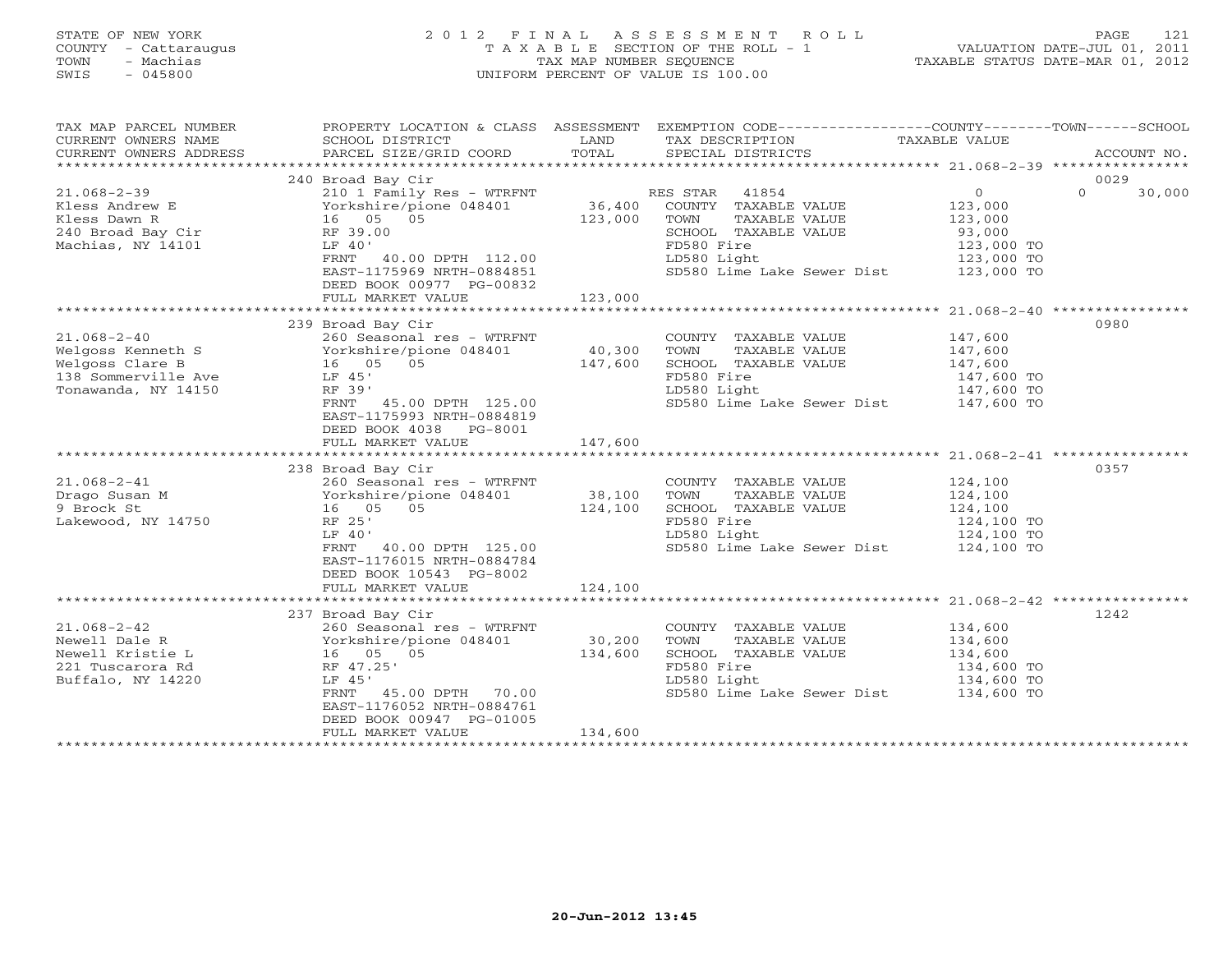# STATE OF NEW YORK 2 0 1 2 F I N A L A S S E S S M E N T R O L L PAGE 122 COUNTY - Cattaraugus T A X A B L E SECTION OF THE ROLL - 1 VALUATION DATE-JUL 01, 2011 TOWN - Machias TAX MAP NUMBER SEQUENCE TAXABLE STATUS DATE-MAR 01, 2012 SWIS - 045800 UNIFORM PERCENT OF VALUE IS 100.00UNIFORM PERCENT OF VALUE IS 100.00

| TAX MAP PARCEL NUMBER<br>CURRENT OWNERS NAME<br>CURRENT OWNERS ADDRESS                      | PROPERTY LOCATION & CLASS ASSESSMENT<br>SCHOOL DISTRICT<br>PARCEL SIZE/GRID COORD                                                                                                                                                                                         | LAND<br>TOTAL                | EXEMPTION CODE-----------------COUNTY-------TOWN------SCHOOL<br>TAX DESCRIPTION<br>SPECIAL DISTRICTS                                        | TAXABLE VALUE                                             | ACCOUNT NO. |
|---------------------------------------------------------------------------------------------|---------------------------------------------------------------------------------------------------------------------------------------------------------------------------------------------------------------------------------------------------------------------------|------------------------------|---------------------------------------------------------------------------------------------------------------------------------------------|-----------------------------------------------------------|-------------|
| $21.068 - 2 - 43$<br>Newell Dale R<br>Bruscani Mark A<br>169 Francis Ave<br>Sloan, NY 14212 | 236 Broad Bay Cir<br>260 Seasonal res - WTRFNT<br>Yorkshire/pione 048401<br>16 05 05<br>RF 75'<br>LF 110'<br>FRNT 110.00 DPTH 70.00<br>EAST-1176071 NRTH-0884709<br>DEED BOOK 4539 PG-5001<br>FULL MARKET VALUE                                                           | 43,700<br>76,700<br>76,700   | COUNTY TAXABLE VALUE<br>TAXABLE VALUE<br>TOWN<br>SCHOOL TAXABLE VALUE<br>FD580 Fire<br>LD580 Light<br>SD580 Lime Lake Sewer Dist 76,700 TO  | 76,700<br>76,700<br>76,700<br>76,700 TO<br>76,700 TO      | 0791        |
|                                                                                             |                                                                                                                                                                                                                                                                           |                              |                                                                                                                                             |                                                           |             |
|                                                                                             | Sheppard Roy A<br>Sheppard Roy A<br>Sheppard Deann A<br>16 05 05<br>Orchard Park, NV 14107<br>Sheppard Park, NV 14107<br>Sheppard Park, NV 14107<br>The RF 55 8'<br>FRNT 40.00 DPTH 110.00<br>EAST-1176032 NRTH-0884680<br>DEED BOOK 716<br>PG-00262<br>FULL MARKET VALUE | 143,000                      | COUNTY TAXABLE VALUE<br>TOWN<br>TAXABLE VALUE<br>SCHOOL TAXABLE VALUE<br>FD580 Fire<br>LD580 Light<br>SD580 Lime Lake Sewer Dist 143,000 TO | 143,000<br>143,000<br>143,000<br>143,000 TO<br>143,000 TO | 1004        |
|                                                                                             |                                                                                                                                                                                                                                                                           |                              |                                                                                                                                             |                                                           |             |
| $21.068 - 2 - 45$<br>Crewson Gary<br>1800 Broadway Ste 1-D 16 05 05<br>Buffalo, NY 14212    | 234 Broad Bay Cir<br>210 1 Family Res - WTRFNT<br>Yorkshire/pione 048401<br>RF 17'<br>LF 40'<br>40.00 DPTH 118.00<br>FRNT<br>EAST-1175993 NRTH-0884671<br>DEED BOOK 12120 PG-3002                                                                                         | 37,100<br>124,100            | COUNTY TAXABLE VALUE<br>TOWN<br>TAXABLE VALUE<br>SCHOOL TAXABLE VALUE<br>FD580 Fire<br>LD580 Light<br>SD580 Lime Lake Sewer Dist 124,100 TO | 124,100<br>124,100<br>124,100<br>124,100 TO<br>124,100 TO | 0960        |
|                                                                                             | FULL MARKET VALUE                                                                                                                                                                                                                                                         | 124,100                      | **************************************68-2-46 ***************                                                                               |                                                           |             |
| $21.068 - 2 - 46$<br>James Darleen A<br>12175 Maple St<br>PO Box 394<br>Yorkshire, NY 14173 | 233 Broad Bay Cir<br>210 1 Family Res - WTRFNT<br>Yorkshire/pione 048401<br>16 05<br>05<br>RF 44'<br>LF 44'<br>44.00 DPTH 118.00<br>FRNT<br>EAST-1175960 NRTH-0884647<br>DEED BOOK 16030 PG-6001<br>FULL MARKET VALUE                                                     | 38,800<br>145,600<br>145,600 | COUNTY TAXABLE VALUE<br>TOWN<br>TAXABLE VALUE<br>SCHOOL TAXABLE VALUE<br>FD580 Fire<br>LD580 Light<br>SD580 Lime Lake Sewer Dist 145,600 TO | 145,600<br>145,600<br>145,600<br>145,600 TO<br>145,600 TO | 0750        |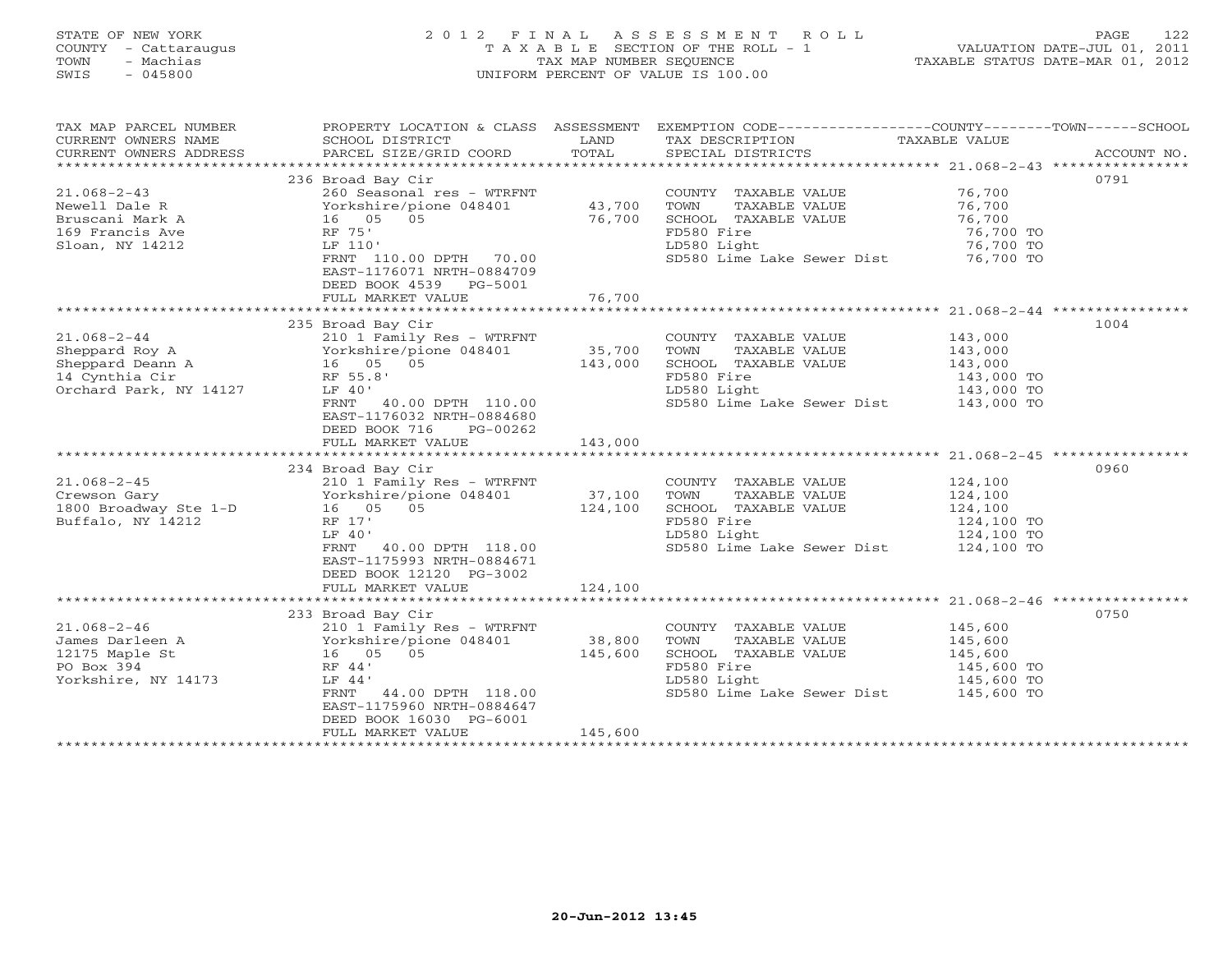# STATE OF NEW YORK 2 0 1 2 F I N A L A S S E S S M E N T R O L L PAGE 123 COUNTY - Cattaraugus T A X A B L E SECTION OF THE ROLL - 1 VALUATION DATE-JUL 01, 2011 TOWN - Machias TAX MAP NUMBER SEQUENCE TAXABLE STATUS DATE-MAR 01, 2012 SWIS - 045800 UNIFORM PERCENT OF VALUE IS 100.00UNIFORM PERCENT OF VALUE IS 100.00

| TAX MAP PARCEL NUMBER                        |                                                                                                |         | PROPERTY LOCATION & CLASS ASSESSMENT EXEMPTION CODE----------------COUNTY-------TOWN------SCHOOL |                          |                    |
|----------------------------------------------|------------------------------------------------------------------------------------------------|---------|--------------------------------------------------------------------------------------------------|--------------------------|--------------------|
| CURRENT OWNERS NAME                          | SCHOOL DISTRICT                                                                                | LAND    | TAX DESCRIPTION                                                                                  | TAXABLE VALUE            |                    |
| CURRENT OWNERS ADDRESS                       | PARCEL SIZE/GRID COORD                                                                         | TOTAL   | SPECIAL DISTRICTS                                                                                |                          | ACCOUNT NO.        |
|                                              |                                                                                                |         |                                                                                                  |                          |                    |
|                                              | 232 Broad Bay Cir                                                                              |         |                                                                                                  |                          | 0303               |
| $21.068 - 2 - 47$                            | 210 1 Family Res - WTRFNT COUNT<br>Yorkshire/pione 048401 34,000 TOWN<br>16 05 05 155.100 STEP |         | COUNTY TAXABLE VALUE                                                                             | 155,100                  |                    |
| Zurek Robert J                               |                                                                                                |         | TAXABLE VALUE                                                                                    | 155,100                  |                    |
| Zurek Margaret L                             |                                                                                                |         | SCHOOL TAXABLE VALUE 155,100                                                                     |                          |                    |
|                                              | RF 40'                                                                                         |         | FD580 Fire                                                                                       | 155,100 TO               |                    |
| 3113 Charlemagne Ln<br>St. Charles, IL 60174 | LF 40'                                                                                         |         | LD580 Light                                                                                      | 155,100 TO               |                    |
|                                              | FRNT 40.00 DPTH 100.00                                                                         |         | SD580 Lime Lake Sewer Dist 155,100 TO                                                            |                          |                    |
|                                              | EAST-1175926 NRTH-0884625                                                                      |         |                                                                                                  |                          |                    |
|                                              | DEED BOOK 15065 PG-2002                                                                        |         |                                                                                                  |                          |                    |
|                                              |                                                                                                |         |                                                                                                  |                          |                    |
|                                              |                                                                                                |         |                                                                                                  |                          |                    |
|                                              |                                                                                                |         |                                                                                                  |                          |                    |
|                                              | 231 Broad Bay Cir                                                                              |         |                                                                                                  |                          | 0836               |
| $21.068 - 2 - 48$                            | 260 Seasonal res - WTRFNT                                                                      |         | COUNTY TAXABLE VALUE                                                                             | 126,600                  |                    |
|                                              |                                                                                                | 42,800  | TOWN<br>TAXABLE VALUE                                                                            | 126,600                  |                    |
|                                              |                                                                                                | 126,600 | SCHOOL TAXABLE VALUE                                                                             | 126,600                  |                    |
| 144 Markham Ln                               | RF 40'                                                                                         |         | FD580 Fire                                                                                       | 126,600 TO<br>126,600 TO |                    |
| Fairfield Glade, TN 38558                    | LF 60'                                                                                         |         | LD580 Light                                                                                      |                          |                    |
|                                              | FRNT<br>60.00 DPTH 105.00                                                                      |         | SD580 Lime Lake Sewer Dist 126,600 TO                                                            |                          |                    |
|                                              | EAST-1175885 NRTH-0884607                                                                      |         |                                                                                                  |                          |                    |
|                                              | DEED BOOK 00947 PG-00374                                                                       |         |                                                                                                  |                          |                    |
|                                              | FULL MARKET VALUE                                                                              | 126,600 |                                                                                                  |                          |                    |
|                                              |                                                                                                |         |                                                                                                  |                          |                    |
|                                              | 230 Broad Bay Cir                                                                              |         |                                                                                                  |                          | 0239               |
| $21.068 - 2 - 49$                            | 260 Seasonal res - WTRFNT                                                                      |         | RES STAR 41854                                                                                   | $\overline{0}$           | $\Omega$<br>30,000 |
|                                              |                                                                                                |         | COUNTY TAXABLE VALUE                                                                             | 125,000                  |                    |
| 230 Broadbay Cir<br>Machias, NY 14101        |                                                                                                |         | TOWN<br>TAXABLE VALUE                                                                            | 125,000                  |                    |
|                                              | RF 40'                                                                                         |         | SCHOOL TAXABLE VALUE                                                                             | 95,000                   |                    |
|                                              | LF 40'                                                                                         |         | FD580 Fire                                                                                       |                          |                    |
|                                              | 40.00 DPTH 110.00<br>FRNT                                                                      |         | LD580 Light                                                                                      | 125,000 TO<br>125,000 TO |                    |
|                                              | EAST-1175840 NRTH-0884599                                                                      |         | SD580 Lime Lake Sewer Dist 125,000 TO                                                            |                          |                    |
|                                              | DEED BOOK 00947 PG-01036                                                                       |         |                                                                                                  |                          |                    |
|                                              | FULL MARKET VALUE                                                                              | 125,000 |                                                                                                  |                          |                    |
|                                              |                                                                                                |         |                                                                                                  |                          |                    |
|                                              | 229 Broad Bay Cir                                                                              |         |                                                                                                  |                          | 0481               |
| $21.068 - 2 - 50$                            |                                                                                                |         | COUNTY TAXABLE VALUE                                                                             | 108,800                  |                    |
| Mason Barry                                  | 260 Seasonal res - WIRFNI<br>Yorkshire/pione 048401 35,700<br>16 05 05 108,800<br>RF 40'       |         | TOWN<br>TAXABLE VALUE                                                                            | 108,800                  |                    |
| Mason Jeffrey                                |                                                                                                |         | SCHOOL TAXABLE VALUE                                                                             |                          |                    |
| 3 Braunview Way                              |                                                                                                |         | FD580 Fire                                                                                       | 108,800<br>108,800 TO    |                    |
| Orchard Park, NY 14127                       | LF 40'                                                                                         |         | LD580 Light                                                                                      | 108,800 TO               |                    |
|                                              | FRNT 40.00 DPTH 110.00                                                                         |         | SD580 Lime Lake Sewer Dist 108,800 TO                                                            |                          |                    |
|                                              | EAST-1175799 NRTH-0884594                                                                      |         |                                                                                                  |                          |                    |
|                                              | DEED BOOK 881<br>PG-00399                                                                      |         |                                                                                                  |                          |                    |
|                                              | FULL MARKET VALUE                                                                              | 108,800 |                                                                                                  |                          |                    |
|                                              |                                                                                                |         |                                                                                                  |                          |                    |
|                                              |                                                                                                |         |                                                                                                  |                          |                    |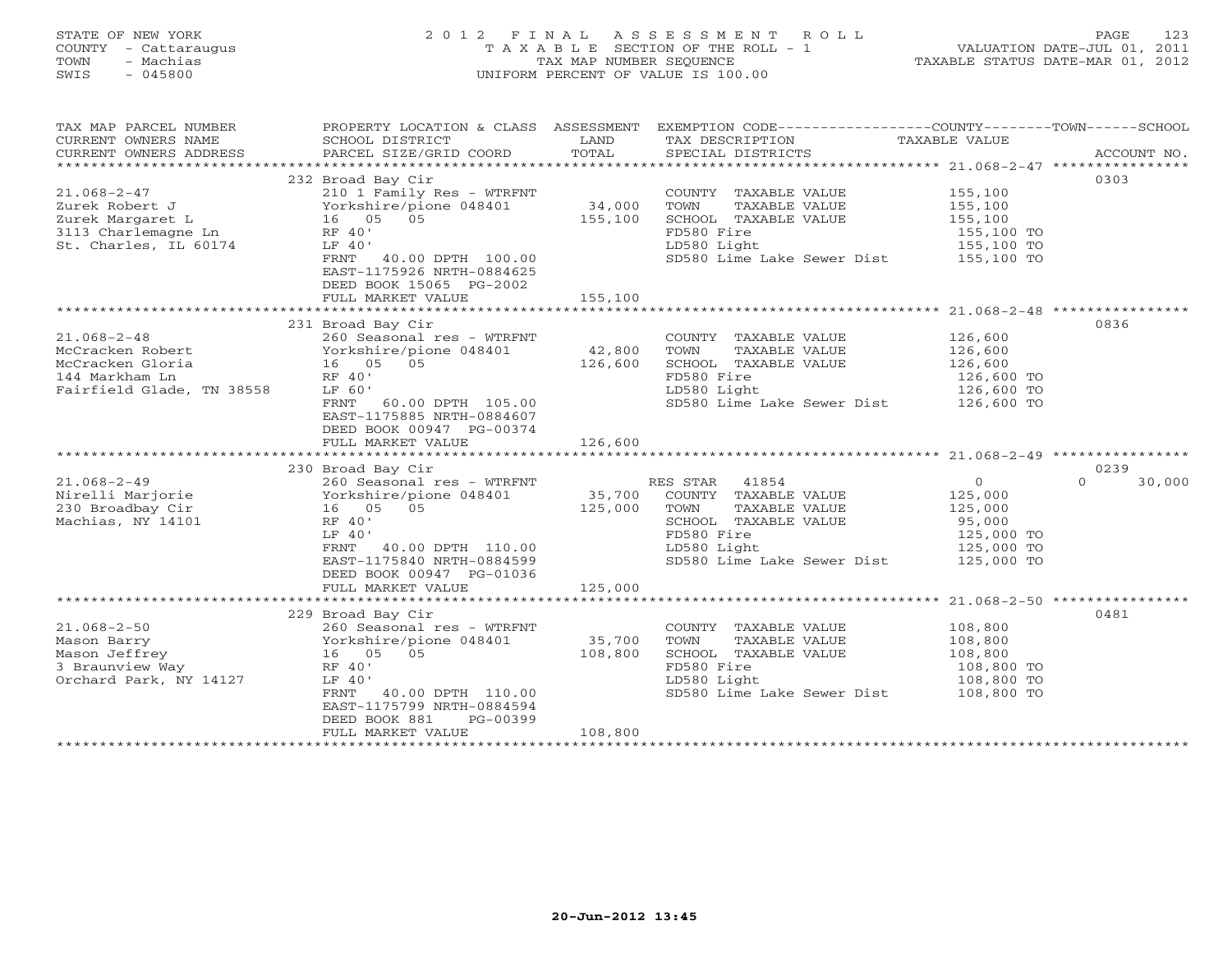# STATE OF NEW YORK 2 0 1 2 F I N A L A S S E S S M E N T R O L L PAGE 124 COUNTY - Cattaraugus T A X A B L E SECTION OF THE ROLL - 1 VALUATION DATE-JUL 01, 2011 TOWN - Machias TAX MAP NUMBER SEQUENCE TAXABLE STATUS DATE-MAR 01, 2012 SWIS - 045800 UNIFORM PERCENT OF VALUE IS 100.00UNIFORM PERCENT OF VALUE IS 100.00

| TAX MAP PARCEL NUMBER<br>PROPERTY LOCATION & CLASS ASSESSMENT<br>CURRENT OWNERS NAME<br>SCHOOL DISTRICT<br>LAND<br>TAX DESCRIPTION<br>TOTAL<br>PARCEL SIZE/GRID COORD<br>CURRENT OWNERS ADDRESS<br>SPECIAL DISTRICTS                                                                                                               | EXEMPTION CODE----------------COUNTY-------TOWN------SCHOOL<br>TAXABLE VALUE<br>ACCOUNT NO. |
|------------------------------------------------------------------------------------------------------------------------------------------------------------------------------------------------------------------------------------------------------------------------------------------------------------------------------------|---------------------------------------------------------------------------------------------|
|                                                                                                                                                                                                                                                                                                                                    |                                                                                             |
| 228 Broad Bay Cir<br>$21.068 - 2 - 51$<br>260 Seasonal res - WTRFNT<br>COUNTY TAXABLE VALUE                                                                                                                                                                                                                                        | 1248<br>84,400                                                                              |
| 34,700<br>Ziems Donald R<br>Yorkshire/pione 048401<br>TOWN<br>TAXABLE VALUE<br>16  05  05<br>Ziems Karen Christopher<br>84,400<br>SCHOOL TAXABLE VALUE<br>229 Eastland Pkwy<br>RF 40'<br>FD580 Fire                                                                                                                                | 84,400<br>84,400<br>84,400 TO                                                               |
| Cheektowaga, NY 14225<br>LD580 Light<br>LF 40'<br>FRNT 40.00 DPTH 105.00<br>EAST-1175760 NRTH-0884591<br>DEED BOOK 00918 PG-00670                                                                                                                                                                                                  | 84,400 TO<br>SD580 Lime Lake Sewer Dist 84,400 TO                                           |
| FULL MARKET VALUE<br>84,400                                                                                                                                                                                                                                                                                                        |                                                                                             |
| 227 Broad Bay Cir                                                                                                                                                                                                                                                                                                                  | 0113                                                                                        |
| $21.068 - 2 - 52$<br>210 1 Family Res - WTRFNT<br>RES STAR 41854<br>40,800<br>Yorkshire/pione 048401<br>COUNTY TAXABLE VALUE<br>Prichard Rodney E<br>Yorkshire/pio<br>16      05       05<br>————————————————————<br>168,000<br>Prichard Nancy A<br>TOWN<br>TAXABLE VALUE<br>227 Broad Bay Cir<br>RF 37.2'<br>SCHOOL TAXABLE VALUE | $\overline{O}$<br>$\Omega$<br>30,000<br>168,000<br>168,000<br>138,000                       |
| Machias, NY 14101<br>LF 55'<br>FD580 Fire<br>LD580 Light<br>FRNT 55.00 DPTH 105.00<br>EAST-1175717 NRTH-0884585<br>SD580 Lime Lake Sewer Dist                                                                                                                                                                                      | 168,000 TO<br>168,000 TO<br>168,000 TO                                                      |
| DEED BOOK 14038 PG-9001<br>168,000<br>FULL MARKET VALUE                                                                                                                                                                                                                                                                            |                                                                                             |
|                                                                                                                                                                                                                                                                                                                                    |                                                                                             |
| 226 Broad Bay Cir<br>$21.068 - 2 - 53$<br>260 Seasonal res - WTRFNT<br>COUNTY TAXABLE VALUE<br>34,100<br>Brown Family Trust Rex A<br>12 Clongove Ct<br>Yorkshire/pione 048401<br>TOWN<br>TAXABLE VALUE                                                                                                                             | 0261<br>112,600<br>112,600                                                                  |
| 12 Glencove Ct<br>112,600<br>SCHOOL TAXABLE VALUE<br>16 05 05<br>Orchard Park, NY 14127<br>FD580 Fire<br>RF 37.2'<br>LF 42'<br>LD580 Light                                                                                                                                                                                         | 112,600<br>112,600 TO<br>112,600 TO                                                         |
| FRNT<br>42.00 DPTH 95.00<br>EAST-1175675 NRTH-0884587<br>DEED BOOK 13494 PG-9001                                                                                                                                                                                                                                                   | SD580 Lime Lake Sewer Dist 112,600 TO                                                       |
| FULL MARKET VALUE<br>112,600                                                                                                                                                                                                                                                                                                       |                                                                                             |
| 225 Broad Bay Cir                                                                                                                                                                                                                                                                                                                  | 0284                                                                                        |
| $21.068 - 2 - 54$<br>210 1 Family Res - WTRFNT<br>COUNTY TAXABLE VALUE                                                                                                                                                                                                                                                             | 149,500                                                                                     |
| Kearney Philip G<br>Yorkshire/pione 048401<br>16   05   05<br>32,600<br>TOWN<br>TAXABLE VALUE<br>Kearney Elaine M<br>149,500<br>SCHOOL TAXABLE VALUE                                                                                                                                                                               | 149,500<br>149,500                                                                          |
| 707 Park Ave<br>RF 40'<br>FD580 Fire                                                                                                                                                                                                                                                                                               | 149,500 TO                                                                                  |
| North Tonawanda, NY 14120<br>LF 40'<br>LD580 Light                                                                                                                                                                                                                                                                                 | 149,500 TO                                                                                  |
| FRNT<br>40.00 DPTH 90.00<br>EAST-1175636 NRTH-0884586<br>DEED BOOK 1030<br>$PG-879$                                                                                                                                                                                                                                                | SD580 Lime Lake Sewer Dist 149,500 TO                                                       |
| 149,500<br>FULL MARKET VALUE                                                                                                                                                                                                                                                                                                       |                                                                                             |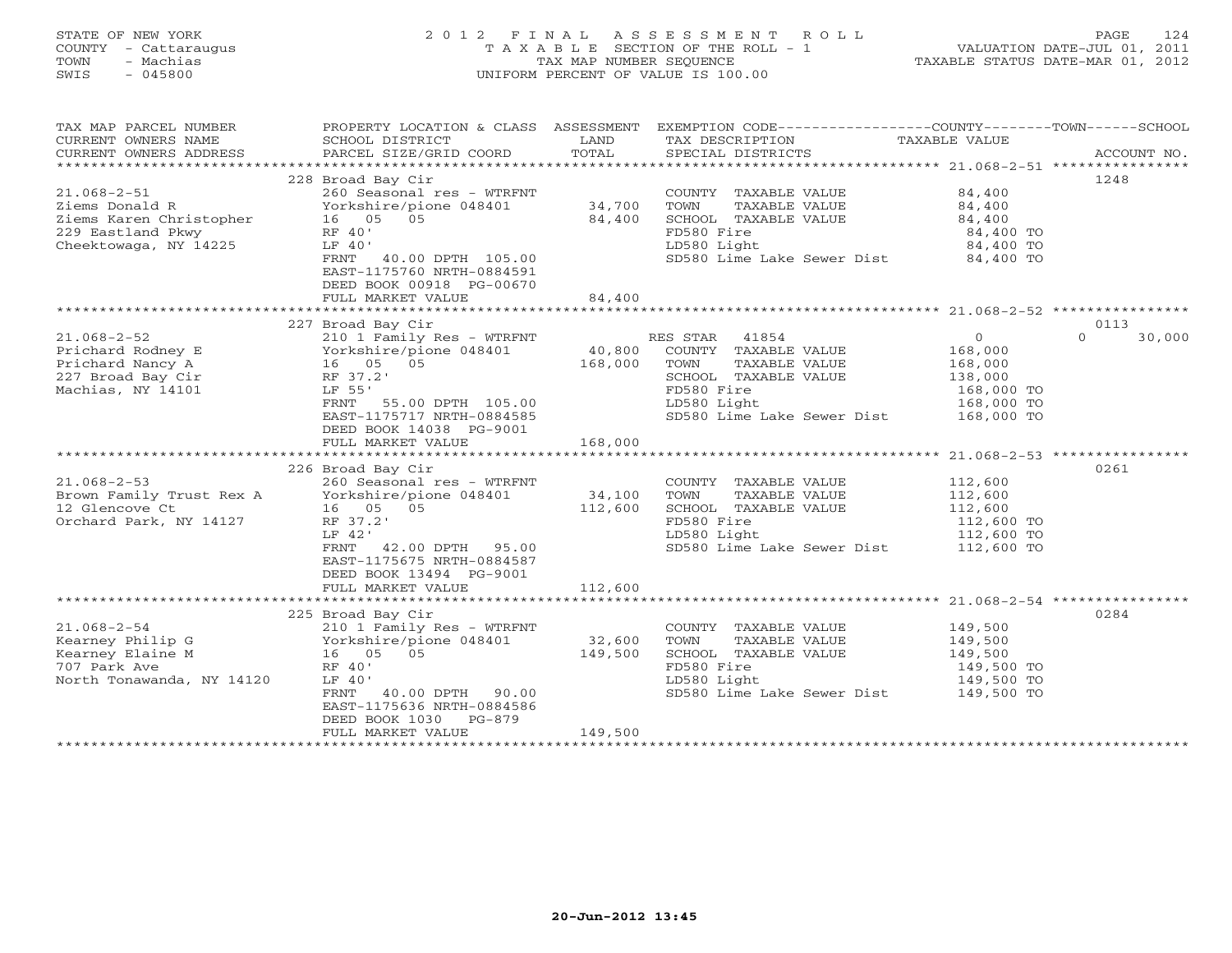# STATE OF NEW YORK 2 0 1 2 F I N A L A S S E S S M E N T R O L L PAGE 125 COUNTY - Cattaraugus T A X A B L E SECTION OF THE ROLL - 1 VALUATION DATE-JUL 01, 2011 TOWN - Machias TAX MAP NUMBER SEQUENCE TAXABLE STATUS DATE-MAR 01, 2012 SWIS - 045800 UNIFORM PERCENT OF VALUE IS 100.00UNIFORM PERCENT OF VALUE IS 100.00

| TAX MAP PARCEL NUMBER<br>CURRENT OWNERS NAME<br>CURRENT OWNERS ADDRESS                                            | PROPERTY LOCATION & CLASS ASSESSMENT<br>SCHOOL DISTRICT<br>PARCEL SIZE/GRID COORD                                                                                                                                           | LAND<br>TOTAL                | EXEMPTION CODE-----------------COUNTY-------TOWN------SCHOOL<br>TAX DESCRIPTION<br>SPECIAL DISTRICTS                                                            | TAXABLE VALUE                                                                                                | ACCOUNT NO.                |
|-------------------------------------------------------------------------------------------------------------------|-----------------------------------------------------------------------------------------------------------------------------------------------------------------------------------------------------------------------------|------------------------------|-----------------------------------------------------------------------------------------------------------------------------------------------------------------|--------------------------------------------------------------------------------------------------------------|----------------------------|
| $21.068 - 2 - 55$<br>London Thomas E<br>London Kelly L<br>1548 Red Jacket Rd<br>Grand Island, NY 14072            | 224 Broad Bay Cir<br>260 Seasonal res - WTRFNT<br>Yorkshire/pione 048401<br>16  05  05<br>RF 40'<br>LF 40'<br>FRNT 40.00 DPTH 90.00<br>EAST-1175596 NRTH-0884583<br>DEED BOOK 3476 PG-6001<br>FULL MARKET VALUE             | 32,600<br>104,200<br>104,200 | COUNTY TAXABLE VALUE<br>TOWN<br>TAXABLE VALUE<br>SCHOOL TAXABLE VALUE<br>FD580 Fire<br>LD580 Light<br>SD580 Lime Lake Sewer Dist 104,200 TO                     | 104,200<br>104,200<br>104,200<br>104,200 TO<br>104,200 TO                                                    | 0940                       |
|                                                                                                                   |                                                                                                                                                                                                                             |                              |                                                                                                                                                                 |                                                                                                              |                            |
| $21.068 - 2 - 56$<br>Boris Douglas S<br>Boruszewski Donna M<br>158 Presidio Pl<br>Amherst, NY 14221               | 223 Broad Bay Cir<br>260 Seasonal res - WTRFNT<br>Yorkshire/pione 048401<br>16 05 05<br>Life Use<br>RF 40' LF 40'<br>FRNT<br>40.00 DPTH 90.00<br>EAST-1175553 NRTH-0884581<br>DEED BOOK 01007 PG-00363<br>FULL MARKET VALUE | 32,600<br>92,400<br>92,400   | RES STAR<br>41854<br>COUNTY TAXABLE VALUE<br>TOWN<br>TAXABLE VALUE<br>SCHOOL TAXABLE VALUE<br>FD580 Fire<br>LD580 Light<br>SD580 Lime Lake Sewer Dist 92,400 TO | $\circ$<br>92,400<br>92,400<br>62,400<br>92,400 TO<br>92,400 TO                                              | 1101<br>30,000<br>$\Omega$ |
| $21.068 - 2 - 57$<br>Denny Michael A<br>Denny Susan M<br>222 Broad Bay Cir<br>Machias, NY 14101                   | 222 Broad Bay Cir<br>210 1 Family Res - WTRFNT<br>Yorkshire/pione 048401<br>16 05<br>05<br>RF 40'<br>LF 42'<br>42.00 DPTH 85.00<br>FRNT<br>EAST-1175513 NRTH-0884577<br>DEED BOOK 7151 PG-4002<br>FULL MARKET VALUE         | 32,000<br>118,800<br>118,800 | COUNTY TAXABLE VALUE<br>TOWN<br>TAXABLE VALUE<br>SCHOOL TAXABLE VALUE<br>FD580 Fire<br>LD580 Light<br>SD580 Lime Lake Sewer Dist 118,800 TO                     | 118,800<br>118,800<br>118,800<br>118,800 TO<br>118,800 TO                                                    | 0925                       |
| $21.068 - 2 - 58$<br>Schwartzmeyer Melvin<br>Schwartzmeyer Mildred S<br>270 Emporium Ave<br>West Seneca, NY 14224 | 221 Broad Bay Cir<br>260 Seasonal res - WTRFNT<br>Yorkshire/pione 048401<br>05<br>16 05<br>RF 80'<br>LF 50'<br>50.00 DPTH 85.00<br>FRNT<br>EAST-1175464 NRTH-0884574<br>DEED BOOK 803<br>PG-00516<br>FULL MARKET VALUE      | 35,000<br>91,600<br>91,600   | COUNTY TAXABLE VALUE<br>TOWN<br>TAXABLE VALUE<br>SCHOOL TAXABLE VALUE<br>FD580 Fire<br>LD580 Light<br>SD580 Lime Lake Sewer Dist 91,600 TO                      | ************************ 21.068-2-58 ***************<br>91,600<br>91,600<br>91,600<br>91,600 TO<br>91,600 TO | 0986                       |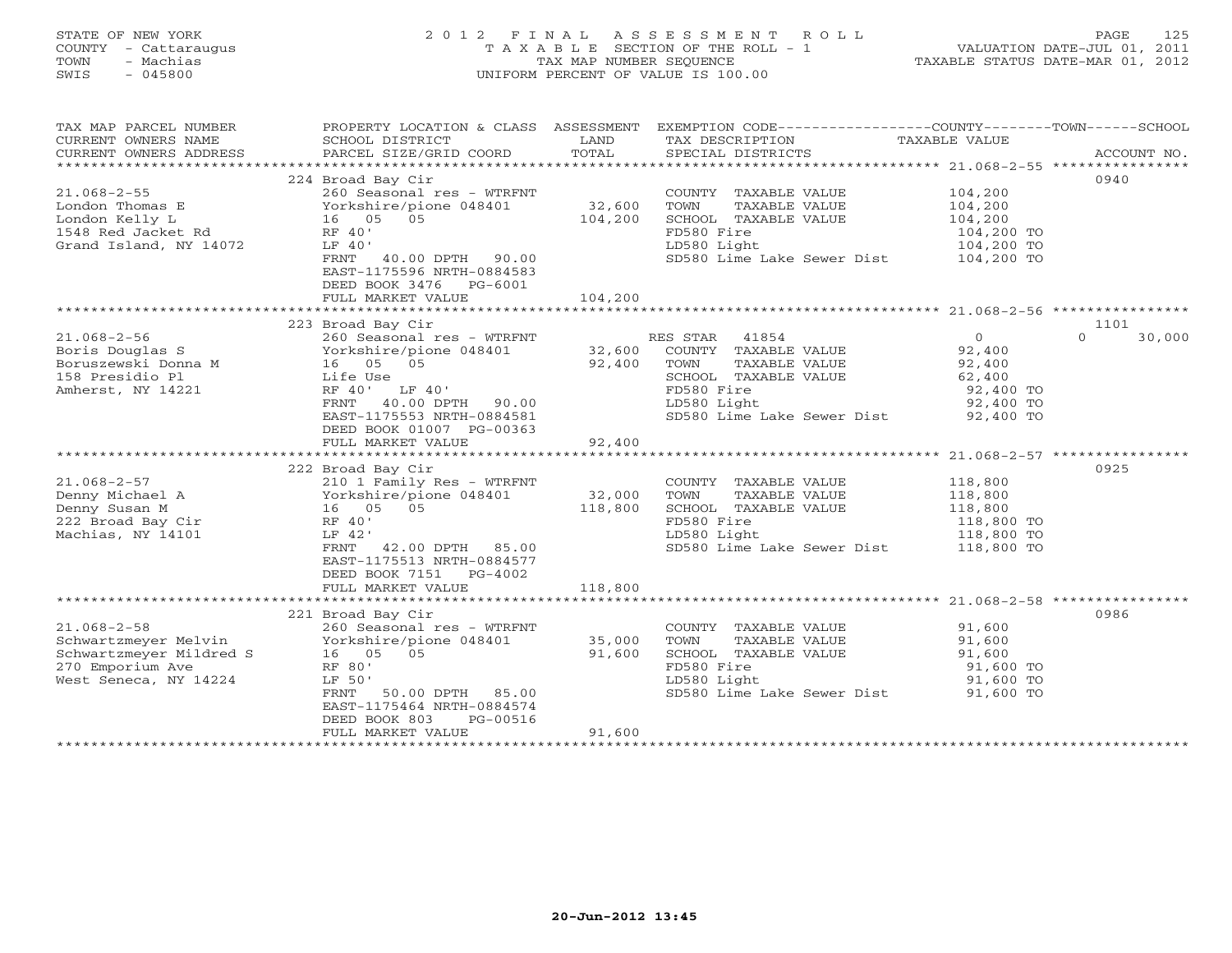# STATE OF NEW YORK 2 0 1 2 F I N A L A S S E S S M E N T R O L L PAGE 126 COUNTY - Cattaraugus T A X A B L E SECTION OF THE ROLL - 1 VALUATION DATE-JUL 01, 2011 TOWN - Machias TAX MAP NUMBER SEQUENCE TAXABLE STATUS DATE-MAR 01, 2012 SWIS - 045800 UNIFORM PERCENT OF VALUE IS 100.00UNIFORM PERCENT OF VALUE IS 100.00

| TAX MAP PARCEL NUMBER<br>CURRENT OWNERS NAME<br>CURRENT OWNERS ADDRESS                                    | PROPERTY LOCATION & CLASS ASSESSMENT<br>SCHOOL DISTRICT<br>PARCEL SIZE/GRID COORD                                                                                                                                    | LAND<br>TOTAL                | EXEMPTION CODE-----------------COUNTY-------TOWN------SCHOOL<br>TAX DESCRIPTION TAXABLE VALUE<br>SPECIAL DISTRICTS                          |                                                           | ACCOUNT NO. |
|-----------------------------------------------------------------------------------------------------------|----------------------------------------------------------------------------------------------------------------------------------------------------------------------------------------------------------------------|------------------------------|---------------------------------------------------------------------------------------------------------------------------------------------|-----------------------------------------------------------|-------------|
| $21.068 - 2 - 59$<br>Strong Timothy J<br>Strong Ann J<br>189 Cook Rd<br>East Aurora, NY 14052             | 220 Broad Bay Cir<br>210 1 Family Res - WTRFNT<br>Yorkshire/pione 048401<br>16 05<br>05<br>RF 48.1'<br>LF 49'<br>FRNT 49.00 DPTH 85.00<br>EAST-1175406 NRTH-0884546<br>DEED BOOK 00938 PG-01170<br>FULL MARKET VALUE | 34,600<br>110,900<br>110,900 | COUNTY TAXABLE VALUE<br>TOWN<br>TAXABLE VALUE<br>SCHOOL TAXABLE VALUE<br>FD580 Fire<br>LD580 Light<br>SD580 Lime Lake Sewer Dist 110,900 TO | 110,900<br>110,900<br>110,900<br>110,900 TO<br>110,900 TO | 0023        |
|                                                                                                           | 219 Broad Bay Cir                                                                                                                                                                                                    |                              |                                                                                                                                             |                                                           | 0797        |
| $21.068 - 2 - 60$<br>Weed Robert V<br>Weed James C<br>1745 Co Rd 19<br>Shortsville, NY 14548              | 260 Seasonal res - WTRFNT<br>Yorkshire/pione 048401<br>16 05 05<br>RF 40'<br>LF 40'<br>FRNT 40.00 DPTH 88.00<br>EAST-1175368 NRTH-0884521<br>DEED BOOK 00916 PG-00656<br>FULL MARKET VALUE                           | 32,300<br>100,000<br>100,000 | COUNTY TAXABLE VALUE<br>TOWN<br>TAXABLE VALUE<br>SCHOOL TAXABLE VALUE<br>FD580 Fire<br>LD580 Light<br>SD580 Lime Lake Sewer Dist 100,000 TO | 100,000<br>100,000<br>100,000<br>100,000 TO<br>100,000 TO |             |
|                                                                                                           |                                                                                                                                                                                                                      |                              |                                                                                                                                             |                                                           |             |
| $21.068 - 2 - 61$<br>Strong F. Jay<br>359 Pilgrim Rd<br>Tonawanda, NY 14150                               | 218 Broad Bay Cir<br>260 Seasonal res - WTRFNT<br>Yorkshire/pione 048401<br>16 05<br>05<br>RF 40'<br>LF 40'<br>40.00 DPTH 88.00<br>FRNT<br>EAST-1175335 NRTH-0884498<br>DEED BOOK 11802 PG-4001                      | 32,300<br>72,300             | COUNTY TAXABLE VALUE<br>TOWN<br>TAXABLE VALUE<br>SCHOOL TAXABLE VALUE<br>FD580 Fire<br>LD580 Light<br>SD580 Lime Lake Sewer Dist 72,300 TO  | 72,300<br>72,300<br>72,300<br>72,300 TO<br>72,300 TO      | 1061        |
|                                                                                                           | FULL MARKET VALUE                                                                                                                                                                                                    | 72,300                       |                                                                                                                                             |                                                           |             |
| $21.068 - 2 - 62$<br>Saturino Douglas J<br>Saturino Juli<br>100 Countryside Ln<br>Williamsville, NY 14221 | 217 Broad Bay Cir<br>210 1 Family Res - WTRFNT<br>Yorkshire/pione 048401<br>16 05 05<br>RF 40'<br>LF 40'<br>40.00 DPTH 88.00<br>FRNT<br>BANK<br>017<br>EAST-1175300 NRTH-0884478<br>DEED BOOK 00997 PG-00821         | 32,300<br>188,700            | COUNTY TAXABLE VALUE<br>TOWN<br>TAXABLE VALUE<br>SCHOOL TAXABLE VALUE<br>FD580 Fire<br>LD580 Light<br>SD580 Lime Lake Sewer Dist 188,700 TO | 188,700<br>188,700<br>188,700<br>188,700 TO<br>188,700 TO | 0666        |
|                                                                                                           | FULL MARKET VALUE                                                                                                                                                                                                    | 188,700                      |                                                                                                                                             |                                                           |             |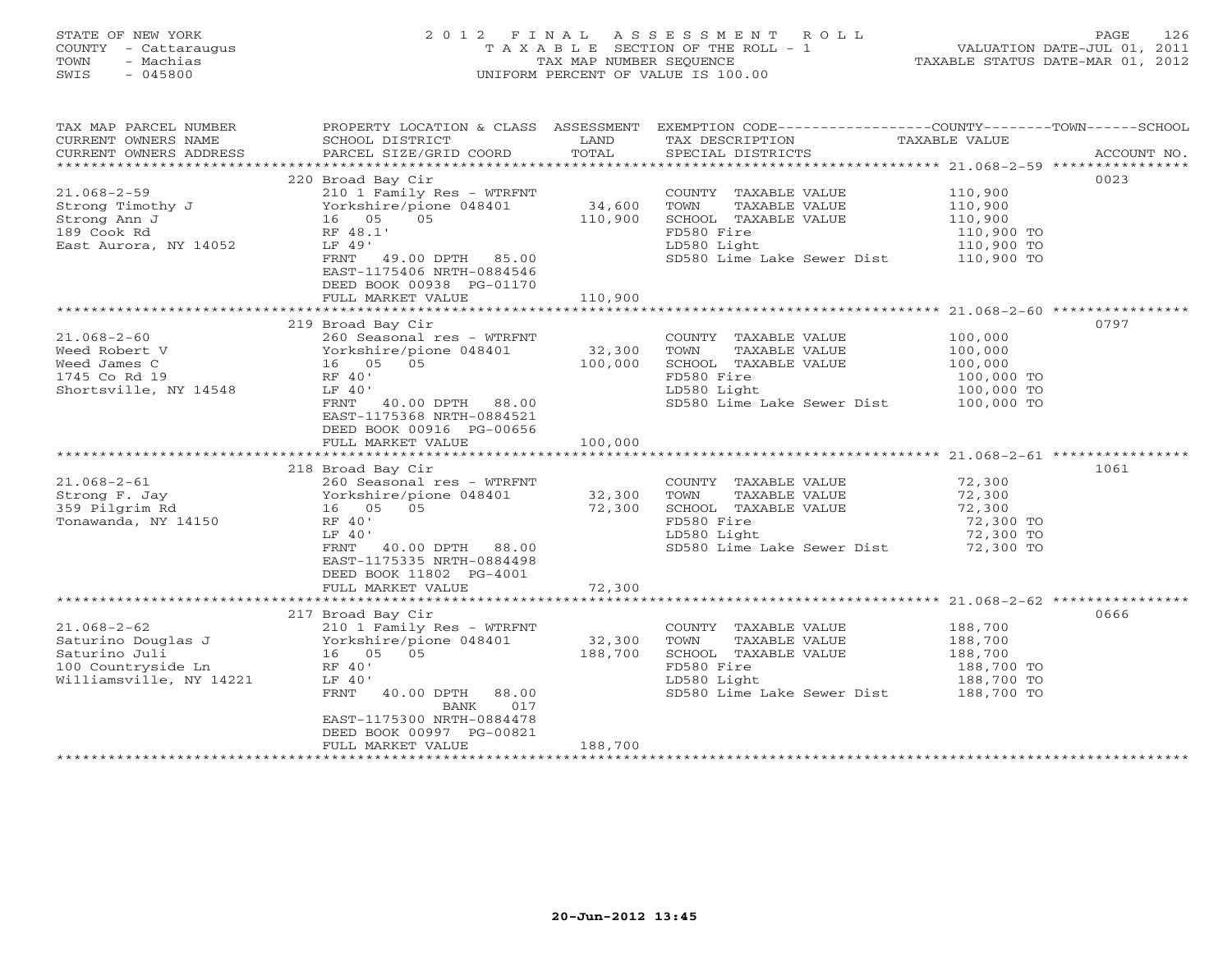# STATE OF NEW YORK 2 0 1 2 F I N A L A S S E S S M E N T R O L L PAGE 127 COUNTY - Cattaraugus T A X A B L E SECTION OF THE ROLL - 1 VALUATION DATE-JUL 01, 2011 TOWN - Machias TAX MAP NUMBER SEQUENCE TAXABLE STATUS DATE-MAR 01, 2012 SWIS - 045800 UNIFORM PERCENT OF VALUE IS 100.00UNIFORM PERCENT OF VALUE IS 100.00

| TAX MAP PARCEL NUMBER<br>CURRENT OWNERS NAME<br>CURRENT OWNERS ADDRESS                                                    | SCHOOL DISTRICT<br>PARCEL SIZE/GRID COORD                                                                                                                                                                         | LAND<br>TOTAL     | PROPERTY LOCATION & CLASS ASSESSMENT EXEMPTION CODE---------------COUNTY-------TOWN------SCHOOL<br>TAX DESCRIPTION<br>SPECIAL DISTRICTS | TAXABLE VALUE                                                           | ACCOUNT NO. |
|---------------------------------------------------------------------------------------------------------------------------|-------------------------------------------------------------------------------------------------------------------------------------------------------------------------------------------------------------------|-------------------|-----------------------------------------------------------------------------------------------------------------------------------------|-------------------------------------------------------------------------|-------------|
|                                                                                                                           |                                                                                                                                                                                                                   |                   |                                                                                                                                         |                                                                         |             |
| $21.068 - 2 - 63$<br>Mistriner Michael<br>Mistriner Michele<br>1322 Harvard Ave<br>N. Tonawanda, NY 14120                 | 216 Broad Bay Cir<br>210 1 Family Res - WTRFNT<br>Yorkshire/pione 048401<br>16  05  05<br>RF 42.1'<br>LF 40'<br>FRNT 40.00 DPTH 88.00<br>017<br>BANK<br>EAST-1175265 NRTH-0884460<br>DEED BOOK 8612 PG-5001       | 32,300<br>174,800 | COUNTY TAXABLE VALUE<br>TOWN<br>TAXABLE VALUE<br>SCHOOL TAXABLE VALUE<br>FD580 Fire<br>LD580 Light<br>SD580 Lime Lake Sewer Dist        | 174,800<br>174,800<br>174,800<br>174,800 TO<br>174,800 TO<br>174,800 TO | 1120        |
|                                                                                                                           | FULL MARKET VALUE                                                                                                                                                                                                 | 174,800           |                                                                                                                                         |                                                                         |             |
|                                                                                                                           |                                                                                                                                                                                                                   |                   |                                                                                                                                         |                                                                         |             |
| $21.068 - 2 - 64$<br>Piskor Trust Janet Chapin<br>Piskor Trust Frank John<br>15794 Caminito Cantaras<br>Del Mar, CA 92014 | 215 Broad Bay Cir<br>260 Seasonal res - WTRFNT<br>Yorkshire/pione 048401<br>16 05 05<br>RF 43.3'<br>LF 40'<br>FRNT 40.00 DPTH 94.00<br>EAST-1175230 NRTH-0884439<br>DEED BOOK 13468 PG-4002                       | 33,000<br>161,300 | COUNTY TAXABLE VALUE<br>TOWN<br>TAXABLE VALUE<br>SCHOOL TAXABLE VALUE<br>FD580 Fire<br>LD580 Light<br>SD580 Lime Lake Sewer Dist        | 161,300<br>161,300<br>161,300<br>161,300 TO<br>161,300 TO<br>161,300 TO | 0147        |
|                                                                                                                           | FULL MARKET VALUE                                                                                                                                                                                                 | 161,300           |                                                                                                                                         |                                                                         |             |
|                                                                                                                           |                                                                                                                                                                                                                   |                   |                                                                                                                                         |                                                                         |             |
| $21.068 - 2 - 65$<br>Cassata James R<br>Cassata Lisa H<br>8484 16th St Apt 207<br>Silver Spring, MD 20910                 | 214 Broad Bay Cir<br>210 1 Family Res - WTRFNT<br>Yorkshire/pione 048401<br>16 05 05<br>RF 58'<br>LF 40'<br>FRNT<br>40.00 DPTH 100.00<br>BANK<br>017<br>EAST-1175190 NRTH-0884419                                 | 34,000<br>278,700 | COUNTY TAXABLE VALUE<br>TOWN<br>TAXABLE VALUE<br>SCHOOL TAXABLE VALUE<br>FD580 Fire<br>LD580 Light<br>SD580 Lime Lake Sewer Dist        | 278,700<br>278,700<br>278,700<br>278,700 TO<br>278,700 TO<br>278,700 TO | 0941        |
|                                                                                                                           | DEED BOOK 01002 PG-00779                                                                                                                                                                                          |                   |                                                                                                                                         |                                                                         |             |
|                                                                                                                           | FULL MARKET VALUE                                                                                                                                                                                                 | 278,700           |                                                                                                                                         |                                                                         |             |
|                                                                                                                           |                                                                                                                                                                                                                   |                   |                                                                                                                                         |                                                                         |             |
| $21.068 - 2 - 66$<br>Huck John D<br>Huck Jean M<br>4298 N Bailey Ave<br>Amherst, NY 14226                                 | 213 Broad Bay Cir<br>210 1 Family Res - WTRFNT<br>Yorkshire/pione 048401<br>16 05 05<br>RF 100'<br>LF 23.80'<br>FRNT<br>23.80 DPTH 112.00<br>BANK<br>017<br>EAST-1175139 NRTH-0884390<br>DEED BOOK 00959 PG-00417 | 25,700<br>168,100 | COUNTY TAXABLE VALUE<br>TAXABLE VALUE<br>TOWN<br>SCHOOL TAXABLE VALUE<br>FD580 Fire<br>LD580 Light<br>SD580 Lime Lake Sewer Dist        | 168,100<br>168,100<br>168,100<br>168,100 TO<br>168,100 TO<br>168,100 TO | 1063        |
|                                                                                                                           | FULL MARKET VALUE                                                                                                                                                                                                 | 168,100           |                                                                                                                                         |                                                                         |             |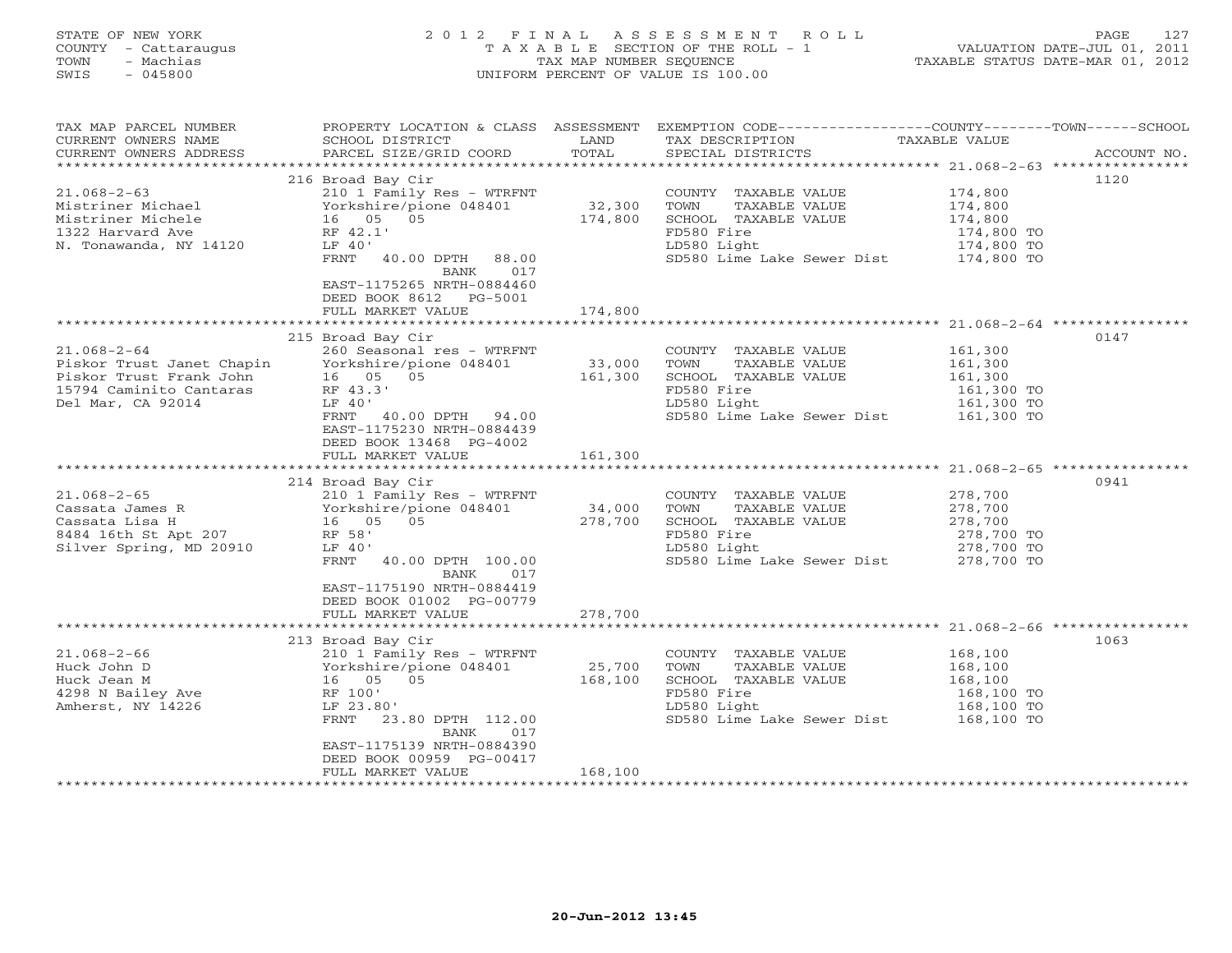# STATE OF NEW YORK 2 0 1 2 F I N A L A S S E S S M E N T R O L L PAGE 128 COUNTY - Cattaraugus T A X A B L E SECTION OF THE ROLL - 1 VALUATION DATE-JUL 01, 2011 TOWN - Machias TAX MAP NUMBER SEQUENCE TAXABLE STATUS DATE-MAR 01, 2012 SWIS - 045800 UNIFORM PERCENT OF VALUE IS 100.00UNIFORM PERCENT OF VALUE IS 100.00

| TAX MAP PARCEL NUMBER<br>CURRENT OWNERS NAME<br>CURRENT OWNERS ADDRESS                                 | SCHOOL DISTRICT<br>PARCEL SIZE/GRID COORD                                                                                                                                                                                         | LAND<br>TOTAL                | PROPERTY LOCATION & CLASS ASSESSMENT EXEMPTION CODE---------------COUNTY-------TOWN------SCHOOL<br>TAX DESCRIPTION TAXABLE VALUE<br>SPECIAL DISTRICTS                  |                                                                                                     | ACCOUNT NO.                |
|--------------------------------------------------------------------------------------------------------|-----------------------------------------------------------------------------------------------------------------------------------------------------------------------------------------------------------------------------------|------------------------------|------------------------------------------------------------------------------------------------------------------------------------------------------------------------|-----------------------------------------------------------------------------------------------------|----------------------------|
| $21.068 - 2 - 67$<br>MPJC Group, Inc.<br>31 Douglas Ln<br>Elma, NY 14059                               | 212 Broad Bay Cir<br>210 1 Family Res - WTRFNT<br>Yorkshire/pione 048401<br>$16$ 05 05<br>RF 69.4'<br>LF 34'<br>FRNT 34.00 DPTH 125.00<br>EAST-1175113 NRTH-0884344<br>DEED BOOK 11971 PG-9001<br>FULL MARKET VALUE               | 35,400<br>170,800<br>170,800 | COUNTY TAXABLE VALUE<br>TOWN<br>TAXABLE VALUE<br>SCHOOL TAXABLE VALUE<br>FD580 Fire<br>LD580 Light<br>SD580 Lime Lake Sewer Dist 170,800 TO                            | 170,800<br>170,800<br>170,800<br>170,800 TO<br>170,800 TO                                           | 0862                       |
| $21.068 - 2 - 68$<br>Kowalski Henry L<br>Kowalski Henry L Jr<br>211 Long Point Rd<br>Machias, NY 14101 | 211 Long Point Dr<br>r<br>16 05 05<br>RF 40<br>LF 40'<br>FRNT 40.00 DPTH 125.00<br>EAST-1175120 NRTH-0884297<br>DEED BOOK 16939 PG-2002<br>FULL MARKET VALUE                                                                      | 134,000<br>134,000           | WVET C/T 41121<br>41834<br>COUNTY TAXABLE VALUE<br>TOWN<br>TAXABLE VALUE<br>SCHOOL TAXABLE VALUE<br>FD580 Fire<br>LD580 Light<br>SD580 Lime Lake Sewer Dist 134,000 TO | 12,000<br>12,000<br>$\circ$<br>$\Omega$<br>122,000<br>122,000<br>71,800<br>134,000 TO<br>134,000 TO | 0600<br>$\Omega$<br>62,200 |
| $21.068 - 2 - 69$<br>Stutzman Roy W<br>80 Crimson Ln<br>Elma, NY 14059                                 | 210 Long Point Dr<br>210 1 Family Res - WTRFNT<br>210 1 - 11<br>Yorkshire/pione 048401<br>16 05 05<br>LF 40'<br>RF 40'<br>FRNT<br>40.00 DPTH 122.00<br>EAST-1175122 NRTH-0884257<br>DEED BOOK 00996 PG-00559<br>FULL MARKET VALUE | 37,700<br>132,600<br>132,600 | COUNTY TAXABLE VALUE<br>TOWN<br>TAXABLE VALUE<br>SCHOOL TAXABLE VALUE<br>FD580 Fire<br>LD580 Light<br>SD580 Lime Lake Sewer Dist 132,600 TO                            | 132,600<br>132,600<br>132,600<br>132,600 TO<br>132,600 TO                                           | 1212                       |
| $21.068 - 2 - 70$<br>Linder William<br>Linder Josephine<br>6847 Alexandra Ct<br>Hamburg, NY 14075      | 209 Long Point Dr<br>210 1 Family Res - WTRFNT<br>Yorkshire/pione 048401<br>16   05   05<br>RF 40'<br>LF 40'<br>40.00 DPTH 123.00<br>FRNT<br>EAST-1175125 NRTH-0884216<br>DEED BOOK 00932 PG-00683<br>FULL MARKET VALUE           | 37,700<br>93,600<br>93,600   | COUNTY TAXABLE VALUE<br>TOWN<br>TAXABLE VALUE<br>SCHOOL TAXABLE VALUE<br>FD580 Fire<br>LD580 Light<br>SD580 Lime Lake Sewer Dist 93,600 TO                             | 93,600<br>93,600<br>93,600<br>93,600 TO<br>93,600 TO                                                | 0706                       |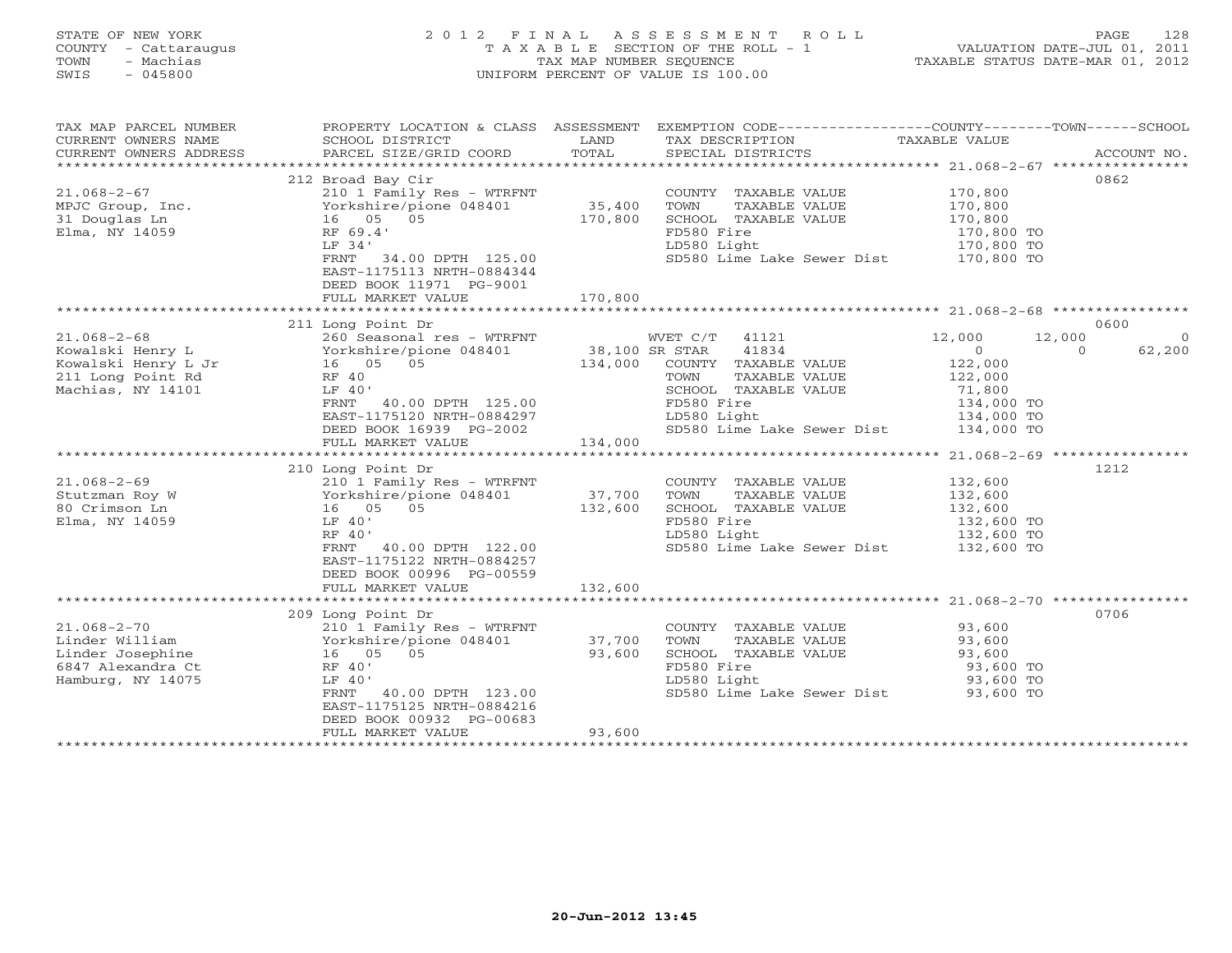# STATE OF NEW YORK 2 0 1 2 F I N A L A S S E S S M E N T R O L L PAGE 129 COUNTY - Cattaraugus T A X A B L E SECTION OF THE ROLL - 1 VALUATION DATE-JUL 01, 2011 TOWN - Machias TAX MAP NUMBER SEQUENCE TAXABLE STATUS DATE-MAR 01, 2012 SWIS - 045800 UNIFORM PERCENT OF VALUE IS 100.00UNIFORM PERCENT OF VALUE IS 100.00

| TAX MAP PARCEL NUMBER<br>$\begin{tabular}{lllllll} \multicolumn{2}{c}{\textbf{CURRENT}} & \multicolumn{2}{c}{\textbf{WMERS}} & \multicolumn{2}{c}{\textbf{NAME}} & \multicolumn{2}{c}{\textbf{SCHOOL}} & \multicolumn{2}{c}{\textbf{ISTRICT}} & \multicolumn{2}{c}{\textbf{LAND}} & \multicolumn{2}{c}{\textbf{TAX} BESCRIPITION} & \multicolumn{2}{c}{\textbf{TAX} ABLE} & \multicolumn{2}{c}{\textbf{VALUE}} & \multicolumn{2}{c}{\textbf{ACCOUNT NO.}} \\ & & & & & & & & \\ \multicolumn{2}{c$<br>CURRENT OWNERS ADDRESS |                                                  | PROPERTY LOCATION & CLASS ASSESSMENT EXEMPTION CODE----------------COUNTY-------TOWN------SCHOOL                                                                                      |                |                          |
|------------------------------------------------------------------------------------------------------------------------------------------------------------------------------------------------------------------------------------------------------------------------------------------------------------------------------------------------------------------------------------------------------------------------------------------------------------------------------------------------------------------------------|--------------------------------------------------|---------------------------------------------------------------------------------------------------------------------------------------------------------------------------------------|----------------|--------------------------|
|                                                                                                                                                                                                                                                                                                                                                                                                                                                                                                                              |                                                  |                                                                                                                                                                                       |                |                          |
| $\begin{tabular}{lllllllllll} $\text{} & \text{} & \text{} & \text{} & \text{} & \text{} & \text{} & \text{} & \text{} & \text{} & \text{} & \text{} & \text{} & \text{} & \text{} & \text{} & \text{} & \text{} & \text{} & \text{} & \text{} & \text{} & \text{} & \text{} & \text{} & \text{} & \text{} & \text{} & \text{} & \text{} & \text{} & \text{} & \text{} & \text{} & \text{$                                                                                                                                   |                                                  |                                                                                                                                                                                       |                | 0544                     |
|                                                                                                                                                                                                                                                                                                                                                                                                                                                                                                                              |                                                  |                                                                                                                                                                                       | 20,000         | $\overline{0}$<br>20,000 |
|                                                                                                                                                                                                                                                                                                                                                                                                                                                                                                                              |                                                  |                                                                                                                                                                                       | $\overline{0}$ | $\Omega$<br>62,200       |
|                                                                                                                                                                                                                                                                                                                                                                                                                                                                                                                              |                                                  | 177,700 COUNTY TAXABLE VALUE<br>COUNTY TAXABLE VALUE $157,700$<br>TOWN TAXABLE VALUE $157,700$<br>SCHOOL TAXABLE VALUE $115,500$                                                      |                |                          |
|                                                                                                                                                                                                                                                                                                                                                                                                                                                                                                                              |                                                  |                                                                                                                                                                                       |                |                          |
|                                                                                                                                                                                                                                                                                                                                                                                                                                                                                                                              |                                                  |                                                                                                                                                                                       |                |                          |
|                                                                                                                                                                                                                                                                                                                                                                                                                                                                                                                              |                                                  |                                                                                                                                                                                       |                |                          |
|                                                                                                                                                                                                                                                                                                                                                                                                                                                                                                                              |                                                  |                                                                                                                                                                                       |                |                          |
|                                                                                                                                                                                                                                                                                                                                                                                                                                                                                                                              |                                                  |                                                                                                                                                                                       |                |                          |
| 31 Vermont Miles, NY 14139<br>Suth Wales, NY 14139<br>$\begin{array}{ccc}\n & & & & \text{INR 40'} \\  & & & & \text{INR 500} \\  & & & & \text{INR 600L} \\  & & & & \text{INR 600L} \\  & & & & \text{INR 600L} \\  & & & & \text{INR 600L} \\  & & & & \text{INR 600L} \\  & & & & \text{INR 600L} \\  & & & & \text{INR 600L} \\  & & & & \text{INR 600L} \\  & & & & \text$                                                                                                                                             |                                                  |                                                                                                                                                                                       |                |                          |
|                                                                                                                                                                                                                                                                                                                                                                                                                                                                                                                              |                                                  |                                                                                                                                                                                       |                | 0647                     |
| $21.068 - 2 - 72$                                                                                                                                                                                                                                                                                                                                                                                                                                                                                                            | 207 Long Point Dr<br>260 Seasonal res - WTRFNT   | COUNTY TAXABLE VALUE 140,400                                                                                                                                                          |                |                          |
|                                                                                                                                                                                                                                                                                                                                                                                                                                                                                                                              |                                                  | TOWN                                                                                                                                                                                  |                |                          |
|                                                                                                                                                                                                                                                                                                                                                                                                                                                                                                                              |                                                  |                                                                                                                                                                                       |                |                          |
| Lachut Wayne<br>Lachut Janet G 16 05 05 140,400<br>4541 Harlem Rd RF 40'<br>Snyder, NY 14226 LF 40'                                                                                                                                                                                                                                                                                                                                                                                                                          |                                                  | TAXABLE VALUE 140,400<br>L TAXABLE VALUE 140,400<br>Fire 140,400 TO<br>TOWN IMANDEL VALUE<br>SCHOOL TAXABLE VALUE 140,400<br>FD580 Fire 140,400 TO<br>LD580 Light 140,400 TO          |                |                          |
|                                                                                                                                                                                                                                                                                                                                                                                                                                                                                                                              |                                                  |                                                                                                                                                                                       |                |                          |
|                                                                                                                                                                                                                                                                                                                                                                                                                                                                                                                              | RF 40<br>LF 40'<br>FRNT 40.00 DPTH 120.00        | SD580 Lime Lake Sewer Dist $140,400$ TO                                                                                                                                               |                |                          |
|                                                                                                                                                                                                                                                                                                                                                                                                                                                                                                                              | EAST-1175129 NRTH-0884137                        |                                                                                                                                                                                       |                |                          |
|                                                                                                                                                                                                                                                                                                                                                                                                                                                                                                                              | DEED BOOK 788<br>PG-00655                        |                                                                                                                                                                                       |                |                          |
|                                                                                                                                                                                                                                                                                                                                                                                                                                                                                                                              |                                                  |                                                                                                                                                                                       |                |                          |
|                                                                                                                                                                                                                                                                                                                                                                                                                                                                                                                              |                                                  |                                                                                                                                                                                       |                |                          |
|                                                                                                                                                                                                                                                                                                                                                                                                                                                                                                                              |                                                  |                                                                                                                                                                                       |                | 0107                     |
|                                                                                                                                                                                                                                                                                                                                                                                                                                                                                                                              |                                                  | COUNTY TAXABLE VALUE $69,900$                                                                                                                                                         |                |                          |
|                                                                                                                                                                                                                                                                                                                                                                                                                                                                                                                              |                                                  | TOWN TAXABLE VALUE<br>SCHOOL TAXABLE VALUE<br>SCHOOL TAXABLE VALUE<br>FD580 Fire<br>LD580 Light<br>SD580 Lime Lake Sewer Dist<br>SP,900 TO<br>SD580 Lime Lake Sewer Dist<br>69,900 TO |                |                          |
|                                                                                                                                                                                                                                                                                                                                                                                                                                                                                                                              |                                                  |                                                                                                                                                                                       |                |                          |
|                                                                                                                                                                                                                                                                                                                                                                                                                                                                                                                              |                                                  |                                                                                                                                                                                       |                |                          |
|                                                                                                                                                                                                                                                                                                                                                                                                                                                                                                                              |                                                  |                                                                                                                                                                                       |                |                          |
|                                                                                                                                                                                                                                                                                                                                                                                                                                                                                                                              |                                                  |                                                                                                                                                                                       |                |                          |
|                                                                                                                                                                                                                                                                                                                                                                                                                                                                                                                              |                                                  |                                                                                                                                                                                       |                |                          |
|                                                                                                                                                                                                                                                                                                                                                                                                                                                                                                                              |                                                  |                                                                                                                                                                                       |                |                          |
|                                                                                                                                                                                                                                                                                                                                                                                                                                                                                                                              | 286 Broad Bay Cir                                |                                                                                                                                                                                       |                | 0591<br>$\Omega$         |
| $21.076 - 1 - 3$                                                                                                                                                                                                                                                                                                                                                                                                                                                                                                             | 210 1 Family Res<br>Yorkshire/pione 048401 6,400 | RES STAR 41854                                                                                                                                                                        | $\overline{0}$ | 30,000                   |
|                                                                                                                                                                                                                                                                                                                                                                                                                                                                                                                              |                                                  | COUNTY TAXABLE VALUE 114,700                                                                                                                                                          |                |                          |
| Chitty Matthew Corkshire/pione 048401 6,400 COUNTY<br>Chitty Kara 16 05 05 114,700 TOWN<br>286 Broadbay Cir FRNT 90.00 DPTH 100.00 SCHOOL<br>Machias, NY 14101 EAST-1174466 NRTH-0884317 FD580 F                                                                                                                                                                                                                                                                                                                             |                                                  |                                                                                                                                                                                       |                |                          |
|                                                                                                                                                                                                                                                                                                                                                                                                                                                                                                                              |                                                  |                                                                                                                                                                                       |                |                          |
|                                                                                                                                                                                                                                                                                                                                                                                                                                                                                                                              |                                                  |                                                                                                                                                                                       |                |                          |
|                                                                                                                                                                                                                                                                                                                                                                                                                                                                                                                              |                                                  |                                                                                                                                                                                       |                |                          |
|                                                                                                                                                                                                                                                                                                                                                                                                                                                                                                                              |                                                  |                                                                                                                                                                                       |                |                          |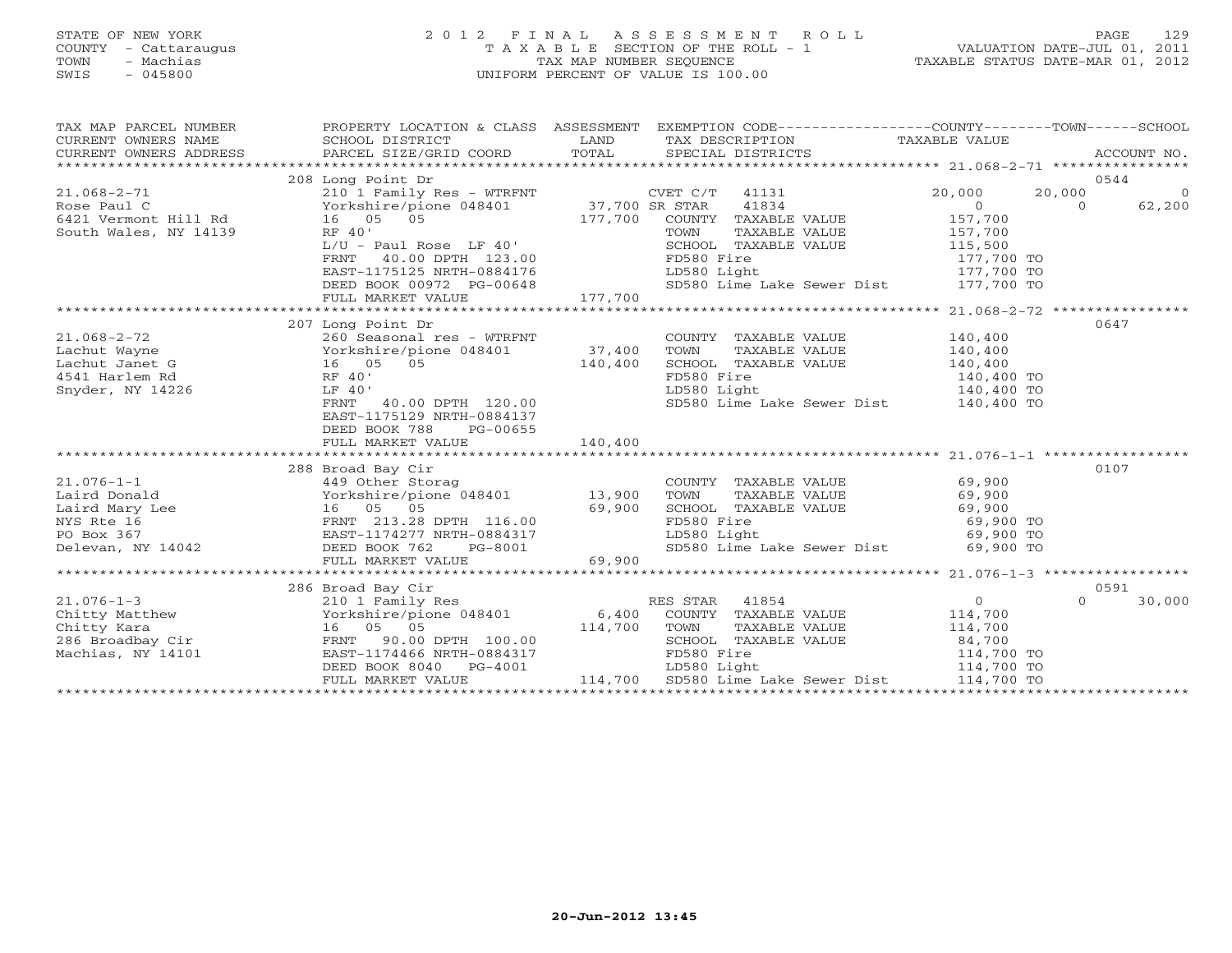# STATE OF NEW YORK 2 0 1 2 F I N A L A S S E S S M E N T R O L L PAGE 130 COUNTY - Cattaraugus T A X A B L E SECTION OF THE ROLL - 1 VALUATION DATE-JUL 01, 2011 TOWN - Machias TAX MAP NUMBER SEQUENCE TAXABLE STATUS DATE-MAR 01, 2012 SWIS - 045800 UNIFORM PERCENT OF VALUE IS 100.00UNIFORM PERCENT OF VALUE IS 100.00

| TAX MAP PARCEL NUMBER<br>CURRENT OWNERS NAME<br>$\begin{minipage}{.45\textwidth} \begin{minipage}{.45\textwidth} \begin{minipage}{.45\textwidth} \begin{minipage}{.45\textwidth} \begin{minipage}{.45\textwidth} \begin{minipage}{.45\textwidth} \begin{minipage}{.45\textwidth} \begin{minipage}{.45\textwidth} \begin{minipage}{.45\textwidth} \begin{minipage}{.45\textwidth} \begin{minipage}{.45\textwidth} \begin{minipage}{.45\textwidth} \begin{minipage}{.45\textwidth} \begin{minipage}{.45\textwidth} \begin{minipage}{.45\textwidth} \begin{minipage}{.45$ | SCHOOL DISTRICT                                                                 | LAND   | PROPERTY LOCATION & CLASS ASSESSMENT EXEMPTION CODE----------------COUNTY-------TOWN------SCHOOL<br>TAX DESCRIPTION                                                                                                        | TAXABLE VALUE                                              |                    |
|------------------------------------------------------------------------------------------------------------------------------------------------------------------------------------------------------------------------------------------------------------------------------------------------------------------------------------------------------------------------------------------------------------------------------------------------------------------------------------------------------------------------------------------------------------------------|---------------------------------------------------------------------------------|--------|----------------------------------------------------------------------------------------------------------------------------------------------------------------------------------------------------------------------------|------------------------------------------------------------|--------------------|
|                                                                                                                                                                                                                                                                                                                                                                                                                                                                                                                                                                        |                                                                                 |        |                                                                                                                                                                                                                            |                                                            |                    |
|                                                                                                                                                                                                                                                                                                                                                                                                                                                                                                                                                                        | Broad Bay Cir                                                                   |        |                                                                                                                                                                                                                            |                                                            | 0592               |
| $21.076 - 1 - 4$                                                                                                                                                                                                                                                                                                                                                                                                                                                                                                                                                       | 312 Vac w/imprv                                                                 |        | COUNTY TAXABLE VALUE 23,300                                                                                                                                                                                                |                                                            |                    |
| Liskow Brad W                                                                                                                                                                                                                                                                                                                                                                                                                                                                                                                                                          | Yorkshire/pione 048401 3,600                                                    |        | TOWN<br>TAXABLE VALUE                                                                                                                                                                                                      | 23,300<br>23,300                                           |                    |
| 284 Broad Bay Cir                                                                                                                                                                                                                                                                                                                                                                                                                                                                                                                                                      | 16 05 05                                                                        | 23,300 |                                                                                                                                                                                                                            |                                                            |                    |
| Machias, NY 14101                                                                                                                                                                                                                                                                                                                                                                                                                                                                                                                                                      | FRNT 35.00 DPTH 100.00                                                          |        |                                                                                                                                                                                                                            | 23,300 TO<br>23,300 TO                                     |                    |
|                                                                                                                                                                                                                                                                                                                                                                                                                                                                                                                                                                        | EAST-1174527 NRTH-0884316                                                       |        | -CANN - ANNABLE VALUE<br>FD580 Fire<br>LD580 Light                                                                                                                                                                         |                                                            |                    |
|                                                                                                                                                                                                                                                                                                                                                                                                                                                                                                                                                                        | DEED BOOK 00974 PG-01057                                                        |        | SD580 Lime Lake Sewer Dist 23,300 TO                                                                                                                                                                                       |                                                            |                    |
|                                                                                                                                                                                                                                                                                                                                                                                                                                                                                                                                                                        | FULL MARKET VALUE                                                               | 23,300 |                                                                                                                                                                                                                            |                                                            |                    |
|                                                                                                                                                                                                                                                                                                                                                                                                                                                                                                                                                                        |                                                                                 |        |                                                                                                                                                                                                                            |                                                            |                    |
|                                                                                                                                                                                                                                                                                                                                                                                                                                                                                                                                                                        | Broad Bay Cir                                                                   |        |                                                                                                                                                                                                                            |                                                            | 0286               |
| $21.076 - 1 - 5$                                                                                                                                                                                                                                                                                                                                                                                                                                                                                                                                                       | 311 Res vac land                                                                |        | COUNTY TAXABLE VALUE 4,700                                                                                                                                                                                                 |                                                            |                    |
| Liskow Brad W<br>Liskow Brad W<br>284 Broad Bay Cir                                                                                                                                                                                                                                                                                                                                                                                                                                                                                                                    | $Yorkshire/pione 048401$ 4,700                                                  |        | TOWN TAXABLE VALUE 4,700<br>SCHOOL TAXABLE VALUE 4,700                                                                                                                                                                     |                                                            |                    |
|                                                                                                                                                                                                                                                                                                                                                                                                                                                                                                                                                                        | 16 05 05                                                                        | 4,700  |                                                                                                                                                                                                                            |                                                            |                    |
| Machias, NY 14101                                                                                                                                                                                                                                                                                                                                                                                                                                                                                                                                                      | FRNT 50.00 DPTH 100.00                                                          |        | FD580 Fire                                                                                                                                                                                                                 | 4,700 TO                                                   |                    |
|                                                                                                                                                                                                                                                                                                                                                                                                                                                                                                                                                                        | EAST-1174570 NRTH-0884316                                                       |        | LD580 Light                                                                                                                                                                                                                | 4,700 TO<br>4,700 TO                                       |                    |
|                                                                                                                                                                                                                                                                                                                                                                                                                                                                                                                                                                        | DEED BOOK 00974 PG-01057<br>FULL MARKET VALUE 4,700                             |        | SD580 Lime Lake Sewer Dist 4,700 TO                                                                                                                                                                                        |                                                            |                    |
|                                                                                                                                                                                                                                                                                                                                                                                                                                                                                                                                                                        |                                                                                 |        |                                                                                                                                                                                                                            |                                                            |                    |
|                                                                                                                                                                                                                                                                                                                                                                                                                                                                                                                                                                        |                                                                                 |        |                                                                                                                                                                                                                            |                                                            |                    |
|                                                                                                                                                                                                                                                                                                                                                                                                                                                                                                                                                                        | 284 Broad Bay Cir                                                               |        |                                                                                                                                                                                                                            |                                                            | 0287               |
| $21.076 - 1 - 6$<br>210 1 Family<br>284 Broad Bay Cir (284 Broad Bay Cir (284 Broad Bay Cir (284 Broad Bay Cir (285 April 2013)<br>284 Broad Bay Cir (286 April 2013)<br>284 Broad Bay Cir (286 Broad Broad Broad Broad Broad Broad Broad Broad Broad Broad                                                                                                                                                                                                                                                                                                            | 210 1 Family Res<br>Yorkshire/pione 048401 4,700<br>16 05 05 108,100<br>108,100 |        | RES STAR 41854                                                                                                                                                                                                             | $\overline{0}$                                             | $\Omega$<br>30,000 |
|                                                                                                                                                                                                                                                                                                                                                                                                                                                                                                                                                                        |                                                                                 |        | COUNTY TAXABLE VALUE                                                                                                                                                                                                       | 108,100                                                    |                    |
|                                                                                                                                                                                                                                                                                                                                                                                                                                                                                                                                                                        |                                                                                 |        | TOWN<br>TAXABLE VALUE                                                                                                                                                                                                      | 108,100                                                    |                    |
|                                                                                                                                                                                                                                                                                                                                                                                                                                                                                                                                                                        | FRNT 50.00 DPTH 100.00                                                          |        | SCHOOL TAXABLE VALUE                                                                                                                                                                                                       |                                                            |                    |
|                                                                                                                                                                                                                                                                                                                                                                                                                                                                                                                                                                        | EAST-1174618 NRTH-0884316                                                       |        |                                                                                                                                                                                                                            |                                                            |                    |
|                                                                                                                                                                                                                                                                                                                                                                                                                                                                                                                                                                        | DEED BOOK 00974 PG-01057                                                        |        | 108,100 TD580 Fire<br>-01057 LD580 Light<br>-01057 108,100 SD580 Lime Lake Sewer Dist 108,100 TO                                                                                                                           | BLE VALUE 78,100<br>108,100 TO<br>108,100 TO<br>108,100 TO |                    |
|                                                                                                                                                                                                                                                                                                                                                                                                                                                                                                                                                                        | FULL MARKET VALUE                                                               |        |                                                                                                                                                                                                                            |                                                            |                    |
|                                                                                                                                                                                                                                                                                                                                                                                                                                                                                                                                                                        |                                                                                 |        |                                                                                                                                                                                                                            |                                                            |                    |
|                                                                                                                                                                                                                                                                                                                                                                                                                                                                                                                                                                        | 610 Yacht Club Dr                                                               |        |                                                                                                                                                                                                                            |                                                            | 1155               |
|                                                                                                                                                                                                                                                                                                                                                                                                                                                                                                                                                                        |                                                                                 |        | SR STAR<br>41834                                                                                                                                                                                                           | $0 \qquad \qquad$                                          | 62,200<br>$\Omega$ |
|                                                                                                                                                                                                                                                                                                                                                                                                                                                                                                                                                                        |                                                                                 |        | COUNTY TAXABLE VALUE                                                                                                                                                                                                       | 159,300                                                    |                    |
|                                                                                                                                                                                                                                                                                                                                                                                                                                                                                                                                                                        |                                                                                 |        | TAXABLE VALUE<br>TOWN                                                                                                                                                                                                      | 159,300                                                    |                    |
| 21.076-1-7.1<br>Weaver John R (Northelm Province 048401)<br>Weaver Margaret 16 05 05 159,300<br>611 Yacht Club Dr FRNT 100.00 DPTH 209.10<br>Machias, NY 14101 EAST-1174790 NRTH-0884261<br>FRNT 100.00 DPTH 209.10<br>FRNT 100.00 DPTH 2                                                                                                                                                                                                                                                                                                                              |                                                                                 |        | FRNT 100.00 DPTH 209.10 SCHOOL TAXABLE VALUE 97,100<br>EAST-1174790 NRTH-0884261 FD580 Fire 159,300 TO<br>DEED BOOK 899 PG-01076 LD580 Light 159,300 TO<br>FULL MARKET VALUE 159,300 SD580 Lime Lake Sewer Dist 159,300 TO | ABLE VALUE<br>159,100<br>159,300 TO<br>159,300 TO          |                    |
|                                                                                                                                                                                                                                                                                                                                                                                                                                                                                                                                                                        |                                                                                 |        |                                                                                                                                                                                                                            |                                                            |                    |
|                                                                                                                                                                                                                                                                                                                                                                                                                                                                                                                                                                        |                                                                                 |        |                                                                                                                                                                                                                            |                                                            |                    |
|                                                                                                                                                                                                                                                                                                                                                                                                                                                                                                                                                                        |                                                                                 |        |                                                                                                                                                                                                                            |                                                            |                    |
|                                                                                                                                                                                                                                                                                                                                                                                                                                                                                                                                                                        |                                                                                 |        |                                                                                                                                                                                                                            |                                                            |                    |
|                                                                                                                                                                                                                                                                                                                                                                                                                                                                                                                                                                        | 282 Broad Bay Cir                                                               |        |                                                                                                                                                                                                                            |                                                            | 1760               |
| $21.076 - 1 - 7.2$                                                                                                                                                                                                                                                                                                                                                                                                                                                                                                                                                     | 210 1 Family Res                                                                |        | RES STAR 41854                                                                                                                                                                                                             | $\overline{0}$                                             | $\Omega$<br>30,000 |
| Gilbert Allen B $Xorkshire/p\overline{1}$ one 048401 $6,100$<br>Gilbert Amy J $16$ 05 05 99,000                                                                                                                                                                                                                                                                                                                                                                                                                                                                        |                                                                                 |        | COUNTY TAXABLE VALUE                                                                                                                                                                                                       |                                                            |                    |
|                                                                                                                                                                                                                                                                                                                                                                                                                                                                                                                                                                        |                                                                                 |        | TOWN<br>TAXABLE VALUE                                                                                                                                                                                                      | 99,000<br>99,000                                           |                    |
|                                                                                                                                                                                                                                                                                                                                                                                                                                                                                                                                                                        |                                                                                 |        | SCHOOL TAXABLE VALUE                                                                                                                                                                                                       | 69,000                                                     |                    |
|                                                                                                                                                                                                                                                                                                                                                                                                                                                                                                                                                                        |                                                                                 |        | FD580 Fire                                                                                                                                                                                                                 | 99,000 TO                                                  |                    |
| 282 Broad Bay Cir<br>Machias, NY 14101 <b>EAST-1174691 NRTH-0884315</b><br>DEED BOOK 00927 PG-01192                                                                                                                                                                                                                                                                                                                                                                                                                                                                    |                                                                                 |        |                                                                                                                                                                                                                            |                                                            |                    |
|                                                                                                                                                                                                                                                                                                                                                                                                                                                                                                                                                                        | FULL MARKET VALUE                                                               |        |                                                                                                                                                                                                                            |                                                            |                    |
|                                                                                                                                                                                                                                                                                                                                                                                                                                                                                                                                                                        |                                                                                 |        |                                                                                                                                                                                                                            |                                                            |                    |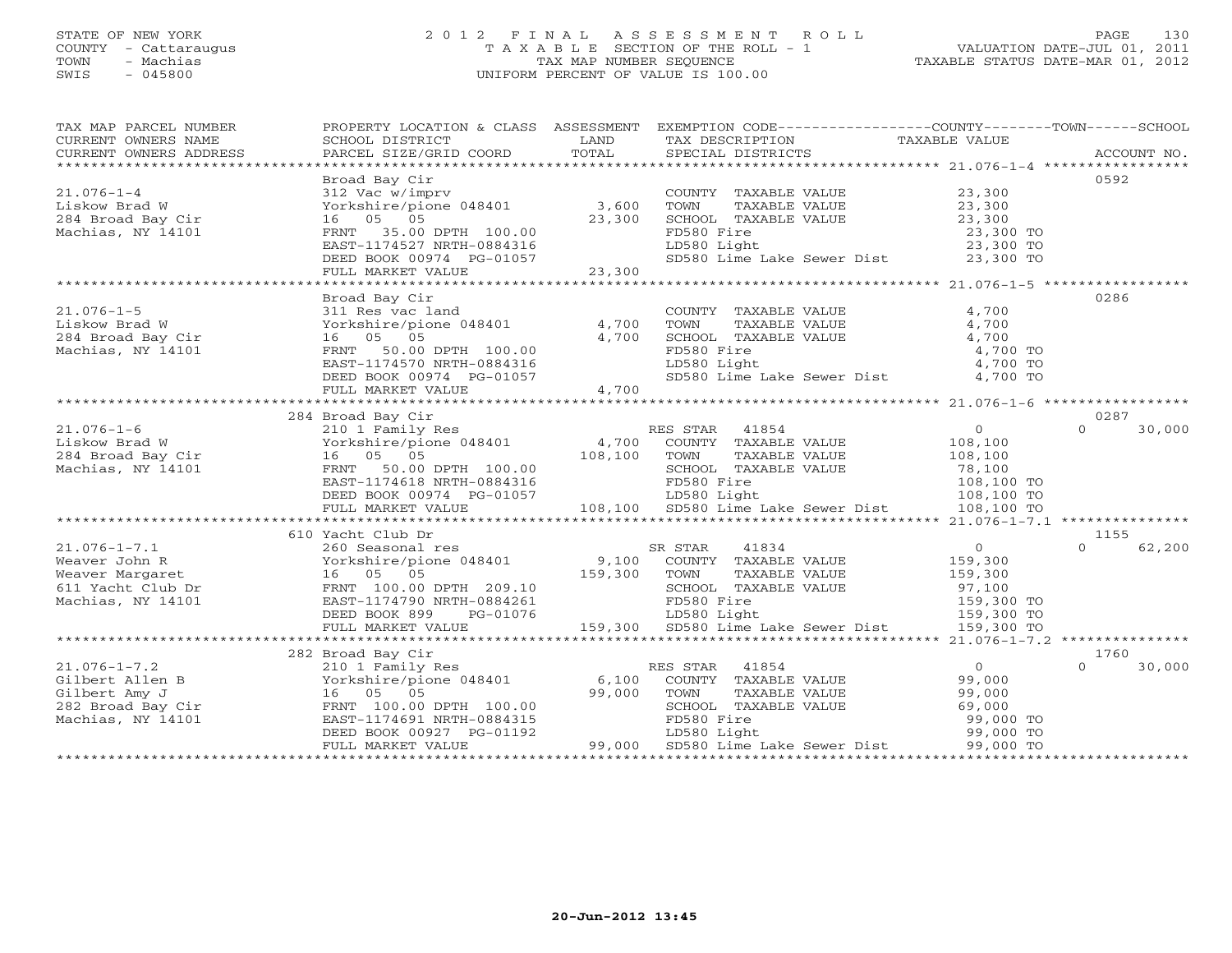#### STATE OF NEW YORK 2 0 1 2 F I N A L A S S E S S M E N T R O L L PAGE 131COUNTY - Cattaraugus T A X A B L E SECTION OF THE ROLL - 1 VALUATION DATE-JUL 01, 2011 TOWN - Machias TAX MAP NUMBER SEQUENCE TAXABLE STATUS DATE-MAR 01, 2012<br>TAXABLE STATUS DATE-MAR 01, 2012 SWIS - 045800 UNIFORM PERCENT OF VALUE IS 100.00

TAX MAP PARCEL NUMBER PROPERTY LOCATION & CLASS ASSESSMENT EXEMPTION CODE----------------COUNTY-------TOWN------SCHOOL

VALUATION DATE-JUL 01, 2011

| CURRENT OWNERS NAME SCHOOL DISTRICT | <b>EXAMPLE EXAMPLE EXAMPLE EXAMPLE EXAMPLE EXAMPLE EXAMPLE EXAMPLE EXAMPLE EXAMPLE EXAMPLE EXAMPLE EXAMPLE EXAMPLE E</b>                                                                                                                       |        | TAX DESCRIPTION                                                                            | TAXABLE VALUE    |                    |
|-------------------------------------|------------------------------------------------------------------------------------------------------------------------------------------------------------------------------------------------------------------------------------------------|--------|--------------------------------------------------------------------------------------------|------------------|--------------------|
|                                     | CURRENT OWNERS ADDRESS FARCEL SIZE/GRID COORD                                                                                                                                                                                                  | TOTAL  | SPECIAL DISTRICTS                                                                          |                  | ACCOUNT NO.        |
|                                     |                                                                                                                                                                                                                                                |        |                                                                                            |                  |                    |
|                                     | 615 Yacht Club Dr                                                                                                                                                                                                                              |        |                                                                                            |                  | 0726<br>$\Omega$   |
|                                     | Example 1854<br>Example 1854<br>EXAMPLE VALUE Mortography 16 (1891)<br>Po Box 243<br>Machias, NY 14101 (1891)<br>FRNT 55.00 DPTH 100.00 (1873)<br>FRNT 55.00 DPTH 100.00 (1873)<br>FRNT 55.00 DPTH 100.00 (1886)<br>FRNT 55.00 DPTH 100.00 (18 |        |                                                                                            | $\overline{0}$   | 30,000             |
|                                     |                                                                                                                                                                                                                                                |        |                                                                                            | 56,300           |                    |
|                                     |                                                                                                                                                                                                                                                |        |                                                                                            | 56,300           |                    |
|                                     |                                                                                                                                                                                                                                                |        |                                                                                            | 26,300           |                    |
|                                     | BANK 017                                                                                                                                                                                                                                       |        | FD580 Fire                                                                                 | 56,300 TO        |                    |
|                                     | EAST-1174788 NRTH-0884129<br>DEED BOOK 3541 PG-4001                                                                                                                                                                                            |        | LD580 Light<br>SD580 Lime Lake Sewer Dist 56,300 TO                                        | 56,300 TO        |                    |
|                                     | FULL MARKET VALUE                                                                                                                                                                                                                              | 56,300 |                                                                                            |                  |                    |
|                                     |                                                                                                                                                                                                                                                |        |                                                                                            |                  |                    |
|                                     | 617 Yacht Club Dr                                                                                                                                                                                                                              |        |                                                                                            |                  | 0165               |
|                                     |                                                                                                                                                                                                                                                |        |                                                                                            |                  |                    |
|                                     |                                                                                                                                                                                                                                                |        | COUNTY TAXABLE VALUE<br>TOWN      TAXABLE VALUE                                            | 15,100<br>15,100 |                    |
|                                     |                                                                                                                                                                                                                                                |        |                                                                                            |                  |                    |
|                                     |                                                                                                                                                                                                                                                |        | SCHOOL TAXABLE VALUE $15,100$<br>FD580 Fire                                                | 15,100 TO        |                    |
|                                     | EAST-1174788 NRTH-0884074                                                                                                                                                                                                                      |        | LD580 Light                                                                                | 15,100 TO        |                    |
|                                     | DEED BOOK 14014 PG-6003                                                                                                                                                                                                                        |        | SD580 Lime Lake Sewer Dist 15,100 TO                                                       |                  |                    |
|                                     | FULL MARKET VALUE                                                                                                                                                                                                                              | 15,100 |                                                                                            |                  |                    |
|                                     |                                                                                                                                                                                                                                                |        |                                                                                            |                  |                    |
|                                     | Yacht Club Dr                                                                                                                                                                                                                                  |        |                                                                                            |                  | 0815               |
|                                     |                                                                                                                                                                                                                                                |        |                                                                                            | 4,800            |                    |
|                                     |                                                                                                                                                                                                                                                |        | COUNTY TAXABLE VALUE<br>TOWN      TAXABLE VALUE                                            | 4,800            |                    |
|                                     |                                                                                                                                                                                                                                                |        | SCHOOL TAXABLE VALUE 4,800                                                                 |                  |                    |
|                                     |                                                                                                                                                                                                                                                |        | FD580 Fire                                                                                 | 4,800 TO         |                    |
|                                     | EAST-1174787 NRTH-0884018                                                                                                                                                                                                                      |        | LD580 Light                                                                                | 4,800 TO         |                    |
|                                     | DEED BOOK 870<br>PG-00943                                                                                                                                                                                                                      |        | SD580 Lime Lake Sewer Dist 4,800 TO                                                        |                  |                    |
|                                     | FULL MARKET VALUE                                                                                                                                                                                                                              | 4,800  |                                                                                            |                  |                    |
|                                     |                                                                                                                                                                                                                                                |        |                                                                                            |                  |                    |
|                                     | 618 Yacht Club Dr                                                                                                                                                                                                                              |        |                                                                                            |                  | 1084               |
|                                     |                                                                                                                                                                                                                                                |        |                                                                                            | $\overline{0}$   | $\Omega$<br>50,600 |
|                                     |                                                                                                                                                                                                                                                |        |                                                                                            | 50,600           |                    |
|                                     |                                                                                                                                                                                                                                                |        |                                                                                            | 50,600           |                    |
|                                     | 21.076-1-15<br>21.076-1-15 210 1 Family Res<br>210 1 Family Res<br>210 1 Family Res<br>210 1 Family Res<br>210 2001 2007 2008 2007 2007 2008 2010 2011<br>216 05 05 50,600 70WN 7AXABLE VALUE<br>216 05 05 50,600 70WN 7AXABLE VALUE<br>216 05 |        | TAXABLE VALUE<br>TAXABLE VALUE                                                             | $\overline{0}$   |                    |
|                                     | EAST-1174787 NRTH-0883967                                                                                                                                                                                                                      |        |                                                                                            | 50,600 TO        |                    |
|                                     | FULL MARKET VALUE                                                                                                                                                                                                                              |        | SCHOOL TAXABLE VALUE<br>FD580 Fire<br>LD580 Light<br>50,600 LD580 Light                    | 50,600 TO        |                    |
|                                     |                                                                                                                                                                                                                                                |        | SD580 Lime Lake Sewer Dist                                                                 | 50,600 TO        |                    |
|                                     |                                                                                                                                                                                                                                                |        |                                                                                            |                  |                    |
|                                     | Yacht Club Dr                                                                                                                                                                                                                                  |        |                                                                                            |                  | 1085               |
|                                     |                                                                                                                                                                                                                                                |        |                                                                                            |                  |                    |
|                                     |                                                                                                                                                                                                                                                | 4,700  |                                                                                            |                  |                    |
|                                     |                                                                                                                                                                                                                                                | 9,200  | COUNTY TAXABLE VALUE $9,200$<br>TOWN TAXABLE VALUE $9,200$<br>SCHOOL TAXABLE VALUE $9,200$ |                  |                    |
|                                     |                                                                                                                                                                                                                                                |        | FD580 Fire                                                                                 | 9,200 TO         |                    |
|                                     |                                                                                                                                                                                                                                                |        | LD580 Light                                                                                | 9,200 TO         |                    |
|                                     |                                                                                                                                                                                                                                                | 9,200  |                                                                                            |                  |                    |
|                                     |                                                                                                                                                                                                                                                |        |                                                                                            |                  |                    |
|                                     | 21.076-1-16<br>Tillinghast Margie<br>Fillinghast Margie<br>618 Yacht Club Dr<br>Machias, NY 14101<br>Machias, NY 14101<br>FRNT 50.00 DPTH 100.00<br>EAST-1174786 NRTH-0883917<br>FULL MARKET VALUE                                             |        | SD580 Lime Lake Sewer Dist 9,200 TO                                                        |                  |                    |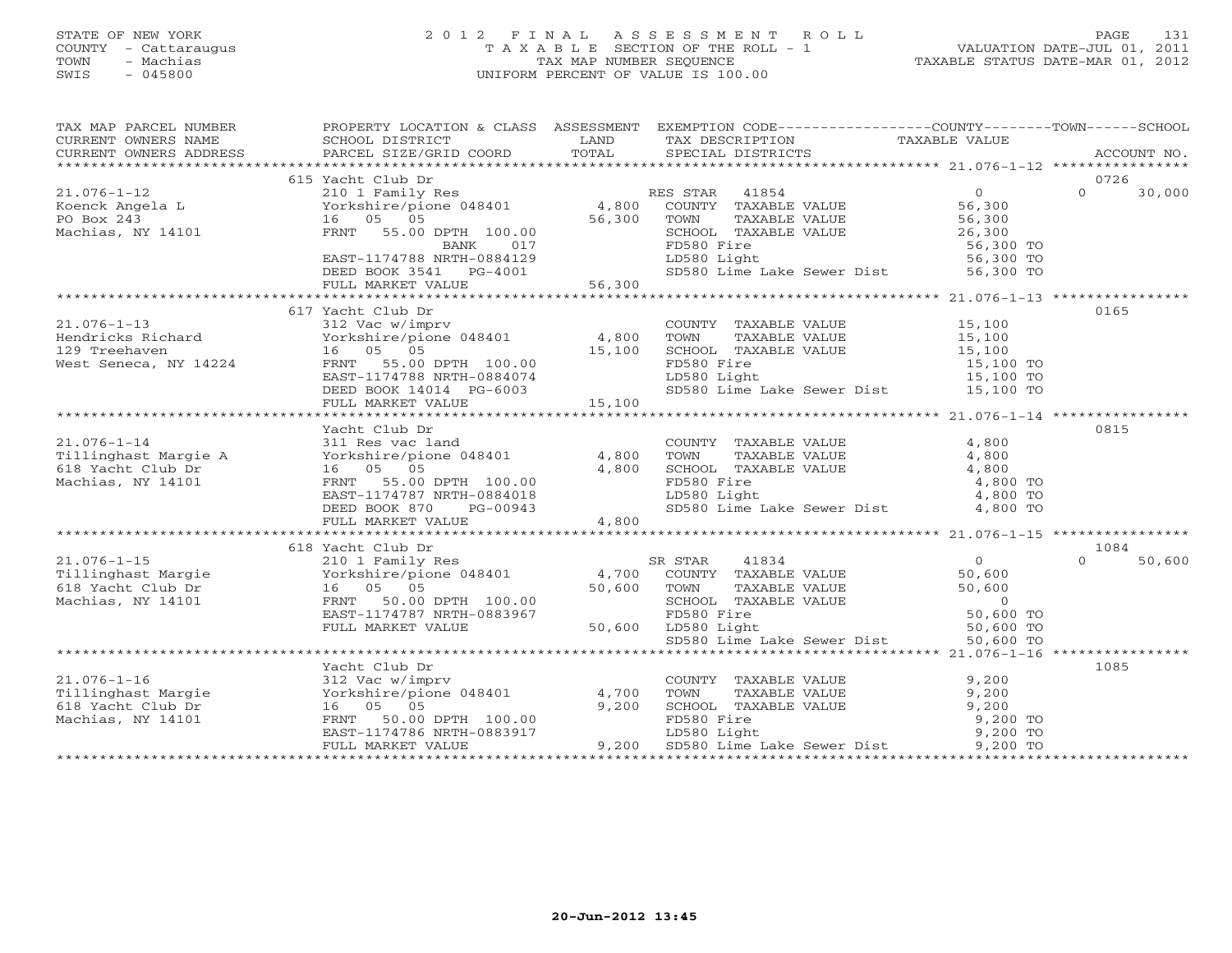# STATE OF NEW YORK 2 0 1 2 F I N A L A S S E S S M E N T R O L L PAGE 132 COUNTY - Cattaraugus T A X A B L E SECTION OF THE ROLL - 1 VALUATION DATE-JUL 01, 2011 TOWN - Machias TAX MAP NUMBER SEQUENCE TAXABLE STATUS DATE-MAR 01, 2012 SWIS - 045800 UNIFORM PERCENT OF VALUE IS 100.00UNIFORM PERCENT OF VALUE IS 100.00

| TAX MAP PARCEL NUMBER<br>CURRENT OWNERS NAME<br>CURRENT OWNERS ADDRESS                                                                                                                                                                                   | PROPERTY LOCATION & CLASS ASSESSMENT EXEMPTION CODE----------------COUNTY-------TOWN------SCHOOL<br>SCHOOL DISTRICT<br>PARCEL SIZE/GRID COORD | <b>EXAMPLE SERVICE SERVICE SERVICE SERVICE SERVICE SERVICE SERVICE SERVICE SERVICE SERVICE SERVICE SERVICE SERVICE</b><br>TOTAL | TAX DESCRIPTION TAXABLE VALUE<br>SPECIAL DISTRICTS                                                                                                                           |        | ACCOUNT NO.                              |
|----------------------------------------------------------------------------------------------------------------------------------------------------------------------------------------------------------------------------------------------------------|-----------------------------------------------------------------------------------------------------------------------------------------------|---------------------------------------------------------------------------------------------------------------------------------|------------------------------------------------------------------------------------------------------------------------------------------------------------------------------|--------|------------------------------------------|
|                                                                                                                                                                                                                                                          |                                                                                                                                               |                                                                                                                                 |                                                                                                                                                                              |        |                                          |
|                                                                                                                                                                                                                                                          | 621 Yacht Club Dr                                                                                                                             |                                                                                                                                 |                                                                                                                                                                              |        | 1190                                     |
| $21.076 - 1 - 17$                                                                                                                                                                                                                                        | 210 1 Family Res<br>210 1 Family Res<br>Yorkshire/pione 048401 4,700 SR STAR 41834                                                            |                                                                                                                                 |                                                                                                                                                                              | 13,500 | 13,500<br>$\overline{0}$                 |
|                                                                                                                                                                                                                                                          |                                                                                                                                               |                                                                                                                                 |                                                                                                                                                                              |        |                                          |
|                                                                                                                                                                                                                                                          |                                                                                                                                               |                                                                                                                                 |                                                                                                                                                                              |        |                                          |
|                                                                                                                                                                                                                                                          |                                                                                                                                               |                                                                                                                                 |                                                                                                                                                                              |        |                                          |
|                                                                                                                                                                                                                                                          |                                                                                                                                               |                                                                                                                                 |                                                                                                                                                                              |        |                                          |
|                                                                                                                                                                                                                                                          |                                                                                                                                               |                                                                                                                                 |                                                                                                                                                                              |        |                                          |
|                                                                                                                                                                                                                                                          |                                                                                                                                               |                                                                                                                                 |                                                                                                                                                                              |        |                                          |
|                                                                                                                                                                                                                                                          |                                                                                                                                               |                                                                                                                                 |                                                                                                                                                                              |        |                                          |
|                                                                                                                                                                                                                                                          | 623 Yacht Club Dr                                                                                                                             |                                                                                                                                 |                                                                                                                                                                              |        | 0624                                     |
|                                                                                                                                                                                                                                                          |                                                                                                                                               |                                                                                                                                 |                                                                                                                                                                              |        | 12,000<br>$\Omega$<br>$\Omega$<br>62,200 |
|                                                                                                                                                                                                                                                          |                                                                                                                                               |                                                                                                                                 |                                                                                                                                                                              |        |                                          |
|                                                                                                                                                                                                                                                          |                                                                                                                                               |                                                                                                                                 |                                                                                                                                                                              |        |                                          |
|                                                                                                                                                                                                                                                          |                                                                                                                                               |                                                                                                                                 |                                                                                                                                                                              |        |                                          |
|                                                                                                                                                                                                                                                          |                                                                                                                                               |                                                                                                                                 |                                                                                                                                                                              |        |                                          |
| 21.076-1-18.1<br>Crump Lawrence J<br>Crump Lawrence J<br>623 Yacht Club Dr<br>Machias, NY 14101<br>Machias, NY 14101<br>Machias, NY 14101<br>CRES 30.500<br>Machias, NY 14101<br>CRES 20.500<br>DEED BOOK 860 PG-00560<br>FULL MARKET VALUE<br>          |                                                                                                                                               |                                                                                                                                 | CHOOL TAXABLE VALUE<br>SCHOOL TAXABLE VALUE<br>FD580 Fire 82,500 TO<br>LD580 Light 82,500 TO<br>SD580 Lime Lake Sewer Dist 82,500 TO                                         |        |                                          |
|                                                                                                                                                                                                                                                          |                                                                                                                                               |                                                                                                                                 |                                                                                                                                                                              |        |                                          |
|                                                                                                                                                                                                                                                          |                                                                                                                                               |                                                                                                                                 |                                                                                                                                                                              |        |                                          |
|                                                                                                                                                                                                                                                          | Yacht Club Dr                                                                                                                                 |                                                                                                                                 |                                                                                                                                                                              |        | 1666                                     |
|                                                                                                                                                                                                                                                          |                                                                                                                                               |                                                                                                                                 |                                                                                                                                                                              |        |                                          |
| 21.076-1-18.2<br>Tillinghast Margie A 311 Res vac land<br>Tillinghast Margie A Yorkshire/pione 048401 2,600<br>618 Yacht Club Dr 16 05 05 2,600<br>Machias, NY 14101 FRNT 25.00 DPTH 100.00<br>EAST-1174786 NRTH-0883829                                 |                                                                                                                                               |                                                                                                                                 | COUNTY TAXABLE VALUE<br>TOWN TAXABLE VALUE 2,600<br>SCHOOL TAXABLE VALUE 2,600<br>FD580 Fire 2,600 TO<br>LD580 Light 2,600 TO<br>CLD580 Light 2,600 TO                       |        |                                          |
|                                                                                                                                                                                                                                                          |                                                                                                                                               |                                                                                                                                 |                                                                                                                                                                              |        |                                          |
|                                                                                                                                                                                                                                                          |                                                                                                                                               |                                                                                                                                 |                                                                                                                                                                              |        |                                          |
|                                                                                                                                                                                                                                                          |                                                                                                                                               |                                                                                                                                 |                                                                                                                                                                              |        |                                          |
| <u>0, 000 DAST-11</u> /4/80 NKIN-0003023<br>DEED BOOK 862 PG-00340<br>EULL MARKET VALUE 2,600 2,600 Lime Lake Sewer Dist 2,600 TO FOLL MARKET VALUE 2,600 PO 2,600 TO                                                                                    |                                                                                                                                               |                                                                                                                                 |                                                                                                                                                                              |        |                                          |
|                                                                                                                                                                                                                                                          |                                                                                                                                               |                                                                                                                                 |                                                                                                                                                                              |        |                                          |
|                                                                                                                                                                                                                                                          |                                                                                                                                               |                                                                                                                                 |                                                                                                                                                                              |        | 0446                                     |
|                                                                                                                                                                                                                                                          |                                                                                                                                               |                                                                                                                                 |                                                                                                                                                                              |        |                                          |
|                                                                                                                                                                                                                                                          |                                                                                                                                               |                                                                                                                                 |                                                                                                                                                                              |        |                                          |
|                                                                                                                                                                                                                                                          |                                                                                                                                               |                                                                                                                                 | COUNTY TAXABLE VALUE $25,600$<br>TOWN TAXABLE VALUE $25,600$<br>SCHOOL TAXABLE VALUE $25,600$<br>FD580 Fire $25,600$ TO<br>LD580 Light $25,600$ TO<br>25,600 TO<br>25,600 TO |        |                                          |
|                                                                                                                                                                                                                                                          |                                                                                                                                               |                                                                                                                                 |                                                                                                                                                                              |        |                                          |
|                                                                                                                                                                                                                                                          |                                                                                                                                               |                                                                                                                                 | SD580 Lime Lake Sewer Dist 25,600 TO                                                                                                                                         |        |                                          |
|                                                                                                                                                                                                                                                          | FULL MARKET VALUE                                                                                                                             | 25,600                                                                                                                          |                                                                                                                                                                              |        |                                          |
|                                                                                                                                                                                                                                                          |                                                                                                                                               |                                                                                                                                 |                                                                                                                                                                              |        |                                          |
|                                                                                                                                                                                                                                                          | 628 Yacht Club Dr                                                                                                                             |                                                                                                                                 |                                                                                                                                                                              |        | 0605                                     |
|                                                                                                                                                                                                                                                          |                                                                                                                                               |                                                                                                                                 | COUNTY TAXABLE VALUE 28,800<br>TOWN     TAXABLE VALUE 28,800                                                                                                                 |        |                                          |
|                                                                                                                                                                                                                                                          |                                                                                                                                               |                                                                                                                                 |                                                                                                                                                                              |        |                                          |
|                                                                                                                                                                                                                                                          |                                                                                                                                               |                                                                                                                                 |                                                                                                                                                                              |        |                                          |
|                                                                                                                                                                                                                                                          |                                                                                                                                               |                                                                                                                                 |                                                                                                                                                                              |        |                                          |
| 21.076-1-24<br>Winter Shannon E<br>Winter Clint S<br>T736 Lewis Rd<br>Holland, NY 14080<br>Holland, NY 14080<br>PEED BOOK 10614<br>PEED BOOK 10614<br>PEED BOOK 10614<br>PEED BOOK 10614<br>PEED BOOK 10614<br>PEED BOOK 10614<br>PEED BOOK 10614<br>PEE |                                                                                                                                               |                                                                                                                                 | CHON TAXABLE VALUE<br>SCHOOL TAXABLE VALUE<br>TD580 Fire 28,800 TO<br>LD580 Light 28,800 TO<br>SD580 Lime Lake Sewer Dist 28,800 TO                                          |        |                                          |
|                                                                                                                                                                                                                                                          | FULL MARKET VALUE                                                                                                                             | 28,800                                                                                                                          |                                                                                                                                                                              |        |                                          |
|                                                                                                                                                                                                                                                          |                                                                                                                                               |                                                                                                                                 |                                                                                                                                                                              |        |                                          |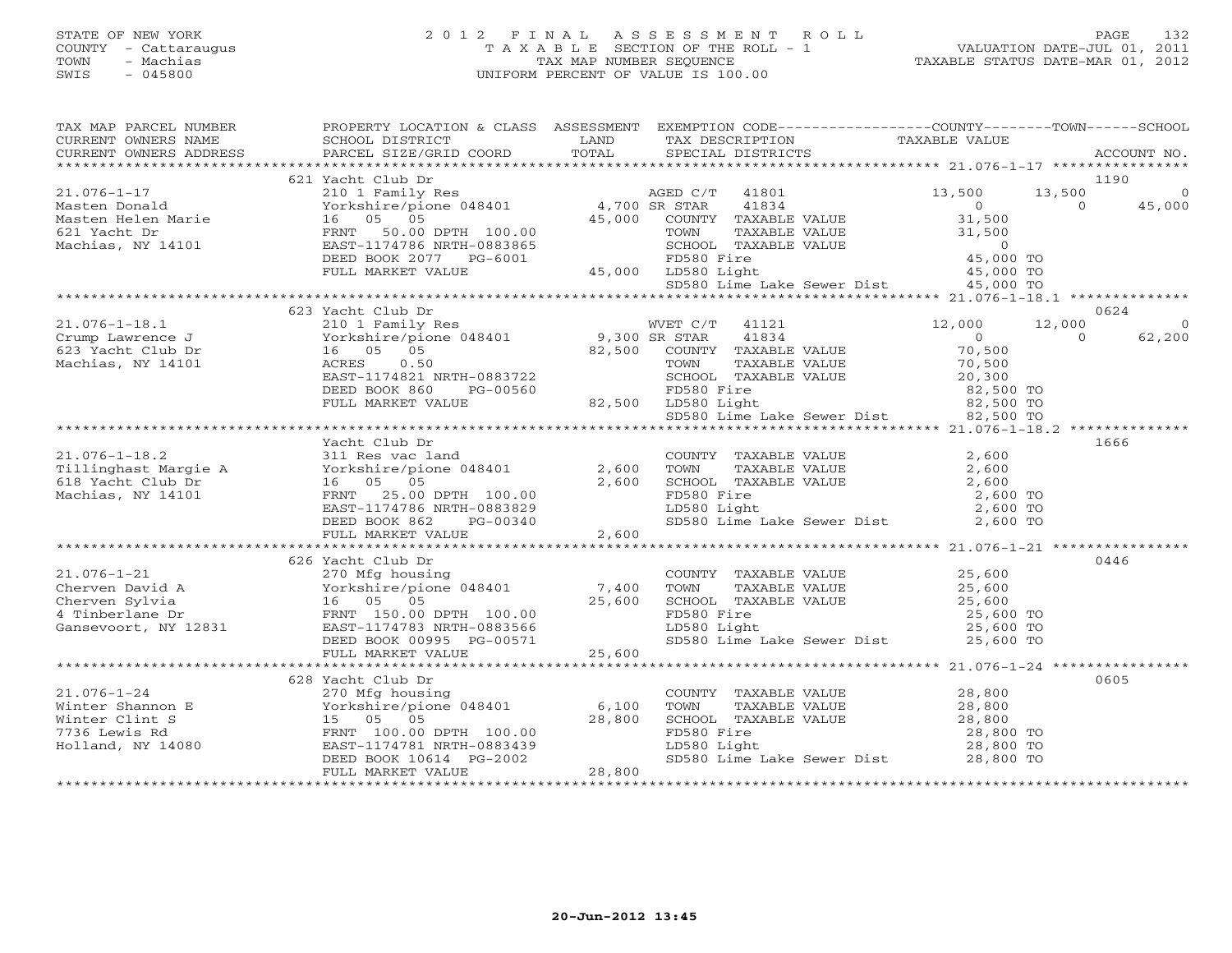# STATE OF NEW YORK 2 0 1 2 F I N A L A S S E S S M E N T R O L L PAGE 133 COUNTY - Cattaraugus T A X A B L E SECTION OF THE ROLL - 1 VALUATION DATE-JUL 01, 2011 TOWN - Machias TAX MAP NUMBER SEQUENCE TAXABLE STATUS DATE-MAR 01, 2012 SWIS - 045800 UNIFORM PERCENT OF VALUE IS 100.00UNIFORM PERCENT OF VALUE IS 100.00

| TAX MAP PARCEL NUMBER<br>CURRENT OWNERS NAME<br>CURRENT OWNERS ADDRESS                                                                                                                                                                                      | PROPERTY LOCATION & CLASS ASSESSMENT EXEMPTION CODE---------------COUNTY-------TOWN------SCHOOL<br>SCHOOL DISTRICT<br>PARCEL SIZE/GRID COORD                                                               | LAND<br>TOTAL | TAX DESCRIPTION<br>SPECIAL DISTRICTS                                                  | TAXABLE VALUE          | ACCOUNT NO.        |
|-------------------------------------------------------------------------------------------------------------------------------------------------------------------------------------------------------------------------------------------------------------|------------------------------------------------------------------------------------------------------------------------------------------------------------------------------------------------------------|---------------|---------------------------------------------------------------------------------------|------------------------|--------------------|
|                                                                                                                                                                                                                                                             |                                                                                                                                                                                                            |               |                                                                                       |                        |                    |
|                                                                                                                                                                                                                                                             | 630 Yacht Club Dr                                                                                                                                                                                          |               |                                                                                       |                        | 0116               |
| $21.076 - 1 - 26$                                                                                                                                                                                                                                           | 270 Mfg housing                                                                                                                                                                                            |               | COUNTY TAXABLE VALUE 13,100                                                           |                        |                    |
| Winter Kenneth                                                                                                                                                                                                                                              | Yorkshire/pione 048401 4,700                                                                                                                                                                               |               | TOWN<br>TAXABLE VALUE                                                                 | 13,100<br>13,100       |                    |
| 63 Lisa Ann Ln                                                                                                                                                                                                                                              | 15 05 05                                                                                                                                                                                                   | 13,100        | SCHOOL TAXABLE VALUE                                                                  |                        |                    |
| West Seneca, NY 14224                                                                                                                                                                                                                                       | FRNT 50.00 DPTH 100.00                                                                                                                                                                                     |               | FD580 Fire                                                                            | 13,100 TO              |                    |
|                                                                                                                                                                                                                                                             | EAST-1174781 NRTH-0883366                                                                                                                                                                                  |               | LD580 Light                                                                           | $13,100$ TO            |                    |
|                                                                                                                                                                                                                                                             | DEED BOOK 00976 PG-00307                                                                                                                                                                                   | 13,100        | SD580 Lime Lake Sewer Dist 13,100 TO                                                  |                        |                    |
|                                                                                                                                                                                                                                                             | FULL MARKET VALUE                                                                                                                                                                                          |               |                                                                                       |                        |                    |
|                                                                                                                                                                                                                                                             | 632 Yacht Club Dr                                                                                                                                                                                          |               |                                                                                       |                        | 1193               |
| $21.076 - 1 - 27$                                                                                                                                                                                                                                           | 312 Vac w/imprv                                                                                                                                                                                            |               |                                                                                       |                        |                    |
| Ponton Robert J                                                                                                                                                                                                                                             | 312 vac w/imprv<br>Yorkshire/pione 048401 4,700                                                                                                                                                            |               | COUNTY TAXABLE VALUE<br>TOWN     TAXABLE VALUE                                        | 12,500<br>12,500       |                    |
| Ponton Lynnette M                                                                                                                                                                                                                                           |                                                                                                                                                                                                            | 12,500        | SCHOOL TAXABLE VALUE                                                                  |                        |                    |
| 634 Yacht Club Dr                                                                                                                                                                                                                                           |                                                                                                                                                                                                            |               | FD580 Fire                                                                            | 12,500<br>12,500 TO    |                    |
| Machias, NY 14101                                                                                                                                                                                                                                           | 101KSnire/pione 048401<br>15 05 05<br>FRNT 50.00 DPTH 100.00<br>EAST-1174780 NRTH-0883316                                                                                                                  |               | LD580 Light                                                                           |                        |                    |
|                                                                                                                                                                                                                                                             |                                                                                                                                                                                                            |               | FD580 Fire 12,500 TO<br>LD580 Light 12,500 TO<br>SD580 Lime Lake Sewer Dist 12,500 TO |                        |                    |
|                                                                                                                                                                                                                                                             | EAST-1174780 NRTH-0883316<br>EAST-1174780 NRTH-0883316<br>DEED BOOK 12992 PG-7002<br>FULL MARKET VALUE<br>FULL MARKET VALUE                                                                                | 12,500        |                                                                                       |                        |                    |
|                                                                                                                                                                                                                                                             |                                                                                                                                                                                                            |               |                                                                                       |                        |                    |
|                                                                                                                                                                                                                                                             | 634 Yacht Club Dr                                                                                                                                                                                          |               |                                                                                       |                        | 0604               |
| $21.076 - 1 - 29$                                                                                                                                                                                                                                           | 271 Mfg housings                                                                                                                                                                                           |               | RES STAR 41854                                                                        | $\Omega$               | $\Omega$<br>30,000 |
| Ponton Robert J                                                                                                                                                                                                                                             |                                                                                                                                                                                                            |               |                                                                                       | 40,300<br>40,300       |                    |
| Ponton Lynnette M                                                                                                                                                                                                                                           | Yorkshire/pione 048401 6,100 COUNTY TAXABLE VALUE<br>15 05 05 100 40,300 TOWN TAXABLE VALUE<br>Yorkshire/pio<br>15    05    05                                                                             |               |                                                                                       |                        |                    |
|                                                                                                                                                                                                                                                             |                                                                                                                                                                                                            |               |                                                                                       |                        |                    |
|                                                                                                                                                                                                                                                             |                                                                                                                                                                                                            |               |                                                                                       |                        |                    |
| FRIT 100.00 DPTH 100.00<br>Machias, NY 14101<br>Machias, NY 14101<br>Machias, NY 14101<br>Machias, NY 14101<br>MARKET VALUE<br>FULL MARKET VALUE<br>FULL MARKET VALUE<br>FULL MARKET VALUE<br>FULL MARKET VALUE<br>20,300<br>20,300<br>20,300<br>20,300<br> |                                                                                                                                                                                                            |               |                                                                                       |                        |                    |
|                                                                                                                                                                                                                                                             |                                                                                                                                                                                                            |               |                                                                                       |                        |                    |
|                                                                                                                                                                                                                                                             | Yachur (1ub Dr<br>270 Mfg housing RES STAR 41854<br>Yorkshire/pione 048401 5,100 COUNTY TAXABLE VALUE<br>16 05 05 23,800 TOWN TAXABLE VALUE<br>------ 43 60 DPTH 146.00 SCHOOL TAXABLE VALUE<br>FD580 Fire |               |                                                                                       |                        | 0045               |
| $21.076 - 1 - 30$                                                                                                                                                                                                                                           | 639 Yacht Club Dr                                                                                                                                                                                          |               |                                                                                       | $\overline{0}$         | $\Omega$<br>23,800 |
|                                                                                                                                                                                                                                                             |                                                                                                                                                                                                            |               |                                                                                       | 23,800                 |                    |
| Fright Robert A<br>639 Yacht Club Dr<br>Machias. NY 14101                                                                                                                                                                                                   |                                                                                                                                                                                                            |               | TAXABLE VALUE<br>TAXABLE VALUE                                                        | 23,800                 |                    |
| Machias, NY 14101                                                                                                                                                                                                                                           |                                                                                                                                                                                                            |               |                                                                                       | $\overline{0}$         |                    |
|                                                                                                                                                                                                                                                             |                                                                                                                                                                                                            |               |                                                                                       |                        |                    |
|                                                                                                                                                                                                                                                             | EAST-1174795 NRTH-0883115<br>DEED BOOK 1032 PG-944                                                                                                                                                         |               | LD580 Light                                                                           | 23,800 TO<br>23,800 TO |                    |
|                                                                                                                                                                                                                                                             | FULL MARKET VALUE                                                                                                                                                                                          |               | 23,800 SD580 Lime Lake Sewer Dist                                                     | 23,800 TO              |                    |
|                                                                                                                                                                                                                                                             |                                                                                                                                                                                                            |               |                                                                                       |                        |                    |
|                                                                                                                                                                                                                                                             | 643 Yacht Club Dr                                                                                                                                                                                          |               |                                                                                       |                        | 1378               |
| $21.076 - 1 - 32$                                                                                                                                                                                                                                           | 271 Mfg housings                                                                                                                                                                                           |               | AGED C/T<br>41801                                                                     | 7,500                  | 7,500<br>- 0       |
| Wade Florence M                                                                                                                                                                                                                                             | Yorkshire/pione 048401 7,400 SR STAR                                                                                                                                                                       |               | 41834                                                                                 | $\Omega$               | 25,000<br>$\Omega$ |
| Wade Colette M                                                                                                                                                                                                                                              | 15 05 05                                                                                                                                                                                                   |               | 25,000 COUNTY TAXABLE VALUE                                                           | 17,500                 |                    |
| PO Box 259                                                                                                                                                                                                                                                  | FRNT 150.00 DPTH 100.00                                                                                                                                                                                    |               | TAXABLE VALUE<br>TOWN                                                                 | 17,500                 |                    |
| Machias, NY 14101                                                                                                                                                                                                                                           | EAST-1174946 NRTH-0883106                                                                                                                                                                                  |               | SCHOOL TAXABLE VALUE                                                                  | $\overline{0}$         |                    |
|                                                                                                                                                                                                                                                             | DEED BOOK 15500 PG-5001                                                                                                                                                                                    |               | FD580 Fire<br>25,000 LD580 Light                                                      | 25,000 TO              |                    |
|                                                                                                                                                                                                                                                             | FULL MARKET VALUE                                                                                                                                                                                          |               | SD580 Lime Lake Sewer Dist                                                            | 25,000 TO<br>25,000 TO |                    |
|                                                                                                                                                                                                                                                             |                                                                                                                                                                                                            |               |                                                                                       |                        |                    |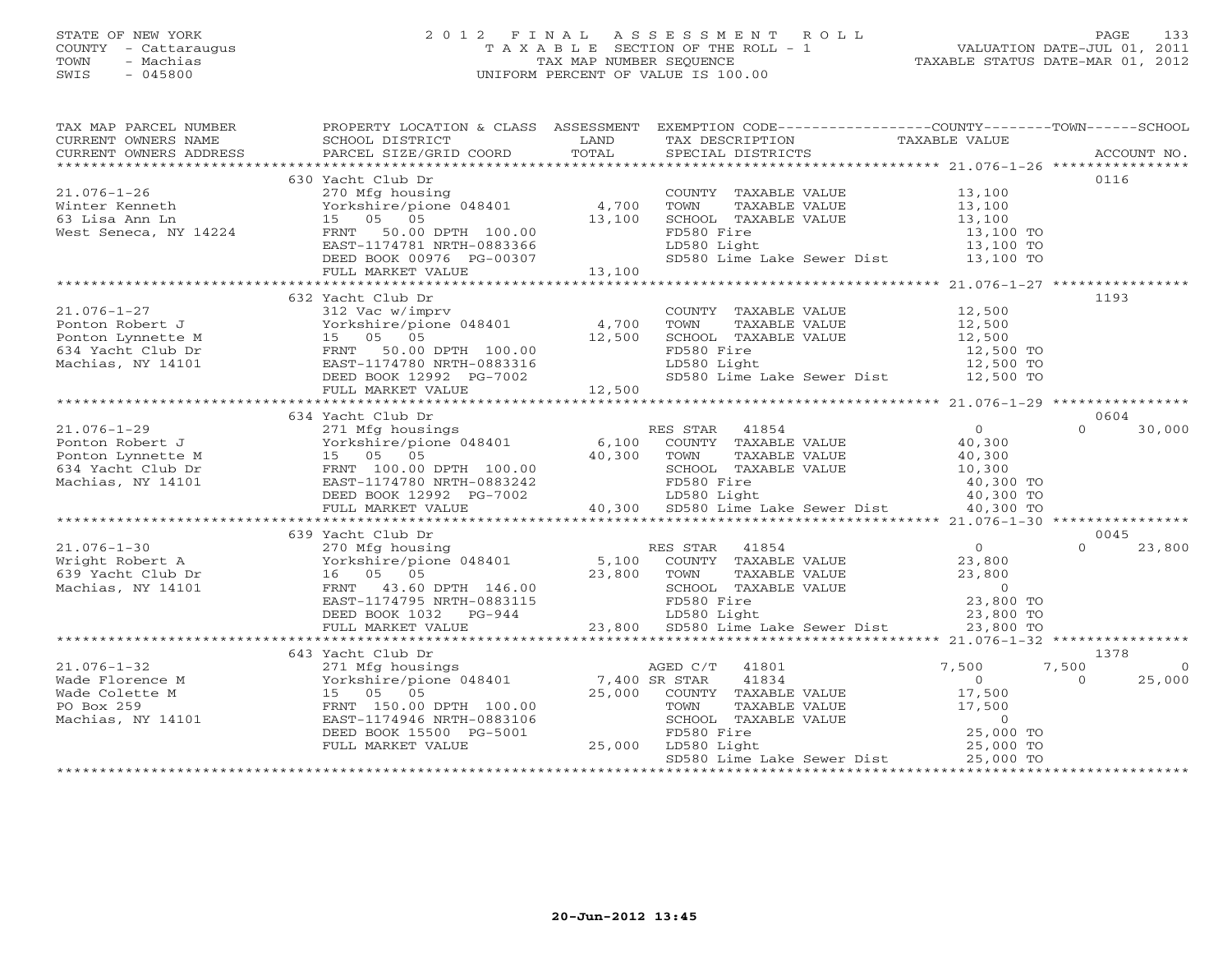# STATE OF NEW YORK 2 0 1 2 F I N A L A S S E S S M E N T R O L L PAGE 134 COUNTY - Cattaraugus T A X A B L E SECTION OF THE ROLL - 1 VALUATION DATE-JUL 01, 2011 TOWN - Machias TAX MAP NUMBER SEQUENCE TAXABLE STATUS DATE-MAR 01, 2012 SWIS - 045800 UNIFORM PERCENT OF VALUE IS 100.00UNIFORM PERCENT OF VALUE IS 100.00

| TAX MAP PARCEL NUMBER<br>CURRENT OWNERS NAME<br>CURRENT OWNERS ADDRESS                                                                                                                                                                                                                                                                                                                                                                          |               |  | PROPERTY LOCATION & CLASS ASSESSMENT EXEMPTION CODE----------------COUNTY-------TOWN------SCHOOL                                                                                                                  |      |
|-------------------------------------------------------------------------------------------------------------------------------------------------------------------------------------------------------------------------------------------------------------------------------------------------------------------------------------------------------------------------------------------------------------------------------------------------|---------------|--|-------------------------------------------------------------------------------------------------------------------------------------------------------------------------------------------------------------------|------|
|                                                                                                                                                                                                                                                                                                                                                                                                                                                 | Yacht Club Dr |  |                                                                                                                                                                                                                   | 1209 |
|                                                                                                                                                                                                                                                                                                                                                                                                                                                 |               |  |                                                                                                                                                                                                                   |      |
| $\begin{tabular}{lllllllllllll} \multicolumn{3}{c}{\text{\small{21.076--1-35}} & \multicolumn{3}{c}{\text{\small{21.076--1-35}} & \multicolumn{3}{c}{\text{\small{21.076--1-35}} & \multicolumn{3}{c}{\text{\small{21.076--1-35}} & \multicolumn{3}{c}{\text{\small{22.0 Nassau Ave}} & \multicolumn{3}{c}{\text{\small{4,700}} & \multicolumn{3}{c}{\text{\small{4,700}} & \multicolumn{3}{c}{\text{\small{4,700}} & \multicolumn{3}{c}{\text$ |               |  |                                                                                                                                                                                                                   |      |
|                                                                                                                                                                                                                                                                                                                                                                                                                                                 |               |  |                                                                                                                                                                                                                   |      |
|                                                                                                                                                                                                                                                                                                                                                                                                                                                 | Yacht Club Dr |  |                                                                                                                                                                                                                   | 1210 |
|                                                                                                                                                                                                                                                                                                                                                                                                                                                 |               |  |                                                                                                                                                                                                                   |      |
|                                                                                                                                                                                                                                                                                                                                                                                                                                                 |               |  |                                                                                                                                                                                                                   |      |
|                                                                                                                                                                                                                                                                                                                                                                                                                                                 |               |  |                                                                                                                                                                                                                   |      |
|                                                                                                                                                                                                                                                                                                                                                                                                                                                 |               |  |                                                                                                                                                                                                                   |      |
|                                                                                                                                                                                                                                                                                                                                                                                                                                                 |               |  |                                                                                                                                                                                                                   |      |
|                                                                                                                                                                                                                                                                                                                                                                                                                                                 |               |  |                                                                                                                                                                                                                   |      |
|                                                                                                                                                                                                                                                                                                                                                                                                                                                 |               |  |                                                                                                                                                                                                                   |      |
|                                                                                                                                                                                                                                                                                                                                                                                                                                                 | Yacht Club Dr |  |                                                                                                                                                                                                                   | 1385 |
|                                                                                                                                                                                                                                                                                                                                                                                                                                                 |               |  |                                                                                                                                                                                                                   |      |
|                                                                                                                                                                                                                                                                                                                                                                                                                                                 |               |  |                                                                                                                                                                                                                   |      |
|                                                                                                                                                                                                                                                                                                                                                                                                                                                 |               |  |                                                                                                                                                                                                                   |      |
|                                                                                                                                                                                                                                                                                                                                                                                                                                                 |               |  |                                                                                                                                                                                                                   |      |
|                                                                                                                                                                                                                                                                                                                                                                                                                                                 |               |  |                                                                                                                                                                                                                   |      |
|                                                                                                                                                                                                                                                                                                                                                                                                                                                 |               |  |                                                                                                                                                                                                                   |      |
|                                                                                                                                                                                                                                                                                                                                                                                                                                                 |               |  |                                                                                                                                                                                                                   |      |
|                                                                                                                                                                                                                                                                                                                                                                                                                                                 |               |  |                                                                                                                                                                                                                   |      |
|                                                                                                                                                                                                                                                                                                                                                                                                                                                 |               |  |                                                                                                                                                                                                                   |      |
|                                                                                                                                                                                                                                                                                                                                                                                                                                                 |               |  |                                                                                                                                                                                                                   |      |
|                                                                                                                                                                                                                                                                                                                                                                                                                                                 |               |  |                                                                                                                                                                                                                   |      |
|                                                                                                                                                                                                                                                                                                                                                                                                                                                 |               |  |                                                                                                                                                                                                                   |      |
|                                                                                                                                                                                                                                                                                                                                                                                                                                                 |               |  |                                                                                                                                                                                                                   |      |
|                                                                                                                                                                                                                                                                                                                                                                                                                                                 |               |  |                                                                                                                                                                                                                   |      |
|                                                                                                                                                                                                                                                                                                                                                                                                                                                 |               |  |                                                                                                                                                                                                                   |      |
| $\begin{tabular}{lllllllllllll} \multicolumn{3}{c c c c c c} \multicolumn{3}{c c c c} \multicolumn{3}{c c c c} \multicolumn{3}{c c c c} \multicolumn{3}{c c c c} \multicolumn{3}{c c c c} \multicolumn{3}{c c c c} \multicolumn{3}{c c c c} \multicolumn{3}{c c c c} \multicolumn{3}{c c c c} \multicolumn{3}{c c c c} \multicolumn{3}{c c c c} \multicolumn{3}{c c c c} \multicolumn{3}{$                                                      |               |  |                                                                                                                                                                                                                   |      |
|                                                                                                                                                                                                                                                                                                                                                                                                                                                 |               |  |                                                                                                                                                                                                                   | 0837 |
|                                                                                                                                                                                                                                                                                                                                                                                                                                                 |               |  | COUNTY TAXABLE VALUE 39,700                                                                                                                                                                                       |      |
|                                                                                                                                                                                                                                                                                                                                                                                                                                                 |               |  |                                                                                                                                                                                                                   |      |
|                                                                                                                                                                                                                                                                                                                                                                                                                                                 |               |  |                                                                                                                                                                                                                   |      |
|                                                                                                                                                                                                                                                                                                                                                                                                                                                 |               |  | TOWN TAXABLE VALUE<br>TOWN TAXABLE VALUE<br>SCHOOL TAXABLE VALUE<br>TD580 Fire<br>LD580 Light<br>SD580 Lime Lake Sewer Dist<br>SP580 Lime Lake Sewer Dist<br>39,700 TO<br>SD580 Lime Lake Sewer Dist<br>39,700 TO |      |
|                                                                                                                                                                                                                                                                                                                                                                                                                                                 |               |  |                                                                                                                                                                                                                   |      |
|                                                                                                                                                                                                                                                                                                                                                                                                                                                 |               |  |                                                                                                                                                                                                                   |      |
|                                                                                                                                                                                                                                                                                                                                                                                                                                                 |               |  |                                                                                                                                                                                                                   |      |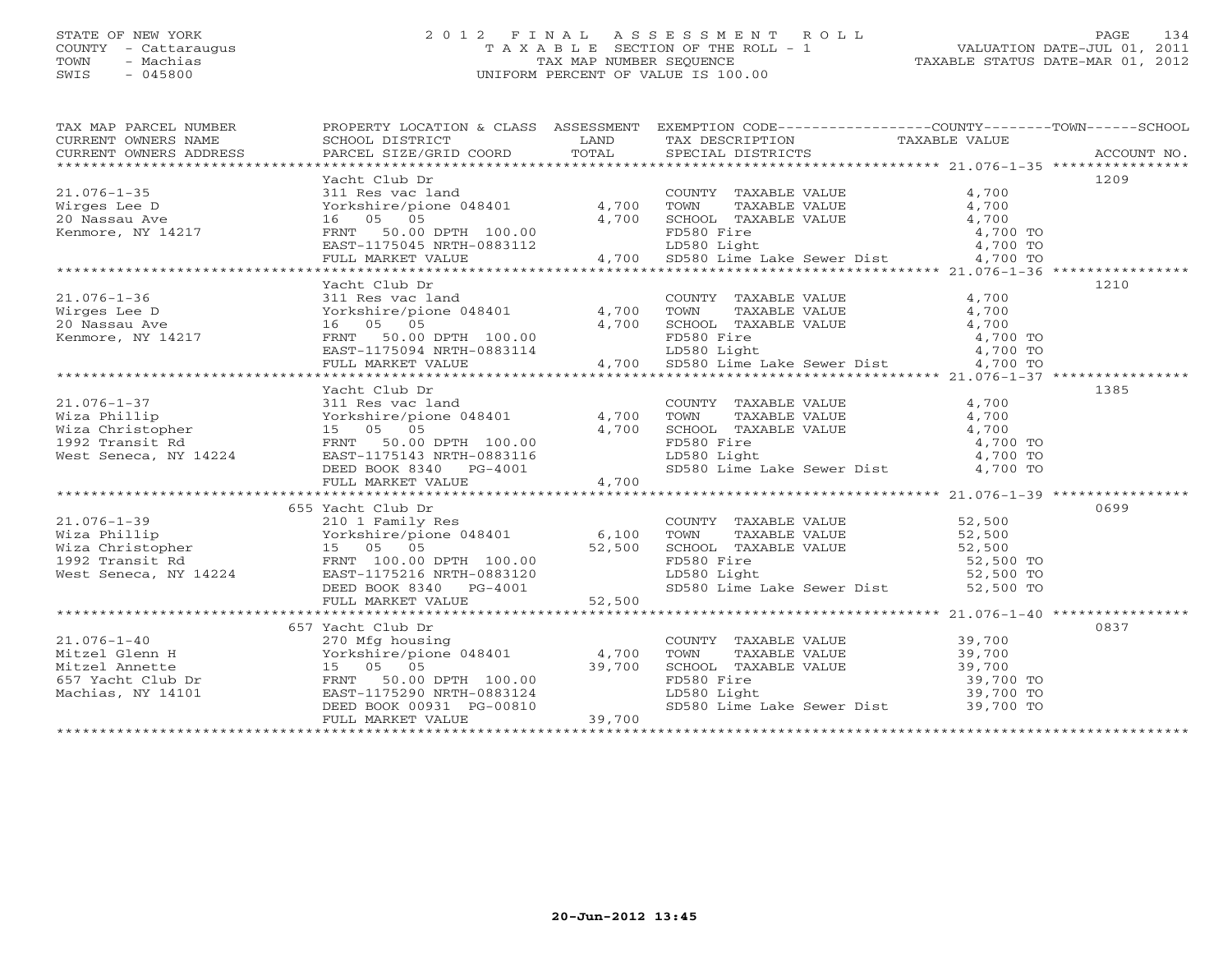# STATE OF NEW YORK 2 0 1 2 F I N A L A S S E S S M E N T R O L L PAGE 135 COUNTY - Cattaraugus T A X A B L E SECTION OF THE ROLL - 1 VALUATION DATE-JUL 01, 2011 TOWN - Machias TAX MAP NUMBER SEQUENCE TAXABLE STATUS DATE-MAR 01, 2012 SWIS - 045800 UNIFORM PERCENT OF VALUE IS 100.00UNIFORM PERCENT OF VALUE IS 100.00

| TAX MAP PARCEL NUMBER<br>CURRENT OWNERS NAME<br>CURRENT OWNERS ADDRESS                                                                                                                                                                                       | PROPERTY LOCATION & CLASS ASSESSMENT EXEMPTION CODE----------------COUNTY-------TOWN------SCHOOL |                                                                                                                                                                                                             |                                                                                                                                                                                                                          |      |
|--------------------------------------------------------------------------------------------------------------------------------------------------------------------------------------------------------------------------------------------------------------|--------------------------------------------------------------------------------------------------|-------------------------------------------------------------------------------------------------------------------------------------------------------------------------------------------------------------|--------------------------------------------------------------------------------------------------------------------------------------------------------------------------------------------------------------------------|------|
|                                                                                                                                                                                                                                                              |                                                                                                  |                                                                                                                                                                                                             |                                                                                                                                                                                                                          |      |
| 21.076-1-41<br>21.076-1-41<br>21.076-1-41<br>21.076-1-41<br>21.076-1-41<br>21.076-1-41<br>21.076-1-41<br>21.076-1-41<br>21.076-1-41<br>21.076-1-41<br>21.076-1-41<br>21.076-1-41<br>21.076-1-41<br>21.0280 Machine/pione 048401<br>21.076-1-41<br>21.0280 Ma |                                                                                                  |                                                                                                                                                                                                             |                                                                                                                                                                                                                          | 0838 |
|                                                                                                                                                                                                                                                              |                                                                                                  |                                                                                                                                                                                                             |                                                                                                                                                                                                                          |      |
|                                                                                                                                                                                                                                                              |                                                                                                  |                                                                                                                                                                                                             |                                                                                                                                                                                                                          |      |
|                                                                                                                                                                                                                                                              |                                                                                                  |                                                                                                                                                                                                             |                                                                                                                                                                                                                          |      |
|                                                                                                                                                                                                                                                              |                                                                                                  |                                                                                                                                                                                                             |                                                                                                                                                                                                                          |      |
|                                                                                                                                                                                                                                                              |                                                                                                  |                                                                                                                                                                                                             |                                                                                                                                                                                                                          |      |
|                                                                                                                                                                                                                                                              |                                                                                                  | COUNTY TAXABLE VALUE<br>TOWN TAXABLE VALUE<br>SCHOOL TAXABLE VALUE<br>SCHOOL TAXABLE VALUE<br>FD580 Fire<br>LD580 Light<br>SD580 Lime Lake Sewer Dist<br>6,600 TO<br>SD580 Lime Lake Sewer Dist<br>6,600 TO |                                                                                                                                                                                                                          |      |
|                                                                                                                                                                                                                                                              |                                                                                                  |                                                                                                                                                                                                             |                                                                                                                                                                                                                          |      |
|                                                                                                                                                                                                                                                              |                                                                                                  |                                                                                                                                                                                                             |                                                                                                                                                                                                                          |      |
|                                                                                                                                                                                                                                                              | 661 Yacht Club Dr                                                                                |                                                                                                                                                                                                             |                                                                                                                                                                                                                          | 0333 |
|                                                                                                                                                                                                                                                              |                                                                                                  |                                                                                                                                                                                                             |                                                                                                                                                                                                                          |      |
|                                                                                                                                                                                                                                                              |                                                                                                  |                                                                                                                                                                                                             |                                                                                                                                                                                                                          |      |
|                                                                                                                                                                                                                                                              |                                                                                                  |                                                                                                                                                                                                             |                                                                                                                                                                                                                          |      |
|                                                                                                                                                                                                                                                              |                                                                                                  |                                                                                                                                                                                                             |                                                                                                                                                                                                                          |      |
|                                                                                                                                                                                                                                                              |                                                                                                  |                                                                                                                                                                                                             |                                                                                                                                                                                                                          |      |
|                                                                                                                                                                                                                                                              |                                                                                                  |                                                                                                                                                                                                             |                                                                                                                                                                                                                          |      |
|                                                                                                                                                                                                                                                              |                                                                                                  |                                                                                                                                                                                                             |                                                                                                                                                                                                                          |      |
|                                                                                                                                                                                                                                                              |                                                                                                  |                                                                                                                                                                                                             |                                                                                                                                                                                                                          |      |
|                                                                                                                                                                                                                                                              | Yacht Club Dr                                                                                    |                                                                                                                                                                                                             |                                                                                                                                                                                                                          | 0200 |
|                                                                                                                                                                                                                                                              |                                                                                                  |                                                                                                                                                                                                             |                                                                                                                                                                                                                          |      |
|                                                                                                                                                                                                                                                              |                                                                                                  |                                                                                                                                                                                                             |                                                                                                                                                                                                                          |      |
|                                                                                                                                                                                                                                                              |                                                                                                  |                                                                                                                                                                                                             |                                                                                                                                                                                                                          |      |
|                                                                                                                                                                                                                                                              |                                                                                                  |                                                                                                                                                                                                             |                                                                                                                                                                                                                          |      |
|                                                                                                                                                                                                                                                              |                                                                                                  |                                                                                                                                                                                                             |                                                                                                                                                                                                                          |      |
|                                                                                                                                                                                                                                                              |                                                                                                  |                                                                                                                                                                                                             | COUNTY TAXABLE VALUE 5,200<br>TOWN TAXABLE VALUE 5,200<br>SCHOOL TAXABLE VALUE 5,200<br>FD580 Fire 5,200<br>LD580 Light 5,200<br>SD580 Lime Lake Sewer Dist 5,200 TO<br>SD580 Lime Lake Sewer Dist 5,200 TO              |      |
|                                                                                                                                                                                                                                                              |                                                                                                  |                                                                                                                                                                                                             |                                                                                                                                                                                                                          |      |
|                                                                                                                                                                                                                                                              |                                                                                                  |                                                                                                                                                                                                             |                                                                                                                                                                                                                          |      |
|                                                                                                                                                                                                                                                              | 665 Yacht Club Dr                                                                                |                                                                                                                                                                                                             |                                                                                                                                                                                                                          | 0199 |
|                                                                                                                                                                                                                                                              |                                                                                                  |                                                                                                                                                                                                             |                                                                                                                                                                                                                          |      |
|                                                                                                                                                                                                                                                              |                                                                                                  |                                                                                                                                                                                                             |                                                                                                                                                                                                                          |      |
|                                                                                                                                                                                                                                                              |                                                                                                  |                                                                                                                                                                                                             |                                                                                                                                                                                                                          |      |
|                                                                                                                                                                                                                                                              |                                                                                                  |                                                                                                                                                                                                             |                                                                                                                                                                                                                          |      |
|                                                                                                                                                                                                                                                              |                                                                                                  |                                                                                                                                                                                                             |                                                                                                                                                                                                                          |      |
|                                                                                                                                                                                                                                                              |                                                                                                  |                                                                                                                                                                                                             |                                                                                                                                                                                                                          |      |
|                                                                                                                                                                                                                                                              |                                                                                                  |                                                                                                                                                                                                             |                                                                                                                                                                                                                          |      |
|                                                                                                                                                                                                                                                              |                                                                                                  |                                                                                                                                                                                                             |                                                                                                                                                                                                                          |      |
|                                                                                                                                                                                                                                                              | 667 Yacht Club Dr                                                                                |                                                                                                                                                                                                             |                                                                                                                                                                                                                          | 0026 |
|                                                                                                                                                                                                                                                              |                                                                                                  |                                                                                                                                                                                                             | COUNTY TAXABLE VALUE 53,900<br>TOWN TAXABLE VALUE 53,900<br>SCHOOL TAXABLE VALUE 53,900<br>FD580 Fire 53,900 TO<br>LD580 Light 53,900 TO<br>SD580 Lime Lake Sewer Dist 53,900 TO<br>SD580 Lime Lake Sewer Dist 53,900 TO |      |
|                                                                                                                                                                                                                                                              |                                                                                                  |                                                                                                                                                                                                             |                                                                                                                                                                                                                          |      |
|                                                                                                                                                                                                                                                              |                                                                                                  |                                                                                                                                                                                                             |                                                                                                                                                                                                                          |      |
|                                                                                                                                                                                                                                                              |                                                                                                  |                                                                                                                                                                                                             |                                                                                                                                                                                                                          |      |
|                                                                                                                                                                                                                                                              |                                                                                                  |                                                                                                                                                                                                             |                                                                                                                                                                                                                          |      |
|                                                                                                                                                                                                                                                              |                                                                                                  |                                                                                                                                                                                                             |                                                                                                                                                                                                                          |      |
| 21.076-1-45<br>Irwin Ronald E<br>109 Koenig Rd<br>Tonawanda, NY 14150-2008<br>Tonawanda, NY 14150-2008<br>Tonawanda, NY 14150-2008<br>Tonawanda, NY 14150-2008<br>TEUL MARKET VALUE<br>FRIME TO SAMPLE DRIVE<br>TEUL MARKET VALUE<br>TEUL MARKET V           |                                                                                                  |                                                                                                                                                                                                             |                                                                                                                                                                                                                          |      |
|                                                                                                                                                                                                                                                              |                                                                                                  |                                                                                                                                                                                                             |                                                                                                                                                                                                                          |      |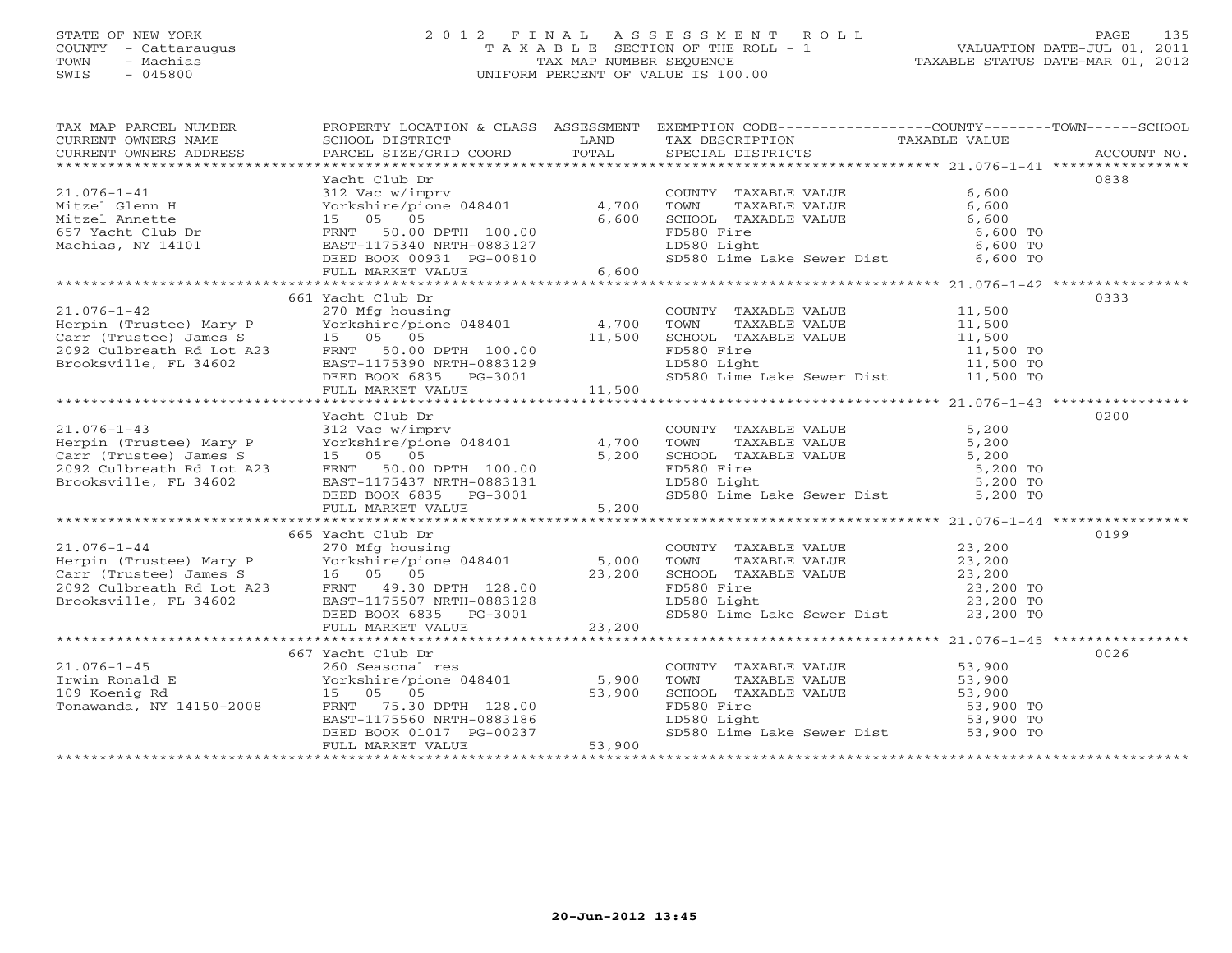# STATE OF NEW YORK 2 0 1 2 F I N A L A S S E S S M E N T R O L L PAGE 136 COUNTY - Cattaraugus T A X A B L E SECTION OF THE ROLL - 1 VALUATION DATE-JUL 01, 2011 TOWN - Machias TAX MAP NUMBER SEQUENCE TAXABLE STATUS DATE-MAR 01, 2012 SWIS - 045800 UNIFORM PERCENT OF VALUE IS 100.00

|                                                                                                                                                                                                                                                           |                   |       |                                                                                                                                                                                                                    | $\begin{tabular}{lllllllllll} \textsc{rank} & & & & & & & & \textsc{PROPERTY LOCATION & & & & & & \textsc{SSESSMENT} & & & & \textsc{EXEMPTION COD} & & & & \textsc{COMPT------COUNTY------COWN------SCHOOL} \\ \textsc{CURRENT OWNERS NAME} & & & & & & & & \textsc{SCHOOL DISTRICT} & & & & \textsc{LAND} & & \textsc{TSCRIPTION} & & & \textsc{TAXABLE VALUE} & & & \textsc{ACCOUNT NO} \\ & & & & & & & & \textsc{DDFESS} & & & \textsc{PARGEL SIZE/GRID COORD} & & & \textsc{TO$ |
|-----------------------------------------------------------------------------------------------------------------------------------------------------------------------------------------------------------------------------------------------------------|-------------------|-------|--------------------------------------------------------------------------------------------------------------------------------------------------------------------------------------------------------------------|---------------------------------------------------------------------------------------------------------------------------------------------------------------------------------------------------------------------------------------------------------------------------------------------------------------------------------------------------------------------------------------------------------------------------------------------------------------------------------------|
|                                                                                                                                                                                                                                                           |                   |       |                                                                                                                                                                                                                    |                                                                                                                                                                                                                                                                                                                                                                                                                                                                                       |
|                                                                                                                                                                                                                                                           | 158 Long Point Dr |       |                                                                                                                                                                                                                    | 0084                                                                                                                                                                                                                                                                                                                                                                                                                                                                                  |
|                                                                                                                                                                                                                                                           |                   |       |                                                                                                                                                                                                                    |                                                                                                                                                                                                                                                                                                                                                                                                                                                                                       |
|                                                                                                                                                                                                                                                           |                   |       |                                                                                                                                                                                                                    |                                                                                                                                                                                                                                                                                                                                                                                                                                                                                       |
|                                                                                                                                                                                                                                                           |                   |       |                                                                                                                                                                                                                    |                                                                                                                                                                                                                                                                                                                                                                                                                                                                                       |
|                                                                                                                                                                                                                                                           |                   |       |                                                                                                                                                                                                                    |                                                                                                                                                                                                                                                                                                                                                                                                                                                                                       |
|                                                                                                                                                                                                                                                           |                   |       |                                                                                                                                                                                                                    |                                                                                                                                                                                                                                                                                                                                                                                                                                                                                       |
|                                                                                                                                                                                                                                                           |                   |       |                                                                                                                                                                                                                    |                                                                                                                                                                                                                                                                                                                                                                                                                                                                                       |
| 21.076-1-46.1<br>Clark Ervin J<br>Clark Ervin J<br>Clark Kathleen E<br>Torkshire/pione 048401<br>Clark Kathleen E<br>Torkshire/pione 048401<br>Torkshire/pione 048401<br>S6,900<br>Clark Kathleen E<br>Tory/15 05 05<br>2011<br>Tory/15 05 05<br>2011<br> |                   |       |                                                                                                                                                                                                                    |                                                                                                                                                                                                                                                                                                                                                                                                                                                                                       |
|                                                                                                                                                                                                                                                           |                   |       |                                                                                                                                                                                                                    |                                                                                                                                                                                                                                                                                                                                                                                                                                                                                       |
|                                                                                                                                                                                                                                                           | Long Point Dr     |       |                                                                                                                                                                                                                    | 1626                                                                                                                                                                                                                                                                                                                                                                                                                                                                                  |
|                                                                                                                                                                                                                                                           |                   |       |                                                                                                                                                                                                                    |                                                                                                                                                                                                                                                                                                                                                                                                                                                                                       |
|                                                                                                                                                                                                                                                           |                   |       |                                                                                                                                                                                                                    |                                                                                                                                                                                                                                                                                                                                                                                                                                                                                       |
|                                                                                                                                                                                                                                                           |                   |       |                                                                                                                                                                                                                    |                                                                                                                                                                                                                                                                                                                                                                                                                                                                                       |
|                                                                                                                                                                                                                                                           |                   |       |                                                                                                                                                                                                                    |                                                                                                                                                                                                                                                                                                                                                                                                                                                                                       |
|                                                                                                                                                                                                                                                           |                   |       |                                                                                                                                                                                                                    |                                                                                                                                                                                                                                                                                                                                                                                                                                                                                       |
|                                                                                                                                                                                                                                                           |                   |       |                                                                                                                                                                                                                    |                                                                                                                                                                                                                                                                                                                                                                                                                                                                                       |
|                                                                                                                                                                                                                                                           |                   |       |                                                                                                                                                                                                                    |                                                                                                                                                                                                                                                                                                                                                                                                                                                                                       |
|                                                                                                                                                                                                                                                           |                   |       |                                                                                                                                                                                                                    |                                                                                                                                                                                                                                                                                                                                                                                                                                                                                       |
|                                                                                                                                                                                                                                                           | 699 Yacht Club Dr |       |                                                                                                                                                                                                                    | 0053                                                                                                                                                                                                                                                                                                                                                                                                                                                                                  |
|                                                                                                                                                                                                                                                           |                   |       |                                                                                                                                                                                                                    |                                                                                                                                                                                                                                                                                                                                                                                                                                                                                       |
|                                                                                                                                                                                                                                                           |                   |       |                                                                                                                                                                                                                    |                                                                                                                                                                                                                                                                                                                                                                                                                                                                                       |
|                                                                                                                                                                                                                                                           |                   |       |                                                                                                                                                                                                                    |                                                                                                                                                                                                                                                                                                                                                                                                                                                                                       |
|                                                                                                                                                                                                                                                           |                   |       |                                                                                                                                                                                                                    |                                                                                                                                                                                                                                                                                                                                                                                                                                                                                       |
|                                                                                                                                                                                                                                                           |                   |       |                                                                                                                                                                                                                    |                                                                                                                                                                                                                                                                                                                                                                                                                                                                                       |
|                                                                                                                                                                                                                                                           |                   |       |                                                                                                                                                                                                                    |                                                                                                                                                                                                                                                                                                                                                                                                                                                                                       |
| 21.076-2-1<br>21.076-2-1<br>Lachut Janet C<br>Meely Joyce E<br>Meely Joyce E<br>Shyder, NY 14226<br>Shyder, NY 14226<br>21.01011 Family Res<br>21.01011 Family Res<br>21.01011 Family Res<br>21.01011 Family Res<br>21.01011 Family Res<br>23,000<br>23   |                   |       |                                                                                                                                                                                                                    |                                                                                                                                                                                                                                                                                                                                                                                                                                                                                       |
|                                                                                                                                                                                                                                                           |                   |       |                                                                                                                                                                                                                    |                                                                                                                                                                                                                                                                                                                                                                                                                                                                                       |
|                                                                                                                                                                                                                                                           | Long Point Dr     |       |                                                                                                                                                                                                                    | 1211                                                                                                                                                                                                                                                                                                                                                                                                                                                                                  |
|                                                                                                                                                                                                                                                           |                   |       |                                                                                                                                                                                                                    |                                                                                                                                                                                                                                                                                                                                                                                                                                                                                       |
|                                                                                                                                                                                                                                                           |                   |       |                                                                                                                                                                                                                    |                                                                                                                                                                                                                                                                                                                                                                                                                                                                                       |
|                                                                                                                                                                                                                                                           |                   |       |                                                                                                                                                                                                                    |                                                                                                                                                                                                                                                                                                                                                                                                                                                                                       |
|                                                                                                                                                                                                                                                           |                   |       |                                                                                                                                                                                                                    |                                                                                                                                                                                                                                                                                                                                                                                                                                                                                       |
|                                                                                                                                                                                                                                                           |                   |       |                                                                                                                                                                                                                    |                                                                                                                                                                                                                                                                                                                                                                                                                                                                                       |
|                                                                                                                                                                                                                                                           |                   |       |                                                                                                                                                                                                                    |                                                                                                                                                                                                                                                                                                                                                                                                                                                                                       |
|                                                                                                                                                                                                                                                           |                   |       |                                                                                                                                                                                                                    |                                                                                                                                                                                                                                                                                                                                                                                                                                                                                       |
|                                                                                                                                                                                                                                                           |                   |       |                                                                                                                                                                                                                    |                                                                                                                                                                                                                                                                                                                                                                                                                                                                                       |
|                                                                                                                                                                                                                                                           | Long Point Dr     |       |                                                                                                                                                                                                                    | 0646                                                                                                                                                                                                                                                                                                                                                                                                                                                                                  |
|                                                                                                                                                                                                                                                           |                   |       | COUNTY TAXABLE VALUE                                                                                                                                                                                               | 6,000                                                                                                                                                                                                                                                                                                                                                                                                                                                                                 |
|                                                                                                                                                                                                                                                           |                   |       |                                                                                                                                                                                                                    |                                                                                                                                                                                                                                                                                                                                                                                                                                                                                       |
|                                                                                                                                                                                                                                                           |                   |       |                                                                                                                                                                                                                    |                                                                                                                                                                                                                                                                                                                                                                                                                                                                                       |
|                                                                                                                                                                                                                                                           |                   |       |                                                                                                                                                                                                                    |                                                                                                                                                                                                                                                                                                                                                                                                                                                                                       |
|                                                                                                                                                                                                                                                           |                   |       | COONTI TAXABLE VALUE<br>TOWN TAXABLE VALUE<br>SCHOOL TAXABLE VALUE<br>FD580 Fire<br>LD580 Light<br>SD580 Lime Lake Sewer Dist<br>SPD580 Lime Lake Sewer Dist<br>6,000 TO<br>SD580 Lime Lake Sewer Dist<br>6,000 TO |                                                                                                                                                                                                                                                                                                                                                                                                                                                                                       |
| 21.076-2-3<br>Lachut Wayne J<br>Lachut Janet C<br>Lachut Janet C<br>4541 Harlem Rd<br>Snyder, NY 14226<br>PERNT 76.30 DPTH 131.45<br>EAST-1174964 NRTH-0884159<br>DEED BOOK 9441<br>PERNT 76.30 DPTH 131.45<br>DEED BOOK 9441<br>PERNT PE-3001<br>PERN    |                   |       |                                                                                                                                                                                                                    |                                                                                                                                                                                                                                                                                                                                                                                                                                                                                       |
|                                                                                                                                                                                                                                                           | FULL MARKET VALUE | 6,000 |                                                                                                                                                                                                                    |                                                                                                                                                                                                                                                                                                                                                                                                                                                                                       |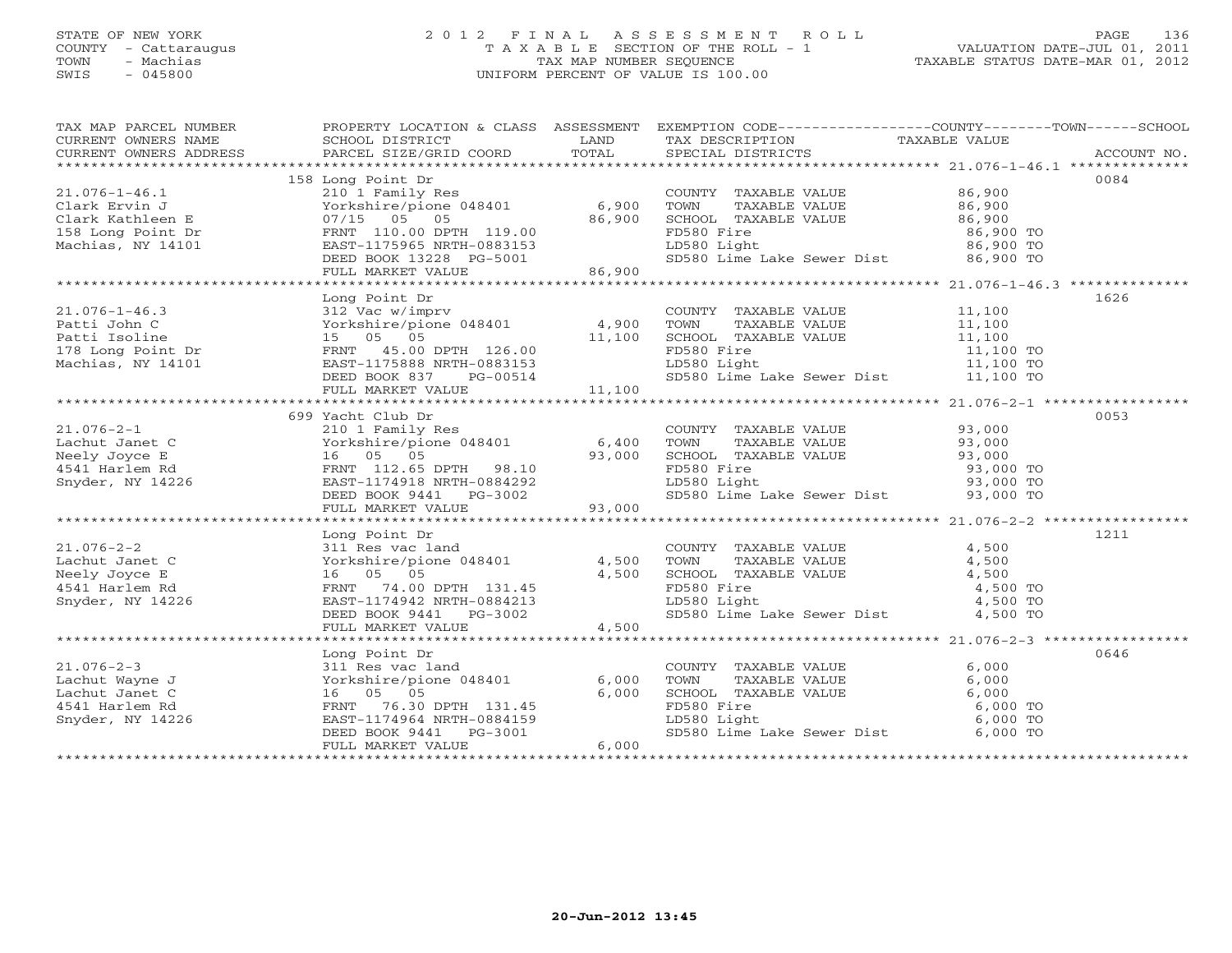# STATE OF NEW YORK 2 0 1 2 F I N A L A S S E S S M E N T R O L L PAGE 137 COUNTY - Cattaraugus T A X A B L E SECTION OF THE ROLL - 1 VALUATION DATE-JUL 01, 2011 TOWN - Machias TAX MAP NUMBER SEQUENCE TAXABLE STATUS DATE-MAR 01, 2012 SWIS - 045800 UNIFORM PERCENT OF VALUE IS 100.00UNIFORM PERCENT OF VALUE IS 100.00

| TAX MAP PARCEL NUMBER                                                                                                                                                                                                                   |                           |       |                                                                                                    | PROPERTY LOCATION & CLASS ASSESSMENT EXEMPTION CODE----------------COUNTY-------TOWN------SCHOOL |      |
|-----------------------------------------------------------------------------------------------------------------------------------------------------------------------------------------------------------------------------------------|---------------------------|-------|----------------------------------------------------------------------------------------------------|--------------------------------------------------------------------------------------------------|------|
|                                                                                                                                                                                                                                         |                           |       |                                                                                                    |                                                                                                  |      |
|                                                                                                                                                                                                                                         | 697 Yacht Club Dr         |       |                                                                                                    |                                                                                                  | 0037 |
| 21.076-2-4<br>Hendricks Richard 260 Seasonal res<br>Hendricks Richard Yorkshire/pione 048401<br>129 Treehaven 16 05 05<br>West Seneca, NY 14224 FRNT 157.60 DPTH 139.35<br>EXST-1174952 NRTH-0884056 55,800 ED580 Lime Lake Sewer Dist  |                           |       |                                                                                                    |                                                                                                  |      |
|                                                                                                                                                                                                                                         |                           |       |                                                                                                    |                                                                                                  |      |
|                                                                                                                                                                                                                                         |                           |       |                                                                                                    |                                                                                                  |      |
|                                                                                                                                                                                                                                         |                           |       |                                                                                                    |                                                                                                  |      |
|                                                                                                                                                                                                                                         |                           |       |                                                                                                    |                                                                                                  |      |
|                                                                                                                                                                                                                                         |                           |       |                                                                                                    |                                                                                                  |      |
|                                                                                                                                                                                                                                         |                           |       |                                                                                                    |                                                                                                  |      |
|                                                                                                                                                                                                                                         |                           |       |                                                                                                    |                                                                                                  | 0966 |
|                                                                                                                                                                                                                                         | Long Point Dr             |       |                                                                                                    |                                                                                                  |      |
|                                                                                                                                                                                                                                         |                           |       |                                                                                                    |                                                                                                  |      |
|                                                                                                                                                                                                                                         |                           |       |                                                                                                    |                                                                                                  |      |
|                                                                                                                                                                                                                                         |                           |       |                                                                                                    |                                                                                                  |      |
|                                                                                                                                                                                                                                         |                           |       |                                                                                                    |                                                                                                  |      |
|                                                                                                                                                                                                                                         |                           |       |                                                                                                    |                                                                                                  |      |
|                                                                                                                                                                                                                                         |                           |       |                                                                                                    |                                                                                                  |      |
|                                                                                                                                                                                                                                         |                           |       |                                                                                                    |                                                                                                  |      |
|                                                                                                                                                                                                                                         | Long Point Dr             |       |                                                                                                    |                                                                                                  | 0843 |
|                                                                                                                                                                                                                                         |                           |       | COUNTY TAXABLE VALUE                                                                               | 4,900                                                                                            |      |
|                                                                                                                                                                                                                                         |                           |       | TOWN TAXABLE VALUE<br>SCHOOL TAXABLE VALUE<br>FD580 Fire<br>LD580 Light<br>4,900<br>4,900<br>4,900 |                                                                                                  |      |
|                                                                                                                                                                                                                                         |                           |       |                                                                                                    |                                                                                                  |      |
|                                                                                                                                                                                                                                         |                           |       |                                                                                                    | 4,900 TO<br>4,900 TO                                                                             |      |
|                                                                                                                                                                                                                                         |                           |       |                                                                                                    |                                                                                                  |      |
|                                                                                                                                                                                                                                         | EAST-1174942 NRTH-0883903 |       | SD580 Lime Lake Sewer Dist 4,900 TO                                                                |                                                                                                  |      |
|                                                                                                                                                                                                                                         | DEED BOOK 00999 PG-01040  | 4,900 |                                                                                                    |                                                                                                  |      |
|                                                                                                                                                                                                                                         | FULL MARKET VALUE         |       |                                                                                                    |                                                                                                  |      |
|                                                                                                                                                                                                                                         | Long Point Dr             |       |                                                                                                    |                                                                                                  | 1056 |
|                                                                                                                                                                                                                                         |                           |       |                                                                                                    |                                                                                                  |      |
|                                                                                                                                                                                                                                         |                           |       |                                                                                                    |                                                                                                  |      |
|                                                                                                                                                                                                                                         |                           |       |                                                                                                    |                                                                                                  |      |
|                                                                                                                                                                                                                                         |                           |       |                                                                                                    |                                                                                                  |      |
|                                                                                                                                                                                                                                         |                           |       |                                                                                                    |                                                                                                  |      |
|                                                                                                                                                                                                                                         |                           |       |                                                                                                    |                                                                                                  |      |
| 1.076-2-10<br>Lenczyk Clara Lee 311 Res vac land<br>16 05 05 DPTH 121.50<br>West Seneca, NY 14224 FRNT 50.90 DPTH 121.50<br>DEED BOOK 789 PG-00034 5,000 Lipb 1580 Lipb Lipb 1580 Lipb 1580 Lipp 1580 Lipp 1580 Lipp 1580 Lipp 15,000   |                           |       |                                                                                                    |                                                                                                  |      |
|                                                                                                                                                                                                                                         |                           |       |                                                                                                    |                                                                                                  |      |
|                                                                                                                                                                                                                                         | Long Point Dr             |       |                                                                                                    |                                                                                                  | 1141 |
|                                                                                                                                                                                                                                         |                           |       |                                                                                                    |                                                                                                  |      |
| 1.076-2-11<br>Nihill John J<br>Nihill Leah Minil Leah 15 / 16 05 05 197 Long Point Dr<br>Nachias, NY 14101 20.40 EAST-1174984 NRTH-0883723<br>Machias, NY 14101 20.40 EAST-1174984 NRTH-0883723<br>Hachias, NY 14101 20.40 EAST-1174984 |                           |       |                                                                                                    |                                                                                                  |      |
|                                                                                                                                                                                                                                         |                           |       |                                                                                                    |                                                                                                  |      |
|                                                                                                                                                                                                                                         |                           |       |                                                                                                    |                                                                                                  |      |
|                                                                                                                                                                                                                                         |                           |       |                                                                                                    |                                                                                                  |      |
|                                                                                                                                                                                                                                         | FULL MARKET VALUE         | 7,200 |                                                                                                    |                                                                                                  |      |
|                                                                                                                                                                                                                                         |                           |       |                                                                                                    |                                                                                                  |      |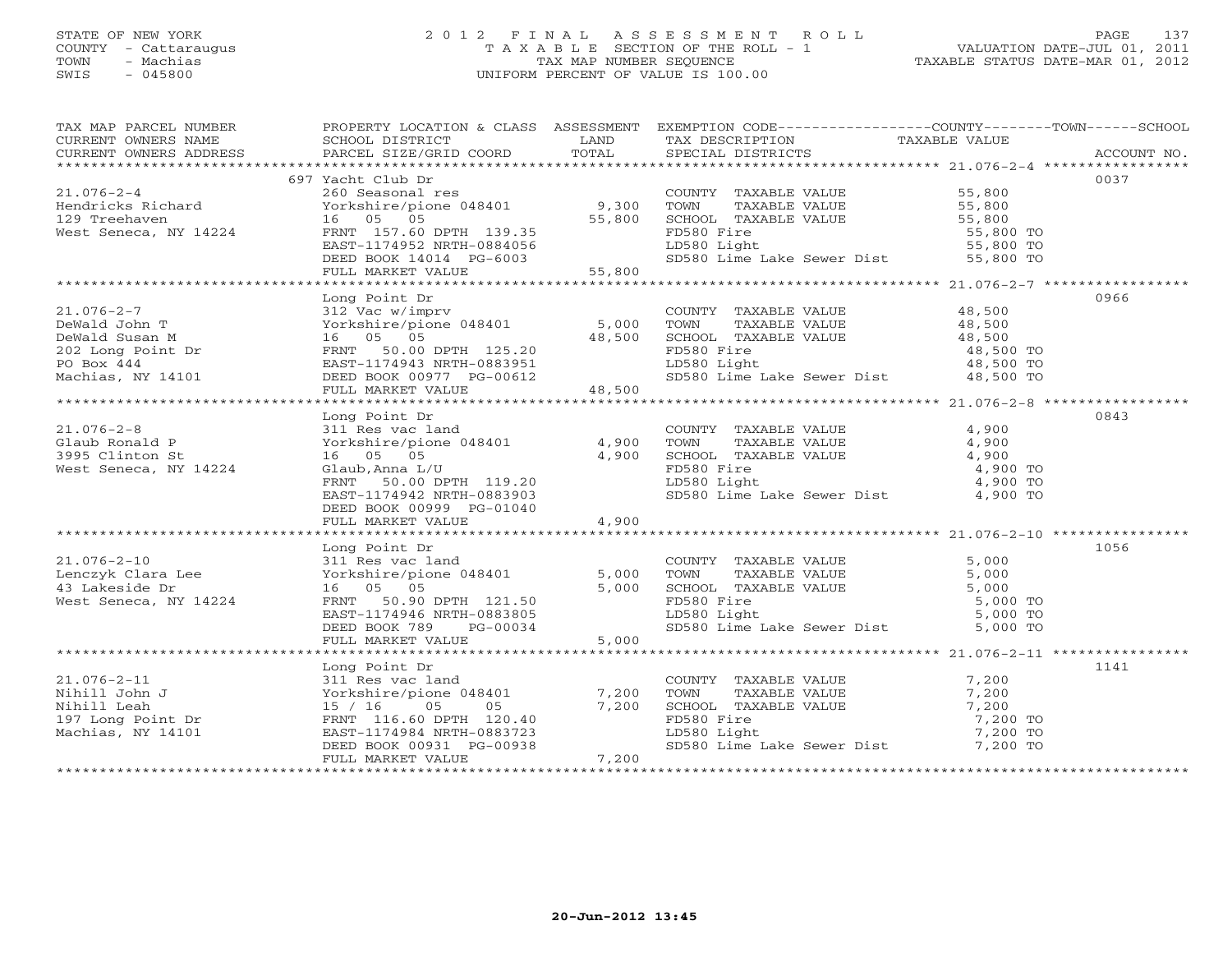# STATE OF NEW YORK 2 0 1 2 F I N A L A S S E S S M E N T R O L L PAGE 138 COUNTY - Cattaraugus T A X A B L E SECTION OF THE ROLL - 1 VALUATION DATE-JUL 01, 2011 TOWN - Machias TAX MAP NUMBER SEQUENCE TAXABLE STATUS DATE-MAR 01, 2012 SWIS - 045800 UNIFORM PERCENT OF VALUE IS 100.00UNIFORM PERCENT OF VALUE IS 100.00

| TAX MAP PARCEL NUMBER<br>$\begin{tabular}{lllllll} \multicolumn{2}{c}{\textbf{CURRENT}} & \multicolumn{2}{c}{\textbf{WNERS}} & \multicolumn{2}{c}{\textbf{NAME}} & \multicolumn{2}{c}{\textbf{SCHODL}} & \multicolumn{2}{c}{\textbf{TAX} BESCRIPTION} & \multicolumn{2}{c}{\textbf{TAX} BESCRIPTION} & \multicolumn{2}{c}{\textbf{TAX} BLE} & \multicolumn{2}{c}{\textbf{NALUE}} & \multicolumn{2}{c}{\textbf{CURRENT}} & \multicolumn{2}{c}{\textbf{NACCOUNT NO.}} \\ & & & & & & & & \\$ | PROPERTY LOCATION & CLASS ASSESSMENT EXEMPTION CODE---------------COUNTY-------TOWN------SCHOOL                                                                                                        |                |             |                      |                                                                                                                                                      |                |                |
|--------------------------------------------------------------------------------------------------------------------------------------------------------------------------------------------------------------------------------------------------------------------------------------------------------------------------------------------------------------------------------------------------------------------------------------------------------------------------------------------|--------------------------------------------------------------------------------------------------------------------------------------------------------------------------------------------------------|----------------|-------------|----------------------|------------------------------------------------------------------------------------------------------------------------------------------------------|----------------|----------------|
|                                                                                                                                                                                                                                                                                                                                                                                                                                                                                            | Yacht Club Dr                                                                                                                                                                                          |                |             |                      |                                                                                                                                                      |                | 0734           |
| $21.076 - 2 - 13$                                                                                                                                                                                                                                                                                                                                                                                                                                                                          |                                                                                                                                                                                                        |                |             | COUNTY TAXABLE VALUE | 100                                                                                                                                                  |                |                |
| Swartz Lana                                                                                                                                                                                                                                                                                                                                                                                                                                                                                | Yacht Club Dr<br>311 Res vac land<br>Yorkshire/pione 048401<br>15 05 05 100 SCHOC<br>FRNT 50.00 DPTH 97.92<br>EAST-1174925 NRTH-0883654 LD580<br>DEED BOOK 865 PG-00960 5D580<br>100 SCED              |                |             |                      | TAXABLE VALUE 100                                                                                                                                    |                |                |
| 686 Yacht Club Dr                                                                                                                                                                                                                                                                                                                                                                                                                                                                          |                                                                                                                                                                                                        |                |             | SCHOOL TAXABLE VALUE | 100                                                                                                                                                  |                |                |
| Machias, NY 14101                                                                                                                                                                                                                                                                                                                                                                                                                                                                          |                                                                                                                                                                                                        |                | FD580 Fire  |                      | 100 TO                                                                                                                                               |                |                |
|                                                                                                                                                                                                                                                                                                                                                                                                                                                                                            |                                                                                                                                                                                                        |                | LD580 Light |                      | 100 TO                                                                                                                                               |                |                |
|                                                                                                                                                                                                                                                                                                                                                                                                                                                                                            |                                                                                                                                                                                                        |                |             |                      | SD580 Lime Lake Sewer Dist 100 TO                                                                                                                    |                |                |
|                                                                                                                                                                                                                                                                                                                                                                                                                                                                                            | FULL MARKET VALUE                                                                                                                                                                                      | 100            |             |                      |                                                                                                                                                      |                |                |
|                                                                                                                                                                                                                                                                                                                                                                                                                                                                                            |                                                                                                                                                                                                        |                |             |                      |                                                                                                                                                      |                |                |
|                                                                                                                                                                                                                                                                                                                                                                                                                                                                                            | 686 Yacht Club Dr                                                                                                                                                                                      |                |             |                      |                                                                                                                                                      |                | 0203           |
| $21.076 - 2 - 14$                                                                                                                                                                                                                                                                                                                                                                                                                                                                          | Wacht Club Dr<br>210 1 Family Res<br>Yorkshire/pione 048401 6,500 AGED S 41804<br>15 05 05 111,100 SR STAR 41834<br>FRNT 100.00 DPTH 114.50 COUNTY TAXABLE<br>TAGENT 1174934 NRTH-0883578 TOWN TAXABLE |                |             |                      | 38,885 38,885                                                                                                                                        |                | $\overline{0}$ |
|                                                                                                                                                                                                                                                                                                                                                                                                                                                                                            |                                                                                                                                                                                                        |                |             | $41804$<br>$41834$   | $\begin{matrix} 0 \\ 0 \end{matrix}$                                                                                                                 | $\circ$        | 5,555          |
|                                                                                                                                                                                                                                                                                                                                                                                                                                                                                            |                                                                                                                                                                                                        |                |             |                      |                                                                                                                                                      | $\Omega$       | 62,200         |
| Machias, NY 14101 FRNT 100.00 DPTH 114.50                                                                                                                                                                                                                                                                                                                                                                                                                                                  |                                                                                                                                                                                                        |                |             |                      | COUNTY TAXABLE VALUE 72,215                                                                                                                          |                |                |
|                                                                                                                                                                                                                                                                                                                                                                                                                                                                                            |                                                                                                                                                                                                        |                |             |                      |                                                                                                                                                      |                |                |
|                                                                                                                                                                                                                                                                                                                                                                                                                                                                                            |                                                                                                                                                                                                        |                |             |                      |                                                                                                                                                      |                |                |
|                                                                                                                                                                                                                                                                                                                                                                                                                                                                                            | DEED BOOK 7926 PG-7001 SCHOOL TAX<br>FULL MARKET VALUE 111,100 FD580 Fire                                                                                                                              |                |             |                      |                                                                                                                                                      |                |                |
|                                                                                                                                                                                                                                                                                                                                                                                                                                                                                            |                                                                                                                                                                                                        |                |             |                      |                                                                                                                                                      |                |                |
|                                                                                                                                                                                                                                                                                                                                                                                                                                                                                            |                                                                                                                                                                                                        |                |             |                      | TOWN TAXABLE VALUE 72,215<br>SCHOOL TAXABLE VALUE 72,215<br>FD580 Fire 111,100 TO<br>LD580 Light 111,100 TO<br>SD580 Lime Lake Sewer Dist 111,100 TO |                |                |
|                                                                                                                                                                                                                                                                                                                                                                                                                                                                                            |                                                                                                                                                                                                        |                |             |                      |                                                                                                                                                      |                |                |
|                                                                                                                                                                                                                                                                                                                                                                                                                                                                                            | 684 Yacht Club Dr                                                                                                                                                                                      |                |             |                      | $73,800$<br>$41804$<br>$0$<br>$73,800$<br>$0$<br>$0$<br>$0$                                                                                          |                | 0051           |
|                                                                                                                                                                                                                                                                                                                                                                                                                                                                                            |                                                                                                                                                                                                        |                |             |                      |                                                                                                                                                      | 73,800         | $\overline{0}$ |
|                                                                                                                                                                                                                                                                                                                                                                                                                                                                                            |                                                                                                                                                                                                        |                |             |                      |                                                                                                                                                      | $\overline{0}$ | 29,520         |
|                                                                                                                                                                                                                                                                                                                                                                                                                                                                                            | 15 05 05 147,600 SR STAR<br>L/P 785-412 & 872-644 COUNTY T<br>FRNT 200.00 DPTH 117.45 TOWN T                                                                                                           |                |             |                      |                                                                                                                                                      | $\Omega$       | 62,200         |
| Machias, NY 14101                                                                                                                                                                                                                                                                                                                                                                                                                                                                          |                                                                                                                                                                                                        |                |             |                      | COUNTY TAXABLE VALUE 73,800<br>TOWN TAXABLE VALUE 73,800<br>SCHOOL TAXABLE VALUE 55,880                                                              |                |                |
|                                                                                                                                                                                                                                                                                                                                                                                                                                                                                            |                                                                                                                                                                                                        |                |             |                      |                                                                                                                                                      |                |                |
|                                                                                                                                                                                                                                                                                                                                                                                                                                                                                            | EAST-1174949 NRTH-0883425                                                                                                                                                                              |                |             | SCHOOL TAXABLE VALUE |                                                                                                                                                      |                |                |
|                                                                                                                                                                                                                                                                                                                                                                                                                                                                                            | DEED BOOK 00987 PG-00686 FD580 Fire<br>FULL MARKET VALUE 147,600 LD580 Light                                                                                                                           |                |             |                      | FD580 Fire 147,600 TO<br>LD580 Light 147,600 TO<br>SD580 Lime Lake Sewer Dist 147,600 TO                                                             |                |                |
|                                                                                                                                                                                                                                                                                                                                                                                                                                                                                            |                                                                                                                                                                                                        |                |             |                      |                                                                                                                                                      |                |                |
|                                                                                                                                                                                                                                                                                                                                                                                                                                                                                            |                                                                                                                                                                                                        |                |             |                      |                                                                                                                                                      |                |                |
|                                                                                                                                                                                                                                                                                                                                                                                                                                                                                            | 681 Yacht Club Dr                                                                                                                                                                                      |                |             |                      |                                                                                                                                                      |                | 1381           |
| $21.076 - 2 - 20$                                                                                                                                                                                                                                                                                                                                                                                                                                                                          | 210 1 Family Res                                                                                                                                                                                       | RES STAR 41854 |             |                      | $\overline{0}$                                                                                                                                       | $\Omega$       | 30,000         |
|                                                                                                                                                                                                                                                                                                                                                                                                                                                                                            |                                                                                                                                                                                                        |                |             |                      |                                                                                                                                                      |                |                |
|                                                                                                                                                                                                                                                                                                                                                                                                                                                                                            |                                                                                                                                                                                                        |                |             |                      |                                                                                                                                                      |                |                |
| 21.076-2-20<br>Schuler Sharon Lee The Yorkshire/pione 048401<br>69,800<br>Machias, NY 14101 FRNT 125.00 DPTH 125.00<br>Machias, NY 14101 FRNT 125.00 DPTH 125.00<br>EAST-1174936 NRTH-0883265<br>DEED BOOK 00939 PG-00273<br>PG-00273<br>PG-00                                                                                                                                                                                                                                             |                                                                                                                                                                                                        |                |             |                      |                                                                                                                                                      |                |                |
|                                                                                                                                                                                                                                                                                                                                                                                                                                                                                            |                                                                                                                                                                                                        |                |             |                      |                                                                                                                                                      |                |                |
|                                                                                                                                                                                                                                                                                                                                                                                                                                                                                            |                                                                                                                                                                                                        |                |             |                      |                                                                                                                                                      |                |                |
|                                                                                                                                                                                                                                                                                                                                                                                                                                                                                            | DEED BOOK 00939 PG-00273 LD580 Light Loss between Dist 69,800 TO<br>FULL MARKET VALUE 69,800 SD580 Lime Lake Sewer Dist 69,800 TO                                                                      |                |             |                      |                                                                                                                                                      |                |                |
|                                                                                                                                                                                                                                                                                                                                                                                                                                                                                            |                                                                                                                                                                                                        |                |             |                      |                                                                                                                                                      |                |                |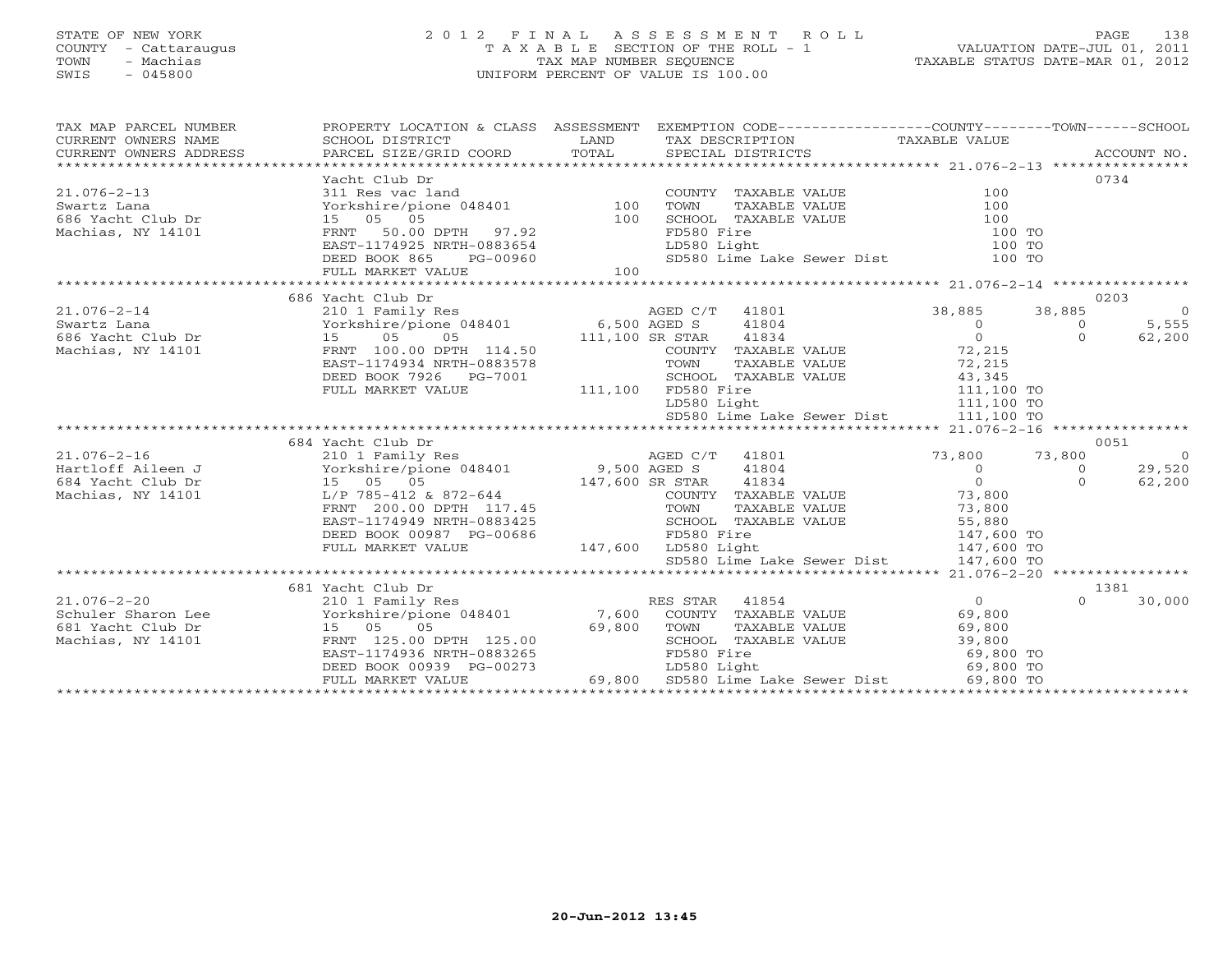# STATE OF NEW YORK 2 0 1 2 F I N A L A S S E S S M E N T R O L L PAGE 139 COUNTY - Cattaraugus T A X A B L E SECTION OF THE ROLL - 1 VALUATION DATE-JUL 01, 2011 TOWN - Machias TAX MAP NUMBER SEQUENCE TAXABLE STATUS DATE-MAR 01, 2012 SWIS - 045800 UNIFORM PERCENT OF VALUE IS 100.00UNIFORM PERCENT OF VALUE IS 100.00

| TAX MAP PARCEL NUMBER                                                                                                                                                                                                        | PROPERTY LOCATION & CLASS ASSESSMENT EXEMPTION CODE----------------COUNTY-------TOWN------SCHOOL                     |       |                                                                                                                                                                                                              |       |                    |
|------------------------------------------------------------------------------------------------------------------------------------------------------------------------------------------------------------------------------|----------------------------------------------------------------------------------------------------------------------|-------|--------------------------------------------------------------------------------------------------------------------------------------------------------------------------------------------------------------|-------|--------------------|
|                                                                                                                                                                                                                              |                                                                                                                      |       |                                                                                                                                                                                                              |       |                    |
|                                                                                                                                                                                                                              |                                                                                                                      |       |                                                                                                                                                                                                              |       |                    |
|                                                                                                                                                                                                                              |                                                                                                                      |       |                                                                                                                                                                                                              |       |                    |
|                                                                                                                                                                                                                              | 677 Yacht Club Dr                                                                                                    |       |                                                                                                                                                                                                              |       | 1372               |
| $21.076 - 2 - 24$                                                                                                                                                                                                            |                                                                                                                      |       |                                                                                                                                                                                                              |       | $\Omega$<br>30,000 |
|                                                                                                                                                                                                                              |                                                                                                                      |       |                                                                                                                                                                                                              |       |                    |
|                                                                                                                                                                                                                              |                                                                                                                      |       |                                                                                                                                                                                                              |       |                    |
|                                                                                                                                                                                                                              |                                                                                                                      |       |                                                                                                                                                                                                              |       |                    |
|                                                                                                                                                                                                                              |                                                                                                                      |       |                                                                                                                                                                                                              |       |                    |
|                                                                                                                                                                                                                              |                                                                                                                      |       |                                                                                                                                                                                                              |       |                    |
|                                                                                                                                                                                                                              |                                                                                                                      |       |                                                                                                                                                                                                              |       |                    |
| EAST-1175044 NRTH-0883285 FOS8 Pire 68,000 TO<br>DEED BOOK 769 PG-00998 68,000 SD580 Light<br>FULL MARKET VALUE 68,000 SD580 Lime Lake Sewer Dist 68,000 TO<br>FULL MARKET VALUE 68,000 SD580 Lime Lake Sewer Dist 68,000 TO |                                                                                                                      |       |                                                                                                                                                                                                              |       |                    |
|                                                                                                                                                                                                                              | 676 Yacht Club Dr                                                                                                    |       |                                                                                                                                                                                                              |       | 0606               |
|                                                                                                                                                                                                                              |                                                                                                                      |       |                                                                                                                                                                                                              |       |                    |
|                                                                                                                                                                                                                              |                                                                                                                      |       |                                                                                                                                                                                                              |       |                    |
|                                                                                                                                                                                                                              |                                                                                                                      |       |                                                                                                                                                                                                              |       |                    |
|                                                                                                                                                                                                                              |                                                                                                                      |       |                                                                                                                                                                                                              |       |                    |
|                                                                                                                                                                                                                              |                                                                                                                      |       |                                                                                                                                                                                                              |       |                    |
|                                                                                                                                                                                                                              |                                                                                                                      |       |                                                                                                                                                                                                              |       |                    |
|                                                                                                                                                                                                                              |                                                                                                                      |       |                                                                                                                                                                                                              |       |                    |
|                                                                                                                                                                                                                              |                                                                                                                      |       |                                                                                                                                                                                                              |       |                    |
|                                                                                                                                                                                                                              | Long Point Dr                                                                                                        |       |                                                                                                                                                                                                              |       | 0607               |
|                                                                                                                                                                                                                              |                                                                                                                      |       |                                                                                                                                                                                                              |       |                    |
|                                                                                                                                                                                                                              |                                                                                                                      |       |                                                                                                                                                                                                              |       |                    |
|                                                                                                                                                                                                                              | 311 Res vac land COUNTY<br>Yorkshire/pione 048401 5,000 TOWN<br>16 05 05 5,000 SCHOOT.                               |       |                                                                                                                                                                                                              |       |                    |
|                                                                                                                                                                                                                              |                                                                                                                      |       |                                                                                                                                                                                                              |       |                    |
|                                                                                                                                                                                                                              |                                                                                                                      |       |                                                                                                                                                                                                              |       |                    |
|                                                                                                                                                                                                                              |                                                                                                                      |       |                                                                                                                                                                                                              |       |                    |
|                                                                                                                                                                                                                              |                                                                                                                      |       |                                                                                                                                                                                                              |       |                    |
|                                                                                                                                                                                                                              |                                                                                                                      |       |                                                                                                                                                                                                              |       |                    |
|                                                                                                                                                                                                                              |                                                                                                                      |       |                                                                                                                                                                                                              |       |                    |
|                                                                                                                                                                                                                              | Yacht Club Dr<br>311 Res vac land<br>Yorkshire/pione 048401 4,700<br>15 05 05 1 1000                                 |       |                                                                                                                                                                                                              |       | 0608               |
|                                                                                                                                                                                                                              |                                                                                                                      |       | $\begin{tabular}{lllllllll} \multicolumn{2}{c}{\textbf{COUNTY}} & \textbf{TAXABLE VALUE} & & & & 4 \, ,700 \\ \multicolumn{2}{c}{\textbf{TOWN}} & \textbf{TAXABLE VALUE} & & & & 4 \, ,700 \\ \end{tabular}$ |       |                    |
|                                                                                                                                                                                                                              |                                                                                                                      |       |                                                                                                                                                                                                              |       |                    |
|                                                                                                                                                                                                                              |                                                                                                                      |       |                                                                                                                                                                                                              |       |                    |
| 21.076-2-27<br>Kirchmeyer Cheryl<br>672 Yacht Club Dr<br>Machias, NY 14101                                                                                                                                                   | COMPTED 103.68<br>FRNT 50.00 DPTH 103.68<br>EAST-1175215 NRTH-0883266<br>DEED BOOK 5820 PG-6002<br>FULL MARKET VALUE |       | CHOOL TAXABLE VALUE<br>SCHOOL TAXABLE VALUE<br>FD580 Fire 4,700 TO<br>LD580 Light 4,700 TO<br>SD580 Lime Lake Sewer Dist 4,700 TO                                                                            |       |                    |
|                                                                                                                                                                                                                              |                                                                                                                      |       |                                                                                                                                                                                                              |       |                    |
|                                                                                                                                                                                                                              |                                                                                                                      |       |                                                                                                                                                                                                              |       |                    |
|                                                                                                                                                                                                                              |                                                                                                                      |       |                                                                                                                                                                                                              |       |                    |
|                                                                                                                                                                                                                              |                                                                                                                      |       |                                                                                                                                                                                                              |       |                    |
|                                                                                                                                                                                                                              | Yacht Club Dr                                                                                                        |       |                                                                                                                                                                                                              |       | 0381               |
|                                                                                                                                                                                                                              |                                                                                                                      |       | COUNTY TAXABLE VALUE                                                                                                                                                                                         | 4,300 |                    |
| 21.076-2-28<br>Kirchmeyer Cheryl<br>672 Yacht Club Dr<br>Machias, NY 14101<br>FRNT 50.00                                                                                                                                     | 311 Res vac land<br>Yorkshire/pione 048401 4,300                                                                     |       | TAXABLE VALUE 4,300<br>TOWN                                                                                                                                                                                  |       |                    |
|                                                                                                                                                                                                                              |                                                                                                                      | 4,300 |                                                                                                                                                                                                              |       |                    |
|                                                                                                                                                                                                                              |                                                                                                                      |       |                                                                                                                                                                                                              |       |                    |
|                                                                                                                                                                                                                              | FRNT 50.00 DPTH 83.30 4,300<br>EAST-1175267 NRTH-0883258<br>DEED BOOK 5000 - 0883258                                 |       |                                                                                                                                                                                                              |       |                    |
|                                                                                                                                                                                                                              | DEED BOOK 5820 PG-6002                                                                                               |       | SCHOOL TAXABLE VALUE $4,300$<br>FD580 Fire $4,300$ TO<br>LD580 Light $4,300$ TO<br>SD580 Lime Lake Sewer Dist $4,300$ TO                                                                                     |       |                    |
|                                                                                                                                                                                                                              | FULL MARKET VALUE                                                                                                    | 4,300 |                                                                                                                                                                                                              |       |                    |
|                                                                                                                                                                                                                              |                                                                                                                      |       |                                                                                                                                                                                                              |       |                    |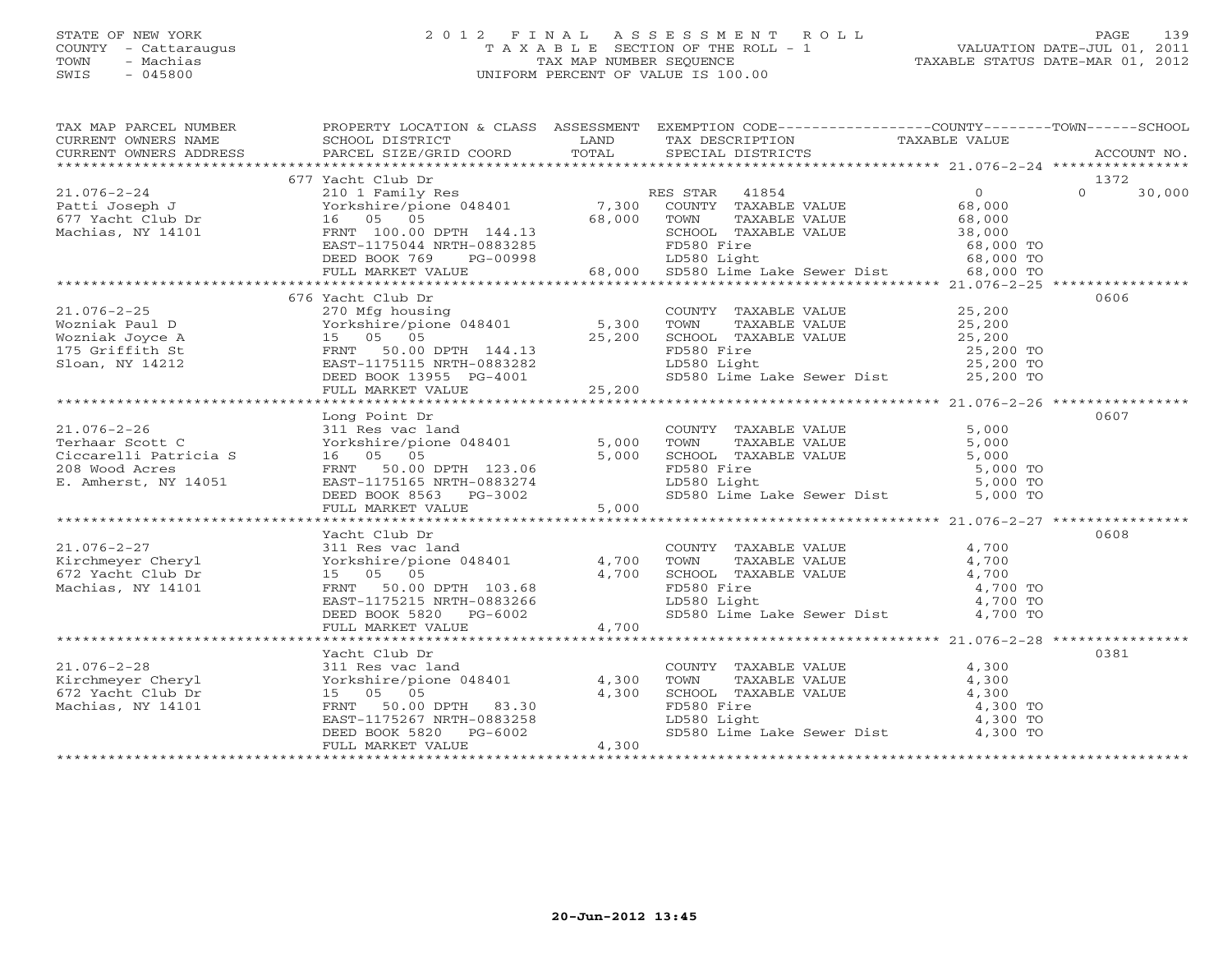# STATE OF NEW YORK 2 0 1 2 F I N A L A S S E S S M E N T R O L L PAGE 140 COUNTY - Cattaraugus T A X A B L E SECTION OF THE ROLL - 1 VALUATION DATE-JUL 01, 2011 TOWN - Machias TAX MAP NUMBER SEQUENCE TAXABLE STATUS DATE-MAR 01, 2012 SWIS - 045800 UNIFORM PERCENT OF VALUE IS 100.00UNIFORM PERCENT OF VALUE IS 100.00

| $\begin{tabular}{lllllllll} \textsc{rank} & \textsc{p-1} & \textsc{p-2} & \textsc{p-1} & \textsc{p-2} & \textsc{p-1} & \textsc{p-2} & \textsc{p-1} & \textsc{p-2} & \textsc{p-1} & \textsc{p-2} & \textsc{p-1} & \textsc{p-1} & \textsc{p-1} & \textsc{p-1} & \textsc{p-1} & \textsc{p-1} & \textsc{p-1} & \textsc{p-1} & \textsc{p-1} & \textsc{p-1} & \textsc{p-1} & \textsc{p-1} & \textsc$                                                                                                                 |                                           |        |  |      |
|----------------------------------------------------------------------------------------------------------------------------------------------------------------------------------------------------------------------------------------------------------------------------------------------------------------------------------------------------------------------------------------------------------------------------------------------------------------------------------------------------------------|-------------------------------------------|--------|--|------|
|                                                                                                                                                                                                                                                                                                                                                                                                                                                                                                                |                                           |        |  |      |
|                                                                                                                                                                                                                                                                                                                                                                                                                                                                                                                | 672 Yacht Club Dr                         |        |  | 0380 |
| $\begin{array}{cccccccc} 21.076-2-29 & 672 & \text{Xacht Club Dr} & 0 & 0380 \\ 21.076-2-29 & 260 & \text{Seasona1 res} & 0 & 0 & 30,000 \\ \text{Kirchmeyer Cheryl} & 260 & \text{Seasona1 res} & 4,600 & \text{COUNTY TAXABLE VALUE} & 57,500 \\ 672 & \text{Yacht Club Dr} & 15 & 05 & 05 \\ \text{Machias, NY 14101} & 76.00 & \text{EANT} & 76.00 & \text{BANK} & 065 \\ \text{EAST-$                                                                                                                     |                                           |        |  |      |
|                                                                                                                                                                                                                                                                                                                                                                                                                                                                                                                |                                           |        |  |      |
|                                                                                                                                                                                                                                                                                                                                                                                                                                                                                                                |                                           |        |  |      |
|                                                                                                                                                                                                                                                                                                                                                                                                                                                                                                                | Long Point Dr<br>DEED BOOK 00967 PG-00264 |        |  | 0485 |
|                                                                                                                                                                                                                                                                                                                                                                                                                                                                                                                | FULL MARKET VALUE                         | 14,000 |  |      |
|                                                                                                                                                                                                                                                                                                                                                                                                                                                                                                                |                                           |        |  |      |
|                                                                                                                                                                                                                                                                                                                                                                                                                                                                                                                | Long Point Dr                             |        |  | 0344 |
|                                                                                                                                                                                                                                                                                                                                                                                                                                                                                                                |                                           |        |  |      |
|                                                                                                                                                                                                                                                                                                                                                                                                                                                                                                                |                                           |        |  |      |
|                                                                                                                                                                                                                                                                                                                                                                                                                                                                                                                |                                           |        |  |      |
| $\begin{tabular}{lllllllllllll} \multicolumn{3}{c}{\begin{tabular}{l} \multicolumn{3}{c}{\begin{tabular}{l} \multicolumn{3}{c}{\begin{tabular}{l} \multicolumn{3}{c}{\begin{tabular}{l} \multicolumn{3}{c}{\begin{tabular}{l} \multicolumn{3}{c}{\begin{tabular}{l} \multicolumn{3}{c}{\begin{tabular}{l} \multicolumn{3}{c}{\begin{tabular}{l} \multicolumn{3}{c}{\begin{tabular}{c} \multicolumn{3}{c}{\begin{tabular}{c} \multicolumn{3}{c}{\begin{tabular}{c} \multicolumn{3}{c}{\begin{tabular}{c} \mult$ |                                           |        |  | 0346 |
|                                                                                                                                                                                                                                                                                                                                                                                                                                                                                                                |                                           |        |  |      |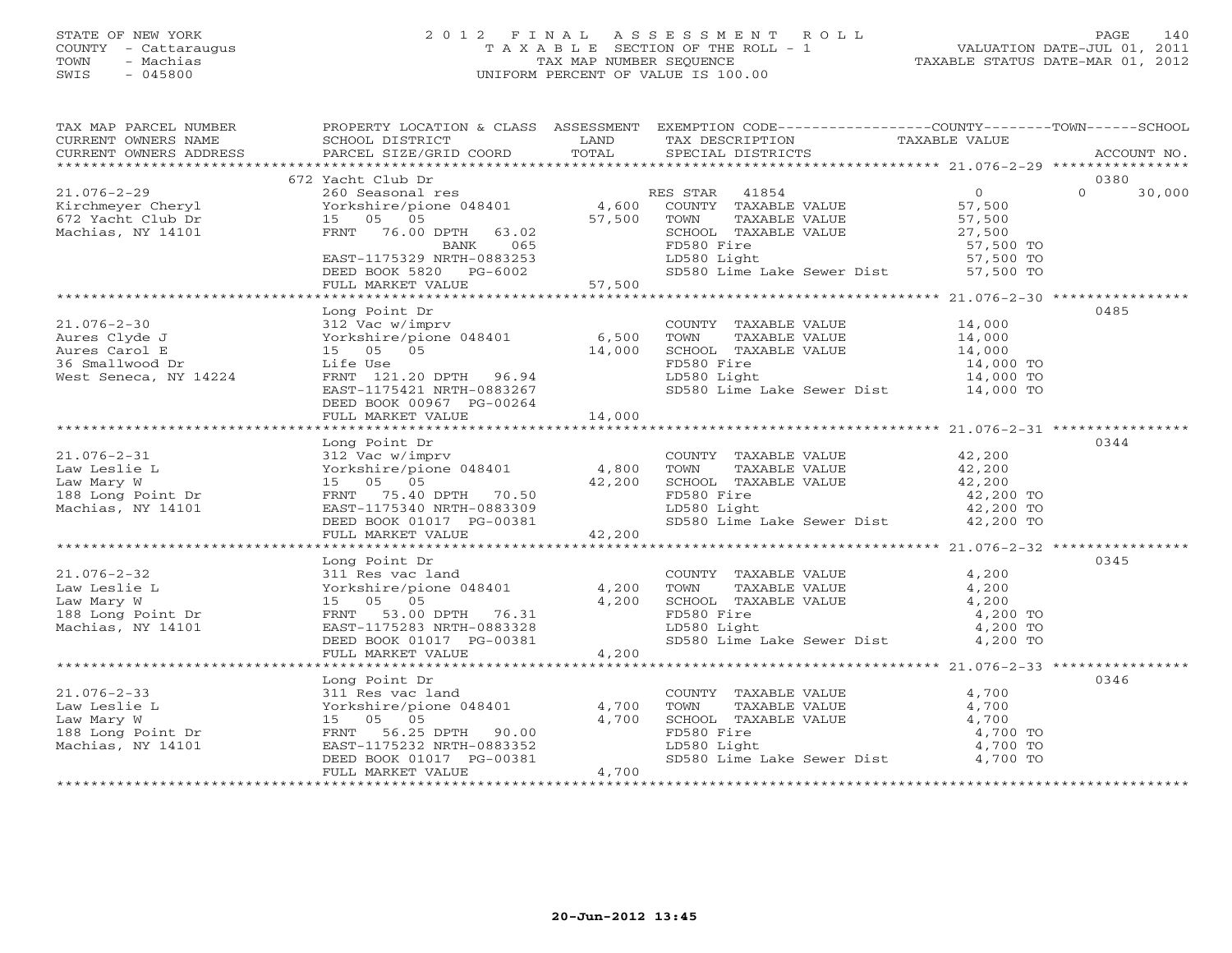# STATE OF NEW YORK 2 0 1 2 F I N A L A S S E S S M E N T R O L L PAGE 141 COUNTY - Cattaraugus T A X A B L E SECTION OF THE ROLL - 1 VALUATION DATE-JUL 01, 2011 TOWN - Machias TAX MAP NUMBER SEQUENCE TAXABLE STATUS DATE-MAR 01, 2012 SWIS - 045800 UNIFORM PERCENT OF VALUE IS 100.00UNIFORM PERCENT OF VALUE IS 100.00

| TAX MAP PARCEL NUMBER<br>TAX MAP PARCED NOWBER TRUCKLESS ADDRESS FROM THE SERIES TO THE TAXABLE VALUE CONTRESS SCHOOL DISTRICTS CONNERS<br>CURRENT OWNERS ADDRESS BORGOL DISTRICTS TO TAXABLE VALUE TRANSFORMENT OWNERS ADDRESS PARCEL SIZE/GRID COORD TOT<br>CURRENT OWNERS ADDRESS | PROPERTY LOCATION & CLASS ASSESSMENT EXEMPTION CODE----------------COUNTY-------TOWN------SCHOOL                                                                                                                                                          |       |                                     |      |
|--------------------------------------------------------------------------------------------------------------------------------------------------------------------------------------------------------------------------------------------------------------------------------------|-----------------------------------------------------------------------------------------------------------------------------------------------------------------------------------------------------------------------------------------------------------|-------|-------------------------------------|------|
|                                                                                                                                                                                                                                                                                      |                                                                                                                                                                                                                                                           |       |                                     | 0927 |
| $21.076 - 2 - 34$<br>21.076-2-34<br>Terhaar Scott C<br>Ciccarelli Patricia S<br>208 Wood Acres                                                                                                                                                                                       |                                                                                                                                                                                                                                                           |       |                                     |      |
| E. Amherst, NY 14051                                                                                                                                                                                                                                                                 | EAST-1175175 NRTH-0883377<br>DEED BOOK 8563 PG-3002<br>FULL MARKET VALUE 5,100                                                                                                                                                                            |       |                                     |      |
|                                                                                                                                                                                                                                                                                      |                                                                                                                                                                                                                                                           |       |                                     |      |
|                                                                                                                                                                                                                                                                                      |                                                                                                                                                                                                                                                           |       |                                     | 0140 |
|                                                                                                                                                                                                                                                                                      |                                                                                                                                                                                                                                                           |       |                                     |      |
|                                                                                                                                                                                                                                                                                      |                                                                                                                                                                                                                                                           |       |                                     |      |
|                                                                                                                                                                                                                                                                                      |                                                                                                                                                                                                                                                           |       |                                     |      |
|                                                                                                                                                                                                                                                                                      |                                                                                                                                                                                                                                                           |       |                                     |      |
|                                                                                                                                                                                                                                                                                      |                                                                                                                                                                                                                                                           |       |                                     |      |
|                                                                                                                                                                                                                                                                                      |                                                                                                                                                                                                                                                           |       |                                     |      |
|                                                                                                                                                                                                                                                                                      | Long Point Dr                                                                                                                                                                                                                                             |       |                                     | 0741 |
|                                                                                                                                                                                                                                                                                      |                                                                                                                                                                                                                                                           |       |                                     |      |
|                                                                                                                                                                                                                                                                                      |                                                                                                                                                                                                                                                           |       |                                     |      |
|                                                                                                                                                                                                                                                                                      |                                                                                                                                                                                                                                                           |       |                                     |      |
|                                                                                                                                                                                                                                                                                      |                                                                                                                                                                                                                                                           |       |                                     |      |
|                                                                                                                                                                                                                                                                                      |                                                                                                                                                                                                                                                           |       |                                     |      |
|                                                                                                                                                                                                                                                                                      |                                                                                                                                                                                                                                                           |       |                                     |      |
|                                                                                                                                                                                                                                                                                      |                                                                                                                                                                                                                                                           |       |                                     |      |
| $21.076 - 2 - 38$                                                                                                                                                                                                                                                                    | Long Point Dr<br>Long Point Dr<br>311 Res vac land<br>Yorkshire/pione 048401 4,800 TOWN TAXABLE VALUE 4,800<br>16 05 05 4,800 SCHOOL TAXABLE VALUE 4,800<br>FRNT 54.00 DPTH 102.30 FD580 Light 4,800 TO<br>EAST-1175037 NRTH-0883576 LD580 Light 4,800 TO |       |                                     | 0436 |
|                                                                                                                                                                                                                                                                                      |                                                                                                                                                                                                                                                           |       |                                     |      |
| 21.076-2-38<br>Swartz Lana<br>686 Yacht Club Dr                                                                                                                                                                                                                                      |                                                                                                                                                                                                                                                           |       |                                     |      |
| Machias, NY 14101                                                                                                                                                                                                                                                                    |                                                                                                                                                                                                                                                           |       |                                     |      |
|                                                                                                                                                                                                                                                                                      |                                                                                                                                                                                                                                                           |       |                                     |      |
|                                                                                                                                                                                                                                                                                      |                                                                                                                                                                                                                                                           |       | SD580 Lime Lake Sewer Dist 4,800 TO |      |
|                                                                                                                                                                                                                                                                                      |                                                                                                                                                                                                                                                           |       |                                     |      |
|                                                                                                                                                                                                                                                                                      | Long Point Dr                                                                                                                                                                                                                                             |       |                                     | 0891 |
|                                                                                                                                                                                                                                                                                      |                                                                                                                                                                                                                                                           |       |                                     |      |
|                                                                                                                                                                                                                                                                                      |                                                                                                                                                                                                                                                           |       |                                     |      |
|                                                                                                                                                                                                                                                                                      |                                                                                                                                                                                                                                                           |       |                                     |      |
|                                                                                                                                                                                                                                                                                      |                                                                                                                                                                                                                                                           |       |                                     |      |
|                                                                                                                                                                                                                                                                                      |                                                                                                                                                                                                                                                           |       |                                     |      |
| 1.076-2-39<br>0.076-2-39<br>0.08 EXERC 200 Wilderness Pse 16 05 05<br>Chargrin Falls, OH 44023 FRNT 50.00 DPTH 90.40<br>200 Wilderness Pse 16 05 05<br>Chargrin Falls, OH 44023 FRNT 50.00 DPTH 90.40<br>EXERC 2.1175017 NRTH-0883626<br>DEE                                         | EAST-1175017 NRTH-0883626<br>DEED BOOK 904 PG-00018<br>FULL MARKET VALUE<br>FULL MARKET VALUE                                                                                                                                                             | 4,500 |                                     |      |
|                                                                                                                                                                                                                                                                                      |                                                                                                                                                                                                                                                           |       |                                     |      |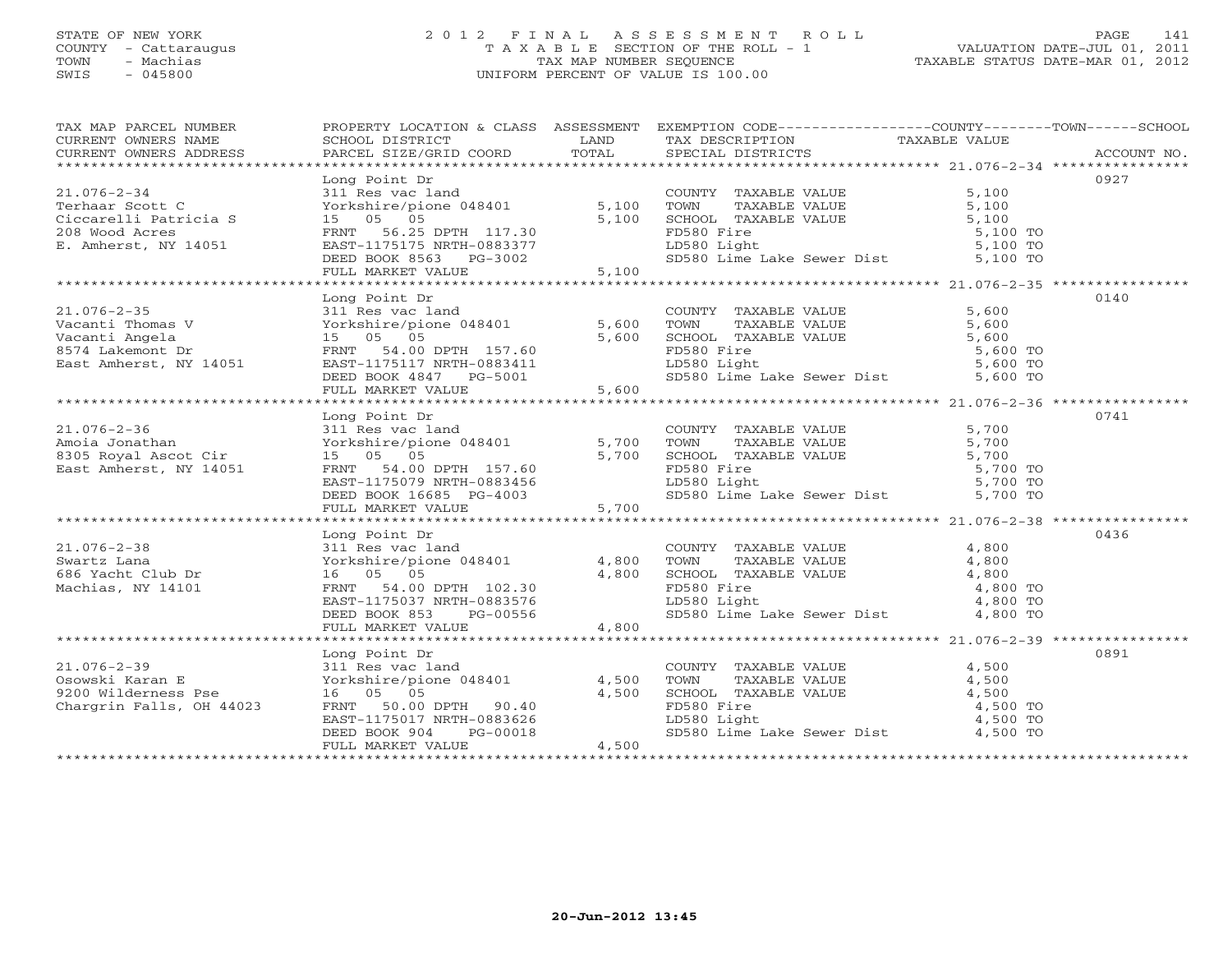# STATE OF NEW YORK 2 0 1 2 F I N A L A S S E S S M E N T R O L L PAGE 142 COUNTY - Cattaraugus T A X A B L E SECTION OF THE ROLL - 1 VALUATION DATE-JUL 01, 2011 TOWN - Machias TAX MAP NUMBER SEQUENCE TAXABLE STATUS DATE-MAR 01, 2012 SWIS - 045800 UNIFORM PERCENT OF VALUE IS 100.00UNIFORM PERCENT OF VALUE IS 100.00

| TAX MAP PARCEL NUMBER<br>CURRENT OWNERS NAME<br>CURRENT OWNERS ADDRESS | PROPERTY LOCATION & CLASS ASSESSMENT<br>SCHOOL DISTRICT<br>PARCEL SIZE/GRID COORD | LAND<br>TOTAL | EXEMPTION CODE-----------------COUNTY-------TOWN------SCHOOL<br>TAX DESCRIPTION<br>SPECIAL DISTRICTS | TAXABLE VALUE  | ACCOUNT NO.        |
|------------------------------------------------------------------------|-----------------------------------------------------------------------------------|---------------|------------------------------------------------------------------------------------------------------|----------------|--------------------|
|                                                                        |                                                                                   |               |                                                                                                      |                |                    |
|                                                                        | 206 Long Point Dr                                                                 |               |                                                                                                      |                | 0724               |
| $21.076 - 2 - 41$                                                      | 260 Seasonal res - WTRFNT                                                         |               | COUNTY TAXABLE VALUE                                                                                 | 90,900         |                    |
| Merz Gary E                                                            | Yorkshire/pione 048401                                                            | 37,400        | TOWN<br>TAXABLE VALUE                                                                                | 90,900         |                    |
| James E                                                                | 05<br>16 05                                                                       | 90,900        | SCHOOL TAXABLE VALUE                                                                                 | 90,900         |                    |
| 240 Windmere Rd                                                        | RF 38'                                                                            |               | FD580 Fire                                                                                           | 90,900 TO      |                    |
| Rochester, NY 14610                                                    | LF 40'                                                                            |               | LD580 Light                                                                                          | 90,900 TO      |                    |
|                                                                        | FRNT 40.00 DPTH 119.00                                                            |               | SD580 Lime Lake Sewer Dist 90,900 TO                                                                 |                |                    |
|                                                                        | EAST-1175132 NRTH-0884100                                                         |               |                                                                                                      |                |                    |
|                                                                        | DEED BOOK 00939 PG-00561<br>FULL MARKET VALUE                                     | 90,900        |                                                                                                      |                |                    |
|                                                                        |                                                                                   |               |                                                                                                      |                |                    |
|                                                                        | 205 Long Point Dr                                                                 |               |                                                                                                      |                | 0828               |
| $21.076 - 2 - 42$                                                      | 210 1 Family Res - WTRFNT                                                         |               | COUNTY TAXABLE VALUE                                                                                 | 106,200        |                    |
| Dhanantwari Ravindra                                                   | Yorkshire/pione 048401                                                            | 39,200        | TOWN                                                                                                 | 106,200        |                    |
| Dhanantwari Michele F                                                  | 16 05 05                                                                          | 106,200       | TAXABLE VALUE<br>SCHOOL TAXABLE VALUE                                                                | 106,200        |                    |
| 125 Sproat Ave                                                         | RF 40'                                                                            |               | FD580 Fire                                                                                           | 106,200 TO     |                    |
| Freedom, PA 15042                                                      | LF 44'                                                                            |               | LD580 Light                                                                                          | 106,200 TO     |                    |
|                                                                        | FRNT 44.00 DPTH 119.00                                                            |               | SD580 Lime Lake Sewer Dist 106,200 TO                                                                |                |                    |
|                                                                        | EAST-1175132 NRTH-0884060                                                         |               |                                                                                                      |                |                    |
|                                                                        | DEED BOOK 2298 PG-7001                                                            |               |                                                                                                      |                |                    |
|                                                                        | FULL MARKET VALUE                                                                 | 106,200       |                                                                                                      |                |                    |
|                                                                        |                                                                                   |               |                                                                                                      |                |                    |
|                                                                        | 204 Long Point Dr                                                                 |               |                                                                                                      |                | 1142               |
| $21.076 - 2 - 43$                                                      | 210 1 Family Res - WTRFNT                                                         |               | RES STAR<br>41854                                                                                    | $\overline{0}$ | $\Omega$<br>30,000 |
|                                                                        |                                                                                   | 38,400        | COUNTY TAXABLE VALUE                                                                                 | 138,600        |                    |
|                                                                        |                                                                                   | 138,600       | TOWN<br>TAXABLE VALUE                                                                                | 138,600        |                    |
| PO Box 491                                                             | RF 40'                                                                            |               | SCHOOL TAXABLE VALUE                                                                                 | 108,600        |                    |
| Machias, NY 14101                                                      | LF 43'                                                                            |               | FD580 Fire                                                                                           | 138,600 TO     |                    |
|                                                                        | FRNT<br>43.00 DPTH 117.00                                                         |               | LD580 Light                                                                                          | 138,600 TO     |                    |
|                                                                        | 017<br>BANK                                                                       |               | SD580 Lime Lake Sewer Dist 138,600 TO                                                                |                |                    |
|                                                                        | EAST-1175121 NRTH-0884019                                                         |               |                                                                                                      |                |                    |
|                                                                        | DEED BOOK 8675 PG-6001                                                            |               |                                                                                                      |                |                    |
|                                                                        | FULL MARKET VALUE                                                                 | 138,600       |                                                                                                      |                |                    |
|                                                                        |                                                                                   |               |                                                                                                      |                |                    |
|                                                                        | 203 Long Point Dr                                                                 |               |                                                                                                      |                | 1253               |
| $21.076 - 2 - 44$                                                      | 260 Seasonal res - WTRFNT                                                         |               | COUNTY TAXABLE VALUE                                                                                 | 114,400        |                    |
| Bates Gary D                                                           | Yorkshire/pione 048401                                                            | 37,500        | TOWN<br>TAXABLE VALUE                                                                                | 114,400        |                    |
| Bates Oan D                                                            | 16  05  05                                                                        | 114,400       | SCHOOL TAXABLE VALUE                                                                                 | 114,400        |                    |
| 168 Westminster Rd                                                     | RF 40'                                                                            |               | FD580 Fire                                                                                           | 114,400 TO     |                    |
| West Seneca, NY 14224-1930                                             | LF 47'                                                                            |               | LD580 Light                                                                                          | 114,400 TO     |                    |
|                                                                        | FRNT<br>47.00 DPTH 105.00<br>BANK<br>017                                          |               | SD580 Lime Lake Sewer Dist                                                                           | 114,400 TO     |                    |
|                                                                        | EAST-1175107 NRTH-0883975                                                         |               |                                                                                                      |                |                    |
|                                                                        | DEED BOOK 00930 PG-00254                                                          |               |                                                                                                      |                |                    |
|                                                                        | FULL MARKET VALUE                                                                 | 114,400       |                                                                                                      |                |                    |
|                                                                        |                                                                                   |               |                                                                                                      |                |                    |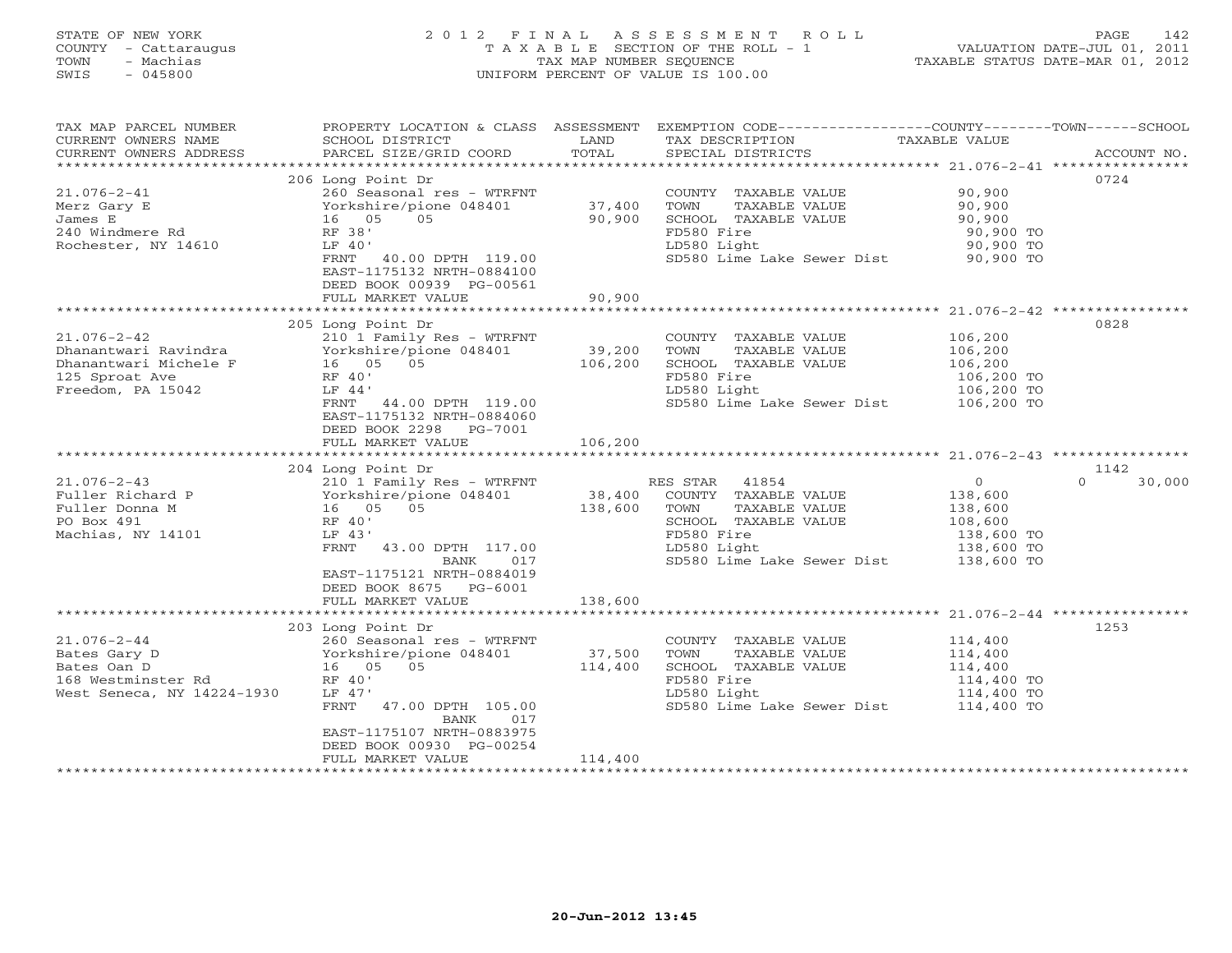# STATE OF NEW YORK 2 0 1 2 F I N A L A S S E S S M E N T R O L L PAGE 143 COUNTY - Cattaraugus T A X A B L E SECTION OF THE ROLL - 1 VALUATION DATE-JUL 01, 2011 TOWN - Machias TAX MAP NUMBER SEQUENCE TAXABLE STATUS DATE-MAR 01, 2012 SWIS - 045800 UNIFORM PERCENT OF VALUE IS 100.00UNIFORM PERCENT OF VALUE IS 100.00

| TAX MAP PARCEL NUMBER<br>CURRENT OWNERS NAME<br>CURRENT OWNERS ADDRESS                                                                                                                                                                                                                                                                                                                                                                     | PROPERTY LOCATION & CLASS ASSESSMENT EXEMPTION CODE----------------COUNTY-------TOWN------SCHOOL<br>SCHOOL DISTRICT<br>PARCEL SIZE/GRID COORD TOTAL |         | LAND TAX DESCRIPTION<br>SPECIAL DISTRICTS                                        | TAXABLE VALUE                       | ACCOUNT NO.        |
|--------------------------------------------------------------------------------------------------------------------------------------------------------------------------------------------------------------------------------------------------------------------------------------------------------------------------------------------------------------------------------------------------------------------------------------------|-----------------------------------------------------------------------------------------------------------------------------------------------------|---------|----------------------------------------------------------------------------------|-------------------------------------|--------------------|
|                                                                                                                                                                                                                                                                                                                                                                                                                                            |                                                                                                                                                     |         |                                                                                  |                                     |                    |
|                                                                                                                                                                                                                                                                                                                                                                                                                                            | 202 Long Point Dr                                                                                                                                   |         |                                                                                  |                                     | 0451               |
|                                                                                                                                                                                                                                                                                                                                                                                                                                            |                                                                                                                                                     |         |                                                                                  | $\overline{0}$                      | $\Omega$<br>62,200 |
|                                                                                                                                                                                                                                                                                                                                                                                                                                            |                                                                                                                                                     |         |                                                                                  | 145,000                             |                    |
|                                                                                                                                                                                                                                                                                                                                                                                                                                            |                                                                                                                                                     |         | TAXABLE VALUE 145,000<br>TAXABLE VALUE 82,800                                    |                                     |                    |
|                                                                                                                                                                                                                                                                                                                                                                                                                                            |                                                                                                                                                     |         | SCHOOL TAXABLE VALUE $82,800$<br>FD580 Fire 145,000 TO<br>LD580 Light 145,000 TO |                                     |                    |
|                                                                                                                                                                                                                                                                                                                                                                                                                                            |                                                                                                                                                     |         |                                                                                  |                                     |                    |
|                                                                                                                                                                                                                                                                                                                                                                                                                                            |                                                                                                                                                     |         | LD580 Light 145,000 TO<br>SD580 Lime Lake Sewer Dist 145,000 TO                  |                                     |                    |
|                                                                                                                                                                                                                                                                                                                                                                                                                                            |                                                                                                                                                     |         |                                                                                  |                                     |                    |
|                                                                                                                                                                                                                                                                                                                                                                                                                                            | DEED BOOK 00977 PG-00612                                                                                                                            |         |                                                                                  |                                     |                    |
|                                                                                                                                                                                                                                                                                                                                                                                                                                            | FULL MARKET VALUE                                                                                                                                   | 145,000 |                                                                                  |                                     |                    |
|                                                                                                                                                                                                                                                                                                                                                                                                                                            |                                                                                                                                                     |         |                                                                                  |                                     |                    |
|                                                                                                                                                                                                                                                                                                                                                                                                                                            | 201 Long Point Dr                                                                                                                                   |         |                                                                                  |                                     | 0545               |
| $21.076 - 2 - 46$                                                                                                                                                                                                                                                                                                                                                                                                                          | 260 Seasonal res - WTRFNT                                                                                                                           |         | COUNTY TAXABLE VALUE 135,000                                                     |                                     |                    |
|                                                                                                                                                                                                                                                                                                                                                                                                                                            |                                                                                                                                                     |         | TAXABLE VALUE 135,000<br>TAXABLE VALUE 135,000<br>TOWN                           |                                     |                    |
|                                                                                                                                                                                                                                                                                                                                                                                                                                            |                                                                                                                                                     |         |                                                                                  |                                     |                    |
| Glaub Ronald P<br>3995 Clinton St<br>3995 Clinton St<br>31,600<br>135,000<br>135,000<br>135,000<br>RF 41.2'                                                                                                                                                                                                                                                                                                                                |                                                                                                                                                     |         |                                                                                  |                                     |                    |
|                                                                                                                                                                                                                                                                                                                                                                                                                                            | RF 41.2'<br>FRNT - 40.00 DPTH - 86.00<br>EAST-1175092 NRTH-0883893                                                                                  |         | SCHOOL TAXABLE VALUE 135,000<br>FD580 Fire 135,000 TO<br>LD580 Light 135,000 TO  |                                     |                    |
|                                                                                                                                                                                                                                                                                                                                                                                                                                            |                                                                                                                                                     |         | SD580 Lime Lake Sewer Dist 135,000 TO                                            |                                     |                    |
|                                                                                                                                                                                                                                                                                                                                                                                                                                            | DEED BOOK 00999 PG-01040                                                                                                                            |         |                                                                                  |                                     |                    |
|                                                                                                                                                                                                                                                                                                                                                                                                                                            | FULL MARKET VALUE                                                                                                                                   | 135,000 |                                                                                  |                                     |                    |
|                                                                                                                                                                                                                                                                                                                                                                                                                                            |                                                                                                                                                     |         |                                                                                  |                                     |                    |
| $\begin{array}{lllllllllllllll} \text{21.076-2-47} & \text{210} & \text{1 Family Res - WTRFNT} & \text{SR STAR} & \text{41834} & \text{0} \\ \text{Hoch Donald A} & \text{Yorkshire/pione 048401} & \text{32,000} & \text{COUNTY} & \text{TAXABLE VALUE} & \text{86,000} \\ \text{200 Long Point Dr} & \text{16} & \text{05} & \text{05} & \text{86,000} & \text{TOWN} & \text{TAXABLE VALUE} & \text{86,000} \\ \text{Machias, NY 14101}$ | 200 Long Point Dr                                                                                                                                   |         |                                                                                  |                                     | 1055               |
|                                                                                                                                                                                                                                                                                                                                                                                                                                            |                                                                                                                                                     |         |                                                                                  |                                     | 62,200<br>$\Omega$ |
|                                                                                                                                                                                                                                                                                                                                                                                                                                            |                                                                                                                                                     |         |                                                                                  |                                     |                    |
|                                                                                                                                                                                                                                                                                                                                                                                                                                            |                                                                                                                                                     |         |                                                                                  |                                     |                    |
|                                                                                                                                                                                                                                                                                                                                                                                                                                            |                                                                                                                                                     |         |                                                                                  |                                     |                    |
|                                                                                                                                                                                                                                                                                                                                                                                                                                            | LF 35'                                                                                                                                              |         | FD580 Fire                                                                       | 86,000 TO<br>86,000 TO<br>86,000 TO |                    |
|                                                                                                                                                                                                                                                                                                                                                                                                                                            |                                                                                                                                                     |         |                                                                                  |                                     |                    |
|                                                                                                                                                                                                                                                                                                                                                                                                                                            | FRNT 35.00 DPTH 202.50<br>EAST-1175091 NRTH-0883848<br>EAST-1175091 NRTH-0883848<br>SD580 Lime I                                                    |         | SD580 Lime Lake Sewer Dist 86,000 TO                                             |                                     |                    |
|                                                                                                                                                                                                                                                                                                                                                                                                                                            | DEED BOOK 791<br>PG-00350                                                                                                                           |         |                                                                                  |                                     |                    |
|                                                                                                                                                                                                                                                                                                                                                                                                                                            | FULL MARKET VALUE                                                                                                                                   | 86,000  |                                                                                  |                                     |                    |
|                                                                                                                                                                                                                                                                                                                                                                                                                                            |                                                                                                                                                     |         |                                                                                  |                                     |                    |
|                                                                                                                                                                                                                                                                                                                                                                                                                                            | 199 Long Point Dr                                                                                                                                   |         |                                                                                  |                                     | 1140               |
|                                                                                                                                                                                                                                                                                                                                                                                                                                            |                                                                                                                                                     |         | COUNTY TAXABLE VALUE 67,100<br>TOWN TAXABLE VALUE 67,100                         |                                     |                    |
| 21.076-2-48<br>Lenczyk Clara Lee $\begin{array}{ccc} 260 \overline{\smash{\big)}\ \text{S}}\text{easonal} \text{res - WTRFNT} \end{array}$ COUNTY<br>Lenczyk James 16 05 05 67,100 SCHOOL<br>43 Lakeside Dr                                                                                                                                                                                                                                |                                                                                                                                                     |         |                                                                                  |                                     |                    |
|                                                                                                                                                                                                                                                                                                                                                                                                                                            |                                                                                                                                                     |         | SCHOOL TAXABLE VALUE 67,100                                                      |                                     |                    |
| 43 Lakeside Dr                                                                                                                                                                                                                                                                                                                                                                                                                             | RF 50'                                                                                                                                              |         | FD580 Fire                                                                       | 67,100 TO<br>67,100 TO<br>67,100 TO |                    |
| West Seneca, NY 14224                                                                                                                                                                                                                                                                                                                                                                                                                      | LF 40'                                                                                                                                              |         | LD580 Light                                                                      |                                     |                    |
|                                                                                                                                                                                                                                                                                                                                                                                                                                            | FRNT 40.00 DPTH 97.00                                                                                                                               |         | SD580 Lime Lake Sewer Dist 67,100 TO                                             |                                     |                    |
|                                                                                                                                                                                                                                                                                                                                                                                                                                            | EAST-1175106 NRTH-0883803                                                                                                                           |         |                                                                                  |                                     |                    |
|                                                                                                                                                                                                                                                                                                                                                                                                                                            | DEED BOOK 877<br>PG-00058                                                                                                                           |         |                                                                                  |                                     |                    |
|                                                                                                                                                                                                                                                                                                                                                                                                                                            | FULL MARKET VALUE                                                                                                                                   | 67,100  |                                                                                  |                                     |                    |
|                                                                                                                                                                                                                                                                                                                                                                                                                                            |                                                                                                                                                     |         |                                                                                  |                                     |                    |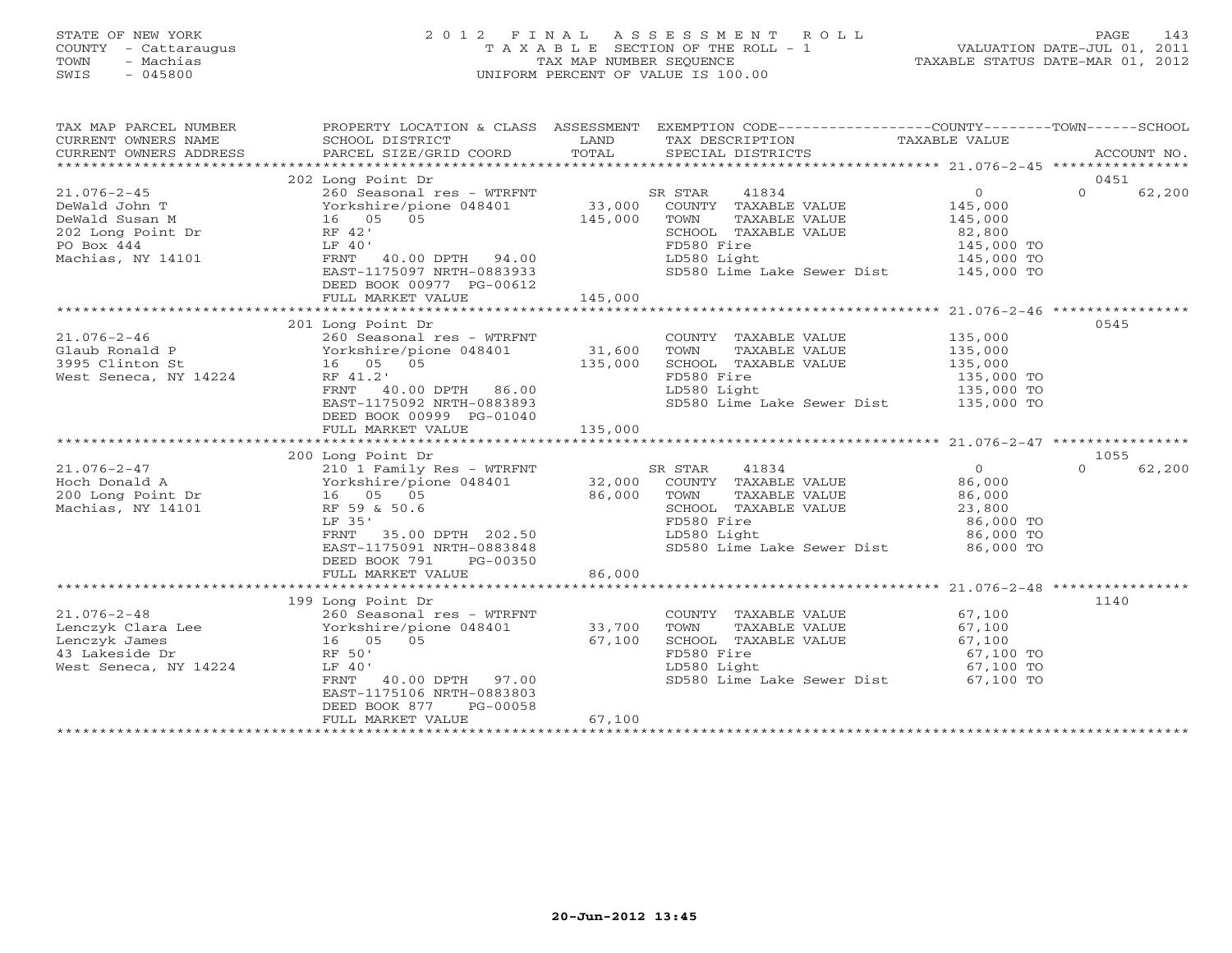# STATE OF NEW YORK 2 0 1 2 F I N A L A S S E S S M E N T R O L L PAGE 144 COUNTY - Cattaraugus T A X A B L E SECTION OF THE ROLL - 1 VALUATION DATE-JUL 01, 2011 TOWN - Machias TAX MAP NUMBER SEQUENCE TAXABLE STATUS DATE-MAR 01, 2012 SWIS - 045800 UNIFORM PERCENT OF VALUE IS 100.00UNIFORM PERCENT OF VALUE IS 100.00

| TAX MAP PARCEL NUMBER<br>CURRENT OWNERS NAME | SCHOOL DISTRICT                                                                                                                                                     | LAND                                            | PROPERTY LOCATION & CLASS ASSESSMENT EXEMPTION CODE---------------COUNTY-------TOWN------SCHOOL<br>TAX DESCRIPTION TAXABLE VALUE |                          |                    |
|----------------------------------------------|---------------------------------------------------------------------------------------------------------------------------------------------------------------------|-------------------------------------------------|----------------------------------------------------------------------------------------------------------------------------------|--------------------------|--------------------|
| CURRENT OWNERS ADDRESS                       | PARCEL SIZE/GRID COORD                                                                                                                                              | TOTAL                                           | SPECIAL DISTRICTS                                                                                                                |                          | ACCOUNT NO.        |
|                                              |                                                                                                                                                                     |                                                 |                                                                                                                                  |                          |                    |
|                                              | 197 Long Point Dr                                                                                                                                                   |                                                 |                                                                                                                                  |                          | 0589               |
| $21.076 - 2 - 50$                            | 210 1 Family Res - WTRFNT                                                                                                                                           | NT CVET C/T<br>31,400 SR STAR<br>116,900 COUNTY | CVET C/T<br>41131                                                                                                                | 20,000<br>20,000         | $\circ$            |
| Nihill John J                                |                                                                                                                                                                     |                                                 | 41834                                                                                                                            | $\Omega$                 | 62,200<br>$\Omega$ |
| Nihill Leah M                                |                                                                                                                                                                     |                                                 | COUNTY TAXABLE VALUE                                                                                                             | 96,900                   |                    |
|                                              | 210 1 Female 2 100<br>Yorkshire/pione 048401<br>15/16 05 05<br>Dr RF 48.4'                                                                                          |                                                 | TOWN<br>TAXABLE VALUE                                                                                                            | 96,900                   |                    |
| 197 Long Point Dr<br>Machias, NY 14101       | LF 32.9'                                                                                                                                                            |                                                 | SCHOOL TAXABLE VALUE                                                                                                             | 54,700                   |                    |
|                                              |                                                                                                                                                                     |                                                 | FD580 Fire                                                                                                                       |                          |                    |
|                                              | FRNT 32.90 DPTH 105.00<br>EAST-1175135 NRTH-0883724                                                                                                                 |                                                 |                                                                                                                                  | 116,900 TO<br>116,900 TO |                    |
|                                              |                                                                                                                                                                     |                                                 | LD580 Light                                                                                                                      |                          |                    |
|                                              | DEED BOOK 00782 PG-00155                                                                                                                                            | $\frac{1}{2}$ 116,900                           | SD580 Lime Lake Sewer Dist 116,900 TO                                                                                            |                          |                    |
|                                              | FULL MARKET VALUE                                                                                                                                                   |                                                 |                                                                                                                                  |                          |                    |
|                                              |                                                                                                                                                                     |                                                 |                                                                                                                                  |                          |                    |
|                                              | 196 Long Point Dr                                                                                                                                                   |                                                 |                                                                                                                                  |                          | 0892               |
| $21.076 - 2 - 51$                            | 210 1 Family Res - WTRFNT                                                                                                                                           |                                                 | COUNTY TAXABLE VALUE                                                                                                             | 134,900                  |                    |
| Powers Michael                               | Yorkshire/pione 048401<br>16 05 05                                                                                                                                  | 40,000<br>134,900                               | TOWN<br>TAXABLE VALUE                                                                                                            | 134,900                  |                    |
| 5845 Creekview Dr                            |                                                                                                                                                                     |                                                 | SCHOOL TAXABLE VALUE                                                                                                             | 134,900                  |                    |
| Clarence Center, NY 14032                    | RF 48'                                                                                                                                                              |                                                 | FD580 Fire                                                                                                                       |                          |                    |
|                                              | LF 46'                                                                                                                                                              |                                                 | LD580 Light                                                                                                                      | 134,900 TO<br>134,900 TO |                    |
|                                              | FRNT<br>46.00 DPTH 121.00                                                                                                                                           |                                                 | SD580 Lime Lake Sewer Dist 134,900 TO                                                                                            |                          |                    |
|                                              | EAST-1175157 NRTH-0883686                                                                                                                                           |                                                 |                                                                                                                                  |                          |                    |
|                                              | DEED BOOK 00917 PG-00548                                                                                                                                            |                                                 |                                                                                                                                  |                          |                    |
|                                              |                                                                                                                                                                     |                                                 |                                                                                                                                  |                          |                    |
|                                              | FULL MARKET VALUE                                                                                                                                                   | 134,900                                         |                                                                                                                                  |                          |                    |
|                                              |                                                                                                                                                                     |                                                 |                                                                                                                                  |                          |                    |
|                                              | 195 Long Point Dr<br>$21.076-2-52$<br>Church Edward R<br>$210 1$ Family Kes - wind<br>Yorkshire/pione 048401<br>$210 1$ Family Kes - wind<br>Yorkshire/pione 048401 |                                                 |                                                                                                                                  |                          | 0437               |
|                                              | 210 1 Family Res - WTRFNT                                                                                                                                           |                                                 | COUNTY TAXABLE VALUE                                                                                                             | 90,000                   |                    |
|                                              |                                                                                                                                                                     | 42,700                                          | TOWN<br>TAXABLE VALUE                                                                                                            | 90,000<br>90,000         |                    |
|                                              |                                                                                                                                                                     | 90,000                                          | SCHOOL TAXABLE VALUE                                                                                                             |                          |                    |
| 5558 Broadway                                | RF 52                                                                                                                                                               |                                                 | FD580 Fire                                                                                                                       | 90,000 TO<br>90,000 TO   |                    |
| Lancaster, NY 14086                          | LF 52'                                                                                                                                                              |                                                 | LD580 Light                                                                                                                      |                          |                    |
|                                              | FRNT<br>52.00 DPTH 121.00                                                                                                                                           |                                                 | SD580 Lime Lake Sewer Dist 90,000 TO                                                                                             |                          |                    |
|                                              | EAST-1175182 NRTH-0883643                                                                                                                                           |                                                 |                                                                                                                                  |                          |                    |
|                                              | DEED BOOK 906<br>PG-00987                                                                                                                                           |                                                 |                                                                                                                                  |                          |                    |
|                                              | FULL MARKET VALUE                                                                                                                                                   | 90,000                                          |                                                                                                                                  |                          |                    |
|                                              |                                                                                                                                                                     |                                                 |                                                                                                                                  |                          |                    |
|                                              | 194 Long Point Dr                                                                                                                                                   |                                                 |                                                                                                                                  |                          | 1138               |
| $21.076 - 2 - 53$                            | 210 1 Family Res - WTRFNT                                                                                                                                           |                                                 | WVET C/T 41121                                                                                                                   | 12,000<br>12,000         | - 0                |
| Adduci Martin D                              | Yorkshire/pione 048401                                                                                                                                              | 46,600 SR STAR                                  | 41834                                                                                                                            | $\overline{0}$           | 62,200<br>$\Omega$ |
|                                              |                                                                                                                                                                     |                                                 |                                                                                                                                  |                          |                    |
| Adduci Patricia                              | 210 1 Family<br>Yorkshire/pic<br>16 05 05<br>RF 44.6                                                                                                                | 143,100                                         | COUNTY TAXABLE VALUE                                                                                                             | 131,100                  |                    |
| 194 Long Point Dr                            |                                                                                                                                                                     |                                                 | TOWN<br>TAXABLE VALUE                                                                                                            | 131,100                  |                    |
| Machias, NY 14101                            | LF 40'                                                                                                                                                              |                                                 | SCHOOL TAXABLE VALUE                                                                                                             | 80,900<br>143,100 TO     |                    |
|                                              | FRNT 40.00 DPTH 246.00                                                                                                                                              |                                                 | FD580 Fire                                                                                                                       |                          |                    |
|                                              | EAST-1175117 NRTH-0883552                                                                                                                                           |                                                 | LD580 Light<br>LD580 Light 143,100 TO<br>SD580 Lime Lake Sewer Dist 143,100 TO                                                   |                          |                    |
|                                              | DEED BOOK 00976 PG-00825                                                                                                                                            |                                                 |                                                                                                                                  |                          |                    |
|                                              | FULL MARKET VALUE                                                                                                                                                   | 143,100                                         |                                                                                                                                  |                          |                    |
|                                              |                                                                                                                                                                     |                                                 |                                                                                                                                  |                          |                    |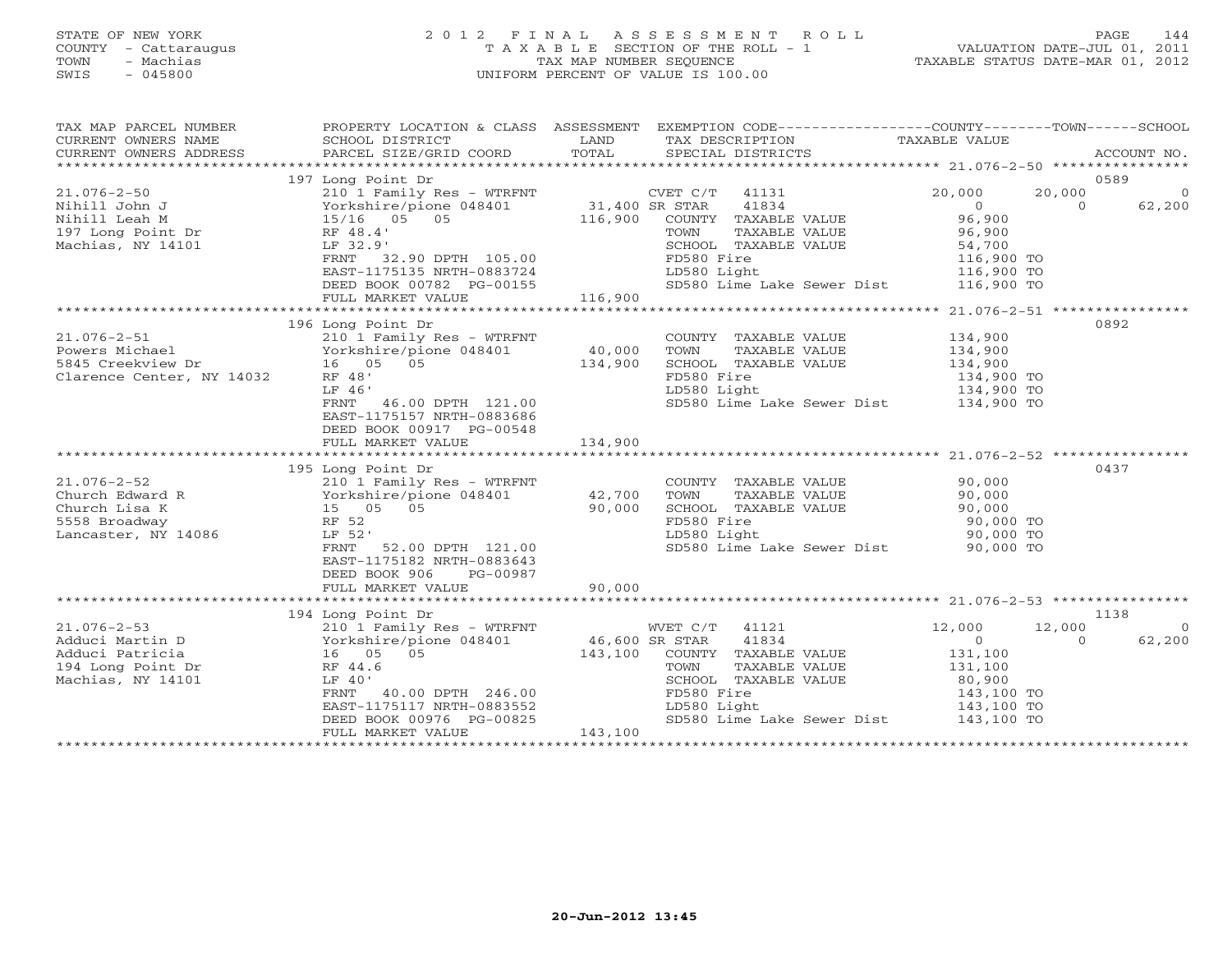## STATE OF NEW YORK 2 0 1 2 F I N A L A S S E S S M E N T R O L L PAGE 145 COUNTY - Cattaraugus T A X A B L E SECTION OF THE ROLL - 1 VALUATION DATE-JUL 01, 2011 TOWN - Machias TAX MAP NUMBER SEQUENCE TAXABLE STATUS DATE-MAR 01, 2012 SWIS - 045800 UNIFORM PERCENT OF VALUE IS 100.00UNIFORM PERCENT OF VALUE IS 100.00

| TAX MAP PARCEL NUMBER<br>CURRENT OWNERS NAME | PROPERTY LOCATION & CLASS ASSESSMENT<br>SCHOOL DISTRICT             | LAND    | EXEMPTION CODE-----------------COUNTY-------TOWN------SCHOOL<br>TAX DESCRIPTION | TAXABLE VALUE            |             |
|----------------------------------------------|---------------------------------------------------------------------|---------|---------------------------------------------------------------------------------|--------------------------|-------------|
| CURRENT OWNERS ADDRESS                       | PARCEL SIZE/GRID COORD                                              | TOTAL   | SPECIAL DISTRICTS                                                               |                          | ACCOUNT NO. |
|                                              | 193 Long Point Dr                                                   |         |                                                                                 |                          | 0740        |
| 21.076-2-54                                  | 210 1 Family Res - WTRFNT                                           |         | COUNTY TAXABLE VALUE                                                            | 130,000                  |             |
| Amoia Jonathan                               | Yorkshire/pione 048401                                              | 38,700  | TOWN<br>TAXABLE VALUE                                                           | 130,000                  |             |
| 8305 Royal Ascot Cir                         | 15 05 05                                                            | 130,000 | SCHOOL TAXABLE VALUE                                                            | 130,000                  |             |
| East Amherst, NY 14051                       | RF 44.6'                                                            |         | FD580 Fire                                                                      | 130,000 TO               |             |
|                                              | LF 43'                                                              |         | LD580 Light                                                                     | 130,000 TO               |             |
|                                              | FRNT 43.00 DPTH 120.00<br>EAST-1175227 NRTH-0883565                 |         | SD580 Lime Lake Sewer Dist 130,000 TO                                           |                          |             |
|                                              | DEED BOOK 16685 PG-4004                                             |         |                                                                                 |                          |             |
|                                              | FULL MARKET VALUE                                                   | 130,000 |                                                                                 |                          |             |
|                                              |                                                                     |         |                                                                                 |                          |             |
|                                              | 192 Long Point Dr                                                   |         |                                                                                 |                          | 0141        |
| $21.076 - 2 - 55$                            | 260 Seasonal res - WTRFNT                                           | 37,700  | COUNTY TAXABLE VALUE 148,200                                                    |                          |             |
| Vacanti Thomas V                             | Yorkshire, $\frac{15}{15}$ 05<br>15 05 05<br>Yorkshire/pione 048401 |         | TAXABLE VALUE<br>TOWN                                                           | 148,200                  |             |
| Vacanti Angela                               |                                                                     |         | SCHOOL TAXABLE VALUE                                                            | 148,200                  |             |
| 8574 Lakemont Dr                             | RF 46.7'                                                            |         | FD580 Fire                                                                      | 148,200 TO<br>148,200 TO |             |
| East Amherst, NY 14051                       | LF 43'                                                              |         | LD580 Light                                                                     |                          |             |
|                                              | FRNT 43.00 DPTH 114.00<br>EAST-1175252 NRTH-0883529                 |         | SD580 Lime Lake Sewer Dist 148,200 TO                                           |                          |             |
|                                              | DEED BOOK 4847 PG-5001                                              |         |                                                                                 |                          |             |
|                                              | FULL MARKET VALUE                                                   | 148,200 |                                                                                 |                          |             |
|                                              |                                                                     |         |                                                                                 |                          |             |
|                                              | 191 Long Point Dr                                                   |         |                                                                                 |                          | 0926        |
| $21.076 - 2 - 56$                            | 260 Seasonal res - WTRFNT                                           |         | COUNTY TAXABLE VALUE                                                            | 143,400                  |             |
| Terhaar Scott C                              | Yorkshire/pione 048401 38,100                                       |         | TOWN<br>TAXABLE VALUE                                                           | 143,400                  |             |
| Ciccarelli Patricia S                        | 15 05 05                                                            | 143,400 | SCHOOL TAXABLE VALUE                                                            | 143,400                  |             |
| 208 Wood Acres                               | RF 46.8'                                                            |         | FD580 Fire                                                                      | 143,400 TO               |             |
| E. Amherst, NY 14051                         | LF 44'                                                              |         | LD580 Light                                                                     | 143,400 TO               |             |
|                                              | FRNT 44.00 DPTH 114.00                                              |         | SD580 Lime Lake Sewer Dist 143,400 TO                                           |                          |             |
|                                              | EAST-1175282 NRTH-0883495<br>DEED BOOK 8563 PG-3002                 |         |                                                                                 |                          |             |
|                                              | FULL MARKET VALUE                                                   | 143,400 |                                                                                 |                          |             |
|                                              |                                                                     |         |                                                                                 |                          |             |
|                                              | 190 Long Point Dr                                                   |         |                                                                                 |                          | 0342        |
| $21.076 - 2 - 57$                            | 210 1 Family Res - WTRFNT                                           |         | COUNTY TAXABLE VALUE                                                            | 125,200                  |             |
| Kozlowski Bruce J Yorkshire/pione 048401     |                                                                     | 36,500  | TOWN<br>TAXABLE VALUE                                                           | 125,200                  |             |
| Kozlowski Robin                              | 15 05 05<br>RF 53.79'                                               | 125,200 | SCHOOL TAXABLE VALUE                                                            | 125,200                  |             |
| 640 Wurlitzer Dr                             |                                                                     |         | FD580 Fire                                                                      | 125,200 TO               |             |
| N Tonawanda, NY 14120                        | LF 41.50                                                            |         | LD580 Light<br>SD580 Lime Lake Sewer Dist 125,200 TO                            | 125,200 TO               |             |
|                                              | FRNT<br>41.50 DPTH 110.00<br>017                                    |         |                                                                                 |                          |             |
|                                              | BANK<br>EAST-1175316 NRTH-0883464                                   |         |                                                                                 |                          |             |
|                                              | DEED BOOK 00992 PG-00776                                            |         |                                                                                 |                          |             |
|                                              | FULL MARKET VALUE                                                   | 125,200 |                                                                                 |                          |             |
|                                              |                                                                     |         |                                                                                 |                          |             |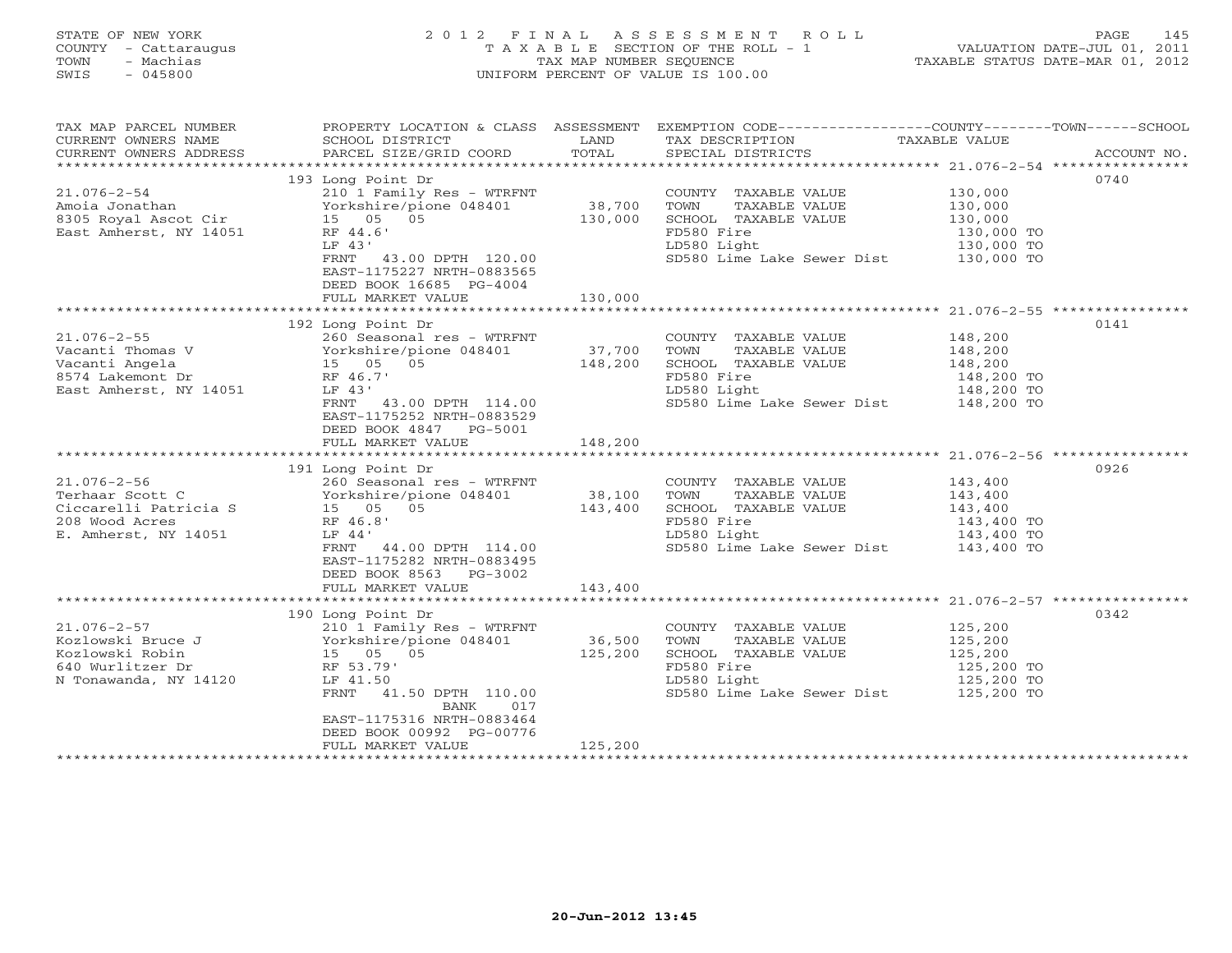| STATE OF NEW YORK<br>COUNTY<br>- Cattaraugus<br>- Machias<br>TOWN<br>$-045800$<br>SWIS | 2 0 1 2<br>TAXABLE                                                     | FINAL<br>TAX MAP NUMBER SEOUENCE<br>UNIFORM PERCENT OF VALUE IS 100.00 | ASSESSMENT       | R O L L<br>SECTION OF THE ROLL - 1   | VALUATION DATE-JUL 01, 2011<br>TAXABLE STATUS DATE-MAR 01, 2012 | PAGE             | 146                    |
|----------------------------------------------------------------------------------------|------------------------------------------------------------------------|------------------------------------------------------------------------|------------------|--------------------------------------|-----------------------------------------------------------------|------------------|------------------------|
| TAX MAP PARCEL NUMBER<br>CURRENT OWNERS NAME<br>CURRENT OWNERS ADDRESS                 | PROPERTY LOCATION & CLASS<br>SCHOOL DISTRICT<br>PARCEL SIZE/GRID COORD | ASSESSMENT<br>LAND<br>TOTAL                                            | EXEMPTION CODE-- | TAX DESCRIPTION<br>SPECIAL DISTRICTS | ---------COUNTY-------TOWN-----<br>TAXABLE VALUE                | **************** | -SCHOOL<br>ACCOUNT NO. |
|                                                                                        | 189 Long Point Dr                                                      |                                                                        |                  |                                      |                                                                 | 0343             |                        |
| $21.076 - 2 - 58$                                                                      | 210 1 Family Res - WTRFNT                                              |                                                                        | RES STAR         | 41854                                |                                                                 | $\Omega$         | 30,000                 |
| Hotter Michael J                                                                       | Yorkshire/pione 048401                                                 | 33,000                                                                 | COUNTY           | TAXABLE VALUE                        | 190,000                                                         |                  |                        |
| Hotter Karen                                                                           | 15 05<br>05                                                            | 190,000                                                                | TOWN             | TAXABLE VALUE                        | 190,000                                                         |                  |                        |
| 189 Longpoint Dr                                                                       | RF 61.71'                                                              |                                                                        | SCHOOL           | TAXABLE VALUE                        | 160,000                                                         |                  |                        |
| Machias, NY 14101                                                                      | LF 35'                                                                 |                                                                        | FD580 Fire       |                                      | 190,000 TO                                                      |                  |                        |
|                                                                                        | 35.00 DPTH<br>107.00<br>FRNT                                           |                                                                        | LD580 Light      |                                      | 190,000 TO                                                      |                  |                        |

|                       | EAST-1175358 NRTH-0883440<br>DEED BOOK 00998 PG-00778                                                                            |         | SD580 Lime Lake Sewer Dist 190,000 TO |            |          |                |
|-----------------------|----------------------------------------------------------------------------------------------------------------------------------|---------|---------------------------------------|------------|----------|----------------|
|                       | FULL MARKET VALUE 190,000                                                                                                        |         |                                       |            |          |                |
|                       | 188 Long Point Dr                                                                                                                |         |                                       |            | 1095     |                |
| 21.076-2-59           | 210 1 Family Res - WTRFNT                                                                                                        |         | COUNTY TAXABLE VALUE                  | 175,600    |          |                |
|                       |                                                                                                                                  | 53,100  | TOWN<br>TAXABLE VALUE                 | 175,600    |          |                |
|                       |                                                                                                                                  | 175,600 | SCHOOL TAXABLE VALUE                  | 175,600    |          |                |
|                       |                                                                                                                                  |         | FD580 Fire                            | 175,600 TO |          |                |
|                       |                                                                                                                                  |         | LD580 Light                           | 175,600 TO |          |                |
|                       | 87.00 DPTH 118.00<br>FRNT<br>017<br>BANK                                                                                         |         | SD580 Lime Lake Sewer Dist 175,600 TO |            |          |                |
|                       | EAST-1175427 NRTH-0883423                                                                                                        |         |                                       |            |          |                |
|                       | DEED BOOK 875 PG-00204                                                                                                           |         |                                       |            |          |                |
|                       | FULL MARKET VALUE 175,600                                                                                                        |         |                                       |            |          |                |
|                       |                                                                                                                                  |         |                                       |            |          |                |
|                       | 186 Long Point Dr                                                                                                                |         |                                       |            | 0904     |                |
|                       | 210 1 Family Res - WTRFNT                                                                                                        |         | COUNTY TAXABLE VALUE                  | 122,900    |          |                |
|                       |                                                                                                                                  | 38,300  | TOWN<br>TAXABLE VALUE                 | 122,900    |          |                |
|                       |                                                                                                                                  | 122,900 | SCHOOL TAXABLE VALUE                  | 122,900    |          |                |
|                       |                                                                                                                                  |         | FD580 Fire                            | 122,900 TO |          |                |
|                       | LF 42'                                                                                                                           |         | LD580 Light                           | 122,900 TO |          |                |
|                       | 42.20 DPTH 120.00<br>FRNT<br>EAST-1175484 NRTH-0883397<br>DEED BOOK 2081    PG-5001                                              |         | SD580 Lime Lake Sewer Dist 122,900 TO |            |          |                |
|                       | 122,900<br>FULL MARKET VALUE                                                                                                     |         |                                       |            |          |                |
|                       |                                                                                                                                  |         |                                       |            |          |                |
|                       | 185 Long Point Dr                                                                                                                |         |                                       |            | 0025     |                |
| 21.076-2-62           | 210 1 Family Res - WTRFNT                                                                                                        |         | WVET C/T 41121                        | 12,000     | 12,000   | $\overline{0}$ |
| Aures Clyde J         | 210 Teaming Ness = winth:<br>Yorkshire/pione 048401 37,400 SR STAR 41834<br>15 05 135,300 COUNTY TAXABLE<br>Nr 42.2 TOWN TAXABLE |         |                                       | $\Omega$   | $\Omega$ | 62,200         |
| Aures Carol E         |                                                                                                                                  |         | COUNTY TAXABLE VALUE                  | 123,300    |          |                |
| 36 Smallwood Dr       |                                                                                                                                  |         | TAXABLE VALUE                         | 123,300    |          |                |
| West Seneca, NY 14224 | LF 40'                                                                                                                           |         | SCHOOL TAXABLE VALUE                  | 73,100     |          |                |
|                       | 40.00 DPTH 120.00<br>FRNT                                                                                                        |         | FD580 Fire                            | 135,300 TO |          |                |
|                       | EAST-1175520 NRTH-0883377                                                                                                        |         | LD580 Light                           | 135,300 TO |          |                |
|                       | DEED BOOK 00967 PG-00264<br>FULL MARKET VALUE                                                                                    | 135,300 | SD580 Lime Lake Sewer Dist 135,300 TO |            |          |                |
|                       |                                                                                                                                  |         |                                       |            |          |                |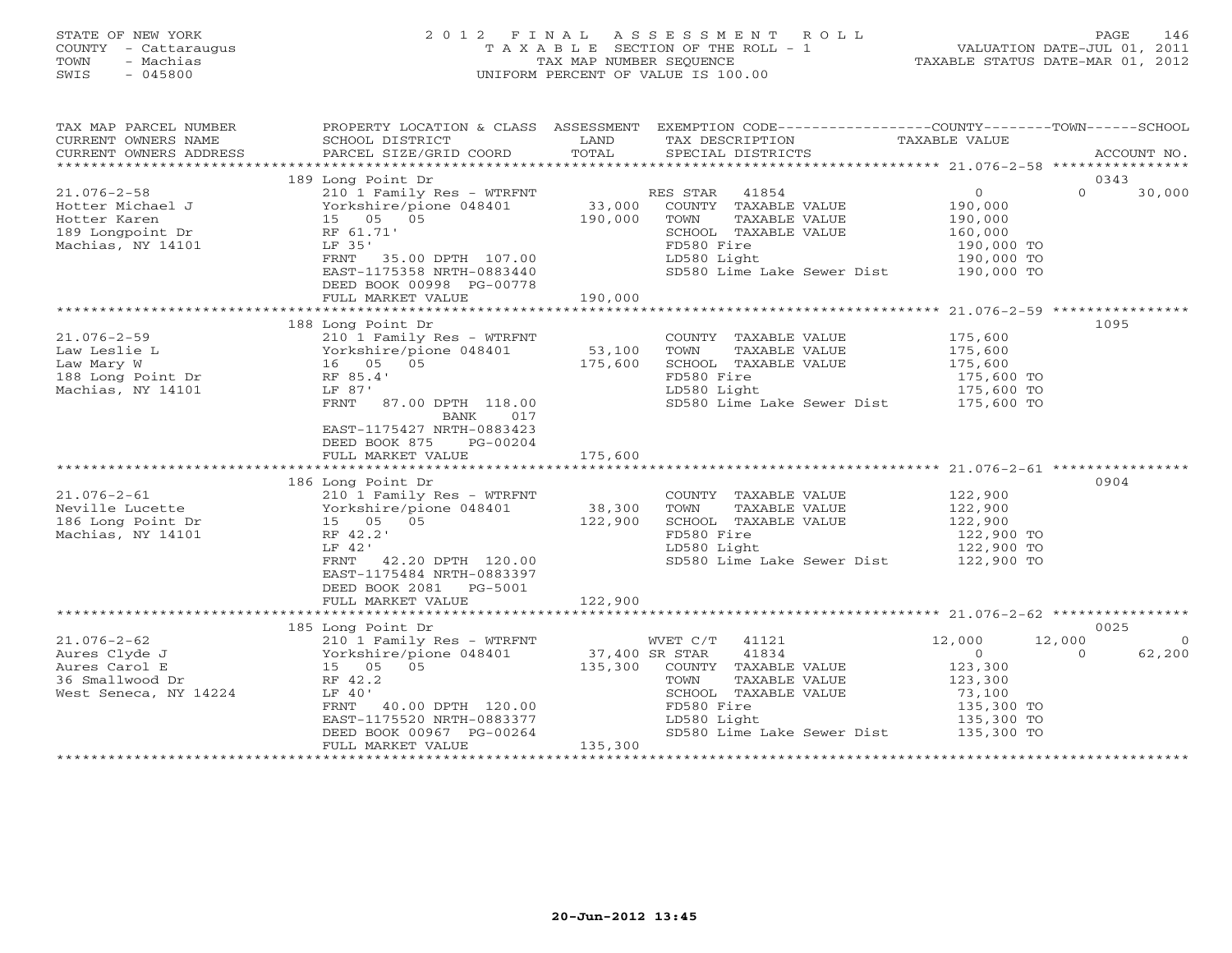## STATE OF NEW YORK 2 0 1 2 F I N A L A S S E S S M E N T R O L L PAGE 147 COUNTY - Cattaraugus T A X A B L E SECTION OF THE ROLL - 1 VALUATION DATE-JUL 01, 2011 TOWN - Machias TAX MAP NUMBER SEQUENCE TAXABLE STATUS DATE-MAR 01, 2012 SWIS - 045800 UNIFORM PERCENT OF VALUE IS 100.00UNIFORM PERCENT OF VALUE IS 100.00

| TAX MAP PARCEL NUMBER<br>CURRENT OWNERS NAME<br>CURRENT OWNERS ADDRESS | PROPERTY LOCATION & CLASS ASSESSMENT<br>SCHOOL DISTRICT<br>PARCEL SIZE/GRID COORD | LAND<br>TOTAL     | EXEMPTION CODE-----------------COUNTY-------TOWN------SCHOOL<br>TAX DESCRIPTION<br>SPECIAL DISTRICTS | TAXABLE VALUE        | ACCOUNT NO.        |
|------------------------------------------------------------------------|-----------------------------------------------------------------------------------|-------------------|------------------------------------------------------------------------------------------------------|----------------------|--------------------|
|                                                                        |                                                                                   |                   |                                                                                                      |                      |                    |
| $21.076 - 2 - 63$                                                      | 184 Long Point Dr                                                                 |                   |                                                                                                      |                      | 0688               |
| Szczecinski Paul E                                                     | 260 Seasonal res - WTRFNT<br>Yorkshire/pione 048401                               | 35,700            | COUNTY TAXABLE VALUE<br>TOWN<br>TAXABLE VALUE                                                        | 138,800<br>138,800   |                    |
| Szczecinski Karen A                                                    | 15 05 05                                                                          | 138,800           | SCHOOL TAXABLE VALUE                                                                                 | 138,800              |                    |
| 8 Sussex Ln                                                            | RF 80.9'                                                                          |                   | FD580 Fire                                                                                           | 138,800 TO           |                    |
| Lancaster, NY 14086                                                    | LF 40'                                                                            |                   | LD580 Light                                                                                          | 138,800 TO           |                    |
|                                                                        | FRNT 40.00 DPTH 110.00                                                            |                   | SD580 Lime Lake Sewer Dist 138,800 TO                                                                |                      |                    |
|                                                                        | EAST-1175563 NRTH-0883350                                                         |                   |                                                                                                      |                      |                    |
|                                                                        | DEED BOOK 14056 PG-7001                                                           |                   |                                                                                                      |                      |                    |
|                                                                        | FULL MARKET VALUE                                                                 | 138,800           |                                                                                                      |                      |                    |
|                                                                        |                                                                                   |                   |                                                                                                      |                      |                    |
|                                                                        | 183 Long Point Dr                                                                 |                   |                                                                                                      |                      | 0226               |
| $21.076 - 2 - 64$                                                      | 210 1 Family Res - WTRFNT                                                         |                   | RES STAR<br>41854                                                                                    | $\overline{0}$       | $\Omega$<br>30,000 |
| Kaye Gerald M<br>Diem Cindy M                                          | Yorkshire/pione 048401<br>Yorkshire/pic<br>15 05 05                               | 37,500<br>125,100 | COUNTY TAXABLE VALUE                                                                                 | 125,100              |                    |
|                                                                        | RF 42.4                                                                           |                   | TOWN<br>TAXABLE VALUE<br>SCHOOL TAXABLE VALUE                                                        | 125,100<br>95,100    |                    |
| 183 Long Point Dr<br>Maching NY 14101<br>Machias, NY 14101             | LF 40.50'                                                                         |                   | FD580 Fire                                                                                           | 125,100 TO           |                    |
|                                                                        | FRNT 40.50 DPTH 117.00                                                            |                   | LD580 Light                                                                                          | 125,100 TO           |                    |
|                                                                        | BANK<br>017                                                                       |                   | SD580 Lime Lake Sewer Dist 125,100 TO                                                                |                      |                    |
|                                                                        | EAST-1175615 NRTH-0883348                                                         |                   |                                                                                                      |                      |                    |
|                                                                        | DEED BOOK 01018 PG-00581                                                          |                   |                                                                                                      |                      |                    |
|                                                                        | FULL MARKET VALUE                                                                 | 125,100           |                                                                                                      |                      |                    |
|                                                                        |                                                                                   |                   |                                                                                                      |                      |                    |
|                                                                        | 182 Long Point Dr                                                                 |                   |                                                                                                      |                      | 0198               |
| $21.076 - 2 - 65$                                                      | 210 1 Family Res - WTRFNT                                                         |                   | SR STAR<br>41834                                                                                     | $\overline{0}$       | $\Omega$<br>62,200 |
| Kinnaird Doris J                                                       | Yorkshire/pione 048401                                                            | 38,200            | COUNTY TAXABLE VALUE                                                                                 | 117,700              |                    |
| 182 Longpoint Dr                                                       | 15 05 05                                                                          | 117,700           | TOWN<br>TAXABLE VALUE                                                                                | 117,700              |                    |
| Machias, NY 14101                                                      | RF 40.4'<br>LF 40.50'                                                             |                   | SCHOOL TAXABLE VALUE<br>FD580 Fire                                                                   | 55,500<br>117,700 TO |                    |
|                                                                        | 40.50 DPTH 123.00<br>FRNT                                                         |                   | LD580 Light                                                                                          | 117,700 TO           |                    |
|                                                                        | EAST-1175655 NRTH-0883349                                                         |                   | SD580 Lime Lake Sewer Dist                                                                           | 117,700 TO           |                    |
|                                                                        | DEED BOOK 870<br>PG-00376                                                         |                   |                                                                                                      |                      |                    |
|                                                                        | FULL MARKET VALUE                                                                 | 117,700           |                                                                                                      |                      |                    |
|                                                                        |                                                                                   |                   |                                                                                                      |                      |                    |
|                                                                        | 180 Long Point Dr                                                                 |                   |                                                                                                      |                      | 0900               |
| $21.076 - 2 - 66$                                                      | 210 1 Family Res - WTRFNT                                                         |                   | COUNTY TAXABLE VALUE                                                                                 | 124,500              |                    |
| Taylor Gary                                                            | Yorkshire/pione 048401                                                            | 63,300            | TOWN<br>TAXABLE VALUE                                                                                | 124,500              |                    |
| Taylor Laura J                                                         | $\frac{1}{15}$ 05 05                                                              | 124,500           | SCHOOL TAXABLE VALUE                                                                                 | 124,500              |                    |
| 51 Crestwood Ln                                                        | RF 129.9'                                                                         |                   | FD580 Fire                                                                                           | 124,500 TO           |                    |
| Williamsville, NY 14221                                                | LF 138'                                                                           |                   | LD580 Light                                                                                          | $124,500$ TO         |                    |
|                                                                        | FRNT 138.00 DPTH 130.00<br>EAST-1175741 NRTH-0883342                              |                   | SD580 Lime Lake Sewer Dist 124,500 TO                                                                |                      |                    |
|                                                                        | DEED BOOK 14722 PG-7002                                                           |                   |                                                                                                      |                      |                    |
|                                                                        | FULL MARKET VALUE                                                                 | 124,500           |                                                                                                      |                      |                    |
|                                                                        |                                                                                   |                   |                                                                                                      |                      |                    |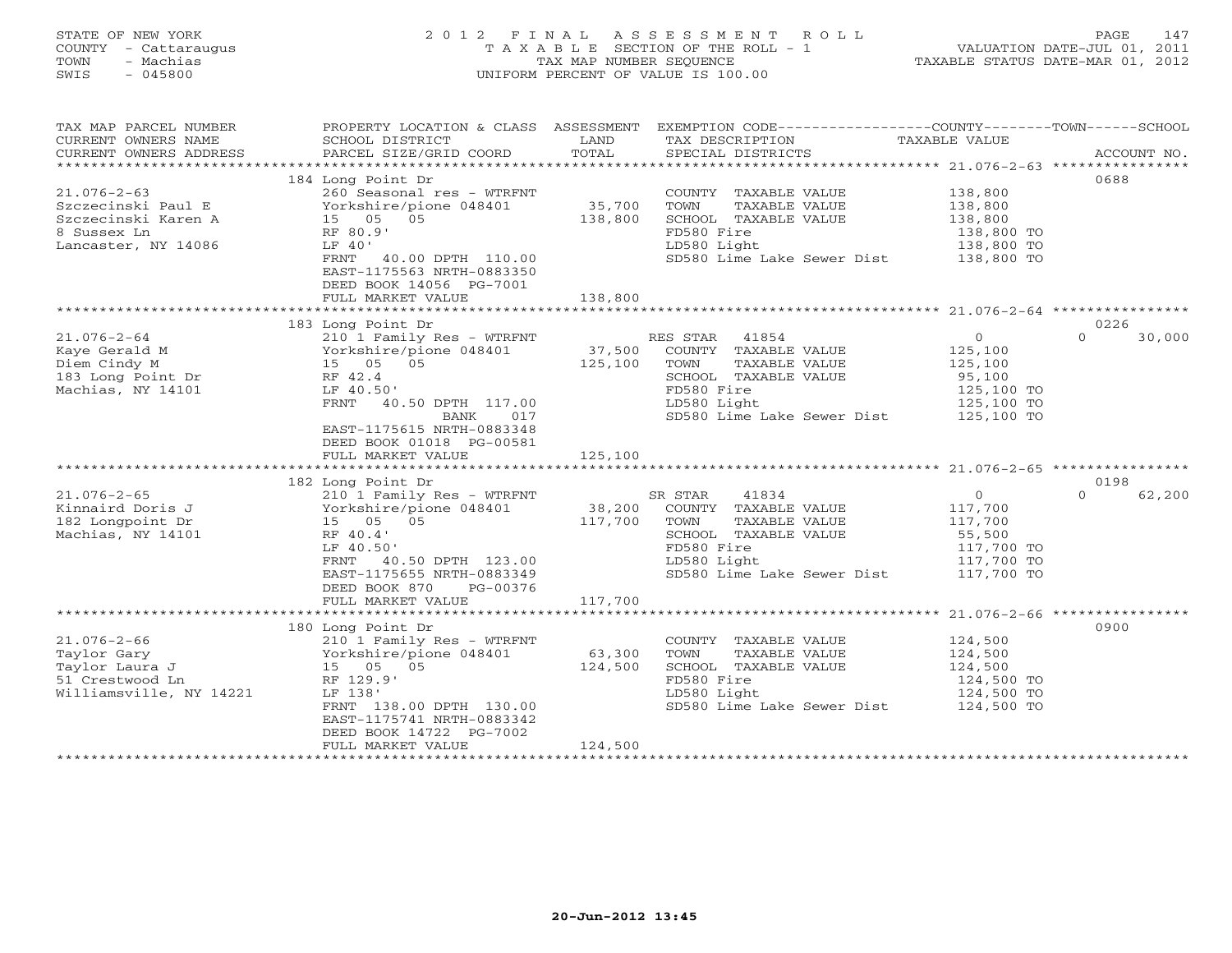## STATE OF NEW YORK 2 0 1 2 F I N A L A S S E S S M E N T R O L L PAGE 148 COUNTY - Cattaraugus T A X A B L E SECTION OF THE ROLL - 1 VALUATION DATE-JUL 01, 2011 TOWN - Machias TAX MAP NUMBER SEQUENCE TAXABLE STATUS DATE-MAR 01, 2012 SWIS - 045800 UNIFORM PERCENT OF VALUE IS 100.00UNIFORM PERCENT OF VALUE IS 100.00

| TAX MAP PARCEL NUMBER<br>CURRENT OWNERS NAME<br>CURRENT OWNERS ADDRESS                                                                                                                                                                                                                           | SCHOOL DISTRICT<br>PARCEL SIZE/GRID COORD                                                        | LAND<br>TOTAL | PROPERTY LOCATION & CLASS ASSESSMENT EXEMPTION CODE----------------COUNTY-------TOWN------SCHOOL<br>TAX DESCRIPTION<br>SPECIAL DISTRICTS                                                                                   | TAXABLE VALUE                       | ACCOUNT NO.                      |
|--------------------------------------------------------------------------------------------------------------------------------------------------------------------------------------------------------------------------------------------------------------------------------------------------|--------------------------------------------------------------------------------------------------|---------------|----------------------------------------------------------------------------------------------------------------------------------------------------------------------------------------------------------------------------|-------------------------------------|----------------------------------|
|                                                                                                                                                                                                                                                                                                  |                                                                                                  |               |                                                                                                                                                                                                                            |                                     |                                  |
|                                                                                                                                                                                                                                                                                                  | 178 Long Point Dr                                                                                |               |                                                                                                                                                                                                                            |                                     | 0826                             |
| $21.076 - 2 - 69$                                                                                                                                                                                                                                                                                |                                                                                                  |               | 210 1 Family Res - WTRFNT CVET C/T 41131 20,000<br>Yorkshire/pione 048401 42,300 AGED C/T 41801 83,900<br>15 05 05 187,800 AGED S 41804 0                                                                                  | 20,000                              | $\begin{matrix}0\\0\end{matrix}$ |
| Patti John C                                                                                                                                                                                                                                                                                     |                                                                                                  |               |                                                                                                                                                                                                                            | 83,900                              |                                  |
| Patti Isoline                                                                                                                                                                                                                                                                                    |                                                                                                  |               |                                                                                                                                                                                                                            | $\overline{0}$<br>$\Omega$          | 84,510                           |
| 178 Long Point Dr                                                                                                                                                                                                                                                                                | RF 47'                                                                                           |               | 41834<br>SR STAR                                                                                                                                                                                                           | $\overline{0}$<br>$\circ$           | 62,200                           |
| Machias, NY 14101                                                                                                                                                                                                                                                                                | LF 47'                                                                                           |               | COUNTY TAXABLE VALUE                                                                                                                                                                                                       | 83,900                              |                                  |
|                                                                                                                                                                                                                                                                                                  | FRNT 47.00 DPTH 131.00                                                                           |               | TAXABLE VALUE                                                                                                                                                                                                              | 83,900                              |                                  |
|                                                                                                                                                                                                                                                                                                  | EAST-1175833 NRTH-0883331                                                                        |               | COWN<br>TOWN TAXA<br>SCHOOL TAXA<br>FD580 Fire<br>187,800 LD580 Light<br>SCHOOL TAXABLE VALUE<br>SCHOOL TAXABLE VALUE $41,090$<br>FD580 Fire 187,800 TO<br>LD580 Light 187,800 TO<br>SD580 Lime Lake Sewer Dist 187,800 TO |                                     |                                  |
|                                                                                                                                                                                                                                                                                                  | DEED BOOK 731 PG-00938                                                                           |               |                                                                                                                                                                                                                            |                                     |                                  |
|                                                                                                                                                                                                                                                                                                  | FULL MARKET VALUE                                                                                |               |                                                                                                                                                                                                                            |                                     |                                  |
|                                                                                                                                                                                                                                                                                                  |                                                                                                  |               |                                                                                                                                                                                                                            |                                     |                                  |
|                                                                                                                                                                                                                                                                                                  |                                                                                                  |               |                                                                                                                                                                                                                            |                                     |                                  |
|                                                                                                                                                                                                                                                                                                  | 260 Seasonal res - WTRFNT<br>Yorkshire/pione 048401 50,800<br>15 05 05 114 000<br>RES 05 114 000 |               |                                                                                                                                                                                                                            |                                     | 0496                             |
| $21.076 - 2 - 70$                                                                                                                                                                                                                                                                                |                                                                                                  |               | COUNTY TAXABLE VALUE                                                                                                                                                                                                       | 114,000                             |                                  |
| Matwijow Eric A                                                                                                                                                                                                                                                                                  |                                                                                                  |               | TOWN<br>TAXABLE VALUE                                                                                                                                                                                                      | 114,000                             |                                  |
| Matwijow Lisa B                                                                                                                                                                                                                                                                                  |                                                                                                  |               | SCHOOL TAXABLE VALUE                                                                                                                                                                                                       |                                     |                                  |
| 4155 Abbott Rd                                                                                                                                                                                                                                                                                   | RF 60.70                                                                                         |               | FD580 Fire                                                                                                                                                                                                                 | 114,000<br>114,000 TO<br>114,000 TO |                                  |
| Orchard Park, NY 14127                                                                                                                                                                                                                                                                           | LF 60'                                                                                           |               | LD580 Light                                                                                                                                                                                                                |                                     |                                  |
|                                                                                                                                                                                                                                                                                                  | FRNT 60.00 DPTH 146.00                                                                           |               | SD580 Lime Lake Sewer Dist 114,000 TO                                                                                                                                                                                      |                                     |                                  |
|                                                                                                                                                                                                                                                                                                  | EAST-1175886 NRTH-0883332                                                                        |               |                                                                                                                                                                                                                            |                                     |                                  |
|                                                                                                                                                                                                                                                                                                  | DEED BOOK 01016 PG-01159                                                                         |               |                                                                                                                                                                                                                            |                                     |                                  |
|                                                                                                                                                                                                                                                                                                  |                                                                                                  |               |                                                                                                                                                                                                                            |                                     |                                  |
|                                                                                                                                                                                                                                                                                                  | FULL MARKET VALUE                                                                                | 114,000       |                                                                                                                                                                                                                            |                                     |                                  |
|                                                                                                                                                                                                                                                                                                  |                                                                                                  |               |                                                                                                                                                                                                                            |                                     |                                  |
|                                                                                                                                                                                                                                                                                                  | 175 Long Point Dr                                                                                |               |                                                                                                                                                                                                                            |                                     | 1137                             |
|                                                                                                                                                                                                                                                                                                  |                                                                                                  |               | WVET C/T 41121                                                                                                                                                                                                             | 12,000<br>12,000                    | $\overline{0}$                   |
|                                                                                                                                                                                                                                                                                                  |                                                                                                  |               |                                                                                                                                                                                                                            | $\overline{0}$<br>$\Omega$          | 30,000                           |
|                                                                                                                                                                                                                                                                                                  |                                                                                                  |               | 122,000 COUNTY TAXABLE VALUE                                                                                                                                                                                               |                                     |                                  |
|                                                                                                                                                                                                                                                                                                  |                                                                                                  |               | TAXABLE VALUE                                                                                                                                                                                                              | $110,000$<br>$110,000$              |                                  |
| Machias, NY 14101                                                                                                                                                                                                                                                                                | LF 30'                                                                                           |               | SCHOOL TAXABLE VALUE                                                                                                                                                                                                       | 92,000                              |                                  |
|                                                                                                                                                                                                                                                                                                  | FRNT 30.00 DPTH 146.00                                                                           |               | FD580 Fire                                                                                                                                                                                                                 |                                     |                                  |
|                                                                                                                                                                                                                                                                                                  | BANK<br>017                                                                                      |               | LD580 Light                                                                                                                                                                                                                | 122,000 TO<br>122,000 TO            |                                  |
|                                                                                                                                                                                                                                                                                                  | EAST-1175961 NRTH-0883347                                                                        |               | SD580 Lime Lake Sewer Dist 122,000 TO                                                                                                                                                                                      |                                     |                                  |
|                                                                                                                                                                                                                                                                                                  | DEED BOOK 00984 PG-00795                                                                         |               |                                                                                                                                                                                                                            |                                     |                                  |
|                                                                                                                                                                                                                                                                                                  | FULL MARKET VALUE                                                                                | 122,000       |                                                                                                                                                                                                                            |                                     |                                  |
|                                                                                                                                                                                                                                                                                                  |                                                                                                  |               |                                                                                                                                                                                                                            |                                     |                                  |
|                                                                                                                                                                                                                                                                                                  |                                                                                                  |               |                                                                                                                                                                                                                            |                                     | 0848                             |
|                                                                                                                                                                                                                                                                                                  | 260 Seasonal res - WTRFNT                                                                        |               | COUNTY TAXABLE VALUE                                                                                                                                                                                                       |                                     |                                  |
|                                                                                                                                                                                                                                                                                                  |                                                                                                  | 34,800        | TOWN<br>TAXABLE VALUE                                                                                                                                                                                                      | 128,300<br>128,300                  |                                  |
|                                                                                                                                                                                                                                                                                                  |                                                                                                  | 128,300       | SCHOOL TAXABLE VALUE                                                                                                                                                                                                       | 128,300                             |                                  |
|                                                                                                                                                                                                                                                                                                  |                                                                                                  |               | FD580 Fire                                                                                                                                                                                                                 | 128,300 TO                          |                                  |
| $\begin{tabular}{lllllllll} 21.076-2-72 & 260 \text{ Seasonal res } - \text{ winn} \\ \text{O}'\text{Brien Richard I} & Yorkshire/pione 048401 \\ \text{O}'\text{Brien Kathleen S} & 15 & 05 & 05 \\ \text{C'--} & -\text{Warnhe Dr} & \text{RF 40'} \\ \end{tabular}$<br>Orchard Park, NY 14217 | LF 55'                                                                                           |               |                                                                                                                                                                                                                            |                                     |                                  |
|                                                                                                                                                                                                                                                                                                  | FRNT 55.00 DPTH 75.00<br>BANK<br>017                                                             |               | LD580 Light 128,300 TO<br>SD580 Lime Lake Sewer Dist 128,300 TO                                                                                                                                                            |                                     |                                  |
|                                                                                                                                                                                                                                                                                                  | EAST-1175983 NRTH-0883440                                                                        |               |                                                                                                                                                                                                                            |                                     |                                  |
|                                                                                                                                                                                                                                                                                                  | DEED BOOK 01018 PG-00290                                                                         |               |                                                                                                                                                                                                                            |                                     |                                  |
|                                                                                                                                                                                                                                                                                                  | FULL MARKET VALUE                                                                                | 128,300       |                                                                                                                                                                                                                            |                                     |                                  |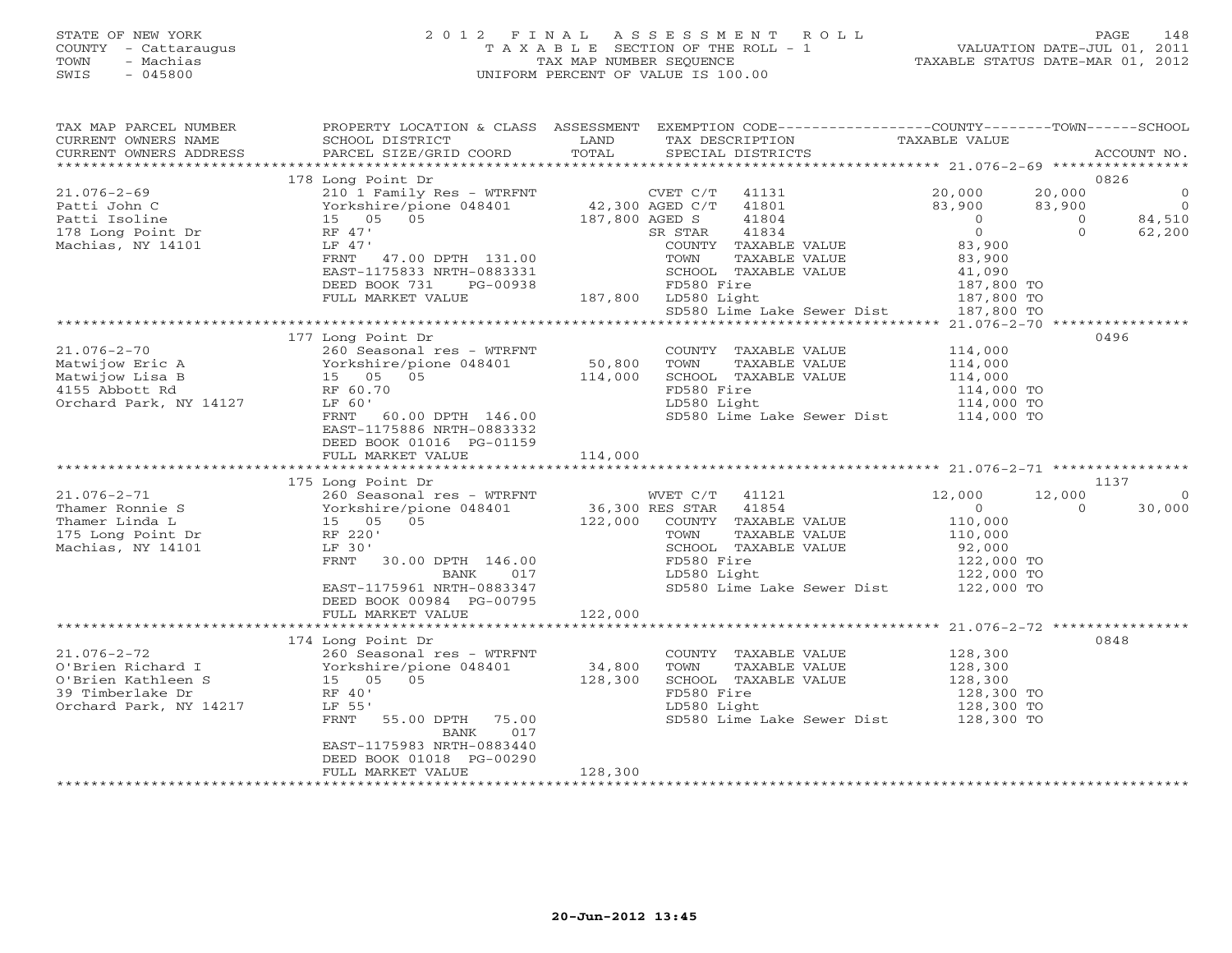## STATE OF NEW YORK 2 0 1 2 F I N A L A S S E S S M E N T R O L L PAGE 149 COUNTY - Cattaraugus T A X A B L E SECTION OF THE ROLL - 1 VALUATION DATE-JUL 01, 2011 TOWN - Machias TAX MAP NUMBER SEQUENCE TAXABLE STATUS DATE-MAR 01, 2012 SWIS - 045800 UNIFORM PERCENT OF VALUE IS 100.00UNIFORM PERCENT OF VALUE IS 100.00

| TAX MAP PARCEL NUMBER<br>CURRENT OWNERS NAME<br>CURRENT OWNERS ADDRESS | PROPERTY LOCATION & CLASS ASSESSMENT EXEMPTION CODE----------------COUNTY-------TOWN-----SCHOOL<br>SCHOOL DISTRICT<br>PARCEL SIZE/GRID COORD                       | LAND<br>TOTAL     | TAX DESCRIPTION<br>SPECIAL DISTRICTS              | TAXABLE VALUE         | ACCOUNT NO. |
|------------------------------------------------------------------------|--------------------------------------------------------------------------------------------------------------------------------------------------------------------|-------------------|---------------------------------------------------|-----------------------|-------------|
|                                                                        |                                                                                                                                                                    |                   |                                                   |                       |             |
|                                                                        | 173 Long Point Dr                                                                                                                                                  |                   |                                                   |                       | 0378        |
| $21.076 - 2 - 73$                                                      | 260 Seasonal res - WTRFNT                                                                                                                                          |                   | COUNTY TAXABLE VALUE 74,000                       |                       |             |
|                                                                        |                                                                                                                                                                    | 23,100            | TAXABLE VALUE<br>TOWN                             | 74,000                |             |
|                                                                        |                                                                                                                                                                    | 74,000            | SCHOOL TAXABLE VALUE                              | 74,000                |             |
|                                                                        | 21.070-2-75<br>Garby Sandra M<br>Garby David R<br>1280 Seneca Creek Rd<br>1280 Seneca Creek Rd<br>RF 40'                                                           |                   | FD580 Fire                                        | 74,000 TO             |             |
| West Seneca, NY 14224                                                  | LF 40'                                                                                                                                                             |                   | LD580 Light                                       | 74,000 TO             |             |
|                                                                        | FRNT 40.00 DPTH 47.00<br>EAST-1175993 NRTH-0883482<br>DEED BOOK 00994 PG-00494<br>FULL MARKET VALUE                                                                | 74,000            | SD580 Lime Lake Sewer Dist 74,000 TO              |                       |             |
|                                                                        |                                                                                                                                                                    |                   |                                                   |                       |             |
|                                                                        | 168 Long Point Dr                                                                                                                                                  |                   |                                                   |                       | 0055        |
| $21.076 - 2 - 74$                                                      | 260 Seasonal res - WTRFNT                                                                                                                                          |                   | COUNTY TAXABLE VALUE 179,000                      |                       |             |
| Cypress Wayne                                                          |                                                                                                                                                                    |                   | TOWN<br>TAXABLE VALUE                             |                       |             |
| PO Box 31124                                                           | Yorkshire/pione 048401<br>15 05 05                                                                                                                                 | 88,300<br>179,000 |                                                   | 179,000<br>179,000    |             |
| Santa Barbara, CA 93130                                                | RF 40'                                                                                                                                                             |                   | SCHOOL TAXABLE VALUE<br>FD580 Fire<br>LD580 Light | 179,000 TO            |             |
|                                                                        | LF 250'                                                                                                                                                            |                   | LD580 Light                                       | 179,000 TO            |             |
|                                                                        | FRNT 250.00 DPTH 170.00<br>EAST-1176037 NRTH-0883570<br>DEED BOOK 859<br>PG-00444                                                                                  |                   | SD580 Lime Lake Sewer Dist 179,000 TO             |                       |             |
|                                                                        | FULL MARKET VALUE                                                                                                                                                  | 179,000           |                                                   |                       |             |
|                                                                        |                                                                                                                                                                    |                   |                                                   |                       |             |
|                                                                        | 165 Long Point Dr                                                                                                                                                  |                   |                                                   |                       | 1124        |
|                                                                        | 21.076-2-75<br>Knauber John A (210 1 Family Res - WTRFNT)<br>Knauber Joanne E (210 1 Family Res - WTRFNT)<br>Yorkshire/pione 048401 (35,500 120,000 120,000 RF 40' |                   | COUNTY TAXABLE VALUE                              |                       |             |
|                                                                        |                                                                                                                                                                    |                   | TOWN<br>TAXABLE VALUE                             | 120,000<br>120,000    |             |
|                                                                        |                                                                                                                                                                    |                   | SCHOOL TAXABLE VALUE                              | 120,000<br>120,000 TO |             |
|                                                                        |                                                                                                                                                                    |                   | FD580 Fire                                        |                       |             |
| Lancaster, NY 14086                                                    | FRNT 42.00 DPTH 105.00                                                                                                                                             |                   | LD580 Light                                       | 120,000 TO            |             |
|                                                                        | EAST-1176104 NRTH-0883470<br>DEED BOOK 7241 PG-2001                                                                                                                | 120,000           | SD580 Lime Lake Sewer Dist 120,000 TO             |                       |             |
|                                                                        | FULL MARKET VALUE                                                                                                                                                  |                   |                                                   |                       |             |
|                                                                        | 164 Long Point Dr                                                                                                                                                  |                   |                                                   |                       | 0408        |
| $21.076 - 2 - 76$                                                      | 210 1 Family Res - WTRFNT                                                                                                                                          |                   | COUNTY TAXABLE VALUE                              | 169,000               |             |
|                                                                        |                                                                                                                                                                    |                   | TOWN<br>TAXABLE VALUE                             | 169,000               |             |
|                                                                        |                                                                                                                                                                    |                   | SCHOOL TAXABLE VALUE                              |                       |             |
|                                                                        |                                                                                                                                                                    |                   | FD580 Fire                                        | 169,000<br>169,000 TO |             |
| Amherst, NY 14226                                                      | LF 40'                                                                                                                                                             |                   | LD580 Light                                       | 169,000 TO            |             |
|                                                                        | FRNT 40.00 DPTH 105.00<br>EAST-1176105 NRTH-0883430<br>DEED BOOK 01007 PG-00554                                                                                    |                   | SD580 Lime Lake Sewer Dist 169,000 TO             |                       |             |
|                                                                        | FULL MARKET VALUE                                                                                                                                                  | 169,000           |                                                   |                       |             |
|                                                                        |                                                                                                                                                                    |                   |                                                   |                       |             |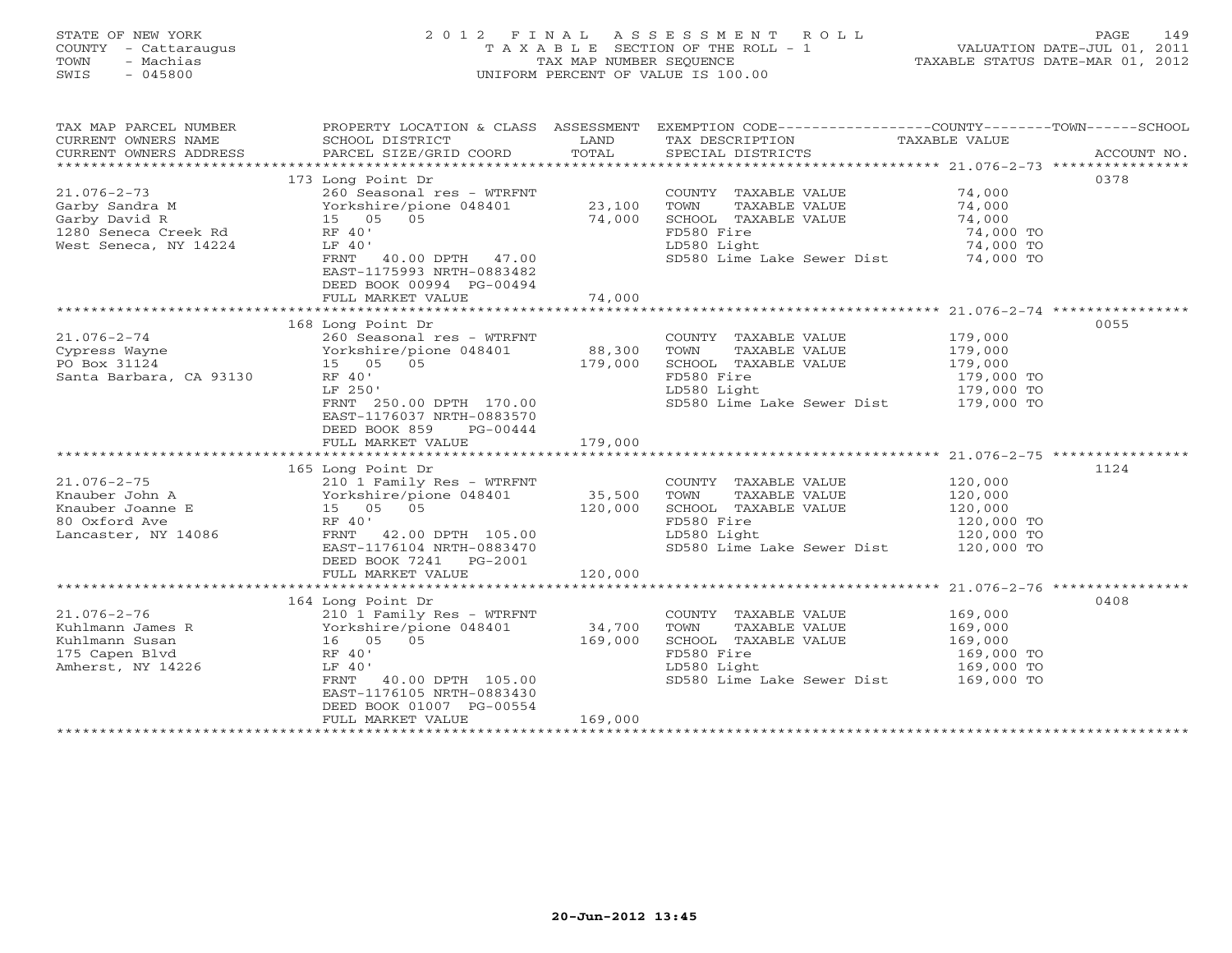| STATE OF NEW YORK<br>COUNTY - Cattaraugus<br>- Machias<br>TOWN<br>$-045800$<br>SWIS                    | 2012 FINAL ASSESSMENT ROLL<br>T A X A B L E SECTION OF THE ROLL - 1<br>TAX MAP NUMBER SEOUENCE<br>UNIFORM PERCENT OF VALUE IS 100.00                                                                               |                              |                                                                                                                                             |                                                                         | 150<br>PAGE<br>VALUATION DATE-JUL 01, 2011<br>TAXABLE STATUS DATE-MAR 01, 2012 |  |  |
|--------------------------------------------------------------------------------------------------------|--------------------------------------------------------------------------------------------------------------------------------------------------------------------------------------------------------------------|------------------------------|---------------------------------------------------------------------------------------------------------------------------------------------|-------------------------------------------------------------------------|--------------------------------------------------------------------------------|--|--|
| TAX MAP PARCEL NUMBER<br>CURRENT OWNERS NAME                                                           | PROPERTY LOCATION & CLASS ASSESSMENT EXEMPTION CODE---------------COUNTY-------TOWN------SCHOOL<br>SCHOOL DISTRICT                                                                                                 | LAND                         | TAX DESCRIPTION                                                                                                                             | TAXABLE VALUE                                                           |                                                                                |  |  |
| CURRENT OWNERS ADDRESS                                                                                 | PARCEL SIZE/GRID COORD                                                                                                                                                                                             | TOTAL                        | SPECIAL DISTRICTS                                                                                                                           |                                                                         | ACCOUNT NO.                                                                    |  |  |
| $21.076 - 2 - 77$<br>Sheppard Paul J<br>125 Weyand St<br>Buffalo, NY 14210                             | 163 Long Point Dr<br>260 Seasonal res - WTRFNT<br>Yorkshire/pione 048401<br>15 05 05<br>RF 40'<br>LF 40'<br>FRNT<br>40.00 DPTH 104.00<br>EAST-1176103 NRTH-0883389<br>DEED BOOK 497 PG-5002<br>FULL MARKET VALUE   | 34,700<br>154,700<br>154,700 | COUNTY TAXABLE VALUE<br>TOWN<br>TAXABLE VALUE<br>SCHOOL TAXABLE VALUE<br>FD580 Fire<br>LD580 Light<br>SD580 Lime Lake Sewer Dist 154,700 TO | 154,700<br>154,700<br>154,700<br>154,700 TO<br>154,700 TO               | 1003                                                                           |  |  |
|                                                                                                        |                                                                                                                                                                                                                    |                              |                                                                                                                                             |                                                                         |                                                                                |  |  |
| $21.076 - 2 - 78$<br>Wallens Sally A<br>Malfa Riccardo<br>15 Forest Creek Ct<br>Grand Island, NY 14072 | 162 Long Point Dr<br>210 1 Family Res - WTRFNT<br>Yorkshire/pione 048401<br>15 05 05<br>RF 40'<br>LF 40'<br>FRNT<br>40.00 DPTH 100.00<br>BANK<br>004<br>EAST-1176104 NRTH-0883347<br>DEED BOOK 01004 PG-00826      | 34,000<br>111,300            | COUNTY TAXABLE VALUE<br>TAXABLE VALUE<br>TOWN<br>SCHOOL TAXABLE VALUE<br>FD580 Fire<br>LD580 Light<br>SD580 Lime Lake Sewer Dist 111,300 TO | 111,300<br>111,300<br>111,300<br>111,300 TO<br>111,300 TO               | 0450                                                                           |  |  |
|                                                                                                        | FULL MARKET VALUE                                                                                                                                                                                                  | 111,300                      |                                                                                                                                             |                                                                         |                                                                                |  |  |
| $21.076 - 2 - 79$<br>Northway Kathryn J<br>Weber Patricia J<br>160 Longpoint Dr<br>Machias, NY 14101   | 160 Long Point Dr<br>210 1 Family Res - WTRFNT<br>Yorkshire/pione 048401<br>15 05 05<br>RF 80'<br>LF 84'<br>FRNT<br>84.00 DPTH 100.00<br>EAST-1176102 NRTH-0883289<br>DEED BOOK 11176 PG-3001<br>FULL MARKET VALUE | 48,000<br>202,600<br>202,600 | COUNTY TAXABLE VALUE<br>TOWN<br>TAXABLE VALUE<br>SCHOOL TAXABLE VALUE<br>FD580 Fire<br>LD580 Light<br>SD580 Lime Lake Sewer Dist            | 202,600<br>202,600<br>202,600<br>202,600 TO<br>202,600 TO<br>202,600 TO | 0400                                                                           |  |  |
|                                                                                                        | $150$ Long Doint Dr                                                                                                                                                                                                |                              |                                                                                                                                             |                                                                         | 0001                                                                           |  |  |

 159 Long Point Dr 0091 21.076-2-80.1 260 Seasonal res - WTRFNT COUNTY TAXABLE VALUE 133,800 31,300 TOWN TAXABLE VALUE 101 NATURA SUULU 101 NATURA 101 NATURA 1999 NATURA 100 NATURA 1100 NATURA 133,800<br>87 Thorold Ave 15 05 05 05 133,800 SCHOOL TAXABLE VALUE 133,800 Port Robinson, OntariCanada RF 44' LD580 Fire 133,800 TO Extra 133,800 TO LE 42' LF 42' LD580 Light 133,800 TO FRNT 42.00 DPTH 91.00 SD580 Lime Lake Sewer Dist 133,800 TO EAST-1176095 NRTH-0883222 DEED BOOK 16815 PG-8001 FULL MARKET VALUE 133,800 \*\*\*\*\*\*\*\*\*\*\*\*\*\*\*\*\*\*\*\*\*\*\*\*\*\*\*\*\*\*\*\*\*\*\*\*\*\*\*\*\*\*\*\*\*\*\*\*\*\*\*\*\*\*\*\*\*\*\*\*\*\*\*\*\*\*\*\*\*\*\*\*\*\*\*\*\*\*\*\*\*\*\*\*\*\*\*\*\*\*\*\*\*\*\*\*\*\*\*\*\*\*\*\*\*\*\*\*\*\*\*\*\*\*\*\*\*\*\*\*\*\*\*\*\*\*\*\*\*\*\*\*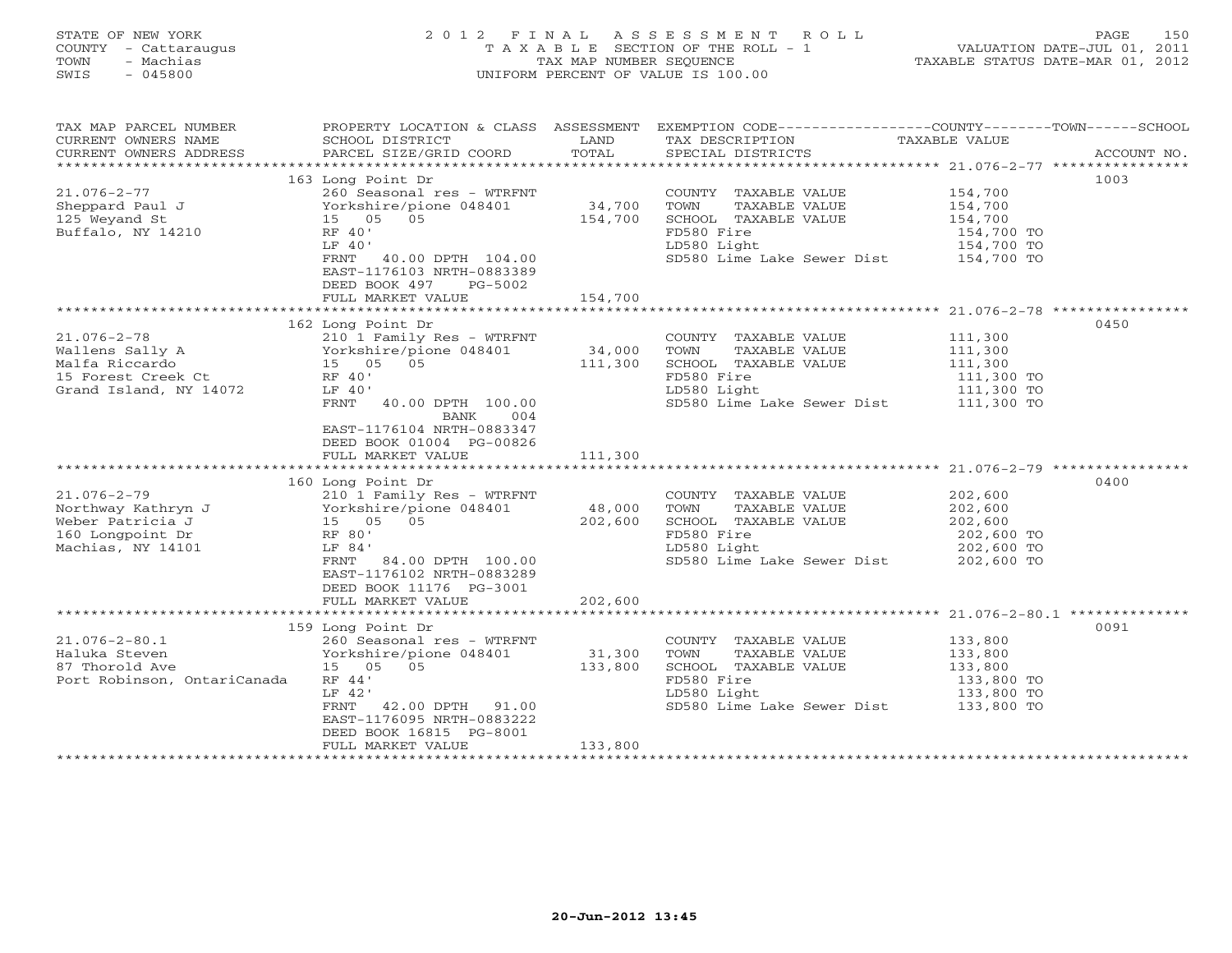## STATE OF NEW YORK 2 0 1 2 F I N A L A S S E S S M E N T R O L L PAGE 151 COUNTY - Cattaraugus T A X A B L E SECTION OF THE ROLL - 1 VALUATION DATE-JUL 01, 2011 TOWN - Machias TAX MAP NUMBER SEQUENCE TAXABLE STATUS DATE-MAR 01, 2012 SWIS - 045800 UNIFORM PERCENT OF VALUE IS 100.00UNIFORM PERCENT OF VALUE IS 100.00

| TAX MAP PARCEL NUMBER                         | PROPERTY LOCATION & CLASS ASSESSMENT EXEMPTION CODE----------------COUNTY-------TOWN------SCHOOL |                   |                                       |                    |                    |
|-----------------------------------------------|--------------------------------------------------------------------------------------------------|-------------------|---------------------------------------|--------------------|--------------------|
| CURRENT OWNERS NAME<br>CURRENT OWNERS ADDRESS | SCHOOL DISTRICT<br>PARCEL SIZE/GRID COORD                                                        | LAND<br>TOTAL     | TAX DESCRIPTION<br>SPECIAL DISTRICTS  | TAXABLE VALUE      | ACCOUNT NO.        |
| **********************                        |                                                                                                  |                   |                                       |                    |                    |
|                                               | 157 Long Point Dr                                                                                |                   |                                       |                    | 0588               |
| $21.076 - 2 - 81$                             | 210 1 Family Res - WTRFNT                                                                        |                   | COUNTY TAXABLE VALUE                  | 231,400            |                    |
| Wozniak David N                               | Yorkshire/pione 048401                                                                           | 51,500            | TOWN<br>TAXABLE VALUE                 | 231,400            |                    |
| 157 Long Point Dr                             | 15 05 05                                                                                         | 231,400           | SCHOOL TAXABLE VALUE                  | 231,400            |                    |
| Machias, NY 14101                             | RF 34.8'                                                                                         |                   | FD580 Fire                            | 231,400 TO         |                    |
|                                               | LF 108'                                                                                          |                   | LD580 Light                           | 231,400 TO         |                    |
|                                               | FRNT 108.00 DPTH 98.80                                                                           |                   | SD580 Lime Lake Sewer Dist            | 231,400 TO         |                    |
|                                               | BANK<br>032                                                                                      |                   |                                       |                    |                    |
|                                               | EAST-1176089 NRTH-0883148                                                                        |                   |                                       |                    |                    |
|                                               | DEED BOOK 14886 PG-7001                                                                          |                   |                                       |                    |                    |
|                                               | FULL MARKET VALUE                                                                                | 231,400           |                                       |                    |                    |
|                                               |                                                                                                  |                   |                                       |                    |                    |
|                                               | 10186 NYS Rte 16                                                                                 |                   |                                       |                    | 1674               |
| $22.001 - 2 - 1.2$                            | 210 1 Family Res                                                                                 |                   | RES STAR<br>41854                     | $\overline{0}$     | 30,000<br>$\Omega$ |
| Forward Christopher G                         | Yorkshire/pione 048401                                                                           | 12,500            | COUNTY TAXABLE VALUE                  | 168,500            |                    |
| Roblee Beth Ann                               | 01 06 05                                                                                         | 168,500           | TOWN<br>TAXABLE VALUE                 | 168,500            |                    |
| 10186 NYS Rte 16                              | ACRES<br>3.70 BANK<br>017                                                                        |                   | SCHOOL TAXABLE VALUE                  | 138,500            |                    |
| Delevan, NY 14042                             | EAST-1176129 NRTH-0890479                                                                        |                   | FD580 Fire                            | 168,500 TO         |                    |
|                                               | DEED BOOK 01003 PG-00773                                                                         |                   |                                       |                    |                    |
|                                               | FULL MARKET VALUE                                                                                | 168,500           |                                       |                    |                    |
|                                               | 10100 NYS Rte 16                                                                                 |                   |                                       |                    | 0428               |
| $22.001 - 2 - 2$                              | 312 Vac w/imprv                                                                                  |                   | COUNTY TAXABLE VALUE                  | 26,900             |                    |
| Griffin Paul                                  | Yorkshire/pione 048401                                                                           | 12,300            | TOWN<br>TAXABLE VALUE                 | 26,900             |                    |
| 10100 NYS Rte 16                              | 01 06 05                                                                                         | 26,900            | SCHOOL TAXABLE VALUE                  | 26,900             |                    |
| Delevan, NY 14042                             | 3.55<br>ACRES                                                                                    |                   | FD580 Fire                            | 26,900 TO          |                    |
|                                               | EAST-1177287 NRTH-0890938                                                                        |                   |                                       |                    |                    |
|                                               | DEED BOOK 632<br>PG-00465                                                                        |                   |                                       |                    |                    |
|                                               | FULL MARKET VALUE                                                                                | 26,900            |                                       |                    |                    |
|                                               |                                                                                                  |                   |                                       |                    |                    |
|                                               | Elton Rd                                                                                         |                   |                                       |                    | 0970               |
| $22.001 - 2 - 3.1$                            | 312 Vac w/imprv                                                                                  |                   | COUNTY TAXABLE VALUE                  | 62,000             |                    |
| Schenk Lee E                                  | Yorkshire/pione 048401                                                                           | 29,400            | TOWN<br>TAXABLE VALUE                 | 62,000             |                    |
| Schenk Marie                                  | 01/33<br>06<br>05/04                                                                             | 62,000            | SCHOOL TAXABLE VALUE                  | 62,000             |                    |
| 2367 Cutting Rd                               | 24.50<br>ACRES                                                                                   |                   | FD580 Fire                            | 62,000 TO          |                    |
| Delevan, NY 14042                             | EAST-1180341 NRTH-0890241                                                                        |                   |                                       |                    |                    |
|                                               | DEED BOOK 732<br>PG-01160                                                                        |                   |                                       |                    |                    |
|                                               | FULL MARKET VALUE                                                                                | 62,000            |                                       |                    |                    |
|                                               |                                                                                                  |                   |                                       |                    |                    |
|                                               | 3050 Elton Rd                                                                                    |                   |                                       |                    | 1376               |
| $22.001 - 2 - 3.2$<br>Marsh Jerod             | 210 1 Family Res                                                                                 |                   | COUNTY TAXABLE VALUE<br>TOWN          | 125,400            |                    |
| Chapman Connie                                | Yorkshire/pione 048401<br>01 06 05                                                               | 11,400<br>125,400 | TAXABLE VALUE<br>SCHOOL TAXABLE VALUE | 125,400<br>125,400 |                    |
| 3050 Elton Rd                                 | 2.86 BANK<br>ACRES<br>017                                                                        |                   | FD580 Fire                            | 125,400 TO         |                    |
| Delevan, NY 14042                             | EAST-1178641 NRTH-0888830                                                                        |                   |                                       |                    |                    |
|                                               | DEED BOOK 12763 PG-8001                                                                          |                   |                                       |                    |                    |
|                                               | FULL MARKET VALUE                                                                                | 125,400           |                                       |                    |                    |
|                                               | *******************                                                                              |                   |                                       |                    |                    |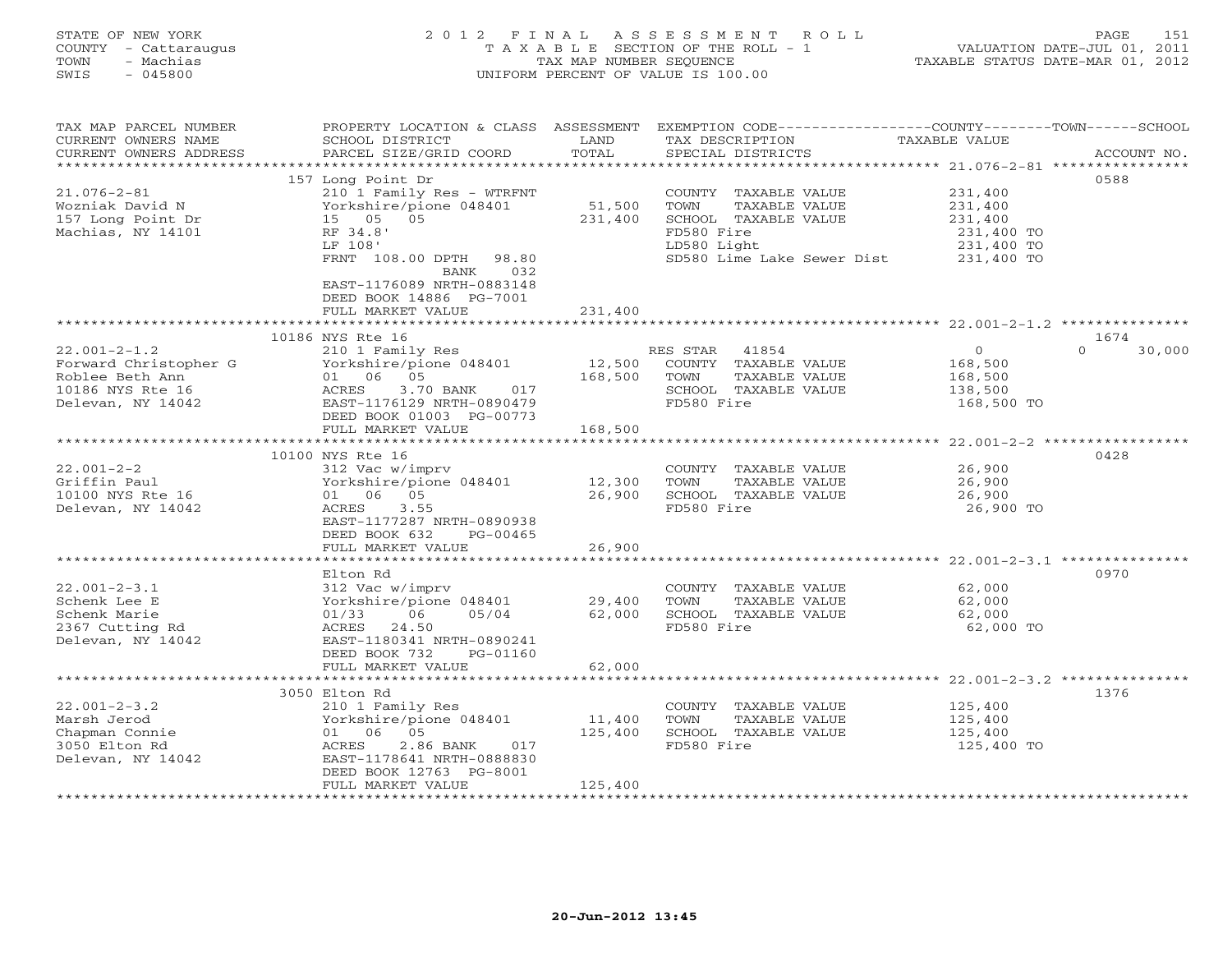## STATE OF NEW YORK 2 0 1 2 F I N A L A S S E S S M E N T R O L L PAGE 152 COUNTY - Cattaraugus T A X A B L E SECTION OF THE ROLL - 1 VALUATION DATE-JUL 01, 2011 TOWN - Machias TAX MAP NUMBER SEQUENCE TAXABLE STATUS DATE-MAR 01, 2012 SWIS - 045800 UNIFORM PERCENT OF VALUE IS 100.00UNIFORM PERCENT OF VALUE IS 100.00

| TAX MAP PARCEL NUMBER<br>CURRENT OWNERS NAME<br>CURRENT OWNERS ADDRESS | PROPERTY LOCATION & CLASS ASSESSMENT<br>SCHOOL DISTRICT<br>PARCEL SIZE/GRID COORD | LAND<br>TOTAL |                | TAX DESCRIPTION<br>SPECIAL DISTRICTS | EXEMPTION CODE-----------------COUNTY-------TOWN------SCHOOL<br>TAXABLE VALUE |          | ACCOUNT NO. |
|------------------------------------------------------------------------|-----------------------------------------------------------------------------------|---------------|----------------|--------------------------------------|-------------------------------------------------------------------------------|----------|-------------|
|                                                                        |                                                                                   |               |                |                                      |                                                                               |          |             |
|                                                                        | 3001 Elton Rd                                                                     |               |                |                                      |                                                                               |          | 1729        |
| $22.001 - 2 - 3.3$                                                     | 112 Dairy farm                                                                    |               |                | COUNTY TAXABLE VALUE                 | 164,600                                                                       |          |             |
| C J Dairy Farms Inc                                                    | Yorkshire/pione 048401                                                            | 11,000        | TOWN           | TAXABLE VALUE                        | 164,600                                                                       |          |             |
| 2679 Hooper Rd                                                         | 33 06 05                                                                          | 164,600       |                | SCHOOL TAXABLE VALUE                 | 164,600                                                                       |          |             |
| Delevan, NY 14042                                                      | 2.50<br>ACRES                                                                     |               | FD580 Fire     |                                      | 164,600 TO                                                                    |          |             |
|                                                                        | EAST-1179632 NRTH-0889150                                                         |               |                |                                      |                                                                               |          |             |
|                                                                        | DEED BOOK 01009 PG-00928                                                          |               |                |                                      |                                                                               |          |             |
|                                                                        | FULL MARKET VALUE                                                                 | 164,600       |                |                                      |                                                                               |          |             |
|                                                                        |                                                                                   |               |                |                                      |                                                                               |          |             |
|                                                                        | Elton Rd                                                                          |               |                |                                      |                                                                               |          | 1865        |
| $22.001 - 2 - 3.4$                                                     | 240 Rural res                                                                     |               | RES STAR 41854 |                                      | $\overline{O}$                                                                | $\Omega$ | 30,000      |
| Marsh Richard A                                                        | Yorkshire/pione 048401                                                            | 30,600        |                | COUNTY TAXABLE VALUE                 | 129,300                                                                       |          |             |
| Marsh Rebecca                                                          | 01 06 05                                                                          | 129,300       | TOWN           | TAXABLE VALUE                        | 129,300                                                                       |          |             |
| 2932 Elton Rd                                                          | ACRES 26.10                                                                       |               |                | SCHOOL TAXABLE VALUE                 | 99,300                                                                        |          |             |
|                                                                        |                                                                                   |               |                |                                      |                                                                               |          |             |
| Delevan, NY 14042                                                      | EAST-1178954 NRTH-0890823                                                         |               | FD580 Fire     |                                      | 129,300 TO                                                                    |          |             |
|                                                                        | DEED BOOK 00961 PG-00930                                                          |               |                |                                      |                                                                               |          |             |
|                                                                        | FULL MARKET VALUE                                                                 | 129,300       |                |                                      |                                                                               |          |             |
|                                                                        |                                                                                   |               |                |                                      |                                                                               |          |             |
|                                                                        | Elton Rd                                                                          |               |                |                                      |                                                                               |          | 1875        |
| $22.001 - 2 - 3.5$                                                     | 105 Vac farmland                                                                  |               | AG DIST        | 41720                                | 5,771                                                                         | 5,771    | 5,771       |
| Borer John G                                                           | Yorkshire/pione 048401                                                            | 31,900        |                | COUNTY TAXABLE VALUE                 | 26,129                                                                        |          |             |
| 10826 Osmun Rd                                                         | 01 06 05                                                                          | 31,900        | TOWN           | TAXABLE VALUE                        | 26,129                                                                        |          |             |
| Freedom, NY 14005                                                      | ACRES 65.50                                                                       |               |                | SCHOOL TAXABLE VALUE                 | 26,129                                                                        |          |             |
|                                                                        | EAST-1178576 NRTH-0889903                                                         |               | FD580 Fire     |                                      | 31,900 TO                                                                     |          |             |
| MAY BE SUBJECT TO PAYMENT                                              | DEED BOOK 00971 PG-00442                                                          |               |                |                                      |                                                                               |          |             |
| UNDER AGDIST LAW TIL 2016                                              | FULL MARKET VALUE                                                                 | 31,900        |                |                                      |                                                                               |          |             |
|                                                                        |                                                                                   |               |                |                                      |                                                                               |          |             |
|                                                                        | 2930 Elton Rd                                                                     |               |                |                                      |                                                                               |          | 1959        |
| $22.001 - 2 - 3.6$                                                     | 210 1 Family Res                                                                  |               | RES STAR       | 41854                                | $\overline{0}$                                                                | $\Omega$ | 30,000      |
| Marsh Jason                                                            | Yorkshire/pione 048401                                                            | 6,200         |                | COUNTY TAXABLE VALUE                 | 94,800                                                                        |          |             |
| Marsh Rebecca Lynn                                                     | 01 06 05                                                                          | 94,800        | TOWN           | TAXABLE VALUE                        | 94,800                                                                        |          |             |
| 2930 Elton Rd                                                          | FRNT 65.00 DPTH 246.00                                                            |               |                | SCHOOL TAXABLE VALUE                 | 64,800                                                                        |          |             |
| Delevan, NY 14042                                                      | EAST-1179653 NRTH-0890350                                                         |               | FD580 Fire     |                                      | 94,800 TO                                                                     |          |             |
|                                                                        | DEED BOOK 1023<br>$PG-52$                                                         |               |                |                                      |                                                                               |          |             |
|                                                                        | FULL MARKET VALUE                                                                 | 94,800        |                |                                      |                                                                               |          |             |
|                                                                        |                                                                                   |               |                |                                      |                                                                               |          |             |
|                                                                        |                                                                                   |               |                |                                      |                                                                               |          |             |
|                                                                        | 2966 Elton Rd                                                                     |               |                |                                      |                                                                               |          | 1984        |
| $22.001 - 2 - 3.7$                                                     | 210 1 Family Res                                                                  |               | RES STAR 41854 |                                      | $\overline{0}$                                                                | $\Omega$ | 30,000      |
| Schenk Kurtis L                                                        | Yorkshire/pione 048401                                                            | 14,400        |                | COUNTY TAXABLE VALUE                 | 121,100                                                                       |          |             |
| Schenk Doreen A                                                        | 01/33<br>06<br>05/04                                                              | 121,100       | TOWN           | TAXABLE VALUE                        | 121,100                                                                       |          |             |
| 2966 Elton Rd                                                          | ACRES<br>5.15 BANK<br>044                                                         |               |                | SCHOOL TAXABLE VALUE                 | 91,100                                                                        |          |             |
| Delevan, NY 14042                                                      | EAST-1179557 NRTH-0890093                                                         |               | FD580 Fire     |                                      | 121,100 TO                                                                    |          |             |
|                                                                        | DEED BOOK 1177 PG-5001                                                            |               |                |                                      |                                                                               |          |             |
|                                                                        | FULL MARKET VALUE                                                                 | 121,100       |                |                                      |                                                                               |          |             |
|                                                                        |                                                                                   |               |                |                                      |                                                                               |          |             |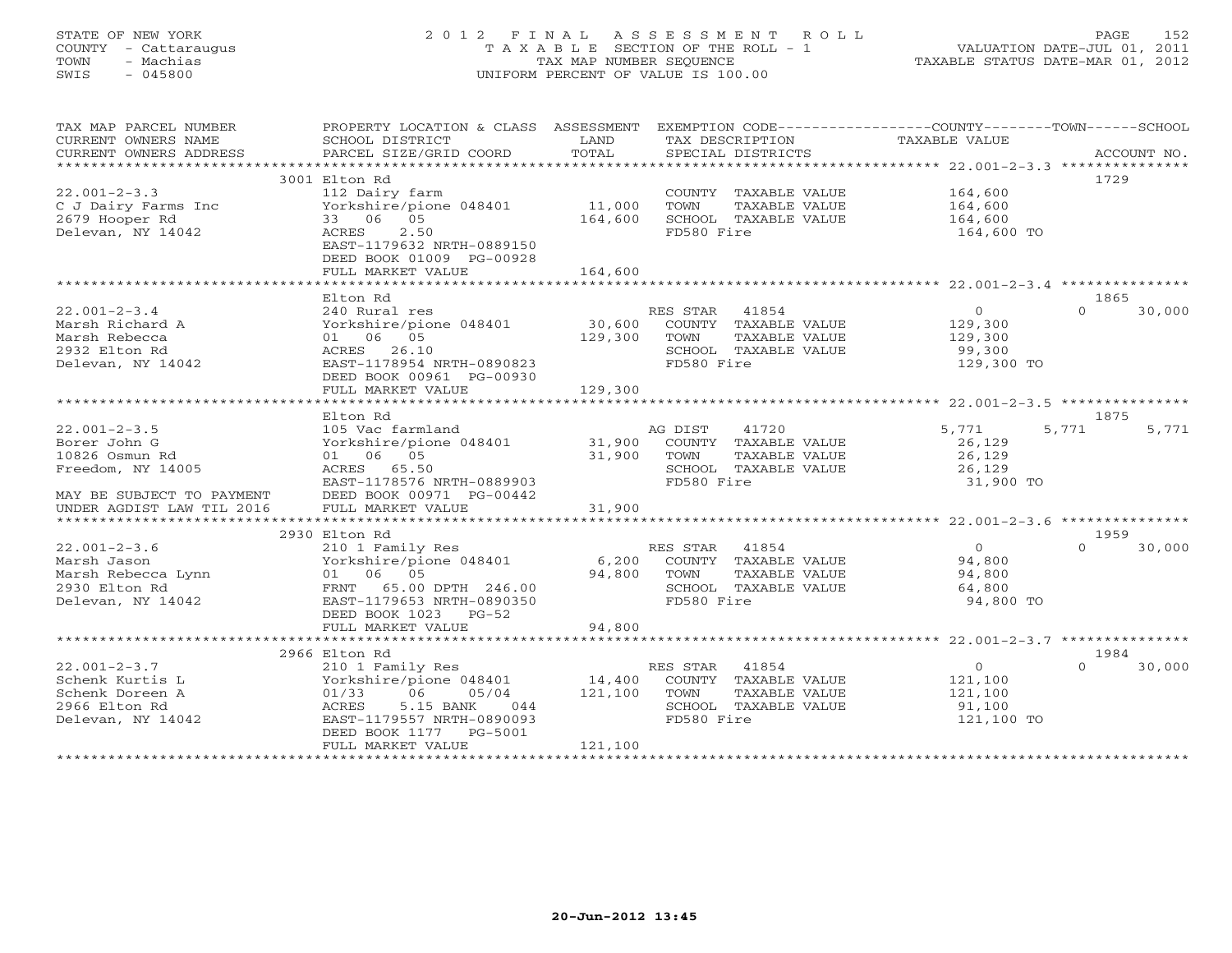## STATE OF NEW YORK 2 0 1 2 F I N A L A S S E S S M E N T R O L L PAGE 153 COUNTY - Cattaraugus T A X A B L E SECTION OF THE ROLL - 1 VALUATION DATE-JUL 01, 2011 TOWN - Machias TAX MAP NUMBER SEQUENCE TAXABLE STATUS DATE-MAR 01, 2012 SWIS - 045800 UNIFORM PERCENT OF VALUE IS 100.00

| TAX MAP PARCEL NUMBER<br>CURRENT OWNERS NAME<br>CURRENT OWNERS ADDRESS                                                             | PROPERTY LOCATION & CLASS ASSESSMENT EXEMPTION CODE---------------COUNTY-------TOWN------SCHOOL<br>SCHOOL DISTRICT<br>PARCEL SIZE/GRID COORD                    | LAND<br>TOTAL              | TAX DESCRIPTION TAXABLE VALUE<br>SPECIAL DISTRICTS                                                                      |                                                                       | ACCOUNT NO.                                    |
|------------------------------------------------------------------------------------------------------------------------------------|-----------------------------------------------------------------------------------------------------------------------------------------------------------------|----------------------------|-------------------------------------------------------------------------------------------------------------------------|-----------------------------------------------------------------------|------------------------------------------------|
|                                                                                                                                    |                                                                                                                                                                 |                            |                                                                                                                         |                                                                       |                                                |
| $22.001 - 2 - 4$<br>Holmes Allan W<br>McMahon Janice<br>2916 Elton Rd<br>Delevan, NY 14042                                         | 2916 Elton Rd<br>210 1 Family Res<br>Yorkshire/pione 048401 9,700 SR STAR<br>01 06 05<br>1.51<br>ACRES<br>EAST-1179735 NRTH-0890960<br>DEED BOOK 00960 PG-00570 |                            | AGED C/T/S 41800<br>41834<br>94,600 COUNTY TAXABLE VALUE<br>TAXABLE VALUE<br>TOWN<br>SCHOOL TAXABLE VALUE<br>FD580 Fire | 47,300<br>$\Omega$<br>47,300<br>47,300<br>$\overline{0}$<br>94,600 TO | 1320<br>47,300<br>47,300<br>47,300<br>$\Omega$ |
|                                                                                                                                    | FULL MARKET VALUE                                                                                                                                               | 94,600                     |                                                                                                                         |                                                                       |                                                |
| $22.001 - 2 - 5$<br>Pitonack Daniel J<br>Callahan Debra<br>10116 Pleasant Valley Rd<br>Machias, NY 14101                           | 2945 Elton Rd<br>210 1 Family Res<br>Yorkshire/pione 048401<br>33 06 04<br>FRNT 150.00 DPTH 165.00<br>EAST-1179941 NRTH-0890439<br>DEED BOOK 15499 PG-7001      | 7,800<br>41,400            | COUNTY TAXABLE VALUE<br>TOWN<br>TAXABLE VALUE<br>SCHOOL TAXABLE VALUE<br>FD580 Fire                                     | 41,400<br>41,400<br>41,400<br>41,400 TO                               | 0686                                           |
|                                                                                                                                    | FULL MARKET VALUE                                                                                                                                               | 41,400                     |                                                                                                                         |                                                                       |                                                |
|                                                                                                                                    |                                                                                                                                                                 |                            |                                                                                                                         |                                                                       |                                                |
|                                                                                                                                    | Elton Rd                                                                                                                                                        |                            |                                                                                                                         |                                                                       | 0968                                           |
| $22.001 - 2 - 6$<br>Borer John G<br>10826 Osmun Rd<br>Freedom, NY 14065<br>MAY BE SUBJECT TO PAYMENT                               | 105 Vac farmland<br>Yorkshire/pione 048401<br>33 06 04<br>ACRES 122.80<br>EAST-1181707 NRTH-0890297<br>DEED BOOK 00971 PG-00442                                 | 94,800<br>94,800           | AG DIST<br>41720<br>COUNTY TAXABLE VALUE<br>TOWN<br>TAXABLE VALUE<br>SCHOOL TAXABLE VALUE<br>FD580 Fire                 | 24,500<br>70,300<br>70,300<br>70,300<br>94,800 TO                     | 24,500<br>24,500                               |
| UNDER AGDIST LAW TIL 2016                                                                                                          | FULL MARKET VALUE                                                                                                                                               | 94,800                     |                                                                                                                         |                                                                       |                                                |
|                                                                                                                                    | Hooper Rd                                                                                                                                                       |                            |                                                                                                                         |                                                                       | 0427                                           |
| $22.001 - 2 - 7.1$<br>Hawkins Ella Green<br>Green Terry Sr.<br>C/O Terry L. Green Sr.<br>10198 Hooper Rd<br>Delevan, NY 14042-9618 | 322 Rural vac>10<br>Yorkshire/pione 048401<br>33 06<br>04<br>ACRES 25.65<br>EAST-1184122 NRTH-0890806<br>DEED BOOK 304<br>PG-6001<br>FULL MARKET VALUE          | 20,500<br>20,500<br>20,500 | COUNTY TAXABLE VALUE<br>TOWN<br>TAXABLE VALUE<br>SCHOOL TAXABLE VALUE<br>FD580 Fire                                     | 20,500<br>20,500<br>20,500<br>20,500 TO                               |                                                |
|                                                                                                                                    |                                                                                                                                                                 |                            |                                                                                                                         |                                                                       |                                                |
| $22.001 - 2 - 7.2$                                                                                                                 | 10131 Hooper Rd<br>270 Mfg housing                                                                                                                              |                            | COUNTY TAXABLE VALUE                                                                                                    | 26,200                                                                | 1430                                           |
| Green Shelly A<br>Widdowfield David W<br>10136 Hooper Rd<br>Delevan, NY 14042                                                      | Yorkshire/pione 048401<br>33 06 04<br>FRNT 207.66 DPTH 161.00<br>EAST-1183258 NRTH-0889914<br>DEED BOOK 00976 PG-00394<br>FULL MARKET VALUE                     | 8,300<br>26,200<br>26,200  | TOWN<br>TAXABLE VALUE<br>SCHOOL TAXABLE VALUE<br>FD580 Fire                                                             | 26,200<br>26,200<br>26,200 TO                                         |                                                |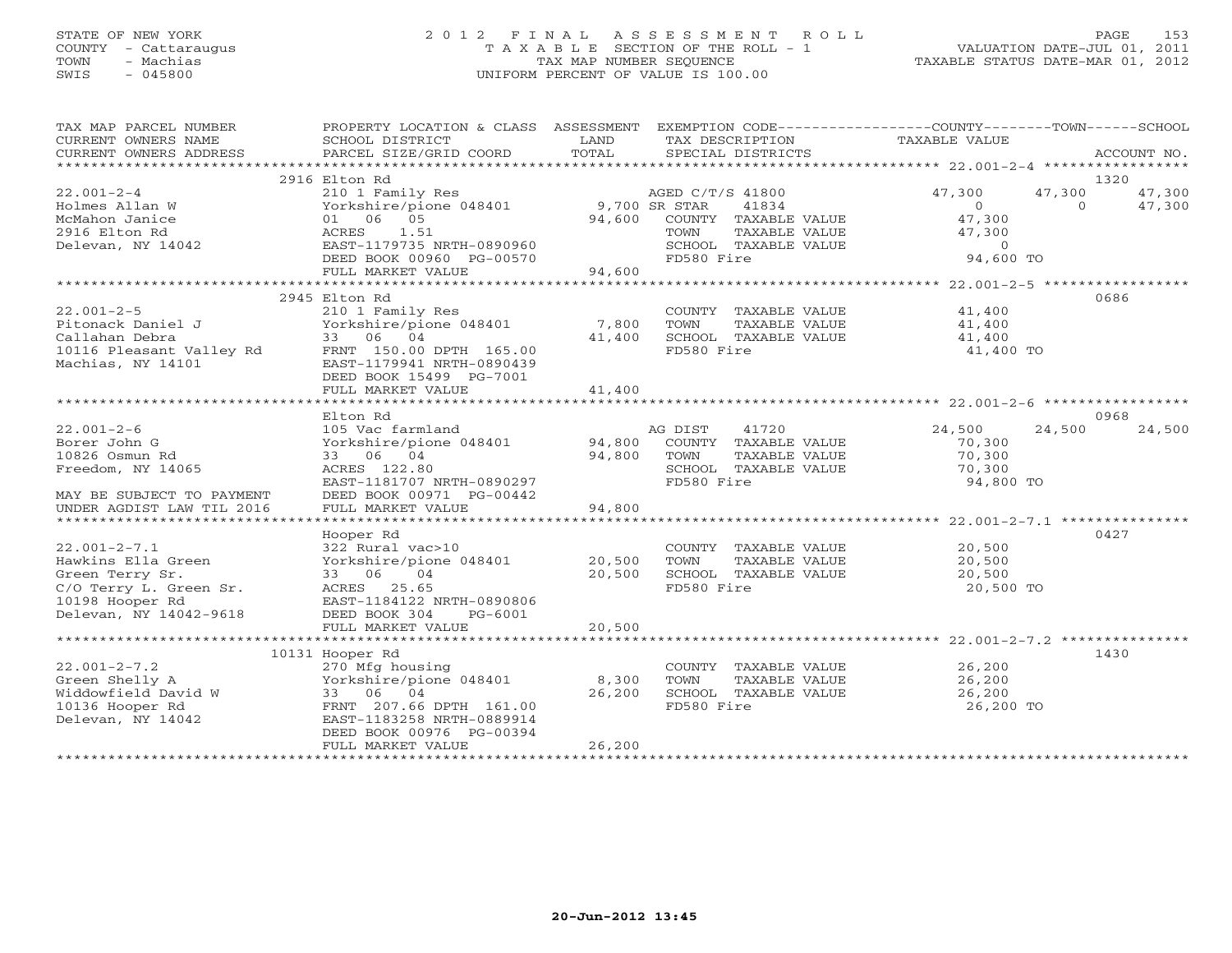## STATE OF NEW YORK 2 0 1 2 F I N A L A S S E S S M E N T R O L L PAGE 154 COUNTY - Cattaraugus T A X A B L E SECTION OF THE ROLL - 1 VALUATION DATE-JUL 01, 2011 TOWN - Machias TAX MAP NUMBER SEQUENCE TAXABLE STATUS DATE-MAR 01, 2012 SWIS - 045800 UNIFORM PERCENT OF VALUE IS 100.00UNIFORM PERCENT OF VALUE IS 100.00

| TAX MAP PARCEL NUMBER<br>CURRENT OWNERS NAME<br>CURRENT OWNERS ADDRESS                              | PROPERTY LOCATION & CLASS ASSESSMENT EXEMPTION CODE---------------COUNTY-------TOWN------SCHOOL<br>SCHOOL DISTRICT<br>PARCEL SIZE/GRID COORD                                              | LAND<br>TOTAL      | TAX DESCRIPTION<br>SPECIAL DISTRICTS                                                                         | TAXABLE VALUE                                                | ACCOUNT NO.                |
|-----------------------------------------------------------------------------------------------------|-------------------------------------------------------------------------------------------------------------------------------------------------------------------------------------------|--------------------|--------------------------------------------------------------------------------------------------------------|--------------------------------------------------------------|----------------------------|
|                                                                                                     |                                                                                                                                                                                           |                    |                                                                                                              |                                                              |                            |
| $22.001 - 2 - 7.3$<br>Perkins Norman A<br>Perkins Lisa M<br>10130 Hooper Rd<br>Delevan, NY 14042    | 10130 Hooper Rd<br>210 1 Family Res<br>Yorkshire/pione 048401<br>33 06 04<br>ACRES<br>1.89<br>EAST-1183593 NRTH-0889932<br>DEED BOOK 893<br>PG-00961                                      | 102,400            | RES STAR 41854<br>10,200 COUNTY TAXABLE VALUE<br>TOWN<br>TAXABLE VALUE<br>SCHOOL TAXABLE VALUE<br>FD580 Fire | $\overline{0}$<br>102,400<br>102,400<br>72,400<br>102,400 TO | 1431<br>$\Omega$<br>30,000 |
|                                                                                                     | FULL MARKET VALUE                                                                                                                                                                         | 102,400            |                                                                                                              |                                                              |                            |
|                                                                                                     | 10136 Hooper Rd                                                                                                                                                                           |                    |                                                                                                              |                                                              | 1776                       |
| $22.001 - 2 - 7.4$<br>Green Shelly A<br>Widdowfield David W<br>10136 Hooper Rd<br>Delevan, NY 14042 | 240 Rural res<br>Yorkshire/pic<br>d W 33 06 04<br>ACRES 34.60<br>2 EAST-1184741<br>Yorkshire/pione 048401<br>ACRES 34.60<br>EAST-1184741 NRTH-0890320<br>DEED BOOK 00976 PG-00394         | 36,100<br>123,700  | RES STAR 41854<br>COUNTY TAXABLE VALUE<br>TOWN<br>TAXABLE VALUE<br>SCHOOL TAXABLE VALUE<br>FD580 Fire        | $\overline{0}$<br>123,700<br>123,700<br>93,700<br>123,700 TO | $\Omega$<br>30,000         |
|                                                                                                     | FULL MARKET VALUE                                                                                                                                                                         | 123,700            |                                                                                                              |                                                              |                            |
|                                                                                                     |                                                                                                                                                                                           |                    |                                                                                                              |                                                              |                            |
| $22.001 - 2 - 7.7$<br>Green Terry Sr<br>Green Patricia<br>10198 Hooper Rd<br>Delevan, NY 14042-9618 | 10192 10198 Hooper Rd<br>210 1 Family Res<br>Yorkshire/pione 048401 24,200 COUNTY TAXABLE VALUE<br>33 06 04<br>EAST-1183397 NRTH-0890802<br>DEED BOOK 00991 PG-00018<br>FULL MARKET VALUE | 128,500<br>128,500 | RES STAR 41854<br>TOWN<br>TAXABLE VALUE<br>SCHOOL TAXABLE VALUE<br>FD580 Fire                                | $\Omega$<br>128,500<br>128,500<br>98,500<br>128,500 TO       | 1895<br>$\Omega$<br>30,000 |
|                                                                                                     |                                                                                                                                                                                           |                    |                                                                                                              |                                                              |                            |
| $22.001 - 2 - 8$<br>Wright Michael J<br>2647 Elton Rd<br>Delevan, NY 14042                          | Elton Rd<br>314 Rural vac<10<br>Yorkshire/pione 048401<br>33 06 04<br>FRNT 196.00 DPTH 120.00<br>BANK<br>017<br>EAST-1184363 NRTH-0891273<br>DEED BOOK 1092 PG-6001                       | 700<br>700         | COUNTY TAXABLE VALUE<br>TAXABLE VALUE<br>TOWN<br>SCHOOL TAXABLE VALUE<br>FD580 Fire                          | 700<br>700<br>700<br>700 TO                                  | 0577                       |
|                                                                                                     | FULL MARKET VALUE                                                                                                                                                                         | 700                |                                                                                                              |                                                              |                            |
|                                                                                                     | Elton Rd                                                                                                                                                                                  |                    |                                                                                                              |                                                              | 0276                       |
| $22.001 - 2 - 9$<br>Dombrowski Bernard<br>Dombrowski Mary<br>Elton Rd<br>Delevan, NY 14042          | 105 Vac farmland<br>Yorkshire/pione 048401<br>33 06 04<br>ACRES<br>8.58<br>EAST-1185328 NRTH-0891023<br>DEED BOOK 605<br>PG-00569                                                         | 3,400<br>3,400     | COUNTY TAXABLE VALUE<br>TAXABLE VALUE<br>TOWN<br>SCHOOL TAXABLE VALUE<br>FD580 Fire                          | 3,400<br>3,400<br>3,400<br>3,400 TO                          |                            |
|                                                                                                     | FULL MARKET VALUE                                                                                                                                                                         | 3,400              |                                                                                                              |                                                              |                            |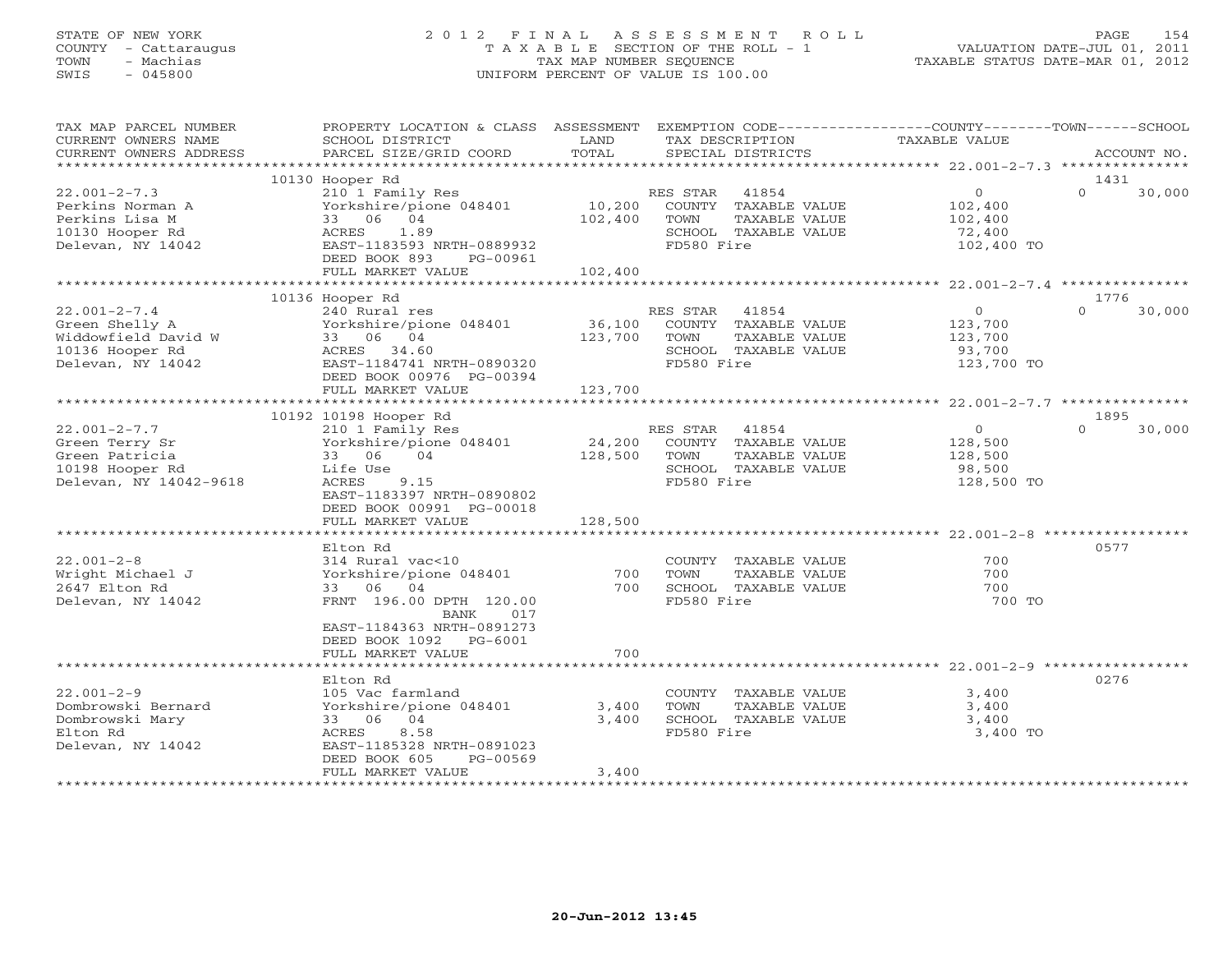# STATE OF NEW YORK 2 0 1 2 F I N A L A S S E S S M E N T R O L L PAGE 155COUNTY - Cattaraugus T A X A B L E SECTION OF THE ROLL - 1<br>
TOWN - Machias TAX MAP NUMBER SEQUENCE<br>
SWIS - 045800 SWIS - 045800 UNIFORM PERCENT OF VALUE IS 100.00

TAXABLE STATUS DATE-MAR 01, 2012

| TAX MAP PARCEL NUMBER                                  | PROPERTY LOCATION & CLASS ASSESSMENT EXEMPTION CODE---------------COUNTY-------TOWN------SCHOOL |               |                   |                      |                |        |             |
|--------------------------------------------------------|-------------------------------------------------------------------------------------------------|---------------|-------------------|----------------------|----------------|--------|-------------|
| CURRENT OWNERS NAME                                    | SCHOOL DISTRICT                                                                                 | LAND<br>TOTAL | TAX DESCRIPTION   |                      | TAXABLE VALUE  |        | ACCOUNT NO. |
| CURRENT OWNERS ADDRESS                                 | PARCEL SIZE/GRID COORD                                                                          |               | SPECIAL DISTRICTS |                      |                |        |             |
|                                                        | 10102 Hooper Rd                                                                                 |               |                   |                      |                |        | 1062        |
| $22.001 - 2 - 10$                                      | 312 Vac w/imprv                                                                                 |               |                   | COUNTY TAXABLE VALUE | 27,200         |        |             |
| Strong Ruth M                                          | Yorkshire/pione 048401 26,300                                                                   |               | TOWN              | TAXABLE VALUE        | 27,200         |        |             |
| Attn: Ronald Strong                                    | 33 06 04                                                                                        | 27,200        |                   | SCHOOL TAXABLE VALUE | 27,200         |        |             |
| 3438 W Helena Dr                                       | ACRES 39.47                                                                                     |               | FD580 Fire        |                      | 27,200 TO      |        |             |
| Phoenix, AZ 85053                                      | EAST-1184245 NRTH-0889548                                                                       |               |                   |                      |                |        |             |
|                                                        | DEED BOOK 802<br>PG-00021                                                                       |               |                   |                      |                |        |             |
|                                                        | FULL MARKET VALUE                                                                               | 27,200        |                   |                      |                |        |             |
|                                                        |                                                                                                 |               |                   |                      |                |        | 1088        |
| $22.001 - 2 - 11.1$                                    | 10021 Hooper Rd<br>312 Vac w/imprv                                                              |               | AG DIST           | 41720                | 18,819         | 18,819 | 18,819      |
| C J Dairy Farms Inc                                    | Yorkshire/pione 048401                                                                          | 79,400        |                   | COUNTY TAXABLE VALUE | 249,881        |        |             |
| 2679 Hooper Rd                                         | 33 06 04                                                                                        | 268,700       | TOWN              | TAXABLE VALUE        | 249,881        |        |             |
| Delevan, NY 14042                                      | ACRES 120.75                                                                                    |               |                   | SCHOOL TAXABLE VALUE | 249,881        |        |             |
|                                                        | EAST-1184241 NRTH-0888288                                                                       |               | FD580 Fire        |                      | 268,700 TO     |        |             |
|                                                        | DEED BOOK 811<br>PG-00512                                                                       |               |                   |                      |                |        |             |
| MAY BE SUBJECT TO PAYMENT<br>UNDER AGDIST LAW TIL 2016 | FULL MARKET VALUE                                                                               | 268,700       |                   |                      |                |        |             |
|                                                        |                                                                                                 |               |                   |                      |                |        |             |
|                                                        | 10051 Hooper Rd                                                                                 |               |                   |                      |                |        | 1699        |
| $22.001 - 2 - 11.2$                                    | 210 1 Family Res                                                                                |               | RES STAR          | 41854                | $\overline{0}$ | $\cap$ | 30,000      |
| Tingue Jeffrey C                                       | Yorkshire/pione 048401                                                                          | 8,800         |                   | COUNTY TAXABLE VALUE | 82,400         |        |             |
| Tingue Patric                                          | 33 06 04                                                                                        | 82,400        | TOWN              | TAXABLE VALUE        | 82,400         |        |             |
| 10051 Hooper Rd                                        | FRNT 150.00 DPTH 265.39                                                                         |               | FD580 Fire        | SCHOOL TAXABLE VALUE | 52,400         |        |             |
| Delevan, NY 14042                                      | EAST-1183646 NRTH-0888331<br>DEED BOOK 869<br>PG-00948                                          |               |                   |                      | 82,400 TO      |        |             |
|                                                        | FULL MARKET VALUE                                                                               | 82,400        |                   |                      |                |        |             |
|                                                        |                                                                                                 |               |                   |                      |                |        |             |
|                                                        | Tingue Rd                                                                                       |               |                   |                      |                |        | 1249        |
| $22.001 - 2 - 12$                                      | 105 Vac farmland                                                                                |               | AG DIST           | 41720                | 34,184         | 34,184 | 34,184      |
| C J Dairy Farms Inc                                    | Yorkshire/pione 048401                                                                          | 84,100        |                   | COUNTY TAXABLE VALUE | 49,916         |        |             |
| 2679 Hooper Rd                                         | 33 06                                                                                           | 84,100        | TOWN              | TAXABLE VALUE        | 49,916         |        |             |
| Delevan, NY 14042                                      | ACRES 129.50                                                                                    |               |                   | SCHOOL TAXABLE VALUE | 49,916         |        |             |
|                                                        | EAST-1181311 NRTH-0888227                                                                       |               | FD580 Fire        |                      | 84,100 TO      |        |             |
| MAY BE SUBJECT TO PAYMENT                              | DEED BOOK 00988 PG-00545                                                                        |               |                   |                      |                |        |             |
| UNDER AGDIST LAW TIL 2016                              | FULL MARKET VALUE                                                                               | 84,100        |                   |                      |                |        |             |
|                                                        |                                                                                                 |               |                   |                      |                |        | 1251        |
| $22.001 - 2 - 13$                                      | Marble Rd<br>105 Vac farmland                                                                   |               | AG DIST           | 41720                | 8,705          | 8,705  | 8,705       |
| C J Dairy Farms Inc                                    | Yorkshire/pione 048401                                                                          | 30,400        |                   | COUNTY TAXABLE VALUE | 21,695         |        |             |
| 2679 Hooper Rd                                         | 08 05 05                                                                                        | 30,400        | TOWN              | TAXABLE VALUE        | 21,695         |        |             |
| Delevan, NY 14042                                      | ACRES 36.79                                                                                     |               |                   | SCHOOL TAXABLE VALUE | 21,695         |        |             |
|                                                        | EAST-1179369 NRTH-0888074                                                                       |               | FD580 Fire        |                      | 30,400 TO      |        |             |
| MAY BE SUBJECT TO PAYMENT                              | DEED BOOK 01009 PG-00928                                                                        |               |                   |                      |                |        |             |
| UNDER AGDIST LAW TIL 2016                              | FULL MARKET VALUE                                                                               | 30,400        |                   |                      |                |        |             |
|                                                        |                                                                                                 |               |                   |                      |                |        |             |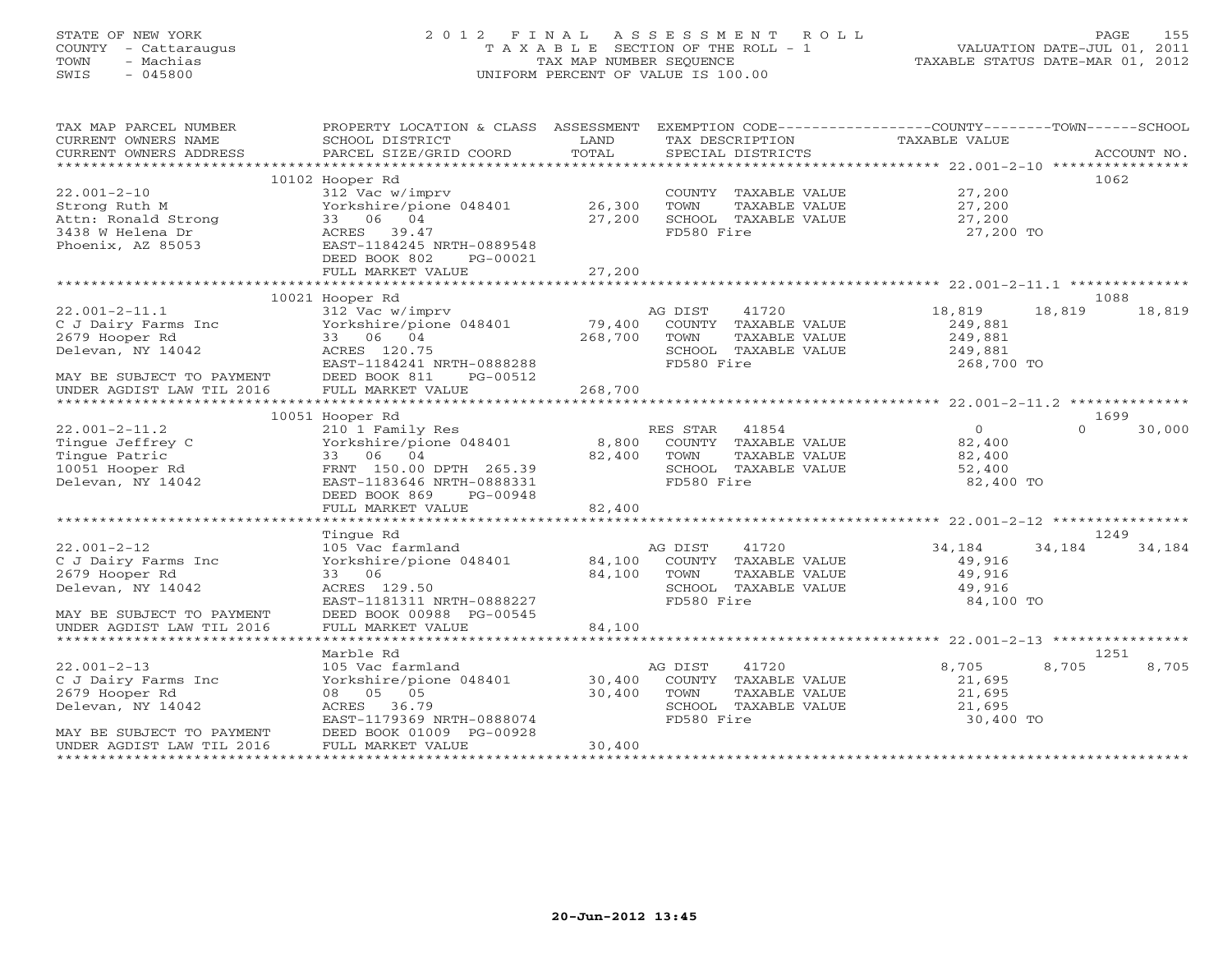## STATE OF NEW YORK 2 0 1 2 F I N A L A S S E S S M E N T R O L L PAGE 156 COUNTY - Cattaraugus T A X A B L E SECTION OF THE ROLL - 1 VALUATION DATE-JUL 01, 2011 TOWN - Machias TAX MAP NUMBER SEQUENCE TAXABLE STATUS DATE-MAR 01, 2012 SWIS - 045800 UNIFORM PERCENT OF VALUE IS 100.00

TAX MAP PARCEL NUMBER PROPERTY LOCATION & CLASS ASSESSMENT EXEMPTION CODE------------------COUNTY--------TOWN------SCHOOL

| CURRENT OWNERS NAME         | SCHOOL DISTRICT            | LAND   | TAX DESCRIPTION            | TAXABLE VALUE                    |                    |
|-----------------------------|----------------------------|--------|----------------------------|----------------------------------|--------------------|
| CURRENT OWNERS ADDRESS      | PARCEL SIZE/GRID COORD     | TOTAL  | SPECIAL DISTRICTS          |                                  | ACCOUNT NO.        |
|                             | Elton Rd                   |        |                            | ********* 22.001-2-16.1 ******** | 1046               |
| $22.001 - 2 - 16.1$         | 314 Rural vac<10           |        | TAXABLE VALUE<br>COUNTY    | 8,500                            |                    |
|                             |                            |        |                            |                                  |                    |
| Owens Kevin T               | Yorkshire/pione 048401     | 8,500  | TAXABLE VALUE<br>TOWN      | 8,500                            |                    |
| Owens Sandra L              | 06<br>05<br>01             | 8,500  | SCHOOL TAXABLE VALUE       | 8,500                            |                    |
| 9985 Pavillion Ct           | 7.60<br>ACRES              |        | FD580 Fire                 | 8,500 TO                         |                    |
| Delevan, NY 14042           | EAST-1178062 NRTH-0888382  |        |                            |                                  |                    |
|                             | DEED BOOK 1435<br>PG-6001  |        |                            |                                  |                    |
|                             | FULL MARKET VALUE          | 8,500  |                            |                                  |                    |
|                             |                            |        |                            | *********** 22.001-2-16.2 **     |                    |
|                             | 3118 Elton Rd              |        |                            |                                  | 1586               |
| $22.001 - 2 - 16.2$         | 312 Vac w/imprv            |        | COUNTY TAXABLE VALUE       | 60,500                           |                    |
| Chilson Robert F Jr         | Yorkshire/pione 048401     | 16,700 | TOWN<br>TAXABLE VALUE      | 60,500                           |                    |
| Chilson Let                 | 05<br>01 06                | 60,500 | SCHOOL TAXABLE VALUE       | 60,500                           |                    |
| 371 Lakeview Blvd           | 7.55<br>ACRES              |        | FD580 Fire                 | 60,500 TO                        |                    |
| Delevan, NY 14042           | EAST-1177955 NRTH-0888012  |        |                            |                                  |                    |
|                             | DEED BOOK 01014 PG-00710   |        |                            |                                  |                    |
|                             | FULL MARKET VALUE          | 60,500 |                            |                                  |                    |
|                             |                            |        |                            | ********** 22.001-2-16.3 **      |                    |
|                             | Elton Rd                   |        |                            |                                  | 1594               |
| $22.001 - 2 - 16.3$         | 322 Rural vac>10           |        | COUNTY TAXABLE VALUE       | 22,200                           |                    |
| O'Connell Joseph G          | Yorkshire/pione 048401     | 22,200 | TOWN<br>TAXABLE VALUE      | 22,200                           |                    |
| O'Connell Jane              | 06 05<br>01                | 22,200 | SCHOOL TAXABLE VALUE       | 22,200                           |                    |
| 28 Ronald Dr                | ACRES 14.90                |        |                            |                                  |                    |
| Lancaster, NY 14086         | EAST-1178220 NRTH-0888901  |        |                            |                                  |                    |
|                             | DEED BOOK 01016 PG-01081   |        |                            |                                  |                    |
|                             | FULL MARKET VALUE          | 22,200 |                            |                                  |                    |
|                             |                            |        |                            |                                  |                    |
|                             | 3122 Elton Rd              |        |                            |                                  | 0947               |
| $22.001 - 2 - 17$           | 210 1 Family Res           |        | WVET C/T<br>41121          | 12,000<br>12,000                 |                    |
| McArthur Herbert            | Yorkshire/pione 048401     |        | 19,100 RES STAR<br>41854   | $\circ$                          | 30,000<br>$\Omega$ |
| McArthur Deborah            | 06 05<br>01                | 80,600 | COUNTY TAXABLE VALUE       | 68,600                           |                    |
| 3122 Elton Rd               | FRNT 340.00 DPTH 300.00    |        | TOWN<br>TAXABLE VALUE      | 68,600                           |                    |
| Delevan, NY 14042           | EAST-1177821 NRTH-0887430  |        | SCHOOL TAXABLE VALUE       | 50,600                           |                    |
|                             | DEED BOOK 784<br>PG-00256  |        | FD580 Fire                 | 80,600 TO                        |                    |
|                             | FULL MARKET VALUE          | 80,600 | LD580 Light                | 80,600 TO                        |                    |
|                             |                            |        | SD580 Lime Lake Sewer Dist | 80,600 TO                        |                    |
|                             |                            |        |                            | $22.001 - 2 - 18$ *              |                    |
|                             | Elton Rd                   |        |                            |                                  | 0857               |
| $22.001 - 2 - 18$           | 311 Res vac land           |        | COUNTY TAXABLE VALUE       | 11,500                           |                    |
| Phillips Linda K            | Yorkshire/pione 048401     | 11,500 | TOWN<br>TAXABLE VALUE      | 11,500                           |                    |
| Attn: Phillips Newton & Agn | 06 05<br>01                | 11,500 | SCHOOL TAXABLE VALUE       | 11,500                           |                    |
|                             |                            |        | FD580 Fire                 |                                  |                    |
| 3136 Elton Rd               | Phillips, newton-Agnes L/u |        |                            | 11,500 TO                        |                    |
| Delevan, NY 14042           | ACRES<br>11.67             |        |                            |                                  |                    |
|                             | EAST-1177304 NRTH-0887964  |        |                            |                                  |                    |
|                             | DEED BOOK 01005 PG-00754   |        |                            |                                  |                    |
|                             | FULL MARKET VALUE          | 11,500 |                            |                                  |                    |
|                             |                            |        |                            |                                  |                    |
|                             |                            |        |                            |                                  |                    |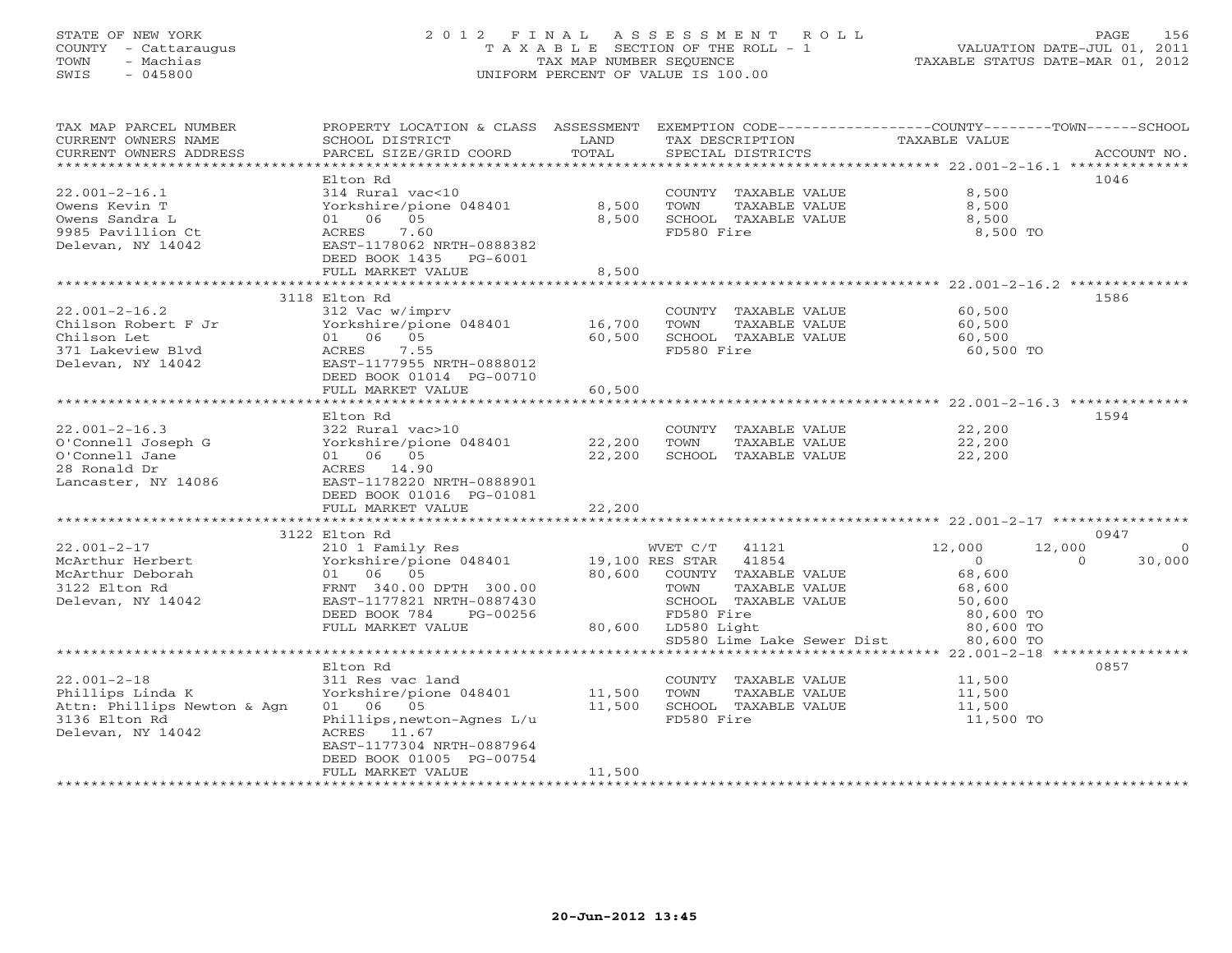## STATE OF NEW YORK 2 0 1 2 F I N A L A S S E S S M E N T R O L L PAGE 157 COUNTY - Cattaraugus T A X A B L E SECTION OF THE ROLL - 1 VALUATION DATE-JUL 01, 2011 TOWN - Machias TAX MAP NUMBER SEQUENCE TAXABLE STATUS DATE-MAR 01, 2012 SWIS - 045800 UNIFORM PERCENT OF VALUE IS 100.00UNIFORM PERCENT OF VALUE IS 100.00

| TAX MAP PARCEL NUMBER<br>CURRENT OWNERS NAME                                                                                     | PROPERTY LOCATION & CLASS ASSESSMENT EXEMPTION CODE---------------COUNTY-------TOWN------SCHOOL<br>SCHOOL DISTRICT                                                                                  | LAND                         | TAX DESCRIPTION                                                                                                        | TAXABLE VALUE                                                                               |                                              |                                   |
|----------------------------------------------------------------------------------------------------------------------------------|-----------------------------------------------------------------------------------------------------------------------------------------------------------------------------------------------------|------------------------------|------------------------------------------------------------------------------------------------------------------------|---------------------------------------------------------------------------------------------|----------------------------------------------|-----------------------------------|
| CURRENT OWNERS ADDRESS                                                                                                           | PARCEL SIZE/GRID COORD                                                                                                                                                                              | TOTAL                        | SPECIAL DISTRICTS                                                                                                      |                                                                                             |                                              | ACCOUNT NO.                       |
|                                                                                                                                  | 10059 NYS Rte 16                                                                                                                                                                                    |                              |                                                                                                                        |                                                                                             | 0852                                         |                                   |
| $22.001 - 2 - 19$<br>Phetteplace Jeffrey J<br>Phetteplace Laurie C<br>10059 NYS Rte 16<br>Delevan, NY 14042<br>Delevan, NY 14042 | 210 1 Family Res<br>Yorkshire/pione 048401<br>01 06 05<br>3.80<br>ACRES<br>EAST-1176514 NRTH-0888019<br>DEED BOOK 824<br>PG-00700                                                                   | 100,900                      | RES STAR 41854<br>12,600 COUNTY TAXABLE VALUE<br>TAXABLE VALUE<br>TOWN<br>SCHOOL TAXABLE VALUE<br>FD580 Fire           | $\overline{0}$<br>100,900<br>100,900<br>70,900<br>100,900 TO                                | $\Omega$                                     | 30,000                            |
|                                                                                                                                  | FULL MARKET VALUE                                                                                                                                                                                   | 100,900                      |                                                                                                                        |                                                                                             |                                              |                                   |
|                                                                                                                                  |                                                                                                                                                                                                     |                              |                                                                                                                        |                                                                                             |                                              |                                   |
| $22.001 - 2 - 20.1$<br>Cole Mazie E<br>10108 NYS Rte 16<br>Delevan, NY 14042                                                     | 10108 NYS Rte 16<br>210 1 Family Res<br>Yorkshire/pione 048401 28,600 SR STAR<br>01 06 05<br>ACRES 20.00<br>EAST-1176618 NRTH-0889577<br>DEED BOOK 766<br>PG-00416                                  |                              | CVET C/T 41131<br>41834<br>122,200 COUNTY TAXABLE VALUE<br>TOWN<br>TAXABLE VALUE<br>SCHOOL TAXABLE VALUE<br>FD580 Fire | 20,000<br>$\Omega$<br>102,200<br>102,200<br>60,000<br>122,200 TO                            | 1241<br>20,000<br>$\Omega$                   | $\overline{0}$<br>62,200          |
|                                                                                                                                  | FULL MARKET VALUE                                                                                                                                                                                   | 122,200                      |                                                                                                                        |                                                                                             |                                              |                                   |
|                                                                                                                                  | 10096 NYS Rte 16                                                                                                                                                                                    |                              |                                                                                                                        |                                                                                             | 1667                                         |                                   |
| $22.001 - 2 - 20.2$<br>King Paul M<br>3707 Roszyk Hill Rd<br>Machias, NY 14101                                                   | 271 Mfg housings<br>Yorkshire/pione 048401 11,200 RES ST MH 41864<br>01 06 05 59,400 RES ST MH 41864<br>1.29<br>ACRES<br>EAST-1176320 NRTH-0889042<br>DEED BOOK 00928 PG-00857<br>FULL MARKET VALUE |                              | RES ST MH 41864<br>RES ST MH 41864<br>COUNTY TAXABLE VALUE<br>TAXABLE VALUE<br>TOWN<br>59,400 SCHOOL TAXABLE VALUE     | $\circ$<br>$\overline{0}$<br>$\overline{0}$<br>$\overline{0}$<br>59,400<br>59,400<br>28,710 | $\Omega$<br>$\Omega$<br>$\Omega$<br>$\Omega$ | 5,710<br>7,140<br>7,140<br>10,700 |
|                                                                                                                                  |                                                                                                                                                                                                     |                              | FD580 Fire                                                                                                             | 59,400 TO                                                                                   |                                              |                                   |
| $22.001 - 2 - 20.3$<br>Griffin Paul J<br>Griffin Cathy L<br>10100 NYS Rte 16<br>Delevan, NY 14042                                | 10090 NYS Rte 16<br>312 Vac w/imprv<br>Yorkshire/pione 048401<br>01 06 05<br>FRNT 121.20 DPTH 314.39<br>EAST-1176293 NRTH-0888907<br>DEED BOOK 14485 PG-4001<br>FULL MARKET VALUE                   | 10,700<br>16,600<br>16,600   | COUNTY TAXABLE VALUE 16,600<br>TOWN<br>TAXABLE VALUE<br>SCHOOL TAXABLE VALUE<br>FD580 Fire                             | 16,600<br>16,600<br>16,600 TO                                                               | 1841                                         |                                   |
|                                                                                                                                  |                                                                                                                                                                                                     |                              |                                                                                                                        |                                                                                             |                                              |                                   |
|                                                                                                                                  | 10180 NYS Rte 16                                                                                                                                                                                    |                              |                                                                                                                        |                                                                                             | 2044                                         |                                   |
| $22.001 - 2 - 20.5$<br>Cole James M<br>10180 NYS Route 16<br>Delevan, NY 14042                                                   | 270 Mfg housing<br>Yorkshire/pione 048401<br>01 06 05<br>ACRES 70.40<br>EAST-1176733 NRTH-0890394<br>DEED BOOK 11141 PG-3001<br>FULL MARKET VALUE                                                   | 40,300<br>123,200<br>123,200 | RES STAR<br>41854<br>COUNTY TAXABLE VALUE<br>TOWN<br>TAXABLE VALUE<br>SCHOOL TAXABLE VALUE<br>FD580 Fire               | $\Omega$<br>123,200<br>123,200<br>93,200<br>123,200 TO                                      | $\Omega$                                     | 30,000                            |
|                                                                                                                                  |                                                                                                                                                                                                     |                              |                                                                                                                        |                                                                                             |                                              |                                   |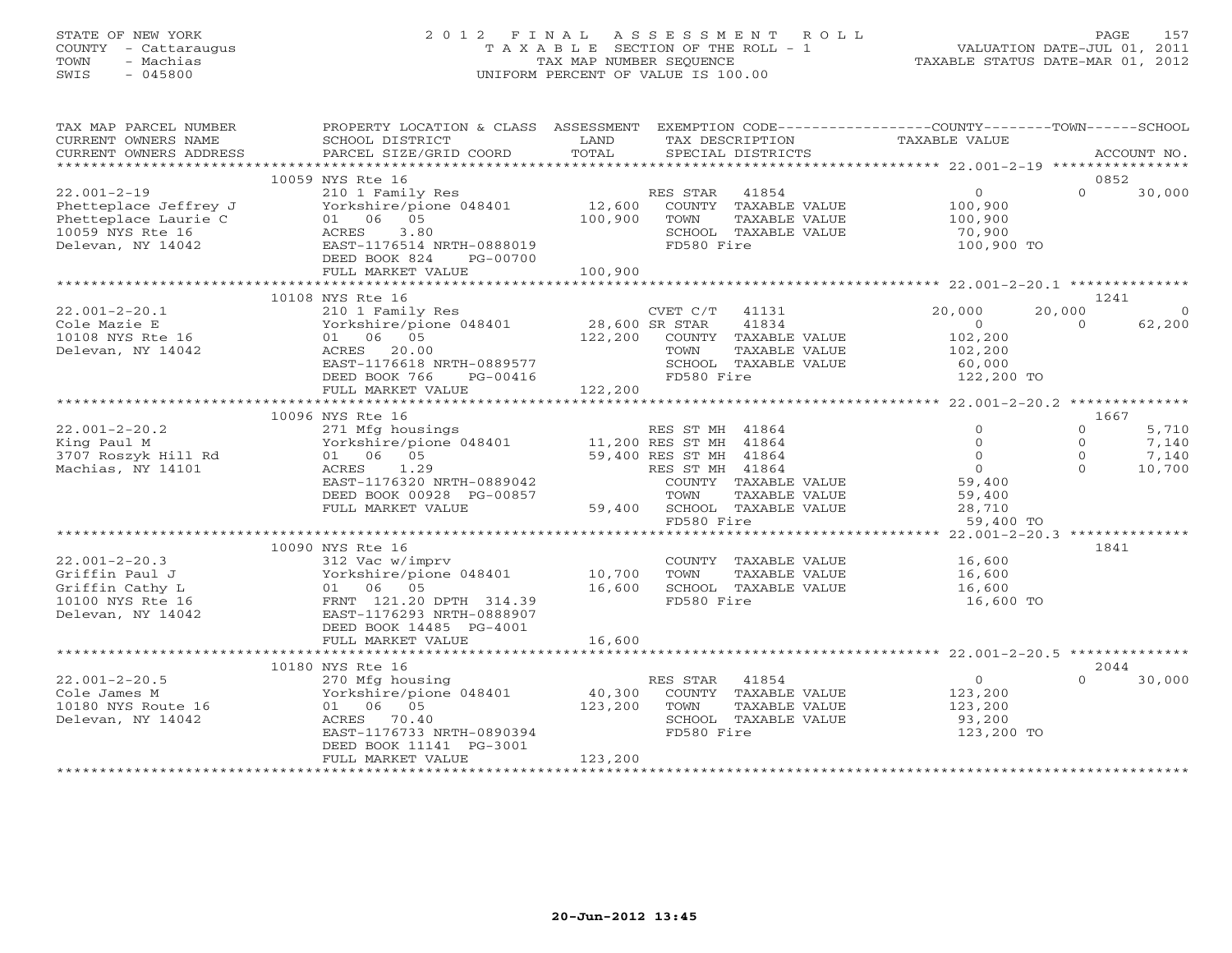## STATE OF NEW YORK 2 0 1 2 F I N A L A S S E S S M E N T R O L L PAGE 158 COUNTY - Cattaraugus T A X A B L E SECTION OF THE ROLL - 1 VALUATION DATE-JUL 01, 2011 TOWN - Machias TAX MAP NUMBER SEQUENCE TAXABLE STATUS DATE-MAR 01, 2012 SWIS - 045800 UNIFORM PERCENT OF VALUE IS 100.00UNIFORM PERCENT OF VALUE IS 100.00

| TAX MAP PARCEL NUMBER<br>CURRENT OWNERS NAME<br>CURRENT OWNERS ADDRESS | PROPERTY LOCATION & CLASS ASSESSMENT<br>SCHOOL DISTRICT<br>PARCEL SIZE/GRID COORD     | LAND<br>TOTAL         |                   | TAX DESCRIPTION<br>SPECIAL DISTRICTS | EXEMPTION CODE-----------------COUNTY-------TOWN------SCHOOL<br>TAXABLE VALUE |          | ACCOUNT NO.    |
|------------------------------------------------------------------------|---------------------------------------------------------------------------------------|-----------------------|-------------------|--------------------------------------|-------------------------------------------------------------------------------|----------|----------------|
|                                                                        |                                                                                       |                       |                   |                                      |                                                                               |          |                |
| $22.001 - 2 - 20.7$                                                    | 10078 NYS Rte 16<br>210 1 Family Res                                                  |                       | AGED S            | 41804                                | $\circ$                                                                       | $\Omega$ | 2063<br>26,010 |
| Smith Lester M Jr                                                      |                                                                                       |                       |                   | 41801                                | 28,900                                                                        | 28,900   | $\overline{0}$ |
| 10078 NYS Route 16                                                     | 210 1 Family Res<br>Yorkshire/pione 048401 10,400 AGED C/T<br>01 06 05 57,800 SR STAR |                       |                   | 41834                                | $\overline{0}$                                                                | $\Omega$ | 31,790         |
| Delevan, NY 14042                                                      | ACRES<br>2.10                                                                         |                       |                   | COUNTY TAXABLE VALUE                 | 28,900                                                                        |          |                |
|                                                                        | EAST-1176368 NRTH-0888721                                                             |                       | TOWN              | TAXABLE VALUE                        | 28,900                                                                        |          |                |
|                                                                        | DEED BOOK 13367 PG-7001                                                               |                       |                   | SCHOOL TAXABLE VALUE                 | $\circ$                                                                       |          |                |
|                                                                        | FULL MARKET VALUE                                                                     |                       | 57,800 FD580 Fire |                                      | 57,800 TO                                                                     |          |                |
|                                                                        | 3267 Martin Rd                                                                        |                       |                   |                                      |                                                                               |          | 0443           |
| $22.001 - 2 - 21$                                                      | 210 1 Family Res                                                                      |                       | RES STAR 41854    |                                      | $\circ$                                                                       | $\Omega$ | 30,000         |
| Wiedemann David L                                                      | Yorkshire/pione 048401                                                                | $36,400$ <sup>1</sup> |                   | COUNTY TAXABLE VALUE                 | 204,700                                                                       |          |                |
| Wiedemann Jeanne K                                                     | 01/09<br>06<br>05                                                                     | 204,700               | TOWN              | TAXABLE VALUE                        | 204,700                                                                       |          |                |
| 3267 Martin Rd                                                         | ACRES<br>58.53                                                                        |                       |                   | SCHOOL TAXABLE VALUE                 | 174,700                                                                       |          |                |
| Delevan, NY 14042                                                      | EAST-1174987 NRTH-0888341                                                             |                       | FD580 Fire        |                                      | 204,700 TO                                                                    |          |                |
|                                                                        | DEED BOOK 3492 PG-7003<br>FULL MARKET VALUE                                           | 204,700               |                   |                                      |                                                                               |          |                |
|                                                                        |                                                                                       |                       |                   |                                      |                                                                               |          |                |
|                                                                        | 9975 Marble Rd                                                                        |                       |                   |                                      |                                                                               |          | 1157           |
| $22.003 - 1 - 1$                                                       | 240 Rural res                                                                         |                       | RES STAR 41854    |                                      | $\overline{0}$                                                                | $\Omega$ | 30,000         |
| Roberts Craig A                                                        | Yorkshire/pione 048401                                                                | 25,000                |                   | COUNTY TAXABLE VALUE                 | 248,600                                                                       |          |                |
| Roberts Lynada                                                         | 08 05 05                                                                              | 248,600 TOWN          |                   | TAXABLE VALUE                        | 248,600                                                                       |          |                |
| 9975 Marble Rd                                                         | ACRES 18.61 BANK<br>017                                                               |                       |                   | SCHOOL TAXABLE VALUE                 | 218,600                                                                       |          |                |
| Delevan, NY 14042                                                      | EAST-1179373 NRTH-0886734                                                             |                       | FD580 Fire        |                                      | 248,600 TO                                                                    |          |                |
|                                                                        | DEED BOOK 888<br>PG-00836<br>FULL MARKET VALUE                                        | 248,600               |                   |                                      |                                                                               |          |                |
|                                                                        |                                                                                       |                       |                   |                                      |                                                                               |          |                |
|                                                                        | 9933 Marble Rd                                                                        |                       |                   |                                      |                                                                               |          | 0914           |
| $22.003 - 1 - 2$                                                       | 210 1 Family Res<br>Yorkshire/pione 048401                                            | 8,800                 | RES STAR          | 41854                                | $\overline{0}$                                                                | $\Omega$ | 30,000         |
| Souder Stephanie                                                       |                                                                                       |                       |                   | COUNTY TAXABLE VALUE                 | 53,500                                                                        |          |                |
| 9933 Marble Rd                                                         | 08 05 05                                                                              | 53,500                | TOWN              | TAXABLE VALUE                        | 53,500                                                                        |          |                |
| Delevan, NY 14042                                                      | FRNT 283.00 DPTH 135.00                                                               |                       |                   | SCHOOL TAXABLE VALUE                 | 23,500                                                                        |          |                |
|                                                                        | BANK<br>032<br>EAST-1179771 NRTH-0886170                                              |                       | FD580 Fire        |                                      | 53,500 TO                                                                     |          |                |
|                                                                        | DEED BOOK 15204 PG-5001                                                               |                       |                   |                                      |                                                                               |          |                |
|                                                                        | FULL MARKET VALUE                                                                     | 53,500                |                   |                                      |                                                                               |          |                |
|                                                                        |                                                                                       |                       |                   |                                      |                                                                               |          |                |
|                                                                        | 9927 Marble Rd                                                                        |                       |                   |                                      |                                                                               |          | 1250           |
| $22.003 - 1 - 3.1$                                                     | 120 Field crops                                                                       |                       |                   | COUNTY TAXABLE VALUE                 | 7,500                                                                         |          |                |
| Zilker Richard W                                                       | Yorkshire/pione 048401                                                                | 3,800                 | TOWN              | TAXABLE VALUE                        | 7,500                                                                         |          |                |
| Zilker David<br>9909 Skyline Dr                                        | 08 05 05<br>FF 330.00                                                                 | 7,500                 | FD580 Fire        | SCHOOL TAXABLE VALUE                 | 7,500<br>7,500 TO                                                             |          |                |
| Delevan, NY 14042                                                      | ACRES<br>6.45                                                                         |                       |                   |                                      |                                                                               |          |                |
|                                                                        | EAST-1179531 NRTH-0885918                                                             |                       |                   |                                      |                                                                               |          |                |
|                                                                        | DEED BOOK 895<br>PG-00681                                                             |                       |                   |                                      |                                                                               |          |                |
|                                                                        | FULL MARKET VALUE                                                                     | 7,500                 |                   |                                      |                                                                               |          |                |
|                                                                        |                                                                                       |                       |                   |                                      |                                                                               |          |                |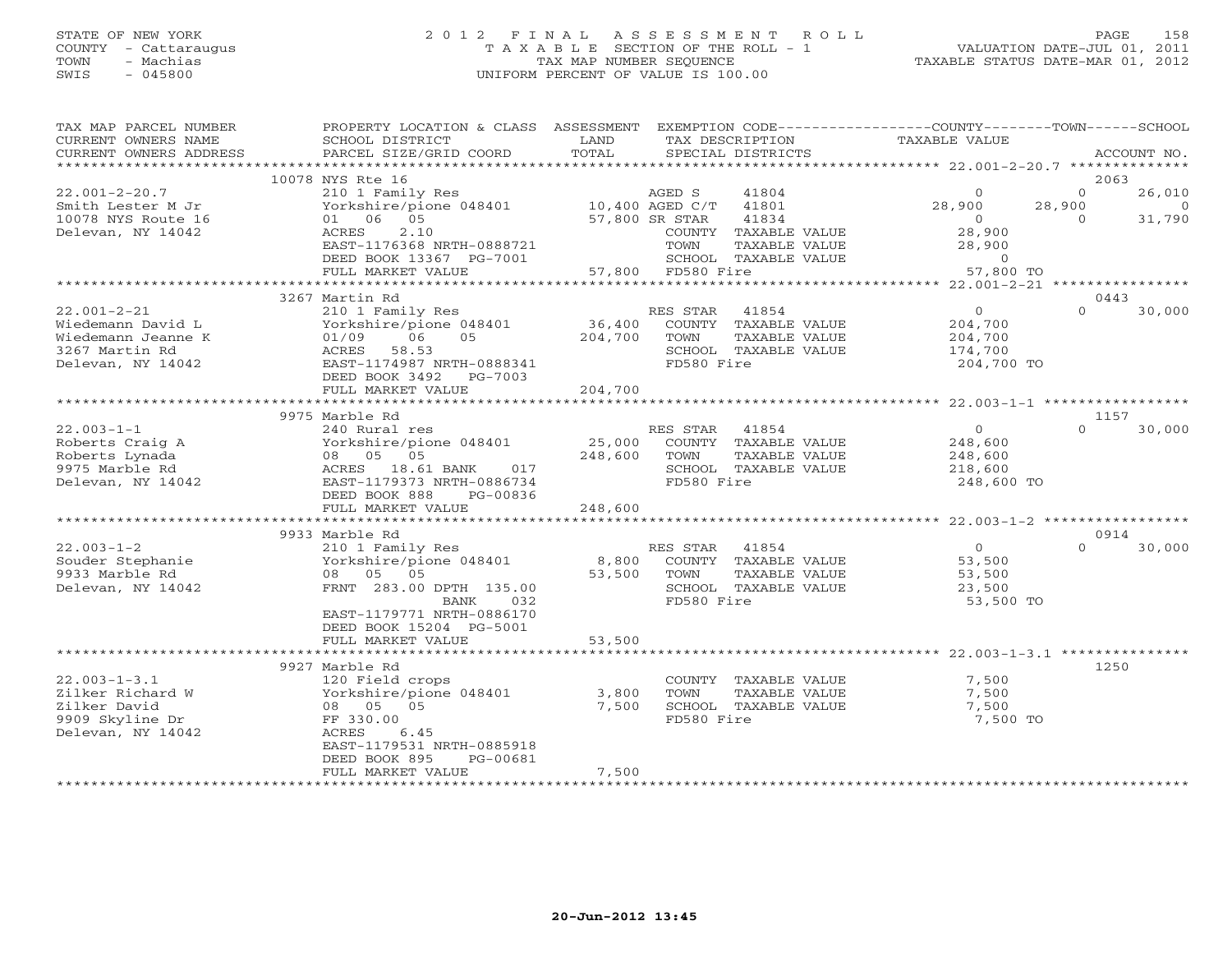## STATE OF NEW YORK 2 0 1 2 F I N A L A S S E S S M E N T R O L L PAGE 159 COUNTY - Cattaraugus T A X A B L E SECTION OF THE ROLL - 1 VALUATION DATE-JUL 01, 2011 TOWN - Machias TAX MAP NUMBER SEQUENCE TAXABLE STATUS DATE-MAR 01, 2012 SWIS - 045800 UNIFORM PERCENT OF VALUE IS 100.00UNIFORM PERCENT OF VALUE IS 100.00

| TAX MAP PARCEL NUMBER                          | PROPERTY LOCATION & CLASS ASSESSMENT                           |        | EXEMPTION CODE-----------------COUNTY-------TOWN------SCHOOL |                  |             |
|------------------------------------------------|----------------------------------------------------------------|--------|--------------------------------------------------------------|------------------|-------------|
| CURRENT OWNERS NAME                            | SCHOOL DISTRICT                                                | LAND   | TAX DESCRIPTION                                              | TAXABLE VALUE    |             |
| CURRENT OWNERS ADDRESS                         | PARCEL SIZE/GRID COORD                                         | TOTAL  | SPECIAL DISTRICTS                                            |                  | ACCOUNT NO. |
|                                                |                                                                |        |                                                              |                  |             |
|                                                | 9885 Marble Rd                                                 |        |                                                              |                  | 1858        |
|                                                | 312 Vac w/imprv                                                |        | COUNTY TAXABLE VALUE                                         | 24,400           |             |
| $22.003 - 1 - 3.2$<br>Higgins Joshua A         |                                                                |        |                                                              |                  |             |
|                                                | Yorkshire/pione 048401 6,300                                   |        | TOWN<br>TAXABLE VALUE                                        | 24,400           |             |
|                                                | 08 05 05                                                       | 24,400 | SCHOOL TAXABLE VALUE                                         | 24,400           |             |
| Machias, NY 14101                              | FRNT 60.00 DPTH 533.00                                         |        | FD580 Fire                                                   | 24,400 TO        |             |
|                                                | BANK 023                                                       |        |                                                              |                  |             |
|                                                | EAST-1179595 NRTH-0885524                                      |        |                                                              |                  |             |
|                                                | DEED BOOK 3395 PG-6004                                         |        |                                                              |                  |             |
|                                                | FULL MARKET VALUE                                              | 24,400 |                                                              |                  |             |
|                                                |                                                                |        |                                                              |                  |             |
|                                                | 9893 Marble Rd                                                 |        |                                                              |                  | 2034        |
| $22.003 - 1 - 3.3$                             | 210 1 Family Res                                               |        | COUNTY TAXABLE VALUE 81,100                                  |                  |             |
| Husted Victor L                                |                                                                |        | TOWN TAXABLE VALUE                                           | 81,100           |             |
|                                                | Yorkshire/pione 048401 10,100                                  |        |                                                              |                  |             |
| 9893 Marble Rd                                 | 08 05 05                                                       | 81,100 | SCHOOL TAXABLE VALUE                                         | 81,100           |             |
| Delevan, NY 14042                              | FF 330.00                                                      |        | FD580 Fire                                                   | 81,100 TO        |             |
|                                                | ACRES<br>1.85                                                  |        |                                                              |                  |             |
|                                                | EAST-1179747 NRTH-0885720                                      |        |                                                              |                  |             |
|                                                | DEED BOOK 9802 PG-4003                                         |        |                                                              |                  |             |
|                                                | FULL MARKET VALUE                                              | 81,100 |                                                              |                  |             |
|                                                |                                                                |        |                                                              |                  |             |
|                                                | Lake St                                                        |        |                                                              |                  | 0219        |
| $22.003 - 1 - 5.1$                             | 311 Res vac land                                               |        | COUNTY TAXABLE VALUE                                         | 2,000            |             |
| Riforgiato Philip T                            | Yorkshire/pione 048401                                         | 2,000  | TOWN<br>TAXABLE VALUE                                        | 2,000            |             |
|                                                |                                                                |        |                                                              |                  |             |
| 9848 Lake St                                   | 08 05 05                                                       | 2,000  | SCHOOL TAXABLE VALUE                                         | 2,000            |             |
| Machias, NY 14101                              | ACRES 1.55                                                     |        | FD580 Fire                                                   | 2,000 TO         |             |
|                                                | EAST-1177614 NRTH-0884624                                      |        | LD580 Light                                                  | 2,000 TO         |             |
|                                                | DEED BOOK 9444 PG-5002                                         |        |                                                              |                  |             |
|                                                | FULL MARKET VALUE                                              | 2,000  |                                                              |                  |             |
|                                                |                                                                |        |                                                              |                  |             |
|                                                | 9828 Lake St                                                   |        |                                                              |                  | 1618        |
| $22.003 - 1 - 5.2$                             | 311 Res vac land                                               |        | COUNTY TAXABLE VALUE 10,300                                  |                  |             |
| Horschel Bernard                               |                                                                |        | TOWN<br>TAXABLE VALUE                                        | 10,300           |             |
| Horschel Dorothy L                             |                                                                |        | SCHOOL TAXABLE VALUE                                         | 10, 300          |             |
| 8547 Knapp Rd                                  | Yorkshire/pione 048401 10,300<br>08 05 05 10,300<br>ACRES 2.00 |        | FD580 Fire                                                   | 10,300 TO        |             |
| West Falls, NY 14170 EAST-1177723 NRTH-0884274 |                                                                |        |                                                              |                  |             |
|                                                |                                                                |        | LD580 Light                                                  | 10,300 TO        |             |
|                                                | DEED BOOK 4527 PG-8002                                         |        |                                                              |                  |             |
|                                                | FULL MARKET VALUE                                              | 10,300 |                                                              |                  |             |
|                                                |                                                                |        |                                                              |                  |             |
|                                                | 9873 Lake St                                                   |        |                                                              |                  | 1668        |
| $22.003 - 1 - 5.3$                             | 270 Mfg housing                                                |        | COUNTY TAXABLE VALUE                                         | 35,200           |             |
| Lake Road 9873 Trust                           | Yorkshire/pione 048401                                         | 10,000 | TOWN<br>TAXABLE VALUE                                        |                  |             |
| Mario Albert                                   | 08 05 05                                                       | 35,200 | SCHOOL TAXABLE VALUE                                         | 35,200<br>35,200 |             |
| PO Box 236                                     | ACRES 1.75                                                     |        | FD580 Fire                                                   | 35,200 TO        |             |
| Kenmore, NY 14217                              | EAST-1177645 NRTH-0885036                                      |        | LD580 Light                                                  | 35,200 TO        |             |
|                                                |                                                                |        |                                                              |                  |             |
|                                                | DEED BOOK 1022<br>$PG-111$                                     |        |                                                              |                  |             |
|                                                | FULL MARKET VALUE                                              | 35,200 |                                                              |                  |             |
|                                                |                                                                |        |                                                              |                  |             |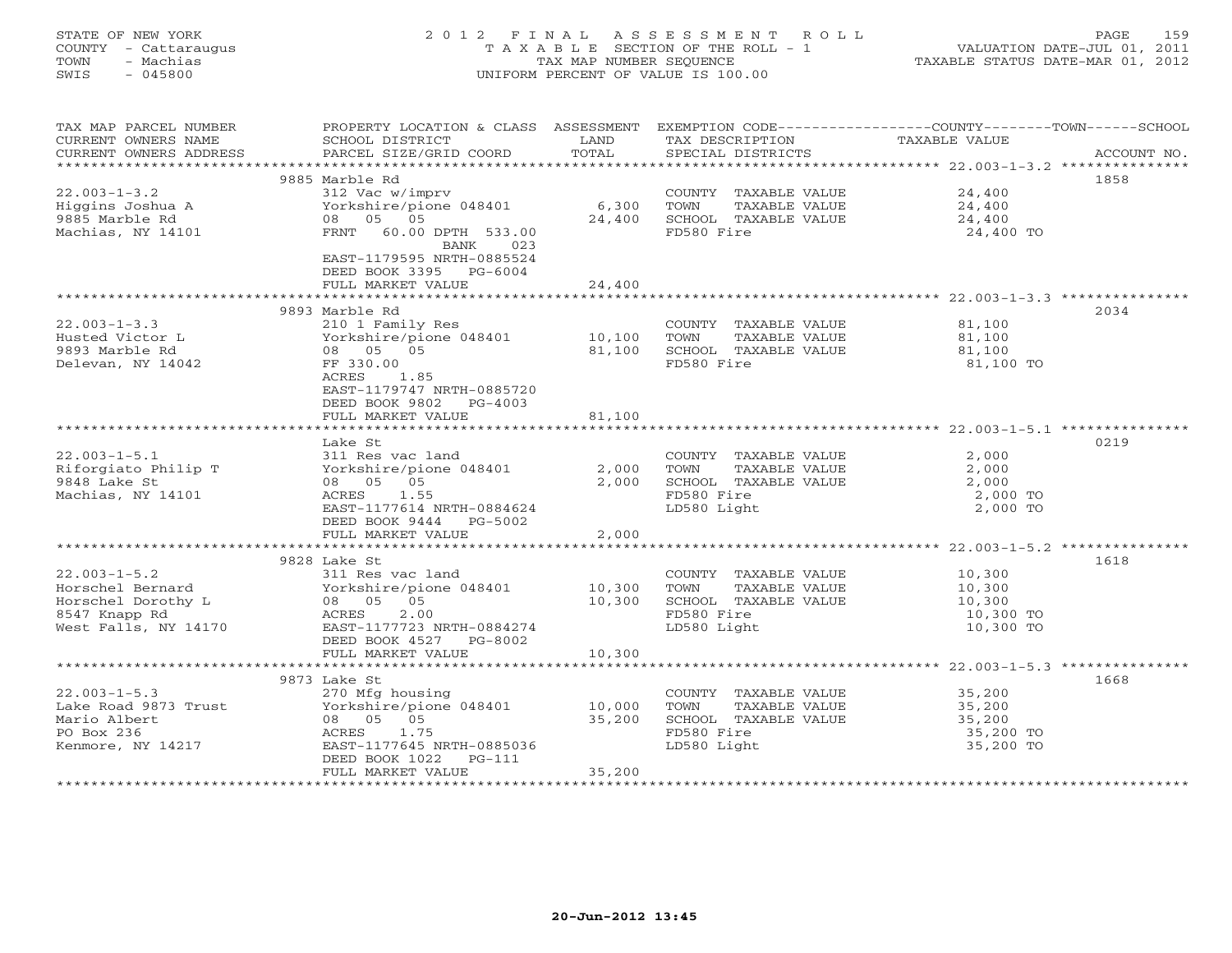## STATE OF NEW YORK 2 0 1 2 F I N A L A S S E S S M E N T R O L L PAGE 160 COUNTY - Cattaraugus T A X A B L E SECTION OF THE ROLL - 1 VALUATION DATE-JUL 01, 2011 TOWN - Machias TAX MAP NUMBER SEQUENCE TAXABLE STATUS DATE-MAR 01, 2012 SWIS - 045800 UNIFORM PERCENT OF VALUE IS 100.00UNIFORM PERCENT OF VALUE IS 100.00

| TAX MAP PARCEL NUMBER<br>CURRENT OWNERS NAME<br>CURRENT OWNERS ADDRESS | PROPERTY LOCATION & CLASS ASSESSMENT<br>SCHOOL DISTRICT<br>PARCEL SIZE/GRID COORD | LAND<br>TOTAL | EXEMPTION CODE-----------------COUNTY-------TOWN------SCHOOL<br>TAX DESCRIPTION<br>SPECIAL DISTRICTS | TAXABLE VALUE    | ACCOUNT NO.        |
|------------------------------------------------------------------------|-----------------------------------------------------------------------------------|---------------|------------------------------------------------------------------------------------------------------|------------------|--------------------|
|                                                                        |                                                                                   |               |                                                                                                      |                  |                    |
|                                                                        | 9818 Lake St                                                                      |               |                                                                                                      |                  | 1741               |
| $22.003 - 1 - 5.4$                                                     | 240 Rural res                                                                     |               | COUNTY TAXABLE VALUE                                                                                 | 200,000          |                    |
| Cruz Bernardino S                                                      | Yorkshire/pione 048401                                                            | 57,800        | TOWN<br>TAXABLE VALUE                                                                                | 200,000          |                    |
| PO Box 473                                                             | 08 05 05                                                                          | 200,000       | SCHOOL TAXABLE VALUE                                                                                 | 200,000          |                    |
| Machias, NY 14101                                                      | ACRES 79.59                                                                       |               | FD580 Fire                                                                                           | 200,000 TO       |                    |
|                                                                        | EAST-1178777 NRTH-0884340                                                         |               |                                                                                                      |                  |                    |
|                                                                        | DEED BOOK 900<br>PG-00935                                                         |               |                                                                                                      |                  |                    |
|                                                                        | FULL MARKET VALUE                                                                 | 200,000       |                                                                                                      |                  |                    |
|                                                                        |                                                                                   |               |                                                                                                      |                  |                    |
|                                                                        | Lake St                                                                           |               |                                                                                                      |                  | 1742               |
| $22.003 - 1 - 5.5$                                                     | 311 Res vac land                                                                  |               | COUNTY TAXABLE VALUE                                                                                 | 1,700            |                    |
| Riforgiato Philip T                                                    | Yorkshire/pione 048401                                                            | 1,700         | TOWN<br>TAXABLE VALUE                                                                                | 1,700            |                    |
| 9848 Lake St                                                           | 08 05 05                                                                          | 1,700         | SCHOOL TAXABLE VALUE                                                                                 | 1,700            |                    |
| Machias, NY 14101                                                      | ACRES<br>1.30                                                                     |               | FD580 Fire                                                                                           | 1,700 TO         |                    |
|                                                                        | EAST-1177519 NRTH-0883627                                                         |               |                                                                                                      |                  |                    |
|                                                                        | DEED BOOK 9444 PG-5002                                                            |               |                                                                                                      |                  |                    |
|                                                                        | FULL MARKET VALUE                                                                 | 1,700         |                                                                                                      |                  |                    |
|                                                                        |                                                                                   |               |                                                                                                      |                  |                    |
|                                                                        | 9785 Marble Rd                                                                    |               |                                                                                                      |                  | 0834               |
| $22.003 - 1 - 6$                                                       | 210 1 Family Res                                                                  |               | RES STAR 41854                                                                                       | $\overline{O}$   | 30,000<br>$\Omega$ |
| Lauer David                                                            | Yorkshire/pione 048401                                                            | 14,100        | COUNTY TAXABLE VALUE                                                                                 | 99,100           |                    |
| 9785 Marble Rd                                                         | 07 05 05                                                                          | 99,100        | TAXABLE VALUE<br>TOWN                                                                                | 99,100           |                    |
| Machias, NY 14101                                                      | ACRES<br>4.92                                                                     |               | SCHOOL TAXABLE VALUE                                                                                 | 69,100           |                    |
|                                                                        | EAST-1179648 NRTH-0883400                                                         |               | FD580 Fire                                                                                           | 99,100 TO        |                    |
|                                                                        | DEED BOOK 00936 PG-00424                                                          |               |                                                                                                      |                  |                    |
|                                                                        | FULL MARKET VALUE                                                                 | 99,100        |                                                                                                      |                  |                    |
|                                                                        |                                                                                   |               |                                                                                                      |                  |                    |
|                                                                        | 9773 Marble Rd                                                                    |               |                                                                                                      |                  | 1071               |
| $22.003 - 1 - 7.1$                                                     | 322 Rural vac>10                                                                  |               | COUNTY TAXABLE VALUE                                                                                 | 46,500           |                    |
| Kalembkiewicz Tracy                                                    | Yorkshire/pione 048401                                                            | 46,500        | TOWN<br>TAXABLE VALUE                                                                                | 46,500           |                    |
| 1727 North Creek Rd                                                    | 07 05 05                                                                          | 46,500        | SCHOOL TAXABLE VALUE                                                                                 | 46,500           |                    |
| Lakeview, NY 14085                                                     | ACRES 55.80                                                                       |               | FD580 Fire                                                                                           | 46,500 TO        |                    |
|                                                                        | EAST-1179151 NRTH-0882611                                                         |               |                                                                                                      |                  |                    |
|                                                                        | DEED BOOK 00997 PG-01155                                                          |               |                                                                                                      |                  |                    |
|                                                                        | FULL MARKET VALUE                                                                 | 46,500        |                                                                                                      |                  |                    |
|                                                                        |                                                                                   |               |                                                                                                      |                  |                    |
|                                                                        | 9761 Marble Rd                                                                    |               |                                                                                                      |                  | 1709               |
| $22.003 - 1 - 7.2$                                                     | 210 1 Family Res                                                                  |               | CW_15_VET/ 41161                                                                                     | 12,000<br>12,000 | $\circ$            |
| Wright George                                                          | Yorkshire/pione 048401                                                            |               | 10,200 RES STAR 41854                                                                                | $\overline{0}$   | 30,000<br>$\Omega$ |
| Wright Donna L                                                         | 07 05 05                                                                          | 90,000        | COUNTY TAXABLE VALUE                                                                                 | 78,000           |                    |
| 9761 Marble Rd                                                         | ACRES<br>1.90                                                                     |               | TOWN<br>TAXABLE VALUE                                                                                | 78,000           |                    |
| Machias, NY 14101                                                      | EAST-1179679 NRTH-0882870                                                         |               | SCHOOL TAXABLE VALUE                                                                                 | 60,000           |                    |
|                                                                        | DEED BOOK 00921 PG-00054                                                          |               | FD580 Fire                                                                                           | 90,000 TO        |                    |
|                                                                        | FULL MARKET VALUE                                                                 | 90,000        |                                                                                                      |                  |                    |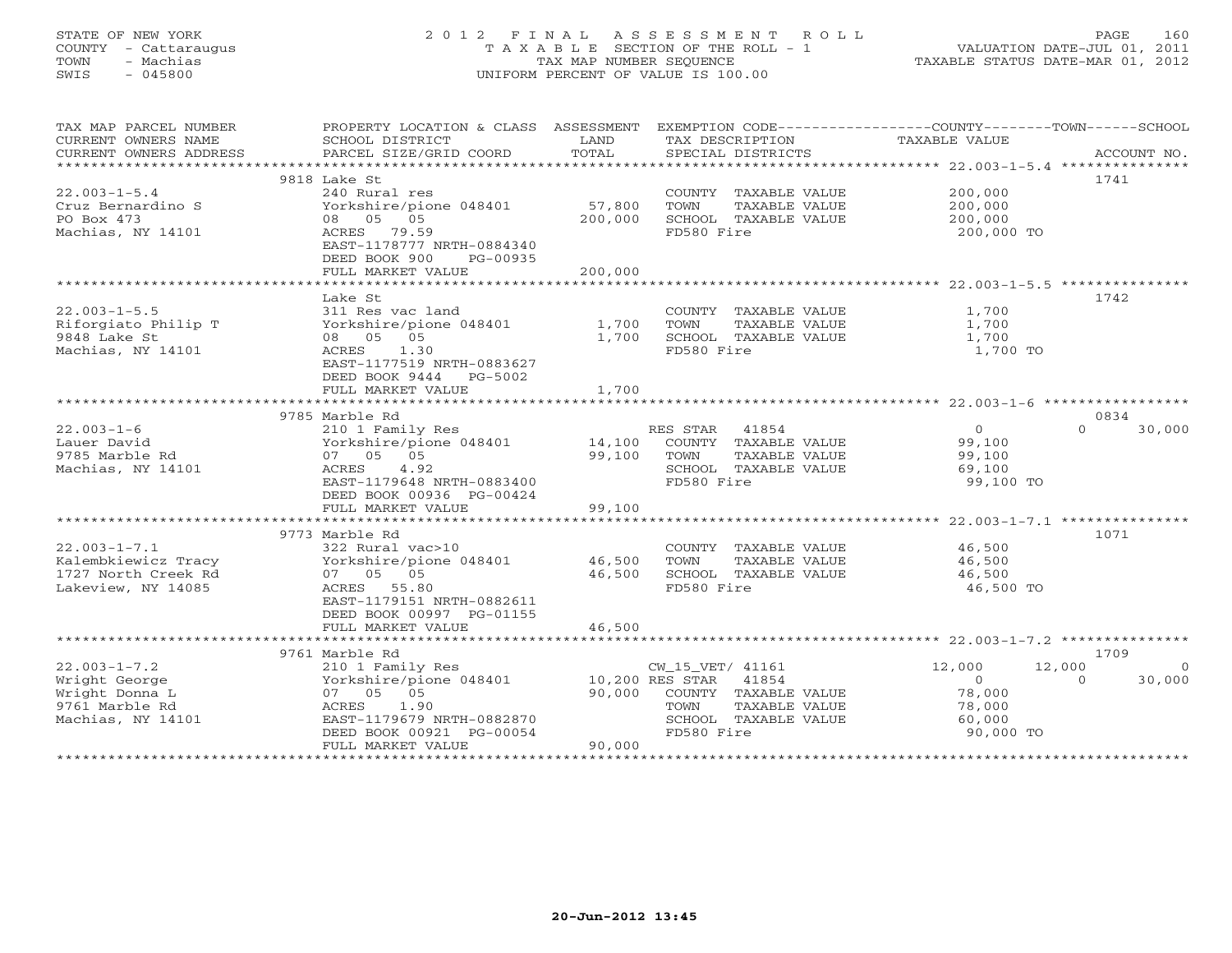## STATE OF NEW YORK 2 0 1 2 F I N A L A S S E S S M E N T R O L L PAGE 161 COUNTY - Cattaraugus T A X A B L E SECTION OF THE ROLL - 1 VALUATION DATE-JUL 01, 2011 TOWN - Machias TAX MAP NUMBER SEQUENCE TAXABLE STATUS DATE-MAR 01, 2012 SWIS - 045800 UNIFORM PERCENT OF VALUE IS 100.00UNIFORM PERCENT OF VALUE IS 100.00

| TAX MAP PARCEL NUMBER<br>CURRENT OWNERS NAME<br>CURRENT OWNERS ADDRESS | PROPERTY LOCATION & CLASS ASSESSMENT<br>SCHOOL DISTRICT<br>PARCEL SIZE/GRID COORD | LAND<br>TOTAL  | TAX DESCRIPTION<br>SPECIAL DISTRICTS                                  | EXEMPTION CODE-----------------COUNTY-------TOWN------SCHOOL<br><b>TAXABLE VALUE</b><br>ACCOUNT NO. |
|------------------------------------------------------------------------|-----------------------------------------------------------------------------------|----------------|-----------------------------------------------------------------------|-----------------------------------------------------------------------------------------------------|
|                                                                        |                                                                                   |                |                                                                       |                                                                                                     |
|                                                                        | 9701 Marble Rd                                                                    |                |                                                                       | 0057                                                                                                |
| $22.003 - 1 - 8$<br>Kalembkiewicz Kenneth T<br>Kalembkiewicz Tracy A   | 314 Rural vac<10<br>Yorkshire/pione 048401<br>05<br>07 05                         | 2,500<br>2,500 | COUNTY TAXABLE VALUE<br>TOWN<br>TAXABLE VALUE<br>SCHOOL TAXABLE VALUE | 2,500<br>2,500<br>2,500                                                                             |
| 1727 North Creek Rd<br>Lakeview, NY 14085                              | 4.50<br>ACRES<br>EAST-1179807 NRTH-0882123<br>DEED BOOK 1027 PG-377               |                | FD580 Fire                                                            | 2,500 TO                                                                                            |
|                                                                        | FULL MARKET VALUE                                                                 | 2,500          |                                                                       |                                                                                                     |
|                                                                        | 3100 Steffenhagen Rd                                                              |                |                                                                       | 0255                                                                                                |
| $22.003 - 1 - 9.1$                                                     | 322 Rural vac>10                                                                  |                | COUNTY TAXABLE VALUE                                                  | 36,100                                                                                              |
| Tinque Michael J                                                       | Yorkshire/pione 048401                                                            | 36,100         | TOWN<br>TAXABLE VALUE                                                 | 36,100                                                                                              |
| 11644 Worden Rd                                                        | 07 05 05                                                                          | 36,100         | SCHOOL TAXABLE VALUE                                                  | 36,100                                                                                              |
| Delevan, NY 14042                                                      | ACRES 34.65                                                                       |                | FD580 Fire                                                            | 36,100 TO                                                                                           |
|                                                                        | EAST-1177745 NRTH-0880647                                                         |                | LD580 Light                                                           | 36,100 TO                                                                                           |
|                                                                        | DEED BOOK 991<br>PG-471                                                           |                |                                                                       |                                                                                                     |
|                                                                        | FULL MARKET VALUE                                                                 | 36,100         |                                                                       |                                                                                                     |
|                                                                        |                                                                                   |                |                                                                       |                                                                                                     |
|                                                                        | 3075 Steffenhagen Rd                                                              |                |                                                                       | 2031                                                                                                |
| $22.003 - 1 - 9.1/1$                                                   | 322 Rural vac>10                                                                  |                | COUNTY TAXABLE VALUE                                                  | 18,500                                                                                              |
| Mosier Richard C                                                       | Yorkshire/pione 048401                                                            | 18,500         | TOWN<br>TAXABLE VALUE                                                 | 18,500                                                                                              |
| Mosier Joanne I                                                        | 07 05 05                                                                          | 18,500         | SCHOOL TAXABLE VALUE                                                  | 18,500                                                                                              |
| 3075 Steffenhagen Rd                                                   | Land Contract-Tinque, M.                                                          |                | FD580 Fire                                                            | 18,500 TO                                                                                           |
| Machias, NY 14101                                                      | ACRES 10.00                                                                       |                | LD580 Light                                                           | 18,500 TO                                                                                           |
|                                                                        | EAST-1177745 NRTH-0880647<br>DEED BOOK 991<br>$PG-471$                            |                |                                                                       |                                                                                                     |
|                                                                        | FULL MARKET VALUE                                                                 | 18,500         |                                                                       |                                                                                                     |
|                                                                        |                                                                                   |                |                                                                       |                                                                                                     |
|                                                                        | 3030 Steffenhagen Rd                                                              |                |                                                                       | 1899                                                                                                |
| $22.003 - 1 - 9.2$                                                     | 210 1 Family Res                                                                  |                | COUNTY TAXABLE VALUE                                                  | 138,700                                                                                             |
| Littleton ME Phoebe                                                    | Yorkshire/pione 048401                                                            | 15,800         | TOWN<br>TAXABLE VALUE                                                 | 138,700                                                                                             |
| 11901 Boncliff Dr                                                      | 05<br>0.5<br>07                                                                   | 138,700        | SCHOOL TAXABLE VALUE                                                  | 138,700                                                                                             |
| Alden, NY 14004                                                        | 6.45<br>ACRES                                                                     |                | FD580 Fire                                                            | 138,700 TO                                                                                          |
|                                                                        | EAST-1179590 NRTH-0881464                                                         |                |                                                                       |                                                                                                     |
|                                                                        | DEED BOOK 8911 PG-6002                                                            |                |                                                                       |                                                                                                     |
|                                                                        | FULL MARKET VALUE                                                                 | 138,700        |                                                                       |                                                                                                     |
|                                                                        |                                                                                   |                |                                                                       |                                                                                                     |
|                                                                        | 9531 Marble Rd                                                                    |                |                                                                       | 1937                                                                                                |
| $22.003 - 1 - 9.3$                                                     | 270 Mfg housing                                                                   |                | COUNTY TAXABLE VALUE                                                  | 35,900                                                                                              |
| Witkowski Stephen J                                                    | Yorkshire/pione 048401                                                            | 13,900         | TOWN<br>TAXABLE VALUE                                                 | 35,900                                                                                              |
| Pedulla-Witkowski Janelle M<br>1667 Caravelle Dr                       | 05<br>06<br>05<br>4.75 BANK<br>017                                                | 35,900         | SCHOOL TAXABLE VALUE                                                  | 35,900                                                                                              |
|                                                                        | ACRES<br>EAST-1179642 NRTH-0879018                                                |                |                                                                       |                                                                                                     |
| Niagara Falls, NY 14304                                                | DEED BOOK 11527 PG-7002                                                           |                |                                                                       |                                                                                                     |
|                                                                        | FULL MARKET VALUE                                                                 | 35,900         |                                                                       |                                                                                                     |
|                                                                        |                                                                                   |                |                                                                       |                                                                                                     |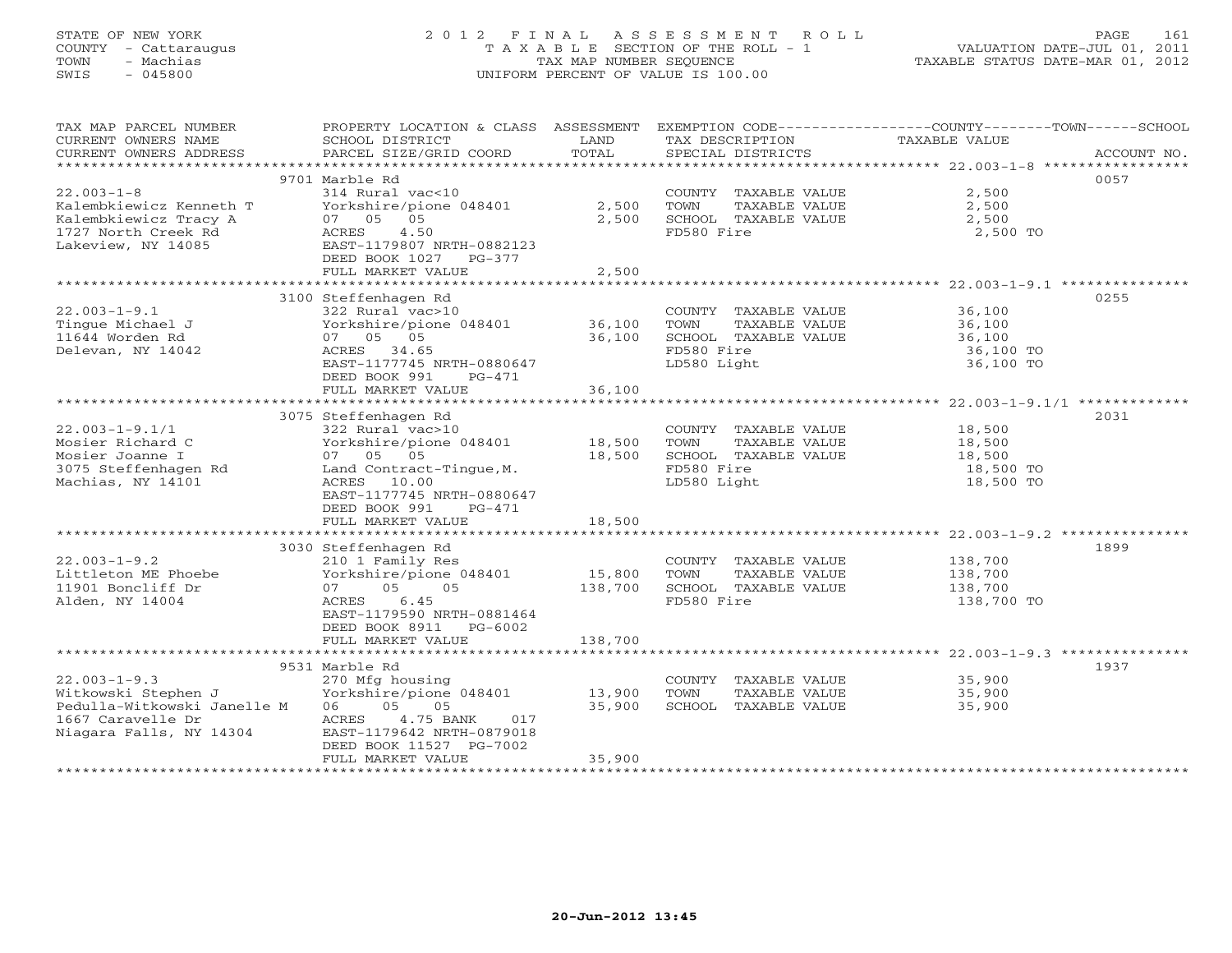## STATE OF NEW YORK 2 0 1 2 F I N A L A S S E S S M E N T R O L L PAGE 162 COUNTY - Cattaraugus T A X A B L E SECTION OF THE ROLL - 1 VALUATION DATE-JUL 01, 2011 TOWN - Machias TAX MAP NUMBER SEQUENCE TAXABLE STATUS DATE-MAR 01, 2012 SWIS - 045800 UNIFORM PERCENT OF VALUE IS 100.00UNIFORM PERCENT OF VALUE IS 100.00

| TAX MAP PARCEL NUMBER<br>CURRENT OWNERS NAME<br>CURRENT OWNERS ADDRESS | PROPERTY LOCATION & CLASS ASSESSMENT<br>SCHOOL DISTRICT<br>PARCEL SIZE/GRID COORD | LAND<br>TOTAL |            | TAX DESCRIPTION<br>SPECIAL DISTRICTS | EXEMPTION CODE-----------------COUNTY-------TOWN------SCHOOL<br>TAXABLE VALUE | ACCOUNT NO.        |
|------------------------------------------------------------------------|-----------------------------------------------------------------------------------|---------------|------------|--------------------------------------|-------------------------------------------------------------------------------|--------------------|
| ***********************                                                |                                                                                   |               |            |                                      |                                                                               |                    |
|                                                                        | 9587 Marble Rd                                                                    |               |            |                                      |                                                                               | 1517               |
| $22.003 - 1 - 9.4$                                                     | 210 1 Family Res                                                                  |               |            | COUNTY TAXABLE VALUE                 | 141,700                                                                       |                    |
| Tilleli Peter M                                                        | Yorkshire/pione 048401                                                            | 35,100        | TOWN       | TAXABLE VALUE                        | 141,700                                                                       |                    |
| Tilleli Donna S                                                        | $06 - 7$ 05 05                                                                    | 141,700       |            | SCHOOL TAXABLE VALUE                 | 141,700                                                                       |                    |
| 9587 Marble Rd                                                         | ACRES 32.65                                                                       |               |            |                                      |                                                                               |                    |
| PO Box 152                                                             | EAST-1178920 NRTH-0879304                                                         |               |            |                                      |                                                                               |                    |
| Machias, NY 14101                                                      | DEED BOOK 01007 PG-01045                                                          |               |            |                                      |                                                                               |                    |
|                                                                        | FULL MARKET VALUE                                                                 | 141,700       |            |                                      |                                                                               |                    |
|                                                                        |                                                                                   |               |            |                                      |                                                                               |                    |
|                                                                        | 9491 Marble Rd                                                                    |               |            |                                      |                                                                               | 1536               |
| $22.003 - 1 - 9.5$                                                     | 210 1 Family Res                                                                  |               | RES STAR   | 41854                                | $\overline{O}$                                                                | $\Omega$<br>30,000 |
| Sikorski Christopher J                                                 | Yorkshire/pione 048401                                                            | 13,900        |            | COUNTY TAXABLE VALUE                 | 72,100                                                                        |                    |
| 9491 Marble Rd                                                         | 07 05 05                                                                          | 72,100        | TOWN       | TAXABLE VALUE                        | 72,100                                                                        |                    |
| Machias, NY 14101                                                      | 4.80<br>ACRES                                                                     |               |            | SCHOOL TAXABLE VALUE                 | 42,100                                                                        |                    |
|                                                                        | EAST-1179706 NRTH-0880014                                                         |               |            |                                      |                                                                               |                    |
|                                                                        | DEED BOOK 01008 PG-00418                                                          |               |            |                                      |                                                                               |                    |
|                                                                        | FULL MARKET VALUE                                                                 | 72,100        |            |                                      |                                                                               |                    |
|                                                                        | ************************                                                          | ************  |            |                                      |                                                                               |                    |
|                                                                        | 3040 Steffenhagen Rd                                                              |               |            |                                      |                                                                               | 1542               |
| $22.003 - 1 - 9.6$                                                     | 311 Res vac land                                                                  |               |            | COUNTY TAXABLE VALUE                 | 9,700                                                                         |                    |
| Kless Mark                                                             | Yorkshire/pione 048401                                                            | 9,700         | TOWN       | TAXABLE VALUE                        | 9,700                                                                         |                    |
| Kless Andrew                                                           | 07 05 05                                                                          | 9,700         |            | SCHOOL TAXABLE VALUE                 | 9,700                                                                         |                    |
| 10921 NYS Rte 16                                                       | 1.55<br>ACRES                                                                     |               | FD580 Fire |                                      | 9,700 TO                                                                      |                    |
| Delevan, NY 14042                                                      | EAST-0530699 NRTH-0881458                                                         |               |            |                                      |                                                                               |                    |
|                                                                        | DEED BOOK 14676 PG-6001                                                           |               |            |                                      |                                                                               |                    |
|                                                                        | FULL MARKET VALUE                                                                 | 9,700         |            |                                      |                                                                               |                    |
|                                                                        | **************************                                                        |               |            |                                      |                                                                               |                    |
|                                                                        | Marble Rd                                                                         |               |            |                                      |                                                                               | 1541               |
| $22.003 - 1 - 9.7$                                                     | 322 Rural vac>10                                                                  |               |            | COUNTY TAXABLE VALUE                 | 20,300                                                                        |                    |
| Tilleli Peter                                                          | Yorkshire/pione 048401                                                            | 20,300        | TOWN       | TAXABLE VALUE                        | 20,300                                                                        |                    |
| Tilleli Donna                                                          | 06 05 05                                                                          | 20,300        |            | SCHOOL TAXABLE VALUE                 | 20,300                                                                        |                    |
| 9587 Marble Rd                                                         | ACRES 12.35                                                                       |               |            |                                      |                                                                               |                    |
| PO Box 152                                                             | EAST-1177776 NRTH-0879150                                                         |               |            |                                      |                                                                               |                    |
| Machias, NY 14101                                                      | DEED BOOK 01011 PG-00442                                                          |               |            |                                      |                                                                               |                    |
|                                                                        | FULL MARKET VALUE                                                                 | 20,300        |            |                                      |                                                                               |                    |
|                                                                        | *************************                                                         |               |            |                                      |                                                                               |                    |
|                                                                        | Marble Rd                                                                         |               |            |                                      |                                                                               | 1612               |
| $22.003 - 1 - 9.8$                                                     | 314 Rural vac<10                                                                  |               |            | COUNTY TAXABLE VALUE                 | 14,100                                                                        |                    |
| Cramer Timothy S                                                       | Yorkshire/pione 048401                                                            | 14,100        | TOWN       | TAXABLE VALUE                        | 14,100                                                                        |                    |
| Chistopher Sikorski                                                    | 06/07 05 05                                                                       | 14,100        |            | SCHOOL TAXABLE VALUE                 | 14,100                                                                        |                    |
| 9491 Marble Rd                                                         | 4.90<br>ACRES                                                                     |               |            |                                      |                                                                               |                    |
| Machias, NY 14101                                                      | EAST-1179491 NRTH-0879722                                                         |               |            |                                      |                                                                               |                    |
|                                                                        | DEED BOOK 01017 PG-00787                                                          |               |            |                                      |                                                                               |                    |
|                                                                        | FULL MARKET VALUE                                                                 | 14,100        |            |                                      |                                                                               |                    |
|                                                                        |                                                                                   |               |            |                                      |                                                                               |                    |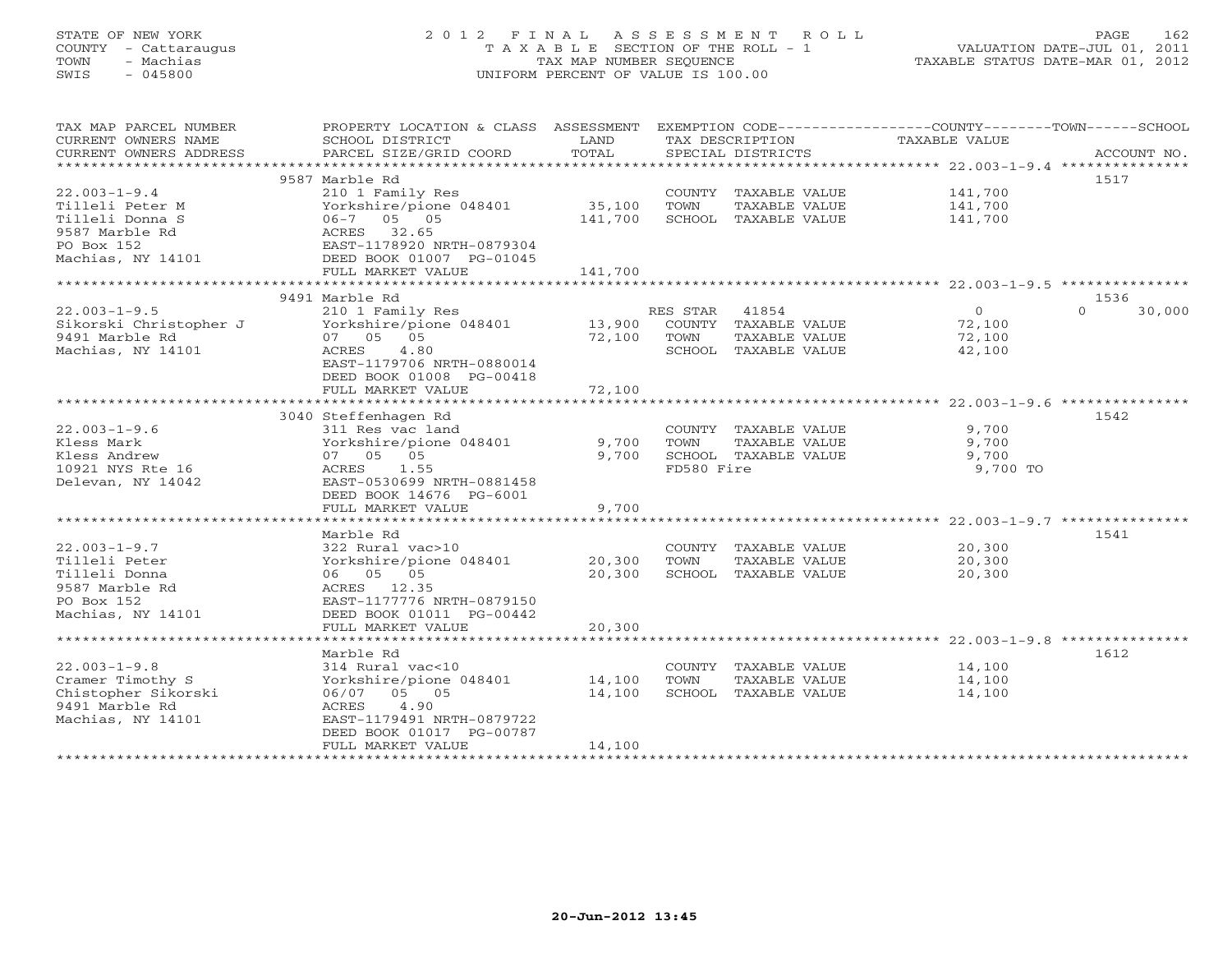## STATE OF NEW YORK 2 0 1 2 F I N A L A S S E S S M E N T R O L L PAGE 163 COUNTY - Cattaraugus T A X A B L E SECTION OF THE ROLL - 1 VALUATION DATE-JUL 01, 2011 TOWN - Machias TAX MAP NUMBER SEQUENCE TAXABLE STATUS DATE-MAR 01, 2012 SWIS - 045800 UNIFORM PERCENT OF VALUE IS 100.00UNIFORM PERCENT OF VALUE IS 100.00

| TAX MAP PARCEL NUMBER                         | PROPERTY LOCATION & CLASS ASSESSMENT EXEMPTION CODE---------------COUNTY-------TOWN------SCHOOL |               |                             |                  |                    |
|-----------------------------------------------|-------------------------------------------------------------------------------------------------|---------------|-----------------------------|------------------|--------------------|
| CURRENT OWNERS NAME<br>CURRENT OWNERS ADDRESS | SCHOOL DISTRICT                                                                                 | LAND<br>TOTAL | TAX DESCRIPTION             | TAXABLE VALUE    | ACCOUNT NO.        |
|                                               | PARCEL SIZE/GRID COORD                                                                          |               | SPECIAL DISTRICTS           |                  |                    |
|                                               | 9559 Vermont Vw                                                                                 |               |                             |                  | 1974               |
| $22.003 - 1 - 9.11$                           | 312 Vac w/imprv                                                                                 |               | COUNTY TAXABLE VALUE 56,300 |                  |                    |
| Kohler Richard Jr.                            |                                                                                                 |               | TOWN<br>TAXABLE VALUE       | 56,300           |                    |
| Kohler Susan E                                | Yorkshire/pione 048401 11,900<br>06/07 05 05 56,300                                             |               | SCHOOL TAXABLE VALUE        | 56,300<br>56,300 |                    |
| 4142 Vinewood Dr                              | ACRES<br>3.23                                                                                   |               | FD580 Fire                  | 56,300 TO        |                    |
| Williamsville, NY 14221                       | EAST-1178285 NRTH-0880127                                                                       |               | LD580 Light                 | 56,300 TO        |                    |
|                                               | DEED BOOK 1028 PG-168                                                                           |               |                             |                  |                    |
|                                               | FULL MARKET VALUE                                                                               | 56,300        |                             |                  |                    |
|                                               |                                                                                                 |               |                             |                  |                    |
|                                               | 3047 Steffenhagen Rd                                                                            |               |                             |                  | 1983               |
| $22.003 - 1 - 9.13$                           | 240 Rural res                                                                                   |               | RES STAR 41854              | $\overline{0}$   | $\Omega$<br>30,000 |
| Boitschenko Anthony D                         | Yorkshire/pione 048401                                                                          | 15,100        | COUNTY TAXABLE VALUE        | 112,700          |                    |
| 3047 Steffenhagen Rd                          | 07 05 05                                                                                        | 112,700       | TOWN<br>TAXABLE VALUE       | 112,700          |                    |
| Machias, NY 14101                             | 5.72<br>ACRES                                                                                   |               | SCHOOL TAXABLE VALUE        | 82,700           |                    |
|                                               | EAST-1178811 NRTH-0881211                                                                       |               | FD580 Fire                  | 112,700 TO       |                    |
|                                               | DEED BOOK 1113 PG-6001                                                                          |               | LD580 Light                 | 112,700 TO       |                    |
|                                               | FULL MARKET VALUE                                                                               | 112,700       |                             |                  |                    |
|                                               |                                                                                                 |               |                             |                  |                    |
|                                               | 9620 Vermont View Dr                                                                            |               |                             |                  | 1990               |
| $22.003 - 1 - 9.14$                           | 210 1 Family Res                                                                                |               | CVET C/T 41131              | 20,000<br>20,000 | $\Omega$           |
| Malicki Ronald                                | Yorkshire/pione 048401 8,700 RES STAR 41854<br>07 05 05 100,600 COUNTY TAXABLE                  |               |                             | $\overline{0}$   | $\Omega$<br>30,000 |
| Malicki Frances                               |                                                                                                 |               | COUNTY TAXABLE VALUE        | 80,600           |                    |
| 9620 Vermont View Dr                          | FRNT 164.00 DPTH 227.00                                                                         |               | TOWN<br>TAXABLE VALUE       | 80,600           |                    |
| Machias, NY 14101                             | BANK<br>032                                                                                     |               | SCHOOL TAXABLE VALUE        | 70,600           |                    |
|                                               | EAST-1178684 NRTH-0881262                                                                       |               | FD580 Fire                  | 100,600 TO       |                    |
|                                               | DEED BOOK 1592 PG-5001                                                                          |               | LD580 Light                 | 100,600 TO       |                    |
|                                               | FULL MARKET VALUE                                                                               | 100,600       |                             |                  |                    |
|                                               |                                                                                                 |               |                             |                  |                    |
|                                               | Steffenhagen Rd                                                                                 |               |                             |                  | 1991               |
| $22.003 - 1 - 9.15$                           | 314 Rural vac<10                                                                                |               | COUNTY TAXABLE VALUE        | 9,900            |                    |
| Tinque Michael J                              | Yorkshire/pione 048401                                                                          | 9,900         | TAXABLE VALUE<br>TOWN       | 9,900            |                    |
| 11644 Worden Rd                               | 07 05 05                                                                                        | 9,900         | SCHOOL TAXABLE VALUE        | 9,900            |                    |
| Delevan, NY 14042                             | 9.50<br>ACRES                                                                                   |               | FD580 Fire                  | 9,900 TO         |                    |
|                                               | EAST-1179606 NRTH-0880922                                                                       |               | LD580 Light                 | 9,900 TO         |                    |
|                                               | DEED BOOK 991<br>PG-471<br>FULL MARKET VALUE                                                    | 9,900         |                             |                  |                    |
|                                               |                                                                                                 |               |                             |                  |                    |
|                                               | Marble Rd                                                                                       |               |                             |                  | 2010               |
| $22.003 - 1 - 9.16$                           | 314 Rural vac<10                                                                                |               | COUNTY TAXABLE VALUE        | 6,300            |                    |
| Johnson Peter A                               | Yorkshire/pione 048401                                                                          | 6,300         | TAXABLE VALUE<br>TOWN       | 6,300            |                    |
| 34 Woodward                                   | 07 05 05                                                                                        | 6,300         | SCHOOL TAXABLE VALUE        | 6,300            |                    |
| W. Seneca, NY 14224                           | 4.85<br>ACRES                                                                                   |               | FD580 Fire                  | 6,300 TO         |                    |
|                                               | EAST-1179656 NRTH-0880386                                                                       |               | LD580 Light                 | 6,300 TO         |                    |
|                                               | DEED BOOK 4316<br>PG-6001                                                                       |               |                             |                  |                    |
|                                               | FULL MARKET VALUE                                                                               | 6,300         |                             |                  |                    |
|                                               |                                                                                                 |               |                             |                  |                    |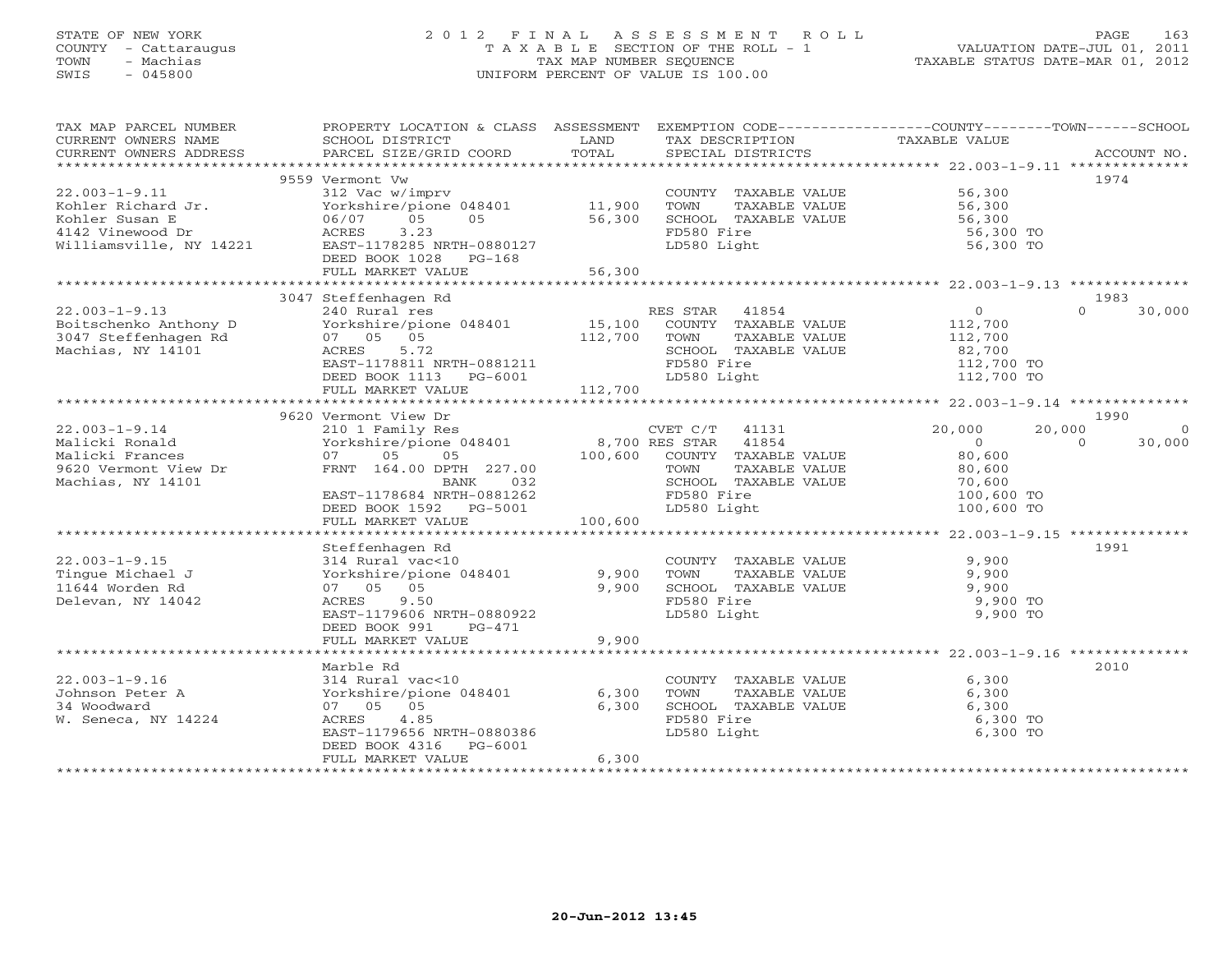## STATE OF NEW YORK 2 0 1 2 F I N A L A S S E S S M E N T R O L L PAGE 164 COUNTY - Cattaraugus T A X A B L E SECTION OF THE ROLL - 1 VALUATION DATE-JUL 01, 2011 TOWN - Machias TAX MAP NUMBER SEQUENCE TAXABLE STATUS DATE-MAR 01, 2012 SWIS - 045800 UNIFORM PERCENT OF VALUE IS 100.00UNIFORM PERCENT OF VALUE IS 100.00

| TAX MAP PARCEL NUMBER                         |                                                                     |               |                             | PROPERTY LOCATION & CLASS ASSESSMENT EXEMPTION CODE----------------COUNTY-------TOWN------SCHOOL |
|-----------------------------------------------|---------------------------------------------------------------------|---------------|-----------------------------|--------------------------------------------------------------------------------------------------|
| CURRENT OWNERS NAME<br>CURRENT OWNERS ADDRESS | SCHOOL DISTRICT                                                     | LAND<br>TOTAL | TAX DESCRIPTION             | TAXABLE VALUE                                                                                    |
|                                               |                                                                     |               |                             |                                                                                                  |
|                                               | Steffenhagen Rd                                                     |               |                             | 2023                                                                                             |
| $22.003 - 1 - 9.17$                           | 322 Rural vac>10                                                    |               | COUNTY TAXABLE VALUE 31,200 |                                                                                                  |
| Bork Frank III                                | Yorkshire/pione 048401 31,200                                       |               | TOWN<br>TAXABLE VALUE       |                                                                                                  |
| 31 Potter Rd                                  | 07 05 05                                                            | 31,200        | SCHOOL TAXABLE VALUE        | 31,200<br>31,200                                                                                 |
| Machias, NY 14101                             | ACRES 26.95                                                         |               | FD580 Fire                  | 31,200 TO                                                                                        |
|                                               | EAST-1178043 NRTH-0881943                                           |               | LD580 Light                 | 31,200 TO                                                                                        |
|                                               | DEED BOOK 7206 PG-8001                                              |               |                             |                                                                                                  |
|                                               | FULL MARKET VALUE                                                   | 31,200        |                             |                                                                                                  |
|                                               |                                                                     |               |                             |                                                                                                  |
|                                               | Steffenhagen Rd                                                     |               |                             | 2028                                                                                             |
| $22.003 - 1 - 9.18$                           | 314 Rural vac<10                                                    |               | COUNTY TAXABLE VALUE 14,300 |                                                                                                  |
| Smith Brett S                                 | Yorkshire/pione 048401 14,300                                       |               | TOWN<br>TAXABLE VALUE       | 14,300                                                                                           |
| Smith Tanya M                                 | 07 05 05                                                            | 14,300        | SCHOOL TAXABLE VALUE        | $\frac{11}{14}$ , 300                                                                            |
| PO Box 91                                     | 5.08<br>ACRES                                                       |               | FD580 Fire                  | 14,300 TO                                                                                        |
| Yorkshire, NY 14173                           | EAST-1178932 NRTH-0880084                                           |               | LD580 Light                 | 14,300 TO                                                                                        |
|                                               | DEED BOOK 8615 PG-4002                                              |               |                             |                                                                                                  |
|                                               | FULL MARKET VALUE                                                   | 14,300        |                             |                                                                                                  |
|                                               | Vermont Vw                                                          |               |                             | 2030                                                                                             |
| $22.003 - 1 - 9.19$                           | 314 Rural vac<10                                                    |               | COUNTY TAXABLE VALUE        |                                                                                                  |
| Miles Jeffrey T                               | Yorkshire/pione 048401 13,900                                       |               | TOWN<br>TAXABLE VALUE       | 13,900<br>13,900                                                                                 |
| Miles Heather P                               | 07 05 05                                                            | 13,900        | SCHOOL TAXABLE VALUE        | 13,900                                                                                           |
| 86 Devonshire Rd                              | ACRES 4.80                                                          |               | FD580 Fire                  | 13,900 TO                                                                                        |
| Buffalo, NY 14223                             | EAST-1178744 NRTH-0880752                                           |               | LD580 Light                 | 13,900 TO                                                                                        |
|                                               | DEED BOOK 9254 PG-4002                                              |               |                             |                                                                                                  |
|                                               | FULL MARKET VALUE                                                   | 13,900        |                             |                                                                                                  |
|                                               |                                                                     |               |                             |                                                                                                  |
|                                               | 9566 Vermont Vw                                                     |               |                             | 2029                                                                                             |
| $22.003 - 1 - 9.20$                           | 312 Vac w/imprv                                                     |               | COUNTY TAXABLE VALUE 66,500 |                                                                                                  |
| Boitschenko Anthony D                         |                                                                     |               | TOWN<br>TAXABLE VALUE       | 66,500                                                                                           |
| 3047 Steffenhagen Rd                          | 322 vorkshire/pione 048401 18,500<br>07 05 05 66,500<br>ACRES 10.00 |               | SCHOOL TAXABLE VALUE        | 66,500                                                                                           |
| Machias, NY 14101                             |                                                                     |               | FD580 Fire                  | 66,500 TO                                                                                        |
|                                               | EAST-1178755 NRTH-0880442                                           |               | LD580 Light                 | 66,500 TO                                                                                        |
|                                               | DEED BOOK 1113 PG-6001                                              |               |                             |                                                                                                  |
|                                               | FULL MARKET VALUE                                                   | 66,500        |                             |                                                                                                  |
|                                               |                                                                     |               |                             |                                                                                                  |
| $22.003 - 1 - 9.21$                           | 9523 Vermont Vw<br>311 Res vac land                                 |               | COUNTY TAXABLE VALUE 11,600 | 2061                                                                                             |
| Boduch Joy V                                  | Yorkshire/pione 048401 11,600                                       |               | TOWN<br>TAXABLE VALUE       | 11,600                                                                                           |
| PO Box 55                                     | 07 05 05                                                            | 11,600        | SCHOOL TAXABLE VALUE        | 11,600                                                                                           |
| Hamburg, NY 14075                             | ACRES<br>5.05                                                       |               | FD580 Fire                  | 11,600 TO                                                                                        |
|                                               | EAST-1178745 NRTH-0880964                                           |               | LD580 Light                 | 11,600 TO                                                                                        |
|                                               | DEED BOOK 13229 PG-3002                                             |               |                             |                                                                                                  |
|                                               | FULL MARKET VALUE                                                   | 11,600        |                             |                                                                                                  |
|                                               |                                                                     |               |                             |                                                                                                  |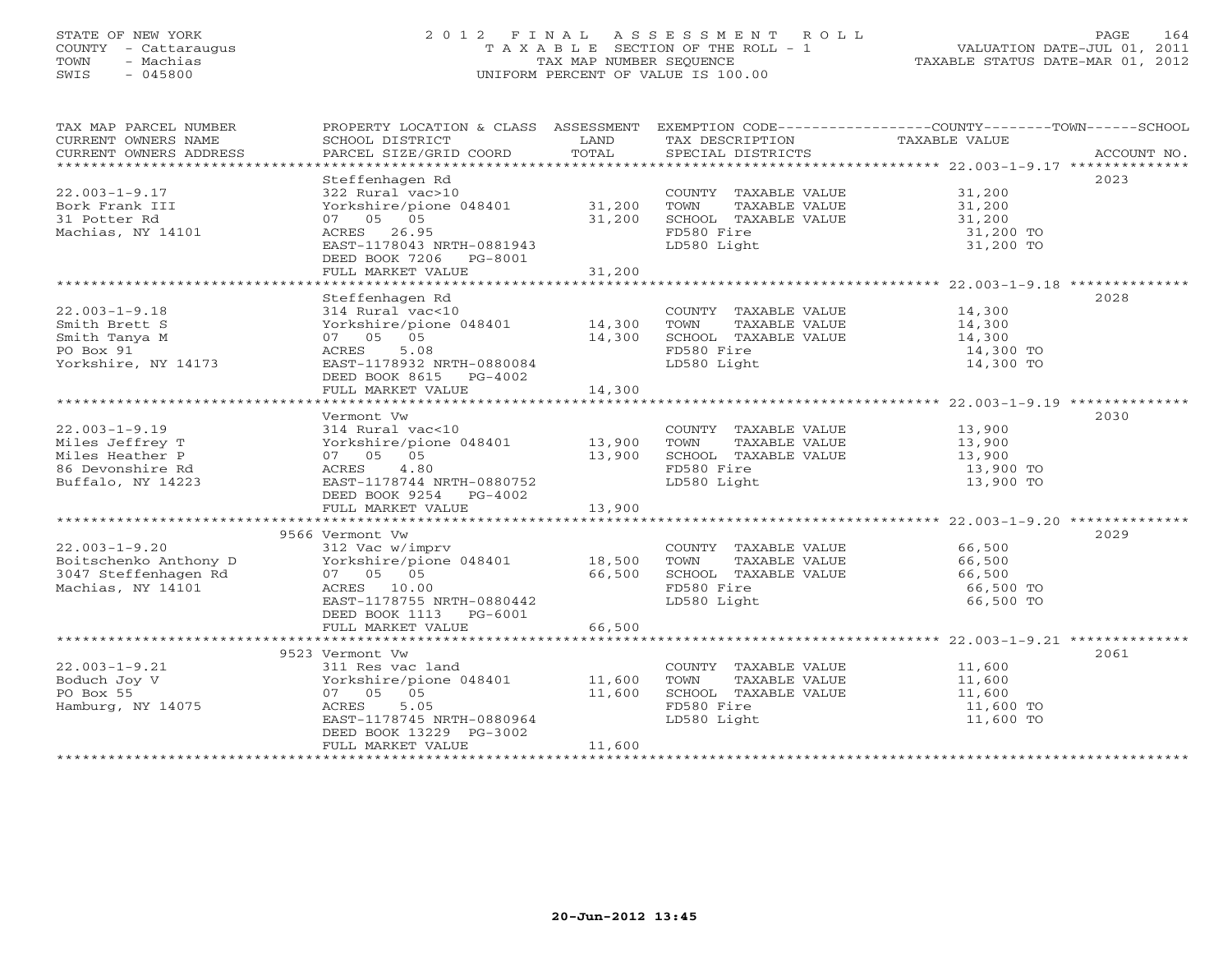## STATE OF NEW YORK 2 0 1 2 F I N A L A S S E S S M E N T R O L L PAGE 165 COUNTY - Cattaraugus T A X A B L E SECTION OF THE ROLL - 1 VALUATION DATE-JUL 01, 2011 TOWN - Machias TAX MAP NUMBER SEQUENCE TAXABLE STATUS DATE-MAR 01, 2012 SWIS - 045800 UNIFORM PERCENT OF VALUE IS 100.00UNIFORM PERCENT OF VALUE IS 100.00

| 9706 -9710 Lake St<br>0872<br>COUNTY TAXABLE VALUE 73,100<br>$22.003 - 1 - 10$<br>210 1 Family Res<br>2101 Pays Begy<br>Davis Pegy A<br>Davis Carmen L<br>9599 N Junction Rd<br>Machias, NY 14101 Pays BAST-1177448 NRTH-0881936<br>EAST-1177448 NRTH-0881936<br>DEED BOOK 893<br>PG-00457<br>PELL MACHIAS<br>Yorkshire/pione 048401 9,300<br>TAXABLE VALUE<br>TAXABLE VALUE 73,100<br>TAXABLE VALUE 73,100<br>TOWN<br>73,100<br>SCHOOL TAXABLE VALUE<br>FESSO Fire<br>73,100 TO<br>FD580 Fire<br>LD580 Light<br>73,100 TO<br>0871<br>9726 Lake St<br>Lake St<br>210 1 Family Res<br>Yorkshire/pione 048401 6,200 COUNTY TAXABLE VALUE<br>62,300 TOWN TAXABLE VALUE<br>$\overline{0}$<br>$22.003 - 1 - 11$<br>$\Omega$<br>30,000<br>Beaver Ricky J<br>62,300<br>62,300<br>9726 E Lake Rd<br>$07$ 05 05<br>FRNT 160.00 DPTH 100.00<br>Machias, NY 14101<br>EAST-1177463 NRTH-0882233<br>FD580 Fire<br>62,300 TO<br>$-00480$<br>62,300<br>DEED BOOK 00977 PG-00480<br>LD580 Light<br>FULL MARKET VALUE<br>1627<br>Lake St<br>200 COUNTY TAXABLE VALUE<br>311 Res vac land<br>100 Yorkshire/pione 048401 200 TOWN TAXABLE VALUE<br>200 SCHOOL TAXABLE VALUE<br>200 SCHOOL TAXABLE VALUE<br>200 200<br>$22.003 - 1 - 12$<br>Davis Peggy A<br>Davis Carmen L<br>9599 N Junction Rd<br>Machias, NY 14101<br>FRNT 82.00 DPTH 100.00<br>EAST-1177473 NRTH-0882359<br>FD580 Fire<br>200 TO<br>LD580 Light<br>200 TO<br>DEED BOOK 893<br>PG-00457<br>200<br>FULL MARKET VALUE<br>1116<br>9766 Lake St<br>22.003-1-13.1 311 Res vac land<br>Showers Donald A Yorkshire/pione 048401 9,600<br>500 Dry Hollow Rd 07 05 05 9,600<br>Knoxville, TN 37920 ACRES 1.45<br>COUNTY TAXABLE VALUE<br>TOWN TAXABLE VALUE 9,600<br>SCHOOL TAXABLE VALUE 9,600<br>9,600 TO<br>LD580 Light<br>9,600 TO<br>EAST-1177818 NRTH-0883131<br>DEED BOOK 890 PG-00813<br>9,600<br>FULL MARKET VALUE<br>9756 Lake St<br>1706<br>COUNTY TAXABLE VALUE 59,200<br>TOWN TAXABLE VALUE 59,200<br>SCHOOL TAXABLE VALUE 59,200<br>FD580 Fire 59,200 TO<br>LD580 Light 59,200 TO<br>59,200<br>Amherst, NY 14226<br>2.15<br>ACRES<br>EAST-1177761 NRTH-0882929 | TAX MAP PARCEL NUMBER<br>CURRENT OWNERS NAME<br>CURRENT OWNERS ADDRESS | PROPERTY LOCATION & CLASS ASSESSMENT EXEMPTION CODE---------------COUNTY-------TOWN------SCHOOL<br>SCHOOL DISTRICT | <b>EXAMPLE SERVICE SERVICE SERVICE SERVICE SERVICE SERVICE SERVICE SERVICE SERVICE SERVICE SERVICE SERVICE SERVICE</b> | TAX DESCRIPTION | TAXABLE VALUE |  |
|---------------------------------------------------------------------------------------------------------------------------------------------------------------------------------------------------------------------------------------------------------------------------------------------------------------------------------------------------------------------------------------------------------------------------------------------------------------------------------------------------------------------------------------------------------------------------------------------------------------------------------------------------------------------------------------------------------------------------------------------------------------------------------------------------------------------------------------------------------------------------------------------------------------------------------------------------------------------------------------------------------------------------------------------------------------------------------------------------------------------------------------------------------------------------------------------------------------------------------------------------------------------------------------------------------------------------------------------------------------------------------------------------------------------------------------------------------------------------------------------------------------------------------------------------------------------------------------------------------------------------------------------------------------------------------------------------------------------------------------------------------------------------------------------------------------------------------------------------------------------------------------------------------------------------------------------------------------------------------------------------------------------------------------------------------------------------------------------------------------------|------------------------------------------------------------------------|--------------------------------------------------------------------------------------------------------------------|------------------------------------------------------------------------------------------------------------------------|-----------------|---------------|--|
|                                                                                                                                                                                                                                                                                                                                                                                                                                                                                                                                                                                                                                                                                                                                                                                                                                                                                                                                                                                                                                                                                                                                                                                                                                                                                                                                                                                                                                                                                                                                                                                                                                                                                                                                                                                                                                                                                                                                                                                                                                                                                                                     |                                                                        |                                                                                                                    |                                                                                                                        |                 |               |  |
|                                                                                                                                                                                                                                                                                                                                                                                                                                                                                                                                                                                                                                                                                                                                                                                                                                                                                                                                                                                                                                                                                                                                                                                                                                                                                                                                                                                                                                                                                                                                                                                                                                                                                                                                                                                                                                                                                                                                                                                                                                                                                                                     |                                                                        |                                                                                                                    |                                                                                                                        |                 |               |  |
|                                                                                                                                                                                                                                                                                                                                                                                                                                                                                                                                                                                                                                                                                                                                                                                                                                                                                                                                                                                                                                                                                                                                                                                                                                                                                                                                                                                                                                                                                                                                                                                                                                                                                                                                                                                                                                                                                                                                                                                                                                                                                                                     |                                                                        |                                                                                                                    |                                                                                                                        |                 |               |  |
|                                                                                                                                                                                                                                                                                                                                                                                                                                                                                                                                                                                                                                                                                                                                                                                                                                                                                                                                                                                                                                                                                                                                                                                                                                                                                                                                                                                                                                                                                                                                                                                                                                                                                                                                                                                                                                                                                                                                                                                                                                                                                                                     |                                                                        |                                                                                                                    |                                                                                                                        |                 |               |  |
|                                                                                                                                                                                                                                                                                                                                                                                                                                                                                                                                                                                                                                                                                                                                                                                                                                                                                                                                                                                                                                                                                                                                                                                                                                                                                                                                                                                                                                                                                                                                                                                                                                                                                                                                                                                                                                                                                                                                                                                                                                                                                                                     |                                                                        |                                                                                                                    |                                                                                                                        |                 |               |  |
|                                                                                                                                                                                                                                                                                                                                                                                                                                                                                                                                                                                                                                                                                                                                                                                                                                                                                                                                                                                                                                                                                                                                                                                                                                                                                                                                                                                                                                                                                                                                                                                                                                                                                                                                                                                                                                                                                                                                                                                                                                                                                                                     |                                                                        |                                                                                                                    |                                                                                                                        |                 |               |  |
|                                                                                                                                                                                                                                                                                                                                                                                                                                                                                                                                                                                                                                                                                                                                                                                                                                                                                                                                                                                                                                                                                                                                                                                                                                                                                                                                                                                                                                                                                                                                                                                                                                                                                                                                                                                                                                                                                                                                                                                                                                                                                                                     |                                                                        |                                                                                                                    |                                                                                                                        |                 |               |  |
|                                                                                                                                                                                                                                                                                                                                                                                                                                                                                                                                                                                                                                                                                                                                                                                                                                                                                                                                                                                                                                                                                                                                                                                                                                                                                                                                                                                                                                                                                                                                                                                                                                                                                                                                                                                                                                                                                                                                                                                                                                                                                                                     |                                                                        |                                                                                                                    |                                                                                                                        |                 |               |  |
|                                                                                                                                                                                                                                                                                                                                                                                                                                                                                                                                                                                                                                                                                                                                                                                                                                                                                                                                                                                                                                                                                                                                                                                                                                                                                                                                                                                                                                                                                                                                                                                                                                                                                                                                                                                                                                                                                                                                                                                                                                                                                                                     |                                                                        |                                                                                                                    |                                                                                                                        |                 |               |  |
|                                                                                                                                                                                                                                                                                                                                                                                                                                                                                                                                                                                                                                                                                                                                                                                                                                                                                                                                                                                                                                                                                                                                                                                                                                                                                                                                                                                                                                                                                                                                                                                                                                                                                                                                                                                                                                                                                                                                                                                                                                                                                                                     |                                                                        |                                                                                                                    |                                                                                                                        |                 |               |  |
|                                                                                                                                                                                                                                                                                                                                                                                                                                                                                                                                                                                                                                                                                                                                                                                                                                                                                                                                                                                                                                                                                                                                                                                                                                                                                                                                                                                                                                                                                                                                                                                                                                                                                                                                                                                                                                                                                                                                                                                                                                                                                                                     |                                                                        |                                                                                                                    |                                                                                                                        |                 |               |  |
|                                                                                                                                                                                                                                                                                                                                                                                                                                                                                                                                                                                                                                                                                                                                                                                                                                                                                                                                                                                                                                                                                                                                                                                                                                                                                                                                                                                                                                                                                                                                                                                                                                                                                                                                                                                                                                                                                                                                                                                                                                                                                                                     |                                                                        |                                                                                                                    |                                                                                                                        |                 |               |  |
|                                                                                                                                                                                                                                                                                                                                                                                                                                                                                                                                                                                                                                                                                                                                                                                                                                                                                                                                                                                                                                                                                                                                                                                                                                                                                                                                                                                                                                                                                                                                                                                                                                                                                                                                                                                                                                                                                                                                                                                                                                                                                                                     |                                                                        |                                                                                                                    |                                                                                                                        |                 |               |  |
|                                                                                                                                                                                                                                                                                                                                                                                                                                                                                                                                                                                                                                                                                                                                                                                                                                                                                                                                                                                                                                                                                                                                                                                                                                                                                                                                                                                                                                                                                                                                                                                                                                                                                                                                                                                                                                                                                                                                                                                                                                                                                                                     |                                                                        |                                                                                                                    |                                                                                                                        |                 |               |  |
|                                                                                                                                                                                                                                                                                                                                                                                                                                                                                                                                                                                                                                                                                                                                                                                                                                                                                                                                                                                                                                                                                                                                                                                                                                                                                                                                                                                                                                                                                                                                                                                                                                                                                                                                                                                                                                                                                                                                                                                                                                                                                                                     |                                                                        |                                                                                                                    |                                                                                                                        |                 |               |  |
|                                                                                                                                                                                                                                                                                                                                                                                                                                                                                                                                                                                                                                                                                                                                                                                                                                                                                                                                                                                                                                                                                                                                                                                                                                                                                                                                                                                                                                                                                                                                                                                                                                                                                                                                                                                                                                                                                                                                                                                                                                                                                                                     |                                                                        |                                                                                                                    |                                                                                                                        |                 |               |  |
|                                                                                                                                                                                                                                                                                                                                                                                                                                                                                                                                                                                                                                                                                                                                                                                                                                                                                                                                                                                                                                                                                                                                                                                                                                                                                                                                                                                                                                                                                                                                                                                                                                                                                                                                                                                                                                                                                                                                                                                                                                                                                                                     |                                                                        |                                                                                                                    |                                                                                                                        |                 |               |  |
|                                                                                                                                                                                                                                                                                                                                                                                                                                                                                                                                                                                                                                                                                                                                                                                                                                                                                                                                                                                                                                                                                                                                                                                                                                                                                                                                                                                                                                                                                                                                                                                                                                                                                                                                                                                                                                                                                                                                                                                                                                                                                                                     |                                                                        |                                                                                                                    |                                                                                                                        |                 |               |  |
|                                                                                                                                                                                                                                                                                                                                                                                                                                                                                                                                                                                                                                                                                                                                                                                                                                                                                                                                                                                                                                                                                                                                                                                                                                                                                                                                                                                                                                                                                                                                                                                                                                                                                                                                                                                                                                                                                                                                                                                                                                                                                                                     |                                                                        |                                                                                                                    |                                                                                                                        |                 |               |  |
|                                                                                                                                                                                                                                                                                                                                                                                                                                                                                                                                                                                                                                                                                                                                                                                                                                                                                                                                                                                                                                                                                                                                                                                                                                                                                                                                                                                                                                                                                                                                                                                                                                                                                                                                                                                                                                                                                                                                                                                                                                                                                                                     |                                                                        |                                                                                                                    |                                                                                                                        |                 |               |  |
|                                                                                                                                                                                                                                                                                                                                                                                                                                                                                                                                                                                                                                                                                                                                                                                                                                                                                                                                                                                                                                                                                                                                                                                                                                                                                                                                                                                                                                                                                                                                                                                                                                                                                                                                                                                                                                                                                                                                                                                                                                                                                                                     |                                                                        |                                                                                                                    |                                                                                                                        |                 |               |  |
|                                                                                                                                                                                                                                                                                                                                                                                                                                                                                                                                                                                                                                                                                                                                                                                                                                                                                                                                                                                                                                                                                                                                                                                                                                                                                                                                                                                                                                                                                                                                                                                                                                                                                                                                                                                                                                                                                                                                                                                                                                                                                                                     |                                                                        |                                                                                                                    |                                                                                                                        |                 |               |  |
|                                                                                                                                                                                                                                                                                                                                                                                                                                                                                                                                                                                                                                                                                                                                                                                                                                                                                                                                                                                                                                                                                                                                                                                                                                                                                                                                                                                                                                                                                                                                                                                                                                                                                                                                                                                                                                                                                                                                                                                                                                                                                                                     |                                                                        |                                                                                                                    |                                                                                                                        |                 |               |  |
|                                                                                                                                                                                                                                                                                                                                                                                                                                                                                                                                                                                                                                                                                                                                                                                                                                                                                                                                                                                                                                                                                                                                                                                                                                                                                                                                                                                                                                                                                                                                                                                                                                                                                                                                                                                                                                                                                                                                                                                                                                                                                                                     |                                                                        |                                                                                                                    |                                                                                                                        |                 |               |  |
|                                                                                                                                                                                                                                                                                                                                                                                                                                                                                                                                                                                                                                                                                                                                                                                                                                                                                                                                                                                                                                                                                                                                                                                                                                                                                                                                                                                                                                                                                                                                                                                                                                                                                                                                                                                                                                                                                                                                                                                                                                                                                                                     |                                                                        |                                                                                                                    |                                                                                                                        |                 |               |  |
|                                                                                                                                                                                                                                                                                                                                                                                                                                                                                                                                                                                                                                                                                                                                                                                                                                                                                                                                                                                                                                                                                                                                                                                                                                                                                                                                                                                                                                                                                                                                                                                                                                                                                                                                                                                                                                                                                                                                                                                                                                                                                                                     |                                                                        |                                                                                                                    |                                                                                                                        |                 |               |  |
|                                                                                                                                                                                                                                                                                                                                                                                                                                                                                                                                                                                                                                                                                                                                                                                                                                                                                                                                                                                                                                                                                                                                                                                                                                                                                                                                                                                                                                                                                                                                                                                                                                                                                                                                                                                                                                                                                                                                                                                                                                                                                                                     |                                                                        |                                                                                                                    |                                                                                                                        |                 |               |  |
|                                                                                                                                                                                                                                                                                                                                                                                                                                                                                                                                                                                                                                                                                                                                                                                                                                                                                                                                                                                                                                                                                                                                                                                                                                                                                                                                                                                                                                                                                                                                                                                                                                                                                                                                                                                                                                                                                                                                                                                                                                                                                                                     |                                                                        |                                                                                                                    |                                                                                                                        |                 |               |  |
|                                                                                                                                                                                                                                                                                                                                                                                                                                                                                                                                                                                                                                                                                                                                                                                                                                                                                                                                                                                                                                                                                                                                                                                                                                                                                                                                                                                                                                                                                                                                                                                                                                                                                                                                                                                                                                                                                                                                                                                                                                                                                                                     |                                                                        |                                                                                                                    |                                                                                                                        |                 |               |  |
|                                                                                                                                                                                                                                                                                                                                                                                                                                                                                                                                                                                                                                                                                                                                                                                                                                                                                                                                                                                                                                                                                                                                                                                                                                                                                                                                                                                                                                                                                                                                                                                                                                                                                                                                                                                                                                                                                                                                                                                                                                                                                                                     |                                                                        |                                                                                                                    |                                                                                                                        |                 |               |  |
|                                                                                                                                                                                                                                                                                                                                                                                                                                                                                                                                                                                                                                                                                                                                                                                                                                                                                                                                                                                                                                                                                                                                                                                                                                                                                                                                                                                                                                                                                                                                                                                                                                                                                                                                                                                                                                                                                                                                                                                                                                                                                                                     |                                                                        |                                                                                                                    |                                                                                                                        |                 |               |  |
|                                                                                                                                                                                                                                                                                                                                                                                                                                                                                                                                                                                                                                                                                                                                                                                                                                                                                                                                                                                                                                                                                                                                                                                                                                                                                                                                                                                                                                                                                                                                                                                                                                                                                                                                                                                                                                                                                                                                                                                                                                                                                                                     |                                                                        |                                                                                                                    |                                                                                                                        |                 |               |  |
|                                                                                                                                                                                                                                                                                                                                                                                                                                                                                                                                                                                                                                                                                                                                                                                                                                                                                                                                                                                                                                                                                                                                                                                                                                                                                                                                                                                                                                                                                                                                                                                                                                                                                                                                                                                                                                                                                                                                                                                                                                                                                                                     |                                                                        |                                                                                                                    |                                                                                                                        |                 |               |  |
|                                                                                                                                                                                                                                                                                                                                                                                                                                                                                                                                                                                                                                                                                                                                                                                                                                                                                                                                                                                                                                                                                                                                                                                                                                                                                                                                                                                                                                                                                                                                                                                                                                                                                                                                                                                                                                                                                                                                                                                                                                                                                                                     |                                                                        |                                                                                                                    |                                                                                                                        |                 |               |  |
|                                                                                                                                                                                                                                                                                                                                                                                                                                                                                                                                                                                                                                                                                                                                                                                                                                                                                                                                                                                                                                                                                                                                                                                                                                                                                                                                                                                                                                                                                                                                                                                                                                                                                                                                                                                                                                                                                                                                                                                                                                                                                                                     |                                                                        |                                                                                                                    |                                                                                                                        |                 |               |  |
|                                                                                                                                                                                                                                                                                                                                                                                                                                                                                                                                                                                                                                                                                                                                                                                                                                                                                                                                                                                                                                                                                                                                                                                                                                                                                                                                                                                                                                                                                                                                                                                                                                                                                                                                                                                                                                                                                                                                                                                                                                                                                                                     |                                                                        |                                                                                                                    |                                                                                                                        |                 |               |  |
|                                                                                                                                                                                                                                                                                                                                                                                                                                                                                                                                                                                                                                                                                                                                                                                                                                                                                                                                                                                                                                                                                                                                                                                                                                                                                                                                                                                                                                                                                                                                                                                                                                                                                                                                                                                                                                                                                                                                                                                                                                                                                                                     |                                                                        |                                                                                                                    |                                                                                                                        |                 |               |  |
|                                                                                                                                                                                                                                                                                                                                                                                                                                                                                                                                                                                                                                                                                                                                                                                                                                                                                                                                                                                                                                                                                                                                                                                                                                                                                                                                                                                                                                                                                                                                                                                                                                                                                                                                                                                                                                                                                                                                                                                                                                                                                                                     |                                                                        |                                                                                                                    |                                                                                                                        |                 |               |  |
|                                                                                                                                                                                                                                                                                                                                                                                                                                                                                                                                                                                                                                                                                                                                                                                                                                                                                                                                                                                                                                                                                                                                                                                                                                                                                                                                                                                                                                                                                                                                                                                                                                                                                                                                                                                                                                                                                                                                                                                                                                                                                                                     |                                                                        |                                                                                                                    |                                                                                                                        |                 |               |  |
|                                                                                                                                                                                                                                                                                                                                                                                                                                                                                                                                                                                                                                                                                                                                                                                                                                                                                                                                                                                                                                                                                                                                                                                                                                                                                                                                                                                                                                                                                                                                                                                                                                                                                                                                                                                                                                                                                                                                                                                                                                                                                                                     |                                                                        |                                                                                                                    |                                                                                                                        |                 |               |  |
|                                                                                                                                                                                                                                                                                                                                                                                                                                                                                                                                                                                                                                                                                                                                                                                                                                                                                                                                                                                                                                                                                                                                                                                                                                                                                                                                                                                                                                                                                                                                                                                                                                                                                                                                                                                                                                                                                                                                                                                                                                                                                                                     |                                                                        |                                                                                                                    |                                                                                                                        |                 |               |  |
|                                                                                                                                                                                                                                                                                                                                                                                                                                                                                                                                                                                                                                                                                                                                                                                                                                                                                                                                                                                                                                                                                                                                                                                                                                                                                                                                                                                                                                                                                                                                                                                                                                                                                                                                                                                                                                                                                                                                                                                                                                                                                                                     |                                                                        |                                                                                                                    |                                                                                                                        |                 |               |  |
|                                                                                                                                                                                                                                                                                                                                                                                                                                                                                                                                                                                                                                                                                                                                                                                                                                                                                                                                                                                                                                                                                                                                                                                                                                                                                                                                                                                                                                                                                                                                                                                                                                                                                                                                                                                                                                                                                                                                                                                                                                                                                                                     |                                                                        |                                                                                                                    |                                                                                                                        |                 |               |  |
| DEED BOOK 9759 PG-3001                                                                                                                                                                                                                                                                                                                                                                                                                                                                                                                                                                                                                                                                                                                                                                                                                                                                                                                                                                                                                                                                                                                                                                                                                                                                                                                                                                                                                                                                                                                                                                                                                                                                                                                                                                                                                                                                                                                                                                                                                                                                                              |                                                                        |                                                                                                                    |                                                                                                                        |                 |               |  |
| 59,200<br>FULL MARKET VALUE                                                                                                                                                                                                                                                                                                                                                                                                                                                                                                                                                                                                                                                                                                                                                                                                                                                                                                                                                                                                                                                                                                                                                                                                                                                                                                                                                                                                                                                                                                                                                                                                                                                                                                                                                                                                                                                                                                                                                                                                                                                                                         |                                                                        |                                                                                                                    |                                                                                                                        |                 |               |  |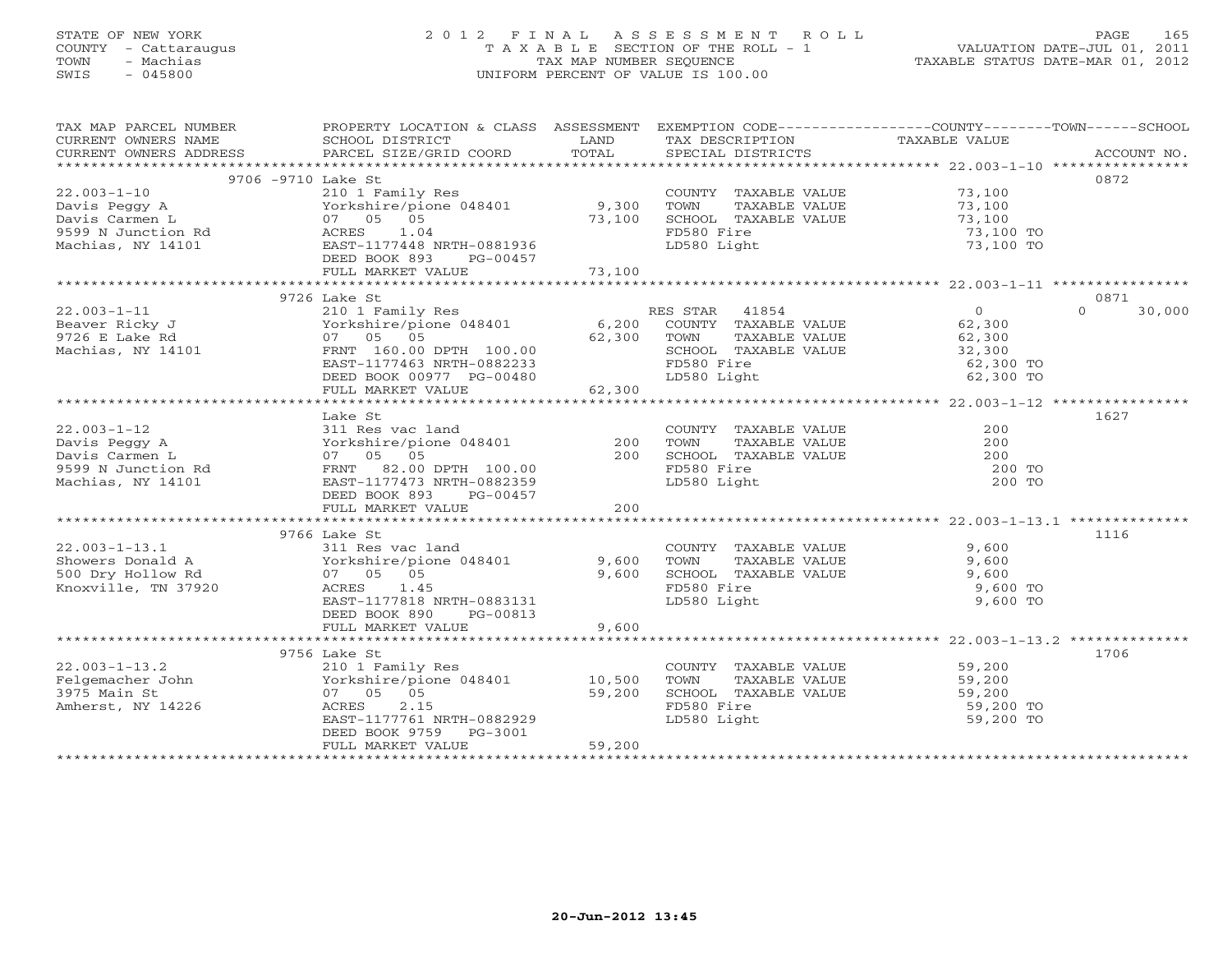## STATE OF NEW YORK 2 0 1 2 F I N A L A S S E S S M E N T R O L L PAGE 166 COUNTY - Cattaraugus T A X A B L E SECTION OF THE ROLL - 1 VALUATION DATE-JUL 01, 2011 TOWN - Machias TAX MAP NUMBER SEQUENCE TAXABLE STATUS DATE-MAR 01, 2012 SWIS - 045800 UNIFORM PERCENT OF VALUE IS 100.00UNIFORM PERCENT OF VALUE IS 100.00

| TAX MAP PARCEL NUMBER<br>CURRENT OWNERS NAME                                                                                                                                                                                                                                                                                                                                                                                                                                                                           | PROPERTY LOCATION & CLASS ASSESSMENT EXEMPTION CODE----------------COUNTY-------TOWN------SCHOOL<br>SCHOOL DISTRICT                                                                                                                                        | <b>EXAMPLE SETTING STATE</b> | TAX DESCRIPTION                                | TAXABLE VALUE                                                       |                    |
|------------------------------------------------------------------------------------------------------------------------------------------------------------------------------------------------------------------------------------------------------------------------------------------------------------------------------------------------------------------------------------------------------------------------------------------------------------------------------------------------------------------------|------------------------------------------------------------------------------------------------------------------------------------------------------------------------------------------------------------------------------------------------------------|------------------------------|------------------------------------------------|---------------------------------------------------------------------|--------------------|
| $\begin{minipage}{.45\textwidth} \begin{minipage}{.45\textwidth} \begin{minipage}{.45\textwidth} \begin{minipage}{.45\textwidth} \begin{minipage}{.45\textwidth} \begin{minipage}{.45\textwidth} \begin{minipage}{.45\textwidth} \begin{minipage}{.45\textwidth} \begin{minipage}{.45\textwidth} \begin{minipage}{.45\textwidth} \begin{minipage}{.45\textwidth} \begin{minipage}{.45\textwidth} \begin{minipage}{.45\textwidth} \begin{minipage}{.45\textwidth} \begin{minipage}{.45\textwidth} \begin{minipage}{.45$ |                                                                                                                                                                                                                                                            |                              |                                                |                                                                     |                    |
|                                                                                                                                                                                                                                                                                                                                                                                                                                                                                                                        |                                                                                                                                                                                                                                                            |                              |                                                |                                                                     |                    |
|                                                                                                                                                                                                                                                                                                                                                                                                                                                                                                                        | 9736 Lake St                                                                                                                                                                                                                                               |                              |                                                |                                                                     | 1727               |
| $22.003 - 1 - 13.3$                                                                                                                                                                                                                                                                                                                                                                                                                                                                                                    | 260 Seasonal res<br>Yorkshire/pione 048401 14,100                                                                                                                                                                                                          |                              | COUNTY TAXABLE VALUE 34,500                    |                                                                     |                    |
| Ferguson David W                                                                                                                                                                                                                                                                                                                                                                                                                                                                                                       |                                                                                                                                                                                                                                                            |                              | TOWN TAXABLE VALUE                             | 34,500                                                              |                    |
| Ferguson Yvonne                                                                                                                                                                                                                                                                                                                                                                                                                                                                                                        | 07 05 05                                                                                                                                                                                                                                                   | 34,500                       | SCHOOL TAXABLE VALUE                           | 34,500                                                              |                    |
| 122 Crescent Ave                                                                                                                                                                                                                                                                                                                                                                                                                                                                                                       | ACRES 4.90                                                                                                                                                                                                                                                 |                              | FD580 Fire<br>LD580 Light                      | 34,500 TO                                                           |                    |
| Hamburg, NY 14075                                                                                                                                                                                                                                                                                                                                                                                                                                                                                                      | EAST-1177949 NRTH-0882513                                                                                                                                                                                                                                  |                              |                                                | 34,500 TO                                                           |                    |
|                                                                                                                                                                                                                                                                                                                                                                                                                                                                                                                        | DEED BOOK 00998 PG-01023                                                                                                                                                                                                                                   |                              |                                                |                                                                     |                    |
|                                                                                                                                                                                                                                                                                                                                                                                                                                                                                                                        | FULL MARKET VALUE                                                                                                                                                                                                                                          | 34,500                       |                                                |                                                                     |                    |
|                                                                                                                                                                                                                                                                                                                                                                                                                                                                                                                        |                                                                                                                                                                                                                                                            |                              |                                                |                                                                     |                    |
|                                                                                                                                                                                                                                                                                                                                                                                                                                                                                                                        | Lake St                                                                                                                                                                                                                                                    |                              |                                                |                                                                     | 1747               |
| $22.003 - 1 - 13.4$                                                                                                                                                                                                                                                                                                                                                                                                                                                                                                    | 311 Res vac land                                                                                                                                                                                                                                           |                              | COUNTY TAXABLE VALUE 14,100                    |                                                                     |                    |
| Felgemacher John                                                                                                                                                                                                                                                                                                                                                                                                                                                                                                       |                                                                                                                                                                                                                                                            |                              | ----<br>TAXABLE VALUE<br>TAXABLE VALUE<br>TOWN |                                                                     |                    |
| 3975 Main St                                                                                                                                                                                                                                                                                                                                                                                                                                                                                                           | Yorkshire/pione 048401 14,100<br>07 05 05 14,100                                                                                                                                                                                                           |                              | SCHOOL TAXABLE VALUE                           | 14,100<br>14,100                                                    |                    |
| Amherst, NY 14226                                                                                                                                                                                                                                                                                                                                                                                                                                                                                                      | ACRES 4.90<br>ACRES 4.90<br>EAST-1177963 NRTH-0882729                                                                                                                                                                                                      |                              | FD580 Fire                                     | 14,100 TO                                                           |                    |
|                                                                                                                                                                                                                                                                                                                                                                                                                                                                                                                        |                                                                                                                                                                                                                                                            |                              | LD580 Light                                    | 14,100 TO                                                           |                    |
|                                                                                                                                                                                                                                                                                                                                                                                                                                                                                                                        | DEED BOOK 9759 PG-3001                                                                                                                                                                                                                                     |                              |                                                |                                                                     |                    |
|                                                                                                                                                                                                                                                                                                                                                                                                                                                                                                                        | FULL MARKET VALUE 14,100                                                                                                                                                                                                                                   |                              |                                                |                                                                     |                    |
|                                                                                                                                                                                                                                                                                                                                                                                                                                                                                                                        |                                                                                                                                                                                                                                                            |                              |                                                |                                                                     |                    |
|                                                                                                                                                                                                                                                                                                                                                                                                                                                                                                                        | 9766 Lake St<br>Lake St<br>210 1 Family Res<br>Yorkshire/pione 048401 7,800<br>-- 05 05 111,600                                                                                                                                                            |                              |                                                |                                                                     | 1797               |
| $22.003 - 1 - 13.6$                                                                                                                                                                                                                                                                                                                                                                                                                                                                                                    |                                                                                                                                                                                                                                                            |                              | COUNTY TAXABLE VALUE 111,600                   |                                                                     |                    |
| Dehnkamp Alan H                                                                                                                                                                                                                                                                                                                                                                                                                                                                                                        |                                                                                                                                                                                                                                                            |                              | TOWN<br>TAXABLE VALUE                          | 111,600<br>111,600                                                  |                    |
| 1496 Kent Rd                                                                                                                                                                                                                                                                                                                                                                                                                                                                                                           | 07 05 05                                                                                                                                                                                                                                                   |                              | SCHOOL TAXABLE VALUE                           |                                                                     |                    |
| Hinsdale, NY 14743                                                                                                                                                                                                                                                                                                                                                                                                                                                                                                     | FRNT 154.19 DPTH 162.00                                                                                                                                                                                                                                    |                              | FD580 Fire                                     | 111,600 TO                                                          |                    |
|                                                                                                                                                                                                                                                                                                                                                                                                                                                                                                                        | BANK 017                                                                                                                                                                                                                                                   |                              | LD580 Light                                    | 111,600 TO                                                          |                    |
|                                                                                                                                                                                                                                                                                                                                                                                                                                                                                                                        | EAST-1177599 NRTH-0883091                                                                                                                                                                                                                                  |                              |                                                |                                                                     |                    |
|                                                                                                                                                                                                                                                                                                                                                                                                                                                                                                                        | DEED BOOK 9712 PG-8001                                                                                                                                                                                                                                     |                              |                                                |                                                                     |                    |
|                                                                                                                                                                                                                                                                                                                                                                                                                                                                                                                        |                                                                                                                                                                                                                                                            |                              |                                                |                                                                     |                    |
|                                                                                                                                                                                                                                                                                                                                                                                                                                                                                                                        |                                                                                                                                                                                                                                                            |                              |                                                |                                                                     |                    |
|                                                                                                                                                                                                                                                                                                                                                                                                                                                                                                                        | 9848 Lake St                                                                                                                                                                                                                                               |                              |                                                |                                                                     | 1049               |
| $22.003 - 1 - 14$                                                                                                                                                                                                                                                                                                                                                                                                                                                                                                      |                                                                                                                                                                                                                                                            |                              |                                                | $\begin{array}{c} 0 \\ 149,800 \end{array}$                         | $\Omega$<br>30,000 |
| Riforgiato Philip T                                                                                                                                                                                                                                                                                                                                                                                                                                                                                                    |                                                                                                                                                                                                                                                            |                              |                                                |                                                                     |                    |
| 9848 Lake St                                                                                                                                                                                                                                                                                                                                                                                                                                                                                                           |                                                                                                                                                                                                                                                            |                              |                                                | $149,800$<br>$119,800$                                              |                    |
| Machias, NY 14101                                                                                                                                                                                                                                                                                                                                                                                                                                                                                                      |                                                                                                                                                                                                                                                            |                              | SCHOOL TAXABLE VALUE                           |                                                                     |                    |
|                                                                                                                                                                                                                                                                                                                                                                                                                                                                                                                        |                                                                                                                                                                                                                                                            |                              |                                                | 149,800 TO                                                          |                    |
|                                                                                                                                                                                                                                                                                                                                                                                                                                                                                                                        | ES STAR 41854<br>210 1 Family Res<br>Yorkshire/pione 048401<br>08 05 05<br>ACRES 4.41<br>EAST-1177934 NRTH-0884635<br>DEED DROX 1028<br>NRTH-0884635<br>PED580 Fire<br>DEED DROX 1028<br>NRTH-0884635<br>PED580 Fire<br>DEED BOOK 1028<br>PED580 Fire<br>L |                              |                                                | 149,800 TO                                                          |                    |
|                                                                                                                                                                                                                                                                                                                                                                                                                                                                                                                        | FULL MARKET VALUE 149,800                                                                                                                                                                                                                                  |                              |                                                |                                                                     |                    |
|                                                                                                                                                                                                                                                                                                                                                                                                                                                                                                                        |                                                                                                                                                                                                                                                            |                              |                                                |                                                                     |                    |
|                                                                                                                                                                                                                                                                                                                                                                                                                                                                                                                        | 9874 Lake St                                                                                                                                                                                                                                               |                              |                                                |                                                                     | 0270               |
| $22.003 - 1 - 16$                                                                                                                                                                                                                                                                                                                                                                                                                                                                                                      |                                                                                                                                                                                                                                                            |                              | CVET $C/T$ 41131                               | 14,425<br>14,425                                                    | $\Omega$           |
| Goodrich Laverne W                                                                                                                                                                                                                                                                                                                                                                                                                                                                                                     |                                                                                                                                                                                                                                                            |                              |                                                |                                                                     | $\Omega$<br>30,000 |
| 9874 Lake Rd                                                                                                                                                                                                                                                                                                                                                                                                                                                                                                           | EXAMPLE POSTAGE SURFACT STAR 4131<br>Yorkshire/pione 048401 8,300 RES STAR 41854<br>08 05 05 05 57,700 COUNTY TAXABLE VALUE<br>1980 156 USA                                                                                                                |                              |                                                | $\begin{array}{c} 0 \\ 43,275 \end{array}$                          |                    |
| Delevan, NY 14042                                                                                                                                                                                                                                                                                                                                                                                                                                                                                                      | Life Use                                                                                                                                                                                                                                                   |                              | TAXABLE VALUE<br>TOWN                          | 43,275                                                              |                    |
|                                                                                                                                                                                                                                                                                                                                                                                                                                                                                                                        | FRNT 120.00 DPTH 255.00                                                                                                                                                                                                                                    |                              | SCHOOL TAXABLE VALUE                           |                                                                     |                    |
|                                                                                                                                                                                                                                                                                                                                                                                                                                                                                                                        | EAST-1177870 NRTH-0885318                                                                                                                                                                                                                                  |                              | FD580 Fire                                     |                                                                     |                    |
|                                                                                                                                                                                                                                                                                                                                                                                                                                                                                                                        |                                                                                                                                                                                                                                                            |                              |                                                | ABLE VALUE 43,275<br>ABLE VALUE 27,700 TO<br>57,700 TO<br>57,700 TO |                    |
|                                                                                                                                                                                                                                                                                                                                                                                                                                                                                                                        |                                                                                                                                                                                                                                                            |                              |                                                |                                                                     |                    |
|                                                                                                                                                                                                                                                                                                                                                                                                                                                                                                                        |                                                                                                                                                                                                                                                            |                              |                                                |                                                                     |                    |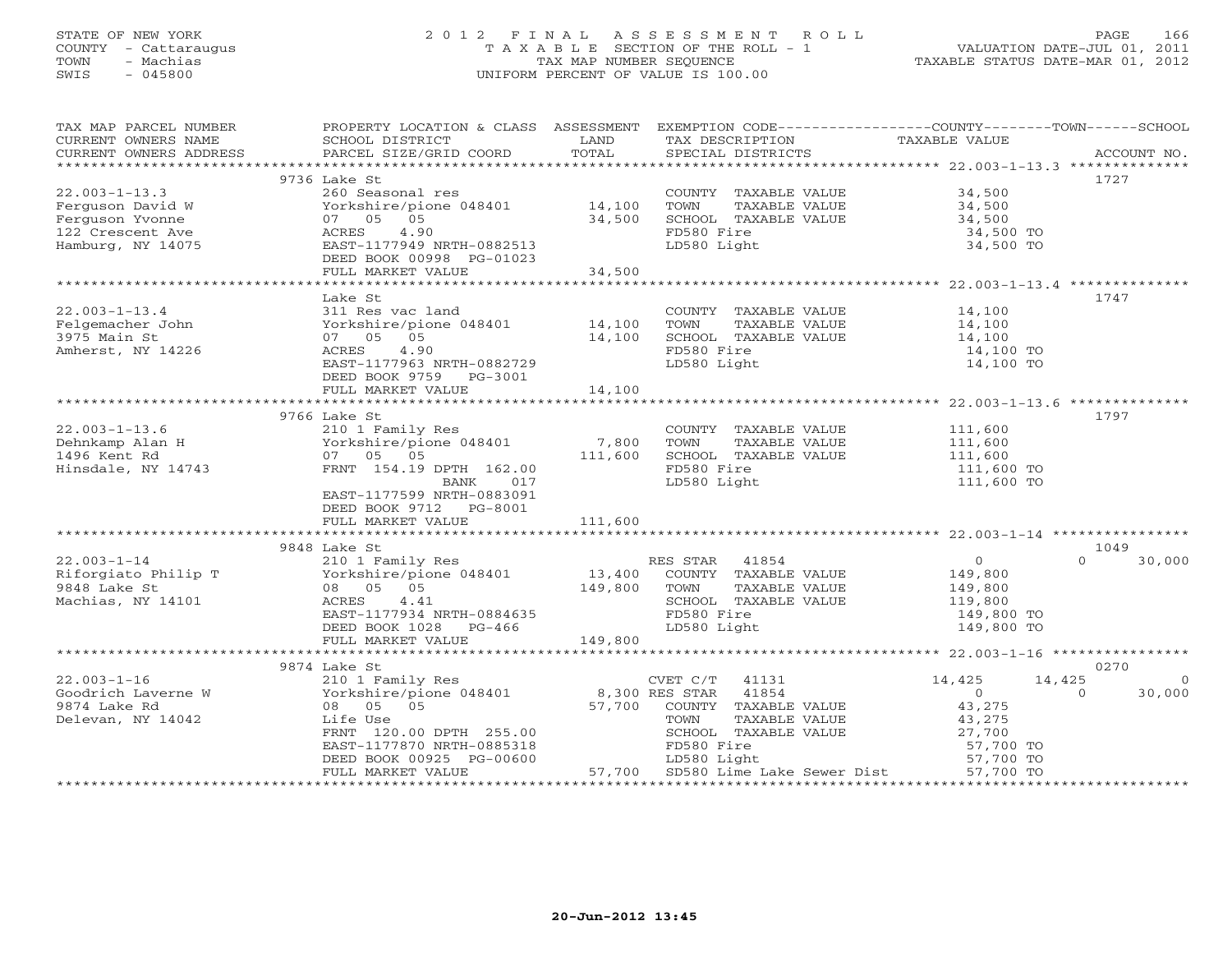## STATE OF NEW YORK 2 0 1 2 F I N A L A S S E S S M E N T R O L L PAGE 167 COUNTY - Cattaraugus T A X A B L E SECTION OF THE ROLL - 1 VALUATION DATE-JUL 01, 2011 TOWN - Machias TAX MAP NUMBER SEQUENCE TAXABLE STATUS DATE-MAR 01, 2012 SWIS - 045800 UNIFORM PERCENT OF VALUE IS 100.00UNIFORM PERCENT OF VALUE IS 100.00

| TAX MAP PARCEL NUMBER                                                                                                                                                                                                                                                                                                                                                                                                    | PROPERTY LOCATION & CLASS ASSESSMENT EXEMPTION CODE---------------COUNTY-------TOWN------SCHOOL            |        |             |                                                          |           |                   |                            |
|--------------------------------------------------------------------------------------------------------------------------------------------------------------------------------------------------------------------------------------------------------------------------------------------------------------------------------------------------------------------------------------------------------------------------|------------------------------------------------------------------------------------------------------------|--------|-------------|----------------------------------------------------------|-----------|-------------------|----------------------------|
|                                                                                                                                                                                                                                                                                                                                                                                                                          | SCHOOL DISTRICT LAND                                                                                       |        |             |                                                          |           |                   |                            |
|                                                                                                                                                                                                                                                                                                                                                                                                                          |                                                                                                            |        |             |                                                          |           |                   |                            |
|                                                                                                                                                                                                                                                                                                                                                                                                                          |                                                                                                            |        |             |                                                          |           |                   |                            |
|                                                                                                                                                                                                                                                                                                                                                                                                                          | 9880 Lake St                                                                                               |        |             |                                                          |           | 0964<br>$\Omega$  |                            |
| $\footnotesize \begin{array}{ccccccc} 22.003-1-17.1 & 5000~\text{Lam} & 210~1~\text{Family Res} & & & & \text{RES STAR} & 41854 & & & 0 \\ \text{Langford Daniel A} & & & & Yorkshire/pione 048401 & & 8,600 & \text{COUNTY} & \text{TAXABLE VALUE} & 69,100 \\ 9880~\text{Lake St} & & & & 08 & 05 & 05 & & 69,100 & & \text{TCHOL} & \text{TAXABLE VALUE} & 69,100 \\ \text{Delevant, NY 14042} & & & & & \text{FR$    |                                                                                                            |        |             |                                                          |           |                   | 30,000                     |
|                                                                                                                                                                                                                                                                                                                                                                                                                          |                                                                                                            |        |             |                                                          |           |                   |                            |
|                                                                                                                                                                                                                                                                                                                                                                                                                          |                                                                                                            |        |             |                                                          |           |                   |                            |
|                                                                                                                                                                                                                                                                                                                                                                                                                          |                                                                                                            |        |             |                                                          |           |                   |                            |
|                                                                                                                                                                                                                                                                                                                                                                                                                          |                                                                                                            |        |             |                                                          |           |                   |                            |
|                                                                                                                                                                                                                                                                                                                                                                                                                          |                                                                                                            |        |             |                                                          |           |                   |                            |
|                                                                                                                                                                                                                                                                                                                                                                                                                          |                                                                                                            |        |             |                                                          |           |                   |                            |
|                                                                                                                                                                                                                                                                                                                                                                                                                          |                                                                                                            |        |             |                                                          |           |                   |                            |
|                                                                                                                                                                                                                                                                                                                                                                                                                          | Lake St                                                                                                    |        |             |                                                          |           | 1538              |                            |
| 31 1,600<br>311 312.003-1-17.2<br>311 312.003-1-17.2<br>311 312.003-1-17.2<br>311 312.003-1-17.2<br>312.003-1-17.2<br>313.00<br>311,600<br>32.003-1-17.2<br>31,600<br>32.003-1-17.2<br>32.003-1-17.2<br>32.00<br>32.003-1-17.2<br>32.00<br>32.003-1-17.2<br>32                                                                                                                                                           |                                                                                                            |        |             |                                                          |           |                   |                            |
|                                                                                                                                                                                                                                                                                                                                                                                                                          |                                                                                                            |        |             |                                                          |           |                   |                            |
|                                                                                                                                                                                                                                                                                                                                                                                                                          |                                                                                                            |        |             |                                                          |           |                   |                            |
|                                                                                                                                                                                                                                                                                                                                                                                                                          |                                                                                                            |        |             |                                                          |           |                   |                            |
|                                                                                                                                                                                                                                                                                                                                                                                                                          |                                                                                                            |        |             |                                                          |           |                   |                            |
|                                                                                                                                                                                                                                                                                                                                                                                                                          |                                                                                                            |        |             |                                                          |           |                   |                            |
|                                                                                                                                                                                                                                                                                                                                                                                                                          | 08 05 05<br>ACRES 3.00<br>EAST-0529561 NRTH-0885534<br>DEED BOOK 15147 PG-4001<br>FULL MARKET VALUE 11,600 |        |             |                                                          |           |                   |                            |
|                                                                                                                                                                                                                                                                                                                                                                                                                          |                                                                                                            |        |             |                                                          |           |                   |                            |
|                                                                                                                                                                                                                                                                                                                                                                                                                          | Marble Rd                                                                                                  |        |             |                                                          |           | 1764              |                            |
|                                                                                                                                                                                                                                                                                                                                                                                                                          |                                                                                                            |        |             |                                                          |           |                   |                            |
|                                                                                                                                                                                                                                                                                                                                                                                                                          |                                                                                                            |        |             |                                                          |           |                   |                            |
|                                                                                                                                                                                                                                                                                                                                                                                                                          |                                                                                                            |        |             |                                                          |           |                   |                            |
|                                                                                                                                                                                                                                                                                                                                                                                                                          |                                                                                                            |        |             |                                                          |           |                   |                            |
|                                                                                                                                                                                                                                                                                                                                                                                                                          |                                                                                                            |        |             |                                                          |           |                   |                            |
|                                                                                                                                                                                                                                                                                                                                                                                                                          | DEED BOOK 4559 PG-6002                                                                                     |        |             |                                                          |           |                   |                            |
|                                                                                                                                                                                                                                                                                                                                                                                                                          |                                                                                                            |        |             |                                                          |           |                   |                            |
|                                                                                                                                                                                                                                                                                                                                                                                                                          |                                                                                                            |        |             |                                                          |           |                   |                            |
|                                                                                                                                                                                                                                                                                                                                                                                                                          |                                                                                                            |        |             |                                                          |           | 1214              |                            |
|                                                                                                                                                                                                                                                                                                                                                                                                                          |                                                                                                            |        |             |                                                          |           | $0 \qquad \qquad$ | 13,220                     |
|                                                                                                                                                                                                                                                                                                                                                                                                                          |                                                                                                            |        |             |                                                          |           | $\overline{0}$    |                            |
|                                                                                                                                                                                                                                                                                                                                                                                                                          |                                                                                                            |        |             |                                                          |           | $\overline{0}$    | 10,711<br>10,711<br>12,585 |
|                                                                                                                                                                                                                                                                                                                                                                                                                          |                                                                                                            |        |             |                                                          |           | $\overline{O}$    |                            |
|                                                                                                                                                                                                                                                                                                                                                                                                                          |                                                                                                            |        |             |                                                          |           |                   |                            |
|                                                                                                                                                                                                                                                                                                                                                                                                                          |                                                                                                            |        |             |                                                          |           |                   |                            |
|                                                                                                                                                                                                                                                                                                                                                                                                                          |                                                                                                            |        |             |                                                          |           |                   |                            |
|                                                                                                                                                                                                                                                                                                                                                                                                                          |                                                                                                            |        |             |                                                          |           |                   |                            |
|                                                                                                                                                                                                                                                                                                                                                                                                                          |                                                                                                            |        |             |                                                          |           |                   |                            |
|                                                                                                                                                                                                                                                                                                                                                                                                                          |                                                                                                            |        |             |                                                          |           |                   |                            |
|                                                                                                                                                                                                                                                                                                                                                                                                                          |                                                                                                            |        |             |                                                          |           |                   |                            |
| $\begin{tabular}{l c c c c c} \multicolumn{4}{c}{\textbf{0.13--1}} & \multicolumn{4}{c}{\textbf{FULL RAKN}} & \multicolumn{4}{c}{\textbf{FULL RAKN}} & \multicolumn{4}{c}{\textbf{RES ST MI} & $\mathbf{41864}$ & $\mathbf{0}$ \\ \hline 22.013-1-1 & 3111-3119 \text{ Lton Rd} & 271 \text{ Mfg housing} & $\mathbf{0.84011}$ & $\mathbf{11,300} \text{ RES ST MH} & $\mathbf{41864}$ & $\mathbf{0}$ \\ \hline \textbf$ |                                                                                                            |        |             |                                                          |           | 0664              |                            |
|                                                                                                                                                                                                                                                                                                                                                                                                                          | $314$ Rural vac<10                                                                                         |        |             | COUNTY TAXABLE VALUE                                     | 10,600    |                   |                            |
|                                                                                                                                                                                                                                                                                                                                                                                                                          |                                                                                                            |        |             | TOWN TAXABLE VALUE 10,600<br>SCHOOL TAXABLE VALUE 10,600 |           |                   |                            |
|                                                                                                                                                                                                                                                                                                                                                                                                                          |                                                                                                            |        |             |                                                          |           |                   |                            |
|                                                                                                                                                                                                                                                                                                                                                                                                                          |                                                                                                            |        | FD580 Fire  |                                                          | 10,600 TO |                   |                            |
| 22.013-1-2.1<br>Hassett Richard F (10,600)<br>Hassett Holly S (1/08 06 05 10,600)<br>32 Neuman Pkwy (1/08 06 05 10,600)<br>Tonawanda, NY 14223 EAST-1178356 NRTH-0886689                                                                                                                                                                                                                                                 |                                                                                                            |        | LD580 Light |                                                          | 10,600 TO |                   |                            |
|                                                                                                                                                                                                                                                                                                                                                                                                                          | DEED BOOK 12651 PG-3007                                                                                    |        |             |                                                          |           |                   |                            |
|                                                                                                                                                                                                                                                                                                                                                                                                                          | FULL MARKET VALUE                                                                                          | 10,600 |             |                                                          |           |                   |                            |
|                                                                                                                                                                                                                                                                                                                                                                                                                          |                                                                                                            |        |             |                                                          |           |                   |                            |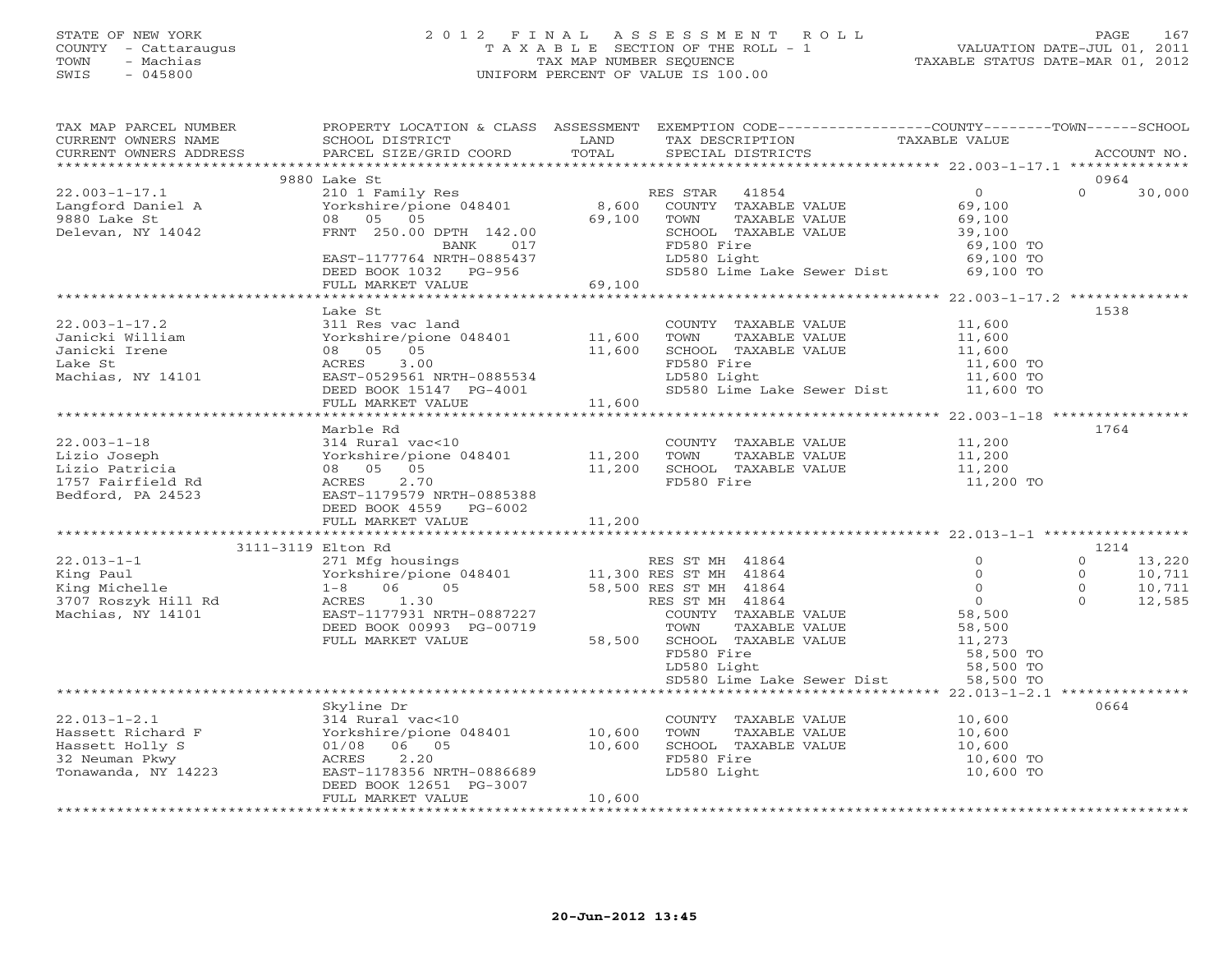## STATE OF NEW YORK 2 0 1 2 F I N A L A S S E S S M E N T R O L L PAGE 168 COUNTY - Cattaraugus T A X A B L E SECTION OF THE ROLL - 1 VALUATION DATE-JUL 01, 2011 TOWN - Machias TAX MAP NUMBER SEQUENCE TAXABLE STATUS DATE-MAR 01, 2012 SWIS - 045800 UNIFORM PERCENT OF VALUE IS 100.00UNIFORM PERCENT OF VALUE IS 100.00

| TAX MAP PARCEL NUMBER<br>CURRENT OWNERS NAME<br>CURRENT OWNERS ADDRESS                                                                          | SCHOOL DISTRICT<br>PARCEL SIZE/GRID COORD                                                                                                                                       | LAND<br>TOTAL       | TAX DESCRIPTION<br>SPECIAL DISTRICTS                                                                  | PROPERTY LOCATION & CLASS ASSESSMENT EXEMPTION CODE----------------COUNTY-------TOWN------SCHOOL<br>TAXABLE VALUE | ACCOUNT NO.    |
|-------------------------------------------------------------------------------------------------------------------------------------------------|---------------------------------------------------------------------------------------------------------------------------------------------------------------------------------|---------------------|-------------------------------------------------------------------------------------------------------|-------------------------------------------------------------------------------------------------------------------|----------------|
| $22.013 - 1 - 2.2$                                                                                                                              | Skyline Dr<br>311 Res vac land                                                                                                                                                  |                     | COUNTY TAXABLE VALUE                                                                                  | 14,200                                                                                                            | 1669           |
| Howlett Bruce L<br>Howlett Jacqueline<br>9919 Skyline Dr<br>Delevan, NY 14042                                                                   | Yorkshire/pione 048401<br>08 06 05<br>Landlocked<br>ACRES<br>5.00<br>EAST-1178096 NRTH-0885887<br>DEED BOOK 865<br>PG-00856                                                     | 14,200<br>14,200    | TOWN<br>TAXABLE VALUE<br>SCHOOL TAXABLE VALUE<br>FD580 Fire<br>LD580 Light                            | 14,200<br>14,200<br>14,200 TO<br>14,200 TO                                                                        |                |
|                                                                                                                                                 | FULL MARKET VALUE                                                                                                                                                               | 14,200              |                                                                                                       |                                                                                                                   |                |
|                                                                                                                                                 |                                                                                                                                                                                 | ******************* |                                                                                                       |                                                                                                                   |                |
| $22.013 - 1 - 2.3$<br>Benzing Richard Lloyd<br>Sharman Michelle<br>35 Riverview Bend S Unit 1825 FRNT 75.00 DPTH 100.00<br>Palm Coast, FL 32137 | Skyline Dr<br>311 Res vac land<br>Yorkshire/pione 048401<br>08<br>06<br>05<br>EAST-1178294 NRTH-0885889<br>DEED BOOK 2091 PG-5001                                               | 2,000<br>2,000      | COUNTY TAXABLE VALUE<br>TOWN<br>TAXABLE VALUE<br>SCHOOL TAXABLE VALUE<br>FD580 Fire<br>LD580 Light    | 2,000<br>2,000<br>2,000<br>2,000 TO<br>2,000 TO                                                                   | 1977           |
|                                                                                                                                                 | FULL MARKET VALUE                                                                                                                                                               | 2,000               |                                                                                                       |                                                                                                                   |                |
|                                                                                                                                                 | Elton Rd                                                                                                                                                                        |                     |                                                                                                       |                                                                                                                   | 2048           |
| $22.013 - 1 - 2.4$<br>Bennet ELNathan<br>54 Liberty St<br>Arcade, NY 14009                                                                      | 323 Vacant rural<br>Yorkshire/pione 048401<br>01/08 06 05<br>1.25<br>ACRES<br>EAST-1178521 NRTH-0888214<br>DEED BOOK 11516 PG-2003                                              | 9,300<br>9,300      | COUNTY TAXABLE VALUE<br>TOWN<br>TAXABLE VALUE<br>SCHOOL TAXABLE VALUE<br>FD580 Fire<br>LD580 Light    | 9,300<br>9,300<br>9,300<br>9,300 TO<br>9,300 TO                                                                   |                |
|                                                                                                                                                 | FULL MARKET VALUE                                                                                                                                                               | 9,300               |                                                                                                       |                                                                                                                   |                |
|                                                                                                                                                 | Elton Rd                                                                                                                                                                        |                     |                                                                                                       |                                                                                                                   | 2052           |
| $22.013 - 1 - 2.5$<br>Riforgiato Philip T<br>9848 Lake St<br>Machias, NY 14101                                                                  | 322 Rural vac>10<br>Yorkshire/pione 048401<br>01/08 06 05<br>ACRES 20.03<br>EAST-1178206 NRTH-0887023<br>DEED BOOK 12070 PG-9001                                                | 17,800<br>17,800    | COUNTY TAXABLE VALUE<br>TOWN<br>TAXABLE VALUE<br>SCHOOL TAXABLE VALUE<br>FD580 Fire<br>LD580 Light    | 17,800<br>17,800<br>17,800<br>17,800 TO<br>17,800 TO                                                              |                |
|                                                                                                                                                 | FULL MARKET VALUE                                                                                                                                                               | 17,800              |                                                                                                       |                                                                                                                   |                |
|                                                                                                                                                 |                                                                                                                                                                                 |                     |                                                                                                       |                                                                                                                   |                |
| $22.013 - 1 - 4$<br>Bennet Elnathan G<br>10063 Skyline Dr<br>Delevan, NY 14042                                                                  | 10063 Skyline Dr<br>210 1 Family Res<br>Yorkshire/pione 048401<br>01 06 05<br>FRNT 150.00 DPTH<br>75.00<br>032<br>BANK<br>EAST-1178585 NRTH-0888210<br>DEED BOOK 01008 PG-00781 | 5,100<br>58,300     | RES STAR 41854<br>COUNTY TAXABLE VALUE<br>TOWN<br>TAXABLE VALUE<br>SCHOOL TAXABLE VALUE<br>FD580 Fire | $\overline{O}$<br>$\Omega$<br>58,300<br>58,300<br>28,300<br>58,300 TO                                             | 1014<br>30,000 |
|                                                                                                                                                 | FULL MARKET VALUE                                                                                                                                                               | 58,300              |                                                                                                       |                                                                                                                   |                |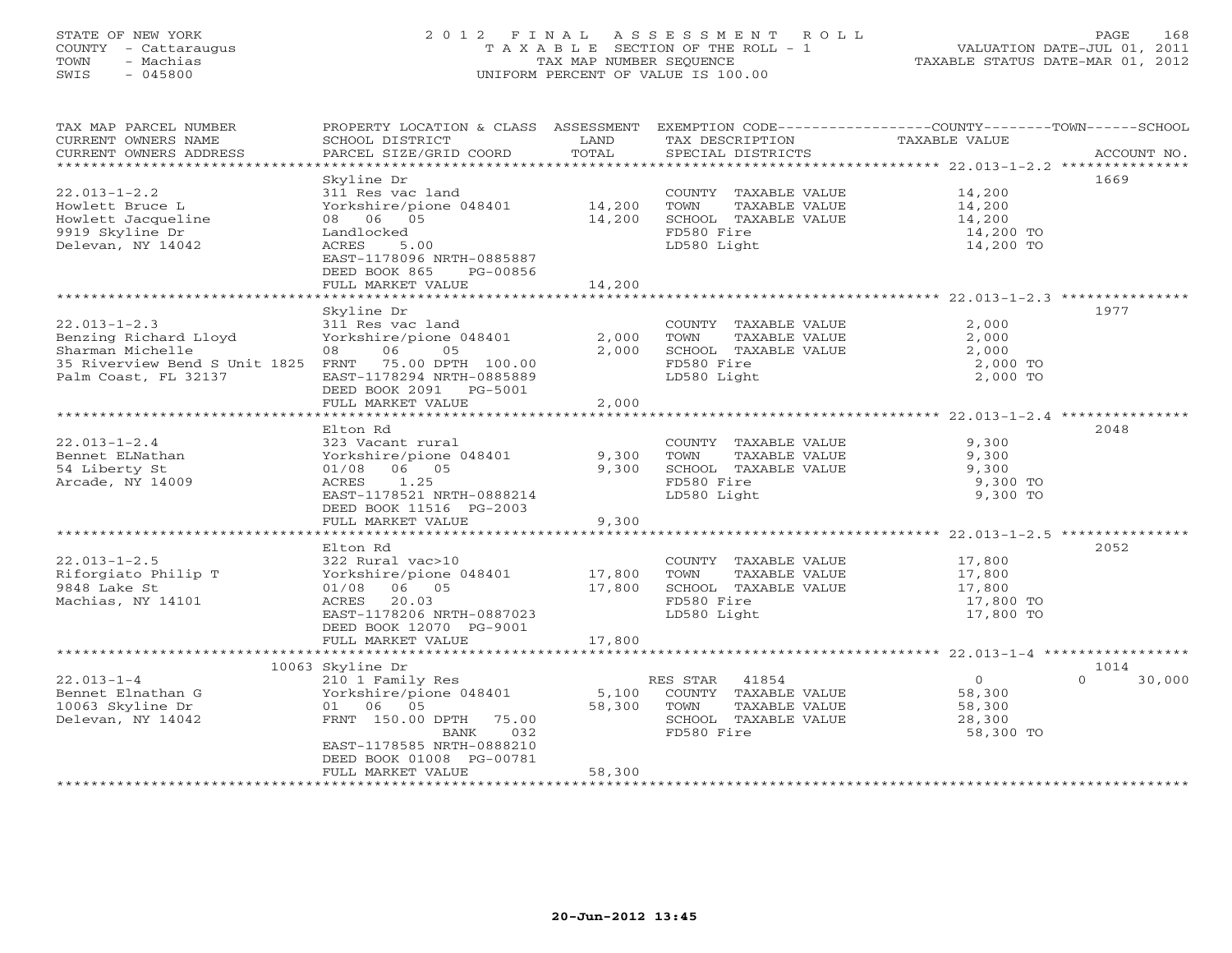## STATE OF NEW YORK 2 0 1 2 F I N A L A S S E S S M E N T R O L L PAGE 169 COUNTY - Cattaraugus T A X A B L E SECTION OF THE ROLL - 1 VALUATION DATE-JUL 01, 2011 TOWN - Machias TAX MAP NUMBER SEQUENCE TAXABLE STATUS DATE-MAR 01, 2012 SWIS - 045800 UNIFORM PERCENT OF VALUE IS 100.00UNIFORM PERCENT OF VALUE IS 100.00

| TAX MAP PARCEL NUMBER  | PROPERTY LOCATION & CLASS ASSESSMENT EXEMPTION CODE----------------COUNTY-------TOWN------SCHOOL |         |                       |                |                    |
|------------------------|--------------------------------------------------------------------------------------------------|---------|-----------------------|----------------|--------------------|
| CURRENT OWNERS NAME    | SCHOOL DISTRICT                                                                                  | LAND    | TAX DESCRIPTION       | TAXABLE VALUE  |                    |
| CURRENT OWNERS ADDRESS | PARCEL SIZE/GRID COORD                                                                           | TOTAL   | SPECIAL DISTRICTS     |                | ACCOUNT NO.        |
| ****************       |                                                                                                  |         |                       |                |                    |
|                        | Skyline Dr                                                                                       |         |                       |                | 0078               |
| $22.013 - 1 - 12$      | 311 Res vac land                                                                                 |         | COUNTY TAXABLE VALUE  | 4,200          |                    |
| Abramov Boris          | Yorkshire/pione 048401                                                                           | 4,200   | TOWN<br>TAXABLE VALUE | 4,200          |                    |
| Palagasavili Sara      | 01 06 05                                                                                         | 4,200   | SCHOOL TAXABLE VALUE  | 4,200          |                    |
| 2352 Linwood Ave 2F    | FRNT 100.00 DPTH 75.00                                                                           |         | FD580 Fire            | 4,200 TO       |                    |
| Fort Lee, NJ 07024     | EAST-1178585 NRTH-0887292                                                                        |         |                       |                |                    |
|                        | DEED BOOK 3466 PG-8001                                                                           |         |                       |                |                    |
|                        | FULL MARKET VALUE                                                                                | 4,200   |                       |                |                    |
|                        |                                                                                                  |         |                       |                |                    |
|                        | 9999 Skyline Dr                                                                                  |         |                       |                | 0651               |
|                        |                                                                                                  |         |                       |                |                    |
| $22.013 - 1 - 13$      | 260 Seasonal res                                                                                 |         | COUNTY TAXABLE VALUE  | 62,300         |                    |
| Riforgiato Philip T    | Yorkshire/pione 048401                                                                           | 4,200   | TAXABLE VALUE<br>TOWN | 62,300         |                    |
| 9848 Lake St           | 01 06 05                                                                                         | 62,300  | SCHOOL TAXABLE VALUE  | 62,300         |                    |
| Machias, NY 14101      | FRNT 98.00 DPTH 75.00                                                                            |         | FD580 Fire            | 62,300 TO      |                    |
|                        | EAST-1178581 NRTH-0887192                                                                        |         |                       |                |                    |
|                        | DEED BOOK 9509 PG-6003                                                                           |         |                       |                |                    |
|                        | FULL MARKET VALUE                                                                                | 62,300  |                       |                |                    |
|                        |                                                                                                  |         |                       |                |                    |
|                        | 9981 Skyline Dr                                                                                  |         |                       |                | 0066               |
| $22.013 - 1 - 14$      | 210 1 Family Res                                                                                 |         | RES STAR 41854        | $\overline{0}$ | $\Omega$<br>30,000 |
| Smith George H         | Yorkshire/pione 048401                                                                           | 7,600   | COUNTY TAXABLE VALUE  | 145,000        |                    |
| Smith Jeannine         | 08 05 05                                                                                         | 145,000 | TOWN<br>TAXABLE VALUE | 145,000        |                    |
| 9981 Skyline Dr        | FRNT 305.00 DPTH 75.00                                                                           |         | SCHOOL TAXABLE VALUE  | 115,000        |                    |
| Delevan, NY 14042      | EAST-1178538 NRTH-0887016                                                                        |         | FD580 Fire            | 145,000 TO     |                    |
|                        | DEED BOOK 902<br>PG-00145                                                                        |         |                       |                |                    |
|                        | FULL MARKET VALUE                                                                                | 145,000 |                       |                |                    |
|                        |                                                                                                  |         |                       |                |                    |
|                        | Skyline Dr                                                                                       |         |                       |                | 0598               |
| $22.013 - 1 - 17$      | 311 Res vac land                                                                                 |         | COUNTY TAXABLE VALUE  | 4,200          |                    |
| Kohlhas John           | Yorkshire/pione 048401                                                                           | 4,200   | TOWN<br>TAXABLE VALUE | 4,200          |                    |
| S 6599 Gartman Rd      | 08 05 05                                                                                         | 4,200   | SCHOOL TAXABLE VALUE  | 4,200          |                    |
| Orchard Park, NY 14127 | FRNT 100.00 DPTH 75.00                                                                           |         | FD580 Fire            | 4,200 TO       |                    |
|                        | EAST-1178496 NRTH-0886808                                                                        |         |                       |                |                    |
|                        | DEED BOOK 668<br>PG-00285                                                                        |         |                       |                |                    |
|                        | FULL MARKET VALUE                                                                                | 4,200   |                       |                |                    |
|                        |                                                                                                  |         |                       |                |                    |
|                        | Skyline Dr                                                                                       |         |                       |                | 0747               |
| $22.013 - 1 - 20$      | 311 Res vac land                                                                                 |         | COUNTY TAXABLE VALUE  | 4,200          |                    |
| Misico Michael         | Yorkshire/pione 048401                                                                           | 4,200   | TOWN<br>TAXABLE VALUE | 4,200          |                    |
| Attn: Mary Wilkinson   | 08 05 05                                                                                         | 4,200   | SCHOOL TAXABLE VALUE  | 4,200          |                    |
| 32940 Brier Ct         | FRNT 100.00 DPTH 75.00                                                                           |         | FD580 Fire            | 4,200 TO       |                    |
| Livonia, MI 48152      | EAST-1178429 NRTH-0886511                                                                        |         |                       |                |                    |
|                        | DEED BOOK 654<br>$PG-00493$                                                                      |         |                       |                |                    |
|                        | FULL MARKET VALUE                                                                                | 4,200   |                       |                |                    |
|                        |                                                                                                  |         |                       |                |                    |
|                        |                                                                                                  |         |                       |                |                    |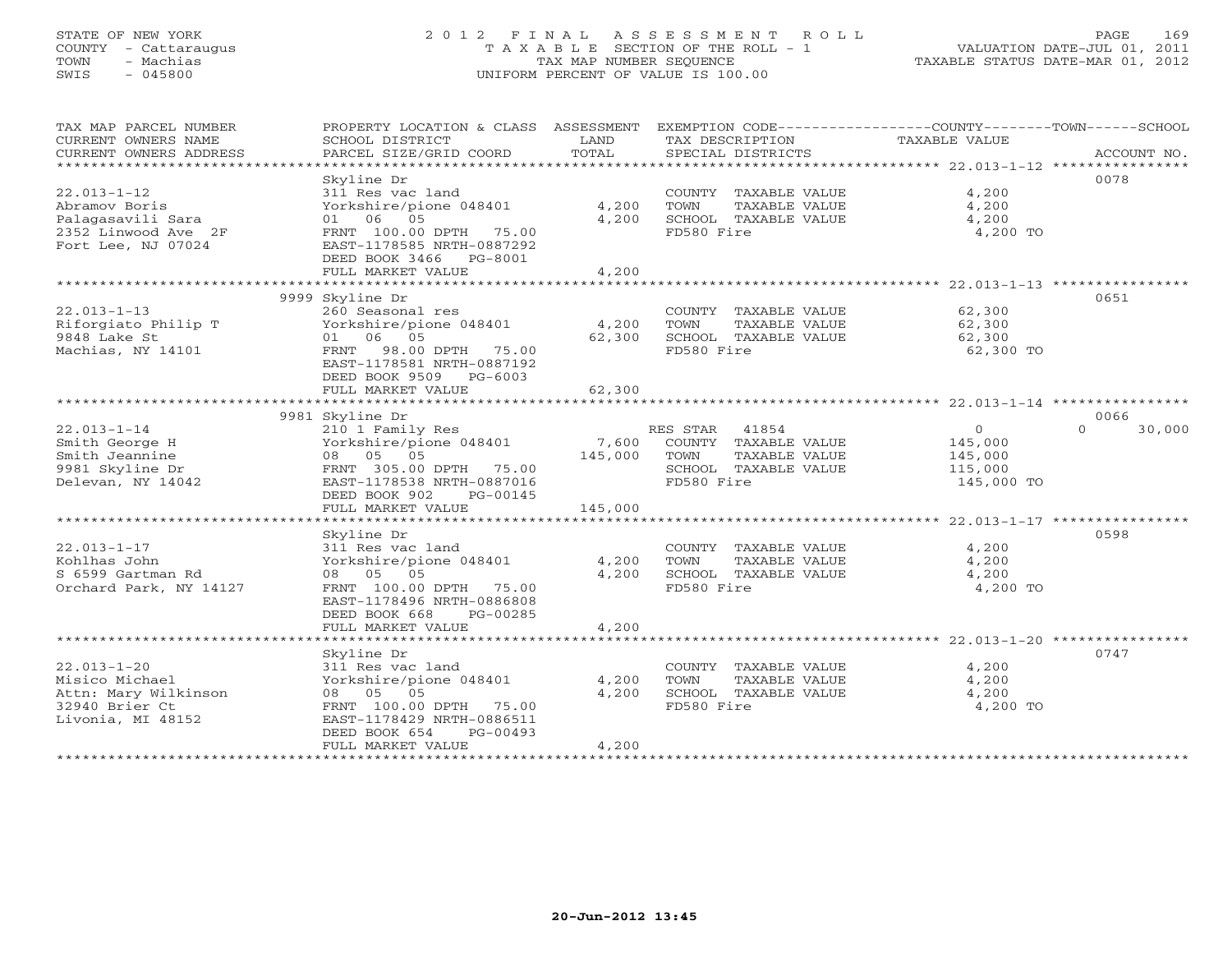## STATE OF NEW YORK 2 0 1 2 F I N A L A S S E S S M E N T R O L L PAGE 170 COUNTY - Cattaraugus T A X A B L E SECTION OF THE ROLL - 1 VALUATION DATE-JUL 01, 2011 TOWN - Machias TAX MAP NUMBER SEQUENCE TAXABLE STATUS DATE-MAR 01, 2012 SWIS - 045800 UNIFORM PERCENT OF VALUE IS 100.00UNIFORM PERCENT OF VALUE IS 100.00

| TAX MAP PARCEL NUMBER              | PROPERTY LOCATION & CLASS ASSESSMENT |        | EXEMPTION CODE----------------COUNTY-------TOWN------SCHOOL |                |                    |
|------------------------------------|--------------------------------------|--------|-------------------------------------------------------------|----------------|--------------------|
| CURRENT OWNERS NAME                | SCHOOL DISTRICT                      | LAND   | TAX DESCRIPTION                                             | TAXABLE VALUE  |                    |
| CURRENT OWNERS ADDRESS             | PARCEL SIZE/GRID COORD               | TOTAL  | SPECIAL DISTRICTS                                           |                | ACCOUNT NO.        |
| *******************                |                                      |        |                                                             |                |                    |
|                                    | 9953 Skyline Dr                      |        |                                                             |                | 0064               |
| $22.013 - 1 - 21$                  | 210 1 Family Res                     |        | COUNTY TAXABLE VALUE                                        | 76,600         |                    |
| Bednarski Eugene                   | Yorkshire/pione 048401               | 4,200  | TOWN<br>TAXABLE VALUE                                       | 76,600         |                    |
| Bednarski Dorothy                  | 01 06 05                             | 76,600 | SCHOOL TAXABLE VALUE                                        | 76,600         |                    |
| 9953 Skyline Dr                    | FRNT 100.00 DPTH 75.00               |        | FD580 Fire                                                  | 76,600 TO      |                    |
| Delevan, NY 14042                  | EAST-1178409 NRTH-0886414            |        |                                                             |                |                    |
|                                    | DEED BOOK 736<br>PG-00320            |        |                                                             |                |                    |
|                                    | FULL MARKET VALUE                    | 76,600 |                                                             |                |                    |
|                                    |                                      |        |                                                             |                |                    |
|                                    | 9947 Skyline Dr                      |        |                                                             |                | 0897               |
| $22.013 - 1 - 22$                  | 312 Vac w/imprv                      |        | COUNTY TAXABLE VALUE                                        | 8,000          |                    |
| Smith Jeannette M                  | Yorkshire/pione 048401               | 4,200  | TOWN<br>TAXABLE VALUE                                       | 8,000          |                    |
| 45 Ludwig Ave                      | 01 06 05                             | 8,000  | SCHOOL TAXABLE VALUE                                        | 8,000          |                    |
| Cheektowaga, NY 14227              | FRNT 100.00 DPTH 75.00               |        | FD580 Fire                                                  | 8,000 TO       |                    |
|                                    | EAST-1178392 NRTH-0886314            |        |                                                             |                |                    |
|                                    | DEED BOOK 00991 PG-00753             |        |                                                             |                |                    |
|                                    | FULL MARKET VALUE                    | 8,000  |                                                             |                |                    |
|                                    |                                      |        |                                                             |                |                    |
|                                    | Skyline Dr                           |        |                                                             |                | 1051               |
| $22.013 - 1 - 23$                  | 311 Res vac land                     |        | COUNTY TAXABLE VALUE                                        | 5,000          |                    |
| Horning Charles                    | Yorkshire/pione 048401               | 5,000  | TOWN<br>TAXABLE VALUE                                       | 5,000          |                    |
| PO Box 441                         | 08 05 05                             | 5,000  | SCHOOL TAXABLE VALUE                                        | 5,000          |                    |
| Machias, NY 14101                  | FRNT 143.00 DPTH 75.00               |        | FD580 Fire                                                  | 5,000 TO       |                    |
|                                    | EAST-1178318 NRTH-0886182            |        |                                                             |                |                    |
|                                    | DEED BOOK 00949 PG-00037             |        |                                                             |                |                    |
|                                    | FULL MARKET VALUE                    | 5,000  |                                                             |                |                    |
|                                    |                                      |        |                                                             |                |                    |
|                                    | 9929 Skyline Dr                      |        |                                                             |                | 0746               |
| $22.013 - 1 - 24$                  | 210 1 Family Res                     |        | RES STAR 41854                                              | $\overline{0}$ | $\Omega$<br>30,000 |
| Quattrini Diane                    | Yorkshire/pione 048401               | 5,100  | COUNTY TAXABLE VALUE                                        | 72,400         |                    |
| 9929 Skyline Dr                    | 08 05 05                             | 72,400 | TOWN<br>TAXABLE VALUE                                       | 72,400         |                    |
| PO Box 201                         | FRNT 150.00 DPTH 75.00               |        | SCHOOL TAXABLE VALUE                                        | 42,400         |                    |
| Delevan, NY 14042                  | BANK<br>017                          |        | FD580 Fire                                                  | 72,400 TO      |                    |
|                                    | EAST-1178350 NRTH-0886029            |        |                                                             |                |                    |
|                                    | DEED BOOK 836<br>PG-00661            |        |                                                             |                |                    |
|                                    | FULL MARKET VALUE                    | 72,400 |                                                             |                |                    |
|                                    |                                      |        |                                                             |                |                    |
|                                    | Skyline Dr                           |        |                                                             |                | 0075               |
| $22.013 - 1 - 25.1$                | 311 Res vac land                     |        | COUNTY TAXABLE VALUE                                        | 4,100          |                    |
| Benzing Richard Lloyd              | Yorkshire/pione 048401               | 4,100  | TOWN<br>TAXABLE VALUE                                       | 4,100          |                    |
| Sharman Michelle                   | 01 06 05                             | 4,100  | SCHOOL TAXABLE VALUE                                        | 4,100          |                    |
| 35 Riverview Bend S Unit 1825 FRNT | 90.00 DPTH 75.00                     |        | FD580 Fire                                                  | 4,100 TO       |                    |
| Palm Coast, FL 32137               | EAST-1178366 NRTH-0885911            |        |                                                             |                |                    |
|                                    | DEED BOOK 2091<br>PG-5001            |        |                                                             |                |                    |
|                                    | FULL MARKET VALUE                    | 4,100  |                                                             |                |                    |
|                                    |                                      |        |                                                             |                |                    |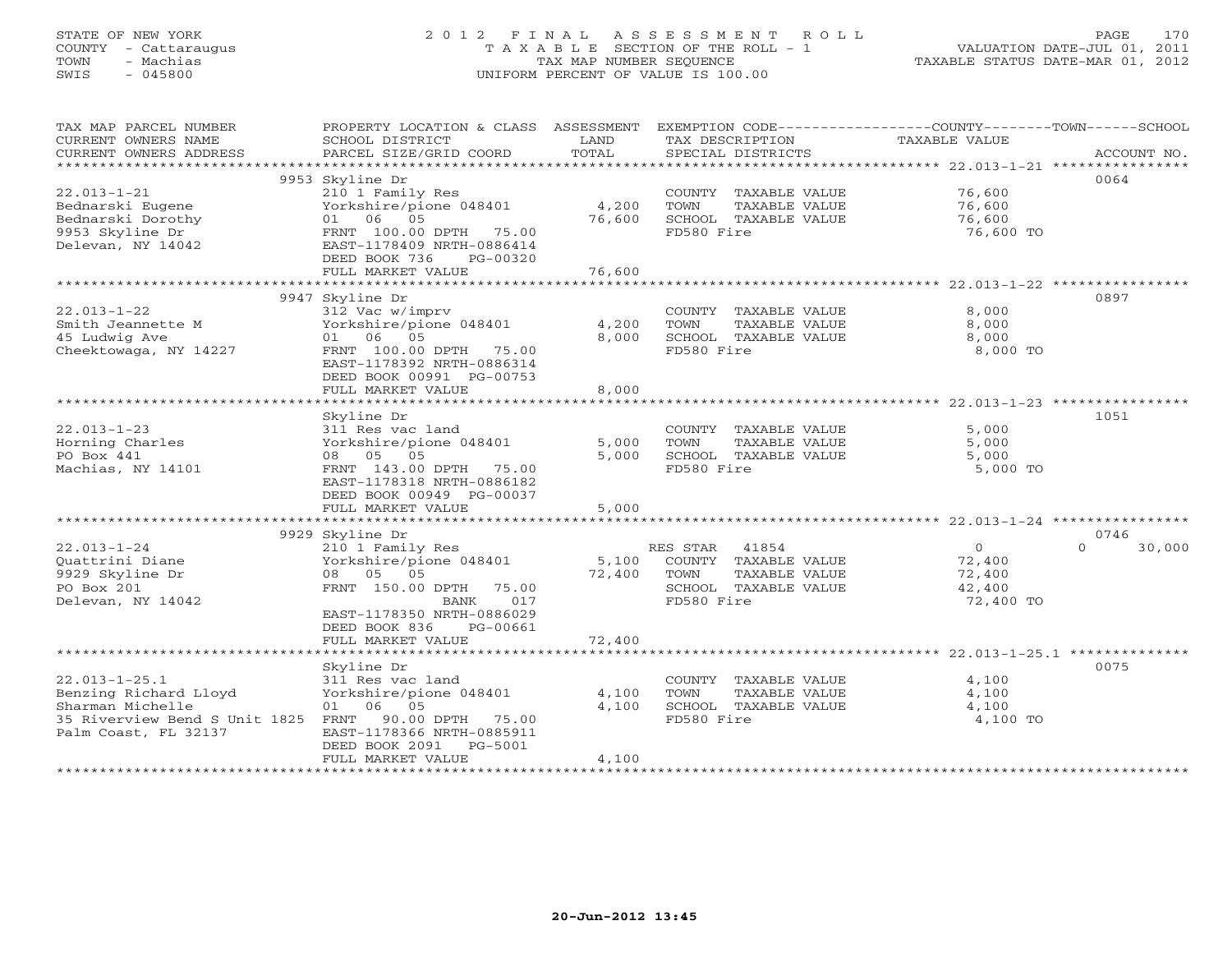## STATE OF NEW YORK 2 0 1 2 F I N A L A S S E S S M E N T R O L L PAGE 171COUNTY - Cattaraugus T A X A B L E SECTION OF THE ROLL - 1<br>
TOWN - Machias TAX MAP NUMBER SEQUENCE<br>
SWIS - 045800 SWIS - 045800 UNIFORM PERCENT OF VALUE IS 100.00

| TAX MAP PARCEL NUMBER<br>CURRENT OWNERS NAME<br>CURRENT OWNERS ADDRESS | PROPERTY LOCATION & CLASS ASSESSMENT<br>SCHOOL DISTRICT<br>PARCEL SIZE/GRID COORD | LAND<br>TOTAL |                | TAX DESCRIPTION<br>SPECIAL DISTRICTS | EXEMPTION CODE-----------------COUNTY-------TOWN------SCHOOL<br>TAXABLE VALUE |          | ACCOUNT NO. |
|------------------------------------------------------------------------|-----------------------------------------------------------------------------------|---------------|----------------|--------------------------------------|-------------------------------------------------------------------------------|----------|-------------|
| ***************************                                            |                                                                                   |               |                |                                      |                                                                               |          |             |
|                                                                        | Skyline Dr                                                                        |               |                |                                      |                                                                               |          | 1978        |
| $22.013 - 1 - 25.2$                                                    | 311 Res vac land                                                                  |               |                | COUNTY TAXABLE VALUE                 | 600                                                                           |          |             |
| Howlett Bruce L                                                        | Yorkshire/pione 048401                                                            | 600           | TOWN           | TAXABLE VALUE                        | 600                                                                           |          |             |
| Howlett Jacqueline A                                                   | 06<br>05<br>01                                                                    | 600           |                | SCHOOL TAXABLE VALUE                 | 600                                                                           |          |             |
| 9919 Skyline Dr                                                        | 10.00 DPTH 75.00<br>FRNT                                                          |               | FD580 Fire     |                                      | 600 TO                                                                        |          |             |
| Delevan, NY 14042                                                      | EAST-1178388 NRTH-0885814                                                         |               |                |                                      |                                                                               |          |             |
|                                                                        | DEED BOOK 1031 PG-65                                                              |               |                |                                      |                                                                               |          |             |
|                                                                        | FULL MARKET VALUE                                                                 | 600           |                |                                      |                                                                               |          |             |
|                                                                        |                                                                                   |               |                |                                      |                                                                               |          |             |
|                                                                        | 9919 Skyline Dr                                                                   |               |                |                                      |                                                                               |          | 0510        |
|                                                                        |                                                                                   |               |                |                                      |                                                                               |          |             |
| $22.013 - 1 - 26$                                                      | 210 1 Family Res                                                                  |               | CVET C/T 41131 |                                      | 20,000                                                                        | 20,000   | $\Omega$    |
| Howlett Bruce L                                                        | Yorkshire/pione 048401 4,200 RES STAR                                             |               |                | 41854                                | $\overline{0}$                                                                | $\Omega$ | 30,000      |
| Howlett Jacqueline                                                     | 08 05 05                                                                          |               |                | 98,500 COUNTY TAXABLE VALUE          | 78,500                                                                        |          |             |
| 9919 Skyline Dr                                                        | FRNT 100.00 DPTH 75.00                                                            |               | TOWN           | TAXABLE VALUE                        | 78,500                                                                        |          |             |
| Delevan, NY 14042                                                      | EAST-1178391 NRTH-0885809                                                         |               |                | SCHOOL TAXABLE VALUE                 | 68,500                                                                        |          |             |
|                                                                        | DEED BOOK 780<br>PG-00848                                                         |               | FD580 Fire     |                                      | 98,500 TO                                                                     |          |             |
|                                                                        | FULL MARKET VALUE                                                                 | 98,500        |                |                                      |                                                                               |          |             |
|                                                                        | ***************************                                                       |               |                |                                      |                                                                               |          |             |
|                                                                        | Skyline Dr                                                                        |               |                |                                      |                                                                               |          | 1470        |
| $22.013 - 1 - 27$                                                      | 311 Res vac land                                                                  |               |                | COUNTY TAXABLE VALUE                 | 3,300                                                                         |          |             |
| Howlett Bruce L                                                        | Yorkshire/pione 048401                                                            | 3,300         | TOWN           | TAXABLE VALUE                        | 3,300                                                                         |          |             |
| Howlett Jacqueline                                                     | 08 05 05                                                                          | 3,300         |                | SCHOOL TAXABLE VALUE                 | 3,300                                                                         |          |             |
| 9919 Skyline Dr                                                        | FRNT<br>54.00 DPTH 75.00                                                          |               | FD580 Fire     |                                      | 3,300 TO                                                                      |          |             |
| Delevan, NY 14042                                                      | EAST-1178409 NRTH-0885737                                                         |               |                |                                      |                                                                               |          |             |
|                                                                        | DEED BOOK 780<br>PG-00848                                                         |               |                |                                      |                                                                               |          |             |
|                                                                        | FULL MARKET VALUE                                                                 | 3,300         |                |                                      |                                                                               |          |             |
|                                                                        |                                                                                   |               |                |                                      |                                                                               |          |             |
|                                                                        | 9911 Skyline Dr                                                                   |               |                |                                      |                                                                               |          | 0662        |
| $22.013 - 1 - 28$                                                      | 311 Res vac land                                                                  |               |                | COUNTY TAXABLE VALUE                 | 2,500                                                                         |          |             |
| Myers Ronald G                                                         | Yorkshire/pione 048401                                                            | 2,500         | TOWN           | TAXABLE VALUE                        | 2,500                                                                         |          |             |
| Myers Kelly S                                                          | 08 05 05                                                                          | 2,500         |                | SCHOOL TAXABLE VALUE                 | 2,500                                                                         |          |             |
| 9911 Skyline Dr                                                        | FRNT 41.70 DPTH 75.00                                                             |               | FD580 Fire     |                                      | 2,500 TO                                                                      |          |             |
| Delevan, NY 14042                                                      | EAST-1178530 NRTH-0885764                                                         |               |                |                                      |                                                                               |          |             |
|                                                                        | DEED BOOK 00960 PG-00286                                                          |               |                |                                      |                                                                               |          |             |
|                                                                        | FULL MARKET VALUE                                                                 | 2,500         |                |                                      |                                                                               |          |             |
|                                                                        |                                                                                   |               |                |                                      |                                                                               |          |             |
|                                                                        | Skyline Dr                                                                        |               |                |                                      |                                                                               |          | 0663        |
| $22.013 - 1 - 29$                                                      | 311 Res vac land                                                                  |               |                | COUNTY TAXABLE VALUE                 | 4,200                                                                         |          |             |
| Howlett Bruce L                                                        | Yorkshire/pione 048401                                                            | 4,200         | TOWN           | TAXABLE VALUE                        | 4,200                                                                         |          |             |
| Howlett Jacqueline                                                     | 08 05 05                                                                          | 4,200         |                | SCHOOL TAXABLE VALUE                 | 4,200                                                                         |          |             |
| 9919 Skyline Dr                                                        | FRNT 100.00 DPTH 75.00                                                            |               | FD580 Fire     |                                      | 4,200 TO                                                                      |          |             |
| Delevan, NY 14042                                                      | EAST-1178512 NRTH-0885834                                                         |               |                |                                      |                                                                               |          |             |
|                                                                        | DEED BOOK 876<br>PG-00701                                                         |               |                |                                      |                                                                               |          |             |
|                                                                        | FULL MARKET VALUE                                                                 | 4,200         |                |                                      |                                                                               |          |             |
|                                                                        |                                                                                   |               |                |                                      |                                                                               |          |             |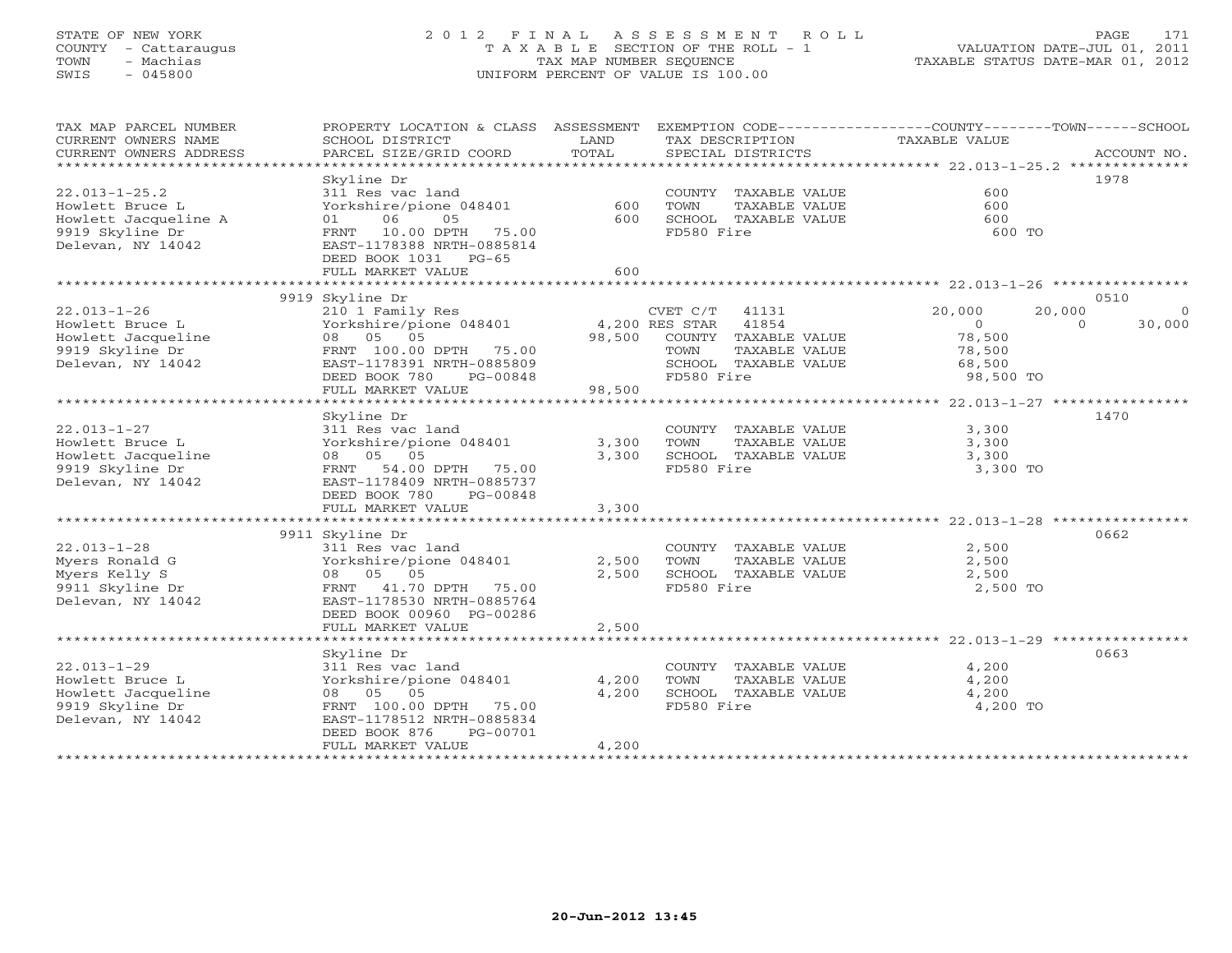## STATE OF NEW YORK 2 0 1 2 F I N A L A S S E S S M E N T R O L L PAGE 172 COUNTY - Cattaraugus T A X A B L E SECTION OF THE ROLL - 1 VALUATION DATE-JUL 01, 2011 TOWN - Machias TAX MAP NUMBER SEQUENCE TAXABLE STATUS DATE-MAR 01, 2012 SWIS - 045800 UNIFORM PERCENT OF VALUE IS 100.00UNIFORM PERCENT OF VALUE IS 100.00

| TAX MAP PARCEL NUMBER<br>CURRENT OWNERS NAME<br>CURRENT OWNERS ADDRESS<br>************************* | PROPERTY LOCATION & CLASS ASSESSMENT<br>SCHOOL DISTRICT<br>PARCEL SIZE/GRID COORD | LAND<br>TOTAL  | EXEMPTION CODE-----------------COUNTY-------TOWN------SCHOOL<br>TAX DESCRIPTION<br>SPECIAL DISTRICTS | TAXABLE VALUE  | ACCOUNT NO.        |
|-----------------------------------------------------------------------------------------------------|-----------------------------------------------------------------------------------|----------------|------------------------------------------------------------------------------------------------------|----------------|--------------------|
|                                                                                                     |                                                                                   |                |                                                                                                      |                | 0764               |
|                                                                                                     | Skyline Dr                                                                        |                |                                                                                                      |                |                    |
| $22.013 - 1 - 30$                                                                                   | 311 Res vac land                                                                  |                | COUNTY TAXABLE VALUE                                                                                 | 4,200          |                    |
| Smith Frank R                                                                                       | Yorkshire/pione 048401<br>01 06 05                                                | 4,200<br>4,200 | TOWN<br>TAXABLE VALUE                                                                                | 4,200          |                    |
| 9930 Skyline Dr                                                                                     |                                                                                   |                | SCHOOL TAXABLE VALUE                                                                                 | 4,200          |                    |
| Delevan, NY 14042                                                                                   | FRNT 100.00 DPTH 75.00                                                            |                | FD580 Fire                                                                                           | 4,200 TO       |                    |
|                                                                                                     | EAST-1178487 NRTH-0885933                                                         |                |                                                                                                      |                |                    |
|                                                                                                     | DEED BOOK 00932 PG-00937<br>FULL MARKET VALUE                                     | 4,200          |                                                                                                      |                |                    |
|                                                                                                     |                                                                                   |                |                                                                                                      |                |                    |
|                                                                                                     | 9930 Skyline Dr                                                                   |                |                                                                                                      |                | 0881               |
| $22.013 - 1 - 31$                                                                                   | 210 1 Family Res                                                                  |                | RES STAR 41854                                                                                       | $\overline{O}$ | $\Omega$<br>30,000 |
| Smith Frank R                                                                                       | Yorkshire/pione 048401                                                            | 4,700          | COUNTY TAXABLE VALUE                                                                                 | 98,300         |                    |
| Smith Beverly A                                                                                     | 08 05 05                                                                          | 98,300         | TOWN<br>TAXABLE VALUE                                                                                | 98,300         |                    |
| 9930 Skyline Dr                                                                                     | FRNT 130.00 DPTH 75.00                                                            |                | SCHOOL TAXABLE VALUE                                                                                 | 68,300         |                    |
| Delevan, NY 14042                                                                                   | EAST-1178482 NRTH-0886087                                                         |                | FD580 Fire                                                                                           | 98,300 TO      |                    |
|                                                                                                     | DEED BOOK 00956 PG-00568                                                          |                |                                                                                                      |                |                    |
|                                                                                                     | FULL MARKET VALUE                                                                 | 98,300         |                                                                                                      |                |                    |
|                                                                                                     |                                                                                   |                |                                                                                                      |                |                    |
|                                                                                                     | 9934 Skyline Dr                                                                   |                |                                                                                                      |                | 1158               |
| $22.013 - 1 - 32$                                                                                   | 210 1 Family Res                                                                  |                | COUNTY TAXABLE VALUE                                                                                 | 55,000         |                    |
| Werner Dennis H                                                                                     | Yorkshire/pione 048401                                                            | 4,800          | TOWN<br>TAXABLE VALUE                                                                                | 55,000         |                    |
| Werner Lorrain                                                                                      | 08 05 05                                                                          | 55,000         | SCHOOL TAXABLE VALUE                                                                                 | 55,000         |                    |
| 38 Hillside Ave                                                                                     | FRNT 100.00 DPTH 100.00                                                           |                | FD580 Fire                                                                                           | 55,000 TO      |                    |
| Buffalo, NY 14210                                                                                   | EAST-1178492 NRTH-0886142                                                         |                |                                                                                                      |                |                    |
|                                                                                                     | DEED BOOK 713<br>PG-00859                                                         |                |                                                                                                      |                |                    |
|                                                                                                     | FULL MARKET VALUE                                                                 | 55,000         |                                                                                                      |                |                    |
|                                                                                                     |                                                                                   |                |                                                                                                      |                |                    |
|                                                                                                     | Skyline Dr                                                                        |                |                                                                                                      |                | 1159               |
| $22.013 - 1 - 33$                                                                                   | 311 Res vac land                                                                  |                | COUNTY TAXABLE VALUE                                                                                 | 4,200          |                    |
| Werner Dennis H                                                                                     | Yorkshire/pione 048401                                                            | 4,200          | TOWN<br>TAXABLE VALUE                                                                                | 4,200          |                    |
| Werner Lorrain                                                                                      | 08 05 05                                                                          | 4,200          | SCHOOL TAXABLE VALUE                                                                                 | 4,200          |                    |
| 38 Hillside Ave                                                                                     | FRNT 100.00 DPTH 75.00                                                            |                | FD580 Fire                                                                                           | 4,200 TO       |                    |
| Buffalo, NY 14210                                                                                   | EAST-1178509 NRTH-0886241                                                         |                |                                                                                                      |                |                    |
|                                                                                                     | DEED BOOK 724<br>PG-00646                                                         |                |                                                                                                      |                |                    |
|                                                                                                     | FULL MARKET VALUE                                                                 | 4,200          |                                                                                                      |                |                    |
|                                                                                                     |                                                                                   |                |                                                                                                      |                |                    |
|                                                                                                     | 9950 Skyline Dr                                                                   |                |                                                                                                      |                | 0110               |
| $22.013 - 1 - 34$                                                                                   | 210 1 Family Res                                                                  |                | COUNTY TAXABLE VALUE                                                                                 | 40,600         |                    |
| Hitchcock Jeffrey                                                                                   | Yorkshire/pione 048401                                                            | 4,200          | TOWN<br>TAXABLE VALUE                                                                                | 40,600         |                    |
| 1630 Siloam Rd                                                                                      | 08 05 05                                                                          | 40,600         | SCHOOL TAXABLE VALUE                                                                                 | 40,600         |                    |
| Delevan, NY 14042                                                                                   | FRNT 100.00 DPTH 75.00                                                            |                | FD580 Fire                                                                                           | 40,600 TO      |                    |
|                                                                                                     | EAST-1178566 NRTH-0886262                                                         |                |                                                                                                      |                |                    |
|                                                                                                     | PG-7002<br>DEED BOOK 7433                                                         |                |                                                                                                      |                |                    |
|                                                                                                     | FULL MARKET VALUE                                                                 | 40,600         |                                                                                                      |                |                    |
|                                                                                                     |                                                                                   |                |                                                                                                      |                |                    |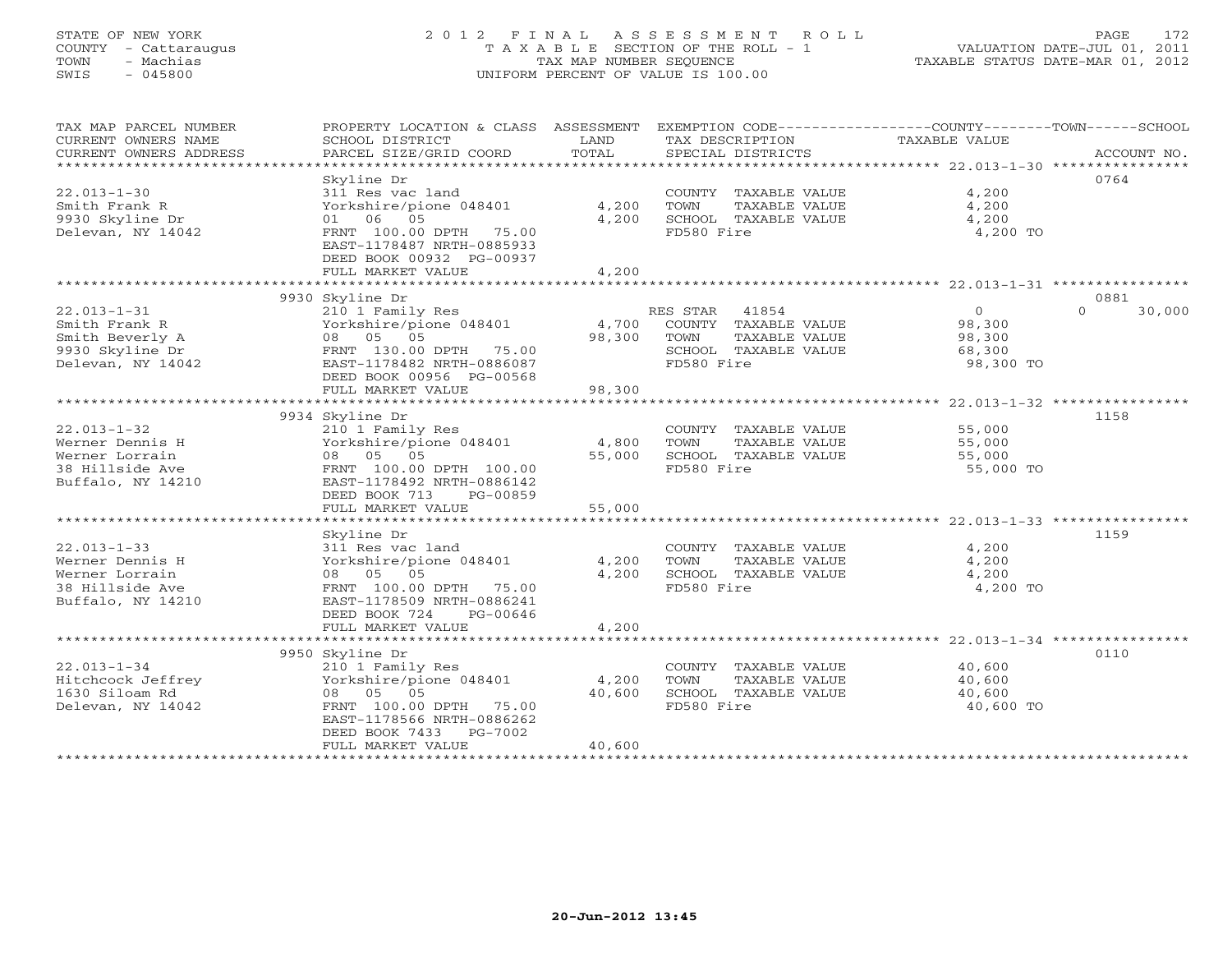## STATE OF NEW YORK 2 0 1 2 F I N A L A S S E S S M E N T R O L L PAGE 173 COUNTY - Cattaraugus T A X A B L E SECTION OF THE ROLL - 1 VALUATION DATE-JUL 01, 2011 TOWN - Machias TAX MAP NUMBER SEQUENCE TAXABLE STATUS DATE-MAR 01, 2012 SWIS - 045800 UNIFORM PERCENT OF VALUE IS 100.00UNIFORM PERCENT OF VALUE IS 100.00

| $\overline{0}$                                            | 0462                       |
|-----------------------------------------------------------|----------------------------|
|                                                           |                            |
| 59,900<br>29,900<br>59,900 TO                             | $\Omega$<br>30,000         |
|                                                           |                            |
| 4,200<br>4,200<br>4,200<br>4,200 TO                       | 0829                       |
|                                                           |                            |
| 4,200<br>4,200<br>4,200<br>4,200 TO                       | 0997                       |
|                                                           |                            |
| $\overline{O}$<br>69,100<br>69,100<br>39,100<br>69,100 TO | 0708<br>$\Omega$<br>30,000 |
|                                                           |                            |
|                                                           | 0358                       |
| 3,000<br>3,000<br>3,000<br>3,000 TO                       |                            |
|                                                           | 59,900                     |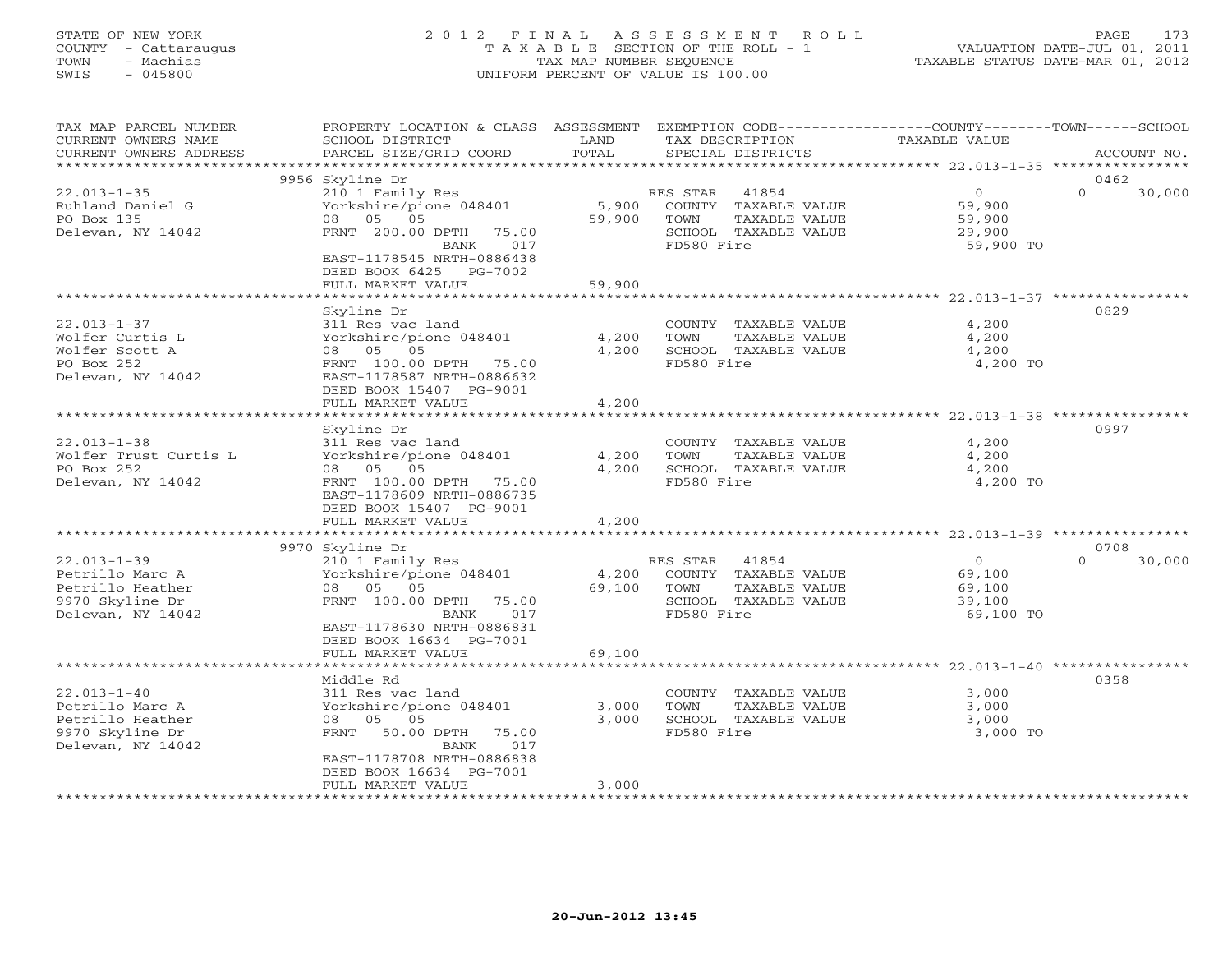## STATE OF NEW YORK 2 0 1 2 F I N A L A S S E S S M E N T R O L L PAGE 174 COUNTY - Cattaraugus T A X A B L E SECTION OF THE ROLL - 1 VALUATION DATE-JUL 01, 2011 TOWN - Machias TAX MAP NUMBER SEQUENCE TAXABLE STATUS DATE-MAR 01, 2012 SWIS - 045800 UNIFORM PERCENT OF VALUE IS 100.00UNIFORM PERCENT OF VALUE IS 100.00

| TOTAL<br>SPECIAL DISTRICTS<br>CURRENT OWNERS ADDRESS<br>PARCEL SIZE/GRID COORD<br>ACCOUNT NO.<br>0709<br>Skyline Dr<br>311 Res vac land<br>4,200<br>COUNTY TAXABLE VALUE<br>Yorkshire/pione 048401<br>4,200<br>TAXABLE VALUE<br>TOWN<br>4,200<br>08 05 05<br>4,200<br>SCHOOL TAXABLE VALUE<br>4,200<br>FRNT 100.00 DPTH 75.00<br>FD580 Fire<br>4,200 TO<br>EAST-1178693 NRTH-0886764<br>DEED BOOK 15407 PG-9001<br>4,200<br>FULL MARKET VALUE<br>Middle Rd<br>0999<br>$22.013 - 1 - 42$<br>4,200<br>311 Res vac land<br>COUNTY TAXABLE VALUE<br>4,200<br>Wolfer Trust Curtis L<br>Yorkshire/pione 048401<br>TOWN<br>TAXABLE VALUE<br>4,200<br>PO Box 252<br>08 05 05<br>4,200<br>SCHOOL TAXABLE VALUE<br>4,200<br>FRNT 100.00 DPTH 75.00<br>4,200 TO<br>Delevan, NY 14042<br>FD580 Fire<br>EAST-1178673 NRTH-0886668<br>DEED BOOK 15407 PG-9001<br>FULL MARKET VALUE<br>4,200<br>Middle Rd<br>0710<br>$22.013 - 1 - 43$<br>4,200<br>311 Res vac land<br>COUNTY TAXABLE VALUE<br>Wolfer Trust Curtis L<br>4,200<br>4,200<br>Yorkshire/pione 048401<br>TOWN<br>TAXABLE VALUE<br>PO Box 252<br>08 05 05<br>4,200<br>SCHOOL TAXABLE VALUE<br>4,200<br>Delevan, NY 14042<br>FD580 Fire<br>FRNT 100.00 DPTH 75.00<br>4,200 TO<br>EAST-1178653 NRTH-0886570<br>DEED BOOK 15407 PG-9001<br>FULL MARKET VALUE<br>4,200<br>0915<br>Middle Rd<br>$22.013 - 1 - 45$<br>4,200<br>311 Res vac land<br>COUNTY TAXABLE VALUE<br>Hitchcock Jeffrey<br>Yorkshire/pione 048401<br>4,200<br>TOWN<br>TAXABLE VALUE<br>4,200<br>1630 Siloam Rd<br>08 05 05<br>4,200<br>SCHOOL TAXABLE VALUE<br>4,200<br>FD580 Fire<br>FRNT 100.00 DPTH 75.00<br>4,200 TO<br>EAST-1178611 NRTH-0886372<br>DEED BOOK 7433 PG-7002<br>4,200<br>FULL MARKET VALUE<br>0518<br>Middle Rd<br>COUNTY TAXABLE VALUE<br>5,200<br>312 Vac w/imprv<br>Yorkshire/pione 048401<br>4,300<br>TOWN<br>TAXABLE VALUE<br>5,200<br>08 05 05<br>5,200<br>SCHOOL TAXABLE VALUE<br>5,200<br>FRNT 102.00 DPTH 75.00<br>FD580 Fire<br>5,200 TO<br>EAST-1178556 NRTH-0886074<br>DEED BOOK 00956 PG-00570<br>5,200<br>FULL MARKET VALUE | TAX MAP PARCEL NUMBER |                 |      |                 | PROPERTY LOCATION & CLASS ASSESSMENT EXEMPTION CODE----------------COUNTY-------TOWN------SCHOOL |  |
|------------------------------------------------------------------------------------------------------------------------------------------------------------------------------------------------------------------------------------------------------------------------------------------------------------------------------------------------------------------------------------------------------------------------------------------------------------------------------------------------------------------------------------------------------------------------------------------------------------------------------------------------------------------------------------------------------------------------------------------------------------------------------------------------------------------------------------------------------------------------------------------------------------------------------------------------------------------------------------------------------------------------------------------------------------------------------------------------------------------------------------------------------------------------------------------------------------------------------------------------------------------------------------------------------------------------------------------------------------------------------------------------------------------------------------------------------------------------------------------------------------------------------------------------------------------------------------------------------------------------------------------------------------------------------------------------------------------------------------------------------------------------------------------------------------------------------------------------------------------------------------------------------------------------------------------------------------------------------------------------------------------------------------------------------------------------|-----------------------|-----------------|------|-----------------|--------------------------------------------------------------------------------------------------|--|
|                                                                                                                                                                                                                                                                                                                                                                                                                                                                                                                                                                                                                                                                                                                                                                                                                                                                                                                                                                                                                                                                                                                                                                                                                                                                                                                                                                                                                                                                                                                                                                                                                                                                                                                                                                                                                                                                                                                                                                                                                                                                        | CURRENT OWNERS NAME   | SCHOOL DISTRICT | LAND | TAX DESCRIPTION | TAXABLE VALUE                                                                                    |  |
|                                                                                                                                                                                                                                                                                                                                                                                                                                                                                                                                                                                                                                                                                                                                                                                                                                                                                                                                                                                                                                                                                                                                                                                                                                                                                                                                                                                                                                                                                                                                                                                                                                                                                                                                                                                                                                                                                                                                                                                                                                                                        |                       |                 |      |                 |                                                                                                  |  |
|                                                                                                                                                                                                                                                                                                                                                                                                                                                                                                                                                                                                                                                                                                                                                                                                                                                                                                                                                                                                                                                                                                                                                                                                                                                                                                                                                                                                                                                                                                                                                                                                                                                                                                                                                                                                                                                                                                                                                                                                                                                                        |                       |                 |      |                 |                                                                                                  |  |
|                                                                                                                                                                                                                                                                                                                                                                                                                                                                                                                                                                                                                                                                                                                                                                                                                                                                                                                                                                                                                                                                                                                                                                                                                                                                                                                                                                                                                                                                                                                                                                                                                                                                                                                                                                                                                                                                                                                                                                                                                                                                        |                       |                 |      |                 |                                                                                                  |  |
|                                                                                                                                                                                                                                                                                                                                                                                                                                                                                                                                                                                                                                                                                                                                                                                                                                                                                                                                                                                                                                                                                                                                                                                                                                                                                                                                                                                                                                                                                                                                                                                                                                                                                                                                                                                                                                                                                                                                                                                                                                                                        | $22.013 - 1 - 41$     |                 |      |                 |                                                                                                  |  |
|                                                                                                                                                                                                                                                                                                                                                                                                                                                                                                                                                                                                                                                                                                                                                                                                                                                                                                                                                                                                                                                                                                                                                                                                                                                                                                                                                                                                                                                                                                                                                                                                                                                                                                                                                                                                                                                                                                                                                                                                                                                                        | Wolfer Trust Curtis L |                 |      |                 |                                                                                                  |  |
|                                                                                                                                                                                                                                                                                                                                                                                                                                                                                                                                                                                                                                                                                                                                                                                                                                                                                                                                                                                                                                                                                                                                                                                                                                                                                                                                                                                                                                                                                                                                                                                                                                                                                                                                                                                                                                                                                                                                                                                                                                                                        | PO Box 252            |                 |      |                 |                                                                                                  |  |
|                                                                                                                                                                                                                                                                                                                                                                                                                                                                                                                                                                                                                                                                                                                                                                                                                                                                                                                                                                                                                                                                                                                                                                                                                                                                                                                                                                                                                                                                                                                                                                                                                                                                                                                                                                                                                                                                                                                                                                                                                                                                        | Delevan, NY 14042     |                 |      |                 |                                                                                                  |  |
|                                                                                                                                                                                                                                                                                                                                                                                                                                                                                                                                                                                                                                                                                                                                                                                                                                                                                                                                                                                                                                                                                                                                                                                                                                                                                                                                                                                                                                                                                                                                                                                                                                                                                                                                                                                                                                                                                                                                                                                                                                                                        |                       |                 |      |                 |                                                                                                  |  |
|                                                                                                                                                                                                                                                                                                                                                                                                                                                                                                                                                                                                                                                                                                                                                                                                                                                                                                                                                                                                                                                                                                                                                                                                                                                                                                                                                                                                                                                                                                                                                                                                                                                                                                                                                                                                                                                                                                                                                                                                                                                                        |                       |                 |      |                 |                                                                                                  |  |
|                                                                                                                                                                                                                                                                                                                                                                                                                                                                                                                                                                                                                                                                                                                                                                                                                                                                                                                                                                                                                                                                                                                                                                                                                                                                                                                                                                                                                                                                                                                                                                                                                                                                                                                                                                                                                                                                                                                                                                                                                                                                        |                       |                 |      |                 |                                                                                                  |  |
|                                                                                                                                                                                                                                                                                                                                                                                                                                                                                                                                                                                                                                                                                                                                                                                                                                                                                                                                                                                                                                                                                                                                                                                                                                                                                                                                                                                                                                                                                                                                                                                                                                                                                                                                                                                                                                                                                                                                                                                                                                                                        |                       |                 |      |                 |                                                                                                  |  |
|                                                                                                                                                                                                                                                                                                                                                                                                                                                                                                                                                                                                                                                                                                                                                                                                                                                                                                                                                                                                                                                                                                                                                                                                                                                                                                                                                                                                                                                                                                                                                                                                                                                                                                                                                                                                                                                                                                                                                                                                                                                                        |                       |                 |      |                 |                                                                                                  |  |
|                                                                                                                                                                                                                                                                                                                                                                                                                                                                                                                                                                                                                                                                                                                                                                                                                                                                                                                                                                                                                                                                                                                                                                                                                                                                                                                                                                                                                                                                                                                                                                                                                                                                                                                                                                                                                                                                                                                                                                                                                                                                        |                       |                 |      |                 |                                                                                                  |  |
|                                                                                                                                                                                                                                                                                                                                                                                                                                                                                                                                                                                                                                                                                                                                                                                                                                                                                                                                                                                                                                                                                                                                                                                                                                                                                                                                                                                                                                                                                                                                                                                                                                                                                                                                                                                                                                                                                                                                                                                                                                                                        |                       |                 |      |                 |                                                                                                  |  |
|                                                                                                                                                                                                                                                                                                                                                                                                                                                                                                                                                                                                                                                                                                                                                                                                                                                                                                                                                                                                                                                                                                                                                                                                                                                                                                                                                                                                                                                                                                                                                                                                                                                                                                                                                                                                                                                                                                                                                                                                                                                                        |                       |                 |      |                 |                                                                                                  |  |
|                                                                                                                                                                                                                                                                                                                                                                                                                                                                                                                                                                                                                                                                                                                                                                                                                                                                                                                                                                                                                                                                                                                                                                                                                                                                                                                                                                                                                                                                                                                                                                                                                                                                                                                                                                                                                                                                                                                                                                                                                                                                        |                       |                 |      |                 |                                                                                                  |  |
|                                                                                                                                                                                                                                                                                                                                                                                                                                                                                                                                                                                                                                                                                                                                                                                                                                                                                                                                                                                                                                                                                                                                                                                                                                                                                                                                                                                                                                                                                                                                                                                                                                                                                                                                                                                                                                                                                                                                                                                                                                                                        |                       |                 |      |                 |                                                                                                  |  |
|                                                                                                                                                                                                                                                                                                                                                                                                                                                                                                                                                                                                                                                                                                                                                                                                                                                                                                                                                                                                                                                                                                                                                                                                                                                                                                                                                                                                                                                                                                                                                                                                                                                                                                                                                                                                                                                                                                                                                                                                                                                                        |                       |                 |      |                 |                                                                                                  |  |
|                                                                                                                                                                                                                                                                                                                                                                                                                                                                                                                                                                                                                                                                                                                                                                                                                                                                                                                                                                                                                                                                                                                                                                                                                                                                                                                                                                                                                                                                                                                                                                                                                                                                                                                                                                                                                                                                                                                                                                                                                                                                        |                       |                 |      |                 |                                                                                                  |  |
|                                                                                                                                                                                                                                                                                                                                                                                                                                                                                                                                                                                                                                                                                                                                                                                                                                                                                                                                                                                                                                                                                                                                                                                                                                                                                                                                                                                                                                                                                                                                                                                                                                                                                                                                                                                                                                                                                                                                                                                                                                                                        |                       |                 |      |                 |                                                                                                  |  |
|                                                                                                                                                                                                                                                                                                                                                                                                                                                                                                                                                                                                                                                                                                                                                                                                                                                                                                                                                                                                                                                                                                                                                                                                                                                                                                                                                                                                                                                                                                                                                                                                                                                                                                                                                                                                                                                                                                                                                                                                                                                                        |                       |                 |      |                 |                                                                                                  |  |
|                                                                                                                                                                                                                                                                                                                                                                                                                                                                                                                                                                                                                                                                                                                                                                                                                                                                                                                                                                                                                                                                                                                                                                                                                                                                                                                                                                                                                                                                                                                                                                                                                                                                                                                                                                                                                                                                                                                                                                                                                                                                        |                       |                 |      |                 |                                                                                                  |  |
|                                                                                                                                                                                                                                                                                                                                                                                                                                                                                                                                                                                                                                                                                                                                                                                                                                                                                                                                                                                                                                                                                                                                                                                                                                                                                                                                                                                                                                                                                                                                                                                                                                                                                                                                                                                                                                                                                                                                                                                                                                                                        |                       |                 |      |                 |                                                                                                  |  |
|                                                                                                                                                                                                                                                                                                                                                                                                                                                                                                                                                                                                                                                                                                                                                                                                                                                                                                                                                                                                                                                                                                                                                                                                                                                                                                                                                                                                                                                                                                                                                                                                                                                                                                                                                                                                                                                                                                                                                                                                                                                                        |                       |                 |      |                 |                                                                                                  |  |
|                                                                                                                                                                                                                                                                                                                                                                                                                                                                                                                                                                                                                                                                                                                                                                                                                                                                                                                                                                                                                                                                                                                                                                                                                                                                                                                                                                                                                                                                                                                                                                                                                                                                                                                                                                                                                                                                                                                                                                                                                                                                        |                       |                 |      |                 |                                                                                                  |  |
|                                                                                                                                                                                                                                                                                                                                                                                                                                                                                                                                                                                                                                                                                                                                                                                                                                                                                                                                                                                                                                                                                                                                                                                                                                                                                                                                                                                                                                                                                                                                                                                                                                                                                                                                                                                                                                                                                                                                                                                                                                                                        |                       |                 |      |                 |                                                                                                  |  |
|                                                                                                                                                                                                                                                                                                                                                                                                                                                                                                                                                                                                                                                                                                                                                                                                                                                                                                                                                                                                                                                                                                                                                                                                                                                                                                                                                                                                                                                                                                                                                                                                                                                                                                                                                                                                                                                                                                                                                                                                                                                                        |                       |                 |      |                 |                                                                                                  |  |
|                                                                                                                                                                                                                                                                                                                                                                                                                                                                                                                                                                                                                                                                                                                                                                                                                                                                                                                                                                                                                                                                                                                                                                                                                                                                                                                                                                                                                                                                                                                                                                                                                                                                                                                                                                                                                                                                                                                                                                                                                                                                        |                       |                 |      |                 |                                                                                                  |  |
|                                                                                                                                                                                                                                                                                                                                                                                                                                                                                                                                                                                                                                                                                                                                                                                                                                                                                                                                                                                                                                                                                                                                                                                                                                                                                                                                                                                                                                                                                                                                                                                                                                                                                                                                                                                                                                                                                                                                                                                                                                                                        |                       |                 |      |                 |                                                                                                  |  |
|                                                                                                                                                                                                                                                                                                                                                                                                                                                                                                                                                                                                                                                                                                                                                                                                                                                                                                                                                                                                                                                                                                                                                                                                                                                                                                                                                                                                                                                                                                                                                                                                                                                                                                                                                                                                                                                                                                                                                                                                                                                                        |                       |                 |      |                 |                                                                                                  |  |
|                                                                                                                                                                                                                                                                                                                                                                                                                                                                                                                                                                                                                                                                                                                                                                                                                                                                                                                                                                                                                                                                                                                                                                                                                                                                                                                                                                                                                                                                                                                                                                                                                                                                                                                                                                                                                                                                                                                                                                                                                                                                        |                       |                 |      |                 |                                                                                                  |  |
|                                                                                                                                                                                                                                                                                                                                                                                                                                                                                                                                                                                                                                                                                                                                                                                                                                                                                                                                                                                                                                                                                                                                                                                                                                                                                                                                                                                                                                                                                                                                                                                                                                                                                                                                                                                                                                                                                                                                                                                                                                                                        |                       |                 |      |                 |                                                                                                  |  |
|                                                                                                                                                                                                                                                                                                                                                                                                                                                                                                                                                                                                                                                                                                                                                                                                                                                                                                                                                                                                                                                                                                                                                                                                                                                                                                                                                                                                                                                                                                                                                                                                                                                                                                                                                                                                                                                                                                                                                                                                                                                                        |                       |                 |      |                 |                                                                                                  |  |
|                                                                                                                                                                                                                                                                                                                                                                                                                                                                                                                                                                                                                                                                                                                                                                                                                                                                                                                                                                                                                                                                                                                                                                                                                                                                                                                                                                                                                                                                                                                                                                                                                                                                                                                                                                                                                                                                                                                                                                                                                                                                        |                       |                 |      |                 |                                                                                                  |  |
|                                                                                                                                                                                                                                                                                                                                                                                                                                                                                                                                                                                                                                                                                                                                                                                                                                                                                                                                                                                                                                                                                                                                                                                                                                                                                                                                                                                                                                                                                                                                                                                                                                                                                                                                                                                                                                                                                                                                                                                                                                                                        | Delevan, NY 14042     |                 |      |                 |                                                                                                  |  |
|                                                                                                                                                                                                                                                                                                                                                                                                                                                                                                                                                                                                                                                                                                                                                                                                                                                                                                                                                                                                                                                                                                                                                                                                                                                                                                                                                                                                                                                                                                                                                                                                                                                                                                                                                                                                                                                                                                                                                                                                                                                                        |                       |                 |      |                 |                                                                                                  |  |
|                                                                                                                                                                                                                                                                                                                                                                                                                                                                                                                                                                                                                                                                                                                                                                                                                                                                                                                                                                                                                                                                                                                                                                                                                                                                                                                                                                                                                                                                                                                                                                                                                                                                                                                                                                                                                                                                                                                                                                                                                                                                        |                       |                 |      |                 |                                                                                                  |  |
|                                                                                                                                                                                                                                                                                                                                                                                                                                                                                                                                                                                                                                                                                                                                                                                                                                                                                                                                                                                                                                                                                                                                                                                                                                                                                                                                                                                                                                                                                                                                                                                                                                                                                                                                                                                                                                                                                                                                                                                                                                                                        |                       |                 |      |                 |                                                                                                  |  |
|                                                                                                                                                                                                                                                                                                                                                                                                                                                                                                                                                                                                                                                                                                                                                                                                                                                                                                                                                                                                                                                                                                                                                                                                                                                                                                                                                                                                                                                                                                                                                                                                                                                                                                                                                                                                                                                                                                                                                                                                                                                                        |                       |                 |      |                 |                                                                                                  |  |
|                                                                                                                                                                                                                                                                                                                                                                                                                                                                                                                                                                                                                                                                                                                                                                                                                                                                                                                                                                                                                                                                                                                                                                                                                                                                                                                                                                                                                                                                                                                                                                                                                                                                                                                                                                                                                                                                                                                                                                                                                                                                        |                       |                 |      |                 |                                                                                                  |  |
|                                                                                                                                                                                                                                                                                                                                                                                                                                                                                                                                                                                                                                                                                                                                                                                                                                                                                                                                                                                                                                                                                                                                                                                                                                                                                                                                                                                                                                                                                                                                                                                                                                                                                                                                                                                                                                                                                                                                                                                                                                                                        | $22.013 - 1 - 48$     |                 |      |                 |                                                                                                  |  |
|                                                                                                                                                                                                                                                                                                                                                                                                                                                                                                                                                                                                                                                                                                                                                                                                                                                                                                                                                                                                                                                                                                                                                                                                                                                                                                                                                                                                                                                                                                                                                                                                                                                                                                                                                                                                                                                                                                                                                                                                                                                                        | Smith Frank R         |                 |      |                 |                                                                                                  |  |
|                                                                                                                                                                                                                                                                                                                                                                                                                                                                                                                                                                                                                                                                                                                                                                                                                                                                                                                                                                                                                                                                                                                                                                                                                                                                                                                                                                                                                                                                                                                                                                                                                                                                                                                                                                                                                                                                                                                                                                                                                                                                        | Smith Beverly A       |                 |      |                 |                                                                                                  |  |
|                                                                                                                                                                                                                                                                                                                                                                                                                                                                                                                                                                                                                                                                                                                                                                                                                                                                                                                                                                                                                                                                                                                                                                                                                                                                                                                                                                                                                                                                                                                                                                                                                                                                                                                                                                                                                                                                                                                                                                                                                                                                        | 9930 Skyline Dr       |                 |      |                 |                                                                                                  |  |
|                                                                                                                                                                                                                                                                                                                                                                                                                                                                                                                                                                                                                                                                                                                                                                                                                                                                                                                                                                                                                                                                                                                                                                                                                                                                                                                                                                                                                                                                                                                                                                                                                                                                                                                                                                                                                                                                                                                                                                                                                                                                        | Delevan, NY 14042     |                 |      |                 |                                                                                                  |  |
|                                                                                                                                                                                                                                                                                                                                                                                                                                                                                                                                                                                                                                                                                                                                                                                                                                                                                                                                                                                                                                                                                                                                                                                                                                                                                                                                                                                                                                                                                                                                                                                                                                                                                                                                                                                                                                                                                                                                                                                                                                                                        |                       |                 |      |                 |                                                                                                  |  |
|                                                                                                                                                                                                                                                                                                                                                                                                                                                                                                                                                                                                                                                                                                                                                                                                                                                                                                                                                                                                                                                                                                                                                                                                                                                                                                                                                                                                                                                                                                                                                                                                                                                                                                                                                                                                                                                                                                                                                                                                                                                                        |                       |                 |      |                 |                                                                                                  |  |
|                                                                                                                                                                                                                                                                                                                                                                                                                                                                                                                                                                                                                                                                                                                                                                                                                                                                                                                                                                                                                                                                                                                                                                                                                                                                                                                                                                                                                                                                                                                                                                                                                                                                                                                                                                                                                                                                                                                                                                                                                                                                        |                       |                 |      |                 |                                                                                                  |  |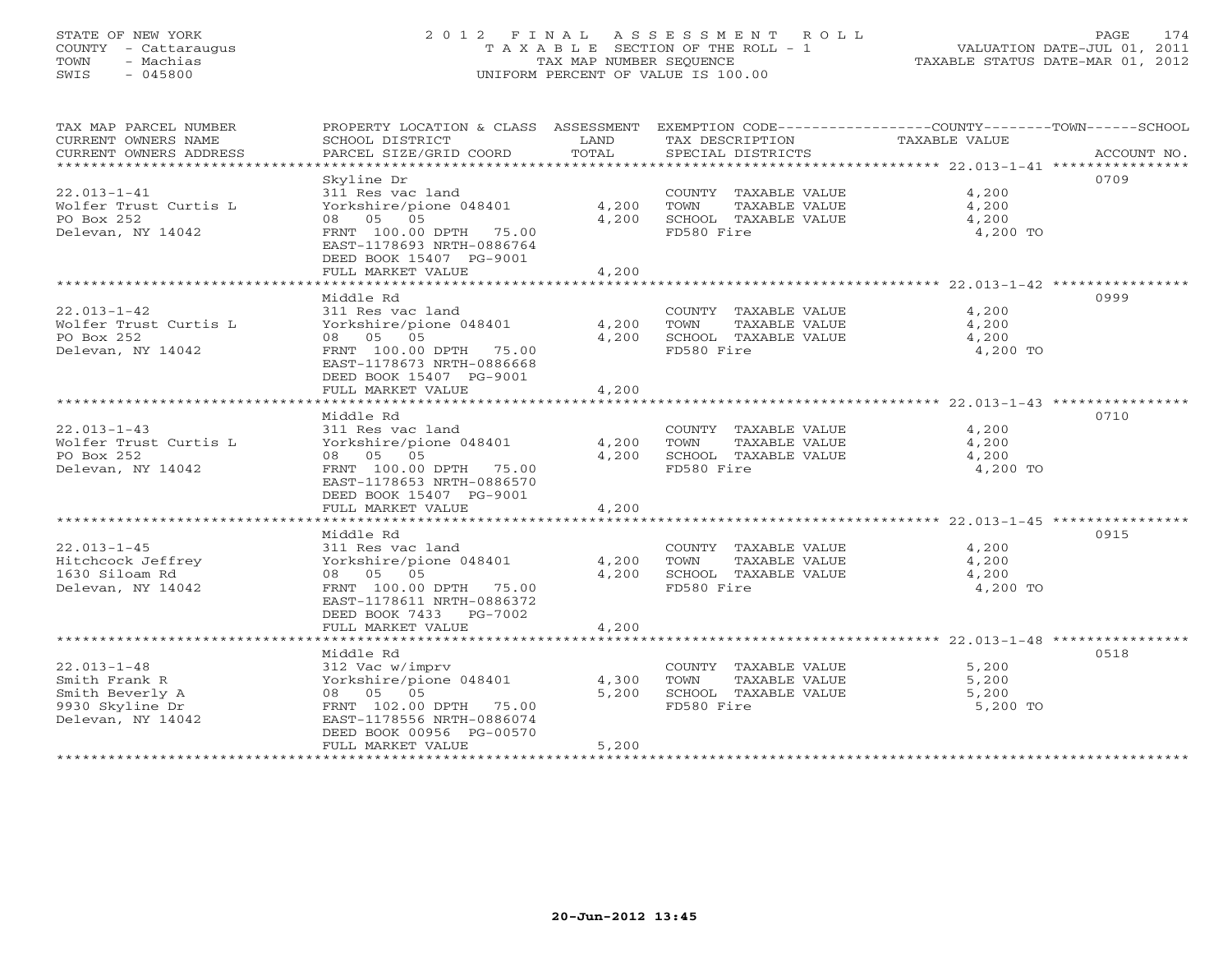## STATE OF NEW YORK 2 0 1 2 F I N A L A S S E S S M E N T R O L L PAGE 175 COUNTY - Cattaraugus T A X A B L E SECTION OF THE ROLL - 1 VALUATION DATE-JUL 01, 2011 TOWN - Machias TAX MAP NUMBER SEQUENCE TAXABLE STATUS DATE-MAR 01, 2012 SWIS - 045800 UNIFORM PERCENT OF VALUE IS 100.00UNIFORM PERCENT OF VALUE IS 100.00

| TAX MAP PARCEL NUMBER<br>CURRENT OWNERS NAME<br>CURRENT OWNERS ADDRESS<br>********************* | PROPERTY LOCATION & CLASS ASSESSMENT<br>SCHOOL DISTRICT<br>PARCEL SIZE/GRID COORD                                                                                                                         | LAND<br>TOTAL             | EXEMPTION CODE-----------------COUNTY-------TOWN------SCHOOL<br>TAX DESCRIPTION<br>SPECIAL DISTRICTS                                       | TAXABLE VALUE                                                | ACCOUNT NO.                                      |
|-------------------------------------------------------------------------------------------------|-----------------------------------------------------------------------------------------------------------------------------------------------------------------------------------------------------------|---------------------------|--------------------------------------------------------------------------------------------------------------------------------------------|--------------------------------------------------------------|--------------------------------------------------|
| $22.013 - 1 - 49$<br>Myers Ronald G<br>Myers Kelly S<br>Route 16<br>Holland, NY 14080           | Pond Rd<br>312 Vac w/imprv<br>Yorkshire/pione 048401<br>05<br>05<br>08<br>FRNT 112.00 DPTH<br>75.00<br>017<br>BANK<br>EAST-1178560 NRTH-0885961<br>DEED BOOK 00952 PG-00508<br>FULL MARKET VALUE          | 4,400<br>9,200<br>9,200   | COUNTY TAXABLE VALUE<br>TOWN<br>TAXABLE VALUE<br>SCHOOL TAXABLE VALUE<br>FD580 Fire                                                        | 9,200<br>9,200<br>9,200<br>9,200 TO                          | 0763                                             |
| $22.013 - 1 - 50$<br>Myers Ronald G<br>Myers Kelly S<br>Route 16<br>Holland, NY 14080           | ***********************<br>9921 Pond Rd<br>210 1 Family Res<br>Yorkshire/pione 048401<br>05 05<br>08<br>FRNT 120.00 DPTH<br>75.00<br>017<br>BANK<br>EAST-1178591 NRTH-0885842<br>DEED BOOK 00952 PG-00508 | 4,600<br>53,500           | COUNTY TAXABLE VALUE<br>TOWN<br>TAXABLE VALUE<br>SCHOOL TAXABLE VALUE<br>FD580 Fire                                                        | 53,500<br>53,500<br>53,500<br>53,500 TO                      | 0976                                             |
|                                                                                                 | FULL MARKET VALUE                                                                                                                                                                                         | 53,500                    |                                                                                                                                            | *** 22.013-1-51 ****                                         |                                                  |
| $22.013 - 1 - 51$<br>Wenrich David A<br>9914 Skyline Dr<br>Delevan, NY 14042                    | 9914 Skyline Dr<br>260 Seasonal res<br>Yorkshire/pione 048401<br>05 05<br>08<br>FRNT 118.00 DPTH 100.00<br>BANK<br>017<br>EAST-1178626 NRTH-0885728<br>DEED BOOK 00995 PG-00319<br>FULL MARKET VALUE      | 5,200<br>59,600<br>59,600 | 41854<br>RES STAR<br>COUNTY TAXABLE VALUE<br>TOWN<br>TAXABLE VALUE<br>SCHOOL TAXABLE VALUE<br>FD580 Fire                                   | $\circ$<br>59,600<br>59,600<br>29,600<br>59,600 TO           | 0081<br>$\Omega$<br>30,000                       |
|                                                                                                 | ***************************<br>9909 Skyline Dr                                                                                                                                                            |                           |                                                                                                                                            |                                                              | 0340                                             |
| $22.013 - 1 - 52$<br>Zilker David L<br>9909 Skyline Dr<br>Delevan, NY 14042                     | 210 1 Family Res<br>Yorkshire/pione 048401<br>05<br>05<br>08<br>ACRES<br>$3.04$ BANK<br>044<br>EAST-1178433 NRTH-0885549<br>DEED BOOK 01018 PG-00910                                                      | 11,700<br>81,700          | 41834<br>SR STAR<br>COUNTY TAXABLE VALUE<br>TOWN<br>TAXABLE VALUE<br>SCHOOL TAXABLE VALUE<br>FD580 Fire                                    | $\circ$<br>81,700<br>81,700<br>19,500<br>81,700 TO           | $\Omega$<br>62,200                               |
|                                                                                                 | FULL MARKET VALUE                                                                                                                                                                                         | 81,700                    |                                                                                                                                            |                                                              |                                                  |
| $22.013 - 1 - 53$<br>Ebert William J<br>Ebert Lisa H<br>9915 Pond Rd<br>Delevan, NY 14042       | 9915 Pond Rd<br>210 1 Family Res<br>Yorkshire/pione 048401<br>08 05<br>05<br>FRNT 132.00 DPTH 383.00<br>BANK<br>065<br>EAST-1178682 NRTH-0885461<br>DEED BOOK 6958<br>PG-7001<br>FULL MARKET VALUE        | 89,900<br>89,900          | CW_15_VET/ 41161<br>10,200 RES STAR<br>41854<br>COUNTY TAXABLE VALUE<br>TOWN<br><b>TAXABLE VALUE</b><br>SCHOOL TAXABLE VALUE<br>FD580 Fire | 12,000<br>$\circ$<br>77,900<br>77,900<br>59,900<br>89,900 TO | 0251<br>12,000<br>$\Omega$<br>30,000<br>$\Omega$ |
|                                                                                                 |                                                                                                                                                                                                           |                           |                                                                                                                                            |                                                              |                                                  |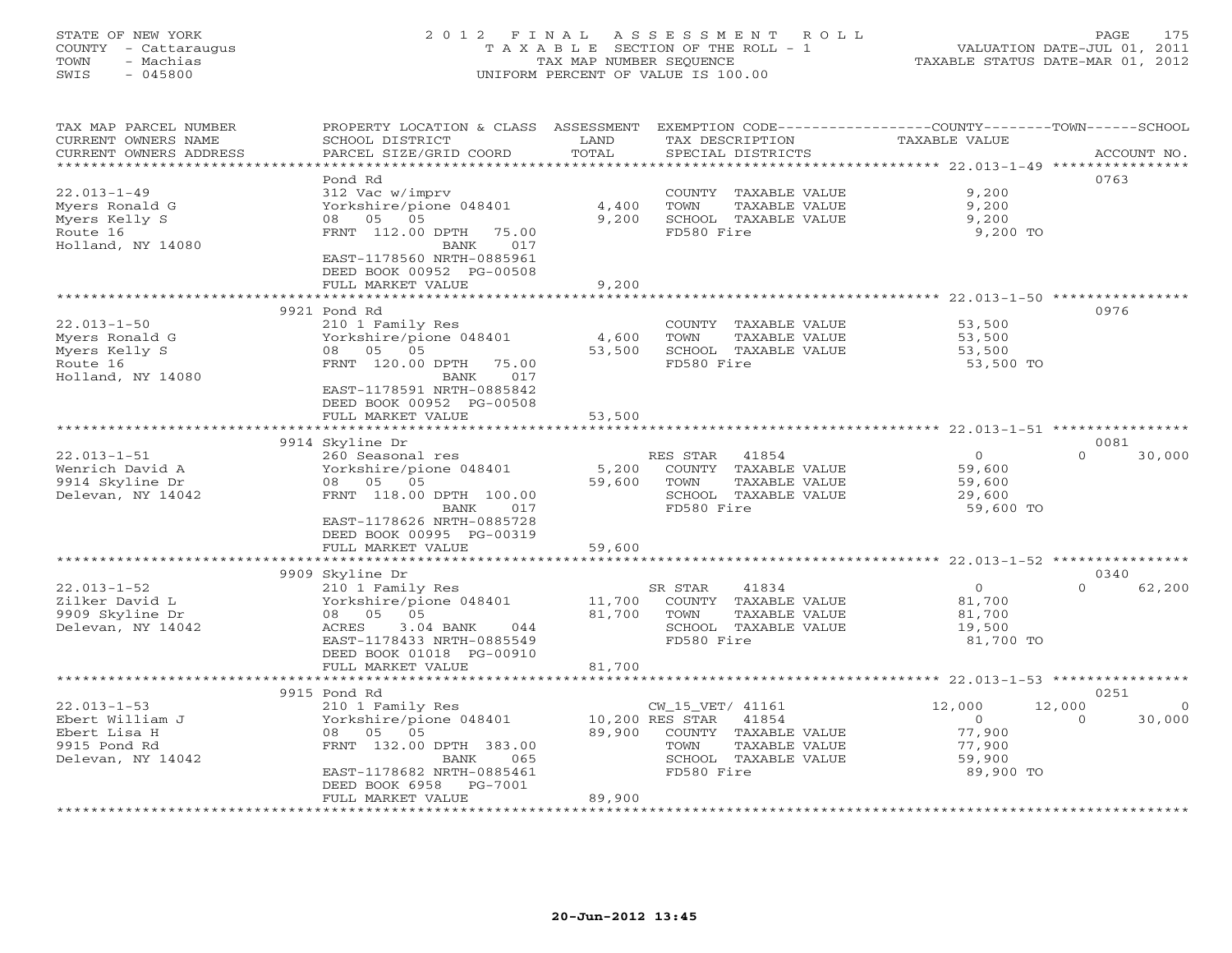## STATE OF NEW YORK 2 0 1 2 F I N A L A S S E S S M E N T R O L L PAGE 176 COUNTY - Cattaraugus T A X A B L E SECTION OF THE ROLL - 1 VALUATION DATE-JUL 01, 2011 TOWN - Machias TAX MAP NUMBER SEQUENCE TAXABLE STATUS DATE-MAR 01, 2012 SWIS - 045800 UNIFORM PERCENT OF VALUE IS 100.00UNIFORM PERCENT OF VALUE IS 100.00

| TAX MAP PARCEL NUMBER<br>CURRENT OWNERS NAME<br>CURRENT OWNERS ADDRESS | PROPERTY LOCATION & CLASS ASSESSMENT<br>SCHOOL DISTRICT<br>PARCEL SIZE/GRID COORD | LAND<br>TOTAL | EXEMPTION CODE-----------------COUNTY-------TOWN------SCHOOL<br>TAX DESCRIPTION<br>SPECIAL DISTRICTS | TAXABLE VALUE       | ACCOUNT NO. |
|------------------------------------------------------------------------|-----------------------------------------------------------------------------------|---------------|------------------------------------------------------------------------------------------------------|---------------------|-------------|
| *********************                                                  |                                                                                   |               |                                                                                                      |                     |             |
|                                                                        | Pond Rd                                                                           |               |                                                                                                      |                     | 0324        |
| $22.013 - 1 - 54$                                                      | 311 Res vac land                                                                  |               | COUNTY TAXABLE VALUE                                                                                 | 6,600               |             |
| Ashcroft Lauren M                                                      | Yorkshire/pione 048401                                                            | 6,600         | TOWN<br>TAXABLE VALUE                                                                                | 6,600               |             |
| Ashcroft Arthur J                                                      | 08 05<br>05                                                                       | 6,600         | SCHOOL TAXABLE VALUE                                                                                 | 6,600               |             |
| 335 Rosedale Blvd                                                      | FRNT 122.00 DPTH 147.00                                                           |               | FD580 Fire                                                                                           | 6,600 TO            |             |
| Amherst, NY 14226                                                      | EAST-1178863 NRTH-0885430                                                         |               |                                                                                                      |                     |             |
|                                                                        | DEED BOOK 14493 PG-7001                                                           |               |                                                                                                      |                     |             |
|                                                                        | FULL MARKET VALUE                                                                 | 6,600         |                                                                                                      |                     |             |
|                                                                        | Pond Rd                                                                           |               |                                                                                                      |                     | 1050        |
| $22.013 - 1 - 55$                                                      | 311 Res vac land                                                                  |               | COUNTY TAXABLE VALUE                                                                                 | 4,800               |             |
| Laird Jean M                                                           | Yorkshire/pione 048401                                                            | 4,800         | TOWN<br>TAXABLE VALUE                                                                                | 4,800               |             |
| 43 Charlotte Rd                                                        | 08 05 05                                                                          | 4,800         | SCHOOL TAXABLE VALUE                                                                                 | 4,800               |             |
| Cheektowaga, NY 14225                                                  | FRNT 100.00 DPTH 100.00                                                           |               | FD580 Fire                                                                                           | 4,800 TO            |             |
|                                                                        | EAST-1178999 NRTH-0885432                                                         |               |                                                                                                      |                     |             |
|                                                                        | DEED BOOK 724<br>PG-00755                                                         |               |                                                                                                      |                     |             |
|                                                                        | FULL MARKET VALUE                                                                 | 4,800         |                                                                                                      |                     |             |
|                                                                        |                                                                                   |               |                                                                                                      |                     |             |
|                                                                        | 9907 Pond Rd                                                                      |               |                                                                                                      |                     | 0625        |
| $22.013 - 1 - 56$                                                      | 260 Seasonal res                                                                  |               | COUNTY TAXABLE VALUE                                                                                 | 50,800              |             |
| Laird Jean M                                                           | Yorkshire/pione 048401                                                            | 4,800         | TOWN<br>TAXABLE VALUE                                                                                | 50,800              |             |
| 43 Charlotte Rd                                                        | 08 05 05<br>FRNT 100.00 DPTH 100.00                                               | 50,800        | SCHOOL TAXABLE VALUE<br>FD580 Fire                                                                   | 50,800<br>50,800 TO |             |
| Cheektowaga, NY 14225                                                  | EAST-1179097 NRTH-0885435                                                         |               |                                                                                                      |                     |             |
|                                                                        | DEED BOOK 723<br>PG-01114                                                         |               |                                                                                                      |                     |             |
|                                                                        | FULL MARKET VALUE                                                                 | 50,800        |                                                                                                      |                     |             |
|                                                                        |                                                                                   |               |                                                                                                      |                     |             |
|                                                                        | 9903 Pond Rd                                                                      |               |                                                                                                      |                     | 0619        |
| $22.013 - 1 - 57$                                                      | 210 1 Family Res                                                                  |               | COUNTY TAXABLE VALUE                                                                                 | 73,300              |             |
| Higgins Joshua A                                                       | Yorkshire/pione 048401                                                            | 4,800         | TOWN<br>TAXABLE VALUE                                                                                | 73,300              |             |
| 9885 Marble Rd                                                         | 08 05 05                                                                          | 73,300        | SCHOOL TAXABLE VALUE                                                                                 | 73,300              |             |
| Delevan, NY 14042                                                      | FRNT 169.00 DPTH 175.00                                                           |               | FD580 Fire                                                                                           | 73,300 TO           |             |
|                                                                        | 023<br>BANK                                                                       |               |                                                                                                      |                     |             |
|                                                                        | EAST-1179215 NRTH-0885552<br>DEED BOOK 7819 PG-4001                               |               |                                                                                                      |                     |             |
|                                                                        | FULL MARKET VALUE                                                                 | 73,300        |                                                                                                      |                     |             |
|                                                                        |                                                                                   |               |                                                                                                      |                     |             |
|                                                                        | Skyline Dr                                                                        |               |                                                                                                      |                     | 0884        |
| $22.013 - 2 - 1$                                                       | 311 Res vac land                                                                  |               | COUNTY TAXABLE VALUE                                                                                 | 6,200               |             |
| Beckemeyer Wayne R                                                     | Yorkshire/pione 048401                                                            | 6,200         | TOWN<br>TAXABLE VALUE                                                                                | 6,200               |             |
| Beckemeyer Wendy C                                                     | 01 06<br>05                                                                       | 6,200         | SCHOOL TAXABLE VALUE                                                                                 | 6,200               |             |
| 110 N Oak Hill Rd                                                      | FRNT 215.00 DPTH 73.50                                                            |               | FD580 Fire                                                                                           | 6,200 TO            |             |
| Pittsburgh, PA 15238                                                   | 023<br>BANK                                                                       |               |                                                                                                      |                     |             |
|                                                                        | EAST-1178722 NRTH-0888360                                                         |               |                                                                                                      |                     |             |
|                                                                        | DEED BOOK 9820 PG-2008                                                            | 6,200         |                                                                                                      |                     |             |
|                                                                        | FULL MARKET VALUE                                                                 |               |                                                                                                      |                     |             |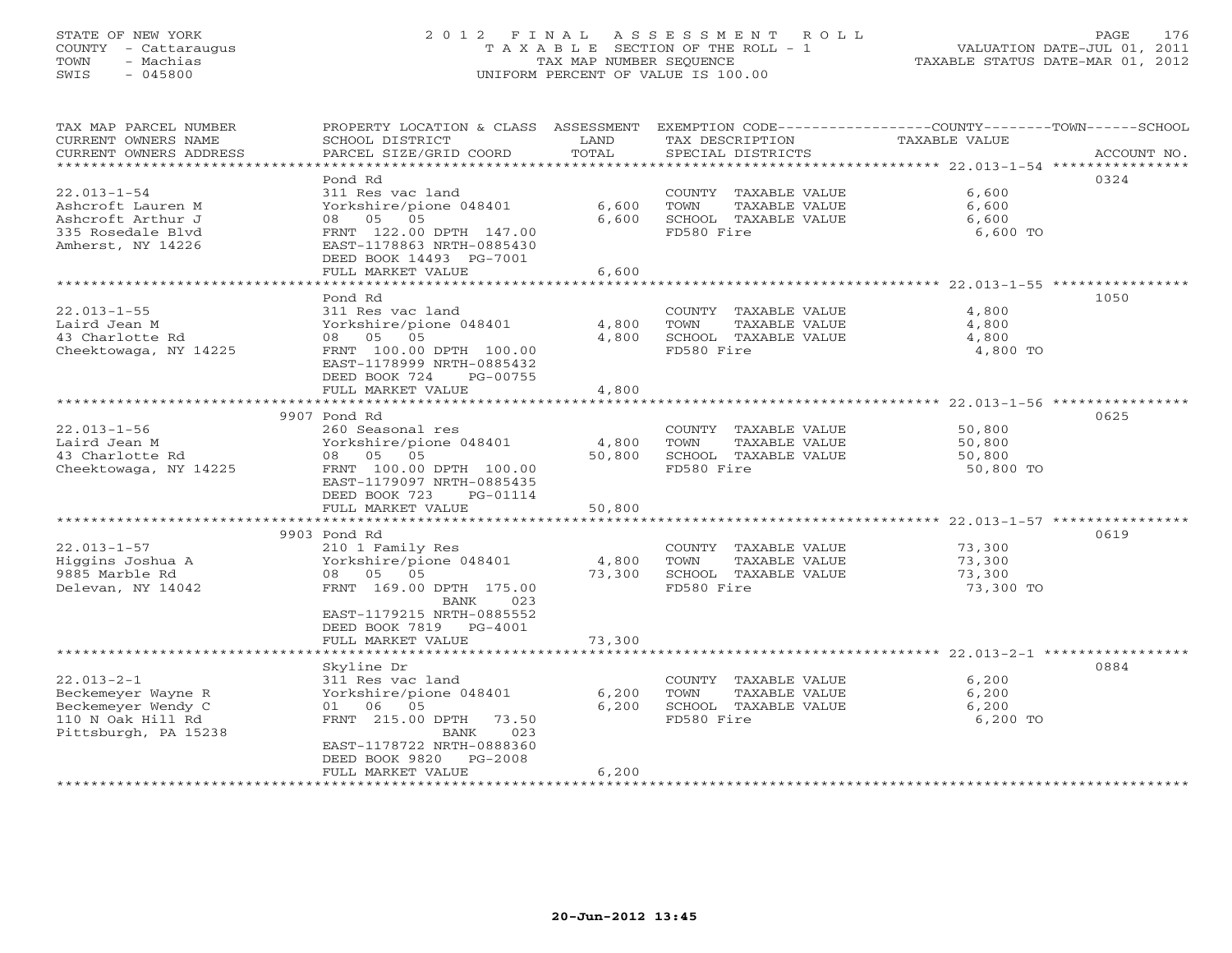## STATE OF NEW YORK 2 0 1 2 F I N A L A S S E S S M E N T R O L L PAGE 177 COUNTY - Cattaraugus T A X A B L E SECTION OF THE ROLL - 1 VALUATION DATE-JUL 01, 2011 TOWN - Machias TAX MAP NUMBER SEQUENCE TAXABLE STATUS DATE-MAR 01, 2012 SWIS - 045800 UNIFORM PERCENT OF VALUE IS 100.00UNIFORM PERCENT OF VALUE IS 100.00

| TAX MAP PARCEL NUMBER<br>CURRENT OWNERS NAME<br>CURRENT OWNERS ADDRESS | PROPERTY LOCATION & CLASS ASSESSMENT<br>SCHOOL DISTRICT<br>PARCEL SIZE/GRID COORD | LAND<br>TOTAL  | TAX DESCRIPTION<br>SPECIAL DISTRICTS | EXEMPTION CODE-----------------COUNTY-------TOWN------SCHOOL<br>TAXABLE VALUE<br>ACCOUNT NO. |
|------------------------------------------------------------------------|-----------------------------------------------------------------------------------|----------------|--------------------------------------|----------------------------------------------------------------------------------------------|
|                                                                        |                                                                                   |                |                                      |                                                                                              |
|                                                                        | 10060 Skyline Dr                                                                  |                |                                      | 0885                                                                                         |
| $22.013 - 2 - 2$                                                       | 260 Seasonal res                                                                  |                | COUNTY TAXABLE VALUE                 | 46,400                                                                                       |
| Beckemeyer Wayne R                                                     | Yorkshire/pione 048401                                                            | 4,200          | TOWN<br>TAXABLE VALUE                | 46,400                                                                                       |
| Beckemeyer Wendy C                                                     | 01 06 05                                                                          | 46,400         | SCHOOL TAXABLE VALUE                 | 46,400                                                                                       |
| 110 N Oak Hill Rd<br>Pittsburgh, PA 15238                              | FRNT 100.00 DPTH<br>76.01<br>023<br>BANK                                          |                | FD580 Fire                           | 46,400 TO                                                                                    |
|                                                                        | EAST-1178713 NRTH-0888238<br>DEED BOOK 9820 PG-2008                               |                |                                      |                                                                                              |
|                                                                        | FULL MARKET VALUE                                                                 | 46,400         |                                      |                                                                                              |
|                                                                        |                                                                                   |                |                                      |                                                                                              |
|                                                                        | Skyline Dr                                                                        |                |                                      | 0886                                                                                         |
| $22.013 - 2 - 3$                                                       | 311 Res vac land                                                                  |                | COUNTY TAXABLE VALUE                 | 9,700                                                                                        |
| Beckemeyer Wayne R                                                     | Yorkshire/pione 048401                                                            | 9,700          | TOWN<br>TAXABLE VALUE                | 9,700                                                                                        |
| Beckemeyer Wendy C                                                     | 01 06 05                                                                          | 9,700          | SCHOOL TAXABLE VALUE                 | 9,700                                                                                        |
| 110 N Oak Hill Rd                                                      | ACRES<br>1.54 BANK<br>023                                                         |                | FD580 Fire                           | 9,700 TO                                                                                     |
| Pittsburgh, PA 15238                                                   | EAST-1178834 NRTH-0888411                                                         |                |                                      |                                                                                              |
|                                                                        | DEED BOOK 9820 PG-2008<br>FULL MARKET VALUE                                       | 9,700          |                                      |                                                                                              |
|                                                                        |                                                                                   |                |                                      |                                                                                              |
|                                                                        | 10052 Skyline Dr                                                                  |                |                                      | 1231                                                                                         |
| $22.013 - 2 - 4$                                                       | 210 1 Family Res                                                                  |                | SR STAR<br>41834                     | $\overline{0}$<br>62,200<br>$\Omega$                                                         |
| Edwards Bruce A                                                        | Yorkshire/pione 048401                                                            | 9,700          | COUNTY TAXABLE VALUE                 | 106,000                                                                                      |
| Edwards Kathleen                                                       | 01 06 05                                                                          | 106,000        | TOWN<br>TAXABLE VALUE                | 106,000                                                                                      |
| 10052 Skyline Dr                                                       | 1.57<br>ACRES                                                                     |                | SCHOOL TAXABLE VALUE                 | 43,800                                                                                       |
| Delevan, NY 14042                                                      | EAST-1178789 NRTH-0888041                                                         |                | FD580 Fire                           | 106,000 TO                                                                                   |
|                                                                        | DEED BOOK 5651 PG-7002                                                            |                |                                      |                                                                                              |
|                                                                        | FULL MARKET VALUE                                                                 | 106,000        |                                      |                                                                                              |
|                                                                        |                                                                                   |                |                                      |                                                                                              |
|                                                                        | Skyline Dr                                                                        |                |                                      | 0552                                                                                         |
| $22.013 - 2 - 5$                                                       | 311 Res vac land                                                                  |                | COUNTY TAXABLE VALUE                 | 9,100                                                                                        |
| Lubstorf Gary W                                                        | Yorkshire/pione 048401                                                            | 9,100          | TOWN<br>TAXABLE VALUE                | 9,100                                                                                        |
| Lubstorf Diana J                                                       | 08 05 05                                                                          | 9.100          | SCHOOL TAXABLE VALUE                 | 9,100                                                                                        |
| 34 Bittersweet Ln                                                      | 1.08<br>ACRES                                                                     |                | FD580 Fire                           | 9,100 TO                                                                                     |
| Orchard Park, NY 14127-4504                                            | EAST-1178790 NRTH-0887794                                                         |                |                                      |                                                                                              |
|                                                                        | DEED BOOK 848<br>PG-00084                                                         |                |                                      |                                                                                              |
|                                                                        | FULL MARKET VALUE                                                                 | 9,100          |                                      |                                                                                              |
| ***********************                                                |                                                                                   | ************** |                                      |                                                                                              |
|                                                                        | 10010 Skyline Dr                                                                  |                |                                      | 0665                                                                                         |
| $22.013 - 2 - 7$                                                       | 210 1 Family Res                                                                  |                | COUNTY TAXABLE VALUE                 | 94,100                                                                                       |
| Butts Jeffrey M                                                        | Yorkshire/pione 048401<br>01 06 05                                                | 10,600         | TOWN<br>TAXABLE VALUE                | 94,100                                                                                       |
| Butts Marc R<br>10010 Skyline Dr                                       | 2.20<br>ACRES                                                                     | 94,100         | SCHOOL TAXABLE VALUE<br>FD580 Fire   | 94,100<br>94,100 TO                                                                          |
| Delevan, NY 14042                                                      | EAST-1178791 NRTH-0887493                                                         |                |                                      |                                                                                              |
|                                                                        | DEED BOOK 4790 PG-6002                                                            |                |                                      |                                                                                              |
|                                                                        | FULL MARKET VALUE                                                                 | 94,100         |                                      |                                                                                              |
|                                                                        |                                                                                   |                |                                      |                                                                                              |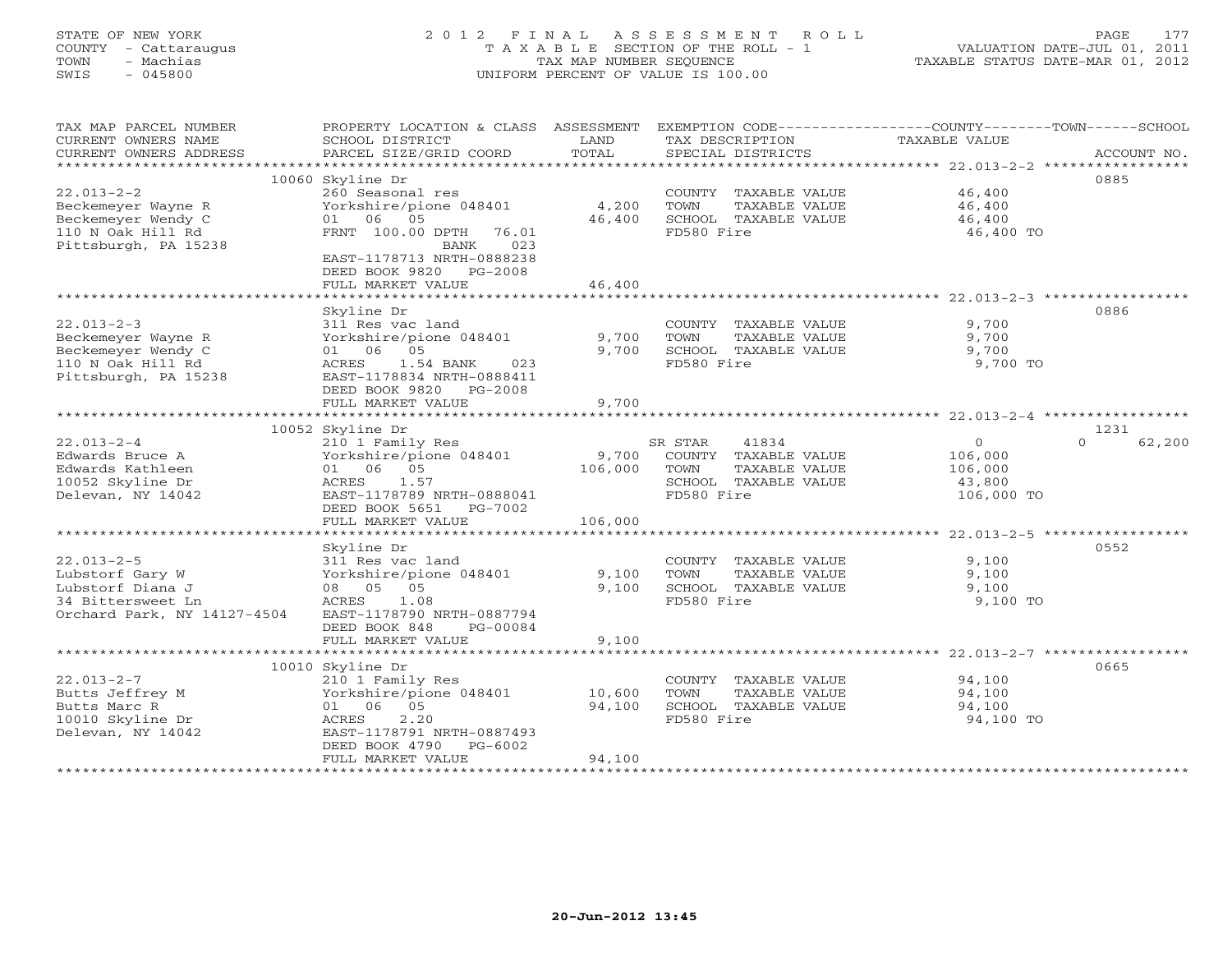## STATE OF NEW YORK 2 0 1 2 F I N A L A S S E S S M E N T R O L L PAGE 178 COUNTY - Cattaraugus T A X A B L E SECTION OF THE ROLL - 1 VALUATION DATE-JUL 01, 2011 TOWN - Machias TAX MAP NUMBER SEQUENCE TAXABLE STATUS DATE-MAR 01, 2012 SWIS - 045800 UNIFORM PERCENT OF VALUE IS 100.00UNIFORM PERCENT OF VALUE IS 100.00

| TAX MAP PARCEL NUMBER<br>CURRENT OWNERS NAME<br>CURRENT OWNERS ADDRESS | PROPERTY LOCATION & CLASS ASSESSMENT<br>SCHOOL DISTRICT<br>PARCEL SIZE/GRID COORD | LAND<br>TOTAL | TAX DESCRIPTION<br>SPECIAL DISTRICTS | EXEMPTION CODE-----------------COUNTY-------TOWN------SCHOOL<br>TAXABLE VALUE<br>ACCOUNT NO. |
|------------------------------------------------------------------------|-----------------------------------------------------------------------------------|---------------|--------------------------------------|----------------------------------------------------------------------------------------------|
|                                                                        |                                                                                   |               |                                      |                                                                                              |
|                                                                        | 10002 Skyline Dr                                                                  |               |                                      | 0877                                                                                         |
| $22.013 - 2 - 8$                                                       | 210 1 Family Res                                                                  |               | COUNTY TAXABLE VALUE                 | 56,300                                                                                       |
| Podgorski Gerard L                                                     | Yorkshire/pione 048401                                                            | 7,700         | TAXABLE VALUE<br>TOWN                | 56,300                                                                                       |
| 27 E Toulon Dr                                                         | 01 06 05                                                                          | 56,300        | SCHOOL TAXABLE VALUE                 | 56,300                                                                                       |
| Cheektowaga, NY 14227                                                  | FRNT 100.00 DPTH 240.00                                                           |               | FD580 Fire                           | 56,300 TO                                                                                    |
|                                                                        | EAST-1178792 NRTH-0887243                                                         |               |                                      |                                                                                              |
|                                                                        | DEED BOOK 4509 PG-6001                                                            |               |                                      |                                                                                              |
|                                                                        | FULL MARKET VALUE                                                                 | 56,300        |                                      |                                                                                              |
|                                                                        |                                                                                   |               |                                      |                                                                                              |
|                                                                        | 9998 Skyline Dr                                                                   |               |                                      | 1103                                                                                         |
| $22.013 - 2 - 9$                                                       | 260 Seasonal res                                                                  |               | COUNTY TAXABLE VALUE                 | 46,500                                                                                       |
| Trembowicz Agnes                                                       | Yorkshire/pione 048401                                                            | 4,500         | TOWN<br>TAXABLE VALUE                | 46,500                                                                                       |
| 147 Meadowbrook Pkwy                                                   | 01 06 05                                                                          | 46,500        | SCHOOL TAXABLE VALUE                 | 46,500                                                                                       |
| Buffalo, NY 14206                                                      | FRNT 84.00 DPTH 104.00                                                            |               | FD580 Fire                           | 46,500 TO                                                                                    |
|                                                                        | EAST-1178793 NRTH-0887150                                                         |               |                                      |                                                                                              |
|                                                                        | DEED BOOK 760<br>PG-00893                                                         |               |                                      |                                                                                              |
|                                                                        | FULL MARKET VALUE                                                                 | 46,500        |                                      |                                                                                              |
|                                                                        | ****************************                                                      |               |                                      |                                                                                              |
|                                                                        | 9978 Skyline Dr                                                                   |               |                                      | 1161                                                                                         |
| $22.013 - 2 - 10$                                                      | 260 Seasonal res                                                                  |               | COUNTY TAXABLE VALUE                 | 41,800                                                                                       |
| Werner James                                                           | Yorkshire/pione 048401                                                            | 4,900         | TOWN<br>TAXABLE VALUE                | 41,800                                                                                       |
| Werner Joanne                                                          | 08 05 05                                                                          | 41,800        | SCHOOL TAXABLE VALUE                 | 41,800                                                                                       |
| 46 Cochrane St                                                         | FRNT 84.00 DPTH 126.00                                                            |               | FD580 Fire                           | 41,800 TO                                                                                    |
| Buffalo, NY 14206                                                      | EAST-1178704 NRTH-0887067                                                         |               |                                      |                                                                                              |
|                                                                        | DEED BOOK 701<br>PG-00140                                                         |               |                                      |                                                                                              |
|                                                                        | FULL MARKET VALUE                                                                 | 41,800        |                                      |                                                                                              |
|                                                                        |                                                                                   |               |                                      |                                                                                              |
|                                                                        | Skyline Dr                                                                        |               |                                      | 1160                                                                                         |
| $22.013 - 2 - 11$                                                      | 311 Res vac land                                                                  |               | COUNTY TAXABLE VALUE                 | 4,200                                                                                        |
| Werner James                                                           | Yorkshire/pione 048401                                                            | 4,200         | TAXABLE VALUE<br>TOWN                | 4,200                                                                                        |
| Werner Joanne                                                          | 08 05 05                                                                          | 4,200         | SCHOOL TAXABLE VALUE                 | 4,200                                                                                        |
| 46 Cochrane St                                                         | FRNT 100.00 DPTH 75.00                                                            |               | FD580 Fire                           | 4,200 TO                                                                                     |
| Buffalo, NY 14206                                                      | EAST-1178664 NRTH-0886978                                                         |               |                                      |                                                                                              |
|                                                                        | PG-00140<br>DEED BOOK 701                                                         |               |                                      |                                                                                              |
|                                                                        | FULL MARKET VALUE                                                                 | 4,200         |                                      |                                                                                              |
|                                                                        |                                                                                   |               |                                      |                                                                                              |
|                                                                        | Breeze Rd N                                                                       |               |                                      | 0123                                                                                         |
| $22.013 - 2 - 12$                                                      | 311 Res vac land                                                                  |               | COUNTY TAXABLE VALUE                 | 5,200                                                                                        |
| Loque Damon E                                                          | Yorkshire/pione 048401                                                            | 5,200         | TOWN<br>TAXABLE VALUE                | 5,200                                                                                        |
| 13 Vanevery St                                                         | 08 05 05                                                                          | 5,200         | SCHOOL TAXABLE VALUE                 | 5,200                                                                                        |
| Etobicoke, Ont., Canada                                                | FRNT 100.00 DPTH 116.04                                                           |               | FD580 Fire                           | 5,200 TO                                                                                     |
| M8V 1Y5                                                                | EAST-1178752 NRTH-0886961                                                         |               |                                      |                                                                                              |
|                                                                        | DEED BOOK 5880 PG-6004                                                            |               |                                      |                                                                                              |
|                                                                        | FULL MARKET VALUE                                                                 | 5,200         |                                      |                                                                                              |
|                                                                        |                                                                                   |               |                                      |                                                                                              |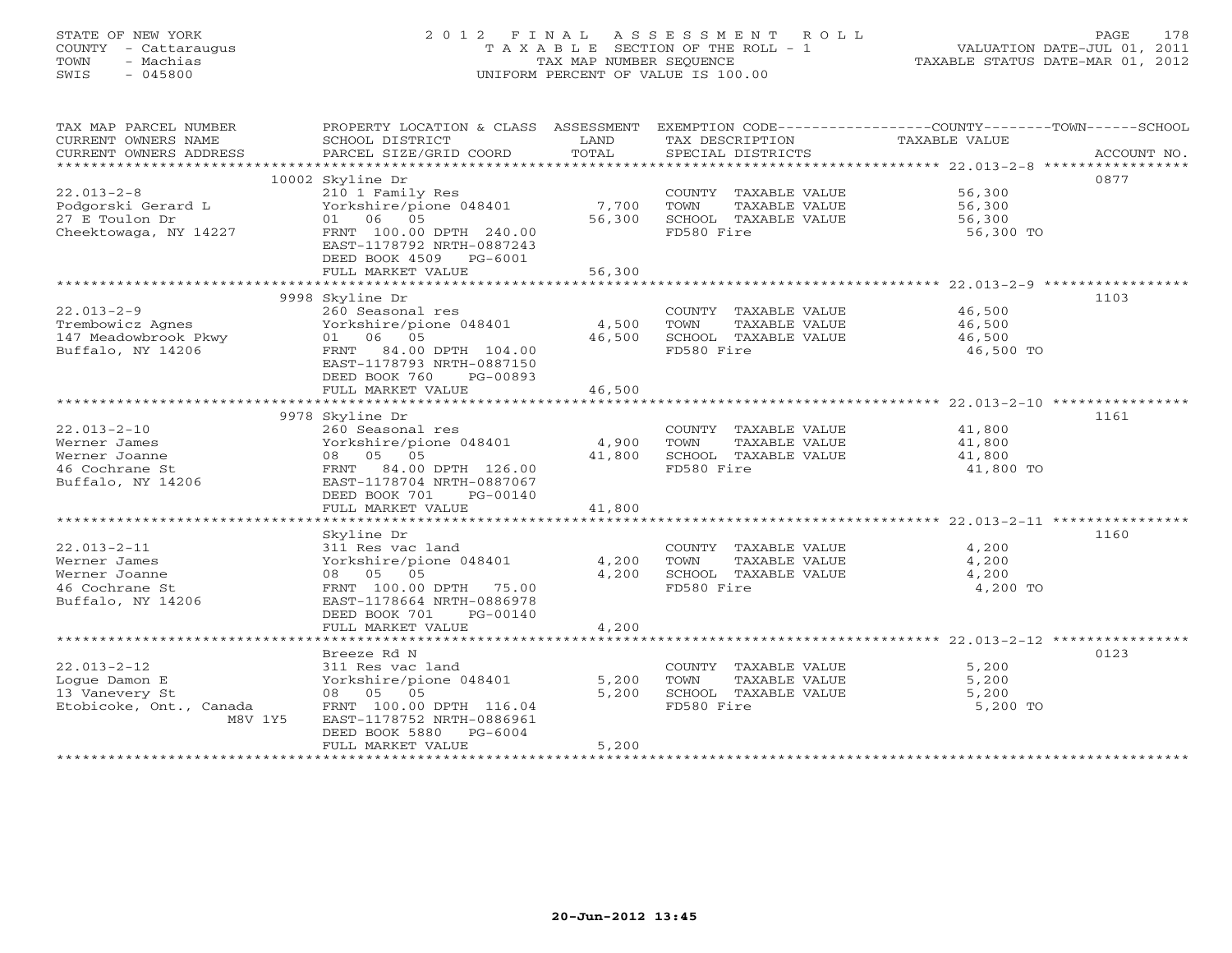## STATE OF NEW YORK 2 0 1 2 F I N A L A S S E S S M E N T R O L L PAGE 179 COUNTY - Cattaraugus T A X A B L E SECTION OF THE ROLL - 1 VALUATION DATE-JUL 01, 2011 TOWN - Machias TAX MAP NUMBER SEQUENCE TAXABLE STATUS DATE-MAR 01, 2012 SWIS - 045800 UNIFORM PERCENT OF VALUE IS 100.00UNIFORM PERCENT OF VALUE IS 100.00

| TAX MAP PARCEL NUMBER<br>CURRENT OWNERS NAME<br>CURRENT OWNERS ADDRESS                                  | PROPERTY LOCATION & CLASS ASSESSMENT<br>SCHOOL DISTRICT<br>PARCEL SIZE/GRID COORD                                                                                                   | LAND<br>TOTAL           | TAX DESCRIPTION<br>SPECIAL DISTRICTS                                                | EXEMPTION CODE-----------------COUNTY-------TOWN------SCHOOL<br>TAXABLE VALUE<br>ACCOUNT NO. |
|---------------------------------------------------------------------------------------------------------|-------------------------------------------------------------------------------------------------------------------------------------------------------------------------------------|-------------------------|-------------------------------------------------------------------------------------|----------------------------------------------------------------------------------------------|
| $22.013 - 2 - 13$<br>Donaldson Janice<br>Easton-Pflaumer Karen<br>4870 Bridge Rd<br>Elba, NY 14058      | Breeze Rd N<br>311 Res vac land<br>Yorkshire/pione 048401<br>08 05 05<br>FRNT 129.30 DPTH 240.00<br>EAST-1178848 NRTH-0887002<br>DEED BOOK 4742 PG-4001<br>FULL MARKET VALUE        | 8,400<br>8,400<br>8,400 | COUNTY TAXABLE VALUE<br>TOWN<br>TAXABLE VALUE<br>SCHOOL TAXABLE VALUE<br>FD580 Fire | 0876<br>8,400<br>8,400<br>8,400<br>8,400 TO                                                  |
|                                                                                                         |                                                                                                                                                                                     |                         |                                                                                     |                                                                                              |
| $22.013 - 3 - 1$<br>Covert Gerald A Jr<br>53 Grayton Rd<br>Tonawanda, NY 14150                          | Breeze Rd N<br>311 Res vac land<br>Yorkshire/pione 048401<br>08 05 05<br>FRNT 100.00 DPTH<br>90.00<br>EAST-1178827 NRTH-0886783<br>DEED BOOK 776<br>PG-00631                        | 4,600<br>4,600          | COUNTY TAXABLE VALUE<br>TOWN<br>TAXABLE VALUE<br>SCHOOL TAXABLE VALUE<br>FD580 Fire | 0028<br>4,600<br>4,600<br>4,600<br>4,600 TO                                                  |
|                                                                                                         | FULL MARKET VALUE                                                                                                                                                                   | 4,600                   |                                                                                     |                                                                                              |
| $22.013 - 3 - 2$<br>Covert Gerald A Jr<br>53 Grayton Rd<br>Tonawanda, NY 14150                          | Middle Rd<br>311 Res vac land<br>Yorkshire/pione 048401<br>08 05 05<br>FRNT 100.00 DPTH 115.00<br>EAST-1178816 NRTH-0886684<br>DEED BOOK 776<br>PG-00631                            | 5,100<br>5,100          | COUNTY TAXABLE VALUE<br>TAXABLE VALUE<br>TOWN<br>SCHOOL TAXABLE VALUE<br>FD580 Fire | 0027<br>5,100<br>5,100<br>5,100<br>5,100 TO                                                  |
|                                                                                                         | FULL MARKET VALUE                                                                                                                                                                   | 5,100                   |                                                                                     |                                                                                              |
|                                                                                                         |                                                                                                                                                                                     |                         |                                                                                     |                                                                                              |
| $22.013 - 3 - 3$<br>Topick Jody<br>Topick Susan<br>306 McKim St Apt B<br>Zelienople, PA 16063           | 9969 Upper Hill Rd<br>260 Seasonal res<br>Yorkshire/pione 048401<br>08 05 05<br>FRNT 160.00 DPTH 88.00<br>EAST-1178834 NRTH-0886532<br>DEED BOOK 11523 PG-7001                      | 5,700<br>34,300         | COUNTY TAXABLE VALUE<br>TOWN<br>TAXABLE VALUE<br>SCHOOL TAXABLE VALUE<br>FD580 Fire | 0956<br>34,300<br>34,300<br>34,300<br>34,300 TO                                              |
|                                                                                                         | FULL MARKET VALUE                                                                                                                                                                   | 34,300                  |                                                                                     |                                                                                              |
| $22.013 - 3 - 4$<br>Jagodzinski Donald<br>Jagodzinski Jacqueline<br>54 Cass St<br>Cheektowaga, NY 14206 | Upper Hill Rd<br>311 Res vac land<br>Yorkshire/pione 048401<br>08 05 05<br>FRNT 100.00 DPTH 100.00<br>EAST-1178823 NRTH-0886404<br>DEED BOOK 3368<br>$PG-5003$<br>FULL MARKET VALUE | 300<br>300<br>300       | COUNTY TAXABLE VALUE<br>TOWN<br>TAXABLE VALUE<br>SCHOOL TAXABLE VALUE<br>FD580 Fire | 0801<br>300<br>300<br>300<br>300 TO                                                          |
|                                                                                                         |                                                                                                                                                                                     |                         |                                                                                     |                                                                                              |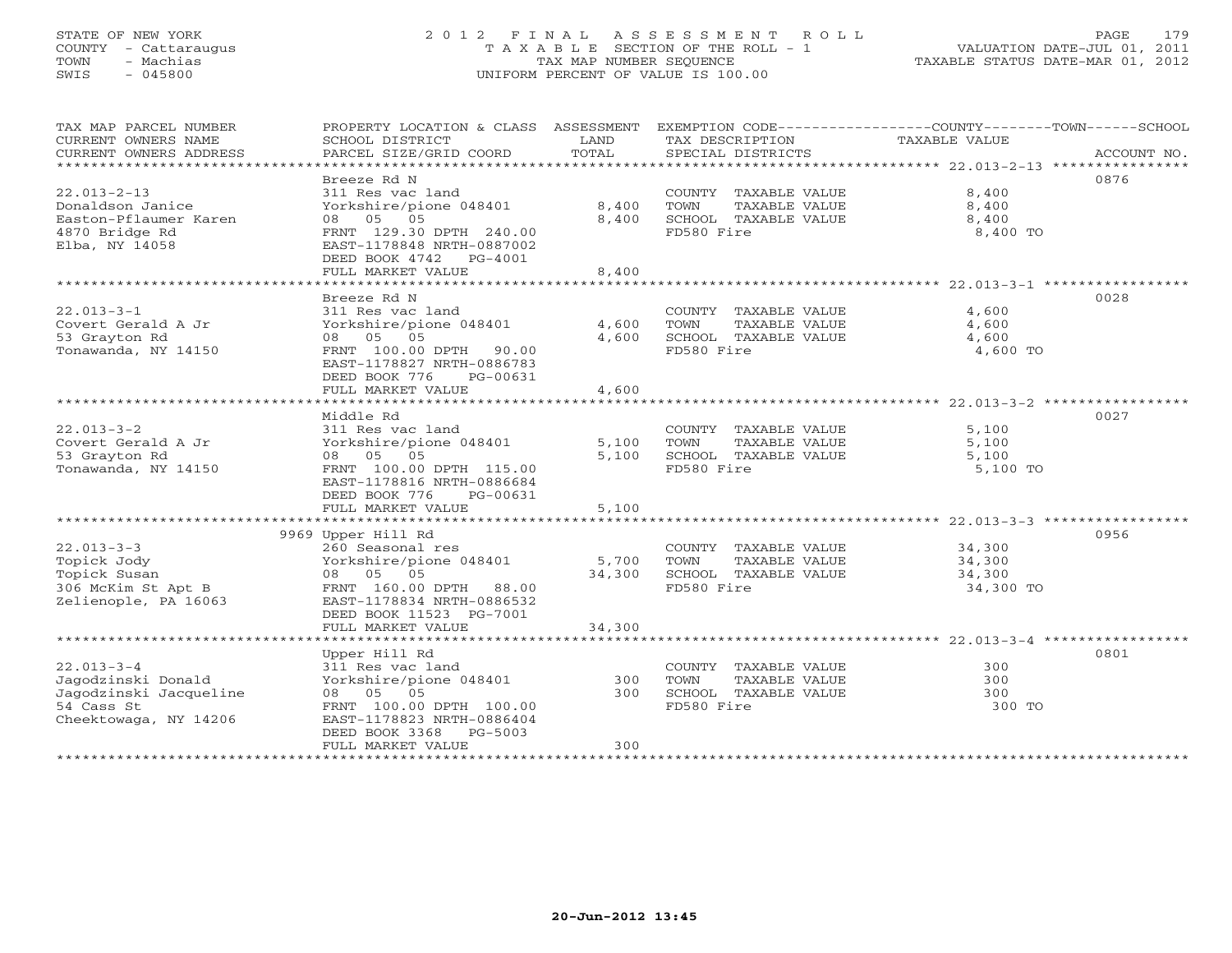## STATE OF NEW YORK 2 0 1 2 F I N A L A S S E S S M E N T R O L L PAGE 180 COUNTY - Cattaraugus T A X A B L E SECTION OF THE ROLL - 1 VALUATION DATE-JUL 01, 2011 TOWN - Machias TAX MAP NUMBER SEQUENCE TAXABLE STATUS DATE-MAR 01, 2012 SWIS - 045800 UNIFORM PERCENT OF VALUE IS 100.00UNIFORM PERCENT OF VALUE IS 100.00

| TAX MAP PARCEL NUMBER<br>CURRENT OWNERS NAME<br>CURRENT OWNERS ADDRESS | PROPERTY LOCATION & CLASS ASSESSMENT<br>SCHOOL DISTRICT<br>PARCEL SIZE/GRID COORD | LAND<br>TOTAL | TAX DESCRIPTION<br>SPECIAL DISTRICTS | EXEMPTION CODE----------------COUNTY-------TOWN-----SCHOOL<br>TAXABLE VALUE | ACCOUNT NO.    |
|------------------------------------------------------------------------|-----------------------------------------------------------------------------------|---------------|--------------------------------------|-----------------------------------------------------------------------------|----------------|
| *************************                                              |                                                                                   |               |                                      |                                                                             |                |
|                                                                        | 9961 Upper Hill Rd                                                                |               |                                      |                                                                             | 0535           |
| $22.013 - 3 - 5$                                                       | 260 Seasonal res                                                                  |               | COUNTY TAXABLE VALUE                 | 40,300                                                                      |                |
| Jagodzinski Donald R                                                   | Yorkshire/pione 048401                                                            | 5,100         | TOWN<br>TAXABLE VALUE                | 40,300                                                                      |                |
| 54 Cass Ave                                                            | 08 05 05                                                                          | 40,300        | SCHOOL TAXABLE VALUE                 | 40,300                                                                      |                |
| Cheektowaga, NY 14206                                                  | Life Use                                                                          |               | FD580 Fire                           | 40,300 TO                                                                   |                |
|                                                                        | FRNT<br>95.00 DPTH 120.00                                                         |               |                                      |                                                                             |                |
|                                                                        | EAST-1178815 NRTH-0886306                                                         |               |                                      |                                                                             |                |
|                                                                        | DEED BOOK 980<br>PG-706                                                           |               |                                      |                                                                             |                |
|                                                                        | FULL MARKET VALUE                                                                 | 40,300        |                                      |                                                                             |                |
|                                                                        |                                                                                   |               |                                      |                                                                             |                |
|                                                                        | Upper Hill Rd                                                                     |               |                                      |                                                                             | 0016           |
| $22.013 - 3 - 6$                                                       | 311 Res vac land                                                                  |               | COUNTY TAXABLE VALUE                 | 4,600                                                                       |                |
| Andres Alice M                                                         | Yorkshire/pione 048401                                                            | 4,600         | TAXABLE VALUE<br>TOWN                | 4,600                                                                       |                |
| 12859 Deerfield Dr                                                     | 08 05 05                                                                          | 4,600         | SCHOOL TAXABLE VALUE                 | 4,600                                                                       |                |
| Sardinia, NY 14134                                                     | FRNT 78.00 DPTH 120.00                                                            |               | FD580 Fire                           | 4,600 TO                                                                    |                |
|                                                                        | EAST-1178811 NRTH-0886197                                                         |               |                                      |                                                                             |                |
|                                                                        | DEED BOOK 01005 PG-00195                                                          |               |                                      |                                                                             |                |
|                                                                        | FULL MARKET VALUE                                                                 | 4,600         |                                      |                                                                             |                |
|                                                                        |                                                                                   |               |                                      |                                                                             |                |
|                                                                        | Upper Hill Rd                                                                     |               |                                      |                                                                             | 0220           |
| $22.013 - 3 - 7$                                                       | 311 Res vac land                                                                  |               | COUNTY TAXABLE VALUE                 | 3,800                                                                       |                |
| Smith Frank R                                                          | Yorkshire/pione 048401                                                            | 3,800         | TOWN<br>TAXABLE VALUE                | 3,800                                                                       |                |
| 9930 Skyline Dr                                                        | 08 05 05                                                                          | 3,800         | SCHOOL TAXABLE VALUE                 | 3,800                                                                       |                |
| Delevan, NY 14042                                                      | FRNT 70.00 DPTH 80.00                                                             |               | FD580 Fire                           | 3,800 TO                                                                    |                |
|                                                                        | EAST-1178921 NRTH-0886178                                                         |               |                                      |                                                                             |                |
|                                                                        | DEED BOOK 00951 PG-00675                                                          |               |                                      |                                                                             |                |
|                                                                        | FULL MARKET VALUE                                                                 | 3,800         |                                      |                                                                             |                |
| 3042 Breeze Rd S                                                       |                                                                                   |               |                                      |                                                                             |                |
| $22.013 - 3 - 9$                                                       |                                                                                   |               | RES STAR<br>41854                    | $\overline{0}$<br>$\Omega$                                                  | 0250<br>30,000 |
| Szuder Bernadette                                                      | 260 Seasonal res<br>Yorkshire/pione 048401                                        | 8,300         | COUNTY TAXABLE VALUE                 | 52,000                                                                      |                |
| 3042 S Breeze Rd                                                       | 08 05 05                                                                          | 52,000        | TAXABLE VALUE<br>TOWN                | 52,000                                                                      |                |
| Delevan, NY 14042                                                      | FRNT 200.00 DPTH 150.00                                                           |               | SCHOOL TAXABLE VALUE                 | 22,000                                                                      |                |
|                                                                        | EAST-1179069 NRTH-0886152                                                         |               | FD580 Fire                           | 52,000 TO                                                                   |                |
|                                                                        | DEED BOOK 13236 PG-4001                                                           |               |                                      |                                                                             |                |
|                                                                        | FULL MARKET VALUE                                                                 | 52,000        |                                      |                                                                             |                |
|                                                                        |                                                                                   |               |                                      |                                                                             |                |
|                                                                        | Upper Hill Rd                                                                     |               |                                      |                                                                             | 1009           |
| $22.013 - 3 - 10$                                                      | 311 Res vac land                                                                  |               | COUNTY TAXABLE VALUE                 | 3,800                                                                       |                |
| Smith Jason                                                            | Yorkshire/pione 048401                                                            | 3,800         | TOWN<br>TAXABLE VALUE                | 3,800                                                                       |                |
| 45 Ludwig Ave                                                          | 08 05 05                                                                          | 3,800         | SCHOOL TAXABLE VALUE                 | 3,800                                                                       |                |
| Cheektowaga, NY 14227                                                  | FRNT 75.00 DPTH 75.00                                                             |               | FD580 Fire                           | 3,800 TO                                                                    |                |
|                                                                        | EAST-1179208 NRTH-0886196                                                         |               |                                      |                                                                             |                |
|                                                                        | DEED BOOK 5762<br>PG-5001                                                         |               |                                      |                                                                             |                |
|                                                                        | FULL MARKET VALUE                                                                 | 3,800         |                                      |                                                                             |                |
|                                                                        |                                                                                   |               |                                      |                                                                             |                |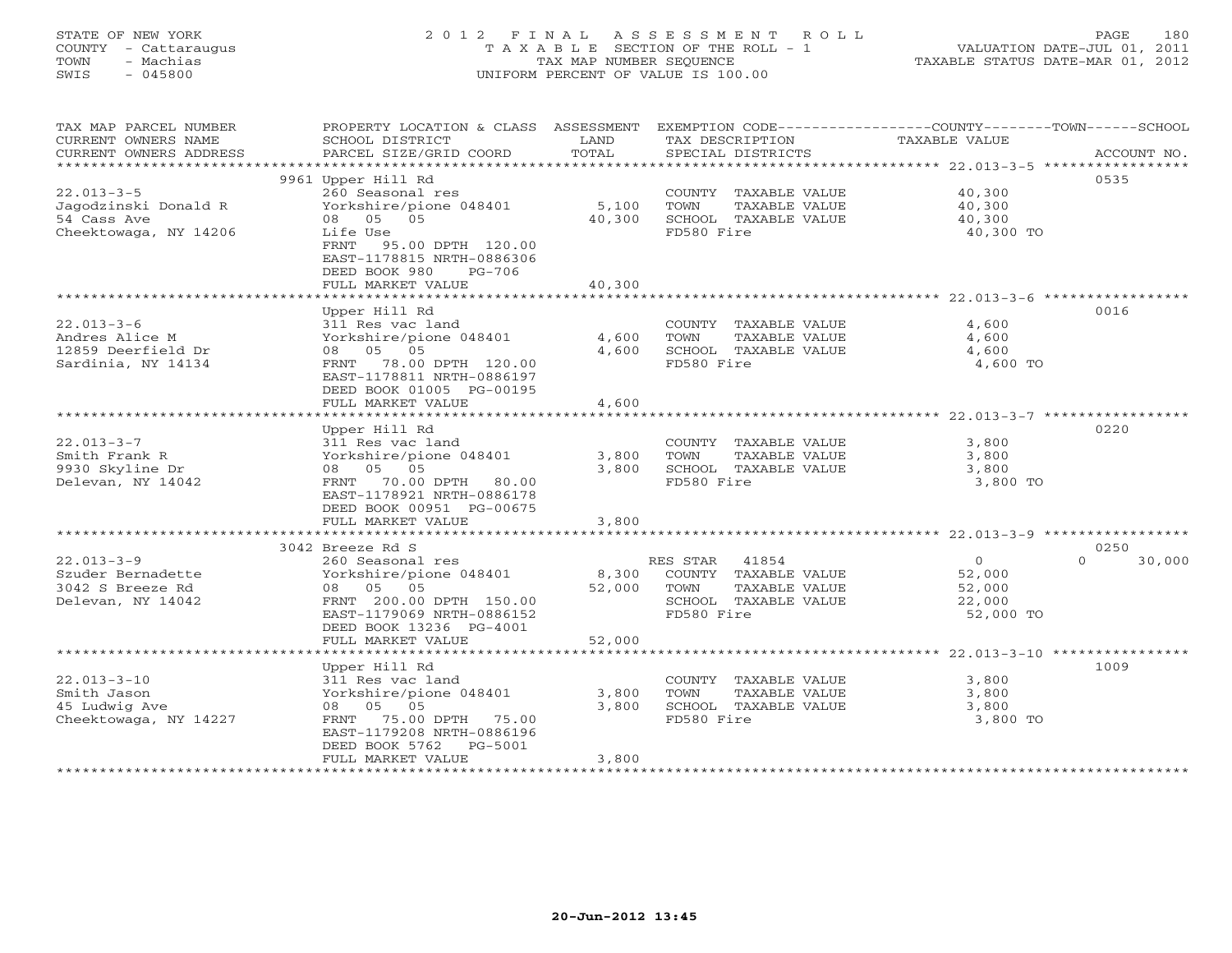# STATE OF NEW YORK 2 0 1 2 F I N A L A S S E S S M E N T R O L L PAGE 181 COUNTY - Cattaraugus T A X A B L E SECTION OF THE ROLL - 1 VALUATION DATE-JUL 01, 2011 TOWN - Machias TAX MAP NUMBER SEQUENCE TAXABLE STATUS DATE-MAR 01, 2012 SWIS - 045800 UNIFORM PERCENT OF VALUE IS 100.00UNIFORM PERCENT OF VALUE IS 100.00

| TAX MAP PARCEL NUMBER<br>CURRENT OWNERS NAME<br>CURRENT OWNERS ADDRESS                                                                                                       | PROPERTY LOCATION & CLASS ASSESSMENT<br>SCHOOL DISTRICT<br>PARCEL SIZE/GRID COORD                                                                                                                                                                                                                                                              | LAND<br>TOTAL                                            | EXEMPTION CODE-----------------COUNTY-------TOWN------SCHOOL<br>TAX DESCRIPTION<br>SPECIAL DISTRICTS                                                                       | <b>TAXABLE VALUE</b>                                                                                                              | ACCOUNT NO.                |
|------------------------------------------------------------------------------------------------------------------------------------------------------------------------------|------------------------------------------------------------------------------------------------------------------------------------------------------------------------------------------------------------------------------------------------------------------------------------------------------------------------------------------------|----------------------------------------------------------|----------------------------------------------------------------------------------------------------------------------------------------------------------------------------|-----------------------------------------------------------------------------------------------------------------------------------|----------------------------|
|                                                                                                                                                                              |                                                                                                                                                                                                                                                                                                                                                |                                                          |                                                                                                                                                                            |                                                                                                                                   |                            |
| $22.013 - 3 - 11$<br>Smith Jason<br>45 Ludwig Ave<br>Cheektowaga, NY 14227                                                                                                   | Upper Hill Rd<br>311 Res vac land<br>Yorkshire/pione 048401<br>08 05 05<br>FRNT 75.00 DPTH<br>75.00<br>EAST-1179212 NRTH-0886122<br>DEED BOOK 5762<br>PG-5001<br>FULL MARKET VALUE                                                                                                                                                             | 3,800<br>3,800<br>3,800                                  | COUNTY TAXABLE VALUE<br>TOWN<br>TAXABLE VALUE<br>SCHOOL TAXABLE VALUE<br>FD580 Fire                                                                                        | 3,800<br>3,800<br>3,800<br>3,800 TO                                                                                               | 1008                       |
|                                                                                                                                                                              | ***************                                                                                                                                                                                                                                                                                                                                | ***********                                              |                                                                                                                                                                            | ******************** 22.013-3-14 *****************                                                                                |                            |
| $22.013 - 3 - 14$<br>Ruhland Paul<br>Ruhland Carole<br>5914 Tonawanda Ck Rd<br>Pendleton, NY 14094                                                                           | Breeze Rd S<br>311 Res vac land<br>Yorkshire/pione 048401<br>08 05 05<br>FRNT 120.00 DPTH 75.00<br>EAST-1178913 NRTH-0886104                                                                                                                                                                                                                   | 4,600<br>4,600                                           | COUNTY TAXABLE VALUE<br>TOWN<br>TAXABLE VALUE<br>SCHOOL TAXABLE VALUE<br>FD580 Fire                                                                                        | 4,600<br>4,600<br>4,600<br>4,600 TO                                                                                               | 0955                       |
|                                                                                                                                                                              | FULL MARKET VALUE                                                                                                                                                                                                                                                                                                                              | 4,600                                                    |                                                                                                                                                                            |                                                                                                                                   |                            |
|                                                                                                                                                                              |                                                                                                                                                                                                                                                                                                                                                |                                                          |                                                                                                                                                                            |                                                                                                                                   |                            |
| $22.013 - 3 - 15$<br>Aures Greg<br>3340 South Creek Rd<br>Hamburg, NY 14075<br>$22.013 - 3 - 16$<br>Kmitch Michael<br>Kmitch Nancy<br>269 Orchard Pl<br>Lackawanna, NY 14218 | Breeze Rd S<br>311 Res vac land<br>Yorkshire/pione 048401<br>08 05 05<br>FRNT 120.00 DPTH<br>75.00<br>EAST-1178794 NRTH-0886098<br>DEED BOOK 825<br>PG-00657<br>FULL MARKET VALUE<br>************************<br>Breeze Rd S<br>311 Res vac land<br>Yorkshire/pione 048401<br>08 05 05<br>FRNT 117.00 DPTH 203.00<br>EAST-1178811 NRTH-0885923 | 4,600<br>4,600<br>4,600<br>***********<br>7,700<br>7,700 | COUNTY TAXABLE VALUE<br>TAXABLE VALUE<br>TOWN<br>SCHOOL TAXABLE VALUE<br>FD580 Fire<br>COUNTY TAXABLE VALUE<br>TOWN<br>TAXABLE VALUE<br>SCHOOL TAXABLE VALUE<br>FD580 Fire | 4,600<br>4,600<br>4,600<br>4,600 TO<br>********************* 22.013-3-16 *****************<br>7,700<br>7,700<br>7,700<br>7,700 TO | 0500<br>0168               |
|                                                                                                                                                                              | DEED BOOK 897<br>PG-01052<br>FULL MARKET VALUE                                                                                                                                                                                                                                                                                                 | 7,700                                                    |                                                                                                                                                                            |                                                                                                                                   |                            |
|                                                                                                                                                                              | ************************                                                                                                                                                                                                                                                                                                                       | ***********                                              |                                                                                                                                                                            | ***************************** 22.013-3-17 ****************                                                                        |                            |
| $22.013 - 3 - 17$<br>Souter James C<br>Ruehman Tammy J<br>3050 Breeze Rd S<br>Machias, NY 14101                                                                              | 3050 Breeze Rd S<br>210 1 Family Res<br>Yorkshire/pione 048401<br>08<br>05<br>05<br>FRNT 120.00 DPTH 188.00<br><b>BANK</b><br>004<br>EAST-1178922 NRTH-0885924<br>DEED BOOK 01008 PG-00866<br>FULL MARKET VALUE                                                                                                                                | 7,600<br>54,900<br>54,900                                | RES STAR<br>41854<br>COUNTY TAXABLE VALUE<br>TOWN<br>TAXABLE VALUE<br>SCHOOL TAXABLE VALUE<br>FD580 Fire                                                                   | $\circ$<br>54,900<br>54,900<br>24,900<br>54,900 TO                                                                                | 0334<br>30,000<br>$\Omega$ |
|                                                                                                                                                                              | * * * * * * * * * * * * * * * * * * * *                                                                                                                                                                                                                                                                                                        |                                                          |                                                                                                                                                                            |                                                                                                                                   |                            |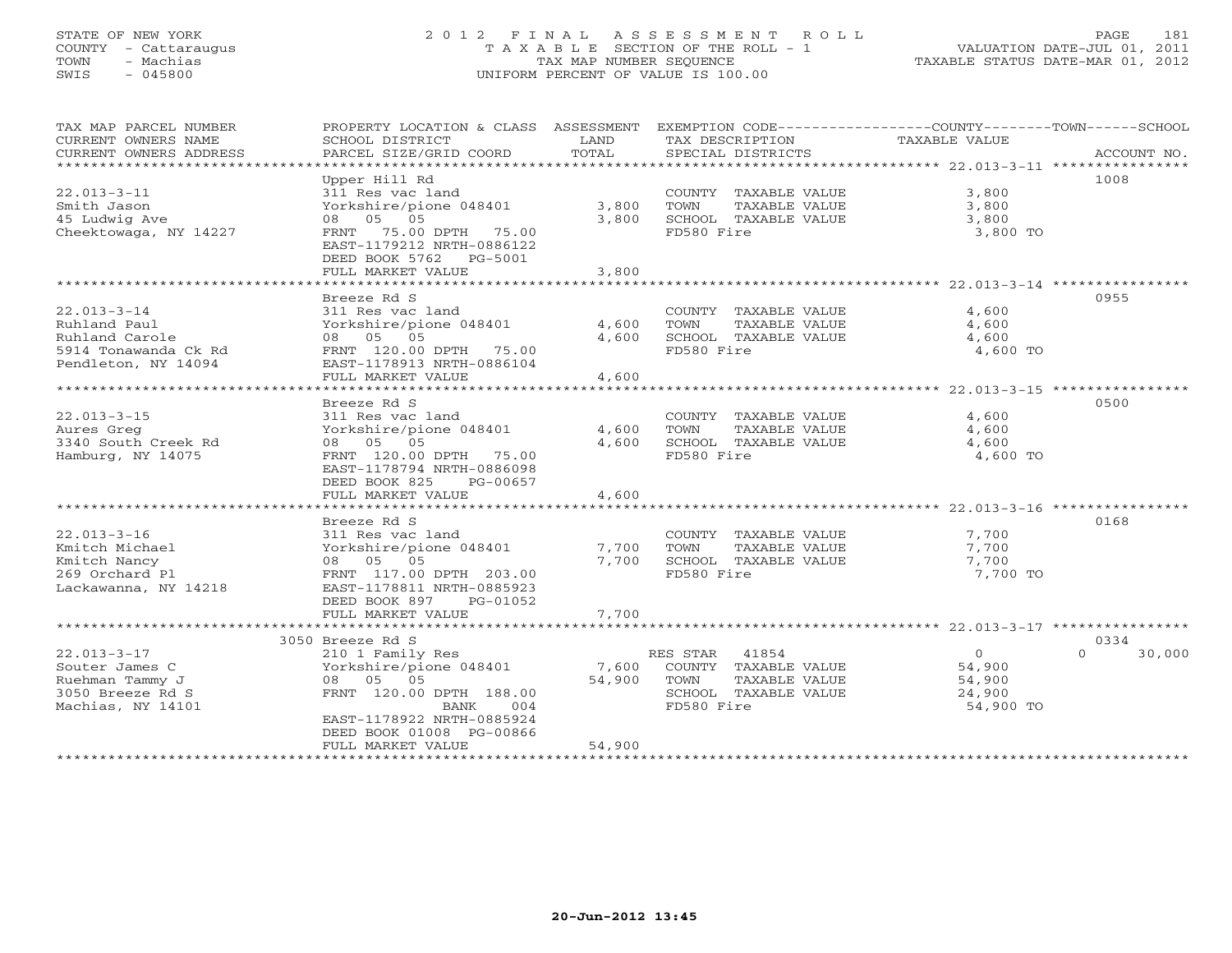# STATE OF NEW YORK 2 0 1 2 F I N A L A S S E S S M E N T R O L L PAGE 182 COUNTY - Cattaraugus T A X A B L E SECTION OF THE ROLL - 1 VALUATION DATE-JUL 01, 2011 TOWN - Machias TAX MAP NUMBER SEQUENCE TAXABLE STATUS DATE-MAR 01, 2012 SWIS - 045800 UNIFORM PERCENT OF VALUE IS 100.00UNIFORM PERCENT OF VALUE IS 100.00

| TAX MAP PARCEL NUMBER                                             | PROPERTY LOCATION & CLASS ASSESSMENT     |        | EXEMPTION CODE-----------------COUNTY-------TOWN------SCHOOL |                      |                    |
|-------------------------------------------------------------------|------------------------------------------|--------|--------------------------------------------------------------|----------------------|--------------------|
| CURRENT OWNERS NAME                                               | SCHOOL DISTRICT                          | LAND   | TAX DESCRIPTION                                              | <b>TAXABLE VALUE</b> |                    |
| CURRENT OWNERS ADDRESS<br>* * * * * * * * * * * * * * * * * * * * | PARCEL SIZE/GRID COORD                   | TOTAL  | SPECIAL DISTRICTS                                            |                      | ACCOUNT NO.        |
|                                                                   | 3041 Breeze Rd S                         |        |                                                              |                      | 0006               |
| $22.013 - 3 - 18$                                                 | 311 Res vac land                         |        | COUNTY TAXABLE VALUE                                         | 6,800                |                    |
| Ronan Thomas J                                                    | Yorkshire/pione 048401                   | 6,800  | TOWN<br>TAXABLE VALUE                                        | 6,800                |                    |
| 3041 South Breeze Rd                                              | 08 05 05                                 | 6,800  | SCHOOL TAXABLE VALUE                                         | 6,800                |                    |
| Delevan, NY 14042                                                 | FRNT 100.00 DPTH 188.00                  |        | FD580 Fire                                                   | 6,800 TO             |                    |
|                                                                   | EAST-1179024 NRTH-0885931                |        |                                                              |                      |                    |
|                                                                   | DEED BOOK 00956 PG-00966                 |        |                                                              |                      |                    |
|                                                                   | FULL MARKET VALUE                        | 6,800  |                                                              |                      |                    |
|                                                                   |                                          |        |                                                              |                      |                    |
|                                                                   | 3041 Breeze Rd S                         |        |                                                              |                      | 0005               |
| $22.013 - 3 - 19$                                                 | 270 Mfg housing                          |        | 41854<br>RES STAR                                            | $\circ$              | $\Omega$<br>22,600 |
| Ronan Thomas J                                                    | Yorkshire/pione 048401                   | 9,100  | COUNTY TAXABLE VALUE                                         | 22,600               |                    |
| 3041 South Breeze Rd                                              | 08 05 05                                 | 22,600 | TOWN<br>TAXABLE VALUE                                        | 22,600               |                    |
| Delevan, NY 14042                                                 | Sub Lots 18 & 19                         |        | SCHOOL TAXABLE VALUE                                         | $\circ$              |                    |
|                                                                   | ACRES<br>$1.10$ BANK<br>017              |        | FD580 Fire                                                   | 22,600 TO            |                    |
|                                                                   | EAST-1179158 NRTH-0885896                |        |                                                              |                      |                    |
|                                                                   | DEED BOOK 00965 PG-00281                 |        |                                                              |                      |                    |
|                                                                   | FULL MARKET VALUE<br>******************* | 22,600 |                                                              |                      |                    |
|                                                                   | Upper Hill Rd                            |        |                                                              |                      | 0908               |
| $22.013 - 3 - 22$                                                 | 311 Res vac land                         |        | COUNTY TAXABLE VALUE                                         | 7,600                |                    |
| Sprague Robert                                                    | Yorkshire/pione 048401                   | 7,600  | TOWN<br>TAXABLE VALUE                                        | 7,600                |                    |
| Sprague Gayle                                                     | 08 05 05                                 | 7,600  | SCHOOL TAXABLE VALUE                                         | 7,600                |                    |
| 192 Liberty St                                                    | FRNT 125.00 DPTH 182.00                  |        | FD580 Fire                                                   | 7,600 TO             |                    |
| Arcade, NY 14009                                                  | EAST-1179200 NRTH-0885739                |        |                                                              |                      |                    |
|                                                                   | DEED BOOK 1033 PG-167                    |        |                                                              |                      |                    |
|                                                                   | FULL MARKET VALUE                        | 7,600  |                                                              |                      |                    |
|                                                                   |                                          |        |                                                              |                      |                    |
|                                                                   | Pond Rd                                  |        |                                                              |                      | 0412               |
| $22.013 - 3 - 25$                                                 | 311 Res vac land                         |        | COUNTY TAXABLE VALUE                                         | 4,600                |                    |
| Higgins Joshua A                                                  | Yorkshire/pione 048401                   | 4,600  | TOWN<br>TAXABLE VALUE                                        | 4,600                |                    |
| 9885 Marble Rd                                                    | 08 05 05                                 | 4,600  | SCHOOL TAXABLE VALUE                                         | 4,600                |                    |
| Machias, NY 14101                                                 | FRNT 100.00 DPTH<br>93.00                |        | FD580 Fire                                                   | 4,600 TO             |                    |
|                                                                   | 023<br>BANK<br>EAST-1179143 NRTH-0885571 |        |                                                              |                      |                    |
|                                                                   | DEED BOOK 3395 PG-6004                   |        |                                                              |                      |                    |
|                                                                   | FULL MARKET VALUE                        | 4,600  |                                                              |                      |                    |
|                                                                   |                                          |        |                                                              |                      |                    |
|                                                                   | Pond Rd                                  |        |                                                              |                      | 0020               |
| $22.013 - 3 - 26$                                                 | 311 Res vac land                         |        | COUNTY TAXABLE VALUE                                         | 4,000                |                    |
| Fountain Roscoe                                                   | Yorkshire/pione 048401                   | 4,000  | TOWN<br>TAXABLE VALUE                                        | 4,000                |                    |
| 2709 Clarendon Rd # 3                                             | 08 05 05                                 | 4,000  | SCHOOL TAXABLE VALUE                                         | 4,000                |                    |
| Brooklyn, NY 11226                                                | FRNT 100.00 DPTH 110.00                  |        | FD580 Fire                                                   | 4,000 TO             |                    |
|                                                                   | EAST-1179043 NRTH-0885570                |        |                                                              |                      |                    |
|                                                                   | DEED BOOK 6394<br>PG-6001                |        |                                                              |                      |                    |
|                                                                   | FULL MARKET VALUE                        | 4,000  |                                                              |                      |                    |
|                                                                   |                                          |        |                                                              |                      |                    |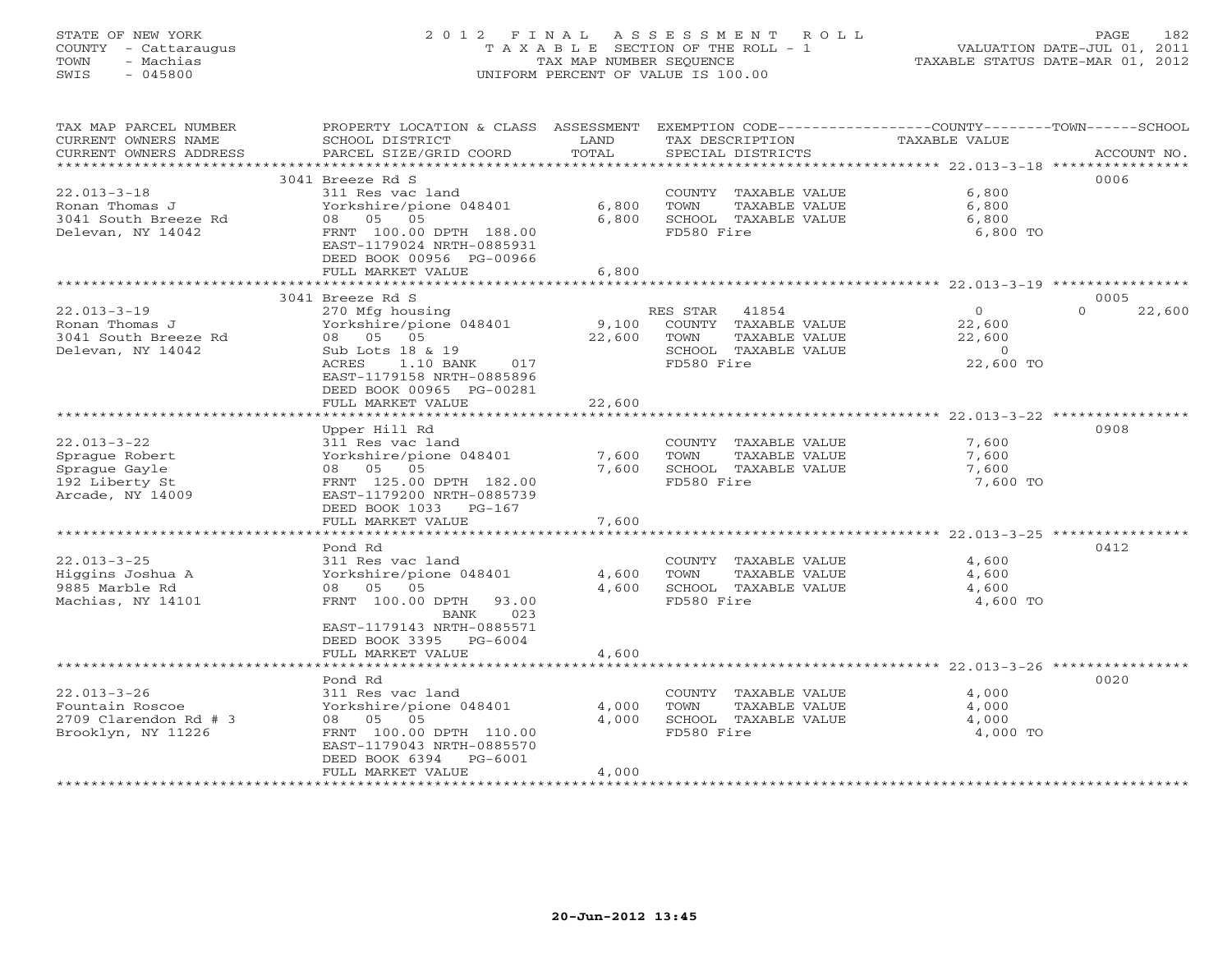# STATE OF NEW YORK 2 0 1 2 F I N A L A S S E S S M E N T R O L L PAGE 183 COUNTY - Cattaraugus T A X A B L E SECTION OF THE ROLL - 1 VALUATION DATE-JUL 01, 2011 TOWN - Machias TAX MAP NUMBER SEQUENCE TAXABLE STATUS DATE-MAR 01, 2012 SWIS - 045800 UNIFORM PERCENT OF VALUE IS 100.00UNIFORM PERCENT OF VALUE IS 100.00

| TAX MAP PARCEL NUMBER<br>CURRENT OWNERS NAME<br>CURRENT OWNERS ADDRESS<br>************************* | PROPERTY LOCATION & CLASS ASSESSMENT<br>SCHOOL DISTRICT<br>PARCEL SIZE/GRID COORD                                                                                                                       | LAND<br>TOTAL                                    | EXEMPTION CODE-----------------COUNTY-------TOWN------SCHOOL<br>TAX DESCRIPTION<br>SPECIAL DISTRICTS | <b>TAXABLE VALUE</b>                                                                           | ACCOUNT NO. |
|-----------------------------------------------------------------------------------------------------|---------------------------------------------------------------------------------------------------------------------------------------------------------------------------------------------------------|--------------------------------------------------|------------------------------------------------------------------------------------------------------|------------------------------------------------------------------------------------------------|-------------|
| $22.013 - 3 - 27$<br>Castillo Jose D<br>Rincon Martha E<br>140 Alabama Ave<br>Paterson, NJ 07503    | Pond Rd<br>311 Res vac land<br>Yorkshire/pione 048401<br>08 05 05<br>FRNT 105.00 DPTH<br>95.00<br>EAST-1178943 NRTH-0885564<br>DEED BOOK 3471 PG-4001<br>FULL MARKET VALUE<br>************************* | 3,800<br>3,800<br>3,800<br>********************* | COUNTY TAXABLE VALUE<br>TAXABLE VALUE<br>TOWN<br>SCHOOL TAXABLE VALUE<br>FD580 Fire                  | 3,800<br>3,800<br>3,800<br>3,800 TO                                                            | 0760        |
| $22.013 - 3 - 28$<br>Ronan Thomas J<br>3041 South Breeze Rd<br>Delevan, NY 14042                    | Pond Rd<br>311 Res vac land<br>Yorkshire/pione 048401<br>08 05 05<br>1.82<br>ACRES<br>EAST-1178914 NRTH-0885714<br>DEED BOOK 00956 PG-00966<br>FULL MARKET VALUE                                        | 10,100<br>10,100<br>10,100<br>********           | COUNTY TAXABLE VALUE<br>TOWN<br>TAXABLE VALUE<br>SCHOOL TAXABLE VALUE<br>FD580 Fire                  | ********************* 22.013-3-28 *****************<br>10,100<br>10,100<br>10,100<br>10,100 TO | 1774        |
| $22.013 - 3 - 29$<br>Wenrich David<br>9914 Skyline Dr<br>Delevan, NY 14042                          | *****************<br>Pond Rd<br>311 Res vac land<br>Yorkshire/pione 048401<br>08 05 05<br>FRNT 110.00 DPTH 100.00<br>EAST-1178730 NRTH-0885854<br>DEED BOOK 00995 PG-00222                              | 5,000<br>5,000                                   | COUNTY TAXABLE VALUE<br>TOWN<br>TAXABLE VALUE<br>SCHOOL TAXABLE VALUE<br>FD580 Fire                  | ********************* 22.013-3-29 ************<br>5,000<br>5,000<br>5,000<br>5,000 TO          | 0526        |
|                                                                                                     | FULL MARKET VALUE                                                                                                                                                                                       | 5,000                                            |                                                                                                      |                                                                                                |             |
| $22.013 - 3 - 30$<br>Kmitch Michael<br>Kmitch Nancy<br>269 Orchard Pl<br>Lackawanna, NY 14218       | Pond Rd<br>311 Res vac land<br>Yorkshire/pione 048401<br>08 05 05<br>FRNT 125.00 DPTH 130.00<br>EAST-1178698 NRTH-0885955<br>DEED BOOK 897<br>PG-01052<br>FULL MARKET VALUE                             | 6,200<br>6,200<br>6,200                          | COUNTY TAXABLE VALUE<br>TOWN<br>TAXABLE VALUE<br>SCHOOL TAXABLE VALUE<br>FD580 Fire                  | 6,200<br>6,200<br>6,200<br>6,200 TO                                                            | 0169        |
|                                                                                                     | Middle Rd                                                                                                                                                                                               |                                                  |                                                                                                      |                                                                                                | 0268        |
| $22.013 - 3 - 32$<br>Smith Frank R<br>9930 Skyline Dr<br>Delevan, NY 14042                          | 311 Res vac land<br>Yorkshire/pione 048401<br>08 05 05<br>FRNT 230.00 DPTH 75.00<br>EAST-1178705 NRTH-0886200<br>DEED BOOK 00932 PG-00937<br>FULL MARKET VALUE<br>**********************                | 6,500<br>6,500<br>6,500                          | COUNTY TAXABLE VALUE<br>TOWN<br>TAXABLE VALUE<br>SCHOOL TAXABLE VALUE<br>FD580 Fire                  | 6,500<br>6,500<br>6,500<br>6,500 TO                                                            |             |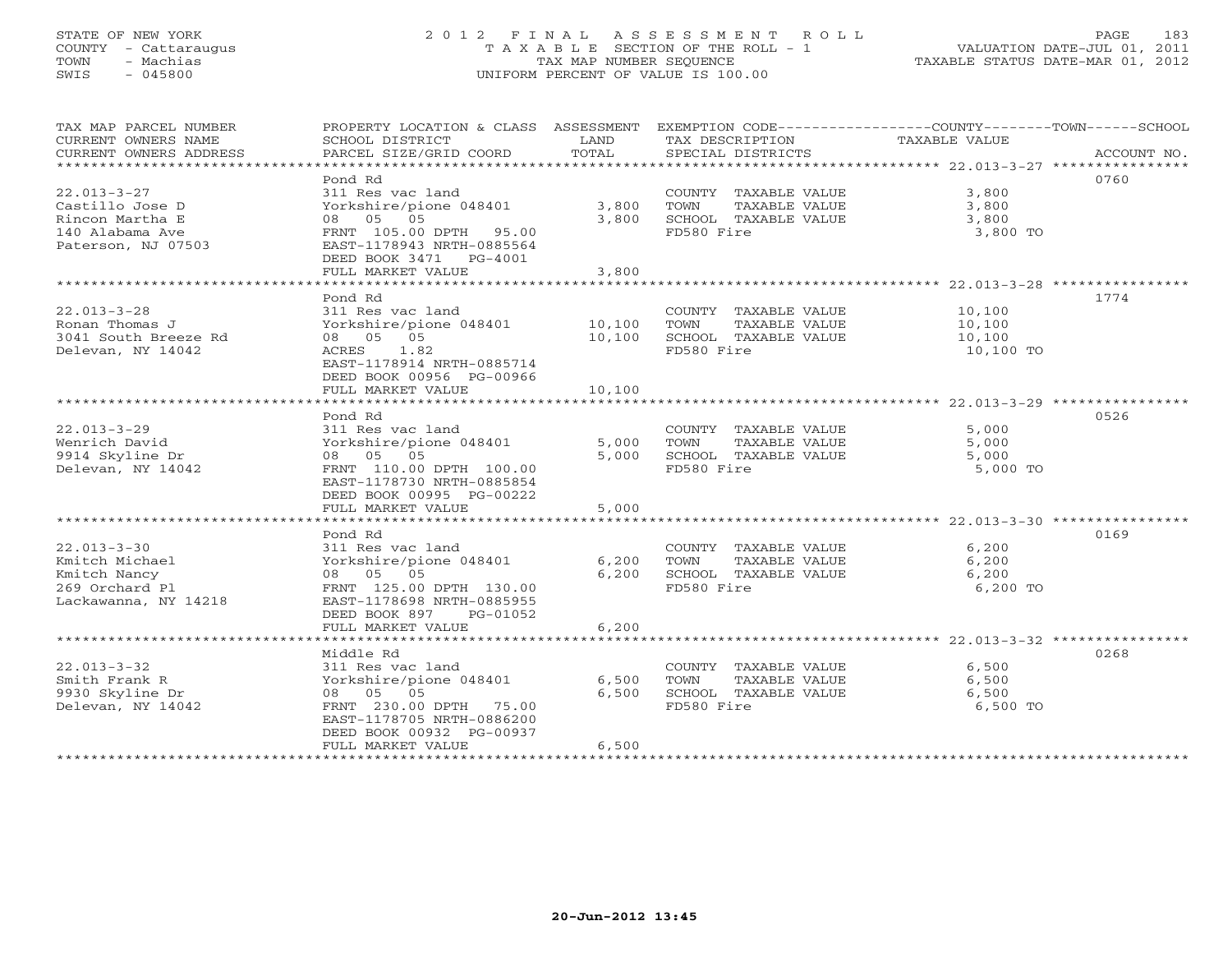# STATE OF NEW YORK 2 0 1 2 F I N A L A S S E S S M E N T R O L L PAGE 184 COUNTY - Cattaraugus T A X A B L E SECTION OF THE ROLL - 1 VALUATION DATE-JUL 01, 2011 TOWN - Machias TAX MAP NUMBER SEQUENCE TAXABLE STATUS DATE-MAR 01, 2012 SWIS - 045800 UNIFORM PERCENT OF VALUE IS 100.00UNIFORM PERCENT OF VALUE IS 100.00

| TAX MAP PARCEL NUMBER<br>CURRENT OWNERS NAME<br>CURRENT OWNERS ADDRESS                | PROPERTY LOCATION & CLASS ASSESSMENT<br>SCHOOL DISTRICT<br>PARCEL SIZE/GRID COORD                                                                                                  | LAND<br>TOTAL                   | EXEMPTION CODE-----------------COUNTY-------TOWN------SCHOOL<br>TAX DESCRIPTION<br>SPECIAL DISTRICTS                             | TAXABLE VALUE                                                                                        | ACCOUNT NO. |
|---------------------------------------------------------------------------------------|------------------------------------------------------------------------------------------------------------------------------------------------------------------------------------|---------------------------------|----------------------------------------------------------------------------------------------------------------------------------|------------------------------------------------------------------------------------------------------|-------------|
| $22.013 - 3 - 33$<br>Jagodzinski Donald R<br>54 Cass Ave<br>Cheektowaga, NY 14206     | Middle Rd<br>311 Res vac land<br>Yorkshire/pione 048401<br>08 05 05<br>FRNT 100.00 DPTH 75.00<br>EAST-1178723 NRTH-0886305<br>DEED BOOK 980<br>$PG-706$<br>FULL MARKET VALUE       | 200<br>200<br>2.00              | COUNTY TAXABLE VALUE<br>TOWN<br>TAXABLE VALUE<br>SCHOOL TAXABLE VALUE<br>FD580 Fire                                              | 200<br>200<br>200<br>200 TO                                                                          | 0536        |
|                                                                                       | Middle Rd                                                                                                                                                                          |                                 |                                                                                                                                  |                                                                                                      | 0957        |
| $22.013 - 3 - 34$<br>County of Cattaraugus<br>303 Court St<br>Little Valley, NY 14755 | 311 Res vac land<br>Yorkshire/pione 048401<br>08 05 05<br>FRNT 100.00 DPTH 75.00<br>EAST-1178740 NRTH-0886401<br>DEED BOOK 17547 PG-2010                                           | 4,200<br>4,200                  | COUNTY TAXABLE VALUE<br>TOWN<br>TAXABLE VALUE<br>SCHOOL TAXABLE VALUE<br>FD580 Fire                                              | 4,200<br>4,200<br>4,200<br>4,200 TO                                                                  |             |
|                                                                                       | FULL MARKET VALUE                                                                                                                                                                  | 4,200                           |                                                                                                                                  | ******************************* 22.013-3-35 ****************                                         |             |
| $22.013 - 3 - 35$<br>Ruhland Daniel G<br>PO Box 135<br>Delevan, NY 14042              | Middle Rd<br>311 Res vac land<br>Yorkshire/pione 048401<br>08 05 05<br>FRNT 100.00 DPTH 75.00<br>EAST-1178758 NRTH-0886495<br>DEED BOOK 6425 PG-7002                               | 4,200<br>4,200                  | COUNTY TAXABLE VALUE<br>TOWN<br>TAXABLE VALUE<br>SCHOOL TAXABLE VALUE<br>FD580 Fire                                              | 4,200<br>4,200<br>4,200<br>4,200 TO                                                                  | 0464        |
|                                                                                       | FULL MARKET VALUE                                                                                                                                                                  | 4,200                           |                                                                                                                                  |                                                                                                      |             |
| $22.013 - 3 - 36$<br>Gonsiorek Joseph<br>44 Franklin St<br>Lackawanna, NY 14218       | ***********************<br>Middle Rd<br>311 Res vac land<br>Yorkshire/pione 048401<br>08 05 05<br>FRNT 100.00 DPTH 75.00<br>EAST-1178781 NRTH-0886591<br>DEED BOOK 706<br>PG-00521 | *************<br>4,200<br>4,200 | COUNTY TAXABLE VALUE<br>TOWN<br>TAXABLE VALUE<br>SCHOOL TAXABLE VALUE<br>FD580 Fire                                              | ******************************* 22.013-3-36 *****************<br>4,200<br>4,200<br>4,200<br>4,200 TO | 0415        |
|                                                                                       | FULL MARKET VALUE                                                                                                                                                                  | 4,200                           |                                                                                                                                  |                                                                                                      |             |
|                                                                                       | **********************************<br>10032 NYS Rte 16                                                                                                                             |                                 |                                                                                                                                  |                                                                                                      | 0098        |
| $22.053 - 1 - 1$<br>Greeley Diane M<br>20 Kenefick Ave<br>Buffalo, NY 14220           | 312 Vac w/imprv<br>Yorkshire/pione 048401<br>01 06 05<br>FRNT 170.00 DPTH 245.00<br>EAST-1176578 NRTH-0887634<br>DEED BOOK 10654 PG-4001<br>FULL MARKET VALUE                      | 8,900<br>12,100<br>12,100       | COUNTY TAXABLE VALUE<br>TOWN<br>TAXABLE VALUE<br>SCHOOL TAXABLE VALUE<br>FD580 Fire<br>LD580 Light<br>SD580 Lime Lake Sewer Dist | 12,100<br>12,100<br>12,100<br>12,100 TO<br>12,100 TO<br>12,100 TO                                    |             |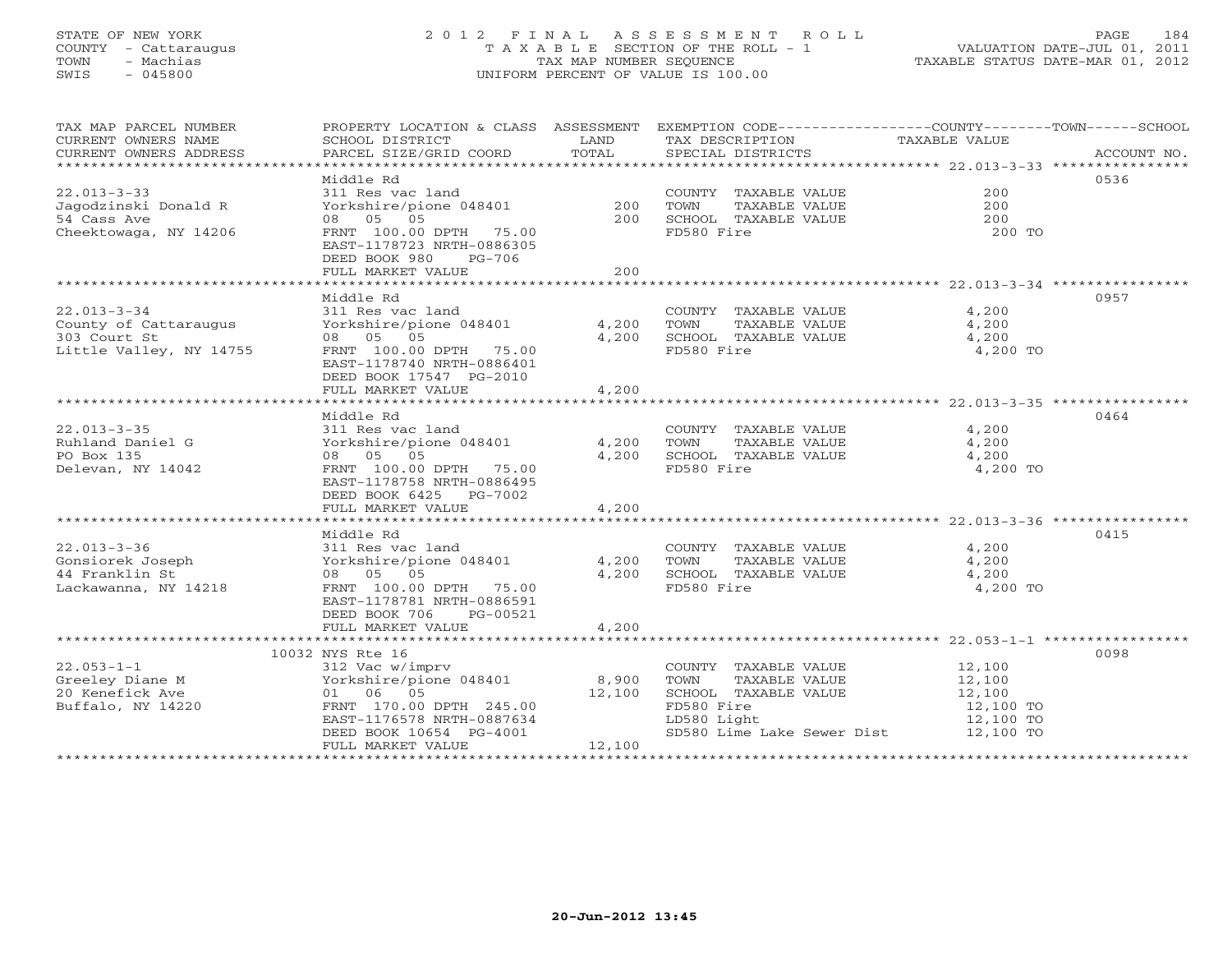# STATE OF NEW YORK 2 0 1 2 F I N A L A S S E S S M E N T R O L L PAGE 185 COUNTY - Cattaraugus T A X A B L E SECTION OF THE ROLL - 1 VALUATION DATE-JUL 01, 2011 TOWN - Machias TAX MAP NUMBER SEQUENCE TAXABLE STATUS DATE-MAR 01, 2012 SWIS - 045800 UNIFORM PERCENT OF VALUE IS 100.00UNIFORM PERCENT OF VALUE IS 100.00

| TAX MAP PARCEL NUMBER                                                                                                                                                                                                                                                                                                                                                                                                                           | PROPERTY LOCATION & CLASS ASSESSMENT EXEMPTION CODE----------------COUNTY-------TOWN------SCHOOL                                                                                                                                           |        |                                                                                                                                                                                                                                                          |                    |
|-------------------------------------------------------------------------------------------------------------------------------------------------------------------------------------------------------------------------------------------------------------------------------------------------------------------------------------------------------------------------------------------------------------------------------------------------|--------------------------------------------------------------------------------------------------------------------------------------------------------------------------------------------------------------------------------------------|--------|----------------------------------------------------------------------------------------------------------------------------------------------------------------------------------------------------------------------------------------------------------|--------------------|
|                                                                                                                                                                                                                                                                                                                                                                                                                                                 |                                                                                                                                                                                                                                            |        |                                                                                                                                                                                                                                                          |                    |
|                                                                                                                                                                                                                                                                                                                                                                                                                                                 | 10018 NYS Rte 16                                                                                                                                                                                                                           |        |                                                                                                                                                                                                                                                          | 1096               |
| $22.053 - 1 - 2$<br>22.053-1-2<br>Howe Steven<br>10018 NYS Rte 16<br>Delevan, NY 14042<br>Howe Steven<br>COUNTY<br>10018 NYS Rte 16<br>2010 106<br>FRNT 188.00 DPTH 96.00<br>FRNT 188.00 DPTH 96.00<br>FRNT 188.00 DPTH 96.00<br>FRNT 188.00 DPTH 96.00<br>FD580 F                                                                                                                                                                              |                                                                                                                                                                                                                                            |        |                                                                                                                                                                                                                                                          | $\Omega$<br>30,000 |
|                                                                                                                                                                                                                                                                                                                                                                                                                                                 |                                                                                                                                                                                                                                            |        |                                                                                                                                                                                                                                                          |                    |
|                                                                                                                                                                                                                                                                                                                                                                                                                                                 |                                                                                                                                                                                                                                            |        |                                                                                                                                                                                                                                                          |                    |
|                                                                                                                                                                                                                                                                                                                                                                                                                                                 |                                                                                                                                                                                                                                            |        | TOWN TAXABLE VALUE<br>SCHOOL TAXABLE VALUE 35,900 TO<br>65,900 TO                                                                                                                                                                                        |                    |
|                                                                                                                                                                                                                                                                                                                                                                                                                                                 | EAST-1176523 NRTH-0887456 FD580 Fire 65,900 TO<br>DEED BOOK 11053 PG-9001 LD580 Light 65,900 TO<br>FULL MARKET VALUE 65,900 SD580 Lime Lake Sewer Dist 65,900 TO                                                                           |        |                                                                                                                                                                                                                                                          |                    |
|                                                                                                                                                                                                                                                                                                                                                                                                                                                 |                                                                                                                                                                                                                                            |        |                                                                                                                                                                                                                                                          |                    |
|                                                                                                                                                                                                                                                                                                                                                                                                                                                 |                                                                                                                                                                                                                                            |        |                                                                                                                                                                                                                                                          |                    |
|                                                                                                                                                                                                                                                                                                                                                                                                                                                 |                                                                                                                                                                                                                                            |        |                                                                                                                                                                                                                                                          |                    |
| $22.053 - 1 - 3$                                                                                                                                                                                                                                                                                                                                                                                                                                | 3198 Elton Rd<br>$425$ Bar                                                                                                                                                                                                                 |        |                                                                                                                                                                                                                                                          | 0489               |
|                                                                                                                                                                                                                                                                                                                                                                                                                                                 |                                                                                                                                                                                                                                            |        | COUNTY TAXABLE VALUE 117,500<br>TOWN TAXABLE VALUE 117,500                                                                                                                                                                                               |                    |
|                                                                                                                                                                                                                                                                                                                                                                                                                                                 |                                                                                                                                                                                                                                            |        |                                                                                                                                                                                                                                                          |                    |
|                                                                                                                                                                                                                                                                                                                                                                                                                                                 |                                                                                                                                                                                                                                            |        |                                                                                                                                                                                                                                                          |                    |
|                                                                                                                                                                                                                                                                                                                                                                                                                                                 |                                                                                                                                                                                                                                            |        |                                                                                                                                                                                                                                                          |                    |
|                                                                                                                                                                                                                                                                                                                                                                                                                                                 |                                                                                                                                                                                                                                            |        |                                                                                                                                                                                                                                                          |                    |
|                                                                                                                                                                                                                                                                                                                                                                                                                                                 |                                                                                                                                                                                                                                            |        |                                                                                                                                                                                                                                                          |                    |
|                                                                                                                                                                                                                                                                                                                                                                                                                                                 |                                                                                                                                                                                                                                            |        |                                                                                                                                                                                                                                                          |                    |
|                                                                                                                                                                                                                                                                                                                                                                                                                                                 | 3194 Elton Rd                                                                                                                                                                                                                              |        |                                                                                                                                                                                                                                                          | 0602               |
|                                                                                                                                                                                                                                                                                                                                                                                                                                                 |                                                                                                                                                                                                                                            |        |                                                                                                                                                                                                                                                          | $\Omega$<br>30,000 |
|                                                                                                                                                                                                                                                                                                                                                                                                                                                 |                                                                                                                                                                                                                                            |        |                                                                                                                                                                                                                                                          |                    |
|                                                                                                                                                                                                                                                                                                                                                                                                                                                 |                                                                                                                                                                                                                                            |        |                                                                                                                                                                                                                                                          |                    |
|                                                                                                                                                                                                                                                                                                                                                                                                                                                 |                                                                                                                                                                                                                                            |        |                                                                                                                                                                                                                                                          |                    |
|                                                                                                                                                                                                                                                                                                                                                                                                                                                 |                                                                                                                                                                                                                                            |        |                                                                                                                                                                                                                                                          |                    |
|                                                                                                                                                                                                                                                                                                                                                                                                                                                 |                                                                                                                                                                                                                                            |        |                                                                                                                                                                                                                                                          |                    |
|                                                                                                                                                                                                                                                                                                                                                                                                                                                 |                                                                                                                                                                                                                                            |        |                                                                                                                                                                                                                                                          |                    |
| 107,700<br>107,700 TOXIMITES UNLE NAME VALUE<br>2019 ELECT DE BOOK 910 PG-00550<br>2020 ELECT DE BOOK ANGERS 1.20<br>2020 EAST-1176604 NRTH-0887297<br>2020 ELECT DOOK 910 PG-00550 107,700 SD580 Lime Lake Sewer Dist 107,700 TO<br>2020                                                                                                                                                                                                       |                                                                                                                                                                                                                                            |        |                                                                                                                                                                                                                                                          |                    |
|                                                                                                                                                                                                                                                                                                                                                                                                                                                 | 3188 Elton Rd                                                                                                                                                                                                                              |        |                                                                                                                                                                                                                                                          | 0052               |
| $\begin{tabular}{llllll} 22.053-1-5 & 210 1 Family \\ \texttt{Metlak Brian} & Yorkshire/pio \\ 3188 Elton Rd & 01 & 06 & 05 \\ \texttt{Delevan, NY} & 14042 & \texttt{FRNT} & 52.60 \\ \end{tabular}$                                                                                                                                                                                                                                           | 8 Elton Rd<br>210 1 Family Res<br>Yorkshire/pione 048401 9,600 COUNTY TAXABLE VALUE 64,500<br>01 06 05 64,500 TOWN TAXABLE VALUE 64,500<br>FRNT 52.60 DPTH 469.00 SCHOOL TAXABLE VALUE 34,500<br>BANK 017 FD580 Fire 64,500 TO<br>EAST-117 |        |                                                                                                                                                                                                                                                          | 30,000<br>$\cap$   |
|                                                                                                                                                                                                                                                                                                                                                                                                                                                 |                                                                                                                                                                                                                                            |        |                                                                                                                                                                                                                                                          |                    |
|                                                                                                                                                                                                                                                                                                                                                                                                                                                 |                                                                                                                                                                                                                                            |        |                                                                                                                                                                                                                                                          |                    |
|                                                                                                                                                                                                                                                                                                                                                                                                                                                 |                                                                                                                                                                                                                                            |        |                                                                                                                                                                                                                                                          |                    |
|                                                                                                                                                                                                                                                                                                                                                                                                                                                 |                                                                                                                                                                                                                                            |        |                                                                                                                                                                                                                                                          |                    |
|                                                                                                                                                                                                                                                                                                                                                                                                                                                 | EAST-1176687 NRTH-0887317<br>DEED BOOK 3363 PG-6001                                                                                                                                                                                        |        |                                                                                                                                                                                                                                                          |                    |
|                                                                                                                                                                                                                                                                                                                                                                                                                                                 |                                                                                                                                                                                                                                            |        | SD580 Lime Lake Sewer Dist 64,500 TO                                                                                                                                                                                                                     |                    |
|                                                                                                                                                                                                                                                                                                                                                                                                                                                 | FULL MARKET VALUE                                                                                                                                                                                                                          | 64,500 |                                                                                                                                                                                                                                                          |                    |
|                                                                                                                                                                                                                                                                                                                                                                                                                                                 |                                                                                                                                                                                                                                            |        |                                                                                                                                                                                                                                                          |                    |
|                                                                                                                                                                                                                                                                                                                                                                                                                                                 |                                                                                                                                                                                                                                            |        |                                                                                                                                                                                                                                                          | 0894               |
|                                                                                                                                                                                                                                                                                                                                                                                                                                                 |                                                                                                                                                                                                                                            |        |                                                                                                                                                                                                                                                          | 30,000<br>$\Omega$ |
| $\begin{tabular}{lllllllllllllllllll} \multicolumn{3}{c l}{} & & & & & & & & & & & & \multicolumn{3}{c l}{} \\ \hline 22.053-1-6 & & & & & & & & & & & \multicolumn{3}{c l}{} \\ \hline \multicolumn{3}{c l}{} & & & & & & & & \multicolumn{3}{c l}{} \\ \multicolumn{3}{c l}{} & & & & & & & \multicolumn{3}{c l}{} \\ \multicolumn{3}{c l}{} & & & & & & & \multicolumn{3}{c l}{} \\ 1020~{\texttt{Pratt Rd}} & & & & & & & & \multicolumn{3$ |                                                                                                                                                                                                                                            |        |                                                                                                                                                                                                                                                          |                    |
|                                                                                                                                                                                                                                                                                                                                                                                                                                                 |                                                                                                                                                                                                                                            |        |                                                                                                                                                                                                                                                          |                    |
|                                                                                                                                                                                                                                                                                                                                                                                                                                                 |                                                                                                                                                                                                                                            |        |                                                                                                                                                                                                                                                          |                    |
|                                                                                                                                                                                                                                                                                                                                                                                                                                                 |                                                                                                                                                                                                                                            |        |                                                                                                                                                                                                                                                          |                    |
|                                                                                                                                                                                                                                                                                                                                                                                                                                                 | ACRES 1.66 SCHOOL TAXABLE VALUE 26,700<br>EAST-1176799 NRTH-0887540 FD580 Fire 56,700 FD580 Fire 56,700 TO<br>DEED BOOK 829 PG-00409 56,700 SD580 Light 56,700 TO<br>FULL MARKET VALUE 56,700 SD580 Lime Lake Sewer Dist 56,700 TO         |        | ES STAR 41854<br>COUNTY TAXABLE VALUE 56,700<br>TOWN TAXABLE VALUE 56,700<br>SCHOOL TAXABLE VALUE 56,700<br>FD580 Light 56,700<br>LD580 Light 56,700<br>TO 56,700<br>TO 56,700<br>TO 56,700<br>TO 56,700<br>TO 56,700<br>TO 56,700<br>TO 56,700<br>TO 56 |                    |
|                                                                                                                                                                                                                                                                                                                                                                                                                                                 |                                                                                                                                                                                                                                            |        |                                                                                                                                                                                                                                                          |                    |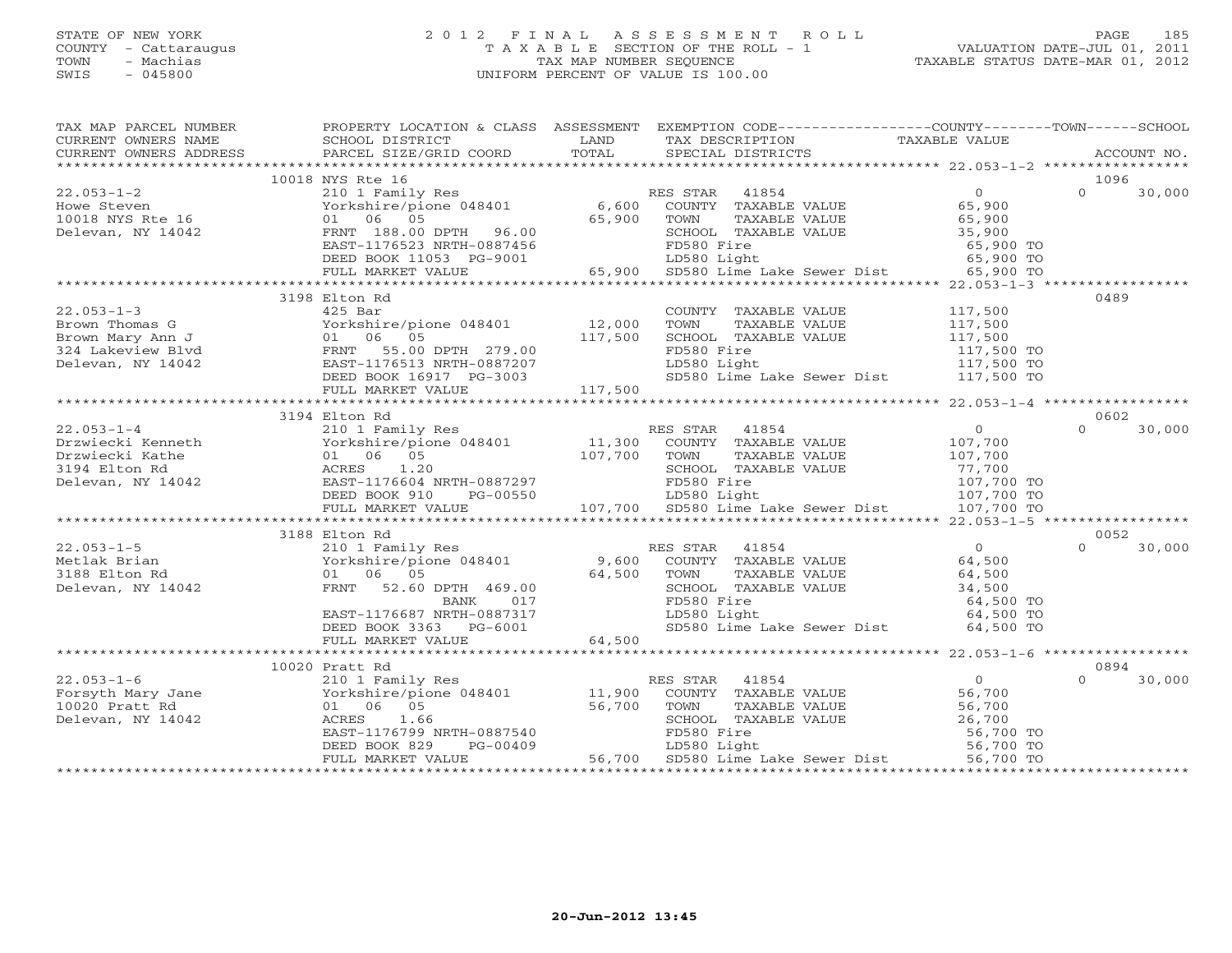# STATE OF NEW YORK 2 0 1 2 F I N A L A S S E S S M E N T R O L L PAGE 186 COUNTY - Cattaraugus T A X A B L E SECTION OF THE ROLL - 1 VALUATION DATE-JUL 01, 2011 TOWN - Machias TAX MAP NUMBER SEQUENCE TAXABLE STATUS DATE-MAR 01, 2012 SWIS - 045800 UNIFORM PERCENT OF VALUE IS 100.00UNIFORM PERCENT OF VALUE IS 100.00

| TAX MAP PARCEL NUMBER                                                                                                                                                                                                                                                                                                                                                                                         |                                                                                                                                                                                  | PROPERTY LOCATION & CLASS ASSESSMENT EXEMPTION CODE---------------COUNTY-------TOWN------SCHOOL                                                                                                                                          |           |                    |
|---------------------------------------------------------------------------------------------------------------------------------------------------------------------------------------------------------------------------------------------------------------------------------------------------------------------------------------------------------------------------------------------------------------|----------------------------------------------------------------------------------------------------------------------------------------------------------------------------------|------------------------------------------------------------------------------------------------------------------------------------------------------------------------------------------------------------------------------------------|-----------|--------------------|
| CURRENT OWNERS NAME SCHOOL DISTRICT THE LAND<br>CURRENT OWNERS ADDRESS                                                                                                                                                                                                                                                                                                                                        |                                                                                                                                                                                  | TAX DESCRIPTION TAXABLE VALUE                                                                                                                                                                                                            |           |                    |
|                                                                                                                                                                                                                                                                                                                                                                                                               |                                                                                                                                                                                  |                                                                                                                                                                                                                                          |           |                    |
|                                                                                                                                                                                                                                                                                                                                                                                                               | 10011 Pratt Rd                                                                                                                                                                   |                                                                                                                                                                                                                                          |           | 0916               |
| $22.053 - 1 - 7$                                                                                                                                                                                                                                                                                                                                                                                              |                                                                                                                                                                                  | Pratt Rd<br>210 1 Family Res RES STAR 41854 0<br>Yorkshire/pione 048401 7,600 COUNTY TAXABLE VALUE 87,300<br>01 06 05 87,300 TOWN TAXABLE VALUE 87,300<br>FRNT 167.90 DPTH 94.32 SCHOOL TAXABLE VALUE 57,300<br>BANK 032 FD580 Fire 87,3 |           | $\Omega$<br>30,000 |
| Miller David P<br>10011 Pratt Rd<br>Delevan, NY 14042                                                                                                                                                                                                                                                                                                                                                         |                                                                                                                                                                                  |                                                                                                                                                                                                                                          |           |                    |
|                                                                                                                                                                                                                                                                                                                                                                                                               |                                                                                                                                                                                  |                                                                                                                                                                                                                                          |           |                    |
|                                                                                                                                                                                                                                                                                                                                                                                                               |                                                                                                                                                                                  | CHOOL TAXABLE VALUE<br>FD580 Fire<br>LD580 Light<br>ST,300 TO<br>SD580 Lime Lake Sewer Dist<br>ST,300 TO<br>SD580 Lime Lake Sewer Dist<br>87,300 TO                                                                                      |           |                    |
|                                                                                                                                                                                                                                                                                                                                                                                                               |                                                                                                                                                                                  |                                                                                                                                                                                                                                          |           |                    |
|                                                                                                                                                                                                                                                                                                                                                                                                               |                                                                                                                                                                                  |                                                                                                                                                                                                                                          |           |                    |
|                                                                                                                                                                                                                                                                                                                                                                                                               |                                                                                                                                                                                  |                                                                                                                                                                                                                                          |           |                    |
|                                                                                                                                                                                                                                                                                                                                                                                                               | EAST-1176755 NRTH-0887286 I<br>DEED BOOK 00957 PG-00271 S<br>FULL MARKET VALUE 87,300                                                                                            |                                                                                                                                                                                                                                          |           |                    |
|                                                                                                                                                                                                                                                                                                                                                                                                               |                                                                                                                                                                                  |                                                                                                                                                                                                                                          |           |                    |
|                                                                                                                                                                                                                                                                                                                                                                                                               | 10007 Pratt Rd                                                                                                                                                                   |                                                                                                                                                                                                                                          |           | 1632               |
| $22.053 - 1 - 8.2$                                                                                                                                                                                                                                                                                                                                                                                            | 311 Res vac land                                                                                                                                                                 |                                                                                                                                                                                                                                          |           |                    |
|                                                                                                                                                                                                                                                                                                                                                                                                               |                                                                                                                                                                                  |                                                                                                                                                                                                                                          |           |                    |
| Miller David P<br>10011 Pratt Rd<br>Delevan, NY 14042 FRNT 58.70                                                                                                                                                                                                                                                                                                                                              |                                                                                                                                                                                  | COUNTY TAXABLE VALUE 5,700<br>TOWN TAXABLE VALUE 5,700<br>SCHOOL TAXABLE VALUE 5,700<br>FD580 Fire 5,700 TO<br>LD580 Light 5,700 TO                                                                                                      |           |                    |
|                                                                                                                                                                                                                                                                                                                                                                                                               |                                                                                                                                                                                  |                                                                                                                                                                                                                                          |           |                    |
|                                                                                                                                                                                                                                                                                                                                                                                                               |                                                                                                                                                                                  | SD580 Lime Lake Sewer Dist 5,700 TO                                                                                                                                                                                                      |           |                    |
|                                                                                                                                                                                                                                                                                                                                                                                                               | 311 Res vac 1 and<br>Yorkshire/pione 048401 5,200<br>01 06 05 5,700<br>FRNT 58.70 DPTH 121.00<br>EAST-1176751 NRTH-0887143<br>DEED BOOK 14229 PG-7001 5,700<br>FULL MARKET VALUE |                                                                                                                                                                                                                                          |           |                    |
|                                                                                                                                                                                                                                                                                                                                                                                                               |                                                                                                                                                                                  |                                                                                                                                                                                                                                          |           |                    |
|                                                                                                                                                                                                                                                                                                                                                                                                               | 3178 Elton Rd                                                                                                                                                                    |                                                                                                                                                                                                                                          |           | 0014               |
|                                                                                                                                                                                                                                                                                                                                                                                                               |                                                                                                                                                                                  |                                                                                                                                                                                                                                          |           |                    |
|                                                                                                                                                                                                                                                                                                                                                                                                               |                                                                                                                                                                                  |                                                                                                                                                                                                                                          |           |                    |
|                                                                                                                                                                                                                                                                                                                                                                                                               |                                                                                                                                                                                  |                                                                                                                                                                                                                                          |           |                    |
|                                                                                                                                                                                                                                                                                                                                                                                                               |                                                                                                                                                                                  |                                                                                                                                                                                                                                          |           |                    |
|                                                                                                                                                                                                                                                                                                                                                                                                               |                                                                                                                                                                                  |                                                                                                                                                                                                                                          |           |                    |
|                                                                                                                                                                                                                                                                                                                                                                                                               |                                                                                                                                                                                  |                                                                                                                                                                                                                                          |           |                    |
|                                                                                                                                                                                                                                                                                                                                                                                                               |                                                                                                                                                                                  |                                                                                                                                                                                                                                          |           |                    |
| $\begin{array}{cccccccc} 22.053-1-9 & & 31/6 \; \text{L} & 10 & \text{Family Res} \\ \text{Gethicker Nancy A} & & 210 & \text{Family Res} \\ \text{Cethicker Nancy A} & & 210 & \text{Family Res} \\ 227 & \text{Broad Bay Cir} & & 01 & 06 & 05 \\ \text{Machias, NY 14101} & & 01 & 06 & 05 \\ \text{Machias, NY 14101} & & 01 & 06 & 05 \\ \text{Machias, NY 14102} & & 01 & 06 \\ \text{Machias, NY 1410$ |                                                                                                                                                                                  |                                                                                                                                                                                                                                          |           |                    |
|                                                                                                                                                                                                                                                                                                                                                                                                               | 10016 Pratt Rd                                                                                                                                                                   |                                                                                                                                                                                                                                          |           | 0266               |
|                                                                                                                                                                                                                                                                                                                                                                                                               |                                                                                                                                                                                  |                                                                                                                                                                                                                                          |           |                    |
|                                                                                                                                                                                                                                                                                                                                                                                                               |                                                                                                                                                                                  |                                                                                                                                                                                                                                          |           |                    |
|                                                                                                                                                                                                                                                                                                                                                                                                               |                                                                                                                                                                                  |                                                                                                                                                                                                                                          |           |                    |
|                                                                                                                                                                                                                                                                                                                                                                                                               |                                                                                                                                                                                  |                                                                                                                                                                                                                                          |           |                    |
|                                                                                                                                                                                                                                                                                                                                                                                                               |                                                                                                                                                                                  |                                                                                                                                                                                                                                          |           |                    |
|                                                                                                                                                                                                                                                                                                                                                                                                               |                                                                                                                                                                                  |                                                                                                                                                                                                                                          |           |                    |
|                                                                                                                                                                                                                                                                                                                                                                                                               |                                                                                                                                                                                  |                                                                                                                                                                                                                                          |           |                    |
|                                                                                                                                                                                                                                                                                                                                                                                                               | 3156 Elton Rd                                                                                                                                                                    |                                                                                                                                                                                                                                          |           | 1228               |
|                                                                                                                                                                                                                                                                                                                                                                                                               |                                                                                                                                                                                  |                                                                                                                                                                                                                                          |           | 28,200             |
|                                                                                                                                                                                                                                                                                                                                                                                                               |                                                                                                                                                                                  |                                                                                                                                                                                                                                          |           |                    |
|                                                                                                                                                                                                                                                                                                                                                                                                               |                                                                                                                                                                                  |                                                                                                                                                                                                                                          |           |                    |
|                                                                                                                                                                                                                                                                                                                                                                                                               |                                                                                                                                                                                  |                                                                                                                                                                                                                                          |           |                    |
|                                                                                                                                                                                                                                                                                                                                                                                                               |                                                                                                                                                                                  |                                                                                                                                                                                                                                          |           |                    |
|                                                                                                                                                                                                                                                                                                                                                                                                               |                                                                                                                                                                                  | TOWN TAXABLE VALUE<br>SCHOOL TAXABLE VALUE<br>FD580 Fire<br>LD580 Light<br>28,200 TO<br>28,200 TO<br>28,200 TO<br>28,200 TO                                                                                                              |           |                    |
| $\begin{tabular}{lllllllllllllllllllll} \hline & & & 3156 \text{ E1C0n Rd & & & 3156 \text{ E1C0n Rd & & & 3156 \text{ E1C0n Rd & & & 3156 \text{ E1C0n Rd & & 3156 \text{ E1C0n Rd & & 3156 \text{ E1C0n Rd & & 3156 \text{ E1C0n Rd & & 3166 \text{ E1C0n Rd & & 3166 \text{ E1C0n Rd & & 3166 \text{ E1C0n Rd & & 3166 \text{ E1C0n Rd & & 3166 \$                                                         |                                                                                                                                                                                  |                                                                                                                                                                                                                                          | 28,200 TO |                    |
|                                                                                                                                                                                                                                                                                                                                                                                                               |                                                                                                                                                                                  |                                                                                                                                                                                                                                          |           |                    |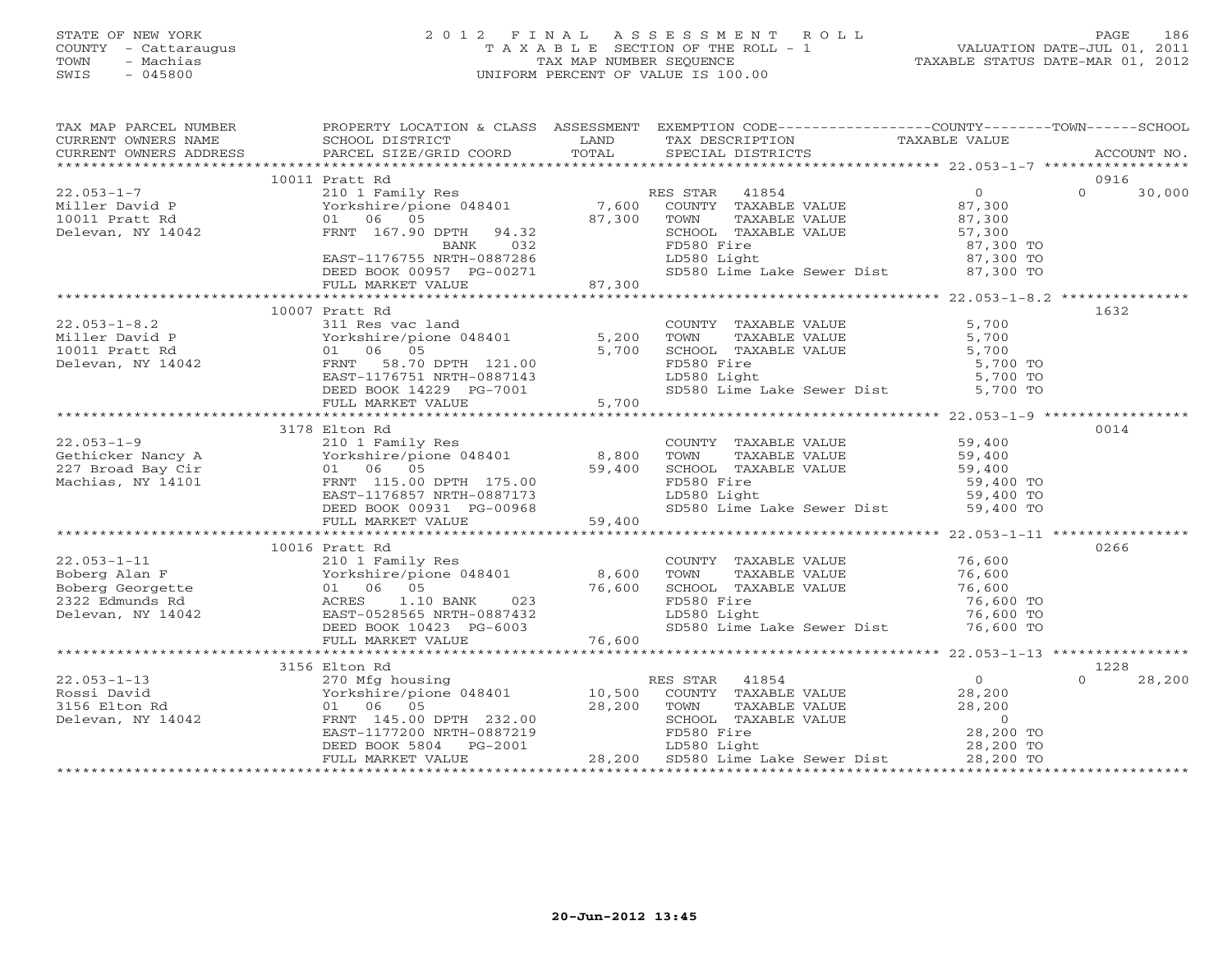# STATE OF NEW YORK 2 0 1 2 F I N A L A S S E S S M E N T R O L L PAGE 187 COUNTY - Cattaraugus T A X A B L E SECTION OF THE ROLL - 1 VALUATION DATE-JUL 01, 2011 TOWN - Machias TAX MAP NUMBER SEQUENCE TAXABLE STATUS DATE-MAR 01, 2012 SWIS - 045800 UNIFORM PERCENT OF VALUE IS 100.00UNIFORM PERCENT OF VALUE IS 100.00

| TAX MAP PARCEL NUMBER                                                                                                                                                                                                                                                                                                                                                                                    |                                                                                                                                                                                                                                          |                              |                                                                                                                               | PROPERTY LOCATION & CLASS ASSESSMENT EXEMPTION CODE----------------COUNTY-------TOWN------SCHOOL |          |
|----------------------------------------------------------------------------------------------------------------------------------------------------------------------------------------------------------------------------------------------------------------------------------------------------------------------------------------------------------------------------------------------------------|------------------------------------------------------------------------------------------------------------------------------------------------------------------------------------------------------------------------------------------|------------------------------|-------------------------------------------------------------------------------------------------------------------------------|--------------------------------------------------------------------------------------------------|----------|
|                                                                                                                                                                                                                                                                                                                                                                                                          |                                                                                                                                                                                                                                          |                              |                                                                                                                               |                                                                                                  |          |
|                                                                                                                                                                                                                                                                                                                                                                                                          |                                                                                                                                                                                                                                          |                              |                                                                                                                               |                                                                                                  |          |
|                                                                                                                                                                                                                                                                                                                                                                                                          | 3148 Elton Rd                                                                                                                                                                                                                            |                              |                                                                                                                               | 0330                                                                                             |          |
|                                                                                                                                                                                                                                                                                                                                                                                                          |                                                                                                                                                                                                                                          |                              |                                                                                                                               |                                                                                                  |          |
|                                                                                                                                                                                                                                                                                                                                                                                                          |                                                                                                                                                                                                                                          |                              |                                                                                                                               |                                                                                                  |          |
|                                                                                                                                                                                                                                                                                                                                                                                                          |                                                                                                                                                                                                                                          |                              |                                                                                                                               |                                                                                                  |          |
|                                                                                                                                                                                                                                                                                                                                                                                                          |                                                                                                                                                                                                                                          |                              |                                                                                                                               |                                                                                                  |          |
|                                                                                                                                                                                                                                                                                                                                                                                                          |                                                                                                                                                                                                                                          |                              |                                                                                                                               |                                                                                                  |          |
|                                                                                                                                                                                                                                                                                                                                                                                                          |                                                                                                                                                                                                                                          |                              |                                                                                                                               |                                                                                                  |          |
|                                                                                                                                                                                                                                                                                                                                                                                                          |                                                                                                                                                                                                                                          |                              |                                                                                                                               |                                                                                                  |          |
|                                                                                                                                                                                                                                                                                                                                                                                                          |                                                                                                                                                                                                                                          |                              |                                                                                                                               |                                                                                                  |          |
|                                                                                                                                                                                                                                                                                                                                                                                                          | Elton Rd                                                                                                                                                                                                                                 |                              |                                                                                                                               | 0993                                                                                             |          |
| 22.053-1-15<br>Limebeer Mary L<br>519 Buffalo Rd<br>Fort Erie Ontario, Canada<br>528 Buffalo Rd<br>528 Buffalo Canada<br>528 Buffalo Canada<br>528 Buffalo ACRES<br>528 Buffalo ACRES<br>528 Buffalo ACRES<br>528 Buffalo ACRES<br>528 Buffalo RTH-                                                                                                                                                      |                                                                                                                                                                                                                                          |                              | COUNTY TAXABLE VALUE 14,000                                                                                                   |                                                                                                  |          |
|                                                                                                                                                                                                                                                                                                                                                                                                          |                                                                                                                                                                                                                                          |                              | TOWN TAXABLE VALUE $14,000$<br>SCHOOL TAXABLE VALUE $14,000$<br>FD580 Fire $14,000$<br>LD580 Light $14,000$                   |                                                                                                  |          |
|                                                                                                                                                                                                                                                                                                                                                                                                          |                                                                                                                                                                                                                                          |                              |                                                                                                                               |                                                                                                  |          |
|                                                                                                                                                                                                                                                                                                                                                                                                          |                                                                                                                                                                                                                                          |                              |                                                                                                                               | 14,000 TO                                                                                        |          |
|                                                                                                                                                                                                                                                                                                                                                                                                          |                                                                                                                                                                                                                                          |                              | LD580 Light<br>SD580 Lime Lake Sewer Dist 14,000 TO<br>14,000 TO                                                              |                                                                                                  |          |
|                                                                                                                                                                                                                                                                                                                                                                                                          |                                                                                                                                                                                                                                          | 14,000                       |                                                                                                                               |                                                                                                  |          |
|                                                                                                                                                                                                                                                                                                                                                                                                          | FULL MARKET VALUE                                                                                                                                                                                                                        |                              |                                                                                                                               |                                                                                                  |          |
|                                                                                                                                                                                                                                                                                                                                                                                                          | 3138 Elton Rd                                                                                                                                                                                                                            |                              |                                                                                                                               | 0992                                                                                             |          |
| $22.053 - 1 - 16$                                                                                                                                                                                                                                                                                                                                                                                        | 260 Seasonal res                                                                                                                                                                                                                         |                              | COUNTY TAXABLE VALUE 29,500                                                                                                   |                                                                                                  |          |
|                                                                                                                                                                                                                                                                                                                                                                                                          |                                                                                                                                                                                                                                          |                              |                                                                                                                               |                                                                                                  |          |
|                                                                                                                                                                                                                                                                                                                                                                                                          |                                                                                                                                                                                                                                          |                              | TOWN TAXABLE VALUE<br>SCHOOL TAXABLE VALUE<br>FD580 Fire<br>LD580 Light<br>LD580 Light<br>29,500 TO<br>29,500 TO<br>29,500 TO |                                                                                                  |          |
|                                                                                                                                                                                                                                                                                                                                                                                                          |                                                                                                                                                                                                                                          |                              |                                                                                                                               |                                                                                                  |          |
|                                                                                                                                                                                                                                                                                                                                                                                                          |                                                                                                                                                                                                                                          |                              |                                                                                                                               |                                                                                                  |          |
|                                                                                                                                                                                                                                                                                                                                                                                                          |                                                                                                                                                                                                                                          |                              | SD580 Lime Lake Sewer Dist 29,500 TO                                                                                          |                                                                                                  |          |
| $\begin{array}{lllllllllllll} \text{Z2.035--1--10} & \text{Z00} & \text{Seasolial} & \text{Les} & \text{6,100} \\ \text{Limeber Mary L} & \text{Yorkshire/pione 048401} & \text{6,100} \\ \text{519 Bufhalo Rd} & \text{01} & \text{06} & \text{05} & \text{29,500} \\ \text{Fort Eric Ontario, Canada} & \text{FRNT 100.00 DPTH 100.00} & \text{L2A 5E7} & \text{EAST-1177436 NRTH-0887411} & \text{DE$ |                                                                                                                                                                                                                                          |                              |                                                                                                                               |                                                                                                  |          |
|                                                                                                                                                                                                                                                                                                                                                                                                          |                                                                                                                                                                                                                                          |                              |                                                                                                                               |                                                                                                  |          |
|                                                                                                                                                                                                                                                                                                                                                                                                          | 3136 Elton Rd                                                                                                                                                                                                                            |                              |                                                                                                                               | 0858                                                                                             |          |
| $22.053 - 1 - 17$                                                                                                                                                                                                                                                                                                                                                                                        | 210 1 Family Res                                                                                                                                                                                                                         |                              | WVET C/T 41121                                                                                                                | 8,175 8,175                                                                                      | $\Omega$ |
| $22.053-1-17$ and $K$ 210 1 Family Res and $21.21$ WVET C/T 41121<br>Phillips Linda K (Porkshire/pione 048401 ) 2,400 CVET C/T 41131                                                                                                                                                                                                                                                                     |                                                                                                                                                                                                                                          |                              |                                                                                                                               | $13,625$<br>32,700<br>13,625                                                                     | $\Omega$ |
| Attn: Phillips Newton & Agn 01 06 05                                                                                                                                                                                                                                                                                                                                                                     |                                                                                                                                                                                                                                          |                              |                                                                                                                               |                                                                                                  |          |
| 3136 Elton Rd                                                                                                                                                                                                                                                                                                                                                                                            |                                                                                                                                                                                                                                          |                              |                                                                                                                               |                                                                                                  |          |
| Delevan, NY 14042                                                                                                                                                                                                                                                                                                                                                                                        |                                                                                                                                                                                                                                          |                              |                                                                                                                               |                                                                                                  |          |
|                                                                                                                                                                                                                                                                                                                                                                                                          |                                                                                                                                                                                                                                          |                              |                                                                                                                               |                                                                                                  |          |
|                                                                                                                                                                                                                                                                                                                                                                                                          |                                                                                                                                                                                                                                          |                              |                                                                                                                               |                                                                                                  |          |
|                                                                                                                                                                                                                                                                                                                                                                                                          |                                                                                                                                                                                                                                          |                              |                                                                                                                               |                                                                                                  |          |
|                                                                                                                                                                                                                                                                                                                                                                                                          |                                                                                                                                                                                                                                          |                              |                                                                                                                               |                                                                                                  |          |
|                                                                                                                                                                                                                                                                                                                                                                                                          | 3125 Elton Rd                                                                                                                                                                                                                            |                              |                                                                                                                               | 0221                                                                                             |          |
| $22.053 - 1 - 18$                                                                                                                                                                                                                                                                                                                                                                                        |                                                                                                                                                                                                                                          |                              |                                                                                                                               | 30,000<br>$\Omega$                                                                               |          |
|                                                                                                                                                                                                                                                                                                                                                                                                          |                                                                                                                                                                                                                                          |                              |                                                                                                                               |                                                                                                  |          |
| Westfall Raymond<br>3125 Elton Rd<br>Delevan. NY 14040                                                                                                                                                                                                                                                                                                                                                   | 9 ELEON NO COUNTY TAXABLE VALUE<br>Yorkshire/pione 048401 7,000 COUNTY TAXABLE VALUE 56,400<br>08 05 05 56,400 TOWN TAXABLE VALUE 56,400<br>FRNT 100.00 DPTH 135.00 56,400 SCHOOL TAXABLE VALUE 26,400<br>BANK 017 FD580 Fire 56,400<br> |                              |                                                                                                                               |                                                                                                  |          |
| Delevan, NY 14042                                                                                                                                                                                                                                                                                                                                                                                        |                                                                                                                                                                                                                                          |                              |                                                                                                                               |                                                                                                  |          |
|                                                                                                                                                                                                                                                                                                                                                                                                          |                                                                                                                                                                                                                                          |                              |                                                                                                                               |                                                                                                  |          |
|                                                                                                                                                                                                                                                                                                                                                                                                          |                                                                                                                                                                                                                                          |                              |                                                                                                                               |                                                                                                  |          |
|                                                                                                                                                                                                                                                                                                                                                                                                          | DEED BOOK 01006 PG-00370                                                                                                                                                                                                                 | $\frac{1}{2}$<br>0370 56,400 |                                                                                                                               |                                                                                                  |          |
|                                                                                                                                                                                                                                                                                                                                                                                                          | FULL MARKET VALUE                                                                                                                                                                                                                        |                              |                                                                                                                               |                                                                                                  |          |
|                                                                                                                                                                                                                                                                                                                                                                                                          |                                                                                                                                                                                                                                          |                              |                                                                                                                               |                                                                                                  |          |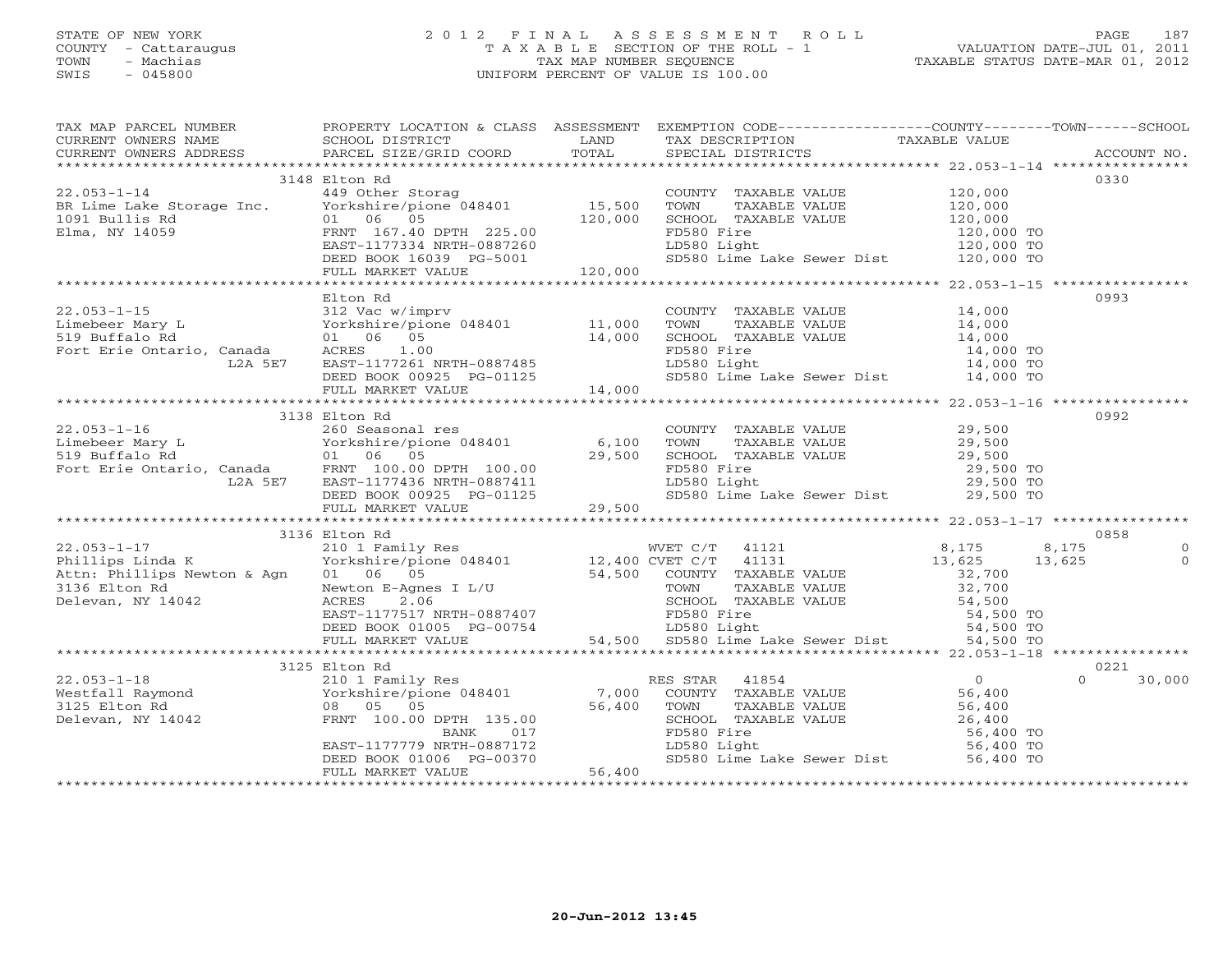# STATE OF NEW YORK 2 0 1 2 F I N A L A S S E S S M E N T R O L L PAGE 188 COUNTY - Cattaraugus T A X A B L E SECTION OF THE ROLL - 1 VALUATION DATE-JUL 01, 2011 TOWN - Machias TAX MAP NUMBER SEQUENCE TAXABLE STATUS DATE-MAR 01, 2012 SWIS - 045800 UNIFORM PERCENT OF VALUE IS 100.00UNIFORM PERCENT OF VALUE IS 100.00

| TAX MAP PARCEL NUMBER FROPERTY LOCATION & CLASS ASSESSMENT EXEMPTION CODE--------------COUNTY-------TOWN------SCHOOL                                                                                                                                                                                    |                           |         |                                                                                                                                                                                                                              |      |
|---------------------------------------------------------------------------------------------------------------------------------------------------------------------------------------------------------------------------------------------------------------------------------------------------------|---------------------------|---------|------------------------------------------------------------------------------------------------------------------------------------------------------------------------------------------------------------------------------|------|
|                                                                                                                                                                                                                                                                                                         |                           |         |                                                                                                                                                                                                                              |      |
|                                                                                                                                                                                                                                                                                                         |                           |         |                                                                                                                                                                                                                              |      |
|                                                                                                                                                                                                                                                                                                         |                           |         |                                                                                                                                                                                                                              |      |
| $\begin{tabular}{lllllllllllllllllll} \hline & 9964 & Late & 8,000 & TOWTY & TAXABLE VALUE & 56,700 & 1215 & 1215 & 1215 & 1215 & 1215 & 1215 & 1215 & 1215 & 1215 & 1215 & 1215 & 1215 & 1215 & 1215 & 1215 & 1215 & 1215 & 1215 & 1215 & 1215 & 1215 & 1215 & 1215 & 1215 & 1215 & 1215 & 1215 & 121$ | 9964 Lake St              |         |                                                                                                                                                                                                                              | 1215 |
|                                                                                                                                                                                                                                                                                                         |                           |         |                                                                                                                                                                                                                              |      |
|                                                                                                                                                                                                                                                                                                         |                           |         |                                                                                                                                                                                                                              |      |
|                                                                                                                                                                                                                                                                                                         |                           |         |                                                                                                                                                                                                                              |      |
|                                                                                                                                                                                                                                                                                                         |                           |         |                                                                                                                                                                                                                              |      |
|                                                                                                                                                                                                                                                                                                         |                           |         |                                                                                                                                                                                                                              |      |
|                                                                                                                                                                                                                                                                                                         |                           |         |                                                                                                                                                                                                                              |      |
|                                                                                                                                                                                                                                                                                                         |                           |         |                                                                                                                                                                                                                              |      |
|                                                                                                                                                                                                                                                                                                         | 9946 Lake St              |         |                                                                                                                                                                                                                              | 0363 |
|                                                                                                                                                                                                                                                                                                         |                           |         |                                                                                                                                                                                                                              |      |
|                                                                                                                                                                                                                                                                                                         |                           |         |                                                                                                                                                                                                                              |      |
|                                                                                                                                                                                                                                                                                                         |                           |         |                                                                                                                                                                                                                              |      |
|                                                                                                                                                                                                                                                                                                         |                           |         |                                                                                                                                                                                                                              |      |
|                                                                                                                                                                                                                                                                                                         |                           |         |                                                                                                                                                                                                                              |      |
|                                                                                                                                                                                                                                                                                                         |                           |         |                                                                                                                                                                                                                              |      |
|                                                                                                                                                                                                                                                                                                         |                           |         |                                                                                                                                                                                                                              |      |
|                                                                                                                                                                                                                                                                                                         |                           |         |                                                                                                                                                                                                                              |      |
|                                                                                                                                                                                                                                                                                                         | 9936 Lake St              |         |                                                                                                                                                                                                                              | 0252 |
|                                                                                                                                                                                                                                                                                                         |                           |         |                                                                                                                                                                                                                              |      |
|                                                                                                                                                                                                                                                                                                         |                           |         |                                                                                                                                                                                                                              |      |
|                                                                                                                                                                                                                                                                                                         |                           |         |                                                                                                                                                                                                                              |      |
|                                                                                                                                                                                                                                                                                                         |                           |         |                                                                                                                                                                                                                              |      |
|                                                                                                                                                                                                                                                                                                         |                           |         |                                                                                                                                                                                                                              |      |
|                                                                                                                                                                                                                                                                                                         | EAST-1177757 NRTH-0886504 |         | SD580 Lime Lake Sewer Dist 137,600 TO                                                                                                                                                                                        |      |
|                                                                                                                                                                                                                                                                                                         | DEED BOOK 889 PG-00006    |         |                                                                                                                                                                                                                              |      |
|                                                                                                                                                                                                                                                                                                         |                           |         |                                                                                                                                                                                                                              |      |
|                                                                                                                                                                                                                                                                                                         |                           |         |                                                                                                                                                                                                                              |      |
|                                                                                                                                                                                                                                                                                                         | 9930 Lake St              |         |                                                                                                                                                                                                                              | 0944 |
|                                                                                                                                                                                                                                                                                                         |                           |         |                                                                                                                                                                                                                              |      |
|                                                                                                                                                                                                                                                                                                         |                           |         |                                                                                                                                                                                                                              |      |
|                                                                                                                                                                                                                                                                                                         |                           |         |                                                                                                                                                                                                                              |      |
| 31 1-22 9930 Lake St<br>Riley Walter and The Value of State of State of State of State of State of State of State of State of State of<br>S304 Roberts Rd and S.900 TOWN TAXABLE VALUE 5,900<br>Hamburg, NY 14075 FRNT 61.60 DPTH 15                                                                    |                           |         |                                                                                                                                                                                                                              |      |
|                                                                                                                                                                                                                                                                                                         |                           |         |                                                                                                                                                                                                                              |      |
|                                                                                                                                                                                                                                                                                                         |                           |         |                                                                                                                                                                                                                              |      |
|                                                                                                                                                                                                                                                                                                         |                           |         |                                                                                                                                                                                                                              |      |
|                                                                                                                                                                                                                                                                                                         |                           |         |                                                                                                                                                                                                                              | 0085 |
|                                                                                                                                                                                                                                                                                                         | 9924 Lake St              |         |                                                                                                                                                                                                                              |      |
|                                                                                                                                                                                                                                                                                                         |                           |         | COUNTY TAXABLE VALUE 176,800<br>TOWN TAXABLE VALUE 176,800<br>SCHOOL TAXABLE VALUE 176,800<br>FD580 Fire 176,800<br>LD580 Light 176,800 TO<br>SD580 Lime Lake Sewer Dist 176,800 TO<br>SD580 Lime Lake Sewer Dist 176,800 TO |      |
|                                                                                                                                                                                                                                                                                                         |                           |         |                                                                                                                                                                                                                              |      |
|                                                                                                                                                                                                                                                                                                         |                           |         |                                                                                                                                                                                                                              |      |
|                                                                                                                                                                                                                                                                                                         |                           |         |                                                                                                                                                                                                                              |      |
|                                                                                                                                                                                                                                                                                                         |                           |         |                                                                                                                                                                                                                              |      |
|                                                                                                                                                                                                                                                                                                         | FULL MARKET VALUE         | 176,800 |                                                                                                                                                                                                                              |      |
|                                                                                                                                                                                                                                                                                                         |                           |         |                                                                                                                                                                                                                              |      |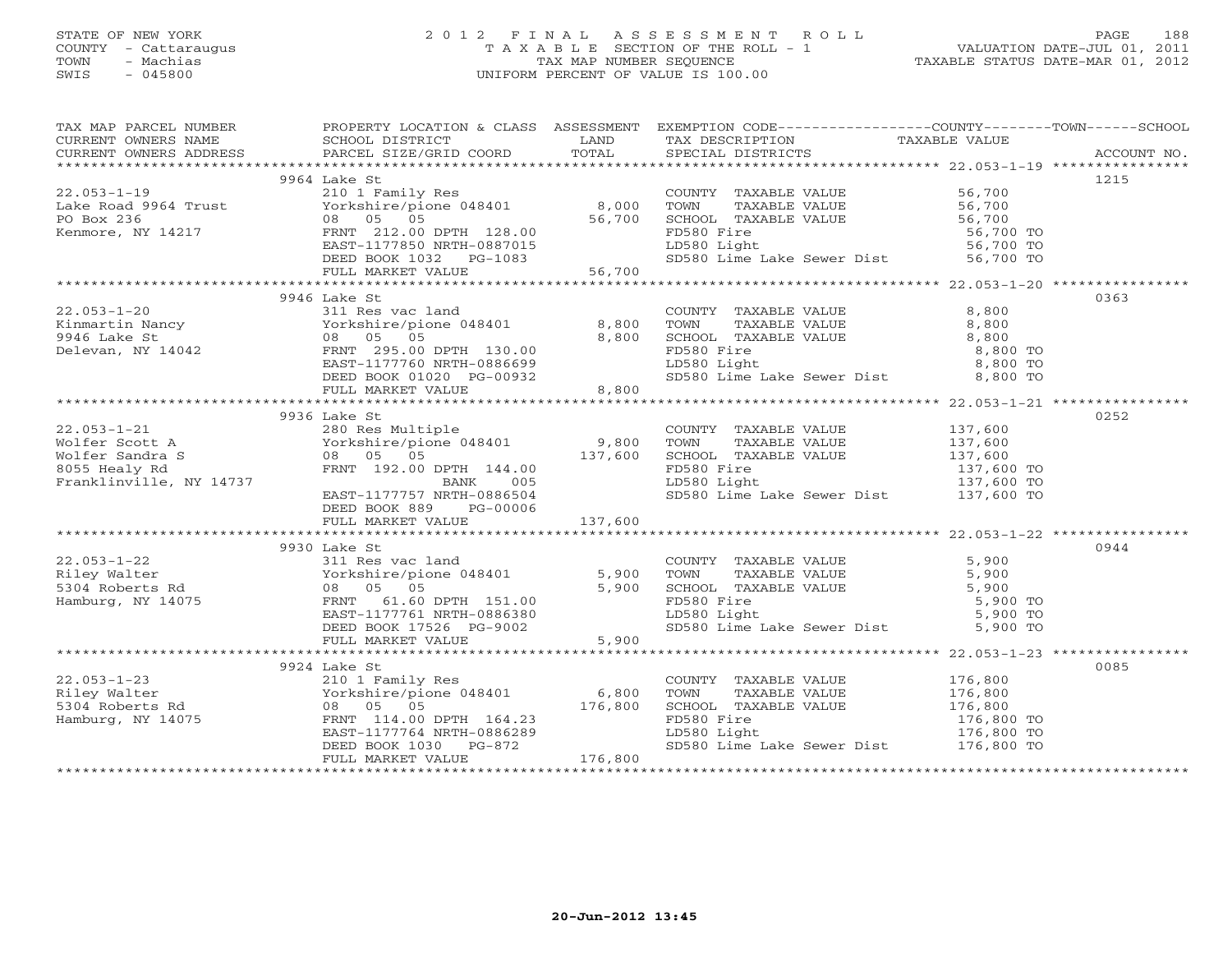# STATE OF NEW YORK 2 0 1 2 F I N A L A S S E S S M E N T R O L L PAGE 189 COUNTY - Cattaraugus T A X A B L E SECTION OF THE ROLL - 1 VALUATION DATE-JUL 01, 2011 TOWN - Machias TAX MAP NUMBER SEQUENCE TAXABLE STATUS DATE-MAR 01, 2012 SWIS - 045800 UNIFORM PERCENT OF VALUE IS 100.00UNIFORM PERCENT OF VALUE IS 100.00

| TAX MAP PARCEL NUMBER                                                                                                                                                                                                                                                                                                                                                | PROPERTY LOCATION & CLASS ASSESSMENT EXEMPTION CODE----------------COUNTY-------TOWN------SCHOOL |                                                                                                                                        |                                               |                    |
|----------------------------------------------------------------------------------------------------------------------------------------------------------------------------------------------------------------------------------------------------------------------------------------------------------------------------------------------------------------------|--------------------------------------------------------------------------------------------------|----------------------------------------------------------------------------------------------------------------------------------------|-----------------------------------------------|--------------------|
|                                                                                                                                                                                                                                                                                                                                                                      |                                                                                                  | TAX DESCRIPTION TAXABLE VALUE SPECIAL DISTRICTS                                                                                        |                                               |                    |
|                                                                                                                                                                                                                                                                                                                                                                      |                                                                                                  |                                                                                                                                        |                                               |                    |
| 22.003-1-24.1<br>Taylor Stefanie<br>Taylor Stefanie<br>PO Box 345<br>Yorkshire, NY 14173<br>Taylor Stefanie<br>210 1 Family Res<br>Yorkshire, NY 14173<br>200 05<br>200 05<br>200 05<br>200 05<br>200 070MY TAXABLE VALUE<br>200 070MY TAXABLE VALUE<br>20                                                                                                           |                                                                                                  |                                                                                                                                        |                                               |                    |
|                                                                                                                                                                                                                                                                                                                                                                      |                                                                                                  |                                                                                                                                        |                                               | 1380               |
|                                                                                                                                                                                                                                                                                                                                                                      |                                                                                                  |                                                                                                                                        | $\begin{array}{c} 0 \\ 113,900 \end{array}$   | $\Omega$<br>30,000 |
|                                                                                                                                                                                                                                                                                                                                                                      |                                                                                                  |                                                                                                                                        |                                               |                    |
|                                                                                                                                                                                                                                                                                                                                                                      |                                                                                                  |                                                                                                                                        |                                               |                    |
|                                                                                                                                                                                                                                                                                                                                                                      |                                                                                                  |                                                                                                                                        | TAXABLE VALUE 113,900<br>TAXABLE VALUE 33,900 |                    |
|                                                                                                                                                                                                                                                                                                                                                                      |                                                                                                  |                                                                                                                                        |                                               |                    |
|                                                                                                                                                                                                                                                                                                                                                                      | FRNT 100.00 DPTH 180.00<br>BANK 017<br>EAST-1177763 NRTH-0886083                                 | SCHOOL TAXABLE VALUE 83,900<br>FD580 Fire 113,900 TO<br>LD580 Light 113,900 TO<br>SD580 Lime Lake Sewer Dist 113,900 TO<br>LD580 Light |                                               |                    |
|                                                                                                                                                                                                                                                                                                                                                                      |                                                                                                  |                                                                                                                                        |                                               |                    |
|                                                                                                                                                                                                                                                                                                                                                                      |                                                                                                  |                                                                                                                                        |                                               |                    |
|                                                                                                                                                                                                                                                                                                                                                                      |                                                                                                  |                                                                                                                                        |                                               |                    |
|                                                                                                                                                                                                                                                                                                                                                                      | 9918 Lake St                                                                                     |                                                                                                                                        |                                               | 0825               |
|                                                                                                                                                                                                                                                                                                                                                                      |                                                                                                  | COUNTY TAXABLE VALUE 61,500<br>TOWN TAXABLE VALUE 61,500                                                                               |                                               |                    |
|                                                                                                                                                                                                                                                                                                                                                                      |                                                                                                  |                                                                                                                                        |                                               |                    |
| 22.053-1-24.2<br>Solecki Deborah Ann Morkshire/pione 048401 6,500<br>195 Lydia Ln 08 05 05 61,500<br>Cheektowaga, NY 14225 FRNT 100.00 DPTH 175.58<br>EAST-117764 NRTH-0886182<br>DEED BOOK 00961 PG-00792<br>---------------------------                                                                                                                            |                                                                                                  | COUNTY TAAADDE VILLE<br>TOWN TAXABLE VALUE 61,500<br>SCHOOL TAXABLE VALUE 61,500 TO                                                    |                                               |                    |
|                                                                                                                                                                                                                                                                                                                                                                      |                                                                                                  |                                                                                                                                        |                                               |                    |
|                                                                                                                                                                                                                                                                                                                                                                      |                                                                                                  | LD580 Light 61,500 TO<br>SD580 Lime Lake Sewer Dist 61,500 TO                                                                          |                                               |                    |
|                                                                                                                                                                                                                                                                                                                                                                      |                                                                                                  |                                                                                                                                        |                                               |                    |
|                                                                                                                                                                                                                                                                                                                                                                      | FULL MARKET VALUE 61,500                                                                         |                                                                                                                                        |                                               |                    |
|                                                                                                                                                                                                                                                                                                                                                                      |                                                                                                  |                                                                                                                                        |                                               |                    |
|                                                                                                                                                                                                                                                                                                                                                                      | 9908 Lake St                                                                                     |                                                                                                                                        |                                               | 1078               |
| $22.053 - 1 - 25$                                                                                                                                                                                                                                                                                                                                                    | 260 Seasonal res                                                                                 | COUNTY TAXABLE VALUE 50,400                                                                                                            |                                               |                    |
|                                                                                                                                                                                                                                                                                                                                                                      |                                                                                                  |                                                                                                                                        |                                               |                    |
|                                                                                                                                                                                                                                                                                                                                                                      |                                                                                                  |                                                                                                                                        |                                               |                    |
|                                                                                                                                                                                                                                                                                                                                                                      |                                                                                                  |                                                                                                                                        |                                               |                    |
|                                                                                                                                                                                                                                                                                                                                                                      |                                                                                                  |                                                                                                                                        |                                               |                    |
|                                                                                                                                                                                                                                                                                                                                                                      |                                                                                                  |                                                                                                                                        |                                               |                    |
| $\begin{tabular}{lllllllllllll} \multicolumn{3}{c}{22.053-1-25} & \multicolumn{3}{c}{20.053-1-25} & \multicolumn{3}{c}{20.053-1-25} & \multicolumn{3}{c}{20.053-1-25} & \multicolumn{3}{c}{20.053-1-25} & \multicolumn{3}{c}{20.053-1-25} & \multicolumn{3}{c}{20.053-1-25} & \multicolumn{3}{c}{20.053-1-25} & \multicolumn{3}{c}{20.053-1-25} & \multicolumn{3}{c$ |                                                                                                  |                                                                                                                                        |                                               |                    |
|                                                                                                                                                                                                                                                                                                                                                                      | 9906 Lake St                                                                                     |                                                                                                                                        |                                               | 1079               |
|                                                                                                                                                                                                                                                                                                                                                                      |                                                                                                  |                                                                                                                                        |                                               |                    |
|                                                                                                                                                                                                                                                                                                                                                                      |                                                                                                  | TOWN                                                                                                                                   |                                               |                    |
|                                                                                                                                                                                                                                                                                                                                                                      |                                                                                                  |                                                                                                                                        |                                               |                    |
|                                                                                                                                                                                                                                                                                                                                                                      |                                                                                                  |                                                                                                                                        |                                               |                    |
|                                                                                                                                                                                                                                                                                                                                                                      |                                                                                                  | TOWN TAXABLE VALUE<br>SONOOL TAXABLE VALUE 300<br>FD580 Fire 300 TO<br>LD580 Light 300 TO<br>SD580 Lime Lake Sewer Dist 300 TO         |                                               |                    |
|                                                                                                                                                                                                                                                                                                                                                                      |                                                                                                  |                                                                                                                                        |                                               |                    |
|                                                                                                                                                                                                                                                                                                                                                                      |                                                                                                  |                                                                                                                                        |                                               |                    |
|                                                                                                                                                                                                                                                                                                                                                                      |                                                                                                  |                                                                                                                                        |                                               |                    |
|                                                                                                                                                                                                                                                                                                                                                                      | 9900 Lake St                                                                                     |                                                                                                                                        |                                               | 0062               |
|                                                                                                                                                                                                                                                                                                                                                                      |                                                                                                  | COUNTY TAXABLE VALUE 68,200                                                                                                            |                                               |                    |
|                                                                                                                                                                                                                                                                                                                                                                      |                                                                                                  | TOWN TAXABLE VALUE<br>SCHOOL TAXABLE VALUE<br>68,200<br>FD580 Fire<br>68,200<br>LD580 Light<br>68,200<br>68,200                        |                                               |                    |
|                                                                                                                                                                                                                                                                                                                                                                      |                                                                                                  |                                                                                                                                        |                                               |                    |
|                                                                                                                                                                                                                                                                                                                                                                      |                                                                                                  |                                                                                                                                        |                                               |                    |
|                                                                                                                                                                                                                                                                                                                                                                      |                                                                                                  |                                                                                                                                        | 68,200 TO<br>68,200 TO                        |                    |
|                                                                                                                                                                                                                                                                                                                                                                      |                                                                                                  | SD580 Lime Lake Sewer Dist 68,200 TO                                                                                                   |                                               |                    |
| 22.053-1-27<br>Hampshire William<br>Hampshire Laura<br>9132 E Country Club Dr<br>Sun Lakes, AZ 85248<br>FRNT 100.00 DPTH 192.00<br>EED BOOK 7934 PG-3001<br>FULL MARKET VALUE<br>FULL MARKET VALUE<br>FULL MARKET VALUE<br>FULL MARKET VALUE                                                                                                                         |                                                                                                  |                                                                                                                                        |                                               |                    |
|                                                                                                                                                                                                                                                                                                                                                                      |                                                                                                  |                                                                                                                                        |                                               |                    |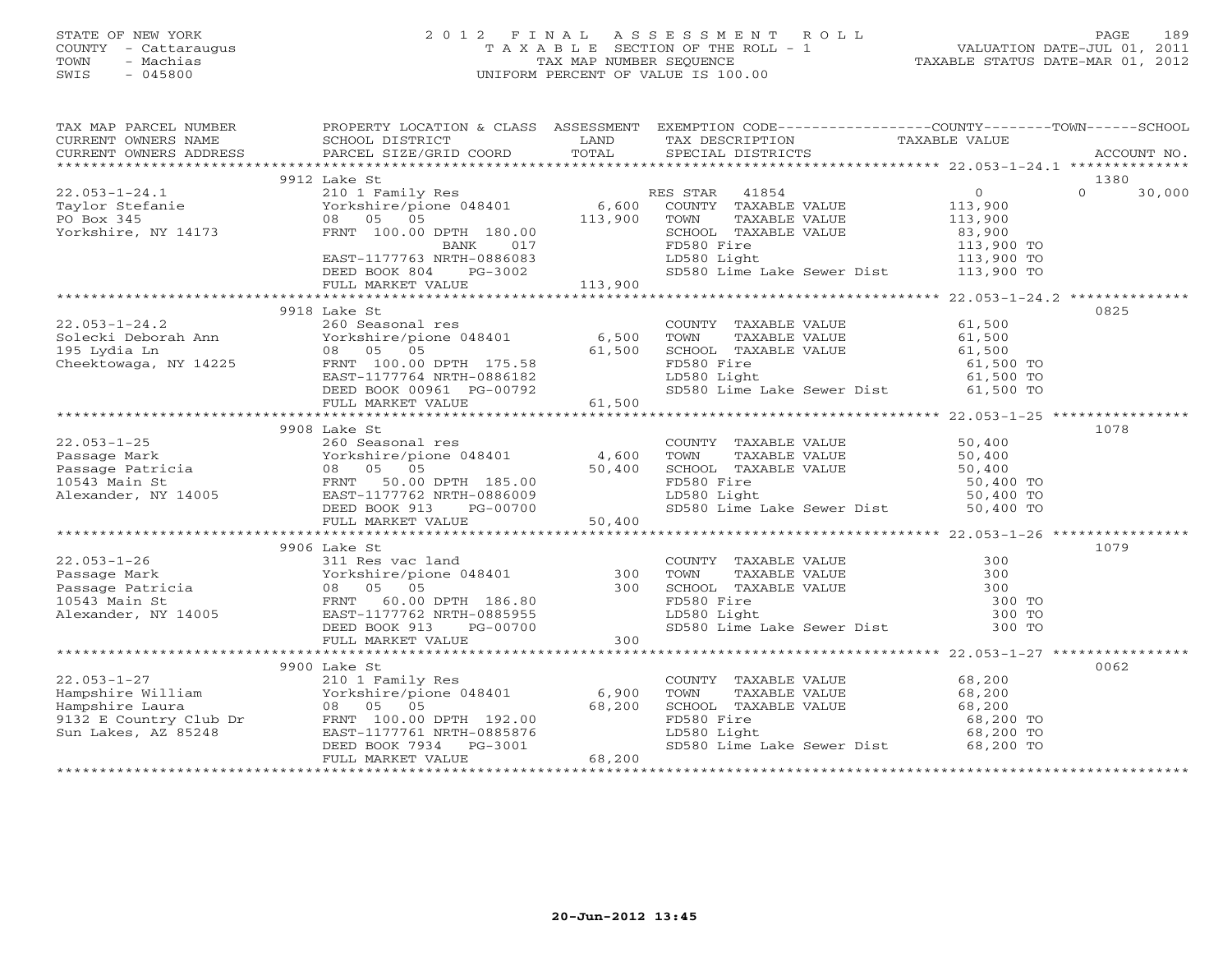# STATE OF NEW YORK 2 0 1 2 F I N A L A S S E S S M E N T R O L L PAGE 190 COUNTY - Cattaraugus T A X A B L E SECTION OF THE ROLL - 1 VALUATION DATE-JUL 01, 2011 TOWN - Machias TAX MAP NUMBER SEQUENCE TAXABLE STATUS DATE-MAR 01, 2012 SWIS - 045800 UNIFORM PERCENT OF VALUE IS 100.00UNIFORM PERCENT OF VALUE IS 100.00

| TAX MAP PARCEL NUMBER                     | PROPERTY LOCATION & CLASS ASSESSMENT |            | EXEMPTION CODE-----------------COUNTY-------TOWN------SCHOOL          |                |                    |
|-------------------------------------------|--------------------------------------|------------|-----------------------------------------------------------------------|----------------|--------------------|
| CURRENT OWNERS NAME                       | SCHOOL DISTRICT                      | LAND       | TAX DESCRIPTION                                                       | TAXABLE VALUE  |                    |
| CURRENT OWNERS ADDRESS                    | PARCEL SIZE/GRID COORD               | TOTAL      | SPECIAL DISTRICTS                                                     |                | ACCOUNT NO.        |
|                                           |                                      |            |                                                                       |                |                    |
|                                           | Lake St                              |            |                                                                       |                | 0326               |
| $22.053 - 1 - 28$                         | 311 Res vac land                     |            | COUNTY TAXABLE VALUE                                                  | 300            |                    |
| Janicki Irene J                           | Yorkshire/pione 048401               | $300$ TOWN | TAXABLE VALUE                                                         | 300            |                    |
| 4 Potter Rd                               | 08 05 05                             | 300        | SCHOOL TAXABLE VALUE                                                  | 300            |                    |
| Delevan, NY 14042                         | FRNT 50.00 DPTH 194.60               |            | FD580 Fire                                                            | 300 TO         |                    |
|                                           | EAST-1177760 NRTH-0885801            |            | LD580 Light                                                           | 300 TO         |                    |
|                                           | DEED BOOK 771 PG-00086               |            | SD580 Lime Lake Sewer Dist                                            | 300 TO         |                    |
|                                           | FULL MARKET VALUE                    | $0086$ 300 |                                                                       |                |                    |
|                                           |                                      |            |                                                                       |                |                    |
|                                           | 357 Lakeview Blvd                    |            |                                                                       |                | 0374               |
| $22.053 - 1 - 30$                         | 210 1 Family Res - WTRFNT            |            | RES STAR 41854                                                        | $\overline{0}$ | $\Omega$<br>30,000 |
| Howk John C                               | Yorkshire/pione 048401               |            | 43,700 COUNTY TAXABLE VALUE                                           | 131,500        |                    |
| Howk Denise                               | 08 05 05                             | 131,500    | TOWN<br>TAXABLE VALUE                                                 | 131,500        |                    |
| 357 Lakeview Blvd                         | RF 50'                               |            | SCHOOL TAXABLE VALUE                                                  | 101,500        |                    |
| Delevan, NY 14042                         | LF 50'                               |            | FD580 Fire                                                            | 131,500 TO     |                    |
|                                           | FRNT 50.00 DPTH 132.00               |            | LD580 Light                                                           | 131,500 TO     |                    |
|                                           | EAST-1176292 NRTH-0885946            |            | SD580 Lime Lake Sewer Dist 131,500 TO                                 |                |                    |
|                                           | DEED BOOK 882<br>PG-00704            |            |                                                                       |                |                    |
|                                           | FULL MARKET VALUE                    | 131,500    |                                                                       |                |                    |
|                                           |                                      |            |                                                                       |                |                    |
|                                           | 358 Lakeview Blyd                    |            |                                                                       |                | 1102               |
| $22.053 - 1 - 31$                         | 260 Seasonal res - WTRFNT            |            | COUNTY TAXABLE VALUE 74,600                                           |                |                    |
| Caplin Linda Beall Yorkshire/pione 048401 |                                      | 33,600     | TOWN<br>TAXABLE VALUE                                                 | 74,600         |                    |
| 1306 Gatlinburg Dr                        | 08 05 05                             | 74,600     | SCHOOL TAXABLE VALUE                                                  | 74,600         |                    |
| Pflugerville, TX 78660                    | RF 26'                               |            | FD580 Fire                                                            | 74,600 TO      |                    |
|                                           | LF 29'                               |            | LD580 Light                                                           | 74,600 TO      |                    |
|                                           | FRNT 29.00 DPTH 135.00               |            | 4,600 TO 4,600 TO SD580 Light<br>SD580 Lime Lake Sewer Dist 74,600 TO |                |                    |
|                                           | EAST-1176325 NRTH-0885967            |            |                                                                       |                |                    |
|                                           | DEED BOOK 9157 PG-8002               |            |                                                                       |                |                    |
|                                           | FULL MARKET VALUE                    | 74,600     |                                                                       |                |                    |
|                                           |                                      |            |                                                                       |                |                    |
|                                           | 359 Lakeview Blvd                    |            |                                                                       |                | 0990               |
| $22.053 - 1 - 32$                         | 260 Seasonal res - WTRFNT            |            | RES STAR 41854                                                        | $\overline{0}$ | $\Omega$<br>30,000 |
|                                           |                                      |            |                                                                       | 54,700         |                    |
|                                           |                                      |            |                                                                       | 54,700         |                    |
| 359 Lakeview Blvd                         | RF 25.10                             |            | SCHOOL TAXABLE VALUE                                                  | 24,700         |                    |
| Machias, NY 14101                         | LF 25'                               |            | FD580 Fire                                                            | 54,700 TO      |                    |
|                                           | 25.10 DPTH 138.00<br><b>FRNT</b>     |            | LD580 Light                                                           | 54,700 TO      |                    |
|                                           | 017<br>BANK                          |            | SD580 Lime Lake Sewer Dist                                            | 54,700 TO      |                    |
|                                           | EAST-1176344 NRTH-0885985            |            |                                                                       |                |                    |
|                                           | DEED BOOK 13004 PG-6001              |            |                                                                       |                |                    |
|                                           | FULL MARKET VALUE                    | 54,700     |                                                                       |                |                    |
|                                           |                                      |            |                                                                       |                |                    |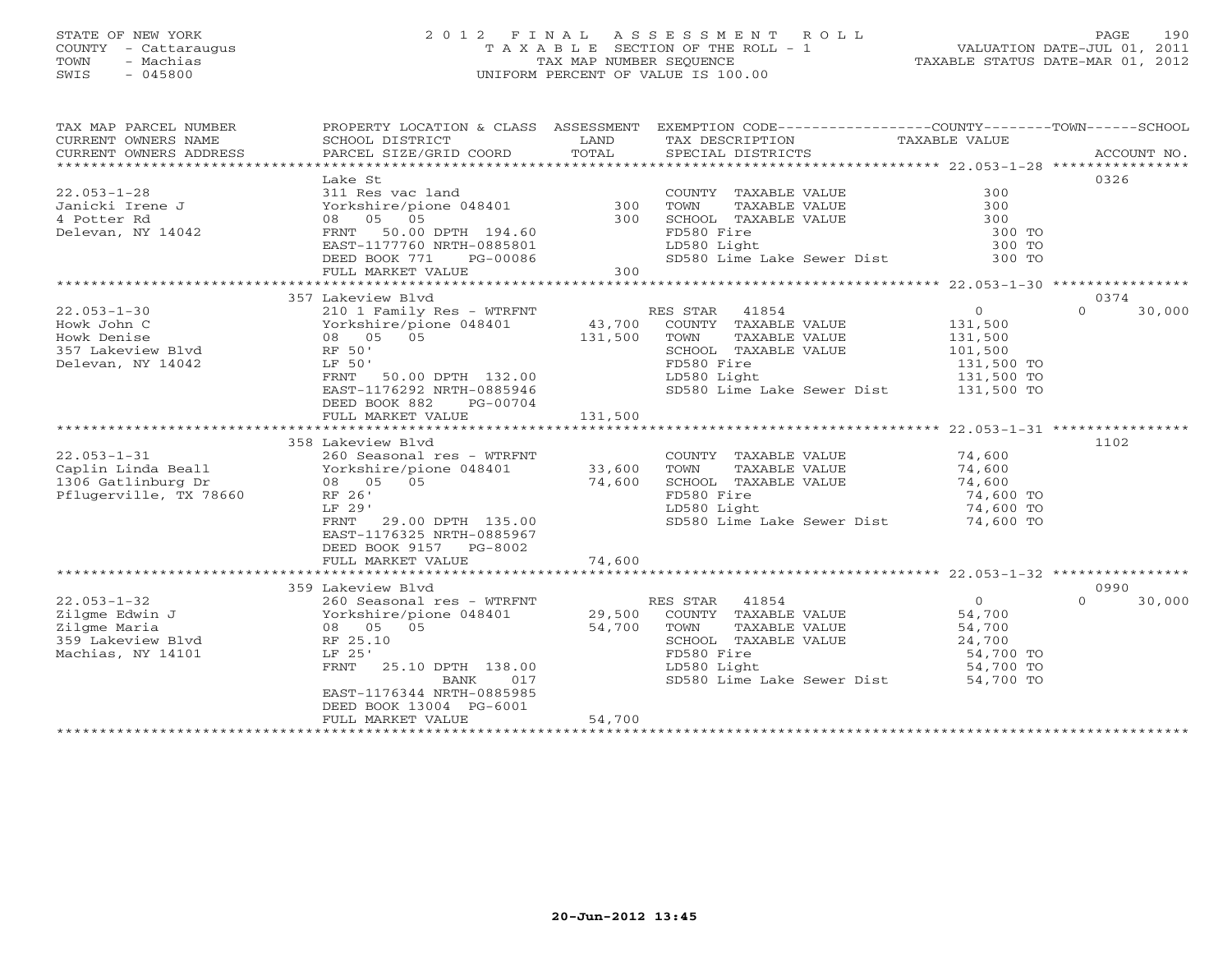# STATE OF NEW YORK 2 0 1 2 F I N A L A S S E S S M E N T R O L L PAGE 191 COUNTY - Cattaraugus T A X A B L E SECTION OF THE ROLL - 1 VALUATION DATE-JUL 01, 2011 TOWN - Machias TAX MAP NUMBER SEQUENCE TAXABLE STATUS DATE-MAR 01, 2012 SWIS - 045800 UNIFORM PERCENT OF VALUE IS 100.00UNIFORM PERCENT OF VALUE IS 100.00

| TAX MAP PARCEL NUMBER                                                                                                                                                                                                                                                                                                                                                                                                                                                                                                  |                                                                                                                                                                                                                                                                                                                     |         | PROPERTY LOCATION & CLASS ASSESSMENT EXEMPTION CODE----------------COUNTY-------TOWN------SCHOOL |                                  |                    |
|------------------------------------------------------------------------------------------------------------------------------------------------------------------------------------------------------------------------------------------------------------------------------------------------------------------------------------------------------------------------------------------------------------------------------------------------------------------------------------------------------------------------|---------------------------------------------------------------------------------------------------------------------------------------------------------------------------------------------------------------------------------------------------------------------------------------------------------------------|---------|--------------------------------------------------------------------------------------------------|----------------------------------|--------------------|
| CURRENT OWNERS NAME                                                                                                                                                                                                                                                                                                                                                                                                                                                                                                    | SCHOOL DISTRICT                                                                                                                                                                                                                                                                                                     | LAND    | TAX DESCRIPTION                                                                                  | TAXABLE VALUE                    |                    |
| $\begin{minipage}{.45\textwidth} \begin{minipage}{.45\textwidth} \begin{minipage}{.45\textwidth} \begin{minipage}{.45\textwidth} \begin{minipage}{.45\textwidth} \begin{minipage}{.45\textwidth} \begin{minipage}{.45\textwidth} \begin{minipage}{.45\textwidth} \begin{minipage}{.45\textwidth} \begin{minipage}{.45\textwidth} \begin{minipage}{.45\textwidth} \begin{minipage}{.45\textwidth} \begin{minipage}{.45\textwidth} \begin{minipage}{.45\textwidth} \begin{minipage}{.45\textwidth} \begin{minipage}{.45$ |                                                                                                                                                                                                                                                                                                                     |         |                                                                                                  |                                  |                    |
|                                                                                                                                                                                                                                                                                                                                                                                                                                                                                                                        | 360 Lakeview Blvd                                                                                                                                                                                                                                                                                                   |         |                                                                                                  |                                  | 0565               |
| $22.053 - 1 - 33$                                                                                                                                                                                                                                                                                                                                                                                                                                                                                                      | 210 1 Family Res - WTRFNT                                                                                                                                                                                                                                                                                           |         | COUNTY TAXABLE VALUE 108,600                                                                     |                                  |                    |
| Wojcik William G                                                                                                                                                                                                                                                                                                                                                                                                                                                                                                       | Yorkshire/pione 048401                                                                                                                                                                                                                                                                                              | 49,900  | TOWN<br>TAXABLE VALUE                                                                            |                                  |                    |
| 5096 Seneca St                                                                                                                                                                                                                                                                                                                                                                                                                                                                                                         | 08 05 05                                                                                                                                                                                                                                                                                                            | 108,600 | SCHOOL TAXABLE VALUE                                                                             |                                  |                    |
| W. Seneca, NY 14224                                                                                                                                                                                                                                                                                                                                                                                                                                                                                                    | RF 45'                                                                                                                                                                                                                                                                                                              |         | FD580 Fire                                                                                       | 108,600<br>108,600<br>108,600 TO |                    |
|                                                                                                                                                                                                                                                                                                                                                                                                                                                                                                                        | LF 54'                                                                                                                                                                                                                                                                                                              |         | LD580 Light                                                                                      | 108,600 TO                       |                    |
|                                                                                                                                                                                                                                                                                                                                                                                                                                                                                                                        | FRNT 54.00 DPTH 165.00                                                                                                                                                                                                                                                                                              |         | SD580 Lime Lake Sewer Dist 108,600 TO                                                            |                                  |                    |
|                                                                                                                                                                                                                                                                                                                                                                                                                                                                                                                        | EAST-1176378 NRTH-0886001                                                                                                                                                                                                                                                                                           |         |                                                                                                  |                                  |                    |
|                                                                                                                                                                                                                                                                                                                                                                                                                                                                                                                        | DEED BOOK 1042 PG-5003                                                                                                                                                                                                                                                                                              |         |                                                                                                  |                                  |                    |
|                                                                                                                                                                                                                                                                                                                                                                                                                                                                                                                        | FULL MARKET VALUE                                                                                                                                                                                                                                                                                                   | 108,600 |                                                                                                  |                                  |                    |
|                                                                                                                                                                                                                                                                                                                                                                                                                                                                                                                        | 210 1 Family Res - WTRFNT<br>Yorkshire/pione 048401 55,000<br>08 05 05 105 105 000<br>EF 45'                                                                                                                                                                                                                        |         |                                                                                                  |                                  |                    |
| $22.053 - 1 - 34$                                                                                                                                                                                                                                                                                                                                                                                                                                                                                                      |                                                                                                                                                                                                                                                                                                                     |         | COUNTY TAXABLE VALUE                                                                             | 105,200                          | 0035               |
| Kinnaird David H                                                                                                                                                                                                                                                                                                                                                                                                                                                                                                       |                                                                                                                                                                                                                                                                                                                     |         | TOWN<br>TAXABLE VALUE                                                                            | 105, 200                         |                    |
| Kinnaird Paige J                                                                                                                                                                                                                                                                                                                                                                                                                                                                                                       |                                                                                                                                                                                                                                                                                                                     |         | SCHOOL TAXABLE VALUE                                                                             |                                  |                    |
| 928 Sycamore St                                                                                                                                                                                                                                                                                                                                                                                                                                                                                                        |                                                                                                                                                                                                                                                                                                                     |         | FD580 Fire                                                                                       | 105,200<br>105,200 TO            |                    |
| Elmira, NY 14904                                                                                                                                                                                                                                                                                                                                                                                                                                                                                                       |                                                                                                                                                                                                                                                                                                                     |         | LD580 Light                                                                                      | 105,200 TO                       |                    |
|                                                                                                                                                                                                                                                                                                                                                                                                                                                                                                                        | FRNT 60.00 DPTH 185.00                                                                                                                                                                                                                                                                                              |         | SD580 Lime Lake Sewer Dist 105,200 TO                                                            |                                  |                    |
|                                                                                                                                                                                                                                                                                                                                                                                                                                                                                                                        | EAST-1176418 NRTH-0886028                                                                                                                                                                                                                                                                                           |         |                                                                                                  |                                  |                    |
|                                                                                                                                                                                                                                                                                                                                                                                                                                                                                                                        | DEED BOOK 15438 PG-4003                                                                                                                                                                                                                                                                                             |         |                                                                                                  |                                  |                    |
|                                                                                                                                                                                                                                                                                                                                                                                                                                                                                                                        | FULL MARKET VALUE                                                                                                                                                                                                                                                                                                   | 105,200 |                                                                                                  |                                  |                    |
|                                                                                                                                                                                                                                                                                                                                                                                                                                                                                                                        |                                                                                                                                                                                                                                                                                                                     |         |                                                                                                  |                                  |                    |
|                                                                                                                                                                                                                                                                                                                                                                                                                                                                                                                        | 362 Lakeview Blvd                                                                                                                                                                                                                                                                                                   |         |                                                                                                  |                                  | 0290               |
| $22.053 - 1 - 35$                                                                                                                                                                                                                                                                                                                                                                                                                                                                                                      | 210 1 Family Res - WTRFNT MGED C/T/S 41800<br>Yorkshire/pione 048401 62,800 SR STAR 41834<br>08 05 05 113,100 COUNTY TAXABLE VALUE                                                                                                                                                                                  |         |                                                                                                  | 56,550                           | 56,550<br>56,550   |
| Countryman William Gerald                                                                                                                                                                                                                                                                                                                                                                                                                                                                                              | $\frac{1}{2}$ $\frac{1}{2}$ $\frac{1}{2}$ $\frac{1}{2}$ $\frac{1}{2}$ $\frac{1}{2}$ $\frac{1}{2}$ $\frac{1}{2}$ $\frac{1}{2}$ $\frac{1}{2}$ $\frac{1}{2}$ $\frac{1}{2}$ $\frac{1}{2}$ $\frac{1}{2}$ $\frac{1}{2}$ $\frac{1}{2}$ $\frac{1}{2}$ $\frac{1}{2}$ $\frac{1}{2}$ $\frac{1}{2}$ $\frac{1}{2}$ $\frac{1}{2}$ |         |                                                                                                  | $\overline{O}$                   | 56,550<br>$\Omega$ |
| Attn: Countryman Beverly                                                                                                                                                                                                                                                                                                                                                                                                                                                                                               |                                                                                                                                                                                                                                                                                                                     |         |                                                                                                  | 56,550                           |                    |
| 362 Lakeview Blvd                                                                                                                                                                                                                                                                                                                                                                                                                                                                                                      | RF 35'                                                                                                                                                                                                                                                                                                              |         | TOWN<br>TAXABLE VALUE                                                                            | 56,550                           |                    |
| Delevan, NY 14042                                                                                                                                                                                                                                                                                                                                                                                                                                                                                                      | Life Use                                                                                                                                                                                                                                                                                                            |         | SCHOOL TAXABLE VALUE<br>FD580 Fire<br>LD580 Light                                                | $\overline{O}$                   |                    |
|                                                                                                                                                                                                                                                                                                                                                                                                                                                                                                                        | FRNT 78.50 DPTH 177.00<br>EAST-1176454 NRTH-0886071                                                                                                                                                                                                                                                                 |         | LD580 Light                                                                                      | $113,100$ TO<br>113,100 TO       |                    |
|                                                                                                                                                                                                                                                                                                                                                                                                                                                                                                                        | DEED BOOK 00997 PG-00924                                                                                                                                                                                                                                                                                            |         | SD580 Lime Lake Sewer Dist 113,100 TO                                                            |                                  |                    |
|                                                                                                                                                                                                                                                                                                                                                                                                                                                                                                                        | FULL MARKET VALUE                                                                                                                                                                                                                                                                                                   | 113,100 |                                                                                                  |                                  |                    |
|                                                                                                                                                                                                                                                                                                                                                                                                                                                                                                                        |                                                                                                                                                                                                                                                                                                                     |         |                                                                                                  |                                  |                    |
|                                                                                                                                                                                                                                                                                                                                                                                                                                                                                                                        | 363 Lakeview Blyd                                                                                                                                                                                                                                                                                                   |         |                                                                                                  |                                  | 0225               |
| $22.053 - 1 - 36$                                                                                                                                                                                                                                                                                                                                                                                                                                                                                                      | 210 1 Family Res - WTRFNT                                                                                                                                                                                                                                                                                           |         | RES STAR 41854                                                                                   | $\overline{0}$                   | $\Omega$<br>30,000 |
| Bifano, As Trustee Anthony J Yorkshire/pione 048401                                                                                                                                                                                                                                                                                                                                                                                                                                                                    |                                                                                                                                                                                                                                                                                                                     |         | 65,300 COUNTY TAXABLE VALUE                                                                      | 160,100                          |                    |
| Bifano, As Trustee Marguerite 08 05 05                                                                                                                                                                                                                                                                                                                                                                                                                                                                                 |                                                                                                                                                                                                                                                                                                                     | 160,100 | TOWN<br>TAXABLE VALUE                                                                            | 160,100                          |                    |
| 363 Lakeview Blvd                                                                                                                                                                                                                                                                                                                                                                                                                                                                                                      | RF 40'                                                                                                                                                                                                                                                                                                              |         | SCHOOL TAXABLE VALUE                                                                             | 130,100                          |                    |
| Delevan, NY 14042                                                                                                                                                                                                                                                                                                                                                                                                                                                                                                      | LF 84'                                                                                                                                                                                                                                                                                                              |         | FD580 Fire                                                                                       | 160,100 TO<br>160,100 TO         |                    |
|                                                                                                                                                                                                                                                                                                                                                                                                                                                                                                                        | FRNT 84.00 DPTH 206.00                                                                                                                                                                                                                                                                                              |         | LD580 Light                                                                                      |                                  |                    |
|                                                                                                                                                                                                                                                                                                                                                                                                                                                                                                                        | EAST-1176499 NRTH-0886108                                                                                                                                                                                                                                                                                           |         | SD580 Lime Lake Sewer Dist 160,100 TO                                                            |                                  |                    |
|                                                                                                                                                                                                                                                                                                                                                                                                                                                                                                                        | DEED BOOK 16654 PG-7001                                                                                                                                                                                                                                                                                             |         |                                                                                                  |                                  |                    |
|                                                                                                                                                                                                                                                                                                                                                                                                                                                                                                                        | FULL MARKET VALUE                                                                                                                                                                                                                                                                                                   | 160,100 |                                                                                                  |                                  |                    |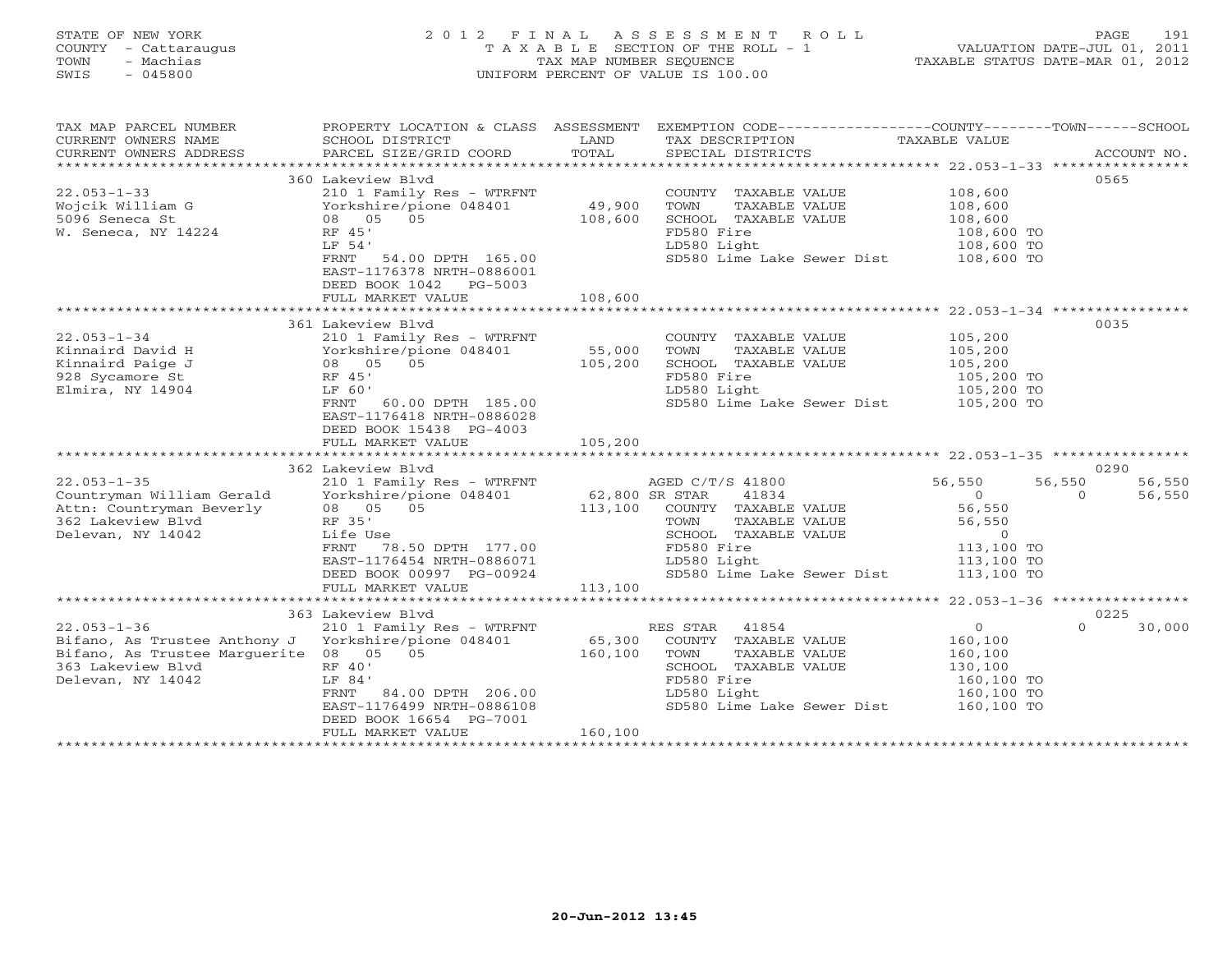# STATE OF NEW YORK 2 0 1 2 F I N A L A S S E S S M E N T R O L L PAGE 192 COUNTY - Cattaraugus T A X A B L E SECTION OF THE ROLL - 1 VALUATION DATE-JUL 01, 2011 TOWN - Machias TAX MAP NUMBER SEQUENCE TAXABLE STATUS DATE-MAR 01, 2012 SWIS - 045800 UNIFORM PERCENT OF VALUE IS 100.00UNIFORM PERCENT OF VALUE IS 100.00

| TAX MAP PARCEL NUMBER<br>CURRENT OWNERS NAME | PROPERTY LOCATION & CLASS ASSESSMENT<br>SCHOOL DISTRICT                       | LAND            | EXEMPTION CODE-----------------COUNTY-------TOWN------SCHOOL<br>TAX DESCRIPTION | TAXABLE VALUE              |                          |
|----------------------------------------------|-------------------------------------------------------------------------------|-----------------|---------------------------------------------------------------------------------|----------------------------|--------------------------|
| CURRENT OWNERS ADDRESS                       | PARCEL SIZE/GRID COORD                                                        | TOTAL           | SPECIAL DISTRICTS                                                               |                            | ACCOUNT NO.              |
|                                              | 364 Lakeview Blvd                                                             |                 |                                                                                 |                            | 0912                     |
| $22.053 - 1 - 37$                            | 210 1 Family Res - WTRFNT                                                     |                 | COUNTY TAXABLE VALUE 188,700                                                    |                            |                          |
| Sparks Kevin J                               | Yorkshire/pione 048401                                                        | 74,800          | TOWN<br>TAXABLE VALUE                                                           | 188,700                    |                          |
| Sparks Sandra A                              | 08 05 05                                                                      | 188,700         | SCHOOL TAXABLE VALUE                                                            | 188,700                    |                          |
| 6 Sussex Ln                                  | RF 40'                                                                        |                 | FD580 Fire                                                                      | 188,700 TO                 |                          |
| Lancaster, NY 14086                          | LF 134'                                                                       |                 | LD580 Light                                                                     | 188,700 TO                 |                          |
|                                              | FRNT 134.00 DPTH 220.00<br>BANK 017                                           |                 | SD580 Lime Lake Sewer Dist 188,700 TO                                           |                            |                          |
|                                              | EAST-1176545 NRTH-0886158<br>DEED BOOK 11970 PG-3002                          |                 |                                                                                 |                            |                          |
|                                              | FULL MARKET VALUE                                                             | 188,700         |                                                                                 |                            |                          |
|                                              | 365 Lakeview Blyd                                                             |                 |                                                                                 |                            | 0455                     |
| $22.053 - 1 - 38$                            | 210 1 Family Res - WTRFNT                                                     |                 | AGED C/T/S 41800                                                                |                            | 54,400<br>64,400         |
| Hatzman Joseph K                             | Yorkshire/pione 048401 74,100 CVET C/T 41131                                  |                 |                                                                                 | 54,400<br>20,000<br>20,000 | 20,000<br>$\overline{0}$ |
| 365 Lakeview Blvd                            | 08 05 05                                                                      | 128,800 SR STAR | 41834                                                                           | $\overline{0}$             | 62,200<br>$\overline{0}$ |
| Delevan, NY 14042                            | RF 62'                                                                        |                 | COUNTY TAXABLE VALUE                                                            | 54,400                     |                          |
|                                              | LF 140'                                                                       |                 | TOWN<br>TAXABLE VALUE                                                           |                            |                          |
|                                              | FRNT 140.00 DPTH 188.00                                                       |                 | SCHOOL TAXABLE VALUE                                                            | 54,400<br>2,200            |                          |
|                                              | EAST-1176528 NRTH-0886254                                                     |                 | FD580 Fire                                                                      | 128,800 TO                 |                          |
|                                              | DEED BOOK 00461 PG-00375                                                      |                 |                                                                                 | 128,800 TO                 |                          |
|                                              | FULL MARKET VALUE                                                             |                 |                                                                                 | 128,800 TO                 |                          |
|                                              |                                                                               |                 |                                                                                 |                            |                          |
|                                              | 367 Lakeview Blvd                                                             |                 |                                                                                 |                            | 0924                     |
| $22.053 - 1 - 39$                            | 260 Seasonal res - WTRFNT                                                     |                 | COUNTY TAXABLE VALUE                                                            | 103,100                    |                          |
| Fattey John D                                | Yorkshire/pione 048401                                                        | 46,800          | TOWN<br>TAXABLE VALUE                                                           | 103,100                    |                          |
| 153 Albert Dr                                | 08 05 05                                                                      | 103,100         | SCHOOL TAXABLE VALUE                                                            | 103,100                    |                          |
| Lancaster, NY 14086                          | RF 13'                                                                        |                 | FD580 Fire                                                                      | 103,100 TO                 |                          |
|                                              | LF 45'                                                                        |                 | LD580 Light                                                                     | 103,100 TO                 |                          |
|                                              | FRNT 45.00 DPTH 180.00<br>EAST-1176526 NRTH-0886320<br>DEED BOOK 4309 PG-7001 |                 | SD580 Lime Lake Sewer Dist                                                      | 103,100 TO                 |                          |
|                                              | FULL MARKET VALUE                                                             | 103,100         |                                                                                 |                            |                          |
|                                              |                                                                               |                 |                                                                                 |                            |                          |
|                                              | 368 Lakeview Blvd                                                             |                 |                                                                                 |                            | 0332                     |
| $22.053 - 1 - 40$                            | 260 Seasonal res - WTRFNT                                                     |                 | COUNTY TAXABLE VALUE                                                            | 110,800                    |                          |
| Egan Joseph M                                | Yorkshire/pione 048401                                                        | 56,100          | TOWN<br>TAXABLE VALUE                                                           | 110,800                    |                          |
| Egan Nancy K                                 | 08 05 05                                                                      | 110,800         | SCHOOL TAXABLE VALUE                                                            | 110,800                    |                          |
| 10837 Crump Rd                               | RF 22'                                                                        |                 | FD580 Fire                                                                      | 110,800 TO<br>110,800 TO   |                          |
| Holland, NY 14080                            | LF 66'                                                                        |                 | LD580 Light                                                                     |                            |                          |
|                                              | 66.00 DPTH 175.00<br>FRNT<br>EAST-1176507 NRTH-0886352                        |                 | SD580 Lime Lake Sewer Dist 110,800 TO                                           |                            |                          |
|                                              | DEED BOOK 01017 PG-00919                                                      |                 |                                                                                 |                            |                          |
|                                              | FULL MARKET VALUE                                                             | 110,800         |                                                                                 |                            |                          |
|                                              |                                                                               |                 |                                                                                 |                            |                          |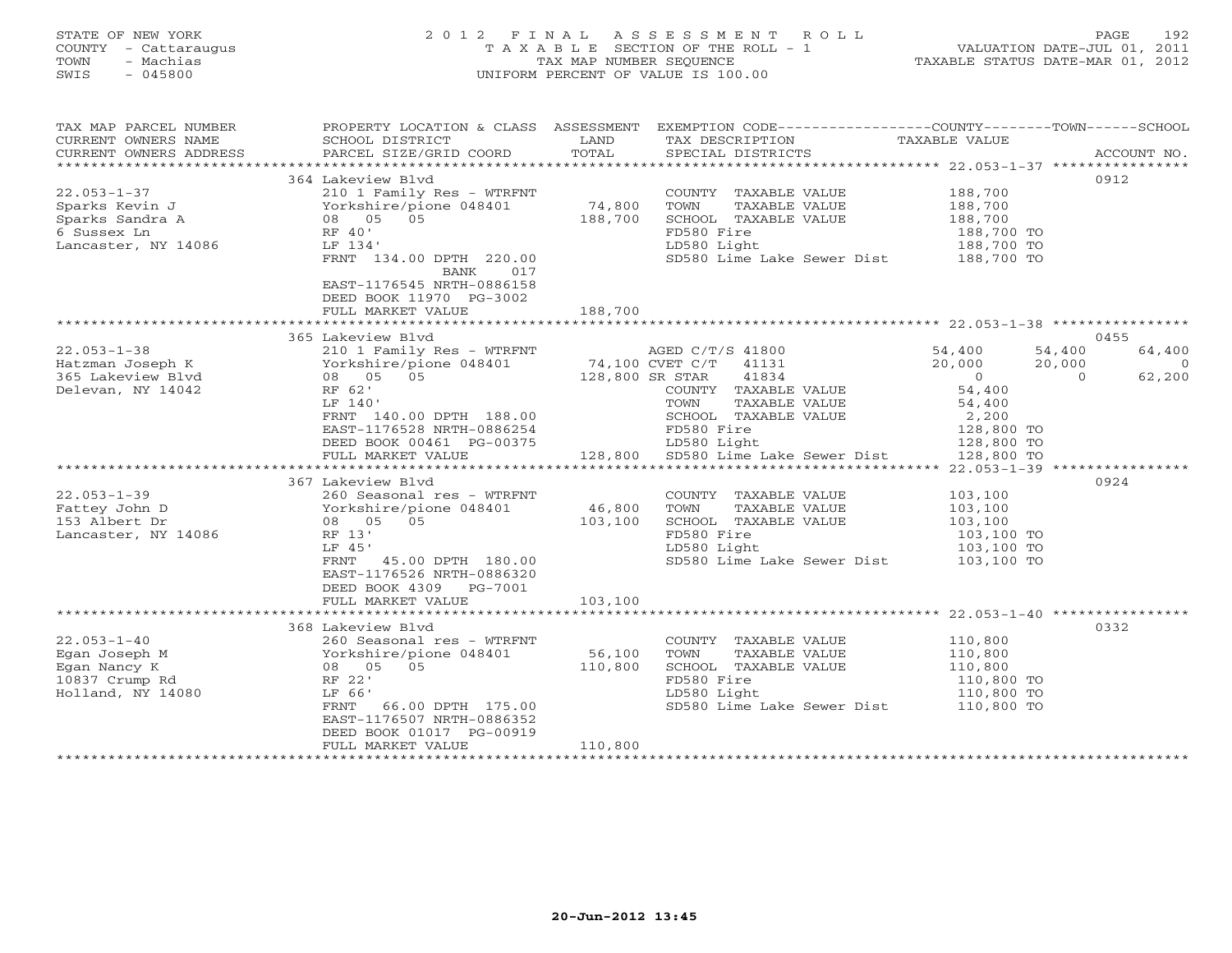# STATE OF NEW YORK 2 0 1 2 F I N A L A S S E S S M E N T R O L L PAGE 193 COUNTY - Cattaraugus T A X A B L E SECTION OF THE ROLL - 1 VALUATION DATE-JUL 01, 2011 TOWN - Machias TAX MAP NUMBER SEQUENCE TAXABLE STATUS DATE-MAR 01, 2012 SWIS - 045800 UNIFORM PERCENT OF VALUE IS 100.00UNIFORM PERCENT OF VALUE IS 100.00

| TAX MAP PARCEL NUMBER<br>CURRENT OWNERS NAME<br>CURRENT OWNERS ADDRESS                                  | PROPERTY LOCATION & CLASS ASSESSMENT EXEMPTION CODE---------------COUNTY-------TOWN------SCHOOL<br>SCHOOL DISTRICT<br>PARCEL SIZE/GRID COORD                                                                         | LAND<br>TOTAL                | TAX DESCRIPTION<br>SPECIAL DISTRICTS                                                                                                                  | TAXABLE VALUE                                                                      | ACCOUNT NO.        |
|---------------------------------------------------------------------------------------------------------|----------------------------------------------------------------------------------------------------------------------------------------------------------------------------------------------------------------------|------------------------------|-------------------------------------------------------------------------------------------------------------------------------------------------------|------------------------------------------------------------------------------------|--------------------|
| $22.053 - 1 - 41$<br>Shaw Robert G<br>Shaw Kathleen A<br>162 Berkley Rd<br>Williamsville, NY 14221      | 369 Lakeview Blvd<br>210 1 Family Res - WTRFNT<br>Yorkshire/pione 048401<br>08 05 05<br>LF 40'<br>RF 50'<br>40.00 DPTH 165.00<br>FRNT<br>EAST-1176467 NRTH-0886373<br>DEED BOOK 9397 PG-9001<br>FULL MARKET VALUE    | 42,800<br>118,300<br>118,300 | COUNTY TAXABLE VALUE<br>TOWN<br>TAXABLE VALUE<br>SCHOOL TAXABLE VALUE<br>FD580 Fire<br>LD580 Light<br>SD580 Lime Lake Sewer Dist 118,300 TO           | 118,300<br>118,300<br>118,300<br>118,300 TO<br>118,300 TO                          | 0302               |
|                                                                                                         |                                                                                                                                                                                                                      |                              |                                                                                                                                                       |                                                                                    |                    |
| $22.053 - 1 - 42$<br>Evans Michael I<br>26 Larabee Cresant<br>Toronto Ontario Canada<br>M3a3e7,         | 370 Lakeview Blvd<br>210 1 Family Res - WTRFNT<br>Yorkshire/pione 048401<br>08 05 05<br>RF 65'<br>LF 38'<br>FRNT<br>38.00 DPTH 145.00<br>EAST-1176431 NRTH-0886403<br>DEED BOOK 906<br>PG-00059<br>FULL MARKET VALUE | 40,200<br>108,500<br>108,500 | COUNTY TAXABLE VALUE<br>TOWN<br>TAXABLE VALUE<br>SCHOOL TAXABLE VALUE<br>FD580 Fire<br>LD580 Light<br>SD580 Lime Lake Sewer Dist                      | 108,500<br>108,500<br>108,500<br>108,500 TO<br>108,500 TO<br>108,500 TO            | 0167               |
|                                                                                                         | ************************                                                                                                                                                                                             | ***********                  |                                                                                                                                                       |                                                                                    |                    |
|                                                                                                         | 371 Lakeview Blvd                                                                                                                                                                                                    |                              |                                                                                                                                                       |                                                                                    | 0275               |
| $22.053 - 1 - 43$<br>Chilson Robert F Jr.<br>Chilson Lettie J<br>371 Lakeview Blvd<br>Delevan, NY 14042 | 210 1 Family Res - WTRFNT<br>Yorkshire/pione 048401<br>08 05 05<br>RF 89.50'<br>LF 35'<br>FRNT<br>35.00 DPTH 239.00<br>017<br>BANK<br>EAST-1176348 NRTH-0886425<br>DEED BOOK 17303 PG-6001                           | 43,500<br>160,500            | 41854<br>RES STAR<br>COUNTY TAXABLE VALUE<br>TOWN<br>TAXABLE VALUE<br>SCHOOL TAXABLE VALUE<br>FD580 Fire<br>LD580 Light<br>SD580 Lime Lake Sewer Dist | $\circ$<br>160,500<br>160,500<br>130,500<br>160,500 TO<br>160,500 TO<br>160,500 TO | $\Omega$<br>30,000 |
|                                                                                                         | FULL MARKET VALUE                                                                                                                                                                                                    | 160,500                      |                                                                                                                                                       |                                                                                    |                    |
| $22.053 - 1 - 44$<br>Maciejewski Richard J<br>Maciejewski Theodora<br>2421 Bullis Rd<br>Elma, NY 14059  | 372 Lakeview Blvd<br>260 Seasonal res - WTRFNT<br>Yorkshire/pione 048401<br>05<br>08 05<br>RF 60.5'<br>LF 37'<br>37.00 DPTH 168.00<br>FRNT<br>EAST-1176380 NRTH-0886498<br>DEED BOOK 793<br>PG-00911                 | 41,700<br>132,200            | COUNTY TAXABLE VALUE<br>TOWN<br>TAXABLE VALUE<br>SCHOOL TAXABLE VALUE<br>FD580 Fire<br>LD580 Light<br>SD580 Lime Lake Sewer Dist 132,200 TO           | 132,200<br>132,200<br>132,200<br>132,200 TO<br>132,200 TO                          | 0714               |
|                                                                                                         | FULL MARKET VALUE                                                                                                                                                                                                    | 132,200                      |                                                                                                                                                       |                                                                                    |                    |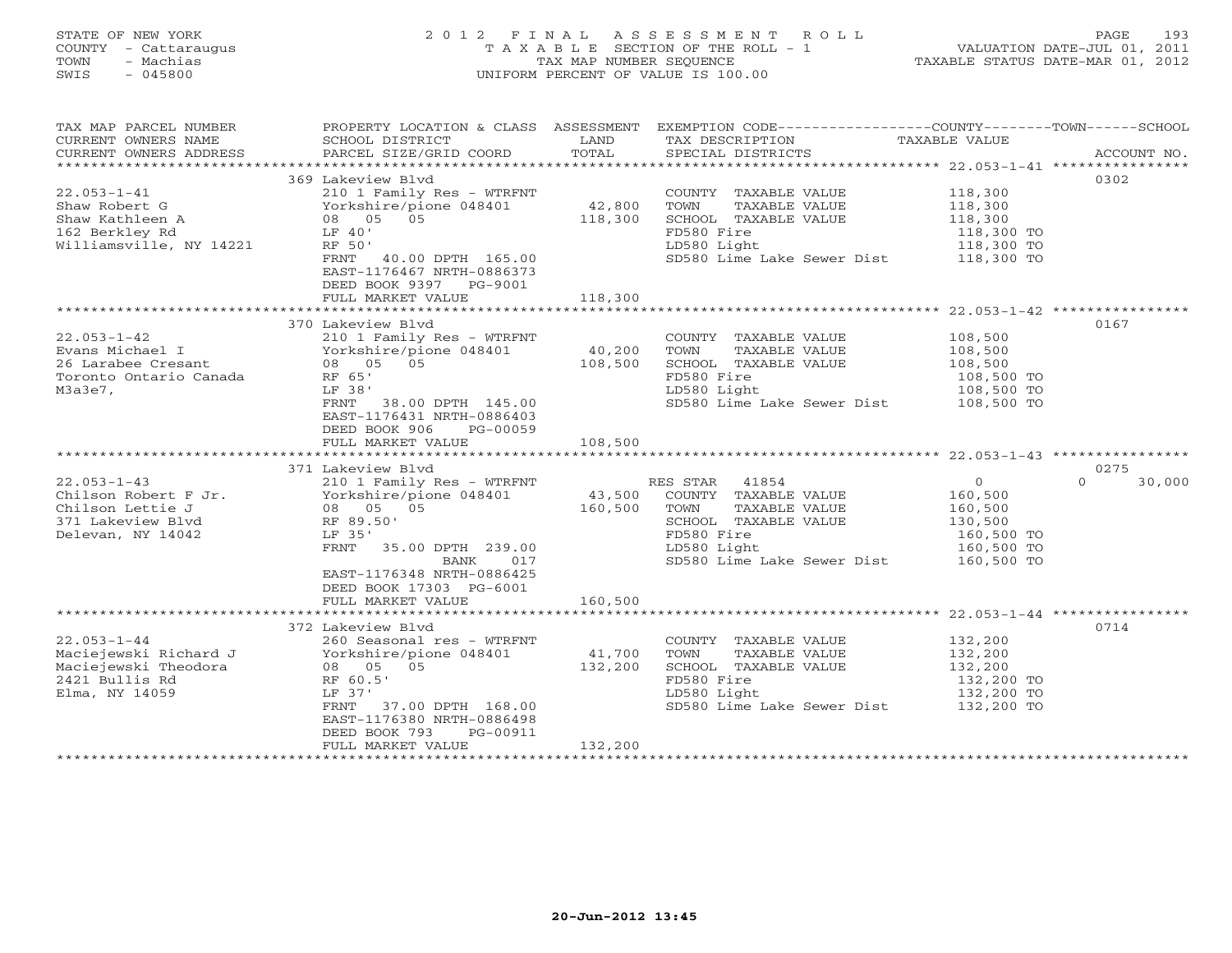#### STATE OF NEW YORK 2 0 1 2 F I N A L A S S E S S M E N T R O L L PAGE 194 COUNTY - Cattaraugus T A X A B L E SECTION OF THE ROLL - 1 VALUATION DATE-JUL 01, 2011 TOWN - Machias TAX MAP NUMBER SEQUENCE TAXABLE STATUS DATE-MAR 01, 2012 SWIS - 045800 UNIFORM PERCENT OF VALUE IS 100.00UNIFORM PERCENT OF VALUE IS 100.00

| TAX MAP PARCEL NUMBER<br>CURRENT OWNERS NAME<br>CURRENT OWNERS ADDRESS | PROPERTY LOCATION & CLASS ASSESSMENT<br>SCHOOL DISTRICT<br>PARCEL SIZE/GRID COORD | LAND<br>TOTAL     | EXEMPTION CODE-----------------COUNTY-------TOWN------SCHOOL<br>TAX DESCRIPTION<br>SPECIAL DISTRICTS | TAXABLE VALUE            | ACCOUNT NO.        |
|------------------------------------------------------------------------|-----------------------------------------------------------------------------------|-------------------|------------------------------------------------------------------------------------------------------|--------------------------|--------------------|
|                                                                        |                                                                                   |                   |                                                                                                      |                          |                    |
| $22.053 - 1 - 45$                                                      | 373 Lakeview Blvd<br>210 1 Family Res - WTRFNT                                    |                   | COUNTY TAXABLE VALUE                                                                                 | 165,600                  | 0952               |
| McAleer Peter G                                                        | Yorkshire/pione 048401                                                            | 43,400            | TOWN<br>TAXABLE VALUE                                                                                | 165,600                  |                    |
| McAleer Wendy M                                                        | 08 05 05                                                                          | 165,600           | SCHOOL TAXABLE VALUE                                                                                 | 165,600                  |                    |
| 2127 Mayflower Blvd                                                    | RF 80'                                                                            |                   | FD580 Fire                                                                                           | 165,600 TO               |                    |
| Oakville, Ont., Canada                                                 | LF 36'                                                                            |                   | LD580 Light                                                                                          | 165,600 TO               |                    |
| L6H 4E6                                                                | FRNT 36.00 DPTH 207.00<br>EAST-1176368 NRTH-0886550<br>DEED BOOK 8628 PG-2001     |                   | SD580 Lime Lake Sewer Dist 165,600 TO                                                                |                          |                    |
|                                                                        | FULL MARKET VALUE                                                                 | 165,600           |                                                                                                      |                          |                    |
|                                                                        |                                                                                   |                   |                                                                                                      |                          |                    |
|                                                                        | 375 Lakeview Blvd                                                                 |                   |                                                                                                      |                          | 0800               |
| $22.053 - 1 - 46$                                                      | 260 Seasonal res - WTRFNT                                                         |                   | COUNTY TAXABLE VALUE                                                                                 | 114,000                  |                    |
| Reiner Tracey L<br>978 Alleghany Rd                                    | Yorkshire/pione 048401<br>08 05 05                                                | 63,000<br>114,000 | TOWN<br>TAXABLE VALUE<br>SCHOOL TAXABLE VALUE                                                        | 114,000<br>114,000       |                    |
| Attica, NY 14011                                                       | RF 134'                                                                           |                   | FD580 Fire                                                                                           | 114,000 TO               |                    |
|                                                                        | LF 80'                                                                            |                   | LD580 Light                                                                                          | 114,000 TO               |                    |
|                                                                        | FRNT<br>80.00 DPTH 207.00                                                         |                   | SD580 Lime Lake Sewer Dist                                                                           | 114,000 TO               |                    |
|                                                                        | EAST-1176364 NRTH-0886622<br>DEED BOOK 11182 PG-3001                              |                   |                                                                                                      |                          |                    |
|                                                                        | FULL MARKET VALUE                                                                 | 114,000           |                                                                                                      |                          |                    |
|                                                                        |                                                                                   |                   |                                                                                                      |                          |                    |
|                                                                        | 376 Lakeview Blvd                                                                 |                   |                                                                                                      |                          | 0902               |
| $22.053 - 1 - 47$                                                      | 210 1 Family Res - WTRFNT                                                         |                   | COUNTY TAXABLE VALUE                                                                                 | 154,800                  |                    |
| Shanley Kevin                                                          | Yorkshire/pione 048401                                                            | 45,200            | TOWN<br>TAXABLE VALUE                                                                                | 154,800                  |                    |
| Shanley Nicolette                                                      | 05<br>08 05                                                                       | 154,800           | SCHOOL TAXABLE VALUE                                                                                 | 154,800                  |                    |
| 12 Prospect St                                                         | RF 50'                                                                            |                   | FD580 Fire                                                                                           | 154,800 TO               |                    |
| Cuba, NY 14727                                                         | LF 40'                                                                            |                   | LD580 Light                                                                                          | 154,800 TO               |                    |
|                                                                        | FRNT 40.00 DPTH 195.00<br>EAST-1176393 NRTH-0886685                               |                   | SD580 Lime Lake Sewer Dist                                                                           | 154,800 TO               |                    |
|                                                                        | DEED BOOK 8410 PG-6002                                                            |                   |                                                                                                      |                          |                    |
|                                                                        | FULL MARKET VALUE                                                                 | 154,800           |                                                                                                      |                          |                    |
|                                                                        |                                                                                   |                   |                                                                                                      |                          |                    |
|                                                                        | 377 Lakeview Blvd                                                                 |                   |                                                                                                      |                          | 0109               |
| $22.053 - 1 - 48$                                                      | 210 1 Family Res - WTRFNT                                                         |                   | 41834<br>SR STAR                                                                                     | $\overline{0}$           | $\Omega$<br>62,200 |
| Sieber Michael G                                                       | Yorkshire/pione 048401                                                            | 53,500            | COUNTY TAXABLE VALUE                                                                                 | 216,100                  |                    |
| Sieber George                                                          | 08 05 05                                                                          | 216,100           | TOWN<br>TAXABLE VALUE                                                                                | 216,100                  |                    |
| 377 Lakeview Blyd                                                      | RF 65.29                                                                          |                   | SCHOOL TAXABLE VALUE<br>FD580 Fire                                                                   | 153,900                  |                    |
| Delevan, NY 14042                                                      | LF 135.50'<br>FRNT 135.50 DPTH 94.00                                              |                   | LD580 Light                                                                                          | 216,100 TO<br>216,100 TO |                    |
|                                                                        | 065<br>BANK                                                                       |                   | SD580 Lime Lake Sewer Dist 216,100 TO                                                                |                          |                    |
|                                                                        | EAST-1176441 NRTH-0886769                                                         |                   |                                                                                                      |                          |                    |
|                                                                        | DEED BOOK 00955 PG-00899                                                          |                   |                                                                                                      |                          |                    |
|                                                                        | FULL MARKET VALUE                                                                 | 216,100           |                                                                                                      |                          |                    |
|                                                                        |                                                                                   |                   |                                                                                                      |                          |                    |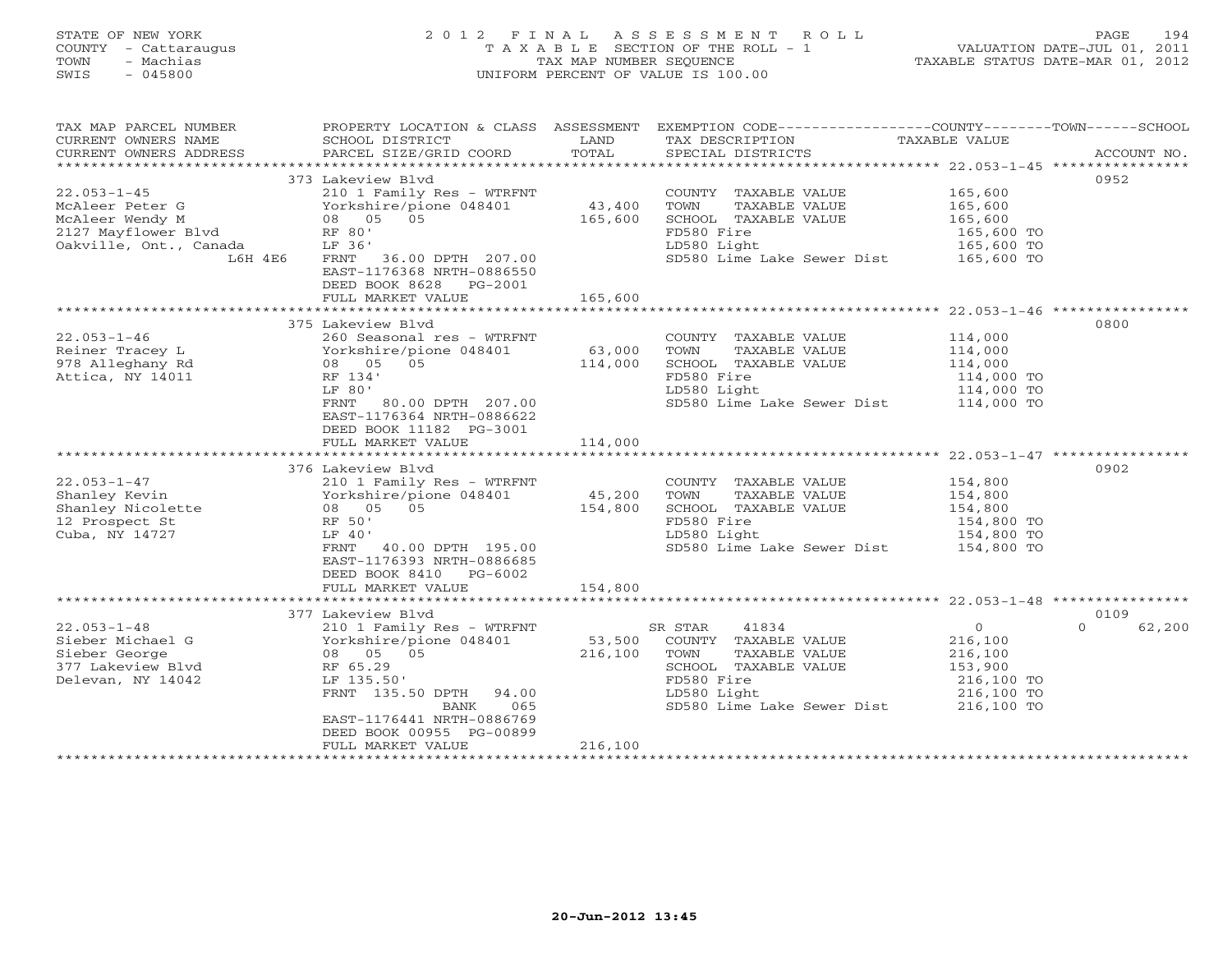### STATE OF NEW YORK 2 0 1 2 F I N A L A S S E S S M E N T R O L L PAGE 195 COUNTY - Cattaraugus T A X A B L E SECTION OF THE ROLL - 1 VALUATION DATE-JUL 01, 2011 TOWN - Machias TAX MAP NUMBER SEQUENCE TAXABLE STATUS DATE-MAR 01, 2012 SWIS - 045800 UNIFORM PERCENT OF VALUE IS 100.00UNIFORM PERCENT OF VALUE IS 100.00

| TAX MAP PARCEL NUMBER        | PROPERTY LOCATION & CLASS ASSESSMENT EXEMPTION CODE---------------COUNTY-------TOWN------SCHOOL |                   |                                                                                                                        |                          |      |
|------------------------------|-------------------------------------------------------------------------------------------------|-------------------|------------------------------------------------------------------------------------------------------------------------|--------------------------|------|
| CURRENT OWNERS NAME          | SCHOOL DISTRICT                                                                                 | LAND              | TAX DESCRIPTION TAXABLE VALUE                                                                                          |                          |      |
|                              |                                                                                                 |                   |                                                                                                                        |                          |      |
|                              |                                                                                                 |                   |                                                                                                                        |                          |      |
|                              | 378 Lakeview Blyd                                                                               |                   |                                                                                                                        |                          | 1217 |
| $22.053 - 1 - 49$            | 210 1 Family Res                                                                                |                   | COUNTY TAXABLE VALUE 53,700                                                                                            |                          |      |
| Sieber Michael G             | Yorkshire/pione 048401 5,500                                                                    |                   |                                                                                                                        |                          |      |
|                              |                                                                                                 | 53,700            |                                                                                                                        |                          |      |
|                              |                                                                                                 |                   | COUNTY TAXABLE VALUE<br>TOWN TAXABLE VALUE 53,700<br>SCHOOL TAXABLE VALUE 53,700<br>TILOR TERRA TERRA 53,700 TO        |                          |      |
| Delevan, NY 14042            |                                                                                                 |                   | LD580 Light                                                                                                            | — 53,700 то<br>53,700 то |      |
|                              | EAST-1176374 NRTH-0886759<br>DEED BOOK 00964 PG-01045<br>FULL MARKET VALUE 53,700               |                   | SD580 Lime Lake Sewer Dist 53,700 TO                                                                                   |                          |      |
|                              |                                                                                                 |                   |                                                                                                                        |                          |      |
|                              |                                                                                                 |                   |                                                                                                                        |                          |      |
|                              | 381 Lakeview Blvd                                                                               |                   |                                                                                                                        |                          | 1218 |
|                              |                                                                                                 |                   |                                                                                                                        |                          |      |
| $22.053 - 1 - 50$            | 210 1 Family Res - WTRFNT                                                                       |                   | COUNTY TAXABLE VALUE 107,800                                                                                           |                          |      |
| Krug Eugene K                |                                                                                                 | 27,700<br>107,800 | TOWN<br>TAXABLE VALUE                                                                                                  | 107,800<br>107,800       |      |
| Krug Josephine               |                                                                                                 |                   | SCHOOL TAXABLE VALUE<br>EDE90 Fire                                                                                     |                          |      |
| 27 Erie St                   |                                                                                                 |                   | FD580 Fire                                                                                                             | 107,800 TO               |      |
| Lancaster, NY 14086          | LF 50'                                                                                          |                   | LD580 Light                                                                                                            | 107,800 TO               |      |
|                              | 50.00 DPTH 95.00<br>FRNT                                                                        |                   | SD580 Lime Lake Sewer Dist 107,800 TO                                                                                  |                          |      |
|                              | EAST-1176482 NRTH-0886867                                                                       |                   |                                                                                                                        |                          |      |
|                              | DEED BOOK 11698 PG-6001                                                                         |                   |                                                                                                                        |                          |      |
|                              | FULL MARKET VALUE                                                                               | 107,800           |                                                                                                                        |                          |      |
|                              |                                                                                                 |                   |                                                                                                                        |                          |      |
|                              | 382 Lakeview Blvd                                                                               |                   |                                                                                                                        |                          | 1216 |
| $22.053 - 1 - 51$            | 260 Seasonal res - WTRFNT                                                                       |                   | COUNTY TAXABLE VALUE 43,600                                                                                            |                          |      |
| McCormick John F             |                                                                                                 | 13,200            |                                                                                                                        |                          |      |
| McCormick Nancy              | Yorkshire/pione 048401<br>08 05 05                                                              | 43,600            | TOWN TAXABLE VALUE<br>SCHOOL TAXABLE VALUE<br>FD580 Fire                                                               | 43,600<br>43,600         |      |
| RF 25.9'<br>1236 Eastwood Dr |                                                                                                 |                   | FD580 Fire                                                                                                             | 43,600 TO                |      |
| Clarion, PA 16214            | LF 18.50'                                                                                       |                   | LD580 Light                                                                                                            | 43,600 TO                |      |
|                              | LF 18.50'<br>FRNT 18.50 DPTH 74.90                                                              |                   | sp580 Lime Lake Sewer Dist 43,600 TO                                                                                   |                          |      |
|                              | EAST-1176549 NRTH-0886868                                                                       |                   |                                                                                                                        |                          |      |
|                              | DEED BOOK 883<br>PG-00509                                                                       |                   |                                                                                                                        |                          |      |
|                              | FULL MARKET VALUE                                                                               | 43,600            |                                                                                                                        |                          |      |
|                              |                                                                                                 |                   |                                                                                                                        |                          |      |
|                              | 383 Lakeview Blvd                                                                               |                   |                                                                                                                        |                          | 0015 |
| $22.053 - 1 - 52$            | 260 Seasonal res - WTRFNT                                                                       |                   | COUNTY TAXABLE VALUE 72,000                                                                                            |                          |      |
| Church John R                |                                                                                                 |                   |                                                                                                                        |                          |      |
| Church Jill M                | Yorkshire/pione 048401<br>08 05 05                                                              | 20,500<br>72,000  |                                                                                                                        |                          |      |
|                              | RF 35'                                                                                          |                   | TOWN TAXABLE VALUE 72,000<br>SCHOOL TAXABLE VALUE 72,000<br>FD580 Fire 72,000 TO<br>LD580 Light 72,000 TO<br>72,000 TO |                          |      |
| 1270 Urf Rd                  |                                                                                                 |                   |                                                                                                                        |                          |      |
| Cowlesville, NY 14037-9781   | LF 35'<br>35.00 DPTH 65.30                                                                      |                   | SD580 Lime Lake Sewer Dist 72,000 TO                                                                                   |                          |      |
|                              | FRNT                                                                                            |                   |                                                                                                                        |                          |      |
|                              | EAST-1176577 NRTH-0886872                                                                       |                   |                                                                                                                        |                          |      |
|                              | DEED BOOK 00982 PG-0849                                                                         |                   |                                                                                                                        |                          |      |
|                              | FULL MARKET VALUE                                                                               | 72,000            |                                                                                                                        |                          |      |
|                              |                                                                                                 |                   |                                                                                                                        |                          |      |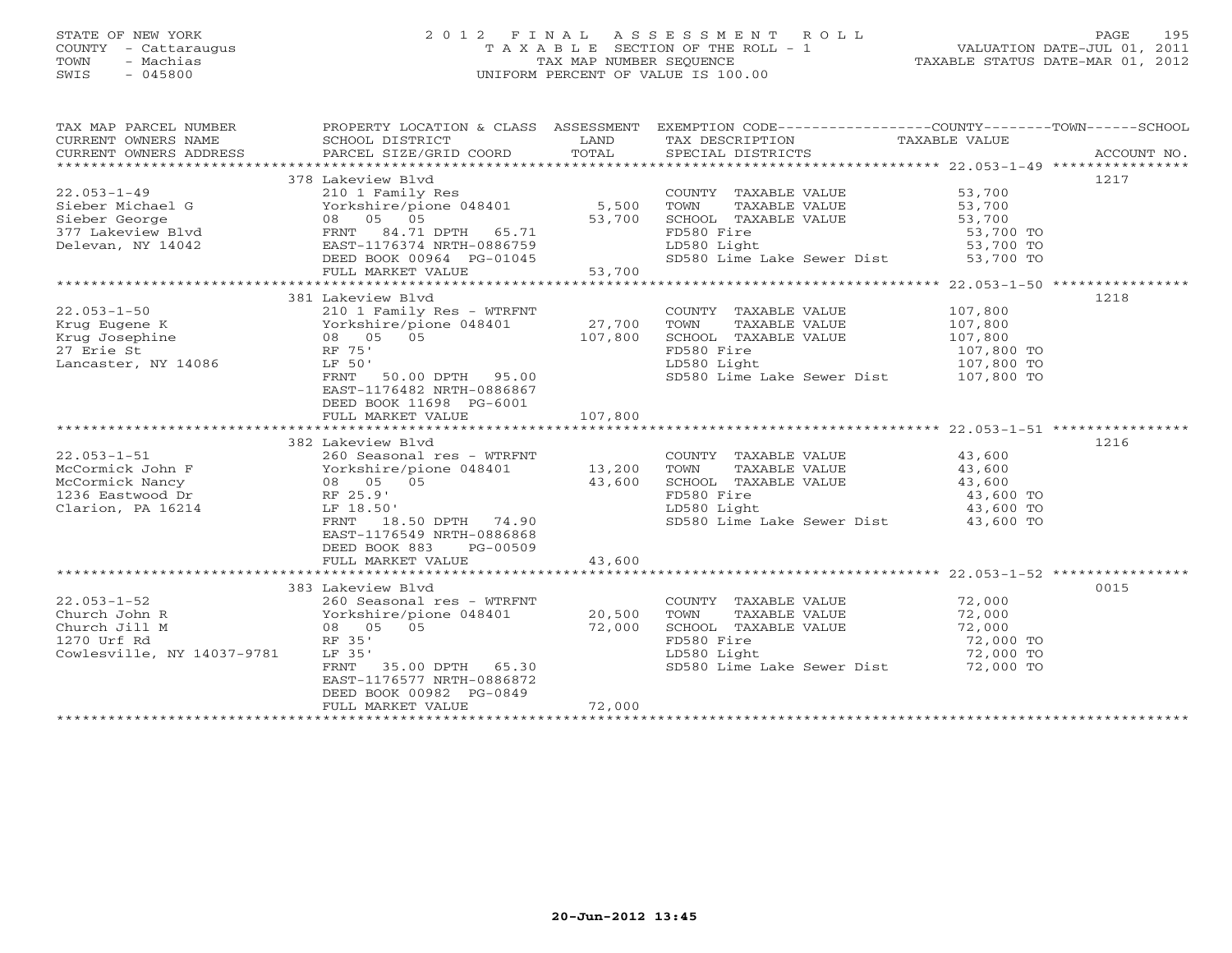# STATE OF NEW YORK 2 0 1 2 F I N A L A S S E S S M E N T R O L L PAGE 196 COUNTY - Cattaraugus T A X A B L E SECTION OF THE ROLL - 1 VALUATION DATE-JUL 01, 2011 TOWN - Machias TAX MAP NUMBER SEQUENCE TAXABLE STATUS DATE-MAR 01, 2012 SWIS - 045800 UNIFORM PERCENT OF VALUE IS 100.00UNIFORM PERCENT OF VALUE IS 100.00

| TAX MAP PARCEL NUMBER<br>CURRENT OWNERS NAME<br>CURRENT OWNERS ADDRESS                                | SCHOOL DISTRICT<br>PARCEL SIZE/GRID COORD                                                                                                                                                                       | LAND<br>TOTAL              | PROPERTY LOCATION & CLASS ASSESSMENT EXEMPTION CODE---------------COUNTY-------TOWN-----SCHOOL<br>TAX DESCRIPTION TAXABLE VALUE SPECIAL DISTRICTS |                                                           | ACCOUNT NO. |
|-------------------------------------------------------------------------------------------------------|-----------------------------------------------------------------------------------------------------------------------------------------------------------------------------------------------------------------|----------------------------|---------------------------------------------------------------------------------------------------------------------------------------------------|-----------------------------------------------------------|-------------|
| $22.053 - 1 - 53$<br>Arnold Robert<br>Arnold Kelly<br>6839 Terry St<br>Byron, NY 14422                | 384 Lakeview Blyd<br>260 Seasonal res - WTRFNT<br>Yorkshire/pione 048401<br>08 05 05<br>RF 35<br>LF 35'<br>FRNT 35.00 DPTH 80.00<br>EAST-1176609 NRTH-0886879<br>DEED BOOK 00920 PG-00565<br>FULL MARKET VALUE  | 23,000<br>39,000<br>39,000 | COUNTY TAXABLE VALUE<br>TAXABLE VALUE<br>TOWN<br>SCHOOL TAXABLE VALUE<br>FD580 Fire<br>LD580 Light<br>SD580 Lime Lake Sewer Dist 39,000 TO        | 39,000<br>39,000<br>39,000<br>39,000 TO<br>39,000 TO      | 0718        |
|                                                                                                       |                                                                                                                                                                                                                 |                            |                                                                                                                                                   |                                                           |             |
| $22.053 - 1 - 54$<br>Stumpf John R<br>Stumpf Julie A<br>2052 Lewis Rd<br>South Wales, NY 14139        | 260 Seasonal res - WTRFNT<br>Yorkshire/pione 048401 44,700<br>08 05 05<br>PEROCI<br>LF 81'<br>FRNT<br>81.00 DPTH 77.00<br>EAST-1176646 NRTH-0886894<br>DEED BOOK 00920 PG-00885<br>FULL MARKET VALUE            | 127,000                    | COUNTY TAXABLE VALUE<br>TOWN<br>TAXABLE VALUE<br>SCHOOL TAXABLE VALUE<br>FD580 Fire<br>LD580 Light<br>SD580 Lime Lake Sewer Dist 127,000 TO       | 127,000<br>127,000<br>127,000<br>127,000 TO<br>127,000 TO | 0790        |
|                                                                                                       |                                                                                                                                                                                                                 |                            |                                                                                                                                                   |                                                           |             |
| $22.053 - 1 - 55$<br>Morrison Jeannine V<br>3229 Zoulko Rd<br>Delevan, NY 14042                       | 386 Lakeview Blvd<br>260 Seasonal res - WTRFNT<br>Yorkshire/pione 048401<br>08 05 05<br>RF 35'<br>LF 35'<br>FRNT 35.00 DPTH 20.00<br>EAST-1176628 NRTH-0886946<br>DEED BOOK 998<br>PG-00170                     | 11,100<br>33,600           | COUNTY TAXABLE VALUE<br>TAXABLE VALUE<br>TOWN<br>SCHOOL TAXABLE VALUE<br>FD580 Fire<br>LD580 Light<br>SD580 Lime Lake Sewer Dist 33,600 TO        | 33,600<br>33,600<br>33,600<br>33,600 TO<br>33,600 TO      | 0180        |
|                                                                                                       | FULL MARKET VALUE<br>*******************************                                                                                                                                                            | 33,600<br>***********      | **************************************53-1-56 *****************                                                                                   |                                                           |             |
| $22.053 - 1 - 56$<br>Schreck Craig J<br>Kaminski Kathy R<br>38 Linwood Ave<br>Williamsville, NY 14221 | 3197 Elton Rd<br>- WTRFNT<br>423 Snack bar<br>Yorkshire/pione 048401<br>08   05   05<br>RF 131'<br>LF<br>13.00 DPTH 102.00<br>FRNT<br>EAST-1176537 NRTH-0886972<br>DEED BOOK 13805 PG-6002<br>FULL MARKET VALUE | 14,800<br>37,800<br>37,800 | COUNTY TAXABLE VALUE<br>TOWN<br>TAXABLE VALUE<br>SCHOOL TAXABLE VALUE<br>FD580 Fire<br>LD580 Light<br>SD580 Lime Lake Sewer Dist 37,800 TO        | 37,800<br>37,800<br>37,800<br>$37,800$ TO<br>37,800 TO    | 0792        |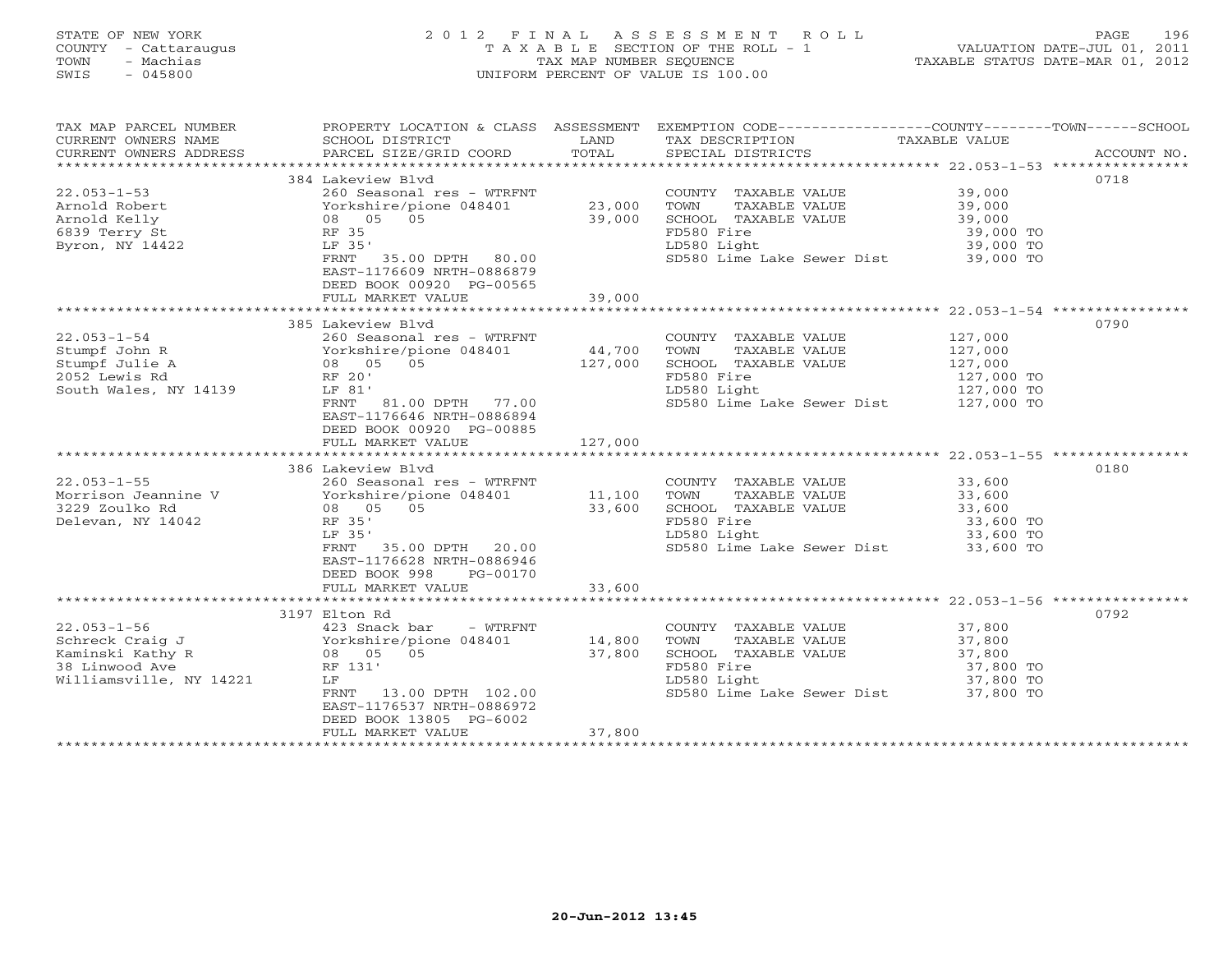# STATE OF NEW YORK 2 0 1 2 F I N A L A S S E S S M E N T R O L L PAGE 197 COUNTY - Cattaraugus T A X A B L E SECTION OF THE ROLL - 1 VALUATION DATE-JUL 01, 2011 TOWN - Machias TAX MAP NUMBER SEQUENCE TAXABLE STATUS DATE-MAR 01, 2012 SWIS - 045800 UNIFORM PERCENT OF VALUE IS 100.00UNIFORM PERCENT OF VALUE IS 100.00

| TAX MAP PARCEL NUMBER   | PROPERTY LOCATION & CLASS ASSESSMENT                           |            | EXEMPTION CODE-----------------COUNTY-------TOWN------SCHOOL |                  |                    |
|-------------------------|----------------------------------------------------------------|------------|--------------------------------------------------------------|------------------|--------------------|
| CURRENT OWNERS NAME     | SCHOOL DISTRICT                                                | LAND       | TAX DESCRIPTION                                              | TAXABLE VALUE    |                    |
| CURRENT OWNERS ADDRESS  | PARCEL SIZE/GRID COORD                                         | TOTAL      | SPECIAL DISTRICTS                                            |                  | ACCOUNT NO.        |
|                         |                                                                |            |                                                              |                  |                    |
|                         | 3193 Elton Rd                                                  |            |                                                              |                  | 0442               |
| $22.053 - 1 - 57$       | 210 1 Family Res - WTRFNT                                      |            | RES STAR 41854                                               | $\overline{0}$   | $\Omega$<br>30,000 |
| Lubke Terry G           | Yorkshire/pione 048401                                         | 25,500     | COUNTY TAXABLE VALUE                                         | 94,900<br>94,900 |                    |
| PO Box 75               | 08 05 05                                                       | 94,900     | TOWN<br>TAXABLE VALUE                                        |                  |                    |
| Great Valley, NY 14741  | RF 70'                                                         |            | SCHOOL TAXABLE VALUE                                         | 64,900           |                    |
|                         | LF 50'                                                         |            | FD580 Fire                                                   | 94,900 TO        |                    |
|                         | FRNT<br>50.00 DPTH 70.00                                       |            | LD580 Light                                                  | 94,900 TO        |                    |
|                         | EAST-1176643 NRTH-0887011                                      |            | SD580 Lime Lake Sewer Dist 94,900 TO                         |                  |                    |
|                         | DEED BOOK 01011 PG-00119                                       |            |                                                              |                  |                    |
|                         | FULL MARKET VALUE                                              | 94,900     |                                                              |                  |                    |
|                         |                                                                |            |                                                              |                  |                    |
|                         | 3171 Elton Rd<br>York.<br>08 05<br>RF 51.9'<br>T.F 53'         |            |                                                              |                  | 0798               |
| $22.053 - 1 - 58.1$     | 210 1 Family Res - WTRFNT                                      |            | COUNTY TAXABLE VALUE                                         | 198,700          |                    |
| Garvey Michael E        | Yorkshire/pione 048401                                         | 51,700     | TOWN<br>TAXABLE VALUE                                        | 198,700          |                    |
| Garvey Marilyn J        | 08 05 05                                                       | 198,700    | SCHOOL TAXABLE VALUE                                         | 198,700          |                    |
| 3171 Elton Rd           |                                                                |            | FD580 Fire                                                   | 198,700 TO       |                    |
| Delevan, NY 14042       |                                                                |            | LD580 Light                                                  | 198,700 TO       |                    |
|                         | ACRES<br>1.00                                                  |            | SD580 Lime Lake Sewer Dist 198,700 TO                        |                  |                    |
|                         | EAST-1177087 NRTH-0887211                                      |            |                                                              |                  |                    |
|                         | DEED BOOK 6211 PG-4001                                         |            |                                                              |                  |                    |
|                         | FULL MARKET VALUE                                              | 198,700    |                                                              |                  |                    |
|                         |                                                                |            |                                                              |                  |                    |
|                         | 3177 Elton Rd                                                  |            |                                                              |                  | 1641               |
| $22.053 - 1 - 58.2$     | 210 1 Family Res - WTRFNT                                      |            | COUNTY TAXABLE VALUE                                         | 237,300          |                    |
| Easton Leesa H          | 210 1 Family Res - WTRF.<br>Yorkshire/pione 048401<br>08 05 05 | 50,900     | TAXABLE VALUE<br>TOWN                                        | 237,300          |                    |
| 7 N Main St             |                                                                | 237,300    | SCHOOL TAXABLE VALUE                                         | 237,300          |                    |
| Franklinville, NY 14737 | RF 85'                                                         |            | FD580 Fire                                                   | 237,300 TO       |                    |
|                         | LF 50'                                                         |            | LD580 Light                                                  | 237,300 TO       |                    |
|                         | FRNT 50.00 DPTH 555.00                                         |            | SD580 Lime Lake Sewer Dist 237,300 TO                        |                  |                    |
|                         | EAST-1176952 NRTH-0887200                                      |            |                                                              |                  |                    |
|                         | DEED BOOK 00931 PG-00177                                       |            |                                                              |                  |                    |
|                         | FULL MARKET VALUE                                              | 237,300    |                                                              |                  |                    |
|                         |                                                                |            |                                                              |                  |                    |
|                         | 3161 Elton Rd                                                  |            |                                                              |                  | 1642               |
| $22.053 - 1 - 58.3$     | 210 1 Family Res - WTRFNT                                      | $61,800$ S | 41834<br>SR STAR                                             | $\circ$          | 62,200             |
| Wypior Paul             | Yorkshire/pione 048401<br>08 05 05                             |            | COUNTY TAXABLE VALUE                                         | 127,500          |                    |
| Wypior Barbara          |                                                                | 127,500    | TOWN<br>TAXABLE VALUE                                        | 127,500          |                    |
| 3161 Elton Rd           | RF 230'                                                        |            | SCHOOL TAXABLE VALUE                                         | 65,300           |                    |
| Delevan, NY 14042       | LF 106'                                                        |            | FD580 Fire                                                   | 127,500 TO       |                    |
|                         | FRNT 106.00 DPTH 144.00                                        |            | LD580 Light                                                  | 127,500 TO       |                    |
|                         | EAST-1177292 NRTH-0887029                                      |            | SD580 Lime Lake Sewer Dist 127,500 TO                        |                  |                    |
|                         | DEED BOOK 01007 PG-00305                                       |            |                                                              |                  |                    |
|                         | FULL MARKET VALUE                                              | 127,500    |                                                              |                  |                    |
|                         |                                                                |            |                                                              |                  |                    |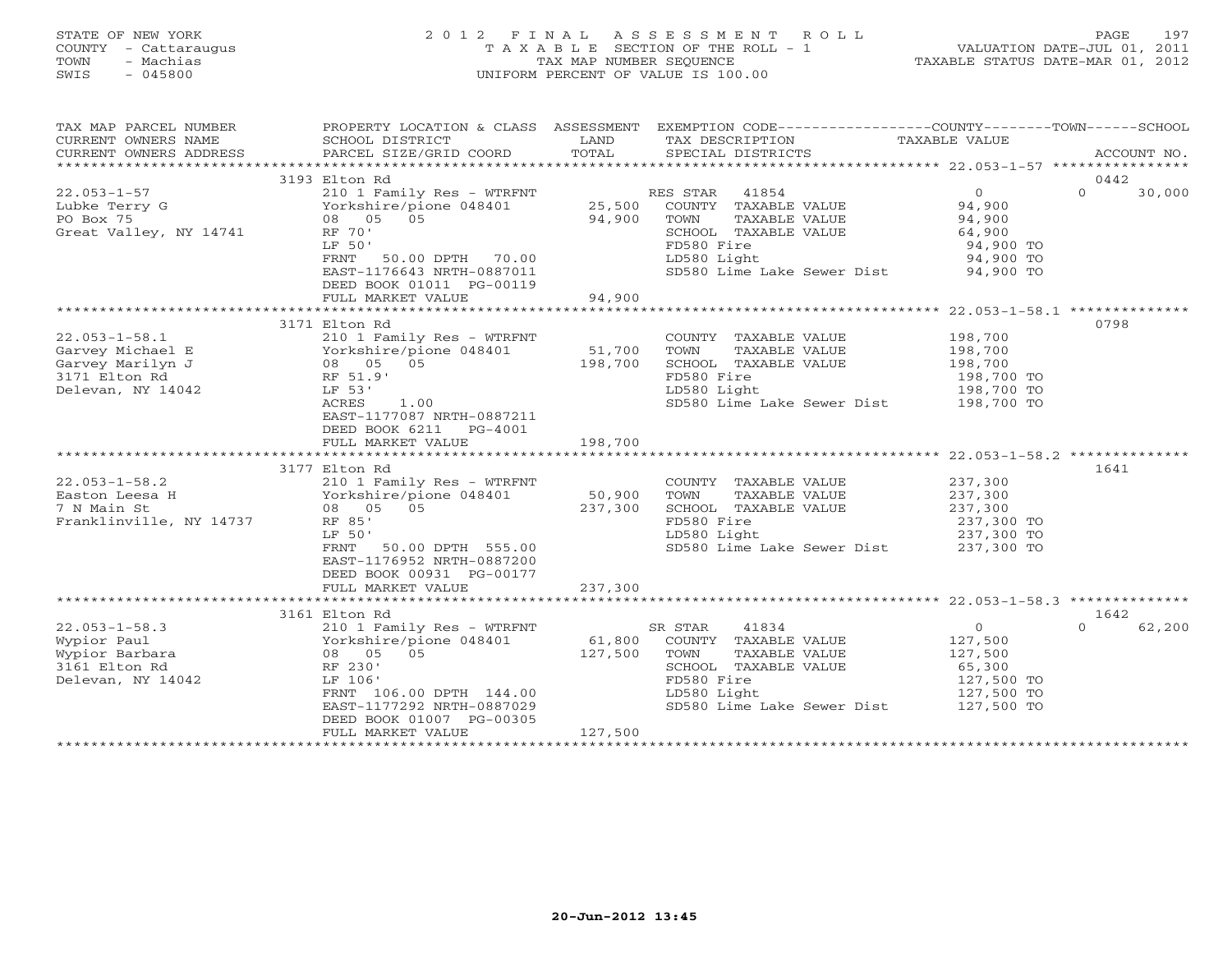| TOWN<br>SWIS | STATE OF NEW YORK<br>COUNTY - Cattaraugus<br>- Machias<br>- 045800 |                                                         |              | 2012 FINAL ASSESSMENT ROLL<br>TAXABLE SECTION OF THE ROLL - 1<br>TAX MAP NUMBER SEOUENCE<br>UNIFORM PERCENT OF VALUE IS 100.00 | VALUATION DATE-JUL 01, 2011<br>TAXABLE STATUS DATE-MAR 01, 2012 | PAGE | 198      |
|--------------|--------------------------------------------------------------------|---------------------------------------------------------|--------------|--------------------------------------------------------------------------------------------------------------------------------|-----------------------------------------------------------------|------|----------|
|              | TAX MAP PARCEL NUMBER<br>$C$ ים את הזה מספח המות המות המות         | PROPERTY LOCATION & CLASS ASSESSMENT<br>COUOOI DICTOTOT | <b>TANTO</b> | EXEMPTION CODE-----------------COUNTY-------TOWN----<br>ENV DECOPTORION                                                        | סוו זגזו סופג עת                                                |      | - SCHOOL |

| CORRENI OWNERS NAME<br>CURRENT OWNERS ADDRESS | POUND DIPINTOI<br>PARCEL SIZE/GRID COORD | <b>LAIV</b><br>TOTAL | TWV DEPOLITIOM<br>SPECIAL DISTRICTS | TAVADIE AURE | ACCOUNT NO.        |
|-----------------------------------------------|------------------------------------------|----------------------|-------------------------------------|--------------|--------------------|
|                                               |                                          |                      |                                     |              |                    |
|                                               |                                          |                      |                                     |              |                    |
|                                               | 3183 Elton Rd                            |                      |                                     |              | 1647               |
| $22.053 - 1 - 58.4$                           | 210 1 Family Res - WTRFNT                |                      | COUNTY TAXABLE VALUE                | 109,700      |                    |
| Allen Robert M III                            | Yorkshire/pione 048401                   | 71,300               | TOWN<br>TAXABLE VALUE               | 109,700      |                    |
| Allen Hannah                                  | 08 05 05                                 | 109,700              | SCHOOL TAXABLE VALUE                | 109,700      |                    |
| 9129 Parkpoint Ln                             | RF 144.07                                |                      | FD580 Fire                          | 109,700 TO   |                    |
| Lewis Center, OH 43035-9578                   | LF 150'                                  |                      | LD580 Light                         | 109,700 TO   |                    |
|                                               | FRNT 150.00 DPTH 177.89                  |                      | SD580 Lime Lake Sewer Dist          | 109,700 TO   |                    |
|                                               | EAST-1176785 NRTH-0886971                |                      |                                     |              |                    |
|                                               | DEED BOOK 01016 PG-00408                 |                      |                                     |              |                    |
|                                               | FULL MARKET VALUE                        | 109,700              |                                     |              |                    |
|                                               |                                          |                      |                                     |              |                    |
|                                               | 3179 Elton Rd                            |                      |                                     |              | 1648               |
| $22.053 - 1 - 58.5$                           | 210 1 Family Res - WTRFNT                |                      | RES STAR 41854                      | $\circ$      | $\Omega$<br>30,000 |
| Evilsizor Paul Edward                         | Yorkshire/pione 048401                   | 48,300               | COUNTY TAXABLE VALUE                | 162,700      |                    |
| Evilsizor Yvonne A                            | 08 05 05                                 | 162,700              | TOWN<br>TAXABLE VALUE               | 162,700      |                    |
| 3179 Elton Rd                                 | RF 50'                                   |                      | SCHOOL TAXABLE VALUE                | 132,700      |                    |
| Delevan, NY 14042                             | LF 50'                                   |                      | FD580 Fire                          | 162,700 TO   |                    |
|                                               | 50.00 DPTH 170.89<br>FRNT                |                      | LD580 Light                         | 162,700 TO   |                    |
|                                               |                                          |                      |                                     |              |                    |
|                                               | EAST-1176844 NRTH-0886960                |                      | SD580 Lime Lake Sewer Dist          | 162,700 TO   |                    |
|                                               | DEED BOOK 1668 PG-3001                   |                      |                                     |              |                    |
|                                               | FULL MARKET VALUE                        | 162,700              |                                     |              |                    |
|                                               |                                          |                      |                                     |              |                    |
|                                               | 3175 Elton Rd                            |                      |                                     |              | 1677               |
| $22.053 - 1 - 58.6$                           | 210 1 Family Res - WTRFNT                |                      | COUNTY TAXABLE VALUE                | 207,900      |                    |
| Scherf Kevin J                                | Yorkshire/pione 048401                   | 53,600               | TOWN<br>TAXABLE VALUE               | 207,900      |                    |
| Scherf Edna M                                 | 08 05 05                                 | 207,900              | SCHOOL TAXABLE VALUE                | 207,900      |                    |
| 3175 Elton Rd                                 | RF 50'                                   |                      | FD580 Fire                          | 207,900 TO   |                    |
| Delevan, NY 14042                             | LF 50'                                   |                      | LD580 Light                         | 207,900 TO   |                    |
|                                               | 1.20<br>ACRES                            |                      | SD580 Lime Lake Sewer Dist          | 207,900 TO   |                    |
|                                               | EAST-1177021 NRTH-0887274                |                      |                                     |              |                    |
|                                               | DEED BOOK 10431 PG-6002                  |                      |                                     |              |                    |
|                                               | FULL MARKET VALUE                        | 207,900              |                                     |              |                    |
|                                               |                                          |                      |                                     |              |                    |
|                                               | 3173 Elton Rd                            |                      |                                     |              | 1675               |
| $22.053 - 1 - 58.7$                           | 210 1 Family Res - WTRFNT                |                      | 41834<br>SR STAR                    | $\circ$      | $\Omega$<br>62,200 |
| Roberts Judith A                              | Yorkshire/pione 048401                   | 49,800               | COUNTY TAXABLE VALUE                | 165,900      |                    |
| Roberts James                                 | 0.5<br>08 05                             | 165,900              | TOWN<br>TAXABLE VALUE               | 165,900      |                    |
| 3173 Elton Rd                                 | RF 50'                                   |                      | SCHOOL TAXABLE VALUE                | 103,700      |                    |
| Delevan, NY 14042                             | LF 50'                                   |                      | FD580 Fire                          | 165,900 TO   |                    |
|                                               | FRNT<br>50.00 DPTH 185.00                |                      | LD580 Light                         | 165,900 TO   |                    |
|                                               |                                          |                      |                                     |              |                    |
|                                               | BANK<br>017                              |                      | SD580 Lime Lake Sewer Dist          | 165,900 TO   |                    |
|                                               | EAST-1176995 NRTH-0886960                |                      |                                     |              |                    |
|                                               | DEED BOOK 00999 PG-01033                 |                      |                                     |              |                    |
|                                               | FULL MARKET VALUE                        | 165,900              |                                     |              |                    |
|                                               |                                          |                      |                                     |              |                    |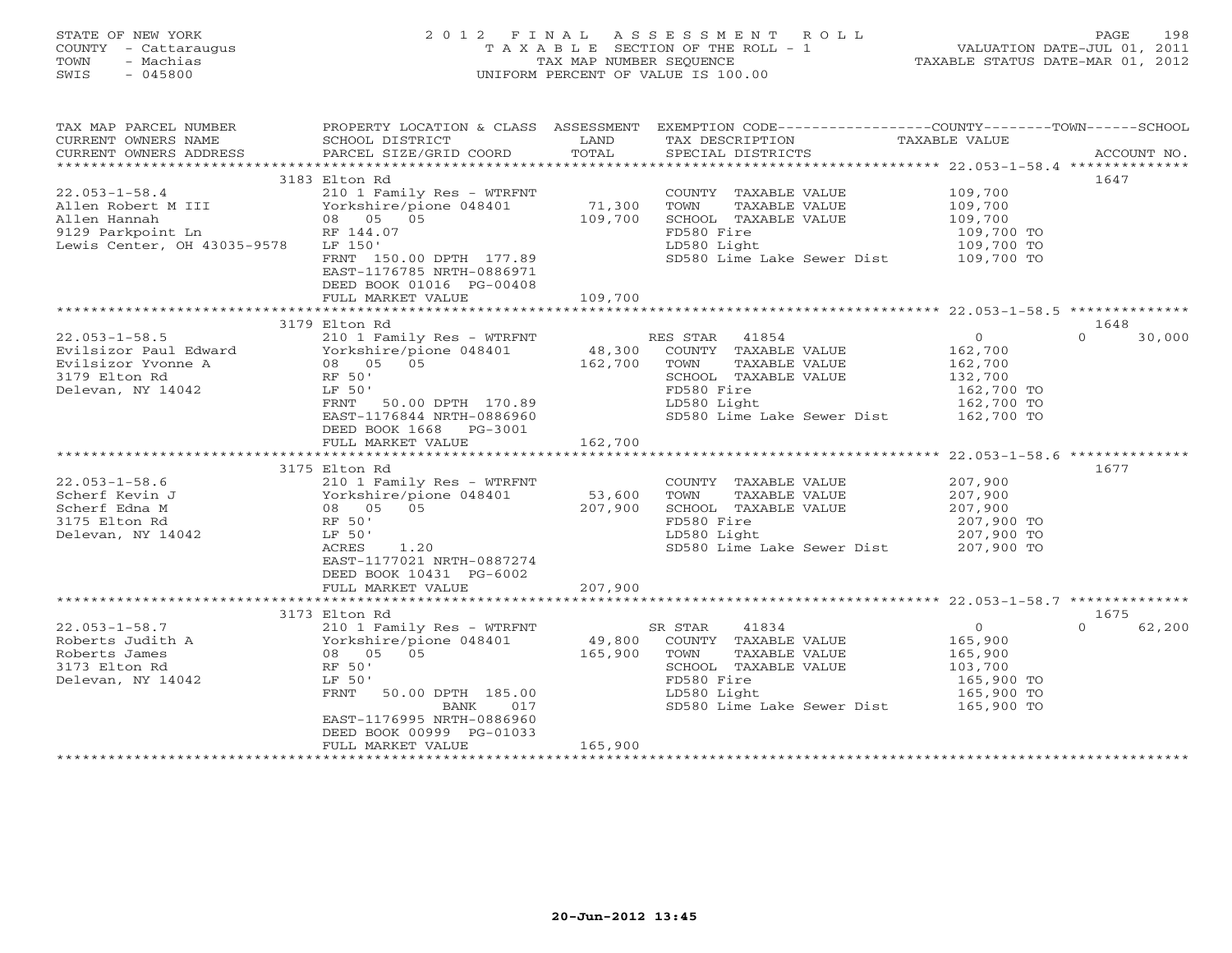| STATE OF NEW YORK<br>COUNTY - Cattaraugus<br>- Machias<br>TOWN<br>SWIS<br>$-045800$              | 2012 FINAL                                                                                                                                                                                                           | TAX MAP NUMBER SEOUENCE      | A S S E S S M E N T<br>R O L L<br>T A X A B L E SECTION OF THE ROLL - 1<br>UNIFORM PERCENT OF VALUE IS 100.00                                               | VALUATION DATE-JUL 01, 2011<br>TAXABLE STATUS DATE-MAR 01, 2012                              | PAGE                          | 199                               |
|--------------------------------------------------------------------------------------------------|----------------------------------------------------------------------------------------------------------------------------------------------------------------------------------------------------------------------|------------------------------|-------------------------------------------------------------------------------------------------------------------------------------------------------------|----------------------------------------------------------------------------------------------|-------------------------------|-----------------------------------|
| TAX MAP PARCEL NUMBER<br>CURRENT OWNERS NAME<br>CURRENT OWNERS ADDRESS                           | SCHOOL DISTRICT<br>PARCEL SIZE/GRID COORD                                                                                                                                                                            | LAND<br>TOTAL                | PROPERTY LOCATION & CLASS ASSESSMENT EXEMPTION CODE---------------COUNTY-------TOWN-----SCHOOL<br>TAX DESCRIPTION<br>SPECIAL DISTRICTS                      | TAXABLE VALUE                                                                                |                               | ACCOUNT NO.                       |
| ***********************                                                                          |                                                                                                                                                                                                                      |                              |                                                                                                                                                             |                                                                                              |                               |                                   |
| $22.053 - 1 - 58.8$<br>Abate James N Jr<br>Abate Maryann<br>5427 S Park Ave<br>Hamburg, NY 14075 | 9989 Pavillion Ct<br>210 1 Family Res - WTRFNT<br>Yorkshire/pione 048401<br>08 05 05<br>RF 55'<br>LF 55'<br>FRNT<br>55.00 DPTH 140.00<br>EAST-1177183 NRTH-0886863<br>DEED BOOK 905<br>PG-00645<br>FULL MARKET VALUE | 45,200<br>146,200<br>146,200 | COUNTY TAXABLE VALUE<br>TOWN<br>TAXABLE VALUE<br>SCHOOL TAXABLE VALUE<br>FD580 Fire<br>LD580 Light<br>SD580 Lime Lake Sewer Dist 146,200 TO                 | 146,200<br>146,200<br>146,200<br>146,200 TO<br>146,200 TO                                    | 1748                          |                                   |
|                                                                                                  | *************************                                                                                                                                                                                            |                              |                                                                                                                                                             |                                                                                              |                               |                                   |
|                                                                                                  | 9985 Pavillion Ct                                                                                                                                                                                                    |                              |                                                                                                                                                             |                                                                                              | 1768                          |                                   |
| $22.053 - 1 - 58.9$<br>Owens Kevin T<br>9985 Pavillion Ct<br>Delevan, NY 14042                   | 210 1 Family Res - WTRFNT<br>Yorkshire/pione 048401<br>08 05 05<br>LF 132'<br>RF 20'<br>FRNT 132.00 DPTH 142.88<br>BANK<br>017<br>EAST-1177243 NRTH-0886841<br>DEED BOOK 00974 PG-00705                              | 65,700<br>145,000            | RES STAR<br>41854<br>COUNTY TAXABLE VALUE<br>TOWN<br>TAXABLE VALUE<br>SCHOOL TAXABLE VALUE<br>FD580 Fire<br>LD580 Light<br>SD580 Lime Lake Sewer Dist       | $\overline{0}$<br>145,000<br>145,000<br>115,000<br>145,000 TO<br>145,000 TO<br>145,000 TO    | $\Omega$                      | 30,000                            |
|                                                                                                  | FULL MARKET VALUE                                                                                                                                                                                                    | 145,000                      |                                                                                                                                                             |                                                                                              |                               |                                   |
| $22.053 - 1 - 58.10$<br>Wojcik Robert J<br>Wojcik Carole<br>747 Jamison Rd<br>Elma, NY 14059     | 9993 Pavillion Ct<br>210 1 Family Res - WTRFNT<br>Yorkshire/pione 048401<br>08 05 05<br>LF 55'<br>FRNT 55.00 DPTH 140.00<br>EAST-1177134 NRTH-0886887<br>DEED BOOK 00998 PG-00706                                    | 47,600<br>187,100            | COUNTY TAXABLE VALUE<br>TOWN<br>TAXABLE VALUE<br>SCHOOL TAXABLE VALUE<br>FD580 Fire<br>LD580 Light<br>SD580 Lime Lake Sewer Dist                            | 187,100<br>187,100<br>187,100<br>187,100 TO<br>187,100 TO<br>187,100 TO                      | 1769                          |                                   |
|                                                                                                  | FULL MARKET VALUE<br>************************                                                                                                                                                                        | 187,100                      |                                                                                                                                                             |                                                                                              |                               |                                   |
|                                                                                                  | 9990 Pavillion Ct                                                                                                                                                                                                    |                              |                                                                                                                                                             |                                                                                              | 1861                          |                                   |
| $22.053 - 1 - 58.11$<br>Ruda Jeanita<br>9990 Pavilion Ct<br>Delevan, NY 14042                    | 270 Mfg housing<br>Yorkshire/pione 048401<br>08 05 05<br>69.70 DPTH 113.80<br>FRNT<br>EAST-1177169 NRTH-0887008<br>DEED BOOK 11266 PG-8001<br>FULL MARKET VALUE                                                      | 7,900 AGED S<br>38,000       | 41801<br>AGED C/T<br>41804<br>38,000 SR STAR<br>41834<br>COUNTY TAXABLE VALUE<br>TOWN<br>TAXABLE VALUE<br>SCHOOL TAXABLE VALUE<br>FD580 Fire<br>LD580 Light | 13,300<br>$\circ$<br>$\overline{0}$<br>24,700<br>24,700<br>$\circ$<br>38,000 TO<br>38,000 TO | 13,300<br>$\circ$<br>$\Omega$ | $\overline{0}$<br>1,900<br>36,100 |

\*\*\*\*\*\*\*\*\*\*\*\*\*\*\*\*\*\*\*\*\*\*\*\*\*\*\*\*\*\*\*\*\*\*\*\*\*\*\*\*\*\*\*\*\*\*\*\*\*\*\*\*\*\*\*\*\*\*\*\*\*\*\*\*\*\*\*\*\*\*\*\*\*\*\*\*\*\*\*\*\*\*\*\*\*\*\*\*\*\*\*\*\*\*\*\*\*\*\*\*\*\*\*\*\*\*\*\*\*\*\*\*\*\*\*\*\*\*\*\*\*\*\*\*\*\*\*\*\*\*\*\*

SD580 Lime Lake Sewer Dist 38,000 TO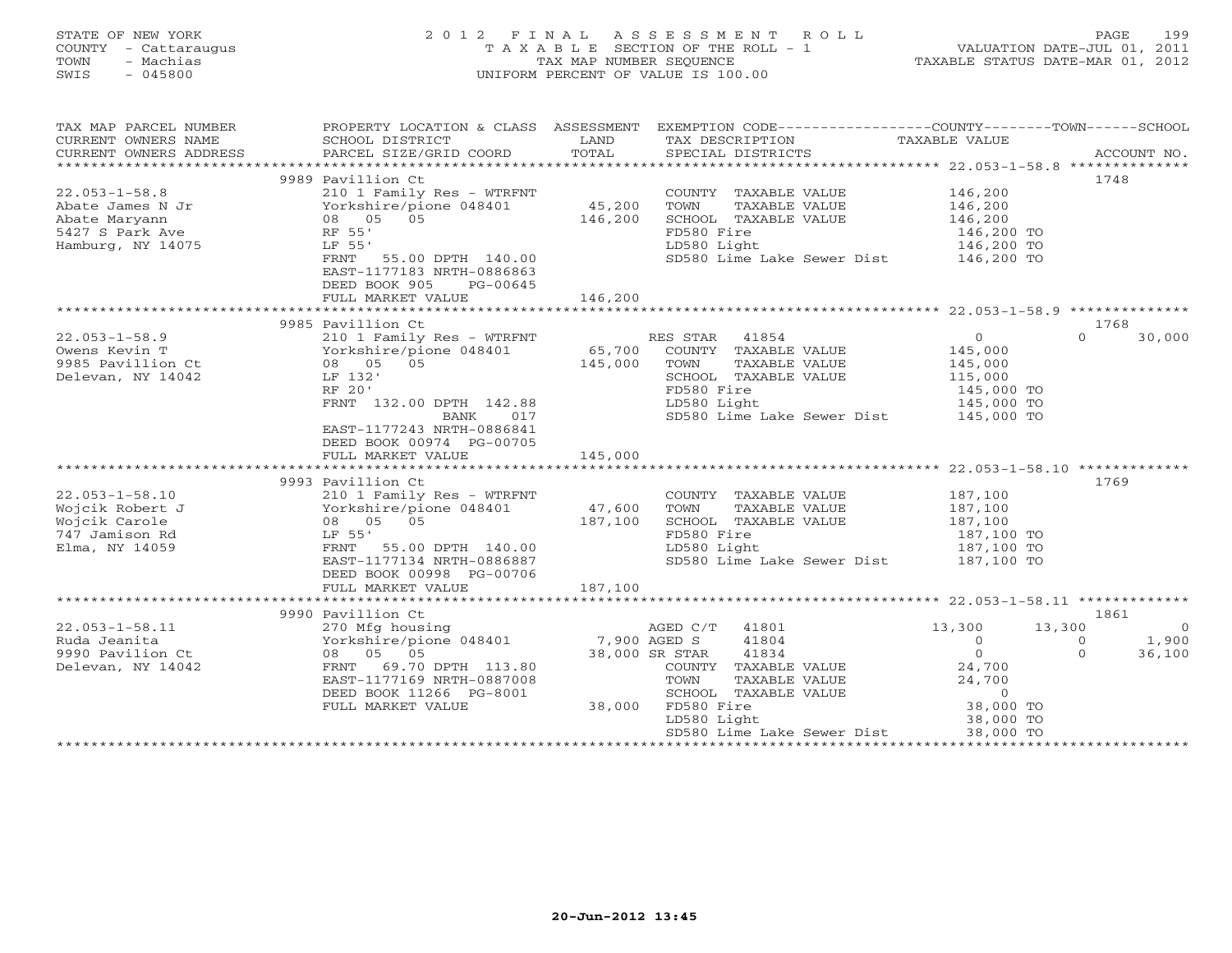# STATE OF NEW YORK 2 0 1 2 F I N A L A S S E S S M E N T R O L L PAGE 200 COUNTY - Cattaraugus T A X A B L E SECTION OF THE ROLL - 1 VALUATION DATE-JUL 01, 2011 TOWN - Machias TAX MAP NUMBER SEQUENCE TAXABLE STATUS DATE-MAR 01, 2012 SWIS - 045800 UNIFORM PERCENT OF VALUE IS 100.00UNIFORM PERCENT OF VALUE IS 100.00

| $\begin{tabular}{lllllllll} \texttt{TAX} \texttt{MAP} \texttt{PARGEL} \texttt{ NUMBER} & \texttt{PROPERT} \texttt{LOCATION} \texttt{C} \texttt{C} \texttt{LASS} & \texttt{ASSESSMENT} & \texttt{EXEMPTION} \texttt{CODE-----------------COUNTY------TOWN----SCHOOL} \\ \texttt{CURRENT} \texttt{OWNERS} \texttt{NAME} & \texttt{SCHOOL} \texttt{DISTRICT} & \texttt{LAND} & \texttt{TAX} \texttt{DESCRIPTION} & \texttt{TAXABLE VALUE} \\ \texttt{CURRENT} \texttt{OWNERS} \texttt{ADDRESS} &$<br>1870<br>3169 Elton Rd<br>12,000<br>12,000<br>$\overline{0}$<br>$\overline{0}$<br>$\Omega$<br>62,200<br>201,000<br>COUNTY TAXABLE VALUE<br>COUNT TAXABLE VALUE<br>TOWN TAXABLE VALUE 201,000<br>SCHOOL TAXABLE VALUE 150,800<br>FD580 Fire 213,000 TO<br>LD580 Light 213,000 TO<br>SD580 Lime Lake Sewer Dist 213,000 TO<br>52.00 DPTH 217.00<br>FRNT<br>BANK 017<br>EAST-1177091 NRTH-0886944<br>DEED BOOK 00982 PG-01163 |
|-----------------------------------------------------------------------------------------------------------------------------------------------------------------------------------------------------------------------------------------------------------------------------------------------------------------------------------------------------------------------------------------------------------------------------------------------------------------------------------------------------------------------------------------------------------------------------------------------------------------------------------------------------------------------------------------------------------------------------------------------------------------------------------------------------------------------------------------------------------------------------------------------------------------------------|
|                                                                                                                                                                                                                                                                                                                                                                                                                                                                                                                                                                                                                                                                                                                                                                                                                                                                                                                             |
|                                                                                                                                                                                                                                                                                                                                                                                                                                                                                                                                                                                                                                                                                                                                                                                                                                                                                                                             |
|                                                                                                                                                                                                                                                                                                                                                                                                                                                                                                                                                                                                                                                                                                                                                                                                                                                                                                                             |
|                                                                                                                                                                                                                                                                                                                                                                                                                                                                                                                                                                                                                                                                                                                                                                                                                                                                                                                             |
|                                                                                                                                                                                                                                                                                                                                                                                                                                                                                                                                                                                                                                                                                                                                                                                                                                                                                                                             |
|                                                                                                                                                                                                                                                                                                                                                                                                                                                                                                                                                                                                                                                                                                                                                                                                                                                                                                                             |
|                                                                                                                                                                                                                                                                                                                                                                                                                                                                                                                                                                                                                                                                                                                                                                                                                                                                                                                             |
|                                                                                                                                                                                                                                                                                                                                                                                                                                                                                                                                                                                                                                                                                                                                                                                                                                                                                                                             |
|                                                                                                                                                                                                                                                                                                                                                                                                                                                                                                                                                                                                                                                                                                                                                                                                                                                                                                                             |
|                                                                                                                                                                                                                                                                                                                                                                                                                                                                                                                                                                                                                                                                                                                                                                                                                                                                                                                             |
|                                                                                                                                                                                                                                                                                                                                                                                                                                                                                                                                                                                                                                                                                                                                                                                                                                                                                                                             |
|                                                                                                                                                                                                                                                                                                                                                                                                                                                                                                                                                                                                                                                                                                                                                                                                                                                                                                                             |
|                                                                                                                                                                                                                                                                                                                                                                                                                                                                                                                                                                                                                                                                                                                                                                                                                                                                                                                             |
| 9986 Pavillion Ct<br>1873                                                                                                                                                                                                                                                                                                                                                                                                                                                                                                                                                                                                                                                                                                                                                                                                                                                                                                   |
| $\Omega$<br>62,200                                                                                                                                                                                                                                                                                                                                                                                                                                                                                                                                                                                                                                                                                                                                                                                                                                                                                                          |
|                                                                                                                                                                                                                                                                                                                                                                                                                                                                                                                                                                                                                                                                                                                                                                                                                                                                                                                             |
|                                                                                                                                                                                                                                                                                                                                                                                                                                                                                                                                                                                                                                                                                                                                                                                                                                                                                                                             |
|                                                                                                                                                                                                                                                                                                                                                                                                                                                                                                                                                                                                                                                                                                                                                                                                                                                                                                                             |
|                                                                                                                                                                                                                                                                                                                                                                                                                                                                                                                                                                                                                                                                                                                                                                                                                                                                                                                             |
|                                                                                                                                                                                                                                                                                                                                                                                                                                                                                                                                                                                                                                                                                                                                                                                                                                                                                                                             |
|                                                                                                                                                                                                                                                                                                                                                                                                                                                                                                                                                                                                                                                                                                                                                                                                                                                                                                                             |
| DEED BOOK 1029 PG-773                                                                                                                                                                                                                                                                                                                                                                                                                                                                                                                                                                                                                                                                                                                                                                                                                                                                                                       |
|                                                                                                                                                                                                                                                                                                                                                                                                                                                                                                                                                                                                                                                                                                                                                                                                                                                                                                                             |
|                                                                                                                                                                                                                                                                                                                                                                                                                                                                                                                                                                                                                                                                                                                                                                                                                                                                                                                             |
|                                                                                                                                                                                                                                                                                                                                                                                                                                                                                                                                                                                                                                                                                                                                                                                                                                                                                                                             |
|                                                                                                                                                                                                                                                                                                                                                                                                                                                                                                                                                                                                                                                                                                                                                                                                                                                                                                                             |
|                                                                                                                                                                                                                                                                                                                                                                                                                                                                                                                                                                                                                                                                                                                                                                                                                                                                                                                             |
|                                                                                                                                                                                                                                                                                                                                                                                                                                                                                                                                                                                                                                                                                                                                                                                                                                                                                                                             |
|                                                                                                                                                                                                                                                                                                                                                                                                                                                                                                                                                                                                                                                                                                                                                                                                                                                                                                                             |
|                                                                                                                                                                                                                                                                                                                                                                                                                                                                                                                                                                                                                                                                                                                                                                                                                                                                                                                             |
|                                                                                                                                                                                                                                                                                                                                                                                                                                                                                                                                                                                                                                                                                                                                                                                                                                                                                                                             |
|                                                                                                                                                                                                                                                                                                                                                                                                                                                                                                                                                                                                                                                                                                                                                                                                                                                                                                                             |
| 1507<br>10006 NYS Rte 16                                                                                                                                                                                                                                                                                                                                                                                                                                                                                                                                                                                                                                                                                                                                                                                                                                                                                                    |
| COUNTY TAXABLE VALUE 10,900                                                                                                                                                                                                                                                                                                                                                                                                                                                                                                                                                                                                                                                                                                                                                                                                                                                                                                 |
| TAXABLE VALUE 10,900<br>TOWN                                                                                                                                                                                                                                                                                                                                                                                                                                                                                                                                                                                                                                                                                                                                                                                                                                                                                                |
| $\begin{array}{lllllllllllllll} \text{22.053--1-59.2} & \text{312 Vec} & \text{W/imprv} \ \text{King Thomas} & \text{Yorkshire/pione 048401} & \text{3,800} \ \text{King Joan} & \text{01} & \text{06} & \text{05} & \text{10,900} \ \text{9982 NYS Rte 16} & \text{FRNT} & \text{98.00 DPTH} & \text{96.00} \ \text{Delevan, NY 14042} & \text{EAST-1176374 NRTH-0887115} & \text{DEED BOOK$<br>SCHOOL TAXABLE VALUE<br>FD580 Fire<br>LD580 Light 10,900 TO<br>LD580 Light 10,900 TO                                                                                                                                                                                                                                                                                                                                                                                                                                       |
|                                                                                                                                                                                                                                                                                                                                                                                                                                                                                                                                                                                                                                                                                                                                                                                                                                                                                                                             |
|                                                                                                                                                                                                                                                                                                                                                                                                                                                                                                                                                                                                                                                                                                                                                                                                                                                                                                                             |
| SD580 Lime Lake Sewer Dist 10,900 TO                                                                                                                                                                                                                                                                                                                                                                                                                                                                                                                                                                                                                                                                                                                                                                                                                                                                                        |
| 10,900<br>FULL MARKET VALUE                                                                                                                                                                                                                                                                                                                                                                                                                                                                                                                                                                                                                                                                                                                                                                                                                                                                                                 |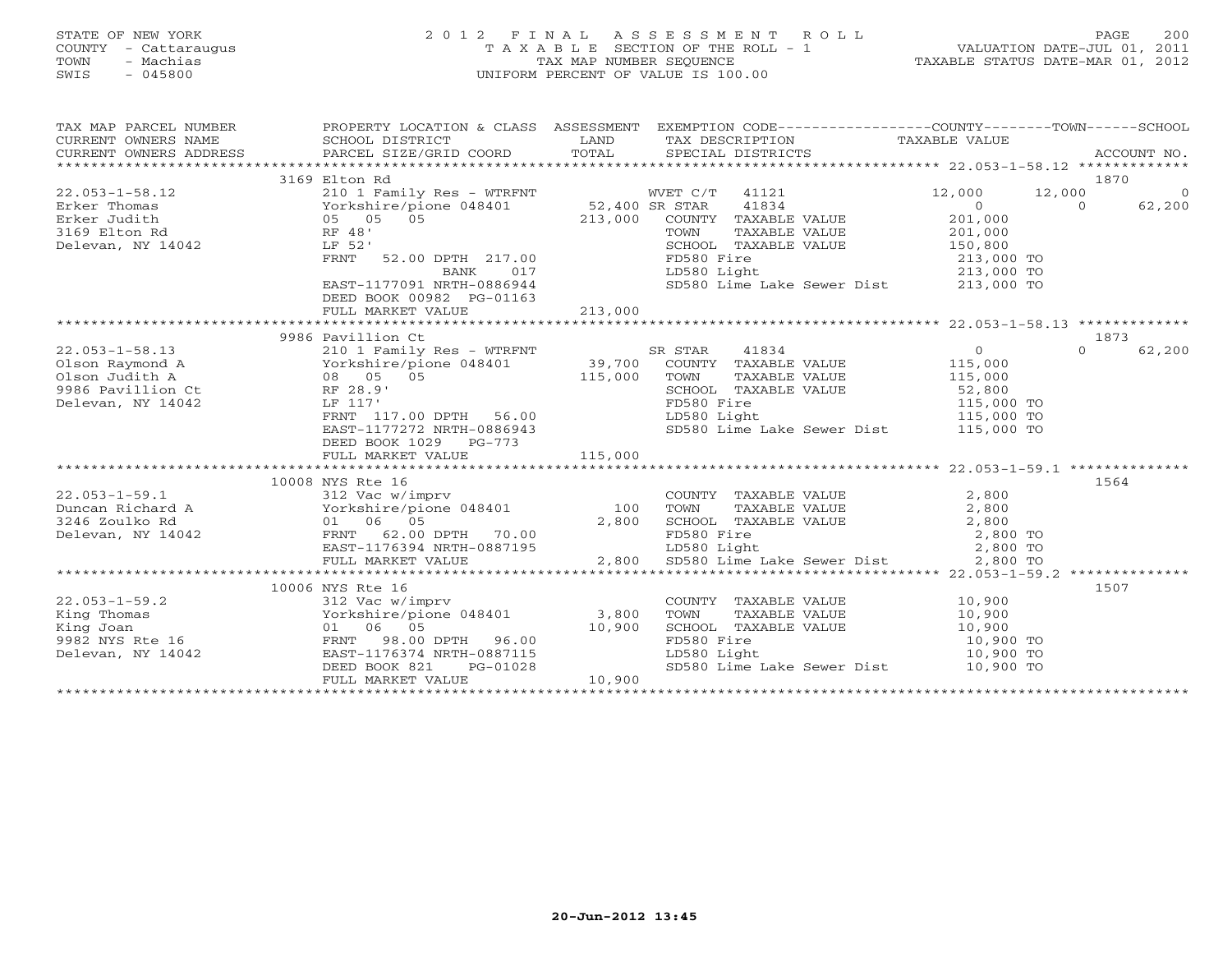# STATE OF NEW YORK 2 0 1 2 F I N A L A S S E S S M E N T R O L L PAGE 201 COUNTY - Cattaraugus T A X A B L E SECTION OF THE ROLL - 1 VALUATION DATE-JUL 01, 2011 TOWN - Machias TAX MAP NUMBER SEQUENCE TAXABLE STATUS DATE-MAR 01, 2012 SWIS - 045800 UNIFORM PERCENT OF VALUE IS 100.00UNIFORM PERCENT OF VALUE IS 100.00

| TAX MAP PARCEL NUMBER<br>CURRENT OWNERS NAME<br>CURRENT OWNERS ADDRESS                                | PROPERTY LOCATION & CLASS ASSESSMENT<br>SCHOOL DISTRICT<br>PARCEL SIZE/GRID COORD                                                                                                                                                                                      | LAND<br>TOTAL                                | EXEMPTION $CODE-----------COUNTY------TOWN-----SCHOOL$<br>TAX DESCRIPTION<br>SPECIAL DISTRICTS                                             | <b>TAXABLE VALUE</b>                                 | ACCOUNT NO. |
|-------------------------------------------------------------------------------------------------------|------------------------------------------------------------------------------------------------------------------------------------------------------------------------------------------------------------------------------------------------------------------------|----------------------------------------------|--------------------------------------------------------------------------------------------------------------------------------------------|------------------------------------------------------|-------------|
| $22.053 - 1 - 60$<br>Unknown Owner<br>$\mathbf{r}$                                                    | Elton Rd<br>311 Res vac land - WTRFNT<br>Yorkshire/pione 048401<br>08 05 05<br>RF 185'<br>LF 62'<br>FRNT 62.00 DPTH 185.00<br>EAST-1177327 NRTH-0887080<br>DEED BOOK 01007 PG-00305<br>FULL MARKET VALUE                                                               | 1,900<br>1,900<br>1,900                      | COUNTY TAXABLE VALUE<br>TOWN<br>TAXABLE VALUE<br>SCHOOL TAXABLE VALUE<br>FD580 Fire<br>LD580 Light<br>SD580 Lime Lake Sewer Dist 1,900 TO  | 1,900<br>1,900<br>1,900<br>1,900 TO<br>1,900 TO      | 2075        |
| $22.061 - 1 - 1$<br>Zz -<br>Martella Felix J Jr<br>Swiatek Emil P<br>31 Sherry Dr<br>Depew, NY 14043  | 1 Potter Rd<br>260 Seasonal res - WTRFNT<br>Yorkshire/pione 048401 41,400<br>08<br>RF 210'<br>-- 220'<br>08 05 05<br>LF 220'<br>FRNT 220.00 DPTH 70.00<br>EAST-1177515 NRTH-0886007<br>DEED BOOK 824<br>PG-00303<br>FULL MARKET VALUE                                  | 74,600<br>74,600                             | COUNTY TAXABLE VALUE<br>TOWN<br>TAXABLE VALUE<br>SCHOOL TAXABLE VALUE<br>FD580 Fire<br>LD580 Light<br>SD580 Lime Lake Sewer Dist 74,600 TO | 74,600<br>74,600<br>74,600<br>74,600 TO<br>74,600 TO | 0227        |
| $22.061 - 1 - 2$<br>Dunwoodie Lawrence<br>Dunwoodie Ann C<br>47 Allendale Rd<br>West Seneca, NY 14224 | 2 Potter Rd<br>260 Seasonal res - WTRFNT<br>260 Seasonal res - WTRF<br>Yorkshire/pione 048401<br>08   05   05<br>RF 50'<br>LF 56.33'<br>FRNT 56.33 DPTH 73.00<br>EAST-1177489 NRTH-0885917<br>DEED BOOK 14606 PG-2002<br>FULL MARKET VALUE<br>************************ | 36,900<br>95,000<br>95,000<br>************** | COUNTY TAXABLE VALUE<br>TOWN<br>TAXABLE VALUE<br>SCHOOL TAXABLE VALUE<br>FD580 Fire<br>LD580 Light<br>SD580 Lime Lake Sewer Dist 95,000 TO | 95,000<br>95,000<br>95,000<br>95,000 TO<br>95,000 TO | 0650        |
| $22.061 - 1 - 3$<br>Blakelock Karen<br>27 Heath Ter<br>Buffalo, NY 14223                              | 3 Potter Rd<br>260 Seasonal res - WTRFNT<br>Yorkshire/pione 048401<br>05<br>08 05<br>RF 50'<br>LF 54'<br>FRNT<br>54.00 DPTH 113.00<br>EAST-1177478 NRTH-0885869<br>DEED BOOK 00966 PG-00230<br>FULL MARKET VALUE                                                       | 42,400<br>95,000<br>95,000                   | COUNTY TAXABLE VALUE<br>TOWN<br>TAXABLE VALUE<br>SCHOOL TAXABLE VALUE<br>FD580 Fire<br>LD580 Light<br>SD580 Lime Lake Sewer Dist 95,000 TO | 95,000<br>95,000<br>95,000<br>95,000 TO<br>95,000 TO | 0528        |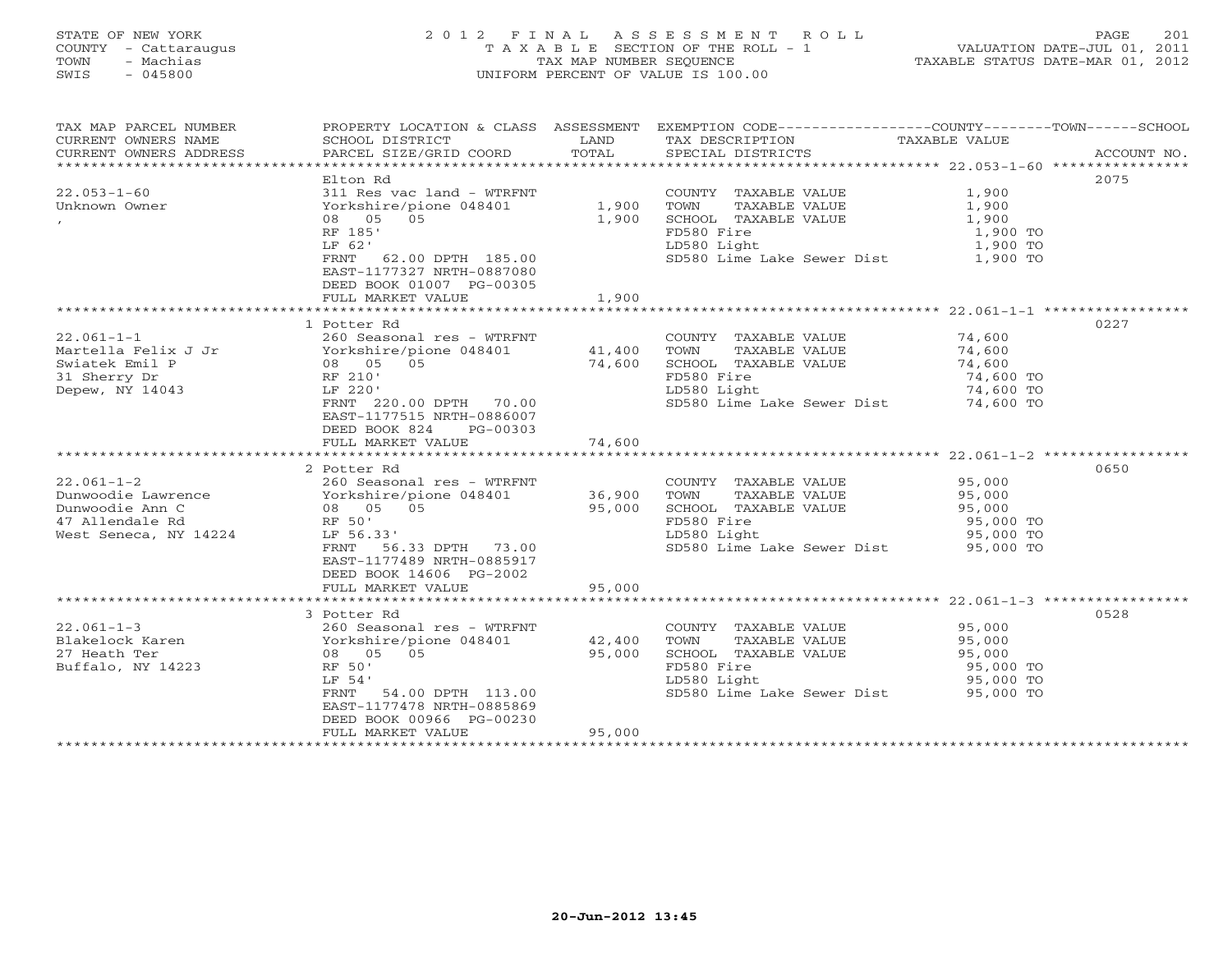#### STATE OF NEW YORK 2 0 1 2 F I N A L A S S E S S M E N T R O L L PAGE 202 COUNTY - Cattaraugus T A X A B L E SECTION OF THE ROLL - 1 VALUATION DATE-JUL 01, 2011 TOWN - Machias TAX MAP NUMBER SEQUENCE TAXABLE STATUS DATE-MAR 01, 2012 SWIS - 045800 UNIFORM PERCENT OF VALUE IS 100.00UNIFORM PERCENT OF VALUE IS 100.00

| TAX MAP PARCEL NUMBER<br>CURRENT OWNERS NAME<br>CURRENT OWNERS ADDRESS                                                                                                                                                                                       | SCHOOL DISTRICT<br>PARCEL SIZE/GRID COORD TOTAL                                                                                                                                                   | LAND                                      | PROPERTY LOCATION & CLASS ASSESSMENT EXEMPTION CODE---------------COUNTY-------TOWN------SCHOOL<br>TAX DESCRIPTION<br>SPECIAL DISTRICTS                              | TAXABLE VALUE                                                                       | ACCOUNT NO.                            |
|--------------------------------------------------------------------------------------------------------------------------------------------------------------------------------------------------------------------------------------------------------------|---------------------------------------------------------------------------------------------------------------------------------------------------------------------------------------------------|-------------------------------------------|----------------------------------------------------------------------------------------------------------------------------------------------------------------------|-------------------------------------------------------------------------------------|----------------------------------------|
|                                                                                                                                                                                                                                                              | 4 Potter Rd                                                                                                                                                                                       |                                           |                                                                                                                                                                      |                                                                                     | 0527                                   |
| $22.061 - 1 - 4$<br>Janicki Irene J<br>4 Potter Rd<br>Delevan, NY 14042                                                                                                                                                                                      | 210 1 Family Res - WTRFNT<br>Yorkshire/pione 048401<br>08 05 05<br>RF 50'<br>LF 50'<br>FRNT 50.00 DPTH 119.00<br>EAST-1177470 NRTH-0885820<br>DEED BOOK 00617 PG-00358<br>FULL MARKET VALUE       | 1.1 1.525 07.<br>41,800 SR STAR<br>88,600 | AGED C/T/S 41800<br>41834<br>88,600 COUNTY TAXABLE VALUE<br>TOWN<br>TAXABLE VALUE<br>SCHOOL TAXABLE VALUE<br>FD580 Fire<br>LD580 Light<br>SD580 Lime Lake Sewer Dist | 44,300<br>$\overline{0}$<br>44,300<br>44,300<br>88,600 TO<br>88,600 TO<br>88,600 TO | 44,300<br>44,300<br>44,300<br>$\Omega$ |
|                                                                                                                                                                                                                                                              |                                                                                                                                                                                                   |                                           |                                                                                                                                                                      | ********************* 22.061-1-5 ******************                                 |                                        |
|                                                                                                                                                                                                                                                              | LF 50'<br>50.00 DPTH 120.00<br>FRNT<br>EAST-1177468 NRTH-0885771<br>DEED BOOK 882<br>PG-00508<br>FULL MARKET VALUE 70,000                                                                         |                                           | COUNTY TAXABLE VALUE<br>TOWN<br>TAXABLE VALUE<br>SCHOOL TAXABLE VALUE<br>FD580 Fire<br>LD580 Light<br>SD580 Lime Lake Sewer Dist 70,000 TO                           | 70,000<br>70,000<br>70,000<br>70,000 TO<br>70,000 TO                                | 0054                                   |
|                                                                                                                                                                                                                                                              |                                                                                                                                                                                                   |                                           |                                                                                                                                                                      |                                                                                     |                                        |
| $22.061-1-6$<br>$260$ Seasonal $1e$ $e$ $ $<br>Attn: John Baney, ETAL<br>$260$ Seasonal $1e$ $ $<br>$260$ Seasonal $1e$ $ $<br>$260$ Seasonal $1e$ $ $<br>$260$ Seasonal $1e$ $ $<br>$260$ Seasonal $1e$ $ $<br>$260$<br>194 Summer St<br>Bradford, PA 16701 | 6 Potter Rd<br>260 Seasonal res - WTRFNT<br>LF 50'<br>FRNT<br>50.00 DPTH 120.00<br>EAST-1177465 NRTH-0885722<br>DEED BOOK 00915 PG-00806<br>FULL MARKET VALUE                                     | 41,800<br>102,500<br>102,500              | COUNTY TAXABLE VALUE<br>TOWN<br>TAXABLE VALUE<br>SCHOOL TAXABLE VALUE<br>FD580 Fire<br>LD580 Light<br>SD580 Lime Lake Sewer Dist 102,500 TO                          | 102,500<br>102,500<br>102,500<br>102,500 TO<br>102,500 TO                           | 0043                                   |
|                                                                                                                                                                                                                                                              |                                                                                                                                                                                                   |                                           |                                                                                                                                                                      |                                                                                     |                                        |
| $22.061 - 1 - 7$<br>Jackson Patricia D<br>Jackson Mari<br>10 Hopsewee Dr<br>Bluffton, SC 29909                                                                                                                                                               | 7 Potter Rd<br>210 1 Family Res - WTRFNT<br>Yorkshire/pione 048401<br>RF 50'<br>LF 50'<br>50.00 DPTH 118.00<br>FRNT<br>EAST-1177462 NRTH-0885671<br>DEED BOOK 00915 PG-00857<br>FULL MARKET VALUE | 41,400<br>103,600<br>103,600              | COUNTY TAXABLE VALUE<br>TOWN<br>TAXABLE VALUE<br>SCHOOL TAXABLE VALUE<br>FD580 Fire<br>LD580 Light<br>SD580 Lime Lake Sewer Dist 103,600 TO                          | 103,600<br>103,600<br>103,600<br>103,600 TO<br>103,600 TO                           | 0524                                   |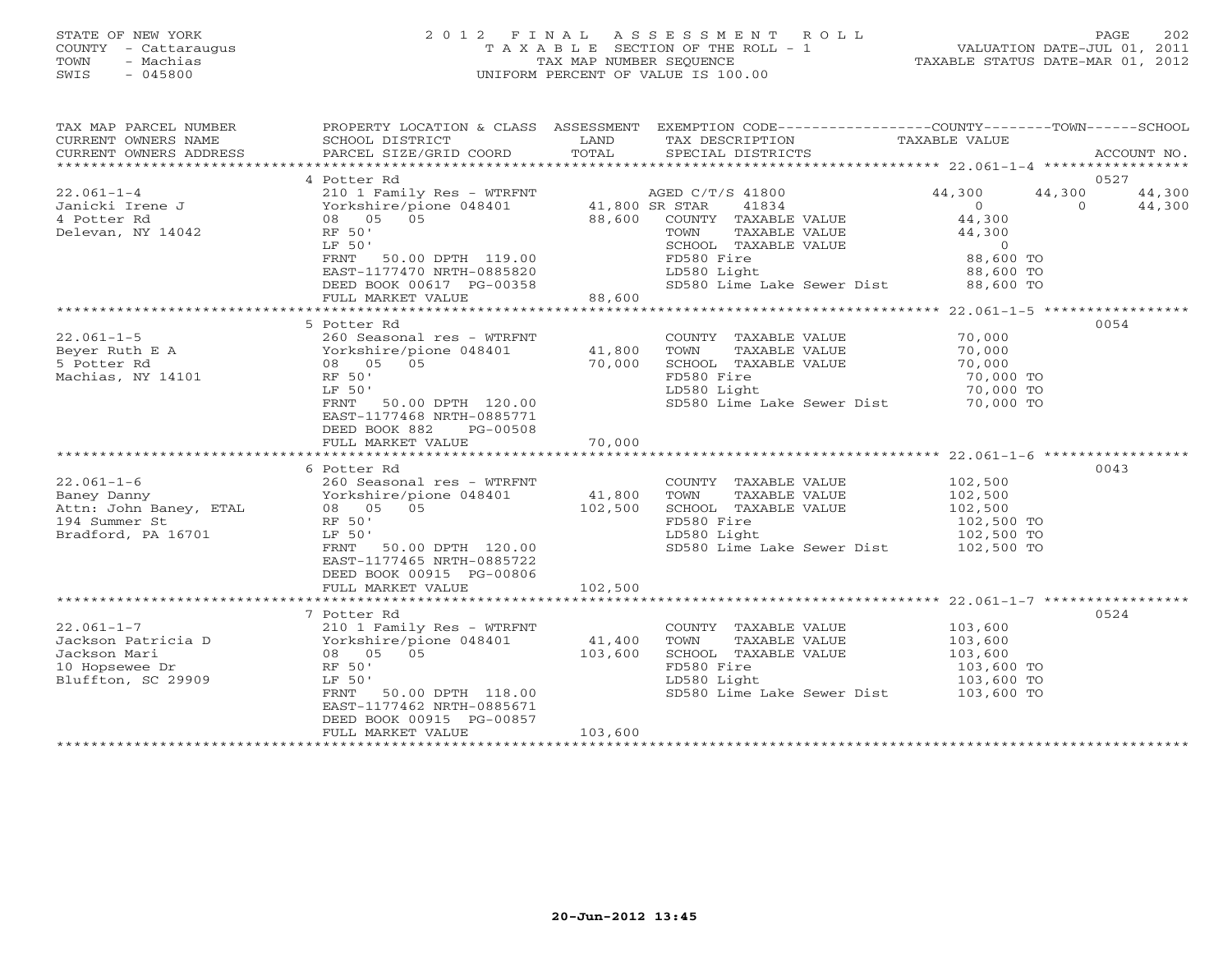# STATE OF NEW YORK 2 0 1 2 F I N A L A S S E S S M E N T R O L L PAGE 203 COUNTY - Cattaraugus T A X A B L E SECTION OF THE ROLL - 1 VALUATION DATE-JUL 01, 2011 TOWN - Machias TAX MAP NUMBER SEQUENCE TAXABLE STATUS DATE-MAR 01, 2012 SWIS - 045800 UNIFORM PERCENT OF VALUE IS 100.00UNIFORM PERCENT OF VALUE IS 100.00

| CURRENT OWNERS NAME                                                                                                                                                                                                                                                                                                                                                                                                                                                                                                    |                                               |                       | PROPERTY LOCATION & CLASS ASSESSMENT EXEMPTION CODE----------------COUNTY-------TOWN------SCHOOL |                            |                |
|------------------------------------------------------------------------------------------------------------------------------------------------------------------------------------------------------------------------------------------------------------------------------------------------------------------------------------------------------------------------------------------------------------------------------------------------------------------------------------------------------------------------|-----------------------------------------------|-----------------------|--------------------------------------------------------------------------------------------------|----------------------------|----------------|
|                                                                                                                                                                                                                                                                                                                                                                                                                                                                                                                        | SCHOOL DISTRICT                               | LAND                  | TAX DESCRIPTION                                                                                  | TAXABLE VALUE              |                |
|                                                                                                                                                                                                                                                                                                                                                                                                                                                                                                                        |                                               |                       |                                                                                                  |                            |                |
| $\begin{minipage}{.45\textwidth} \begin{minipage}{.45\textwidth} \begin{minipage}{.45\textwidth} \begin{minipage}{.45\textwidth} \begin{minipage}{.45\textwidth} \begin{minipage}{.45\textwidth} \begin{minipage}{.45\textwidth} \begin{minipage}{.45\textwidth} \begin{minipage}{.45\textwidth} \begin{minipage}{.45\textwidth} \begin{minipage}{.45\textwidth} \begin{minipage}{.45\textwidth} \begin{minipage}{.45\textwidth} \begin{minipage}{.45\textwidth} \begin{minipage}{.45\textwidth} \begin{minipage}{.45$ |                                               |                       |                                                                                                  |                            |                |
|                                                                                                                                                                                                                                                                                                                                                                                                                                                                                                                        | 8 Potter Rd                                   |                       |                                                                                                  |                            | 0991           |
| $22.061 - 1 - 8$                                                                                                                                                                                                                                                                                                                                                                                                                                                                                                       | 260 Seasonal res - WTRFNT                     |                       | COUNTY TAXABLE VALUE                                                                             | 102,100                    |                |
| Reitano Michael                                                                                                                                                                                                                                                                                                                                                                                                                                                                                                        | Yorkshire/pione 048401                        |                       | TOWN<br>TAXABLE VALUE                                                                            | 102,100                    |                |
| Reitano Wendy S                                                                                                                                                                                                                                                                                                                                                                                                                                                                                                        | 08 05 05                                      | $41,800$<br>$102,100$ | SCHOOL TAXABLE VALUE                                                                             | 102,100                    |                |
| 184 Deerhurst Park Blvd                                                                                                                                                                                                                                                                                                                                                                                                                                                                                                | RF 50'                                        |                       | FD580 Fire                                                                                       | 102,100 TO                 |                |
| Kenmore, NY 14217                                                                                                                                                                                                                                                                                                                                                                                                                                                                                                      | LF 50'                                        |                       | LD580 Light                                                                                      | 102,100 TO                 |                |
|                                                                                                                                                                                                                                                                                                                                                                                                                                                                                                                        | FRNT 50.00 DPTH 119.00                        |                       | SD580 Lime Lake Sewer Dist 102,100 TO                                                            |                            |                |
|                                                                                                                                                                                                                                                                                                                                                                                                                                                                                                                        | EAST-1177460 NRTH-0885619                     |                       |                                                                                                  |                            |                |
|                                                                                                                                                                                                                                                                                                                                                                                                                                                                                                                        | DEED BOOK 5002 PG-3001                        |                       |                                                                                                  |                            |                |
|                                                                                                                                                                                                                                                                                                                                                                                                                                                                                                                        | FULL MARKET VALUE                             | 102,100               |                                                                                                  |                            |                |
|                                                                                                                                                                                                                                                                                                                                                                                                                                                                                                                        |                                               |                       |                                                                                                  |                            |                |
|                                                                                                                                                                                                                                                                                                                                                                                                                                                                                                                        | 9 Potter Rd                                   |                       |                                                                                                  |                            | 1179           |
| $22.061 - 1 - 9$                                                                                                                                                                                                                                                                                                                                                                                                                                                                                                       | 210 1 Family Res - WTRFNT                     |                       | COUNTY TAXABLE VALUE                                                                             | 141,300                    |                |
| Brauen Julienne M                                                                                                                                                                                                                                                                                                                                                                                                                                                                                                      | Yorkshire/pione 048401                        | 42,200                | TAXABLE VALUE<br>TOWN                                                                            | 141,300                    |                |
| 20971 Skeltontown Rd                                                                                                                                                                                                                                                                                                                                                                                                                                                                                                   | $08 \qquad 05 \qquad 05$                      | 141,300               | SCHOOL TAXABLE VALUE                                                                             | 141,300                    |                |
| Cambridge Springs, PA 16403                                                                                                                                                                                                                                                                                                                                                                                                                                                                                            | RF 50'                                        |                       | FD580 Fire                                                                                       | 141,300 TO                 |                |
|                                                                                                                                                                                                                                                                                                                                                                                                                                                                                                                        | LF 50'                                        |                       |                                                                                                  |                            |                |
|                                                                                                                                                                                                                                                                                                                                                                                                                                                                                                                        | FRNT 50.00 DPTH 122.00                        |                       | LD580 Light 141,300 TO<br>SD580 Lime Lake Sewer Dist 141,300 TO                                  |                            |                |
|                                                                                                                                                                                                                                                                                                                                                                                                                                                                                                                        | EAST-1177457 NRTH-0885570                     |                       |                                                                                                  |                            |                |
|                                                                                                                                                                                                                                                                                                                                                                                                                                                                                                                        | DEED BOOK 911<br>PG-01122                     |                       |                                                                                                  |                            |                |
|                                                                                                                                                                                                                                                                                                                                                                                                                                                                                                                        | FULL MARKET VALUE                             | 141,300               |                                                                                                  |                            |                |
|                                                                                                                                                                                                                                                                                                                                                                                                                                                                                                                        |                                               |                       |                                                                                                  |                            |                |
|                                                                                                                                                                                                                                                                                                                                                                                                                                                                                                                        | 10 Potter Rd                                  |                       |                                                                                                  |                            | 0480           |
|                                                                                                                                                                                                                                                                                                                                                                                                                                                                                                                        |                                               |                       |                                                                                                  |                            |                |
| $22.061 - 1 - 10$                                                                                                                                                                                                                                                                                                                                                                                                                                                                                                      |                                               |                       | WVET $C/T$ 41121                                                                                 | 12,000<br>12,000           | $\overline{0}$ |
|                                                                                                                                                                                                                                                                                                                                                                                                                                                                                                                        | 210 1 Family Res - WTRFNT                     |                       |                                                                                                  | $\overline{0}$<br>$\Omega$ | 30,000         |
|                                                                                                                                                                                                                                                                                                                                                                                                                                                                                                                        |                                               |                       | COUNTY TAXABLE VALUE                                                                             | 114,900                    |                |
|                                                                                                                                                                                                                                                                                                                                                                                                                                                                                                                        |                                               |                       | TAXABLE VALUE                                                                                    | 114,900                    |                |
|                                                                                                                                                                                                                                                                                                                                                                                                                                                                                                                        |                                               |                       | SCHOOL TAXABLE VALUE                                                                             |                            |                |
|                                                                                                                                                                                                                                                                                                                                                                                                                                                                                                                        |                                               |                       |                                                                                                  |                            |                |
|                                                                                                                                                                                                                                                                                                                                                                                                                                                                                                                        | BANK<br>017                                   |                       | LD580 Light                                                                                      | 96,900<br>126,900 TO       |                |
|                                                                                                                                                                                                                                                                                                                                                                                                                                                                                                                        | EAST-1177450 NRTH-0885520                     |                       |                                                                                                  | 126,900 TO                 |                |
|                                                                                                                                                                                                                                                                                                                                                                                                                                                                                                                        |                                               |                       | SD580 Lime Lake Sewer Dist 126,900 TO                                                            |                            |                |
|                                                                                                                                                                                                                                                                                                                                                                                                                                                                                                                        | DEED BOOK 00924 PG-00075<br>FULL MARKET VALUE |                       |                                                                                                  |                            |                |
|                                                                                                                                                                                                                                                                                                                                                                                                                                                                                                                        |                                               | 126,900               |                                                                                                  |                            |                |
|                                                                                                                                                                                                                                                                                                                                                                                                                                                                                                                        | 11 Potter Rd                                  |                       |                                                                                                  |                            | 0482           |
| $22.061 - 1 - 11$                                                                                                                                                                                                                                                                                                                                                                                                                                                                                                      | 260 Seasonal res - WTRFNT                     |                       | COUNTY TAXABLE VALUE                                                                             | 127,900                    |                |
| Wirth Bernard P                                                                                                                                                                                                                                                                                                                                                                                                                                                                                                        |                                               |                       | TOWN<br>TAXABLE VALUE                                                                            | 127,900                    |                |
| Wirth Maureen                                                                                                                                                                                                                                                                                                                                                                                                                                                                                                          |                                               |                       | SCHOOL TAXABLE VALUE                                                                             |                            |                |
| 3747 Bowen Rd                                                                                                                                                                                                                                                                                                                                                                                                                                                                                                          | RF 50'                                        |                       | FD580 Fire                                                                                       | 127,900<br>127,900 TO      |                |
| Lancaster, NY 14086                                                                                                                                                                                                                                                                                                                                                                                                                                                                                                    | LF 50'                                        |                       | LD580 Light                                                                                      |                            |                |
|                                                                                                                                                                                                                                                                                                                                                                                                                                                                                                                        | FRNT 50.00 DPTH 128.00                        |                       | SD580 Lime Lake Sewer Dist                                                                       | 127,900 TO<br>127,900 TO   |                |
|                                                                                                                                                                                                                                                                                                                                                                                                                                                                                                                        | EAST-1177448 NRTH-0885470                     |                       |                                                                                                  |                            |                |
|                                                                                                                                                                                                                                                                                                                                                                                                                                                                                                                        | DEED BOOK 686<br>PG-00081                     |                       |                                                                                                  |                            |                |
|                                                                                                                                                                                                                                                                                                                                                                                                                                                                                                                        | FULL MARKET VALUE                             | 127,900               |                                                                                                  |                            |                |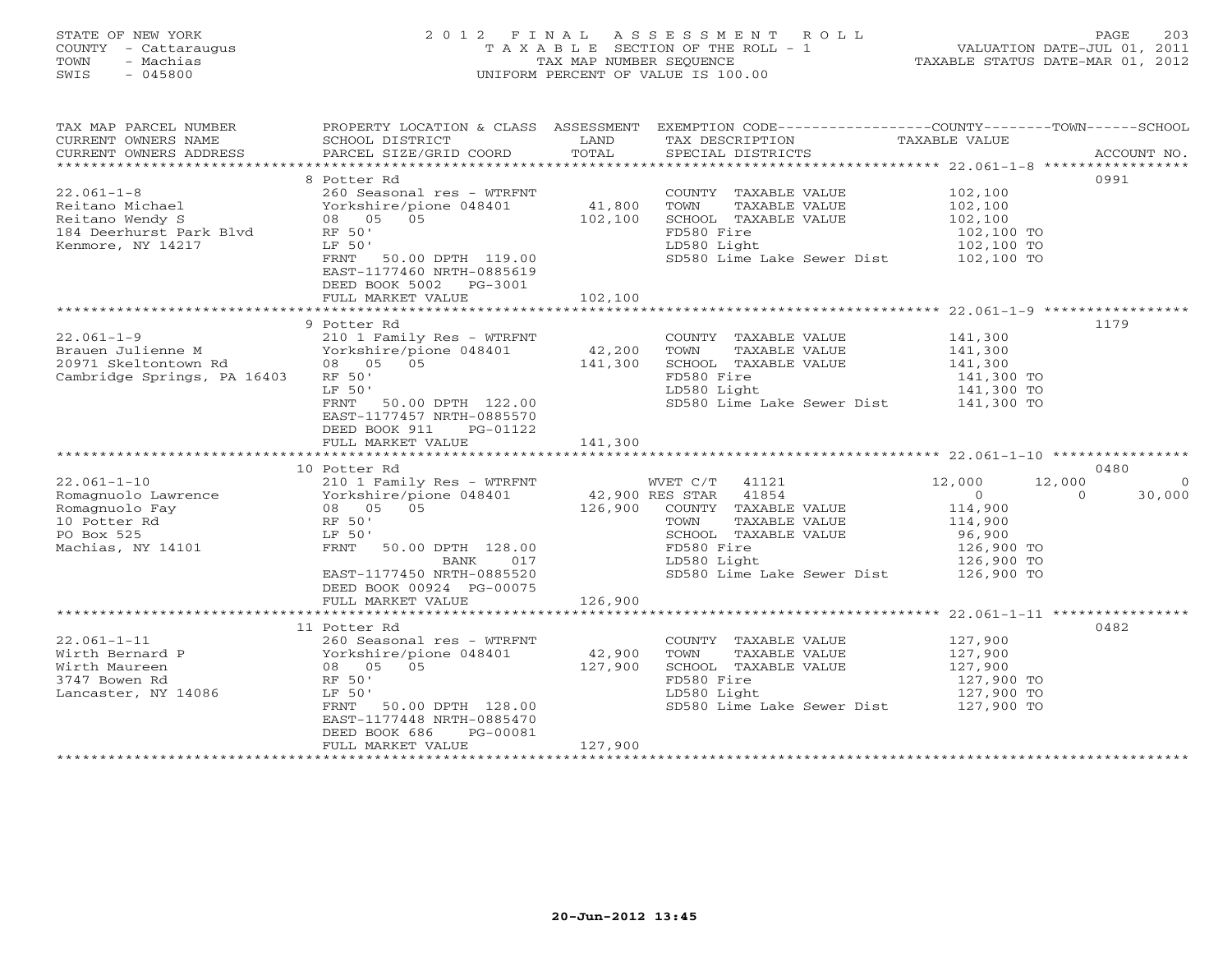# STATE OF NEW YORK 2 0 1 2 F I N A L A S S E S S M E N T R O L L PAGE 204 COUNTY - Cattaraugus T A X A B L E SECTION OF THE ROLL - 1 VALUATION DATE-JUL 01, 2011 TOWN - Machias TAX MAP NUMBER SEQUENCE TAXABLE STATUS DATE-MAR 01, 2012 SWIS - 045800 UNIFORM PERCENT OF VALUE IS 100.00UNIFORM PERCENT OF VALUE IS 100.00

| TAX MAP PARCEL NUMBER                               |                                                                                                                                           |         | PROPERTY LOCATION & CLASS ASSESSMENT EXEMPTION CODE----------------COUNTY-------TOWN------SCHOOL |                       |             |
|-----------------------------------------------------|-------------------------------------------------------------------------------------------------------------------------------------------|---------|--------------------------------------------------------------------------------------------------|-----------------------|-------------|
| CURRENT OWNERS NAME                                 | SCHOOL DISTRICT                                                                                                                           | LAND    | TAX DESCRIPTION                                                                                  | TAXABLE VALUE         |             |
| CURRENT OWNERS ADDRESS                              | PARCEL SIZE/GRID COORD                                                                                                                    | TOTAL   | SPECIAL DISTRICTS                                                                                |                       | ACCOUNT NO. |
|                                                     |                                                                                                                                           |         |                                                                                                  |                       |             |
|                                                     | 12 Potter Rd                                                                                                                              |         |                                                                                                  |                       | 0124        |
| $22.061 - 1 - 12$                                   |                                                                                                                                           |         | COUNTY TAXABLE VALUE                                                                             | 109,000               |             |
| Hooper Robert B                                     |                                                                                                                                           |         | TOWN<br>TAXABLE VALUE                                                                            | 109,000               |             |
| Hooper Donna M                                      |                                                                                                                                           |         | SCHOOL TAXABLE VALUE                                                                             |                       |             |
| 15 Pearl St                                         | 260 Seasonal res - WTRFNT<br>Yorkshire/pione 048401 44,700<br>08 05 05 05 109,000<br>RF 50'                                               |         | FD580 Fire                                                                                       | 109,000<br>109,000 TO |             |
| Blasdell, NY 14219                                  | LF 54.12'                                                                                                                                 |         | LD580 Light                                                                                      | 109,000 TO            |             |
|                                                     | FRNT 54.12 DPTH 107.00                                                                                                                    |         | SD580 Lime Lake Sewer Dist 109,000 TO                                                            |                       |             |
|                                                     | EAST-1177423 NRTH-0885419                                                                                                                 |         |                                                                                                  |                       |             |
|                                                     | DEED BOOK 00952 PG-00692                                                                                                                  |         |                                                                                                  |                       |             |
|                                                     | FULL MARKET VALUE                                                                                                                         | 109,000 |                                                                                                  |                       |             |
|                                                     |                                                                                                                                           |         |                                                                                                  |                       |             |
|                                                     | 13 Potter Rd                                                                                                                              |         |                                                                                                  |                       | 0938        |
| $22.061 - 1 - 13$                                   | 260 Seasonal res - WTRFNT                                                                                                                 |         | COUNTY TAXABLE VALUE                                                                             | 98,200<br>98,200      |             |
|                                                     | $22.001-1-13$<br>Thrasher John T<br>Thrasher Mary<br>2921 E LasRocas Dr<br>2921 E LasRocas Dr<br>2921 E LasRocas Dr<br>2921 E LasRocas Dr | 40,700  | TOWN<br>TAXABLE VALUE                                                                            |                       |             |
|                                                     |                                                                                                                                           | 98,200  | SCHOOL TAXABLE VALUE                                                                             | 98,200                |             |
|                                                     |                                                                                                                                           |         | FD580 Fire                                                                                       | 98,200 TO             |             |
| Phoenix, AZ 85028-5320 LF 50.3'                     |                                                                                                                                           |         | LD580 Light                                                                                      | 98,200 TO             |             |
|                                                     | FRNT 50.30 DPTH 113.00                                                                                                                    |         | $SD580$ Lime Lake Sewer Dist 98,200 TO                                                           |                       |             |
|                                                     | EAST-1177415 NRTH-0885370                                                                                                                 |         |                                                                                                  |                       |             |
|                                                     | DEED BOOK 1030 PG-465                                                                                                                     |         |                                                                                                  |                       |             |
|                                                     | FULL MARKET VALUE                                                                                                                         | 98,200  |                                                                                                  |                       |             |
|                                                     |                                                                                                                                           |         |                                                                                                  |                       |             |
|                                                     |                                                                                                                                           |         |                                                                                                  |                       | 0971        |
|                                                     |                                                                                                                                           |         | COUNTY TAXABLE VALUE                                                                             | 100,300               |             |
|                                                     |                                                                                                                                           |         | TOWN<br>TAXABLE VALUE                                                                            | 100,300               |             |
|                                                     |                                                                                                                                           |         | SCHOOL TAXABLE VALUE                                                                             | 100,300<br>100,300 TO |             |
|                                                     |                                                                                                                                           |         | FD580 Fire                                                                                       |                       |             |
| West Seneca, NY 14224                               | LF 50'                                                                                                                                    |         | LD580 Light                                                                                      | 100,300 TO            |             |
|                                                     | FRNT<br>50.00 DPTH 160.00                                                                                                                 |         | SD580 Lime Lake Sewer Dist 100,300 TO                                                            |                       |             |
|                                                     | BANK<br>017                                                                                                                               |         |                                                                                                  |                       |             |
|                                                     | EAST-1177386 NRTH-0885323                                                                                                                 |         |                                                                                                  |                       |             |
|                                                     | DEED BOOK 1021 PG-950                                                                                                                     |         |                                                                                                  |                       |             |
|                                                     | FULL MARKET VALUE                                                                                                                         | 100,300 |                                                                                                  |                       |             |
|                                                     |                                                                                                                                           |         |                                                                                                  |                       |             |
|                                                     | 15 Potter Rd                                                                                                                              |         |                                                                                                  |                       | 0129        |
| $22.061 - 1 - 15$                                   | 260 Seasonal res - WTRFNT                                                                                                                 |         | COUNTY TAXABLE VALUE                                                                             | 102,300               |             |
|                                                     |                                                                                                                                           | 47,500  | TOWN<br>TAXABLE VALUE                                                                            | 102,300               |             |
|                                                     |                                                                                                                                           | 102,300 | SCHOOL TAXABLE VALUE                                                                             | 102,300               |             |
| 158 Stevenson Blvd<br><sup>Amh</sup> erst, NY 14226 | RF 50'                                                                                                                                    |         | FD580 Fire                                                                                       | 102,300 TO            |             |
| Amherst, NY 14226                                   | LF 50'                                                                                                                                    |         | LD580 Light                                                                                      | 102,300 TO            |             |
|                                                     | FRNT<br>50.00 DPTH 160.00                                                                                                                 |         | SD580 Lime Lake Sewer Dist 102,300 TO                                                            |                       |             |
|                                                     | EAST-1177386 NRTH-0885273                                                                                                                 |         |                                                                                                  |                       |             |
|                                                     | DEED BOOK 00987 PG-01138                                                                                                                  |         |                                                                                                  |                       |             |
|                                                     | FULL MARKET VALUE                                                                                                                         | 102,300 |                                                                                                  |                       |             |
|                                                     |                                                                                                                                           |         |                                                                                                  |                       |             |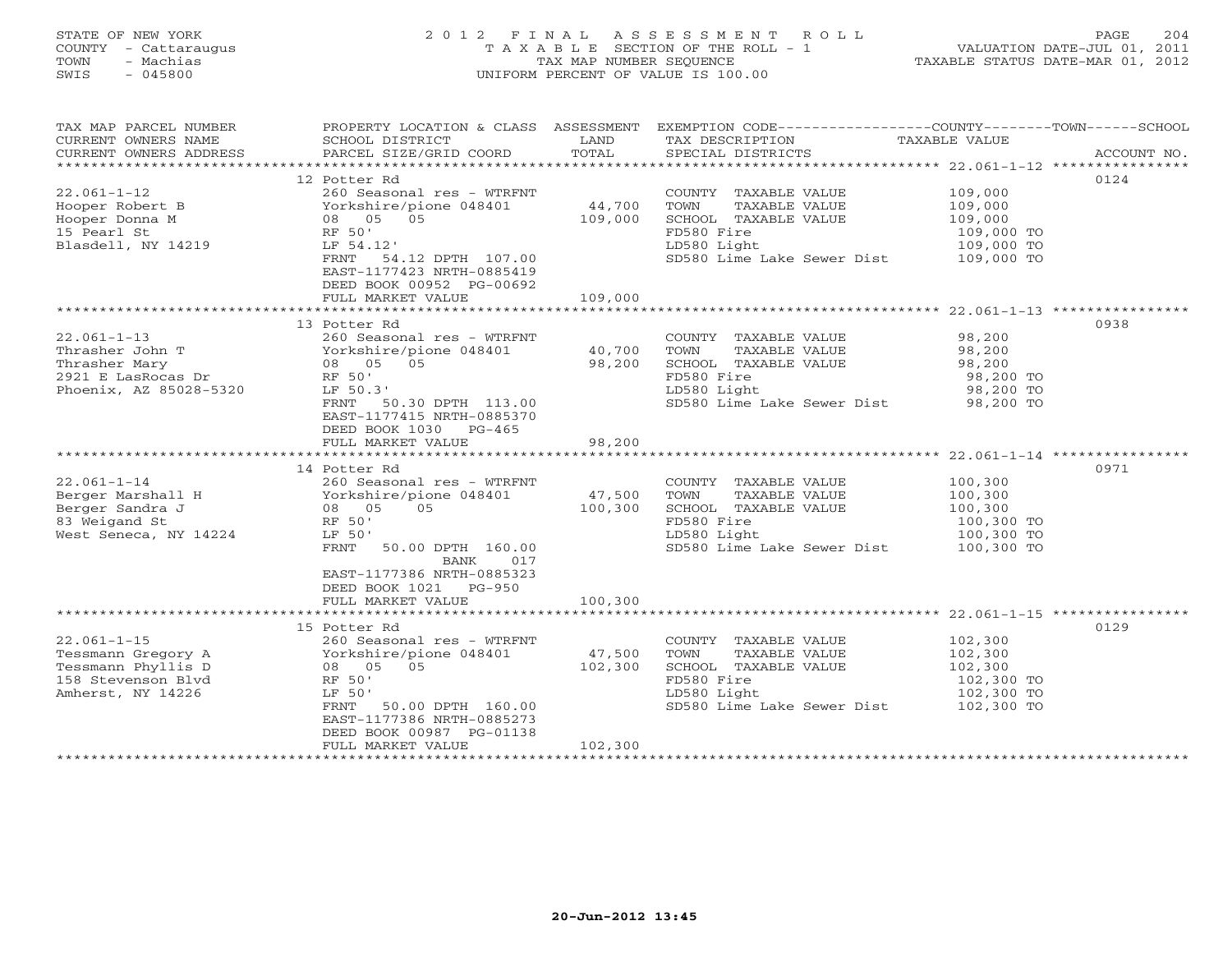# STATE OF NEW YORK 2 0 1 2 F I N A L A S S E S S M E N T R O L L PAGE 205 COUNTY - Cattaraugus T A X A B L E SECTION OF THE ROLL - 1 VALUATION DATE-JUL 01, 2011 TOWN - Machias TAX MAP NUMBER SEQUENCE TAXABLE STATUS DATE-MAR 01, 2012 SWIS - 045800 UNIFORM PERCENT OF VALUE IS 100.00UNIFORM PERCENT OF VALUE IS 100.00

| TAX MAP PARCEL NUMBER                                                                                                                                                                                                 |                                                     |         | PROPERTY LOCATION & CLASS ASSESSMENT EXEMPTION CODE---------------COUNTY-------TOWN------SCHOOL                                                                                                 |                    |
|-----------------------------------------------------------------------------------------------------------------------------------------------------------------------------------------------------------------------|-----------------------------------------------------|---------|-------------------------------------------------------------------------------------------------------------------------------------------------------------------------------------------------|--------------------|
|                                                                                                                                                                                                                       | 16 Potter Rd                                        |         |                                                                                                                                                                                                 | 0468               |
|                                                                                                                                                                                                                       |                                                     |         | COUNTY TAXABLE VALUE 154,500                                                                                                                                                                    |                    |
| 22.061-1-16<br>0'Brien Kevin P<br>0'Brien Nancy M<br>0'Brien Nancy M<br>08 05 05 05 154,500 SCHOO:<br>969 McKinley Ave RF 50' Riagara Falls, NY 14305 LF 50' LD580                                                    |                                                     |         | TAXABLE VALUE 154,500                                                                                                                                                                           |                    |
|                                                                                                                                                                                                                       |                                                     |         |                                                                                                                                                                                                 |                    |
|                                                                                                                                                                                                                       |                                                     |         | SCHOOL TAXABLE VALUE $154,500$<br>FD580 Fire $154,500$ TO<br>LD580 Light $154,500$ TO                                                                                                           |                    |
|                                                                                                                                                                                                                       |                                                     |         |                                                                                                                                                                                                 |                    |
|                                                                                                                                                                                                                       | RF 50'<br>LF 50'<br>FRNT 50.00 DPTH 160.00          |         | SD580 Lime Lake Sewer Dist 154,500 TO                                                                                                                                                           |                    |
|                                                                                                                                                                                                                       | EAST-1177382 NRTH-0885222                           |         |                                                                                                                                                                                                 |                    |
|                                                                                                                                                                                                                       | DEED BOOK 00966 PG-00962                            |         |                                                                                                                                                                                                 |                    |
|                                                                                                                                                                                                                       | FULL MARKET VALUE                                   | 154,500 |                                                                                                                                                                                                 |                    |
|                                                                                                                                                                                                                       |                                                     |         |                                                                                                                                                                                                 |                    |
|                                                                                                                                                                                                                       | 17 Potter Rd                                        |         |                                                                                                                                                                                                 | 0905               |
|                                                                                                                                                                                                                       |                                                     |         |                                                                                                                                                                                                 | 62,200<br>$\Omega$ |
|                                                                                                                                                                                                                       |                                                     |         |                                                                                                                                                                                                 |                    |
|                                                                                                                                                                                                                       |                                                     |         |                                                                                                                                                                                                 |                    |
|                                                                                                                                                                                                                       |                                                     |         |                                                                                                                                                                                                 |                    |
|                                                                                                                                                                                                                       |                                                     |         |                                                                                                                                                                                                 |                    |
|                                                                                                                                                                                                                       |                                                     |         |                                                                                                                                                                                                 |                    |
|                                                                                                                                                                                                                       |                                                     |         |                                                                                                                                                                                                 |                    |
|                                                                                                                                                                                                                       | DEED BOOK 729 PG-00642                              |         |                                                                                                                                                                                                 |                    |
|                                                                                                                                                                                                                       |                                                     |         |                                                                                                                                                                                                 |                    |
|                                                                                                                                                                                                                       |                                                     |         |                                                                                                                                                                                                 |                    |
|                                                                                                                                                                                                                       | Potter Rd                                           |         |                                                                                                                                                                                                 | 0048               |
|                                                                                                                                                                                                                       |                                                     |         | COUNTY TAXABLE VALUE 16,100                                                                                                                                                                     |                    |
| 22.061-1-18<br>Examedy Douglas 312 Vac w/imprv<br>Examedy Douglas 18 Potter Rd 08 05 05 05 16,100 SCHOO<br>Machias, NY 14101 PRNT 134.00 DPTH 62.00 PD580<br>Machias, NY 14101 PRNT 134.00 DPTH 62.00 PD580           |                                                     |         | TOWN TAXABLE VALUE<br>SCHOOL TAXABLE VALUE<br>SCHOOL TAXABLE VALUE<br>I6,100<br>FD580 Fire<br>LD580 Light<br>SD580 Lime Lake Sewer Dist<br>16,100 TO<br>SD580 Lime Lake Sewer Dist<br>16,100 TO |                    |
|                                                                                                                                                                                                                       |                                                     |         |                                                                                                                                                                                                 |                    |
|                                                                                                                                                                                                                       |                                                     |         |                                                                                                                                                                                                 |                    |
|                                                                                                                                                                                                                       |                                                     |         |                                                                                                                                                                                                 |                    |
|                                                                                                                                                                                                                       | EAST-1177479 NRTH-0885054<br>DEED BOOK 4025 PG-2001 |         |                                                                                                                                                                                                 |                    |
|                                                                                                                                                                                                                       | FULL MARKET VALUE                                   | 16,100  |                                                                                                                                                                                                 |                    |
|                                                                                                                                                                                                                       |                                                     |         |                                                                                                                                                                                                 |                    |
|                                                                                                                                                                                                                       | Potter Rd                                           |         |                                                                                                                                                                                                 | 0377               |
| $22.061 - 1 - 22$                                                                                                                                                                                                     | 312 Vac w/imprv                                     |         | COUNTY TAXABLE VALUE 35,800                                                                                                                                                                     |                    |
|                                                                                                                                                                                                                       |                                                     |         | TAXABLE VALUE 35,800                                                                                                                                                                            |                    |
|                                                                                                                                                                                                                       |                                                     |         |                                                                                                                                                                                                 |                    |
|                                                                                                                                                                                                                       |                                                     |         | SCHOOL TAXABLE VALUE $35,800$<br>FD580 Fire $35,800$ TO<br>LD580 Light $35,800$ TO                                                                                                              |                    |
|                                                                                                                                                                                                                       |                                                     |         |                                                                                                                                                                                                 |                    |
|                                                                                                                                                                                                                       |                                                     |         |                                                                                                                                                                                                 |                    |
| FAST-1177405 INTH-0884792<br>Holland, NY 14080 EAST-1177405 INTH-0884792<br>DEED BOOK 1031 PG-111 35,800 Lime Lake Sewer Dist 55,800 TO<br>FULL MARKET VALUE 35,800 35,800 Eight 5D580 Lime Lake Sewer Dist 55,800 TO |                                                     |         |                                                                                                                                                                                                 |                    |
|                                                                                                                                                                                                                       |                                                     |         |                                                                                                                                                                                                 |                    |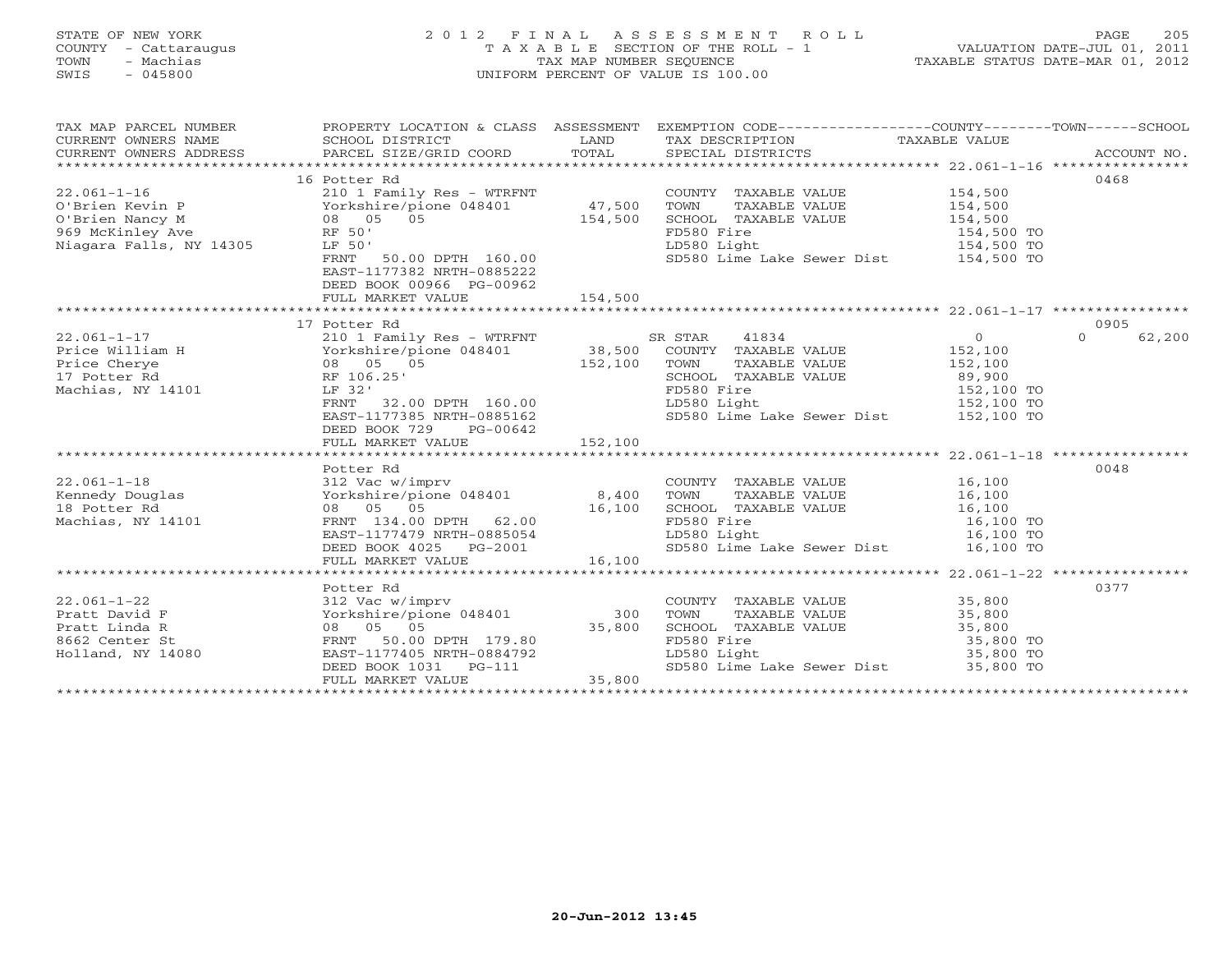# STATE OF NEW YORK 2 0 1 2 F I N A L A S S E S S M E N T R O L L PAGE 206 COUNTY - Cattaraugus T A X A B L E SECTION OF THE ROLL - 1 VALUATION DATE-JUL 01, 2011 TOWN - Machias TAX MAP NUMBER SEQUENCE TAXABLE STATUS DATE-MAR 01, 2012 SWIS - 045800 UNIFORM PERCENT OF VALUE IS 100.00UNIFORM PERCENT OF VALUE IS 100.00

| TAX MAP PARCEL NUMBER                                                                                                                                                                                                                                                     | PROPERTY LOCATION & CLASS ASSESSMENT EXEMPTION CODE----------------COUNTY-------TOWN------SCHOOL |                                                                                                                                                                                                                                            |      |
|---------------------------------------------------------------------------------------------------------------------------------------------------------------------------------------------------------------------------------------------------------------------------|--------------------------------------------------------------------------------------------------|--------------------------------------------------------------------------------------------------------------------------------------------------------------------------------------------------------------------------------------------|------|
|                                                                                                                                                                                                                                                                           |                                                                                                  |                                                                                                                                                                                                                                            |      |
|                                                                                                                                                                                                                                                                           |                                                                                                  |                                                                                                                                                                                                                                            |      |
|                                                                                                                                                                                                                                                                           |                                                                                                  |                                                                                                                                                                                                                                            |      |
|                                                                                                                                                                                                                                                                           | Potter Rd                                                                                        |                                                                                                                                                                                                                                            | 0812 |
|                                                                                                                                                                                                                                                                           |                                                                                                  |                                                                                                                                                                                                                                            |      |
|                                                                                                                                                                                                                                                                           |                                                                                                  |                                                                                                                                                                                                                                            |      |
|                                                                                                                                                                                                                                                                           |                                                                                                  |                                                                                                                                                                                                                                            |      |
|                                                                                                                                                                                                                                                                           |                                                                                                  |                                                                                                                                                                                                                                            |      |
|                                                                                                                                                                                                                                                                           |                                                                                                  |                                                                                                                                                                                                                                            |      |
|                                                                                                                                                                                                                                                                           |                                                                                                  |                                                                                                                                                                                                                                            |      |
| 22.061-1-25<br>22.061-1-25<br>22.061-1-25<br>23.061-1-25<br>23.061-1-25<br>23.061-1-25<br>23.061-1-25<br>23.061-1-25<br>23.061-1-25<br>23.060<br>23.060<br>23.060<br>23.060<br>23.060<br>23.060<br>23.060<br>23.060<br>23.060<br>23.060<br>23.060<br>23.060<br>25,600<br> |                                                                                                  |                                                                                                                                                                                                                                            |      |
|                                                                                                                                                                                                                                                                           |                                                                                                  |                                                                                                                                                                                                                                            |      |
|                                                                                                                                                                                                                                                                           | Potter Rd                                                                                        |                                                                                                                                                                                                                                            | 1047 |
| 22.061-1-27.1 312 Vac w/imprv<br>Bork Frank E III Yorkshire/pione 048401 16,200<br>31 Potter Rd 08 05 05 145,800<br>Machias, NY 14101 RRNT 220.00 DPTH<br>ACRES 1.15<br>EAST-117310 NRTH-0884425<br>EAST-117310 NRTH-0884425                                              |                                                                                                  | COUNTY TAXABLE VALUE $145,800$<br>TOWN TAXABLE VALUE $145,800$<br>SCHOOL TAXABLE VALUE $145,800$<br>FD580 Fire $145,800$<br>LD580 Light $145,800$ TO<br>SD580 Lime Lake Sewer Dist $145,800$ TO<br>SD580 Lime Lake Sewer Dist $145,800$ TO |      |
|                                                                                                                                                                                                                                                                           |                                                                                                  |                                                                                                                                                                                                                                            |      |
|                                                                                                                                                                                                                                                                           |                                                                                                  |                                                                                                                                                                                                                                            |      |
|                                                                                                                                                                                                                                                                           |                                                                                                  |                                                                                                                                                                                                                                            |      |
|                                                                                                                                                                                                                                                                           |                                                                                                  |                                                                                                                                                                                                                                            |      |
|                                                                                                                                                                                                                                                                           |                                                                                                  |                                                                                                                                                                                                                                            |      |
|                                                                                                                                                                                                                                                                           | DEED BOOK 961 PG-232                                                                             |                                                                                                                                                                                                                                            |      |
|                                                                                                                                                                                                                                                                           | FULL MARKET VALUE 145,800                                                                        |                                                                                                                                                                                                                                            |      |
|                                                                                                                                                                                                                                                                           |                                                                                                  |                                                                                                                                                                                                                                            |      |
|                                                                                                                                                                                                                                                                           | Potter Rd                                                                                        |                                                                                                                                                                                                                                            | 1866 |
|                                                                                                                                                                                                                                                                           |                                                                                                  |                                                                                                                                                                                                                                            |      |
|                                                                                                                                                                                                                                                                           |                                                                                                  |                                                                                                                                                                                                                                            |      |
|                                                                                                                                                                                                                                                                           |                                                                                                  |                                                                                                                                                                                                                                            |      |
|                                                                                                                                                                                                                                                                           |                                                                                                  |                                                                                                                                                                                                                                            |      |
|                                                                                                                                                                                                                                                                           |                                                                                                  |                                                                                                                                                                                                                                            |      |
|                                                                                                                                                                                                                                                                           |                                                                                                  |                                                                                                                                                                                                                                            |      |
|                                                                                                                                                                                                                                                                           |                                                                                                  |                                                                                                                                                                                                                                            |      |
|                                                                                                                                                                                                                                                                           |                                                                                                  |                                                                                                                                                                                                                                            |      |
|                                                                                                                                                                                                                                                                           | Potter Rd                                                                                        |                                                                                                                                                                                                                                            | 1867 |
|                                                                                                                                                                                                                                                                           |                                                                                                  |                                                                                                                                                                                                                                            |      |
|                                                                                                                                                                                                                                                                           |                                                                                                  |                                                                                                                                                                                                                                            |      |
|                                                                                                                                                                                                                                                                           |                                                                                                  |                                                                                                                                                                                                                                            |      |
|                                                                                                                                                                                                                                                                           |                                                                                                  |                                                                                                                                                                                                                                            |      |
|                                                                                                                                                                                                                                                                           |                                                                                                  |                                                                                                                                                                                                                                            |      |
|                                                                                                                                                                                                                                                                           |                                                                                                  |                                                                                                                                                                                                                                            |      |
|                                                                                                                                                                                                                                                                           |                                                                                                  |                                                                                                                                                                                                                                            |      |
|                                                                                                                                                                                                                                                                           |                                                                                                  |                                                                                                                                                                                                                                            |      |
|                                                                                                                                                                                                                                                                           | 39 Potter Rd                                                                                     |                                                                                                                                                                                                                                            | 1868 |
|                                                                                                                                                                                                                                                                           |                                                                                                  | $\begin{tabular}{lllllll} \multicolumn{2}{c}{\textbf{COUNTY}} & \textbf{TAXABLE VALUE} & & & & 42,600 \\ \multicolumn{2}{c}{\textbf{TOWN}} & \textbf{TAXABLE VALUE} & & & 42,600 \end{tabular}$                                            |      |
|                                                                                                                                                                                                                                                                           |                                                                                                  |                                                                                                                                                                                                                                            |      |
|                                                                                                                                                                                                                                                                           |                                                                                                  | SCHOOL TAXABLE VALUE<br>FD580 Fire 42,600 TO<br>LD580 Light 42,600 TO<br>SD580 Lime Lake Sewer Dist 42,600 TO<br>SD580 Lime Lake Sewer Dist 42,600 TO                                                                                      |      |
|                                                                                                                                                                                                                                                                           |                                                                                                  |                                                                                                                                                                                                                                            |      |
|                                                                                                                                                                                                                                                                           |                                                                                                  |                                                                                                                                                                                                                                            |      |
|                                                                                                                                                                                                                                                                           |                                                                                                  |                                                                                                                                                                                                                                            |      |
|                                                                                                                                                                                                                                                                           |                                                                                                  |                                                                                                                                                                                                                                            |      |
|                                                                                                                                                                                                                                                                           |                                                                                                  |                                                                                                                                                                                                                                            |      |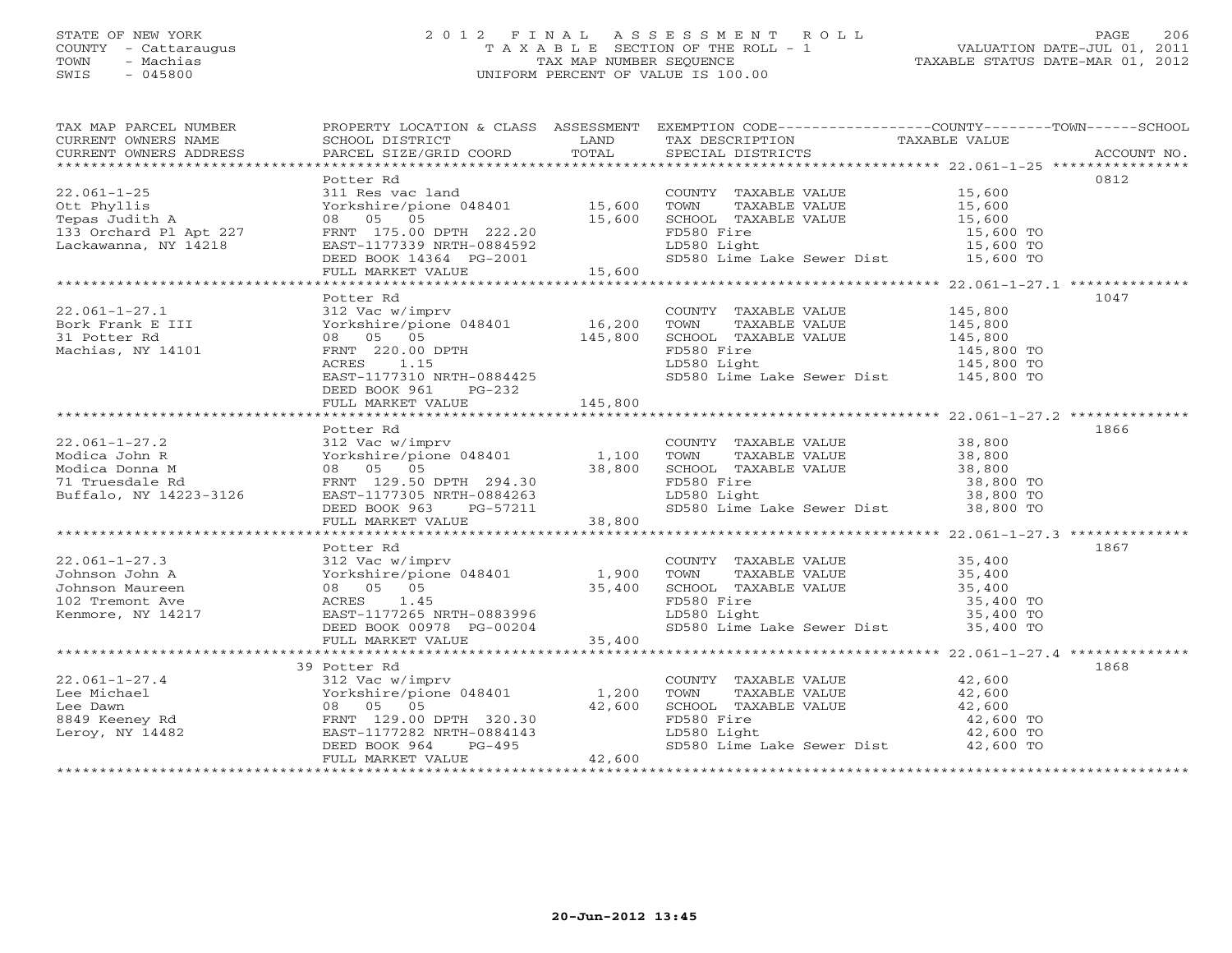# STATE OF NEW YORK 2 0 1 2 F I N A L A S S E S S M E N T R O L L PAGE 207 COUNTY - Cattaraugus T A X A B L E SECTION OF THE ROLL - 1 VALUATION DATE-JUL 01, 2011 TOWN - Machias TAX MAP NUMBER SEQUENCE TAXABLE STATUS DATE-MAR 01, 2012 SWIS - 045800 UNIFORM PERCENT OF VALUE IS 100.00UNIFORM PERCENT OF VALUE IS 100.00

| TAX MAP PARCEL NUMBER<br>CURRENT OWNERS NAME<br>CURRENT OWNERS ADDRESS | SCHOOL DISTRICT<br>PARCEL SIZE/GRID COORD                                                                | <b>EXAMPLE SERVICE SERVICE SERVICE SERVICE SERVICE SERVICE SERVICE SERVICE SERVICE SERVICE SERVICE SERVICE SERVICE</b><br>TOTAL | TAX DESCRIPTION TAXABLE VALUE SPECIAL DISTRICTS<br>SPECIAL DISTRICTS  | PROPERTY LOCATION & CLASS ASSESSMENT EXEMPTION CODE----------------COUNTY-------TOWN------SCHOOL<br>ACCOUNT NO. |
|------------------------------------------------------------------------|----------------------------------------------------------------------------------------------------------|---------------------------------------------------------------------------------------------------------------------------------|-----------------------------------------------------------------------|-----------------------------------------------------------------------------------------------------------------|
|                                                                        |                                                                                                          |                                                                                                                                 |                                                                       |                                                                                                                 |
|                                                                        | 42 Potter Rd                                                                                             |                                                                                                                                 |                                                                       | 0687                                                                                                            |
| $22.061 - 1 - 28$                                                      |                                                                                                          |                                                                                                                                 | COUNTY TAXABLE VALUE                                                  | 123,200<br>123,200                                                                                              |
|                                                                        |                                                                                                          |                                                                                                                                 | TAXABLE VALUE                                                         |                                                                                                                 |
| Marbie Games<br>Hills Cheryl Kenyon Kenelm      RF 50'                 |                                                                                                          | 123,200                                                                                                                         | SCHOOL TAXABLE VALUE                                                  | 123, 200                                                                                                        |
|                                                                        |                                                                                                          |                                                                                                                                 | FD580 Fire                                                            | 123,200 TO                                                                                                      |
| 7241 Rosewood Cir<br>North Syracuse, NY 13212                          | LF 50'                                                                                                   |                                                                                                                                 | EDS00 Fire<br>LD580 Light<br>SD580 Lime Lake Sewer Dist<br>123,200 TO |                                                                                                                 |
|                                                                        | FRNT 50.00 DPTH 138.00<br>EAST-1176972 NRTH-0884027<br>DEED BOOK 00962 PG-00030                          |                                                                                                                                 |                                                                       |                                                                                                                 |
|                                                                        | FULL MARKET VALUE                                                                                        | 123,200                                                                                                                         |                                                                       |                                                                                                                 |
|                                                                        |                                                                                                          |                                                                                                                                 |                                                                       |                                                                                                                 |
|                                                                        | 41 Potter Rd<br>260 Seasonal res - WTRFNT<br>Yorkshire/pione 048401 44,100<br>08 05 05 116,800<br>RF 50' |                                                                                                                                 |                                                                       | 0538                                                                                                            |
| $22.061 - 1 - 29$                                                      |                                                                                                          |                                                                                                                                 | COUNTY TAXABLE VALUE                                                  | 116,800<br>116,800                                                                                              |
| Johnson John A<br>Johnson Maureen                                      |                                                                                                          |                                                                                                                                 | TOWN<br>TAXABLE VALUE<br>SCHOOL TAXABLE VALUE                         |                                                                                                                 |
| 102 Tremont Ave                                                        |                                                                                                          |                                                                                                                                 | FD580 Fire                                                            | 116,800<br>116,800 TO                                                                                           |
| Kenmore, NY 14217                                                      | LF 50'                                                                                                   |                                                                                                                                 | LD580 Light                                                           | 116,800 TO<br>116,800 TO                                                                                        |
|                                                                        | FRNT 50.00 DPTH 135.00                                                                                   |                                                                                                                                 | SD580 Lime Lake Sewer Dist 116,800 TO                                 |                                                                                                                 |
|                                                                        | EAST-1176985 NRTH-0884070                                                                                |                                                                                                                                 |                                                                       |                                                                                                                 |
|                                                                        | DEED BOOK 00956 PG-00612                                                                                 |                                                                                                                                 |                                                                       |                                                                                                                 |
|                                                                        | FULL MARKET VALUE 116,800                                                                                |                                                                                                                                 |                                                                       |                                                                                                                 |
|                                                                        |                                                                                                          |                                                                                                                                 |                                                                       |                                                                                                                 |
|                                                                        | 40 Potter Rd                                                                                             |                                                                                                                                 |                                                                       | 1131                                                                                                            |
| $22.061 - 1 - 30$                                                      | 260 Seasonal res - WTRFNT                                                                                |                                                                                                                                 |                                                                       |                                                                                                                 |
| Taylor Gary L                                                          | 260 Seasonal res - WTRFNT<br>Yorkshire/pione 048401     43,300<br>08   05   05         118,100           |                                                                                                                                 | COUNTY TAXABLE VALUE 118,100<br>TOWN TAXABLE VALUE 118,100            |                                                                                                                 |
|                                                                        |                                                                                                          |                                                                                                                                 | SCHOOL TAXABLE VALUE                                                  | 118, 100                                                                                                        |
| 90 Treehaven Ln                                                        | RF 50'                                                                                                   |                                                                                                                                 | FD580 Fire                                                            |                                                                                                                 |
| Elma, NY 14059                                                         | LF 50'                                                                                                   |                                                                                                                                 | LD580 Light                                                           | 118,100 TO<br>118,100 TO                                                                                        |
|                                                                        | FRNT 50.00 DPTH 130.00                                                                                   |                                                                                                                                 | SD580 Lime Lake Sewer Dist 118,100 TO                                 |                                                                                                                 |
|                                                                        | EAST-1177001 NRTH-0884118                                                                                |                                                                                                                                 |                                                                       |                                                                                                                 |
|                                                                        | DEED BOOK 836 PG-00449                                                                                   |                                                                                                                                 |                                                                       |                                                                                                                 |
|                                                                        | FULL MARKET VALUE                                                                                        | 118,100                                                                                                                         |                                                                       |                                                                                                                 |
|                                                                        |                                                                                                          |                                                                                                                                 |                                                                       |                                                                                                                 |
|                                                                        | 39 Potter Rd                                                                                             |                                                                                                                                 |                                                                       | 0166                                                                                                            |
| $22.061 - 1 - 31$                                                      |                                                                                                          |                                                                                                                                 | COUNTY TAXABLE VALUE                                                  | 185,000                                                                                                         |
| Lee Michael                                                            | 210 1 Family Res - WTRFNT<br>Yorkshire/pione 048401 43,300                                               |                                                                                                                                 | TOWN<br>TAXABLE VALUE                                                 | 185,000                                                                                                         |
| Lee Dawn                                                               | 08 05 05                                                                                                 | 185,000                                                                                                                         | SCHOOL TAXABLE VALUE                                                  | 185,000                                                                                                         |
| 8849 Keeney Rd                                                         | RF 50'                                                                                                   |                                                                                                                                 | FD580 Fire                                                            | 185,000 TO                                                                                                      |
| Le Roy, NY 14482                                                       | LF 50'                                                                                                   |                                                                                                                                 | LD580 Light                                                           | 185,000 TO                                                                                                      |
|                                                                        | FRNT 50.00 DPTH 130.00                                                                                   |                                                                                                                                 | SD580 Lime Lake Sewer Dist 185,000 TO                                 |                                                                                                                 |
|                                                                        | EAST-1177024 NRTH-0884164                                                                                |                                                                                                                                 |                                                                       |                                                                                                                 |
|                                                                        | DEED BOOK 00949 PG-00482                                                                                 |                                                                                                                                 |                                                                       |                                                                                                                 |
|                                                                        | FULL MARKET VALUE                                                                                        | 185,000                                                                                                                         |                                                                       |                                                                                                                 |
|                                                                        |                                                                                                          |                                                                                                                                 |                                                                       |                                                                                                                 |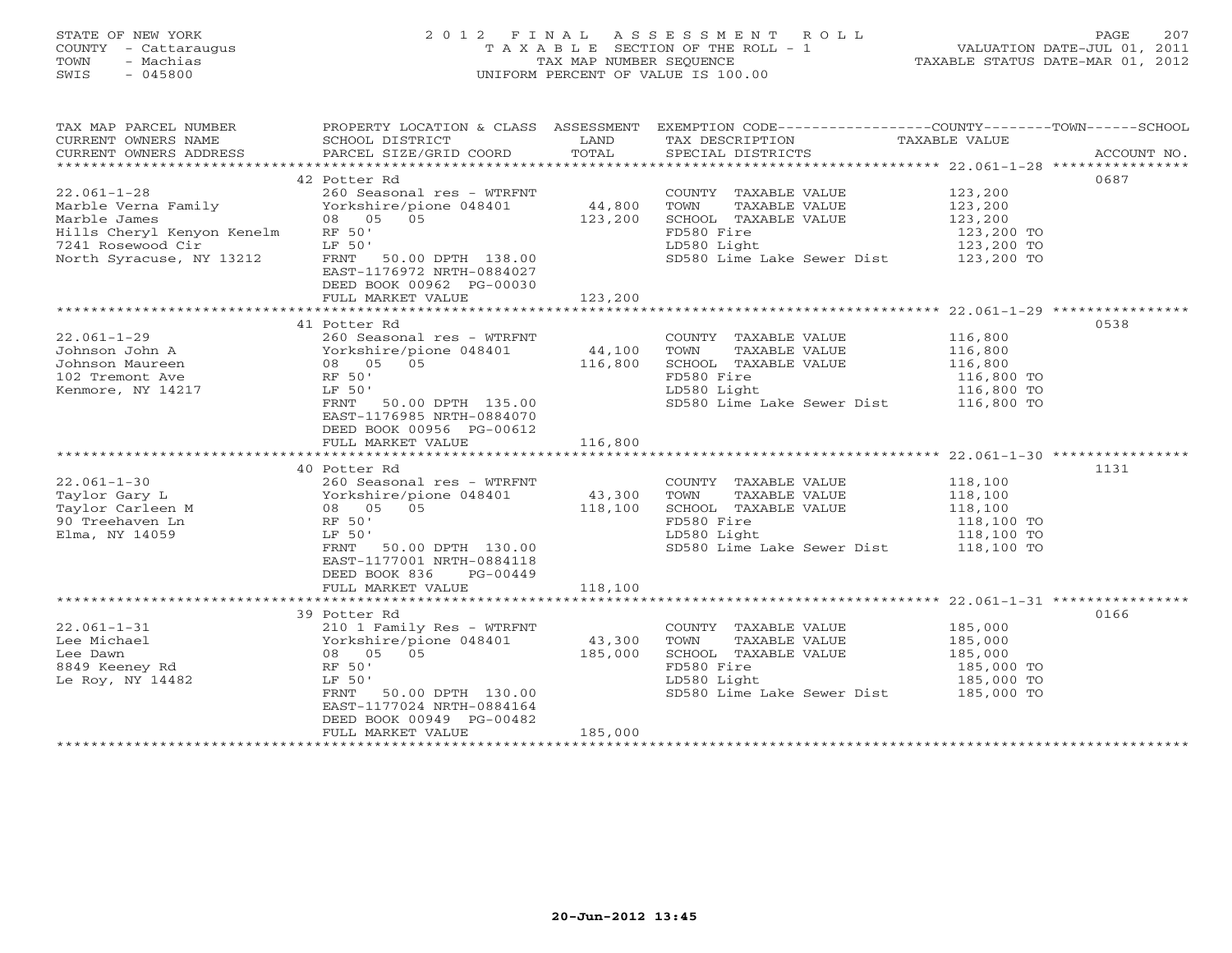# STATE OF NEW YORK 2 0 1 2 F I N A L A S S E S S M E N T R O L L PAGE 208 COUNTY - Cattaraugus T A X A B L E SECTION OF THE ROLL - 1 VALUATION DATE-JUL 01, 2011 TOWN - Machias TAX MAP NUMBER SEQUENCE TAXABLE STATUS DATE-MAR 01, 2012 SWIS - 045800 UNIFORM PERCENT OF VALUE IS 100.00UNIFORM PERCENT OF VALUE IS 100.00

| TAX MAP PARCEL NUMBER<br>CURRENT OWNERS NAME<br>CURRENT OWNERS ADDRESS                                             | SCHOOL DISTRICT<br>PARCEL SIZE/GRID COORD                                                                                                                                                                                                       | LAND<br>TOTAL     | PROPERTY LOCATION & CLASS ASSESSMENT EXEMPTION CODE---------------COUNTY-------TOWN-----SCHOOL<br>TAX DESCRIPTION TAXABLE VALUE SPECIAL DISTRICTS                     |                                                                                                                  | ACCOUNT NO.              |
|--------------------------------------------------------------------------------------------------------------------|-------------------------------------------------------------------------------------------------------------------------------------------------------------------------------------------------------------------------------------------------|-------------------|-----------------------------------------------------------------------------------------------------------------------------------------------------------------------|------------------------------------------------------------------------------------------------------------------|--------------------------|
|                                                                                                                    | Potter Rd                                                                                                                                                                                                                                       |                   |                                                                                                                                                                       |                                                                                                                  | 0972                     |
| $22.061 - 1 - 32.1$<br>Lee Michael J<br>Lee Dawn E<br>8849 Keeney Rd<br>Leroy, NY 14482                            | 312 Vac w/imprv - WTRFNT<br>Yorkshire/pione 048401<br>08 05 05<br>RF 36'<br>LF 31'                                                                                                                                                              | 5,000<br>8,400    | COUNTY TAXABLE VALUE<br>TAXABLE VALUE<br>TOWN<br>SCHOOL TAXABLE VALUE<br>FD580 Fire<br>LD580 Light                                                                    | 8,400<br>8,400<br>8,400<br>8,400 TO<br>8,400 TO                                                                  |                          |
|                                                                                                                    | FRNT 31.00 DPTH 120.00<br>EAST-1177040 NRTH-0884206<br>DEED BOOK 2253 PG-9003<br>FULL MARKET VALUE                                                                                                                                              | 8,400             | SD580 Lime Lake Sewer Dist 8,400 TO                                                                                                                                   |                                                                                                                  |                          |
|                                                                                                                    |                                                                                                                                                                                                                                                 |                   |                                                                                                                                                                       |                                                                                                                  |                          |
| $22.061 - 1 - 32.2$<br>Rupiec Barbara<br><sup>1006</sup> Harlam Rd<br>4296 Harlem Rd<br>Snyder, NY 14226           | 37 Potter Rd<br>260 Seasonal res - WTRFNT<br>Yorkshire/pione 048401<br>08 05 05<br>RF 78'<br>LF 44'<br>FRNT<br>44.00 DPTH 126.00<br>BANK<br>017<br>EAST-1177060 NRTH-0884249<br>DEED BOOK 12244 PG-7001                                         | 40,200<br>105,000 | COUNTY TAXABLE VALUE<br>TOWN<br>TAXABLE VALUE<br>SCHOOL TAXABLE VALUE<br>FD580 Fire<br>LD580 Light<br>SD580 Lime Lake Sewer Dist 105,000 TO                           | 105,000<br>105,000<br>105,000<br>105,000 TO<br>105,000 TO                                                        | 2054                     |
|                                                                                                                    | FULL MARKET VALUE                                                                                                                                                                                                                               | 105,000           |                                                                                                                                                                       |                                                                                                                  |                          |
|                                                                                                                    |                                                                                                                                                                                                                                                 |                   |                                                                                                                                                                       |                                                                                                                  |                          |
|                                                                                                                    | 35 Potter Rd                                                                                                                                                                                                                                    |                   |                                                                                                                                                                       |                                                                                                                  | 0470                     |
| $22.061 - 1 - 33$<br>Modica John R<br>Modica Donna M<br>71 Truesdale Blvd<br>Buffalo, NY 14223                     | 210 1 Family Res - WTRFNT<br>210 Traming Nes - WINTNI<br>Yorkshire/pione 048401 58,800 SR STAR<br>08 05 05 109,100 COUNTY<br>08 05 05<br>RF 132'<br>LF 110'<br>FRNT 110.00 DPTH 126.00<br>EAST-1177071 NRTH-0884341<br>DEED BOOK 00919 PG-00336 |                   | CVET $C/T$ 41131<br>41834<br>109,100 COUNTY TAXABLE VALUE<br>TAXABLE VALUE<br>TOWN<br>SCHOOL TAXABLE VALUE<br>FD580 Fire<br>LD580 Light<br>SD580 Lime Lake Sewer Dist | 20,000<br>20,000<br>$\sim$ 0<br>$\Omega$<br>89,100<br>89,100<br>46,900<br>109,100 TO<br>109,100 TO<br>109,100 TO | $\overline{0}$<br>62,200 |
|                                                                                                                    | FULL MARKET VALUE                                                                                                                                                                                                                               | 109,100           |                                                                                                                                                                       |                                                                                                                  |                          |
|                                                                                                                    | 33 Potter Rd                                                                                                                                                                                                                                    |                   |                                                                                                                                                                       |                                                                                                                  | 0704                     |
| $22.061 - 1 - 34$<br>McCarthy (L/U) Edward J<br>McCarthy (L/U) Marjorie<br>125 Fairelm Ln<br>Cheektowaga, NY 14227 | 210 1 Family Res - WTRFNT<br>Yorkshire/pione 048401<br>08 05 05<br>RF 79.5'<br>LF 150'<br>FRNT 150.00 DPTH 228.00<br>EAST-1176987 NRTH-0884433<br>DEED BOOK 1964<br>PG-3001                                                                     | 77,500<br>175,200 | COUNTY TAXABLE VALUE<br>TOWN<br>TAXABLE VALUE<br>SCHOOL TAXABLE VALUE<br>FD580 Fire<br>LD580 Light<br>SD580 Lime Lake Sewer Dist 175,200 TO                           | 175,200<br>175,200<br>175,200<br>175,200 TO<br>175,200 TO                                                        |                          |
|                                                                                                                    | FULL MARKET VALUE                                                                                                                                                                                                                               | 175,200           |                                                                                                                                                                       |                                                                                                                  |                          |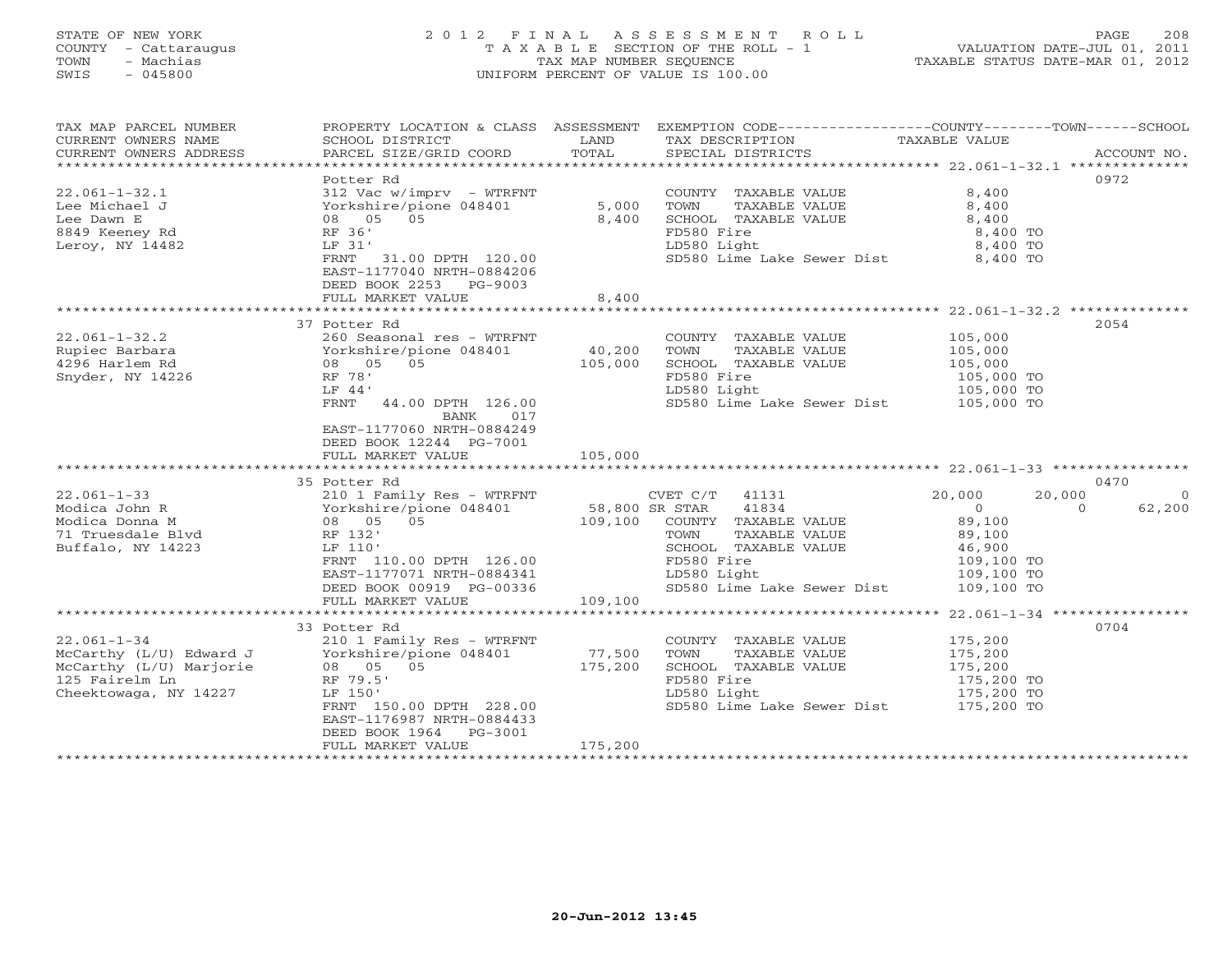#### STATE OF NEW YORK 20 2 0 1 2 F I N A L A S S E S S M E N T R O L L PAGE 209 COUNTY - Cattaraugus T A X A B L E SECTION OF THE ROLL - 1 VALUATION DATE-JUL 01, 2011 TOWN - Machias TAX MAP NUMBER SEQUENCE TAX AND TAXABLE STATUS DATE-MAR 01, 2012<br>TRIS - 045800 SWIS - 045800 UNIFORM PERCENT OF VALUE IS 100.00

| TAX MAP PARCEL NUMBER<br>CURRENT OWNERS NAME<br>CURRENT OWNERS ADDRESS                                                   | SCHOOL DISTRICT<br>PARCEL SIZE/GRID COORD                                                                                                                                                                          | LAND<br>TOTAL                | PROPERTY LOCATION & CLASS ASSESSMENT EXEMPTION CODE----------------COUNTY-------TOWN------SCHOOL<br>TAX DESCRIPTION<br>SPECIAL DISTRICTS                      | TAXABLE VALUE                                                        | ACCOUNT NO.                |
|--------------------------------------------------------------------------------------------------------------------------|--------------------------------------------------------------------------------------------------------------------------------------------------------------------------------------------------------------------|------------------------------|---------------------------------------------------------------------------------------------------------------------------------------------------------------|----------------------------------------------------------------------|----------------------------|
| $22.061 - 1 - 35$<br>Bork Frank E III<br>Bork Frank E III<br>Bork Sheila<br>31 Potter Rd<br>Machias, NY 14101            | 32 Potter Rd<br>210 1 Family Res - WTRFNT<br>Yorkshire/pione 048401<br>08 05 05<br>RF 30'<br>LF 40'<br>FRNT 40.00 DPTH 228.00<br>EAST-1176999 NRTH-0884515<br>DEED BOOK 14769 PG-6001<br>FULL MARKET VALUE         | 46,200<br>199,600<br>199,600 | COUNTY TAXABLE VALUE<br>TAXABLE VALUE<br>TOWN<br>SCHOOL TAXABLE VALUE<br>FD580 Fire<br>LD580 Light<br>SD580 Lime Lake Sewer Dist 199,600 TO                   | 199,600<br>199,600<br>199,600<br>199,600 TO<br>199,600 TO            | 0601                       |
|                                                                                                                          |                                                                                                                                                                                                                    |                              |                                                                                                                                                               |                                                                      |                            |
| 22.061-1-36<br>Bork Frank E III<br>Bork Sheila<br>31 Potter Rd RF 30'<br>RF 30'<br>RF 30'<br>RF 30'<br>Machias, NY 14101 | 31 Potter Rd<br>LF 49'<br>FRNT 49.00 DPTH 230.00<br>IST 1175005 NRTH-0884552<br>DEED BOOK 816<br>PG-00659<br>FULL MARKET VALUE 184,100                                                                             |                              | RES STAR 41854<br>COUNTY TAXABLE VALUE<br>TOWN<br>TAXABLE VALUE<br>SCHOOL TAXABLE VALUE<br>FD580 Fire<br>LD580 Light<br>SD580 Lime Lake Sewer Dist 184,100 TO | $\circ$<br>184,100<br>184,100<br>154,100<br>184,100 TO<br>184,100 TO | 0274<br>30,000<br>$\Omega$ |
|                                                                                                                          |                                                                                                                                                                                                                    |                              |                                                                                                                                                               |                                                                      |                            |
| West Seneca, NY 14224                                                                                                    | 30 Potter Rd<br>260 Seasonal res - WTRFNT<br>LF 48'<br>FRNT 48.00 DPTH 240.00<br>EAST-1177015 NRTH-0884591<br>DEED BOOK 7406 PG-3001<br>FULL MARKET VALUE                                                          | 50,600<br>120,800<br>120,800 | COUNTY TAXABLE VALUE<br>TOWN<br>TAXABLE VALUE<br>SCHOOL TAXABLE VALUE<br>FD580 Fire<br>LD580 Light<br>SD580 Lime Lake Sewer Dist 120,800 TO                   | 120,800<br>120,800<br>120,800<br>120,800 TO<br>120,800 TO            | 0179                       |
|                                                                                                                          |                                                                                                                                                                                                                    |                              |                                                                                                                                                               |                                                                      |                            |
| $22.061 - 1 - 38.1$<br>Ott Phyllis<br>Tepas Judith A<br>133 Orchard Pl Apt 227<br>Lackawanna, NY 14218                   | Potter Rd<br>311 Res vac land - WTRFNT<br>Yorkshire/pione 048401 54,800<br>08 05<br>0.5<br>RF 40'<br>LF 55'<br>FRNT 55.00 DPTH 238.00<br>EAST-1177056 NRTH-0884674<br>DEED BOOK 14364 PG-2001<br>FULL MARKET VALUE | 54,800<br>54,800             | COUNTY TAXABLE VALUE<br>TOWN<br>TAXABLE VALUE<br>SCHOOL TAXABLE VALUE<br>FD580 Fire<br>LD580 Light<br>SD580 Lime Lake Sewer Dist 54,800 TO                    | 54,800<br>54,800<br>54,800<br>54,800 TO<br>54,800 TO                 | 0928                       |
|                                                                                                                          |                                                                                                                                                                                                                    |                              |                                                                                                                                                               |                                                                      |                            |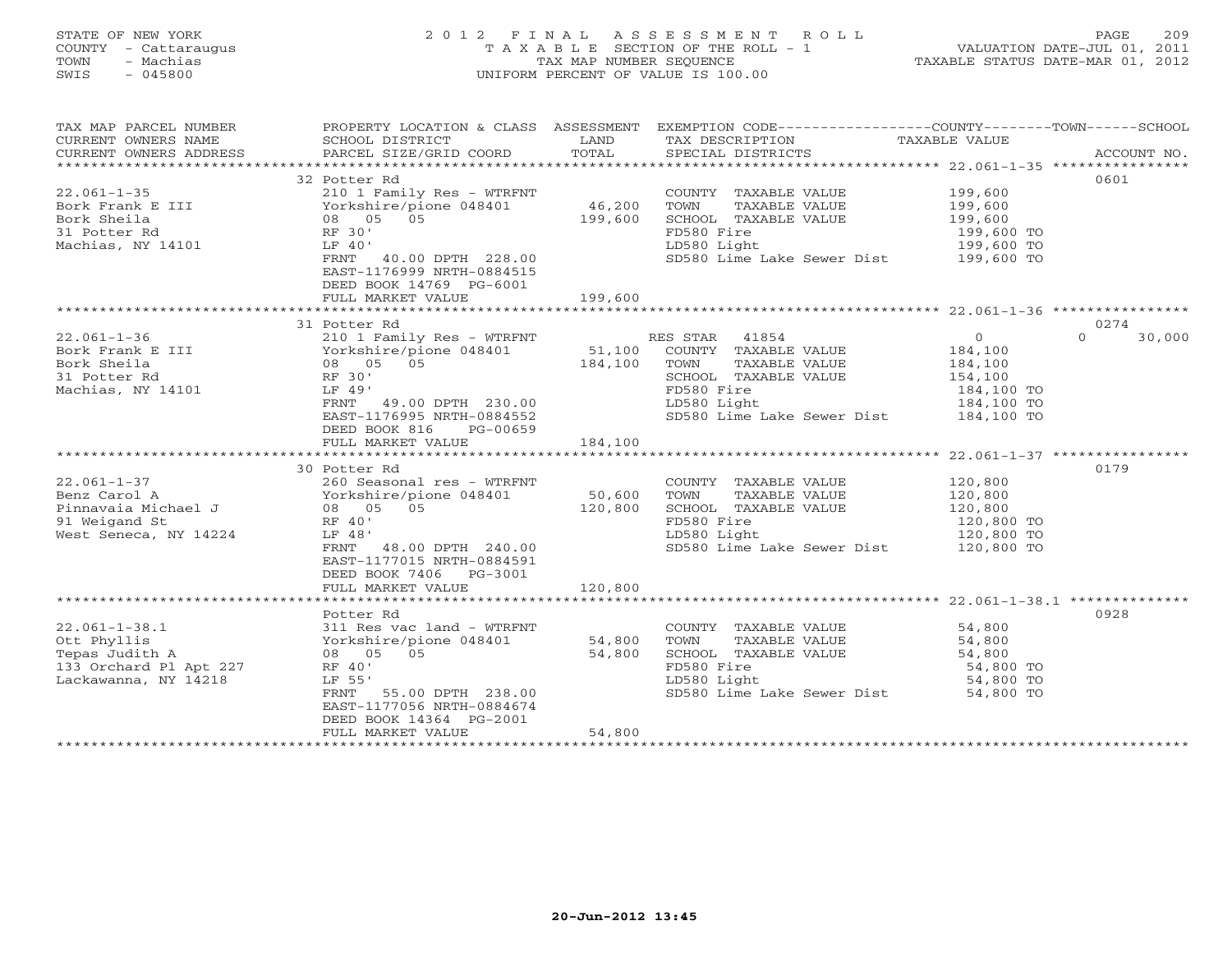### STATE OF NEW YORK 2 0 1 2 F I N A L A S S E S S M E N T R O L L PAGE 210 COUNTY - Cattaraugus T A X A B L E SECTION OF THE ROLL - 1 VALUATION DATE-JUL 01, 2011 TOWN - Machias TAX MAP NUMBER SEQUENCE TAXABLE STATUS DATE-MAR 01, 2012 SWIS - 045800 UNIFORM PERCENT OF VALUE IS 100.00UNIFORM PERCENT OF VALUE IS 100.00

| TAX MAP PARCEL NUMBER<br>$\begin{array}{c cccccc} \text{CURRENT} & \text{WUPBEN} & \text{NUPBEN} & \text{NUPBEN} & \text{NUPBIN} & \text{NUPBIN} & \text{NUPBIN} & \text{NUPBIN} & \text{NUPBIN} & \text{NUPBIN} & \text{NUPBIN} & \text{NUPBIN} & \text{NUPBIN} & \text{NUPBIN} & \text{NUPBIN} & \text{NUPBIN} & \text{NUPBIN} & \text{NUPBIN} & \text{NUPBIN} & \text{NUPBIN} & \text{NUPBIN} & \text{NUPBIN} & \text{NUPBIN} & \text{$ | PROPERTY LOCATION & CLASS ASSESSMENT EXEMPTION CODE----------------COUNTY-------TOWN------SCHOOL |        |                                                                                                                                                                                                                                                                              |                                                                                   |
|--------------------------------------------------------------------------------------------------------------------------------------------------------------------------------------------------------------------------------------------------------------------------------------------------------------------------------------------------------------------------------------------------------------------------------------------|--------------------------------------------------------------------------------------------------|--------|------------------------------------------------------------------------------------------------------------------------------------------------------------------------------------------------------------------------------------------------------------------------------|-----------------------------------------------------------------------------------|
|                                                                                                                                                                                                                                                                                                                                                                                                                                            |                                                                                                  |        |                                                                                                                                                                                                                                                                              |                                                                                   |
|                                                                                                                                                                                                                                                                                                                                                                                                                                            | 29 Potter Rd                                                                                     |        |                                                                                                                                                                                                                                                                              | 1619                                                                              |
|                                                                                                                                                                                                                                                                                                                                                                                                                                            |                                                                                                  |        |                                                                                                                                                                                                                                                                              | $\overline{0}$<br>$\begin{array}{c}\n 0 \\  0 \\  31,200 \\  62,200\n\end{array}$ |
|                                                                                                                                                                                                                                                                                                                                                                                                                                            |                                                                                                  |        |                                                                                                                                                                                                                                                                              |                                                                                   |
|                                                                                                                                                                                                                                                                                                                                                                                                                                            |                                                                                                  |        |                                                                                                                                                                                                                                                                              |                                                                                   |
|                                                                                                                                                                                                                                                                                                                                                                                                                                            |                                                                                                  |        |                                                                                                                                                                                                                                                                              |                                                                                   |
|                                                                                                                                                                                                                                                                                                                                                                                                                                            |                                                                                                  |        |                                                                                                                                                                                                                                                                              |                                                                                   |
|                                                                                                                                                                                                                                                                                                                                                                                                                                            |                                                                                                  |        |                                                                                                                                                                                                                                                                              |                                                                                   |
|                                                                                                                                                                                                                                                                                                                                                                                                                                            |                                                                                                  |        |                                                                                                                                                                                                                                                                              |                                                                                   |
|                                                                                                                                                                                                                                                                                                                                                                                                                                            |                                                                                                  |        |                                                                                                                                                                                                                                                                              |                                                                                   |
|                                                                                                                                                                                                                                                                                                                                                                                                                                            |                                                                                                  |        |                                                                                                                                                                                                                                                                              |                                                                                   |
|                                                                                                                                                                                                                                                                                                                                                                                                                                            | 27 Potter Rd                                                                                     |        |                                                                                                                                                                                                                                                                              | 0813                                                                              |
|                                                                                                                                                                                                                                                                                                                                                                                                                                            |                                                                                                  |        |                                                                                                                                                                                                                                                                              |                                                                                   |
|                                                                                                                                                                                                                                                                                                                                                                                                                                            |                                                                                                  |        | COUNTY TAXABLE VALUE $135,600$<br>TOWN TAXABLE VALUE $135,600$<br>SCHOOL TAXABLE VALUE $135,600$<br>FD580 Fire $135,600$ TO                                                                                                                                                  |                                                                                   |
|                                                                                                                                                                                                                                                                                                                                                                                                                                            |                                                                                                  |        |                                                                                                                                                                                                                                                                              |                                                                                   |
|                                                                                                                                                                                                                                                                                                                                                                                                                                            |                                                                                                  |        |                                                                                                                                                                                                                                                                              |                                                                                   |
|                                                                                                                                                                                                                                                                                                                                                                                                                                            | RF 50'<br>LF 170'<br>FRNT 170.00 DPTH 224.00                                                     |        | FD580 Fire 135,600 TO<br>LD580 Light 135,600 TO<br>SD580 Lime Lake Sewer Dist 135,600 TO                                                                                                                                                                                     |                                                                                   |
|                                                                                                                                                                                                                                                                                                                                                                                                                                            |                                                                                                  |        |                                                                                                                                                                                                                                                                              |                                                                                   |
|                                                                                                                                                                                                                                                                                                                                                                                                                                            | EAST-1177099 NRTH-0884715<br>DEED BOOK 14364 PG-2001                                             |        |                                                                                                                                                                                                                                                                              |                                                                                   |
|                                                                                                                                                                                                                                                                                                                                                                                                                                            |                                                                                                  |        |                                                                                                                                                                                                                                                                              |                                                                                   |
|                                                                                                                                                                                                                                                                                                                                                                                                                                            |                                                                                                  |        |                                                                                                                                                                                                                                                                              |                                                                                   |
|                                                                                                                                                                                                                                                                                                                                                                                                                                            | 25 Potter Rd                                                                                     |        |                                                                                                                                                                                                                                                                              | 0564                                                                              |
|                                                                                                                                                                                                                                                                                                                                                                                                                                            | 260 Seasonal res - WTRFNT                                                                        |        | COUNTY TAXABLE VALUE 146,900<br>TOWN TAXABLE VALUE 146,900<br>SCHOOL TAXABLE VALUE 146,900<br>FD580 Fire 146,900 TO<br>LD580 Light 146,900 TO<br>SD580 Lime Lake Sewer Dist 146,900 TO<br>SD580 Lime Lake Sewer Dist 146,900 TO                                              |                                                                                   |
| $\begin{array}{lllllllllll} 22.061\hbox{--}1\hbox{--}40 & 260\hbox{ Seasonal res}\,-\hbox{WTRFNT} \\ \text{Burow Nancy A} & Yorkshire/pione 048401 & 68,300 \\ 464\hbox{Springville Ave} & 08 & 05 & 05 & 146,900 \\ \text{Eggertsville, NY 14226} & \hbox{RF 100'} & & & & & \end{array}$                                                                                                                                                 |                                                                                                  |        |                                                                                                                                                                                                                                                                              |                                                                                   |
|                                                                                                                                                                                                                                                                                                                                                                                                                                            |                                                                                                  |        |                                                                                                                                                                                                                                                                              |                                                                                   |
|                                                                                                                                                                                                                                                                                                                                                                                                                                            |                                                                                                  |        |                                                                                                                                                                                                                                                                              |                                                                                   |
|                                                                                                                                                                                                                                                                                                                                                                                                                                            |                                                                                                  |        |                                                                                                                                                                                                                                                                              |                                                                                   |
|                                                                                                                                                                                                                                                                                                                                                                                                                                            | KF 100<br>LF 102<br>FRNT 102.00 DPTH 202.90                                                      |        |                                                                                                                                                                                                                                                                              |                                                                                   |
|                                                                                                                                                                                                                                                                                                                                                                                                                                            | EAST-1177293 NRTH-0884731                                                                        |        |                                                                                                                                                                                                                                                                              |                                                                                   |
|                                                                                                                                                                                                                                                                                                                                                                                                                                            | DEED BOOK 905 PG-00934                                                                           |        |                                                                                                                                                                                                                                                                              |                                                                                   |
|                                                                                                                                                                                                                                                                                                                                                                                                                                            | FULL MARKET VALUE 146,900                                                                        |        |                                                                                                                                                                                                                                                                              |                                                                                   |
|                                                                                                                                                                                                                                                                                                                                                                                                                                            |                                                                                                  |        |                                                                                                                                                                                                                                                                              |                                                                                   |
|                                                                                                                                                                                                                                                                                                                                                                                                                                            | 24 Potter Rd                                                                                     |        |                                                                                                                                                                                                                                                                              | 0568                                                                              |
| $22.061 - 1 - 41$                                                                                                                                                                                                                                                                                                                                                                                                                          | 260 Seasonal res - WTRFNT                                                                        |        | COUNTY TAXABLE VALUE 84,300                                                                                                                                                                                                                                                  |                                                                                   |
|                                                                                                                                                                                                                                                                                                                                                                                                                                            |                                                                                                  |        |                                                                                                                                                                                                                                                                              |                                                                                   |
|                                                                                                                                                                                                                                                                                                                                                                                                                                            |                                                                                                  |        |                                                                                                                                                                                                                                                                              |                                                                                   |
| 22.061-1-41<br>$260$ Seasonal res - WTRFNT<br>Bertolotti Henry Yorkshire/pione 048401<br>$44,100$<br>Bertolotti Rosemary 08 05 05 84,300<br>434 W Main St<br>Le 50<br>Lockhaven, PA 17745<br>Le 50<br>FRNT 50.00 DPTH 135.00                                                                                                                                                                                                               |                                                                                                  |        | COUNTY TAABLE VALUE<br>TOWN TAXABLE VALUE<br>SCHOOL TAXABLE VALUE<br>FD580 Fire<br>LD580 Light<br>LD580 Light<br>CALUE<br>CALUE<br>CALUE<br>CALUE<br>CALUE<br>CALUE<br>CALUE<br>CALUE<br>CALUE<br>CALUE<br>CALUE<br>CALUE<br>CALUE<br>CALUE<br>CALUE<br>CALUE<br>CALUE<br>CA |                                                                                   |
|                                                                                                                                                                                                                                                                                                                                                                                                                                            |                                                                                                  |        |                                                                                                                                                                                                                                                                              |                                                                                   |
|                                                                                                                                                                                                                                                                                                                                                                                                                                            | 50.00 DPTH 135.00<br>FRNT                                                                        |        | SD580 Lime Lake Sewer Dist 84,300 TO                                                                                                                                                                                                                                         |                                                                                   |
|                                                                                                                                                                                                                                                                                                                                                                                                                                            | EAST-1177320 NRTH-0884779                                                                        |        |                                                                                                                                                                                                                                                                              |                                                                                   |
|                                                                                                                                                                                                                                                                                                                                                                                                                                            | DEED BOOK 16596 PG-4001                                                                          |        |                                                                                                                                                                                                                                                                              |                                                                                   |
|                                                                                                                                                                                                                                                                                                                                                                                                                                            | FULL MARKET VALUE                                                                                | 84,300 |                                                                                                                                                                                                                                                                              |                                                                                   |
|                                                                                                                                                                                                                                                                                                                                                                                                                                            |                                                                                                  |        |                                                                                                                                                                                                                                                                              |                                                                                   |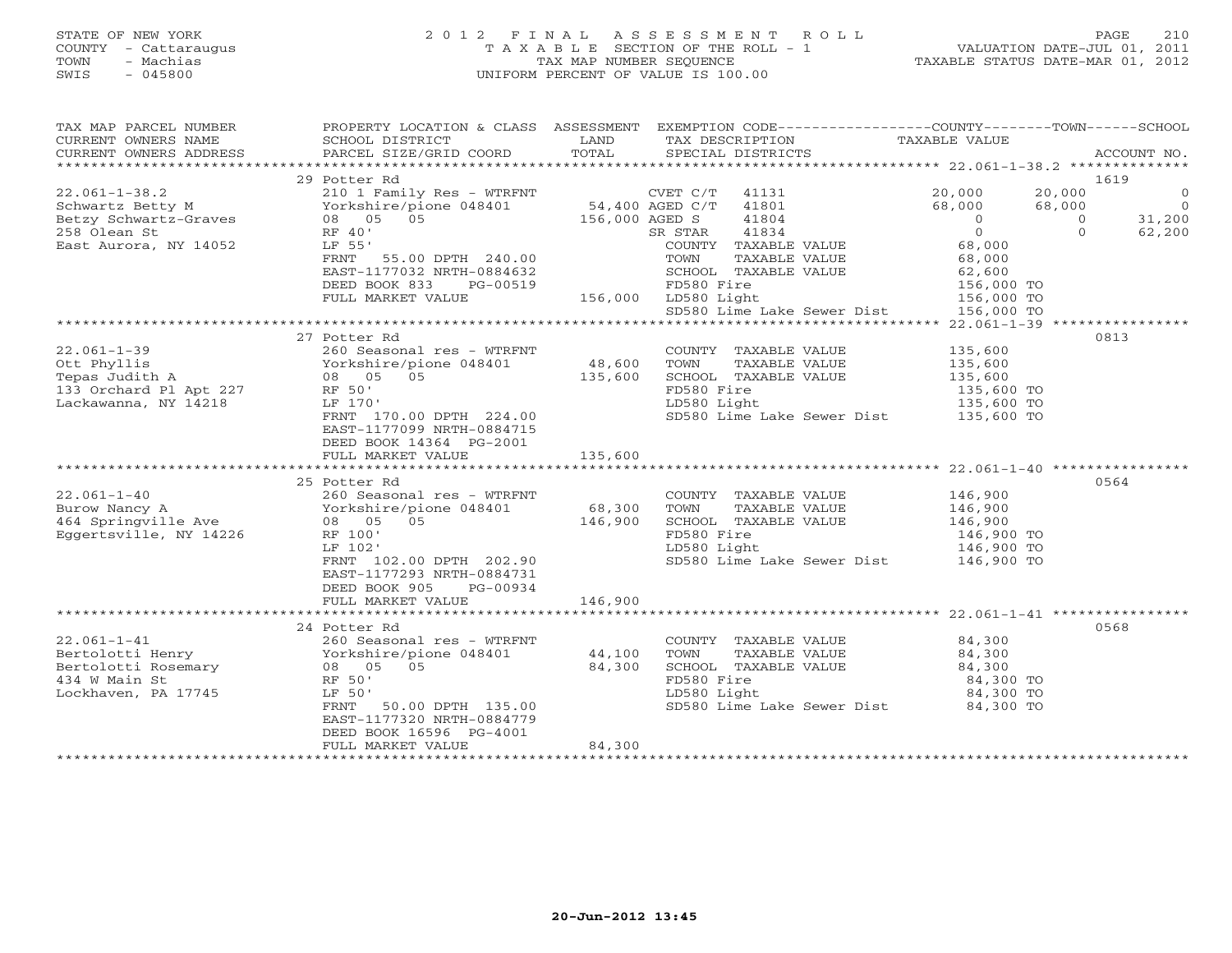# STATE OF NEW YORK 2 0 1 2 F I N A L A S S E S S M E N T R O L L PAGE 211 COUNTY - Cattaraugus T A X A B L E SECTION OF THE ROLL - 1 VALUATION DATE-JUL 01, 2011 TOWN - Machias TAX MAP NUMBER SEQUENCE TAXABLE STATUS DATE-MAR 01, 2012 SWIS - 045800 UNIFORM PERCENT OF VALUE IS 100.00UNIFORM PERCENT OF VALUE IS 100.00

| TAX MAP PARCEL NUMBER                                                                                                                                                                                              | PROPERTY LOCATION & CLASS ASSESSMENT EXEMPTION CODE---------------COUNTY-------TOWN------SCHOOL |                   |                                                                 |                          |      |
|--------------------------------------------------------------------------------------------------------------------------------------------------------------------------------------------------------------------|-------------------------------------------------------------------------------------------------|-------------------|-----------------------------------------------------------------|--------------------------|------|
| CURRENT OWNERS NAME                                                                                                                                                                                                | SCHOOL DISTRICT                                                                                 | LAND              | TAX DESCRIPTION                                                 | TAXABLE VALUE            |      |
|                                                                                                                                                                                                                    |                                                                                                 |                   |                                                                 |                          |      |
| - CURRENT OWNERS ADDRESS - PARCEL SIZE/GRID COORD - TOTAL - SPECIAL DISTRICTS - ACCOUNT NO.<br>- ARCEL SIZE/GRID COORD - TOTAL - SPECIAL DISTRICTS - AND ARCOUNT NO ACCOUNT NO ARCHA                               |                                                                                                 |                   |                                                                 |                          |      |
|                                                                                                                                                                                                                    | 23 Potter Rd                                                                                    |                   |                                                                 |                          | 0376 |
| $22.061 - 1 - 42$                                                                                                                                                                                                  | 260 Seasonal res - WTRFNT                                                                       |                   | COUNTY TAXABLE VALUE 144,300                                    |                          |      |
| Pratt David F                                                                                                                                                                                                      |                                                                                                 |                   | TOWN<br>TAXABLE VALUE                                           | 144,300                  |      |
| Pratt Linda R                                                                                                                                                                                                      | Yorkshire/pione 048401<br>08 05 05                                                              | 44,800<br>144,300 | SCHOOL TAXABLE VALUE                                            | 144,300                  |      |
|                                                                                                                                                                                                                    | RF 50'                                                                                          |                   | FD580 Fire                                                      |                          |      |
| 8662 Center St<br>Holland, NY 14080                                                                                                                                                                                | LF 50'                                                                                          |                   | LD580 Light                                                     | 144,300 TO<br>144,300 TO |      |
|                                                                                                                                                                                                                    | FRNT 50.00 DPTH 138.00                                                                          |                   | SD580 Lime Lake Sewer Dist 144,300 TO                           |                          |      |
|                                                                                                                                                                                                                    | EAST-1177232 NRTH-0884888                                                                       |                   |                                                                 |                          |      |
|                                                                                                                                                                                                                    | DEED BOOK 1031 PG-111                                                                           |                   |                                                                 |                          |      |
|                                                                                                                                                                                                                    |                                                                                                 |                   |                                                                 |                          |      |
|                                                                                                                                                                                                                    |                                                                                                 |                   |                                                                 |                          |      |
|                                                                                                                                                                                                                    | 22 Potter Rd                                                                                    |                   |                                                                 |                          | 0273 |
| $22.061 - 1 - 43$                                                                                                                                                                                                  | 260 Seasonal res - WTRFNT                                                                       |                   | COUNTY TAXABLE VALUE 159,500                                    |                          |      |
|                                                                                                                                                                                                                    |                                                                                                 | 52,100            | TAXABLE VALUE<br>TOWN                                           |                          |      |
|                                                                                                                                                                                                                    |                                                                                                 | 159,500           | SCHOOL TAXABLE VALUE                                            | 159,500<br>159,500       |      |
| 951 N Star Rd                                                                                                                                                                                                      | RF 50'                                                                                          |                   | FD580 Fire                                                      |                          |      |
| East Aurora, NY 14052                                                                                                                                                                                              | LF 50'                                                                                          |                   | LD580 Light                                                     | 159,500 TO<br>159,500 TO |      |
|                                                                                                                                                                                                                    |                                                                                                 |                   | SD580 Lime Lake Sewer Dist 159,500 TO                           |                          |      |
|                                                                                                                                                                                                                    | FRNT 50.00 DPTH 271.50                                                                          |                   |                                                                 |                          |      |
|                                                                                                                                                                                                                    | EAST-1177307 NRTH-0884905                                                                       |                   |                                                                 |                          |      |
|                                                                                                                                                                                                                    | DEED BOOK 3673 PG-7002                                                                          |                   |                                                                 |                          |      |
|                                                                                                                                                                                                                    | FULL MARKET VALUE                                                                               | 159,500           |                                                                 |                          |      |
|                                                                                                                                                                                                                    |                                                                                                 |                   |                                                                 |                          |      |
|                                                                                                                                                                                                                    | 21 Potter Rd                                                                                    |                   |                                                                 |                          | 0783 |
| $22.061 - 1 - 44$                                                                                                                                                                                                  | 260 Seasonal res - WTRFNT                                                                       |                   | COUNTY TAXABLE VALUE                                            | 152,000                  |      |
| xibil David<br>xibil David<br>xibil David<br>xibil David<br>xibil David<br>xibil David<br>xibil David<br>Xibil David<br>Xibil David<br>200 Xibil Preston Ct<br>RF 50'<br>RF 50'<br>RF 50'<br>200 05<br>200 152,000 |                                                                                                 |                   | TAXABLE VALUE<br>TOWN                                           | 152,000                  |      |
|                                                                                                                                                                                                                    |                                                                                                 |                   | SCHOOL TAXABLE VALUE                                            | 152,000<br>152,000 TO    |      |
|                                                                                                                                                                                                                    |                                                                                                 |                   | FD580 Fire                                                      |                          |      |
| Ashburn, VA 20147                                                                                                                                                                                                  | LF 50'                                                                                          |                   | LD580 Light 152,000 TO<br>SD580 Lime Lake Sewer Dist 152,000 TO |                          |      |
|                                                                                                                                                                                                                    | FRNT 50.00 DPTH 248.00                                                                          |                   |                                                                 |                          |      |
|                                                                                                                                                                                                                    | EAST-1177324 NRTH-0884952                                                                       |                   |                                                                 |                          |      |
|                                                                                                                                                                                                                    | DEED BOOK 00976 PG-00397                                                                        |                   |                                                                 |                          |      |
|                                                                                                                                                                                                                    | FULL MARKET VALUE                                                                               | 152,000           |                                                                 |                          |      |
|                                                                                                                                                                                                                    |                                                                                                 |                   |                                                                 |                          |      |
|                                                                                                                                                                                                                    | 20 Potter Rd                                                                                    |                   |                                                                 |                          | 0573 |
| $22.061 - 1 - 45$                                                                                                                                                                                                  |                                                                                                 |                   | COUNTY TAXABLE VALUE                                            | 108,400<br>108,400       |      |
| Kihl David P                                                                                                                                                                                                       | 260 Seasonal res - WTRFNT<br>Yorkshire/pione 048401 44,800<br>08 05 05 108,400<br>RF 50'        |                   | TOWN<br>TAXABLE VALUE                                           |                          |      |
| Kihl Susan J<br>43241 Preston Ct                                                                                                                                                                                   |                                                                                                 |                   | SCHOOL TAXABLE VALUE                                            | 108,400                  |      |
|                                                                                                                                                                                                                    |                                                                                                 |                   | FD580 Fire                                                      | 108,400 TO               |      |
| Ashburn, VA 20147                                                                                                                                                                                                  | LF 50'                                                                                          |                   | LD580 Light                                                     | 108,400 TO               |      |
|                                                                                                                                                                                                                    | FRNT 50.00 DPTH 138.00                                                                          |                   | SD580 Lime Lake Sewer Dist 108,400 TO                           |                          |      |
|                                                                                                                                                                                                                    | EAST-1177303 NRTH-0885020                                                                       |                   |                                                                 |                          |      |
|                                                                                                                                                                                                                    | DEED BOOK 11707 PG-4001                                                                         |                   |                                                                 |                          |      |
|                                                                                                                                                                                                                    | FULL MARKET VALUE                                                                               | 108,400           |                                                                 |                          |      |
|                                                                                                                                                                                                                    |                                                                                                 |                   |                                                                 |                          |      |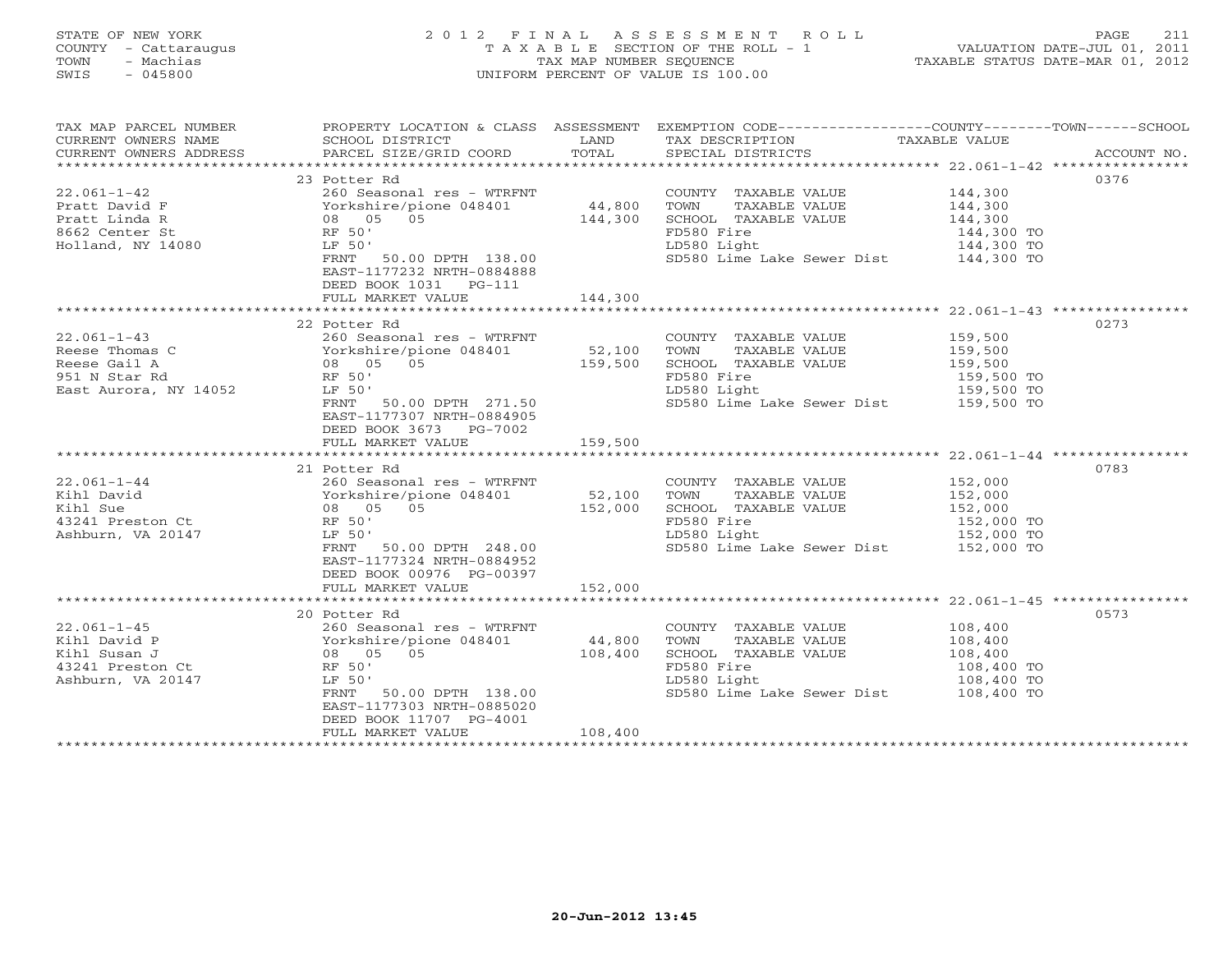# STATE OF NEW YORK 2 0 1 2 F I N A L A S S E S S M E N T R O L L PAGE 212 COUNTY - Cattaraugus T A X A B L E SECTION OF THE ROLL - 1 VALUATION DATE-JUL 01, 2011 TOWN - Machias TAX MAP NUMBER SEQUENCE TAXABLE STATUS DATE-MAR 01, 2012 SWIS - 045800 UNIFORM PERCENT OF VALUE IS 100.00UNIFORM PERCENT OF VALUE IS 100.00

| TAX MAP PARCEL NUMBER<br>CURRENT OWNERS NAME<br>CURRENT OWNERS ADDRESS | SCHOOL DISTRICT<br>PARCEL SIZE/GRID COORD                                                                                        | LAND<br>TOTAL | TAX DESCRIPTION<br>SPECIAL DISTRICTS                                               | PROPERTY LOCATION & CLASS ASSESSMENT EXEMPTION CODE---------------COUNTY-------TOWN------SCHOOL<br>TAXABLE VALUE<br>ACCOUNT NO. |
|------------------------------------------------------------------------|----------------------------------------------------------------------------------------------------------------------------------|---------------|------------------------------------------------------------------------------------|---------------------------------------------------------------------------------------------------------------------------------|
|                                                                        |                                                                                                                                  |               |                                                                                    |                                                                                                                                 |
|                                                                        | 18 Potter Rd                                                                                                                     |               |                                                                                    | 0047                                                                                                                            |
| $22.061 - 1 - 47$                                                      | 210 1 Family Res - WTRFNT<br>Yorkshire/pione 048401 47,300<br>08 05 05 166,100                                                   |               | COUNTY TAXABLE VALUE                                                               | 166,100                                                                                                                         |
| Kennedy Douglas<br>18 Potter Rd                                        |                                                                                                                                  |               | TOWN<br>TAXABLE VALUE                                                              | 166,100                                                                                                                         |
|                                                                        |                                                                                                                                  |               | SCHOOL TAXABLE VALUE 166,100                                                       |                                                                                                                                 |
| Machias, NY 14101                                                      | RF 50'                                                                                                                           |               | FD580 Fire                                                                         | 166,100 TO                                                                                                                      |
|                                                                        | LF 52'                                                                                                                           |               | LD580 Light                                                                        | 166,100 TO                                                                                                                      |
|                                                                        | 52.00 DPTH 150.00<br>FRNT<br>EAST-1177348 NRTH-0885111                                                                           |               | SD580 Lime Lake Sewer Dist 166,100 TO                                              |                                                                                                                                 |
|                                                                        | DEED BOOK 4025 PG-2001                                                                                                           |               |                                                                                    |                                                                                                                                 |
|                                                                        | FULL MARKET VALUE                                                                                                                | 166,100       |                                                                                    |                                                                                                                                 |
|                                                                        |                                                                                                                                  |               |                                                                                    |                                                                                                                                 |
|                                                                        | 49A Potter Rd                                                                                                                    |               |                                                                                    | 0736                                                                                                                            |
| $22.069 - 1 - 1$                                                       | 220 2 Family Res                                                                                                                 |               | COUNTY TAXABLE VALUE 58,200                                                        |                                                                                                                                 |
| Ronan Thomas J                                                         |                                                                                                                                  |               |                                                                                    |                                                                                                                                 |
| 3041 S Breeze Rd                                                       |                                                                                                                                  |               |                                                                                    |                                                                                                                                 |
| Delevan, NY 14042                                                      |                                                                                                                                  |               | FD580 Fire                                                                         | 58,200 TO<br>58,200 TO                                                                                                          |
|                                                                        |                                                                                                                                  |               | LD580 Light                                                                        |                                                                                                                                 |
|                                                                        | FRNT 126.90 DPTH 164.00<br>EAST-1177303 NRTH-0883851<br>DEED BOOK 3121 PG-8001<br>FULL MARKET VALUE 58,200                       |               | SD580 Lime Lake Sewer Dist 58,200 TO                                               |                                                                                                                                 |
|                                                                        |                                                                                                                                  |               |                                                                                    |                                                                                                                                 |
|                                                                        |                                                                                                                                  |               |                                                                                    | 0541                                                                                                                            |
|                                                                        |                                                                                                                                  |               | COUNTY TAXABLE VALUE 23,400                                                        |                                                                                                                                 |
|                                                                        |                                                                                                                                  |               | TAXABLE VALUE 23,400<br>TOWN                                                       |                                                                                                                                 |
|                                                                        |                                                                                                                                  |               | SCHOOL TAXABLE VALUE                                                               | 23,400                                                                                                                          |
|                                                                        |                                                                                                                                  |               | BLE VALUE<br>FD580 Fire                                                            |                                                                                                                                 |
|                                                                        |                                                                                                                                  |               | LD580 Light                                                                        | 23,400 TO<br>23,400 TO                                                                                                          |
|                                                                        |                                                                                                                                  |               | SD580 Lime Lake Sewer Dist 23,400 TO                                               |                                                                                                                                 |
|                                                                        | 08 05 05 05 23,400<br>FRNT 98.00 DPTH 160.30<br>EAST-1177318 NRTH-0883603<br>DEED BOOK 14210 PG-3002<br>FULL MARKET VALUE 23,400 |               |                                                                                    |                                                                                                                                 |
|                                                                        |                                                                                                                                  |               |                                                                                    |                                                                                                                                 |
|                                                                        | Potter Rd                                                                                                                        |               |                                                                                    | 1912                                                                                                                            |
| $22.069 - 1 - 2.2$                                                     | 312 Vac w/imprv                                                                                                                  |               | COUNTY TAXABLE VALUE 45,800                                                        |                                                                                                                                 |
| Burton Paul R                                                          | Yorkshire/pione 048401 500                                                                                                       |               | TOWN<br>TAXABLE VALUE                                                              | $\frac{15}{15}$ , 800                                                                                                           |
| 312 Vao<br>Yorksh:<br>7&8<br>FRNT<br>Edwards Linda R                   | 05 05                                                                                                                            | 45,800        | SCHOOL TAXABLE VALUE $45,800$<br>FD580 Fire $45,800$ TO<br>LD580 Light $45,800$ TO |                                                                                                                                 |
| 50 Potter Rd                                                           | FRNT 92.00 DPTH 164.90                                                                                                           |               |                                                                                    |                                                                                                                                 |
| Machias, NY 14101                                                      | EAST-1177323 NRTH-0883746                                                                                                        |               |                                                                                    |                                                                                                                                 |
|                                                                        | DEED BOOK 00996 PG-01127                                                                                                         |               | SD580 Lime Lake Sewer Dist 45,800 TO                                               |                                                                                                                                 |
|                                                                        | FULL MARKET VALUE                                                                                                                | 45,800        |                                                                                    |                                                                                                                                 |
|                                                                        | Potter Rd                                                                                                                        |               |                                                                                    | 1511                                                                                                                            |
| $22.069 - 1 - 2.3$                                                     |                                                                                                                                  |               |                                                                                    | 8,000                                                                                                                           |
| Kersch Aaron                                                           |                                                                                                                                  |               | TOWN<br>TAXABLE VALUE                                                              | 8,000                                                                                                                           |
| 5914 Java Lake Rd                                                      | 311 Res vac land<br>Yorkshire/pione 048401 8,000<br>07 05 05 8,000                                                               |               | SCHOOL TAXABLE VALUE                                                               | 8,000                                                                                                                           |
| Arcade, NY 14009                                                       | FRNT 50.00 DPTH 158.00                                                                                                           |               | FD580 Fire                                                                         | 8,000 TO                                                                                                                        |
|                                                                        | EAST-0528954 NRTH-0883636                                                                                                        |               | LD580 Light                                                                        | 8,000 TO                                                                                                                        |
|                                                                        | DEED BOOK 15362 PG-6003                                                                                                          |               | sp580 Lime Lake Sewer Dist 8,000 TO                                                |                                                                                                                                 |
|                                                                        | FULL MARKET VALUE                                                                                                                | 8,000         |                                                                                    |                                                                                                                                 |
|                                                                        |                                                                                                                                  |               |                                                                                    | ******************************                                                                                                  |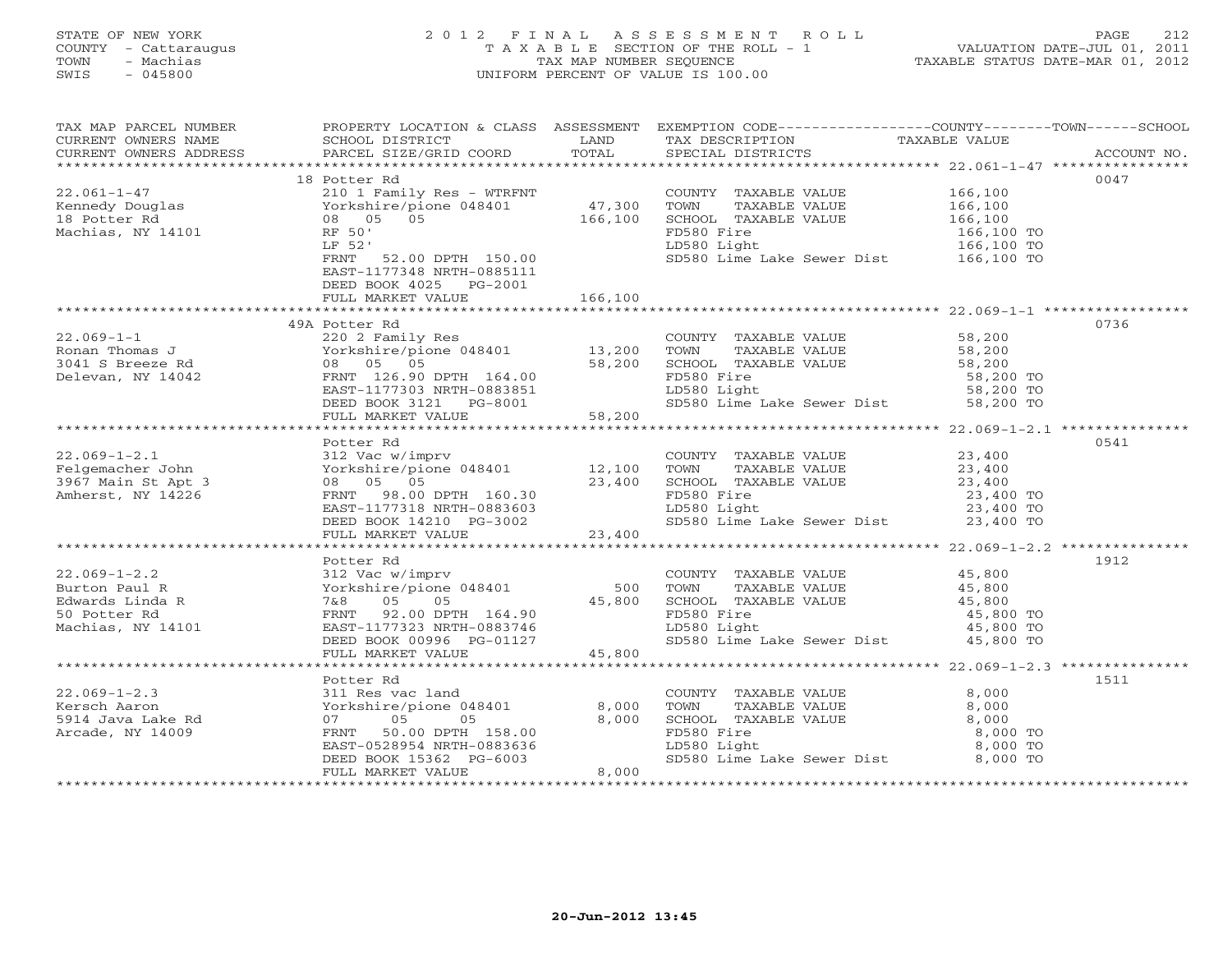# STATE OF NEW YORK 2 0 1 2 F I N A L A S S E S S M E N T R O L L PAGE 213 COUNTY - Cattaraugus T A X A B L E SECTION OF THE ROLL - 1 VALUATION DATE-JUL 01, 2011 TOWN - Machias TAX MAP NUMBER SEQUENCE TAXABLE STATUS DATE-MAR 01, 2012 SWIS - 045800 UNIFORM PERCENT OF VALUE IS 100.00

| TAX MAP PARCEL NUMBER<br>CURRENT OWNERS ADDRESS                                                                                                                                                                                                                |                                                                                               |        |                                                    | PROPERTY LOCATION & CLASS ASSESSMENT EXEMPTION CODE---------------COUNTY-------TOWN------SCHOOL<br>TAXABLE NUMBER NUMBER SCHOOL DUCATION & CHAD ADDEDING THE LOST TERRENT OWNERS NAME TO THE SCHOOL DISTRICT TO THE THE TRANSFORT OF THE TRANSFORM CONNEXABLE VALUE<br>CURRENT OWNERS ADDRESS PARCEL SIZE/GRID COORD TOTAL SPECIAL D                                                                                |
|----------------------------------------------------------------------------------------------------------------------------------------------------------------------------------------------------------------------------------------------------------------|-----------------------------------------------------------------------------------------------|--------|----------------------------------------------------|---------------------------------------------------------------------------------------------------------------------------------------------------------------------------------------------------------------------------------------------------------------------------------------------------------------------------------------------------------------------------------------------------------------------|
| 22.069-1-3<br>Joseph Thomas W $S_{12 \text{ vac}}$<br>Joseph Michele $130$<br>Seph Michele $08$ 05 05<br>FRNT 100.00 DPTH 151.00<br>EAST-1177314 NRTH-0883503<br>PG-00258<br>13                                                                                | 130,600                                                                                       |        |                                                    | 0459<br>COUNTY TAXABLE VALUE 130,600<br>TOWN TAXABLE VALUE 130,600<br>SCHOOL TAXABLE VALUE 130,600<br>FD580 Fire 130,600 TO<br>FD580 Fire 130,600 TO<br>LD580 Light 130,600 TO<br>SD580 Lime Lake Sewer Dist 130,600 TO<br>1994 1999<br>Machias, NY 14101 1997 117314 NRTH-0883503 130,600 EXST-117314 NRTH-0883503<br>DEED BOOK 902 PG-00258 130,600 EVILL MARKET VALUE 130,600 10<br>FULL MARKET VALUE 130,600 10 |
| 22.069-1-5<br>Mendel Sandra L<br>170 Briarhill Rd<br>Williamsville, NY 14221<br>Williamsville, NY 14221<br>EAST-1177310 NRTH-0883382<br>Williamsville, NY 14221<br>EAST-1177310 NRTH-0883382                                                                   | Potter Rd                                                                                     |        | COUNTY TAXABLE VALUE 12,500                        | 0580<br>FOWN TAXABLE VALUE<br>SCHOOL TAXABLE VALUE<br>SCHOOL TAXABLE VALUE<br>TD580 Fire<br>12,500 TO<br>LD580 Light<br>12,500 TO<br>12,500 TO<br>12,500 TO                                                                                                                                                                                                                                                         |
| $22.069 - 1 - 6$<br>Prope Richard<br>Prope Susan (200 Morkshire/pione 048401 200<br>Prope Susan 08 05 05 10,700<br>619 East Ave FRNT 50.00 DPTH 142.15<br>Lockport, NY 14094 EAST-1177308 NRTH-0883331                                                         | 58 Potter Rd<br>Potter Rd<br>312 Vac w/imprv<br>Yorkshire/pione 048401 200<br>00 05 05 10,700 |        | COUNTY TAXABLE VALUE 10,700<br>TOWN<br>LD580 Light | 1413<br>TOWN TAXABLE VALUE 10,700<br>SCHOOL TAXABLE VALUE 10,700<br>FD580 Fire 10,700 TO<br>LD580 Light 10,700 TO<br>10,700 TO                                                                                                                                                                                                                                                                                      |
| $22.069 - 1 - 7$<br>22.069-1-7<br>Swan Alan<br>Swan Rae-Anne<br>46 Havenwood Ln<br>Grand Island, NY 14072                                                                                                                                                      | Potter Rd<br>312 Vac w/imprv<br>Yorkshire/pione 048401 12,600<br>08 05 05 13,500              |        | COUNTY TAXABLE VALUE 13,500                        | 0752<br>TOWN TAXABLE VALUE 13,500<br>SCHOOL TAXABLE VALUE 13,500<br>FD580 Fire 13,500 TO<br>LD580 Light 13,500 TO<br>13,500 TO<br>Swan Alan<br>Swan Rae-Anne (1910 - 01 - 12,000 - 13,500 - 13,500 - 13,500 - 13,500 - 13,500 - 13,500 - 13,500 - 13,500 - 13,500 - 13,500 - 13,500 - 13,500 - 13,500 - 13,500 - 13,500 - 13,500 - 13,500 - 13,500 - 13,500 - 13,5                                                  |
| 22.069-1-8<br>Haynes Ronald P<br>Haynes Carol A<br>61 Potter Rd<br>Machias, NY 14101<br>Machias, NY 14101<br>Potter Rd<br>Machias, NY 14101<br>Potter Rd<br>Potter Rd<br>Potter Rd<br>Potter Rd<br>Potter Rd<br>Potter Rd<br>Potter Rd<br>Potter Potter Rd<br> | Potter Rd<br>FULL MARKET VALUE                                                                | 21,000 | LD580 Light                                        | 0117<br>COUNTY TAXABLE VALUE $21,000$<br>TOWN TAXABLE VALUE $21,000$<br>SCHOOL TAXABLE VALUE $21,000$<br>FD580 Fire $21,000$ TO<br>FD580 Fire 21,000 TO<br>LD580 Light 21,000 TO<br>SD580 Lime Lake Sewer Dist 21,000 TO                                                                                                                                                                                            |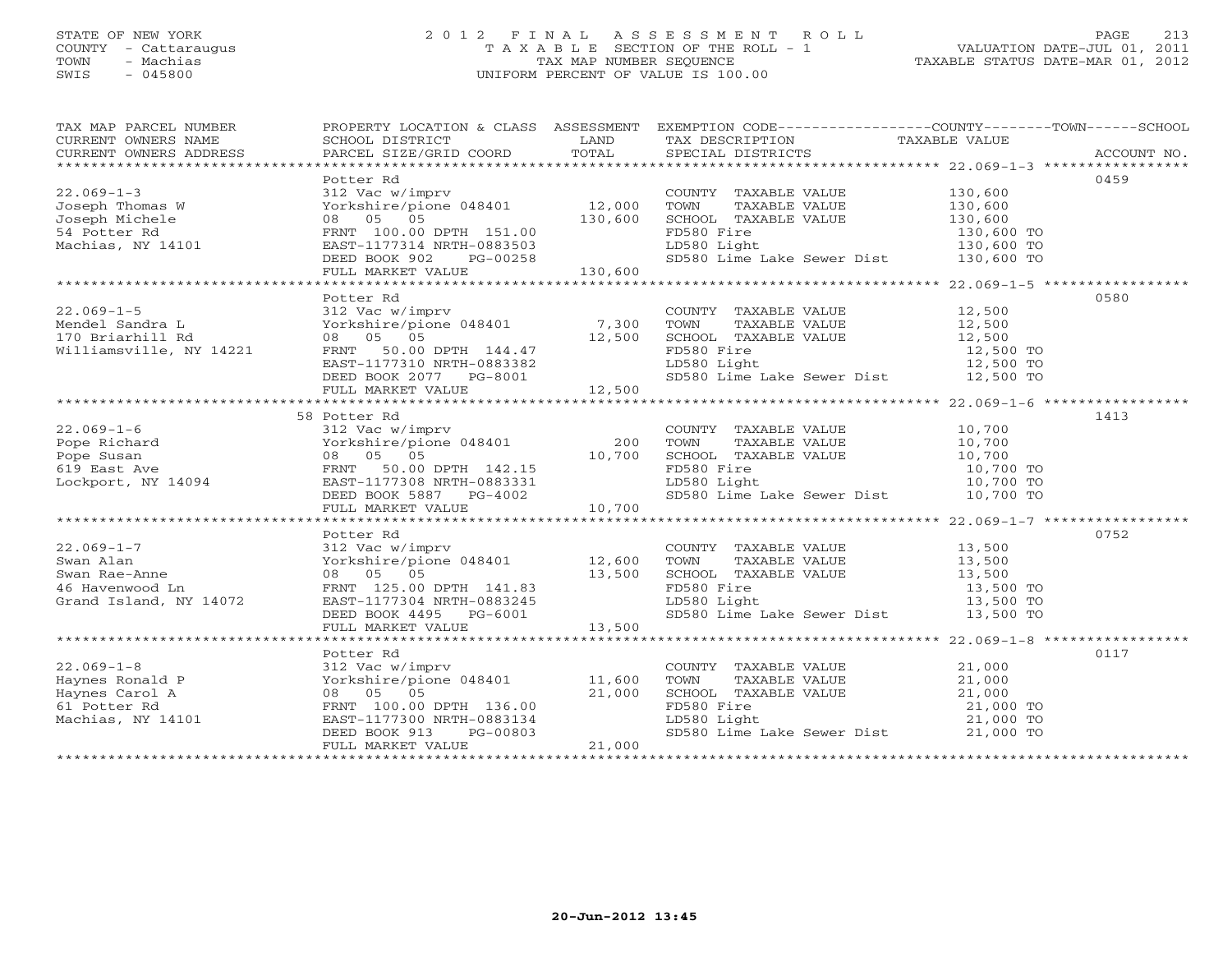# STATE OF NEW YORK 2 0 1 2 F I N A L A S S E S S M E N T R O L L PAGE 214 COUNTY - Cattaraugus T A X A B L E SECTION OF THE ROLL - 1 VALUATION DATE-JUL 01, 2011 TOWN - Machias TAX MAP NUMBER SEQUENCE TAXABLE STATUS DATE-MAR 01, 2012 SWIS - 045800 UNIFORM PERCENT OF VALUE IS 100.00UNIFORM PERCENT OF VALUE IS 100.00

| TAX MAP PARCEL NUMBER<br>CURRENT OWNERS NAME<br>CURRENT OWNERS NAME SCHOOL DISTRICT – ------ ------- TAND TAX DESCRIPTION TAXABLE VALUE<br>CURRENT OWNERS ADDRESS PARCEL SIZE/GRID COORD TOTAL SPECIAL DISTRICTS ACCOUNT NO.<br>***************************** | PROPERTY LOCATION & CLASS ASSESSMENT EXEMPTION CODE---------------COUNTY-------TOWN------SCHOOL |        |                                                      |                        |                    |
|---------------------------------------------------------------------------------------------------------------------------------------------------------------------------------------------------------------------------------------------------------------|-------------------------------------------------------------------------------------------------|--------|------------------------------------------------------|------------------------|--------------------|
| CURRENT OWNERS ADDRESS                                                                                                                                                                                                                                        |                                                                                                 |        |                                                      |                        |                    |
|                                                                                                                                                                                                                                                               |                                                                                                 |        |                                                      |                        |                    |
|                                                                                                                                                                                                                                                               | 64A Potter Rd                                                                                   |        |                                                      |                        | 0907               |
| $22.069 - 1 - 9$                                                                                                                                                                                                                                              | 270 Mfg housing                                                                                 |        | COUNTY TAXABLE VALUE 32,000                          |                        |                    |
|                                                                                                                                                                                                                                                               |                                                                                                 |        | TOWN<br>TAXABLE VALUE                                | 32,000<br>32,000       |                    |
| Priester Wayne<br>Priester Lois<br>64 Potter Rd<br>Machias, NY 14101<br>Machias, NY 14101<br>PRIEST-1177296 NRTH-0883020                                                                                                                                      |                                                                                                 |        | SCHOOL TAXABLE VALUE                                 |                        |                    |
|                                                                                                                                                                                                                                                               |                                                                                                 |        | FD580 Fire                                           | 32,000 TO              |                    |
|                                                                                                                                                                                                                                                               | EAST-1177296 NRTH-0883020<br>DEED BOOK 734 PG-00013                                             |        | LD580 Light                                          | 32,000 TO              |                    |
|                                                                                                                                                                                                                                                               |                                                                                                 | 32,000 | SD580 Lime Lake Sewer Dist 32,000 TO                 |                        |                    |
|                                                                                                                                                                                                                                                               | FULL MARKET VALUE                                                                               |        |                                                      |                        |                    |
|                                                                                                                                                                                                                                                               |                                                                                                 |        |                                                      |                        |                    |
|                                                                                                                                                                                                                                                               | 67 Potter Rd                                                                                    |        |                                                      |                        | 0418               |
| $22.069 - 1 - 10$                                                                                                                                                                                                                                             | 210 1 Family Res                                                                                |        | RES STAR 41854                                       | $\overline{0}$         | 30,000<br>$\Omega$ |
| Nagel Raymond M<br>Nagel Susan A<br>67 Potter Rd                                                                                                                                                                                                              | Yorkshire/pione 048401 12,000 COUNTY TAXABLE VALUE                                              |        |                                                      | 81,000<br>81,000       |                    |
|                                                                                                                                                                                                                                                               | 08 05 05                                                                                        | 81,000 | TOWN<br>TAXABLE VALUE<br>SCHOOL TAXABLE VALUE 51,000 |                        |                    |
|                                                                                                                                                                                                                                                               | FRNT 340.00 DPTH 125.63<br>BANK 017<br>EAST-1177296 NRTH-0882842<br>DEED BOOK 01008 PG-00662    |        | FD580 Fire                                           |                        |                    |
| Machias, NY 14101                                                                                                                                                                                                                                             |                                                                                                 |        |                                                      | 81,000 TO<br>81,000 TO |                    |
|                                                                                                                                                                                                                                                               |                                                                                                 |        | LD580 Light                                          |                        |                    |
|                                                                                                                                                                                                                                                               |                                                                                                 |        | SD580 Lime Lake Sewer Dist 81,000 TO                 |                        |                    |
|                                                                                                                                                                                                                                                               | FULL MARKET VALUE                                                                               | 81,000 |                                                      |                        |                    |
|                                                                                                                                                                                                                                                               | 43 Potter Rd                                                                                    |        |                                                      |                        | 0696               |
| $22.069 - 1 - 11$                                                                                                                                                                                                                                             | 260 Seasonal res - WTRFNT                                                                       |        | COUNTY TAXABLE VALUE                                 |                        |                    |
| Knodel Sandra                                                                                                                                                                                                                                                 |                                                                                                 | 44,100 | TOWN<br>TAXABLE VALUE                                | 78,400<br>78,400       |                    |
| 3712 Otter Pl                                                                                                                                                                                                                                                 |                                                                                                 | 78,400 | SCHOOL TAXABLE VALUE                                 | 78,400                 |                    |
| Lynchburg, VA 24503                                                                                                                                                                                                                                           | 260 Seasonur ---<br>Yorkshire/pione 048401<br>08 05 05<br>RF 50'                                |        | FD580 Fire                                           |                        |                    |
|                                                                                                                                                                                                                                                               | LF 50'                                                                                          |        | LD580 Light                                          | 78,400 TO<br>78,400 TO |                    |
|                                                                                                                                                                                                                                                               | 50.00 DPTH 135.00<br>FRNT                                                                       |        | SD580 Lime Lake Sewer Dist 78,400 TO                 |                        |                    |
|                                                                                                                                                                                                                                                               | EAST-1176956 NRTH-0883984                                                                       |        |                                                      |                        |                    |
|                                                                                                                                                                                                                                                               | DEED BOOK 854<br>PG-00681                                                                       |        |                                                      |                        |                    |
|                                                                                                                                                                                                                                                               | FULL MARKET VALUE                                                                               | 78,400 |                                                      |                        |                    |
|                                                                                                                                                                                                                                                               |                                                                                                 |        |                                                      |                        |                    |
|                                                                                                                                                                                                                                                               | 44 Potter Rd                                                                                    |        |                                                      |                        | 0426               |
| $22.069 - 1 - 12$                                                                                                                                                                                                                                             | 260 Seasonal res - WTRFNT                                                                       |        | COUNTY TAXABLE VALUE                                 | 69,900                 |                    |
|                                                                                                                                                                                                                                                               |                                                                                                 | 43,100 | TOWN<br>TAXABLE VALUE                                | 69,900                 |                    |
| 95 Brookwood                                                                                                                                                                                                                                                  | 08 05 05                                                                                        | 69,900 | SCHOOL TAXABLE VALUE                                 | 69,900                 |                    |
| Hamburg, NY 14075                                                                                                                                                                                                                                             | RF 50'                                                                                          |        | FD580 Fire                                           | 69,900 TO              |                    |
|                                                                                                                                                                                                                                                               | LF 52'                                                                                          |        | LD580 Light                                          | 69,900 TO              |                    |
|                                                                                                                                                                                                                                                               | 52.00 DPTH 123.00<br>FRNT                                                                       |        | SD580 Lime Lake Sewer Dist                           | 69,900 TO              |                    |
|                                                                                                                                                                                                                                                               | EAST-1176947 NRTH-0883935                                                                       |        |                                                      |                        |                    |
|                                                                                                                                                                                                                                                               | DEED BOOK 1022 PG-967                                                                           |        |                                                      |                        |                    |
|                                                                                                                                                                                                                                                               | FULL MARKET VALUE                                                                               | 69,900 |                                                      |                        |                    |
|                                                                                                                                                                                                                                                               |                                                                                                 |        |                                                      |                        |                    |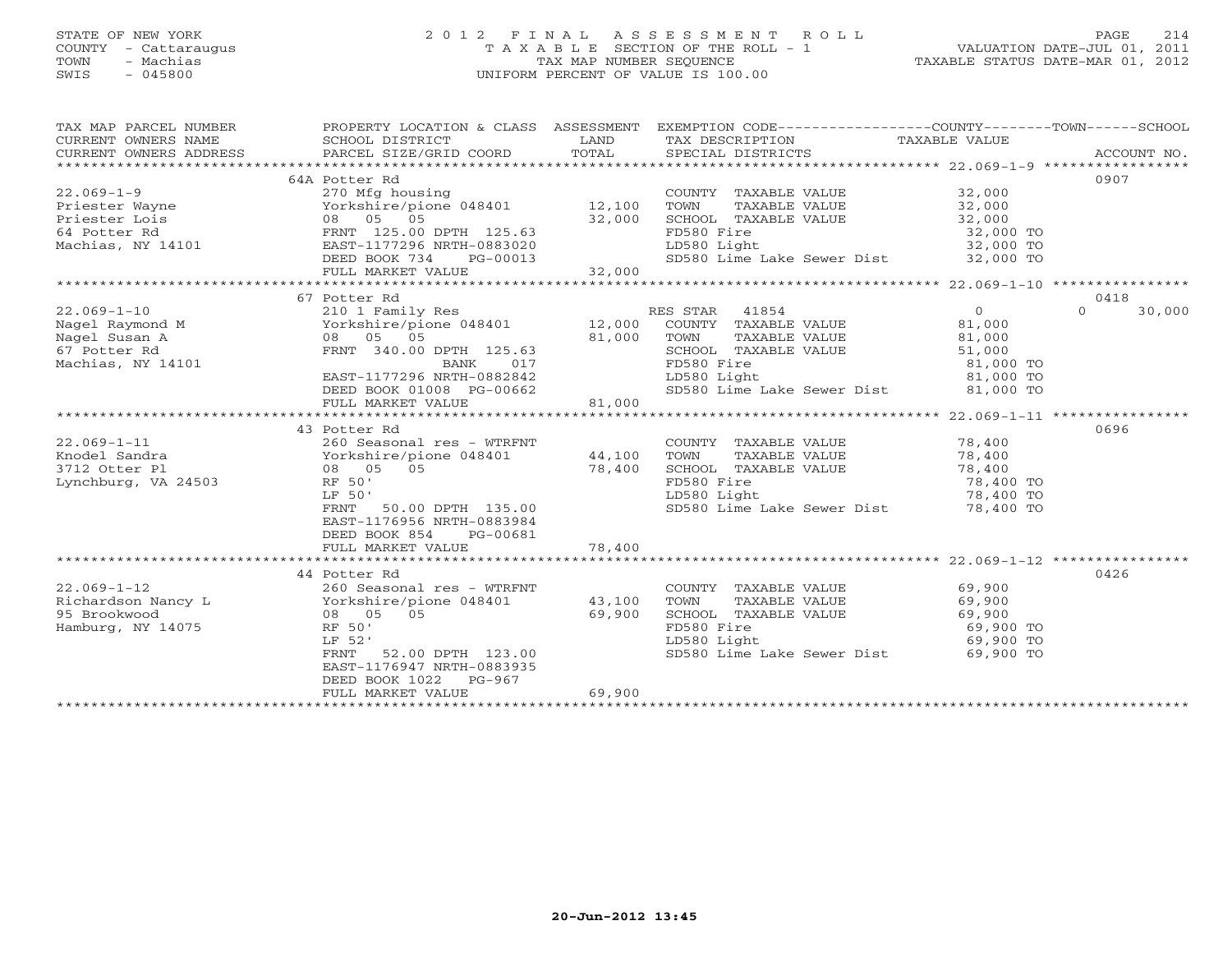# STATE OF NEW YORK 2 0 1 2 F I N A L A S S E S S M E N T R O L L PAGE 215 COUNTY - Cattaraugus T A X A B L E SECTION OF THE ROLL - 1 VALUATION DATE-JUL 01, 2011 TOWN - Machias TAX MAP NUMBER SEQUENCE TAXABLE STATUS DATE-MAR 01, 2012 SWIS - 045800 UNIFORM PERCENT OF VALUE IS 100.00UNIFORM PERCENT OF VALUE IS 100.00

| TAX MAP PARCEL NUMBER<br>CURRENT OWNERS NAME<br>CURRENT OWNERS ADDRESS | PROPERTY LOCATION & CLASS ASSESSMENT<br>SCHOOL DISTRICT<br>PARCEL SIZE/GRID COORD | LAND<br>TOTAL   | EXEMPTION CODE-----------------COUNTY-------TOWN------SCHOOL<br>TAX DESCRIPTION<br>SPECIAL DISTRICTS | TAXABLE VALUE          | ACCOUNT NO.        |
|------------------------------------------------------------------------|-----------------------------------------------------------------------------------|-----------------|------------------------------------------------------------------------------------------------------|------------------------|--------------------|
|                                                                        |                                                                                   |                 |                                                                                                      |                        |                    |
|                                                                        | 45 Potter Rd                                                                      |                 |                                                                                                      |                        | 0071               |
| $22.069 - 1 - 13$                                                      | 260 Seasonal res - WTRFNT                                                         |                 | COUNTY TAXABLE VALUE                                                                                 | 97,500                 |                    |
| Bender William R                                                       | Yorkshire/pione 048401                                                            | 40,400          | TOWN<br>TAXABLE VALUE                                                                                | 97,500                 |                    |
| Bender Marcia L                                                        | 08 05<br>05                                                                       | 97,500          | SCHOOL TAXABLE VALUE                                                                                 | 97,500                 |                    |
| 261 Oakwood Ave                                                        | RF 50'                                                                            |                 | FD580 Fire<br>LD580 Light                                                                            | 97,500 TO<br>97,500 TO |                    |
| East Aurora, NY 14052                                                  | LF 54'<br>54.00 DPTH 105.00<br>FRNT                                               |                 | SD580 Lime Lake Sewer Dist 97,500 TO                                                                 |                        |                    |
|                                                                        | EAST-1176945 NRTH-0883886                                                         |                 |                                                                                                      |                        |                    |
|                                                                        | DEED BOOK 1023 PG-1061                                                            |                 |                                                                                                      |                        |                    |
|                                                                        | FULL MARKET VALUE                                                                 | 97,500          |                                                                                                      |                        |                    |
|                                                                        |                                                                                   |                 |                                                                                                      |                        |                    |
|                                                                        | 46 Potter Rd                                                                      |                 |                                                                                                      |                        | 0079               |
| $22.069 - 1 - 14$                                                      | 260 Seasonal res - WTRFNT                                                         |                 | COUNTY TAXABLE VALUE                                                                                 | 126,500                |                    |
| Whiting Donald J Jr.                                                   | Yorkshire/pione 048401                                                            | 48,500          | TOWN<br>TAXABLE VALUE                                                                                | 126,500                |                    |
| Whiting Debora S                                                       | 08 05<br>05                                                                       | 126,500         | SCHOOL TAXABLE VALUE                                                                                 | 126,500                |                    |
| 5200 Kraus Rd                                                          | RF 86'                                                                            |                 | FD580 Fire                                                                                           | 126,500 TO             |                    |
| Clarence, NY 14031                                                     | LF 140'                                                                           |                 | LD580 Light                                                                                          | 126,500 TO             |                    |
|                                                                        | FRNT 140.00 DPTH 75.00<br>EAST-1176945 NRTH-0883807                               |                 | SD580 Lime Lake Sewer Dist                                                                           | 126,500 TO             |                    |
|                                                                        | DEED BOOK 1028<br>PG-127                                                          |                 |                                                                                                      |                        |                    |
|                                                                        | FULL MARKET VALUE                                                                 | 126,500         |                                                                                                      |                        |                    |
|                                                                        |                                                                                   |                 |                                                                                                      |                        |                    |
|                                                                        | 47 Potter Rd                                                                      |                 |                                                                                                      |                        | 0421               |
| $22.069 - 1 - 15$                                                      | 260 Seasonal res - WTRFNT                                                         |                 | COUNTY TAXABLE VALUE                                                                                 | 158,400                |                    |
| Leach Margaret E                                                       | Yorkshire/pione 048401                                                            | 49,400          | TOWN<br>TAXABLE VALUE                                                                                | 158,400                |                    |
| Perry Monica                                                           | 08 05<br>05                                                                       | 158,400         | SCHOOL TAXABLE VALUE                                                                                 | 158,400                |                    |
| 8368 Hunters Creek Rd                                                  | RF 100'                                                                           |                 | FD580 Fire                                                                                           | 158,400 TO             |                    |
| Holland, NY 14080                                                      | LF 70'                                                                            |                 | LD580 Light                                                                                          | 158,400 TO             |                    |
|                                                                        | FRNT 70.00 DPTH 122.00                                                            |                 | SD580 Lime Lake Sewer Dist 158,400 TO                                                                |                        |                    |
|                                                                        | EAST-1177055 NRTH-0883842                                                         |                 |                                                                                                      |                        |                    |
|                                                                        | DEED BOOK 00990 PG-00621<br>FULL MARKET VALUE                                     | 158,400         |                                                                                                      |                        |                    |
|                                                                        |                                                                                   |                 |                                                                                                      |                        |                    |
|                                                                        | 49 Potter Rd                                                                      |                 |                                                                                                      |                        | 0379               |
| $22.069 - 1 - 16$                                                      | 210 1 Family Res - WTRFNT                                                         |                 | CVET C/T<br>41131                                                                                    | 20,000                 | 20,000<br>$\Omega$ |
| Farnham Harold R                                                       | Yorkshire/pione 048401                                                            | 37,800 RES STAR | 41854                                                                                                | $\overline{0}$         | 30,000<br>$\Omega$ |
| Farnham Cynthia L                                                      | 08 05 05                                                                          | 114,200         | COUNTY TAXABLE VALUE                                                                                 | 94,200                 |                    |
| 49 Potter Rd                                                           | RF 75'                                                                            |                 | TOWN<br>TAXABLE VALUE                                                                                | 94,200                 |                    |
| Machias, NY 14101                                                      | LF 35'                                                                            |                 | SCHOOL TAXABLE VALUE                                                                                 | 84,200                 |                    |
|                                                                        | FRNT<br>35.00 DPTH 138.00                                                         |                 | FD580 Fire                                                                                           | 114,200 TO             |                    |
|                                                                        | 032<br>BANK                                                                       |                 | LD580 Light                                                                                          | 114,200 TO             |                    |
|                                                                        | EAST-1177117 NRTH-0883792                                                         |                 | SD580 Lime Lake Sewer Dist                                                                           | 114,200 TO             |                    |
|                                                                        | DEED BOOK 15628 PG-9002<br>FULL MARKET VALUE                                      | 114,200         |                                                                                                      |                        |                    |
|                                                                        | **************************                                                        |                 |                                                                                                      |                        |                    |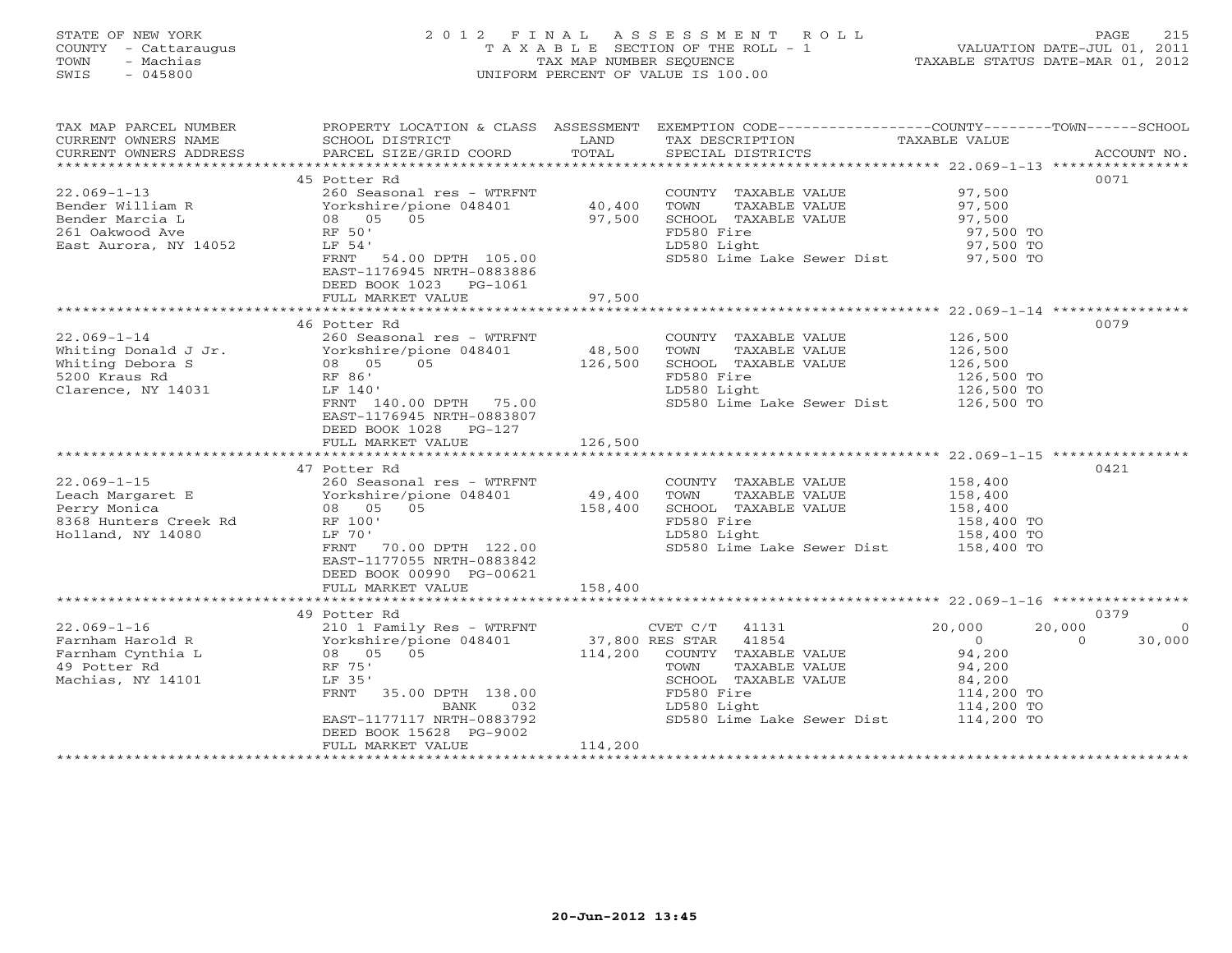#### STATE OF NEW YORK 2 0 1 2 F I N A L A S S E S S M E N T R O L L PAGE 216 COUNTY - Cattaraugus T A X A B L E SECTION OF THE ROLL - 1 VALUATION DATE-JUL 01, 2011 TOWN - Machias TAX MAP NUMBER SEQUENCE TAXABLE STATUS DATE-MAR 01, 2012 SWIS - 045800 UNIFORM PERCENT OF VALUE IS 100.00UNIFORM PERCENT OF VALUE IS 100.00

| TAX MAP PARCEL NUMBER<br>CURRENT OWNERS NAME<br>CURRENT OWNERS ADDRESS                                                                                                                                                                                     | SCHOOL DISTRICT<br>PARCEL SIZE/GRID COORD TOTAL                                                                                                                                                                                                                     | LAND                                  | PROPERTY LOCATION & CLASS ASSESSMENT EXEMPTION CODE---------------COUNTY-------TOWN------SCHOOL<br>TAX DESCRIPTION<br>SPECIAL DISTRICTS                                                                                                                                                                  | TAXABLE VALUE                                                                                | ACCOUNT NO.                |
|------------------------------------------------------------------------------------------------------------------------------------------------------------------------------------------------------------------------------------------------------------|---------------------------------------------------------------------------------------------------------------------------------------------------------------------------------------------------------------------------------------------------------------------|---------------------------------------|----------------------------------------------------------------------------------------------------------------------------------------------------------------------------------------------------------------------------------------------------------------------------------------------------------|----------------------------------------------------------------------------------------------|----------------------------|
|                                                                                                                                                                                                                                                            |                                                                                                                                                                                                                                                                     |                                       |                                                                                                                                                                                                                                                                                                          |                                                                                              |                            |
| $22.069 - 1 - 17$<br>Burton Paul R                                                                                                                                                                                                                         | 50 Potter Rd<br>210 1 Family Res - WTRFNT<br>2001 - 2010 11:00 11:00<br>139,600 139,600 139,600 135,100 135,100                                                                                                                                                     |                                       | RES STAR 41854<br>COUNTY TAXABLE VALUE                                                                                                                                                                                                                                                                   | $\overline{0}$<br>135,100                                                                    | 0430<br>$\Omega$<br>30,000 |
| 50 Potter Rd<br>Machias, NY 14101                                                                                                                                                                                                                          | 08 05 05<br>RF 81'<br>LF 39'<br>FRNT 39.00 DPTH 138.00<br>EAST-1177135 NRTH-0883739<br>DEED BOOK 00987 PG-00870                                                                                                                                                     | 135,100                               | TAXABLE VALUE<br>TOWN<br>SCHOOL TAXABLE VALUE<br>FD580 Fire<br>LD580 Light<br>SD580 Lime Lake Sewer Dist 135,100 TO                                                                                                                                                                                      | 135,100<br>105, 100<br>135,100 TO<br>135,100 TO                                              |                            |
|                                                                                                                                                                                                                                                            | FULL MARKET VALUE                                                                                                                                                                                                                                                   | 135,100                               |                                                                                                                                                                                                                                                                                                          |                                                                                              |                            |
|                                                                                                                                                                                                                                                            |                                                                                                                                                                                                                                                                     |                                       |                                                                                                                                                                                                                                                                                                          |                                                                                              |                            |
|                                                                                                                                                                                                                                                            | 51 Potter Rd                                                                                                                                                                                                                                                        |                                       |                                                                                                                                                                                                                                                                                                          |                                                                                              | 1670                       |
| $22.069 - 1 - 18.2$<br>Arcade, NY 14009<br>$22.069-1-19$<br>$210$ 1 Family Res - WTRFNT<br>Felgemacher John                                Yorkshire/pione 048401<br>3967 Main St Apt 3                               08    05     05<br>Amherst, NY 14226 | 311 Res vac land<br>Yorkshire/pione 048401             55,800<br>0.5<br>RF 100'<br>LF 100'<br>FRNT 100.00 DPTH 120.00<br>EAST-1177134 NRTH-0883658<br>DEED BOOK 15362 PG-6003<br>FULL MARKET VALUE<br>53 Potter Rd<br>RF 50'<br>LF 50'<br>FRNT<br>50.00 DPTH 110.00 | 55,800<br>55,800<br>39,900<br>105,000 | COUNTY TAXABLE VALUE<br>TAXABLE VALUE<br>TOWN<br>SCHOOL TAXABLE VALUE 55,800<br>FD580 Fire<br>LD580 Light<br>SD580 Lime Lake Sewer Dist 55,800 TO<br>COUNTY TAXABLE VALUE 105,000<br>TAXABLE VALUE<br>TOWN<br>SCHOOL TAXABLE VALUE<br>FD580 Fire<br>LD580 Light<br>SD580 Lime Lake Sewer Dist 105,000 TO | 55,800<br>55,800<br>55,800 TO<br>55,800 TO<br>105,000<br>105,000<br>105,000 TO<br>105,000 TO | 0540                       |
|                                                                                                                                                                                                                                                            | EAST-1177136 NRTH-0883581                                                                                                                                                                                                                                           |                                       |                                                                                                                                                                                                                                                                                                          |                                                                                              |                            |
|                                                                                                                                                                                                                                                            | DEED BOOK 13823 PG-4002<br>FULL MARKET VALUE                                                                                                                                                                                                                        | 105,000                               |                                                                                                                                                                                                                                                                                                          |                                                                                              |                            |
|                                                                                                                                                                                                                                                            |                                                                                                                                                                                                                                                                     |                                       |                                                                                                                                                                                                                                                                                                          |                                                                                              |                            |
|                                                                                                                                                                                                                                                            | 54 Potter Rd                                                                                                                                                                                                                                                        |                                       |                                                                                                                                                                                                                                                                                                          |                                                                                              | 0458                       |
| $22.069 - 1 - 20$<br>Joseph Thomas W<br>Joseph Michele<br>54 Potter Rd<br>Machias, NY 14101                                                                                                                                                                | 210 1 Family Res - WTRFNT<br>210 1 Family Res - WTRFNT<br>Yorkshire/pione 048401<br>08 05 05<br>RF 100'<br>LF 102'<br>FRNT 102.00 DPTH 105.00<br>EAST-1177135 NRTH-0883506<br>DEED BOOK 902<br>PG-00258                                                             | 52,000<br>230,000                     | RES STAR 41854<br>COUNTY TAXABLE VALUE<br>TOWN<br>TAXABLE VALUE<br>SCHOOL TAXABLE VALUE<br>FD580 Fire<br>LD580 Light<br>SD580 Lime Lake Sewer Dist 230,000 TO                                                                                                                                            | $\overline{0}$<br>230,000<br>230,000<br>200,000<br>230,000 TO<br>230,000 TO                  | $\Omega$<br>30,000         |
|                                                                                                                                                                                                                                                            | FULL MARKET VALUE                                                                                                                                                                                                                                                   | 230,000                               |                                                                                                                                                                                                                                                                                                          |                                                                                              |                            |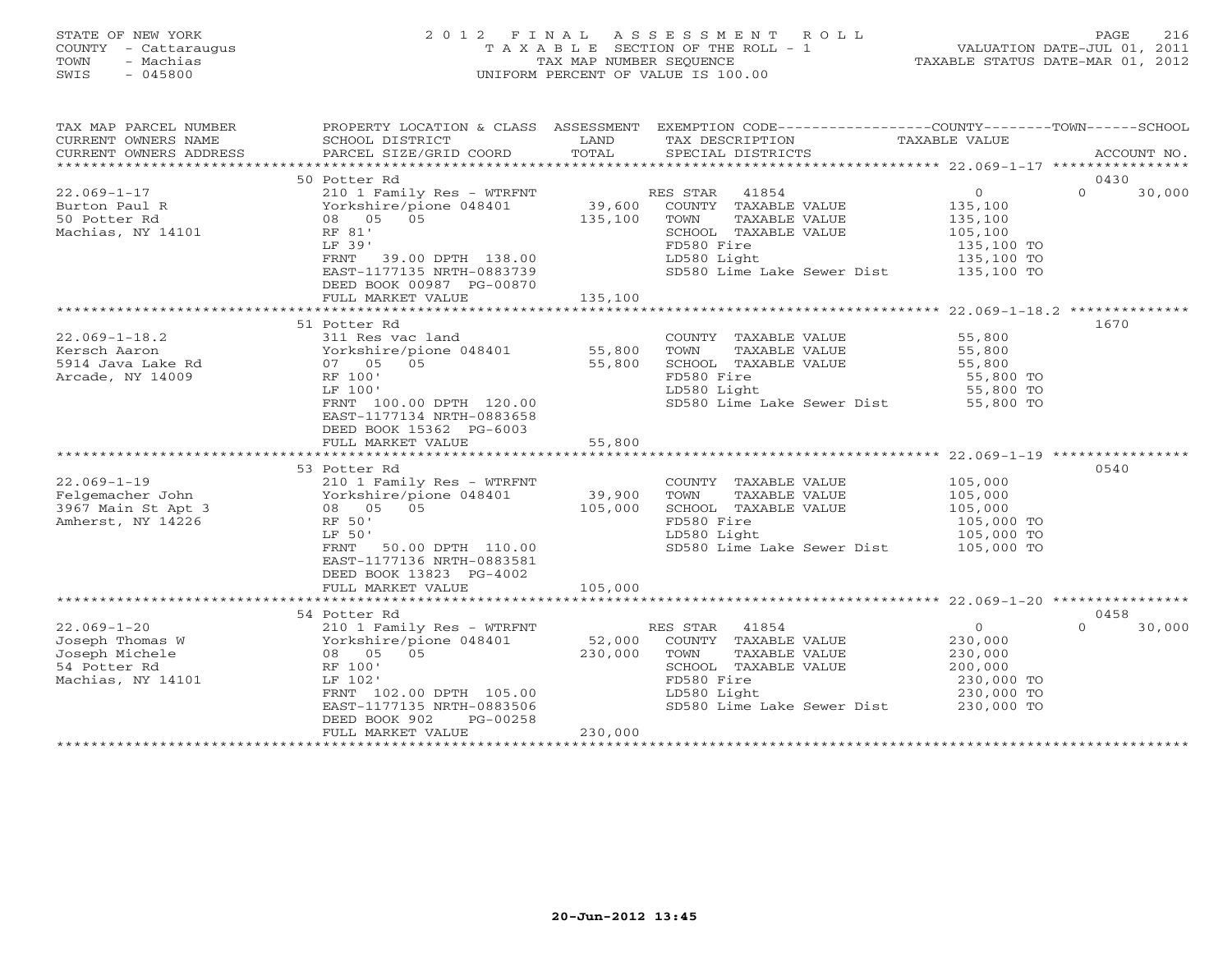# STATE OF NEW YORK 2 0 1 2 F I N A L A S S E S S M E N T R O L L PAGE 217 COUNTY - Cattaraugus T A X A B L E SECTION OF THE ROLL - 1 VALUATION DATE-JUL 01, 2011 TOWN - Machias TAX MAP NUMBER SEQUENCE TAXABLE STATUS DATE-MAR 01, 2012 SWIS - 045800 UNIFORM PERCENT OF VALUE IS 100.00UNIFORM PERCENT OF VALUE IS 100.00

| PROPERTY LOCATION & CLASS ASSESSMENT EXEMPTION CODE----------------COUNTY-------TOWN------SCHOOL<br>TAX MAP PARCEL NUMBER<br>CURRENT OWNERS ADDRESS                                                                                                                                                                                                       |                            |
|-----------------------------------------------------------------------------------------------------------------------------------------------------------------------------------------------------------------------------------------------------------------------------------------------------------------------------------------------------------|----------------------------|
|                                                                                                                                                                                                                                                                                                                                                           |                            |
| 56 Potter Rd<br>$\begin{array}{ccccccc}\n 22.069-1-21 & & & & 210 & 1 & & & & \\  23.069-1-21 & & & & 210 & 1 & & & \\  5.069-1-21 & & & & 210 & 1 & & \\  5.069-1-21 & & & & 210 & 1 & & \\  5.069-1-21 & & & & 210 & 1 & & \\  5.069-1-21 & & & & 210 & 1 & \\  5.069-1-21 & & & & 210 & 1 & \\  5.069-1-21 & & & & 210 & 1 & \\  5.069-1-$<br>$\sim$ 0 | 0550<br>$\Omega$<br>62,200 |
| 106,000                                                                                                                                                                                                                                                                                                                                                   |                            |
| 106,000                                                                                                                                                                                                                                                                                                                                                   |                            |
| 43,800                                                                                                                                                                                                                                                                                                                                                    |                            |
|                                                                                                                                                                                                                                                                                                                                                           |                            |
| SCHOOL TAXABLE VALUE<br>FD580 Fire<br>LD580 Light<br>FRNT 52.00 DPTH 231.47                                                                                                                                                                                                                                                                               |                            |
| FD580 Fire 106,000 TO<br>LD580 Light 106,000 TO<br>SD580 Lime Lake Sewer Dist 106,000 TO<br>EAST-1177242 NRTH-0883430                                                                                                                                                                                                                                     |                            |
| DEED BOOK 01004 PG-00594                                                                                                                                                                                                                                                                                                                                  |                            |
| 106,000<br>FULL MARKET VALUE                                                                                                                                                                                                                                                                                                                              |                            |
|                                                                                                                                                                                                                                                                                                                                                           |                            |
| 57 Potter Rd                                                                                                                                                                                                                                                                                                                                              | 0579                       |
| COUNTY TAXABLE VALUE 145,700                                                                                                                                                                                                                                                                                                                              |                            |
| 22.069-1-22<br>Mendel Sandra L<br>170 Briarhill Rd<br>170 Briarhill Rd<br>170 Briarhill Rd<br>1880 - 05<br>200 05<br>200 05<br>200 05<br>201 05<br>201 05<br>201 05<br>201 145,700<br>145,700<br>TOWN<br>TAXABLE VALUE                                                                                                                                    |                            |
| SCHOOL TAXABLE VALUE 145,700                                                                                                                                                                                                                                                                                                                              |                            |
| Williamsville, NY 14221 RF 50'<br>FD580 Fire                                                                                                                                                                                                                                                                                                              |                            |
| 145,700 TO<br>145,700 TO<br>LF 50'<br>LD580 Light                                                                                                                                                                                                                                                                                                         |                            |
| SD580 Lime Lake Sewer Dist 145,700 TO<br>50.00 DPTH 90.00<br>FRNT                                                                                                                                                                                                                                                                                         |                            |
| EAST-1177143 NRTH-0883383                                                                                                                                                                                                                                                                                                                                 |                            |
| DEED BOOK 2077 PG-8001                                                                                                                                                                                                                                                                                                                                    |                            |
|                                                                                                                                                                                                                                                                                                                                                           |                            |
|                                                                                                                                                                                                                                                                                                                                                           |                            |
| 58 Potter Rd                                                                                                                                                                                                                                                                                                                                              | 1213                       |
| 260 Seasonal res - WTRFNT                                                                                                                                                                                                                                                                                                                                 |                            |
|                                                                                                                                                                                                                                                                                                                                                           |                            |
| COUNTY TAXABLE VALUE 130,300<br>TOWN TAXABLE VALUE 130,300<br>SCHOOL TAXABLE VALUE 130,300<br>49,200<br>130,300                                                                                                                                                                                                                                           |                            |
| FD580 Fire                                                                                                                                                                                                                                                                                                                                                |                            |
| 130,300 TO<br>130,300 TO                                                                                                                                                                                                                                                                                                                                  |                            |
| LD580 Light<br>SD580 Lime Lake Sewer Dist 130,300 TO<br>FRNT 100.00 DPTH 94.00                                                                                                                                                                                                                                                                            |                            |
|                                                                                                                                                                                                                                                                                                                                                           |                            |
| EAST-1177142 NRTH-0883309<br>DEED BOOK 5887 PG-4003                                                                                                                                                                                                                                                                                                       |                            |
|                                                                                                                                                                                                                                                                                                                                                           |                            |
| 130,300<br>FULL MARKET VALUE                                                                                                                                                                                                                                                                                                                              |                            |
|                                                                                                                                                                                                                                                                                                                                                           |                            |
| 60 Potter Rd                                                                                                                                                                                                                                                                                                                                              | 0751                       |
| COUNTY TAXABLE VALUE 155,200<br>$22.069 - 1 - 24$<br>$210$ 1 $F \text{am} \perp 1$ $N \sim 1$<br>Yorkshire/pione 048401<br>08 05 05                                                                                                                                                                                                                       |                            |
| 36,500<br>155,200<br>Swan Alan<br>TAXABLE VALUE 155,200<br>DL TAXABLE VALUE 155,200<br>Pire 155,200 TO<br>TOWN                                                                                                                                                                                                                                            |                            |
| Swan Rae-Anne<br>-CONN - TAXABLE VALUE<br>FD580 Fire<br>TD580 Eire                                                                                                                                                                                                                                                                                        |                            |
| 46 Havenwood Ln<br>RF 50'                                                                                                                                                                                                                                                                                                                                 |                            |
| 155,200 TO<br>Grand Island, NY 14072<br>LF 50'                                                                                                                                                                                                                                                                                                            |                            |
| SD580 Lime Lake Sewer Dist 155,200 TO<br>50.00 DPTH 92.00<br>FRNT                                                                                                                                                                                                                                                                                         |                            |
| EAST-1177142 NRTH-0883232                                                                                                                                                                                                                                                                                                                                 |                            |
| DEED BOOK 4495 PG-6001                                                                                                                                                                                                                                                                                                                                    |                            |
| 155,200<br>FULL MARKET VALUE                                                                                                                                                                                                                                                                                                                              |                            |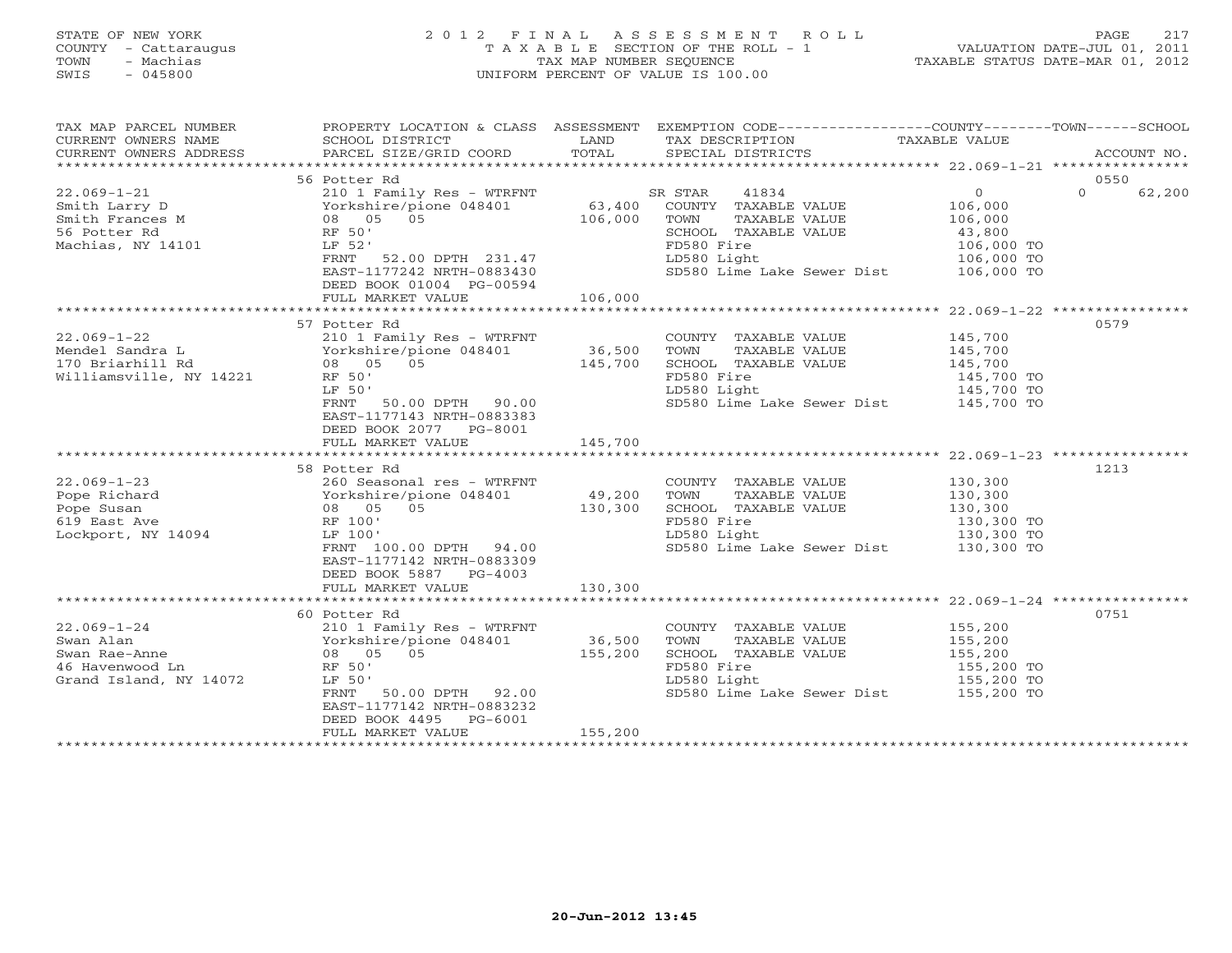## STATE OF NEW YORK 2 0 1 2 F I N A L A S S E S S M E N T R O L L PAGE 218 COUNTY - Cattaraugus T A X A B L E SECTION OF THE ROLL - 1 VALUATION DATE-JUL 01, 2011 TOWN - Machias TAX MAP NUMBER SEQUENCE TAXABLE STATUS DATE-MAR 01, 2012 SWIS - 045800 UNIFORM PERCENT OF VALUE IS 100.00UNIFORM PERCENT OF VALUE IS 100.00

| TAX MAP PARCEL NUMBER<br>CURRENT OWNERS NAME<br>CURRENT OWNERS ADDRESS              | SCHOOL DISTRICT<br>PARCEL SIZE/GRID COORD TOTAL                                                                                                                                                                                                                                                                                                                                                                                                                                                                                                                                              | <b>EXAMPLE SERVICE SERVICE SERVICE SERVICE SERVICE SERVICE SERVICE SERVICE SERVICE SERVICE SERVICE SERVICE SERVICE</b> | TAX DESCRIPTION TAXABLE VALUE SPECIAL DISTRICTS                       | PROPERTY LOCATION & CLASS ASSESSMENT EXEMPTION CODE----------------COUNTY-------TOWN------SCHOOL                                                                           | ACCOUNT NO.                                            |
|-------------------------------------------------------------------------------------|----------------------------------------------------------------------------------------------------------------------------------------------------------------------------------------------------------------------------------------------------------------------------------------------------------------------------------------------------------------------------------------------------------------------------------------------------------------------------------------------------------------------------------------------------------------------------------------------|------------------------------------------------------------------------------------------------------------------------|-----------------------------------------------------------------------|----------------------------------------------------------------------------------------------------------------------------------------------------------------------------|--------------------------------------------------------|
| Machias, NY 14101 LF 95'                                                            | 61 Potter Rd<br>RF 95'<br>LF 95'<br>FRNT 95.00 DPTH 92.00<br>EAST-1177141 NRTH-083158<br>EAST-1177141 NRTH-083158<br>DEED BOOK 913 PG-00803<br>FD580 Light<br>LD580 Light<br>LD580 Light<br>EAST-1177141 NRTH-083158<br>213,500 TO<br>213,500 TO<br>213,500 TO<br>213,500 TO<br>213,500 TO                                                                                                                                                                                                                                                                                                   |                                                                                                                        | COUNTY TAXABLE VALUE<br>TOWN<br>TAXABLE VALUE<br>SCHOOL TAXABLE VALUE | 20,000 20,000<br>34,050 34,050<br>$\begin{matrix} 0 \\ 0 \end{matrix}$<br>$\overline{0}$<br>BLE VALUE 59,450<br>BLE VALUE 51,300<br>113,500 TO<br>113,500 TO<br>113,500 TO | 0118<br>$\begin{matrix} 0 \\ 0 \end{matrix}$<br>62,200 |
|                                                                                     |                                                                                                                                                                                                                                                                                                                                                                                                                                                                                                                                                                                              |                                                                                                                        |                                                                       |                                                                                                                                                                            |                                                        |
| Machias, NY 14101                                                                   | 63 Potter Rd<br>$\begin{array}{ccccccccc} 22.069-1-27 & & & 210 & 1 & \text{Family Res} & - & \text{WTRENT} & & & \text{CVET C/T} & 41131 \\ \text{Joyes Clifford} & & & & \text{Yorkshire/pione 048401} & & 39,200 & \text{SR STAR} & 41834 \\ \text{Joyes Nancy} & & & & 08 & 05 & 05 & & 140,900 & \text{COUNTY} & \text{TAXABLE VALUE} \\ \text{63 Potcer Nd} & & & & \text{RF 47'} & & & \text{TOWN} & \text{TAXABLE VALUE} \\ \end{array}$<br><br>52.00 DPTH 102.00<br>77140 NRTH-093305<br>LF 52'<br>FRNT<br>EAST-1177140 NRTH-0883085<br>DEED BOOK 877 PG-00012<br>FULL MARKET VALUE | 140,900                                                                                                                | SCHOOL TAXABLE VALUE<br>FD580 Fire<br>LD580 Light                     | 20,000<br>20,000<br>$\sim$ 0<br>$\Omega$<br>120,900<br>120,900<br>78,700<br>140,900 TO<br>140,900 TO<br>SD580 Lime Lake Sewer Dist 140,900 TO                              | 1097<br>$\overline{0}$<br>62,200                       |
|                                                                                     |                                                                                                                                                                                                                                                                                                                                                                                                                                                                                                                                                                                              |                                                                                                                        |                                                                       |                                                                                                                                                                            | 0906                                                   |
|                                                                                     | 64 Potter Rd<br>FRNT 57.00 DPTH 127.00<br>EAST-1177132 NRTH-0883034<br>DEED BOOK 696<br>PG-00426<br>FULL MARKET VALUE                                                                                                                                                                                                                                                                                                                                                                                                                                                                        | 167,200                                                                                                                | SCHOOL TAXABLE VALUE<br>FD580 Fire<br>LD580 Light<br>LD580 Light      | $\overline{0}$<br>167,200<br>167,200<br>105,000<br>167,200 TO<br>167,200 TO<br>SD580 Lime Lake Sewer Dist 167,200 TO                                                       | $\Omega$<br>62,200                                     |
|                                                                                     |                                                                                                                                                                                                                                                                                                                                                                                                                                                                                                                                                                                              |                                                                                                                        |                                                                       |                                                                                                                                                                            |                                                        |
| $22.069 - 1 - 29$<br>Ceglia Deborah J<br>176 Quantico Ct<br>Williamsville, NY 14221 | 65 Potter Rd<br>RF 52'<br>LF 66'<br>FRNT 66.00 DPTH 170.00<br>EAST-1177113 NRTH-0882985<br>DEED BOOK 799<br>PG-00806<br>FULL MARKET VALUE                                                                                                                                                                                                                                                                                                                                                                                                                                                    | 118,800                                                                                                                | COUNTY TAXABLE VALUE<br>LD580 Light                                   | 118,800<br>118,800<br>TOWN TAXABLE VALUE<br>SCHOOL TAXABLE VALUE 118,800 TO<br>118,800 TO 118,800 TO<br>118,800 TO<br>118,800 TO<br>SD580 Lime Lake Sewer Dist 118,800 TO  | 0929                                                   |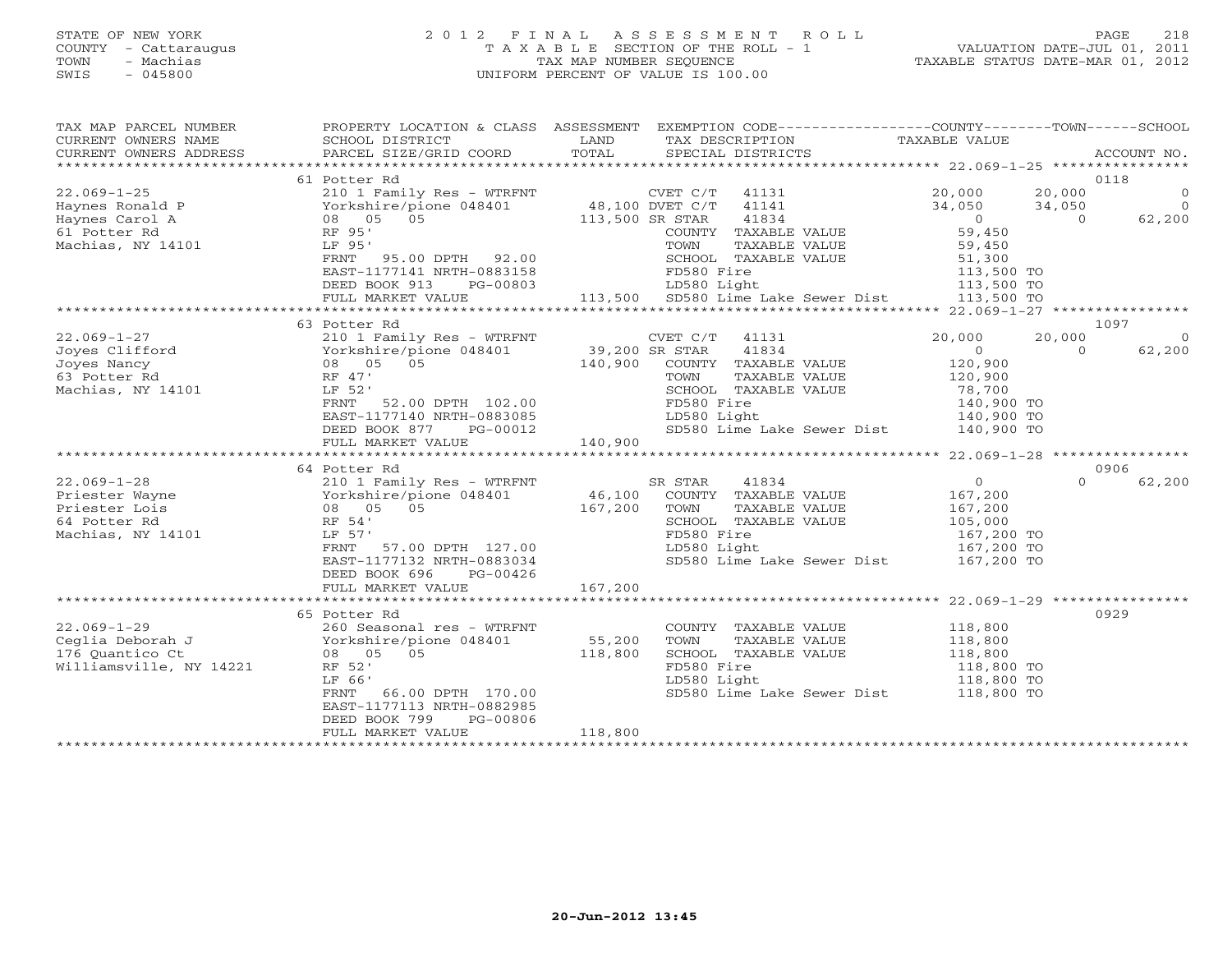# STATE OF NEW YORK 2 0 1 2 F I N A L A S S E S S M E N T R O L L PAGE 219 COUNTY - Cattaraugus T A X A B L E SECTION OF THE ROLL - 1 VALUATION DATE-JUL 01, 2011 TOWN - Machias TAX MAP NUMBER SEQUENCE TAXABLE STATUS DATE-MAR 01, 2012 SWIS - 045800 UNIFORM PERCENT OF VALUE IS 100.00UNIFORM PERCENT OF VALUE IS 100.00

| TAX MAP PARCEL NUMBER<br>CURRENT OWNERS NAME<br>CURRENT OWNERS ADDRESS | PROPERTY LOCATION & CLASS ASSESSMENT<br>SCHOOL DISTRICT<br>PARCEL SIZE/GRID COORD | LAND<br>TOTAL | TAX DESCRIPTION<br>SPECIAL DISTRICTS  | EXEMPTION CODE-----------------COUNTY-------TOWN------SCHOOL<br>TAXABLE VALUE | ACCOUNT NO.    |
|------------------------------------------------------------------------|-----------------------------------------------------------------------------------|---------------|---------------------------------------|-------------------------------------------------------------------------------|----------------|
|                                                                        |                                                                                   |               |                                       |                                                                               |                |
|                                                                        | 66 Potter Rd                                                                      |               |                                       |                                                                               | 0878           |
| $22.069 - 1 - 30$                                                      | 260 Seasonal res - WTRFNT                                                         |               | COUNTY TAXABLE VALUE                  | 140,800                                                                       |                |
| Beckemeyer Wayne R                                                     | Yorkshire/pione 048401                                                            | 86,700        | TOWN<br>TAXABLE VALUE                 | 140,800                                                                       |                |
| Beckemeyer Wendy C                                                     | 08 05 05                                                                          | 140,800       | SCHOOL TAXABLE VALUE                  | 140,800                                                                       |                |
| 110 N Oak Hill Rd                                                      | RF 81.96'                                                                         |               | FD580 Fire                            | 140,800 TO                                                                    |                |
| Pittsburgh, PA 15238                                                   | LF 200'                                                                           |               | LD580 Light                           | 140,800 TO                                                                    |                |
|                                                                        | FRNT 200.00 DPTH 245.00<br>EAST-1177065 NRTH-0882929                              |               | SD580 Lime Lake Sewer Dist 140,800 TO |                                                                               |                |
|                                                                        | DEED BOOK 4433 PG-8002                                                            |               |                                       |                                                                               |                |
|                                                                        | FULL MARKET VALUE                                                                 | 140,800       |                                       |                                                                               |                |
|                                                                        |                                                                                   |               |                                       |                                                                               |                |
|                                                                        | 68 Potter Rd                                                                      |               |                                       |                                                                               | 0417           |
| $22.069 - 1 - 31$                                                      | 210 1 Family Res - WTRFNT                                                         |               | CVET C/T<br>41131                     | 20,000<br>20,000                                                              | $\circ$        |
| Bunce Ronald L                                                         | Yorkshire/pione 048401                                                            |               | 79,800 DVET C/T 41141                 | 40,000<br>40,000                                                              | $\overline{0}$ |
| 68 Potter Rd                                                           | 07 05 05                                                                          |               | 230,000 SR STAR<br>41834              | $\overline{0}$<br>$\Omega$                                                    | 62,200         |
| Machias, NY 14101                                                      | RF 60'                                                                            |               | COUNTY TAXABLE VALUE                  | 170,000                                                                       |                |
|                                                                        | LF 160'                                                                           |               | TOWN<br>TAXABLE VALUE                 | 170,000                                                                       |                |
|                                                                        | FRNT 160.00 DPTH 260.00                                                           |               | SCHOOL TAXABLE VALUE                  | 167,800                                                                       |                |
|                                                                        | EAST-1177057 NRTH-0882839                                                         |               | FD580 Fire                            | 230,000 TO                                                                    |                |
|                                                                        | DEED BOOK 3414 PG-9001                                                            |               | LD580 Light                           | 230,000 TO                                                                    |                |
|                                                                        | FULL MARKET VALUE                                                                 |               | 230,000 SD580 Lime Lake Sewer Dist    | 230,000 TO                                                                    |                |
|                                                                        | *****************************                                                     |               |                                       |                                                                               |                |
|                                                                        | 70 Potter Rd                                                                      |               |                                       |                                                                               | 0456           |
| $22.069 - 1 - 32$                                                      | 210 1 Family Res - WTRFNT                                                         |               | COUNTY TAXABLE VALUE                  | 200,000                                                                       |                |
| King George W                                                          | Yorkshire/pione 048401                                                            | 83,800        | TOWN<br>TAXABLE VALUE                 | 200,000                                                                       |                |
| 70 Potter Rd                                                           | 07 05 05                                                                          | 200,000       | SCHOOL TAXABLE VALUE                  | 200,000                                                                       |                |
| Machias, NY 14101                                                      | RF 60'                                                                            |               | FD580 Fire                            | 200,000 TO                                                                    |                |
|                                                                        | LF 180'                                                                           |               | LD580 Light                           | 200,000 TO                                                                    |                |
|                                                                        | FRNT 180.00 DPTH 290.00                                                           |               | SD580 Lime Lake Sewer Dist            | 200,000 TO                                                                    |                |
|                                                                        | 017<br>BANK                                                                       |               |                                       |                                                                               |                |
|                                                                        | EAST-1177047 NRTH-0882724<br>DEED BOOK 8858 PG-7001                               |               |                                       |                                                                               |                |
|                                                                        | FULL MARKET VALUE                                                                 | 200,000       |                                       |                                                                               |                |
|                                                                        |                                                                                   |               |                                       |                                                                               |                |
|                                                                        | 71 Potter Rd                                                                      |               |                                       |                                                                               | 0616           |
| $22.069 - 1 - 33$                                                      | 260 Seasonal res - WTRFNT                                                         |               | COUNTY TAXABLE VALUE                  | 129,000                                                                       |                |
| McCarthy Michael & Erin                                                | Yorkshire/pione 048401                                                            | 48,700        | TOWN<br>TAXABLE VALUE                 | 129,000                                                                       |                |
| McCarthy Gregory & Sean                                                | 07 05 05                                                                          | 129,000       | SCHOOL TAXABLE VALUE                  | 129,000                                                                       |                |
| 745 Bennett Rd                                                         | RF 29.8'                                                                          |               | FD580 Fire                            | 129,000 TO                                                                    |                |
| Angola, NY 14006                                                       | LF 90'                                                                            |               | LD580 Light                           | 129,000 TO                                                                    |                |
|                                                                        | FRNT<br>82.90 DPTH 259.60                                                         |               | SD580 Lime Lake Sewer Dist            | 129,000 TO                                                                    |                |
|                                                                        | EAST-0528769 NRTH-0882649                                                         |               |                                       |                                                                               |                |
|                                                                        | DEED BOOK 12824 PG-7001                                                           |               |                                       |                                                                               |                |
|                                                                        | FULL MARKET VALUE                                                                 | 129,000       |                                       |                                                                               |                |
|                                                                        |                                                                                   |               |                                       |                                                                               |                |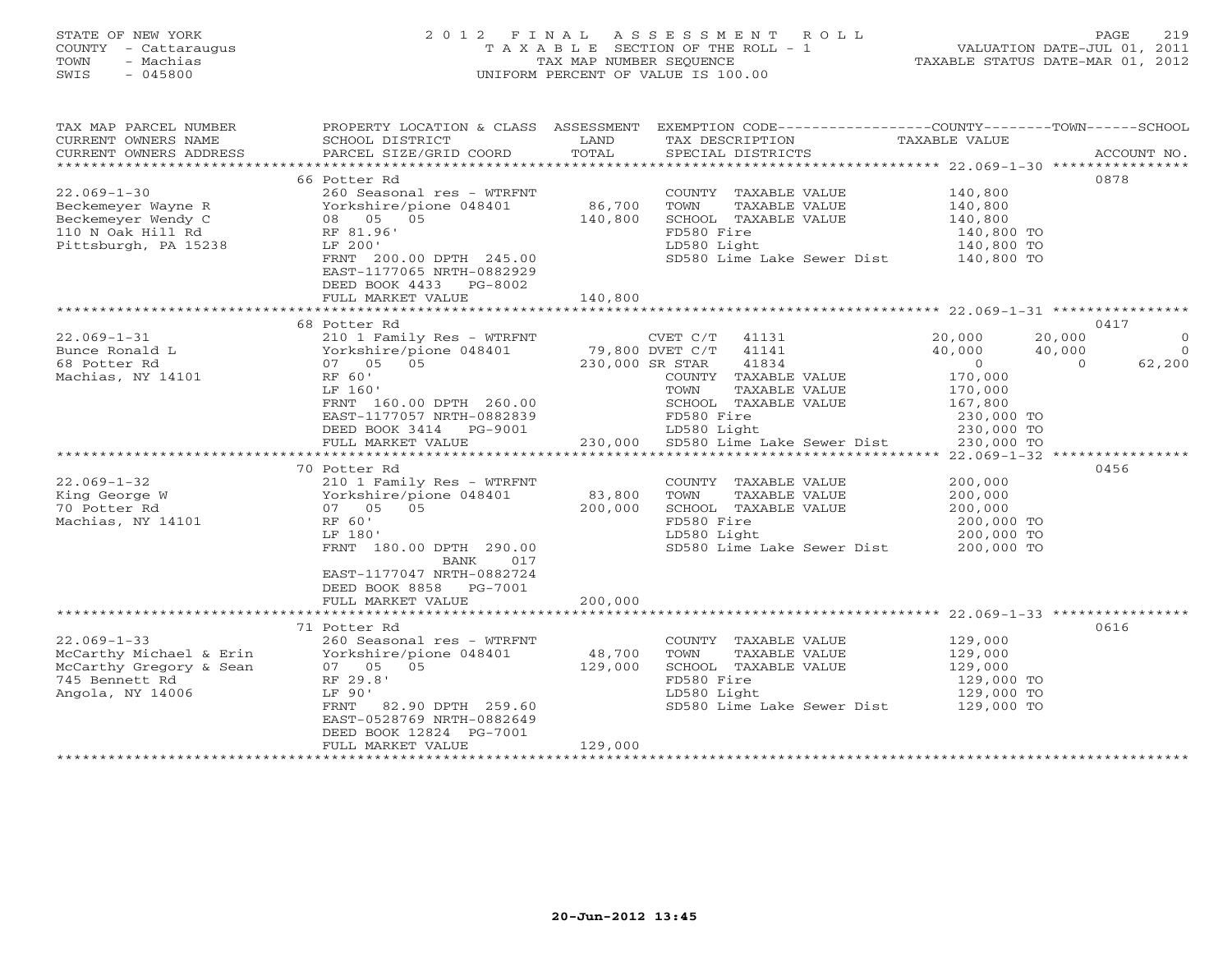## STATE OF NEW YORK 2 0 1 2 F I N A L A S S E S S M E N T R O L L PAGE 220 COUNTY - Cattaraugus T A X A B L E SECTION OF THE ROLL - 1 VALUATION DATE-JUL 01, 2011 TOWN - Machias TAX MAP NUMBER SEQUENCE TAXABLE STATUS DATE-MAR 01, 2012 SWIS - 045800 UNIFORM PERCENT OF VALUE IS 100.00UNIFORM PERCENT OF VALUE IS 100.00

| TAX MAP PARCEL NUMBER                                                            | PROPERTY LOCATION & CLASS ASSESSMENT EXEMPTION CODE----------------COUNTY-------TOWN------SCHOOL |                   |                                                                                                                     |                          |      |
|----------------------------------------------------------------------------------|--------------------------------------------------------------------------------------------------|-------------------|---------------------------------------------------------------------------------------------------------------------|--------------------------|------|
| CURRENT OWNERS NAME                                                              | SCHOOL DISTRICT                                                                                  | LAND              | TAX DESCRIPTION                                                                                                     | TAXABLE VALUE            |      |
|                                                                                  |                                                                                                  |                   |                                                                                                                     |                          |      |
|                                                                                  | 72 Potter Rd                                                                                     |                   |                                                                                                                     |                          | 0499 |
| $22.069 - 1 - 34$                                                                | 260 Seasonal res - WTRFNT                                                                        |                   | COUNTY TAXABLE VALUE 126,800                                                                                        |                          |      |
|                                                                                  |                                                                                                  |                   | TOWN<br>TAXABLE VALUE                                                                                               |                          |      |
|                                                                                  |                                                                                                  | 57,100<br>126,800 | SCHOOL TAXABLE VALUE                                                                                                | 126,800<br>126,800       |      |
| Engels Tim A<br>Engels Frances M<br>9204 Rte 240<br>9204 Rte 240<br>Press RF 30' |                                                                                                  |                   | FD580 Fire                                                                                                          |                          |      |
| West Valley, NY 14171                                                            | LF 65'                                                                                           |                   | LD580 Light                                                                                                         | 126,800 TO<br>126,800 TO |      |
|                                                                                  | FRNT 65.00 DPTH 190.00                                                                           |                   | SD580 Lime Lake Sewer Dist 126,800 TO                                                                               |                          |      |
|                                                                                  | EAST-1177169 NRTH-0882667                                                                        |                   |                                                                                                                     |                          |      |
|                                                                                  | DEED BOOK 1030 PG-644                                                                            |                   |                                                                                                                     |                          |      |
|                                                                                  | FULL MARKET VALUE                                                                                | 126,800           |                                                                                                                     |                          |      |
|                                                                                  |                                                                                                  |                   |                                                                                                                     |                          |      |
|                                                                                  | 73 Potter Rd                                                                                     |                   |                                                                                                                     |                          | 0516 |
| $22.069 - 1 - 35$                                                                | 260 Seasonal res - WTRFNT                                                                        | NT<br>46,000      | COUNTY TAXABLE VALUE 108,200<br>TOWN TAXABLE VALUE 108,200                                                          |                          |      |
|                                                                                  |                                                                                                  |                   |                                                                                                                     |                          |      |
|                                                                                  |                                                                                                  | 108,200           | SCHOOL TAXABLE VALUE                                                                                                | 108,200                  |      |
| Amherst, NY 14226                                                                | RF 51.5'                                                                                         |                   | FD580 Fire                                                                                                          | 108,200 TO               |      |
|                                                                                  | LF 50'                                                                                           |                   | LD580 Light                                                                                                         | 108,200 TO               |      |
|                                                                                  | FRNT 50.00 DPTH 147.00                                                                           |                   | SD580 Lime Lake Sewer Dist 108,200 TO                                                                               |                          |      |
|                                                                                  | EAST-1177208 NRTH-0882640                                                                        |                   |                                                                                                                     |                          |      |
|                                                                                  | DEED BOOK 2253 PG-6002                                                                           |                   |                                                                                                                     |                          |      |
|                                                                                  | FULL MARKET VALUE                                                                                | 108,200           |                                                                                                                     |                          |      |
|                                                                                  | 74 Potter Rd                                                                                     |                   |                                                                                                                     |                          | 0547 |
|                                                                                  | 260 Seasonal res - WTRFNT                                                                        |                   |                                                                                                                     |                          |      |
|                                                                                  |                                                                                                  |                   | TOWN                                                                                                                |                          |      |
|                                                                                  |                                                                                                  |                   | COUNTY TAXABLE VALUE 116,500<br>TOWN TAXABLE VALUE 116,500<br>SCHOOL TAXABLE VALUE 116,500<br>FD580 Fire 116,500 TO |                          |      |
|                                                                                  |                                                                                                  |                   |                                                                                                                     |                          |      |
| Grand Island, NY 14072-2967                                                      | LF 50'                                                                                           |                   | FD580 Fire 116,500 TO<br>LD580 Light 116,500 TO<br>SD580 Lime Lake Sewer Dist 116,500 TO                            |                          |      |
|                                                                                  | FRNT 50.00 DPTH 136.00                                                                           |                   |                                                                                                                     |                          |      |
|                                                                                  | EAST-1177247 NRTH-0882603                                                                        |                   |                                                                                                                     |                          |      |
|                                                                                  | DEED BOOK 801 PG-01023                                                                           |                   |                                                                                                                     |                          |      |
|                                                                                  | FULL MARKET VALUE                                                                                | 116,500           |                                                                                                                     |                          |      |
|                                                                                  |                                                                                                  |                   |                                                                                                                     |                          |      |
|                                                                                  | 75 Potter Rd                                                                                     |                   |                                                                                                                     |                          | 0769 |
| $22.069 - 1 - 37$                                                                | 210 1 Family Res - WTRFNT                                                                        |                   | COUNTY TAXABLE VALUE                                                                                                | 171,500                  |      |
|                                                                                  |                                                                                                  |                   | TOWN<br>TAXABLE VALUE                                                                                               | 171,500                  |      |
|                                                                                  |                                                                                                  |                   | SCHOOL TAXABLE VALUE                                                                                                | 171,500<br>171,500 TO    |      |
|                                                                                  |                                                                                                  |                   | FD580 Fire                                                                                                          |                          |      |
| Lancaster, NY 14086                                                              | LF 52'                                                                                           |                   | LD580 Light<br>SD580 Lime Lake Sewer Dist 171,500 TO                                                                | 171,500 TO               |      |
|                                                                                  | FRNT 52.00 DPTH 121.00<br>065<br>BANK                                                            |                   |                                                                                                                     |                          |      |
|                                                                                  | EAST-1177270 NRTH-0882548                                                                        |                   |                                                                                                                     |                          |      |
|                                                                                  | DEED BOOK 3452 PG-3001                                                                           |                   |                                                                                                                     |                          |      |
|                                                                                  | FULL MARKET VALUE                                                                                | 171,500           |                                                                                                                     |                          |      |
|                                                                                  |                                                                                                  |                   |                                                                                                                     |                          |      |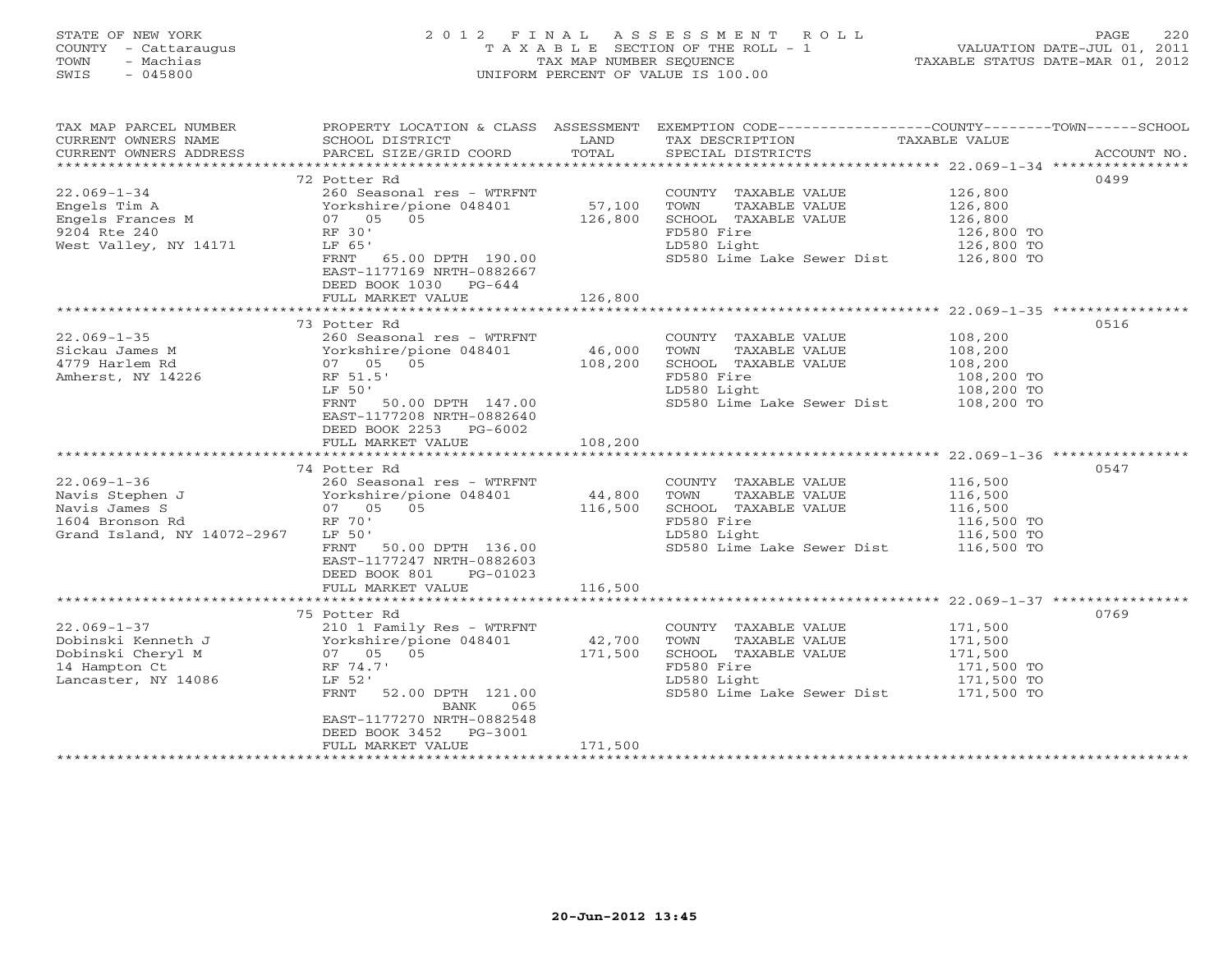# STATE OF NEW YORK 2 0 1 2 F I N A L A S S E S S M E N T R O L L PAGE 221 COUNTY - Cattaraugus T A X A B L E SECTION OF THE ROLL - 1 VALUATION DATE-JUL 01, 2011 TOWN - Machias TAX MAP NUMBER SEQUENCE TAXABLE STATUS DATE-MAR 01, 2012 SWIS - 045800 UNIFORM PERCENT OF VALUE IS 100.00UNIFORM PERCENT OF VALUE IS 100.00

| TAX MAP PARCEL NUMBER<br>CURRENT OWNERS NAME                                                                                                                                                                                         | PROPERTY LOCATION & CLASS ASSESSMENT EXEMPTION CODE---------------COUNTY-------TOWN------SCHOOL<br><b>EXAMPLE SERVICE SERVICE SERVICE SERVICE SERVICE SERVICE SERVICE SERVICE SERVICE SERVICE SERVICE SERVICE SERVICE</b><br>SCHOOL DISTRICT |          | TAX DESCRIPTION                                                                                                             | TAXABLE VALUE |      |
|--------------------------------------------------------------------------------------------------------------------------------------------------------------------------------------------------------------------------------------|----------------------------------------------------------------------------------------------------------------------------------------------------------------------------------------------------------------------------------------------|----------|-----------------------------------------------------------------------------------------------------------------------------|---------------|------|
|                                                                                                                                                                                                                                      |                                                                                                                                                                                                                                              |          |                                                                                                                             |               |      |
|                                                                                                                                                                                                                                      | 76 Potter Rd                                                                                                                                                                                                                                 |          |                                                                                                                             |               | 0781 |
| $22.069 - 1 - 38$                                                                                                                                                                                                                    | 260 Seasonal res - WTRFNT                                                                                                                                                                                                                    |          |                                                                                                                             |               |      |
|                                                                                                                                                                                                                                      |                                                                                                                                                                                                                                              |          |                                                                                                                             |               |      |
|                                                                                                                                                                                                                                      |                                                                                                                                                                                                                                              |          |                                                                                                                             |               |      |
|                                                                                                                                                                                                                                      |                                                                                                                                                                                                                                              |          | COUNTY TAXABLE VALUE $110,600$<br>TOWN TAXABLE VALUE $110,600$<br>SCHOOL TAXABLE VALUE $110,600$<br>FD580 Fire $110,600$ TO |               |      |
| xopacz Theodore J Sr<br>Xopacz Roberta E (10.600)<br>Xopacz Roberta E (10.700)<br>110,600<br>1360 Clinton St<br>Buffalo, NY 14206 LF 55'<br>Buffalo, NY 14206                                                                        | LF 55'                                                                                                                                                                                                                                       |          | LD580 Light                                                                                                                 | 110,600 TO    |      |
|                                                                                                                                                                                                                                      | FRNT 55.00 DPTH 94.00                                                                                                                                                                                                                        |          | SD580 Lime Lake Sewer Dist 110,600 TO                                                                                       |               |      |
|                                                                                                                                                                                                                                      | EAST-1177278 NRTH-0882488                                                                                                                                                                                                                    |          |                                                                                                                             |               |      |
|                                                                                                                                                                                                                                      | DEED BOOK 838 PG-00965                                                                                                                                                                                                                       |          |                                                                                                                             |               |      |
|                                                                                                                                                                                                                                      |                                                                                                                                                                                                                                              |          |                                                                                                                             |               |      |
|                                                                                                                                                                                                                                      |                                                                                                                                                                                                                                              |          |                                                                                                                             |               |      |
|                                                                                                                                                                                                                                      | 77 Potter Rd                                                                                                                                                                                                                                 |          |                                                                                                                             |               | 1100 |
| $22.069 - 1 - 39$                                                                                                                                                                                                                    | 260 Seasonal res - WTRFNT                                                                                                                                                                                                                    |          | COUNTY TAXABLE VALUE 156,100                                                                                                |               |      |
| 22.069-1-39 260 Seasonal res - WTRFNT COUNTY TAXABLE VALUE 156,100<br>Taylor Gary A K Yorkshire/pione 048401 32,300 TOWN TAXABLE VALUE 156,100<br>Taylor Laura J 07 05 05 156,100 50 216,100 ECHOOL TAXABLE VALUE 156,100<br>51 Cres |                                                                                                                                                                                                                                              |          |                                                                                                                             |               |      |
|                                                                                                                                                                                                                                      |                                                                                                                                                                                                                                              |          |                                                                                                                             |               |      |
|                                                                                                                                                                                                                                      |                                                                                                                                                                                                                                              |          |                                                                                                                             |               |      |
|                                                                                                                                                                                                                                      |                                                                                                                                                                                                                                              |          |                                                                                                                             |               |      |
|                                                                                                                                                                                                                                      | 50.00 DPTH 71.00<br>FRNT                                                                                                                                                                                                                     |          | FD580 Fire 156,100 TO<br>LD580 Light 156,100 TO<br>SD580 Lime Lake Sewer Dist 156,100 TO                                    |               |      |
|                                                                                                                                                                                                                                      | EAST-1177284 NRTH-0882435                                                                                                                                                                                                                    |          |                                                                                                                             |               |      |
|                                                                                                                                                                                                                                      | DEED BOOK 10525 PG-3001                                                                                                                                                                                                                      |          |                                                                                                                             |               |      |
|                                                                                                                                                                                                                                      | FULL MARKET VALUE                                                                                                                                                                                                                            | 156, 100 |                                                                                                                             |               |      |
|                                                                                                                                                                                                                                      |                                                                                                                                                                                                                                              |          |                                                                                                                             |               |      |
|                                                                                                                                                                                                                                      | 78 Potter Rd                                                                                                                                                                                                                                 |          |                                                                                                                             |               | 0041 |
| $22.069 - 1 - 40$                                                                                                                                                                                                                    | 260 Seasonal res - WTRFNT                                                                                                                                                                                                                    |          |                                                                                                                             |               |      |
| Ball Richard                                                                                                                                                                                                                         |                                                                                                                                                                                                                                              |          |                                                                                                                             |               |      |
| Ball Dorothy                                                                                                                                                                                                                         |                                                                                                                                                                                                                                              |          | SCHOOL TAXABLE VALUE                                                                                                        |               |      |
| 4220 Zenner Rd                                                                                                                                                                                                                       | 200 Seasonal 1ES - WINTH1<br>Yorkshire/pione 048401 30,900 TOWN<br>07 05 05 126,700 SCHOOL<br>RF 62 FD580 Fi<br>LF 58' LD580 Li                                                                                                              |          | COUNTY TAXABLE VALUE $126,700$<br>TOWN TAXABLE VALUE $126,700$<br>SCHOOL TAXABLE VALUE $126,700$<br>FD580 Fire $126,700$ TO |               |      |
| Eden, NY 14057                                                                                                                                                                                                                       |                                                                                                                                                                                                                                              |          |                                                                                                                             |               |      |
|                                                                                                                                                                                                                                      | 58.00 DPTH 56.00<br>FRNT                                                                                                                                                                                                                     |          | FD580 Fire 126,700 TO<br>LD580 Light 126,700 TO<br>SD580 Lime Lake Sewer Dist 126,700 TO                                    |               |      |
|                                                                                                                                                                                                                                      | EAST-1177286 NRTH-0882381                                                                                                                                                                                                                    |          |                                                                                                                             |               |      |
|                                                                                                                                                                                                                                      | DEED BOOK 722 PG-00676                                                                                                                                                                                                                       |          |                                                                                                                             |               |      |
|                                                                                                                                                                                                                                      | FULL MARKET VALUE                                                                                                                                                                                                                            | 126,700  |                                                                                                                             |               |      |
|                                                                                                                                                                                                                                      |                                                                                                                                                                                                                                              |          |                                                                                                                             |               |      |
|                                                                                                                                                                                                                                      | 79 Potter Rd                                                                                                                                                                                                                                 |          |                                                                                                                             |               | 1067 |
|                                                                                                                                                                                                                                      |                                                                                                                                                                                                                                              |          | COUNTY TAXABLE VALUE 120,000<br>TOWN TAXABLE VALUE 120,000                                                                  |               |      |
|                                                                                                                                                                                                                                      |                                                                                                                                                                                                                                              |          |                                                                                                                             |               |      |
|                                                                                                                                                                                                                                      |                                                                                                                                                                                                                                              |          |                                                                                                                             |               |      |
|                                                                                                                                                                                                                                      |                                                                                                                                                                                                                                              |          | TOWN TAGNOM VIDEO<br>SCHOOL TAXABLE VALUE 120,000<br>FD580 Fire 120,000 TO                                                  |               |      |
| West Seneca, NY 14224                                                                                                                                                                                                                | RF 75.0'<br>LF 66'<br>FRNT 66.00 DPTH 44.00                                                                                                                                                                                                  |          | FD580 Fire 120,000 TO<br>LD580 Light 120,000 TO<br>SD580 Lime Lake Sewer Dist 120,000 TO                                    |               |      |
|                                                                                                                                                                                                                                      |                                                                                                                                                                                                                                              |          |                                                                                                                             |               |      |
|                                                                                                                                                                                                                                      | EAST-1177287 NRTH-0882313                                                                                                                                                                                                                    |          |                                                                                                                             |               |      |
|                                                                                                                                                                                                                                      | DEED BOOK 823<br>PG-00022                                                                                                                                                                                                                    |          |                                                                                                                             |               |      |
|                                                                                                                                                                                                                                      | FULL MARKET VALUE                                                                                                                                                                                                                            | 120,000  |                                                                                                                             |               |      |
|                                                                                                                                                                                                                                      |                                                                                                                                                                                                                                              |          |                                                                                                                             |               |      |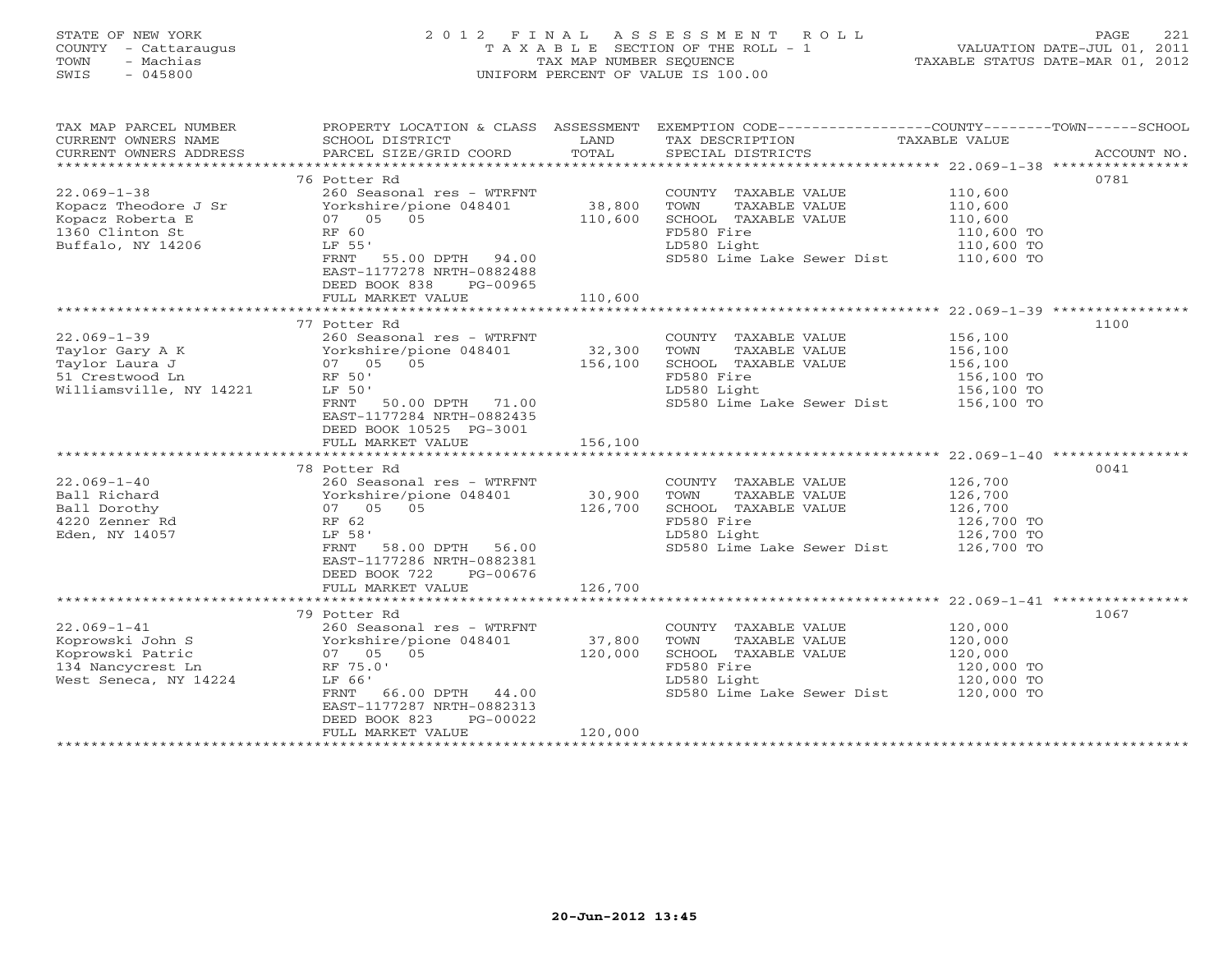# STATE OF NEW YORK 2 0 1 2 F I N A L A S S E S S M E N T R O L L PAGE 222 COUNTY - Cattaraugus T A X A B L E SECTION OF THE ROLL - 1 VALUATION DATE-JUL 01, 2011 TOWN - Machias TAX MAP NUMBER SEQUENCE TAXABLE STATUS DATE-MAR 01, 2012 SWIS - 045800 UNIFORM PERCENT OF VALUE IS 100.00UNIFORM PERCENT OF VALUE IS 100.00

| TAX MAP PARCEL NUMBER<br>CURRENT OWNERS NAME<br>CURRENT OWNERS ADDRESS | PROPERTY LOCATION & CLASS ASSESSMENT<br>SCHOOL DISTRICT<br>PARCEL SIZE/GRID COORD | LAND<br>TOTAL | EXEMPTION CODE-----------------COUNTY-------TOWN------SCHOOL<br>TAX DESCRIPTION<br>SPECIAL DISTRICTS | TAXABLE VALUE  | ACCOUNT NO.        |
|------------------------------------------------------------------------|-----------------------------------------------------------------------------------|---------------|------------------------------------------------------------------------------------------------------|----------------|--------------------|
|                                                                        |                                                                                   |               |                                                                                                      |                |                    |
|                                                                        | 80 Potter Rd                                                                      |               |                                                                                                      |                | 0586               |
| $22.069 - 1 - 42$                                                      | 260 Seasonal res - WTRFNT                                                         |               | COUNTY TAXABLE VALUE                                                                                 | 80,700         |                    |
| Trank Russell K                                                        | Yorkshire/pione 048401                                                            | 40,600        | TOWN<br>TAXABLE VALUE                                                                                | 80,700         |                    |
| 5225 Powers Rd                                                         | 07 05 05                                                                          | 80,700        | SCHOOL TAXABLE VALUE                                                                                 | 80,700         |                    |
| Orchard Park, NY 14127-4433                                            | RF 100                                                                            |               | FD580 Fire                                                                                           | 80,700 TO      |                    |
|                                                                        | LF 100'                                                                           |               | LD580 Light                                                                                          | 80,700 TO      |                    |
|                                                                        |                                                                                   |               |                                                                                                      |                |                    |
|                                                                        | FRNT 100.00 DPTH 64.00                                                            |               | SD580 Lime Lake Sewer Dist 80,700 TO                                                                 |                |                    |
|                                                                        | EAST-1177283 NRTH-0882226                                                         |               |                                                                                                      |                |                    |
|                                                                        | DEED BOOK 00915 PG-00299                                                          |               |                                                                                                      |                |                    |
|                                                                        | FULL MARKET VALUE                                                                 | 80,700        |                                                                                                      |                |                    |
|                                                                        |                                                                                   |               |                                                                                                      |                |                    |
|                                                                        | 81 Potter Rd                                                                      |               |                                                                                                      |                | 0264               |
| $22.069 - 1 - 43$                                                      | 260 Seasonal res - WTRFNT                                                         |               | COUNTY TAXABLE VALUE                                                                                 | 66,600         |                    |
| 22.069-1-4.<br>Lang Patricia M<br>Ave                                  |                                                                                   | 32,000        | TOWN<br>TAXABLE VALUE                                                                                | 66,600         |                    |
|                                                                        | 07 05 05                                                                          | 66,600        | SCHOOL TAXABLE VALUE                                                                                 | 66,600         |                    |
| Buffalo, NY 14214                                                      | RF 60'                                                                            |               | FD580 Fire                                                                                           | 66,600 TO      |                    |
|                                                                        |                                                                                   |               | LD580 Light                                                                                          |                |                    |
|                                                                        | LF 45'                                                                            |               |                                                                                                      | 66,600 TO      |                    |
|                                                                        | FRNT 45.00 DPTH 78.50                                                             |               | SD580 Lime Lake Sewer Dist 66,600 TO                                                                 |                |                    |
|                                                                        | EAST-1177271 NRTH-0882150                                                         |               |                                                                                                      |                |                    |
|                                                                        | DEED BOOK 11639 PG-2001                                                           |               |                                                                                                      |                |                    |
|                                                                        | FULL MARKET VALUE                                                                 | 66,600        |                                                                                                      |                |                    |
|                                                                        |                                                                                   |               |                                                                                                      |                |                    |
|                                                                        | 82 Potter Rd                                                                      |               |                                                                                                      |                | 0961               |
| $22.069 - 1 - 44$                                                      | 260 Seasonal res - WTRFNT                                                         |               | COUNTY TAXABLE VALUE                                                                                 | 91,100         |                    |
|                                                                        | Yorkshire/pione 048401                                                            | 30,300        | TAXABLE VALUE<br>TOWN                                                                                | 91,100         |                    |
| Felgemacher John R<br>Felgemacher Amy<br>Felgemacher Amy               | 07 05 05                                                                          | 91,100        | SCHOOL TAXABLE VALUE                                                                                 | 91,100         |                    |
| 3967 Main St Unit 3                                                    | RF 50'                                                                            |               | FD580 Fire                                                                                           | 91,100 TO      |                    |
|                                                                        |                                                                                   |               |                                                                                                      |                |                    |
| Amherst, NY 14226                                                      | LF 40'                                                                            |               | LD580 Light                                                                                          | 91,100 TO      |                    |
|                                                                        | 40.00 DPTH 78.50<br>FRNT                                                          |               | SD580 Lime Lake Sewer Dist 91,100 TO                                                                 |                |                    |
|                                                                        | EAST-1177258 NRTH-0882109                                                         |               |                                                                                                      |                |                    |
|                                                                        | DEED BOOK 00998 PG-00065                                                          |               |                                                                                                      |                |                    |
|                                                                        | FULL MARKET VALUE                                                                 | 91,100        |                                                                                                      |                |                    |
|                                                                        | *******************************                                                   | ************  |                                                                                                      |                |                    |
|                                                                        | 83 Potter Rd                                                                      |               |                                                                                                      |                | 0317               |
| $22.069 - 1 - 45$                                                      | 210 1 Family Res - WTRFNT                                                         |               | 41834<br>SR STAR                                                                                     | $\overline{0}$ | 62,200<br>$\Omega$ |
| Whitmore Denny R                                                       | Yorkshire/pione 048401                                                            | 49,000        | COUNTY TAXABLE VALUE                                                                                 | 140,000        |                    |
| Whitmore Nancy A                                                       | 05<br>07 05                                                                       | 140,000       | TOWN<br>TAXABLE VALUE                                                                                | 140,000        |                    |
| 83 Potter Rd                                                           | RF 105'                                                                           |               | SCHOOL TAXABLE VALUE                                                                                 | 77,800         |                    |
|                                                                        | LF 70'                                                                            |               |                                                                                                      |                |                    |
| Machias, NY 14101                                                      |                                                                                   |               | FD580 Fire                                                                                           | 140,000 TO     |                    |
|                                                                        | FRNT<br>70.00 DPTH 120.00                                                         |               | LD580 Light                                                                                          | 140,000 TO     |                    |
|                                                                        | EAST-1177232 NRTH-0882048                                                         |               | SD580 Lime Lake Sewer Dist                                                                           | 140,000 TO     |                    |
|                                                                        | DEED BOOK 1892<br>PG-4001                                                         |               |                                                                                                      |                |                    |
|                                                                        | FULL MARKET VALUE                                                                 | 140,000       |                                                                                                      |                |                    |
|                                                                        |                                                                                   |               |                                                                                                      |                |                    |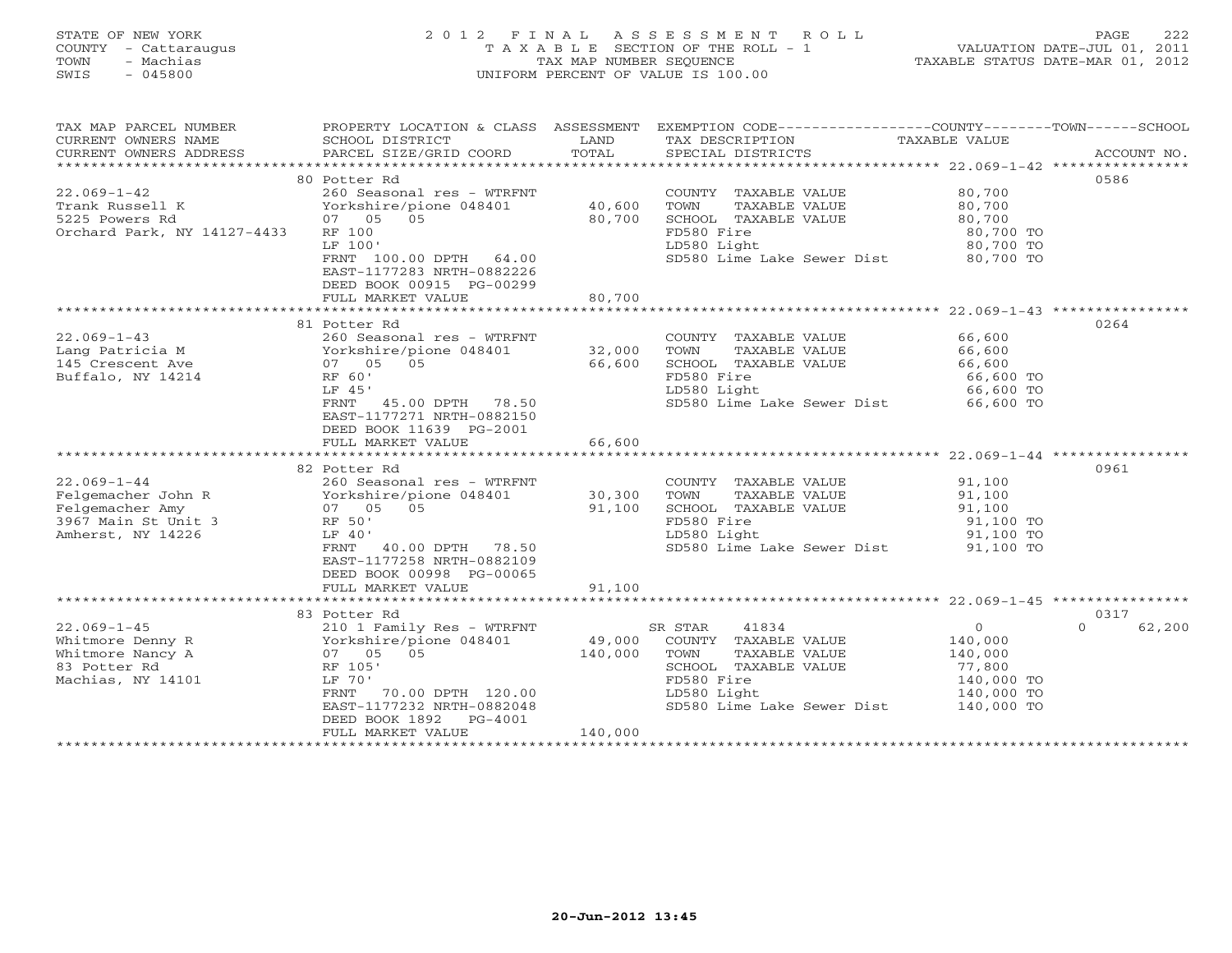# STATE OF NEW YORK 2 0 1 2 F I N A L A S S E S S M E N T R O L L PAGE 223 COUNTY - Cattaraugus T A X A B L E SECTION OF THE ROLL - 1 VALUATION DATE-JUL 01, 2011 TOWN - Machias TAX MAP NUMBER SEQUENCE TAXABLE STATUS DATE-MAR 01, 2012 SWIS - 045800 UNIFORM PERCENT OF VALUE IS 100.00UNIFORM PERCENT OF VALUE IS 100.00

| TAX MAP PARCEL NUMBER                | PROPERTY LOCATION & CLASS ASSESSMENT                                                                                                                                                                                                                                                                                                                                                                                                                                                                                   |                   | EXEMPTION CODE-----------------COUNTY-------TOWN------SCHOOL |                  |                    |
|--------------------------------------|------------------------------------------------------------------------------------------------------------------------------------------------------------------------------------------------------------------------------------------------------------------------------------------------------------------------------------------------------------------------------------------------------------------------------------------------------------------------------------------------------------------------|-------------------|--------------------------------------------------------------|------------------|--------------------|
| CURRENT OWNERS NAME                  | SCHOOL DISTRICT                                                                                                                                                                                                                                                                                                                                                                                                                                                                                                        | LAND              | TAX DESCRIPTION                                              | TAXABLE VALUE    |                    |
|                                      | $\begin{minipage}{.45\textwidth} \begin{minipage}{.45\textwidth} \begin{minipage}{.45\textwidth} \begin{minipage}{.45\textwidth} \begin{minipage}{.45\textwidth} \begin{minipage}{.45\textwidth} \begin{minipage}{.45\textwidth} \begin{minipage}{.45\textwidth} \begin{minipage}{.45\textwidth} \begin{minipage}{.45\textwidth} \begin{minipage}{.45\textwidth} \begin{minipage}{.45\textwidth} \begin{minipage}{.45\textwidth} \begin{minipage}{.45\textwidth} \begin{minipage}{.45\textwidth} \begin{minipage}{.45$ |                   |                                                              |                  |                    |
|                                      |                                                                                                                                                                                                                                                                                                                                                                                                                                                                                                                        |                   |                                                              |                  |                    |
|                                      | 84 Potter Rd                                                                                                                                                                                                                                                                                                                                                                                                                                                                                                           |                   |                                                              |                  | 0368               |
| $22.069 - 1 - 46$                    | 210 1 Family Res - WTRFNT                                                                                                                                                                                                                                                                                                                                                                                                                                                                                              |                   | COUNTY TAXABLE VALUE                                         | 105,000          |                    |
| Fries Donald N                       | Yorkshire/pione 048401                                                                                                                                                                                                                                                                                                                                                                                                                                                                                                 | 56,900<br>105,000 | TOWN<br>TAXABLE VALUE                                        | 105,000          |                    |
| Fries Donald N<br>313 Fruitwood Terr | 03/07 05 05                                                                                                                                                                                                                                                                                                                                                                                                                                                                                                            |                   | SCHOOL TAXABLE VALUE                                         | 105,000          |                    |
| Williamsville, NY 14221              | RF 90'                                                                                                                                                                                                                                                                                                                                                                                                                                                                                                                 |                   | FD580 Fire                                                   | 105,000 TO       |                    |
|                                      | LF 90'                                                                                                                                                                                                                                                                                                                                                                                                                                                                                                                 |                   | LD580 Light                                                  | 105,000 TO       |                    |
|                                      | FRNT<br>90.00 DPTH 132.00                                                                                                                                                                                                                                                                                                                                                                                                                                                                                              |                   | SD580 Lime Lake Sewer Dist 105,000 TO                        |                  |                    |
|                                      | EAST-1177162 NRTH-0881998                                                                                                                                                                                                                                                                                                                                                                                                                                                                                              |                   |                                                              |                  |                    |
|                                      | DEED BOOK 824<br>PG-01027                                                                                                                                                                                                                                                                                                                                                                                                                                                                                              |                   |                                                              |                  |                    |
|                                      | FULL MARKET VALUE                                                                                                                                                                                                                                                                                                                                                                                                                                                                                                      | 105,000           |                                                              |                  |                    |
|                                      |                                                                                                                                                                                                                                                                                                                                                                                                                                                                                                                        |                   |                                                              |                  |                    |
|                                      | 86 Potter Rd                                                                                                                                                                                                                                                                                                                                                                                                                                                                                                           |                   |                                                              |                  | 1350               |
| $22.069 - 1 - 47.2$                  | 210 1 Family Res - WTRFNT                                                                                                                                                                                                                                                                                                                                                                                                                                                                                              |                   | COUNTY TAXABLE VALUE                                         | 115,000          |                    |
| Alfieri Mary Lynn                    | Yorkshire/pione 048401                                                                                                                                                                                                                                                                                                                                                                                                                                                                                                 | 46,400            | TOWN<br>TAXABLE VALUE                                        | 115,000          |                    |
| 60 Tillinghast Pl                    | 07 05 05                                                                                                                                                                                                                                                                                                                                                                                                                                                                                                               | 115,000           | SCHOOL TAXABLE VALUE                                         | 115,000          |                    |
| Buffalo, NY 14216                    | RF 50'                                                                                                                                                                                                                                                                                                                                                                                                                                                                                                                 |                   | FD580 Fire                                                   | $115,000$ TO     |                    |
|                                      | LF 50'                                                                                                                                                                                                                                                                                                                                                                                                                                                                                                                 |                   | LD580 Light<br>sp580 Lime Lake Sewer Dist 115,000 TO         | 115,000 TO       |                    |
|                                      | 50.00 DPTH 150.00<br>FRNT                                                                                                                                                                                                                                                                                                                                                                                                                                                                                              |                   |                                                              |                  |                    |
|                                      | EAST-1177113 NRTH-0881946                                                                                                                                                                                                                                                                                                                                                                                                                                                                                              |                   |                                                              |                  |                    |
|                                      | DEED BOOK 913<br>PG-01017                                                                                                                                                                                                                                                                                                                                                                                                                                                                                              |                   |                                                              |                  |                    |
|                                      | FULL MARKET VALUE                                                                                                                                                                                                                                                                                                                                                                                                                                                                                                      | 115,000           |                                                              |                  |                    |
|                                      | 87 Potter Rd                                                                                                                                                                                                                                                                                                                                                                                                                                                                                                           |                   |                                                              |                  | 1589               |
| $22.069 - 1 - 47.3$                  | 270 Mfg housing                                                                                                                                                                                                                                                                                                                                                                                                                                                                                                        |                   | RES STAR 41854                                               | $\overline{0}$   | $\Omega$<br>30,000 |
| Richardson Scott D                   | Yorkshire/pione 048401 12,500                                                                                                                                                                                                                                                                                                                                                                                                                                                                                          |                   | COUNTY TAXABLE VALUE                                         | 66,000           |                    |
| Richardson Colleen R                 | 07 05 05                                                                                                                                                                                                                                                                                                                                                                                                                                                                                                               | 66,000            | TOWN<br>TAXABLE VALUE                                        |                  |                    |
| 4609 Knightsbridge Way               | FRNT 133.00 DPTH 131.22                                                                                                                                                                                                                                                                                                                                                                                                                                                                                                |                   | SCHOOL TAXABLE VALUE                                         | 66,000<br>36,000 |                    |
| Raleigh, NC 27604                    | BANK<br>032                                                                                                                                                                                                                                                                                                                                                                                                                                                                                                            |                   | FD580 Fire                                                   | 66,000 TO        |                    |
|                                      | EAST-1177231 NRTH-0881899                                                                                                                                                                                                                                                                                                                                                                                                                                                                                              |                   | LD580 Light                                                  | 66,000 TO        |                    |
|                                      | PG-00100<br>DEED BOOK 902                                                                                                                                                                                                                                                                                                                                                                                                                                                                                              |                   | SD580 Lime Lake Sewer Dist                                   | 66,000 TO        |                    |
|                                      | FULL MARKET VALUE                                                                                                                                                                                                                                                                                                                                                                                                                                                                                                      | 66,000            |                                                              |                  |                    |
|                                      |                                                                                                                                                                                                                                                                                                                                                                                                                                                                                                                        |                   |                                                              |                  |                    |
|                                      | 88 Potter Rd                                                                                                                                                                                                                                                                                                                                                                                                                                                                                                           |                   |                                                              |                  | 0329               |
| $22.069 - 1 - 48$                    | 210 1 Family Res - WTRFNT                                                                                                                                                                                                                                                                                                                                                                                                                                                                                              |                   | COUNTY TAXABLE VALUE                                         | 172,200          |                    |
| Friel Michael J                      | Yorkshire/pione 048401                                                                                                                                                                                                                                                                                                                                                                                                                                                                                                 | 37,300            | TOWN<br>TAXABLE VALUE                                        | 172,200          |                    |
| Friel Judy M                         | 05<br>07 05                                                                                                                                                                                                                                                                                                                                                                                                                                                                                                            | 172,200           | SCHOOL TAXABLE VALUE                                         | 172,200          |                    |
| 13 Faahs Dr                          | RF 150'                                                                                                                                                                                                                                                                                                                                                                                                                                                                                                                |                   | FD580 Fire                                                   | 172,200 TO       |                    |
| Orchard Park, NY 14127               | LF 45'                                                                                                                                                                                                                                                                                                                                                                                                                                                                                                                 |                   | LD580 Light                                                  | 172,200 TO       |                    |
|                                      | FRNT<br>45.00 DPTH 87.00                                                                                                                                                                                                                                                                                                                                                                                                                                                                                               |                   | SD580 Lime Lake Sewer Dist 172,200 TO                        |                  |                    |
|                                      | 017<br>BANK                                                                                                                                                                                                                                                                                                                                                                                                                                                                                                            |                   |                                                              |                  |                    |
|                                      | EAST-1177062 NRTH-0881911                                                                                                                                                                                                                                                                                                                                                                                                                                                                                              |                   |                                                              |                  |                    |
|                                      | DEED BOOK 01017 PG-00536                                                                                                                                                                                                                                                                                                                                                                                                                                                                                               |                   |                                                              |                  |                    |
|                                      | FULL MARKET VALUE                                                                                                                                                                                                                                                                                                                                                                                                                                                                                                      | 172,200           |                                                              |                  |                    |
|                                      |                                                                                                                                                                                                                                                                                                                                                                                                                                                                                                                        |                   |                                                              |                  |                    |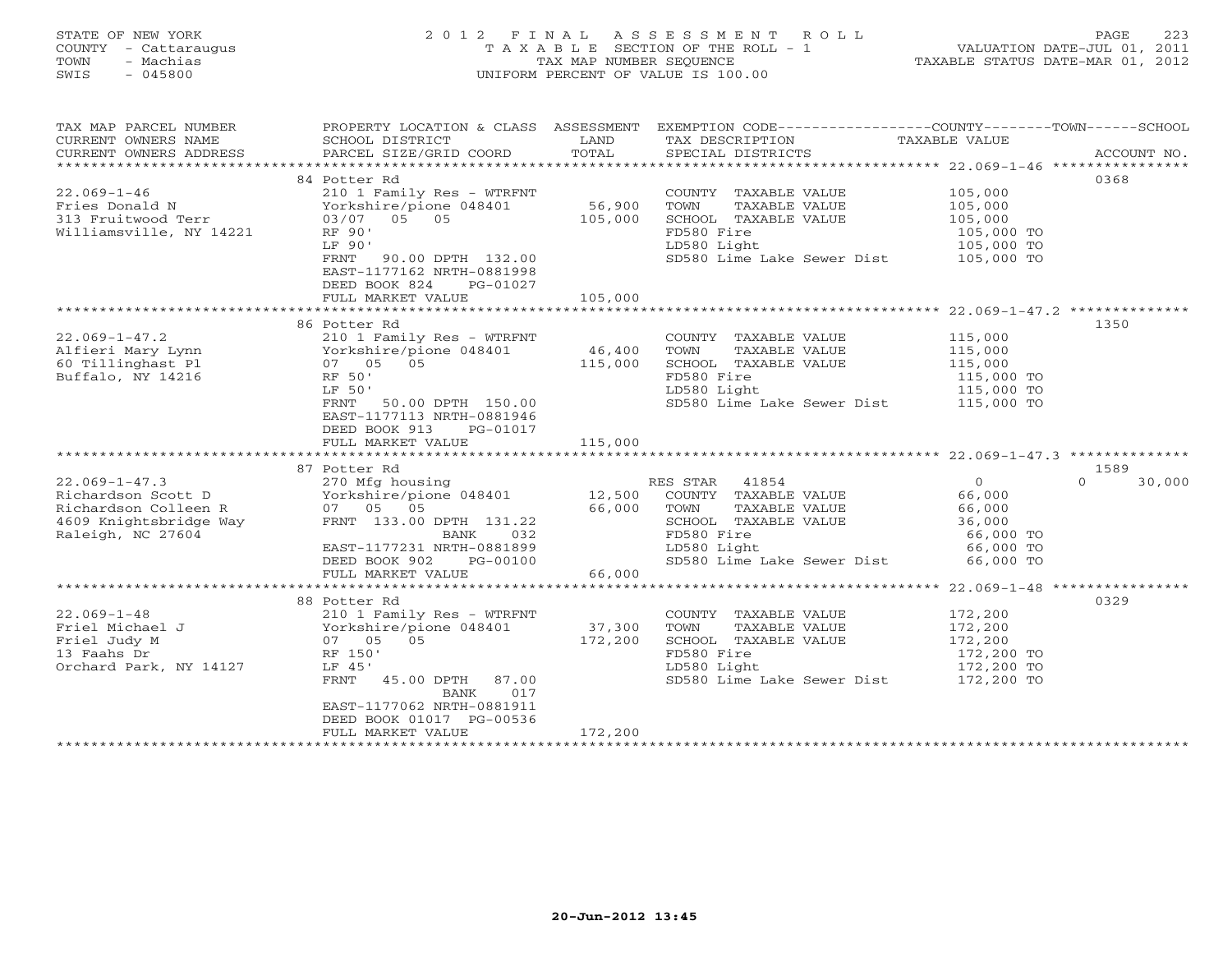# STATE OF NEW YORK 2 0 1 2 F I N A L A S S E S S M E N T R O L L PAGE 224 COUNTY - Cattaraugus T A X A B L E SECTION OF THE ROLL - 1 VALUATION DATE-JUL 01, 2011 TOWN - Machias TAX MAP NUMBER SEQUENCE TAXABLE STATUS DATE-MAR 01, 2012 SWIS - 045800 UNIFORM PERCENT OF VALUE IS 100.00UNIFORM PERCENT OF VALUE IS 100.00

| TAX MAP PARCEL NUMBER<br>CURRENT OWNERS NAME | PROPERTY LOCATION & CLASS ASSESSMENT<br>SCHOOL DISTRICT | LAND<br>TOTAL    | EXEMPTION CODE-----------------COUNTY-------TOWN------SCHOOL<br>TAX DESCRIPTION | TAXABLE VALUE          |             |
|----------------------------------------------|---------------------------------------------------------|------------------|---------------------------------------------------------------------------------|------------------------|-------------|
| CURRENT OWNERS ADDRESS                       | PARCEL SIZE/GRID COORD                                  |                  | SPECIAL DISTRICTS                                                               |                        | ACCOUNT NO. |
|                                              | 89 Hazelmere Ave                                        |                  |                                                                                 |                        | 0584        |
| $22.069 - 1 - 49$                            | 210 1 Family Res - WTRFNT                               |                  | COUNTY TAXABLE VALUE                                                            | 195,300                |             |
| Trbovich Nicholas D Jr                       | Yorkshire/pione 048401                                  | 33,500           | TOWN<br>TAXABLE VALUE                                                           | 195,300                |             |
| Trbovich Pamela J                            | 07 05 05                                                | 195,300          | SCHOOL TAXABLE VALUE                                                            | 195,300                |             |
| 28 W Tanglewood Dr                           | RF 43'                                                  |                  | FD580 Fire                                                                      | 195,300 TO             |             |
| Orchard Park, NY 14127                       | LF 45'                                                  |                  | LD580 Light<br>SD580 Lime Lake Sewer Dist 195,300 TO                            | 195,300 TO             |             |
|                                              | FRNT<br>45.00 DPTH 87.00<br>EAST-1176975 NRTH-0881923   |                  |                                                                                 |                        |             |
|                                              | DEED BOOK 4161 PG-7001                                  |                  |                                                                                 |                        |             |
|                                              | FULL MARKET VALUE                                       | 195,300          |                                                                                 |                        |             |
|                                              |                                                         |                  |                                                                                 |                        |             |
|                                              | 90 Hazelmere Ave                                        |                  |                                                                                 |                        | 0347        |
| $22.069 - 1 - 50$                            | 260 Seasonal res - WTRFNT                               |                  | COUNTY TAXABLE VALUE                                                            | 91,700                 |             |
| Trbovich Pamela J                            | Yorkshire/pione 048401                                  | 29,200           | TAXABLE VALUE<br>TOWN                                                           | 91,700                 |             |
| 28 W Tangelwood Dr                           | 07 05 05<br>RF 40'                                      | 91,700           | SCHOOL TAXABLE VALUE                                                            | 91,700                 |             |
| Orchard Park, NY 14127                       | LF 42'                                                  |                  | FD580 Fire<br>LD580 Light                                                       | 91,700 TO<br>91,700 TO |             |
|                                              | FRNT<br>42.00 DPTH 70.00                                |                  | SD580 Lime Lake Sewer Dist 91,700 TO                                            |                        |             |
|                                              | EAST-1176934 NRTH-0881935                               |                  |                                                                                 |                        |             |
|                                              | DEED BOOK 7958 PG-3001                                  |                  |                                                                                 |                        |             |
|                                              | FULL MARKET VALUE                                       | 91,700           |                                                                                 |                        |             |
|                                              |                                                         |                  |                                                                                 |                        |             |
|                                              | 91 Hazelmere Ave                                        |                  |                                                                                 |                        | 0366        |
| $22.069 - 1 - 51$                            | 260 Seasonal res - WTRFNT                               |                  | COUNTY TAXABLE VALUE                                                            | 76,200                 |             |
| Clunie Thomas P<br>Clunie Catherine          | Yorkshire/pione 048401<br>07 05 05                      | 31,000<br>76,200 | TOWN<br>TAXABLE VALUE<br>SCHOOL TAXABLE VALUE                                   | 76,200<br>76,200       |             |
| 178 Autumnwood Dr                            | RF 40'                                                  |                  | FD580 Fire                                                                      | 76,200 TO              |             |
| Cheektowaga, NY 14227                        | LF 42'                                                  |                  | LD580 Light                                                                     | 76,200 TO              |             |
|                                              | FRNT 42.00 DPTH 78.00                                   |                  | SD580 Lime Lake Sewer Dist                                                      | 76,200 TO              |             |
|                                              | EAST-1176896 NRTH-0881946                               |                  |                                                                                 |                        |             |
|                                              | DEED BOOK 14754 PG-9001                                 |                  |                                                                                 |                        |             |
|                                              | FULL MARKET VALUE                                       | 76,200           |                                                                                 |                        |             |
|                                              |                                                         |                  |                                                                                 |                        |             |
|                                              | 92 Hazelmere Ave                                        |                  |                                                                                 |                        | 0632        |
| $22.069 - 1 - 52$<br>Thompson Sean T         | 260 Seasonal res - WTRFNT<br>Yorkshire/pione 048401     | 30,600           | COUNTY TAXABLE VALUE<br>TAXABLE VALUE<br>TOWN                                   | 61,100<br>61,100       |             |
| Thompson Wendy J                             | 07 05 05                                                | 61,100           | SCHOOL TAXABLE VALUE                                                            | 61,100                 |             |
| 244 Mcnaughton Ave                           | Rf 40'                                                  |                  | FD580 Fire                                                                      | 61,100 TO              |             |
| Cheektowaga, NY 14225                        | Lf 40'                                                  |                  | LD580 Light                                                                     | 61,100 TO              |             |
|                                              | FRNT<br>40.00 DPTH 80.00                                |                  | SD580 Lime Lake Sewer Dist                                                      | 61,100 TO              |             |
|                                              | 017<br>BANK                                             |                  |                                                                                 |                        |             |
|                                              | EAST-1176858 NRTH-0881956                               |                  |                                                                                 |                        |             |
|                                              | DEED BOOK 00980 PG-00102<br>FULL MARKET VALUE           | 61,100           |                                                                                 |                        |             |
|                                              | ********************                                    |                  |                                                                                 |                        |             |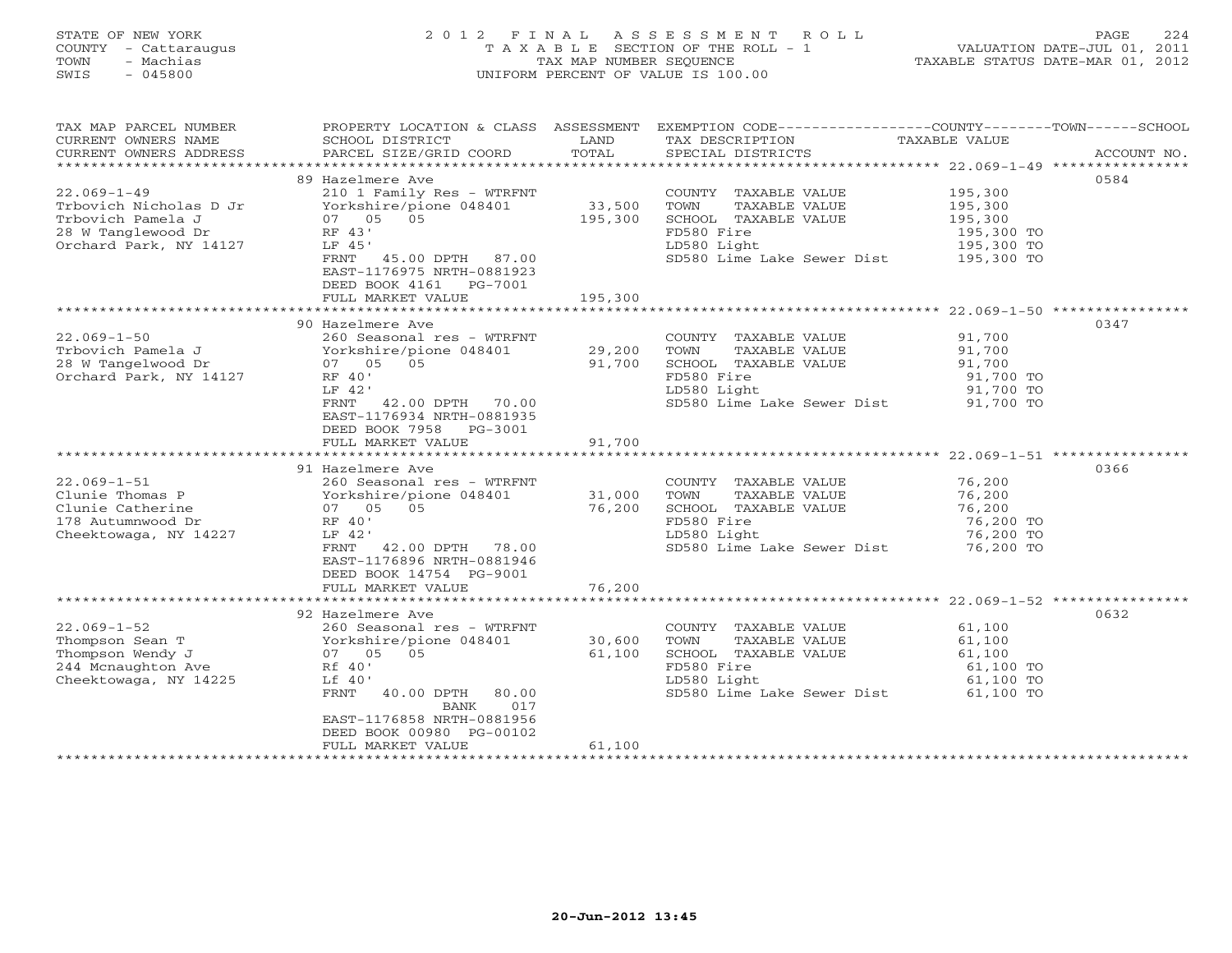# STATE OF NEW YORK 2 0 1 2 F I N A L A S S E S S M E N T R O L L PAGE 225 COUNTY - Cattaraugus T A X A B L E SECTION OF THE ROLL - 1 VALUATION DATE-JUL 01, 2011 TOWN - Machias TAX MAP NUMBER SEQUENCE TAXABLE STATUS DATE-MAR 01, 2012 SWIS - 045800 UNIFORM PERCENT OF VALUE IS 100.00UNIFORM PERCENT OF VALUE IS 100.00

| TAX MAP PARCEL NUMBER<br>CURRENT OWNERS NAME<br>CURRENT OWNERS ADDRESS                                              | SCHOOL DISTRICT<br>PARCEL SIZE/GRID COORD                                                                                                                                                                                              | LAND<br>TOTAL                | PROPERTY LOCATION & CLASS ASSESSMENT EXEMPTION CODE---------------COUNTY-------TOWN------SCHOOL<br>TAX DESCRIPTION<br>SPECIAL DISTRICTS                                                                    | TAXABLE VALUE                                             | ACCOUNT NO. |
|---------------------------------------------------------------------------------------------------------------------|----------------------------------------------------------------------------------------------------------------------------------------------------------------------------------------------------------------------------------------|------------------------------|------------------------------------------------------------------------------------------------------------------------------------------------------------------------------------------------------------|-----------------------------------------------------------|-------------|
| $22.069 - 1 - 53$<br>Riforgiato Philip T<br>9848 Lake St<br>Machias, NY 14101                                       | 93 Hazelmere Ave<br>260 Seasonal res - WTRFNT<br>Yorkshire/pione 048401<br>07 05 05<br>RF 40'<br>LF 40'<br>FRNT 40.00 DPTH 80.00<br>EAST-1176818 NRTH-0881965<br>DEED BOOK 2327 PG-3002<br>FULL MARKET VALUE                           | 30,600<br>82,600<br>82,600   | COUNTY TAXABLE VALUE<br>TOWN<br>TAXABLE VALUE<br>SCHOOL TAXABLE VALUE<br>FD580 Fire<br>LD580 Light<br>SD580 Lime Lake Sewer Dist 82,600 TO                                                                 | 82,600<br>82,600<br>82,600<br>82,600 TO<br>82,600 TO      | 0356        |
|                                                                                                                     |                                                                                                                                                                                                                                        |                              |                                                                                                                                                                                                            |                                                           |             |
| $22.069 - 1 - 54$<br>Riforgiato Philip T<br>9848 Lake St<br>Machias, NY 14101                                       | 94 Hazelmere Ave<br>210 1 Family Res - WTRFNT<br>Yorkshire/pione 048401<br>07  05  05<br>07 05 05<br>RF 71'<br>LF 52'<br>FRNT 52.00 DPTH 106.25<br>EAST-1176768 NRTH-0881973<br>DEED BOOK 2327 PG-3003<br>FULL MARKET VALUE            | 40,000<br>96,700<br>96,700   | COUNTY TAXABLE VALUE<br>TOWN<br>TAXABLE VALUE<br>SCHOOL TAXABLE VALUE<br>FD580 Fire<br>LD580 Light<br>SD580 Lime Lake Sewer Dist 96,700 TO                                                                 | 96,700<br>96,700<br>96,700<br>96,700 TO<br>96,700 TO      | 0809        |
|                                                                                                                     |                                                                                                                                                                                                                                        |                              |                                                                                                                                                                                                            |                                                           |             |
| $22.069 - 1 - 55.1$<br>Morningstar Raymond E Jr<br>Morningstar Nancy J<br>10 Victoria Hgts<br>East Aurora, NY 14052 | 99 Hazelmere Ave<br>210 1 Family Res - WTRFNT<br>210 1 Family Res - WiRr<br>Yorkshire/pione 048401<br>07   05   05<br>07 05 05<br>RF 16'<br>LF 100'<br>FRNT 100.00 DPTH 122.00<br>EAST-1176671 NRTH-0882064<br>DEED BOOK 12666 PG-3002 | 56,300<br>172,300            | COUNTY TAXABLE VALUE<br>TOWN<br>TAXABLE VALUE<br>SCHOOL TAXABLE VALUE<br>FD580 Fire<br>LD580 Light<br>SD580 Lime Lake Sewer Dist 172,300 TO                                                                | 172,300<br>172,300<br>172,300<br>172,300 TO<br>172,300 TO | 1127        |
|                                                                                                                     | FULL MARKET VALUE                                                                                                                                                                                                                      | 172,300                      |                                                                                                                                                                                                            |                                                           |             |
| $22.069 - 1 - 55.2$<br>Serafin Deborah J<br>229 Oakridge Rd<br>Grand Island, NY 14072                               | 96 Hazelmere Ave<br>210 1 Family Res - WTRFNT<br>Yorkshire/pione 048401<br>07 05 05<br>RF 41'<br>LF 122'<br>FRNT 122.00 DPTH 106.25<br>EAST-1176718 NRTH-0882029<br>DEED BOOK 00905 PG-00558<br>FULL MARKET VALUE                      | 55,100<br>188,100<br>188,100 | ****************************** 22.069-1-55.2 **************<br>COUNTY TAXABLE VALUE<br>TOWN<br>TAXABLE VALUE<br>SCHOOL TAXABLE VALUE<br>FD580 Fire<br>LD580 Light<br>SD580 Lime Lake Sewer Dist 188,100 TO | 188,100<br>188,100<br>188,100<br>188,100 TO<br>188,100 TO | 1370        |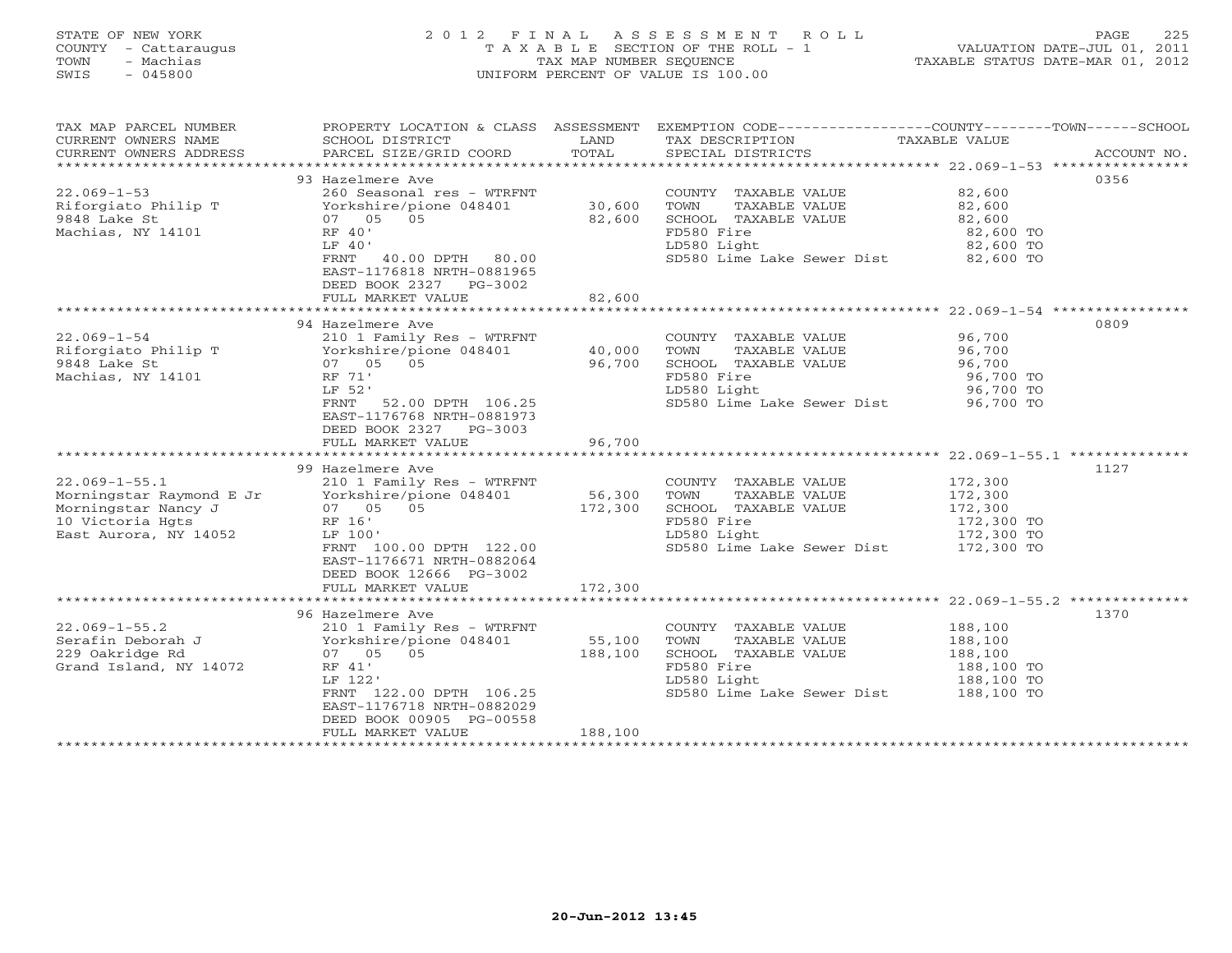# STATE OF NEW YORK 2 0 1 2 F I N A L A S S E S S M E N T R O L L PAGE 226 COUNTY - Cattaraugus T A X A B L E SECTION OF THE ROLL - 1 VALUATION DATE-JUL 01, 2011 TOWN - Machias TAX MAP NUMBER SEQUENCE TAXABLE STATUS DATE-MAR 01, 2012 SWIS - 045800 UNIFORM PERCENT OF VALUE IS 100.00UNIFORM PERCENT OF VALUE IS 100.00

| TAX MAP PARCEL NUMBER<br>CURRENT OWNERS NAME<br>CURRENT OWNERS ADDRESS                              | SCHOOL DISTRICT<br>PARCEL SIZE/GRID COORD                                                                                                                                                                         | LAND<br>TOTAL                                    | PROPERTY LOCATION & CLASS ASSESSMENT EXEMPTION CODE---------------COUNTY-------TOWN------SCHOOL<br>TAX DESCRIPTION<br>SPECIAL DISTRICTS                                   | TAXABLE VALUE                                                                                | ACCOUNT NO.                   |
|-----------------------------------------------------------------------------------------------------|-------------------------------------------------------------------------------------------------------------------------------------------------------------------------------------------------------------------|--------------------------------------------------|---------------------------------------------------------------------------------------------------------------------------------------------------------------------------|----------------------------------------------------------------------------------------------|-------------------------------|
| $22.069 - 1 - 55.3$<br>Brush Thomas D<br>Brush Sharon A<br>7 Caroline Ln<br>Elma, NY 14059          | 100 Hazelmere Ave<br>270 Mfg housing - WTRFNT<br>Yorkshire/pione 048401<br>07 05 05<br>RF 92'<br>LF 150'<br>FRNT 150.00 DPTH 122.00<br>EAST-1176614 NRTH-0882002<br>DEED BOOK 15058 PG-3001<br>FULL MARKET VALUE  | 63,300<br>94,400<br>94,400                       | COUNTY TAXABLE VALUE<br>TOWN<br>TAXABLE VALUE<br>SCHOOL TAXABLE VALUE<br>FD580 Fire<br>LD580 Light<br>SD580 Lime Lake Sewer Dist 94,400 TO                                | 94,400<br>94,400<br>94,400<br>94,400 TO<br>94,400 TO                                         | 1486                          |
|                                                                                                     |                                                                                                                                                                                                                   |                                                  |                                                                                                                                                                           |                                                                                              |                               |
| $22.069 - 1 - 55.4$<br>Prell John A<br>Prell Kathleen M<br>340 Exchange St<br>Alden, NY 14004       | 98 Hazelmere Ave<br>260 Seasonal res - WTRFNT<br>Yorkshire/pione 048401<br>07 05 05<br>Rf 42'<br>Lf 34'<br>FRNT 34.00 DPTH 112.00<br>EAST-1176564 NRTH-0881854<br>DEED BOOK 814<br>PG-01072<br>FULL MARKET VALUE  | 25,400<br>65,700<br>65,700                       | COUNTY TAXABLE VALUE<br>TOWN<br>TAXABLE VALUE<br>SCHOOL TAXABLE VALUE<br>FD580 Fire<br>LD580 Light<br>SD580 Lime Lake Sewer Dist 65,700 TO                                | 65,700<br>65,700<br>65,700<br>65,700 TO<br>65,700 TO                                         | 1491                          |
|                                                                                                     |                                                                                                                                                                                                                   |                                                  |                                                                                                                                                                           |                                                                                              |                               |
|                                                                                                     | 102 Hazelmere Ave                                                                                                                                                                                                 |                                                  |                                                                                                                                                                           |                                                                                              | 1492                          |
| $22.069 - 1 - 55.5$<br>Walker James R Jr<br>Walker Mary<br>16731 Cordova<br>Winter Garden, FL 34787 | 260 Seasonal res - WTRFNT<br>Yorkshire/pione 048401<br>07 05 05<br>RF 47.28'<br>LF 34'<br>FRNT 34.00 DPTH 253.50<br>EAST-1176513 NRTH-0881681<br>DEED BOOK 01015 PG-00558<br>FULL MARKET VALUE                    | AGED C/T<br>32,200 SR STAR<br>114,500<br>114,500 | AGED C/T<br>41801<br>41834<br>COUNTY TAXABLE VALUE<br>TOWN<br>TAXABLE VALUE<br>SCHOOL TAXABLE VALUE<br>FD580 Fire<br>LD580 Light<br>SD580 Lime Lake Sewer Dist 114,500 TO | 22,900<br>22,900<br>$\overline{0}$<br>91,600<br>91,600<br>52,300<br>114,500 TO<br>114,500 TO | $\circ$<br>62,200<br>$\Omega$ |
|                                                                                                     |                                                                                                                                                                                                                   |                                                  |                                                                                                                                                                           |                                                                                              |                               |
| $22.069 - 1 - 55.6$<br>Williams Betty J<br>Slawinski Paul J<br>109 Larch Rd<br>Amherst, NY 14226    | 103 Hazelmere Ave<br>260 Seasonal res - WTRFNT<br>Yorkshire/pione 048401<br>07 05 05<br>RF 37.1'<br>LF 34'<br>FRNT 34.00 DPTH 152.00<br>EAST-1176487 NRTH-0881841<br>DEED BOOK 10752 PG-3001<br>FULL MARKET VALUE | 29,200<br>105,200<br>105,200                     | COUNTY TAXABLE VALUE<br>TOWN<br>TAXABLE VALUE<br>SCHOOL TAXABLE VALUE<br>FD580 Fire<br>LD580 Light<br>SD580 Lime Lake Sewer Dist 105,200 TO                               | 105,200<br>105,200<br>105,200<br>105,200 TO<br>105,200 TO                                    | 1494                          |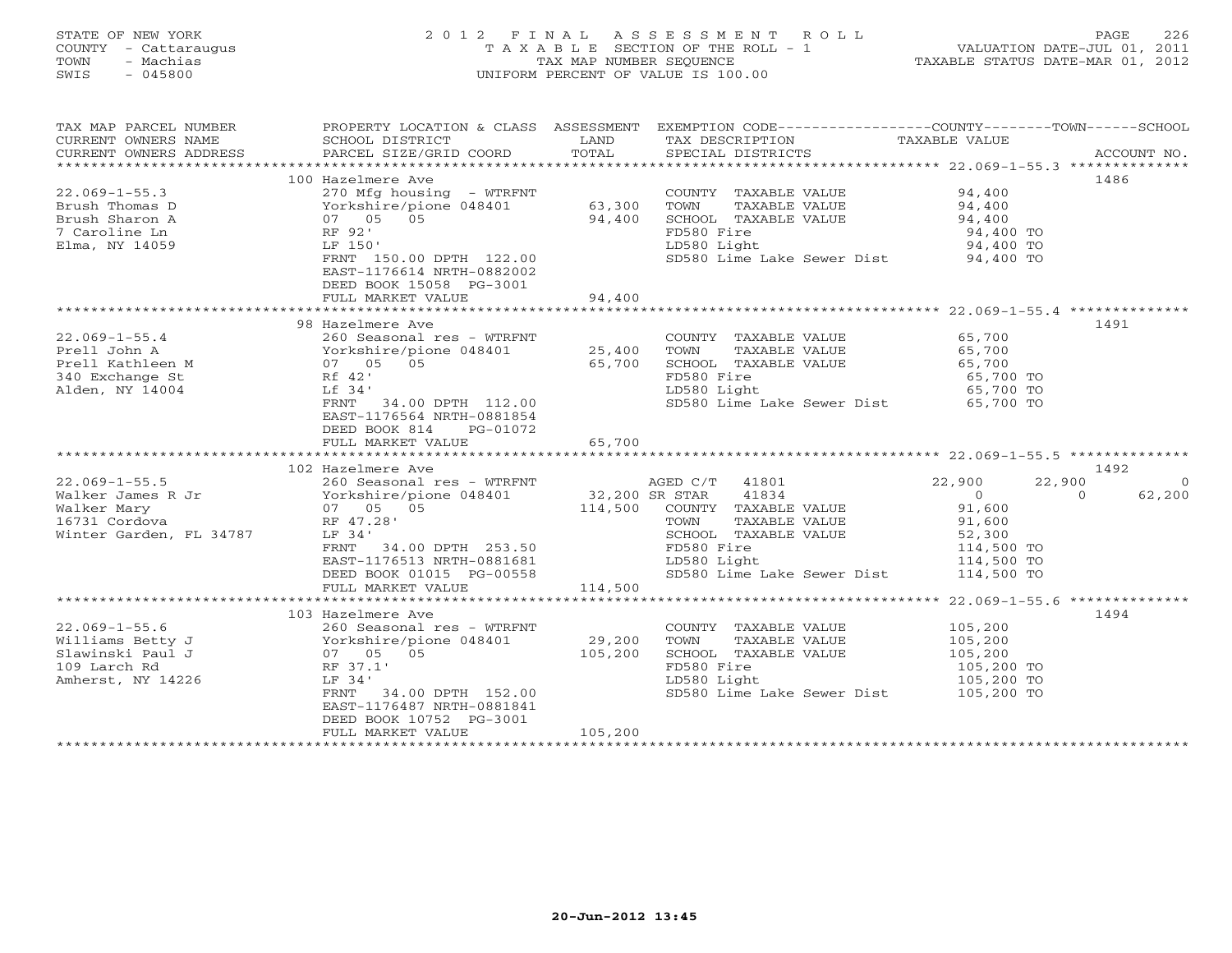# STATE OF NEW YORK 2 0 1 2 F I N A L A S S E S S M E N T R O L L PAGE 227 COUNTY - Cattaraugus T A X A B L E SECTION OF THE ROLL - 1 VALUATION DATE-JUL 01, 2011 TOWN - Machias TAX MAP NUMBER SEQUENCE TAXABLE STATUS DATE-MAR 01, 2012 SWIS - 045800 UNIFORM PERCENT OF VALUE IS 100.00UNIFORM PERCENT OF VALUE IS 100.00

| TAX MAP PARCEL NUMBER<br>CURRENT OWNERS NAME<br>CURRENT OWNERS ADDRESS                                                                                                                                                                                                                                                                                                                                                 | PROPERTY LOCATION & CLASS ASSESSMENT EXEMPTION CODE---------------COUNTY-------TOWN------SCHOOL<br>SCHOOL DISTRICT<br>PARCEL SIZE/GRID COORD TOTAL | LAND    | TAX DESCRIPTION TAXABLE VALUE<br>SPECIAL DISTRICTS<br>SPECIAL DISTRICTS               |                                                 | ACCOUNT NO.        |
|------------------------------------------------------------------------------------------------------------------------------------------------------------------------------------------------------------------------------------------------------------------------------------------------------------------------------------------------------------------------------------------------------------------------|----------------------------------------------------------------------------------------------------------------------------------------------------|---------|---------------------------------------------------------------------------------------|-------------------------------------------------|--------------------|
|                                                                                                                                                                                                                                                                                                                                                                                                                        |                                                                                                                                                    |         |                                                                                       |                                                 |                    |
|                                                                                                                                                                                                                                                                                                                                                                                                                        | Hazelmere Ave                                                                                                                                      |         |                                                                                       |                                                 | 1477               |
| $22.069 - 1 - 55.7$                                                                                                                                                                                                                                                                                                                                                                                                    | 311 Res vac land - WTRFNT                                                                                                                          |         | COUNTY TAXABLE VALUE 14,000                                                           |                                                 |                    |
| Williams Thomas A                         Yorkshire/pione 048401<br>Williams Gina                            07    05    05                                                                                                                                                                                                                                                                                            |                                                                                                                                                    | 14,000  | TOWN<br>TAXABLE VALUE                                                                 | 14,000                                          |                    |
|                                                                                                                                                                                                                                                                                                                                                                                                                        | 07 05 05                                                                                                                                           | 14,000  | SCHOOL TAXABLE VALUE                                                                  | 14,000<br>14,000 TO                             |                    |
| $Rf$ 20'<br>3205 Franklin St                                                                                                                                                                                                                                                                                                                                                                                           |                                                                                                                                                    |         |                                                                                       |                                                 |                    |
| Machias, NY 14101                                                                                                                                                                                                                                                                                                                                                                                                      | 20.00 DPTH 50.00<br>Lf 20'                                                                                                                         |         | LD580 Light                                                                           |                                                 |                    |
|                                                                                                                                                                                                                                                                                                                                                                                                                        | FRNT<br>EAST-1176456 NRTH-0881924                                                                                                                  |         | FD580 Fire 14,000 TO<br>LD580 Light 14,000 TO<br>SD580 Lime Lake Sewer Dist 14,000 TO |                                                 |                    |
|                                                                                                                                                                                                                                                                                                                                                                                                                        | DEED BOOK 00974 PG-00615                                                                                                                           |         |                                                                                       |                                                 |                    |
|                                                                                                                                                                                                                                                                                                                                                                                                                        | FULL MARKET VALUE                                                                                                                                  | 14,000  |                                                                                       |                                                 |                    |
|                                                                                                                                                                                                                                                                                                                                                                                                                        |                                                                                                                                                    |         |                                                                                       |                                                 |                    |
|                                                                                                                                                                                                                                                                                                                                                                                                                        | 106 Hazelmere Ave                                                                                                                                  |         |                                                                                       |                                                 | 1472               |
| 22.069-1-55.8<br>Rose Nicholas P<br>Rose Nicholas P<br>Rose Beth A<br>3409 Franklin St<br>3409 Franklin St<br>210 1 Family Res - WTRFNT<br>210 1 Family Res - WTRFNT<br>210 1 Family Res - WTRFNT<br>210 16401<br>210 12,700<br>210,600<br>210,600                                                                                                                                                                     |                                                                                                                                                    |         | COUNTY TAXABLE VALUE                                                                  | 110,600                                         |                    |
|                                                                                                                                                                                                                                                                                                                                                                                                                        |                                                                                                                                                    |         | TOWN<br>TAXABLE VALUE                                                                 | 110,600<br>110,600                              |                    |
|                                                                                                                                                                                                                                                                                                                                                                                                                        |                                                                                                                                                    |         | SCHOOL TAXABLE VALUE                                                                  |                                                 |                    |
|                                                                                                                                                                                                                                                                                                                                                                                                                        |                                                                                                                                                    |         | FD580 Fire                                                                            | $110,600$ TO                                    |                    |
| Machias, NY 14101                                                                                                                                                                                                                                                                                                                                                                                                      | ,<br>20.00 DPTH 98.00<br>LF 20'                                                                                                                    |         | LD580 Light                                                                           | 110,600 TO                                      |                    |
|                                                                                                                                                                                                                                                                                                                                                                                                                        | FRNT<br>EAST-1176372 NRTH-0881815<br>DEED BOOK 14492 PG-5001                                                                                       |         | SD580 Lime Lake Sewer Dist 110,600 TO                                                 |                                                 |                    |
|                                                                                                                                                                                                                                                                                                                                                                                                                        | FULL MARKET VALUE                                                                                                                                  | 110,600 |                                                                                       |                                                 |                    |
|                                                                                                                                                                                                                                                                                                                                                                                                                        |                                                                                                                                                    |         |                                                                                       |                                                 |                    |
|                                                                                                                                                                                                                                                                                                                                                                                                                        | 3205 Franklin St                                                                                                                                   |         |                                                                                       |                                                 | 1478               |
| $\begin{array}{cccccccc} 22.069-1-55.9 & & & 223 & 1.0048401 & & & 260 & \text{Seassonal res} & & & & 260 & \text{Seassonal res} & & & & 5,400 & \text{COUNTY} & \text{TXABLE VALUE} \\ \text{Williams Gina} & & & & & & & & & 07 & 05 & 05 & & & 36,600 & \text{TOWN} & \text{TXABLE VALUE} \\ \text{Buffalo, NY 14216} & & & & & & & \text{RENNT} & 55.00 DPTH 140.00 & & & & & \text{SCHOOL TAXABLE VALUE} & & & &$ |                                                                                                                                                    |         |                                                                                       | 0<br>36,600<br>36,600                           | $\Omega$<br>30,000 |
|                                                                                                                                                                                                                                                                                                                                                                                                                        |                                                                                                                                                    |         |                                                                                       |                                                 |                    |
|                                                                                                                                                                                                                                                                                                                                                                                                                        |                                                                                                                                                    |         |                                                                                       |                                                 |                    |
|                                                                                                                                                                                                                                                                                                                                                                                                                        |                                                                                                                                                    |         |                                                                                       |                                                 |                    |
|                                                                                                                                                                                                                                                                                                                                                                                                                        |                                                                                                                                                    |         |                                                                                       |                                                 |                    |
|                                                                                                                                                                                                                                                                                                                                                                                                                        | DEED BOOK 00974 PG-00615 LD580 Light                                                                                                               |         |                                                                                       | LE VALUE<br>19,600 10<br>36,600 TO<br>36,600 TO |                    |
|                                                                                                                                                                                                                                                                                                                                                                                                                        | FULL MARKET VALUE                                                                                                                                  |         | 36,600 SD580 Lime Lake Sewer Dist                                                     | 36,600 TO                                       |                    |
|                                                                                                                                                                                                                                                                                                                                                                                                                        |                                                                                                                                                    |         |                                                                                       |                                                 |                    |
|                                                                                                                                                                                                                                                                                                                                                                                                                        | 104 Hazelmere Ave                                                                                                                                  |         |                                                                                       |                                                 | 0457               |
|                                                                                                                                                                                                                                                                                                                                                                                                                        |                                                                                                                                                    |         |                                                                                       | 51,400                                          |                    |
| $22.069-1-56$<br>Gerhardt Russell P<br>Gerhardt Cathy K<br>1383 Lewiston Rd 1383 Lewiston Rd 1383 Lewiston Rd 1383 Lewiston Rd 1383 Lewiston Rd 1383 Lewiston Rd 1383 Lewiston Rd 1383 Lewiston Rd 1383 Lewiston Rd 1383 Lewiston R                                                                                                                                                                                    |                                                                                                                                                    |         | COUNTY TAXABLE VALUE 51,400<br>TOWN TAXABLE VALUE 51,400                              |                                                 |                    |
|                                                                                                                                                                                                                                                                                                                                                                                                                        |                                                                                                                                                    |         | SCHOOL TAXABLE VALUE                                                                  | 51,400                                          |                    |
|                                                                                                                                                                                                                                                                                                                                                                                                                        |                                                                                                                                                    |         | FD580 Fire                                                                            | 51,400 TO                                       |                    |
| Alabama, NY 14013-9740                                                                                                                                                                                                                                                                                                                                                                                                 | LF 30'                                                                                                                                             |         | LD580 Light                                                                           | 51,400 TO                                       |                    |
|                                                                                                                                                                                                                                                                                                                                                                                                                        | 30.00 DPTH 147.00<br>FRNT                                                                                                                          |         | SD580 Lime Lake Sewer Dist 51,400 TO                                                  |                                                 |                    |
|                                                                                                                                                                                                                                                                                                                                                                                                                        | EAST-1176445 NRTH-0881827                                                                                                                          |         |                                                                                       |                                                 |                    |
|                                                                                                                                                                                                                                                                                                                                                                                                                        | DEED BOOK 01005 PG-00238                                                                                                                           |         |                                                                                       |                                                 |                    |
|                                                                                                                                                                                                                                                                                                                                                                                                                        | FULL MARKET VALUE                                                                                                                                  | 51,400  |                                                                                       |                                                 |                    |
|                                                                                                                                                                                                                                                                                                                                                                                                                        |                                                                                                                                                    |         |                                                                                       |                                                 |                    |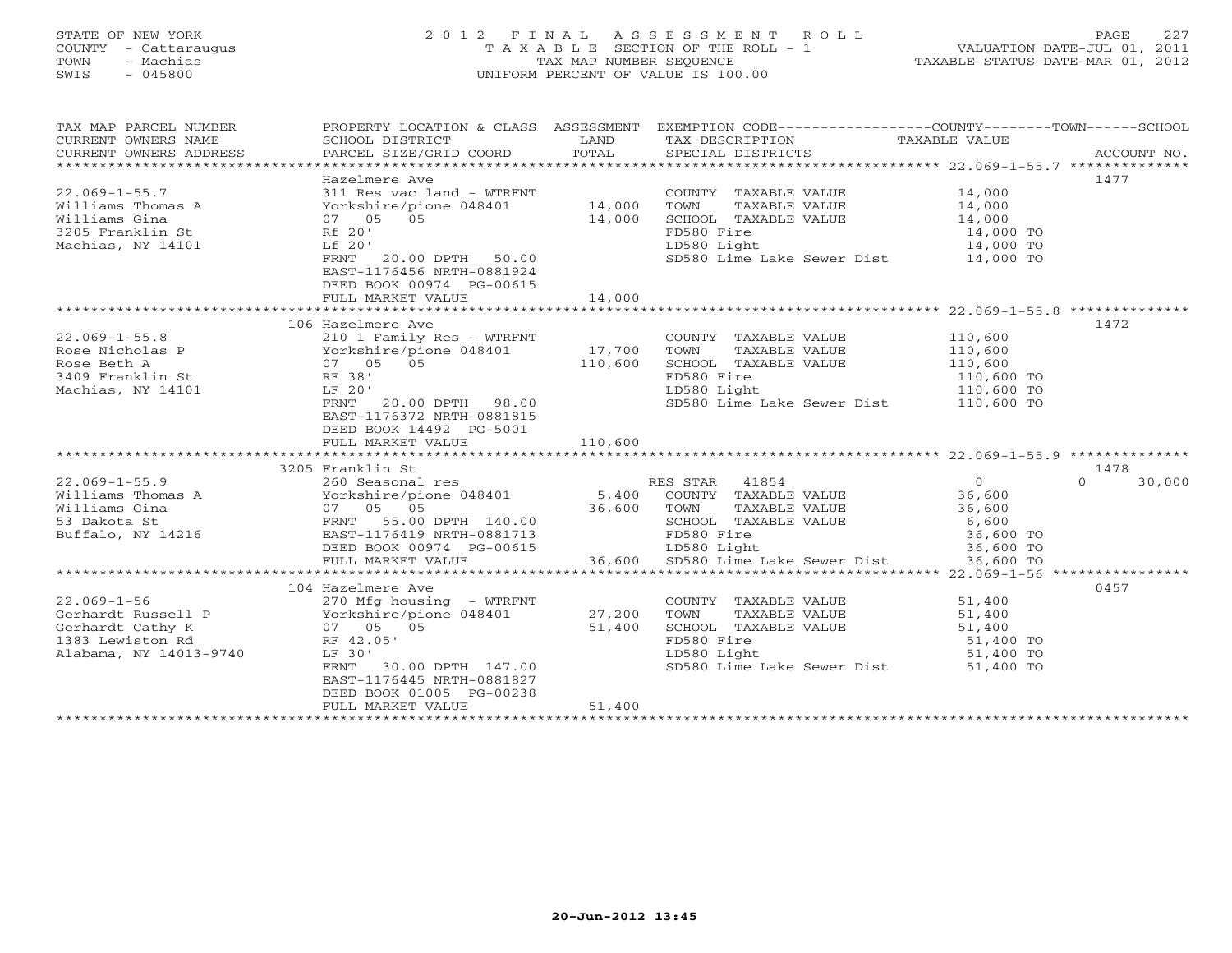# STATE OF NEW YORK 2 0 1 2 F I N A L A S S E S S M E N T R O L L PAGE 228 COUNTY - Cattaraugus T A X A B L E SECTION OF THE ROLL - 1 VALUATION DATE-JUL 01, 2011 TOWN - Machias TAX MAP NUMBER SEQUENCE TAXABLE STATUS DATE-MAR 01, 2012 SWIS - 045800 UNIFORM PERCENT OF VALUE IS 100.00UNIFORM PERCENT OF VALUE IS 100.00

| TAX MAP PARCEL NUMBER<br>CURRENT OWNERS NAME<br>CURRENT OWNERS ADDRESS | SCHOOL DISTRICT<br>PARCEL SIZE/GRID COORD | LAND<br>TOTAL | PROPERTY LOCATION & CLASS ASSESSMENT EXEMPTION CODE---------------COUNTY-------TOWN------SCHOOL<br>TAX DESCRIPTION TAXABLE VALUE<br>SPECIAL DISTRICTS<br>SPECIAL DISTRICTS |                       | ACCOUNT NO. |
|------------------------------------------------------------------------|-------------------------------------------|---------------|----------------------------------------------------------------------------------------------------------------------------------------------------------------------------|-----------------------|-------------|
|                                                                        |                                           |               |                                                                                                                                                                            |                       |             |
|                                                                        | 105 Hazelmere Ave                         |               |                                                                                                                                                                            |                       | 0478        |
| $22.069 - 1 - 57$                                                      | 260 Seasonal res - WTRFNT                 |               | COUNTY TAXABLE VALUE 59,600                                                                                                                                                |                       |             |
| Zawodzinski Gary                                                       | Yorkshire/pione 048401 13,500             |               | TOWN<br>TAXABLE VALUE                                                                                                                                                      | 59,600                |             |
| Zawodzinski Ellen                                                      | 07 05 05                                  | 59,600        | SCHOOL TAXABLE VALUE                                                                                                                                                       | 59,600                |             |
| 55 Pamela Ct                                                           | Rf 37'                                    |               | FD580 Fire                                                                                                                                                                 | 59,600 TO             |             |
| West Seneca, NY 14224                                                  | Lf 15'                                    |               | LD580 Light                                                                                                                                                                | 59,600 TO             |             |
|                                                                        | FRNT<br>15.00 DPTH 142.00<br>BANK<br>017  |               | SD580 Lime Lake Sewer Dist 59,600 TO                                                                                                                                       |                       |             |
|                                                                        | EAST-1176409 NRTH-0881817                 |               |                                                                                                                                                                            |                       |             |
|                                                                        | DEED BOOK 00996 PG-00312                  |               |                                                                                                                                                                            |                       |             |
|                                                                        | FULL MARKET VALUE                         | 59,600        |                                                                                                                                                                            |                       |             |
|                                                                        |                                           |               |                                                                                                                                                                            |                       |             |
|                                                                        | Hazelmere Ave                             |               |                                                                                                                                                                            |                       | 1649        |
| $22.069 - 1 - 58$                                                      | 311 Res vac land - WTRFNT                 |               | COUNTY TAXABLE VALUE                                                                                                                                                       | 6,300                 |             |
| Williams Sara                                                          |                                           | 6,300         | TOWN<br>TAXABLE VALUE                                                                                                                                                      | 6,300                 |             |
| 3235 Franklin St                                                       |                                           | 6,300         | SCHOOL TAXABLE VALUE                                                                                                                                                       | 6,300                 |             |
| Machias, NY 14101                                                      | RF 10'                                    |               | FD580 Fire                                                                                                                                                                 | 6,300 TO              |             |
|                                                                        | LF 10'                                    |               | LD580 Light                                                                                                                                                                | 6,300 TO              |             |
|                                                                        | FRNT<br>10.00 DPTH 39.00                  |               | SD580 Lime Lake Sewer Dist 6,300 TO                                                                                                                                        |                       |             |
|                                                                        | BANK<br>017                               |               |                                                                                                                                                                            |                       |             |
|                                                                        | EAST-1176375 NRTH-0881918                 |               |                                                                                                                                                                            |                       |             |
|                                                                        | DEED BOOK 5118 PG-3002                    | 6,300         |                                                                                                                                                                            |                       |             |
|                                                                        | FULL MARKET VALUE                         |               |                                                                                                                                                                            |                       |             |
|                                                                        | Hazelmere Ave                             |               |                                                                                                                                                                            |                       | 1650        |
| $22.069 - 1 - 59$                                                      | 311 Res vac land - WTRFNT                 |               | COUNTY TAXABLE VALUE 12,600                                                                                                                                                |                       |             |
| McElheny Elizabeth                                                     | Yorkshire/pione 048401                    | 12,600        | TOWN<br>TAXABLE VALUE                                                                                                                                                      | 12,600                |             |
| 11668 Freedom Rd                                                       | 07 05 05                                  | 12,600        | SCHOOL TAXABLE VALUE                                                                                                                                                       | $\frac{12}{12}$ , 600 |             |
| Freedom, NY 14065                                                      | RF 10'                                    |               | FD580 Fire                                                                                                                                                                 | 12,600 TO             |             |
|                                                                        | LF 10'                                    |               | LD580 Light                                                                                                                                                                | 12,600 TO             |             |
|                                                                        | FRNT 20.00 DPTH 39.00                     |               | SD580 Lime Lake Sewer Dist 12,600 TO                                                                                                                                       |                       |             |
|                                                                        | EAST-1176360 NRTH-0881918                 |               |                                                                                                                                                                            |                       |             |
|                                                                        | DEED BOOK 14241 PG-6001                   |               |                                                                                                                                                                            |                       |             |
|                                                                        | FULL MARKET VALUE                         | 12,600        |                                                                                                                                                                            |                       |             |
|                                                                        |                                           |               |                                                                                                                                                                            |                       |             |
|                                                                        | Hazelmere Ave                             |               |                                                                                                                                                                            |                       | 1652        |
| $22.069 - 1 - 61$                                                      | 311 Res vac land - WTRFNT                 |               | COUNTY TAXABLE VALUE                                                                                                                                                       | 6,300                 |             |
| Walker James R                                                         | Yorkshire/pione 048401                    | 6,300         | TAXABLE VALUE<br>TOWN                                                                                                                                                      | 6,300                 |             |
| Walker Mary                                                            | 07 05 05                                  | 6,300         | SCHOOL TAXABLE VALUE                                                                                                                                                       | 6,300                 |             |
| Walker Mary<br>C/O Michael Walker                                      | Rf 10'                                    |               | FD580 Fire                                                                                                                                                                 | 6,300 TO              |             |
| 4201 Main St                                                           | Lf 10'                                    |               | LD580 Light                                                                                                                                                                | 6,300 TO              |             |
| North Java, NY 14113                                                   | FRNT 10.00 DPTH 36.51                     |               | SD580 Lime Lake Sewer Dist 6,300 TO                                                                                                                                        |                       |             |
|                                                                        | EAST-1176345 NRTH-0881919                 |               |                                                                                                                                                                            |                       |             |
|                                                                        | DEED BOOK 00989 PG-00563                  |               |                                                                                                                                                                            |                       |             |
|                                                                        | FULL MARKET VALUE                         | 6,300         |                                                                                                                                                                            |                       |             |
|                                                                        |                                           |               |                                                                                                                                                                            |                       |             |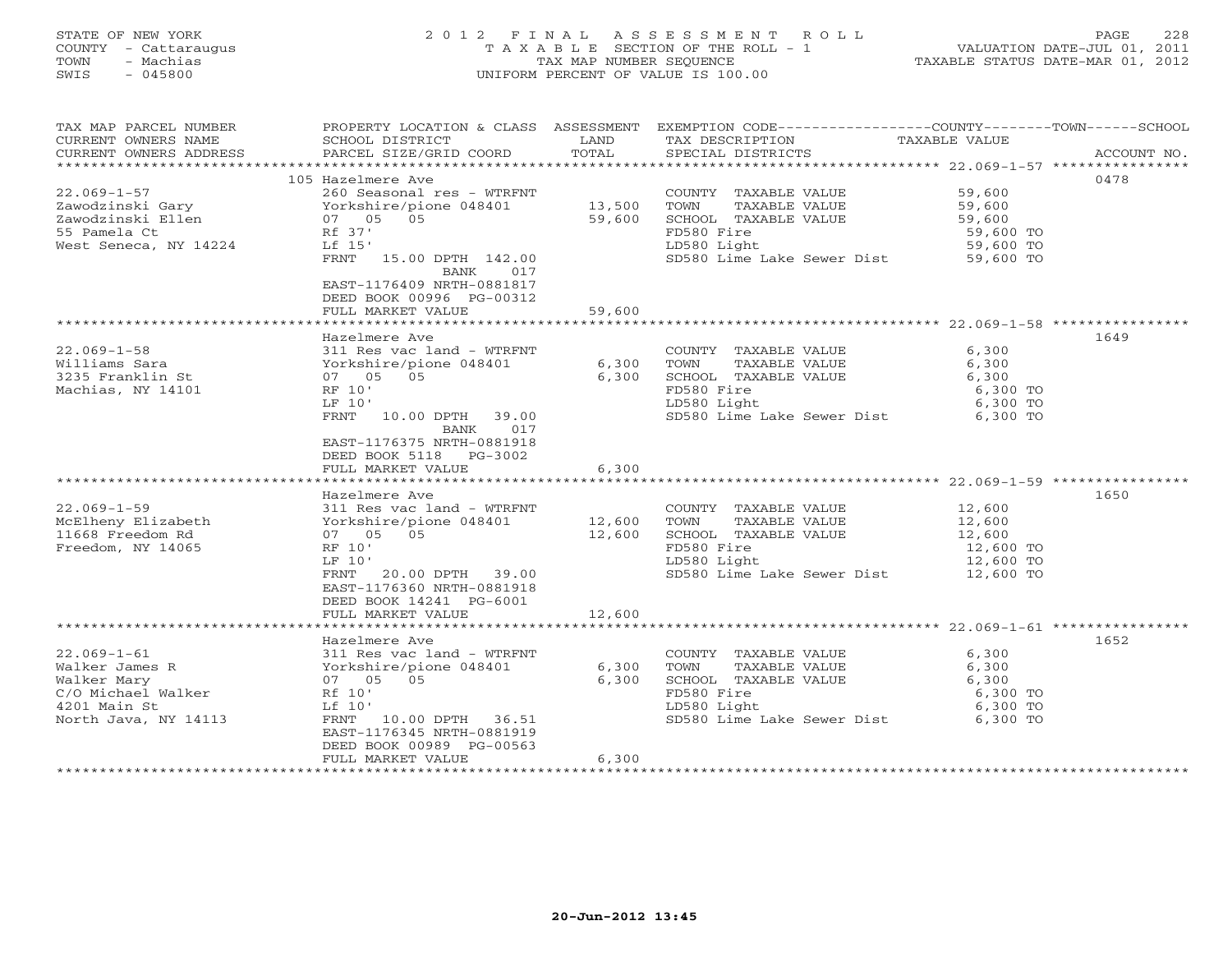## STATE OF NEW YORK 2 0 1 2 F I N A L A S S E S S M E N T R O L L PAGE 229 COUNTY - Cattaraugus T A X A B L E SECTION OF THE ROLL - 1 VALUATION DATE-JUL 01, 2011 TOWN - Machias TAX MAP NUMBER SEQUENCE TAXABLE STATUS DATE-MAR 01, 2012 SWIS - 045800 UNIFORM PERCENT OF VALUE IS 100.00UNIFORM PERCENT OF VALUE IS 100.00

| TAX MAP PARCEL NUMBER<br>CURRENT OWNERS NAME                                                    | PROPERTY LOCATION & CLASS ASSESSMENT EXEMPTION CODE----------------COUNTY-------TOWN------SCHOOL<br>SCHOOL DISTRICT                                                           | LAND                       | TAX DESCRIPTION                                                                                                                           | TAXABLE VALUE                                                     |                            |
|-------------------------------------------------------------------------------------------------|-------------------------------------------------------------------------------------------------------------------------------------------------------------------------------|----------------------------|-------------------------------------------------------------------------------------------------------------------------------------------|-------------------------------------------------------------------|----------------------------|
| CURRENT OWNERS ADDRESS                                                                          | PARCEL SIZE/GRID COORD                                                                                                                                                        | TOTAL                      | SPECIAL DISTRICTS                                                                                                                         |                                                                   | ACCOUNT NO.                |
|                                                                                                 | Hazelmere Ave                                                                                                                                                                 |                            |                                                                                                                                           |                                                                   | 1653                       |
| $22.069 - 1 - 62$<br>Walker Michael P<br>Walker Linda A<br>4201 Main St<br>North Java, NY 14113 | 311 Res vac land - WTRFNT<br>Yorkshire/pione 048401<br>07 05 05<br>Rf 10'<br>Lf 10'<br>FRNT<br>10.00 DPTH 35.67<br>EAST-1176335 NRTH-0881920                                  | 6,300<br>6,300             | COUNTY TAXABLE VALUE<br>TOWN<br>TAXABLE VALUE<br>SCHOOL TAXABLE VALUE<br>FD580 Fire<br>LD580 Light<br>SD580 Lime Lake Sewer Dist 6,300 TO | 6,300<br>6,300<br>6,300<br>6,300 TO<br>6,300 TO                   |                            |
|                                                                                                 | DEED BOOK 16915 PG-8001                                                                                                                                                       |                            |                                                                                                                                           |                                                                   |                            |
|                                                                                                 | FULL MARKET VALUE                                                                                                                                                             | 6,300                      |                                                                                                                                           |                                                                   |                            |
|                                                                                                 | 3223 Hazelmere Ave                                                                                                                                                            |                            |                                                                                                                                           |                                                                   | 1654                       |
| $22.069 - 1 - 63$<br>Kless Mark<br>10921 NYS Rte 16<br>Delevan, NY 14042                        | 311 Res vac land - WTRFNT<br>Yorkshire/pione 048401<br>07 05 05<br>RF 10'<br>LF 10'<br>FRNT 10.00 DPTH 35.83<br>EAST-1176325 NRTH-0881922<br>DEED BOOK 1028 PG-516            | 6,300<br>6,300             | COUNTY TAXABLE VALUE<br>TOWN<br>TAXABLE VALUE<br>SCHOOL TAXABLE VALUE<br>FD580 Fire<br>LD580 Light<br>SD580 Lime Lake Sewer Dist 6,300 TO | 6,300<br>6,300<br>6,300<br>6,300 TO<br>6,300 TO                   |                            |
|                                                                                                 | FULL MARKET VALUE                                                                                                                                                             | 6,300                      |                                                                                                                                           |                                                                   |                            |
|                                                                                                 |                                                                                                                                                                               |                            |                                                                                                                                           |                                                                   |                            |
| $29.002 - 2 - 1.1$<br>Staniszewski Chad R<br>6635 Wagner Rd<br>Springville, NY 14141            | Felton Hill Rd<br>321 Abandoned ag<br>West Valley Cen 042204<br>54/63 05 05<br>ACRES 154.75<br>EAST-1148824 NRTH-0878726<br>DEED BOOK 1025<br>$PG-808$                        | 93,500<br>93,500           | COUNTY TAXABLE VALUE<br>TAXABLE VALUE<br>TOWN<br>SCHOOL TAXABLE VALUE<br>FD580 Fire                                                       | 93,500<br>93,500<br>93,500<br>93,500 TO                           | 0445                       |
|                                                                                                 | FULL MARKET VALUE                                                                                                                                                             | 93,500                     |                                                                                                                                           |                                                                   |                            |
|                                                                                                 |                                                                                                                                                                               | ************               | ************************************ 29.002-2-1.3 ***************                                                                         |                                                                   |                            |
| $29.002 - 2 - 1.3$<br>Burdick Anne G<br>4885 Felton Hill Rd<br>West Valley, NY 14171            | 4885 Felton Hill Rd<br>210 1 Family Res<br>West Valley Cen 042204<br>63 05 05<br>3.05<br>ACRES<br>EAST-1149069 NRTH-0880572<br>DEED BOOK 841<br>PG-00175<br>FULL MARKET VALUE | 11,700<br>53,900<br>53,900 | 41834<br>SR STAR<br>COUNTY TAXABLE VALUE<br>TAXABLE VALUE<br>TOWN<br>SCHOOL TAXABLE VALUE<br>FD580 Fire                                   | $\overline{0}$<br>53,900<br>53,900<br>$\overline{0}$<br>53,900 TO | 1628<br>53,900<br>$\Omega$ |
|                                                                                                 |                                                                                                                                                                               |                            |                                                                                                                                           |                                                                   |                            |
|                                                                                                 | 4865 Felton Hill Rd                                                                                                                                                           |                            |                                                                                                                                           |                                                                   | 0951                       |
| $29.002 - 2 - 2$<br>Ehman Rodney L<br>4865 Felton Hill Rd<br>West Valley, NY 14171              | 210 1 Family Res<br>West Valley Cen 042204<br>63 05 05<br>ACRES<br>2.90<br>EAST-1149486 NRTH-0880505<br>DEED BOOK 00991 PG-00875<br>FULL MARKET VALUE                         | 11,500<br>91,600<br>91,600 | RES STAR 41854<br>COUNTY TAXABLE VALUE<br>TOWN<br>TAXABLE VALUE<br>SCHOOL TAXABLE VALUE<br>FD580 Fire                                     | $\overline{0}$<br>91,600<br>91,600<br>61,600<br>91,600 TO         | $\Omega$<br>30,000         |
|                                                                                                 |                                                                                                                                                                               |                            |                                                                                                                                           |                                                                   |                            |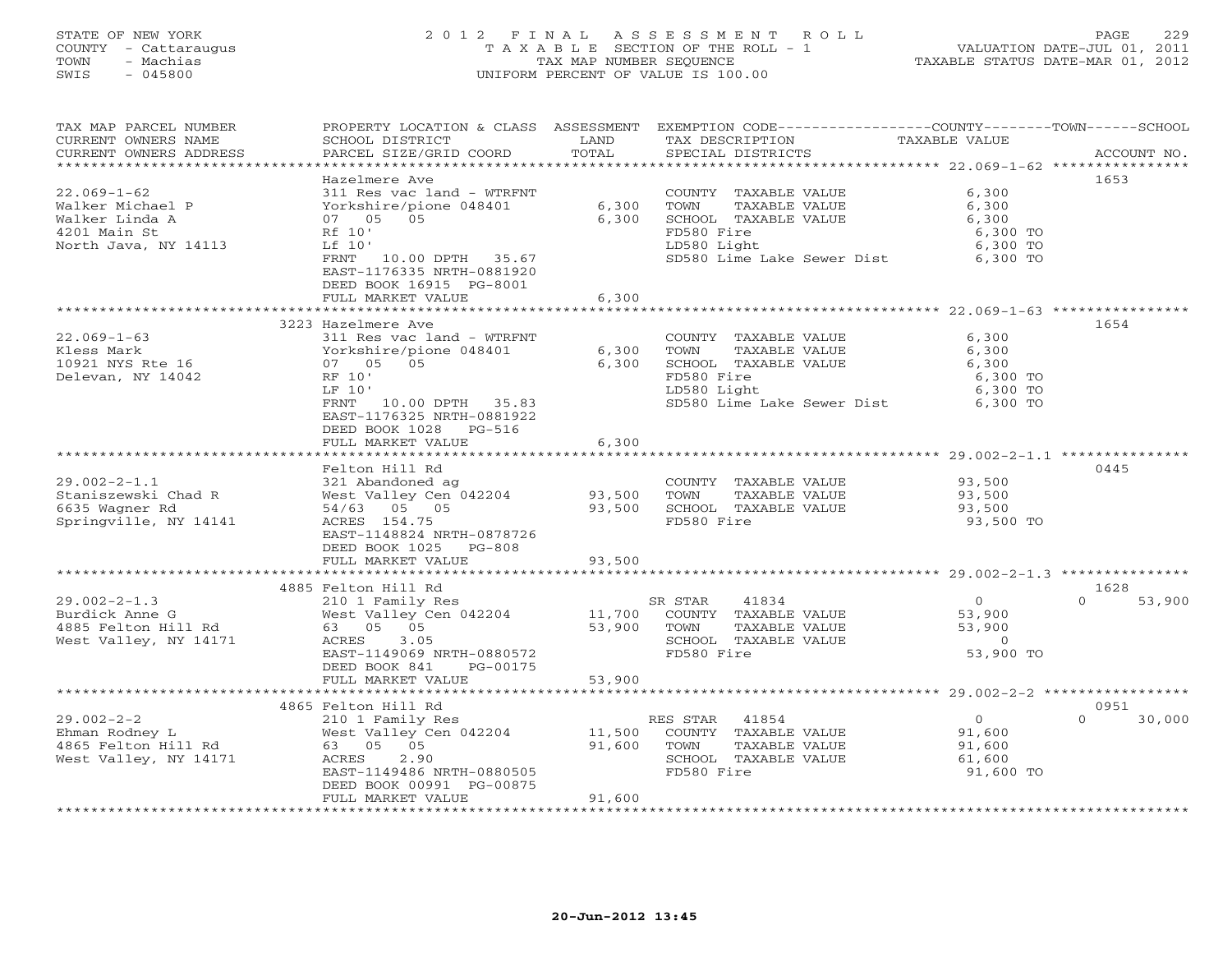# STATE OF NEW YORK 2 0 1 2 F I N A L A S S E S S M E N T R O L L PAGE 230 COUNTY - Cattaraugus T A X A B L E SECTION OF THE ROLL - 1 VALUATION DATE-JUL 01, 2011 TOWN - Machias TAX MAP NUMBER SEQUENCE TAXABLE STATUS DATE-MAR 01, 2012 SWIS - 045800 UNIFORM PERCENT OF VALUE IS 100.00UNIFORM PERCENT OF VALUE IS 100.00

| TAX MAP PARCEL NUMBER<br>CURRENT OWNERS NAME<br>CURRENT OWNERS ADDRESS | PROPERTY LOCATION & CLASS ASSESSMENT<br>SCHOOL DISTRICT<br>PARCEL SIZE/GRID COORD | LAND<br>TOTAL  |                | TAX DESCRIPTION<br>SPECIAL DISTRICTS | EXEMPTION CODE-----------------COUNTY-------TOWN------SCHOOL<br>TAXABLE VALUE |          | ACCOUNT NO. |
|------------------------------------------------------------------------|-----------------------------------------------------------------------------------|----------------|----------------|--------------------------------------|-------------------------------------------------------------------------------|----------|-------------|
|                                                                        |                                                                                   |                |                |                                      |                                                                               |          |             |
|                                                                        | 4835 Felton Hill Rd                                                               |                |                |                                      |                                                                               |          | 0076        |
| $29.002 - 2 - 3$                                                       | 210 1 Family Res                                                                  |                | CVET C/T       | 41131                                | 20,000                                                                        | 20,000   | $\circ$     |
| Woodruff Gail                                                          | West Valley Cen 042204                                                            | 24,700 SR STAR |                | 41834                                | $\overline{0}$                                                                | $\Omega$ | 62,200      |
| Kelly Lauren Nathan                                                    | 63 05 05                                                                          | 146,200        |                | COUNTY TAXABLE VALUE                 | 126,200                                                                       |          |             |
| 3983 Maple Valley Rd                                                   | ACRES 18.21                                                                       |                | TOWN           | TAXABLE VALUE                        | 126,200                                                                       |          |             |
| Machias, NY 14101                                                      | EAST-1149924 NRTH-0879759                                                         |                |                | SCHOOL TAXABLE VALUE                 | 84,000                                                                        |          |             |
|                                                                        | DEED BOOK 00976 PG-00488                                                          |                | FD580 Fire     |                                      | 146,200 TO                                                                    |          |             |
|                                                                        | FULL MARKET VALUE                                                                 | 146,200        |                |                                      |                                                                               |          |             |
|                                                                        |                                                                                   |                |                |                                      |                                                                               |          |             |
|                                                                        | 4741 Felton Hill Rd                                                               |                |                |                                      |                                                                               |          | 0144        |
| $29.002 - 2 - 4.1$                                                     | 210 1 Family Res                                                                  |                | RES STAR 41854 |                                      | $\Omega$                                                                      | $\Omega$ | 30,000      |
| Lukowski Benita A                                                      | West Valley Cen 042204                                                            | 11,700         |                | COUNTY TAXABLE VALUE                 | 57,000                                                                        |          |             |
| 4741 Felton Hill Rd                                                    | 63 05 05                                                                          | 57,000         | TOWN           | TAXABLE VALUE                        | 57,000                                                                        |          |             |
| West Valley, NY 14171                                                  | 3.05<br>ACRES                                                                     |                |                | SCHOOL TAXABLE VALUE                 | 27,000                                                                        |          |             |
|                                                                        | EAST-1151849 NRTH-0880425                                                         |                | FD580 Fire     |                                      | 57,000 TO                                                                     |          |             |
|                                                                        | DEED BOOK 00932 PG-00789                                                          |                |                |                                      |                                                                               |          |             |
|                                                                        | FULL MARKET VALUE                                                                 | 57,000         |                |                                      |                                                                               |          |             |
|                                                                        |                                                                                   |                |                |                                      |                                                                               |          |             |
|                                                                        | 4719 Felton Hill Rd                                                               |                |                |                                      |                                                                               |          | 0799        |
|                                                                        |                                                                                   |                |                |                                      |                                                                               |          |             |
| $29.002 - 2 - 5$                                                       | 240 Rural res                                                                     |                |                | COUNTY TAXABLE VALUE                 | 197,000                                                                       |          |             |
| Lagendyk Jeffrey M                                                     | West Valley Cen 042204                                                            | 103,000        | TOWN           | TAXABLE VALUE                        | 197,000                                                                       |          |             |
| Clark Joseph M                                                         | 54/55/62/63 05 05                                                                 | 197,000        |                | SCHOOL TAXABLE VALUE                 | 197,000                                                                       |          |             |
| 7642 Main St                                                           | ACRES 174.60                                                                      |                | FD580 Fire     |                                      | 197,000 TO                                                                    |          |             |
| PO Box 0380                                                            | EAST-1151402 NRTH-0878409                                                         |                |                |                                      |                                                                               |          |             |
| Fishers, NY 14453                                                      | DEED BOOK 16210 PG-2002                                                           |                |                |                                      |                                                                               |          |             |
|                                                                        | FULL MARKET VALUE                                                                 | 197,000        |                |                                      |                                                                               |          |             |
|                                                                        |                                                                                   |                |                |                                      |                                                                               |          |             |
|                                                                        | 4878 Roszyk Hill Rd                                                               |                |                |                                      |                                                                               |          | 0910        |
| $29.002 - 2 - 6$                                                       | 240 Rural res                                                                     |                |                | COUNTY TAXABLE VALUE                 | 110,000                                                                       |          |             |
| Meredyk Pamela                                                         | West Valley Cen 042204                                                            | 67,700         | TOWN           | TAXABLE VALUE                        | 110,000                                                                       |          |             |
| 1107 Center Rd                                                         | 61/62 05 05                                                                       | 110,000        |                | SCHOOL TAXABLE VALUE                 | 110,000                                                                       |          |             |
| West Seneca, NY 14224                                                  | ACRES 100.35                                                                      |                | FD580 Fire     |                                      | 110,000 TO                                                                    |          |             |
|                                                                        | EAST-1150109 NRTH-0875310                                                         |                |                |                                      |                                                                               |          |             |
|                                                                        | DEED BOOK 890<br>PG-01061                                                         |                |                |                                      |                                                                               |          |             |
|                                                                        | FULL MARKET VALUE                                                                 | 110,000        |                |                                      |                                                                               |          |             |
|                                                                        |                                                                                   |                |                |                                      |                                                                               |          |             |
|                                                                        | 4878 Roszyk Hill Rd                                                               |                |                |                                      |                                                                               |          | 0493        |
| $29.002 - 2 - 7$                                                       | 260 Seasonal res                                                                  |                | RES STAR       | 41854                                | $\overline{0}$                                                                | $\Omega$ | 30,000      |
| Hoffman Thomas L                                                       | West Valley Cen 042204                                                            | 23,600         |                | COUNTY TAXABLE VALUE                 | 65,600                                                                        |          |             |
| Hoffman Marcia                                                         | 61 05 05                                                                          | 65,600         | TOWN           | TAXABLE VALUE                        | 65,600                                                                        |          |             |
| 4878 Roszyk Hill Rd                                                    | ACRES 16.75                                                                       |                |                | SCHOOL TAXABLE VALUE                 | 35,600                                                                        |          |             |
| Machias, NY 14101                                                      | EAST-1150588 NRTH-0874341                                                         |                | FD580 Fire     |                                      | 65,600 TO                                                                     |          |             |
|                                                                        |                                                                                   |                |                |                                      |                                                                               |          |             |
|                                                                        | DEED BOOK 00921 PG-00708                                                          |                |                |                                      |                                                                               |          |             |
|                                                                        | FULL MARKET VALUE                                                                 | 65,600         |                |                                      |                                                                               |          |             |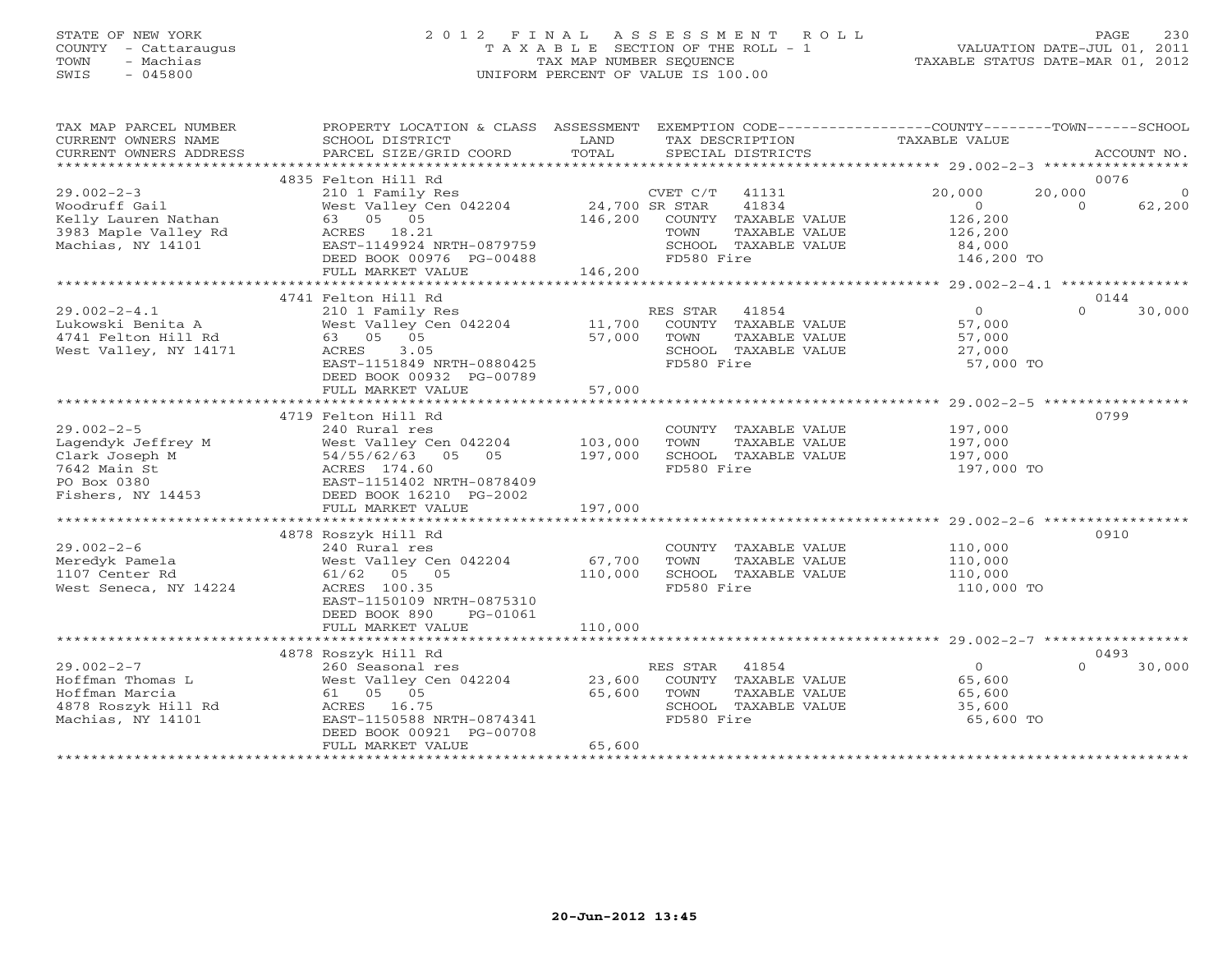# STATE OF NEW YORK 2 0 1 2 F I N A L A S S E S S M E N T R O L L PAGE 231 COUNTY - Cattaraugus T A X A B L E SECTION OF THE ROLL - 1 VALUATION DATE-JUL 01, 2011 TOWN - Machias TAX MAP NUMBER SEQUENCE TAXABLE STATUS DATE-MAR 01, 2012 SWIS - 045800 UNIFORM PERCENT OF VALUE IS 100.00UNIFORM PERCENT OF VALUE IS 100.00

| TAX MAP PARCEL NUMBER<br>CURRENT OWNERS NAME          | PROPERTY LOCATION & CLASS ASSESSMENT<br>SCHOOL DISTRICT | LAND    | TAX DESCRIPTION                               | EXEMPTION CODE----------------COUNTY-------TOWN------SCHOOL<br>TAXABLE VALUE |             |
|-------------------------------------------------------|---------------------------------------------------------|---------|-----------------------------------------------|------------------------------------------------------------------------------|-------------|
| CURRENT OWNERS ADDRESS<br>***********************     | PARCEL SIZE/GRID COORD                                  | TOTAL   | SPECIAL DISTRICTS                             |                                                                              | ACCOUNT NO. |
|                                                       | Roszyk Hill Rd                                          |         |                                               |                                                                              | 0492        |
| $29.002 - 2 - 8$                                      | 314 Rural vac<10                                        |         | COUNTY TAXABLE VALUE                          | 9,000                                                                        |             |
| Hoffman Richard A                                     | West Valley Cen 042204                                  | 9,000   | TOWN<br>TAXABLE VALUE                         | 9,000                                                                        |             |
| 90 Chestnut St                                        | 61 05 05                                                | 9,000   | SCHOOL TAXABLE VALUE                          | 9,000                                                                        |             |
| Gowanda, NY 14070                                     | 1.00<br>ACRES                                           |         | FD580 Fire                                    | 9,000 TO                                                                     |             |
|                                                       | EAST-1149722 NRTH-0873267                               |         |                                               |                                                                              |             |
|                                                       | DEED BOOK 11227 PG-3001                                 |         |                                               |                                                                              |             |
|                                                       | FULL MARKET VALUE                                       | 9,000   |                                               |                                                                              |             |
|                                                       | 4877 Roszyk Hill Rd                                     |         |                                               |                                                                              | 0490        |
| $29.002 - 2 - 9$                                      | 210 1 Family Res                                        |         | RES STAR 41854                                | $\circ$<br>$\Omega$                                                          | 30,000      |
| Hoffman William J                                     | West Valley Cen 042204                                  | 14,300  | COUNTY TAXABLE VALUE                          | 85,300                                                                       |             |
| 4877 Roszyk Hill Rd                                   | 61 05 05                                                | 85,300  | TOWN<br>TAXABLE VALUE                         | 85,300                                                                       |             |
| Machias, NY 14101                                     | ACRES<br>5.07                                           |         | SCHOOL TAXABLE VALUE                          | 55,300                                                                       |             |
|                                                       | EAST-1150396 NRTH-0873387                               |         | FD580 Fire                                    | 85,300 TO                                                                    |             |
|                                                       | DEED BOOK 10023 PG-7001                                 |         |                                               |                                                                              |             |
|                                                       | FULL MARKET VALUE                                       | 85,300  |                                               |                                                                              |             |
|                                                       |                                                         |         |                                               |                                                                              |             |
| $29.002 - 2 - 10.1$                                   | Roszyk Hill Rd<br>312 Vac w/imprv                       |         | COUNTY TAXABLE VALUE                          | 52,600                                                                       | 0312        |
| Snyder, Faithe H Revocable Tru West Valley Cen 042204 |                                                         | 47,800  | TOWN<br>TAXABLE VALUE                         | 52,600                                                                       |             |
| 69 Ellis Ave                                          | 60/61 05 05                                             | 52,600  | SCHOOL TAXABLE VALUE                          | 52,600                                                                       |             |
| Springville, NY 14141                                 | ACRES<br>58.50                                          |         | FD580 Fire                                    | 52,600 TO                                                                    |             |
|                                                       | EAST-1151128 NRTH-0872581                               |         |                                               |                                                                              |             |
|                                                       | DEED BOOK 17465 PG-3001                                 |         |                                               |                                                                              |             |
|                                                       | FULL MARKET VALUE                                       | 52,600  |                                               |                                                                              |             |
|                                                       |                                                         |         |                                               |                                                                              |             |
| $29.002 - 2 - 10.2$                                   | 4853 Roszyk Hill Rd                                     |         |                                               |                                                                              | 1804        |
| Snyder, Faithe H Revocable Tru West Valley Cen 042204 | 270 Mfg housing                                         | 8,800   | COUNTY TAXABLE VALUE<br>TOWN<br>TAXABLE VALUE | 32,000<br>32,000                                                             |             |
| 69 Ellis Ave                                          | 61 05 05                                                | 32,000  | SCHOOL TAXABLE VALUE                          | 32,000                                                                       |             |
| Springville, NY 14141                                 | FRNT 200.00 DPTH 192.00                                 |         | FD580 Fire                                    | 32,000 TO                                                                    |             |
|                                                       | EAST-1150939 NRTH-0873814                               |         |                                               |                                                                              |             |
|                                                       | DEED BOOK 17465 PG-3001                                 |         |                                               |                                                                              |             |
|                                                       | FULL MARKET VALUE                                       | 32,000  |                                               |                                                                              |             |
|                                                       |                                                         |         |                                               |                                                                              |             |
| $29.002 - 2 - 11$                                     | 4813 Roszyk Hill Rd                                     |         |                                               |                                                                              | 0337        |
| Everetts Robert R                                     | 210 1 Family Res<br>West Valley Cen 042204              | 44,600  | COUNTY TAXABLE VALUE<br>TOWN<br>TAXABLE VALUE | 129,500<br>129,500                                                           |             |
| Kosmerly Elaine M                                     | 61 05 05                                                | 129,500 | SCHOOL TAXABLE VALUE                          | 129,500                                                                      |             |
| 4813 Roszyk Hill Rd                                   | Life Use                                                |         | FD580 Fire                                    | 129,500 TO                                                                   |             |
| Machias, NY 14101                                     | ACRES 51.64                                             |         |                                               |                                                                              |             |
|                                                       | EAST-1151891 NRTH-0872826                               |         |                                               |                                                                              |             |
|                                                       | DEED BOOK 00989 PG-00199                                |         |                                               |                                                                              |             |
|                                                       | FULL MARKET VALUE                                       | 129,500 |                                               |                                                                              |             |
|                                                       |                                                         |         |                                               |                                                                              |             |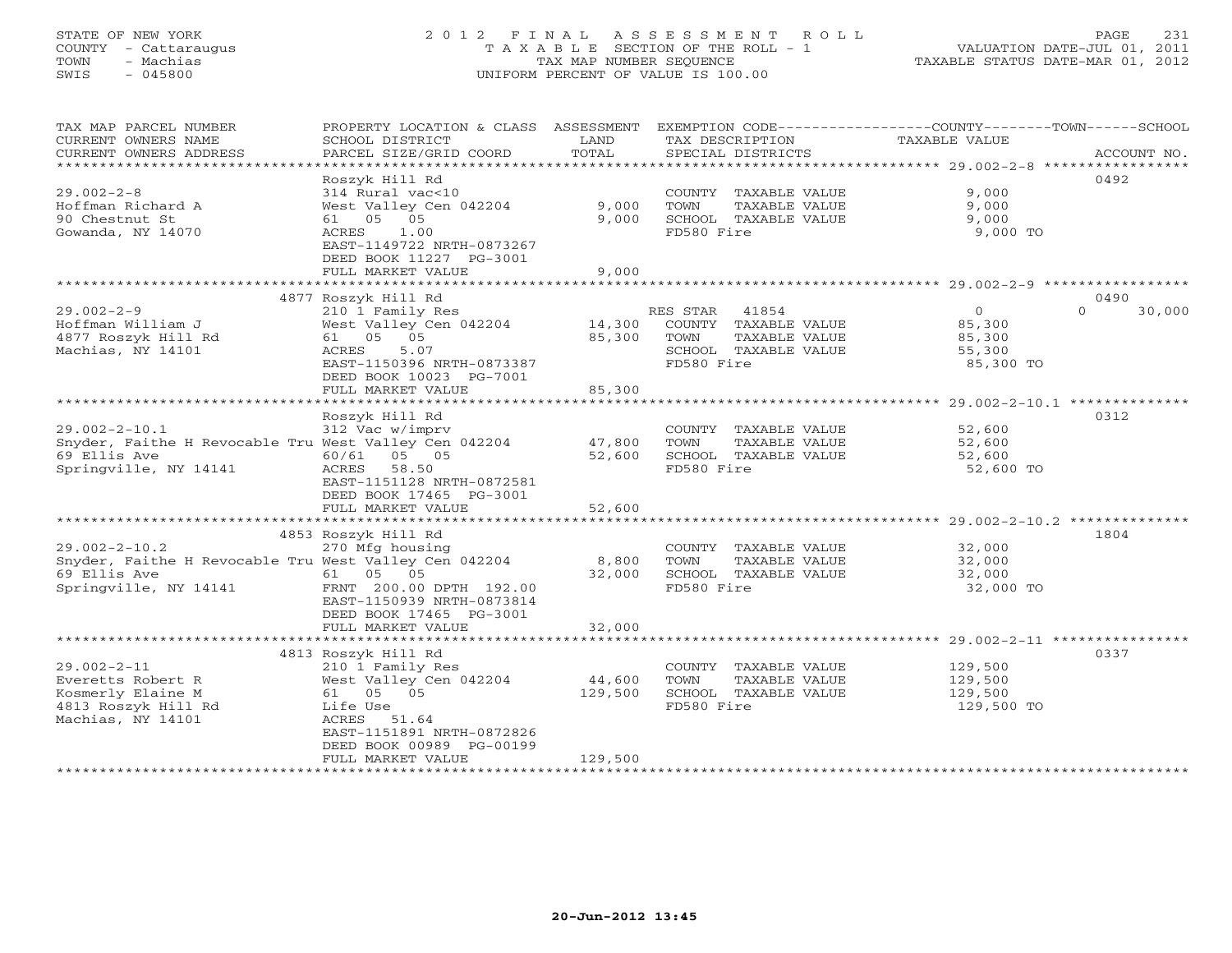# STATE OF NEW YORK 2 0 1 2 F I N A L A S S E S S M E N T R O L L PAGE 232 COUNTY - Cattaraugus T A X A B L E SECTION OF THE ROLL - 1 VALUATION DATE-JUL 01, 2011 TOWN - Machias TAX MAP NUMBER SEQUENCE TAXABLE STATUS DATE-MAR 01, 2012 SWIS - 045800 UNIFORM PERCENT OF VALUE IS 100.00UNIFORM PERCENT OF VALUE IS 100.00

| TAX MAP PARCEL NUMBER<br>CURRENT OWNERS NAME                                                             | PROPERTY LOCATION & CLASS ASSESSMENT<br>SCHOOL DISTRICT                                                                                                 | LAND                       | EXEMPTION CODE-----------------COUNTY-------TOWN------SCHOOL<br>TAX DESCRIPTION                                | TAXABLE VALUE                                                 |                    |
|----------------------------------------------------------------------------------------------------------|---------------------------------------------------------------------------------------------------------------------------------------------------------|----------------------------|----------------------------------------------------------------------------------------------------------------|---------------------------------------------------------------|--------------------|
| CURRENT OWNERS ADDRESS                                                                                   | PARCEL SIZE/GRID COORD                                                                                                                                  | TOTAL                      | SPECIAL DISTRICTS                                                                                              |                                                               | ACCOUNT NO.        |
|                                                                                                          | 4939 Roszyk Hill Rd                                                                                                                                     |                            |                                                                                                                |                                                               | 1317               |
| $29.002 - 2 - 12.1$<br>Wawrzynski Stefan J<br>Wawrzynski Lin<br>4939 Roszyk Hill Rd<br>Machias, NY 14101 | 210 1 Family Res<br>West Valley Cen 042204<br>60/61 05 05<br>ACRES 37.84<br>EAST-1150232 NRTH-0872327<br>DEED BOOK 811<br>PG-01034<br>FULL MARKET VALUE | 143,400<br>143,400         | SR STAR<br>41834<br>37,700 COUNTY TAXABLE VALUE<br>TOWN<br>TAXABLE VALUE<br>SCHOOL TAXABLE VALUE<br>FD580 Fire | $\overline{0}$<br>143,400<br>143,400<br>81,200<br>143,400 TO  | $\Omega$<br>62,200 |
|                                                                                                          |                                                                                                                                                         |                            |                                                                                                                |                                                               |                    |
|                                                                                                          | 4945 Roszyk Hill Rd                                                                                                                                     |                            |                                                                                                                |                                                               | 1590               |
| $29.002 - 2 - 12.2$<br>Cidell John T<br>Cidell Judith L<br>4945 Roszyk Hill Rd<br>Machias, NY 14101      | 210 1 Family Res<br>West Valley Cen 042204<br>60/61 05 05<br>ACRES 45.30<br>EAST-1150002 NRTH-0870969<br>DEED BOOK 811<br>PG-00453                      | 41,400<br>150,800          | RES STAR<br>41854<br>COUNTY TAXABLE VALUE<br>TOWN<br>TAXABLE VALUE<br>SCHOOL TAXABLE VALUE<br>FD580 Fire       | $\overline{0}$<br>150,800<br>150,800<br>120,800<br>150,800 TO | $\Omega$<br>30,000 |
|                                                                                                          | FULL MARKET VALUE                                                                                                                                       | 150,800                    |                                                                                                                |                                                               |                    |
|                                                                                                          |                                                                                                                                                         |                            |                                                                                                                |                                                               |                    |
|                                                                                                          | 4971 Roszyk Hill Rd                                                                                                                                     |                            |                                                                                                                |                                                               | 0491               |
| $29.002 - 2 - 13$<br>Hoffman Lynn M<br>4971 Roszyk Hill Rd<br>Machias, NY 14101                          | 270 Mfg housing<br>West Valley Cen 042204<br>61 05 05<br>2.40<br>ACRES<br>EAST-1148503 NRTH-0871992<br>DEED BOOK 1879 PG-3001<br>FULL MARKET VALUE      | 10,800<br>38,600<br>38,600 | RES STAR 41854<br>COUNTY TAXABLE VALUE<br>TOWN<br>TAXABLE VALUE<br>SCHOOL TAXABLE VALUE<br>FD580 Fire          | $\overline{0}$<br>38,600<br>38,600<br>8,600<br>38,600 TO      | $\Omega$<br>30,000 |
|                                                                                                          |                                                                                                                                                         |                            |                                                                                                                |                                                               |                    |
|                                                                                                          | Roszyk Hill Rd                                                                                                                                          |                            |                                                                                                                |                                                               | 0398               |
| $29.002 - 2 - 14$<br>Haberer Ronald L<br>Haberer Denise<br>5004 Roszyk Hill Rd<br>Machias, NY 14101      | 314 Rural vac<10<br>West Valley Cen 042204<br>06 05 05<br>ACRES 36.94<br>EAST-1148271 NRTH-0873504<br>DEED BOOK 873<br>PG-00234                         | 17,800<br>17,800           | 41720<br>AG DIST<br>COUNTY TAXABLE VALUE<br>TOWN<br>TAXABLE VALUE<br>SCHOOL TAXABLE VALUE<br>FD580 Fire        | 4,229<br>13,571<br>13,571<br>13,571<br>17,800 TO              | 4,229<br>4,229     |
| MAY BE SUBJECT TO PAYMENT<br>UNDER AGDIST LAW TIL 2016                                                   | FULL MARKET VALUE                                                                                                                                       | 17,800                     |                                                                                                                |                                                               |                    |
| ******************************                                                                           |                                                                                                                                                         |                            |                                                                                                                |                                                               |                    |
| $29.002 - 2 - 16$<br>Fritz Roger J<br>101 Kelly Ln<br>Danville, CA 94526                                 | Roszyk Hill Rd<br>323 Vacant rural<br>West Valley Cen 042204 44,500<br>61 05 05<br>ACRES 51.61<br>EAST-1148963 NRTH-0873771<br>DEED BOOK 00950 PG-00652 | 44,500                     | COUNTY TAXABLE VALUE<br>TOWN<br>TAXABLE VALUE<br>SCHOOL TAXABLE VALUE<br>FD580 Fire                            | 44,500<br>44,500<br>44,500<br>44,500 TO                       | 0671               |
|                                                                                                          | FULL MARKET VALUE                                                                                                                                       | 44,500                     |                                                                                                                |                                                               |                    |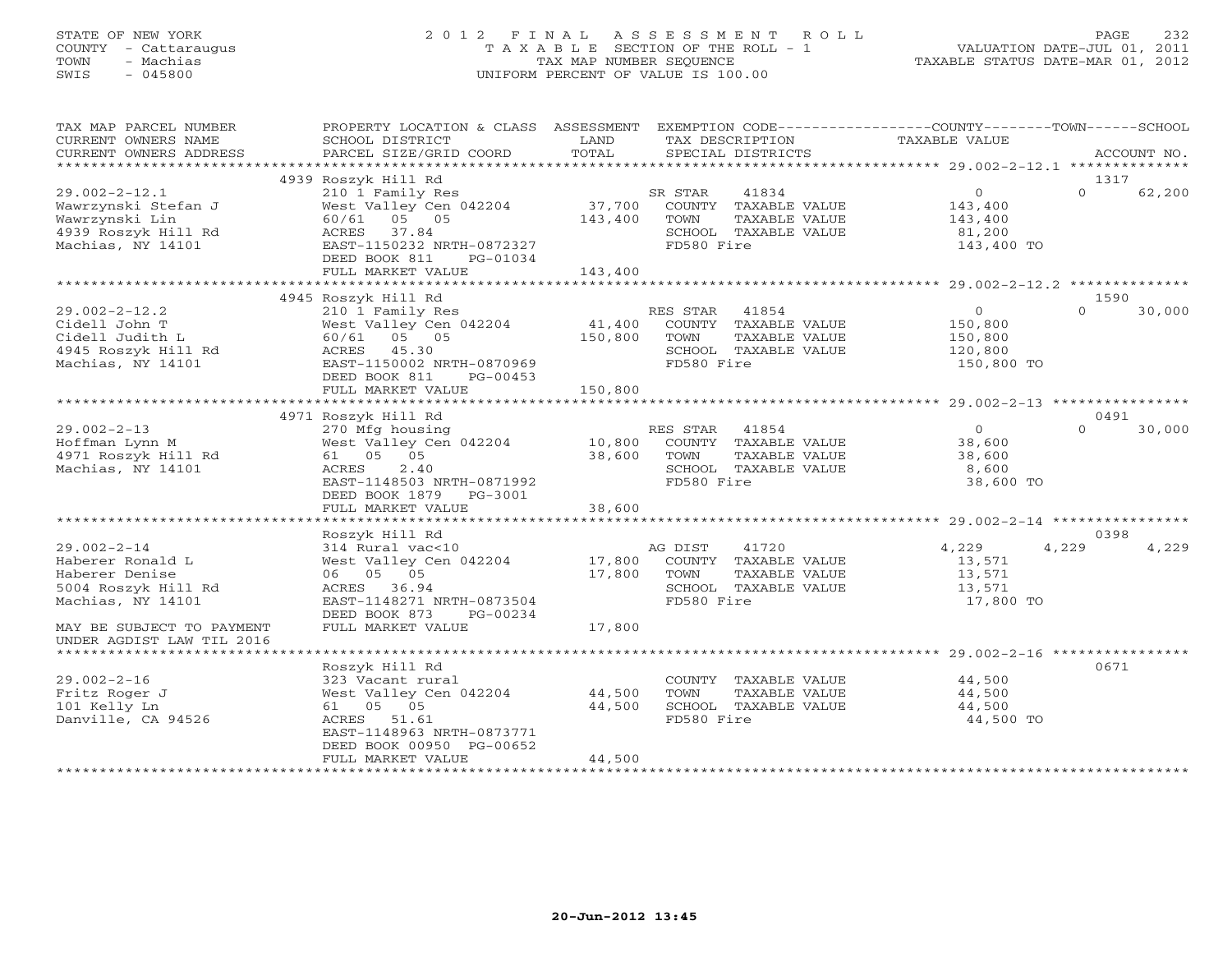# STATE OF NEW YORK 2 0 1 2 F I N A L A S S E S S M E N T R O L L PAGE 233 COUNTY - Cattaraugus T A X A B L E SECTION OF THE ROLL - 1 VALUATION DATE-JUL 01, 2011 TOWN - Machias TAX MAP NUMBER SEQUENCE TAXABLE STATUS DATE-MAR 01, 2012 SWIS - 045800 UNIFORM PERCENT OF VALUE IS 100.00UNIFORM PERCENT OF VALUE IS 100.00

| TAX MAP PARCEL NUMBER<br>CURRENT OWNERS NAME<br>CURRENT OWNERS ADDRESS | PROPERTY LOCATION & CLASS ASSESSMENT<br>SCHOOL DISTRICT<br>PARCEL SIZE/GRID COORD | LAND<br>TOTAL  | EXEMPTION CODE-----------------COUNTY-------TOWN------SCHOOL<br>TAX DESCRIPTION<br>SPECIAL DISTRICTS | TAXABLE VALUE  |          | ACCOUNT NO. |
|------------------------------------------------------------------------|-----------------------------------------------------------------------------------|----------------|------------------------------------------------------------------------------------------------------|----------------|----------|-------------|
|                                                                        |                                                                                   |                |                                                                                                      |                |          |             |
|                                                                        | Roszyk Hill Rd                                                                    |                |                                                                                                      |                | 0670     |             |
| $29.002 - 2 - 17$                                                      | 323 Vacant rural                                                                  |                | COUNTY TAXABLE VALUE                                                                                 | 49,000         |          |             |
| Fritz Roger J                                                          | West Valley Cen 042204                                                            | 49,000         | TOWN<br>TAXABLE VALUE                                                                                | 49,000         |          |             |
| 101 Kelly Ln                                                           | 62 05 05                                                                          | 49,000         | SCHOOL TAXABLE VALUE                                                                                 | 49,000         |          |             |
| Danville, CA 94526                                                     | ACRES 61.04                                                                       |                | FD580 Fire                                                                                           | 49,000 TO      |          |             |
|                                                                        | EAST-1148734 NRTH-0875989                                                         |                |                                                                                                      |                |          |             |
|                                                                        | DEED BOOK 00950 PG-00652                                                          |                |                                                                                                      |                |          |             |
|                                                                        | FULL MARKET VALUE                                                                 | 49,000         |                                                                                                      |                |          |             |
|                                                                        |                                                                                   |                |                                                                                                      |                |          |             |
|                                                                        | 4955 Roszyk Hill Rd                                                               |                |                                                                                                      |                | 0627     |             |
| $29.002 - 2 - 18.1$                                                    | 240 Rural res                                                                     |                | CVET C/T<br>41131                                                                                    | 20,000         | 20,000   | $\bigcirc$  |
| Barone John                                                            | West Valley Cen 042204                                                            | 21,300 SR STAR | 41834                                                                                                | $\overline{O}$ | $\Omega$ | 62,200      |
| Barone Margaret J                                                      | 61 05 05                                                                          | 144,000        | COUNTY TAXABLE VALUE                                                                                 | 124,000        |          |             |
| 4955 Roszyk Hill Rd                                                    | 017<br>ACRES 13.70 BANK                                                           |                | TAXABLE VALUE<br>TOWN                                                                                | 124,000        |          |             |
| Machias, NY 14101                                                      | EAST-1148836 NRTH-0871590                                                         |                | SCHOOL TAXABLE VALUE                                                                                 | 81,800         |          |             |
|                                                                        | DEED BOOK 00990 PG-00900                                                          |                | FD580 Fire                                                                                           | 144,000 TO     |          |             |
|                                                                        | FULL MARKET VALUE                                                                 | 144,000        |                                                                                                      |                |          |             |
|                                                                        |                                                                                   |                |                                                                                                      |                |          |             |
|                                                                        | 4953 Roszyk Hill Rd                                                               |                |                                                                                                      |                | 1806     |             |
| $29.002 - 2 - 18.2$                                                    | 210 1 Family Res                                                                  |                | WVET C/T<br>41121                                                                                    | 12,000         | 12,000   | $\bigcirc$  |
| Skulstad Alan                                                          | West Valley Cen 042204                                                            | 21,100 SR STAR | 41834                                                                                                | $\circ$        | $\Omega$ | 62,200      |
| Skulstad Donna M                                                       | 61 05 05                                                                          | 117,600        | COUNTY TAXABLE VALUE                                                                                 | 105,600        |          |             |
| 4953 Roszyk Hill Rd                                                    | ACRES 13.45                                                                       |                | TOWN<br>TAXABLE VALUE                                                                                | 105,600        |          |             |
| Machias, NY 14101                                                      | EAST-1149257 NRTH-0871767                                                         |                | SCHOOL TAXABLE VALUE                                                                                 | 55,400         |          |             |
|                                                                        | DEED BOOK 00962 PG-00244                                                          |                | FD580 Fire                                                                                           | 117,600 TO     |          |             |
|                                                                        | FULL MARKET VALUE                                                                 | 117,600        |                                                                                                      |                |          |             |
|                                                                        |                                                                                   |                |                                                                                                      |                |          |             |
|                                                                        | 4763 Felton Hill Rd                                                               |                |                                                                                                      |                | 1859     |             |
| $29.002 - 2 - 21$                                                      | 240 Rural res                                                                     |                | RES STAR<br>41854                                                                                    | $\circ$        |          | 30,000      |
| Myers Richard J                                                        | West Valley Cen 042204                                                            | 46,800         | COUNTY TAXABLE VALUE                                                                                 | 157,200        |          |             |
| 4763 Felton Hill Rd                                                    | 63 05 05                                                                          | 157,200        | TOWN<br>TAXABLE VALUE                                                                                | 157,200        |          |             |
| West Valley, NY 14171                                                  | ACRES 56.45                                                                       |                | SCHOOL TAXABLE VALUE                                                                                 | 127,200        |          |             |
|                                                                        | EAST-1150872 NRTH-0879743                                                         |                | FD580 Fire                                                                                           | 157,200 TO     |          |             |
|                                                                        | DEED BOOK 960<br>$PG-78$                                                          |                |                                                                                                      |                |          |             |
|                                                                        | FULL MARKET VALUE                                                                 | 157,200        |                                                                                                      |                |          |             |
|                                                                        |                                                                                   |                |                                                                                                      |                | 1705     |             |
| $29.004 - 3 - 1$                                                       | Roszyk Hill Rd<br>105 Vac farmland                                                |                |                                                                                                      | 37,500         |          |             |
|                                                                        |                                                                                   |                | COUNTY TAXABLE VALUE                                                                                 |                |          |             |
| Phillips Matthew J                                                     | West Valley Cen 042204<br>60  05  05                                              | 37,500         | TOWN<br>TAXABLE VALUE                                                                                | 37,500         |          |             |
| Phillips Aretee M                                                      |                                                                                   | 37,500         | SCHOOL TAXABLE VALUE                                                                                 | 37,500         |          |             |
| 91 Farmington Rd                                                       | ACRES 82.00 BANK<br>017                                                           |                | FD580 Fire                                                                                           | 37,500 TO      |          |             |
| Williamsville, NY 14221                                                | EAST-1148890 NRTH-0870342<br>$PG-8002$                                            |                |                                                                                                      |                |          |             |
|                                                                        | DEED BOOK 5811<br>FULL MARKET VALUE                                               | 37,500         |                                                                                                      |                |          |             |
| ********************                                                   |                                                                                   |                |                                                                                                      |                |          |             |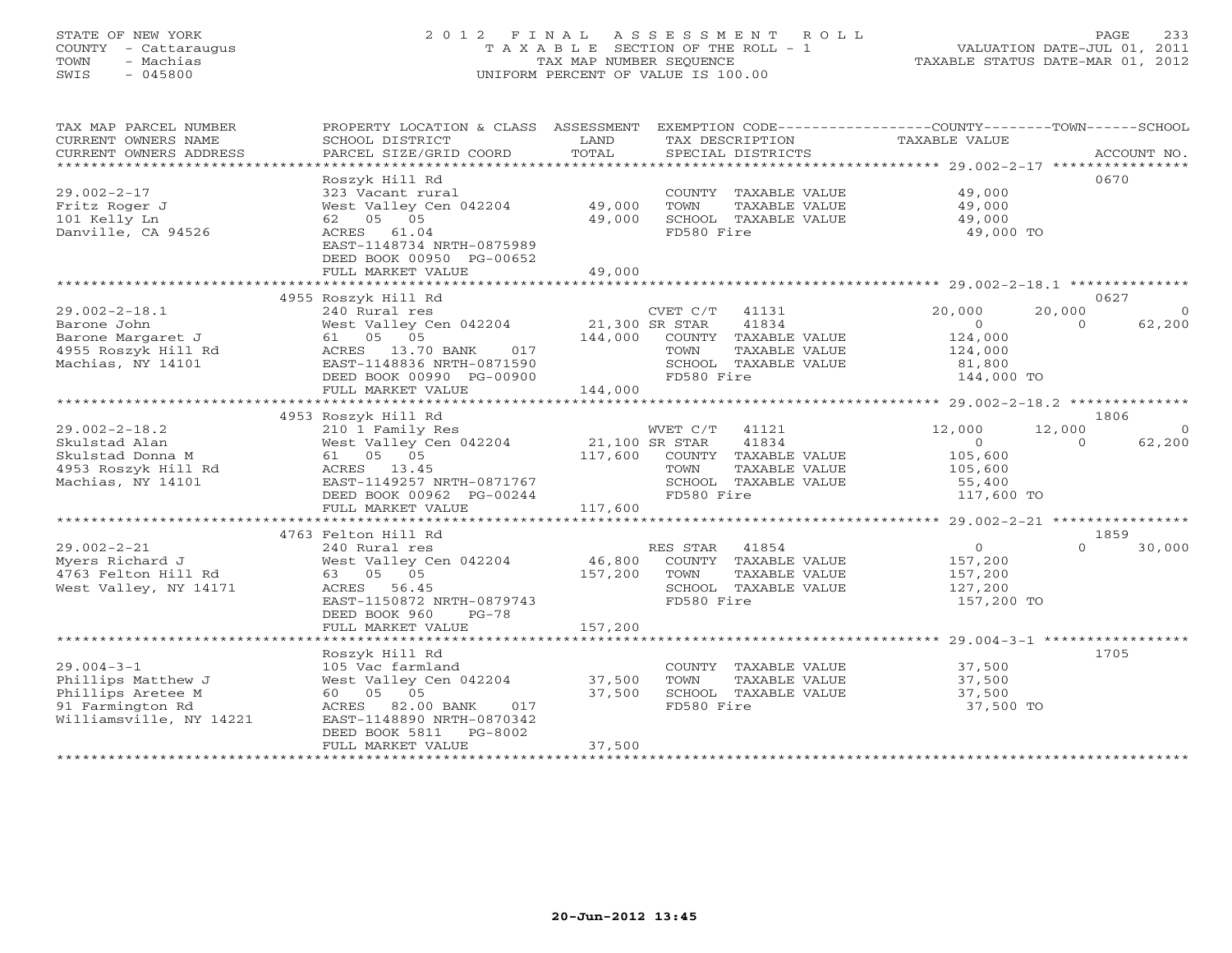# STATE OF NEW YORK 2 0 1 2 F I N A L A S S E S S M E N T R O L L PAGE 234 COUNTY - Cattaraugus T A X A B L E SECTION OF THE ROLL - 1 VALUATION DATE-JUL 01, 2011 TOWN - Machias TAX MAP NUMBER SEQUENCE TAXABLE STATUS DATE-MAR 01, 2012 SWIS - 045800 UNIFORM PERCENT OF VALUE IS 100.00UNIFORM PERCENT OF VALUE IS 100.00

| TAX MAP PARCEL NUMBER<br>CURRENT OWNERS NAME<br>CURRENT OWNERS ADDRESS                            | PROPERTY LOCATION & CLASS ASSESSMENT<br>SCHOOL DISTRICT<br>PARCEL SIZE/GRID COORD                                                             | LAND<br>TOTAL    |                                | TAX DESCRIPTION<br>SPECIAL DISTRICTS                                          | EXEMPTION CODE-----------------COUNTY-------TOWN------SCHOOL<br>TAXABLE VALUE |                         | ACCOUNT NO.            |
|---------------------------------------------------------------------------------------------------|-----------------------------------------------------------------------------------------------------------------------------------------------|------------------|--------------------------------|-------------------------------------------------------------------------------|-------------------------------------------------------------------------------|-------------------------|------------------------|
|                                                                                                   |                                                                                                                                               |                  |                                |                                                                               |                                                                               |                         |                        |
| $29.004 - 3 - 2.1$                                                                                | 4792 Canada Hill Rd<br>240 Rural res                                                                                                          |                  | CVET C/T                       | 41131                                                                         | 20,000                                                                        | 20,000                  | 0979<br>$\overline{0}$ |
| Gerlach Richard W<br>Gerlach Donna                                                                | West Valley Cen 042204<br>60 05 05                                                                                                            | 42,700 AG DIST   | 112,000 SR STAR                | 41720<br>41834                                                                | 5,385<br>$\overline{0}$                                                       | 5,385<br>$\overline{0}$ | 5,385<br>62,200        |
| 4792 Canada Hill Rd<br>Machias, NY 14101                                                          | ACRES 61.60<br>EAST-1151681 NRTH-0869422                                                                                                      |                  | TOWN                           | COUNTY TAXABLE VALUE<br>TAXABLE VALUE                                         | 86,615<br>86,615                                                              |                         |                        |
| MAY BE SUBJECT TO PAYMENT                                                                         | DEED BOOK 00956 PG-00463<br>FULL MARKET VALUE                                                                                                 |                  | 112,000 FD580 Fire             | SCHOOL TAXABLE VALUE                                                          | 44,415<br>112,000 TO                                                          |                         |                        |
| UNDER AGDIST LAW TIL 2016                                                                         |                                                                                                                                               |                  |                                |                                                                               |                                                                               |                         |                        |
|                                                                                                   | 4810 Canada Hill Rd                                                                                                                           |                  |                                |                                                                               |                                                                               | 1746                    |                        |
| $29.004 - 3 - 2.2$<br>Draudt Robert C<br>Draudt Kay E<br>4810 Canada Hill Rd<br>Machias, NY 14101 | 210 1 Family Res<br>West Valley Cen 042204<br>60 05 05<br>ACRES<br>4.88 BANK<br>017<br>EAST-1151105 NRTH-0868121<br>DEED BOOK 914<br>PG-00340 | 14,000<br>78,100 | RES STAR<br>TOWN<br>FD580 Fire | 41854<br>COUNTY TAXABLE VALUE<br>TAXABLE VALUE<br>SCHOOL TAXABLE VALUE        | $\Omega$<br>78,100<br>78,100<br>48,100<br>78,100 TO                           | $\Omega$                | 30,000                 |
|                                                                                                   | FULL MARKET VALUE                                                                                                                             | 78,100           |                                |                                                                               |                                                                               |                         |                        |
|                                                                                                   | Scherer Rd                                                                                                                                    |                  |                                |                                                                               |                                                                               | 1833                    |                        |
| $29.004 - 3 - 2.3$                                                                                | 322 Rural vac>10                                                                                                                              |                  |                                | COUNTY TAXABLE VALUE                                                          | 41,100                                                                        |                         |                        |
| Ras Joseph                                                                                        | West Valley Cen 042204                                                                                                                        | 41,100           | TOWN                           | TAXABLE VALUE                                                                 | 41,100                                                                        |                         |                        |
| Ras Betty                                                                                         | 60 05 05                                                                                                                                      | 41,100           |                                | SCHOOL TAXABLE VALUE                                                          | 41,100                                                                        |                         |                        |
| 6778 Millvalley Rd<br>East Otto, NY 14729                                                         | ACRES 49.75<br>EAST-1150879 NRTH-0869572<br>DEED BOOK 00942 PG-00598                                                                          |                  | FD580 Fire                     |                                                                               | 41,100 TO                                                                     |                         |                        |
|                                                                                                   | FULL MARKET VALUE                                                                                                                             | 41,100           |                                |                                                                               |                                                                               |                         |                        |
|                                                                                                   |                                                                                                                                               |                  |                                |                                                                               |                                                                               |                         |                        |
| $29.004 - 3 - 3$                                                                                  | 8740 Canada Hill Rd S<br>270 Mfg housing                                                                                                      |                  | SR STAR                        | 41834                                                                         | $\Omega$                                                                      | 0038<br>$\cap$          | 57,400                 |
| Balcerzak Stella<br>Balcerzak Barbara Rose<br>8740 Canada Hill Rd S<br>Machias, NY 14101          | West Valley Cen 042204<br>59 05 05<br>Life Use<br>50.91<br>ACRES<br>EAST-1151576 NRTH-0866872                                                 | 44,200<br>57,400 | TOWN<br>FD580 Fire             | COUNTY TAXABLE VALUE<br>TAXABLE VALUE<br>SCHOOL TAXABLE VALUE                 | 57,400<br>57,400<br>$\overline{O}$<br>57,400 TO                               |                         |                        |
|                                                                                                   | DEED BOOK 900<br>PG-00705<br>FULL MARKET VALUE                                                                                                | 57,400           |                                |                                                                               |                                                                               |                         |                        |
|                                                                                                   |                                                                                                                                               |                  |                                |                                                                               |                                                                               |                         |                        |
|                                                                                                   | 8620 Canada Hill Rd S                                                                                                                         |                  |                                |                                                                               |                                                                               |                         | 0920                   |
| $29.004 - 3 - 4.1$                                                                                |                                                                                                                                               |                  | AGED C/T/S 41800               |                                                                               | 45,000                                                                        | 45,000                  | 45,000                 |
| Ras Arthur<br>Ras Alice<br>8620 Canada Hill Rd<br>Machias, NY 14101                               | 59 05 05<br>ACRES 52.20<br>EAST-1151308 NRTH-0865437                                                                                          |                  | TOWN                           | 41834<br>90,000 COUNTY TAXABLE VALUE<br>TAXABLE VALUE<br>SCHOOL TAXABLE VALUE | $\Omega$<br>45,000<br>45,000<br>$\overline{0}$                                | $\Omega$                | 45,000                 |
|                                                                                                   | DEED BOOK 729<br>PG-00411                                                                                                                     |                  | FD580 Fire                     |                                                                               | 90,000 TO                                                                     |                         |                        |
|                                                                                                   | FULL MARKET VALUE                                                                                                                             | 90,000           |                                |                                                                               |                                                                               |                         |                        |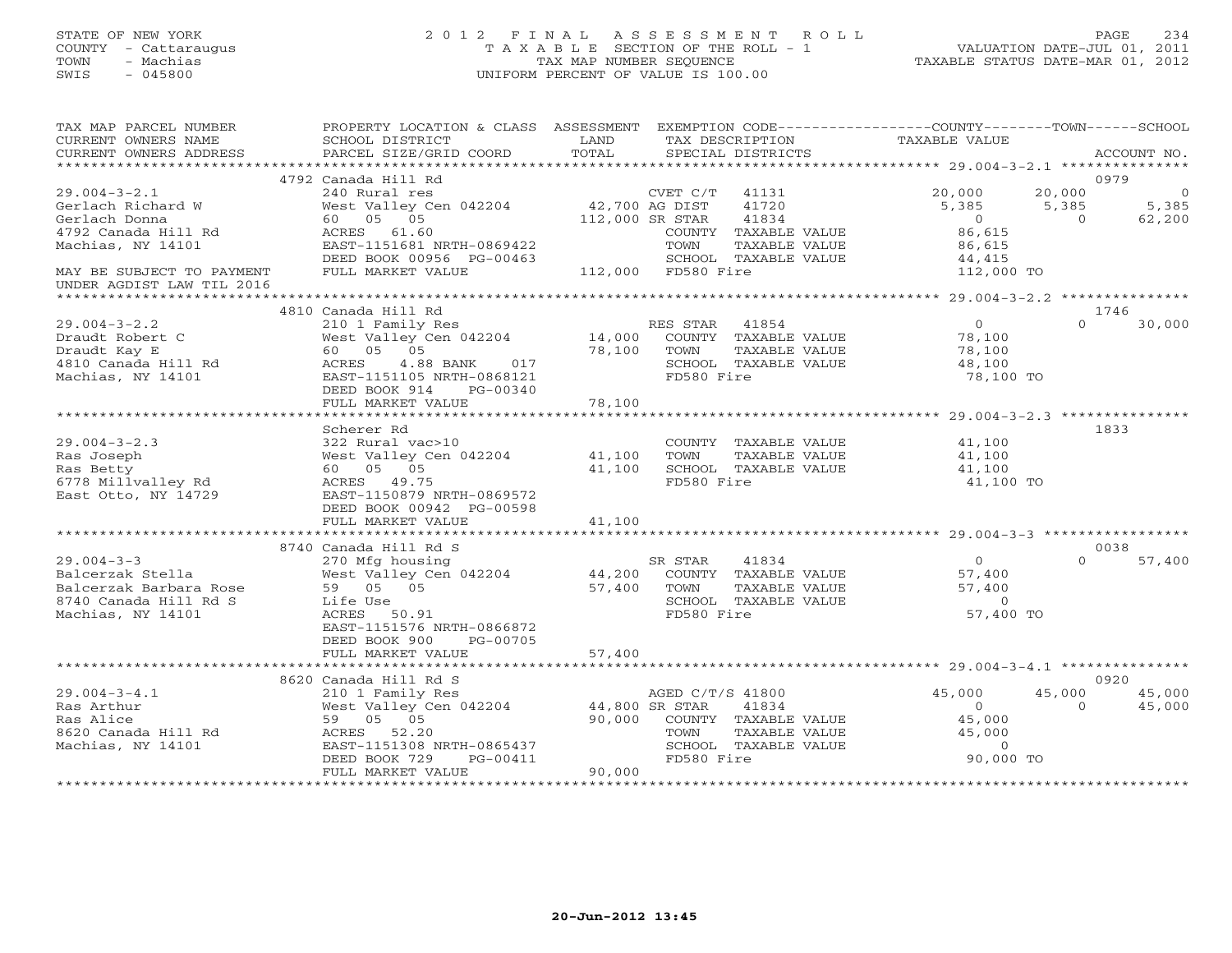# STATE OF NEW YORK 2 0 1 2 F I N A L A S S E S S M E N T R O L L PAGE 235 COUNTY - Cattaraugus T A X A B L E SECTION OF THE ROLL - 1 VALUATION DATE-JUL 01, 2011 TOWN - Machias TAX MAP NUMBER SEQUENCE TAXABLE STATUS DATE-MAR 01, 2012 SWIS - 045800 UNIFORM PERCENT OF VALUE IS 100.00UNIFORM PERCENT OF VALUE IS 100.00

| TAX MAP PARCEL NUMBER<br>CURRENT OWNERS NAME                                                                                                                                                                 | PROPERTY LOCATION & CLASS ASSESSMENT EXEMPTION CODE---------------COUNTY-------TOWN------SCHOOL<br>SCHOOL DISTRICT                                             | <b>LAND</b>        | TAX DESCRIPTION                                                                                                                              | TAXABLE VALUE                                                                  |                            |
|--------------------------------------------------------------------------------------------------------------------------------------------------------------------------------------------------------------|----------------------------------------------------------------------------------------------------------------------------------------------------------------|--------------------|----------------------------------------------------------------------------------------------------------------------------------------------|--------------------------------------------------------------------------------|----------------------------|
|                                                                                                                                                                                                              |                                                                                                                                                                |                    |                                                                                                                                              |                                                                                |                            |
| $29.004 - 3 - 4.2$<br>ل West Valley<br>159 05 05 59<br>19 2 29<br>Thomas Jack E<br>8602 Canada Hill Rd<br>Machias, NY 14101                                                                                  | 8602 Canada Hill Rd S<br>3.90 BANK<br>017<br>ACRES<br>EAST-1150396 NRTH-0864900<br>DEED BOOK 01007 PG-00653<br>FULL MARKET VALUE                               | 128,400            | SCHOOL TAXABLE VALUE<br>FD580 Fire                                                                                                           | 98,400<br>128,400 TO                                                           | 1834<br>$\Omega$<br>30,000 |
|                                                                                                                                                                                                              |                                                                                                                                                                |                    |                                                                                                                                              |                                                                                | 1319                       |
| $29.004 - 3 - 5$<br>Machias, NY 14101                                                                                                                                                                        | 8550 Canada Hill Rd S<br>240 Rural res<br>West Valley Cen 042204<br>ACRES 77.70<br>EAST-1150975 NRTH-0864208<br>DEED BOOK 753<br>PG-00274<br>FULL MARKET VALUE | 207,300<br>207,300 | SR STAR<br>41834<br>55,600 COUNTY TAXABLE VALUE<br>207,300 TOWN TAXABLE VALUE<br>TOWN<br>TAXABLE VALUE<br>SCHOOL TAXABLE VALUE<br>FD580 Fire | $\overline{0}$<br>207,300<br>207,300<br>145,100<br>207,300 TO                  | 62,200<br>$\Omega$         |
|                                                                                                                                                                                                              |                                                                                                                                                                |                    |                                                                                                                                              |                                                                                |                            |
| 29.004-3-6.2<br>Sinclair Antonia<br>Attn: Robert A Sinclair<br>Sancton Strategy Cen 042204<br>Sancton: 58 05 05<br>12,700<br>12,700<br>PO Box 58<br>Buckhorn Ontario, Canada K0L1J EAST-1149308 NRTH-0863176 | 8452 Canada Hill Rd S<br>ACRES<br>3.88<br>DEED BOOK 794<br>PG-00941                                                                                            |                    | TOWN<br>TAXABLE VALUE<br>SCHOOL TAXABLE VALUE<br>FD580 Fire                                                                                  | COUNTY TAXABLE VALUE 12,700<br>12,700<br>12,700<br>12,700 TO                   | 1505                       |
|                                                                                                                                                                                                              | FULL MARKET VALUE                                                                                                                                              | 12,700             |                                                                                                                                              |                                                                                |                            |
| Attn: Antonia Sinclair 58 05 05<br>PO Box 58<br>Buckhorn Ontario, Canada K0L1J EAST-1149659 NRTH-0863201                                                                                                     | 8452 Canada Hill Rd S<br>ACRES 3.25<br>DEED BOOK 794<br>PG-00939                                                                                               | 11,900             | COUNTY TAXABLE VALUE<br>TAXABLE VALUE<br>SCHOOL TAXABLE VALUE<br>FD580 Fire                                                                  | 11,900<br>11,900<br>11,900<br>11,900 TO                                        | 1506                       |
|                                                                                                                                                                                                              | FULL MARKET VALUE                                                                                                                                              | 11,900             |                                                                                                                                              |                                                                                |                            |
| $29.004 - 3 - 6.4$                                                                                                                                                                                           | 8458 Canada Hill Rd S<br>210 1 Family Res<br>EAST-1149871 NRTH-0863407<br>DEED BOOK 1029<br>$PG-468$                                                           | 78,500 TOWN        | RES STAR 41854<br>TAXABLE VALUE<br>SCHOOL TAXABLE VALUE<br>FD580 Fire                                                                        | $\overline{0}$<br>COUNTY TAXABLE VALUE 78,500<br>78,500<br>48,500<br>78,500 TO | 1524<br>$\Omega$<br>30,000 |
|                                                                                                                                                                                                              | FULL MARKET VALUE                                                                                                                                              | 78,500             |                                                                                                                                              |                                                                                |                            |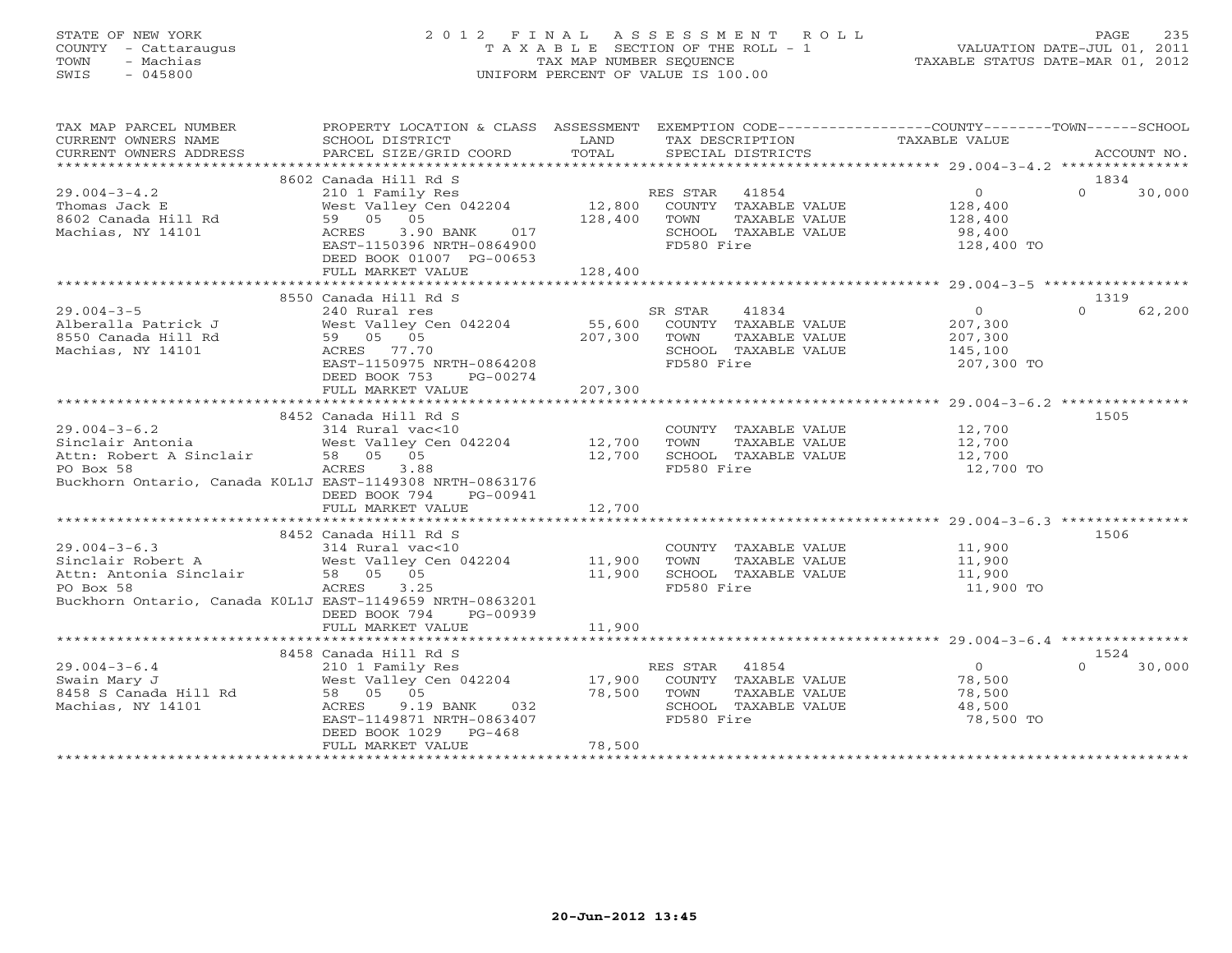# STATE OF NEW YORK 2 0 1 2 F I N A L A S S E S S M E N T R O L L PAGE 236 COUNTY - Cattaraugus T A X A B L E SECTION OF THE ROLL - 1 VALUATION DATE-JUL 01, 2011 TOWN - Machias TAX MAP NUMBER SEQUENCE TAXABLE STATUS DATE-MAR 01, 2012 SWIS - 045800 UNIFORM PERCENT OF VALUE IS 100.00UNIFORM PERCENT OF VALUE IS 100.00

| TAX MAP PARCEL NUMBER                                                           | PROPERTY LOCATION & CLASS ASSESSMENT      |         |                       | EXEMPTION CODE-----------------COUNTY-------TOWN------SCHOOL |
|---------------------------------------------------------------------------------|-------------------------------------------|---------|-----------------------|--------------------------------------------------------------|
| CURRENT OWNERS NAME                                                             | SCHOOL DISTRICT                           | LAND    | TAX DESCRIPTION       | TAXABLE VALUE                                                |
|                                                                                 |                                           |         |                       |                                                              |
|                                                                                 |                                           |         |                       |                                                              |
|                                                                                 | 8540 Canada Hill Rd S                     |         |                       | 1555                                                         |
| $29.004 - 3 - 6.5$                                                              | 270 Mfg housing                           |         | COUNTY TAXABLE VALUE  | 34,000                                                       |
| Alberalla Thomas A                                                              | West Valley Cen 042204 26,000             |         | TOWN<br>TAXABLE VALUE | 34,000                                                       |
| Alberalla Mary                                                                  |                                           | 34,000  | SCHOOL TAXABLE VALUE  | 34,000                                                       |
|                                                                                 | West Valley Co<br>58 05 05<br>ACRES 20.00 |         | FD580 Fire            | 34,000 TO                                                    |
| 124 Borden Rd<br>West Seneca, NY 14224                EAST-1151222 NRTH-0863227 |                                           |         |                       |                                                              |
|                                                                                 | DEED BOOK 802<br>PG-00674                 |         |                       |                                                              |
|                                                                                 | FULL MARKET VALUE                         | 34,000  |                       |                                                              |
|                                                                                 |                                           |         |                       |                                                              |
|                                                                                 | 8459 Canada Hill Rd S                     |         |                       | 1330                                                         |
| $29.004 - 3 - 7$                                                                | 210 1 Family Res                          |         | COUNTY TAXABLE VALUE  | 132,100                                                      |
| Philp Lisa                                                                      | West Valley Cen 042204 35,600             |         | TAXABLE VALUE<br>TOWN | 132,100                                                      |
| FILLLY LIBU<br>8459 Canada Hill                                                 | 58/59 05 05                               | 132,100 | SCHOOL TAXABLE VALUE  | 132,100                                                      |
| Machias, NY 14101                                                               | ACRES 33.79                               |         | FD580 Fire            | 132,100 TO                                                   |
|                                                                                 | EAST-1148634 NRTH-0863613                 |         |                       |                                                              |
|                                                                                 | DEED BOOK 14357 PG-9001                   |         |                       |                                                              |
|                                                                                 | FULL MARKET VALUE                         | 132,100 |                       |                                                              |
|                                                                                 |                                           |         |                       |                                                              |
|                                                                                 | 8539 Canada Hill Rd S                     |         |                       | 0461                                                         |
| $29.004 - 3 - 8$                                                                | 240 Rural res                             |         | RES STAR 41854        | $\overline{O}$<br>$\Omega$<br>30,000                         |
| Murphy Michael E                                                                | West Valley Cen 042204                    | 28,500  | COUNTY TAXABLE VALUE  | 135,400                                                      |
| $8539$ Canada Hill Rd S                                                         | 59 05 05                                  | 135,400 | TAXABLE VALUE<br>TOWN | 135,400                                                      |
| Machias, NY 14101                                                               | ACRES 23.27                               |         | SCHOOL TAXABLE VALUE  | 105,400                                                      |
|                                                                                 | EAST-1148833 NRTH-0864483                 |         | FD580 Fire            | 135,400 TO                                                   |
|                                                                                 | DEED BOOK 15057 PG-6001                   |         |                       |                                                              |
|                                                                                 | FULL MARKET VALUE                         | 135,400 |                       |                                                              |
|                                                                                 |                                           |         |                       |                                                              |
|                                                                                 | Canada Hill Rd S                          |         |                       | 0742                                                         |
| $29.004 - 3 - 9$                                                                | 260 Seasonal res                          |         | COUNTY TAXABLE VALUE  | 115,200                                                      |
| Martin Gary W                                                                   | West Valley Cen 042204                    | 54,900  | TOWN<br>TAXABLE VALUE | 115,200                                                      |
| Martin Joann M                                                                  | 59 05 05                                  | 115,200 | SCHOOL TAXABLE VALUE  | 115,200                                                      |
| 3242 Seneca St Apt 5 ACRES 66.48                                                |                                           |         | FD580 Fire            | 115,200 TO                                                   |
| West Seneca, NY 14224                                                           | EAST-1149110 NRTH-0865471                 |         |                       |                                                              |
|                                                                                 | DEED BOOK 873<br>PG-01128                 |         |                       |                                                              |
|                                                                                 | FULL MARKET VALUE                         | 115,200 |                       |                                                              |
|                                                                                 |                                           |         |                       |                                                              |
|                                                                                 | 8665 Canada Hill Rd S                     |         |                       | 1351                                                         |
| $29.004 - 3 - 10$                                                               | 210 1 Family Res                          |         | $CVET C/T$ 41131      | 20,000<br>20,000<br>$\overline{0}$                           |
| Marsowicz John F                                                                | West Valley Cen 042204 15,000 RES STAR    |         | 41854                 | $\overline{0}$<br>30,000<br>$\overline{0}$                   |
| 8665 S Canada Hill Rd                                                           | 59 05 05                                  | 95,900  | COUNTY TAXABLE VALUE  | 75,900                                                       |
| Machias, NY 14101                                                               | ACRES<br>5.60                             |         | TOWN<br>TAXABLE VALUE | 75,900                                                       |
|                                                                                 | EAST-1150358 NRTH-0866254                 |         | SCHOOL TAXABLE VALUE  | 65,900                                                       |
|                                                                                 | DEED BOOK 00978 PG-01141                  |         | FD580 Fire            | 95,900 TO                                                    |
|                                                                                 | FULL MARKET VALUE                         | 95,900  |                       |                                                              |
|                                                                                 |                                           |         |                       |                                                              |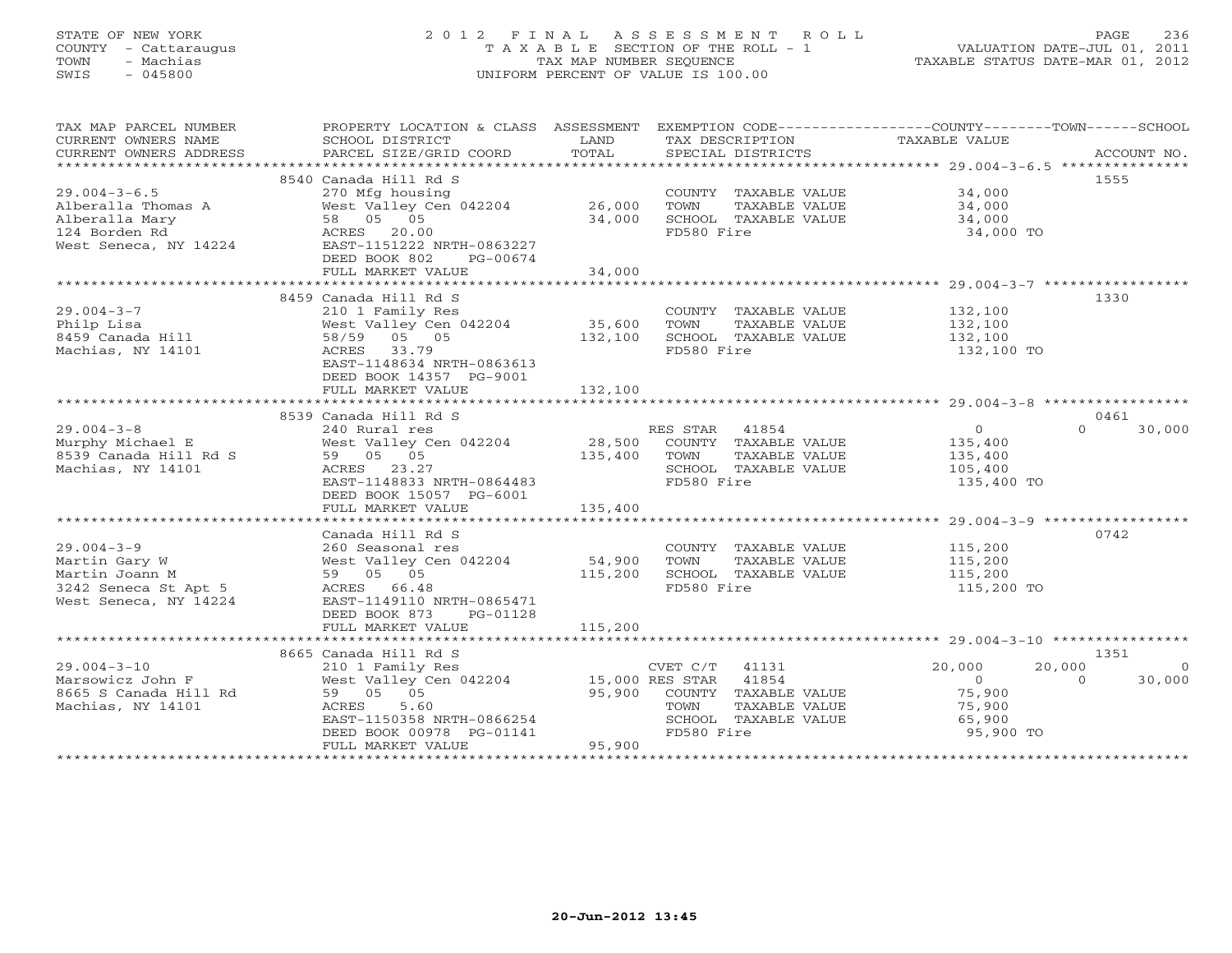## STATE OF NEW YORK 2 0 1 2 F I N A L A S S E S S M E N T R O L L PAGE 237 COUNTY - Cattaraugus T A X A B L E SECTION OF THE ROLL - 1 VALUATION DATE-JUL 01, 2011 TOWN - Machias TAX MAP NUMBER SEQUENCE TAXABLE STATUS DATE-MAR 01, 2012 SWIS - 045800 UNIFORM PERCENT OF VALUE IS 100.00UNIFORM PERCENT OF VALUE IS 100.00

| TAX MAP PARCEL NUMBER<br>CURRENT OWNERS NAME | PROPERTY LOCATION & CLASS ASSESSMENT EXEMPTION CODE---------------COUNTY-------TOWN------SCHOOL<br>SCHOOL DISTRICT | LAND           |                   |                      | TAX DESCRIPTION TAXABLE VALUE |          |             |
|----------------------------------------------|--------------------------------------------------------------------------------------------------------------------|----------------|-------------------|----------------------|-------------------------------|----------|-------------|
| CURRENT OWNERS ADDRESS                       | PARCEL SIZE/GRID COORD                                                                                             | TOTAL          | SPECIAL DISTRICTS |                      |                               |          | ACCOUNT NO. |
|                                              | 4863 Canada Hill Rd                                                                                                |                |                   |                      |                               |          | 0975        |
| $29.004 - 3 - 11.1$                          | 210 1 Family Res                                                                                                   |                | CVET C/T          | 41131                | 20,000                        | 20,000   | - 0         |
| Schoen Robert E                              | West Valley Cen 042204 17,400 RES STAR 41854                                                                       |                |                   |                      | $\overline{0}$                | $\Omega$ | 30,000      |
| Schoen Henriet                               | 59 05 05                                                                                                           | 81,000         |                   | COUNTY TAXABLE VALUE | 61,000                        |          |             |
|                                              |                                                                                                                    |                | TOWN              |                      |                               |          |             |
| 4863 Canada Hill Rd                          | ACRES<br>8.55                                                                                                      |                |                   | TAXABLE VALUE        | 61,000                        |          |             |
| Machias, NY 14101                            | EAST-1150364 NRTH-0866981                                                                                          |                |                   | SCHOOL TAXABLE VALUE | 51,000                        |          |             |
|                                              | DEED BOOK 731<br>PG-01043                                                                                          |                | FD580 Fire        |                      | 81,000 TO                     |          |             |
|                                              | FULL MARKET VALUE                                                                                                  | 81,000         |                   |                      |                               |          |             |
|                                              | 4890 Canada Hill Rd                                                                                                |                |                   |                      |                               |          | 1550        |
|                                              |                                                                                                                    |                |                   |                      | 0                             | $\Omega$ | 62,200      |
| $29.004 - 3 - 11.2$                          | 210 1 Family Res                                                                                                   |                | SR STAR           | 41834                |                               |          |             |
| Wurtz Ann E                                  | West Valley Cen 042204                                                                                             | 30,900         |                   | COUNTY TAXABLE VALUE | 118,000                       |          |             |
| 4890 Canada Hill Rd                          | 59 05 05                                                                                                           | 118,000        | TOWN              | TAXABLE VALUE        | 118,000                       |          |             |
| Machias, NY 14101                            | ACRES 26.55                                                                                                        |                |                   | SCHOOL TAXABLE VALUE | 55,800                        |          |             |
|                                              | EAST-1149616 NRTH-0867073                                                                                          |                | FD580 Fire        |                      | 118,000 TO                    |          |             |
|                                              | DEED BOOK 00977 PG-00399                                                                                           |                |                   |                      |                               |          |             |
|                                              | FULL MARKET VALUE                                                                                                  | 118,000        |                   |                      |                               |          |             |
|                                              |                                                                                                                    |                |                   |                      |                               |          |             |
|                                              | 8707 S Canada Hill Rd                                                                                              |                |                   |                      |                               | 1956     |             |
| $29.004 - 3 - 11.3$                          | 312 Vac w/imprv                                                                                                    |                |                   | COUNTY TAXABLE VALUE | 36,000                        |          |             |
| Barrett Matthew W                            | West Valley Cen 042204                                                                                             | 18,300         | TOWN              | TAXABLE VALUE        | 36,000                        |          |             |
| 111 Wrexham Ct S                             | 59 05<br>05                                                                                                        | 36,000         |                   | SCHOOL TAXABLE VALUE | 36,000                        |          |             |
| Tonawanda, NY 14150                          | ACRES 9.75                                                                                                         |                | FD580 Fire        |                      | 36,000 TO                     |          |             |
|                                              | EAST-1150499 NRTH-0867106                                                                                          |                |                   |                      |                               |          |             |
|                                              | DEED BOOK 3541 PG-2002                                                                                             |                |                   |                      |                               |          |             |
|                                              | FULL MARKET VALUE                                                                                                  | 36,000         |                   |                      |                               |          |             |
|                                              |                                                                                                                    |                |                   |                      |                               |          |             |
|                                              | S Canada Hill Rd                                                                                                   |                |                   |                      |                               | 1957     |             |
| $29.004 - 3 - 11.4$                          | 322 Rural vac>10                                                                                                   |                |                   | COUNTY TAXABLE VALUE | 21,300                        |          |             |
| Schoen Robert E                              | West Valley Cen 042204                                                                                             | 21,300         | TOWN              | TAXABLE VALUE        | 21,300                        |          |             |
| Schoen Henrietta F                           | ACRES 13.70                                                                                                        | 21,300         |                   | SCHOOL TAXABLE VALUE | 21,300                        |          |             |
| 4863 Canada Hill Rd                          | EAST-1150273 NRTH-0866626                                                                                          |                | FD580 Fire        |                      | 21,300 TO                     |          |             |
| Machias, NY 14101                            | DEED BOOK 1022    PG-701                                                                                           |                |                   |                      |                               |          |             |
|                                              | FULL MARKET VALUE                                                                                                  | 21,300         |                   |                      |                               |          |             |
|                                              |                                                                                                                    |                |                   |                      |                               |          |             |
|                                              | 4906 Canada Hill Rd                                                                                                |                |                   |                      |                               |          | 1186        |
| $29.004 - 3 - 12.1$                          | 240 Rural res                                                                                                      |                | SR STAR           | 41834                | $\Omega$                      | $\Omega$ | 62,200      |
| Winston M. J                                 | West Valley Cen 042204                                                                                             | 50,000 AG DIST |                   | 41720                | 4,133                         | 4,133    | 4,133       |
| 4906 Canada Hill Rd                          | 59 05 05                                                                                                           | 91,000         |                   | COUNTY TAXABLE VALUE | 86,867                        |          |             |
| Machias, NY 14101                            | ACRES 100.95                                                                                                       |                | TOWN              | TAXABLE VALUE        | 86,867                        |          |             |
|                                              |                                                                                                                    |                |                   | SCHOOL TAXABLE VALUE |                               |          |             |
|                                              | EAST-1149385 NRTH-0867958                                                                                          |                | FD580 Fire        |                      | 24,667<br>91,000 TO           |          |             |
| MAY BE SUBJECT TO PAYMENT                    | DEED BOOK 00599 PG-00588                                                                                           |                |                   |                      |                               |          |             |
| UNDER AGDIST LAW TIL 2016                    | FULL MARKET VALUE                                                                                                  | 91,000         |                   |                      |                               |          |             |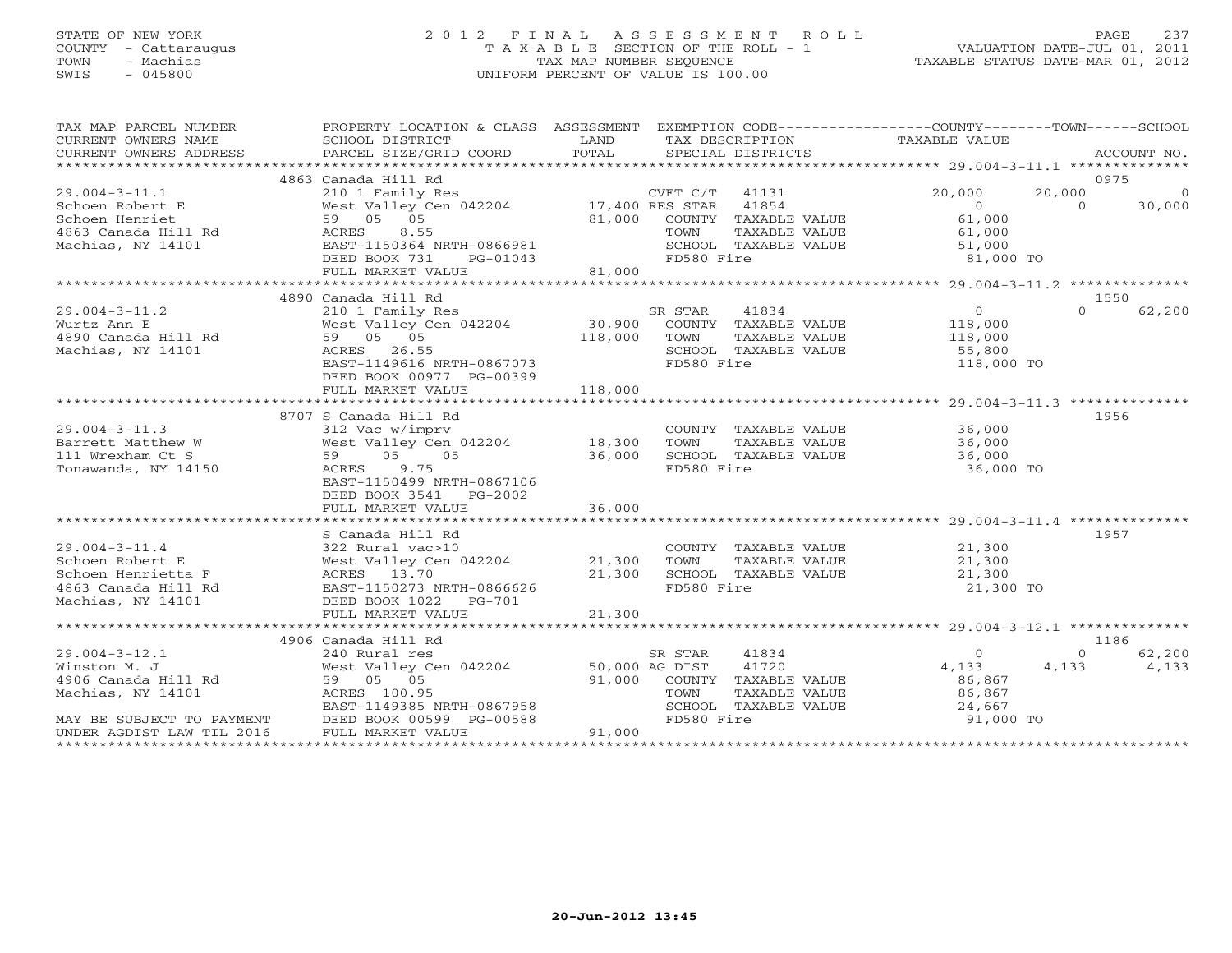# STATE OF NEW YORK 2 0 1 2 F I N A L A S S E S S M E N T R O L L PAGE 238 COUNTY - Cattaraugus T A X A B L E SECTION OF THE ROLL - 1 VALUATION DATE-JUL 01, 2011 TOWN - Machias TAX MAP NUMBER SEQUENCE TAXABLE STATUS DATE-MAR 01, 2012 SWIS - 045800 UNIFORM PERCENT OF VALUE IS 100.00UNIFORM PERCENT OF VALUE IS 100.00

| TAX MAP PARCEL NUMBER     | PROPERTY LOCATION & CLASS ASSESSMENT          |         | EXEMPTION CODE----------------COUNTY-------TOWN------SCHOOL |               |                    |
|---------------------------|-----------------------------------------------|---------|-------------------------------------------------------------|---------------|--------------------|
| CURRENT OWNERS NAME       | SCHOOL DISTRICT                               | LAND    | TAX DESCRIPTION                                             | TAXABLE VALUE |                    |
| CURRENT OWNERS ADDRESS    | PARCEL SIZE/GRID COORD                        | TOTAL   | SPECIAL DISTRICTS                                           |               | ACCOUNT NO.        |
| *********************     |                                               |         |                                                             |               |                    |
|                           | Canada Hill Rd                                |         |                                                             |               | 1911               |
| $29.004 - 3 - 12.2$       | 312 Vac w/imprv                               |         | COUNTY TAXABLE VALUE                                        | 28,200        |                    |
| Meginley William          | West Valley Cen 042204                        | 22,100  | TOWN<br>TAXABLE VALUE                                       | 28,200        |                    |
| Meginley Gerald           | 05<br>05<br>59&60                             | 28,200  | SCHOOL TAXABLE VALUE                                        | 28,200        |                    |
| 27 Sullivan Dr            | 14.75<br>ACRES                                |         | FD580 Fire                                                  | 28,200 TO     |                    |
| Elma, NY 14059            | EAST-1148425 NRTH-0867916                     |         |                                                             |               |                    |
|                           | DEED BOOK 00994 PG-00753                      |         |                                                             |               |                    |
|                           | FULL MARKET VALUE                             | 28,200  |                                                             |               |                    |
|                           | ************************************          |         |                                                             |               |                    |
|                           | Canada Hill Rd                                |         |                                                             |               | 2004               |
| $29.004 - 3 - 12.4$       | 322 Rural vac>10                              |         | AG DIST<br>41720                                            | 5,064         | 5,064<br>5,064     |
| Winston John D            | West Valley Cen 042204                        | 22,700  | COUNTY TAXABLE VALUE                                        | 17,636        |                    |
| PO Box 219                | 59<br>05<br>05                                | 22,700  | TOWN<br>TAXABLE VALUE                                       | 17,636        |                    |
| Ellicottville, NY 14731   | 21.00<br>ACRES                                |         | SCHOOL TAXABLE VALUE                                        | 17,636        |                    |
|                           | EAST-1148529 NRTH-0868596                     |         | FD580 Fire                                                  | 22,700 TO     |                    |
| MAY BE SUBJECT TO PAYMENT | DEED BOOK 3250<br>PG-6001                     |         |                                                             |               |                    |
| UNDER AGDIST LAW TIL 2016 | FULL MARKET VALUE                             | 22,700  |                                                             |               |                    |
|                           |                                               |         |                                                             |               |                    |
|                           | 4662 Roszyk Hill Rd                           |         |                                                             |               | 0984               |
| $30.001 - 1 - 1$          | 210 1 Family Res                              |         | 41854<br>RES STAR                                           | $\circ$       | $\Omega$<br>30,000 |
| Smigiel John E            | West Valley Cen 042204                        | 12,300  | COUNTY TAXABLE VALUE                                        | 71,700        |                    |
| Smigiel Judith A          | 54 05 05                                      | 71,700  | TOWN<br>TAXABLE VALUE                                       | 71,700        |                    |
| 4662 Roszyk Hill Rd       | ACRES<br>3.52 BANK<br>017                     |         | SCHOOL TAXABLE VALUE                                        | 41,700        |                    |
| Machias, NY 14101         | EAST-1153598 NRTH-0876893                     |         | FD580 Fire                                                  | 71,700 TO     |                    |
|                           | DEED BOOK 01002 PG-00824<br>FULL MARKET VALUE | 71,700  |                                                             |               |                    |
|                           |                                               |         |                                                             |               |                    |
|                           | 4642 Roszyk Hill Rd                           |         |                                                             |               | 0012               |
| $30.001 - 1 - 2$          | 260 Seasonal res                              |         | 41854<br>RES STAR                                           | $\mathsf{O}$  | $\Omega$<br>30,000 |
| Northway C. Gregory Sr    |                                               | 40,500  |                                                             | 103,200       |                    |
| PO Box 212                | West Valley Cen 042204<br>05<br>54 05         | 103,200 | COUNTY TAXABLE VALUE<br>TOWN<br>TAXABLE VALUE               | 103,200       |                    |
| West Valley, NY 14171     | ACRES<br>43.44 BANK<br>017                    |         | SCHOOL TAXABLE VALUE                                        | 73,200        |                    |
|                           | EAST-1153060 NRTH-0877311                     |         | FD580 Fire                                                  | 103,200 TO    |                    |
|                           | DEED BOOK 12907 PG-4001                       |         |                                                             |               |                    |
|                           | FULL MARKET VALUE                             | 103,200 |                                                             |               |                    |
|                           |                                               |         |                                                             |               |                    |
|                           | Roszyk Hill Rd                                |         |                                                             |               | 0635               |
| $30.001 - 1 - 3$          | 323 Vacant rural                              |         | COUNTY TAXABLE VALUE                                        | 33,800        |                    |
| Northway C. Gregory Sr    | West Valley Cen 042204                        | 33,800  | TOWN<br>TAXABLE VALUE                                       | 33,800        |                    |
| PO Box 212                | 54 05 05                                      | 33,800  | SCHOOL TAXABLE VALUE                                        | 33,800        |                    |
| West Valley, NY 14171     | ACRES 30.39                                   |         | FD580 Fire                                                  | 33,800 TO     |                    |
|                           | EAST-0505048 NRTH-0878081                     |         |                                                             |               |                    |
|                           | DEED BOOK 12907 PG-4001                       |         |                                                             |               |                    |
|                           | FULL MARKET VALUE                             | 33,800  |                                                             |               |                    |
|                           |                                               |         |                                                             |               |                    |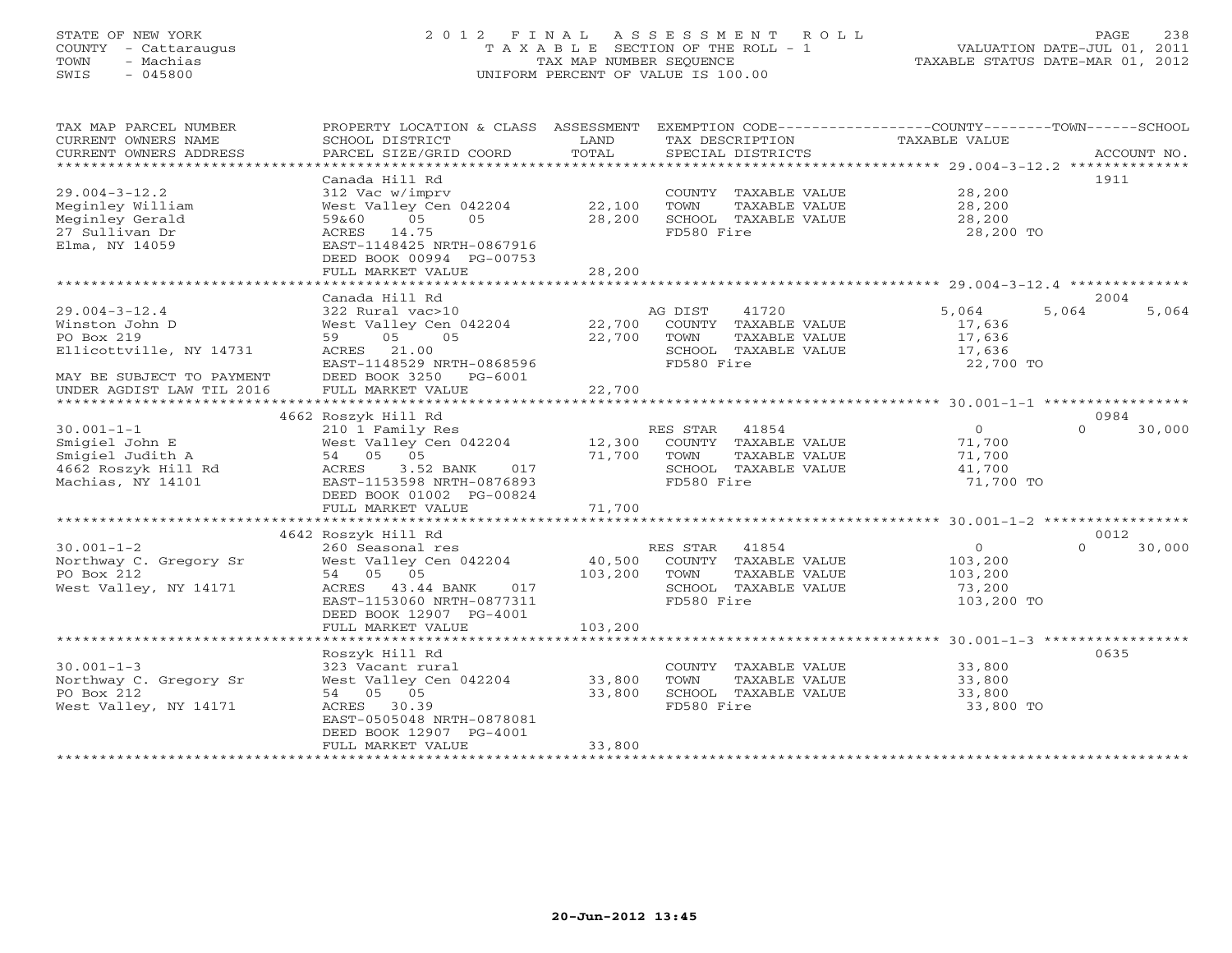# STATE OF NEW YORK 2 0 1 2 F I N A L A S S E S S M E N T R O L L PAGE 239 COUNTY - Cattaraugus T A X A B L E SECTION OF THE ROLL - 1 VALUATION DATE-JUL 01, 2011 TOWN - Machias TAX MAP NUMBER SEQUENCE TAXABLE STATUS DATE-MAR 01, 2012 SWIS - 045800 UNIFORM PERCENT OF VALUE IS 100.00UNIFORM PERCENT OF VALUE IS 100.00

| TAX MAP PARCEL NUMBER<br>CURRENT OWNERS NAME<br>CURRENT OWNERS ADDRESS                            | PROPERTY LOCATION & CLASS ASSESSMENT<br>SCHOOL DISTRICT<br>PARCEL SIZE/GRID COORD                                                                               | LAND<br>TOTAL                     | EXEMPTION CODE-----------------COUNTY-------TOWN------SCHOOL<br>TAX DESCRIPTION<br>SPECIAL DISTRICTS  | <b>TAXABLE VALUE</b>                                      | ACCOUNT NO.                            |
|---------------------------------------------------------------------------------------------------|-----------------------------------------------------------------------------------------------------------------------------------------------------------------|-----------------------------------|-------------------------------------------------------------------------------------------------------|-----------------------------------------------------------|----------------------------------------|
|                                                                                                   | Felton Hill Rd                                                                                                                                                  |                                   |                                                                                                       |                                                           | 1237                                   |
| $30.001 - 1 - 4$<br>Jay Timberlands, LLC<br>245 North St<br>Arcade, NY 14009                      | 323 Vacant rural<br>West Valley Cen 042204<br>54 05 05<br>ACRES 55.67                                                                                           | 46,500<br>46,500                  | COUNTY TAXABLE VALUE<br>TOWN<br>TAXABLE VALUE<br>SCHOOL TAXABLE VALUE<br>FD580 Fire                   | 46,500<br>46,500<br>46,500<br>46,500 TO                   |                                        |
|                                                                                                   | EAST-1153494 NRTH-0879415<br>DEED BOOK 521<br>PG-7001                                                                                                           | 46,500                            |                                                                                                       |                                                           |                                        |
|                                                                                                   | FULL MARKET VALUE                                                                                                                                               |                                   |                                                                                                       |                                                           |                                        |
|                                                                                                   | Roszyk Hill Rd                                                                                                                                                  |                                   |                                                                                                       |                                                           | 1076                                   |
| $30.001 - 1 - 5.1$<br>Eder Jeffrey<br>157 Lexington Ave<br>Buffalo, NY 14222-1809                 | 314 Rural vac<10<br>West Valley Cen 042204<br>05<br>54 05<br>1003/263 Correction<br>ACRES<br>7.30<br>EAST-1154429 NRTH-0878681<br>DEED BOOK 01010 PG-01048      | 16,500<br>16,500                  | COUNTY TAXABLE VALUE<br>TOWN<br>TAXABLE VALUE<br>SCHOOL TAXABLE VALUE<br>FD580 Fire                   | 16,500<br>16,500<br>16,500<br>16,500 TO                   |                                        |
|                                                                                                   | FULL MARKET VALUE                                                                                                                                               | 16,500                            |                                                                                                       |                                                           |                                        |
|                                                                                                   |                                                                                                                                                                 |                                   |                                                                                                       |                                                           |                                        |
|                                                                                                   | 4590 Roszyk Hill Rd                                                                                                                                             |                                   |                                                                                                       |                                                           | 1761                                   |
| $30.001 - 1 - 5.2$<br>Bragg Timothy R<br>Bragg Judith<br>4590 Roszyk Hill Rd<br>Machias, NY 14101 | 210 1 Family Res<br>West Valley Cen 042204<br>54 05 05<br>FRNT 200.00 DPTH 175.00<br>017<br>BANK<br>EAST-1154710 NRTH-0878553<br>DEED BOOK 00917 PG-00031       | 8,600<br>77,900                   | RES STAR 41854<br>COUNTY TAXABLE VALUE<br>TOWN<br>TAXABLE VALUE<br>SCHOOL TAXABLE VALUE<br>FD580 Fire | $\overline{O}$<br>77,900<br>77,900<br>47,900<br>77,900 TO | $\cap$<br>30,000                       |
|                                                                                                   | FULL MARKET VALUE                                                                                                                                               | 77,900                            |                                                                                                       |                                                           |                                        |
|                                                                                                   | **************************                                                                                                                                      | ************                      |                                                                                                       |                                                           |                                        |
| $30.001 - 1 - 6$<br>Bragg Timothy R<br>Bragg Judith A<br>4590 Roszyk Hill Rd<br>Machias, NY 14101 | 4586 Roszyk Hill Rd<br>311 Res vac land<br>West Valley Cen 042204<br>54 05 05<br>FRNT 100.00 DPTH 175.00<br>EAST-1154844 NRTH-0878765<br>DEED BOOK 3557 PG-8001 | 6,500<br>6,500                    | COUNTY TAXABLE VALUE<br>TOWN<br>TAXABLE VALUE<br>SCHOOL TAXABLE VALUE<br>FD580 Fire                   | 6,500<br>6,500<br>6,500<br>6,500 TO                       | 1331                                   |
|                                                                                                   | FULL MARKET VALUE                                                                                                                                               | 6,500                             |                                                                                                       |                                                           |                                        |
|                                                                                                   | *********************                                                                                                                                           |                                   | ********************************** 30.001-1-7 ******************                                      |                                                           |                                        |
|                                                                                                   | 4576 Roszyk Hill Rd                                                                                                                                             |                                   |                                                                                                       |                                                           | 1005                                   |
| $30.001 - 1 - 7$                                                                                  | 240 Rural res                                                                                                                                                   |                                   | 41121<br>WVET C/T                                                                                     | 12,000                                                    | 12,000<br>$\Omega$                     |
| Dunlap Robert D<br>Dunlap Linda B                                                                 | West Valley Cen 042204<br>54/55 05 05                                                                                                                           | 38,900 AG DIST<br>124,700 SR STAR | 41720<br>41834                                                                                        | 10,548<br>$\circ$                                         | 10,548<br>10,548<br>$\Omega$<br>62,200 |
| 4576 Roszyk Hill Rd                                                                               | 57.25<br>ACRES                                                                                                                                                  |                                   | COUNTY TAXABLE VALUE                                                                                  | 102,152                                                   |                                        |
| Machias, NY 14101                                                                                 | EAST-1155109 NRTH-0879793                                                                                                                                       |                                   | TOWN<br>TAXABLE VALUE                                                                                 | 102,152                                                   |                                        |
|                                                                                                   | DEED BOOK 832<br>PG-00831                                                                                                                                       |                                   | SCHOOL TAXABLE VALUE                                                                                  | 51,952                                                    |                                        |
| MAY BE SUBJECT TO PAYMENT<br>UNDER AGDIST LAW TIL 2016                                            | FULL MARKET VALUE                                                                                                                                               |                                   | 124,700 FD580 Fire                                                                                    | 124,700 TO                                                |                                        |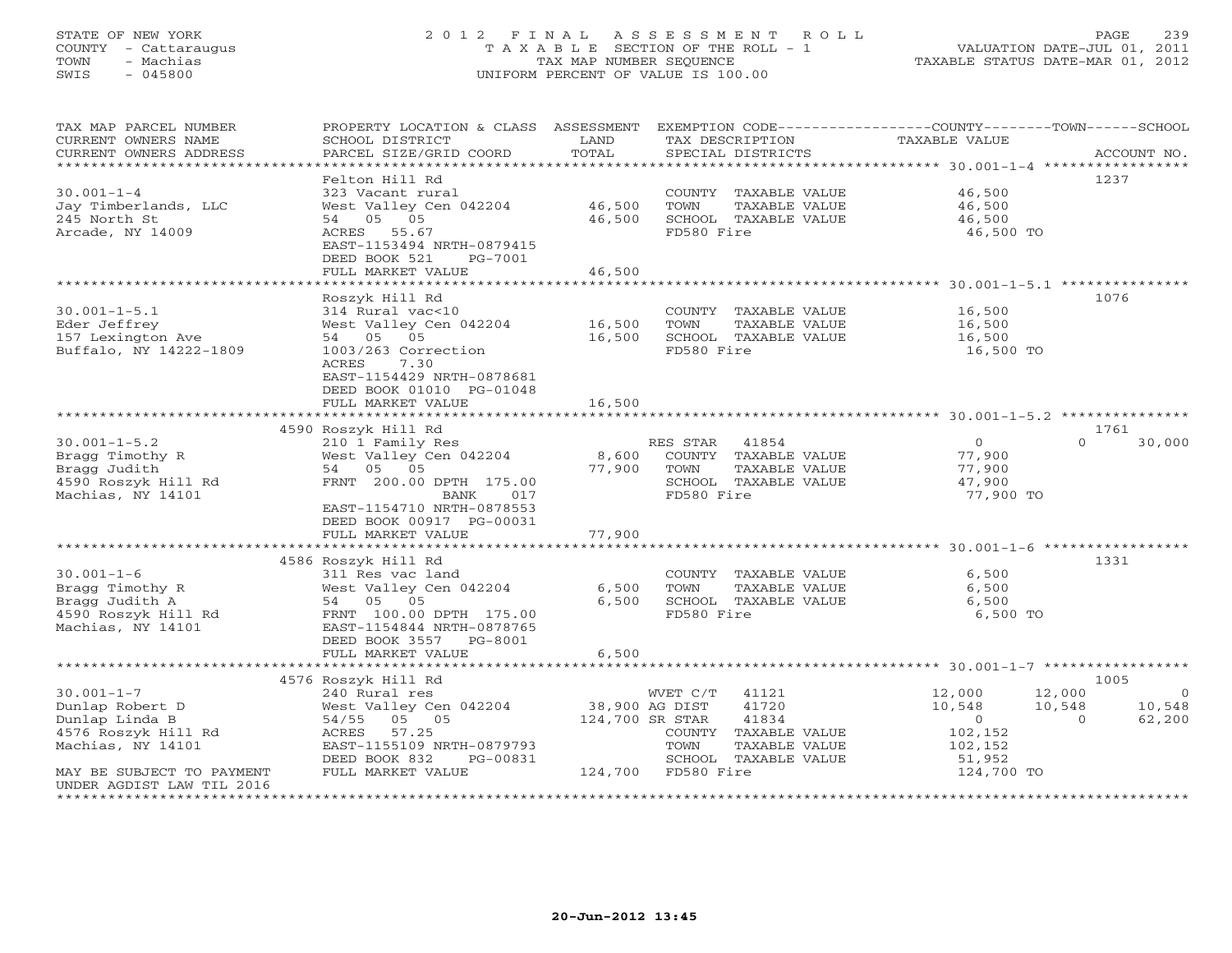# STATE OF NEW YORK 2 0 1 2 F I N A L A S S E S S M E N T R O L L PAGE 240 COUNTY - Cattaraugus T A X A B L E SECTION OF THE ROLL - 1 VALUATION DATE-JUL 01, 2011 TOWN - Machias TAX MAP NUMBER SEQUENCE TAXABLE STATUS DATE-MAR 01, 2012 SWIS - 045800 UNIFORM PERCENT OF VALUE IS 100.00UNIFORM PERCENT OF VALUE IS 100.00

| TAX MAP PARCEL NUMBER<br>CURRENT OWNERS NAME<br>CURRENT OWNERS ADDRESS                                                          | PROPERTY LOCATION & CLASS ASSESSMENT<br>SCHOOL DISTRICT<br>PARCEL SIZE/GRID COORD                                                                                                       | LAND<br>TOTAL                         | EXEMPTION CODE-----------------COUNTY-------TOWN------SCHOOL<br>TAX DESCRIPTION<br>SPECIAL DISTRICTS              | <b>TAXABLE VALUE</b>                                              | ACCOUNT NO.                            |
|---------------------------------------------------------------------------------------------------------------------------------|-----------------------------------------------------------------------------------------------------------------------------------------------------------------------------------------|---------------------------------------|-------------------------------------------------------------------------------------------------------------------|-------------------------------------------------------------------|----------------------------------------|
| *************************                                                                                                       |                                                                                                                                                                                         |                                       |                                                                                                                   |                                                                   |                                        |
| $30.001 - 1 - 8$<br>Weaver Dean<br>4563 Roszyk Hill Rd<br>Machias, NY 14101                                                     | 4563 Roszyk Hill Rd<br>210 1 Family Res<br>West Valley Cen 042204<br>47 05 05<br>ACRES<br>3.10<br>EAST-1155448 NRTH-0879084<br>DEED BOOK 11455 PG-2001<br>FULL MARKET VALUE             | 11,700<br>95,000<br>95,000            | RES STAR<br>41854<br>COUNTY TAXABLE VALUE<br>TOWN<br>TAXABLE VALUE<br>SCHOOL TAXABLE VALUE<br>FD580 Fire          | $\circ$<br>95,000<br>95,000<br>65,000<br>95,000 TO                | 0073<br>$\Omega$<br>30,000             |
|                                                                                                                                 |                                                                                                                                                                                         |                                       |                                                                                                                   |                                                                   |                                        |
|                                                                                                                                 | 4536 Roszyk Hill Rd                                                                                                                                                                     |                                       |                                                                                                                   |                                                                   | 1329                                   |
| $30.001 - 1 - 9$<br>Stanbro Jeffrey A<br>Stanbro Gail<br>4536 Roszyk Hill Rd<br>Machias, NY 14101                               | 210 1 Family Res<br>West Valley Cen 042204<br>55 05 05<br>100% Complete<br>ACRES<br>1.90<br>EAST-1155705 NRTH-0879650<br>DEED BOOK 00936 PG-00204                                       | 10,200<br>142,500                     | RES STAR<br>41854<br>COUNTY TAXABLE VALUE<br>TOWN<br>TAXABLE VALUE<br>SCHOOL TAXABLE VALUE<br>FD580 Fire          | $\circ$<br>142,500<br>142,500<br>112,500<br>142,500 TO            | 30,000<br>$\Omega$                     |
|                                                                                                                                 | FULL MARKET VALUE<br>****************************                                                                                                                                       | 142,500                               |                                                                                                                   |                                                                   |                                        |
|                                                                                                                                 |                                                                                                                                                                                         |                                       |                                                                                                                   |                                                                   |                                        |
| $30.001 - 1 - 10.1$<br>Dash Randy A<br>Dash Susan T<br>4513 Felton Hill Rd<br>Machias, NY 14101                                 | 4513 Felton Hill Rd<br>210 1 Family Res<br>West Valley Cen 042204<br>55 05 05<br>FRNT 275.00 DPTH<br>2.50 BANK<br>ACRES<br>017<br>EAST-1155663 NRTH-0880231<br>DEED BOOK 00981 PG-00658 | 11,000<br>87,800                      | RES STAR<br>41854<br>COUNTY TAXABLE VALUE<br>TOWN<br>TAXABLE VALUE<br>SCHOOL TAXABLE VALUE<br>FD580 Fire          | $\overline{0}$<br>87,800<br>87,800<br>57,800<br>87,800 TO         | 0676<br>$\cap$<br>30,000               |
|                                                                                                                                 | FULL MARKET VALUE                                                                                                                                                                       | 87,800                                |                                                                                                                   |                                                                   |                                        |
|                                                                                                                                 |                                                                                                                                                                                         | ********                              |                                                                                                                   | ************************ 30.001-1-11 ***********                  |                                        |
| $30.001 - 1 - 11$<br>Lime Lake Sportsmans Club<br>Box 106<br>Machias, NY 14101                                                  | 9586 Sisson Rd N<br>557 Outdr sport<br>Yorkshire/pione 048401<br>05 05<br>46/47<br>ACRES<br>41.32<br>EAST-1156980 NRTH-0879049<br>DEED BOOK 624<br>PG-00592                             | 39,400<br>75,000                      | COUNTY TAXABLE VALUE<br>TOWN<br>TAXABLE VALUE<br>SCHOOL TAXABLE VALUE<br>FD580 Fire                               | 75,000<br>75,000<br>75,000<br>75,000 TO                           | 0649                                   |
|                                                                                                                                 | FULL MARKET VALUE                                                                                                                                                                       | 75,000                                |                                                                                                                   |                                                                   |                                        |
|                                                                                                                                 |                                                                                                                                                                                         |                                       | ********************************* 30.001-1-13 ****************                                                    |                                                                   |                                        |
|                                                                                                                                 | 4026 Roszyk Hill Rd                                                                                                                                                                     |                                       |                                                                                                                   |                                                                   | 1000                                   |
| $30.001 - 1 - 13$<br>Shenk Mary Louise<br>Shenk Family<br>4026 Roszyk Hill Rd<br>Machias, NY 14101<br>MAY BE SUBJECT TO PAYMENT | 241 Rural res&ag<br>Yorkshire/pione 048401<br>38/39/40<br>05 05<br>ACRES 295.50 BANK<br>017<br>EAST-1161291 NRTH-0880469<br>DEED BOOK 00963 PG-00902<br>FULL MARKET VALUE               | 157,800 AG DIST<br>230,200<br>230,200 | 41854<br>RES STAR<br>41720<br>COUNTY TAXABLE VALUE<br>TOWN<br>TAXABLE VALUE<br>SCHOOL TAXABLE VALUE<br>FD580 Fire | $\Omega$<br>14,334<br>215,866<br>215,866<br>185,866<br>230,200 TO | $\Omega$<br>30,000<br>14,334<br>14,334 |
| UNDER AGDIST LAW TIL 2016                                                                                                       |                                                                                                                                                                                         |                                       |                                                                                                                   |                                                                   |                                        |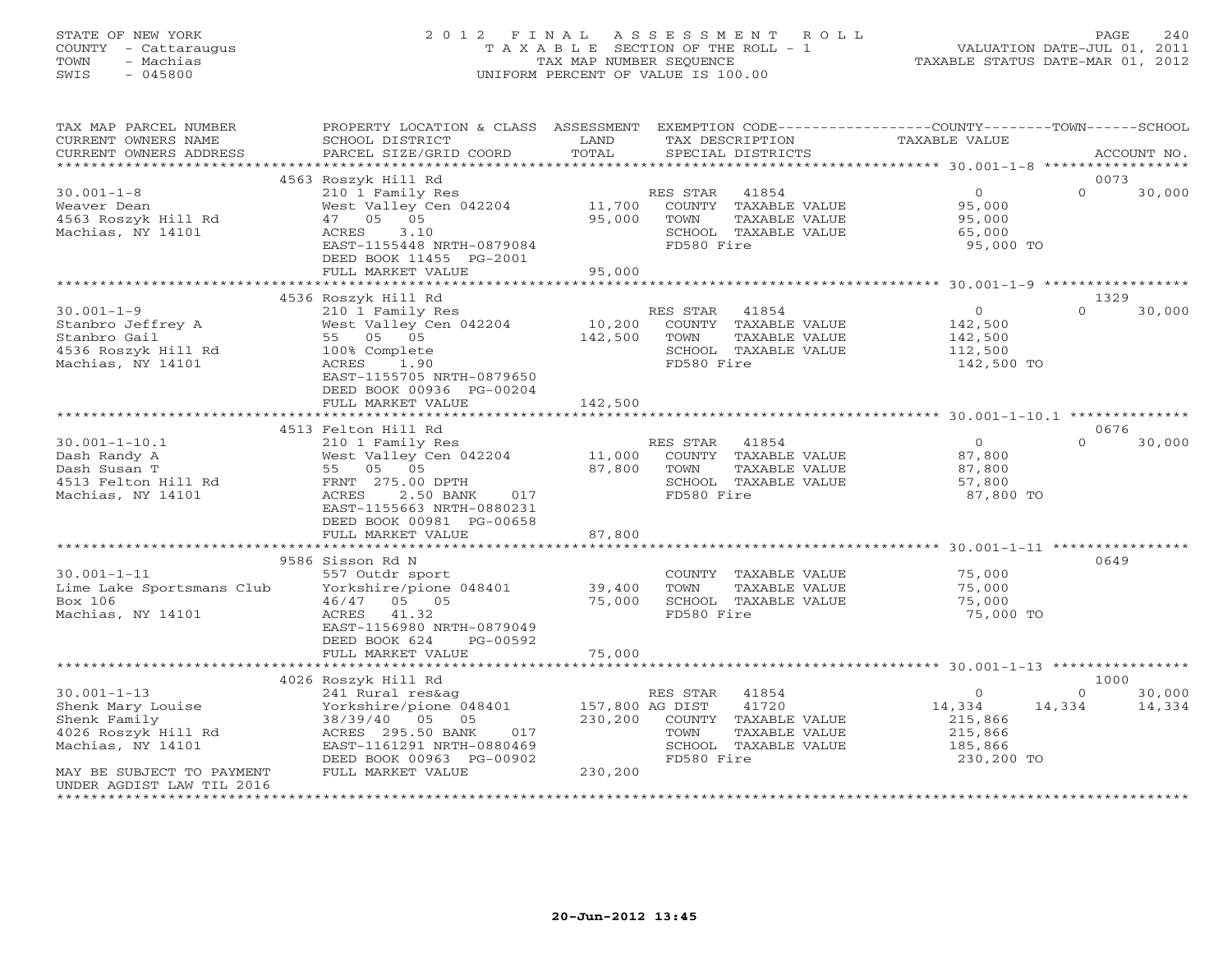# STATE OF NEW YORK 2 0 1 2 F I N A L A S S E S S M E N T R O L L PAGE 241 COUNTY - Cattaraugus T A X A B L E SECTION OF THE ROLL - 1 VALUATION DATE-JUL 01, 2011 TOWN - Machias TAX MAP NUMBER SEQUENCE TAXABLE STATUS DATE-MAR 01, 2012 SWIS - 045800 UNIFORM PERCENT OF VALUE IS 100.00UNIFORM PERCENT OF VALUE IS 100.00

| TAX MAP PARCEL NUMBER<br>CURRENT OWNERS NAME<br>CURRENT OWNERS ADDRESS<br>****************************** | PROPERTY LOCATION & CLASS ASSESSMENT<br>SCHOOL DISTRICT<br>PARCEL SIZE/GRID COORD                                                | LAND<br>TOTAL    | EXEMPTION CODE-----------------COUNTY-------TOWN------SCHOOL<br>TAX DESCRIPTION<br>SPECIAL DISTRICTS | TAXABLE VALUE                           | ACCOUNT NO.        |
|----------------------------------------------------------------------------------------------------------|----------------------------------------------------------------------------------------------------------------------------------|------------------|------------------------------------------------------------------------------------------------------|-----------------------------------------|--------------------|
|                                                                                                          | Very Rd                                                                                                                          |                  |                                                                                                      |                                         | 0295               |
| $30.001 - 1 - 14$<br>Motorola Solutions Inc<br>1303 E Algonquin Rd<br>Schaumburg, IL 60196               | 322 Rural vac>10<br>Yorkshire/pione 048401<br>38/39 05 05<br>ACRES 56.91<br>EAST-1163266 NRTH-0879179<br>DEED BOOK 17096 PG-4001 | 53,700<br>53,700 | COUNTY TAXABLE VALUE<br>TOWN<br>TAXABLE VALUE<br>SCHOOL TAXABLE VALUE<br>FD580 Fire                  | 53,700<br>53,700<br>53,700<br>53,700 TO |                    |
|                                                                                                          | FULL MARKET VALUE                                                                                                                | 53,700           |                                                                                                      |                                         |                    |
|                                                                                                          |                                                                                                                                  |                  |                                                                                                      |                                         |                    |
|                                                                                                          | 9494 Very Rd                                                                                                                     |                  |                                                                                                      |                                         | 1072               |
| $30.001 - 1 - 15$                                                                                        | 314 Rural vac<10                                                                                                                 |                  | COUNTY TAXABLE VALUE                                                                                 | 17,100                                  |                    |
| Motorola Solutions Inc                                                                                   | Yorkshire/pione 048401                                                                                                           | 17,100           | TAXABLE VALUE<br>TOWN                                                                                | 17,100                                  |                    |
| 1303 E Algonquin Rd                                                                                      | 38 05 05                                                                                                                         | 17,100           | SCHOOL TAXABLE VALUE                                                                                 | 17,100                                  |                    |
| Schaumburg, IL 60196                                                                                     | 8.19<br>ACRES<br>EAST-1163593 NRTH-0878538<br>DEED BOOK 17096 PG-4001                                                            |                  | FD580 Fire                                                                                           | 17,100 TO                               |                    |
|                                                                                                          | FULL MARKET VALUE                                                                                                                | 17,100           |                                                                                                      |                                         |                    |
|                                                                                                          |                                                                                                                                  |                  |                                                                                                      |                                         | 1323               |
| $30.001 - 1 - 16$                                                                                        | 9492 Very Rd<br>322 Rural vac>10                                                                                                 |                  | COUNTY TAXABLE VALUE                                                                                 | 25,000                                  |                    |
| Motorola Solutions Inc                                                                                   | Yorkshire/pione 048401                                                                                                           | 25,000           | TOWN<br>TAXABLE VALUE                                                                                | 25,000                                  |                    |
| 1303 E Algonquin Rd                                                                                      | 38 05 05                                                                                                                         | 25,000           | SCHOOL TAXABLE VALUE                                                                                 | 25,000                                  |                    |
| Schaumburg, IL 60196                                                                                     | ACRES 18.68                                                                                                                      |                  | FD580 Fire                                                                                           | 25,000 TO                               |                    |
|                                                                                                          | EAST-1163908 NRTH-0878204                                                                                                        |                  |                                                                                                      |                                         |                    |
|                                                                                                          | DEED BOOK 17096 PG-4001                                                                                                          |                  |                                                                                                      |                                         |                    |
|                                                                                                          | FULL MARKET VALUE                                                                                                                | 25,000           |                                                                                                      |                                         |                    |
|                                                                                                          |                                                                                                                                  |                  |                                                                                                      |                                         |                    |
|                                                                                                          | 9446 Very Rd                                                                                                                     |                  |                                                                                                      |                                         | 1234               |
| $30.001 - 1 - 17$                                                                                        | 210 1 Family Res                                                                                                                 |                  | SR STAR<br>41834                                                                                     | $\circ$                                 | 62,200<br>$\cap$   |
| Wyatt Delilah M.                                                                                         | Yorkshire/pione 048401                                                                                                           | 13,400           | COUNTY TAXABLE VALUE                                                                                 | 113,200                                 |                    |
| 9446 Very Rd                                                                                             | 38 05 05                                                                                                                         | 113,200          | TOWN<br>TAXABLE VALUE                                                                                | 113,200                                 |                    |
| Machias, NY 14101                                                                                        | ACRES<br>4.35                                                                                                                    |                  | SCHOOL TAXABLE VALUE                                                                                 | 51,000                                  |                    |
|                                                                                                          | EAST-1164090 NRTH-0877426                                                                                                        |                  | FD580 Fire                                                                                           | 113,200 TO                              |                    |
|                                                                                                          | DEED BOOK 1043 PG-4003                                                                                                           |                  |                                                                                                      |                                         |                    |
|                                                                                                          | FULL MARKET VALUE                                                                                                                | 113,200          |                                                                                                      |                                         |                    |
|                                                                                                          |                                                                                                                                  |                  |                                                                                                      |                                         |                    |
|                                                                                                          | 9419 Very Rd                                                                                                                     |                  |                                                                                                      |                                         | 1028               |
| $30.001 - 1 - 18$                                                                                        | 210 1 Family Res                                                                                                                 |                  | RES STAR 41854                                                                                       | $\circ$                                 | $\Omega$<br>30,000 |
| Ward Christopher R                                                                                       | Yorkshire/pione 048401                                                                                                           | 18,400           | COUNTY TAXABLE VALUE                                                                                 | 90,500                                  |                    |
| Ward Loretta L<br>9419 Very Rd                                                                           | 38 05 05                                                                                                                         | 90,500           | TAXABLE VALUE<br>TOWN                                                                                | 90,500                                  |                    |
| Machias, NY 14101                                                                                        | 9.85 BANK<br>ACRES<br>017<br>EAST-1163753 NRTH-0877027                                                                           |                  | SCHOOL TAXABLE VALUE<br>FD580 Fire                                                                   | 60,500<br>90,500 TO                     |                    |
|                                                                                                          | DEED BOOK 1466 PG-6002                                                                                                           |                  |                                                                                                      |                                         |                    |
|                                                                                                          | FULL MARKET VALUE                                                                                                                | 90,500           |                                                                                                      |                                         |                    |
|                                                                                                          |                                                                                                                                  |                  |                                                                                                      |                                         |                    |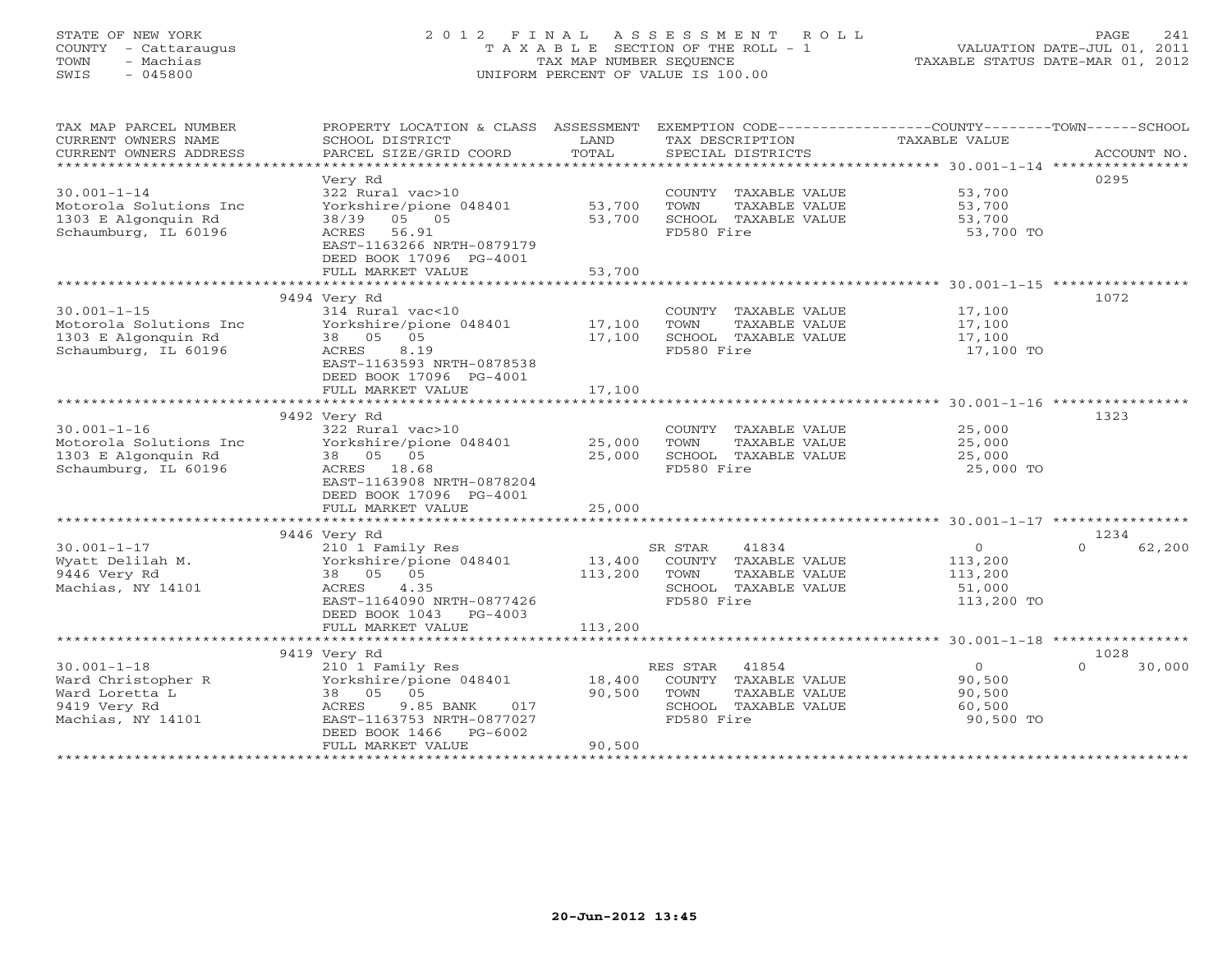# STATE OF NEW YORK 2 0 1 2 F I N A L A S S E S S M E N T R O L L PAGE 242 COUNTY - Cattaraugus T A X A B L E SECTION OF THE ROLL - 1 VALUATION DATE-JUL 01, 2011 TOWN - Machias TAX MAP NUMBER SEQUENCE TAXABLE STATUS DATE-MAR 01, 2012 SWIS - 045800 UNIFORM PERCENT OF VALUE IS 100.00UNIFORM PERCENT OF VALUE IS 100.00

| TAX MAP PARCEL NUMBER<br>CURRENT OWNERS NAME<br>CURRENT OWNERS ADDRESS                                                           | PROPERTY LOCATION & CLASS ASSESSMENT<br>SCHOOL DISTRICT<br>PARCEL SIZE/GRID COORD                                                                                    | LAND<br>TOTAL              | TAX DESCRIPTION<br>SPECIAL DISTRICTS                                                                           | EXEMPTION CODE-----------------COUNTY-------TOWN------SCHOOL<br>TAXABLE VALUE<br>ACCOUNT NO. |
|----------------------------------------------------------------------------------------------------------------------------------|----------------------------------------------------------------------------------------------------------------------------------------------------------------------|----------------------------|----------------------------------------------------------------------------------------------------------------|----------------------------------------------------------------------------------------------|
|                                                                                                                                  |                                                                                                                                                                      |                            |                                                                                                                |                                                                                              |
|                                                                                                                                  | 9411 Very Rd                                                                                                                                                         |                            |                                                                                                                | 1346                                                                                         |
| $30.001 - 1 - 19$<br>Burke Ernestine L<br>9411 Very Rd<br>Machias, NY 14101                                                      | 210 1 Family Res<br>Yorkshire/pione 048401<br>38 05 05<br>ACRES<br>5.40<br>EAST-1163812 NRTH-0876570<br>DEED BOOK 2265 PG-9001                                       | 112,000                    | SR STAR<br>41834<br>14,700 COUNTY TAXABLE VALUE<br>TOWN<br>TAXABLE VALUE<br>SCHOOL TAXABLE VALUE<br>FD580 Fire | $\overline{0}$<br>$\Omega$<br>62,200<br>112,000<br>112,000<br>49,800<br>112,000 TO           |
|                                                                                                                                  | FULL MARKET VALUE                                                                                                                                                    | 112,000                    |                                                                                                                |                                                                                              |
|                                                                                                                                  |                                                                                                                                                                      |                            |                                                                                                                |                                                                                              |
| $30.001 - 1 - 21.1$<br>Maul Dora A<br>Wagner Clayton J<br>9657 Main St<br>Machias, NY 14101                                      | 4132 Sisson Rd<br>312 Vac w/imprv<br>Yorkshire/pione 048401 13,900<br>38 05 05<br>4.80<br>ACRES<br>EAST-1160539 NRTH-0875398<br>DEED BOOK 12585 PG-5001              | 19,600                     | COUNTY TAXABLE VALUE<br>TOWN<br>TAXABLE VALUE<br>SCHOOL TAXABLE VALUE<br>FD580 Fire                            | 1129<br>19,600<br>19,600<br>19,600<br>19,600 TO                                              |
|                                                                                                                                  | FULL MARKET VALUE                                                                                                                                                    | 19,600                     |                                                                                                                |                                                                                              |
|                                                                                                                                  | 4086 Sisson Rd                                                                                                                                                       |                            |                                                                                                                | 1799                                                                                         |
| $30.001 - 1 - 21.2$<br>Schade Gary W<br>Schade Linda L<br>6355 Nash Rd<br>North Tonawanda, NY 14120<br>MAY BE SUBJECT TO PAYMENT | 270 Mfg housing<br>Yorkshire/pione 048401<br>38 05 05<br>ACRES 120.00<br>NY 14120 EAST-1160990 NRTH-0876609<br>TIP POOK 00995 PG-00853<br>FULL MARKET VALUE          | 68,500<br>98,900<br>98,900 | AG DIST<br>41720<br>COUNTY TAXABLE VALUE<br>TOWN<br>TAXABLE VALUE<br>SCHOOL TAXABLE VALUE<br>FD580 Fire        | 11,836<br>11,836<br>11,836<br>87,064<br>87,064<br>87,064<br>98,900 TO                        |
| UNDER AGDIST LAW TIL 2016                                                                                                        |                                                                                                                                                                      |                            |                                                                                                                |                                                                                              |
|                                                                                                                                  | 4146 Sisson Rd                                                                                                                                                       |                            |                                                                                                                | 1986                                                                                         |
| $30.001 - 1 - 21.3$<br>Davey Colleen T<br>4146 Sisson Rd<br>Machias, NY 14101                                                    | 210 1 Family Res<br>Yorkshire/pione 048401 13,400 COUNTY TAXABLE VALUE<br>38 05 05<br>4.35 BANK 017<br>ACRES<br>EAST-1160136 NRTH-0875403<br>DEED BOOK 11698 PG-9001 | 80,700 TOWN                | RES STAR 41854<br>TAXABLE VALUE<br>SCHOOL TAXABLE VALUE<br>FD580 Fire                                          | $\overline{0}$<br>$\Omega$<br>30,000<br>80,700<br>80,700<br>50,700<br>80,700 TO              |
|                                                                                                                                  | FULL MARKET VALUE                                                                                                                                                    | 80,700                     |                                                                                                                |                                                                                              |
| $30.001 - 1 - 21.4$<br>Burgess Phillip L<br>Burgess Lillian R<br>10588 Blue St<br>Delevan, NY 14042                              | Sisson Rd<br>314 Rural vac<10<br>Yorkshire/pione 048401 10,800<br>38 05 05<br>2.40<br>ACRES<br>EAST-1160723 NRTH-0875397<br>DEED BOOK 6463<br>PG-9001                | 10,800                     | COUNTY TAXABLE VALUE<br>TAXABLE VALUE<br>TOWN<br>SCHOOL TAXABLE VALUE<br>FD580 Fire                            | 2019<br>10,800<br>10,800<br>10,800<br>10,800 TO                                              |
|                                                                                                                                  | FULL MARKET VALUE                                                                                                                                                    | 10,800                     |                                                                                                                |                                                                                              |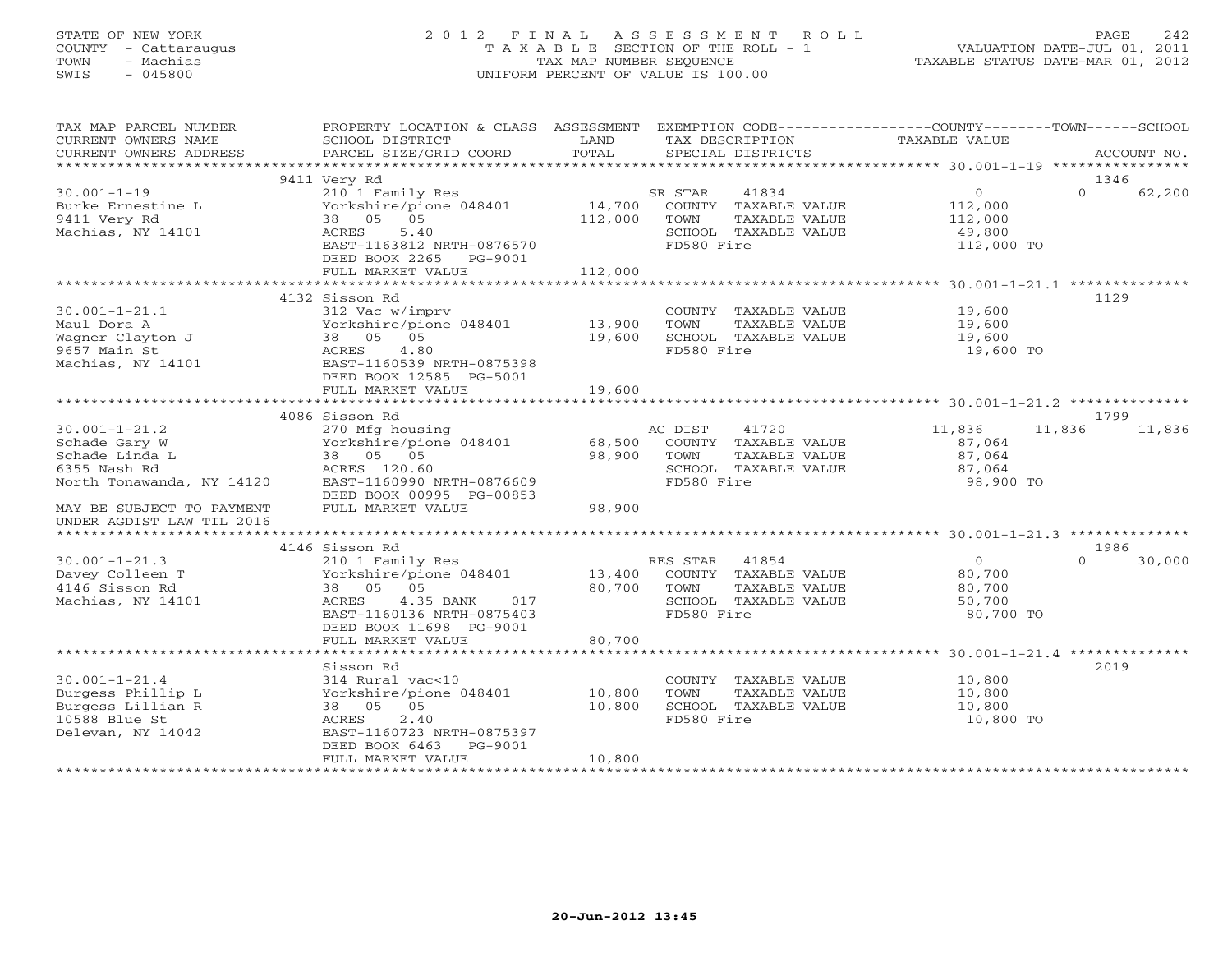# STATE OF NEW YORK 2 0 1 2 F I N A L A S S E S S M E N T R O L L PAGE 243 COUNTY - Cattaraugus T A X A B L E SECTION OF THE ROLL - 1 VALUATION DATE-JUL 01, 2011 TOWN - Machias TAX MAP NUMBER SEQUENCE TAXABLE STATUS DATE-MAR 01, 2012 SWIS - 045800 UNIFORM PERCENT OF VALUE IS 100.00UNIFORM PERCENT OF VALUE IS 100.00

| TAX MAP PARCEL NUMBER<br>CURRENT OWNERS NAME<br>CURRENT OWNERS ADDRESS                           | PROPERTY LOCATION & CLASS ASSESSMENT<br>SCHOOL DISTRICT<br>PARCEL SIZE/GRID COORD                                           | LAND<br>TOTAL     | TAX DESCRIPTION<br>SPECIAL DISTRICTS                                                                     | EXEMPTION CODE-----------------COUNTY-------TOWN-----SCHOOL<br>TAXABLE VALUE | ACCOUNT NO.                          |
|--------------------------------------------------------------------------------------------------|-----------------------------------------------------------------------------------------------------------------------------|-------------------|----------------------------------------------------------------------------------------------------------|------------------------------------------------------------------------------|--------------------------------------|
| $30.001 - 1 - 22.1$<br>Meyers Thomas L<br>Meyers Jaqueli<br>209 Liberty St                       | Meyers Rd<br>322 Rural vac>10<br>Yorkshire/pione 048401<br>46 05 05<br>ACRES 30.10                                          | 25,300<br>25,300  | COUNTY TAXABLE VALUE<br>TOWN<br>TAXABLE VALUE<br>SCHOOL TAXABLE VALUE<br>FD580 Fire                      | 25,300<br>25,300<br>25,300<br>25,300 TO                                      | 0507                                 |
| Arcade, NY 14009                                                                                 | EAST-1157973 NRTH-0877510<br>DEED BOOK 851<br>PG-00452<br>FULL MARKET VALUE                                                 | 25,300            |                                                                                                          |                                                                              |                                      |
|                                                                                                  | 9435 Meyers Rd                                                                                                              |                   |                                                                                                          |                                                                              | 1620                                 |
| $30.001 - 1 - 22.2$<br>Bloniarz Joseph F<br>Bloniarz Abby<br>9435 Meyers Rd<br>Machias, NY 14101 | 240 Rural res<br>Yorkshire/pione 048401<br>46 05 05<br>ACRES 49.80<br>EAST-1158923 NRTH-0877132<br>DEED BOOK 00973 PG-00365 | 43,700<br>125,500 | RES STAR<br>41854<br>COUNTY TAXABLE VALUE<br>TOWN<br>TAXABLE VALUE<br>SCHOOL TAXABLE VALUE<br>FD580 Fire | $\circ$<br>125,500<br>125,500<br>95,500<br>125,500 TO                        | $\Omega$<br>30,000                   |
|                                                                                                  | FULL MARKET VALUE                                                                                                           | 125,500           |                                                                                                          |                                                                              |                                      |
|                                                                                                  |                                                                                                                             |                   |                                                                                                          |                                                                              |                                      |
|                                                                                                  | 9395 Meyers Rd                                                                                                              |                   |                                                                                                          |                                                                              | 1813                                 |
| $30.001 - 1 - 22.3$                                                                              | 240 Rural res                                                                                                               |                   | CVET C/T<br>41131                                                                                        | 20,000<br>20,000                                                             | $\Omega$                             |
| Giboo Robert L Jr<br>Everetts Giboo Cynthia A                                                    | Yorkshire/pione 048401<br>46 05 05                                                                                          | 17,700 AG DIST    | 41720<br>94,700 RES STAR<br>41854                                                                        | 1,149<br>$\overline{0}$                                                      | 1,149<br>1,149<br>$\Omega$<br>30,000 |
| 9395 Meyers Rd                                                                                   | ACRES 19.70                                                                                                                 |                   | COUNTY TAXABLE VALUE                                                                                     | 73,551                                                                       |                                      |
| Machias, NY 14101                                                                                | EAST-1158591 NRTH-0876128                                                                                                   |                   | TOWN<br>TAXABLE VALUE                                                                                    | 73,551                                                                       |                                      |
|                                                                                                  | DEED BOOK 00992 PG-01099                                                                                                    |                   | SCHOOL TAXABLE VALUE                                                                                     | 63,551                                                                       |                                      |
| MAY BE SUBJECT TO PAYMENT<br>UNDER AGDIST LAW TIL 2016                                           | FULL MARKET VALUE                                                                                                           |                   | 94,700 FD580 Fire                                                                                        | 94,700 TO                                                                    |                                      |
|                                                                                                  |                                                                                                                             |                   |                                                                                                          |                                                                              |                                      |
|                                                                                                  | 4242 Sisson Rd                                                                                                              |                   |                                                                                                          |                                                                              | 0532                                 |
| $30.001 - 1 - 23.1$                                                                              | 270 Mfg housing                                                                                                             |                   | COUNTY TAXABLE VALUE                                                                                     | 16,800                                                                       |                                      |
| Bojanowski Darlene T<br>15 Robbins Nest Ct                                                       | Yorkshire/pione 048401<br>05<br>46 05                                                                                       | 14,800<br>16,800  | TOWN<br>TAXABLE VALUE<br>SCHOOL TAXABLE VALUE                                                            | 16,800<br>16,800                                                             |                                      |
| Lancaster, NY 14086                                                                              | ACRES<br>5.45                                                                                                               |                   | FD580 Fire                                                                                               | 16,800 TO                                                                    |                                      |
|                                                                                                  | EAST-1158187 NRTH-0875753<br>DEED BOOK 00951 PG-01112                                                                       |                   |                                                                                                          |                                                                              |                                      |
|                                                                                                  | FULL MARKET VALUE                                                                                                           | 16,800            |                                                                                                          |                                                                              |                                      |
|                                                                                                  | Sisson Rd                                                                                                                   |                   |                                                                                                          |                                                                              | 1844                                 |
| $30.001 - 1 - 23.2$                                                                              | 312 Vac w/imprv                                                                                                             |                   | COUNTY TAXABLE VALUE                                                                                     | 19,000                                                                       |                                      |
| Jenner Dennis R                                                                                  | Yorkshire/pione 048401                                                                                                      | 14,800            | TOWN<br>TAXABLE VALUE                                                                                    | 19,000                                                                       |                                      |
| 288 Dwyer St                                                                                     | 46 05 05                                                                                                                    | 19,000            | SCHOOL TAXABLE VALUE                                                                                     | 19,000                                                                       |                                      |
| West Seneca, NY 14224                                                                            | ACRES<br>5.45<br>EAST-1158364 NRTH-0875743<br>DEED BOOK 01002 PG-00124                                                      |                   | FD580 Fire                                                                                               | 19,000 TO                                                                    |                                      |
|                                                                                                  | FULL MARKET VALUE                                                                                                           | 19,000            |                                                                                                          |                                                                              |                                      |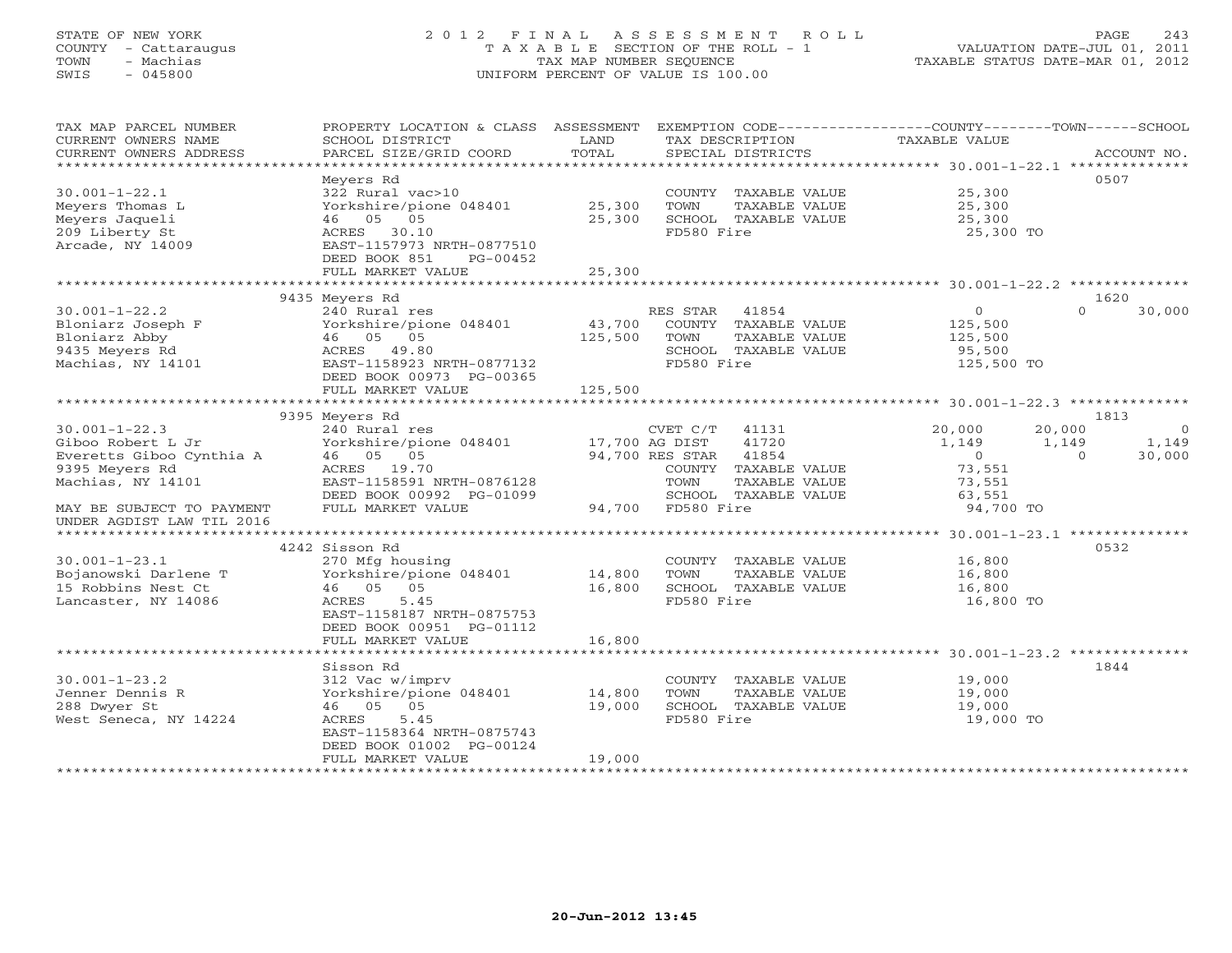# STATE OF NEW YORK 2 0 1 2 F I N A L A S S E S S M E N T R O L L PAGE 244 COUNTY - Cattaraugus T A X A B L E SECTION OF THE ROLL - 1 VALUATION DATE-JUL 01, 2011 TOWN - Machias TAX MAP NUMBER SEQUENCE TAXABLE STATUS DATE-MAR 01, 2012 SWIS - 045800 UNIFORM PERCENT OF VALUE IS 100.00UNIFORM PERCENT OF VALUE IS 100.00

| TAX MAP PARCEL NUMBER<br>CURRENT OWNERS NAME<br>CURRENT OWNERS ADDRESS                           | SCHOOL DISTRICT<br>PARCEL SIZE/GRID COORD                                                                                                                                | LAND<br>TOTAL              | TAX DESCRIPTION<br>SPECIAL DISTRICTS                                                | PROPERTY LOCATION & CLASS ASSESSMENT EXEMPTION CODE----------------COUNTY-------TOWN------SCHOOL<br>TAXABLE VALUE<br>ACCOUNT NO. |
|--------------------------------------------------------------------------------------------------|--------------------------------------------------------------------------------------------------------------------------------------------------------------------------|----------------------------|-------------------------------------------------------------------------------------|----------------------------------------------------------------------------------------------------------------------------------|
| $30.001 - 1 - 23.3$<br>Jenner Gary R<br>55 Old Orchard Ln<br>Orchard Park, NY 14127              | Sisson Rd<br>312 Vac w/imprv<br>Yorkshire/pione 048401<br>46 05 05<br>5.45<br>ACRES<br>EAST-1158540 NRTH-0875757<br>DEED BOOK 00951 PG-01114<br>FULL MARKET VALUE        | 14,800<br>18,700<br>18,700 | COUNTY TAXABLE VALUE<br>TOWN<br>TAXABLE VALUE<br>SCHOOL TAXABLE VALUE<br>FD580 Fire | 1845<br>18,700<br>18,700<br>18,700<br>18,700 TO                                                                                  |
|                                                                                                  |                                                                                                                                                                          |                            |                                                                                     |                                                                                                                                  |
| $30.001 - 1 - 24$<br>Fick Thomas G<br>34 Fairview Dr<br>Depew, NY 14043                          | 4268 Sisson Rd<br>270 Mfg housing<br>Yorkshire/pione 048401<br>46 05 05<br>ACRES 14.90<br>EAST-1157845 NRTH-0875812<br>DEED BOOK 12231 PG-2001                           | 22,200<br>30,800           | COUNTY TAXABLE VALUE<br>TOWN<br>TAXABLE VALUE<br>SCHOOL TAXABLE VALUE<br>FD580 Fire | 0353<br>30,800<br>30,800<br>30,800<br>30,800 TO                                                                                  |
|                                                                                                  | FULL MARKET VALUE                                                                                                                                                        | 30,800                     |                                                                                     |                                                                                                                                  |
|                                                                                                  |                                                                                                                                                                          |                            |                                                                                     |                                                                                                                                  |
| $30.001 - 1 - 25$<br>Hoy Jeanne C<br>Kelly Shawn<br>1504 Nursery Rd<br>Clearwater, FL 33756-2319 | 9366 Sisson Rd N<br>240 Rural res<br>Yorkshire/pione 048401<br>46 05 05<br>ACRES 11.86<br>EAST-1157148 NRTH-0875320                                                      | 19,900<br>45,400           | COUNTY TAXABLE VALUE<br>TOWN<br>TAXABLE VALUE<br>SCHOOL TAXABLE VALUE<br>FD580 Fire | 1153<br>45,400<br>45,400<br>45,400<br>45,400 TO                                                                                  |
|                                                                                                  | DEED BOOK 4277 PG-5001<br>FULL MARKET VALUE                                                                                                                              | 45,400                     |                                                                                     |                                                                                                                                  |
|                                                                                                  |                                                                                                                                                                          |                            |                                                                                     |                                                                                                                                  |
| $30.001 - 1 - 26$<br>Bojanowski Mark<br>4729 Union Rd<br>Cheektowaga, NY 14225                   | 4302 Sisson Rd<br>260 Seasonal res<br>Yorkshire/pione 048401<br>46 05 05<br>ACRES<br>9.77<br>EAST-1157374 NRTH-0876073<br>DEED BOOK 901<br>PG-00784<br>FULL MARKET VALUE | 18,300<br>23,600<br>23,600 | COUNTY TAXABLE VALUE<br>TOWN<br>TAXABLE VALUE<br>SCHOOL TAXABLE VALUE<br>FD580 Fire | 0932<br>23,600<br>23,600<br>23,600<br>23,600 TO                                                                                  |
|                                                                                                  |                                                                                                                                                                          |                            |                                                                                     |                                                                                                                                  |
| $30.001 - 1 - 27$<br>Peters James E<br>Peters Betty J<br>48 Howard Ln<br>Tonawanda, NY 14150     | Sisson Rd<br>314 Rural vac<10<br>Yorkshire/pione 048401<br>46 05 05<br>4.96<br>ACRES<br>EAST-1157027 NRTH-0876199<br>DEED BOOK 888<br>PG-00656<br>FULL MARKET VALUE      | 14,100<br>14,100<br>14,100 | COUNTY TAXABLE VALUE<br>TOWN<br>TAXABLE VALUE<br>SCHOOL TAXABLE VALUE<br>FD580 Fire | 0177<br>14,100<br>14,100<br>14,100<br>14,100 TO                                                                                  |
|                                                                                                  | ************************                                                                                                                                                 |                            |                                                                                     |                                                                                                                                  |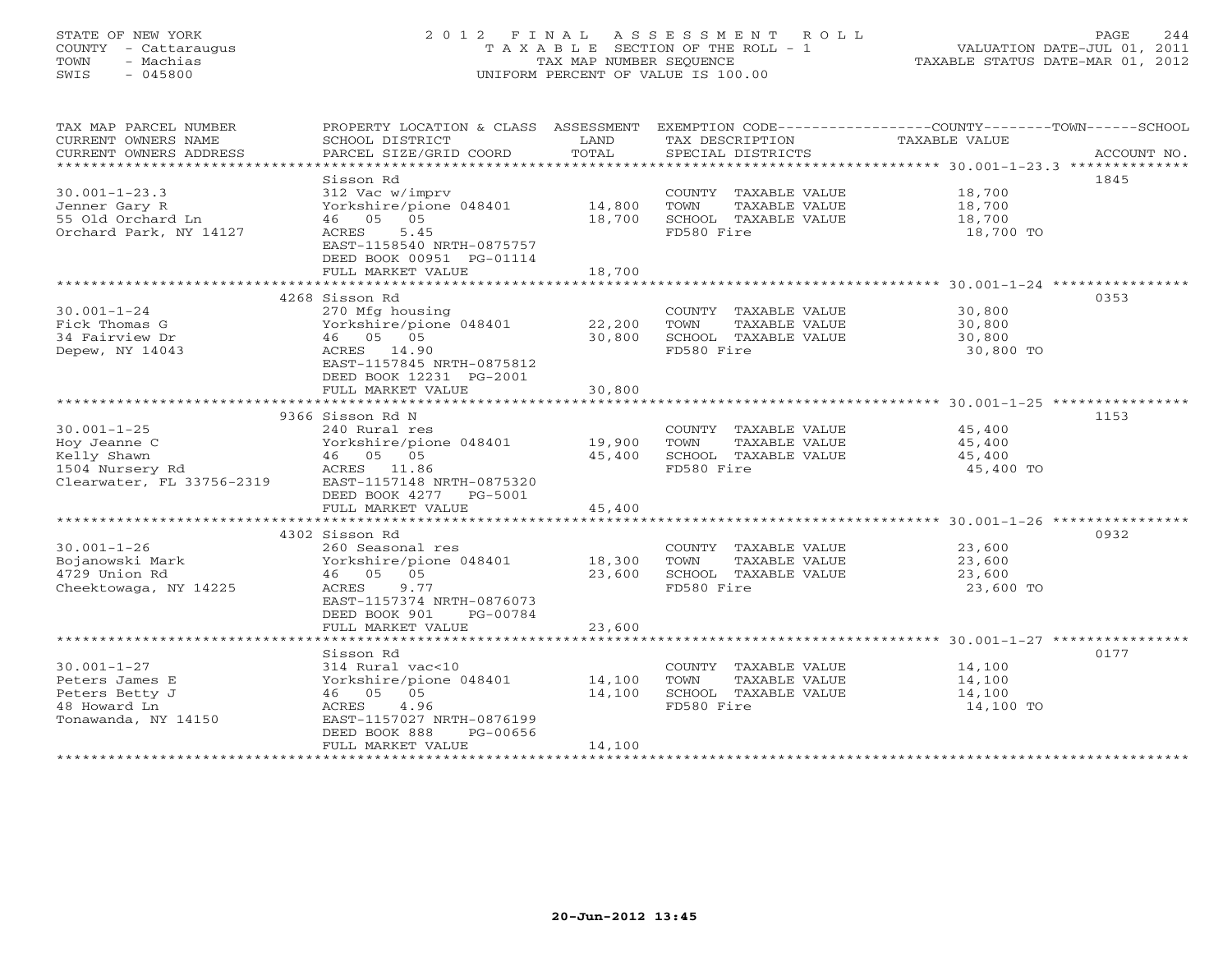# STATE OF NEW YORK 2 0 1 2 F I N A L A S S E S S M E N T R O L L PAGE 245 COUNTY - Cattaraugus T A X A B L E SECTION OF THE ROLL - 1 VALUATION DATE-JUL 01, 2011 TOWN - Machias TAX MAP NUMBER SEQUENCE TAXABLE STATUS DATE-MAR 01, 2012 SWIS - 045800 UNIFORM PERCENT OF VALUE IS 100.00UNIFORM PERCENT OF VALUE IS 100.00

| TAX MAP PARCEL NUMBER<br>CURRENT OWNERS NAME<br>CURRENT OWNERS ADDRESS | PROPERTY LOCATION & CLASS ASSESSMENT EXEMPTION CODE---------------COUNTY-------TOWN-----SCHOOL<br>SCHOOL DISTRICT<br>PARCEL SIZE/GRID COORD | LAND<br>TOTAL | TAX DESCRIPTION<br>SPECIAL DISTRICTS | TAXABLE VALUE  | ACCOUNT NO.              |
|------------------------------------------------------------------------|---------------------------------------------------------------------------------------------------------------------------------------------|---------------|--------------------------------------|----------------|--------------------------|
|                                                                        |                                                                                                                                             |               |                                      |                |                          |
|                                                                        | 9582 Sisson Rd N                                                                                                                            |               |                                      |                | 1683                     |
| $30.001 - 1 - 28$                                                      | 240 Rural res                                                                                                                               |               | WVET C/T 41121                       | 12,000         | 12,000<br>$\overline{0}$ |
| Duda David R                                                           | Yorkshire/pione 048401 39,000 RES STAR 41854                                                                                                |               |                                      | $\overline{0}$ | $\Omega$<br>30,000       |
|                                                                        | 46/47 05 05                                                                                                                                 |               | 125,300 COUNTY TAXABLE VALUE         | 113,300        |                          |
| buud Irene<br>9582 N Sisson Rd<br>Marl'                                | ACRES 40.40                                                                                                                                 |               | TOWN<br>TAXABLE VALUE                | 113,300        |                          |
| Machias, NY 14101                                                      | EAST-1157910 NRTH-0878220                                                                                                                   |               | SCHOOL TAXABLE VALUE                 | 95,300         |                          |
|                                                                        | DEED BOOK 00969 PG-00080                                                                                                                    |               | FD580 Fire                           | 125,300 TO     |                          |
|                                                                        | FULL MARKET VALUE                                                                                                                           | 125,300       |                                      |                |                          |
|                                                                        |                                                                                                                                             |               |                                      |                |                          |
|                                                                        | 9570 Sisson Rd N                                                                                                                            |               |                                      |                | 0713                     |
| $30.001 - 1 - 29$                                                      | 240 Rural res                                                                                                                               |               | RES STAR 41854                       | $\overline{0}$ | $\Omega$<br>30,000       |
| Glanowski Gary A                                                       |                                                                                                                                             | 29,600        | COUNTY TAXABLE VALUE                 | 178,000        |                          |
| Glanowski Hope M                                                       |                                                                                                                                             | 178,000       | TAXABLE VALUE<br>TOWN                | 178,000        |                          |
| 9570 Sisson Rd                                                         |                                                                                                                                             |               | SCHOOL TAXABLE VALUE                 | 148,000        |                          |
| Machias, NY 14101                                                      | Yorkshire/pione 048401<br>46 05 05<br>ACRES 24.83 BANK 032<br>EAST-1156789 NRTH-0877645                                                     |               | FD580 Fire                           | 178,000 TO     |                          |
|                                                                        | DEED BOOK 00938 PG-00476                                                                                                                    |               |                                      |                |                          |
|                                                                        | FULL MARKET VALUE                                                                                                                           | 178,000       |                                      |                |                          |
|                                                                        |                                                                                                                                             |               |                                      |                |                          |
|                                                                        | 9371 Sisson Rd N                                                                                                                            |               |                                      |                | 0178                     |
| $30.001 - 1 - 31$                                                      | 270 Mfg housing                                                                                                                             |               | COUNTY TAXABLE VALUE                 | 46,700         |                          |
| Peters James E                                                         | Yorkshire/pione 048401 37,700                                                                                                               |               | TOWN<br>TAXABLE VALUE                | 46,700         |                          |
| Peters Betty J                                                         | 46 05 05                                                                                                                                    | 46,700        | SCHOOL TAXABLE VALUE                 | 46,700         |                          |
| 48 Howard Ln                                                           | ACRES 37.94                                                                                                                                 |               | FD580 Fire                           | 46,700 TO      |                          |
| Tonawanda, NY 14150                                                    | EAST-1156267 NRTH-0875882                                                                                                                   |               |                                      |                |                          |
|                                                                        | DEED BOOK 888<br>PG-00656                                                                                                                   |               |                                      |                |                          |
|                                                                        | FULL MARKET VALUE                                                                                                                           | 46,700        |                                      |                |                          |
|                                                                        |                                                                                                                                             |               |                                      |                |                          |
|                                                                        |                                                                                                                                             |               |                                      |                | 0655                     |
|                                                                        | 4738 Roszyk Hill Rd                                                                                                                         |               |                                      |                |                          |
| $30.001 - 1 - 32.1$                                                    |                                                                                                                                             |               | COUNTY TAXABLE VALUE                 | 85,500         |                          |
| Andreozzi Phillip N Jr                                                 |                                                                                                                                             |               | TOWN<br>TAXABLE VALUE                | 85,500         |                          |
| 6475 Poplar Hill Ln                                                    | 312 Vac w/imprv<br>West Valley Cen 042204 69,400<br>53-54 05 05 85 85 600                                                                   |               | SCHOOL TAXABLE VALUE                 | 85,500         |                          |
| East Amherst, NY 14051                                                 | ACRES 103.85                                                                                                                                |               | FD580 Fire                           | 85,500 TO      |                          |
|                                                                        | EAST-1151937 NRTH-0875800                                                                                                                   |               |                                      |                |                          |
|                                                                        | DEED BOOK 00978 PG-00344                                                                                                                    |               |                                      |                |                          |
|                                                                        | FULL MARKET VALUE                                                                                                                           | 85,500        |                                      |                |                          |
|                                                                        |                                                                                                                                             |               |                                      |                |                          |
|                                                                        | 4752 Roszyk Hill Rd                                                                                                                         |               |                                      |                | 1891                     |
| $30.001 - 1 - 32.2$                                                    | 112 Dairy farm                                                                                                                              |               | COUNTY TAXABLE VALUE                 | 124,200        |                          |
| Baldo Thomas F                                                         | West Valley Cen 042204 52,600                                                                                                               |               | TAXABLE VALUE<br>TOWN                | 124,200        |                          |
| Baldo Anna A                                                           | 05<br>05<br>53/54                                                                                                                           | 124,200       | SCHOOL TAXABLE VALUE                 | 124,200        |                          |
| 11 Silent Meadow                                                       | ACRES 52.95                                                                                                                                 |               | FD580 Fire                           | 124,200 TO     |                          |
| Orchard Park, NY 14127                                                 | EAST-1153020 NRTH-0874462                                                                                                                   |               |                                      |                |                          |
|                                                                        | DEED BOOK 2401 PG-8001                                                                                                                      |               |                                      |                |                          |
|                                                                        | FULL MARKET VALUE                                                                                                                           | 124,200       |                                      |                |                          |
|                                                                        |                                                                                                                                             |               |                                      |                |                          |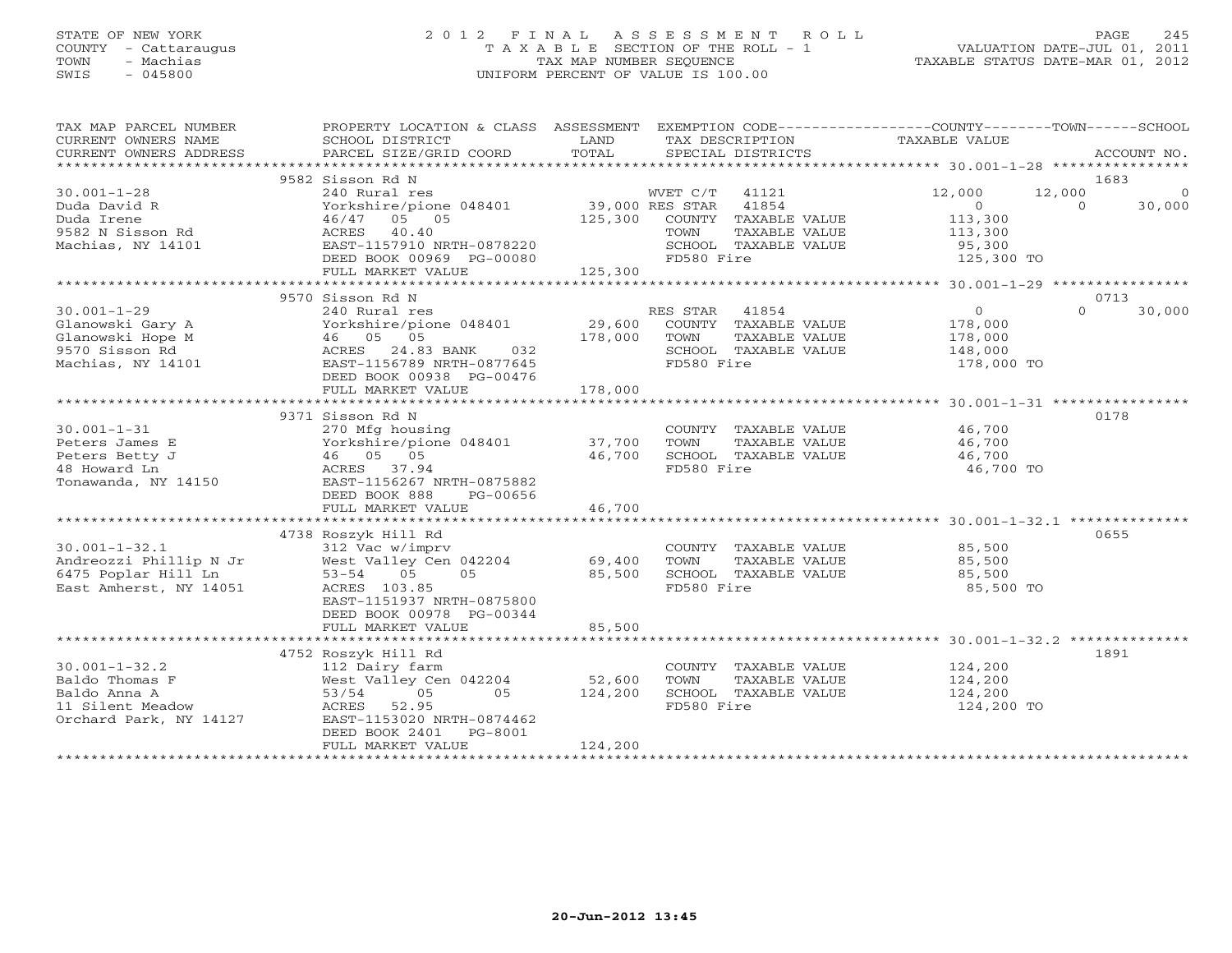# STATE OF NEW YORK 2 0 1 2 F I N A L A S S E S S M E N T R O L L PAGE 246 COUNTY - Cattaraugus T A X A B L E SECTION OF THE ROLL - 1 VALUATION DATE-JUL 01, 2011 TOWN - Machias TAX MAP NUMBER SEQUENCE TAXABLE STATUS DATE-MAR 01, 2012 SWIS - 045800 UNIFORM PERCENT OF VALUE IS 100.00UNIFORM PERCENT OF VALUE IS 100.00

| TAX MAP PARCEL NUMBER    | PROPERTY LOCATION & CLASS ASSESSMENT EXEMPTION CODE----------------COUNTY-------TOWN------SCHOOL |              |                                               |                  |                    |
|--------------------------|--------------------------------------------------------------------------------------------------|--------------|-----------------------------------------------|------------------|--------------------|
| CURRENT OWNERS NAME      | SCHOOL DISTRICT                                                                                  | LAND         | TAX DESCRIPTION                               | TAXABLE VALUE    |                    |
| CURRENT OWNERS ADDRESS   | PARCEL SIZE/GRID COORD                                                                           | TOTAL        | SPECIAL DISTRICTS                             |                  | ACCOUNT NO.        |
| ******************       | *************************                                                                        |              |                                               |                  |                    |
|                          | 4747 Roszyk Hill Rd                                                                              |              |                                               |                  | 1902               |
| $30.001 - 1 - 32.3$      | 120 Field crops                                                                                  |              | COUNTY TAXABLE VALUE                          | 92,700           |                    |
| Baldo Thomas F           | West Valley Cen 042204                                                                           | 49,700       | TOWN<br>TAXABLE VALUE                         | 92,700           |                    |
| Baldo Anna A             | 05<br>05<br>54                                                                                   | 92,700       | SCHOOL TAXABLE VALUE                          | 92,700           |                    |
| 11 Silent Mdw            | ACRES 93.85                                                                                      |              | FD580 Fire                                    | 92,700 TO        |                    |
| Orchard Park, NY 14217   | EAST-1154484 NRTH-0875832                                                                        |              |                                               |                  |                    |
|                          | DEED BOOK 00986 PG-00719                                                                         |              |                                               |                  |                    |
|                          | FULL MARKET VALUE                                                                                | 92,700       |                                               |                  |                    |
|                          |                                                                                                  |              |                                               |                  |                    |
|                          | 9451 Sisson Rd N                                                                                 |              |                                               |                  | 0851               |
| $30.001 - 1 - 33.1$      | 240 Rural res                                                                                    |              | RES STAR<br>41854                             | $\overline{0}$   | 30,000<br>$\Omega$ |
| Blendinger Brandon V     | West Valley Cen 042204                                                                           | 40,100       | COUNTY TAXABLE VALUE                          | 149,100          |                    |
| George Jennifer J        | 46 05 05                                                                                         | 149,100      | TOWN<br>TAXABLE VALUE                         | 149,100          |                    |
| 9451 N Sisson Rd         | FF 1270 N Sisson Rd                                                                              |              | SCHOOL TAXABLE VALUE                          | 119,100          |                    |
| Machias, NY 14101        | FF 2640 Co Rd 16                                                                                 |              | FD580 Fire                                    | 149,100 TO       |                    |
|                          | ACRES<br>77.30                                                                                   |              |                                               |                  |                    |
|                          | EAST-1155403 NRTH-0877622                                                                        |              |                                               |                  |                    |
|                          | DEED BOOK 2648<br>PG-9001                                                                        |              |                                               |                  |                    |
|                          | FULL MARKET VALUE                                                                                | 149,100      |                                               |                  |                    |
|                          |                                                                                                  |              |                                               |                  |                    |
| $30.001 - 1 - 33.2$      | 9577 Sisson Rd N                                                                                 |              |                                               |                  | 1438               |
| Miller Carl              | 270 Mfg housing                                                                                  | 15,200       | COUNTY TAXABLE VALUE<br>TAXABLE VALUE<br>TOWN | 33,100<br>33,100 |                    |
| 4097 Saunder Settlement  | West Valley Cen 042204<br>54 05 05                                                               | 33,100       | SCHOOL TAXABLE VALUE                          | 33,100           |                    |
| Cambria, NY 14132        | 5.76<br>ACRES                                                                                    |              | FD580 Fire                                    | 33,100 TO        |                    |
|                          | EAST-1155959 NRTH-0878553                                                                        |              |                                               |                  |                    |
|                          | DEED BOOK 878<br>PG-01032                                                                        |              |                                               |                  |                    |
|                          | FULL MARKET VALUE                                                                                | 33,100       |                                               |                  |                    |
|                          |                                                                                                  |              |                                               |                  |                    |
|                          | Sisson Rd                                                                                        |              |                                               |                  | 1441               |
| $30.001 - 1 - 33.3$      | 314 Rural vac<10                                                                                 |              | COUNTY TAXABLE VALUE                          | 11,400           |                    |
| Miller Carl B            | West Valley Cen 042204                                                                           | 11,400       | TOWN<br>TAXABLE VALUE                         | 11,400           |                    |
| Miller Peggy J           | 54 05 05                                                                                         | 11,400       | SCHOOL TAXABLE VALUE                          | 11,400           |                    |
| 4097 Saunders Settlement | ACRES<br>2.82                                                                                    |              | FD580 Fire                                    | 11,400 TO        |                    |
| Sanborn, NY 14132        | EAST-1156008 NRTH-0878179                                                                        |              |                                               |                  |                    |
|                          | DEED BOOK 00999 PG-00200                                                                         |              |                                               |                  |                    |
|                          | FULL MARKET VALUE                                                                                | 11,400       |                                               |                  |                    |
|                          | **************************                                                                       | ************ |                                               |                  |                    |
|                          | 4517 Roszyk Hill Rd                                                                              |              |                                               |                  | 1636               |
| $30.001 - 1 - 33.4$      | 270 Mfg housing                                                                                  |              | COUNTY TAXABLE VALUE                          | 43,400           |                    |
| Stanbro Jeffrey A        | West Valley Cen 042204                                                                           | 18,100       | TOWN<br>TAXABLE VALUE                         | 43,400           |                    |
| Stanbro Gail             | 54/55 05 05                                                                                      | 43,400       | SCHOOL TAXABLE VALUE                          | 43,400           |                    |
| 4517 Roszyk Hill Rd      | 9.40<br>ACRES                                                                                    |              | FD580 Fire                                    | 43,400 TO        |                    |
| Machias, NY 14101        | EAST-1155979 NRTH-0879166                                                                        |              |                                               |                  |                    |
|                          | DEED BOOK 00970 PG-00534                                                                         |              |                                               |                  |                    |
|                          | FULL MARKET VALUE                                                                                | 43,400       |                                               |                  |                    |
|                          |                                                                                                  |              |                                               |                  |                    |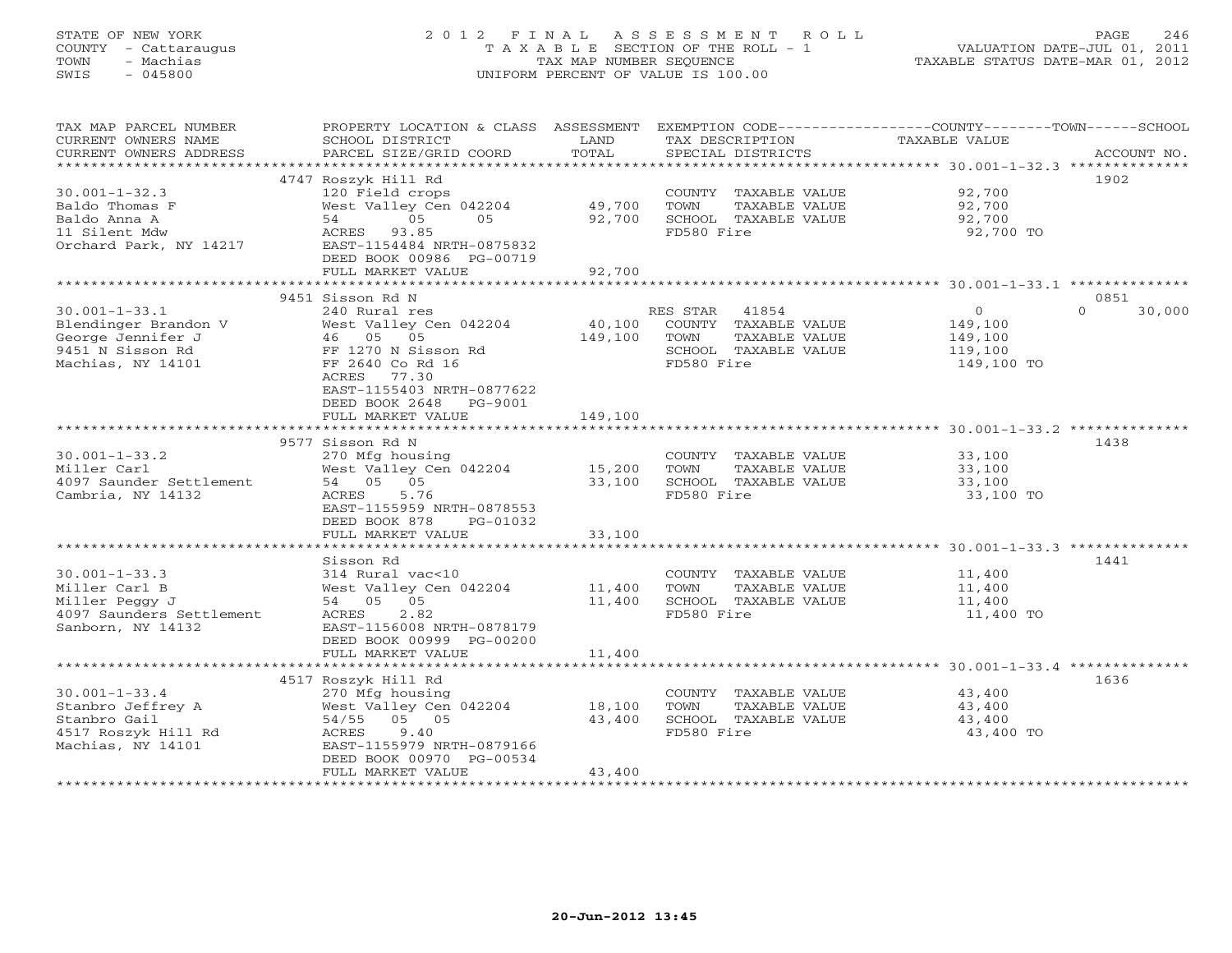# STATE OF NEW YORK 2 0 1 2 F I N A L A S S E S S M E N T R O L L PAGE 247 COUNTY - Cattaraugus T A X A B L E SECTION OF THE ROLL - 1 VALUATION DATE-JUL 01, 2011 TOWN - Machias TAX MAP NUMBER SEQUENCE TAXABLE STATUS DATE-MAR 01, 2012 SWIS - 045800 UNIFORM PERCENT OF VALUE IS 100.00UNIFORM PERCENT OF VALUE IS 100.00

| TAX MAP PARCEL NUMBER<br>CURRENT OWNERS NAME<br>CURRENT OWNERS ADDRESS | PROPERTY LOCATION & CLASS ASSESSMENT EXEMPTION CODE----------------COUNTY-------TOWN------SCHOOL<br>SCHOOL DISTRICT<br>PARCEL SIZE/GRID COORD | LAND<br>TOTAL   | TAX DESCRIPTION<br>SPECIAL DISTRICTS | TAXABLE VALUE | ACCOUNT NO.        |
|------------------------------------------------------------------------|-----------------------------------------------------------------------------------------------------------------------------------------------|-----------------|--------------------------------------|---------------|--------------------|
| *************************                                              |                                                                                                                                               |                 |                                      |               |                    |
|                                                                        | 4662 Roszyk Hill Rd                                                                                                                           |                 |                                      |               | 1955               |
| $30.001 - 1 - 33.5$                                                    | 311 Res vac land                                                                                                                              |                 | COUNTY TAXABLE VALUE                 | 4,900         |                    |
| Smigiel John E                                                         | West Valley Cen 042204                                                                                                                        | 4,900           | TOWN<br>TAXABLE VALUE                | 4,900         |                    |
| Smigiel Judith A                                                       | ACRES 4.65                                                                                                                                    | 4,900           | SCHOOL TAXABLE VALUE                 | 4,900         |                    |
| 4662 Roszyk Hill Rd                                                    | EAST-1154079 NRTH-0876991                                                                                                                     |                 | FD580 Fire                           | 4,900 TO      |                    |
| Machias, NY 14101                                                      | DEED BOOK 1024<br>PG-479                                                                                                                      |                 |                                      |               |                    |
|                                                                        | FULL MARKET VALUE                                                                                                                             | 4,900           |                                      |               |                    |
|                                                                        |                                                                                                                                               |                 |                                      |               |                    |
|                                                                        | 4587 Roszyk Hill Rd                                                                                                                           |                 |                                      |               | 1964               |
| $30.001 - 1 - 33.6$                                                    | 270 Mfg housing                                                                                                                               |                 | RES STAR 41854                       | $\Omega$      | $\Omega$<br>30,000 |
| Wentz Sandra A                                                         | West Valley Cen 042204                                                                                                                        | 18,300          | COUNTY TAXABLE VALUE                 | 50,000        |                    |
| PO Box 425                                                             | 05<br>05<br>46                                                                                                                                | 50,000          | TOWN<br>TAXABLE VALUE                | 50,000        |                    |
| Machias, NY 14101                                                      | ACRES<br>9.70                                                                                                                                 |                 | SCHOOL TAXABLE VALUE                 | 20,000        |                    |
|                                                                        | EAST-1154847 NRTH-0877918                                                                                                                     |                 | FD580 Fire                           |               |                    |
|                                                                        |                                                                                                                                               |                 |                                      | 50,000 TO     |                    |
|                                                                        | DEED BOOK 7601 PG-9001                                                                                                                        |                 |                                      |               |                    |
|                                                                        | FULL MARKET VALUE                                                                                                                             | 50,000          |                                      |               |                    |
|                                                                        |                                                                                                                                               |                 |                                      |               |                    |
|                                                                        | 4300 Roszyk Hill Rd                                                                                                                           |                 |                                      |               | 2066               |
| $30.001 - 1 - 35$                                                      | 322 Rural vac>10                                                                                                                              |                 | COUNTY TAXABLE VALUE                 | 28,800        |                    |
| Andrews Brian T                                                        | Yorkshire/pione 048401                                                                                                                        | 28,800          | TOWN<br>TAXABLE VALUE                | 28,800        |                    |
| 10083 McKinstry Rd                                                     | 47 05 05                                                                                                                                      | 28,800          | SCHOOL TAXABLE VALUE                 | 28,800        |                    |
| Machias, NY 14101                                                      | ACRES 38.80                                                                                                                                   |                 | FD580 Fire                           | 28,800 TO     |                    |
|                                                                        | EAST-1158327 NRTH-0879814                                                                                                                     |                 |                                      |               |                    |
| MAY BE SUBJECT TO PAYMENT                                              | DEED BOOK 13952 PG-7001                                                                                                                       |                 |                                      |               |                    |
| UNDER AGDIST LAW TIL 2015                                              | FULL MARKET VALUE                                                                                                                             | 28,800          |                                      |               |                    |
|                                                                        |                                                                                                                                               |                 |                                      |               |                    |
|                                                                        | 9199 Schrader Rd                                                                                                                              |                 |                                      |               | 0977               |
| $30.001 - 2 - 1$                                                       | 240 Rural res                                                                                                                                 |                 | AG DIST<br>41720                     | 2,820         | 2,820<br>2,820     |
| Wiese John H                                                           | West Valley Cen 042204                                                                                                                        |                 | 111,200 AGED C/T/S 41800             | 96,590        | 96,590<br>96,590   |
| 9199 Shrader Rd                                                        | 52/53 05 05                                                                                                                                   | 196,000 SR STAR | 41834                                | $\circ$       | 62,200<br>$\Omega$ |
| Machias, NY 14101                                                      | ACRES 258.05                                                                                                                                  |                 | COUNTY TAXABLE VALUE                 | 96,590        |                    |
|                                                                        | EAST-1153945 NRTH-0872394                                                                                                                     |                 | TOWN<br>TAXABLE VALUE                | 96,590        |                    |
| MAY BE SUBJECT TO PAYMENT                                              | DEED BOOK 10126 PG-9001                                                                                                                       |                 | SCHOOL TAXABLE VALUE                 | 34,390        |                    |
| UNDER AGDIST LAW TIL 2016                                              | FULL MARKET VALUE                                                                                                                             |                 | 196,000 FD580 Fire                   | 196,000 TO    |                    |
|                                                                        |                                                                                                                                               |                 |                                      |               |                    |
|                                                                        | Swamp Rd                                                                                                                                      |                 |                                      |               | 0515               |
| $30.001 - 2 - 2$                                                       | 312 Vac w/imprv                                                                                                                               |                 | COUNTY TAXABLE VALUE                 | 97,400        |                    |
| Hudson Raymond                                                         | Yorkshire/pione 048401                                                                                                                        | 94,100          | TOWN<br>TAXABLE VALUE                | 97,400        |                    |
| Hudson Helen                                                           | 52/53 05 05                                                                                                                                   | 97,400          | SCHOOL TAXABLE VALUE                 | 97,400        |                    |
| 529 Kings Hwy                                                          | ACRES 155.93                                                                                                                                  |                 | FD580 Fire                           | 97,400 TO     |                    |
| Snyder, NY 14226                                                       | EAST-1155762 NRTH-0872530                                                                                                                     |                 |                                      |               |                    |
|                                                                        | DEED BOOK 711<br>PG-01187                                                                                                                     |                 |                                      |               |                    |
|                                                                        | FULL MARKET VALUE                                                                                                                             | 97,400          |                                      |               |                    |
|                                                                        |                                                                                                                                               |                 |                                      |               |                    |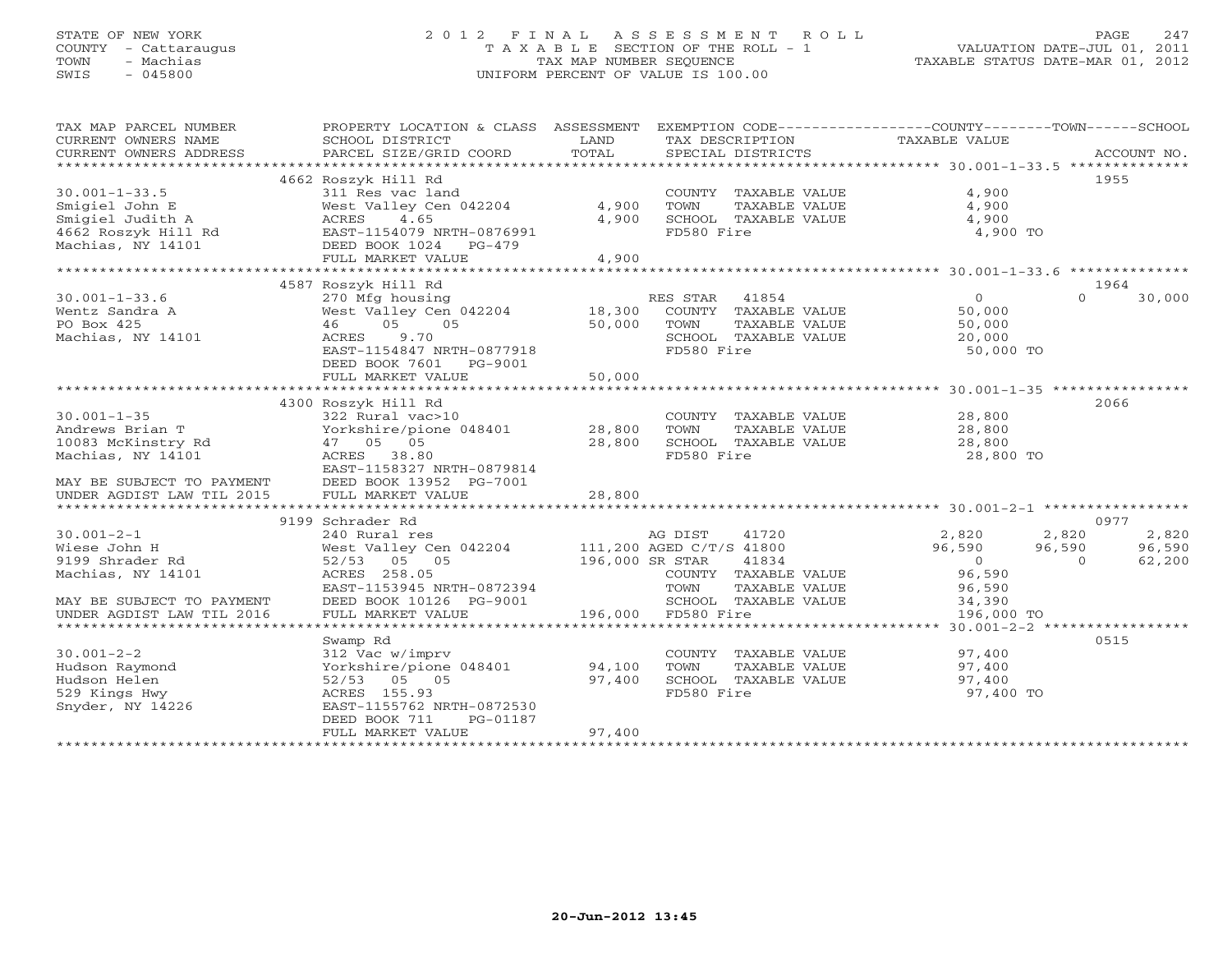# STATE OF NEW YORK 2 0 1 2 F I N A L A S S E S S M E N T R O L L PAGE 248 COUNTY - Cattaraugus T A X A B L E SECTION OF THE ROLL - 1 VALUATION DATE-JUL 01, 2011 TOWN - Machias TAX MAP NUMBER SEQUENCE TAXABLE STATUS DATE-MAR 01, 2012 SWIS - 045800 UNIFORM PERCENT OF VALUE IS 100.00UNIFORM PERCENT OF VALUE IS 100.00

| TAX MAP PARCEL NUMBER<br>CURRENT OWNERS NAME<br>CURRENT OWNERS ADDRESS                                                         | PROPERTY LOCATION & CLASS ASSESSMENT<br>SCHOOL DISTRICT<br>PARCEL SIZE/GRID COORD                                                                                                | LAND<br>TOTAL                         | TAX DESCRIPTION                | SPECIAL DISTRICTS                                                               | EXEMPTION CODE-----------------COUNTY-------TOWN------SCHOOL<br>TAXABLE VALUE |                    | ACCOUNT NO.              |
|--------------------------------------------------------------------------------------------------------------------------------|----------------------------------------------------------------------------------------------------------------------------------------------------------------------------------|---------------------------------------|--------------------------------|---------------------------------------------------------------------------------|-------------------------------------------------------------------------------|--------------------|--------------------------|
| ***********************                                                                                                        |                                                                                                                                                                                  |                                       |                                |                                                                                 |                                                                               |                    |                          |
| $30.001 - 2 - 3$<br>Brown Thomas F<br>Brown Jeanne M<br>9303 Sisson Cross Rd<br>Machias, NY 14101<br>MAY BE SUBJECT TO PAYMENT | 9303 Sisson Cross Rd<br>112 Dairy farm<br>Yorkshire/pione 048401<br>46 05 05<br>ACRES 162.37<br>EAST-1158793 NRTH-0875048<br>DEED BOOK 00930 PG-00954<br>FULL MARKET VALUE       | 85,600 RES STAR<br>166,400<br>166,400 | AG DIST<br>TOWN<br>FD580 Fire  | 41720<br>41854<br>COUNTY TAXABLE VALUE<br>TAXABLE VALUE<br>SCHOOL TAXABLE VALUE | 22,222<br>$\overline{0}$<br>144,178<br>144,178<br>114,178<br>166,400 TO       | 22,222<br>$\Omega$ | 0208<br>22,222<br>30,000 |
| UNDER AGDIST LAW TIL 2016                                                                                                      |                                                                                                                                                                                  |                                       |                                |                                                                                 |                                                                               |                    |                          |
|                                                                                                                                |                                                                                                                                                                                  |                                       |                                |                                                                                 |                                                                               |                    |                          |
| $30.001 - 2 - 4.1$<br>Abram Robert A<br>Abram Karen A<br>4000 Maple Valley Rd<br>Machias, NY 14101                             | 4000 Maple Valley Rd<br>240 Rural res<br>Yorkshire/pione 048401<br>37 05 05<br>6.20<br>ACRES<br>EAST-1162679 NRTH-0875500<br>DEED BOOK 00994 PG-00151                            | 15,700<br>101,000                     | RES STAR<br>TOWN<br>FD580 Fire | 41854<br>COUNTY TAXABLE VALUE<br>TAXABLE VALUE<br>SCHOOL TAXABLE VALUE          | $\Omega$<br>101,000<br>101,000<br>71,000<br>101,000 TO                        | $\Omega$           | 1225<br>30,000           |
|                                                                                                                                | FULL MARKET VALUE                                                                                                                                                                | 101,000                               |                                |                                                                                 |                                                                               |                    |                          |
|                                                                                                                                | 3968 Maple Valley Rd                                                                                                                                                             |                                       |                                |                                                                                 |                                                                               |                    | 1446                     |
| $30.001 - 2 - 4.2$<br>Kowalik Jeffrey R<br>3968 Maple Valley Rd<br>Machias, NY 14101                                           | 210 1 Family Res<br>Yorkshire/pione 048401<br>38 05 05<br>FRNT 225.00 DPTH 300.00<br>BANK<br>017<br>EAST-1162856 NRTH-0875224<br>DEED BOOK 9304<br>$PG-4002$                     | 13,100<br>72,700                      | RES STAR<br>TOWN<br>FD580 Fire | 41854<br>COUNTY TAXABLE VALUE<br>TAXABLE VALUE<br>SCHOOL TAXABLE VALUE          | $\circ$<br>72,700<br>72,700<br>42,700<br>72,700 TO                            | $\Omega$           | 30,000                   |
|                                                                                                                                | FULL MARKET VALUE                                                                                                                                                                | 72,700                                |                                |                                                                                 |                                                                               |                    |                          |
|                                                                                                                                | *********************<br>Maple Valley Rd                                                                                                                                         | ************                          |                                |                                                                                 | ****************************** 30.001-2-4.3 ***************                   |                    | 1513                     |
| $30.001 - 2 - 4.3$<br>Butler Michael J<br>5420 Davies Rd<br>Great Valley, NY 14741                                             | 322 Rural vac>10<br>Yorkshire/pione 048401<br>37 05 05<br>See Wetland Easement 1021<br>ACRES 38.40<br>EAST-1161753 NRTH-0873402<br>DEED BOOK 00947 PG-00215<br>FULL MARKET VALUE | 18,400<br>18,400<br>18,400            | TOWN<br>FD580 Fire             | COUNTY TAXABLE VALUE<br>TAXABLE VALUE<br>SCHOOL TAXABLE VALUE                   | 18,400<br>18,400<br>18,400<br>18,400 TO                                       |                    |                          |
|                                                                                                                                |                                                                                                                                                                                  |                                       |                                | **********************************                                              | **** 30.001-2-4.4 ***********                                                 |                    |                          |
|                                                                                                                                | 3983 Maple Valley Rd                                                                                                                                                             |                                       |                                |                                                                                 |                                                                               |                    | 1591                     |
| $30.001 - 2 - 4.4$<br>Woodruff John S<br>3983 Maple Valley Rd<br>Machias, NY 14101                                             | 240 Rural res<br>Yorkshire/pione 048401<br>37 05 05<br>ACRES 47.50<br>EAST-1162151 NRTH-0874480<br>DEED BOOK 00929 PG-00010<br>FULL MARKET VALUE                                 | 24,800<br>209,700<br>209,700          | RES STAR<br>TOWN<br>FD580 Fire | 41854<br>COUNTY TAXABLE VALUE<br>TAXABLE VALUE<br>SCHOOL TAXABLE VALUE          | $\circ$<br>209,700<br>209,700<br>179,700<br>209,700 TO                        | $\Omega$           | 30,000                   |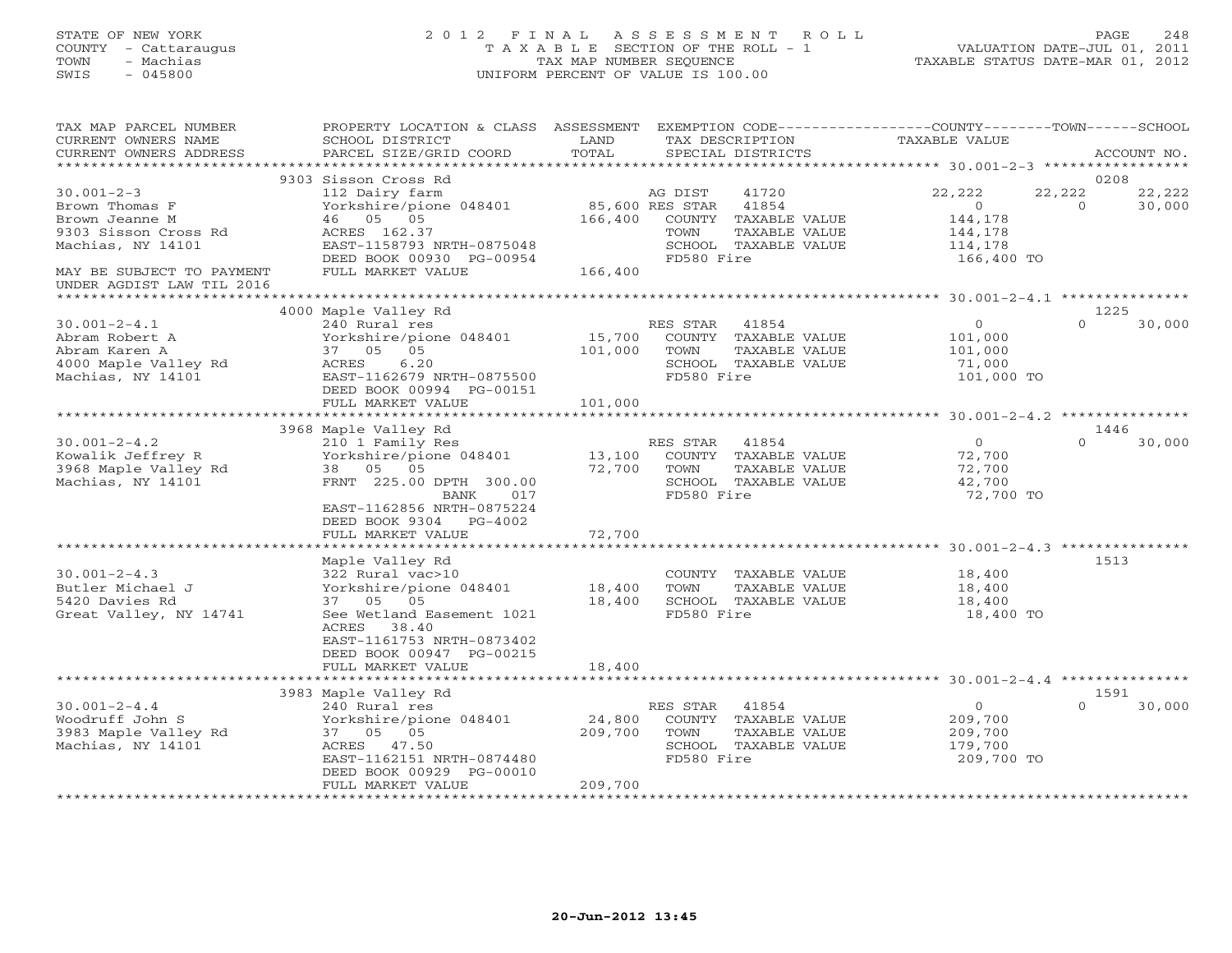# STATE OF NEW YORK 2 0 1 2 F I N A L A S S E S S M E N T R O L L PAGE 249 COUNTY - Cattaraugus T A X A B L E SECTION OF THE ROLL - 1 VALUATION DATE-JUL 01, 2011 TOWN - Machias TAX MAP NUMBER SEQUENCE TAXABLE STATUS DATE-MAR 01, 2012 SWIS - 045800 UNIFORM PERCENT OF VALUE IS 100.00UNIFORM PERCENT OF VALUE IS 100.00

| TAX MAP PARCEL NUMBER  | PROPERTY LOCATION & CLASS     | ASSESSMENT      |                       |                                                          |                    |
|------------------------|-------------------------------|-----------------|-----------------------|----------------------------------------------------------|--------------------|
| CURRENT OWNERS NAME    | SCHOOL DISTRICT               | LAND            | TAX DESCRIPTION       | TAXABLE VALUE                                            |                    |
| CURRENT OWNERS ADDRESS | PARCEL SIZE/GRID COORD        | TOTAL           | SPECIAL DISTRICTS     |                                                          | ACCOUNT NO.        |
| **************         | ***************************** |                 |                       | **************** 30.001-2-4.6 *********                  |                    |
|                        |                               |                 |                       |                                                          |                    |
|                        | 3924 Maple Valley Rd          |                 |                       |                                                          | 1728               |
| $30.001 - 2 - 4.6$     | 210 1 Family Res              |                 | COUNTY TAXABLE VALUE  | 72,400                                                   |                    |
| Vanloan Robert R       | Yorkshire/pione 048401        | 12,300          | TOWN<br>TAXABLE VALUE | 72,400                                                   |                    |
| Jandrew Harriet A      | 37 05<br>05                   | 72,400          | SCHOOL TAXABLE VALUE  | 72,400                                                   |                    |
| 3924 Maple Valley Rd   | 3.50 BANK<br>ACRES<br>032     |                 | FD580 Fire            | 72,400 TO                                                |                    |
| Machias, NY 14101      | EAST-1163554 NRTH-0875672     |                 |                       |                                                          |                    |
|                        |                               |                 |                       |                                                          |                    |
|                        | DEED BOOK 5119 PG-5001        |                 |                       |                                                          |                    |
|                        | FULL MARKET VALUE             | 72,400          |                       |                                                          |                    |
|                        |                               |                 |                       |                                                          |                    |
|                        | Maple Valley Rd               |                 |                       |                                                          | 2012               |
| $30.001 - 2 - 4.7$     | 485 >1use sm bld              |                 | BUS C/T/S 47610       | 200,000<br>200,000                                       | 200,000            |
| Abram James M          | Yorkshire/pione 048401        | 44,200          | COUNTY TAXABLE VALUE  | 83,300                                                   |                    |
|                        |                               |                 |                       |                                                          |                    |
| Abram Peter T          | 37 05 05                      | 283,300         | TOWN<br>TAXABLE VALUE | 83,300                                                   |                    |
| 4000 Maple Valley      | ACRES 50.95                   |                 | SCHOOL TAXABLE VALUE  | 83,300                                                   |                    |
| Machias, NY 14101      | EAST-1163169 NRTH-0876100     |                 | FD580 Fire            | 283,300 TO                                               |                    |
|                        | DEED BOOK 4806 PG-9001        |                 |                       |                                                          |                    |
|                        | FULL MARKET VALUE             | 283,300         |                       |                                                          |                    |
|                        |                               |                 |                       |                                                          |                    |
|                        |                               |                 |                       |                                                          |                    |
|                        | 3928 Maple Valley Rd          |                 |                       |                                                          | 1227               |
| $30.001 - 2 - 5$       | 210 1 Family Res              |                 | RES STAR<br>41854     | $\overline{0}$                                           | $\Omega$<br>30,000 |
| Brehm Mary Lynn        | Yorkshire/pione 048401        | 9,500           | COUNTY TAXABLE VALUE  | 89,300                                                   |                    |
| 3928 Maple Valley Rd   | 38 05 05                      | 89,300          | TOWN<br>TAXABLE VALUE | 89,300                                                   |                    |
| Machias, NY 14101      | 1.35 BANK<br>ACRES<br>017     |                 | SCHOOL TAXABLE VALUE  | 59,300                                                   |                    |
|                        | EAST-1163524 NRTH-0875317     |                 | FD580 Fire            | 89,300 TO                                                |                    |
|                        |                               |                 |                       |                                                          |                    |
|                        | DEED BOOK 14945 PG-8001       |                 |                       |                                                          |                    |
|                        | FULL MARKET VALUE             | 89,300          |                       |                                                          |                    |
|                        |                               | **********      |                       | ************************** 30.001-2-6.1 **************** |                    |
|                        | 9263 Very Rd                  |                 |                       |                                                          | 0253               |
| $30.001 - 2 - 6.1$     | 210 1 Family Res              |                 | WVET C/T<br>41121     | 12,000<br>12,000                                         | $\circ$            |
|                        |                               | 11,500 RES STAR | 41854                 | $\circ$                                                  | 30,000<br>$\Omega$ |
| Spalti Roy E           | Yorkshire/pione 048401        |                 |                       |                                                          |                    |
| Spalti Kim K           | 37 05 05                      | 115,100         | COUNTY TAXABLE VALUE  | 103,100                                                  |                    |
| 9263 Very Rd           | 2.92<br>ACRES                 |                 | TOWN<br>TAXABLE VALUE | 103,100                                                  |                    |
| Machias, NY 14101      | EAST-1163998 NRTH-0874517     |                 | SCHOOL TAXABLE VALUE  | 85,100                                                   |                    |
|                        | DEED BOOK 840<br>PG-00367     |                 | FD580 Fire            | 115,100 TO                                               |                    |
|                        | FULL MARKET VALUE             | 115,100         |                       |                                                          |                    |
|                        |                               |                 |                       |                                                          |                    |
|                        |                               |                 |                       |                                                          |                    |
|                        | NYS Rte 242                   |                 |                       |                                                          | 1503               |
| $30.001 - 2 - 6.2$     | 105 Vac farmland              |                 | COUNTY TAXABLE VALUE  | 20,800                                                   |                    |
| C J Dairy Farms, Inc.  | Yorkshire/pione 048401        | 20,800          | TOWN<br>TAXABLE VALUE | 20,800                                                   |                    |
| 2679 Hooper Rd         | 37 05 05                      | 20,800          | SCHOOL TAXABLE VALUE  | 20,800                                                   |                    |
| Delevan, NY 14042      | Sec Of Agri Wetland           |                 | FD580 Fire            | 20,800 TO                                                |                    |
|                        | ACRES 41.20                   |                 |                       |                                                          |                    |
|                        |                               |                 |                       |                                                          |                    |
|                        | EAST-1163191 NRTH-0873111     |                 |                       |                                                          |                    |
|                        | DEED BOOK 98<br>PG-3001       |                 |                       |                                                          |                    |
|                        | FULL MARKET VALUE             | 20,800          |                       |                                                          |                    |
|                        |                               |                 |                       |                                                          |                    |
|                        |                               |                 |                       |                                                          |                    |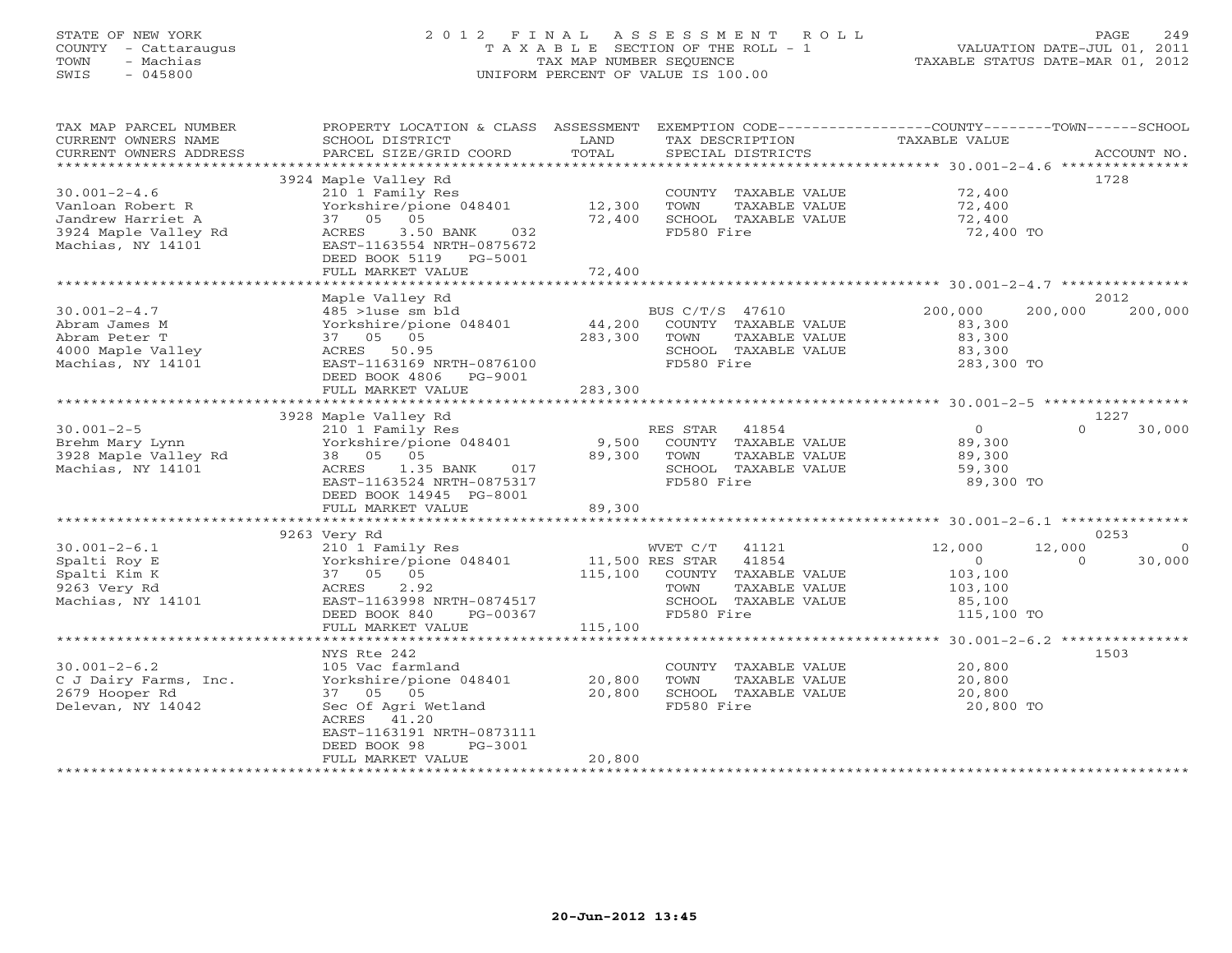# STATE OF NEW YORK 2 0 1 2 F I N A L A S S E S S M E N T R O L L PAGE 250 COUNTY - Cattaraugus T A X A B L E SECTION OF THE ROLL - 1 VALUATION DATE-JUL 01, 2011 TOWN - Machias TAX MAP NUMBER SEQUENCE TAXABLE STATUS DATE-MAR 01, 2012 SWIS - 045800 UNIFORM PERCENT OF VALUE IS 100.00UNIFORM PERCENT OF VALUE IS 100.00

| TAX MAP PARCEL NUMBER<br>CURRENT OWNERS NAME<br>CURRENT OWNERS ADDRESS                                                                                                                  | PROPERTY LOCATION & CLASS ASSESSMENT<br>SCHOOL DISTRICT<br>PARCEL SIZE/GRID COORD                                                                                                                                                                                                                            | LAND<br>TOTAL                             | EXEMPTION CODE-----------------COUNTY-------TOWN-----SCHOOL<br>TAX DESCRIPTION<br>SPECIAL DISTRICTS                                                                        | <b>TAXABLE VALUE</b>                                                       | ACCOUNT NO.        |
|-----------------------------------------------------------------------------------------------------------------------------------------------------------------------------------------|--------------------------------------------------------------------------------------------------------------------------------------------------------------------------------------------------------------------------------------------------------------------------------------------------------------|-------------------------------------------|----------------------------------------------------------------------------------------------------------------------------------------------------------------------------|----------------------------------------------------------------------------|--------------------|
|                                                                                                                                                                                         |                                                                                                                                                                                                                                                                                                              |                                           |                                                                                                                                                                            |                                                                            |                    |
|                                                                                                                                                                                         | 9215 Very Rd                                                                                                                                                                                                                                                                                                 |                                           |                                                                                                                                                                            |                                                                            | 1710               |
| $30.001 - 2 - 6.3$<br>Alpin James B Jr<br>Songster-Alpin Mary S<br>9215 Very Rd<br>Machias, NY 14101                                                                                    | 210 1 Family Res<br>Yorkshire/pione 048401<br>37 05<br>05<br>ACRES<br>5.00<br>EAST-1164061 NRTH-0873789<br>DEED BOOK 01008 PG-01061                                                                                                                                                                          | 14,200<br>117,600                         | RES STAR<br>41854<br>COUNTY TAXABLE VALUE<br>TOWN<br>TAXABLE VALUE<br>SCHOOL TAXABLE VALUE<br>FD580 Fire                                                                   | $\circ$<br>117,600<br>117,600<br>87,600<br>117,600 TO                      | $\Omega$<br>30,000 |
|                                                                                                                                                                                         | FULL MARKET VALUE                                                                                                                                                                                                                                                                                            | 117,600                                   |                                                                                                                                                                            |                                                                            |                    |
|                                                                                                                                                                                         |                                                                                                                                                                                                                                                                                                              |                                           |                                                                                                                                                                            |                                                                            |                    |
| $30.001 - 2 - 6.4$<br>Spalti Roy E<br>Spalti Kim K<br>9263 Very Rd<br>Machias, NY 14101                                                                                                 | Very Rd<br>322 Rural vac>10<br>Yorkshire/pione 048401<br>37 05 05<br>ACRES 13.30<br>EAST-1163535 NRTH-0874335<br>DEED BOOK 10295 PG-5001                                                                                                                                                                     | 21,000<br>21,000                          | COUNTY TAXABLE VALUE<br>TOWN<br>TAXABLE VALUE<br>SCHOOL TAXABLE VALUE<br>FD580 Fire                                                                                        | 21,000<br>21,000<br>21,000<br>21,000 TO                                    | 1752               |
|                                                                                                                                                                                         | FULL MARKET VALUE                                                                                                                                                                                                                                                                                            | 21,000                                    |                                                                                                                                                                            |                                                                            |                    |
| $30.001 - 2 - 6.5$<br>C J Dairy Farms, Inc.<br>2679 Hooper Rd<br>Delevan, NY 14042<br>$30.001 - 2 - 6.6$<br>Alpin James B<br>Songster-Alpin Mary S<br>9215 Very Rd<br>Machias, NY 14101 | Very Rd<br>105 Vac farmland<br>Yorkshire/pione 048401<br>37 05 05<br>Sec Of Agri Wetland<br>ACRES 11.40<br>EAST-1163939 NRTH-0874995<br>DEED BOOK 98<br>$PG-3001$<br>FULL MARKET VALUE<br>Very Rd<br>314 Rural vac<10<br>Yorkshire/pione 048401<br>37 05<br>05<br>6.85<br>ACRES<br>EAST-1163442 NRTH-0873963 | 9,400<br>9,400<br>9,400<br>2,800<br>2,800 | COUNTY TAXABLE VALUE<br>TOWN<br>TAXABLE VALUE<br>SCHOOL TAXABLE VALUE<br>FD580 Fire<br>COUNTY TAXABLE VALUE<br>TOWN<br>TAXABLE VALUE<br>SCHOOL TAXABLE VALUE<br>FD580 Fire | 9,400<br>9,400<br>9,400<br>9,400 TO<br>2,800<br>2,800<br>2,800<br>2,800 TO | 1753<br>2039       |
|                                                                                                                                                                                         | DEED BOOK 10295 PG-5001<br>FULL MARKET VALUE                                                                                                                                                                                                                                                                 | 2,800                                     |                                                                                                                                                                            |                                                                            |                    |
|                                                                                                                                                                                         | Maple Valley Rd S                                                                                                                                                                                                                                                                                            |                                           |                                                                                                                                                                            |                                                                            | 1032               |
| $30.001 - 2 - 7$<br>Handley Howard F<br>Handley Marie<br>154 Marion St<br>Buffalo, NY 14207                                                                                             | 323 Vacant rural<br>Yorkshire/pione 048401<br>37 05 05<br>49.90<br>ACRES<br>EAST-1160801 NRTH-0871920<br>DEED BOOK 865<br>PG-00788                                                                                                                                                                           | 43,700<br>43,700                          | COUNTY TAXABLE VALUE<br>TOWN<br>TAXABLE VALUE<br>SCHOOL TAXABLE VALUE<br>FD580 Fire                                                                                        | 43,700<br>43,700<br>43,700<br>43,700 TO                                    |                    |
|                                                                                                                                                                                         | FULL MARKET VALUE                                                                                                                                                                                                                                                                                            | 43,700                                    | *******************************                                                                                                                                            |                                                                            |                    |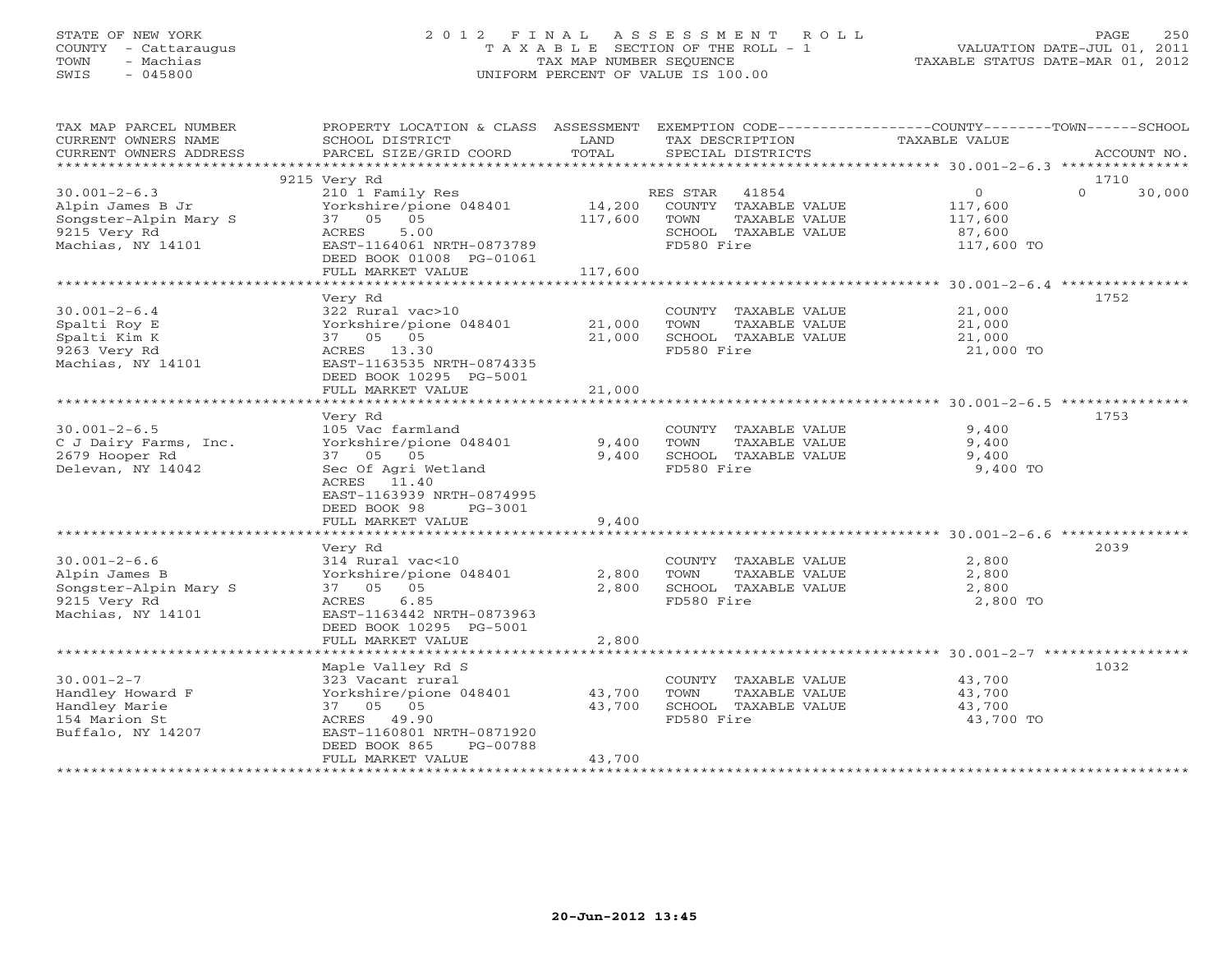# STATE OF NEW YORK 2 0 1 2 F I N A L A S S E S S M E N T R O L L PAGE 251 COUNTY - Cattaraugus T A X A B L E SECTION OF THE ROLL - 1 VALUATION DATE-JUL 01, 2011 TOWN - Machias TAX MAP NUMBER SEQUENCE TAXABLE STATUS DATE-MAR 01, 2012 SWIS - 045800 UNIFORM PERCENT OF VALUE IS 100.00UNIFORM PERCENT OF VALUE IS 100.00

| TAX MAP PARCEL NUMBER<br>CURRENT OWNERS NAME<br>CURRENT OWNERS ADDRESS                            | PROPERTY LOCATION & CLASS ASSESSMENT EXEMPTION CODE----------------COUNTY-------TOWN------SCHOOL<br>SCHOOL DISTRICT<br>PARCEL SIZE/GRID COORD                            | LAND<br>TOTAL              | TAX DESCRIPTION TAXABLE VALUE<br>SPECIAL DISTRICTS                                         |                                                    | ACCOUNT NO.              |
|---------------------------------------------------------------------------------------------------|--------------------------------------------------------------------------------------------------------------------------------------------------------------------------|----------------------------|--------------------------------------------------------------------------------------------|----------------------------------------------------|--------------------------|
| $30.001 - 2 - 8$<br>Dash Richard W<br>Dash Barbara<br>9108 S Maple Valley Rd<br>Machias, NY 14101 | Maple Valley Rd S<br>312 Vac w/imprv<br>Yorkshire/pione 048401<br>37 05 05<br>ACRES 30.10<br>EAST-1160865 NRTH-0872611<br>DEED BOOK 774<br>PG-00109<br>FULL MARKET VALUE | 11,600<br>59,900<br>59,900 | COUNTY TAXABLE VALUE<br>TOWN<br>TAXABLE VALUE<br>SCHOOL TAXABLE VALUE<br>FD580 Fire        | 59,900<br>59,900<br>59,900<br>59,900 TO            | 1357                     |
|                                                                                                   | 9150 Maple Valley Rd S                                                                                                                                                   |                            |                                                                                            |                                                    | 1338                     |
| $30.001 - 2 - 9$<br>Gardner Irvin C<br>Gardner Patricia E<br>257 Greene St<br>Buffalo, NY 14206   | 270 Mfg housing<br>Yorkshire/pione 048401 25,400<br>37 05 05<br>ACRES 19.25<br>EAST-1160290 NRTH-0873131<br>DEED BOOK 14718 PG-4001                                      | 37,500                     | COUNTY TAXABLE VALUE 37,500<br>TOWN<br>TAXABLE VALUE<br>SCHOOL TAXABLE VALUE<br>FD580 Fire | 37,500<br>37,500<br>37,500 TO                      |                          |
|                                                                                                   | FULL MARKET VALUE                                                                                                                                                        | 37,500                     |                                                                                            |                                                    |                          |
|                                                                                                   | 9240 Maple Valley Rd S                                                                                                                                                   |                            |                                                                                            |                                                    | 1355                     |
| $30.001 - 2 - 11$                                                                                 | 280 Res Multiple                                                                                                                                                         |                            | RES STAR 41854                                                                             | $\circ$                                            | 30,000<br>$\Omega$       |
| Maul Matthew<br>Maul Carla<br>9240 Maple Valley Rd<br>Machias, NY 14101                           | Yorkshire/pione 048401 20,000 WVET C/T 41121<br>37 05 05 104,300 COUNTY TAXABLE VALUE<br>ACRES 12.00 BANK<br>017<br>EAST-1160166 NRTH-0873802<br>DEED BOOK 4935 PG-2001  |                            | TOWN<br>TAXABLE VALUE<br>SCHOOL TAXABLE VALUE<br>FD580 Fire                                | 12,000<br>92,300<br>92,300<br>74,300<br>104,300 TO | $\overline{0}$<br>12,000 |
|                                                                                                   | FULL MARKET VALUE                                                                                                                                                        | 104,300                    |                                                                                            |                                                    |                          |
|                                                                                                   |                                                                                                                                                                          |                            |                                                                                            |                                                    |                          |
| $30.001 - 2 - 12$<br>Kozub Ronald S<br>Kozub Timothy<br>84 Manchester<br>E. Aurora, NY 14052      | Sisson Cross Rd<br>314 Rural vac<10<br>Yorkshire/pione 048401 16,000<br>37 05 05<br>ACRES<br>6.65<br>EAST-1160388 NRTH-0874366<br>DEED BOOK 13574 PG-6002                | 16,000                     | COUNTY TAXABLE VALUE<br>TOWN<br>TAXABLE VALUE<br>SCHOOL TAXABLE VALUE<br>FD580 Fire        | 16,000<br>16,000<br>16,000<br>16,000 TO            | 1353                     |
|                                                                                                   | FULL MARKET VALUE                                                                                                                                                        | 16,000                     |                                                                                            |                                                    |                          |
|                                                                                                   |                                                                                                                                                                          |                            |                                                                                            |                                                    |                          |
| $30.001 - 2 - 13$<br>Kozub Ronald S<br>Kozub Timothy<br>84 Manchester<br>E. Aurora, NY 14052      | Sisson Cross Rd<br>314 Rural vac<10<br>Yorkshire/pione 048401 15,500<br>37/45 05 05<br>6.06<br>ACRES<br>EAST-1160130 NRTH-0873884<br>DEED BOOK 13574 PG-6002             | 15,500                     | COUNTY TAXABLE VALUE<br>TOWN<br>TAXABLE VALUE<br>SCHOOL TAXABLE VALUE<br>FD580 Fire        | 15,500<br>15,500<br>15,500<br>15,500 TO            | 1354                     |
|                                                                                                   | FULL MARKET VALUE                                                                                                                                                        | 15,500                     |                                                                                            |                                                    |                          |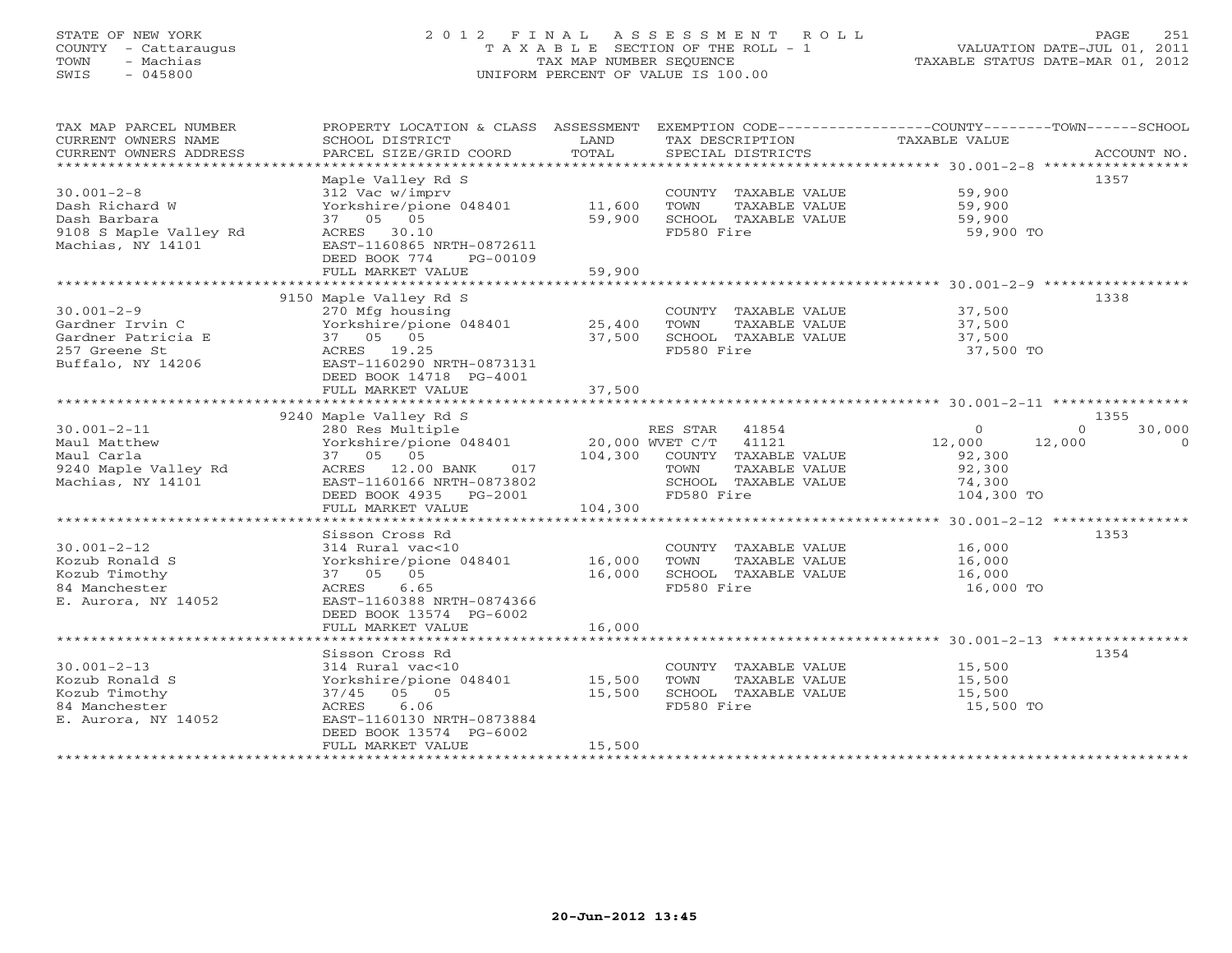# STATE OF NEW YORK 2 0 1 2 F I N A L A S S E S S M E N T R O L L PAGE 252 COUNTY - Cattaraugus T A X A B L E SECTION OF THE ROLL - 1 VALUATION DATE-JUL 01, 2011 TOWN - Machias TAX MAP NUMBER SEQUENCE TAXABLE STATUS DATE-MAR 01, 2012 SWIS - 045800 UNIFORM PERCENT OF VALUE IS 100.00

| TAX MAP PARCEL NUMBER<br>CURRENT OWNERS NAME<br>CURRENT OWNERS ADDRESS                               | PROPERTY LOCATION & CLASS ASSESSMENT<br>SCHOOL DISTRICT<br>PARCEL SIZE/GRID COORD                                                                                   | LAND<br>TOTAL     | EXEMPTION CODE-----------------COUNTY-------TOWN------SCHOOL<br>TAX DESCRIPTION<br>SPECIAL DISTRICTS              | <b>TAXABLE VALUE</b>                                                 | ACCOUNT NO.                                     |
|------------------------------------------------------------------------------------------------------|---------------------------------------------------------------------------------------------------------------------------------------------------------------------|-------------------|-------------------------------------------------------------------------------------------------------------------|----------------------------------------------------------------------|-------------------------------------------------|
|                                                                                                      |                                                                                                                                                                     |                   |                                                                                                                   |                                                                      |                                                 |
| $30.001 - 2 - 14$<br>Kozub Raymond F<br>Kozub Nancy W<br>9223 Sisson Cross Rd<br>Machias, NY 14101   | 9223 Sisson Cross Rd<br>270 Mfg housing<br>Yorkshire/pione 048401 25,900 SR STAR<br>45 05 05<br>ACRES 19.85<br>EAST-1158911 NRTH-0873698<br>DEED BOOK 11353 PG-7001 | 52,200            | WVET C/T<br>41121<br>41834<br>COUNTY TAXABLE VALUE<br>TOWN<br>TAXABLE VALUE<br>SCHOOL TAXABLE VALUE<br>FD580 Fire | 7,830<br>$\Omega$<br>44,370<br>44,370<br>$\overline{0}$<br>52,200 TO | 1337<br>7,830<br>$\Omega$<br>52,200<br>$\Omega$ |
|                                                                                                      | FULL MARKET VALUE                                                                                                                                                   | 52,200            |                                                                                                                   |                                                                      |                                                 |
| $30.001 - 2 - 15$<br>Franklin Gary<br>Franklin Rose M<br>9133 S Maple Valley Rd<br>Machias, NY 14101 | 9167 Maple Valley Rd S<br>271 Mfg housings<br>Yorkshire/pione 048401<br>45 05 05<br>ACRES 12.87<br>EAST-1158829 NRTH-0873280                                        | 20,700<br>65,800  | COUNTY TAXABLE VALUE<br>TOWN<br>TAXABLE VALUE<br>SCHOOL TAXABLE VALUE<br>FD580 Fire                               | 65,800<br>65,800<br>65,800<br>65,800 TO                              | 1359                                            |
|                                                                                                      | DEED BOOK 845<br>PG-00235<br>FULL MARKET VALUE                                                                                                                      | 65,800            |                                                                                                                   |                                                                      |                                                 |
|                                                                                                      |                                                                                                                                                                     |                   |                                                                                                                   |                                                                      |                                                 |
| $30.001 - 2 - 16$<br>Franklin Rose<br>Franklin Gary<br>9133 Maple Valley Rd<br>Machias, NY 14101     | 9133 Maple Valley Rd S<br>210 1 Family Res<br>Yorkshire/pione 048401<br>45 05 05<br>6.36<br>ACRES<br>EAST-1159089 NRTH-0872883<br>DEED BOOK 01002 PG-00128          | 15,800<br>127,000 | COUNTY TAXABLE VALUE<br>TOWN<br>TAXABLE VALUE<br>SCHOOL TAXABLE VALUE<br>FD580 Fire                               | 127,000<br>127,000<br>127,000<br>127,000 TO                          | 1336                                            |
|                                                                                                      | FULL MARKET VALUE                                                                                                                                                   | 127,000           |                                                                                                                   |                                                                      |                                                 |
|                                                                                                      | 9085 Maple Valley Rd S                                                                                                                                              |                   |                                                                                                                   |                                                                      | 1348                                            |
| $30.001 - 2 - 17$<br>Eckam Douglas C<br>Eckam Judy A<br>7101 Clinton St<br>Elma, NY 14059            | 260 Seasonal res<br>Yorkshire/pione 048401<br>45 05 05<br>ACRES 62.09<br>EAST-1157595 NRTH-0872679<br>DEED BOOK 862<br>PG-00827                                     | 49,500<br>142,900 | COUNTY TAXABLE VALUE<br>TOWN<br>TAXABLE VALUE<br>SCHOOL TAXABLE VALUE<br>FD580 Fire                               | 142,900<br>142,900<br>142,900<br>142,900 TO                          |                                                 |
|                                                                                                      | FULL MARKET VALUE                                                                                                                                                   | 142,900           |                                                                                                                   |                                                                      |                                                 |
|                                                                                                      |                                                                                                                                                                     |                   |                                                                                                                   |                                                                      |                                                 |
| $30.001 - 2 - 18$<br>Dash Richard W<br>Dash Barbara<br>9108 S Maple Valley Rd<br>Machias, NY 14101   | 9108 Maple Valley Rd S<br>270 Mfg housing<br>Yorkshire/pione 048401<br>45 05 05<br>ACRES<br>4.92<br>EAST-1159578 NRTH-0872333<br>DEED BOOK 774<br>PG-00109          | 11,200<br>31,400  | 41854<br>RES STAR<br>COUNTY TAXABLE VALUE<br>TOWN<br>TAXABLE VALUE<br>SCHOOL TAXABLE VALUE<br>FD580 Fire          | $\circ$<br>31,400<br>31,400<br>1,400<br>31,400 TO                    | 1358<br>30,000<br>$\Omega$                      |
|                                                                                                      | FULL MARKET VALUE                                                                                                                                                   | 31,400            |                                                                                                                   |                                                                      |                                                 |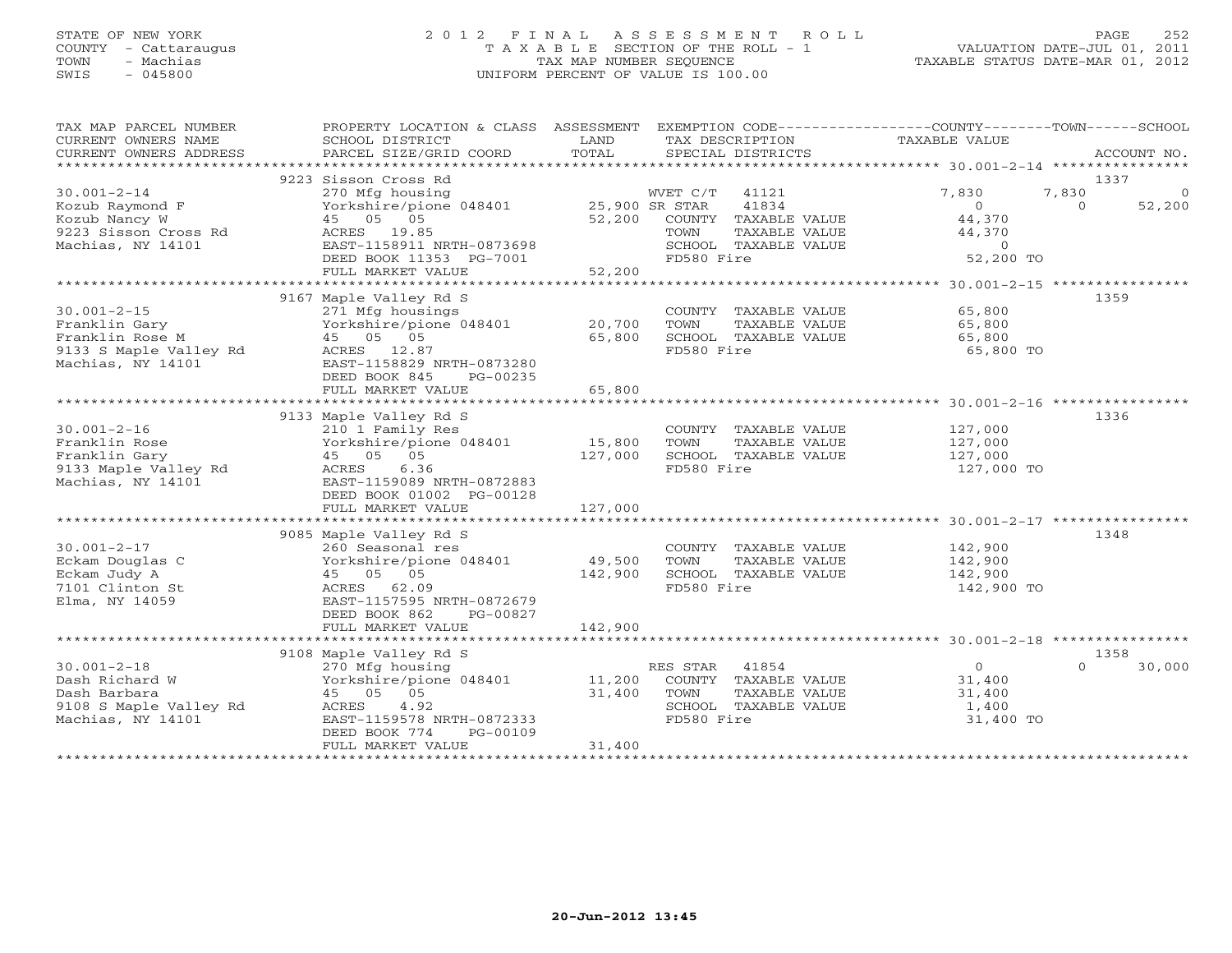### STATE OF NEW YORK 2 0 1 2 F I N A L A S S E S S M E N T R O L L PAGE 253 COUNTY - Cattaraugus T A X A B L E SECTION OF THE ROLL - 1 VALUATION DATE-JUL 01, 2011 TOWN - Machias TAX MAP NUMBER SEQUENCE TAXABLE STATUS DATE-MAR 01, 2012 SWIS - 045800 UNIFORM PERCENT OF VALUE IS 100.00UNIFORM PERCENT OF VALUE IS 100.00

| TAX MAP PARCEL NUMBER   | PROPERTY LOCATION & CLASS ASSESSMENT |                |                       | EXEMPTION CODE-----------------COUNTY-------TOWN------SCHOOL |
|-------------------------|--------------------------------------|----------------|-----------------------|--------------------------------------------------------------|
| CURRENT OWNERS NAME     | SCHOOL DISTRICT                      | LAND           | TAX DESCRIPTION       | TAXABLE VALUE                                                |
| CURRENT OWNERS ADDRESS  | PARCEL SIZE/GRID COORD               | TOTAL          | SPECIAL DISTRICTS     | ACCOUNT NO.                                                  |
| ******************      |                                      |                |                       |                                                              |
|                         | 9013 Maple Valley Rd S               |                |                       | 1080                                                         |
| $30.001 - 2 - 19.1$     | 240 Rural res                        |                | COUNTY TAXABLE VALUE  | 139,000                                                      |
| Bunce Ronald L          | Yorkshire/pione 048401               | 13,200         | TOWN<br>TAXABLE VALUE | 139,000                                                      |
| 68 Potter Rd            | 45 05 05                             | 139,000        | SCHOOL TAXABLE VALUE  | 139,000                                                      |
| Machias, NY 14101       | 4.25<br>ACRES                        |                | FD580 Fire            | 139,000 TO                                                   |
|                         | EAST-1158634 NRTH-0871790            |                |                       |                                                              |
|                         | DEED BOOK 3993<br>PG-5001            |                |                       |                                                              |
|                         | FULL MARKET VALUE                    | 139,000        |                       |                                                              |
|                         |                                      |                |                       |                                                              |
|                         | 9081 Maple Valley Rd S               |                |                       | 1607                                                         |
| $30.001 - 2 - 19.2$     | 270 Mfg housing                      |                | AGED C/T 41801        | 11,730<br>11,730<br>$\Omega$                                 |
| Perkins Myrtle          | Yorkshire/pione 048401               | 12,200 SR STAR | 41834                 | 39,100<br>$\circ$<br>$\Omega$                                |
| 9081 Maple Valley Rd    | 45 05 05                             | 39,100         | COUNTY TAXABLE VALUE  | 27,370                                                       |
| Machias, NY 14101       | 3.45<br>ACRES                        |                | TOWN<br>TAXABLE VALUE | 27,370                                                       |
|                         | EAST-1158770 NRTH-0872065            |                | SCHOOL TAXABLE VALUE  | $\circ$                                                      |
|                         | DEED BOOK 854<br>PG-00390            |                | FD580 Fire            | 39,100 TO                                                    |
|                         | FULL MARKET VALUE                    | 39,100         |                       |                                                              |
|                         |                                      |                |                       |                                                              |
|                         | Maple Valley Rd S                    |                |                       | 0348                                                         |
| $30.001 - 2 - 20.1$     | 322 Rural vac>10                     |                | COUNTY TAXABLE VALUE  | 44,000                                                       |
| Moeller Michael M       | Yorkshire/pione 048401               | 44,000         | TOWN<br>TAXABLE VALUE | 44,000                                                       |
| Eckam Douglas C         | 44 05 05                             | 44,000         | SCHOOL TAXABLE VALUE  | 44,000                                                       |
| 405 Drake Dr            | ACRES 50.40                          |                | FD580 Fire            | 44,000 TO                                                    |
| No. Tonawanda, NY 14120 | EAST-1157298 NRTH-0871690            |                |                       |                                                              |
|                         | DEED BOOK 2467 PG-5001               |                |                       |                                                              |
|                         | FULL MARKET VALUE                    | 44,000         |                       |                                                              |
|                         |                                      |                |                       |                                                              |
|                         | Maple Valley Rd S                    |                |                       | 1656                                                         |
|                         |                                      |                |                       |                                                              |
| $30.001 - 2 - 20.3$     | 314 Rural vac<10                     |                | COUNTY TAXABLE VALUE  | 2,200                                                        |
| Dash Richard W          | Yorkshire/pione 048401               | 2,200          | TOWN<br>TAXABLE VALUE | 2,200                                                        |
| Dash Barbara            | 44 05 05                             | 2,200          | SCHOOL TAXABLE VALUE  | 2,200                                                        |
| 9108 Maple Valley Rd    | ACRES<br>5.20                        |                | FD580 Fire            | 2,200 TO                                                     |
| Machias, NY 14101       | EAST-1159567 NRTH-0872057            |                |                       |                                                              |
|                         | DEED BOOK 2264<br>PG-2001            |                |                       |                                                              |
|                         | FULL MARKET VALUE                    | 2,200          |                       |                                                              |
|                         |                                      |                |                       |                                                              |
|                         | Maple Valley Rd S                    |                |                       | 1994                                                         |
| $30.001 - 2 - 20.4$     | 322 Rural vac>10                     |                | COUNTY TAXABLE VALUE  | 22,100                                                       |
| Dash Richard W          | Yorkshire/pione 048401               | 22,100         | TOWN<br>TAXABLE VALUE | 22,100                                                       |
| Dash Barbara            | 44 05 05                             | 22,100         | SCHOOL TAXABLE VALUE  | 22,100                                                       |
| 9108 Maple Valley Rd    | ACRES 48.90                          |                | FD580 Fire            | 22,100 TO                                                    |
| Machias, NY 14101       | EAST-1159407 NRTH-0871450            |                |                       |                                                              |
|                         | DEED BOOK 2264<br>PG-2001            |                |                       |                                                              |
|                         | FULL MARKET VALUE                    | 22,100         |                       |                                                              |
|                         |                                      |                |                       |                                                              |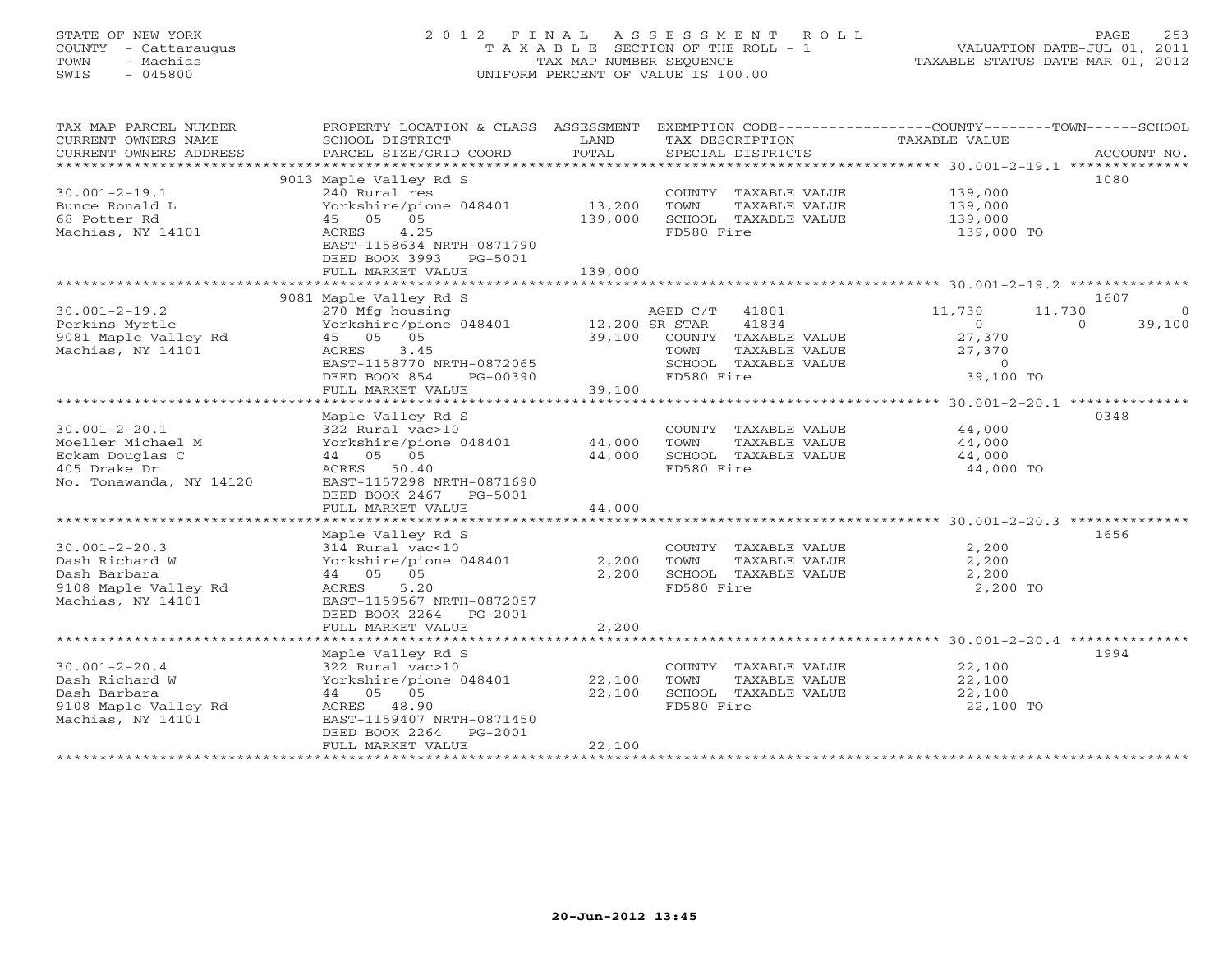### STATE OF NEW YORK 2 0 1 2 F I N A L A S S E S S M E N T R O L L PAGE 254 COUNTY - Cattaraugus T A X A B L E SECTION OF THE ROLL - 1 VALUATION DATE-JUL 01, 2011 TOWN - Machias TAX MAP NUMBER SEQUENCE TAXABLE STATUS DATE-MAR 01, 2012 SWIS - 045800 UNIFORM PERCENT OF VALUE IS 100.00UNIFORM PERCENT OF VALUE IS 100.00

| TAX MAP PARCEL NUMBER                                                                                                                                                                                                                        | PROPERTY LOCATION & CLASS ASSESSMENT EXEMPTION CODE----------------COUNTY-------TOWN------SCHOOL |         |                                                                 |                             |                             |
|----------------------------------------------------------------------------------------------------------------------------------------------------------------------------------------------------------------------------------------------|--------------------------------------------------------------------------------------------------|---------|-----------------------------------------------------------------|-----------------------------|-----------------------------|
| CURRENT OWNERS NAME                                                                                                                                                                                                                          | SCHOOL DISTRICT                                                                                  | LAND    | TAX DESCRIPTION                                                 | TAXABLE VALUE               |                             |
| CURRENT OWNERS ADDRESS                                                                                                                                                                                                                       | PARCEL SIZE/GRID COORD                                                                           | TOTAL   | SPECIAL DISTRICTS                                               |                             | ACCOUNT NO.                 |
|                                                                                                                                                                                                                                              |                                                                                                  |         |                                                                 |                             |                             |
|                                                                                                                                                                                                                                              | 8983 Maple Valley Rd S                                                                           |         |                                                                 |                             | 2026                        |
| $30.001 - 2 - 20.5$                                                                                                                                                                                                                          | $312$ Vac w/imprv<br>Yorkshire/pione 048401 15,800                                               |         | COUNTY TAXABLE VALUE                                            | 45,100                      |                             |
| Webb William                                                                                                                                                                                                                                 |                                                                                                  |         | TOWN                                                            | TAXABLE VALUE 45,100        |                             |
| Webb Nancy                                                                                                                                                                                                                                   | 44 05 05                                                                                         | 45,100  | SCHOOL TAXABLE VALUE                                            | 45,100                      |                             |
| 3864 Beebe Rd<br>Newfane, NY 14108                                                                                                                                                                                                           | 6.40<br>ACRES                                                                                    |         | FD580 Fire                                                      | 45,100 TO                   |                             |
|                                                                                                                                                                                                                                              | EAST-1158563 NRTH-0871399                                                                        |         |                                                                 |                             |                             |
|                                                                                                                                                                                                                                              | DEED BOOK 7886 PG-5001                                                                           |         |                                                                 |                             |                             |
|                                                                                                                                                                                                                                              | FULL MARKET VALUE                                                                                | 45,100  |                                                                 |                             |                             |
|                                                                                                                                                                                                                                              |                                                                                                  |         |                                                                 |                             |                             |
|                                                                                                                                                                                                                                              | NYS Rte 242                                                                                      |         |                                                                 |                             | 1805                        |
| $30.001 - 2 - 21$                                                                                                                                                                                                                            | 314 Rural vac<10                                                                                 |         | COUNTY TAXABLE VALUE                                            | 6,600                       |                             |
| Slocum Ruby                                                                                                                                                                                                                                  | Yorkshire/pione 048401 6,600                                                                     |         | TOWN<br>TAXABLE VALUE                                           | 6,600                       |                             |
| 17 Green St                                                                                                                                                                                                                                  | 37 05 05                                                                                         | 6,600   | TOWN TAXABLE VALUE                                              | 6,600                       |                             |
| Franklinville, NY 14737                                                                                                                                                                                                                      | ACRES<br>5.90                                                                                    |         | FD580 Fire                                                      | 6,600 TO                    |                             |
|                                                                                                                                                                                                                                              | EAST-1162790 NRTH-0872247                                                                        |         |                                                                 |                             |                             |
|                                                                                                                                                                                                                                              | DEED BOOK 00988 PG-00953                                                                         |         |                                                                 |                             |                             |
|                                                                                                                                                                                                                                              | FULL MARKET VALUE                                                                                | 6,600   |                                                                 |                             |                             |
|                                                                                                                                                                                                                                              |                                                                                                  |         |                                                                 |                             |                             |
| 30.002-1-1.1<br>C J Dairy Farms, Inc.<br>2679 Hooper Rd<br>29/30 05 05 05 134,200 COUNTY TAXABLE VALUE<br>29/30 05 05 134,200 COUNTY TAXABLE VALUE<br>29/800 SILO T/C/S 42100<br>29,800 SILO T/C/S 42100<br>29/90 05 05 134,200 COUNTY TAXAB |                                                                                                  |         |                                                                 |                             | 1178                        |
|                                                                                                                                                                                                                                              |                                                                                                  |         |                                                                 | 24,674                      | 24,674<br>24,674            |
|                                                                                                                                                                                                                                              |                                                                                                  |         |                                                                 | 2,468 2,468 2,468           |                             |
|                                                                                                                                                                                                                                              |                                                                                                  |         |                                                                 | 107,058                     |                             |
|                                                                                                                                                                                                                                              |                                                                                                  |         |                                                                 | 107,058<br>107,058          |                             |
|                                                                                                                                                                                                                                              | Inc L/P 941-183 & 185                                                                            |         | SCHOOL TAXABLE VALUE                                            |                             |                             |
| MAY BE SUBJECT TO PAYMENT                                                                                                                                                                                                                    | ACRES 143.90                                                                                     |         | FD580 Fire                                                      | 134,200 TO                  |                             |
| UNDER AGDIST LAW TIL 2016                                                                                                                                                                                                                    | EAST-1165298 NRTH-0877286                                                                        |         |                                                                 |                             |                             |
|                                                                                                                                                                                                                                              | DEED BOOK 98<br>PG-3001                                                                          |         |                                                                 |                             |                             |
|                                                                                                                                                                                                                                              | FULL MARKET VALUE                                                                                | 134,200 |                                                                 |                             |                             |
|                                                                                                                                                                                                                                              |                                                                                                  |         |                                                                 |                             |                             |
|                                                                                                                                                                                                                                              | Maple Valley Rd                                                                                  |         |                                                                 |                             | 2005                        |
| $30.002 - 1 - 1.2$                                                                                                                                                                                                                           | 312 Vac w/imprv                                                                                  |         | COUNTY TAXABLE VALUE 33,500                                     |                             |                             |
| Smith Bernadine C                                                                                                                                                                                                                            | $Yorkshire/pione 048401$ 25,400                                                                  |         | TOWN                                                            | TAXABLE VALUE 33,500        |                             |
| 3819 Maple Valley Rd                                                                                                                                                                                                                         | 29/30<br>$05$ 05<br>19 25                                                                        |         | 33,500 SCHOOL TAXABLE VALUE                                     | 33,500                      |                             |
| Machias, NY 14101                                                                                                                                                                                                                            | ACRES 19.25                                                                                      |         | FD580 Fire                                                      | 33,500 TO                   |                             |
|                                                                                                                                                                                                                                              | EAST-1165461 NRTH-0874878                                                                        |         |                                                                 |                             |                             |
|                                                                                                                                                                                                                                              | DEED BOOK 3428 PG-5003                                                                           |         |                                                                 |                             |                             |
|                                                                                                                                                                                                                                              | FULL MARKET VALUE                                                                                | 33,500  |                                                                 |                             |                             |
|                                                                                                                                                                                                                                              |                                                                                                  |         |                                                                 |                             |                             |
|                                                                                                                                                                                                                                              | 9519 Maple Ave                                                                                   |         |                                                                 |                             | 0530<br>$\Omega$            |
| $30.002 - 1 - 2.1$                                                                                                                                                                                                                           | 240 Rural res                                                                                    |         | 41804<br>AGED S                                                 | $\Omega$                    | 44,806                      |
| Balewick Hilde                                                                                                                                                                                                                               | Porkshire/pione 048401 59,600 AGED C/T 41801<br>22/23/30 05 05 152,300 AG DIST 41720             |         |                                                                 | $74,677$<br>2,947<br>74,676 | 74,677<br>$\overline{0}$    |
| 9519 Maple Ave                                                                                                                                                                                                                               | 22/23/30 05 05<br>ACRES 154 40                                                                   |         |                                                                 |                             | $2,947$ $2,947$<br>0 62,200 |
| Machias, NY 14101                                                                                                                                                                                                                            | ACRES 154.40                                                                                     |         | 41834<br>SR STAR                                                |                             | 62,200                      |
|                                                                                                                                                                                                                                              | EAST-1168485 NRTH-0878589                                                                        |         | COUNTY TAXABLE VALUE                                            |                             |                             |
| MAY BE SUBJECT TO PAYMENT                                                                                                                                                                                                                    | DEED BOOK 2604 PG-2001                                                                           |         | $G-2001$ TOWN TAXABLE VALUE TOWN TAXABLE VALUE<br>TAXABLE VALUE | 74,676<br>42,347            |                             |
| UNDER AGDIST LAW TIL 2016                                                                                                                                                                                                                    | FULL MARKET VALUE                                                                                |         | FD580 Fire                                                      | 152,300 TO                  |                             |
|                                                                                                                                                                                                                                              |                                                                                                  |         |                                                                 |                             |                             |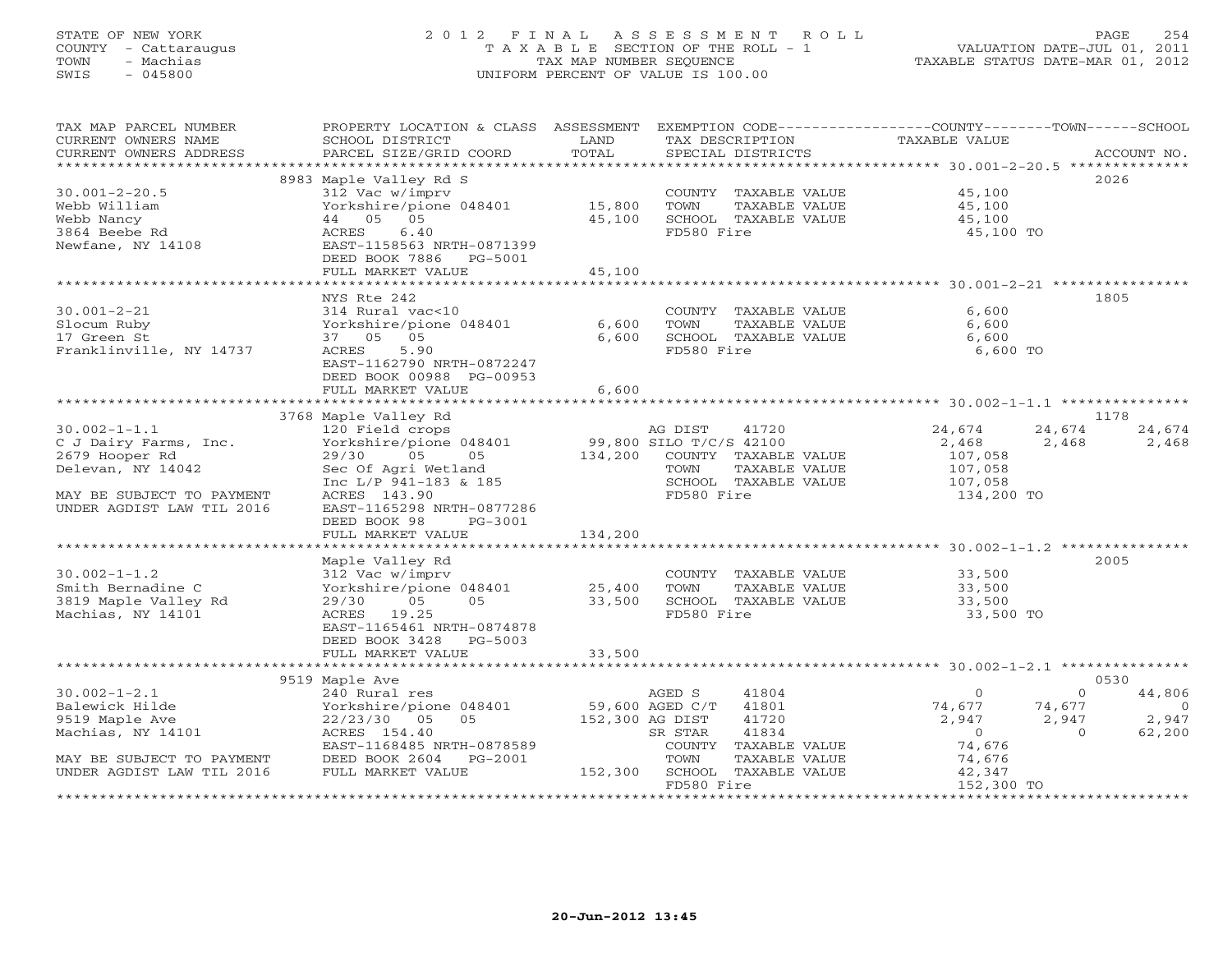#### STATE OF NEW YORK 2 0 1 2 F I N A L A S S E S S M E N T R O L L PAGE 255 COUNTY - Cattaraugus T A X A B L E SECTION OF THE ROLL - 1 VALUATION DATE-JUL 01, 2011 TOWN - Machias TAX MAP NUMBER SEQUENCE TAXABLE STATUS DATE-MAR 01, 2012 SWIS - 045800 UNIFORM PERCENT OF VALUE IS 100.00UNIFORM PERCENT OF VALUE IS 100.00

| TAX MAP PARCEL NUMBER<br>CURRENT OWNERS NAME<br>CURRENT OWNERS ADDRESS                                                                                                                                                                | PROPERTY LOCATION & CLASS ASSESSMENT EXEMPTION CODE---------------COUNTY-------TOWN------SCHOOL<br>SCHOOL DISTRICT<br>PARCEL SIZE/GRID COORD                                                                                                                                    | LAND<br>TOTAL | TAX DESCRIPTION<br>SPECIAL DISTRICTS                                         |                                                                        | TAXABLE VALUE                                                                                            |                                              | ACCOUNT NO.                                            |
|---------------------------------------------------------------------------------------------------------------------------------------------------------------------------------------------------------------------------------------|---------------------------------------------------------------------------------------------------------------------------------------------------------------------------------------------------------------------------------------------------------------------------------|---------------|------------------------------------------------------------------------------|------------------------------------------------------------------------|----------------------------------------------------------------------------------------------------------|----------------------------------------------|--------------------------------------------------------|
|                                                                                                                                                                                                                                       |                                                                                                                                                                                                                                                                                 |               |                                                                              |                                                                        |                                                                                                          |                                              |                                                        |
|                                                                                                                                                                                                                                       | 9513 Maple Ave                                                                                                                                                                                                                                                                  |               |                                                                              |                                                                        |                                                                                                          | 1812                                         |                                                        |
| $30.002 - 1 - 2.3$<br>McGovern Deborah L<br>9513 Maple Ave<br>Machias, NY 14101                                                                                                                                                       | 210 1 Family Res<br>Yorkshire/pione 048401 8,300 COUNTY TAXABLE VALUE<br>22 05 05 110,100 TOWN TAXABLE VALUE<br>FRNT 135.00 DPTH 225.00 SCHOOL TAXABLE VALUE<br>EAST-1170637 NRTH-0878741                                                                                       |               | FD580 Fire                                                                   |                                                                        | 0<br>VALUE 110,100<br>VALUE 110,100<br>80,100<br>110,100 TO                                              | $\Omega$                                     | 30,000                                                 |
|                                                                                                                                                                                                                                       | DEED BOOK 1962    PG-3001                                                                                                                                                                                                                                                       |               |                                                                              |                                                                        |                                                                                                          |                                              |                                                        |
|                                                                                                                                                                                                                                       |                                                                                                                                                                                                                                                                                 |               |                                                                              |                                                                        |                                                                                                          |                                              |                                                        |
|                                                                                                                                                                                                                                       | Maple Ave                                                                                                                                                                                                                                                                       |               |                                                                              |                                                                        |                                                                                                          | 1993                                         |                                                        |
| $30.002 - 1 - 2.4$<br>McGovern Deborah L<br>9513 Maple Ave<br>Machias, NY 14101                                                                                                                                                       | 314 Rural vac<10<br>22/23/30 05<br>05<br>ACRES 1.95<br>EAST-1170223 NRTH-0878751<br>DEED BOOK 1962 PG-3001                                                                                                                                                                      | 2,000         | FD580 Fire                                                                   | COUNTY TAXABLE VALUE                                                   | 2,000<br>TOWN TAXABLE VALUE $2,000$<br>SCHOOL TAXABLE VALUE $2,000$<br>2,000 TO                          |                                              |                                                        |
|                                                                                                                                                                                                                                       | FULL MARKET VALUE                                                                                                                                                                                                                                                               | 2,000         |                                                                              |                                                                        |                                                                                                          |                                              |                                                        |
|                                                                                                                                                                                                                                       | Byroads Rd                                                                                                                                                                                                                                                                      |               |                                                                              |                                                                        |                                                                                                          | 1414                                         |                                                        |
| $30.002 - 1 - 3$<br>Chiarella Daniel J<br>6502 S Center Rd<br>Cuba, NY 14727                                                                                                                                                          | $314$ Rural vac<10<br>314 Kurai vacsio<br>Yorkshire/pione 048401 11,100 TOWN TAXABLE VALUE<br>23 05 05 11,100 SCHOOL TAXABLE VALUE<br>ACRES<br>2.62<br>EAST-1169234 NRTH-0879421<br>DEED BOOK 10325 PG-6005<br>FULL MARKET VALUE                                                | 11,100        | FD580 Fire                                                                   |                                                                        | COUNTY TAXABLE VALUE 11,100<br>$11,100$<br>$11,100$<br>$11,100$ TO                                       |                                              |                                                        |
|                                                                                                                                                                                                                                       |                                                                                                                                                                                                                                                                                 |               |                                                                              |                                                                        |                                                                                                          |                                              |                                                        |
|                                                                                                                                                                                                                                       | 3671 Roszyk Hill Rd                                                                                                                                                                                                                                                             |               |                                                                              |                                                                        |                                                                                                          | 0146                                         |                                                        |
| 30.002-1-5.1<br>McCarns Shawn M 210 1 Family Res<br>McCarns Mandy M 23 05 05 106,100 TOWN TAXABLE VALUE 106,100<br>3671 Roszyk Hill Rd ACRES 1.35 BANK 044 SCHOOL TAXABLE VALUE 106,100<br>Machias, NY 14101 EAST-11684101 CONTRES 10 |                                                                                                                                                                                                                                                                                 |               |                                                                              | FD580 Fire<br>LD580 Light                                              | 106,100 TO                                                                                               | $\Omega$                                     | 30,000                                                 |
|                                                                                                                                                                                                                                       |                                                                                                                                                                                                                                                                                 |               |                                                                              |                                                                        |                                                                                                          |                                              |                                                        |
| $30.002 - 1 - 5.2$<br>Cuff Bill<br>Cuff Joanie<br>3697 Roszyk Hill Rd<br>Machias, NY 14101<br>Machias, NY 14101                                                                                                                       | 3697 Roszyk Hill Rd<br>240 Rural res<br>Norkshire/pione 048401 33<br>23 05 05 05 05 164,500 DVET C/T 41131<br>40% Wetland DVET C/T 41141<br>ACRES 44.95 COUNTY TAXARLE<br>25 05 05<br>40% Wetland<br>EAST-1168517 NRTH-0880121<br>DEED BOOK 00948 PG-00507<br>FULL MARKET VALUE |               | SR STAR<br>TOWN<br>=00507<br>164,500 FD580 Fire 164,500 FD580<br>LD580 Light | 41834<br>COUNTY TAXABLE VALUE<br>TAXABLE VALUE<br>SCHOOL TAXABLE VALUE | $\overline{0}$<br>20,000<br>8,225<br>32,900<br>103,375<br>103,375<br>102,300<br>164,500 TO<br>164,500 TO | 1837<br>$\circ$<br>20,000<br>8,225<br>32,900 | 62,200<br>$\overline{0}$<br>$\overline{O}$<br>$\Omega$ |
|                                                                                                                                                                                                                                       |                                                                                                                                                                                                                                                                                 |               |                                                                              |                                                                        |                                                                                                          |                                              |                                                        |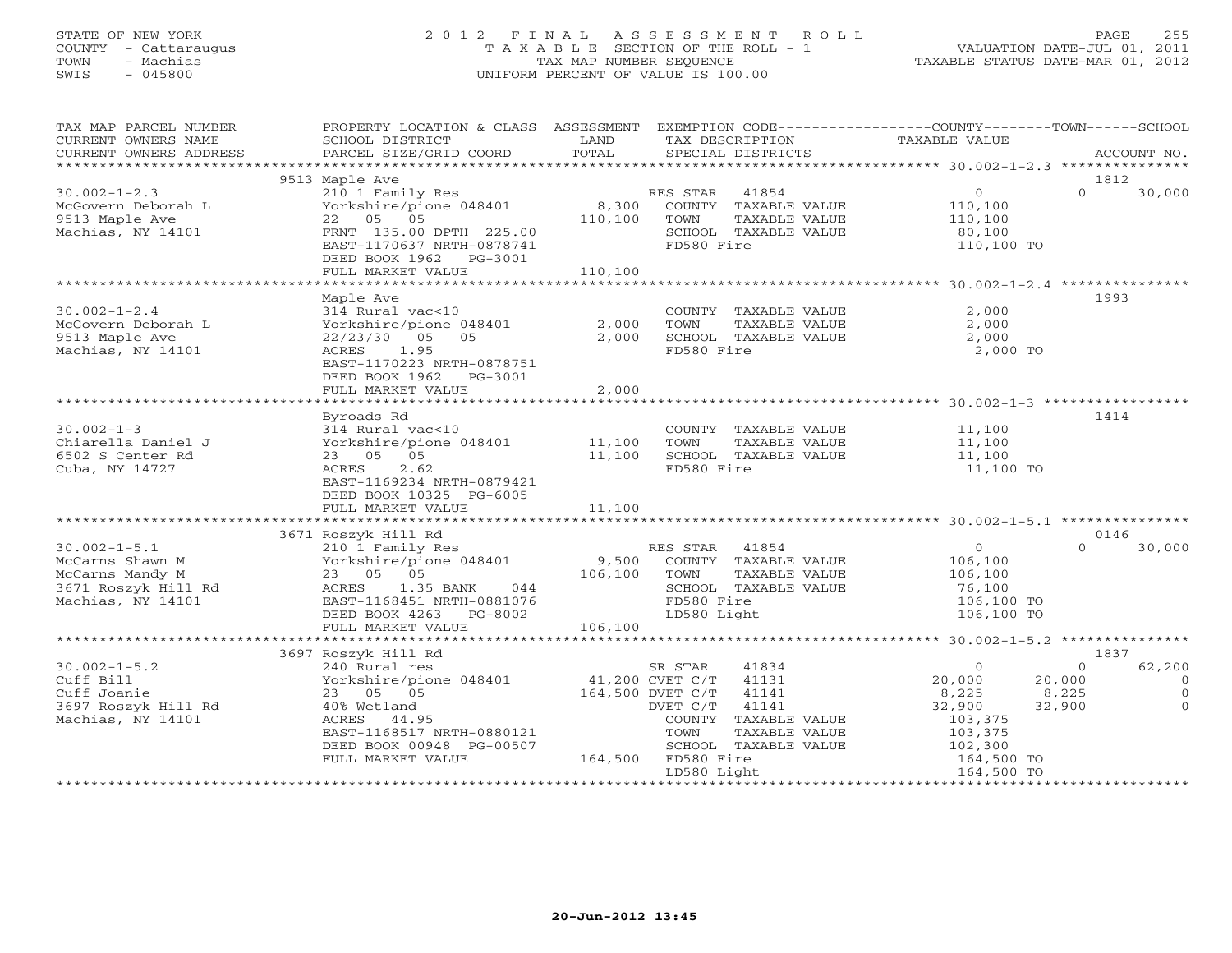#### STATE OF NEW YORK 2 0 1 2 F I N A L A S S E S S M E N T R O L L PAGE 256 COUNTY - Cattaraugus T A X A B L E SECTION OF THE ROLL - 1 VALUATION DATE-JUL 01, 2011 TOWN - Machias TAX MAP NUMBER SEQUENCE TAXABLE STATUS DATE-MAR 01, 2012 SWIS - 045800 UNIFORM PERCENT OF VALUE IS 100.00UNIFORM PERCENT OF VALUE IS 100.00

| TAX MAP PARCEL NUMBER<br>CURRENT OWNERS NAME                                                                        | PROPERTY LOCATION & CLASS ASSESSMENT EXEMPTION CODE---------------COUNTY-------TOWN-----SCHOOL<br>SCHOOL DISTRICT                                                                                  | LAND               | TAX DESCRIPTION                                                                                                        | TAXABLE VALUE                                                              |                              |
|---------------------------------------------------------------------------------------------------------------------|----------------------------------------------------------------------------------------------------------------------------------------------------------------------------------------------------|--------------------|------------------------------------------------------------------------------------------------------------------------|----------------------------------------------------------------------------|------------------------------|
|                                                                                                                     |                                                                                                                                                                                                    |                    |                                                                                                                        |                                                                            |                              |
|                                                                                                                     | 3663 Roszyk Hill Rd                                                                                                                                                                                |                    |                                                                                                                        | $\overline{0}$                                                             | 0835<br>$\Omega$             |
| $30.002 - 1 - 6$<br>Gardiner Carey<br>3663 Roszyk Hill Rd<br>Machias, NY 14101                                      | 270 Mfg housing<br>Yorkshire/pione 048401 10,800<br>23 05 04<br>FRNT 133.19 DPTH 312.00<br>EAST-1168605 NRTH-0881087<br>DEED BOOK 5764 PG-5001                                                     | 25,800             | RES STAR 41854<br>COUNTY TAXABLE VALUE<br>TOWN<br>TAXABLE VALUE<br>SCHOOL TAXABLE VALUE<br>FD580 Fire<br>LD580 Light   | 25,800<br>25,800<br>$\overline{0}$<br>25,800 TO<br>25,800 TO               | 25,800                       |
|                                                                                                                     | FULL MARKET VALUE                                                                                                                                                                                  | 25,800             |                                                                                                                        |                                                                            |                              |
|                                                                                                                     |                                                                                                                                                                                                    |                    |                                                                                                                        |                                                                            |                              |
| $30.002 - 1 - 7$<br>King Paul M<br>King Michelle R<br>3707 Roszyk Hill Rd<br>Machias, NY 14101<br>Machias, NY 14101 | 3653 Roszyk Hill Rd<br>270 Mfg housing<br>Yorkshire/pione $048401$ 12,100<br>23 05 05<br>ACRES 1.85<br>EAST-1168812 NRTH-0881091<br>DEED BOOK 16157 PG-3001<br>FULL MARKET VALUE                   | 17,100<br>17,100   | COUNTY TAXABLE VALUE 17,100<br>TOWN<br>TAXABLE VALUE<br>SCHOOL TAXABLE VALUE<br>FD580 Fire<br>LD580 Light              | 17,100<br>17,100<br>17,100 TO<br>17,100 TO                                 | 1077                         |
|                                                                                                                     |                                                                                                                                                                                                    |                    |                                                                                                                        |                                                                            |                              |
| $30.002 - 1 - 8$                                                                                                    | 3645 Roszyk Hill Rd                                                                                                                                                                                |                    | CVET C/T 41131                                                                                                         | 20,000                                                                     | 1230<br>20,000<br>$\bigcirc$ |
| 30.002-1-0<br>Briggs Clifford L<br>--<br>3645 Roszyk Hill Rd<br>Machias, NY 14101                                   | 210 1 Family Res<br>Yorkshire/pione 048401 10,900 RES STAR 41854<br>23 05 05<br>25 05 05<br>FRNT 121.60 DPTH 333.00<br>EAST-1168992 NRTH-0881097<br>DEED BOOK 00936 PG-00711                       |                    | 87,900 COUNTY TAXABLE VALUE<br>TAXABLE VALUE<br>TOWN<br>SCHOOL TAXABLE VALUE<br>FD580 Fire                             | $\overline{0}$<br>67,900<br>67,900<br>57,900<br>87,900 TO                  | 30,000<br>$\Omega$           |
|                                                                                                                     | FULL MARKET VALUE                                                                                                                                                                                  |                    | $87,900$ LD580 Light                                                                                                   | 87,900 TO                                                                  |                              |
|                                                                                                                     |                                                                                                                                                                                                    |                    |                                                                                                                        |                                                                            |                              |
| $30.002 - 1 - 9$<br>Vanvalkenburg Edris O<br>PO Box 526<br>Machias, NY 14101                                        | 3635 Roszyk Hill Rd<br>210 1 Family Res<br>Yorkshire/pione 048401 14,000<br>23 05 05 05<br>23 05 05<br>3.20<br>ACRES<br>EAST-1169144 NRTH-0880805<br>DEED BOOK 00984 PG-00006<br>FULL MARKET VALUE | 101,400<br>101,400 | SR STAR<br>41834<br>COUNTY TAXABLE VALUE<br>TAXABLE VALUE<br>TOWN<br>SCHOOL TAXABLE VALUE<br>FD580 Fire<br>LD580 Light | $\overline{O}$<br>101,400<br>101,400<br>39,200<br>101,400 TO<br>101,400 TO | 1119<br>$\Omega$<br>62,200   |
|                                                                                                                     |                                                                                                                                                                                                    |                    |                                                                                                                        |                                                                            |                              |
| $30.002 - 1 - 10$<br>Vanvalkenburg Edris O<br>PO Box 526<br>Machias, NY 14101-0526                                  | 3625 Roszyk Hill Rd<br>210 1 Family Res<br>Yorkshire/pione 048401 12,200<br>23 05 05<br>ACRES 1.90<br>EAST-1169303 NRTH-0880825<br>DEED BOOK 00919 PG-00118<br>FULL MARKET VALUE                   | 45,300<br>45,300   | COUNTY TAXABLE VALUE 45,300<br>TOWN<br>TAXABLE VALUE<br>SCHOOL TAXABLE VALUE<br>FD580 Fire<br>LD580 Light              | 45,300<br>45,300<br>45,300 TO<br>45,300 TO                                 | 0819                         |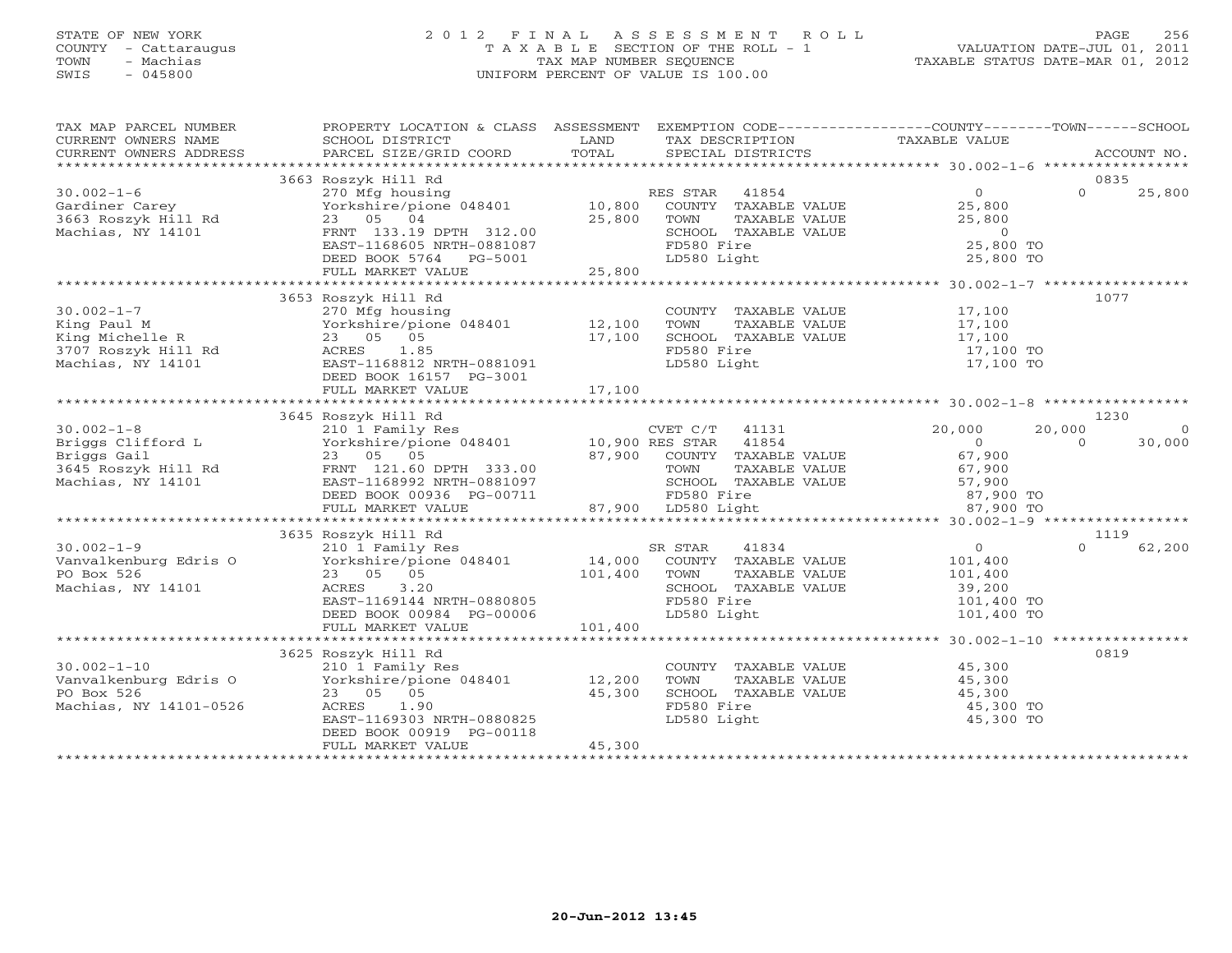#### STATE OF NEW YORK 2 0 1 2 F I N A L A S S E S S M E N T R O L L PAGE 257 COUNTY - Cattaraugus T A X A B L E SECTION OF THE ROLL - 1 VALUATION DATE-JUL 01, 2011 TOWN - Machias TAX MAP NUMBER SEQUENCE TAXABLE STATUS DATE-MAR 01, 2012 SWIS - 045800 UNIFORM PERCENT OF VALUE IS 100.00

| TAX MAP PARCEL NUMBER<br>CURRENT OWNERS NAME<br>CURRENT OWNERS ADDRESS | PROPERTY LOCATION & CLASS ASSESSMENT<br>SCHOOL DISTRICT<br>PARCEL SIZE/GRID COORD | LAND<br>TOTAL | EXEMPTION CODE-----------------COUNTY-------TOWN------SCHOOL<br>TAX DESCRIPTION<br>SPECIAL DISTRICTS | TAXABLE VALUE          | ACCOUNT NO.        |
|------------------------------------------------------------------------|-----------------------------------------------------------------------------------|---------------|------------------------------------------------------------------------------------------------------|------------------------|--------------------|
|                                                                        |                                                                                   |               |                                                                                                      |                        |                    |
|                                                                        | 9680 Byroads Rd                                                                   |               |                                                                                                      |                        | 0410               |
| $30.002 - 1 - 11.1$                                                    | 210 1 Family Res                                                                  |               | RES STAR<br>41854                                                                                    | $\Omega$               | $\Omega$<br>30,000 |
| Tinque Michael                                                         | Yorkshire/pione 048401<br>23 05 05                                                | 13,700        | COUNTY TAXABLE VALUE                                                                                 | 50,800                 |                    |
| 11644 Worden Rd                                                        |                                                                                   | 50,800        | TOWN<br>TAXABLE VALUE                                                                                | 50,800                 |                    |
| Delevan, NY 14042                                                      | 3.10<br>ACRES                                                                     |               | SCHOOL TAXABLE VALUE                                                                                 | 20,800                 |                    |
|                                                                        | EAST-1169535 NRTH-0880683<br>DEED BOOK 16067 PG-7005                              |               | FD580 Fire<br>LD580 Light                                                                            | 50,800 TO<br>50,800 TO |                    |
|                                                                        | FULL MARKET VALUE                                                                 | 50,800        |                                                                                                      |                        |                    |
|                                                                        |                                                                                   |               |                                                                                                      |                        |                    |
|                                                                        | 3615 Roszyk Hill Rd                                                               |               |                                                                                                      |                        | 1610               |
| $30.002 - 1 - 11.2$                                                    | 210 1 Family Res                                                                  |               | COUNTY TAXABLE VALUE                                                                                 | 70,000                 |                    |
| Herman Herbert G                                                       | Yorkshire/pione 048401                                                            | 7,100         | TOWN<br>TAXABLE VALUE                                                                                | 70,000                 |                    |
| 10895 Cagwin Rd                                                        | 23 05 05                                                                          | 70,000        | SCHOOL TAXABLE VALUE                                                                                 | 70,000                 |                    |
| Delevan, NY 14042                                                      | FRNT 118.00 DPTH 118.00                                                           |               | FD580 Fire                                                                                           | 70,000 TO              |                    |
|                                                                        | EAST-1169500 NRTH-0881220                                                         |               | LD580 Light                                                                                          | 70,000 TO              |                    |
|                                                                        | DEED BOOK 14411 PG-4001                                                           |               |                                                                                                      |                        |                    |
|                                                                        | FULL MARKET VALUE                                                                 | 70,000        |                                                                                                      |                        |                    |
|                                                                        |                                                                                   |               |                                                                                                      |                        |                    |
|                                                                        | 9690 Byroads Rd                                                                   |               |                                                                                                      |                        | 1851               |
| $30.002 - 1 - 11.3$                                                    | 210 1 Family Res                                                                  |               | RES STAR<br>41854                                                                                    | $\overline{0}$         | $\Omega$<br>30,000 |
| Phillippi William Jr                                                   | Yorkshire/pione 048401                                                            | 8,800         | COUNTY TAXABLE VALUE                                                                                 | 89,000                 |                    |
| Phillippi Amy                                                          | 23 05 05                                                                          | 89,000        | TOWN<br>TAXABLE VALUE                                                                                | 89,000                 |                    |
| 9690 Byroads Rd                                                        | FRNT 175.40 DPTH 221.70                                                           |               | SCHOOL TAXABLE VALUE                                                                                 | 59,000                 |                    |
| Machias, NY 14101                                                      | EAST-1169550 NRTH-0881062                                                         |               | FD580 Fire                                                                                           | 89,000 TO              |                    |
|                                                                        | DEED BOOK 00953 PG-00750                                                          |               | LD580 Light                                                                                          | 89,000 TO              |                    |
|                                                                        | FULL MARKET VALUE                                                                 | 89,000        |                                                                                                      |                        |                    |
|                                                                        |                                                                                   |               |                                                                                                      |                        |                    |
|                                                                        | 3605 Roszyk Hill Rd                                                               |               |                                                                                                      |                        | 1862               |
| $30.002 - 1 - 11.4$                                                    | 270 Mfg housing                                                                   |               | 41854<br>RES STAR                                                                                    | $\Omega$               | $\Omega$<br>30,000 |
| King Paul                                                              | Yorkshire/pione 048401                                                            | 7,000         | COUNTY TAXABLE VALUE                                                                                 | 51,000                 |                    |
| King Michelle                                                          | 23 05 05                                                                          | 51,000        | TAXABLE VALUE<br>TOWN                                                                                | 51,000                 |                    |
| Amanda France                                                          | FRNT 120.70 DPTH 163.00<br>EAST-1169617 NRTH-0881192                              |               | SCHOOL TAXABLE VALUE                                                                                 | 21,000<br>51,000 TO    |                    |
| 3605 Roszyk Hill Rd<br>Machias, NY 14101                               | DEED BOOK 1110 PG-6004                                                            |               | FD580 Fire<br>LD580 Light                                                                            | 51,000 TO              |                    |
|                                                                        | FULL MARKET VALUE                                                                 | 51,000        |                                                                                                      |                        |                    |
|                                                                        |                                                                                   |               |                                                                                                      |                        |                    |
|                                                                        | 3597 Roszyk Hill Rd                                                               |               |                                                                                                      |                        | 0948               |
| $30.002 - 1 - 13$                                                      | 210 1 Family Res                                                                  |               | 41854<br>RES STAR                                                                                    | $\circ$                | $\Omega$<br>30,000 |
| Gilbert Philip                                                         | Yorkshire/pione 048401                                                            | 15,700        | COUNTY TAXABLE VALUE                                                                                 | 102,900                |                    |
| Gilbert Cheryl                                                         | 23 05 05                                                                          | 102,900       | TAXABLE VALUE<br>TOWN                                                                                | 102,900                |                    |
| 3597 Roszyk Hill Rd                                                    | 4.59 BANK<br>032<br>ACRES                                                         |               | SCHOOL TAXABLE VALUE                                                                                 | 72,900                 |                    |
| Machias, NY 14101                                                      | EAST-1169768 NRTH-0880814                                                         |               | FD580 Fire                                                                                           | 102,900 TO             |                    |
|                                                                        | DEED BOOK 6289<br>PG-6006                                                         |               | LD580 Light                                                                                          | 102,900 TO             |                    |
|                                                                        | FULL MARKET VALUE                                                                 | 102,900       |                                                                                                      |                        |                    |
|                                                                        |                                                                                   |               |                                                                                                      |                        |                    |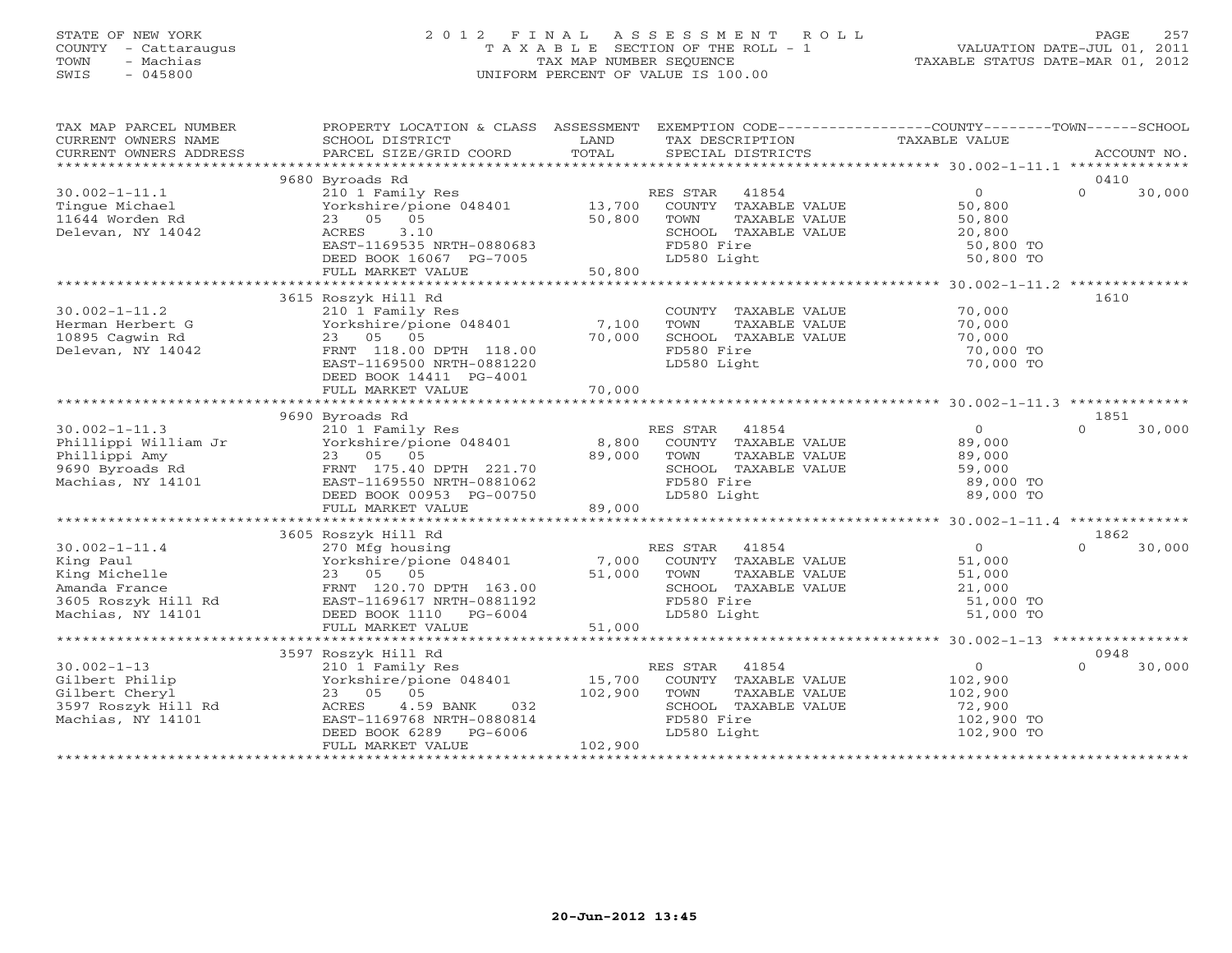#### STATE OF NEW YORK 2 0 1 2 F I N A L A S S E S S M E N T R O L L PAGE 258 COUNTY - Cattaraugus T A X A B L E SECTION OF THE ROLL - 1 VALUATION DATE-JUL 01, 2011 TOWN - Machias (a) 12012<br>TAX MAP NUMBER SEQUENCE TAXABLE STATUS DATE-MAR 01, 2012<br>SWIS - 045800 SWIS - 045800 UNIFORM PERCENT OF VALUE IS 100.00

| TAX MAP PARCEL NUMBER      | PROPERTY LOCATION & CLASS ASSESSMENT EXEMPTION CODE----------------COUNTY-------TOWN-----SCHOOL                                                                                                                                              |        |                                                                                                   |                                            |                    |
|----------------------------|----------------------------------------------------------------------------------------------------------------------------------------------------------------------------------------------------------------------------------------------|--------|---------------------------------------------------------------------------------------------------|--------------------------------------------|--------------------|
| CURRENT OWNERS NAME        | SCHOOL DISTRICT                                                                                                                                                                                                                              | LAND   | TAX DESCRIPTION                                                                                   | TAXABLE VALUE                              |                    |
| CURRENT OWNERS ADDRESS     | PARCEL SIZE/GRID COORD                                                                                                                                                                                                                       | TOTAL  | SPECIAL DISTRICTS                                                                                 |                                            | ACCOUNT NO.        |
|                            |                                                                                                                                                                                                                                              |        |                                                                                                   |                                            |                    |
|                            | 3589 Roszyk Hill Rd                                                                                                                                                                                                                          |        |                                                                                                   |                                            | 0230               |
| $30.002 - 1 - 14$          | 270 Mfg housing                                                                                                                                                                                                                              |        | COUNTY TAXABLE VALUE                                                                              | 22,700                                     |                    |
|                            | Yorkshire/pione 048401 10,300                                                                                                                                                                                                                |        | TOWN<br>TAXABLE VALUE                                                                             | 22,700                                     |                    |
|                            |                                                                                                                                                                                                                                              | 22,700 | SCHOOL TAXABLE VALUE                                                                              | 22,700                                     |                    |
|                            |                                                                                                                                                                                                                                              |        | FD580 Fire                                                                                        | 22,700 TO                                  |                    |
|                            | EAST-1169946 NRTH-0881264                                                                                                                                                                                                                    |        | LD580 Light                                                                                       | 22,700 TO                                  |                    |
|                            |                                                                                                                                                                                                                                              |        |                                                                                                   |                                            |                    |
|                            | DEED BOOK 11894 PG-2001                                                                                                                                                                                                                      |        |                                                                                                   |                                            |                    |
|                            | FULL MARKET VALUE                                                                                                                                                                                                                            | 22,700 |                                                                                                   |                                            |                    |
|                            |                                                                                                                                                                                                                                              |        |                                                                                                   |                                            |                    |
|                            | 3585 Roszyk Hill Rd                                                                                                                                                                                                                          |        |                                                                                                   |                                            | 0241               |
|                            |                                                                                                                                                                                                                                              |        | AGED C/T 41801 58,100                                                                             |                                            | 58,100             |
|                            | 30.002-1-15<br>30.002-1-15<br>Sande Svein B<br>Lau Pin Yin 23 05 05 116,200 SR STAR<br>9536 NW 9th. Ct ACRES 3.37 COUNTY T                                                                                                                   |        | $41804$<br>$41804$                                                                                | $\overline{0}$                             | 52,290<br>$\Omega$ |
|                            |                                                                                                                                                                                                                                              |        |                                                                                                   | $\overline{0}$                             | $\Omega$<br>62,200 |
|                            |                                                                                                                                                                                                                                              |        | COUNTY TAXABLE VALUE                                                                              |                                            |                    |
|                            | Plantation, FL 33324 EAST-1170118 NRTH-0881134                                                                                                                                                                                               |        | TOWN<br>TAXABLE VALUE                                                                             |                                            |                    |
|                            | DEED BOOK 8959 PG-2001                                                                                                                                                                                                                       |        | SCHOOL TAXABLE VALUE                                                                              |                                            |                    |
|                            | FULL MARKET VALUE                                                                                                                                                                                                                            |        | 116,200 FD580 Fire                                                                                | 116,200 TO                                 |                    |
|                            |                                                                                                                                                                                                                                              |        | LD580 Light                                                                                       | 116,200 TO                                 |                    |
|                            |                                                                                                                                                                                                                                              |        |                                                                                                   |                                            |                    |
|                            | AU.002-1-16<br>0'Connell William P<br>0'Connell Kaye P<br>0'Connell Kaye P<br>9565 Maple Ave P<br>Machias, NY 14101<br>23 05 05<br>23 05 05<br>ACRES 13.69<br>23 05 05<br>ACRES 13.69<br>EAST-1170327 NRTH-0880623<br>DEED BOOK 2851 PG-9001 |        |                                                                                                   |                                            | 1415               |
|                            |                                                                                                                                                                                                                                              |        | COUNTY TAXABLE VALUE                                                                              | 3,400                                      |                    |
|                            |                                                                                                                                                                                                                                              |        | TOWN<br>TAXABLE VALUE                                                                             | 3,400                                      |                    |
|                            |                                                                                                                                                                                                                                              |        |                                                                                                   | 3,400                                      |                    |
|                            |                                                                                                                                                                                                                                              |        | SCHOOL TAXABLE VALUE<br>FD580 Fire                                                                | 3,400 TO                                   |                    |
|                            |                                                                                                                                                                                                                                              |        |                                                                                                   |                                            |                    |
|                            |                                                                                                                                                                                                                                              |        |                                                                                                   |                                            |                    |
|                            |                                                                                                                                                                                                                                              |        |                                                                                                   |                                            |                    |
|                            | FULL MARKET VALUE                                                                                                                                                                                                                            | 3,400  |                                                                                                   |                                            |                    |
|                            |                                                                                                                                                                                                                                              |        |                                                                                                   |                                            |                    |
|                            | 9565 Maple Ave                                                                                                                                                                                                                               |        | 80 PCT OF VALUE USED FOR EXEMPTION PURPOSES<br>Ly Res 60 PCT OF VALUE USED FOR EXEMPTION PURPOSES |                                            | 0803               |
|                            |                                                                                                                                                                                                                                              |        |                                                                                                   |                                            | $\circ$            |
|                            |                                                                                                                                                                                                                                              |        |                                                                                                   | 41801 15,888 15,888<br>41834 16,888 15,888 | $\Omega$           |
|                            |                                                                                                                                                                                                                                              |        |                                                                                                   |                                            | 62,200             |
|                            |                                                                                                                                                                                                                                              |        | COUNTY TAXABLE VALUE                                                                              | 37,072                                     |                    |
|                            | 30.002-1-17<br>0'Connell William P 310 1 Family Res CVET C/T 41131<br>0'Connell Kaye P 23 05 05 66,200 SR STAR 41834<br>9565 Maple Ave 75% Complete COUNTY TAXABLE V<br>Machias, NY 14101 ACRES 16.45 TOWN TAXABLE V                         |        | TAXABLE VALUE                                                                                     | 37,072                                     |                    |
|                            | EAST-1170415 NRTH-0879882                                                                                                                                                                                                                    |        |                                                                                                   | 4,000                                      |                    |
|                            | DEED BOOK 2851 PG-9001                                                                                                                                                                                                                       |        |                                                                                                   | 66,200 TO                                  |                    |
|                            | FULL MARKET VALUE                                                                                                                                                                                                                            |        | -composition of the school that<br>FD580 Fire<br>LD580 Light<br>66,200 LD580 Light                | 66,200 TO                                  |                    |
|                            |                                                                                                                                                                                                                                              |        |                                                                                                   |                                            |                    |
|                            | 9547 Maple Ave                                                                                                                                                                                                                               |        |                                                                                                   |                                            | 1375               |
| $30.002 - 1 - 18$          | 210 1 Family Res                                                                                                                                                                                                                             |        | 41854<br>RES STAR                                                                                 | $\overline{0}$                             | 30,000<br>$\Omega$ |
|                            |                                                                                                                                                                                                                                              |        | COUNTY TAXABLE VALUE 95,900                                                                       |                                            |                    |
|                            |                                                                                                                                                                                                                                              |        |                                                                                                   |                                            |                    |
|                            |                                                                                                                                                                                                                                              | 95,900 | TOWN<br>TAXABLE VALUE<br>SCHOOL TAXABLE VALUE                                                     | 95,900                                     |                    |
| Machias, NY 14101 Machias, | 3.42                                                                                                                                                                                                                                         |        |                                                                                                   | 65,900                                     |                    |
|                            | EAST-1170779 NRTH-0879358                                                                                                                                                                                                                    |        | FD580 Fire                                                                                        | 95,900 TO<br>95,900 TO                     |                    |
|                            | DEED BOOK 00770   PG-01130<br>FULL MARKET VALUE   95,900                                                                                                                                                                                     |        | LD580 Light                                                                                       |                                            |                    |
|                            |                                                                                                                                                                                                                                              |        |                                                                                                   |                                            |                    |
|                            | ***************************                                                                                                                                                                                                                  |        |                                                                                                   |                                            |                    |
|                            |                                                                                                                                                                                                                                              |        |                                                                                                   |                                            |                    |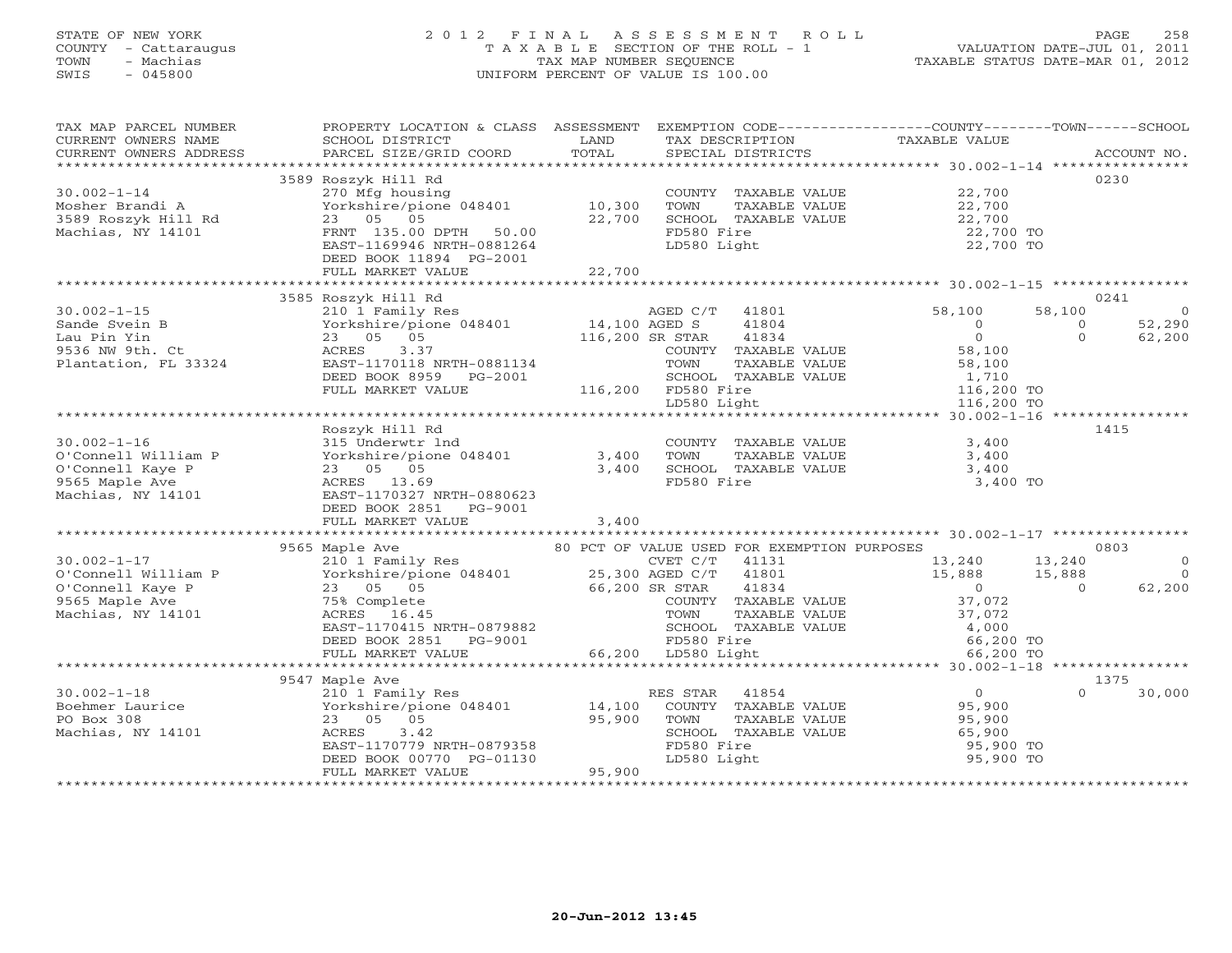### STATE OF NEW YORK 2 0 1 2 F I N A L A S S E S S M E N T R O L L PAGE 259 COUNTY - Cattaraugus T A X A B L E SECTION OF THE ROLL - 1 VALUATION DATE-JUL 01, 2011 TOWN - Machias TAX MAP NUMBER SEQUENCE TAXABLE STATUS DATE-MAR 01, 2012 SWIS - 045800 UNIFORM PERCENT OF VALUE IS 100.00UNIFORM PERCENT OF VALUE IS 100.00

| TAX MAP PARCEL NUMBER                         | PROPERTY LOCATION & CLASS ASSESSMENT EXEMPTION CODE---------------COUNTY-------TOWN------SCHOOL |                |                              | TAXABLE VALUE                    |                |
|-----------------------------------------------|-------------------------------------------------------------------------------------------------|----------------|------------------------------|----------------------------------|----------------|
| CURRENT OWNERS NAME<br>CURRENT OWNERS ADDRESS | SCHOOL DISTRICT                                                                                 | LAND<br>TOTAL  | TAX DESCRIPTION              |                                  |                |
|                                               |                                                                                                 |                |                              |                                  |                |
|                                               | 9534 Maple Ave                                                                                  |                |                              |                                  | 0593           |
| $30.002 - 1 - 19$                             | 271 Mfg housings                                                                                |                | COUNTY TAXABLE VALUE 37,900  |                                  |                |
| Hernandez Jeffrey E<br>10945 NYS Rte 16 Ste 4 | Yorkshire/pione 048401 10,700                                                                   |                | TOWN<br>TAXABLE VALUE        | 37,900<br>37,900                 |                |
|                                               | 22 05 05                                                                                        | 37,900         | SCHOOL TAXABLE VALUE         |                                  |                |
| Chaffee, NY 14030                             | FRNT 177.80 DPTH 215.80                                                                         |                | FD580 Fire                   | 37,900 TO                        |                |
|                                               | EAST-1171042 NRTH-0879140                                                                       |                | LD580 Light                  | 37,900 TO                        |                |
|                                               | DEED BOOK 4779 PG-2003<br>FULL MARKET VALUE                                                     | 37,900         |                              |                                  |                |
|                                               |                                                                                                 |                |                              |                                  |                |
|                                               | 9527 Main St                                                                                    |                |                              |                                  | 0880           |
| $30.002 - 1 - 20.1$                           | 210 1 Family Res                                                                                |                | RES STAR 41854               | $\overline{0}$<br>$\Omega$       | 30,000         |
| Pollock Melvin                                | Yorkshire/pione 048401                                                                          | 46,000         | COUNTY TAXABLE VALUE         | 162,900                          |                |
| Pollock Gloria                                | 22/23/14/15 05 05 162,900                                                                       |                | TAXABLE VALUE<br>TOWN        | 162,900                          |                |
| 9527 Main St                                  | ACRES 50.43                                                                                     |                | SCHOOL TAXABLE VALUE         | 132,900                          |                |
| Machias, NY 14101                             | EAST-1171730 NRTH-0878902                                                                       |                | FD580 Fire                   | 162,900 TO                       |                |
|                                               | DEED BOOK 00880 PG-00637                                                                        |                | LD580 Light                  | 162,900 TO                       |                |
|                                               | FULL MARKET VALUE                                                                               | 162,900        |                              |                                  |                |
|                                               |                                                                                                 |                |                              |                                  |                |
|                                               | 9507 Main St                                                                                    |                |                              |                                  | 1887           |
| $30.002 - 1 - 20.3$                           | 433 Auto body                                                                                   |                | COUNTY TAXABLE VALUE         | 80,000                           |                |
| Pollock Michael G                             | Yorkshire/pione 048401                                                                          | 11,000         | TAXABLE VALUE<br>TOWN        | 80,000                           |                |
| 9512 Main St                                  | 14 05 05                                                                                        | 80,000         | SCHOOL TAXABLE VALUE         | 80,000                           |                |
| Machias, NY 14101                             | 1.00<br>ACRES                                                                                   |                | FD580 Fire                   | 80,000 TO                        |                |
|                                               | EAST-1172837 NRTH-0878836                                                                       |                | LD580 Light                  | 80,000 TO                        |                |
|                                               | DEED BOOK 00982 PG-00355                                                                        |                |                              |                                  |                |
|                                               | FULL MARKET VALUE                                                                               | 80,000         |                              |                                  |                |
|                                               | 9537 Main St                                                                                    |                |                              |                                  | 0323           |
| $30.002 - 1 - 21$                             | 210 1 Family Res                                                                                |                | WVET C/T 41121               | 12,000<br>12,000                 | $\Omega$       |
| Will Richard J                                | Yorkshire/pione 048401 10,500 SR STAR                                                           |                | 41834                        | $\overline{0}$<br>$\Omega$       | 62,200         |
| Will Patricia                                 |                                                                                                 |                | 124,100 COUNTY TAXABLE VALUE | 112,100                          |                |
| 9537 Nys Rte 16                               |                                                                                                 |                | TOWN<br>TAXABLE VALUE        | 112,100                          |                |
| Machias, NY 14101                             | EAST-1172719 NRTH-0879421                                                                       |                | SCHOOL TAXABLE VALUE         |                                  |                |
|                                               | DEED BOOK 800<br>PG-00722                                                                       |                | FD580 Fire                   | 61,900<br>124,100 TO             |                |
|                                               | FULL MARKET VALUE                                                                               |                | 124,100 LD580 Light          | 124,100 TO                       |                |
|                                               |                                                                                                 |                |                              |                                  |                |
|                                               | 9491 Main St                                                                                    |                |                              |                                  | 1122           |
| $30.002 - 1 - 22.1$                           | 210 1 Family Res                                                                                |                | AGED C/T 41801               | 43,750<br>43,750                 | $\overline{0}$ |
| Vedder Harold L                               | Yorkshire/pione 048401 15,400 AGED S                                                            |                | 41804                        | $\overline{0}$<br>$\overline{0}$ | 26,250         |
| Vedder Grace K                                | 14 05 05                                                                                        | 87,500 SR STAR | 41834                        | $0 \qquad \qquad$<br>$\Omega$    | 61,250         |
| 9491 S Main St                                | 4.40<br>ACRES                                                                                   |                | COUNTY TAXABLE VALUE         | 43,750                           |                |
| Machias, NY 14101                             | EAST-1172538 NRTH-0878556                                                                       |                | TOWN<br>TAXABLE VALUE        | 43,750                           |                |
|                                               | DEED BOOK 687<br>PG-00507                                                                       |                | SCHOOL TAXABLE VALUE         | $\circ$                          |                |
|                                               | FULL MARKET VALUE                                                                               |                | 87,500 FD580 Fire            | 87,500 TO                        |                |
|                                               |                                                                                                 |                | LD580 Light                  | 87,500 TO                        |                |
|                                               |                                                                                                 |                |                              |                                  |                |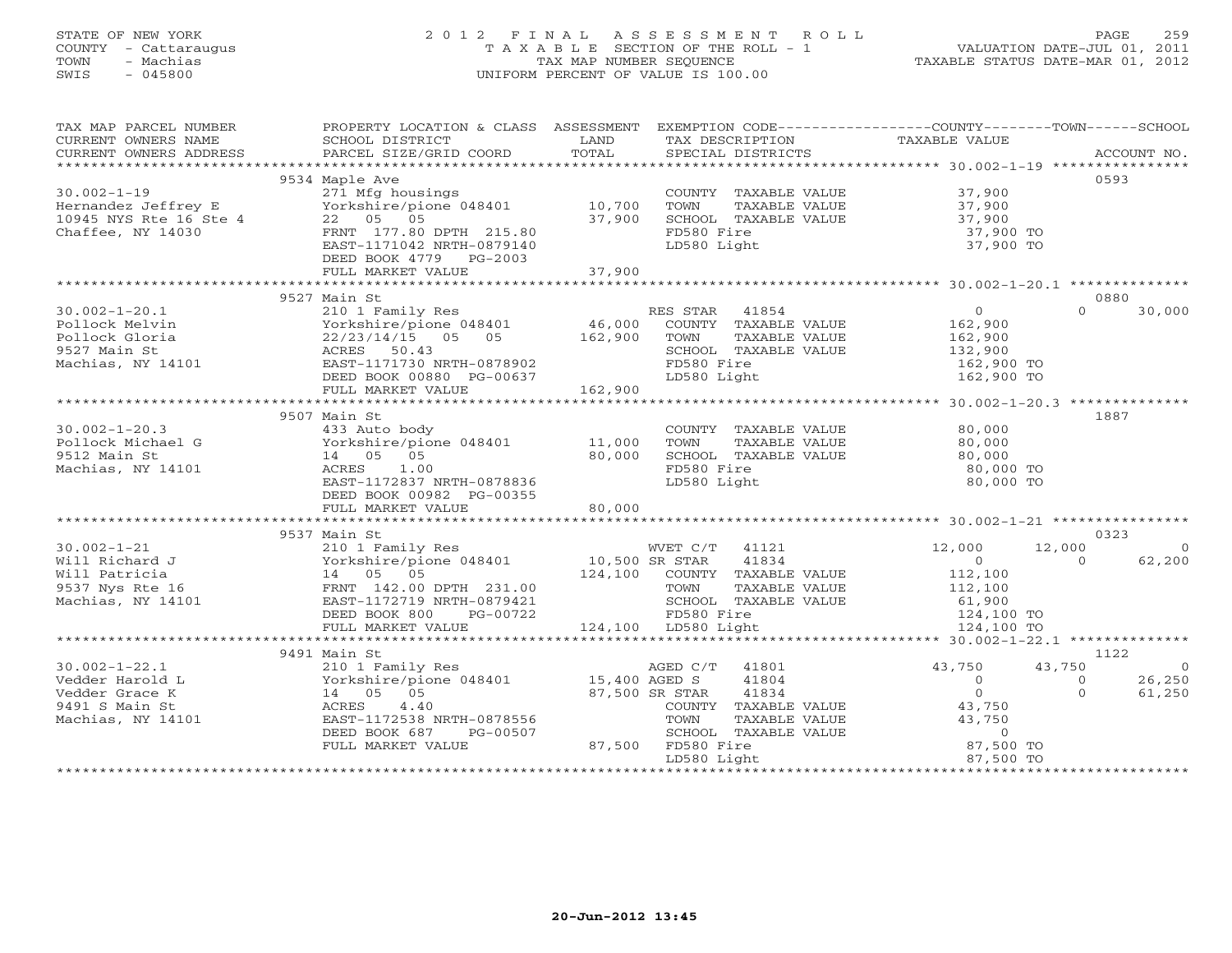#### STATE OF NEW YORK 2 0 1 2 F I N A L A S S E S S M E N T R O L L PAGE 260 COUNTY - Cattaraugus T A X A B L E SECTION OF THE ROLL - 1 VALUATION DATE-JUL 01, 2011 TOWN - Machias TAX MAP NUMBER SEQUENCE TAXABLE STATUS DATE-MAR 01, 2012 SWIS - 045800 UNIFORM PERCENT OF VALUE IS 100.00UNIFORM PERCENT OF VALUE IS 100.00

| TAX MAP PARCEL NUMBER<br>CURRENT OWNERS NAME                  | PROPERTY LOCATION & CLASS ASSESSMENT EXEMPTION CODE----------------COUNTY-------TOWN------SCHOOL<br>SCHOOL DISTRICT                                                                                          | LAND    | TAX DESCRIPTION                                                                                          |               | TAXABLE VALUE                                         |                    |                  |
|---------------------------------------------------------------|--------------------------------------------------------------------------------------------------------------------------------------------------------------------------------------------------------------|---------|----------------------------------------------------------------------------------------------------------|---------------|-------------------------------------------------------|--------------------|------------------|
| CURRENT OWNERS ADDRESS                                        | PARCEL SIZE/GRID COORD                                                                                                                                                                                       | TOTAL   | SPECIAL DISTRICTS                                                                                        |               |                                                       |                    | ACCOUNT NO.      |
|                                                               |                                                                                                                                                                                                              |         |                                                                                                          |               |                                                       |                    |                  |
|                                                               | 9497 Main St                                                                                                                                                                                                 |         |                                                                                                          |               |                                                       |                    | 0720             |
| $30.002 - 1 - 23$                                             |                                                                                                                                                                                                              |         |                                                                                                          |               | 26,903                                                | 26,903             | $\circ$          |
|                                                               | $\begin{tabular}{lllllllllll} 280\;\; {\rm Res\;\;Multiple} & \; & \; \; \text{AGED\;\;C/T} & 41801 \\ \text{Yorkshire/pione\;\;048401} & \; & \; 10,800\;\; \text{AGED\;\;S} & \; & 41804 \\ \end{tabular}$ |         | 41804                                                                                                    |               | $\overline{0}$                                        | $\overline{0}$     | 22,155           |
| Loggans Larue J<br>9497 S Main St<br>Machias, NY 14101        | 14 05 05                                                                                                                                                                                                     |         | 63,300 WVET C/T<br>41121                                                                                 |               | 9,495                                                 | 9,495              | $\overline{0}$   |
|                                                               | FRNT 135.90 DPTH 294.00                                                                                                                                                                                      |         |                                                                                                          |               | $\begin{array}{c} 0 \\ 26,902 \end{array}$            | $\overline{0}$     | 41,145           |
|                                                               | EAST-1172873 NRTH-0878697                                                                                                                                                                                    |         | COUNTY TAXABLE VALUE                                                                                     |               |                                                       |                    |                  |
|                                                               | DEED BOOK 01010 PG-01036                                                                                                                                                                                     |         |                                                                                                          | TAXABLE VALUE | 26,902                                                |                    |                  |
|                                                               | FULL MARKET VALUE                                                                                                                                                                                            |         | SR STAR 41834<br>COUNTY TAXABLE VALUE<br>TOWN TAXABLE VALUE<br>63,300 SCHOOL TAXABLE VALUE<br>FD580 Fire |               | $\begin{array}{c} 0 \\ 63,300 \text{ TO} \end{array}$ |                    |                  |
|                                                               |                                                                                                                                                                                                              |         |                                                                                                          |               |                                                       |                    |                  |
|                                                               |                                                                                                                                                                                                              |         | LD580 Light                                                                                              |               | 63,300 TO                                             |                    |                  |
|                                                               | 9487 Main St                                                                                                                                                                                                 |         |                                                                                                          |               |                                                       |                    | 0438             |
| $30.002 - 1 - 24$                                             | 210 1 Family Res                                                                                                                                                                                             |         |                                                                                                          |               | COUNTY TAXABLE VALUE 66,100                           |                    |                  |
|                                                               |                                                                                                                                                                                                              |         |                                                                                                          | TAXABLE VALUE | 66,100                                                |                    |                  |
| Blecha Daniel<br>2466 Old Samsula Rd<br>Port Orange, FL 32128 | Yorkshire/pione 048401 12,500 TOWN<br>14 05 05 66,100 SCHOOL<br>ACRES 2.20 1.D580                                                                                                                            |         | SCHOOL TAXABLE VALUE                                                                                     |               | 66,100                                                |                    |                  |
|                                                               | 2.20<br>ACRES                                                                                                                                                                                                |         | LD580 Light                                                                                              |               | 66,100 TO                                             |                    |                  |
|                                                               | EAST-1172606 NRTH-0878396                                                                                                                                                                                    |         |                                                                                                          |               |                                                       |                    |                  |
|                                                               | DEED BOOK 00934 PG-00813                                                                                                                                                                                     |         |                                                                                                          |               |                                                       |                    |                  |
|                                                               | FULL MARKET VALUE                                                                                                                                                                                            | 66,100  |                                                                                                          |               |                                                       |                    |                  |
|                                                               |                                                                                                                                                                                                              |         |                                                                                                          |               |                                                       |                    |                  |
|                                                               | 9475 Main St                                                                                                                                                                                                 |         |                                                                                                          |               |                                                       |                    | 0429             |
| $30.002 - 1 - 25$                                             | 240 Rural res<br>240 Nuru-<br>Yorkshire/pio<br>14 05 05<br>ACRES 22.30                                                                                                                                       |         | RES STAR 41854                                                                                           |               | $\overline{0}$                                        | $\Omega$           | 30,000           |
| Gallo Holly                                                   | Vorkshire/pione 048401 29,700 COUNTY TAXABLE VALUE 117,400<br>14 05 05 117,400 TOWN TAXABLE VALUE 117,400                                                                                                    |         |                                                                                                          |               |                                                       |                    |                  |
| 9475 Main St                                                  |                                                                                                                                                                                                              |         |                                                                                                          |               |                                                       |                    |                  |
| Machias, NY 14101                                             | ACRES 22.30<br>EAST-1172632 NRTH-0877881                                                                                                                                                                     |         | SCHOOL TAXABLE VALUE<br>FD580 Fire                                                                       |               | 87,400<br>117,400 TO                                  |                    |                  |
|                                                               | DEED BOOK 890<br>PG-00357                                                                                                                                                                                    |         | LD580 Light                                                                                              |               | 117,400 TO<br>117,400 TO                              |                    |                  |
|                                                               |                                                                                                                                                                                                              |         |                                                                                                          |               |                                                       |                    |                  |
|                                                               |                                                                                                                                                                                                              |         |                                                                                                          |               |                                                       |                    |                  |
|                                                               | 9435 Main St                                                                                                                                                                                                 |         |                                                                                                          |               |                                                       |                    | 0754             |
| $30.002 - 1 - 26$                                             | 210 1 Family Res                                                                                                                                                                                             |         | CW_15_VET/ 41161                                                                                         |               | 12,000                                                | 12,000             | $\overline{0}$   |
|                                                               |                                                                                                                                                                                                              |         |                                                                                                          |               | $\begin{array}{c} 0 \\ 142,200 \end{array}$           | $\Omega$           | 30,000           |
|                                                               |                                                                                                                                                                                                              |         |                                                                                                          |               |                                                       |                    |                  |
|                                                               |                                                                                                                                                                                                              |         |                                                                                                          |               |                                                       |                    |                  |
|                                                               |                                                                                                                                                                                                              |         |                                                                                                          |               |                                                       |                    |                  |
|                                                               |                                                                                                                                                                                                              |         | ECROCE TIME<br>FD580 Fire<br>154,200 LD580 Light                                                         |               |                                                       |                    |                  |
|                                                               | FULL MARKET VALUE<br>********************************                                                                                                                                                        |         |                                                                                                          |               | 154,200 TO                                            |                    |                  |
|                                                               |                                                                                                                                                                                                              |         |                                                                                                          |               |                                                       |                    |                  |
|                                                               |                                                                                                                                                                                                              |         |                                                                                                          |               |                                                       |                    | 0820             |
| $30.002 - 1 - 27.1$<br>Parker Bradley L                       |                                                                                                                                                                                                              |         |                                                                                                          |               | 20,221<br>$\overline{0}$                              | 20,221<br>$\Omega$ | 20,221<br>30,000 |
| 9460 Maple Ave                                                |                                                                                                                                                                                                              |         |                                                                                                          |               |                                                       |                    |                  |
| Machias, NY 14101                                             |                                                                                                                                                                                                              |         |                                                                                                          |               | 143,979<br>143,979                                    |                    |                  |
|                                                               | 112 Dairy farm<br>Yorkshire/pione 048401 and 97,600 RES STAR 41854<br>22/14 05 05 164,200 COUNTY TAXABLE VALUE<br>ACRES 113.20 TOWN TAYART WILLE                                                             |         |                                                                                                          |               | 113,979                                               |                    |                  |
|                                                               | MAY BE SUBJECT TO PAYMENT DEED BOOK 6754 PG-9001                                                                                                                                                             |         | FD580 Fire                                                                                               |               | 164,200 TO                                            |                    |                  |
| UNDER AGDIST LAW TIL 2016                                     | FULL MARKET VALUE                                                                                                                                                                                            | 164,200 |                                                                                                          |               |                                                       |                    |                  |
|                                                               |                                                                                                                                                                                                              |         |                                                                                                          |               |                                                       |                    |                  |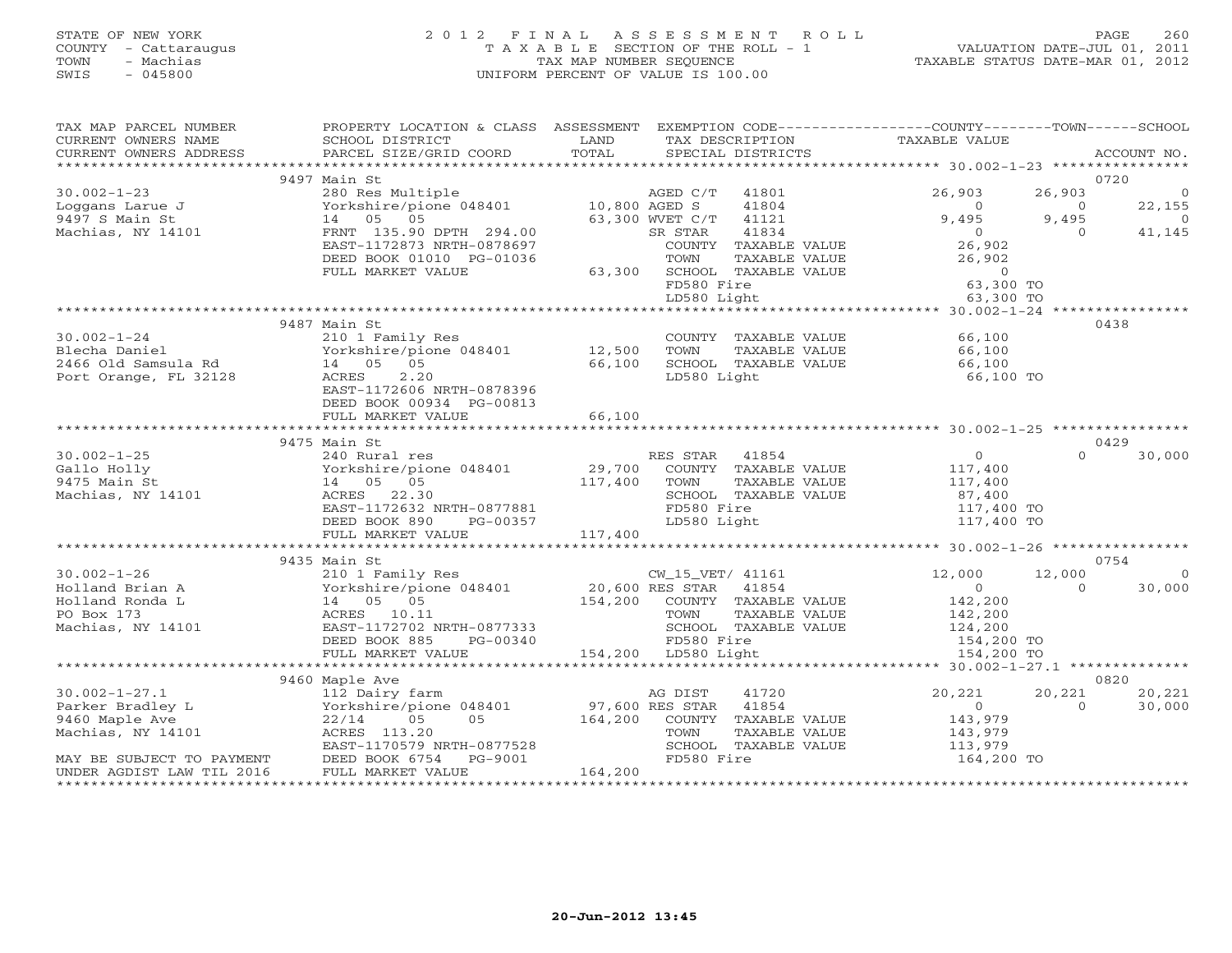#### STATE OF NEW YORK 2 0 1 2 F I N A L A S S E S S M E N T R O L L PAGE 261 COUNTY - Cattaraugus T A X A B L E SECTION OF THE ROLL - 1 VALUATION DATE-JUL 01, 2011 TOWN - Machias TAX MAP NUMBER SEQUENCE TAXABLE STATUS DATE-MAR 01, 2012 SWIS - 045800 UNIFORM PERCENT OF VALUE IS 100.00UNIFORM PERCENT OF VALUE IS 100.00

| SCHOOL DISTRICT<br>LAND<br>TAX DESCRIPTION<br>TAXABLE VALUE<br>TOTAL<br>PARCEL SIZE/GRID COORD<br>SPECIAL DISTRICTS<br>ACCOUNT NO.<br>***********************<br>3506 NYS Rte 242<br>1565<br>0<br>$\Omega$<br>210 1 Family Res<br>RES STAR<br>41854<br>30,000<br>15,400<br>Yorkshire/pione 048401<br>COUNTY TAXABLE VALUE<br>144,100<br>22 05 05<br>144,100<br>TOWN<br>TAXABLE VALUE<br>144,100<br>5.95<br>SCHOOL TAXABLE VALUE<br>ACRES<br>114,100<br>FD580 Fire<br>EAST-1170545 NRTH-0876146<br>144,100 TO<br>DEED BOOK 00878 PG-00867<br>144,100<br>FULL MARKET VALUE<br>Maple Ave<br>2024<br>$30.002 - 1 - 27.3$<br>7,900<br>322 Rural vac>10<br>COUNTY TAXABLE VALUE<br>Parker Jerald D<br>Yorkshire/pione 048401<br>7,900<br>TOWN<br>TAXABLE VALUE<br>7,900<br>7,900<br>7,900<br>3506 NYS Rte 242<br>22/14<br>05<br>05<br>SCHOOL TAXABLE VALUE<br>FD580 Fire<br>Machias, NY 14101<br>ACRES 14.45<br>7,900 TO<br>EAST-1170083 NRTH-0876664<br>DEED BOOK 6754 PG-9002<br>7,900<br>FULL MARKET VALUE<br>3707 Roszyk Hill Rd<br>1622<br>$30.002 - 1 - 29$<br>RES STAR<br>41854<br>$\Omega$<br>$\Omega$<br>30,000<br>210 1 Family Res<br>King Paul M<br>Yorkshire/pione 048401<br>10,100<br>COUNTY TAXABLE VALUE<br>98,400<br>3707 Roszyk Hill Rd<br>98,400<br>31 05 05<br>TOWN<br>TAXABLE VALUE<br>98,400<br>Machias, NY 14101<br>ACRES 1.85<br>SCHOOL TAXABLE VALUE<br>68,400<br>EAST-1167876 NRTH-0881030<br>FD580 Fire<br>98,400 TO<br>DEED BOOK 00921 PG-00776<br>98,400<br>FULL MARKET VALUE<br>3801 Roszyk Hill Rd<br>1795<br>$30.002 - 1 - 31.1$<br>AG DIST<br>41720<br>19,530<br>19,530<br>19,530<br>120 Field crops<br>Yorkshire/pione 048401<br>Brooks Jay A Jr.<br>COUNTY TAXABLE VALUE<br>67,100<br>52,770<br>31 05 05<br>72,300<br>52,770<br>TOWN<br>TAXABLE VALUE<br>ACRES 119.35<br>SCHOOL TAXABLE VALUE<br>52,770<br>Machias, NY 14101<br>EAST-1166655 NRTH-0879859<br>FD580 Fire<br>72,300 TO<br>DEED BOOK 5007 PG-4002<br>72,300<br>FULL MARKET VALUE<br>Roszyk Hill Rd<br>2011<br>$30.002 - 1 - 31.2$<br>270 Mfg housing<br>RES ST MH 41864<br>$\overline{0}$<br>$\cap$<br>30,000<br>14,000<br>King Paul<br>Yorkshire/pione 048401<br>COUNTY TAXABLE VALUE<br>112,000<br>King Michelle<br>31 05 05<br>112,000<br>TOWN<br>TAXABLE VALUE<br>112,000<br>3707 Roszyk Hill Rd<br>ACRES<br>4.85<br>SCHOOL TAXABLE VALUE<br>82,000<br>Machias, NY 14101<br>EAST-1167810 NRTH-0880722<br>FD580 Fire<br>112,000 TO<br>DEED BOOK 5007<br>PG-4002<br>112,000<br>FULL MARKET VALUE | TAX MAP PARCEL NUMBER     | PROPERTY LOCATION & CLASS ASSESSMENT EXEMPTION CODE---------------COUNTY-------TOWN-----SCHOOL |  |  |  |
|---------------------------------------------------------------------------------------------------------------------------------------------------------------------------------------------------------------------------------------------------------------------------------------------------------------------------------------------------------------------------------------------------------------------------------------------------------------------------------------------------------------------------------------------------------------------------------------------------------------------------------------------------------------------------------------------------------------------------------------------------------------------------------------------------------------------------------------------------------------------------------------------------------------------------------------------------------------------------------------------------------------------------------------------------------------------------------------------------------------------------------------------------------------------------------------------------------------------------------------------------------------------------------------------------------------------------------------------------------------------------------------------------------------------------------------------------------------------------------------------------------------------------------------------------------------------------------------------------------------------------------------------------------------------------------------------------------------------------------------------------------------------------------------------------------------------------------------------------------------------------------------------------------------------------------------------------------------------------------------------------------------------------------------------------------------------------------------------------------------------------------------------------------------------------------------------------------------------------------------------------------------------------------------------------------------------------------------------------------------------------------------------------------------------------------------------------------------------------------------------|---------------------------|------------------------------------------------------------------------------------------------|--|--|--|
|                                                                                                                                                                                                                                                                                                                                                                                                                                                                                                                                                                                                                                                                                                                                                                                                                                                                                                                                                                                                                                                                                                                                                                                                                                                                                                                                                                                                                                                                                                                                                                                                                                                                                                                                                                                                                                                                                                                                                                                                                                                                                                                                                                                                                                                                                                                                                                                                                                                                                             | CURRENT OWNERS NAME       |                                                                                                |  |  |  |
|                                                                                                                                                                                                                                                                                                                                                                                                                                                                                                                                                                                                                                                                                                                                                                                                                                                                                                                                                                                                                                                                                                                                                                                                                                                                                                                                                                                                                                                                                                                                                                                                                                                                                                                                                                                                                                                                                                                                                                                                                                                                                                                                                                                                                                                                                                                                                                                                                                                                                             | CURRENT OWNERS ADDRESS    |                                                                                                |  |  |  |
|                                                                                                                                                                                                                                                                                                                                                                                                                                                                                                                                                                                                                                                                                                                                                                                                                                                                                                                                                                                                                                                                                                                                                                                                                                                                                                                                                                                                                                                                                                                                                                                                                                                                                                                                                                                                                                                                                                                                                                                                                                                                                                                                                                                                                                                                                                                                                                                                                                                                                             |                           |                                                                                                |  |  |  |
|                                                                                                                                                                                                                                                                                                                                                                                                                                                                                                                                                                                                                                                                                                                                                                                                                                                                                                                                                                                                                                                                                                                                                                                                                                                                                                                                                                                                                                                                                                                                                                                                                                                                                                                                                                                                                                                                                                                                                                                                                                                                                                                                                                                                                                                                                                                                                                                                                                                                                             |                           |                                                                                                |  |  |  |
|                                                                                                                                                                                                                                                                                                                                                                                                                                                                                                                                                                                                                                                                                                                                                                                                                                                                                                                                                                                                                                                                                                                                                                                                                                                                                                                                                                                                                                                                                                                                                                                                                                                                                                                                                                                                                                                                                                                                                                                                                                                                                                                                                                                                                                                                                                                                                                                                                                                                                             | $30.002 - 1 - 27.2$       |                                                                                                |  |  |  |
|                                                                                                                                                                                                                                                                                                                                                                                                                                                                                                                                                                                                                                                                                                                                                                                                                                                                                                                                                                                                                                                                                                                                                                                                                                                                                                                                                                                                                                                                                                                                                                                                                                                                                                                                                                                                                                                                                                                                                                                                                                                                                                                                                                                                                                                                                                                                                                                                                                                                                             | Parker Jerald D           |                                                                                                |  |  |  |
|                                                                                                                                                                                                                                                                                                                                                                                                                                                                                                                                                                                                                                                                                                                                                                                                                                                                                                                                                                                                                                                                                                                                                                                                                                                                                                                                                                                                                                                                                                                                                                                                                                                                                                                                                                                                                                                                                                                                                                                                                                                                                                                                                                                                                                                                                                                                                                                                                                                                                             | Parker Ann M              |                                                                                                |  |  |  |
|                                                                                                                                                                                                                                                                                                                                                                                                                                                                                                                                                                                                                                                                                                                                                                                                                                                                                                                                                                                                                                                                                                                                                                                                                                                                                                                                                                                                                                                                                                                                                                                                                                                                                                                                                                                                                                                                                                                                                                                                                                                                                                                                                                                                                                                                                                                                                                                                                                                                                             | 3506 NYS Rte 242          |                                                                                                |  |  |  |
|                                                                                                                                                                                                                                                                                                                                                                                                                                                                                                                                                                                                                                                                                                                                                                                                                                                                                                                                                                                                                                                                                                                                                                                                                                                                                                                                                                                                                                                                                                                                                                                                                                                                                                                                                                                                                                                                                                                                                                                                                                                                                                                                                                                                                                                                                                                                                                                                                                                                                             | Machias, NY 14101         |                                                                                                |  |  |  |
|                                                                                                                                                                                                                                                                                                                                                                                                                                                                                                                                                                                                                                                                                                                                                                                                                                                                                                                                                                                                                                                                                                                                                                                                                                                                                                                                                                                                                                                                                                                                                                                                                                                                                                                                                                                                                                                                                                                                                                                                                                                                                                                                                                                                                                                                                                                                                                                                                                                                                             |                           |                                                                                                |  |  |  |
|                                                                                                                                                                                                                                                                                                                                                                                                                                                                                                                                                                                                                                                                                                                                                                                                                                                                                                                                                                                                                                                                                                                                                                                                                                                                                                                                                                                                                                                                                                                                                                                                                                                                                                                                                                                                                                                                                                                                                                                                                                                                                                                                                                                                                                                                                                                                                                                                                                                                                             |                           |                                                                                                |  |  |  |
|                                                                                                                                                                                                                                                                                                                                                                                                                                                                                                                                                                                                                                                                                                                                                                                                                                                                                                                                                                                                                                                                                                                                                                                                                                                                                                                                                                                                                                                                                                                                                                                                                                                                                                                                                                                                                                                                                                                                                                                                                                                                                                                                                                                                                                                                                                                                                                                                                                                                                             |                           |                                                                                                |  |  |  |
|                                                                                                                                                                                                                                                                                                                                                                                                                                                                                                                                                                                                                                                                                                                                                                                                                                                                                                                                                                                                                                                                                                                                                                                                                                                                                                                                                                                                                                                                                                                                                                                                                                                                                                                                                                                                                                                                                                                                                                                                                                                                                                                                                                                                                                                                                                                                                                                                                                                                                             |                           |                                                                                                |  |  |  |
|                                                                                                                                                                                                                                                                                                                                                                                                                                                                                                                                                                                                                                                                                                                                                                                                                                                                                                                                                                                                                                                                                                                                                                                                                                                                                                                                                                                                                                                                                                                                                                                                                                                                                                                                                                                                                                                                                                                                                                                                                                                                                                                                                                                                                                                                                                                                                                                                                                                                                             |                           |                                                                                                |  |  |  |
|                                                                                                                                                                                                                                                                                                                                                                                                                                                                                                                                                                                                                                                                                                                                                                                                                                                                                                                                                                                                                                                                                                                                                                                                                                                                                                                                                                                                                                                                                                                                                                                                                                                                                                                                                                                                                                                                                                                                                                                                                                                                                                                                                                                                                                                                                                                                                                                                                                                                                             |                           |                                                                                                |  |  |  |
|                                                                                                                                                                                                                                                                                                                                                                                                                                                                                                                                                                                                                                                                                                                                                                                                                                                                                                                                                                                                                                                                                                                                                                                                                                                                                                                                                                                                                                                                                                                                                                                                                                                                                                                                                                                                                                                                                                                                                                                                                                                                                                                                                                                                                                                                                                                                                                                                                                                                                             |                           |                                                                                                |  |  |  |
|                                                                                                                                                                                                                                                                                                                                                                                                                                                                                                                                                                                                                                                                                                                                                                                                                                                                                                                                                                                                                                                                                                                                                                                                                                                                                                                                                                                                                                                                                                                                                                                                                                                                                                                                                                                                                                                                                                                                                                                                                                                                                                                                                                                                                                                                                                                                                                                                                                                                                             |                           |                                                                                                |  |  |  |
|                                                                                                                                                                                                                                                                                                                                                                                                                                                                                                                                                                                                                                                                                                                                                                                                                                                                                                                                                                                                                                                                                                                                                                                                                                                                                                                                                                                                                                                                                                                                                                                                                                                                                                                                                                                                                                                                                                                                                                                                                                                                                                                                                                                                                                                                                                                                                                                                                                                                                             |                           |                                                                                                |  |  |  |
|                                                                                                                                                                                                                                                                                                                                                                                                                                                                                                                                                                                                                                                                                                                                                                                                                                                                                                                                                                                                                                                                                                                                                                                                                                                                                                                                                                                                                                                                                                                                                                                                                                                                                                                                                                                                                                                                                                                                                                                                                                                                                                                                                                                                                                                                                                                                                                                                                                                                                             |                           |                                                                                                |  |  |  |
|                                                                                                                                                                                                                                                                                                                                                                                                                                                                                                                                                                                                                                                                                                                                                                                                                                                                                                                                                                                                                                                                                                                                                                                                                                                                                                                                                                                                                                                                                                                                                                                                                                                                                                                                                                                                                                                                                                                                                                                                                                                                                                                                                                                                                                                                                                                                                                                                                                                                                             |                           |                                                                                                |  |  |  |
|                                                                                                                                                                                                                                                                                                                                                                                                                                                                                                                                                                                                                                                                                                                                                                                                                                                                                                                                                                                                                                                                                                                                                                                                                                                                                                                                                                                                                                                                                                                                                                                                                                                                                                                                                                                                                                                                                                                                                                                                                                                                                                                                                                                                                                                                                                                                                                                                                                                                                             |                           |                                                                                                |  |  |  |
|                                                                                                                                                                                                                                                                                                                                                                                                                                                                                                                                                                                                                                                                                                                                                                                                                                                                                                                                                                                                                                                                                                                                                                                                                                                                                                                                                                                                                                                                                                                                                                                                                                                                                                                                                                                                                                                                                                                                                                                                                                                                                                                                                                                                                                                                                                                                                                                                                                                                                             |                           |                                                                                                |  |  |  |
|                                                                                                                                                                                                                                                                                                                                                                                                                                                                                                                                                                                                                                                                                                                                                                                                                                                                                                                                                                                                                                                                                                                                                                                                                                                                                                                                                                                                                                                                                                                                                                                                                                                                                                                                                                                                                                                                                                                                                                                                                                                                                                                                                                                                                                                                                                                                                                                                                                                                                             |                           |                                                                                                |  |  |  |
|                                                                                                                                                                                                                                                                                                                                                                                                                                                                                                                                                                                                                                                                                                                                                                                                                                                                                                                                                                                                                                                                                                                                                                                                                                                                                                                                                                                                                                                                                                                                                                                                                                                                                                                                                                                                                                                                                                                                                                                                                                                                                                                                                                                                                                                                                                                                                                                                                                                                                             |                           |                                                                                                |  |  |  |
|                                                                                                                                                                                                                                                                                                                                                                                                                                                                                                                                                                                                                                                                                                                                                                                                                                                                                                                                                                                                                                                                                                                                                                                                                                                                                                                                                                                                                                                                                                                                                                                                                                                                                                                                                                                                                                                                                                                                                                                                                                                                                                                                                                                                                                                                                                                                                                                                                                                                                             |                           |                                                                                                |  |  |  |
|                                                                                                                                                                                                                                                                                                                                                                                                                                                                                                                                                                                                                                                                                                                                                                                                                                                                                                                                                                                                                                                                                                                                                                                                                                                                                                                                                                                                                                                                                                                                                                                                                                                                                                                                                                                                                                                                                                                                                                                                                                                                                                                                                                                                                                                                                                                                                                                                                                                                                             |                           |                                                                                                |  |  |  |
|                                                                                                                                                                                                                                                                                                                                                                                                                                                                                                                                                                                                                                                                                                                                                                                                                                                                                                                                                                                                                                                                                                                                                                                                                                                                                                                                                                                                                                                                                                                                                                                                                                                                                                                                                                                                                                                                                                                                                                                                                                                                                                                                                                                                                                                                                                                                                                                                                                                                                             |                           |                                                                                                |  |  |  |
|                                                                                                                                                                                                                                                                                                                                                                                                                                                                                                                                                                                                                                                                                                                                                                                                                                                                                                                                                                                                                                                                                                                                                                                                                                                                                                                                                                                                                                                                                                                                                                                                                                                                                                                                                                                                                                                                                                                                                                                                                                                                                                                                                                                                                                                                                                                                                                                                                                                                                             |                           |                                                                                                |  |  |  |
|                                                                                                                                                                                                                                                                                                                                                                                                                                                                                                                                                                                                                                                                                                                                                                                                                                                                                                                                                                                                                                                                                                                                                                                                                                                                                                                                                                                                                                                                                                                                                                                                                                                                                                                                                                                                                                                                                                                                                                                                                                                                                                                                                                                                                                                                                                                                                                                                                                                                                             |                           |                                                                                                |  |  |  |
|                                                                                                                                                                                                                                                                                                                                                                                                                                                                                                                                                                                                                                                                                                                                                                                                                                                                                                                                                                                                                                                                                                                                                                                                                                                                                                                                                                                                                                                                                                                                                                                                                                                                                                                                                                                                                                                                                                                                                                                                                                                                                                                                                                                                                                                                                                                                                                                                                                                                                             |                           |                                                                                                |  |  |  |
|                                                                                                                                                                                                                                                                                                                                                                                                                                                                                                                                                                                                                                                                                                                                                                                                                                                                                                                                                                                                                                                                                                                                                                                                                                                                                                                                                                                                                                                                                                                                                                                                                                                                                                                                                                                                                                                                                                                                                                                                                                                                                                                                                                                                                                                                                                                                                                                                                                                                                             |                           |                                                                                                |  |  |  |
|                                                                                                                                                                                                                                                                                                                                                                                                                                                                                                                                                                                                                                                                                                                                                                                                                                                                                                                                                                                                                                                                                                                                                                                                                                                                                                                                                                                                                                                                                                                                                                                                                                                                                                                                                                                                                                                                                                                                                                                                                                                                                                                                                                                                                                                                                                                                                                                                                                                                                             |                           |                                                                                                |  |  |  |
|                                                                                                                                                                                                                                                                                                                                                                                                                                                                                                                                                                                                                                                                                                                                                                                                                                                                                                                                                                                                                                                                                                                                                                                                                                                                                                                                                                                                                                                                                                                                                                                                                                                                                                                                                                                                                                                                                                                                                                                                                                                                                                                                                                                                                                                                                                                                                                                                                                                                                             |                           |                                                                                                |  |  |  |
|                                                                                                                                                                                                                                                                                                                                                                                                                                                                                                                                                                                                                                                                                                                                                                                                                                                                                                                                                                                                                                                                                                                                                                                                                                                                                                                                                                                                                                                                                                                                                                                                                                                                                                                                                                                                                                                                                                                                                                                                                                                                                                                                                                                                                                                                                                                                                                                                                                                                                             |                           |                                                                                                |  |  |  |
|                                                                                                                                                                                                                                                                                                                                                                                                                                                                                                                                                                                                                                                                                                                                                                                                                                                                                                                                                                                                                                                                                                                                                                                                                                                                                                                                                                                                                                                                                                                                                                                                                                                                                                                                                                                                                                                                                                                                                                                                                                                                                                                                                                                                                                                                                                                                                                                                                                                                                             | Brooks Vicky              |                                                                                                |  |  |  |
|                                                                                                                                                                                                                                                                                                                                                                                                                                                                                                                                                                                                                                                                                                                                                                                                                                                                                                                                                                                                                                                                                                                                                                                                                                                                                                                                                                                                                                                                                                                                                                                                                                                                                                                                                                                                                                                                                                                                                                                                                                                                                                                                                                                                                                                                                                                                                                                                                                                                                             | 3264 Gulf Hill Rd         |                                                                                                |  |  |  |
|                                                                                                                                                                                                                                                                                                                                                                                                                                                                                                                                                                                                                                                                                                                                                                                                                                                                                                                                                                                                                                                                                                                                                                                                                                                                                                                                                                                                                                                                                                                                                                                                                                                                                                                                                                                                                                                                                                                                                                                                                                                                                                                                                                                                                                                                                                                                                                                                                                                                                             |                           |                                                                                                |  |  |  |
|                                                                                                                                                                                                                                                                                                                                                                                                                                                                                                                                                                                                                                                                                                                                                                                                                                                                                                                                                                                                                                                                                                                                                                                                                                                                                                                                                                                                                                                                                                                                                                                                                                                                                                                                                                                                                                                                                                                                                                                                                                                                                                                                                                                                                                                                                                                                                                                                                                                                                             |                           |                                                                                                |  |  |  |
|                                                                                                                                                                                                                                                                                                                                                                                                                                                                                                                                                                                                                                                                                                                                                                                                                                                                                                                                                                                                                                                                                                                                                                                                                                                                                                                                                                                                                                                                                                                                                                                                                                                                                                                                                                                                                                                                                                                                                                                                                                                                                                                                                                                                                                                                                                                                                                                                                                                                                             | MAY BE SUBJECT TO PAYMENT |                                                                                                |  |  |  |
|                                                                                                                                                                                                                                                                                                                                                                                                                                                                                                                                                                                                                                                                                                                                                                                                                                                                                                                                                                                                                                                                                                                                                                                                                                                                                                                                                                                                                                                                                                                                                                                                                                                                                                                                                                                                                                                                                                                                                                                                                                                                                                                                                                                                                                                                                                                                                                                                                                                                                             | UNDER AGDIST LAW TIL 2016 |                                                                                                |  |  |  |
|                                                                                                                                                                                                                                                                                                                                                                                                                                                                                                                                                                                                                                                                                                                                                                                                                                                                                                                                                                                                                                                                                                                                                                                                                                                                                                                                                                                                                                                                                                                                                                                                                                                                                                                                                                                                                                                                                                                                                                                                                                                                                                                                                                                                                                                                                                                                                                                                                                                                                             |                           |                                                                                                |  |  |  |
|                                                                                                                                                                                                                                                                                                                                                                                                                                                                                                                                                                                                                                                                                                                                                                                                                                                                                                                                                                                                                                                                                                                                                                                                                                                                                                                                                                                                                                                                                                                                                                                                                                                                                                                                                                                                                                                                                                                                                                                                                                                                                                                                                                                                                                                                                                                                                                                                                                                                                             |                           |                                                                                                |  |  |  |
|                                                                                                                                                                                                                                                                                                                                                                                                                                                                                                                                                                                                                                                                                                                                                                                                                                                                                                                                                                                                                                                                                                                                                                                                                                                                                                                                                                                                                                                                                                                                                                                                                                                                                                                                                                                                                                                                                                                                                                                                                                                                                                                                                                                                                                                                                                                                                                                                                                                                                             |                           |                                                                                                |  |  |  |
|                                                                                                                                                                                                                                                                                                                                                                                                                                                                                                                                                                                                                                                                                                                                                                                                                                                                                                                                                                                                                                                                                                                                                                                                                                                                                                                                                                                                                                                                                                                                                                                                                                                                                                                                                                                                                                                                                                                                                                                                                                                                                                                                                                                                                                                                                                                                                                                                                                                                                             |                           |                                                                                                |  |  |  |
|                                                                                                                                                                                                                                                                                                                                                                                                                                                                                                                                                                                                                                                                                                                                                                                                                                                                                                                                                                                                                                                                                                                                                                                                                                                                                                                                                                                                                                                                                                                                                                                                                                                                                                                                                                                                                                                                                                                                                                                                                                                                                                                                                                                                                                                                                                                                                                                                                                                                                             |                           |                                                                                                |  |  |  |
|                                                                                                                                                                                                                                                                                                                                                                                                                                                                                                                                                                                                                                                                                                                                                                                                                                                                                                                                                                                                                                                                                                                                                                                                                                                                                                                                                                                                                                                                                                                                                                                                                                                                                                                                                                                                                                                                                                                                                                                                                                                                                                                                                                                                                                                                                                                                                                                                                                                                                             |                           |                                                                                                |  |  |  |
|                                                                                                                                                                                                                                                                                                                                                                                                                                                                                                                                                                                                                                                                                                                                                                                                                                                                                                                                                                                                                                                                                                                                                                                                                                                                                                                                                                                                                                                                                                                                                                                                                                                                                                                                                                                                                                                                                                                                                                                                                                                                                                                                                                                                                                                                                                                                                                                                                                                                                             |                           |                                                                                                |  |  |  |
|                                                                                                                                                                                                                                                                                                                                                                                                                                                                                                                                                                                                                                                                                                                                                                                                                                                                                                                                                                                                                                                                                                                                                                                                                                                                                                                                                                                                                                                                                                                                                                                                                                                                                                                                                                                                                                                                                                                                                                                                                                                                                                                                                                                                                                                                                                                                                                                                                                                                                             |                           |                                                                                                |  |  |  |
|                                                                                                                                                                                                                                                                                                                                                                                                                                                                                                                                                                                                                                                                                                                                                                                                                                                                                                                                                                                                                                                                                                                                                                                                                                                                                                                                                                                                                                                                                                                                                                                                                                                                                                                                                                                                                                                                                                                                                                                                                                                                                                                                                                                                                                                                                                                                                                                                                                                                                             |                           |                                                                                                |  |  |  |
|                                                                                                                                                                                                                                                                                                                                                                                                                                                                                                                                                                                                                                                                                                                                                                                                                                                                                                                                                                                                                                                                                                                                                                                                                                                                                                                                                                                                                                                                                                                                                                                                                                                                                                                                                                                                                                                                                                                                                                                                                                                                                                                                                                                                                                                                                                                                                                                                                                                                                             |                           |                                                                                                |  |  |  |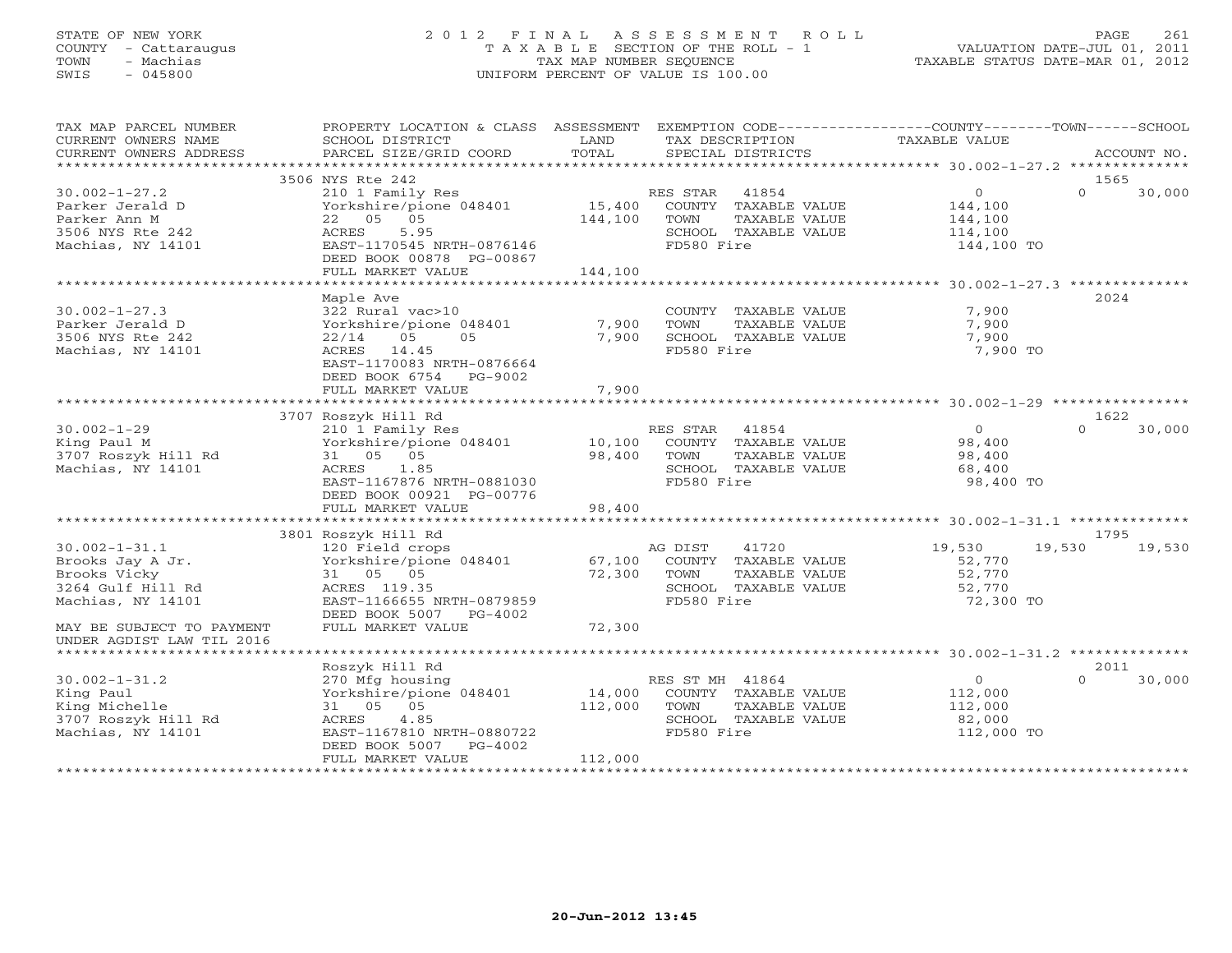#### STATE OF NEW YORK 2 0 1 2 F I N A L A S S E S S M E N T R O L L PAGE 262 COUNTY - Cattaraugus T A X A B L E SECTION OF THE ROLL - 1 VALUATION DATE-JUL 01, 2011 TOWN - Machias TAX MAP NUMBER SEQUENCE TAXABLE STATUS DATE-MAR 01, 2012 SWIS - 045800 UNIFORM PERCENT OF VALUE IS 100.00UNIFORM PERCENT OF VALUE IS 100.00

| TAX MAP PARCEL NUMBER<br>CURRENT OWNERS NAME<br>CURRENT OWNERS ADDRESS                                                                | PROPERTY LOCATION & CLASS ASSESSMENT<br>SCHOOL DISTRICT<br>PARCEL SIZE/GRID COORD            | LAND<br>TOTAL | TAX DESCRIPTION<br>SPECIAL DISTRICTS  | EXEMPTION CODE----------------COUNTY-------TOWN------SCHOOL<br>TAXABLE VALUE | ACCOUNT NO.        |
|---------------------------------------------------------------------------------------------------------------------------------------|----------------------------------------------------------------------------------------------|---------------|---------------------------------------|------------------------------------------------------------------------------|--------------------|
|                                                                                                                                       |                                                                                              |               |                                       |                                                                              |                    |
|                                                                                                                                       | Franklin St                                                                                  |               |                                       |                                                                              | 0386               |
| $30.002 - 2 - 1$                                                                                                                      | 322 Rural vac>10                                                                             |               | COUNTY TAXABLE VALUE 26,800           |                                                                              |                    |
| Three Lakes, LLC                                                                                                                      | Yorkshire/pione 048401 26,800                                                                |               | TOWN<br>TAXABLE VALUE                 | 26,800                                                                       |                    |
| 3556 Lakeshore Rd                                                                                                                     | 15 05 05                                                                                     | 26,800        | SCHOOL TAXABLE VALUE                  | 26,800                                                                       |                    |
| Buffalo, NY 14219                                                                                                                     | ACRES 21.08                                                                                  |               | FD580 Fire                            | 26,800 TO                                                                    |                    |
|                                                                                                                                       | EAST-1174742 NRTH-0880248                                                                    |               | LD580 Light                           | 26,800 TO                                                                    |                    |
|                                                                                                                                       | DEED BOOK 16776 PG-8001                                                                      |               |                                       |                                                                              |                    |
|                                                                                                                                       | FULL MARKET VALUE                                                                            | 26,800        |                                       |                                                                              |                    |
|                                                                                                                                       |                                                                                              |               |                                       |                                                                              |                    |
|                                                                                                                                       | 9599 Junction Rd N                                                                           |               |                                       |                                                                              | 1104               |
| $30.002 - 2 - 2$                                                                                                                      | 210 1 Family Res                                                                             |               | WVET C/T 41121                        | 9,480<br>9,480                                                               | $\bigcirc$         |
| Davis Peggy A                                                                                                                         |                                                                                              |               |                                       | $\overline{0}$                                                               | 30,000<br>$\Omega$ |
| 9599 N Junction Rd                                                                                                                    | Vorkshire/pione 048401 10,000 RES STAR 41854<br>07 05 05 63,200 COUNTY TAXABLE<br>07 07 1.00 |               | COUNTY TAXABLE VALUE                  | 53,720                                                                       |                    |
| Machias, NY 14101                                                                                                                     | ACRES 1.80                                                                                   |               | TAXABLE VALUE<br>TOWN                 | 53,720                                                                       |                    |
|                                                                                                                                       | EAST-1177052 NRTH-0880393                                                                    |               | SCHOOL TAXABLE VALUE                  | ن سال 201, 20<br>200 E VALUE 33, 200<br>63, 200 TO 63, 200 TO                |                    |
|                                                                                                                                       | DEED BOOK 799<br>PG-00908                                                                    |               | 0908 FD580 Fire<br>63,200 LD580 Light |                                                                              |                    |
|                                                                                                                                       | FULL MARKET VALUE                                                                            |               |                                       |                                                                              |                    |
|                                                                                                                                       |                                                                                              |               |                                       |                                                                              |                    |
|                                                                                                                                       | 9427 Junction Rd N                                                                           |               |                                       |                                                                              | 0389               |
| $30.002 - 2 - 4$                                                                                                                      | 240 Rural res<br>Yorkshire/pione 048401 64,600                                               |               | COUNTY TAXABLE VALUE                  | 344,300                                                                      |                    |
| Three Lakes, LLC                                                                                                                      |                                                                                              |               | TOWN<br>TAXABLE VALUE                 | 344,300                                                                      |                    |
| 3556 Lakeshore Rd                                                                                                                     | 05 344,300<br>14/07/06 05                                                                    |               | SCHOOL TAXABLE VALUE                  | 344,300                                                                      |                    |
| Buffalo, NY 14219                                                                                                                     | ACRES 93.79                                                                                  |               | FD580 Fire                            | 344,300 TO                                                                   |                    |
|                                                                                                                                       | EAST-1176568 NRTH-0878905                                                                    |               | LD580 Light                           | 344,300 TO                                                                   |                    |
|                                                                                                                                       | DEED BOOK 16776 PG-8001                                                                      |               |                                       |                                                                              |                    |
|                                                                                                                                       | FULL MARKET VALUE                                                                            | 344,300       |                                       |                                                                              |                    |
|                                                                                                                                       |                                                                                              |               |                                       |                                                                              |                    |
|                                                                                                                                       | 9458 Main St                                                                                 |               |                                       |                                                                              | 1421<br>$\cap$     |
| $30.002 - 2 - 5.2$                                                                                                                    | 210 1 Family Res                                                                             |               | RES STAR 41854                        | $\overline{0}$                                                               | 30,000             |
|                                                                                                                                       |                                                                                              |               | COUNTY TAXABLE VALUE                  | 89,900                                                                       |                    |
|                                                                                                                                       |                                                                                              |               | TAXABLE VALUE<br>TOWN                 | 89,900                                                                       |                    |
|                                                                                                                                       |                                                                                              |               | SCHOOL TAXABLE VALUE                  | 59,900                                                                       |                    |
|                                                                                                                                       |                                                                                              |               | FD580 Fire<br>LD580 Light             | 89,900 TO                                                                    |                    |
|                                                                                                                                       | PG-00228<br>DEED BOOK 911<br>FULL MARKET VALUE                                               | 89,900        |                                       | 89,900 TO                                                                    |                    |
|                                                                                                                                       |                                                                                              |               |                                       |                                                                              |                    |
|                                                                                                                                       | 9428 Main St                                                                                 |               |                                       |                                                                              | 2069               |
| $30.002 - 2 - 5.3$                                                                                                                    | 270 Mfg housing                                                                              |               | COUNTY TAXABLE VALUE                  | 20,800                                                                       |                    |
|                                                                                                                                       |                                                                                              |               | TOWN<br>TAXABLE VALUE                 | 20,800                                                                       |                    |
|                                                                                                                                       |                                                                                              |               | SCHOOL TAXABLE VALUE                  | 20,800                                                                       |                    |
|                                                                                                                                       |                                                                                              |               | FD580 Fire                            | 20,800 TO                                                                    |                    |
| Thomas Linda M<br>Thomas Joe E 14 05 05 20,800<br>9785 Main St FRNT 141.00 DPTH 201.00<br>Machias, NY 14101 EAST-1173601 NRTH-0877412 |                                                                                              |               | LD580 Light                           | 20,800 TO                                                                    |                    |
|                                                                                                                                       | DEED BOOK 14683 PG-4002                                                                      |               |                                       |                                                                              |                    |
|                                                                                                                                       | FULL MARKET VALUE                                                                            | 20,800        |                                       |                                                                              |                    |
|                                                                                                                                       |                                                                                              |               |                                       |                                                                              |                    |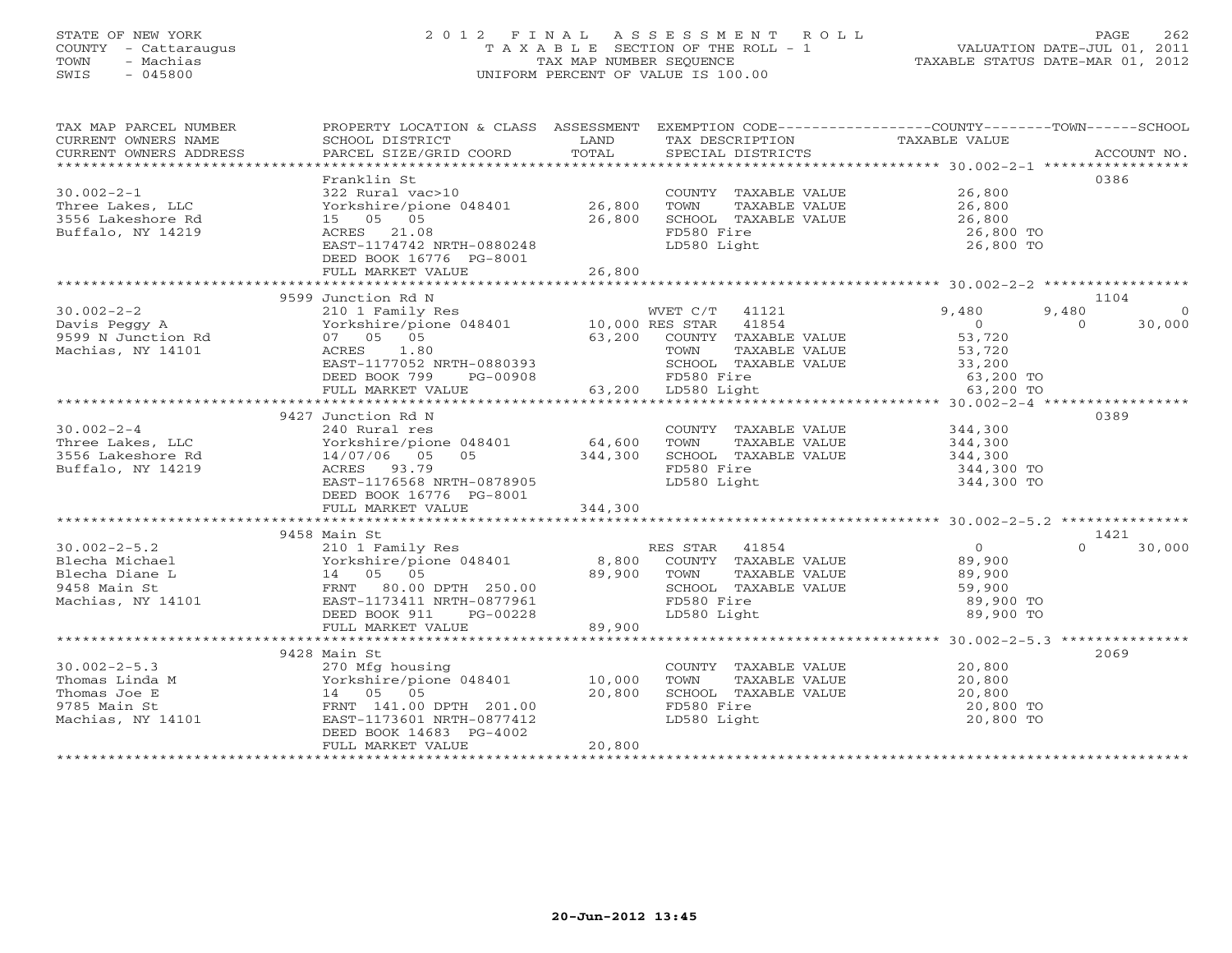#### STATE OF NEW YORK 2 0 1 2 F I N A L A S S E S S M E N T R O L L PAGE 263 COUNTY - Cattaraugus T A X A B L E SECTION OF THE ROLL - 1 VALUATION DATE-JUL 01, 2011 TOWN - Machias TAX MAP NUMBER SEQUENCE TAXABLE STATUS DATE-MAR 01, 2012 SWIS - 045800 UNIFORM PERCENT OF VALUE IS 100.00UNIFORM PERCENT OF VALUE IS 100.00

| TAX MAP PARCEL NUMBER<br>CURRENT OWNERS NAME<br>CURRENT OWNERS ADDRESS | PROPERTY LOCATION & CLASS ASSESSMENT<br>SCHOOL DISTRICT<br>PARCEL SIZE/GRID COORD        | LAND<br>TOTAL | TAX DESCRIPTION<br>SPECIAL DISTRICTS | EXEMPTION CODE----------------COUNTY-------TOWN------SCHOOL<br>TAXABLE VALUE | ACCOUNT NO.                 |
|------------------------------------------------------------------------|------------------------------------------------------------------------------------------|---------------|--------------------------------------|------------------------------------------------------------------------------|-----------------------------|
|                                                                        |                                                                                          |               |                                      |                                                                              |                             |
|                                                                        | Main St                                                                                  |               |                                      |                                                                              | 2070                        |
| $30.002 - 2 - 5.4$                                                     | 311 Res vac land                                                                         |               | COUNTY TAXABLE VALUE                 | 1,600                                                                        |                             |
| Blecha Michael B                                                       | Yorkshire/pione 048401                                                                   | 1,600         | TOWN<br>TAXABLE VALUE                | 1,600                                                                        |                             |
| Blecha Diane L                                                         | 14 05 05                                                                                 | 1,600         | SCHOOL TAXABLE VALUE                 | 1,600                                                                        |                             |
| 9458 Main St                                                           | ACRES 1.25                                                                               |               | FD580 Fire                           | 1,600 TO                                                                     |                             |
| Machias, NY 14101                                                      | EAST-1173648 NRTH-8777967                                                                |               | LD580 Light                          | 1,600 TO                                                                     |                             |
|                                                                        | DEED BOOK 14683 PG-4001                                                                  |               |                                      |                                                                              |                             |
|                                                                        | FULL MARKET VALUE                                                                        | 1,600         |                                      |                                                                              |                             |
|                                                                        |                                                                                          |               |                                      |                                                                              |                             |
|                                                                        | 9468 Main St                                                                             |               |                                      |                                                                              | 0638                        |
| $30.002 - 2 - 6$                                                       | 210 1 Family Res                                                                         |               | AGED S<br>41804                      | $\Omega$                                                                     | 15,275<br>$\Omega$          |
| Law Eleanor<br>9468 Main St                                            | Yorkshire/pione 048401 12,900 CVET C/T<br>14 05 05                                       |               | 41131<br>61,100 AGED C/T<br>41801    | 15, 275<br>22, 913<br>0 0 0                                                  | $\bigcap$<br>$\overline{0}$ |
| Machias, NY 14101                                                      | Life Use                                                                                 |               | 41834<br>SR STAR                     |                                                                              | 45,825                      |
|                                                                        | ACRES<br>2.46                                                                            |               | COUNTY TAXABLE VALUE                 | 22,912                                                                       |                             |
|                                                                        | EAST-1173491 NRTH-0878150                                                                |               | TOWN<br>TAXABLE VALUE                | 22,912                                                                       |                             |
|                                                                        | DEED BOOK 00992 PG-00010                                                                 |               | SCHOOL TAXABLE VALUE                 | $\overline{0}$                                                               |                             |
|                                                                        | FULL MARKET VALUE                                                                        |               | 61,100 FD580 Fire                    | 61,100 TO                                                                    |                             |
|                                                                        |                                                                                          |               | LD580 Light                          | 61,100 TO                                                                    |                             |
|                                                                        |                                                                                          |               |                                      |                                                                              |                             |
|                                                                        | 9488 Main St                                                                             |               |                                      |                                                                              | 0093                        |
| $30.002 - 2 - 7.1$                                                     | 210 1 Family Res                                                                         |               | AGED C/T 41801                       | 19,760<br>19,760                                                             | $\bigcirc$                  |
| Blecha Joanne A Morkshire/pic<br>9488 Main St. 14 05 05                | Yorkshire/pione 048401 52,400 SR STAR                                                    |               | 41834                                | $\overline{0}$                                                               | 62,200<br>$\Omega$          |
|                                                                        |                                                                                          |               | 98,800 COUNTY TAXABLE VALUE          | 79,040                                                                       |                             |
| Machias, NY 14101                                                      | ACRES 66.35                                                                              |               | TAXABLE VALUE<br>TOWN                | 79,040<br>36,600                                                             |                             |
|                                                                        | EAST-1174514 NRTH-0878132                                                                |               | SCHOOL TAXABLE VALUE                 |                                                                              |                             |
|                                                                        | DEED BOOK 16557 PG-4003                                                                  |               | FD580 Fire                           | 98,800 TO<br>98,800 TO                                                       |                             |
|                                                                        | FULL MARKET VALUE                                                                        |               | 98,800 LD580 Light                   |                                                                              |                             |
|                                                                        |                                                                                          |               |                                      |                                                                              |                             |
| $30.002 - 2 - 7.2$                                                     | 9486 Main St                                                                             |               | RES STAR 41854                       | $\Omega$                                                                     | 1537<br>$\Omega$            |
| Blecha Mark D                                                          | 210 1 Family Res                                                                         |               | 12,100 COUNTY TAXABLE VALUE          | 152,500                                                                      | 30,000                      |
| Blecha Stacy R                                                         |                                                                                          | 152,500 TOWN  | TAXABLE VALUE                        | 152,500                                                                      |                             |
| 9486 Main St                                                           |                                                                                          |               | SCHOOL TAXABLE VALUE                 | 122,500                                                                      |                             |
| Machias, NY 14101                                                      | Forkshire/pione 048401<br>14 05 05<br>ACRES 1.85 BANK 005<br>1 EAST-1173518 NRTH-0878326 |               | FD580 Fire                           | 152,500 TO                                                                   |                             |
|                                                                        | DEED BOOK 01010 PG-00570                                                                 |               | LD580 Light                          | 152,500 TO                                                                   |                             |
|                                                                        | FULL MARKET VALUE                                                                        | 152,500       |                                      |                                                                              |                             |
|                                                                        |                                                                                          |               |                                      |                                                                              |                             |
|                                                                        | 9492 Main St                                                                             |               |                                      |                                                                              | 0095                        |
| $30.002 - 2 - 8$                                                       | 210 1 Family Res                                                                         |               | RES STAR<br>41854                    | 0                                                                            | 30,000<br>$\Omega$          |
| 30.002-2-0<br>Blecha Maurice Jr<br>- Youngt                            | Yorkshire/pione 048401                                                                   | 4,300         | COUNTY TAXABLE VALUE                 | 36,800                                                                       |                             |
|                                                                        | 14 05 05                                                                                 | 36,800        | TAXABLE VALUE<br>TOWN                | 36,800                                                                       |                             |
| Machias, NY 14101                                                      | FRNT 43.00 DPTH 97.00                                                                    |               | SCHOOL TAXABLE VALUE                 | 6,800                                                                        |                             |
|                                                                        | EAST-1173162 NRTH-0878630                                                                |               | FD580 Fire                           | 36,800 TO                                                                    |                             |
|                                                                        | DEED BOOK 01006 PG-00738                                                                 |               | LD580 Light                          | 36,800 TO                                                                    |                             |
|                                                                        | FULL MARKET VALUE                                                                        | 36,800        |                                      |                                                                              |                             |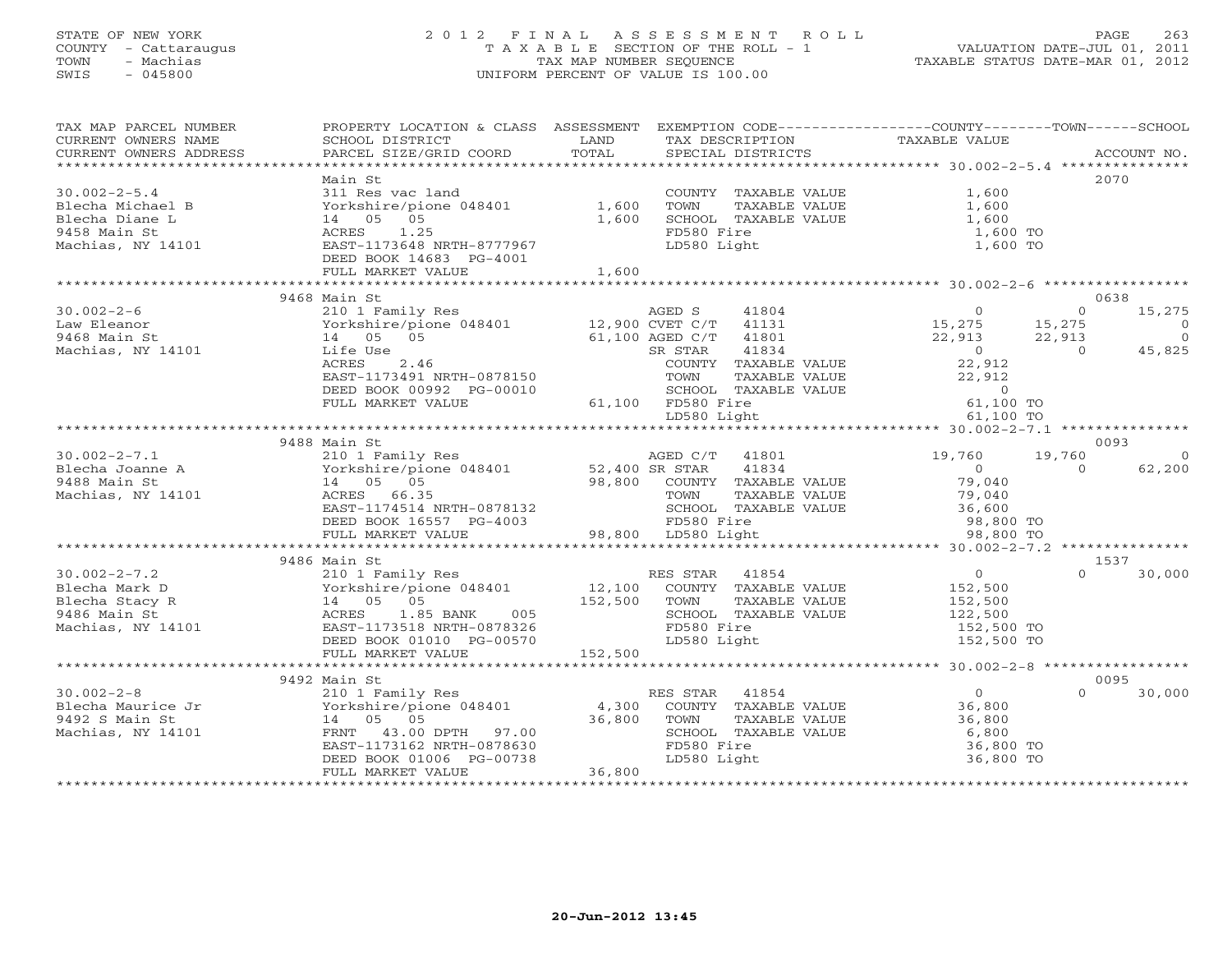### STATE OF NEW YORK 2 0 1 2 F I N A L A S S E S S M E N T R O L L PAGE 264 COUNTY - Cattaraugus T A X A B L E SECTION OF THE ROLL - 1 VALUATION DATE-JUL 01, 2011 TOWN - Machias TAX MAP NUMBER SEQUENCE TAXABLE STATUS DATE-MAR 01, 2012 SWIS - 045800 UNIFORM PERCENT OF VALUE IS 100.00UNIFORM PERCENT OF VALUE IS 100.00

| TAX MAP PARCEL NUMBER                                                                                                                                                    | PROPERTY LOCATION & CLASS ASSESSMENT EXEMPTION CODE----------------COUNTY-------TOWN------SCHOOL      |        |                             |                  |                    |
|--------------------------------------------------------------------------------------------------------------------------------------------------------------------------|-------------------------------------------------------------------------------------------------------|--------|-----------------------------|------------------|--------------------|
| CURRENT OWNERS NAME                                                                                                                                                      | SCHOOL DISTRICT                                                                                       | LAND   | TAX DESCRIPTION             | TAXABLE VALUE    |                    |
|                                                                                                                                                                          |                                                                                                       |        |                             |                  |                    |
|                                                                                                                                                                          |                                                                                                       |        |                             |                  |                    |
|                                                                                                                                                                          | 9498 Main St                                                                                          |        |                             |                  | 0102               |
| $30.002 - 2 - 9$                                                                                                                                                         | 210 1 Family Res                                                                                      |        | COUNTY TAXABLE VALUE 55,000 |                  |                    |
| Dove Gerald M                                                                                                                                                            | Yorkshire/pione 048401                                                                                | 4,700  | TOWN<br>TAXABLE VALUE       |                  |                    |
| 35 Leroy Rd                                                                                                                                                              | 14 05 05                                                                                              | 55,000 | SCHOOL TAXABLE VALUE        | 55,000<br>55,000 |                    |
| Buffalo, NY 14215                                                                                                                                                        | FRNT 53.00 DPTH 97.00                                                                                 |        | FD580 Fire                  | 55,000 TO        |                    |
|                                                                                                                                                                          | EAST-1173147 NRTH-0878671                                                                             |        | LD580 Light                 | 55,000 TO        |                    |
|                                                                                                                                                                          | DEED BOOK 9266 PG-9003                                                                                |        |                             |                  |                    |
|                                                                                                                                                                          | FULL MARKET VALUE                                                                                     | 55,000 |                             |                  |                    |
|                                                                                                                                                                          |                                                                                                       |        |                             |                  |                    |
|                                                                                                                                                                          | Main St                                                                                               |        |                             |                  | 0391               |
| $30.002 - 2 - 10$                                                                                                                                                        | 323 Vacant rural                                                                                      |        | COUNTY TAXABLE VALUE        | 25,800           |                    |
| Three Lakes, LLC                                                                                                                                                         | Yorkshire/pione 048401 25,800                                                                         |        | TOWN TAXABLE VALUE          | 25,800           |                    |
| 3556 Lakeshore Rd                                                                                                                                                        | 14 05 05                                                                                              | 25,800 | SCHOOL TAXABLE VALUE        | 25,800           |                    |
| Buffalo, NY 14219                                                                                                                                                        | ACRES 19.70                                                                                           |        | FD580 Fire                  | 25,800 TO        |                    |
|                                                                                                                                                                          | EAST-1174582 NRTH-0878901                                                                             |        | LD580 Light                 | 25,800 TO        |                    |
|                                                                                                                                                                          | DEED BOOK 16776 PG-8001                                                                               |        |                             |                  |                    |
|                                                                                                                                                                          | FULL MARKET VALUE                                                                                     | 25,800 |                             |                  |                    |
|                                                                                                                                                                          |                                                                                                       |        |                             |                  |                    |
|                                                                                                                                                                          | 9512 Main St                                                                                          |        |                             |                  | 1171               |
| $30.002 - 2 - 11$                                                                                                                                                        | 210 1 Family Res                                                                                      |        | RES STAR 41854              | $\overline{0}$   | $\Omega$<br>30,000 |
| Pollock Michael G                                                                                                                                                        | $Yorkshire/pione$ 048401 10,200                                                                       |        | COUNTY TAXABLE VALUE        | 84,900           |                    |
| 9512 Main St                                                                                                                                                             | 14 05 05                                                                                              | 84,900 | TOWN<br>TAXABLE VALUE       | 84,900           |                    |
| Machias, NY 14101                                                                                                                                                        |                                                                                                       |        | SCHOOL TAXABLE VALUE        | 54,900           |                    |
|                                                                                                                                                                          |                                                                                                       |        | FD580 Fire                  | 84,900 TO        |                    |
|                                                                                                                                                                          | FANYI 110.00 DFTH 269.00<br>EAST-1173164 NRTH-0878945<br>DEED BOOK 00981 PG-00780<br>PHIJ MARKET ---- |        | LD580 Light                 | 84,900 TO        |                    |
|                                                                                                                                                                          | FULL MARKET VALUE                                                                                     | 84,900 |                             |                  |                    |
|                                                                                                                                                                          |                                                                                                       |        |                             |                  |                    |
|                                                                                                                                                                          | Main St                                                                                               |        |                             |                  | 0387               |
| $30.002 - 2 - 12$                                                                                                                                                        | 323 Vacant rural                                                                                      |        | COUNTY TAXABLE VALUE        | 27,200           |                    |
| Three Lakes, LLC                                                                                                                                                         | Yorkshire/pione 048401 27,200                                                                         |        | TOWN<br>TAXABLE VALUE       | 27,200           |                    |
| 3556 Lakeshore Rd                                                                                                                                                        | 14 05 05                                                                                              | 27,200 | SCHOOL TAXABLE VALUE        | 27,200           |                    |
| Buffalo, NY 14219                                                                                                                                                        | ACRES 21.59                                                                                           |        | FD580 Fire                  | 27,200 TO        |                    |
|                                                                                                                                                                          | EAST-1174552 NRTH-0879213                                                                             |        | LD580 Light                 | 27,200 TO        |                    |
|                                                                                                                                                                          | DEED BOOK 16776 PG-8001                                                                               |        |                             |                  |                    |
|                                                                                                                                                                          | FULL MARKET VALUE                                                                                     | 27,200 |                             |                  |                    |
|                                                                                                                                                                          |                                                                                                       |        |                             |                  |                    |
|                                                                                                                                                                          | 9528 Main St                                                                                          |        |                             |                  | 0657               |
| $30.002 - 2 - 13$                                                                                                                                                        |                                                                                                       |        | RES STAR 41854              | $\bigcirc$       | 30,000<br>$\Omega$ |
| 30.002-2-13<br>Cleveland Kirk J<br>$\begin{array}{ccc}\n & \text{Yorkshire/p_{\text{101E}}} & \cdots \\  & \ddots & \ddots \\  & \ddots & \ddots \\  & & 14 \end{array}$ | Yorkshire/pione 048401 11,600                                                                         |        | COUNTY TAXABLE VALUE        | 92,900           |                    |
|                                                                                                                                                                          |                                                                                                       | 92,900 | TOWN<br>TAXABLE VALUE       | 92,900           |                    |
| Machias, NY 14737                                                                                                                                                        | ACRES<br>1.45 BANK<br>032                                                                             |        | SCHOOL TAXABLE VALUE        | 62,900           |                    |
|                                                                                                                                                                          | EAST-1173080 NRTH-0879308                                                                             |        | FD580 Fire                  | 92,900 TO        |                    |
|                                                                                                                                                                          | DEED BOOK 4603 PG-3001                                                                                |        | LD580 Light                 | 92,900 TO        |                    |
|                                                                                                                                                                          | FULL MARKET VALUE                                                                                     | 92,900 |                             |                  |                    |
|                                                                                                                                                                          |                                                                                                       |        |                             |                  |                    |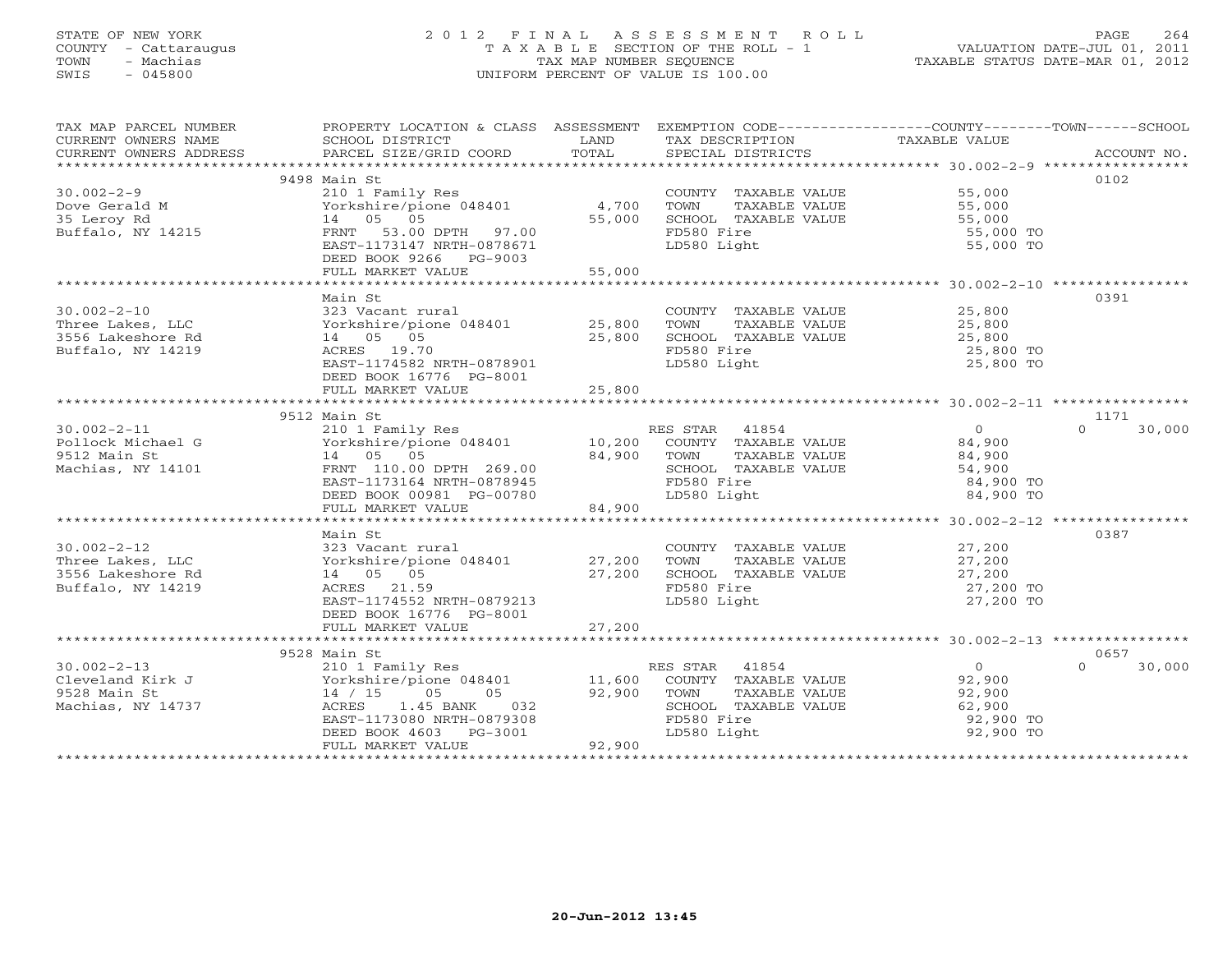### STATE OF NEW YORK 2 0 1 2 F I N A L A S S E S S M E N T R O L L PAGE 265 COUNTY - Cattaraugus T A X A B L E SECTION OF THE ROLL - 1 VALUATION DATE-JUL 01, 2011 TOWN - Machias TAX MAP NUMBER SEQUENCE TAXABLE STATUS DATE-MAR 01, 2012 SWIS - 045800 UNIFORM PERCENT OF VALUE IS 100.00UNIFORM PERCENT OF VALUE IS 100.00

| TAX MAP PARCEL NUMBER<br>CURRENT OWNERS NAME<br>CURRENT OWNERS ADDRESS | PROPERTY LOCATION & CLASS ASSESSMENT EXEMPTION CODE----------------COUNTY-------TOWN------SCHOOL<br>SCHOOL DISTRICT<br>PARCEL SIZE/GRID COORD | LAND<br>TOTAL    | TAX DESCRIPTION TAXABLE VALUE SPECIAL DISTRICTS |                                  | ACCOUNT NO.                  |
|------------------------------------------------------------------------|-----------------------------------------------------------------------------------------------------------------------------------------------|------------------|-------------------------------------------------|----------------------------------|------------------------------|
|                                                                        |                                                                                                                                               |                  |                                                 |                                  |                              |
|                                                                        | Main St                                                                                                                                       |                  |                                                 |                                  | 0392                         |
| $30.002 - 2 - 15.1$                                                    | 323 Vacant rural                                                                                                                              |                  | COUNTY TAXABLE VALUE 37,800                     |                                  |                              |
| Three Lakes, LLC                                                       | Yorkshire/pione 048401 37,800                                                                                                                 |                  | TOWN<br>TAXABLE VALUE                           | 37,800<br>37,800                 |                              |
| 3556 Lakeshore Rd                                                      | 15 05 05                                                                                                                                      | 37,800           | SCHOOL TAXABLE VALUE                            |                                  |                              |
| Buffalo, NY 14219                                                      | ACRES 38.04                                                                                                                                   |                  | FD580 Fire                                      | 37,800 TO                        |                              |
|                                                                        | EAST-1174728 NRTH-0879739                                                                                                                     |                  | LD580 Light                                     | 37,800 TO                        |                              |
|                                                                        | DEED BOOK 16776 PG-8001                                                                                                                       |                  |                                                 |                                  |                              |
|                                                                        | FULL MARKET VALUE<br>*****************************                                                                                            | 37,800           |                                                 |                                  |                              |
|                                                                        | 3708 NYS Rte 242                                                                                                                              |                  |                                                 |                                  | 0962                         |
|                                                                        |                                                                                                                                               |                  |                                                 |                                  |                              |
| $30.002 - 3 - 3$                                                       |                                                                                                                                               |                  | AGED C/T 41801                                  | 10,780                           | 10,780<br>$\overline{0}$     |
| Lux Rosemarie Sanfilipp                                                |                                                                                                                                               |                  | 41804                                           | $\overline{0}$<br>$\overline{0}$ | $\circ$<br>1,540<br>$\Omega$ |
| 3708 NYS Rte 242                                                       | 30  05  05                                                                                                                                    | $30,800$ SR STAR | 41834                                           |                                  | 29,260                       |
| Machias, NY 14101                                                      | ACRES 17.07                                                                                                                                   |                  | COUNTY TAXABLE VALUE                            | 20,020                           |                              |
|                                                                        | EAST-1166713 NRTH-0876730                                                                                                                     |                  | TOWN<br>TAXABLE VALUE                           | 20,020                           |                              |
|                                                                        | DEED BOOK 695<br>PG-00228                                                                                                                     |                  | SCHOOL TAXABLE VALUE<br>30,800 FD580 Fire       | $\overline{0}$                   |                              |
|                                                                        | FULL MARKET VALUE                                                                                                                             |                  |                                                 | 30,800 TO                        |                              |
|                                                                        |                                                                                                                                               |                  |                                                 |                                  |                              |
|                                                                        | 3730 NYS Rte 242                                                                                                                              |                  |                                                 | 35,300                           | 0983                         |
| $30.002 - 3 - 4$                                                       | 210 1 Family Res                                                                                                                              |                  | COUNTY TAXABLE VALUE                            |                                  |                              |
| Wagner Russell                                                         |                                                                                                                                               |                  | TAXABLE VALUE<br>TOWN                           | 35,300<br>35,300                 |                              |
| 3730 NYS Rte 242                                                       |                                                                                                                                               |                  | SCHOOL TAXABLE VALUE                            |                                  |                              |
| Machias, NY 14101                                                      | 4.79<br>ACRES<br>EAST-1166505 NRTH-0875552                                                                                                    |                  | FD580 Fire                                      | 35,300 TO                        |                              |
|                                                                        |                                                                                                                                               |                  |                                                 |                                  |                              |
|                                                                        | DEED BOOK 00974 PG-00187                                                                                                                      | 35,300           |                                                 |                                  |                              |
|                                                                        | FULL MARKET VALUE                                                                                                                             |                  |                                                 |                                  |                              |
|                                                                        | 3706 NYS Rte 242                                                                                                                              |                  |                                                 |                                  | 0794                         |
| $30.002 - 3 - 5$                                                       | 210 1 Family Res                                                                                                                              |                  | RES STAR 41854                                  | $\Omega$                         | $\Omega$<br>30,000           |
| Elliott Audrey C                                                       | Yorkshire/pione 048401 12,400 COUNTY TAXABLE VALUE                                                                                            |                  |                                                 | 93,000                           |                              |
| 3706 NYS Rte 242                                                       | 30  05  05                                                                                                                                    | 93,000 TOWN      | TAXABLE VALUE                                   | 93,000                           |                              |
| Machias, NY 14101                                                      | 3.61<br>ACRES                                                                                                                                 |                  | SCHOOL TAXABLE VALUE                            | 63,000                           |                              |
|                                                                        | EAST-1167008 NRTH-0875907                                                                                                                     |                  | FD580 Fire                                      | 93,000 TO                        |                              |
|                                                                        | DEED BOOK 1029 PG-933                                                                                                                         |                  |                                                 |                                  |                              |
|                                                                        | FULL MARKET VALUE                                                                                                                             | 93,000           |                                                 |                                  |                              |
|                                                                        |                                                                                                                                               |                  |                                                 |                                  |                              |
|                                                                        | 3690 NYS Rte 242                                                                                                                              |                  |                                                 |                                  | 0950                         |
| $30.002 - 3 - 6.1$                                                     | 270 Mfg housing                                                                                                                               |                  | COUNTY TAXABLE VALUE                            | 32,700                           |                              |
| Ward Robert W                                                          | Yorkshire/pione 048401                                                                                                                        | 22,400           | TOWN<br>TAXABLE VALUE                           | 32,700                           |                              |
| Ward Catherine                                                         | 30 05 05                                                                                                                                      | 32,700           | SCHOOL TAXABLE VALUE                            | 32,700                           |                              |
| 18 Tiernon Pk                                                          | Ff 960.00                                                                                                                                     |                  | FD580 Fire                                      | 32,700 TO                        |                              |
| Buffalo, NY 14223                                                      | ACRES 27.15                                                                                                                                   |                  |                                                 |                                  |                              |
|                                                                        | EAST-1167580 NRTH-0876531                                                                                                                     |                  |                                                 |                                  |                              |
|                                                                        | DEED BOOK 00956 PG-00845                                                                                                                      |                  |                                                 |                                  |                              |
|                                                                        | FULL MARKET VALUE                                                                                                                             | 32,700           |                                                 |                                  |                              |
|                                                                        |                                                                                                                                               |                  |                                                 |                                  |                              |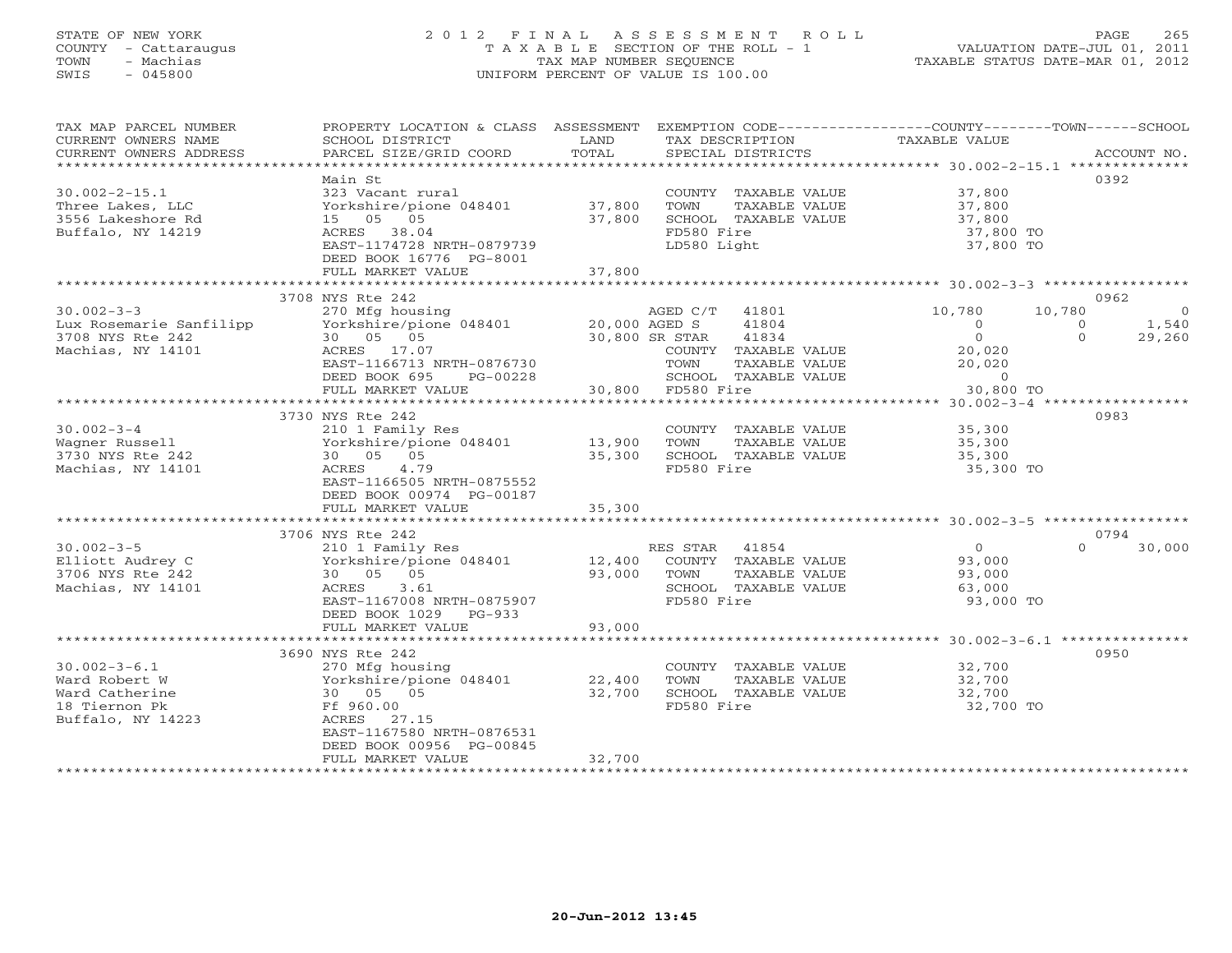# STATE OF NEW YORK 2 0 1 2 F I N A L A S S E S S M E N T R O L L PAGE 266 COUNTY - Cattaraugus T A X A B L E SECTION OF THE ROLL - 1 VALUATION DATE-JUL 01, 2011 TOWN - Machias TAX MAP NUMBER SEQUENCE TAXABLE STATUS DATE-MAR 01, 2012 SWIS - 045800 UNIFORM PERCENT OF VALUE IS 100.00

TAX MAP PARCEL NUMBER PROPERTY LOCATION & CLASS ASSESSMENT EXEMPTION CODE------------------COUNTY--------TOWN------SCHOOL CURRENT OWNERS NAME SCHOOL DISTRICT LAND TAX DESCRIPTION TAXABLE VALUE CURRENT OWNERS ADDRESS BARCEL SIZE/GRID COORD TOTAL SPECIAL DISTRICTS SACCOUNT NO. \*\*\*\*\*\*\*\*\*\*\*\*\*\*\*\*\*\*\*\*\*\*\*\*\*\*\*\*\*\*\*\*\*\*\*\*\*\*\*\*\*\*\*\*\*\*\*\*\*\*\*\*\*\*\*\*\*\*\*\*\*\*\*\*\*\*\*\*\*\*\*\*\*\*\*\*\*\*\*\*\*\*\*\*\*\*\*\*\*\*\*\*\*\*\*\*\*\*\*\*\*\*\* 30.002-3-6.2 \*\*\*\*\*\*\*\*\*\*\*\*\*\*\* 3691 NYS Rte 242 185630.002-3-6.2 270 Mfg housing COUNTY TAXABLE VALUE 21,400 Slomka John G Yorkshire/pione 048401 16,700 TOWN TAXABLE VALUE 21,400 Slomka Claudia 30 05 05 21,400 SCHOOL TAXABLE VALUE 21,400 52 Tremaine Ave Ff 640.00 FD580 Fire 21,400 TO Kenmore, NY 14217 ACRES 7.65 EAST-1167811 NRTH-0875524 DEED BOOK 00956 PG-00841 FULL MARKET VALUE 21,400 \*\*\*\*\*\*\*\*\*\*\*\*\*\*\*\*\*\*\*\*\*\*\*\*\*\*\*\*\*\*\*\*\*\*\*\*\*\*\*\*\*\*\*\*\*\*\*\*\*\*\*\*\*\*\*\*\*\*\*\*\*\*\*\*\*\*\*\*\*\*\*\*\*\*\*\*\*\*\*\*\*\*\*\*\*\*\*\*\*\*\*\*\*\*\*\*\*\*\*\*\*\*\* 30.002-3-6.3 \*\*\*\*\*\*\*\*\*\*\*\*\*\*\* NYS Rte 242 185730.002-3-6.3 314 Rural vac<10 COUNTY TAXABLE VALUE 14,200 Root Charles W Yorkshire/pione 048401 14,200 TOWN TAXABLE VALUE 14,200 Root Nancy A 30 05 05 14,200 SCHOOL TAXABLE VALUE 14,200 188 Paradise Ln Ff 320.00 FD580 Fire 14,200 TO Tonawanda, NY 14150 ACRES 5.00 EAST-1167376 NRTH-0875403 DEED BOOK 00956 PG-00843 FULL MARKET VALUE 14,200 \*\*\*\*\*\*\*\*\*\*\*\*\*\*\*\*\*\*\*\*\*\*\*\*\*\*\*\*\*\*\*\*\*\*\*\*\*\*\*\*\*\*\*\*\*\*\*\*\*\*\*\*\*\*\*\*\*\*\*\*\*\*\*\*\*\*\*\*\*\*\*\*\*\*\*\*\*\*\*\*\*\*\*\*\*\*\*\*\*\*\*\*\*\*\*\*\*\*\*\*\*\*\* 30.002-3-7.1 \*\*\*\*\*\*\*\*\*\*\*\*\*\*\* 3646 NYS Rte 242 062830.002-3-7.1 210 1 Family Res RES STAR 41854 0 0 30,000 Bernatz-Johnson Kathryn J Yorkshire/pione 048401 11,100 COUNTY TAXABLE VALUE 74,700 3646 NYS Rte 242 21&22 05 05 74,700 TOWN TAXABLE VALUE 74,700 Machias, NY 14101 ACRES 2.75 SCHOOL TAXABLE VALUE 44,700 EAST-1168280 NRTH-0876069 FD580 Fire 74,700 TO DEED BOOK 11898 PG-6001 FULL MARKET VALUE 74,700 \*\*\*\*\*\*\*\*\*\*\*\*\*\*\*\*\*\*\*\*\*\*\*\*\*\*\*\*\*\*\*\*\*\*\*\*\*\*\*\*\*\*\*\*\*\*\*\*\*\*\*\*\*\*\*\*\*\*\*\*\*\*\*\*\*\*\*\*\*\*\*\*\*\*\*\*\*\*\*\*\*\*\*\*\*\*\*\*\*\*\*\*\*\*\*\*\*\*\*\*\*\*\* 30.002-3-7.2 \*\*\*\*\*\*\*\*\*\*\*\*\*\*\* 3569 NYS Rte 242 1443 $1443$ 30.002-3-7.2 210 1 Family Res RES STAR 41854 0 0 30,000 King Daniel K Yorkshire/pione 048401 26,500 COUNTY TAXABLE VALUE 135,000 King Cheryl L 21/22 05 05 135,000 TOWN TAXABLE VALUE 135,000 3569 NYS Rte 242 ACRES 20.65 SCHOOL TAXABLE VALUE 105,000 Machias, NY 14101 EAST-1169689 NRTH-0874820 FD580 Fire 135,000 TO DEED BOOK 791 PG-00895 FULL MARKET VALUE 135,000 \*\*\*\*\*\*\*\*\*\*\*\*\*\*\*\*\*\*\*\*\*\*\*\*\*\*\*\*\*\*\*\*\*\*\*\*\*\*\*\*\*\*\*\*\*\*\*\*\*\*\*\*\*\*\*\*\*\*\*\*\*\*\*\*\*\*\*\*\*\*\*\*\*\*\*\*\*\*\*\*\*\*\*\*\*\*\*\*\*\*\*\*\*\*\*\*\*\*\*\*\*\*\* 30.002-3-7.3 \*\*\*\*\*\*\*\*\*\*\*\*\*\*\* 3583 NYS Rte 242 1497 30.002-3-7.3 210 1 Family Res RES STAR 41854 0 0 30,000 Plaisted Shawn P Yorkshire/pione 048401 10,000 COUNTY TAXABLE VALUE 100,900 3583 NYS Rte 242 22 05 05 100,900 TOWN TAXABLE VALUE 100,900 Machias, NY 14101 ACRES 1.78 SCHOOL TAXABLE VALUE 70,900 EAST-1169786 NRTH-0875898 FD580 Fire 100,900 TO DEED BOOK 4437 PG-6002 FULL MARKET VALUE 100,900 \*\*\*\*\*\*\*\*\*\*\*\*\*\*\*\*\*\*\*\*\*\*\*\*\*\*\*\*\*\*\*\*\*\*\*\*\*\*\*\*\*\*\*\*\*\*\*\*\*\*\*\*\*\*\*\*\*\*\*\*\*\*\*\*\*\*\*\*\*\*\*\*\*\*\*\*\*\*\*\*\*\*\*\*\*\*\*\*\*\*\*\*\*\*\*\*\*\*\*\*\*\*\*\*\*\*\*\*\*\*\*\*\*\*\*\*\*\*\*\*\*\*\*\*\*\*\*\*\*\*\*\*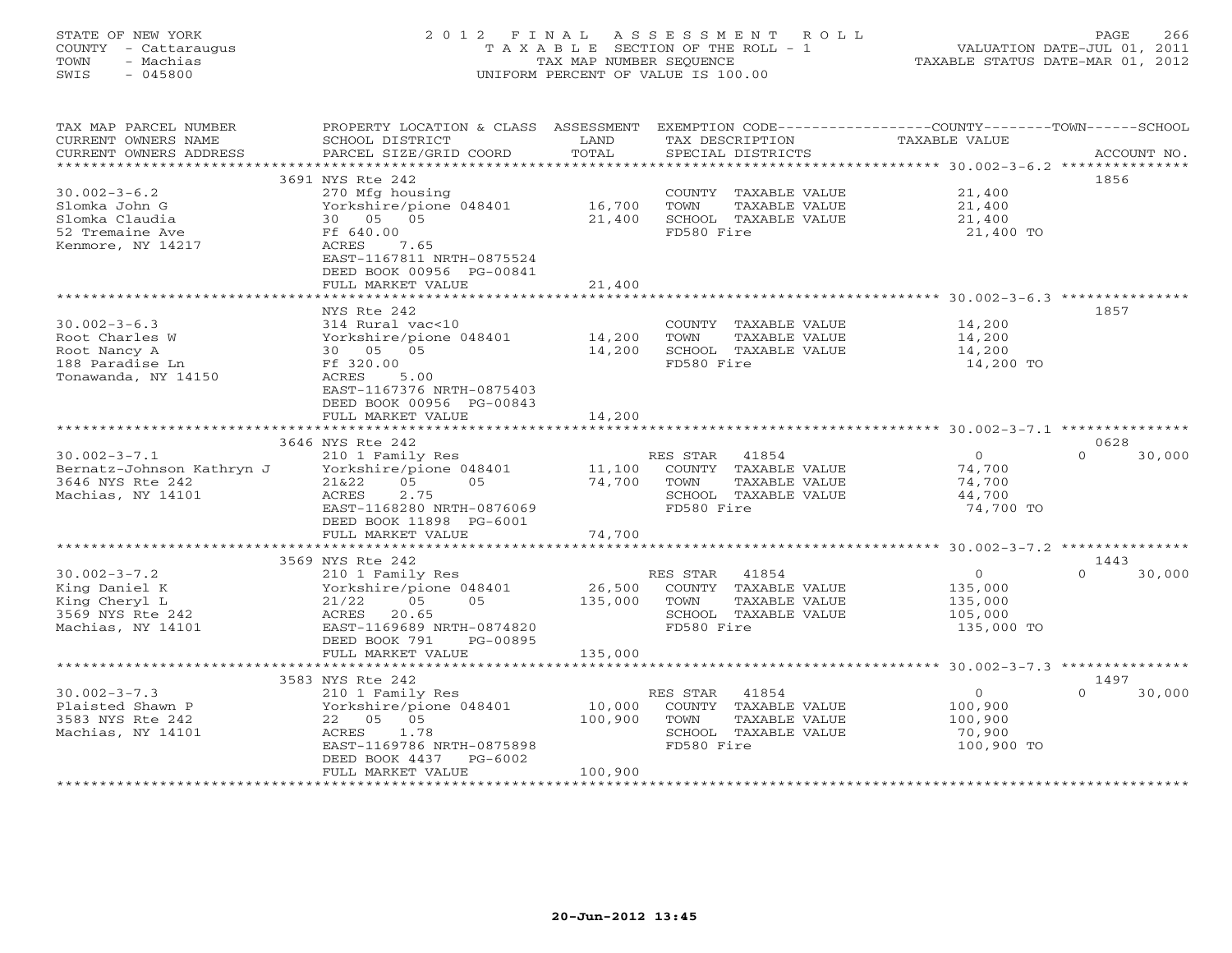### STATE OF NEW YORK 2 0 1 2 F I N A L A S S E S S M E N T R O L L PAGE 267 COUNTY - Cattaraugus T A X A B L E SECTION OF THE ROLL - 1 VALUATION DATE-JUL 01, 2011 TOWN - Machias TAX MAP NUMBER SEQUENCE TAXABLE STATUS DATE-MAR 01, 2012 SWIS - 045800 UNIFORM PERCENT OF VALUE IS 100.00UNIFORM PERCENT OF VALUE IS 100.00

| TAX MAP PARCEL NUMBER<br>CURRENT OWNERS NAME<br>CURRENT OWNERS ADDRESS | PROPERTY LOCATION & CLASS ASSESSMENT<br>SCHOOL DISTRICT<br>PARCEL SIZE/GRID COORD                                    | LAND<br>TOTAL   | EXEMPTION CODE-----------------COUNTY-------TOWN------SCHOOL<br>TAX DESCRIPTION<br>SPECIAL DISTRICTS | TAXABLE VALUE                      | ACCOUNT NO.        |
|------------------------------------------------------------------------|----------------------------------------------------------------------------------------------------------------------|-----------------|------------------------------------------------------------------------------------------------------|------------------------------------|--------------------|
|                                                                        |                                                                                                                      |                 |                                                                                                      |                                    |                    |
|                                                                        | 3635 NYS Rte 242                                                                                                     |                 |                                                                                                      |                                    | 1624<br>$\Omega$   |
| $30.002 - 3 - 7.5$<br>Empie Michael<br>3635 NYS Rte 242                | 210 1 Family Res<br>Yorkshire/pione 048401<br>22 05 05                                                               | 8,200<br>63,800 | RES STAR 41854<br>COUNTY TAXABLE VALUE<br>TOWN<br>TAXABLE VALUE                                      | $\overline{0}$<br>63,800<br>63,800 | 30,000             |
| Machias, NY 14101                                                      | FRNT 225.00 DPTH 133.00<br>BANK<br>012<br>EAST-1168567 NRTH-0875864<br>DEED BOOK 00978 PG-00465<br>FULL MARKET VALUE | 63,800          | SCHOOL TAXABLE VALUE<br>FD580 Fire                                                                   | 33,800<br>63,800 TO                |                    |
|                                                                        |                                                                                                                      |                 |                                                                                                      |                                    |                    |
|                                                                        | 3549 NYS Rte 242                                                                                                     |                 |                                                                                                      |                                    | 1637               |
| $30.002 - 3 - 7.6$                                                     | 210 1 Family Res                                                                                                     |                 | RES STAR 41854                                                                                       | $\Omega$                           | $\Omega$<br>30,000 |
| Krotz William L Jr                                                     | Yorkshire/pione 048401                                                                                               | 11,300          | COUNTY TAXABLE VALUE                                                                                 | 156,300                            |                    |
| Krotz Kath                                                             | 22 05 05                                                                                                             | 156,300         | TAXABLE VALUE<br>TOWN                                                                                | 156,300                            |                    |
| 3549 NYS Rte 242                                                       | 2.75<br>ACRES                                                                                                        |                 | SCHOOL TAXABLE VALUE                                                                                 | 126,300                            |                    |
| Machias, NY 14101                                                      | EAST-1170361 NRTH-0875824<br>DEED BOOK 850<br>PG-00359<br>FULL MARKET VALUE                                          | 156,300         | FD580 Fire                                                                                           | 156,300 TO                         |                    |
|                                                                        |                                                                                                                      |                 |                                                                                                      |                                    |                    |
|                                                                        | NYS Rte 242                                                                                                          |                 |                                                                                                      |                                    | 1720               |
| $30.002 - 3 - 7.7$                                                     | 314 Rural vac<10                                                                                                     |                 | COUNTY TAXABLE VALUE                                                                                 | 15,000                             |                    |
| Krotz William L Jr                                                     | Yorkshire/pione 048401                                                                                               | 15,000          | TOWN<br>TAXABLE VALUE                                                                                | 15,000                             |                    |
| Krotz Kath                                                             | $22 - 05 - 05$                                                                                                       | 15,000          | SCHOOL TAXABLE VALUE                                                                                 | 15,000                             |                    |
| 3549 NYS Rte 242                                                       | 5.65<br>ACRES                                                                                                        |                 | FD580 Fire                                                                                           | 15,000 TO                          |                    |
| Machias, NY 14101                                                      | EAST-1170917 NRTH-0875793                                                                                            |                 |                                                                                                      |                                    |                    |
|                                                                        | DEED BOOK 888<br>PG-00521                                                                                            |                 |                                                                                                      |                                    |                    |
|                                                                        | FULL MARKET VALUE                                                                                                    | 15,000          |                                                                                                      |                                    |                    |
|                                                                        |                                                                                                                      |                 |                                                                                                      |                                    |                    |
| $30.002 - 3 - 7.8$                                                     | NYS Rte 242<br>322 Rural vac>10                                                                                      |                 | COUNTY TAXABLE VALUE                                                                                 | 18,600                             | 1749               |
| Krotz William L Jr                                                     | Yorkshire/pione 048401                                                                                               | 18,600          | TOWN<br>TAXABLE VALUE                                                                                | 18,600                             |                    |
| Krotz Kath                                                             | 22 05 05                                                                                                             | 18,600          | SCHOOL TAXABLE VALUE                                                                                 | 18,600                             |                    |
| 3549 NYS Rte 242                                                       | ACRES 10.19                                                                                                          |                 | FD580 Fire                                                                                           | 18,600 TO                          |                    |
| Machias, NY 14101                                                      | EAST-1170605 NRTH-0875455                                                                                            |                 |                                                                                                      |                                    |                    |
|                                                                        | DEED BOOK 905<br>PG-00462                                                                                            |                 |                                                                                                      |                                    |                    |
|                                                                        | FULL MARKET VALUE                                                                                                    | 18,600          |                                                                                                      |                                    |                    |
|                                                                        |                                                                                                                      |                 |                                                                                                      |                                    |                    |
|                                                                        | 3622 NYS Rte 242                                                                                                     |                 |                                                                                                      |                                    | 1830               |
| $30.002 - 3 - 7.10$                                                    | 714 Lite Ind Man                                                                                                     |                 | RES STAR<br>41854                                                                                    | $\overline{O}$                     | 30,000<br>$\Omega$ |
| Machias Furniture Factory, Inc Yorkshire/pione 048401                  |                                                                                                                      | 22,700          | COUNTY TAXABLE VALUE                                                                                 | 176,500                            |                    |
| 3622 NYS Rte 242                                                       | 22  05  05                                                                                                           | 176,500         | TAXABLE VALUE<br>TOWN                                                                                | 176,500                            |                    |
| PO Box 441                                                             | 3.20<br>ACRES                                                                                                        |                 | SCHOOL TAXABLE VALUE                                                                                 | 146,500                            |                    |
| Machias, NY 14101                                                      | EAST-1168919 NRTH-0876118<br>DEED BOOK 15961 PG-4002                                                                 |                 | FD580 Fire                                                                                           | 176,500 TO                         |                    |
|                                                                        | FULL MARKET VALUE                                                                                                    | 176,500         |                                                                                                      |                                    |                    |
|                                                                        |                                                                                                                      |                 |                                                                                                      |                                    |                    |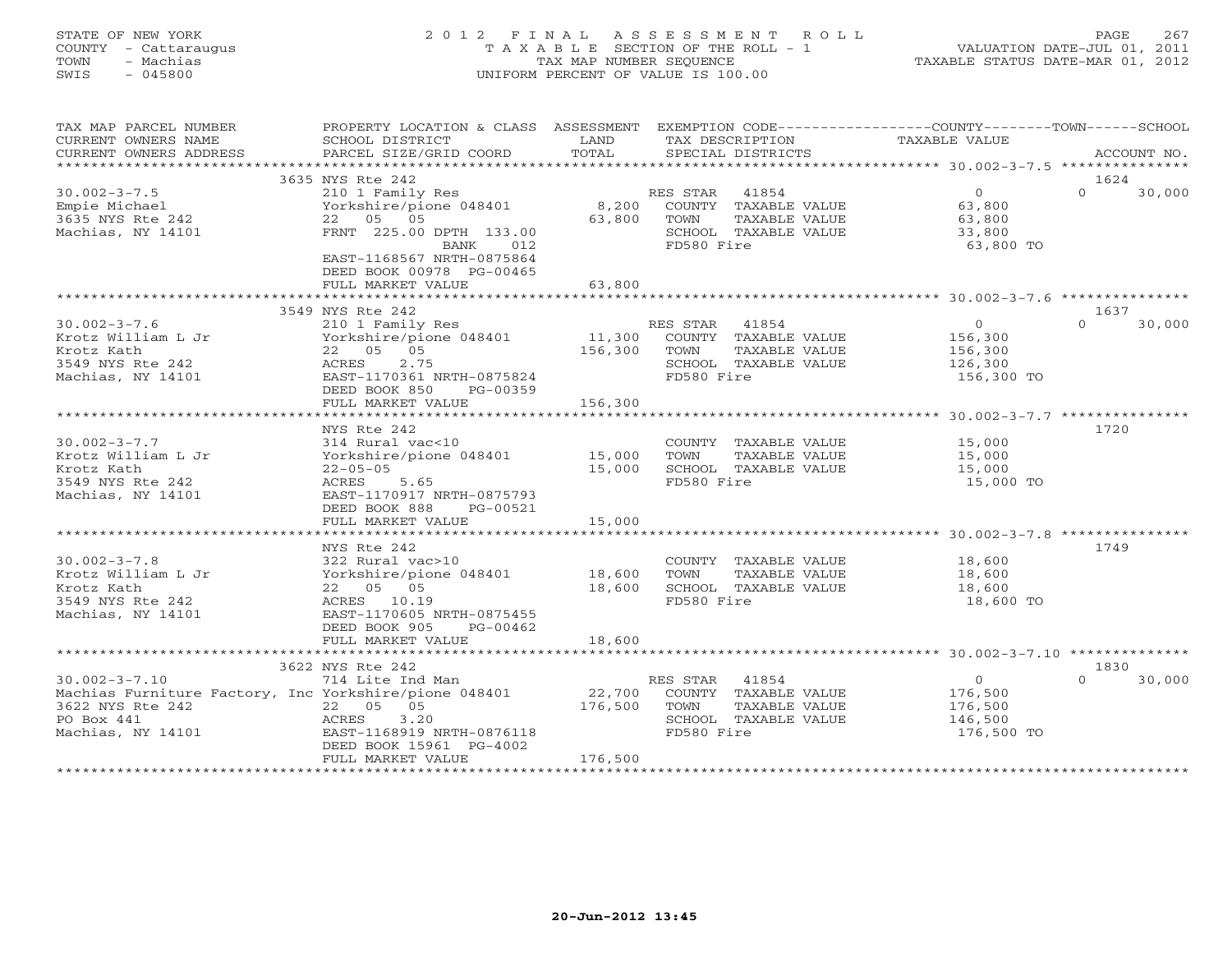### STATE OF NEW YORK 2 0 1 2 F I N A L A S S E S S M E N T R O L L PAGE 268 COUNTY - Cattaraugus T A X A B L E SECTION OF THE ROLL - 1 VALUATION DATE-JUL 01, 2011 TOWN - Machias TAX MAP NUMBER SEQUENCE TAXABLE STATUS DATE-MAR 01, 2012 SWIS - 045800 UNIFORM PERCENT OF VALUE IS 100.00UNIFORM PERCENT OF VALUE IS 100.00

| TAX MAP PARCEL NUMBER<br>CURRENT OWNERS NAME<br>CURRENT OWNERS ADDRESS | PROPERTY LOCATION & CLASS ASSESSMENT<br>SCHOOL DISTRICT<br>PARCEL SIZE/GRID COORD          | LAND<br>TOTAL        |            | TAX DESCRIPTION<br>SPECIAL DISTRICTS                          | EXEMPTION CODE-----------------COUNTY-------TOWN------SCHOOL<br>TAXABLE VALUE |                             | ACCOUNT NO.                    |
|------------------------------------------------------------------------|--------------------------------------------------------------------------------------------|----------------------|------------|---------------------------------------------------------------|-------------------------------------------------------------------------------|-----------------------------|--------------------------------|
| **************************                                             |                                                                                            |                      |            |                                                               |                                                                               |                             |                                |
|                                                                        | Maple Ave                                                                                  |                      |            |                                                               |                                                                               | 1876                        |                                |
| $30.002 - 3 - 7.11$<br>Terwilliger Dennis<br>PO Box 181                | 322 Rural vac>10<br>Yorkshire/pione 048401<br>22  05  05                                   | 34,000<br>34,000     | TOWN       | COUNTY TAXABLE VALUE<br>TAXABLE VALUE<br>SCHOOL TAXABLE VALUE | 34,000<br>34,000<br>34,000                                                    |                             |                                |
| Franklinville, NY 14737                                                | ACRES 30.60<br>EAST-1168775 NRTH-0876755<br>DEED BOOK 00994 PG-00953<br>FULL MARKET VALUE  | 34,000               | FD580 Fire |                                                               | 34,000 TO                                                                     |                             |                                |
|                                                                        |                                                                                            |                      |            |                                                               |                                                                               |                             |                                |
|                                                                        | 3631 NYS Rte 242                                                                           |                      |            |                                                               |                                                                               | 1942                        |                                |
| $30.002 - 3 - 7.13$<br>Jerge Allen R<br>PO Box 95<br>Machias, NY 14101 | 210 1 Family Res<br>Yorkshire/pione 048401 16,700 DVET C/T<br>22<br>05 05<br>8.15<br>ACRES | 94,400 RES STAR      | CVET C/T   | 41131<br>41141<br>41854<br>COUNTY TAXABLE VALUE               | 20,000<br>4,720<br>$\overline{0}$<br>69,680                                   | 20,000<br>4,720<br>$\Omega$ | $\Omega$<br>$\Omega$<br>30,000 |
|                                                                        | EAST-1168876 NRTH-0875582<br>DEED BOOK 01002 PG-00148                                      |                      | TOWN       | TAXABLE VALUE<br>SCHOOL TAXABLE VALUE                         | 69,680<br>64,400                                                              |                             |                                |
|                                                                        | FULL MARKET VALUE                                                                          | 94,400               |            |                                                               |                                                                               |                             |                                |
|                                                                        | *************************                                                                  | ******************** |            |                                                               | ************************ 30.002-3-7.14 ***************                        |                             |                                |
|                                                                        | 3645 NYS Rte 242                                                                           |                      |            |                                                               |                                                                               | 1941                        |                                |
| $30.002 - 3 - 7.14$                                                    | 210 1 Family Res                                                                           |                      | COUNTY     | TAXABLE VALUE                                                 | 108,300                                                                       |                             |                                |
| Tillinghast Margie                                                     | Yorkshire/pione 048401                                                                     | 17,600               | TOWN       | TAXABLE VALUE                                                 | 108,300                                                                       |                             |                                |
| 618 Yacht Club Dr                                                      | 22<br>05 05                                                                                | 108,300              |            | SCHOOL TAXABLE VALUE                                          | 108,300                                                                       |                             |                                |
| Machias, NY 14101                                                      | 8.80<br>ACRES                                                                              |                      |            |                                                               |                                                                               |                             |                                |
|                                                                        | EAST-1168348 NRTH-0875529                                                                  |                      |            |                                                               |                                                                               |                             |                                |
|                                                                        | DEED BOOK 01020 PG-00862                                                                   |                      |            |                                                               |                                                                               |                             |                                |
|                                                                        | FULL MARKET VALUE                                                                          | 108,300              |            |                                                               |                                                                               |                             |                                |
|                                                                        | ***********************                                                                    |                      |            |                                                               |                                                                               |                             |                                |
|                                                                        | 3611 NYS Rte 242                                                                           |                      |            |                                                               |                                                                               | 1975                        |                                |
| $30.002 - 3 - 7.15$                                                    | 210 1 Family Res                                                                           |                      |            | COUNTY TAXABLE VALUE                                          | 43,600                                                                        |                             |                                |
| Jerge Allen                                                            | Yorkshire/pione 048401                                                                     | 9,800                | TOWN       | TAXABLE VALUE                                                 | 43,600                                                                        |                             |                                |
| NYS Rte 242                                                            | 21/25<br>05<br>05                                                                          | 43,600               |            | SCHOOL TAXABLE VALUE                                          | 43,600                                                                        |                             |                                |
| PO Box 95                                                              | ACRES<br>1.60                                                                              |                      | FD580 Fire |                                                               | 43,600 TO                                                                     |                             |                                |
| Machias, NY 14101                                                      | DEED BOOK 1030 PG-539                                                                      |                      |            |                                                               |                                                                               |                             |                                |
|                                                                        | FULL MARKET VALUE                                                                          | 43,600               |            |                                                               |                                                                               |                             |                                |
|                                                                        |                                                                                            |                      |            |                                                               |                                                                               |                             |                                |
| $30.002 - 3 - 7.16$                                                    | 3609 NYS Rte 242                                                                           |                      |            |                                                               |                                                                               | 1980                        |                                |
| Rudroff Angela                                                         | 311 Res vac land<br>Yorkshire/pione 048401                                                 | 1,100                | TOWN       | COUNTY TAXABLE VALUE<br>TAXABLE VALUE                         | 1,100<br>1,100                                                                |                             |                                |
| 3583 NYS Rte 242                                                       | 22<br>05<br>05                                                                             | 1,100                |            | SCHOOL TAXABLE VALUE                                          | 1,100                                                                         |                             |                                |
| Machias, NY 14101                                                      | FRNT 140.50 DPTH 270.00                                                                    |                      | FD580 Fire |                                                               | 1,100 TO                                                                      |                             |                                |
|                                                                        | EAST-1169578 NRTH-0875907                                                                  |                      |            |                                                               |                                                                               |                             |                                |
|                                                                        | DEED BOOK 12585 PG-9002                                                                    |                      |            |                                                               |                                                                               |                             |                                |
|                                                                        | FULL MARKET VALUE                                                                          | 1,100                |            |                                                               |                                                                               |                             |                                |
|                                                                        |                                                                                            |                      |            |                                                               |                                                                               |                             |                                |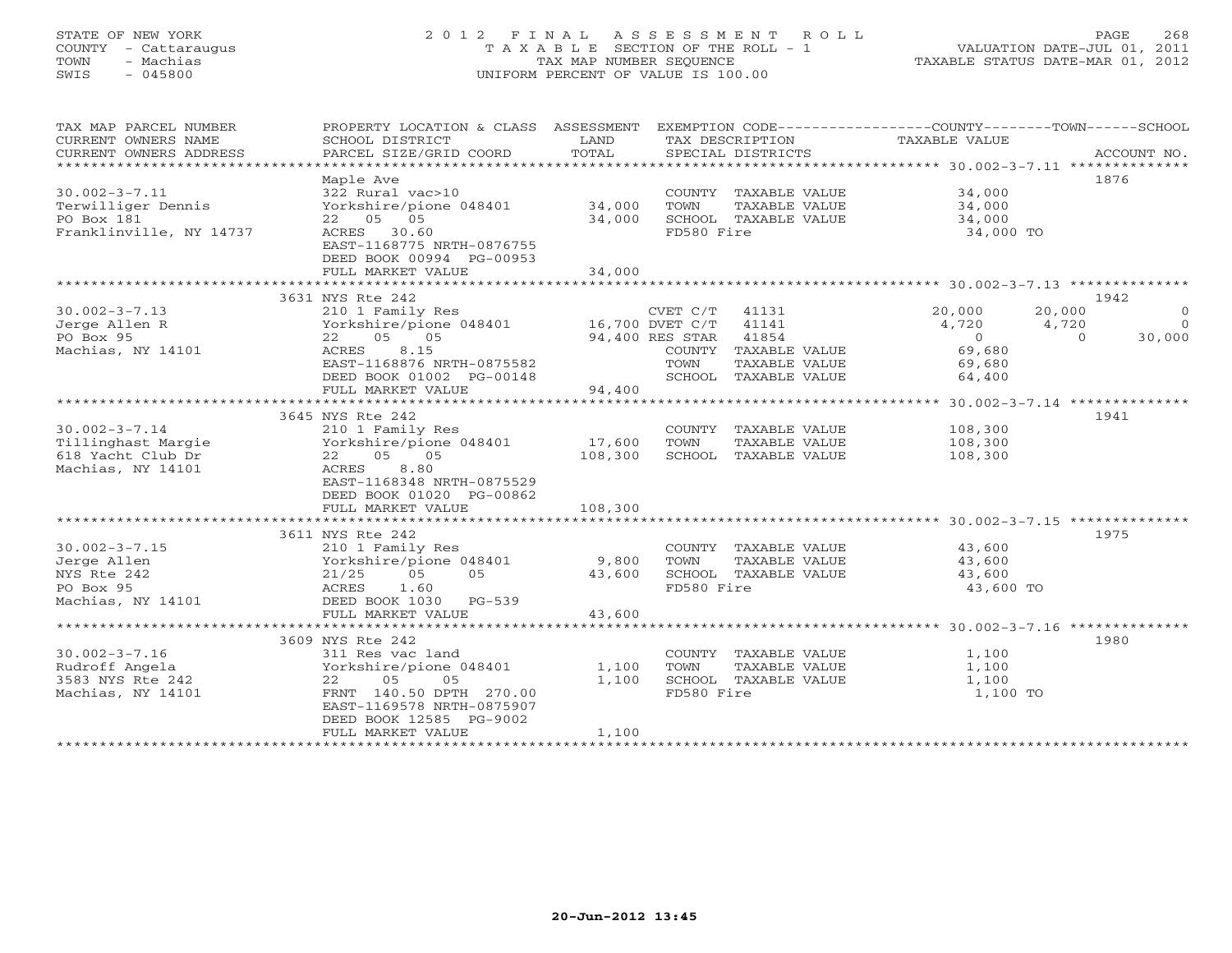### STATE OF NEW YORK 2 0 1 2 F I N A L A S S E S S M E N T R O L L PAGE 269 COUNTY - Cattaraugus T A X A B L E SECTION OF THE ROLL - 1 VALUATION DATE-JUL 01, 2011 TOWN - Machias TAX MAP NUMBER SEQUENCE TAXABLE STATUS DATE-MAR 01, 2012 SWIS - 045800 UNIFORM PERCENT OF VALUE IS 100.00UNIFORM PERCENT OF VALUE IS 100.00

| TAX MAP PARCEL NUMBER<br>CURRENT OWNERS NAME<br>CURRENT OWNERS ADDRESS | PROPERTY LOCATION & CLASS ASSESSMENT<br>SCHOOL DISTRICT<br>PARCEL SIZE/GRID COORD | LAND<br>TOTAL | TAX DESCRIPTION<br>SPECIAL DISTRICTS | EXEMPTION CODE-----------------COUNTY-------TOWN------SCHOOL<br>TAXABLE VALUE<br>ACCOUNT NO. |
|------------------------------------------------------------------------|-----------------------------------------------------------------------------------|---------------|--------------------------------------|----------------------------------------------------------------------------------------------|
| ***********************                                                |                                                                                   |               |                                      |                                                                                              |
|                                                                        | 3613 NYS Rte 242                                                                  |               |                                      | 2002                                                                                         |
| $30.002 - 3 - 7.17$                                                    | 210 1 Family Res                                                                  |               | COUNTY TAXABLE VALUE                 | 90,600                                                                                       |
| Zamerski Michael L                                                     | Yorkshire/pione 048401                                                            | 15,700        | TOWN<br>TAXABLE VALUE                | 90,600                                                                                       |
| Zamerski Holly M                                                       | 0.5<br>0.5<br>21/22                                                               | 90,600        | SCHOOL TAXABLE VALUE                 | 90,600                                                                                       |
| 3613 NYS Rte 242                                                       | ACRES<br>6.20                                                                     |               | FD580 Fire                           | 90,600 TO                                                                                    |
| Machias, NY 14101                                                      | EAST-1169318 NRTH-0875513                                                         |               |                                      |                                                                                              |
|                                                                        | DEED BOOK 17526 PG-4002                                                           |               |                                      |                                                                                              |
|                                                                        | FULL MARKET VALUE                                                                 | 90,600        |                                      |                                                                                              |
|                                                                        |                                                                                   |               |                                      | 2009                                                                                         |
| $30.002 - 3 - 7.18$                                                    | NYS Rte 242<br>322 Rural vac>10                                                   |               | COUNTY TAXABLE VALUE                 | 12,500                                                                                       |
| Krotz William                                                          | Yorkshire/pione 048401                                                            | 12,500        | TOWN<br>TAXABLE VALUE                | 12,500                                                                                       |
| 3549 NYS Rte 242                                                       | $21/22$ 05 05                                                                     | 12,500        | SCHOOL TAXABLE VALUE                 | 12,500                                                                                       |
| Machias, NY 14101                                                      | ACRES<br>13.03                                                                    |               | FD580 Fire                           | 12,500 TO                                                                                    |
|                                                                        | EAST-1170008 NRTH-0874423                                                         |               |                                      |                                                                                              |
|                                                                        | DEED BOOK 4062 PG-5001                                                            |               |                                      |                                                                                              |
|                                                                        | FULL MARKET VALUE                                                                 | 12,500        |                                      |                                                                                              |
|                                                                        |                                                                                   |               |                                      |                                                                                              |
|                                                                        | NYS Rte 242                                                                       |               |                                      | 1121                                                                                         |
| $30.002 - 3 - 8.1$                                                     | 720 Mine/quarry                                                                   |               | COUNTY TAXABLE VALUE                 | 6,700                                                                                        |
| Everett Larry D                                                        | Yorkshire/pione 048401                                                            | 6,700         | TOWN<br>TAXABLE VALUE                | 6,700                                                                                        |
| 22 Park Sq                                                             | 22 05 05                                                                          | 6,700         | SCHOOL TAXABLE VALUE                 | 6,700                                                                                        |
| Franklinville, NY 14737                                                | 2.95<br>ACRES                                                                     |               | FD580 Fire                           | 6,700 TO                                                                                     |
|                                                                        | EAST-1171318 NRTH-0875558                                                         |               |                                      |                                                                                              |
|                                                                        | DEED BOOK 00917 PG-01102                                                          |               |                                      |                                                                                              |
|                                                                        | FULL MARKET VALUE                                                                 | 6,700         |                                      |                                                                                              |
|                                                                        | 3460 NYS Rte 242                                                                  |               |                                      | 1426                                                                                         |
| $30.002 - 3 - 8.2$                                                     | 210 1 Family Res                                                                  |               | RES STAR 41854                       | $\cap$<br>30,000<br>$\overline{0}$                                                           |
| Herman Robert Jr                                                       | Yorkshire/pione 048401                                                            | 9,000         | COUNTY TAXABLE VALUE                 | 97,300                                                                                       |
| 3460 NYS Rte 242                                                       | 22  05  05                                                                        | 97,300        | TOWN<br>TAXABLE VALUE                | 97,300                                                                                       |
| Machias, NY 14101                                                      | ACRES<br>1.02                                                                     |               | SCHOOL TAXABLE VALUE                 | 67,300                                                                                       |
|                                                                        | EAST-1171953 NRTH-0876613                                                         |               | FD580 Fire                           | 97,300 TO                                                                                    |
|                                                                        | DEED BOOK 774<br>PG-00591                                                         |               |                                      |                                                                                              |
|                                                                        | FULL MARKET VALUE                                                                 | 97,300        |                                      |                                                                                              |
|                                                                        |                                                                                   |               |                                      |                                                                                              |
|                                                                        | 3483 NYS Rte 242                                                                  |               |                                      | 1738                                                                                         |
| $30.002 - 3 - 8.4$                                                     | 444 Lumber yd/ml                                                                  |               | COUNTY TAXABLE VALUE                 | 34,400                                                                                       |
| Custom Cordage Inc                                                     | Yorkshire/pione 048401                                                            | 11,400        | TAXABLE VALUE<br>TOWN                | 34,400                                                                                       |
| NYS Rte 242                                                            | 22  05  05                                                                        | 34,400        | SCHOOL TAXABLE VALUE                 | 34,400                                                                                       |
| Machias, NY 14101                                                      | 2.86<br>ACRES<br>EAST-1171581 NRTH-0876029                                        |               | FD580 Fire                           | 34,400 TO                                                                                    |
|                                                                        | DEED BOOK 898<br>$PG-00383$                                                       |               |                                      |                                                                                              |
|                                                                        | FULL MARKET VALUE                                                                 | 34,400        |                                      |                                                                                              |
|                                                                        |                                                                                   |               |                                      |                                                                                              |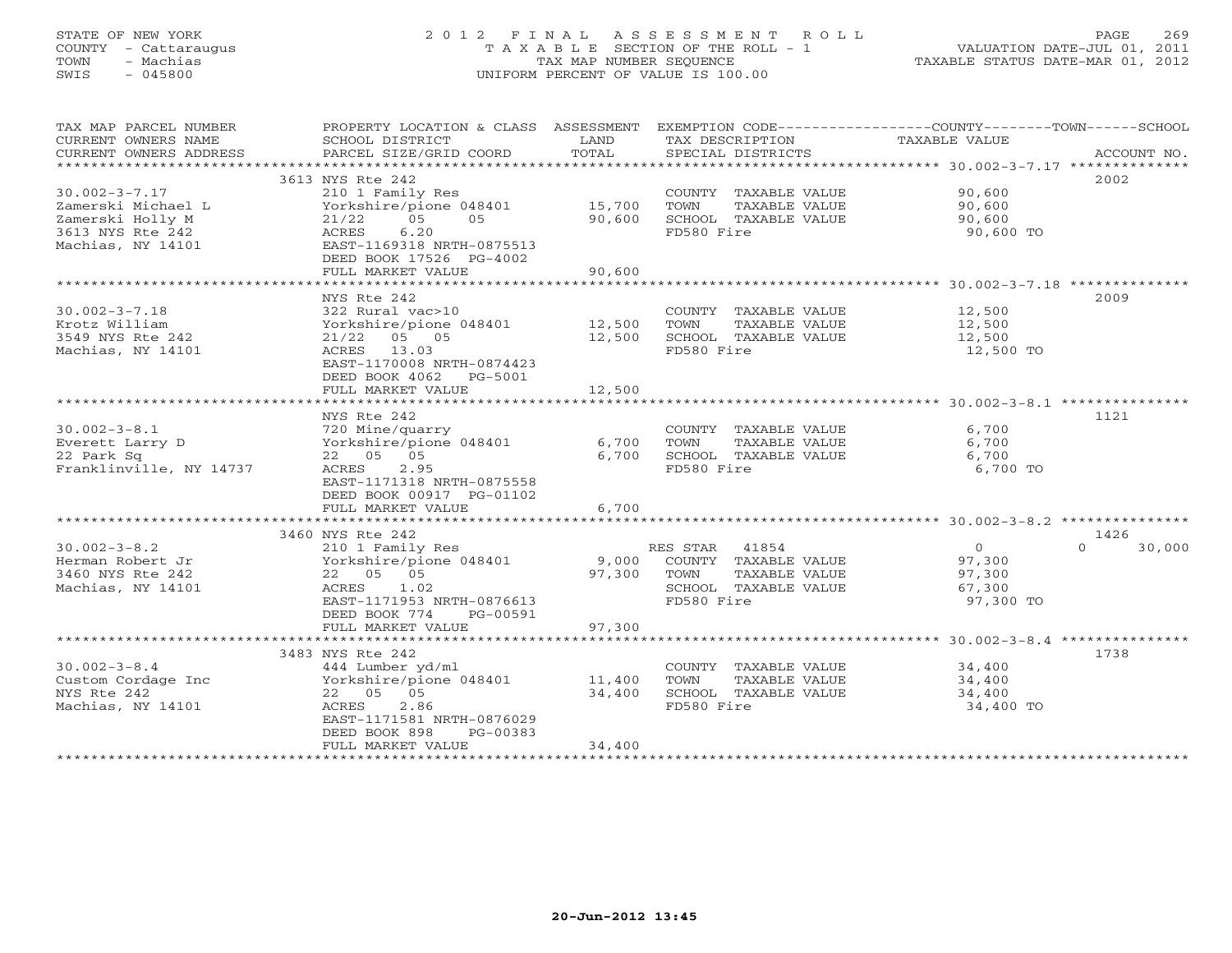### STATE OF NEW YORK 2 0 1 2 F I N A L A S S E S S M E N T R O L L PAGE 270 COUNTY - Cattaraugus T A X A B L E SECTION OF THE ROLL - 1 VALUATION DATE-JUL 01, 2011 TOWN - Machias TAX MAP NUMBER SEQUENCE TAXABLE STATUS DATE-MAR 01, 2012 SWIS - 045800 UNIFORM PERCENT OF VALUE IS 100.00UNIFORM PERCENT OF VALUE IS 100.00

| TAX MAP PARCEL NUMBER<br>CURRENT OWNERS NAME<br>CURRENT OWNERS ADDRESS | SCHOOL DISTRICT<br>PARCEL SIZE/GRID COORD | LAND<br>TOTAL | TAX DESCRIPTION<br>SPECIAL DISTRICTS | PROPERTY LOCATION & CLASS ASSESSMENT EXEMPTION CODE---------------COUNTY-------TOWN------SCHOOL<br>TAXABLE VALUE | ACCOUNT NO.    |
|------------------------------------------------------------------------|-------------------------------------------|---------------|--------------------------------------|------------------------------------------------------------------------------------------------------------------|----------------|
|                                                                        |                                           |               |                                      |                                                                                                                  |                |
|                                                                        | 3497 NYS Rte 242                          |               |                                      |                                                                                                                  | 1739           |
| $30.002 - 3 - 8.5$                                                     | 210 1 Family Res                          |               | $CVET C/T$ 41131                     | 19,700<br>19,700                                                                                                 | $\overline{0}$ |
| Voqt Richard O Sr                                                      | Yorkshire/pione 048401 10,000 SR STAR     |               | 41834                                | $\Omega$<br>$\Omega$                                                                                             | 62,200         |
| Vogt Gloria                                                            | 22  05  05                                |               | 78,800 COUNTY TAXABLE VALUE          | 59,100                                                                                                           |                |
| PO Box 329                                                             | 1.80<br>ACRES                             |               | TAXABLE VALUE<br>TOWN                | 59,100                                                                                                           |                |
| Machias, NY 14101                                                      | EAST-1171345 NRTH-0875948                 |               | SCHOOL TAXABLE VALUE                 | 16,600                                                                                                           |                |
|                                                                        | DEED BOOK 898<br>PG-00736                 |               | FD580 Fire                           | 78,800 TO                                                                                                        |                |
|                                                                        | FULL MARKET VALUE                         | 78,800        |                                      |                                                                                                                  |                |
|                                                                        |                                           |               |                                      |                                                                                                                  |                |
|                                                                        | NYS Rte 242                               |               |                                      |                                                                                                                  | 1770           |
| $30.002 - 3 - 8.6$                                                     | 330 Vacant comm                           |               | COUNTY TAXABLE VALUE 17,400          |                                                                                                                  |                |
| Lafarge North America Inc                                              | Yorkshire/pione 048401 17,400             |               | TOWN<br>TAXABLE VALUE                | 17,400                                                                                                           |                |
| Land Dept                                                              | 22 05 05                                  | 17,400        | SCHOOL TAXABLE VALUE                 | 17,400                                                                                                           |                |
| 12735 Morris Rd Ste 300                                                | ACRES<br>8.58                             |               | FD580 Fire                           | 17,400 TO                                                                                                        |                |
| Alpharetta, GA 30004                                                   | EAST-1172002 NRTH-0875934                 |               |                                      |                                                                                                                  |                |
|                                                                        | DEED BOOK 01000 PG-00519                  |               |                                      |                                                                                                                  |                |
|                                                                        | FULL MARKET VALUE                         | 17,400        |                                      |                                                                                                                  |                |
|                                                                        |                                           |               |                                      |                                                                                                                  |                |
|                                                                        | NYS Rte 242                               |               |                                      |                                                                                                                  | 1791           |
| $30.002 - 3 - 8.7$                                                     | 311 Res vac land                          |               | COUNTY TAXABLE VALUE                 | 6,300                                                                                                            |                |
| Everett Donna                                                          | Yorkshire/pione 048401                    | 6,300         | TOWN<br>TAXABLE VALUE                | 6,300                                                                                                            |                |
| d/b/a DeLynn's Gallery                                                 | 22 05 05                                  | 6,300         | SCHOOL TAXABLE VALUE                 | 6,300                                                                                                            |                |
| 22 Park Sq                                                             | FRNT 56.00 DPTH 295.00                    |               | FD580 Fire                           | 6,300 TO                                                                                                         |                |
| Franklinville, NY 14737                                                | EAST-1171754 NRTH-0876049                 |               |                                      |                                                                                                                  |                |
|                                                                        | DEED BOOK 3454 PG-4011                    |               |                                      |                                                                                                                  |                |
|                                                                        | FULL MARKET VALUE                         | 6,300         |                                      |                                                                                                                  |                |
|                                                                        |                                           |               |                                      |                                                                                                                  |                |
|                                                                        | NYS Rte 242                               |               |                                      |                                                                                                                  | 1852           |
| $30.002 - 3 - 8.8$                                                     | 311 Res vac land                          |               | COUNTY TAXABLE VALUE                 | 9,000                                                                                                            |                |
| Lafarge North America Inc                                              | Yorkshire/pione 048401                    | 9,000         | TOWN<br>TAXABLE VALUE                | 9,000                                                                                                            |                |
| Land Dept                                                              | 22  05  05                                | 9,000         | SCHOOL TAXABLE VALUE                 | 9,000                                                                                                            |                |
| 12735 Morris Rd Ste 300                                                | ACRES 1.00                                |               | FD580 Fire                           | 9,000 TO                                                                                                         |                |
| Alpharetta, GA 30004                                                   | EAST-1171745 NRTH-0875373                 |               |                                      |                                                                                                                  |                |
|                                                                        | DEED BOOK 01000 PG-00519                  |               |                                      |                                                                                                                  |                |
|                                                                        | FULL MARKET VALUE                         | 9,000         |                                      |                                                                                                                  |                |
|                                                                        |                                           |               |                                      |                                                                                                                  |                |
|                                                                        | NYS Rte 242                               |               |                                      |                                                                                                                  | 1914           |
| $30.002 - 3 - 8.9$                                                     | 311 Res vac land                          |               | COUNTY TAXABLE VALUE                 | 13,200                                                                                                           |                |
| Everett Larry D                                                        | Yorkshire/pione 048401                    | 13,200        | TOWN<br>TAXABLE VALUE                | 13,200                                                                                                           |                |
| 22 Park Sq                                                             | 22  05  05                                | 13,200        | SCHOOL TAXABLE VALUE                 | 13,200                                                                                                           |                |
| Franklinville, NY 14737                                                | 4.25<br>ACRES                             |               | FD580 Fire                           | 13,200 TO                                                                                                        |                |
|                                                                        | EAST-1171659 NRTH-0875604                 |               |                                      |                                                                                                                  |                |
|                                                                        | DEED BOOK 00996 PG-00394                  |               |                                      |                                                                                                                  |                |
|                                                                        | FULL MARKET VALUE                         | 13,200        |                                      |                                                                                                                  |                |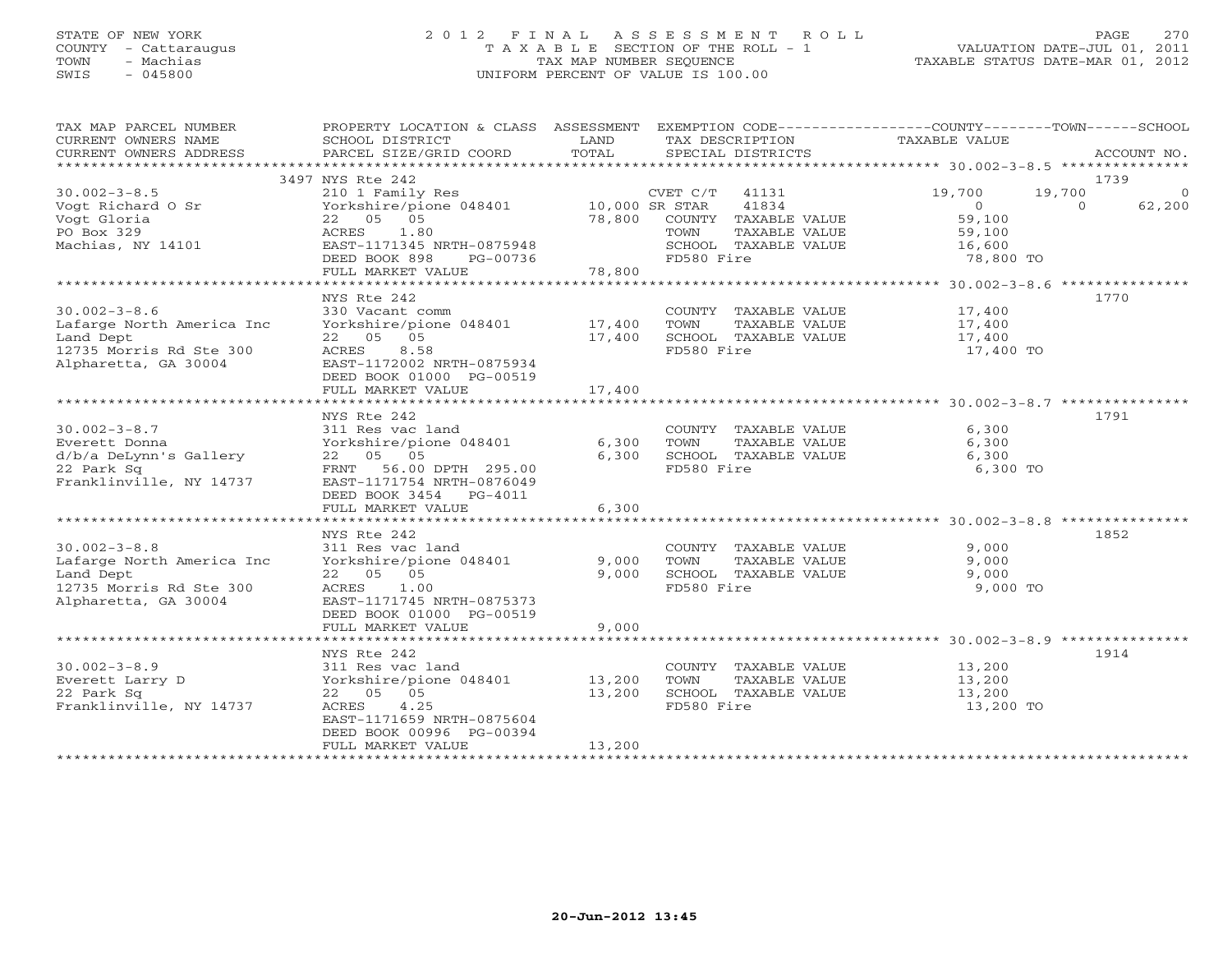### STATE OF NEW YORK 2 0 1 2 F I N A L A S S E S S M E N T R O L L PAGE 271 COUNTY - Cattaraugus T A X A B L E SECTION OF THE ROLL - 1 VALUATION DATE-JUL 01, 2011 TOWN - Machias TAX MAP NUMBER SEQUENCE TAXABLE STATUS DATE-MAR 01, 2012 SWIS - 045800 UNIFORM PERCENT OF VALUE IS 100.00

| TAX MAP PARCEL NUMBER<br>CURRENT OWNERS NAME<br>CURRENT OWNERS ADDRESS                            | PROPERTY LOCATION & CLASS ASSESSMENT<br>SCHOOL DISTRICT<br>PARCEL SIZE/GRID COORD                                                                                              | LAND<br>TOTAL              | EXEMPTION CODE-----------------COUNTY-------TOWN------SCHOOL<br>TAX DESCRIPTION<br>SPECIAL DISTRICTS                   | TAXABLE VALUE                                                    | ACCOUNT NO.                |
|---------------------------------------------------------------------------------------------------|--------------------------------------------------------------------------------------------------------------------------------------------------------------------------------|----------------------------|------------------------------------------------------------------------------------------------------------------------|------------------------------------------------------------------|----------------------------|
| $30.002 - 3 - 10.1$<br>Herman Robert F Jr.<br>3460 NYS Rte 242<br>Machias, NY 14101               | NYS Rte 242<br>314 Rural vac<10<br>Yorkshire/pione 048401<br>14 05 05<br>1.11<br>ACRES<br>EAST-1172503 NRTH-0876958<br>DEED BOOK 3737 PG-2002<br>FULL MARKET VALUE             | 1,400<br>1,400<br>1,400    | COUNTY TAXABLE VALUE<br>TOWN<br>TAXABLE VALUE<br>SCHOOL TAXABLE VALUE<br>FD580 Fire                                    | 1,400<br>1,400<br>1,400<br>1,400 TO                              | 0519                       |
|                                                                                                   | 3445 NYS Rte 242                                                                                                                                                               |                            |                                                                                                                        |                                                                  | 2050                       |
| $30.002 - 3 - 10.2$<br>Hofmann Walter W<br>3445 NYS Rte 242<br>Machias, NY 14101                  | 210 1 Family Res<br>Yorkshire/pione 048401<br>14  05  05<br>ACRES<br>1.64<br>EAST-1172509 NRTH-0876657<br>DEED BOOK 16890 PG-5001<br>FULL MARKET VALUE                         | 9,800<br>75,100<br>75,100  | SR STAR<br>41834<br>COUNTY TAXABLE VALUE<br>TOWN<br>TAXABLE VALUE<br>SCHOOL TAXABLE VALUE<br>FD580 Fire                | $\overline{0}$<br>75,100<br>75,100<br>12,900<br>75,100 TO        | $\Omega$<br>62,200         |
|                                                                                                   |                                                                                                                                                                                |                            |                                                                                                                        |                                                                  |                            |
| $30.002 - 3 - 11.1$<br>Krotz William L Jr<br>Krotz Kath<br>3549 NYS Rte 242<br>Machias, NY 14101  | NYS Rte 242<br>314 Rural vac<10<br>Yorkshire/pione 048401<br>14 05 05<br>FRNT 310.00 DPTH 115.00<br>EAST-1172855 NRTH-0877078<br>DEED BOOK 00951 PG-00708<br>FULL MARKET VALUE | 4,300<br>4,300<br>4,300    | COUNTY TAXABLE VALUE<br>TOWN<br>TAXABLE VALUE<br>SCHOOL TAXABLE VALUE<br>FD580 Fire                                    | 4,300<br>4,300<br>4,300<br>4,300 TO                              | 5012                       |
|                                                                                                   |                                                                                                                                                                                | ***********                |                                                                                                                        | ****************************** 30.002-3-11.2 **************      |                            |
| $30.002 - 3 - 11.2$<br>Meyer Milford W<br>Taylor Laura L<br>3423 NYS Rte 242<br>Machias, NY 14101 | 3423 NYS Rte 242<br>210 1 Family Res<br>Yorkshire/pione 048401<br>14 05 05<br>ACRES<br>3.20<br>EAST-1172853 NRTH-0876773<br>DEED BOOK 01008 PG-00906                           | 11,900<br>111,200          | RES STAR<br>41854<br>COUNTY TAXABLE VALUE<br>TAXABLE VALUE<br>TOWN<br>SCHOOL TAXABLE VALUE<br>FD580 Fire               | $\circ$<br>111,200<br>111,200<br>81,200<br>111,200 TO            | 1557<br>30,000<br>$\Omega$ |
|                                                                                                   | FULL MARKET VALUE                                                                                                                                                              | 111,200                    |                                                                                                                        |                                                                  |                            |
|                                                                                                   | ****************************<br>9389 NYS Rte 16                                                                                                                                |                            |                                                                                                                        |                                                                  | 0484                       |
| $30.002 - 3 - 12$<br>Hittle Donald L<br>Hittle Diane L<br>9389 NYS Rte 16<br>Machias, NY 14101    | 210 1 Family Res<br>Yorkshire/pione 048401<br>14 05 05<br>3.00<br>ACRES<br>EAST-1173312 NRTH-0876941<br>DEED BOOK 640<br>PG-00415<br>FULL MARKET VALUE                         | 11,600<br>57,500<br>57,500 | 41834<br>SR STAR<br>COUNTY TAXABLE VALUE<br>TOWN<br>TAXABLE VALUE<br>SCHOOL TAXABLE VALUE<br>FD580 Fire<br>LD580 Light | $\circ$<br>57,500<br>57,500<br>$\circ$<br>57,500 TO<br>57,500 TO | 57,500<br>$\Omega$         |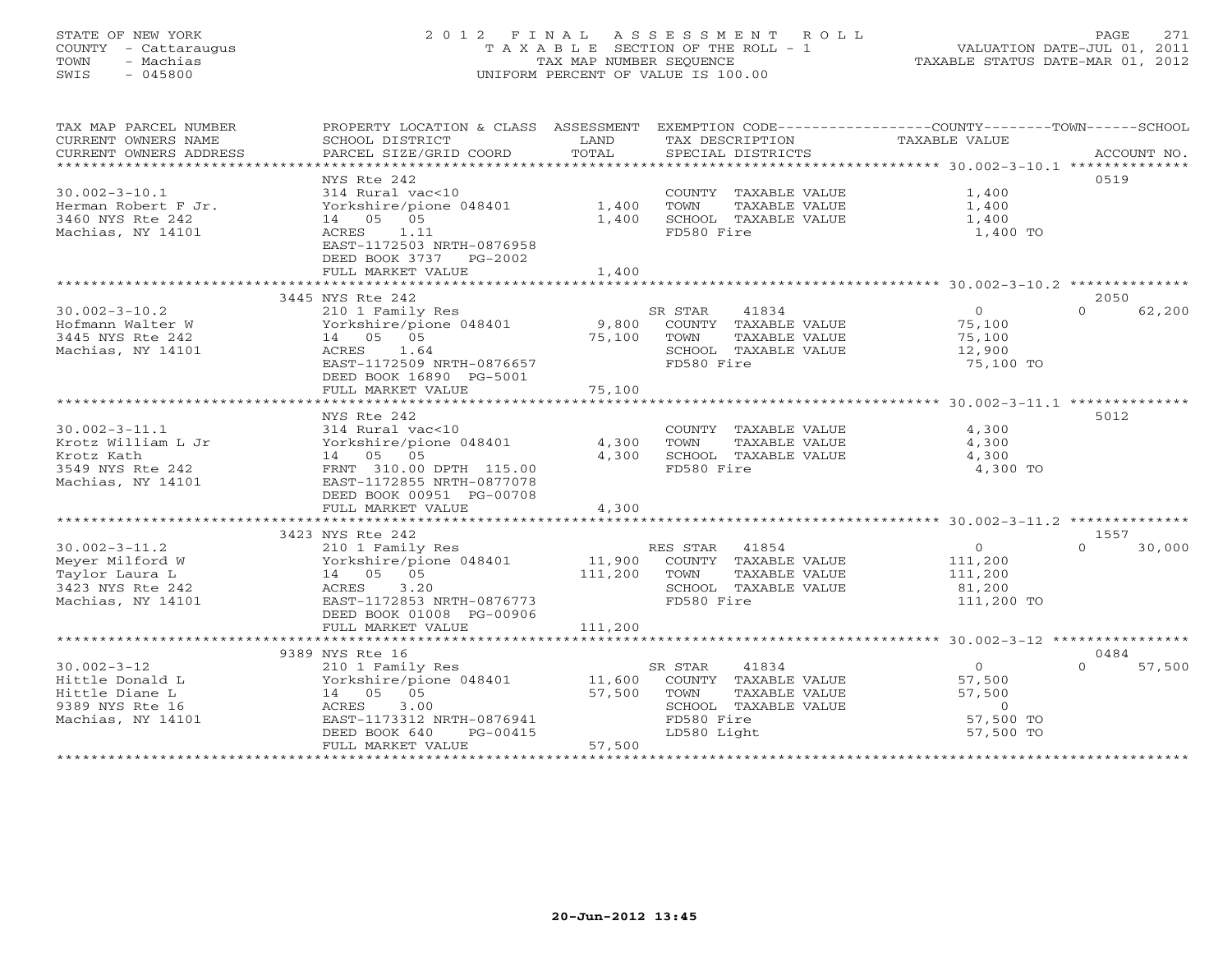#### STATE OF NEW YORK 2 0 1 2 F I N A L A S S E S S M E N T R O L L PAGE 272 COUNTY - Cattaraugus T A X A B L E SECTION OF THE ROLL - 1 VALUATION DATE-JUL 01, 2011 TOWN - Machias TAX MAP NUMBER SEQUENCE TAXABLE STATUS DATE-MAR 01, 2012 SWIS - 045800 UNIFORM PERCENT OF VALUE IS 100.00UNIFORM PERCENT OF VALUE IS 100.00

| TAX MAP PARCEL NUMBER<br>CURRENT OWNERS NAME<br>CURRENT OWNERS ADDRESS | PROPERTY LOCATION & CLASS ASSESSMENT<br>SCHOOL DISTRICT<br>PARCEL SIZE/GRID COORD | <b>LAND</b><br>TOTAL | EXEMPTION CODE-----------------COUNTY-------TOWN------SCHOOL<br>TAX DESCRIPTION<br>SPECIAL DISTRICTS | TAXABLE VALUE       | ACCOUNT NO.        |
|------------------------------------------------------------------------|-----------------------------------------------------------------------------------|----------------------|------------------------------------------------------------------------------------------------------|---------------------|--------------------|
|                                                                        |                                                                                   |                      |                                                                                                      |                     |                    |
|                                                                        | 9395 NYS Rte 16                                                                   |                      |                                                                                                      |                     | 0466               |
| $30.002 - 3 - 13$                                                      | 210 1 Family Res                                                                  |                      | WVET C/T<br>41121                                                                                    | 9,060               | 9,060<br>$\Omega$  |
| Dominick Joseph D                                                      | Yorkshire/pione 048401 7,700 RES STAR                                             |                      | 41854                                                                                                | $\overline{0}$      | $\Omega$<br>30,000 |
| 462 Lakeview Blvd                                                      | 14 05 05                                                                          |                      | 60,400 COUNTY TAXABLE VALUE                                                                          | 51,340              |                    |
| Delevan, NY 14042                                                      | FRNT 235.00 DPTH 101.60                                                           |                      | TAXABLE VALUE<br>TOWN                                                                                | 51,340              |                    |
|                                                                        | EAST-1173476 NRTH-0877046                                                         |                      | SCHOOL TAXABLE VALUE                                                                                 | 30,400<br>60,400 TO |                    |
|                                                                        | DEED BOOK 01004 PG-00807                                                          |                      | FD580 Fire                                                                                           |                     |                    |
|                                                                        | FULL MARKET VALUE                                                                 |                      | 60,400 LD580 Light                                                                                   | 60,400 TO           |                    |
|                                                                        |                                                                                   |                      |                                                                                                      |                     |                    |
|                                                                        | 9380 NYS Rte 16                                                                   |                      |                                                                                                      |                     | 0921               |
| $30.002 - 3 - 14$                                                      | 270 Mfg housing<br>Yorkshire/pione 048401 5,200 COUNTY TAXABLE                    |                      |                                                                                                      | $\sim$ 0            | 23,400<br>$\Omega$ |
| Martin Jason S                                                         |                                                                                   |                      | 5,200 COUNTY TAXABLE VALUE                                                                           | 23,400<br>23,400    |                    |
| 9380 NYS Rte 16                                                        | 14 05 05                                                                          | 23,400               | TOWN<br>TAXABLE VALUE                                                                                |                     |                    |
| Machias, NY 14101                                                      | FRNT 100.00 DPTH 117.00                                                           |                      | SCHOOL TAXABLE VALUE                                                                                 | $\overline{0}$      |                    |
|                                                                        | EAST-1173825 NRTH-0876798                                                         |                      | FD580 Fire                                                                                           | 23,400 TO           |                    |
|                                                                        | DEED BOOK 00981 PG-00947                                                          |                      | LD580 Light                                                                                          | 23,400 TO           |                    |
|                                                                        | FULL MARKET VALUE                                                                 | 23,400               |                                                                                                      |                     |                    |
|                                                                        |                                                                                   |                      |                                                                                                      |                     |                    |
|                                                                        | 9386 NYS Rte 16                                                                   |                      |                                                                                                      |                     | 0691               |
| $30.002 - 3 - 15$                                                      | 240 Rural res                                                                     |                      | RES STAR 41854                                                                                       | $\overline{0}$      | 30,000<br>$\cap$   |
|                                                                        | Yorkshire/pione 048401 19,800                                                     |                      | COUNTY TAXABLE VALUE                                                                                 | 96,800              |                    |
|                                                                        |                                                                                   | 96,800               | TOWN<br>TAXABLE VALUE                                                                                | 96,800              |                    |
|                                                                        |                                                                                   |                      | SCHOOL TAXABLE VALUE<br>FD580 Fire                                                                   | 66,800<br>96,800 TO |                    |
|                                                                        | DEED BOOK 1967 PG-2001                                                            |                      | LD580 Light                                                                                          | 96,800 TO           |                    |
|                                                                        | FULL MARKET VALUE                                                                 | 96,800               |                                                                                                      |                     |                    |
|                                                                        |                                                                                   |                      |                                                                                                      |                     |                    |
|                                                                        | 3377 Junction Rd                                                                  |                      |                                                                                                      |                     | 1734               |
| $30.002 - 3 - 15.71$                                                   |                                                                                   |                      | RES STAR<br>41854                                                                                    | 0                   | 30,000             |
| Martin Gerald F Jr                                                     | 210 1 Family Res<br>Yorkshire/pione 048401                                        | 100                  | COUNTY TAXABLE VALUE                                                                                 | 58,700              |                    |
| Martin Jason                                                           | 14 05 05                                                                          | 58,700               | TOWN<br>TAXABLE VALUE                                                                                | 58,700              |                    |
| 9286 Route 16                                                          | ACRES<br>0.01                                                                     |                      | SCHOOL TAXABLE VALUE                                                                                 | 28,700              |                    |
| Machias, NY 14101                                                      | EAST-1174270 NRTH-0876927                                                         |                      | FD580 Fire                                                                                           | 58,700 TO           |                    |
|                                                                        | DEED BOOK 1967 PG-2001                                                            |                      | LD580 Light                                                                                          | 58,700 TO           |                    |
|                                                                        | FULL MARKET VALUE                                                                 | 58,700               |                                                                                                      |                     |                    |
|                                                                        |                                                                                   |                      |                                                                                                      |                     |                    |
|                                                                        | 3259 Junction Rd                                                                  |                      |                                                                                                      |                     | 0034               |
| $30.002 - 3 - 16$                                                      | 240 Rural res                                                                     |                      | RES STAR 41854                                                                                       | $\overline{0}$      | $\Omega$<br>30,000 |
| Smith Peter T                                                          | Yorkshire/pione 048401 13,700                                                     |                      | COUNTY TAXABLE VALUE                                                                                 | 56,300              |                    |
| PO Box 293                                                             | 14 05 05                                                                          | 56,300               | TAXABLE VALUE<br>TOWN                                                                                | 56,300              |                    |
| Franklinville, NY 14737                                                | ACRES 11.30                                                                       |                      | SCHOOL TAXABLE VALUE                                                                                 | 26,300              |                    |
|                                                                        | EAST-1175191 NRTH-0876972                                                         |                      |                                                                                                      | 56,300 TO           |                    |
|                                                                        | DEED BOOK 00988 PG-01141                                                          |                      | FD580 Fire<br>LD580 Light                                                                            | 56,300 TO           |                    |
|                                                                        | FULL MARKET VALUE                                                                 | 56,300               |                                                                                                      |                     |                    |
|                                                                        |                                                                                   |                      |                                                                                                      |                     |                    |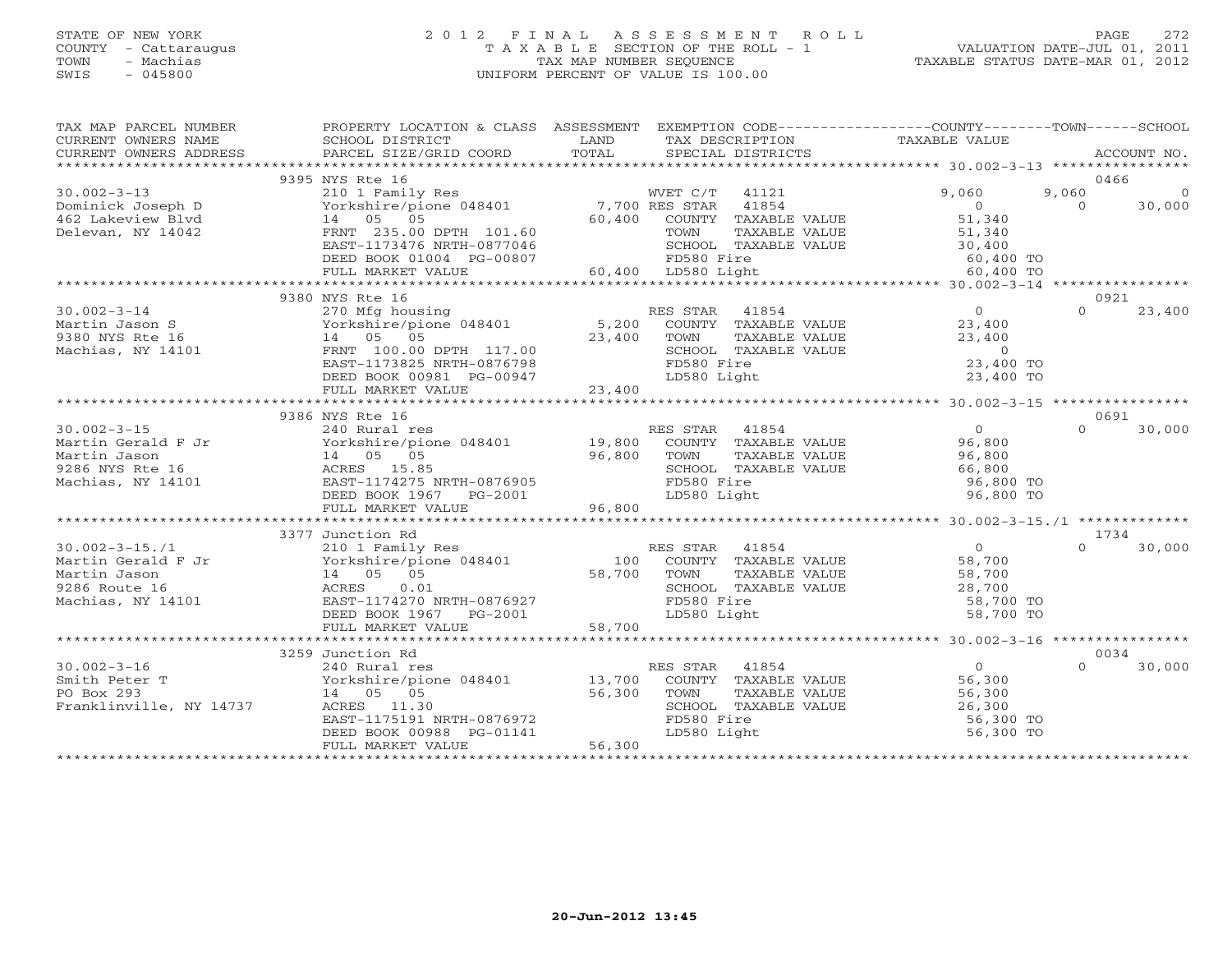### STATE OF NEW YORK 2 0 1 2 F I N A L A S S E S S M E N T R O L L PAGE 273 COUNTY - Cattaraugus T A X A B L E SECTION OF THE ROLL - 1 VALUATION DATE-JUL 01, 2011 TOWN - Machias TAX MAP NUMBER SEQUENCE TAXABLE STATUS DATE-MAR 01, 2012 SWIS - 045800 UNIFORM PERCENT OF VALUE IS 100.00UNIFORM PERCENT OF VALUE IS 100.00

| TAX MAP PARCEL NUMBER<br>CURRENT OWNERS NAME<br>CURRENT OWNERS ADDRESS | PROPERTY LOCATION & CLASS ASSESSMENT<br>SCHOOL DISTRICT<br>PARCEL SIZE/GRID COORD | LAND<br>TOTAL | EXEMPTION CODE----------------COUNTY-------TOWN-----SCHOOL<br>TAX DESCRIPTION<br>SPECIAL DISTRICTS | TAXABLE VALUE  |                | ACCOUNT NO.    |
|------------------------------------------------------------------------|-----------------------------------------------------------------------------------|---------------|----------------------------------------------------------------------------------------------------|----------------|----------------|----------------|
|                                                                        | 3255 Junction Rd                                                                  |               |                                                                                                    |                |                | 0824           |
| $30.002 - 3 - 17$                                                      | 210 1 Family Res                                                                  |               | WVET C/T<br>41121                                                                                  | 10,590         | 10,590         | $\overline{0}$ |
| Pastuch Walter                                                         | Yorkshire/pione 048401 9,400 AGED C/T                                             |               | 41801                                                                                              | 24,004         | 24,004         | $\overline{O}$ |
| Pastuch Jean                                                           | 14 05 05                                                                          | 70,600 AGED S | 41804                                                                                              | $\overline{0}$ | $\overline{0}$ | 7,060          |
| 3255 Junction Rd                                                       | 1.30<br>ACRES                                                                     |               | 41834<br>SR STAR                                                                                   | $\circ$        | $\Omega$       | 62,200         |
| Machias, NY 14101                                                      | EAST-1175597 NRTH-0877002                                                         |               | COUNTY TAXABLE VALUE                                                                               | 36,006         |                |                |
|                                                                        | DEED BOOK 741<br>PG-00988                                                         |               | TOWN<br>TAXABLE VALUE                                                                              | 36,006         |                |                |
|                                                                        | FULL MARKET VALUE                                                                 | 70,600        | SCHOOL TAXABLE VALUE                                                                               | 1,340          |                |                |
|                                                                        |                                                                                   |               | FD580 Fire                                                                                         | 70,600 TO      |                |                |
|                                                                        |                                                                                   |               | LD580 Light                                                                                        | 70,600 TO      |                |                |
|                                                                        |                                                                                   |               |                                                                                                    |                |                |                |
|                                                                        | 3251 Junction Rd                                                                  |               |                                                                                                    |                | 0787           |                |
| $30.002 - 3 - 18$                                                      | 280 Res Multiple                                                                  |               | COUNTY TAXABLE VALUE                                                                               | 30,000         |                |                |
| Tinque Michael J                                                       | Yorkshire/pione 048401 10,200                                                     |               | TOWN<br>TAXABLE VALUE                                                                              | 30,000         |                |                |
| 11644 Worden Rd                                                        | 14 05 05                                                                          | 30,000        | SCHOOL TAXABLE VALUE                                                                               | 30,000         |                |                |
| Delevan, NY 14042                                                      | Excessive vandalism                                                               |               | FD580 Fire                                                                                         | 30,000 TO      |                |                |
|                                                                        | 1.95<br>ACRES                                                                     |               | LD580 Light                                                                                        | 30,000 TO      |                |                |
|                                                                        | EAST-1175704 NRTH-0877010                                                         |               |                                                                                                    |                |                |                |
|                                                                        | DEED BOOK 9676 PG-5001                                                            |               |                                                                                                    |                |                |                |
|                                                                        | FULL MARKET VALUE                                                                 | 30,000        |                                                                                                    |                |                |                |
|                                                                        |                                                                                   |               |                                                                                                    |                |                |                |
|                                                                        | 3245 Junction Rd                                                                  |               |                                                                                                    |                | 0712           |                |
| $30.002 - 3 - 19$                                                      | 210 1 Family Res                                                                  |               | RES STAR<br>41854                                                                                  | $\Omega$       | $\Omega$       | 30,000         |
| McLam May D                                                            | Yorkshire/pione 048401 7,100                                                      |               | COUNTY TAXABLE VALUE                                                                               | 70,000         |                |                |
| Piker Brenda                                                           | 14  05  05                                                                        | 70,000        | TOWN<br>TAXABLE VALUE                                                                              | 70,000         |                |                |
| 3245 Junction Rd                                                       | 66.00 DPTH 305.00<br>FRNT                                                         |               | SCHOOL TAXABLE VALUE                                                                               | 40,000         |                |                |
| Machias, NY 14101                                                      | EAST-1175801 NRTH-0877200                                                         |               | FD580 Fire                                                                                         | 70,000 TO      |                |                |
|                                                                        | DEED BOOK 15392 PG-4001                                                           |               | LD580 Light                                                                                        | 70,000 TO      |                |                |
|                                                                        | FULL MARKET VALUE                                                                 | 70,000        |                                                                                                    |                |                |                |
|                                                                        | 3237 Junction Rd                                                                  |               |                                                                                                    |                | 0207           |                |
| $30.002 - 3 - 20$                                                      | 210 1 Family Res                                                                  |               | DVET C/T 41141                                                                                     | 40,000         | 40,000         | $\overline{0}$ |
| Chapman Michael W                                                      | Yorkshire/pione 048401                                                            |               | 41131<br>15,700 CVET C/T                                                                           | 20,000         | 20,000         | $\Omega$       |
| Chapman Merle W                                                        | 14 05 05                                                                          |               | 41834<br>128,300 SR STAR                                                                           | $\Omega$       | $\Omega$       | 62,200         |
| 3241 Junction Rd                                                       | 4.07<br>ACRES                                                                     |               | COUNTY TAXABLE VALUE                                                                               | 68,300         |                |                |
| Machias, NY 14101                                                      | EAST-1175934 NRTH-0877008                                                         |               | TOWN<br>TAXABLE VALUE                                                                              | 68,300         |                |                |
|                                                                        | DEED BOOK 15884 PG-9001                                                           |               | SCHOOL TAXABLE VALUE                                                                               | 66,100         |                |                |
|                                                                        | FULL MARKET VALUE                                                                 | 128,300       | FD580 Fire                                                                                         | 128,300 TO     |                |                |
|                                                                        |                                                                                   |               | LD580 Light                                                                                        | 128,300 TO     |                |                |
|                                                                        |                                                                                   |               |                                                                                                    |                |                |                |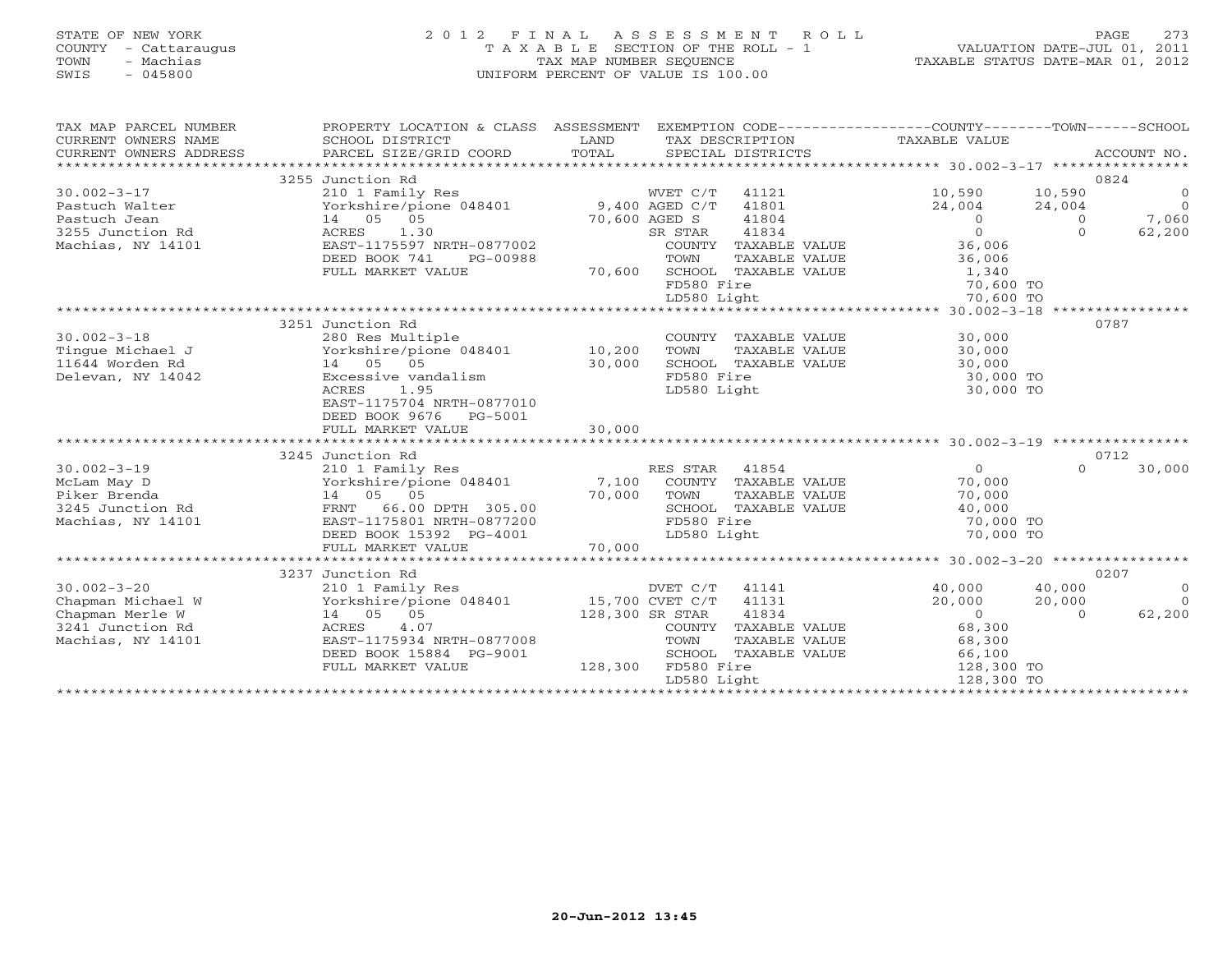### STATE OF NEW YORK 2 0 1 2 F I N A L A S S E S S M E N T R O L L PAGE 274 COUNTY - Cattaraugus T A X A B L E SECTION OF THE ROLL - 1 VALUATION DATE-JUL 01, 2011 TOWN - Machias TAX MAP NUMBER SEQUENCE TAXABLE STATUS DATE-MAR 01, 2012 SWIS - 045800 UNIFORM PERCENT OF VALUE IS 100.00UNIFORM PERCENT OF VALUE IS 100.00

| TAX MAP PARCEL NUMBER   | PROPERTY LOCATION & CLASS ASSESSMENT EXEMPTION CODE----------------COUNTY-------TOWN------SCHOOL |             |                             |                       |          |             |
|-------------------------|--------------------------------------------------------------------------------------------------|-------------|-----------------------------|-----------------------|----------|-------------|
| CURRENT OWNERS NAME     | SCHOOL DISTRICT                                                                                  | LAND        | TAX DESCRIPTION             | TAXABLE VALUE         |          |             |
| CURRENT OWNERS ADDRESS  | PARCEL SIZE/GRID COORD                                                                           | TOTAL       | SPECIAL DISTRICTS           |                       |          | ACCOUNT NO. |
|                         |                                                                                                  |             |                             |                       |          |             |
|                         | 9353 NYS Rte 16                                                                                  |             |                             |                       | 0669     |             |
| $30.002 - 3 - 21.1$     | 210 1 Family Res                                                                                 |             | 41854<br>RES STAR           | $\overline{0}$        | $\Omega$ | 30,000      |
| Waite Sue J             | Yorkshire/pione 048401 11,400                                                                    |             | COUNTY TAXABLE VALUE        | 77,800                |          |             |
| 9353 NYS Rte 16         | 14 05 05                                                                                         | 77,800      | TAXABLE VALUE<br>TOWN       | 77,800                |          |             |
| Machias, NY 14101       | 2.84<br>ACRES                                                                                    |             | SCHOOL TAXABLE VALUE        | 47,800                |          |             |
|                         | EAST-1173530 NRTH-0876392                                                                        |             | FD580 Fire                  | 77,800 TO             |          |             |
|                         | DEED BOOK 00953 PG-00556                                                                         |             | LD580 Light                 | 77,800 TO             |          |             |
|                         | FULL MARKET VALUE                                                                                | 77,800      |                             |                       |          |             |
|                         |                                                                                                  |             |                             |                       |          |             |
|                         | 9379 NYS Rte 16                                                                                  |             |                             |                       | 1487     |             |
| $30.002 - 3 - 21.2$     | 472 Kennel / vet                                                                                 |             | COUNTY TAXABLE VALUE        | 131,400               |          |             |
| Myers Todd A            | Yorkshire/pione 048401 9,100                                                                     |             | TOWN<br>TAXABLE VALUE       | 131,400               |          |             |
| Myers Kristina R        | 14 05 05                                                                                         | 131,400     | SCHOOL TAXABLE VALUE        |                       |          |             |
| 2491 Reynolds Rd        | FRNT 150.00 DPTH 293.09                                                                          |             | FD580 Fire                  | 131,400<br>131,400 TO |          |             |
| Franklinville, NY 14737 | BANK 017                                                                                         |             | LD580 Light                 | 131,400 TO            |          |             |
|                         | EAST-1173585 NRTH-0876714                                                                        |             |                             |                       |          |             |
|                         | DEED BOOK 6542 PG-4001                                                                           |             |                             |                       |          |             |
|                         | FULL MARKET VALUE                                                                                | 131,400     |                             |                       |          |             |
|                         |                                                                                                  |             |                             |                       |          |             |
|                         | 9352/9354 NYS Rte 16                                                                             |             |                             |                       | 1849     |             |
| $30.002 - 3 - 21.3$     | 270 Mfg housing                                                                                  |             | RES ST MH 41864             | $\Omega$              | $\Omega$ | 8,800       |
| Dahlke Teresa           | Yorkshire/pione 048401 27,600 RES ST MH 41864                                                    |             |                             | $\overline{0}$        | $\Omega$ | 30,000      |
| West Centerville Rd     | 14 05 05                                                                                         |             | 83,000 COUNTY TAXABLE VALUE | 83,000                |          |             |
| Houghton, NY 14744      | ACRES 17.85                                                                                      |             | TOWN<br>TAXABLE VALUE       | 83,000                |          |             |
|                         | EAST-1175027 NRTH-0876442                                                                        |             | SCHOOL TAXABLE VALUE        | 44,200                |          |             |
|                         | DEED BOOK 1030 PG-936                                                                            |             | FD580 Fire                  | 83,000 TO             |          |             |
|                         | FULL MARKET VALUE                                                                                |             | 83,000 LD580 Light          | 83,000 TO             |          |             |
|                         |                                                                                                  |             |                             |                       |          |             |
|                         | 9359 NYS Rte 16                                                                                  |             |                             |                       | 1621     |             |
| $30.002 - 3 - 21.4$     | 210 1 Family Res                                                                                 |             | 41854<br>RES STAR           | $\overline{0}$        | $\Omega$ | 30,000      |
| Waite Steel             | Yorkshire/pione 048401 12,800 COUNTY TAXABLE VALUE                                               |             |                             | 83,700                |          |             |
| Childs Sarah            | 14 05 05                                                                                         | 83,700 TOWN | TAXABLE VALUE               | 83,700                |          |             |
| 9359 NYS Rte 16         | 3.90 BANK<br>017<br>ACRES                                                                        |             | SCHOOL TAXABLE VALUE        | 53,700                |          |             |
| Machias, NY 14101       | EAST-1173367 NRTH-0876615                                                                        |             |                             |                       |          |             |
|                         | DEED BOOK 01018 PG-00762                                                                         |             |                             |                       |          |             |
|                         | FULL MARKET VALUE                                                                                | 83,700      |                             |                       |          |             |
|                         |                                                                                                  |             |                             |                       |          |             |
|                         | NYS Rte 16                                                                                       |             |                             |                       | 0159     |             |
| $30.002 - 3 - 22$       | 105 Vac farmland                                                                                 |             | COUNTY TAXABLE VALUE        | 23,100                |          |             |
| Three Lakes, LLC        | Yorkshire/pione 048401 23,100                                                                    |             | TOWN<br>TAXABLE VALUE       | 23,100                |          |             |
| 3556 Lakeshore Rd       | 14 05 05                                                                                         | 23,100      | SCHOOL TAXABLE VALUE        | 23,100                |          |             |
| Buffalo, NY 14219       | ACRES 36.28                                                                                      |             | FD580 Fire                  | 23,100 TO             |          |             |
|                         | EAST-1175211 NRTH-0875867                                                                        |             |                             |                       |          |             |
|                         | DEED BOOK 16776 PG-8001                                                                          |             |                             |                       |          |             |
|                         | FULL MARKET VALUE                                                                                | 23,100      |                             |                       |          |             |
|                         |                                                                                                  |             |                             |                       |          |             |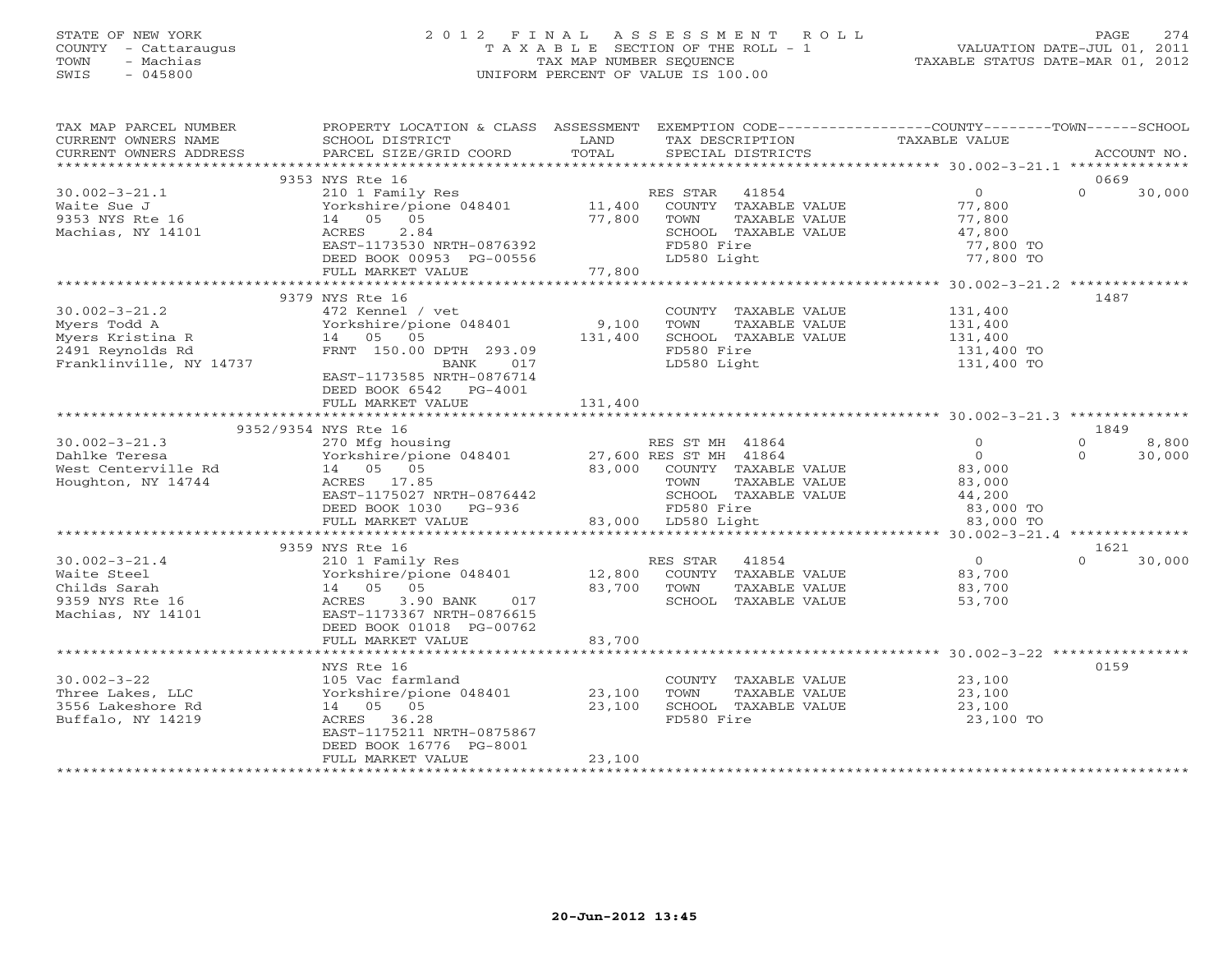# STATE OF NEW YORK 2 0 1 2 F I N A L A S S E S S M E N T R O L L PAGE 275COUNTY - Cattaraugus T A X A B L E SECTION OF THE ROLL - 1<br>
TOWN - Machias TAX MAP NUMBER SEQUENCE<br>
SWIS - 045800 SWIS - 045800 UNIFORM PERCENT OF VALUE IS 100.00

TAXABLE STATUS DATE-MAR 01, 2012

| TAX MAP PARCEL NUMBER<br>CURRENT OWNERS NAME<br>CURRENT OWNERS ADDRESS | PROPERTY LOCATION & CLASS ASSESSMENT<br>SCHOOL DISTRICT<br>PARCEL SIZE/GRID COORD | LAND<br>TOTAL |                   | TAX DESCRIPTION<br>SPECIAL DISTRICTS  | EXEMPTION CODE-----------------COUNTY-------TOWN------SCHOOL<br>TAXABLE VALUE |          | ACCOUNT NO.    |
|------------------------------------------------------------------------|-----------------------------------------------------------------------------------|---------------|-------------------|---------------------------------------|-------------------------------------------------------------------------------|----------|----------------|
|                                                                        |                                                                                   |               |                   |                                       |                                                                               |          |                |
|                                                                        | 9294 NYS Rte 16                                                                   |               |                   |                                       |                                                                               |          | 0024           |
| $30.002 - 3 - 23$                                                      | 210 1 Family Res                                                                  |               | $CVET C/T$ 41131  |                                       | 20,000                                                                        | 20,000   | $\overline{0}$ |
| Asquith Joan                                                           | Yorkshire/pione 048401 9,800 AGED C/T 41801                                       |               |                   |                                       | 16,925                                                                        | 16,925   | $\overline{0}$ |
| 9294 NYS Rte 16                                                        | 14 05 05                                                                          |               | 87,700 SR STAR    | 41834                                 | $\sim$ 0                                                                      | $\Omega$ | 62,200         |
| Machias, NY 14101                                                      | 1.60<br>ACRES                                                                     |               |                   | COUNTY TAXABLE VALUE                  | 50,775                                                                        |          |                |
|                                                                        | EAST-1174388 NRTH-0875588                                                         |               | TOWN              | TAXABLE VALUE                         | 50,775                                                                        |          |                |
|                                                                        | DEED BOOK 599<br>PG-00061                                                         |               |                   | SCHOOL TAXABLE VALUE                  | 25,500                                                                        |          |                |
|                                                                        | FULL MARKET VALUE                                                                 |               | 87,700 FD580 Fire |                                       | 87,700 TO                                                                     |          |                |
|                                                                        |                                                                                   |               |                   |                                       |                                                                               |          |                |
|                                                                        | 9327 NYS Rte 16                                                                   |               |                   |                                       |                                                                               |          | 0542           |
| $30.002 - 3 - 24$                                                      | 240 Rural res                                                                     |               | SR STAR           | 41834                                 | $\overline{0}$                                                                | $\Omega$ | 62,200         |
| Jones Paul                                                             | Yorkshire/pione 048401                                                            | 42,200        |                   | COUNTY TAXABLE VALUE                  | 82,400                                                                        |          |                |
| Jones Edna                                                             | 14 05 05                                                                          | 82,400        | TOWN              | TAXABLE VALUE                         | 82,400                                                                        |          |                |
| 9327 NYS Rte 16                                                        | ACRES 46.90                                                                       |               |                   | SCHOOL TAXABLE VALUE                  | 20,200                                                                        |          |                |
| Machias, NY 14101                                                      | EAST-1173095 NRTH-0875867                                                         |               | FD580 Fire        |                                       | 82,400 TO                                                                     |          |                |
|                                                                        | DEED BOOK 691<br>PG-01136                                                         |               |                   |                                       |                                                                               |          |                |
|                                                                        | FULL MARKET VALUE                                                                 | 82,400        |                   |                                       |                                                                               |          |                |
|                                                                        | *********************                                                             | **********    |                   |                                       | ******************** 30.002-3-25.1 ***************                            |          |                |
|                                                                        | NYS Rte 16                                                                        |               |                   |                                       |                                                                               |          | 1903           |
| $30.002 - 3 - 25.1$                                                    | 314 Rural vac<10                                                                  |               |                   | COUNTY TAXABLE VALUE                  | 11,500                                                                        |          |                |
|                                                                        | Yorkshire/pione 048401                                                            | 9,000         | TOWN              |                                       | 11,500                                                                        |          |                |
| Rusiniak Richard<br>45 Indian Rd                                       | 13 05 05                                                                          |               |                   | TAXABLE VALUE<br>SCHOOL TAXABLE VALUE | 11,500                                                                        |          |                |
|                                                                        |                                                                                   | 11,500        |                   |                                       |                                                                               |          |                |
| Cheektowaga, NY 14227                                                  | 1.00<br>ACRES                                                                     |               | FD580 Fire        |                                       | 11,500 TO                                                                     |          |                |
|                                                                        | EAST-1175106 NRTH-0873844                                                         |               |                   |                                       |                                                                               |          |                |
|                                                                        | DEED BOOK 00989 PG-00652                                                          |               |                   |                                       |                                                                               |          |                |
|                                                                        | FULL MARKET VALUE                                                                 | 11,500        |                   |                                       |                                                                               |          |                |
|                                                                        |                                                                                   |               |                   |                                       |                                                                               |          |                |
|                                                                        | NYS Rte 16                                                                        |               |                   |                                       |                                                                               |          | 1904           |
| $30.002 - 3 - 25.2$                                                    | 105 Vac farmland                                                                  |               |                   | COUNTY TAXABLE VALUE                  | 10,100                                                                        |          |                |
| Three Lakes, LLC                                                       | Yorkshire/pione 048401                                                            | 10,100        | TOWN              | TAXABLE VALUE                         | 10,100                                                                        |          |                |
| 3556 Lakeshore Rd                                                      | 13 05<br>05                                                                       | 10,100        |                   | SCHOOL TAXABLE VALUE                  | 10,100                                                                        |          |                |
| Buffalo, NY 14219                                                      | ACRES 32.90                                                                       |               | FD580 Fire        |                                       | 10,100 TO                                                                     |          |                |
|                                                                        | EAST-1175633 NRTH-0873648                                                         |               |                   |                                       |                                                                               |          |                |
|                                                                        | DEED BOOK 16776 PG-8001                                                           |               |                   |                                       |                                                                               |          |                |
|                                                                        | FULL MARKET VALUE                                                                 | 10,100        |                   |                                       |                                                                               |          |                |
|                                                                        |                                                                                   |               |                   |                                       |                                                                               |          |                |
|                                                                        | NYS Rte 16                                                                        |               |                   |                                       |                                                                               |          | 1949           |
| $30.002 - 3 - 25.3$                                                    | 105 Vac farmland                                                                  |               | AG DIST           | 41720                                 | 2,167                                                                         | 2,167    | 2,167          |
| Buffalo Crush Stone Inc                                                | Yorkshire/pione 048401                                                            | 24,300        |                   | COUNTY TAXABLE VALUE                  | 22,133                                                                        |          |                |
| PO Box 710                                                             | ACRES 62.00                                                                       | 24,300        | TOWN              | TAXABLE VALUE                         | 22,133                                                                        |          |                |
| Buffalo, NY 14224                                                      | EAST-1174029 NRTH-0873557                                                         |               |                   | SCHOOL TAXABLE VALUE                  | 22,133                                                                        |          |                |
|                                                                        | DEED BOOK 00995 PG-00283                                                          |               | FD580 Fire        |                                       | 24,300 TO                                                                     |          |                |
| MAY BE SUBJECT TO PAYMENT                                              | FULL MARKET VALUE                                                                 | 24,300        |                   |                                       |                                                                               |          |                |
| UNDER AGDIST LAW TIL 2016                                              |                                                                                   |               |                   |                                       |                                                                               |          |                |
| **********************                                                 |                                                                                   |               |                   |                                       |                                                                               |          |                |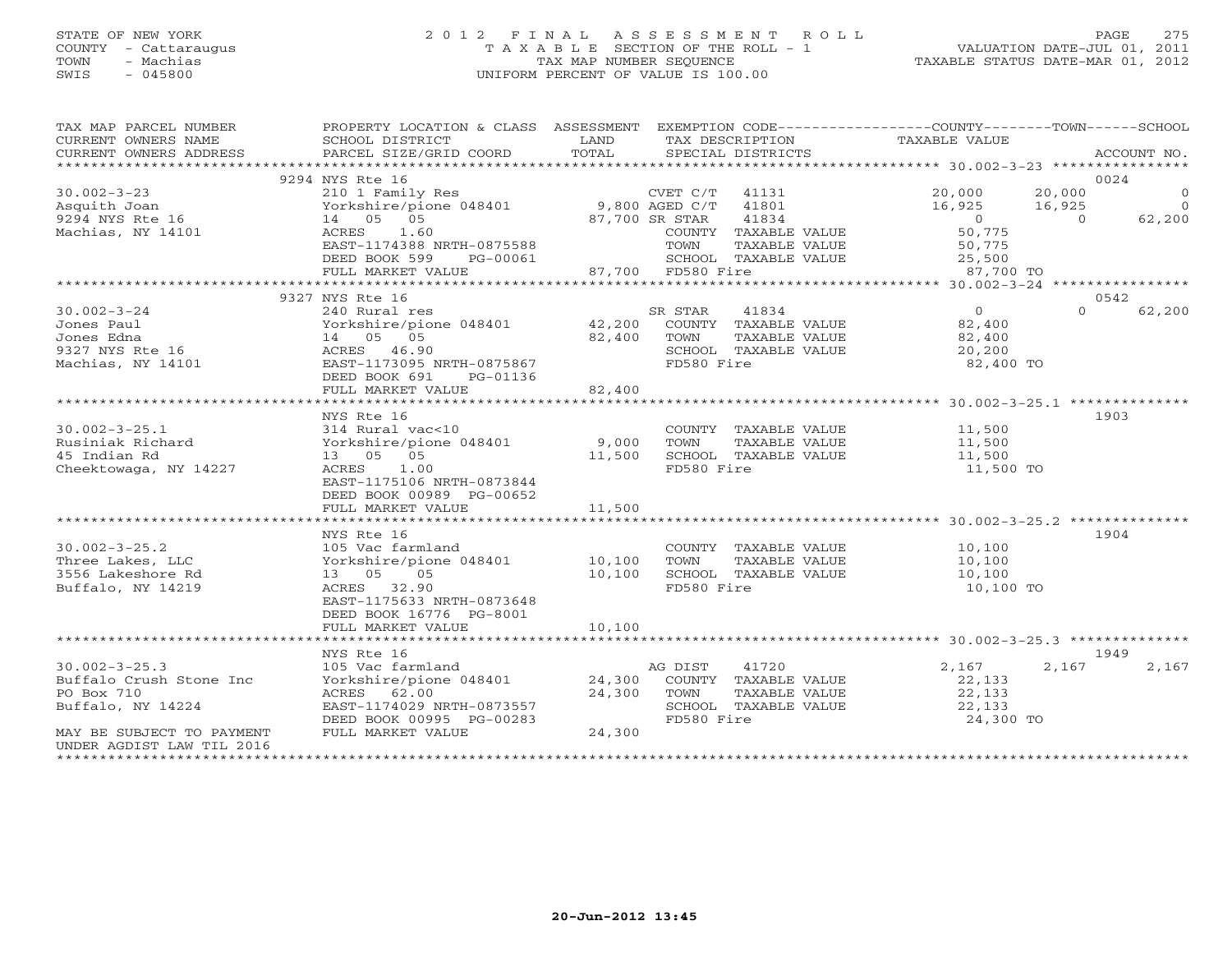### STATE OF NEW YORK 2 0 1 2 F I N A L A S S E S S M E N T R O L L PAGE 276 COUNTY - Cattaraugus T A X A B L E SECTION OF THE ROLL - 1 VALUATION DATE-JUL 01, 2011 TOWN - Machias TAX MAP NUMBER SEQUENCE TAXABLE STATUS DATE-MAR 01, 2012 SWIS - 045800 UNIFORM PERCENT OF VALUE IS 100.00UNIFORM PERCENT OF VALUE IS 100.00

| TAX MAP PARCEL NUMBER<br>CURRENT OWNERS NAME<br>CURRENT OWNERS ADDRESS                                                | PROPERTY LOCATION & CLASS ASSESSMENT EXEMPTION CODE----------------COUNTY-------TOWN------SCHOOL<br>SCHOOL DISTRICT<br>PARCEL SIZE/GRID COORD                              | LAND<br>TOTAL               | TAX DESCRIPTION<br>SPECIAL DISTRICTS                                                                    | TAXABLE VALUE                                             | ACCOUNT NO.                |
|-----------------------------------------------------------------------------------------------------------------------|----------------------------------------------------------------------------------------------------------------------------------------------------------------------------|-----------------------------|---------------------------------------------------------------------------------------------------------|-----------------------------------------------------------|----------------------------|
| $30.002 - 3 - 26.1$<br>Mapes Donald L<br>532 Belle Point Dr<br>St Pete Beach, FL 33706                                | Brown Rd<br>314 Rural vac<10<br>Yorkshire/pione 048401 18,100<br>13 05 05<br>9.50<br>ACRES<br>EAST-1175940 NRTH-0872587<br>DEED BOOK 00935 PG-00982<br>FULL MARKET VALUE   | 18,100<br>18,100            | COUNTY TAXABLE VALUE<br>TOWN<br>TAXABLE VALUE<br>SCHOOL TAXABLE VALUE<br>FD580 Fire                     | 18,100<br>18,100<br>18,100<br>18,100 TO                   | 0673                       |
|                                                                                                                       |                                                                                                                                                                            |                             |                                                                                                         |                                                           |                            |
| $30.002 - 3 - 28$<br>Miller Dana W<br>Miller Beverly J<br>PO Box 114<br>Machias, NY 14101                             | 9070 NYS Rte 16<br>210 1 Family Res<br>Yorkshire/pione 048401<br>Yorkshire/pio<br>13     05     05<br>ACRES 1.60<br>EAST-1175537 NRTH-0872705<br>DEED BOOK 738<br>PG-00784 | 9,800<br>83,700             | SR STAR<br>41834<br>COUNTY TAXABLE VALUE<br>TOWN<br>TAXABLE VALUE<br>SCHOOL TAXABLE VALUE<br>FD580 Fire | $\overline{0}$<br>83,700<br>83,700<br>21,500<br>83,700 TO | 0737<br>$\Omega$<br>62,200 |
|                                                                                                                       | FULL MARKET VALUE                                                                                                                                                          | 83,700                      |                                                                                                         |                                                           |                            |
|                                                                                                                       | 9056 NYS Rte 16                                                                                                                                                            |                             |                                                                                                         |                                                           | 1638                       |
| $30.002 - 3 - 29.2$<br>Mapes Donald L<br>532 Belle Point Dr<br>St. Petersburg Beach, FL 33706 FRNT 270.00 DPTH 130.00 | 210 1 Family Res<br>Yorkshire/pione 048401<br>13  05  05<br>EAST-0527378 NRTH-0872322<br>DEED BOOK 13394 PG-5002                                                           | 7,000<br>58,500             | COUNTY TAXABLE VALUE<br>TOWN<br>TAXABLE VALUE<br>SCHOOL TAXABLE VALUE<br>FD580 Fire                     | 58,500<br>58,500<br>58,500<br>58,500 TO                   |                            |
|                                                                                                                       | FULL MARKET VALUE                                                                                                                                                          | 58,500                      |                                                                                                         |                                                           |                            |
|                                                                                                                       |                                                                                                                                                                            |                             |                                                                                                         |                                                           |                            |
| $30.002 - 3 - 31$<br>Ramsey Keith A<br>12085 Gales Ct<br>Sardina, NY 14134                                            | 9040 NYS Rte 16<br>210 1 Family Res<br>Yorkshire/pione 048401<br>13 05 05<br>FRNT 215.00 DPTH 130.00<br>EAST-1175861 NRTH-0872147<br>DEED BOOK 10329 PG-9002               | 8,100<br>91,400             | COUNTY TAXABLE VALUE<br>TOWN<br>TAXABLE VALUE<br>SCHOOL TAXABLE VALUE<br>FD580 Fire                     | 91,400<br>91,400<br>91,400<br>91,400 TO                   | 0642                       |
|                                                                                                                       | FULL MARKET VALUE                                                                                                                                                          | 91,400                      |                                                                                                         |                                                           |                            |
|                                                                                                                       | 9047 NYS Rte 16                                                                                                                                                            |                             |                                                                                                         |                                                           | 1680                       |
| $30.002 - 3 - 33.1$<br>Franz Paul J<br>Franz Jean<br>9047 NYS Rte 16<br>Machias, NY 14101                             | 220 2 Family Res<br>Yorkshire/pione 048401<br>30 05 05<br>FRNT 190.00 DPTH 145.00<br>EAST-1175678 NRTH-0872073<br>DEED BOOK 11503 PG-9001<br>FULL MARKET VALUE             | 8,000<br>110,800<br>110,800 | RES STAR 41854<br>COUNTY TAXABLE VALUE<br>TOWN<br>TAXABLE VALUE<br>SCHOOL TAXABLE VALUE<br>FD580 Fire   | $\circ$<br>110,800<br>110,800<br>80,800<br>110,800 TO     | $\cap$<br>30,000           |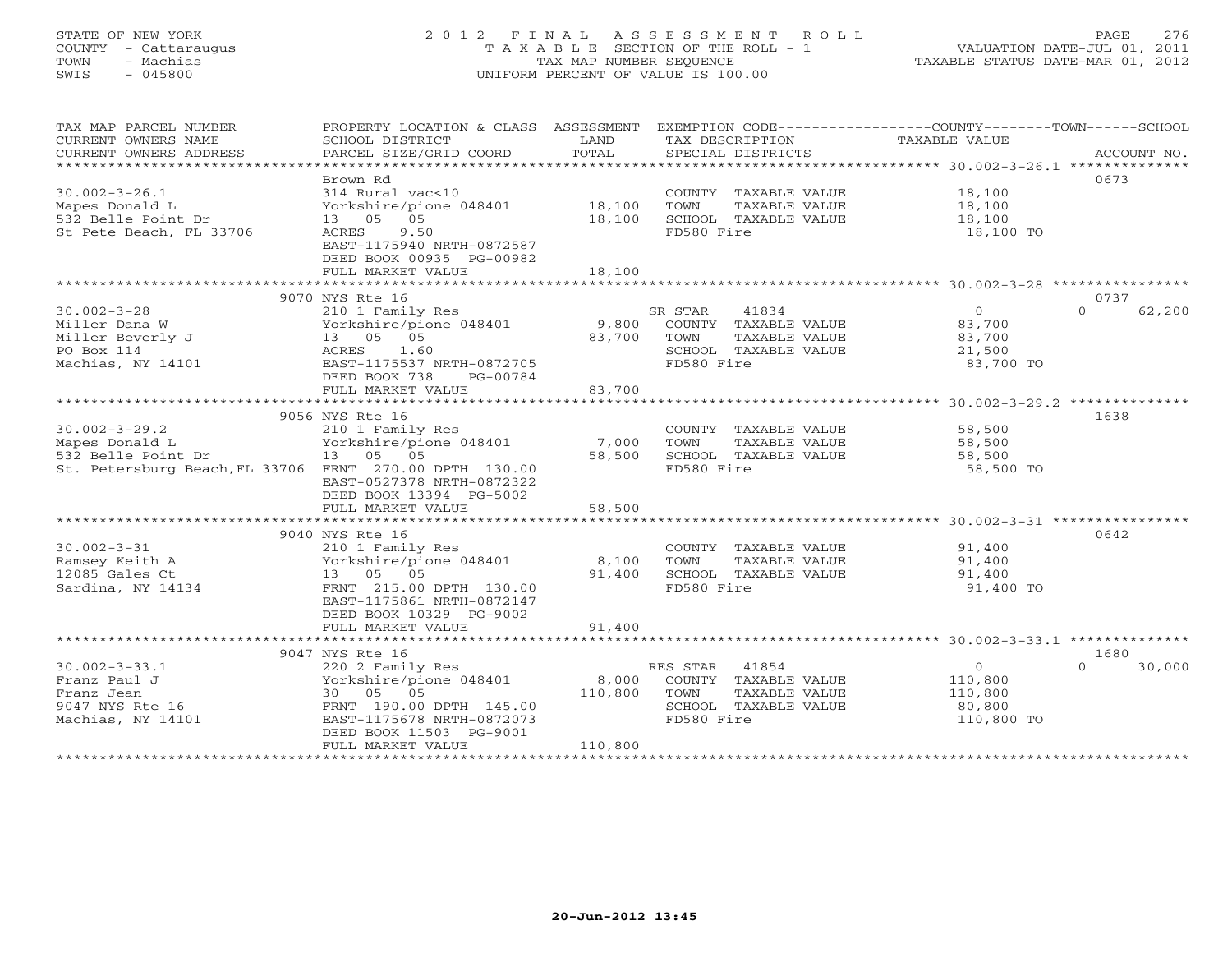# STATE OF NEW YORK 2 0 1 2 F I N A L A S S E S S M E N T R O L L PAGE 277COUNTY - Cattaraugus T A X A B L E SECTION OF THE ROLL - 1<br>
TOWN - Machias TAX MAP NUMBER SEQUENCE<br>
SWIS - 045800 SWIS - 045800 UNIFORM PERCENT OF VALUE IS 100.00

| TAX MAP PARCEL NUMBER<br>CURRENT OWNERS NAME<br>CURRENT OWNERS ADDRESS | PROPERTY LOCATION & CLASS ASSESSMENT EXEMPTION CODE---------------COUNTY-------TOWN-----SCHOOL<br>SCHOOL DISTRICT<br>PARCEL SIZE/GRID COORD | LAND<br>TOTAL | TAX DESCRIPTION<br>SPECIAL DISTRICTS | TAXABLE VALUE  | ACCOUNT NO.        |
|------------------------------------------------------------------------|---------------------------------------------------------------------------------------------------------------------------------------------|---------------|--------------------------------------|----------------|--------------------|
|                                                                        |                                                                                                                                             |               |                                      |                |                    |
|                                                                        | 9049 NYS Rte 16                                                                                                                             |               |                                      |                | 0782               |
| $30.002 - 3 - 33.2$                                                    | 220 2 Family Res                                                                                                                            |               | COUNTY TAXABLE VALUE                 | 27,700         |                    |
| Franz Paul J                                                           | Yorkshire/pione 048401                                                                                                                      | 8,200         | TOWN<br>TAXABLE VALUE                | 27,700         |                    |
| Franz Jean                                                             | 13 05 05                                                                                                                                    | 27,700        | SCHOOL TAXABLE VALUE                 | 27,700         |                    |
| 9049 NYS Rte 16 Rd                                                     | FRNT 208.00 DPTH 140.00                                                                                                                     |               | FD580 Fire                           | 27,700 TO      |                    |
| Machias, NY 14101                                                      | EAST-1175577 NRTH-0872237                                                                                                                   |               |                                      |                |                    |
|                                                                        | DEED BOOK 00972 PG-00737                                                                                                                    |               |                                      |                |                    |
|                                                                        | FULL MARKET VALUE                                                                                                                           | 27,700        |                                      |                |                    |
|                                                                        |                                                                                                                                             |               |                                      |                |                    |
|                                                                        | 3264 Gulf Hill Rd                                                                                                                           |               |                                      |                | 0132               |
| $30.002 - 3 - 34.1$                                                    | 210 1 Family Res                                                                                                                            |               | RES STAR 41854                       | $\Omega$       | $\Omega$<br>30,000 |
| Brooks Jay A Jr                                                        | Yorkshire/pione 048401                                                                                                                      | 9,500         | COUNTY TAXABLE VALUE                 | 67,000         |                    |
| Brooks Vicky L                                                         | 13  05  05                                                                                                                                  | 67,000        | TOWN<br>TAXABLE VALUE                | 67,000         |                    |
| 3264 Gulf Hill Rd                                                      | ACRES<br>1.35                                                                                                                               |               | SCHOOL TAXABLE VALUE                 | 37,000         |                    |
| Machias, NY 14101                                                      | EAST-1175376 NRTH-0872114                                                                                                                   |               | FD580 Fire                           | 67,000 TO      |                    |
|                                                                        | DEED BOOK 900<br>PG-00309                                                                                                                   |               |                                      |                |                    |
|                                                                        | FULL MARKET VALUE                                                                                                                           | 67,000        |                                      |                |                    |
|                                                                        |                                                                                                                                             |               |                                      |                |                    |
|                                                                        | 3262 Gulf Hill Rd                                                                                                                           |               |                                      |                | 1496               |
| $30.002 - 3 - 34.2$                                                    | 210 1 Family Res                                                                                                                            |               | RES STAR<br>41854                    | $\overline{0}$ | $\Omega$<br>30,000 |
| Green Roger                                                            | Yorkshire/pione 048401                                                                                                                      | 8,800         | COUNTY TAXABLE VALUE                 | 80,600         |                    |
| Green Kathlyn S                                                        | 13 05 05                                                                                                                                    | 80,600        | TOWN<br>TAXABLE VALUE                | 80,600         |                    |
| 3262 Gulf Hill Rd                                                      | FRNT 100.00 DPTH 390.00                                                                                                                     |               | SCHOOL TAXABLE VALUE                 | 50,600         |                    |
| Machias, NY 14101                                                      | EAST-1175506 NRTH-0872125                                                                                                                   |               | FD580 Fire                           | 80,600 TO      |                    |
|                                                                        | DEED BOOK 790<br>PG-00573                                                                                                                   |               |                                      |                |                    |
|                                                                        | FULL MARKET VALUE                                                                                                                           | 80,600        |                                      |                |                    |
|                                                                        |                                                                                                                                             |               |                                      |                |                    |
|                                                                        | 3288 Gulf Hill Rd                                                                                                                           |               |                                      |                | 1671               |
| $30.002 - 3 - 35.1$                                                    | 210 1 Family Res                                                                                                                            |               | AG DIST<br>41720                     | 6,771          | 6,771<br>6,771     |
| Smith Brian Jr                                                         | Yorkshire/pione 048401                                                                                                                      |               | 32,500 RES STAR 41854                | $\circ$        | $\Omega$<br>30,000 |
| Smith Deborah                                                          | 13 05 05                                                                                                                                    | 187,100       | COUNTY TAXABLE VALUE                 | 180,329        |                    |
| 3288 Gulf Hill Rd                                                      | ACRES 36.20                                                                                                                                 |               | TOWN<br>TAXABLE VALUE                | 180,329        |                    |
| Machias, NY 14101                                                      | EAST-1174674 NRTH-0872267                                                                                                                   |               | SCHOOL TAXABLE VALUE                 | 150,329        |                    |
|                                                                        | DEED BOOK 00935 PG-00988                                                                                                                    |               | FD580 Fire                           | 187,100 TO     |                    |
| MAY BE SUBJECT TO PAYMENT                                              | FULL MARKET VALUE                                                                                                                           | 187,100       |                                      |                |                    |
| UNDER AGDIST LAW TIL 2016                                              |                                                                                                                                             |               |                                      |                |                    |
|                                                                        |                                                                                                                                             |               |                                      |                |                    |
|                                                                        | 3280 Gulf Hill Rd                                                                                                                           |               |                                      |                | 1944               |
| $30.002 - 3 - 35.2$                                                    | 210 1 Family Res                                                                                                                            |               | RES STAR<br>41854                    | $\overline{0}$ | 30,000<br>$\Omega$ |
| Smith Timothy                                                          | Yorkshire/pione 048401 10,600                                                                                                               |               | COUNTY TAXABLE VALUE                 | 85,100         |                    |
| 3280 Gulf Hill Rd                                                      | FRNT 220.00 DPTH 239.00                                                                                                                     | 85,100        | TOWN<br>TAXABLE VALUE                | 85,100         |                    |
| Machias, NY 14101                                                      | EAST-1175099 NRTH-0871941                                                                                                                   |               | SCHOOL TAXABLE VALUE                 | 55,100         |                    |
|                                                                        | DEED BOOK 01002 PG-00342                                                                                                                    |               |                                      |                |                    |
|                                                                        | FULL MARKET VALUE                                                                                                                           | 85,100        |                                      |                |                    |
|                                                                        |                                                                                                                                             |               |                                      |                |                    |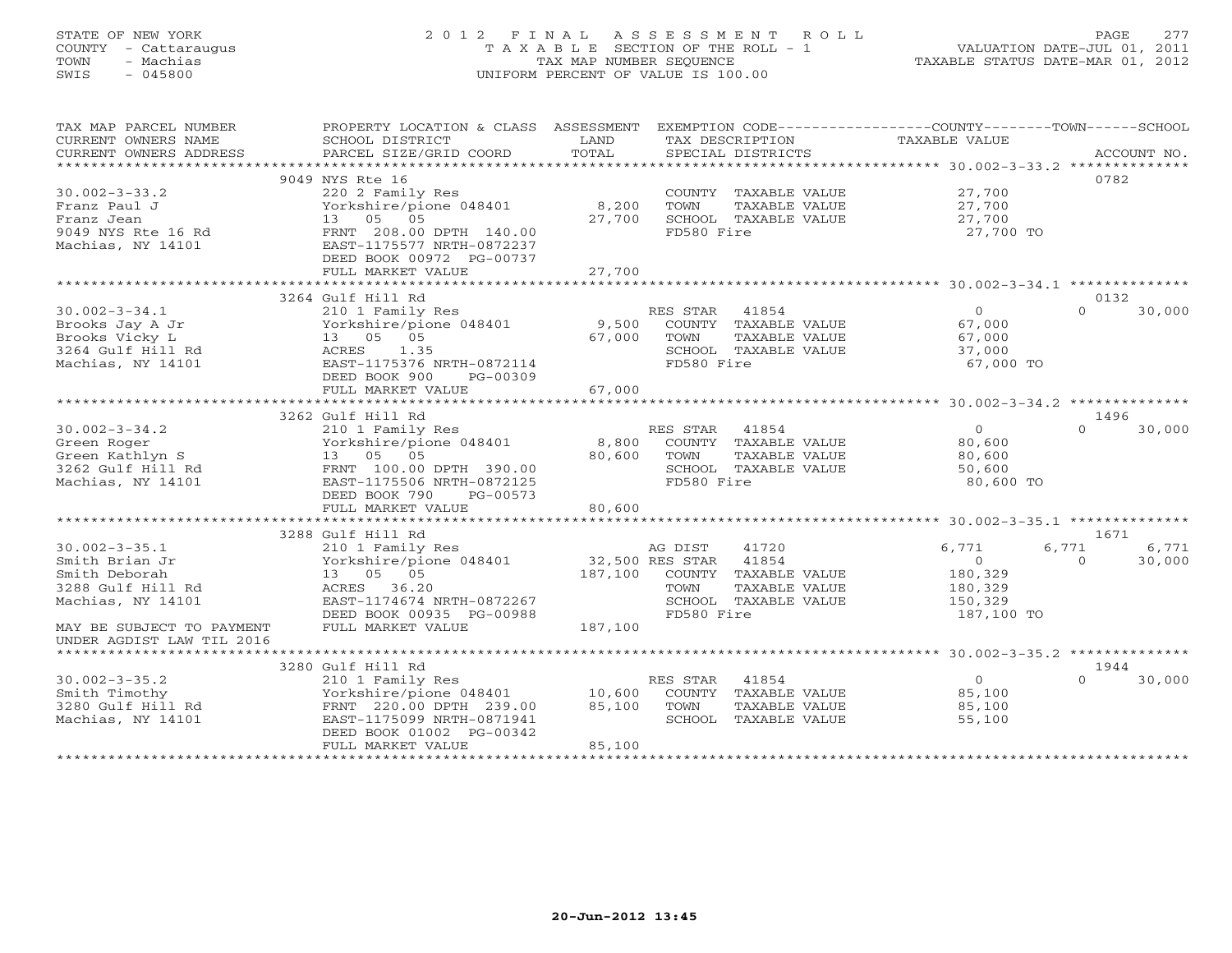#### STATE OF NEW YORK 2 0 1 2 F I N A L A S S E S S M E N T R O L L PAGE 278 COUNTY - Cattaraugus T A X A B L E SECTION OF THE ROLL - 1 VALUATION DATE-JUL 01, 2011 TOWN - Machias TAX MAP NUMBER SEQUENCE TAXABLE STATUS DATE-MAR 01, 2012 SWIS - 045800 UNIFORM PERCENT OF VALUE IS 100.00UNIFORM PERCENT OF VALUE IS 100.00

| TAX MAP PARCEL NUMBER<br>CURRENT OWNERS NAME<br>CURRENT OWNERS ADDRESS                                                                     | PROPERTY LOCATION & CLASS ASSESSMENT<br>SCHOOL DISTRICT<br>PARCEL SIZE/GRID COORD                                                                                                                    | LAND<br>TOTAL            | EXEMPTION CODE-----------------COUNTY-------TOWN------SCHOOL<br>TAX DESCRIPTION TAXABLE VALUE<br>SPECIAL DISTRICTS<br>SPECIAL DISTRICTS |                        |                | ACCOUNT NO. |
|--------------------------------------------------------------------------------------------------------------------------------------------|------------------------------------------------------------------------------------------------------------------------------------------------------------------------------------------------------|--------------------------|-----------------------------------------------------------------------------------------------------------------------------------------|------------------------|----------------|-------------|
|                                                                                                                                            |                                                                                                                                                                                                      |                          |                                                                                                                                         |                        |                |             |
|                                                                                                                                            | Gulf Hill Rd                                                                                                                                                                                         |                          |                                                                                                                                         |                        |                | 0156        |
| $30.002 - 3 - 36$                                                                                                                          | 105 Vac farmland<br>105 Vac farmland<br>105 Vac farmland<br>105 Vac farmland<br>105 Vac farmland<br>105 Vac farmland<br>105 Vac farmland<br>105 Vac farmland<br>105 Vac farmland<br>105 Vac farmland |                          |                                                                                                                                         | 2,396                  | 2,396          | 2,396       |
| Buffalo Crush Stone Inc                                                                                                                    |                                                                                                                                                                                                      |                          |                                                                                                                                         | 18,404                 |                |             |
| PO Box 710                                                                                                                                 | 13 05 05                                                                                                                                                                                             | 20,800 TOWN              | TAXABLE VALUE                                                                                                                           | 18,404<br>18,404       |                |             |
| Buffalo, NY 14224                                                                                                                          | ACRES 39.65<br>EAST-1173429 NRTH-0872190                                                                                                                                                             |                          | SCHOOL TAXABLE VALUE<br>FD580 Fire                                                                                                      | 20,800 TO              |                |             |
| MAY BE SUBJECT TO PAYMENT                                                                                                                  | DEED BOOK 00988 PG-00297                                                                                                                                                                             |                          |                                                                                                                                         |                        |                |             |
|                                                                                                                                            |                                                                                                                                                                                                      |                          |                                                                                                                                         |                        |                |             |
|                                                                                                                                            |                                                                                                                                                                                                      |                          |                                                                                                                                         |                        |                |             |
|                                                                                                                                            | 9019 Gulf Hill Rd                                                                                                                                                                                    |                          |                                                                                                                                         |                        |                | 1001        |
| $30.002 - 3 - 38.1$                                                                                                                        | Gulf Hill Rd<br>240 Rural res<br>Yorkshire/pione 048401 30,000 AGED C/T/S 41800<br>30,000 AGED C/T/S 41834                                                                                           |                          | AG DIST 41720 6,649                                                                                                                     |                        | 6,649          | 6,649       |
| Shenk Ruby                                                                                                                                 |                                                                                                                                                                                                      |                          |                                                                                                                                         | 32,426 32,426          |                | 32,426      |
| 9019 Gulf Rd                                                                                                                               | 13/21 05 05                                                                                                                                                                                          | 71,500 SR STAR<br>COUNTY | 41834                                                                                                                                   | $\overline{0}$         | $\overline{0}$ | 32,425      |
| Machias, $NY$ 14101                                                                                                                        | ACRES 33.60                                                                                                                                                                                          |                          | COUNTY TAXABLE VALUE                                                                                                                    | 32,425                 |                |             |
|                                                                                                                                            | EAST-1172260 NRTH-0872184                                                                                                                                                                            |                          | TOWN                                                                                                                                    | 32,425                 |                |             |
|                                                                                                                                            | PG-00255                                                                                                                                                                                             |                          | SCHOOL TAXABLE VALUE                                                                                                                    | $\overline{0}$         |                |             |
| MAY BE SUBJECT TO PAYMENT DEED BOOK 418<br>UNDER AGDIST LAW TIL 2016 FULL MARKET V                                                         | FULL MARKET VALUE                                                                                                                                                                                    |                          | TAXABLE VALUE<br>TAXABLE VALUE<br>ire<br>71,500 FD580 Fire                                                                              | 71,500 TO              |                |             |
|                                                                                                                                            |                                                                                                                                                                                                      |                          |                                                                                                                                         |                        |                |             |
|                                                                                                                                            | 3496 Gulf Hill Rd<br>Gulf Hill Rd<br>210 1 Family Res<br>Yorkshire/pione 048401 10,300 COUNTY TAXABLE VALUE<br>32,100 TOWN TAXABLE VALUE<br>27 AFRICAL COUNTY TAXABLE VALUE                          |                          |                                                                                                                                         |                        |                | 1367        |
| $30.002 - 3 - 38.2$                                                                                                                        |                                                                                                                                                                                                      |                          |                                                                                                                                         | $\overline{0}$         | $\cap$         | 30,000      |
|                                                                                                                                            |                                                                                                                                                                                                      |                          |                                                                                                                                         | $82, 100$<br>$82, 100$ |                |             |
|                                                                                                                                            |                                                                                                                                                                                                      |                          |                                                                                                                                         |                        |                |             |
|                                                                                                                                            |                                                                                                                                                                                                      |                          | SCHOOL TAXABLE VALUE                                                                                                                    | 52,100                 |                |             |
| Dalton Jack D<br>Dalton Judy I (21 05 05<br>21 05 05<br>21 05 05<br>202 Machias, NY 14101 (2681-1171267)<br>202 EAST-11712670 NRTH-0871652 |                                                                                                                                                                                                      |                          | FD580 Fire                                                                                                                              | 82,100 TO              |                |             |
|                                                                                                                                            | DEED BOOK 792<br>PG-00084                                                                                                                                                                            |                          |                                                                                                                                         |                        |                |             |
|                                                                                                                                            | FULL MARKET VALUE                                                                                                                                                                                    | 82,100                   |                                                                                                                                         |                        |                |             |
|                                                                                                                                            | 3456 Gulf Hill Rd                                                                                                                                                                                    |                          |                                                                                                                                         |                        |                | 1639        |
| $30.002 - 3 - 38.3$                                                                                                                        |                                                                                                                                                                                                      |                          |                                                                                                                                         | $\overline{0}$         | $\Omega$       | 30,000      |
| Shenk Robert M                                                                                                                             |                                                                                                                                                                                                      |                          |                                                                                                                                         | 80,900                 |                |             |
| 3456 Gulf Hill Rd                                                                                                                          | 210 1 Family Res<br>Yorkshire/pione 048401       9,400  COUNTY TAXABLE VALUE<br>21  05  05             80,900  TOWN   TAXABLE VALUE<br>21 05 05                                                      | 80,900 TOWN              | TAXABLE VALUE                                                                                                                           | 80,900                 |                |             |
| Machias, NY 14101                                                                                                                          | 1.30 BANK 026<br>ACRES                                                                                                                                                                               |                          | SCHOOL TAXABLE VALUE                                                                                                                    | 50,900                 |                |             |
|                                                                                                                                            | EAST-1171971 NRTH-0871554                                                                                                                                                                            |                          | FD580 Fire                                                                                                                              | 80,900 TO              |                |             |
|                                                                                                                                            | DEED BOOK 855<br>PG-01154                                                                                                                                                                            |                          |                                                                                                                                         |                        |                |             |
|                                                                                                                                            | FULL MARKET VALUE                                                                                                                                                                                    | 80,900                   |                                                                                                                                         |                        |                |             |
|                                                                                                                                            |                                                                                                                                                                                                      |                          |                                                                                                                                         |                        |                |             |
|                                                                                                                                            | NYS Rte 242                                                                                                                                                                                          |                          |                                                                                                                                         |                        |                | 1766        |
| $30.002 - 3 - 38.4$                                                                                                                        | 330 Vacant comm<br>Yorkshire/pione 048401 95,500                                                                                                                                                     |                          | COUNTY TAXABLE VALUE<br>TOWN     TAXABLE VALUE                                                                                          | 95,500<br>95,500       |                |             |
| Lafarge North America Inc                                                                                                                  |                                                                                                                                                                                                      |                          |                                                                                                                                         |                        |                |             |
| Land Dept                                                                                                                                  | 13/21 05 05                                                                                                                                                                                          | 95,500                   | SCHOOL TAXABLE VALUE                                                                                                                    | 95,500                 |                |             |
| 12735 Morris Rd Ste 300                                                                                                                    | ACRES 144.00                                                                                                                                                                                         |                          | FD580 Fire                                                                                                                              | 95,500 TO              |                |             |
| Alpharetta, GA 30004                                                                                                                       | EAST-1171732 NRTH-0874166                                                                                                                                                                            |                          |                                                                                                                                         |                        |                |             |
|                                                                                                                                            | DEED BOOK 01000 PG-00519                                                                                                                                                                             |                          |                                                                                                                                         |                        |                |             |
|                                                                                                                                            | FULL MARKET VALUE                                                                                                                                                                                    | 95,500                   |                                                                                                                                         |                        |                |             |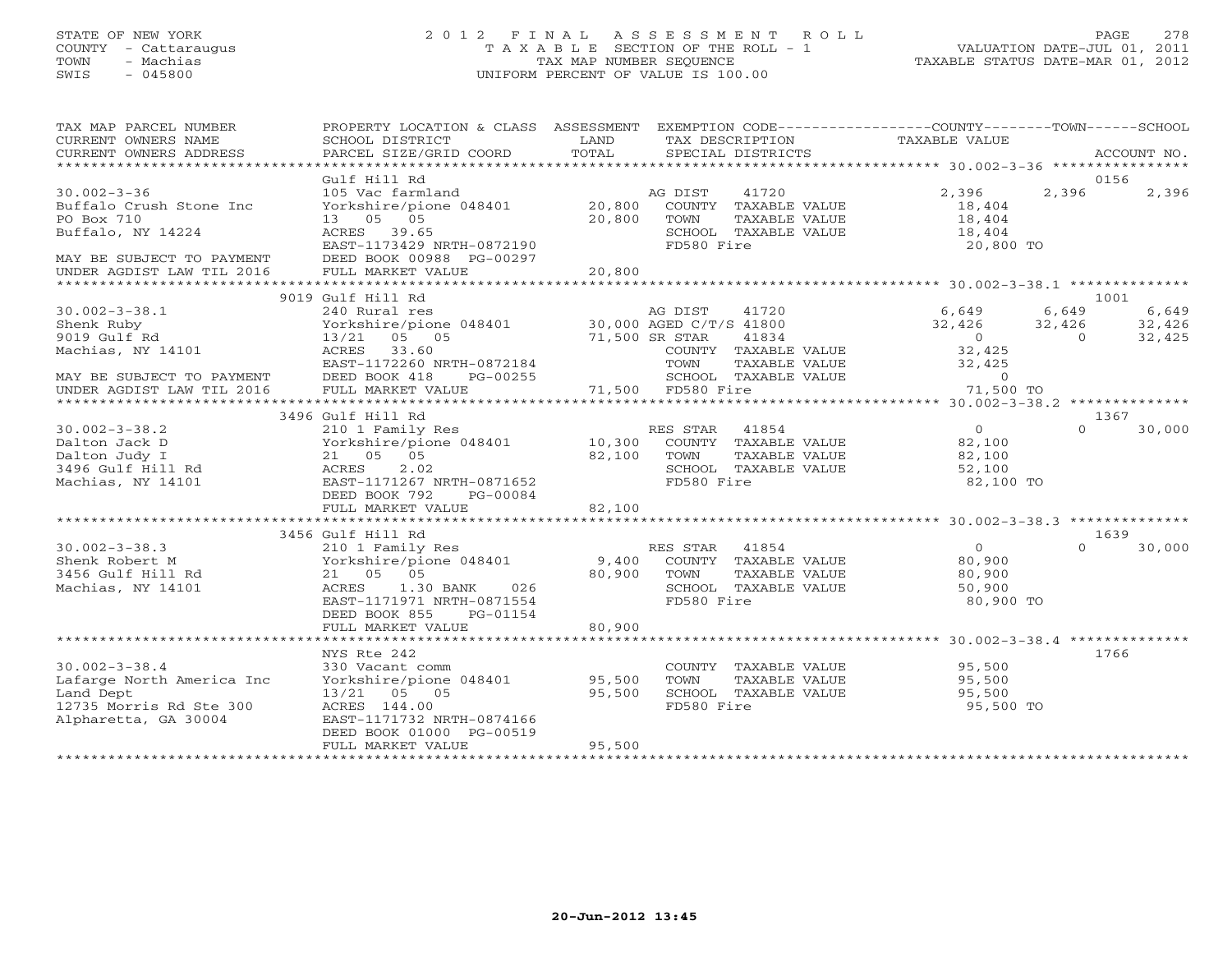#### STATE OF NEW YORK 2 0 1 2 F I N A L A S S E S S M E N T R O L L PAGE 279 COUNTY - Cattaraugus T A X A B L E SECTION OF THE ROLL - 1 VALUATION DATE-JUL 01, 2011 TOWN - Machias TAX MAP NUMBER SEQUENCE TAXABLE STATUS DATE-MAR 01, 2012 SWIS - 045800 UNIFORM PERCENT OF VALUE IS 100.00UNIFORM PERCENT OF VALUE IS 100.00

| TAX MAP PARCEL NUMBER     | PROPERTY LOCATION & CLASS ASSESSMENT EXEMPTION CODE----------------COUNTY-------TOWN------SCHOOL |                 |                              |                                        |          |                |
|---------------------------|--------------------------------------------------------------------------------------------------|-----------------|------------------------------|----------------------------------------|----------|----------------|
| CURRENT OWNERS NAME       | SCHOOL DISTRICT                                                                                  | LAND            | TAX DESCRIPTION              | TAXABLE VALUE                          |          |                |
| CURRENT OWNERS ADDRESS    | PARCEL SIZE/GRID COORD                                                                           | TOTAL           | SPECIAL DISTRICTS            |                                        |          | ACCOUNT NO.    |
|                           |                                                                                                  |                 |                              |                                        |          |                |
|                           | Gulf Hill Rd                                                                                     |                 |                              |                                        |          | 1863           |
| $30.002 - 3 - 38.5$       | 322 Rural vac>10                                                                                 |                 | COUNTY TAXABLE VALUE         | 22,300                                 |          |                |
| Dalton Jack D             | Yorkshire/pione 048401                                                                           | 22,300          | TOWN<br>TAXABLE VALUE        | 22,300<br>22,300                       |          |                |
| Dalton Judy I             | 21 05 05                                                                                         | 22,300          | SCHOOL TAXABLE VALUE         |                                        |          |                |
| 3496 Gulf Hill Rd         | Ff 332.20                                                                                        |                 | FD580 Fire                   | 22,300 TO                              |          |                |
| Machias, NY 14101         | ACRES 15.00                                                                                      |                 |                              |                                        |          |                |
|                           | EAST-1171452 NRTH-0872195                                                                        |                 |                              |                                        |          |                |
|                           | DEED BOOK 00960 PG-00365                                                                         |                 |                              |                                        |          |                |
|                           | FULL MARKET VALUE                                                                                | 22,300          |                              |                                        |          |                |
|                           |                                                                                                  |                 |                              |                                        |          |                |
|                           | 3522 Gulf Hill Rd                                                                                |                 |                              |                                        |          | 0548           |
| $30.002 - 3 - 39$         | 240 Rural res                                                                                    |                 | WVET C/T<br>41121            | 12,000                                 | 12,000   |                |
| Popson Adam L Jr          | Yorkshire/pione 048401                                                                           | 24,200 RES STAR | 41854                        | $\circ$                                | $\Omega$ | 30,000         |
| Popson Vickie             | 21 05 05                                                                                         | 161,600         | COUNTY TAXABLE VALUE         | 149,600                                |          |                |
| 3522 Gulf Hill Rd         | 017<br>ACRES 29.65 BANK                                                                          |                 | TOWN<br>TAXABLE VALUE        | 149,600                                |          |                |
| Machias, NY 14101         | EAST-1170868 NRTH-0872455                                                                        |                 | SCHOOL TAXABLE VALUE         | 131,600                                |          |                |
|                           | DEED BOOK 825<br>$PG-00493$                                                                      |                 | FD580 Fire                   | 161,600 TO                             |          |                |
|                           | FULL MARKET VALUE                                                                                | 161,600         |                              |                                        |          |                |
|                           |                                                                                                  |                 |                              |                                        |          |                |
|                           | 3562 Gulf Hill Rd                                                                                |                 |                              |                                        |          | 0065           |
| $30.002 - 3 - 40$         | 240 Rural res                                                                                    |                 | WVET C/T<br>41121            | 12,000                                 | 12,000   |                |
| Stark Michael L           | Yorkshire/pione 048401 43,500 RES STAR                                                           |                 | 41854                        | $\overline{0}$                         | $\Omega$ | 30,000         |
| Stark Joann M             | 21 05 05                                                                                         | 188,900         | COUNTY TAXABLE VALUE         | 176,900                                |          |                |
| 3562 Gulf Hill Rd         | ACRES 49.40                                                                                      |                 | TOWN<br>TAXABLE VALUE        | 176,900                                |          |                |
| Machias, NY 14101         | EAST-1170058 NRTH-0872425                                                                        |                 | SCHOOL TAXABLE VALUE         | 158,900                                |          |                |
|                           | DEED BOOK 01007 PG-00071                                                                         |                 | FD580 Fire                   | 188,900 TO                             |          |                |
|                           | FULL MARKET VALUE                                                                                | 188,900         |                              |                                        |          |                |
|                           |                                                                                                  |                 |                              |                                        |          |                |
|                           | 3612 Gulf Hill Rd                                                                                |                 |                              |                                        |          | 0130           |
| $30.002 - 3 - 41.1$       | 112 Dairy farm                                                                                   |                 | AGED C/T 41801               | 50,361                                 | 50,361   | $\overline{0}$ |
| Brooks Marian F           | Yorkshire/pione 048401                                                                           | 94,100 AGED S   | 41804                        | $\Omega$                               | $\Omega$ | 40,288         |
| 3612 Gulf Hill Rd         | 20/21 05 05                                                                                      |                 | 115,000 AG DIST<br>41720     | 14,279                                 | 14,279   | 14,279         |
| Machias, NY 14101         | ACRES 171.40                                                                                     |                 | 41834<br>SR STAR             | $\overline{0}$                         | $\Omega$ | 60,433         |
|                           | EAST-1168743 NRTH-0872300                                                                        |                 | COUNTY TAXABLE VALUE         | 50,360                                 |          |                |
| MAY BE SUBJECT TO PAYMENT | DEED BOOK 617<br>PG-00152                                                                        |                 | TOWN<br>TAXABLE VALUE        | 50,360                                 |          |                |
| UNDER AGDIST LAW TIL 2016 | FULL MARKET VALUE                                                                                |                 | 115,000 SCHOOL TAXABLE VALUE | $\Omega$                               |          |                |
|                           |                                                                                                  |                 | FD580 Fire                   | 115,000 TO                             |          |                |
|                           | **********************************                                                               |                 | *****************            | ******** 30.002-3-41.2 *************** |          |                |
|                           | 3578 Gulf Hill Rd                                                                                |                 |                              |                                        |          | 1765           |
| $30.002 - 3 - 41.2$       | 210 1 Family Res                                                                                 |                 | RES STAR<br>41854            | $\overline{0}$                         |          | 30,000         |
| Blecha Lorie J            | Yorkshire/pione 048401                                                                           | 7,900           | COUNTY TAXABLE VALUE         | 79,500                                 |          |                |
| 3578 Gulf Hill Rd         | 21 05 05                                                                                         | 79,500          | TOWN<br>TAXABLE VALUE        | 79,500                                 |          |                |
| Machias, NY 14101         | ACRES<br>0.60                                                                                    |                 | SCHOOL TAXABLE VALUE         | 49,500                                 |          |                |
|                           | EAST-1169490 NRTH-0871416                                                                        |                 | FD580 Fire                   | 79,500 TO                              |          |                |
|                           | DEED BOOK 00911 PG-00071                                                                         |                 |                              |                                        |          |                |
|                           | FULL MARKET VALUE                                                                                | 79,500          |                              |                                        |          |                |
|                           |                                                                                                  |                 |                              |                                        |          |                |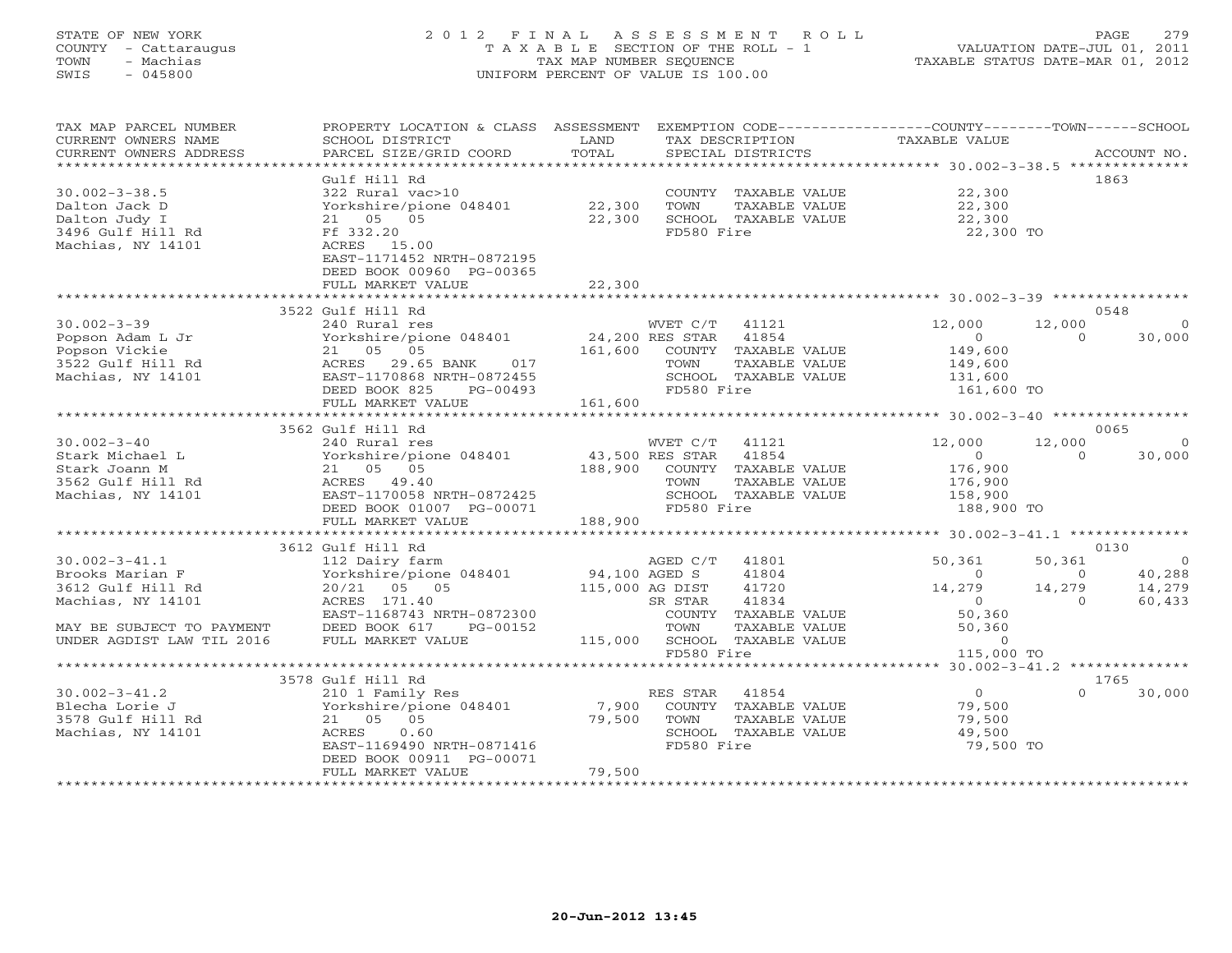### STATE OF NEW YORK 2 0 1 2 F I N A L A S S E S S M E N T R O L L PAGE 280 COUNTY - Cattaraugus T A X A B L E SECTION OF THE ROLL - 1 VALUATION DATE-JUL 01, 2011 TOWN - Machias TAX MAP NUMBER SEQUENCE TAXABLE STATUS DATE-MAR 01, 2012 SWIS - 045800 UNIFORM PERCENT OF VALUE IS 100.00

| TAX MAP PARCEL NUMBER<br>CURRENT OWNERS NAME<br>CURRENT OWNERS ADDRESS | PROPERTY LOCATION & CLASS ASSESSMENT<br>SCHOOL DISTRICT<br>PARCEL SIZE/GRID COORD | LAND<br>TOTAL | EXEMPTION CODE-----------------COUNTY-------TOWN------SCHOOL<br>TAX DESCRIPTION<br>SPECIAL DISTRICTS | TAXABLE VALUE | ACCOUNT NO.        |
|------------------------------------------------------------------------|-----------------------------------------------------------------------------------|---------------|------------------------------------------------------------------------------------------------------|---------------|--------------------|
|                                                                        |                                                                                   |               |                                                                                                      |               |                    |
|                                                                        | 3711 NYS Rte 242                                                                  |               |                                                                                                      |               | 0804               |
| $30.002 - 3 - 42$                                                      | 312 Vac w/imprv                                                                   |               | COUNTY TAXABLE VALUE                                                                                 | 21,500        |                    |
| Root Charles W                                                         | Yorkshire/pione 048401                                                            | 20,800        | TAXABLE VALUE<br>TOWN                                                                                | 21,500        |                    |
| Root Nancy A                                                           | 29/30 05 05                                                                       | 21,500        | SCHOOL TAXABLE VALUE                                                                                 | 21,500        |                    |
| 188 Paradise Ln                                                        | ACRES 13.05                                                                       |               | FD580 Fire                                                                                           | 21,500 TO     |                    |
| Tonawanda, NY 14150                                                    | EAST-1167601 NRTH-0874941                                                         |               |                                                                                                      |               |                    |
|                                                                        | DEED BOOK 912<br>PG-00972                                                         |               |                                                                                                      |               |                    |
|                                                                        | FULL MARKET VALUE                                                                 | 21,500        |                                                                                                      |               |                    |
|                                                                        |                                                                                   |               |                                                                                                      |               |                    |
|                                                                        | 3747 NYS Rte 242                                                                  |               |                                                                                                      |               | 0785               |
| $30.002 - 3 - 43$                                                      | 240 Rural res                                                                     |               | COUNTY TAXABLE VALUE                                                                                 | 132,400       |                    |
| Tooley Robert A                                                        | Yorkshire/pione 048401<br>29/30 05 05                                             | 52,700        | TOWN<br>TAXABLE VALUE                                                                                | 132,400       |                    |
| 114 Enola Ave                                                          | ACRES 78.20                                                                       | 132,400       | SCHOOL TAXABLE VALUE<br>FD580 Fire                                                                   | 132,400       |                    |
| Kenmore, NY 14217                                                      | EAST-1167046 NRTH-0873905                                                         |               |                                                                                                      | 132,400 TO    |                    |
|                                                                        | DEED BOOK 16408 PG-7001                                                           |               |                                                                                                      |               |                    |
|                                                                        | FULL MARKET VALUE                                                                 | 132,400       |                                                                                                      |               |                    |
|                                                                        |                                                                                   |               |                                                                                                      |               |                    |
|                                                                        | 3779 NYS Rte 242                                                                  |               |                                                                                                      |               | 1180               |
| $30.002 - 3 - 44$                                                      | 260 Seasonal res                                                                  |               | COUNTY TAXABLE VALUE                                                                                 | 67,400        |                    |
| Wilson Jack                                                            | Yorkshire/pione 048401 22,000                                                     |               | TOWN<br>TAXABLE VALUE                                                                                | 67,400        |                    |
| Wilson Margaret                                                        | 29 05 05                                                                          | 67,400        | SCHOOL TAXABLE VALUE                                                                                 | 67,400        |                    |
| 56 Weiss St                                                            | ACRES 14.61                                                                       |               | FD580 Fire                                                                                           | 67,400 TO     |                    |
| Buffalo, NY 14206                                                      | EAST-1165876 NRTH-0874208                                                         |               |                                                                                                      |               |                    |
|                                                                        | DEED BOOK 00699 PG-00792                                                          |               |                                                                                                      |               |                    |
|                                                                        | FULL MARKET VALUE                                                                 | 67,400        |                                                                                                      |               |                    |
|                                                                        |                                                                                   |               |                                                                                                      |               |                    |
|                                                                        | Gulf Hill Rd                                                                      |               |                                                                                                      |               | 0868               |
| $30.002 - 3 - 45$                                                      | 105 Vac farmland                                                                  |               | AG DIST<br>41720                                                                                     | 651           | 651<br>651         |
| Pixley Ward C                                                          | Yorkshire/pione 048401                                                            | 5,900         | COUNTY TAXABLE VALUE                                                                                 | 5,249         |                    |
| Pixley Sharon                                                          | 29 05 05                                                                          | 5,900         | TOWN<br>TAXABLE VALUE                                                                                | 5,249         |                    |
| 3664 Gulf Hill Rd                                                      | ACRES 12.78                                                                       |               | SCHOOL TAXABLE VALUE                                                                                 | 5,249         |                    |
| Machias, NY 14101                                                      | EAST-1165897 NRTH-0873328                                                         |               | FD580 Fire                                                                                           | 5,900 TO      |                    |
|                                                                        | DEED BOOK 826<br>PG-00141                                                         |               |                                                                                                      |               |                    |
| MAY BE SUBJECT TO PAYMENT                                              | FULL MARKET VALUE                                                                 | 5,900         |                                                                                                      |               |                    |
| UNDER AGDIST LAW TIL 2016                                              |                                                                                   |               |                                                                                                      |               |                    |
|                                                                        | 3664 Gulf Hill Rd                                                                 |               |                                                                                                      |               | 0869               |
| $30.002 - 3 - 46$                                                      | 112 Dairy farm                                                                    |               | AGED C/T/S 41800                                                                                     | 36,947        | 36,947<br>36,947   |
| Pixley Ward C                                                          | Franklinville C 044001 82,000 AG DIST                                             |               | 41720                                                                                                | 25,107        | 25,107<br>25,107   |
| Pixley Sharon                                                          | 28 05 05                                                                          |               | 99,000 SR STAR<br>41834                                                                              | $\Omega$      | 36,946<br>$\Omega$ |
| 3664 Gulf Hill Rd                                                      | ACRES 142.07                                                                      |               | COUNTY TAXABLE VALUE                                                                                 | 36,946        |                    |
| Machias, NY 14101                                                      | EAST-1166941 NRTH-0871900                                                         |               | TAXABLE VALUE<br>TOWN                                                                                | 36,946        |                    |
|                                                                        | DEED BOOK 826<br>PG-00141                                                         |               | SCHOOL TAXABLE VALUE                                                                                 | $\Omega$      |                    |
| MAY BE SUBJECT TO PAYMENT                                              | FULL MARKET VALUE                                                                 |               | 99,000 FD580 Fire                                                                                    | 99,000 TO     |                    |
| UNDER AGDIST LAW TIL 2016                                              |                                                                                   |               |                                                                                                      |               |                    |
|                                                                        |                                                                                   |               |                                                                                                      |               |                    |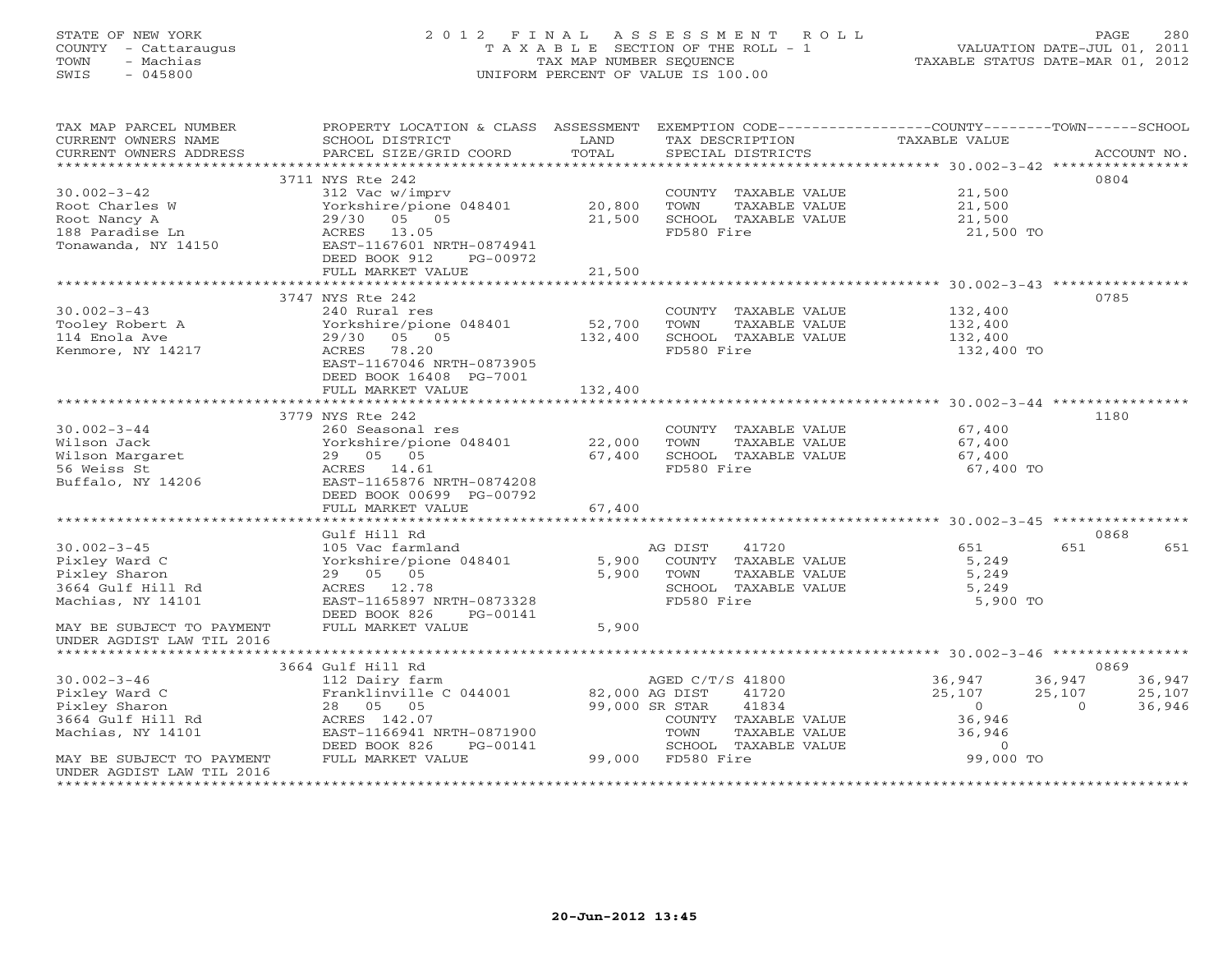### STATE OF NEW YORK 2 0 1 2 F I N A L A S S E S S M E N T R O L L PAGE 281 COUNTY - Cattaraugus T A X A B L E SECTION OF THE ROLL - 1 VALUATION DATE-JUL 01, 2011 TOWN - Machias TAX MAP NUMBER SEQUENCE TAXABLE STATUS DATE-MAR 01, 2012 SWIS - 045800 UNIFORM PERCENT OF VALUE IS 100.00UNIFORM PERCENT OF VALUE IS 100.00

| TAX MAP PARCEL NUMBER<br>CURRENT OWNERS NAME<br>CURRENT OWNERS ADDRESS | PROPERTY LOCATION & CLASS ASSESSMENT EXEMPTION CODE----------------COUNTY-------TOWN------SCHOOL<br>SCHOOL DISTRICT<br>PARCEL SIZE/GRID COORD | LAND<br>TOTAL   | TAX DESCRIPTION<br>SPECIAL DISTRICTS          | TAXABLE VALUE        | ACCOUNT NO.          |                    |
|------------------------------------------------------------------------|-----------------------------------------------------------------------------------------------------------------------------------------------|-----------------|-----------------------------------------------|----------------------|----------------------|--------------------|
|                                                                        |                                                                                                                                               |                 |                                               |                      |                      |                    |
|                                                                        | 9076 Very Rd                                                                                                                                  |                 |                                               |                      | 1123                 |                    |
| $30.002 - 3 - 47$                                                      | 112 Dairy farm                                                                                                                                |                 | AG DIST<br>41720                              | 8,910                | 8,910                | 8,910              |
| Very Kevin                                                             | Yorkshire/pione 048401 57,500 AGED C/T/S 41800                                                                                                |                 |                                               | 45,645               | 45,645               | 45,645             |
| Very Eugene L/U                                                        | 29/37 05 05                                                                                                                                   | 100,200 SR STAR | 41834                                         | $\Omega$<br>$\Omega$ | $\Omega$<br>$\Omega$ | 45,645<br>$\Omega$ |
| 9082 Very Rd<br>Machias, NY 14101                                      | ACRES 108.60<br>EAST-1164655 NRTH-0872083                                                                                                     |                 | RES ST MH 41864<br>COUNTY TAXABLE VALUE       | 45,645               |                      |                    |
|                                                                        |                                                                                                                                               |                 | TOWN                                          | 45,645               |                      |                    |
| MAY BE SUBJECT TO PAYMENT                                              | DEED BOOK 01014 PG-00314<br>FULL MARKET VALUE                                                                                                 |                 | TAXABLE VALUE<br>100,200 SCHOOL TAXABLE VALUE | $\circ$              |                      |                    |
| UNDER AGDIST LAW TIL 2016                                              |                                                                                                                                               |                 | FD580 Fire                                    | 100,200 TO           |                      |                    |
|                                                                        |                                                                                                                                               |                 |                                               |                      |                      |                    |
|                                                                        | 9272 Very Rd                                                                                                                                  |                 |                                               |                      | 0258                 |                    |
| $30.002 - 3 - 48$                                                      | 240 Rural res                                                                                                                                 |                 | WVET C/T<br>41121                             | 10,215               | 10,215               | $\overline{0}$     |
| Davis Roger L                                                          | Yorkshire/pione 048401 24,400 RES STAR                                                                                                        |                 | 41854                                         | $\overline{0}$       | $\Omega$             | 30,000             |
| Davis Adeline V                                                        | 29 05 05                                                                                                                                      | 68,100          | COUNTY TAXABLE VALUE                          | 57,885               |                      |                    |
| 9272 Very Rd                                                           | ACRES 17.86                                                                                                                                   |                 | TOWN<br>TAXABLE VALUE                         | 57,885               |                      |                    |
| Machias, NY 14101                                                      | EAST-1164649 NRTH-0874376                                                                                                                     |                 | SCHOOL TAXABLE VALUE                          | 38,100               |                      |                    |
|                                                                        | DEED BOOK 905<br>PG-00054                                                                                                                     |                 | FD580 Fire                                    | 68,100 TO            |                      |                    |
|                                                                        | FULL MARKET VALUE                                                                                                                             | 68,100          |                                               |                      |                      |                    |
|                                                                        |                                                                                                                                               |                 |                                               |                      |                      |                    |
|                                                                        | 9308 Very Rd                                                                                                                                  |                 |                                               |                      | 0520                 |                    |
| $30.002 - 3 - 49$                                                      | 210 1 Family Res                                                                                                                              |                 | RES STAR<br>41854                             | $\Omega$             | $\Omega$             | 30,000             |
| Pitonack Natalie J                                                     | Yorkshire/pione 048401                                                                                                                        | 9,700           | COUNTY TAXABLE VALUE                          | 71,700               |                      |                    |
| 9308 Very Rd                                                           | 29 05 05                                                                                                                                      | 71,700          | TOWN<br>TAXABLE VALUE                         | 71,700               |                      |                    |
| Machias, NY 14101                                                      | ACRES 1.50 BANK<br>023                                                                                                                        |                 | SCHOOL TAXABLE VALUE                          | 41,700               |                      |                    |
|                                                                        | EAST-1164534 NRTH-0875038                                                                                                                     |                 | FD580 Fire                                    | 71,700 TO            |                      |                    |
|                                                                        | DEED BOOK 10140 PG-4001                                                                                                                       |                 |                                               |                      |                      |                    |
|                                                                        | FULL MARKET VALUE                                                                                                                             | 71,700          |                                               |                      |                      |                    |
|                                                                        |                                                                                                                                               |                 |                                               |                      |                      |                    |
|                                                                        | 3819 Maple Valley Rd                                                                                                                          |                 |                                               |                      | 1013                 |                    |
| $30.002 - 3 - 50$                                                      | 117 Horse farm                                                                                                                                |                 | SR STAR<br>41834                              | $\overline{0}$       | $\Omega$             | 62,200             |
| Smith Bernadine C                                                      | Yorkshire/pione 048401                                                                                                                        |                 | 23,200 COUNTY TAXABLE VALUE                   | 110,200              |                      |                    |
| 3819 Maple Valley Rd                                                   | 30 05 05                                                                                                                                      | 110,200         | TOWN<br>TAXABLE VALUE                         | 110,200              |                      |                    |
| Machias, NY 14101                                                      | ACRES 16.25                                                                                                                                   |                 | SCHOOL TAXABLE VALUE                          | 48,000               |                      |                    |
|                                                                        | EAST-1164884 NRTH-0875491                                                                                                                     |                 | FD580 Fire                                    | 110,200 TO           |                      |                    |
|                                                                        | DEED BOOK 776<br>PG-00303                                                                                                                     |                 |                                               |                      |                      |                    |
|                                                                        | FULL MARKET VALUE                                                                                                                             | 110,200         |                                               |                      |                      |                    |
|                                                                        |                                                                                                                                               |                 |                                               |                      |                      |                    |
|                                                                        | 3818 Maple Valley Rd                                                                                                                          |                 |                                               |                      | 1090                 |                    |
| $30.002 - 3 - 51$                                                      | 210 1 Family Res                                                                                                                              |                 | AGED C/T<br>41801                             | 20,640               | 20,640               | $\overline{0}$     |
| Kromer Dorothy J                                                       | Yorkshire/pione 048401                                                                                                                        | 7,500 AGED S    | 41804                                         | $\circ$              | $\circ$              | 5,160              |
| 3818 Maple Valley Rd                                                   | 30 05 05                                                                                                                                      |                 | 51,600 SR STAR<br>41834                       | $\Omega$             | $\Omega$             | 46,440             |
| Machias, NY 14101                                                      | FRNT 315.00 DPTH 70.00                                                                                                                        |                 | COUNTY TAXABLE VALUE                          | 30,960               |                      |                    |
|                                                                        | EAST-1165232 NRTH-0875597                                                                                                                     |                 | TOWN<br>TAXABLE VALUE                         | 30,960               |                      |                    |
|                                                                        | DEED BOOK 01005 PG-00786                                                                                                                      |                 | SCHOOL TAXABLE VALUE                          | $\Omega$             |                      |                    |
|                                                                        | FULL MARKET VALUE                                                                                                                             |                 | 51,600 FD580 Fire                             | 51,600 TO            |                      |                    |
|                                                                        |                                                                                                                                               |                 |                                               |                      |                      |                    |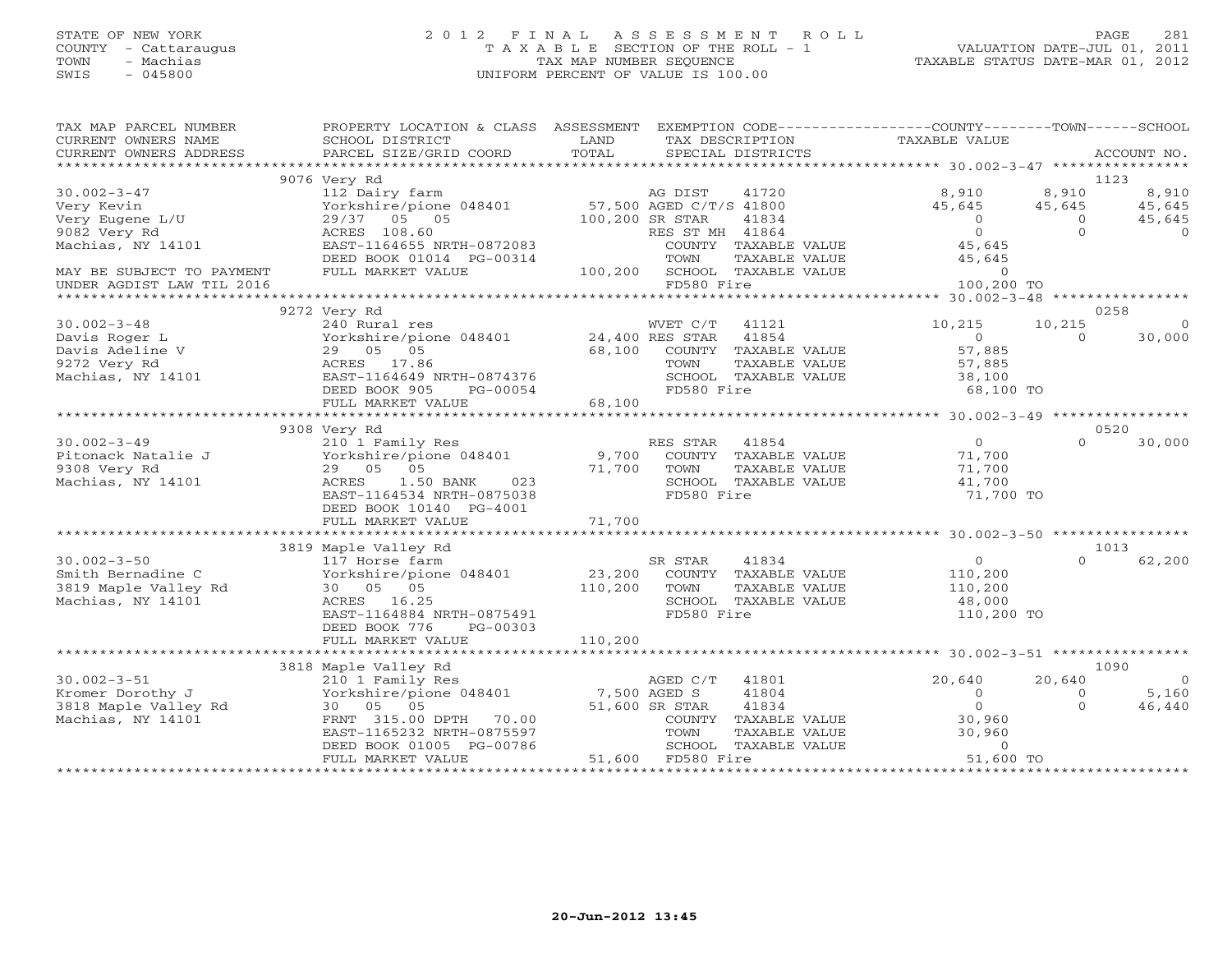### STATE OF NEW YORK 2 0 1 2 F I N A L A S S E S S M E N T R O L L PAGE 282 COUNTY - Cattaraugus T A X A B L E SECTION OF THE ROLL - 1 VALUATION DATE-JUL 01, 2011 TOWN - Machias TAX MAP NUMBER SEQUENCE TAXABLE STATUS DATE-MAR 01, 2012 SWIS - 045800 UNIFORM PERCENT OF VALUE IS 100.00UNIFORM PERCENT OF VALUE IS 100.00

| TAX MAP PARCEL NUMBER<br>CURRENT OWNERS NAME                                                         | PROPERTY LOCATION & CLASS ASSESSMENT EXEMPTION CODE----------------COUNTY-------TOWN------SCHOOL<br>SCHOOL DISTRICT                      | LAND                          | TAX DESCRIPTION                                                                                         | TAXABLE VALUE                                                 |                              |
|------------------------------------------------------------------------------------------------------|------------------------------------------------------------------------------------------------------------------------------------------|-------------------------------|---------------------------------------------------------------------------------------------------------|---------------------------------------------------------------|------------------------------|
| CURRENT OWNERS ADDRESS<br>***********************                                                    | PARCEL SIZE/GRID COORD                                                                                                                   | TOTAL                         | SPECIAL DISTRICTS                                                                                       |                                                               | ACCOUNT NO.                  |
|                                                                                                      | 4688 Canada Hill Rd                                                                                                                      |                               |                                                                                                         |                                                               | 0554                         |
| $30.003 - 1 - 1$<br>Jagow Norman E                                                                   | 240 Rural res<br>West Valley Cen 042204                                                                                                  | 54,500 SR STAR                | AGED C/T/S 41800<br>41834                                                                               | 75,000<br>75,000<br>$\Omega$                                  | 75,000<br>62,200<br>$\Omega$ |
| 4688 Canada Hill Rd<br>Machias, NY 14101                                                             | 60 05 05<br>By Will<br>ACRES 65.84<br>EAST-1152628 NRTH-0869679<br>DEED BOOK 692<br>PG-2001                                              | 150,000                       | COUNTY TAXABLE VALUE<br>TAXABLE VALUE<br>TOWN<br>SCHOOL TAXABLE VALUE<br>FD580 Fire                     | 75,000<br>75,000<br>12,800<br>150,000 TO                      |                              |
|                                                                                                      | FULL MARKET VALUE                                                                                                                        | 150,000                       |                                                                                                         |                                                               |                              |
|                                                                                                      | 4644 Canada Hill Rd                                                                                                                      |                               |                                                                                                         |                                                               | 1058                         |
| $30.003 - 1 - 3$<br>Schade Gary W<br>Schade Linda L<br>6355 Nash Rd<br>North Tonawanda, NY 14120     | 240 Rural res<br>West Valley Cen 042204<br>52 05 05<br>ACRES 77.66<br>EAST-1153625 NRTH-0869433<br>DEED BOOK 890<br>PG-00803             | 40,800<br>128,100             | 41720<br>AG DIST<br>COUNTY TAXABLE VALUE<br>TOWN<br>TAXABLE VALUE<br>SCHOOL TAXABLE VALUE<br>FD580 Fire | 3,486<br>124,614<br>124,614<br>124,614<br>128,100 TO          | 3,486<br>3,486               |
| MAY BE SUBJECT TO PAYMENT<br>UNDER AGDIST LAW TIL 2016                                               | FULL MARKET VALUE                                                                                                                        | 128,100                       |                                                                                                         |                                                               |                              |
|                                                                                                      | 4572 Canada Hill Rd                                                                                                                      |                               |                                                                                                         |                                                               | 0046                         |
| $30.003 - 1 - 4.1$<br>Tomczak Robert J<br>Tomczak Jennif<br>4572 Canada Hill Rd<br>Machias, NY 14101 | 240 Rural res<br>West Valley Cen 042204<br>32 05 05<br>ACRES 17.00 BANK<br>017<br>EAST-1154834 NRTH-0868638<br>DEED BOOK 847<br>PG-00381 | 23,800<br>176,600             | RES STAR 41854<br>COUNTY TAXABLE VALUE<br>TAXABLE VALUE<br>TOWN<br>SCHOOL TAXABLE VALUE<br>FD580 Fire   | $\overline{O}$<br>176,600<br>176,600<br>146,600<br>176,600 TO | $\Omega$<br>30,000           |
|                                                                                                      | FULL MARKET VALUE<br>***************************                                                                                         | 176,600<br>****************** |                                                                                                         |                                                               |                              |
|                                                                                                      | 4594 Canada Hill Rd                                                                                                                      |                               |                                                                                                         |                                                               | 1679                         |
| $30.003 - 1 - 4.2$<br>Schade Gary W<br>Schade Linda L<br>6355F Nash Rd<br>North Tonawanda, NY 14120  | 240 Rural res<br>West Valley Cen 042204<br>52 05 05<br>ACRES 18.00<br>EAST-1154358 NRTH-0868580<br>DEED BOOK 1029<br>$PG-737$            | 24,500<br>108,400             | COUNTY TAXABLE VALUE<br>TAXABLE VALUE<br>TOWN<br>SCHOOL TAXABLE VALUE<br>FD580 Fire                     | 108,400<br>108,400<br>108,400<br>108,400 TO                   |                              |
|                                                                                                      | FULL MARKET VALUE                                                                                                                        | 108,400                       |                                                                                                         |                                                               |                              |
|                                                                                                      |                                                                                                                                          |                               |                                                                                                         |                                                               |                              |
| $30.003 - 1 - 5$<br>Moeller Michael M                                                                | 8921 Maple Valley Rd S<br>240 Rural res<br>Yorkshire/pione 048401                                                                        | 53,800                        | COUNTY TAXABLE VALUE<br>TOWN<br>TAXABLE VALUE                                                           | 153,300<br>153,300                                            | 0209                         |
| Moeller Pamel<br>405 Drake Dr<br>North Tonawanda, NY 14120                                           | 44 05 05<br>ACRES 71.17<br>EAST-1157486 NRTH-0870517<br>DEED BOOK 00921 PG-00539<br>FULL MARKET VALUE                                    | 153,300<br>153,300            | SCHOOL TAXABLE VALUE<br>FD580 Fire                                                                      | 153,300<br>153,300 TO                                         |                              |
|                                                                                                      |                                                                                                                                          |                               |                                                                                                         |                                                               |                              |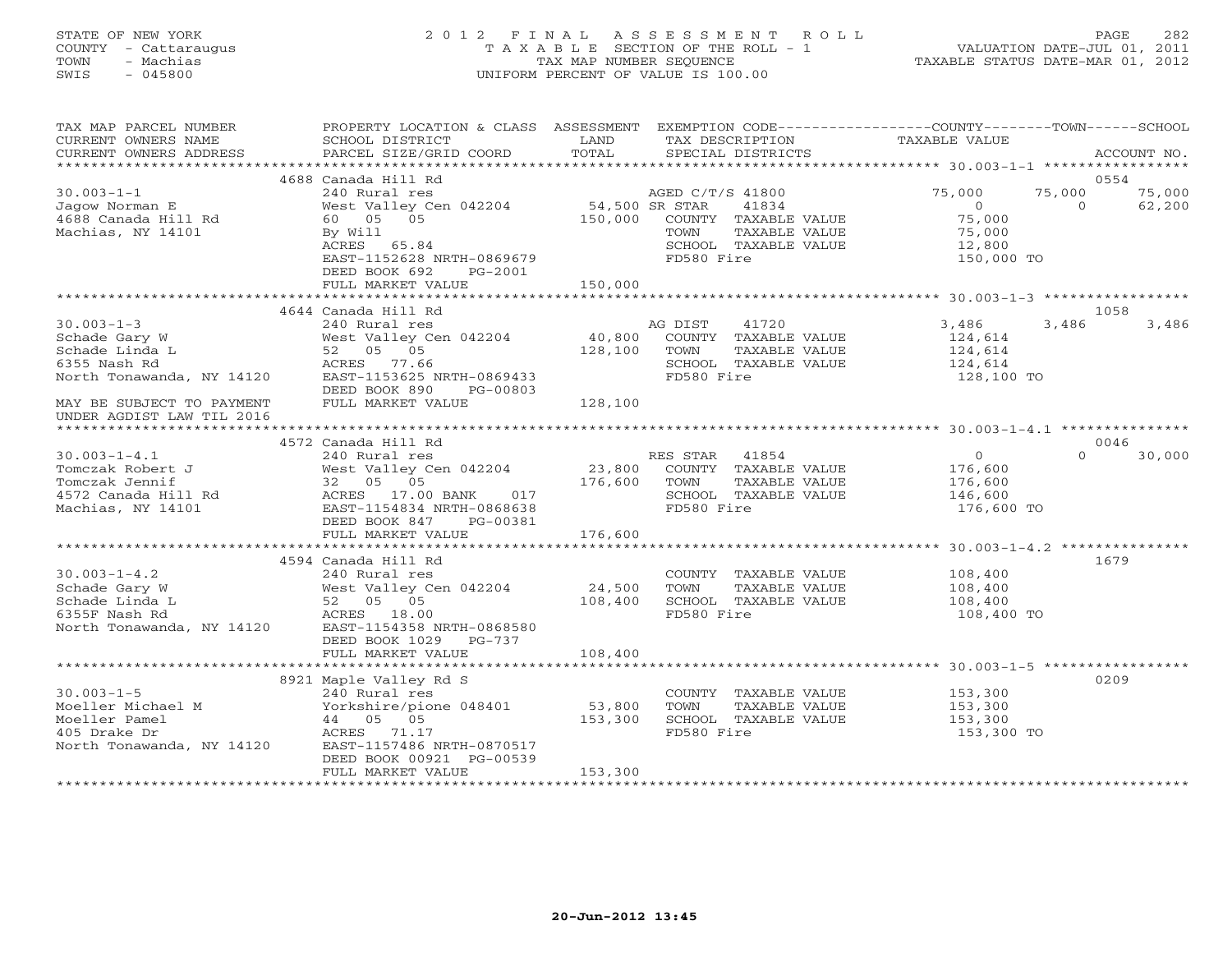### STATE OF NEW YORK 2 0 1 2 F I N A L A S S E S S M E N T R O L L PAGE 283 COUNTY - Cattaraugus T A X A B L E SECTION OF THE ROLL - 1 VALUATION DATE-JUL 01, 2011 TOWN - Machias TAX MAP NUMBER SEQUENCE TAXABLE STATUS DATE-MAR 01, 2012 SWIS - 045800 UNIFORM PERCENT OF VALUE IS 100.00UNIFORM PERCENT OF VALUE IS 100.00

| TAX MAP PARCEL NUMBER  |                           |        |                       | PROPERTY LOCATION & CLASS ASSESSMENT EXEMPTION CODE---------------COUNTY-------TOWN-----SCHOOL |
|------------------------|---------------------------|--------|-----------------------|------------------------------------------------------------------------------------------------|
| CURRENT OWNERS NAME    | SCHOOL DISTRICT           | LAND   | TAX DESCRIPTION       | TAXABLE VALUE                                                                                  |
| CURRENT OWNERS ADDRESS | PARCEL SIZE/GRID COORD    | TOTAL  | SPECIAL DISTRICTS     | ACCOUNT NO.                                                                                    |
|                        |                           |        |                       |                                                                                                |
|                        | 8891 Maple Valley Rd S    |        |                       | 0077                                                                                           |
| $30.003 - 1 - 6$       | 260 Seasonal res          |        | COUNTY TAXABLE VALUE  | 40,500                                                                                         |
| Berger John E          | Yorkshire/pione 048401    | 42,400 | TOWN<br>TAXABLE VALUE | 40,500                                                                                         |
| Berger Eugene R        | 44 05 05                  | 40,500 | SCHOOL TAXABLE VALUE  | 40,500                                                                                         |
| 7721 Michael Rd        | ACRES 47.31               |        | FD580 Fire            | 40,500 TO                                                                                      |
| Orchard Park, NY 14127 | EAST-1158083 NRTH-0869610 |        |                       |                                                                                                |
|                        | DEED BOOK 9939 PG-6004    |        |                       |                                                                                                |
|                        | FULL MARKET VALUE         | 40,500 |                       |                                                                                                |
|                        |                           |        |                       |                                                                                                |
|                        | 8843 Maple Valley Rd S    |        |                       | 0414                                                                                           |
| $30.003 - 1 - 7$       | 260 Seasonal res          |        |                       | 78,000                                                                                         |
|                        |                           |        | COUNTY TAXABLE VALUE  |                                                                                                |
| Gonser William C       | Yorkshire/pione 048401    | 41,500 | TOWN<br>TAXABLE VALUE | 78,000                                                                                         |
| Gonser Kent R          | 44 05 05                  | 78,000 | SCHOOL TAXABLE VALUE  | 78,000                                                                                         |
| 9 Gleneagles Ln        | ACRES 45.54               |        | FD580 Fire            | 78,000 TO                                                                                      |
| Bulverde, TX 78163     | EAST-1158106 NRTH-0869061 |        |                       |                                                                                                |
|                        | DEED BOOK 684<br>PG-4002  |        |                       |                                                                                                |
|                        | FULL MARKET VALUE         | 78,000 |                       |                                                                                                |
|                        |                           |        |                       |                                                                                                |
|                        | 8767 Maple Valley Rd S    |        |                       | 1060                                                                                           |
| $30.003 - 1 - 8.1$     | 312 Vac w/imprv           |        | COUNTY TAXABLE VALUE  | 50,200                                                                                         |
| Hovey Christopher      | Yorkshire/pione 048401    | 44,500 | TOWN<br>TAXABLE VALUE | 50,200                                                                                         |
| Hovey Michele          | 36/44/52 05 05            | 50,200 | SCHOOL TAXABLE VALUE  | 50,200                                                                                         |
| 170 Strief Rd          | ACRES 88.00               |        | FD580 Fire            | 50,200 TO                                                                                      |
| Elma, NY 14059         | EAST-1158113 NRTH-0868306 |        |                       |                                                                                                |
|                        | DEED BOOK 12938 PG-2001   |        |                       |                                                                                                |
|                        | FULL MARKET VALUE         | 50,200 |                       |                                                                                                |
|                        |                           |        |                       |                                                                                                |
|                        | 4551 Canada Hill Rd       |        |                       | 2014                                                                                           |
| $30.003 - 1 - 8.2$     | 260 Seasonal res          |        | COUNTY TAXABLE VALUE  | 45,000                                                                                         |
| Hovey Michele M        | Yorkshire/pione 048401    | 18,300 | TOWN<br>TAXABLE VALUE | 45,000                                                                                         |
| Hovey Christopher O    | 36/44/52 05<br>05         | 45,000 | SCHOOL TAXABLE VALUE  | 45,000                                                                                         |
| 170 Streif Rd          | 9.70<br>ACRES             |        | FD580 Fire            | 45,000 TO                                                                                      |
| Elma, NY 14059         | EAST-1155504 NRTH-0867929 |        |                       |                                                                                                |
|                        | DEED BOOK 17282 PG-7001   |        |                       |                                                                                                |
|                        | FULL MARKET VALUE         | 45,000 |                       |                                                                                                |
|                        |                           |        |                       |                                                                                                |
|                        |                           |        |                       | 2022                                                                                           |
| $30.003 - 1 - 8.3$     | Maple Valley Rd S         |        | COUNTY TAXABLE VALUE  | 64,600                                                                                         |
|                        | 322 Rural vac>10          |        |                       |                                                                                                |
| Thurnherr Fred         | Yorkshire/pione 048401    | 64,600 | TOWN<br>TAXABLE VALUE | 64,600                                                                                         |
| Thurnherr Lois         | 36/44/52 05 05            | 64,600 | SCHOOL TAXABLE VALUE  | 64,600                                                                                         |
| 7885 Center Rd         | ACRES 93.80               |        | FD580 Fire            | 64,600 TO                                                                                      |
| Holland, NY 14080      | EAST-1156929 NRTH-0868359 |        |                       |                                                                                                |
|                        | DEED BOOK 7179 PG-8002    |        |                       |                                                                                                |
|                        | FULL MARKET VALUE         | 64,600 |                       |                                                                                                |
|                        |                           |        |                       |                                                                                                |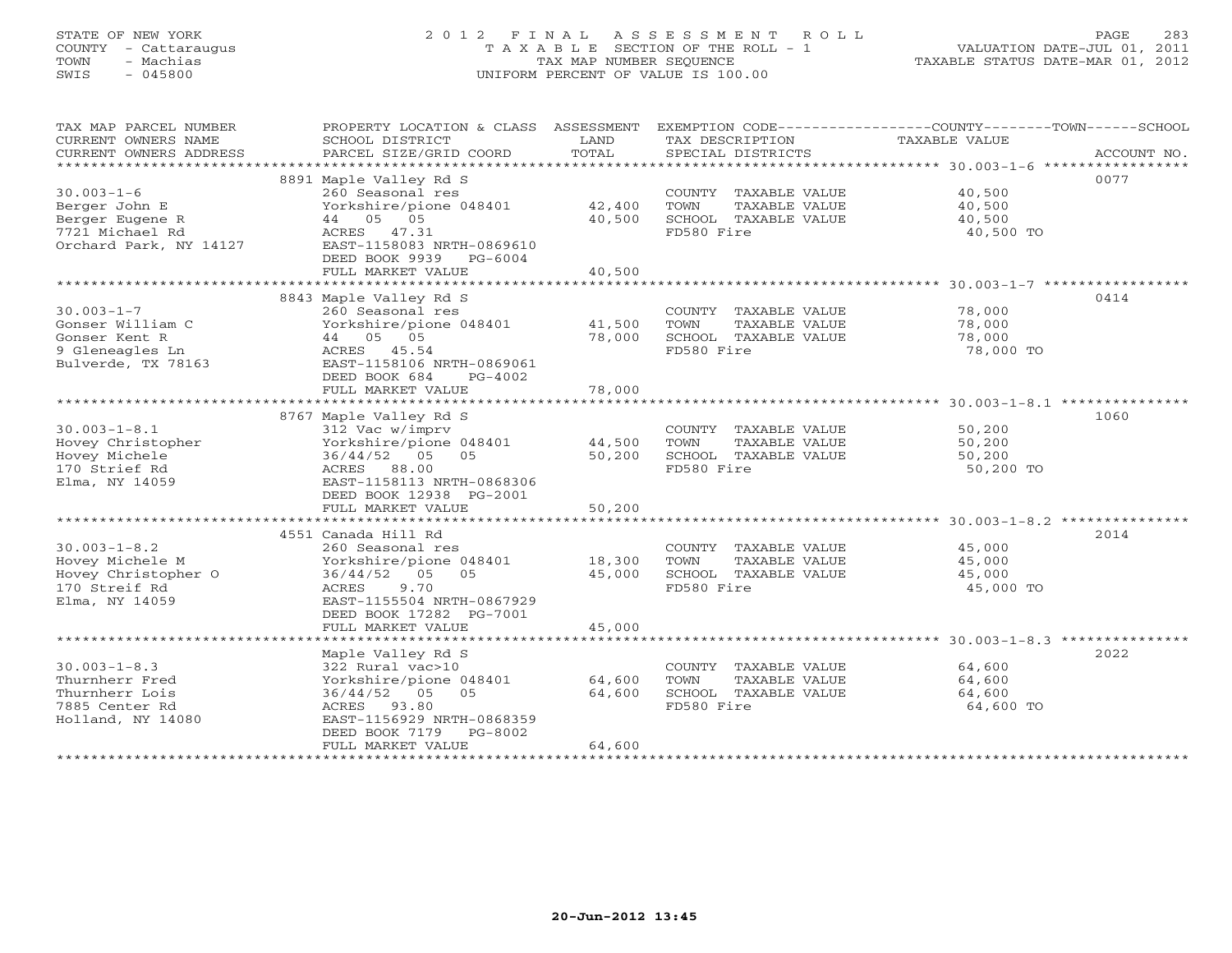### STATE OF NEW YORK 2 0 1 2 F I N A L A S S E S S M E N T R O L L PAGE 284 COUNTY - Cattaraugus T A X A B L E SECTION OF THE ROLL - 1 VALUATION DATE-JUL 01, 2011 TOWN - Machias TAX MAP NUMBER SEQUENCE TAXABLE STATUS DATE-MAR 01, 2012 SWIS - 045800 UNIFORM PERCENT OF VALUE IS 100.00UNIFORM PERCENT OF VALUE IS 100.00

| TAX MAP PARCEL NUMBER<br>CURRENT OWNERS NAME<br>CURRENT OWNERS ADDRESS | PROPERTY LOCATION & CLASS ASSESSMENT EXEMPTION CODE---------------COUNTY-------TOWN------SCHOOL<br>SCHOOL DISTRICT<br>PARCEL SIZE/GRID COORD | LAND<br>TOTAL  |                   | SPECIAL DISTRICTS    | TAX DESCRIPTION TAXABLE VALUE |             | ACCOUNT NO.    |
|------------------------------------------------------------------------|----------------------------------------------------------------------------------------------------------------------------------------------|----------------|-------------------|----------------------|-------------------------------|-------------|----------------|
|                                                                        |                                                                                                                                              |                |                   |                      |                               |             |                |
|                                                                        | NYS Rte 242                                                                                                                                  |                |                   |                      |                               |             | 1188           |
| $30.003 - 1 - 9.1$                                                     | 322 Rural vac>10                                                                                                                             |                |                   | COUNTY TAXABLE VALUE | 31,600                        |             |                |
| Chubb Arthur W                                                         | Franklinville C 044001 31,600                                                                                                                |                | TOWN              | TAXABLE VALUE        | 31,600                        |             |                |
| 6158 Jefferson St                                                      | 35 05 05                                                                                                                                     | 31,600         |                   | SCHOOL TAXABLE VALUE | 31,600                        |             |                |
| Ellicottville, NY 14731                                                | ACRES 27.50                                                                                                                                  |                | FD580 Fire        |                      | 31,600 TO                     |             |                |
|                                                                        | EAST-1161380 NRTH-0868246                                                                                                                    |                |                   |                      |                               |             |                |
|                                                                        | DEED BOOK 00923 PG-00491                                                                                                                     |                |                   |                      |                               |             |                |
|                                                                        | FULL MARKET VALUE                                                                                                                            | 31,600         |                   |                      |                               |             |                |
|                                                                        |                                                                                                                                              |                |                   |                      |                               |             |                |
|                                                                        | 4022 NYS Rte 242                                                                                                                             |                |                   |                      |                               |             | 1730           |
| $30.003 - 1 - 9.2$                                                     | 240 Rural res                                                                                                                                |                | WVET C/T 41121    |                      | 10,455                        | 10,455      |                |
| Vogt Helena F                                                          | Franklinville C 044001 24,100 RES STAR                                                                                                       |                |                   | 41854                | $\overline{0}$                | $\Omega$    | 30,000         |
| 4022 NYS Rte 242                                                       | 35 05 05                                                                                                                                     | 69,700         |                   | COUNTY TAXABLE VALUE | 59,245                        |             |                |
| Machias, NY 14101                                                      | ACRES 17.50                                                                                                                                  |                | TOWN              | TAXABLE VALUE        | 59,245                        |             |                |
|                                                                        | EAST-1161664 NRTH-0869311                                                                                                                    |                |                   | SCHOOL TAXABLE VALUE | 39,700                        |             |                |
|                                                                        | DEED BOOK 01007 PG-00684                                                                                                                     |                | FD580 Fire        |                      | 69,700 TO                     |             |                |
|                                                                        | FULL MARKET VALUE                                                                                                                            | 69,700         |                   |                      |                               |             |                |
|                                                                        |                                                                                                                                              |                |                   |                      |                               |             |                |
|                                                                        | NYS Rte 242                                                                                                                                  |                |                   |                      |                               | 1615        |                |
|                                                                        |                                                                                                                                              |                |                   |                      |                               |             |                |
| $30.003 - 1 - 10$                                                      | 314 Rural vac<10                                                                                                                             |                |                   | COUNTY TAXABLE VALUE | 5,900                         |             |                |
| County of Cattaraugus                                                  | Franklinville C 044001                                                                                                                       | 5,900          | TOWN              | TAXABLE VALUE        | 5,900                         |             |                |
| 303 Court St                                                           | 35 05 05                                                                                                                                     | 5,900          |                   | SCHOOL TAXABLE VALUE | 5,900                         |             |                |
| Little Valley, NY 14755                                                | FRNT 100.00 DPTH 150.00                                                                                                                      |                | FD580 Fire        |                      | 5,900 TO                      |             |                |
|                                                                        | EAST-1161719 NRTH-0867696                                                                                                                    |                |                   |                      |                               |             |                |
|                                                                        | DEED BOOK 17547 PG-2009                                                                                                                      |                |                   |                      |                               |             |                |
|                                                                        | FULL MARKET VALUE                                                                                                                            | 5,900          |                   |                      |                               |             |                |
|                                                                        | *************************                                                                                                                    |                |                   |                      |                               |             |                |
|                                                                        | 8993 Very Rd                                                                                                                                 |                |                   |                      |                               |             | 0680           |
| $30.003 - 1 - 11.1$                                                    | 210 1 Family Res                                                                                                                             |                | AGED C/T          | 41801                | 46,150                        | 46,150      | $\overline{0}$ |
| Mapes Darileen F                                                       | Yorkshire/pione 048401                                                                                                                       | 10,600 AGED S  |                   | 41804                | $\circ$                       | $\mathbf 0$ | 23,075         |
| Connor Mapes Julie A                                                   | 36/37 05 05                                                                                                                                  | 92,300 SR STAR |                   | 41834                | $\overline{0}$                | $\Omega$    | 62,200         |
| 8993 Very Rd                                                           | ACRES<br>2.20                                                                                                                                |                |                   | COUNTY TAXABLE VALUE | 46,150                        |             |                |
| Machias, NY 14101                                                      | EAST-1163576 NRTH-0870945                                                                                                                    |                | TOWN              | TAXABLE VALUE        | 46,150                        |             |                |
|                                                                        | DEED BOOK 17031 PG-5001                                                                                                                      |                |                   | SCHOOL TAXABLE VALUE | 7,025                         |             |                |
|                                                                        | FULL MARKET VALUE                                                                                                                            |                | 92,300 FD580 Fire |                      | 92,300 TO                     |             |                |
|                                                                        |                                                                                                                                              |                |                   |                      |                               |             |                |
|                                                                        | 8988 Very Rd                                                                                                                                 |                |                   |                      |                               |             | 1750           |
| $30.003 - 1 - 11.2$                                                    | 270 Mfg housing                                                                                                                              |                | RES STAR 41854    |                      | $\overline{0}$                |             | 30,000         |
| Ballard Julie                                                          | Yorkshire/pione 048401                                                                                                                       | 9,000          |                   | COUNTY TAXABLE VALUE | 33,200                        |             |                |
| 8988 Very Rd                                                           | 36 05 05                                                                                                                                     | 33,200         | TOWN              | TAXABLE VALUE        | 33,200                        |             |                |
| Machias, NY 14101                                                      | ACRES<br>1.00                                                                                                                                |                |                   | SCHOOL TAXABLE VALUE | 3,200                         |             |                |
|                                                                        | EAST-1163858 NRTH-0870991                                                                                                                    |                | FD580 Fire        |                      | 33,200 TO                     |             |                |
|                                                                        | DEED BOOK 1020<br>PG-1109                                                                                                                    |                |                   |                      |                               |             |                |
|                                                                        | FULL MARKET VALUE                                                                                                                            | 33,200         |                   |                      |                               |             |                |
|                                                                        |                                                                                                                                              |                |                   |                      |                               |             |                |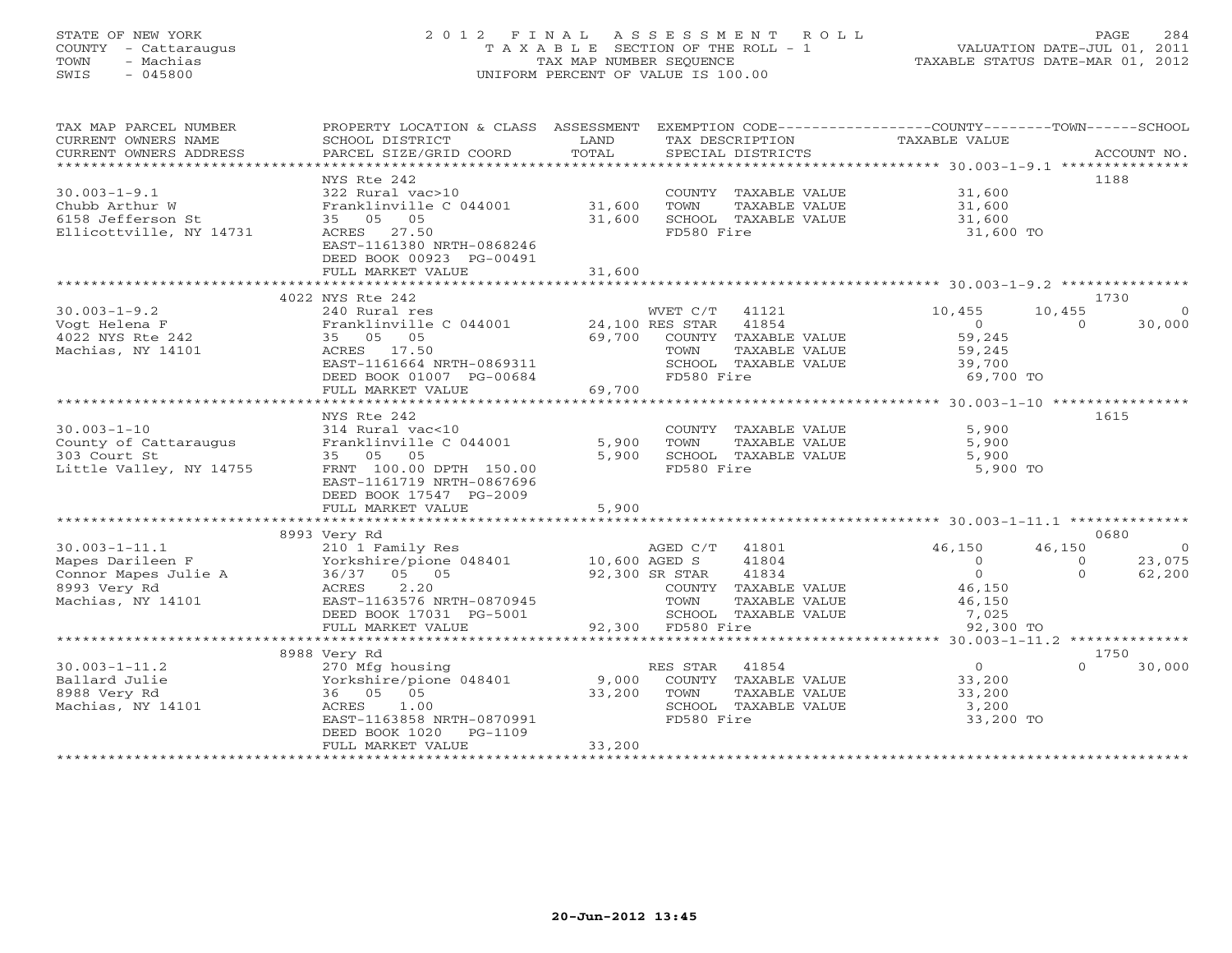#### STATE OF NEW YORK 2 0 1 2 F I N A L A S S E S S M E N T R O L L PAGE 285COUNTY - Cattaraugus T A X A B L E SECTION OF THE ROLL - 1 VALUATION DATE-JUL 01, 2011 TOWN - Machias TAX MAP NUMBER SEQUENCE TAX AND TAXABLE STATUS DATE-MAR 01, 2012<br>TRIS - 045800 SWIS - 045800 UNIFORM PERCENT OF VALUE IS 100.00

| TAX MAP PARCEL NUMBER                         | PROPERTY LOCATION & CLASS ASSESSMENT        |               | EXEMPTION CODE-----------------COUNTY-------TOWN------SCHOOL |                                                    |                    |
|-----------------------------------------------|---------------------------------------------|---------------|--------------------------------------------------------------|----------------------------------------------------|--------------------|
| CURRENT OWNERS NAME<br>CURRENT OWNERS ADDRESS | SCHOOL DISTRICT<br>PARCEL SIZE/GRID COORD   | LAND<br>TOTAL | TAX DESCRIPTION<br>SPECIAL DISTRICTS                         | TAXABLE VALUE                                      | ACCOUNT NO.        |
| *****************                             |                                             |               |                                                              |                                                    |                    |
|                                               | 8928 Very Rd                                |               |                                                              |                                                    | 1533               |
| $30.003 - 1 - 11.3$                           | 112 Dairy farm                              |               | 41854<br>RES STAR                                            | $\overline{0}$                                     | $\Omega$<br>30,000 |
| Smith Mark J                                  | Yorkshire/pione 048401                      | 55,500        | COUNTY TAXABLE VALUE                                         | 124,400                                            |                    |
| 8928 Very Rd                                  | 36/37 05 05                                 | 124,400       | TOWN<br>TAXABLE VALUE                                        | 124,400                                            |                    |
| Machias, NY 14101                             | ACRES<br>91.85                              |               | SCHOOL TAXABLE VALUE                                         | 94,400                                             |                    |
|                                               | EAST-1162729 NRTH-0870676                   |               | FD580 Fire                                                   | 124,400 TO                                         |                    |
|                                               | DEED BOOK 2612<br>PG-5001                   |               |                                                              |                                                    |                    |
|                                               | FULL MARKET VALUE                           | 124,400       |                                                              |                                                    |                    |
|                                               | ******************                          | ************  |                                                              | ********************* 30.003-1-11.4 ************** |                    |
|                                               | Very Rd                                     |               |                                                              |                                                    | 2058               |
| $30.003 - 1 - 11.4$                           | 314 Rural vac<10                            |               | COUNTY TAXABLE VALUE                                         | 1,400                                              |                    |
| Mapes-Conner Julie A                          | Yorkshire/pione 048401                      | 1,400         | TOWN<br>TAXABLE VALUE                                        | 1,400                                              |                    |
| 8988 Very Rd                                  | 36/37<br>05 05                              | 1,400         | SCHOOL TAXABLE VALUE                                         | 1,400                                              |                    |
| Machias, NY 14101                             | 1.10<br>ACRES                               |               | FD580 Fire                                                   | 1,400 TO                                           |                    |
|                                               | EAST-1163922 NRTH-0870899                   |               |                                                              |                                                    |                    |
|                                               | DEED BOOK 12469 PG-4001                     |               |                                                              |                                                    |                    |
|                                               | FULL MARKET VALUE<br>********************** | 1,400         |                                                              |                                                    |                    |
|                                               | Very Rd                                     |               |                                                              |                                                    | 2059               |
| $30.003 - 1 - 11.5$                           | 312 Vac w/imprv                             |               | COUNTY TAXABLE VALUE                                         | 12,700                                             |                    |
| Mapes Bradley R                               | Yorkshire/pione 048401                      | $\Omega$      | TOWN<br>TAXABLE VALUE                                        | 12,700                                             |                    |
| 36 Allen St                                   | 36/37 05 05                                 | 12,700        | SCHOOL TAXABLE VALUE                                         | 12,700                                             |                    |
| Arcade, NY 14009                              | FRNT 165.00 DPTH 53.00                      |               | FD580 Fire                                                   | 12,700 TO                                          |                    |
|                                               | EAST-1163451 NRTH-0870601                   |               |                                                              |                                                    |                    |
|                                               | DEED BOOK 12469 PG-6001                     |               |                                                              |                                                    |                    |
|                                               | FULL MARKET VALUE                           | 12,700        |                                                              |                                                    |                    |
|                                               |                                             |               |                                                              |                                                    |                    |
|                                               | Very Rd                                     |               |                                                              |                                                    | 2064               |
| $30.003 - 1 - 11.6$                           | 311 Res vac land                            |               | COUNTY TAXABLE VALUE                                         | 9,000                                              |                    |
| Smith Travis J                                | Yorkshire/pione 048401                      | 9,000         | <b>TOWN</b><br>TAXABLE VALUE                                 | 9,000                                              |                    |
| 8928 Very Rd                                  | 36 05 05                                    | 9,000         | SCHOOL TAXABLE VALUE                                         | 9,000                                              |                    |
| Machias, NY 14101                             | ACRES<br>1.00                               |               | FD580 Fire                                                   | 9,000 TO                                           |                    |
|                                               | EAST-1162866 NRTH-0870494                   |               |                                                              |                                                    |                    |
|                                               | DEED BOOK 13594 PG-5002                     |               |                                                              |                                                    |                    |
|                                               | FULL MARKET VALUE                           | 9,000         |                                                              |                                                    |                    |
|                                               |                                             |               |                                                              |                                                    | 0562               |
| $30.003 - 1 - 13.1$                           | 8773 Tug Hill Rd<br>312 Vac w/imprv         |               | COUNTY TAXABLE VALUE                                         | 42,100                                             |                    |
| Crooks Fred                                   | Franklinville C 044001                      | 37,800        | TOWN<br>TAXABLE VALUE                                        | 42,100                                             |                    |
| Crooks Doraleen                               | 28 05 05                                    | 42,100        | SCHOOL TAXABLE VALUE                                         | 42,100                                             |                    |
| 8797 Tug Hill Rd                              | ACRES 121.40                                |               | FD580 Fire                                                   | 42,100 TO                                          |                    |
| Machias, NY 14101                             | EAST-1165092 NRTH-0867930                   |               |                                                              |                                                    |                    |
|                                               | DEED BOOK 01002 PG-01006                    |               |                                                              |                                                    |                    |
|                                               | FULL MARKET VALUE                           | 42,100        |                                                              |                                                    |                    |
|                                               |                                             |               |                                                              |                                                    |                    |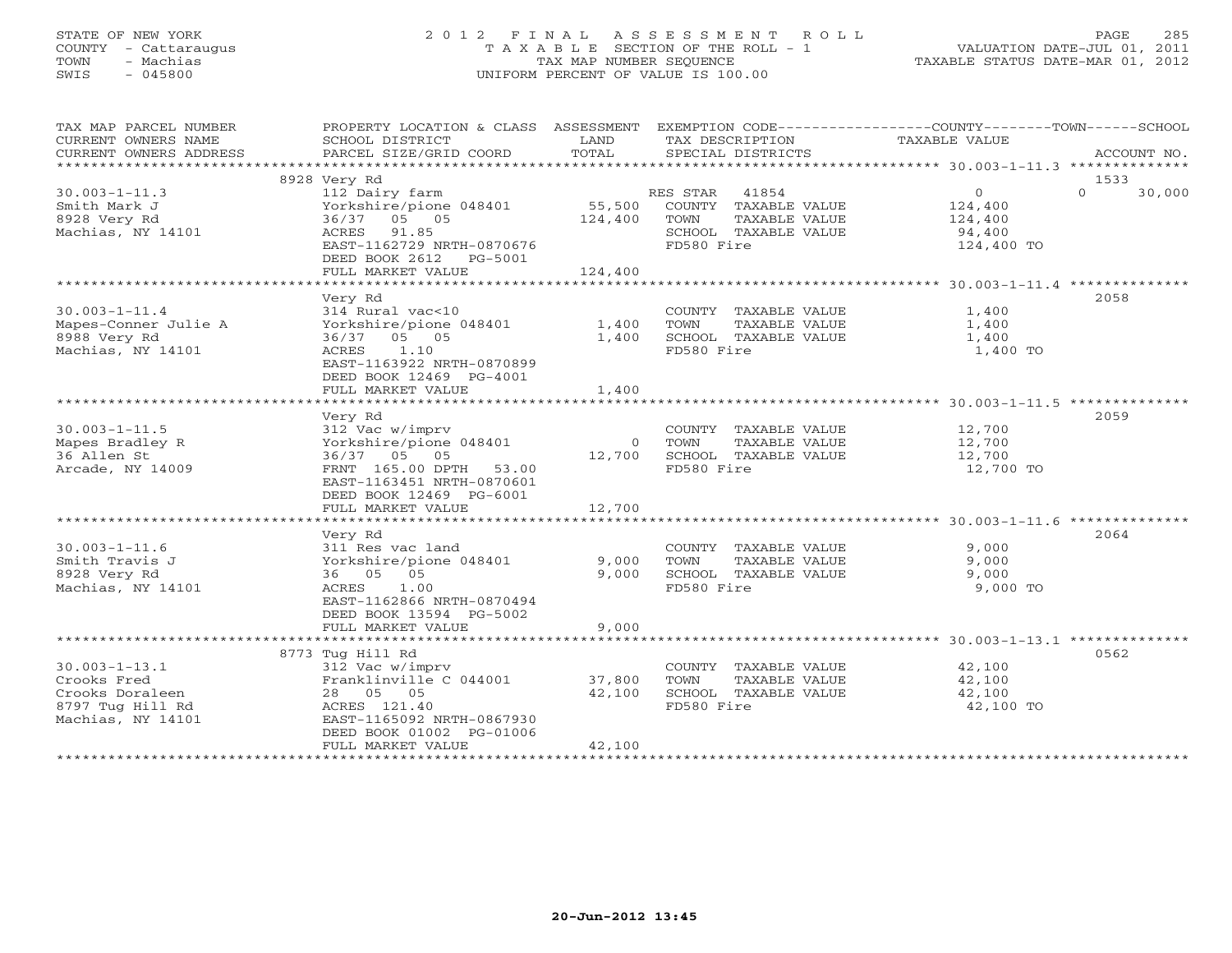### STATE OF NEW YORK 2 0 1 2 F I N A L A S S E S S M E N T R O L L PAGE 286 COUNTY - Cattaraugus T A X A B L E SECTION OF THE ROLL - 1 VALUATION DATE-JUL 01, 2011 TOWN - Machias TAX MAP NUMBER SEQUENCE TAXABLE STATUS DATE-MAR 01, 2012 SWIS - 045800 UNIFORM PERCENT OF VALUE IS 100.00UNIFORM PERCENT OF VALUE IS 100.00

| TAX MAP PARCEL NUMBER                         | PROPERTY LOCATION & CLASS ASSESSMENT EXEMPTION CODE----------------COUNTY-------TOWN------SCHOOL |               |                                      |                      |                    |
|-----------------------------------------------|--------------------------------------------------------------------------------------------------|---------------|--------------------------------------|----------------------|--------------------|
| CURRENT OWNERS NAME<br>CURRENT OWNERS ADDRESS | SCHOOL DISTRICT<br>PARCEL SIZE/GRID COORD                                                        | LAND<br>TOTAL | TAX DESCRIPTION<br>SPECIAL DISTRICTS | <b>TAXABLE VALUE</b> | ACCOUNT NO.        |
| *************************                     |                                                                                                  |               |                                      |                      |                    |
|                                               | 8837 Tug Hill Rd                                                                                 |               |                                      |                      | 1751               |
| $30.003 - 1 - 13.2$                           | 210 1 Family Res                                                                                 |               | RES STAR 41854                       | $\overline{0}$       | $\Omega$<br>30,000 |
| Crooks Randy F                                | Franklinville C 044001                                                                           |               | 9,500 COUNTY TAXABLE VALUE           | 72,000               |                    |
| Voss Colleen                                  | 28 05 05                                                                                         | 72,000        | TOWN<br>TAXABLE VALUE                | 72,000               |                    |
| 8837 Tug Hill Rd                              | 1.40<br>ACRES                                                                                    |               | SCHOOL TAXABLE VALUE                 | 42,000               |                    |
| Machias, NY 14101                             | EAST-1165895 NRTH-0869322                                                                        |               | FD580 Fire                           | 72,000 TO            |                    |
|                                               | DEED BOOK 905<br>PG-00631                                                                        |               |                                      |                      |                    |
|                                               | FULL MARKET VALUE                                                                                | 72,000        |                                      |                      |                    |
|                                               |                                                                                                  |               |                                      |                      |                    |
|                                               | 8797 Tug Hill Rd                                                                                 |               |                                      |                      | 0245               |
| $30.003 - 1 - 14$                             | 210 1 Family Res                                                                                 |               | SR STAR<br>41834                     | $\overline{0}$       | $\Omega$<br>62,200 |
| Crooks Fred                                   | Franklinville C 044001                                                                           | 9,400         | COUNTY TAXABLE VALUE                 | 97,200               |                    |
| Crooks Doraleen                               | 28 05 05                                                                                         | 97,200        | TOWN<br>TAXABLE VALUE                | 97,200               |                    |
| 8797 Tug Hill Rd                              | ACRES 1.31                                                                                       |               | SCHOOL TAXABLE VALUE                 | 35,000               |                    |
| Machias, NY 14101                             | EAST-1165937 NRTH-0868558                                                                        |               | FD580 Fire                           | 97,200 TO            |                    |
|                                               | DEED BOOK 01002 PG-01009                                                                         |               |                                      |                      |                    |
|                                               | FULL MARKET VALUE                                                                                | 97,200        |                                      |                      |                    |
|                                               |                                                                                                  |               |                                      |                      |                    |
|                                               | NYS Rte 242                                                                                      |               |                                      |                      | 1187               |
| $30.003 - 1 - 15$                             | 322 Rural vac>10                                                                                 |               | COUNTY TAXABLE VALUE                 | 38,700               |                    |
| Berglund Joel V                               | Franklinville C 044001 38,700                                                                    | 38,700        | TOWN<br>TAXABLE VALUE                | 38,700               |                    |
| 7374 Jersey Hollow Rd                         | 35 05 05                                                                                         |               | SCHOOL TAXABLE VALUE                 | 38,700               |                    |
| Little Valley, NY 14755                       | ACRES 39.90<br>EAST-1162979 NRTH-0867130                                                         |               | FD580 Fire                           | 38,700 TO            |                    |
|                                               | DEED BOOK 9551 PG-7001                                                                           |               |                                      |                      |                    |
|                                               | FULL MARKET VALUE                                                                                | 38,700        |                                      |                      |                    |
|                                               |                                                                                                  |               |                                      |                      |                    |
|                                               | 8669 Tug Hill Rd                                                                                 |               |                                      |                      | 1595               |
| $30.003 - 1 - 16.2$                           | 260 Seasonal res                                                                                 |               | COUNTY TAXABLE VALUE                 | 59,600               |                    |
| O'Neil Kathleen M                             | Franklinville C 044001 30,500                                                                    |               | TOWN<br>TAXABLE VALUE                | 59,600               |                    |
| Garrison Carol A                              | 27 05 05                                                                                         | 59,600        | SCHOOL TAXABLE VALUE                 | 59,600               |                    |
| 102 Dean Dr                                   | ACRES 25.95                                                                                      |               | FD580 Fire                           | 59,600 TO            |                    |
| No. Tonawanda, NY 14120                       | EAST-1165068 NRTH-0866187                                                                        |               |                                      |                      |                    |
|                                               | DEED BOOK 5798<br>$PG-2003$                                                                      |               |                                      |                      |                    |
|                                               | FULL MARKET VALUE                                                                                | 59,600        |                                      |                      |                    |
|                                               |                                                                                                  |               |                                      |                      |                    |
|                                               | 8619 Tug Hill Rd                                                                                 |               |                                      |                      | 1479               |
| $30.003 - 1 - 16.3$                           | 210 1 Family Res                                                                                 |               | WVET C/T 41121                       | 11,910               | 11,910<br>- 0      |
| Brauen Dale H                                 | Franklinville C 044001 16,900 RES STAR 41854                                                     |               |                                      | $\overline{0}$       | $\Omega$<br>30,000 |
| Brauen Rebecca L                              | 27 05 05                                                                                         | 79,400        | COUNTY TAXABLE VALUE                 | 67,490               |                    |
| 8619 Tug Hill Rd                              | 80% Complete                                                                                     |               | TAXABLE VALUE<br>TOWN                | 67,490               |                    |
| Machias, NY 14101                             | ACRES<br>7.87                                                                                    |               | SCHOOL TAXABLE VALUE                 | 49,400               |                    |
|                                               | EAST-1164840 NRTH-0865470                                                                        |               | FD580 Fire                           | 79,400 TO            |                    |
|                                               | DEED BOOK 8385<br>PG-4001                                                                        |               |                                      |                      |                    |
|                                               | FULL MARKET VALUE                                                                                | 79,400        |                                      |                      |                    |
|                                               |                                                                                                  |               |                                      |                      |                    |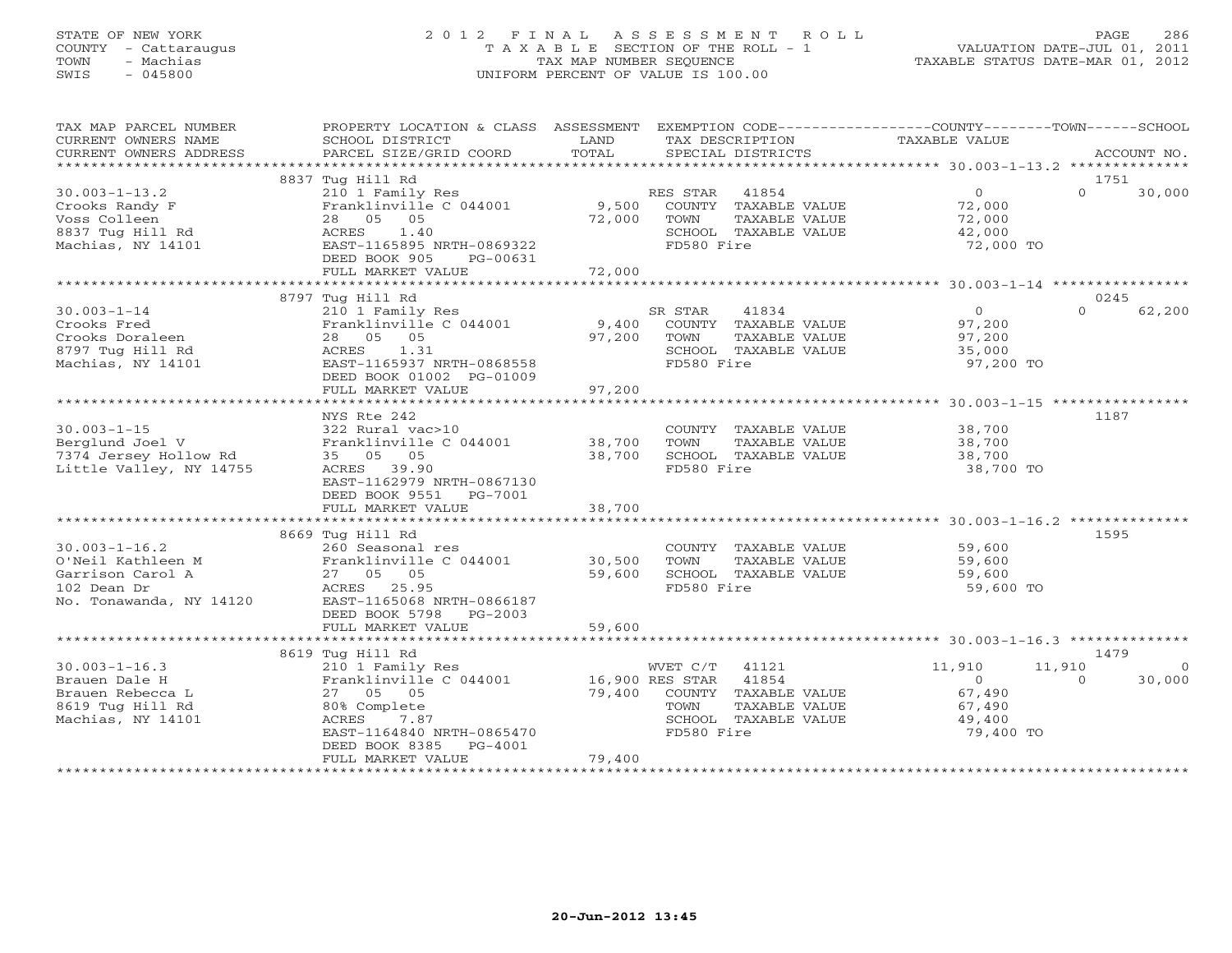#### STATE OF NEW YORK 2 0 1 2 F I N A L A S S E S S M E N T R O L L PAGE 287 COUNTY - Cattaraugus T A X A B L E SECTION OF THE ROLL - 1 VALUATION DATE-JUL 01, 2011 TOWN - Machias TAX MAP NUMBER SEQUENCE TAXABLE STATUS DATE-MAR 01, 2012 SWIS - 045800 UNIFORM PERCENT OF VALUE IS 100.00UNIFORM PERCENT OF VALUE IS 100.00

| TAX MAP PARCEL NUMBER<br>CURRENT OWNERS NAME                             | PROPERTY LOCATION & CLASS ASSESSMENT<br>SCHOOL DISTRICT | LAND            | EXEMPTION CODE----------------COUNTY-------TOWN------SCHOOL<br>TAX DESCRIPTION | TAXABLE VALUE     |                  |                  |
|--------------------------------------------------------------------------|---------------------------------------------------------|-----------------|--------------------------------------------------------------------------------|-------------------|------------------|------------------|
| CURRENT OWNERS ADDRESS                                                   | PARCEL SIZE/GRID COORD                                  | TOTAL           | SPECIAL DISTRICTS                                                              |                   |                  | ACCOUNT NO.      |
|                                                                          | 8621 Tug Hill Rd                                        |                 |                                                                                |                   |                  | 1481             |
| $30.003 - 1 - 16.4$                                                      | 210 1 Family Res                                        |                 | 41854<br>RES STAR                                                              | 0                 | $\Omega$         | 30,000           |
| Zaehringer Denny W                                                       | Franklinville C 044001                                  | 11,900          | COUNTY TAXABLE VALUE                                                           | 112,800           |                  |                  |
| 8621 Tug Hill Rd                                                         | 27 05 05                                                | 112,800         | TOWN<br>TAXABLE VALUE                                                          | 112,800           |                  |                  |
| Machias, NY 14101                                                        | ACRES<br>3.23                                           |                 | SCHOOL TAXABLE VALUE                                                           | 82,800            |                  |                  |
|                                                                          | EAST-1165474 NRTH-0865527                               |                 | FD580 Fire                                                                     | 112,800 TO        |                  |                  |
|                                                                          | DEED BOOK 00949 PG-00361                                |                 |                                                                                |                   |                  |                  |
|                                                                          | FULL MARKET VALUE                                       | 112,800         |                                                                                |                   |                  |                  |
|                                                                          | 8653 Tug Hill Rd                                        |                 |                                                                                |                   |                  | 1596             |
| $30.003 - 1 - 16.5$                                                      | 210 1 Family Res                                        |                 | 41854<br>RES STAR                                                              | $\circ$           | $\cap$           | 30,000           |
| Thomas Rodney G                                                          | Franklinville C 044001                                  | 9,400           | COUNTY TAXABLE VALUE                                                           | 109,300           |                  |                  |
| Thomas Rosalin                                                           | 27 05 05                                                | 109,300         | TOWN<br>TAXABLE VALUE                                                          | 109,300           |                  |                  |
| 8653 Tug Hill Rd                                                         | 100% Complete 1999                                      |                 | SCHOOL TAXABLE VALUE                                                           | 79,300            |                  |                  |
| Machias, NY 14101                                                        | 9.80<br>ACRES                                           |                 | FD580 Fire                                                                     | 109,300 TO        |                  |                  |
|                                                                          | EAST-1165130 NRTH-0865761                               |                 |                                                                                |                   |                  |                  |
|                                                                          | DEED BOOK 00943 PG-00842                                |                 |                                                                                |                   |                  |                  |
|                                                                          | FULL MARKET VALUE                                       | 109,300         |                                                                                |                   |                  |                  |
|                                                                          |                                                         |                 |                                                                                |                   |                  |                  |
|                                                                          | 4141 NYS Rte 242                                        |                 |                                                                                |                   | 1039             |                  |
| $30.003 - 1 - 17$<br>Steffenhagen (L/U Farmhouse) Franklinville C 044001 | 112 Dairy farm                                          | 128,100 AG DIST | 41834<br>SR STAR<br>41720                                                      | $\Omega$          | $\Omega$         | 62,200           |
| Steffenhagen as Trustee Timoth 35 05 05                                  |                                                         |                 | 217,700 AGED C/T/S 41800                                                       | 24,148<br>96,776  | 24,148<br>96,776 | 24,148<br>96,776 |
| 4141 NYS Rte 242                                                         | ACRES 308.15                                            |                 | COUNTY TAXABLE VALUE                                                           | 96,776            |                  |                  |
| Machias, NY 14101                                                        | EAST-1162633 NRTH-0865159                               |                 | TOWN<br>TAXABLE VALUE                                                          | 96,776            |                  |                  |
|                                                                          | DEED BOOK 17106 PG-3001                                 |                 | SCHOOL TAXABLE VALUE                                                           | 34,576            |                  |                  |
| MAY BE SUBJECT TO PAYMENT                                                | FULL MARKET VALUE                                       |                 | 217,700 FD580 Fire                                                             | 217,700 TO        |                  |                  |
| UNDER AGDIST LAW TIL 2016                                                |                                                         |                 |                                                                                |                   |                  |                  |
|                                                                          |                                                         |                 |                                                                                |                   |                  |                  |
|                                                                          | NYS Rte 242                                             |                 |                                                                                |                   |                  | 0131             |
| $30.003 - 1 - 18$                                                        | 314 Rural vac<10                                        |                 | COUNTY TAXABLE VALUE                                                           | 6,900             |                  |                  |
| Popson Vickie Elaine                                                     | Franklinville C 044001                                  | 6,900           | TOWN<br>TAXABLE VALUE                                                          | 6,900             |                  |                  |
| 3522 Gulf Hill Rd<br>Machias, NY 14101                                   | 35 05 05<br>FRNT 99.00 DPTH 195.00                      | 6,900           | SCHOOL TAXABLE VALUE<br>FD580 Fire                                             | 6,900<br>6,900 TO |                  |                  |
|                                                                          | EAST-1161526 NRTH-0866699                               |                 |                                                                                |                   |                  |                  |
|                                                                          | DEED BOOK 843<br>PG-00400                               |                 |                                                                                |                   |                  |                  |
|                                                                          | FULL MARKET VALUE                                       | 6,900           |                                                                                |                   |                  |                  |
|                                                                          |                                                         |                 |                                                                                |                   |                  |                  |
|                                                                          | 4070 NYS Rte 242                                        |                 |                                                                                |                   |                  | 0223             |
| $30.003 - 1 - 19.1$                                                      | 240 Rural res                                           |                 | RES STAR<br>41854                                                              | $\overline{0}$    |                  | 30,000           |
| Koch Rocky J                                                             | Franklinville C 044001                                  | 18,900          | COUNTY TAXABLE VALUE                                                           | 72,600            |                  |                  |
| Koch Dorothea J                                                          | 35 05 05                                                | 72,600          | TOWN<br>TAXABLE VALUE                                                          | 72,600            |                  |                  |
| 4070 NYS Rte 242                                                         | ACRES 32.10 BANK<br>065                                 |                 | SCHOOL TAXABLE VALUE                                                           | 42,600            |                  |                  |
| Machias, NY 14101                                                        | EAST-1160796 NRTH-0867122<br>DEED BOOK 00925 PG-00672   |                 | FD580 Fire                                                                     | 72,600 TO         |                  |                  |
|                                                                          | FULL MARKET VALUE                                       | 72,600          |                                                                                |                   |                  |                  |
|                                                                          |                                                         |                 |                                                                                |                   |                  |                  |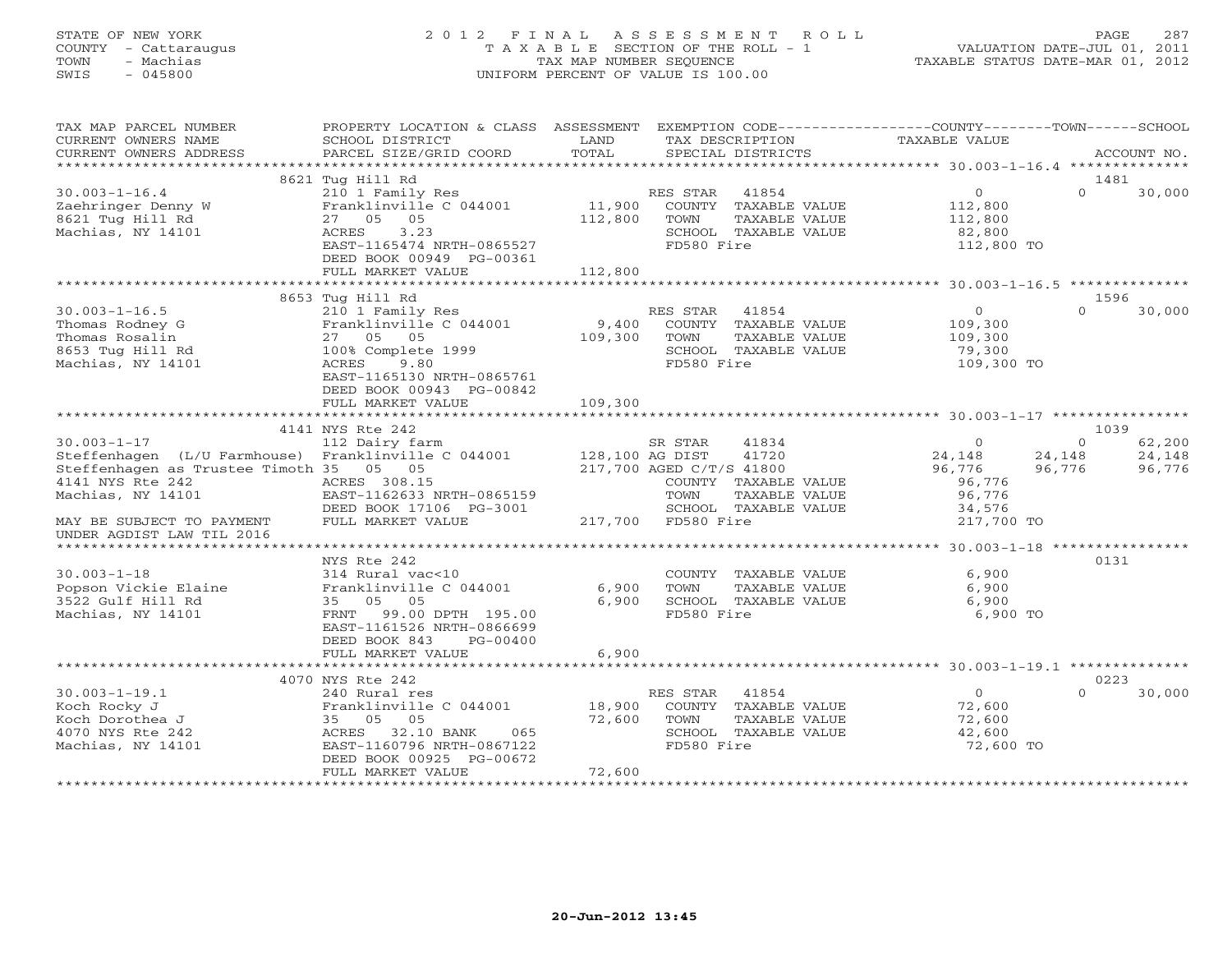#### STATE OF NEW YORK 2 0 1 2 F I N A L A S S E S S M E N T R O L L PAGE 288 COUNTY - Cattaraugus T A X A B L E SECTION OF THE ROLL - 1 VALUATION DATE-JUL 01, 2011 TOWN - Machias TAX MAP NUMBER SEQUENCE TAXABLE STATUS DATE-MAR 01, 2012 SWIS - 045800 UNIFORM PERCENT OF VALUE IS 100.00UNIFORM PERCENT OF VALUE IS 100.00

| TAX MAP PARCEL NUMBER     | PROPERTY LOCATION & CLASS ASSESSMENT EXEMPTION CODE----------------COUNTY-------TOWN------SCHOOL |         |                 |                      |               |          |             |
|---------------------------|--------------------------------------------------------------------------------------------------|---------|-----------------|----------------------|---------------|----------|-------------|
| CURRENT OWNERS NAME       | SCHOOL DISTRICT                                                                                  | LAND    | TAX DESCRIPTION |                      | TAXABLE VALUE |          |             |
| CURRENT OWNERS ADDRESS    | PARCEL SIZE/GRID COORD                                                                           | TOTAL   |                 | SPECIAL DISTRICTS    |               |          | ACCOUNT NO. |
| **********************    |                                                                                                  |         |                 |                      |               |          |             |
|                           | 4060 NYS Rte 242                                                                                 |         |                 |                      |               | 1634     |             |
| $30.003 - 1 - 19.2$       | 210 1 Family Res                                                                                 |         | RES STAR        | 41854                | 0             | $\Omega$ | 30,000      |
| Wilber Sheryl             | Franklinville C 044001                                                                           | 12,800  |                 | COUNTY TAXABLE VALUE | 73,400        |          |             |
| Rivera Heriberto          | 35 05 05                                                                                         | 73,400  | TOWN            | TAXABLE VALUE        | 73,400        |          |             |
| 4060 NYS Rte 242          | ACRES<br>3.95                                                                                    |         |                 | SCHOOL TAXABLE VALUE | 43,400        |          |             |
| Machias, NY 14101-9734    | EAST-1161381 NRTH-0867537                                                                        |         | FD580 Fire      |                      | 73,400 TO     |          |             |
|                           | DEED BOOK 1033<br>$PG-305$                                                                       |         |                 |                      |               |          |             |
|                           | FULL MARKET VALUE                                                                                | 73,400  |                 |                      |               |          |             |
|                           |                                                                                                  |         |                 |                      |               |          |             |
|                           | 8748 Maple Valley Rd S                                                                           |         |                 |                      |               | 0525     |             |
| $30.003 - 1 - 20$         | 210 1 Family Res                                                                                 |         | RES STAR 41854  |                      | $\Omega$      | $\cap$   | 30,000      |
| Powell Nicholas           | Yorkshire/pione 048401                                                                           | 5,100   |                 | COUNTY TAXABLE VALUE | 52,300        |          |             |
| 8748 S Maple Valley Rd    | 43 05 05                                                                                         | 52,300  | TOWN            | TAXABLE VALUE        | 52,300        |          |             |
| Machias, NY 14101         | FRNT 150.00 DPTH<br>75.00                                                                        |         |                 | SCHOOL TAXABLE VALUE | 22,300        |          |             |
|                           | 017<br>BANK                                                                                      |         | FD580 Fire      |                      | 52,300 TO     |          |             |
|                           | EAST-1158427 NRTH-0867591                                                                        |         |                 |                      |               |          |             |
|                           | DEED BOOK 01002 PG-00935                                                                         |         |                 |                      |               |          |             |
|                           | FULL MARKET VALUE                                                                                | 52,300  |                 |                      |               |          |             |
|                           |                                                                                                  |         |                 |                      |               |          |             |
|                           | 4319 Canada Hill Rd                                                                              |         |                 |                      |               | 1012     |             |
| $30.003 - 1 - 21.1$       | 240 Rural res                                                                                    |         | SR STAR         | 41834                | $\Omega$      | $\Omega$ | 62,200      |
| McCormack Michael Jr      | Yorkshire/pione 048401                                                                           | 64,400  |                 | COUNTY TAXABLE VALUE | 124,800       |          |             |
| McCormack Barbara A       | 43 05 05                                                                                         | 124,800 | TOWN            | TAXABLE VALUE        | 124,800       |          |             |
| 4319 Canada Hill Rd       | ACRES 93.40                                                                                      |         |                 | SCHOOL TAXABLE VALUE | 62,600        |          |             |
| Machias, NY 14101         | EAST-1157985 NRTH-0867118                                                                        |         | FD580 Fire      |                      | 124,800 TO    |          |             |
|                           | DEED BOOK 768<br>PG-01015                                                                        |         |                 |                      |               |          |             |
|                           | FULL MARKET VALUE                                                                                | 124,800 |                 |                      |               |          |             |
|                           |                                                                                                  |         |                 |                      |               |          |             |
|                           | Canada Hill Rd                                                                                   |         |                 |                      |               | 1995     |             |
| $30.003 - 1 - 21.2$       | 322 Rural vac>10                                                                                 |         | AG DIST         | 41720                | 3,718         | 3,718    | 3,718       |
| Schade Mark W             | Yorkshire/pione 048401 11,300 COUNTY TAXABLE VALUE                                               |         |                 |                      | 7,582         |          |             |
| 6355 Nash Rd              | 43 05 05                                                                                         | 11,300  | TOWN            | TAXABLE VALUE        | 7,582         |          |             |
| No. Tonawanda, NY 14120   | ACRES 20.40                                                                                      |         |                 | SCHOOL TAXABLE VALUE | 7,582         |          |             |
|                           | EAST-1155921 NRTH-0867019                                                                        |         | FD580 Fire      |                      | 11,300 TO     |          |             |
| MAY BE SUBJECT TO PAYMENT | DEED BOOK 2256 PG-7001                                                                           |         |                 |                      |               |          |             |
| UNDER AGDIST LAW TIL 2016 | FULL MARKET VALUE                                                                                | 11,300  |                 |                      |               |          |             |
|                           |                                                                                                  |         |                 |                      |               |          |             |
|                           | 8549 Maple Valley Rd S                                                                           |         |                 |                      |               | 0088     |             |
| $30.003 - 1 - 22$         | 260 Seasonal res                                                                                 |         |                 | COUNTY TAXABLE VALUE | 155,500       |          |             |
| Bitner Paul               | Yorkshire/pione 048401                                                                           | 130,900 | TOWN            | TAXABLE VALUE        | 155,500       |          |             |
| Bitner Marlene            | 43/51/42 05 05                                                                                   | 155,500 |                 | SCHOOL TAXABLE VALUE | 155,500       |          |             |
| 1144 N French Rd          | ACRES 298.00                                                                                     |         | FD580 Fire      |                      | 155,500 TO    |          |             |
| Amherst, NY 14228         | EAST-1157877 NRTH-0864919                                                                        |         |                 |                      |               |          |             |
|                           | DEED BOOK 695<br>PG-00502                                                                        |         |                 |                      |               |          |             |
|                           | FULL MARKET VALUE                                                                                | 155,500 |                 |                      |               |          |             |
|                           |                                                                                                  |         |                 |                      |               |          |             |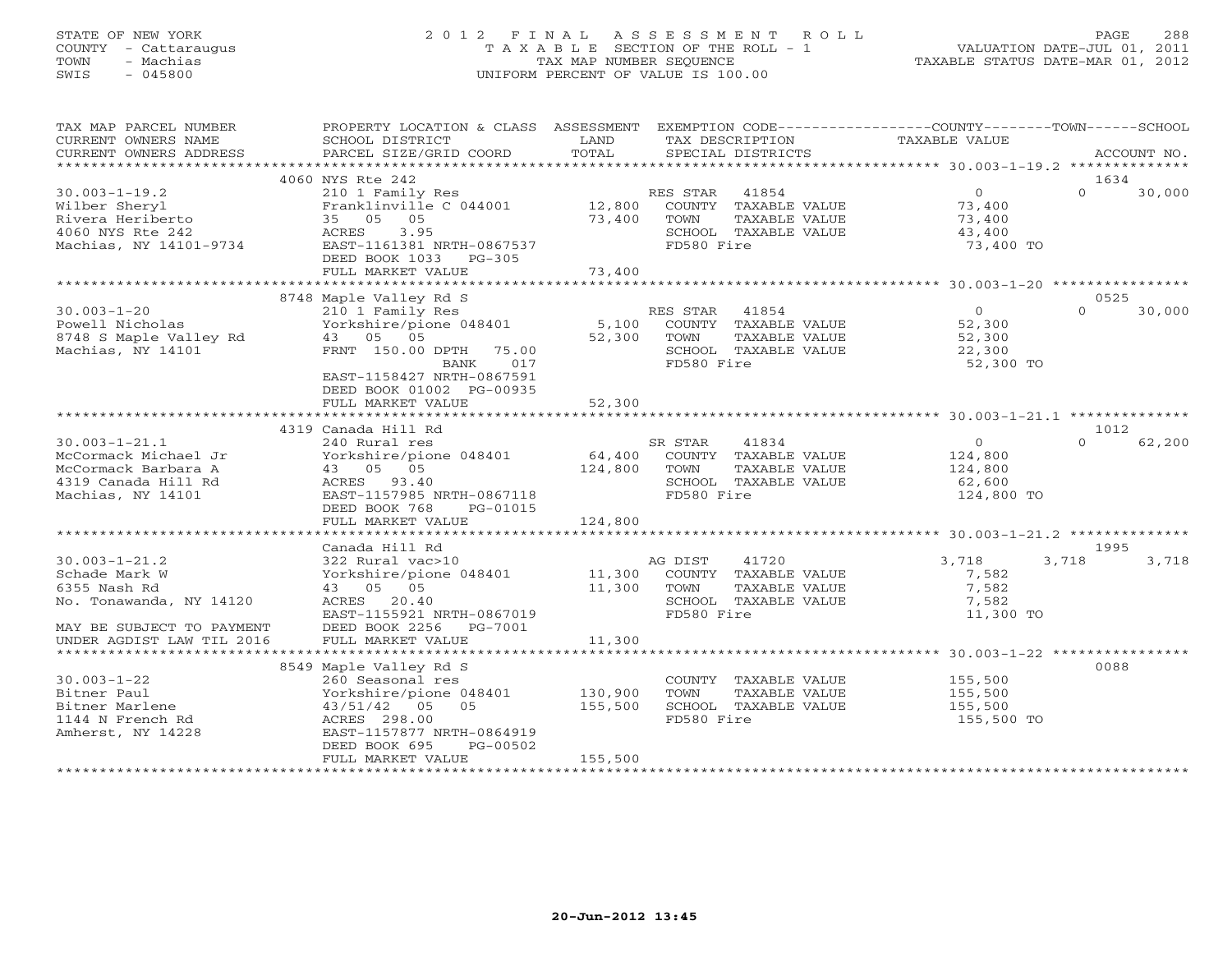# STATE OF NEW YORK 2 0 1 2 F I N A L A S S E S S M E N T R O L L PAGE 289 COUNTY - Cattaraugus T A X A B L E SECTION OF THE ROLL - 1 VALUATION DATE-JUL 01, 2011 TOWN - Machias TAX MAP NUMBER SEQUENCE TAXABLE STATUS DATE-MAR 01, 2012 SWIS - 045800 UNIFORM PERCENT OF VALUE IS 100.00

| TAX MAP PARCEL NUMBER                      | PROPERTY LOCATION & CLASS ASSESSMENT             |                                                 |                  |                                       | EXEMPTION CODE-----------------COUNTY-------TOWN------SCHOOL |          |             |
|--------------------------------------------|--------------------------------------------------|-------------------------------------------------|------------------|---------------------------------------|--------------------------------------------------------------|----------|-------------|
| CURRENT OWNERS NAME                        | SCHOOL DISTRICT                                  | LAND<br>TOTAL                                   | TAX DESCRIPTION  |                                       | TAXABLE VALUE                                                |          |             |
| CURRENT OWNERS ADDRESS                     | PARCEL SIZE/GRID COORD                           |                                                 |                  | SPECIAL DISTRICTS                     |                                                              |          | ACCOUNT NO. |
|                                            | 8710 Waldron Rd                                  |                                                 |                  |                                       |                                                              | 1132     |             |
| $30.003 - 1 - 23.1$                        | 312 Vac w/imprv                                  |                                                 | AG BLDG          | 41700                                 | 32,000                                                       | 32,000   | 32,000      |
| Schade Mark W                              | West Valley Cen 042204 129,000 AG DIST           |                                                 |                  | 41720                                 | 33,462                                                       | 33,462   | 33,462      |
| 6355 Nash Rd                               | 51 05 05                                         |                                                 |                  | 204,600 COUNTY TAXABLE VALUE          | 139,138                                                      |          |             |
| North Tonawanda, NY 14120                  | ACRES 261.90                                     |                                                 | TOWN             | TAXABLE VALUE                         | 139,138                                                      |          |             |
|                                            | EAST-1154089 NRTH-0865767                        |                                                 |                  | SCHOOL TAXABLE VALUE                  | 139,138                                                      |          |             |
| MAY BE SUBJECT TO PAYMENT                  | DEED BOOK 00993 PG-01182                         |                                                 | FD580 Fire       |                                       | 204,600 TO                                                   |          |             |
| UNDER AGDIST LAW TIL 2018                  | FULL MARKET VALUE                                | 204,600                                         |                  |                                       |                                                              |          |             |
|                                            |                                                  |                                                 |                  |                                       |                                                              | 1745     |             |
| $30.003 - 1 - 24$                          | 4571 Canada Hill Rd<br>210 1 Family Res          |                                                 |                  |                                       | COUNTY TAXABLE VALUE 74,000                                  |          |             |
| Schade Gary                                | West Valley Cen 042204 18,600                    |                                                 | TOWN             | TAXABLE VALUE                         | 74,000                                                       |          |             |
| 6355 Nash Rd                               | 51 05 05                                         | 74,000                                          |                  | SCHOOL TAXABLE VALUE                  | 74,000                                                       |          |             |
| North Tonawanda, NY 14120                  | ACRES 10.12                                      |                                                 | FD580 Fire       |                                       | 74,000 TO                                                    |          |             |
|                                            | EAST-1155105 NRTH-0867511                        |                                                 |                  |                                       |                                                              |          |             |
|                                            | DEED BOOK 12400 PG-6001                          |                                                 |                  |                                       |                                                              |          |             |
|                                            | FULL MARKET VALUE                                | 74,000                                          |                  |                                       |                                                              |          |             |
|                                            |                                                  |                                                 |                  |                                       |                                                              |          |             |
|                                            | 4563 Canada Hill Rd                              |                                                 |                  |                                       |                                                              | 1417     |             |
| $30.003 - 1 - 25$                          | 270 Mfg housing                                  |                                                 | SR STAR          | 41834                                 | $\overline{0}$                                               | $\Omega$ | 23,800      |
| Magliette James                            | West Valley Cen 042204                           |                                                 |                  | 9,100 COUNTY TAXABLE VALUE            | 23,800                                                       |          |             |
| Magliette June                             | 52 05 05                                         | 23,800                                          | TOWN             | TAXABLE VALUE                         | 23,800                                                       |          |             |
| 4563 N Canada Hill Rd<br>Machias, NY 14101 | ACRES 1.06                                       |                                                 |                  | SCHOOL TAXABLE VALUE                  | $\overline{0}$                                               |          |             |
|                                            | EAST-1154985 NRTH-0867828                        |                                                 | FD580 Fire       |                                       | 23,800 TO                                                    |          |             |
|                                            | DEED BOOK 8883 PG-4001<br>FULL MARKET VALUE      | 23,800                                          |                  |                                       |                                                              |          |             |
|                                            |                                                  |                                                 |                  |                                       |                                                              |          |             |
|                                            | 4751 Canada Hill Rd                              |                                                 |                  |                                       |                                                              | 1571     |             |
| $30.003 - 1 - 26.4$                        | 210 1 Family Res                                 |                                                 | CW 15 VET/ 41161 |                                       | 12,000                                                       | 12,000   | $\circ$     |
| Green Robert K                             | West Valley Cen 042204                           | CW_15_VET/ 41161<br>42204 31,900 RES STAR 41854 |                  |                                       | $\Omega$                                                     | $\Omega$ | 30,000      |
| Green Lisa C                               | 51/52/60 05 05                                   |                                                 |                  | 194,700 COUNTY TAXABLE VALUE          | 182,700                                                      |          |             |
| 4751 Canada Hill Rd                        | ACRES 27.85                                      |                                                 | TOWN             | TAXABLE VALUE                         | 182,700                                                      |          |             |
| Machias, NY 14101                          | EAST-1152396 NRTH-0865772                        |                                                 |                  | SCHOOL TAXABLE VALUE                  | 164,700                                                      |          |             |
|                                            | DEED BOOK 01015 PG-00621                         |                                                 |                  |                                       |                                                              |          |             |
|                                            | FULL MARKET VALUE                                | 194,700                                         |                  |                                       |                                                              |          |             |
|                                            |                                                  |                                                 |                  |                                       |                                                              |          |             |
| $30.003 - 1 - 26.5$                        | 4762 Canada Hill Rd                              |                                                 |                  |                                       |                                                              | 1572     |             |
| McCabe John A                              | 312 Vac w/imprv<br>West Valley Cen 042204 18,500 |                                                 | TOWN             | COUNTY TAXABLE VALUE<br>TAXABLE VALUE | 43,600<br>43,600                                             |          |             |
| PO Box 182                                 | 51/60/52<br>05<br>0.5                            | 43,600                                          |                  | SCHOOL TAXABLE VALUE                  | 43,600                                                       |          |             |
| West Valley, NY 14171                      | ACRES 10.00                                      |                                                 | FD580 Fire       |                                       | 43,600 TO                                                    |          |             |
|                                            | EAST-1152195 NRTH-0868623                        |                                                 |                  |                                       |                                                              |          |             |
|                                            | DEED BOOK 11604 PG-6002                          |                                                 |                  |                                       |                                                              |          |             |
|                                            | FULL MARKET VALUE                                | 43,600                                          |                  |                                       |                                                              |          |             |
|                                            |                                                  |                                                 |                  |                                       |                                                              |          |             |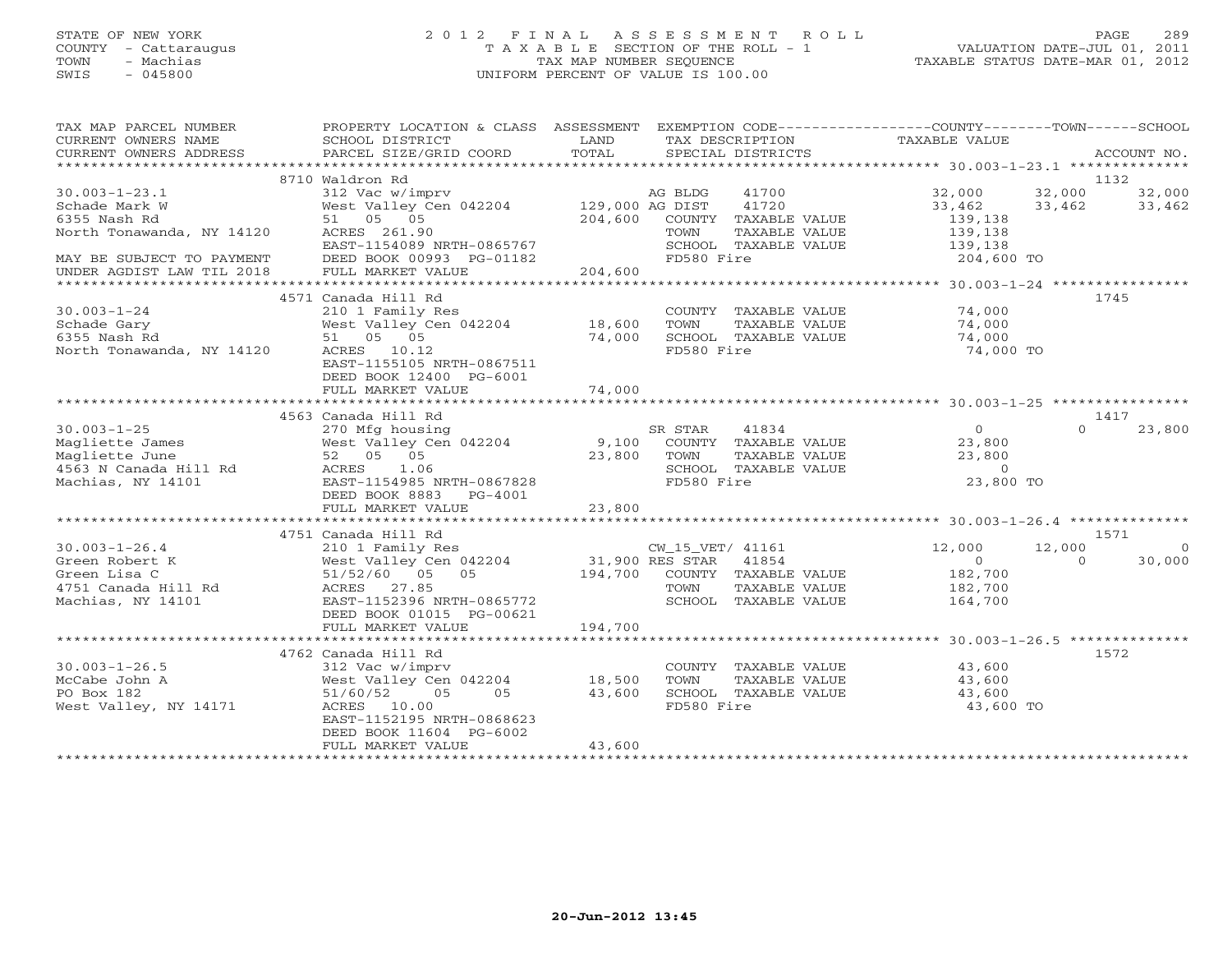# STATE OF NEW YORK 2 0 1 2 F I N A L A S S E S S M E N T R O L L PAGE 290 COUNTY - Cattaraugus T A X A B L E SECTION OF THE ROLL - 1 VALUATION DATE-JUL 01, 2011 TOWN - Machias TAX MAP NUMBER SEQUENCE TAXABLE STATUS DATE-MAR 01, 2012 SWIS - 045800 UNIFORM PERCENT OF VALUE IS 100.00UNIFORM PERCENT OF VALUE IS 100.00

| TAX MAP PARCEL NUMBER<br>CURRENT OWNERS NAME<br>CURRENT OWNERS ADDRESS | PROPERTY LOCATION & CLASS ASSESSMENT<br>SCHOOL DISTRICT<br>PARCEL SIZE/GRID COORD | LAND<br>TOTAL | EXEMPTION CODE----------------COUNTY-------TOWN------SCHOOL<br>TAX DESCRIPTION<br>SPECIAL DISTRICTS | TAXABLE VALUE  | ACCOUNT NO.        |
|------------------------------------------------------------------------|-----------------------------------------------------------------------------------|---------------|-----------------------------------------------------------------------------------------------------|----------------|--------------------|
|                                                                        |                                                                                   |               |                                                                                                     |                |                    |
|                                                                        | NYS Rte 242                                                                       |               |                                                                                                     |                | 1673               |
| $30.003 - 1 - 27$                                                      | 322 Rural vac>10                                                                  |               | COUNTY TAXABLE VALUE 22,200                                                                         |                |                    |
| Tarapacki James J                                                      | Yorkshire/pione 048401 22,200                                                     |               | TOWN<br>TAXABLE VALUE                                                                               | 22,200         |                    |
| 15 Genesee St                                                          | 05<br>05<br>36/37                                                                 | 22,200        | SCHOOL TAXABLE VALUE                                                                                | 22,200         |                    |
| Attica, NY 14011                                                       | ACRES 62.80                                                                       |               | FD580 Fire                                                                                          | 22,200 TO      |                    |
|                                                                        | EAST-1160779 NRTH-0870667                                                         |               |                                                                                                     |                |                    |
|                                                                        | DEED BOOK 8543 PG-8001                                                            |               |                                                                                                     |                |                    |
|                                                                        | FULL MARKET VALUE                                                                 | 22,200        |                                                                                                     |                |                    |
|                                                                        |                                                                                   |               |                                                                                                     |                |                    |
|                                                                        | Tug Hill Rd                                                                       |               |                                                                                                     |                | 0874               |
| $30.004 - 1 - 1$                                                       | 105 Vac farmland                                                                  |               | AG DIST<br>41720                                                                                    | 2,943          | 2,943<br>2,943     |
| Pixley Ward C                                                          | Franklinville C 044001 19,600                                                     |               | COUNTY TAXABLE VALUE                                                                                | 16,657         |                    |
| 3664 Gulf Hill Rd                                                      | 28 05 05                                                                          | 19,600        | TOWN<br>TAXABLE VALUE                                                                               | 16,657         |                    |
| Machias, NY 14101                                                      | ACRES 43.63                                                                       |               | SCHOOL TAXABLE VALUE                                                                                | 16,657         |                    |
|                                                                        | EAST-1165104 NRTH-0869935                                                         |               | FD580 Fire                                                                                          | 19,600 TO      |                    |
| MAY BE SUBJECT TO PAYMENT                                              | DEED BOOK 2374 PG-5001                                                            |               |                                                                                                     |                |                    |
| UNDER AGDIST LAW TIL 2016                                              | FULL MARKET VALUE                                                                 | 19,600        |                                                                                                     |                |                    |
|                                                                        |                                                                                   |               |                                                                                                     |                |                    |
|                                                                        | 8905 Tug Hill Rd                                                                  |               |                                                                                                     |                | 0630               |
| $30.004 - 1 - 2$                                                       | 210 1 Family Res                                                                  |               | COUNTY TAXABLE VALUE                                                                                | 58,600         |                    |
| Thomas Rodney G                                                        | Franklinville C 044001                                                            | 8,700         | TOWN<br>TAXABLE VALUE                                                                               | 58,600         |                    |
| Thomas Rosaline                                                        | 28 05 05                                                                          | 58,600        | SCHOOL TAXABLE VALUE                                                                                | 58,600         |                    |
| 8653 Tug Hill Rd                                                       | FRNT 264.00 DPTH 140.00                                                           |               | FD580 Fire                                                                                          | 58,600 TO      |                    |
| Machias, NY 14101                                                      | EAST-1165946 NRTH-0870339                                                         |               |                                                                                                     |                |                    |
|                                                                        | DEED BOOK 6676 PG-7001                                                            |               |                                                                                                     |                |                    |
|                                                                        | FULL MARKET VALUE                                                                 | 58,600        |                                                                                                     |                |                    |
|                                                                        |                                                                                   |               |                                                                                                     |                |                    |
|                                                                        | Gulf Hill Rd                                                                      |               |                                                                                                     |                | 0873               |
| $30.004 - 1 - 3.1$                                                     | 322 Rural vac>10                                                                  |               | AG DIST<br>41720                                                                                    | 4,032          | 4,032<br>4,032     |
| Pixley Ward C                                                          | Franklinville C 044001                                                            | 17,100        | COUNTY TAXABLE VALUE                                                                                | 13,068         |                    |
| 3664 Gulf Hill Rd                                                      | 28 05 05                                                                          |               | TOWN<br>TAXABLE VALUE                                                                               | 13,068         |                    |
| Machias, NY 14101                                                      | ACRES 13.85 BANK<br>071                                                           | 17,100        | SCHOOL TAXABLE VALUE                                                                                | 13,068         |                    |
|                                                                        | EAST-1166600 NRTH-0870838                                                         |               | FD580 Fire                                                                                          | 17,100 TO      |                    |
| MAY BE SUBJECT TO PAYMENT                                              | PG-00331<br>DEED BOOK 687                                                         |               |                                                                                                     |                |                    |
| UNDER AGDIST LAW TIL 2016                                              |                                                                                   |               |                                                                                                     |                |                    |
|                                                                        |                                                                                   |               |                                                                                                     |                |                    |
|                                                                        | 3713 Gulf Hill Rd                                                                 |               |                                                                                                     |                | 1992               |
| $30.004 - 1 - 3.2$                                                     | 210 1 Family Res                                                                  |               | RES STAR 41854                                                                                      | $\overline{0}$ | $\Omega$<br>30,000 |
|                                                                        | Franklinville C 044001 9,800                                                      |               | COUNTY TAXABLE VALUE                                                                                | 55,600         |                    |
| Pixley Charles Ward<br>3713 Gulf Hill Rd                               | 28 05 05                                                                          | 55,600        | TOWN<br>TAXABLE VALUE                                                                               | 55,600         |                    |
| Machias, NY 14101                                                      | 1.65 BANK<br>017<br>ACRES                                                         |               | SCHOOL TAXABLE VALUE                                                                                | 25,600         |                    |
|                                                                        | EAST-1166249 NRTH-0871087                                                         |               | FD580 Fire                                                                                          | 55,600 TO      |                    |
|                                                                        | DEED BOOK 2303 PG-4002                                                            |               |                                                                                                     |                |                    |
|                                                                        | FULL MARKET VALUE                                                                 | 55,600        |                                                                                                     |                |                    |
|                                                                        |                                                                                   |               |                                                                                                     |                |                    |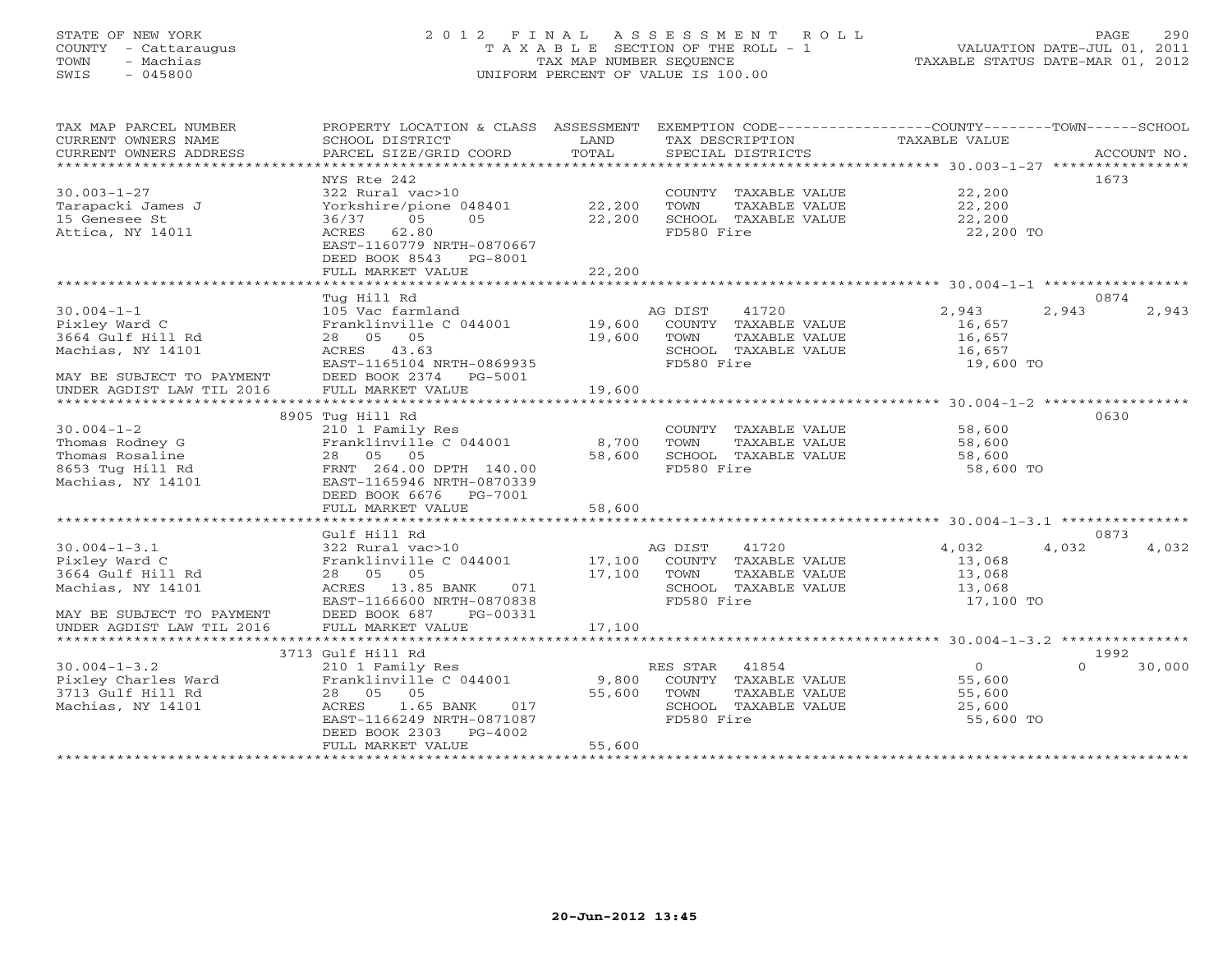#### STATE OF NEW YORK 2 0 1 2 F I N A L A S S E S S M E N T R O L L PAGE 291 COUNTY - Cattaraugus T A X A B L E SECTION OF THE ROLL - 1 VALUATION DATE-JUL 01, 2011 TOWN - Machias TAX MAP NUMBER SEQUENCE TAXABLE STATUS DATE-MAR 01, 2012 SWIS - 045800 UNIFORM PERCENT OF VALUE IS 100.00UNIFORM PERCENT OF VALUE IS 100.00

| TAX MAP PARCEL NUMBER<br>CURRENT OWNERS NAME<br>CURRENT OWNERS ADDRESS                                | PROPERTY LOCATION & CLASS ASSESSMENT<br>SCHOOL DISTRICT<br>PARCEL SIZE/GRID COORD                                                                            | LAND<br>TOTAL         |                                | TAX DESCRIPTION<br>SPECIAL DISTRICTS                                   | EXEMPTION CODE-----------------COUNTY-------TOWN------SCHOOL<br>TAXABLE VALUE |          | ACCOUNT NO.       |
|-------------------------------------------------------------------------------------------------------|--------------------------------------------------------------------------------------------------------------------------------------------------------------|-----------------------|--------------------------------|------------------------------------------------------------------------|-------------------------------------------------------------------------------|----------|-------------------|
| ************************                                                                              |                                                                                                                                                              |                       |                                |                                                                        |                                                                               |          | ***************** |
| $30.004 - 1 - 4$<br>Pixley Ward C<br>Pixley Sharon<br>3664 Gulf Hill Rd<br>Machias, NY 14101          | Tug Hill Rd<br>105 Vac farmland<br>Franklinville C 044001<br>28  05  05<br>ACRES 32.24<br>EAST-1166723 NRTH-0869965<br>DEED BOOK 826<br>PG-00141             | 20,200<br>20,200      | AG DIST<br>TOWN<br>FD580 Fire  | 41720<br>COUNTY TAXABLE VALUE<br>TAXABLE VALUE<br>SCHOOL TAXABLE VALUE | 9,368<br>10,832<br>10,832<br>10,832<br>20,200 TO                              | 9,368    | 1418<br>9,368     |
| MAY BE SUBJECT TO PAYMENT<br>UNDER AGDIST LAW TIL 2016                                                | FULL MARKET VALUE                                                                                                                                            | 20,200                |                                |                                                                        |                                                                               |          |                   |
|                                                                                                       | Gulf Hill Rd                                                                                                                                                 |                       |                                |                                                                        |                                                                               |          | 1735              |
| $30.004 - 1 - 5$<br>Pixley Ward C<br>Pixley Sharon Y<br>3664 Gulf Hill Rd<br>Machias, NY 14101        | 105 Vac farmland<br>Franklinville C 044001<br>28 05 05<br>ACRES 18.75<br>EAST-1167764 NRTH-0869981<br>DEED BOOK 01011 PG-00880                               | 12,800<br>12,800      | AG DIST<br>TOWN<br>FD580 Fire  | 41720<br>COUNTY TAXABLE VALUE<br>TAXABLE VALUE<br>SCHOOL TAXABLE VALUE | 5,395<br>7,405<br>7,405<br>7,405<br>12,800 TO                                 | 5,395    | 5,395             |
| MAY BE SUBJECT TO PAYMENT<br>UNDER AGDIST LAW TIL 2016                                                | FULL MARKET VALUE                                                                                                                                            | 12,800                |                                |                                                                        |                                                                               |          |                   |
|                                                                                                       | 8772 Tug Hill Rd                                                                                                                                             |                       |                                |                                                                        |                                                                               |          | 0563              |
| $30.004 - 1 - 6.1$<br>Keesler (L/U) Marie<br>Keesler Brian R<br>8772 Tug Hill Rd<br>Machias, NY 14101 | 240 Rural res<br>Franklinville C 044001<br>27/28 05 05<br>ACRES 136.30<br>EAST-1167150 NRTH-0867931<br>DEED BOOK 15203 PG-6001                               | 52,200<br>115,800     | SR STAR<br>TOWN<br>FD580 Fire  | 41834<br>COUNTY TAXABLE VALUE<br>TAXABLE VALUE<br>SCHOOL TAXABLE VALUE | $\circ$<br>115,800<br>115,800<br>53,600<br>115,800 TO                         | $\cap$   | 62,200            |
|                                                                                                       | FULL MARKET VALUE                                                                                                                                            | 115,800               |                                |                                                                        |                                                                               |          |                   |
|                                                                                                       | ************************                                                                                                                                     |                       |                                |                                                                        |                                                                               |          |                   |
| $30.004 - 1 - 6.2$<br>Yox Cherrie<br>3691 Upper Fox Rd<br>Machias, NY 14101                           | 3691 Fox Rd - Upper<br>210 1 Family Res<br>Franklinville C 044001<br>05 05<br>28/27<br>ACRES<br>1.80<br>EAST-1166987 NRTH-0867467<br>DEED BOOK 16794 PG-7001 | 10,000<br>60,000      | RES STAR<br>TOWN<br>FD580 Fire | 41854<br>COUNTY TAXABLE VALUE<br>TAXABLE VALUE<br>SCHOOL TAXABLE VALUE | $\Omega$<br>60,000<br>60,000<br>30,000<br>60,000 TO                           | $\cap$   | 1566<br>30,000    |
|                                                                                                       | FULL MARKET VALUE                                                                                                                                            | 60,000<br>*********** |                                |                                                                        | ********************* 30.004-1-6.3 ****************                           |          |                   |
|                                                                                                       | 8806 Tug Hill Rd                                                                                                                                             |                       |                                |                                                                        |                                                                               |          | 1597              |
| $30.004 - 1 - 6.3$<br>Zell Robert D<br>Zell Priscilla<br>8806 Tug Hill Rd<br>Machias, NY 14101        | 270 Mfg housing<br>Franklinville C 044001<br>28 05 05<br>ACRES<br>2.80<br>EAST-1166255 NRTH-0868682<br>DEED BOOK 00977 PG-00298                              | 11,300<br>29,200      | RES STAR<br>TOWN<br>FD580 Fire | 41854<br>COUNTY TAXABLE VALUE<br>TAXABLE VALUE<br>SCHOOL TAXABLE VALUE | $\circ$<br>29,200<br>29,200<br>$\circ$<br>29,200 TO                           | $\Omega$ | 29,200            |
|                                                                                                       | FULL MARKET VALUE                                                                                                                                            | 29,200                |                                |                                                                        |                                                                               |          |                   |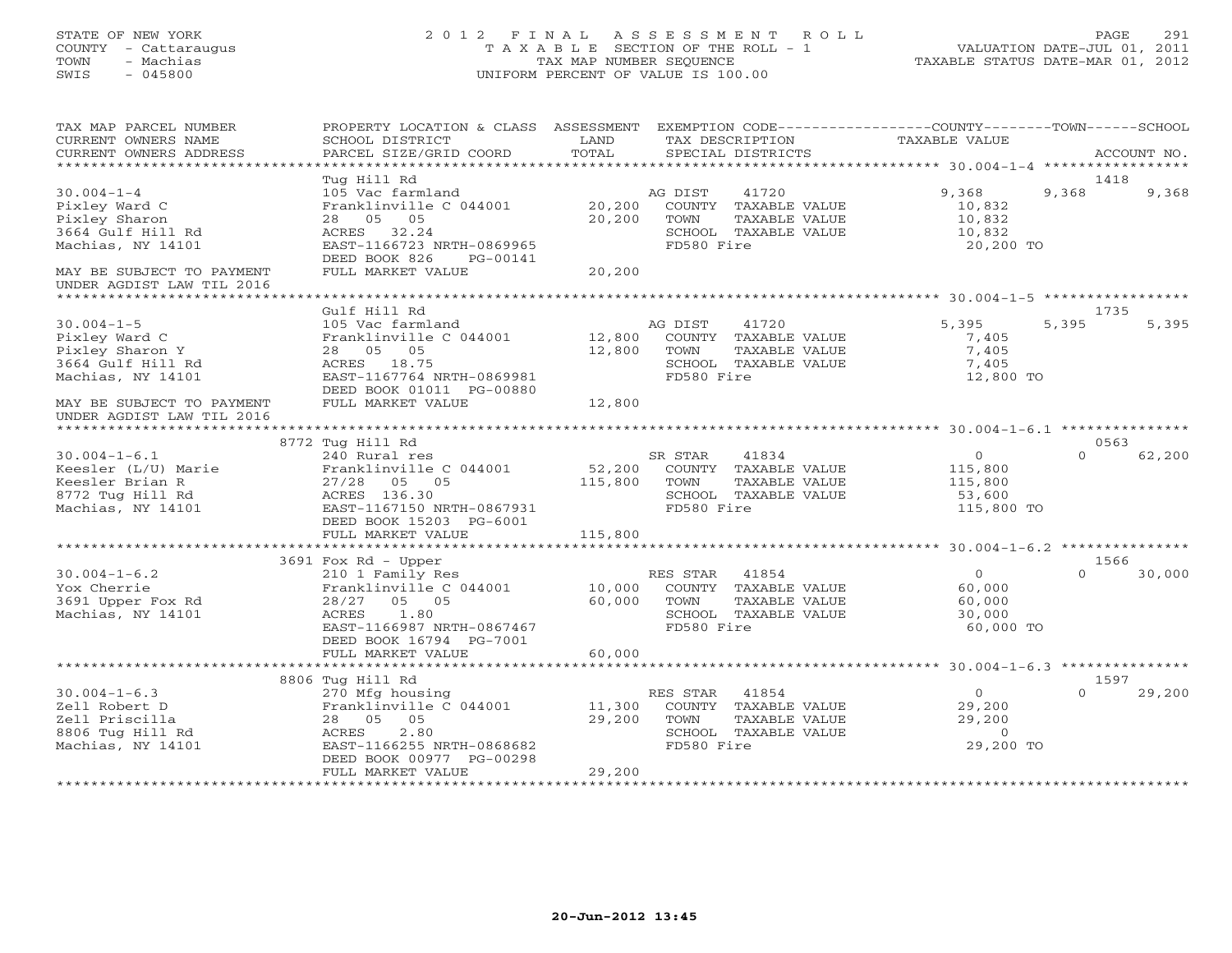# STATE OF NEW YORK 2 0 1 2 F I N A L A S S E S S M E N T R O L L PAGE 292 COUNTY - Cattaraugus T A X A B L E SECTION OF THE ROLL - 1 VALUATION DATE-JUL 01, 2011 TOWN - Machias TAX MAP NUMBER SEQUENCE TAXABLE STATUS DATE-MAR 01, 2012 SWIS - 045800 UNIFORM PERCENT OF VALUE IS 100.00UNIFORM PERCENT OF VALUE IS 100.00

| TAX MAP PARCEL NUMBER<br>CURRENT OWNERS NAME | PROPERTY LOCATION & CLASS ASSESSMENT<br>SCHOOL DISTRICT | LAND                | EXEMPTION CODE-----------------COUNTY-------TOWN------SCHOOL<br>TAX DESCRIPTION | TAXABLE VALUE                                                |                    |
|----------------------------------------------|---------------------------------------------------------|---------------------|---------------------------------------------------------------------------------|--------------------------------------------------------------|--------------------|
| CURRENT OWNERS ADDRESS                       | PARCEL SIZE/GRID COORD                                  | TOTAL               | SPECIAL DISTRICTS                                                               |                                                              | ACCOUNT NO.        |
|                                              |                                                         |                     |                                                                                 |                                                              |                    |
|                                              | 3640 Fox Rd - Upper                                     |                     |                                                                                 |                                                              | 1130               |
| $30.004 - 1 - 8$                             | 270 Mfg housing                                         |                     | COUNTY TAXABLE VALUE                                                            | 29,200                                                       |                    |
| Wagner Kevin J                               | Franklinville C 044001                                  | 23,900              | TOWN<br>TAXABLE VALUE                                                           | 29,200                                                       |                    |
| Wagner Donald J                              | 20  05  05                                              | 29,200              | SCHOOL TAXABLE VALUE                                                            | 29,200                                                       |                    |
| 7276 Edgewater Cir                           | ACRES 17.21<br>EAST-1168591 NRTH-0868119                |                     | FD580 Fire                                                                      | 29,200 TO                                                    |                    |
| Pendleton, NY 14120                          | DEED BOOK 01009 PG-00596                                |                     |                                                                                 |                                                              |                    |
|                                              | FULL MARKET VALUE                                       | 29,200              |                                                                                 |                                                              |                    |
|                                              | *******************************                         | ******************* |                                                                                 |                                                              |                    |
|                                              | Fox Rd - Upper                                          |                     |                                                                                 |                                                              | 0755               |
| $30.004 - 1 - 9.1$                           | 314 Rural vac<10                                        |                     | COUNTY TAXABLE VALUE                                                            | 8,500                                                        |                    |
| Schwartz Rosemary                            | Yorkshire/pione 048401                                  | 8,500               | TOWN<br>TAXABLE VALUE                                                           | 8,500                                                        |                    |
| 1953 W Kerry Ln                              | 20 05 05                                                | 8,500               | SCHOOL TAXABLE VALUE                                                            | 8,500                                                        |                    |
| Phoenix, AZ 85027                            | FRNT 100.00 DPTH 333.40                                 |                     | FD580 Fire                                                                      | 8,500 TO                                                     |                    |
|                                              | EAST-1169929 NRTH-0867872                               |                     |                                                                                 |                                                              |                    |
|                                              | DEED BOOK 184<br>PG-7002                                |                     |                                                                                 |                                                              |                    |
|                                              | FULL MARKET VALUE                                       | 8,500               |                                                                                 |                                                              |                    |
|                                              |                                                         |                     |                                                                                 |                                                              |                    |
|                                              | 3598 Fox Rd - Upper                                     |                     |                                                                                 |                                                              | 1878               |
| $30.004 - 1 - 9.2$                           | 210 1 Family Res                                        |                     | RES STAR<br>41854                                                               | $\overline{0}$                                               | $\Omega$<br>30,000 |
| Morella Kevin L                              | Yorkshire/pione 048401                                  | 17,900              | COUNTY TAXABLE VALUE                                                            | 94,900                                                       |                    |
| 3598 Upper Fox Rd                            | 20  05  05                                              | 94,900              | TAXABLE VALUE<br>TOWN                                                           | 94,900                                                       |                    |
| Machias, NY 14101                            | 75% Complete                                            |                     | SCHOOL TAXABLE VALUE                                                            | 64,900                                                       |                    |
|                                              | ACRES<br>9.15                                           |                     | FD580 Fire                                                                      | 94,900 TO                                                    |                    |
|                                              | EAST-1169408 NRTH-0868194                               |                     |                                                                                 |                                                              |                    |
|                                              | DEED BOOK 00976 PG-00865                                |                     |                                                                                 |                                                              |                    |
|                                              | FULL MARKET VALUE                                       | 94,900              |                                                                                 |                                                              |                    |
|                                              | 3596 Fox Rd - Upper                                     |                     |                                                                                 |                                                              | 1982               |
| $30.004 - 1 - 9.3$                           | 210 1 Family Res                                        |                     | COUNTY TAXABLE VALUE                                                            | 41,400                                                       |                    |
| Morella Kevin L                              | Yorkshire/pione 048401                                  | 17,300              | TOWN<br>TAXABLE VALUE                                                           | 41,400                                                       |                    |
| 3598 Fox Rd - Upper                          | 20 05 05                                                | 41,400              | SCHOOL TAXABLE VALUE                                                            | 41,400                                                       |                    |
| Machias, NY 14101                            | FRNT 390.00 DPTH                                        |                     | FD580 Fire                                                                      | 41,400 TO                                                    |                    |
|                                              | ACRES<br>8.40                                           |                     |                                                                                 |                                                              |                    |
|                                              | EAST-1169786 NRTH-0868217                               |                     |                                                                                 |                                                              |                    |
|                                              | DEED BOOK 184<br>PG-7001                                |                     |                                                                                 |                                                              |                    |
|                                              | FULL MARKET VALUE                                       | 41,400              |                                                                                 |                                                              |                    |
|                                              | * * * * * * * * * * * * * * * * * * * *                 | ***********         |                                                                                 | ******************************* 30.004-1-10 **************** |                    |
|                                              | 3574 Fox Rd - Upper                                     |                     |                                                                                 |                                                              | 0543               |
| $30.004 - 1 - 10$                            | 210 1 Family Res                                        |                     | RES STAR<br>41854                                                               | $\overline{0}$                                               | 30,000<br>$\Omega$ |
| Simpson Margaret Jean                        | Franklinville C 044001                                  | 13,700              | COUNTY TAXABLE VALUE                                                            | 35,600                                                       |                    |
| Macomber                                     | 20 05<br>05                                             | 35,600              | TOWN<br>TAXABLE VALUE                                                           | 35,600                                                       |                    |
| 3574 Upper Fox Rd                            | ACRES<br>4.60                                           |                     | SCHOOL TAXABLE VALUE                                                            | 5,600                                                        |                    |
| Machias, NY 14101                            | EAST-1170139 NRTH-0867968                               |                     | FD580 Fire                                                                      | 35,600 TO                                                    |                    |
|                                              | DEED BOOK 865<br>PG-00541<br>FULL MARKET VALUE          | 35,600              |                                                                                 |                                                              |                    |
|                                              |                                                         |                     |                                                                                 |                                                              |                    |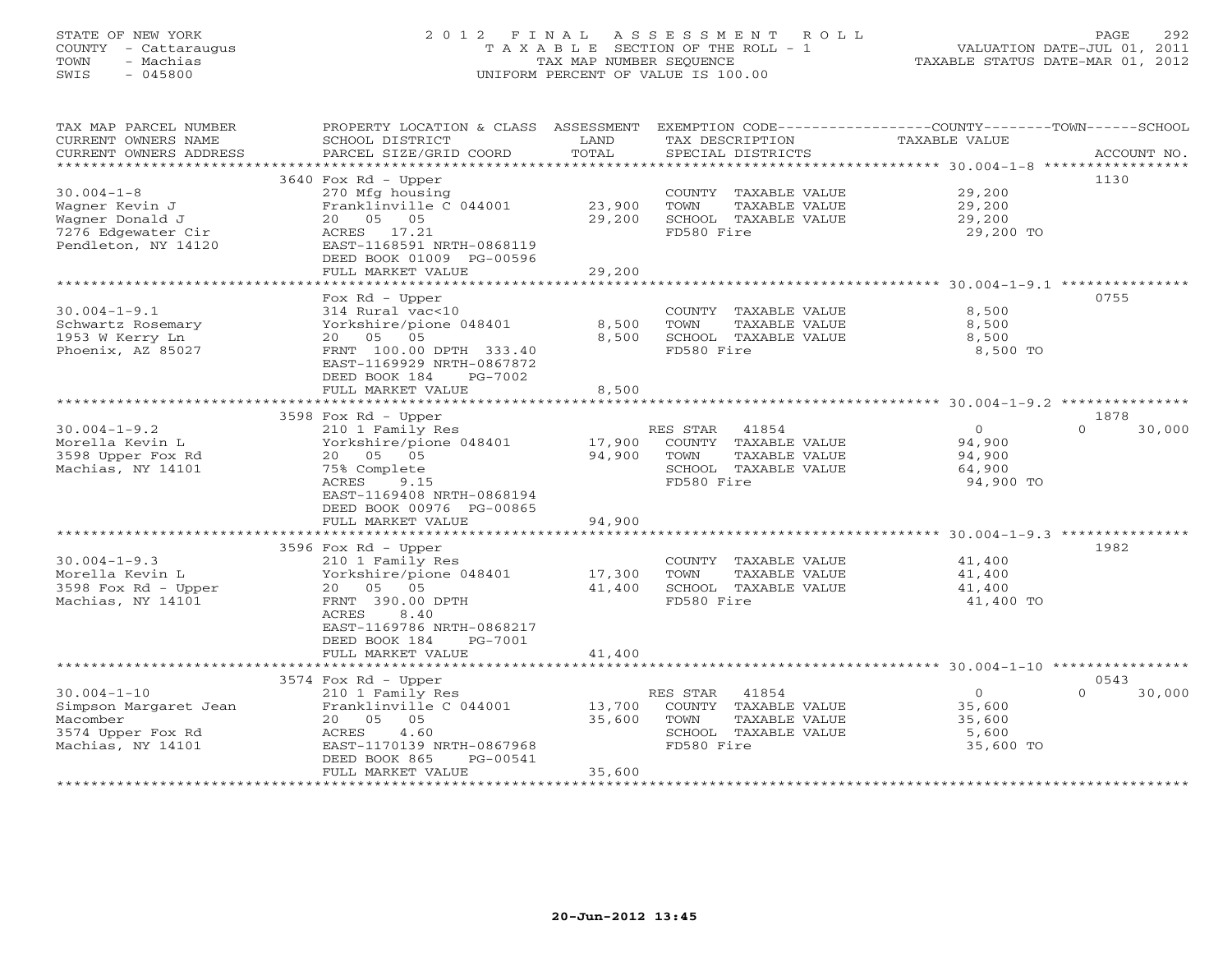# STATE OF NEW YORK 2 0 1 2 F I N A L A S S E S S M E N T R O L L PAGE 293 COUNTY - Cattaraugus T A X A B L E SECTION OF THE ROLL - 1 VALUATION DATE-JUL 01, 2011 TOWN - Machias TAX MAP NUMBER SEQUENCE TAXABLE STATUS DATE-MAR 01, 2012 SWIS - 045800 UNIFORM PERCENT OF VALUE IS 100.00UNIFORM PERCENT OF VALUE IS 100.00

| TAX MAP PARCEL NUMBER                                                | PROPERTY LOCATION & CLASS ASSESSMENT EXEMPTION CODE----------------COUNTY-------TOWN------SCHOOL |        |                                               |                  |          |                |
|----------------------------------------------------------------------|--------------------------------------------------------------------------------------------------|--------|-----------------------------------------------|------------------|----------|----------------|
| CURRENT OWNERS NAME<br>CURRENT OWNERS ADDRESS                        | SCHOOL DISTRICT                                                                                  | LAND   | TAX DESCRIPTION                               | TAXABLE VALUE    |          |                |
|                                                                      |                                                                                                  |        |                                               |                  |          |                |
|                                                                      | $3514$ Fox Rd - Upper                                                                            |        |                                               |                  | 0072     |                |
| $30.004 - 1 - 11$                                                    | 210 1 Family Res                                                                                 |        | RES STAR 41854                                | $\overline{0}$   | $\Omega$ | 30,000         |
| Speta Dana                                                           | Franklinville C 044001                                                                           |        | 9,300 COUNTY TAXABLE VALUE                    | 79,800<br>79,800 |          |                |
| Speta Theresa                                                        | 20  05  05                                                                                       | 79,800 | TOWN<br>TAXABLE VALUE                         |                  |          |                |
| 3514 Upper Fox Rd                                                    | 1.21<br>ACRES                                                                                    |        | SCHOOL TAXABLE VALUE                          | 49,800           |          |                |
| Machias, NY 14101                                                    | EAST-1171055 NRTH-0867812                                                                        |        | FD580 Fire                                    | 79,800 TO        |          |                |
|                                                                      | DEED BOOK 853<br>PG-01174                                                                        |        |                                               |                  |          |                |
|                                                                      | FULL MARKET VALUE                                                                                | 79,800 |                                               |                  |          |                |
|                                                                      | 3482 Fox Rd - Upper                                                                              |        |                                               |                  | 1314     |                |
| $30.004 - 1 - 12.1$                                                  | 210 1 Family Res                                                                                 |        | WVET C/T 41121                                | 12,000           | 12,000   |                |
| Sutherland Robert E                                                  |                                                                                                  |        |                                               | $\overline{0}$   | $\Omega$ | 30,000         |
| Sutherland Carol                                                     | Franklinville C 044001 23,200 RES STAR 41854<br>20 05 05 05 99,700 COUNTY TAXABLE VALUE          |        |                                               | 87,700           |          |                |
| 3482 Upper Fox Rd                                                    | ACRES 16.29<br>EAST-1171454                                                                      |        | TAXABLE VALUE<br>TOWN                         | 87,700           |          |                |
| Machias, NY 14101                                                    | EAST-1171454 NRTH-0868455                                                                        |        | SCHOOL TAXABLE VALUE                          | 69,700           |          |                |
|                                                                      | DEED BOOK 826<br>PG-01004                                                                        | 99,700 | FD580 Fire                                    | 99,700 TO        |          |                |
|                                                                      | FULL MARKET VALUE                                                                                |        |                                               |                  |          |                |
|                                                                      |                                                                                                  |        |                                               |                  |          |                |
|                                                                      | 8779 Prescott Rd                                                                                 |        |                                               |                  | 1371     |                |
| $30.004 - 1 - 12.2$                                                  | 210 1 Family Res<br>Franklinville C 044001 14,700                                                |        | RES STAR 41854                                | 0<br>79,500      | $\Omega$ | 30,000         |
| Holland Bonnie S<br>8779 Prescott Rd                                 | 20  05  05                                                                                       | 79,500 | COUNTY TAXABLE VALUE<br>TAXABLE VALUE<br>TOWN | 79,500           |          |                |
| Machias, NY 14101                                                    | ACRES<br>5.39                                                                                    |        | SCHOOL TAXABLE VALUE                          | 49,500           |          |                |
|                                                                      | EAST-1171991 NRTH-0867944                                                                        |        | FD580 Fire                                    | 79,500 TO        |          |                |
|                                                                      | DEED BOOK 6466<br>PG-2003                                                                        |        |                                               |                  |          |                |
|                                                                      | FULL MARKET VALUE                                                                                | 79,500 |                                               |                  |          |                |
|                                                                      |                                                                                                  |        |                                               |                  |          |                |
|                                                                      | 3544 Fox Rd - Upper                                                                              |        |                                               |                  | 1369     |                |
| $30.004 - 1 - 12.3$                                                  | 210 1 Family Res                                                                                 |        | COUNTY TAXABLE VALUE                          | 64,500           |          |                |
|                                                                      |                                                                                                  |        | TOWN<br>TAXABLE VALUE                         | 64,500           |          |                |
|                                                                      |                                                                                                  |        | SCHOOL TAXABLE VALUE                          | 64,500           |          |                |
| Dundas, Ont. L9H 7B6, Canada EAST-1170281 NRTH-0868461               |                                                                                                  |        | FD580 Fire                                    | 64,500 TO        |          |                |
|                                                                      | DEED BOOK 13826 PG-6001                                                                          |        |                                               |                  |          |                |
|                                                                      | FULL MARKET VALUE                                                                                | 64,500 |                                               |                  |          |                |
|                                                                      |                                                                                                  |        |                                               |                  |          |                |
|                                                                      | $3534$ Fox Rd - Upper                                                                            |        |                                               |                  | 1469     |                |
| $30.004 - 1 - 12.5$                                                  | 270 Mfg housing                                                                                  |        | AGED C/T 41801                                | 28,305           | 28,305   | $\overline{0}$ |
| Shields, Donald R. Trustee Franklinville C 044001 19,100 SR STAR     |                                                                                                  |        | 41834                                         | $\overline{0}$   | $\Omega$ | 62,200         |
| Shields Family Trust I $20$ 05 05<br>3534 Fox Rd - Upper ACRES 10.78 |                                                                                                  |        | 62,900 COUNTY TAXABLE VALUE                   | 34,595           |          |                |
|                                                                      |                                                                                                  |        | TOWN<br>TAXABLE VALUE                         | 34,595           |          |                |
| Machias, NY                                                          | EAST-1170717 NRTH-0868254                                                                        |        | SCHOOL TAXABLE VALUE                          | 700              |          |                |
|                                                                      | -voo8254<br>PG-4002<br>P<br>DEED BOOK 507                                                        | 62,900 | FD580 Fire                                    | 62,900 TO        |          |                |
|                                                                      | FULL MARKET VALUE                                                                                |        |                                               |                  |          |                |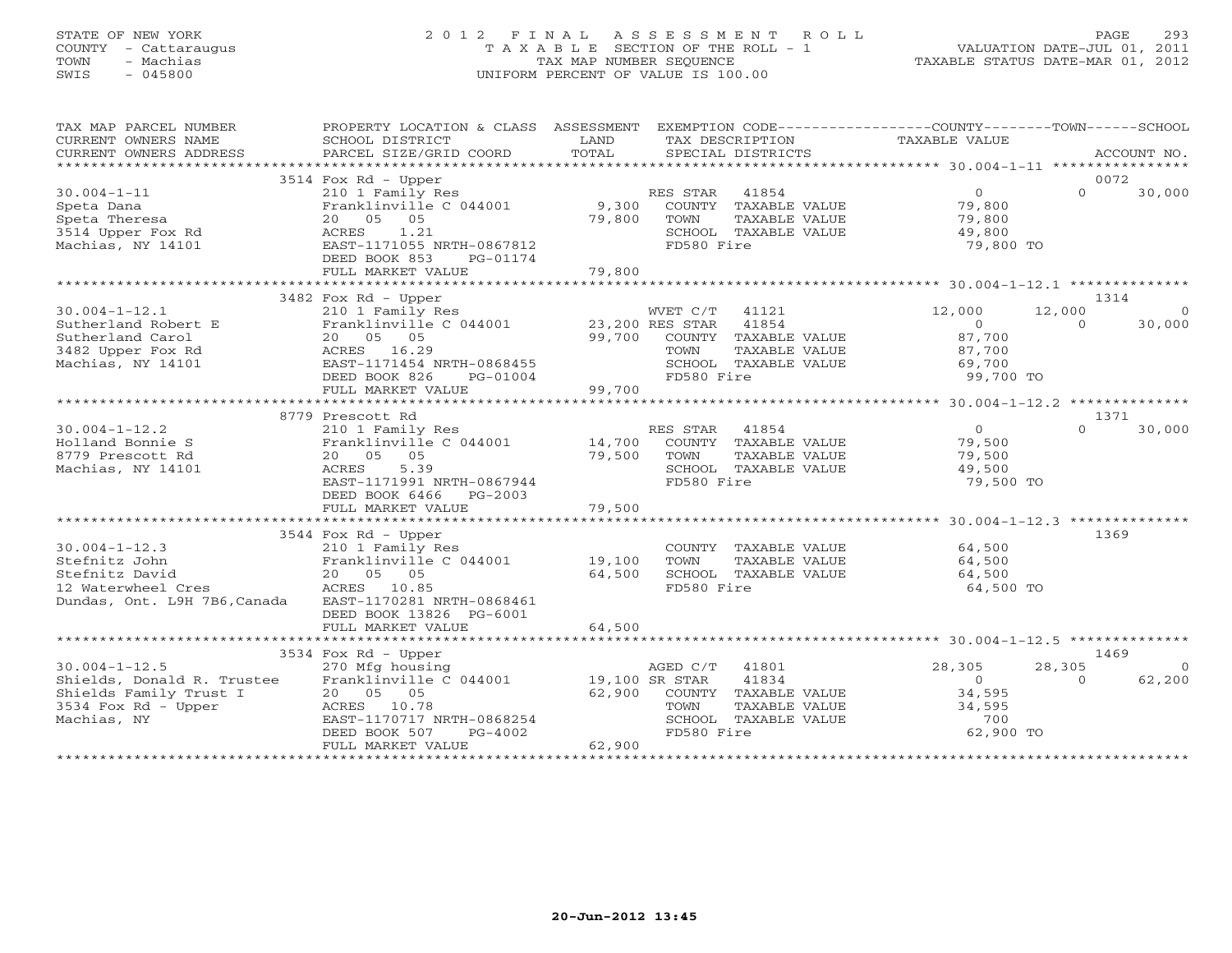# STATE OF NEW YORK 2 0 1 2 F I N A L A S S E S S M E N T R O L L PAGE 294 COUNTY - Cattaraugus T A X A B L E SECTION OF THE ROLL - 1 VALUATION DATE-JUL 01, 2011 TOWN - Machias TAX MAP NUMBER SEQUENCE TAXABLE STATUS DATE-MAR 01, 2012 SWIS - 045800 UNIFORM PERCENT OF VALUE IS 100.00UNIFORM PERCENT OF VALUE IS 100.00

| TAX MAP PARCEL NUMBER     | PROPERTY LOCATION & CLASS ASSESSMENT            |             | EXEMPTION CODE-----------------COUNTY-------TOWN------SCHOOL |                  |                    |
|---------------------------|-------------------------------------------------|-------------|--------------------------------------------------------------|------------------|--------------------|
| CURRENT OWNERS NAME       | SCHOOL DISTRICT                                 | LAND        | TAX DESCRIPTION                                              | TAXABLE VALUE    |                    |
|                           |                                                 |             |                                                              |                  |                    |
|                           |                                                 |             |                                                              |                  |                    |
|                           | 3502 Fox Rd - Upper                             |             |                                                              |                  | 1499               |
| $30.004 - 1 - 12.6$       | 311 Res vac land                                |             | COUNTY TAXABLE VALUE                                         | 1,900            |                    |
| Speta Dana                | Franklinville C 044001                          | 1,900       | TOWN<br>TAXABLE VALUE                                        | 1,900            |                    |
| Speta Theresa             | 20  05  05                                      | 1,900       | SCHOOL TAXABLE VALUE                                         | 1,900            |                    |
| 3514 Upper Fox Rd         | ACRES 1.45                                      |             | FD580 Fire                                                   | 1,900 TO         |                    |
| Machias, NY 14101         | EAST-1171087 NRTH-0868042                       |             |                                                              |                  |                    |
|                           | DEED BOOK 866 PG-00909                          |             |                                                              |                  |                    |
|                           | FULL MARKET VALUE                               | 1,900       |                                                              |                  |                    |
|                           |                                                 |             |                                                              |                  |                    |
|                           | 3500 Fox Rd - Upper                             |             |                                                              |                  | 2003               |
| $30.004 - 1 - 12.7$       | 210 1 Family Res                                |             | COUNTY TAXABLE VALUE                                         | 73,000           |                    |
| Speta Jennifer            | Franklinville C 044001                          | 8,800       | TOWN<br>TAXABLE VALUE                                        | 73,000           |                    |
| 3500 Fox Rd - Upper       | 20 05<br>05                                     | 73,000      | SCHOOL TAXABLE VALUE                                         | 73,000           |                    |
| Machias, NY 14101         | FRNT 180.00 DPTH 355.00                         |             | FD580 Fire                                                   | 73,000 TO        |                    |
|                           | EAST-1171235 NRTH-0867845                       |             |                                                              |                  |                    |
|                           | DEED BOOK 3254 PG-3001                          |             |                                                              |                  |                    |
|                           | FULL MARKET VALUE                               | 73,000      |                                                              |                  |                    |
|                           |                                                 |             |                                                              |                  |                    |
|                           | 8783 Prescott Rd                                |             |                                                              |                  | 1315               |
| $30.004 - 1 - 13$         | 210 1 Family Res                                |             | RES STAR 41854                                               | $\overline{O}$   | $\Omega$<br>30,000 |
| Gust Roger J Jr           | Franklinville C 044001                          |             | 12,600 COUNTY TAXABLE VALUE                                  | 58,700           |                    |
| 8783 Prescott Rd          | 20  05  05                                      | 58,700 TOWN | TAXABLE VALUE                                                | 58,700           |                    |
| Machias, NY 14101         | ACRES 3.78                                      |             | SCHOOL TAXABLE VALUE                                         | 28,700           |                    |
|                           | EAST-1171988 NRTH-0868401                       |             | FD580 Fire                                                   | 58,700 TO        |                    |
|                           | DEED BOOK 00935 PG-00077                        |             |                                                              |                  |                    |
|                           | FULL MARKET VALUE                               | 58,700      |                                                              |                  |                    |
|                           |                                                 |             |                                                              |                  |                    |
|                           | Prescott Rd                                     |             |                                                              |                  | 0685               |
| $30.004 - 1 - 14$         | 314 Rural vac<10                                |             | COUNTY TAXABLE VALUE 12,600                                  |                  |                    |
|                           |                                                 |             | TOWN                                                         |                  |                    |
| Gust Roger J Jr           | Franklinville C 044001 12,600                   |             | TAXABLE VALUE                                                | 12,600<br>12,600 |                    |
| 8783 Prescott Rd          | 20  05  05                                      | 12,600      | SCHOOL TAXABLE VALUE<br>FD580 Fire                           |                  |                    |
| Machias, NY 14101         | ACRES<br>3.78                                   |             |                                                              | 12,600 TO        |                    |
|                           | EAST-1171986 NRTH-0868778                       |             |                                                              |                  |                    |
|                           | DEED BOOK 766<br>PG-01125                       |             |                                                              |                  |                    |
|                           | FULL MARKET VALUE                               | 12,600      |                                                              |                  |                    |
|                           |                                                 |             |                                                              |                  |                    |
|                           | 8925 Prescott Rd                                |             |                                                              |                  | 0681               |
| $30.004 - 1 - 15$         | 240 Rural res<br>Yorkshire/pione 048401 106,900 |             | AG DIST<br>41720                                             | 15,701<br>15,701 | 15,701             |
| Gangloff Thomas           |                                                 |             | COUNTY TAXABLE VALUE                                         | 128,299          |                    |
| 6150 Gott Creek Trl       | 20  05  05                                      | 144,000     | TOWN<br>TAXABLE VALUE                                        | 128,299          |                    |
| E Amherst, NY 14051       | Wetland Easement see 5778                       |             | SCHOOL TAXABLE VALUE                                         | 128,299          |                    |
|                           | ACRES 177.27                                    |             | FD580 Fire                                                   | 144,000 TO       |                    |
| MAY BE SUBJECT TO PAYMENT | EAST-1170550 NRTH-0870037                       |             |                                                              |                  |                    |
| UNDER AGDIST LAW TIL 2016 | DEED BOOK 00936 PG-00524<br>FULL MARKET VALUE   | 144,000     |                                                              |                  |                    |
|                           |                                                 |             |                                                              |                  |                    |
|                           |                                                 |             |                                                              |                  |                    |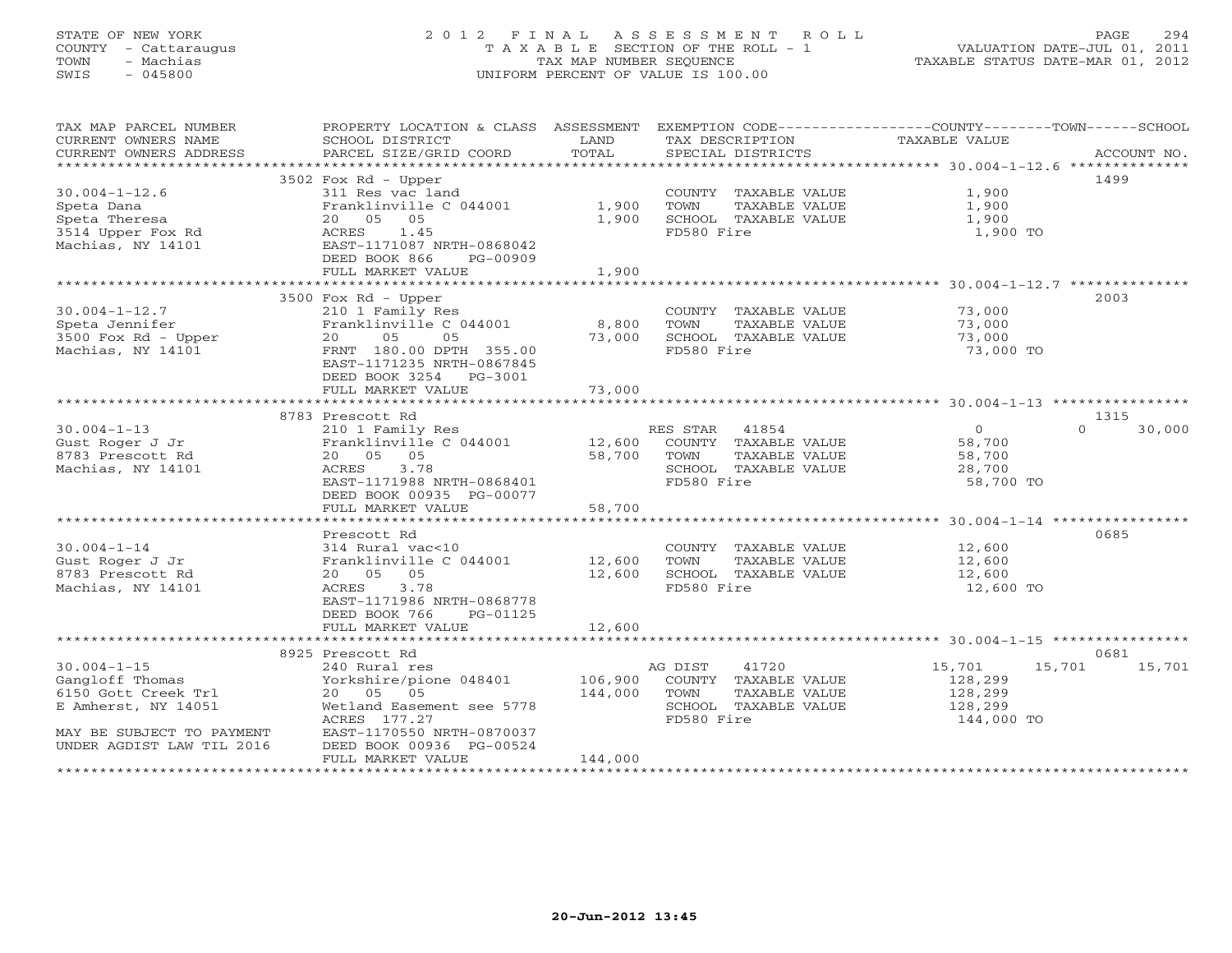# STATE OF NEW YORK 2 0 1 2 F I N A L A S S E S S M E N T R O L L PAGE 295 COUNTY - Cattaraugus T A X A B L E SECTION OF THE ROLL - 1 VALUATION DATE-JUL 01, 2011 TOWN - Machias TAX MAP NUMBER SEQUENCE TAXABLE STATUS DATE-MAR 01, 2012 SWIS - 045800 UNIFORM PERCENT OF VALUE IS 100.00UNIFORM PERCENT OF VALUE IS 100.00

| TAX MAP PARCEL NUMBER<br>CURRENT OWNERS NAME<br>CURRENT OWNERS ADDRESS | PROPERTY LOCATION & CLASS ASSESSMENT<br>SCHOOL DISTRICT<br>PARCEL SIZE/GRID COORD | LAND<br>TOTAL | EXEMPTION CODE-----------------COUNTY-------TOWN------SCHOOL<br>TAX DESCRIPTION<br>SPECIAL DISTRICTS | TAXABLE VALUE | ACCOUNT NO.        |
|------------------------------------------------------------------------|-----------------------------------------------------------------------------------|---------------|------------------------------------------------------------------------------------------------------|---------------|--------------------|
|                                                                        |                                                                                   |               |                                                                                                      |               |                    |
|                                                                        | 8943 Prescott Rd                                                                  |               |                                                                                                      |               | 0733               |
| $30.004 - 1 - 16$                                                      | 270 Mfg housing                                                                   |               | COUNTY TAXABLE VALUE                                                                                 | 23,300        |                    |
| Shields, Donald R. Trustee                                             | Yorkshire/pione 048401                                                            | 6,100         | TOWN<br>TAXABLE VALUE                                                                                | 23,300        |                    |
| Shields Family Trust I                                                 | 20  05  05                                                                        | 23,300        | SCHOOL TAXABLE VALUE                                                                                 | 23,300        |                    |
| 3534 Fox Rd - Upper                                                    | FRNT 138.00 DPTH 113.00                                                           |               | FD580 Fire                                                                                           | 23,300 TO     |                    |
| Machias, NY                                                            | EAST-1172148 NRTH-0870614<br>DEED BOOK 507<br>PG-4002                             |               |                                                                                                      |               |                    |
|                                                                        | FULL MARKET VALUE                                                                 | 23,300        |                                                                                                      |               |                    |
|                                                                        |                                                                                   |               |                                                                                                      |               |                    |
|                                                                        | 8987 Prescott Rd                                                                  |               |                                                                                                      |               | 0246               |
| $30.004 - 1 - 17$                                                      | 210 1 Family Res                                                                  |               | RES STAR<br>41854                                                                                    | $\Omega$      | $\Omega$<br>30,000 |
| Slocum Amy L                                                           | Yorkshire/pione 048401                                                            | 6,800         | COUNTY TAXABLE VALUE                                                                                 | 51,300        |                    |
| 8987 Prescott Rd                                                       | 20  05  05                                                                        | 51,300        | TOWN<br>TAXABLE VALUE                                                                                | 51,300        |                    |
| Machias, NY 14101                                                      | FRNT 74.00 DPTH 255.50                                                            |               | SCHOOL TAXABLE VALUE                                                                                 | 21,300        |                    |
|                                                                        | EAST-1172156 NRTH-0871251                                                         |               | FD580 Fire                                                                                           | 51,300 TO     |                    |
|                                                                        | DEED BOOK 15195 PG-4001                                                           |               |                                                                                                      |               |                    |
|                                                                        | FULL MARKET VALUE                                                                 | 51,300        |                                                                                                      |               |                    |
|                                                                        |                                                                                   |               |                                                                                                      |               |                    |
|                                                                        | 3427 Gulf Hill Rd                                                                 |               |                                                                                                      |               | 0509               |
| $30.004 - 1 - 18$                                                      | 210 1 Family Res                                                                  |               | RES STAR 41854                                                                                       | $\Omega$      | $\Omega$<br>30,000 |
| O'Neil Janet                                                           | Yorkshire/pione 048401                                                            | 12,100        | COUNTY TAXABLE VALUE                                                                                 | 82,500        |                    |
| 3427 Gulf Hill Rd                                                      | 12 05<br>05                                                                       | 82,500        | TOWN<br>TAXABLE VALUE                                                                                | 82,500        |                    |
| Machias, NY 14101                                                      | FRNT 910.00 DPTH                                                                  |               | SCHOOL TAXABLE VALUE                                                                                 | 52,500        |                    |
|                                                                        | ACRES<br>3.43                                                                     |               | FD580 Fire                                                                                           | 82,500 TO     |                    |
|                                                                        | EAST-1172359 NRTH-0871038                                                         |               |                                                                                                      |               |                    |
|                                                                        | DEED BOOK 00939 PG-01090                                                          |               |                                                                                                      |               |                    |
|                                                                        | FULL MARKET VALUE                                                                 | 82,500        |                                                                                                      |               |                    |
|                                                                        | 3352 Fox Rd - Upper                                                               |               |                                                                                                      |               | 0153               |
| $30.004 - 1 - 19.1$                                                    | 720 Mine/quarry                                                                   |               | 41720<br>AG DIST                                                                                     | 17,799        | 17,799<br>17,799   |
| Buffalo Crush Stone Inc                                                | Yorkshire/pione 048401                                                            | 143,900       | COUNTY TAXABLE VALUE                                                                                 | 126,101       |                    |
| PO Box 710                                                             | 12 05 05                                                                          | 143,900       | TOWN<br>TAXABLE VALUE                                                                                | 126,101       |                    |
| Buffalo, NY 14224                                                      | ACRES 193.30                                                                      |               | SCHOOL TAXABLE VALUE                                                                                 | 126,101       |                    |
|                                                                        | EAST-1175139 NRTH-0869492                                                         |               | FD580 Fire                                                                                           | 143,900 TO    |                    |
| MAY BE SUBJECT TO PAYMENT                                              | DEED BOOK 00828 PG-00745                                                          |               |                                                                                                      |               |                    |
| UNDER AGDIST LAW TIL 2016                                              | FULL MARKET VALUE                                                                 | 143,900       |                                                                                                      |               |                    |
|                                                                        |                                                                                   |               |                                                                                                      |               |                    |
|                                                                        | Fox Rd - Upper                                                                    |               |                                                                                                      |               | 1907               |
| $30.004 - 1 - 19.2$                                                    | 720 Mine/quarry                                                                   |               | COUNTY TAXABLE VALUE                                                                                 | 84,600        |                    |
| Three Lakes, LLC                                                       | Yorkshire/pione 048401                                                            | 84,600        | TOWN<br>TAXABLE VALUE                                                                                | 84,600        |                    |
| 3556 Lakeshore Rd                                                      | 12,13 05 05                                                                       | 84,600        | SCHOOL TAXABLE VALUE                                                                                 | 84,600        |                    |
| Buffalo, NY 14219                                                      | ACRES 136.00                                                                      |               | FD580 Fire                                                                                           | 84,600 TO     |                    |
|                                                                        | EAST-1173087 NRTH-0869503                                                         |               |                                                                                                      |               |                    |
|                                                                        | DEED BOOK 16776 PG-8001                                                           |               |                                                                                                      |               |                    |
| *************************                                              | FULL MARKET VALUE                                                                 | 84,600        |                                                                                                      |               |                    |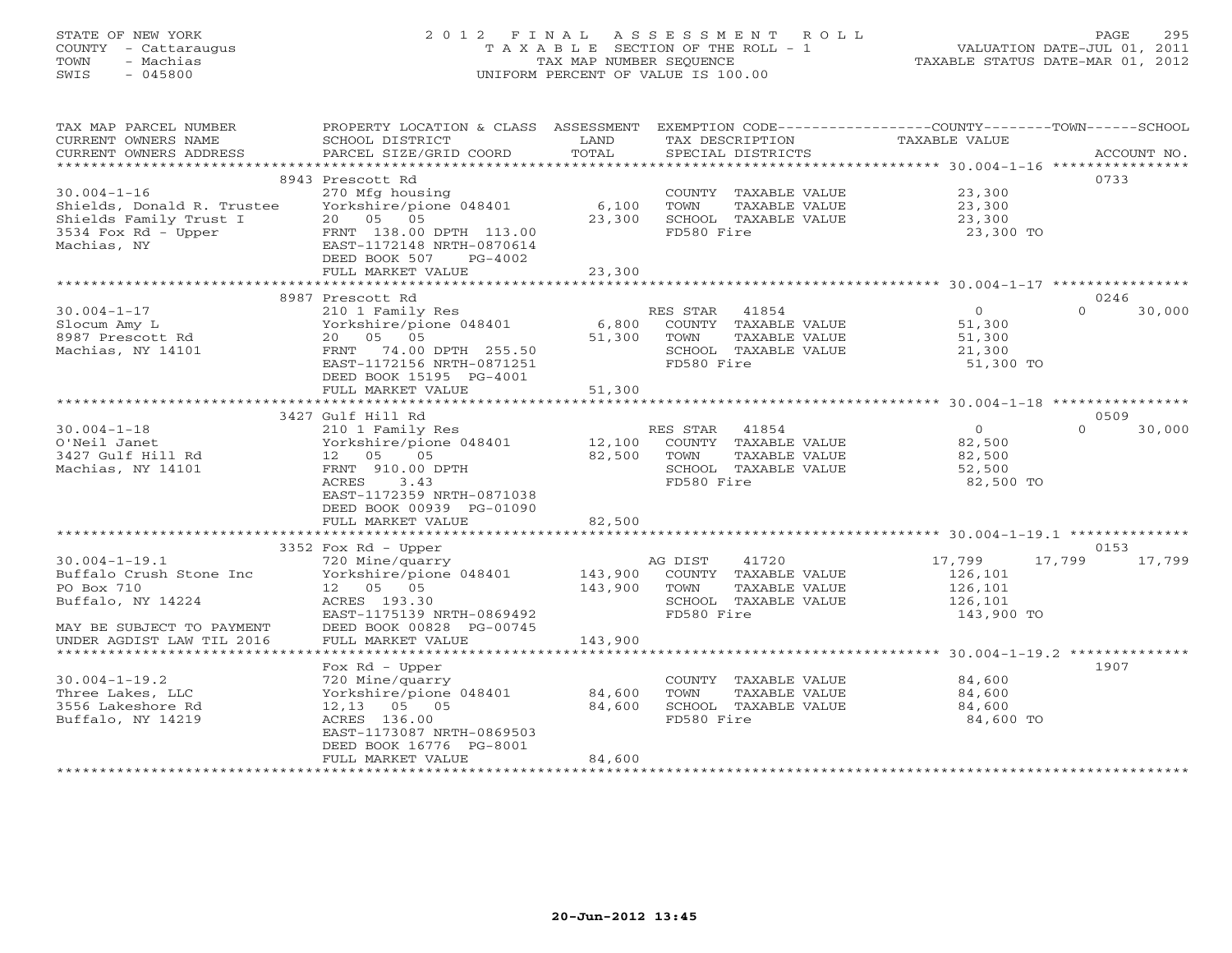## STATE OF NEW YORK 2 0 1 2 F I N A L A S S E S S M E N T R O L L PAGE 296 COUNTY - Cattaraugus T A X A B L E SECTION OF THE ROLL - 1 VALUATION DATE-JUL 01, 2011 TOWN - Machias TAX MAP NUMBER SEQUENCE TAXABLE STATUS DATE-MAR 01, 2012 SWIS - 045800 UNIFORM PERCENT OF VALUE IS 100.00UNIFORM PERCENT OF VALUE IS 100.00

| TAX MAP PARCEL NUMBER<br>CURRENT OWNERS NAME           | PROPERTY LOCATION & CLASS ASSESSMENT<br>SCHOOL DISTRICT |               | EXEMPTION CODE-----------------COUNTY-------TOWN------SCHOOL | TAXABLE VALUE |                |
|--------------------------------------------------------|---------------------------------------------------------|---------------|--------------------------------------------------------------|---------------|----------------|
| CURRENT OWNERS ADDRESS                                 | PARCEL SIZE/GRID COORD                                  | LAND<br>TOTAL | TAX DESCRIPTION<br>SPECIAL DISTRICTS                         |               | ACCOUNT NO.    |
| ******************************                         |                                                         |               |                                                              |               |                |
|                                                        | Fox $Rd$ - Upper                                        |               |                                                              |               | 1948           |
| $30.004 - 1 - 19.3$                                    | 323 Vacant rural                                        |               | AG DIST<br>41720                                             | 1,698         | 1,698<br>1,698 |
| Buffalo Crush Stone Inc                                | Yorkshire/pione 048401                                  | 18,400        | COUNTY TAXABLE VALUE                                         | 16,702        |                |
| PO Box 710                                             | ACRES 19.60                                             | 18,400        | TOWN<br>TAXABLE VALUE                                        | 16,702        |                |
| Buffalo, NY 14224                                      | EAST-1174614 NRTH-0871070                               |               | SCHOOL TAXABLE VALUE                                         | 16,702        |                |
|                                                        | DEED BOOK 00995 PG-00283                                |               | FD580 Fire                                                   | 18,400 TO     |                |
| MAY BE SUBJECT TO PAYMENT<br>UNDER AGDIST LAW TIL 2016 | FULL MARKET VALUE                                       | 18,400        |                                                              |               |                |
| ******************************                         |                                                         |               |                                                              |               |                |
|                                                        | Fox $Rd$ - Upper                                        |               |                                                              |               | 0152           |
| $30.004 - 1 - 20.1$                                    | 720 Mine/quarry                                         |               | COUNTY TAXABLE VALUE                                         | 98,500        |                |
| Buffalo Crush Stone Inc                                | Yorkshire/pione 048401                                  | 98,500        | TOWN<br>TAXABLE VALUE                                        | 98,500        |                |
| PO Box 710                                             | 11  05  05                                              | 98,500        | SCHOOL TAXABLE VALUE                                         | 98,500        |                |
| Buffalo, NY 14224                                      | ACRES 98.00                                             |               | FD580 Fire                                                   | 98,500 TO     |                |
|                                                        | EAST-1175508 NRTH-0866473                               |               |                                                              |               |                |
|                                                        | DEED BOOK 00828 PG-00745                                |               |                                                              |               |                |
|                                                        | FULL MARKET VALUE                                       | 98,500        |                                                              |               |                |
|                                                        |                                                         |               |                                                              |               |                |
|                                                        | Fox $Rd$ - Upper                                        |               |                                                              |               | 1906           |
| $30.004 - 1 - 20.2$                                    | 105 Vac farmland                                        |               | COUNTY TAXABLE VALUE                                         | 24,200        |                |
| Three Lakes, LLC                                       | Yorkshire/pione 048401                                  | 24,200        | TAXABLE VALUE<br>TOWN                                        | 24,200        |                |
| 3556 Lakeshore Rd                                      | 11 05 05                                                | 24,200        | SCHOOL TAXABLE VALUE                                         | 24,200        |                |
| Buffalo, NY 14219                                      | ACRES<br>60.00                                          |               | FD580 Fire                                                   | 24,200 TO     |                |
|                                                        | EAST-1175000 NRTH-0865146                               |               |                                                              |               |                |
|                                                        | DEED BOOK 16776 PG-8001<br>FULL MARKET VALUE            | 24,200        |                                                              |               |                |
|                                                        |                                                         |               |                                                              |               |                |
|                                                        | Fox $Rd$ - Upper                                        |               |                                                              |               | 1322           |
| $30.004 - 1 - 21.1$                                    | 105 Vac farmland                                        |               | COUNTY TAXABLE VALUE                                         | 24,500        |                |
| Three Lakes, LLC                                       | Franklinville C 044001                                  | 24,500        | TAXABLE VALUE<br>TOWN                                        | 24,500        |                |
| 3556 Lakeshore Rd                                      | 11 05 05                                                | 24,500        | SCHOOL TAXABLE VALUE                                         | 24,500        |                |
| Buffalo, NY 14219                                      | ACRES<br>24.50                                          |               | FD580 Fire                                                   | 24,500 TO     |                |
|                                                        | EAST-1173694 NRTH-0866873                               |               |                                                              |               |                |
|                                                        | DEED BOOK 16776 PG-8001                                 |               |                                                              |               |                |
|                                                        | FULL MARKET VALUE                                       | 24,500        |                                                              |               |                |
|                                                        |                                                         |               |                                                              |               |                |
|                                                        | Fox Rd - Upper                                          |               |                                                              |               | 1951           |
| $30.004 - 1 - 21.2$                                    | 105 Vac farmland                                        |               | COUNTY TAXABLE VALUE                                         | 8,700         |                |
| Buffalo Crush Stone Inc                                | Franklinville C 044001                                  | 8,700         | TOWN<br>TAXABLE VALUE                                        | 8,700         |                |
| PO Box 710                                             | ACRES<br>8.69                                           | 8,700         | SCHOOL TAXABLE VALUE                                         | 8,700         |                |
| Buffalo, NY 14224                                      | EAST-1174120 NRTH-0867162                               |               |                                                              |               |                |
|                                                        | DEED BOOK 00995 PG-00283                                |               |                                                              |               |                |
|                                                        | FULL MARKET VALUE                                       | 8,700         |                                                              |               |                |
|                                                        |                                                         |               |                                                              |               |                |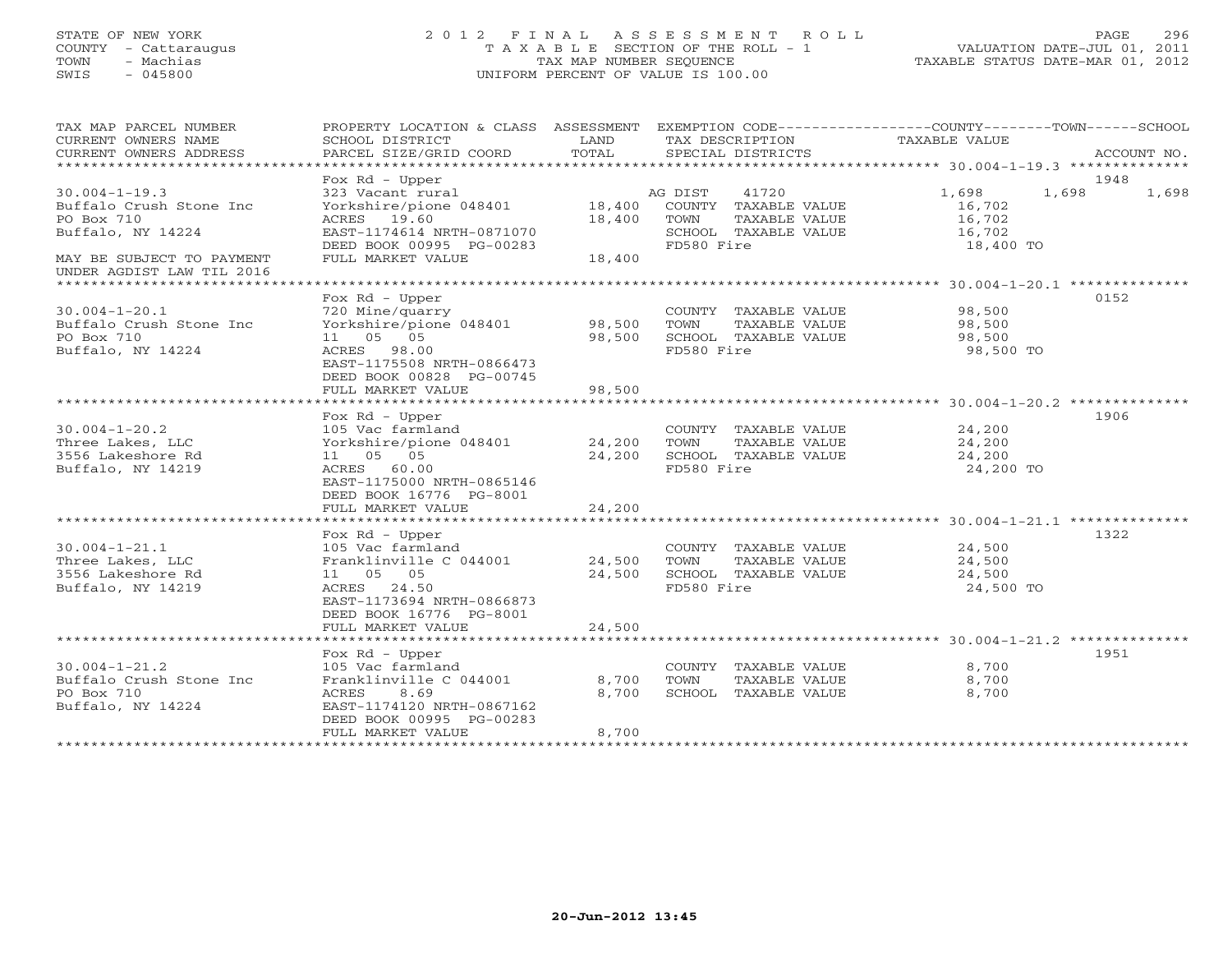# STATE OF NEW YORK 2 0 1 2 F I N A L A S S E S S M E N T R O L L PAGE 297 COUNTY - Cattaraugus T A X A B L E SECTION OF THE ROLL - 1 VALUATION DATE-JUL 01, 2011 TOWN - Machias TAX MAP NUMBER SEQUENCE TAXABLE STATUS DATE-MAR 01, 2012 SWIS - 045800 UNIFORM PERCENT OF VALUE IS 100.00UNIFORM PERCENT OF VALUE IS 100.00

| TAX MAP PARCEL NUMBER<br>CURRENT OWNERS NAME<br>CURRENT OWNERS ADDRESS          | PROPERTY LOCATION & CLASS ASSESSMENT<br>SCHOOL DISTRICT<br>PARCEL SIZE/GRID COORD               | LAND<br>TOTAL    | EXEMPTION CODE-----------------COUNTY-------TOWN-----SCHOOL<br>TAX DESCRIPTION<br>SPECIAL DISTRICTS | TAXABLE VALUE                           | ACCOUNT NO. |
|---------------------------------------------------------------------------------|-------------------------------------------------------------------------------------------------|------------------|-----------------------------------------------------------------------------------------------------|-----------------------------------------|-------------|
|                                                                                 |                                                                                                 |                  |                                                                                                     |                                         |             |
| $30.004 - 1 - 22$<br>Three Lakes, LLC<br>3556 Lakeshore Rd<br>Buffalo, NY 14219 | 3409 Fox Rd - Upper<br>323 Vacant rural<br>Franklinville C 044001<br>11  05  05<br>ACRES 123.55 | 78,700<br>78,700 | COUNTY TAXABLE VALUE<br>TOWN<br>TAXABLE VALUE<br>SCHOOL TAXABLE VALUE<br>FD580 Fire                 | 78,700<br>78,700<br>78,700<br>78,700 TO | 0945        |
|                                                                                 | EAST-1173204 NRTH-0865649<br>DEED BOOK 16776 PG-8001<br>FULL MARKET VALUE                       | 78,700           |                                                                                                     |                                         |             |
|                                                                                 |                                                                                                 |                  |                                                                                                     |                                         |             |
|                                                                                 | Fox $Rd$ - Upper                                                                                |                  |                                                                                                     |                                         | 0033        |
| $30.004 - 1 - 23$<br>Three Lakes, LLC                                           | 105 Vac farmland<br>Franklinville C 044001                                                      | 112,500          | COUNTY TAXABLE VALUE<br>TOWN<br>TAXABLE VALUE                                                       | 112,500<br>112,500                      |             |
| 3556 Lakeshore Rd                                                               | 19 05 05                                                                                        | 112,500          | SCHOOL TAXABLE VALUE                                                                                | 112,500                                 |             |
| Buffalo, NY 14219                                                               | ACRES 189.97                                                                                    |                  | FD580 Fire                                                                                          | 112,500 TO                              |             |
|                                                                                 | EAST-1171016 NRTH-0865825<br>DEED BOOK 16776 PG-8001<br>FULL MARKET VALUE                       | 112,500          |                                                                                                     |                                         |             |
|                                                                                 |                                                                                                 |                  |                                                                                                     |                                         |             |
|                                                                                 | 3593 Fox Rd - Upper                                                                             |                  |                                                                                                     |                                         | 0888        |
| $30.004 - 1 - 24$                                                               | 260 Seasonal res                                                                                |                  | COUNTY TAXABLE VALUE                                                                                | 109,400                                 |             |
| Johnson Robert                                                                  | Franklinville C 044001                                                                          | 82,400           | TOWN<br>TAXABLE VALUE                                                                               | 109,400                                 |             |
| Johnson Patrick                                                                 | 19  05  05                                                                                      | 109,400          | SCHOOL TAXABLE VALUE                                                                                | 109,400                                 |             |
| Attn: Margaret Johnson                                                          | ACRES 131.40                                                                                    |                  | FD580 Fire                                                                                          | 109,400 TO                              |             |
| 6868 Schuyler Dr                                                                | EAST-1169015 NRTH-0865822                                                                       |                  |                                                                                                     |                                         |             |
| Derby, NY 14047-9302                                                            | DEED BOOK 00946 PG-00719                                                                        |                  |                                                                                                     |                                         |             |
|                                                                                 | FULL MARKET VALUE                                                                               | 109,400          |                                                                                                     |                                         |             |
|                                                                                 | Tug Hill Rd                                                                                     |                  |                                                                                                     |                                         | 1335        |
| $30.004 - 1 - 26$                                                               | 312 Vac w/imprv                                                                                 |                  | COUNTY TAXABLE VALUE                                                                                | 25,100                                  |             |
| Dio John C                                                                      | Franklinville C 044001 16,200                                                                   |                  | TOWN<br>TAXABLE VALUE                                                                               | 25,100                                  |             |
| Dio Debora A                                                                    | 27 05 05                                                                                        | 25,100           | SCHOOL TAXABLE VALUE                                                                                | 25,100                                  |             |
| 4610 Ransom Rd                                                                  | ACRES 6.95                                                                                      |                  | FD580 Fire                                                                                          | 25,100 TO                               |             |
| Clarence, NY 14031                                                              | EAST-1166278 NRTH-0864384<br>DEED BOOK 01003 PG-00024                                           |                  |                                                                                                     |                                         |             |
|                                                                                 | FULL MARKET VALUE                                                                               | 25,100           |                                                                                                     |                                         |             |
|                                                                                 | 8610 Tug Hill Rd                                                                                |                  |                                                                                                     |                                         | 1024        |
| $30.004 - 1 - 27.1$                                                             | 210 1 Family Res                                                                                |                  | COUNTY TAXABLE VALUE                                                                                | 157,500                                 |             |
| Ferrand Gregory                                                                 | Franklinville C 044001                                                                          | 36,000           | TOWN<br>TAXABLE VALUE                                                                               | 157,500                                 |             |
| Ferrand Kathlee                                                                 | 27 05 05                                                                                        | 157,500          | SCHOOL TAXABLE VALUE                                                                                | 157,500                                 |             |
| 1054 Parker Blvd                                                                | ACRES 34.54                                                                                     |                  | FD580 Fire                                                                                          | 157,500 TO                              |             |
| Buffalo, NY 14223                                                               | EAST-1167103 NRTH-0864986                                                                       |                  |                                                                                                     |                                         |             |
|                                                                                 | DEED BOOK 00944 PG-01116                                                                        |                  |                                                                                                     |                                         |             |
|                                                                                 | FULL MARKET VALUE                                                                               | 157,500          |                                                                                                     |                                         |             |
|                                                                                 |                                                                                                 |                  |                                                                                                     |                                         |             |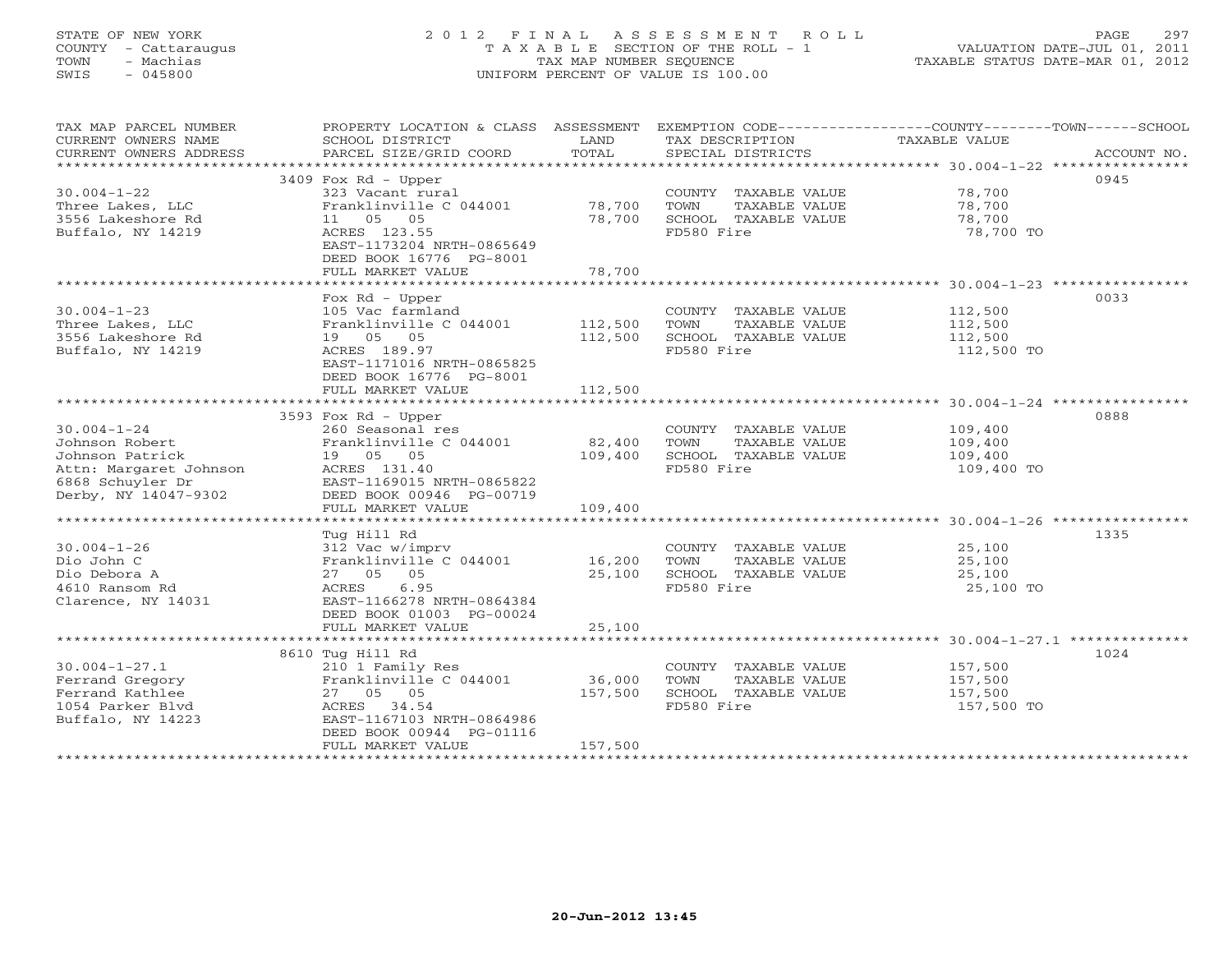# STATE OF NEW YORK 2 0 1 2 F I N A L A S S E S S M E N T R O L L PAGE 298 COUNTY - Cattaraugus T A X A B L E SECTION OF THE ROLL - 1 VALUATION DATE-JUL 01, 2011 TOWN - Machias TAX MAP NUMBER SEQUENCE TAXABLE STATUS DATE-MAR 01, 2012 SWIS - 045800 UNIFORM PERCENT OF VALUE IS 100.00UNIFORM PERCENT OF VALUE IS 100.00

| TAX MAP PARCEL NUMBER<br>CURRENT OWNERS NAME<br>CURRENT OWNERS ADDRESS | SCHOOL DISTRICT<br>PARCEL SIZE/GRID COORD | LAND<br>TOTAL | TAX DESCRIPTION TAXABLE VALUE<br>SPECIAL DISTRICTS | PROPERTY LOCATION & CLASS ASSESSMENT EXEMPTION CODE---------------COUNTY-------TOWN------SCHOOL<br>ACCOUNT NO. |
|------------------------------------------------------------------------|-------------------------------------------|---------------|----------------------------------------------------|----------------------------------------------------------------------------------------------------------------|
|                                                                        |                                           |               |                                                    |                                                                                                                |
|                                                                        | Tug Hill Rd                               |               |                                                    | 1224                                                                                                           |
| $30.004 - 1 - 27.2$                                                    | 322 Rural vac>10                          |               | COUNTY TAXABLE VALUE                               | 32,000                                                                                                         |
| Finach Paul F                                                          | Franklinville C 044001                    | 32,000        | TOWN<br>TAXABLE VALUE                              | 32,000                                                                                                         |
| Finach Kerry L                                                         | 27 05 05                                  | 32,000        | SCHOOL TAXABLE VALUE                               | 32,000                                                                                                         |
| 4449 Richwood Dr                                                       | ACRES 27.98                               |               | FD580 Fire                                         | 32,000 TO                                                                                                      |
| Hamburg, NY 14075                                                      | EAST-0518907 NRTH-0864302                 |               |                                                    |                                                                                                                |
|                                                                        | DEED BOOK 14807 PG-7001                   |               |                                                    |                                                                                                                |
|                                                                        | FULL MARKET VALUE                         | 32,000        |                                                    |                                                                                                                |
|                                                                        |                                           |               |                                                    |                                                                                                                |
|                                                                        | 8620 Tug Hill Rd                          |               |                                                    | 1480                                                                                                           |
| $30.004 - 1 - 28$                                                      | 210 1 Family Res                          |               | COUNTY TAXABLE VALUE                               | 116,300                                                                                                        |
| Kulczyk Brian P Jr                                                     | Franklinville C 044001                    | 18,100        | TAXABLE VALUE<br>TOWN                              | 116,300                                                                                                        |
| 8620 Tug Hill Rd                                                       | 27 05 05                                  | 116,300       | SCHOOL TAXABLE VALUE                               | 116,300                                                                                                        |
| Machias, NY 14101                                                      | 9.41 BANK<br>ACRES<br>017                 |               | FD580 Fire                                         | 116,300 TO                                                                                                     |
|                                                                        | EAST-1166913 NRTH-0865454                 |               |                                                    |                                                                                                                |
|                                                                        | DEED BOOK 15636 PG-5003                   |               |                                                    |                                                                                                                |
|                                                                        | FULL MARKET VALUE                         | 116,300       |                                                    |                                                                                                                |
|                                                                        |                                           |               |                                                    |                                                                                                                |
|                                                                        | 8634 Tug Hill Rd                          |               |                                                    | 1744                                                                                                           |
| $30.004 - 1 - 29$                                                      | 270 Mfg housing                           |               | COUNTY TAXABLE VALUE                               | 14,400                                                                                                         |
| Richter George                                                         | Franklinville C 044001                    | 10,100        | TOWN<br>TAXABLE VALUE                              | 14,400                                                                                                         |
| Richter Margaret                                                       | 27 05 05                                  | 14,400        | SCHOOL TAXABLE VALUE                               | 14,400                                                                                                         |
| 3662 Harrison St                                                       | 1.85<br>ACRES                             |               | FD580 Fire                                         | 14,400 TO                                                                                                      |
| Blasdell, NY 14219                                                     | EAST-1166164 NRTH-0865695                 |               |                                                    |                                                                                                                |
|                                                                        | DEED BOOK 866<br>PG-00314                 |               |                                                    |                                                                                                                |
|                                                                        | FULL MARKET VALUE                         | 14,400        |                                                    |                                                                                                                |
|                                                                        |                                           |               |                                                    |                                                                                                                |
|                                                                        | 3705 Ricely Dr                            |               |                                                    | 1074                                                                                                           |
| $30.004 - 1 - 30$                                                      | 270 Mfg housing                           |               | COUNTY TAXABLE VALUE                               | 19,100                                                                                                         |
| Kuntz Donald                                                           | Franklinville C 044001 10,500             |               | TOWN<br>TAXABLE VALUE                              | 19,100                                                                                                         |
| PO Box 1487                                                            | 27 05 05                                  | 19,100        | SCHOOL TAXABLE VALUE                               | 19,100                                                                                                         |
| Buffalo, NY 14240-1487                                                 | 2.18<br>ACRES                             |               | FD580 Fire                                         | 19,100 TO                                                                                                      |
|                                                                        | EAST-1166531 NRTH-0865708                 |               |                                                    |                                                                                                                |
|                                                                        | DEED BOOK 00965 PG-00107                  |               |                                                    |                                                                                                                |
|                                                                        | FULL MARKET VALUE                         | 19,100        |                                                    |                                                                                                                |
|                                                                        |                                           |               |                                                    |                                                                                                                |
|                                                                        | 3701 Ricely Dr                            |               |                                                    | 1598                                                                                                           |
| $30.004 - 1 - 31$                                                      | 270 Mfg housing                           |               | COUNTY TAXABLE VALUE                               | 43,600                                                                                                         |
| Howard John T                                                          | Franklinville C 044001                    | 19,100        | TAXABLE VALUE<br>TOWN                              | 43,600                                                                                                         |
| 477 Dick Rd                                                            | 27 05 05                                  | 43,600        | SCHOOL TAXABLE VALUE                               | 43,600                                                                                                         |
| Depew, NY 14043                                                        | ACRES 10.75                               |               | FD580 Fire                                         | 43,600 TO                                                                                                      |
|                                                                        | EAST-1167623 NRTH-0865670                 |               |                                                    |                                                                                                                |
|                                                                        | DEED BOOK 10223 PG-2001                   |               |                                                    |                                                                                                                |
|                                                                        | FULL MARKET VALUE                         | 43,600        |                                                    |                                                                                                                |
|                                                                        |                                           |               |                                                    |                                                                                                                |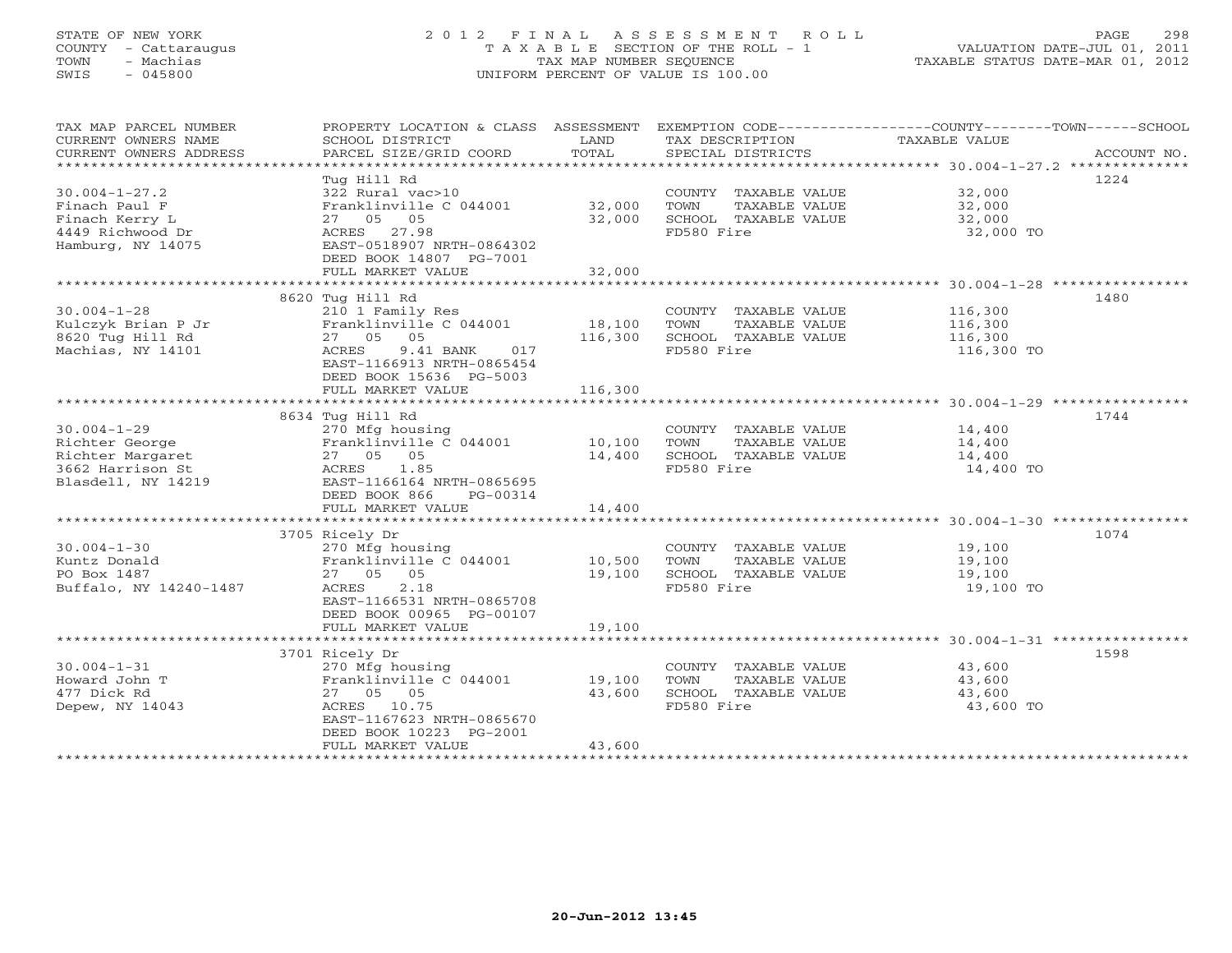# STATE OF NEW YORK 2 0 1 2 F I N A L A S S E S S M E N T R O L L PAGE 299 COUNTY - Cattaraugus T A X A B L E SECTION OF THE ROLL - 1 VALUATION DATE-JUL 01, 2011 TOWN - Machias TAX MAP NUMBER SEQUENCE TAXABLE STATUS DATE-MAR 01, 2012 SWIS - 045800 UNIFORM PERCENT OF VALUE IS 100.00

| TAX MAP PARCEL NUMBER<br>CURRENT OWNERS NAME                                  | PROPERTY LOCATION & CLASS ASSESSMENT EXEMPTION CODE---------------COUNTY-------TOWN------SCHOOL<br>SCHOOL DISTRICT<br><b>Example 19</b> LAND |        | TAX DESCRIPTION TAXABLE VALUE |                |                    |
|-------------------------------------------------------------------------------|----------------------------------------------------------------------------------------------------------------------------------------------|--------|-------------------------------|----------------|--------------------|
|                                                                               |                                                                                                                                              |        |                               |                |                    |
|                                                                               | 3710 Ricely Dr                                                                                                                               |        |                               |                | 0003               |
| $30.004 - 1 - 32$                                                             | 260 Seasonal res                                                                                                                             |        | COUNTY TAXABLE VALUE 39,500   |                |                    |
| Hamilton Palmer M                                                             | Franklinville C 044001 20,500                                                                                                                |        | TOWN<br>TAXABLE VALUE         | 39,500         |                    |
| Ruehl Robin L                                                                 | 27 05 05                                                                                                                                     | 39,500 | SCHOOL TAXABLE VALUE          | 39,500         |                    |
| PO Box 264                                                                    | ACRES 12.67                                                                                                                                  |        | FD580 Fire                    | 39,500 TO      |                    |
| Eden, NY 14057                                                                | EAST-1167432 NRTH-0866036                                                                                                                    |        |                               |                |                    |
|                                                                               | DEED BOOK 839<br>PG-00244                                                                                                                    |        |                               |                |                    |
|                                                                               | FULL MARKET VALUE                                                                                                                            | 39,500 |                               |                |                    |
|                                                                               |                                                                                                                                              |        |                               |                |                    |
|                                                                               | 8650 Tug Hill Rd                                                                                                                             |        |                               |                | 1600               |
| $30.004 - 1 - 34$                                                             | 270 Mfg housing                                                                                                                              |        | RES STAR 41854                | $\overline{0}$ | 28,500<br>$\Omega$ |
|                                                                               | Franklinville C 044001 10,100 COUNTY TAXABLE VALUE                                                                                           |        |                               | 28,500         |                    |
|                                                                               | 27 05 05                                                                                                                                     | 28,500 | TOWN<br>TAXABLE VALUE         | 28,500         |                    |
| Ricley Cody L Sr<br>Ricley Cody Jr<br>8650 Tug Hill Rd<br>Machias, NY 14101   | ACRES 1.85                                                                                                                                   |        | SCHOOL TAXABLE VALUE          | $\overline{0}$ |                    |
| Machias, NY 14101                                                             | EAST-1166197 NRTH-0865959                                                                                                                    |        | FD580 Fire                    | 28,500 TO      |                    |
|                                                                               | DEED BOOK 16147 PG-2001                                                                                                                      |        |                               |                |                    |
|                                                                               | FULL MARKET VALUE                                                                                                                            | 28,500 |                               |                |                    |
|                                                                               |                                                                                                                                              |        |                               |                |                    |
|                                                                               | 8692 Tug Hill Rd                                                                                                                             |        |                               |                | 1349               |
| $30.004 - 1 - 35$                                                             | 260 Seasonal res                                                                                                                             |        | COUNTY TAXABLE VALUE 33,100   |                |                    |
|                                                                               | Franklinville C 044001 22,600                                                                                                                |        | TOWN<br>TAXABLE VALUE         | 33,100         |                    |
| cranston Edward<br>Cranston Cynthia<br>230 S Central<br>Springville, NY 14141 | 27 05 05                                                                                                                                     | 33,100 | SCHOOL TAXABLE VALUE          | 33,100         |                    |
|                                                                               | ACRES 15.41                                                                                                                                  |        | FD580 Fire                    | 33,100 TO      |                    |
|                                                                               | EAST-1166918 NRTH-0866278                                                                                                                    |        |                               |                |                    |
|                                                                               | DEED BOOK 9372 PG-9002                                                                                                                       |        |                               |                |                    |
|                                                                               | FULL MARKET VALUE                                                                                                                            | 33,100 |                               |                |                    |
|                                                                               |                                                                                                                                              |        |                               |                |                    |
|                                                                               | Fox Rd - Lower                                                                                                                               |        |                               |                | 0150               |
| $30.004 - 1 - 37$                                                             |                                                                                                                                              |        | COUNTY TAXABLE VALUE          | 82,100         |                    |
| Buffalo Crush Stone Inc                                                       | 720 Mine/quarry<br>Yorkshire/pione 048401 82,100                                                                                             |        | TOWN<br>TAXABLE VALUE         | 82,100         |                    |
| PO Box 710                                                                    | 03 05 05                                                                                                                                     | 82,100 | SCHOOL TAXABLE VALUE          | 82,100         |                    |
| Buffalo, NY 14224                                                             | ACRES 48.95                                                                                                                                  |        | FD580 Fire                    | 82,100 TO      |                    |
|                                                                               | EAST-1177208 NRTH-0867132                                                                                                                    |        |                               |                |                    |
|                                                                               | DEED BOOK 00911 PG-00812                                                                                                                     |        |                               |                |                    |
|                                                                               | FULL MARKET VALUE                                                                                                                            | 82,100 |                               |                |                    |
|                                                                               |                                                                                                                                              |        |                               |                |                    |
|                                                                               | NYS Rte 16                                                                                                                                   |        |                               |                | 0394               |
| $30.004 - 1 - 38$                                                             | 720 Mine/quarry                                                                                                                              |        | AG DIST<br>41720              | 9,444          | 9,444<br>9,444     |
| Buffalo Crush Stone Inc                                                       | Franklinville $C$ 044001 38,200                                                                                                              |        | COUNTY TAXABLE VALUE          | 28,756         |                    |
| PO Box 710                                                                    | 04 05 05                                                                                                                                     | 38,200 | TOWN<br>TAXABLE VALUE         | 28,756         |                    |
| Buffalo, NY 14224                                                             | ACRES 38.60                                                                                                                                  |        | SCHOOL TAXABLE VALUE          | 28,756         |                    |
|                                                                               | EAST-1177097 NRTH-0868156                                                                                                                    |        | FD580 Fire                    | 38,200 TO      |                    |
| MAY BE SUBJECT TO PAYMENT                                                     | DEED BOOK 00911 PG-00812                                                                                                                     |        |                               |                |                    |
| UNDER AGDIST LAW TIL 2016                                                     | FULL MARKET VALUE                                                                                                                            | 38,200 |                               |                |                    |
|                                                                               |                                                                                                                                              |        |                               |                |                    |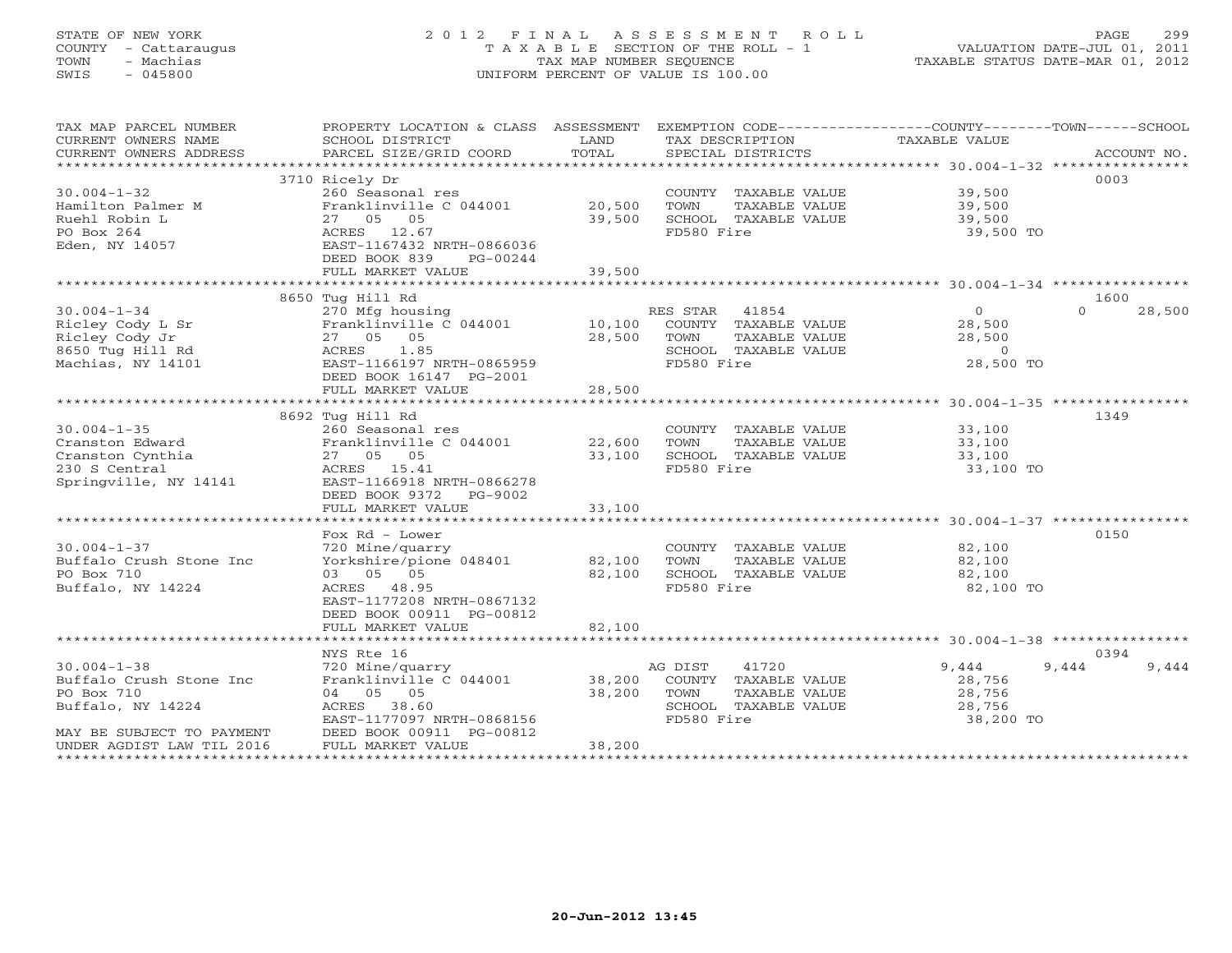## STATE OF NEW YORK 2 0 1 2 F I N A L A S S E S S M E N T R O L L PAGE 300 COUNTY - Cattaraugus T A X A B L E SECTION OF THE ROLL - 1 VALUATION DATE-JUL 01, 2011 TOWN - Machias TAX MAP NUMBER SEQUENCE TAXABLE STATUS DATE-MAR 01, 2012 SWIS - 045800 UNIFORM PERCENT OF VALUE IS 100.00UNIFORM PERCENT OF VALUE IS 100.00

| EXEMPTION CODE-----------------COUNTY-------TOWN------SCHOOL<br>PROPERTY LOCATION & CLASS ASSESSMENT<br>TAX MAP PARCEL NUMBER<br>CURRENT OWNERS NAME<br>LAND<br>TAXABLE VALUE<br>SCHOOL DISTRICT<br>TAX DESCRIPTION<br>TOTAL<br>CURRENT OWNERS ADDRESS<br>PARCEL SIZE/GRID COORD<br>SPECIAL DISTRICTS | ACCOUNT NO. |
|-------------------------------------------------------------------------------------------------------------------------------------------------------------------------------------------------------------------------------------------------------------------------------------------------------|-------------|
|                                                                                                                                                                                                                                                                                                       |             |
| 9488 Junction Rd N<br>1105                                                                                                                                                                                                                                                                            |             |
| $\overline{0}$<br>$31.001 - 1 - 1$<br>210 1 Family Res<br>RES STAR 41854<br>$\Omega$                                                                                                                                                                                                                  | 30,000      |
| Yorkshire/pione 048401<br>10,700<br>COUNTY TAXABLE VALUE<br>73,800<br>Stewart Bowman W<br>06 05 05<br>TOWN                                                                                                                                                                                            |             |
| 73,800<br>73,800<br>Stewart Annett<br>TAXABLE VALUE                                                                                                                                                                                                                                                   |             |
| 9488 N Junction Rd<br>3.25<br>ACRES<br>SCHOOL TAXABLE VALUE<br>43,800<br>FD580 Fire<br>Machias, NY 14101<br>EAST-1177708 NRTH-0878609<br>73,800 TO                                                                                                                                                    |             |
| DEED BOOK 865<br>LD580 Light<br>73,800 TO<br>PG-00858                                                                                                                                                                                                                                                 |             |
| FULL MARKET VALUE<br>73,800                                                                                                                                                                                                                                                                           |             |
|                                                                                                                                                                                                                                                                                                       |             |
| 0599<br>Beamer Rd                                                                                                                                                                                                                                                                                     |             |
| $31.001 - 1 - 2.1$<br>312 Vac w/imprv<br>32,200<br>COUNTY TAXABLE VALUE                                                                                                                                                                                                                               |             |
| Lefauve James R<br>TOWN<br>TAXABLE VALUE<br>32,200                                                                                                                                                                                                                                                    |             |
| Lefauve Carrie<br>06 05 05<br>32,200<br>SCHOOL TAXABLE VALUE<br>32,200                                                                                                                                                                                                                                |             |
| FD580 Fire<br>3144 Beamer Rd<br>ACRES 26.95<br>32,200 TO                                                                                                                                                                                                                                              |             |
| Machias, NY 14101<br>EAST-1178521 NRTH-0878351<br>LD580 Light<br>32,200 TO                                                                                                                                                                                                                            |             |
| DEED BOOK 00943 PG-00411                                                                                                                                                                                                                                                                              |             |
| FULL MARKET VALUE<br>32,200                                                                                                                                                                                                                                                                           |             |
|                                                                                                                                                                                                                                                                                                       |             |
| 3144 Beamer Rd<br>1700                                                                                                                                                                                                                                                                                |             |
| $\overline{0}$<br>$\Omega$<br>$31.001 - 1 - 2.2$<br>210 1 Family Res<br>RES STAR 41854                                                                                                                                                                                                                | 30,000      |
| Lefauve James R<br>Yorkshire/pione 048401<br>12,600<br>COUNTY TAXABLE VALUE<br>60,500                                                                                                                                                                                                                 |             |
| Lefauve Carrie<br>06 05 05<br>60,500<br>TOWN<br>TAXABLE VALUE<br>60,500                                                                                                                                                                                                                               |             |
| 3144 Beamer Rd<br>ACRES<br>3.80 BANK<br>017<br>SCHOOL TAXABLE VALUE<br>30,500                                                                                                                                                                                                                         |             |
| Machias, NY 14101<br>EAST-1177747 NRTH-0878228<br>FD580 Fire<br>60,500 TO                                                                                                                                                                                                                             |             |
| DEED BOOK 00943 PG-00409<br>LD580 Light<br>60,500 TO                                                                                                                                                                                                                                                  |             |
| FULL MARKET VALUE<br>60,500                                                                                                                                                                                                                                                                           |             |
|                                                                                                                                                                                                                                                                                                       |             |
| 9464 Marble Rd<br>0060<br>$31.001 - 1 - 3$<br>113 Cattle farm<br>AG DIST<br>41720<br>3,851<br>3,851                                                                                                                                                                                                   | 3,851       |
| Brown George P<br>Yorkshire/pione 048401<br>23,200<br>28,049<br>COUNTY TAXABLE VALUE                                                                                                                                                                                                                  |             |
| 31,900<br>Brown Diane M<br>06 05 05<br>TOWN<br>TAXABLE VALUE<br>28,049                                                                                                                                                                                                                                |             |
| 3085 Beamer Rd<br>ACRES 19.37<br>SCHOOL TAXABLE VALUE<br>28,049                                                                                                                                                                                                                                       |             |
| EAST-1179539 NRTH-0878231<br>FD580 Fire<br>Machias, NY 14101<br>31,900 TO                                                                                                                                                                                                                             |             |
| DEED BOOK 10760 PG-9001                                                                                                                                                                                                                                                                               |             |
| FULL MARKET VALUE<br>31,900<br>MAY BE SUBJECT TO PAYMENT                                                                                                                                                                                                                                              |             |
| UNDER AGDIST LAW TIL 2016                                                                                                                                                                                                                                                                             |             |
| ******************************                                                                                                                                                                                                                                                                        |             |
| Marble Rd<br>1447                                                                                                                                                                                                                                                                                     |             |
| 3,033<br>$31.001 - 1 - 4.1$<br>120 Field crops<br>AG DIST<br>41720<br>3,033                                                                                                                                                                                                                           | 3,033       |
| Yorkshire/pione 048401 8,500<br>Brown George P Jr<br>COUNTY TAXABLE VALUE<br>10,967                                                                                                                                                                                                                   |             |
| 3085 Beamer Rd<br>06 05 05<br>14,000<br>TAXABLE VALUE<br>TOWN<br>10,967                                                                                                                                                                                                                               |             |
| Machias, NY 14101<br>ACRES 14.95<br>SCHOOL TAXABLE VALUE<br>10,967                                                                                                                                                                                                                                    |             |
| EAST-1178747 NRTH-0877154<br>FD580 Fire<br>14,000 TO                                                                                                                                                                                                                                                  |             |
| DEED BOOK 808<br>PG-01008<br>MAY BE SUBJECT TO PAYMENT                                                                                                                                                                                                                                                |             |
| FULL MARKET VALUE<br>UNDER AGDIST LAW TIL 2016<br>14,000                                                                                                                                                                                                                                              |             |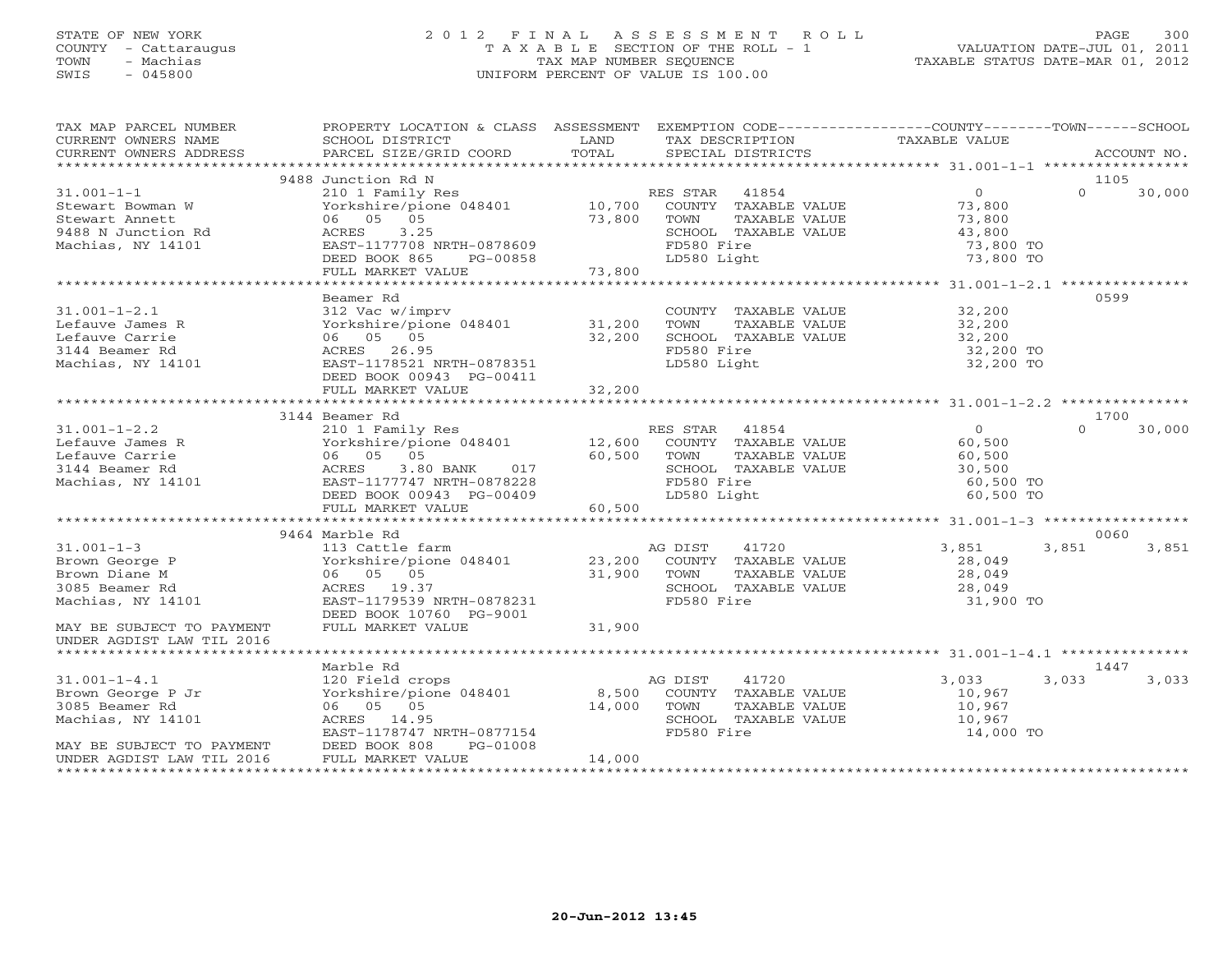# STATE OF NEW YORK 2 0 1 2 F I N A L A S S E S S M E N T R O L L PAGE 301 COUNTY - Cattaraugus T A X A B L E SECTION OF THE ROLL - 1 VALUATION DATE-JUL 01, 2011 TOWN - Machias TAX MAP NUMBER SEQUENCE TAXABLE STATUS DATE-MAR 01, 2012 SWIS - 045800 UNIFORM PERCENT OF VALUE IS 100.00UNIFORM PERCENT OF VALUE IS 100.00

| TAX MAP PARCEL NUMBER<br>CURRENT OWNERS NAME<br>CURRENT OWNERS ADDRESS                        | PROPERTY LOCATION & CLASS ASSESSMENT<br>SCHOOL DISTRICT<br>PARCEL SIZE/GRID COORD                                                           | LAND<br>TOTAL    | TAX DESCRIPTION<br>SPECIAL DISTRICTS                                                                    | EXEMPTION CODE-----------------COUNTY-------TOWN------SCHOOL<br>TAXABLE VALUE | ACCOUNT NO.                                                    |
|-----------------------------------------------------------------------------------------------|---------------------------------------------------------------------------------------------------------------------------------------------|------------------|---------------------------------------------------------------------------------------------------------|-------------------------------------------------------------------------------|----------------------------------------------------------------|
|                                                                                               |                                                                                                                                             |                  |                                                                                                         |                                                                               |                                                                |
|                                                                                               | 9434 Marble Rd                                                                                                                              |                  | AG DIST                                                                                                 |                                                                               | 0137<br>1,953                                                  |
| $31.001 - 1 - 4.2$<br>Brown George P Jr<br>3085 Beamer Rd<br>Machias, NY 14101                | 270 Mfg housing<br>Yorkshire/pione 048401 15,300<br>06 05 05<br>ACRES 11.50<br>EAST-1179723 NRTH-0877393                                    | 25,500           | 41720<br>COUNTY TAXABLE VALUE<br>TOWN<br>TAXABLE VALUE<br>SCHOOL TAXABLE VALUE<br>FD580 Fire            | 1,953<br>23,547<br>23,547<br>23,547<br>25,500 TO                              | 1,953                                                          |
| MAY BE SUBJECT TO PAYMENT<br>UNDER AGDIST LAW TIL 2016                                        | DEED BOOK 10352 PG-5001<br>FULL MARKET VALUE                                                                                                | 25,500           |                                                                                                         |                                                                               |                                                                |
|                                                                                               | 3085 Beamer Rd                                                                                                                              |                  |                                                                                                         | ************************************31.001-1-4.3 ****************             | 1743                                                           |
| $31.001 - 1 - 4.3$                                                                            | 210 1 Family Res                                                                                                                            |                  | RES STAR<br>41854                                                                                       | $\overline{0}$                                                                | $\Omega$<br>30,000                                             |
| Brown George P Jr<br>Brown Diane<br>3085 Beamer Rd<br>Machias, NY 14101                       | 210 1 Family Res<br>Yorkshire/pione 048401<br>06 05 05<br>FRNT 109.30 DPTH 373.50<br>EAST-1178912 NRTH-0877503<br>DEED BOOK 901<br>PG-00304 | 8,900<br>111,000 | COUNTY TAXABLE VALUE<br>TOWN<br>TAXABLE VALUE<br>SCHOOL TAXABLE VALUE<br>FD580 Fire                     | 111,000<br>111,000<br>81,000<br>111,000 TO                                    |                                                                |
|                                                                                               |                                                                                                                                             |                  |                                                                                                         |                                                                               |                                                                |
|                                                                                               |                                                                                                                                             |                  |                                                                                                         |                                                                               |                                                                |
|                                                                                               | 9424 Marble Rd                                                                                                                              |                  |                                                                                                         |                                                                               | 1853                                                           |
| $31.001 - 1 - 4.5$<br>Surdam Martin Sr<br>Surdam Brigitte                                     | 210 1 Family Res<br>Yorkshire/pione 048401 11,000 DVET C/T 41141<br>06 05 05                                                                |                  | CVET C/T 41131<br>64,500 RES STAR 41854                                                                 | 16,125<br>9,675<br>$\overline{0}$                                             | 16,125<br>$\Omega$<br>9,675<br>$\Omega$<br>$\bigcap$<br>30,000 |
| 9424 Marble Rd Apt 14<br>Machias, NY 14101                                                    | 2.50<br>ACRES<br>EAST-1179302 NRTH-0877166<br>DEED BOOK 00954 PG-00042                                                                      |                  | COUNTY TAXABLE VALUE<br>TOWN<br>TAXABLE VALUE<br>SCHOOL TAXABLE VALUE                                   | 38,700<br>38,700<br>34,500<br>64,500 TO                                       |                                                                |
|                                                                                               | FULL MARKET VALUE                                                                                                                           |                  | 64,500 FD580 Fire                                                                                       |                                                                               |                                                                |
|                                                                                               | Marble Rd                                                                                                                                   |                  |                                                                                                         |                                                                               | 2067                                                           |
| $31.001 - 1 - 4.6$<br>Brown George Jr<br>Brown Diane M<br>3085 Beamer Rd<br>Machias, NY 14101 | 314 Rural vac<10<br>Yorkshire/pione 048401<br>06 05 05<br>ACRES 8.80<br>EAST-1179502 NRTH-0876845<br>DEED BOOK 14067 PG-3001                | 7,000<br>7,000   | 41720<br>AG DIST<br>COUNTY TAXABLE VALUE<br>TOWN<br>TAXABLE VALUE<br>SCHOOL TAXABLE VALUE<br>FD580 Fire | 3,406<br>3,594<br>3,594<br>3,594<br>7,000 TO                                  | 3,406<br>3,406                                                 |
| MAY BE SUBJECT TO PAYMENT<br>UNDER AGDIST LAW TIL 2016                                        | FULL MARKET VALUE                                                                                                                           | 7,000            |                                                                                                         |                                                                               |                                                                |
|                                                                                               | 3111 Beamer Rd                                                                                                                              |                  |                                                                                                         |                                                                               | 0830                                                           |
| $31.001 - 1 - 7$                                                                              |                                                                                                                                             |                  | RES STAR<br>41854                                                                                       | $\Omega$                                                                      | $\Omega$<br>30,000                                             |
| Moore Mark A<br>3111 Beamer Rd<br>Machias, NY 14101                                           | 210 1 Family Res<br>Yorkshire/pione 048401 10,300<br>06 05 05<br>ACRES<br>1.98<br>EAST-1178482 NRTH-0877435                                 | 50,800           | COUNTY TAXABLE VALUE<br>TAXABLE VALUE<br>TOWN<br>SCHOOL TAXABLE VALUE<br>FD580 Fire                     | 50,800<br>50,800<br>20,800<br>50,800 TO                                       |                                                                |
|                                                                                               | DEED BOOK 893<br>PG-00623                                                                                                                   |                  | LD580 Light                                                                                             | 50,800 TO                                                                     |                                                                |
|                                                                                               | FULL MARKET VALUE                                                                                                                           | 50,800           |                                                                                                         |                                                                               |                                                                |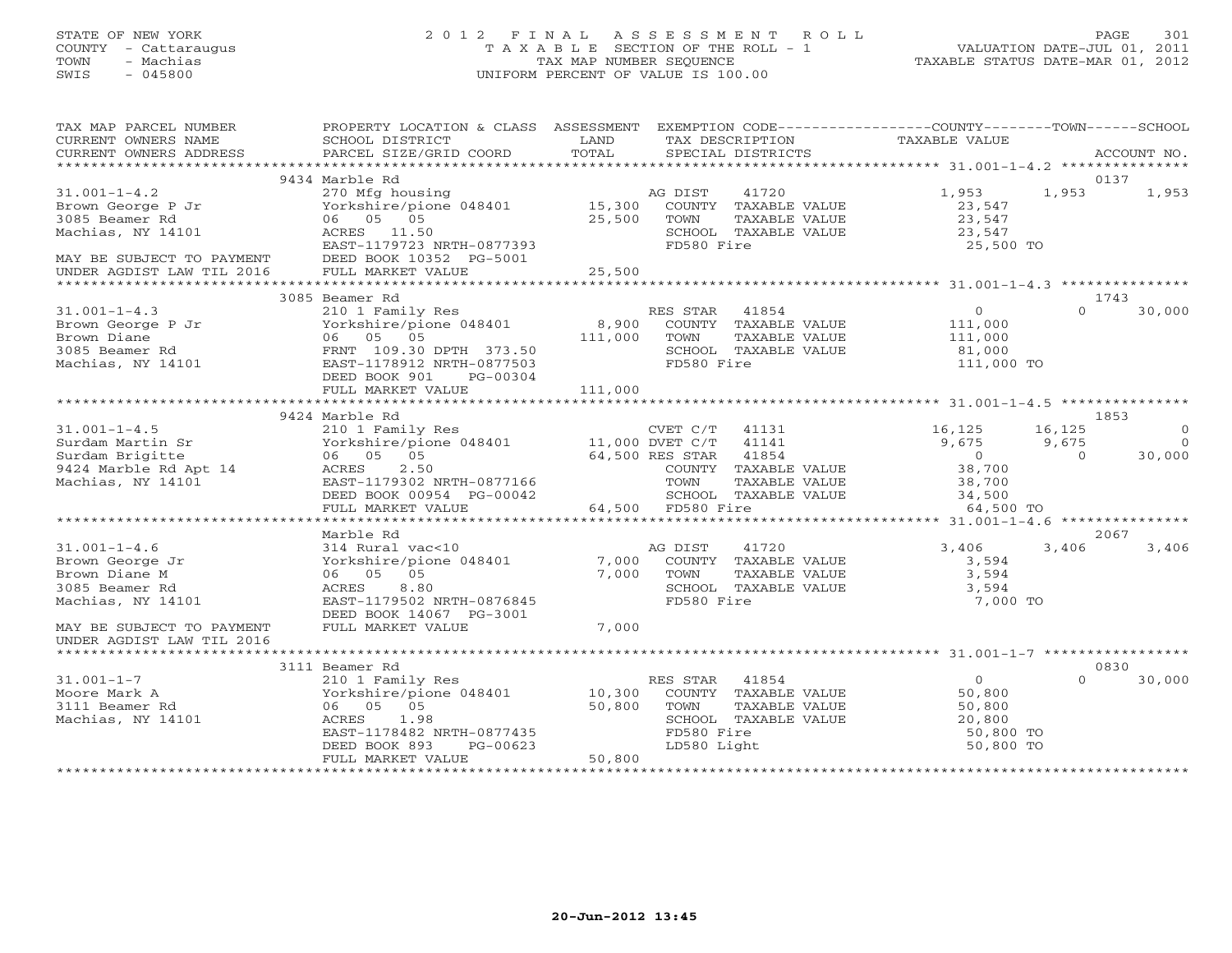# STATE OF NEW YORK 2 0 1 2 F I N A L A S S E S S M E N T R O L L PAGE 302 COUNTY - Cattaraugus T A X A B L E SECTION OF THE ROLL - 1 VALUATION DATE-JUL 01, 2011 TOWN - Machias TAX MAP NUMBER SEQUENCE TAXABLE STATUS DATE-MAR 01, 2012 SWIS - 045800 UNIFORM PERCENT OF VALUE IS 100.00UNIFORM PERCENT OF VALUE IS 100.00

| TAX MAP PARCEL NUMBER<br>CURRENT OWNERS NAME<br>CURRENT OWNERS ADDRESS                                                   | PROPERTY LOCATION & CLASS ASSESSMENT EXEMPTION CODE---------------COUNTY-------TOWN------SCHOOL<br><b>EXAMPLE DESCRIPTION OF A LAND</b><br>SCHOOL DISTRICT<br>PARCEL SIZE/GRID COORD                                                                         | TOTAL          | TAX DESCRIPTION<br>SPECIAL DISTRICTS                                                                                                          | TAXABLE VALUE                                                                                                                | ACCOUNT NO.                                                                |
|--------------------------------------------------------------------------------------------------------------------------|--------------------------------------------------------------------------------------------------------------------------------------------------------------------------------------------------------------------------------------------------------------|----------------|-----------------------------------------------------------------------------------------------------------------------------------------------|------------------------------------------------------------------------------------------------------------------------------|----------------------------------------------------------------------------|
|                                                                                                                          |                                                                                                                                                                                                                                                              |                |                                                                                                                                               |                                                                                                                              |                                                                            |
|                                                                                                                          | 3113 Beamer Rd                                                                                                                                                                                                                                               |                |                                                                                                                                               |                                                                                                                              | 0613                                                                       |
| $31.001 - 1 - 8$<br>Tingue Loretta M<br>Tingue Debra M<br>4092 NYS Rte 242<br>Machias, NY 14101                          | 270 Mfg housing<br>Yorkshire/pione 048401 (270 Mfg housing 1990)<br>270 Mfg housing (28401 (28,800 COUNTY TAXABLE VALUE 1990)<br>FRNT 90.00 DPTH 430.00<br>EAST-1178332 NRTH-0877406                                                                         | $34,300$ TOWN  | SCHOOL TAXABLE VALUE<br>FD580 Fire                                                                                                            | $0$<br>34,300<br>34,300<br>8,800<br>34,300 TO                                                                                | $\Omega$<br>25,500                                                         |
|                                                                                                                          | DEED BOOK 16862 PG-6002                                                                                                                                                                                                                                      | 34,300         | LD580 Light                                                                                                                                   | 34,300 TO                                                                                                                    |                                                                            |
|                                                                                                                          | FULL MARKET VALUE                                                                                                                                                                                                                                            |                |                                                                                                                                               |                                                                                                                              |                                                                            |
|                                                                                                                          | 3117 Beamer Rd                                                                                                                                                                                                                                               |                |                                                                                                                                               |                                                                                                                              | 0539                                                                       |
| $31.001 - 1 - 9$<br>Goerss Raymond<br>Goerss Audrey L<br>3117 Beamer Rd<br>Machias, NY 14101                             | Beamer ka<br>210 1 Family Res<br>Yorkshire/pione 048401 9,500 AGED S<br>06 05 05 60,900 SR STAR<br>ACRES 1.40 BANK 017 COUNTY T<br>COUNTY TOWN TOWN<br>DEED BOOK 883<br>PG-00813<br>DEED BOOK 883 PG-00813 SCHOOL TA2<br>FULL MARKET VALUE 60,900 FD580 Fire |                | AGED C/T 41801<br>41804<br>41834<br>COUNTY TAXABLE VALUE<br>TAXABLE VALUE<br>SCHOOL TAXABLE VALUE                                             | 30,450<br>$\overline{0}$<br>$\overline{0}$<br>0<br>30,450<br>30,450<br>$\begin{array}{c} 0 \\ 60,900 \text{ TO} \end{array}$ | 30,450<br>$\overline{0}$<br>18,270<br>$\overline{O}$<br>$\Omega$<br>42,630 |
|                                                                                                                          |                                                                                                                                                                                                                                                              |                | LD580 Light                                                                                                                                   | 60,900 TO                                                                                                                    |                                                                            |
|                                                                                                                          |                                                                                                                                                                                                                                                              |                |                                                                                                                                               |                                                                                                                              |                                                                            |
| $31.001 - 1 - 11$<br>Ball Bert<br>10613 Miller Rd<br>Springville, NY 14141                                               | 3127 Beamer Rd<br>210 1 Family Res<br>Yorkshire/pione 048401 10,900 TOWN<br>06 05 05<br>2000 TOWN 74,900 SCHOOL<br>ACRES<br>2.45<br>EAST-1178024 NRTH-0877372<br>DEED BOOK 00985 PG-00406                                                                    |                | COUNTY TAXABLE VALUE 74,900<br>TAXABLE VALUE<br>FORD TAXABLE VALUE 74,900<br>SCHOOL TAXABLE VALUE 74,900<br>FD580 Fire<br>LD580 Light         | 74,900<br>74,900 TO<br>74,900 TO                                                                                             | 1259                                                                       |
|                                                                                                                          |                                                                                                                                                                                                                                                              |                |                                                                                                                                               |                                                                                                                              |                                                                            |
|                                                                                                                          |                                                                                                                                                                                                                                                              |                |                                                                                                                                               |                                                                                                                              |                                                                            |
| $31.001 - 1 - 12.2$<br>Chapman Brian K<br>3139 Beamer Rd<br>Machias, NY 14101                                            | Beamer Rd<br>311 Res vac land<br>Yorkshire/pione 048401 300<br>300<br>FRNT 30.00 DPTH 373.30<br>EAST-1177881 NRTH-0877352<br>DEED BOOK 16479 PG-9001<br>FULL MARKET VALUE                                                                                    | 300            | COUNTY TAXABLE VALUE<br>TOWN<br>TAXABLE VALUE<br>SCHOOL TAXABLE VALUE<br>FD580 Fire<br>LD580 Light<br>LD580 Light                             | 300<br>300<br>300<br>300 TO<br>300 TO                                                                                        | 2080                                                                       |
|                                                                                                                          |                                                                                                                                                                                                                                                              |                |                                                                                                                                               |                                                                                                                              |                                                                            |
|                                                                                                                          | Beamer Rd                                                                                                                                                                                                                                                    |                |                                                                                                                                               |                                                                                                                              | 0059                                                                       |
| $31.001 - 1 - 13.1$<br>Brown George P<br>Brown Diane<br>3085 Beamer Rd<br>Machias, NY 14101<br>MAY BE SUBJECT TO PAYMENT | 105 Vac farmland<br>Yorkshire/pione 048401<br>06 05 05<br>ACRES<br>9.60<br>EAST-1177942 NRTH-0876934<br>DEED BOOK 00967 PG-00020<br>FULL MARKET VALUE                                                                                                        | 5,800<br>5,800 | 41720<br>AG DIST<br>COUNTY TAXABLE VALUE<br>5,800 TOWN<br>TOWN TAXABLE VALUE 3,226<br>SCHOOL TAXABLE VALUE 3,226<br>FD580 Fire<br>LD580 Light | 2,574<br>3,226<br>5,800 TO<br>5,800 TO                                                                                       | 2,574<br>2,574                                                             |
| UNDER AGDIST LAW TIL 2016                                                                                                |                                                                                                                                                                                                                                                              |                |                                                                                                                                               |                                                                                                                              |                                                                            |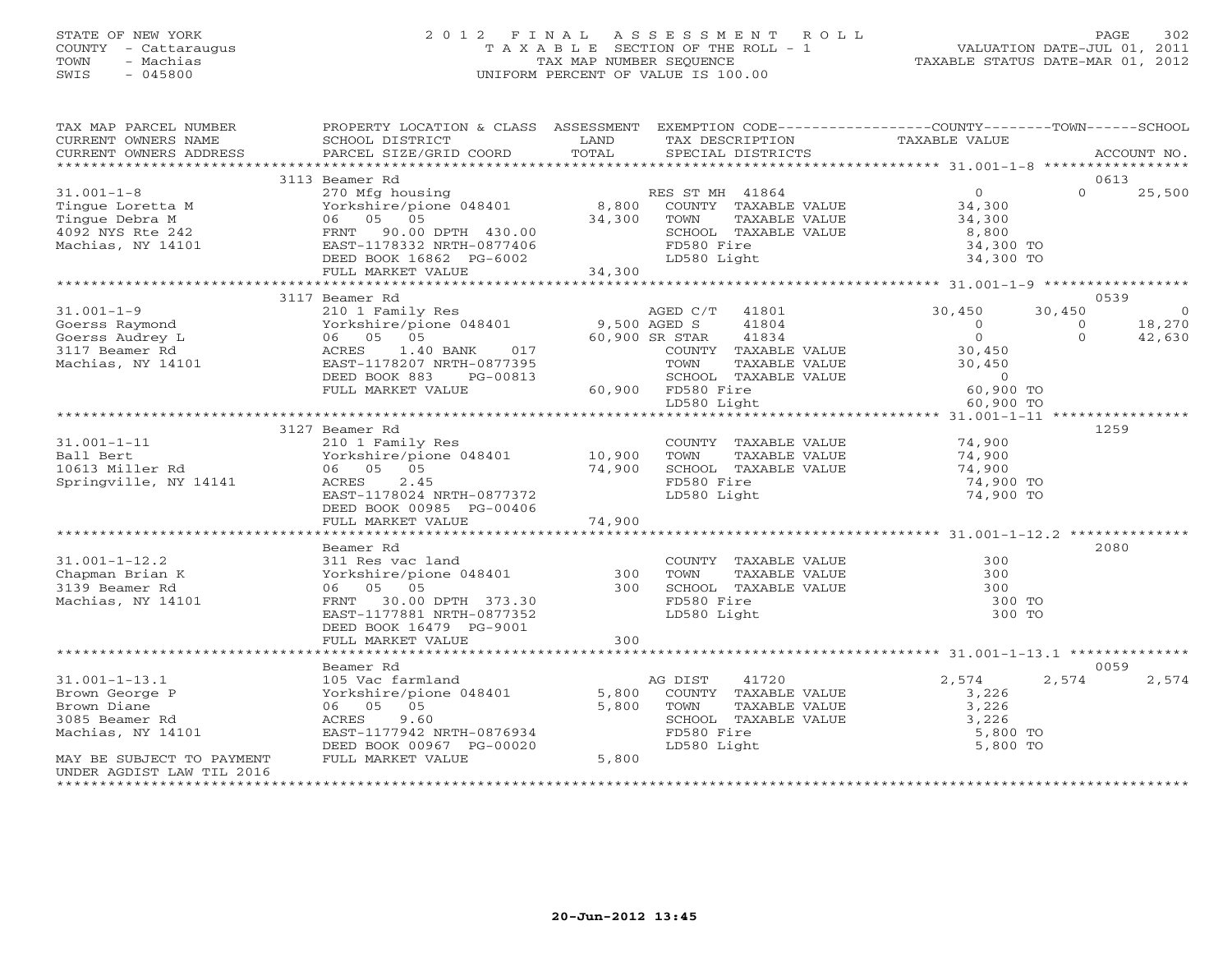## STATE OF NEW YORK 2 0 1 2 F I N A L A S S E S S M E N T R O L L PAGE 303 COUNTY - Cattaraugus T A X A B L E SECTION OF THE ROLL - 1 VALUATION DATE-JUL 01, 2011 TOWN - Machias TAX MAP NUMBER SEQUENCE TAXABLE STATUS DATE-MAR 01, 2012 SWIS - 045800 UNIFORM PERCENT OF VALUE IS 100.00UNIFORM PERCENT OF VALUE IS 100.00

| TAX MAP PARCEL NUMBER                               | PROPERTY LOCATION & CLASS ASSESSMENT                   |        | EXEMPTION CODE-----------------COUNTY-------TOWN------SCHOOL |                     |          |             |
|-----------------------------------------------------|--------------------------------------------------------|--------|--------------------------------------------------------------|---------------------|----------|-------------|
| CURRENT OWNERS NAME                                 | SCHOOL DISTRICT                                        | LAND   | TAX DESCRIPTION                                              | TAXABLE VALUE       |          |             |
| CURRENT OWNERS ADDRESS<br>************************* | PARCEL SIZE/GRID COORD                                 | TOTAL  | SPECIAL DISTRICTS                                            |                     |          | ACCOUNT NO. |
|                                                     | 3139 Beamer Rd                                         |        |                                                              |                     | 1711     |             |
|                                                     |                                                        |        |                                                              | $\circ$             | $\Omega$ |             |
| $31.001 - 1 - 13.2$                                 | 210 1 Family Res<br>Yorkshire/pione 048401             | 28,700 | RES STAR<br>41854<br>COUNTY TAXABLE VALUE                    | 74,300              |          | 30,000      |
| Chapman Brian K<br>Chapman Merle W                  | 05 05<br>06                                            | 74,300 | TOWN                                                         | 74,300              |          |             |
| 3139 Beamer Rd                                      |                                                        |        | TAXABLE VALUE                                                |                     |          |             |
| Machias, NY 14101                                   | FRNT<br>99.00 DPTH 373.30<br>EAST-1177811 NRTH-0877348 |        | SCHOOL TAXABLE VALUE<br>FD580 Fire                           | 44,300<br>74,300 TO |          |             |
|                                                     | DEED BOOK 00968 PG-00186                               |        | LD580 Light                                                  | 74,300 TO           |          |             |
|                                                     | FULL MARKET VALUE                                      | 74,300 |                                                              |                     |          |             |
|                                                     |                                                        |        |                                                              |                     |          |             |
|                                                     | 9339 Marble Rd                                         |        |                                                              |                     |          | 0135        |
| $31.001 - 1 - 14.1$                                 | 210 1 Family Res                                       |        | WVET C/T<br>41121                                            | 12,000              | 12,000   | $\Omega$    |
| Brown George P                                      | Yorkshire/pione 048401                                 |        | 10,400 AGED C/T/S 41800                                      | 40,900              | 40,900   | 46,900      |
| Brown Ruth T                                        | 05<br>06 05                                            |        | 93,800 SR STAR<br>41834                                      | $\Omega$            | $\Omega$ | 46,900      |
| 9339 Marble Rd                                      | 2.10<br>ACRES                                          |        | COUNTY TAXABLE VALUE                                         | 40,900              |          |             |
| Machias, NY 14101                                   | EAST-1178298 NRTH-0876109                              |        | TOWN<br>TAXABLE VALUE                                        | 40,900              |          |             |
|                                                     | DEED BOOK 15431 PG-9001                                |        | SCHOOL TAXABLE VALUE                                         | $\Omega$            |          |             |
| MAY BE SUBJECT TO PAYMENT                           | FULL MARKET VALUE                                      | 93,800 | FD580 Fire                                                   | 93,800 TO           |          |             |
| UNDER AGDIST LAW TIL 2015                           |                                                        |        |                                                              |                     |          |             |
|                                                     |                                                        |        |                                                              |                     |          |             |
|                                                     | Marble Rd                                              |        |                                                              |                     |          | 2074        |
| $31.001 - 1 - 14.2$                                 | 312 Vac w/imprv                                        |        | 41720<br>AG DIST                                             | 16,064              | 16,064   | 16,064      |
| Brown George P Jr                                   | Yorkshire/pione 048401                                 | 42,700 | COUNTY TAXABLE VALUE                                         | 34,636              |          |             |
| Brown Diane                                         | 06 05 05                                               | 50,700 | TOWN<br>TAXABLE VALUE                                        | 34,636              |          |             |
| 3085 Beamer Rd                                      | ACRES 52.80                                            |        | SCHOOL TAXABLE VALUE                                         | 34,636              |          |             |
| Machias, NY 14101                                   | EAST-1178895 NRTH-0876120                              |        | FD580 Fire                                                   | 50,700 TO           |          |             |
|                                                     | DEED BOOK 15269 PG-2001                                |        |                                                              |                     |          |             |
| MAY BE SUBJECT TO PAYMENT                           | FULL MARKET VALUE                                      | 50,700 |                                                              |                     |          |             |
| UNDER AGDIST LAW TIL 2016                           |                                                        |        |                                                              |                     |          |             |
|                                                     |                                                        |        |                                                              |                     |          |             |
|                                                     | 9287 Brown Rd                                          |        |                                                              |                     |          | 0136        |
| $31.001 - 1 - 15.1$                                 | 210 1 Family Res                                       |        | RES STAR<br>41854                                            | $\Omega$            | $\cap$   | 30,000      |
| Seiwert Alfred                                      | Yorkshire/pione 048401                                 | 13,100 | COUNTY TAXABLE VALUE                                         | 57,000              |          |             |
| Seiwert Constanc                                    | 05 05<br>05                                            | 57,000 | TOWN<br>TAXABLE VALUE                                        | 57,000              |          |             |
| 9287 Brown Rd                                       | ACRES<br>4.13                                          |        | SCHOOL TAXABLE VALUE                                         | 27,000              |          |             |
| Machias, NY 14101                                   | EAST-1178074 NRTH-0875246                              |        | FD580 Fire                                                   | 57,000 TO           |          |             |
|                                                     | DEED BOOK 00843 PG-01021                               |        |                                                              |                     |          |             |
|                                                     | FULL MARKET VALUE                                      | 57,000 |                                                              |                     |          |             |
|                                                     |                                                        |        |                                                              |                     |          |             |
|                                                     | 9277 Brown Rd                                          |        |                                                              |                     | 1938     |             |
| $31.001 - 1 - 15.2$                                 | 210 1 Family Res                                       |        | RES STAR<br>41854                                            | $\circ$             | $\cap$   | 30,000      |
| Murphy Dennis J                                     | Yorkshire/pione 048401                                 | 9,400  | COUNTY TAXABLE VALUE                                         | 81,800              |          |             |
| Murphy Tracy R                                      | 05 05<br>05                                            | 81,800 | TOWN<br>TAXABLE VALUE                                        | 81,800              |          |             |
| 9277 Brown Rd                                       | 1.28<br>ACRES                                          |        | SCHOOL TAXABLE VALUE                                         | 51,800              |          |             |
| Machias, NY 14101                                   | EAST-1178108 NRTH-0874817                              |        |                                                              |                     |          |             |
|                                                     | DEED BOOK 01006 PG-00807                               |        |                                                              |                     |          |             |
|                                                     | FULL MARKET VALUE                                      | 81,800 |                                                              |                     |          |             |
|                                                     |                                                        |        |                                                              |                     |          |             |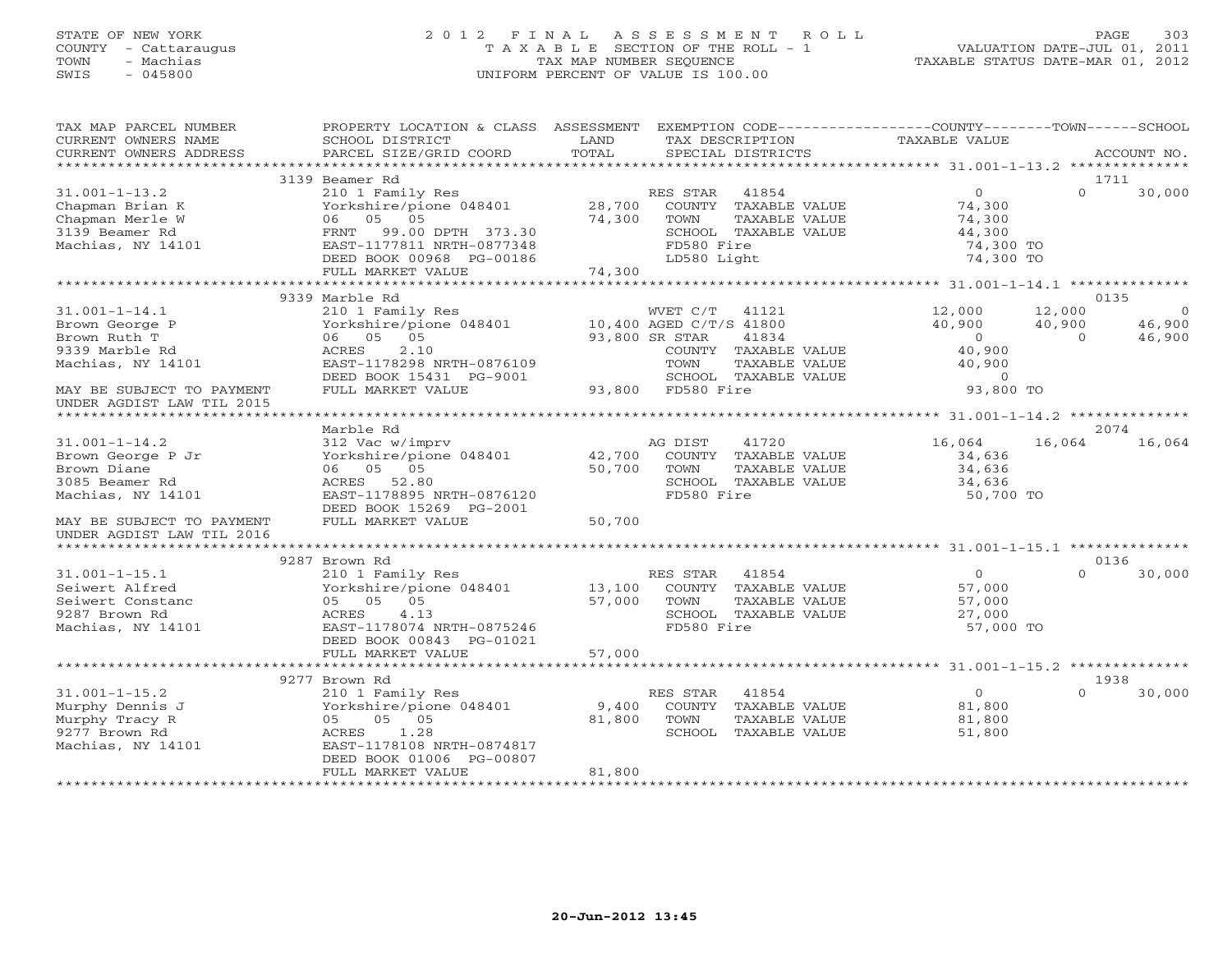# STATE OF NEW YORK 2 0 1 2 F I N A L A S S E S S M E N T R O L L PAGE 304 COUNTY - Cattaraugus T A X A B L E SECTION OF THE ROLL - 1 VALUATION DATE-JUL 01, 2011 TOWN - Machias TAX MAP NUMBER SEQUENCE TAXABLE STATUS DATE-MAR 01, 2012 SWIS - 045800 UNIFORM PERCENT OF VALUE IS 100.00UNIFORM PERCENT OF VALUE IS 100.00

| SCHOOL DISTRICT<br>PARCEL SIZE/GRID COORD                                                                                                                                      | LAND<br>TOTAL                                                                             | TAX DESCRIPTION<br>SPECIAL DISTRICTS                                                         | TAXABLE VALUE                                                                                                   | ACCOUNT NO.                                                                                                                     |
|--------------------------------------------------------------------------------------------------------------------------------------------------------------------------------|-------------------------------------------------------------------------------------------|----------------------------------------------------------------------------------------------|-----------------------------------------------------------------------------------------------------------------|---------------------------------------------------------------------------------------------------------------------------------|
| Brown Rd<br>314 Rural vac<10<br>Yorkshire/pione 048401<br>05 05 05<br>2.05<br>ACRES<br>EAST-1178427 NRTH-0875252<br>DEED BOOK 5925 PG-3001<br>FULL MARKET VALUE                | 10,400<br>10,400<br>10,400                                                                | COUNTY TAXABLE VALUE<br>TOWN<br>TAXABLE VALUE<br>SCHOOL TAXABLE VALUE<br>FD580 Fire          | 10,400<br>10,400<br>10,400<br>10,400 TO                                                                         | 0674                                                                                                                            |
|                                                                                                                                                                                |                                                                                           |                                                                                              |                                                                                                                 |                                                                                                                                 |
| 240 Rural res<br>Yorkshire/pione 048401<br>05 05<br>05<br>ACRES 22.30<br>EAST-1179270 NRTH-0874712<br>DEED BOOK 00997 PG-00403                                                 | 27,700<br>112,200                                                                         | COUNTY TAXABLE VALUE<br>TOWN<br>TAXABLE VALUE<br>SCHOOL TAXABLE VALUE<br>FD580 Fire          | $\circ$<br>112,200<br>112,200<br>82,200<br>112,200 TO                                                           | 1897<br>$\cap$<br>30,000                                                                                                        |
| *************************                                                                                                                                                      |                                                                                           |                                                                                              |                                                                                                                 |                                                                                                                                 |
| Brown Rd<br>322 Rural vac>10<br>Yorkshire/pione 048401<br>05<br>05<br>05<br>ACRES 22.60<br>EAST-1179819 NRTH-0874722<br>DEED BOOK 178<br>PG-8002<br>FULL MARKET VALUE          | 28,000<br>28,000<br>28,000                                                                | COUNTY TAXABLE VALUE<br>TOWN<br>TAXABLE VALUE<br>SCHOOL TAXABLE VALUE<br>FD580 Fire          | 28,000<br>28,000<br>28,000<br>28,000 TO                                                                         | 1981                                                                                                                            |
| ***********************                                                                                                                                                        | **********                                                                                |                                                                                              |                                                                                                                 |                                                                                                                                 |
| 314 Rural vac<10<br>Yorkshire/pione 048401<br>05 05 05<br>4.85<br>ACRES<br>EAST-1178732 NRTH-0875249                                                                           | 14,000<br>14,000                                                                          | COUNTY TAXABLE VALUE<br>TOWN<br>TAXABLE VALUE<br>SCHOOL TAXABLE VALUE<br>FD580 Fire          | 14,000<br>14,000<br>14,000<br>14,000 TO                                                                         | 2018                                                                                                                            |
| FULL MARKET VALUE                                                                                                                                                              | 14,000                                                                                    |                                                                                              |                                                                                                                 |                                                                                                                                 |
| **************************                                                                                                                                                     |                                                                                           |                                                                                              |                                                                                                                 |                                                                                                                                 |
| 240 Rural res<br>Yorkshire/pione 048401<br>Smith JA Family Trust Dated 06 05 05 05<br>ACRES 18.90<br>EAST-1178587 NRTH-0874404<br>DEED BOOK 16470 PG-4001<br>FULL MARKET VALUE | 78,400<br>78,400                                                                          | 41834<br>COUNTY TAXABLE VALUE<br>TAXABLE VALUE<br>TOWN<br>SCHOOL TAXABLE VALUE<br>FD580 Fire | 19,600<br>$\overline{0}$<br>58,800<br>58,800<br>16,200<br>78,400 TO                                             | 1040<br>$\Omega$<br>62,200<br>$\Omega$                                                                                          |
|                                                                                                                                                                                | 3061 Brown Rd<br>FULL MARKET VALUE<br>Brown Rd<br>DEED BOOK 5925 PG-3001<br>9268 Brown Rd | 112,200                                                                                      | PROPERTY LOCATION & CLASS ASSESSMENT<br>RES STAR 41854<br>***************<br>$CVET C/T$ 41131<br>25,200 SR STAR | EXEMPTION CODE-----------------COUNTY-------TOWN------SCHOOL<br>************************ 31.001-1-16.4 **************<br>19,600 |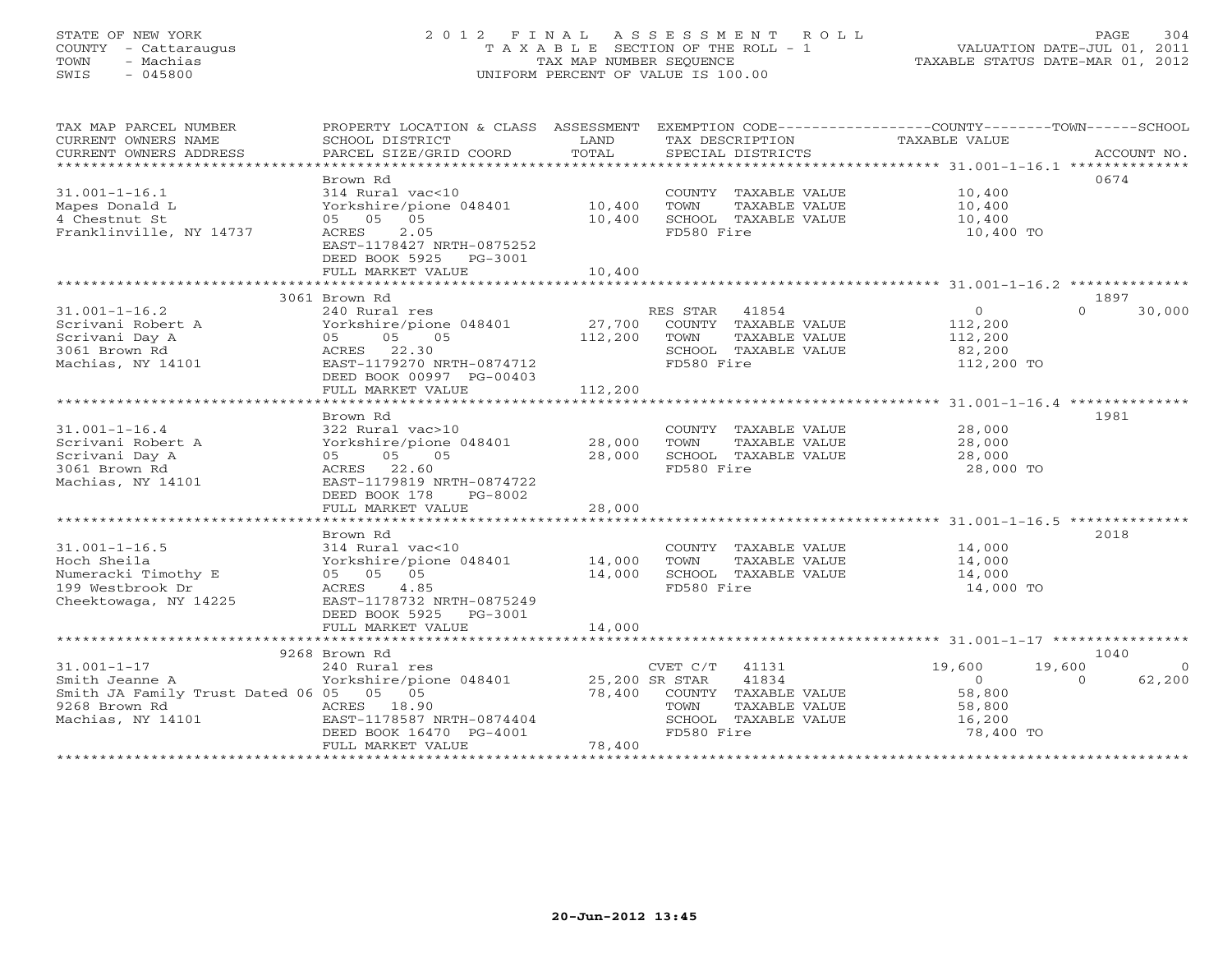## STATE OF NEW YORK 2 0 1 2 F I N A L A S S E S S M E N T R O L L PAGE 305 COUNTY - Cattaraugus T A X A B L E SECTION OF THE ROLL - 1 VALUATION DATE-JUL 01, 2011 TOWN - Machias TAX MAP NUMBER SEQUENCE TAXABLE STATUS DATE-MAR 01, 2012 SWIS - 045800 UNIFORM PERCENT OF VALUE IS 100.00UNIFORM PERCENT OF VALUE IS 100.00

| TAX MAP PARCEL NUMBER  | PROPERTY LOCATION & CLASS ASSESSMENT |             | EXEMPTION CODE-----------------COUNTY-------TOWN------SCHOOL |                |                    |
|------------------------|--------------------------------------|-------------|--------------------------------------------------------------|----------------|--------------------|
| CURRENT OWNERS NAME    | SCHOOL DISTRICT                      | LAND        | TAX DESCRIPTION                                              | TAXABLE VALUE  |                    |
| CURRENT OWNERS ADDRESS | PARCEL SIZE/GRID COORD               | TOTAL       | SPECIAL DISTRICTS                                            |                | ACCOUNT NO.        |
| ********************   |                                      |             |                                                              |                |                    |
|                        | Brown Rd                             |             |                                                              |                | 1041               |
| $31.001 - 1 - 18$      | 322 Rural vac>10                     |             | COUNTY TAXABLE VALUE                                         | 40,100         |                    |
| Pearson Brian K        | Yorkshire/pione 048401               | 40,100      | TOWN<br>TAXABLE VALUE                                        | 40,100         |                    |
| Pearson Frank K        | $05 - 05 - 05$                       | 40,100      | SCHOOL TAXABLE VALUE                                         | 40,100         |                    |
| 2495 Kensington Ave    | ACRES 42.77                          |             | FD580 Fire                                                   | 40,100 TO      |                    |
| Buffalo, NY 14226      | EAST-1179278 NRTH-0873316            |             |                                                              |                |                    |
|                        | DEED BOOK 2829 PG-2002               |             |                                                              |                |                    |
|                        | FULL MARKET VALUE                    | 40,100      |                                                              |                |                    |
|                        |                                      |             |                                                              |                |                    |
|                        | Brown Rd                             |             |                                                              |                | 1093               |
| $31.001 - 1 - 20$      | 322 Rural vac>10                     |             | COUNTY TAXABLE VALUE                                         | 35,200         |                    |
| Brochey Bert           | Yorkshire/pione 048401               | 35,200      | TOWN<br>TAXABLE VALUE                                        | 35,200         |                    |
| 5885 Shawnee Rd        | 05 05 05                             | 35,200      | SCHOOL TAXABLE VALUE                                         | 35,200         |                    |
| Sanborn, NY 14132      | ACRES 50.60                          |             | FD580 Fire                                                   | 35,200 TO      |                    |
|                        |                                      |             |                                                              |                |                    |
|                        | EAST-1179188 NRTH-0872223            |             |                                                              |                |                    |
|                        | DEED BOOK 01001 PG-01057             |             |                                                              |                |                    |
|                        | FULL MARKET VALUE                    | 35,200      |                                                              |                |                    |
|                        |                                      |             |                                                              |                |                    |
|                        | 9002 NYS Rte 16                      |             |                                                              |                | 0039               |
| $31.001 - 1 - 22$      | 210 1 Family Res                     |             | RES STAR<br>41854                                            | $\overline{0}$ | $\Omega$<br>30,000 |
| Crooks Landy C         | Yorkshire/pione 048401               | 8,500       | COUNTY TAXABLE VALUE                                         | 52,600         |                    |
| Crooks Rebecca         | 05 05 05                             | 52,600 TOWN | TAXABLE VALUE                                                | 52,600         |                    |
| 9002 NYS Rte 16        | 50% Complete                         |             | SCHOOL TAXABLE VALUE                                         | 22,600         |                    |
| Machias, NY 14101      | FRNT 180.00 DPTH 185.00              |             | FD580 Fire                                                   | 52,600 TO      |                    |
|                        | EAST-1176183 NRTH-0871587            |             |                                                              |                |                    |
|                        | DEED BOOK 879<br>PG-00659            |             |                                                              |                |                    |
|                        | FULL MARKET VALUE                    | 52,600      |                                                              |                |                    |
|                        | *************************            | *********** |                                                              |                |                    |
|                        | 9028 NYS Rte 16                      |             |                                                              |                | 0321               |
| $31.001 - 1 - 23.1$    | 210 1 Family Res                     |             | COUNTY TAXABLE VALUE                                         | 102,600        |                    |
| Tiedemann Larry J      | Yorkshire/pione 048401               | 9,300       | TOWN<br>TAXABLE VALUE                                        | 102,600        |                    |
| Saletta Debra A        | 05 05 05                             | 102,600     | SCHOOL TAXABLE VALUE                                         | 102,600        |                    |
| 9028 NYS Rte 16        | ACRES<br>1.20 BANK 017               |             | FD580 Fire                                                   | 102,600 TO     |                    |
| Machias, NY 14101      | EAST-1176101 NRTH-0871986            |             |                                                              |                |                    |
|                        | DEED BOOK 15192 PG-4002              |             |                                                              |                |                    |
|                        | FULL MARKET VALUE                    | 102,600     |                                                              |                |                    |
|                        |                                      |             |                                                              |                |                    |
|                        | NYS Rte 16                           |             |                                                              |                | 1613               |
| $31.001 - 1 - 23.2$    | 314 Rural vac<10                     |             | COUNTY TAXABLE VALUE                                         | 700            |                    |
| Crooks Landy C         | Yorkshire/pione 048401               | 700         | TOWN<br>TAXABLE VALUE                                        | 700            |                    |
| Crooks Rebecca         | 05 05 05                             | 700         | SCHOOL TAXABLE VALUE                                         | 700            |                    |
| 9002 NYS Rte 16        | FRNT 137.00 DPTH 183.00              |             | FD580 Fire                                                   | 700 TO         |                    |
| Machias, NY 14101      | EAST-1176297 NRTH-0871644            |             |                                                              |                |                    |
|                        | DEED BOOK 01017 PG-00829             |             |                                                              |                |                    |
|                        | FULL MARKET VALUE                    | 700         |                                                              |                |                    |
|                        |                                      |             |                                                              |                |                    |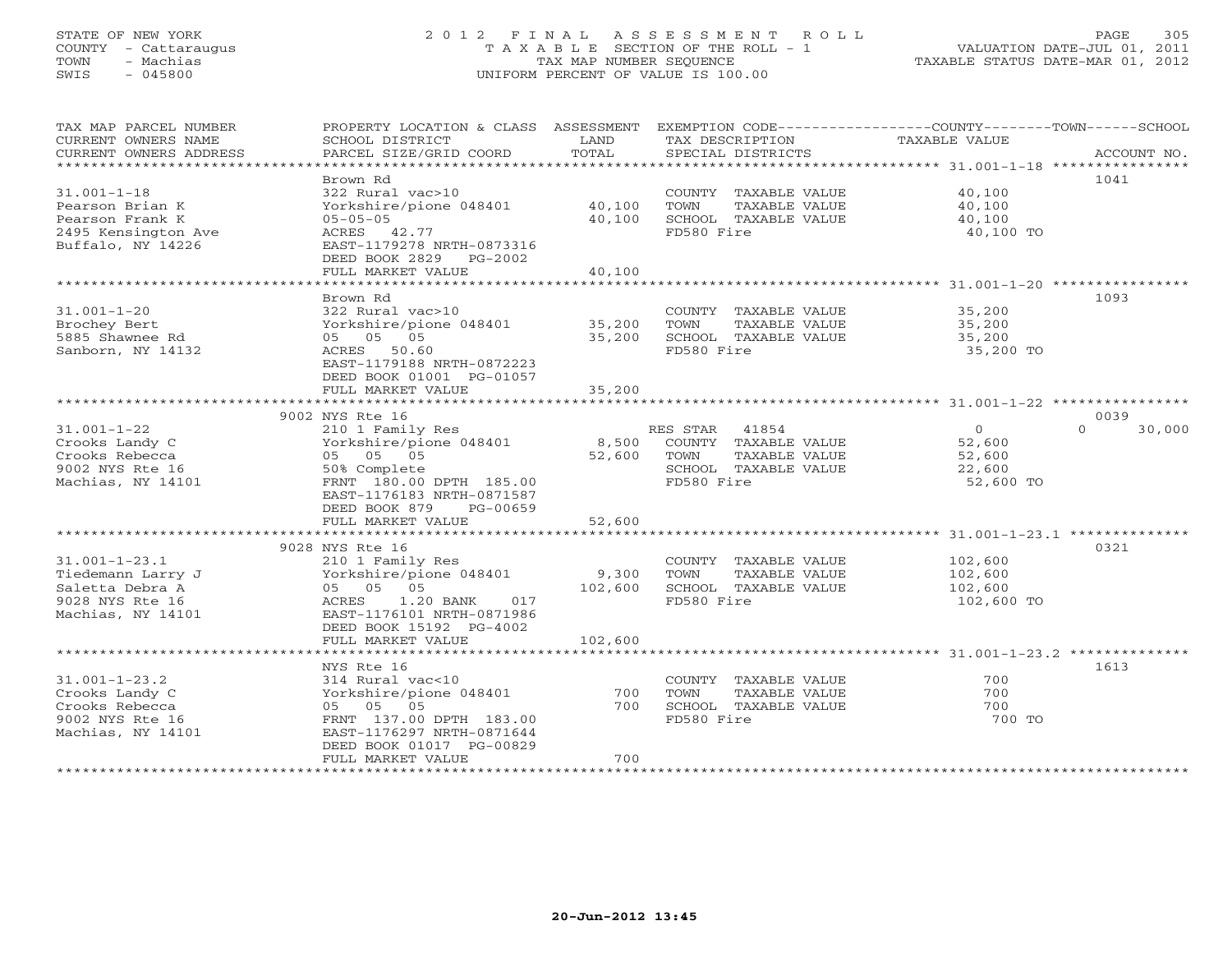# STATE OF NEW YORK 2 0 1 2 F I N A L A S S E S S M E N T R O L L PAGE 306 COUNTY - Cattaraugus T A X A B L E SECTION OF THE ROLL - 1 VALUATION DATE-JUL 01, 2011 TOWN - Machias TAX MAP NUMBER SEQUENCE TAXABLE STATUS DATE-MAR 01, 2012 SWIS - 045800 UNIFORM PERCENT OF VALUE IS 100.00UNIFORM PERCENT OF VALUE IS 100.00

| TAX MAP PARCEL NUMBER<br>CURRENT OWNERS NAME<br>CURRENT OWNERS ADDRESS | PROPERTY LOCATION & CLASS ASSESSMENT<br>SCHOOL DISTRICT<br>PARCEL SIZE/GRID COORD | LAND<br>TOTAL    | TAX DESCRIPTION<br>SPECIAL DISTRICTS          | EXEMPTION CODE-----------------COUNTY-------TOWN-----SCHOOL<br>TAXABLE VALUE | ACCOUNT NO. |
|------------------------------------------------------------------------|-----------------------------------------------------------------------------------|------------------|-----------------------------------------------|------------------------------------------------------------------------------|-------------|
|                                                                        |                                                                                   |                  |                                               |                                                                              |             |
|                                                                        | NYS Rte 16                                                                        |                  |                                               |                                                                              | 2068        |
| $31.001 - 1 - 23.3$<br>Crooks Landy                                    | 311 Res vac land<br>Yorkshire/pione 048401                                        | 2,300            | COUNTY TAXABLE VALUE<br>TOWN<br>TAXABLE VALUE | 2,300<br>2,300                                                               |             |
| Crooks Rebecca L                                                       | 05 05 05                                                                          | 2,300            | SCHOOL TAXABLE VALUE                          | 2,300                                                                        |             |
| 9002 NYS Rte 16<br>Machias, NY 14101                                   | 1.75<br>ACRES<br>EAST-1176186 NRTH-0871819<br>DEED BOOK 14023 PG-4001             |                  | FD580 Fire                                    | 2,300 TO                                                                     |             |
|                                                                        | FULL MARKET VALUE                                                                 | 2,300            |                                               |                                                                              |             |
|                                                                        |                                                                                   |                  |                                               |                                                                              |             |
|                                                                        | Brown Rd                                                                          |                  |                                               |                                                                              | 0672        |
| $31.001 - 1 - 24$                                                      | 720 Mine/quarry                                                                   |                  | COUNTY TAXABLE VALUE                          | 108,500                                                                      |             |
| Mapes Donald L                                                         | Yorkshire/pione 048401                                                            | 108,500          | TOWN<br>TAXABLE VALUE                         | 108,500                                                                      |             |
| 532 Belle Point Dr                                                     | 05 05 05                                                                          | 108,500          | SCHOOL TAXABLE VALUE                          | 108,500                                                                      |             |
| St Pete Beach, FL 33706                                                | ACRES 93.54<br>EAST-1177188 NRTH-0872704<br>DEED BOOK 00935 PG-00982              |                  | FD580 Fire                                    | 108,500 TO                                                                   |             |
|                                                                        | FULL MARKET VALUE                                                                 | 108,500          |                                               |                                                                              |             |
|                                                                        |                                                                                   |                  |                                               |                                                                              |             |
|                                                                        | Brown Rd                                                                          |                  |                                               |                                                                              | 1672        |
| $31.001 - 1 - 25$                                                      | 322 Rural vac>10                                                                  |                  | COUNTY TAXABLE VALUE                          | 43,100                                                                       |             |
| Mapes Donald L<br>532 Belle Point Dr                                   | Yorkshire/pione 048401<br>05 05 05                                                | 43,100<br>43,100 | TOWN<br>TAXABLE VALUE<br>SCHOOL TAXABLE VALUE | 43,100<br>43,100                                                             |             |
| St Pete Beach, FL 33706                                                | ACRES 48.70                                                                       |                  | FD580 Fire                                    | 43,100 TO                                                                    |             |
|                                                                        | EAST-1177301 NRTH-0874626                                                         |                  |                                               |                                                                              |             |
|                                                                        | DEED BOOK 00935 PG-00982                                                          |                  |                                               |                                                                              |             |
|                                                                        | FULL MARKET VALUE                                                                 | 43,100           |                                               |                                                                              |             |
|                                                                        |                                                                                   |                  |                                               |                                                                              |             |
|                                                                        | NYS Rte 16                                                                        |                  |                                               |                                                                              | 0158        |
| $31.001 - 1 - 26.1$                                                    | 105 Vac farmland                                                                  |                  | COUNTY TAXABLE VALUE                          | 31,100                                                                       |             |
| Three Lakes, LLC                                                       | Yorkshire/pione 048401                                                            | 31,100           | TOWN<br>TAXABLE VALUE                         | 31,100                                                                       |             |
| 3556 Lakeshore Rd                                                      | 05 05<br>13/05                                                                    | 31,100           | SCHOOL TAXABLE VALUE                          | 31,100                                                                       |             |
| Buffalo, NY 14219                                                      | 57.30<br>ACRES<br>EAST-1175760 NRTH-0874808<br>DEED BOOK 16776 PG-8001            |                  | FD580 Fire                                    | 31,100 TO                                                                    |             |
|                                                                        | FULL MARKET VALUE                                                                 | 31,100           |                                               |                                                                              |             |
|                                                                        |                                                                                   |                  |                                               |                                                                              |             |
|                                                                        | NYS Rte 16                                                                        |                  |                                               |                                                                              | 1945        |
| $31.001 - 1 - 26.2$                                                    | 105 Vac farmland                                                                  |                  | AG DIST<br>41720                              | 2,397<br>2,397                                                               | 2,397       |
| Buffalo Crush Stone Inc                                                | Yorkshire/pione 048401                                                            | 15,500           | COUNTY TAXABLE VALUE                          | 13,103                                                                       |             |
| PO Box 710                                                             | ACRES 33.70                                                                       | 15,500           | TOWN<br>TAXABLE VALUE                         | 13,103                                                                       |             |
| Buffalo, NY 14224                                                      | EAST-1173723 NRTH-0874746                                                         |                  | SCHOOL TAXABLE VALUE                          | 13,103                                                                       |             |
|                                                                        | DEED BOOK 00995 PG-00283<br>FULL MARKET VALUE                                     | 15,500           | FD580 Fire                                    | 15,500 TO                                                                    |             |
| MAY BE SUBJECT TO PAYMENT<br>UNDER AGDIST LAW TIL 2016                 |                                                                                   |                  |                                               |                                                                              |             |
| *************************                                              |                                                                                   |                  |                                               |                                                                              |             |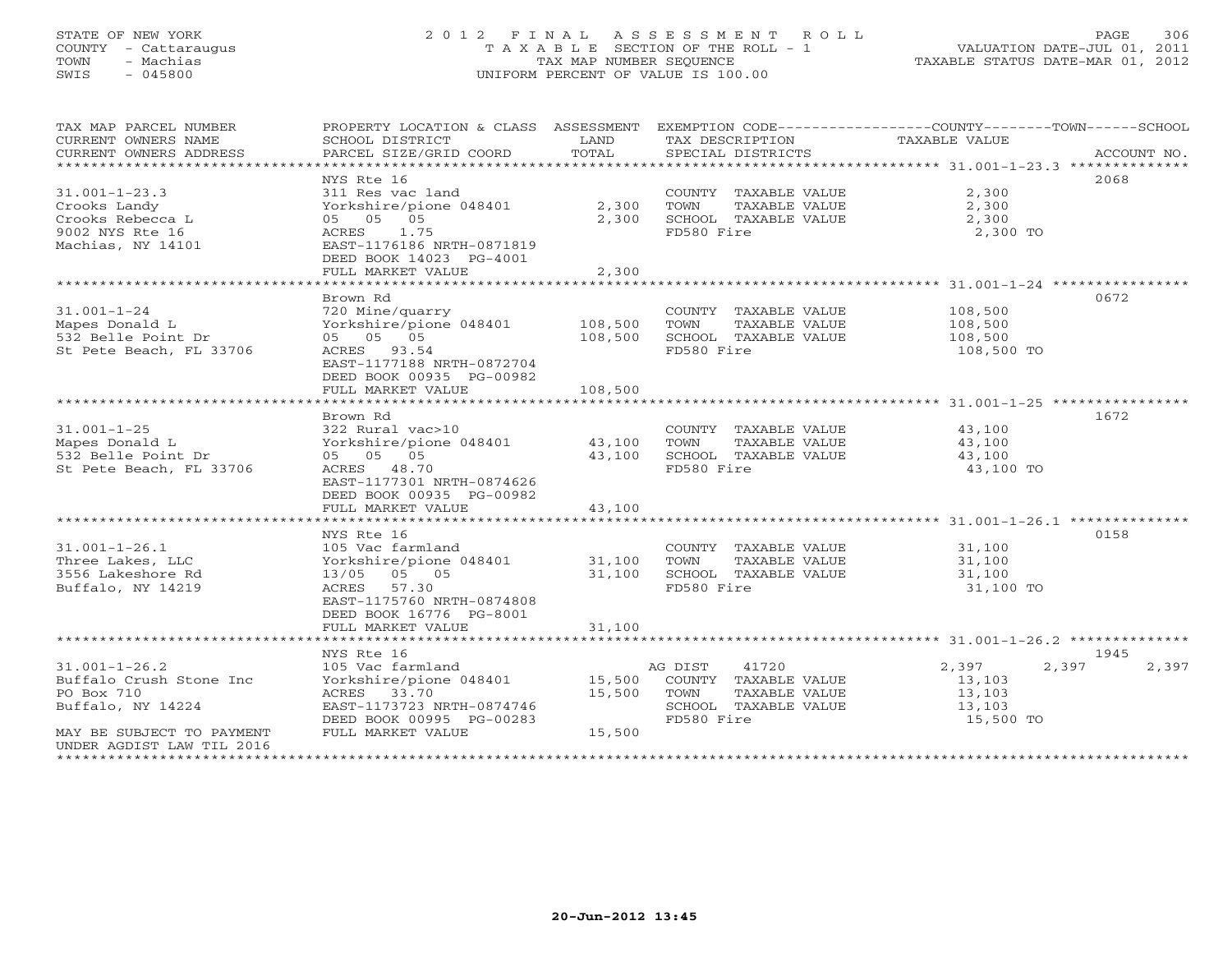#### STATE OF NEW YORK 2 0 1 2 F I N A L A S S E S S M E N T R O L L PAGE 307 COUNTY - Cattaraugus T A X A B L E SECTION OF THE ROLL - 1 VALUATION DATE-JUL 01, 2011 TOWN - Machias TAX MAP NUMBER SEQUENCE TAXABLE STATUS DATE-MAR 01, 2012 SWIS - 045800 UNIFORM PERCENT OF VALUE IS 100.00

| TAX MAP PARCEL NUMBER<br>CURRENT OWNERS NAME | PROPERTY LOCATION & CLASS ASSESSMENT EXEMPTION CODE---------------COUNTY-------TOWN------SCHOOL<br>SCHOOL DISTRICT | LAND    | TAX DESCRIPTION             | TAXABLE VALUE                        |                          |
|----------------------------------------------|--------------------------------------------------------------------------------------------------------------------|---------|-----------------------------|--------------------------------------|--------------------------|
|                                              |                                                                                                                    |         |                             |                                      |                          |
|                                              | 9253 NYS Rte 16                                                                                                    |         |                             |                                      | 0816                     |
| $31.001 - 1 - 27$                            | 210 1 Family Res<br>Yorkshire/pione 048401 14,800 COUNTY TAXABLE VALUE                                             |         |                             | 20,000<br>20,000                     | $\Omega$                 |
| Owens Jane Ann                               |                                                                                                                    |         |                             | 88,900                               |                          |
| PO Box 53                                    | 13  05  05                                                                                                         | 108,900 | TOWN<br>TAXABLE VALUE       | 88,900                               |                          |
| Machias, NY 14101                            | 5.46<br>ACRES                                                                                                      |         | SCHOOL TAXABLE VALUE        | 108,900                              |                          |
|                                              | EAST-1174322 NRTH-0875018                                                                                          |         | FD580 Fire                  | 108,900 TO                           |                          |
|                                              | DEED BOOK 716<br>PG-00871                                                                                          |         |                             |                                      |                          |
|                                              |                                                                                                                    |         |                             |                                      |                          |
|                                              |                                                                                                                    |         |                             |                                      |                          |
|                                              | Brown Rd                                                                                                           |         |                             |                                      | 0155                     |
| $31.001 - 1 - 28.1$                          | 105 Vac farmland                                                                                                   |         | COUNTY TAXABLE VALUE        | 30,900                               |                          |
| Three Lakes, LLC                             | Yorkshire/pione 048401 30,900                                                                                      |         | TOWN<br>TAXABLE VALUE       | 30,900                               |                          |
| 3556 Lakeshore Rd                            | 06 05 05                                                                                                           | 30,900  | SCHOOL TAXABLE VALUE        | 30,900                               |                          |
| Buffalo, NY 14219                            | ACRES 45.45                                                                                                        |         | FD580 Fire                  | 30,900 TO                            |                          |
|                                              | EAST-1176699 NRTH-0876251                                                                                          |         | LD580 Light                 | 30,900 TO                            |                          |
|                                              | DEED BOOK 16776 PG-8001                                                                                            |         |                             |                                      |                          |
|                                              | FULL MARKET VALUE                                                                                                  | 30,900  |                             |                                      |                          |
|                                              |                                                                                                                    |         |                             |                                      |                          |
|                                              | 3229 Junction Rd                                                                                                   |         |                             |                                      | 1515<br>$\Omega$         |
| $31.001 - 1 - 28.2$                          |                                                                                                                    |         |                             | $\Omega$                             | 16,440<br>$\overline{0}$ |
| Wiltse Donald L<br>Wiltse Kathlee            | 210 1 Family Res<br>Yorkshire/pione 048401 7,100 CVET C/T 41131<br>06 05 05 05 82,200 AGED C/T 41801<br>06 05 05   |         | 82,200 AGED C/T 41801       | 20,000<br>20,000<br>31,100<br>31,100 | $\bigcap$                |
| 3229 Junction Rd                             | FRNT 100.00 DPTH 200.00                                                                                            |         | SR STAR<br>41834            | $\overline{0}$<br>$\overline{a}$     | 62,200                   |
| Machias, NY 14101                            | EAST-1176110 NRTH-0877280                                                                                          |         | COUNTY TAXABLE VALUE        | 31,100                               |                          |
|                                              | DEED BOOK 810<br>PG-00610                                                                                          |         | TOWN<br>TAXABLE VALUE       | 31,100                               |                          |
|                                              | FULL MARKET VALUE                                                                                                  |         | 82,200 SCHOOL TAXABLE VALUE | 3,560                                |                          |
|                                              |                                                                                                                    |         | FD580 Fire                  | $3,300$ TO<br>$82,200$ TO            |                          |
|                                              |                                                                                                                    |         | LD580 Light                 | 82,200 TO                            |                          |
|                                              |                                                                                                                    |         |                             |                                      |                          |
|                                              | Brown Rd                                                                                                           |         |                             |                                      | 0058                     |
| $31.001 - 1 - 29$                            | 105 Vac farmland<br>Yorkshire/pione 048401 3,900 COUNTY TAXABLE VALUE                                              |         |                             | 1,082<br>1,082                       | 1,082                    |
| Brown George P                               |                                                                                                                    |         |                             | 2,818                                |                          |
| Brown Diane                                  | 06 05 05                                                                                                           | 3,900   | TOWN<br>TAXABLE VALUE       |                                      |                          |
| 3085 Beamer Rd                               | ACRES<br>3.93                                                                                                      |         | SCHOOL TAXABLE VALUE        | 2,818<br>2,818                       |                          |
| Machias, NY 14101                            | EAST-1177550 NRTH-0875951                                                                                          |         | FD580 Fire                  | 3,900 TO                             |                          |
|                                              | DEED BOOK 00967 PG-00020                                                                                           |         | LD580 Light                 | 3,900 TO                             |                          |
| MAY BE SUBJECT TO PAYMENT                    | FULL MARKET VALUE                                                                                                  | 3,900   |                             |                                      |                          |
| UNDER AGDIST LAW TIL 2016                    |                                                                                                                    |         |                             |                                      |                          |
|                                              |                                                                                                                    |         |                             |                                      |                          |
|                                              | 9384 Brown Rd                                                                                                      |         |                             |                                      | 0289                     |
| $31.001 - 1 - 30$                            | 210 1 Family Res                                                                                                   |         | RES STAR 41854              | $\overline{0}$                       | $\Omega$<br>30,000       |
| Oakes Robert M                               | Yorkshire/pione 048401                                                                                             |         | 9,700 COUNTY TAXABLE VALUE  | 68,100                               |                          |
| Oakes Dorothy                                | 06 05 05                                                                                                           | 68,100  | TAXABLE VALUE<br>TOWN       | 68,100                               |                          |
| 9384 Brown Rd                                | 1.55<br>ACRES                                                                                                      |         | SCHOOL TAXABLE VALUE        | 38,100                               |                          |
| Machias, NY 14101                            | EAST-1177478 NRTH-0876562                                                                                          |         | FD580 Fire                  | 68,100 TO                            |                          |
|                                              | DEED BOOK 773<br>PG-01187                                                                                          |         | LD580 Light                 | 68,100 TO                            |                          |
|                                              | FULL MARKET VALUE                                                                                                  | 68,100  |                             |                                      |                          |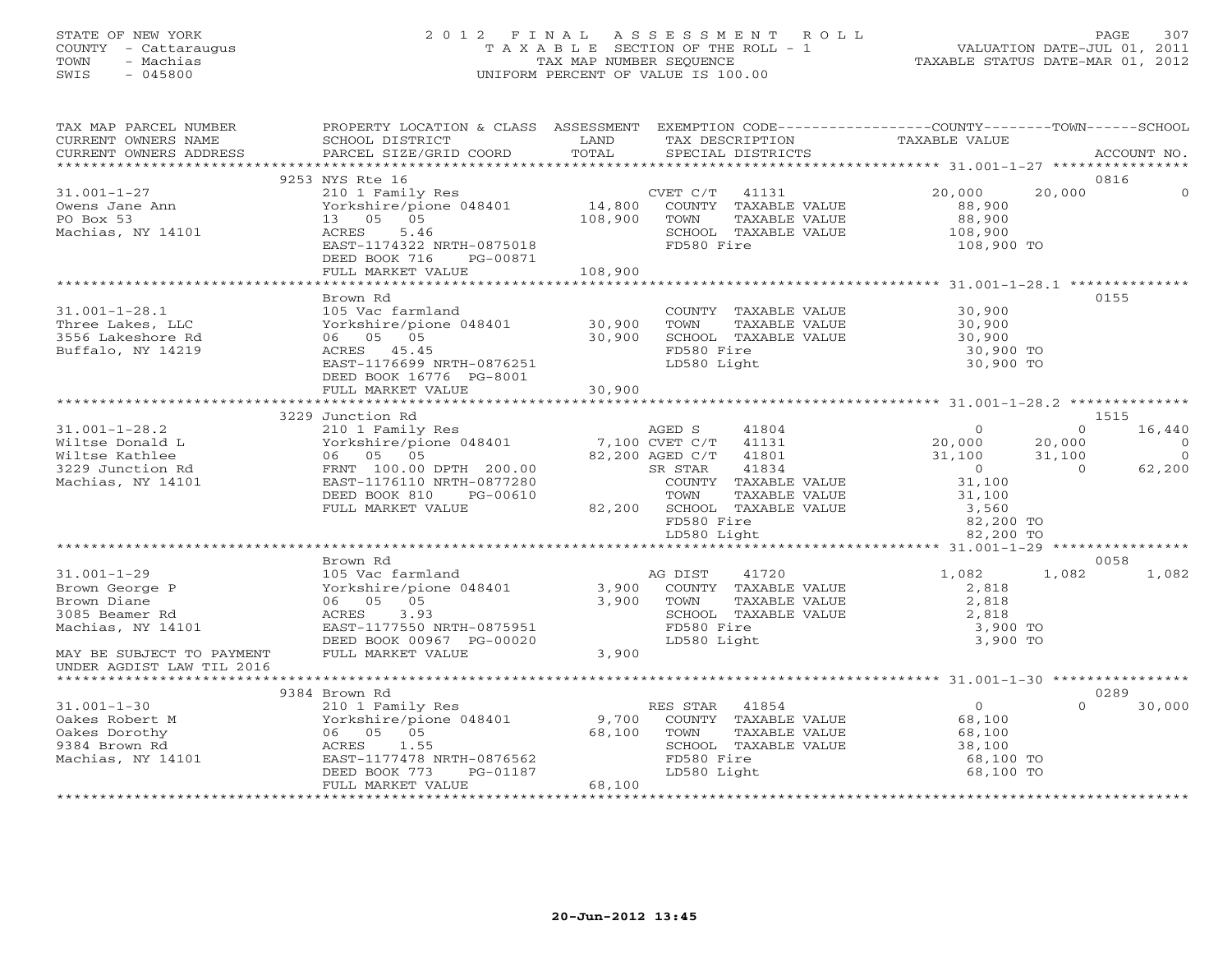# STATE OF NEW YORK 2 0 1 2 F I N A L A S S E S S M E N T R O L L PAGE 308 COUNTY - Cattaraugus T A X A B L E SECTION OF THE ROLL - 1 VALUATION DATE-JUL 01, 2011 TOWN - Machias TAX MAP NUMBER SEQUENCE TAXABLE STATUS DATE-MAR 01, 2012 SWIS - 045800 UNIFORM PERCENT OF VALUE IS 100.00

| TAX MAP PARCEL NUMBER                               | PROPERTY LOCATION & CLASS ASSESSMENT EXEMPTION CODE---------------COUNTY-------TOWN------SCHOOL                                                                                                                                                        |             |                                                                                                           |                                            |                            |
|-----------------------------------------------------|--------------------------------------------------------------------------------------------------------------------------------------------------------------------------------------------------------------------------------------------------------|-------------|-----------------------------------------------------------------------------------------------------------|--------------------------------------------|----------------------------|
| CURRENT OWNERS NAME SCHOOL DISTRICT                 |                                                                                                                                                                                                                                                        | LAND        | TAX DESCRIPTION                                                                                           | TAXABLE VALUE                              |                            |
| CURRENT OWNERS ADDRESS                              |                                                                                                                                                                                                                                                        |             |                                                                                                           |                                            |                            |
|                                                     |                                                                                                                                                                                                                                                        |             |                                                                                                           |                                            |                            |
|                                                     | 9394 Brown Rd                                                                                                                                                                                                                                          |             |                                                                                                           |                                            | 1245                       |
| $31.001 - 1 - 32$                                   | 312 Vac w/imprv                                                                                                                                                                                                                                        |             | COUNTY TAXABLE VALUE                                                                                      | 4,700                                      |                            |
| Oakes Robert                                        | Yorkshire/pione 048401 1,000                                                                                                                                                                                                                           |             | TOWN<br>TAXABLE VALUE<br>TAXABLE VALUE                                                                    | 4,700                                      |                            |
| 9384 Brown Rd                                       | 06 05 05                                                                                                                                                                                                                                               | 4,700       | SCHOOL TAXABLE VALUE                                                                                      | 4,700                                      |                            |
|                                                     | Machias, NY 14101 FRNT 165.00 DPTH 198.00                                                                                                                                                                                                              |             | FD580 Fire                                                                                                | 4,700 TO                                   |                            |
|                                                     | EAST-1177451 NRTH-0876825                                                                                                                                                                                                                              |             | LD580 Light                                                                                               | 4,700 TO                                   |                            |
|                                                     | DEED BOOK 1076 PG-7005                                                                                                                                                                                                                                 |             |                                                                                                           |                                            |                            |
|                                                     | FULL MARKET VALUE                                                                                                                                                                                                                                      | 4,700       |                                                                                                           |                                            |                            |
|                                                     |                                                                                                                                                                                                                                                        |             |                                                                                                           |                                            |                            |
|                                                     | 9402 Brown Rd                                                                                                                                                                                                                                          |             |                                                                                                           |                                            | 0995<br>30,000<br>$\Omega$ |
| $31.001 - 1 - 33$                                   |                                                                                                                                                                                                                                                        |             |                                                                                                           | $\overline{0}$                             |                            |
|                                                     | 270 Mfg housing<br>Yorkshire/pione 048401 6,600 COUNTY TAXABLE VALUE<br>16.400 TOWN TAXABLE VALUE                                                                                                                                                      |             | TAXABLE VALUE                                                                                             | 46,400<br>46,400                           |                            |
|                                                     |                                                                                                                                                                                                                                                        | 46,400 TOWN |                                                                                                           |                                            |                            |
|                                                     |                                                                                                                                                                                                                                                        |             | SCHOOL TAXABLE VALUE 16,400<br>FD580 Fire                                                                 | 46,400 TO                                  |                            |
|                                                     | DEED BOOK 845                                                                                                                                                                                                                                          |             |                                                                                                           | 46,400 TO                                  |                            |
|                                                     | FULL MARKET VALUE                                                                                                                                                                                                                                      |             | PG-00427 LD580 Light<br>46,400 LD580 Light                                                                |                                            |                            |
|                                                     |                                                                                                                                                                                                                                                        |             |                                                                                                           |                                            |                            |
|                                                     | 9406 Brown Rd                                                                                                                                                                                                                                          |             |                                                                                                           |                                            | 1044                       |
|                                                     |                                                                                                                                                                                                                                                        |             |                                                                                                           |                                            | 62,200<br>$\Omega$         |
|                                                     |                                                                                                                                                                                                                                                        |             |                                                                                                           | $\begin{array}{c} 0 \\ 11,085 \end{array}$ | 11,085<br>$\overline{0}$   |
|                                                     |                                                                                                                                                                                                                                                        |             |                                                                                                           | 62,815                                     |                            |
|                                                     |                                                                                                                                                                                                                                                        |             |                                                                                                           |                                            |                            |
|                                                     |                                                                                                                                                                                                                                                        |             |                                                                                                           |                                            |                            |
|                                                     |                                                                                                                                                                                                                                                        |             |                                                                                                           |                                            |                            |
|                                                     | 31.001-1-34<br>Steiner James W<br>Steiner Patricia<br>Machias, NY 14101<br>Machias, NY 14101<br>Machias, NY 14101<br>SEED BOOK 728<br>FULL MARKET VALUE<br>MAKET VALUE<br>MAKET VALUE<br>TO BOOK 728<br>PG-00401<br>TOWN TAXABLE VALUE<br>TOWN TAXABLE |             | TOWN TAXABLE VALUE 62,815<br>SCHOOL TAXABLE VALUE 11,700<br>FD580 Fire 73,900 TO<br>LD580 Light 73,900 TO |                                            |                            |
|                                                     |                                                                                                                                                                                                                                                        |             |                                                                                                           |                                            |                            |
|                                                     | Beamer Rd                                                                                                                                                                                                                                              |             |                                                                                                           |                                            | 0512                       |
| $31.001 - 1 - 35$                                   | 311 Res vac land COUNT<br>Yorkshire/pione 048401 8,100 TOWN<br>06 05 05 8.100 SCHOO                                                                                                                                                                    |             |                                                                                                           | 8,100                                      |                            |
| Huber Martin                                        |                                                                                                                                                                                                                                                        |             | COUNTY TAXABLE VALUE<br>TOWN      TAXABLE VALUE                                                           | 8,100                                      |                            |
| PO Box 792                                          |                                                                                                                                                                                                                                                        |             | SCHOOL TAXABLE VALUE                                                                                      | 8,100                                      |                            |
| Orchard Park, NY 14127                              | FRNT 330.00 DPTH 85.00                                                                                                                                                                                                                                 |             | FD580 Fire                                                                                                | 8,100 TO                                   |                            |
|                                                     | EAST-1177381 NRTH-0877298                                                                                                                                                                                                                              |             | LD580 Light                                                                                               | 8,100 TO                                   |                            |
|                                                     | DEED BOOK 5737 PG-5001                                                                                                                                                                                                                                 |             |                                                                                                           |                                            |                            |
|                                                     | FULL MARKET VALUE                                                                                                                                                                                                                                      | 8,100       |                                                                                                           |                                            |                            |
|                                                     |                                                                                                                                                                                                                                                        |             |                                                                                                           |                                            |                            |
|                                                     | Beamer Rd                                                                                                                                                                                                                                              |             |                                                                                                           |                                            | 1233                       |
| $31.001 - 1 - 36$                                   | 314 Rural vac<10 $\overline{3}$ COUNT<br>Yorkshire/pione 048401 $\overline{4}$ ,700 TOWN                                                                                                                                                               |             | COUNTY TAXABLE VALUE<br>TOWN      TAXABLE VALUE                                                           | 4,700                                      |                            |
| 31.001-1-50<br>Wurst Roland A<br>Attn: Gail Watkins |                                                                                                                                                                                                                                                        |             |                                                                                                           | 4,700                                      |                            |
|                                                     | 06 05 05                                                                                                                                                                                                                                               | 4,700       | SCHOOL TAXABLE VALUE                                                                                      | $4,700$<br>$4,700$ TO                      |                            |
|                                                     | FRNT 47.00 DPTH 200.00                                                                                                                                                                                                                                 |             | FD580 Fire                                                                                                |                                            |                            |
| Machias, NY 14101                                   | EAST-1177462 NRTH-0877401                                                                                                                                                                                                                              |             | LD580 Light                                                                                               | 4,700 TO                                   |                            |
|                                                     | DEED BOOK 876<br>PG-00932                                                                                                                                                                                                                              |             |                                                                                                           |                                            |                            |
|                                                     | FULL MARKET VALUE                                                                                                                                                                                                                                      | 4,700       |                                                                                                           |                                            |                            |
|                                                     |                                                                                                                                                                                                                                                        |             |                                                                                                           |                                            |                            |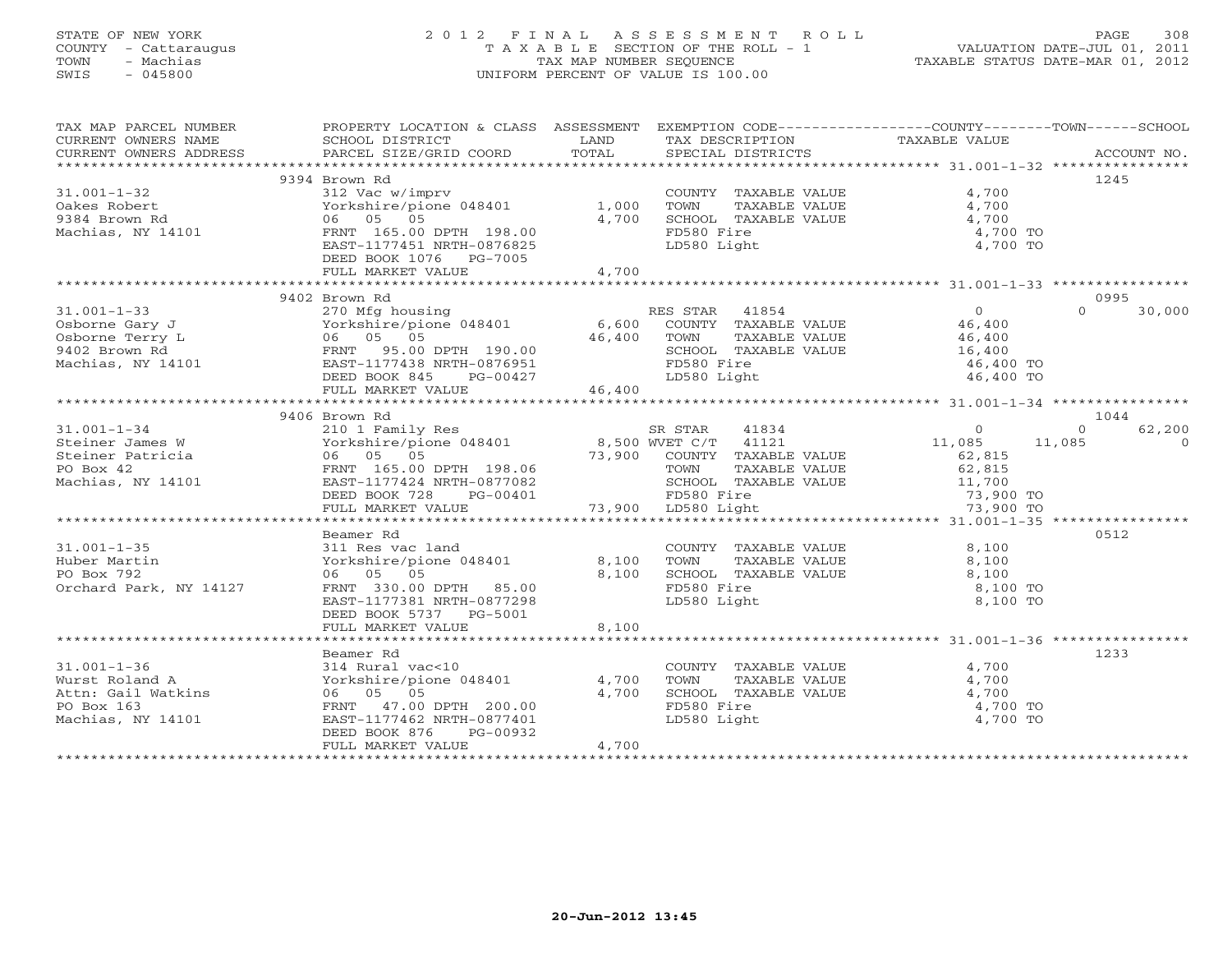# STATE OF NEW YORK 2 0 1 2 F I N A L A S S E S S M E N T R O L L PAGE 309 COUNTY - Cattaraugus T A X A B L E SECTION OF THE ROLL - 1 VALUATION DATE-JUL 01, 2011 TOWN - Machias TAX MAP NUMBER SEQUENCE TAXABLE STATUS DATE-MAR 01, 2012 SWIS - 045800 UNIFORM PERCENT OF VALUE IS 100.00UNIFORM PERCENT OF VALUE IS 100.00

| TAX MAP PARCEL NUMBER<br>CURRENT OWNERS NAME<br>CURRENT OWNERS ADDRESS                                                                                                                | PROPERTY LOCATION & CLASS ASSESSMENT EXEMPTION CODE----------------COUNTY-------TOWN------SCHOOL<br>SCHOOL DISTRICT<br>PARCEL SIZE/GRID COORD                                                                                                                                                                                                                                                 | LAND<br>TOTAL | TAX DESCRIPTION<br>SPECIAL DISTRICTS                                                                                                                                    | TAXABLE VALUE                                                                                                                                        |                                                       | ACCOUNT NO.                                    |
|---------------------------------------------------------------------------------------------------------------------------------------------------------------------------------------|-----------------------------------------------------------------------------------------------------------------------------------------------------------------------------------------------------------------------------------------------------------------------------------------------------------------------------------------------------------------------------------------------|---------------|-------------------------------------------------------------------------------------------------------------------------------------------------------------------------|------------------------------------------------------------------------------------------------------------------------------------------------------|-------------------------------------------------------|------------------------------------------------|
|                                                                                                                                                                                       |                                                                                                                                                                                                                                                                                                                                                                                               |               |                                                                                                                                                                         |                                                                                                                                                      |                                                       |                                                |
| $31.001 - 1 - 37$<br>County of Cattaraugus<br>303 Court St<br>Little Valley, NY 14755                                                                                                 | 3165 Beamer Rd<br>$\begin{array}{ccc}\n & \dots & \dots & \dots \\  & \text{Vorkshire/pione} & 048401 & 4,900 & \text{TOWN} \\  & 05 & 05 & 0 \\  & \dots & \dots & \dots & \dots \\  & \dots & \dots & \dots & \dots \\  & \dots & \dots & \dots & \dots \\  & \dots & \dots & \dots & \dots\n\end{array}$<br>FRNT 52.00 DPTH 200.00<br>EAST-1177409 NRTH-0877399<br>DEED BOOK 13747 PG-3001 |               | COUNTY TAXABLE VALUE<br>TAXABLE VALUE<br>SCHOOL TAXABLE VALUE<br>FD580 Fire<br>LD580 Light                                                                              | 9,400<br>9,400<br>9,400<br>9,400 TO<br>9,400 TO                                                                                                      | 0184                                                  |                                                |
|                                                                                                                                                                                       | FULL MARKET VALUE                                                                                                                                                                                                                                                                                                                                                                             | 9,400         |                                                                                                                                                                         |                                                                                                                                                      |                                                       |                                                |
|                                                                                                                                                                                       |                                                                                                                                                                                                                                                                                                                                                                                               |               |                                                                                                                                                                         |                                                                                                                                                      |                                                       |                                                |
| $31.001 - 1 - 38$<br>Mix Daniel<br>9920 River St A do 15 05<br>9920 River St A 16 15 16 17<br>Lakeside, CA 92040                                                                      | 3173 Junction Rd<br>210 1 Family Res<br>210 1 Family Res<br>Yorkshire/pione 048401 123 200<br>FRNT 156.75 DPTH 224.75<br>BANK 017<br>EAST-1177160 NRTH-0877362<br>DEED BOOK 01001 PG-00837                                                                                                                                                                                                    | 73,200        | COUNTY TAXABLE VALUE<br>TOWN<br>TAXABLE VALUE<br>SCHOOL TAXABLE VALUE<br>FD580 Fire<br>LD580 Light                                                                      | 73,200<br>73,200<br>73,200<br>73,200 TO<br>73,200 TO                                                                                                 | 0056                                                  |                                                |
|                                                                                                                                                                                       | FULL MARKET VALUE 73,200                                                                                                                                                                                                                                                                                                                                                                      |               |                                                                                                                                                                         |                                                                                                                                                      |                                                       |                                                |
|                                                                                                                                                                                       |                                                                                                                                                                                                                                                                                                                                                                                               |               |                                                                                                                                                                         |                                                                                                                                                      |                                                       |                                                |
|                                                                                                                                                                                       | 9409 Brown Rd                                                                                                                                                                                                                                                                                                                                                                                 |               |                                                                                                                                                                         |                                                                                                                                                      | 0913                                                  |                                                |
|                                                                                                                                                                                       | DEED BOOK 811 PG-00223                                                                                                                                                                                                                                                                                                                                                                        |               | LD580 Light                                                                                                                                                             | $\overline{O}$<br>26,100<br>26,100<br>$\overline{0}$<br>26,100 TO<br>26,100 TO                                                                       | $\Omega$                                              | 26,100                                         |
|                                                                                                                                                                                       | FULL MARKET VALUE 26,100                                                                                                                                                                                                                                                                                                                                                                      |               |                                                                                                                                                                         |                                                                                                                                                      |                                                       |                                                |
|                                                                                                                                                                                       | 9399 Brown Rd                                                                                                                                                                                                                                                                                                                                                                                 |               |                                                                                                                                                                         |                                                                                                                                                      | 0987                                                  |                                                |
| Notice to the main of the CHO of the Media of the Media of the Media of the Media of the Media of the Media of<br>Machias, NY 14101 (1957)<br>Machias, NY 14101 (1958)<br>FRNT 235.00 | Brown Rd<br>210 1 Family Res<br>Yorkshire/pione 048401 8,800 COUNTY TAXABLE VALUE<br>06 05 05 28,100 TOWN TAXABLE VALUE<br>FRNT 235.00 DPTH 165.00 28,100 SCHOOL TAXABLE VALUE<br>BANK 017 FD580 Fire<br>FRNT 235.00 BANK 017<br>DEED BOOK 2419 PG-7001                                                                                                                                       |               | SCHOOL TAXABLE VALUE                                                                                                                                                    | $\overline{0}$<br>28,100<br>28,100<br>$\sim$ 0<br>28,100 TO<br>28,100 TO                                                                             | $\Omega$                                              | 28,100                                         |
|                                                                                                                                                                                       | FULL MARKET VALUE                                                                                                                                                                                                                                                                                                                                                                             | 28,100        |                                                                                                                                                                         |                                                                                                                                                      |                                                       |                                                |
|                                                                                                                                                                                       |                                                                                                                                                                                                                                                                                                                                                                                               |               |                                                                                                                                                                         |                                                                                                                                                      |                                                       |                                                |
| $31.001 - 1 - 41$<br>Yocum Dianne M<br>3183 Junction Rd<br>Machias, NY 14101                                                                                                          | 3183 Junction Rd<br>270 Mfg housing<br>Yorkshire/pione 048401 6,600 AGED C/T 41801<br>06 05 05 05 36,100 AGED S 41804<br>270 Mtg nousi<br>Yorkshire/pic<br>06 05 05<br>FRNT 78.50 DPTH 224.75<br>EAST-1177036 NRTH-0877350<br>DEED BOOK 01007 PG-00154<br>FULL MARKET VALUE                                                                                                                   |               | SR STAR<br>41834<br>COUNTY TAXABLE VALUE<br>TOWN<br>41834<br>TAXABLE VALUE<br>TAXABLE VALUE<br>TVABLE VALUE<br>36,100 SCHOOL TAXABLE VALUE<br>FD580 Fire<br>LD580 Light | 5,415<br>15,343<br>$\overline{0}$<br>$\overline{0}$<br>15,342<br>15,342<br>$\begin{smallmatrix}&&0\0&36,100&\text{TO}\end{smallmatrix}$<br>36,100 TO | 1107<br>5,415<br>15,343<br>$\overline{0}$<br>$\Omega$ | $\overline{0}$<br>$\Omega$<br>14,440<br>21,660 |
|                                                                                                                                                                                       |                                                                                                                                                                                                                                                                                                                                                                                               |               |                                                                                                                                                                         |                                                                                                                                                      |                                                       |                                                |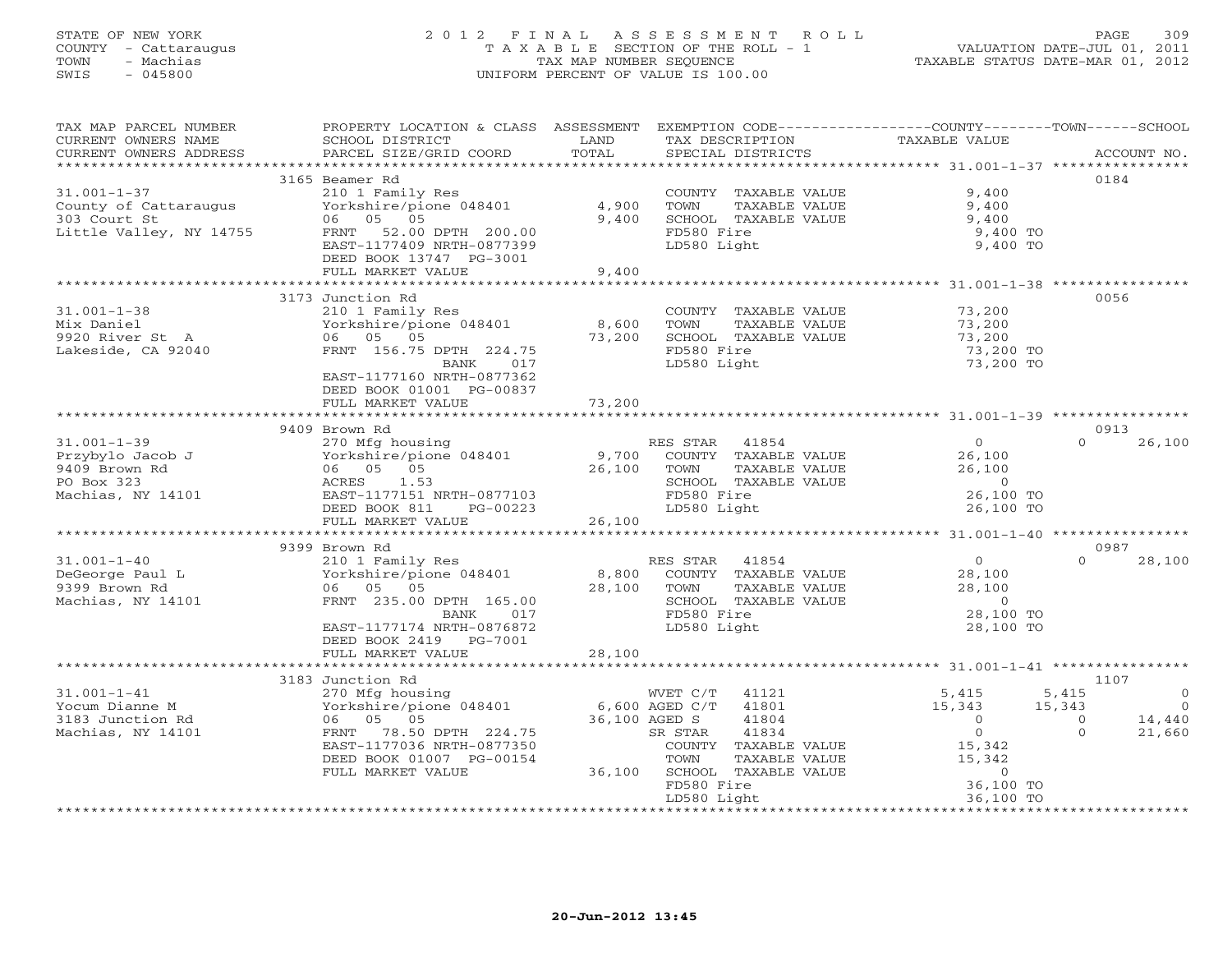# STATE OF NEW YORK 2 0 1 2 F I N A L A S S E S S M E N T R O L L PAGE 310 COUNTY - Cattaraugus T A X A B L E SECTION OF THE ROLL - 1 VALUATION DATE-JUL 01, 2011 TOWN - Machias TAX MAP NUMBER SEQUENCE TAXABLE STATUS DATE-MAR 01, 2012 SWIS - 045800 UNIFORM PERCENT OF VALUE IS 100.00UNIFORM PERCENT OF VALUE IS 100.00

| TAX MAP PARCEL NUMBER                                                                                                                                                                           | PROPERTY LOCATION & CLASS ASSESSMENT EXEMPTION CODE----------------COUNTY-------TOWN------SCHOOL |            |                                                   |                                |             |
|-------------------------------------------------------------------------------------------------------------------------------------------------------------------------------------------------|--------------------------------------------------------------------------------------------------|------------|---------------------------------------------------|--------------------------------|-------------|
| CURRENT OWNERS NAME<br>CURRENT OWNERS ADDRESS                                                                                                                                                   | SCHOOL DISTRICT<br><b>Example 12 Distribution of the UAND</b><br>PARCEL SIZE/GRID COORD          | TOTAL      | TAX DESCRIPTION<br>SPECIAL DISTRICTS              | TAXABLE VALUE                  | ACCOUNT NO. |
|                                                                                                                                                                                                 |                                                                                                  |            |                                                   |                                |             |
|                                                                                                                                                                                                 | 3185 Junction Rd                                                                                 |            |                                                   |                                | 1108        |
| $31.001 - 1 - 42$                                                                                                                                                                               | 311 Res vac land                                                                                 |            | COUNTY TAXABLE VALUE                              | 500                            |             |
| Yocum Dianne M                                                                                                                                                                                  | Yorkshire/pione 048401 500                                                                       |            | TOWN<br>TAXABLE VALUE                             | 500                            |             |
| 3183 Junction Rd                                                                                                                                                                                | 06 05 05                                                                                         | 500        | SCHOOL TAXABLE VALUE                              | 500                            |             |
| Machias, NY 14101                                                                                                                                                                               | FRNT 59.50 DPTH 74.00                                                                            |            | FD580 Fire                                        | 500 TO                         |             |
|                                                                                                                                                                                                 | EAST-1176960 NRTH-0877415                                                                        |            | LD580 Light                                       | 500 TO                         |             |
|                                                                                                                                                                                                 | DEED BOOK 01007 PG-00154                                                                         |            |                                                   |                                |             |
|                                                                                                                                                                                                 | FULL MARKET VALUE                                                                                | 500        |                                                   |                                |             |
|                                                                                                                                                                                                 |                                                                                                  |            |                                                   |                                |             |
| $31.001 - 1 - 43$                                                                                                                                                                               | Junction Rd<br>311 Res vac land                                                                  |            |                                                   | 600                            | 1015        |
| Yocum Dianne M                                                                                                                                                                                  |                                                                                                  |            | COUNTY TAXABLE VALUE<br>TOWN<br>TAXABLE VALUE     | 600                            |             |
| 3183 Junction Rd                                                                                                                                                                                | Yorkshire/pione 048401<br>06 05 05                                                               | 600<br>600 | TOWN      TAXABLE VALUE<br>SCHOOL   TAXABLE VALUE | 600                            |             |
| Machias, NY 14101                                                                                                                                                                               | FRNT 75.00 DPTH 350.00                                                                           |            | FD580 Fire                                        | 600 TO                         |             |
|                                                                                                                                                                                                 | EAST-1176934 NRTH-0877257                                                                        |            | LD580 Light                                       | 600 TO                         |             |
|                                                                                                                                                                                                 | DEED BOOK 01007 PG-00154                                                                         |            |                                                   |                                |             |
|                                                                                                                                                                                                 | FULL MARKET VALUE                                                                                | 600        |                                                   |                                |             |
|                                                                                                                                                                                                 |                                                                                                  |            |                                                   |                                |             |
|                                                                                                                                                                                                 | 3199 Junction Rd                                                                                 |            |                                                   |                                | 1016        |
|                                                                                                                                                                                                 |                                                                                                  |            | COUNTY TAXABLE VALUE 10,600                       |                                |             |
|                                                                                                                                                                                                 |                                                                                                  |            | TOWN<br>TAXABLE VALUE                             | 10,600                         |             |
|                                                                                                                                                                                                 |                                                                                                  |            | SCHOOL TAXABLE VALUE 10,600                       |                                |             |
| 31.001-1-44<br>Smith Willa M<br>Smith Margaret Cashman<br>97 S Main St Apt 4<br>Franklinville, NY 14737<br>SMAIN 14737<br>EAST-1176730 NRTH-0877256<br>SMAIN 14737<br>EAST-1176730 NRTH-0877256 |                                                                                                  |            | FD580 Fire                                        | 10,600 TO                      |             |
|                                                                                                                                                                                                 |                                                                                                  |            | LD580 Light                                       | 10,600 TO                      |             |
|                                                                                                                                                                                                 | DEED BOOK 00923 PG-01180<br>FULL MARKET VALUE                                                    | 10,600     |                                                   |                                |             |
|                                                                                                                                                                                                 |                                                                                                  |            |                                                   |                                |             |
|                                                                                                                                                                                                 | 3207 Junction Rd                                                                                 |            |                                                   |                                | 0634        |
|                                                                                                                                                                                                 |                                                                                                  |            |                                                   |                                |             |
|                                                                                                                                                                                                 |                                                                                                  |            |                                                   |                                |             |
|                                                                                                                                                                                                 |                                                                                                  |            |                                                   |                                |             |
|                                                                                                                                                                                                 |                                                                                                  |            |                                                   |                                |             |
|                                                                                                                                                                                                 | EAST-1176536 NRTH-0877241                                                                        |            | LD580 Light                                       | 18,900 TO                      |             |
|                                                                                                                                                                                                 | DEED BOOK 839 PG-00612                                                                           |            |                                                   |                                |             |
|                                                                                                                                                                                                 | FULL MARKET VALUE                                                                                | 18,900     |                                                   |                                |             |
|                                                                                                                                                                                                 |                                                                                                  |            |                                                   |                                |             |
|                                                                                                                                                                                                 | 3209 Junction Rd                                                                                 |            |                                                   |                                | 1106        |
| $31.001 - 1 - 46$                                                                                                                                                                               | 270 Mfg housing<br>Yorkshire/pione 048401 8,100                                                  |            | COUNTY TAXABLE VALUE                              | 25,800<br>TAXABLE VALUE 25,800 |             |
| Holland Thomas C<br>Holland Valerie L                                                                                                                                                           | 06 05 05                                                                                         | 25,800     | TOWN                                              |                                |             |
| 3219 Junction Rd                                                                                                                                                                                | FRNT 82.00 DPTH 350.00                                                                           |            | SCHOOL TAXABLE VALUE<br>FD580 Fire                | 25,800<br>25,800 TO            |             |
| Machias, NY 14101                                                                                                                                                                               | EAST-1176440 NRTH-0877232                                                                        |            | LD580 Light                                       | 25,800 TO                      |             |
|                                                                                                                                                                                                 | DEED BOOK 1033 PG-225                                                                            |            |                                                   |                                |             |
|                                                                                                                                                                                                 | FULL MARKET VALUE                                                                                | 25,800     |                                                   |                                |             |
|                                                                                                                                                                                                 |                                                                                                  |            |                                                   |                                |             |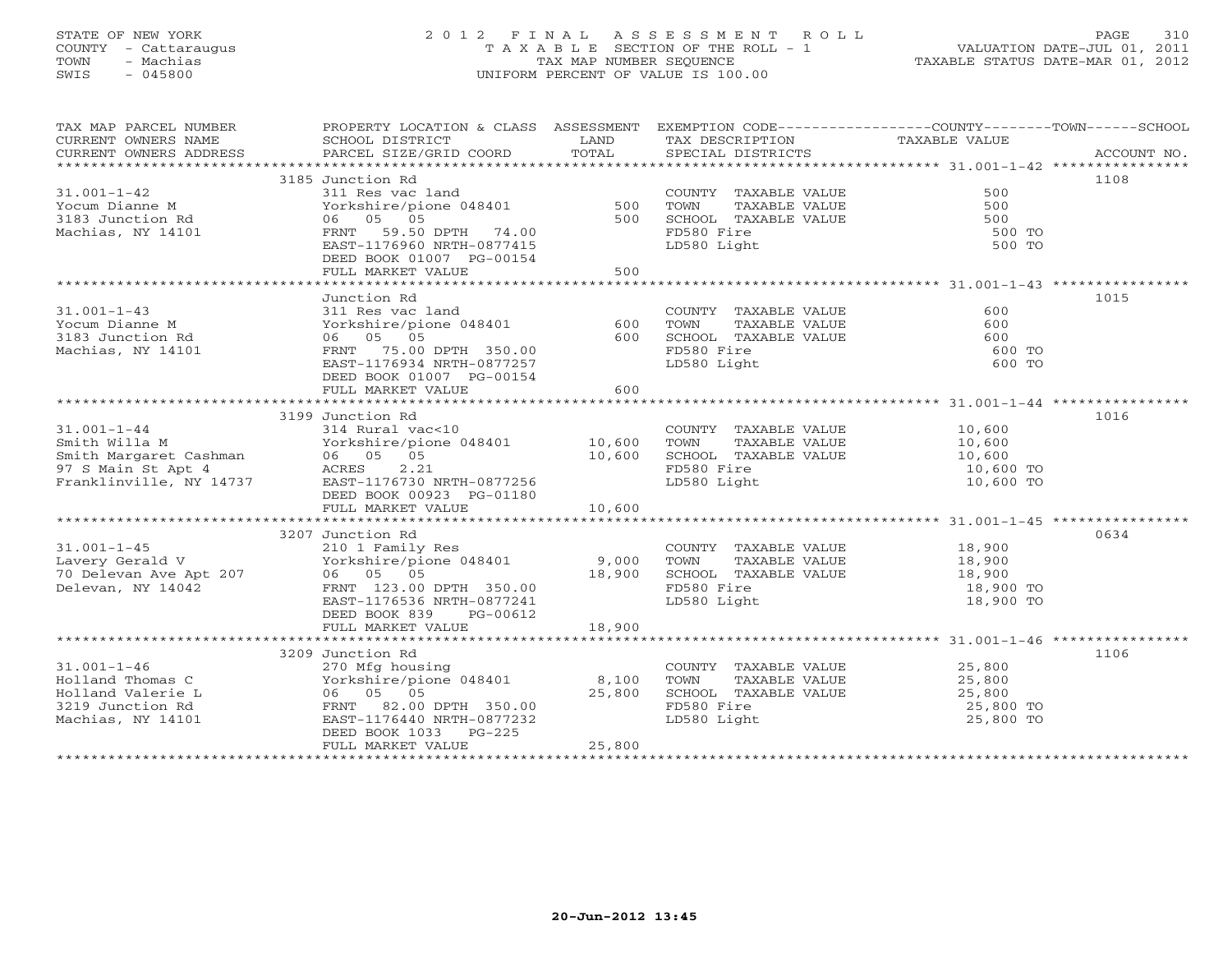# STATE OF NEW YORK 2 0 1 2 F I N A L A S S E S S M E N T R O L L PAGE 311 COUNTY - Cattaraugus T A X A B L E SECTION OF THE ROLL - 1 VALUATION DATE-JUL 01, 2011 TOWN - Machias TAX MAP NUMBER SEQUENCE TAXABLE STATUS DATE-MAR 01, 2012 SWIS - 045800 UNIFORM PERCENT OF VALUE IS 100.00

| TAX MAP PARCEL NUMBER<br>CURRENT OWNERS NAME<br>CURRENT OWNERS ADDRESS                                        | PROPERTY LOCATION & CLASS ASSESSMENT<br>SCHOOL DISTRICT<br>PARCEL SIZE/GRID COORD                                                                                        | LAND<br>TOTAL             | TAX DESCRIPTION<br>SPECIAL DISTRICTS          |                                                                        | EXEMPTION CODE-----------------COUNTY-------TOWN------SCHOOL<br>TAXABLE VALUE |          | ACCOUNT NO.    |
|---------------------------------------------------------------------------------------------------------------|--------------------------------------------------------------------------------------------------------------------------------------------------------------------------|---------------------------|-----------------------------------------------|------------------------------------------------------------------------|-------------------------------------------------------------------------------|----------|----------------|
|                                                                                                               |                                                                                                                                                                          |                           |                                               |                                                                        |                                                                               |          |                |
| $31.001 - 1 - 47$<br>Holland Thomas<br>Holland Valerie<br>3219 Junction Rd<br>Machias, NY 14101               | 3219 Junction Rd<br>270 Mfg housing<br>Yorkshire/pione 048401<br>06 05 05<br>ACRES<br>1.33<br>EAST-1176308 NRTH-0877245<br>DEED BOOK 00968 PG-00651<br>FULL MARKET VALUE | 9,400<br>36,800<br>36,800 | RES STAR<br>TOWN<br>FD580 Fire<br>LD580 Light | 41854<br>COUNTY TAXABLE VALUE<br>TAXABLE VALUE<br>SCHOOL TAXABLE VALUE | $\Omega$<br>36,800<br>36,800<br>6,800<br>36,800 TO<br>36,800 TO               | $\Omega$ | 0498<br>30,000 |
|                                                                                                               |                                                                                                                                                                          |                           |                                               |                                                                        |                                                                               |          |                |
|                                                                                                               | NYS Rte 16                                                                                                                                                               |                           |                                               |                                                                        |                                                                               |          | 0151           |
| $31.003 - 1 - 1$<br>Buffalo Crush Stone Inc<br>PO Box 710<br>Buffalo, NY 14224<br>MAY BE SUBJECT TO PAYMENT   | 105 Vac farmland<br>Yorkshire/pione 048401<br>04 05 05<br>ACRES 93.09<br>EAST-1178212 NRTH-0871095<br>DEED BOOK 00995 PG-00283                                           | 58,800<br>58,800          | AG DIST<br>TOWN<br>FD580 Fire                 | 41720<br>COUNTY TAXABLE VALUE<br>TAXABLE VALUE<br>SCHOOL TAXABLE VALUE | 9,319<br>49,481<br>49,481<br>49,481<br>58,800 TO                              | 9,319    | 9,319          |
| UNDER AGDIST LAW TIL 2016                                                                                     | FULL MARKET VALUE                                                                                                                                                        | 58,800                    |                                               |                                                                        |                                                                               |          |                |
|                                                                                                               |                                                                                                                                                                          |                           |                                               |                                                                        |                                                                               |          |                |
|                                                                                                               | NYS Rte 16                                                                                                                                                               |                           |                                               |                                                                        |                                                                               |          | 0388           |
| $31.003 - 1 - 2.1$<br>Buffalo Crush Stone Inc<br>PO Box 710<br>Buffalo, NY 14224<br>MAY BE SUBJECT TO PAYMENT | 720 Mine/quarry<br>Franklinville C 044001<br>04 05 05<br>ACRES 29.75<br>EAST-1176773 NRTH-0869287<br>DEED BOOK 00828 PG-00764                                            | 26,300<br>26,300          | AG DIST<br>TOWN<br>FD580 Fire                 | 41720<br>COUNTY TAXABLE VALUE<br>TAXABLE VALUE<br>SCHOOL TAXABLE VALUE | 1,415<br>24,885<br>24,885<br>24,885<br>26,300 TO                              | 1,415    | 1,415          |
| UNDER AGDIST LAW TIL 2016                                                                                     | FULL MARKET VALUE                                                                                                                                                        | 26,300                    |                                               |                                                                        |                                                                               |          |                |
|                                                                                                               |                                                                                                                                                                          |                           |                                               |                                                                        |                                                                               |          |                |
|                                                                                                               | NYS Rte 16                                                                                                                                                               |                           |                                               |                                                                        |                                                                               |          | 1905           |
| $31.003 - 1 - 2.2$<br>Buffalo Crush Stone Inc<br>PO Box 710<br>Buffalo, NY 14224<br>MAY BE SUBJECT TO PAYMENT | 720 Mine/quarry<br>Franklinville C 044001<br>04 05 05<br>ACRES 121.40<br>EAST-1178717 NRTH-0869714<br>DEED BOOK 00995 PG-00283                                           | 107,000<br>107,000        | AG DIST<br>TOWN<br>FD580 Fire                 | 41720<br>COUNTY TAXABLE VALUE<br>TAXABLE VALUE<br>SCHOOL TAXABLE VALUE | 22,640<br>84,360<br>84,360<br>84,360<br>107,000 TO                            | 22,640   | 22,640         |
| UNDER AGDIST LAW TIL 2016                                                                                     | FULL MARKET VALUE                                                                                                                                                        | 107,000                   |                                               |                                                                        |                                                                               |          |                |
|                                                                                                               |                                                                                                                                                                          |                           |                                               |                                                                        |                                                                               |          |                |
|                                                                                                               | 8750 NYS Rte 16                                                                                                                                                          |                           |                                               |                                                                        |                                                                               |          | 1484           |
| $31.003 - 1 - 3.1$<br>Pauley Scott E<br>8762 NYS Rte 16<br>Machias, NY 14101                                  | 270 Mfg housing<br>Franklinville C 044001<br>04 05 05<br>FRNT 130.00 DPTH 267.00<br>EAST-1178335 NRTH-0867915<br>DEED BOOK 00955 PG-01119                                | 8,600<br>19,900           | RES STAR<br>TOWN<br>FD580 Fire                | 41854<br>COUNTY TAXABLE VALUE<br>TAXABLE VALUE<br>SCHOOL TAXABLE VALUE | $\circ$<br>19,900<br>19,900<br>$\Omega$<br>19,900 TO                          | $\Omega$ | 19,900         |
|                                                                                                               | FULL MARKET VALUE                                                                                                                                                        | 19,900                    |                                               |                                                                        |                                                                               |          |                |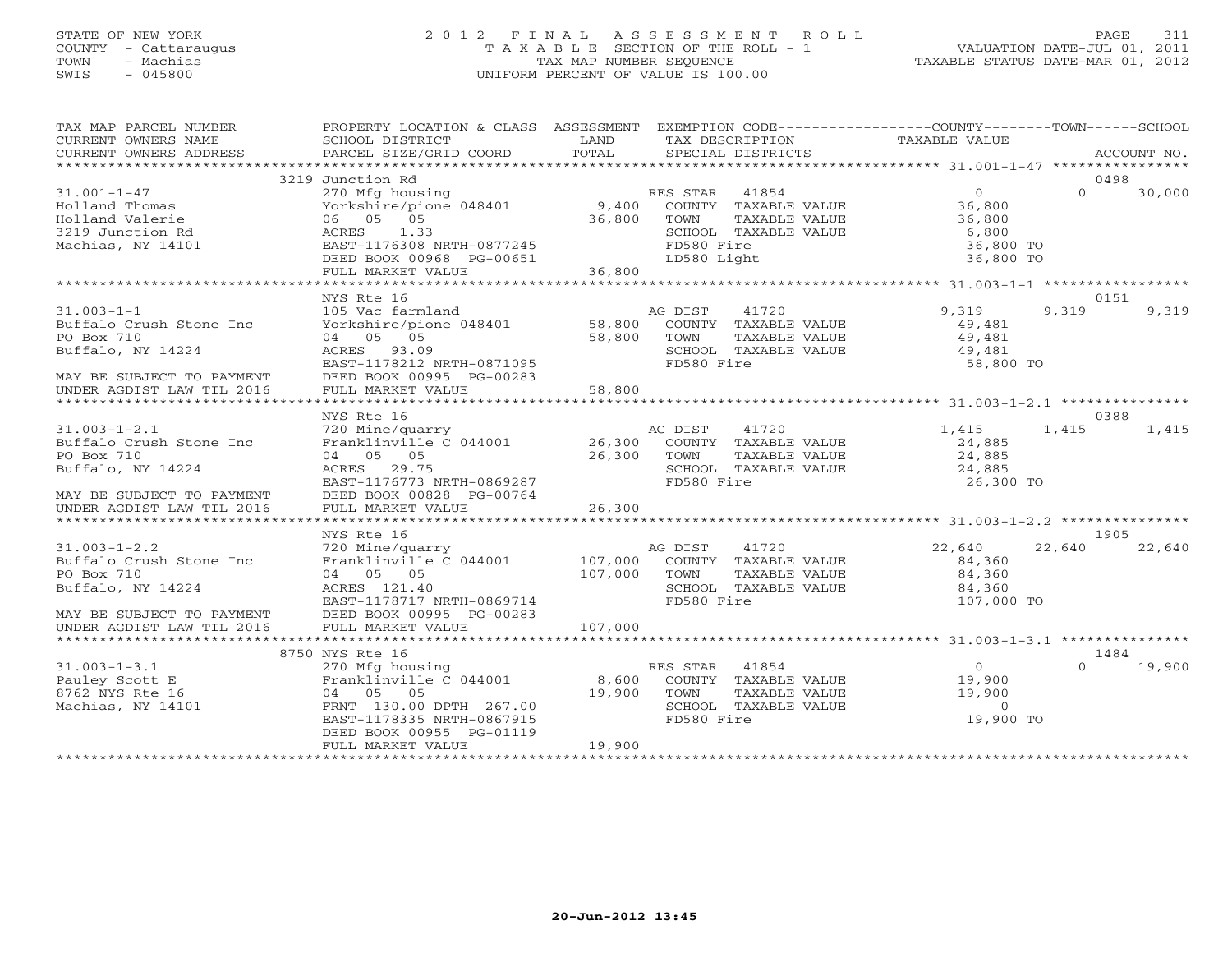# STATE OF NEW YORK 2 0 1 2 F I N A L A S S E S S M E N T R O L L PAGE 312 COUNTY - Cattaraugus T A X A B L E SECTION OF THE ROLL - 1 VALUATION DATE-JUL 01, 2011 TOWN - Machias TAX MAP NUMBER SEQUENCE TAXABLE STATUS DATE-MAR 01, 2012 SWIS - 045800 UNIFORM PERCENT OF VALUE IS 100.00UNIFORM PERCENT OF VALUE IS 100.00

| TAX MAP PARCEL NUMBER<br>CURRENT OWNERS NAME<br>CURRENT OWNERS ADDRESS                   | PROPERTY LOCATION & CLASS ASSESSMENT<br>SCHOOL DISTRICT<br>PARCEL SIZE/GRID COORD                                                                                                  | LAND<br>TOTAL              | TAX DESCRIPTION<br>SPECIAL DISTRICTS                                                                                                                            | EXEMPTION CODE----------------COUNTY-------TOWN------SCHOOL<br>TAXABLE VALUE<br>ACCOUNT NO.                                                    |
|------------------------------------------------------------------------------------------|------------------------------------------------------------------------------------------------------------------------------------------------------------------------------------|----------------------------|-----------------------------------------------------------------------------------------------------------------------------------------------------------------|------------------------------------------------------------------------------------------------------------------------------------------------|
| $31.003 - 1 - 3.2$                                                                       | NYS Rte 16<br>105 Vac farmland                                                                                                                                                     |                            | COUNTY TAXABLE VALUE                                                                                                                                            | 0988<br>30,500                                                                                                                                 |
| Andrews Brian T<br>10083 McKinstry Rd<br>Machias, NY 14101                               | Franklinville C 044001<br>04 05 05<br>ACRES 30.50<br>EAST-1178738 NRTH-0868270<br>DEED BOOK 896<br>PG-00882                                                                        | 30,500<br>30,500           | TOWN<br>TAXABLE VALUE<br>SCHOOL TAXABLE VALUE<br>FD580 Fire                                                                                                     | 30,500<br>30,500<br>30,500 TO                                                                                                                  |
|                                                                                          | FULL MARKET VALUE                                                                                                                                                                  | 30,500                     |                                                                                                                                                                 |                                                                                                                                                |
| $31.003 - 1 - 3.3$<br>Oakes Gregory<br>8815 Reynolds Rd<br>Franklinville, NY 14737       | 8815 Reynolds Rd<br>210 1 Family Res<br>Franklinville C 044001<br>04 05 05<br>ACRES 17.60<br>EAST-1179882 NRTH-0868252<br>DEED BOOK 00955 PG-01071                                 | 24,200<br>101,200          | RES STAR<br>41854<br>COUNTY TAXABLE VALUE<br>TAXABLE VALUE<br>TOWN<br>SCHOOL TAXABLE VALUE<br>FD580 Fire                                                        | 1485<br>$\circ$<br>$\Omega$<br>30,000<br>101,200<br>101,200<br>71,200<br>101,200 TO                                                            |
|                                                                                          | FULL MARKET VALUE                                                                                                                                                                  | 101,200                    |                                                                                                                                                                 |                                                                                                                                                |
| $31.003 - 1 - 3.4$<br>O'Connell Colleen M<br>8752 NYS Rte 16<br>Machias, NY 14101        | 8752 NYS Rte 16<br>210 1 Family Res<br>Franklinville C 044001<br>04 05<br>05<br>FF 150 Rte 16<br>ACRES<br>1.55 BANK<br>017<br>EAST-1178462 NRTH-0867818<br>DEED BOOK 10790 PG-9001 |                            | CVET C/T<br>41131<br>9,700 DVET C/T<br>41141<br>92,000 RES STAR<br>41854<br>COUNTY TAXABLE VALUE<br>TOWN<br>TAXABLE VALUE<br>SCHOOL TAXABLE VALUE<br>FD580 Fire | 1855<br>20,000<br>20,000<br>$\circ$<br>13,800<br>13,800<br>$\Omega$<br>30,000<br>$\sim$ 0<br>$\cap$<br>58,200<br>58,200<br>62,000<br>92,000 TO |
|                                                                                          | FULL MARKET VALUE                                                                                                                                                                  | 92,000                     |                                                                                                                                                                 |                                                                                                                                                |
| $31.003 - 1 - 4.1$<br>Buffalo Crush Stone Inc<br>PO Box 710<br>Buffalo, NY 14224         | Reynolds Rd<br>105 Vac farmland<br>Franklinville C 044001<br>03 05 05<br>ACRES 12.48<br>EAST-1180022 NRTH-0867177<br>DEED BOOK 00995 PG-00283<br>FULL MARKET VALUE                 | 10,000<br>10,000<br>10,000 | COUNTY TAXABLE VALUE<br>TOWN<br>TAXABLE VALUE<br>SCHOOL TAXABLE VALUE<br>FD580 Fire                                                                             | 0931<br>10,000<br>10,000<br>10,000<br>10,000 TO                                                                                                |
|                                                                                          |                                                                                                                                                                                    |                            |                                                                                                                                                                 |                                                                                                                                                |
| $31.003 - 1 - 4.2$<br>Fronckowiak Julie A<br>210 Pine St Apt 249<br>Manchester, CT 06040 | Reynolds Rd<br>314 Rural vac<10<br>Franklinville C 044001<br>03 05 05<br>ACRES<br>9.69<br>EAST-1179184 NRTH-0867062<br>DEED BOOK 01017 PG-00850<br>FULL MARKET VALUE               | 18,300<br>18,300<br>18,300 | COUNTY TAXABLE VALUE<br>TOWN<br>TAXABLE VALUE<br>SCHOOL TAXABLE VALUE<br>FD580 Fire                                                                             | 1377<br>18,300<br>18,300<br>18,300<br>18,300 TO                                                                                                |
|                                                                                          |                                                                                                                                                                                    |                            |                                                                                                                                                                 |                                                                                                                                                |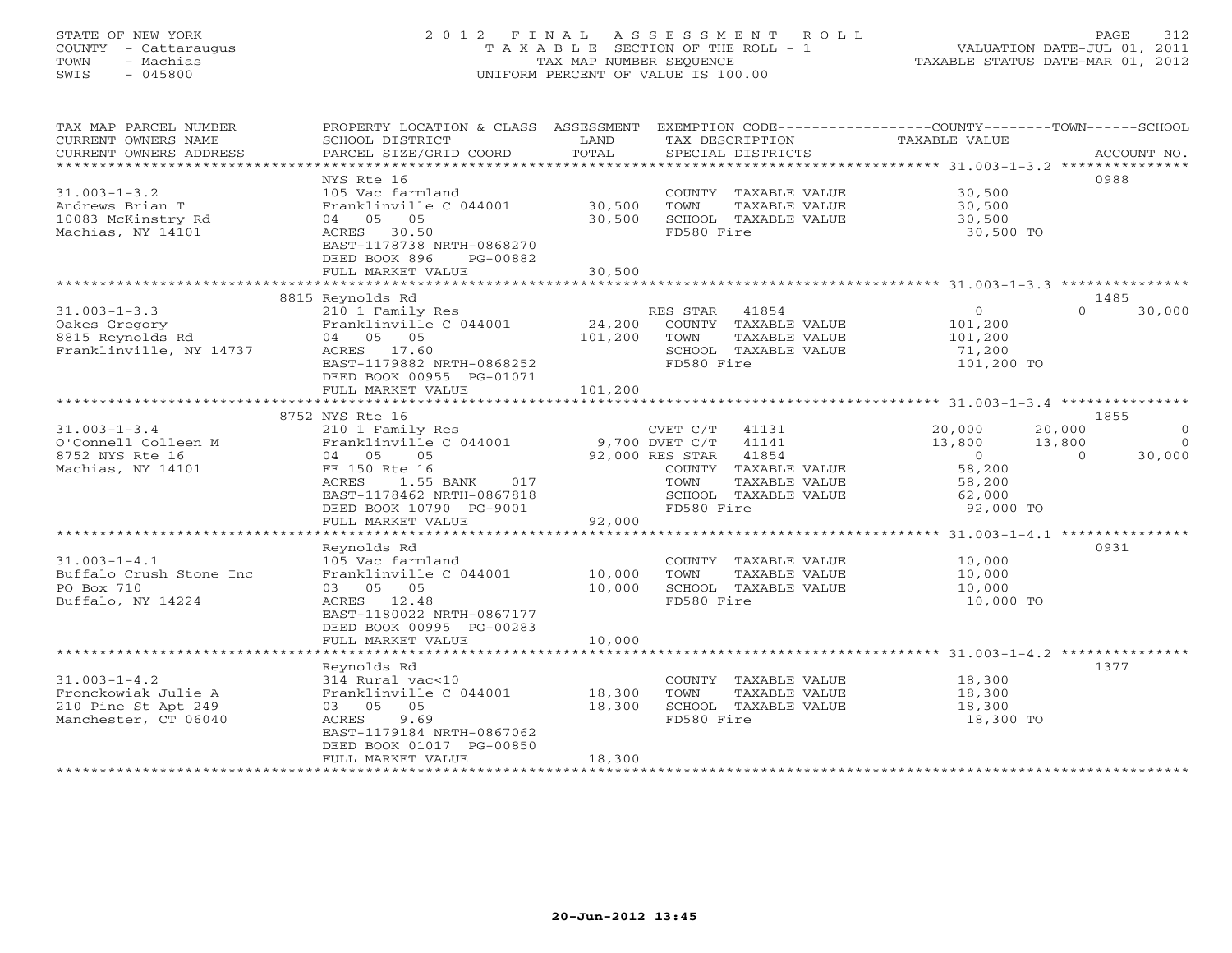# STATE OF NEW YORK 2 0 1 2 F I N A L A S S E S S M E N T R O L L PAGE 313 COUNTY - Cattaraugus T A X A B L E SECTION OF THE ROLL - 1 VALUATION DATE-JUL 01, 2011 TOWN - Machias TAX MAP NUMBER SEQUENCE TAXABLE STATUS DATE-MAR 01, 2012 SWIS - 045800 UNIFORM PERCENT OF VALUE IS 100.00UNIFORM PERCENT OF VALUE IS 100.00

| TAX MAP PARCEL NUMBER<br>CURRENT OWNERS NAME<br>CURRENT OWNERS ADDRESS | PROPERTY LOCATION & CLASS ASSESSMENT<br>SCHOOL DISTRICT<br>PARCEL SIZE/GRID COORD | LAND<br>TOTAL      | EXEMPTION CODE-----------------COUNTY-------TOWN------SCHOOL<br>TAX DESCRIPTION<br>SPECIAL DISTRICTS | TAXABLE VALUE       | ACCOUNT NO.        |
|------------------------------------------------------------------------|-----------------------------------------------------------------------------------|--------------------|------------------------------------------------------------------------------------------------------|---------------------|--------------------|
|                                                                        |                                                                                   |                    |                                                                                                      |                     |                    |
|                                                                        | NYS Rte 16                                                                        |                    |                                                                                                      |                     | 1809               |
| $31.003 - 1 - 4.3$                                                     | 314 Rural vac<10                                                                  |                    | COUNTY TAXABLE VALUE                                                                                 | 9,200               |                    |
| Fullone Trucking                                                       | Franklinville C 044001                                                            | 9,200              | TOWN<br>TAXABLE VALUE                                                                                | 9,200               |                    |
| 10717 Mile Block Rd                                                    | 03 05<br>05                                                                       | 9,200              | SCHOOL TAXABLE VALUE                                                                                 | 9,200               |                    |
| North Collins, NY 14111                                                | 5.00<br>ACRES                                                                     |                    | FD580 Fire                                                                                           | 9,200 TO            |                    |
|                                                                        | EAST-1179312 NRTH-0866732                                                         |                    |                                                                                                      |                     |                    |
|                                                                        | DEED BOOK 00925 PG-00647                                                          |                    |                                                                                                      |                     |                    |
|                                                                        | FULL MARKET VALUE                                                                 | 9,200              |                                                                                                      |                     |                    |
|                                                                        | 8770-8776 Reynolds Rd                                                             |                    |                                                                                                      |                     | 1518               |
| $31.003 - 1 - 4.4$                                                     | 271 Mfg housings                                                                  |                    | RES ST MH 41864                                                                                      | $\circ$             | $\circ$<br>13,220  |
| King Paul M                                                            | Franklinville C 044001 11,300 RES ST MH 41864                                     |                    |                                                                                                      | $\circ$             | $\Omega$<br>13,220 |
| King Michelle R                                                        | 03 05 05                                                                          | 37,700             | COUNTY TAXABLE VALUE                                                                                 | 37,700              |                    |
| 3707 Roszyk Hill Rd                                                    | 2.75<br>ACRES                                                                     |                    | TAXABLE VALUE<br>TOWN                                                                                | 37,700              |                    |
| Machias, NY 14101                                                      | EAST-1179126 NRTH-0867457                                                         |                    | SCHOOL TAXABLE VALUE                                                                                 | 11,260              |                    |
|                                                                        | DEED BOOK 01007 PG-00725                                                          |                    | FD580 Fire                                                                                           | 37,700 TO           |                    |
|                                                                        | FULL MARKET VALUE                                                                 | 37,700             |                                                                                                      |                     |                    |
|                                                                        |                                                                                   |                    |                                                                                                      |                     |                    |
|                                                                        | 8778-8784 Reynolds Rd                                                             |                    |                                                                                                      |                     | 1519               |
| $31.003 - 1 - 4.5$                                                     | 271 Mfg housings                                                                  |                    | RES ST MH 41864                                                                                      | $\Omega$            | $\circ$<br>13,220  |
| King Paul L                                                            | Franklinville C 044001                                                            |                    | 11,200 RES ST MH 41864                                                                               | $\Omega$            | $\circ$<br>11,017  |
| 3310 Martin Rd                                                         | 03 05 05                                                                          |                    | 51,800 RES ST MH 41864                                                                               | $\Omega$            | $\Omega$<br>7,540  |
| Delevan, NY 14042                                                      | 2.70<br>ACRES                                                                     |                    | RES ST MH 41864                                                                                      | $\Omega$            | $\cap$<br>8,813    |
|                                                                        | EAST-1179433 NRTH-0867460                                                         |                    | COUNTY TAXABLE VALUE                                                                                 | 51,800              |                    |
|                                                                        | DEED BOOK 01007 PG-00727                                                          |                    | TOWN<br>TAXABLE VALUE                                                                                | 51,800              |                    |
|                                                                        | FULL MARKET VALUE                                                                 |                    | 51,800 SCHOOL TAXABLE VALUE<br>FD580 Fire                                                            | 11,210<br>51,800 TO |                    |
|                                                                        |                                                                                   |                    |                                                                                                      |                     |                    |
|                                                                        | 8726 NYS Rte 16                                                                   |                    |                                                                                                      |                     | 1532               |
| $31.003 - 1 - 4.6$                                                     | 431 Auto dealer                                                                   |                    | COUNTY TAXABLE VALUE                                                                                 | 138,000             |                    |
| ECO Management Group LLC                                               | Franklinville C 044001                                                            | 13,100             | TOWN<br>TAXABLE VALUE                                                                                | 138,000             |                    |
| PO Box 229                                                             | 03 05 05                                                                          | 138,000            | SCHOOL TAXABLE VALUE                                                                                 | 138,000             |                    |
| Boston, NY 14025                                                       | ACRES<br>4.15                                                                     |                    | FD580 Fire                                                                                           | 138,000 TO          |                    |
|                                                                        | EAST-0530366 NRTH-0867423                                                         |                    |                                                                                                      |                     |                    |
|                                                                        | DEED BOOK 12793 PG-7001                                                           |                    |                                                                                                      |                     |                    |
|                                                                        | FULL MARKET VALUE                                                                 | 138,000            |                                                                                                      |                     |                    |
|                                                                        |                                                                                   |                    |                                                                                                      |                     |                    |
|                                                                        | 8643 NYS Rte 16                                                                   |                    |                                                                                                      |                     | 0149               |
| $31.003 - 1 - 5.1$                                                     | 720 Mine/quarry                                                                   |                    | 41720<br>AG DIST                                                                                     | 1,415               | 1,415<br>1,415     |
| Buffalo Crush Stone Inc<br>PO Box 710                                  | Franklinville C 044001<br>13  05  05                                              | 212,800<br>561,500 | COUNTY TAXABLE VALUE<br>TAXABLE VALUE                                                                | 560,085<br>560,085  |                    |
| Buffalo, NY 14224                                                      | ACRES 94.10                                                                       |                    | TOWN<br>SCHOOL TAXABLE VALUE                                                                         | 560,085             |                    |
|                                                                        | EAST-1178126 NRTH-0866022                                                         |                    | FD580 Fire                                                                                           | 561,500 TO          |                    |
| MAY BE SUBJECT TO PAYMENT                                              | DEED BOOK 00828 PG-00745                                                          |                    |                                                                                                      |                     |                    |
| UNDER AGDIST LAW TIL 2016                                              | FULL MARKET VALUE                                                                 | 561,500            |                                                                                                      |                     |                    |
|                                                                        |                                                                                   |                    |                                                                                                      |                     |                    |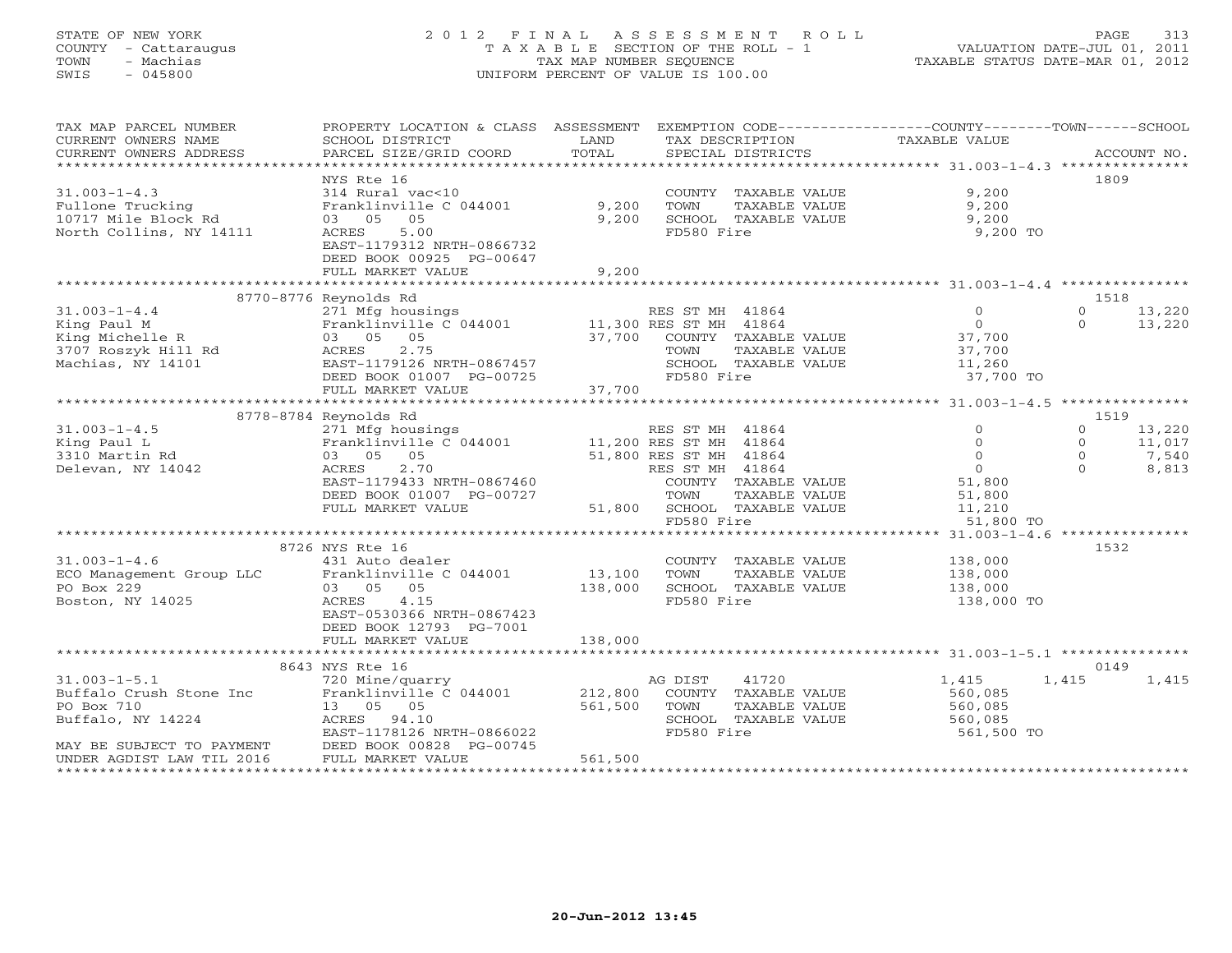# STATE OF NEW YORK 2 0 1 2 F I N A L A S S E S S M E N T R O L L PAGE 314 COUNTY - Cattaraugus T A X A B L E SECTION OF THE ROLL - 1 VALUATION DATE-JUL 01, 2011 TOWN - Machias TAX MAP NUMBER SEQUENCE TAXABLE STATUS DATE-MAR 01, 2012 SWIS - 045800 UNIFORM PERCENT OF VALUE IS 100.00UNIFORM PERCENT OF VALUE IS 100.00

| TAX MAP PARCEL NUMBER<br>CURRENT OWNERS NAME<br>CURRENT OWNERS ADDRESS | PROPERTY LOCATION & CLASS ASSESSMENT<br>SCHOOL DISTRICT<br>PARCEL SIZE/GRID COORD | LAND<br>TOTAL  | TAX DESCRIPTION<br>SPECIAL DISTRICTS | EXEMPTION CODE-----------------COUNTY-------TOWN------SCHOOL<br><b>TAXABLE VALUE</b> | ACCOUNT NO. |
|------------------------------------------------------------------------|-----------------------------------------------------------------------------------|----------------|--------------------------------------|--------------------------------------------------------------------------------------|-------------|
|                                                                        |                                                                                   |                |                                      |                                                                                      |             |
|                                                                        | NYS Rte 16                                                                        |                |                                      |                                                                                      | 1893        |
| $31.003 - 1 - 5.2$                                                     | 314 Rural vac<10                                                                  |                | COUNTY TAXABLE VALUE                 | 9,800                                                                                |             |
| O'Neil Janet                                                           | Franklinville C 044001                                                            | 9,800          | TOWN<br>TAXABLE VALUE                | 9,800                                                                                |             |
| 3427 Gulf Hill Rd                                                      | 05<br>05<br>03                                                                    | 9,800          | SCHOOL TAXABLE VALUE                 | 9,800                                                                                |             |
| Machias, NY 14101                                                      | 1.60<br>ACRES<br>EAST-1180239 NRTH-0865338<br>DEED BOOK 00999 PG-00191            |                | FD580 Fire                           | 9,800 TO                                                                             |             |
|                                                                        | FULL MARKET VALUE                                                                 | 9,800          |                                      |                                                                                      |             |
|                                                                        |                                                                                   |                |                                      |                                                                                      |             |
|                                                                        | 8552 NYS Rte 16                                                                   |                |                                      |                                                                                      | 0626        |
| $31.003 - 1 - 7$                                                       | 475 Junkyard                                                                      |                | RES STAR 41854                       | $\Omega$<br>$\cap$                                                                   | 30,000      |
| Lambert Michael B                                                      | Franklinville C 044001                                                            | 12,300         | COUNTY TAXABLE VALUE                 | 74,400                                                                               |             |
| 8552 NYS Rte 16                                                        | 03 05 05                                                                          | 74,400         | TAXABLE VALUE<br>TOWN                | 74,400                                                                               |             |
| Franklinville, NY 14737                                                | 3.55<br>ACRES                                                                     |                | SCHOOL TAXABLE VALUE                 | 44,400                                                                               |             |
|                                                                        | EAST-1180113 NRTH-0864661                                                         |                | FD580 Fire                           | 74,400 TO                                                                            |             |
|                                                                        | DEED BOOK 8687 PG-8003                                                            |                |                                      |                                                                                      |             |
|                                                                        | FULL MARKET VALUE                                                                 | 74,400         |                                      |                                                                                      |             |
|                                                                        |                                                                                   |                |                                      |                                                                                      |             |
|                                                                        | NYS Rte 16                                                                        |                |                                      |                                                                                      | 0157        |
| $31.003 - 1 - 8$                                                       | 105 Vac farmland                                                                  |                | AG DIST<br>41720                     | 5,765<br>5,765                                                                       | 5,765       |
| Buffalo Crush Stone Inc                                                | Franklinville C 044001                                                            | 46,600         | COUNTY TAXABLE VALUE                 | 40,835                                                                               |             |
| PO Box 710                                                             | 03 05 05                                                                          | 46,600         | TOWN<br>TAXABLE VALUE                | 40,835                                                                               |             |
| Buffalo, NY 14224                                                      | ACRES 94.14                                                                       |                | SCHOOL TAXABLE VALUE                 | 40,835                                                                               |             |
|                                                                        | EAST-1178043 NRTH-0864839                                                         |                | FD580 Fire                           | 46,600 TO                                                                            |             |
| MAY BE SUBJECT TO PAYMENT                                              | DEED BOOK 00828 PG-00745                                                          |                |                                      |                                                                                      |             |
| UNDER AGDIST LAW TIL 2016                                              | FULL MARKET VALUE                                                                 | 46,600         |                                      |                                                                                      |             |
|                                                                        |                                                                                   |                |                                      |                                                                                      |             |
|                                                                        | 8703-8709 NYS Rte 16                                                              |                |                                      |                                                                                      | 0745        |
| $31.003 - 1 - 9$                                                       | 210 1 Family Res                                                                  |                | COUNTY TAXABLE VALUE                 | 82,500                                                                               |             |
| Chiarelli Daniel J                                                     | Franklinville C 044001                                                            | 15,900         | TAXABLE VALUE<br>TOWN                | 82,500                                                                               |             |
| 6502 S Center Rd                                                       | 03 05 05                                                                          | 82,500         | SCHOOL TAXABLE VALUE                 | 82,500                                                                               |             |
| Cuba, NY 14727                                                         | 4.25<br>ACRES                                                                     |                | FD580 Fire                           | 82,500 TO                                                                            |             |
|                                                                        | EAST-1178553 NRTH-0866808                                                         |                |                                      |                                                                                      |             |
|                                                                        | DEED BOOK 10636 PG-5003                                                           |                |                                      |                                                                                      |             |
|                                                                        | FULL MARKET VALUE                                                                 | 82,500         |                                      |                                                                                      |             |
|                                                                        |                                                                                   |                |                                      |                                                                                      |             |
|                                                                        | 8723 NYS Rte 16                                                                   |                |                                      |                                                                                      | 1262        |
| $31.003 - 1 - 10$                                                      | 210 1 Family Res                                                                  |                | CW 15 VET/ 41161                     | 12,000<br>12,000                                                                     | $\Omega$    |
| Zuech Ruth                                                             | Franklinville C 044001                                                            | 10,600 SR STAR | 41834                                | $\Omega$<br>$\Omega$                                                                 | 62,200      |
| 8723 NYS Rte 16                                                        | 03 05 05                                                                          | 90,600         | COUNTY TAXABLE VALUE                 | 78,600                                                                               |             |
| Franklinville, NY 14737                                                | 1001/856,858                                                                      |                | TAXABLE VALUE<br>TOWN                | 78,600                                                                               |             |
|                                                                        | ACRES<br>2.20                                                                     |                | SCHOOL TAXABLE VALUE                 | 28,400                                                                               |             |
|                                                                        | EAST-1178357 NRTH-0867158                                                         |                | FD580 Fire                           | 90,600 TO                                                                            |             |
|                                                                        | DEED BOOK 01001 PG-00856                                                          |                |                                      |                                                                                      |             |
|                                                                        | FULL MARKET VALUE                                                                 | 90,600         |                                      |                                                                                      |             |
|                                                                        |                                                                                   |                |                                      |                                                                                      |             |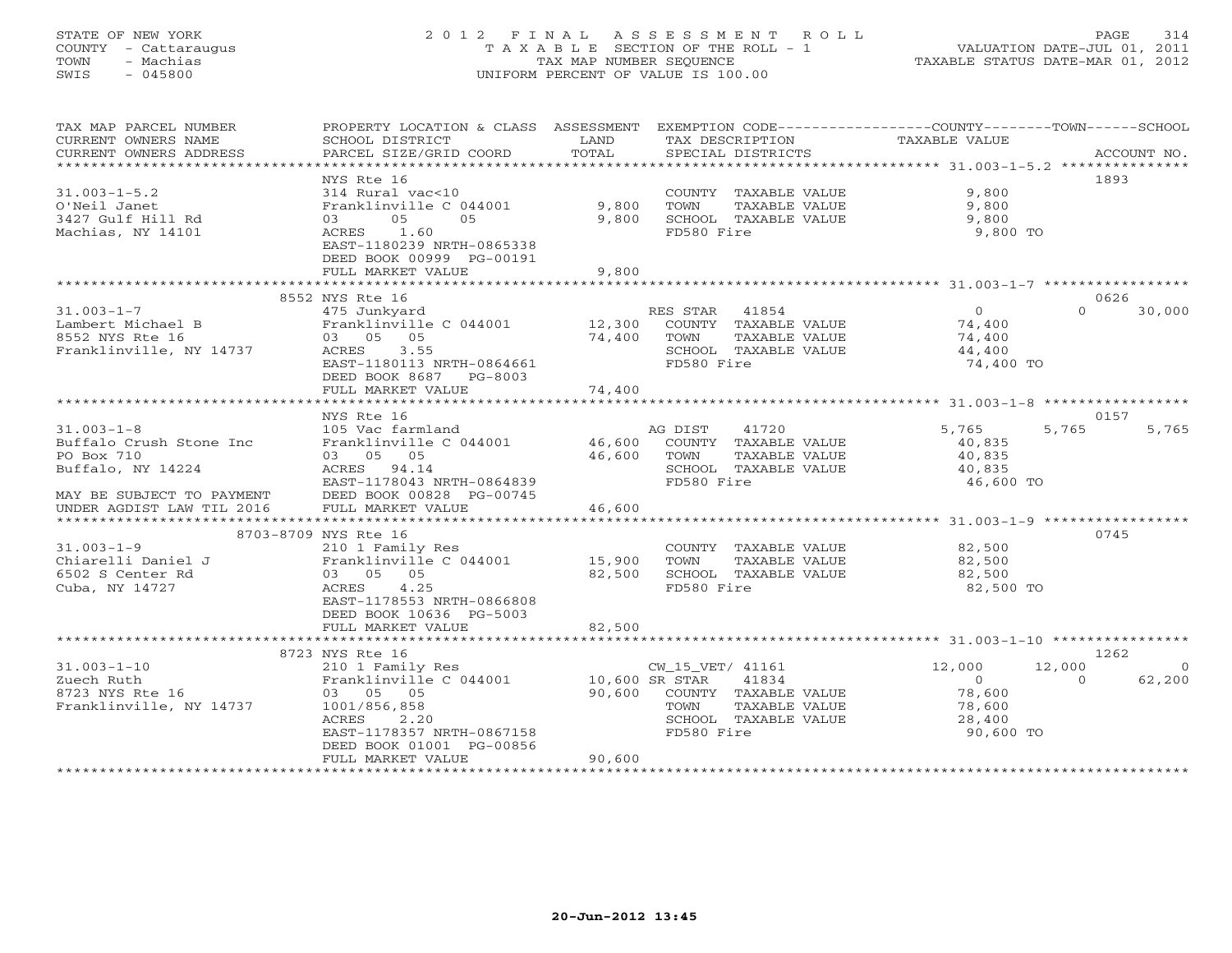# STATE OF NEW YORK 2 0 1 2 F I N A L A S S E S S M E N T R O L L PAGE 315COUNTY - Cattaraugus T A X A B L E SECTION OF THE ROLL - 1<br>
TOWN - Machias TAX MAP NUMBER SEQUENCE<br>
SWIS - 045800 SWIS - 045800 UNIFORM PERCENT OF VALUE IS 100.00

| TAX MAP PARCEL NUMBER<br>CURRENT OWNERS NAME<br>CURRENT OWNERS ADDRESS                                                                                                                                                                                   | PROPERTY LOCATION & CLASS ASSESSMENT EXEMPTION CODE----------------COUNTY-------TOWN------SCHOOL<br>SCHOOL DISTRICT<br>PARCEL SIZE/GRID COORD                                       | LAND<br>TOTAL | TAX DESCRIPTION<br>SPECIAL DISTRICTS                                                                              | TAXABLE VALUE                                                                                                        | ACCOUNT NO.                                              |
|----------------------------------------------------------------------------------------------------------------------------------------------------------------------------------------------------------------------------------------------------------|-------------------------------------------------------------------------------------------------------------------------------------------------------------------------------------|---------------|-------------------------------------------------------------------------------------------------------------------|----------------------------------------------------------------------------------------------------------------------|----------------------------------------------------------|
|                                                                                                                                                                                                                                                          |                                                                                                                                                                                     |               |                                                                                                                   |                                                                                                                      |                                                          |
| $31.003 - 1 - 12$<br>Vandewerker Kenneth E Vandewerker Beatrice E 1210 1121 Pranklinville, NY 14737 EAST-1178254 N<br>Franklinville, NY 14737 EAST-1178254 N<br>Franklinville, NY 14737 EAST-1178254 N<br>DEED BOOK 0093                                 | 8729 NYS Rte 16<br>210 1 Family Res AGED C/T/S 41800<br>Franklinville C 044001 9,200 SR STAR<br>EAST-1178254 NRTH-0867353<br>DEED BOOK 00934 PG-00923                               |               | 41834<br>77,100 COUNTY TAXABLE VALUE<br>TOWN TAXABLE VALUE<br>TAXABLE VALUE<br>SCHOOL TAXABLE VALUE<br>FD580 Fire | $\begin{array}{c}\n0 \\ 0\n\end{array}$<br>38,550<br>38,550<br>$\begin{array}{c} 0 \\ 77,100 \text{ TO} \end{array}$ | 1117<br>38,550 38,550 38,550<br>$\overline{0}$<br>38,550 |
|                                                                                                                                                                                                                                                          |                                                                                                                                                                                     |               |                                                                                                                   |                                                                                                                      |                                                          |
| $31.003 - 1 - 13$<br>Vandewerker Kenneth E<br>Vandewerker Beatrice E<br>8729 NYS Rte 16 (1973) ACRES 1.05<br>Franklinville, NY 14737 (EAST-1178194 NRTH-0867478                                                                                          | 8735 NYS Rte 16<br>270 Mfg housing<br>DEED BOOK 00934 PG-00923                                                                                                                      |               | COUNTY TAXABLE VALUE 19,800<br>TOWN<br>TAXABLE VALUE<br>SCHOOL TAXABLE VALUE<br>FD580 Fire                        | 19,800<br>19,800<br>19,800 TO                                                                                        | 0139                                                     |
|                                                                                                                                                                                                                                                          | FULL MARKET VALUE                                                                                                                                                                   | 19,800        |                                                                                                                   |                                                                                                                      |                                                          |
|                                                                                                                                                                                                                                                          |                                                                                                                                                                                     |               |                                                                                                                   |                                                                                                                      |                                                          |
| 31.003-1-14.1<br>Tingue Loretta M<br>Tingue Debra M<br>Tingue Debra M<br>2371 Mfg housings and the C 044001<br>Franklinville C 044001<br>7,800 COUNTY TAXABLE VALUE<br>7,800 COUNTY TAXABLE VALUE<br>7,800 COUNTY TAXABLE VALUE<br>24,300 TOWN T         | 3123-3127 3129 Fox Rd - Lower<br>DEED BOOK 16862 PG-6002                                                                                                                            |               | TAXABLE VALUE                                                                                                     | $\begin{array}{c} 0 \\ 24,300 \end{array}$<br>24,300<br>7,800<br>24,300 TO                                           | 0675<br>16,500<br>$\cap$                                 |
|                                                                                                                                                                                                                                                          | FULL MARKET VALUE                                                                                                                                                                   | 24,300        |                                                                                                                   |                                                                                                                      |                                                          |
|                                                                                                                                                                                                                                                          | 3117-3119 Fox Rd-Lower 8747 NYS Rt                                                                                                                                                  |               |                                                                                                                   |                                                                                                                      | 1950                                                     |
| 31.003-1-14.2<br>Tingue Loretta M<br>Tingue Debra M<br>4092 NYS Rte 242<br>Machias, NY 14101<br>The C 044001<br>S,000 COUNT<br>Tingue Debra M<br>3 5 5<br>FRNT 104.00 DPTH 105.00<br>EAST-1178243 NRTH-0867602<br>FRNT 104.00 DPTH 105.00<br>SCHOO<br>FD | DEED BOOK 16862 PG-6002                                                                                                                                                             |               | RES ST MH 41864<br>5,000 COUNTY TAXABLE VALUE<br>TAXABLE VALUE<br>SCHOOL TAXABLE VALUE<br>FD580 Fire              | $\overline{O}$<br>18,700<br>18,700<br>5,100<br>18,700 TO                                                             | 13,600<br>$\Omega$                                       |
|                                                                                                                                                                                                                                                          | FULL MARKET VALUE                                                                                                                                                                   | 18,700        |                                                                                                                   |                                                                                                                      |                                                          |
|                                                                                                                                                                                                                                                          |                                                                                                                                                                                     |               |                                                                                                                   |                                                                                                                      |                                                          |
| $31.003 - 1 - 17$<br>Reynolds James<br>Reynolds Marcia<br>8811 NYS Rte 16<br>Machias, NY 14101                                                                                                                                                           | 210 1 Family Res<br>Pranklinville C 044001 11,000 RES STAR 41854<br>04 05 05 81,500 COUNTY TAVAPLE 1<br>EAST-1177655 NRTH-0868552<br>PG-00837<br>DEED BOOK 752<br>FULL MARKET VALUE | 81,500        | CVET C/T 41131<br>81,500 COUNTY TAXABLE VALUE<br>TAXABLE VALUE<br>SCHOOL TAXABLE VALUE<br>FD580 Fire              | 20,000<br>$\overline{0}$<br>61,500<br>61,500<br>51,500<br>81,500 TO                                                  | 0320<br>20,000<br>$\overline{0}$<br>$\Omega$<br>30,000   |
|                                                                                                                                                                                                                                                          |                                                                                                                                                                                     |               |                                                                                                                   |                                                                                                                      |                                                          |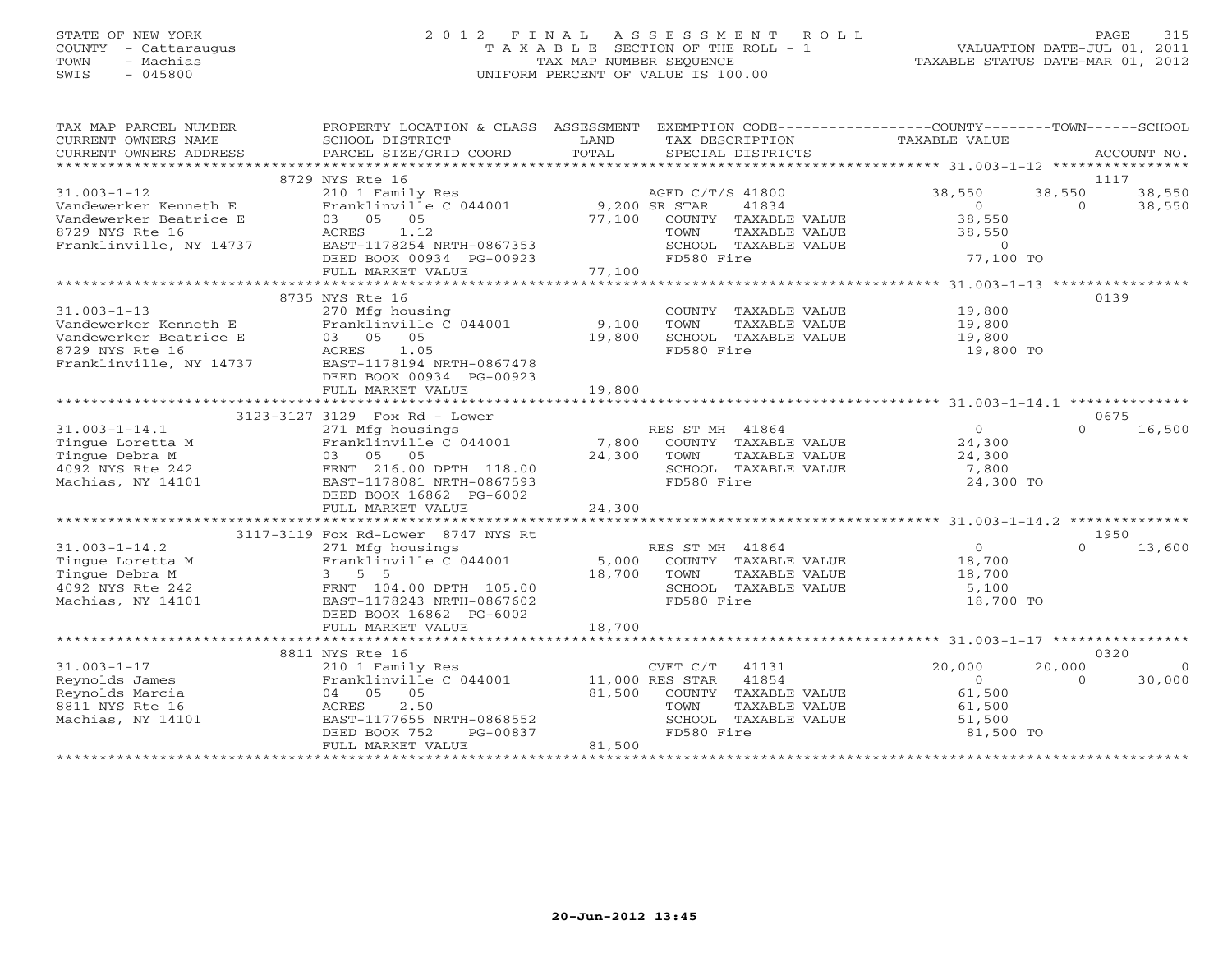# STATE OF NEW YORK 2 0 1 2 F I N A L A S S E S S M E N T R O L L PAGE 316 COUNTY - Cattaraugus T A X A B L E SECTION OF THE ROLL - 1 VALUATION DATE-JUL 01, 2011 TOWN - Machias TAX MAP NUMBER SEQUENCE TAXABLE STATUS DATE-MAR 01, 2012 SWIS - 045800 UNIFORM PERCENT OF VALUE IS 100.00UNIFORM PERCENT OF VALUE IS 100.00

| TAX MAP PARCEL NUMBER<br>CURRENT OWNERS NAME<br>CURRENT OWNERS ADDRESS                                          | PROPERTY LOCATION & CLASS ASSESSMENT<br>SCHOOL DISTRICT<br>PARCEL SIZE/GRID COORD                                                                                                     | LAND<br>TOTAL           | EXEMPTION CODE-----------------COUNTY-------TOWN-----SCHOOL<br>TAX DESCRIPTION<br>SPECIAL DISTRICTS      | TAXABLE VALUE                                                  |                             | ACCOUNT NO.                           |
|-----------------------------------------------------------------------------------------------------------------|---------------------------------------------------------------------------------------------------------------------------------------------------------------------------------------|-------------------------|----------------------------------------------------------------------------------------------------------|----------------------------------------------------------------|-----------------------------|---------------------------------------|
| *******************                                                                                             |                                                                                                                                                                                       |                         |                                                                                                          |                                                                |                             |                                       |
|                                                                                                                 | 8891 NYS Rte 16                                                                                                                                                                       |                         |                                                                                                          |                                                                |                             | 1034                                  |
| $31.003 - 1 - 18.1$<br>Steffenhagen Dale<br>Steffenhagen Joyce<br>8907 NYS Rte 16<br>Machias, NY 14101          | 210 1 Family Res<br>Franklinville C 044001<br>04 05 05<br>Life Use<br>ACRES<br>1.45                                                                                                   | 9,600 SR STAR<br>69,600 | AGED C/T/S 41800<br>41834<br>COUNTY TAXABLE VALUE<br>TAXABLE VALUE<br>TOWN<br>SCHOOL TAXABLE VALUE       | 34,800<br>$\overline{0}$<br>34,800<br>34,800<br>$\overline{0}$ | 34,800<br>$\Omega$          | 34,800<br>34,800                      |
|                                                                                                                 | EAST-1176937 NRTH-0869743<br>DEED BOOK 00949 PG-00804<br>FULL MARKET VALUE                                                                                                            | 69,600                  | FD580 Fire                                                                                               | 69,600 TO                                                      |                             |                                       |
|                                                                                                                 |                                                                                                                                                                                       |                         |                                                                                                          |                                                                |                             |                                       |
| $31.003 - 1 - 18.2$<br>Steffenhagen Donald<br>Steffenhagen Becky<br>8901 NYS Rte 16                             | 8901 NYS Rte 16<br>210 1 Family Res<br>Franklinville C 044001<br>04 05 05<br>FRNT 123.00 DPTH 297.00                                                                                  |                         | CVET C/T<br>41131<br>8,700 DVET C/T<br>41141<br>68,700 RES STAR<br>41854<br>COUNTY TAXABLE VALUE         | 17,175<br>8,588<br>$\overline{0}$<br>42,937                    | 17,175<br>8,588<br>$\Omega$ | 1839<br>$\circ$<br>$\Omega$<br>30,000 |
| Machias, NY 14101                                                                                               | EAST-1176849 NRTH-0869873<br>DEED BOOK 00949 PG-00802<br>FULL MARKET VALUE                                                                                                            |                         | TOWN<br>TAXABLE VALUE<br>SCHOOL TAXABLE VALUE<br>68,700 FD580 Fire                                       | 42,937<br>38,700<br>68,700 TO                                  |                             |                                       |
|                                                                                                                 |                                                                                                                                                                                       |                         |                                                                                                          |                                                                |                             |                                       |
| $31.003 - 1 - 19$<br>Steffenhagen Douglas B<br>Steffenhagen Roberta L<br>8907 NYS Rte 16<br>Machias, NY 14101   | 8907 NYS Rte 16<br>210 1 Family Res<br>Franklinville C 044001<br>04 05 05<br>1.69 BANK<br>017<br>ACRES<br>EAST-1176756 NRTH-0870032<br>DEED BOOK 864<br>PG-00274                      | 9,900<br>88,000         | RES STAR<br>41854<br>COUNTY TAXABLE VALUE<br>TOWN<br>TAXABLE VALUE<br>SCHOOL TAXABLE VALUE<br>FD580 Fire | $\overline{0}$<br>88,000<br>88,000<br>58,000<br>88,000 TO      | $\Omega$                    | 1036<br>30,000                        |
|                                                                                                                 | FULL MARKET VALUE                                                                                                                                                                     | 88,000                  |                                                                                                          |                                                                |                             |                                       |
|                                                                                                                 | ****************************                                                                                                                                                          | **************          |                                                                                                          |                                                                |                             |                                       |
| $31.003 - 1 - 20.1$<br>Bushnell Lauren<br>4120 Church Rd<br>Allegany, NY 14706                                  | 8923 NYS Rte 16<br>311 Res vac land<br>Franklinville C 044001<br>04 05 05<br>2.45<br>ACRES<br>EAST-1176597 NRTH-0870286<br>DEED BOOK 00970 PG-00459                                   | 10,900<br>10,900        | COUNTY TAXABLE VALUE<br>TOWN<br>TAXABLE VALUE<br>SCHOOL TAXABLE VALUE<br>FD580 Fire                      | 10,900<br>10,900<br>10,900<br>10,900 TO                        |                             | 1035                                  |
|                                                                                                                 | FULL MARKET VALUE<br>*********************                                                                                                                                            | 10,900                  |                                                                                                          |                                                                |                             |                                       |
| $31.003 - 1 - 20.2$<br>Steffenhagen Douglas B<br>Steffenhagen Roberta L<br>8907 NYS Rte 16<br>Machias, NY 14101 | NYS Rte 16<br>314 Rural vac<10<br>Franklinville C 044001<br>05<br>04<br>05<br>42.00 DPTH 291.00<br>FRNT<br>EAST-1176687 NRTH-0870152<br>DEED BOOK 454<br>PG-8002<br>FULL MARKET VALUE | 5,300<br>5,300<br>5,300 | COUNTY TAXABLE VALUE<br>TOWN<br>TAXABLE VALUE<br>SCHOOL TAXABLE VALUE<br>FD580 Fire                      | 5,300<br>5,300<br>5,300<br>5,300 TO                            |                             | 1988                                  |
|                                                                                                                 |                                                                                                                                                                                       |                         |                                                                                                          |                                                                |                             |                                       |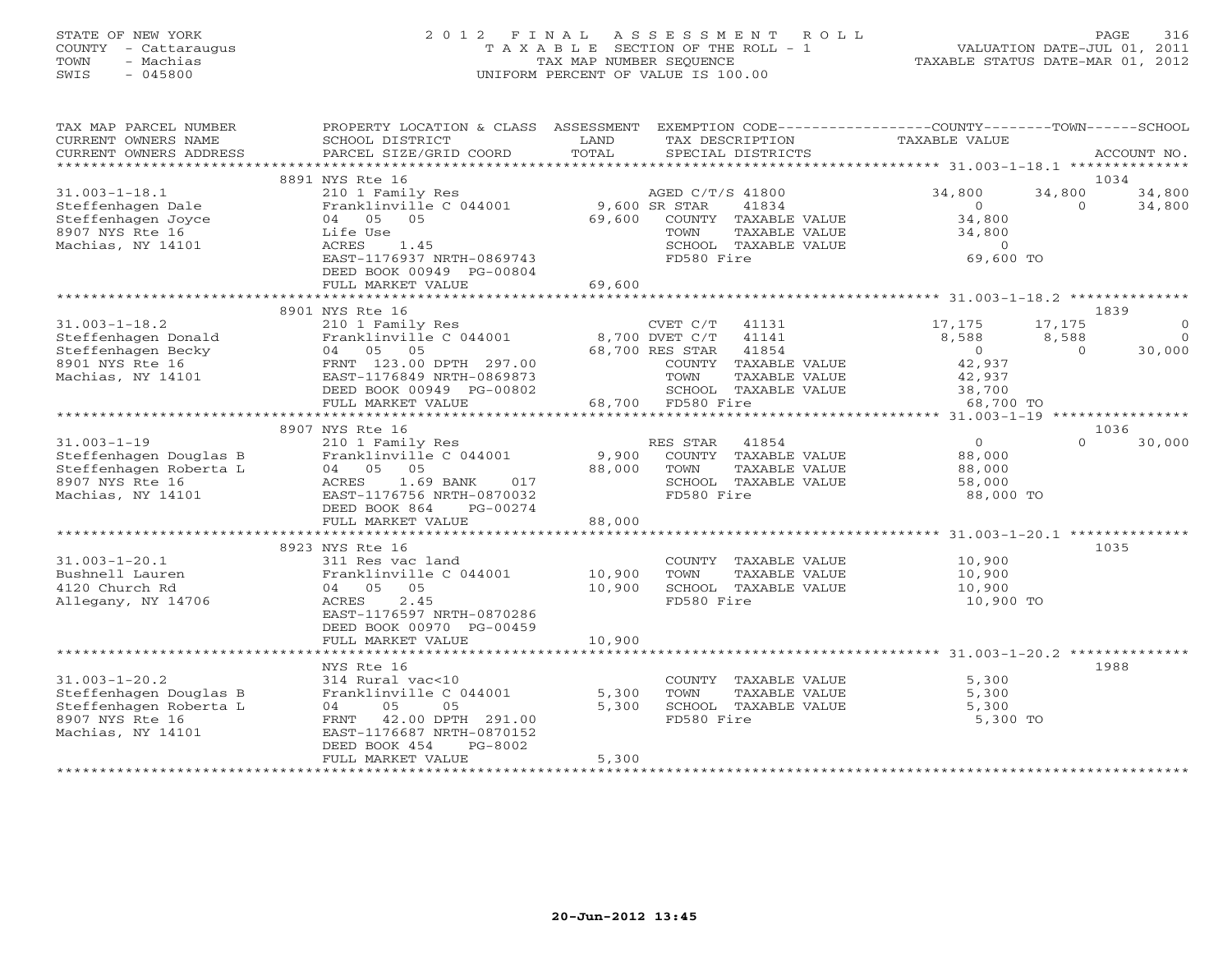# STATE OF NEW YORK 2 0 1 2 F I N A L A S S E S S M E N T R O L L PAGE 317 COUNTY - Cattaraugus T A X A B L E SECTION OF THE ROLL - 1 VALUATION DATE-JUL 01, 2011 TOWN - Machias TAX MAP NUMBER SEQUENCE TAXABLE STATUS DATE-MAR 01, 2012 SWIS - 045800 UNIFORM PERCENT OF VALUE IS 100.00

| TAX MAP PARCEL NUMBER<br>CURRENT OWNERS NAME<br>CURRENT OWNERS ADDRESS                               | PROPERTY LOCATION & CLASS ASSESSMENT<br>SCHOOL DISTRICT<br>PARCEL SIZE/GRID COORD                                                                                               | LAND<br>TOTAL              | TAX DESCRIPTION<br>SPECIAL DISTRICTS                                                                    | EXEMPTION CODE-----------------COUNTY-------TOWN------SCHOOL<br>TAXABLE VALUE          | ACCOUNT NO.                |
|------------------------------------------------------------------------------------------------------|---------------------------------------------------------------------------------------------------------------------------------------------------------------------------------|----------------------------|---------------------------------------------------------------------------------------------------------|----------------------------------------------------------------------------------------|----------------------------|
|                                                                                                      |                                                                                                                                                                                 |                            |                                                                                                         |                                                                                        |                            |
| $31.003 - 1 - 21$<br>Bushnell Sally Ann<br>Bushnell Beth Ann<br>8921 NYS Rte 16<br>Machias, NY 14101 | 8921 NYS Rte 16<br>210 1 Family Res<br>Franklinville C 044001<br>04 05 05<br>FRNT 95.00 DPTH 430.00<br>EAST-1176467 NRTH-0870436<br>DEED BOOK 1697 PG-5001<br>FULL MARKET VALUE | 8,900<br>91,400<br>91,400  | SR STAR<br>41834<br>COUNTY TAXABLE VALUE<br>TOWN<br>TAXABLE VALUE<br>SCHOOL TAXABLE VALUE<br>FD580 Fire | $\Omega$<br>91,400<br>91,400<br>29,200<br>91,400 TO                                    | 1567<br>$\Omega$<br>62,200 |
|                                                                                                      |                                                                                                                                                                                 |                            |                                                                                                         |                                                                                        |                            |
| $38.002 - 2 - 1$<br>Tomczyk Bronislaus B<br>2942 Walck Dr<br>North Tonawanda, NY 14120               | Canada Hill Rd S<br>314 Rural vac<10<br>West Valley Cen 042204 16,400<br>58 05 05<br>7.20<br>ACRES<br>EAST-1148171 NRTH-0861635<br>DEED BOOK 883<br>PG-00402                    | 16,400                     | COUNTY TAXABLE VALUE<br>TOWN<br>TAXABLE VALUE<br>SCHOOL TAXABLE VALUE<br>FD580 Fire                     | 16,400<br>16,400<br>16,400<br>16,400 TO                                                | 0753                       |
|                                                                                                      | FULL MARKET VALUE                                                                                                                                                               | 16,400                     |                                                                                                         |                                                                                        |                            |
|                                                                                                      |                                                                                                                                                                                 |                            |                                                                                                         |                                                                                        |                            |
| $38.002 - 2 - 2.1$<br>Janca John Kenneth<br>64 Boardman Rd<br>West Seneca, NY 14218                  | Canada Hill Rd S<br>314 Rural vac<10<br>West Valley Cen 042204<br>58 05 05<br>ACRES<br>8.00<br>EAST-1148463 NRTH-0862779<br>DEED BOOK 888<br>PG-00876                           | 17,000<br>17,000           | COUNTY TAXABLE VALUE<br>TOWN<br>TAXABLE VALUE<br>SCHOOL TAXABLE VALUE<br>FD580 Fire                     | 17,000<br>17,000<br>17,000<br>17,000 TO                                                | 1126                       |
|                                                                                                      | FULL MARKET VALUE                                                                                                                                                               | 17,000                     |                                                                                                         |                                                                                        |                            |
| $38.002 - 2 - 2.2$<br>Wacienga John P                                                                | Canada Hill Rd S<br>312 Vac w/imprv<br>West Valley Cen 042204                                                                                                                   | 17,000                     | COUNTY TAXABLE VALUE<br>TOWN<br>TAXABLE VALUE                                                           | ************************************ 38.002-2-2.2 ****************<br>18,800<br>18,800 | 1444                       |
| Wacienga Richard M<br>4964 Seneca St<br>West Seneca, NY 14224                                        | 58 05 05<br>ACRES<br>8.00<br>EAST-1148298 NRTH-0862325<br>DEED BOOK 5526 PG-7001                                                                                                | 18,800                     | SCHOOL TAXABLE VALUE<br>FD580 Fire                                                                      | 18,800<br>18,800 TO                                                                    |                            |
|                                                                                                      | FULL MARKET VALUE                                                                                                                                                               | 18,800                     |                                                                                                         |                                                                                        |                            |
|                                                                                                      | 8448 Canada Hill Rd S                                                                                                                                                           |                            |                                                                                                         |                                                                                        | 0406                       |
| $38.002 - 2 - 3.1$<br>Janca Joseph P<br>Janca John K<br>4243 Salem Dr<br>Blasdell, NY 14219          | 260 Seasonal res<br>West Valley Cen 042204<br>58 05 05<br>ACRES 30.44<br>EAST-1150592 NRTH-0862792<br>DEED BOOK 3288<br>PG-3001<br>FULL MARKET VALUE                            | 33,800<br>86,600<br>86,600 | COUNTY TAXABLE VALUE<br>TOWN<br>TAXABLE VALUE<br>SCHOOL TAXABLE VALUE<br>FD580 Fire                     | 86,600<br>86,600<br>86,600<br>86,600 TO                                                |                            |
|                                                                                                      |                                                                                                                                                                                 |                            |                                                                                                         |                                                                                        |                            |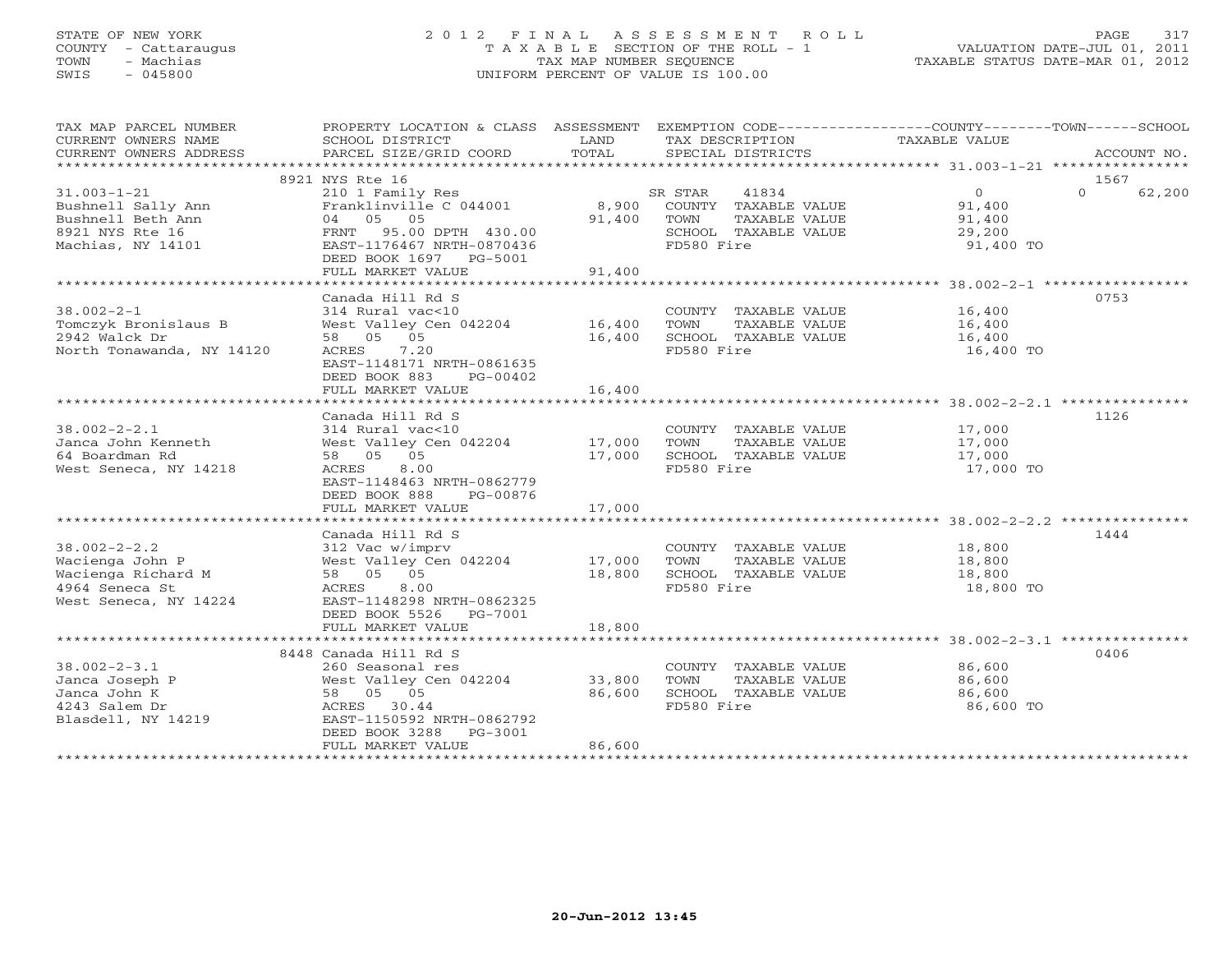# STATE OF NEW YORK 2 0 1 2 F I N A L A S S E S S M E N T R O L L PAGE 318 COUNTY - Cattaraugus T A X A B L E SECTION OF THE ROLL - 1 VALUATION DATE-JUL 01, 2011 TOWN - Machias TAX MAP NUMBER SEQUENCE TAXABLE STATUS DATE-MAR 01, 2012 SWIS - 045800 UNIFORM PERCENT OF VALUE IS 100.00UNIFORM PERCENT OF VALUE IS 100.00

| TAX MAP PARCEL NUMBER<br>CURRENT OWNERS NAME<br>CURRENT OWNERS ADDRESS | PROPERTY LOCATION & CLASS ASSESSMENT<br>SCHOOL DISTRICT<br>PARCEL SIZE/GRID COORD | LAND<br>TOTAL    | TAX DESCRIPTION<br>SPECIAL DISTRICTS          | EXEMPTION CODE-----------------COUNTY-------TOWN------SCHOOL<br>TAXABLE VALUE<br>ACCOUNT NO. |          |
|------------------------------------------------------------------------|-----------------------------------------------------------------------------------|------------------|-----------------------------------------------|----------------------------------------------------------------------------------------------|----------|
|                                                                        |                                                                                   |                  |                                               |                                                                                              |          |
|                                                                        | 8438 Canada Hill Rd S                                                             |                  |                                               | 1509                                                                                         |          |
| $38.002 - 2 - 3.2$<br>Tomczyk Bronislaus B                             | 210 1 Family Res<br>West Valley Cen 042204                                        | 33,800           | COUNTY TAXABLE VALUE<br>TOWN<br>TAXABLE VALUE | 127,400<br>127,400                                                                           |          |
| Tomczyk Maria                                                          | 58 05 05                                                                          | 127,400          | SCHOOL TAXABLE VALUE                          | 127,400                                                                                      |          |
| 2942 Walck Dr<br>North Tonawanda, NY 14120                             | 60% Complete<br>ACRES 30.45<br>EAST-1150477 NRTH-0862398                          |                  | FD580 Fire                                    | 127,400 TO                                                                                   |          |
|                                                                        | DEED BOOK 795<br>PG-00137                                                         |                  |                                               |                                                                                              |          |
|                                                                        | FULL MARKET VALUE                                                                 | 127,400          |                                               |                                                                                              |          |
|                                                                        | 8388 Canada Hill Rd S                                                             |                  |                                               | 1025                                                                                         |          |
| $38.002 - 2 - 4$                                                       | 260 Seasonal res                                                                  |                  | COUNTY TAXABLE VALUE                          | 92,700                                                                                       |          |
| Spiesz Robertson C                                                     | West Valley Cen 042204                                                            | 57,200           | TAXABLE VALUE<br>TOWN                         | 92,700                                                                                       |          |
| Spiesz Phil                                                            | 58 05 05                                                                          | 92,700           | SCHOOL TAXABLE VALUE                          | 92,700                                                                                       |          |
| 108 Burroughs Dr                                                       | ACRES 126.30                                                                      |                  | FD580 Fire                                    | 92,700 TO                                                                                    |          |
| Buffalo, NY 14226                                                      | EAST-1150298 NRTH-0861528                                                         |                  |                                               |                                                                                              |          |
|                                                                        | DEED BOOK 875<br>PG-00802                                                         |                  |                                               |                                                                                              |          |
|                                                                        | FULL MARKET VALUE                                                                 | 92,700           |                                               |                                                                                              |          |
|                                                                        | 8298 Canada Hill Rd S                                                             |                  |                                               | 0262                                                                                         |          |
| $38.002 - 2 - 5.1$                                                     | 240 Rural res                                                                     |                  | SR STAR<br>41834                              | $\Omega$<br>$\Omega$                                                                         | 62,200   |
| McBurney Barbara                                                       | West Valley Cen 042204                                                            |                  | 51,400 WVET C/T<br>41121                      | 12,000<br>12,000                                                                             | $\Omega$ |
| 8298 Canada Hill Rd S                                                  | 58 05 05                                                                          | 80,600           | COUNTY TAXABLE VALUE                          | 68,600                                                                                       |          |
| Machias, NY 14101                                                      | ACRES 97.50                                                                       |                  | TOWN<br>TAXABLE VALUE                         | 68,600                                                                                       |          |
|                                                                        | EAST-1150181 NRTH-0860356                                                         |                  | SCHOOL TAXABLE VALUE                          | 18,400                                                                                       |          |
|                                                                        | DEED BOOK 00896 PG-01029                                                          |                  | FD580 Fire                                    | 80,600 TO                                                                                    |          |
|                                                                        | FULL MARKET VALUE                                                                 | 80,600           |                                               |                                                                                              |          |
|                                                                        |                                                                                   |                  |                                               |                                                                                              |          |
|                                                                        | 8354 Canada Hill Rd S                                                             |                  |                                               | 1633<br>$\Omega$                                                                             |          |
| $38.002 - 2 - 5.2$<br>Spiesz Philip R                                  | 210 1 Family Res<br>West Valley Cen 042204                                        | 10,200           | 41854<br>RES STAR<br>COUNTY TAXABLE VALUE     | $\circ$<br>50,400                                                                            | 30,000   |
| Spiesz Margaret                                                        | 58 05 05                                                                          | 50,400           | TOWN<br>TAXABLE VALUE                         | 50,400                                                                                       |          |
| 8354 S Canada Hill Rd                                                  | 1.90<br>ACRES                                                                     |                  | SCHOOL TAXABLE VALUE                          | 20,400                                                                                       |          |
| Machias, NY 14101                                                      | EAST-1148237 NRTH-0860749                                                         |                  | FD580 Fire                                    | 50,400 TO                                                                                    |          |
|                                                                        | DEED BOOK 00991 PG-00552                                                          |                  |                                               |                                                                                              |          |
|                                                                        | FULL MARKET VALUE                                                                 | 50,400           |                                               |                                                                                              |          |
|                                                                        |                                                                                   |                  |                                               |                                                                                              |          |
|                                                                        | Canada Hill Rd S                                                                  |                  |                                               | 1133                                                                                         |          |
| $38.002 - 2 - 7.1$                                                     | 322 Rural vac>10                                                                  |                  | COUNTY TAXABLE VALUE                          | 71,700                                                                                       |          |
| Densmore Leonard<br>Densmore Elizabeth                                 | West Valley Cen 042204<br>58 05 05                                                | 67,900<br>71,700 | TOWN<br>TAXABLE VALUE<br>SCHOOL TAXABLE VALUE | 71,700<br>71,700                                                                             |          |
| 8154 Canada Hill Rd                                                    | ACRES 100.80                                                                      |                  | FD580 Fire                                    | 71,700 TO                                                                                    |          |
| Machias, NY 14101                                                      | EAST-1150227 NRTH-0859270                                                         |                  |                                               |                                                                                              |          |
|                                                                        | DEED BOOK 874<br>PG-00589                                                         |                  |                                               |                                                                                              |          |
|                                                                        | FULL MARKET VALUE                                                                 | 71,700           |                                               |                                                                                              |          |
|                                                                        |                                                                                   |                  |                                               |                                                                                              |          |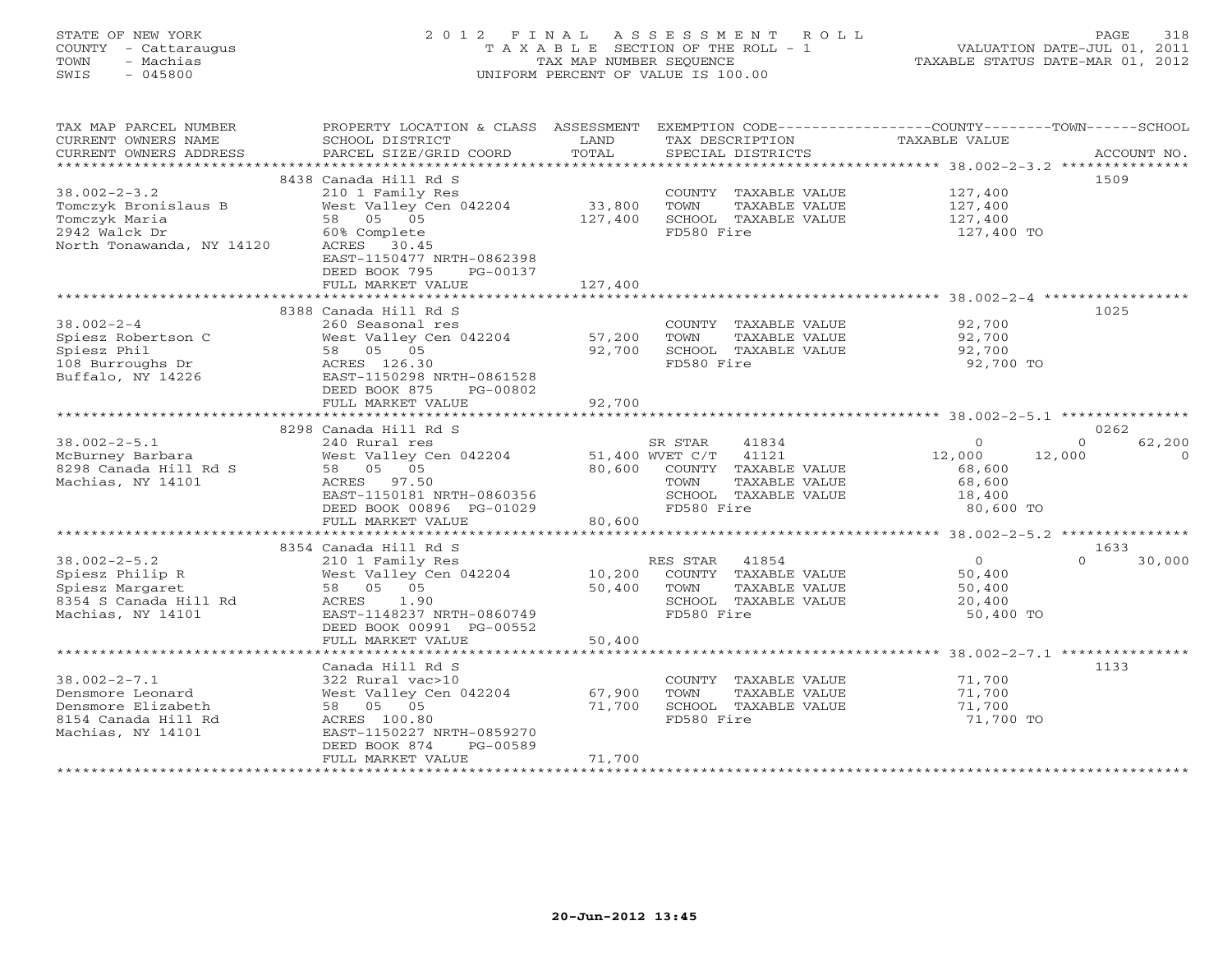## STATE OF NEW YORK 2 0 1 2 F I N A L A S S E S S M E N T R O L L PAGE 319 COUNTY - Cattaraugus T A X A B L E SECTION OF THE ROLL - 1 VALUATION DATE-JUL 01, 2011 TOWN - Machias TAX MAP NUMBER SEQUENCE TAXABLE STATUS DATE-MAR 01, 2012 SWIS - 045800 UNIFORM PERCENT OF VALUE IS 100.00UNIFORM PERCENT OF VALUE IS 100.00

| <b>TAXABLE VALUE</b><br>TAX DESCRIPTION<br>SPECIAL DISTRICTS<br>ACCOUNT NO.                                                                                                           |
|---------------------------------------------------------------------------------------------------------------------------------------------------------------------------------------|
|                                                                                                                                                                                       |
| 1884<br>$\overline{0}$<br>$\Omega$<br>30,000<br>RES STAR 41854<br>13,300 COUNTY TAXABLE VALUE<br>142,100<br>TAXABLE VALUE<br>142,100<br>SCHOOL TAXABLE VALUE<br>112,100<br>142,100 TO |
|                                                                                                                                                                                       |
| 0265                                                                                                                                                                                  |
| $\circ$<br>$\Omega$<br>62,200<br>41834<br>COUNTY TAXABLE VALUE<br>190,000<br>TAXABLE VALUE<br>190,000<br>SCHOOL TAXABLE VALUE<br>127,800<br>190,000 TO                                |
|                                                                                                                                                                                       |
| 0061<br>58,500<br>COUNTY TAXABLE VALUE<br>TAXABLE VALUE<br>58,500<br>SCHOOL TAXABLE VALUE<br>58,500<br>58,500 TO                                                                      |
| 1874                                                                                                                                                                                  |
| COUNTY TAXABLE VALUE<br>24,900<br>TAXABLE VALUE<br>24,900<br>SCHOOL TAXABLE VALUE<br>24,900<br>24,900 TO                                                                              |
| ********************************** 39.001-1-1.2 ***************                                                                                                                       |
| 1424<br>60,000<br>COUNTY TAXABLE VALUE<br>60,000<br>TAXABLE VALUE<br>SCHOOL TAXABLE VALUE<br>60,000<br>60,000 TO                                                                      |
|                                                                                                                                                                                       |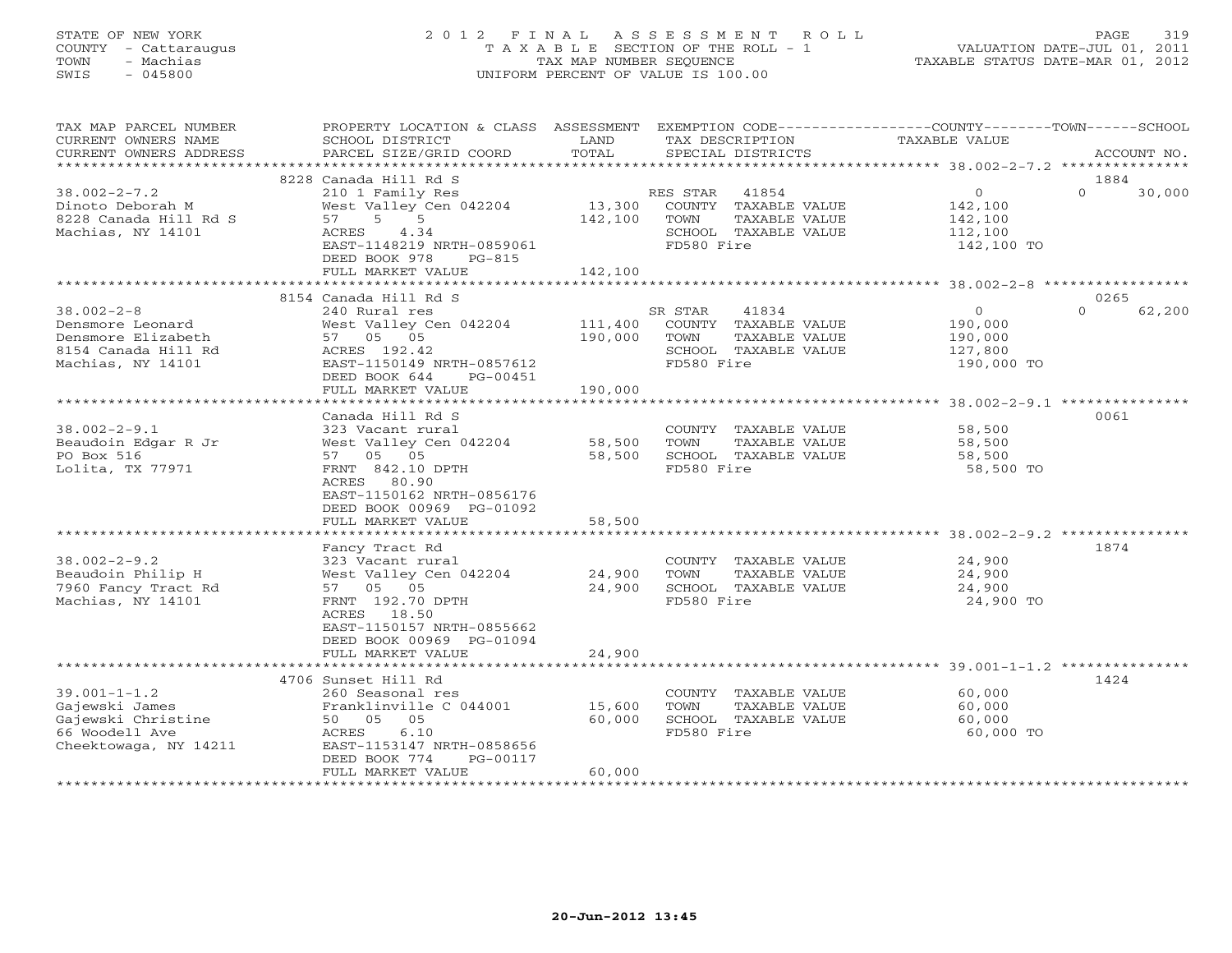# STATE OF NEW YORK 2 0 1 2 F I N A L A S S E S S M E N T R O L L PAGE 320 COUNTY - Cattaraugus T A X A B L E SECTION OF THE ROLL - 1 VALUATION DATE-JUL 01, 2011 TOWN - Machias TAX MAP NUMBER SEQUENCE TAXABLE STATUS DATE-MAR 01, 2012 SWIS - 045800 UNIFORM PERCENT OF VALUE IS 100.00UNIFORM PERCENT OF VALUE IS 100.00

| TAX MAP PARCEL NUMBER  | PROPERTY LOCATION & CLASS ASSESSMENT EXEMPTION CODE----------------COUNTY-------TOWN------SCHOOL |                                     |                                               |               |             |
|------------------------|--------------------------------------------------------------------------------------------------|-------------------------------------|-----------------------------------------------|---------------|-------------|
| CURRENT OWNERS NAME    | SCHOOL DISTRICT                                                                                  | LAND                                | TAX DESCRIPTION                               | TAXABLE VALUE |             |
| CURRENT OWNERS ADDRESS | PARCEL SIZE/GRID COORD                                                                           | TOTAL                               | SPECIAL DISTRICTS                             |               | ACCOUNT NO. |
|                        |                                                                                                  |                                     |                                               |               |             |
|                        | Sunset Hill Rd                                                                                   |                                     |                                               |               | 1423        |
| $39.001 - 1 - 1.3$     | 322 Rural vac>10                                                                                 |                                     | COUNTY TAXABLE VALUE                          | 68,200        |             |
| Holer John             | Franklinville C 044001                                                                           | 68,200                              | TOWN<br>TAXABLE VALUE                         | 68,200        |             |
| 4294 Chippawa Pkwy     | 49 05 05                                                                                         | 68,200                              | SCHOOL TAXABLE VALUE                          | 68,200        |             |
| Niagara Falls Ont Can  | ACRES 101.45                                                                                     |                                     | FD580 Fire                                    | 68,200 TO     |             |
| L2G 6G1,               | EAST-0504971 NRTH-0857181                                                                        |                                     |                                               |               |             |
|                        | DEED BOOK 00949 PG-00368                                                                         |                                     |                                               |               |             |
|                        | FULL MARKET VALUE                                                                                | 68,200<br>* * * * * * * * * * * * * |                                               |               |             |
|                        |                                                                                                  |                                     |                                               |               | 0434        |
| $39.001 - 1 - 2$       | Steckmann Rd                                                                                     |                                     |                                               | 42,300        |             |
| Emmick Jonathan R      | 312 Vac w/imprv<br>Franklinville C 044001                                                        | 39,500                              | COUNTY TAXABLE VALUE<br>TOWN<br>TAXABLE VALUE | 42,300        |             |
| 9100 Middle Rd         | 50 05 05                                                                                         | 42,300                              | SCHOOL TAXABLE VALUE                          | 42,300        |             |
| Springville, NY 14141  | ACRES 41.48                                                                                      |                                     | FD580 Fire                                    | 42,300 TO     |             |
|                        | EAST-1154024 NRTH-0860563                                                                        |                                     |                                               |               |             |
|                        | DEED BOOK 00958 PG-00242                                                                         |                                     |                                               |               |             |
|                        | FULL MARKET VALUE                                                                                | 42,300                              |                                               |               |             |
|                        |                                                                                                  |                                     |                                               |               |             |
|                        | 4585 Bird Rd                                                                                     |                                     |                                               |               | 0678        |
| $39.001 - 1 - 3.1$     | 240 Rural res                                                                                    |                                     | COUNTY TAXABLE VALUE                          | 241,400       |             |
| Darnley Richard L      | Franklinville C 044001                                                                           | 80,400                              | TOWN<br>TAXABLE VALUE                         | 241,400       |             |
| PO Box 545             | 50 05 05                                                                                         | 241,400                             | SCHOOL TAXABLE VALUE                          | 241,400       |             |
| Machias, NY 14101      | ACRES 127.00                                                                                     |                                     | FD580 Fire                                    | 241,400 TO    |             |
|                        | EAST-1153998 NRTH-0863140                                                                        |                                     |                                               |               |             |
|                        | DEED BOOK 11867 PG-5005                                                                          |                                     |                                               |               |             |
|                        | FULL MARKET VALUE                                                                                | 241,400                             |                                               |               |             |
|                        |                                                                                                  |                                     |                                               |               |             |
|                        | Bird Rd                                                                                          |                                     |                                               |               | 2033        |
| $39.001 - 1 - 3.3$     | 322 Rural vac>10                                                                                 |                                     | COUNTY TAXABLE VALUE                          | 87,000        |             |
| Moore John C Jr        | Franklinville C 044001                                                                           | 87,000                              | TOWN<br>TAXABLE VALUE                         | 87,000        |             |
| 6693 Liebler Rd        | 50 05 05                                                                                         | 87,000                              | SCHOOL TAXABLE VALUE                          | 87,000        |             |
| Boston, NY 14025       | ACRES 141.00                                                                                     |                                     | FD580 Fire                                    | 87,000 TO     |             |
|                        | EAST-1154381 NRTH-0861547                                                                        |                                     |                                               |               |             |
|                        | DEED BOOK 15887 PG-9001                                                                          |                                     |                                               |               |             |
|                        | FULL MARKET VALUE                                                                                | 87,000                              |                                               |               |             |
|                        |                                                                                                  |                                     |                                               |               |             |
|                        | Bird Rd                                                                                          |                                     |                                               |               | 1603        |
| $39.001 - 1 - 4$       | 322 Rural vac>10                                                                                 |                                     | COUNTY TAXABLE VALUE                          | 9,900         |             |
| Bitner Paul            | Franklinville C 044001                                                                           | 9,900                               | TOWN<br>TAXABLE VALUE                         | 9,900         |             |
| Bitner Marlene         | 42 05 05                                                                                         | 9,900                               | SCHOOL TAXABLE VALUE                          | 9,900         |             |
| 1144 N French Rd       | ACRES 39.78                                                                                      |                                     | FD580 Fire                                    | 9,900 TO      |             |
| Amherst, NY 14228      | EAST-1156973 NRTH-0863344                                                                        |                                     |                                               |               |             |
|                        | DEED BOOK 00695 PG-00502                                                                         |                                     |                                               |               |             |
|                        | FULL MARKET VALUE<br>*************************                                                   | 9,900                               |                                               |               |             |
|                        |                                                                                                  |                                     |                                               |               |             |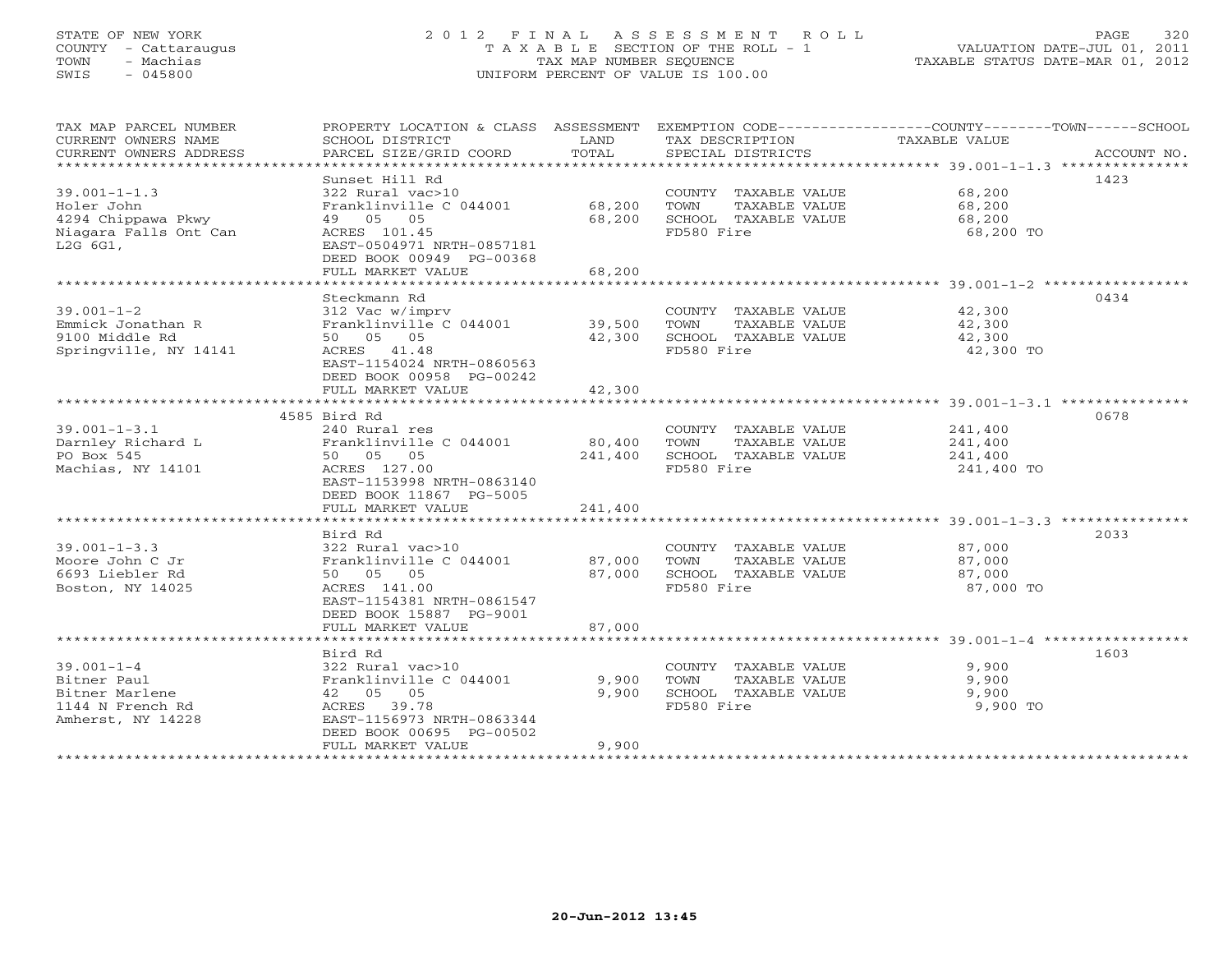# STATE OF NEW YORK 2 0 1 2 F I N A L A S S E S S M E N T R O L L PAGE 321 COUNTY - Cattaraugus T A X A B L E SECTION OF THE ROLL - 1 VALUATION DATE-JUL 01, 2011 TOWN - Machias TAX MAP NUMBER SEQUENCE TAXABLE STATUS DATE-MAR 01, 2012 SWIS - 045800 UNIFORM PERCENT OF VALUE IS 100.00

| TAX MAP PARCEL NUMBER<br>CURRENT OWNERS NAME | PROPERTY LOCATION & CLASS ASSESSMENT<br>SCHOOL DISTRICT                             | LAND   | EXEMPTION CODE-----------------COUNTY-------TOWN------SCHOOL<br>TAX DESCRIPTION | TAXABLE VALUE  |                          |
|----------------------------------------------|-------------------------------------------------------------------------------------|--------|---------------------------------------------------------------------------------|----------------|--------------------------|
| CURRENT OWNERS ADDRESS                       | PARCEL SIZE/GRID COORD                                                              | TOTAL  | SPECIAL DISTRICTS                                                               |                | ACCOUNT NO.              |
|                                              | 8409 Maple Valley Rd S                                                              |        |                                                                                 |                | 0483                     |
| $39.001 - 1 - 5$                             | 210 1 Family Res                                                                    |        | COUNTY TAXABLE VALUE                                                            | 94,500         |                          |
| Coyne Michael J                              | Franklinville C 044001                                                              | 9,400  | TOWN<br>TAXABLE VALUE                                                           | 94,500         |                          |
| 81 Red Jacket Pkwy                           | 42 05<br>05                                                                         | 94,500 | SCHOOL TAXABLE VALUE                                                            | 94,500         |                          |
| Buffalo, NY 14220                            | 1.32 BANK<br>ACRES<br>017<br>EAST-1157527 NRTH-0862744<br>DEED BOOK 849<br>PG-01178 |        | FD580 Fire                                                                      | 94,500 TO      |                          |
|                                              | FULL MARKET VALUE                                                                   | 94,500 |                                                                                 |                |                          |
|                                              |                                                                                     |        |                                                                                 |                |                          |
|                                              | 4405 Bird Rd                                                                        |        |                                                                                 |                | 0846                     |
| $39.001 - 1 - 7.1$                           | 240 Rural res                                                                       |        | RES STAR 41854                                                                  | $\overline{0}$ | $\Omega$<br>30,000       |
| Pfeiffer Jeffery F                           | Franklinville C 044001                                                              | 56,300 | COUNTY TAXABLE VALUE                                                            | 88,100         |                          |
| Pfeiffer Heather L                           | 42 05 05                                                                            | 88,100 | TAXABLE VALUE<br>TOWN                                                           | 88,100         |                          |
| 4405 Bird Rd                                 | ACRES 76.40                                                                         |        | SCHOOL TAXABLE VALUE                                                            | 58,100         |                          |
| Machias, NY 14101                            | EAST-1156548 NRTH-0861045                                                           |        | FD580 Fire                                                                      | 88,100 TO      |                          |
|                                              | DEED BOOK 01000 PG-00582                                                            |        |                                                                                 |                |                          |
|                                              | FULL MARKET VALUE                                                                   | 88,100 |                                                                                 |                |                          |
|                                              |                                                                                     |        |                                                                                 |                |                          |
|                                              | 4437 Bird Rd                                                                        |        |                                                                                 |                | 1796                     |
| $39.001 - 1 - 7.2$                           | 210 1 Family Res                                                                    |        | RES STAR<br>41854                                                               | $\overline{0}$ | $\Omega$<br>30,000       |
| Pfeiffer Robert                              | Franklinville C 044001                                                              | 16,700 | COUNTY TAXABLE VALUE                                                            | 82,900         |                          |
| Pfeiffer Sheila                              | 42 05<br>05                                                                         | 82,900 | TOWN<br>TAXABLE VALUE                                                           | 82,900         |                          |
| 4437 Bird Rd                                 | ACRES<br>7.55                                                                       |        | SCHOOL TAXABLE VALUE                                                            | 52,900         |                          |
| Machias, NY 14101                            | EAST-1156881 NRTH-0862507                                                           |        | FD580 Fire                                                                      | 82,900 TO      |                          |
|                                              | DEED BOOK 13900 PG-6001                                                             |        |                                                                                 |                |                          |
|                                              | FULL MARKET VALUE                                                                   | 82,900 |                                                                                 |                |                          |
|                                              |                                                                                     |        |                                                                                 |                |                          |
|                                              | Bird Rd                                                                             |        |                                                                                 |                | 0190                     |
| $39.001 - 1 - 8$                             | 323 Vacant rural                                                                    |        | AG DIST<br>41720                                                                | 4,868          | 4,868<br>4,868           |
| Bentley Martyn Z                             | Franklinville C 044001                                                              | 88,700 | COUNTY TAXABLE VALUE                                                            | 83,832         |                          |
| Bentley Joan M                               | 49,41,42 05 05                                                                      | 88,700 | TOWN<br>TAXABLE VALUE                                                           | 83,832         |                          |
| PO Box 388                                   | ACRES 230.30                                                                        |        | SCHOOL TAXABLE VALUE                                                            | 83,832         |                          |
| Ellicottville, NY 14731                      | EAST-1156802 NRTH-0859061                                                           |        | FD580 Fire                                                                      | 88,700 TO      |                          |
|                                              | DEED BOOK 00866 PG-01067                                                            |        |                                                                                 |                |                          |
| MAY BE SUBJECT TO PAYMENT                    | FULL MARKET VALUE                                                                   | 88,700 |                                                                                 |                |                          |
| UNDER AGDIST LAW TIL 2016                    |                                                                                     |        |                                                                                 |                |                          |
|                                              |                                                                                     |        |                                                                                 |                |                          |
|                                              | 4294 Bird Rd                                                                        |        |                                                                                 |                | 0452                     |
| $39.001 - 1 - 9$                             | 210 1 Family Res                                                                    |        | CVET C/T<br>41131                                                               | 16,275         | 16,275<br>$\overline{0}$ |
| Wilson Bruce Sr                              | Franklinville C 044001                                                              |        | 18,200 RES ST MH 41864                                                          | $\circ$        | 2,900<br>$\Omega$        |
| Wilson Henriet                               | 42 05 05                                                                            |        | 65,100 SR STAR<br>41834                                                         | $\overline{O}$ | 62,200<br>$\Omega$       |
| 4294 Bird Rd                                 | ACRES 13.88                                                                         |        | COUNTY TAXABLE VALUE                                                            | 48,825         |                          |
| Machias, NY 14101                            | EAST-1158994 NRTH-0861744                                                           |        | TOWN<br>TAXABLE VALUE                                                           | 48,825         |                          |
|                                              | DEED BOOK 793<br>PG-01039                                                           |        | SCHOOL TAXABLE VALUE                                                            | $\Omega$       |                          |
|                                              | FULL MARKET VALUE                                                                   |        | 65,100 FD580 Fire                                                               | 65,100 TO      |                          |
|                                              |                                                                                     |        |                                                                                 |                |                          |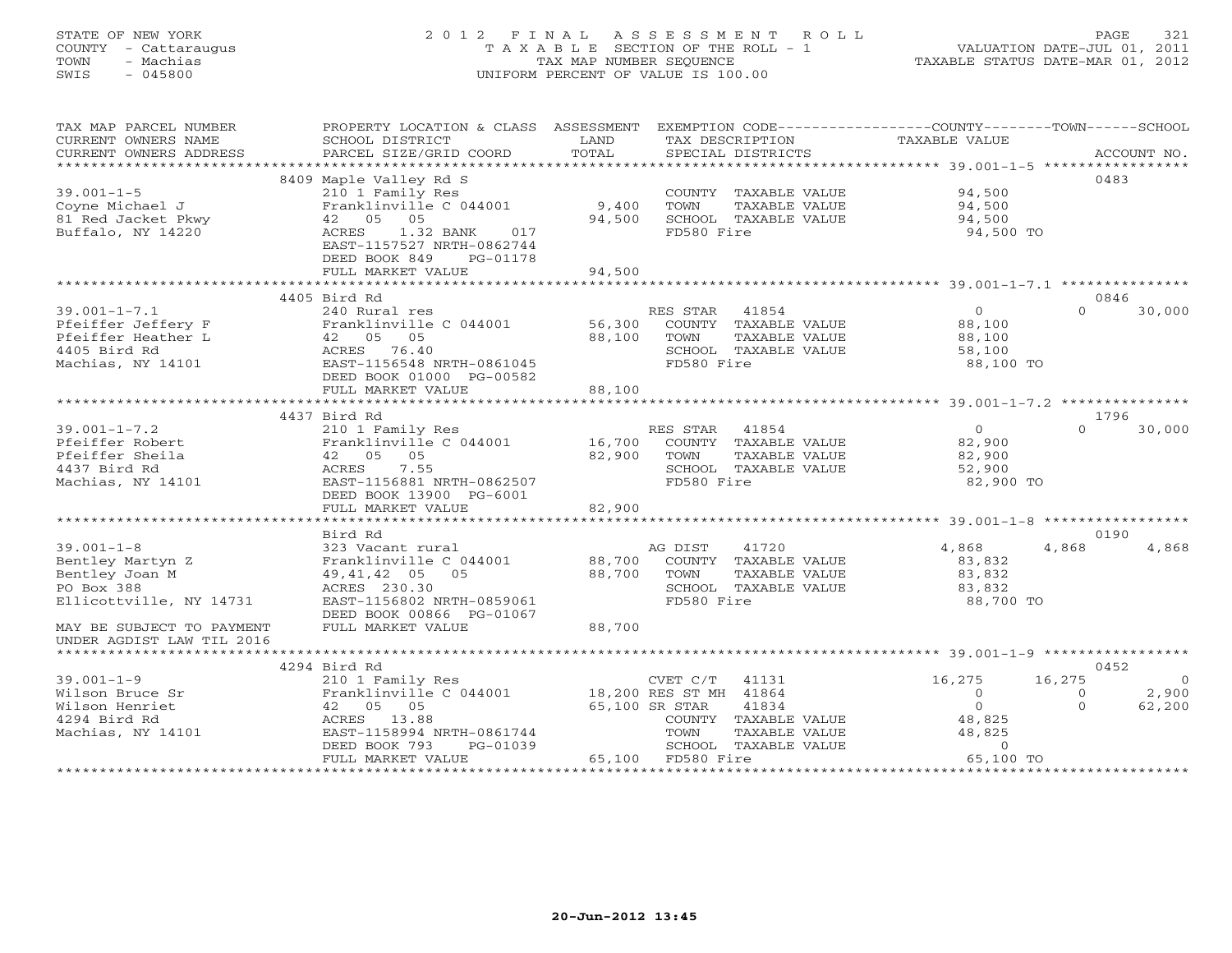# STATE OF NEW YORK 2 0 1 2 F I N A L A S S E S S M E N T R O L L PAGE 322 COUNTY - Cattaraugus T A X A B L E SECTION OF THE ROLL - 1 VALUATION DATE-JUL 01, 2011 TOWN - Machias TAX MAP NUMBER SEQUENCE TAXABLE STATUS DATE-MAR 01, 2012 SWIS - 045800 UNIFORM PERCENT OF VALUE IS 100.00UNIFORM PERCENT OF VALUE IS 100.00

| TAX MAP PARCEL NUMBER<br>CURRENT OWNERS NAME<br>CURRENT OWNERS ADDRESS | PROPERTY LOCATION & CLASS ASSESSMENT<br>SCHOOL DISTRICT<br>PARCEL SIZE/GRID COORD | LAND<br>TOTAL     | EXEMPTION CODE-----------------COUNTY-------TOWN------SCHOOL<br>TAX DESCRIPTION<br>SPECIAL DISTRICTS | TAXABLE VALUE      |                | ACCOUNT NO. |
|------------------------------------------------------------------------|-----------------------------------------------------------------------------------|-------------------|------------------------------------------------------------------------------------------------------|--------------------|----------------|-------------|
| ***********************                                                |                                                                                   |                   |                                                                                                      |                    |                |             |
|                                                                        | 4092 NYS Rte 242                                                                  |                   |                                                                                                      |                    | 1030           |             |
| $39.001 - 1 - 10$                                                      | 240 Rural res                                                                     |                   | 41720<br>AG DIST                                                                                     | 3,677              | 3,677          | 3,677       |
| Tinque Loretta M                                                       | Franklinville C 044001 32,000 AGED C/T/S 41800                                    |                   |                                                                                                      | 33,612             | 33,612         | 33,612      |
| Tingue Debra M                                                         | 26 05 05                                                                          | 70,900 SR STAR    | 41834                                                                                                | $\bigcirc$         | $\overline{0}$ | 33,611      |
| 4092 NYS Rte 242<br>Machias, NY 14101                                  | See 8053/2003 NYS Wetland<br>ACRES 60.84                                          |                   | COUNTY TAXABLE VALUE<br>TOWN<br>TAXABLE VALUE                                                        | 33,611<br>33,611   |                |             |
|                                                                        | EAST-1158927 NRTH-0860566                                                         |                   | SCHOOL TAXABLE VALUE                                                                                 | $\overline{0}$     |                |             |
| MAY BE SUBJECT TO PAYMENT                                              | DEED BOOK 16862 PG-6001                                                           |                   | FD580 Fire                                                                                           | 70,900 TO          |                |             |
| UNDER AGDIST LAW TIL 2016                                              | FULL MARKET VALUE                                                                 | 70,900            |                                                                                                      |                    |                |             |
|                                                                        |                                                                                   |                   |                                                                                                      |                    |                |             |
|                                                                        | 4205 NYS Rte 242                                                                  |                   |                                                                                                      |                    | 1043           |             |
| $39.001 - 1 - 11$                                                      | 270 Mfg housing                                                                   |                   | RES STAR 41854                                                                                       | $\Omega$           | $\cap$         | 30,000      |
| Scott Victor T                                                         | Franklinville C 044001                                                            | 8,700             | COUNTY TAXABLE VALUE                                                                                 | 34,300             |                |             |
| Scott Karen E                                                          | 42 05 05                                                                          | 34,300            | TOWN<br>TAXABLE VALUE                                                                                | 34,300             |                |             |
| PO Box 152                                                             | FRNT 210.00 DPTH 180.00                                                           |                   | SCHOOL TAXABLE VALUE                                                                                 | 4,300              |                |             |
| Franklinville, NY 14737                                                | EAST-1160385 NRTH-0862733                                                         |                   | FD580 Fire                                                                                           | 34,300 TO          |                |             |
|                                                                        | DEED BOOK 1889    PG-5001                                                         |                   |                                                                                                      |                    |                |             |
|                                                                        | FULL MARKET VALUE                                                                 | 34,300            |                                                                                                      |                    |                |             |
|                                                                        |                                                                                   |                   |                                                                                                      |                    |                |             |
|                                                                        | 4191 NYS Rte 242                                                                  |                   |                                                                                                      |                    | 1031           |             |
| $39.001 - 1 - 12$                                                      | 112 Dairy farm<br>Franklinville C 044001                                          |                   | COUNTY TAXABLE VALUE<br>TOWN                                                                         | 157,000            |                |             |
| Backert Lisa<br>2329 Winterberry                                       | 05<br>42/34 05                                                                    | 62,100<br>157,000 | TAXABLE VALUE<br>SCHOOL TAXABLE VALUE                                                                | 157,000<br>157,000 |                |             |
| Lakeview, NY 14085                                                     | ACRES 121.69                                                                      |                   | FD580 Fire                                                                                           | 157,000 TO         |                |             |
|                                                                        | EAST-1161612 NRTH-0863377                                                         |                   |                                                                                                      |                    |                |             |
|                                                                        | DEED BOOK 3797 PG-5001                                                            |                   |                                                                                                      |                    |                |             |
|                                                                        | FULL MARKET VALUE                                                                 | 157,000           |                                                                                                      |                    |                |             |
|                                                                        |                                                                                   |                   |                                                                                                      |                    |                |             |
|                                                                        | 4220 NYS Rte 242                                                                  |                   |                                                                                                      |                    | 0522           |             |
| $39.001 - 1 - 13$                                                      | 321 Abandoned ag                                                                  |                   | COUNTY TAXABLE VALUE                                                                                 | 188,500            |                |             |
| Isada Nelson M                                                         | Franklinville C 044001                                                            | 188,500           | TOWN<br>TAXABLE VALUE                                                                                | 188,500            |                |             |
| Isada Beatriz                                                          | 26 05 05                                                                          | 188,500           | SCHOOL TAXABLE VALUE                                                                                 | 188,500            |                |             |
| 4054 Forestridge Dr                                                    | ACRES 354.64                                                                      |                   | FD580 Fire                                                                                           | 188,500 TO         |                |             |
| Richfield, OH 44286                                                    | EAST-1161819 NRTH-0861169                                                         |                   |                                                                                                      |                    |                |             |
|                                                                        | DEED BOOK 00963 PG-01146                                                          |                   |                                                                                                      |                    |                |             |
|                                                                        | FULL MARKET VALUE                                                                 | 188,500           |                                                                                                      |                    |                |             |
|                                                                        |                                                                                   |                   |                                                                                                      |                    | 1026           |             |
| $39.001 - 1 - 14.1$                                                    | Tug Hill Rd<br>314 Rural vac<10                                                   |                   | COUNTY TAXABLE VALUE                                                                                 | 6,200              |                |             |
| McLeod Thomas R                                                        | Franklinville C 044001                                                            | 6,200             | TOWN<br>TAXABLE VALUE                                                                                | 6,200              |                |             |
| McLeod Laura                                                           | 05<br>0.5<br>26                                                                   | 6,200             | SCHOOL TAXABLE VALUE                                                                                 | 6,200              |                |             |
| 5927 Cole Rd                                                           | ACRES 4.80                                                                        |                   | FD580 Fire                                                                                           | 6,200 TO           |                |             |
| Orchard Park, NY 14127                                                 | EAST-1165046 NRTH-0862373                                                         |                   |                                                                                                      |                    |                |             |
|                                                                        | DEED BOOK 9637 PG-8002                                                            |                   |                                                                                                      |                    |                |             |
|                                                                        | FULL MARKET VALUE                                                                 | 6,200             |                                                                                                      |                    |                |             |
|                                                                        |                                                                                   |                   |                                                                                                      |                    |                |             |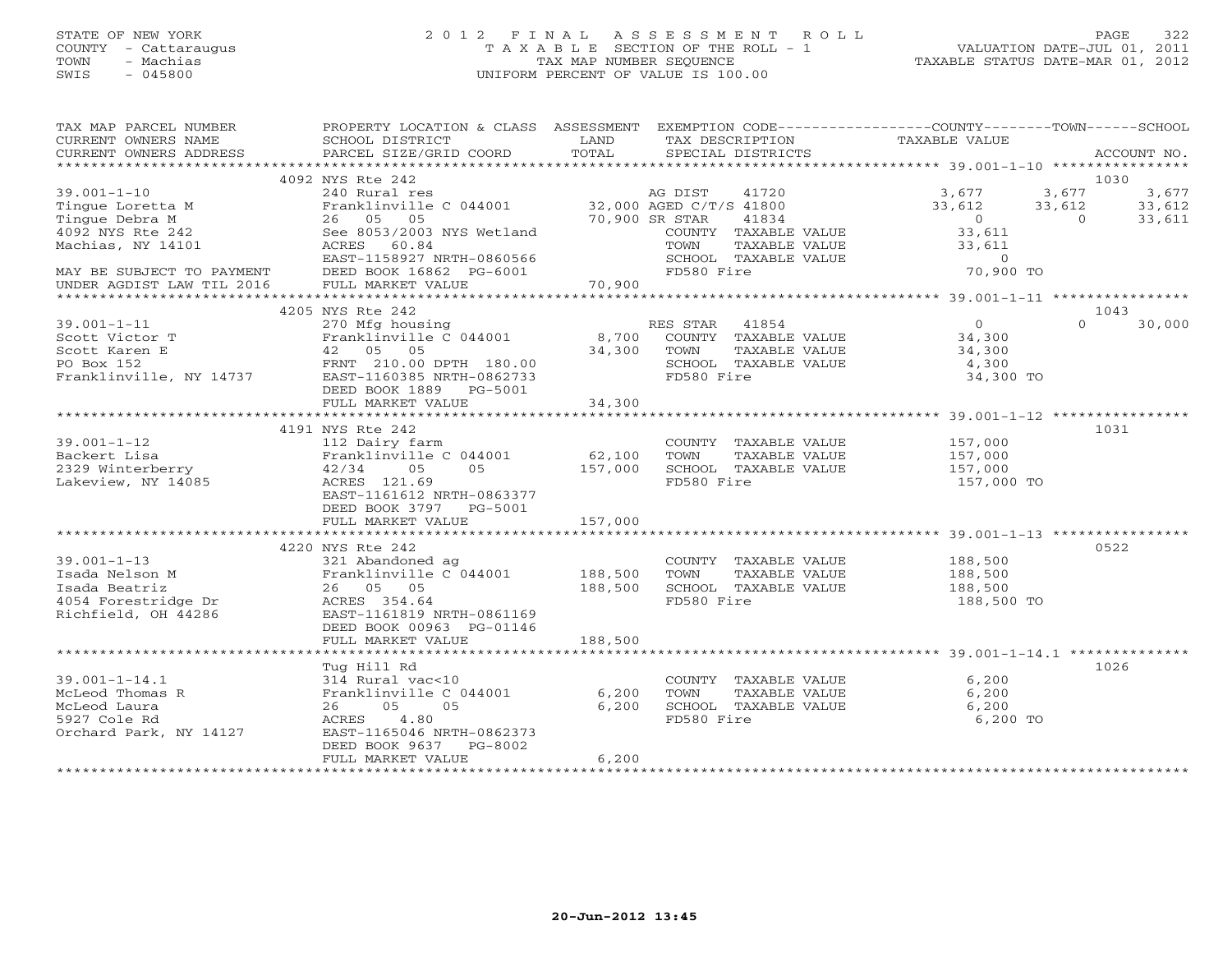# STATE OF NEW YORK 2 0 1 2 F I N A L A S S E S S M E N T R O L L PAGE 323 COUNTY - Cattaraugus T A X A B L E SECTION OF THE ROLL - 1 VALUATION DATE-JUL 01, 2011 TOWN - Machias TAX MAP NUMBER SEQUENCE TAXABLE STATUS DATE-MAR 01, 2012 SWIS - 045800 UNIFORM PERCENT OF VALUE IS 100.00UNIFORM PERCENT OF VALUE IS 100.00

| TAX MAP PARCEL NUMBER<br>CURRENT OWNERS NAME<br>CURRENT OWNERS ADDRESS                                       | PROPERTY LOCATION & CLASS ASSESSMENT<br>SCHOOL DISTRICT<br>PARCEL SIZE/GRID COORD                                                                                                                    | LAND<br>TOTAL              | TAX DESCRIPTION<br>SPECIAL DISTRICTS                                                | EXEMPTION CODE-----------------COUNTY-------TOWN------SCHOOL<br>TAXABLE VALUE<br>ACCOUNT NO. |
|--------------------------------------------------------------------------------------------------------------|------------------------------------------------------------------------------------------------------------------------------------------------------------------------------------------------------|----------------------------|-------------------------------------------------------------------------------------|----------------------------------------------------------------------------------------------|
| $39.001 - 1 - 14.2$<br>McLeod Thomas<br>McLeod Laura<br>5927 Cole Rd<br>Orchard Park, NY 14127               | Tug Hill Rd<br>322 Rural vac>10<br>Franklinville C 044001<br>26 05 05<br>ACRES 33.70<br>EAST-1165483 NRTH-0859919<br>DEED BOOK 1886<br>PG-6001<br>FULL MARKET VALUE                                  | 27,100<br>27,100<br>27,100 | COUNTY TAXABLE VALUE<br>TOWN<br>TAXABLE VALUE<br>SCHOOL TAXABLE VALUE<br>FD580 Fire | 1961<br>27,100<br>27,100<br>27,100<br>27,100 TO                                              |
|                                                                                                              | Tua Hill Rd                                                                                                                                                                                          |                            |                                                                                     | 1962                                                                                         |
| $39.001 - 1 - 14.3$<br>Mazzone Patricia A<br>3245 Tonawanda Creek Rd<br>Amherst, NY 14228                    | 323 Vacant rural<br>Franklinville C 044001<br>05<br>05<br>26<br>5.00<br>ACRES<br>EAST-1165468 NRTH-0859763<br>DEED BOOK 293<br>PG-9001                                                               | 14,200<br>14,200           | COUNTY TAXABLE VALUE<br>TOWN<br>TAXABLE VALUE<br>SCHOOL TAXABLE VALUE<br>FD580 Fire | 14,200<br>14,200<br>14,200<br>14,200 TO                                                      |
|                                                                                                              | FULL MARKET VALUE                                                                                                                                                                                    | 14,200                     |                                                                                     |                                                                                              |
|                                                                                                              | ***********************<br>8357 Tug Hill Rd                                                                                                                                                          | ***********                |                                                                                     | ******************************* 39.001-1-14.4 **************<br>1965                         |
| $39.001 - 1 - 14.4$<br>McLeod Thomas R Jr.<br>5927 Cole Rd<br>Orchard Park, NY 14127                         | 240 Rural res<br>Franklinville C 044001<br>26<br>05<br>05<br>ACRES 28.15<br>EAST-1164972 NRTH-0861148<br>DEED BOOK 1027 PG-328                                                                       | 32,100<br>132,700          | COUNTY TAXABLE VALUE<br>TOWN<br>TAXABLE VALUE<br>SCHOOL TAXABLE VALUE<br>FD580 Fire | 132,700<br>132,700<br>132,700<br>132,700 TO                                                  |
|                                                                                                              | FULL MARKET VALUE                                                                                                                                                                                    | 132,700                    |                                                                                     |                                                                                              |
| $39.001 - 1 - 14.5$<br>Ohlson Guy J<br>61 Cranbrook Rd<br>Tonawanda, NY 14150                                | Tua Hill Rd<br>322 Rural vac>10<br>Franklinville C 044001<br>05<br>05<br>26<br>ACRES 19.70<br>EAST-1165053 NRTH-0863653<br>DEED BOOK 1028 PG-122                                                     | 25,800<br>25,800           | COUNTY TAXABLE VALUE<br>TOWN<br>TAXABLE VALUE<br>SCHOOL TAXABLE VALUE<br>FD580 Fire | 1966<br>25,800<br>25,800<br>25,800<br>25,800 TO                                              |
|                                                                                                              | FULL MARKET VALUE                                                                                                                                                                                    | 25,800                     |                                                                                     |                                                                                              |
| $39.001 - 1 - 14.6$<br>Cranston William H<br>Cranston William W<br>13563 Hoffman Rd<br>Springville, NY 14141 | Tug Hill Rd<br>322 Rural vac>10<br>Franklinville C 044001<br>26<br>05<br>05<br>ACRES 42.55<br>EAST-1165053 NRTH-0862816<br>DEED BOOK 1027<br>$PG-969$<br>FULL MARKET VALUE<br>********************** | 31,500<br>31,500<br>31,500 | COUNTY TAXABLE VALUE<br>TOWN<br>TAXABLE VALUE<br>SCHOOL TAXABLE VALUE<br>FD580 Fire | 1967<br>31,500<br>31,500<br>31,500<br>31,500 TO                                              |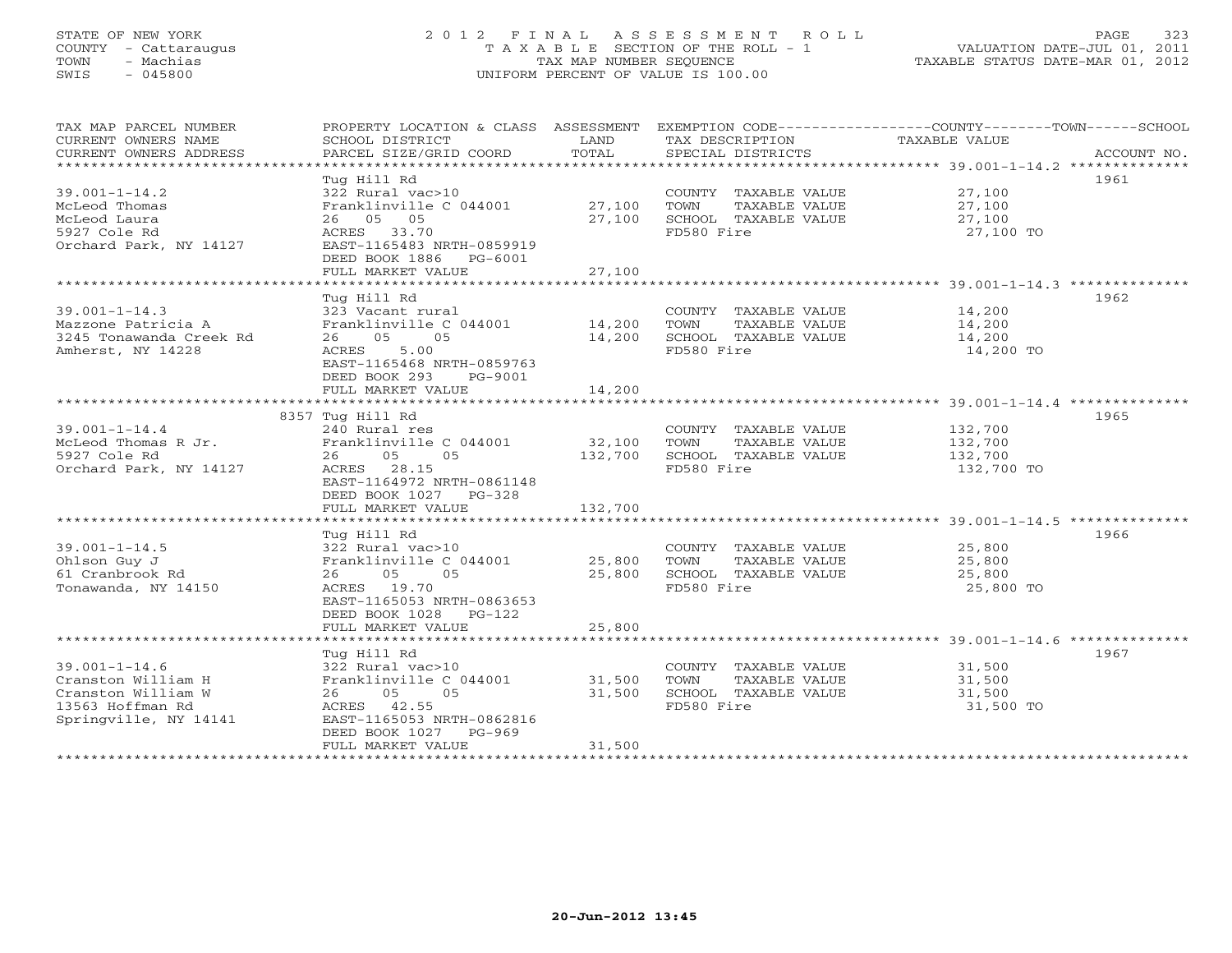# STATE OF NEW YORK 2 0 1 2 F I N A L A S S E S S M E N T R O L L PAGE 324 COUNTY - Cattaraugus T A X A B L E SECTION OF THE ROLL - 1 VALUATION DATE-JUL 01, 2011 TOWN - Machias TAX MAP NUMBER SEQUENCE TAXABLE STATUS DATE-MAR 01, 2012 SWIS - 045800 UNIFORM PERCENT OF VALUE IS 100.00UNIFORM PERCENT OF VALUE IS 100.00

| TAX MAP PARCEL NUMBER<br>CURRENT OWNERS NAME | PROPERTY LOCATION & CLASS ASSESSMENT<br>SCHOOL DISTRICT | LAND              | TAX DESCRIPTION                               | EXEMPTION CODE-----------------COUNTY-------TOWN------SCHOOL<br>TAXABLE VALUE |                  |
|----------------------------------------------|---------------------------------------------------------|-------------------|-----------------------------------------------|-------------------------------------------------------------------------------|------------------|
| CURRENT OWNERS ADDRESS                       | PARCEL SIZE/GRID COORD                                  | TOTAL             | SPECIAL DISTRICTS                             |                                                                               | ACCOUNT NO.      |
|                                              | 8361 Tug Hill Rd                                        |                   |                                               |                                                                               | 1968             |
| $39.001 - 1 - 14.7$                          | 260 Seasonal res                                        |                   | COUNTY TAXABLE VALUE                          | 92,500                                                                        |                  |
| Ott Jay R                                    | Franklinville C 044001                                  | 26,000            | TOWN<br>TAXABLE VALUE                         | 92,500                                                                        |                  |
| Ott Colleen E                                | 26<br>05<br>05                                          | 92,500            | SCHOOL TAXABLE VALUE                          | 92,500                                                                        |                  |
| 290 Montrose Ave                             | ACRES 20.05                                             |                   | FD580 Fire                                    | 92,500 TO                                                                     |                  |
| Buffalo, NY 14223                            | EAST-1165057 NRTH-0861898                               |                   |                                               |                                                                               |                  |
|                                              | DEED BOOK 309<br>PG-6001                                |                   |                                               |                                                                               |                  |
|                                              | FULL MARKET VALUE                                       | 92,500            |                                               |                                                                               |                  |
|                                              |                                                         |                   |                                               |                                                                               |                  |
|                                              | 8235 Tug Hill Rd                                        |                   |                                               |                                                                               | 2020             |
| $39.001 - 1 - 14.8$                          | 210 1 Family Res                                        |                   | COUNTY TAXABLE VALUE                          | 129,400                                                                       |                  |
| Mazzone Mark J                               | Franklinville C 044001                                  | 14,200            | TOWN<br>TAXABLE VALUE                         | 129,400                                                                       |                  |
| Mazzone Margaret A                           | 05<br>05<br>26                                          | 129,400           | SCHOOL TAXABLE VALUE                          | 129,400                                                                       |                  |
| 11479 Renee Ct                               | 5.00<br>ACRES                                           |                   | FD580 Fire                                    | 129,400 TO                                                                    |                  |
| Morilla, NY 14102                            | EAST-1165482 NRTH-0860069<br>DEED BOOK 9351 PG-6001     |                   |                                               |                                                                               |                  |
|                                              | FULL MARKET VALUE                                       | 129,400           |                                               |                                                                               |                  |
|                                              |                                                         |                   |                                               |                                                                               |                  |
|                                              | 3874 Cash Rd                                            |                   |                                               |                                                                               | 0197             |
| $39.001 - 1 - 15.1$                          | 312 Vac w/imprv                                         |                   | COUNTY TAXABLE VALUE                          | 35,600                                                                        |                  |
| Masic Frank                                  | Franklinville C 044001 29,400                           |                   | TOWN<br>TAXABLE VALUE                         | 35,600                                                                        |                  |
| 2452 Youngstown Lkpt Rd                      | 33 05 05                                                | 35,600            | SCHOOL TAXABLE VALUE                          | 35,600                                                                        |                  |
| Ransomville, NY 14131                        | ACRES 42.70                                             |                   | FD580 Fire                                    | 35,600 TO                                                                     |                  |
|                                              | EAST-1162996 NRTH-0858954                               |                   |                                               |                                                                               |                  |
|                                              | DEED BOOK 01005 PG-00685                                |                   |                                               |                                                                               |                  |
|                                              | FULL MARKET VALUE                                       | 35,600            |                                               |                                                                               |                  |
|                                              |                                                         |                   |                                               |                                                                               |                  |
|                                              | 8175 Tug Hill Rd                                        |                   |                                               |                                                                               | 1425<br>$\cap$   |
| $39.001 - 1 - 15.2$                          | 210 1 Family Res                                        |                   | RES STAR 41854                                | $\overline{0}$                                                                | 30,000           |
| Haas Robert W                                | Franklinville C 044001                                  | 16,500<br>120,900 | COUNTY TAXABLE VALUE                          | 120,900                                                                       |                  |
| Haas Kim M<br>8175 Tug Hill Rd               | 33 05 05<br>ACRES<br>7.27                               |                   | TOWN<br>TAXABLE VALUE<br>SCHOOL TAXABLE VALUE | 120,900<br>90,900                                                             |                  |
| Machias, NY 14101                            | EAST-1165529 NRTH-0858848                               |                   | FD580 Fire                                    | 120,900 TO                                                                    |                  |
|                                              | DEED BOOK 00995 PG-00242                                |                   |                                               |                                                                               |                  |
|                                              | FULL MARKET VALUE                                       | 120,900           |                                               |                                                                               |                  |
|                                              |                                                         |                   |                                               |                                                                               |                  |
|                                              | 8211 Tug Hill Rd                                        |                   |                                               |                                                                               | 1465             |
| $39.001 - 1 - 15.3$                          | 210 1 Family Res                                        |                   | RES STAR<br>41854                             | $\overline{0}$                                                                | $\cap$<br>30,000 |
| Territo Daniel                               | Franklinville C 044001                                  | 13,900            | COUNTY TAXABLE VALUE                          | 107,800                                                                       |                  |
| Territo Catherine                            | 25 05 05                                                | 107,800           | TOWN<br>TAXABLE VALUE                         | 107,800                                                                       |                  |
| 8211 Tug Hill Rd                             | ACRES<br>4.77                                           |                   | SCHOOL TAXABLE VALUE                          | 77,800                                                                        |                  |
| Machias, NY 14101                            | EAST-1165637 NRTH-0859363                               |                   | FD580 Fire                                    | 107,800 TO                                                                    |                  |
|                                              | DEED BOOK 00965 PG-01023                                |                   |                                               |                                                                               |                  |
|                                              | FULL MARKET VALUE                                       | 107,800           |                                               |                                                                               |                  |
|                                              |                                                         |                   |                                               |                                                                               |                  |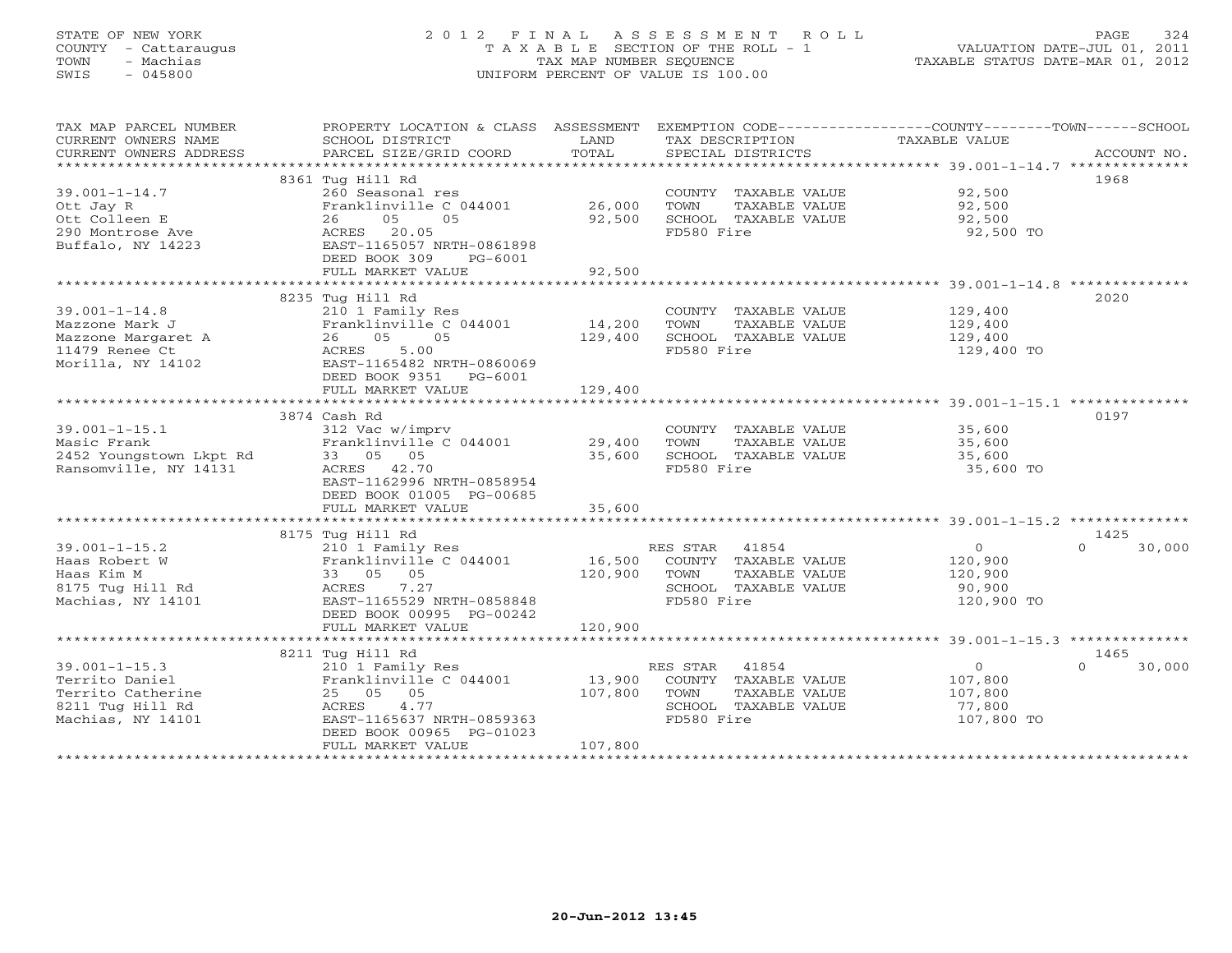# STATE OF NEW YORK 2 0 1 2 F I N A L A S S E S S M E N T R O L L PAGE 325 COUNTY - Cattaraugus T A X A B L E SECTION OF THE ROLL - 1 VALUATION DATE-JUL 01, 2011 TOWN - Machias TAX MAP NUMBER SEQUENCE TAXABLE STATUS DATE-MAR 01, 2012 SWIS - 045800 UNIFORM PERCENT OF VALUE IS 100.00UNIFORM PERCENT OF VALUE IS 100.00

| TAX MAP PARCEL NUMBER<br>CURRENT OWNERS NAME<br>CURRENT OWNERS ADDRESS       | PROPERTY LOCATION & CLASS ASSESSMENT EXEMPTION CODE---------------COUNTY-------TOWN------SCHOOL<br>SCHOOL DISTRICT<br>PARCEL SIZE/GRID COORD                     | LAND<br>TOTAL | TAX DESCRIPTION<br>SPECIAL DISTRICTS                                                                                  | TAXABLE VALUE                                                 | ACCOUNT NO.                                  |
|------------------------------------------------------------------------------|------------------------------------------------------------------------------------------------------------------------------------------------------------------|---------------|-----------------------------------------------------------------------------------------------------------------------|---------------------------------------------------------------|----------------------------------------------|
|                                                                              |                                                                                                                                                                  |               |                                                                                                                       |                                                               |                                              |
|                                                                              | 3812 Cash Rd                                                                                                                                                     |               |                                                                                                                       |                                                               | 1474                                         |
| $39.001 - 1 - 15.4$<br>Holland Joy M<br>3812 Cashill Rd<br>Machias, NY 14101 | 210 1 Family Res<br>Franklinville C 044001 18,500 RES STAR<br>25/33 05 05<br>ACRES<br>10.00 BANK<br>017<br>EAST-1164665 NRTH-0859242<br>DEED BOOK 00958 PG-01048 |               | CVET C/T 41131<br>41854<br>97,700 COUNTY TAXABLE VALUE<br>TAXABLE VALUE<br>TOWN<br>SCHOOL TAXABLE VALUE<br>FD580 Fire | 20,000<br>$\Omega$<br>77,700<br>77,700<br>67,700<br>97,700 TO | 20,000<br>$\overline{0}$<br>$\cap$<br>30,000 |
|                                                                              | FULL MARKET VALUE                                                                                                                                                | 97,700        |                                                                                                                       |                                                               |                                              |
|                                                                              |                                                                                                                                                                  |               |                                                                                                                       |                                                               |                                              |
|                                                                              | Cash Rd                                                                                                                                                          |               |                                                                                                                       |                                                               | 1473                                         |
| $39.001 - 1 - 15.6$                                                          | 314 Rural vac<10                                                                                                                                                 |               |                                                                                                                       | 6,500<br>COUNTY TAXABLE VALUE                                 |                                              |
| Territo Daniel                                                               | Franklinville C 044001                                                                                                                                           | 6,500         | TOWN<br>TAXABLE VALUE                                                                                                 | 6,500                                                         |                                              |
| Territo Catherin                                                             | 25 05 05                                                                                                                                                         | 6,500         | SCHOOL TAXABLE VALUE                                                                                                  | 6,500                                                         |                                              |
| 8211 Tug Hill Rd<br>Machias, NY 14101                                        | 5.00<br>ACRES<br>EAST-1165216 NRTH-0859346<br>DEED BOOK 00965 PG-01023                                                                                           | 6,500         | FD580 Fire                                                                                                            | 6,500 TO                                                      |                                              |
|                                                                              | FULL MARKET VALUE                                                                                                                                                |               |                                                                                                                       |                                                               |                                              |
|                                                                              | 3791 Cash Rd                                                                                                                                                     |               |                                                                                                                       |                                                               | 1476                                         |
| $39.001 - 1 - 15.7$                                                          | 240 Rural res                                                                                                                                                    |               |                                                                                                                       | COUNTY TAXABLE VALUE 113,400                                  |                                              |
| Daly John J                                                                  | Franklinville C 044001                                                                                                                                           | 21,200        | TOWN<br>TAXABLE VALUE                                                                                                 |                                                               |                                              |
| Daly Janet M                                                                 | 25 05 05                                                                                                                                                         | 113,400       | SCHOOL TAXABLE VALUE                                                                                                  | 113,400<br>113,400                                            |                                              |
| 171 Hemstreet Rd<br>East Aurora, NY 14052                                    | ACRES 13.55<br>EAST-1164822 NRTH-0858611<br>DEED BOOK 00967 PG-00098                                                                                             |               | FD580 Fire                                                                                                            | 113,400 TO                                                    |                                              |
|                                                                              | FULL MARKET VALUE                                                                                                                                                | 113,400       |                                                                                                                       |                                                               |                                              |
|                                                                              |                                                                                                                                                                  |               |                                                                                                                       |                                                               |                                              |
|                                                                              | Tug Hill Rd                                                                                                                                                      |               |                                                                                                                       |                                                               | 1520                                         |
| $39.001 - 1 - 15.9$                                                          | 312 Vac w/imprv                                                                                                                                                  |               | COUNTY TAXABLE VALUE                                                                                                  | 19,000                                                        |                                              |
| Wieand Walter                                                                | Franklinville C 044001 18,400                                                                                                                                    |               | TOWN<br>TAXABLE VALUE                                                                                                 | 19,000                                                        |                                              |
| Wieand Joanne E<br>10975 Stage Rd                                            | 25 05 05<br>ACRES 9.88                                                                                                                                           | 19,000        | SCHOOL TAXABLE VALUE<br>FD580 Fire                                                                                    | 19,000<br>19,000 TO                                           |                                              |
| Clarence, NY 14031                                                           | EAST-1165386 NRTH-0858021<br>DEED BOOK 800<br>PG-00422                                                                                                           |               |                                                                                                                       |                                                               |                                              |
|                                                                              | FULL MARKET VALUE                                                                                                                                                | 19,000        |                                                                                                                       |                                                               |                                              |
|                                                                              | Tug Hill Rd                                                                                                                                                      |               |                                                                                                                       |                                                               | 1552                                         |
| $39.001 - 1 - 15.10$                                                         | 314 Rural vac<10                                                                                                                                                 |               | COUNTY TAXABLE VALUE                                                                                                  | 13,800                                                        |                                              |
| Haas Robert W                                                                | Franklinville C 044001 13,800                                                                                                                                    |               | TOWN<br>TAXABLE VALUE                                                                                                 | 13,800                                                        |                                              |
| Haas Kim M                                                                   | 25 05 05                                                                                                                                                         | 13,800        | SCHOOL TAXABLE VALUE                                                                                                  | 13,800                                                        |                                              |
| 8175 Tug Hill Rd<br>Machias, NY 14101                                        | 4.68<br>ACRES<br>EAST-1165528 NRTH-0858431<br>DEED BOOK 00995 PG-00245                                                                                           |               | FD580 Fire                                                                                                            | 13,800 TO                                                     |                                              |
|                                                                              | FULL MARKET VALUE                                                                                                                                                | 13,800        |                                                                                                                       |                                                               |                                              |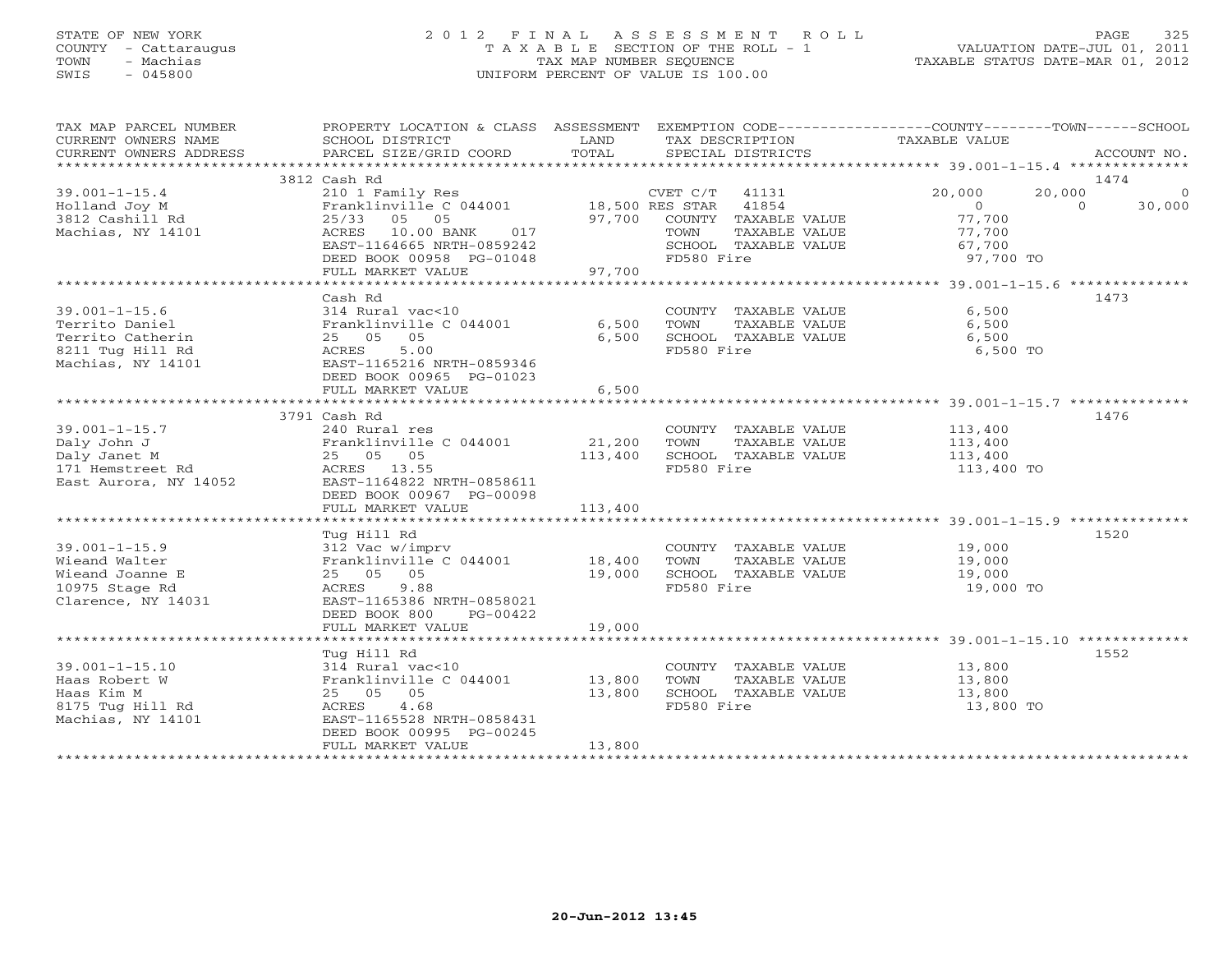# STATE OF NEW YORK 2 0 1 2 F I N A L A S S E S S M E N T R O L L PAGE 326 COUNTY - Cattaraugus T A X A B L E SECTION OF THE ROLL - 1 VALUATION DATE-JUL 01, 2011 TOWN - Machias TAX MAP NUMBER SEQUENCE TAXABLE STATUS DATE-MAR 01, 2012 SWIS - 045800 UNIFORM PERCENT OF VALUE IS 100.00UNIFORM PERCENT OF VALUE IS 100.00

| TAX MAP PARCEL NUMBER<br>CURRENT OWNERS NAME<br>CURRENT OWNERS ADDRESS | SCHOOL DISTRICT<br>PARCEL SIZE/GRID COORD | LAND<br>TOTAL    | TAX DESCRIPTION<br>SPECIAL DISTRICTS          | PROPERTY LOCATION & CLASS ASSESSMENT EXEMPTION CODE----------------COUNTY-------TOWN------SCHOOL<br>TAXABLE VALUE<br>ACCOUNT NO. |
|------------------------------------------------------------------------|-------------------------------------------|------------------|-----------------------------------------------|----------------------------------------------------------------------------------------------------------------------------------|
|                                                                        |                                           |                  |                                               |                                                                                                                                  |
|                                                                        | 3847 Cash Rd                              |                  |                                               | 1560                                                                                                                             |
| $39.001 - 1 - 15.12$                                                   | 260 Seasonal res                          |                  | COUNTY TAXABLE VALUE 56,100                   |                                                                                                                                  |
| Rager Herbert D                                                        | Franklinville C 044001                    | 14,600           | TOWN<br>TAXABLE VALUE                         | 56,100                                                                                                                           |
| 1477 D'Angelo Dr                                                       | 25/33 05 05                               | 56,100           | SCHOOL TAXABLE VALUE                          | 56,100                                                                                                                           |
| North Tonawanda, NY 14120                                              | ACRES<br>5.30                             |                  | FD580 Fire                                    | 56,100 TO                                                                                                                        |
|                                                                        | EAST-1164093 NRTH-0858364                 |                  |                                               |                                                                                                                                  |
|                                                                        | DEED BOOK 3991 PG-8001                    |                  |                                               |                                                                                                                                  |
|                                                                        | FULL MARKET VALUE                         | 56,100           |                                               | *********************************** 39.001-1-15.13 *************                                                                 |
|                                                                        |                                           |                  |                                               |                                                                                                                                  |
|                                                                        | Cash Rd                                   |                  |                                               | 1561                                                                                                                             |
| $39.001 - 1 - 15.13$                                                   | 260 Seasonal res                          |                  | COUNTY TAXABLE VALUE                          | 55,000                                                                                                                           |
| LaFleur David A<br>1342 Pierce Ave                                     | Franklinville C 044001<br>25/33 05 05     | 22,300<br>55,000 | TOWN<br>TAXABLE VALUE<br>SCHOOL TAXABLE VALUE | 55,000                                                                                                                           |
| North Tonawanda, NY 14120                                              | ACRES 15.00                               |                  | FD580 Fire                                    | 55,000<br>55,000 TO                                                                                                              |
|                                                                        | EAST-1162342 NRTH-0857976                 |                  |                                               |                                                                                                                                  |
|                                                                        | DEED BOOK 3991 PG-8002                    |                  |                                               |                                                                                                                                  |
|                                                                        | FULL MARKET VALUE                         | 55,000           |                                               |                                                                                                                                  |
|                                                                        | *********************                     | ***********      |                                               |                                                                                                                                  |
|                                                                        | Cash Rd                                   |                  |                                               | 1558                                                                                                                             |
| $39.001 - 1 - 15.14$                                                   | 314 Rural vac<10                          |                  | COUNTY TAXABLE VALUE                          | 14,200                                                                                                                           |
| Kiefer Andrew J                                                        | Franklinville C 044001                    | 14,200           | TOWN<br>TAXABLE VALUE                         | 14,200                                                                                                                           |
| 56 Summit Ave                                                          | 25/33<br>05 05                            | 14,200           | SCHOOL TAXABLE VALUE                          | 14,200                                                                                                                           |
| Buffalo, NY 14214                                                      | 5.00<br>ACRES                             |                  | FD580 Fire                                    | 14,200 TO                                                                                                                        |
|                                                                        | EAST-1162359 NRTH-0858492                 |                  |                                               |                                                                                                                                  |
|                                                                        | DEED BOOK 12641 PG-3001                   |                  |                                               |                                                                                                                                  |
|                                                                        | FULL MARKET VALUE                         | 14,200           |                                               |                                                                                                                                  |
|                                                                        |                                           |                  |                                               |                                                                                                                                  |
|                                                                        | O'Donnell Rd                              |                  |                                               | 1568                                                                                                                             |
| $39.001 - 1 - 15.15$                                                   | 314 Rural vac<10                          |                  | COUNTY TAXABLE VALUE                          | 7,300                                                                                                                            |
| O'Donnell Patrick J                                                    | Franklinville C 044001                    | 7,300            | TOWN<br>TAXABLE VALUE                         | 7,300                                                                                                                            |
| 3854 O'Donnell Rd                                                      | 25 05 05                                  | 7,300            | SCHOOL TAXABLE VALUE                          | 7,300                                                                                                                            |
| Machias, NY 14101                                                      | ACRES 6.00                                |                  | FD580 Fire                                    | 7,300 TO                                                                                                                         |
|                                                                        | EAST-1164707 NRTH-0857976                 |                  |                                               |                                                                                                                                  |
|                                                                        | DEED BOOK 877<br>PG-00302                 |                  |                                               |                                                                                                                                  |
|                                                                        | FULL MARKET VALUE                         | 7,300            |                                               |                                                                                                                                  |
|                                                                        |                                           |                  |                                               |                                                                                                                                  |
|                                                                        | Cash Rd                                   |                  |                                               | 1569                                                                                                                             |
| $39.001 - 1 - 15.16$                                                   | 314 Rural vac<10                          |                  | COUNTY TAXABLE VALUE                          | 6,500                                                                                                                            |
| Elia Nancy                                                             | Franklinville C 044001                    | 6,500            | TAXABLE VALUE<br>TOWN                         | 6,500                                                                                                                            |
| 245 Lyndale Ave                                                        | 05 05<br>25/33                            | 6,500            | SCHOOL TAXABLE VALUE                          | 6,500                                                                                                                            |
| Buffalo, NY 14223                                                      | 5.00<br>ACRES                             |                  | FD580 Fire                                    | 6,500 TO                                                                                                                         |
|                                                                        | EAST-1164204 NRTH-0859111                 |                  |                                               |                                                                                                                                  |
|                                                                        | DEED BOOK 1735 PG-2001                    |                  |                                               |                                                                                                                                  |
|                                                                        | FULL MARKET VALUE                         | 6,500            |                                               |                                                                                                                                  |
|                                                                        |                                           |                  |                                               |                                                                                                                                  |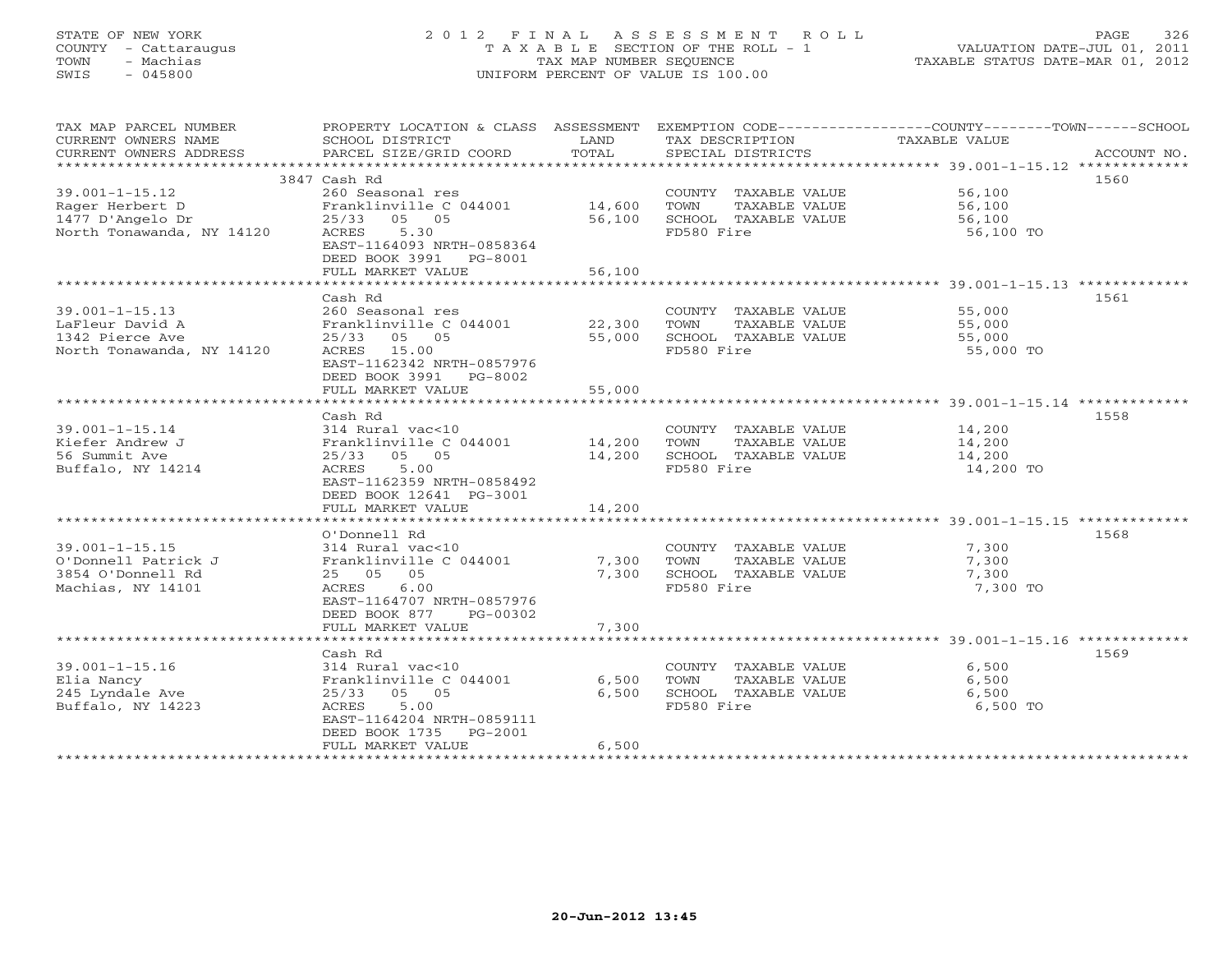# STATE OF NEW YORK 2 0 1 2 F I N A L A S S E S S M E N T R O L L PAGE 327 COUNTY - Cattaraugus T A X A B L E SECTION OF THE ROLL - 1 VALUATION DATE-JUL 01, 2011 TOWN - Machias TAX MAP NUMBER SEQUENCE TAXABLE STATUS DATE-MAR 01, 2012 SWIS - 045800 UNIFORM PERCENT OF VALUE IS 100.00UNIFORM PERCENT OF VALUE IS 100.00

| TAX MAP PARCEL NUMBER<br>CURRENT OWNERS NAME<br>CURRENT OWNERS ADDRESS | PROPERTY LOCATION & CLASS ASSESSMENT EXEMPTION CODE---------------COUNTY-------TOWN------SCHOOL<br>SCHOOL DISTRICT<br>PARCEL SIZE/GRID COORD | LAND<br>TOTAL | TAX DESCRIPTION<br>SPECIAL DISTRICTS<br>SPECIAL DISTRICTS |                | ACCOUNT NO.        |
|------------------------------------------------------------------------|----------------------------------------------------------------------------------------------------------------------------------------------|---------------|-----------------------------------------------------------|----------------|--------------------|
|                                                                        |                                                                                                                                              |               |                                                           |                |                    |
|                                                                        | 3838 Cash Rd                                                                                                                                 |               |                                                           |                | 1570               |
| $39.001 - 1 - 15.17$                                                   | 260 Seasonal res                                                                                                                             |               | COUNTY TAXABLE VALUE                                      | 55,000         |                    |
| Elia Nancy                                                             | Franklinville C 044001 14,200                                                                                                                |               | TOWN<br>TAXABLE VALUE                                     | 55,000         |                    |
| 245 Lyndale Ave                                                        | 33 05 05                                                                                                                                     | 55,000        | SCHOOL TAXABLE VALUE                                      | 55,000         |                    |
| Buffalo, NY 14223                                                      | ACRES<br>5.00                                                                                                                                |               | FD580 Fire                                                | 55,000 TO      |                    |
|                                                                        | EAST-1163936 NRTH-0859016                                                                                                                    |               |                                                           |                |                    |
|                                                                        | DEED BOOK 1735 PG-2001                                                                                                                       |               |                                                           |                |                    |
|                                                                        | FULL MARKET VALUE                                                                                                                            | 55,000        |                                                           |                |                    |
|                                                                        |                                                                                                                                              |               |                                                           |                |                    |
|                                                                        | Cash Rd                                                                                                                                      |               |                                                           |                | 1573               |
| $39.001 - 1 - 15.18$                                                   | 314 Rural vac<10                                                                                                                             |               | COUNTY TAXABLE VALUE 14,200                               |                |                    |
| Volk Paul J                                                            | Franklinville C 044001 14,200                                                                                                                |               | TOWN<br>TAXABLE VALUE                                     |                |                    |
|                                                                        |                                                                                                                                              |               |                                                           | 14,200         |                    |
| Volk Debra                                                             | 25/33 05 05                                                                                                                                  | 14,200        | SCHOOL TAXABLE VALUE                                      | 14,200         |                    |
| 671 71st St                                                            | 5.00<br>ACRES                                                                                                                                |               | FD580 Fire                                                | 14,200 TO      |                    |
| Niagara Falls, NY 14304                                                | EAST-1163714 NRTH-0858939                                                                                                                    |               |                                                           |                |                    |
|                                                                        | DEED BOOK 810<br>PG-00724                                                                                                                    |               |                                                           |                |                    |
|                                                                        | FULL MARKET VALUE                                                                                                                            | 14,200        |                                                           |                |                    |
|                                                                        |                                                                                                                                              |               |                                                           |                |                    |
|                                                                        | Odonnell Rd                                                                                                                                  |               |                                                           |                | 1574               |
| $39.001 - 1 - 15.19$                                                   | 314 Rural vac<10                                                                                                                             |               | COUNTY TAXABLE VALUE 14,200                               |                |                    |
| Archabald David E                                                      |                                                                                                                                              |               | TOWN<br>TAXABLE VALUE                                     | 14,200         |                    |
| 5997 Benning Rd                                                        | -<br>Franklinville C 044001 14,200<br>25/33 05 05 14,200                                                                                     |               | SCHOOL TAXABLE VALUE                                      | 14,200         |                    |
| West Falls, NY 14170                                                   | ACRES<br>5.00                                                                                                                                |               | FD580 Fire                                                | 14,200 TO      |                    |
|                                                                        | EAST-1164409 NRTH-0857479                                                                                                                    |               |                                                           |                |                    |
|                                                                        | DEED BOOK 865<br>PG-00900                                                                                                                    |               |                                                           |                |                    |
|                                                                        | FULL MARKET VALUE                                                                                                                            | 14,200        |                                                           |                |                    |
|                                                                        |                                                                                                                                              |               |                                                           |                |                    |
|                                                                        | 8069 Tug Hill Rd                                                                                                                             |               |                                                           |                | 1575               |
| $39.001 - 1 - 15.20$                                                   |                                                                                                                                              |               |                                                           | $\overline{0}$ | 62,200<br>$\Omega$ |
| Halstead Donald                                                        |                                                                                                                                              |               |                                                           | 131,600        |                    |
| Halstead Joan                                                          | 33 05 05                                                                                                                                     | 131,600       | TOWN<br>TAXABLE VALUE                                     | 131,600        |                    |
| 8069 Tug Hill Rd                                                       | ACRES 5.35                                                                                                                                   |               | SCHOOL TAXABLE VALUE                                      | 69,400         |                    |
| Machias, NY 14101                                                      | EAST-1165723 NRTH-0857543                                                                                                                    |               | FD580 Fire                                                | 131,600 TO     |                    |
|                                                                        | DEED BOOK 00921 PG-01043                                                                                                                     |               |                                                           |                |                    |
|                                                                        | FULL MARKET VALUE                                                                                                                            | 131,600       |                                                           |                |                    |
|                                                                        |                                                                                                                                              |               |                                                           |                |                    |
|                                                                        |                                                                                                                                              |               |                                                           |                |                    |
|                                                                        | 3827 O'Donnell Rd                                                                                                                            |               |                                                           |                | 1578               |
| $39.001 - 1 - 15.22$                                                   | 314 Rural vac<10                                                                                                                             |               | COUNTY TAXABLE VALUE                                      | 17,500         |                    |
| Laufer Alan A                                                          | Franklinville C 044001 17,500                                                                                                                |               | TOWN<br>TAXABLE VALUE                                     | 17,500         |                    |
| 9684 Savage Rd                                                         | 33 05 05                                                                                                                                     | 17,500        | SCHOOL TAXABLE VALUE                                      | 17,500         |                    |
| Holland, NY 14080                                                      | 8.60<br>ACRES                                                                                                                                |               | FD580 Fire                                                | 17,500 TO      |                    |
|                                                                        | EAST-1165090 NRTH-0857518                                                                                                                    |               |                                                           |                |                    |
|                                                                        | DEED BOOK 14320 PG-4002                                                                                                                      |               |                                                           |                |                    |
|                                                                        | FULL MARKET VALUE                                                                                                                            | 17,500        |                                                           |                |                    |
|                                                                        |                                                                                                                                              |               |                                                           |                |                    |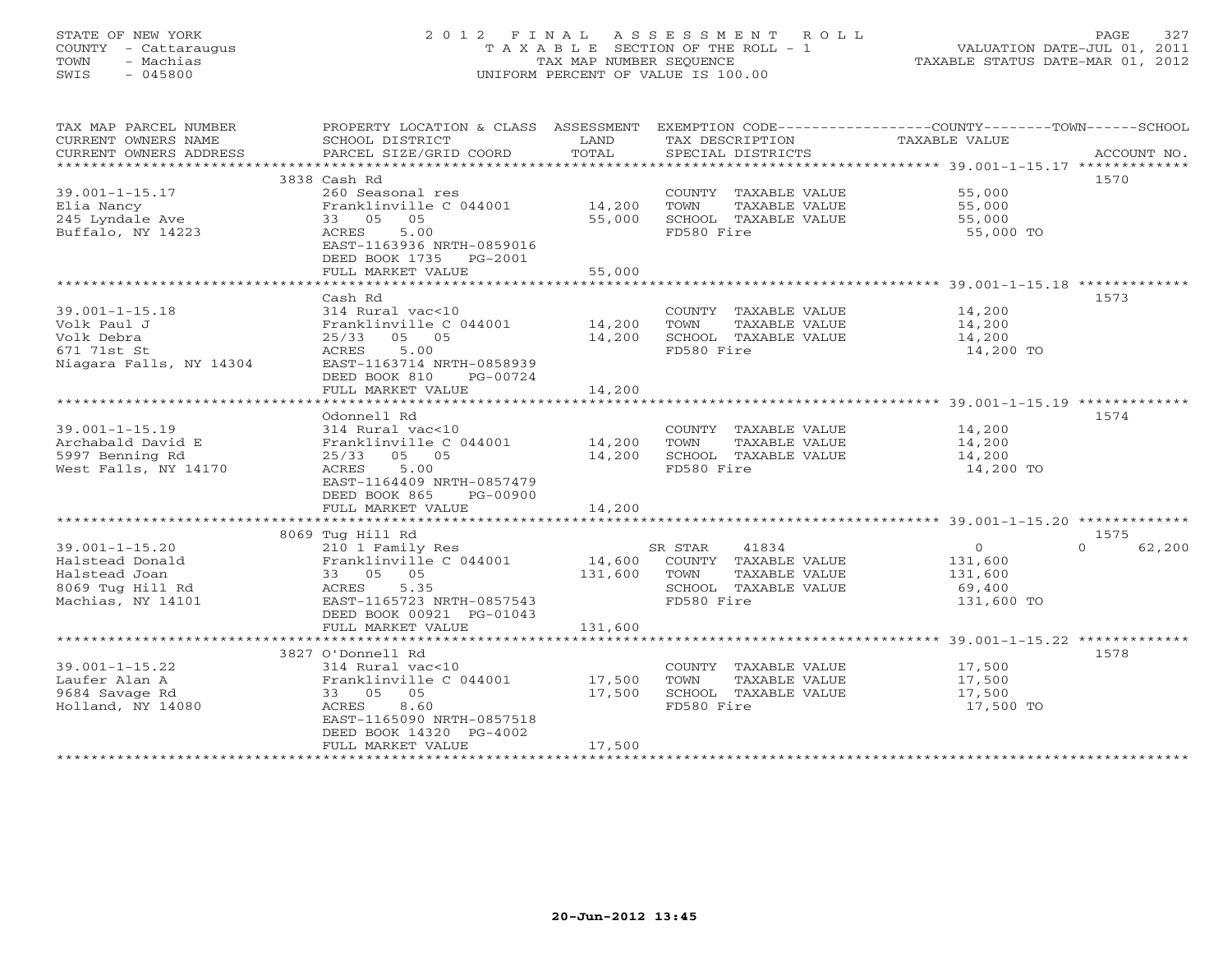# STATE OF NEW YORK 2 0 1 2 F I N A L A S S E S S M E N T R O L L PAGE 328 COUNTY - Cattaraugus T A X A B L E SECTION OF THE ROLL - 1 VALUATION DATE-JUL 01, 2011 TOWN - Machias TAX MAP NUMBER SEQUENCE TAXABLE STATUS DATE-MAR 01, 2012 SWIS - 045800 UNIFORM PERCENT OF VALUE IS 100.00UNIFORM PERCENT OF VALUE IS 100.00

| TAX MAP PARCEL NUMBER<br>CURRENT OWNERS NAME<br>CURRENT OWNERS ADDRESS                                        | PROPERTY LOCATION & CLASS ASSESSMENT EXEMPTION CODE---------------COUNTY-------TOWN-----SCHOOL<br>SCHOOL DISTRICT<br>PARCEL SIZE/GRID COORD                               | LAND<br>TOTAL                | TAX DESCRIPTION<br>SPECIAL DISTRICTS                                                                     | TAXABLE VALUE                                                 | ACCOUNT NO.                |
|---------------------------------------------------------------------------------------------------------------|---------------------------------------------------------------------------------------------------------------------------------------------------------------------------|------------------------------|----------------------------------------------------------------------------------------------------------|---------------------------------------------------------------|----------------------------|
|                                                                                                               |                                                                                                                                                                           |                              |                                                                                                          |                                                               |                            |
| $39.001 - 1 - 15.23$<br>O'Donnell Patrick J<br>O'Donnell Michelle M<br>3854 O'Donnell Rd<br>Machias, NY 14101 | 3854 O'Donnell Rd<br>240 Rural res<br>Franklinville C 044001<br>33 05<br>05<br>7.60<br>ACRES<br>EAST-1164147 NRTH-0857900<br>DEED BOOK 17155 PG-9001<br>FULL MARKET VALUE | 16,700<br>185,400<br>185,400 | RES STAR<br>41854<br>COUNTY TAXABLE VALUE<br>TAXABLE VALUE<br>TOWN<br>SCHOOL TAXABLE VALUE<br>FD580 Fire | $\overline{0}$<br>185,400<br>185,400<br>155,400<br>185,400 TO | 1577<br>$\Omega$<br>30,000 |
|                                                                                                               |                                                                                                                                                                           |                              |                                                                                                          |                                                               |                            |
|                                                                                                               | 3871 Cash Rd                                                                                                                                                              |                              |                                                                                                          |                                                               | 1604                       |
| $39.001 - 1 - 15.24$<br>Miller Heidi K<br>3871 Cash Rd<br>Machias, NY 14101                                   | 210 1 Family Res<br>Franklinville C 044001 14,800<br>33 05<br>05<br>5.45<br>ACRES<br>EAST-1163650 NRTH-0858045<br>DEED BOOK 00966 PG-00107                                | 55,700                       | RES STAR 41854<br>COUNTY TAXABLE VALUE<br>TOWN<br>TAXABLE VALUE<br>SCHOOL TAXABLE VALUE<br>FD580 Fire    | $\overline{0}$<br>55,700<br>55,700<br>25,700<br>55,700 TO     | $\Omega$<br>30,000         |
|                                                                                                               | FULL MARKET VALUE                                                                                                                                                         | 55,700                       |                                                                                                          |                                                               |                            |
|                                                                                                               |                                                                                                                                                                           |                              |                                                                                                          |                                                               |                            |
| $39.001 - 1 - 15.26$<br>Stanek Paul<br>517 Townline Rd Apt 3<br>Lancaster, NY 14086                           | Cash Rd<br>312 Vac w/imprv<br>Franklinville C 044001<br>05 05<br>33<br>ACRES 10.88<br>EAST-1163206 NRTH-0858006<br>DEED BOOK 17551 PG-8001                                | 19,200<br>31,300             | COUNTY TAXABLE VALUE<br>TOWN<br>TAXABLE VALUE<br>SCHOOL TAXABLE VALUE                                    | 31,300<br>31,300<br>31,300                                    | 1943                       |
|                                                                                                               | FULL MARKET VALUE                                                                                                                                                         | 31,300                       |                                                                                                          |                                                               |                            |
|                                                                                                               |                                                                                                                                                                           |                              |                                                                                                          |                                                               |                            |
|                                                                                                               | 8063 Tug Hill Rd                                                                                                                                                          |                              |                                                                                                          |                                                               | 0277                       |
| $39.001 - 1 - 16$<br>Raichel Daniel J Sr<br>Raichel Charlene F<br>8063 Tughill Rd<br>Machias, NY 14101        | 240 Rural res<br>Franklinville C 044001<br>25 05 05<br>ACRES 11.11<br>EAST-1165932 NRTH-0856820<br>DEED BOOK 15004 PG-8001                                                | 19,300<br>115,000            | RES STAR<br>41854<br>COUNTY TAXABLE VALUE<br>TOWN<br>TAXABLE VALUE<br>SCHOOL TAXABLE VALUE<br>FD580 Fire | $\overline{0}$<br>115,000<br>115,000<br>85,000<br>115,000 TO  | 30,000<br>$\Omega$         |
|                                                                                                               | FULL MARKET VALUE                                                                                                                                                         | 115,000                      |                                                                                                          |                                                               |                            |
|                                                                                                               |                                                                                                                                                                           |                              |                                                                                                          |                                                               |                            |
| $39.001 - 1 - 17$<br>Brooks Lenora<br>Lenora Brooks Family Trus<br>32 Gail Dr<br>Cattaraugus, NY 14719        | Tug Hill Rd<br>322 Rural vac>10<br>Franklinville C 044001<br>25 05 05<br>ACRES 60.84<br>EAST-1165058 NRTH-0856474<br>DEED BOOK 0097. PG-00357<br>FULL MARKET VALUE        | 48,900<br>48,900<br>48,900   | COUNTY TAXABLE VALUE<br>TOWN<br>TAXABLE VALUE<br>SCHOOL TAXABLE VALUE<br>FD580 Fire                      | 48,900<br>48,900<br>48,900<br>48,900 TO                       | 0133                       |
|                                                                                                               |                                                                                                                                                                           |                              |                                                                                                          |                                                               |                            |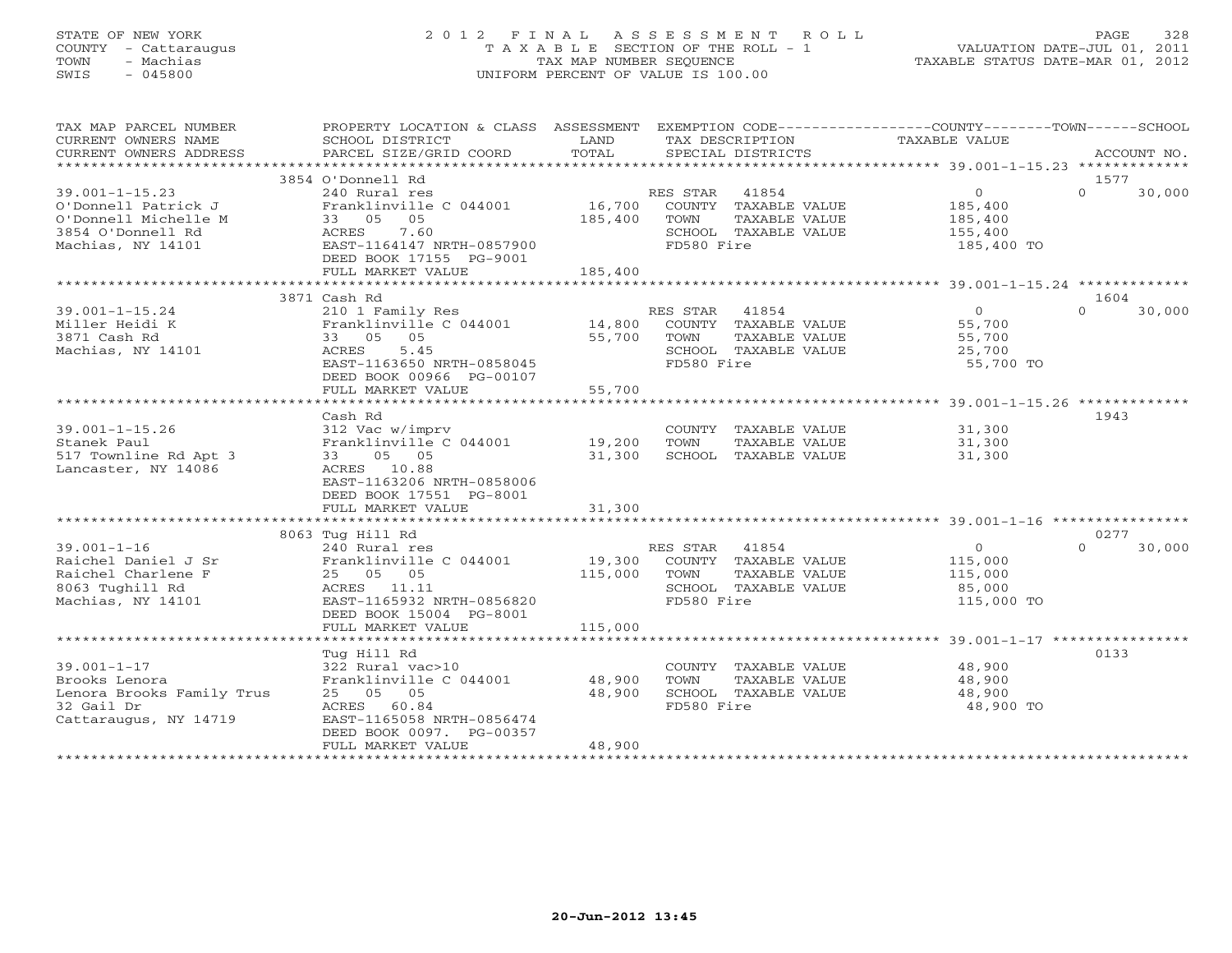# STATE OF NEW YORK 2 0 1 2 F I N A L A S S E S S M E N T R O L L PAGE 329 COUNTY - Cattaraugus T A X A B L E SECTION OF THE ROLL - 1 VALUATION DATE-JUL 01, 2011 TOWN - Machias TAX MAP NUMBER SEQUENCE TAXABLE STATUS DATE-MAR 01, 2012 SWIS - 045800 UNIFORM PERCENT OF VALUE IS 100.00UNIFORM PERCENT OF VALUE IS 100.00

| TAX MAP PARCEL NUMBER<br>CURRENT OWNERS NAME<br>CURRENT OWNERS ADDRESS                                     | PROPERTY LOCATION & CLASS ASSESSMENT<br>SCHOOL DISTRICT<br>PARCEL SIZE/GRID COORD                                                                                         | LAND<br>TOTAL                | EXEMPTION CODE-----------------COUNTY-------TOWN------SCHOOL<br>TAX DESCRIPTION<br>SPECIAL DISTRICTS  | TAXABLE VALUE                                                 | ACCOUNT NO.                |
|------------------------------------------------------------------------------------------------------------|---------------------------------------------------------------------------------------------------------------------------------------------------------------------------|------------------------------|-------------------------------------------------------------------------------------------------------|---------------------------------------------------------------|----------------------------|
| $39.001 - 1 - 18$<br>Mancuso Vincent J Sr<br>Mancuso Patricia A<br>220 Curley Dr<br>Orchard Park, NY 14127 | Bakerstand Rd<br>322 Rural vac>10<br>Franklinville C 044001<br>33 05 05<br>ACRES 92.40<br>EAST-1163012 NRTH-0856705<br>DEED BOOK 4304<br>PG-7001<br>FULL MARKET VALUE     | 63,900<br>63,900<br>63,900   | COUNTY TAXABLE VALUE<br>TOWN<br>TAXABLE VALUE<br>SCHOOL TAXABLE VALUE<br>FD580 Fire                   | 63,900<br>63,900<br>63,900<br>63,900 TO                       | 0195                       |
|                                                                                                            |                                                                                                                                                                           |                              |                                                                                                       |                                                               |                            |
| $39.001 - 1 - 19$<br>Connelly LLC<br>2165 Cornwall Rd<br>South Wales, NY 14139                             | 4377 NYS Rte 242<br>120 Field crops<br>Franklinville C 044001<br>33 05 05<br>ACRES 216.00<br>EAST-1159729 NRTH-0858365<br>DEED BOOK 9491 PG-6001                          | 93,500<br>98,500             | COUNTY TAXABLE VALUE<br>TOWN<br>TAXABLE VALUE<br>SCHOOL TAXABLE VALUE<br>FD580 Fire                   | 98,500<br>98,500<br>98,500<br>98,500 TO                       | 0236                       |
|                                                                                                            | FULL MARKET VALUE                                                                                                                                                         | 98,500                       |                                                                                                       |                                                               |                            |
|                                                                                                            | NYS Rte 242                                                                                                                                                               |                              |                                                                                                       |                                                               | 1038                       |
| $39.001 - 1 - 20.1$<br>Rieman Craig R<br>4457 NYS Rte 242<br>Machias, NY 14101                             | 105 Vac farmland<br>Franklinville C 044001<br>49 05 05<br>ACRES 39.84<br>EAST-1158848 NRTH-0856754<br>DEED BOOK 00915 PG-00434                                            | 24,300<br>24,300             | COUNTY TAXABLE VALUE<br>TAXABLE VALUE<br>TOWN<br>SCHOOL TAXABLE VALUE<br>FD580 Fire                   | 24,300<br>24,300<br>24,300<br>24,300 TO                       |                            |
|                                                                                                            | FULL MARKET VALUE                                                                                                                                                         | 24,300                       |                                                                                                       |                                                               |                            |
|                                                                                                            |                                                                                                                                                                           |                              |                                                                                                       |                                                               |                            |
| $39.001 - 1 - 20.2$<br>Rieman Bruce V<br>Rieman Brian D<br>4328 Bakerstand Rd<br>Machias, NY 14101         | 4328 Bakerstand Rd<br>240 Rural res<br>Franklinville C 044001<br>33/41 05 05<br>ACRES 93.00<br>EAST-1160690 NRTH-0856518<br>DEED BOOK 00990 PG-00452                      | 56,800<br>325,500            | RES STAR 41854<br>COUNTY TAXABLE VALUE<br>TOWN<br>TAXABLE VALUE<br>SCHOOL TAXABLE VALUE<br>FD580 Fire | $\overline{0}$<br>325,500<br>325,500<br>295,500<br>325,500 TO | 1601<br>30,000<br>$\Omega$ |
|                                                                                                            | FULL MARKET VALUE                                                                                                                                                         | 325,500                      |                                                                                                       |                                                               |                            |
|                                                                                                            |                                                                                                                                                                           |                              |                                                                                                       |                                                               |                            |
| $39.001 - 1 - 20.3$<br>Rieman Craig R<br>Pettit Lori L<br>4457 NYS Rte 242<br>Machias, NY 14101            | 4457 NYS Rte 242<br>210 1 Family Res<br>Franklinville C 044001<br>41 05 05<br>4.70<br>ACRES<br>EAST-1158363 NRTH-0857130<br>DEED BOOK 00967 PG-00775<br>FULL MARKET VALUE | 13,800<br>230,600<br>230,600 | RES STAR 41854<br>COUNTY TAXABLE VALUE<br>TOWN<br>TAXABLE VALUE<br>SCHOOL TAXABLE VALUE<br>FD580 Fire | $\overline{0}$<br>230,600<br>230,600<br>200,600<br>230,600 TO | 1872<br>$\cap$<br>30,000   |
|                                                                                                            |                                                                                                                                                                           |                              |                                                                                                       |                                                               |                            |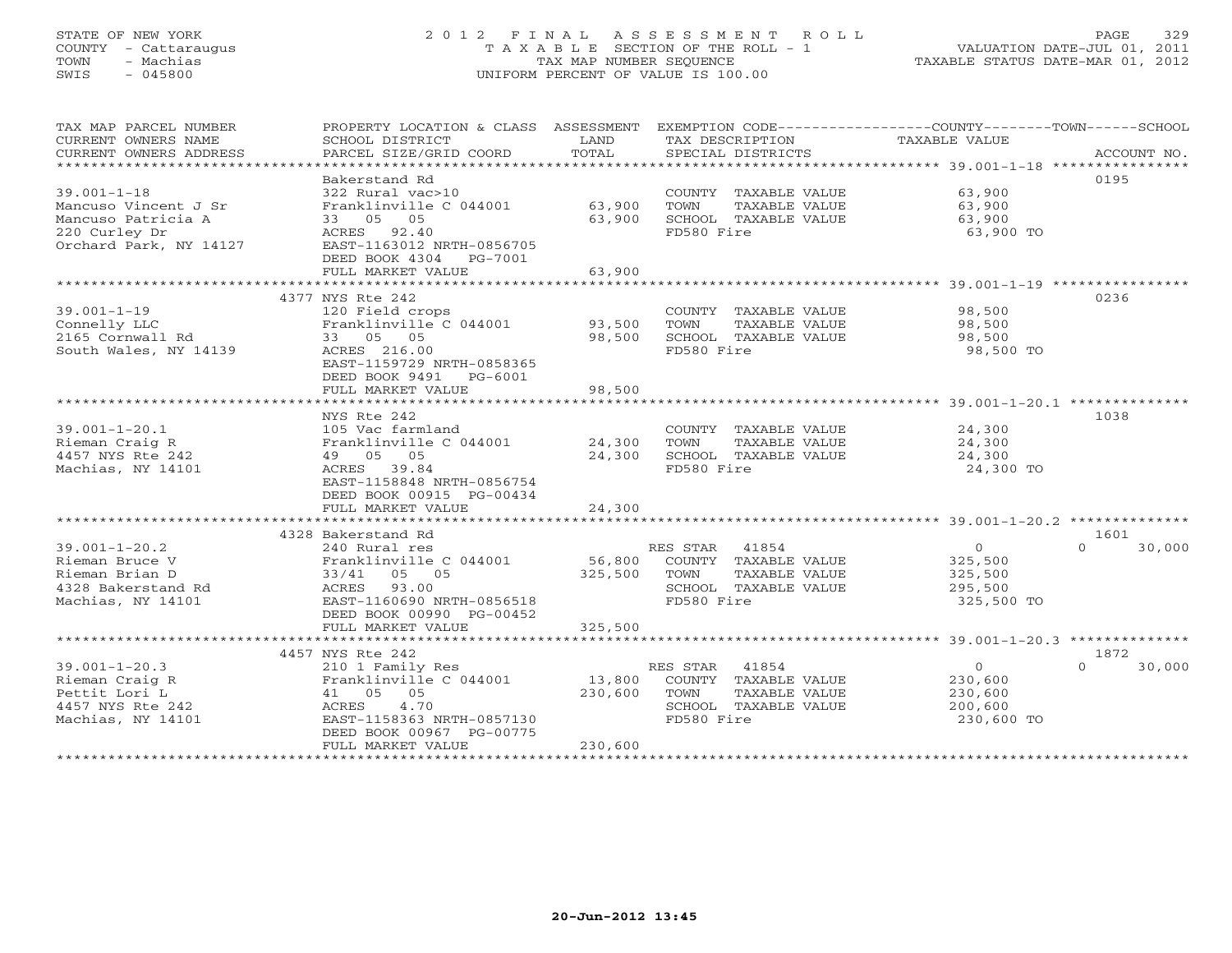# STATE OF NEW YORK 2 0 1 2 F I N A L A S S E S S M E N T R O L L PAGE 330 COUNTY - Cattaraugus T A X A B L E SECTION OF THE ROLL - 1 VALUATION DATE-JUL 01, 2011 TOWN - Machias TAX MAP NUMBER SEQUENCE TAXABLE STATUS DATE-MAR 01, 2012 SWIS - 045800 UNIFORM PERCENT OF VALUE IS 100.00UNIFORM PERCENT OF VALUE IS 100.00

| TAX MAP PARCEL NUMBER<br>CURRENT OWNERS NAME<br>CURRENT OWNERS ADDRESS                                                                         | PROPERTY LOCATION & CLASS ASSESSMENT<br>SCHOOL DISTRICT<br>PARCEL SIZE/GRID COORD                                                                                         | LAND<br>TOTAL                              | TAX DESCRIPTION<br>SPECIAL DISTRICTS                                                                                    | EXEMPTION CODE----------------COUNTY-------TOWN------SCHOOL<br>TAXABLE VALUE                               | ACCOUNT NO.                    |
|------------------------------------------------------------------------------------------------------------------------------------------------|---------------------------------------------------------------------------------------------------------------------------------------------------------------------------|--------------------------------------------|-------------------------------------------------------------------------------------------------------------------------|------------------------------------------------------------------------------------------------------------|--------------------------------|
| $39.001 - 1 - 21.1$<br>Bares Charles C<br>7017 Fidale Rd<br>Ellicottville, NY 14731                                                            | NYS Rte 242<br>105 Vac farmland<br>Franklinville C 044001<br>05<br>05<br>41<br>3.05<br>ACRES<br>EAST-1157146 NRTH-0856273<br>DEED BOOK 17435 PG-7002<br>FULL MARKET VALUE | 2,400<br>2,400<br>2,400                    | COUNTY TAXABLE VALUE<br>TAXABLE VALUE<br>TOWN<br>SCHOOL TAXABLE VALUE<br>FD580 Fire                                     | 2,400<br>2,400<br>2,400<br>2,400 TO                                                                        | 1969                           |
| $39.001 - 1 - 21.2$<br>Geo Vista Properties LLC<br>8020 E Main Rd<br>LeRoy, NY 14482<br>MAY BE SUBJECT TO PAYMENT<br>UNDER AGDIST LAW TIL 2013 | NYS Rte 242<br>105 Vac farmland<br>Franklinville C 044001<br>05<br>05<br>41<br>ACRES 20.00<br>EAST-1158214 NRTH-0856011<br>DEED BOOK 10379 PG-2001<br>FULL MARKET VALUE   | 12,300<br>12,300<br>12,300<br>************ | COUNTY TAXABLE VALUE<br>TOWN<br>TAXABLE VALUE<br>SCHOOL TAXABLE VALUE<br>FD580 Fire                                     | 12,300<br>12,300<br>12,300<br>12,300 TO<br>********************************** 39.001-1-22 **************** | 1970                           |
|                                                                                                                                                | 4477 Bakerstand Rd                                                                                                                                                        |                                            |                                                                                                                         |                                                                                                            | 0930                           |
| $39.001 - 1 - 22$<br>Reitz Meryle<br>Reitz Audrey<br>4477 Bakerstand Rd<br>Machias, NY 14101                                                   | 210 1 Family Res<br>Franklinville C 044001<br>41 05 05<br>FRNT 185.00 DPTH 105.00<br>EAST-1157671 NRTH-0856251                                                            |                                            | $CVET C/T$ 41131<br>7,000 AGED C/T<br>41801<br>62,800 SR STAR<br>41834<br>COUNTY TAXABLE VALUE<br>TAXABLE VALUE<br>TOWN | 15,700<br>15,700<br>18,840<br>18,840<br>$\overline{O}$<br>$\Omega$<br>28,260<br>28,260                     | $\Omega$<br>$\Omega$<br>62,200 |
|                                                                                                                                                | DEED BOOK 703<br>PG-00805<br>FULL MARKET VALUE                                                                                                                            |                                            | SCHOOL TAXABLE VALUE<br>62,800 FD580 Fire                                                                               | 600<br>62,800 TO                                                                                           |                                |
|                                                                                                                                                | 4476 NYS Rte 242                                                                                                                                                          |                                            |                                                                                                                         |                                                                                                            | 0413                           |
| $39.001 - 1 - 23$<br>Oberst Robert F<br>Oberst Lorie L<br>4476 NYS Rte 242<br>Machias, NY 14101                                                | 210 1 Family Res<br>Franklinville C 044001<br>41 05 05<br>FRNT 199.85 DPTH 177.00<br>EAST-1157513 NRTH-0856460<br>DEED BOOK 01020 PG-00283                                | 8,600<br>105,300                           | RES STAR 41854<br>COUNTY TAXABLE VALUE<br>TOWN<br>TAXABLE VALUE<br>SCHOOL TAXABLE VALUE<br>FD580 Fire                   | $\circ$<br>$\Omega$<br>105,300<br>105,300<br>75,300<br>105,300 TO                                          | 30,000                         |
|                                                                                                                                                | FULL MARKET VALUE                                                                                                                                                         | 105,300                                    |                                                                                                                         |                                                                                                            |                                |
| $39.001 - 1 - 24.1$<br>Bares Charles C<br>7017 Fidale Rd<br>Ellicottville, NY 14731                                                            | Sunset Hill Rd<br>322 Rural vac>10<br>Franklinville C 044001<br>41 05 05<br>ACRES 22.75<br>EAST-1156522 NRTH-0856067<br>DEED BOOK 17435 PG-7002<br>FULL MARKET VALUE      | 18,200<br>18,200<br>18,200                 | COUNTY TAXABLE VALUE<br>TOWN<br>TAXABLE VALUE<br>SCHOOL TAXABLE VALUE<br>FD580 Fire                                     | 18,200<br>18,200<br>18,200<br>18,200 TO                                                                    | 0196                           |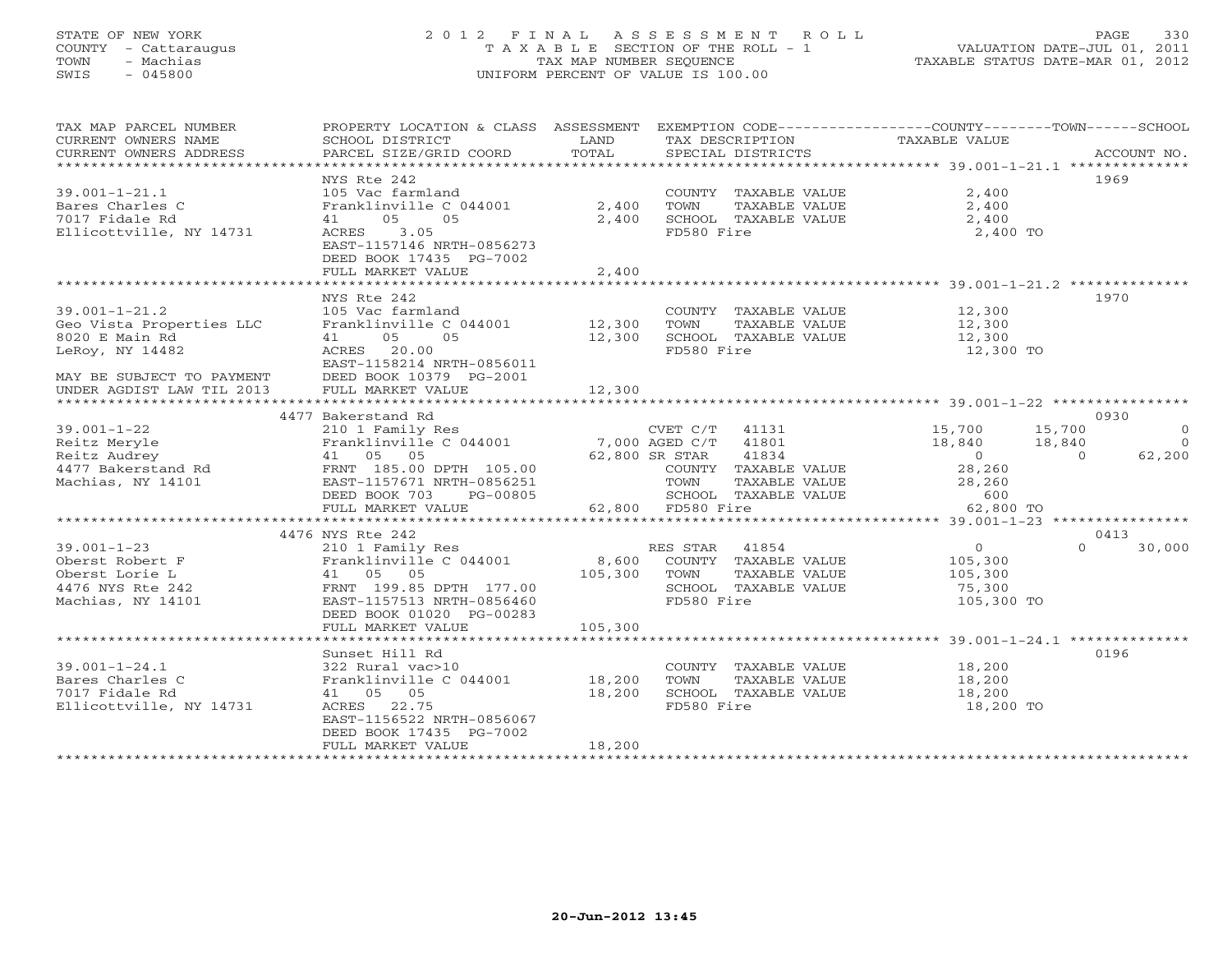# STATE OF NEW YORK 2 0 1 2 F I N A L A S S E S S M E N T R O L L PAGE 331 COUNTY - Cattaraugus T A X A B L E SECTION OF THE ROLL - 1 VALUATION DATE-JUL 01, 2011 TOWN - Machias TAX MAP NUMBER SEQUENCE TAXABLE STATUS DATE-MAR 01, 2012 SWIS - 045800 UNIFORM PERCENT OF VALUE IS 100.00UNIFORM PERCENT OF VALUE IS 100.00

| TAX MAP PARCEL NUMBER<br>CURRENT OWNERS NAME<br>CURRENT OWNERS ADDRESS                                  | SCHOOL DISTRICT<br>PARCEL SIZE/GRID COORD                                                                                                                                  | LAND<br>TOTAL              | TAX DESCRIPTION<br>SPECIAL DISTRICTS                                                | PROPERTY LOCATION & CLASS ASSESSMENT EXEMPTION CODE----------------COUNTY-------TOWN------SCHOOL<br><b>TAXABLE VALUE</b><br>ACCOUNT NO. |
|---------------------------------------------------------------------------------------------------------|----------------------------------------------------------------------------------------------------------------------------------------------------------------------------|----------------------------|-------------------------------------------------------------------------------------|-----------------------------------------------------------------------------------------------------------------------------------------|
| $39.001 - 1 - 24.2$<br>Andrews Peter J<br>Attn: Andrews H Peter<br>3465 Union St<br>Machias, NY 14101   | Sunset Hill Rd<br>322 Rural vac>10<br>Franklinville C 044001<br>49<br>$5^{\circ}$<br>5<br>Life Use<br>ACRES 12.50<br>EAST-1155625 NRTH-0856201<br>DEED BOOK 90988 PG-00604 | 20,400<br>20,400           | COUNTY TAXABLE VALUE<br>TOWN<br>TAXABLE VALUE<br>SCHOOL TAXABLE VALUE<br>FD580 Fire | 1886<br>20,400<br>20,400<br>20,400<br>20,400 TO                                                                                         |
|                                                                                                         | FULL MARKET VALUE                                                                                                                                                          | 20,400                     |                                                                                     |                                                                                                                                         |
|                                                                                                         | 4599 Sunset Hill Rd                                                                                                                                                        |                            |                                                                                     | 0765                                                                                                                                    |
| $39.001 - 1 - 26.1$<br>Newell Dale R<br>Newell Kristie L<br>2541 Parkview Dr<br>Niagara Falls, NY 14305 | 270 Mfg housing<br>Franklinville C 044001<br>49 05 05<br>ACRES 40.00<br>EAST-1154455 NRTH-0856162<br>DEED BOOK 3373<br>PG-7001                                             | 38,800<br>47,800           | COUNTY TAXABLE VALUE<br>TOWN<br>TAXABLE VALUE<br>SCHOOL TAXABLE VALUE<br>FD580 Fire | 47,800<br>47,800<br>47,800<br>47,800 TO                                                                                                 |
|                                                                                                         | FULL MARKET VALUE                                                                                                                                                          | 47,800                     |                                                                                     |                                                                                                                                         |
|                                                                                                         | Sunset Strip Rd                                                                                                                                                            |                            |                                                                                     | 0423                                                                                                                                    |
| $39.001 - 1 - 26.2$<br>Grande Genuino<br>Grande Denise<br>14 Brendans Dr<br>East Amherst, NY 14051      | 314 Rural vac<10<br>Franklinville C 044001<br>49 05 05<br>FRNT 150.00 DPTH 175.00<br>EAST-1153976 NRTH-0856595<br>DEED BOOK 900<br>PG-00962                                | 7,900<br>7,900             | COUNTY TAXABLE VALUE<br>TOWN<br>TAXABLE VALUE<br>SCHOOL TAXABLE VALUE<br>FD580 Fire | 7,900<br>7,900<br>7,900<br>7,900 TO                                                                                                     |
|                                                                                                         | FULL MARKET VALUE                                                                                                                                                          | 7,900                      |                                                                                     |                                                                                                                                         |
|                                                                                                         |                                                                                                                                                                            |                            |                                                                                     |                                                                                                                                         |
| $39.001 - 1 - 26.3$<br>Hudak Amy L<br>8057 Amber Ln<br>Brecksville, OH 44141                            | 4613D Sunset Strip Rd<br>210 1 Family Res<br>Franklinville C 044001<br>49 05 05<br>FRNT 150.00 DPTH 175.00<br>EAST-1154117 NRTH-0856648<br>DEED BOOK 17429 PG-7001         | 7,900<br>73,500            | COUNTY TAXABLE VALUE<br>TOWN<br>TAXABLE VALUE<br>SCHOOL TAXABLE VALUE<br>FD580 Fire | 0424<br>73,500<br>73,500<br>73,500<br>73,500 TO                                                                                         |
|                                                                                                         | FULL MARKET VALUE                                                                                                                                                          | 73,500                     |                                                                                     |                                                                                                                                         |
|                                                                                                         |                                                                                                                                                                            |                            |                                                                                     |                                                                                                                                         |
| $39.001 - 1 - 27.1$<br>Newell Dale R<br>Newell Kristie L<br>2541 Parkview Dr<br>Niagara Falls, NY 14305 | Sunset Hill Rd<br>311 Res vac land<br>Franklinville C 044001<br>49 05 05<br>1.95<br>ACRES<br>EAST-1154971 NRTH-0856940<br>DEED BOOK 3373<br>PG-7001<br>FULL MARKET VALUE   | 10,200<br>10,200<br>10,200 | COUNTY TAXABLE VALUE<br>TOWN<br>TAXABLE VALUE<br>SCHOOL TAXABLE VALUE<br>FD580 Fire | 0793<br>10,200<br>10,200<br>10,200<br>10,200 TO                                                                                         |
|                                                                                                         |                                                                                                                                                                            |                            |                                                                                     |                                                                                                                                         |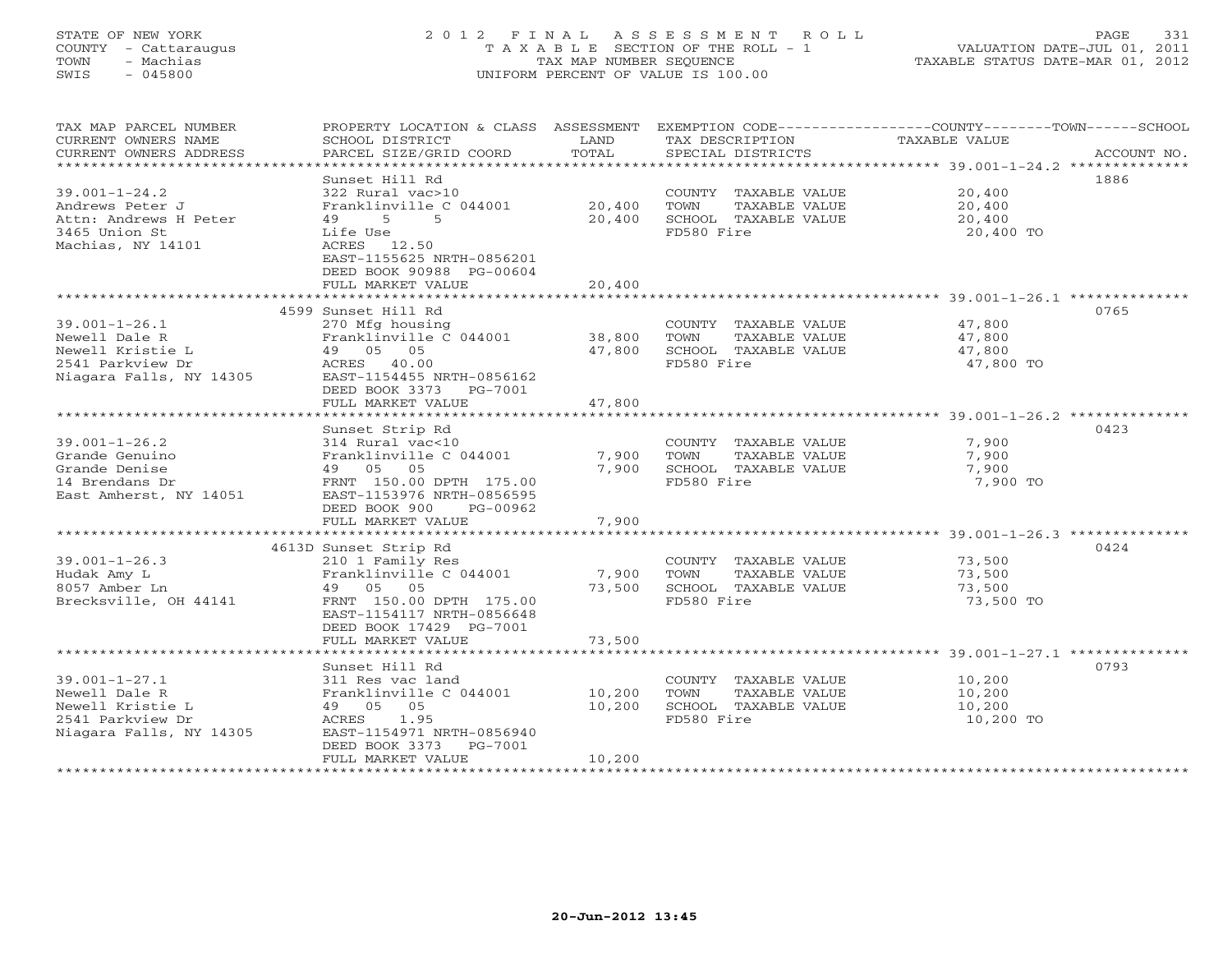# STATE OF NEW YORK 2 0 1 2 F I N A L A S S E S S M E N T R O L L PAGE 332 COUNTY - Cattaraugus T A X A B L E SECTION OF THE ROLL - 1 VALUATION DATE-JUL 01, 2011 TOWN - Machias TAX MAP NUMBER SEQUENCE TAXABLE STATUS DATE-MAR 01, 2012 SWIS - 045800 UNIFORM PERCENT OF VALUE IS 100.00UNIFORM PERCENT OF VALUE IS 100.00

| TAX MAP PARCEL NUMBER  | PROPERTY LOCATION & CLASS ASSESSMENT          |         |                       | EXEMPTION CODE-----------------COUNTY-------TOWN------SCHOOL |
|------------------------|-----------------------------------------------|---------|-----------------------|--------------------------------------------------------------|
| CURRENT OWNERS NAME    | SCHOOL DISTRICT                               | LAND    | TAX DESCRIPTION       | TAXABLE VALUE                                                |
| CURRENT OWNERS ADDRESS | PARCEL SIZE/GRID COORD                        | TOTAL   | SPECIAL DISTRICTS     | ACCOUNT NO.                                                  |
| *********************  |                                               |         |                       |                                                              |
|                        | 4613 Sunset Strip Rd                          |         |                       | 1807                                                         |
| $39.001 - 1 - 27.2$    | 210 1 Family Res                              |         | COUNTY TAXABLE VALUE  | 100,900                                                      |
| Roerick Herman C       | Franklinville C 044001                        | 11,000  | TOWN<br>TAXABLE VALUE | 100,900                                                      |
| Roerick Paulianne A    | 49 05 05                                      | 100,900 | SCHOOL TAXABLE VALUE  | 100,900                                                      |
| 22442 43rd. Ave        | ACRES<br>2.55                                 |         | FD580 Fire            | 100,900 TO                                                   |
|                        | St. Cloud, MN 56301 EAST-1154694 NRTH-0856581 |         |                       |                                                              |
|                        | DEED BOOK 6826 PG-7001                        |         |                       |                                                              |
|                        |                                               |         |                       |                                                              |
|                        | FULL MARKET VALUE                             | 100,900 |                       |                                                              |
|                        |                                               |         |                       |                                                              |
|                        | 4613A Sunset Strip Rd                         |         |                       | 1838                                                         |
| $39.001 - 1 - 27.3$    | 260 Seasonal res                              |         | COUNTY TAXABLE VALUE  | 29,000                                                       |
| Duhan Jonathan         | Franklinville C 044001                        | 11,500  | TOWN<br>TAXABLE VALUE | 29,000                                                       |
| 4613A Sunset Strip Rd  | 49 05 05                                      | 29,000  | SCHOOL TAXABLE VALUE  | 29,000                                                       |
| Machias, NY 14101      | ACRES 2.95                                    |         | FD580 Fire            | 29,000 TO                                                    |
|                        | EAST-1154610 NRTH-0856896                     |         |                       |                                                              |
|                        | DEED BOOK 17380 PG-6001                       |         |                       |                                                              |
|                        | FULL MARKET VALUE                             | 29,000  |                       |                                                              |
|                        |                                               |         |                       |                                                              |
|                        | Sunset Strip Rd                               |         |                       | 0068                                                         |
| $39.001 - 1 - 28$      | 314 Rural vac<10                              |         | COUNTY TAXABLE VALUE  | 7,900                                                        |
| Nolan Susan            | Franklinville C 044001                        | 7,900   | TOWN<br>TAXABLE VALUE | 7,900                                                        |
| 17 Hillside Ave        | 49 05 05                                      | 7,900   | SCHOOL TAXABLE VALUE  | 7,900                                                        |
| Buffalo, NY 14210      | FRNT 150.00 DPTH 175.00                       |         | FD580 Fire            | 7,900 TO                                                     |
|                        | EAST-1154397 NRTH-0856515                     |         |                       |                                                              |
|                        | DEED BOOK 00960 PG-00095                      |         |                       |                                                              |
|                        | FULL MARKET VALUE                             | 7,900   |                       |                                                              |
|                        |                                               |         |                       |                                                              |
|                        | 4614 Sunset Hill Rd                           |         |                       | 0668                                                         |
| $39.001 - 1 - 29$      | 312 Vac w/imprv                               |         | COUNTY TAXABLE VALUE  | 41,700                                                       |
| Pajak Robert           | Franklinville C 044001                        | 37,500  | TOWN<br>TAXABLE VALUE | 41,700                                                       |
| Pajak Karen            | 49 05 05                                      | 41,700  | SCHOOL TAXABLE VALUE  | 41,700                                                       |
| 5260 Webster Rd        | ACRES 37.40                                   |         | FD580 Fire            | 41,700 TO                                                    |
| Orchard Park, NY 14127 | EAST-1154546 NRTH-0858481                     |         |                       |                                                              |
|                        | PG-00902                                      |         |                       |                                                              |
|                        | DEED BOOK 884                                 | 41,700  |                       |                                                              |
|                        | FULL MARKET VALUE                             |         |                       |                                                              |
|                        |                                               |         |                       |                                                              |
|                        | Sunset Hill Rd                                |         |                       | 1118                                                         |
| $39.001 - 1 - 31$      | 314 Rural vac<10                              |         | COUNTY TAXABLE VALUE  | 11,600                                                       |
| Pajak Robert           | Franklinville C 044001                        | 11,600  | TOWN<br>TAXABLE VALUE | 11,600                                                       |
| Pajak Karen            | 04 05 05                                      | 11,600  | SCHOOL TAXABLE VALUE  | 11,600                                                       |
| 5260 Webster Rd        | ACRES<br>2.97                                 |         | FD580 Fire            | 11,600 TO                                                    |
| Orchard Park, NY 14127 | EAST-1154067 NRTH-0858168                     |         |                       |                                                              |
|                        | DEED BOOK 903<br>PG-01128                     |         |                       |                                                              |
|                        | FULL MARKET VALUE                             | 11,600  |                       |                                                              |
|                        |                                               |         |                       |                                                              |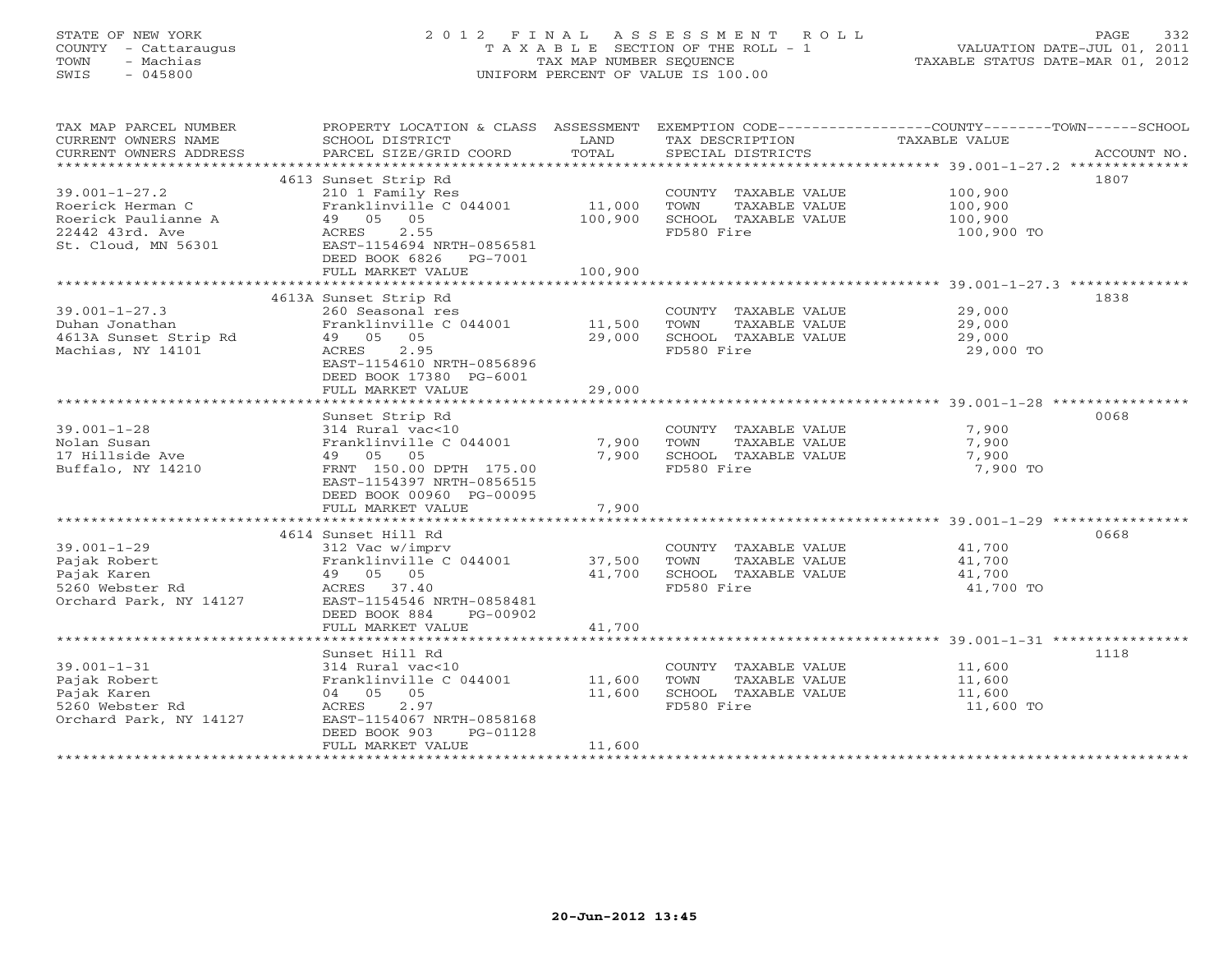# STATE OF NEW YORK 2 0 1 2 F I N A L A S S E S S M E N T R O L L PAGE 333 COUNTY - Cattaraugus T A X A B L E SECTION OF THE ROLL - 1 VALUATION DATE-JUL 01, 2011 TOWN - Machias TAX MAP NUMBER SEQUENCE TAXABLE STATUS DATE-MAR 01, 2012 SWIS - 045800 UNIFORM PERCENT OF VALUE IS 100.00UNIFORM PERCENT OF VALUE IS 100.00

| SCHOOL DISTRICT<br>TAX DESCRIPTION<br>TAXABLE VALUE<br>CURRENT OWNERS NAME<br>LAND<br>TOTAL<br>CURRENT OWNERS ADDRESS<br>PARCEL SIZE/GRID COORD<br>SPECIAL DISTRICTS<br>ACCOUNT NO.<br>******************************<br>1448<br>Sunset Hill Rd<br>$39.001 - 1 - 33$<br>12,700<br>314 Rural vac<10<br>COUNTY TAXABLE VALUE |
|----------------------------------------------------------------------------------------------------------------------------------------------------------------------------------------------------------------------------------------------------------------------------------------------------------------------------|
|                                                                                                                                                                                                                                                                                                                            |
|                                                                                                                                                                                                                                                                                                                            |
|                                                                                                                                                                                                                                                                                                                            |
|                                                                                                                                                                                                                                                                                                                            |
|                                                                                                                                                                                                                                                                                                                            |
| Carriero Geoffrey<br>Franklinville C 044001<br>12,700<br>TAXABLE VALUE<br>12,700<br>TOWN                                                                                                                                                                                                                                   |
| 12,700<br>9907 Rowe Rd<br>05<br>SCHOOL TAXABLE VALUE<br>49 05<br>12,700                                                                                                                                                                                                                                                    |
| Dansville, NY 14437<br>ACRES<br>3.86<br>FD580 Fire<br>12,700 TO                                                                                                                                                                                                                                                            |
| EAST-1153805 NRTH-0858458                                                                                                                                                                                                                                                                                                  |
| DEED BOOK 01011 PG-00660                                                                                                                                                                                                                                                                                                   |
| 12,700<br>FULL MARKET VALUE                                                                                                                                                                                                                                                                                                |
|                                                                                                                                                                                                                                                                                                                            |
| 4690 Sunset Hill Rd<br>1445                                                                                                                                                                                                                                                                                                |
| $39.001 - 1 - 34$<br>17,600<br>312 Vac w/imprv<br>COUNTY TAXABLE VALUE<br>312 Vac w/imprv<br>Franklinville C 044001             14,100                                                                                                                                                                                     |
| Moselle Randall R<br>TOWN<br>TAXABLE VALUE<br>17,600                                                                                                                                                                                                                                                                       |
| 90 Brendan Ave<br>05 05<br>17,600<br>SCHOOL TAXABLE VALUE<br>49/50<br>17,600                                                                                                                                                                                                                                               |
| FD580 Fire<br>Tonawanda, NY 14217<br>ACRES 4.95<br>17,600 TO                                                                                                                                                                                                                                                               |
| EAST-1153567 NRTH-0858547                                                                                                                                                                                                                                                                                                  |
| DEED BOOK 14137 PG-7001                                                                                                                                                                                                                                                                                                    |
| FULL MARKET VALUE<br>17,600                                                                                                                                                                                                                                                                                                |
|                                                                                                                                                                                                                                                                                                                            |
| 1449<br>Sunset Hill Rd                                                                                                                                                                                                                                                                                                     |
| $39.001 - 1 - 35$<br>14,200<br>14,200<br>314 Rural vac<10<br>COUNTY TAXABLE VALUE                                                                                                                                                                                                                                          |
| Franklinville C 044001 14,200<br>Carriero Geoffrey<br>TOWN<br>TAXABLE VALUE                                                                                                                                                                                                                                                |
| 9907 Rowe Rd<br>49 05 05<br>14,200<br>SCHOOL TAXABLE VALUE<br>14,200                                                                                                                                                                                                                                                       |
| FD580 Fire<br>14,200 TO<br>Dansville, NY 14437<br>ACRES<br>5.00                                                                                                                                                                                                                                                            |
| EAST-1153642 NRTH-0859105                                                                                                                                                                                                                                                                                                  |
| DEED BOOK 01011 PG-00660                                                                                                                                                                                                                                                                                                   |
| 14,200<br>FULL MARKET VALUE                                                                                                                                                                                                                                                                                                |
|                                                                                                                                                                                                                                                                                                                            |
| 8230 Steckmann Rd<br>1450                                                                                                                                                                                                                                                                                                  |
| $39.001 - 1 - 36$<br>21,800<br>312 Vac w/imprv<br>COUNTY TAXABLE VALUE                                                                                                                                                                                                                                                     |
| Ross Henry C III<br>Franklinville C 044001 14,500<br>21,800<br>TOWN<br>TAXABLE VALUE                                                                                                                                                                                                                                       |
| 49 05 05<br>68 S Ellington<br>21,800<br>SCHOOL TAXABLE VALUE<br>21,800                                                                                                                                                                                                                                                     |
| Depew, NY 14043<br>FD580 Fire<br>21,800 TO<br>ACRES<br>5.24                                                                                                                                                                                                                                                                |
| EAST-1153125 NRTH-0859117                                                                                                                                                                                                                                                                                                  |
| DEED BOOK 00927 PG-00018                                                                                                                                                                                                                                                                                                   |
| FULL MARKET VALUE<br>21,800                                                                                                                                                                                                                                                                                                |
|                                                                                                                                                                                                                                                                                                                            |
| 1440<br>8233 Steckmann Rd                                                                                                                                                                                                                                                                                                  |
| $39.001 - 1 - 37$<br>WVET C/T 41121<br>4,875<br>4,875<br>210 1 Family Res<br>$\overline{0}$                                                                                                                                                                                                                                |
| Franklinville C 044001 13,400 SR STAR<br>Heberling Donald L<br>41834<br>32,500<br>$\overline{0}$<br>$\Omega$                                                                                                                                                                                                               |
| 32,500 COUNTY TAXABLE VALUE<br>8233 Steckmann Rd<br>49 05 05<br>27,625                                                                                                                                                                                                                                                     |
| ACRES 4.40<br>27,625<br>Machias, NY 14101<br>TOWN<br>TAXABLE VALUE                                                                                                                                                                                                                                                         |
| EAST-1152688 NRTH-0859021<br>SCHOOL TAXABLE VALUE<br>$\overline{0}$<br>FD580 Fire                                                                                                                                                                                                                                          |
| 32,500 TO<br>DEED BOOK 10892 PG-2002<br>32,500<br>FULL MARKET VALUE                                                                                                                                                                                                                                                        |
|                                                                                                                                                                                                                                                                                                                            |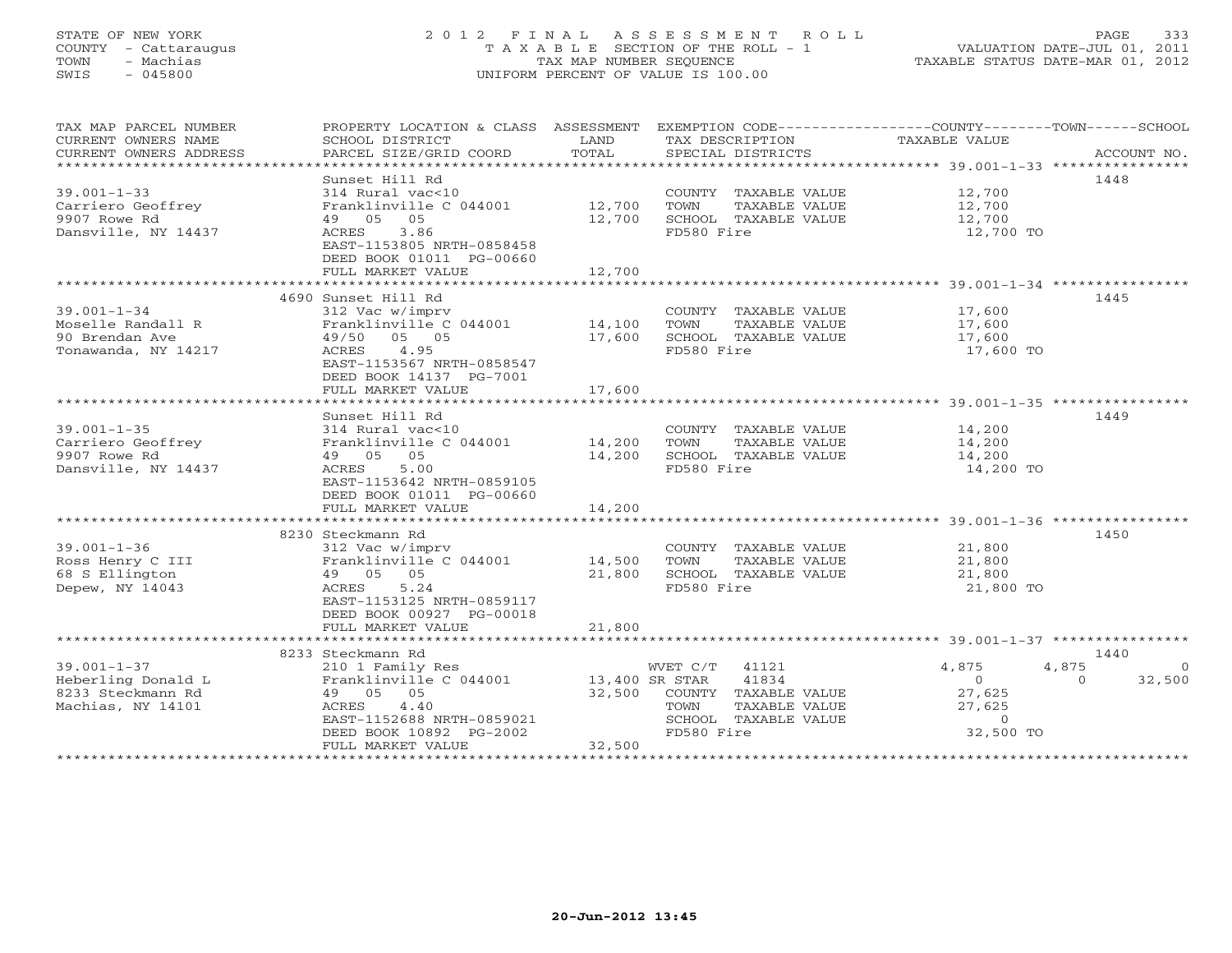# STATE OF NEW YORK 2 0 1 2 F I N A L A S S E S S M E N T R O L L PAGE 334 COUNTY - Cattaraugus T A X A B L E SECTION OF THE ROLL - 1 VALUATION DATE-JUL 01, 2011 TOWN - Machias TAX MAP NUMBER SEQUENCE TAXABLE STATUS DATE-MAR 01, 2012 SWIS - 045800 UNIFORM PERCENT OF VALUE IS 100.00UNIFORM PERCENT OF VALUE IS 100.00

| TAX MAP PARCEL NUMBER<br>CURRENT OWNERS NAME<br>CURRENT OWNERS ADDRESS<br>***********************   | PROPERTY LOCATION & CLASS ASSESSMENT<br>SCHOOL DISTRICT<br>PARCEL SIZE/GRID COORD                                                                                     | LAND<br>TOTAL                | EXEMPTION CODE-----------------COUNTY-------TOWN------SCHOOL<br>TAX DESCRIPTION<br>SPECIAL DISTRICTS     | TAXABLE VALUE                                          | ACCOUNT NO.        |
|-----------------------------------------------------------------------------------------------------|-----------------------------------------------------------------------------------------------------------------------------------------------------------------------|------------------------------|----------------------------------------------------------------------------------------------------------|--------------------------------------------------------|--------------------|
|                                                                                                     | 4746 Sunset Hill Rd                                                                                                                                                   |                              |                                                                                                          |                                                        | 1451               |
| $39.001 - 1 - 38$<br>Swain Gary R<br>4746 Sunset Hill Rd<br>Machias, NY 14101                       | 210 1 Family Res<br>Franklinville C 044001<br>49/50 05 05<br>5.01<br>ACRES<br>EAST-1152412 NRTH-0859052<br>DEED BOOK 896<br>PG-00642<br>FULL MARKET VALUE             | 14,200<br>104,000<br>104,000 | 41854<br>RES STAR<br>COUNTY TAXABLE VALUE<br>TOWN<br>TAXABLE VALUE<br>SCHOOL TAXABLE VALUE<br>FD580 Fire | $\Omega$<br>104,000<br>104,000<br>74,000<br>104,000 TO | $\Omega$<br>30,000 |
|                                                                                                     |                                                                                                                                                                       |                              |                                                                                                          |                                                        |                    |
| $39.001 - 1 - 39$<br>Hunter Mavis E<br>647 Temperance St<br>Coledon, Ontario Z7ECanada              | 8265 Steckmann Rd<br>210 1 Family Res<br>Franklinville C 044001<br>50 05 05<br>ACRES<br>5.66<br>EAST-1152585 NRTH-0859624                                             | 15,000<br>118,300            | COUNTY TAXABLE VALUE<br>TOWN<br>TAXABLE VALUE<br>SCHOOL TAXABLE VALUE<br>FD580 Fire                      | 118,300<br>118,300<br>118,300<br>118,300 TO            | 1452               |
|                                                                                                     | DEED BOOK 16927 PG-7002<br>FULL MARKET VALUE                                                                                                                          | 118,300                      |                                                                                                          |                                                        |                    |
|                                                                                                     |                                                                                                                                                                       |                              |                                                                                                          |                                                        | 1453               |
| $39.001 - 1 - 40$<br>Filipiak Thomas<br>Filipiak Summer L<br>4291 Camp Rd<br>Hamburg, NY 14075      | Steckmann Rd<br>314 Rural vac<10<br>Franklinville C 044001<br>05<br>50 05<br>8.55<br>ACRES<br>EAST-1152678 NRTH-0860044<br>DEED BOOK 1923<br>PG-3001                  | 17,400<br>17,400             | COUNTY TAXABLE VALUE<br>TAXABLE VALUE<br>TOWN<br>SCHOOL TAXABLE VALUE<br>FD580 Fire                      | 17,400<br>17,400<br>17,400<br>17,400 TO                |                    |
|                                                                                                     | FULL MARKET VALUE                                                                                                                                                     | 17,400                       |                                                                                                          |                                                        |                    |
|                                                                                                     |                                                                                                                                                                       |                              |                                                                                                          |                                                        | 1454               |
| $39.001 - 1 - 41$<br>Chiari Dennis M<br>8454 Steckmann Rd<br>Machias, NY 14101                      | Steckmann Rd<br>314 Rural vac<10<br>Franklinville C 044001<br>50 05 05<br>ACRES<br>5.95<br>EAST-1153376 NRTH-0860023<br>DEED BOOK 00992 PG-01166<br>FULL MARKET VALUE | 15,400<br>15,400<br>15,400   | COUNTY TAXABLE VALUE<br>TOWN<br>TAXABLE VALUE<br>SCHOOL TAXABLE VALUE<br>FD580 Fire                      | 15,400<br>15,400<br>15,400<br>15,400 TO                |                    |
|                                                                                                     |                                                                                                                                                                       |                              |                                                                                                          |                                                        |                    |
| $39.001 - 1 - 42$<br>Donaldson Edward H<br>Donaldson Nancy<br>7 Lehigh St<br>Orchard Park, NY 14127 | Sunset Hill Rd (Off)<br>210 1 Family Res<br>Franklinville C 044001<br>50 05 05<br>5.07<br>ACRES<br>EAST-1153831 NRTH-0860039<br>DEED BOOK 801<br>PG-01039             | 14,300<br>55,800             | COUNTY TAXABLE VALUE<br>TOWN<br>TAXABLE VALUE<br>SCHOOL TAXABLE VALUE<br>FD580 Fire                      | 55,800<br>55,800<br>55,800<br>55,800 TO                | 1455               |
|                                                                                                     | FULL MARKET VALUE                                                                                                                                                     | 55,800                       |                                                                                                          |                                                        |                    |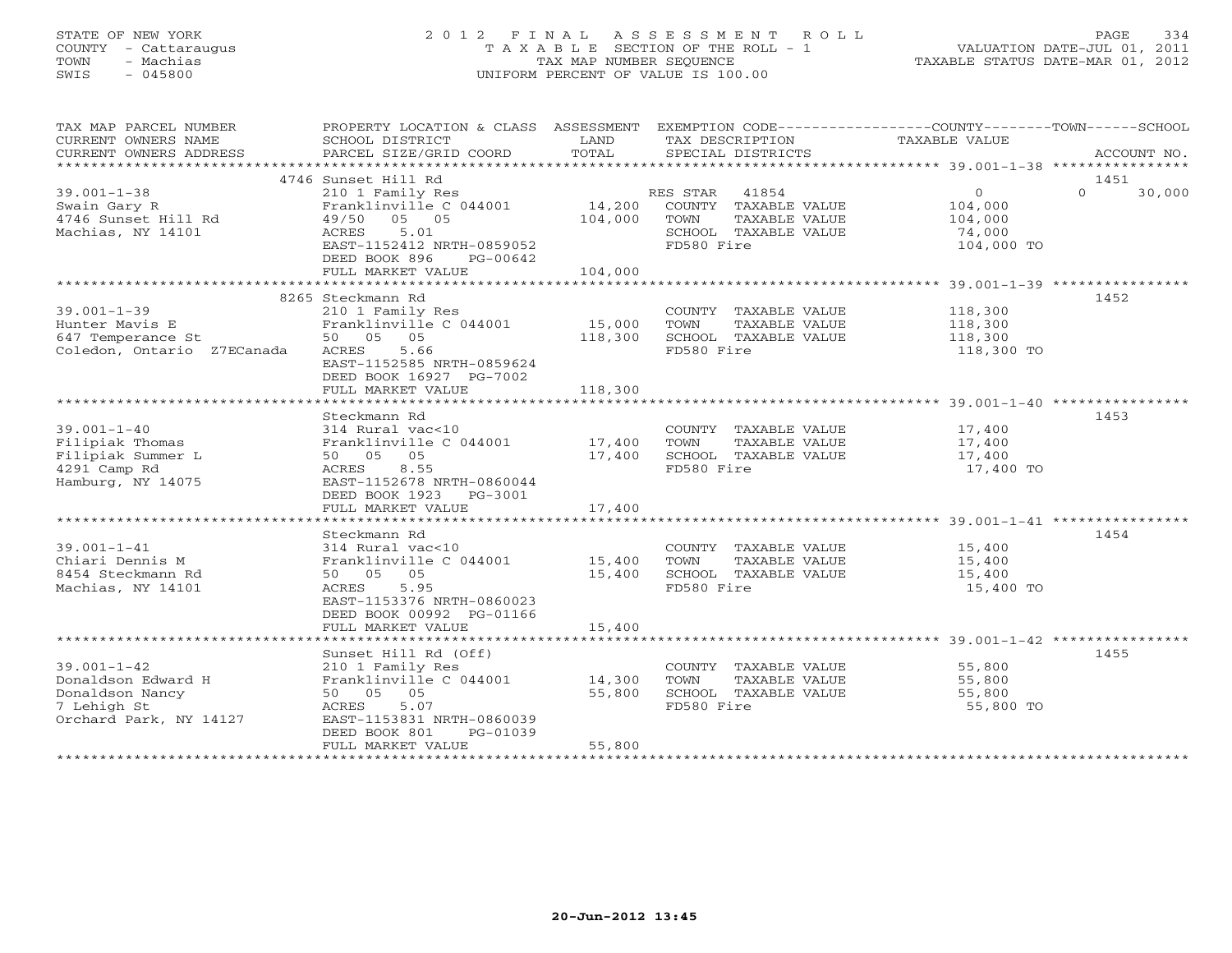# STATE OF NEW YORK 2 0 1 2 F I N A L A S S E S S M E N T R O L L PAGE 335 COUNTY - Cattaraugus T A X A B L E SECTION OF THE ROLL - 1 VALUATION DATE-JUL 01, 2011 TOWN - Machias TAX MAP NUMBER SEQUENCE TAXABLE STATUS DATE-MAR 01, 2012 SWIS - 045800 UNIFORM PERCENT OF VALUE IS 100.00UNIFORM PERCENT OF VALUE IS 100.00

| TAX MAP PARCEL NUMBER<br>CURRENT OWNERS NAME<br>CURRENT OWNERS ADDRESS | PROPERTY LOCATION & CLASS ASSESSMENT<br>SCHOOL DISTRICT<br>PARCEL SIZE/GRID COORD | LAND<br>TOTAL    | TAX DESCRIPTION<br>SPECIAL DISTRICTS          | EXEMPTION CODE-----------------COUNTY-------TOWN-----SCHOOL<br>TAXABLE VALUE | ACCOUNT NO.        |
|------------------------------------------------------------------------|-----------------------------------------------------------------------------------|------------------|-----------------------------------------------|------------------------------------------------------------------------------|--------------------|
|                                                                        |                                                                                   |                  |                                               |                                                                              |                    |
| $39.001 - 1 - 43$                                                      | 4686 Sunset Hill Rd<br>312 Vac w/imprv                                            |                  | COUNTY TAXABLE VALUE                          | 43,500                                                                       | 1456               |
| Stephan Gregory<br>3272 Love Rd                                        | Franklinville C 044001<br>50 05 05                                                | 40,500<br>43,500 | TOWN<br>TAXABLE VALUE<br>SCHOOL TAXABLE VALUE | 43,500<br>43,500                                                             |                    |
| Grand Island, NY 14072                                                 | ACRES 43.55<br>EAST-1155069 NRTH-0859980<br>DEED BOOK 16076 PG-8001               |                  | FD580 Fire                                    | 43,500 TO                                                                    |                    |
|                                                                        | FULL MARKET VALUE                                                                 | 43,500           |                                               |                                                                              |                    |
|                                                                        |                                                                                   |                  |                                               |                                                                              |                    |
| $39.001 - 1 - 50$                                                      | 4648 Sunset Hill Rd                                                               |                  |                                               |                                                                              | 1463               |
| Pajak Robert J                                                         | 311 Res vac land<br>Franklinville C 044001                                        | 15,800           | COUNTY TAXABLE VALUE<br>TOWN<br>TAXABLE VALUE | 15,800<br>15,800                                                             |                    |
| 5260 Webster Rd                                                        | 50 05 05                                                                          | 15,800           | SCHOOL TAXABLE VALUE                          | 15,800                                                                       |                    |
| Orchard Park, NY 14127                                                 | ACRES<br>6.34                                                                     |                  | FD580 Fire                                    | 15,800 TO                                                                    |                    |
|                                                                        | EAST-1154261 NRTH-0859546<br>DEED BOOK 00959 PG-00044                             |                  |                                               |                                                                              |                    |
|                                                                        | FULL MARKET VALUE                                                                 | 15,800           |                                               |                                                                              |                    |
|                                                                        | Sunset Hill Rd (Off)                                                              |                  |                                               |                                                                              | 1464               |
| $39.001 - 1 - 51$                                                      | 314 Rural vac<10                                                                  |                  | COUNTY TAXABLE VALUE                          | 14,800                                                                       |                    |
| Ross Henry C III                                                       | Franklinville C 044001                                                            | 14,800           | TOWN<br>TAXABLE VALUE                         | 14,800                                                                       |                    |
| Ross Karen                                                             | 50 05 05                                                                          | 14,800           | SCHOOL TAXABLE VALUE                          | 14,800                                                                       |                    |
| 68 S Ellington St                                                      | ACRES<br>5.44                                                                     |                  | FD580 Fire                                    | 14,800 TO                                                                    |                    |
| Depew, NY 14043                                                        | EAST-1153699 NRTH-0859546                                                         |                  |                                               |                                                                              |                    |
|                                                                        | DEED BOOK 809<br>PG-00582                                                         |                  |                                               |                                                                              |                    |
|                                                                        | FULL MARKET VALUE                                                                 | 14,800           |                                               |                                                                              |                    |
|                                                                        |                                                                                   |                  |                                               |                                                                              |                    |
|                                                                        | 8254 Steckmann Rd                                                                 |                  |                                               |                                                                              | 1433               |
| $39.001 - 1 - 52$                                                      | 210 1 Family Res                                                                  |                  | WVET C/T 41121                                | 12,000<br>12,000                                                             | $\circ$            |
| Chiari Dennis M                                                        | Franklinville C 044001                                                            |                  | 14,900 RES STAR 41854                         | $\overline{0}$                                                               | 30,000<br>$\Omega$ |
| 8254 Steckmann Rd                                                      | 50 05 05                                                                          | 173,100          | COUNTY TAXABLE VALUE                          | 161,100                                                                      |                    |
| Machias, NY 14101                                                      | ACRES<br>5.52                                                                     |                  | TOWN<br>TAXABLE VALUE                         | 161,100                                                                      |                    |
|                                                                        | EAST-1153203 NRTH-0859552                                                         |                  | SCHOOL TAXABLE VALUE<br>FD580 Fire            | 143,100                                                                      |                    |
|                                                                        | DEED BOOK 00992 PG-01166<br>FULL MARKET VALUE                                     | 173,100          |                                               | 173,100 TO                                                                   |                    |
|                                                                        |                                                                                   |                  |                                               |                                                                              |                    |
|                                                                        | 8250 Tug Hill Rd                                                                  |                  |                                               |                                                                              | 0192               |
| $39.002 - 1 - 1.1$                                                     | 312 Vac w/imprv                                                                   |                  | COUNTY TAXABLE VALUE                          | 70,000                                                                       |                    |
| Faery Douglas G                                                        | Franklinville C 044001                                                            | 46,500           | TOWN<br>TAXABLE VALUE                         | 70,000                                                                       |                    |
| 3856 German Rd                                                         | 26 05 05                                                                          | 70,000           | SCHOOL TAXABLE VALUE                          | 70,000                                                                       |                    |
| Ransomville, NY 14131                                                  | ACRES 55.80                                                                       |                  | FD580 Fire                                    | 70,000 TO                                                                    |                    |
|                                                                        | EAST-1166451 NRTH-0860780                                                         |                  |                                               |                                                                              |                    |
|                                                                        | DEED BOOK 00945 PG-00316                                                          |                  |                                               |                                                                              |                    |
|                                                                        | FULL MARKET VALUE                                                                 | 70,000           |                                               |                                                                              |                    |
|                                                                        |                                                                                   |                  |                                               |                                                                              |                    |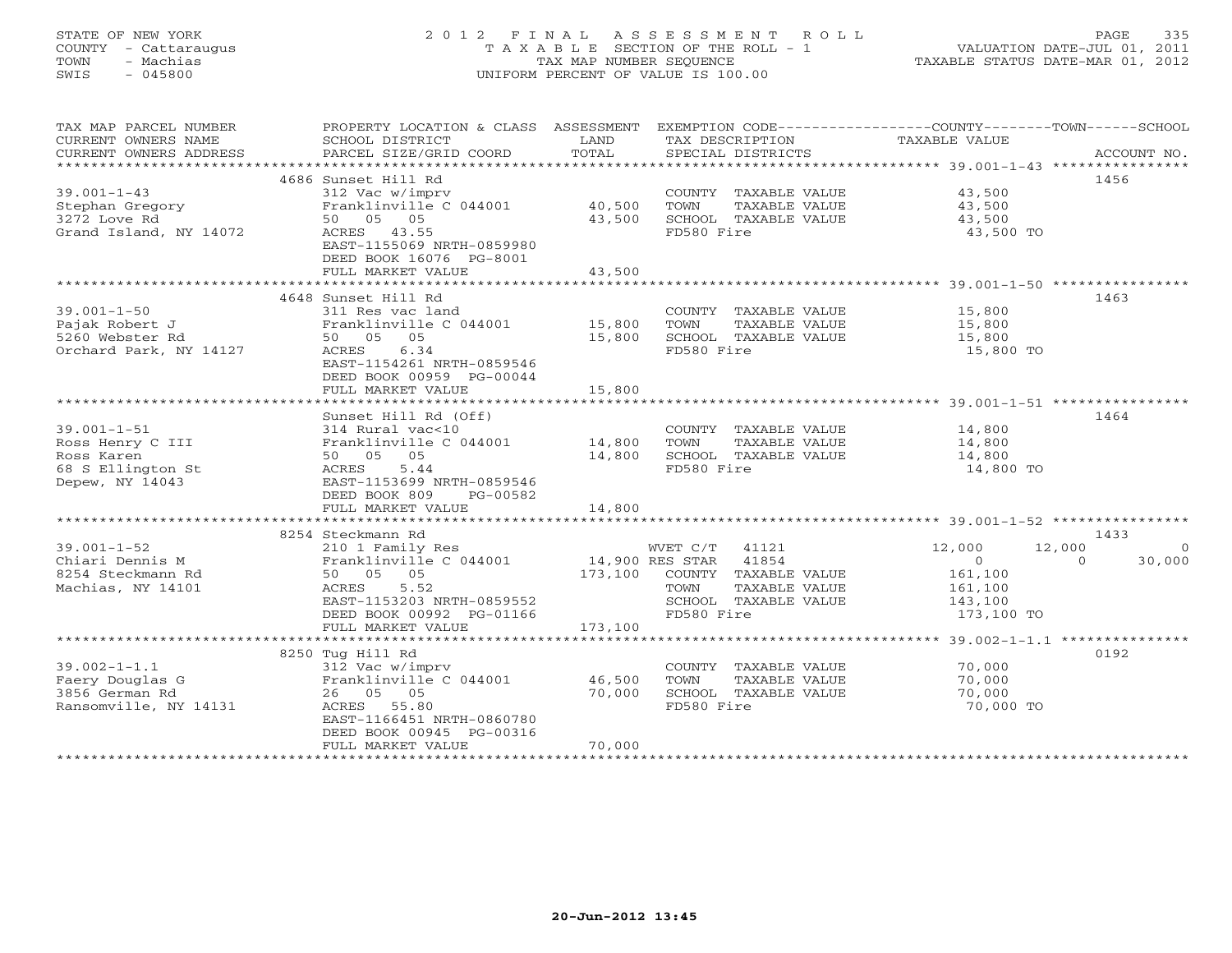# STATE OF NEW YORK 2 0 1 2 F I N A L A S S E S S M E N T R O L L PAGE 336 COUNTY - Cattaraugus T A X A B L E SECTION OF THE ROLL - 1 VALUATION DATE-JUL 01, 2011 TOWN - Machias TAX MAP NUMBER SEQUENCE TAXABLE STATUS DATE-MAR 01, 2012 SWIS - 045800 UNIFORM PERCENT OF VALUE IS 100.00UNIFORM PERCENT OF VALUE IS 100.00

| TAX MAP PARCEL NUMBER<br>CURRENT OWNERS NAME<br>CURRENT OWNERS ADDRESS | PROPERTY LOCATION & CLASS ASSESSMENT EXEMPTION CODE---------------COUNTY-------TOWN-----SCHOOL<br>SCHOOL DISTRICT<br>PARCEL SIZE/GRID COORD | LAND<br>TOTAL | TAX DESCRIPTION TAXABLE VALUE SPECIAL DISTRICTS                              |                    | ACCOUNT NO.        |
|------------------------------------------------------------------------|---------------------------------------------------------------------------------------------------------------------------------------------|---------------|------------------------------------------------------------------------------|--------------------|--------------------|
|                                                                        |                                                                                                                                             |               |                                                                              |                    |                    |
| $39.002 - 1 - 1.2$<br>Nicastro Charles J<br>575 74th St                | 8460 Tug Hill Rd<br>322 Rural vac>10<br>Franklinville C 044001 27,800<br>26 05 05                                                           | 27,800        | COUNTY TAXABLE VALUE 27,800<br>TOWN<br>TAXABLE VALUE<br>SCHOOL TAXABLE VALUE | 27,800<br>27,800   | 1829               |
| Niagara Falls, NY 14304                                                | ACRES 22.35<br>EAST-1167108 NRTH-0863750<br>DEED BOOK 7836 PG-7002                                                                          |               | FD580 Fire                                                                   | 27,800 TO          |                    |
|                                                                        | FULL MARKET VALUE                                                                                                                           | 27,800        |                                                                              |                    |                    |
|                                                                        |                                                                                                                                             |               |                                                                              |                    |                    |
|                                                                        | 8424 Tug Hill Rd                                                                                                                            |               |                                                                              |                    | 1908               |
| $39.002 - 1 - 1.3$                                                     | 312 Vac w/imprv<br>$312$ Vac w/impiv<br>Franklinville C 044001 38,300<br>26 15 18 18,500                                                    |               | COUNTY TAXABLE VALUE 48,500                                                  |                    |                    |
| Nicastro Charles J                                                     |                                                                                                                                             |               | TOWN<br>TAXABLE VALUE<br>SCHOOL TAXABLE VALUE                                | 48,500<br>48,500   |                    |
| Nicastro-Bartoshevich Tina M 26 05 05<br>575 74th St                   | ACRES 39.15                                                                                                                                 |               | FD580 Fire                                                                   | 48,500 TO          |                    |
| Niagara Falls, NY 14304 EAST-1167108 NRTH-0863111                      | DEED BOOK 3163 PG-3001                                                                                                                      |               |                                                                              |                    |                    |
|                                                                        | FULL MARKET VALUE                                                                                                                           | 48,500        |                                                                              |                    |                    |
|                                                                        |                                                                                                                                             |               |                                                                              |                    |                    |
|                                                                        | 8362 Tug Hill Rd                                                                                                                            |               |                                                                              |                    | 1915               |
| $39.002 - 1 - 1.4$                                                     | 240 Rural res<br>$240$ Aurai 185<br>Franklinville C 044001 37,000 SR STAR                                                                   |               | WVET C/T 41121                                                               | 12,000<br>12,000   | $\overline{0}$     |
|                                                                        | 26 05<br>05                                                                                                                                 |               | 41834                                                                        | $\overline{0}$     | $\Omega$<br>62,200 |
|                                                                        | ACRES 36.55                                                                                                                                 |               | 119,400 COUNTY TAXABLE VALUE<br>TAXABLE VALUE<br>TOWN                        | 107,400<br>107,400 |                    |
|                                                                        | EAST-1167069 NRTH-0862304                                                                                                                   |               | SCHOOL TAXABLE VALUE                                                         | 57,200             |                    |
|                                                                        | DEED BOOK 00996 PG-00842                                                                                                                    |               | FD580 Fire                                                                   | 119,400 TO         |                    |
| u. Debra J<br>8362 Tug Hill Rd<br>Machias, NY 14101 F                  | FULL MARKET VALUE                                                                                                                           | 119,400       |                                                                              |                    |                    |
|                                                                        |                                                                                                                                             |               |                                                                              |                    |                    |
|                                                                        | 8398 Tug Hill Rd                                                                                                                            |               |                                                                              |                    | 2007               |
| $39.002 - 1 - 1.5$                                                     | 312 Vac w/imprv                                                                                                                             |               | COUNTY TAXABLE VALUE 17,100                                                  |                    |                    |
| Gonzalez John J                                                        | Franklinville C 044001 9,300                                                                                                                |               | TOWN<br>TAXABLE VALUE                                                        | 17,100             |                    |
| 558 75th St                                                            | 26 05 05                                                                                                                                    | 17,100        | SCHOOL TAXABLE VALUE                                                         | 17,100             |                    |
| Niagara Falls, NY 14304                                                | ACRES 1.25<br>EAST-1166068 NRTH-0862615<br>DEED BOOK 3891 PG-7001                                                                           |               | FD580 Fire                                                                   | 17,100 TO          |                    |
|                                                                        | FULL MARKET VALUE                                                                                                                           | 17,100        |                                                                              |                    |                    |
|                                                                        |                                                                                                                                             |               |                                                                              |                    |                    |
|                                                                        | 3510 Bear Creek Rd                                                                                                                          |               |                                                                              |                    | 5014               |
| $39.002 - 1 - 2$                                                       | 242 Rurl res&rec                                                                                                                            |               | COUNTY TAXABLE VALUE                                                         | 1300,000           |                    |
| The Woods at Bear Creek, LLC Franklinville C 044001                    |                                                                                                                                             | 442,000       | TOWN<br>TAXABLE VALUE                                                        | 1300,000           |                    |
| 7510 Porter Ave                                                        | 17/18/25/26 05 05                                                                                                                           | 1300,000      | SCHOOL TAXABLE VALUE                                                         | 1300,000           |                    |
| Niagara Falls, NY 14304                                                | ACRES 733.00<br>EAST-1168887 NRTH-0859878<br>DEED BOOK 16620 PG-7001                                                                        |               | FD580 Fire                                                                   | 1300,000 TO        |                    |
|                                                                        | FULL MARKET VALUE                                                                                                                           | 1300,000      |                                                                              |                    |                    |
|                                                                        |                                                                                                                                             |               |                                                                              |                    |                    |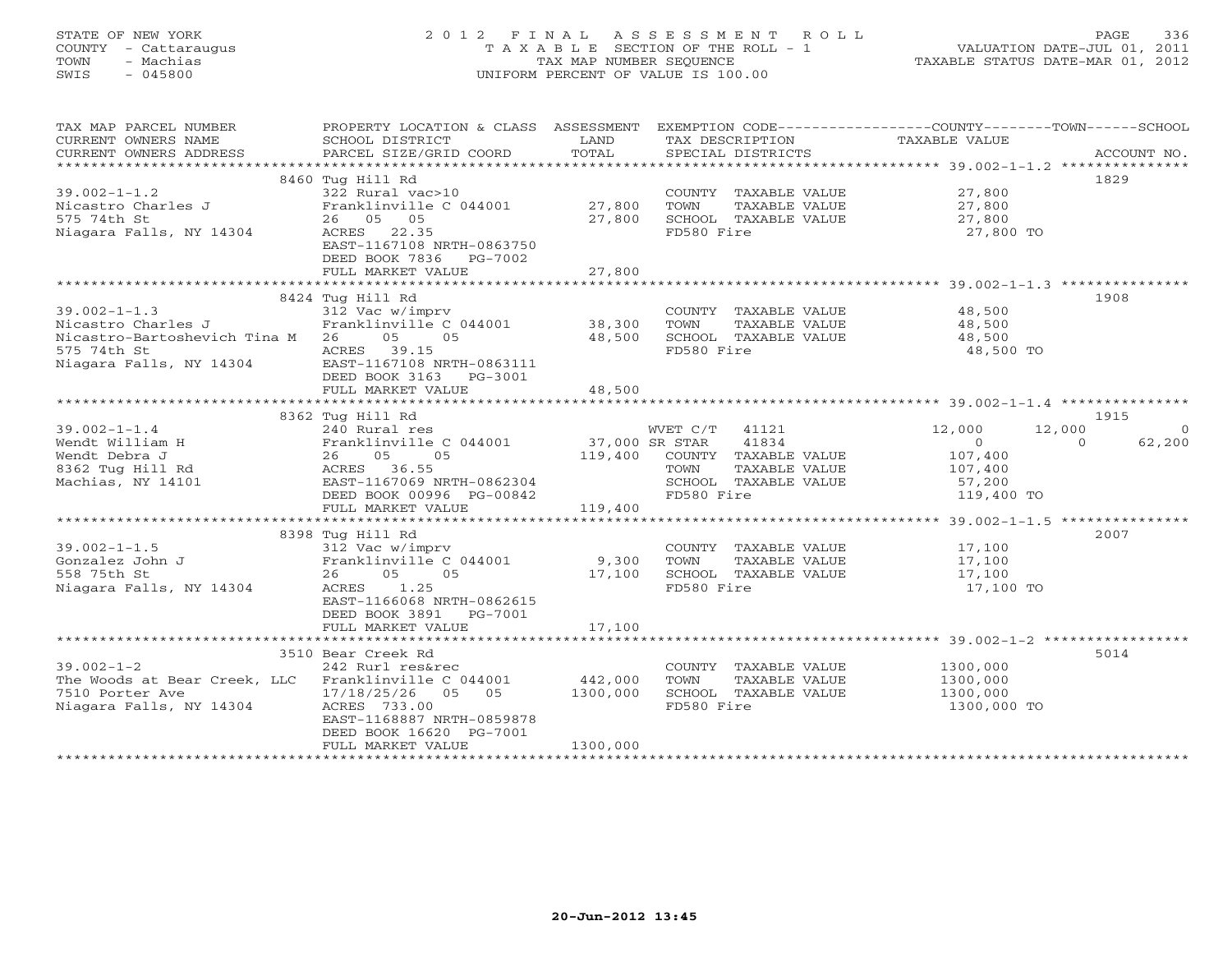# STATE OF NEW YORK 2 0 1 2 F I N A L A S S E S S M E N T R O L L PAGE 337 COUNTY - Cattaraugus T A X A B L E SECTION OF THE ROLL - 1 VALUATION DATE-JUL 01, 2011 TOWN - Machias TAX MAP NUMBER SEQUENCE TAXABLE STATUS DATE-MAR 01, 2012 SWIS - 045800 UNIFORM PERCENT OF VALUE IS 100.00UNIFORM PERCENT OF VALUE IS 100.00

| TAX MAP PARCEL NUMBER<br>CURRENT OWNERS NAME<br>CURRENT OWNERS ADDRESS | PROPERTY LOCATION & CLASS ASSESSMENT EXEMPTION CODE---------------COUNTY-------TOWN------SCHOOL<br>SCHOOL DISTRICT<br>PARCEL SIZE/GRID COORD | LAND<br>TOTAL | TAX DESCRIPTION<br>SPECIAL DISTRICTS  | TAXABLE VALUE                        |          | ACCOUNT NO. |
|------------------------------------------------------------------------|----------------------------------------------------------------------------------------------------------------------------------------------|---------------|---------------------------------------|--------------------------------------|----------|-------------|
|                                                                        |                                                                                                                                              |               |                                       |                                      |          |             |
|                                                                        | 3370 Bear Creek Rd                                                                                                                           |               |                                       |                                      | 1223     |             |
| $39.002 - 1 - 3$                                                       | 240 Rural res                                                                                                                                |               | SR STAR<br>41834                      | $\Omega$                             | $\Omega$ | 62,200      |
| Pepper David                                                           | Franklinville C 044001 96,000 CVET C/T 41131                                                                                                 |               |                                       | 20,000                               | 20,000   | $\sim$ 0    |
| 8001 Rogers Rd                                                         | 10  05  05                                                                                                                                   |               | 193,600 AG BLDG<br>41700              | 31,500                               | 31,500   | 31,500      |
| Franklinville, NY 14737                                                | ACRES 317.70                                                                                                                                 |               | AGED C/T/S 41800                      | 71,050                               | 71,050   | 81,050      |
|                                                                        | EAST-1173022 NRTH-0862049                                                                                                                    |               | COUNTY TAXABLE VALUE                  | 71,050                               |          |             |
| MAY BE SUBJECT TO PAYMENT                                              | DEED BOOK 16218 PG-2001                                                                                                                      |               | TOWN<br>TAXABLE VALUE                 | 71,050                               |          |             |
| UNDER RPTL483 UNTIL 2018                                               | FULL MARKET VALUE                                                                                                                            |               | 193,600 SCHOOL TAXABLE VALUE          | 18,850                               |          |             |
|                                                                        |                                                                                                                                              |               | FD580 Fire                            | 193,600 TO                           |          |             |
|                                                                        | 3240 Bear Creek Rd                                                                                                                           |               |                                       |                                      | 0749     |             |
| $39.002 - 1 - 4.1$                                                     | 270 Mfg housing                                                                                                                              |               |                                       | $\overline{0}$                       | $\Omega$ | 30,000      |
|                                                                        | Franklinville $C$ 044001 27,100                                                                                                              |               | RES STAR 41854                        |                                      |          |             |
| Sweet Barbara<br>3240 Bear Creek Rd                                    | 10 05 05                                                                                                                                     | 61,900        | COUNTY TAXABLE VALUE<br>TOWN          | 61,900                               |          |             |
| Machias, NY 14101                                                      |                                                                                                                                              |               | TAXABLE VALUE<br>SCHOOL TAXABLE VALUE | 61,900                               |          |             |
|                                                                        | ACRES 41.90                                                                                                                                  |               |                                       | 31,900                               |          |             |
|                                                                        | EAST-1175155 NRTH-0861180                                                                                                                    |               | FD580 Fire                            | 61,900 TO                            |          |             |
|                                                                        | DEED BOOK 12511 PG-5001                                                                                                                      | 61,900        |                                       |                                      |          |             |
|                                                                        | FULL MARKET VALUE                                                                                                                            |               |                                       |                                      |          |             |
|                                                                        | Bear Creek Rd                                                                                                                                |               |                                       |                                      | 1894     |             |
| $39.002 - 1 - 4.2$                                                     | 312 Vac w/imprv                                                                                                                              |               | COUNTY TAXABLE VALUE                  |                                      |          |             |
| Sanz Luis Mary A                                                       | Franklinville C 044001                                                                                                                       | 26,700        | TOWN<br>TAXABLE VALUE                 | 37,400<br>37,400                     |          |             |
| 3215 Bear Creek Rd                                                     | $10 \qquad \qquad 5$<br>$5^{\circ}$                                                                                                          | 37,400        | SCHOOL TAXABLE VALUE                  | 37,400                               |          |             |
| Franklinville, NY 14737                                                | ACRES 20.95                                                                                                                                  |               | FD580 Fire                            | 37,400 TO                            |          |             |
|                                                                        | EAST-1176148 NRTH-0861278                                                                                                                    |               |                                       |                                      |          |             |
|                                                                        | DEED BOOK 3025 PG-8002                                                                                                                       |               |                                       |                                      |          |             |
|                                                                        | FULL MARKET VALUE                                                                                                                            | 37,400        |                                       |                                      |          |             |
|                                                                        |                                                                                                                                              |               |                                       |                                      |          |             |
|                                                                        | Bear Creek Rd                                                                                                                                |               |                                       |                                      |          | 2027        |
| $39.002 - 1 - 4.3$                                                     | 322 Rural vac>10                                                                                                                             |               | COUNTY TAXABLE VALUE 26,700           |                                      |          |             |
| Wenk Brian                                                             | Franklinville C 044001 26,700                                                                                                                |               | TOWN<br>TAXABLE VALUE                 |                                      |          |             |
| Wenk Roland R                                                          | 5<br>$5 -$<br>10                                                                                                                             | 26,700        | SCHOOL TAXABLE VALUE                  | 26,700<br>26,700                     |          |             |
| 3137 Bear Creek Rd                                                     | ACRES 20.95                                                                                                                                  |               | FD580 Fire                            | 26,700 TO                            |          |             |
| Franklinville, NY 14737                                                | EAST-1175747 NRTH-0861275                                                                                                                    |               |                                       |                                      |          |             |
|                                                                        | DEED BOOK 8426    PG-3001                                                                                                                    |               |                                       |                                      |          |             |
|                                                                        | FULL MARKET VALUE                                                                                                                            | 26,700        |                                       |                                      |          |             |
|                                                                        |                                                                                                                                              |               |                                       |                                      |          |             |
|                                                                        | 8012 Rogers Rd                                                                                                                               |               |                                       |                                      |          | 0370        |
| $39.002 - 1 - 6$                                                       |                                                                                                                                              |               | 41121                                 | 12,000                               | 12,000   | $\Omega$    |
| Fruehauf Richard J<br>8012 Rogers Rd                                   |                                                                                                                                              |               |                                       | $\overline{0}$                       | $\Omega$ | 30,000      |
|                                                                        | 17  05  05                                                                                                                                   |               | 118,400 COUNTY TAXABLE VALUE          | 106,400                              |          |             |
| Franklinville, NY 14737                                                | ACRES 19.13                                                                                                                                  |               | TOWN<br>TAXABLE VALUE                 | 106,400                              |          |             |
|                                                                        | EAST-1170916 NRTH-0856611                                                                                                                    |               | SCHOOL TAXABLE VALUE                  | 88,400                               |          |             |
|                                                                        | DEED BOOK 00969 PG-00520                                                                                                                     |               | FD580 Fire                            | 118,400 TO                           |          |             |
|                                                                        | FULL MARKET VALUE                                                                                                                            | 118,400       |                                       |                                      |          |             |
|                                                                        |                                                                                                                                              |               |                                       | ************************************ |          |             |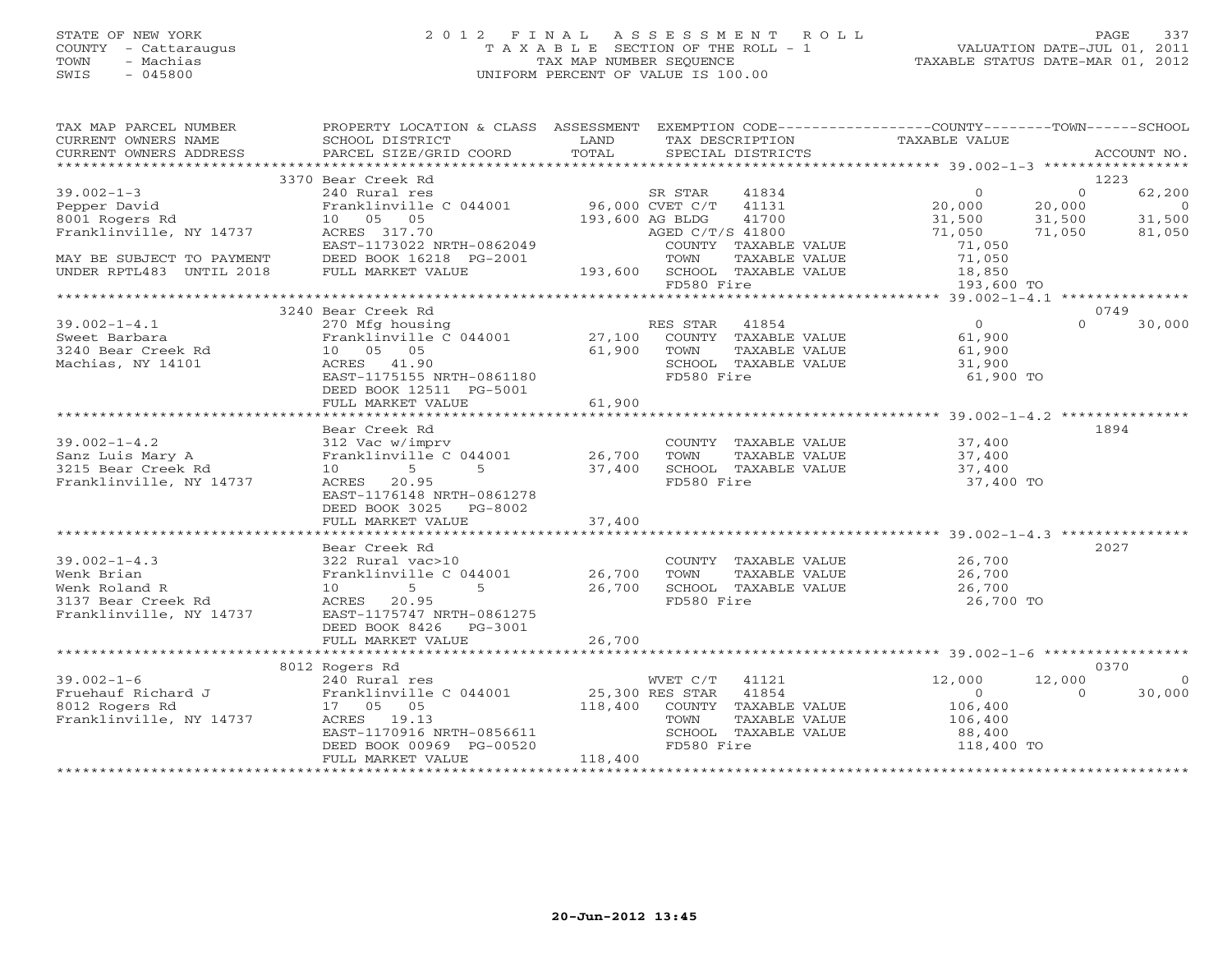# STATE OF NEW YORK 2 0 1 2 F I N A L A S S E S S M E N T R O L L PAGE 338 COUNTY - Cattaraugus T A X A B L E SECTION OF THE ROLL - 1 VALUATION DATE-JUL 01, 2011 TOWN - Machias TAX MAP NUMBER SEQUENCE TAXABLE STATUS DATE-MAR 01, 2012 SWIS - 045800 UNIFORM PERCENT OF VALUE IS 100.00UNIFORM PERCENT OF VALUE IS 100.00

| TAX MAP PARCEL NUMBER<br>CURRENT OWNERS NAME | PROPERTY LOCATION & CLASS ASSESSMENT EXEMPTION CODE----------------COUNTY-------TOWN------SCHOOL<br>SCHOOL DISTRICT                                         | LAND            | TAX DESCRIPTION       | TAXABLE VALUE            |                                            |
|----------------------------------------------|-------------------------------------------------------------------------------------------------------------------------------------------------------------|-----------------|-----------------------|--------------------------|--------------------------------------------|
| CURRENT OWNERS ADDRESS                       | PARCEL SIZE/GRID COORD                                                                                                                                      | TOTAL           | SPECIAL DISTRICTS     |                          | ACCOUNT NO.                                |
|                                              |                                                                                                                                                             |                 |                       |                          |                                            |
| $39.002 - 1 - 7.1$                           | 8003 Rogers Rd                                                                                                                                              |                 |                       | 40,000                   | 1128<br>40,000                             |
|                                              | 210 1 Family Res<br>Franklinville C 044001 16,300 WVET C/T 41121                                                                                            |                 | DVET C/T 41141        |                          | $\overline{0}$<br>$\overline{0}$<br>12,000 |
| McCandless Judith M<br>8003 Rogers Rd        |                                                                                                                                                             | 118,900 SR STAR | 41834                 | 12,000<br>$\overline{0}$ | 62,200<br>$\sim$ 0                         |
| Franklinville, NY 14737                      | ACRES<br>7.01                                                                                                                                               |                 | COUNTY TAXABLE VALUE  | 66,900                   |                                            |
|                                              | EAST-1170230 NRTH-0856245                                                                                                                                   |                 | TOWN<br>TAXABLE VALUE | 66,900                   |                                            |
|                                              | DEED BOOK 00925 PG-00906                                                                                                                                    |                 | SCHOOL TAXABLE VALUE  | 56,700                   |                                            |
|                                              | FULL MARKET VALUE                                                                                                                                           |                 | 118,900 FD580 Fire    | 118,900 TO               |                                            |
|                                              |                                                                                                                                                             |                 |                       |                          |                                            |
|                                              | 8001 Rogers Rd                                                                                                                                              |                 |                       |                          | 1488                                       |
|                                              |                                                                                                                                                             |                 | COUNTY TAXABLE VALUE  | 67,100                   |                                            |
|                                              |                                                                                                                                                             | 9,000           | TOWN<br>TAXABLE VALUE | 67,100                   |                                            |
|                                              |                                                                                                                                                             | 67,100          | SCHOOL TAXABLE VALUE  | 67,100                   |                                            |
|                                              | McCandless Judith M<br>Example 210 1 Family Res<br>Franklinville C 044001<br>Franklinville Mars 17 05 05<br>Franklinville, NY 14737 FRNT 250.00 DPTH 171.44 |                 | FD580 Fire            | 67,100 TO                |                                            |
|                                              | EAST-1170483 NRTH-0856024                                                                                                                                   |                 |                       |                          |                                            |
|                                              | DEED BOOK 00925 PG-00906                                                                                                                                    |                 |                       |                          |                                            |
|                                              | FULL MARKET VALUE                                                                                                                                           | 67,100          |                       |                          |                                            |
|                                              |                                                                                                                                                             |                 |                       |                          |                                            |
|                                              | 8031 Rogers Rd                                                                                                                                              |                 |                       |                          | 1482                                       |
| $39.002 - 1 - 8$                             |                                                                                                                                                             |                 | COUNTY TAXABLE VALUE  | 101,900                  |                                            |
| Buchholz Walter J III                        | 210 1 Family Res<br>Franklinville C 044001                                                                                                                  | 15,500          | TOWN<br>TAXABLE VALUE | 101,900                  |                                            |
| 35 State St                                  | 17  05  05                                                                                                                                                  | 101,900         | SCHOOL TAXABLE VALUE  | 101,900                  |                                            |
| Tonawanda, NY 14150                          | 6.04<br>ACRES                                                                                                                                               |                 | FD580 Fire            | 101,900 TO               |                                            |
|                                              | EAST-1170282 NRTH-0856737                                                                                                                                   |                 |                       |                          |                                            |
|                                              | DEED BOOK 00974 PG-00202                                                                                                                                    |                 |                       |                          |                                            |
|                                              | FULL MARKET VALUE                                                                                                                                           | 101,900         |                       |                          |                                            |
|                                              |                                                                                                                                                             |                 |                       |                          |                                            |
|                                              | Bear Creek Rd                                                                                                                                               |                 |                       |                          | 0715                                       |
| $39.002 - 1 - 9$                             | 322 Rural vac>10                                                                                                                                            |                 | COUNTY TAXABLE VALUE  | 31,500                   |                                            |
| Jones John Scott                             | Franklinville C 044001                                                                                                                                      | 31,500          | TOWN<br>TAXABLE VALUE | 31,500                   |                                            |
| 113 Fillmore Dr                              | 17  05  05                                                                                                                                                  | 31,500          | SCHOOL TAXABLE VALUE  | 31,500                   |                                            |
| Sarasota, FL 34236                           | ACRES 27.33                                                                                                                                                 |                 | FD580 Fire            | 31,500 TO                |                                            |
|                                              | EAST-1169227 NRTH-0856252                                                                                                                                   |                 |                       |                          |                                            |
|                                              | DEED BOOK 860<br>PG-2003                                                                                                                                    |                 |                       |                          |                                            |
|                                              | FULL MARKET VALUE                                                                                                                                           | 31,500          |                       |                          |                                            |
|                                              |                                                                                                                                                             |                 |                       |                          |                                            |
|                                              | Bear Creek Rd                                                                                                                                               |                 |                       |                          | 1154                                       |
| $39.002 - 1 - 10$                            | 314 Rural vac<10                                                                                                                                            |                 | COUNTY TAXABLE VALUE  | 18,100                   |                                            |
| Jones John Scott                             | Franklinville C 044001                                                                                                                                      | 18,100          | TOWN<br>TAXABLE VALUE | 18,100                   |                                            |
| 113 Fillmore Dr                              | 25 05 05                                                                                                                                                    | 18,100          | SCHOOL TAXABLE VALUE  | 18,100                   |                                            |
| Sarasota, FL 34236                           | ACRES<br>9.52                                                                                                                                               |                 | FD580 Fire            | 18,100 TO                |                                            |
|                                              | EAST-1167978 NRTH-0856102<br>PG-2003                                                                                                                        |                 |                       |                          |                                            |
|                                              | DEED BOOK 860<br>FULL MARKET VALUE                                                                                                                          | 18,100          |                       |                          |                                            |
| *************************                    |                                                                                                                                                             |                 |                       |                          |                                            |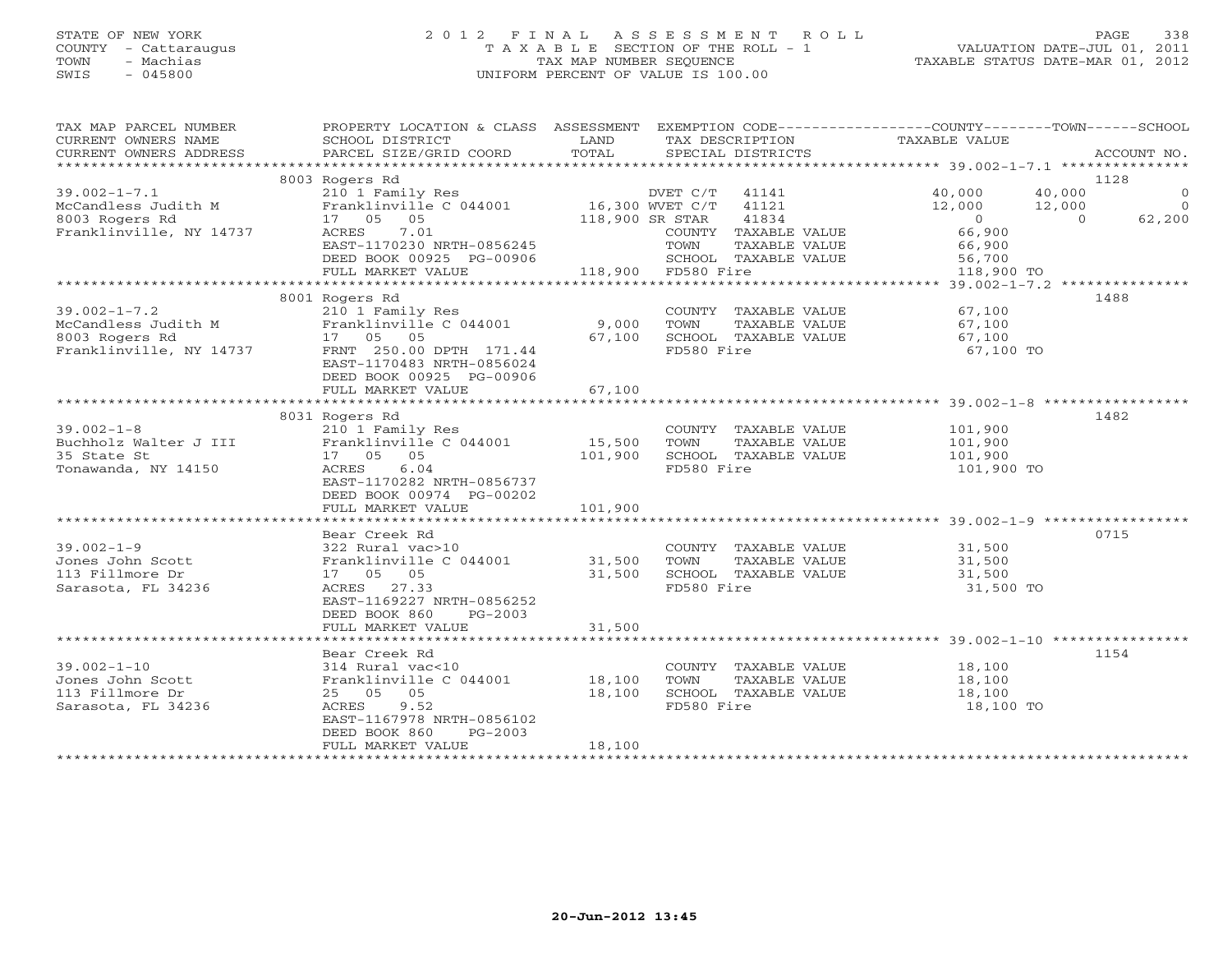# STATE OF NEW YORK 2 0 1 2 F I N A L A S S E S S M E N T R O L L PAGE 339 COUNTY - Cattaraugus T A X A B L E SECTION OF THE ROLL - 1 VALUATION DATE-JUL 01, 2011 TOWN - Machias TAX MAP NUMBER SEQUENCE TAXABLE STATUS DATE-MAR 01, 2012 SWIS - 045800 UNIFORM PERCENT OF VALUE IS 100.00UNIFORM PERCENT OF VALUE IS 100.00

| TAX MAP PARCEL NUMBER                                                              | PROPERTY LOCATION & CLASS ASSESSMENT EXEMPTION CODE---------------COUNTY-------TOWN------SCHOOL |         |                              |                           |          |        |
|------------------------------------------------------------------------------------|-------------------------------------------------------------------------------------------------|---------|------------------------------|---------------------------|----------|--------|
| CURRENT OWNERS NAME                                                                | SCHOOL DISTRICT                                                                                 | LAND    | TAX DESCRIPTION              | TAXABLE VALUE             |          |        |
|                                                                                    |                                                                                                 |         |                              |                           |          |        |
|                                                                                    | 8521 NYS Rte 16                                                                                 |         |                              |                           | 0683     |        |
| $40.001 - 1 - 1$                                                                   | 720 Mine/quarry                                                                                 |         | 41720<br>AG DIST             | 1,991                     | 1,991    | 1,991  |
| Buffalo Crush Stone Inc                                                            |                                                                                                 |         |                              | 99,309                    |          |        |
| PO Box 710                                                                         |                                                                                                 |         |                              | 99,309                    |          |        |
| Buffalo, NY 14224                                                                  | ACRES 135.92                                                                                    |         | SCHOOL TAXABLE VALUE         | 99,309                    |          |        |
|                                                                                    | EAST-1177855 NRTH-0863648                                                                       |         | FD580 Fire                   | 101,300 TO                |          |        |
| MAY BE SUBJECT TO PAYMENT DEED BOOK 846<br>UNDER AGDIST LAW TIL 2016 FULL MARKET V | PG-01151                                                                                        |         |                              |                           |          |        |
|                                                                                    | FULL MARKET VALUE                                                                               | 101,300 |                              |                           |          |        |
|                                                                                    |                                                                                                 |         |                              |                           |          |        |
|                                                                                    | NYS Rte 16                                                                                      |         |                              |                           | 0684     |        |
| $40.001 - 1 - 2$                                                                   | 314 Rural vac<10                                                                                |         | COUNTY TAXABLE VALUE 10,400  |                           |          |        |
| Mapes Norman                                                                       | Franklinville C 044001 10,400<br>02 05 05 10,400                                                |         | TAXABLE VALUE<br>TOWN        | 10,400                    |          |        |
| PO Box 245                                                                         |                                                                                                 |         | SCHOOL TAXABLE VALUE         | 10,400                    |          |        |
| Franklinville, NY 14737                                                            | 2.06<br>ACRES<br>EAST-1180255 NRTH-0862939                                                      |         | FD580 Fire                   | 10,400 TO                 |          |        |
|                                                                                    | DEED BOOK 699<br>PG-01011                                                                       |         |                              |                           |          |        |
|                                                                                    | FULL MARKET VALUE                                                                               | 10,400  |                              |                           |          |        |
|                                                                                    |                                                                                                 |         |                              |                           |          |        |
|                                                                                    | Bear Creek Rd                                                                                   |         |                              |                           | 0682     |        |
| $40.001 - 1 - 3$                                                                   |                                                                                                 |         | COUNTY TAXABLE VALUE 225,300 |                           |          |        |
| Buffalo Crush Stone Inc                                                            | 720 Mine/quarry<br>Franklinville C 044001 225,300                                               |         | TOWN<br>TAXABLE VALUE        | 225,300                   |          |        |
| PO Box 710                                                                         | $02 -05 -05$ $-05$ 225,300                                                                      |         | SCHOOL TAXABLE VALUE 225,300 |                           |          |        |
| Buffalo, NY 14224                                                                  | ACRES 222.53                                                                                    |         | FD580 Fire                   | 225,300 TO                |          |        |
|                                                                                    | EAST-1177864 NRTH-0862199                                                                       |         |                              |                           |          |        |
|                                                                                    | DEED BOOK 846<br>PG-01151                                                                       |         |                              |                           |          |        |
|                                                                                    | FULL MARKET VALUE                                                                               | 225,300 |                              |                           |          |        |
|                                                                                    |                                                                                                 |         |                              |                           |          |        |
|                                                                                    | 3001 Bear Creek Rd                                                                              |         |                              |                           | 1295     |        |
|                                                                                    |                                                                                                 |         |                              | $\overline{0}$<br>113,300 | $\Omega$ | 30,000 |
|                                                                                    |                                                                                                 |         |                              | 113,300                   |          |        |
|                                                                                    |                                                                                                 |         |                              | 83,300                    |          |        |
|                                                                                    | EAST-1180291 NRTH-0860619                                                                       |         | FD580 Fire                   | 113,300 TO                |          |        |
|                                                                                    | DEED BOOK 13426 PG-9003                                                                         |         |                              |                           |          |        |
|                                                                                    | FULL MARKET VALUE                                                                               | 113,300 |                              |                           |          |        |
|                                                                                    |                                                                                                 |         |                              |                           |          |        |
|                                                                                    | 3015 Bear Creek Rd                                                                              |         |                              |                           | 1296     |        |
| $40.001 - 1 - 5$                                                                   | 270 Mfg housing                                                                                 |         | SR STAR<br>41834             | $\overline{O}$            | $\Omega$ | 62,200 |
|                                                                                    |                                                                                                 |         | COUNTY TAXABLE VALUE 73,600  |                           |          |        |
| PO Box 35                                                                          | 02 05 05                                                                                        | 73,600  | TOWN<br>TAXABLE VALUE        | 73,600                    |          |        |
| Machias, NY 14101                                                                  | ACRES 3.21                                                                                      |         | SCHOOL TAXABLE VALUE         | 11,400                    |          |        |
|                                                                                    | EAST-1180106 NRTH-0860537                                                                       |         | FD580 Fire                   | 73,600 TO                 |          |        |
|                                                                                    | DEED BOOK 01016 PG-00192                                                                        | 73,600  |                              |                           |          |        |
|                                                                                    | FULL MARKET VALUE                                                                               |         |                              |                           |          |        |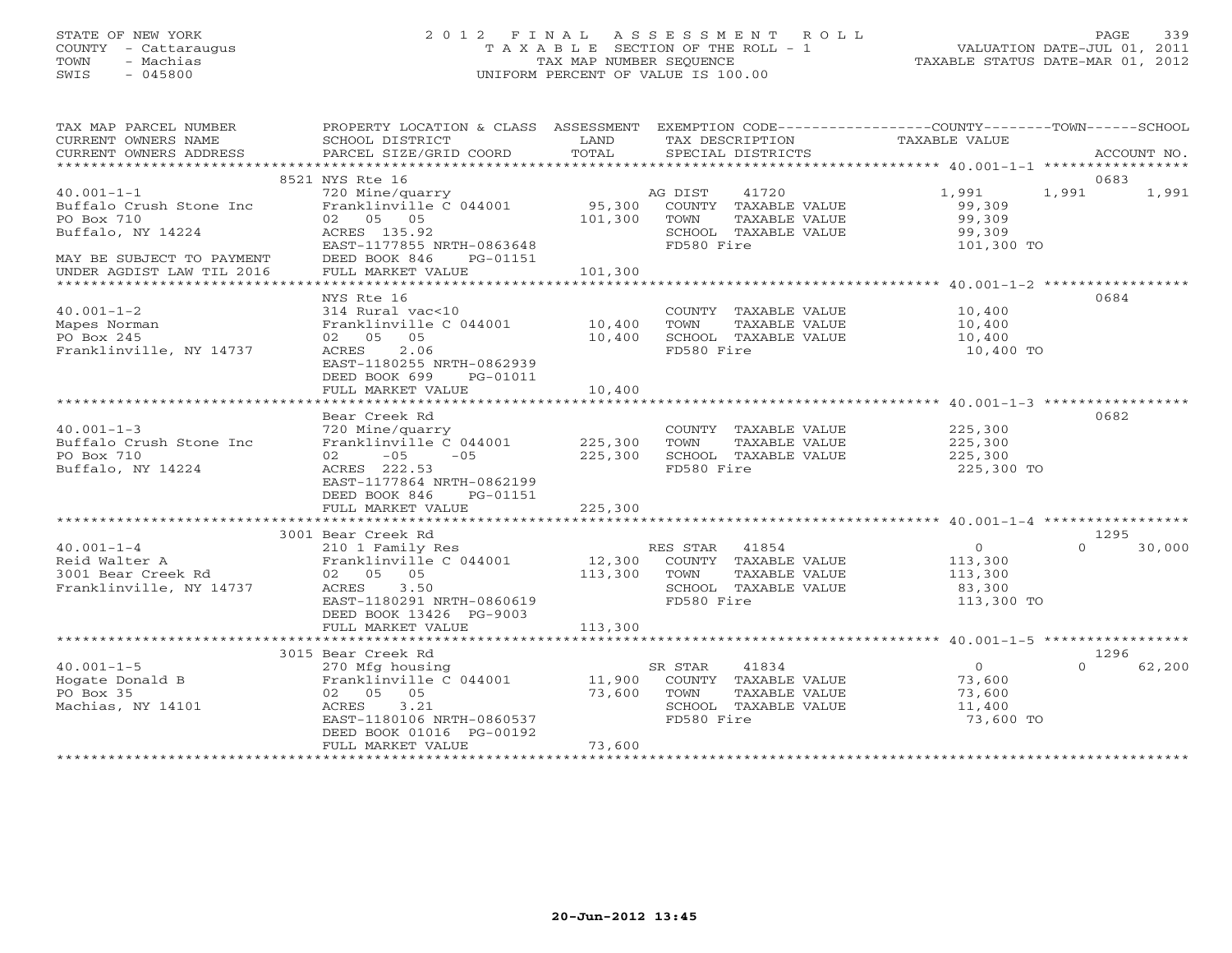# STATE OF NEW YORK 2 0 1 2 F I N A L A S S E S S M E N T R O L L PAGE 340 COUNTY - Cattaraugus T A X A B L E SECTION OF THE ROLL - 1 VALUATION DATE-JUL 01, 2011 TOWN - Machias TAX MAP NUMBER SEQUENCE TAXABLE STATUS DATE-MAR 01, 2012 SWIS - 045800 UNIFORM PERCENT OF VALUE IS 100.00UNIFORM PERCENT OF VALUE IS 100.00

| TAX MAP PARCEL NUMBER<br>CURRENT OWNERS NAME                                                                                                 | PROPERTY LOCATION & CLASS ASSESSMENT EXEMPTION CODE---------------COUNTY-------TOWN------SCHOOL<br>SCHOOL DISTRICT                                                     | LAND                         | TAX DESCRIPTION                                                                                       | TAXABLE VALUE                                                |          |             |
|----------------------------------------------------------------------------------------------------------------------------------------------|------------------------------------------------------------------------------------------------------------------------------------------------------------------------|------------------------------|-------------------------------------------------------------------------------------------------------|--------------------------------------------------------------|----------|-------------|
| CURRENT OWNERS ADDRESS                                                                                                                       | PARCEL SIZE/GRID COORD                                                                                                                                                 | TOTAL                        | SPECIAL DISTRICTS                                                                                     |                                                              |          | ACCOUNT NO. |
|                                                                                                                                              | 3027 Bear Creek Rd                                                                                                                                                     |                              |                                                                                                       |                                                              | 1297     |             |
| $40.001 - 1 - 6$<br>Perkins Roderick L<br>Perkins Patti<br>Persius racer<br>3027 Bear Creek Rd<br>1111 - NV 14737<br>Franklinville, NY 14737 | 210 1 Family Res<br>Franklinville C 044001<br>02 05 05<br>3.30<br>ACRES<br>EAST-1179878 NRTH-0860546<br>DEED BOOK 834<br>PG-00382<br>FULL MARKET VALUE                 | 12,000<br>129,700<br>129,700 | RES STAR 41854<br>COUNTY TAXABLE VALUE<br>TOWN<br>TAXABLE VALUE<br>SCHOOL TAXABLE VALUE<br>FD580 Fire | $\overline{0}$<br>129,700<br>129,700<br>99,700<br>129,700 TO | $\Omega$ | 30,000      |
|                                                                                                                                              | 2 Gray Buck Rd                                                                                                                                                         |                              |                                                                                                       |                                                              | 1298     |             |
| $40.001 - 1 - 7$<br>Lasker Jeffrey T<br>Lasker Janel J<br>11 Paul Pl<br>Buffalo, NY 14210                                                    | 270 Mfg housing<br>Franklinville C 044001 16,400<br>05 05<br>01/02<br>05<br>7.24<br>ACRES<br>EAST-1179515 NRTH-0860515<br>DEED BOOK 1030 PG-480                        | 29,700                       | COUNTY TAXABLE VALUE 29,700<br>TOWN<br>TAXABLE VALUE<br>SCHOOL TAXABLE VALUE<br>FD580 Fire            | 29,700<br>29,700<br>29,700 TO                                |          |             |
|                                                                                                                                              | FULL MARKET VALUE                                                                                                                                                      | 29,700                       |                                                                                                       |                                                              |          |             |
| $40.001 - 1 - 8$                                                                                                                             | 12 Gray Buck Rd<br>311 Res vac land                                                                                                                                    |                              | COUNTY TAXABLE VALUE                                                                                  | 15,300                                                       | 1308     |             |
| Dowling Edward B<br>PO Box 2002<br>Long Beach, CA 90801                                                                                      | Franklinville C 044001 15,300<br>$01/02$ 05 05<br>5.84<br>ACRES<br>EAST-1179162 NRTH-0860571<br>DEED BOOK 753<br>PG-00778                                              | 15,300                       | TOWN<br>TAXABLE VALUE<br>SCHOOL TAXABLE VALUE<br>FD580 Fire                                           | 15,300<br>15,300<br>15,300 TO                                |          |             |
|                                                                                                                                              | FULL MARKET VALUE                                                                                                                                                      | 15,300                       |                                                                                                       |                                                              |          |             |
| $40.001 - 1 - 9$<br>Takacs Joseph S Jr<br>217 Gary Dr<br>West Seneca, NY 14224                                                               | 16 Gray Buck Rd<br>260 Seasonal res<br>Franklinville C 044001<br>01 05 05<br>ACRES 12.68<br>EAST-1178563 NRTH-0860512                                                  | 20,500<br>42,000             | COUNTY TAXABLE VALUE<br>TOWN<br>TAXABLE VALUE<br>SCHOOL TAXABLE VALUE<br>FD580 Fire                   | 42,000<br>42,000<br>42,000<br>42,000 TO                      | 1309     |             |
|                                                                                                                                              | DEED BOOK 00951 PG-00037<br>FULL MARKET VALUE                                                                                                                          | 42,000                       |                                                                                                       |                                                              |          |             |
| $40.001 - 1 - 10$<br>Wenk Roland K<br>Wenk Barbara E<br>3137 Bear Creek Rd<br>Franklinville, NY 14737                                        | Bear Creek Rd<br>314 Rural vac<10<br>Franklinville C 044001<br>02 05 05<br>ACRES<br>5.64<br>EAST-1178063 NRTH-0860726<br>DEED BOOK 00956 PG-00152<br>FULL MARKET VALUE | 15,000<br>15,000<br>15,000   | COUNTY TAXABLE VALUE 15,000<br>TOWN<br>TAXABLE VALUE<br>SCHOOL TAXABLE VALUE<br>FD580 Fire            | 15,000<br>15,000<br>15,000 TO                                | 1420     |             |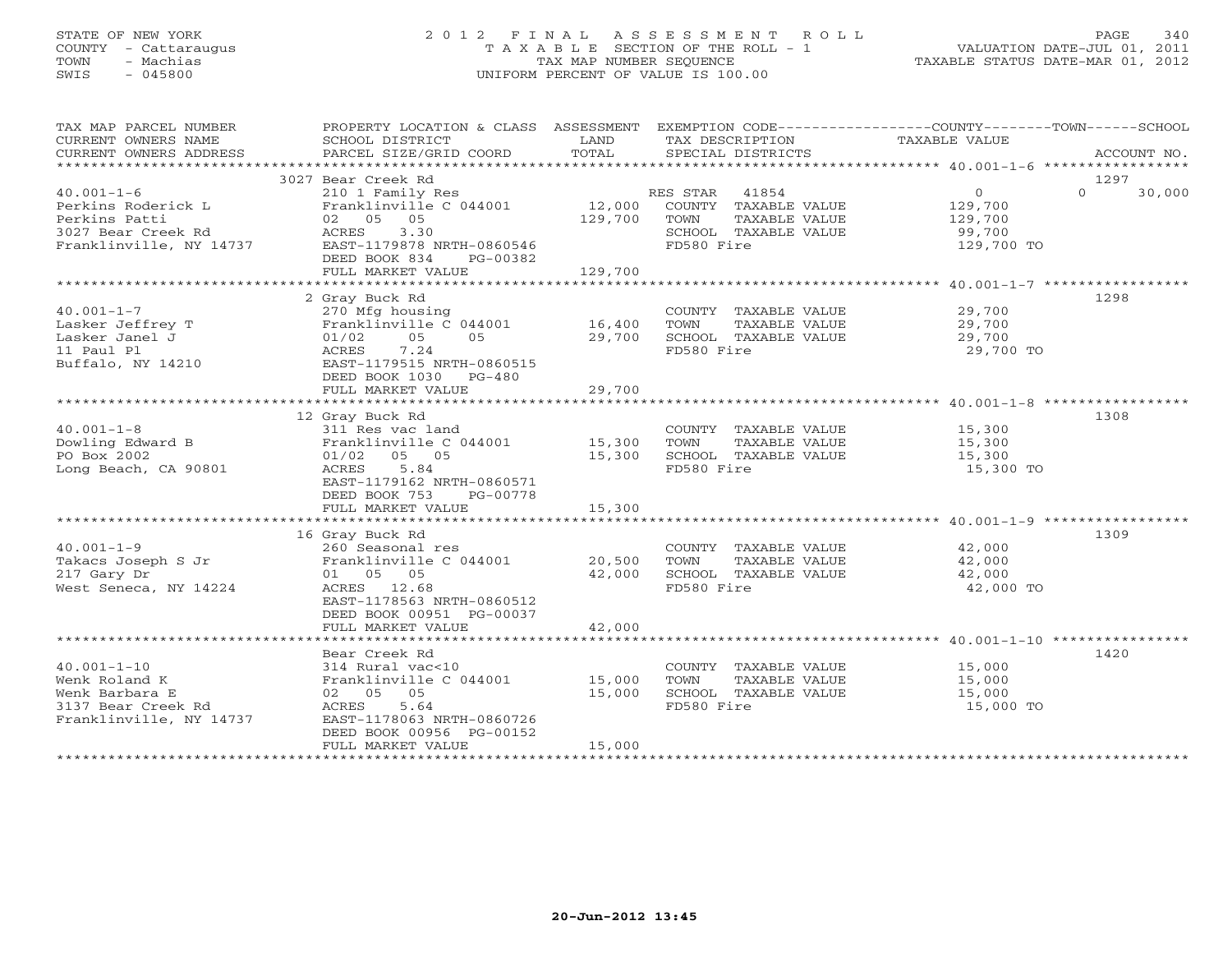# STATE OF NEW YORK 2 0 1 2 F I N A L A S S E S S M E N T R O L L PAGE 341 COUNTY - Cattaraugus T A X A B L E SECTION OF THE ROLL - 1 VALUATION DATE-JUL 01, 2011 TOWN - Machias TAX MAP NUMBER SEQUENCE TAXABLE STATUS DATE-MAR 01, 2012 SWIS - 045800 UNIFORM PERCENT OF VALUE IS 100.00UNIFORM PERCENT OF VALUE IS 100.00

| TAX MAP PARCEL NUMBER<br>CURRENT OWNERS NAME                                                             | PROPERTY LOCATION & CLASS ASSESSMENT<br>SCHOOL DISTRICT                                                                                                                                | LAND<br>TAX DESCRIPTION                                                                                                                                                   | EXEMPTION CODE-----------------COUNTY-------TOWN------SCHOOL<br>TAXABLE VALUE                                                                  |
|----------------------------------------------------------------------------------------------------------|----------------------------------------------------------------------------------------------------------------------------------------------------------------------------------------|---------------------------------------------------------------------------------------------------------------------------------------------------------------------------|------------------------------------------------------------------------------------------------------------------------------------------------|
| CURRENT OWNERS ADDRESS<br>*************************                                                      | PARCEL SIZE/GRID COORD                                                                                                                                                                 | TOTAL<br>SPECIAL DISTRICTS                                                                                                                                                | ACCOUNT NO.                                                                                                                                    |
|                                                                                                          | 3137 Bear Creek Rd                                                                                                                                                                     |                                                                                                                                                                           | 0042                                                                                                                                           |
| $40.001 - 1 - 11$<br>Wenk Roland K<br>Wenk Barbara E<br>3137 Bear Creek Rd<br>Franklinville, NY 14737    | 210 1 Family Res<br>Franklinville C 044001<br>05<br>02 05<br>2.90<br>ACRES<br>EAST-1177375 NRTH-0860362<br>DEED BOOK 00935 PG-00418                                                    | SR STAR<br>41834<br>11,500<br>COUNTY TAXABLE VALUE<br>57,700<br>TOWN<br>TAXABLE VALUE<br>SCHOOL TAXABLE VALUE<br>FD580 Fire                                               | $\circ$<br>$\Omega$<br>57,700<br>57,700<br>57,700<br>$\circ$<br>57,700 TO                                                                      |
|                                                                                                          | FULL MARKET VALUE<br>**************************                                                                                                                                        | 57,700                                                                                                                                                                    |                                                                                                                                                |
| $40.001 - 1 - 12$<br>Duerr John<br>Sweitzer Clair<br>703 Niagara Pky<br>N. Tonawanda, NY 14120           | 3201 Bear Creek Rd<br>260 Seasonal res<br>Franklinville C 044001<br>02 05 05<br>1.83<br>ACRES<br>EAST-1177237 NRTH-0860197<br>DEED BOOK 7845<br>PG-7001<br>FULL MARKET VALUE           | COUNTY TAXABLE VALUE<br>10,100<br>TOWN<br>TAXABLE VALUE<br>25,100<br>SCHOOL TAXABLE VALUE<br>FD580 Fire<br>25,100                                                         | 1408<br>25,100<br>25,100<br>25,100<br>25,100 TO                                                                                                |
|                                                                                                          | 34 Gray Buck Rd                                                                                                                                                                        |                                                                                                                                                                           | 1307                                                                                                                                           |
| $40.001 - 1 - 13.1$<br>Furman Charles K<br>Furman Lorraine<br>34 Gray Buck Rd<br>Franklinville, NY 14737 | 210 1 Family Res<br>Franklinville C 044001<br>02 05 05<br>ACRES 10.25<br>EAST-1177827 NRTH-0860096<br>DEED BOOK 00874 PG-01015<br>FULL MARKET VALUE                                    | RES STAR<br>41854<br>18,700<br>COUNTY TAXABLE VALUE<br>107,700<br>TOWN<br>TAXABLE VALUE<br>SCHOOL TAXABLE VALUE<br>FD580 Fire<br>107,700                                  | $\circ$<br>$\Omega$<br>30,000<br>107,700<br>107,700<br>77,700<br>107,700 TO                                                                    |
|                                                                                                          | 31 Gray Buck Rd                                                                                                                                                                        |                                                                                                                                                                           | 1306                                                                                                                                           |
| $40.001 - 1 - 15$<br>Furman Charles K<br>Furman Lorraine M<br>34 Gray Buck Rd<br>Franklinville, NY 14737 | 314 Rural vac<10<br>Franklinville C 044001<br>01/02 05 05<br>5.22<br>ACRES<br>EAST-1178153 NRTH-0859676<br>DEED BOOK 14925 PG-2001                                                     | COUNTY TAXABLE VALUE<br>14,500<br>TOWN<br>TAXABLE VALUE<br>14,500<br>SCHOOL TAXABLE VALUE<br>FD580 Fire                                                                   | 14,500<br>14,500<br>14,500<br>14,500 TO                                                                                                        |
|                                                                                                          | FULL MARKET VALUE                                                                                                                                                                      | 14,500                                                                                                                                                                    |                                                                                                                                                |
|                                                                                                          |                                                                                                                                                                                        |                                                                                                                                                                           |                                                                                                                                                |
| $40.001 - 1 - 17$<br>Urbanczyk Walter<br>Urbanczyk Theresa<br>PO Box 302<br>Franklinville, NY 14737      | 25 Gray Buck Rd<br>210 1 Family Res<br>Franklinville C 044001<br>05<br>02 05<br>Lot 32<br>5.90<br>ACRES<br>EAST-1178590 NRTH-0859769<br>DEED BOOK 775<br>PG-00055<br>FULL MARKET VALUE | 41121<br>WVET C/T<br>41801<br>15,400 AGED C/T<br>70,700 SR STAR<br>41834<br>COUNTY TAXABLE VALUE<br>TOWN<br>TAXABLE VALUE<br>SCHOOL TAXABLE VALUE<br>FD580 Fire<br>70,700 | 1299<br>10,605<br>10,605<br>$\circ$<br>24,038<br>24,038<br>$\Omega$<br>62,200<br>$\circ$<br>$\Omega$<br>36,057<br>36,057<br>8,500<br>70,700 TO |
|                                                                                                          |                                                                                                                                                                                        |                                                                                                                                                                           |                                                                                                                                                |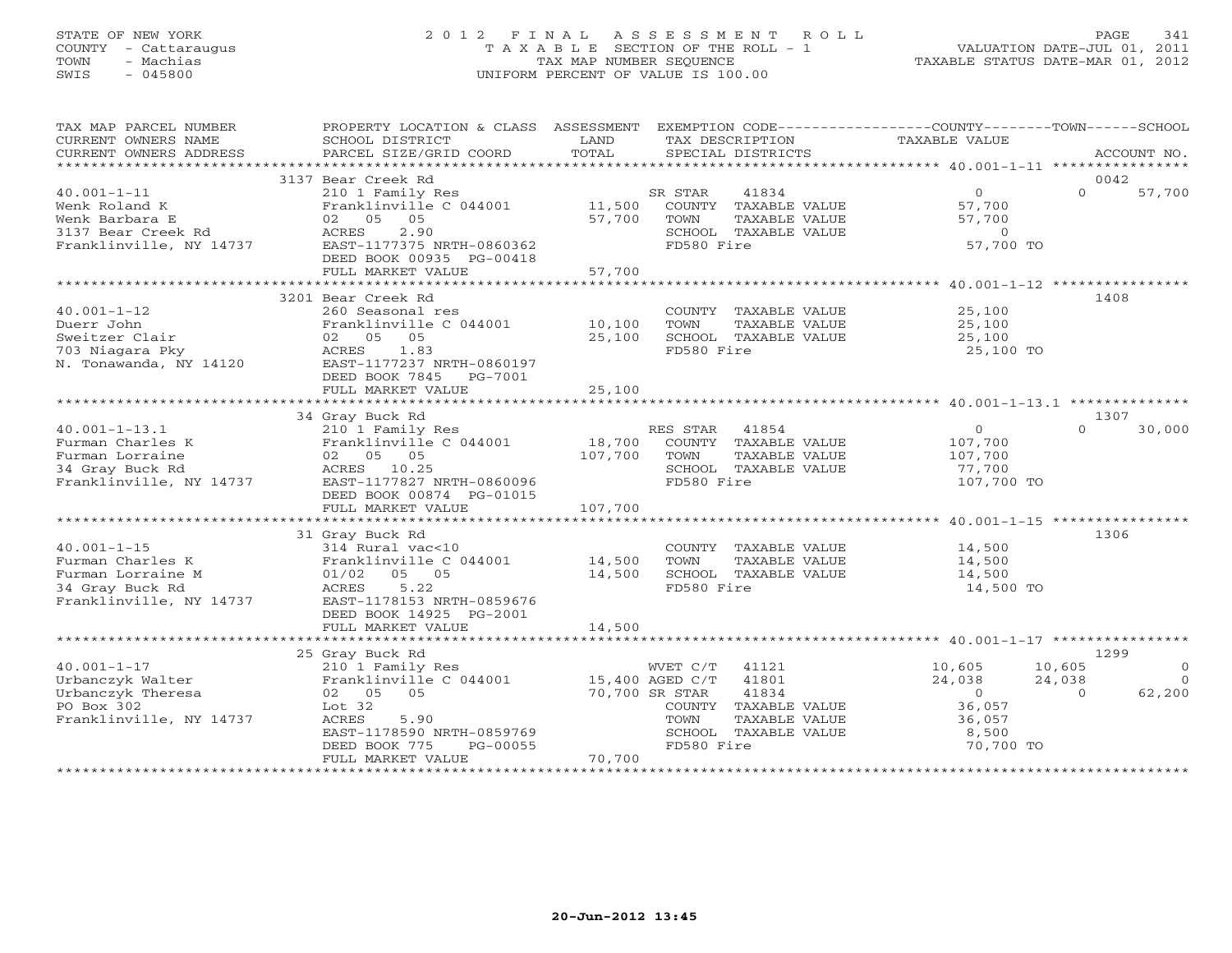# STATE OF NEW YORK 2 0 1 2 F I N A L A S S E S S M E N T R O L L PAGE 342 COUNTY - Cattaraugus T A X A B L E SECTION OF THE ROLL - 1 VALUATION DATE-JUL 01, 2011 TOWN - Machias TAX MAP NUMBER SEQUENCE TAXABLE STATUS DATE-MAR 01, 2012 SWIS - 045800 UNIFORM PERCENT OF VALUE IS 100.00UNIFORM PERCENT OF VALUE IS 100.00

| TAX MAP PARCEL NUMBER      | PROPERTY LOCATION & CLASS ASSESSMENT |               | EXEMPTION CODE-----------------COUNTY-------TOWN------SCHOOL |                                                     |                    |
|----------------------------|--------------------------------------|---------------|--------------------------------------------------------------|-----------------------------------------------------|--------------------|
| CURRENT OWNERS NAME        | SCHOOL DISTRICT                      | LAND          | TAX DESCRIPTION                                              | <b>TAXABLE VALUE</b>                                |                    |
| CURRENT OWNERS ADDRESS     | PARCEL SIZE/GRID COORD               | TOTAL         | SPECIAL DISTRICTS                                            |                                                     | ACCOUNT NO.        |
| ************************** |                                      |               |                                                              |                                                     |                    |
|                            | 15 Gray Buck Rd                      |               |                                                              |                                                     | 1304               |
| $40.001 - 1 - 18$          | 311 Res vac land                     |               | COUNTY TAXABLE VALUE                                         | 6,900                                               |                    |
| Mastrocicco Joseph Jr.     | Franklinville C 044001               | 6,900         | TOWN<br>TAXABLE VALUE                                        | 6,900                                               |                    |
| Mastrocicco Frances        | 01/02<br>05 05                       | 6,900         | SCHOOL TAXABLE VALUE                                         | 6,900                                               |                    |
| 47 Pacific Ave             | 5.52<br>ACRES                        |               | FD580 Fire                                                   | 6,900 TO                                            |                    |
| Lackawanna, NY 14218       | EAST-1178872 NRTH-0859820            |               |                                                              |                                                     |                    |
|                            | DEED BOOK 1122<br>PG-9001            |               |                                                              |                                                     |                    |
|                            | FULL MARKET VALUE                    | 6,900         |                                                              |                                                     |                    |
|                            | ***********************              | ************* |                                                              | ********************* 40.001-1-19 ***************** |                    |
|                            | 13 Gray Buck Rd                      |               |                                                              |                                                     | 1303               |
| $40.001 - 1 - 19$          | 210 1 Family Res                     |               | COUNTY TAXABLE VALUE                                         | 107,500                                             |                    |
| Mastrocicco Joseph Jr      | Franklinville C 044001               | 13,700        | TOWN<br>TAXABLE VALUE                                        | 107,500                                             |                    |
| Mastrocicco Frances        | 02 05 05                             | 107,500       | SCHOOL TAXABLE VALUE                                         | 107,500                                             |                    |
| 47 Pacific Ave             | ACRES<br>4.60                        |               | FD580 Fire                                                   | 107,500 TO                                          |                    |
| Lackawanna, NY 14218       | EAST-1179163 NRTH-0859811            |               |                                                              |                                                     |                    |
|                            | DEED BOOK 00753 PG-01090             |               |                                                              |                                                     |                    |
|                            | FULL MARKET VALUE                    | 107,500       |                                                              |                                                     |                    |
|                            |                                      |               |                                                              |                                                     |                    |
|                            | 119 Gray Buck Rd                     |               |                                                              |                                                     | 1288               |
| $40.001 - 1 - 20$          | 210 1 Family Res                     |               | 41854                                                        | $\circ$                                             | $\Omega$<br>30,000 |
|                            |                                      |               | RES STAR                                                     |                                                     |                    |
| Woolhizer Matthew          | Franklinville C 044001               | 13,800        | COUNTY TAXABLE VALUE                                         | 91,200                                              |                    |
| 119 Gray Buck Rd           | 01 05<br>05                          | 91,200        | TOWN<br>TAXABLE VALUE                                        | 91,200                                              |                    |
| Franklinville, NY 14737    | ACRES<br>4.73 BANK<br>017            |               | SCHOOL TAXABLE VALUE                                         | 61,200                                              |                    |
|                            | EAST-1179547 NRTH-0859809            |               | FD580 Fire                                                   | 91,200 TO                                           |                    |
|                            | DEED BOOK 1027 PG-302                |               |                                                              |                                                     |                    |
|                            | FULL MARKET VALUE                    | 91,200        |                                                              |                                                     |                    |
|                            |                                      |               |                                                              |                                                     |                    |
|                            | 125 Gray Buck Rd                     |               |                                                              |                                                     | 0285               |
| $40.001 - 1 - 21$          | 270 Mfg housing                      |               | COUNTY TAXABLE VALUE                                         | 38,100                                              |                    |
| Czapla Alexander S         | Franklinville C 044001               | 16,800        | TOWN<br>TAXABLE VALUE                                        | 38,100                                              |                    |
| 1744 Mackenna Ave          | 01/02 05 05                          | 38,100        | SCHOOL TAXABLE VALUE                                         | 38,100                                              |                    |
| Niagara Falls, NY 14303    | 7.67<br>ACRES                        |               | FD580 Fire                                                   | 38,100 TO                                           |                    |
|                            | EAST-1180128 NRTH-0859968            |               |                                                              |                                                     |                    |
|                            | DEED BOOK 825<br>$PG-00943$          |               |                                                              |                                                     |                    |
|                            | FULL MARKET VALUE                    | 38,100        |                                                              |                                                     |                    |
|                            |                                      |               |                                                              |                                                     |                    |
|                            | 118 Gray Buck Rd                     |               |                                                              |                                                     | 1305               |
| $40.001 - 1 - 22$          | 270 Mfg housing                      |               | 41834<br>SR STAR                                             | $\circ$                                             | $\Omega$<br>39,800 |
| Arnold Douglas G           | Franklinville C 044001               | 15,800        | COUNTY TAXABLE VALUE                                         | 39,800                                              |                    |
| Arnold Linda               | 02 05 05                             | 39,800        | TOWN<br>TAXABLE VALUE                                        | 39,800                                              |                    |
| 118 Gray Buck Rd           | 6.36<br>ACRES                        |               | SCHOOL TAXABLE VALUE                                         | $\circ$                                             |                    |
| Franklinville, NY 14737    | EAST-1180186 NRTH-0859423            |               | FD580 Fire                                                   | 39,800 TO                                           |                    |
|                            | DEED BOOK 910<br>PG-00552            |               |                                                              |                                                     |                    |
|                            | FULL MARKET VALUE                    | 39,800        |                                                              |                                                     |                    |
|                            |                                      |               |                                                              |                                                     |                    |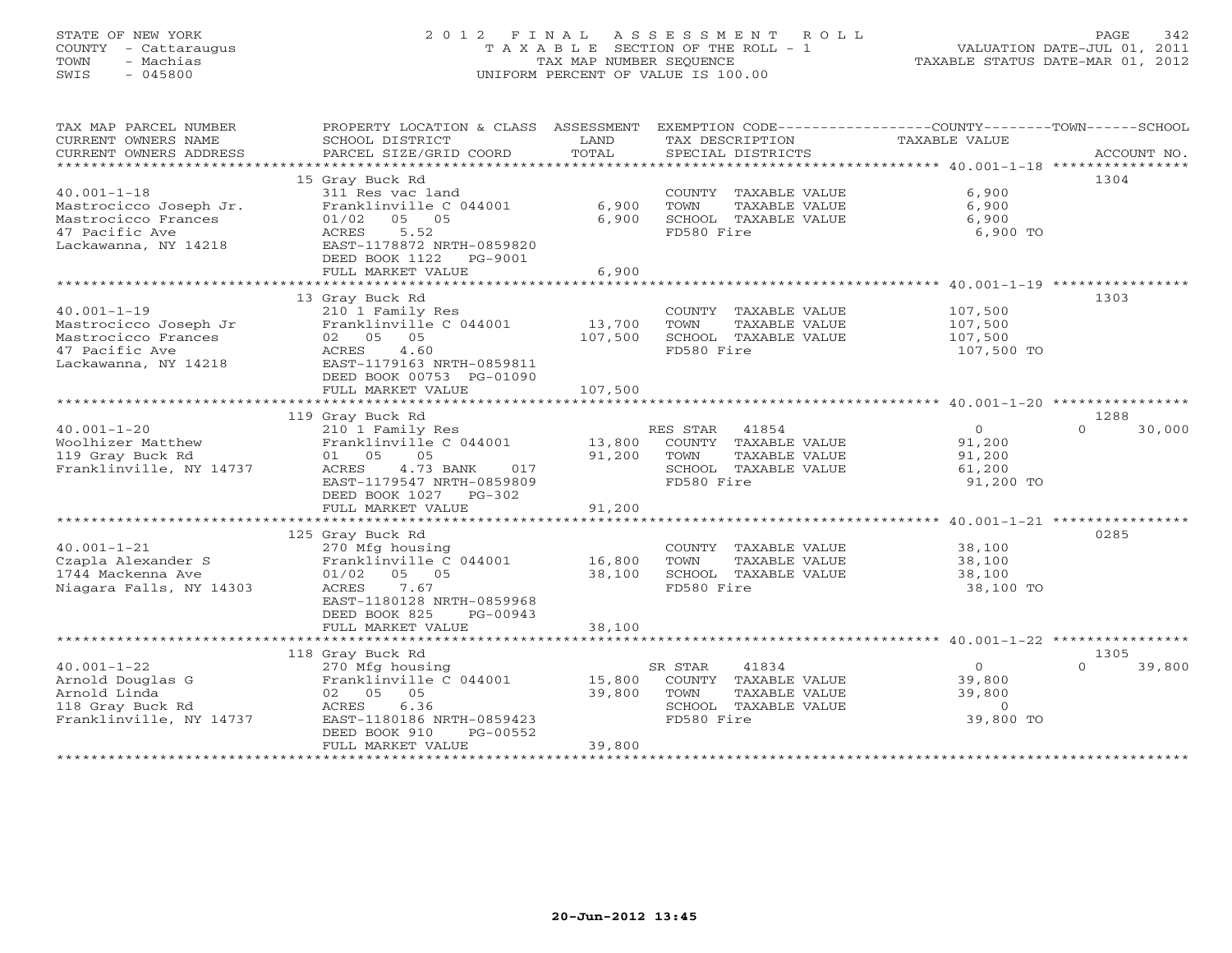# STATE OF NEW YORK 2 0 1 2 F I N A L A S S E S S M E N T R O L L PAGE 343 COUNTY - Cattaraugus T A X A B L E SECTION OF THE ROLL - 1 VALUATION DATE-JUL 01, 2011 TOWN - Machias TAX MAP NUMBER SEQUENCE TAXABLE STATUS DATE-MAR 01, 2012 SWIS - 045800 UNIFORM PERCENT OF VALUE IS 100.00UNIFORM PERCENT OF VALUE IS 100.00

| TAX MAP PARCEL NUMBER<br>CURRENT OWNERS NAME<br>CURRENT OWNERS ADDRESS                                  | PROPERTY LOCATION & CLASS ASSESSMENT<br>SCHOOL DISTRICT<br>PARCEL SIZE/GRID COORD                                                                                                                           | LAND<br>TOTAL                               | TAX DESCRIPTION<br>SPECIAL DISTRICTS                                                | EXEMPTION CODE-----------------COUNTY-------TOWN-----SCHOOL<br>TAXABLE VALUE<br>ACCOUNT NO. |
|---------------------------------------------------------------------------------------------------------|-------------------------------------------------------------------------------------------------------------------------------------------------------------------------------------------------------------|---------------------------------------------|-------------------------------------------------------------------------------------|---------------------------------------------------------------------------------------------|
| $40.001 - 1 - 23$<br>Ralph Robert R<br>Ralph Janet M<br>581 Plymouth Ave<br>Buffalo, NY 14213           | 113 Gray Buck Rd<br>270 Mfg housing<br>Franklinville C 044001<br>$01/02$ 05 05<br>5.21<br>ACRES<br>EAST-1179434 NRTH-0859417<br>DEED BOOK 00945 PG-00656<br>FULL MARKET VALUE                               | 14,500<br>28,100<br>28,100                  | COUNTY TAXABLE VALUE<br>TOWN<br>TAXABLE VALUE<br>SCHOOL TAXABLE VALUE<br>FD580 Fire | 1294<br>28,100<br>28,100<br>28,100<br>28,100 TO                                             |
| $40.001 - 1 - 24$<br>Bolszio Donald J<br>23 Wyndmoor Ct<br>Depew, NY 14043                              | 107 Gray Buck Rd<br>260 Seasonal res<br>Franklinville C 044001<br>$01/02$ 05 05<br>ACRES 10.49<br>EAST-1179484 NRTH-0859019<br>DEED BOOK 01012 PG-00807<br>FULL MARKET VALUE<br>*************************** | 18,900<br>68,000<br>68,000<br>************* | COUNTY TAXABLE VALUE<br>TOWN<br>TAXABLE VALUE<br>SCHOOL TAXABLE VALUE<br>FD580 Fire | 1302<br>68,000<br>68,000<br>68,000<br>68,000 TO                                             |
| $40.001 - 1 - 25$                                                                                       | 77 Gray Buck Rd<br>312 Vac w/imprv                                                                                                                                                                          |                                             | COUNTY TAXABLE VALUE                                                                | ************************************ 40.001-1-25 *****************<br>1290<br>14,800        |
| Germain Richard F<br>718 Montrose Ave<br>Buffalo, NY 14223                                              | Franklinville C 044001<br>01/02 05 05<br>4.88<br>ACRES<br>EAST-1178896 NRTH-0859016<br>DEED BOOK 887<br>PG-00498                                                                                            | 14,000<br>14,800                            | TOWN<br>TAXABLE VALUE<br>SCHOOL TAXABLE VALUE<br>FD580 Fire                         | 14,800<br>14,800<br>14,800 TO                                                               |
|                                                                                                         | FULL MARKET VALUE                                                                                                                                                                                           | 14,800                                      |                                                                                     |                                                                                             |
| $40.001 - 1 - 26$<br>Urbanczyk Kevin M<br>Urbanczyk Colleen<br>199 Maryknoll Dr<br>Lackawanna, NY 14218 | 71 Gray Buck Rd<br>312 Vac w/imprv<br>Franklinville C 044001<br>01 05<br>05<br>5.00<br>ACRES<br>EAST-1178612 NRTH-0858940<br>DEED BOOK 00963 PG-01052                                                       | 14,200<br>18,300                            | COUNTY TAXABLE VALUE<br>TOWN<br>TAXABLE VALUE<br>SCHOOL TAXABLE VALUE<br>FD580 Fire | 1313<br>18,300<br>18,300<br>18,300<br>18,300 TO                                             |
|                                                                                                         | FULL MARKET VALUE                                                                                                                                                                                           | 18,300                                      |                                                                                     |                                                                                             |
| $40.001 - 1 - 27$<br>McMullen Neal J<br>8879 Candlewood Ln<br>Clarence Center, NY 14032                 | 53 Gray Buck Rd<br>260 Seasonal res<br>Franklinville C 044001<br>$01/02$ 05 05<br>10.32<br>ACRES<br>EAST-1178124 NRTH-0859163<br>DEED BOOK 00975 PG-00148<br>FULL MARKET VALUE                              | 18,700<br>64,000<br>64,000                  | COUNTY TAXABLE VALUE<br>TOWN<br>TAXABLE VALUE<br>SCHOOL TAXABLE VALUE<br>FD580 Fire | 1300<br>64,000<br>64,000<br>64,000<br>64,000 TO                                             |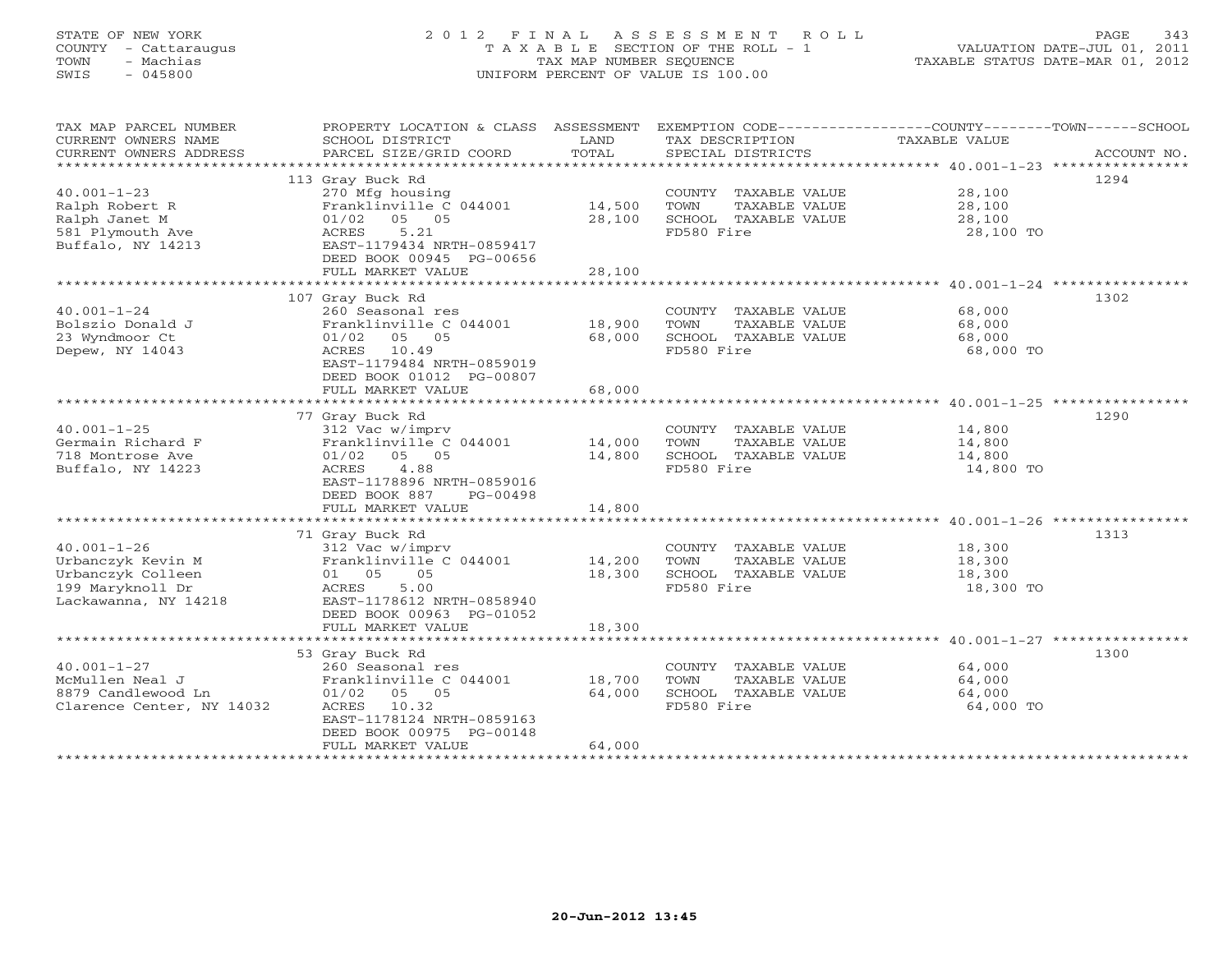# STATE OF NEW YORK 2 0 1 2 F I N A L A S S E S S M E N T R O L L PAGE 344 COUNTY - Cattaraugus T A X A B L E SECTION OF THE ROLL - 1 VALUATION DATE-JUL 01, 2011 TOWN - Machias TAX MAP NUMBER SEQUENCE TAXABLE STATUS DATE-MAR 01, 2012 SWIS - 045800 UNIFORM PERCENT OF VALUE IS 100.00UNIFORM PERCENT OF VALUE IS 100.00

| TAX MAP PARCEL NUMBER<br>CURRENT OWNERS NAME<br>CURRENT OWNERS ADDRESS                                                         | PROPERTY LOCATION & CLASS ASSESSMENT<br>SCHOOL DISTRICT<br>PARCEL SIZE/GRID COORD                                                                                                                                | LAND<br>TOTAL                              | TAX DESCRIPTION<br>SPECIAL DISTRICTS                                                | EXEMPTION CODE-----------------COUNTY-------TOWN------SCHOOL<br><b>TAXABLE VALUE</b><br>ACCOUNT NO. |
|--------------------------------------------------------------------------------------------------------------------------------|------------------------------------------------------------------------------------------------------------------------------------------------------------------------------------------------------------------|--------------------------------------------|-------------------------------------------------------------------------------------|-----------------------------------------------------------------------------------------------------|
| $40.001 - 1 - 28$<br>Ripellino Thomas<br>Ripellino Caroli<br>33 Campbell Rd<br>Cheektowaga, NY 14215<br>********************** | 78 Gray Buck Rd<br>260 Seasonal res<br>Franklinville C 044001<br>05 05<br>01/02<br>ACRES<br>5.51<br>EAST-1178275 NRTH-0858562<br>DEED BOOK 00961 PG-00919<br>FULL MARKET VALUE                                   | 14,900<br>78,600<br>78,600                 | COUNTY TAXABLE VALUE<br>TAXABLE VALUE<br>TOWN<br>SCHOOL TAXABLE VALUE<br>FD580 Fire | 1311<br>78,600<br>78,600<br>78,600<br>78,600 TO                                                     |
| $40.001 - 1 - 29$<br>Ripellino Thomas J<br>33 Campbell Rd<br>Cheektowaga, NY 14215                                             | Gray Buck Rd<br>314 Rural vac<10<br>Franklinville C 044001<br>01/02<br>05 05<br>ACRES<br>8.18<br>EAST-1178971 NRTH-0858370<br>DEED BOOK 876<br>PG-01012<br>FULL MARKET VALUE<br>***********************          | 17,100<br>17,100<br>17,100<br>************ | COUNTY TAXABLE VALUE<br>TOWN<br>TAXABLE VALUE<br>SCHOOL TAXABLE VALUE<br>FD580 Fire | 1310<br>17,100<br>17,100<br>17,100<br>17,100 TO                                                     |
| $40.001 - 1 - 30$<br>Godert Michael<br>Godert Henry<br>660 Mapleview Rd<br>Cheektowaga, NY 14225                               | 94 Gray Buck Rd<br>260 Seasonal res<br>Franklinville C 044001<br>05 05<br>01/02<br>8.06<br>ACRES<br>EAST-1179676 NRTH-0858451<br>DEED BOOK 9404<br>PG-5001<br>FULL MARKET VALUE                                  | 17,000<br>60,100<br>60,100                 | COUNTY TAXABLE VALUE<br>TOWN<br>TAXABLE VALUE<br>SCHOOL TAXABLE VALUE<br>FD580 Fire | 1292<br>60,100<br>60,100<br>60,100<br>60,100 TO                                                     |
| $40.001 - 1 - 31.1$<br>Lyons Gregory<br>106 Gray Buck Rd<br>Franklinville, NY 14737                                            | 106 Gray Buck Rd<br>270 Mfg housing<br>Franklinville C 044001<br>01/02<br>05 05<br>ACRES<br>7.69 BANK<br>017<br>EAST-1180219 NRTH-0858508<br>DEED BOOK 01013 PG-01048<br>FULL MARKET VALUE                       | 16,800<br>49,900<br>49,900                 | COUNTY TAXABLE VALUE<br>TAXABLE VALUE<br>TOWN<br>SCHOOL TAXABLE VALUE<br>FD580 Fire | 1291<br>49,900<br>49,900<br>49,900<br>49,900 TO                                                     |
| $40.001 - 1 - 31.2$<br>Lyons Gregory<br>106 Gray Buck Rd<br>Franklinville, NY 14737                                            | Gray Buck Rd<br>314 Rural vac<10<br>Franklinville C 044001<br>$01/2$ 05<br>05<br>ACRES<br>3.50 BANK<br>017<br>EAST-1180216 NRTH-0858995<br>DEED BOOK 01013 PG-01048<br>FULL MARKET VALUE<br>******************** | 12,300<br>12,300<br>12,300                 | COUNTY TAXABLE VALUE<br>TOWN<br>TAXABLE VALUE<br>SCHOOL TAXABLE VALUE<br>FD580 Fire | 1442<br>12,300<br>12,300<br>12,300<br>12,300 TO                                                     |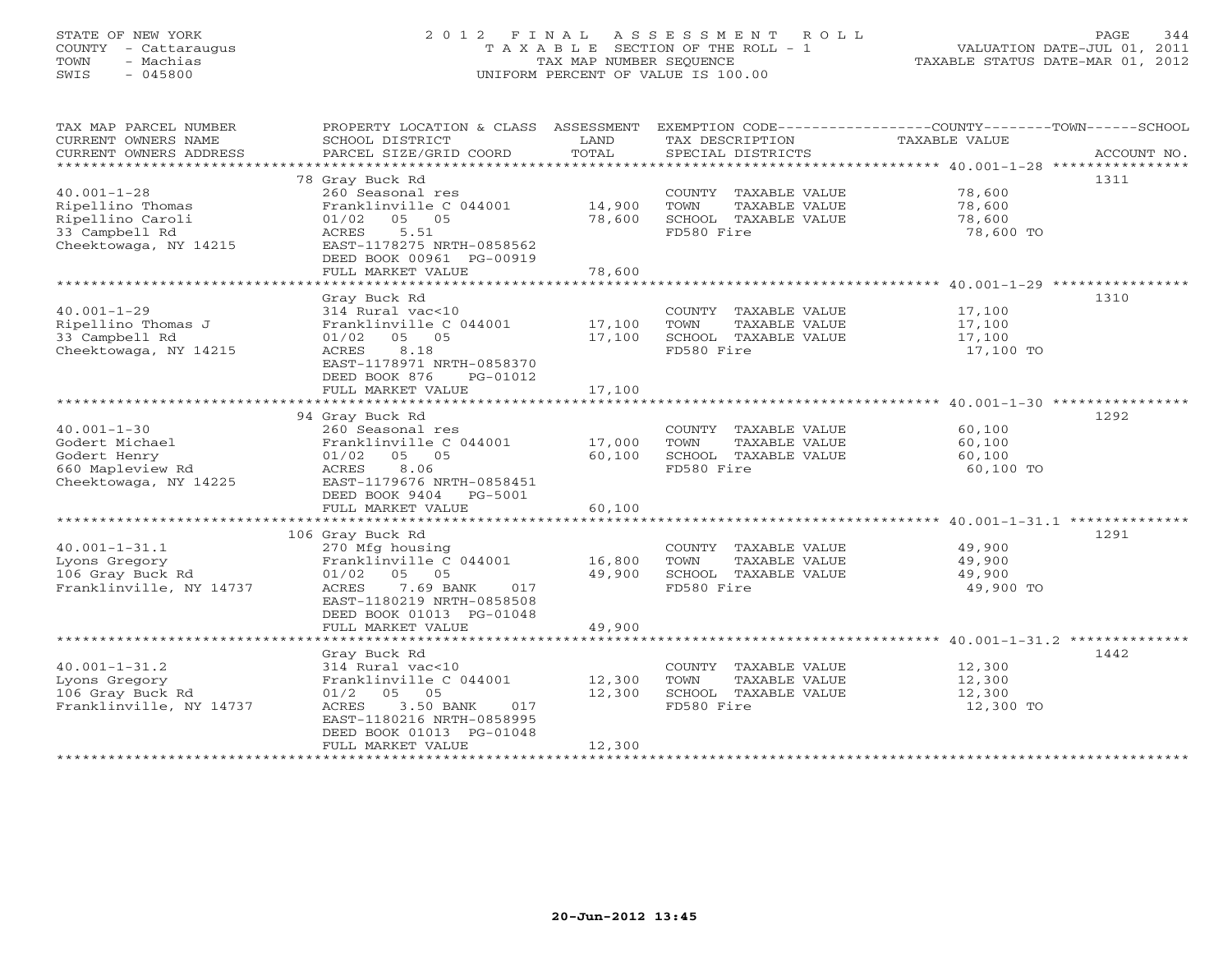# STATE OF NEW YORK 2 0 1 2 F I N A L A S S E S S M E N T R O L L PAGE 345 COUNTY - Cattaraugus T A X A B L E SECTION OF THE ROLL - 1 VALUATION DATE-JUL 01, 2011 TOWN - Machias TAX MAP NUMBER SEQUENCE TAXABLE STATUS DATE-MAR 01, 2012 SWIS - 045800 UNIFORM PERCENT OF VALUE IS 100.00UNIFORM PERCENT OF VALUE IS 100.00

| TAX MAP PARCEL NUMBER           | PROPERTY LOCATION & CLASS ASSESSMENT EXEMPTION CODE---------------COUNTY-------TOWN------SCHOOL |         |                |                                       |                    |             |
|---------------------------------|-------------------------------------------------------------------------------------------------|---------|----------------|---------------------------------------|--------------------|-------------|
| CURRENT OWNERS NAME             | SCHOOL DISTRICT                                                                                 | LAND    |                | TAX DESCRIPTION                       | TAXABLE VALUE      |             |
| CURRENT OWNERS ADDRESS          | PARCEL SIZE/GRID COORD                                                                          | TOTAL   |                | SPECIAL DISTRICTS                     |                    | ACCOUNT NO. |
|                                 |                                                                                                 |         |                |                                       |                    |             |
|                                 | 52 Cote Rd                                                                                      |         |                |                                       |                    | 1363        |
| $40.001 - 1 - 35$               | 260 Seasonal res                                                                                |         |                | COUNTY TAXABLE VALUE                  | 88,500             |             |
| Johnston Timothy W              | Franklinville C 044001                                                                          | 30,400  | TOWN           | TAXABLE VALUE                         | 88,500             |             |
| Johnston Laur                   | 01 05 05                                                                                        | 88,500  |                | SCHOOL TAXABLE VALUE                  | 88,500             |             |
| 35 Roswell Ave                  | ACRES 25.80                                                                                     |         | FD580 Fire     |                                       | 88,500 TO          |             |
| Buffalo, NY 14207               | EAST-1179813 NRTH-0857709                                                                       |         |                |                                       |                    |             |
|                                 | DEED BOOK 00984 PG-01168                                                                        |         |                |                                       |                    |             |
|                                 | FULL MARKET VALUE                                                                               | 88,500  |                |                                       |                    |             |
|                                 | 24 Cote Rd                                                                                      |         |                |                                       |                    | 1365        |
| $40.001 - 1 - 37$               |                                                                                                 |         |                |                                       | $\circ$            | $\cap$      |
|                                 | 240 Rural res                                                                                   | 19,300  | RES STAR 41854 |                                       |                    | 30,000      |
| Power Gerald R Jr<br>24 Cote Rd | Franklinville C 044001<br>01 05 05                                                              | 105,400 | TOWN           | COUNTY TAXABLE VALUE<br>TAXABLE VALUE | 105,400<br>105,400 |             |
| Franklinville, NY 14737         | ACRES 11.08                                                                                     |         |                | SCHOOL TAXABLE VALUE                  | 75,400             |             |
|                                 | EAST-1178818 NRTH-0857671                                                                       |         | FD580 Fire     |                                       | 105,400 TO         |             |
|                                 | DEED BOOK 00929 PG-00700                                                                        |         |                |                                       |                    |             |
|                                 | FULL MARKET VALUE                                                                               | 105,400 |                |                                       |                    |             |
|                                 |                                                                                                 |         |                |                                       |                    |             |
|                                 | Gray Buck Rd                                                                                    |         |                |                                       |                    | 0365        |
| $40.001 - 1 - 39$               | 322 Rural vac>10                                                                                |         |                | COUNTY TAXABLE VALUE                  | 26,100             |             |
| Franklinville Consv Club        | Franklinville C 044001                                                                          | 26,100  | TOWN           | TAXABLE VALUE                         | 26,100             |             |
| Box 85                          | 01 05 05                                                                                        | 26,100  |                | SCHOOL TAXABLE VALUE                  | 26,100             |             |
| Franklinville, NY 14737         | ACRES 31.64                                                                                     |         | FD580 Fire     |                                       | 26,100 TO          |             |
|                                 | EAST-1179841 NRTH-0856788                                                                       |         |                |                                       |                    |             |
|                                 | DEED BOOK 419<br>PG-00068                                                                       |         |                |                                       |                    |             |
|                                 | FULL MARKET VALUE                                                                               | 26,100  |                |                                       |                    |             |
|                                 |                                                                                                 |         |                |                                       |                    |             |
|                                 | Gray Buck Rd                                                                                    |         |                |                                       |                    | 1002        |
| $40.001 - 1 - 40$               | 322 Rural vac>10                                                                                |         |                | COUNTY TAXABLE VALUE                  | 14,900             |             |
| 11234 Main Street, Inc.         | Franklinville C 044001                                                                          | 14,900  | TOWN           | TAXABLE VALUE                         | 14,900             |             |
| 6980 Niagara Falls Blyd         | 01 05 05                                                                                        | 14,900  |                | SCHOOL TAXABLE VALUE                  | 14,900             |             |
| Niagara Falls, NY 14304         | ACRES 16.25                                                                                     |         | FD580 Fire     |                                       | 14,900 TO          |             |
|                                 | EAST-1178800 NRTH-0856747                                                                       |         |                |                                       |                    |             |
|                                 | DEED BOOK 2404 PG-9004                                                                          |         |                |                                       |                    |             |
|                                 | FULL MARKET VALUE                                                                               | 14,900  |                |                                       |                    |             |
|                                 |                                                                                                 |         |                |                                       |                    |             |
|                                 | Gray Buck Rd                                                                                    |         |                |                                       |                    | 1347        |
| $40.001 - 1 - 41$               | 314 Rural vac<10                                                                                |         |                | COUNTY TAXABLE VALUE                  | 18,400             |             |
| Young Richard A                 | Franklinville C 044001                                                                          | 18,400  | TOWN           | TAXABLE VALUE                         | 18,400             |             |
| Young Renee A                   | 02 05 05                                                                                        | 18,400  |                | SCHOOL TAXABLE VALUE                  | 18,400             |             |
| 2230 Peevy Cir                  | 9.85<br>ACRES                                                                                   |         | FD580 Fire     |                                       | 18,400 TO          |             |
| Dallas, TX 75228                | EAST-1178235 NRTH-0856719                                                                       |         |                |                                       |                    |             |
|                                 | DEED BOOK 760<br>PG-00281                                                                       |         |                |                                       |                    |             |
|                                 | FULL MARKET VALUE                                                                               | 18,400  |                |                                       |                    |             |
|                                 |                                                                                                 |         |                |                                       |                    |             |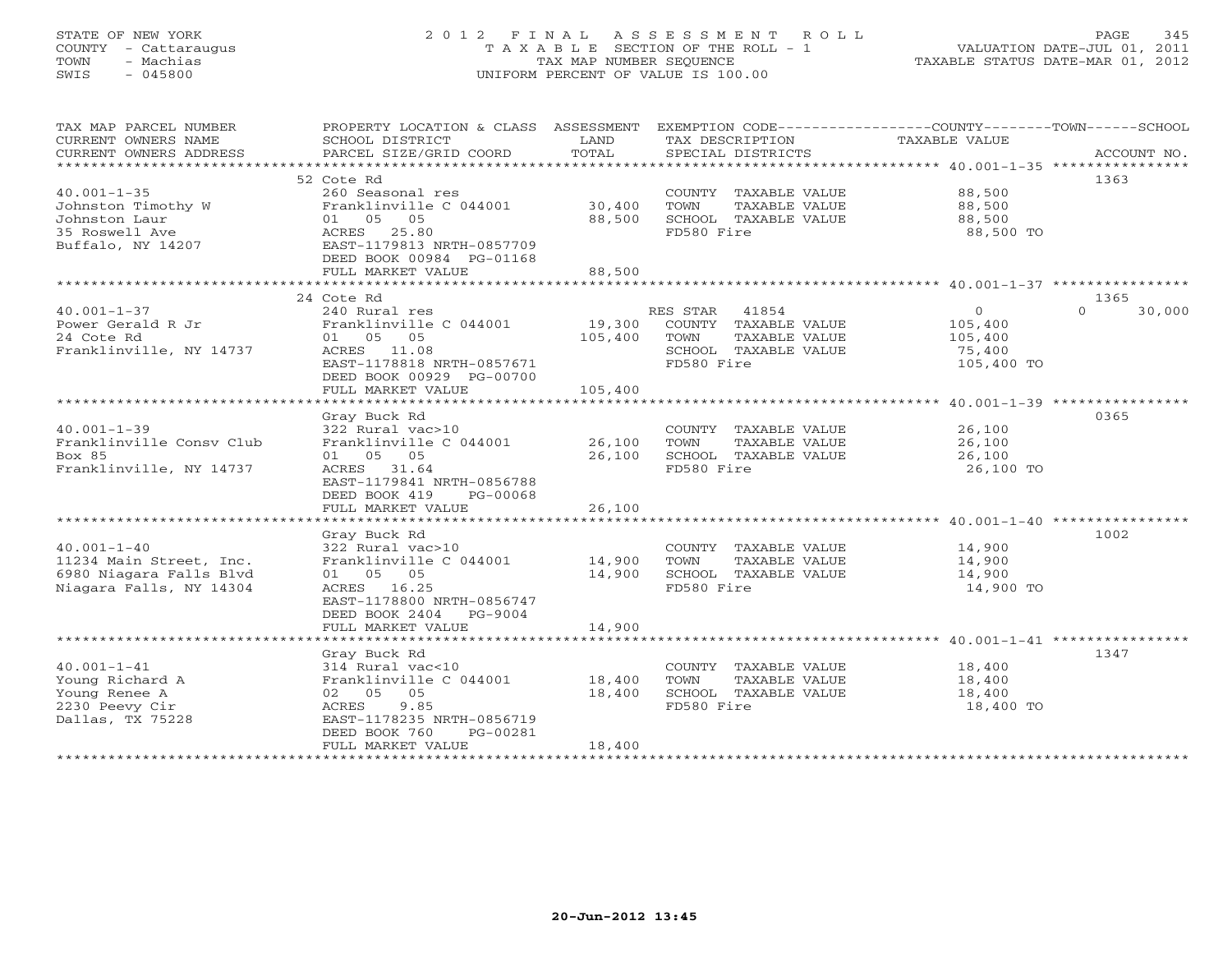# STATE OF NEW YORK 2 0 1 2 F I N A L A S S E S S M E N T R O L L PAGE 346 COUNTY - Cattaraugus T A X A B L E SECTION OF THE ROLL - 1 VALUATION DATE-JUL 01, 2011 TOWN - Machias TAX MAP NUMBER SEQUENCE TAXABLE STATUS DATE-MAR 01, 2012 SWIS - 045800 UNIFORM PERCENT OF VALUE IS 100.00UNIFORM PERCENT OF VALUE IS 100.00

| TAX MAP PARCEL NUMBER<br>CURRENT OWNERS NAME<br>CURRENT OWNERS ADDRESS<br>**************************      | PROPERTY LOCATION & CLASS ASSESSMENT<br>SCHOOL DISTRICT<br>PARCEL SIZE/GRID COORD                                                                                               | LAND<br>TOTAL              | EXEMPTION CODE----------------COUNTY-------TOWN------SCHOOL<br>TAX DESCRIPTION<br>SPECIAL DISTRICTS      | TAXABLE VALUE                                       | ACCOUNT NO.              |
|-----------------------------------------------------------------------------------------------------------|---------------------------------------------------------------------------------------------------------------------------------------------------------------------------------|----------------------------|----------------------------------------------------------------------------------------------------------|-----------------------------------------------------|--------------------------|
|                                                                                                           | 54 Gray Buck Rd                                                                                                                                                                 |                            |                                                                                                          |                                                     | 1344                     |
| $40.001 - 1 - 42$<br>Bene Robert J<br>16 Layrae Dr<br>Getzville, NY 14068                                 | 270 Mfg housing<br>Franklinville C 044001<br>02 05 05<br>9.91<br>ACRES<br>EAST-1177804 NRTH-0856703<br>DEED BOOK 00976 PG-00281<br>FULL MARKET VALUE                            | 18,400<br>22,700<br>22,700 | COUNTY TAXABLE VALUE<br>TOWN<br>TAXABLE VALUE<br>SCHOOL TAXABLE VALUE<br>FD580 Fire                      | 22,700<br>22,700<br>22,700<br>22,700 TO             |                          |
|                                                                                                           | ****************************                                                                                                                                                    | **************             |                                                                                                          | ********************* 40.001-1-43 ***************** |                          |
|                                                                                                           | 28 Morin Rd                                                                                                                                                                     |                            |                                                                                                          |                                                     | 1343                     |
| $40.001 - 1 - 43$<br>Morin Sylvia<br>Morin Guy<br>19 Ross Ave<br>Buffalo, NY 14207                        | 260 Seasonal res<br>Franklinville C 044001<br>01/02<br>05<br>0.5<br>ACRES<br>18.55<br>EAST-1178054 NRTH-0857691<br>DEED BOOK 16423 PG-5002<br>FULL MARKET VALUE                 | 24,900<br>48,700<br>48,700 | COUNTY TAXABLE VALUE<br>TOWN<br>TAXABLE VALUE<br>SCHOOL TAXABLE VALUE<br>FD580 Fire                      | 48,700<br>48,700<br>48,700<br>48,700 TO             |                          |
|                                                                                                           | ***********************                                                                                                                                                         | *************              |                                                                                                          | ************************ 40.001-1-44 ************   |                          |
|                                                                                                           | 66 Gray Buck Rd                                                                                                                                                                 |                            |                                                                                                          |                                                     | 1293                     |
| $40.001 - 1 - 44$<br>Colern Family Trust<br>Colern George J<br>554 94th Ave N<br>Naples, FL 34108         | 260 Seasonal res<br>Franklinville C 044001<br>05 05<br>01/02<br>7.04<br>ACRES<br>EAST-1177807 NRTH-0858417<br>DEED BOOK 5923<br>PG-6001<br>FULL MARKET VALUE                    | 16,300<br>69,700<br>69,700 | COUNTY TAXABLE VALUE<br>TOWN<br>TAXABLE VALUE<br>SCHOOL TAXABLE VALUE<br>FD580 Fire                      | 69,700<br>69,700<br>69,700<br>69,700 TO             |                          |
|                                                                                                           |                                                                                                                                                                                 |                            |                                                                                                          |                                                     |                          |
| $40.001 - 1 - 45$<br>Wilkowski William A<br>Wilkowski Pat<br>80 Linden St<br>Cheektowaga, NY 14206        | 50 Gray Buck Rd<br>260 Seasonal res<br>Franklinville C 044001<br>01 05 05<br>4.22<br>ACRES<br>EAST-1177623 NRTH-0859214<br>DEED BOOK 753<br>PG-00741<br>FULL MARKET VALUE       | 13,200<br>52,000<br>52,000 | COUNTY TAXABLE VALUE<br>TOWN<br>TAXABLE VALUE<br>SCHOOL TAXABLE VALUE<br>FD580 Fire                      | 52,000<br>52,000<br>52,000<br>52,000 TO             | 1312                     |
|                                                                                                           |                                                                                                                                                                                 |                            |                                                                                                          |                                                     |                          |
| $40.001 - 1 - 46.1$<br>Loomis Thomas E<br>Loomis Theresa<br>3239 Bear Creek Rd<br>Franklinville, NY 14737 | 3239 Bear Creek Rd<br>210 1 Family Res<br>Franklinville C 044001<br>02 05<br>05<br>5.94<br>ACRES<br>EAST-1175873 NRTH-0859785<br>DEED BOOK 824<br>PG-01118<br>FULL MARKET VALUE | 15,400<br>97,700<br>97,700 | 41854<br>RES STAR<br>COUNTY TAXABLE VALUE<br>TOWN<br>TAXABLE VALUE<br>SCHOOL TAXABLE VALUE<br>FD580 Fire | $\circ$<br>97,700<br>97,700<br>67,700<br>97,700 TO  | 0978<br>30,000<br>$\cap$ |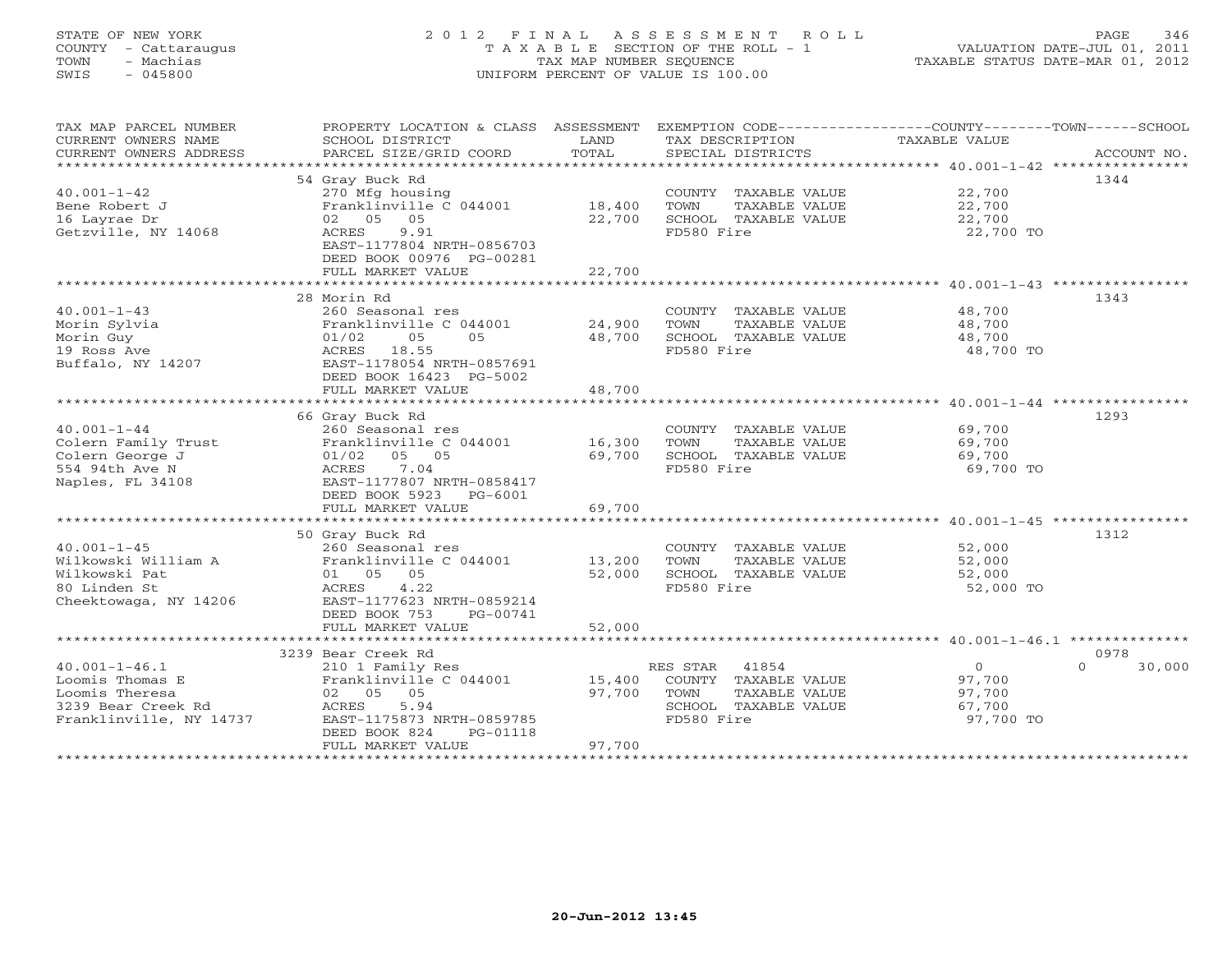| STATE OF NEW YORK<br>COUNTY<br>- Cattaraugus<br>- Machias<br>TOWN<br>$-045800$<br>SWIS                      |                                                                                                                                                                                | TAX MAP NUMBER SEQUENCE<br>UNIFORM PERCENT OF VALUE IS 100.00 | 2012 FINAL ASSESSMENT ROLL<br>T A X A B L E SECTION OF THE ROLL - 1 $VALUATION$ DATE-JUL 01, 2011 | TAXABLE STATUS DATE-MAR 01, 2012                                                                                                                                                                                                                                                                                                                                                                 |          | 347<br>PAGE      |
|-------------------------------------------------------------------------------------------------------------|--------------------------------------------------------------------------------------------------------------------------------------------------------------------------------|---------------------------------------------------------------|---------------------------------------------------------------------------------------------------|--------------------------------------------------------------------------------------------------------------------------------------------------------------------------------------------------------------------------------------------------------------------------------------------------------------------------------------------------------------------------------------------------|----------|------------------|
| TAX MAP PARCEL NUMBER<br>CURRENT OWNERS NAME<br>CURRENT OWNERS ADDRESS                                      | PROPERTY LOCATION & CLASS ASSESSMENT<br>SCHOOL DISTRICT<br>PARCEL SIZE/GRID COORD                                                                                              | LAND<br>TOTAL SPECIAL DISTRICTS                               | EXEMPTION CODE-----------------COUNTY-------TOWN-----SCHOOL<br>TAX DESCRIPTION                    | TAXABLE VALUE                                                                                                                                                                                                                                                                                                                                                                                    |          | ACCOUNT NO.      |
|                                                                                                             | 3215 Bear Creek Rd                                                                                                                                                             |                                                               |                                                                                                   |                                                                                                                                                                                                                                                                                                                                                                                                  | 1498     |                  |
| $40.001 - 1 - 46.2$<br>Sanz Luis Mary A<br>3215 Bear Creek Rd<br>Franklinville, NY 14737                    | 210 1 Family Res<br>Franklinville C 044001 9,800 COUNTY TAXABLE VALUE<br>02 05 05<br>ACRES<br>1.63<br>EAST-1176319 NRTH-0859937<br>DEED BOOK 3025 PG-8001<br>FULL MARKET VALUE | RES STAR<br>108,300<br>TOWN<br>108,300                        | 41854<br>TAXABLE VALUE<br>SCHOOL TAXABLE VALUE<br>FD580 Fire                                      | $\overline{O}$<br>108,300<br>108,300<br>78,300<br>108,300 TO                                                                                                                                                                                                                                                                                                                                     | $\Omega$ | 30,000           |
|                                                                                                             |                                                                                                                                                                                |                                                               |                                                                                                   |                                                                                                                                                                                                                                                                                                                                                                                                  |          |                  |
|                                                                                                             | 3212 Bear Creek Rd Upper                                                                                                                                                       |                                                               |                                                                                                   |                                                                                                                                                                                                                                                                                                                                                                                                  |          | 0831             |
| $40.001 - 1 - 47$<br>Pepper Bert J Jr<br>Pepper Gene<br>3212 Upper Bear Creek Rd<br>Franklinville, NY 14737 | 240 Rural res<br>Franklinville C 044001 26,800 SR STAR<br>02 05 05<br>ACRES 29.65<br>EAST-1176684 NRTH-0861343<br>DEED BOOK 00985 PG-01132<br>FULL MARKET VALUE                | AGED C/T/S 41800<br>TOWN<br>SCHOOL<br>80,100                  | 41834<br>80,100 COUNTY TAXABLE VALUE<br>TAXABLE VALUE<br>TAXABLE VALUE<br>FD580 Fire              | 40,050 40,050<br>$\overline{0}$ and $\overline{0}$ and $\overline{0}$ and $\overline{0}$ and $\overline{0}$ and $\overline{0}$ and $\overline{0}$ and $\overline{0}$ and $\overline{0}$ and $\overline{0}$ and $\overline{0}$ and $\overline{0}$ and $\overline{0}$ and $\overline{0}$ and $\overline{0}$ and $\overline{0}$ and $\overline{0}$ and<br>40,050<br>40,050<br>$\Omega$<br>80,100 TO | $\cap$   | 40,050<br>40,050 |
|                                                                                                             |                                                                                                                                                                                |                                                               |                                                                                                   |                                                                                                                                                                                                                                                                                                                                                                                                  |          |                  |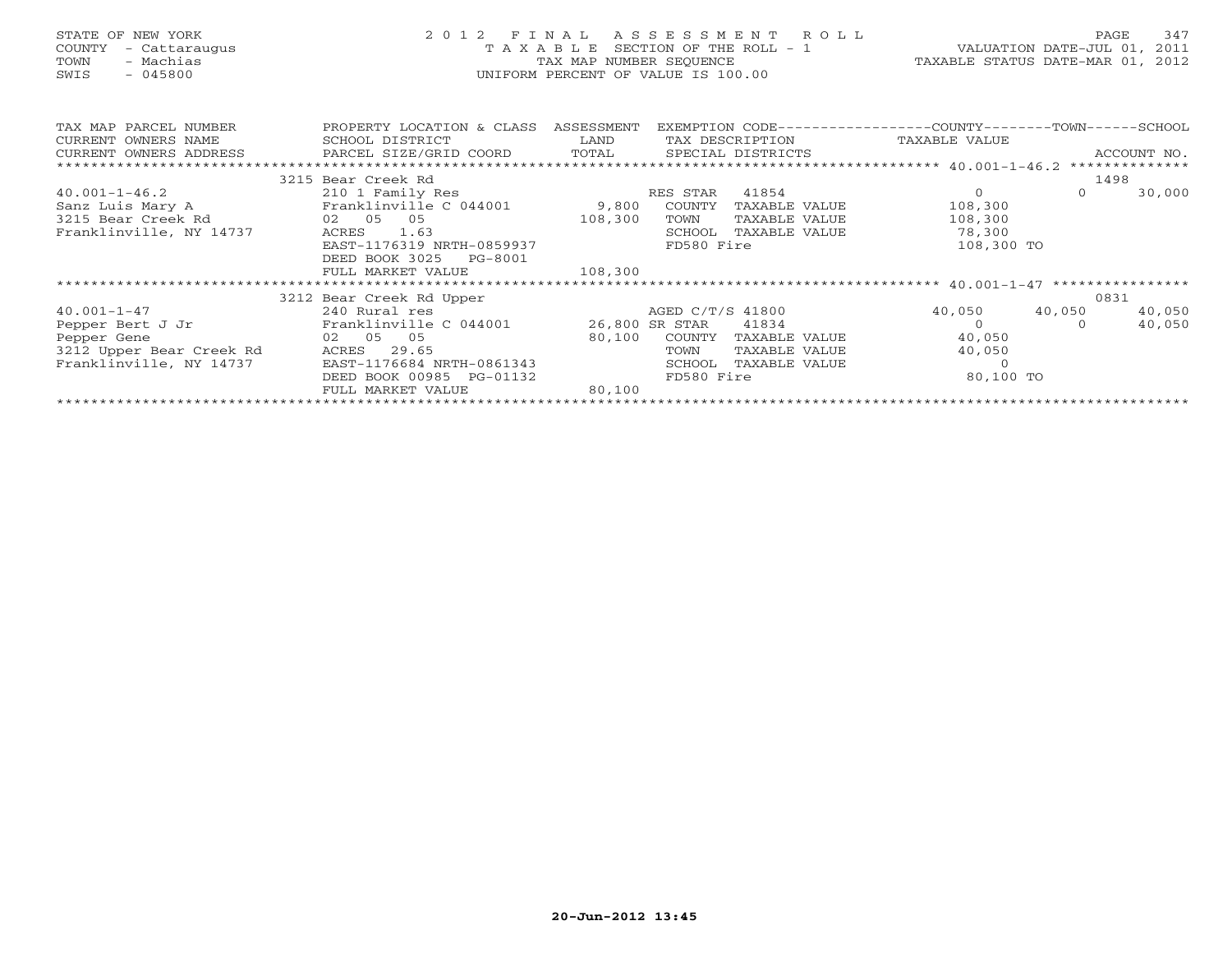| STATE OF NEW YORK<br>COUNTY - Cattaraugus | 2012 FINAL ASSESSMENT ROLL<br>T A X A B L E SECTION OF THE ROLL - 1 | VALUATION DATE-JUL 01, 2011      | 348<br><b>PAGE</b> |
|-------------------------------------------|---------------------------------------------------------------------|----------------------------------|--------------------|
| - Machias<br>TOWN<br>$-045800$<br>SWIS    |                                                                     | TAXABLE STATUS DATE-MAR 01, 2012 | RPS150/V04/L015    |
|                                           | UNIFORM PERCENT OF VALUE IS 100.00                                  | CURRENT DATE 6/20/2012           |                    |

R O L L S U B S E C T I O N - - T O T A L S

### \*\*\* S P E C I A L D I S T R I C T S U M M A R Y \*\*\*

|            |                      | TOTAL   | EXTENSTON   | <b>EXTENSION</b> | AD VALOREM   | <b>EXEMPT</b> | TAXABLE      |
|------------|----------------------|---------|-------------|------------------|--------------|---------------|--------------|
| CODE       | DISTRICT NAME        | PARCELS | TYPE        | VALUE            | <b>VALUE</b> | AMOUNT        | <b>VALUE</b> |
|            |                      |         |             |                  |              |               |              |
|            | SD580 Lime Lake Sewe |         | 478 TOTAL   |                  | 43533,318    |               | 43533,318    |
| FD580 Fire |                      |         | 1,638 TOTAL |                  | 122669,218   |               | 122669,218   |
|            | LD580 Light          |         | 825 TOTAL   |                  | 66288,118    |               | 66288,118    |

### \*\*\* S C H O O L D I S T R I C T S U M M A R Y \*\*\*

| CODE                       | DISTRICT NAME                                                  | TOTAL<br>PARCELS    | ASSESSED<br>LAND                  | ASSESSED<br>TOTAL                   | EXEMPT<br>AMOUNT               | TOTAL<br>TAXABLE                    | STAR<br>AMOUNT                    | <b>STAR</b><br>TAXABLE             |
|----------------------------|----------------------------------------------------------------|---------------------|-----------------------------------|-------------------------------------|--------------------------------|-------------------------------------|-----------------------------------|------------------------------------|
| 042204<br>044001<br>048401 | West Valley Central<br>Franklinville Cent<br>Yorkshire/pioneer | 148<br>219<br>1,288 | 4410,000<br>5926,700<br>28028,018 | 11218,400<br>15047,100<br>97676,818 | 367,920<br>515,493<br>2518,908 | 10850,480<br>14531,607<br>95157,910 | 2559,700<br>2652,387<br>20373,740 | 8290,780<br>11879,220<br>74784,170 |
|                            | $S \cup B - T \cup T A L$                                      | 1,655               | 38364,718                         | 123942,318                          | 3402,321                       | 120539,997                          | 25585,827                         | 94954,170                          |
|                            | TOTAL                                                          | 1,655               | 38364,718                         | 123942,318                          | 3402,321                       | 120539,997                          | 25585,827                         | 94954,170                          |

### \*\*\* S Y S T E M C O D E S S U M M A R Y \*\*\*

#### NO SYSTEM EXEMPTIONS AT THIS LEVEL

## \*\*\* E X E M P T I O N S U M M A R Y \*\*\*

|            | TOTAL       |          |          | SCHOOL   |
|------------|-------------|----------|----------|----------|
|            |             |          |          |          |
| VET C/T    |             | 5,000    | 5,000    |          |
| WVET C/T   | 58          | 626,175  | 626,175  |          |
| CVET C/T   | 68          | 1279,515 | 1279,515 |          |
| DVET C/T   | 18          | 448,661  | 448,661  |          |
| CW 15 VET/ | 8           | 93,690   | 93,690   |          |
| CLERGY     |             | 3,000    | 3,000    | 3,000    |
| AG BLDG    |             | 187,400  | 187,400  | 187,400  |
| AG DIST    | 69          | 730,013  | 730,013  | 730,013  |
| AGED C/T/S | 27          | 1299,359 | 1299,359 | 1332,596 |
| AGED C/T   | 51          | 1820,983 | 1820,983 |          |
|            | DESCRIPTION | PARCELS  | COUNTY   | TOWN     |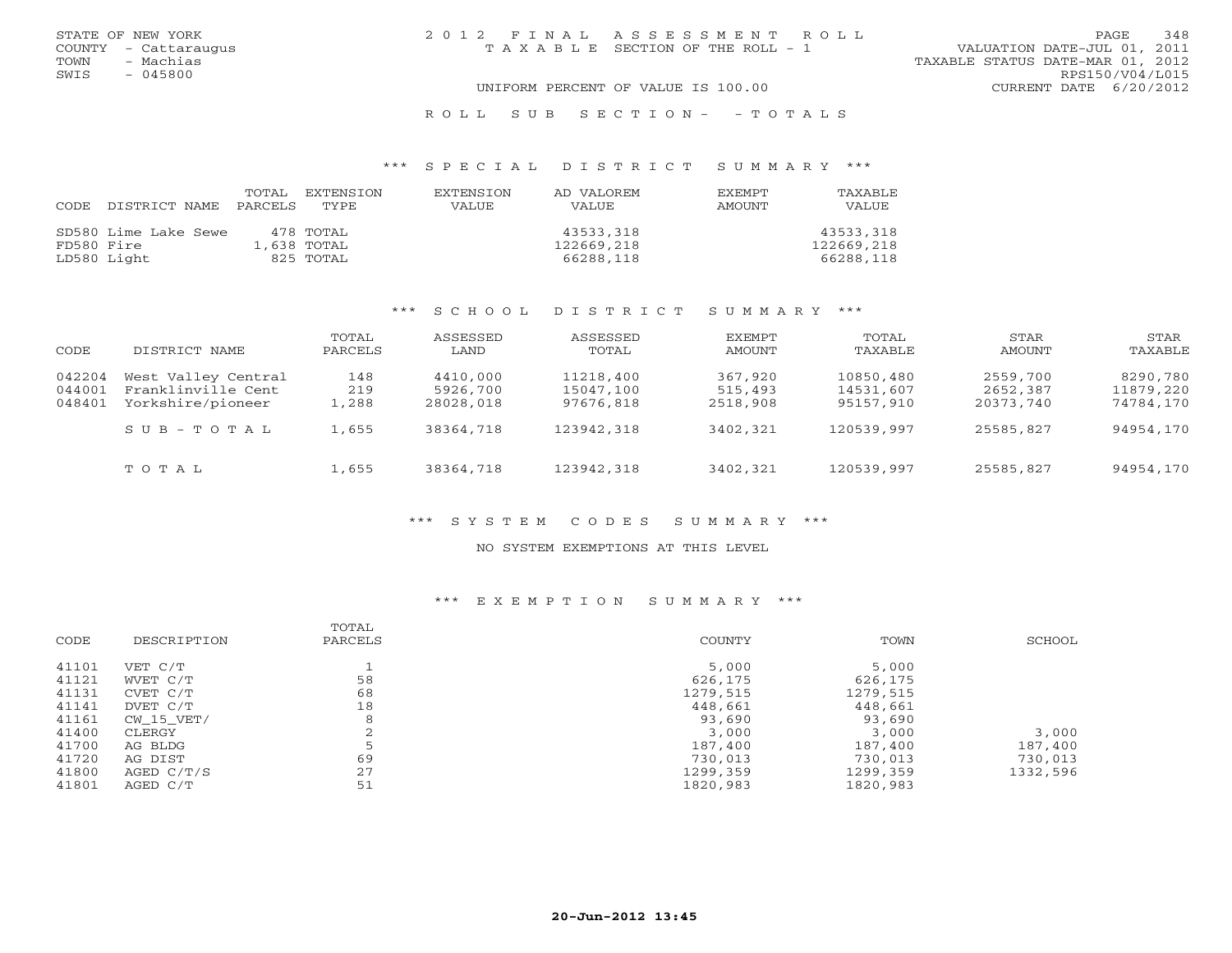|      | STATE OF NEW YORK    | 2012 FINAL ASSESSMENT ROLL            | 349<br>PAGE                      |
|------|----------------------|---------------------------------------|----------------------------------|
|      | COUNTY - Cattaraugus | T A X A B L E SECTION OF THE ROLL - 1 | VALUATION DATE-JUL 01, 2011      |
| TOWN | - Machias            |                                       | TAXABLE STATUS DATE-MAR 01, 2012 |
| SWIS | $-045800$            |                                       | RPS150/V04/L015                  |
|      |                      | UNIFORM PERCENT OF VALUE IS 100.00    | CURRENT DATE 6/20/2012           |
|      |                      | ROLL SUB SECTION- - TOTALS            |                                  |

### \*\*\* E X E M P T I O N S U M M A R Y \*\*\*

|       |             | TOTAL   |               |          |           |
|-------|-------------|---------|---------------|----------|-----------|
| CODE  | DESCRIPTION | PARCELS | <b>COUNTY</b> | TOWN     | SCHOOL    |
|       |             |         |               |          |           |
| 41804 | AGED S      | 38      |               |          | 946,844   |
| 41834 | SR STAR     | 201     |               |          | 11362,479 |
| 41844 | SR ST MH    |         |               |          | 42,400    |
| 41854 | RES STAR    | 439     |               |          | 13892,401 |
| 41864 | RES ST MH   | 12      |               |          | 288,547   |
| 42100 | SILO T/C/S  |         | 2,468         | 2,468    | 2,468     |
| 47610 | BUS $C/T/S$ |         | 200,000       | 200,000  | 200,000   |
|       | TOTAL       | 1,000   | 6696,264      | 6696,264 | 28988,148 |

## \*\*\* G R A N D T O T A L S \*\*\*

| <b>ROLL</b><br>SEC | DESCRIPTION    | <b>TOTAL</b><br>PARCELS | SSESSED<br>LAND | <b>ASSESSED</b><br>TOTAL | TAXABI E<br>COUNTY | TAXABLE<br>TOWN | TAXABLE<br>SCHOOL | STAR<br>'AXABLF |
|--------------------|----------------|-------------------------|-----------------|--------------------------|--------------------|-----------------|-------------------|-----------------|
|                    | <b>TAXABLE</b> | ,655                    | 38364,718       | ,318<br>123942           | 17246,054          | 117246,054      | 120539,997        | 94954.170       |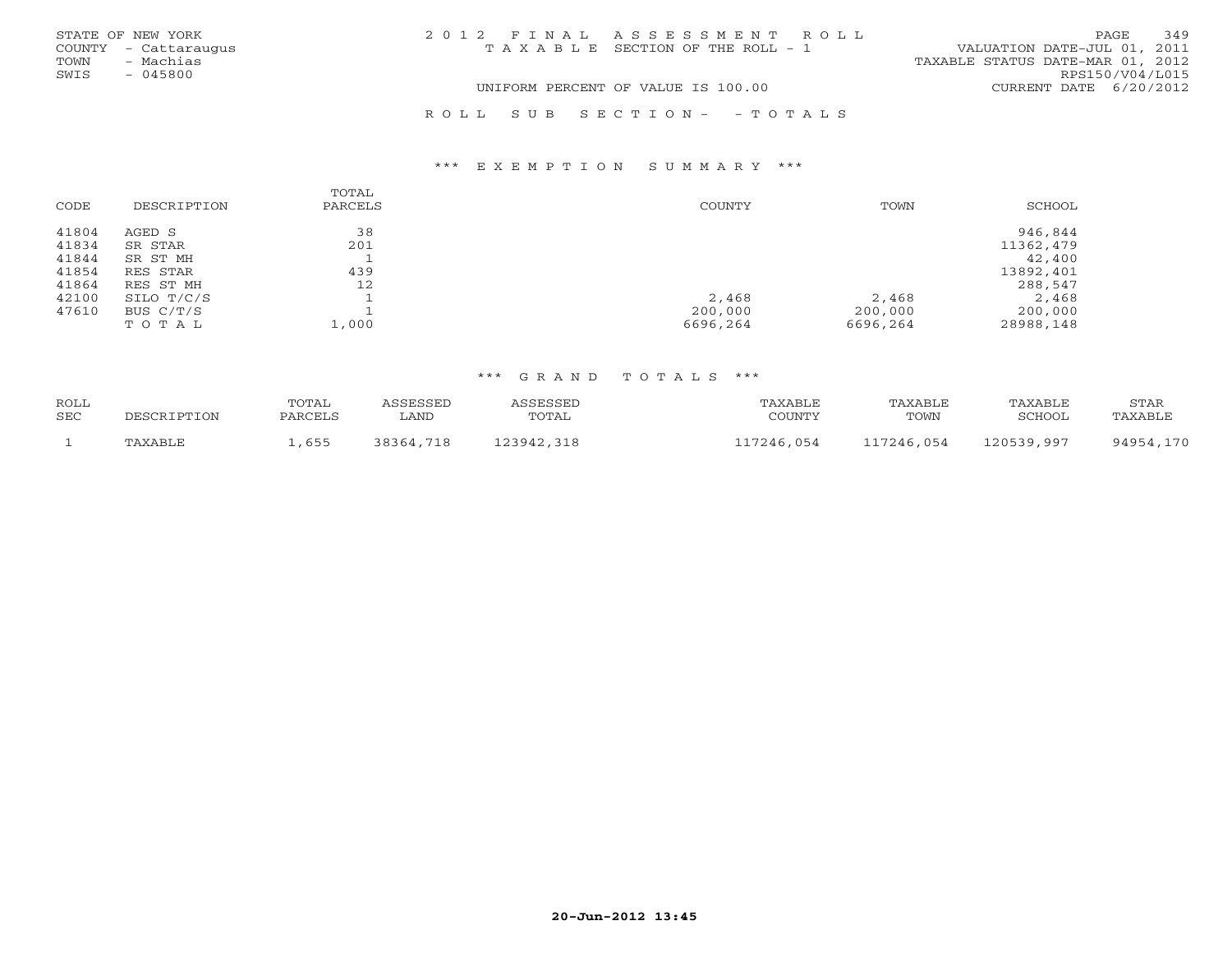| STATE OF NEW YORK<br>COUNTY<br>- Cattaraugus<br>- Machias<br>TOWN<br>$-045800$<br>SWIS | 2 0 1 2                                        |                | FINAL ASSESSMENT ROLL<br>UNIFORM PERCENT OF VALUE IS 100.00 | 350<br>PAGE<br>T A X A B L E SECTION OF THE ROLL - 1 SUB-SECT - 1 VALUATION DATE-JUL 01, 2011<br>TAX MAP NUMBER SEQUENCE TAXABLE STATUS DATE-MAR 01, 2012 |
|----------------------------------------------------------------------------------------|------------------------------------------------|----------------|-------------------------------------------------------------|-----------------------------------------------------------------------------------------------------------------------------------------------------------|
| TAX MAP PARCEL NUMBER                                                                  | PROPERTY LOCATION & CLASS ASSESSMENT           |                |                                                             | EXEMPTION CODE-----------------COUNTY-------TOWN------SCHOOL                                                                                              |
| CURRENT OWNERS NAME                                                                    | SCHOOL DISTRICT                                | LAND           | TAX DESCRIPTION                                             | TAXABLE VALUE                                                                                                                                             |
| CURRENT OWNERS ADDRESS                                                                 | PARCEL SIZE/GRID COORD TOTAL SPECIAL DISTRICTS |                |                                                             | ACCOUNT NO.                                                                                                                                               |
|                                                                                        |                                                |                |                                                             |                                                                                                                                                           |
|                                                                                        | 31-009 Borer Etal #1                           |                |                                                             | 1732                                                                                                                                                      |
| 20.004-2-1.3/1                                                                         | 733 Gas well                                   |                | TAXABLE VALUE<br>COUNTY                                     | $\circ$                                                                                                                                                   |
| Fault Line Oil Corp                                                                    | West Valley Cen 042204                         | $\overline{0}$ | TOWN<br>TAXABLE VALUE                                       |                                                                                                                                                           |
| 652 Derrick Rd                                                                         | 20953                                          | $\circ$        | SCHOOL<br>TAXABLE VALUE                                     |                                                                                                                                                           |
| $MCF$ 0<br>Bradford, PA 16701                                                          |                                                |                | FD580 Fire                                                  | $0$ TO                                                                                                                                                    |
|                                                                                        | ACRES<br>0.01                                  |                |                                                             |                                                                                                                                                           |
|                                                                                        | EAST-1148970 NRTH-0887787                      |                |                                                             |                                                                                                                                                           |
|                                                                                        | FULL MARKET VALUE                              | $\Omega$       |                                                             |                                                                                                                                                           |
|                                                                                        |                                                |                |                                                             |                                                                                                                                                           |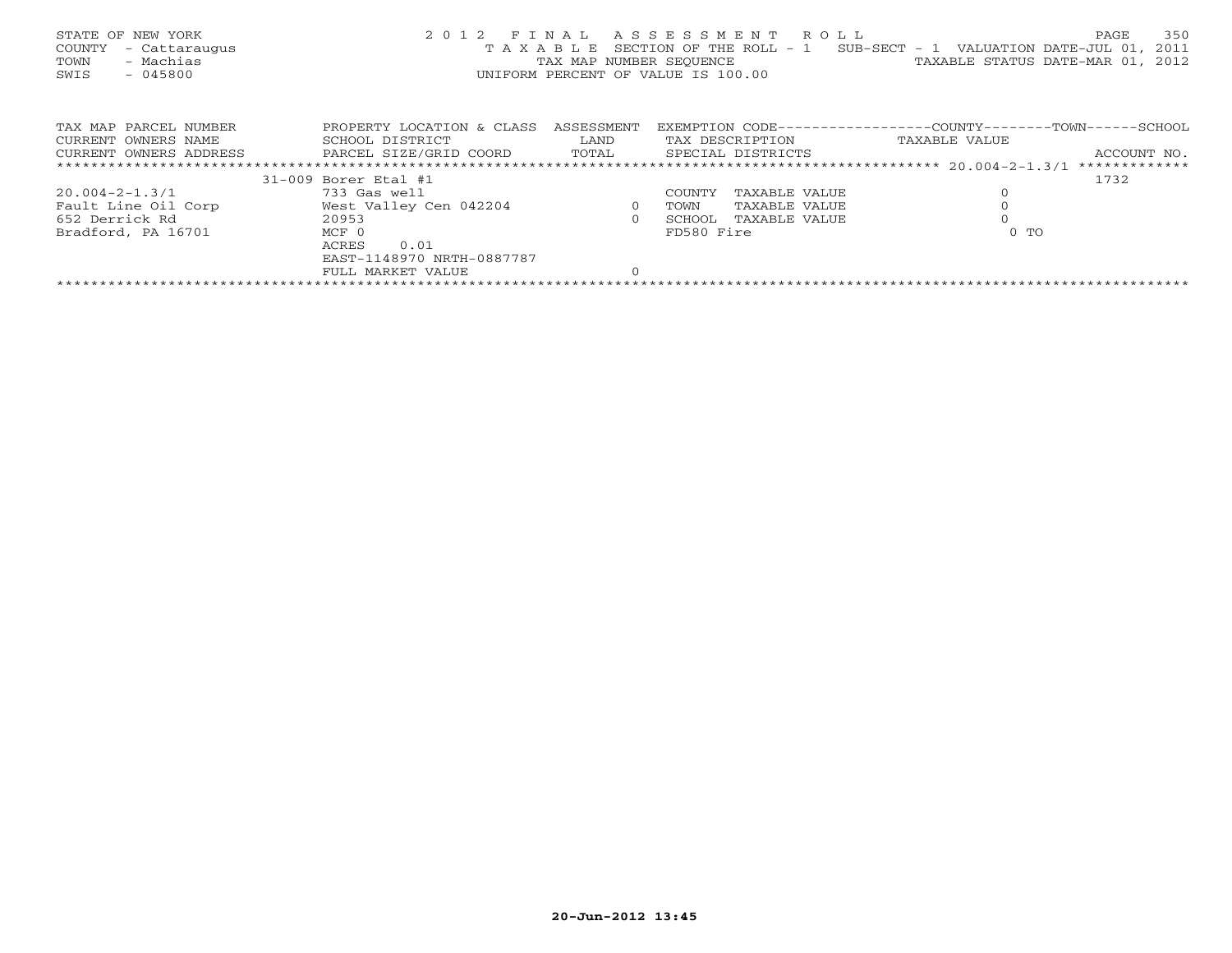|      | STATE OF NEW YORK    | 2012 FINAL ASSESSMENT ROLL |                                                                                |                                  |                        | PAGE | 351 |
|------|----------------------|----------------------------|--------------------------------------------------------------------------------|----------------------------------|------------------------|------|-----|
|      | COUNTY - Cattaraugus |                            | T A X A B L E SECTION OF THE ROLL - 1 SUB-SECT - 1 VALUATION DATE-JUL 01, 2011 |                                  |                        |      |     |
| TOWN | - Machias            |                            |                                                                                | TAXABLE STATUS DATE-MAR 01, 2012 |                        |      |     |
| SWIS | - 045800             |                            |                                                                                |                                  | RPS150/V04/L015        |      |     |
|      |                      |                            | UNIFORM PERCENT OF VALUE IS 100.00                                             |                                  | CURRENT DATE 6/20/2012 |      |     |
|      |                      |                            |                                                                                |                                  |                        |      |     |

#### R O L L S U B S E C T I O N - 1 - T O T A L S

#### \*\*\* S P E C I A L D I S T R I C T S U M M A R Y \*\*\*

| DISTRICT NAME<br>CODE | TOTAL<br>PARCELS | EXTENSION<br><b>EXTENSION</b><br>VALUE<br>TYPE | AD VALOREM<br>VALUE | <b>EXEMPT</b><br>AMOUNT | TAXABLE<br>VALUE |  |
|-----------------------|------------------|------------------------------------------------|---------------------|-------------------------|------------------|--|
| FD580 Fire            | 1 TOTAL          |                                                |                     |                         |                  |  |

### \*\*\* S C H O O L D I S T R I C T S U M M A R Y \*\*\*

| CODE | DISTRICT NAME              | TOTAL<br>PARCELS | ASSESSED<br>LAND | ASSESSED<br>TOTAL | EXEMPT<br>AMOUNT | TOTAL<br>TAXABLE | STAR<br>AMOUNT | STAR<br>TAXABLE |
|------|----------------------------|------------------|------------------|-------------------|------------------|------------------|----------------|-----------------|
|      | 042204 West Valley Central |                  |                  |                   |                  |                  |                |                 |
|      | SUB-TOTAL                  |                  |                  |                   |                  |                  |                |                 |
|      | TOTAL                      |                  |                  |                   |                  |                  |                |                 |

### \*\*\* S Y S T E M C O D E S S U M M A R Y \*\*\*

NO SYSTEM EXEMPTIONS AT THIS LEVEL

#### \*\*\* E X E M P T I O N S U M M A R Y \*\*\*

#### NO EXEMPTIONS AT THIS LEVEL

#### \*\*\* G R A N D T O T A L S \*\*\*

| <b>ROLL</b><br>SEC | <b>TON</b> | TOTAL<br>DADCET C | LAND | TOTAL | COUNTY | TOWN | SCHOOL | $G$ m $\bar{D}$ m<br>) TAR<br>`XABLE |
|--------------------|------------|-------------------|------|-------|--------|------|--------|--------------------------------------|
|                    |            |                   |      |       |        |      |        |                                      |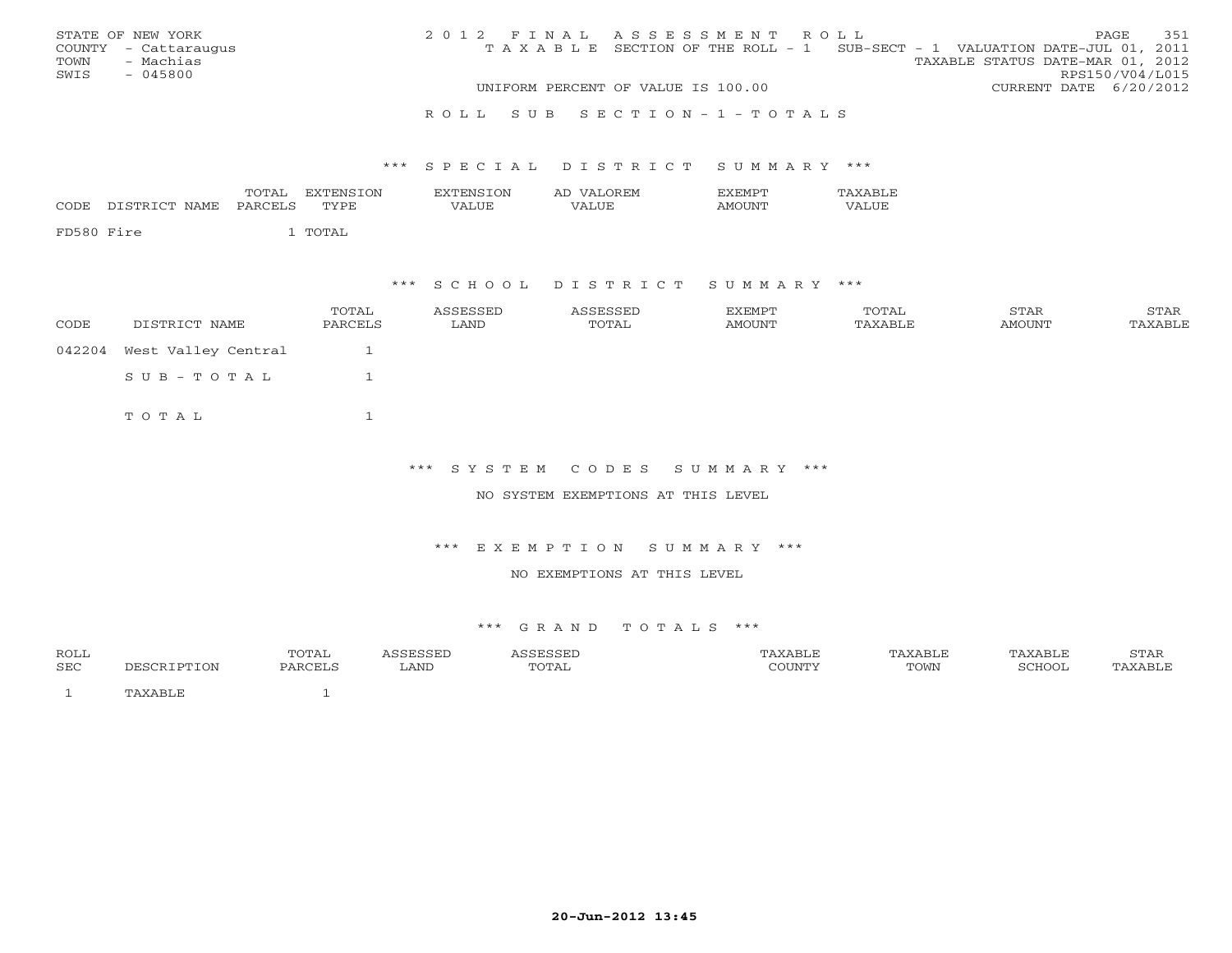| STATE OF NEW YORK    | 2012 FINAL ASSESSMENT ROLL         | 352<br><b>PAGE</b>               |
|----------------------|------------------------------------|----------------------------------|
| COUNTY - Cattaraugus | TAXABLE SECTION OF THE ROLL - 1    | VALUATION DATE-JUL 01, 2011      |
| - Machias<br>TOWN    |                                    | TAXABLE STATUS DATE-MAR 01, 2012 |
| SWIS<br>$-045800$    | UNIFORM PERCENT OF VALUE IS 100.00 | RPS150/V04/L015                  |
|                      |                                    | CURRENT DATE 6/20/2012           |
|                      |                                    |                                  |

#### R O L L S E C T I O N T O T A L S

### \*\*\* S P E C I A L D I S T R I C T S U M M A R Y \*\*\*

| CODE       | DISTRICT NAME        | TOTAL<br>PARCELS | EXTENSTON<br>TYPE | <b>EXTENSION</b><br><b>VALUE</b> | AD VALOREM<br>VALUE | <b>EXEMPT</b><br>AMOUNT | TAXABLE<br><b>VALUE</b> |
|------------|----------------------|------------------|-------------------|----------------------------------|---------------------|-------------------------|-------------------------|
|            |                      |                  |                   |                                  |                     |                         |                         |
|            | SD580 Lime Lake Sewe |                  | 478 TOTAL         |                                  | 43533,318           |                         | 43533,318               |
| FD580 Fire |                      |                  | 1,639 TOTAL       |                                  | 122669,218          |                         | 122669,218              |
|            | LD580 Light          |                  | 825 TOTAL         |                                  | 66288,118           |                         | 66288,118               |

### \*\*\* S C H O O L D I S T R I C T S U M M A R Y \*\*\*

| CODE             | DISTRICT NAME                             | TOTAL<br>PARCELS | ASSESSED<br>LAND     | ASSESSED<br>TOTAL      | EXEMPT<br>AMOUNT   | TOTAL<br>TAXABLE       | STAR<br>AMOUNT       | STAR<br>TAXABLE       |
|------------------|-------------------------------------------|------------------|----------------------|------------------------|--------------------|------------------------|----------------------|-----------------------|
| 042204           | West Valley Central<br>Franklinville Cent | 149<br>219       | 4410,000<br>5926,700 | 11218,400<br>15047,100 | 367,920<br>515,493 | 10850,480<br>14531,607 | 2559,700<br>2652,387 | 8290,780<br>11879,220 |
| 044001<br>048401 | Yorkshire/pioneer                         | 1,288            | 28028,018            | 97676,818              | 2518,908           | 95157,910              | 20373,740            | 74784,170             |
|                  | $S \cup B - T \cup T A$                   | 1,656            | 38364,718            | 123942,318             | 3402,321           | 120539,997             | 25585,827            | 94954,170             |
|                  | TOTAL                                     | 1,656            | 38364,718            | 123942,318             | 3402,321           | 120539,997             | 25585,827            | 94954,170             |

### \*\*\* S Y S T E M C O D E S S U M M A R Y \*\*\*

#### NO SYSTEM EXEMPTIONS AT THIS LEVEL

### \*\*\* E X E M P T I O N S U M M A R Y \*\*\*

|            | TOTAL       |          |          | SCHOOL   |
|------------|-------------|----------|----------|----------|
|            |             |          |          |          |
| VET C/T    |             | 5,000    | 5,000    |          |
| WVET C/T   | 58          | 626,175  | 626,175  |          |
| CVET C/T   | 68          | 1279,515 | 1279,515 |          |
| DVET C/T   | 18          | 448,661  | 448,661  |          |
| CW 15 VET/ | 8           | 93,690   | 93,690   |          |
| CLERGY     |             | 3,000    | 3,000    | 3,000    |
| AG BLDG    |             | 187,400  | 187,400  | 187,400  |
| AG DIST    | 69          | 730,013  | 730,013  | 730,013  |
| AGED C/T/S | 27          | 1299,359 | 1299,359 | 1332,596 |
| AGED C/T   | 51          | 1820,983 | 1820,983 |          |
|            | DESCRIPTION | PARCELS  | COUNTY   | TOWN     |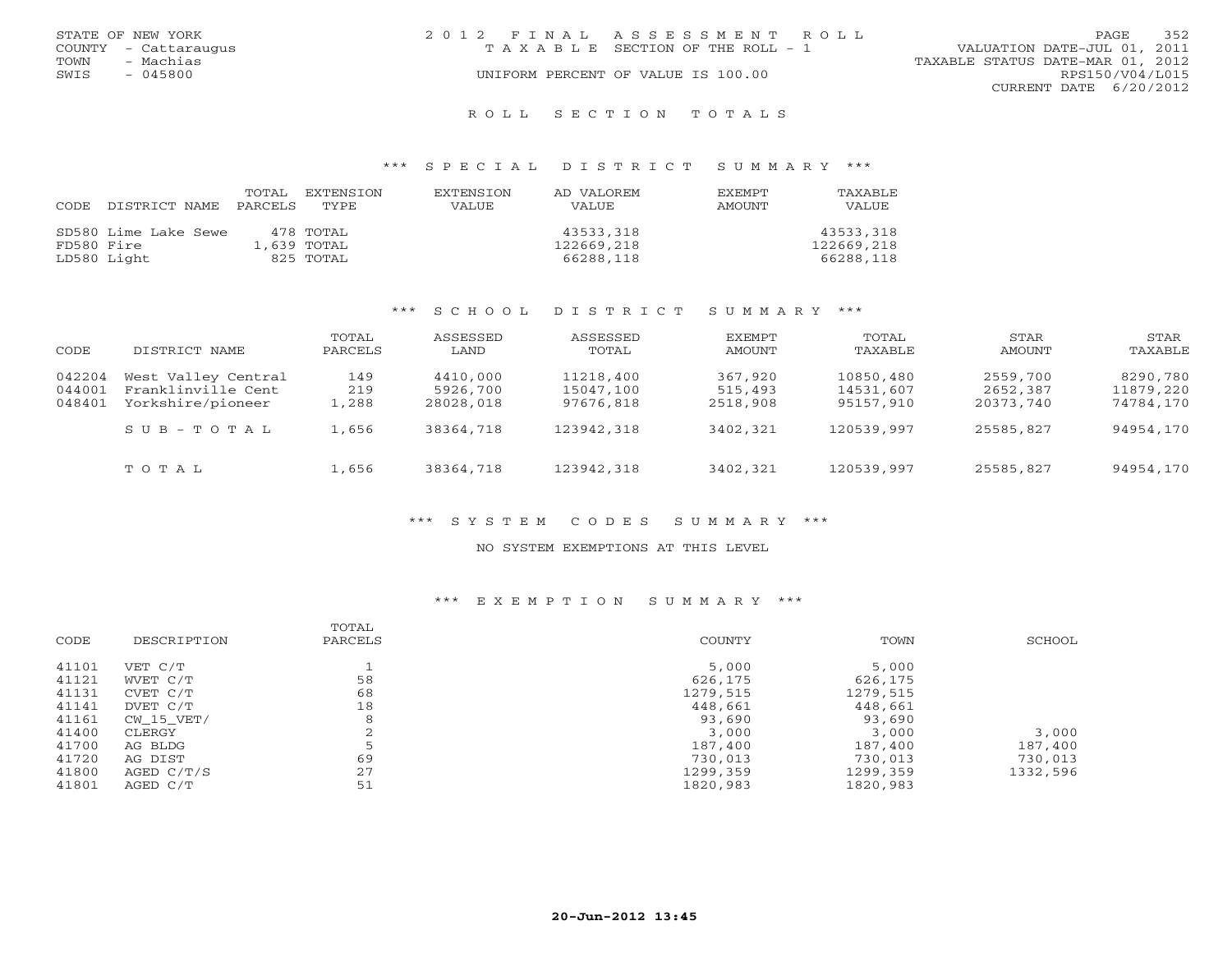|      | STATE OF NEW YORK    | 2012 FINAL ASSESSMENT ROLL |                                    |                                  | PAGE            | 353 |
|------|----------------------|----------------------------|------------------------------------|----------------------------------|-----------------|-----|
|      | COUNTY - Cattaraugus |                            | TAXABLE SECTION OF THE ROLL - 1    | VALUATION DATE-JUL 01, 2011      |                 |     |
| TOWN | - Machias            |                            |                                    | TAXABLE STATUS DATE-MAR 01, 2012 |                 |     |
| SWIS | $-045800$            |                            | UNIFORM PERCENT OF VALUE IS 100.00 |                                  | RPS150/V04/L015 |     |
|      |                      |                            |                                    | CURRENT DATE 6/20/2012           |                 |     |
|      |                      |                            |                                    |                                  |                 |     |

### R O L L S E C T I O N T O T A L S

#### \*\*\* E X E M P T I O N S U M M A R Y \*\*\*

| CODE  | DESCRIPTION | TOTAL<br>PARCELS | COUNTY   | TOWN     | SCHOOL    |
|-------|-------------|------------------|----------|----------|-----------|
| 41804 | AGED S      | 38               |          |          | 946,844   |
| 41834 | SR STAR     | 201              |          |          | 11362,479 |
| 41844 | SR ST MH    |                  |          |          | 42,400    |
| 41854 | RES STAR    | 439              |          |          | 13892,401 |
| 41864 | RES ST MH   | 12               |          |          | 288,547   |
| 42100 | SILO T/C/S  |                  | 2,468    | 2,468    | 2,468     |
| 47610 | BUS $C/T/S$ |                  | 200,000  | 200,000  | 200,000   |
|       | TOTAL       | $\perp$ , 000    | 6696,264 | 6696,264 | 28988,148 |

## \*\*\* G R A N D T O T A L S \*\*\*

| ROLL |             | TOTAL   | ASSESSED  | ASSESSED   | TAXABLE    | TAXABLE    | TAXABLE    | STAR      |
|------|-------------|---------|-----------|------------|------------|------------|------------|-----------|
| SEC  | DESCRIPTION | PARCELS | LAND      | TOTAL      | COUNTY     | TOWN       | SCHOOL     | TAXABLE   |
|      | TAXABLE     | , 656   | 38364,718 | 123942,318 | 117246,054 | 117246,054 | 120539,997 | 94954,170 |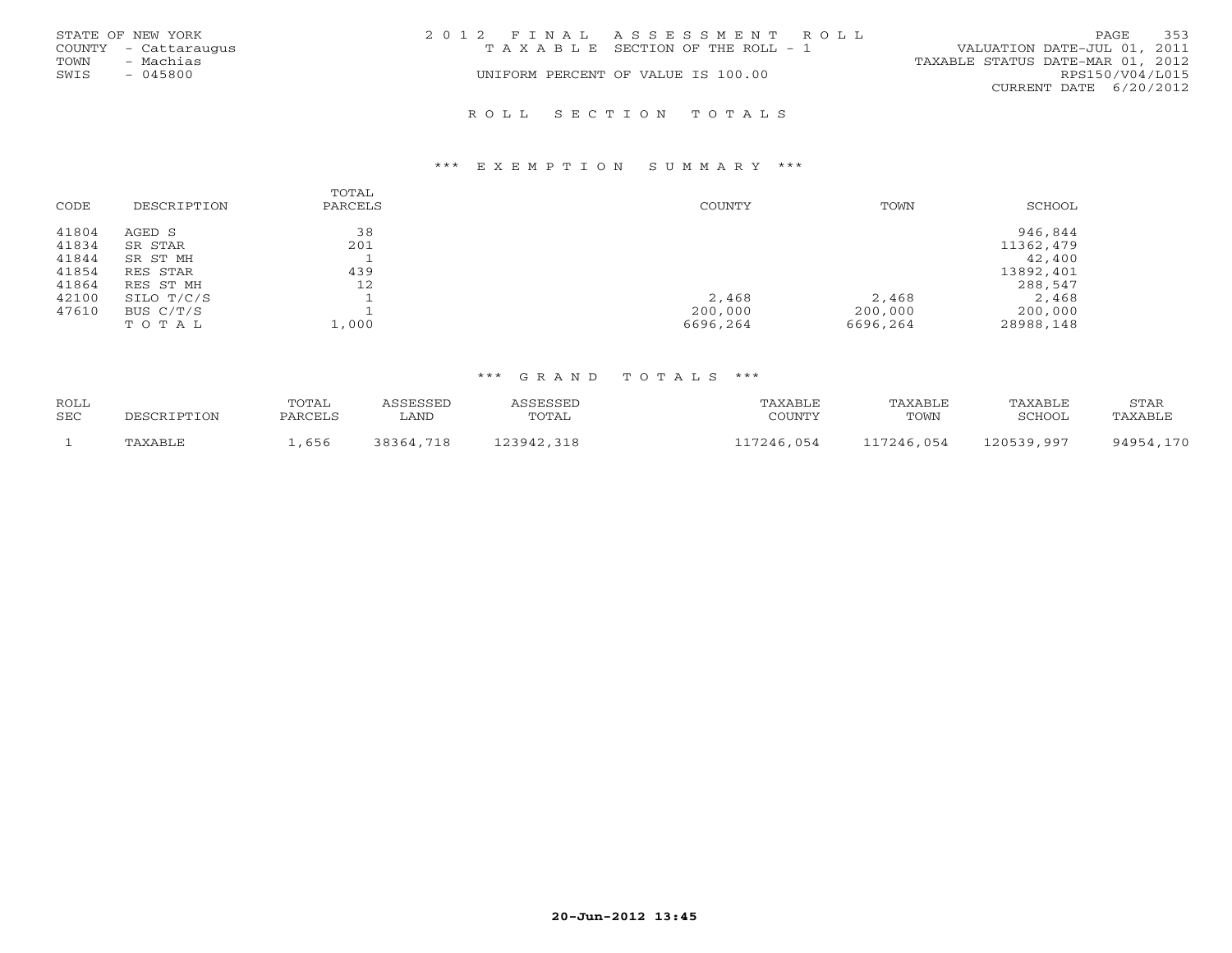| STATE OF NEW YORK<br>- Cattaraugus<br>COUNTY<br>- Machias<br>TOWN<br>SWIS<br>$-045800$ | 2 0 1 2<br>STATE OWNED LAND<br>ROLL SUB-SECT - N- SECTION 534 | FINAL<br>RPTL<br>TAX MAP NUMBER SEOUENCE<br>UNIFORM PERCENT OF VALUE IS 100.00 | ASSESSMENT | R O L L<br>SECTION OF THE ROLL - 3<br>REFORESTATION | $SUB-SECTION - N$ VALUATION DATE-JUL 01,<br>TAXABLE STATUS DATE-MAR 01, 2012 | PAGE        | 354<br>2011 |
|----------------------------------------------------------------------------------------|---------------------------------------------------------------|--------------------------------------------------------------------------------|------------|-----------------------------------------------------|------------------------------------------------------------------------------|-------------|-------------|
| TAX MAP PARCEL NUMBER                                                                  | PROPERTY LOCATION & CLASS                                     | ASSESSMENT                                                                     |            |                                                     | EXEMPTION CODE-----------------COUNTY-------TOWN------SCHOOL                 |             |             |
| CURRENT OWNERS NAME                                                                    | SCHOOL DISTRICT                                               | LAND                                                                           |            | TAX DESCRIPTION                                     | TAXABLE VALUE                                                                |             |             |
| CURRENT OWNERS ADDRESS                                                                 | PARCEL SIZE/GRID COORD                                        | TOTAL                                                                          |            | SPECIAL DISTRICTS                                   |                                                                              | ACCOUNT NO. |             |
|                                                                                        |                                                               |                                                                                |            |                                                     |                                                                              |             |             |
|                                                                                        | Bear Creek Rd                                                 |                                                                                |            |                                                     |                                                                              | 0110013     |             |
| $39.002 - 1 - 5$                                                                       | 932 Forest s532b                                              |                                                                                | STATE C    | 32252                                               | 434,900                                                                      | $\circ$     | $\circ$     |
| State Of New York                                                                      | Franklinville C 044001                                        | 434,900                                                                        | COUNTY     | TAXABLE VALUE                                       |                                                                              |             |             |
| Cattaraugus County                                                                     | $01/09/17$ 05 05                                              | 434,900                                                                        | TOWN       | TAXABLE VALUE                                       | 434,900                                                                      |             |             |
| Attn: County Treasurer                                                                 | Catt Reforest                                                 |                                                                                | SCHOOL     | TAXABLE VALUE                                       | 434,900                                                                      |             |             |
| 303 Court St                                                                           | Area 12 - Prop A                                              |                                                                                | FD580 Fire |                                                     | 434,900 TO                                                                   |             |             |
| Little Valley, NY 14755                                                                | ACRES 539.20 BANK                                             |                                                                                |            |                                                     |                                                                              |             |             |
|                                                                                        | EAST-1174415 NRTH-0857986                                     |                                                                                |            |                                                     |                                                                              |             |             |
|                                                                                        | DEED BOOK 00339 PG-00122                                      |                                                                                |            |                                                     |                                                                              |             |             |
|                                                                                        | FULL MARKET VALUE                                             | 434,900                                                                        |            |                                                     |                                                                              |             |             |
|                                                                                        |                                                               |                                                                                |            |                                                     |                                                                              |             |             |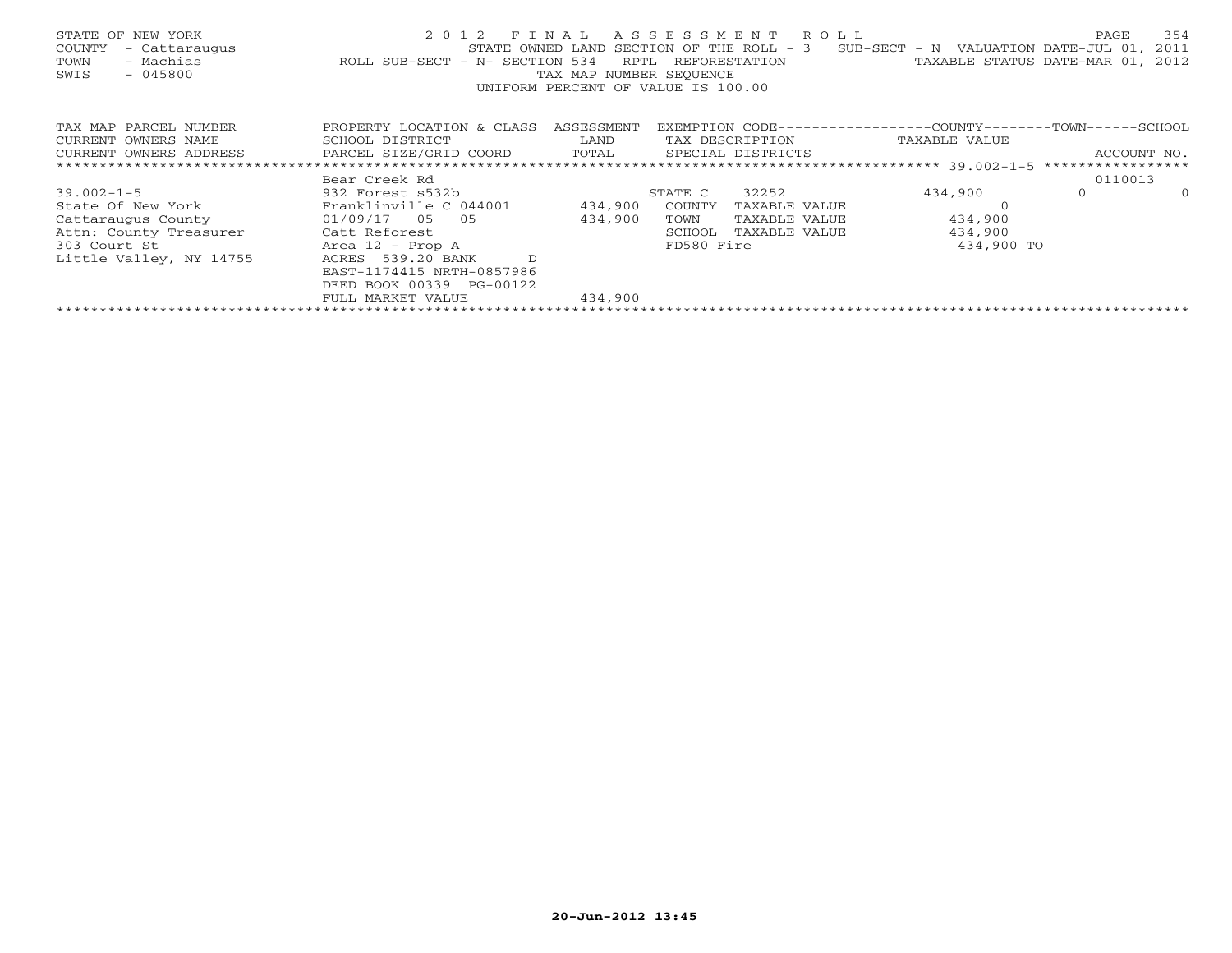|      | STATE OF NEW YORK    | 2012 FINAL ASSESSMENT ROLL                                                            | PAGE.           | 355 |
|------|----------------------|---------------------------------------------------------------------------------------|-----------------|-----|
|      | COUNTY - Cattaraugus | STATE OWNED LAND SECTION OF THE ROLL - 3 SUB-SECT - N VALUATION DATE-JUL 01, 2011     |                 |     |
| TOWN | - Machias            | TAXABLE STATUS DATE-MAR 01, 2012<br>ROLL SUB-SECT - N- SECTION 534 RPTL REFORESTATION |                 |     |
| SWIS | $-045800$            |                                                                                       | RPS150/V04/L015 |     |
|      |                      | CURRENT DATE 6/20/2012                                                                |                 |     |
|      |                      | UNIFORM PERCENT OF VALUE IS 100.00                                                    |                 |     |

## R O L L S U B S E C T I O N - N - T O T A L S

### \*\*\* S P E C I A L D I S T R I C T S U M M A R Y \*\*\*

|            |               | TOTAL   | <b>EXTENSION</b> | <b>EXTENSION</b> | AD VALOREM | <b>F.XFMPT</b> | TAXABLE |
|------------|---------------|---------|------------------|------------------|------------|----------------|---------|
| CODE       | DISTRICT NAME | PARCELS | TYPE             | VALUE            | VALUE      | AMOUNT         | VALUE   |
|            |               |         |                  |                  |            |                |         |
| FD580 Fire |               |         | TOTAL            |                  | 434,900    |                | 434,900 |

### \*\*\* S C H O O L D I S T R I C T S U M M A R Y \*\*\*

| CODE   | DISTRICT NAME      | TOTAL<br>PARCELS | ASSESSED<br>LAND | ASSESSED<br>TOTAL | EXEMPT<br>AMOUNT | TOTAL<br>TAXABLE | STAR<br><b>AMOUNT</b> | STAR<br>TAXABLE |
|--------|--------------------|------------------|------------------|-------------------|------------------|------------------|-----------------------|-----------------|
| 044001 | Franklinville Cent |                  | 434,900          | 434,900           |                  | 434,900          |                       | 434,900         |
|        | SUB-TOTAL          |                  | 434,900          | 434,900           |                  | 434,900          |                       | 434,900         |
|        | TOTAL              |                  | 434,900          | 434,900           |                  | 434,900          |                       | 434,900         |

### \*\*\* S Y S T E M C O D E S S U M M A R Y \*\*\*

### NO SYSTEM EXEMPTIONS AT THIS LEVEL

### \*\*\* E X E M P T I O N S U M M A R Y \*\*\*

| CODE  | DESCRIPTION      | TOTAL<br>PARCELS | COUNTY             | TOWN | SCHOOL |
|-------|------------------|------------------|--------------------|------|--------|
| 32252 | STATE C<br>TOTAL |                  | 434,900<br>434,900 |      |        |

#### \*\*\* G R A N D T O T A L S \*\*\*

| ROLL<br><b>SEC</b> | DECOD.               | <b>TOTAL</b><br>PARCEI | SSESSED<br>LAND | $H = G$<br>ミド ご ご ビー<br>TOTAL | "AXABLE<br>COUNTY | <b>TAXABLE</b><br>TOWN | TAXABLE<br>SCHOOL | <b>STAR</b><br>'AXABLE |
|--------------------|----------------------|------------------------|-----------------|-------------------------------|-------------------|------------------------|-------------------|------------------------|
|                    | OWNED LAND<br>STATE. |                        | ,900            | .900                          |                   | 134.900                | .900              | .900                   |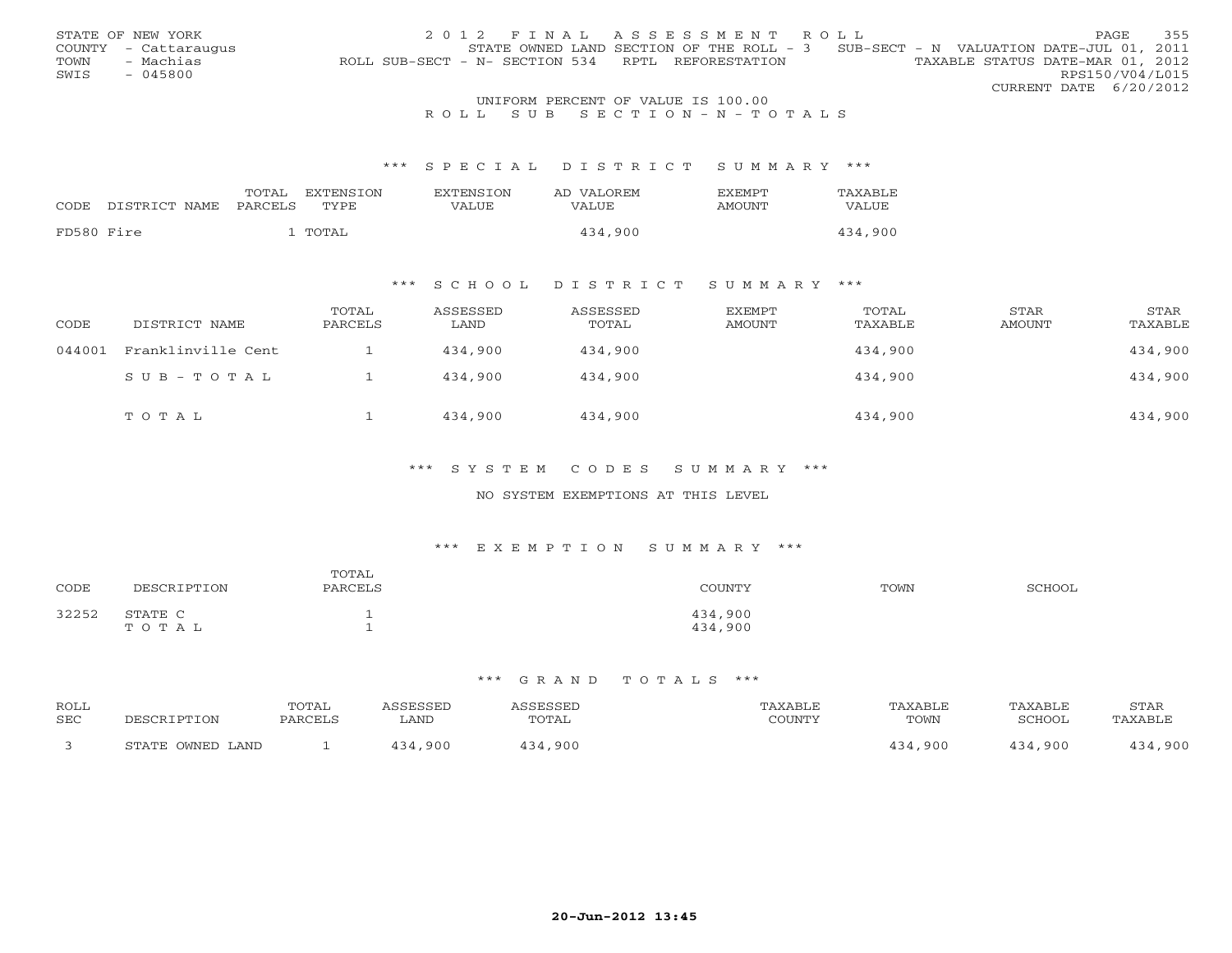| STATE OF NEW YORK<br>COUNTY<br>- Cattaraugus<br>- Machias<br>TOWN<br>SWIS<br>$-045800$ | STATE OWNED LAND STATE OWNED LAND ROLL SUB-SECT - Y- SECTION 545 |              | RPTL<br>TAX MAP NUMBER SEQUENCE<br>UNIFORM PERCENT OF VALUE IS 100.00<br>UNIFORM PERCENT OF VALUE IS 100.00 |            | 2012 FINAL ASSESSMENT ROLL | STATE OWNED LAND SECTION OF THE ROLL - $3$ SUB-SECT - Y VALUATION DATE-JUL 01,<br>TRANSITION ASSESSMENTS TAXABLE STATUS DATE-MAR 01, |                | PAGE<br>356<br>2011<br>2012 |
|----------------------------------------------------------------------------------------|------------------------------------------------------------------|--------------|-------------------------------------------------------------------------------------------------------------|------------|----------------------------|--------------------------------------------------------------------------------------------------------------------------------------|----------------|-----------------------------|
| TAX MAP PARCEL NUMBER                                                                  | PROPERTY LOCATION & CLASS ASSESSMENT                             |              |                                                                                                             |            |                            | EXEMPTION CODE-----------------COUNTY-------TOWN------SCHOOL                                                                         |                |                             |
| CURRENT OWNERS NAME                                                                    | SCHOOL DISTRICT                                                  |              | LAND                                                                                                        |            |                            | TAX DESCRIPTION TAXABLE VALUE                                                                                                        |                |                             |
| CURRENT OWNERS ADDRESS PARCEL SIZE/GRID COORD                                          |                                                                  |              |                                                                                                             |            |                            |                                                                                                                                      |                |                             |
|                                                                                        | Town Transition                                                  |              |                                                                                                             |            |                            |                                                                                                                                      |                | 8000002                     |
| $333.000 - 58 - 2$                                                                     | 993 Transition t                                                 |              | TOWN TAXBL 50005                                                                                            |            |                            | 113,850                                                                                                                              | $\overline{0}$ | 113,850                     |
|                                                                                        |                                                                  |              |                                                                                                             |            |                            |                                                                                                                                      |                |                             |
| State Of New York                                                                      | Illegal School 040404 0 COUNTY                                   |              |                                                                                                             |            | TAXABLE VALUE              |                                                                                                                                      |                |                             |
| Cattaraugus County                                                                     | BANK                                                             | $\Box$       | 113,850                                                                                                     | TOWN       | TAXABLE VALUE              | 113,850                                                                                                                              |                |                             |
| Attn: County Treasurer FULL MARKET VALUE                                               |                                                                  |              | 113,850                                                                                                     |            | SCHOOL TAXABLE VALUE       | $\circ$                                                                                                                              |                |                             |
| 303 Court St                                                                           |                                                                  |              |                                                                                                             | FD580 Fire |                            | 113,850 TO                                                                                                                           |                |                             |
| Little Valley, NY 14755                                                                |                                                                  |              |                                                                                                             |            |                            |                                                                                                                                      |                |                             |
|                                                                                        |                                                                  |              |                                                                                                             |            |                            |                                                                                                                                      |                |                             |
|                                                                                        | School Transition                                                |              |                                                                                                             |            |                            |                                                                                                                                      |                | 8044001                     |
| $333.000 - 58 - 3$                                                                     | 993 Transition t                                                 |              | SCHL TAXBL 50001                                                                                            |            |                            | 113,850                                                                                                                              | 113,850        | $\Omega$                    |
| State Of New York                                                                      | Franklinville C 044001                                           |              | 0 COUNTY                                                                                                    |            | TAXABLE VALUE              |                                                                                                                                      |                |                             |
| Cattaraugus County                                                                     | BANK                                                             | $\mathbf{D}$ | 113,850                                                                                                     | TOWN       | TAXABLE VALUE              |                                                                                                                                      |                |                             |
| Attn: County Treasurer FULL MARKET VALUE                                               |                                                                  |              | 113,850                                                                                                     | SCHOOL     | TAXABLE VALUE              | 113,850                                                                                                                              |                |                             |
| 303 Court St                                                                           |                                                                  |              |                                                                                                             |            |                            |                                                                                                                                      |                |                             |
| Little Valley, NY 14755                                                                |                                                                  |              |                                                                                                             |            |                            |                                                                                                                                      |                |                             |
|                                                                                        |                                                                  |              |                                                                                                             |            |                            |                                                                                                                                      |                |                             |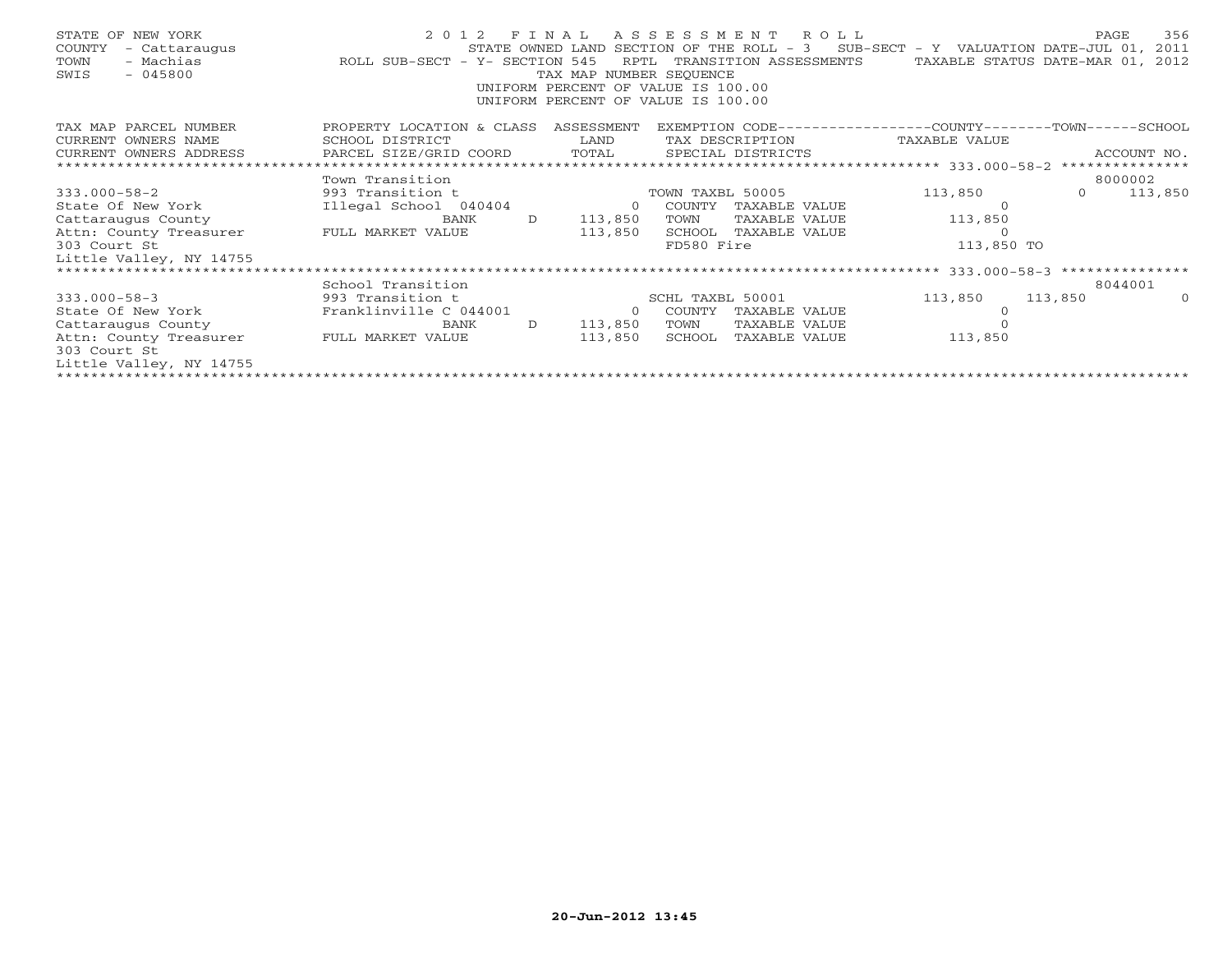|      | STATE OF NEW YORK                  | 2012 FINAL ASSESSMENT ROLL                                                                     | <b>PAGE</b>     | 357 |  |  |
|------|------------------------------------|------------------------------------------------------------------------------------------------|-----------------|-----|--|--|
|      | COUNTY - Cattaraugus               | STATE OWNED LAND SECTION OF THE ROLL - 3 SUB-SECT - Y VALUATION DATE-JUL 01, 2011              |                 |     |  |  |
| TOWN | - Machias                          | TAXABLE STATUS DATE-MAR 01, 2012<br>ROLL SUB-SECT - Y- SECTION 545 RPTL TRANSITION ASSESSMENTS |                 |     |  |  |
| SWIS | - 045800                           |                                                                                                | RPS150/V04/L015 |     |  |  |
|      |                                    | CURRENT DATE 6/20/2012                                                                         |                 |     |  |  |
|      | UNIFORM PERCENT OF VALUE IS 100.00 |                                                                                                |                 |     |  |  |

## R O L L S U B S E C T I O N - Y - T O T A L S

### \*\*\* S P E C I A L D I S T R I C T S U M M A R Y \*\*\*

|            |               | TOTAL   | EXTENSION | <b>EXTENSION</b> | AD VALOREM | <b>EXEMPT</b> | TAXABLE |
|------------|---------------|---------|-----------|------------------|------------|---------------|---------|
| CODE       | DISTRICT NAME | PARCELS | TYPE      | VALUE            | VALUE      | AMOUNT        | VALUE   |
| FD580 Fire |               |         | TOTAL     |                  | 113,850    |               | 113,850 |

### \*\*\* S C H O O L D I S T R I C T S U M M A R Y \*\*\*

| CODE             | DISTRICT NAME                        | TOTAL<br>PARCELS | ASSESSED<br>LAND | ASSESSED<br>TOTAL  | <b>EXEMPT</b><br>AMOUNT | TOTAL<br>TAXABLE | STAR<br>AMOUNT | STAR<br>TAXABLE |
|------------------|--------------------------------------|------------------|------------------|--------------------|-------------------------|------------------|----------------|-----------------|
| 040404<br>044001 | Illegal School<br>Franklinville Cent |                  |                  | 113,850<br>113,850 | 113,850                 | 113,850          |                | 113,850         |
|                  | $SUB - TO T AL$                      |                  |                  | 227,700            | 113,850                 | 113,850          |                | 113,850         |
|                  | TOTAL                                | ▵                |                  | 227,700            | 113,850                 | 113,850          |                | 113,850         |

### \*\*\* S Y S T E M C O D E S S U M M A R Y \*\*\*

| CODE  | DESCRIPTION | TOTAL<br>PARCELS | COUNTY  | TOWN    | <b>SCHOOL</b> |
|-------|-------------|------------------|---------|---------|---------------|
| 50001 | SCHL TAXBL  | л.               | 113,850 | 113,850 |               |
| 50005 | TOWN TAXBL  |                  | 113,850 |         | 113,850       |
|       | TOTAL       | ∼                | 227,700 | 113,850 | 113,850       |

#### \*\*\* E X E M P T I O N S U M M A R Y \*\*\*

NO EXEMPTIONS AT THIS LEVEL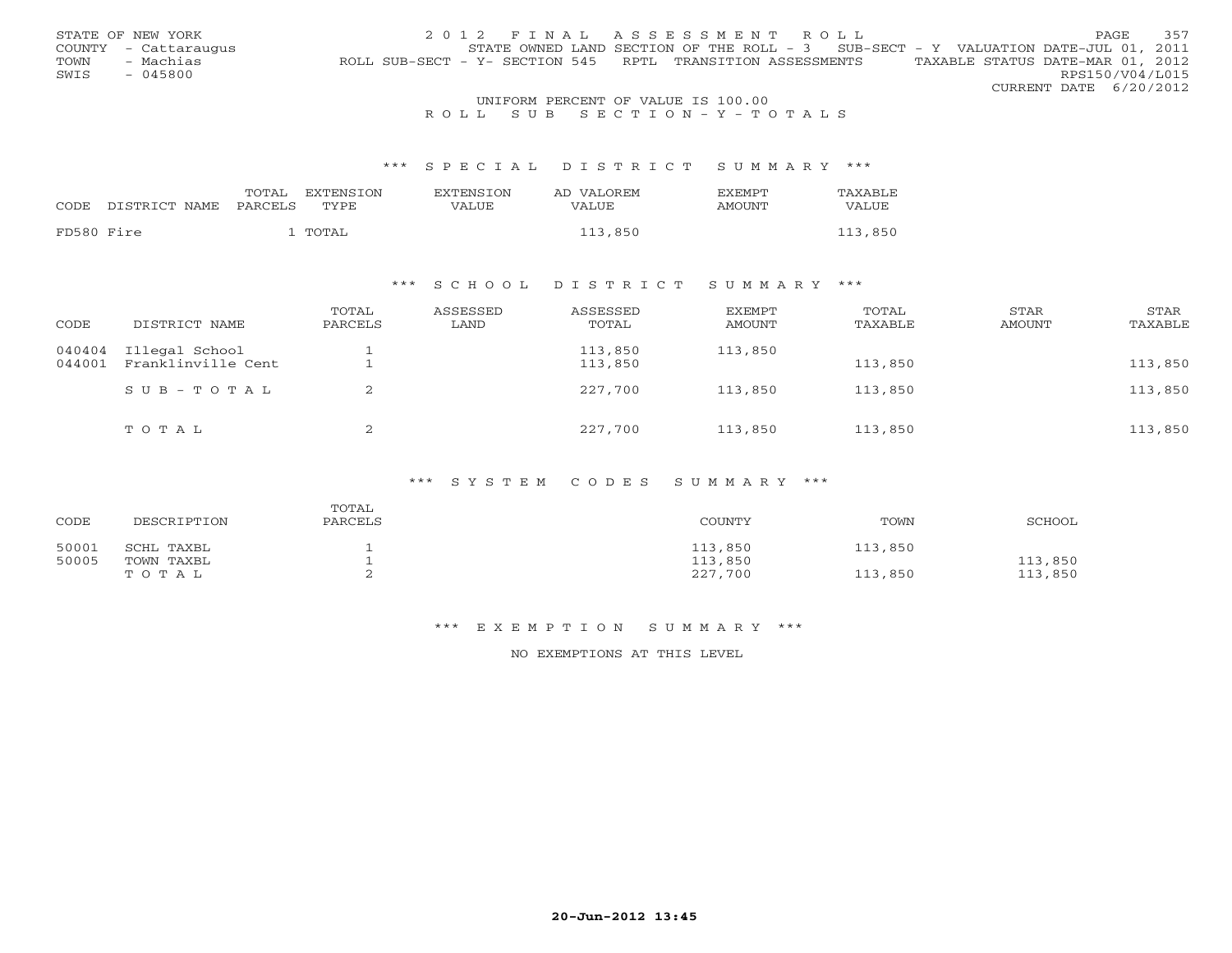|      | STATE OF NEW YORK    | 2012 FINAL ASSESSMENT ROLL                                                                     | PAGE                   | 358 |
|------|----------------------|------------------------------------------------------------------------------------------------|------------------------|-----|
|      | COUNTY - Cattaraugus | STATE OWNED LAND SECTION OF THE ROLL - $3$ SUB-SECT - Y VALUATION DATE-JUL 01, 2011            |                        |     |
| TOWN | - Machias            | TAXABLE STATUS DATE-MAR 01, 2012<br>ROLL SUB-SECT - Y- SECTION 545 RPTL TRANSITION ASSESSMENTS |                        |     |
| SWIS | $-045800$            |                                                                                                | RPS150/V04/L015        |     |
|      |                      |                                                                                                | CURRENT DATE 6/20/2012 |     |
|      |                      | UNIFORM PERCENT OF VALUE IS 100.00                                                             |                        |     |
|      |                      |                                                                                                |                        |     |

## R O L L S U B S E C T I O N - Y - T O T A L S

### \*\*\* G R A N D T O T A L S \*\*\*

| ROLL |                  | TOTAL   | ASSESSED | ASSESSED | TAXABLE | TAXABLE | TAXABLE | STAR    |
|------|------------------|---------|----------|----------|---------|---------|---------|---------|
| SEC  | DESCRIPTION      | PARCELS | LAND     | TOTAL    | COUNTY  | TOWN    | SCHOOL  | TAXABLE |
|      | STATE OWNED LAND |         |          | 227,700  |         | 113,850 | 113,850 | 113,850 |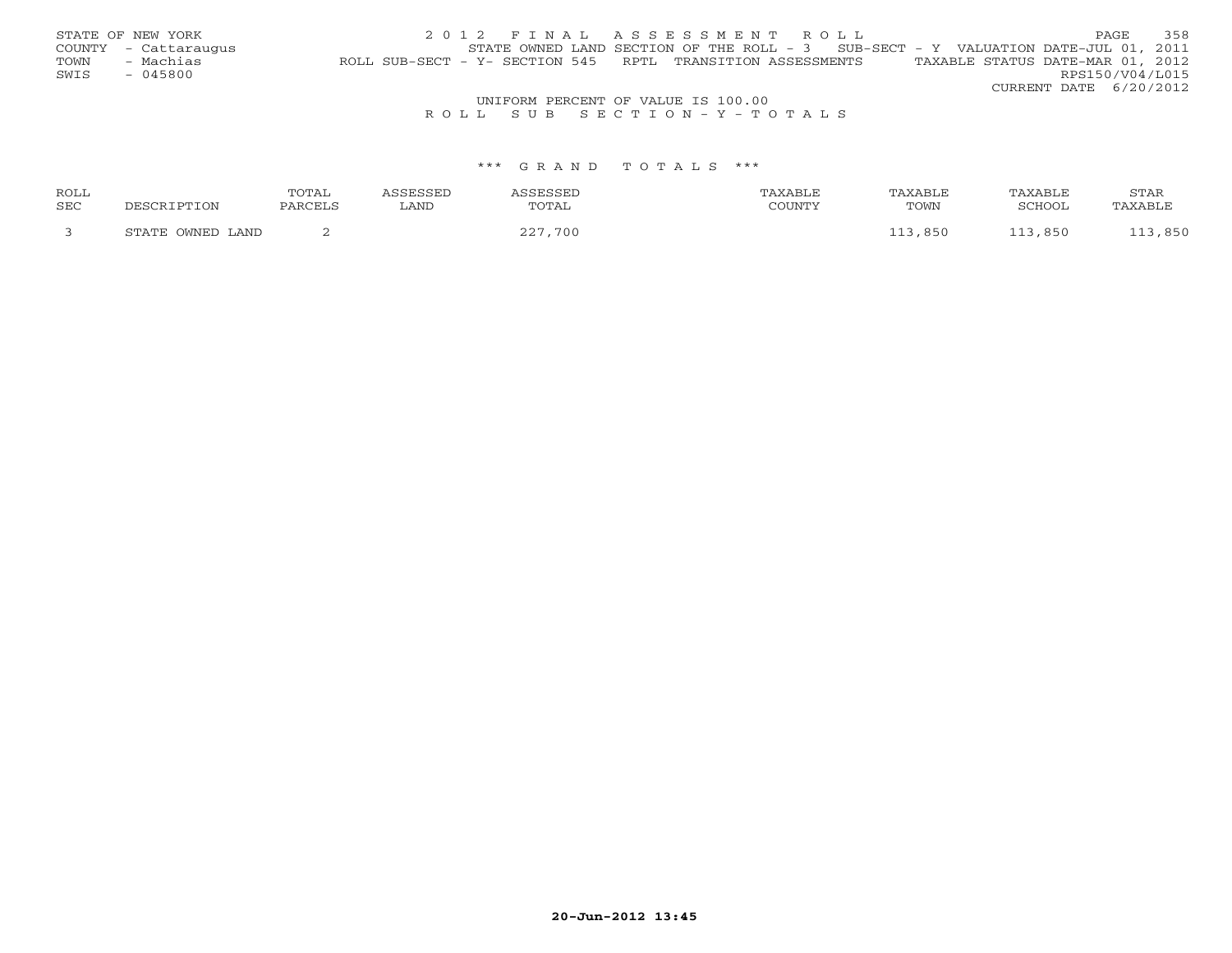|      | STATE OF NEW YORK    | 2012 FINAL ASSESSMENT ROLL               | PAGE.                            | 359 |
|------|----------------------|------------------------------------------|----------------------------------|-----|
|      | COUNTY - Cattaraugus | STATE OWNED LAND SECTION OF THE ROLL - 3 | VALUATION DATE-JUL 01, 2011      |     |
| TOWN | - Machias            |                                          | TAXABLE STATUS DATE-MAR 01, 2012 |     |
| SWIS | - 045800             |                                          | RPS150/V04/L015                  |     |
|      |                      | UNIFORM PERCENT OF VALUE IS 100.00       | CURRENT DATE 6/20/2012           |     |
|      |                      |                                          |                                  |     |

# \*\*\* S P E C I A L D I S T R I C T S U M M A R Y \*\*\*

|            | CODE DISTRICT NAME PARCELS | TOTAL | EXTENSION<br>TYPE. | <b>EXTENSION</b><br>VALUE | AD VALOREM<br><b>VALUE</b> | <b>FXFMPT</b><br>AMOUNT | TAXABLE<br>VALUE |
|------------|----------------------------|-------|--------------------|---------------------------|----------------------------|-------------------------|------------------|
| FD580 Fire |                            |       | 2 TOTAL            |                           | 548,750                    |                         | 548,750          |

R O L L S E C T I O N T O T A L S

## \*\*\* S C H O O L D I S T R I C T S U M M A R Y \*\*\*

| CODE             | DISTRICT NAME                        | TOTAL<br>PARCELS | ASSESSED<br>LAND | ASSESSED<br>TOTAL  | EXEMPT<br>AMOUNT | TOTAL<br>TAXABLE | STAR<br>AMOUNT | STAR<br>TAXABLE |
|------------------|--------------------------------------|------------------|------------------|--------------------|------------------|------------------|----------------|-----------------|
| 040404<br>044001 | Illegal School<br>Franklinville Cent | ∠                | 434,900          | 113,850<br>548,750 | 113,850          | 548,750          |                | 548,750         |
|                  | $SUB - TO T AL$                      |                  | 434,900          | 662,600            | 113,850          | 548,750          |                | 548,750         |
|                  | TOTAL                                |                  | 434,900          | 662,600            | 113,850          | 548,750          |                | 548,750         |

### \*\*\* S Y S T E M C O D E S S U M M A R Y \*\*\*

| CODE  | DESCRIPTION | TOTAL<br>PARCELS | COUNTY  | TOWN    | SCHOOL  |
|-------|-------------|------------------|---------|---------|---------|
| 50001 | SCHL TAXBL  |                  | 113,850 | 113,850 |         |
| 50005 | TOWN TAXBL  |                  | 113,850 |         | 113,850 |
|       | TOTAL       |                  | 227,700 | 113,850 | 113,850 |

### \*\*\* E X E M P T I O N S U M M A R Y \*\*\*

| CODE  | DESCRIPTION      | TOTAL<br>PARCELS | COUNTY             | TOWN | SCHOOL |
|-------|------------------|------------------|--------------------|------|--------|
| 32252 | STATE C<br>TOTAL |                  | 434,900<br>434,900 |      |        |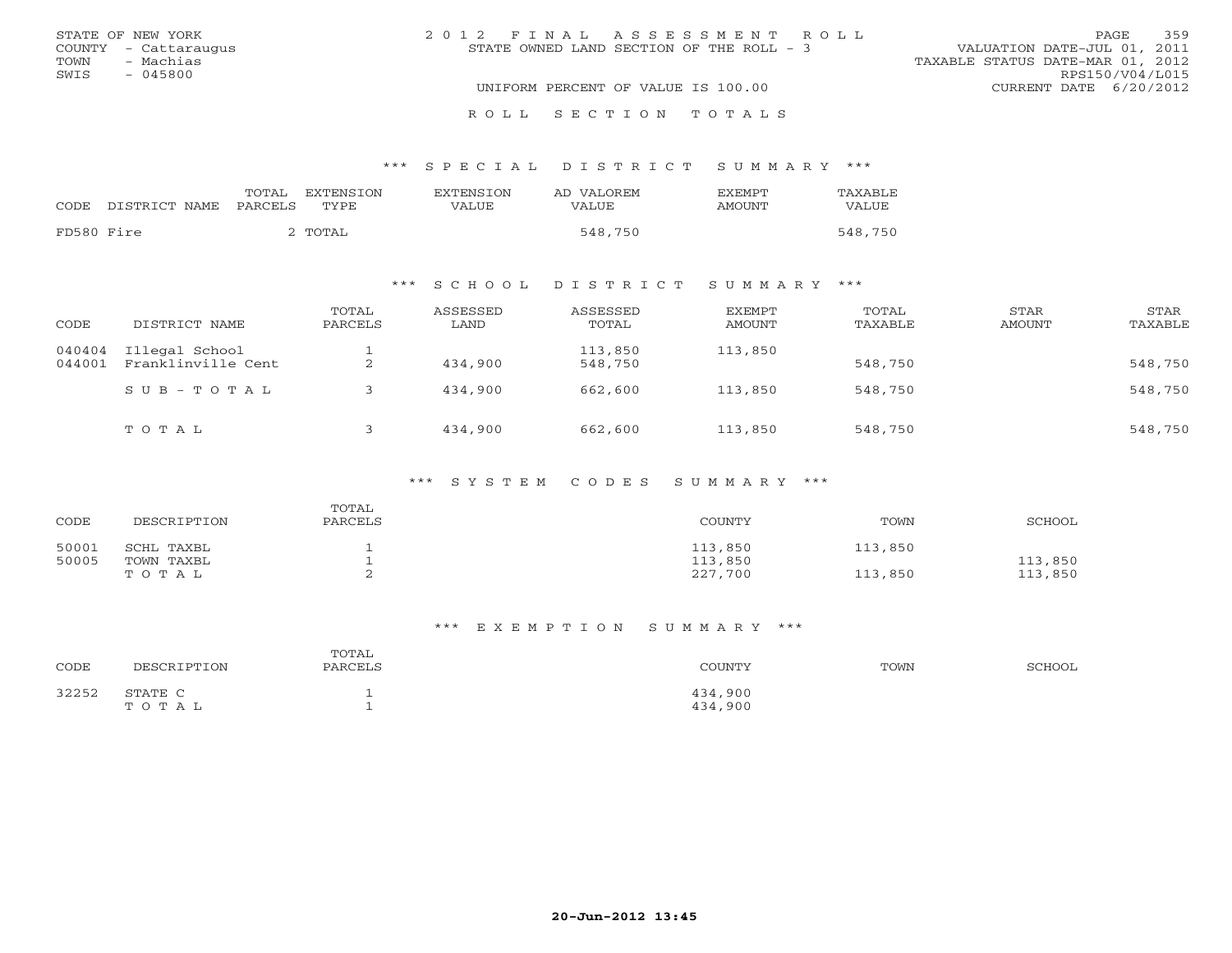|      | STATE OF NEW YORK    | 2012 FINAL ASSESSMENT ROLL               | 360<br>PAGE.                     |  |  |  |
|------|----------------------|------------------------------------------|----------------------------------|--|--|--|
|      | COUNTY - Cattaraugus | STATE OWNED LAND SECTION OF THE ROLL - 3 | VALUATION DATE-JUL 01, 2011      |  |  |  |
| TOWN | - Machias            |                                          | TAXABLE STATUS DATE-MAR 01, 2012 |  |  |  |
| SWIS | - 045800             |                                          | RPS150/V04/L015                  |  |  |  |
|      |                      | UNIFORM PERCENT OF VALUE IS 100.00       | CURRENT DATE 6/20/2012           |  |  |  |
|      |                      | ROLL SECTION TOTALS                      |                                  |  |  |  |

### \*\*\* G R A N D T O T A L S \*\*\*

| ROLL |                  | TOTAL   | <i><b>\SSESSED</b></i> | ASSESSED | TAXABLE | <b>TAXABLE</b> | TAXABLE | STAR    |
|------|------------------|---------|------------------------|----------|---------|----------------|---------|---------|
| SEC  | DESCRIPTION      | PARCELS | LAND                   | TOTAL    | COUNTY  | TOWN           | SCHOOL  | TAXABLE |
|      | STATE OWNED LAND |         | 434,900                | 662,600  |         | 548,750        | 548,750 | 548,750 |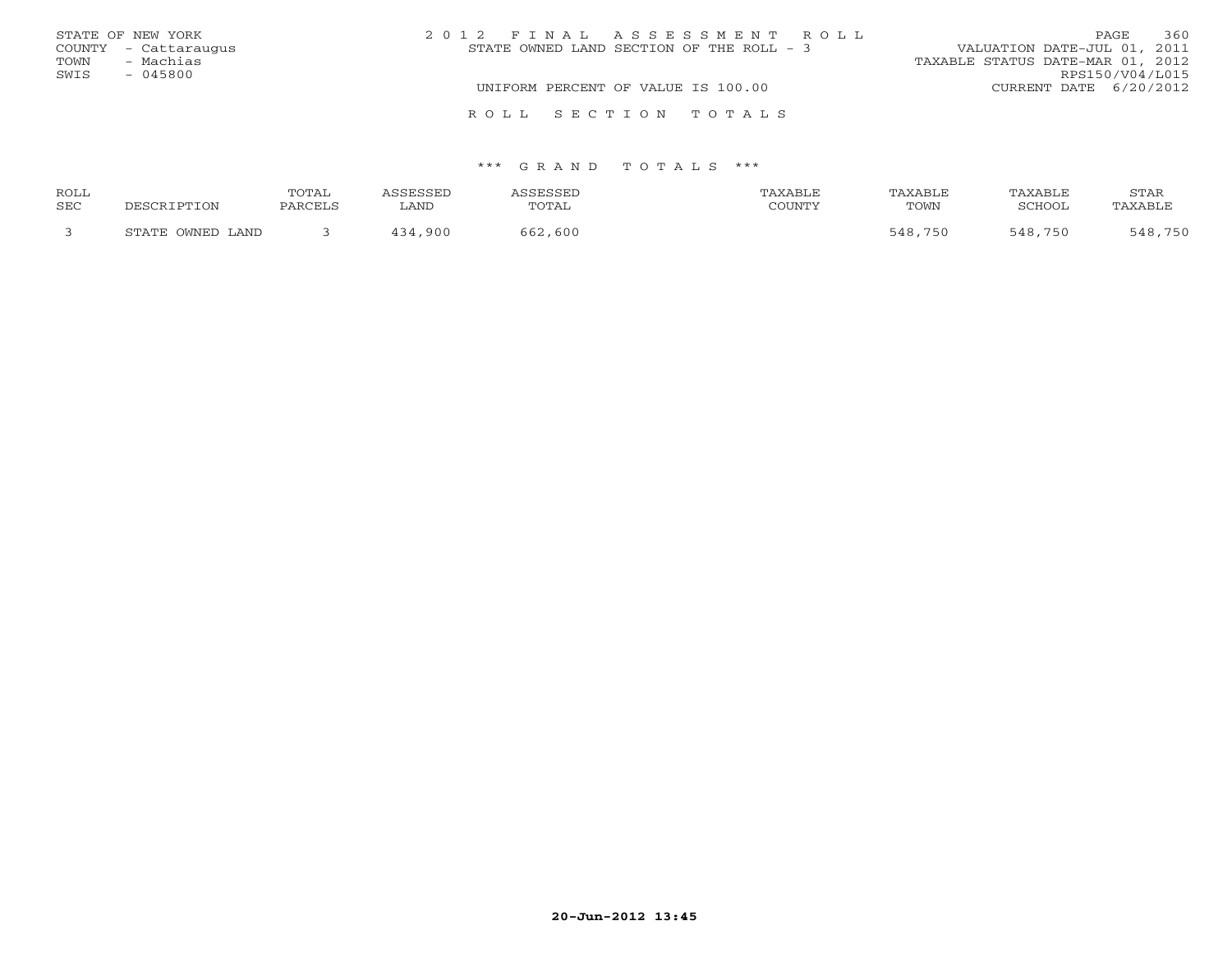## STATE OF NEW YORK 2 0 1 2 F I N A L A S S E S S M E N T R O L L PAGE 361 COUNTY - Cattaraugus SPECIAL FRANCHISE SECTION OF THE ROLL - 5 VALUATION DATE-JUL 01, 2011 TOWN - Machias TAX MAP NUMBER SEQUENCE TAXABLE STATUS DATE-MAR 01, 2012 SWIS - 045800 UNIFORM PERCENT OF VALUE IS 100.00UNIFORM PERCENT OF VALUE IS 100.00

| TAX MAP PARCEL NUMBER                       |                          |          |                       | PROPERTY LOCATION & CLASS ASSESSMENT EXEMPTION CODE----------------COUNTY-------TOWN------SCHOOL |             |
|---------------------------------------------|--------------------------|----------|-----------------------|--------------------------------------------------------------------------------------------------|-------------|
| CURRENT OWNERS NAME                         | SCHOOL DISTRICT          | LAND     | TAX DESCRIPTION       | TAXABLE VALUE                                                                                    |             |
| CURRENT OWNERS ADDRESS                      | PARCEL SIZE/GRID COORD   | TOTAL    | SPECIAL DISTRICTS     |                                                                                                  | ACCOUNT NO. |
| ***********************                     |                          |          |                       |                                                                                                  |             |
|                                             | Special Franchise        |          |                       |                                                                                                  | 1525        |
| 558.000-9905-123.700                        | 861 Elec & gas           |          | COUNTY TAXABLE VALUE  | 57,997                                                                                           |             |
| National Fuel Gas Dist                      | West Valley Cen 042204   | $\Omega$ | TAXABLE VALUE<br>TOWN | 57,997                                                                                           |             |
| Attn: Real Property Tax Depart Machias Town |                          | 57,997   | SCHOOL TAXABLE VALUE  | 57,997                                                                                           |             |
| 6363 Main St                                | $0.1600$ - West Valley   |          | FD580 Fire            | 57,997 TO                                                                                        |             |
| Williamsville, NY 14221-5887                | FULL MARKET VALUE        | 57,997   | LD580 Light           | 37,698 TO                                                                                        |             |
|                                             |                          |          |                       |                                                                                                  |             |
|                                             | Special Franchise        |          |                       |                                                                                                  | 1529        |
| 558.000-9905-132.350                        | 861 Elec & gas           |          | COUNTY TAXABLE VALUE  | 8,507                                                                                            |             |
| Niagara Mohawk Power Corp                   | West Valley Cen 042204   | $\Omega$ | TAXABLE VALUE<br>TOWN | 8,507                                                                                            |             |
| Real Estate Tax Dept                        | Machias Town             | 8,507    | SCHOOL TAXABLE VALUE  | 8,507                                                                                            |             |
| 300 Erie Blvd West                          | $0.0100 - West Valley$   |          | FD580 Fire            | 8,507 TO                                                                                         |             |
| Syracuse, NY 13202                          | FULL MARKET VALUE        | 8,507    | LD580 Light           | 2,977 TO                                                                                         |             |
|                                             |                          |          |                       |                                                                                                  |             |
|                                             | Special Franchise        |          |                       |                                                                                                  | 1287        |
| 558.000-9905-618.750                        | 866 Telephone            |          | COUNTY TAXABLE VALUE  | 29,790                                                                                           |             |
| Citizens Telecom Uci                        | West Valley Cen 042204   | $\circ$  | TOWN<br>TAXABLE VALUE | 29,790                                                                                           |             |
| 3 Highridge Pk                              | Machias Town             | 29,790   | SCHOOL TAXABLE VALUE  | 29,790                                                                                           |             |
| Stamford, CT 06905                          | $1.0000 - West ValueV$   |          | FD580 Fire            | 29,790 TO                                                                                        |             |
|                                             | FULL MARKET VALUE        | 29,790   |                       |                                                                                                  |             |
|                                             |                          |          |                       |                                                                                                  |             |
|                                             | Special Franchise        |          |                       |                                                                                                  | 1526        |
| 558.000-9907-123.700                        | 861 Elec & gas           |          | COUNTY TAXABLE VALUE  | 28,999                                                                                           |             |
| National Fuel Gas Dist                      | Franklinville C 044001   | $\Omega$ | TOWN<br>TAXABLE VALUE | 28,999                                                                                           |             |
| Attn: Real Property Tax Depart Machias Town |                          | 28,999   | SCHOOL TAXABLE VALUE  | 28,999                                                                                           |             |
| 6363 Main St                                | 0.0800 - Franklinville   |          | FD580 Fire            | 28,999 TO                                                                                        |             |
| Williamsville, NY 14221-5887                | FULL MARKET VALUE        | 28,999   | LD580 Light           | 18,849 TO                                                                                        |             |
|                                             |                          |          |                       |                                                                                                  |             |
|                                             | Special Franchise        |          |                       |                                                                                                  | 1286        |
| 558.000-9907-132.350                        | 861 Elec & gas           |          | COUNTY TAXABLE VALUE  | 306,269                                                                                          |             |
| Niagara Mohawk Power Corp                   | Franklinville C 044001   | $\circ$  | TOWN<br>TAXABLE VALUE | 306,269                                                                                          |             |
| Real Estate Tax Dept                        | Machias Town             | 306,269  | SCHOOL TAXABLE VALUE  | 306,269                                                                                          |             |
| 300 Erie Blvd West                          | $0.3600 - Franklinville$ |          | FD580 Fire            | 306,269 TO                                                                                       |             |
| Syracuse, NY 13202                          | FULL MARKET VALUE        | 306,269  | LD580 Light           | 107,194 TO                                                                                       |             |
| **********************                      | **********************   |          |                       | 558.000-9907-628.350 *******                                                                     |             |
|                                             | Special Franchise        |          |                       |                                                                                                  | 1740        |
| 558.000-9907-628.350                        | 866 Telephone            |          | COUNTY TAXABLE VALUE  | 20,188                                                                                           |             |
| MCI Telecommunications                      | Franklinville C 044001   | $\Omega$ | TOWN<br>TAXABLE VALUE | 20,188                                                                                           |             |
| Property Tax Dept., C2-3                    | Machias Town             | 20,188   | SCHOOL TAXABLE VALUE  | 20,188                                                                                           |             |
| PO Box 152206                               | 0.2800 - Franklinville   |          | FD580 Fire            | 20,188 TO                                                                                        |             |
| Irving, TX 75015-2206                       | 0.01<br>ACRES            |          |                       |                                                                                                  |             |
|                                             | FULL MARKET VALUE        | 20,188   |                       |                                                                                                  |             |
|                                             |                          |          |                       |                                                                                                  |             |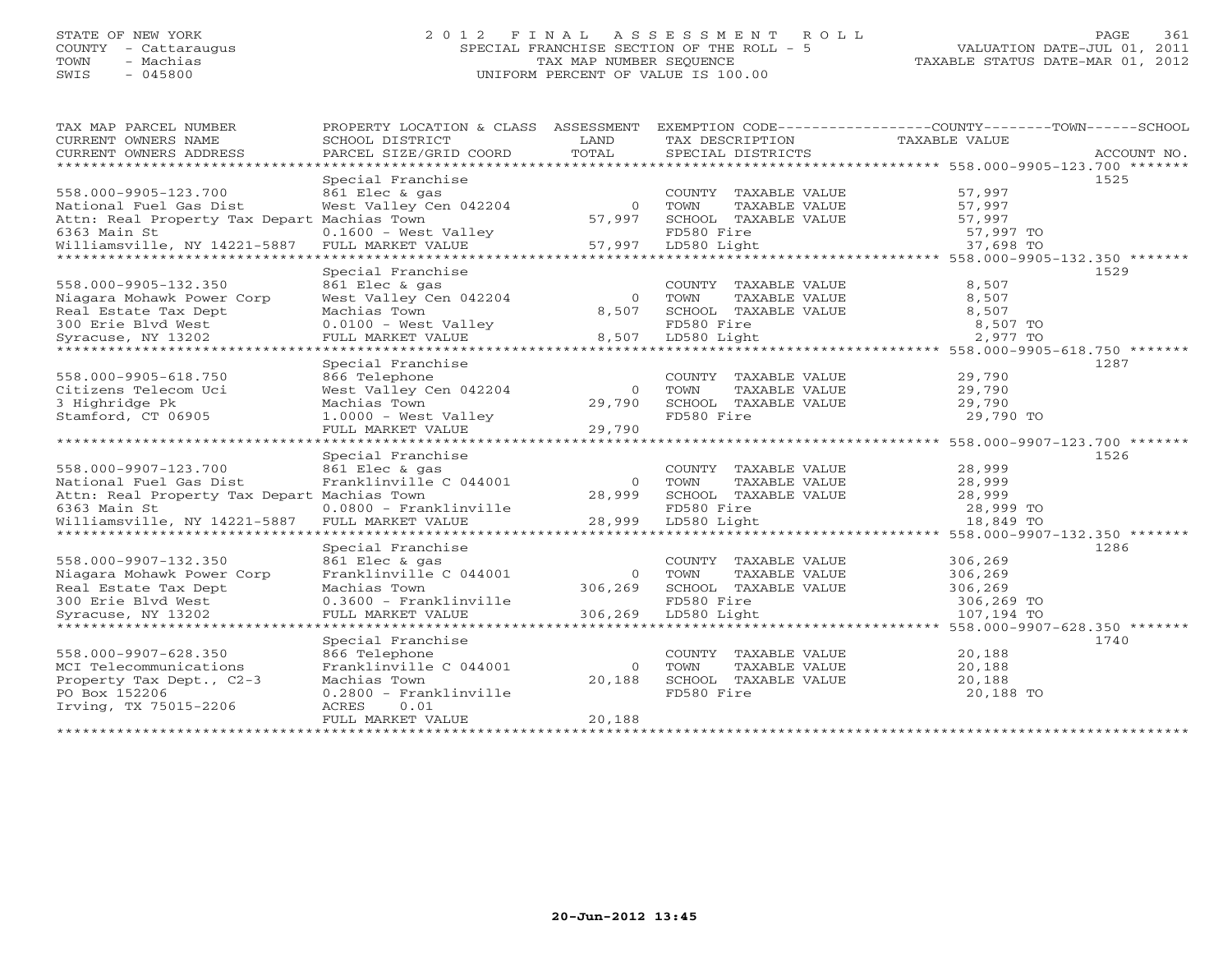## STATE OF NEW YORK 2 0 1 2 F I N A L A S S E S S M E N T R O L L PAGE 362 COUNTY - Cattaraugus SPECIAL FRANCHISE SECTION OF THE ROLL - 5 VALUATION DATE-JUL 01, 2011 TOWN - Machias TAX MAP NUMBER SEQUENCE TAXABLE STATUS DATE-MAR 01, 2012 SWIS - 045800 UNIFORM PERCENT OF VALUE IS 100.00UNIFORM PERCENT OF VALUE IS 100.00

| TAX MAP PARCEL NUMBER<br>CURRENT OWNERS NAME   | PROPERTY LOCATION & CLASS ASSESSMENT<br>SCHOOL DISTRICT | LAND           | TAX DESCRIPTION       | EXEMPTION CODE----------------COUNTY-------TOWN------SCHOOL<br>TAXABLE VALUE |
|------------------------------------------------|---------------------------------------------------------|----------------|-----------------------|------------------------------------------------------------------------------|
| CURRENT OWNERS ADDRESS                         | PARCEL SIZE/GRID COORD                                  | TOTAL          | SPECIAL DISTRICTS     | ACCOUNT NO.                                                                  |
|                                                |                                                         |                |                       |                                                                              |
|                                                | Special Franchise                                       |                |                       | 1527                                                                         |
| 558.000-9907-631.900                           | 866 Telephone                                           |                | COUNTY TAXABLE VALUE  | 5,379                                                                        |
| Verizon New York Inc                           | Franklinville C 044001                                  | $\Omega$       | TOWN<br>TAXABLE VALUE | 5,379                                                                        |
| PO Box 152206                                  | Machias Town                                            | 5,379          | SCHOOL TAXABLE VALUE  | 5,379                                                                        |
| Irving, TX 75015-2206                          | $0.02000 - Franklinville$                               |                | FD580 Fire            | 5,379 TO                                                                     |
|                                                | FULL MARKET VALUE                                       |                | 5,379 LD580 Light     | 1,883 TO                                                                     |
|                                                |                                                         |                |                       |                                                                              |
|                                                | Special Franchise                                       |                |                       | 1285                                                                         |
| 558.000-9914-123.700                           | 861 Elec & gas                                          |                | COUNTY TAXABLE VALUE  | 275,487                                                                      |
| National Fuel Gas Dist                         | Yorkshire/pione 048401                                  | $\overline{0}$ | TAXABLE VALUE<br>TOWN | 275,487                                                                      |
| Attn: Real Property Tax Depart Machias Town    |                                                         | 275,487        | SCHOOL TAXABLE VALUE  | 275,487                                                                      |
| 6363 Main St                                   | $0.7600$ - Pioneer                                      |                | FD580 Fire            | 275,487 TO                                                                   |
| Williamsville, NY 14221-5887 FULL MARKET VALUE |                                                         | 275,487        | LD580 Light           | 179,067 TO                                                                   |
|                                                |                                                         |                |                       |                                                                              |
|                                                | Special Franchise                                       |                |                       | 1528                                                                         |
| 558.000-9914-132.350                           | 861 Elec & gas                                          |                | COUNTY TAXABLE VALUE  | 535,971                                                                      |
| Niagara Mohawk Power Corp                      | Yorkshire/pione 048401                                  | $\bigcirc$     | TOWN<br>TAXABLE VALUE | 535,971                                                                      |
| Real Estate Tax Dept                           | Machias Town                                            | 535,971        | SCHOOL TAXABLE VALUE  | 535,971                                                                      |
| 300 Erie Blvd West                             | $0.6300$ - Pioneer                                      |                | FD580 Fire            | 535,971 TO                                                                   |
| Syracuse, NY 13202                             | FULL MARKET VALUE                                       | 535,971        | LD580 Light           | 187,590 TO                                                                   |
|                                                |                                                         |                |                       |                                                                              |
|                                                | Special Franchise                                       |                |                       | 1327                                                                         |
| 558.000-9914-628.350                           | 866 Telephone                                           |                | COUNTY TAXABLE VALUE  | 51,912                                                                       |
| MCI Telecommunications                         | Yorkshire/pione 048401                                  | $\overline{0}$ | TAXABLE VALUE<br>TOWN | 51,912                                                                       |
| PO Box 152206                                  | Machias Town                                            | 51,912         | SCHOOL TAXABLE VALUE  | 51,912                                                                       |
| Irving, TX 75015-2206                          | $0.7200 - \text{Pioneer}$                               |                | FD580 Fire            | 51,912 TO                                                                    |
|                                                | ACRES<br>0.01                                           |                |                       |                                                                              |
|                                                | FULL MARKET VALUE                                       | 51,912         |                       |                                                                              |
|                                                |                                                         |                |                       | ********************************* 558.000-9914-631.900 *******               |
|                                                | Special Franchise                                       |                |                       | 1284                                                                         |
| 558.000-9914-631.900                           | 866 Telephone                                           |                | COUNTY TAXABLE VALUE  | 263,549                                                                      |
| Verizon New York Inc                           | Yorkshire/pione 048401                                  | $\Omega$       | TOWN<br>TAXABLE VALUE | 263,549                                                                      |
| PO Box 152206                                  | Machias Town                                            | 263,549        | SCHOOL TAXABLE VALUE  | 263,549                                                                      |
| Irving, TX 75015-2206                          | $0.9800$ - Pioneer                                      |                | FD580 Fire            | 263,549 TO                                                                   |
|                                                | FULL MARKET VALUE                                       | 263,549        | LD580 Light           | 92,242 TO                                                                    |
|                                                |                                                         |                |                       |                                                                              |
|                                                | Special Franchise                                       |                |                       | 1614                                                                         |
| 558.000-9914-911.970                           | 869 Television                                          |                | COUNTY TAXABLE VALUE  | 103,139                                                                      |
| Time Warner-Buffalo                            | Yorkshire/pione 048401                                  | $\Omega$       | TOWN<br>TAXABLE VALUE | 103,139                                                                      |
| PO Box 7467                                    | Machias Town                                            | 103,139        | SCHOOL TAXABLE VALUE  | 103,139                                                                      |
| Charlotte, NC 28241-7467                       | $1.0000 - \text{Pioneer}$                               |                | FD580 Fire            | 103,139 TO                                                                   |
|                                                | ACRES<br>0.01                                           |                |                       |                                                                              |
|                                                | FULL MARKET VALUE                                       | 103, 139       |                       |                                                                              |
|                                                |                                                         |                |                       |                                                                              |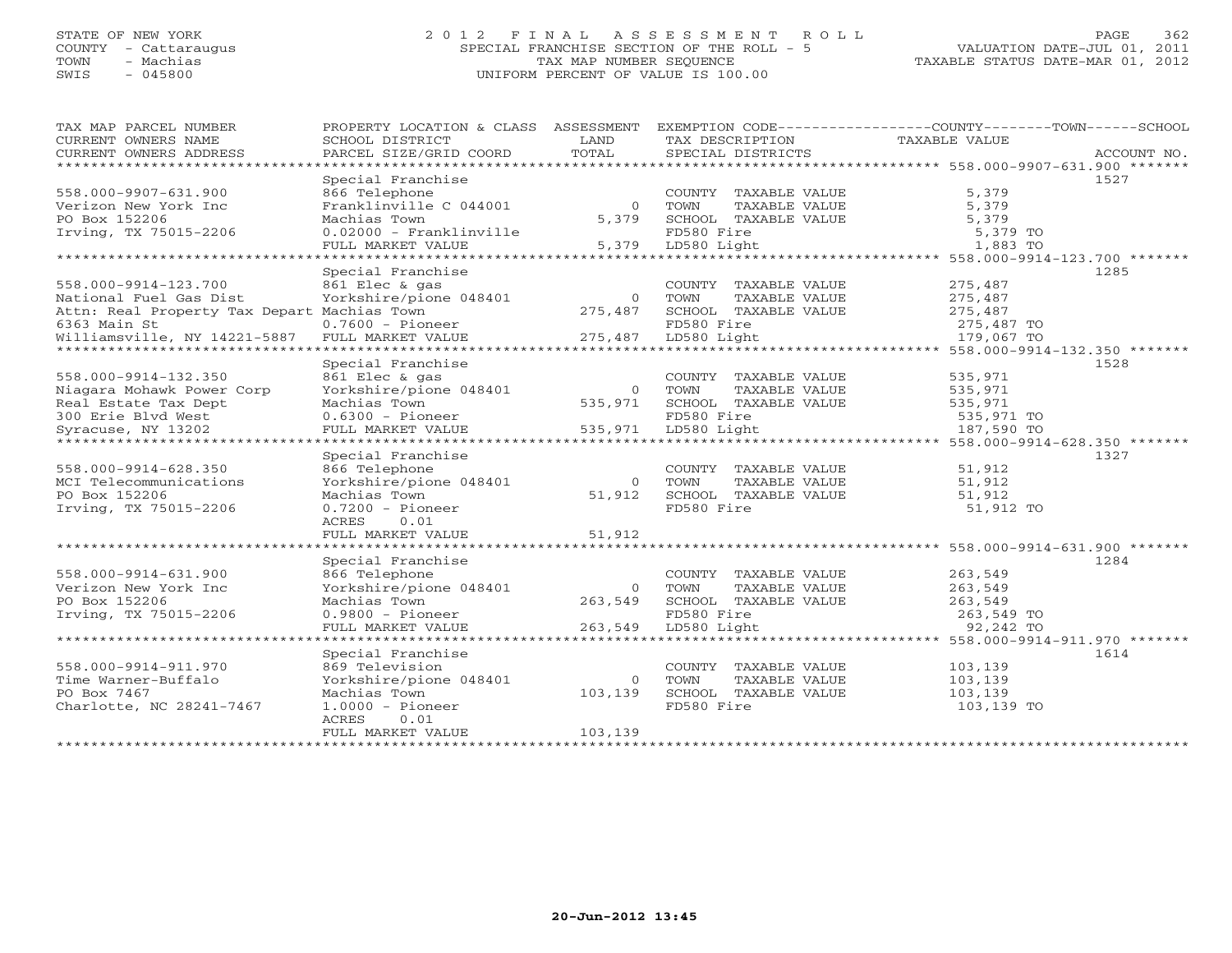|      | STATE OF NEW YORK    | 2012 FINAL ASSESSMENT ROLL                | 363<br>PAGE.                     |
|------|----------------------|-------------------------------------------|----------------------------------|
|      | COUNTY - Cattaraugus | SPECIAL FRANCHISE SECTION OF THE ROLL - 5 | VALUATION DATE-JUL 01, 2011      |
| TOWN | - Machias            |                                           | TAXABLE STATUS DATE-MAR 01, 2012 |
| SWIS | $-045800$            |                                           | RPS150/V04/L015                  |
|      |                      | UNIFORM PERCENT OF VALUE IS 100.00        | CURRENT DATE 6/20/2012           |
|      |                      |                                           |                                  |

#### R O L L S U B S E C T I O N - - T O T A L S

#### \*\*\* S P E C I A L D I S T R I C T S U M M A R Y \*\*\*

| CODE       | DISTRICT NAME | TOTAL<br>PARCELS | EXTENSTON<br>TYPE.  | <b>EXTENSION</b><br>VALUE | AD VALOREM<br><b>VALUE</b> | <b>EXEMPT</b><br>AMOUNT | TAXABLE<br><b>VALUE</b> |
|------------|---------------|------------------|---------------------|---------------------------|----------------------------|-------------------------|-------------------------|
| FD580 Fire | LD580 Light   |                  | 12 TOTAL<br>8 TOTAL |                           | 1687,187<br>627,500        |                         | 1687,187<br>627,500     |

#### \*\*\* S C H O O L D I S T R I C T S U M M A R Y \*\*\*

| CODE                       | DISTRICT NAME                                                  | TOTAL<br>PARCELS | ASSESSED<br>LAND | ASSESSED<br>TOTAL             | EXEMPT<br>AMOUNT | TOTAL<br>TAXABLE              | STAR<br>AMOUNT | STAR<br>TAXABLE               |
|----------------------------|----------------------------------------------------------------|------------------|------------------|-------------------------------|------------------|-------------------------------|----------------|-------------------------------|
| 042204<br>044001<br>048401 | West Valley Central<br>Franklinville Cent<br>Yorkshire/pioneer |                  |                  | 96,294<br>360,835<br>1230,058 |                  | 96,294<br>360,835<br>1230,058 |                | 96,294<br>360,835<br>1230,058 |
|                            | $S \cup B - T \cup T A L$                                      | 12               |                  | 1687,187                      |                  | 1687,187                      |                | 1687,187                      |
|                            | TOTAL                                                          | 12               |                  | 1687,187                      |                  | 1687,187                      |                | 1687,187                      |

## \*\*\* S Y S T E M C O D E S S U M M A R Y \*\*\*

#### NO SYSTEM EXEMPTIONS AT THIS LEVEL

#### \*\*\* E X E M P T I O N S U M M A R Y \*\*\*

#### NO EXEMPTIONS AT THIS LEVEL

| <b>ROLL</b> | DESCRIPTION       | TOTAL   | ASSESSED    | ASSESSED | TAXABLE  | <b>TAXABLE</b> | TAXABLE  | STAR     |
|-------------|-------------------|---------|-------------|----------|----------|----------------|----------|----------|
| <b>SEC</b>  |                   | PARCELS | <b>LAND</b> | TOTAL    | COUNTY   | TOWN           | SCHOOL   | TAXABLE  |
|             | SPECIAL FRANCHISE |         |             | 1687,187 | 1687,187 | 1687, 187      | 1687,187 | 1687,187 |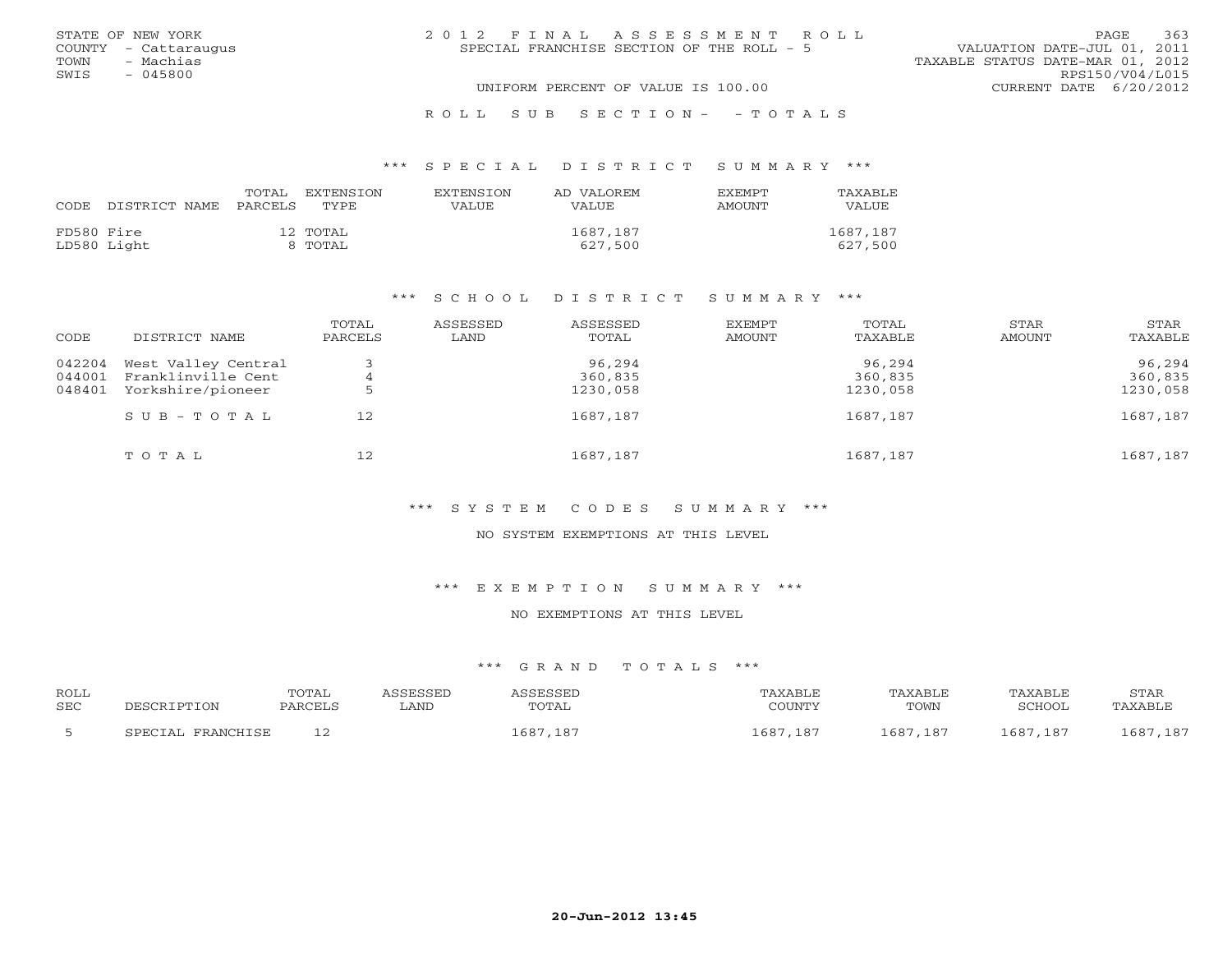|      | STATE OF NEW YORK    | 2012 FINAL ASSESSMENT ROLL |                                           |                                  | PAGE                   | 364 |
|------|----------------------|----------------------------|-------------------------------------------|----------------------------------|------------------------|-----|
|      | COUNTY - Cattaraugus |                            | SPECIAL FRANCHISE SECTION OF THE ROLL - 5 | VALUATION DATE-JUL 01, 2011      |                        |     |
| TOWN | - Machias            |                            |                                           | TAXABLE STATUS DATE-MAR 01, 2012 |                        |     |
| SWIS | $-045800$            |                            | UNIFORM PERCENT OF VALUE IS 100.00        |                                  | RPS150/V04/L015        |     |
|      |                      |                            |                                           |                                  | CURRENT DATE 6/20/2012 |     |
|      |                      |                            |                                           |                                  |                        |     |

R O L L S E C T I O N T O T A L S

#### \*\*\* S P E C I A L D I S T R I C T S U M M A R Y \*\*\*

| CODE       | DISTRICT NAME | TOTAL<br>PARCELS | EXTENSION<br>TYPE   | <b>EXTENSION</b><br>VALUE | AD VALOREM<br>VALUE. | <b>EXEMPT</b><br>AMOUNT | TAXABLE<br>VALUE    |
|------------|---------------|------------------|---------------------|---------------------------|----------------------|-------------------------|---------------------|
| FD580 Fire | LD580 Light   |                  | 12 TOTAL<br>8 TOTAL |                           | 1687,187<br>627,500  |                         | 1687,187<br>627,500 |

#### \*\*\* S C H O O L D I S T R I C T S U M M A R Y \*\*\*

| CODE             | DISTRICT NAME                             | TOTAL<br>PARCELS | ASSESSED<br>LAND | ASSESSED<br>TOTAL | EXEMPT<br>AMOUNT | TOTAL<br>TAXABLE  | STAR<br>AMOUNT | STAR<br>TAXABLE   |
|------------------|-------------------------------------------|------------------|------------------|-------------------|------------------|-------------------|----------------|-------------------|
| 042204<br>044001 | West Valley Central<br>Franklinville Cent | 4                |                  | 96,294<br>360,835 |                  | 96,294<br>360,835 |                | 96,294<br>360,835 |
| 048401           | Yorkshire/pioneer                         |                  |                  | 1230,058          |                  | 1230,058          |                | 1230,058          |
|                  | SUB-TOTAL                                 | 12               |                  | 1687,187          |                  | 1687,187          |                | 1687,187          |
|                  | TOTAL                                     | 12               |                  | 1687,187          |                  | 1687,187          |                | 1687,187          |

## \*\*\* S Y S T E M C O D E S S U M M A R Y \*\*\*

#### NO SYSTEM EXEMPTIONS AT THIS LEVEL

#### \*\*\* E X E M P T I O N S U M M A R Y \*\*\*

### NO EXEMPTIONS AT THIS LEVEL

| <b>ROLI</b><br><b>SEC</b> |                  | TOTAL      | LAND | TOTAL | $\cap$ $\cap$ then the $\cap$ | TAXABI F<br>TOWN | A YARLA'<br>SURVO- | STAF<br>$\sqrt{2}$ $\sqrt{2}$ $\sqrt{2}$ $\sqrt{2}$ $\sqrt{2}$ |
|---------------------------|------------------|------------|------|-------|-------------------------------|------------------|--------------------|----------------------------------------------------------------|
|                           | <b>PDAMCUTCP</b> | — <u>—</u> |      | . 685 | $18-$                         | ,687<br>187      | 187                | $10-$<br>CO7                                                   |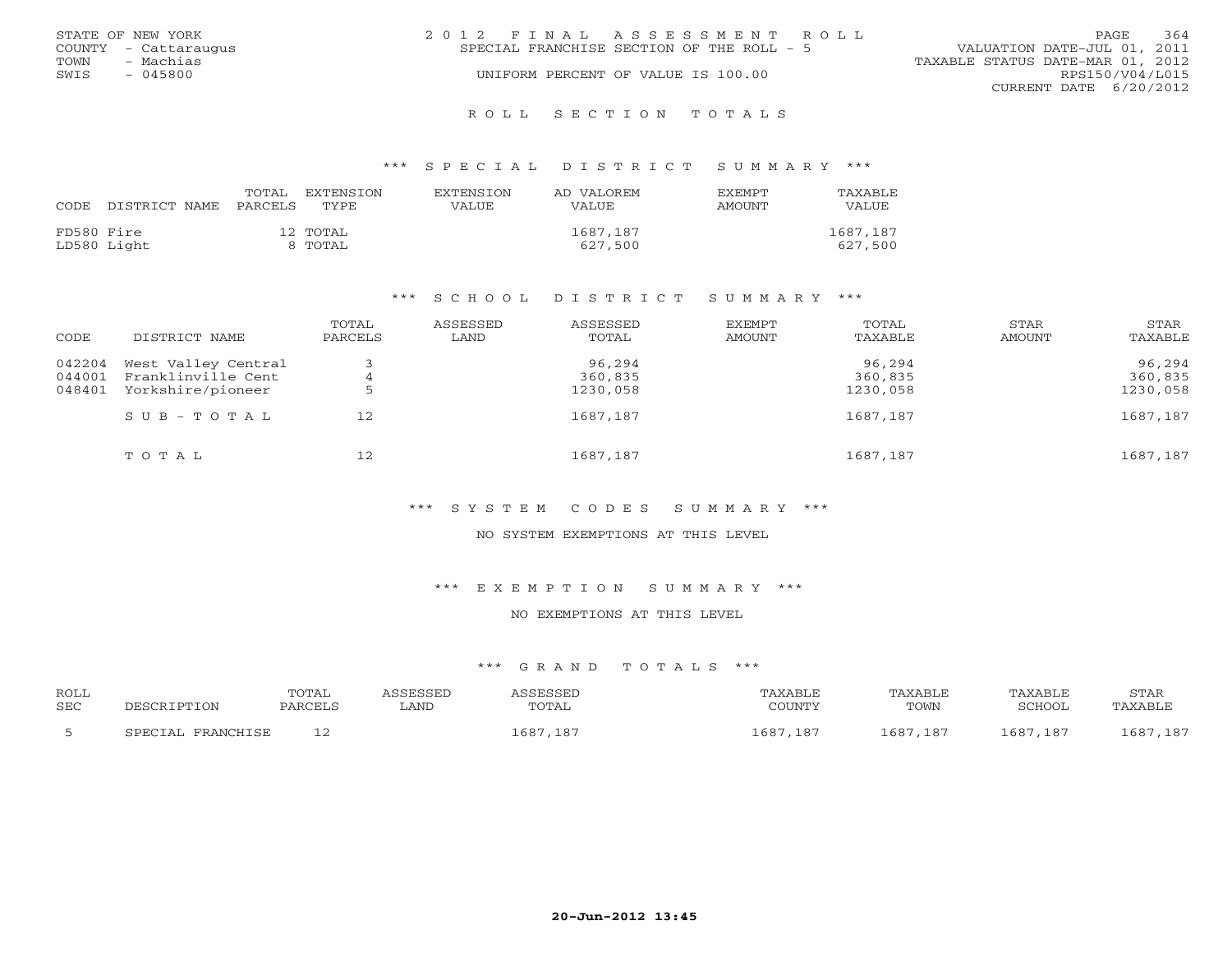## STATE OF NEW YORK 2 0 1 2 F I N A L A S S E S S M E N T R O L L PAGE 365 COUNTY - Cattaraugus UTILITY & R.R. SECTION OF THE ROLL - 6 VALUATION DATE-JUL 01, 2011 TOWN - Machias TAX MAP NUMBER SEQUENCE TAXABLE STATUS DATE-MAR 01, 2012 SWIS - 045800 UNIFORM PERCENT OF VALUE IS 100.00UNIFORM PERCENT OF VALUE IS 100.00

| TAX MAP PARCEL NUMBER<br>CURRENT OWNERS NAME<br>CURRENT OWNERS ADDRESS                                                               | PROPERTY LOCATION & CLASS ASSESSMENT<br>SCHOOL DISTRICT<br>PARCEL SIZE/GRID COORD                                                                                                                              | LAND<br>TOTAL                  | TAX DESCRIPTION<br>SPECIAL DISTRICTS                                                               | EXEMPTION CODE-----------------COUNTY-------TOWN-----SCHOOL<br>TAXABLE VALUE<br>ACCOUNT NO. |
|--------------------------------------------------------------------------------------------------------------------------------------|----------------------------------------------------------------------------------------------------------------------------------------------------------------------------------------------------------------|--------------------------------|----------------------------------------------------------------------------------------------------|---------------------------------------------------------------------------------------------|
| $21.020 - 1 - 26$<br>Verizon New York Inc<br>Property Tax Department<br>PO Box 152206<br>Irving, TX 75015-2206                       | 9753 Main St<br>831 Tele Comm<br>Yorkshire/pione 048401<br>0601<br>$1.0000 - \text{Pioneer}$<br>Land & Building<br>50.00 DPTH 147.00<br>FRNT<br>EAST-1172730 NRTH-0882388<br>FULL MARKET VALUE                 | 5,300<br>49,000<br>49,000      | COUNTY TAXABLE VALUE<br>TOWN<br>TAXABLE VALUE<br>SCHOOL TAXABLE VALUE<br>FD580 Fire<br>LD580 Light | 1280<br>49,000<br>49,000<br>49,000<br>49,000 TO<br>49,000 TO                                |
|                                                                                                                                      | 3333 Hazelmere Ave                                                                                                                                                                                             |                                |                                                                                                    | 1273                                                                                        |
| $21.020 - 3 - 51$<br>National Fuel Gas Dist<br>Attn: Real Property Tax Depart 130103<br>6363 Main St<br>Williamsville, NY 14221-5887 | 873 Gas Meas Sta<br>Yorkshire/pione 048401<br>$1.0000 - \text{Pioneer}$<br>M&R Station<br>50.00 DPTH 305.00<br>FRNT<br>EAST-1173329 NRTH-0881805<br>DEED BOOK 751<br>PG-00408                                  | $\circ$<br>5,130               | COUNTY TAXABLE VALUE<br>TOWN<br>TAXABLE VALUE<br>SCHOOL TAXABLE VALUE<br>FD580 Fire<br>LD580 Light | 5,130<br>5,130<br>5,130<br>5,130 TO<br>4,104 TO                                             |
|                                                                                                                                      | FULL MARKET VALUE                                                                                                                                                                                              | 5,130                          |                                                                                                    |                                                                                             |
| $30.002 - 3 - 9$<br>Niagara Mohawk Power Corp<br>Real Estate Tax Dept<br>300 Erie Blvd West<br>Syracuse, NY 13202                    | NYS Rte 242<br>872 Elec-Substation<br>Yorkshire/pione 048401<br>713550 - Machias Substati<br>$1.0000 -$ Pioneer<br>ACRES<br>2.44<br>EAST-1172260 NRTH-0876598<br>DEED BOOK 00370 PG-00510<br>FULL MARKET VALUE | 10,900<br>3299,002<br>3299,002 | COUNTY TAXABLE VALUE<br>TOWN<br>TAXABLE VALUE<br>SCHOOL TAXABLE VALUE<br>FD580 Fire                | 1781<br>3299,002<br>3299,002<br>3299,002<br>3299,002 TO                                     |
|                                                                                                                                      |                                                                                                                                                                                                                |                                |                                                                                                    |                                                                                             |
| $30.002 - 3 - 46.71$<br>Crown Atlantic Company Ll<br>Pmb 353<br>4017 Washington Rd<br>Mcmurray, PA 15317                             | Gulf Hill Rd<br>837 Cell Tower<br>Franklinville C 044001<br>Location # Needed<br>$1.0000 - Franklinville$<br>Tower<br>ACRES                                                                                    | $\circ$<br>62,000              | COUNTY TAXABLE VALUE<br>TAXABLE VALUE<br>TOWN<br>SCHOOL TAXABLE VALUE<br>FD580 Fire                | 1835<br>62,000<br>62,000<br>62,000<br>62,000 TO                                             |
|                                                                                                                                      | 0.01<br>FULL MARKET VALUE                                                                                                                                                                                      | 62,000                         |                                                                                                    |                                                                                             |
|                                                                                                                                      | * * * * * * * * * * * * * * * * * * *                                                                                                                                                                          | **********                     |                                                                                                    |                                                                                             |
| $30.002 - 3 - 52$<br>Niagara Mohawk Power Corp<br>Real Estate Tax Dept<br>300 Erie Blvd West<br>Syracuse, NY 13202                   | NYS Rte 242<br>380 Pub Util Vac<br>Yorkshire/pione 048401<br>Homer City-Stolle #37<br>ACRES 86.50<br>EAST-1168152 NRTH-0878030<br>FULL MARKET VALUE                                                            | 52,600<br>52,600<br>52,600     | COUNTY TAXABLE VALUE<br>TOWN<br>TAXABLE VALUE<br>SCHOOL TAXABLE VALUE<br>FD580 Fire                | 1779<br>52,600<br>52,600<br>52,600<br>52,600 TO                                             |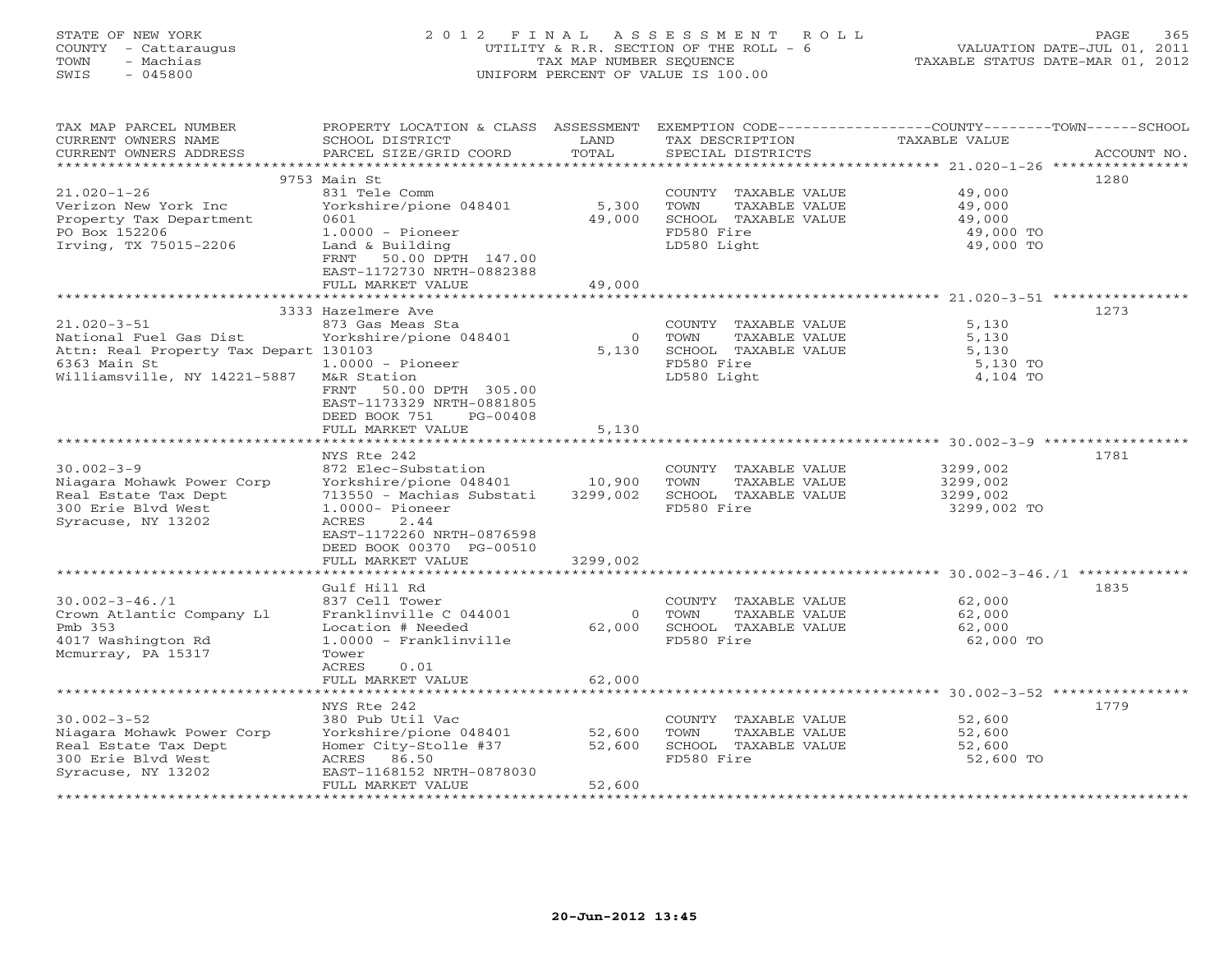## STATE OF NEW YORK 2 0 1 2 F I N A L A S S E S S M E N T R O L L PAGE 366 COUNTY - Cattaraugus UTILITY & R.R. SECTION OF THE ROLL - 6 VALUATION DATE-JUL 01, 2011 TOWN - Machias TAX MAP NUMBER SEQUENCE TAXABLE STATUS DATE-MAR 01, 2012 SWIS - 045800 UNIFORM PERCENT OF VALUE IS 100.00UNIFORM PERCENT OF VALUE IS 100.00

| TOTAL<br>CURRENT OWNERS ADDRESS<br>PARCEL SIZE/GRID COORD<br>SPECIAL DISTRICTS<br>ACCOUNT NO.<br>1780<br>Fox & Upper Bear Cr Rd<br>$30.004 - 1 - 36$<br>380 Pub Util Vac<br>29,500<br>29,500<br>COUNTY TAXABLE VALUE |  |
|----------------------------------------------------------------------------------------------------------------------------------------------------------------------------------------------------------------------|--|
|                                                                                                                                                                                                                      |  |
|                                                                                                                                                                                                                      |  |
|                                                                                                                                                                                                                      |  |
| 29,500<br>Niagara Mohawk Power Corp<br>Franklinville C 044001<br>TOWN<br>TAXABLE VALUE                                                                                                                               |  |
| SCHOOL TAXABLE VALUE<br>Homer City-Stolle #37 29,500<br>29,500<br>Real Estate Tax Dept                                                                                                                               |  |
| FD580 Fire<br>300 Erie Blvd West<br>ACRES 38.50<br>29,500 TO                                                                                                                                                         |  |
| EAST-1172291 NRTH-0861953<br>Syracuse, NY 13202                                                                                                                                                                      |  |
| DEED BOOK 00815 PG-00148                                                                                                                                                                                             |  |
| 29,500<br>FULL MARKET VALUE                                                                                                                                                                                          |  |
|                                                                                                                                                                                                                      |  |
| Total Gas Dist<br>1530                                                                                                                                                                                               |  |
| 658.000-9905-123.700/288<br>885 Gas Outside Pla<br>COUNTY TAXABLE VALUE<br>168,844                                                                                                                                   |  |
| West Valley Cen 042204<br>National Fuel Gas Dist<br>$\overline{0}$<br>TOWN<br>TAXABLE VALUE<br>168,844                                                                                                               |  |
| Attn: Real Property Tax Depart 888888<br>168,844<br>SCHOOL TAXABLE VALUE<br>168,844                                                                                                                                  |  |
| 6363 Main St<br>$0.2100$ - West Valley<br>FD580 Fire<br>168,844 TO                                                                                                                                                   |  |
| Williamsville, NY 14221-5887<br>LD580 Light<br>Op & Mrs Equipment<br>FULL MARKET VALUE 168,844<br>135,075 TO                                                                                                         |  |
|                                                                                                                                                                                                                      |  |
|                                                                                                                                                                                                                      |  |
| Outside Plant<br>1272                                                                                                                                                                                                |  |
| 658.000-9905-123.710/288<br>150,027<br>883 Gas Trans Impr<br>COUNTY TAXABLE VALUE                                                                                                                                    |  |
| West Valley Cen 042204<br>National Fuel Gas Supply<br>0 TOWN<br>TAXABLE VALUE<br>150,027                                                                                                                             |  |
| Attn: Real Property Tax Depart 888888<br>150,027<br>SCHOOL TAXABLE VALUE<br>150,027                                                                                                                                  |  |
| 6363 Main St<br>FD580 Fire<br>$1.0000 - West Valley$<br>150,027 TO                                                                                                                                                   |  |
| Williamsville, NY 14221-5887<br>Total Gas Trans<br>150,027<br>FULL MARKET VALUE                                                                                                                                      |  |
| ************************                                                                                                                                                                                             |  |
| Outside Plant<br>1540                                                                                                                                                                                                |  |
| 658.000-9905-132.350/188<br>884 Elec Dist Out<br>129,618<br>COUNTY TAXABLE VALUE                                                                                                                                     |  |
| West Valley Cen 042204<br>Niagara Mohawk Power Corp<br>0 TOWN<br>TAXABLE VALUE<br>129,618                                                                                                                            |  |
| 129,618<br>SCHOOL TAXABLE VALUE<br>888888<br>Real Estate Tax Dept<br>129,618                                                                                                                                         |  |
| FD580 Fire<br>300 Erie Blvd West<br>0.0775 - West Valley<br>129,618 TO                                                                                                                                               |  |
| LD580 Light<br>2,592 TO<br>Syracuse, NY 13202<br>Total Elec Dist                                                                                                                                                     |  |
| ACRES<br>0.01                                                                                                                                                                                                        |  |
| 129,618<br>FULL MARKET VALUE                                                                                                                                                                                         |  |
|                                                                                                                                                                                                                      |  |
| Electric Tran Line<br>1785                                                                                                                                                                                           |  |
| 658.000-9905-132.350/803<br>882 Elec Trans Imp<br>COUNTY TAXABLE VALUE<br>15,065                                                                                                                                     |  |
| West Valley Cen 042204<br>Niagara Mohawk Power Corp<br>$\overline{0}$<br>TOWN<br>TAXABLE VALUE<br>15,065                                                                                                             |  |
| 712388<br>SCHOOL TAXABLE VALUE<br>Real Estate Tax Dept<br>15,065<br>15,065                                                                                                                                           |  |
| 300 Erie Blvd West<br>0.0877 - West Valley<br>FD580 Fire<br>15,065 TO                                                                                                                                                |  |
| Syracuse, NY 13202<br>Dake Hill-Machias #803                                                                                                                                                                         |  |
| ACRES<br>0.01                                                                                                                                                                                                        |  |
| 15,065<br>FULL MARKET VALUE                                                                                                                                                                                          |  |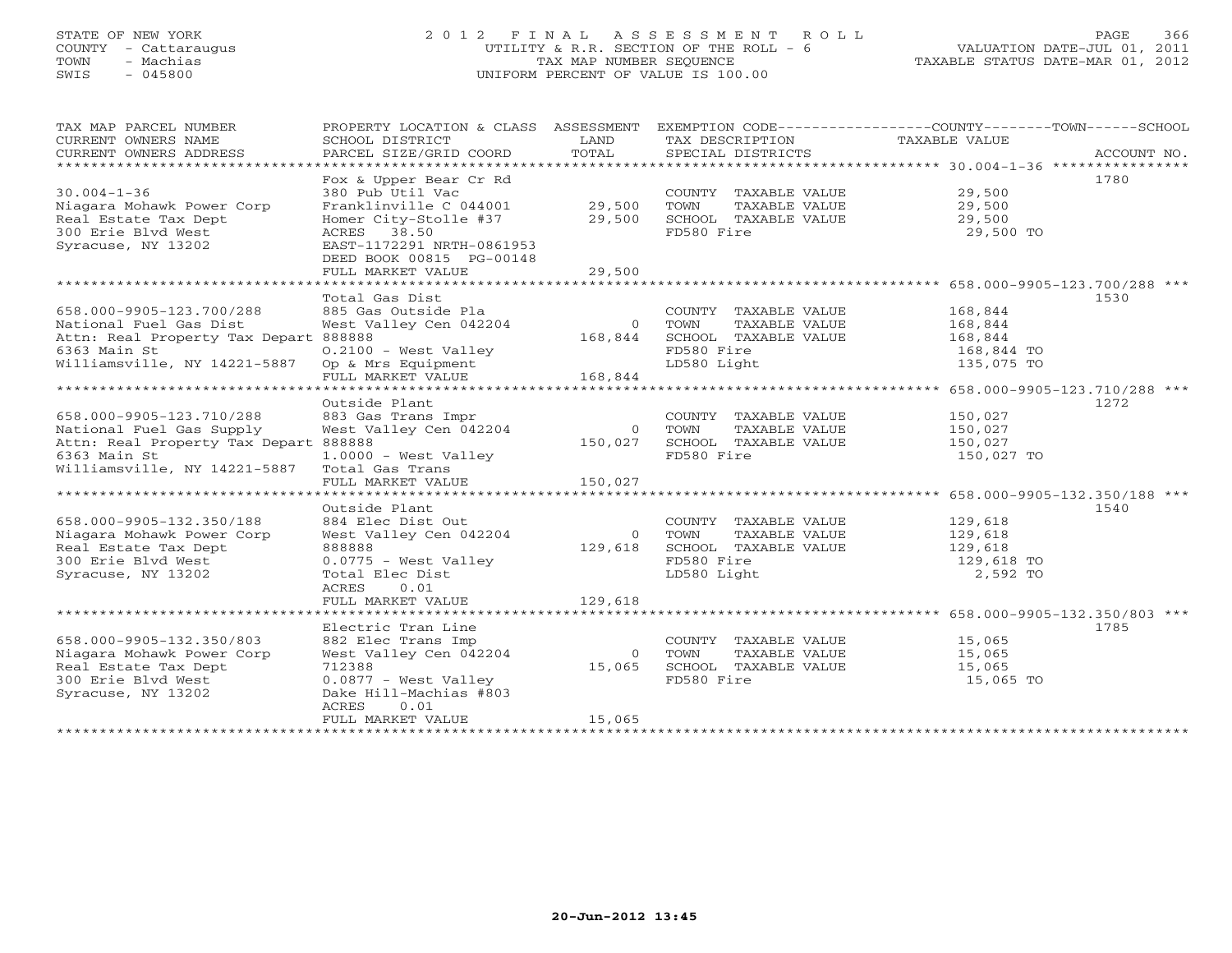## STATE OF NEW YORK 2 0 1 2 F I N A L A S S E S S M E N T R O L L PAGE 367 COUNTY - Cattaraugus UTILITY & R.R. SECTION OF THE ROLL - 6 VALUATION DATE-JUL 01, 2011 TOWN - Machias TAX MAP NUMBER SEQUENCE TAXABLE STATUS DATE-MAR 01, 2012 SWIS - 045800 UNIFORM PERCENT OF VALUE IS 100.00UNIFORM PERCENT OF VALUE IS 100.00

| TAX MAP PARCEL NUMBER<br>CURRENT OWNERS NAME     | PROPERTY LOCATION & CLASS<br>SCHOOL DISTRICT       | ASSESSMENT<br>LAND | TAX DESCRIPTION                               | EXEMPTION CODE-----------------COUNTY-------TOWN-----SCHOOL<br>TAXABLE VALUE |
|--------------------------------------------------|----------------------------------------------------|--------------------|-----------------------------------------------|------------------------------------------------------------------------------|
| CURRENT OWNERS ADDRESS<br>********************** | PARCEL SIZE/GRID COORD                             | TOTAL              | SPECIAL DISTRICTS                             | ACCOUNT NO.                                                                  |
|                                                  | Outside Plant                                      |                    |                                               | 1278                                                                         |
| 658.000-9905-601.700/188                         | 831 Tele Comm                                      |                    | COUNTY TAXABLE VALUE                          | $\mathbf{0}$                                                                 |
| American Tel & Tel Co                            | West Valley Cen 042204                             | $\Omega$           | TOWN<br>TAXABLE VALUE                         | $\mathbf{0}$                                                                 |
| Property Tax Unit                                | 888888                                             | $\Omega$           | SCHOOL TAXABLE VALUE                          | $\Omega$                                                                     |
| PO Box 7207                                      | $1.0000 - West ValueV$                             |                    | FD580 Fire                                    | $0$ TO                                                                       |
| Bedminster, NJ 07921-7207                        | Buried Cable                                       |                    |                                               |                                                                              |
|                                                  | FULL MARKET VALUE                                  | $\Omega$           |                                               |                                                                              |
| *****************                                |                                                    | ****               |                                               | ************** 658.000-9905-618.750/188 ***                                  |
|                                                  | Outside Plant                                      |                    |                                               | 1270                                                                         |
| 658.000-9905-618.750/188                         | 831 Tele Comm                                      |                    | COUNTY TAXABLE VALUE                          | 9,420                                                                        |
| Citizens Telecom Uci                             | West Valley Cen 042204                             | $\Omega$           | TOWN<br>TAXABLE VALUE                         | 9,420                                                                        |
| 3 Highridge Pk                                   | 888888                                             | 9,420              | SCHOOL TAXABLE VALUE                          | 9,420                                                                        |
| Stamford, CT 06905                               | $1.0000 - West Valley$                             |                    | FD580 Fire                                    | 9,420 TO                                                                     |
|                                                  | Poles, Wire, Cable, Etc                            |                    |                                               |                                                                              |
|                                                  | FULL MARKET VALUE<br>.                             | 9,420              |                                               | ************* 658.000-9905-631.900/188 ***                                   |
|                                                  | Outside Plant                                      |                    |                                               | 1535                                                                         |
| 658.000-9905-631.900/188                         | 836 Telecom. eq.                                   |                    | COUNTY TAXABLE VALUE                          | 2,792                                                                        |
| Verizon New York Inc                             | West Valley Cen 042204                             | $\Omega$           | TAXABLE VALUE<br>TOWN                         | 2,792                                                                        |
| Property Tax Department                          | 888888                                             | 2,792              | SCHOOL TAXABLE VALUE                          | 2,792                                                                        |
| PO Box 152206                                    | $0.0034$ - West Valley                             |                    | FD580 Fire                                    | 2,792 TO                                                                     |
| Irving, TX 75015-2206                            | FULL MARKET VALUE                                  | 2,792              |                                               |                                                                              |
| *********************                            | ******************                                 |                    |                                               | 658.000-9907-123.700/288 ***                                                 |
|                                                  | Total Gas Dist                                     |                    |                                               | 1531                                                                         |
| 658.000-9907-123.700/288                         | 885 Gas Outside Pla                                |                    | COUNTY TAXABLE VALUE                          | 96,482                                                                       |
| National Fuel Gas Dist                           | Franklinville C 044001                             | $\circ$            | TOWN<br>TAXABLE VALUE                         | 96,482                                                                       |
| Attn: Real Property Tax Depart 888888            |                                                    | 96,482             | SCHOOL TAXABLE VALUE                          | 96,482                                                                       |
| 6363 Main St                                     | $0.1200$ - Franklinville                           |                    | FD580 Fire                                    | 96,482 TO                                                                    |
| Williamsville, NY 14221-5887                     | Op & Mrs Equipment                                 |                    | LD580 Light                                   | 77,186 TO                                                                    |
|                                                  | FULL MARKET VALUE<br>* * * * * * * * * * * * * * * | 96,482             |                                               | ******* 658.000-9907-132.350/37 ****                                         |
|                                                  | Electric Tran Line                                 |                    |                                               | 1953                                                                         |
| 658.000-9907-132.350/37                          | 882 Elec Trans Imp                                 |                    | COUNTY TAXABLE VALUE                          | 156,982                                                                      |
| Niagara Mohawk Power Corp                        | Franklinville C 044001                             | $\Omega$           | TAXABLE VALUE<br>TOWN                         | 156,982                                                                      |
| Real Estate Tax Dept                             | 712060                                             | 156,982            | SCHOOL TAXABLE VALUE                          | 156,982                                                                      |
| 300 Erie Blvd West                               | Homer City-Stolle #37                              |                    | FD580 Fire                                    | 156,982 TO                                                                   |
| Syracuse, NY 13202                               | FULL MARKET VALUE                                  | 156,982            |                                               |                                                                              |
|                                                  |                                                    |                    |                                               | 658.000-9907-132.350/151 ***                                                 |
| 658.000-9907-132.350/151                         | Electric Tran Line                                 |                    |                                               | 1782                                                                         |
| Niagara Mohawk Power Corp                        | 882 Elec Trans Imp<br>Franklinville C 044001       | $\circ$            | COUNTY TAXABLE VALUE<br>TOWN<br>TAXABLE VALUE | 38,032<br>38,032                                                             |
| Real Estate Tax Dept                             | 712140                                             | 38,032             | SCHOOL TAXABLE VALUE                          | 38,032                                                                       |
| 300 Erie Blyd West                               | $0.1250$ - Franklinville                           |                    | FD580 Fire                                    | 38,032 TO                                                                    |
| Syracuse, NY 13202                               | Garden-Homer City #151,15                          |                    |                                               |                                                                              |
|                                                  | 0.01<br>ACRES                                      |                    |                                               |                                                                              |
|                                                  | FULL MARKET VALUE                                  | 38,032             |                                               |                                                                              |
|                                                  |                                                    |                    |                                               |                                                                              |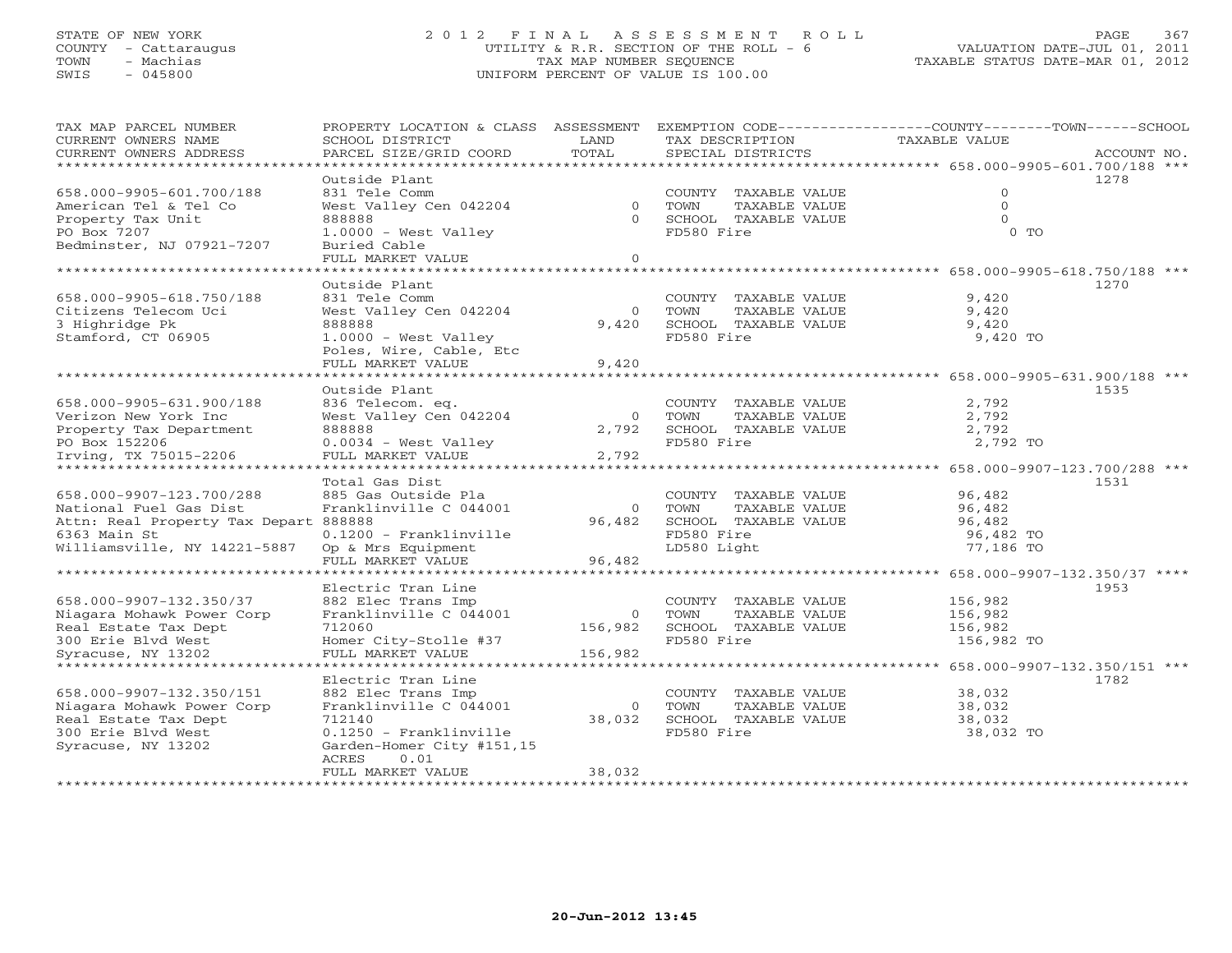## STATE OF NEW YORK 2 0 1 2 F I N A L A S S E S S M E N T R O L L PAGE 368 COUNTY - Cattaraugus UTILITY & R.R. SECTION OF THE ROLL - 6 VALUATION DATE-JUL 01, 2011 TOWN - Machias TAX MAP NUMBER SEQUENCE TAXABLE STATUS DATE-MAR 01, 2012 SWIS - 045800 UNIFORM PERCENT OF VALUE IS 100.00UNIFORM PERCENT OF VALUE IS 100.00

| TAX MAP PARCEL NUMBER                                    | PROPERTY LOCATION & CLASS ASSESSMENT EXEMPTION CODE----------------COUNTY-------TOWN------SCHOOL |                |                                                       |                    |             |
|----------------------------------------------------------|--------------------------------------------------------------------------------------------------|----------------|-------------------------------------------------------|--------------------|-------------|
| CURRENT OWNERS NAME                                      | SCHOOL DISTRICT                                                                                  | LAND           | TAX DESCRIPTION                                       | TAXABLE VALUE      |             |
| CURRENT OWNERS ADDRESS<br>****************************** | PARCEL SIZE/GRID COORD                                                                           | TOTAL          | SPECIAL DISTRICTS                                     |                    | ACCOUNT NO. |
|                                                          | Outside Plant                                                                                    |                |                                                       |                    | 1539        |
| 658.000-9907-132.350/188                                 | 884 Elec Dist Out                                                                                |                | COUNTY TAXABLE VALUE 193,507                          |                    |             |
| Niagara Mohawk Power Corp                                | Franklinville C 044001                                                                           |                | 0 TOWN<br>TAXABLE VALUE                               | 193,507            |             |
| Real Estate Tax Dept                                     | 888888                                                                                           | 193,507        | SCHOOL TAXABLE VALUE                                  | 193,507            |             |
| 300 Erie Blvd West                                       | $0.1157$ - Franklinville                                                                         |                | FD580 Fire                                            | 193,507 TO         |             |
| Syracuse, NY 13202                                       | Total Elec Dist                                                                                  |                | LD580 Light                                           | 3,870 TO           |             |
|                                                          | ACRES 0.01                                                                                       |                |                                                       |                    |             |
|                                                          | FULL MARKET VALUE                                                                                | 193,507        |                                                       |                    |             |
|                                                          |                                                                                                  |                |                                                       |                    |             |
|                                                          | Electric Tran Line                                                                               |                |                                                       |                    | 1784        |
| 658.000-9907-132.350/802                                 | 882 Elec Trans Imp                                                                               |                | COUNTY TAXABLE VALUE                                  | 2,237              |             |
| Niagara Mohawk Power Corp                                | Franklinville C 044001                                                                           | $\overline{0}$ | TAXABLE VALUE<br>TOWN                                 | 2,237              |             |
| Real Estate Tax Dept                                     | 712372                                                                                           |                | 2,237 SCHOOL TAXABLE VALUE                            | 2,237              |             |
| 300 Erie Blyd West                                       | 1.0000 - Franklinville                                                                           |                | FD580 Fire                                            | 2,237 TO           |             |
| Syracuse, NY 13202                                       | Buffalo Slag Tap #802                                                                            |                |                                                       |                    |             |
|                                                          | ACRES<br>0.01                                                                                    |                |                                                       |                    |             |
|                                                          | FULL MARKET VALUE                                                                                | 2,237          |                                                       |                    |             |
|                                                          |                                                                                                  |                |                                                       |                    |             |
|                                                          | Electric Tran Line                                                                               |                | COUNTY TAXABLE VALUE 135,055                          |                    | 1790        |
| 658.000-9907-132.350/807                                 | 882 Elec Trans Imp                                                                               |                |                                                       |                    |             |
| Niagara Mohawk Power Corp<br>Real Estate Tax Dept        | Franklinville C 044001<br>712435                                                                 | $\overline{0}$ | TOWN<br>TAXABLE VALUE<br>135,055 SCHOOL TAXABLE VALUE | 135,055<br>135,055 |             |
| 300 Erie Blvd West                                       | 0.5000 - Franklinville                                                                           |                | FD580 Fire                                            | 135,055 TO         |             |
| Syracuse, NY 13202                                       | Machias-Maplehurst #802                                                                          |                |                                                       |                    |             |
|                                                          | 0.01<br>ACRES                                                                                    |                |                                                       |                    |             |
|                                                          | FULL MARKET VALUE                                                                                | 135,055        |                                                       |                    |             |
|                                                          |                                                                                                  |                |                                                       |                    |             |
|                                                          | Outside Plant                                                                                    |                |                                                       |                    | 1534        |
| 658.000-9907-631.900/188                                 | 836 Telecom. eq.                                                                                 |                | COUNTY TAXABLE VALUE                                  | 13,714             |             |
| Verizon New York Inc                                     | Franklinville C 044001                                                                           |                | 0 TOWN<br>TAXABLE VALUE                               | 13,714             |             |
| Property Tax Department                                  | 888888                                                                                           |                | 13,714 SCHOOL TAXABLE VALUE                           | 13,714             |             |
| PO Box 152206                                            | 0.0167 - Franklinville                                                                           |                | FD580 Fire                                            | 13,714 TO          |             |
| Irving, TX 75015-2206                                    | Poles, Wire Cable, Etc                                                                           |                |                                                       |                    |             |
|                                                          | FULL MARKET VALUE                                                                                | 13,714         |                                                       |                    |             |
|                                                          |                                                                                                  |                |                                                       |                    |             |
|                                                          | Outside Plant                                                                                    |                |                                                       |                    | 2065        |
| 658.000-9914-123.700/202                                 | 873 Gas Meas Sta                                                                                 |                | COUNTY TAXABLE VALUE                                  | 7,354              |             |
| National Fuel Gas Dist                                   | Yorkshire/pione 048401                                                                           | 7,354          | TOWN<br>TAXABLE VALUE                                 | 7,354              |             |
| Attn: Real Property Tax Depart 888888                    |                                                                                                  | 7,354          | SCHOOL TAXABLE VALUE                                  | 7,354              |             |
| 6363 Main St                                             | 1.00 -Pioneer                                                                                    |                | FD580 Fire                                            | 7,354 TO           |             |
| Williamsville, NY 14221-5887                             | ACRES<br>0.01<br>FULL MARKET VALUE                                                               | 7,354          | LD580 Light                                           | 5,883 TO           |             |
|                                                          |                                                                                                  |                |                                                       |                    |             |
|                                                          |                                                                                                  |                |                                                       |                    |             |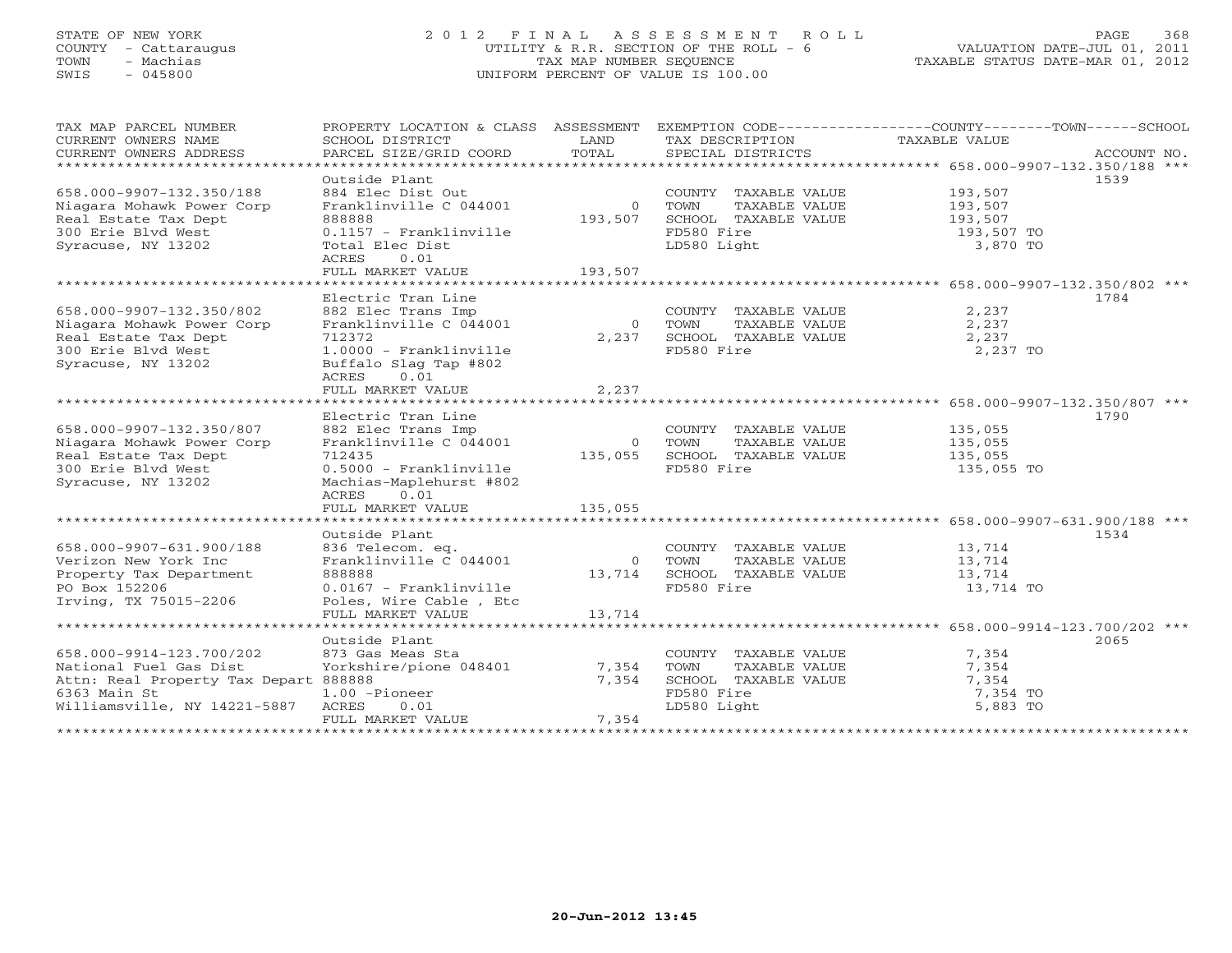## STATE OF NEW YORK 2 0 1 2 F I N A L A S S E S S M E N T R O L L PAGE 369 COUNTY - Cattaraugus UTILITY & R.R. SECTION OF THE ROLL - 6 VALUATION DATE-JUL 01, 2011 TOWN - Machias TAX MAP NUMBER SEQUENCE TAXABLE STATUS DATE-MAR 01, 2012 SWIS - 045800 UNIFORM PERCENT OF VALUE IS 100.00UNIFORM PERCENT OF VALUE IS 100.00

| TAX MAP PARCEL NUMBER<br>CURRENT OWNERS NAME<br>CURRENT OWNERS ADDRESS<br>***********************                                                                             | PROPERTY LOCATION & CLASS<br>SCHOOL DISTRICT<br>PARCEL SIZE/GRID COORD                                                                                                       | ASSESSMENT<br>LAND<br>TOTAL            | TAX DESCRIPTION<br>SPECIAL DISTRICTS                                                               | EXEMPTION CODE-----------------COUNTY-------TOWN------SCHOOL<br>TAXABLE VALUE<br>ACCOUNT NO. |
|-------------------------------------------------------------------------------------------------------------------------------------------------------------------------------|------------------------------------------------------------------------------------------------------------------------------------------------------------------------------|----------------------------------------|----------------------------------------------------------------------------------------------------|----------------------------------------------------------------------------------------------|
| 658.000-9914-123.700/288<br>National Fuel Gas Dist<br>Attn: Real Property Tax Depart 888888<br>6363 Main St<br>Williamsville, NY 14221-5887<br>****************************** | Outside Plant<br>885 Gas Outside Pla<br>Yorkshire/pione 048401<br>$0.6700$ -Pioneer<br>Op & Mrs Equipment<br>0.01<br>ACRES<br>FULL MARKET VALUE                              | $\circ$<br>538,693<br>538,693          | COUNTY TAXABLE VALUE<br>TOWN<br>TAXABLE VALUE<br>SCHOOL TAXABLE VALUE<br>FD580 Fire<br>LD580 Light | 1946<br>538,693<br>538,693<br>538,693<br>538,693 TO<br>430,954 TO                            |
| 658.000-9914-132.350/37<br>Niagara Mohawk Power Corp<br>Real Estate Tax Dept<br>300 Erie Blvd West<br>Syracuse, NY 13202<br>******************************                    | Electric Tran Line<br>882 Elec Trans Imp<br>Yorkshire/pione 048401<br>712060<br>Homer City-Stolle#37-87.5<br>FULL MARKET VALUE                                               | $\overline{0}$<br>1098,871<br>1098,871 | COUNTY TAXABLE VALUE<br>TOWN<br>TAXABLE VALUE<br>SCHOOL TAXABLE VALUE<br>FD580 Fire                | 1954<br>1098,871<br>1098,871<br>1098,871<br>1098,871 TO                                      |
| 658.000-9914-132.350/151<br>Niagara Mohawk Power Corp<br>Real Estate Tax Dept<br>300 Erie Blvd West<br>Syracuse, NY 13202                                                     | Electric Tran Line<br>882 Elec Trans Imp<br>Yorkshire/pione 048401<br>712140<br>$0.8750 - \text{Pioneer}$<br>Garden-Homer City #151,15<br>0.01<br>ACRES<br>FULL MARKET VALUE | $\overline{O}$<br>266,226<br>266,226   | COUNTY TAXABLE VALUE<br>TOWN<br>TAXABLE VALUE<br>SCHOOL TAXABLE VALUE<br>FD580 Fire                | 1783<br>266,226<br>266,226<br>266,226<br>266,226 TO                                          |
| 658.000-9914-132.350/188<br>Niagara Mohawk Power Corp<br>Real Estate Tax Dept<br>300 Erie Blvd West<br>Syracuse, NY 13202<br>*********************                            | Outside Plant<br>884 Elec Dist Out<br>Yorkshire/pione 048401<br>888888<br>$0.8068$ - Pioneer<br>Total Elec Dist<br>FULL MARKET VALUE                                         | 0<br>1349,364<br>1349,364              | COUNTY TAXABLE VALUE<br>TOWN<br>TAXABLE VALUE<br>SCHOOL TAXABLE VALUE<br>FD580 Fire<br>LD580 Light | 1269<br>1349,364<br>1349,364<br>1349,364<br>1349,364 TO<br>26,987 TO                         |
| 658.000-9914-132.350/301<br>Niagara Mohawk Power Corp<br>Real Estate Tax Dept<br>300 Erie Blyd West<br>Syracuse, NY 13202                                                     | Electric Tran Line<br>882 Elec Trans Imp<br>Yorkshire/pione 048401<br>712390<br>1.0000 Delevan-Machias #3<br>Delevan-Machias #801<br>ACRES<br>0.01<br>FULL MARKET VALUE      | $\overline{0}$<br>56,386<br>56,386     | COUNTY TAXABLE VALUE<br>TOWN<br>TAXABLE VALUE<br>SCHOOL TAXABLE VALUE<br>FD580 Fire                | 1787<br>56,386<br>56,386<br>56,386<br>56,386 TO                                              |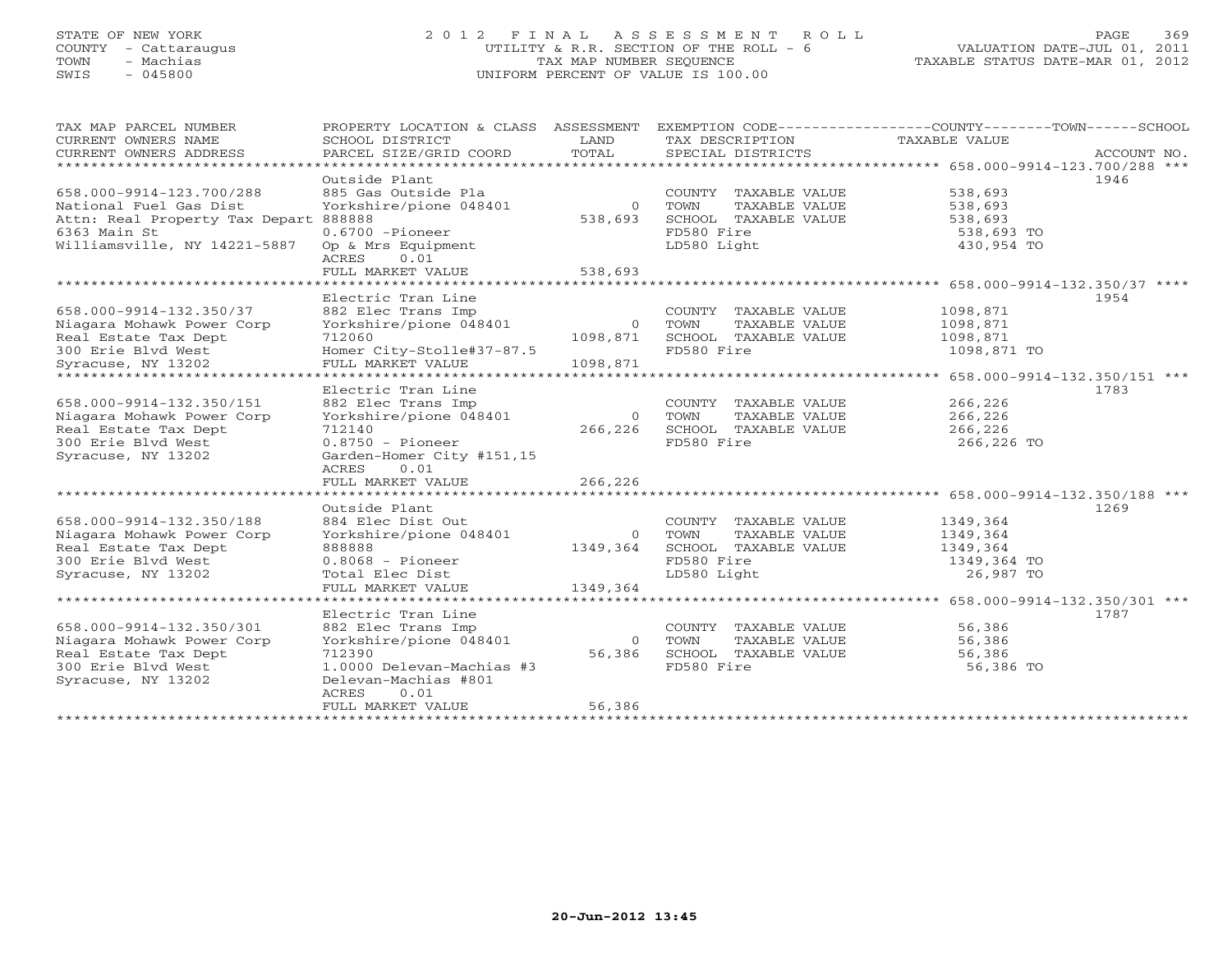## STATE OF NEW YORK 2 0 1 2 F I N A L A S S E S S M E N T R O L L PAGE 370 COUNTY - Cattaraugus UTILITY & R.R. SECTION OF THE ROLL - 6 VALUATION DATE-JUL 01, 2011 TOWN - Machias TAX MAP NUMBER SEQUENCE TAXABLE STATUS DATE-MAR 01, 2012 SWIS - 045800 UNIFORM PERCENT OF VALUE IS 100.00UNIFORM PERCENT OF VALUE IS 100.00

| TAX MAP PARCEL NUMBER<br>CURRENT OWNERS NAME | PROPERTY LOCATION & CLASS<br>SCHOOL DISTRICT | ASSESSMENT<br>LAND | TAX DESCRIPTION         | EXEMPTION CODE-----------------COUNTY-------TOWN------SCHOOL<br>TAXABLE VALUE |             |
|----------------------------------------------|----------------------------------------------|--------------------|-------------------------|-------------------------------------------------------------------------------|-------------|
| CURRENT OWNERS ADDRESS                       | PARCEL SIZE/GRID COORD                       | TOTAL              | SPECIAL DISTRICTS       |                                                                               | ACCOUNT NO. |
|                                              |                                              |                    |                         |                                                                               |             |
|                                              | Electric Tran Line                           |                    |                         |                                                                               | 1786        |
| 658.000-9914-132.350/803                     | 882 Elec Trans Imp                           |                    | COUNTY<br>TAXABLE VALUE | 156,718                                                                       |             |
| Niagara Mohawk Power Corp                    | Yorkshire/pione 048401                       | $\overline{0}$     | TAXABLE VALUE<br>TOWN   | 156,718                                                                       |             |
| Real Estate Tax Dept                         | 712388                                       | 156,718            | SCHOOL TAXABLE VALUE    | 156,718                                                                       |             |
| 300 Erie Blyd West                           | $0.9123$ - Pioneer                           |                    | FD580 Fire              | 156,718 TO                                                                    |             |
| Syracuse, NY 13202                           | Dake Hill-Machias #803                       |                    |                         |                                                                               |             |
|                                              | 0.01<br>ACRES                                |                    |                         |                                                                               |             |
|                                              | FULL MARKET VALUE                            | 156,718            |                         |                                                                               |             |
|                                              |                                              |                    |                         | 658.000-9914-132.350/807 ***                                                  |             |
|                                              | Electric Tran Line                           |                    |                         |                                                                               | 1789        |
| 658.000-9914-132.350/807                     | 882 Elec Trans Imp                           |                    | COUNTY<br>TAXABLE VALUE | 135,055                                                                       |             |
| Niagara Mohawk Power Corp                    | Yorkshire/pione 048401                       | $\overline{0}$     | TAXABLE VALUE<br>TOWN   | 135,055                                                                       |             |
| Real Estate Tax Dept                         | 712435                                       | 135,055            | SCHOOL<br>TAXABLE VALUE | 135,055                                                                       |             |
| 300 Erie Blyd West                           | $0.5000 - \text{Pioneer}$                    |                    | FD580 Fire              | 135,055 TO                                                                    |             |
| Syracuse, NY 13202                           | Machias-Maplehurst #807                      |                    |                         |                                                                               |             |
|                                              | 0.01<br>ACRES                                |                    |                         |                                                                               |             |
|                                              | FULL MARKET VALUE                            | 135,055            |                         |                                                                               |             |
| ******************************               |                                              |                    |                         |                                                                               |             |
|                                              | Outside Plant                                |                    |                         |                                                                               | 1281        |
| 658.000-9914-631.900/188                     | 836 Telecom. eq.                             |                    | COUNTY<br>TAXABLE VALUE | 804,711                                                                       |             |
| Verizon New York Inc                         | Yorkshire/pione 048401                       | $\Omega$           | TAXABLE VALUE<br>TOWN   | 804,711                                                                       |             |
| Property Tax Department                      | 888888                                       | 804,711            | SCHOOL<br>TAXABLE VALUE | 804,711                                                                       |             |
| PO Box 152206                                | $0.9799 - \text{Pioneer}$                    |                    | FD580 Fire              | 804,711 TO                                                                    |             |
| Irving, TX 75015-2206                        | Poles, Wire, Cable, Etc                      |                    |                         |                                                                               |             |
|                                              | FULL MARKET VALUE                            | 804,711            |                         |                                                                               |             |
|                                              |                                              |                    |                         |                                                                               |             |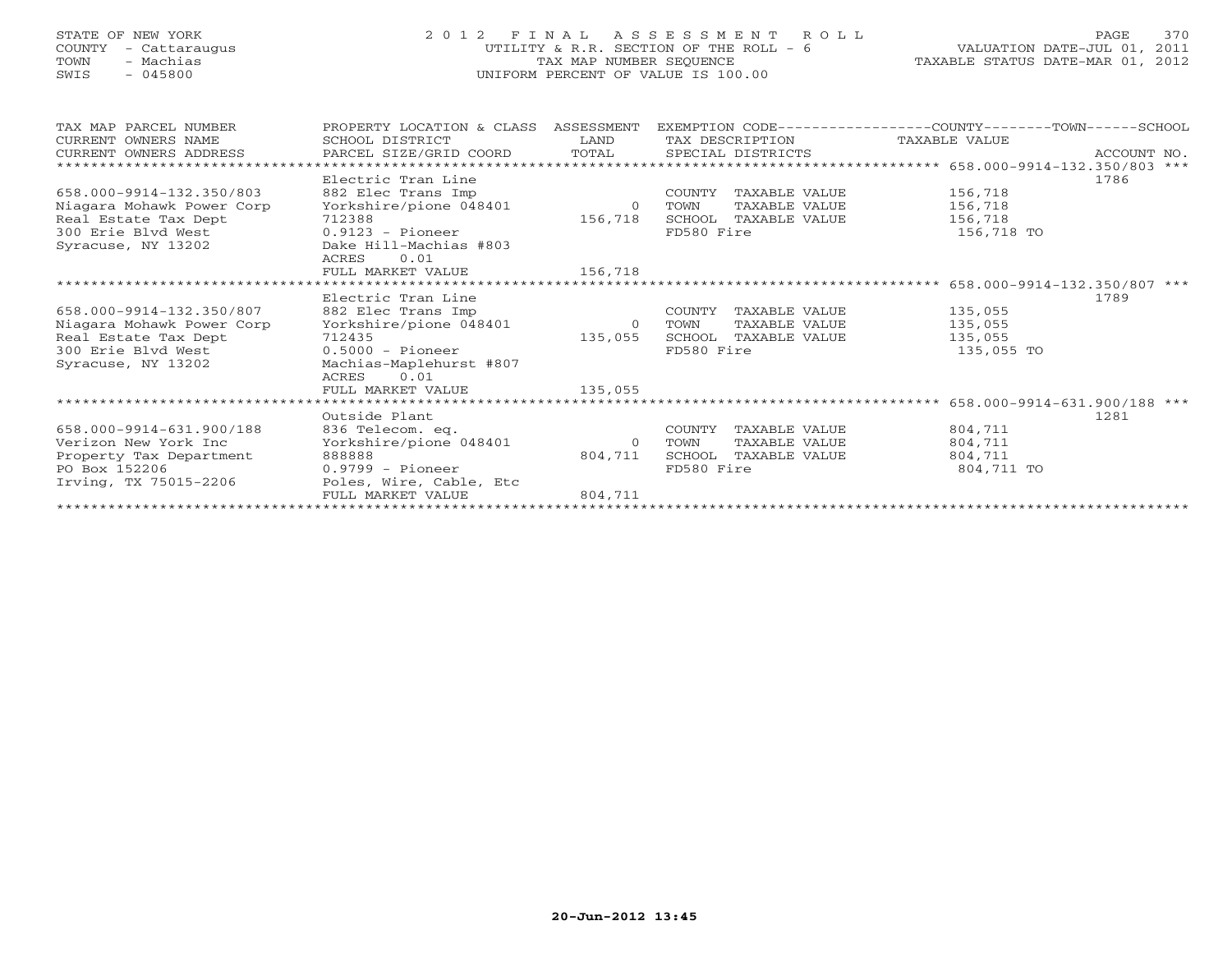|      | STATE OF NEW YORK    | 2012 FINAL ASSESSMENT ROLL             | PAGE.                            | 371 |
|------|----------------------|----------------------------------------|----------------------------------|-----|
|      | COUNTY - Cattaraugus | UTILITY & R.R. SECTION OF THE ROLL - 6 | VALUATION DATE-JUL 01, 2011      |     |
| TOWN | - Machias            |                                        | TAXABLE STATUS DATE-MAR 01, 2012 |     |
| SWIS | $-045800$            |                                        | RPS150/V04/L015                  |     |
|      |                      | UNIFORM PERCENT OF VALUE IS 100.00     | CURRENT DATE 6/20/2012           |     |
|      |                      |                                        |                                  |     |

#### R O L L S U B S E C T I O N - - T O T A L S

#### \*\*\* S P E C I A L D I S T R I C T S U M M A R Y \*\*\*

| CODE       | DISTRICT NAME | TOTAL<br>PARCELS | EXTENSTON<br>TYPE. | <b>EXTENSION</b><br>VALUE | AD VALOREM<br><b>VALUE</b> | <b>FXFMPT</b><br>AMOUNT | TAXABLE<br>VALUE |
|------------|---------------|------------------|--------------------|---------------------------|----------------------------|-------------------------|------------------|
|            |               |                  |                    |                           |                            |                         |                  |
| FD580 Fire |               |                  | 29 ТОТАL           |                           | 9022,385                   |                         | 9022,385         |
|            | LD580 Light   |                  | 9 TOTAL            |                           | 735,651                    |                         | 735,651          |

#### \*\*\* S C H O O L D I S T R I C T S U M M A R Y \*\*\*

| CODE             | DISTRICT NAME                             | TOTAL<br>PARCELS | ASSESSED<br>LAND | ASSESSED<br>TOTAL  | EXEMPT<br>AMOUNT | TOTAL<br>TAXABLE   | STAR<br>AMOUNT | STAR<br>TAXABLE    |
|------------------|-------------------------------------------|------------------|------------------|--------------------|------------------|--------------------|----------------|--------------------|
| 042204<br>044001 | West Valley Central<br>Franklinville Cent |                  | 29,500           | 475,766<br>727,509 |                  | 475,766<br>727,509 |                | 475,766<br>727,509 |
| 048401           | Yorkshire/pioneer                         | 13               | 76,154           | 7819,110           |                  | 7819,110           |                | 7819,110           |
|                  | $S \cup B - T \cup T A L$                 | 29               | 105,654          | 9022,385           |                  | 9022,385           |                | 9022,385           |
|                  | TOTAL                                     | 29               | 105,654          | 9022,385           |                  | 9022,385           |                | 9022,385           |

## \*\*\* S Y S T E M C O D E S S U M M A R Y \*\*\*

#### NO SYSTEM EXEMPTIONS AT THIS LEVEL

#### \*\*\* E X E M P T I O N S U M M A R Y \*\*\*

### NO EXEMPTIONS AT THIS LEVEL

| ROLL<br><b>SEC</b> | DESCRIPTION      | <b>TOTAL</b><br>PARCELS | ASSESSED<br>. AND | ASSESSED<br>TOTAL | TAXABLE<br>COUNTY | TAXABLE<br>TOWN | TAXABLE<br>SCHOOL. | STAR<br>TAXABLE |
|--------------------|------------------|-------------------------|-------------------|-------------------|-------------------|-----------------|--------------------|-----------------|
|                    | UTILITIES & N.C. | 29                      | 105,654           | 9022,385          | 9022,385          | 9022,385        | 9022,385           | 9022,385        |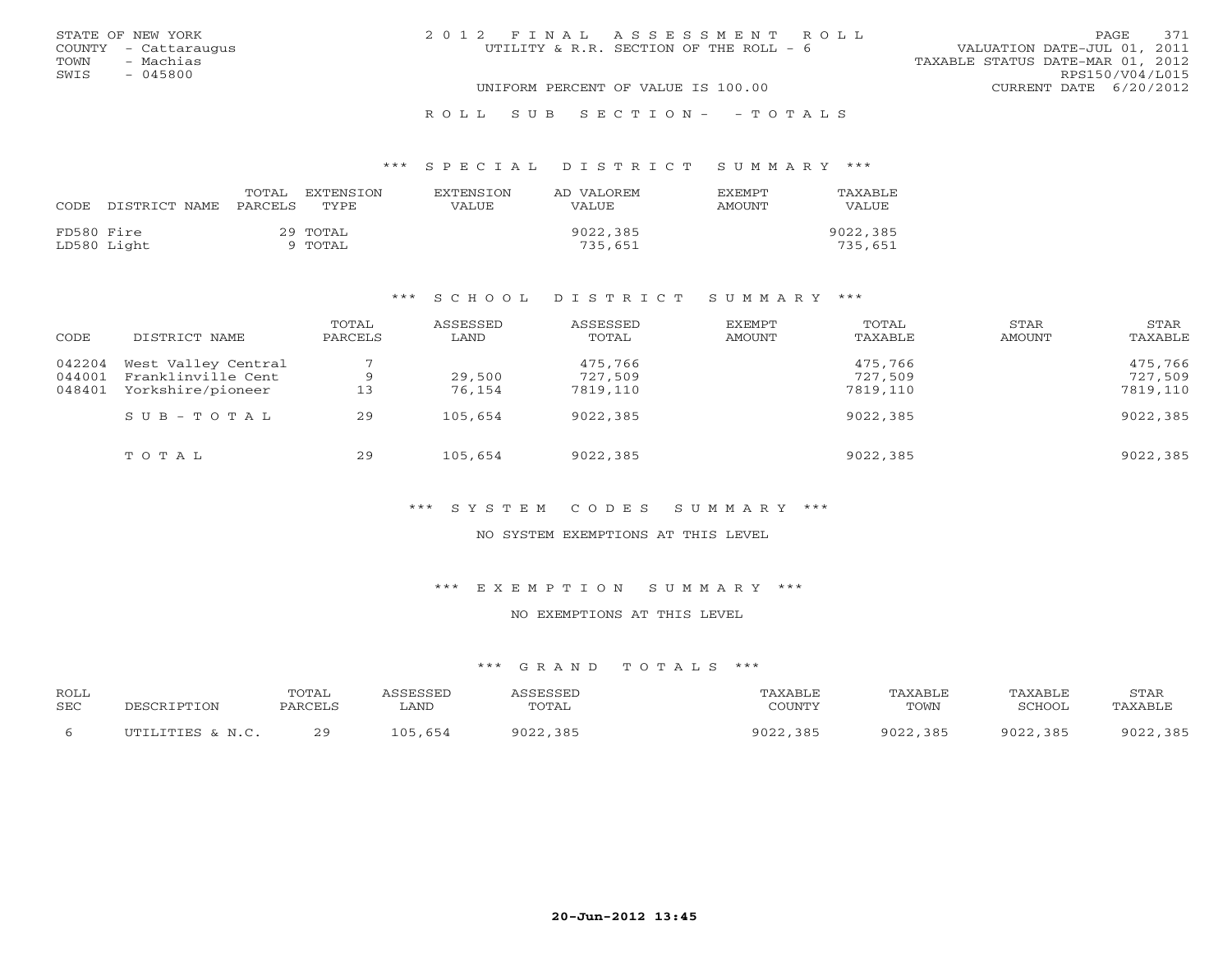|      | STATE OF NEW YORK    | 2012 FINAL ASSESSMENT ROLL              | 372<br>PAGE.                     |
|------|----------------------|-----------------------------------------|----------------------------------|
|      | COUNTY - Cattaraugus | UTILITY & R.R. SECTION OF THE ROLL $-6$ | VALUATION DATE-JUL 01, 2011      |
| TOWN | - Machias            |                                         | TAXABLE STATUS DATE-MAR 01, 2012 |
| SWIS | - 045800             | UNIFORM PERCENT OF VALUE IS 100.00      | RPS150/V04/L015                  |
|      |                      |                                         | CURRENT DATE 6/20/2012           |
|      |                      |                                         |                                  |

#### R O L L S E C T I O N T O T A L S

#### \*\*\* S P E C I A L D I S T R I C T S U M M A R Y \*\*\*

| CODE.      | DISTRICT NAME | TOTAL<br>PARCELS | EXTENSTON<br>TYPE   | <b>EXTENSION</b><br>VALUE | AD VALOREM<br>VALUE. | <b>FXFMPT</b><br>AMOUNT | TAXABLE<br>VALUE    |
|------------|---------------|------------------|---------------------|---------------------------|----------------------|-------------------------|---------------------|
| FD580 Fire | LD580 Light   |                  | 29 ТОТАL<br>TOTAL T |                           | 9022,385<br>735,651  |                         | 9022,385<br>735,651 |

#### \*\*\* S C H O O L D I S T R I C T S U M M A R Y \*\*\*

| CODE             | DISTRICT NAME                             | TOTAL<br>PARCELS | ASSESSED<br>LAND | ASSESSED<br>TOTAL  | EXEMPT<br>AMOUNT | TOTAL<br>TAXABLE   | STAR<br>AMOUNT | STAR<br>TAXABLE    |
|------------------|-------------------------------------------|------------------|------------------|--------------------|------------------|--------------------|----------------|--------------------|
| 042204<br>044001 | West Valley Central<br>Franklinville Cent |                  | 29,500           | 475,766<br>727,509 |                  | 475,766<br>727,509 |                | 475,766<br>727,509 |
| 048401           | Yorkshire/pioneer                         | 13               | 76,154           | 7819,110           |                  | 7819,110           |                | 7819,110           |
|                  | $S \cup B - T \cup T A L$                 | 29               | 105,654          | 9022,385           |                  | 9022,385           |                | 9022,385           |
|                  | TOTAL                                     | 29               | 105,654          | 9022,385           |                  | 9022,385           |                | 9022,385           |

## \*\*\* S Y S T E M C O D E S S U M M A R Y \*\*\*

#### NO SYSTEM EXEMPTIONS AT THIS LEVEL

#### \*\*\* E X E M P T I O N S U M M A R Y \*\*\*

### NO EXEMPTIONS AT THIS LEVEL

| ROLL       | DESCRIPTION      | <b>TOTAL</b> | ASSESSED | ASSESSED | TAXABLE  | TAXABLE  | TAXABLE  | STAR     |
|------------|------------------|--------------|----------|----------|----------|----------|----------|----------|
| <b>SEC</b> |                  | PARCELS      | ∟AND     | TOTAL    | COUNTY   | TOWN     | SCHOOL   | TAXABLE  |
|            | UTILITIES & N.C. | 29           | 105,654  | 9022,385 | 9022,385 | 9022,385 | 9022,385 | 9022,385 |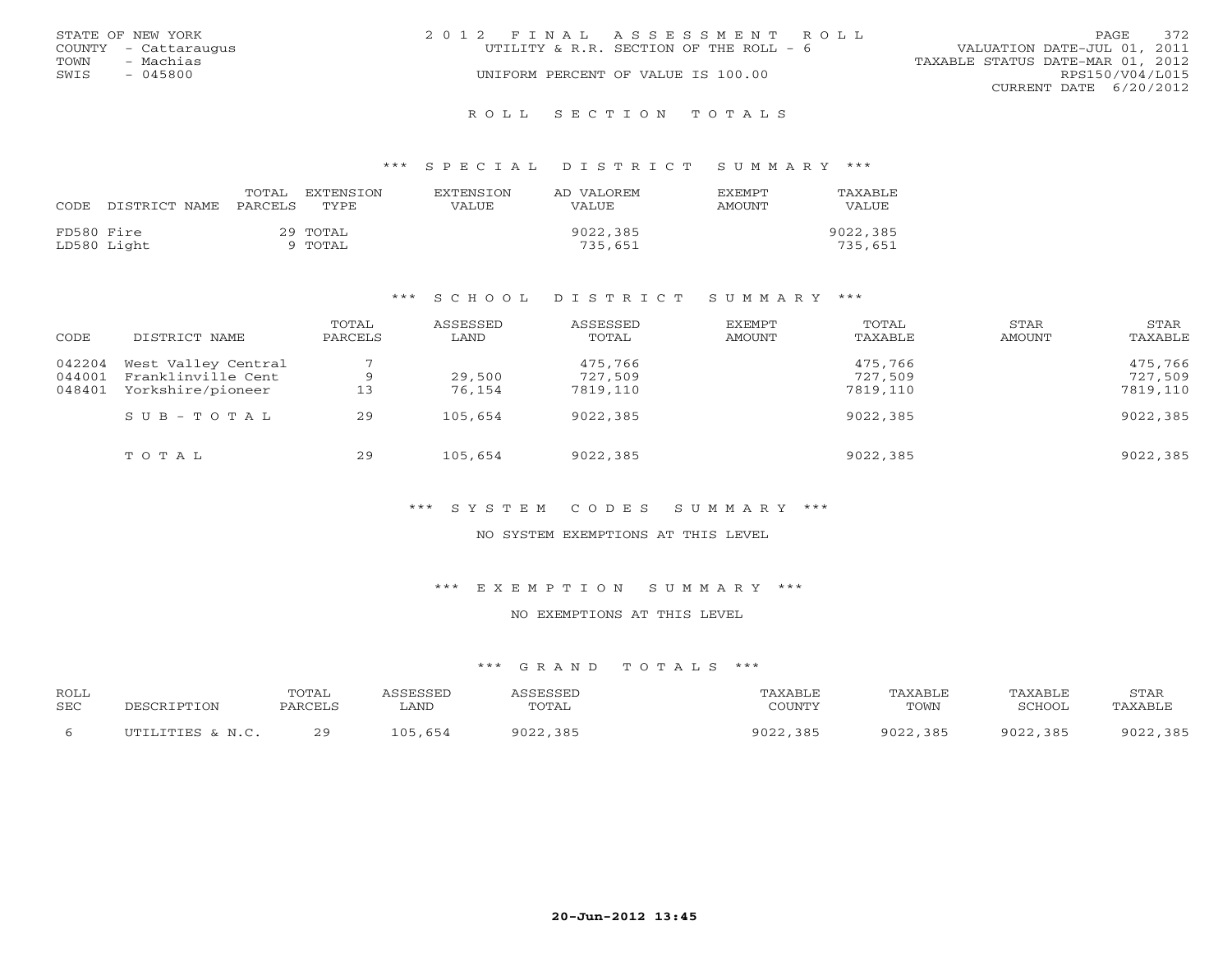## STATE OF NEW YORK 2 0 1 2 F I N A L A S S E S S M E N T R O L L PAGE 373 COUNTY - Cattaraugus CEILING RAILROAD SECTION OF THE ROLL - 7 VALUATION DATE-JUL 01, 2011 TOWN - Machias TAX MAP NUMBER SEQUENCE TAXABLE STATUS DATE-MAR 01, 2012 SWIS - 045800 UNIFORM PERCENT OF VALUE IS 100.00UNIFORM PERCENT OF VALUE IS 100.00

| TAX MAP PARCEL NUMBER                                 | PROPERTY LOCATION & CLASS ASSESSMENT |                |                       | EXEMPTION CODE-----------------COUNTY-------TOWN------SCHOOL |             |
|-------------------------------------------------------|--------------------------------------|----------------|-----------------------|--------------------------------------------------------------|-------------|
| CURRENT OWNERS NAME                                   | SCHOOL DISTRICT                      | LAND           | TAX DESCRIPTION       | TAXABLE VALUE                                                |             |
| CURRENT OWNERS ADDRESS                                | PARCEL SIZE/GRID COORD               | TOTAL          | SPECIAL DISTRICTS     |                                                              | ACCOUNT NO. |
|                                                       |                                      |                |                       |                                                              |             |
|                                                       | Ceiling Railroad                     |                |                       |                                                              | 1276        |
| $30.002 - 1 - 28$                                     | 842 Ceiling rr                       |                | COUNTY TAXABLE VALUE  | 252,994                                                      |             |
| Rochester & Southern RR                               | Yorkshire/pione 048401               | $\circ$        | TOWN<br>TAXABLE VALUE | 252,994                                                      |             |
| 200 Meridian Centre Blvd Ste 3 Machias - Town Outside |                                      | 252,994        | SCHOOL TAXABLE VALUE  | 252,994                                                      |             |
| Rochester, NY 14618                                   | $0.6100 - Franklinville$             |                | FD580 Fire            | 252,994 TO                                                   |             |
|                                                       | ACRES<br>53.20                       |                | LD580 Light           | 63,249 TO                                                    |             |
|                                                       | EAST-1172306 NRTH-0876916            |                |                       |                                                              |             |
|                                                       | DEED BOOK 863<br>PG-00974            |                |                       |                                                              |             |
|                                                       | FULL MARKET VALUE                    | 252,994        |                       |                                                              |             |
|                                                       |                                      |                |                       |                                                              |             |
|                                                       | Ceiling Railroad                     |                |                       |                                                              | 1801        |
|                                                       |                                      |                |                       |                                                              |             |
| $30.003 - 1 - 28$                                     | 842 Ceiling rr                       |                | 47200<br>RR-CEIL      | 4,378<br>4,378                                               | 4,378       |
| Rochester & Southern RR                               | Yorkshire/pione 048401               | $\Omega$       | COUNTY TAXABLE VALUE  | 45,622                                                       |             |
| 200 Meridian Centre Blvd Ste 3 Machias Town Outside   |                                      | 50,000         | TAXABLE VALUE<br>TOWN | 45,622                                                       |             |
| Rochester, NY 14618                                   | $0.1100$ - Franklinville             |                | SCHOOL TAXABLE VALUE  | 45,622                                                       |             |
|                                                       | 9.65<br>ACRES                        |                | FD580 Fire            | 50,000 TO                                                    |             |
|                                                       | EAST-1161813 NRTH-0870913            |                | LD580 Light           | 12,500 TO                                                    |             |
|                                                       | DEED BOOK 00863 PG-00974             |                |                       |                                                              |             |
|                                                       | FULL MARKET VALUE                    | 50,000         |                       |                                                              |             |
|                                                       |                                      |                |                       |                                                              |             |
|                                                       | Ceiling Railroad                     |                |                       |                                                              | 1800        |
| $30.003 - 1 - 29$                                     | 842 Ceiling rr                       |                | RR-CEIL<br>47200      | 5,115<br>5,115                                               | 5,115       |
| Rochester & Southern RR                               | Yorkshire/pione 048401               | $\circ$        | COUNTY TAXABLE VALUE  | 24,885                                                       |             |
| 200 Meridian Centre Blvd Ste 3 Machias Town Outside   |                                      | 30,000         | TOWN<br>TAXABLE VALUE | 24,885                                                       |             |
| Rochester, NY 14618                                   | $0.0600 - \text{Pioneer}$            |                | SCHOOL TAXABLE VALUE  | 24,885                                                       |             |
|                                                       | ACRES<br>4.59                        |                | FD580 Fire            | 30,000 TO                                                    |             |
|                                                       | EAST-1159672 NRTH-0864837            |                | LD580 Light           | 7,500 TO                                                     |             |
|                                                       | DEED BOOK 00863 PG-00974             |                |                       |                                                              |             |
|                                                       | FULL MARKET VALUE                    | 30,000         |                       |                                                              |             |
|                                                       |                                      |                |                       |                                                              |             |
|                                                       | Ceiling Railroad                     |                |                       |                                                              | 1275        |
| $31.001 - 1 - 48.1$                                   | 842 Ceiling rr                       |                | 47200<br>RR-CEIL      | 1288,596<br>1288,596                                         | 1288,596    |
| Buffalo & Pittsburg RR, Inc                           | Yorkshire/pione 048401               | $\circ$        | COUNTY TAXABLE VALUE  | 107,504                                                      |             |
| 200 Meridian Centre Blvd Ste 3 Machias - Town Outside |                                      | 1396,100       | TAXABLE VALUE<br>TOWN | 107,504                                                      |             |
| Rochester, NY 14618                                   | $0.5100 - \text{Pioneer}$            |                | SCHOOL TAXABLE VALUE  | 107,504                                                      |             |
|                                                       | ACRES<br>28.55                       |                | FD580 Fire            | 1396,100 TO                                                  |             |
|                                                       | EAST-1177532 NRTH-0878055            |                | LD580 Light           | 418,830 TO                                                   |             |
|                                                       | DEED BOOK 7450<br>PG-7001            |                |                       |                                                              |             |
|                                                       | FULL MARKET VALUE                    | 1396,100       |                       |                                                              |             |
|                                                       | **********************               |                |                       |                                                              |             |
|                                                       | Ceiling Railroad                     |                |                       |                                                              | 1544        |
| $39.001 - 1 - 53$                                     | 842 Ceiling rr                       |                | COUNTY TAXABLE VALUE  | 91,243                                                       |             |
|                                                       |                                      |                | TOWN                  |                                                              |             |
| Rochester & Southern RR                               | Franklinville C 044001               | $\overline{0}$ | TAXABLE VALUE         | 91,243                                                       |             |
| 200 Meridian Centre Blvd Ste 3 Machias Town Outside   |                                      | 91,243         | SCHOOL TAXABLE VALUE  | 91,243                                                       |             |
| Rochester, NY 14618                                   | $0.2200$ - Franklinville             |                | FD580 Fire            | 91,243 TO                                                    |             |
|                                                       | ACRES<br>19.70                       |                | LD580 Light           | 22,811 TO                                                    |             |
|                                                       | EAST-1157967 NRTH-0859785            |                |                       |                                                              |             |
|                                                       | DEED BOOK 00863 PG-00974             |                |                       |                                                              |             |
|                                                       | FULL MARKET VALUE                    | 91,243         |                       |                                                              |             |
|                                                       |                                      |                |                       |                                                              |             |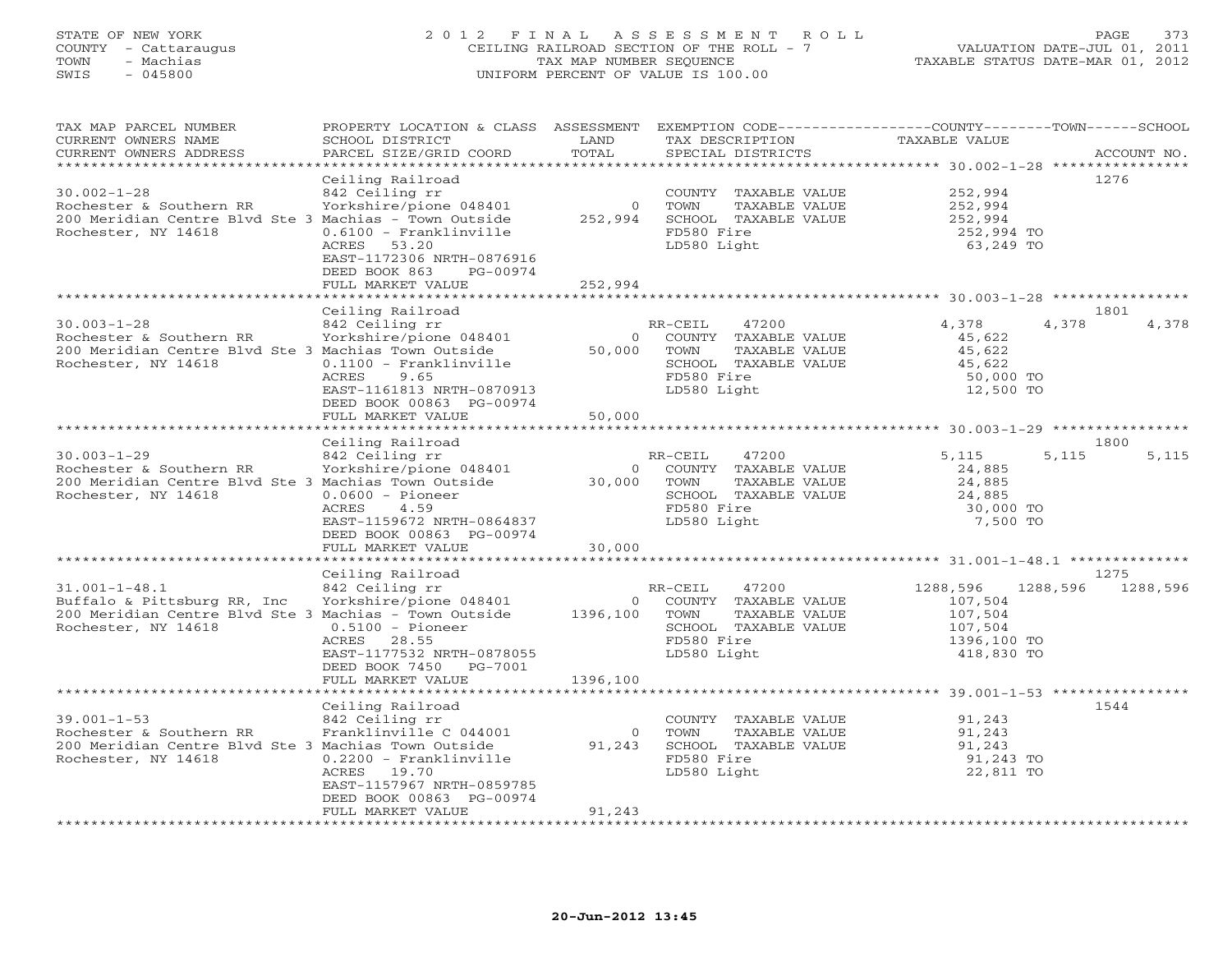| STATE OF NEW YORK    | 2012 FINAL ASSESSMENT ROLL               | 374<br>PAGE.                     |
|----------------------|------------------------------------------|----------------------------------|
| COUNTY - Cattaraugus | CEILING RAILROAD SECTION OF THE ROLL - 7 | VALUATION DATE-JUL 01, 2011      |
| - Machias<br>TOWN    |                                          | TAXABLE STATUS DATE-MAR 01, 2012 |
| SWIS<br>- 045800     |                                          | RPS150/V04/L015                  |
|                      | UNIFORM PERCENT OF VALUE IS 100.00       | CURRENT DATE 6/20/2012           |
|                      | ROLL SUB SECTION- - TOTALS               |                                  |

#### \*\*\* S P E C I A L D I S T R I C T S U M M A R Y \*\*\*

|            |               | TOTAL   | EXTENSTON | <b>EXTENSION</b> | AD VALOREM   | <b>EXEMPT</b> | TAXABLE      |
|------------|---------------|---------|-----------|------------------|--------------|---------------|--------------|
| CODE       | DISTRICT NAME | PARCELS | TYPE      | VALUE            | <b>VALUE</b> | <b>AMOUNT</b> | <b>VALUE</b> |
| FD580 Fire |               |         | 5 TOTAL   |                  | 1820,337     |               | 1820, 337    |
|            | LD580 Light   |         | 5 TOTAL   |                  | 524,890      |               | 524,890      |

#### \*\*\* S C H O O L D I S T R I C T S U M M A R Y \*\*\*

| CODE             | DISTRICT NAME                           | TOTAL<br>PARCELS | ASSESSED<br>LAND | ASSESSED<br>TOTAL  | EXEMPT<br>AMOUNT | TOTAL<br>TAXABLE  | STAR<br>AMOUNT | STAR<br>TAXABLE   |
|------------------|-----------------------------------------|------------------|------------------|--------------------|------------------|-------------------|----------------|-------------------|
| 044001<br>048401 | Franklinville Cent<br>Yorkshire/pioneer | 4                |                  | 91,243<br>1729,094 | 1298,089         | 91,243<br>431,005 |                | 91,243<br>431,005 |
|                  | SUB-TOTAL                               |                  |                  | 1820, 337          | 1298,089         | 522,248           |                | 522,248           |
|                  | TOTAL                                   | ь                |                  | 1820,337           | 1298,089         | 522,248           |                | 522,248           |

#### \*\*\* S Y S T E M C O D E S S U M M A R Y \*\*\*

### NO SYSTEM EXEMPTIONS AT THIS LEVEL

| CODE  | DESCRIPTION | TOTAL<br>PARCELS | COUNTY   | TOWN     | SCHOOL   |
|-------|-------------|------------------|----------|----------|----------|
| 47200 | RR-CEIL     |                  | 1298,089 | 1298,089 | 1298,089 |
|       | TOTAL       |                  | 1298,089 | 1298,089 | 1298,089 |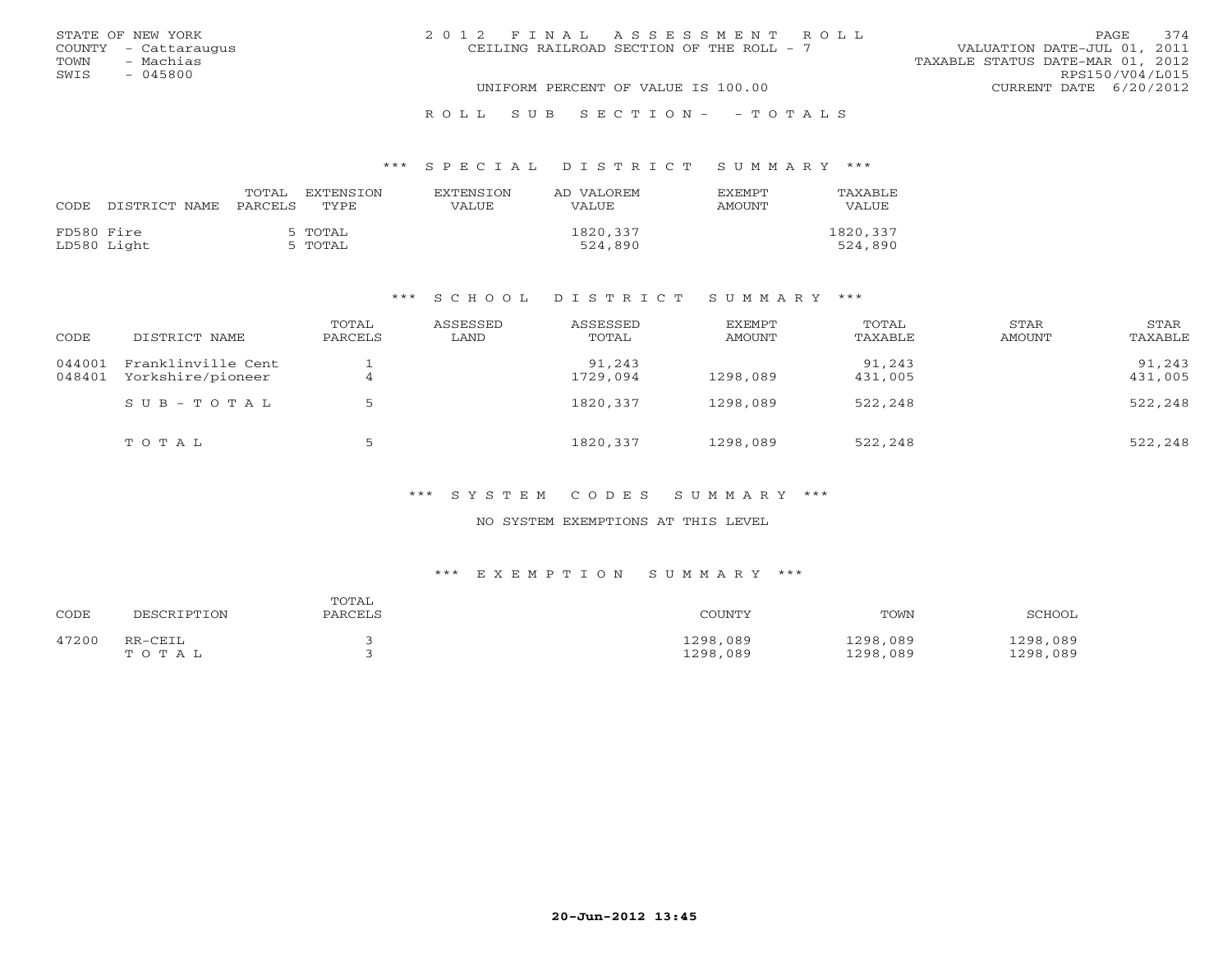| STATE OF NEW YORK    | 2012 FINAL ASSESSMENT ROLL               | 375<br>PAGE.                     |
|----------------------|------------------------------------------|----------------------------------|
| COUNTY - Cattaraugus | CEILING RAILROAD SECTION OF THE ROLL - 7 | VALUATION DATE-JUL 01, 2011      |
| - Machias<br>TOWN    |                                          | TAXABLE STATUS DATE-MAR 01, 2012 |
| $-045800$<br>SWIS    |                                          | RPS150/V04/L015                  |
|                      | UNIFORM PERCENT OF VALUE IS 100.00       | CURRENT DATE 6/20/2012           |
|                      |                                          |                                  |

#### \*\*\* G R A N D T O T A L S \*\*\*

R O L L S U B S E C T I O N - - T O T A L S

| ROLL |                   | TOTAL   | ASSESSED | ASSESSED | TAXABLE | TAXABLE | TAXABLE | STAR    |
|------|-------------------|---------|----------|----------|---------|---------|---------|---------|
| SEC  | DESCRIPTION       | PARCELS | ∟AND     | TOTAL    | COUNTY  | TOWN    | SCHOOL  | TAXABLE |
|      | CEILING RAILROADS |         |          | 1820,337 | 522,248 | 522,248 | 522,248 | 522,248 |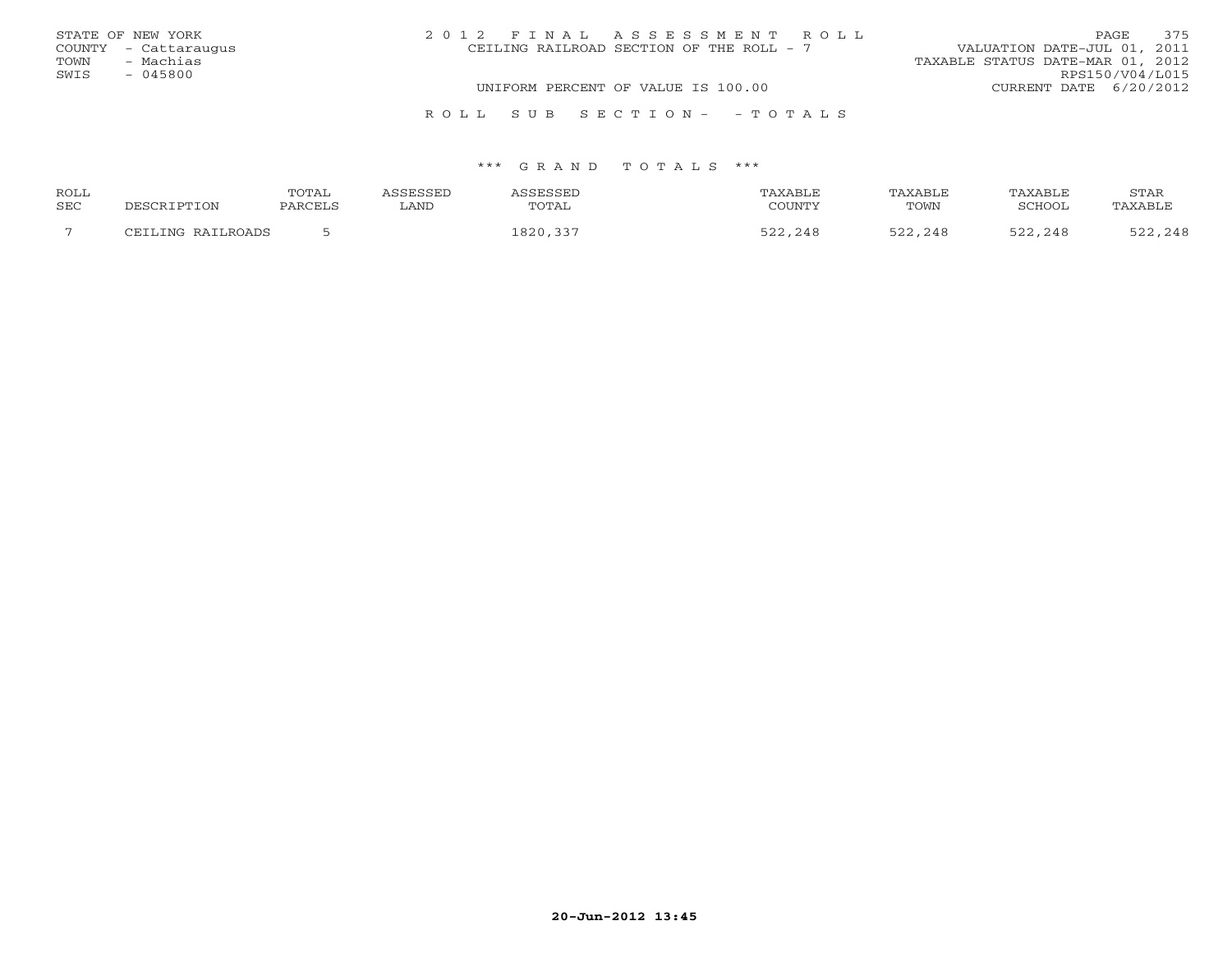|      | STATE OF NEW YORK    | 2012 FINAL ASSESSMENT ROLL               |                                  | <b>PAGE</b>            | 376 |
|------|----------------------|------------------------------------------|----------------------------------|------------------------|-----|
|      | COUNTY - Cattaraugus | CEILING RAILROAD SECTION OF THE ROLL - 7 | VALUATION DATE-JUL 01, 2011      |                        |     |
| TOWN | - Machias            |                                          | TAXABLE STATUS DATE-MAR 01, 2012 |                        |     |
| SWIS | - 045800             | UNIFORM PERCENT OF VALUE IS 100.00       |                                  | RPS150/V04/L015        |     |
|      |                      |                                          |                                  | CURRENT DATE 6/20/2012 |     |
|      |                      |                                          |                                  |                        |     |

#### R O L L S E C T I O N T O T A L S

#### \*\*\* S P E C I A L D I S T R I C T S U M M A R Y \*\*\*

| CODE.      | DISTRICT NAME PARCELS | TOTAL | EXTENSION<br>TYPE  | <b>EXTENSION</b><br>VALUE | AD VALOREM<br>VALUE | <b>EXEMPT</b><br>AMOUNT | TAXABLE<br>VALUE    |
|------------|-----------------------|-------|--------------------|---------------------------|---------------------|-------------------------|---------------------|
| FD580 Fire | LD580 Light           |       | 5 TOTAL<br>5 TOTAL |                           | 1820,337<br>524,890 |                         | 1820,337<br>524,890 |

#### \*\*\* S C H O O L D I S T R I C T S U M M A R Y \*\*\*

| CODE             | DISTRICT NAME                           | TOTAL<br>PARCELS | ASSESSED<br>LAND | ASSESSED<br>TOTAL  | EXEMPT<br>AMOUNT | TOTAL<br>TAXABLE  | STAR<br>AMOUNT | STAR<br>TAXABLE   |
|------------------|-----------------------------------------|------------------|------------------|--------------------|------------------|-------------------|----------------|-------------------|
| 044001<br>048401 | Franklinville Cent<br>Yorkshire/pioneer | 4                |                  | 91,243<br>1729,094 | 1298,089         | 91,243<br>431,005 |                | 91,243<br>431,005 |
|                  | SUB-TOTAL                               |                  |                  | 1820, 337          | 1298,089         | 522,248           |                | 522,248           |
|                  | TOTAL                                   | ь                |                  | 1820,337           | 1298,089         | 522,248           |                | 522,248           |

#### \*\*\* S Y S T E M C O D E S S U M M A R Y \*\*\*

### NO SYSTEM EXEMPTIONS AT THIS LEVEL

| CODE  | DESCRIPTION | TOTAL<br>PARCELS | COUNTY   | TOWN     | SCHOOL   |
|-------|-------------|------------------|----------|----------|----------|
| 47200 | RR-CEIL     |                  | 1298,089 | 1298,089 | 1298,089 |
|       | TOTAL       |                  | 1298,089 | 1298,089 | 1298,089 |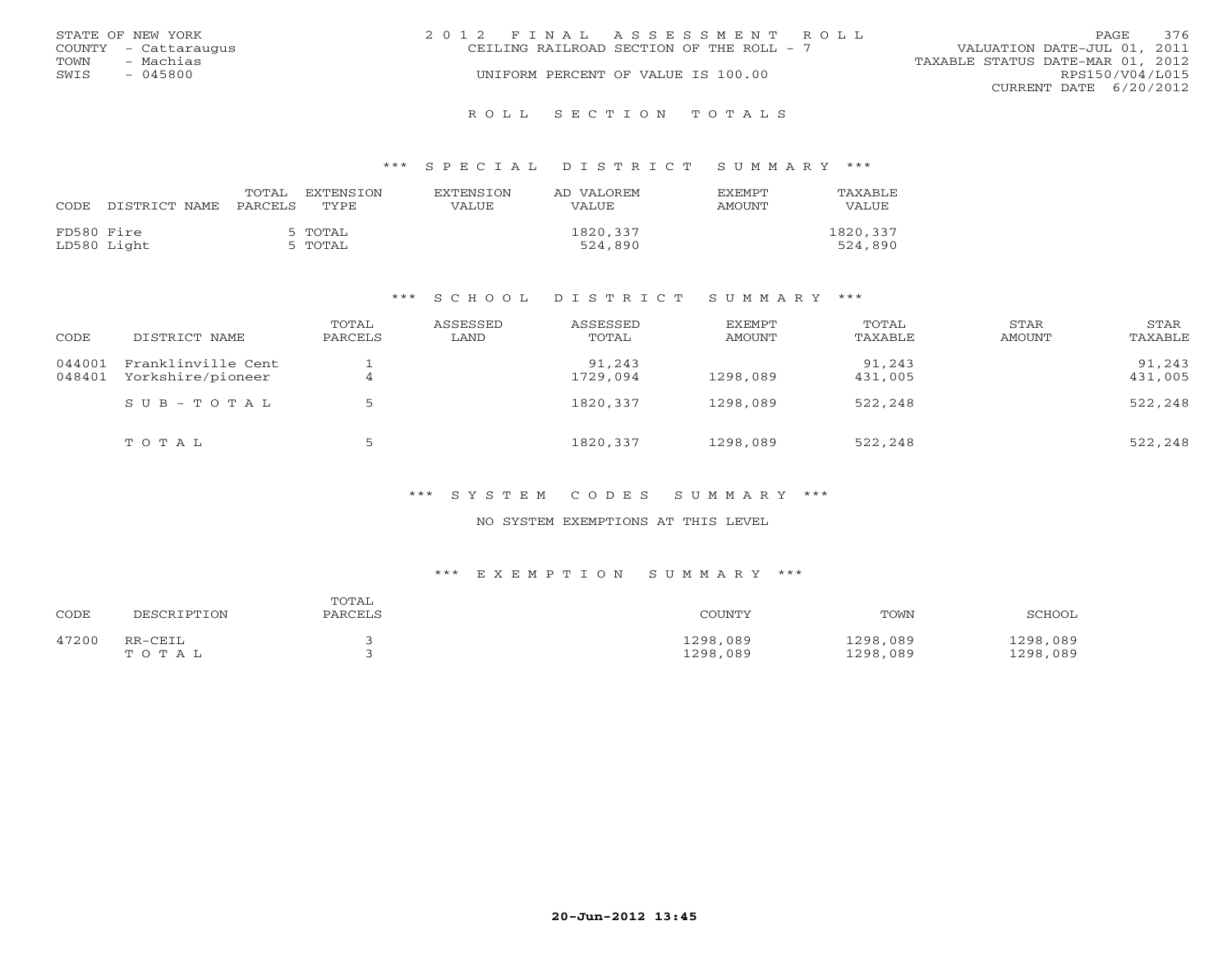|      | STATE OF NEW YORK    | 2012 FINAL ASSESSMENT ROLL                                              | PAGE.                  | 377 |
|------|----------------------|-------------------------------------------------------------------------|------------------------|-----|
|      | COUNTY - Cattaraugus | VALUATION DATE-JUL 01, 2011<br>CEILING RAILROAD SECTION OF THE ROLL - 7 |                        |     |
| TOWN | - Machias            | TAXABLE STATUS DATE-MAR 01, 2012                                        |                        |     |
| SWIS | $-045800$            | UNIFORM PERCENT OF VALUE IS 100.00                                      | RPS150/V04/L015        |     |
|      |                      |                                                                         | CURRENT DATE 6/20/2012 |     |
|      |                      | ROLL SECTION TOTALS                                                     |                        |     |

| <b>ROLL</b> |                       | $10m \pi$<br>$\overline{a}$ |     |       |                      | <b><i>NXABL</i></b> | STAR |
|-------------|-----------------------|-----------------------------|-----|-------|----------------------|---------------------|------|
| SEC         |                       |                             | 777 | TOTAL | TOWN                 | וממדימי             |      |
|             | ⊃חו∧ס דדוס :<br>TNIC. |                             |     |       | $\sim$ $\sim$<br>248 | $\prime$ $\prime$   |      |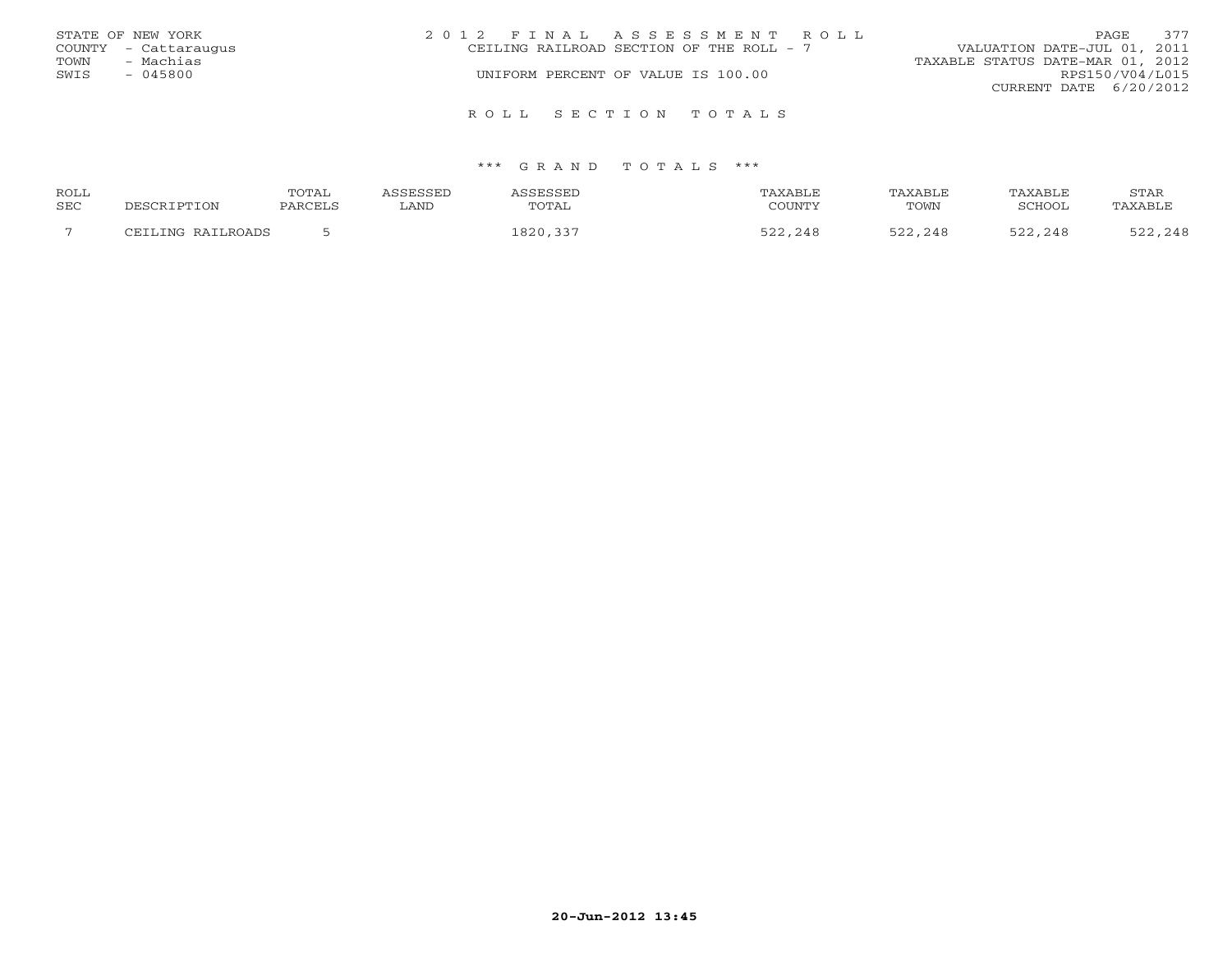## STATE OF NEW YORK 2 0 1 2 F I N A L A S S E S S M E N T R O L L PAGE 378 COUNTY - Cattaraugus WHOLLY EXEMPT SECTION OF THE ROLL - 8 VALUATION DATE-JUL 01, 2011 TOWN - Machias TAX MAP NUMBER SEQUENCE TAXABLE STATUS DATE-MAR 01, 2012 SWIS - 045800 UNIFORM PERCENT OF VALUE IS 100.00

| TAX MAP PARCEL NUMBER<br>CURRENT OWNERS NAME | PROPERTY LOCATION & CLASS ASSESSMENT<br>SCHOOL DISTRICT | LAND<br>TOTAL           |                 | TAX DESCRIPTION      | EXEMPTION CODE-----------------COUNTY-------TOWN------SCHOOL<br>TAXABLE VALUE |                |             |
|----------------------------------------------|---------------------------------------------------------|-------------------------|-----------------|----------------------|-------------------------------------------------------------------------------|----------------|-------------|
| CURRENT OWNERS ADDRESS                       | PARCEL SIZE/GRID COORD                                  |                         |                 | SPECIAL DISTRICTS    |                                                                               |                | ACCOUNT NO. |
|                                              | Roszyk Hill Rd                                          |                         |                 |                      |                                                                               |                | 5010        |
| $21.003 - 2 - 5$                             | 314 Rural vac<10                                        |                         | TOWN-PROP 13500 |                      | 18,500                                                                        | 18,500         | 18,500      |
| Town Of Machias                              | Yorkshire/pione 048401                                  | 18,500                  |                 | COUNTY TAXABLE VALUE | $\mathbf{0}$                                                                  |                |             |
| Water Department                             | 48 05 05                                                | 18,500                  | TOWN            | <b>TAXABLE VALUE</b> | $\Omega$                                                                      |                |             |
| Box 87                                       | Town Reservoir                                          |                         |                 | SCHOOL TAXABLE VALUE | $\Omega$                                                                      |                |             |
| Machias, NY 14101                            | 10.00<br>ACRES                                          |                         | FD580 Fire      |                      |                                                                               | $0$ TO         |             |
|                                              | EAST-1159547 NRTH-0884177                               |                         |                 | 18,500 EX            |                                                                               |                |             |
|                                              | DEED BOOK 659<br>PG-00150                               |                         |                 |                      |                                                                               |                |             |
|                                              | FULL MARKET VALUE                                       | 18,500                  |                 |                      |                                                                               |                |             |
|                                              |                                                         | *********************** |                 |                      | ************* 21.004-1-17.3 ***************                                   |                |             |
|                                              | NYS Rte 16                                              |                         |                 |                      |                                                                               |                | 5002        |
| $21.004 - 1 - 17.3$                          | 322 Rural vac>10                                        |                         | COUNTY          | 13100                | 23,700                                                                        | 23,700         | 23,700      |
| Cattaraugus County                           | Yorkshire/pione 048401                                  | 23,700                  |                 | COUNTY TAXABLE VALUE | $\Omega$                                                                      |                |             |
| 303 Court St                                 | 16 05 05                                                | 23,700                  | TOWN            | TAXABLE VALUE        | $\Omega$<br>$\Omega$                                                          |                |             |
| Little Valley, NY 14755                      | County Gravel Pit<br>ACRES 16.89                        |                         | FD580 Fire      | SCHOOL TAXABLE VALUE |                                                                               | 0 <sub>T</sub> |             |
|                                              | EAST-1173913 NRTH-0885134                               |                         |                 | 23,700 EX            |                                                                               |                |             |
|                                              | FULL MARKET VALUE                                       | 23,700                  | LD580 Light     |                      |                                                                               | $0$ TO         |             |
|                                              |                                                         |                         |                 | 23,700 EX            |                                                                               |                |             |
|                                              | ****************************                            |                         |                 |                      | ******************** 21.004-1-17.4 *********                                  |                |             |
|                                              | NYS Rte 16                                              |                         |                 |                      |                                                                               |                | 5003        |
| $21.004 - 1 - 17.4$                          | 695 Cemetery                                            |                         | COUNTY          | 13100                | 9,700                                                                         | 9,700          | 9,700       |
| Cattaraugus County                           | Yorkshire/pione 048401                                  | 9,700                   |                 | COUNTY TAXABLE VALUE | $\mathbf{0}$                                                                  |                |             |
| Machias Infirmary                            | 16 05 05                                                | 9,700                   | TOWN            | <b>TAXABLE VALUE</b> | $\Omega$                                                                      |                |             |
| 303 Court St                                 | Cemetery                                                |                         | SCHOOL          | TAXABLE VALUE        | $\Omega$                                                                      |                |             |
| Little Valley, NY 14755                      | 1.50<br>ACRES                                           |                         | FD580 Fire      |                      |                                                                               | $0$ TO         |             |
|                                              | EAST-1174324 NRTH-0884900                               |                         |                 | 9,700 EX             |                                                                               |                |             |
|                                              | FULL MARKET VALUE                                       | 9,700                   | LD580 Light     |                      |                                                                               | $0$ TO         |             |
|                                              |                                                         |                         |                 | 9,700 EX             |                                                                               |                |             |
|                                              |                                                         |                         |                 |                      | ******** 21.004-1-42 *****                                                    |                |             |
|                                              | Riceville Rd                                            |                         |                 |                      |                                                                               |                | 1658        |
| $21.004 - 1 - 42$                            | 822 Water supply                                        |                         | COUNTY          | 13100                | 25,000                                                                        | 25,000         | 25,000      |
| Cattaraugus County                           | Yorkshire/pione 048401                                  | 25,000                  |                 | COUNTY TAXABLE VALUE | $\circ$                                                                       |                |             |
| 303 Court St                                 | 31 05 05                                                | 25,000                  | TOWN            | TAXABLE VALUE        | $\Omega$                                                                      |                |             |
| Little Valley, NY 14755                      | County Reservoir                                        |                         | SCHOOL          | TAXABLE VALUE        | $\Omega$                                                                      |                |             |
|                                              | ACRES 29.70<br>EAST-1166035 NRTH-0884043                |                         | FD580 Fire      | 25,000 EX            |                                                                               | $0$ TO         |             |
|                                              | DEED BOOK 00460 PG-00498                                |                         |                 |                      |                                                                               |                |             |
|                                              | FULL MARKET VALUE                                       | 25,000                  |                 |                      |                                                                               |                |             |
|                                              |                                                         |                         |                 |                      |                                                                               |                |             |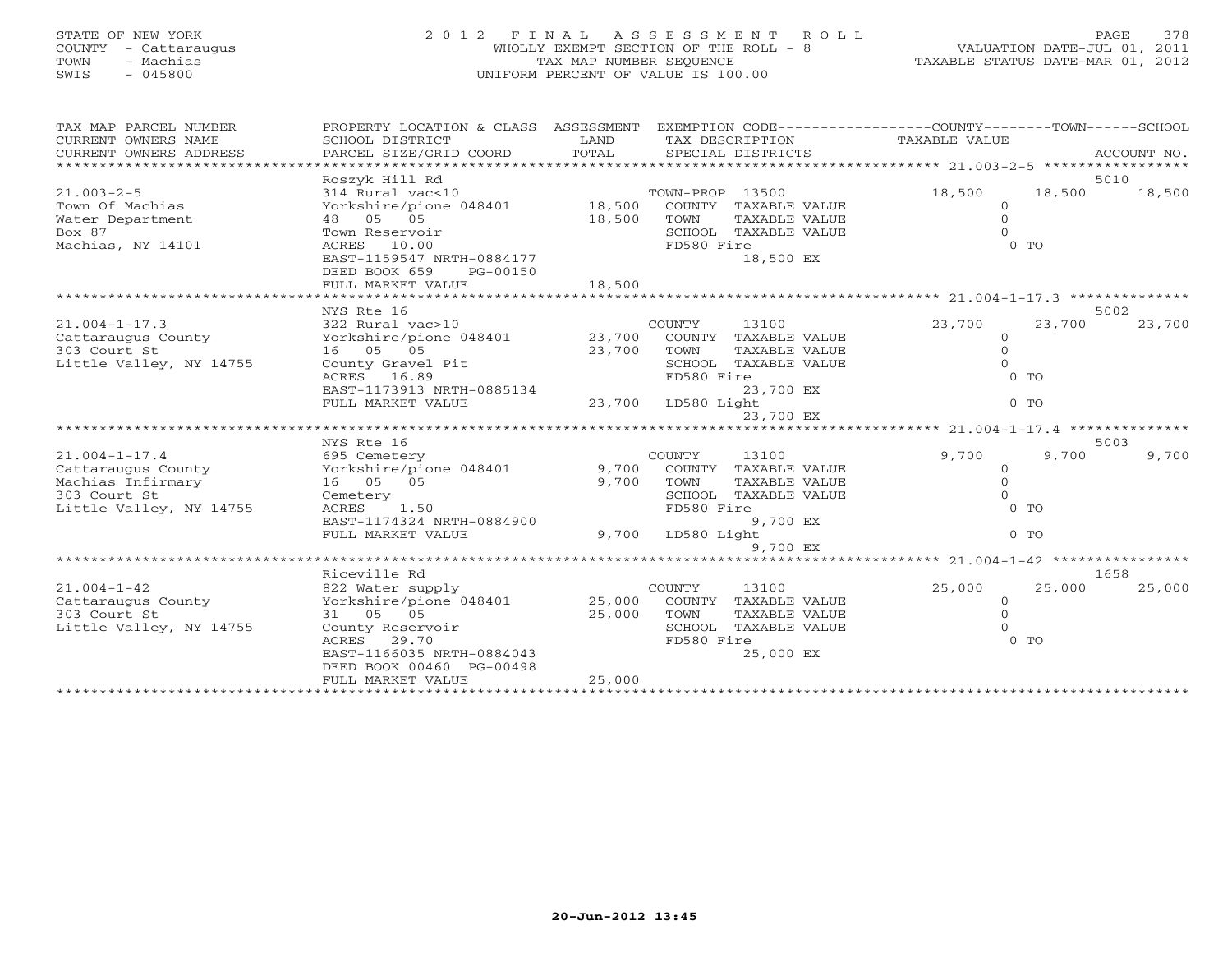## STATE OF NEW YORK 2 0 1 2 F I N A L A S S E S S M E N T R O L L PAGE 379 COUNTY - Cattaraugus WHOLLY EXEMPT SECTION OF THE ROLL - 8 VALUATION DATE-JUL 01, 2011 TOWN - Machias TAX MAP NUMBER SEQUENCE TAXABLE STATUS DATE-MAR 01, 2012 SWIS - 045800 UNIFORM PERCENT OF VALUE IS 100.00

| TAX MAP PARCEL NUMBER<br>CURRENT OWNERS NAME<br>CURRENT OWNERS ADDRESS           | PROPERTY LOCATION & CLASS ASSESSMENT<br>SCHOOL DISTRICT<br>PARCEL SIZE/GRID COORD | LAND<br>TOTAL | TAX DESCRIPTION<br>SPECIAL DISTRICTS | EXEMPTION CODE-----------------COUNTY-------TOWN------SCHOOL<br>TAXABLE VALUE | ACCOUNT NO. |
|----------------------------------------------------------------------------------|-----------------------------------------------------------------------------------|---------------|--------------------------------------|-------------------------------------------------------------------------------|-------------|
|                                                                                  | 3556 Roszyk Hill Rd                                                               |               |                                      |                                                                               | 1659        |
|                                                                                  |                                                                                   |               |                                      |                                                                               |             |
| $21.004 - 1 - 51$                                                                | 210 1 Family Res                                                                  |               | PARSONAGE 21600                      | 126,100<br>126,100                                                            | 126,100     |
| Fellowship Baptist Church Yorkshire/pione 048401<br>Attn: Gerald Haines 23 05 05 |                                                                                   |               | 18,300 COUNTY TAXABLE VALUE          | $\circ$                                                                       |             |
|                                                                                  |                                                                                   | 126,100       | TOWN<br>TAXABLE VALUE                | $\circ$                                                                       |             |
| PO Box 105                                                                       | Parsonage                                                                         |               | SCHOOL TAXABLE VALUE                 | $\mathbf{0}$                                                                  |             |
| Machias, NY 14101                                                                | ACRES 7.00                                                                        |               | FD580 Fire                           | $126,100$ TO                                                                  |             |
|                                                                                  | EAST-1170696 NRTH-0881919                                                         |               | LD580 Light                          | 126,100 TO                                                                    |             |
|                                                                                  | DEED BOOK 698<br>PG-00468                                                         |               |                                      |                                                                               |             |
|                                                                                  | FULL MARKET VALUE                                                                 | 126,100       |                                      |                                                                               |             |
|                                                                                  | Riceville Rd                                                                      |               |                                      |                                                                               |             |
|                                                                                  |                                                                                   |               |                                      |                                                                               | 5006        |
| $21.004 - 1 - 54$                                                                | 695 Cemetery                                                                      |               | TOWN-PROP 13500                      | 8,700<br>8,700                                                                | 8,700       |
| Town Of Machias                                                                  | Yorkshire/pione 048401 8,700                                                      |               | COUNTY TAXABLE VALUE                 | $\circ$                                                                       |             |
| Obituary Society Cemetery<br>Box 87                                              | 24 05 05                                                                          | 8,700         | TOWN<br>TAXABLE VALUE                | $\circ$                                                                       |             |
|                                                                                  | Brewer Cemetery                                                                   |               | SCHOOL TAXABLE VALUE                 |                                                                               |             |
| Machias, NY 14101                                                                | FRNT 200.00 DPTH 190.00                                                           |               | FD580 Fire                           | $0$ TO                                                                        |             |
|                                                                                  | EAST-1168571 NRTH-0886691                                                         |               | 8,700 EX                             |                                                                               |             |
|                                                                                  | DEED BOOK 7<br>PG-00306                                                           |               |                                      |                                                                               |             |
|                                                                                  | FULL MARKET VALUE                                                                 | 8,700         |                                      |                                                                               |             |
|                                                                                  |                                                                                   |               |                                      |                                                                               |             |
|                                                                                  | 9735 Main St                                                                      |               |                                      |                                                                               | 1054        |
| $21.020 - 1 - 28$                                                                | 620 Religious                                                                     |               | RELIGIOUS 25110                      | 96,000<br>96,000                                                              | 96,000      |
| Methodist Church                                                                 | Yorkshire/pione 048401 9,800                                                      |               | COUNTY TAXABLE VALUE                 | $\circ$                                                                       |             |
|                                                                                  |                                                                                   | 96,000        | TOWN<br>TAXABLE VALUE                | $\overline{0}$                                                                |             |
|                                                                                  |                                                                                   |               | SCHOOL TAXABLE VALUE                 | $\Omega$                                                                      |             |
| Machias, NY 14101                                                                | EAST-1172539 NRTH-0882112                                                         |               | FD580 Fire                           | $0$ TO                                                                        |             |
|                                                                                  | FULL MARKET VALUE                                                                 | 96,000        | 96,000 EX                            |                                                                               |             |
|                                                                                  |                                                                                   |               | LD580 Light                          | $0$ TO                                                                        |             |
|                                                                                  |                                                                                   |               | 96,000 EX                            |                                                                               |             |
|                                                                                  |                                                                                   |               |                                      |                                                                               |             |
|                                                                                  | 9822 NYS Rte 16                                                                   |               |                                      |                                                                               | 5000        |
| $21.020 - 2 - 1$                                                                 | 633 Aged - home                                                                   |               | COUNTY<br>13100                      | 2949,600<br>2949,600                                                          | 2949,600    |
|                                                                                  |                                                                                   |               | 45,900 COUNTY TAXABLE VALUE          | $\circ$                                                                       |             |
|                                                                                  |                                                                                   | 2949,600      | TOWN<br>TAXABLE VALUE                | $\Omega$                                                                      |             |
| 303 Court St                                                                     | Infirmary                                                                         |               | SCHOOL TAXABLE VALUE                 | $\circ$                                                                       |             |
| Little Valley, NY 14755                                                          | ACRES 28.50                                                                       |               | FD580 Fire                           | $0$ TO                                                                        |             |
|                                                                                  | EAST-1174190 NRTH-0883568                                                         |               | 2949,600 EX                          |                                                                               |             |
|                                                                                  | DEED BOOK 00004 PG-00389                                                          |               | LD580 Light                          | $0$ TO                                                                        |             |
|                                                                                  | FULL MARKET VALUE                                                                 | 2949,600      | 2949,600 EX                          |                                                                               |             |
|                                                                                  |                                                                                   |               | SD580 Lime Lake Sewer Dist           | $0$ TO                                                                        |             |
|                                                                                  |                                                                                   |               | 2949,600 EX                          | *******************************                                               |             |
|                                                                                  |                                                                                   |               |                                      |                                                                               |             |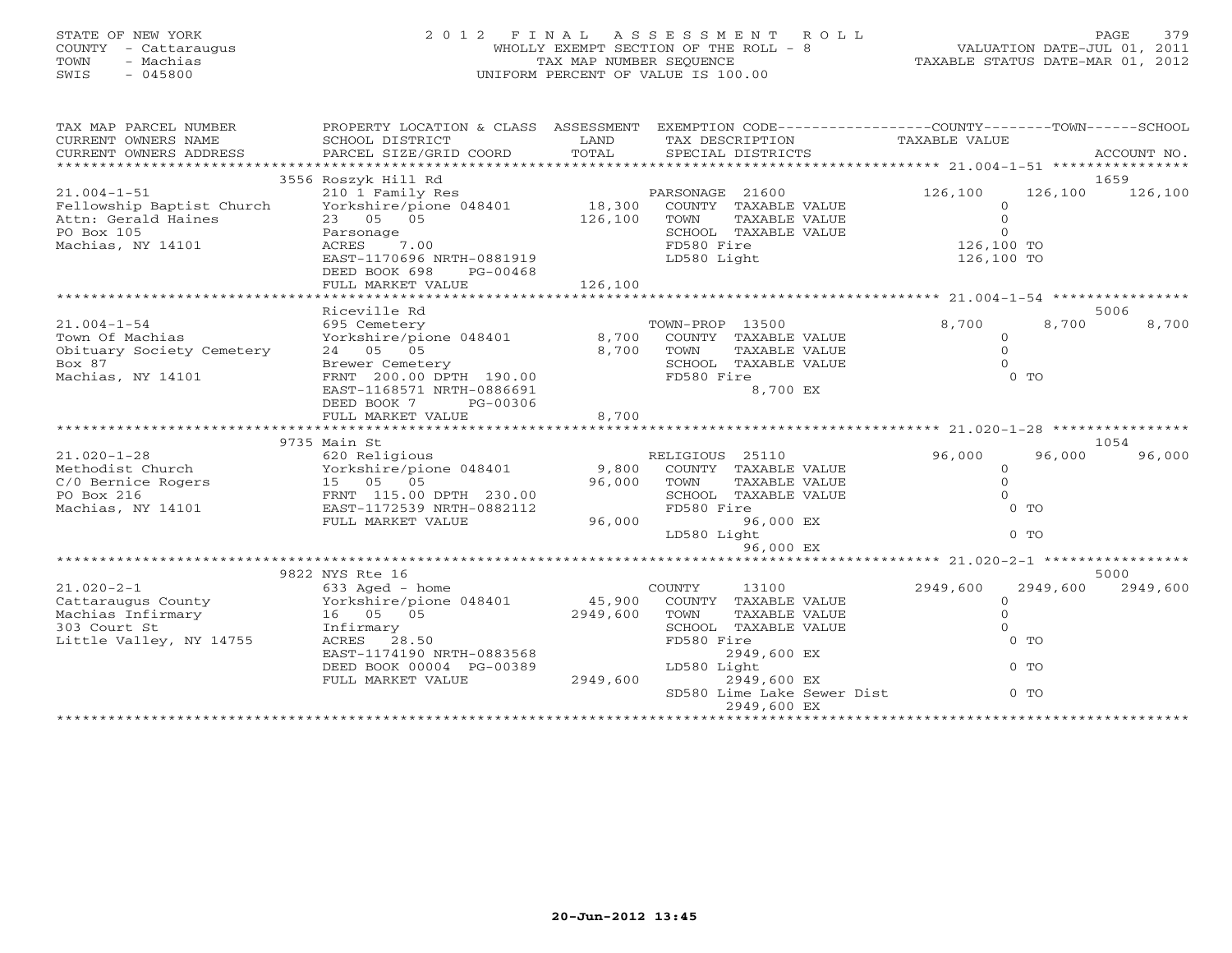|      | STATE OF NEW YORK    | 2012 FINAL ASSESSMENT ROLL            | PAGE                             | 380 |
|------|----------------------|---------------------------------------|----------------------------------|-----|
|      | COUNTY - Cattaraugus | WHOLLY EXEMPT SECTION OF THE ROLL - 8 | VALUATION DATE-JUL 01, 2011      |     |
| TOWN | - Machias            | TAX MAP NUMBER SEOUENCE               | TAXABLE STATUS DATE-MAR 01, 2012 |     |
| SWIS | $-045800$            | UNIFORM PERCENT OF VALUE IS 100.00    |                                  |     |
|      |                      |                                       |                                  |     |

| TAXABLE VALUE<br>CURRENT OWNERS NAME<br>SCHOOL DISTRICT<br><b>LAND</b><br>TAX DESCRIPTION<br>TOTAL<br>PARCEL SIZE/GRID COORD<br>SPECIAL DISTRICTS<br>CURRENT OWNERS ADDRESS<br>ACCOUNT NO.<br>3204 Hazelmere Ave<br>0080<br>$21.020 - 2 - 17$<br>581 Chd/adt camp - WTRFNT<br>RELIGIOUS 25110<br>1940,400<br>1940,400<br>1940,400<br>830,700 COUNTY TAXABLE VALUE<br>Odosagih Bible Confer<br>Yorkshire/pione 048401<br>$\Omega$<br>1940,400 TOWN<br>$\Omega$<br>PO Box 107<br>07/15 05 05<br>TAXABLE VALUE<br>Machias, NY 14101<br>ACRES 63.82<br>SCHOOL TAXABLE VALUE<br>$\Omega$<br>EAST-1175373 NRTH-0882000<br>$0$ TO<br>FD580 Fire<br>DEED BOOK 626<br>1940,400 EX<br>PG-00460<br>FULL MARKET VALUE<br>1940,400<br>LD580 Light<br>$0$ TO<br>1940,400 EX<br>SD580 Lime Lake Sewer Dist<br>$0$ TO<br>1940,400 EX<br>Franklin St<br>1686<br>$21.020 - 2 - 45$<br>314 Rural vac<10<br>TOWN-PROP 13500<br>18,200<br>18,200<br>18,200<br>Yorkshire/pione 048401 18,200 COUNTY TAXABLE VALUE<br>Town Of Machias<br>$\circ$<br>Box 87<br>15 05 05<br>$\circ$<br>18,200 TOWN<br>TAXABLE VALUE<br>$\Omega$<br>Machias, NY 14101<br>Old Dump<br>SCHOOL TAXABLE VALUE<br>$0$ TO<br>ACRES<br>6.94<br>FD580 Fire<br>EAST-1175495 NRTH-0880630<br>18,200 EX<br>18,200 LD580 Light<br>$0$ TO<br>FULL MARKET VALUE<br>18,200 EX<br>9656-9658 Main St<br>5022<br>RELIGIOUS 25110<br>$21.020 - 3 - 38$<br>620 Religious<br>209,200<br>209,200<br>209,200<br>First Christian Church Yorkshire/pione 048401<br>12,700 COUNTY TAXABLE VALUE<br>$\Omega$<br>$\Omega$<br>PO Box 14<br>15 05 05<br>209,200 TOWN<br>TAXABLE VALUE<br>$\Omega$<br>Machias, NY 14101<br>FRNT 185.00 DPTH 120.00<br>SCHOOL TAXABLE VALUE<br>EAST-1172517 NRTH-0881049<br>FD580 Fire<br>$0$ TO<br>209, 200<br>209,200 EX<br>FULL MARKET VALUE<br>LD580 Light<br>$0$ TO<br>209,200 EX<br>9688 Main St<br>5029<br>$21.020 - 3 - 44$<br>87,700<br>87,700<br>534 Social org.<br>VET-ORGAN 26100<br>87,700<br>Glenn Pratt Jr American Legion Yorkshire/pione 048401 12,900 COUNTY TAXABLE VALUE<br>$\circ$<br>$\circ$<br>Post # 1460 Inc.<br>9688 Main St 274<br>PO Box 274<br>Machias, NY 14101<br>Machias, NY 14101<br>PO BOOK 10060 PG-7001<br>87,700<br>TOWN<br>TAXABLE VALUE<br>$\Omega$<br>SCHOOL TAXABLE VALUE<br>FD580 Fire<br>$0$ TO<br>87,700 EX<br>$87,700$ LD580 Light<br>FULL MARKET VALUE<br>$0$ TO<br>87,700 EX | TAX MAP PARCEL NUMBER | PROPERTY LOCATION & CLASS ASSESSMENT EXEMPTION CODE---------------COUNTY-------TOWN------SCHOOL |  |  |  |
|-----------------------------------------------------------------------------------------------------------------------------------------------------------------------------------------------------------------------------------------------------------------------------------------------------------------------------------------------------------------------------------------------------------------------------------------------------------------------------------------------------------------------------------------------------------------------------------------------------------------------------------------------------------------------------------------------------------------------------------------------------------------------------------------------------------------------------------------------------------------------------------------------------------------------------------------------------------------------------------------------------------------------------------------------------------------------------------------------------------------------------------------------------------------------------------------------------------------------------------------------------------------------------------------------------------------------------------------------------------------------------------------------------------------------------------------------------------------------------------------------------------------------------------------------------------------------------------------------------------------------------------------------------------------------------------------------------------------------------------------------------------------------------------------------------------------------------------------------------------------------------------------------------------------------------------------------------------------------------------------------------------------------------------------------------------------------------------------------------------------------------------------------------------------------------------------------------------------------------------------------------------------------------------------------------------------------------------------------------------------------------------|-----------------------|-------------------------------------------------------------------------------------------------|--|--|--|
|                                                                                                                                                                                                                                                                                                                                                                                                                                                                                                                                                                                                                                                                                                                                                                                                                                                                                                                                                                                                                                                                                                                                                                                                                                                                                                                                                                                                                                                                                                                                                                                                                                                                                                                                                                                                                                                                                                                                                                                                                                                                                                                                                                                                                                                                                                                                                                                   |                       |                                                                                                 |  |  |  |
|                                                                                                                                                                                                                                                                                                                                                                                                                                                                                                                                                                                                                                                                                                                                                                                                                                                                                                                                                                                                                                                                                                                                                                                                                                                                                                                                                                                                                                                                                                                                                                                                                                                                                                                                                                                                                                                                                                                                                                                                                                                                                                                                                                                                                                                                                                                                                                                   |                       |                                                                                                 |  |  |  |
|                                                                                                                                                                                                                                                                                                                                                                                                                                                                                                                                                                                                                                                                                                                                                                                                                                                                                                                                                                                                                                                                                                                                                                                                                                                                                                                                                                                                                                                                                                                                                                                                                                                                                                                                                                                                                                                                                                                                                                                                                                                                                                                                                                                                                                                                                                                                                                                   |                       |                                                                                                 |  |  |  |
|                                                                                                                                                                                                                                                                                                                                                                                                                                                                                                                                                                                                                                                                                                                                                                                                                                                                                                                                                                                                                                                                                                                                                                                                                                                                                                                                                                                                                                                                                                                                                                                                                                                                                                                                                                                                                                                                                                                                                                                                                                                                                                                                                                                                                                                                                                                                                                                   |                       |                                                                                                 |  |  |  |
|                                                                                                                                                                                                                                                                                                                                                                                                                                                                                                                                                                                                                                                                                                                                                                                                                                                                                                                                                                                                                                                                                                                                                                                                                                                                                                                                                                                                                                                                                                                                                                                                                                                                                                                                                                                                                                                                                                                                                                                                                                                                                                                                                                                                                                                                                                                                                                                   |                       |                                                                                                 |  |  |  |
|                                                                                                                                                                                                                                                                                                                                                                                                                                                                                                                                                                                                                                                                                                                                                                                                                                                                                                                                                                                                                                                                                                                                                                                                                                                                                                                                                                                                                                                                                                                                                                                                                                                                                                                                                                                                                                                                                                                                                                                                                                                                                                                                                                                                                                                                                                                                                                                   |                       |                                                                                                 |  |  |  |
|                                                                                                                                                                                                                                                                                                                                                                                                                                                                                                                                                                                                                                                                                                                                                                                                                                                                                                                                                                                                                                                                                                                                                                                                                                                                                                                                                                                                                                                                                                                                                                                                                                                                                                                                                                                                                                                                                                                                                                                                                                                                                                                                                                                                                                                                                                                                                                                   |                       |                                                                                                 |  |  |  |
|                                                                                                                                                                                                                                                                                                                                                                                                                                                                                                                                                                                                                                                                                                                                                                                                                                                                                                                                                                                                                                                                                                                                                                                                                                                                                                                                                                                                                                                                                                                                                                                                                                                                                                                                                                                                                                                                                                                                                                                                                                                                                                                                                                                                                                                                                                                                                                                   |                       |                                                                                                 |  |  |  |
|                                                                                                                                                                                                                                                                                                                                                                                                                                                                                                                                                                                                                                                                                                                                                                                                                                                                                                                                                                                                                                                                                                                                                                                                                                                                                                                                                                                                                                                                                                                                                                                                                                                                                                                                                                                                                                                                                                                                                                                                                                                                                                                                                                                                                                                                                                                                                                                   |                       |                                                                                                 |  |  |  |
|                                                                                                                                                                                                                                                                                                                                                                                                                                                                                                                                                                                                                                                                                                                                                                                                                                                                                                                                                                                                                                                                                                                                                                                                                                                                                                                                                                                                                                                                                                                                                                                                                                                                                                                                                                                                                                                                                                                                                                                                                                                                                                                                                                                                                                                                                                                                                                                   |                       |                                                                                                 |  |  |  |
|                                                                                                                                                                                                                                                                                                                                                                                                                                                                                                                                                                                                                                                                                                                                                                                                                                                                                                                                                                                                                                                                                                                                                                                                                                                                                                                                                                                                                                                                                                                                                                                                                                                                                                                                                                                                                                                                                                                                                                                                                                                                                                                                                                                                                                                                                                                                                                                   |                       |                                                                                                 |  |  |  |
|                                                                                                                                                                                                                                                                                                                                                                                                                                                                                                                                                                                                                                                                                                                                                                                                                                                                                                                                                                                                                                                                                                                                                                                                                                                                                                                                                                                                                                                                                                                                                                                                                                                                                                                                                                                                                                                                                                                                                                                                                                                                                                                                                                                                                                                                                                                                                                                   |                       |                                                                                                 |  |  |  |
|                                                                                                                                                                                                                                                                                                                                                                                                                                                                                                                                                                                                                                                                                                                                                                                                                                                                                                                                                                                                                                                                                                                                                                                                                                                                                                                                                                                                                                                                                                                                                                                                                                                                                                                                                                                                                                                                                                                                                                                                                                                                                                                                                                                                                                                                                                                                                                                   |                       |                                                                                                 |  |  |  |
|                                                                                                                                                                                                                                                                                                                                                                                                                                                                                                                                                                                                                                                                                                                                                                                                                                                                                                                                                                                                                                                                                                                                                                                                                                                                                                                                                                                                                                                                                                                                                                                                                                                                                                                                                                                                                                                                                                                                                                                                                                                                                                                                                                                                                                                                                                                                                                                   |                       |                                                                                                 |  |  |  |
|                                                                                                                                                                                                                                                                                                                                                                                                                                                                                                                                                                                                                                                                                                                                                                                                                                                                                                                                                                                                                                                                                                                                                                                                                                                                                                                                                                                                                                                                                                                                                                                                                                                                                                                                                                                                                                                                                                                                                                                                                                                                                                                                                                                                                                                                                                                                                                                   |                       |                                                                                                 |  |  |  |
|                                                                                                                                                                                                                                                                                                                                                                                                                                                                                                                                                                                                                                                                                                                                                                                                                                                                                                                                                                                                                                                                                                                                                                                                                                                                                                                                                                                                                                                                                                                                                                                                                                                                                                                                                                                                                                                                                                                                                                                                                                                                                                                                                                                                                                                                                                                                                                                   |                       |                                                                                                 |  |  |  |
|                                                                                                                                                                                                                                                                                                                                                                                                                                                                                                                                                                                                                                                                                                                                                                                                                                                                                                                                                                                                                                                                                                                                                                                                                                                                                                                                                                                                                                                                                                                                                                                                                                                                                                                                                                                                                                                                                                                                                                                                                                                                                                                                                                                                                                                                                                                                                                                   |                       |                                                                                                 |  |  |  |
|                                                                                                                                                                                                                                                                                                                                                                                                                                                                                                                                                                                                                                                                                                                                                                                                                                                                                                                                                                                                                                                                                                                                                                                                                                                                                                                                                                                                                                                                                                                                                                                                                                                                                                                                                                                                                                                                                                                                                                                                                                                                                                                                                                                                                                                                                                                                                                                   |                       |                                                                                                 |  |  |  |
|                                                                                                                                                                                                                                                                                                                                                                                                                                                                                                                                                                                                                                                                                                                                                                                                                                                                                                                                                                                                                                                                                                                                                                                                                                                                                                                                                                                                                                                                                                                                                                                                                                                                                                                                                                                                                                                                                                                                                                                                                                                                                                                                                                                                                                                                                                                                                                                   |                       |                                                                                                 |  |  |  |
|                                                                                                                                                                                                                                                                                                                                                                                                                                                                                                                                                                                                                                                                                                                                                                                                                                                                                                                                                                                                                                                                                                                                                                                                                                                                                                                                                                                                                                                                                                                                                                                                                                                                                                                                                                                                                                                                                                                                                                                                                                                                                                                                                                                                                                                                                                                                                                                   |                       |                                                                                                 |  |  |  |
|                                                                                                                                                                                                                                                                                                                                                                                                                                                                                                                                                                                                                                                                                                                                                                                                                                                                                                                                                                                                                                                                                                                                                                                                                                                                                                                                                                                                                                                                                                                                                                                                                                                                                                                                                                                                                                                                                                                                                                                                                                                                                                                                                                                                                                                                                                                                                                                   |                       |                                                                                                 |  |  |  |
|                                                                                                                                                                                                                                                                                                                                                                                                                                                                                                                                                                                                                                                                                                                                                                                                                                                                                                                                                                                                                                                                                                                                                                                                                                                                                                                                                                                                                                                                                                                                                                                                                                                                                                                                                                                                                                                                                                                                                                                                                                                                                                                                                                                                                                                                                                                                                                                   |                       |                                                                                                 |  |  |  |
|                                                                                                                                                                                                                                                                                                                                                                                                                                                                                                                                                                                                                                                                                                                                                                                                                                                                                                                                                                                                                                                                                                                                                                                                                                                                                                                                                                                                                                                                                                                                                                                                                                                                                                                                                                                                                                                                                                                                                                                                                                                                                                                                                                                                                                                                                                                                                                                   |                       |                                                                                                 |  |  |  |
|                                                                                                                                                                                                                                                                                                                                                                                                                                                                                                                                                                                                                                                                                                                                                                                                                                                                                                                                                                                                                                                                                                                                                                                                                                                                                                                                                                                                                                                                                                                                                                                                                                                                                                                                                                                                                                                                                                                                                                                                                                                                                                                                                                                                                                                                                                                                                                                   |                       |                                                                                                 |  |  |  |
|                                                                                                                                                                                                                                                                                                                                                                                                                                                                                                                                                                                                                                                                                                                                                                                                                                                                                                                                                                                                                                                                                                                                                                                                                                                                                                                                                                                                                                                                                                                                                                                                                                                                                                                                                                                                                                                                                                                                                                                                                                                                                                                                                                                                                                                                                                                                                                                   |                       |                                                                                                 |  |  |  |
|                                                                                                                                                                                                                                                                                                                                                                                                                                                                                                                                                                                                                                                                                                                                                                                                                                                                                                                                                                                                                                                                                                                                                                                                                                                                                                                                                                                                                                                                                                                                                                                                                                                                                                                                                                                                                                                                                                                                                                                                                                                                                                                                                                                                                                                                                                                                                                                   |                       |                                                                                                 |  |  |  |
|                                                                                                                                                                                                                                                                                                                                                                                                                                                                                                                                                                                                                                                                                                                                                                                                                                                                                                                                                                                                                                                                                                                                                                                                                                                                                                                                                                                                                                                                                                                                                                                                                                                                                                                                                                                                                                                                                                                                                                                                                                                                                                                                                                                                                                                                                                                                                                                   |                       |                                                                                                 |  |  |  |
|                                                                                                                                                                                                                                                                                                                                                                                                                                                                                                                                                                                                                                                                                                                                                                                                                                                                                                                                                                                                                                                                                                                                                                                                                                                                                                                                                                                                                                                                                                                                                                                                                                                                                                                                                                                                                                                                                                                                                                                                                                                                                                                                                                                                                                                                                                                                                                                   |                       |                                                                                                 |  |  |  |
|                                                                                                                                                                                                                                                                                                                                                                                                                                                                                                                                                                                                                                                                                                                                                                                                                                                                                                                                                                                                                                                                                                                                                                                                                                                                                                                                                                                                                                                                                                                                                                                                                                                                                                                                                                                                                                                                                                                                                                                                                                                                                                                                                                                                                                                                                                                                                                                   |                       |                                                                                                 |  |  |  |
|                                                                                                                                                                                                                                                                                                                                                                                                                                                                                                                                                                                                                                                                                                                                                                                                                                                                                                                                                                                                                                                                                                                                                                                                                                                                                                                                                                                                                                                                                                                                                                                                                                                                                                                                                                                                                                                                                                                                                                                                                                                                                                                                                                                                                                                                                                                                                                                   |                       |                                                                                                 |  |  |  |
|                                                                                                                                                                                                                                                                                                                                                                                                                                                                                                                                                                                                                                                                                                                                                                                                                                                                                                                                                                                                                                                                                                                                                                                                                                                                                                                                                                                                                                                                                                                                                                                                                                                                                                                                                                                                                                                                                                                                                                                                                                                                                                                                                                                                                                                                                                                                                                                   |                       |                                                                                                 |  |  |  |
|                                                                                                                                                                                                                                                                                                                                                                                                                                                                                                                                                                                                                                                                                                                                                                                                                                                                                                                                                                                                                                                                                                                                                                                                                                                                                                                                                                                                                                                                                                                                                                                                                                                                                                                                                                                                                                                                                                                                                                                                                                                                                                                                                                                                                                                                                                                                                                                   |                       |                                                                                                 |  |  |  |
|                                                                                                                                                                                                                                                                                                                                                                                                                                                                                                                                                                                                                                                                                                                                                                                                                                                                                                                                                                                                                                                                                                                                                                                                                                                                                                                                                                                                                                                                                                                                                                                                                                                                                                                                                                                                                                                                                                                                                                                                                                                                                                                                                                                                                                                                                                                                                                                   |                       |                                                                                                 |  |  |  |
|                                                                                                                                                                                                                                                                                                                                                                                                                                                                                                                                                                                                                                                                                                                                                                                                                                                                                                                                                                                                                                                                                                                                                                                                                                                                                                                                                                                                                                                                                                                                                                                                                                                                                                                                                                                                                                                                                                                                                                                                                                                                                                                                                                                                                                                                                                                                                                                   |                       |                                                                                                 |  |  |  |
|                                                                                                                                                                                                                                                                                                                                                                                                                                                                                                                                                                                                                                                                                                                                                                                                                                                                                                                                                                                                                                                                                                                                                                                                                                                                                                                                                                                                                                                                                                                                                                                                                                                                                                                                                                                                                                                                                                                                                                                                                                                                                                                                                                                                                                                                                                                                                                                   |                       |                                                                                                 |  |  |  |
|                                                                                                                                                                                                                                                                                                                                                                                                                                                                                                                                                                                                                                                                                                                                                                                                                                                                                                                                                                                                                                                                                                                                                                                                                                                                                                                                                                                                                                                                                                                                                                                                                                                                                                                                                                                                                                                                                                                                                                                                                                                                                                                                                                                                                                                                                                                                                                                   |                       |                                                                                                 |  |  |  |
|                                                                                                                                                                                                                                                                                                                                                                                                                                                                                                                                                                                                                                                                                                                                                                                                                                                                                                                                                                                                                                                                                                                                                                                                                                                                                                                                                                                                                                                                                                                                                                                                                                                                                                                                                                                                                                                                                                                                                                                                                                                                                                                                                                                                                                                                                                                                                                                   |                       |                                                                                                 |  |  |  |
|                                                                                                                                                                                                                                                                                                                                                                                                                                                                                                                                                                                                                                                                                                                                                                                                                                                                                                                                                                                                                                                                                                                                                                                                                                                                                                                                                                                                                                                                                                                                                                                                                                                                                                                                                                                                                                                                                                                                                                                                                                                                                                                                                                                                                                                                                                                                                                                   |                       |                                                                                                 |  |  |  |
|                                                                                                                                                                                                                                                                                                                                                                                                                                                                                                                                                                                                                                                                                                                                                                                                                                                                                                                                                                                                                                                                                                                                                                                                                                                                                                                                                                                                                                                                                                                                                                                                                                                                                                                                                                                                                                                                                                                                                                                                                                                                                                                                                                                                                                                                                                                                                                                   |                       |                                                                                                 |  |  |  |
|                                                                                                                                                                                                                                                                                                                                                                                                                                                                                                                                                                                                                                                                                                                                                                                                                                                                                                                                                                                                                                                                                                                                                                                                                                                                                                                                                                                                                                                                                                                                                                                                                                                                                                                                                                                                                                                                                                                                                                                                                                                                                                                                                                                                                                                                                                                                                                                   |                       |                                                                                                 |  |  |  |
|                                                                                                                                                                                                                                                                                                                                                                                                                                                                                                                                                                                                                                                                                                                                                                                                                                                                                                                                                                                                                                                                                                                                                                                                                                                                                                                                                                                                                                                                                                                                                                                                                                                                                                                                                                                                                                                                                                                                                                                                                                                                                                                                                                                                                                                                                                                                                                                   |                       |                                                                                                 |  |  |  |
|                                                                                                                                                                                                                                                                                                                                                                                                                                                                                                                                                                                                                                                                                                                                                                                                                                                                                                                                                                                                                                                                                                                                                                                                                                                                                                                                                                                                                                                                                                                                                                                                                                                                                                                                                                                                                                                                                                                                                                                                                                                                                                                                                                                                                                                                                                                                                                                   |                       |                                                                                                 |  |  |  |
|                                                                                                                                                                                                                                                                                                                                                                                                                                                                                                                                                                                                                                                                                                                                                                                                                                                                                                                                                                                                                                                                                                                                                                                                                                                                                                                                                                                                                                                                                                                                                                                                                                                                                                                                                                                                                                                                                                                                                                                                                                                                                                                                                                                                                                                                                                                                                                                   |                       |                                                                                                 |  |  |  |
|                                                                                                                                                                                                                                                                                                                                                                                                                                                                                                                                                                                                                                                                                                                                                                                                                                                                                                                                                                                                                                                                                                                                                                                                                                                                                                                                                                                                                                                                                                                                                                                                                                                                                                                                                                                                                                                                                                                                                                                                                                                                                                                                                                                                                                                                                                                                                                                   |                       |                                                                                                 |  |  |  |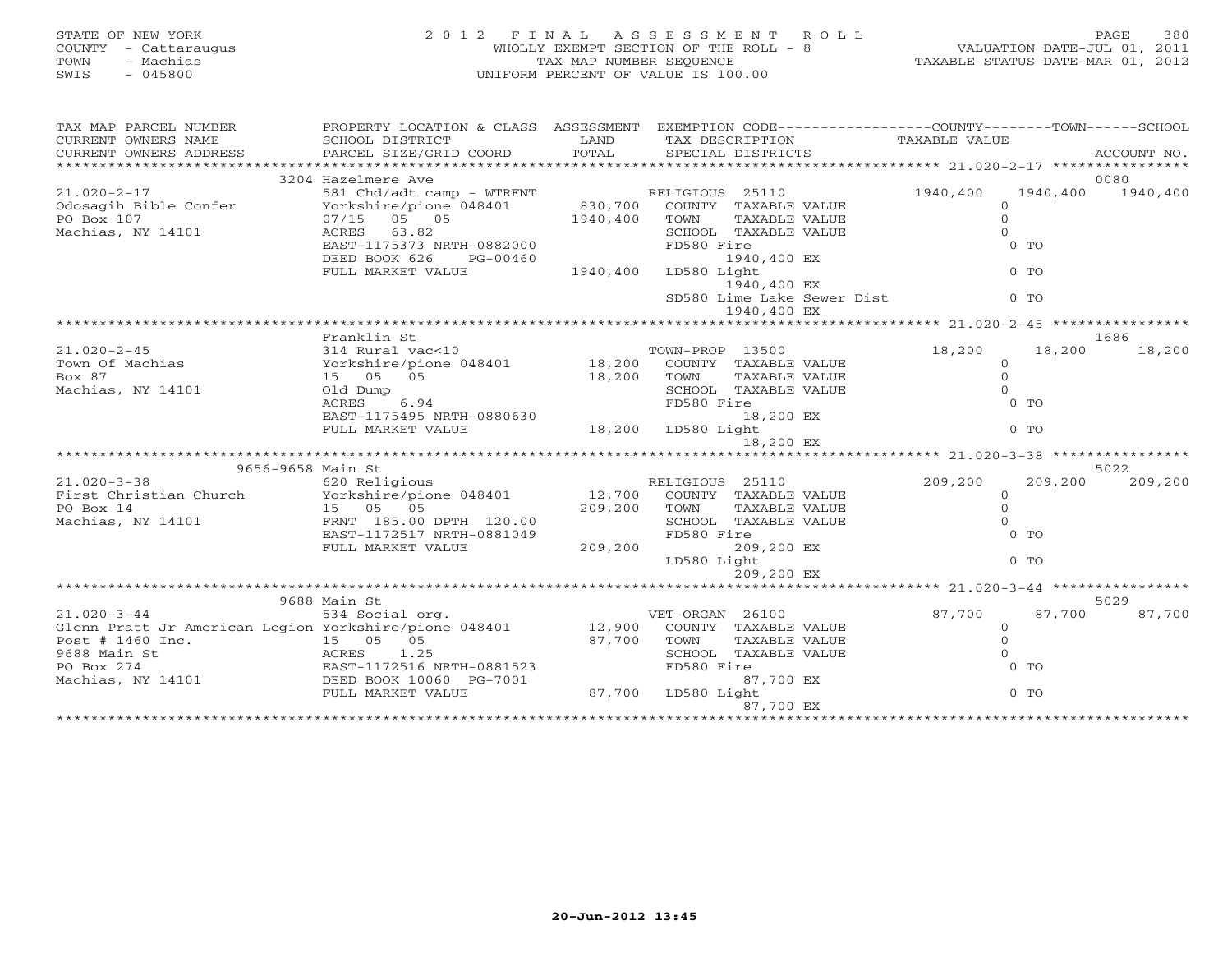# STATE OF NEW YORK 2 0 1 2 F I N A L A S S E S S M E N T R O L L PAGE 381 COUNTY - Cattaraugus WHOLLY EXEMPT SECTION OF THE ROLL - 8 VALUATION DATE-JUL 01, 2011 TOWN - Machias TAX MAP NUMBER SEQUENCE TAXABLE STATUS DATE-MAR 01, 2012 SWIS - 045800 UNIFORM PERCENT OF VALUE IS 100.00

| TAX MAP PARCEL NUMBER                                                                                                                                                                                                                                                                                                                                                                                                                                                                                                               | PROPERTY LOCATION & CLASS ASSESSMENT EXEMPTION CODE---------------COUNTY-------TOWN------SCHOOL<br>PROPERTY LOCATION<br>SCHOOL DISTRICT              |              |                              |                     |                    |
|-------------------------------------------------------------------------------------------------------------------------------------------------------------------------------------------------------------------------------------------------------------------------------------------------------------------------------------------------------------------------------------------------------------------------------------------------------------------------------------------------------------------------------------|------------------------------------------------------------------------------------------------------------------------------------------------------|--------------|------------------------------|---------------------|--------------------|
|                                                                                                                                                                                                                                                                                                                                                                                                                                                                                                                                     |                                                                                                                                                      |              |                              |                     |                    |
|                                                                                                                                                                                                                                                                                                                                                                                                                                                                                                                                     | 9578 Main St                                                                                                                                         |              |                              |                     | 5020               |
| $21.020 - 4 - 20.1$                                                                                                                                                                                                                                                                                                                                                                                                                                                                                                                 | 620 Religious                                                                                                                                        |              | RELIGIOUS 25110              | 112,000             | 112,000 112,000    |
| Joy Community Church, Incl Yorkshire/pione 048401 10,100                                                                                                                                                                                                                                                                                                                                                                                                                                                                            |                                                                                                                                                      |              | COUNTY TAXABLE VALUE         | $\Omega$            |                    |
|                                                                                                                                                                                                                                                                                                                                                                                                                                                                                                                                     |                                                                                                                                                      | 112,000      | TOWN<br>TAXABLE VALUE        | $\Omega$            |                    |
|                                                                                                                                                                                                                                                                                                                                                                                                                                                                                                                                     |                                                                                                                                                      |              | SCHOOL TAXABLE VALUE         |                     |                    |
|                                                                                                                                                                                                                                                                                                                                                                                                                                                                                                                                     | EAST-1172745 NRTH-0880285                                                                                                                            |              | FD580 Fire                   | $0$ TO              |                    |
|                                                                                                                                                                                                                                                                                                                                                                                                                                                                                                                                     | DEED BOOK 10224 PG-4001                                                                                                                              |              | 112,000 EX                   |                     |                    |
|                                                                                                                                                                                                                                                                                                                                                                                                                                                                                                                                     | FULL MARKET VALUE                                                                                                                                    |              | $3-4001$ 112,000 LD580 Light | $0$ TO              |                    |
|                                                                                                                                                                                                                                                                                                                                                                                                                                                                                                                                     |                                                                                                                                                      |              | 112,000 EX                   |                     |                    |
|                                                                                                                                                                                                                                                                                                                                                                                                                                                                                                                                     |                                                                                                                                                      |              |                              |                     |                    |
|                                                                                                                                                                                                                                                                                                                                                                                                                                                                                                                                     | 3491 Union St                                                                                                                                        |              | TOWN-PROP 13500              |                     | 1645               |
| $21.020 - 4 - 33$<br>Town Of Machias Park Yorkshire/pione 048401 14,900 COUNTY TAXABLE VALUE                                                                                                                                                                                                                                                                                                                                                                                                                                        | 591 Playground                                                                                                                                       |              |                              | 116,000<br>$\Omega$ | 116,000<br>116,000 |
| Box 87                                                                                                                                                                                                                                                                                                                                                                                                                                                                                                                              |                                                                                                                                                      |              | TAXABLE VALUE                | $\Omega$            |                    |
| Machias, NY 14101                                                                                                                                                                                                                                                                                                                                                                                                                                                                                                                   | 15  05  05<br>ACRES  3.97                                                                                                                            | 116,000 TOWN | SCHOOL TAXABLE VALUE         |                     |                    |
|                                                                                                                                                                                                                                                                                                                                                                                                                                                                                                                                     | EAST-1172104 NRTH-0879992                                                                                                                            |              | FD580 Fire                   | $0$ TO              |                    |
|                                                                                                                                                                                                                                                                                                                                                                                                                                                                                                                                     | DEED BOOK 702<br>PG-00348                                                                                                                            |              | 116,000 EX                   |                     |                    |
|                                                                                                                                                                                                                                                                                                                                                                                                                                                                                                                                     | FULL MARKET VALUE                                                                                                                                    |              | 116,000 LD580 Light          | $0$ TO              |                    |
|                                                                                                                                                                                                                                                                                                                                                                                                                                                                                                                                     |                                                                                                                                                      |              | 116,000 EX                   |                     |                    |
|                                                                                                                                                                                                                                                                                                                                                                                                                                                                                                                                     |                                                                                                                                                      |              |                              |                     |                    |
| $\begin{tabular}{lllllll} $\textsc{min} & $\textsc{min}$ & $\textsc{min}$ & $\textsc{min}$\\ $\textsc{min}$ & $\textsc{min}$ & $\textsc{min}$\\ $ \textsc{min}$ & $\textsc{min}$ & $\textsc{min}$\\ $ \textsc{min}$ & $\textsc{min}$ & $\textsc{min}$ & $\textsc{min}$\\ $ \textsc{min}$ & $\textsc{min}$ & $\textsc{min}$ & $ \textsc{min}$ & $ \textsc{min}$ & $ \textsc{min}$\\ $ \textsc{min}$ & $\textsc{min}$ & $\textsc{min}$ & $ \textsc{min}$ & $ \textsc{min}$ & $ \textsc{min}$ & $ \textsc{min}$ & $ \textsc{min}$\\ $$ |                                                                                                                                                      |              |                              |                     | 5005               |
|                                                                                                                                                                                                                                                                                                                                                                                                                                                                                                                                     |                                                                                                                                                      |              |                              | 142,400             | 142,400 142,400    |
|                                                                                                                                                                                                                                                                                                                                                                                                                                                                                                                                     |                                                                                                                                                      |              |                              | $\Omega$            |                    |
|                                                                                                                                                                                                                                                                                                                                                                                                                                                                                                                                     |                                                                                                                                                      |              |                              | $\Omega$            |                    |
|                                                                                                                                                                                                                                                                                                                                                                                                                                                                                                                                     |                                                                                                                                                      |              |                              |                     |                    |
|                                                                                                                                                                                                                                                                                                                                                                                                                                                                                                                                     |                                                                                                                                                      |              |                              | $0$ TO              |                    |
|                                                                                                                                                                                                                                                                                                                                                                                                                                                                                                                                     | FULL MARKET VALUE                                                                                                                                    | 142,400      | 142,400 EX                   |                     |                    |
|                                                                                                                                                                                                                                                                                                                                                                                                                                                                                                                                     |                                                                                                                                                      |              | LD580 Light                  | $0$ TO              |                    |
|                                                                                                                                                                                                                                                                                                                                                                                                                                                                                                                                     |                                                                                                                                                      |              | 142,400 EX                   |                     |                    |
|                                                                                                                                                                                                                                                                                                                                                                                                                                                                                                                                     | 3549 Roszyk Hill Rd                                                                                                                                  |              |                              |                     | 5007               |
| $21.020 - 5 - 1$                                                                                                                                                                                                                                                                                                                                                                                                                                                                                                                    | 695 Cemetery                                                                                                                                         |              | TOWN-PROP 13500              | 16,600              | 16,600<br>16,600   |
|                                                                                                                                                                                                                                                                                                                                                                                                                                                                                                                                     |                                                                                                                                                      |              |                              | $\Omega$            |                    |
|                                                                                                                                                                                                                                                                                                                                                                                                                                                                                                                                     |                                                                                                                                                      |              |                              | $\Omega$            |                    |
|                                                                                                                                                                                                                                                                                                                                                                                                                                                                                                                                     |                                                                                                                                                      |              |                              | $\Omega$            |                    |
| 21.020-5-1<br>Maple Grove Cemetary Asso<br>Maple Grove Cemetary Asso<br>23 05 05 05 16,600 COUNTY TAXABLE VALUE<br>PO Box 87 Cemetery<br>Machias, NY 14101 ACRES 5.28 FD580 Fire<br>Machias, NY 14101 ACRES 5.28<br>Machias, NY 14101                                                                                                                                                                                                                                                                                               |                                                                                                                                                      |              | FD580 Fire                   | $0$ TO              |                    |
|                                                                                                                                                                                                                                                                                                                                                                                                                                                                                                                                     |                                                                                                                                                      |              | 16,600 EX                    |                     |                    |
|                                                                                                                                                                                                                                                                                                                                                                                                                                                                                                                                     |                                                                                                                                                      |              | LD580 Light                  | $0$ TO              |                    |
|                                                                                                                                                                                                                                                                                                                                                                                                                                                                                                                                     | 23 05 05<br>Cemetery<br>ACRES 5.28 FD580 Fi:<br>EAST-1170882 NRTH-0881129<br>DEED BOOK 00925 PG-00865 LD580 Lj<br>TITT MADVET VALUE 16,600<br>16,600 |              | 16,600 EX                    |                     |                    |
|                                                                                                                                                                                                                                                                                                                                                                                                                                                                                                                                     |                                                                                                                                                      |              |                              |                     |                    |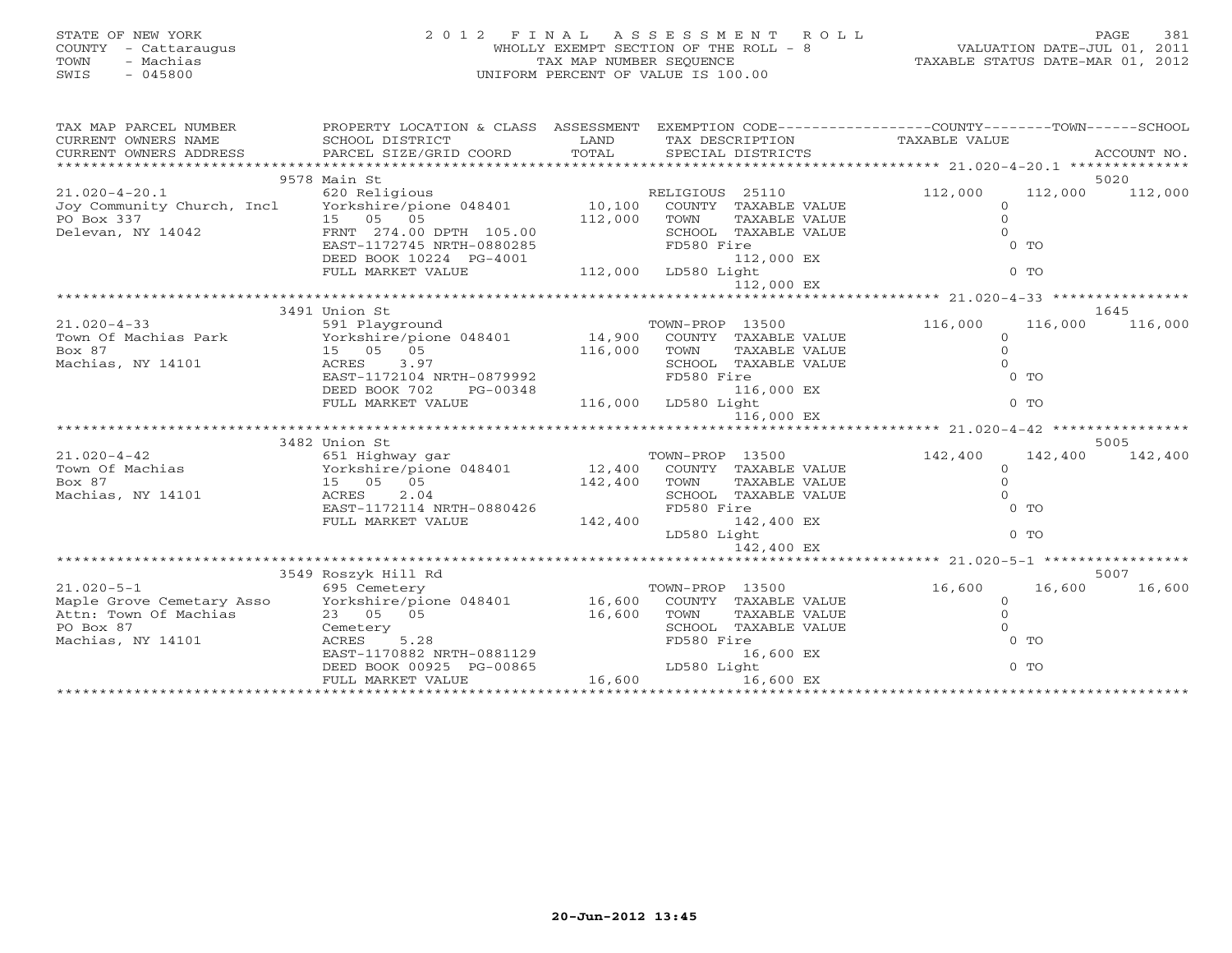# STATE OF NEW YORK 2 0 1 2 F I N A L A S S E S S M E N T R O L L PAGE 382 COUNTY - Cattaraugus WHOLLY EXEMPT SECTION OF THE ROLL - 8 VALUATION DATE-JUL 01, 2011 TOWN - Machias TAX MAP NUMBER SEQUENCE TAXABLE STATUS DATE-MAR 01, 2012 SWIS - 045800 UNIFORM PERCENT OF VALUE IS 100.00

| TAX MAP PARCEL NUMBER<br>CORRENT OWNERS NOME THAT CONTROLL DISTRICT TO THE TRANSFERIT OWNERS NOT BESCHIPTION TRANSFERIT OWNERS ADDRESS<br>CORRENT OWNERS ADDRESS PARCEL SIZE/GRID COORD TOTAL SPECIAL DISTRICTS ACCOUNT NO.<br>****************************** | PROPERTY LOCATION & CLASS ASSESSMENT              |                          |                 |                      | EXEMPTION CODE-----------------COUNTY-------TOWN------SCHOOL |         |         |
|---------------------------------------------------------------------------------------------------------------------------------------------------------------------------------------------------------------------------------------------------------------|---------------------------------------------------|--------------------------|-----------------|----------------------|--------------------------------------------------------------|---------|---------|
|                                                                                                                                                                                                                                                               | 3519 Roszyk Hill Rd                               |                          |                 |                      |                                                              |         | 5018    |
| $21.020 - 5 - 4$                                                                                                                                                                                                                                              | 620 Religious                                     |                          | RELIGIOUS 25110 |                      | 56,400                                                       | 56,400  | 56,400  |
| Fellowship Baptist Church Yorkshire/pione 048401 8,400                                                                                                                                                                                                        |                                                   |                          |                 | COUNTY TAXABLE VALUE | $\circ$                                                      |         |         |
|                                                                                                                                                                                                                                                               |                                                   | 56,400                   | TOWN            | TAXABLE VALUE        | $\overline{O}$                                               |         |         |
|                                                                                                                                                                                                                                                               |                                                   |                          |                 | SCHOOL TAXABLE VALUE | $\Omega$                                                     |         |         |
| Attn: Gerald Haines<br>PO Box 105<br>Machias, NY 14101<br>Machias, NY 14101<br>EAST-1171375 NRTH-0881276                                                                                                                                                      |                                                   |                          | FD580 Fire      |                      |                                                              | $0$ TO  |         |
|                                                                                                                                                                                                                                                               | DEED BOOK 893<br>PG-00914                         |                          |                 | 56,400 EX            |                                                              |         |         |
|                                                                                                                                                                                                                                                               | FULL MARKET VALUE                                 | 56<br>56,400 LD580 Light |                 |                      |                                                              | $0$ TO  |         |
|                                                                                                                                                                                                                                                               |                                                   |                          |                 | 56,400 EX            |                                                              |         |         |
|                                                                                                                                                                                                                                                               |                                                   |                          |                 |                      |                                                              |         |         |
|                                                                                                                                                                                                                                                               | 3489 Roszyk Hill Rd                               |                          |                 |                      |                                                              |         | 1640    |
| $21.020 - 5 - 7.2$                                                                                                                                                                                                                                            | 449 Other Storag                                  |                          | TOWN-PROP 13500 |                      | 27,800                                                       | 27,800  | 27,800  |
| Town Of Machias                                                                                                                                                                                                                                               | Yorkshire/pione 048401 7,800 COUNTY TAXABLE VALUE |                          |                 |                      | $\circ$                                                      |         |         |
| Box 87                                                                                                                                                                                                                                                        | 23 05 05                                          | 27,800                   | TOWN            | TAXABLE VALUE        | $\overline{0}$                                               |         |         |
| Machias, NY 14101                                                                                                                                                                                                                                             | FRNT 150.00 DPTH 108.00                           |                          |                 | SCHOOL TAXABLE VALUE | $\Omega$                                                     |         |         |
|                                                                                                                                                                                                                                                               | EAST-1171951 NRTH-0881332                         |                          | FD580 Fire      |                      |                                                              | $0$ TO  |         |
|                                                                                                                                                                                                                                                               | DEED BOOK 903<br>PG-00612                         |                          |                 | 27,800 EX            |                                                              |         |         |
|                                                                                                                                                                                                                                                               | FULL MARKET VALUE                                 | 27,800 LD580 Light       |                 |                      |                                                              | $0$ TO  |         |
|                                                                                                                                                                                                                                                               |                                                   |                          |                 | 27,800 EX            |                                                              |         |         |
|                                                                                                                                                                                                                                                               |                                                   |                          |                 |                      |                                                              |         |         |
|                                                                                                                                                                                                                                                               | 3483 Roszyk Hill Rd                               |                          |                 |                      |                                                              |         | 5004    |
| $21.020 - 5 - 8$                                                                                                                                                                                                                                              | 652 Govt bldgs                                    |                          | TOWN-PROP 13500 |                      | 190,000                                                      | 190,000 | 190,000 |
| 21.020-5-8<br>Town Of Machias                                    Yorkshire/pione 048401                7,100                                                                                                                                                  |                                                   |                          |                 | COUNTY TAXABLE VALUE | $\circ$                                                      |         |         |
| Box 87                                                                                                                                                                                                                                                        | 23 05 05                                          | 190,000                  | TOWN            | TAXABLE VALUE        | $\circ$                                                      |         |         |
| Machias, NY 14101                                                                                                                                                                                                                                             | Town Hall                                         |                          |                 | SCHOOL TAXABLE VALUE | $\Omega$                                                     |         |         |
|                                                                                                                                                                                                                                                               | FRNT 120.00 DPTH 115.00                           |                          | FD580 Fire      |                      |                                                              | $0$ TO  |         |
|                                                                                                                                                                                                                                                               | EAST-1172080 NRTH-0881336                         |                          |                 | 190,000 EX           |                                                              |         |         |
|                                                                                                                                                                                                                                                               | FULL MARKET VALUE                                 | 190,000 LD580 Light      |                 |                      |                                                              | $0$ TO  |         |
|                                                                                                                                                                                                                                                               |                                                   |                          |                 | 190,000 EX           |                                                              |         |         |
|                                                                                                                                                                                                                                                               | 3224/10001 Zoulko Rd / NYS Rte 16                 |                          |                 |                      |                                                              |         | 1113    |
| $21.060 - 1 - 21$                                                                                                                                                                                                                                             | 485 >1use sm bld                                  |                          | RELIGIOUS 25110 |                      | 65,000                                                       | 65,000  | 65,000  |
| Christian Youth Corps, Inc. Yorkshire/pione 048401 7,800 COUNTY TAXABLE VALUE                                                                                                                                                                                 |                                                   |                          |                 |                      | $\Omega$                                                     |         |         |
| 10001 NYS Rte 16                                                                                                                                                                                                                                              | 09 06 05                                          | 65,000                   | TOWN            | TAXABLE VALUE        | $\overline{0}$                                               |         |         |
| e i Tarihin (1991)<br>Antonio II (1991)<br>Delevan, NY 14042                                                                                                                                                                                                  | FRNT 165.00 DPTH 150.00                           |                          |                 | SCHOOL TAXABLE VALUE | $\Omega$                                                     |         |         |
|                                                                                                                                                                                                                                                               | EAST-1176180 NRTH-0887144                         |                          | FD580 Fire      |                      |                                                              | $0$ TO  |         |
|                                                                                                                                                                                                                                                               | DEED BOOK 13246 PG-7001                           |                          |                 | 65,000 EX            |                                                              |         |         |
|                                                                                                                                                                                                                                                               | FULL MARKET VALUE                                 | 65,000 LD580 Light       |                 |                      |                                                              | $0$ TO  |         |
|                                                                                                                                                                                                                                                               |                                                   |                          |                 | 65,000 EX            |                                                              |         |         |
|                                                                                                                                                                                                                                                               |                                                   |                          |                 |                      |                                                              |         |         |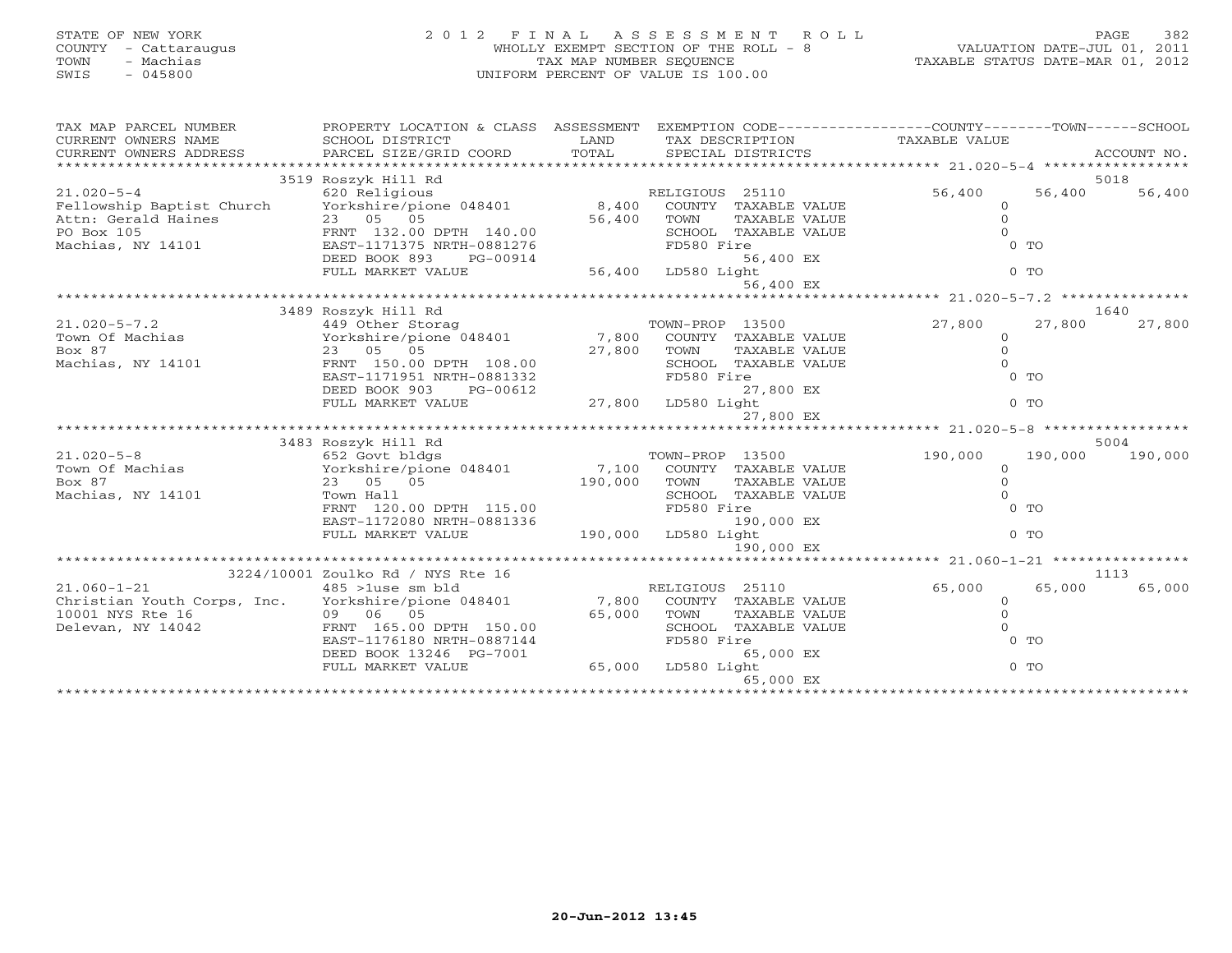# STATE OF NEW YORK 2 0 1 2 F I N A L A S S E S S M E N T R O L L PAGE 383 COUNTY - Cattaraugus WHOLLY EXEMPT SECTION OF THE ROLL - 8 VALUATION DATE-JUL 01, 2011 TOWN - Machias TAX MAP NUMBER SEQUENCE TAXABLE STATUS DATE-MAR 01, 2012 SWIS - 045800 UNIFORM PERCENT OF VALUE IS 100.00

| TAX MAP PARCEL NUMBER              |                                                                                                                                                                                                                                         | PROPERTY LOCATION & CLASS ASSESSMENT EXEMPTION CODE---------------COUNTY-------TOWN------SCHOOL<br>$\begin{tabular}{lllllll} \multicolumn{2}{c}{\textbf{CURRENT}} & \multicolumn{2}{c}{\textbf{WNERS}} & \multicolumn{2}{c}{\textbf{NAME}} & \multicolumn{2}{c}{\textbf{SCHODL}} & \multicolumn{2}{c}{\textbf{TAX} BESCRIPTION} & \multicolumn{2}{c}{\textbf{TAX} BESCRIPTION} & \multicolumn{2}{c}{\textbf{TAX} BLE} & \multicolumn{2}{c}{\textbf{NALUE}} & \multicolumn{2}{c}{\textbf{CURRENT}} & \multicolumn{2}{c}{\textbf{NACCOUNT NO}} \\ & & & & & & & & \\ \$ |                                                                     |                      | ACCOUNT NO. |
|------------------------------------|-----------------------------------------------------------------------------------------------------------------------------------------------------------------------------------------------------------------------------------------|-----------------------------------------------------------------------------------------------------------------------------------------------------------------------------------------------------------------------------------------------------------------------------------------------------------------------------------------------------------------------------------------------------------------------------------------------------------------------------------------------------------------------------------------------------------------------|---------------------------------------------------------------------|----------------------|-------------|
|                                    | Broad Bay Cir                                                                                                                                                                                                                           |                                                                                                                                                                                                                                                                                                                                                                                                                                                                                                                                                                       |                                                                     |                      | 0648        |
|                                    |                                                                                                                                                                                                                                         |                                                                                                                                                                                                                                                                                                                                                                                                                                                                                                                                                                       |                                                                     | 27,700<br>27,700     | 27,700      |
|                                    |                                                                                                                                                                                                                                         |                                                                                                                                                                                                                                                                                                                                                                                                                                                                                                                                                                       |                                                                     | $\circ$              |             |
| PO Box 481                         |                                                                                                                                                                                                                                         |                                                                                                                                                                                                                                                                                                                                                                                                                                                                                                                                                                       |                                                                     | $\Omega$             |             |
| Machias, NY 14101                  |                                                                                                                                                                                                                                         |                                                                                                                                                                                                                                                                                                                                                                                                                                                                                                                                                                       |                                                                     | $\Omega$             |             |
|                                    |                                                                                                                                                                                                                                         |                                                                                                                                                                                                                                                                                                                                                                                                                                                                                                                                                                       |                                                                     | $0$ TO               |             |
|                                    |                                                                                                                                                                                                                                         |                                                                                                                                                                                                                                                                                                                                                                                                                                                                                                                                                                       |                                                                     |                      |             |
|                                    |                                                                                                                                                                                                                                         |                                                                                                                                                                                                                                                                                                                                                                                                                                                                                                                                                                       |                                                                     | $0$ TO               |             |
|                                    |                                                                                                                                                                                                                                         |                                                                                                                                                                                                                                                                                                                                                                                                                                                                                                                                                                       |                                                                     |                      |             |
|                                    |                                                                                                                                                                                                                                         |                                                                                                                                                                                                                                                                                                                                                                                                                                                                                                                                                                       | SD580 Lime Lake Sewer Dist                                          | $0$ TO               |             |
|                                    |                                                                                                                                                                                                                                         | 27,700 EX                                                                                                                                                                                                                                                                                                                                                                                                                                                                                                                                                             |                                                                     |                      |             |
|                                    |                                                                                                                                                                                                                                         |                                                                                                                                                                                                                                                                                                                                                                                                                                                                                                                                                                       |                                                                     |                      |             |
|                                    |                                                                                                                                                                                                                                         |                                                                                                                                                                                                                                                                                                                                                                                                                                                                                                                                                                       |                                                                     |                      | 1733        |
|                                    |                                                                                                                                                                                                                                         |                                                                                                                                                                                                                                                                                                                                                                                                                                                                                                                                                                       | 19,500                                                              | 19,500               | 19,500      |
|                                    | 15 05 05<br>BC Land<br>BC Land<br>FRNT 250.00 DPTH 165.00<br>EAST-1175721 NRTH-0883159<br>DEED BOOK 720<br>PD580 Fire<br>250.00 DPTH 165.00<br>PD580 Fire<br>29,500 RX<br>29,500 RX<br>29,500 RX<br>29,500 RX<br>29,500 RX<br>29,500 RX |                                                                                                                                                                                                                                                                                                                                                                                                                                                                                                                                                                       |                                                                     | $\Omega$<br>$\Omega$ |             |
|                                    |                                                                                                                                                                                                                                         |                                                                                                                                                                                                                                                                                                                                                                                                                                                                                                                                                                       |                                                                     | $\Omega$             |             |
|                                    |                                                                                                                                                                                                                                         |                                                                                                                                                                                                                                                                                                                                                                                                                                                                                                                                                                       |                                                                     | $0$ TO               |             |
|                                    |                                                                                                                                                                                                                                         |                                                                                                                                                                                                                                                                                                                                                                                                                                                                                                                                                                       |                                                                     |                      |             |
|                                    | EAST-1175721 NRTH-0883159<br>DEED BOOK 720 PG-00448 LD580 Light<br>FULL MARKET VALUE 19,500 19,500 EX                                                                                                                                   |                                                                                                                                                                                                                                                                                                                                                                                                                                                                                                                                                                       |                                                                     | $0$ TO               |             |
|                                    |                                                                                                                                                                                                                                         |                                                                                                                                                                                                                                                                                                                                                                                                                                                                                                                                                                       |                                                                     |                      |             |
|                                    |                                                                                                                                                                                                                                         |                                                                                                                                                                                                                                                                                                                                                                                                                                                                                                                                                                       | 19,500 EX<br>LD580 Light<br>19,500 EX<br>SD580 Lime Lake Sewer Dist | $0$ To               |             |
|                                    |                                                                                                                                                                                                                                         | 19,500 EX                                                                                                                                                                                                                                                                                                                                                                                                                                                                                                                                                             |                                                                     |                      |             |
|                                    |                                                                                                                                                                                                                                         |                                                                                                                                                                                                                                                                                                                                                                                                                                                                                                                                                                       |                                                                     |                      |             |
|                                    | COUNTY 13100<br>311 Res vac land - WTRFNT<br>Yorkshire/pione 048401 30,600 COUNTY TAXABLE VALUE<br>15/16 05 05<br>RF 46'                                                                                                                |                                                                                                                                                                                                                                                                                                                                                                                                                                                                                                                                                                       |                                                                     |                      | 1698        |
| $21.076 - 2 - 49$                  |                                                                                                                                                                                                                                         |                                                                                                                                                                                                                                                                                                                                                                                                                                                                                                                                                                       | 30,600                                                              | 30,600               | 30,600      |
| Cattaraugus County<br>303 Court St |                                                                                                                                                                                                                                         |                                                                                                                                                                                                                                                                                                                                                                                                                                                                                                                                                                       |                                                                     | $\circ$              |             |
| 303 Court St                       |                                                                                                                                                                                                                                         |                                                                                                                                                                                                                                                                                                                                                                                                                                                                                                                                                                       |                                                                     | $\circ$              |             |
| Little Valley, NY 14755            |                                                                                                                                                                                                                                         |                                                                                                                                                                                                                                                                                                                                                                                                                                                                                                                                                                       |                                                                     | $\Omega$             |             |
|                                    | RF 46'<br>LF 30'<br>FRNT 30.00 DPTH 104.00 FD580                                                                                                                                                                                        | FD580 Fire                                                                                                                                                                                                                                                                                                                                                                                                                                                                                                                                                            |                                                                     | $0$ TO               |             |
|                                    |                                                                                                                                                                                                                                         | 30,600 EX                                                                                                                                                                                                                                                                                                                                                                                                                                                                                                                                                             |                                                                     |                      |             |
|                                    | EAST-1175118 NRTH-0883761 LD580 Light                                                                                                                                                                                                   |                                                                                                                                                                                                                                                                                                                                                                                                                                                                                                                                                                       |                                                                     | $0$ TO               |             |
|                                    | FULL MARKET VALUE                                                                                                                                                                                                                       | 30,600 30,600 EX                                                                                                                                                                                                                                                                                                                                                                                                                                                                                                                                                      |                                                                     |                      |             |
|                                    |                                                                                                                                                                                                                                         |                                                                                                                                                                                                                                                                                                                                                                                                                                                                                                                                                                       | SD580 Lime Lake Sewer Dist                                          | $0$ TO               |             |
|                                    |                                                                                                                                                                                                                                         | 30,600 EX                                                                                                                                                                                                                                                                                                                                                                                                                                                                                                                                                             |                                                                     |                      |             |
|                                    |                                                                                                                                                                                                                                         |                                                                                                                                                                                                                                                                                                                                                                                                                                                                                                                                                                       |                                                                     |                      |             |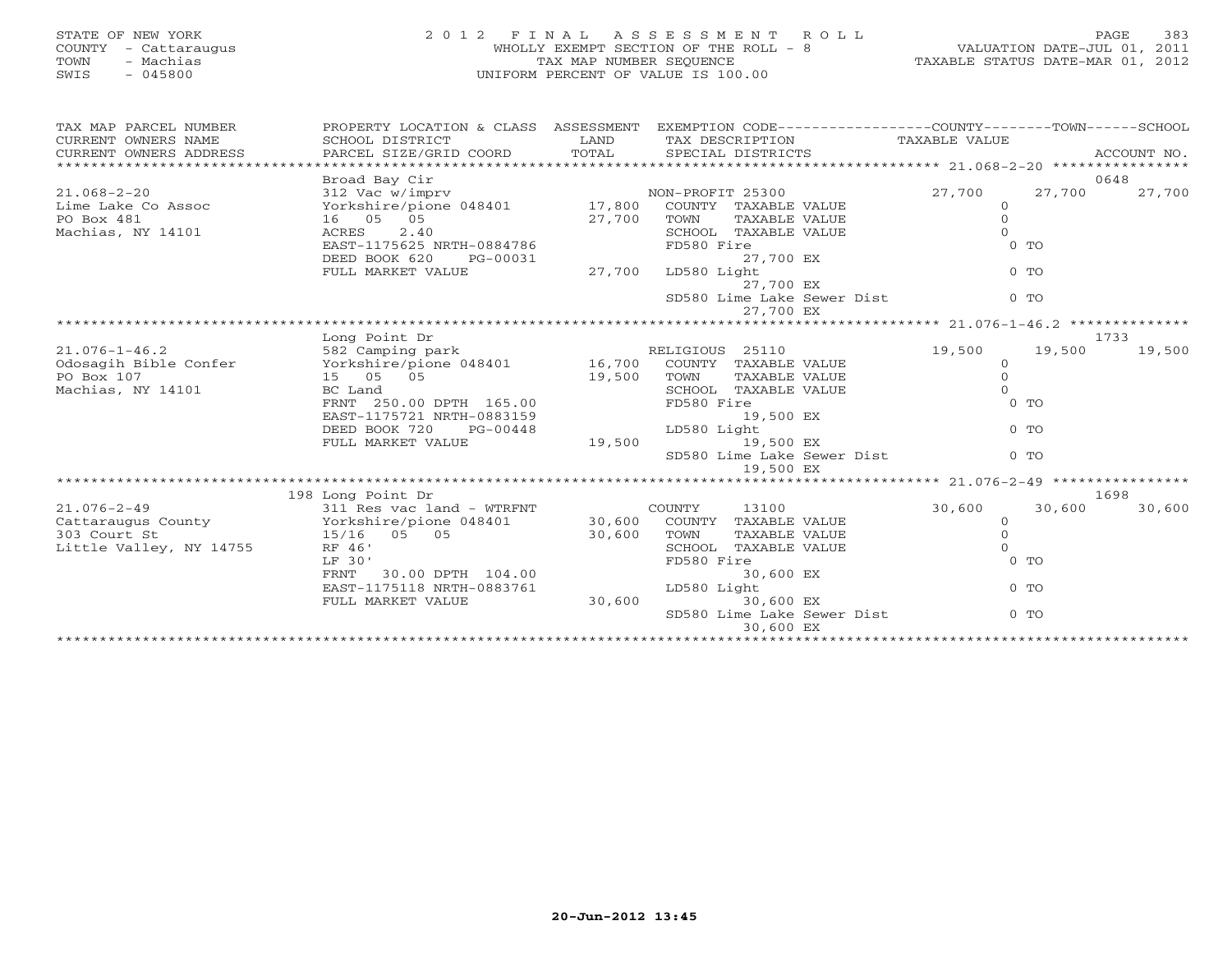# STATE OF NEW YORK 2 0 1 2 F I N A L A S S E S S M E N T R O L L PAGE 384 COUNTY - Cattaraugus WHOLLY EXEMPT SECTION OF THE ROLL - 8 VALUATION DATE-JUL 01, 2011 TOWN - Machias TAX MAP NUMBER SEQUENCE TAXABLE STATUS DATE-MAR 01, 2012 SWIS - 045800 UNIFORM PERCENT OF VALUE IS 100.00

| TAX MAP PARCEL NUMBER<br>TAX MAP PARCEL NUMBER TROPINI DUCATION & CHASS ASSESSMENT DATA TEAM ON TAXABLE VALUE<br>CURRENT OWNERS NAME SOMEN COND DISTRICT TO TAXABLE ON TAXABLE VALUE<br>CURRENT OWNERS ADDRESS PARCEL SIZE/GRID COORD TOTAL SPECIAL DISTRICTS<br>CURRENT OWNERS ADDRESS | PROPERTY LOCATION & CLASS ASSESSMENT EXEMPTION CODE---------------COUNTY-------TOWN------SCHOOL                                                                                                                                            |        |                                                                   |                     |                  |
|-----------------------------------------------------------------------------------------------------------------------------------------------------------------------------------------------------------------------------------------------------------------------------------------|--------------------------------------------------------------------------------------------------------------------------------------------------------------------------------------------------------------------------------------------|--------|-------------------------------------------------------------------|---------------------|------------------|
|                                                                                                                                                                                                                                                                                         |                                                                                                                                                                                                                                            |        |                                                                   |                     |                  |
|                                                                                                                                                                                                                                                                                         | Potter Rd                                                                                                                                                                                                                                  |        |                                                                   |                     | 0556             |
| $22.061 - 1 - 19$                                                                                                                                                                                                                                                                       |                                                                                                                                                                                                                                            |        |                                                                   | $7,200$ 0           | 7,200<br>7,200   |
| State Of New York                                                                                                                                                                                                                                                                       |                                                                                                                                                                                                                                            |        |                                                                   | $\circ$             |                  |
|                                                                                                                                                                                                                                                                                         |                                                                                                                                                                                                                                            |        |                                                                   | $\circ$<br>$\Omega$ |                  |
|                                                                                                                                                                                                                                                                                         |                                                                                                                                                                                                                                            |        | FD580 Fire                                                        | $0$ TO              |                  |
|                                                                                                                                                                                                                                                                                         |                                                                                                                                                                                                                                            |        | 7,200 EX                                                          |                     |                  |
| State Of New York<br>Cattaraugus County 08 05 05 7,200 TOWN<br>Attn: County Treasurer 1986 Bond<br>303 Court St<br>Little Valley, NY 14755 FRNT 100.00 DPTH 110.40<br>EAST-1177452 NRTH-0884960<br>EAST-1177452 NRTH-0884960<br>EAST-1177452                                            |                                                                                                                                                                                                                                            |        | 7,200 EX<br>LD580 Light<br>7,200 EX<br>SD580 Lime Lake Sewer Dist | $0$ TO              |                  |
|                                                                                                                                                                                                                                                                                         |                                                                                                                                                                                                                                            |        |                                                                   |                     |                  |
|                                                                                                                                                                                                                                                                                         |                                                                                                                                                                                                                                            |        |                                                                   | $0$ TO              |                  |
|                                                                                                                                                                                                                                                                                         | FULL MARKET VALUE                                                                                                                                                                                                                          |        | 7,200<br>7,200 EX                                                 |                     |                  |
|                                                                                                                                                                                                                                                                                         |                                                                                                                                                                                                                                            |        |                                                                   |                     |                  |
|                                                                                                                                                                                                                                                                                         |                                                                                                                                                                                                                                            |        |                                                                   |                     | 0557             |
|                                                                                                                                                                                                                                                                                         |                                                                                                                                                                                                                                            |        |                                                                   | 45,600              | 45,600<br>45,600 |
|                                                                                                                                                                                                                                                                                         |                                                                                                                                                                                                                                            |        |                                                                   | $\overline{O}$      |                  |
|                                                                                                                                                                                                                                                                                         |                                                                                                                                                                                                                                            |        |                                                                   | $\circ$             |                  |
|                                                                                                                                                                                                                                                                                         |                                                                                                                                                                                                                                            |        |                                                                   |                     |                  |
|                                                                                                                                                                                                                                                                                         |                                                                                                                                                                                                                                            |        |                                                                   |                     |                  |
|                                                                                                                                                                                                                                                                                         |                                                                                                                                                                                                                                            |        |                                                                   |                     |                  |
|                                                                                                                                                                                                                                                                                         |                                                                                                                                                                                                                                            |        |                                                                   |                     |                  |
|                                                                                                                                                                                                                                                                                         |                                                                                                                                                                                                                                            |        |                                                                   |                     |                  |
|                                                                                                                                                                                                                                                                                         |                                                                                                                                                                                                                                            |        |                                                                   |                     |                  |
|                                                                                                                                                                                                                                                                                         |                                                                                                                                                                                                                                            |        |                                                                   |                     |                  |
|                                                                                                                                                                                                                                                                                         |                                                                                                                                                                                                                                            |        |                                                                   |                     |                  |
|                                                                                                                                                                                                                                                                                         | Very Rd                                                                                                                                                                                                                                    |        |                                                                   |                     | 5009             |
| $30.001 - 1 - 20$                                                                                                                                                                                                                                                                       |                                                                                                                                                                                                                                            |        |                                                                   |                     |                  |
| Town Of Machias                                                                                                                                                                                                                                                                         |                                                                                                                                                                                                                                            |        |                                                                   |                     |                  |
| Box 87                                                                                                                                                                                                                                                                                  |                                                                                                                                                                                                                                            |        |                                                                   |                     |                  |
| Machias, NY 14101                                                                                                                                                                                                                                                                       |                                                                                                                                                                                                                                            |        |                                                                   |                     |                  |
|                                                                                                                                                                                                                                                                                         |                                                                                                                                                                                                                                            |        |                                                                   |                     |                  |
|                                                                                                                                                                                                                                                                                         |                                                                                                                                                                                                                                            |        |                                                                   |                     |                  |
|                                                                                                                                                                                                                                                                                         |                                                                                                                                                                                                                                            |        |                                                                   |                     |                  |
|                                                                                                                                                                                                                                                                                         | Very Kd<br>Youx-Brown-PROP 13500 44,600 44,600 32 Very Hampry<br>Yorkshire/pione 048401 33,400 COUNTY TAXABLE VALUE 0<br>38 05 05 9<br>ACRES 29.89 SCHOOL TAXABLE VALUE 0<br>EAST-1162886 NRTH-0877208 FD580 Fire 44,600 EX<br>DEED BOOK 6 |        |                                                                   |                     |                  |
|                                                                                                                                                                                                                                                                                         | Byroads Rd                                                                                                                                                                                                                                 |        |                                                                   |                     | 5011             |
| $30.002 - 1 - 4$                                                                                                                                                                                                                                                                        | 323 Vacant rural                                                                                                                                                                                                                           |        | TOWN-PROP 13500                                                   | 20,300              | 20,300<br>20,300 |
| 30.002-1-4<br>Town Of Machias                                                                                                                                                                                                                                                           | Yorkshire/pione 048401 20,300                                                                                                                                                                                                              |        | COUNTY TAXABLE VALUE                                              | $\overline{0}$      |                  |
| Box 87                                                                                                                                                                                                                                                                                  |                                                                                                                                                                                                                                            |        | TOWN<br>TAXABLE VALUE                                             | $\Omega$            |                  |
| Machias, NY 14101                                                                                                                                                                                                                                                                       |                                                                                                                                                                                                                                            |        | SCHOOL TAXABLE VALUE                                              |                     |                  |
|                                                                                                                                                                                                                                                                                         | 23 05 05<br>Gravel Pit<br>ACRES 12.43<br>EAST-1169491 NRTH-0880061                                                                                                                                                                         |        | FD580 Fire                                                        | $0$ TO              |                  |
|                                                                                                                                                                                                                                                                                         |                                                                                                                                                                                                                                            |        | 20,300 EX                                                         |                     |                  |
|                                                                                                                                                                                                                                                                                         | DEED BOOK 585<br>PG-00491                                                                                                                                                                                                                  | 20,300 |                                                                   |                     |                  |
|                                                                                                                                                                                                                                                                                         | FULL MARKET VALUE                                                                                                                                                                                                                          |        |                                                                   |                     |                  |
|                                                                                                                                                                                                                                                                                         |                                                                                                                                                                                                                                            |        |                                                                   |                     |                  |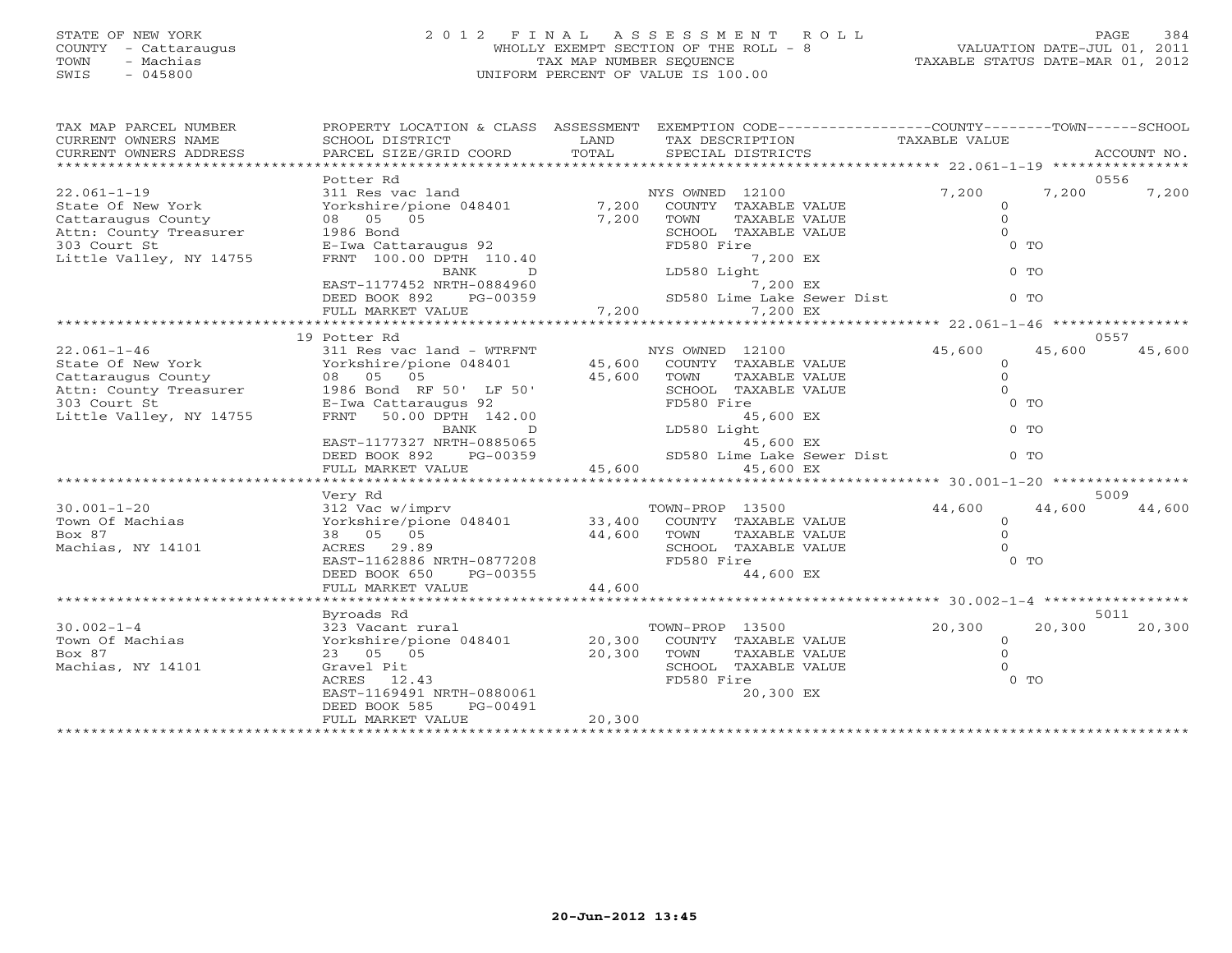# STATE OF NEW YORK 2 0 1 2 F I N A L A S S E S S M E N T R O L L PAGE 385 COUNTY - Cattaraugus WHOLLY EXEMPT SECTION OF THE ROLL - 8 VALUATION DATE-JUL 01, 2011 TOWN - Machias TAX MAP NUMBER SEQUENCE TAXABLE STATUS DATE-MAR 01, 2012 SWIS - 045800 UNIFORM PERCENT OF VALUE IS 100.00

| TAX MAP PARCEL NUMBER                                                    | PROPERTY LOCATION & CLASS ASSESSMENT                                                                                                                                                                                                    |         |                  |                      | EXEMPTION CODE-----------------COUNTY-------TOWN------SCHOOL |                |             |
|--------------------------------------------------------------------------|-----------------------------------------------------------------------------------------------------------------------------------------------------------------------------------------------------------------------------------------|---------|------------------|----------------------|--------------------------------------------------------------|----------------|-------------|
| CURRENT OWNERS NAME                                                      | SCHOOL DISTRICT                                                                                                                                                                                                                         | LAND    |                  | TAX DESCRIPTION      | TAXABLE VALUE                                                |                |             |
| CURRENT OWNERS ADDRESS                                                   | PARCEL SIZE/GRID COORD                                                                                                                                                                                                                  | TOTAL   |                  | SPECIAL DISTRICTS    |                                                              |                | ACCOUNT NO. |
|                                                                          |                                                                                                                                                                                                                                         |         |                  |                      |                                                              |                |             |
|                                                                          | 9548 Main St                                                                                                                                                                                                                            |         |                  |                      |                                                              |                | 1623        |
| $30.002 - 2 - 15.2$                                                      | 534 Social org.                                                                                                                                                                                                                         |         | FIRE-DEPT 26400  |                      | 272,000                                                      | 272,000        | 272,000     |
| Wm Weller Hose Co Inc Yorkshire/pione 048401 17,000 COUNTY TAXABLE VALUE |                                                                                                                                                                                                                                         |         |                  |                      | $\Omega$                                                     |                |             |
| PO Box 315                                                               | 15 05 05                                                                                                                                                                                                                                | 272,000 | TOWN             | TAXABLE VALUE        |                                                              |                |             |
| Machias, NY 14101                                                        | Fire Hall                                                                                                                                                                                                                               |         |                  | SCHOOL TAXABLE VALUE |                                                              |                |             |
|                                                                          | ACRES<br>3.50                                                                                                                                                                                                                           |         | FD580 Fire       |                      |                                                              | $0$ TO         |             |
|                                                                          | EAST-1173209 NRTH-0879763<br>DEED BOOK 839 PG-00763                                                                                                                                                                                     |         |                  | 272,000 EX           |                                                              |                |             |
|                                                                          |                                                                                                                                                                                                                                         |         | LD580 Light      |                      |                                                              | 0 <sub>T</sub> |             |
|                                                                          |                                                                                                                                                                                                                                         |         |                  |                      |                                                              |                |             |
|                                                                          |                                                                                                                                                                                                                                         |         |                  |                      |                                                              |                |             |
|                                                                          | 9538 Main St                                                                                                                                                                                                                            |         |                  |                      |                                                              |                | 1630        |
| $30.002 - 2 - 15.3$                                                      | 611 Library                                                                                                                                                                                                                             |         | TOWN-PROP 13500  |                      | 502,600                                                      | 502,600        | 502,600     |
| Town Of Machias                                                          | Yorkshire/pione 048401 12,200 COUNTY TAXABLE VALUE                                                                                                                                                                                      |         |                  |                      | $\Omega$                                                     |                |             |
| Box 87                                                                   | 15 05 05                                                                                                                                                                                                                                | 502,600 | TOWN             | TAXABLE VALUE        |                                                              |                |             |
| Machias, NY 14101                                                        | King Memorial Library                                                                                                                                                                                                                   |         |                  | SCHOOL TAXABLE VALUE |                                                              |                |             |
|                                                                          | 1.95<br>ACRES                                                                                                                                                                                                                           |         | FD580 Fire       |                      |                                                              | $0$ TO         |             |
|                                                                          |                                                                                                                                                                                                                                         |         |                  |                      |                                                              |                |             |
|                                                                          |                                                                                                                                                                                                                                         |         |                  |                      |                                                              |                |             |
|                                                                          |                                                                                                                                                                                                                                         |         |                  |                      |                                                              |                |             |
|                                                                          | 0 1173172 NRTH-0879478<br>DEED BOOK 01018 PG-00827 been and the set of the set of the set of the set of the set of the set of the set of<br>FULL MARKET VALUE 502,600 502,600 EX<br>FILL MARKET VALUE 502,600 502,600 502,600 502,600 5 |         |                  |                      |                                                              |                |             |
|                                                                          | Gulf Hill Rd                                                                                                                                                                                                                            |         |                  |                      |                                                              |                | 1687        |
| $30.002 - 3 - 37$                                                        | 695 Cemetery                                                                                                                                                                                                                            |         | CEMETERY         | 27350                | 4,600                                                        | 4,600          | 4,600       |
| Town Of Machias                                                          | Yorkshire/pione 048401 4,600 COUNTY TAXABLE VALUE                                                                                                                                                                                       |         |                  |                      | $\Omega$                                                     |                |             |
| Box 87                                                                   | 13 05 05                                                                                                                                                                                                                                | 4,600   | TOWN             | TAXABLE VALUE        |                                                              |                |             |
| Machias, NY 14101                                                        | Burying Ground                                                                                                                                                                                                                          |         |                  | SCHOOL TAXABLE VALUE |                                                              |                |             |
|                                                                          | FRNT 85.00 DPTH 110.00                                                                                                                                                                                                                  |         | FD580 Fire       |                      |                                                              | 0 <sub>T</sub> |             |
|                                                                          | EAST-1171858 NRTH-0872098                                                                                                                                                                                                               |         |                  | 4,600 EX             |                                                              |                |             |
|                                                                          |                                                                                                                                                                                                                                         |         |                  |                      |                                                              |                |             |
|                                                                          |                                                                                                                                                                                                                                         |         |                  |                      |                                                              |                |             |
|                                                                          | NYS Rte 242                                                                                                                                                                                                                             |         |                  |                      |                                                              |                | 1164        |
| $30.003 - 1 - 12$                                                        | 321 Abandoned ag                                                                                                                                                                                                                        |         | NON-PROFIT 25300 |                      | 79,500                                                       | 79,500         | 79,500      |
| Cooperative Extension                                                    | Yorkshire/pione 048401 79,500 COUNTY TAXABLE VALUE                                                                                                                                                                                      |         |                  |                      | $\Omega$                                                     |                |             |
| Assoc Of Catt Co                                                         | 36 05 05                                                                                                                                                                                                                                | 79,500  | TOWN             | TAXABLE VALUE        |                                                              |                |             |
| Parkside Dr                                                              | ACRES 143.25                                                                                                                                                                                                                            |         |                  | SCHOOL TAXABLE VALUE |                                                              |                |             |
| Ellicottville, NY 14731                                                  | EAST-1163122 NRTH-0868682                                                                                                                                                                                                               |         | FD580 Fire       |                      |                                                              | $0$ TO         |             |
|                                                                          | DEED BOOK 842<br>PG-00919                                                                                                                                                                                                               |         |                  | 79,500 EX            |                                                              |                |             |
|                                                                          | FULL MARKET VALUE                                                                                                                                                                                                                       | 79,500  |                  |                      |                                                              |                |             |
|                                                                          |                                                                                                                                                                                                                                         |         |                  |                      |                                                              |                |             |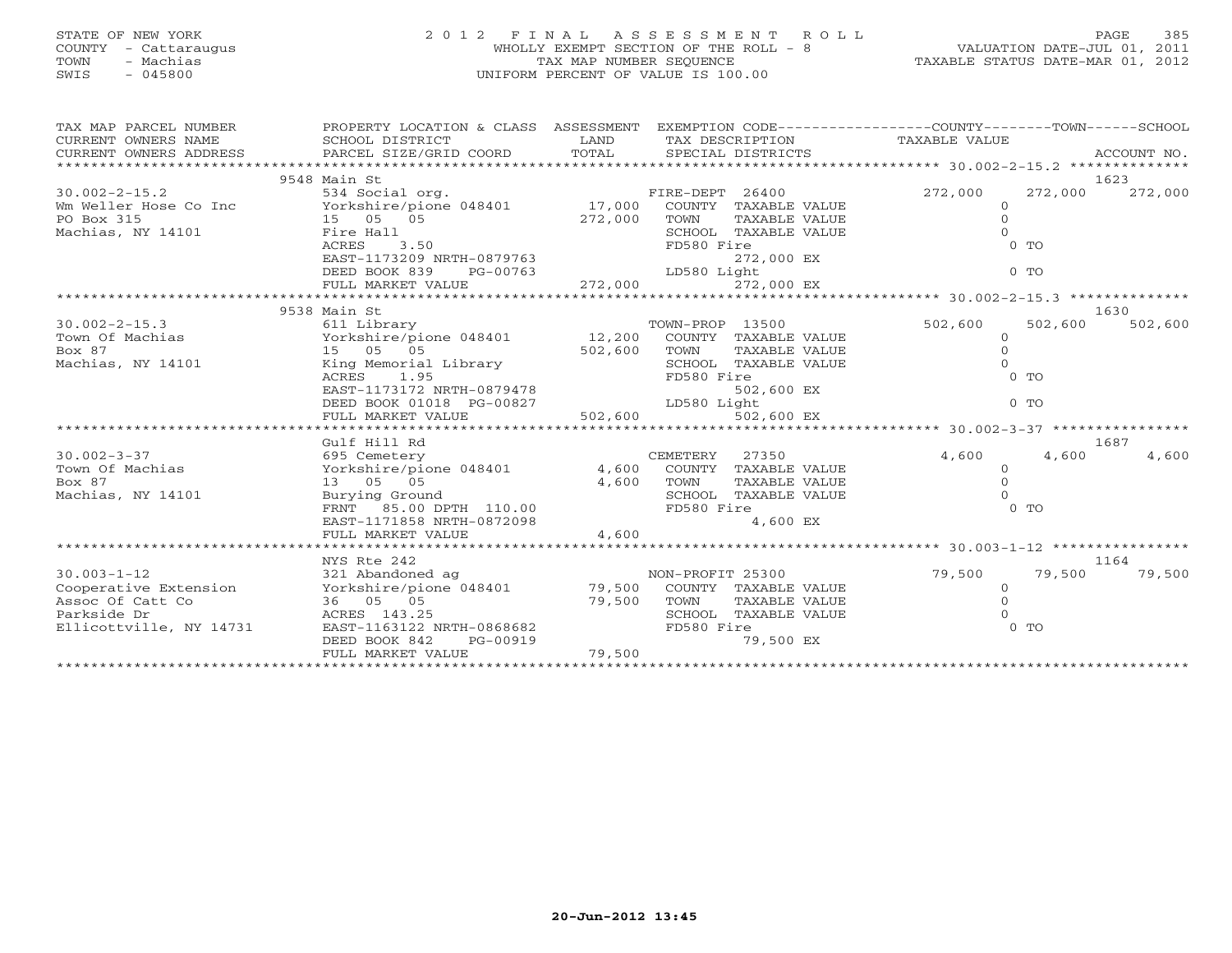## STATE OF NEW YORK 2 0 1 2 F I N A L A S S E S S M E N T R O L L PAGE 386 COUNTY - Cattaraugus WHOLLY EXEMPT SECTION OF THE ROLL - 8 VALUATION DATE-JUL 01, 2011 TOWN - Machias TAX MAP NUMBER SEQUENCE TAXABLE STATUS DATE-MAR 01, 2012 SWIS - 045800 UNIFORM PERCENT OF VALUE IS 100.00

|  | TAXABLE STATUS DATE-MAR 01, 2012 |  |
|--|----------------------------------|--|

| TAX MAP PARCEL NUMBER<br>CURRENT OWNERS NAME<br>$\begin{minipage}{.45\textwidth} \begin{minipage}{.45\textwidth} \begin{minipage}{.45\textwidth} \begin{minipage}{.45\textwidth} \begin{minipage}{.45\textwidth} \begin{minipage}{.45\textwidth} \begin{minipage}{.45\textwidth} \begin{minipage}{.45\textwidth} \begin{minipage}{.45\textwidth} \begin{minipage}{.45\textwidth} \begin{minipage}{.45\textwidth} \begin{minipage}{.45\textwidth} \begin{minipage}{.45\textwidth} \begin{minipage}{.45\textwidth} \begin{minipage}{.45\textwidth} \begin{minipage}{.45$ | PROPERTY LOCATION & CLASS ASSESSMENT EXEMPTION CODE----------------COUNTY-------TOWN------SCHOOL<br>SCHOOL DISTRICT      | LAND    |      |                        | TAX DESCRIPTION TAXABLE VALUE |                |                 |  |
|------------------------------------------------------------------------------------------------------------------------------------------------------------------------------------------------------------------------------------------------------------------------------------------------------------------------------------------------------------------------------------------------------------------------------------------------------------------------------------------------------------------------------------------------------------------------|--------------------------------------------------------------------------------------------------------------------------|---------|------|------------------------|-------------------------------|----------------|-----------------|--|
|                                                                                                                                                                                                                                                                                                                                                                                                                                                                                                                                                                        |                                                                                                                          |         |      |                        |                               |                |                 |  |
|                                                                                                                                                                                                                                                                                                                                                                                                                                                                                                                                                                        | Ceiling Railroad                                                                                                         |         |      |                        |                               |                | 2025            |  |
| $31.001 - 1 - 48.2$                                                                                                                                                                                                                                                                                                                                                                                                                                                                                                                                                    | 0 Corner - Local Auth 14000<br>843 Non-ceil. rr<br>Franklinville C 044001                        0 COUNTY TAXABLE VALUE  |         |      |                        | 700,000                       | 700,000        | 700,000         |  |
| Southern Tier Rail Authority                                                                                                                                                                                                                                                                                                                                                                                                                                                                                                                                           |                                                                                                                          |         |      |                        |                               |                |                 |  |
| 4039 Rte 219 Ste 200                                                                                                                                                                                                                                                                                                                                                                                                                                                                                                                                                   | Machias - Town Outside 700,000                                                                                           |         | TOWN | TAXABLE VALUE          |                               |                |                 |  |
| Salamanca, NY 14779 (0.22 - Franklinville                                                                                                                                                                                                                                                                                                                                                                                                                                                                                                                              |                                                                                                                          |         |      | SCHOOL TAXABLE VALUE   |                               |                |                 |  |
|                                                                                                                                                                                                                                                                                                                                                                                                                                                                                                                                                                        |                                                                                                                          |         |      |                        |                               | $0$ TO         |                 |  |
|                                                                                                                                                                                                                                                                                                                                                                                                                                                                                                                                                                        |                                                                                                                          |         |      | 700,000 EX             |                               |                |                 |  |
|                                                                                                                                                                                                                                                                                                                                                                                                                                                                                                                                                                        |                                                                                                                          |         |      |                        |                               | $0$ TO         |                 |  |
|                                                                                                                                                                                                                                                                                                                                                                                                                                                                                                                                                                        |                                                                                                                          |         |      |                        |                               |                |                 |  |
|                                                                                                                                                                                                                                                                                                                                                                                                                                                                                                                                                                        |                                                                                                                          |         |      |                        |                               |                |                 |  |
|                                                                                                                                                                                                                                                                                                                                                                                                                                                                                                                                                                        | 8600 NYS Rte 16                                                                                                          |         |      |                        | 1263                          |                |                 |  |
| 31.003-1-6<br>Cattaraugus County<br>Cattaraugus County<br>Franklinville C 044001<br>Franklinville C 044001<br>Franklinville C 044001<br>18,000 COUNTY TAXABLE VALUE<br>189,200 TOWN TAXABLE VALUE<br>SCHOOL TAXABLE VALUE<br>SCHOOL TAXABLE VAL                                                                                                                                                                                                                                                                                                                        |                                                                                                                          |         |      | 13100                  | 189,200                       | 189,200        | 189,200         |  |
|                                                                                                                                                                                                                                                                                                                                                                                                                                                                                                                                                                        |                                                                                                                          |         |      |                        |                               |                |                 |  |
|                                                                                                                                                                                                                                                                                                                                                                                                                                                                                                                                                                        |                                                                                                                          |         |      |                        |                               |                |                 |  |
|                                                                                                                                                                                                                                                                                                                                                                                                                                                                                                                                                                        |                                                                                                                          |         |      |                        |                               |                |                 |  |
|                                                                                                                                                                                                                                                                                                                                                                                                                                                                                                                                                                        |                                                                                                                          |         |      |                        |                               | 0 <sub>T</sub> |                 |  |
|                                                                                                                                                                                                                                                                                                                                                                                                                                                                                                                                                                        |                                                                                                                          |         |      |                        |                               |                |                 |  |
|                                                                                                                                                                                                                                                                                                                                                                                                                                                                                                                                                                        | DEED BOOK 747 PG-00415                                                                                                   |         |      |                        |                               |                |                 |  |
|                                                                                                                                                                                                                                                                                                                                                                                                                                                                                                                                                                        | FULL MARKET VALUE                                                                                                        | 189,200 |      |                        |                               |                |                 |  |
|                                                                                                                                                                                                                                                                                                                                                                                                                                                                                                                                                                        |                                                                                                                          |         |      |                        |                               |                |                 |  |
|                                                                                                                                                                                                                                                                                                                                                                                                                                                                                                                                                                        | Ceiling Railroad                                                                                                         |         |      |                        |                               |                | 1543            |  |
| $31.003 - 1 - 22$                                                                                                                                                                                                                                                                                                                                                                                                                                                                                                                                                      | 843 Non-ceil. rr                                                                                                         |         |      |                        | Local Auth 14000 825,000      |                | 825,000 825,000 |  |
| Southern Tier Rail Authority                                                                                                                                                                                                                                                                                                                                                                                                                                                                                                                                           | Franklinville C 044001                                                                                                   |         |      | 0 COUNTY TAXABLE VALUE | $\Omega$                      |                |                 |  |
| 4039 Rte 219 Ste 200                                                                                                                                                                                                                                                                                                                                                                                                                                                                                                                                                   | Machias Town Outside 825,000                                                                                             |         | TOWN | TAXABLE VALUE          |                               |                |                 |  |
| Salamanca, NY 14779                                                                                                                                                                                                                                                                                                                                                                                                                                                                                                                                                    |                                                                                                                          |         |      | SCHOOL TAXABLE VALUE   |                               |                |                 |  |
|                                                                                                                                                                                                                                                                                                                                                                                                                                                                                                                                                                        | 0.2700 - Franklinville<br>ACRES 14.60 FD580 Fire<br>EAST-1179626 NRTH-0867525 825,<br>DEED BOOK 7450 PG-7001 LO580 Light |         |      |                        |                               | $0$ TO         |                 |  |
|                                                                                                                                                                                                                                                                                                                                                                                                                                                                                                                                                                        |                                                                                                                          |         |      | 825,000 EX             |                               |                |                 |  |
|                                                                                                                                                                                                                                                                                                                                                                                                                                                                                                                                                                        |                                                                                                                          |         |      |                        |                               | $0$ TO         |                 |  |
|                                                                                                                                                                                                                                                                                                                                                                                                                                                                                                                                                                        | FULL MARKET VALUE                                                                                                        | 825,000 |      | 247,500 EX             |                               |                |                 |  |
|                                                                                                                                                                                                                                                                                                                                                                                                                                                                                                                                                                        |                                                                                                                          |         |      |                        |                               |                |                 |  |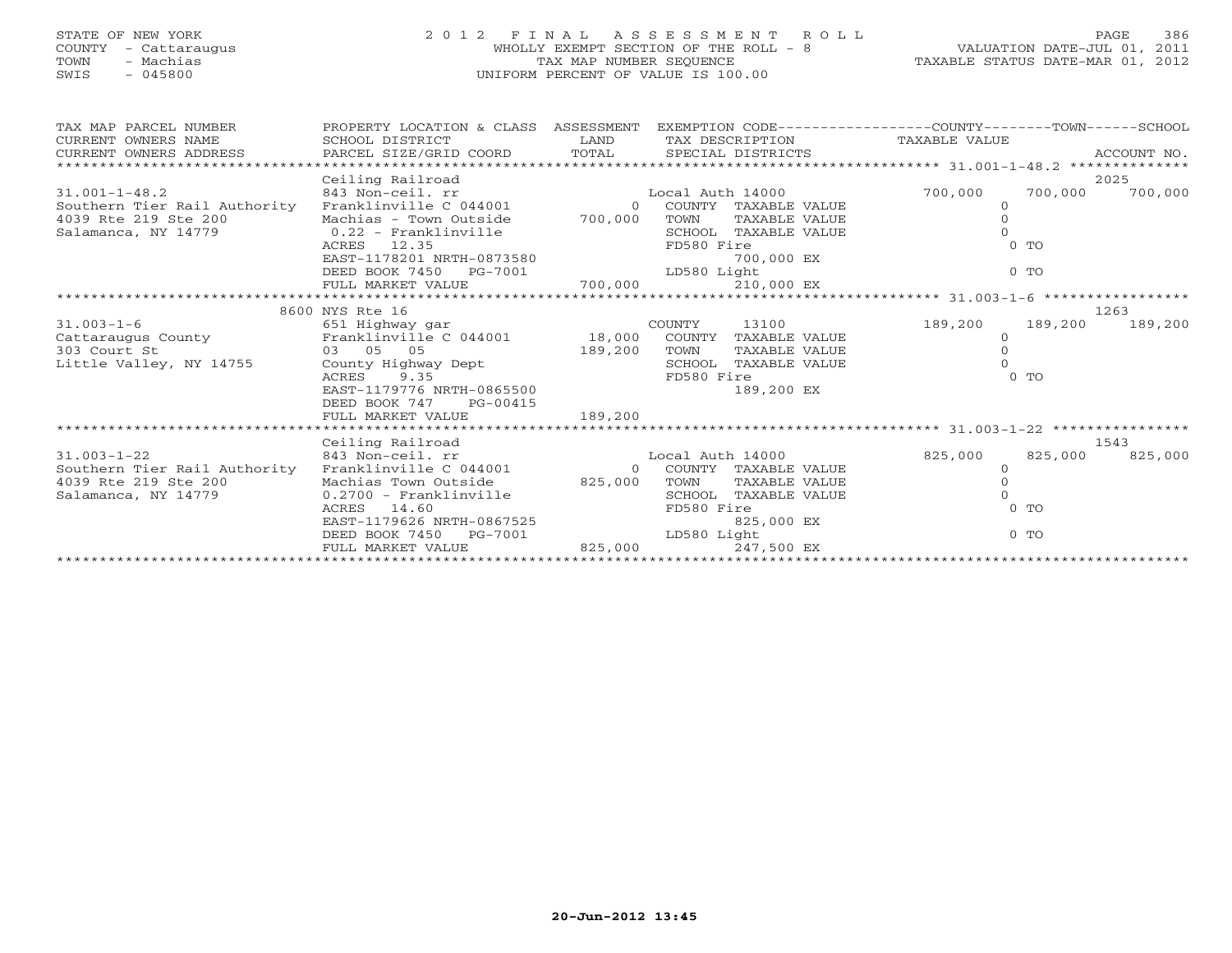| STATE OF NEW YORK    | 2012 FINAL ASSESSMENT ROLL            | 387<br><b>PAGE</b>               |
|----------------------|---------------------------------------|----------------------------------|
| COUNTY - Cattaraugus | WHOLLY EXEMPT SECTION OF THE ROLL - 8 | VALUATION DATE-JUL 01, 2011      |
| - Machias<br>TOWN    |                                       | TAXABLE STATUS DATE-MAR 01, 2012 |
| - 045800<br>SWIS     |                                       | RPS150/V04/L015                  |
|                      | UNIFORM PERCENT OF VALUE IS 100.00    | CURRENT DATE 6/20/2012           |
|                      |                                       |                                  |

## R O L L S U B S E C T I O N - - T O T A L S

#### \*\*\* S P E C I A L D I S T R I C T S U M M A R Y \*\*\*

| CODE       | DISTRICT NAME        | TOTAL<br>PARCELS | <b>EXTENSION</b><br>TYPE. | <b>EXTENSION</b><br><b>VALUE</b> | AD VALOREM<br><b>VALUE</b> | <b>EXEMPT</b><br>AMOUNT | TAXABLE<br>VALUE |
|------------|----------------------|------------------|---------------------------|----------------------------------|----------------------------|-------------------------|------------------|
|            | SD580 Lime Lake Sewe |                  | 7 TOTAL                   |                                  | 5020,600                   | 5020,600                |                  |
| FD580 Fire |                      |                  | 34 TOTAL                  |                                  | 9007,400                   | 8881,300                | 126,100          |
|            | LD580 Light          |                  | 26 TOTAL                  |                                  | 7549,500                   | 7423,400                | 126,100          |

#### \*\*\* S C H O O L D I S T R I C T S U M M A R Y \*\*\*

| CODE             | DISTRICT NAME                           | TOTAL<br>PARCELS | ASSESSED<br>LAND   | ASSESSED<br>TOTAL    | EXEMPT<br>AMOUNT     | TOTAL<br>TAXABLE | STAR<br>AMOUNT | STAR<br>TAXABLE |
|------------------|-----------------------------------------|------------------|--------------------|----------------------|----------------------|------------------|----------------|-----------------|
| 044001<br>048401 | Franklinville Cent<br>Yorkshire/pioneer | 31               | 18,000<br>1404,100 | 1714,200<br>7293,200 | 1714,200<br>7293,200 |                  |                |                 |
|                  | SUB-TOTAL                               | 34               | 1422,100           | 9007,400             | 9007,400             |                  |                |                 |
|                  | TOTAL                                   | 34               | 1422,100           | 9007,400             | 9007,400             |                  |                |                 |

## \*\*\* S Y S T E M C O D E S S U M M A R Y \*\*\*

#### NO SYSTEM EXEMPTIONS AT THIS LEVEL

| CODE  | DESCRIPTION | TOTAL<br>PARCELS | COUNTY   | TOWN     | SCHOOL   |
|-------|-------------|------------------|----------|----------|----------|
| 12100 | NYS OWNED   |                  | 52,800   | 52,800   | 52,800   |
| 13100 | COUNTY      |                  | 3227,800 | 3227,800 | 3227,800 |
| 13500 | TOWN-PROP   | 11               | 1105,700 | 1105,700 | 1105,700 |
| 14000 | Local Auth  |                  | 1525,000 | 1525,000 | 1525,000 |
| 21600 | PARSONAGE   |                  | 126,100  | 126,100  | 126,100  |
| 25110 | RELIGIOUS   |                  | 2498,500 | 2498,500 | 2498,500 |
| 25300 | NON-PROFIT  |                  | 107,200  | 107,200  | 107,200  |
| 26100 | VET-ORGAN   |                  | 87,700   | 87,700   | 87,700   |
| 26400 | FIRE-DEPT   |                  | 272,000  | 272,000  | 272,000  |
| 27350 | CEMETERY    |                  | 4,600    | 4,600    | 4,600    |
|       | TOTAL       | 34               | 9007,400 | 9007,400 | 9007,400 |
|       |             |                  |          |          |          |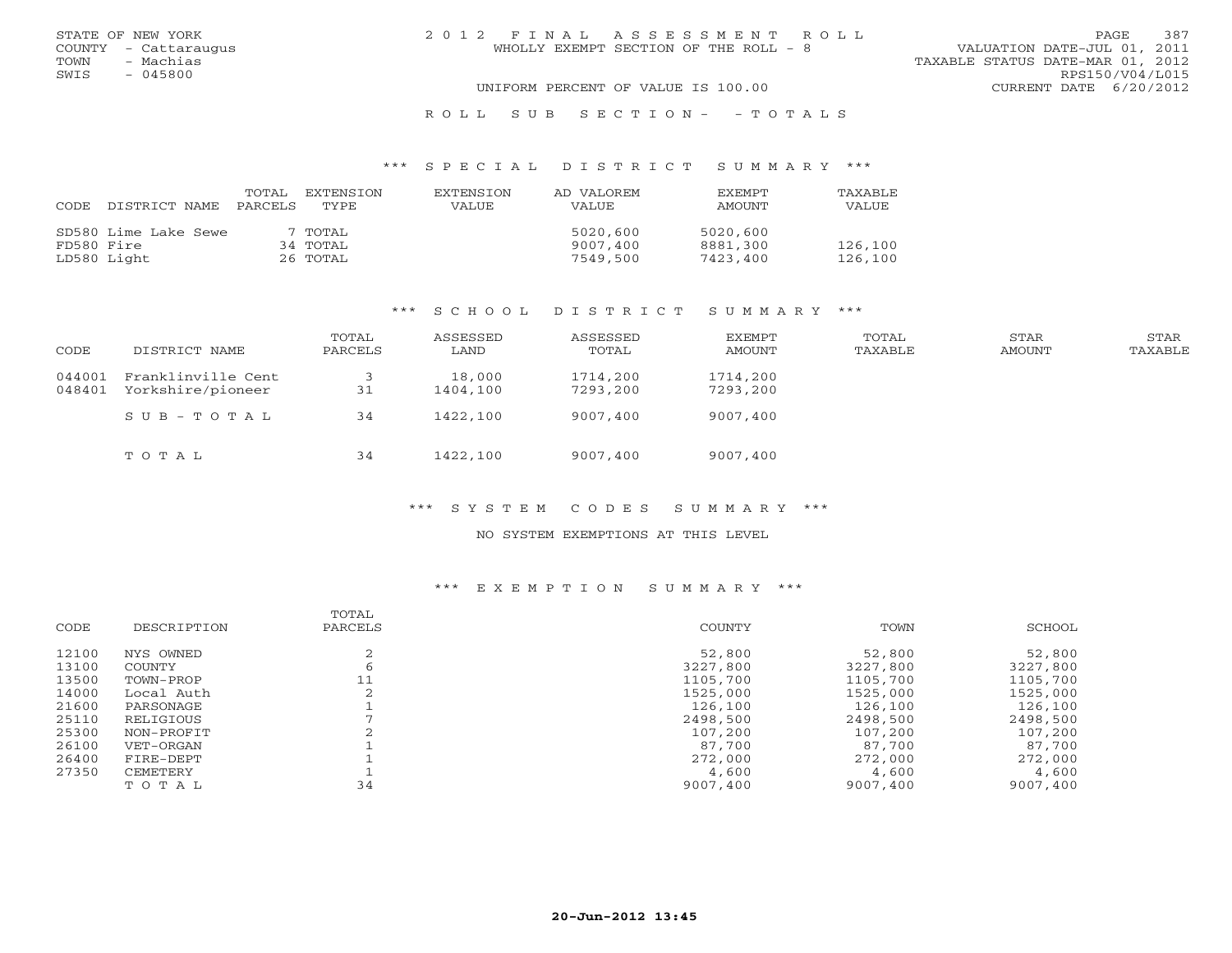|      | STATE OF NEW YORK    | 2012 FINAL ASSESSMENT ROLL         |                                       |                                  | <b>PAGE</b>     | 388 |
|------|----------------------|------------------------------------|---------------------------------------|----------------------------------|-----------------|-----|
|      | COUNTY - Cattaraugus |                                    | WHOLLY EXEMPT SECTION OF THE ROLL - 8 | VALUATION DATE-JUL 01, 2011      |                 |     |
| TOWN | - Machias            |                                    |                                       | TAXABLE STATUS DATE-MAR 01, 2012 |                 |     |
| SWIS | $-045800$            |                                    |                                       |                                  | RPS150/V04/L015 |     |
|      |                      | UNIFORM PERCENT OF VALUE IS 100.00 |                                       | CURRENT DATE 6/20/2012           |                 |     |
|      |                      |                                    |                                       |                                  |                 |     |

#### \*\*\* G R A N D T O T A L S \*\*\*

R O L L S U B S E C T I O N - - T O T A L S

| ROLL       | 'OTAL    |                     |              | AXABLF  |      | AXABLF | 7 <sub>m</sub><br><b>UILLL</b> |
|------------|----------|---------------------|--------------|---------|------|--------|--------------------------------|
| <b>SEC</b> | DADCET C | LAND                | ் அட<br>---- | CCTINTM | TOWN | SURVUL |                                |
|            |          | $\sqrt{2}$<br>1 O O | 900'<br>400  |         |      |        |                                |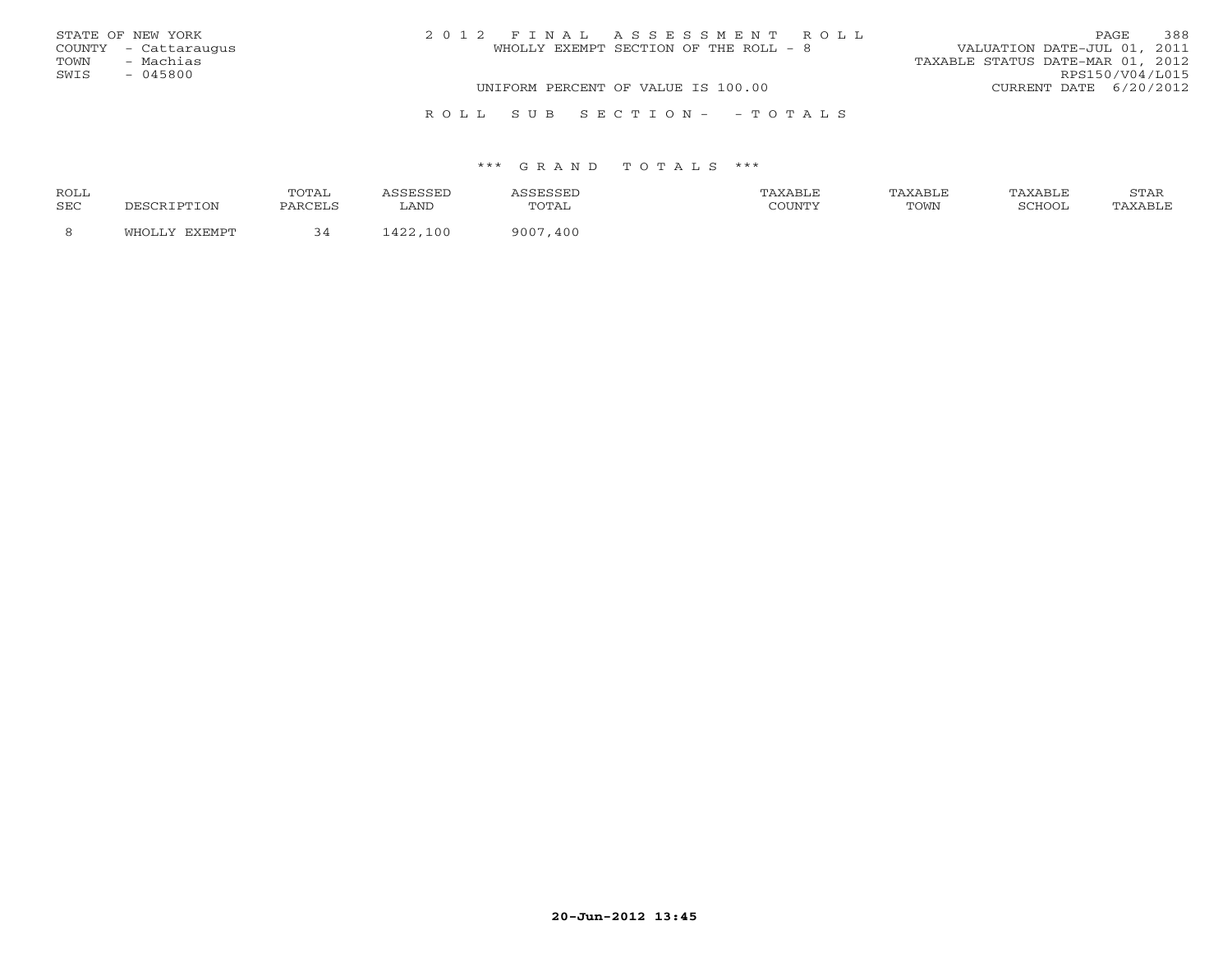|      | STATE OF NEW YORK    | 2012 FINAL ASSESSMENT ROLL                                           | PAGE            | 389 |
|------|----------------------|----------------------------------------------------------------------|-----------------|-----|
|      | COUNTY - Cattaraugus | VALUATION DATE-JUL 01, 2011<br>WHOLLY EXEMPT SECTION OF THE ROLL - 8 |                 |     |
| TOWN | - Machias            | TAXABLE STATUS DATE-MAR 01, 2012                                     |                 |     |
| SWIS | $-045800$            | UNIFORM PERCENT OF VALUE IS 100.00                                   | RPS150/V04/L015 |     |
|      |                      | CURRENT DATE 6/20/2012                                               |                 |     |
|      |                      |                                                                      |                 |     |

#### R O L L S E C T I O N T O T A L S

#### \*\*\* S P E C I A L D I S T R I C T S U M M A R Y \*\*\*

| CODE       | DISTRICT NAME        | TOTAL<br>PARCELS | EXTENSTON<br>TYPE. | <b>EXTENSION</b><br><b>VALUE</b> | AD VALOREM<br>VALUE | <b>EXEMPT</b><br>AMOUNT | <b>TAXABLE</b><br>VALUE |
|------------|----------------------|------------------|--------------------|----------------------------------|---------------------|-------------------------|-------------------------|
|            | SD580 Lime Lake Sewe |                  | 7 TOTAL            |                                  | 5020,600            | 5020,600                |                         |
| FD580 Fire |                      |                  | 34 TOTAL           |                                  | 9007,400            | 8881,300                | 126,100                 |
|            | LD580 Light          |                  | 26 TOTAL           |                                  | 7549,500            | 7423,400                | 126,100                 |

#### \*\*\* S C H O O L D I S T R I C T S U M M A R Y \*\*\*

| CODE             | DISTRICT NAME                           | TOTAL<br>PARCELS | ASSESSED<br>LAND   | ASSESSED<br>TOTAL    | <b>EXEMPT</b><br><b>AMOUNT</b> | TOTAL<br>TAXABLE | STAR<br><b>AMOUNT</b> | STAR<br>TAXABLE |
|------------------|-----------------------------------------|------------------|--------------------|----------------------|--------------------------------|------------------|-----------------------|-----------------|
| 044001<br>048401 | Franklinville Cent<br>Yorkshire/pioneer | 31               | 18,000<br>1404,100 | 1714,200<br>7293,200 | 1714,200<br>7293,200           |                  |                       |                 |
|                  | SUB-TOTAL                               | 34               | 1422,100           | 9007,400             | 9007,400                       |                  |                       |                 |
|                  | TOTAL                                   | 34               | 1422,100           | 9007,400             | 9007,400                       |                  |                       |                 |

## \*\*\* S Y S T E M C O D E S S U M M A R Y \*\*\*

#### NO SYSTEM EXEMPTIONS AT THIS LEVEL

| CODE  | DESCRIPTION | TOTAL<br>PARCELS | COUNTY   | TOWN     | SCHOOL   |
|-------|-------------|------------------|----------|----------|----------|
| 12100 | NYS OWNED   |                  | 52,800   | 52,800   | 52,800   |
| 13100 | COUNTY      |                  | 3227,800 | 3227,800 | 3227,800 |
| 13500 | TOWN-PROP   |                  | 1105,700 | 1105,700 | 1105,700 |
| 14000 | Local Auth  |                  | 1525,000 | 1525,000 | 1525,000 |
| 21600 | PARSONAGE   |                  | 126,100  | 126,100  | 126,100  |
| 25110 | RELIGIOUS   |                  | 2498,500 | 2498,500 | 2498,500 |
| 25300 | NON-PROFIT  |                  | 107,200  | 107,200  | 107,200  |
| 26100 | VET-ORGAN   |                  | 87,700   | 87,700   | 87,700   |
| 26400 | FIRE-DEPT   |                  | 272,000  | 272,000  | 272,000  |
| 27350 | CEMETERY    |                  | 4,600    | 4,600    | 4,600    |
|       | TOTAL       | 34               | 9007,400 | 9007,400 | 9007,400 |
|       |             |                  |          |          |          |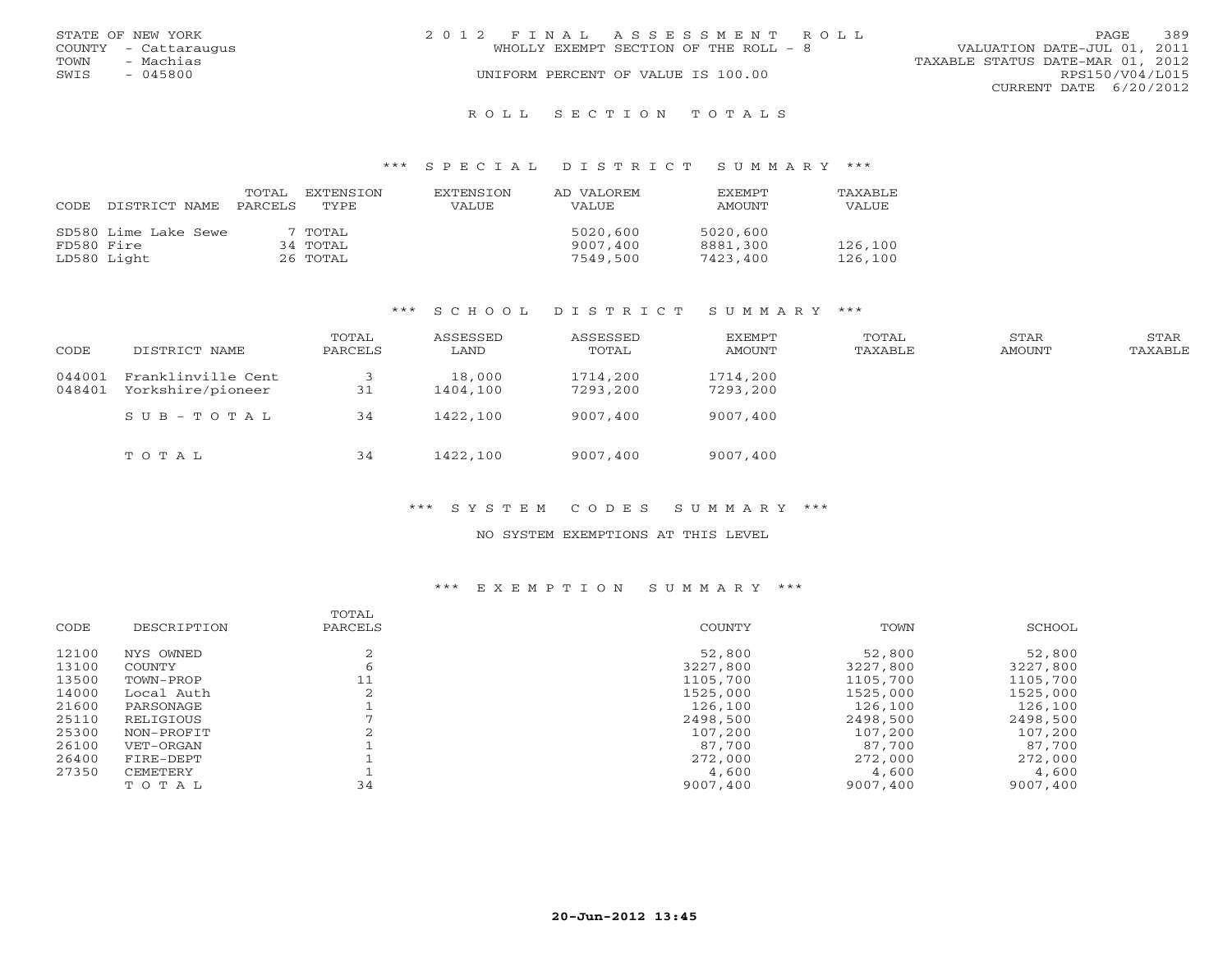|      | STATE OF NEW YORK    | 2012 FINAL ASSESSMENT ROLL            | 390<br><b>PAGE</b>               |  |  |
|------|----------------------|---------------------------------------|----------------------------------|--|--|
|      | COUNTY - Cattaraugus | WHOLLY EXEMPT SECTION OF THE ROLL - 8 | VALUATION DATE-JUL 01, 2011      |  |  |
| TOWN | - Machias            |                                       | TAXABLE STATUS DATE-MAR 01, 2012 |  |  |
| SWIS | $-045800$            | UNIFORM PERCENT OF VALUE IS 100.00    | RPS150/V04/L015                  |  |  |
|      |                      |                                       | CURRENT DATE 6/20/2012           |  |  |
|      |                      |                                       |                                  |  |  |
|      |                      | ROLL SECTION TOTALS                   |                                  |  |  |

| ROLL |        | TOTAL   |                                  |                                | TAXABLF | ^ ХАВL. | TAXABLE | $cm\pi$<br>ת בתוכ |
|------|--------|---------|----------------------------------|--------------------------------|---------|---------|---------|-------------------|
| SEC  |        | PARCELS | LAND                             | $\cdot$ $\cdot$<br><u>UIII</u> | CCTINTM | TOWN    | SURVO.  |                   |
|      | $\sim$ |         | $\Lambda$ $\cap$ $\Omega$<br>100 | 400<br>ann                     |         |         |         |                   |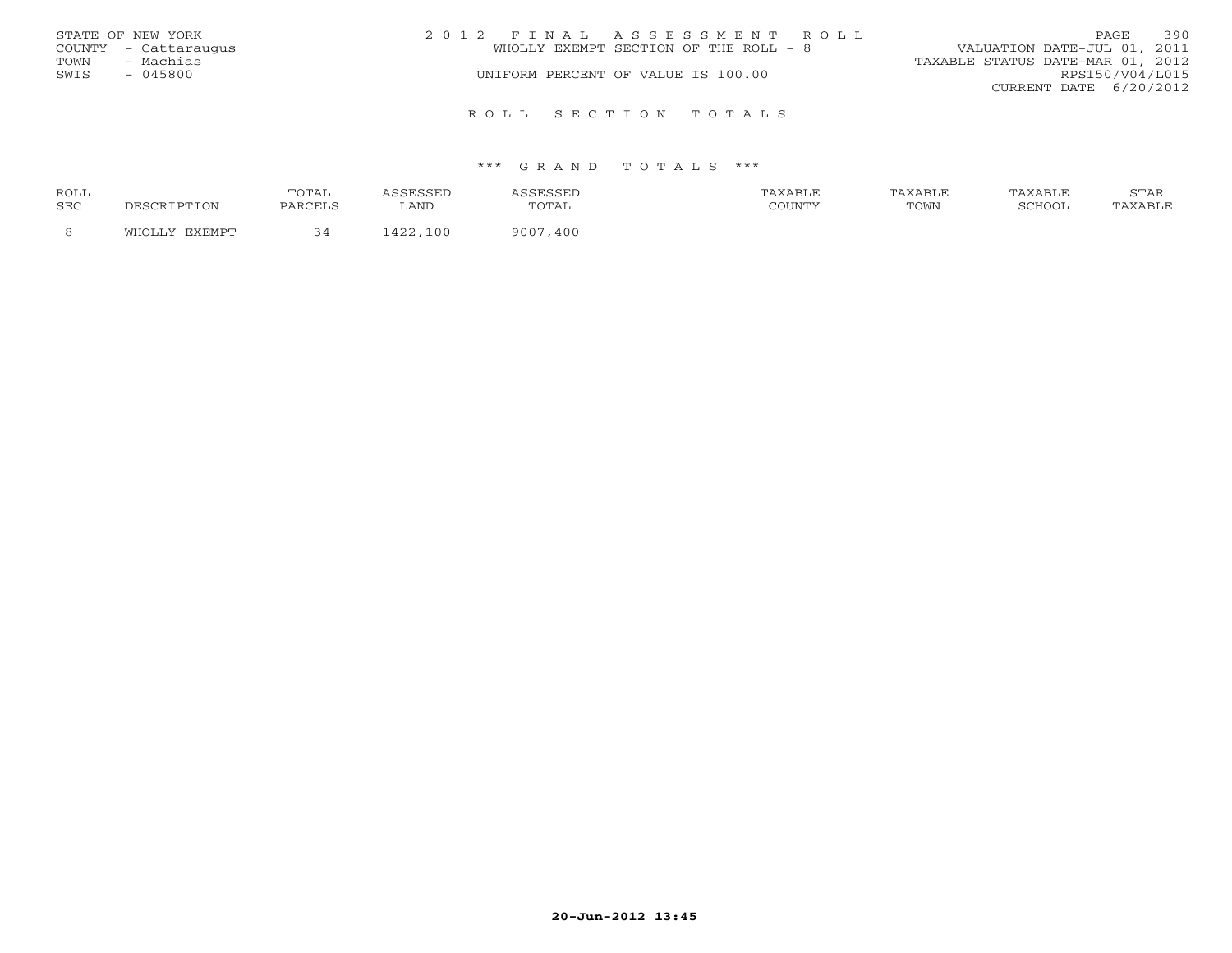## COUNTY - Cattaraugus VALUATION DATE-JUL 01, 2011 TOWN - Machias SWISTOTALS SERVICES STATUS DATE-MAR 01, 2012 SWIS - 045800 CONTRORM PERCENT OF VALUE IS 100.00 CONTRORM PERCENT OF VALUE IS 100.00 CURRENT DATE 6/20/2012

#### \*\*\* S P E C I A L D I S T R I C T S U M M A R Y \*\*\*

| CODE       | DISTRICT NAME        | TOTAL<br>PARCELS | <b>EXTENSION</b><br>TYPE | <b>EXTENSION</b><br><b>VALUE</b> | AD VALOREM<br><b>VALUE</b> | <b>EXEMPT</b><br>AMOUNT | <b>TAXABLE</b><br>VALUE |
|------------|----------------------|------------------|--------------------------|----------------------------------|----------------------------|-------------------------|-------------------------|
|            | SD580 Lime Lake Sewe |                  | 485 TOTAL                |                                  | 48553,918                  | 5020,600                | 43533,318               |
| FD580 Fire |                      |                  | 1,721 TOTAL              |                                  | 144755,277                 | 8881,300                | 135873,977              |
|            | LD580 Light          |                  | 873 TOTAL                |                                  | 75725,659                  | 7423,400                | 68302,259               |

#### \*\*\* S C H O O L D I S T R I C T S U M M A R Y \*\*\*

| CODE                                 | DISTRICT NAME                                                                    | TOTAL<br>PARCELS    | ASSESSED<br>LAND                  | ASSESSED<br>TOTAL                               | EXEMPT<br>AMOUNT                            | TOTAL<br>TAXABLE                     | STAR<br>AMOUNT                    | STAR<br>TAXABLE                    |
|--------------------------------------|----------------------------------------------------------------------------------|---------------------|-----------------------------------|-------------------------------------------------|---------------------------------------------|--------------------------------------|-----------------------------------|------------------------------------|
| 040404<br>042204<br>044001<br>048401 | Illegal School<br>West Valley Central<br>Franklinville Cent<br>Yorkshire/pioneer | 159<br>238<br>1,341 | 4410,000<br>6409,100<br>29508,272 | 113,850<br>11790,460<br>18489,637<br>115748,280 | 113,850<br>367,920<br>2229,693<br>11110,197 | 11422,540<br>16259,944<br>104638,083 | 2559,700<br>2652,387<br>20373,740 | 8862,840<br>13607,557<br>84264,343 |
|                                      | $SUB - TO T AL$                                                                  | 1,739               | 40327,372                         | 146142,227                                      | 13821,660                                   | 132320,567                           | 25585,827                         | 106734,740                         |
|                                      | TOTAL                                                                            | 1,739               | 40327,372                         | 146142,227                                      | 13821,660                                   | 132320,567                           | 25585,827                         | 106734,740                         |

### \*\*\* S Y S T E M C O D E S S U M M A R Y \*\*\*

| CODE  | DESCRIPTION | TOTAL<br>PARCELS | COUNTY  | TOWN    | SCHOOL  |
|-------|-------------|------------------|---------|---------|---------|
| 50001 | SCHL TAXBL  |                  | 113,850 | 113,850 |         |
| 50005 | TOWN TAXBL  |                  | 113,850 |         | 113,850 |
|       | TOTAL       |                  | 227,700 | 113,850 | 113,850 |

| CODE  | DESCRIPTION | TOTAL<br>PARCELS | COUNTY   | TOWN     | SCHOOL   |
|-------|-------------|------------------|----------|----------|----------|
| 12100 | NYS OWNED   |                  | 52,800   | 52,800   | 52,800   |
| 13100 | COUNTY      |                  | 3227,800 | 3227,800 | 3227,800 |
| 13500 | TOWN-PROP   | ᆂᆂ               | 1105,700 | 1105,700 | 1105,700 |
| 14000 | Local Auth  |                  | 1525,000 | 1525,000 | 1525,000 |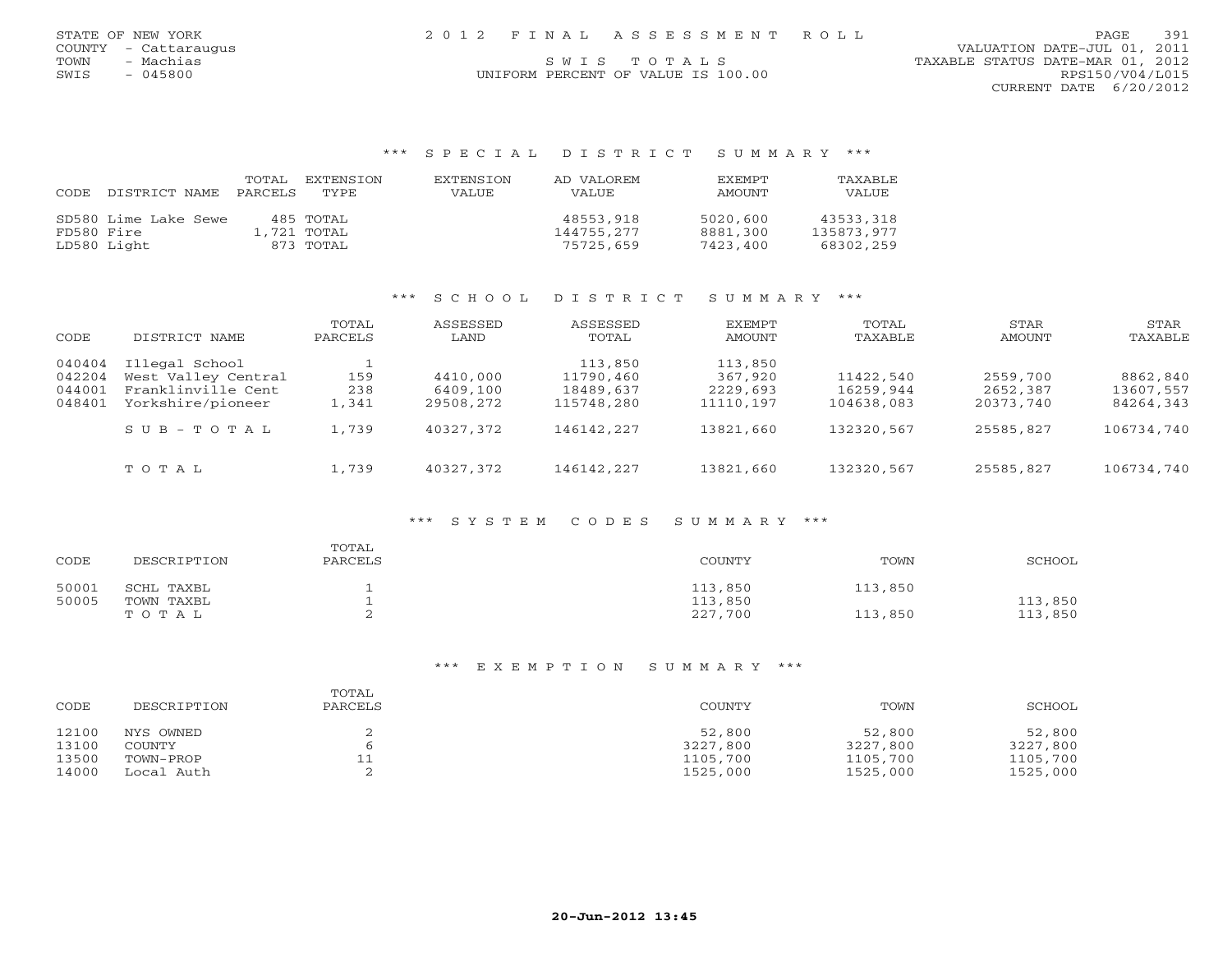UNIFORM PERCENT OF VALUE IS 100.00 RPS150/V04/L015

 COUNTY - Cattaraugus VALUATION DATE-JUL 01, 2011 TOWN - Machias - Machias S W I S T O T A L S<br>
S W I S T O T A L S TOWN - TAXABLE STATUS DATE-MAR 01, 2012<br>
SWIS - 045800 RPS150/V04/L015 CURRENT DATE 6/20/2012

|       |              | TOTAL          |               |           |           |
|-------|--------------|----------------|---------------|-----------|-----------|
| CODE  | DESCRIPTION  | PARCELS        | <b>COUNTY</b> | TOWN      | SCHOOL    |
| 21600 | PARSONAGE    |                | 126,100       | 126,100   | 126,100   |
| 25110 | RELIGIOUS    |                | 2498,500      | 2498,500  | 2498,500  |
| 25300 | NON-PROFIT   |                | 107,200       | 107,200   | 107,200   |
| 26100 | VET-ORGAN    |                | 87,700        | 87,700    | 87,700    |
| 26400 | FIRE-DEPT    |                | 272,000       | 272,000   | 272,000   |
| 27350 | CEMETERY     |                | 4,600         | 4,600     | 4,600     |
| 32252 | STATE C      |                | 434,900       |           |           |
| 41101 | VET C/T      |                | 5,000         | 5,000     |           |
| 41121 | WVET C/T     | 58             | 626,175       | 626,175   |           |
| 41131 | CVET C/T     | 68             | 1279,515      | 1279,515  |           |
| 41141 | DVET C/T     | 18             | 448,661       | 448,661   |           |
| 41161 | $CW_15_VET/$ | 8              | 93,690        | 93,690    |           |
| 41400 | CLERGY       | $\overline{2}$ | 3,000         | 3,000     | 3,000     |
| 41700 | AG BLDG      | 5              | 187,400       | 187,400   | 187,400   |
| 41720 | AG DIST      | 69             | 730,013       | 730,013   | 730,013   |
| 41800 | AGED $C/T/S$ | 27             | 1299,359      | 1299,359  | 1332,596  |
| 41801 | AGED C/T     | 51             | 1820,983      | 1820,983  |           |
| 41804 | AGED S       | 38             |               |           | 946,844   |
| 41834 | SR STAR      | 201            |               |           | 11362,479 |
| 41844 | SR ST MH     |                |               |           | 42,400    |
| 41854 | RES STAR     | 439            |               |           | 13892,401 |
| 41864 | RES ST MH    | 12             |               |           | 288,547   |
| 42100 | SILO T/C/S   |                | 2,468         | 2,468     | 2,468     |
| 47200 | RR-CEIL      |                | 1298,089      | 1298,089  | 1298,089  |
| 47610 | BUS C/T/S    |                | 200,000       | 200,000   | 200,000   |
|       | TOTAL        | 1,038          | 17436,653     | 17001,753 | 39293,637 |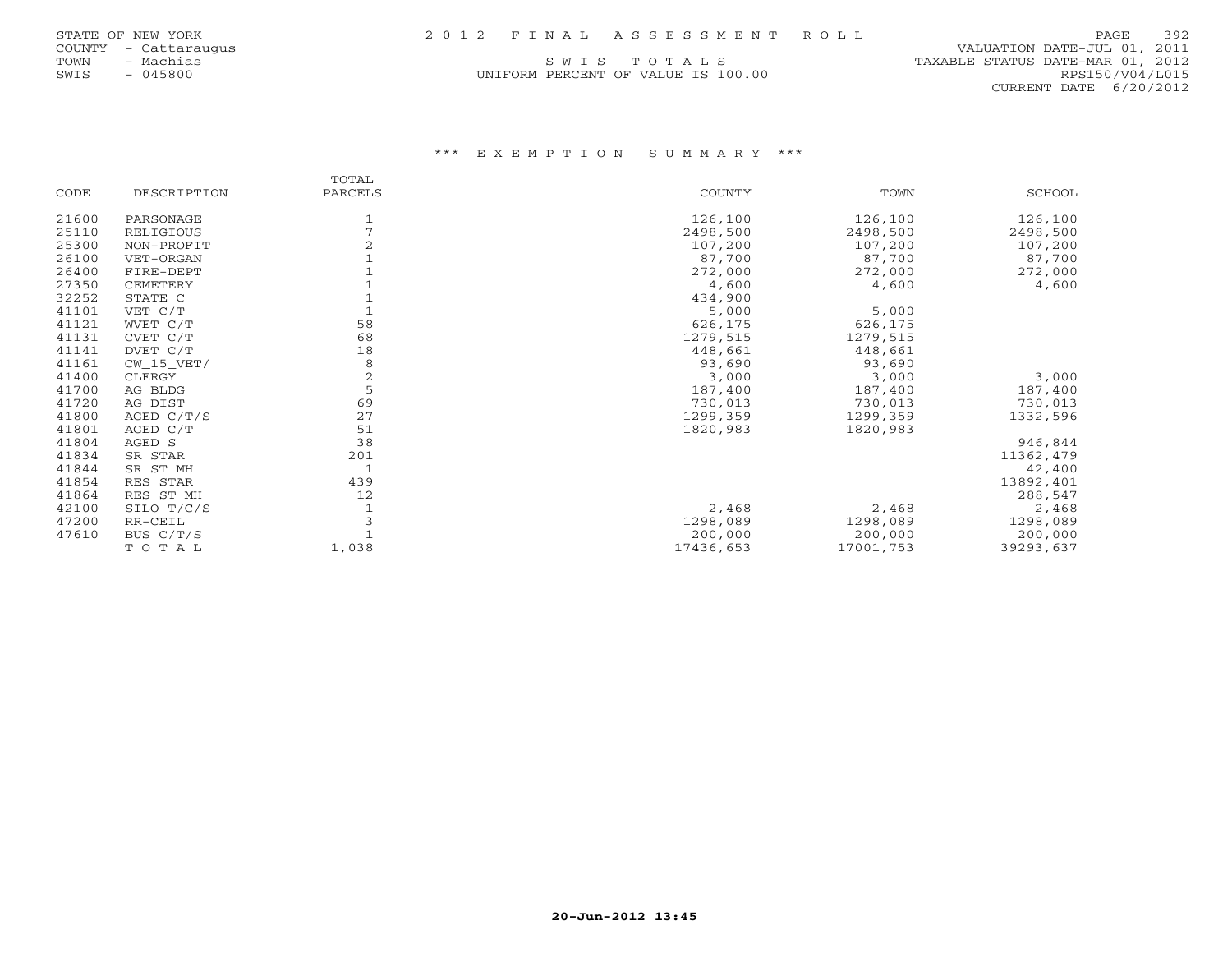|      | STATE OF NEW YORK    | 2012 FINAL ASSESSMENT ROLL         | <b>PAGE</b>                      | 393 |
|------|----------------------|------------------------------------|----------------------------------|-----|
|      | COUNTY - Cattaraugus |                                    | VALUATION DATE-JUL 01, 2011      |     |
| TOWN | - Machias            | SWIS TOTALS                        | TAXABLE STATUS DATE-MAR 01, 2012 |     |
| SWIS | - 045800             | UNIFORM PERCENT OF VALUE IS 100.00 | RPS150/V04/L015                  |     |
|      |                      |                                    | CURRENT DATE 6/20/2012           |     |

| <b>ROLL</b><br>SEC | DESCRIPTION       | TOTAL<br>PARCELS | ASSESSED<br>LAND | ASSESSED<br>TOTAL | TAXABLE<br>COUNTY | TAXABLE<br>TOWN | TAXABLE<br>SCHOOL | STAR<br>TAXABLE |
|--------------------|-------------------|------------------|------------------|-------------------|-------------------|-----------------|-------------------|-----------------|
| $\mathbf{1}$       | TAXABLE           | 1,656            | 38364,718        | 123942,318        | 117246,054        | 117246,054      | 120539,997        | 94954,170       |
| 3                  | STATE OWNED LAND  | 3                | 434,900          | 662,600           |                   | 548,750         | 548,750           | 548,750         |
| 5                  | SPECIAL FRANCHISE | 12               |                  | 1687,187          | 1687,187          | 1687,187        | 1687,187          | 1687,187        |
| 6                  | UTILITIES & N.C.  | 29               | 105,654          | 9022,385          | 9022,385          | 9022,385        | 9022,385          | 9022,385        |
| $7^{\circ}$        | CEILING RAILROADS | 5                |                  | 1820,337          | 522,248           | 522,248         | 522,248           | 522,248         |
| 8                  | WHOLLY EXEMPT     | 34               | 1422,100         | 9007,400          |                   |                 |                   |                 |
| $\star$            | TOTAL<br>SUB      | 1,739            | 40327,372        | 146142,227        | 128477,874        | 129026,624      | 132320,567        | 106734,740      |
| $\star\star$       | GRAND TOTAL       | 1,739            | 40327,372        | 146142,227        | 128477,874        | 129026,624      | 132320,567        | 106734,740      |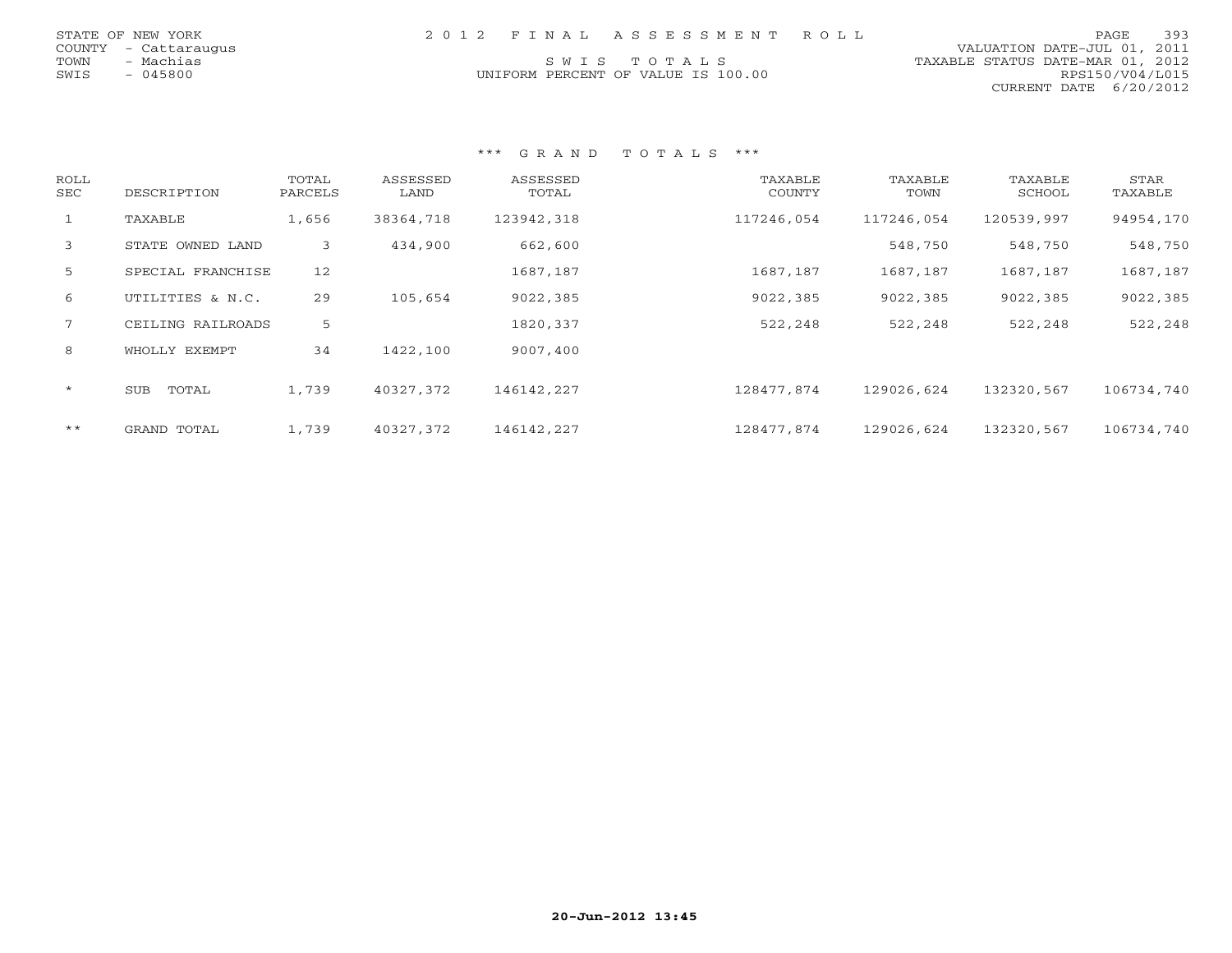|      | STATE OF NEW YORK    | 2012 FINAL ASSESSMENT ROLL         |                                  | PAGE. | 394 |
|------|----------------------|------------------------------------|----------------------------------|-------|-----|
|      | COUNTY - Cattaraugus | TOWN TOTALS                        | VALUATION DATE-JUL 01, 2011      |       |     |
| TOWN | - Machias            |                                    | TAXABLE STATUS DATE-MAR 01, 2012 |       |     |
| SWIS | $-0458$              | UNIFORM PERCENT OF VALUE IS 100.00 | RPS150/V04/L015                  |       |     |
|      |                      |                                    | CURRENT DATE 6/20/2012           |       |     |

#### \*\*\* S P E C I A L D I S T R I C T S U M M A R Y \*\*\*

| CODE       | DISTRICT NAME        | TOTAL<br>PARCELS | EXTENSTON<br>TYPE | <b>EXTENSION</b><br>VALUE | AD VALOREM<br><b>VALUE</b> | <b>FXFMPT</b><br>AMOUNT | <b>TAXABLE</b><br>VALUE |
|------------|----------------------|------------------|-------------------|---------------------------|----------------------------|-------------------------|-------------------------|
|            | SD580 Lime Lake Sewe |                  | 485 TOTAL         |                           | 48553,918                  | 5020,600                | 43533,318               |
| FD580 Fire |                      |                  | 1,721 TOTAL       |                           | 144755,277                 | 8881,300                | 135873,977              |
|            | LD580 Light          |                  | 873 TOTAL         |                           | 75725,659                  | 7423,400                | 68302,259               |

#### \*\*\* S C H O O L D I S T R I C T S U M M A R Y \*\*\*

| CODE                                 | DISTRICT NAME                                                                    | TOTAL<br>PARCELS    | ASSESSED<br>LAND                  | ASSESSED<br>TOTAL                               | EXEMPT<br>AMOUNT                            | TOTAL<br>TAXABLE                     | STAR<br>AMOUNT                    | STAR<br>TAXABLE                    |
|--------------------------------------|----------------------------------------------------------------------------------|---------------------|-----------------------------------|-------------------------------------------------|---------------------------------------------|--------------------------------------|-----------------------------------|------------------------------------|
| 040404<br>042204<br>044001<br>048401 | Illegal School<br>West Valley Central<br>Franklinville Cent<br>Yorkshire/pioneer | 159<br>238<br>.,341 | 4410,000<br>6409,100<br>29508,272 | 113,850<br>11790,460<br>18489,637<br>115748,280 | 113,850<br>367,920<br>2229,693<br>11110,197 | 11422,540<br>16259,944<br>104638,083 | 2559,700<br>2652,387<br>20373,740 | 8862,840<br>13607,557<br>84264,343 |
|                                      | SUB-TOTAL                                                                        | 1,739               | 40327,372                         | 146142,227                                      | 13821,660                                   | 132320,567                           | 25585,827                         | 106734,740                         |
|                                      | TOTAL                                                                            | 1,739               | 40327,372                         | 146142,227                                      | 13821,660                                   | 132320,567                           | 25585,827                         | 106734,740                         |

#### \*\*\* S Y S T E M C O D E S S U M M A R Y \*\*\*

| CODE  | DESCRIPTION | TOTAL<br>PARCELS | COUNTY  | TOWN    | SCHOOL  |
|-------|-------------|------------------|---------|---------|---------|
| 50001 | SCHL TAXBL  |                  | 113,850 | 113,850 |         |
| 50005 | TOWN TAXBL  |                  | 113,850 |         | 113,850 |
|       | TOTAL       |                  | 227,700 | 113,850 | 113,850 |

| CODE  | DESCRIPTION   | TOTAL<br>PARCELS | COUNTY   | TOWN     | SCHOOL   |
|-------|---------------|------------------|----------|----------|----------|
| 12100 | NYS OWNED     |                  | 52,800   | 52,800   | 52,800   |
| 13100 | <b>COUNTY</b> |                  | 3227,800 | 3227,800 | 3227,800 |
| 13500 | TOWN-PROP     | ᆂᆂ               | 1105,700 | 1105,700 | 1105,700 |
| 14000 | Local Auth    |                  | 1525,000 | 1525,000 | 1525,000 |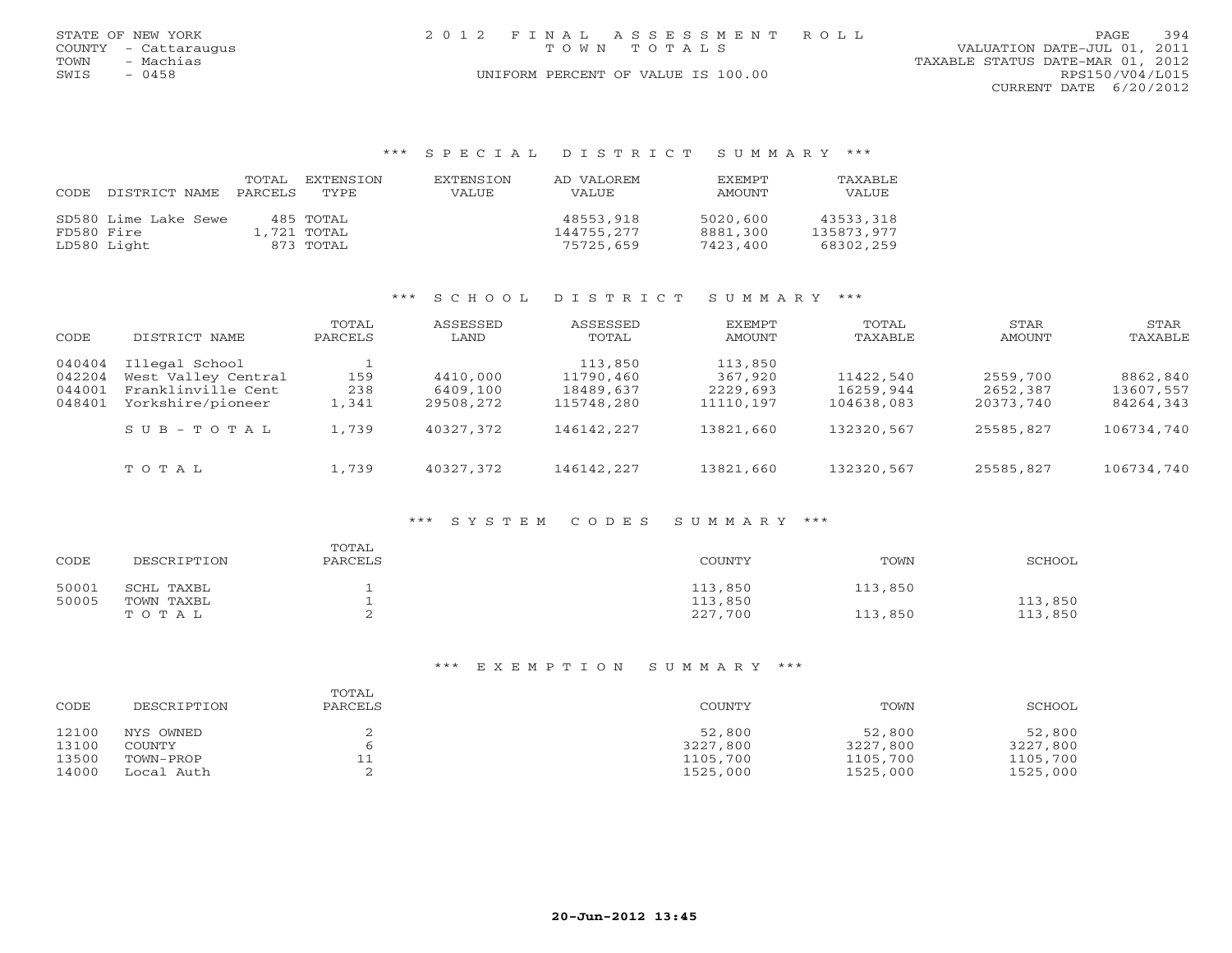|      | STATE OF NEW YORK    |  | 2012 FINAL ASSESSMENT ROLL         |                                  | PAGE                   | 395 |
|------|----------------------|--|------------------------------------|----------------------------------|------------------------|-----|
|      | COUNTY - Cattaraugus |  | TOWN TOTALS                        | VALUATION DATE-JUL 01, 2011      |                        |     |
| TOWN | – Machias            |  |                                    | TAXABLE STATUS DATE-MAR 01, 2012 |                        |     |
| SWIS | $-0458$              |  | UNIFORM PERCENT OF VALUE IS 100.00 |                                  | RPS150/V04/L015        |     |
|      |                      |  |                                    |                                  | CURRENT DATE 6/20/2012 |     |

|       |              | TOTAL          |           |           |           |
|-------|--------------|----------------|-----------|-----------|-----------|
| CODE  | DESCRIPTION  | PARCELS        | COUNTY    | TOWN      | SCHOOL    |
| 21600 | PARSONAGE    |                | 126,100   | 126,100   | 126,100   |
| 25110 | RELIGIOUS    |                | 2498,500  | 2498,500  | 2498,500  |
| 25300 | NON-PROFIT   |                | 107,200   | 107,200   | 107,200   |
| 26100 | VET-ORGAN    |                | 87,700    | 87,700    | 87,700    |
| 26400 | FIRE-DEPT    |                | 272,000   | 272,000   | 272,000   |
| 27350 | CEMETERY     |                | 4,600     | 4,600     | 4,600     |
| 32252 | STATE C      |                | 434,900   |           |           |
| 41101 | VET C/T      |                | 5,000     | 5,000     |           |
| 41121 | WVET C/T     | 58             | 626,175   | 626,175   |           |
| 41131 | CVET C/T     | 68             | 1279,515  | 1279,515  |           |
| 41141 | DVET C/T     | 18             | 448,661   | 448,661   |           |
| 41161 | $CW_15_VET/$ | 8              | 93,690    | 93,690    |           |
| 41400 | CLERGY       | $\overline{2}$ | 3,000     | 3,000     | 3,000     |
| 41700 | AG BLDG      | 5              | 187,400   | 187,400   | 187,400   |
| 41720 | AG DIST      | 69             | 730,013   | 730,013   | 730,013   |
| 41800 | AGED $C/T/S$ | 27             | 1299,359  | 1299,359  | 1332,596  |
| 41801 | AGED C/T     | 51             | 1820,983  | 1820,983  |           |
| 41804 | AGED S       | 38             |           |           | 946,844   |
| 41834 | SR STAR      | 201            |           |           | 11362,479 |
| 41844 | SR ST MH     |                |           |           | 42,400    |
| 41854 | RES STAR     | 439            |           |           | 13892,401 |
| 41864 | RES ST MH    | 12             |           |           | 288,547   |
| 42100 | SILO T/C/S   |                | 2,468     | 2,468     | 2,468     |
| 47200 | RR-CEIL      |                | 1298,089  | 1298,089  | 1298,089  |
| 47610 | BUS C/T/S    |                | 200,000   | 200,000   | 200,000   |
|       | TOTAL        | 1,038          | 17436,653 | 17001,753 | 39293,637 |